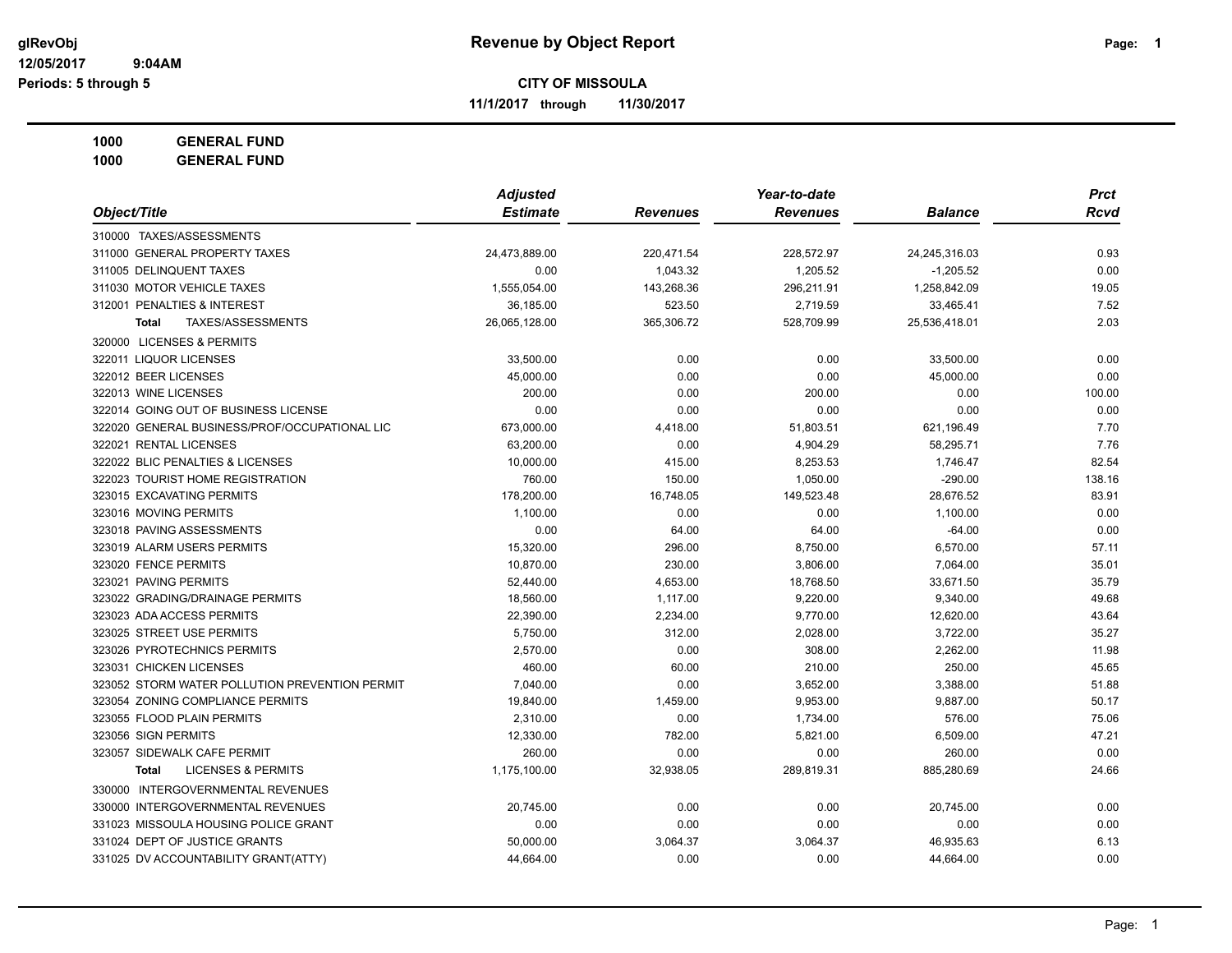**11/1/2017 through 11/30/2017**

#### **1000 GENERAL FUND**

|                                                   | <b>Adjusted</b> |                 | Year-to-date    |                | <b>Prct</b> |  |
|---------------------------------------------------|-----------------|-----------------|-----------------|----------------|-------------|--|
| Object/Title                                      | <b>Estimate</b> | <b>Revenues</b> | <b>Revenues</b> | <b>Balance</b> | Rcvd        |  |
| 331091 US DOT HMEP GRANT                          | 0.00            | 0.00            | 0.00            | 0.00           | 0.00        |  |
| 334014 *** Title Not Found ***                    | 0.00            | 0.00            | 0.00            | 0.00           | 0.00        |  |
| 334017 SCHOOL RESOURCE OFFICER                    | 240,000.00      | 0.00            | 77,515.00       | 162,485.00     | 32.30       |  |
| 334121 DNRC GRANT                                 | 0.00            | 0.00            | 0.00            | 0.00           | 0.00        |  |
| 335075 STATE GAMBLING/VIDEO/KENO/BINGO FEES       | 115,000.00      | 115,832.80      | 118,082.80      | $-3,082.80$    | 102.68      |  |
| 335210 PERSONAL PROPERTY TAX REIMBURSEMENT        | 435,116.00      | 0.00            | 0.00            | 435,116.00     | 0.00        |  |
| 335230 HB 124 REVENUE                             | 8,117,602.00    | 0.00            | 2,138,179.46    | 5,979,422.54   | 26.34       |  |
| 336001 MDT REIMBURSEMENTS                         | 0.00            | 0.00            | 0.00            | 0.00           | 0.00        |  |
| 336021 STATE CONTRIB - POLICE RETIREMENT          | 2,567,433.00    | 0.00            | 630,563.05      | 1,936,869.95   | 24.56       |  |
| 336022 STATE CONTRIB. - FIRE RETIREMENT           | 2,535,872.00    | 0.00            | 624,734.62      | 1,911,137.38   | 24.64       |  |
| 336023 STATE CONTRIB. - PERS                      | 10,835.00       | 0.00            | 5,347.13        | 5,487.87       | 49.35       |  |
| 337000 LOCAL GRANTS                               | 35,000.00       | 0.00            | 0.00            | 35,000.00      | 0.00        |  |
| 337009 *** Title Not Found ***                    | 0.00            | 0.00            | 0.00            | 0.00           | 0.00        |  |
| 337012 LEGAL SERVICES-CONTRACTED/REIMB.           | 6,000.00        | 0.00            | 7,200.00        | $-1,200.00$    | 120.00      |  |
| 337013 MUTD SIGN MAINTENANCE AGREEMENT            | 279,585.00      | 0.00            | 2,250.00        | 277,335.00     | 0.80        |  |
| 338100 PLANNING MILLS PASSED THRU COUNTY          | 0.00            | 0.00            | 0.00            | 0.00           | 0.00        |  |
| 339000 PAYMENT IN LIEU OF TAXES                   | 30,000.00       | 0.00            | 0.00            | 30,000.00      | 0.00        |  |
| <b>INTERGOVERNMENTAL REVENUES</b><br><b>Total</b> | 14,487,852.00   | 118,897.17      | 3,606,936.43    | 10,880,915.57  | 24.90       |  |
| 340000 CHARGES FOR SERVICES                       |                 |                 |                 |                |             |  |
| 341009 BLDG ADMIN FEES                            | 366.035.00      | 0.00            | 0.00            | 366.035.00     | 0.00        |  |
| 341010 MISCELLANEOUS COLLECTIONS                  | 850.00          | 3,729.90        | 36,640.50       | $-35,790.50$   | 4,310.65    |  |
| 341011 TRANSPORTATION ADMIN FEES                  | 28,947.00       | 0.00            | 0.00            | 28,947.00      | 0.00        |  |
| 341012 MAYORS PROCLAMATION FEES                   | 0.00            | 0.00            | 0.00            | 0.00           | 0.00        |  |
| 341013 AIR FUND FEES                              | 95.00           | 0.00            | 0.00            | 95.00          | 0.00        |  |
| 341015 SEWER ADMINISTRATION FEES                  | 1,355,940.00    | 0.00            | 0.00            | 1,355,940.00   | 0.00        |  |
| 341016 MRA ADMINISTRATION FEES                    | 148,857.00      | 0.00            | 0.00            | 148,857.00     | 0.00        |  |
| 341017 LIGHTING ADMINISTRATION FEES               | 15,250.00       | 0.00            | 0.00            | 15,250.00      | 0.00        |  |
| 341018 PARKING COMM ADMIN FEES                    | 199,699.00      | 0.00            | 0.00            | 199,699.00     | 0.00        |  |
| 341019 *** Title Not Found ***                    | 4,647.00        | 0.00            | 0.00            | 4,647.00       | 0.00        |  |
| 341021 SID ADMINISTRATION FEES                    | 0.00            | 0.00            | 0.00            | 0.00           | 0.00        |  |
| 341023 PLANNING ADMIN FEES                        | 25,000.00       | 0.00            | 0.00            | 25,000.00      | 0.00        |  |
| 341024 HOUSING GRANT ADMIN FEES                   | 104,000.00      | 0.00            | 0.00            | 104,000.00     | 0.00        |  |
| 341026 WATER ADMINISTRATION FEES                  | 0.00            | 0.00            | 0.00            | 0.00           | 0.00        |  |
| 341027 STORMWATER ADMINISTRATION FEES             | 26,988.00       | 0.00            | 0.00            | 26,988.00      | 0.00        |  |
| 341033 TIME PAY COLLECTIONS - MUNI COURT          | 0.00            | 0.00            | 0.00            | 0.00           | 0.00        |  |
| 341041 SEWER EXTENSION RECORDING FEES             | 3,500.00        | 1,231.00        | 3,726.00        | $-226.00$      | 106.46      |  |
| 341052 MUNICIPAL COURT FILING FEES                | 330,000.00      | 25,600.20       | 109,162.22      | 220,837.78     | 33.08       |  |
| 341055 CRIME VICTIM SURCHARGE                     | 1,500.00        | 121.00          | 504.00          | 996.00         | 33.60       |  |
| 341067 SUBDIVISION EXEMPTION AFFIDAVITS           | 5,140.00        | 600.00          | 3,000.00        | 2,140.00       | 58.37       |  |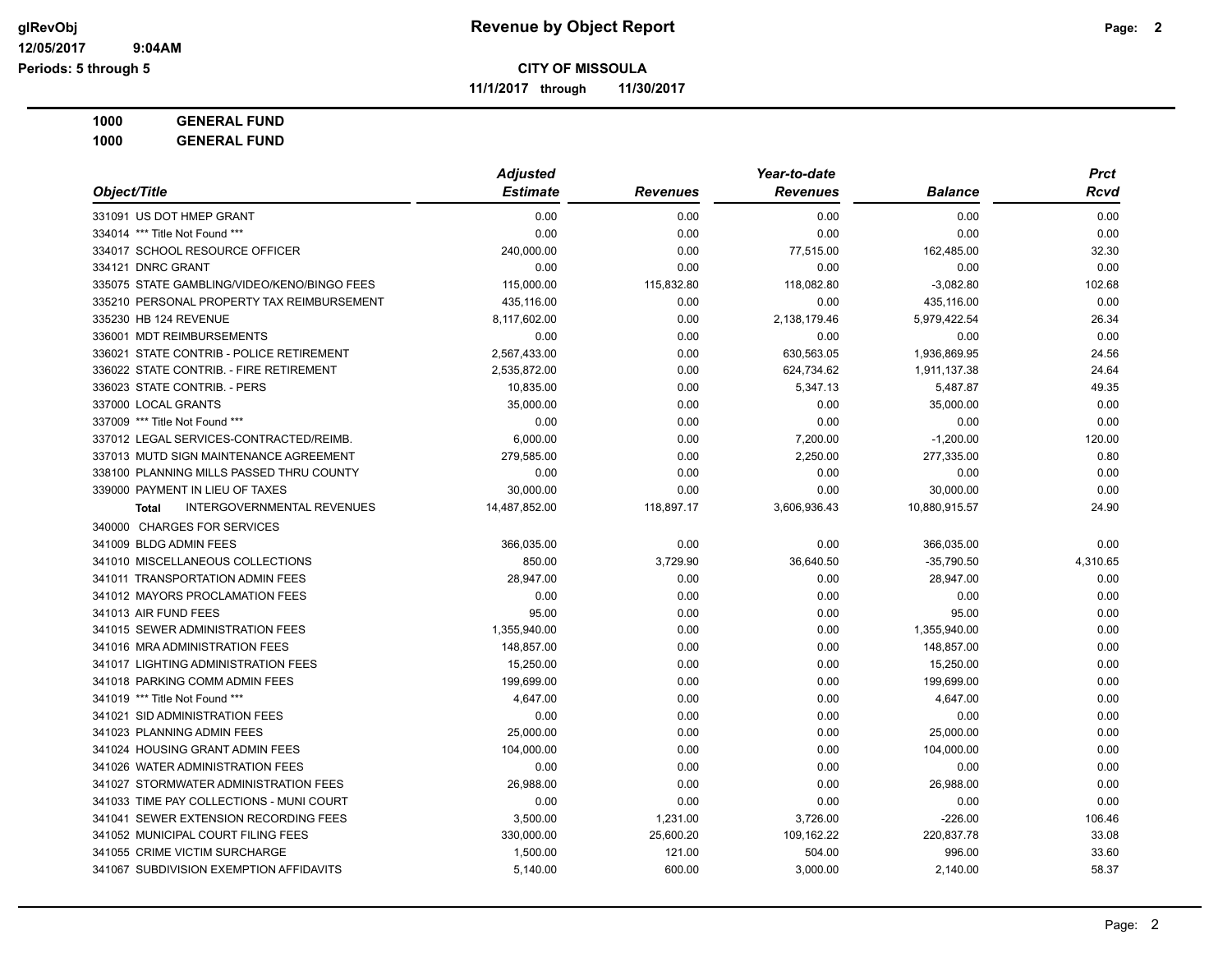**11/1/2017 through 11/30/2017**

# **1000 GENERAL FUND**

|                                           | <b>Adjusted</b> |                 | Year-to-date    |                | <b>Prct</b> |
|-------------------------------------------|-----------------|-----------------|-----------------|----------------|-------------|
| Object/Title                              | <b>Estimate</b> | <b>Revenues</b> | <b>Revenues</b> | <b>Balance</b> | Rcvd        |
| 341068 SUBDIVISON FEES                    | 10,280.00       | 1,274.00        | 4,170.00        | 6,110.00       | 40.56       |
| 341069 REZONING FEES                      | 10,280.00       | 4,965.00        | 4,965.00        | 5,315.00       | 48.30       |
| 341070 DESIGN REVIEW BOARD                | 33,910.00       | 4,593.27        | 14,946.36       | 18,963.64      | 44.08       |
| 341072 FLOOD PLAIN-0THER FEES             | 0.00            | 0.00            | 0.00            | 0.00           | 0.00        |
| 341073 FIRE PLAN CHECK FEES               | 30,830.00       | 5,631.00        | 27,051.00       | 3,779.00       | 87.74       |
| 341074 FIRE INSPECTION FEES               | 55,000.00       | 8,814.00        | 44,790.00       | 10,210.00      | 81.44       |
| 341076 ENGINEERING PLAN CHECK FEES        | 44,700.00       | 5,436.00        | 25,294.00       | 19,406.00      | 56.59       |
| 341078 ENGINEERING MAP FEES               | 210.00          | 10.00           | 25.00           | 185.00         | 11.90       |
| 341079 GREASE INTERCEPTOR APPEAL FEES     | 1,130.00        | 0.00            | 319.50          | 810.50         | 28.27       |
| 341090 STREET VACATION PETITION FEES      | 0.00            | 0.00            | 0.00            | 0.00           | 0.00        |
| 342010 POLICE/BID AGREEMENT               | 45,000.00       | 0.00            | 0.00            | 45,000.00      | 0.00        |
| 342012 PD REIMBURSABLE SERVICES           | 0.00            | 0.00            | 0.00            | 0.00           | 0.00        |
| 342013 SECURITY INVEST FEES               | 11,500.00       | 409.50          | 4,914.06        | 6,585.94       | 42.73       |
| 342014 POLICE DEPARTMENT SERVICE FEES     | 27,568.00       | 1,067.00        | 10,039.00       | 17,529.00      | 36.42       |
| 342015 POLICE OVERTIME FEES               | 100,000.00      | 25,806.73       | 85,094.44       | 14,905.56      | 85.09       |
| 342016 POLICE TRAINING FEES               | 36,000.00       | 265.00          | 12,585.72       | 23,414.28      | 34.96       |
| 342017 CATERING FEES                      | 5,000.00        | 0.00            | 3,251.00        | 1,749.00       | 65.02       |
| 342018 DESK REPORTS                       | 37,012.00       | 2,545.00        | 12,381.00       | 24,631.00      | 33.45       |
| 342019 ABANDONED VEHICLE REVENUE FEES     | 12,000.00       | 0.00            | 17,880.00       | $-5,880.00$    | 149.00      |
| 342020 FIRE DEPARTMENT FEES               | 550.00          | 0.00            | 85.00           | 465.00         | 15.45       |
| 342021 CPR EDUCATION PROGRAM              | 10,000.00       | 490.00          | 2,160.00        | 7,840.00       | 21.60       |
| 342022 OUTSIDE HIRES                      | 651,341.00      | 391,740.85      | 696,445.71      | $-45, 104.71$  | 106.92      |
| 342060 BIKE PROGRAM SALES & FEES          | 0.00            | 0.00            | 1,283.69        | $-1,283.69$    | 0.00        |
| 343000 PW REIMBURSABLE SERVICES           | 35,000.00       | 565.64          | 4,509.38        | 30,490.62      | 12.88       |
| 343001 SIGN FABRICATION & CONTRACTS       | 0.00            | 0.00            | 0.00            | 0.00           | 0.00        |
| 343002 OTHER AGENCIES - VEH MAINT         | 55,000.00       | 31,834.86       | 40,493.18       | 14,506.82      | 73.62       |
| 343004 SPECIAL STATE CONTRACTS            | 175,000.00      | 0.00            | 55,164.50       | 119,835.50     | 31.52       |
| 343006 OTHER GOVT AGENCY-STREET PROJECTS  | 0.00            | 0.00            | 10,000.00       | $-10,000.00$   | 0.00        |
| 343010 STREET DEPT SALES & SERVICES       | 0.00            | 0.00            | 0.00            | 0.00           | 0.00        |
| 343013 SNOW REMOVAL FEES                  | 1,633.00        | 0.00            | 0.00            | 1,633.00       | 0.00        |
| 343025 *** Title Not Found ***            | 114,100.00      | 11,410.00       | 63,665.00       | 50,435.00      | 55.80       |
| 343033 *** Title Not Found ***            | 255,800.00      | 27,636.00       | 147,259.00      | 108,541.00     | 57.57       |
| 343080 STATE MAINTENANCE CONTRACT         | 550,000.00      | 0.00            | 122,441.75      | 427,558.25     | 22.26       |
| 343084 STREET MAINTENANCE MATERIALS REIMB | 50,000.00       | 0.00            | 0.00            | 50,000.00      | 0.00        |
| 343097 SIDEWALK AND CURB FEES             | 300,000.00      | 53,358.75       | 242,558.54      | 57,441.46      | 80.85       |
| 343311 SALE OF NICHES                     | 0.00            | 0.00            | 0.00            | 0.00           | 0.00        |
| 343320 CEMETERY - SALE OF PLOTS           | 12,870.00       | 1,400.00        | 5,900.00        | 6,970.00       | 45.84       |
| 343321 CEMETERY FOUNDATIONS               | 3,500.00        | 0.00            | 1,990.00        | 1,510.00       | 56.86       |
| 343322 CEMETERY FLOWER CARE               | 4,500.00        | 0.00            | 0.00            | 4,500.00       | 0.00        |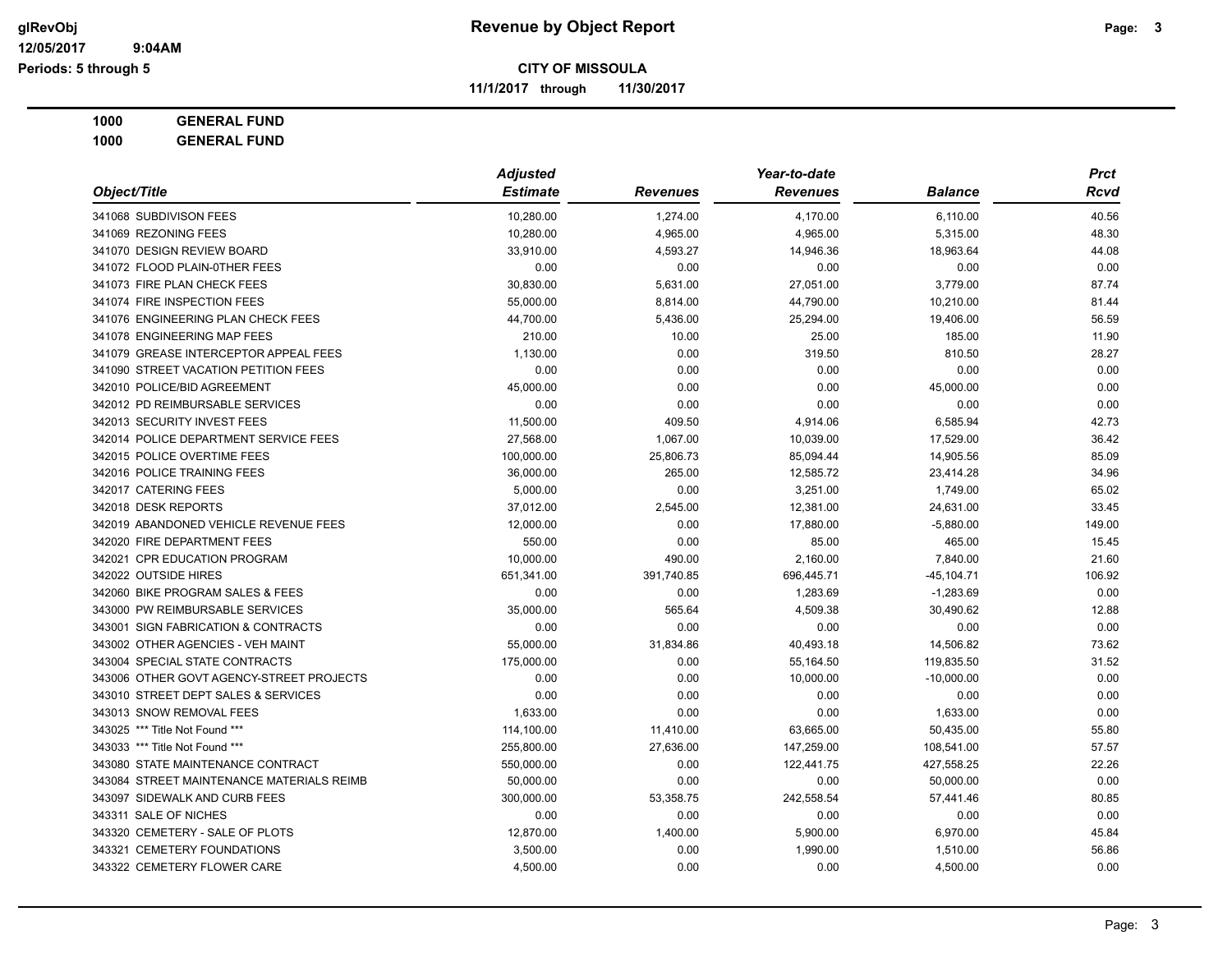**11/1/2017 through 11/30/2017**

## **1000 GENERAL FUND**

|                                                | <b>Adjusted</b> |                 | Year-to-date    |                | <b>Prct</b> |
|------------------------------------------------|-----------------|-----------------|-----------------|----------------|-------------|
| Object/Title                                   | <b>Estimate</b> | <b>Revenues</b> | <b>Revenues</b> | <b>Balance</b> | Rcvd        |
| 343323 CEMETERY - LINER INSTALL FEES           | 12,000.00       | 100.00          | 2,400.00        | 9,600.00       | 20.00       |
| 343324 OTHER CEMETERY FEES                     | 1,800.00        | 150.00          | 750.00          | 1,050.00       | 41.67       |
| 343325 2ND INTERMENT RIGHT                     | 2,000.00        | 0.00            | 1,000.00        | 1,000.00       | 50.00       |
| 343340 CEMETERY - OPENINGS & CLOSINGS          | 13,000.00       | 175.00          | 3,875.00        | 9,125.00       | 29.81       |
| 343350 CEMETERY CARE, FEES                     | 29,000.00       | 0.00            | 42.50           | 28,957.50      | 0.15        |
| 343360 WEED CONTROL                            | 2,250.00        | 0.00            | 0.00            | 2,250.00       | 0.00        |
| 346031 RECREATION FEES                         | 317,307.00      | 8,786.11        | 131,092.54      | 186,214.46     | 41.31       |
| 346033 PARK FEES/FACILITY RENTALS              | 102,950.00      | 806.74          | 26,521.07       | 76,428.93      | 25.76       |
| 346034 GROUNDS MAINTENANCE CONTRACT            | 105,000.00      | 0.00            | 0.00            | 105,000.00     | 0.00        |
| 346036 PARK CONCESSION FEES                    | 1,350.00        | 0.00            | 504.00          | 846.00         | 37.33       |
| 346051 MONTANA PARKS/REC CONFERENCE 2012       | 2,500.00        | 0.00            | 1,170.45        | 1,329.55       | 46.82       |
| 346054 PARKS MISC OVERTIME FEES                | 0.00            | 334.58          | 675.64          | $-675.64$      | 0.00        |
| <b>CHARGES FOR SERVICES</b><br><b>Total</b>    | 5,885,319.00    | 620,887.13      | 1,982,725.75    | 3,902,593.25   | 33.69       |
| 350000 FINES & FORFEITURES                     |                 |                 |                 |                |             |
| 351022 LAW ENFORCEMENT ACADEMY SURCHARGE #5    | 0.00            | $-10,589.11$    | 4,634.81        | $-4,634.81$    | 0.00        |
| 351031 TRAFFIC FINES                           | 1,205,000.00    | 90,140.10       | 375,431.12      | 829,568.88     | 31.16       |
| 351032 SURCHARGE ON FINES                      | 102,500.00      | 7,296.15        | 29,380.69       | 73,119.31      | 28.66       |
| 351033 PUBLIC DEFENDER FEES                    | 55,000.00       | 5,867.27        | 24,537.39       | 30,462.61      | 44.61       |
| 351034 CELLULAR PHONE FINES                    | 80,000.00       | 9,465.00        | 40,748.45       | 39,251.55      | 50.94       |
| 351035 CELL PHONE FINES: EDUCATION             | 80,000.00       | 9,465.00        | 40,748.46       | 39,251.54      | 50.94       |
| 355000 FALSE ALARM PENALTY                     | 10,000.00       | 884.00          | 2,600.00        | 7,400.00       | 26.00       |
| <b>FINES &amp; FORFEITURES</b><br><b>Total</b> | 1,532,500.00    | 112,528.41      | 518,080.92      | 1,014,419.08   | 33.81       |
| 360000 MISCELLANEOUS REVENUES                  |                 |                 |                 |                |             |
| 360001 COPIES                                  | 2,000.00        | 197.25          | 713.00          | 1,287.00       | 35.65       |
| 360003 MMIA REIMBURSEMENT-ATTORNEY             | 0.00            | 0.00            | 0.00            | 0.00           | 0.00        |
| 360010 MISCELLANEOUS                           | 23,000.00       | 807.56          | 2,171.31        | 20,828.69      | 9.44        |
| 360050 OVER/SHORT                              | 0.00            | 0.00            | 5.00            | $-5.00$        | 0.00        |
| 360100 REFUNDS                                 | 0.00            | 0.00            | 0.00            | 0.00           | 0.00        |
| 362000 OTHER MISCELLANEOUS REVENUE             | 8,000.00        | 0.00            | 0.00            | 8,000.00       | 0.00        |
| 362002 BAD CHECK CHARGES                       | 250.00          | 15.00           | 90.00           | 160.00         | 36.00       |
| 362004 URD III FACADE IMPROVEMENT LOAN REC     | 0.00            | 0.00            | 0.00            | 0.00           | 0.00        |
| 362011 SALE OF UNCLAIMED PROPERTY              | 0.00            | 0.00            | 1,991.24        | $-1,991.24$    | 0.00        |
| 362012 REC/GREEN TAG PROGRAM                   | 0.00            | 0.00            | 0.00            | 0.00           | 0.00        |
| 364012 SALE OF SURPLUS PROPERTY                | 25,000.00       | 0.00            | 0.00            | 25,000.00      | 0.00        |
| 364040 INSURANCE AND DAMAGE RECOVERY           | 25,000.00       | 61.01           | 3,034.49        | 21,965.51      | 12.14       |
| 364041 WORKERS COMPENSATION REIMBURSEMENT      | 0.00            | 0.00            | 0.00            | 0.00           | 0.00        |
| 364042 EXPENDITURE REIMBURSEMENTS              | 0.00            | 0.00            | 0.00            | 0.00           | 0.00        |
| 364043 RATTLESNAKE CORRIDOR REIMBURSEMENT      | 8,250.00        | 0.00            | 5,148.00        | 3,102.00       | 62.40       |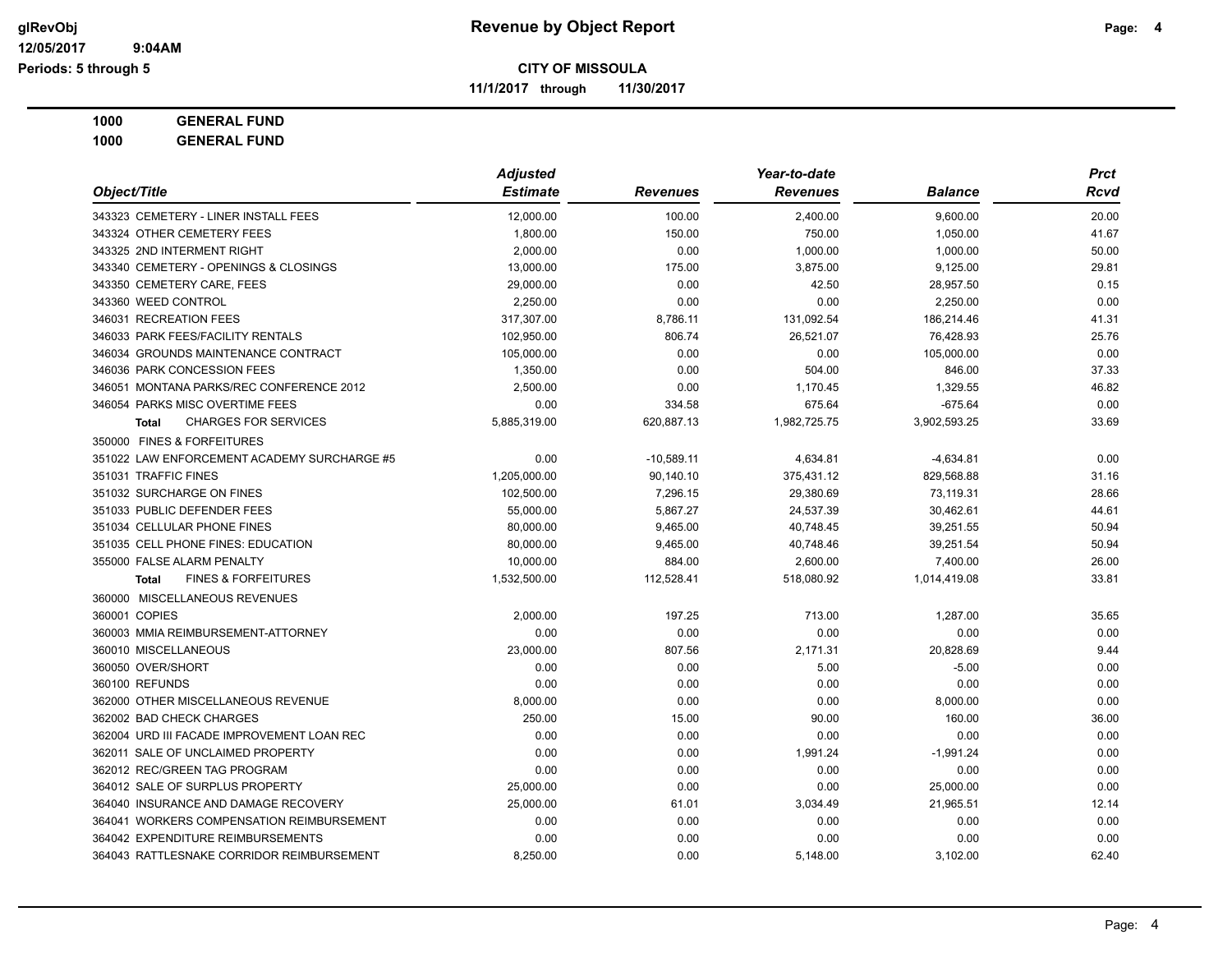**11/1/2017 through 11/30/2017**

## **1000 GENERAL FUND**

|                                                           | <b>Adjusted</b> |                 | Year-to-date    |                | <b>Prct</b> |
|-----------------------------------------------------------|-----------------|-----------------|-----------------|----------------|-------------|
| Object/Title                                              | <b>Estimate</b> | <b>Revenues</b> | <b>Revenues</b> | <b>Balance</b> | <b>Rcvd</b> |
| 364044 EMERGENCY RESPONSE REIMBURSEMENT                   | 0.00            | 0.00            | 0.00            | 0.00           | 0.00        |
| 365000 DONATIONS                                          | 0.00            | 0.00            | 0.00            | 0.00           | 0.00        |
| 365001 *** Title Not Found ***                            | 0.00            | 8.00            | 3,043.56        | $-3,043.56$    | 0.00        |
| 365021 PARKS AND RECS GRANTS & CONTRIBUTIONS              | 0.00            | 0.00            | 0.00            | 0.00           | 0.00        |
| MISCELLANEOUS REVENUES<br><b>Total</b>                    | 91,500.00       | 1,088.82        | 16,196.60       | 75,303.40      | 17.70       |
| 370000 INVESTMENTS & ROYALTY EARNINGS                     |                 |                 |                 |                |             |
| 371010 INTEREST ON INVESTMENTS                            | 3,000.00        | 0.00            | 275.76          | 2,724.24       | 9.19        |
| 371012 MUNICIPAL COURT BANK INTEREST                      | 0.00            | 0.00            | 0.00            | 0.00           | 0.00        |
| 371020 GAIN/LOSS IN MARKET VALUE OF INVESTMENTS           | 0.00            | 0.00            | 0.00            | 0.00           | 0.00        |
| <b>INVESTMENTS &amp; ROYALTY EARNINGS</b><br><b>Total</b> | 3,000.00        | 0.00            | 275.76          | 2,724.24       | 9.19        |
| OTHER FINANCING SOURCES<br>380000                         |                 |                 |                 |                |             |
| 381090 PROCEEDS FROM CAPITAL LEASE                        | 316,129.00      | 0.00            | 0.00            | 316,129.00     | 0.00        |
| 382010 SALE OF FIXED ASSETS                               | 0.00            | 0.00            | 0.00            | 0.00           | 0.00        |
| 383000 OPERATING TRANSFERS                                | 74,000.00       | 0.00            | 0.00            | 74,000.00      | 0.00        |
| 383001 TRANS FR FLUSHING DISTRICT                         | 41,000.00       | 0.00            | 0.00            | 41,000.00      | 0.00        |
| 383002 TRANS FR GAS TAX                                   | 564,000.00      | 0.00            | 0.00            | 564,000.00     | 0.00        |
| 383004 TRANS FR EMPLOYEE HEALTH INSURANCE LEVY            | 5,101,004.00    | 0.00            | 0.00            | 5.101.004.00   | 0.00        |
| 383007 TRANS FR CABLE FRANCHISE                           | 301,433.00      | 0.00            | 0.00            | 301.433.00     | 0.00        |
| 383011 TRANS FR SID REVOLVING                             | 100,000.00      | 0.00            | 0.00            | 100.000.00     | 0.00        |
| 383065 TRANSFER FROM WWTF                                 | 50,213.00       | 0.00            | 0.00            | 50,213.00      | 0.00        |
| 383066 TRANSFER FROM WATER UTILITY                        | 0.00            | 0.00            | 0.00            | 0.00           | 0.00        |
| OTHER FINANCING SOURCES<br><b>Total</b>                   | 6,547,779.00    | 0.00            | 0.00            | 6,547,779.00   | 0.00        |
| 390000 INTERNAL SERVICES                                  |                 |                 |                 |                |             |
| 399999 NEW REQUESTS FUNDING                               | 0.00            | 0.00            | 0.00            | 0.00           | 0.00        |
| <b>INTERNAL SERVICES</b><br><b>Total</b>                  | 0.00            | 0.00            | 0.00            | 0.00           | 0.00        |
| <b>GENERAL FUND</b><br><b>Total</b>                       | 55,788,178.00   | 1,251,646.30    | 6,942,744.76    | 48,845,433.24  | 12.44       |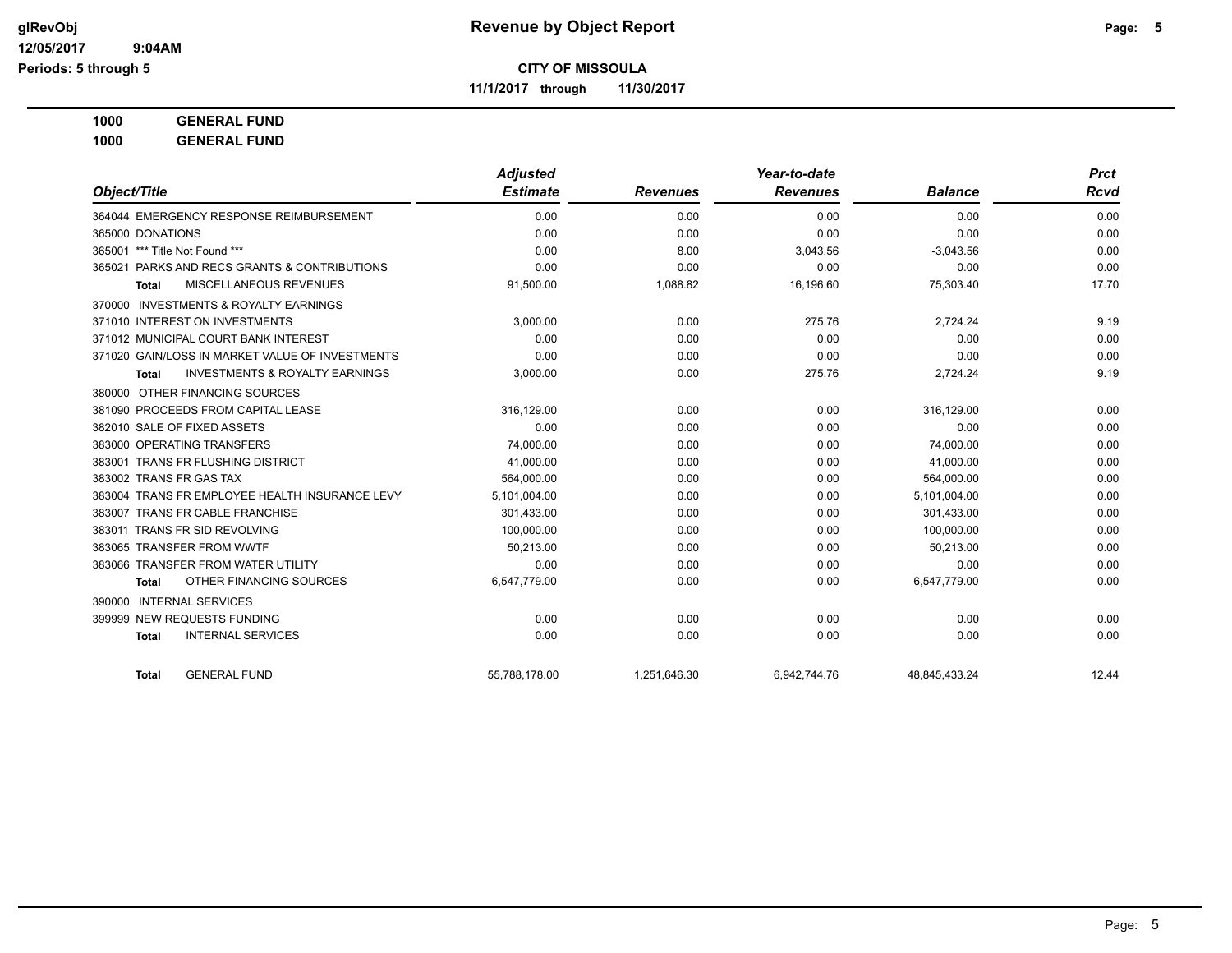**11/1/2017 through 11/30/2017**

| Object/Title                                  | <b>Adjusted</b> |                 | Year-to-date    | <b>Prct</b>    |        |
|-----------------------------------------------|-----------------|-----------------|-----------------|----------------|--------|
|                                               | <b>Estimate</b> | <b>Revenues</b> | <b>Revenues</b> | <b>Balance</b> | Rcvd   |
| 310000 TAXES/ASSESSMENTS                      |                 |                 |                 |                |        |
| 311000 GENERAL PROPERTY TAXES                 | 24,473,889.00   | 220,471.54      | 228,572.97      | 24,245,316.03  | 0.93   |
| 311005 DELINQUENT TAXES                       | 0.00            | 1,043.32        | 1,205.52        | $-1,205.52$    | 0.00   |
| 311030 MOTOR VEHICLE TAXES                    | 1,555,054.00    | 143,268.36      | 296,211.91      | 1,258,842.09   | 19.05  |
| 312001 PENALTIES & INTEREST                   | 36,185.00       | 523.50          | 2,719.59        | 33,465.41      | 7.52   |
| TAXES/ASSESSMENTS<br><b>Total</b>             | 26,065,128.00   | 365,306.72      | 528,709.99      | 25,536,418.01  | 2.03   |
| 320000 LICENSES & PERMITS                     |                 |                 |                 |                |        |
| 322011 LIQUOR LICENSES                        | 33,500.00       | 0.00            | 0.00            | 33,500.00      | 0.00   |
| 322012 BEER LICENSES                          | 45,000.00       | 0.00            | 0.00            | 45,000.00      | 0.00   |
| 322013 WINE LICENSES                          | 200.00          | 0.00            | 200.00          | 0.00           | 100.00 |
| 322014 GOING OUT OF BUSINESS LICENSE          | 0.00            | 0.00            | 0.00            | 0.00           | 0.00   |
| 322020 GENERAL BUSINESS/PROF/OCCUPATIONAL LIC | 673,000.00      | 4,418.00        | 51,803.51       | 621,196.49     | 7.70   |
| 322021 RENTAL LICENSES                        | 63,200.00       | 0.00            | 4,904.29        | 58,295.71      | 7.76   |
| 322022 BLIC PENALTIES & LICENSES              | 10,000.00       | 415.00          | 8,253.53        | 1,746.47       | 82.54  |
| 322023 TOURIST HOME REGISTRATION              | 760.00          | 150.00          | 1,050.00        | $-290.00$      | 138.16 |
| 323015 EXCAVATING PERMITS                     | 178,200.00      | 16,748.05       | 149,523.48      | 28,676.52      | 83.91  |
| 323016 MOVING PERMITS                         | 1,100.00        | 0.00            | 0.00            | 1,100.00       | 0.00   |
| 323018 PAVING ASSESSMENTS                     | 0.00            | 64.00           | 64.00           | $-64.00$       | 0.00   |
| 323019 ALARM USERS PERMITS                    | 15,320.00       | 296.00          | 8,750.00        | 6,570.00       | 57.11  |
| 323020 FENCE PERMITS                          | 10,870.00       | 230.00          | 3,806.00        | 7,064.00       | 35.01  |
| 323021 PAVING PERMITS                         | 52,440.00       | 4,653.00        | 18,768.50       | 33,671.50      | 35.79  |
| 323022 GRADING/DRAINAGE PERMITS               | 18,560.00       | 1,117.00        | 9,220.00        | 9,340.00       | 49.68  |
| 323023 ADA ACCESS PERMITS                     | 22,390.00       | 2,234.00        | 9,770.00        | 12,620.00      | 43.64  |
| 323025 STREET USE PERMITS                     | 5,750.00        | 312.00          | 2,028.00        | 3,722.00       | 35.27  |
| 323026 PYROTECHNICS PERMITS                   | 2,570.00        | 0.00            | 308.00          | 2,262.00       | 11.98  |
| 323031 CHICKEN LICENSES                       | 460.00          | 60.00           | 210.00          | 250.00         | 45.65  |
| 323052 STORM WATER POLLUTION PREVENTION PERM  | 7,040.00        | 0.00            | 3,652.00        | 3,388.00       | 51.88  |
| 323054 ZONING COMPLIANCE PERMITS              | 19,840.00       | 1,459.00        | 9,953.00        | 9,887.00       | 50.17  |
| 323055 FLOOD PLAIN PERMITS                    | 2,310.00        | 0.00            | 1,734.00        | 576.00         | 75.06  |
| 323056 SIGN PERMITS                           | 12,330.00       | 782.00          | 5,821.00        | 6,509.00       | 47.21  |
| 323057 SIDEWALK CAFE PERMIT                   | 260.00          | 0.00            | 0.00            | 260.00         | 0.00   |
| <b>LICENSES &amp; PERMITS</b><br><b>Total</b> | 1,175,100.00    | 32,938.05       | 289,819.31      | 885,280.69     | 24.66  |
| 330000 INTERGOVERNMENTAL REVENUES             |                 |                 |                 |                |        |
| 330000 INTERGOVERNMENTAL REVENUES             | 20,745.00       | 0.00            | 0.00            | 20,745.00      | 0.00   |
| 331023 MISSOULA HOUSING POLICE GRANT          | 0.00            | 0.00            | 0.00            | 0.00           | 0.00   |
| 331024 DEPT OF JUSTICE GRANTS                 | 50,000.00       | 3,064.37        | 3,064.37        | 46,935.63      | 6.13   |
| 331025 DV ACCOUNTABILITY GRANT(ATTY)          | 44,664.00       | 0.00            | 0.00            | 44,664.00      | 0.00   |
| 331091 US DOT HMEP GRANT                      | 0.00            | 0.00            | 0.00            | 0.00           | 0.00   |
| 334014 *** Title Not Found ***                | 0.00            | 0.00            | 0.00            | 0.00           | 0.00   |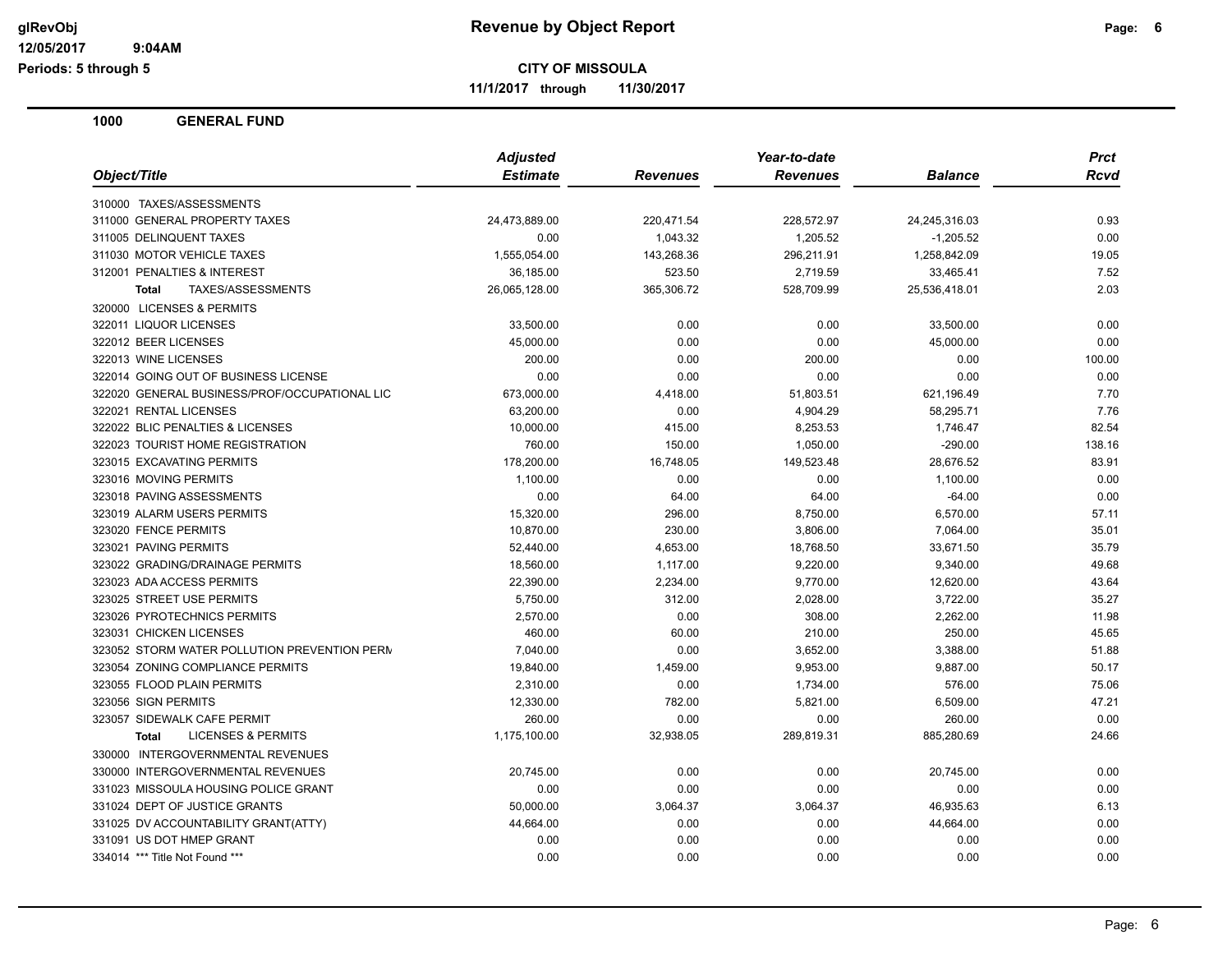**11/1/2017 through 11/30/2017**

| Object/Title                                      | <b>Adjusted</b> |                 | Year-to-date    |                |          |  |
|---------------------------------------------------|-----------------|-----------------|-----------------|----------------|----------|--|
|                                                   | <b>Estimate</b> | <b>Revenues</b> | <b>Revenues</b> | <b>Balance</b> | Rcvd     |  |
| 334017 SCHOOL RESOURCE OFFICER                    | 240,000.00      | 0.00            | 77,515.00       | 162,485.00     | 32.30    |  |
| 334121 DNRC GRANT                                 | 0.00            | 0.00            | 0.00            | 0.00           | 0.00     |  |
| 335075 STATE GAMBLING/VIDEO/KENO/BINGO FEES       | 115,000.00      | 115,832.80      | 118,082.80      | $-3,082.80$    | 102.68   |  |
| 335210 PERSONAL PROPERTY TAX REIMBURSEMENT        | 435,116.00      | 0.00            | 0.00            | 435,116.00     | 0.00     |  |
| 335230 HB 124 REVENUE                             | 8,117,602.00    | 0.00            | 2,138,179.46    | 5,979,422.54   | 26.34    |  |
| 336001 MDT REIMBURSEMENTS                         | 0.00            | 0.00            | 0.00            | 0.00           | 0.00     |  |
| 336021 STATE CONTRIB - POLICE RETIREMENT          | 2,567,433.00    | 0.00            | 630,563.05      | 1,936,869.95   | 24.56    |  |
| 336022 STATE CONTRIB. - FIRE RETIREMENT           | 2,535,872.00    | 0.00            | 624,734.62      | 1,911,137.38   | 24.64    |  |
| 336023 STATE CONTRIB. - PERS                      | 10,835.00       | 0.00            | 5,347.13        | 5,487.87       | 49.35    |  |
| 337000 LOCAL GRANTS                               | 35,000.00       | 0.00            | 0.00            | 35,000.00      | 0.00     |  |
| 337009 *** Title Not Found ***                    | 0.00            | 0.00            | 0.00            | 0.00           | 0.00     |  |
| 337012 LEGAL SERVICES-CONTRACTED/REIMB.           | 6,000.00        | 0.00            | 7,200.00        | $-1,200.00$    | 120.00   |  |
| 337013 MUTD SIGN MAINTENANCE AGREEMENT            | 279,585.00      | 0.00            | 2,250.00        | 277,335.00     | 0.80     |  |
| 338100 PLANNING MILLS PASSED THRU COUNTY          | 0.00            | 0.00            | 0.00            | 0.00           | 0.00     |  |
| 339000 PAYMENT IN LIEU OF TAXES                   | 30,000.00       | 0.00            | 0.00            | 30,000.00      | 0.00     |  |
| <b>INTERGOVERNMENTAL REVENUES</b><br><b>Total</b> | 14,487,852.00   | 118,897.17      | 3,606,936.43    | 10,880,915.57  | 24.90    |  |
| 340000 CHARGES FOR SERVICES                       |                 |                 |                 |                |          |  |
| 341009 BLDG ADMIN FEES                            | 366,035.00      | 0.00            | 0.00            | 366,035.00     | 0.00     |  |
| 341010 MISCELLANEOUS COLLECTIONS                  | 850.00          | 3,729.90        | 36,640.50       | $-35,790.50$   | 4,310.65 |  |
| 341011 TRANSPORTATION ADMIN FEES                  | 28,947.00       | 0.00            | 0.00            | 28,947.00      | 0.00     |  |
| 341012 MAYORS PROCLAMATION FEES                   | 0.00            | 0.00            | 0.00            | 0.00           | 0.00     |  |
| 341013 AIR FUND FEES                              | 95.00           | 0.00            | 0.00            | 95.00          | 0.00     |  |
| 341015 SEWER ADMINISTRATION FEES                  | 1,355,940.00    | 0.00            | 0.00            | 1,355,940.00   | 0.00     |  |
| 341016 MRA ADMINISTRATION FEES                    | 148,857.00      | 0.00            | 0.00            | 148,857.00     | 0.00     |  |
| 341017 LIGHTING ADMINISTRATION FEES               | 15,250.00       | 0.00            | 0.00            | 15,250.00      | 0.00     |  |
| 341018 PARKING COMM ADMIN FEES                    | 199,699.00      | 0.00            | 0.00            | 199,699.00     | 0.00     |  |
| 341019 *** Title Not Found ***                    | 4,647.00        | 0.00            | 0.00            | 4,647.00       | 0.00     |  |
| 341021 SID ADMINISTRATION FEES                    | 0.00            | 0.00            | 0.00            | 0.00           | 0.00     |  |
| 341023 PLANNING ADMIN FEES                        | 25,000.00       | 0.00            | 0.00            | 25,000.00      | 0.00     |  |
| 341024 HOUSING GRANT ADMIN FEES                   | 104,000.00      | 0.00            | 0.00            | 104,000.00     | 0.00     |  |
| 341026 WATER ADMINISTRATION FEES                  | 0.00            | 0.00            | 0.00            | 0.00           | 0.00     |  |
| 341027 STORMWATER ADMINISTRATION FEES             | 26,988.00       | 0.00            | 0.00            | 26,988.00      | 0.00     |  |
| 341033 TIME PAY COLLECTIONS - MUNI COURT          | 0.00            | 0.00            | 0.00            | 0.00           | 0.00     |  |
| 341041 SEWER EXTENSION RECORDING FEES             | 3,500.00        | 1,231.00        | 3,726.00        | $-226.00$      | 106.46   |  |
| 341052 MUNICIPAL COURT FILING FEES                | 330,000.00      | 25,600.20       | 109,162.22      | 220,837.78     | 33.08    |  |
| 341055 CRIME VICTIM SURCHARGE                     | 1,500.00        | 121.00          | 504.00          | 996.00         | 33.60    |  |
| 341067 SUBDIVISION EXEMPTION AFFIDAVITS           | 5,140.00        | 600.00          | 3,000.00        | 2,140.00       | 58.37    |  |
| 341068 SUBDIVISON FEES                            | 10,280.00       | 1,274.00        | 4,170.00        | 6,110.00       | 40.56    |  |
| 341069 REZONING FEES                              | 10,280.00       | 4,965.00        | 4,965.00        | 5,315.00       | 48.30    |  |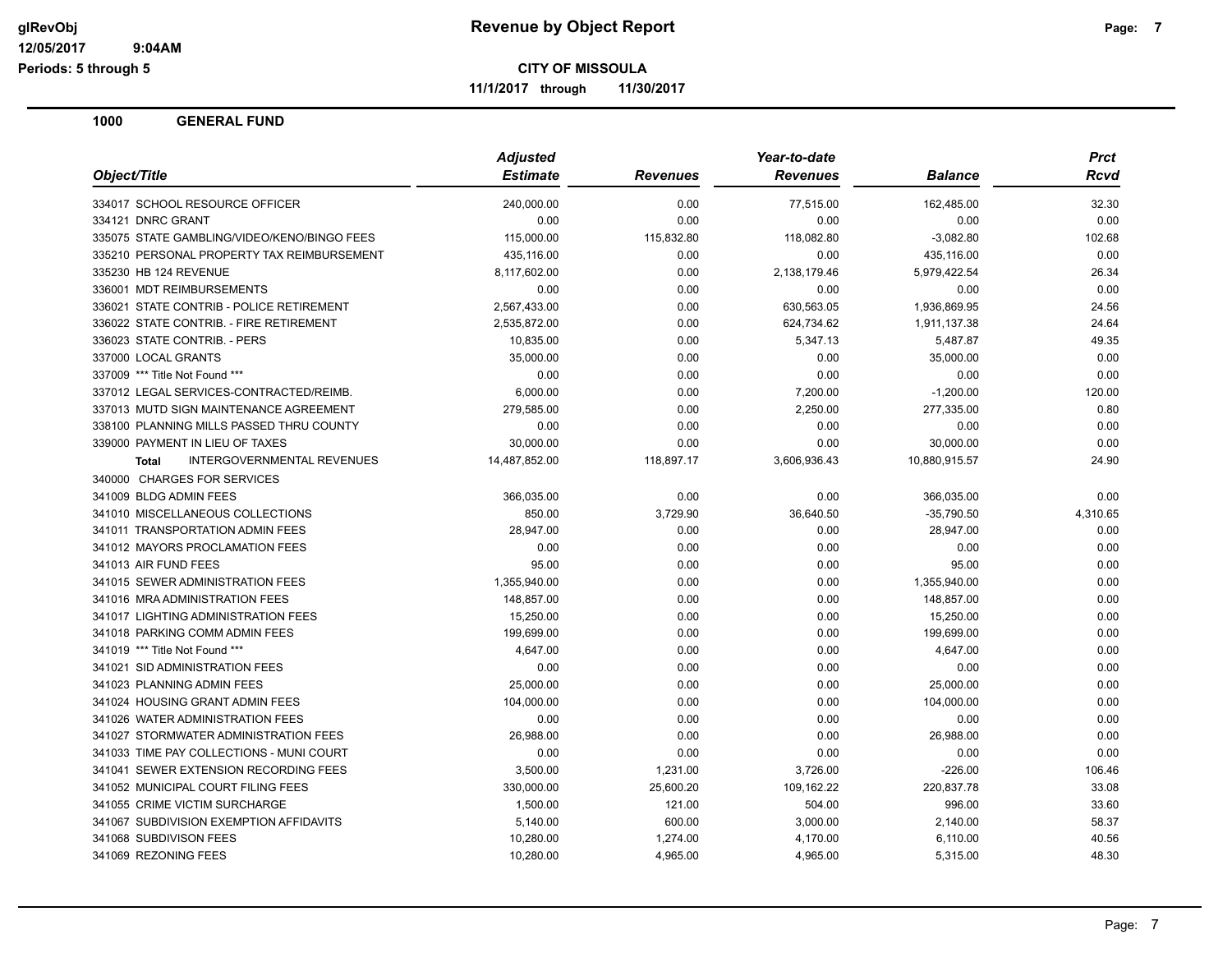**11/1/2017 through 11/30/2017**

| <b>Estimate</b><br>Object/Title<br><b>Revenues</b><br><b>Revenues</b><br>341070 DESIGN REVIEW BOARD<br>33,910.00<br>4,593.27<br>14,946.36<br>18,963.64<br>44.08<br>341072 FLOOD PLAIN-0THER FEES<br>0.00<br>0.00<br>0.00<br>0.00<br>0.00<br>341073 FIRE PLAN CHECK FEES<br>5,631.00<br>87.74<br>30,830.00<br>27,051.00<br>3,779.00<br>341074 FIRE INSPECTION FEES<br>55,000.00<br>8,814.00<br>44,790.00<br>10,210.00<br>81.44<br>341076 ENGINEERING PLAN CHECK FEES<br>56.59<br>44,700.00<br>5,436.00<br>25,294.00<br>19,406.00<br>341078 ENGINEERING MAP FEES<br>210.00<br>10.00<br>25.00<br>11.90<br>185.00<br>341079 GREASE INTERCEPTOR APPEAL FEES<br>0.00<br>319.50<br>28.27<br>1,130.00<br>810.50<br>0.00<br>341090 STREET VACATION PETITION FEES<br>0.00<br>0.00<br>0.00<br>0.00<br>342010 POLICE/BID AGREEMENT<br>45,000.00<br>0.00<br>0.00<br>45,000.00<br>0.00<br>342012 PD REIMBURSABLE SERVICES<br>0.00<br>0.00<br>0.00<br>0.00<br>0.00<br>342013 SECURITY INVEST FEES<br>11,500.00<br>409.50<br>6,585.94<br>42.73<br>4,914.06<br>342014 POLICE DEPARTMENT SERVICE FEES<br>27,568.00<br>1,067.00<br>10,039.00<br>17,529.00<br>36.42<br>342015 POLICE OVERTIME FEES<br>100,000.00<br>25,806.73<br>85,094.44<br>14,905.56<br>85.09<br>342016 POLICE TRAINING FEES<br>36,000.00<br>265.00<br>12,585.72<br>23,414.28<br>34.96<br>342017 CATERING FEES<br>5,000.00<br>0.00<br>3,251.00<br>1,749.00<br>65.02<br>342018 DESK REPORTS<br>37,012.00<br>2,545.00<br>12,381.00<br>24,631.00<br>33.45<br>342019 ABANDONED VEHICLE REVENUE FEES<br>12,000.00<br>0.00<br>17,880.00<br>$-5,880.00$<br>149.00<br>342020 FIRE DEPARTMENT FEES<br>550.00<br>0.00<br>85.00<br>465.00<br>15.45<br>342021 CPR EDUCATION PROGRAM<br>10,000.00<br>490.00<br>2,160.00<br>7,840.00<br>21.60<br>342022 OUTSIDE HIRES<br>651,341.00<br>391,740.85<br>696,445.71<br>$-45, 104.71$<br>106.92<br>342060 BIKE PROGRAM SALES & FEES<br>0.00<br>0.00<br>1,283.69<br>$-1,283.69$<br>0.00<br>343000 PW REIMBURSABLE SERVICES<br>35,000.00<br>565.64<br>4,509.38<br>30,490.62<br>12.88<br>343001 SIGN FABRICATION & CONTRACTS<br>0.00<br>0.00<br>0.00<br>0.00<br>0.00<br>343002 OTHER AGENCIES - VEH MAINT<br>55,000.00<br>31,834.86<br>40,493.18<br>14,506.82<br>73.62<br>343004 SPECIAL STATE CONTRACTS<br>175,000.00<br>0.00<br>31.52<br>55,164.50<br>119,835.50<br>343006 OTHER GOVT AGENCY-STREET PROJECTS<br>0.00<br>0.00<br>10,000.00<br>$-10,000.00$<br>0.00<br>343010 STREET DEPT SALES & SERVICES<br>0.00<br>0.00<br>0.00<br>0.00<br>0.00<br>343013 SNOW REMOVAL FEES<br>1,633.00<br>0.00<br>0.00<br>1,633.00<br>0.00<br>343025 *** Title Not Found ***<br>114,100.00<br>50,435.00<br>55.80<br>11,410.00<br>63,665.00<br>343033 *** Title Not Found ***<br>255,800.00<br>27,636.00<br>147,259.00<br>108,541.00<br>57.57<br>22.26<br>343080 STATE MAINTENANCE CONTRACT<br>0.00<br>122,441.75<br>427,558.25<br>550,000.00<br>0.00<br>0.00<br>343084 STREET MAINTENANCE MATERIALS REIMB<br>50,000.00<br>50,000.00<br>0.00<br>343097 SIDEWALK AND CURB FEES<br>300,000.00<br>53,358.75<br>242,558.54<br>80.85<br>57,441.46<br>343311 SALE OF NICHES<br>0.00<br>0.00<br>0.00<br>0.00<br>0.00<br>343320 CEMETERY - SALE OF PLOTS<br>12,870.00<br>1,400.00<br>5,900.00<br>6,970.00<br>45.84<br>343321 CEMETERY FOUNDATIONS<br>3,500.00<br>0.00<br>1,990.00<br>1,510.00<br>56.86<br>343322 CEMETERY FLOWER CARE<br>4,500.00<br>0.00<br>0.00<br>4,500.00<br>0.00<br>343323 CEMETERY - LINER INSTALL FEES<br>12,000.00<br>9,600.00<br>20.00<br>100.00<br>2,400.00<br>343324 OTHER CEMETERY FEES<br>1,800.00<br>150.00<br>750.00<br>1,050.00<br>41.67<br>343325 2ND INTERMENT RIGHT<br>2,000.00<br>0.00<br>50.00<br>1,000.00<br>1,000.00 | <b>Adjusted</b> | Year-to-date |                | <b>Prct</b><br>Rcvd |
|-----------------------------------------------------------------------------------------------------------------------------------------------------------------------------------------------------------------------------------------------------------------------------------------------------------------------------------------------------------------------------------------------------------------------------------------------------------------------------------------------------------------------------------------------------------------------------------------------------------------------------------------------------------------------------------------------------------------------------------------------------------------------------------------------------------------------------------------------------------------------------------------------------------------------------------------------------------------------------------------------------------------------------------------------------------------------------------------------------------------------------------------------------------------------------------------------------------------------------------------------------------------------------------------------------------------------------------------------------------------------------------------------------------------------------------------------------------------------------------------------------------------------------------------------------------------------------------------------------------------------------------------------------------------------------------------------------------------------------------------------------------------------------------------------------------------------------------------------------------------------------------------------------------------------------------------------------------------------------------------------------------------------------------------------------------------------------------------------------------------------------------------------------------------------------------------------------------------------------------------------------------------------------------------------------------------------------------------------------------------------------------------------------------------------------------------------------------------------------------------------------------------------------------------------------------------------------------------------------------------------------------------------------------------------------------------------------------------------------------------------------------------------------------------------------------------------------------------------------------------------------------------------------------------------------------------------------------------------------------------------------------------------------------------------------------------------------------------------------------------------------------------------------------------------------------------------------------------------------------------------------------------------------------------------------------------------------------------------------------------------------------------------------------------------------------------------------------------------------------------------------------------------------------------------------------------------------------------------------------------------------------------------------------------------------------------------------------------|-----------------|--------------|----------------|---------------------|
|                                                                                                                                                                                                                                                                                                                                                                                                                                                                                                                                                                                                                                                                                                                                                                                                                                                                                                                                                                                                                                                                                                                                                                                                                                                                                                                                                                                                                                                                                                                                                                                                                                                                                                                                                                                                                                                                                                                                                                                                                                                                                                                                                                                                                                                                                                                                                                                                                                                                                                                                                                                                                                                                                                                                                                                                                                                                                                                                                                                                                                                                                                                                                                                                                                                                                                                                                                                                                                                                                                                                                                                                                                                                                                                 |                 |              | <b>Balance</b> |                     |
|                                                                                                                                                                                                                                                                                                                                                                                                                                                                                                                                                                                                                                                                                                                                                                                                                                                                                                                                                                                                                                                                                                                                                                                                                                                                                                                                                                                                                                                                                                                                                                                                                                                                                                                                                                                                                                                                                                                                                                                                                                                                                                                                                                                                                                                                                                                                                                                                                                                                                                                                                                                                                                                                                                                                                                                                                                                                                                                                                                                                                                                                                                                                                                                                                                                                                                                                                                                                                                                                                                                                                                                                                                                                                                                 |                 |              |                |                     |
|                                                                                                                                                                                                                                                                                                                                                                                                                                                                                                                                                                                                                                                                                                                                                                                                                                                                                                                                                                                                                                                                                                                                                                                                                                                                                                                                                                                                                                                                                                                                                                                                                                                                                                                                                                                                                                                                                                                                                                                                                                                                                                                                                                                                                                                                                                                                                                                                                                                                                                                                                                                                                                                                                                                                                                                                                                                                                                                                                                                                                                                                                                                                                                                                                                                                                                                                                                                                                                                                                                                                                                                                                                                                                                                 |                 |              |                |                     |
|                                                                                                                                                                                                                                                                                                                                                                                                                                                                                                                                                                                                                                                                                                                                                                                                                                                                                                                                                                                                                                                                                                                                                                                                                                                                                                                                                                                                                                                                                                                                                                                                                                                                                                                                                                                                                                                                                                                                                                                                                                                                                                                                                                                                                                                                                                                                                                                                                                                                                                                                                                                                                                                                                                                                                                                                                                                                                                                                                                                                                                                                                                                                                                                                                                                                                                                                                                                                                                                                                                                                                                                                                                                                                                                 |                 |              |                |                     |
|                                                                                                                                                                                                                                                                                                                                                                                                                                                                                                                                                                                                                                                                                                                                                                                                                                                                                                                                                                                                                                                                                                                                                                                                                                                                                                                                                                                                                                                                                                                                                                                                                                                                                                                                                                                                                                                                                                                                                                                                                                                                                                                                                                                                                                                                                                                                                                                                                                                                                                                                                                                                                                                                                                                                                                                                                                                                                                                                                                                                                                                                                                                                                                                                                                                                                                                                                                                                                                                                                                                                                                                                                                                                                                                 |                 |              |                |                     |
|                                                                                                                                                                                                                                                                                                                                                                                                                                                                                                                                                                                                                                                                                                                                                                                                                                                                                                                                                                                                                                                                                                                                                                                                                                                                                                                                                                                                                                                                                                                                                                                                                                                                                                                                                                                                                                                                                                                                                                                                                                                                                                                                                                                                                                                                                                                                                                                                                                                                                                                                                                                                                                                                                                                                                                                                                                                                                                                                                                                                                                                                                                                                                                                                                                                                                                                                                                                                                                                                                                                                                                                                                                                                                                                 |                 |              |                |                     |
|                                                                                                                                                                                                                                                                                                                                                                                                                                                                                                                                                                                                                                                                                                                                                                                                                                                                                                                                                                                                                                                                                                                                                                                                                                                                                                                                                                                                                                                                                                                                                                                                                                                                                                                                                                                                                                                                                                                                                                                                                                                                                                                                                                                                                                                                                                                                                                                                                                                                                                                                                                                                                                                                                                                                                                                                                                                                                                                                                                                                                                                                                                                                                                                                                                                                                                                                                                                                                                                                                                                                                                                                                                                                                                                 |                 |              |                |                     |
|                                                                                                                                                                                                                                                                                                                                                                                                                                                                                                                                                                                                                                                                                                                                                                                                                                                                                                                                                                                                                                                                                                                                                                                                                                                                                                                                                                                                                                                                                                                                                                                                                                                                                                                                                                                                                                                                                                                                                                                                                                                                                                                                                                                                                                                                                                                                                                                                                                                                                                                                                                                                                                                                                                                                                                                                                                                                                                                                                                                                                                                                                                                                                                                                                                                                                                                                                                                                                                                                                                                                                                                                                                                                                                                 |                 |              |                |                     |
|                                                                                                                                                                                                                                                                                                                                                                                                                                                                                                                                                                                                                                                                                                                                                                                                                                                                                                                                                                                                                                                                                                                                                                                                                                                                                                                                                                                                                                                                                                                                                                                                                                                                                                                                                                                                                                                                                                                                                                                                                                                                                                                                                                                                                                                                                                                                                                                                                                                                                                                                                                                                                                                                                                                                                                                                                                                                                                                                                                                                                                                                                                                                                                                                                                                                                                                                                                                                                                                                                                                                                                                                                                                                                                                 |                 |              |                |                     |
|                                                                                                                                                                                                                                                                                                                                                                                                                                                                                                                                                                                                                                                                                                                                                                                                                                                                                                                                                                                                                                                                                                                                                                                                                                                                                                                                                                                                                                                                                                                                                                                                                                                                                                                                                                                                                                                                                                                                                                                                                                                                                                                                                                                                                                                                                                                                                                                                                                                                                                                                                                                                                                                                                                                                                                                                                                                                                                                                                                                                                                                                                                                                                                                                                                                                                                                                                                                                                                                                                                                                                                                                                                                                                                                 |                 |              |                |                     |
|                                                                                                                                                                                                                                                                                                                                                                                                                                                                                                                                                                                                                                                                                                                                                                                                                                                                                                                                                                                                                                                                                                                                                                                                                                                                                                                                                                                                                                                                                                                                                                                                                                                                                                                                                                                                                                                                                                                                                                                                                                                                                                                                                                                                                                                                                                                                                                                                                                                                                                                                                                                                                                                                                                                                                                                                                                                                                                                                                                                                                                                                                                                                                                                                                                                                                                                                                                                                                                                                                                                                                                                                                                                                                                                 |                 |              |                |                     |
|                                                                                                                                                                                                                                                                                                                                                                                                                                                                                                                                                                                                                                                                                                                                                                                                                                                                                                                                                                                                                                                                                                                                                                                                                                                                                                                                                                                                                                                                                                                                                                                                                                                                                                                                                                                                                                                                                                                                                                                                                                                                                                                                                                                                                                                                                                                                                                                                                                                                                                                                                                                                                                                                                                                                                                                                                                                                                                                                                                                                                                                                                                                                                                                                                                                                                                                                                                                                                                                                                                                                                                                                                                                                                                                 |                 |              |                |                     |
|                                                                                                                                                                                                                                                                                                                                                                                                                                                                                                                                                                                                                                                                                                                                                                                                                                                                                                                                                                                                                                                                                                                                                                                                                                                                                                                                                                                                                                                                                                                                                                                                                                                                                                                                                                                                                                                                                                                                                                                                                                                                                                                                                                                                                                                                                                                                                                                                                                                                                                                                                                                                                                                                                                                                                                                                                                                                                                                                                                                                                                                                                                                                                                                                                                                                                                                                                                                                                                                                                                                                                                                                                                                                                                                 |                 |              |                |                     |
|                                                                                                                                                                                                                                                                                                                                                                                                                                                                                                                                                                                                                                                                                                                                                                                                                                                                                                                                                                                                                                                                                                                                                                                                                                                                                                                                                                                                                                                                                                                                                                                                                                                                                                                                                                                                                                                                                                                                                                                                                                                                                                                                                                                                                                                                                                                                                                                                                                                                                                                                                                                                                                                                                                                                                                                                                                                                                                                                                                                                                                                                                                                                                                                                                                                                                                                                                                                                                                                                                                                                                                                                                                                                                                                 |                 |              |                |                     |
|                                                                                                                                                                                                                                                                                                                                                                                                                                                                                                                                                                                                                                                                                                                                                                                                                                                                                                                                                                                                                                                                                                                                                                                                                                                                                                                                                                                                                                                                                                                                                                                                                                                                                                                                                                                                                                                                                                                                                                                                                                                                                                                                                                                                                                                                                                                                                                                                                                                                                                                                                                                                                                                                                                                                                                                                                                                                                                                                                                                                                                                                                                                                                                                                                                                                                                                                                                                                                                                                                                                                                                                                                                                                                                                 |                 |              |                |                     |
|                                                                                                                                                                                                                                                                                                                                                                                                                                                                                                                                                                                                                                                                                                                                                                                                                                                                                                                                                                                                                                                                                                                                                                                                                                                                                                                                                                                                                                                                                                                                                                                                                                                                                                                                                                                                                                                                                                                                                                                                                                                                                                                                                                                                                                                                                                                                                                                                                                                                                                                                                                                                                                                                                                                                                                                                                                                                                                                                                                                                                                                                                                                                                                                                                                                                                                                                                                                                                                                                                                                                                                                                                                                                                                                 |                 |              |                |                     |
|                                                                                                                                                                                                                                                                                                                                                                                                                                                                                                                                                                                                                                                                                                                                                                                                                                                                                                                                                                                                                                                                                                                                                                                                                                                                                                                                                                                                                                                                                                                                                                                                                                                                                                                                                                                                                                                                                                                                                                                                                                                                                                                                                                                                                                                                                                                                                                                                                                                                                                                                                                                                                                                                                                                                                                                                                                                                                                                                                                                                                                                                                                                                                                                                                                                                                                                                                                                                                                                                                                                                                                                                                                                                                                                 |                 |              |                |                     |
|                                                                                                                                                                                                                                                                                                                                                                                                                                                                                                                                                                                                                                                                                                                                                                                                                                                                                                                                                                                                                                                                                                                                                                                                                                                                                                                                                                                                                                                                                                                                                                                                                                                                                                                                                                                                                                                                                                                                                                                                                                                                                                                                                                                                                                                                                                                                                                                                                                                                                                                                                                                                                                                                                                                                                                                                                                                                                                                                                                                                                                                                                                                                                                                                                                                                                                                                                                                                                                                                                                                                                                                                                                                                                                                 |                 |              |                |                     |
|                                                                                                                                                                                                                                                                                                                                                                                                                                                                                                                                                                                                                                                                                                                                                                                                                                                                                                                                                                                                                                                                                                                                                                                                                                                                                                                                                                                                                                                                                                                                                                                                                                                                                                                                                                                                                                                                                                                                                                                                                                                                                                                                                                                                                                                                                                                                                                                                                                                                                                                                                                                                                                                                                                                                                                                                                                                                                                                                                                                                                                                                                                                                                                                                                                                                                                                                                                                                                                                                                                                                                                                                                                                                                                                 |                 |              |                |                     |
|                                                                                                                                                                                                                                                                                                                                                                                                                                                                                                                                                                                                                                                                                                                                                                                                                                                                                                                                                                                                                                                                                                                                                                                                                                                                                                                                                                                                                                                                                                                                                                                                                                                                                                                                                                                                                                                                                                                                                                                                                                                                                                                                                                                                                                                                                                                                                                                                                                                                                                                                                                                                                                                                                                                                                                                                                                                                                                                                                                                                                                                                                                                                                                                                                                                                                                                                                                                                                                                                                                                                                                                                                                                                                                                 |                 |              |                |                     |
|                                                                                                                                                                                                                                                                                                                                                                                                                                                                                                                                                                                                                                                                                                                                                                                                                                                                                                                                                                                                                                                                                                                                                                                                                                                                                                                                                                                                                                                                                                                                                                                                                                                                                                                                                                                                                                                                                                                                                                                                                                                                                                                                                                                                                                                                                                                                                                                                                                                                                                                                                                                                                                                                                                                                                                                                                                                                                                                                                                                                                                                                                                                                                                                                                                                                                                                                                                                                                                                                                                                                                                                                                                                                                                                 |                 |              |                |                     |
|                                                                                                                                                                                                                                                                                                                                                                                                                                                                                                                                                                                                                                                                                                                                                                                                                                                                                                                                                                                                                                                                                                                                                                                                                                                                                                                                                                                                                                                                                                                                                                                                                                                                                                                                                                                                                                                                                                                                                                                                                                                                                                                                                                                                                                                                                                                                                                                                                                                                                                                                                                                                                                                                                                                                                                                                                                                                                                                                                                                                                                                                                                                                                                                                                                                                                                                                                                                                                                                                                                                                                                                                                                                                                                                 |                 |              |                |                     |
|                                                                                                                                                                                                                                                                                                                                                                                                                                                                                                                                                                                                                                                                                                                                                                                                                                                                                                                                                                                                                                                                                                                                                                                                                                                                                                                                                                                                                                                                                                                                                                                                                                                                                                                                                                                                                                                                                                                                                                                                                                                                                                                                                                                                                                                                                                                                                                                                                                                                                                                                                                                                                                                                                                                                                                                                                                                                                                                                                                                                                                                                                                                                                                                                                                                                                                                                                                                                                                                                                                                                                                                                                                                                                                                 |                 |              |                |                     |
|                                                                                                                                                                                                                                                                                                                                                                                                                                                                                                                                                                                                                                                                                                                                                                                                                                                                                                                                                                                                                                                                                                                                                                                                                                                                                                                                                                                                                                                                                                                                                                                                                                                                                                                                                                                                                                                                                                                                                                                                                                                                                                                                                                                                                                                                                                                                                                                                                                                                                                                                                                                                                                                                                                                                                                                                                                                                                                                                                                                                                                                                                                                                                                                                                                                                                                                                                                                                                                                                                                                                                                                                                                                                                                                 |                 |              |                |                     |
|                                                                                                                                                                                                                                                                                                                                                                                                                                                                                                                                                                                                                                                                                                                                                                                                                                                                                                                                                                                                                                                                                                                                                                                                                                                                                                                                                                                                                                                                                                                                                                                                                                                                                                                                                                                                                                                                                                                                                                                                                                                                                                                                                                                                                                                                                                                                                                                                                                                                                                                                                                                                                                                                                                                                                                                                                                                                                                                                                                                                                                                                                                                                                                                                                                                                                                                                                                                                                                                                                                                                                                                                                                                                                                                 |                 |              |                |                     |
|                                                                                                                                                                                                                                                                                                                                                                                                                                                                                                                                                                                                                                                                                                                                                                                                                                                                                                                                                                                                                                                                                                                                                                                                                                                                                                                                                                                                                                                                                                                                                                                                                                                                                                                                                                                                                                                                                                                                                                                                                                                                                                                                                                                                                                                                                                                                                                                                                                                                                                                                                                                                                                                                                                                                                                                                                                                                                                                                                                                                                                                                                                                                                                                                                                                                                                                                                                                                                                                                                                                                                                                                                                                                                                                 |                 |              |                |                     |
|                                                                                                                                                                                                                                                                                                                                                                                                                                                                                                                                                                                                                                                                                                                                                                                                                                                                                                                                                                                                                                                                                                                                                                                                                                                                                                                                                                                                                                                                                                                                                                                                                                                                                                                                                                                                                                                                                                                                                                                                                                                                                                                                                                                                                                                                                                                                                                                                                                                                                                                                                                                                                                                                                                                                                                                                                                                                                                                                                                                                                                                                                                                                                                                                                                                                                                                                                                                                                                                                                                                                                                                                                                                                                                                 |                 |              |                |                     |
|                                                                                                                                                                                                                                                                                                                                                                                                                                                                                                                                                                                                                                                                                                                                                                                                                                                                                                                                                                                                                                                                                                                                                                                                                                                                                                                                                                                                                                                                                                                                                                                                                                                                                                                                                                                                                                                                                                                                                                                                                                                                                                                                                                                                                                                                                                                                                                                                                                                                                                                                                                                                                                                                                                                                                                                                                                                                                                                                                                                                                                                                                                                                                                                                                                                                                                                                                                                                                                                                                                                                                                                                                                                                                                                 |                 |              |                |                     |
|                                                                                                                                                                                                                                                                                                                                                                                                                                                                                                                                                                                                                                                                                                                                                                                                                                                                                                                                                                                                                                                                                                                                                                                                                                                                                                                                                                                                                                                                                                                                                                                                                                                                                                                                                                                                                                                                                                                                                                                                                                                                                                                                                                                                                                                                                                                                                                                                                                                                                                                                                                                                                                                                                                                                                                                                                                                                                                                                                                                                                                                                                                                                                                                                                                                                                                                                                                                                                                                                                                                                                                                                                                                                                                                 |                 |              |                |                     |
|                                                                                                                                                                                                                                                                                                                                                                                                                                                                                                                                                                                                                                                                                                                                                                                                                                                                                                                                                                                                                                                                                                                                                                                                                                                                                                                                                                                                                                                                                                                                                                                                                                                                                                                                                                                                                                                                                                                                                                                                                                                                                                                                                                                                                                                                                                                                                                                                                                                                                                                                                                                                                                                                                                                                                                                                                                                                                                                                                                                                                                                                                                                                                                                                                                                                                                                                                                                                                                                                                                                                                                                                                                                                                                                 |                 |              |                |                     |
|                                                                                                                                                                                                                                                                                                                                                                                                                                                                                                                                                                                                                                                                                                                                                                                                                                                                                                                                                                                                                                                                                                                                                                                                                                                                                                                                                                                                                                                                                                                                                                                                                                                                                                                                                                                                                                                                                                                                                                                                                                                                                                                                                                                                                                                                                                                                                                                                                                                                                                                                                                                                                                                                                                                                                                                                                                                                                                                                                                                                                                                                                                                                                                                                                                                                                                                                                                                                                                                                                                                                                                                                                                                                                                                 |                 |              |                |                     |
|                                                                                                                                                                                                                                                                                                                                                                                                                                                                                                                                                                                                                                                                                                                                                                                                                                                                                                                                                                                                                                                                                                                                                                                                                                                                                                                                                                                                                                                                                                                                                                                                                                                                                                                                                                                                                                                                                                                                                                                                                                                                                                                                                                                                                                                                                                                                                                                                                                                                                                                                                                                                                                                                                                                                                                                                                                                                                                                                                                                                                                                                                                                                                                                                                                                                                                                                                                                                                                                                                                                                                                                                                                                                                                                 |                 |              |                |                     |
|                                                                                                                                                                                                                                                                                                                                                                                                                                                                                                                                                                                                                                                                                                                                                                                                                                                                                                                                                                                                                                                                                                                                                                                                                                                                                                                                                                                                                                                                                                                                                                                                                                                                                                                                                                                                                                                                                                                                                                                                                                                                                                                                                                                                                                                                                                                                                                                                                                                                                                                                                                                                                                                                                                                                                                                                                                                                                                                                                                                                                                                                                                                                                                                                                                                                                                                                                                                                                                                                                                                                                                                                                                                                                                                 |                 |              |                |                     |
|                                                                                                                                                                                                                                                                                                                                                                                                                                                                                                                                                                                                                                                                                                                                                                                                                                                                                                                                                                                                                                                                                                                                                                                                                                                                                                                                                                                                                                                                                                                                                                                                                                                                                                                                                                                                                                                                                                                                                                                                                                                                                                                                                                                                                                                                                                                                                                                                                                                                                                                                                                                                                                                                                                                                                                                                                                                                                                                                                                                                                                                                                                                                                                                                                                                                                                                                                                                                                                                                                                                                                                                                                                                                                                                 |                 |              |                |                     |
|                                                                                                                                                                                                                                                                                                                                                                                                                                                                                                                                                                                                                                                                                                                                                                                                                                                                                                                                                                                                                                                                                                                                                                                                                                                                                                                                                                                                                                                                                                                                                                                                                                                                                                                                                                                                                                                                                                                                                                                                                                                                                                                                                                                                                                                                                                                                                                                                                                                                                                                                                                                                                                                                                                                                                                                                                                                                                                                                                                                                                                                                                                                                                                                                                                                                                                                                                                                                                                                                                                                                                                                                                                                                                                                 |                 |              |                |                     |
|                                                                                                                                                                                                                                                                                                                                                                                                                                                                                                                                                                                                                                                                                                                                                                                                                                                                                                                                                                                                                                                                                                                                                                                                                                                                                                                                                                                                                                                                                                                                                                                                                                                                                                                                                                                                                                                                                                                                                                                                                                                                                                                                                                                                                                                                                                                                                                                                                                                                                                                                                                                                                                                                                                                                                                                                                                                                                                                                                                                                                                                                                                                                                                                                                                                                                                                                                                                                                                                                                                                                                                                                                                                                                                                 |                 |              |                |                     |
|                                                                                                                                                                                                                                                                                                                                                                                                                                                                                                                                                                                                                                                                                                                                                                                                                                                                                                                                                                                                                                                                                                                                                                                                                                                                                                                                                                                                                                                                                                                                                                                                                                                                                                                                                                                                                                                                                                                                                                                                                                                                                                                                                                                                                                                                                                                                                                                                                                                                                                                                                                                                                                                                                                                                                                                                                                                                                                                                                                                                                                                                                                                                                                                                                                                                                                                                                                                                                                                                                                                                                                                                                                                                                                                 |                 |              |                |                     |
|                                                                                                                                                                                                                                                                                                                                                                                                                                                                                                                                                                                                                                                                                                                                                                                                                                                                                                                                                                                                                                                                                                                                                                                                                                                                                                                                                                                                                                                                                                                                                                                                                                                                                                                                                                                                                                                                                                                                                                                                                                                                                                                                                                                                                                                                                                                                                                                                                                                                                                                                                                                                                                                                                                                                                                                                                                                                                                                                                                                                                                                                                                                                                                                                                                                                                                                                                                                                                                                                                                                                                                                                                                                                                                                 |                 |              |                |                     |
|                                                                                                                                                                                                                                                                                                                                                                                                                                                                                                                                                                                                                                                                                                                                                                                                                                                                                                                                                                                                                                                                                                                                                                                                                                                                                                                                                                                                                                                                                                                                                                                                                                                                                                                                                                                                                                                                                                                                                                                                                                                                                                                                                                                                                                                                                                                                                                                                                                                                                                                                                                                                                                                                                                                                                                                                                                                                                                                                                                                                                                                                                                                                                                                                                                                                                                                                                                                                                                                                                                                                                                                                                                                                                                                 |                 |              |                |                     |
|                                                                                                                                                                                                                                                                                                                                                                                                                                                                                                                                                                                                                                                                                                                                                                                                                                                                                                                                                                                                                                                                                                                                                                                                                                                                                                                                                                                                                                                                                                                                                                                                                                                                                                                                                                                                                                                                                                                                                                                                                                                                                                                                                                                                                                                                                                                                                                                                                                                                                                                                                                                                                                                                                                                                                                                                                                                                                                                                                                                                                                                                                                                                                                                                                                                                                                                                                                                                                                                                                                                                                                                                                                                                                                                 |                 |              |                |                     |
|                                                                                                                                                                                                                                                                                                                                                                                                                                                                                                                                                                                                                                                                                                                                                                                                                                                                                                                                                                                                                                                                                                                                                                                                                                                                                                                                                                                                                                                                                                                                                                                                                                                                                                                                                                                                                                                                                                                                                                                                                                                                                                                                                                                                                                                                                                                                                                                                                                                                                                                                                                                                                                                                                                                                                                                                                                                                                                                                                                                                                                                                                                                                                                                                                                                                                                                                                                                                                                                                                                                                                                                                                                                                                                                 |                 |              |                |                     |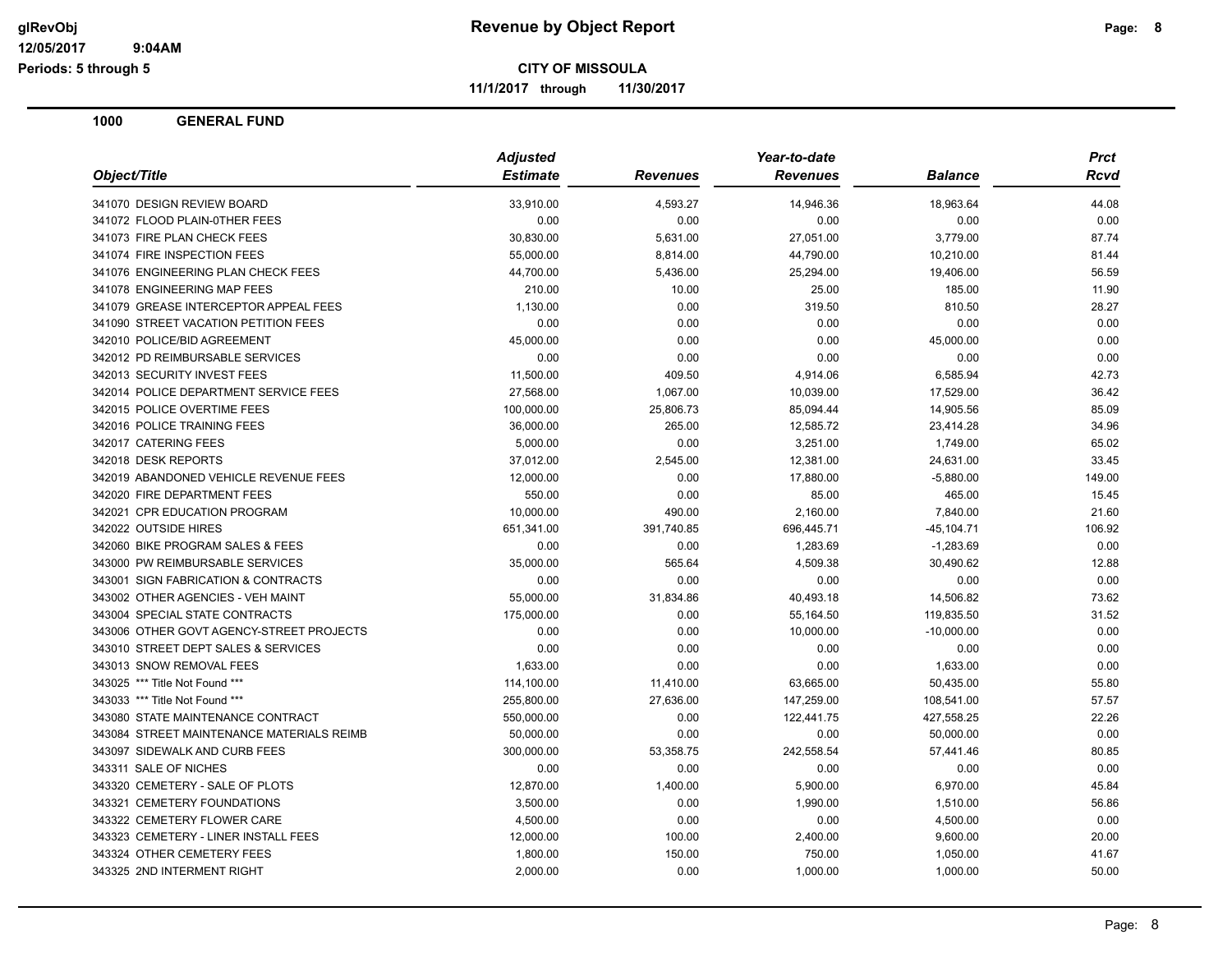**11/1/2017 through 11/30/2017**

| Object/Title                                   | <b>Adjusted</b><br><b>Estimate</b> | <b>Revenues</b> | Year-to-date<br><b>Revenues</b> | <b>Balance</b> | <b>Prct</b><br>Rcvd |
|------------------------------------------------|------------------------------------|-----------------|---------------------------------|----------------|---------------------|
| 343340 CEMETERY - OPENINGS & CLOSINGS          | 13,000.00                          | 175.00          | 3,875.00                        | 9,125.00       | 29.81               |
| 343350 CEMETERY CARE, FEES                     | 29,000.00                          | 0.00            | 42.50                           | 28,957.50      | 0.15                |
| 343360 WEED CONTROL                            | 2.250.00                           | 0.00            | 0.00                            | 2.250.00       | 0.00                |
| 346031 RECREATION FEES                         | 317,307.00                         | 8,786.11        | 131,092.54                      | 186,214.46     | 41.31               |
| 346033 PARK FEES/FACILITY RENTALS              | 102,950.00                         | 806.74          | 26,521.07                       | 76,428.93      | 25.76               |
| 346034 GROUNDS MAINTENANCE CONTRACT            |                                    | 0.00            | 0.00                            | 105,000.00     | 0.00                |
| 346036 PARK CONCESSION FEES                    | 105,000.00<br>1,350.00             | 0.00            | 504.00                          | 846.00         | 37.33               |
| 346051 MONTANA PARKS/REC CONFERENCE 2012       | 2,500.00                           | 0.00            | 1,170.45                        | 1,329.55       | 46.82               |
| 346054 PARKS MISC OVERTIME FEES                | 0.00                               | 334.58          | 675.64                          | $-675.64$      | 0.00                |
| <b>CHARGES FOR SERVICES</b><br><b>Total</b>    | 5,885,319.00                       | 620.887.13      | 1,982,725.75                    | 3,902,593.25   | 33.69               |
|                                                |                                    |                 |                                 |                |                     |
| 350000 FINES & FORFEITURES                     |                                    |                 |                                 |                |                     |
| 351022 LAW ENFORCEMENT ACADEMY SURCHARGE #!    | 0.00                               | $-10,589.11$    | 4,634.81                        | $-4,634.81$    | 0.00                |
| 351031 TRAFFIC FINES                           | 1,205,000.00                       | 90,140.10       | 375,431.12                      | 829,568.88     | 31.16               |
| 351032 SURCHARGE ON FINES                      | 102,500.00                         | 7,296.15        | 29,380.69                       | 73,119.31      | 28.66               |
| 351033 PUBLIC DEFENDER FEES                    | 55,000.00                          | 5,867.27        | 24,537.39                       | 30,462.61      | 44.61               |
| 351034 CELLULAR PHONE FINES                    | 80,000.00                          | 9,465.00        | 40,748.45                       | 39,251.55      | 50.94               |
| 351035 CELL PHONE FINES: EDUCATION             | 80,000.00                          | 9,465.00        | 40,748.46                       | 39,251.54      | 50.94               |
| 355000 FALSE ALARM PENALTY                     | 10,000.00                          | 884.00          | 2,600.00                        | 7,400.00       | 26.00               |
| <b>FINES &amp; FORFEITURES</b><br><b>Total</b> | 1,532,500.00                       | 112,528.41      | 518,080.92                      | 1,014,419.08   | 33.81               |
| 360000 MISCELLANEOUS REVENUES                  |                                    |                 |                                 |                |                     |
| 360001 COPIES                                  | 2,000.00                           | 197.25          | 713.00                          | 1,287.00       | 35.65               |
| 360003 MMIA REIMBURSEMENT-ATTORNEY             | 0.00                               | 0.00            | 0.00                            | 0.00           | 0.00                |
| 360010 MISCELLANEOUS                           | 23,000.00                          | 807.56          | 2,171.31                        | 20,828.69      | 9.44                |
| 360050 OVER/SHORT                              | 0.00                               | 0.00            | 5.00                            | $-5.00$        | 0.00                |
| 360100 REFUNDS                                 | 0.00                               | 0.00            | 0.00                            | 0.00           | 0.00                |
| 362000 OTHER MISCELLANEOUS REVENUE             | 8,000.00                           | 0.00            | 0.00                            | 8,000.00       | 0.00                |
| 362002 BAD CHECK CHARGES                       | 250.00                             | 15.00           | 90.00                           | 160.00         | 36.00               |
| 362004 URD III FACADE IMPROVEMENT LOAN REC     | 0.00                               | 0.00            | 0.00                            | 0.00           | 0.00                |
| 362011 SALE OF UNCLAIMED PROPERTY              | 0.00                               | 0.00            | 1,991.24                        | $-1,991.24$    | 0.00                |
| 362012 REC/GREEN TAG PROGRAM                   | 0.00                               | 0.00            | 0.00                            | 0.00           | 0.00                |
| 364012 SALE OF SURPLUS PROPERTY                | 25,000.00                          | 0.00            | 0.00                            | 25,000.00      | 0.00                |
| 364040 INSURANCE AND DAMAGE RECOVERY           | 25,000.00                          | 61.01           | 3,034.49                        | 21,965.51      | 12.14               |
| 364041 WORKERS COMPENSATION REIMBURSEMENT      | 0.00                               | 0.00            | 0.00                            | 0.00           | 0.00                |
| 364042 EXPENDITURE REIMBURSEMENTS              | 0.00                               | 0.00            | 0.00                            | 0.00           | 0.00                |
| 364043 RATTLESNAKE CORRIDOR REIMBURSEMENT      | 8,250.00                           | 0.00            | 5,148.00                        | 3,102.00       | 62.40               |
| 364044 EMERGENCY RESPONSE REIMBURSEMENT        | 0.00                               | 0.00            | 0.00                            | 0.00           | 0.00                |
| 365000 DONATIONS                               | 0.00                               | 0.00            | 0.00                            | 0.00           | 0.00                |
| 365001 *** Title Not Found ***                 | 0.00                               | 8.00            | 3,043.56                        | $-3,043.56$    | 0.00                |
| 365021 PARKS AND RECS GRANTS & CONTRIBUTIONS   | 0.00                               | 0.00            | 0.00                            | 0.00           | 0.00                |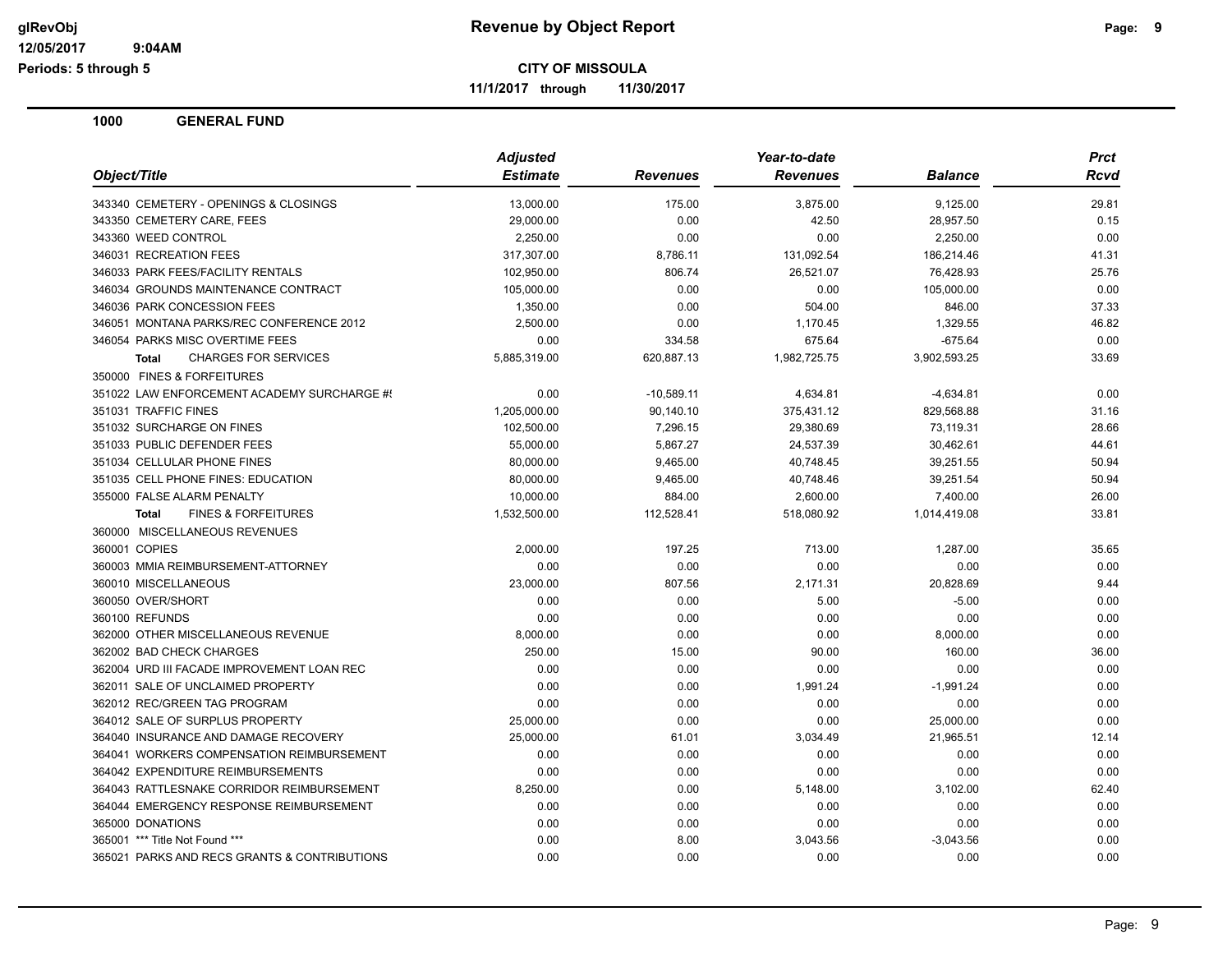**11/1/2017 through 11/30/2017**

|                                                           | <b>Adjusted</b> |                 | Year-to-date    |                | <b>Prct</b> |
|-----------------------------------------------------------|-----------------|-----------------|-----------------|----------------|-------------|
| Object/Title                                              | <b>Estimate</b> | <b>Revenues</b> | <b>Revenues</b> | <b>Balance</b> | Rcvd        |
| <b>MISCELLANEOUS REVENUES</b><br><b>Total</b>             | 91,500.00       | 1,088.82        | 16,196.60       | 75,303.40      | 17.70       |
| INVESTMENTS & ROYALTY EARNINGS<br>370000                  |                 |                 |                 |                |             |
| 371010 INTEREST ON INVESTMENTS                            | 3,000.00        | 0.00            | 275.76          | 2,724.24       | 9.19        |
| 371012 MUNICIPAL COURT BANK INTEREST                      | 0.00            | 0.00            | 0.00            | 0.00           | 0.00        |
| 371020 GAIN/LOSS IN MARKET VALUE OF INVESTMENT            | 0.00            | 0.00            | 0.00            | 0.00           | 0.00        |
| <b>INVESTMENTS &amp; ROYALTY EARNINGS</b><br><b>Total</b> | 3,000.00        | 0.00            | 275.76          | 2,724.24       | 9.19        |
| 380000 OTHER FINANCING SOURCES                            |                 |                 |                 |                |             |
| 381090 PROCEEDS FROM CAPITAL LEASE                        | 316,129.00      | 0.00            | 0.00            | 316,129.00     | 0.00        |
| 382010 SALE OF FIXED ASSETS                               | 0.00            | 0.00            | 0.00            | 0.00           | 0.00        |
| 383000 OPERATING TRANSFERS                                | 74,000.00       | 0.00            | 0.00            | 74,000.00      | 0.00        |
| 383001 TRANS FR FLUSHING DISTRICT                         | 41,000.00       | 0.00            | 0.00            | 41,000.00      | 0.00        |
| 383002 TRANS FR GAS TAX                                   | 564,000.00      | 0.00            | 0.00            | 564,000.00     | 0.00        |
| 383004 TRANS FR EMPLOYEE HEALTH INSURANCE LEV             | 5,101,004.00    | 0.00            | 0.00            | 5.101.004.00   | 0.00        |
| 383007 TRANS FR CABLE FRANCHISE                           | 301,433.00      | 0.00            | 0.00            | 301,433.00     | 0.00        |
| 383011 TRANS FR SID REVOLVING                             | 100.000.00      | 0.00            | 0.00            | 100.000.00     | 0.00        |
| 383065 TRANSFER FROM WWTF                                 | 50,213.00       | 0.00            | 0.00            | 50,213.00      | 0.00        |
| 383066 TRANSFER FROM WATER UTILITY                        | 0.00            | 0.00            | 0.00            | 0.00           | 0.00        |
| OTHER FINANCING SOURCES<br><b>Total</b>                   | 6,547,779.00    | 0.00            | 0.00            | 6,547,779.00   | 0.00        |
| <b>INTERNAL SERVICES</b><br>390000                        |                 |                 |                 |                |             |
| 399999 NEW REQUESTS FUNDING                               | 0.00            | 0.00            | 0.00            | 0.00           | 0.00        |
| <b>INTERNAL SERVICES</b><br><b>Total</b>                  | 0.00            | 0.00            | 0.00            | 0.00           | 0.00        |
| <b>GENERAL FUND</b><br><b>Total</b>                       | 55.788.178.00   | 1,251,646.30    | 6.942.744.76    | 48.845.433.24  | 12.44       |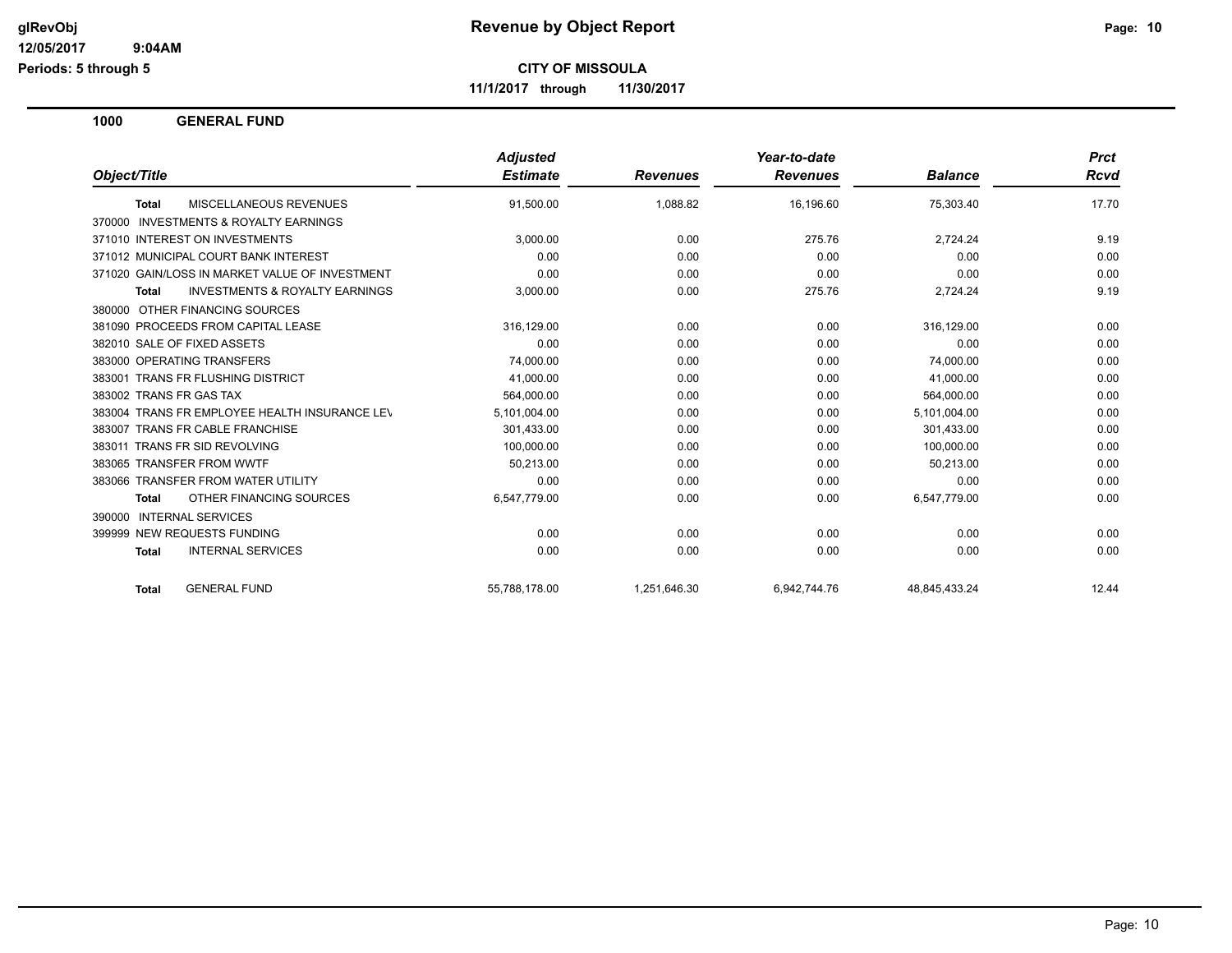**11/1/2017 through 11/30/2017**

# **1211 PARK ACQUISITION & DEVELOPMENT**

## **1211 PARK ACQUISITION & DEVELOPMENT**

|                                                           | <b>Adjusted</b> |                 | Year-to-date    |                | <b>Prct</b> |
|-----------------------------------------------------------|-----------------|-----------------|-----------------|----------------|-------------|
| Object/Title                                              | <b>Estimate</b> | <b>Revenues</b> | <b>Revenues</b> | <b>Balance</b> | Rcvd        |
| 340000 CHARGES FOR SERVICES                               |                 |                 |                 |                |             |
| 346080 PAYMENT IN LIEU OF PARKS                           | 40,000.00       | 0.00            | 0.00            | 40,000.00      | 0.00        |
| 346082 HIGH PARK EASEMENT EXCHANGE                        | 0.00            | 0.00            | 0.00            | 0.00           | 0.00        |
| <b>CHARGES FOR SERVICES</b><br><b>Total</b>               | 40,000.00       | 0.00            | 0.00            | 40,000.00      | 0.00        |
| 360000 MISCELLANEOUS REVENUES                             |                 |                 |                 |                |             |
| 360010 MISCELLANEOUS                                      | 0.00            | 0.00            | 0.00            | 0.00           | 0.00        |
| 360016 LAFRAY PARK DONATIONS                              | 0.00            | 0.00            | 0.00            | 0.00           | 0.00        |
| 360017 PARK PLANS FORFEITURE                              | 0.00            | 0.00            | 0.00            | 0.00           | 0.00        |
| 360020 GREENOUGH PARK ENCROACHMENTS                       | 0.00            | 0.00            | 0.00            | 0.00           | 0.00        |
| 365102 RECREATION YOUTH & ADULT SPORTS                    | 0.00            | 0.00            | 0.00            | 0.00           | 0.00        |
| MISCELLANEOUS REVENUES<br><b>Total</b>                    | 0.00            | 0.00            | 0.00            | 0.00           | 0.00        |
| <b>INVESTMENTS &amp; ROYALTY EARNINGS</b><br>370000       |                 |                 |                 |                |             |
| 371010 INTEREST ON INVESTMENTS                            | 0.00            | 0.00            | 0.00            | 0.00           | 0.00        |
| 371020 GAIN/LOSS IN MARKET VALUE OF INVESTMENTS           | 0.00            | 0.00            | 0.00            | 0.00           | 0.00        |
| <b>INVESTMENTS &amp; ROYALTY EARNINGS</b><br><b>Total</b> | 0.00            | 0.00            | 0.00            | 0.00           | 0.00        |
| OTHER FINANCING SOURCES<br>380000                         |                 |                 |                 |                |             |
| 383000 OPERATING TRANSFERS                                | 0.00            | 0.00            | 0.00            | 0.00           | 0.00        |
| 383029 TRANS FR GENERAL                                   | 0.00            | 0.00            | 0.00            | 0.00           | 0.00        |
| OTHER FINANCING SOURCES<br><b>Total</b>                   | 0.00            | 0.00            | 0.00            | 0.00           | 0.00        |
| PARK ACQUISITION & DEVELOPMENT<br>Total                   | 40,000.00       | 0.00            | 0.00            | 40,000.00      | 0.00        |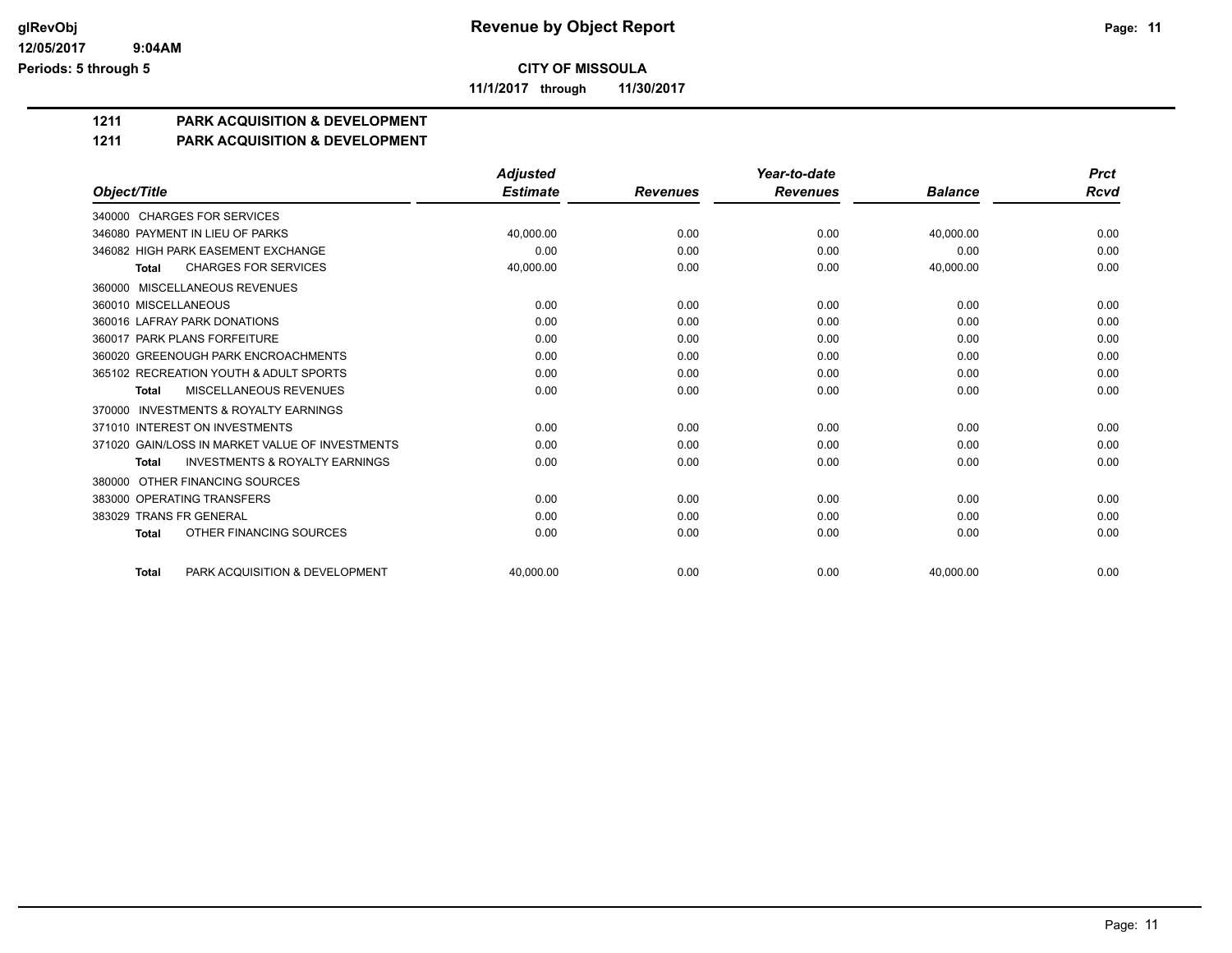**11/1/2017 through 11/30/2017**

## **1211 PARK ACQUISITION & DEVELOPMENT**

|                                                           | <b>Adjusted</b> |                 | Year-to-date    |                | <b>Prct</b> |
|-----------------------------------------------------------|-----------------|-----------------|-----------------|----------------|-------------|
| Object/Title                                              | <b>Estimate</b> | <b>Revenues</b> | <b>Revenues</b> | <b>Balance</b> | <b>Rcvd</b> |
| 340000 CHARGES FOR SERVICES                               |                 |                 |                 |                |             |
| 346080 PAYMENT IN LIEU OF PARKS                           | 40,000.00       | 0.00            | 0.00            | 40,000.00      | 0.00        |
| 346082 HIGH PARK EASEMENT EXCHANGE                        | 0.00            | 0.00            | 0.00            | 0.00           | 0.00        |
| <b>CHARGES FOR SERVICES</b><br><b>Total</b>               | 40,000.00       | 0.00            | 0.00            | 40,000.00      | 0.00        |
| 360000 MISCELLANEOUS REVENUES                             |                 |                 |                 |                |             |
| 360010 MISCELLANEOUS                                      | 0.00            | 0.00            | 0.00            | 0.00           | 0.00        |
| 360016 LAFRAY PARK DONATIONS                              | 0.00            | 0.00            | 0.00            | 0.00           | 0.00        |
| 360017 PARK PLANS FORFEITURE                              | 0.00            | 0.00            | 0.00            | 0.00           | 0.00        |
| 360020 GREENOUGH PARK ENCROACHMENTS                       | 0.00            | 0.00            | 0.00            | 0.00           | 0.00        |
| 365102 RECREATION YOUTH & ADULT SPORTS                    | 0.00            | 0.00            | 0.00            | 0.00           | 0.00        |
| MISCELLANEOUS REVENUES<br><b>Total</b>                    | 0.00            | 0.00            | 0.00            | 0.00           | 0.00        |
| <b>INVESTMENTS &amp; ROYALTY EARNINGS</b><br>370000       |                 |                 |                 |                |             |
| 371010 INTEREST ON INVESTMENTS                            | 0.00            | 0.00            | 0.00            | 0.00           | 0.00        |
| 371020 GAIN/LOSS IN MARKET VALUE OF INVESTMENT            | 0.00            | 0.00            | 0.00            | 0.00           | 0.00        |
| <b>INVESTMENTS &amp; ROYALTY EARNINGS</b><br><b>Total</b> | 0.00            | 0.00            | 0.00            | 0.00           | 0.00        |
| OTHER FINANCING SOURCES<br>380000                         |                 |                 |                 |                |             |
| 383000 OPERATING TRANSFERS                                | 0.00            | 0.00            | 0.00            | 0.00           | 0.00        |
| 383029 TRANS FR GENERAL                                   | 0.00            | 0.00            | 0.00            | 0.00           | 0.00        |
| OTHER FINANCING SOURCES<br><b>Total</b>                   | 0.00            | 0.00            | 0.00            | 0.00           | 0.00        |
| PARK ACQUISITION & DEVELOPMENT<br><b>Total</b>            | 40,000.00       | 0.00            | 0.00            | 40,000.00      | 0.00        |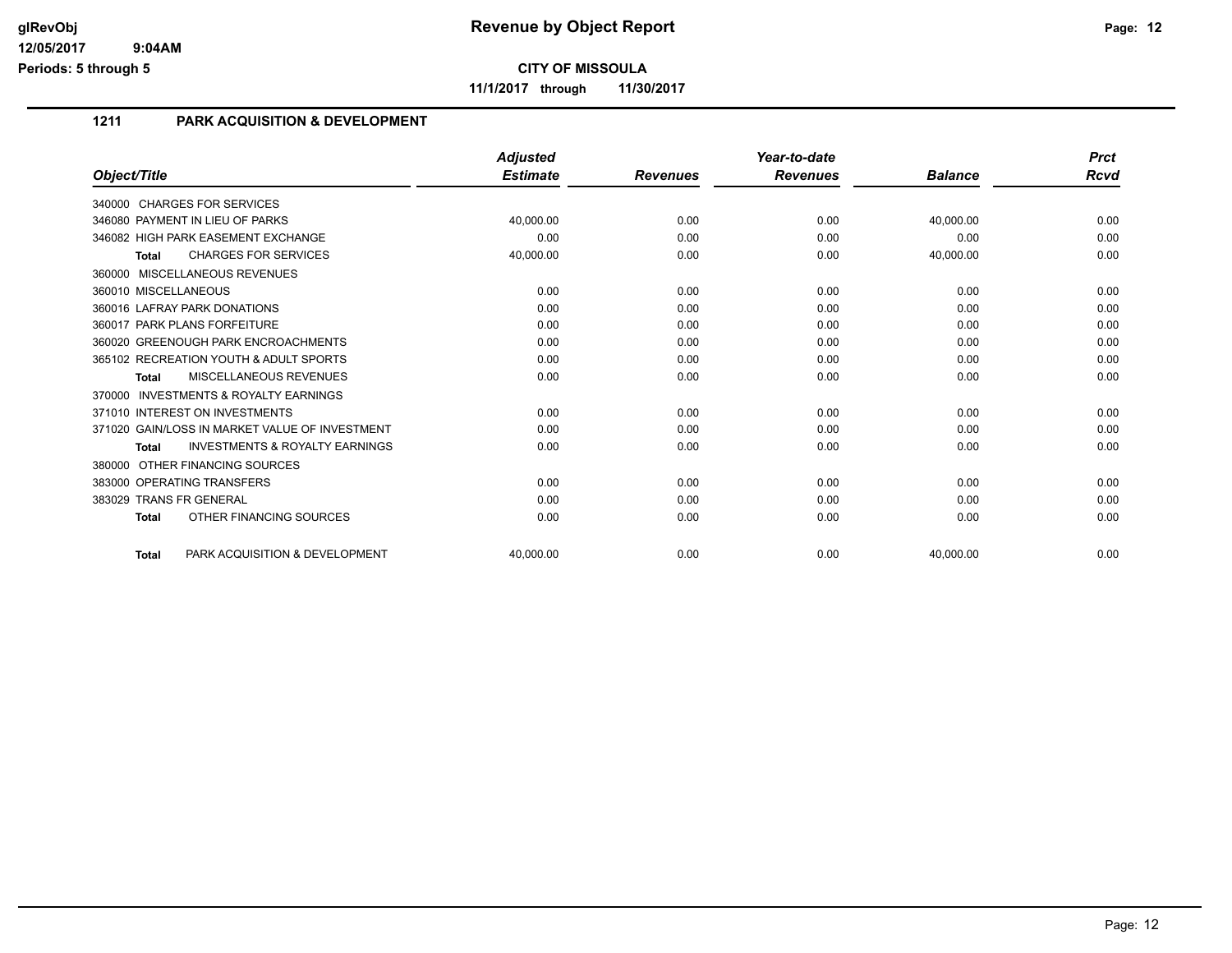**11/1/2017 through 11/30/2017**

**1212 PARK ENTERPRISE FUND**

**1212 PARK ENTERPRISE FUND**

|                                                           | <b>Adjusted</b> |                 | Year-to-date    |                | <b>Prct</b> |
|-----------------------------------------------------------|-----------------|-----------------|-----------------|----------------|-------------|
| Object/Title                                              | <b>Estimate</b> | <b>Revenues</b> | <b>Revenues</b> | <b>Balance</b> | Rcvd        |
| 340000 CHARGES FOR SERVICES                               |                 |                 |                 |                |             |
| 346000 FEES                                               | 68,200.00       | 508.12          | 25,315.05       | 42,884.95      | 37.12       |
| 346001 TENNIS FEE                                         | 0.00            | 0.00            | 990.00          | $-990.00$      | 0.00        |
| 346030 SWIMMING POOL FEES                                 | 0.00            | 0.00            | 0.00            | 0.00           | 0.00        |
| 346040 MCCORMICK SWIMMING POOL                            | 0.00            | 0.00            | 0.00            | 0.00           | 0.00        |
| 346056 PICNIC SITE FEES                                   | 0.00            | 0.00            | 0.00            | 0.00           | 0.00        |
| 346060 CURRENTS SWIMMING FACILITY                         | 0.00            | 0.00            | 0.00            | 0.00           | 0.00        |
| <b>CHARGES FOR SERVICES</b><br><b>Total</b>               | 68,200.00       | 508.12          | 26,305.05       | 41,894.95      | 38.57       |
| MISCELLANEOUS REVENUES<br>360000                          |                 |                 |                 |                |             |
| 360010 MISCELLANEOUS                                      | 0.00            | 0.00            | 0.00            | 0.00           | 0.00        |
| MISCELLANEOUS REVENUES<br><b>Total</b>                    | 0.00            | 0.00            | 0.00            | 0.00           | 0.00        |
| <b>INVESTMENTS &amp; ROYALTY EARNINGS</b><br>370000       |                 |                 |                 |                |             |
| 371010 INTEREST ON INVESTMENTS                            | 0.00            | 0.00            | 0.00            | 0.00           | 0.00        |
| 371020 GAIN/LOSS IN MARKET VALUE OF INVESTMENTS           | 0.00            | 0.00            | 0.00            | 0.00           | 0.00        |
| <b>INVESTMENTS &amp; ROYALTY EARNINGS</b><br><b>Total</b> | 0.00            | 0.00            | 0.00            | 0.00           | 0.00        |
| OTHER FINANCING SOURCES<br>380000                         |                 |                 |                 |                |             |
| 383042 TRANSFERS FROM OTHER FUNDS                         | 0.00            | 0.00            | 19,560.00       | $-19.560.00$   | 0.00        |
| OTHER FINANCING SOURCES<br><b>Total</b>                   | 0.00            | 0.00            | 19.560.00       | $-19.560.00$   | 0.00        |
| PARK ENTERPRISE FUND<br><b>Total</b>                      | 68,200.00       | 508.12          | 45,865.05       | 22,334.95      | 67.25       |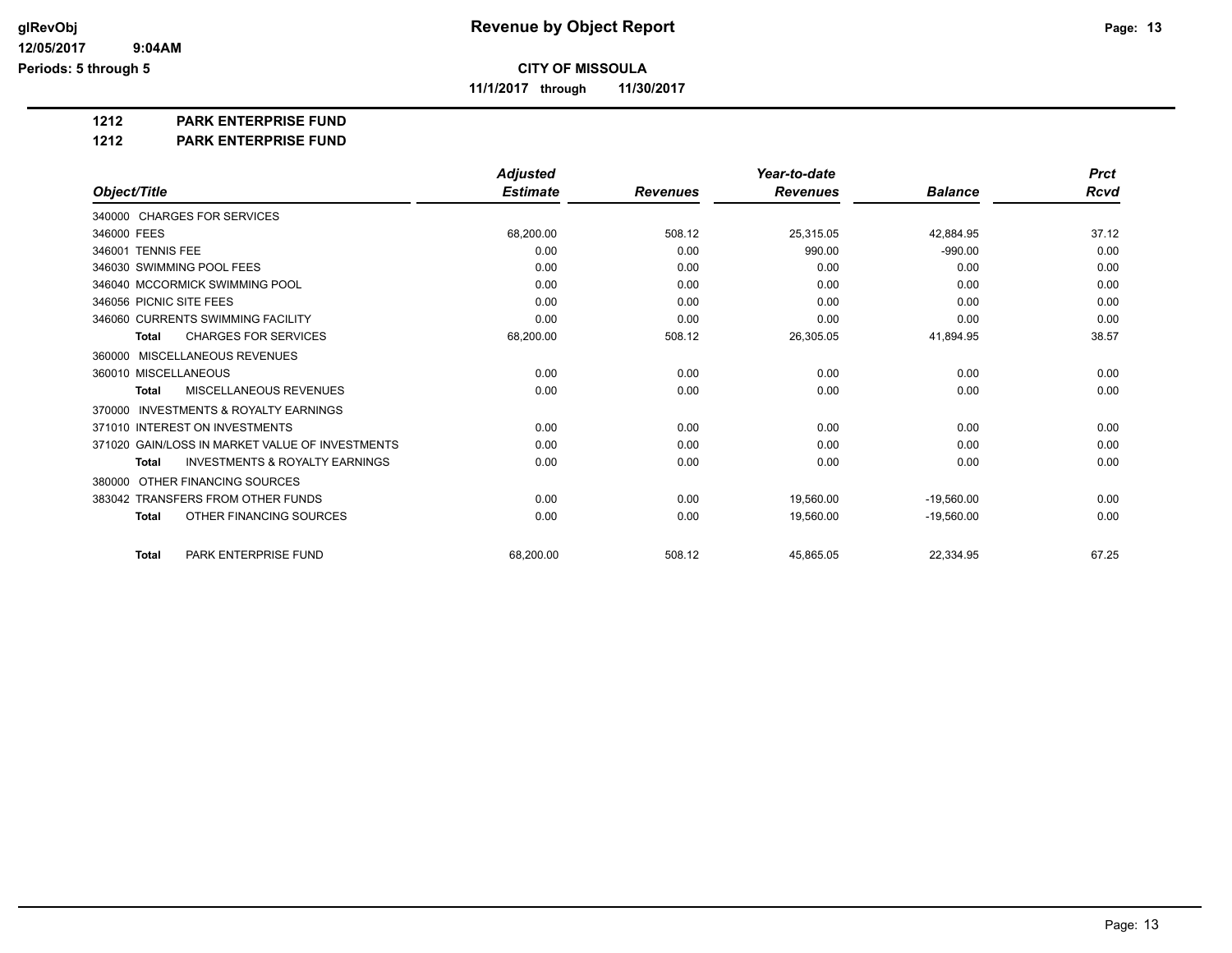**11/1/2017 through 11/30/2017**

## **1212 PARK ENTERPRISE FUND**

|                                                           | <b>Adjusted</b> |                 | Year-to-date    |                | <b>Prct</b> |
|-----------------------------------------------------------|-----------------|-----------------|-----------------|----------------|-------------|
| Object/Title                                              | <b>Estimate</b> | <b>Revenues</b> | <b>Revenues</b> | <b>Balance</b> | <b>Rcvd</b> |
| 340000 CHARGES FOR SERVICES                               |                 |                 |                 |                |             |
| 346000 FEES                                               | 68,200.00       | 508.12          | 25,315.05       | 42,884.95      | 37.12       |
| 346001 TENNIS FEE                                         | 0.00            | 0.00            | 990.00          | $-990.00$      | 0.00        |
| 346030 SWIMMING POOL FEES                                 | 0.00            | 0.00            | 0.00            | 0.00           | 0.00        |
| 346040 MCCORMICK SWIMMING POOL                            | 0.00            | 0.00            | 0.00            | 0.00           | 0.00        |
| 346056 PICNIC SITE FEES                                   | 0.00            | 0.00            | 0.00            | 0.00           | 0.00        |
| 346060 CURRENTS SWIMMING FACILITY                         | 0.00            | 0.00            | 0.00            | 0.00           | 0.00        |
| <b>CHARGES FOR SERVICES</b><br><b>Total</b>               | 68,200.00       | 508.12          | 26,305.05       | 41,894.95      | 38.57       |
| 360000 MISCELLANEOUS REVENUES                             |                 |                 |                 |                |             |
| 360010 MISCELLANEOUS                                      | 0.00            | 0.00            | 0.00            | 0.00           | 0.00        |
| MISCELLANEOUS REVENUES<br><b>Total</b>                    | 0.00            | 0.00            | 0.00            | 0.00           | 0.00        |
| <b>INVESTMENTS &amp; ROYALTY EARNINGS</b><br>370000       |                 |                 |                 |                |             |
| 371010 INTEREST ON INVESTMENTS                            | 0.00            | 0.00            | 0.00            | 0.00           | 0.00        |
| 371020 GAIN/LOSS IN MARKET VALUE OF INVESTMENT            | 0.00            | 0.00            | 0.00            | 0.00           | 0.00        |
| <b>INVESTMENTS &amp; ROYALTY EARNINGS</b><br><b>Total</b> | 0.00            | 0.00            | 0.00            | 0.00           | 0.00        |
| OTHER FINANCING SOURCES<br>380000                         |                 |                 |                 |                |             |
| 383042 TRANSFERS FROM OTHER FUNDS                         | 0.00            | 0.00            | 19,560.00       | $-19,560.00$   | 0.00        |
| OTHER FINANCING SOURCES<br><b>Total</b>                   | 0.00            | 0.00            | 19,560.00       | $-19,560.00$   | 0.00        |
| PARK ENTERPRISE FUND<br><b>Total</b>                      | 68,200.00       | 508.12          | 45,865.05       | 22,334.95      | 67.25       |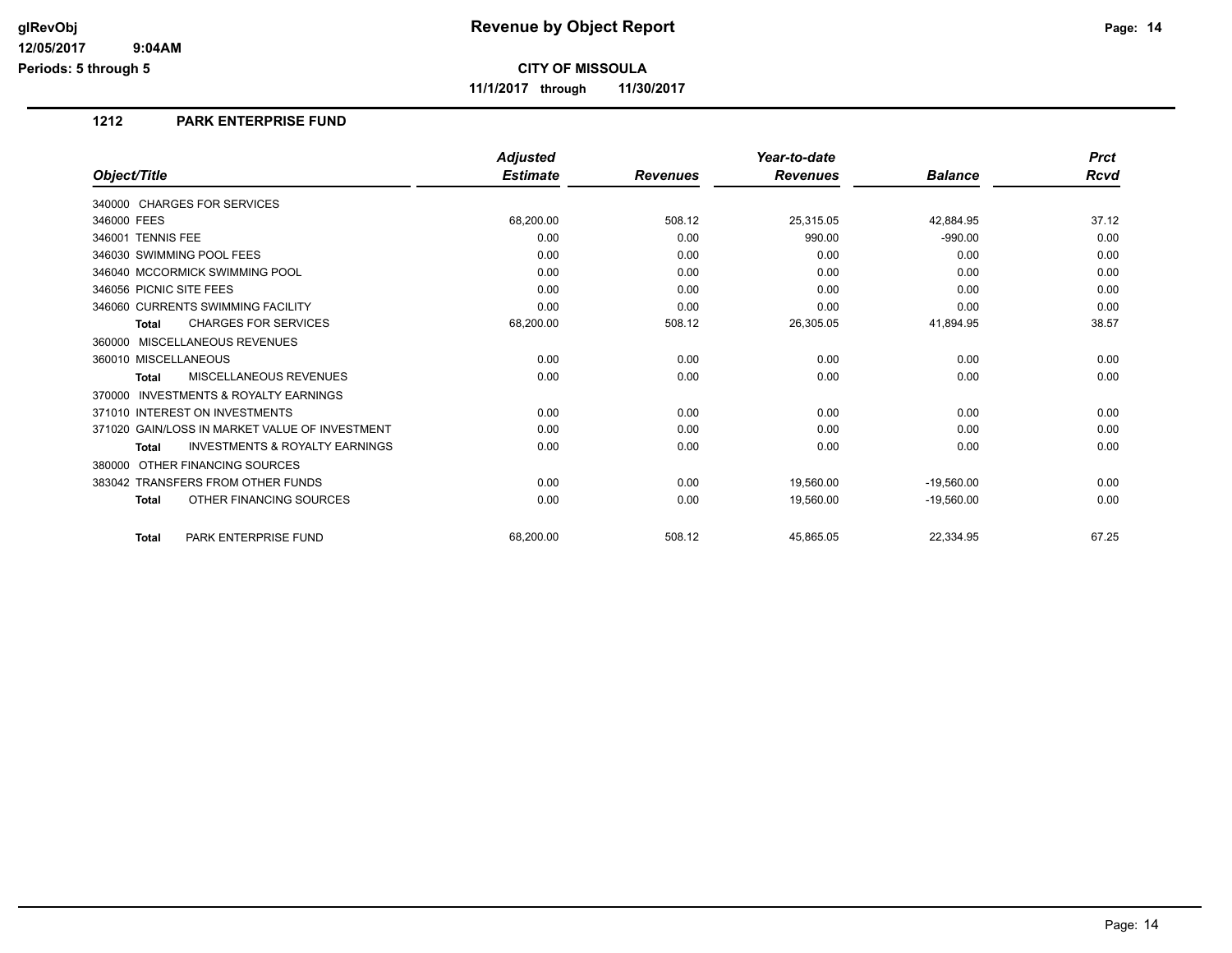**11/1/2017 through 11/30/2017**

**1216 PARKS & REC TRAILS, DEV 1216 PARKS & REC TRAILS, DEV**

|                                                   | <b>Adjusted</b> |                 | Year-to-date    |                | <b>Prct</b> |
|---------------------------------------------------|-----------------|-----------------|-----------------|----------------|-------------|
| Object/Title                                      | <b>Estimate</b> | <b>Revenues</b> | <b>Revenues</b> | <b>Balance</b> | <b>Rcvd</b> |
| 330000 INTERGOVERNMENTAL REVENUES                 |                 |                 |                 |                |             |
| 331013 NORTHSIDE PED BRIDGE ARRA GRANT            | 0.00            | 0.00            | 0.00            | 0.00           | 0.00        |
| 331014 WHITE PINE PLAYGROUND-CDBG GRANT           | 69,650.00       | 0.00            | 0.00            | 69,650.00      | 0.00        |
| 334025 COUNTY WEED                                | 15,000.00       | 0.00            | 15,525.00       | $-525.00$      | 103.50      |
| 334026 FOREST HEALTH GRANT                        | 0.00            | 0.00            | 0.00            | 0.00           | 0.00        |
| 334028 DEPT OF AG INTERN GRANT                    | 0.00            | 0.00            | 0.00            | 0.00           | 0.00        |
| 334121 DNRC GRANT                                 | 67,450.00       | 0.00            | 0.00            | 67,450.00      | 0.00        |
| 334122 RENEWABLE RESOURCE GRANTS                  | 0.00            | 0.00            | 0.00            | 0.00           | 0.00        |
| 334125 FWP GRANT                                  | 0.00            | 0.00            | 0.00            | 0.00           | 0.00        |
| 334251 RTP/TAP STATE GRANTS                       | 50,000.00       | 0.00            | 0.00            | 50,000.00      | 0.00        |
| 336023 STATE CONTRIB. - PERS                      | 0.00            | 0.00            | 0.00            | 0.00           | 0.00        |
| <b>INTERGOVERNMENTAL REVENUES</b><br><b>Total</b> | 202,100.00      | 0.00            | 15,525.00       | 186,575.00     | 7.68        |
| 340000 CHARGES FOR SERVICES                       |                 |                 |                 |                |             |
| 343036 *** Title Not Found ***                    | 0.00            | 0.00            | 0.00            | 0.00           | 0.00        |
| 343302 PARKS SOIL PROJECT                         | 0.00            | 0.00            | 0.00            | 0.00           | 0.00        |
| 346034 GROUNDS MAINTENANCE CONTRACT               | 0.00            | 0.00            | 0.00            | 0.00           | 0.00        |
| 346051 MONTANA PARKS/REC CONFERENCE 2012          | 0.00            | 38.00           | 278.00          | $-278.00$      | 0.00        |
| 346052 PLAYGROUND SAFETY TRAINING                 | 0.00            | 0.00            | 4,080.00        | $-4,080.00$    | 0.00        |
| 346055 COUNTY PARK SUPPORT                        | 0.00            | 0.00            | 0.00            | 0.00           | 0.00        |
| <b>CHARGES FOR SERVICES</b><br>Total              | 0.00            | 38.00           | 4,358.00        | $-4,358.00$    | 0.00        |
| 360000 MISCELLANEOUS REVENUES                     |                 |                 |                 |                |             |
| 360000 MISCELLANEOUS REVENUES                     | 0.00            | 0.00            | 0.00            | 0.00           | 0.00        |
| 360010 MISCELLANEOUS                              | 0.00            | 0.00            | 0.00            | 0.00           | 0.00        |
| 361000 RATTLESNAKE LAND LEASES                    | 0.00            | 0.00            | 0.00            | 0.00           | 0.00        |
| 361003 CARAS PARK CONCERT REVENUE                 | 0.00            | 0.00            | 0.00            | 0.00           | 0.00        |
| 364040 INSURANCE AND DAMAGE RECOVERY              | 0.00            | 0.00            | 671.78          | $-671.78$      | 0.00        |
| 365000 DONATIONS                                  | 260,100.00      | 3,878.63        | 54,438.63       | 205,661.37     | 20.93       |
| 365001 *** Title Not Found ***                    | 0.00            | 0.00            | 0.00            | 0.00           | 0.00        |
| 365002 OTHER RECREATION DONATIONS                 | 130,000.00      | 400.00          | 6,191.00        | 123,809.00     | 4.76        |
| 365003 DONATIONS - SMOKE ALARMS                   | 0.00            | 0.00            | 0.00            | 0.00           | 0.00        |
| 365004 GRANT CR TRAIL ASSN DONATION               | 0.00            | 0.00            | 0.00            | 0.00           | 0.00        |
| 365005 DONATIONS - ARCO                           | 0.00            | 0.00            | 0.00            | 0.00           | 0.00        |
| 365009 DONATIONS - BASKETBALL/TENNIS COURT        | 45,000.00       | 0.00            | 0.00            | 45,000.00      | 0.00        |
| 365019 PARKS DONATIONS                            | 0.00            | 2,268.90        | 19,543.97       | $-19,543.97$   | 0.00        |
| 365020 OPEN SPACE DONATIONS                       | 0.00            | 0.00            | 0.00            | 0.00           | 0.00        |
| 365100 RECREATION OUTDOOR                         | 0.00            | 0.00            | 1,975.00        | $-1,975.00$    | 0.00        |
| 365101 RECREATION SCHOLARSHIP                     | 0.00            | 880.83          | 1,234.72        | $-1,234.72$    | 0.00        |
| 365102 RECREATION YOUTH & ADULT SPORTS            | 0.00            | 0.00            | 400.00          | $-400.00$      | 0.00        |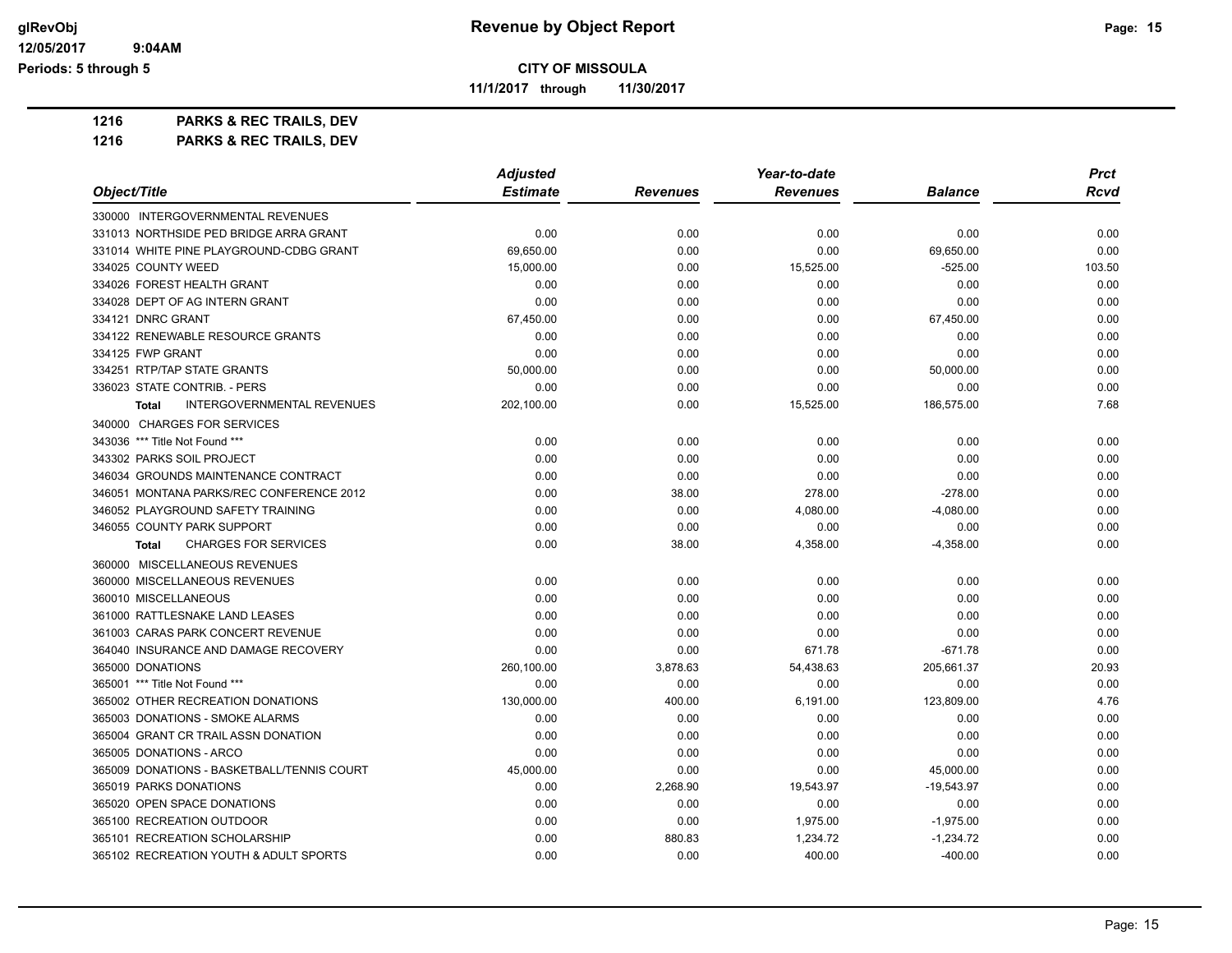**11/1/2017 through 11/30/2017**

**1216 PARKS & REC TRAILS, DEV**

| 1216 | <b>PARKS &amp; REC TRAILS, DEV</b> |
|------|------------------------------------|
|------|------------------------------------|

|                                                    | <b>Adjusted</b> |                 | Year-to-date    |                | <b>Prct</b> |
|----------------------------------------------------|-----------------|-----------------|-----------------|----------------|-------------|
| Object/Title                                       | <b>Estimate</b> | <b>Revenues</b> | <b>Revenues</b> | <b>Balance</b> | <b>Rcvd</b> |
| 365103 URBAN FORESTRY PROGRAMS                     | 75,000.00       | 0.00            | 3,850.00        | 71,150.00      | 5.13        |
| 365109 CONSERVATION LANDS DONATIONS                | 0.00            | 0.00            | 0.00            | 0.00           | 0.00        |
| MISCELLANEOUS REVENUES<br>Total                    | 510,100.00      | 7,428.36        | 88,305.10       | 421,794.90     | 17.31       |
| 370000 INVESTMENTS & ROYALTY EARNINGS              |                 |                 |                 |                |             |
| 371010 INTEREST ON INVESTMENTS                     | 0.00            | 0.00            | 0.00            | 0.00           | 0.00        |
| 371020 GAIN/LOSS IN MARKET VALUE OF INVESTMENTS    | 0.00            | 0.00            | 0.00            | 0.00           | 0.00        |
| <b>INVESTMENTS &amp; ROYALTY EARNINGS</b><br>Total | 0.00            | 0.00            | 0.00            | 0.00           | 0.00        |
| 380000 OTHER FINANCING SOURCES                     |                 |                 |                 |                |             |
| 383000 OPERATING TRANSFERS                         | 10,000.00       | 0.00            | 0.00            | 10,000.00      | 0.00        |
| 383001 TRANS FR FLUSHING DISTRICT                  | 0.00            | 0.00            | 0.00            | 0.00           | 0.00        |
| 383026 TRANS FR CDBG                               | 0.00            | 0.00            | 0.00            | 0.00           | 0.00        |
| 383043 TRANSFERS FROM IMPACT FEES                  | 0.00            | 0.00            | 0.00            | 0.00           | 0.00        |
| OTHER FINANCING SOURCES<br>Total                   | 10,000.00       | 0.00            | 0.00            | 10,000.00      | 0.00        |
| PARKS & REC TRAILS, DEV<br>Total                   | 722,200.00      | 7,466.36        | 108,188.10      | 614,011.90     | 14.98       |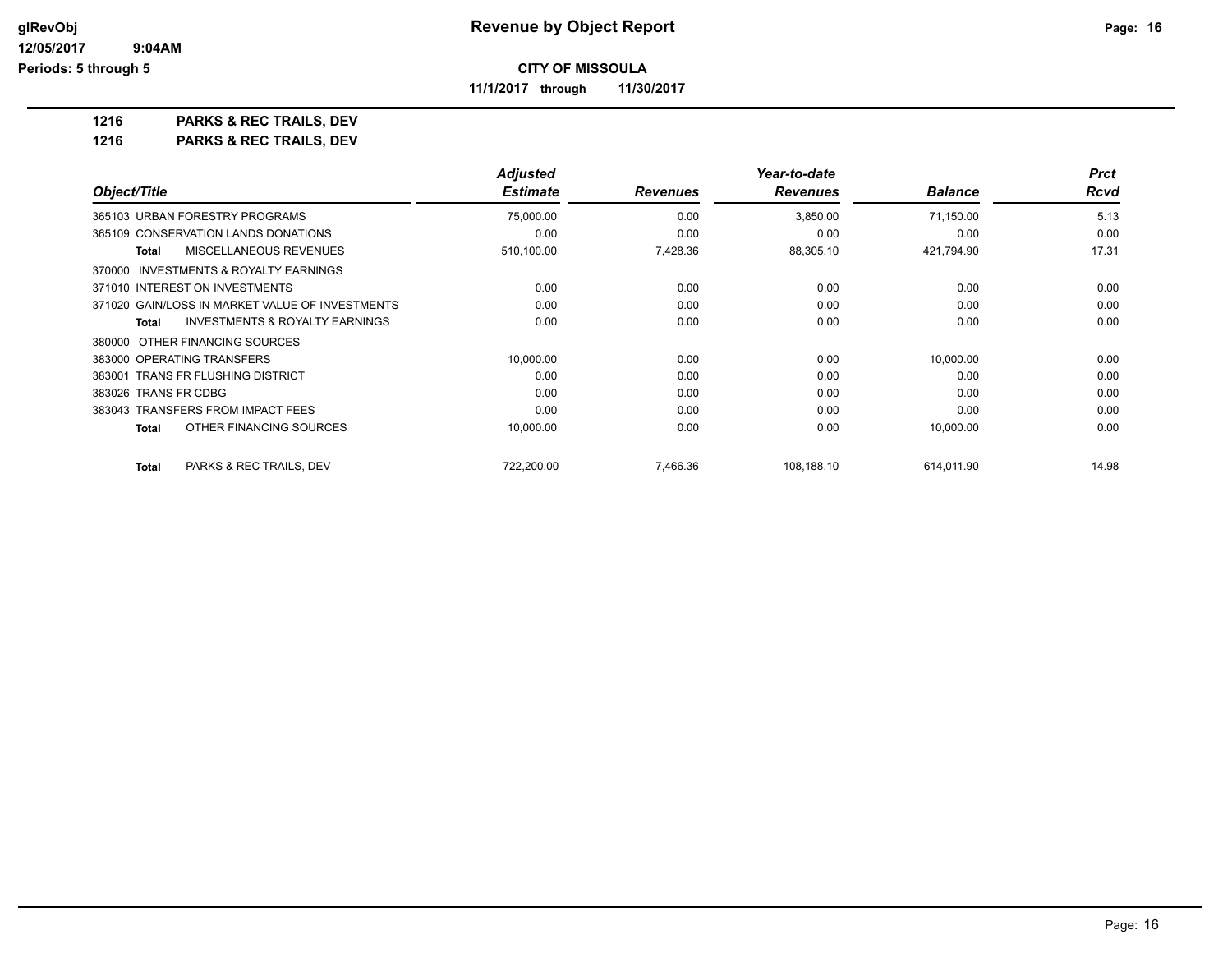**11/1/2017 through 11/30/2017**

## **1216 PARKS & REC TRAILS, DEV**

|                                                   | <b>Adjusted</b> |                 | Year-to-date    | <b>Prct</b>    |             |
|---------------------------------------------------|-----------------|-----------------|-----------------|----------------|-------------|
| Object/Title                                      | <b>Estimate</b> | <b>Revenues</b> | <b>Revenues</b> | <b>Balance</b> | <b>Rcvd</b> |
| 330000 INTERGOVERNMENTAL REVENUES                 |                 |                 |                 |                |             |
| 331013 NORTHSIDE PED BRIDGE ARRA GRANT            | 0.00            | 0.00            | 0.00            | 0.00           | 0.00        |
| 331014 WHITE PINE PLAYGROUND-CDBG GRANT           | 69,650.00       | 0.00            | 0.00            | 69,650.00      | 0.00        |
| 334025 COUNTY WEED                                | 15,000.00       | 0.00            | 15,525.00       | $-525.00$      | 103.50      |
| 334026 FOREST HEALTH GRANT                        | 0.00            | 0.00            | 0.00            | 0.00           | 0.00        |
| 334028 DEPT OF AG INTERN GRANT                    | 0.00            | 0.00            | 0.00            | 0.00           | 0.00        |
| 334121 DNRC GRANT                                 | 67,450.00       | 0.00            | 0.00            | 67,450.00      | 0.00        |
| 334122 RENEWABLE RESOURCE GRANTS                  | 0.00            | 0.00            | 0.00            | 0.00           | 0.00        |
| 334125 FWP GRANT                                  | 0.00            | 0.00            | 0.00            | 0.00           | 0.00        |
| 334251 RTP/TAP STATE GRANTS                       | 50,000.00       | 0.00            | 0.00            | 50,000.00      | 0.00        |
| 336023 STATE CONTRIB. - PERS                      | 0.00            | 0.00            | 0.00            | 0.00           | 0.00        |
| <b>INTERGOVERNMENTAL REVENUES</b><br><b>Total</b> | 202,100.00      | 0.00            | 15,525.00       | 186,575.00     | 7.68        |
| 340000 CHARGES FOR SERVICES                       |                 |                 |                 |                |             |
| 343036 *** Title Not Found ***                    | 0.00            | 0.00            | 0.00            | 0.00           | 0.00        |
| 343302 PARKS SOIL PROJECT                         | 0.00            | 0.00            | 0.00            | 0.00           | 0.00        |
| 346034 GROUNDS MAINTENANCE CONTRACT               | 0.00            | 0.00            | 0.00            | 0.00           | 0.00        |
| 346051 MONTANA PARKS/REC CONFERENCE 2012          | 0.00            | 38.00           | 278.00          | $-278.00$      | 0.00        |
| 346052 PLAYGROUND SAFETY TRAINING                 | 0.00            | 0.00            | 4,080.00        | $-4,080.00$    | 0.00        |
| 346055 COUNTY PARK SUPPORT                        | 0.00            | 0.00            | 0.00            | 0.00           | 0.00        |
| <b>Total</b><br><b>CHARGES FOR SERVICES</b>       | 0.00            | 38.00           | 4,358.00        | $-4,358.00$    | 0.00        |
| 360000 MISCELLANEOUS REVENUES                     |                 |                 |                 |                |             |
| 360000 MISCELLANEOUS REVENUES                     | 0.00            | 0.00            | 0.00            | 0.00           | 0.00        |
| 360010 MISCELLANEOUS                              | 0.00            | 0.00            | 0.00            | 0.00           | 0.00        |
| 361000 RATTLESNAKE LAND LEASES                    | 0.00            | 0.00            | 0.00            | 0.00           | 0.00        |
| 361003 CARAS PARK CONCERT REVENUE                 | 0.00            | 0.00            | 0.00            | 0.00           | 0.00        |
| 364040 INSURANCE AND DAMAGE RECOVERY              | 0.00            | 0.00            | 671.78          | $-671.78$      | 0.00        |
| 365000 DONATIONS                                  | 260,100.00      | 3,878.63        | 54,438.63       | 205,661.37     | 20.93       |
| 365001 *** Title Not Found ***                    | 0.00            | 0.00            | 0.00            | 0.00           | 0.00        |
| 365002 OTHER RECREATION DONATIONS                 | 130,000.00      | 400.00          | 6,191.00        | 123,809.00     | 4.76        |
| 365003 DONATIONS - SMOKE ALARMS                   | 0.00            | 0.00            | 0.00            | 0.00           | 0.00        |
| 365004 GRANT CR TRAIL ASSN DONATION               | 0.00            | 0.00            | 0.00            | 0.00           | 0.00        |
| 365005 DONATIONS - ARCO                           | 0.00            | 0.00            | 0.00            | 0.00           | 0.00        |
| 365009 DONATIONS - BASKETBALL/TENNIS COURT        | 45,000.00       | 0.00            | 0.00            | 45,000.00      | 0.00        |
| 365019 PARKS DONATIONS                            | 0.00            | 2,268.90        | 19,543.97       | $-19,543.97$   | 0.00        |
| 365020 OPEN SPACE DONATIONS                       | 0.00            | 0.00            | 0.00            | 0.00           | 0.00        |
| 365100 RECREATION OUTDOOR                         | 0.00            | 0.00            | 1,975.00        | $-1,975.00$    | 0.00        |
| 365101 RECREATION SCHOLARSHIP                     | 0.00            | 880.83          | 1,234.72        | $-1,234.72$    | 0.00        |
| 365102 RECREATION YOUTH & ADULT SPORTS            | 0.00            | 0.00            | 400.00          | $-400.00$      | 0.00        |
| 365103 URBAN FORESTRY PROGRAMS                    | 75.000.00       | 0.00            | 3.850.00        | 71.150.00      | 5.13        |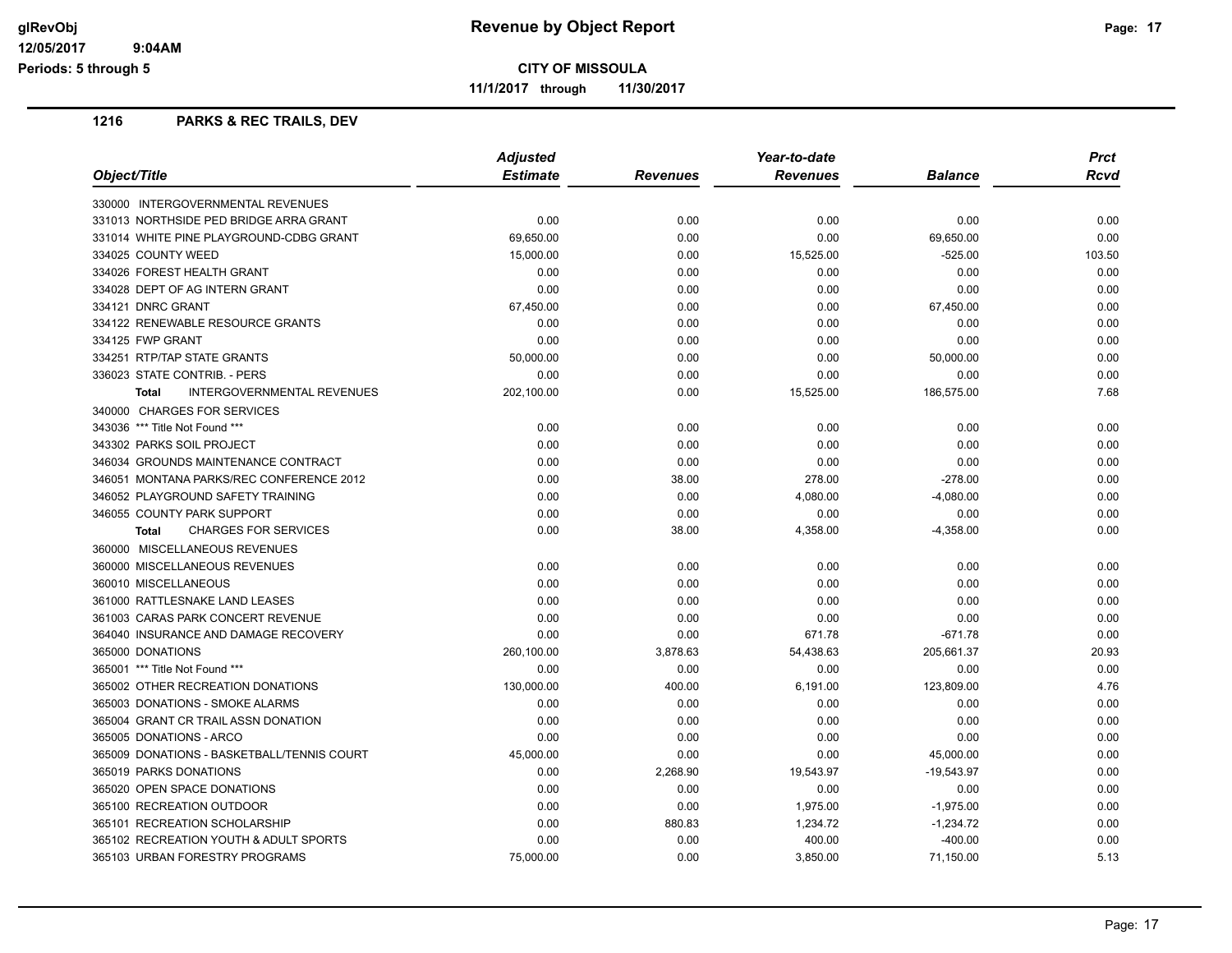**11/1/2017 through 11/30/2017**

## **1216 PARKS & REC TRAILS, DEV**

|                                                           | <b>Adjusted</b> |                 | Year-to-date    |                | <b>Prct</b> |
|-----------------------------------------------------------|-----------------|-----------------|-----------------|----------------|-------------|
| Object/Title                                              | <b>Estimate</b> | <b>Revenues</b> | <b>Revenues</b> | <b>Balance</b> | <b>Rcvd</b> |
| 365109 CONSERVATION LANDS DONATIONS                       | 0.00            | 0.00            | 0.00            | 0.00           | 0.00        |
| MISCELLANEOUS REVENUES<br><b>Total</b>                    | 510,100.00      | 7,428.36        | 88,305.10       | 421,794.90     | 17.31       |
| 370000 INVESTMENTS & ROYALTY EARNINGS                     |                 |                 |                 |                |             |
| 371010 INTEREST ON INVESTMENTS                            | 0.00            | 0.00            | 0.00            | 0.00           | 0.00        |
| 371020 GAIN/LOSS IN MARKET VALUE OF INVESTMENT            | 0.00            | 0.00            | 0.00            | 0.00           | 0.00        |
| <b>INVESTMENTS &amp; ROYALTY EARNINGS</b><br><b>Total</b> | 0.00            | 0.00            | 0.00            | 0.00           | 0.00        |
| 380000 OTHER FINANCING SOURCES                            |                 |                 |                 |                |             |
| 383000 OPERATING TRANSFERS                                | 10,000.00       | 0.00            | 0.00            | 10,000.00      | 0.00        |
| <b>TRANS FR FLUSHING DISTRICT</b><br>383001               | 0.00            | 0.00            | 0.00            | 0.00           | 0.00        |
| 383026 TRANS FR CDBG                                      | 0.00            | 0.00            | 0.00            | 0.00           | 0.00        |
| 383043 TRANSFERS FROM IMPACT FEES                         | 0.00            | 0.00            | 0.00            | 0.00           | 0.00        |
| OTHER FINANCING SOURCES<br>Total                          | 10,000.00       | 0.00            | 0.00            | 10,000.00      | 0.00        |
| PARKS & REC TRAILS, DEV<br><b>Total</b>                   | 722.200.00      | 7,466.36        | 108,188.10      | 614,011.90     | 14.98       |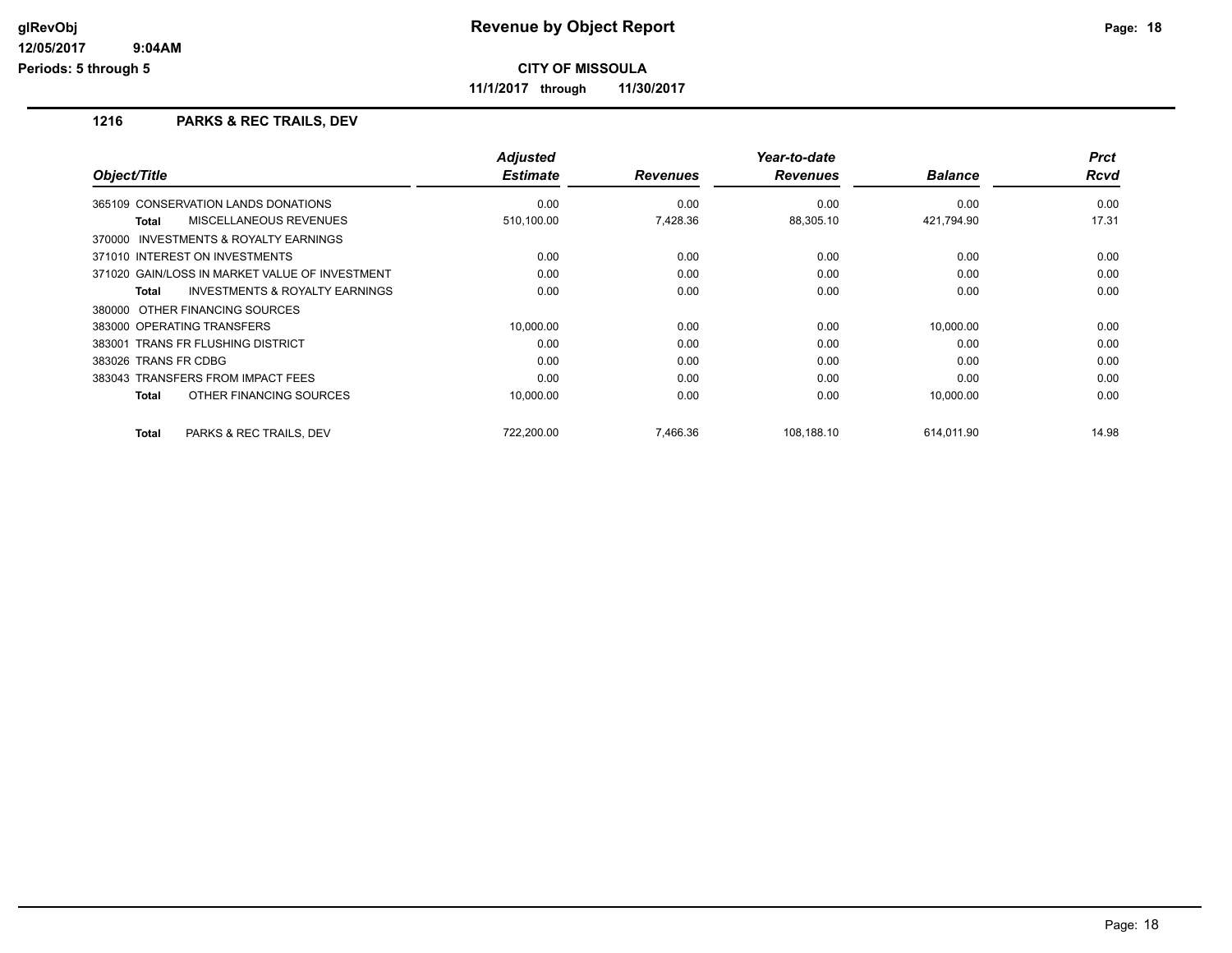**11/1/2017 through 11/30/2017**

## **1217 PARKS CITY LIFE GYM LEASE**

**1217 PARKS CITY LIFE GYM LEASE**

|                                             | <b>Adjusted</b> |                 | Year-to-date    |                | <b>Prct</b> |
|---------------------------------------------|-----------------|-----------------|-----------------|----------------|-------------|
| Object/Title                                | <b>Estimate</b> | <b>Revenues</b> | <b>Revenues</b> | <b>Balance</b> | <b>Rcvd</b> |
| <b>INTERGOVERNMENTAL REVENUES</b><br>330000 |                 |                 |                 |                |             |
| 336023 STATE CONTRIB. - PERS                | 0.00            | 0.00            | 0.00            | 0.00           | 0.00        |
| <b>INTERGOVERNMENTAL REVENUES</b><br>Total  | 0.00            | 0.00            | 0.00            | 0.00           | 0.00        |
| 340000 CHARGES FOR SERVICES                 |                 |                 |                 |                |             |
| 346031 RECREATION FEES                      | 2,000.00        | 655.25          | 12,466.25       | $-10,466.25$   | 623.31      |
| 346032 PRESCHOOL PROGRAMS                   | 22,000.00       | 0.00            | 0.00            | 22,000.00      | 0.00        |
| 346033 PARK FEES/FACILITY RENTALS           | 17.000.00       | 0.00            | 0.00            | 17,000.00      | 0.00        |
| 346038 RECREATION CENTER FEES               | 500.00          | 0.00            | 0.00            | 500.00         | 0.00        |
| 346053 CITY LIFE PROGRAMS                   | 9,000.00        | 960.00          | 2,687.00        | 6,313.00       | 29.86       |
| <b>CHARGES FOR SERVICES</b><br>Total        | 50,500.00       | 1.615.25        | 15,153.25       | 35,346.75      | 30.01       |
| 360000 MISCELLANEOUS REVENUES               |                 |                 |                 |                |             |
| 365019 PARKS DONATIONS                      | 0.00            | 0.00            | 0.00            | 0.00           | 0.00        |
| MISCELLANEOUS REVENUES<br>Total             | 0.00            | 0.00            | 0.00            | 0.00           | 0.00        |
| PARKS CITY LIFE GYM LEASE<br>Total          | 50,500.00       | 1,615.25        | 15,153.25       | 35,346.75      | 30.01       |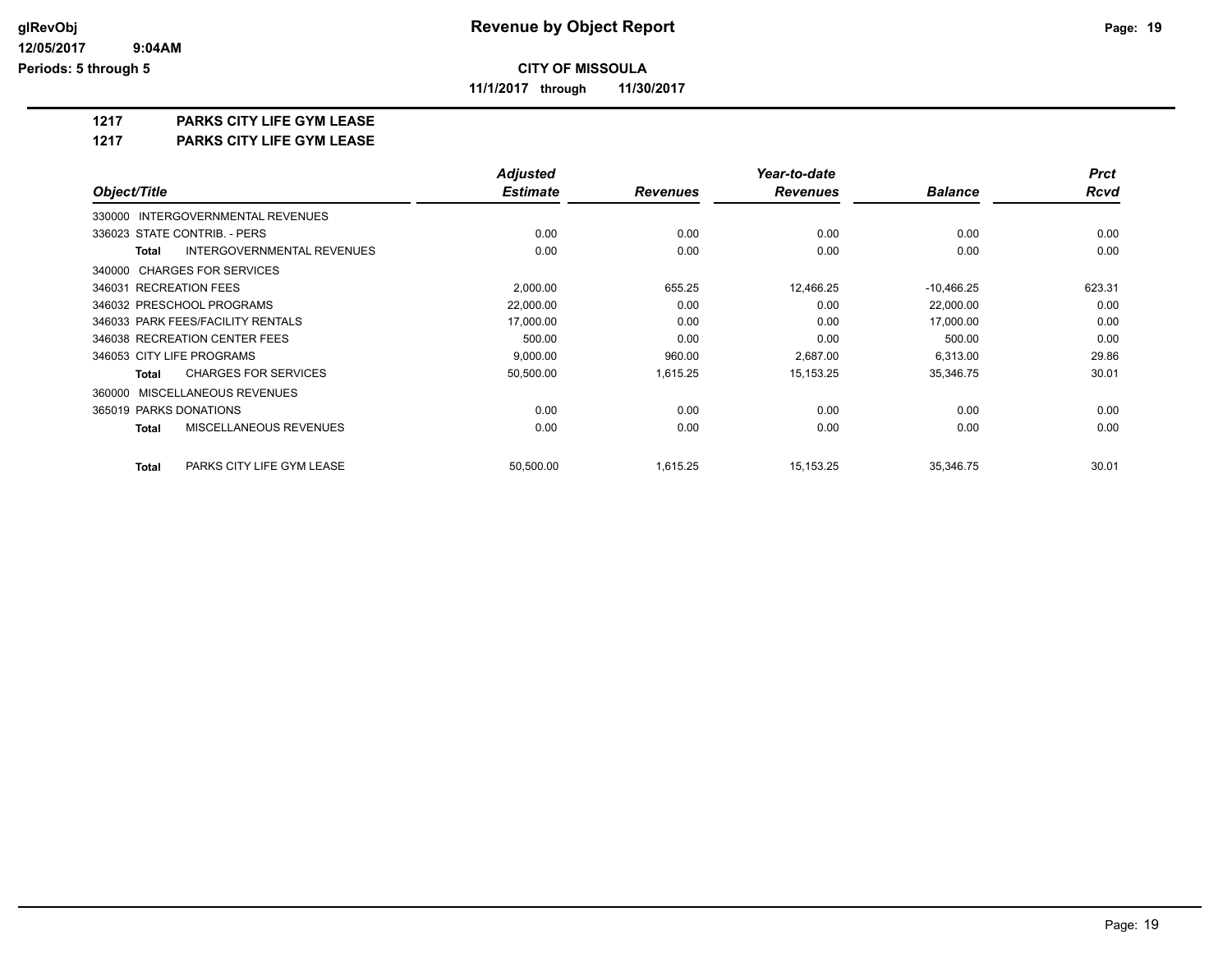**11/1/2017 through 11/30/2017**

## **1217 PARKS CITY LIFE GYM LEASE**

|                                             | <b>Adjusted</b> |                 | Year-to-date    |                | <b>Prct</b> |
|---------------------------------------------|-----------------|-----------------|-----------------|----------------|-------------|
| Object/Title                                | <b>Estimate</b> | <b>Revenues</b> | <b>Revenues</b> | <b>Balance</b> | <b>Rcvd</b> |
| 330000 INTERGOVERNMENTAL REVENUES           |                 |                 |                 |                |             |
| 336023 STATE CONTRIB. - PERS                | 0.00            | 0.00            | 0.00            | 0.00           | 0.00        |
| INTERGOVERNMENTAL REVENUES<br><b>Total</b>  | 0.00            | 0.00            | 0.00            | 0.00           | 0.00        |
| 340000 CHARGES FOR SERVICES                 |                 |                 |                 |                |             |
| 346031 RECREATION FEES                      | 2,000.00        | 655.25          | 12,466.25       | $-10,466.25$   | 623.31      |
| 346032 PRESCHOOL PROGRAMS                   | 22,000.00       | 0.00            | 0.00            | 22,000.00      | 0.00        |
| 346033 PARK FEES/FACILITY RENTALS           | 17,000.00       | 0.00            | 0.00            | 17,000.00      | 0.00        |
| 346038 RECREATION CENTER FEES               | 500.00          | 0.00            | 0.00            | 500.00         | 0.00        |
| 346053 CITY LIFE PROGRAMS                   | 9,000.00        | 960.00          | 2,687.00        | 6,313.00       | 29.86       |
| <b>CHARGES FOR SERVICES</b><br><b>Total</b> | 50,500.00       | 1,615.25        | 15,153.25       | 35,346.75      | 30.01       |
| 360000 MISCELLANEOUS REVENUES               |                 |                 |                 |                |             |
| 365019 PARKS DONATIONS                      | 0.00            | 0.00            | 0.00            | 0.00           | 0.00        |
| MISCELLANEOUS REVENUES<br><b>Total</b>      | 0.00            | 0.00            | 0.00            | 0.00           | 0.00        |
| PARKS CITY LIFE GYM LEASE<br><b>Total</b>   | 50,500.00       | 1,615.25        | 15,153.25       | 35,346.75      | 30.01       |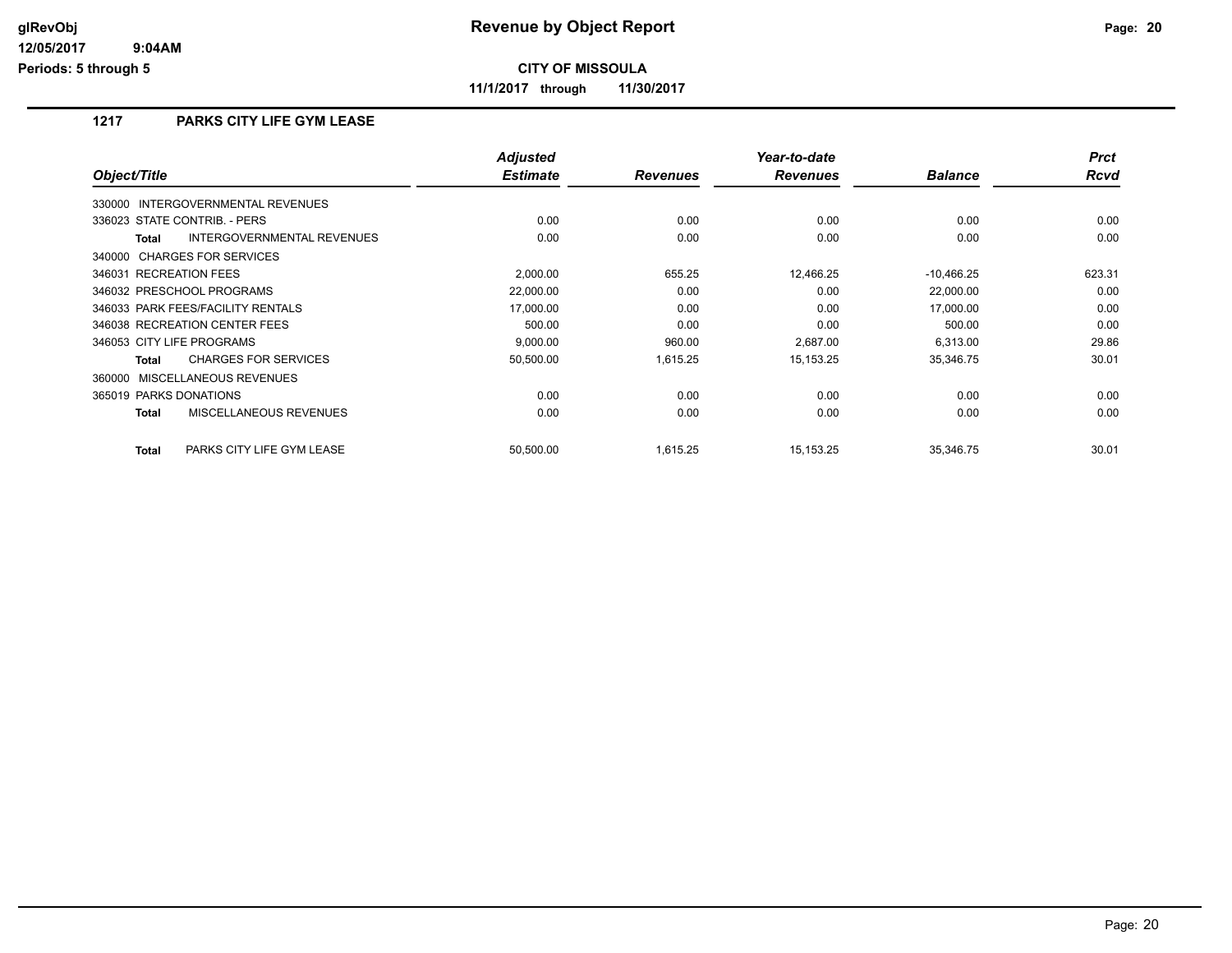**11/1/2017 through 11/30/2017**

#### **1218 ALL ABILITIES PLAYGROUND**

**1218 ALL ABILITIES PLAYGROUND**

|                                          | <b>Adjusted</b> |                 | Year-to-date    |                | <b>Prct</b> |
|------------------------------------------|-----------------|-----------------|-----------------|----------------|-------------|
| Object/Title                             | <b>Estimate</b> | <b>Revenues</b> | <b>Revenues</b> | <b>Balance</b> | <b>Rcvd</b> |
| 360000 MISCELLANEOUS REVENUES            |                 |                 |                 |                |             |
| 365019 PARKS DONATIONS                   | 0.00            | 0.00            | 0.00            | 0.00           | 0.00        |
| MISCELLANEOUS REVENUES<br>Total          | 0.00            | 0.00            | 0.00            | 0.00           | 0.00        |
| 380000 OTHER FINANCING SOURCES           |                 |                 |                 |                |             |
| 383010 TRANS FR CIP                      | 0.00            | 0.00            | 0.00            | 0.00           | 0.00        |
| OTHER FINANCING SOURCES<br><b>Total</b>  | 0.00            | 0.00            | 0.00            | 0.00           | 0.00        |
|                                          |                 |                 |                 |                |             |
| ALL ABILITIES PLAYGROUND<br><b>Total</b> | 0.00            | 0.00            | 0.00            | 0.00           | 0.00        |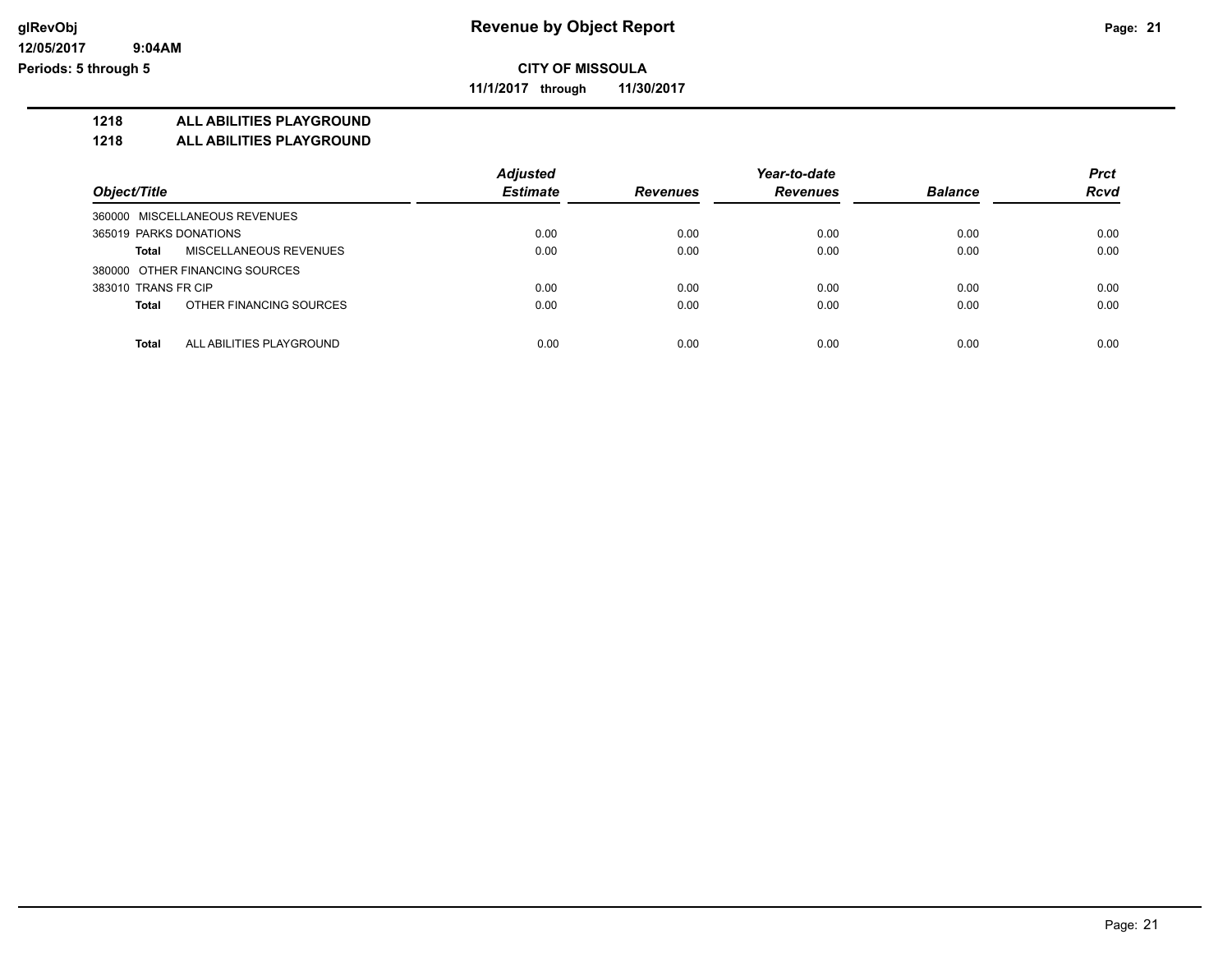**11/1/2017 through 11/30/2017**

## **1218 ALL ABILITIES PLAYGROUND**

| Object/Title                            | <b>Adjusted</b><br><b>Estimate</b> | <b>Revenues</b> | Year-to-date<br><b>Revenues</b> | <b>Balance</b> | <b>Prct</b><br><b>Rcvd</b> |
|-----------------------------------------|------------------------------------|-----------------|---------------------------------|----------------|----------------------------|
| MISCELLANEOUS REVENUES<br>360000        |                                    |                 |                                 |                |                            |
| 365019 PARKS DONATIONS                  | 0.00                               | 0.00            | 0.00                            | 0.00           | 0.00                       |
| MISCELLANEOUS REVENUES<br>Total         | 0.00                               | 0.00            | 0.00                            | 0.00           | 0.00                       |
| 380000 OTHER FINANCING SOURCES          |                                    |                 |                                 |                |                            |
| 383010 TRANS FR CIP                     | 0.00                               | 0.00            | 0.00                            | 0.00           | 0.00                       |
| OTHER FINANCING SOURCES<br><b>Total</b> | 0.00                               | 0.00            | 0.00                            | 0.00           | 0.00                       |
|                                         |                                    |                 |                                 |                |                            |
| ALL ABILITIES PLAYGROUND<br>Total       | 0.00                               | 0.00            | 0.00                            | 0.00           | 0.00                       |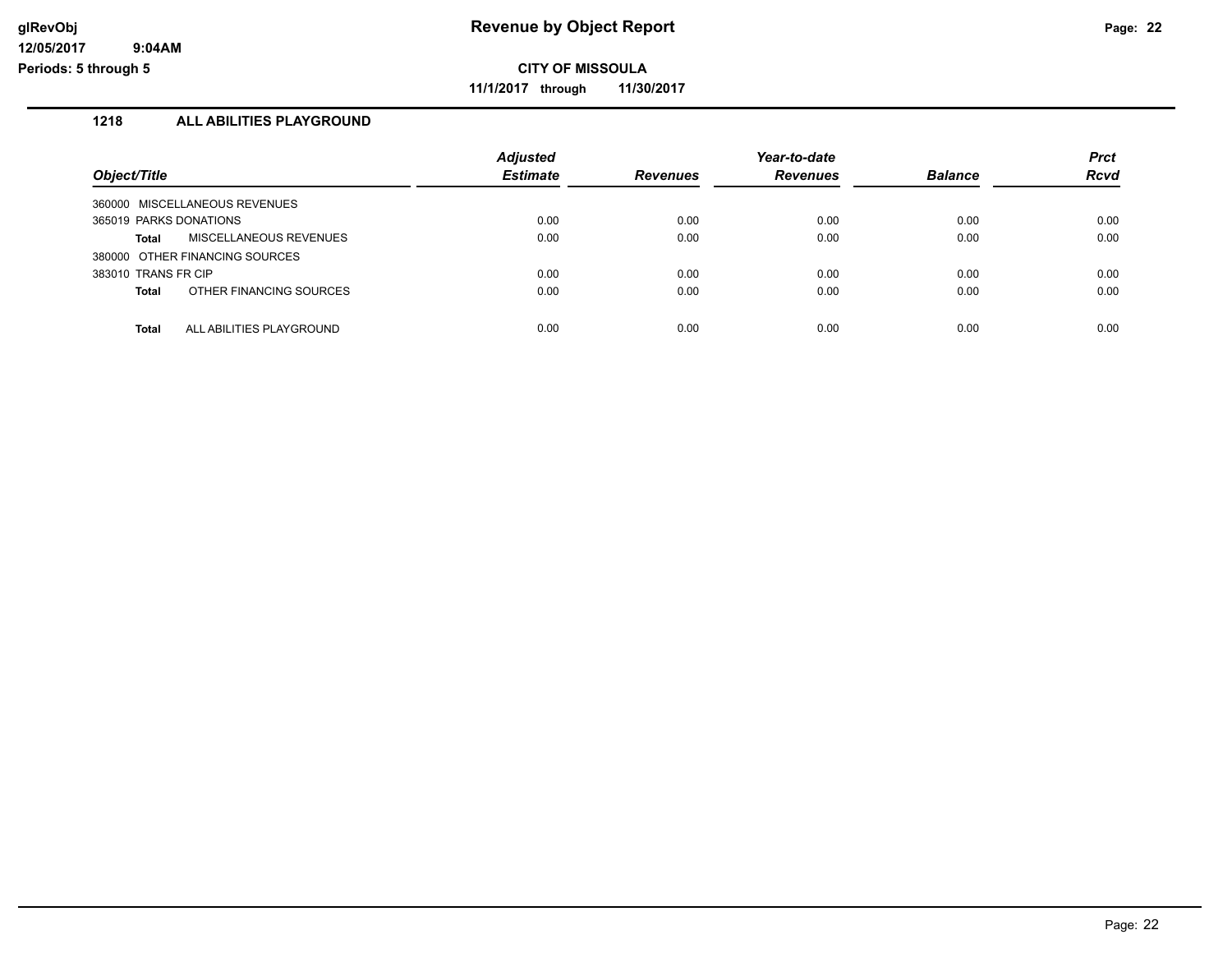**11/1/2017 through 11/30/2017**

## **1219 FT MISSOULA REGIONAL PARK**

#### **1219 FT MISSOULA REGIONAL PARK**

|                                             | <b>Adjusted</b> |                 | Year-to-date    |                | <b>Prct</b> |
|---------------------------------------------|-----------------|-----------------|-----------------|----------------|-------------|
| Object/Title                                | <b>Estimate</b> | <b>Revenues</b> | <b>Revenues</b> | <b>Balance</b> | Rcvd        |
| 330000 INTERGOVERNMENTAL REVENUES           |                 |                 |                 |                |             |
| 330000 INTERGOVERNMENTAL REVENUES           | 162,883.00      | 0.00            | 0.00            | 162,883.00     | 0.00        |
| 336023 STATE CONTRIB. - PERS                | 0.00            | 0.00            | 101.84          | $-101.84$      | 0.00        |
| <b>INTERGOVERNMENTAL REVENUES</b><br>Total  | 162,883.00      | 0.00            | 101.84          | 162,781.16     | 0.06        |
| 340000 CHARGES FOR SERVICES                 |                 |                 |                 |                |             |
| 346031 RECREATION FEES                      | 101,000.00      | 97.50           | 1,765.00        | 99,235.00      | 1.75        |
| 346033 PARK FEES/FACILITY RENTALS           | 34,000.00       | 987.88          | 17,873.86       | 16,126.14      | 52.57       |
| 346034 GROUNDS MAINTENANCE CONTRACT         | 0.00            | 0.00            | 48,368.00       | $-48,368.00$   | 0.00        |
| 346036 PARK CONCESSION FEES                 | 93,770.00       | 380.00          | 1.781.50        | 91,988.50      | 1.90        |
| 346050 COUNTY PLAYGROUND CONTRACT           | 0.00            | 0.00            | 0.00            | 0.00           | 0.00        |
| 346431 *** Title Not Found ***              | 0.00            | 0.00            | 0.00            | 0.00           | 0.00        |
| 346433 *** Title Not Found ***              | 0.00            | 0.00            | 0.00            | 0.00           | 0.00        |
| 346531 *** Title Not Found ***              | 0.00            | 0.00            | 0.00            | 0.00           | 0.00        |
| 346631 *** Title Not Found ***              | 0.00            | 0.00            | 0.00            | 0.00           | 0.00        |
| <b>CHARGES FOR SERVICES</b><br><b>Total</b> | 228,770.00      | 1,465.38        | 69,788.36       | 158,981.64     | 30.51       |
| 360000 MISCELLANEOUS REVENUES               |                 |                 |                 |                |             |
| 360010 MISCELLANEOUS                        | 0.00            | 0.00            | 0.00            | 0.00           | 0.00        |
| 365000 DONATIONS                            | 0.00            | 0.00            | 153.00          | $-153.00$      | 0.00        |
| 365019 PARKS DONATIONS                      | 0.00            | 200.00          | 2,169.91        | $-2,169.91$    | 0.00        |
| MISCELLANEOUS REVENUES<br><b>Total</b>      | 0.00            | 200.00          | 2,322.91        | $-2,322.91$    | 0.00        |
| OTHER FINANCING SOURCES<br>380000           |                 |                 |                 |                |             |
| 381010 BOND PROCEEDS                        | 53,064.00       | 0.00            | 0.00            | 53,064.00      | 0.00        |
| 383000 OPERATING TRANSFERS                  | 320,695.00      | 0.00            | 0.00            | 320,695.00     | 0.00        |
| 383050 TRANSFER FROM IMPACT FEES            | 0.00            | 0.00            | 0.00            | 0.00           | 0.00        |
| OTHER FINANCING SOURCES<br><b>Total</b>     | 373,759.00      | 0.00            | 0.00            | 373,759.00     | 0.00        |
|                                             |                 |                 |                 |                |             |
| FT MISSOULA REGIONAL PARK<br><b>Total</b>   | 765,412.00      | 1,665.38        | 72,213.11       | 693,198.89     | 9.43        |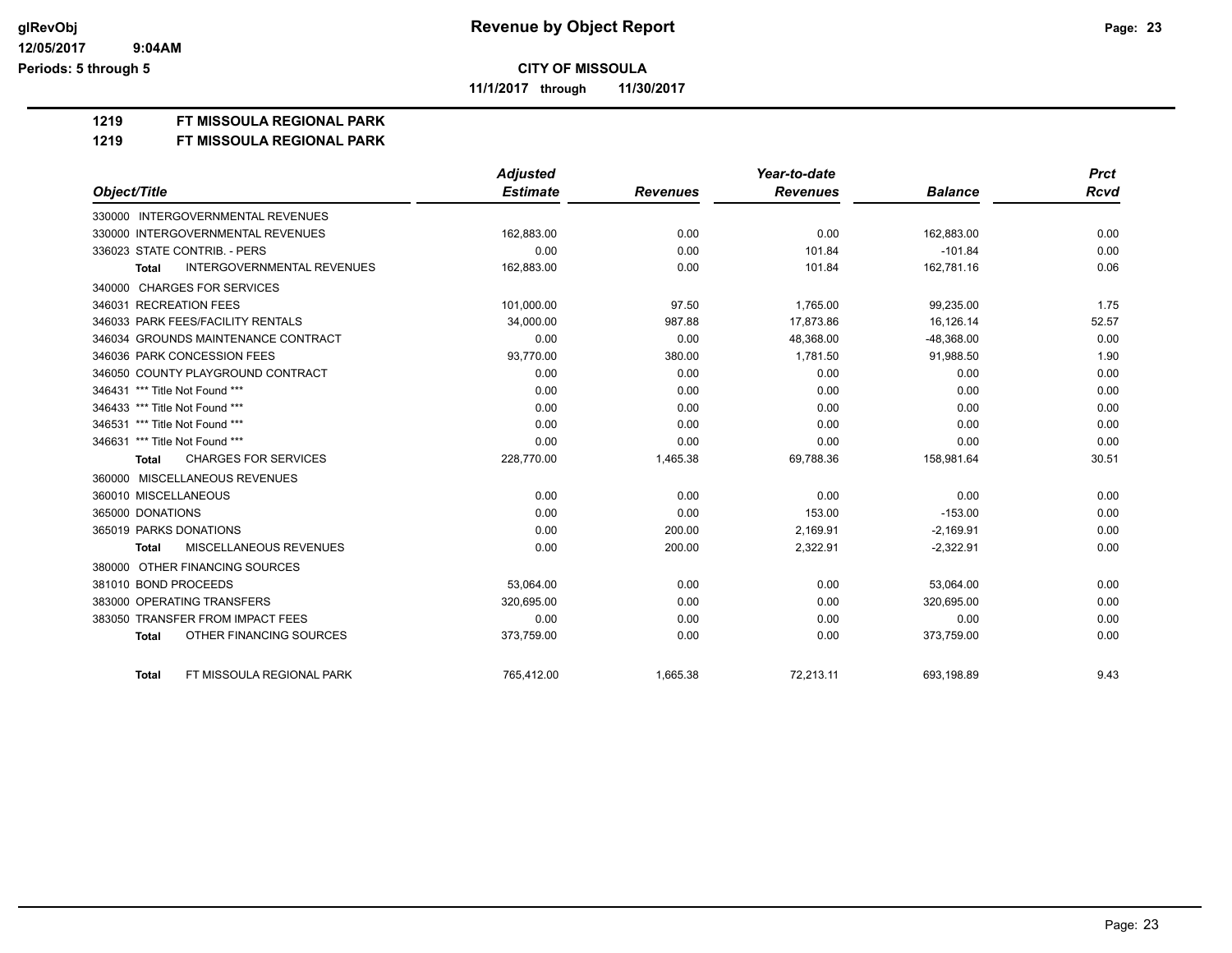**11/1/2017 through 11/30/2017**

## **1219 FT MISSOULA REGIONAL PARK**

|                                                   | <b>Adjusted</b> |                 | Year-to-date    |                | <b>Prct</b> |
|---------------------------------------------------|-----------------|-----------------|-----------------|----------------|-------------|
| Object/Title                                      | <b>Estimate</b> | <b>Revenues</b> | <b>Revenues</b> | <b>Balance</b> | <b>Rcvd</b> |
| 330000 INTERGOVERNMENTAL REVENUES                 |                 |                 |                 |                |             |
| 330000 INTERGOVERNMENTAL REVENUES                 | 162,883.00      | 0.00            | 0.00            | 162,883.00     | 0.00        |
| 336023 STATE CONTRIB. - PERS                      | 0.00            | 0.00            | 101.84          | $-101.84$      | 0.00        |
| <b>INTERGOVERNMENTAL REVENUES</b><br><b>Total</b> | 162,883.00      | 0.00            | 101.84          | 162,781.16     | 0.06        |
| 340000 CHARGES FOR SERVICES                       |                 |                 |                 |                |             |
| 346031 RECREATION FEES                            | 101,000.00      | 97.50           | 1,765.00        | 99,235.00      | 1.75        |
| 346033 PARK FEES/FACILITY RENTALS                 | 34,000.00       | 987.88          | 17,873.86       | 16,126.14      | 52.57       |
| 346034 GROUNDS MAINTENANCE CONTRACT               | 0.00            | 0.00            | 48,368.00       | $-48,368.00$   | 0.00        |
| 346036 PARK CONCESSION FEES                       | 93,770.00       | 380.00          | 1,781.50        | 91,988.50      | 1.90        |
| 346050 COUNTY PLAYGROUND CONTRACT                 | 0.00            | 0.00            | 0.00            | 0.00           | 0.00        |
| 346431 *** Title Not Found ***                    | 0.00            | 0.00            | 0.00            | 0.00           | 0.00        |
| 346433 *** Title Not Found ***                    | 0.00            | 0.00            | 0.00            | 0.00           | 0.00        |
| 346531 *** Title Not Found ***                    | 0.00            | 0.00            | 0.00            | 0.00           | 0.00        |
| 346631 *** Title Not Found ***                    | 0.00            | 0.00            | 0.00            | 0.00           | 0.00        |
| <b>CHARGES FOR SERVICES</b><br><b>Total</b>       | 228,770.00      | 1,465.38        | 69,788.36       | 158,981.64     | 30.51       |
| 360000 MISCELLANEOUS REVENUES                     |                 |                 |                 |                |             |
| 360010 MISCELLANEOUS                              | 0.00            | 0.00            | 0.00            | 0.00           | 0.00        |
| 365000 DONATIONS                                  | 0.00            | 0.00            | 153.00          | $-153.00$      | 0.00        |
| 365019 PARKS DONATIONS                            | 0.00            | 200.00          | 2,169.91        | $-2,169.91$    | 0.00        |
| MISCELLANEOUS REVENUES<br><b>Total</b>            | 0.00            | 200.00          | 2,322.91        | $-2,322.91$    | 0.00        |
| 380000 OTHER FINANCING SOURCES                    |                 |                 |                 |                |             |
| 381010 BOND PROCEEDS                              | 53,064.00       | 0.00            | 0.00            | 53,064.00      | 0.00        |
| 383000 OPERATING TRANSFERS                        | 320,695.00      | 0.00            | 0.00            | 320,695.00     | 0.00        |
| 383050 TRANSFER FROM IMPACT FEES                  | 0.00            | 0.00            | 0.00            | 0.00           | 0.00        |
| OTHER FINANCING SOURCES<br><b>Total</b>           | 373,759.00      | 0.00            | 0.00            | 373,759.00     | 0.00        |
| FT MISSOULA REGIONAL PARK<br><b>Total</b>         | 765,412.00      | 1,665.38        | 72,213.11       | 693,198.89     | 9.43        |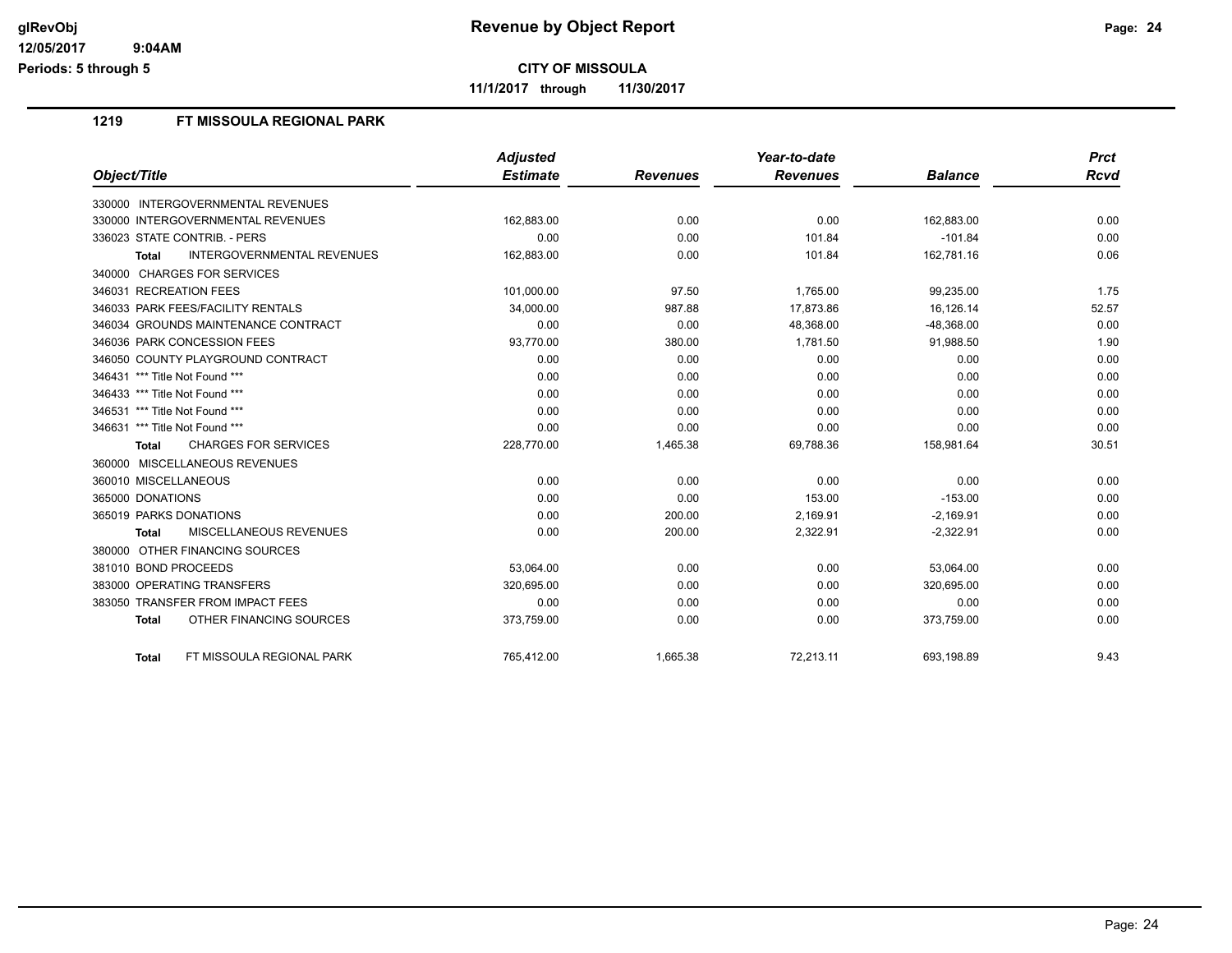#### **12/05/2017 9:04AM Periods: 5 through 5**

**CITY OF MISSOULA**

**11/1/2017 through 11/30/2017**

# **1241 CREMAIN WALL & CEMETERY DONATIONS FUND**

# **1241 CREMAIN WALL & CEMETERY DONATIONS FUND**

|                                                                | <b>Adjusted</b> |                 | Year-to-date    |                | <b>Prct</b> |
|----------------------------------------------------------------|-----------------|-----------------|-----------------|----------------|-------------|
| Object/Title                                                   | <b>Estimate</b> | <b>Revenues</b> | <b>Revenues</b> | <b>Balance</b> | <b>Rcvd</b> |
| 340000 CHARGES FOR SERVICES                                    |                 |                 |                 |                |             |
| 343310 SALE OF NICHE NAMEPLATES & VASES                        | 0.00            | 0.00            | 17,400.00       | $-17,400.00$   | 0.00        |
| 343311 SALE OF NICHES                                          | 0.00            | 0.00            | 0.00            | 0.00           | 0.00        |
| 343322 CEMETERY FLOWER CARE                                    | 10,000.00       | 0.00            | 0.00            | 10,000.00      | 0.00        |
| <b>CHARGES FOR SERVICES</b><br>Total                           | 10,000.00       | 0.00            | 17,400.00       | $-7,400.00$    | 174.00      |
| MISCELLANEOUS REVENUES<br>360000                               |                 |                 |                 |                |             |
| 360010 MISCELLANEOUS                                           | 0.00            | 0.00            | 0.00            | 0.00           | 0.00        |
| 365000 DONATIONS                                               | 0.00            | 0.00            | 0.00            | 0.00           | 0.00        |
| MISCELLANEOUS REVENUES<br>Total                                | 0.00            | 0.00            | 0.00            | 0.00           | 0.00        |
| <b>INVESTMENTS &amp; ROYALTY EARNINGS</b><br>370000            |                 |                 |                 |                |             |
| 371010 INTEREST ON INVESTMENTS                                 | 0.00            | 0.00            | 0.00            | 0.00           | 0.00        |
| 371020 GAIN/LOSS IN MARKET VALUE OF INVESTMENTS                | 0.00            | 0.00            | 0.00            | 0.00           | 0.00        |
| <b>INVESTMENTS &amp; ROYALTY EARNINGS</b><br>Total             | 0.00            | 0.00            | 0.00            | 0.00           | 0.00        |
| <b>CREMAIN WALL &amp; CEMETERY DONATIONS F</b><br><b>Total</b> | 10,000.00       | 0.00            | 17,400.00       | $-7,400.00$    | 174.00      |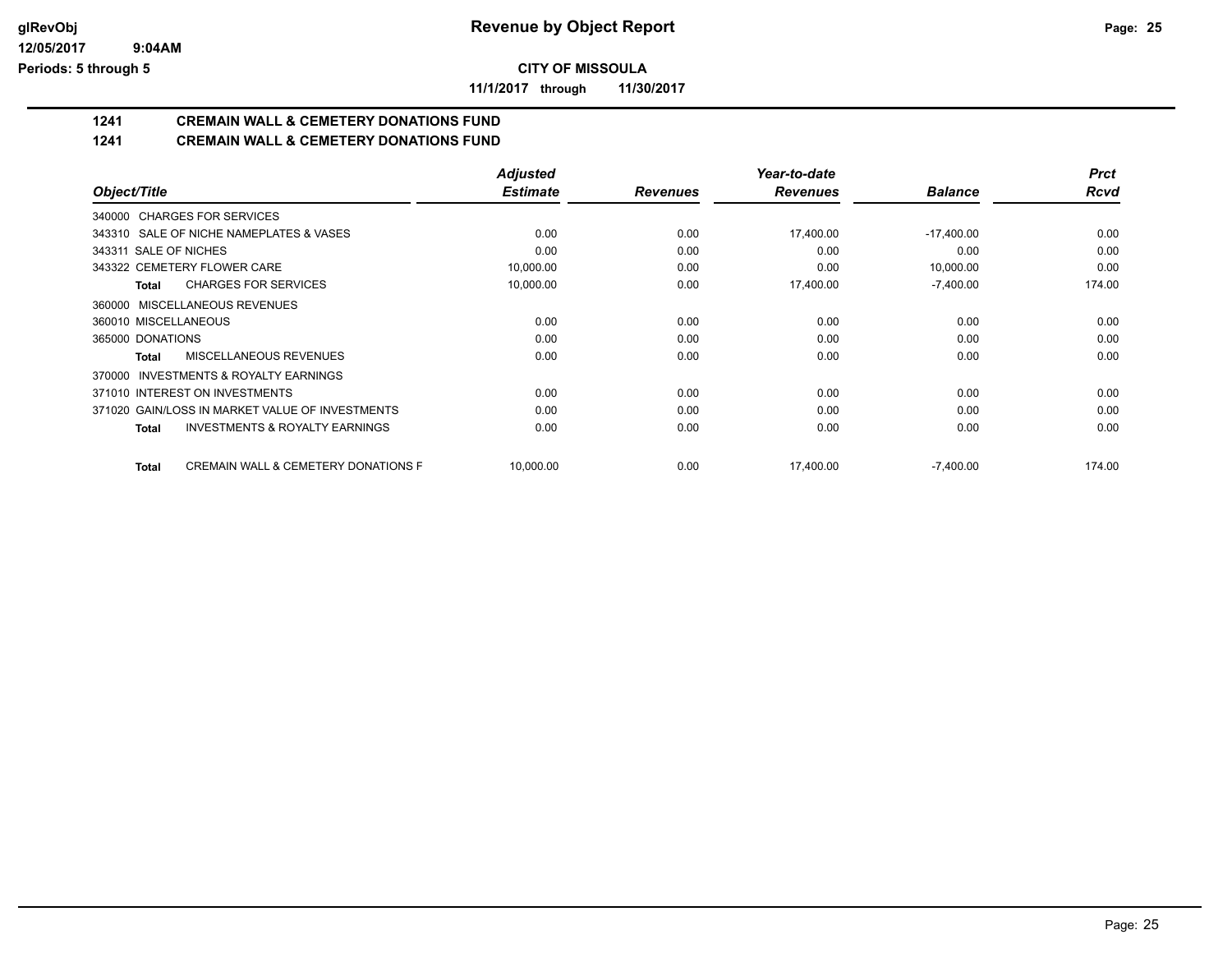**11/1/2017 through 11/30/2017**

## **1241 CREMAIN WALL & CEMETERY DONATIONS FUND**

| Object/Title                                            | <b>Adjusted</b><br><b>Estimate</b> | <b>Revenues</b> | Year-to-date<br><b>Revenues</b> | <b>Balance</b> | <b>Prct</b><br><b>Rcvd</b> |
|---------------------------------------------------------|------------------------------------|-----------------|---------------------------------|----------------|----------------------------|
|                                                         |                                    |                 |                                 |                |                            |
| 340000 CHARGES FOR SERVICES                             |                                    |                 |                                 |                |                            |
| 343310 SALE OF NICHE NAMEPLATES & VASES                 | 0.00                               | 0.00            | 17,400.00                       | $-17,400.00$   | 0.00                       |
| 343311 SALE OF NICHES                                   | 0.00                               | 0.00            | 0.00                            | 0.00           | 0.00                       |
| 343322 CEMETERY FLOWER CARE                             | 10,000.00                          | 0.00            | 0.00                            | 10,000.00      | 0.00                       |
| <b>CHARGES FOR SERVICES</b><br>Total                    | 10,000.00                          | 0.00            | 17,400.00                       | $-7,400.00$    | 174.00                     |
| 360000 MISCELLANEOUS REVENUES                           |                                    |                 |                                 |                |                            |
| 360010 MISCELLANEOUS                                    | 0.00                               | 0.00            | 0.00                            | 0.00           | 0.00                       |
| 365000 DONATIONS                                        | 0.00                               | 0.00            | 0.00                            | 0.00           | 0.00                       |
| MISCELLANEOUS REVENUES<br>Total                         | 0.00                               | 0.00            | 0.00                            | 0.00           | 0.00                       |
| <b>INVESTMENTS &amp; ROYALTY EARNINGS</b><br>370000     |                                    |                 |                                 |                |                            |
| 371010 INTEREST ON INVESTMENTS                          | 0.00                               | 0.00            | 0.00                            | 0.00           | 0.00                       |
| 371020 GAIN/LOSS IN MARKET VALUE OF INVESTMENT          | 0.00                               | 0.00            | 0.00                            | 0.00           | 0.00                       |
| <b>INVESTMENTS &amp; ROYALTY EARNINGS</b><br>Total      | 0.00                               | 0.00            | 0.00                            | 0.00           | 0.00                       |
| <b>CREMAIN WALL &amp; CEMETERY DONATIONS F</b><br>Total | 10.000.00                          | 0.00            | 17.400.00                       | $-7,400.00$    | 174.00                     |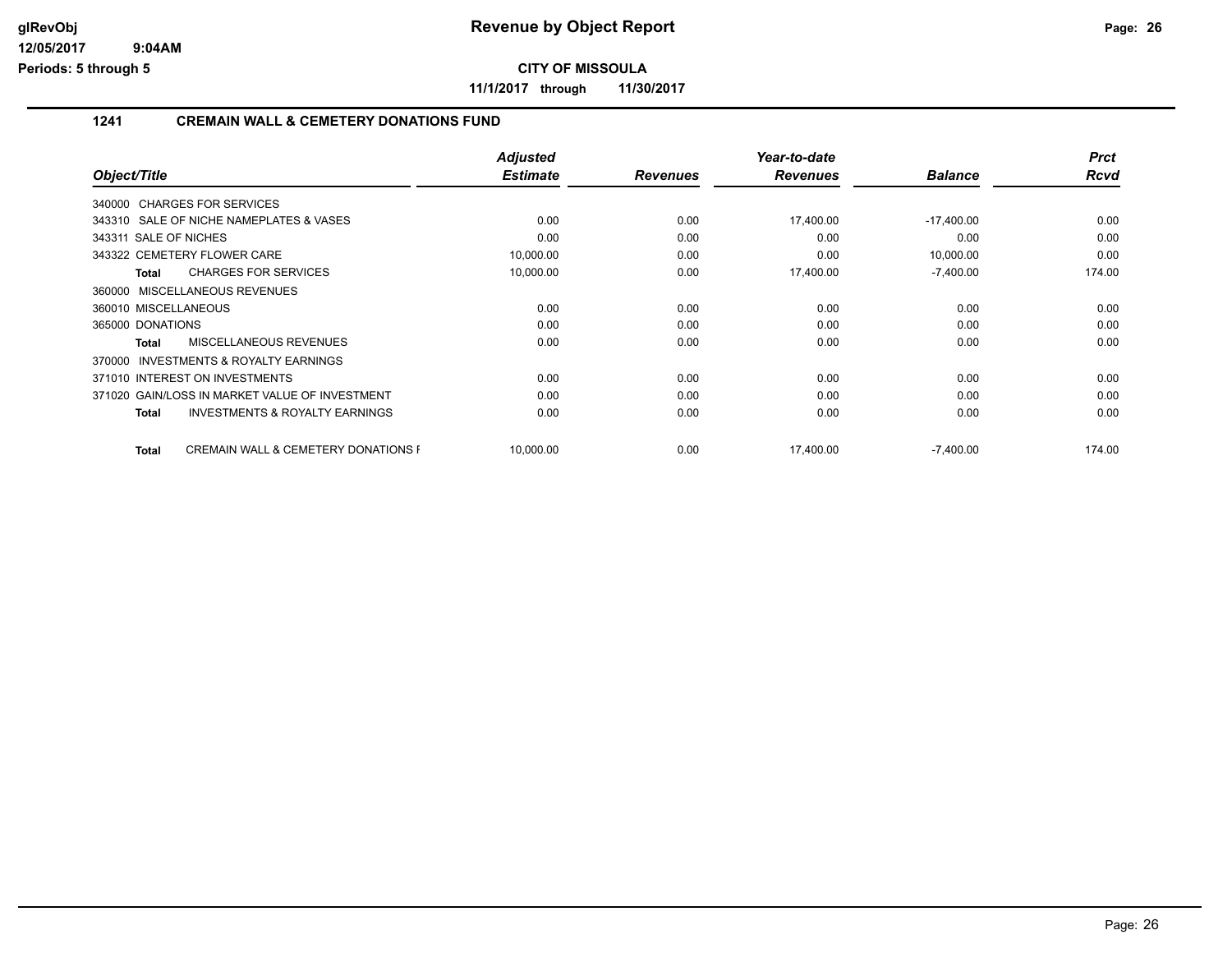**11/1/2017 through 11/30/2017**

## **1242 CEMETERY CARE FUND**

**1242 CEMETERY CARE FUND**

|                                                           | <b>Adjusted</b> |                 | Year-to-date    |                | <b>Prct</b> |
|-----------------------------------------------------------|-----------------|-----------------|-----------------|----------------|-------------|
| Object/Title                                              | <b>Estimate</b> | <b>Revenues</b> | <b>Revenues</b> | <b>Balance</b> | Rcvd        |
| 340000 CHARGES FOR SERVICES                               |                 |                 |                 |                |             |
| 343320 CEMETERY - SALE OF PLOTS                           | 14,230.00       | 1,400.00        | 5,900.00        | 8,330.00       | 41.46       |
| 343321 CEMETERY FOUNDATIONS                               | 3,560.00        | 0.00            | 1,990.00        | 1,570.00       | 55.90       |
| 343322 CEMETERY FLOWER CARE                               | 4,150.00        | 0.00            | 0.00            | 4,150.00       | 0.00        |
| 343323 CEMETERY - LINER INSTALL FEES                      | 12,530.00       | 100.00          | 2,400.00        | 10,130.00      | 19.15       |
| 343324 OTHER CEMETERY FEES                                | 1.920.00        | 150.00          | 750.00          | 1.170.00       | 39.06       |
| 343325 2ND INTERMENT RIGHT                                | 3.840.00        | 0.00            | 1.000.00        | 2.840.00       | 26.04       |
| 343340 CEMETERY - OPENINGS & CLOSINGS                     | 14,770.00       | 175.00          | 3,875.00        | 10,895.00      | 26.24       |
| 343350 CEMETERY CARE, FEES                                | 0.00            | 0.00            | 42.50           | $-42.50$       | 0.00        |
| <b>CHARGES FOR SERVICES</b><br><b>Total</b>               | 55,000.00       | 1,825.00        | 15,957.50       | 39,042.50      | 29.01       |
| MISCELLANEOUS REVENUES<br>360000                          |                 |                 |                 |                |             |
| 360010 MISCELLANEOUS                                      | 0.00            | 0.00            | 0.00            | 0.00           | 0.00        |
| MISCELLANEOUS REVENUES<br><b>Total</b>                    | 0.00            | 0.00            | 0.00            | 0.00           | 0.00        |
| <b>INVESTMENTS &amp; ROYALTY EARNINGS</b><br>370000       |                 |                 |                 |                |             |
| 371010 INTEREST ON INVESTMENTS                            | 0.00            | 0.00            | 0.00            | 0.00           | 0.00        |
| 371020 GAIN/LOSS IN MARKET VALUE OF INVESTMENTS           | 0.00            | 0.00            | 0.00            | 0.00           | 0.00        |
| <b>INVESTMENTS &amp; ROYALTY EARNINGS</b><br><b>Total</b> | 0.00            | 0.00            | 0.00            | 0.00           | 0.00        |
| OTHER FINANCING SOURCES<br>380000                         |                 |                 |                 |                |             |
| 382010 SALE OF FIXED ASSETS                               | 0.00            | 0.00            | 0.00            | 0.00           | 0.00        |
| OTHER FINANCING SOURCES<br><b>Total</b>                   | 0.00            | 0.00            | 0.00            | 0.00           | 0.00        |
| <b>CEMETERY CARE FUND</b><br><b>Total</b>                 | 55.000.00       | 1.825.00        | 15.957.50       | 39.042.50      | 29.01       |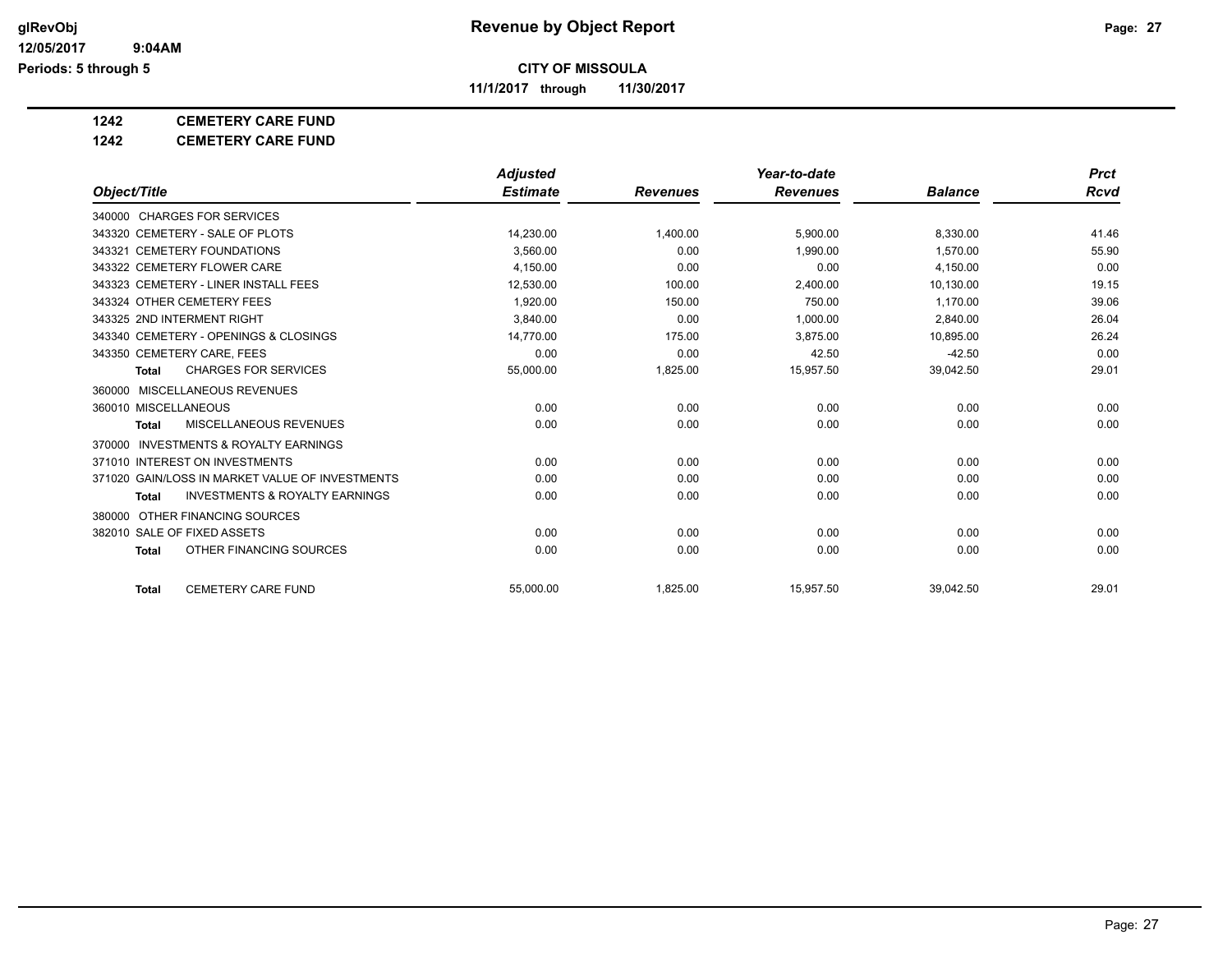**11/1/2017 through 11/30/2017**

## **1242 CEMETERY CARE FUND**

|                                                           | <b>Adjusted</b> |                 | Year-to-date    |                | <b>Prct</b> |
|-----------------------------------------------------------|-----------------|-----------------|-----------------|----------------|-------------|
| Object/Title                                              | <b>Estimate</b> | <b>Revenues</b> | <b>Revenues</b> | <b>Balance</b> | Rcvd        |
| 340000 CHARGES FOR SERVICES                               |                 |                 |                 |                |             |
| 343320 CEMETERY - SALE OF PLOTS                           | 14,230.00       | 1,400.00        | 5,900.00        | 8,330.00       | 41.46       |
| 343321 CEMETERY FOUNDATIONS                               | 3,560.00        | 0.00            | 1,990.00        | 1,570.00       | 55.90       |
| 343322 CEMETERY FLOWER CARE                               | 4,150.00        | 0.00            | 0.00            | 4,150.00       | 0.00        |
| 343323 CEMETERY - LINER INSTALL FEES                      | 12,530.00       | 100.00          | 2,400.00        | 10,130.00      | 19.15       |
| 343324 OTHER CEMETERY FEES                                | 1,920.00        | 150.00          | 750.00          | 1.170.00       | 39.06       |
| 343325 2ND INTERMENT RIGHT                                | 3,840.00        | 0.00            | 1,000.00        | 2,840.00       | 26.04       |
| 343340 CEMETERY - OPENINGS & CLOSINGS                     | 14,770.00       | 175.00          | 3,875.00        | 10,895.00      | 26.24       |
| 343350 CEMETERY CARE, FEES                                | 0.00            | 0.00            | 42.50           | $-42.50$       | 0.00        |
| <b>CHARGES FOR SERVICES</b><br><b>Total</b>               | 55,000.00       | 1,825.00        | 15,957.50       | 39,042.50      | 29.01       |
| 360000 MISCELLANEOUS REVENUES                             |                 |                 |                 |                |             |
| 360010 MISCELLANEOUS                                      | 0.00            | 0.00            | 0.00            | 0.00           | 0.00        |
| <b>MISCELLANEOUS REVENUES</b><br><b>Total</b>             | 0.00            | 0.00            | 0.00            | 0.00           | 0.00        |
| 370000 INVESTMENTS & ROYALTY EARNINGS                     |                 |                 |                 |                |             |
| 371010 INTEREST ON INVESTMENTS                            | 0.00            | 0.00            | 0.00            | 0.00           | 0.00        |
| 371020 GAIN/LOSS IN MARKET VALUE OF INVESTMENT            | 0.00            | 0.00            | 0.00            | 0.00           | 0.00        |
| <b>INVESTMENTS &amp; ROYALTY EARNINGS</b><br><b>Total</b> | 0.00            | 0.00            | 0.00            | 0.00           | 0.00        |
| 380000 OTHER FINANCING SOURCES                            |                 |                 |                 |                |             |
| 382010 SALE OF FIXED ASSETS                               | 0.00            | 0.00            | 0.00            | 0.00           | 0.00        |
| OTHER FINANCING SOURCES<br><b>Total</b>                   | 0.00            | 0.00            | 0.00            | 0.00           | 0.00        |
| <b>CEMETERY CARE FUND</b><br><b>Total</b>                 | 55,000.00       | 1,825.00        | 15,957.50       | 39.042.50      | 29.01       |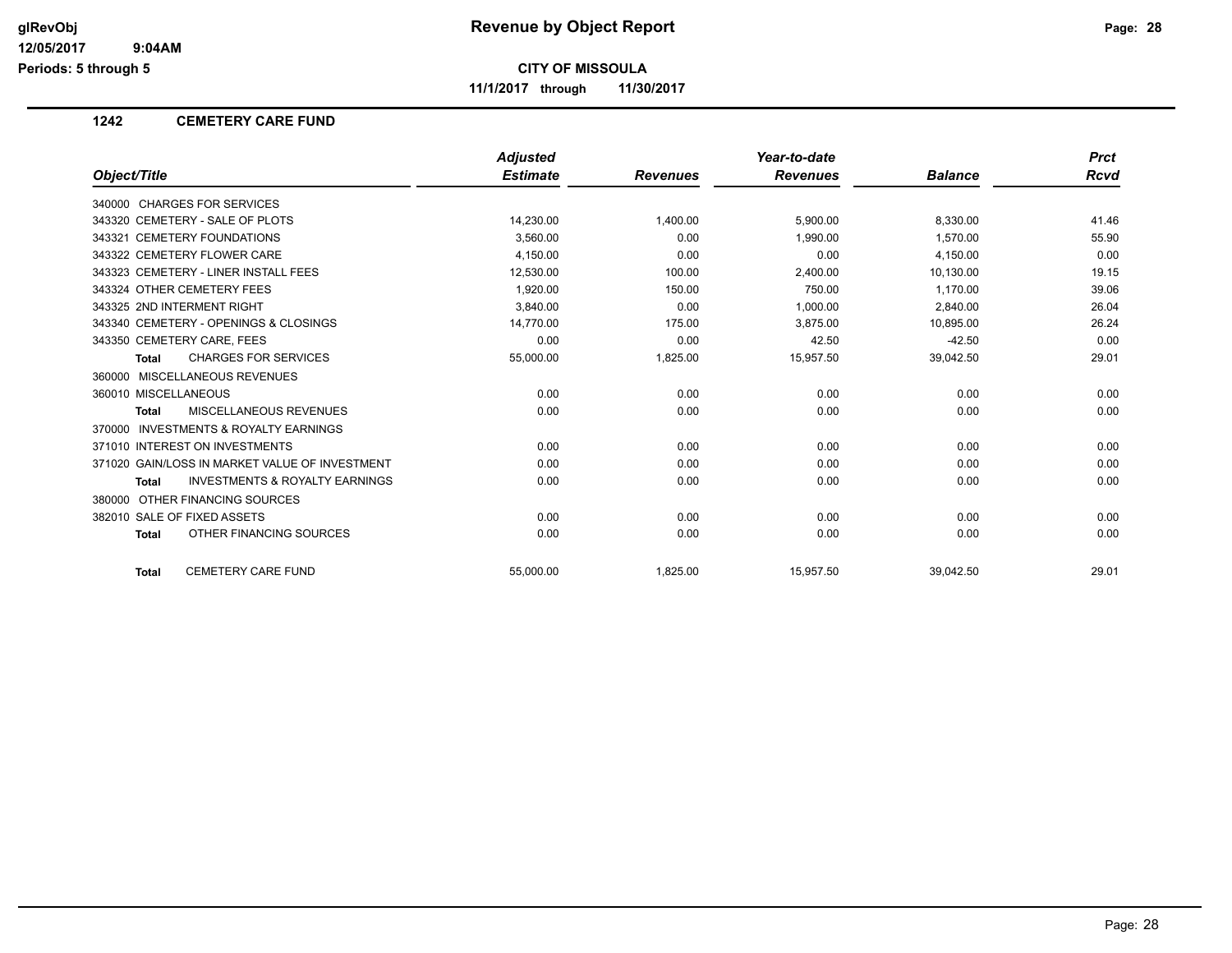**11/1/2017 through 11/30/2017**

**1243 CEMETERY MEMORIAL FUND**

**1243 CEMETERY MEMORIAL FUND**

|                                                 | <b>Adjusted</b> |                 | Year-to-date    |                | <b>Prct</b> |
|-------------------------------------------------|-----------------|-----------------|-----------------|----------------|-------------|
| Object/Title                                    | <b>Estimate</b> | <b>Revenues</b> | <b>Revenues</b> | <b>Balance</b> | Rcvd        |
| 360000 MISCELLANEOUS REVENUES                   |                 |                 |                 |                |             |
| 360010 MISCELLANEOUS                            | 0.00            | 0.00            | 0.00            | 0.00           | 0.00        |
| 365000 DONATIONS                                | 1.500.00        | 0.00            | 2,090.50        | $-590.50$      | 139.37      |
| MISCELLANEOUS REVENUES<br>Total                 | 1.500.00        | 0.00            | 2.090.50        | $-590.50$      | 139.37      |
| 370000 INVESTMENTS & ROYALTY EARNINGS           |                 |                 |                 |                |             |
| 371010 INTEREST ON INVESTMENTS                  | 0.00            | 0.00            | 0.00            | 0.00           | 0.00        |
| 371020 GAIN/LOSS IN MARKET VALUE OF INVESTMENTS | 0.00            | 0.00            | 0.00            | 0.00           | 0.00        |
| INVESTMENTS & ROYALTY EARNINGS<br>Total         | 0.00            | 0.00            | 0.00            | 0.00           | 0.00        |
| <b>CEMETERY MEMORIAL FUND</b><br><b>Total</b>   | 1.500.00        | 0.00            | 2.090.50        | $-590.50$      | 139.37      |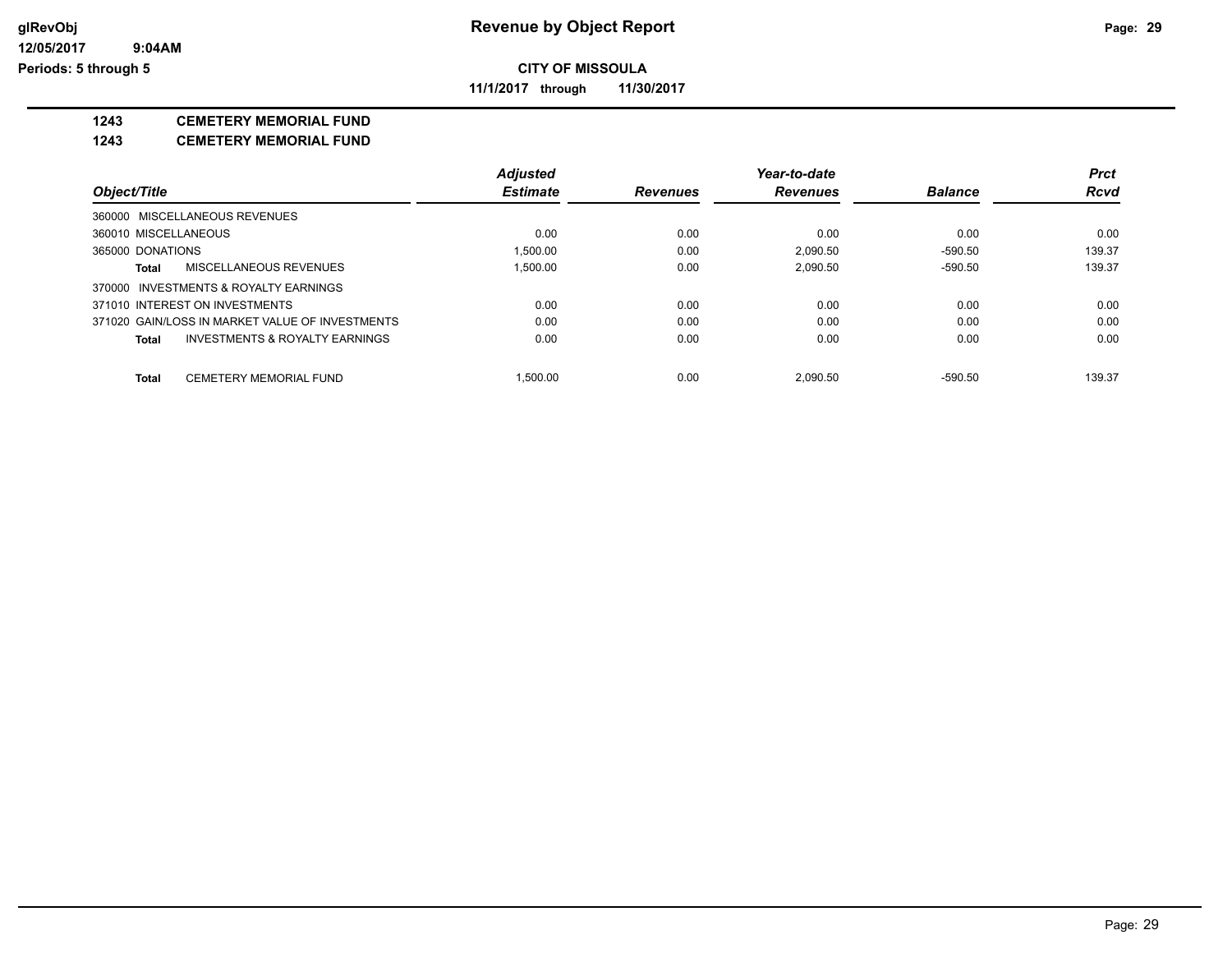**11/1/2017 through 11/30/2017**

## **1243 CEMETERY MEMORIAL FUND**

|                                                |                                | <b>Adjusted</b> |                 | Year-to-date    |                | <b>Prct</b> |
|------------------------------------------------|--------------------------------|-----------------|-----------------|-----------------|----------------|-------------|
| Object/Title                                   |                                | <b>Estimate</b> | <b>Revenues</b> | <b>Revenues</b> | <b>Balance</b> | <b>Rcvd</b> |
| 360000 MISCELLANEOUS REVENUES                  |                                |                 |                 |                 |                |             |
| 360010 MISCELLANEOUS                           |                                | 0.00            | 0.00            | 0.00            | 0.00           | 0.00        |
| 365000 DONATIONS                               |                                | 1.500.00        | 0.00            | 2.090.50        | $-590.50$      | 139.37      |
| Total                                          | MISCELLANEOUS REVENUES         | 1.500.00        | 0.00            | 2.090.50        | $-590.50$      | 139.37      |
| 370000 INVESTMENTS & ROYALTY EARNINGS          |                                |                 |                 |                 |                |             |
| 371010 INTEREST ON INVESTMENTS                 |                                | 0.00            | 0.00            | 0.00            | 0.00           | 0.00        |
| 371020 GAIN/LOSS IN MARKET VALUE OF INVESTMENT |                                | 0.00            | 0.00            | 0.00            | 0.00           | 0.00        |
| Total                                          | INVESTMENTS & ROYALTY EARNINGS | 0.00            | 0.00            | 0.00            | 0.00           | 0.00        |
| <b>Total</b>                                   | <b>CEMETERY MEMORIAL FUND</b>  | 1.500.00        | 0.00            | 2.090.50        | $-590.50$      | 139.37      |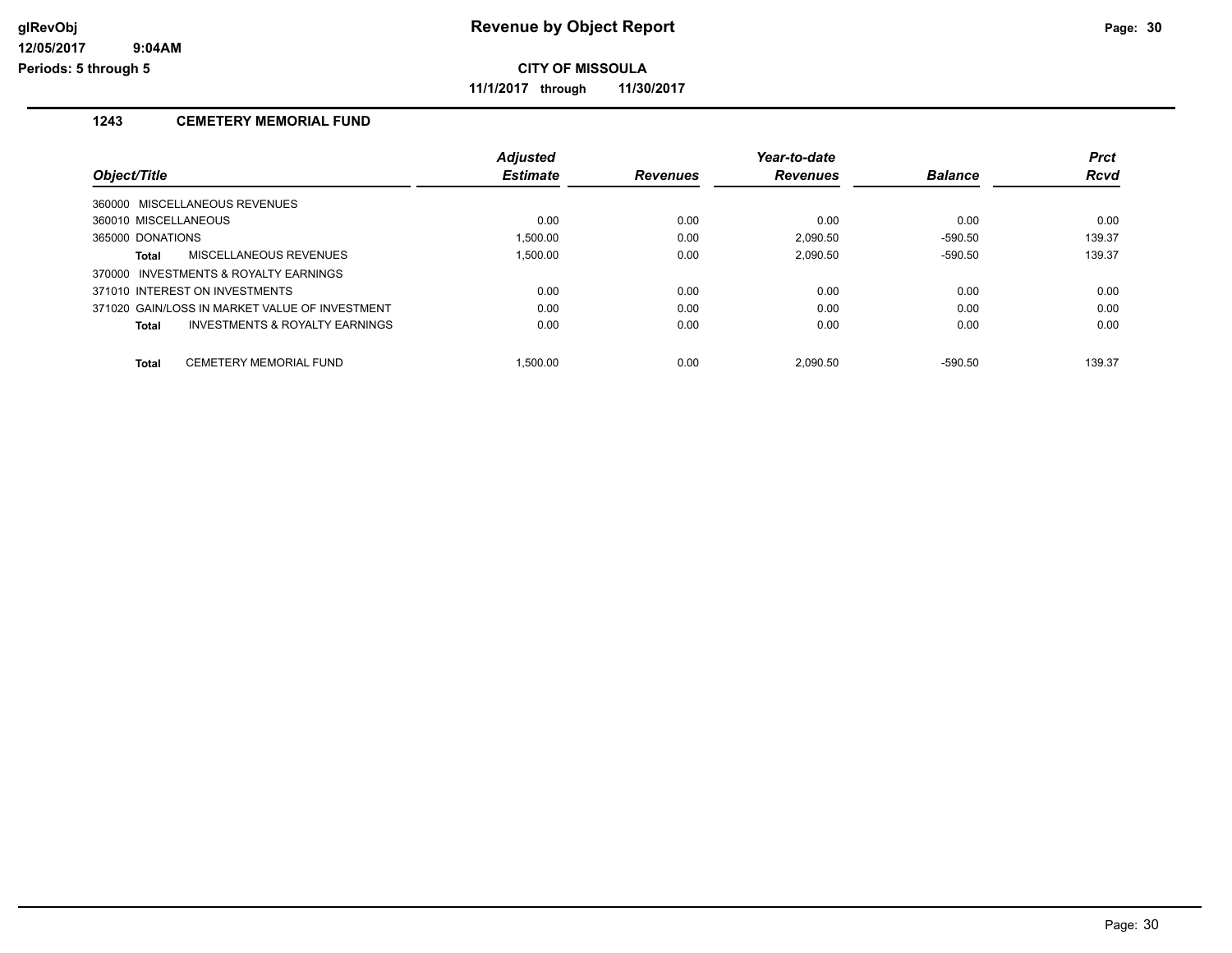**11/1/2017 through 11/30/2017**

## **1251 JOHNSON ST PROPERTY RENTAL**

**1251 JOHNSON ST PROPERTY RENTAL**

|                                                    | <b>Adjusted</b> |                 | Year-to-date    |                | <b>Prct</b> |
|----------------------------------------------------|-----------------|-----------------|-----------------|----------------|-------------|
| Object/Title                                       | <b>Estimate</b> | <b>Revenues</b> | <b>Revenues</b> | <b>Balance</b> | <b>Rcvd</b> |
| 360000 MISCELLANEOUS REVENUES                      |                 |                 |                 |                |             |
| 360010 MISCELLANEOUS                               | 0.00            | 0.00            | 0.00            | 0.00           | 0.00        |
| 361005 JOHNSON ST RENTAL INCOME                    | 0.00            | 0.00            | 0.00            | 0.00           | 0.00        |
| MISCELLANEOUS REVENUES<br>Total                    | 0.00            | 0.00            | 0.00            | 0.00           | 0.00        |
| 370000 INVESTMENTS & ROYALTY EARNINGS              |                 |                 |                 |                |             |
| 371010 INTEREST ON INVESTMENTS                     | 0.00            | 0.00            | 0.00            | 0.00           | 0.00        |
| 371020 GAIN/LOSS IN MARKET VALUE OF INVESTMENTS    | 0.00            | 0.00            | 0.00            | 0.00           | 0.00        |
| <b>INVESTMENTS &amp; ROYALTY EARNINGS</b><br>Total | 0.00            | 0.00            | 0.00            | 0.00           | 0.00        |
| 380000 OTHER FINANCING SOURCES                     |                 |                 |                 |                |             |
| 383000 OPERATING TRANSFERS                         | 0.00            | 0.00            | 0.00            | 0.00           | 0.00        |
| 383029 TRANS FR GENERAL                            | 0.00            | 0.00            | 0.00            | 0.00           | 0.00        |
| OTHER FINANCING SOURCES<br>Total                   | 0.00            | 0.00            | 0.00            | 0.00           | 0.00        |
| JOHNSON ST PROPERTY RENTAL<br>Total                | 0.00            | 0.00            | 0.00            | 0.00           | 0.00        |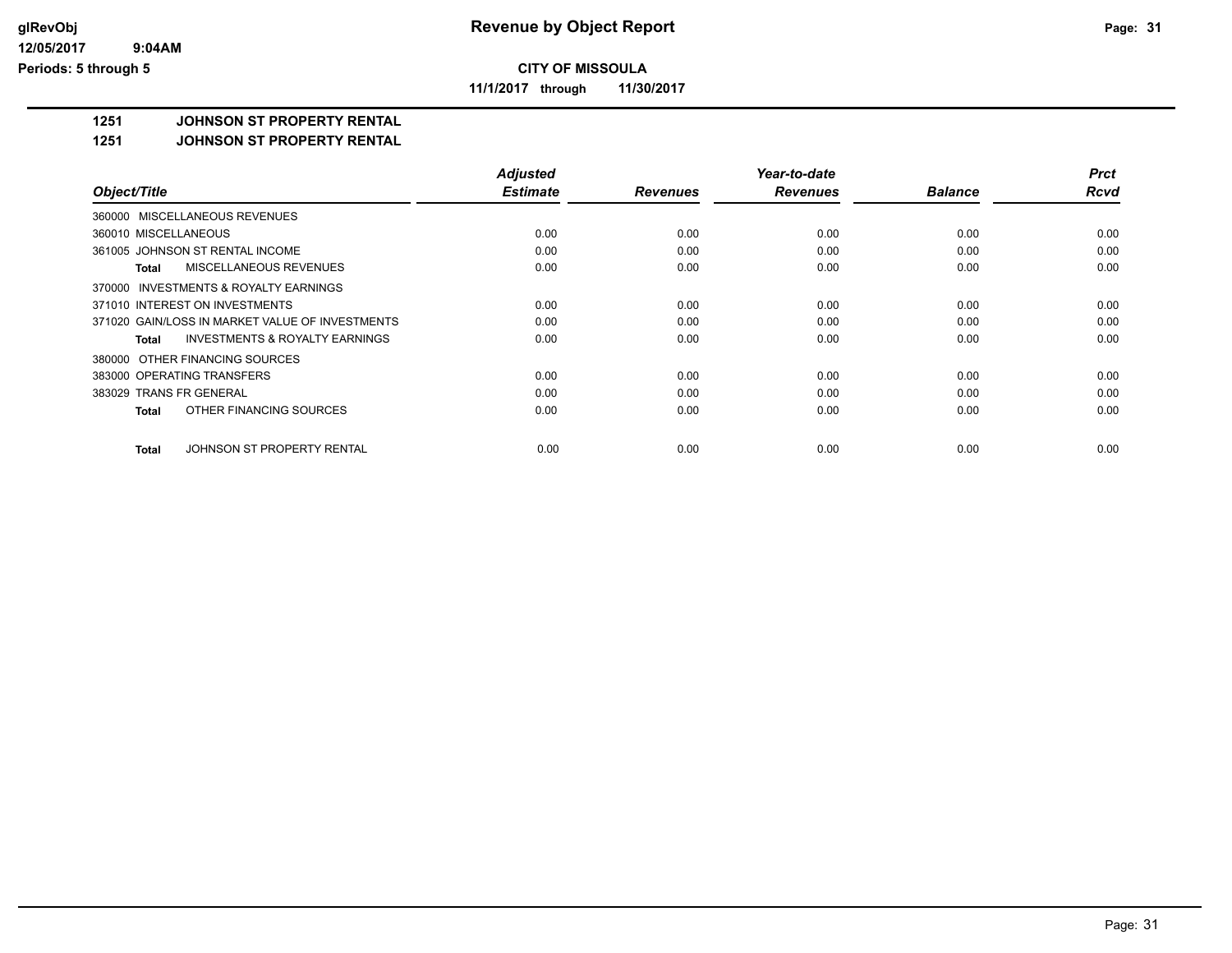**11/1/2017 through 11/30/2017**

## **1251 JOHNSON ST PROPERTY RENTAL**

|                                                           | <b>Adjusted</b><br><b>Estimate</b> |                 | Year-to-date    | <b>Balance</b> | <b>Prct</b><br><b>Rcvd</b> |
|-----------------------------------------------------------|------------------------------------|-----------------|-----------------|----------------|----------------------------|
| Object/Title                                              |                                    | <b>Revenues</b> | <b>Revenues</b> |                |                            |
| 360000 MISCELLANEOUS REVENUES                             |                                    |                 |                 |                |                            |
| 360010 MISCELLANEOUS                                      | 0.00                               | 0.00            | 0.00            | 0.00           | 0.00                       |
| 361005 JOHNSON ST RENTAL INCOME                           | 0.00                               | 0.00            | 0.00            | 0.00           | 0.00                       |
| <b>MISCELLANEOUS REVENUES</b><br><b>Total</b>             | 0.00                               | 0.00            | 0.00            | 0.00           | 0.00                       |
| 370000 INVESTMENTS & ROYALTY EARNINGS                     |                                    |                 |                 |                |                            |
| 371010 INTEREST ON INVESTMENTS                            | 0.00                               | 0.00            | 0.00            | 0.00           | 0.00                       |
| 371020 GAIN/LOSS IN MARKET VALUE OF INVESTMENT            | 0.00                               | 0.00            | 0.00            | 0.00           | 0.00                       |
| <b>INVESTMENTS &amp; ROYALTY EARNINGS</b><br><b>Total</b> | 0.00                               | 0.00            | 0.00            | 0.00           | 0.00                       |
| 380000 OTHER FINANCING SOURCES                            |                                    |                 |                 |                |                            |
| 383000 OPERATING TRANSFERS                                | 0.00                               | 0.00            | 0.00            | 0.00           | 0.00                       |
| 383029 TRANS FR GENERAL                                   | 0.00                               | 0.00            | 0.00            | 0.00           | 0.00                       |
| OTHER FINANCING SOURCES<br><b>Total</b>                   | 0.00                               | 0.00            | 0.00            | 0.00           | 0.00                       |
|                                                           |                                    |                 |                 |                |                            |
| JOHNSON ST PROPERTY RENTAL<br><b>Total</b>                | 0.00                               | 0.00            | 0.00            | 0.00           | 0.00                       |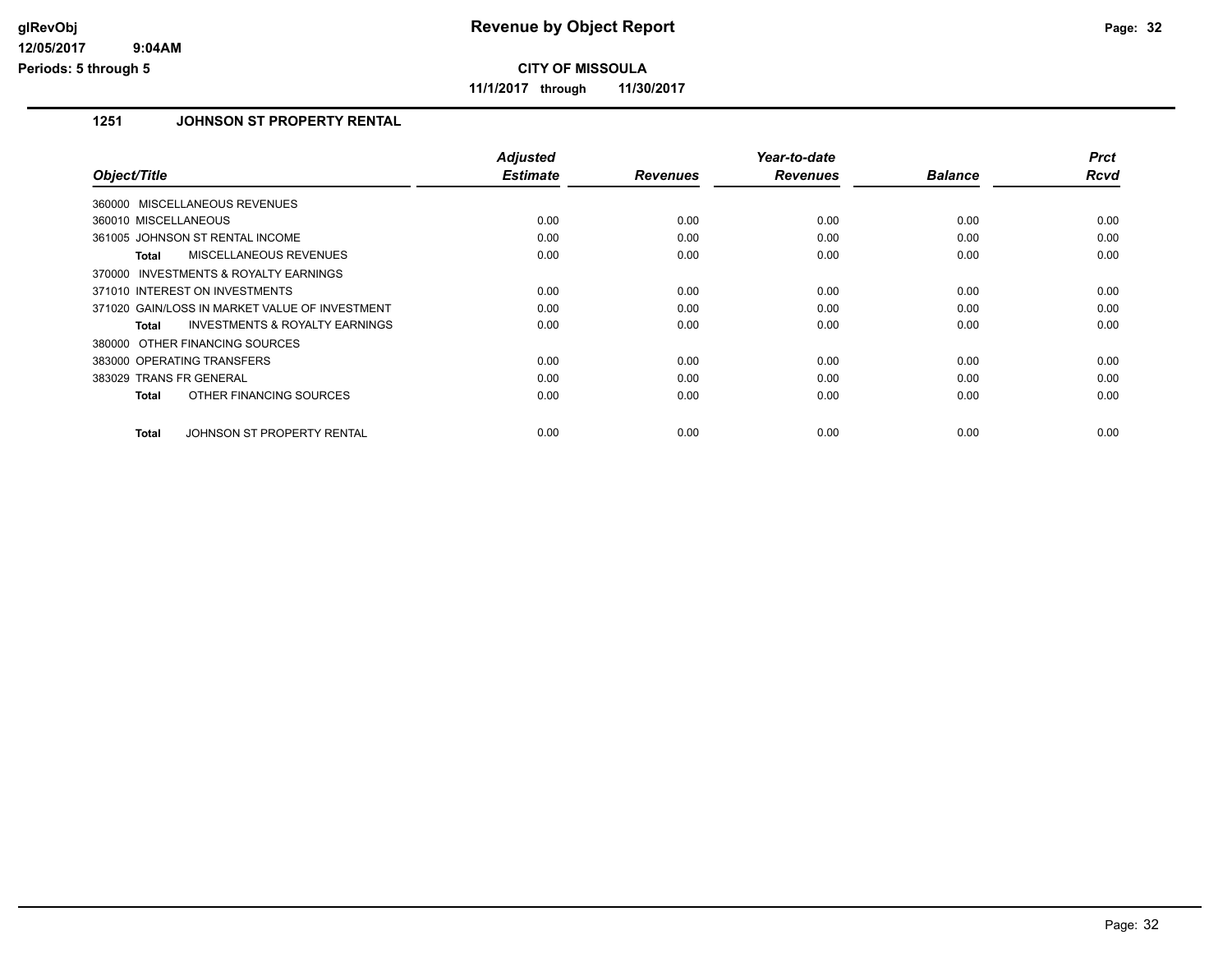**11/1/2017 through 11/30/2017**

**1265 TITLE 1 PROJECTS FUND**

**1265 TITLE 1 PROJECTS FUND**

|                                                    | <b>Adjusted</b> |                 | Year-to-date    |                | <b>Prct</b> |
|----------------------------------------------------|-----------------|-----------------|-----------------|----------------|-------------|
| Object/Title                                       | <b>Estimate</b> | <b>Revenues</b> | <b>Revenues</b> | <b>Balance</b> | <b>Rcvd</b> |
| 360000 MISCELLANEOUS REVENUES                      |                 |                 |                 |                |             |
| 360010 MISCELLANEOUS                               | 0.00            | 0.00            | 0.00            | 0.00           | 0.00        |
| MISCELLANEOUS REVENUES<br>Total                    | 0.00            | 0.00            | 0.00            | 0.00           | 0.00        |
| 370000 INVESTMENTS & ROYALTY EARNINGS              |                 |                 |                 |                |             |
| 371010 INTEREST ON INVESTMENTS                     | 0.00            | 0.00            | 0.00            | 0.00           | 0.00        |
| 373002 LOAN REPAYMENT - FAMILY SERVICES            | 146.924.00      | 0.00            | 0.00            | 146.924.00     | 0.00        |
| 373006 BURNS ST COMMONS                            | 0.00            | 0.00            | 0.00            | 0.00           | 0.00        |
| <b>INVESTMENTS &amp; ROYALTY EARNINGS</b><br>Total | 146,924.00      | 0.00            | 0.00            | 146.924.00     | 0.00        |
| TITLE 1 PROJECTS FUND<br>Total                     | 146.924.00      | 0.00            | 0.00            | 146.924.00     | 0.00        |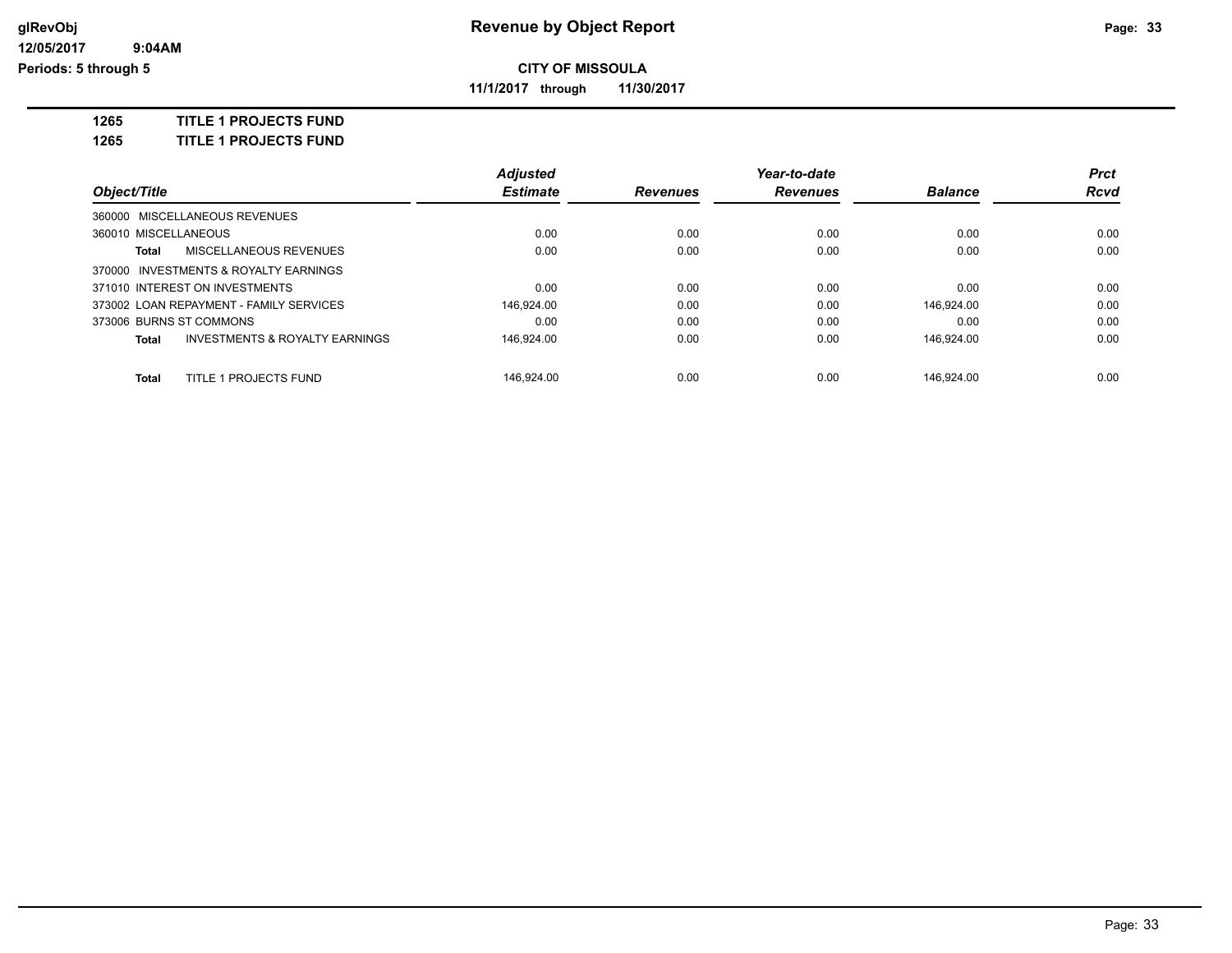**11/1/2017 through 11/30/2017**

## **1265 TITLE 1 PROJECTS FUND**

|                                         | <b>Adjusted</b> |                 | Year-to-date    |                |             |  |
|-----------------------------------------|-----------------|-----------------|-----------------|----------------|-------------|--|
| Object/Title                            | <b>Estimate</b> | <b>Revenues</b> | <b>Revenues</b> | <b>Balance</b> | <b>Rcvd</b> |  |
| 360000 MISCELLANEOUS REVENUES           |                 |                 |                 |                |             |  |
| 360010 MISCELLANEOUS                    | 0.00            | 0.00            | 0.00            | 0.00           | 0.00        |  |
| MISCELLANEOUS REVENUES<br><b>Total</b>  | 0.00            | 0.00            | 0.00            | 0.00           | 0.00        |  |
| 370000 INVESTMENTS & ROYALTY EARNINGS   |                 |                 |                 |                |             |  |
| 371010 INTEREST ON INVESTMENTS          | 0.00            | 0.00            | 0.00            | 0.00           | 0.00        |  |
| 373002 LOAN REPAYMENT - FAMILY SERVICES | 146.924.00      | 0.00            | 0.00            | 146.924.00     | 0.00        |  |
| 373006 BURNS ST COMMONS                 | 0.00            | 0.00            | 0.00            | 0.00           | 0.00        |  |
| INVESTMENTS & ROYALTY EARNINGS<br>Total | 146.924.00      | 0.00            | 0.00            | 146.924.00     | 0.00        |  |
| TITLE 1 PROJECTS FUND<br><b>Total</b>   | 146.924.00      | 0.00            | 0.00            | 146.924.00     | 0.00        |  |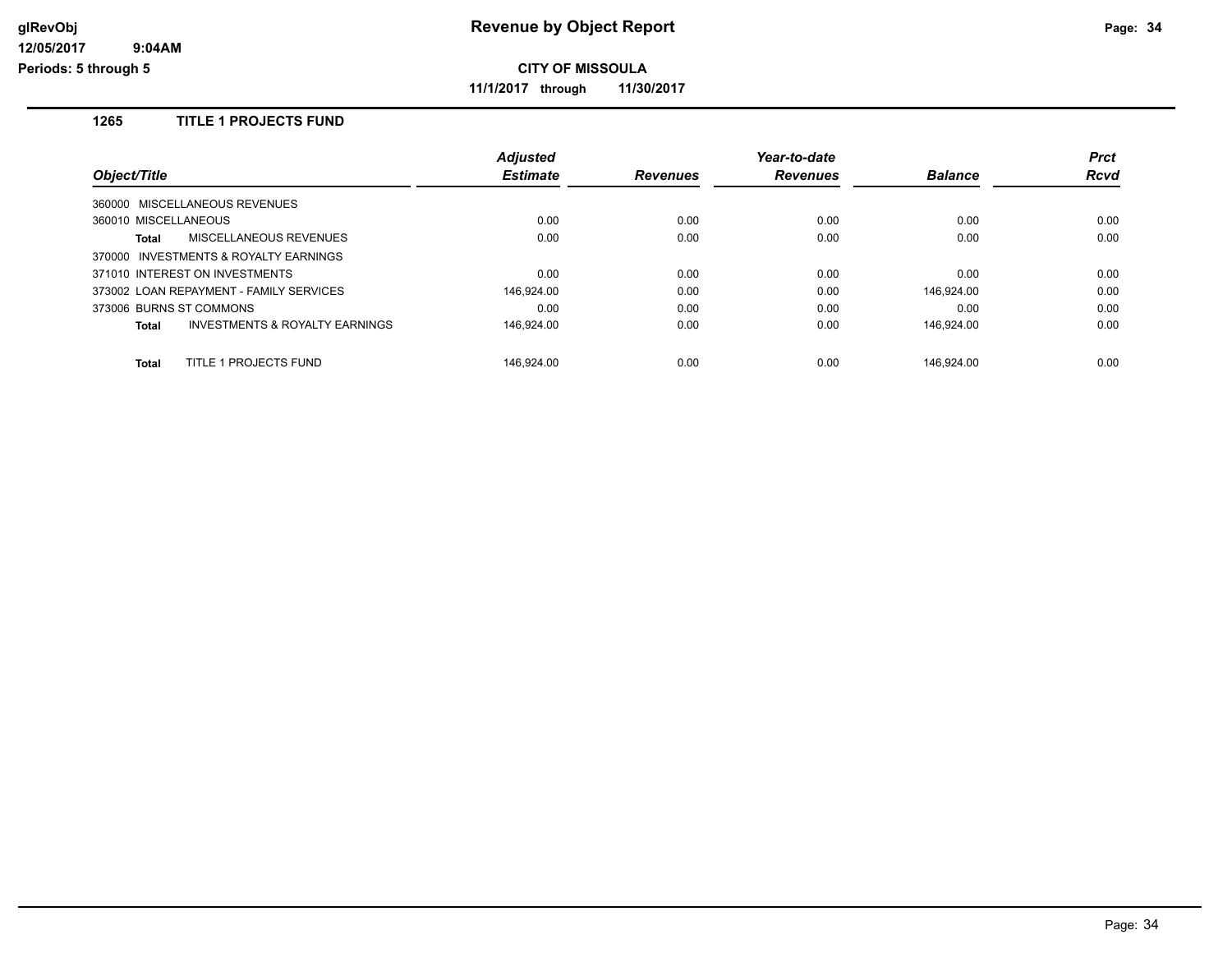**11/1/2017 through 11/30/2017**

## **1396 PROGRAM INCOME REVOLVING LOAN PROGRAM 1396 PROGRAM INCOME REVOLVING LOAN PROGRAM**

|                                                           | <b>Adjusted</b> |                 | Year-to-date    |                | <b>Prct</b> |
|-----------------------------------------------------------|-----------------|-----------------|-----------------|----------------|-------------|
| Object/Title                                              | <b>Estimate</b> | <b>Revenues</b> | <b>Revenues</b> | <b>Balance</b> | <b>Rcvd</b> |
| INTERGOVERNMENTAL REVENUES<br>330000                      |                 |                 |                 |                |             |
| 331010 ENTITLEMENT - CDBG/HOME                            | 0.00            | 0.00            | 0.00            | 0.00           | 0.00        |
| <b>INTERGOVERNMENTAL REVENUES</b><br><b>Total</b>         | 0.00            | 0.00            | 0.00            | 0.00           | 0.00        |
| MISCELLANEOUS REVENUES<br>360000                          |                 |                 |                 |                |             |
| 360005 LOAN REPAYMENTS                                    | 0.00            | 0.00            | 0.00            | 0.00           | 0.00        |
| 360010 MISCELLANEOUS                                      | 0.00            | 0.00            | 0.00            | 0.00           | 0.00        |
| 360013 REPAYMENT OF SEWER GRANT                           | 7,000.00        | 0.00            | 2,815.00        | 4,185.00       | 40.21       |
| 360014 REPAYMENT OF LOAN/MHA                              | 0.00            | 0.00            | 0.00            | 0.00           | 0.00        |
| 361013 CLOSED GRANT REPAYMENTS                            | 55,439.00       | 0.00            | 0.00            | 55,439.00      | 0.00        |
| <b>MISCELLANEOUS REVENUES</b><br><b>Total</b>             | 62,439.00       | 0.00            | 2,815.00        | 59,624.00      | 4.51        |
| <b>INVESTMENTS &amp; ROYALTY EARNINGS</b><br>370000       |                 |                 |                 |                |             |
| 371010 INTEREST ON INVESTMENTS                            | 0.00            | 0.00            | 0.00            | 0.00           | 0.00        |
| 371020 GAIN/LOSS IN MARKET VALUE OF INVESTMENTS           | 0.00            | 0.00            | 0.00            | 0.00           | 0.00        |
| <b>INVESTMENTS &amp; ROYALTY EARNINGS</b><br><b>Total</b> | 0.00            | 0.00            | 0.00            | 0.00           | 0.00        |
| OTHER FINANCING SOURCES<br>380000                         |                 |                 |                 |                |             |
| <b>TRANS FR CDBG</b><br>383026                            | 0.00            | 0.00            | 0.00            | 0.00           | 0.00        |
| OTHER FINANCING SOURCES<br><b>Total</b>                   | 0.00            | 0.00            | 0.00            | 0.00           | 0.00        |
| PROGRAM INCOME REVOLVING LOAN PRO<br><b>Total</b>         | 62,439.00       | 0.00            | 2,815.00        | 59,624.00      | 4.51        |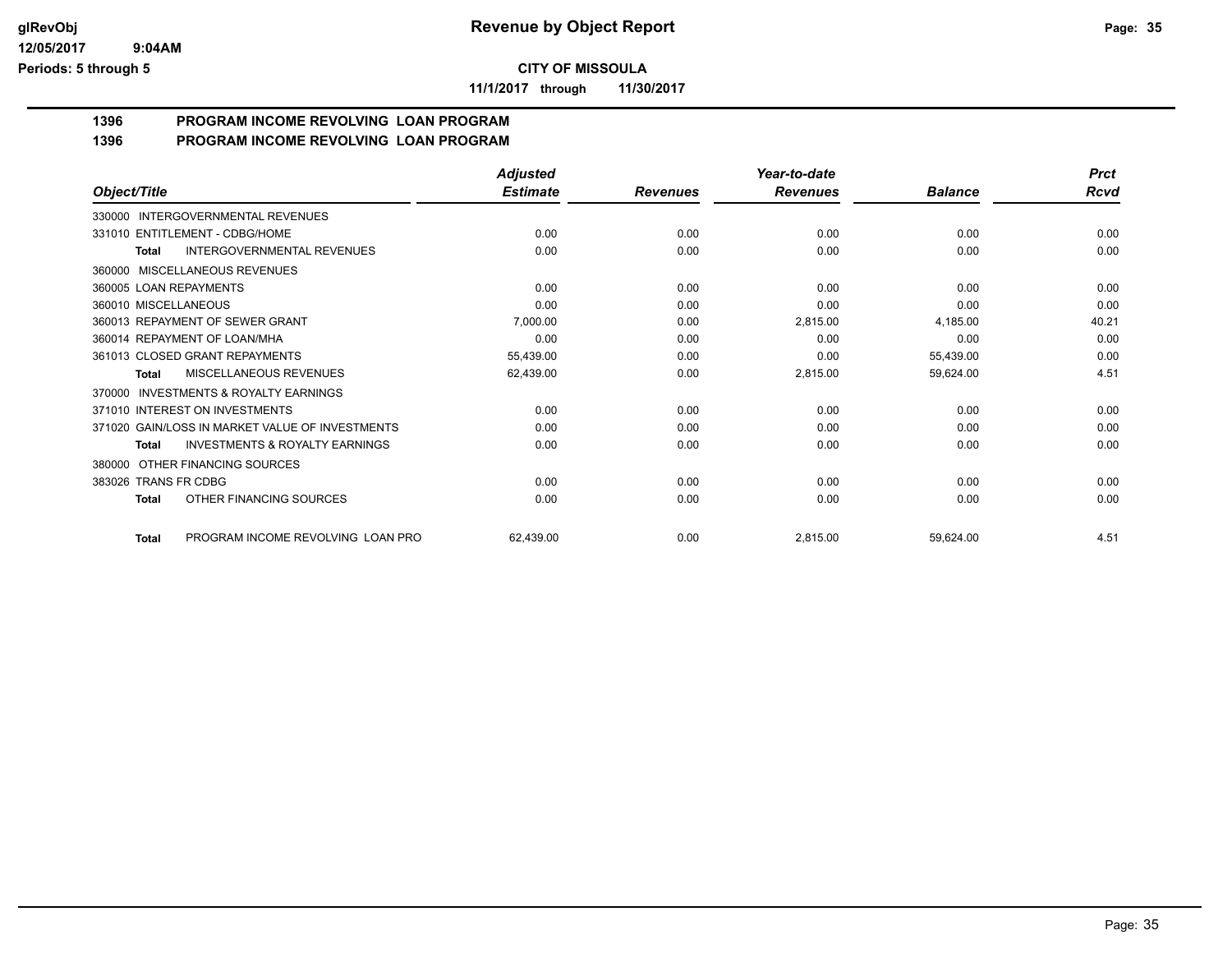**11/1/2017 through 11/30/2017**

## **1396 PROGRAM INCOME REVOLVING LOAN PROGRAM**

|                                                           | <b>Adjusted</b> |                 | Year-to-date    |                | <b>Prct</b> |
|-----------------------------------------------------------|-----------------|-----------------|-----------------|----------------|-------------|
| Object/Title                                              | <b>Estimate</b> | <b>Revenues</b> | <b>Revenues</b> | <b>Balance</b> | Rcvd        |
| 330000 INTERGOVERNMENTAL REVENUES                         |                 |                 |                 |                |             |
| 331010 ENTITLEMENT - CDBG/HOME                            | 0.00            | 0.00            | 0.00            | 0.00           | 0.00        |
| <b>INTERGOVERNMENTAL REVENUES</b><br><b>Total</b>         | 0.00            | 0.00            | 0.00            | 0.00           | 0.00        |
| 360000 MISCELLANEOUS REVENUES                             |                 |                 |                 |                |             |
| 360005 LOAN REPAYMENTS                                    | 0.00            | 0.00            | 0.00            | 0.00           | 0.00        |
| 360010 MISCELLANEOUS                                      | 0.00            | 0.00            | 0.00            | 0.00           | 0.00        |
| 360013 REPAYMENT OF SEWER GRANT                           | 7,000.00        | 0.00            | 2,815.00        | 4,185.00       | 40.21       |
| 360014 REPAYMENT OF LOAN/MHA                              | 0.00            | 0.00            | 0.00            | 0.00           | 0.00        |
| 361013 CLOSED GRANT REPAYMENTS                            | 55,439.00       | 0.00            | 0.00            | 55,439.00      | 0.00        |
| MISCELLANEOUS REVENUES<br><b>Total</b>                    | 62,439.00       | 0.00            | 2,815.00        | 59,624.00      | 4.51        |
| <b>INVESTMENTS &amp; ROYALTY EARNINGS</b><br>370000       |                 |                 |                 |                |             |
| 371010 INTEREST ON INVESTMENTS                            | 0.00            | 0.00            | 0.00            | 0.00           | 0.00        |
| 371020 GAIN/LOSS IN MARKET VALUE OF INVESTMENT            | 0.00            | 0.00            | 0.00            | 0.00           | 0.00        |
| <b>INVESTMENTS &amp; ROYALTY EARNINGS</b><br><b>Total</b> | 0.00            | 0.00            | 0.00            | 0.00           | 0.00        |
| 380000 OTHER FINANCING SOURCES                            |                 |                 |                 |                |             |
| 383026 TRANS FR CDBG                                      | 0.00            | 0.00            | 0.00            | 0.00           | 0.00        |
| OTHER FINANCING SOURCES<br><b>Total</b>                   | 0.00            | 0.00            | 0.00            | 0.00           | 0.00        |
| PROGRAM INCOME REVOLVING LOAN PRC<br><b>Total</b>         | 62,439.00       | 0.00            | 2,815.00        | 59,624.00      | 4.51        |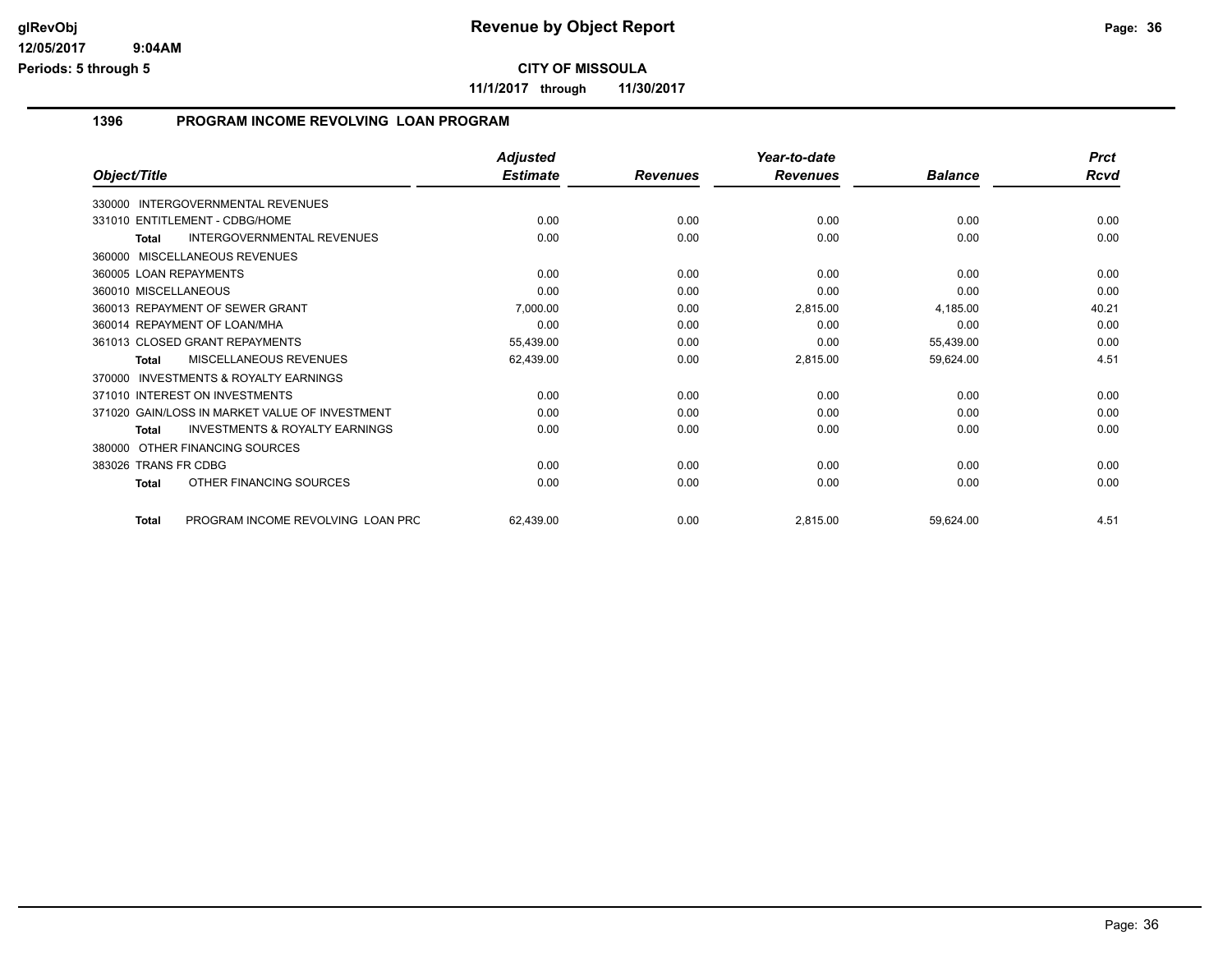**11/1/2017 through 11/30/2017**

#### **1397 STATE HOME PROGRAM INCOME**

#### **1397 STATE HOME PROGRAM INCOME**

|                                                    | <b>Adjusted</b> |                 | Year-to-date    |                | <b>Prct</b> |
|----------------------------------------------------|-----------------|-----------------|-----------------|----------------|-------------|
| Object/Title                                       | <b>Estimate</b> | <b>Revenues</b> | <b>Revenues</b> | <b>Balance</b> | <b>Rcvd</b> |
| 330000 INTERGOVERNMENTAL REVENUES                  |                 |                 |                 |                |             |
| 331003 STATE HOME PROGRAM INCOME                   | 0.00            | 0.00            | 0.00            | 0.00           | 0.00        |
| INTERGOVERNMENTAL REVENUES<br>Total                | 0.00            | 0.00            | 0.00            | 0.00           | 0.00        |
| 360000 MISCELLANEOUS REVENUES                      |                 |                 |                 |                |             |
| 360005 LOAN REPAYMENTS                             | 0.00            | 0.00            | 0.00            | 0.00           | 0.00        |
| MISCELLANEOUS REVENUES<br>Total                    | 0.00            | 0.00            | 0.00            | 0.00           | 0.00        |
| 370000 INVESTMENTS & ROYALTY EARNINGS              |                 |                 |                 |                |             |
| 371010 INTEREST ON INVESTMENTS                     | 0.00            | 0.00            | 0.00            | 0.00           | 0.00        |
| <b>INVESTMENTS &amp; ROYALTY EARNINGS</b><br>Total | 0.00            | 0.00            | 0.00            | 0.00           | 0.00        |
|                                                    |                 |                 |                 |                |             |
| STATE HOME PROGRAM INCOME<br>Total                 | 0.00            | 0.00            | 0.00            | 0.00           | 0.00        |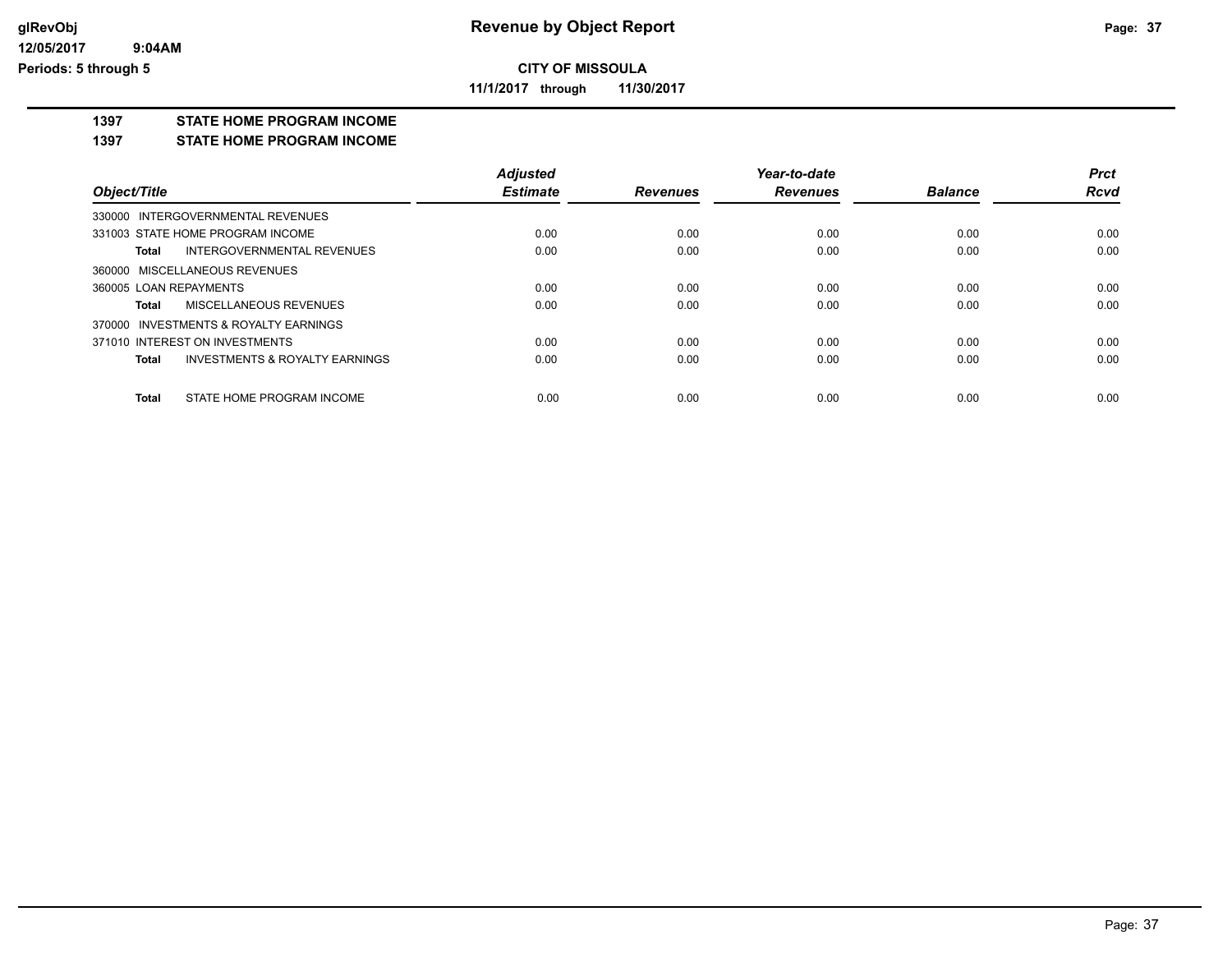**11/1/2017 through 11/30/2017**

#### **1397 STATE HOME PROGRAM INCOME**

| Object/Title           |                                           | <b>Adjusted</b><br><b>Estimate</b> | <b>Revenues</b> | Year-to-date<br><b>Revenues</b> | <b>Balance</b> | <b>Prct</b><br>Rcvd |
|------------------------|-------------------------------------------|------------------------------------|-----------------|---------------------------------|----------------|---------------------|
|                        | 330000 INTERGOVERNMENTAL REVENUES         |                                    |                 |                                 |                |                     |
|                        | 331003 STATE HOME PROGRAM INCOME          | 0.00                               | 0.00            | 0.00                            | 0.00           | 0.00                |
| Total                  | INTERGOVERNMENTAL REVENUES                | 0.00                               | 0.00            | 0.00                            | 0.00           | 0.00                |
|                        | 360000 MISCELLANEOUS REVENUES             |                                    |                 |                                 |                |                     |
| 360005 LOAN REPAYMENTS |                                           | 0.00                               | 0.00            | 0.00                            | 0.00           | 0.00                |
| <b>Total</b>           | <b>MISCELLANEOUS REVENUES</b>             | 0.00                               | 0.00            | 0.00                            | 0.00           | 0.00                |
|                        | 370000 INVESTMENTS & ROYALTY EARNINGS     |                                    |                 |                                 |                |                     |
|                        | 371010 INTEREST ON INVESTMENTS            | 0.00                               | 0.00            | 0.00                            | 0.00           | 0.00                |
| <b>Total</b>           | <b>INVESTMENTS &amp; ROYALTY EARNINGS</b> | 0.00                               | 0.00            | 0.00                            | 0.00           | 0.00                |
| <b>Total</b>           | STATE HOME PROGRAM INCOME                 | 0.00                               | 0.00            | 0.00                            | 0.00           | 0.00                |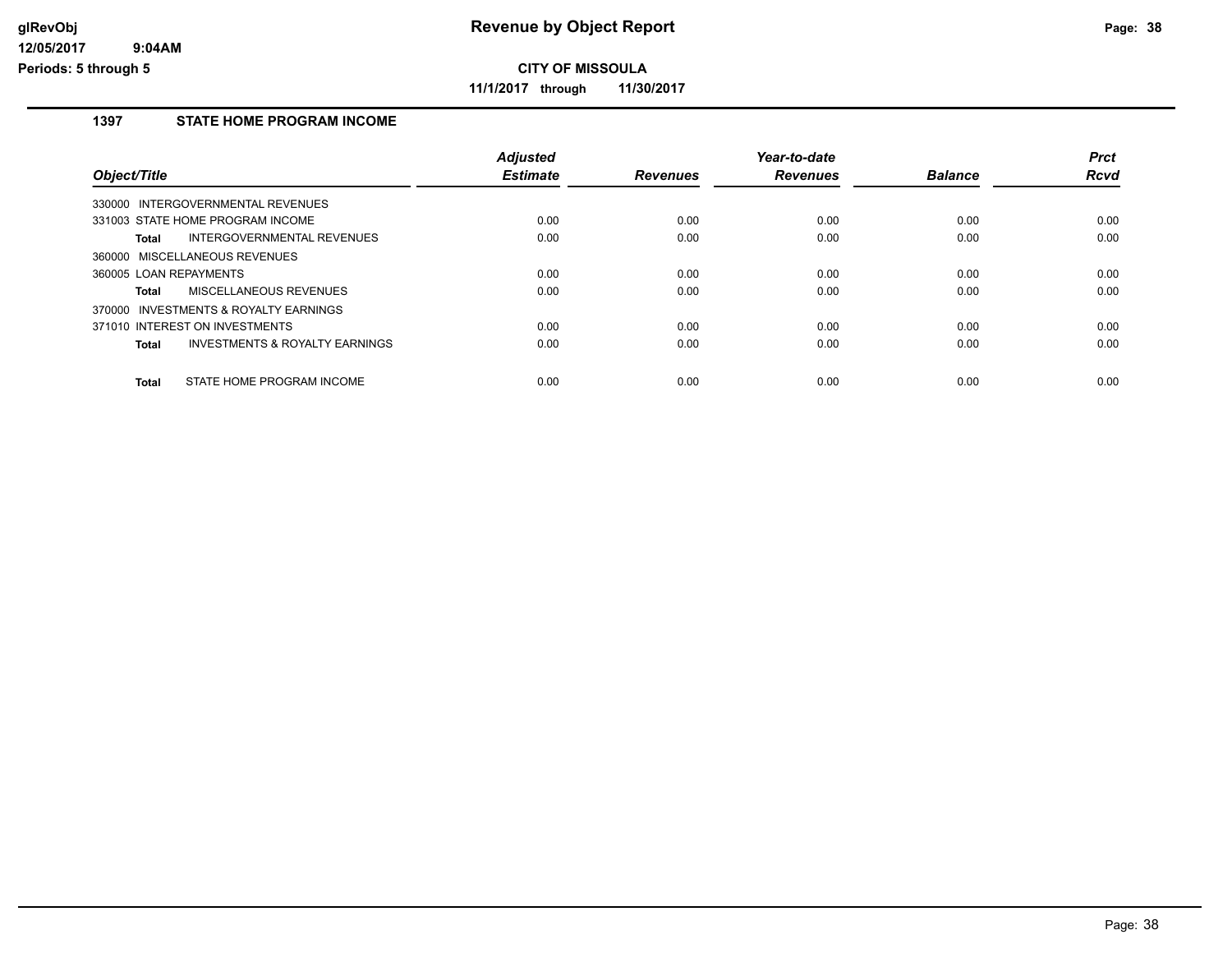**11/1/2017 through 11/30/2017**

#### **2250 PLANNING FUND**

**2250 PLANNING FUND**

|                                                           | <b>Adjusted</b> |                 | Year-to-date    |                | <b>Prct</b> |
|-----------------------------------------------------------|-----------------|-----------------|-----------------|----------------|-------------|
| Object/Title                                              | <b>Estimate</b> | <b>Revenues</b> | <b>Revenues</b> | <b>Balance</b> | <b>Rcvd</b> |
| 330000 INTERGOVERNMENTAL REVENUES                         |                 |                 |                 |                |             |
| 331055 FTA GRANT                                          | 0.00            | 0.00            | 0.00            | 0.00           | 0.00        |
| 331056 MDT FEDERAL CMAQ                                   | 0.00            | 0.00            | 0.00            | 0.00           | 0.00        |
| 331170 HISTORICAL PRESERVATION GRANT                      | 5,500.00        | 5,500.00        | 5,500.00        | 0.00           | 100.00      |
| 336023 STATE CONTRIB. - PERS                              | 0.00            | 0.00            | 113.84          | $-113.84$      | 0.00        |
| 338100 PLANNING MILLS PASSED THRU COUNTY                  | 324,069.00      | 0.00            | 0.00            | 324,069.00     | 0.00        |
| <b>INTERGOVERNMENTAL REVENUES</b><br>Total                | 329,569.00      | 5,500.00        | 5,613.84        | 323,955.16     | 1.70        |
| <b>INVESTMENTS &amp; ROYALTY EARNINGS</b><br>370000       |                 |                 |                 |                |             |
| 371010 INTEREST ON INVESTMENTS                            | 0.00            | 0.00            | 0.00            | 0.00           | 0.00        |
| <b>INVESTMENTS &amp; ROYALTY EARNINGS</b><br><b>Total</b> | 0.00            | 0.00            | 0.00            | 0.00           | 0.00        |
| OTHER FINANCING SOURCES<br>380000                         |                 |                 |                 |                |             |
| 383029 TRANS FR GENERAL                                   | 121,989.00      | 0.00            | 0.00            | 121,989.00     | 0.00        |
| OTHER FINANCING SOURCES<br><b>Total</b>                   | 121,989.00      | 0.00            | 0.00            | 121,989.00     | 0.00        |
| <b>PLANNING FUND</b><br><b>Total</b>                      | 451,558.00      | 5,500.00        | 5,613.84        | 445,944.16     | 1.24        |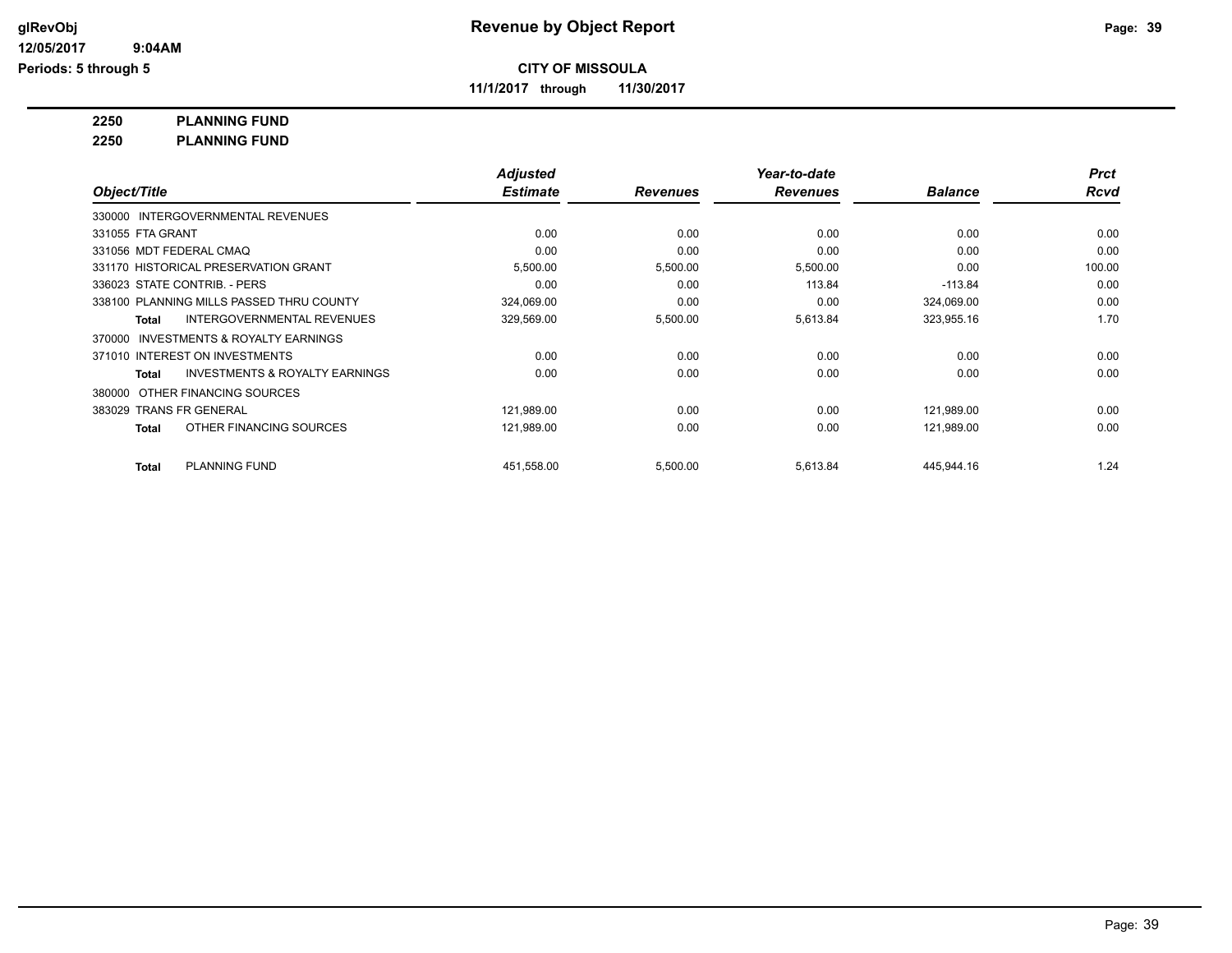**11/1/2017 through 11/30/2017**

#### **2250 PLANNING FUND**

| Object/Title            |                                           | <b>Adjusted</b><br><b>Estimate</b> | <b>Revenues</b> | Year-to-date<br><b>Revenues</b> | <b>Balance</b> | <b>Prct</b><br><b>Rcvd</b> |
|-------------------------|-------------------------------------------|------------------------------------|-----------------|---------------------------------|----------------|----------------------------|
|                         | 330000 INTERGOVERNMENTAL REVENUES         |                                    |                 |                                 |                |                            |
| 331055 FTA GRANT        |                                           | 0.00                               | 0.00            | 0.00                            | 0.00           | 0.00                       |
| 331056 MDT FEDERAL CMAQ |                                           | 0.00                               | 0.00            | 0.00                            | 0.00           | 0.00                       |
|                         | 331170 HISTORICAL PRESERVATION GRANT      | 5,500.00                           | 5,500.00        | 5,500.00                        | 0.00           | 100.00                     |
|                         | 336023 STATE CONTRIB. - PERS              | 0.00                               | 0.00            | 113.84                          | $-113.84$      | 0.00                       |
|                         | 338100 PLANNING MILLS PASSED THRU COUNTY  | 324,069.00                         | 0.00            | 0.00                            | 324,069.00     | 0.00                       |
| Total                   | <b>INTERGOVERNMENTAL REVENUES</b>         | 329,569.00                         | 5,500.00        | 5,613.84                        | 323,955.16     | 1.70                       |
| 370000                  | <b>INVESTMENTS &amp; ROYALTY EARNINGS</b> |                                    |                 |                                 |                |                            |
|                         | 371010 INTEREST ON INVESTMENTS            | 0.00                               | 0.00            | 0.00                            | 0.00           | 0.00                       |
| Total                   | <b>INVESTMENTS &amp; ROYALTY EARNINGS</b> | 0.00                               | 0.00            | 0.00                            | 0.00           | 0.00                       |
|                         | 380000 OTHER FINANCING SOURCES            |                                    |                 |                                 |                |                            |
| 383029 TRANS FR GENERAL |                                           | 121,989.00                         | 0.00            | 0.00                            | 121,989.00     | 0.00                       |
| Total                   | OTHER FINANCING SOURCES                   | 121,989.00                         | 0.00            | 0.00                            | 121,989.00     | 0.00                       |
| Total                   | <b>PLANNING FUND</b>                      | 451,558.00                         | 5,500.00        | 5,613.84                        | 445.944.16     | 1.24                       |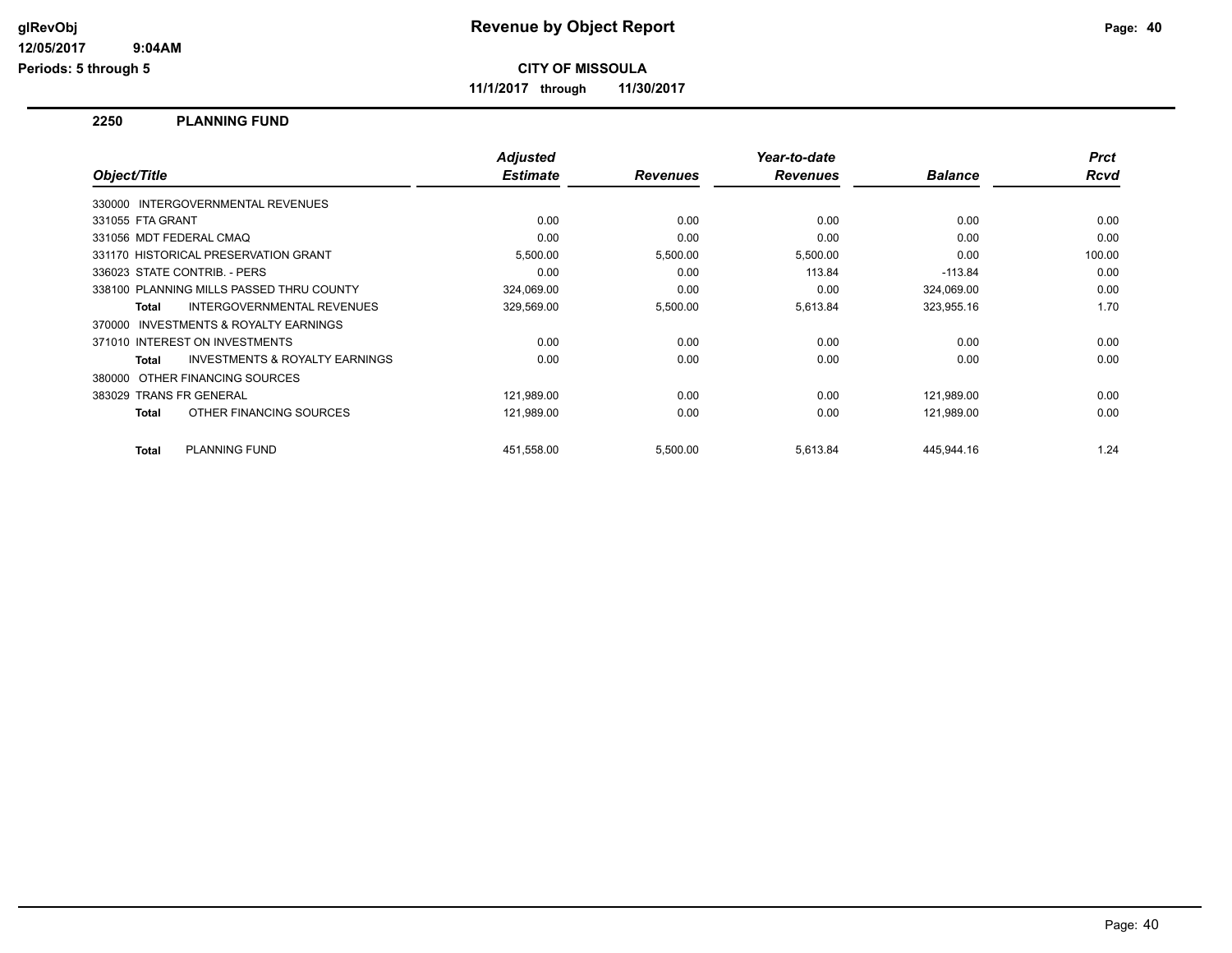**11/1/2017 through 11/30/2017**

#### **2310 PUBLIC SAFETY INFORMATION SYSTEMS 2310 PUBLIC SAFETY INFORMATION SYSTEMS**

|                                            | <b>Adjusted</b> |                 | Year-to-date    |                | <b>Prct</b> |
|--------------------------------------------|-----------------|-----------------|-----------------|----------------|-------------|
| Object/Title                               | <b>Estimate</b> | <b>Revenues</b> | <b>Revenues</b> | <b>Balance</b> | Rcvd        |
| 330000 INTERGOVERNMENTAL REVENUES          |                 |                 |                 |                |             |
| 330000 INTERGOVERNMENTAL REVENUES          | 18.000.00       | 0.00            | 8.700.00        | 9.300.00       | 48.33       |
| INTERGOVERNMENTAL REVENUES<br>Total        | 18,000.00       | 0.00            | 8,700.00        | 9,300.00       | 48.33       |
| 380000 OTHER FINANCING SOURCES             |                 |                 |                 |                |             |
| 383029 TRANS FR GENERAL                    | 6.000.00        | 0.00            | 0.00            | 6.000.00       | 0.00        |
| OTHER FINANCING SOURCES<br>Total           | 6.000.00        | 0.00            | 0.00            | 6.000.00       | 0.00        |
|                                            |                 |                 |                 |                |             |
| PUBLIC SAFETY INFORMATION SYSTEMS<br>Total | 24.000.00       | 0.00            | 8.700.00        | 15.300.00      | 36.25       |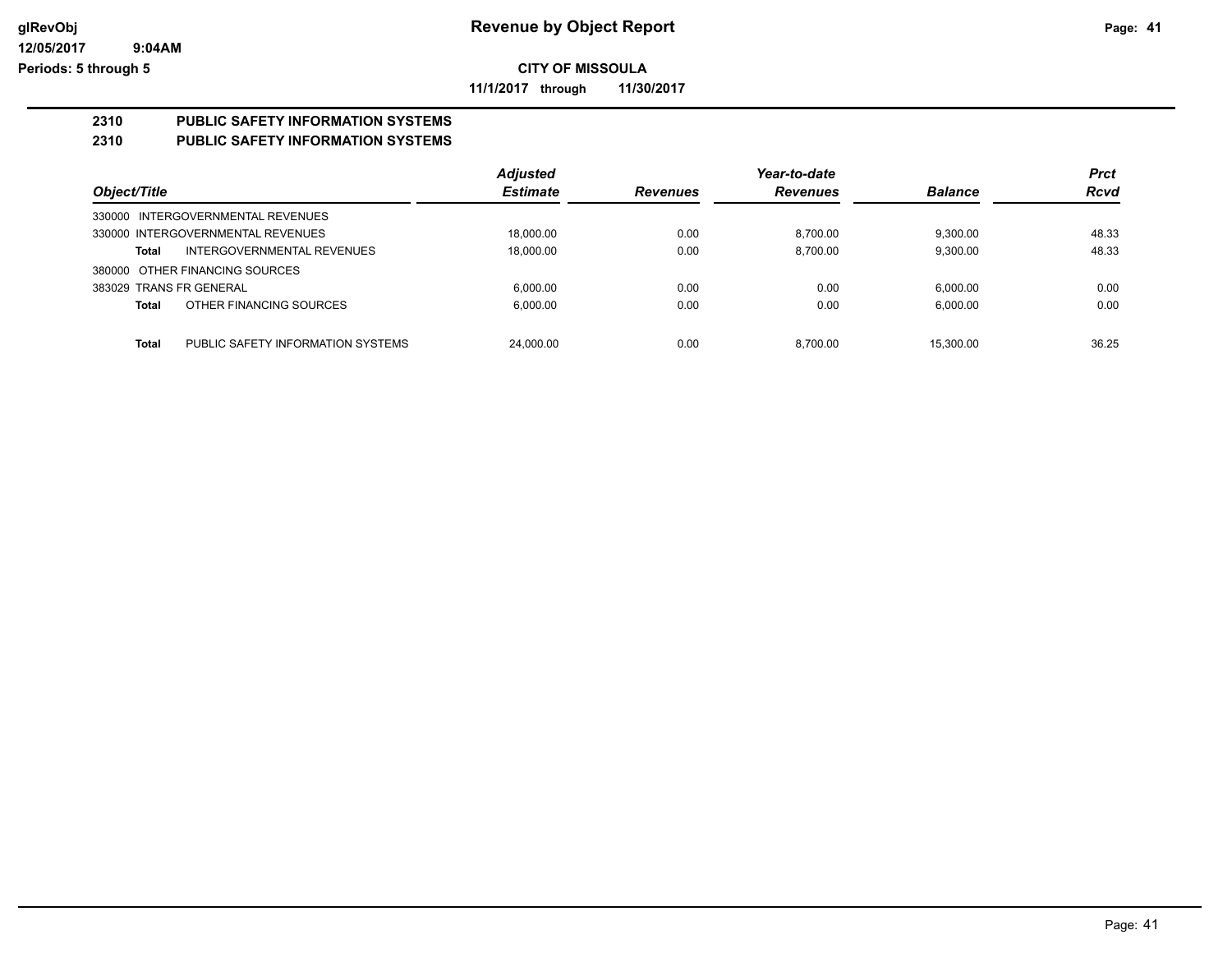**11/1/2017 through 11/30/2017**

#### **2310 PUBLIC SAFETY INFORMATION SYSTEMS**

|                         |                                   | <b>Adjusted</b> |                 | Year-to-date    |                | <b>Prct</b> |
|-------------------------|-----------------------------------|-----------------|-----------------|-----------------|----------------|-------------|
| Object/Title            |                                   | <b>Estimate</b> | <b>Revenues</b> | <b>Revenues</b> | <b>Balance</b> | <b>Rcvd</b> |
|                         | 330000 INTERGOVERNMENTAL REVENUES |                 |                 |                 |                |             |
|                         | 330000 INTERGOVERNMENTAL REVENUES | 18.000.00       | 0.00            | 8.700.00        | 9.300.00       | 48.33       |
| <b>Total</b>            | INTERGOVERNMENTAL REVENUES        | 18.000.00       | 0.00            | 8.700.00        | 9,300.00       | 48.33       |
|                         | 380000 OTHER FINANCING SOURCES    |                 |                 |                 |                |             |
| 383029 TRANS FR GENERAL |                                   | 6.000.00        | 0.00            | 0.00            | 6.000.00       | 0.00        |
| <b>Total</b>            | OTHER FINANCING SOURCES           | 6,000.00        | 0.00            | 0.00            | 6,000.00       | 0.00        |
| <b>Total</b>            | PUBLIC SAFETY INFORMATION SYSTEMS | 24.000.00       | 0.00            | 8.700.00        | 15.300.00      | 36.25       |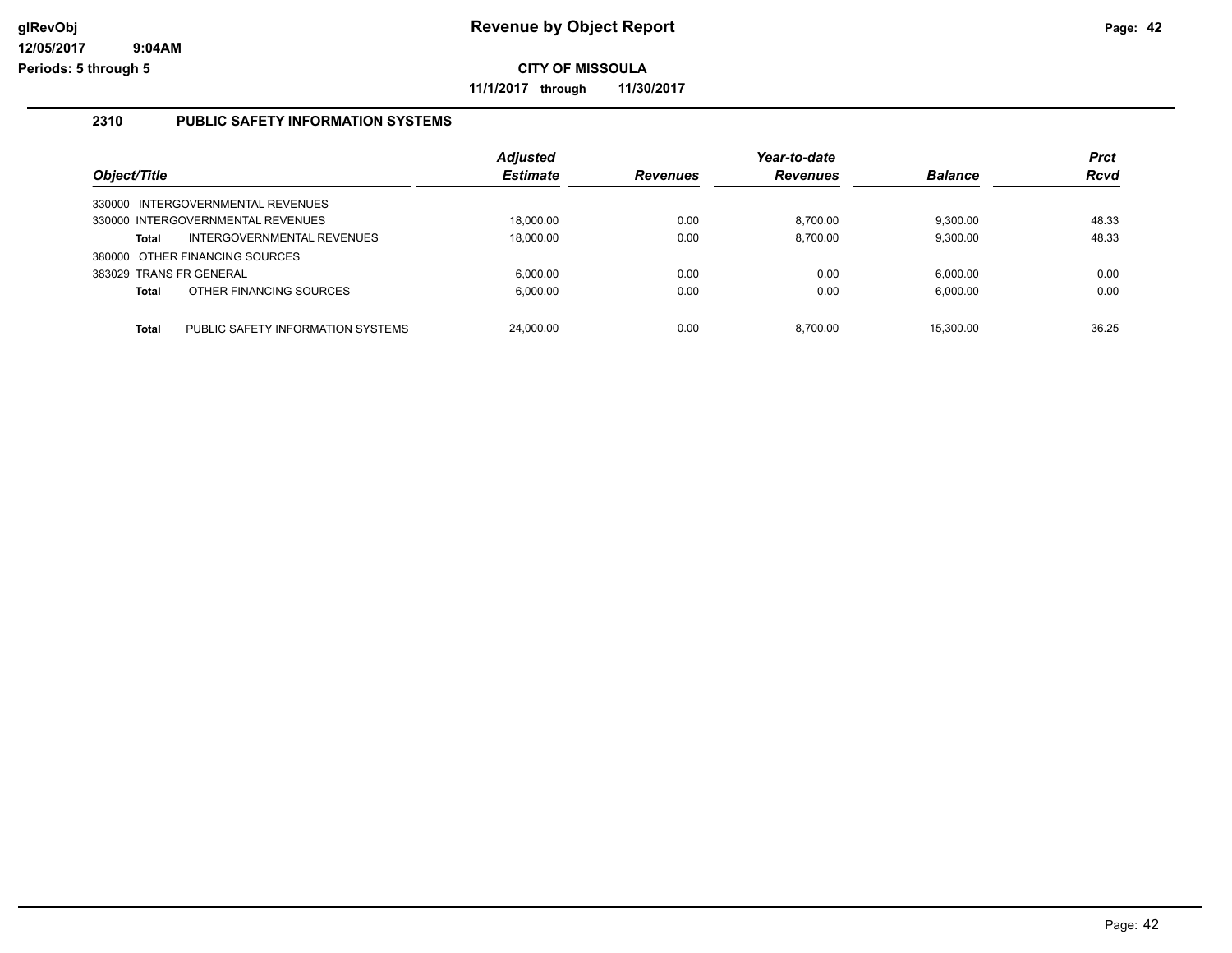**11/1/2017 through 11/30/2017**

**2321 IMPACT FEE FUND**

**2321 IMPACT FEE FUND**

|                                                    | <b>Adjusted</b> |                 | Year-to-date    |                 | <b>Prct</b> |
|----------------------------------------------------|-----------------|-----------------|-----------------|-----------------|-------------|
| Object/Title                                       | <b>Estimate</b> | <b>Revenues</b> | <b>Revenues</b> | <b>Balance</b>  | Rcvd        |
| 340000 CHARGES FOR SERVICES                        |                 |                 |                 |                 |             |
| 341032 IMPACT FEE CLEARING ACCOUNT                 | 0.00            | 273,369.37      | 1.046.675.97    | $-1,046,675.97$ | 0.00        |
| 341033 IMPACT FEES-PARKS SHARE                     | 299,000.00      | 0.00            | 0.00            | 299.000.00      | 0.00        |
| 341034 IMPACT FEES-FIRE SHARE                      | 110,000.00      | 0.00            | 0.00            | 110,000.00      | 0.00        |
| 341035 IMPACT FEES-POLICE SHARE                    | 19,000.00       | 0.00            | 0.00            | 19,000.00       | 0.00        |
| 341036 IMPACT FEES-COMMUNITY SERVICE SHARE         | 236,000.00      | 0.00            | 0.00            | 236,000.00      | 0.00        |
| 341037 IMPACT FEE-ROAD SHARE                       | 1,136,000.00    | 0.00            | 0.00            | 1,136,000.00    | 0.00        |
| <b>CHARGES FOR SERVICES</b><br>Total               | 1,800,000.00    | 273,369.37      | 1,046,675.97    | 753,324.03      | 58.15       |
| INVESTMENTS & ROYALTY EARNINGS<br>370000           |                 |                 |                 |                 |             |
| 371010 INTEREST ON INVESTMENTS                     | 0.00            | 0.00            | 0.00            | 0.00            | 0.00        |
| <b>INVESTMENTS &amp; ROYALTY EARNINGS</b><br>Total | 0.00            | 0.00            | 0.00            | 0.00            | 0.00        |
| <b>IMPACT FEE FUND</b><br>Total                    | .800.000.00     | 273.369.37      | 1.046.675.97    | 753.324.03      | 58.15       |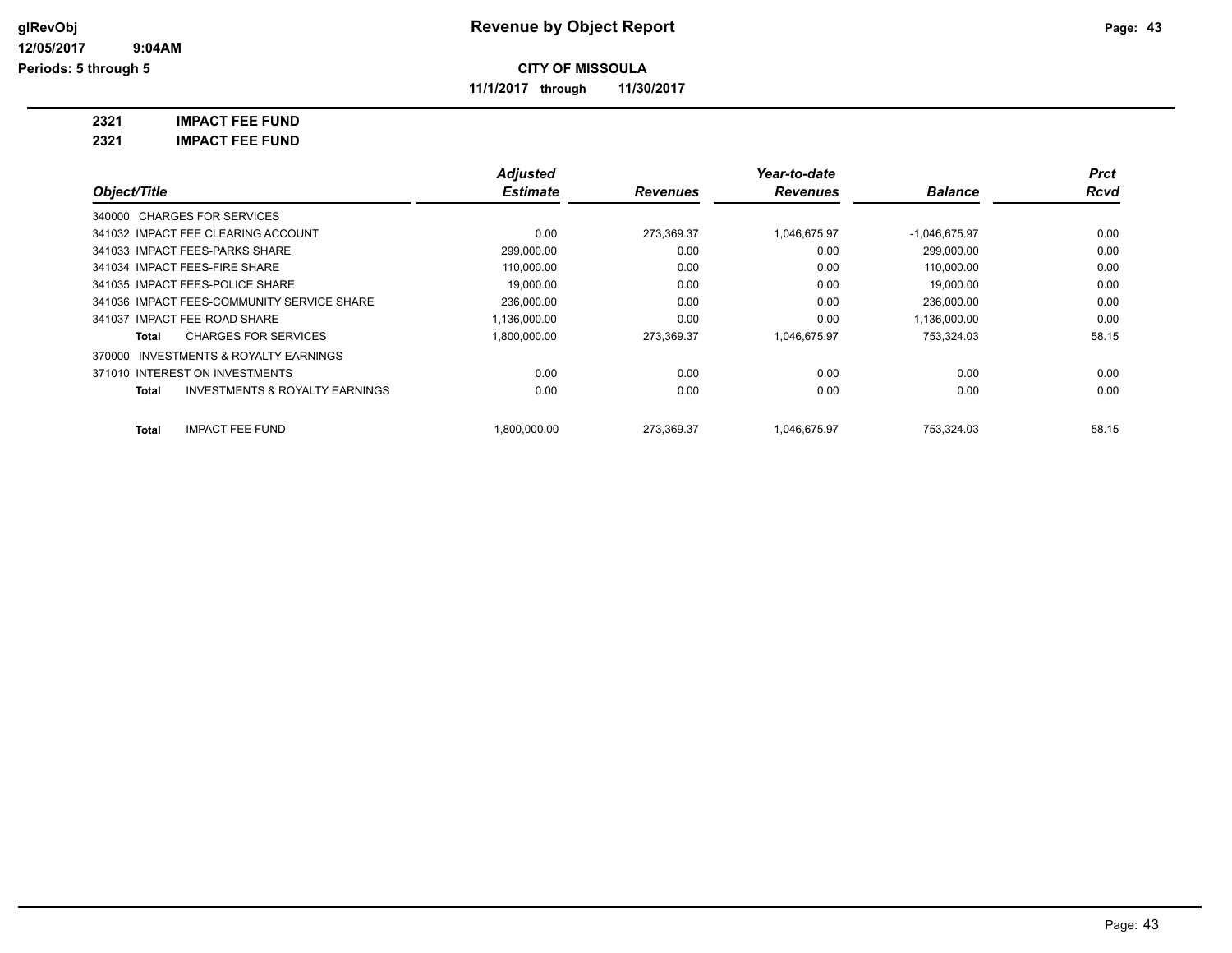**11/1/2017 through 11/30/2017**

#### **2321 IMPACT FEE FUND**

|                                                     | <b>Adjusted</b> |                 | Year-to-date    |                 | <b>Prct</b> |
|-----------------------------------------------------|-----------------|-----------------|-----------------|-----------------|-------------|
| Object/Title                                        | <b>Estimate</b> | <b>Revenues</b> | <b>Revenues</b> | <b>Balance</b>  | <b>Rcvd</b> |
| 340000 CHARGES FOR SERVICES                         |                 |                 |                 |                 |             |
| 341032 IMPACT FEE CLEARING ACCOUNT                  | 0.00            | 273,369.37      | 1.046.675.97    | $-1,046,675.97$ | 0.00        |
| 341033 IMPACT FEES-PARKS SHARE                      | 299,000.00      | 0.00            | 0.00            | 299,000.00      | 0.00        |
| 341034 IMPACT FEES-FIRE SHARE                       | 110.000.00      | 0.00            | 0.00            | 110,000.00      | 0.00        |
| 341035 IMPACT FEES-POLICE SHARE                     | 19,000.00       | 0.00            | 0.00            | 19,000.00       | 0.00        |
| 341036 IMPACT FEES-COMMUNITY SERVICE SHARE          | 236,000.00      | 0.00            | 0.00            | 236.000.00      | 0.00        |
| 341037 IMPACT FEE-ROAD SHARE                        | 1,136,000.00    | 0.00            | 0.00            | 1,136,000.00    | 0.00        |
| <b>CHARGES FOR SERVICES</b><br>Total                | 1.800.000.00    | 273,369.37      | 1.046.675.97    | 753.324.03      | 58.15       |
| <b>INVESTMENTS &amp; ROYALTY EARNINGS</b><br>370000 |                 |                 |                 |                 |             |
| 371010 INTEREST ON INVESTMENTS                      | 0.00            | 0.00            | 0.00            | 0.00            | 0.00        |
| <b>INVESTMENTS &amp; ROYALTY EARNINGS</b><br>Total  | 0.00            | 0.00            | 0.00            | 0.00            | 0.00        |
| <b>IMPACT FEE FUND</b><br>Total                     | 1,800,000.00    | 273.369.37      | 1,046,675.97    | 753,324.03      | 58.15       |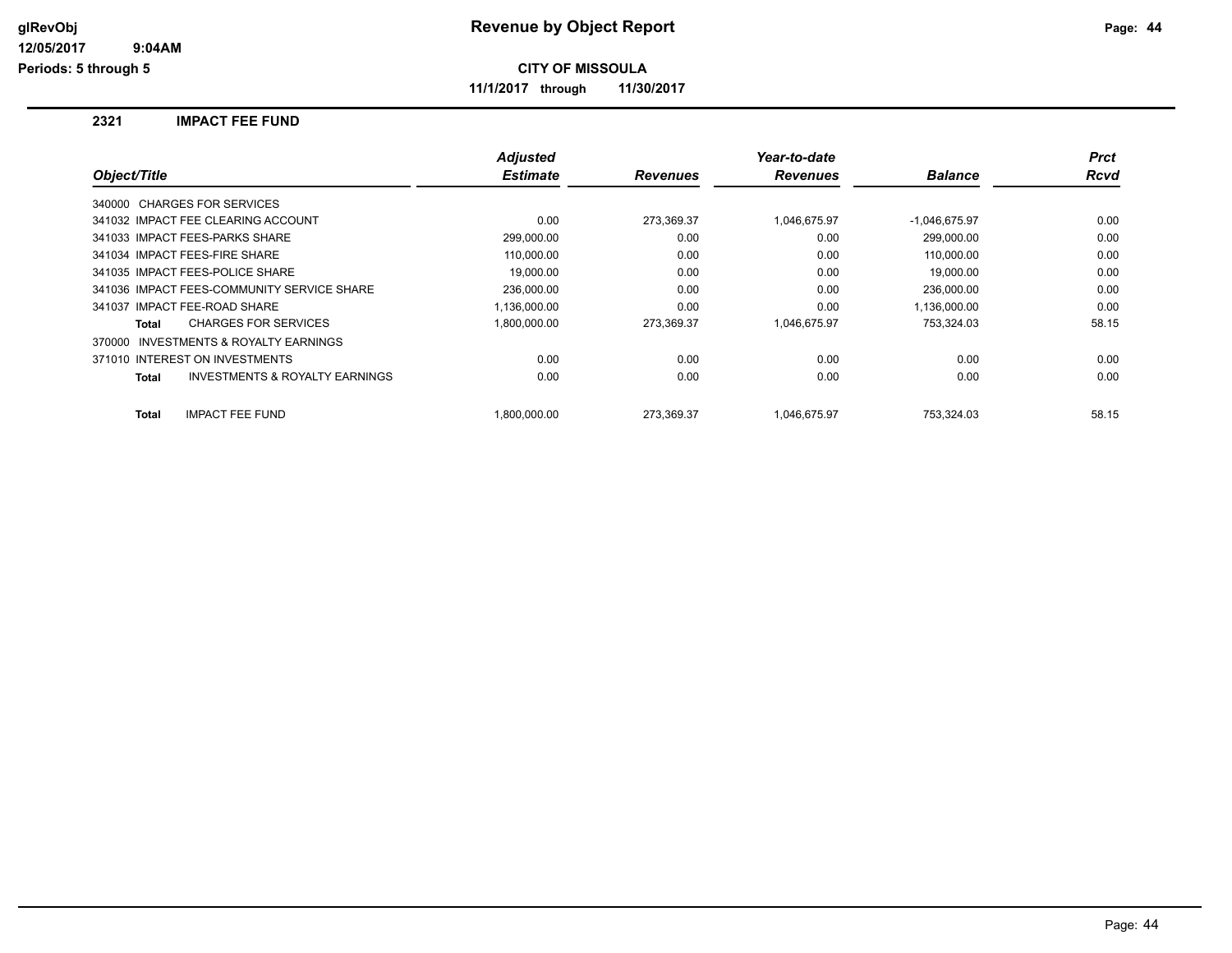#### **12/05/2017 9:04AM Periods: 5 through 5**

**CITY OF MISSOULA**

**11/1/2017 through 11/30/2017**

#### **2322 GEORGE ELMER/CATTLE DR INTERSECTION 2322 GEORGE ELMER/CATTLE DR INTERSECTION**

|              |                                            | <b>Adjusted</b> |                 | Year-to-date    |                | Prct |
|--------------|--------------------------------------------|-----------------|-----------------|-----------------|----------------|------|
| Object/Title |                                            | <b>Estimate</b> | <b>Revenues</b> | <b>Revenues</b> | <b>Balance</b> | Rcvd |
|              | 360000 MISCELLANEOUS REVENUES              |                 |                 |                 |                |      |
|              | 365000 DEVELOPER CONRIBUTIONS              | 15.000.00       | 0.00            | 0.00            | 15.000.00      | 0.00 |
| <b>Total</b> | MISCELLANEOUS REVENUES                     | 15.000.00       | 0.00            | 0.00            | 15.000.00      | 0.00 |
| <b>Total</b> | <b>GEORGE ELMER/CATTLE DR INTERSECTION</b> | 15,000.00       | 0.00            | 0.00            | 15.000.00      | 0.00 |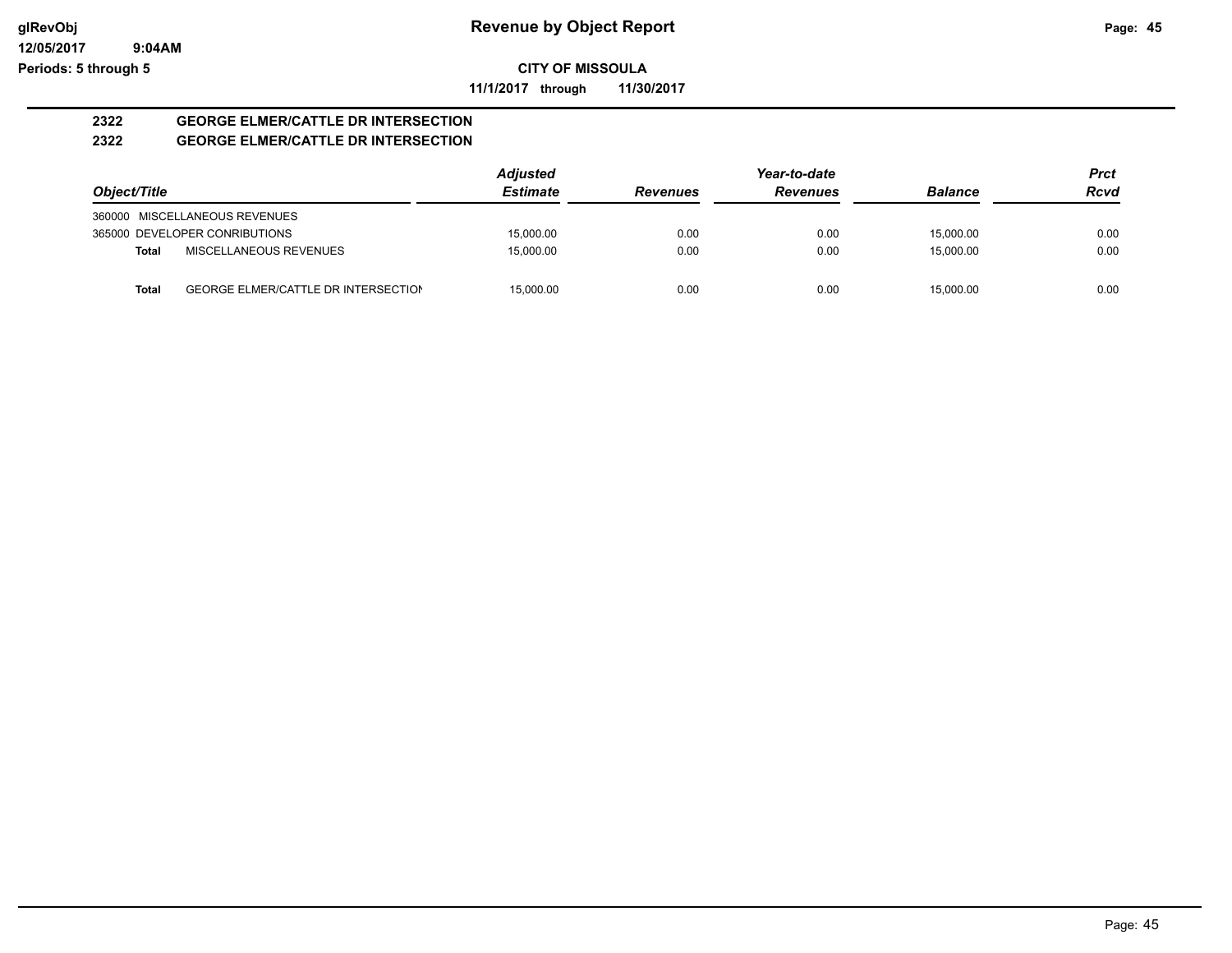**11/1/2017 through 11/30/2017**

#### **2322 GEORGE ELMER/CATTLE DR INTERSECTION**

| Object/Title |                                            | Adjusted<br><b>Estimate</b> | <b>Revenues</b> | Year-to-date<br><b>Revenues</b> | <b>Balance</b> | <b>Prct</b><br><b>Rcvd</b> |
|--------------|--------------------------------------------|-----------------------------|-----------------|---------------------------------|----------------|----------------------------|
|              | 360000 MISCELLANEOUS REVENUES              |                             |                 |                                 |                |                            |
|              | 365000 DEVELOPER CONRIBUTIONS              | 15.000.00                   | 0.00            | 0.00                            | 15.000.00      | 0.00                       |
| <b>Total</b> | MISCELLANEOUS REVENUES                     | 15.000.00                   | 0.00            | 0.00                            | 15.000.00      | 0.00                       |
|              |                                            |                             |                 |                                 |                |                            |
| <b>Total</b> | <b>GEORGE ELMER/CATTLE DR INTERSECTIOL</b> | 15.000.00                   | 0.00            | 0.00                            | 15.000.00      | 0.00                       |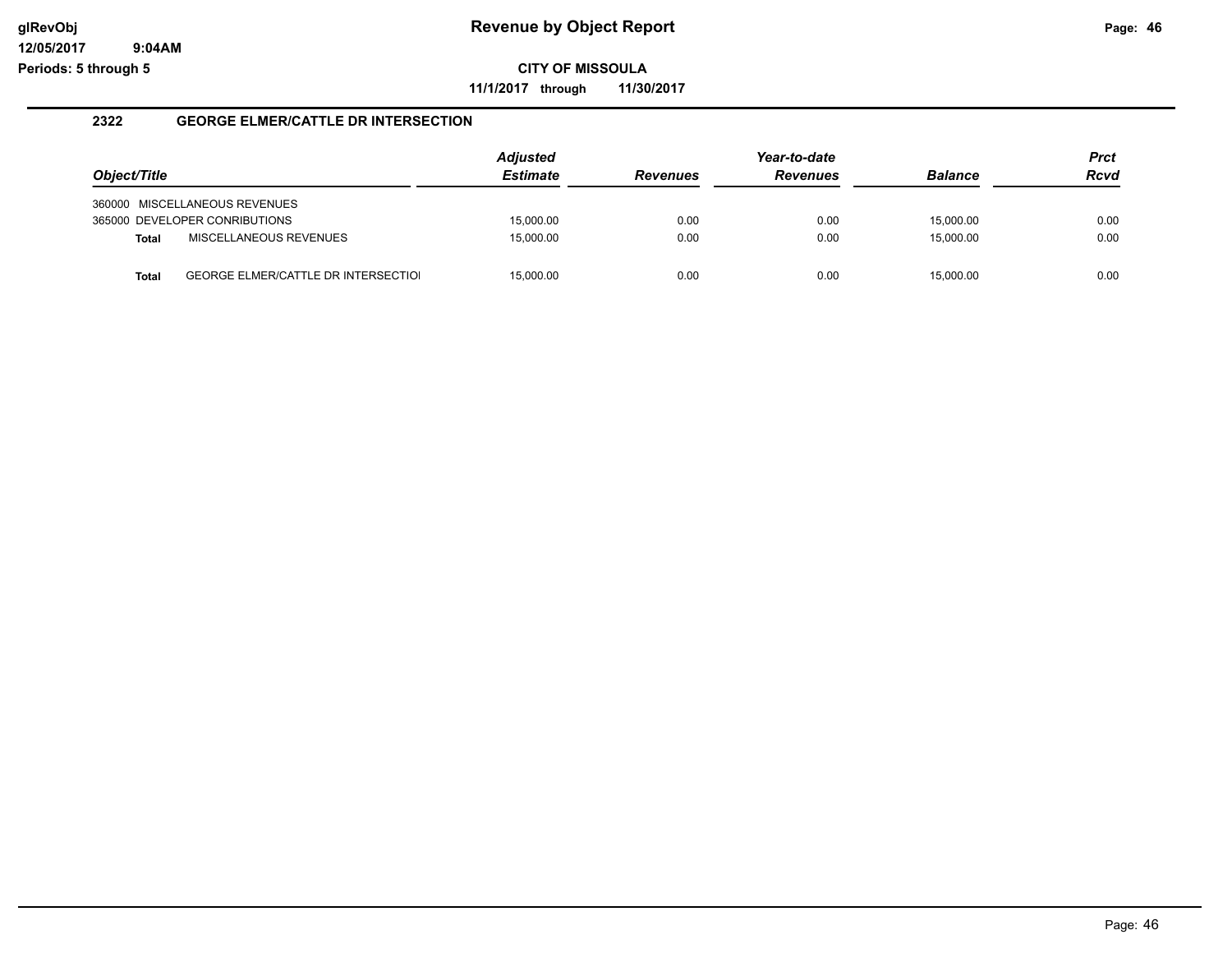**11/1/2017 through 11/30/2017**

**2365 PUBLIC ART FUND**

**2365 PUBLIC ART FUND**

|                                                   | <b>Adjusted</b> |                 | Year-to-date    |                | <b>Prct</b> |
|---------------------------------------------------|-----------------|-----------------|-----------------|----------------|-------------|
| Object/Title                                      | <b>Estimate</b> | <b>Revenues</b> | <b>Revenues</b> | <b>Balance</b> | <b>Rcvd</b> |
| 330000 INTERGOVERNMENTAL REVENUES                 |                 |                 |                 |                |             |
| 337000 LOCAL GRANTS                               | 7,500.00        | 0.00            | 0.00            | 7,500.00       | 0.00        |
| 337001 NEIGHBORHOOD COUNCIL GRANT/DONATION        | 0.00            | 0.00            | 4,500.00        | $-4,500.00$    | 0.00        |
| 337002 MRA GRANT                                  | 0.00            | 0.00            | 0.00            | 0.00           | 0.00        |
| <b>INTERGOVERNMENTAL REVENUES</b><br><b>Total</b> | 7,500.00        | 0.00            | 4,500.00        | 3,000.00       | 60.00       |
| 360000 MISCELLANEOUS REVENUES                     |                 |                 |                 |                |             |
| 360010 MISCELLANEOUS                              | 0.00            | 0.00            | 0.00            | 0.00           | 0.00        |
| 364040 INSURANCE AND DAMAGE RECOVERY              | 0.00            | 0.00            | 0.00            | 0.00           | 0.00        |
| 365000 DONATIONS                                  | 8,443.00        | 0.00            | 0.00            | 8,443.00       | 0.00        |
| MISCELLANEOUS REVENUES<br><b>Total</b>            | 8,443.00        | 0.00            | 0.00            | 8,443.00       | 0.00        |
| OTHER FINANCING SOURCES<br>380000                 |                 |                 |                 |                |             |
| 383000 OPERATING TRANSFERS                        | 0.00            | 0.00            | 0.00            | 0.00           | 0.00        |
| OTHER FINANCING SOURCES<br><b>Total</b>           | 0.00            | 0.00            | 0.00            | 0.00           | 0.00        |
| PUBLIC ART FUND<br><b>Total</b>                   | 15.943.00       | 0.00            | 4,500.00        | 11,443.00      | 28.23       |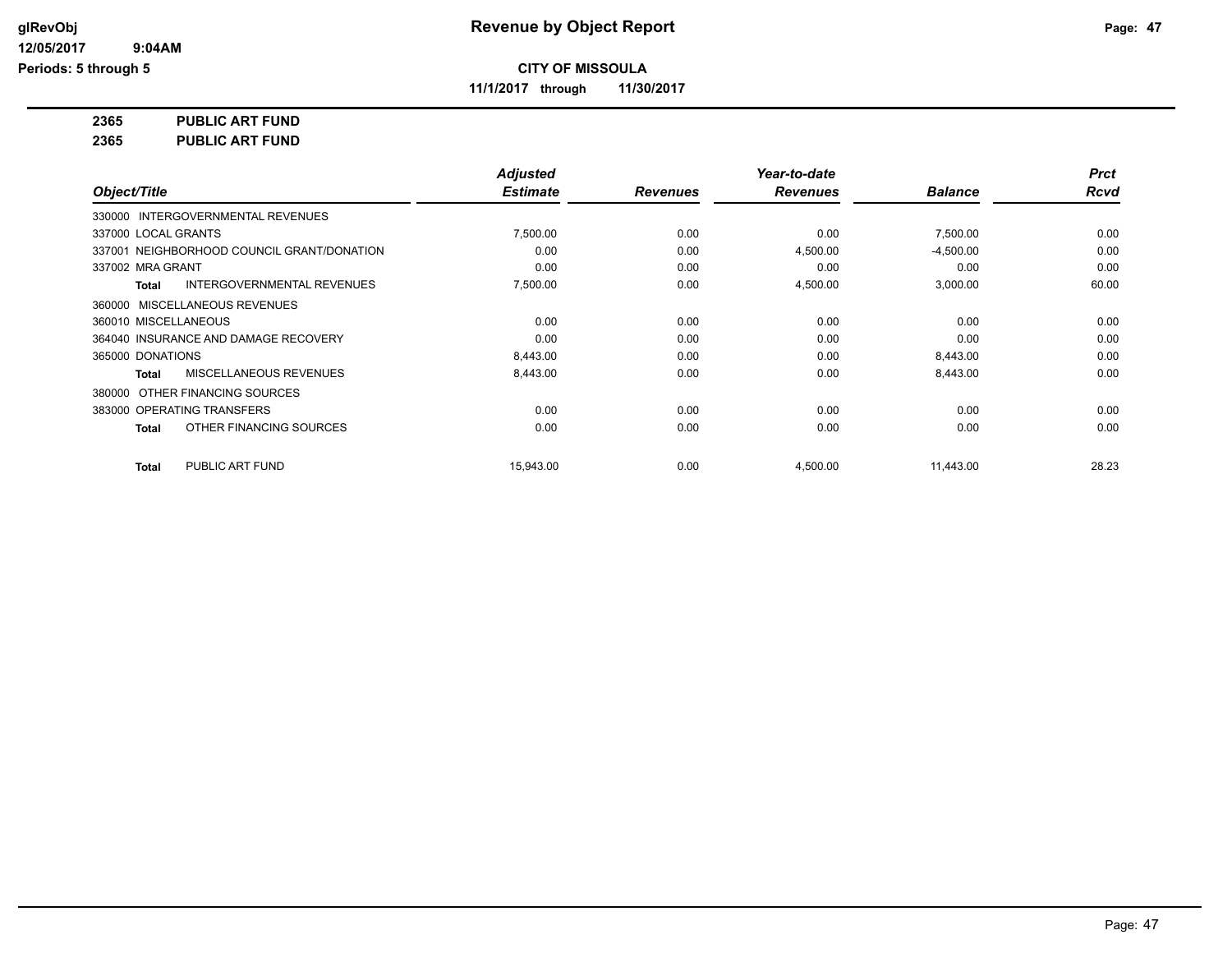**11/1/2017 through 11/30/2017**

#### **2365 PUBLIC ART FUND**

|                                               | <b>Adjusted</b> |                 | Year-to-date    |                | <b>Prct</b> |
|-----------------------------------------------|-----------------|-----------------|-----------------|----------------|-------------|
| Object/Title                                  | <b>Estimate</b> | <b>Revenues</b> | <b>Revenues</b> | <b>Balance</b> | Rcvd        |
| 330000 INTERGOVERNMENTAL REVENUES             |                 |                 |                 |                |             |
| 337000 LOCAL GRANTS                           | 7,500.00        | 0.00            | 0.00            | 7,500.00       | 0.00        |
| 337001 NEIGHBORHOOD COUNCIL GRANT/DONATION    | 0.00            | 0.00            | 4,500.00        | $-4,500.00$    | 0.00        |
| 337002 MRA GRANT                              | 0.00            | 0.00            | 0.00            | 0.00           | 0.00        |
| INTERGOVERNMENTAL REVENUES<br><b>Total</b>    | 7,500.00        | 0.00            | 4,500.00        | 3,000.00       | 60.00       |
| 360000 MISCELLANEOUS REVENUES                 |                 |                 |                 |                |             |
| 360010 MISCELLANEOUS                          | 0.00            | 0.00            | 0.00            | 0.00           | 0.00        |
| 364040 INSURANCE AND DAMAGE RECOVERY          | 0.00            | 0.00            | 0.00            | 0.00           | 0.00        |
| 365000 DONATIONS                              | 8,443.00        | 0.00            | 0.00            | 8,443.00       | 0.00        |
| <b>MISCELLANEOUS REVENUES</b><br><b>Total</b> | 8,443.00        | 0.00            | 0.00            | 8,443.00       | 0.00        |
| 380000 OTHER FINANCING SOURCES                |                 |                 |                 |                |             |
| 383000 OPERATING TRANSFERS                    | 0.00            | 0.00            | 0.00            | 0.00           | 0.00        |
| OTHER FINANCING SOURCES<br><b>Total</b>       | 0.00            | 0.00            | 0.00            | 0.00           | 0.00        |
| PUBLIC ART FUND<br><b>Total</b>               | 15,943.00       | 0.00            | 4,500.00        | 11,443.00      | 28.23       |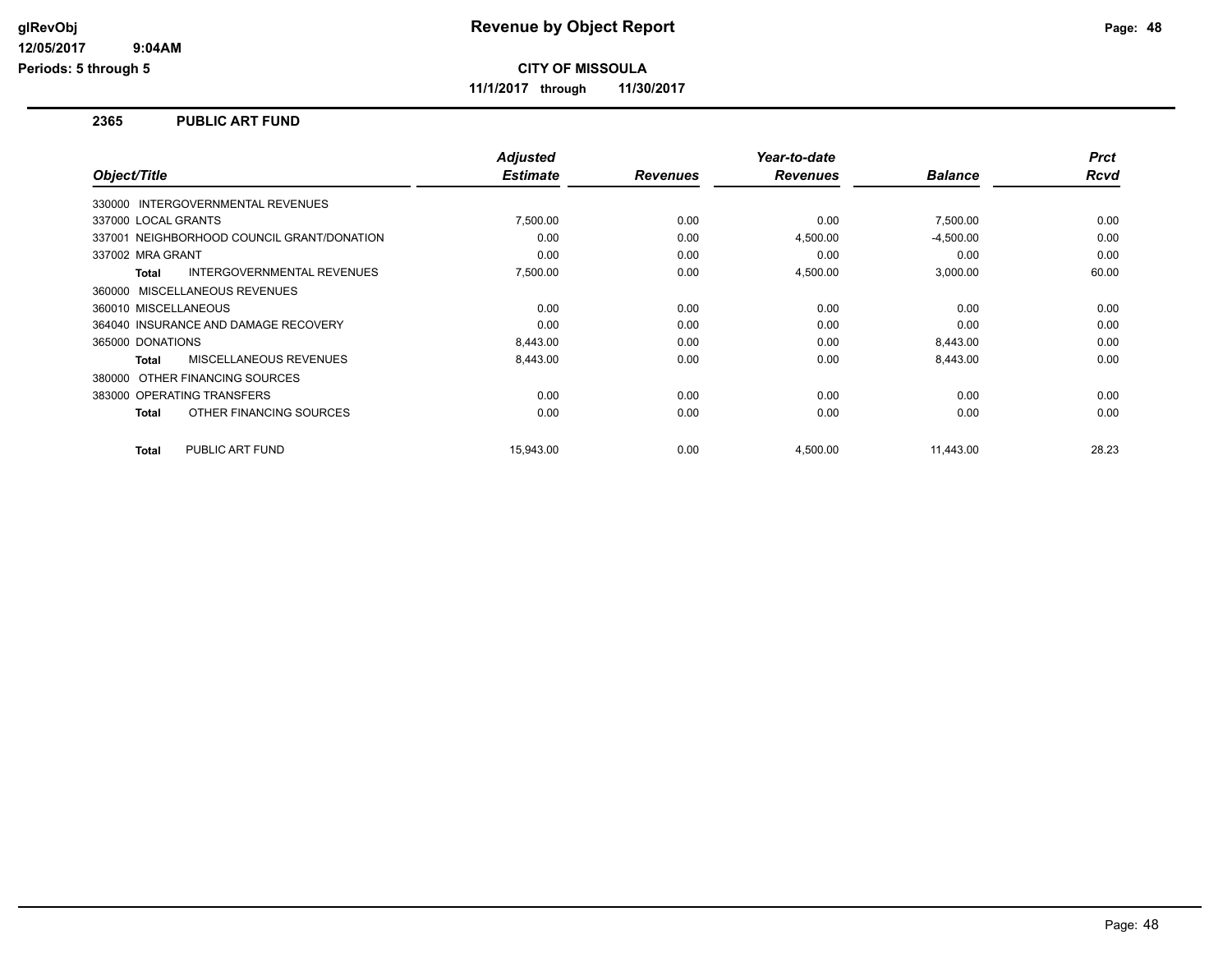**11/1/2017 through 11/30/2017**

# **2371 EMPLOYEE HEALTH INSURANCE LEVY FUND**

## **2371 EMPLOYEE HEALTH INSURANCE LEVY FUND**

|                                              | <b>Adjusted</b> |                 | Year-to-date    |                | <b>Prct</b> |
|----------------------------------------------|-----------------|-----------------|-----------------|----------------|-------------|
| Object/Title                                 | <b>Estimate</b> | <b>Revenues</b> | <b>Revenues</b> | <b>Balance</b> | <b>Rcvd</b> |
| 310000 TAXES/ASSESSMENTS                     |                 |                 |                 |                |             |
| 311000 GENERAL PROPERTY TAXES                | 0.00            | 64.80           | 73.98           | $-73.98$       | 0.00        |
| 312001 PENALTIES & INTEREST                  | 0.00            | 7.98            | 9.85            | $-9.85$        | 0.00        |
| TAXES/ASSESSMENTS<br>Total                   | 0.00            | 72.78           | 83.83           | $-83.83$       | 0.00        |
| 370000 INVESTMENTS & ROYALTY EARNINGS        |                 |                 |                 |                |             |
| 371010 INTEREST ON INVESTMENTS               | 0.00            | 0.00            | 0.00            | 0.00           | 0.00        |
| INVESTMENTS & ROYALTY EARNINGS<br>Total      | 0.00            | 0.00            | 0.00            | 0.00           | 0.00        |
|                                              |                 |                 |                 |                |             |
| EMPLOYEE HEALTH INSURANCE LEVY FUNI<br>Total | 0.00            | 72.78           | 83.83           | $-83.83$       | 0.00        |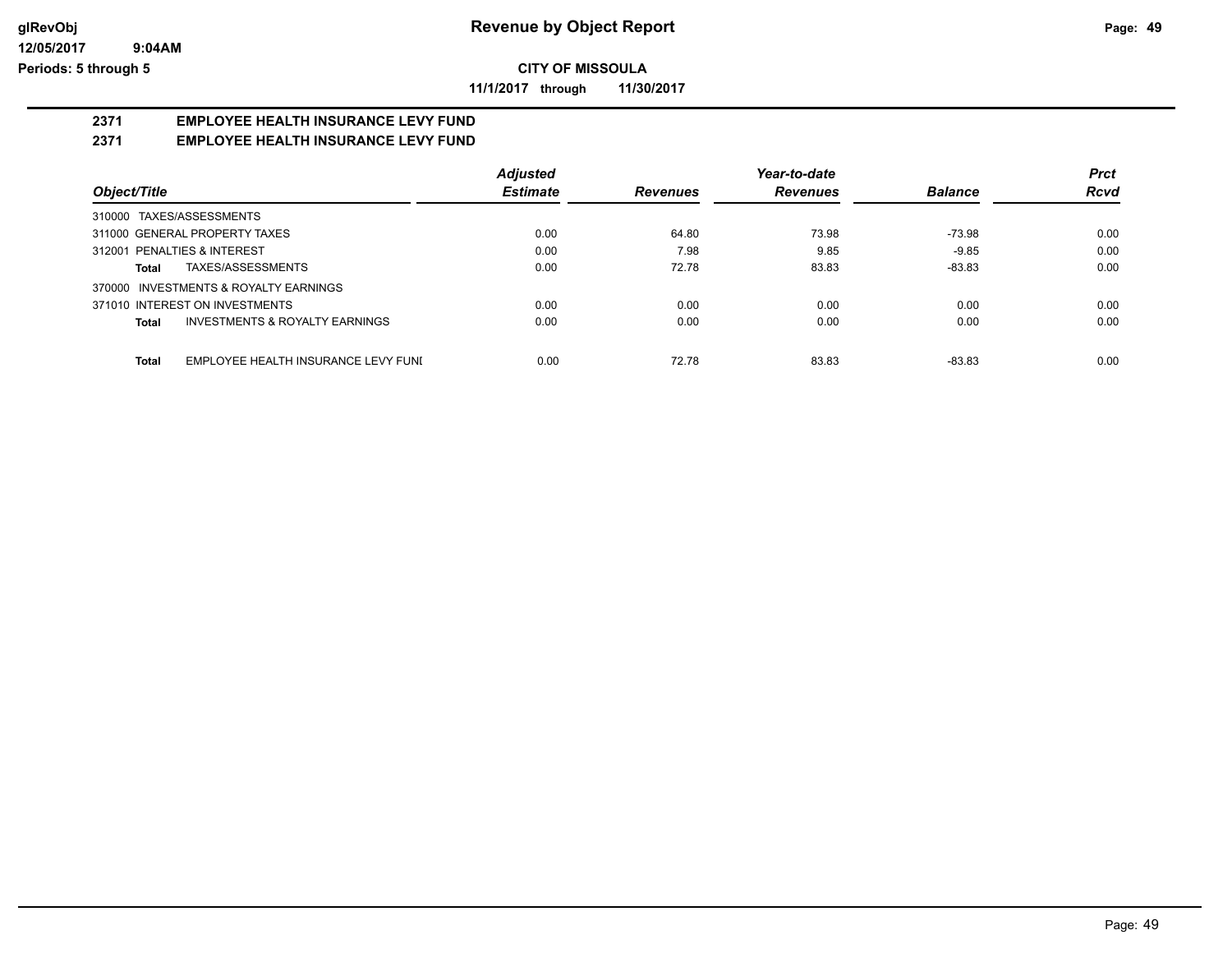**11/1/2017 through 11/30/2017**

#### **2371 EMPLOYEE HEALTH INSURANCE LEVY FUND**

|                                                    | <b>Adjusted</b> |                 | Year-to-date    |                | <b>Prct</b> |
|----------------------------------------------------|-----------------|-----------------|-----------------|----------------|-------------|
| Object/Title                                       | <b>Estimate</b> | <b>Revenues</b> | <b>Revenues</b> | <b>Balance</b> | <b>Rcvd</b> |
| 310000 TAXES/ASSESSMENTS                           |                 |                 |                 |                |             |
| 311000 GENERAL PROPERTY TAXES                      | 0.00            | 64.80           | 73.98           | $-73.98$       | 0.00        |
| 312001 PENALTIES & INTEREST                        | 0.00            | 7.98            | 9.85            | $-9.85$        | 0.00        |
| TAXES/ASSESSMENTS<br>Total                         | 0.00            | 72.78           | 83.83           | $-83.83$       | 0.00        |
| 370000 INVESTMENTS & ROYALTY EARNINGS              |                 |                 |                 |                |             |
| 371010 INTEREST ON INVESTMENTS                     | 0.00            | 0.00            | 0.00            | 0.00           | 0.00        |
| <b>INVESTMENTS &amp; ROYALTY EARNINGS</b><br>Total | 0.00            | 0.00            | 0.00            | 0.00           | 0.00        |
|                                                    |                 |                 |                 |                |             |
| Total<br>EMPLOYEE HEALTH INSURANCE LEVY FUN        | 0.00            | 72.78           | 83.83           | $-83.83$       | 0.00        |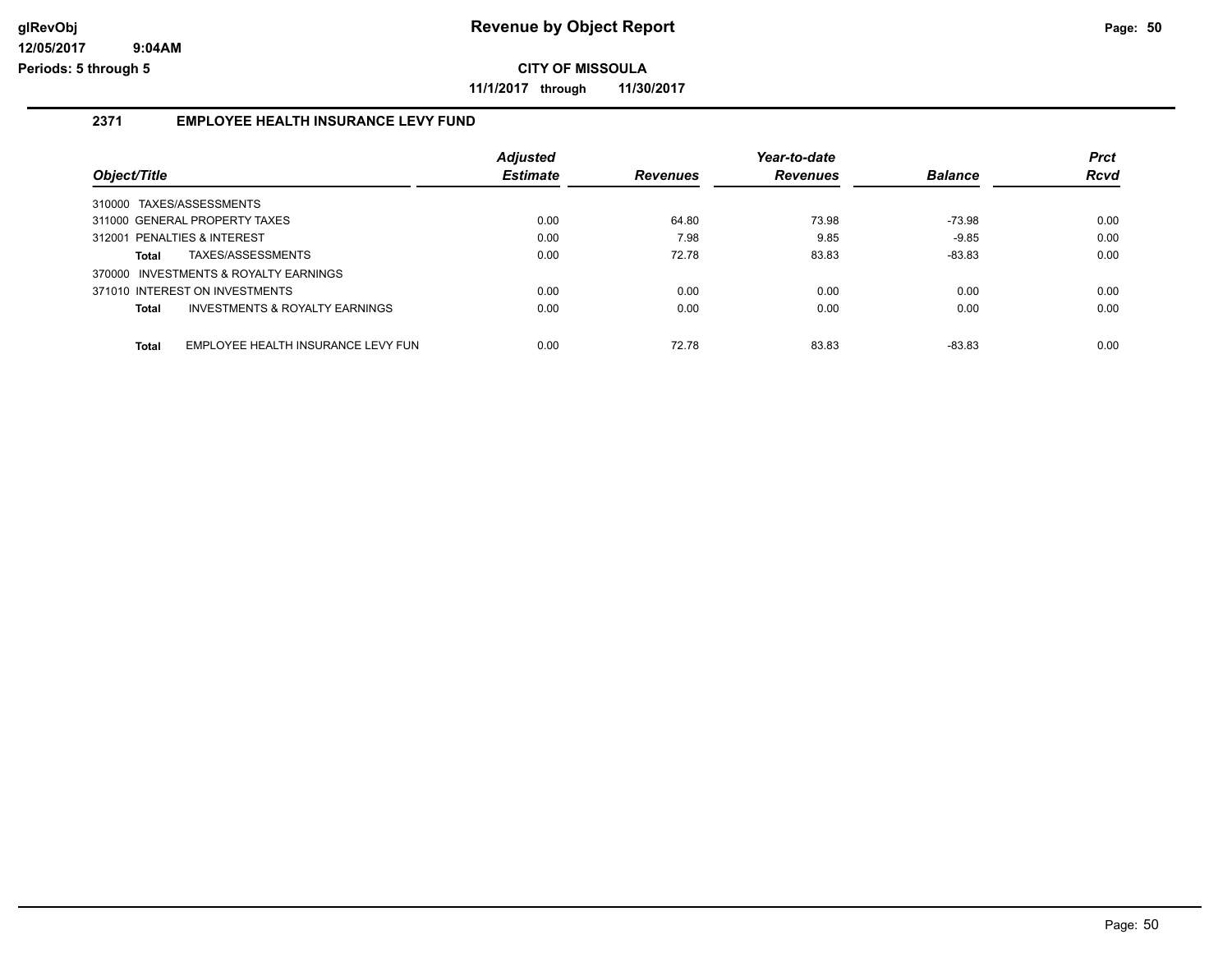**11/1/2017 through 11/30/2017**

**2372 PERMISSIVE MEDICAL LEVY**

**2372 PERMISSIVE MEDICAL LEVY**

|                                                    | <b>Adjusted</b> |                 | Year-to-date    |                | <b>Prct</b> |
|----------------------------------------------------|-----------------|-----------------|-----------------|----------------|-------------|
| Object/Title                                       | <b>Estimate</b> | <b>Revenues</b> | <b>Revenues</b> | <b>Balance</b> | Rcvd        |
| 310000 TAXES/ASSESSMENTS                           |                 |                 |                 |                |             |
| 311000 GENERAL PROPERTY TAXES                      | 5,101,004.00    | 45,203.47       | 46.883.23       | 5,054,120.77   | 0.92        |
| 312001 PENALTIES & INTEREST                        | 0.00            | 71.70           | 162.34          | $-162.34$      | 0.00        |
| TAXES/ASSESSMENTS<br>Total                         | 5.101.004.00    | 45.275.17       | 47.045.57       | 5.053.958.43   | 0.92        |
| 370000 INVESTMENTS & ROYALTY EARNINGS              |                 |                 |                 |                |             |
| 371010 INTEREST ON INVESTMENTS                     | 0.00            | 0.00            | 0.00            | 0.00           | 0.00        |
| <b>INVESTMENTS &amp; ROYALTY EARNINGS</b><br>Total | 0.00            | 0.00            | 0.00            | 0.00           | 0.00        |
| PERMISSIVE MEDICAL LEVY<br>Total                   | 5.101.004.00    | 45.275.17       | 47.045.57       | 5.053.958.43   | 0.92        |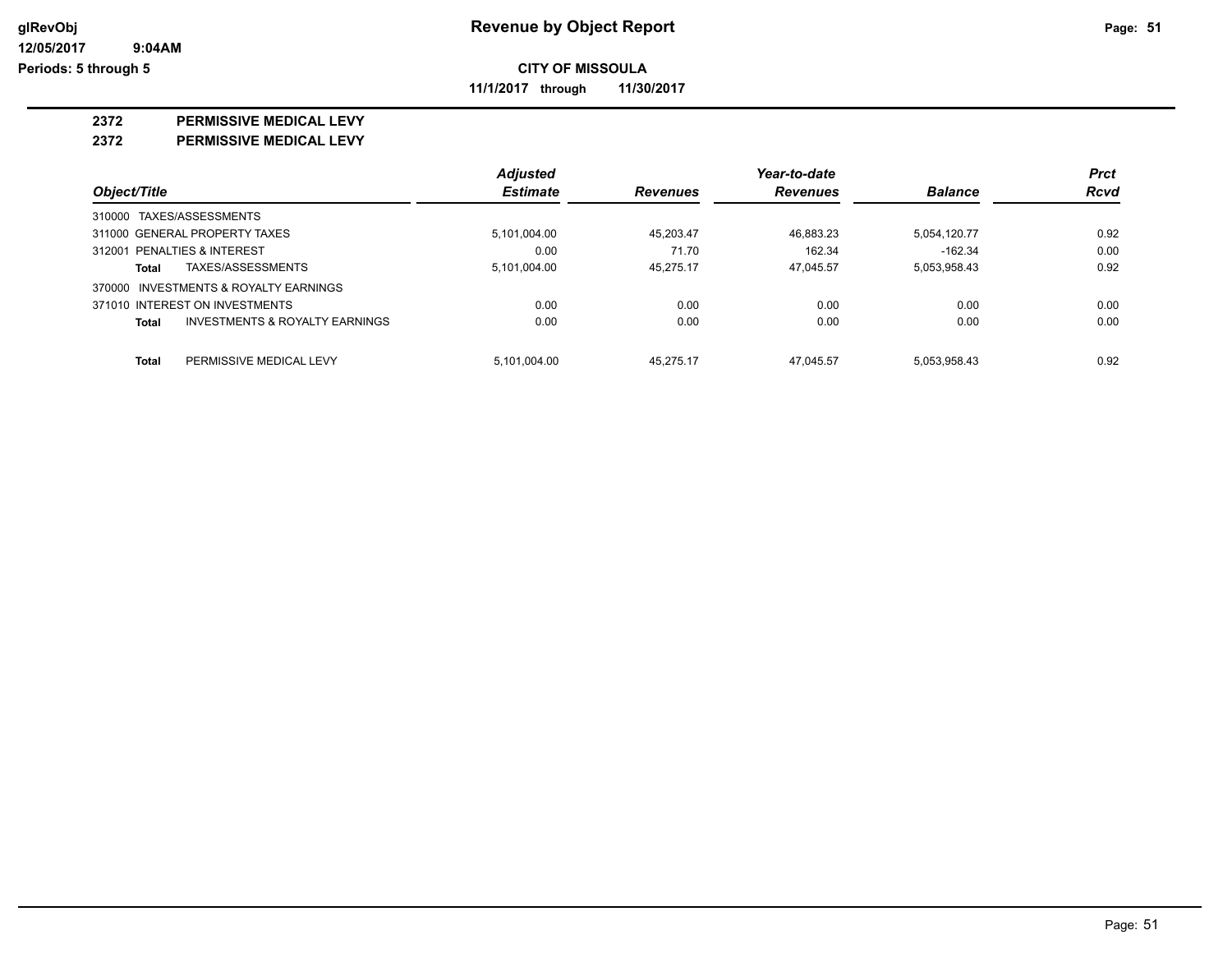**11/1/2017 through 11/30/2017**

#### **2372 PERMISSIVE MEDICAL LEVY**

|              |                                | <b>Adjusted</b> |                 | Year-to-date   |              | <b>Prct</b> |
|--------------|--------------------------------|-----------------|-----------------|----------------|--------------|-------------|
| Object/Title | <b>Estimate</b>                | <b>Revenues</b> | <b>Revenues</b> | <b>Balance</b> | <b>Rcvd</b>  |             |
|              | 310000 TAXES/ASSESSMENTS       |                 |                 |                |              |             |
|              | 311000 GENERAL PROPERTY TAXES  | 5,101,004.00    | 45,203.47       | 46.883.23      | 5,054,120.77 | 0.92        |
|              | 312001 PENALTIES & INTEREST    | 0.00            | 71.70           | 162.34         | $-162.34$    | 0.00        |
| Total        | TAXES/ASSESSMENTS              | 5,101,004.00    | 45.275.17       | 47.045.57      | 5,053,958.43 | 0.92        |
| 370000       | INVESTMENTS & ROYALTY EARNINGS |                 |                 |                |              |             |
|              | 371010 INTEREST ON INVESTMENTS | 0.00            | 0.00            | 0.00           | 0.00         | 0.00        |
| <b>Total</b> | INVESTMENTS & ROYALTY EARNINGS | 0.00            | 0.00            | 0.00           | 0.00         | 0.00        |
|              |                                |                 |                 |                |              |             |
| <b>Total</b> | PERMISSIVE MEDICAL LEVY        | 5,101,004.00    | 45.275.17       | 47.045.57      | 5,053,958.43 | 0.92        |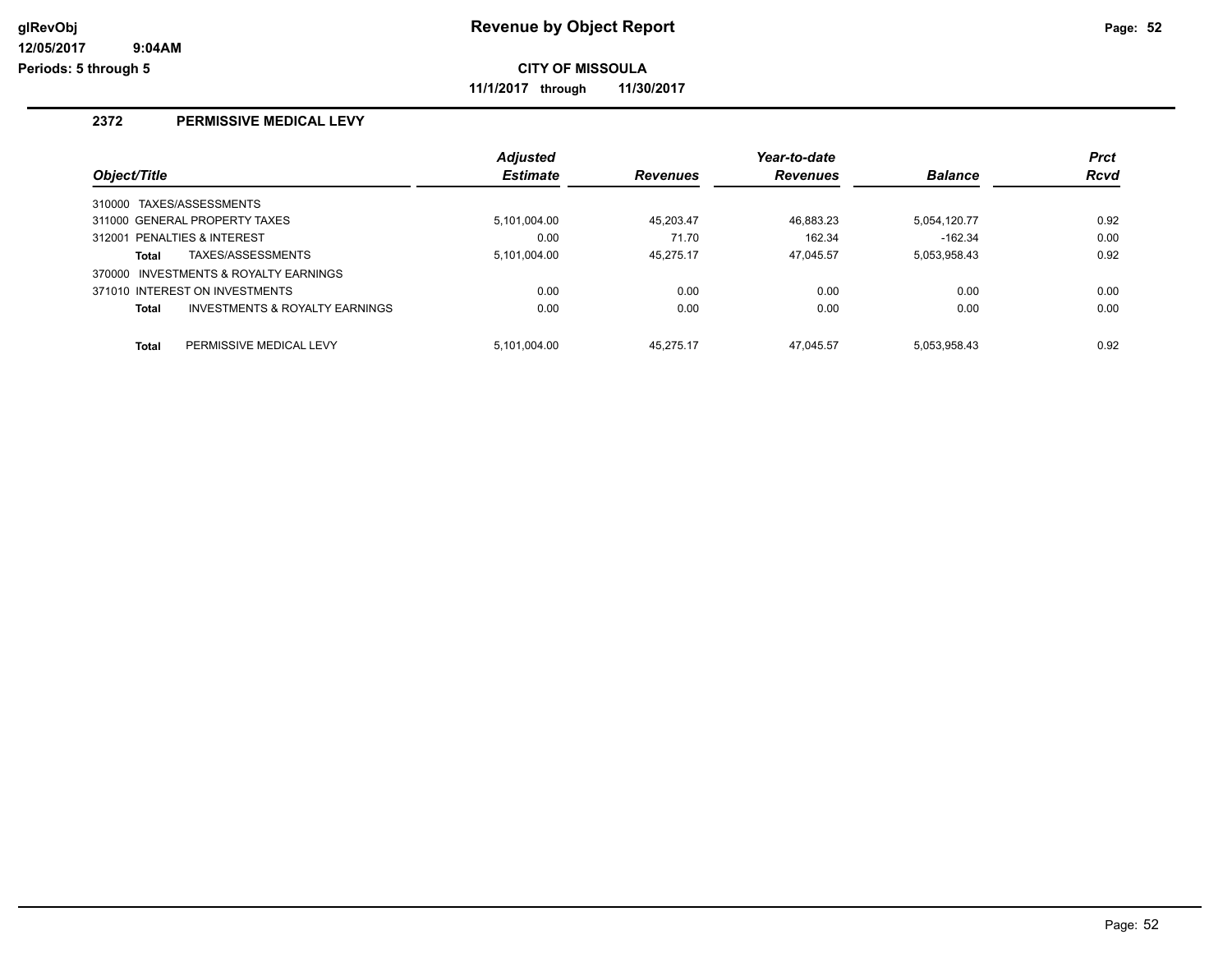**11/1/2017 through 11/30/2017**

#### **2389 CABLE TELEVISION FRANCHISE FUND 2389 CABLE TELEVISION FRANCHISE FUND**

# *Adjusted*

|                             |                                 | <b>Adjusted</b> |                 | Year-to-date    |                | <b>Prct</b> |
|-----------------------------|---------------------------------|-----------------|-----------------|-----------------|----------------|-------------|
| Object/Title                |                                 | <b>Estimate</b> | <b>Revenues</b> | <b>Revenues</b> | <b>Balance</b> | Rcvd        |
| 320000 LICENSES & PERMITS   |                                 |                 |                 |                 |                |             |
| 322031 FRANCHISE FEE - AT&T |                                 | 685.000.00      | 162.144.69      | 162.144.69      | 522.855.31     | 23.67       |
| 322034 PEG ACCESS           |                                 | 41.856.00       | 9.278.26        | 9.278.26        | 32.577.74      | 22.17       |
| Total                       | <b>LICENSES &amp; PERMITS</b>   | 726,856.00      | 171.422.95      | 171.422.95      | 555,433.05     | 23.58       |
|                             | 360000 MISCELLANEOUS REVENUES   |                 |                 |                 |                |             |
| 365000 DONATIONS            |                                 | 0.00            | 0.00            | 0.00            | 0.00           | 0.00        |
| <b>Total</b>                | MISCELLANEOUS REVENUES          | 0.00            | 0.00            | 0.00            | 0.00           | 0.00        |
| <b>Total</b>                | CABLE TELEVISION FRANCHISE FUND | 726.856.00      | 171.422.95      | 171.422.95      | 555.433.05     | 23.58       |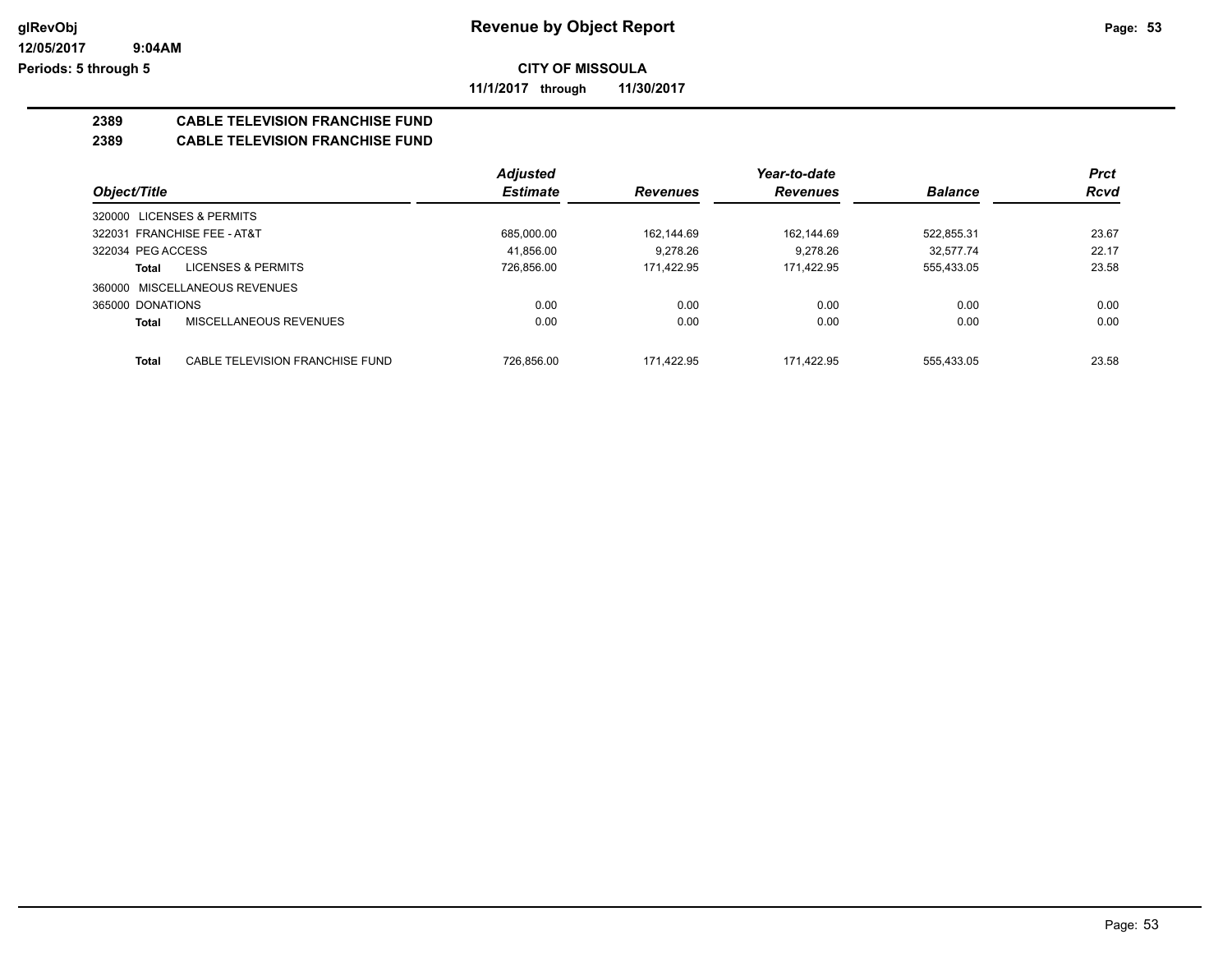**11/1/2017 through 11/30/2017**

#### **2389 CABLE TELEVISION FRANCHISE FUND**

|                                          | <b>Adjusted</b> |                 | Year-to-date    |                | <b>Prct</b> |
|------------------------------------------|-----------------|-----------------|-----------------|----------------|-------------|
| Object/Title                             | <b>Estimate</b> | <b>Revenues</b> | <b>Revenues</b> | <b>Balance</b> | <b>Rcvd</b> |
| 320000 LICENSES & PERMITS                |                 |                 |                 |                |             |
| 322031 FRANCHISE FEE - AT&T              | 685.000.00      | 162.144.69      | 162.144.69      | 522,855.31     | 23.67       |
| 322034 PEG ACCESS                        | 41.856.00       | 9.278.26        | 9.278.26        | 32.577.74      | 22.17       |
| LICENSES & PERMITS<br>Total              | 726.856.00      | 171.422.95      | 171.422.95      | 555,433.05     | 23.58       |
| 360000 MISCELLANEOUS REVENUES            |                 |                 |                 |                |             |
| 365000 DONATIONS                         | 0.00            | 0.00            | 0.00            | 0.00           | 0.00        |
| MISCELLANEOUS REVENUES<br>Total          | 0.00            | 0.00            | 0.00            | 0.00           | 0.00        |
|                                          |                 |                 |                 |                |             |
| Total<br>CABLE TELEVISION FRANCHISE FUND | 726,856.00      | 171.422.95      | 171.422.95      | 555.433.05     | 23.58       |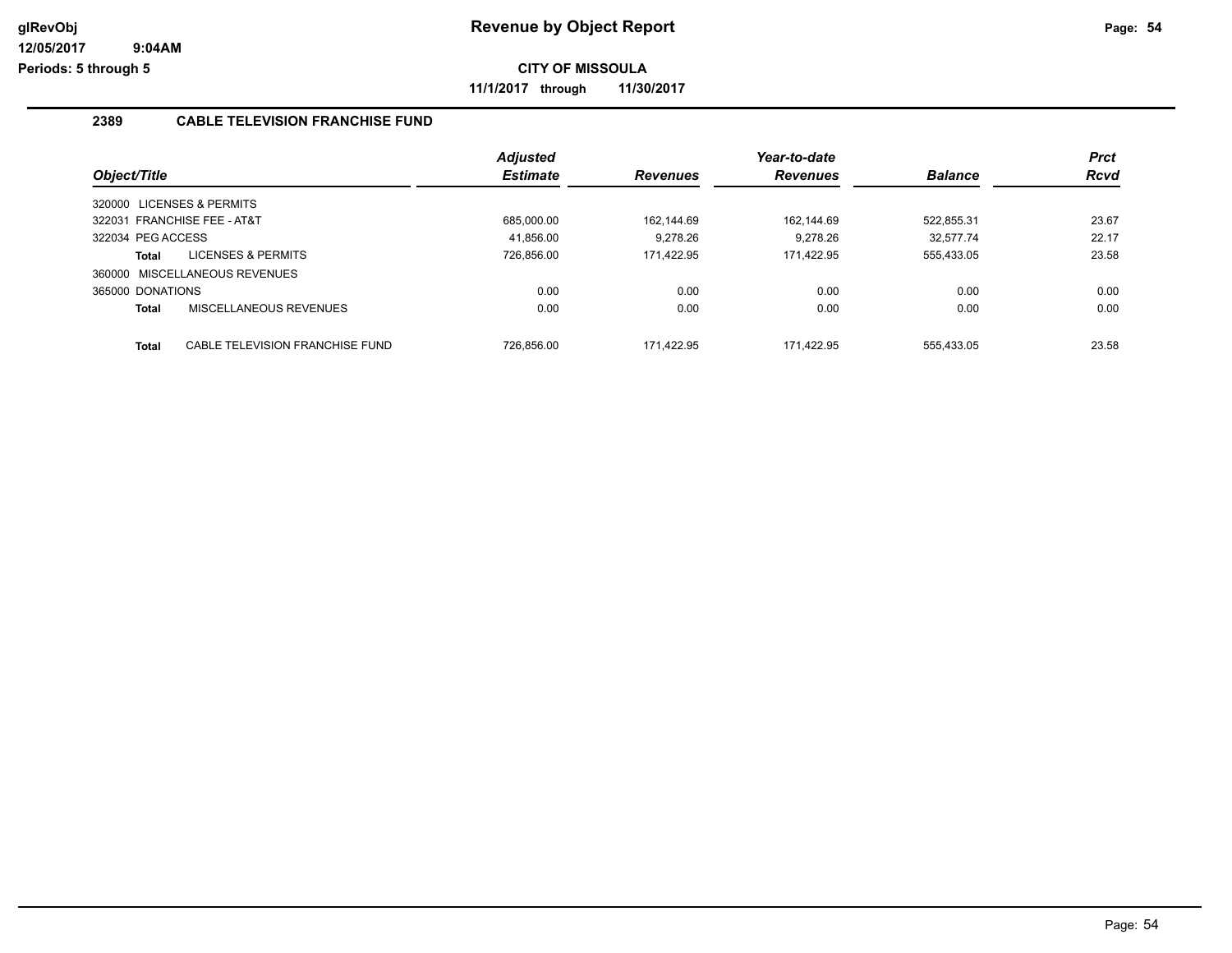**11/1/2017 through 11/30/2017**

#### **2390 DRUG FORFEITURE FUND**

**2390 DRUG FORFEITURE FUND**

|                                                           | <b>Adjusted</b> |                 | Year-to-date    |                | <b>Prct</b> |
|-----------------------------------------------------------|-----------------|-----------------|-----------------|----------------|-------------|
| Object/Title                                              | <b>Estimate</b> | <b>Revenues</b> | <b>Revenues</b> | <b>Balance</b> | <b>Rcvd</b> |
| 350000 FINES & FORFEITURES                                |                 |                 |                 |                |             |
| 351013 DRUG FORFEITURES                                   | 15.000.00       | 931.70          | 3.795.67        | 11.204.33      | 25.30       |
| <b>FINES &amp; FORFEITURES</b><br><b>Total</b>            | 15.000.00       | 931.70          | 3,795.67        | 11,204.33      | 25.30       |
| 370000 INVESTMENTS & ROYALTY EARNINGS                     |                 |                 |                 |                |             |
| 371010 INTEREST ON INVESTMENTS                            | 0.00            | 0.00            | 0.00            | 0.00           | 0.00        |
| <b>INVESTMENTS &amp; ROYALTY EARNINGS</b><br><b>Total</b> | 0.00            | 0.00            | 0.00            | 0.00           | 0.00        |
| DRUG FORFEITURE FUND<br><b>Total</b>                      | 15.000.00       | 931.70          | 3.795.67        | 11.204.33      | 25.30       |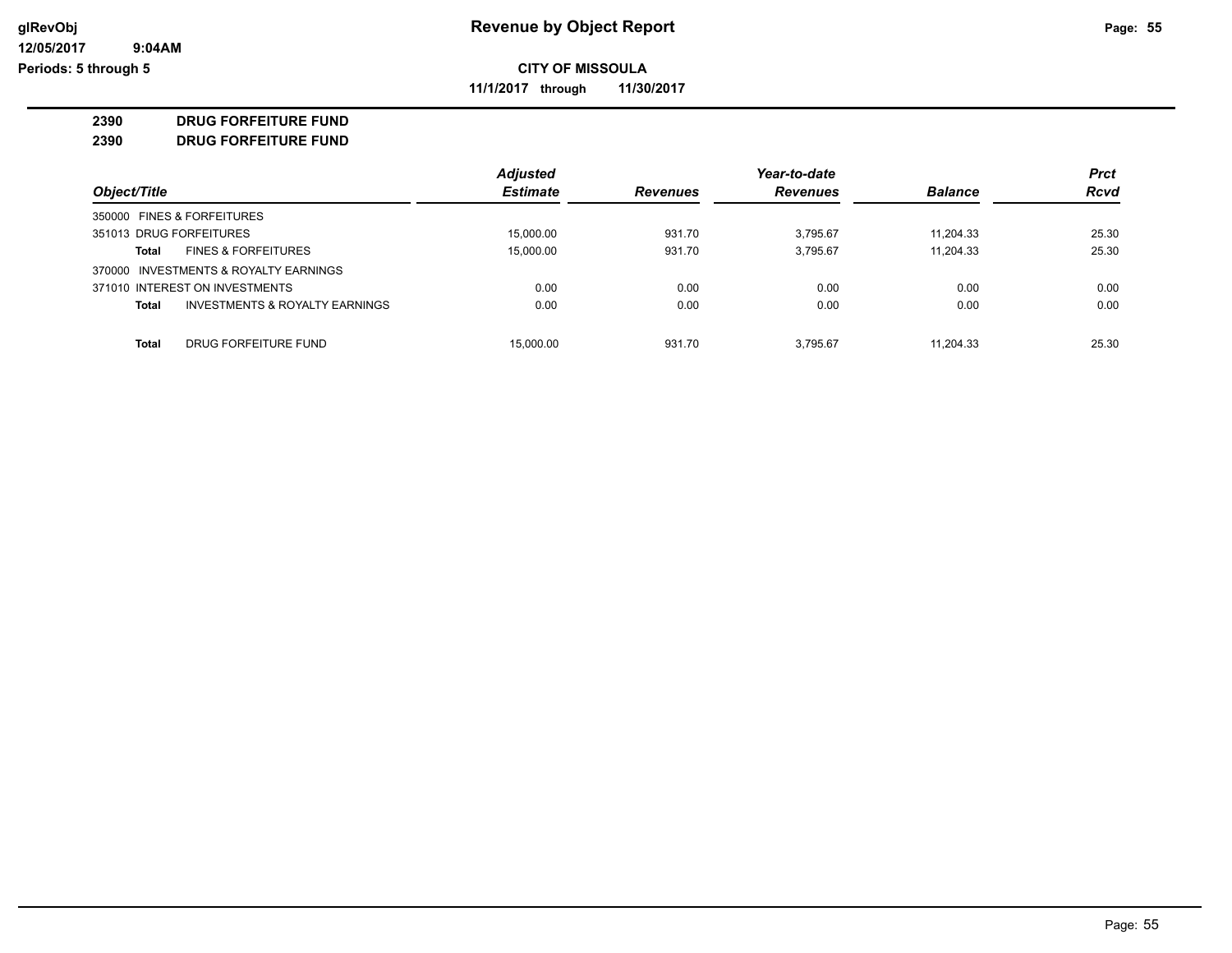**11/1/2017 through 11/30/2017**

#### **2390 DRUG FORFEITURE FUND**

| Object/Title |                                       | <b>Adjusted</b><br><b>Estimate</b> | <b>Revenues</b> | Year-to-date<br><b>Revenues</b> | <b>Balance</b> | <b>Prct</b><br><b>Rcvd</b> |
|--------------|---------------------------------------|------------------------------------|-----------------|---------------------------------|----------------|----------------------------|
|              | 350000 FINES & FORFEITURES            |                                    |                 |                                 |                |                            |
|              | 351013 DRUG FORFEITURES               | 15.000.00                          | 931.70          | 3.795.67                        | 11.204.33      | 25.30                      |
| <b>Total</b> | <b>FINES &amp; FORFEITURES</b>        | 15.000.00                          | 931.70          | 3.795.67                        | 11.204.33      | 25.30                      |
|              | 370000 INVESTMENTS & ROYALTY EARNINGS |                                    |                 |                                 |                |                            |
|              | 371010 INTEREST ON INVESTMENTS        | 0.00                               | 0.00            | 0.00                            | 0.00           | 0.00                       |
| <b>Total</b> | INVESTMENTS & ROYALTY EARNINGS        | 0.00                               | 0.00            | 0.00                            | 0.00           | 0.00                       |
| <b>Total</b> | DRUG FORFEITURE FUND                  | 15.000.00                          | 931.70          | 3.795.67                        | 11.204.33      | 25.30                      |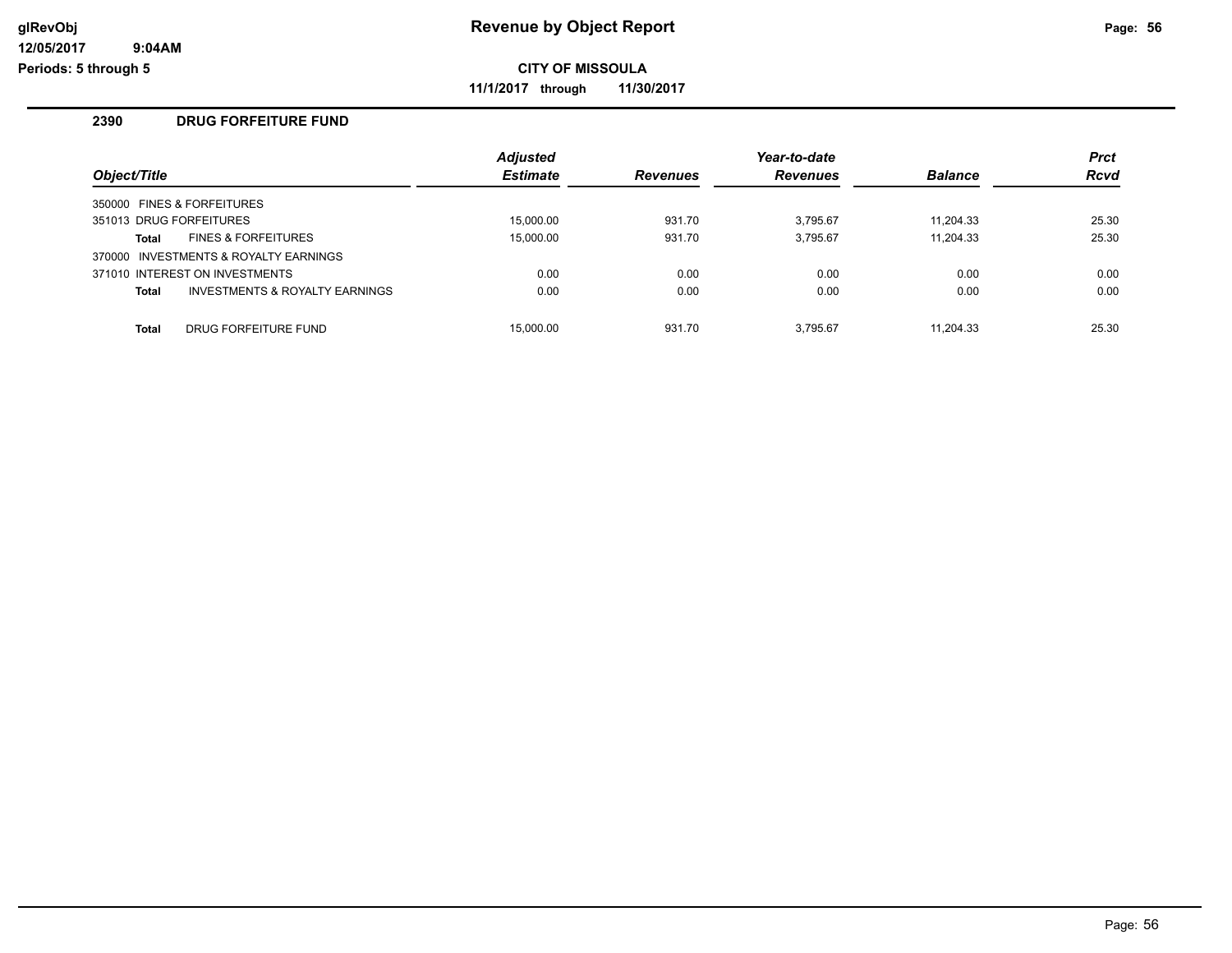**11/1/2017 through 11/30/2017**

#### **2394 BUILDING INSPECTION FUND**

#### **2394 BUILDING INSPECTION FUND**

|                                                           | Adjusted        |                 | Year-to-date    |                | <b>Prct</b> |
|-----------------------------------------------------------|-----------------|-----------------|-----------------|----------------|-------------|
| Object/Title                                              | <b>Estimate</b> | <b>Revenues</b> | <b>Revenues</b> | <b>Balance</b> | Rcvd        |
| 320000 LICENSES & PERMITS                                 |                 |                 |                 |                |             |
| 323011 BUILDING PERMITS                                   | 1,258,000.00    | 143,850.05      | 717,264.63      | 540,735.37     | 57.02       |
| 323012 ELECTRICAL PERMITS                                 | 271,000.00      | 28,344.52       | 143,924.88      | 127,075.12     | 53.11       |
| 323013 PLUMBING PERMITS                                   | 155,000.00      | 17,626.00       | 97,183.00       | 57.817.00      | 62.70       |
| 323014 BLDG PERMIT REVIEW FEE                             | 0.00            | 0.00            | 0.00            | 0.00           | 0.00        |
| 323017 MECHANICAL PERMITS                                 | 114,000.00      | 9,641.00        | 59,470.80       | 54,529.20      | 52.17       |
| <b>LICENSES &amp; PERMITS</b><br><b>Total</b>             | 1,798,000.00    | 199,461.57      | 1,017,843.31    | 780,156.69     | 56.61       |
| 330000 INTERGOVERNMENTAL REVENUES                         |                 |                 |                 |                |             |
| 336023 STATE CONTRIB. - PERS                              | 0.00            | 0.00            | 333.08          | $-333.08$      | 0.00        |
| <b>INTERGOVERNMENTAL REVENUES</b><br><b>Total</b>         | 0.00            | 0.00            | 333.08          | $-333.08$      | 0.00        |
| 340000 CHARGES FOR SERVICES                               |                 |                 |                 |                |             |
| 341091 INSPECTION CODE BOOKS & COPIES                     | 2,000.00        | 41.75           | 61.75           | 1,938.25       | 3.09        |
| <b>CHARGES FOR SERVICES</b><br>Total                      | 2,000.00        | 41.75           | 61.75           | 1,938.25       | 3.09        |
| 360000 MISCELLANEOUS REVENUES                             |                 |                 |                 |                |             |
| 360010 MISCELLANEOUS                                      | 0.00            | 0.00            | 0.00            | 0.00           | 0.00        |
| 360015 CONFERENCE REVENUES - BUILDING                     | 0.00            | 0.00            | 0.00            | 0.00           | 0.00        |
| MISCELLANEOUS REVENUES<br><b>Total</b>                    | 0.00            | 0.00            | 0.00            | 0.00           | 0.00        |
| 370000 INVESTMENTS & ROYALTY EARNINGS                     |                 |                 |                 |                |             |
| 371010 INTEREST ON INVESTMENTS                            | 0.00            | 0.00            | 0.00            | 0.00           | 0.00        |
| 371020 GAIN/LOSS IN MARKET VALUE OF INVESTMENTS           | 0.00            | 0.00            | 0.00            | 0.00           | 0.00        |
| <b>INVESTMENTS &amp; ROYALTY EARNINGS</b><br><b>Total</b> | 0.00            | 0.00            | 0.00            | 0.00           | 0.00        |
| 380000 OTHER FINANCING SOURCES                            |                 |                 |                 |                |             |
| 381090 PROCEEDS FROM CAPITAL LEASE                        | 0.00            | 0.00            | 0.00            | 0.00           | 0.00        |
| 382010 SALE OF FIXED ASSETS                               | 0.00            | 0.00            | 0.00            | 0.00           | 0.00        |
| 383000 OPERATING TRANSFERS                                | 0.00            | 0.00            | 0.00            | 0.00           | 0.00        |
| OTHER FINANCING SOURCES<br><b>Total</b>                   | 0.00            | 0.00            | 0.00            | 0.00           | 0.00        |
| <b>BUILDING INSPECTION FUND</b><br><b>Total</b>           | 1,800,000.00    | 199,503.32      | 1,018,238.14    | 781,761.86     | 56.57       |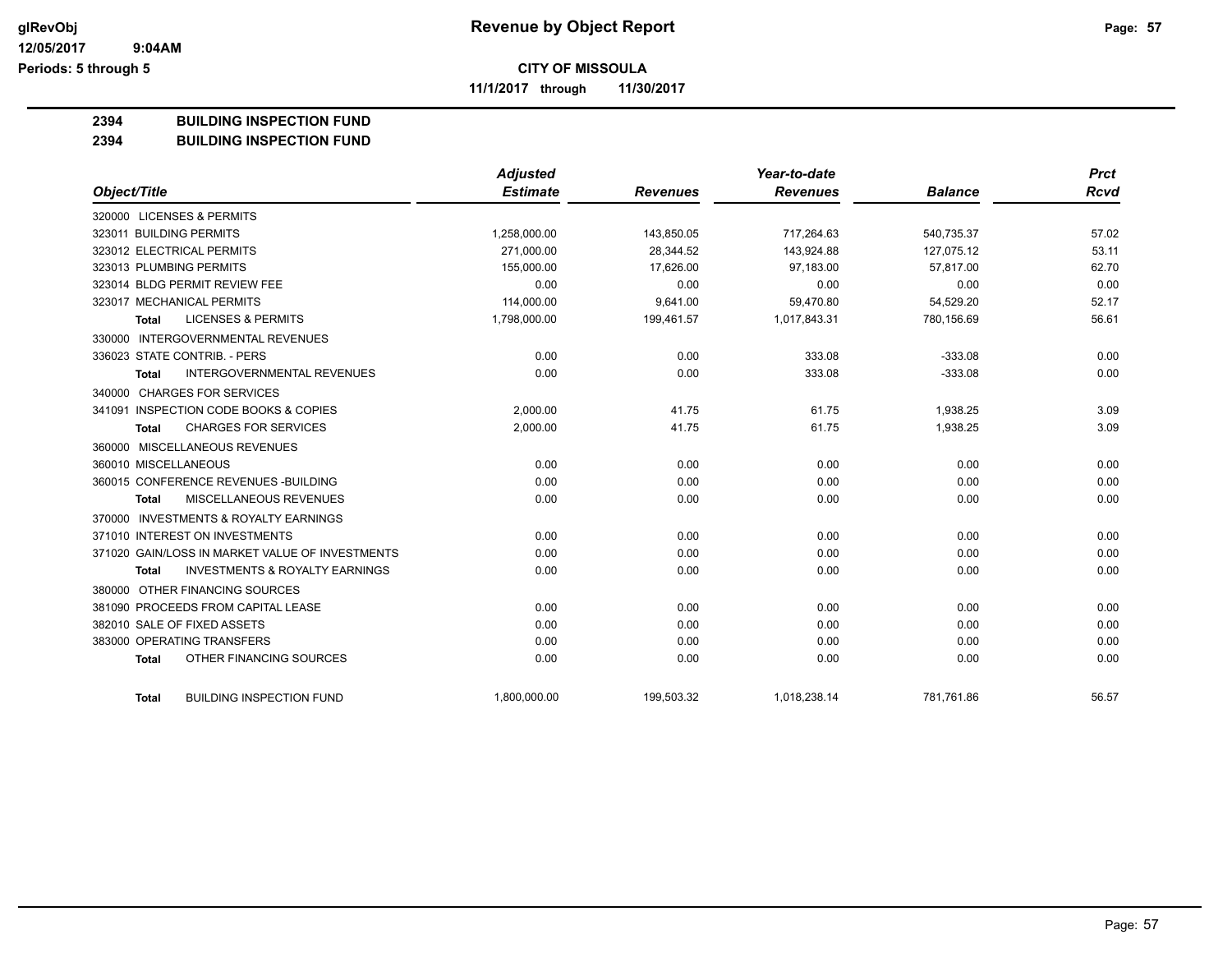**11/1/2017 through 11/30/2017**

#### **2394 BUILDING INSPECTION FUND**

|                                                           | <b>Adjusted</b> |                 | Year-to-date    |                | <b>Prct</b> |
|-----------------------------------------------------------|-----------------|-----------------|-----------------|----------------|-------------|
| Object/Title                                              | <b>Estimate</b> | <b>Revenues</b> | <b>Revenues</b> | <b>Balance</b> | <b>Rcvd</b> |
| 320000 LICENSES & PERMITS                                 |                 |                 |                 |                |             |
| 323011 BUILDING PERMITS                                   | 1,258,000.00    | 143,850.05      | 717,264.63      | 540,735.37     | 57.02       |
| 323012 ELECTRICAL PERMITS                                 | 271.000.00      | 28.344.52       | 143.924.88      | 127.075.12     | 53.11       |
| 323013 PLUMBING PERMITS                                   | 155,000.00      | 17,626.00       | 97,183.00       | 57,817.00      | 62.70       |
| 323014 BLDG PERMIT REVIEW FEE                             | 0.00            | 0.00            | 0.00            | 0.00           | 0.00        |
| 323017 MECHANICAL PERMITS                                 | 114,000.00      | 9,641.00        | 59,470.80       | 54,529.20      | 52.17       |
| <b>LICENSES &amp; PERMITS</b><br><b>Total</b>             | 1,798,000.00    | 199,461.57      | 1,017,843.31    | 780,156.69     | 56.61       |
| 330000 INTERGOVERNMENTAL REVENUES                         |                 |                 |                 |                |             |
| 336023 STATE CONTRIB. - PERS                              | 0.00            | 0.00            | 333.08          | $-333.08$      | 0.00        |
| INTERGOVERNMENTAL REVENUES<br>Total                       | 0.00            | 0.00            | 333.08          | $-333.08$      | 0.00        |
| 340000 CHARGES FOR SERVICES                               |                 |                 |                 |                |             |
| 341091 INSPECTION CODE BOOKS & COPIES                     | 2,000.00        | 41.75           | 61.75           | 1,938.25       | 3.09        |
| <b>CHARGES FOR SERVICES</b><br>Total                      | 2,000.00        | 41.75           | 61.75           | 1,938.25       | 3.09        |
| 360000 MISCELLANEOUS REVENUES                             |                 |                 |                 |                |             |
| 360010 MISCELLANEOUS                                      | 0.00            | 0.00            | 0.00            | 0.00           | 0.00        |
| 360015 CONFERENCE REVENUES - BUILDING                     | 0.00            | 0.00            | 0.00            | 0.00           | 0.00        |
| MISCELLANEOUS REVENUES<br><b>Total</b>                    | 0.00            | 0.00            | 0.00            | 0.00           | 0.00        |
| 370000 INVESTMENTS & ROYALTY EARNINGS                     |                 |                 |                 |                |             |
| 371010 INTEREST ON INVESTMENTS                            | 0.00            | 0.00            | 0.00            | 0.00           | 0.00        |
| 371020 GAIN/LOSS IN MARKET VALUE OF INVESTMENT            | 0.00            | 0.00            | 0.00            | 0.00           | 0.00        |
| <b>INVESTMENTS &amp; ROYALTY EARNINGS</b><br><b>Total</b> | 0.00            | 0.00            | 0.00            | 0.00           | 0.00        |
| 380000 OTHER FINANCING SOURCES                            |                 |                 |                 |                |             |
| 381090 PROCEEDS FROM CAPITAL LEASE                        | 0.00            | 0.00            | 0.00            | 0.00           | 0.00        |
| 382010 SALE OF FIXED ASSETS                               | 0.00            | 0.00            | 0.00            | 0.00           | 0.00        |
| 383000 OPERATING TRANSFERS                                | 0.00            | 0.00            | 0.00            | 0.00           | 0.00        |
| OTHER FINANCING SOURCES<br><b>Total</b>                   | 0.00            | 0.00            | 0.00            | 0.00           | 0.00        |
| <b>BUILDING INSPECTION FUND</b><br>Total                  | 1.800.000.00    | 199.503.32      | 1,018,238.14    | 781.761.86     | 56.57       |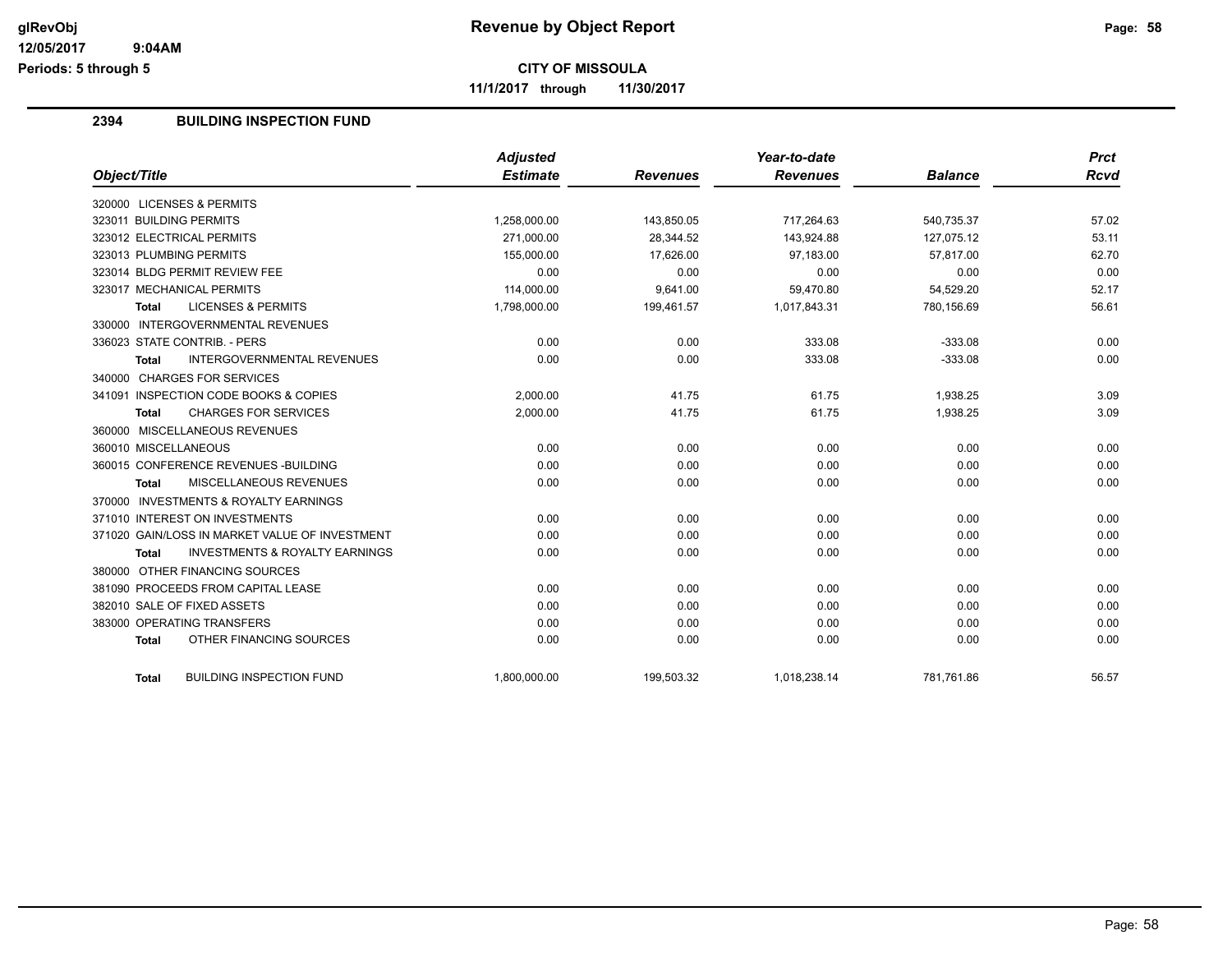**11/1/2017 through 11/30/2017**

## **2395 CITY GRANTS & PROGRAM INCOME FUND**

### **2395 CITY GRANTS & PROGRAM INCOME FUND**

|                                                           | <b>Adjusted</b> |                 | Year-to-date    |                | <b>Prct</b> |
|-----------------------------------------------------------|-----------------|-----------------|-----------------|----------------|-------------|
| Object/Title                                              | <b>Estimate</b> | <b>Revenues</b> | <b>Revenues</b> | <b>Balance</b> | Rcvd        |
| 330000 INTERGOVERNMENTAL REVENUES                         |                 |                 |                 |                |             |
| 331010 ENTITLEMENT - CDBG/HOME                            | 0.00            | 0.00            | 0.00            | 0.00           | 0.00        |
| <b>INTERGOVERNMENTAL REVENUES</b><br><b>Total</b>         | 0.00            | 0.00            | 0.00            | 0.00           | 0.00        |
| 360000 MISCELLANEOUS REVENUES                             |                 |                 |                 |                |             |
| 360005 LOAN REPAYMENTS                                    | 0.00            | 0.00            | 0.00            | 0.00           | 0.00        |
| 360010 MISCELLANEOUS                                      | 0.00            | 0.00            | 0.00            | 0.00           | 0.00        |
| 360013 REPAYMENT OF SEWER GRANT                           | 0.00            | 0.00            | 0.00            | 0.00           | 0.00        |
| 360014 REPAYMENT OF LOAN/MHA                              | 0.00            | 0.00            | 0.00            | 0.00           | 0.00        |
| 362000 OTHER MISCELLANEOUS REVENUE                        | 0.00            | 0.00            | 0.00            | 0.00           | 0.00        |
| <b>MISCELLANEOUS REVENUES</b><br><b>Total</b>             | 0.00            | 0.00            | 0.00            | 0.00           | 0.00        |
| INVESTMENTS & ROYALTY EARNINGS<br>370000                  |                 |                 |                 |                |             |
| 371010 INTEREST ON INVESTMENTS                            | 0.00            | 0.00            | 0.00            | 0.00           | 0.00        |
| 371020 GAIN/LOSS IN MARKET VALUE OF INVESTMENTS           | 0.00            | 0.00            | 0.00            | 0.00           | 0.00        |
| <b>INVESTMENTS &amp; ROYALTY EARNINGS</b><br><b>Total</b> | 0.00            | 0.00            | 0.00            | 0.00           | 0.00        |
| OTHER FINANCING SOURCES<br>380000                         |                 |                 |                 |                |             |
| 383026 TRANS FR CDBG                                      | 0.00            | 0.00            | 0.00            | 0.00           | 0.00        |
| OTHER FINANCING SOURCES<br><b>Total</b>                   | 0.00            | 0.00            | 0.00            | 0.00           | 0.00        |
| CITY GRANTS & PROGRAM INCOME FUND<br><b>Total</b>         | 0.00            | 0.00            | 0.00            | 0.00           | 0.00        |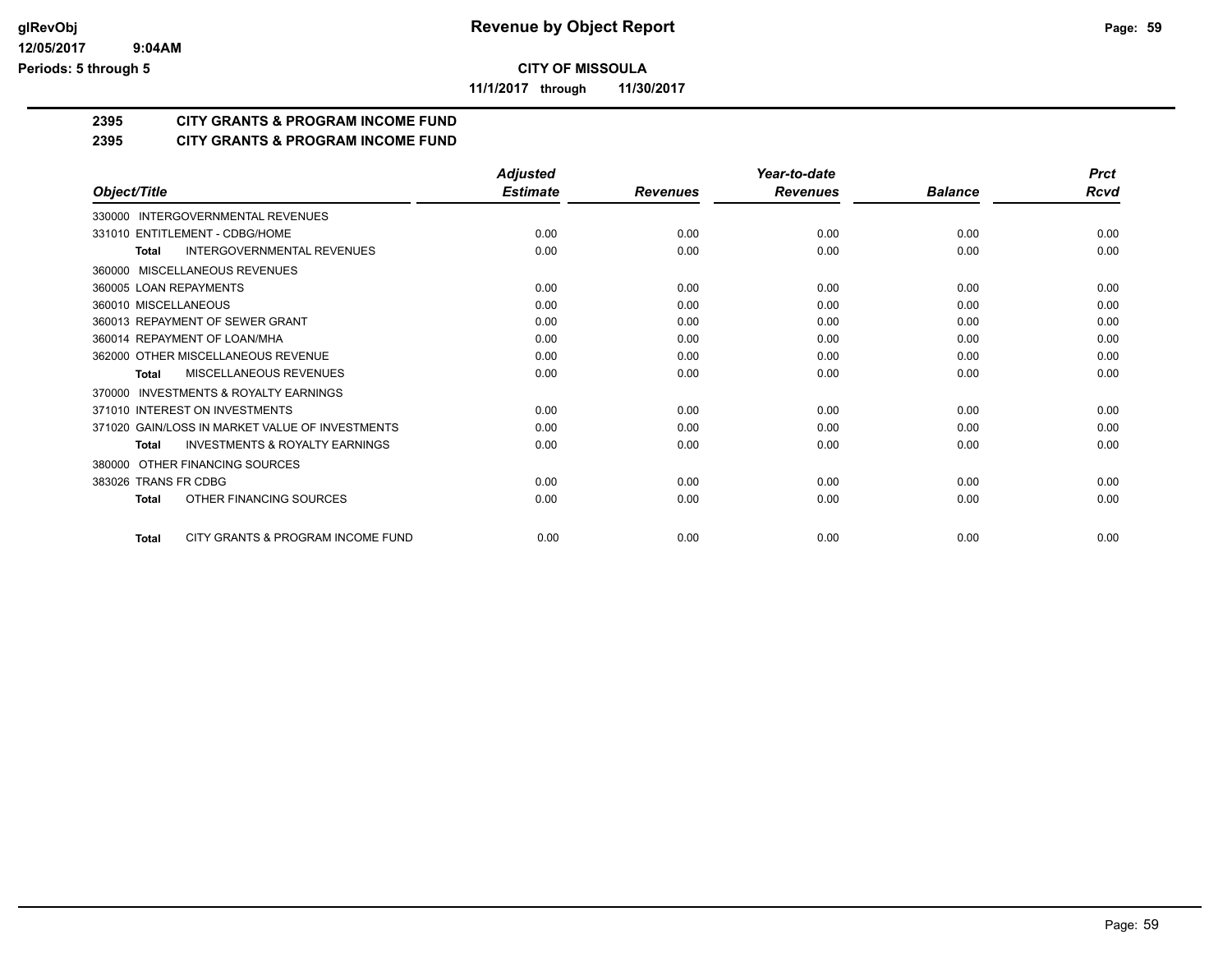**11/1/2017 through 11/30/2017**

#### **2395 CITY GRANTS & PROGRAM INCOME FUND**

| <b>Adjusted</b> |                 | Year-to-date    |                | <b>Prct</b> |
|-----------------|-----------------|-----------------|----------------|-------------|
| <b>Estimate</b> | <b>Revenues</b> | <b>Revenues</b> | <b>Balance</b> | <b>Rcvd</b> |
|                 |                 |                 |                |             |
| 0.00            | 0.00            | 0.00            | 0.00           | 0.00        |
| 0.00            | 0.00            | 0.00            | 0.00           | 0.00        |
|                 |                 |                 |                |             |
| 0.00            | 0.00            | 0.00            | 0.00           | 0.00        |
| 0.00            | 0.00            | 0.00            | 0.00           | 0.00        |
| 0.00            | 0.00            | 0.00            | 0.00           | 0.00        |
| 0.00            | 0.00            | 0.00            | 0.00           | 0.00        |
| 0.00            | 0.00            | 0.00            | 0.00           | 0.00        |
| 0.00            | 0.00            | 0.00            | 0.00           | 0.00        |
|                 |                 |                 |                |             |
| 0.00            | 0.00            | 0.00            | 0.00           | 0.00        |
| 0.00            | 0.00            | 0.00            | 0.00           | 0.00        |
| 0.00            | 0.00            | 0.00            | 0.00           | 0.00        |
|                 |                 |                 |                |             |
| 0.00            | 0.00            | 0.00            | 0.00           | 0.00        |
| 0.00            | 0.00            | 0.00            | 0.00           | 0.00        |
|                 |                 |                 |                | 0.00        |
|                 | 0.00            | 0.00            | 0.00           | 0.00        |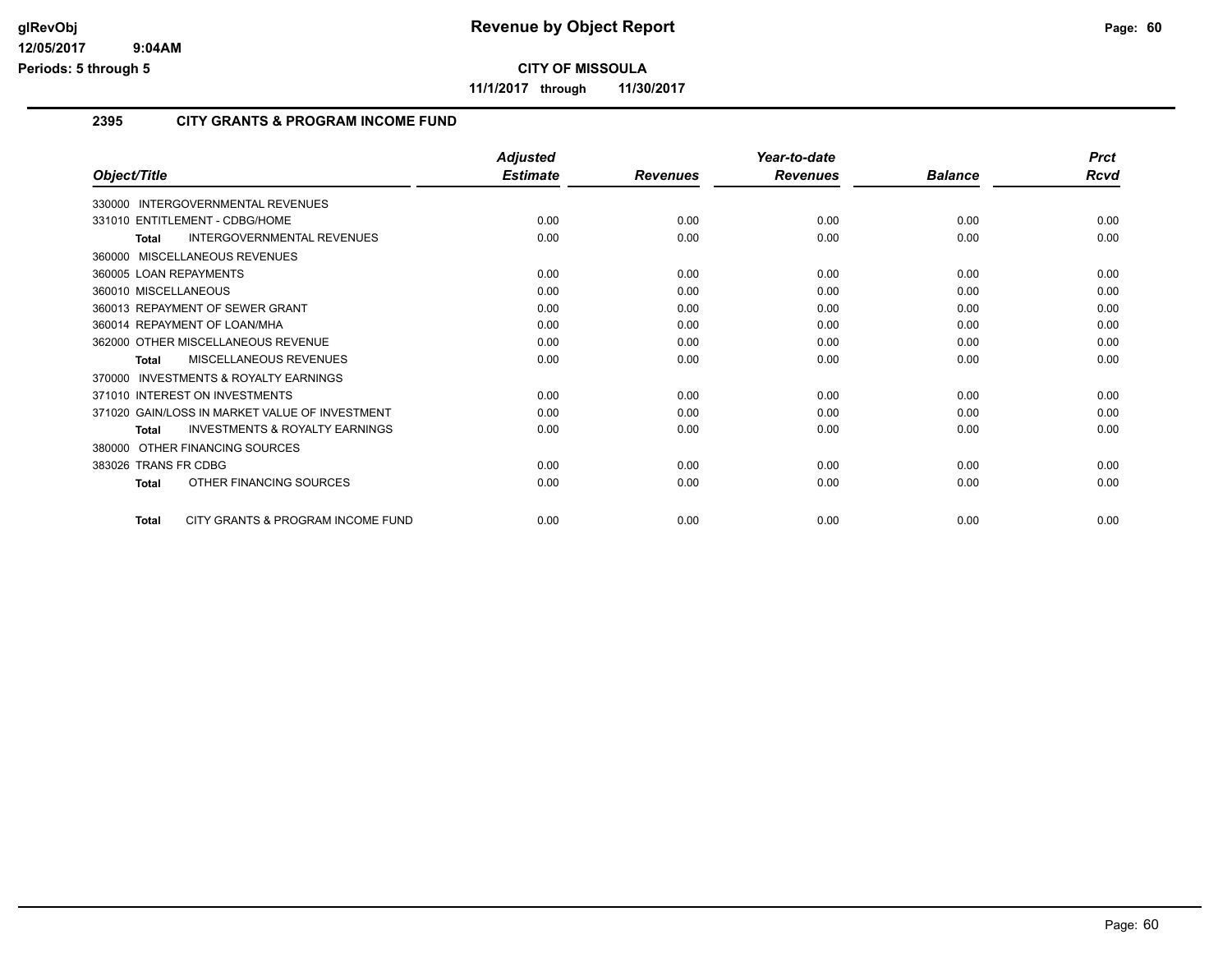**11/1/2017 through 11/30/2017**

#### **2399 DANGEROUS BUILDING DEMOLITION & REPAIR F 2399 DANGEROUS BUILDING DEMOLITION & REPAIR F**

|                         |                                      | <b>Adjusted</b> |                 | Year-to-date    |                | <b>Prct</b> |
|-------------------------|--------------------------------------|-----------------|-----------------|-----------------|----------------|-------------|
| Object/Title            |                                      | <b>Estimate</b> | <b>Revenues</b> | <b>Revenues</b> | <b>Balance</b> | <b>Rcvd</b> |
|                         | 360000 MISCELLANEOUS REVENUES        |                 |                 |                 |                |             |
| 363000 ASSESSMENTS PAID |                                      | 15,000.00       | 0.00            | 0.00            | 15,000.00      | 0.00        |
| Total                   | MISCELLANEOUS REVENUES               | 15.000.00       | 0.00            | 0.00            | 15.000.00      | 0.00        |
| <b>Total</b>            | DANGEROUS BUILDING DEMOLITION & REP. | 15.000.00       | 0.00            | 0.00            | 15,000.00      | 0.00        |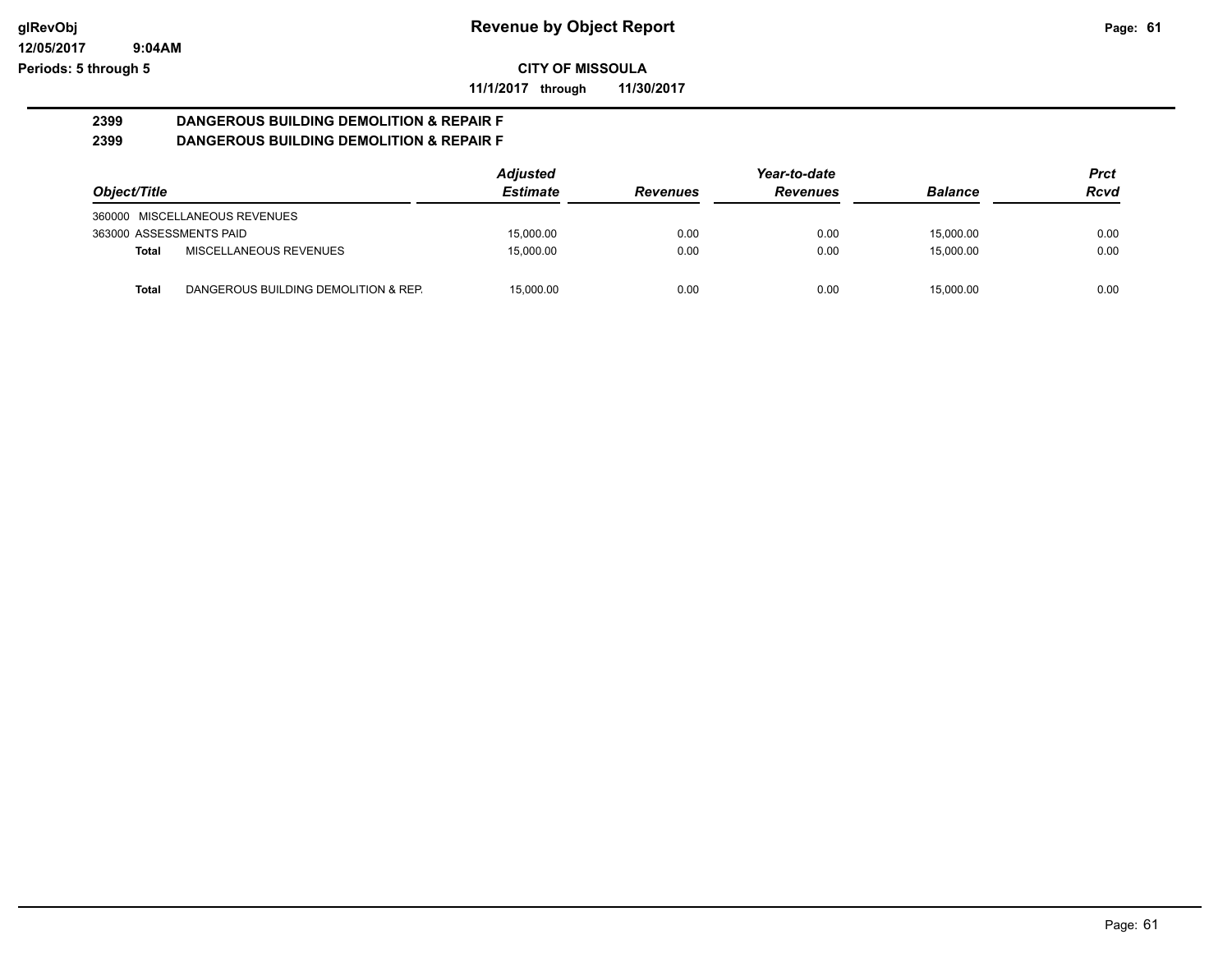**11/1/2017 through 11/30/2017**

#### **2399 DANGEROUS BUILDING DEMOLITION & REPAIR F**

|                         |                                     | <b>Adjusted</b> |                 | Year-to-date    |                | <b>Prct</b> |
|-------------------------|-------------------------------------|-----------------|-----------------|-----------------|----------------|-------------|
| Object/Title            |                                     | <b>Estimate</b> | <b>Revenues</b> | <b>Revenues</b> | <b>Balance</b> | <b>Rcvd</b> |
|                         | 360000 MISCELLANEOUS REVENUES       |                 |                 |                 |                |             |
| 363000 ASSESSMENTS PAID |                                     | 15.000.00       | 0.00            | 0.00            | 15.000.00      | 0.00        |
| <b>Total</b>            | MISCELLANEOUS REVENUES              | 15.000.00       | 0.00            | 0.00            | 15.000.00      | 0.00        |
| <b>Total</b>            | DANGEROUS BUILDING DEMOLITION & REF | 15.000.00       | 0.00            | 0.00            | 15.000.00      | 0.00        |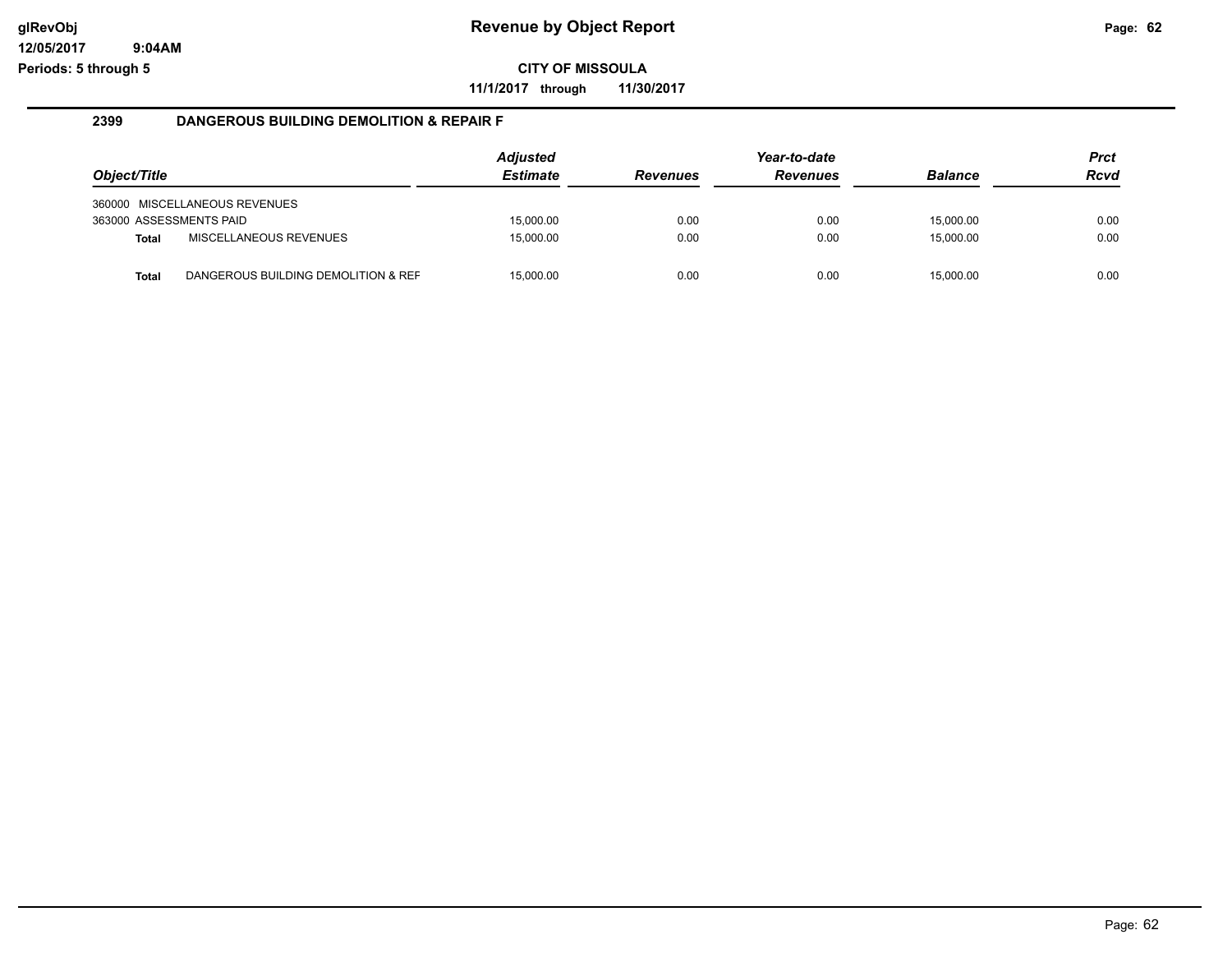**11/1/2017 through 11/30/2017**

#### **2400 STREET LIGHTING ASSESSMENTS FUND 2400 STREET LIGHTING ASSESSMENTS FUND**

|                                                    | <b>Adjusted</b> |                 | Year-to-date    |                | <b>Prct</b> |
|----------------------------------------------------|-----------------|-----------------|-----------------|----------------|-------------|
| Object/Title                                       | <b>Estimate</b> | <b>Revenues</b> | <b>Revenues</b> | <b>Balance</b> | <b>Rcvd</b> |
| 360000 MISCELLANEOUS REVENUES                      |                 |                 |                 |                |             |
| 360010 MISCELLANEOUS                               | 0.00            | 0.00            | 0.00            | 0.00           | 0.00        |
| 363010 LIGHTING ASSESSMENTS                        | 365.014.00      | 6.248.87        | 6.487.19        | 358.526.81     | 1.78        |
| 363040 PENALTY AND INTEREST                        | 0.00            | 0.00            | 24.30           | $-24.30$       | 0.00        |
| MISCELLANEOUS REVENUES<br>Total                    | 365.014.00      | 6.248.87        | 6.511.49        | 358.502.51     | 1.78        |
| INVESTMENTS & ROYALTY EARNINGS<br>370000           |                 |                 |                 |                |             |
| 371010 INTEREST ON INVESTMENTS                     | 0.00            | 0.00            | 0.00            | 0.00           | 0.00        |
| 371020 GAIN/LOSS IN MARKET VALUE OF INVESTMENTS    | 0.00            | 0.00            | 0.00            | 0.00           | 0.00        |
| <b>INVESTMENTS &amp; ROYALTY EARNINGS</b><br>Total | 0.00            | 0.00            | 0.00            | 0.00           | 0.00        |
| STREET LIGHTING ASSESSMENTS FUND<br><b>Total</b>   | 365.014.00      | 6.248.87        | 6.511.49        | 358.502.51     | 1.78        |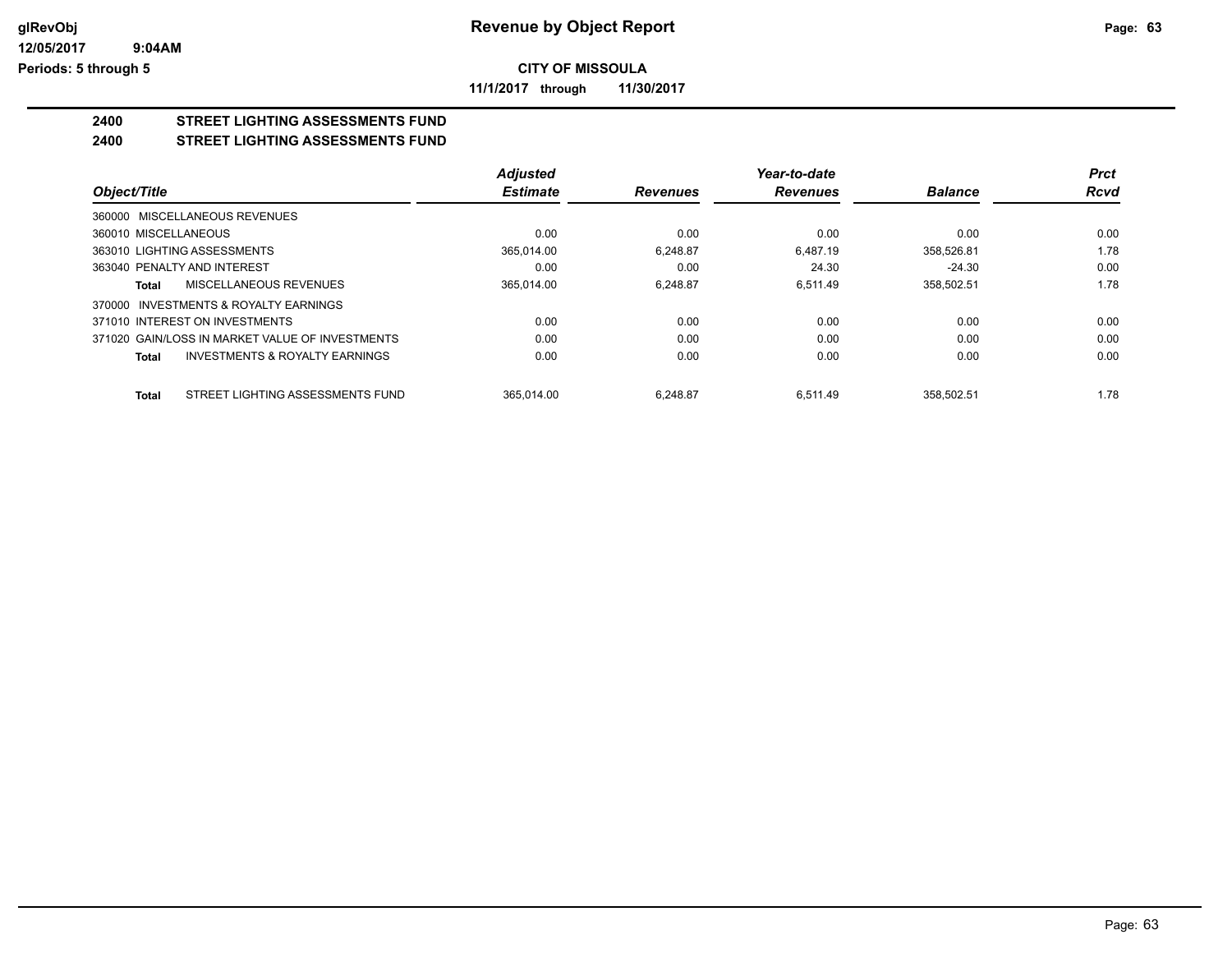**11/1/2017 through 11/30/2017**

#### **2400 STREET LIGHTING ASSESSMENTS FUND**

| Object/Title                                     | <b>Adjusted</b><br><b>Estimate</b> | <b>Revenues</b> | Year-to-date<br><b>Revenues</b> | <b>Balance</b> | <b>Prct</b><br><b>Rcvd</b> |
|--------------------------------------------------|------------------------------------|-----------------|---------------------------------|----------------|----------------------------|
| 360000 MISCELLANEOUS REVENUES                    |                                    |                 |                                 |                |                            |
| 360010 MISCELLANEOUS                             | 0.00                               | 0.00            | 0.00                            | 0.00           | 0.00                       |
| 363010 LIGHTING ASSESSMENTS                      | 365.014.00                         | 6.248.87        | 6.487.19                        | 358.526.81     | 1.78                       |
| 363040 PENALTY AND INTEREST                      | 0.00                               | 0.00            | 24.30                           | $-24.30$       | 0.00                       |
| <b>MISCELLANEOUS REVENUES</b><br>Total           | 365,014.00                         | 6.248.87        | 6,511.49                        | 358,502.51     | 1.78                       |
| 370000 INVESTMENTS & ROYALTY EARNINGS            |                                    |                 |                                 |                |                            |
| 371010 INTEREST ON INVESTMENTS                   | 0.00                               | 0.00            | 0.00                            | 0.00           | 0.00                       |
| 371020 GAIN/LOSS IN MARKET VALUE OF INVESTMENT   | 0.00                               | 0.00            | 0.00                            | 0.00           | 0.00                       |
| INVESTMENTS & ROYALTY EARNINGS<br>Total          | 0.00                               | 0.00            | 0.00                            | 0.00           | 0.00                       |
| STREET LIGHTING ASSESSMENTS FUND<br><b>Total</b> | 365.014.00                         | 6.248.87        | 6.511.49                        | 358.502.51     | 1.78                       |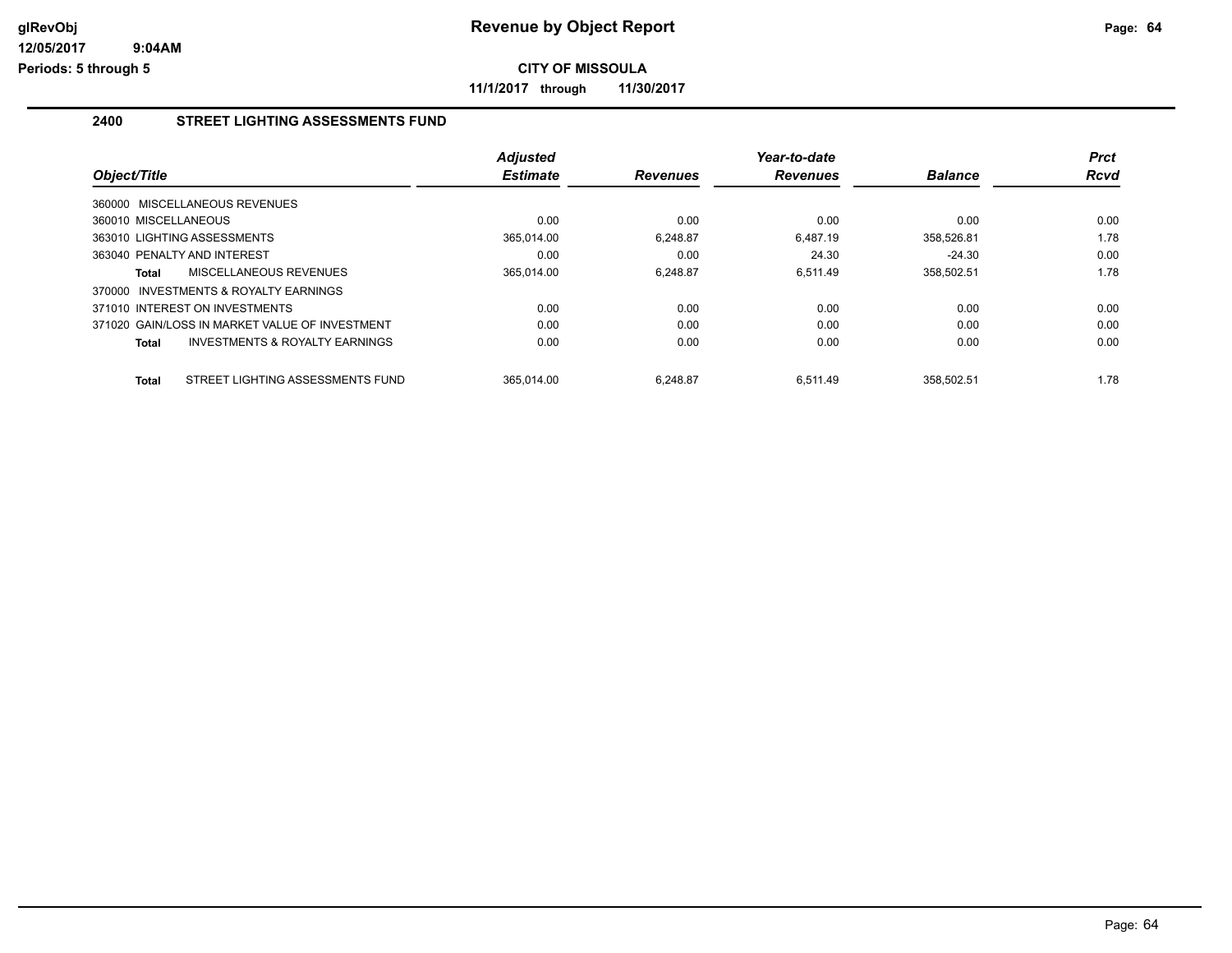**11/1/2017 through 11/30/2017**

# **2500 STREET MAINTENANCE ASSESSMENT FUND**

## **2500 STREET MAINTENANCE ASSESSMENT FUND**

|                                                    | <b>Adjusted</b> |                 | Year-to-date    |                | <b>Prct</b> |
|----------------------------------------------------|-----------------|-----------------|-----------------|----------------|-------------|
| Object/Title                                       | <b>Estimate</b> | <b>Revenues</b> | <b>Revenues</b> | <b>Balance</b> | <b>Rcvd</b> |
| 360000 MISCELLANEOUS REVENUES                      |                 |                 |                 |                |             |
| 363010 LIGHTING ASSESSMENTS                        | 102,854.00      | 1.287.79        | 1,287.79        | 101,566.21     | 1.25        |
| 363040 PENALTY AND INTEREST                        | 0.00            | 0.00            | 0.00            | 0.00           | 0.00        |
| MISCELLANEOUS REVENUES<br>Total                    | 102,854.00      | 1.287.79        | 1,287.79        | 101,566.21     | 1.25        |
| INVESTMENTS & ROYALTY EARNINGS<br>370000           |                 |                 |                 |                |             |
| 371010 INTEREST ON INVESTMENTS                     | 0.00            | 0.00            | 0.00            | 0.00           | 0.00        |
| 371020 GAIN/LOSS IN MARKET VALUE OF INVESTMENTS    | 0.00            | 0.00            | 0.00            | 0.00           | 0.00        |
| <b>INVESTMENTS &amp; ROYALTY EARNINGS</b><br>Total | 0.00            | 0.00            | 0.00            | 0.00           | 0.00        |
| OTHER FINANCING SOURCES<br>380000                  |                 |                 |                 |                |             |
| 383000 OPERATING TRANSFERS                         | 0.00            | 0.00            | 0.00            | 0.00           | 0.00        |
| OTHER FINANCING SOURCES<br><b>Total</b>            | 0.00            | 0.00            | 0.00            | 0.00           | 0.00        |
| STREET MAINTENANCE ASSESSMENT FUND<br><b>Total</b> | 102.854.00      | 1.287.79        | 1.287.79        | 101.566.21     | 1.25        |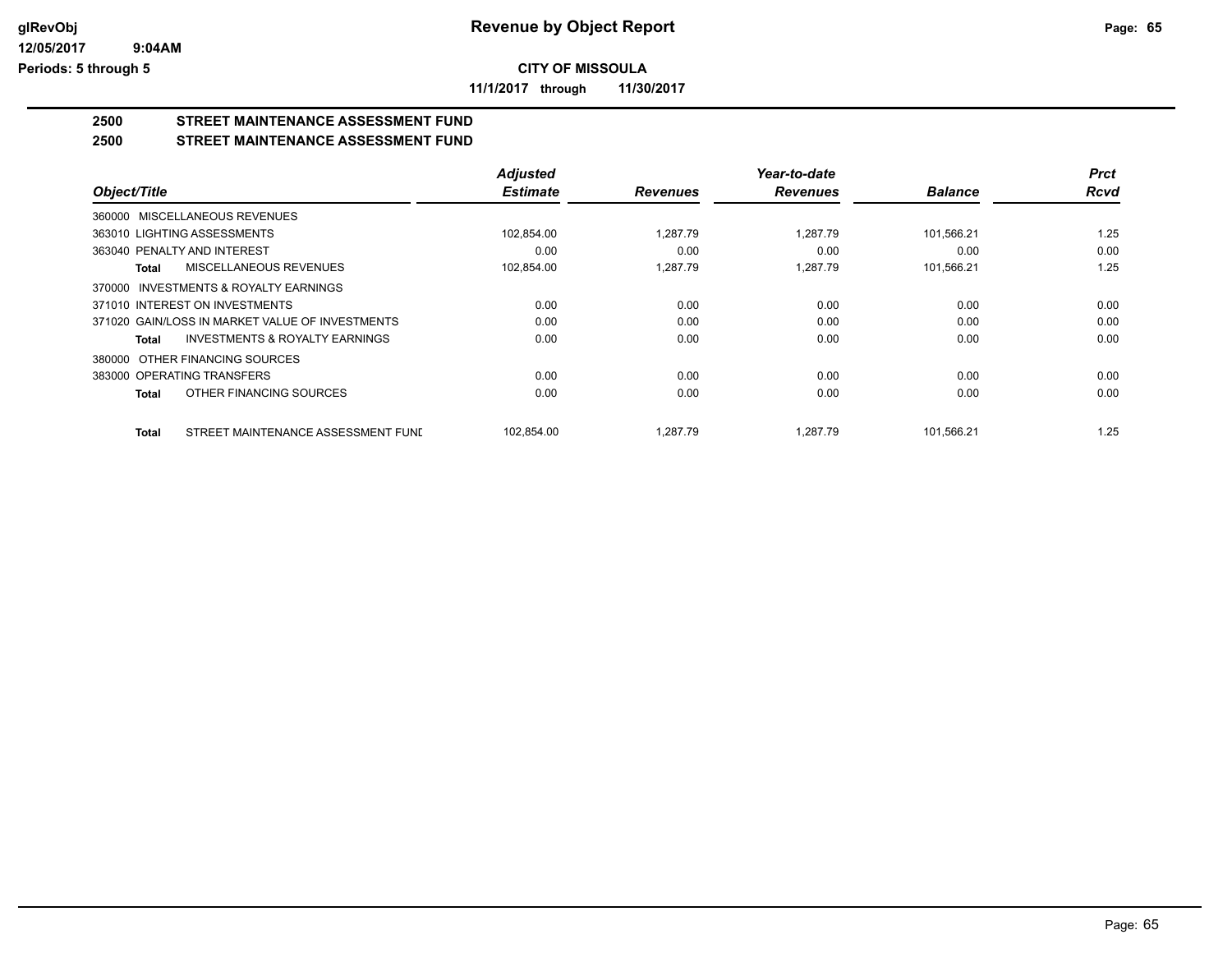**11/1/2017 through 11/30/2017**

#### **2500 STREET MAINTENANCE ASSESSMENT FUND**

| Object/Title                                   |                                           | <b>Adjusted</b><br><b>Estimate</b> | <b>Revenues</b> | Year-to-date<br><b>Revenues</b> | <b>Balance</b> | <b>Prct</b><br>Rcvd |
|------------------------------------------------|-------------------------------------------|------------------------------------|-----------------|---------------------------------|----------------|---------------------|
| 360000 MISCELLANEOUS REVENUES                  |                                           |                                    |                 |                                 |                |                     |
| 363010 LIGHTING ASSESSMENTS                    |                                           | 102,854.00                         | 1.287.79        | 1.287.79                        | 101,566.21     | 1.25                |
| 363040 PENALTY AND INTEREST                    |                                           | 0.00                               | 0.00            | 0.00                            | 0.00           | 0.00                |
| MISCELLANEOUS REVENUES<br>Total                |                                           | 102,854.00                         | 1,287.79        | 1,287.79                        | 101,566.21     | 1.25                |
| 370000 INVESTMENTS & ROYALTY EARNINGS          |                                           |                                    |                 |                                 |                |                     |
| 371010 INTEREST ON INVESTMENTS                 |                                           | 0.00                               | 0.00            | 0.00                            | 0.00           | 0.00                |
| 371020 GAIN/LOSS IN MARKET VALUE OF INVESTMENT |                                           | 0.00                               | 0.00            | 0.00                            | 0.00           | 0.00                |
| Total                                          | <b>INVESTMENTS &amp; ROYALTY EARNINGS</b> | 0.00                               | 0.00            | 0.00                            | 0.00           | 0.00                |
| 380000 OTHER FINANCING SOURCES                 |                                           |                                    |                 |                                 |                |                     |
| 383000 OPERATING TRANSFERS                     |                                           | 0.00                               | 0.00            | 0.00                            | 0.00           | 0.00                |
| OTHER FINANCING SOURCES<br>Total               |                                           | 0.00                               | 0.00            | 0.00                            | 0.00           | 0.00                |
| Total                                          | STREET MAINTENANCE ASSESSMENT FUNI        | 102,854.00                         | 1,287.79        | 1,287.79                        | 101,566.21     | 1.25                |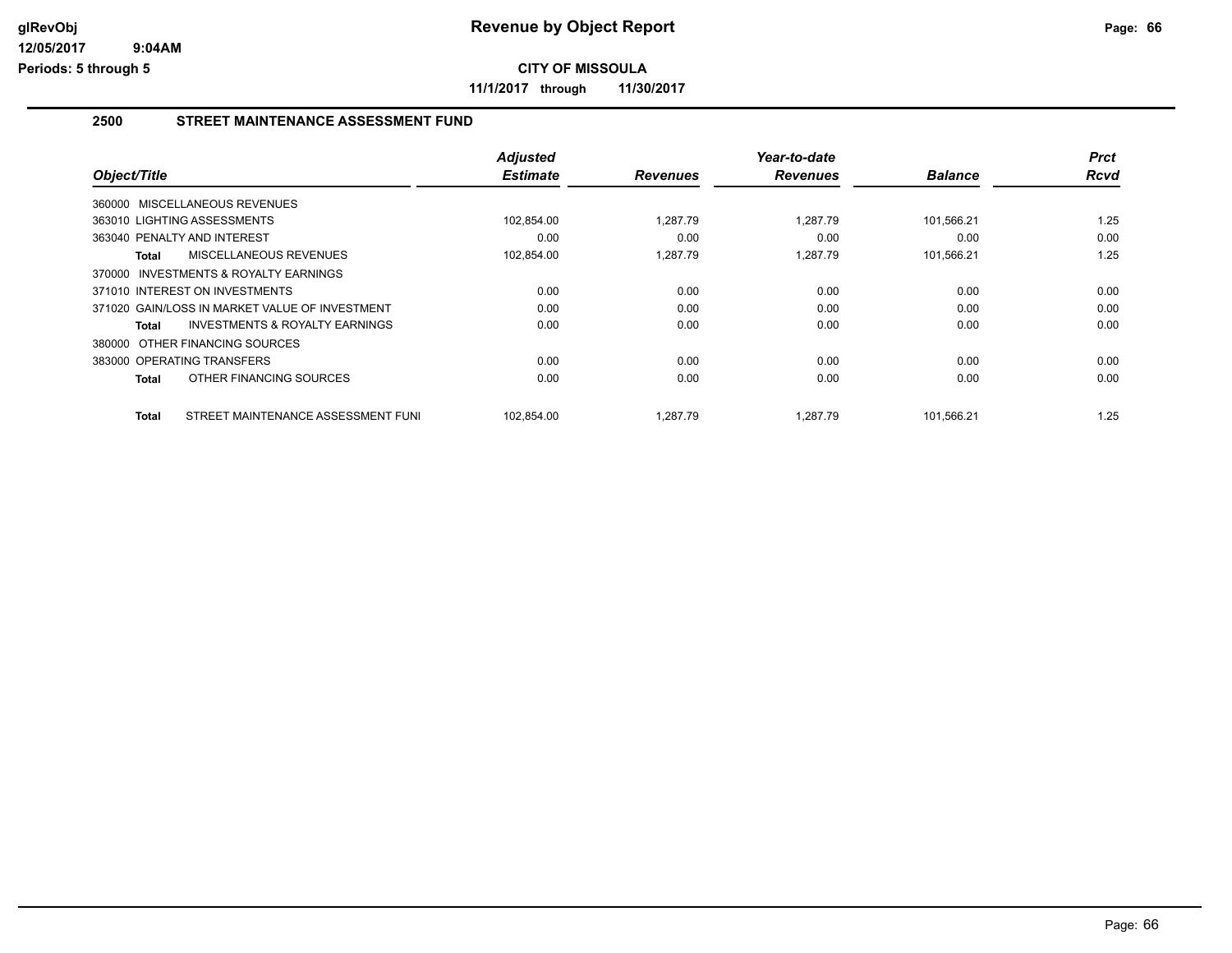**11/1/2017 through 11/30/2017**

**2512 ROAD DISTRICT #1**

**2512 ROAD DISTRICT #1**

|                                                     | <b>Adjusted</b> |                 | Year-to-date    |                | <b>Prct</b> |
|-----------------------------------------------------|-----------------|-----------------|-----------------|----------------|-------------|
| Object/Title                                        | <b>Estimate</b> | <b>Revenues</b> | <b>Revenues</b> | <b>Balance</b> | <b>Rcvd</b> |
| INTERGOVERNMENTAL REVENUES<br>330000                |                 |                 |                 |                |             |
| 336023 STATE CONTRIB. - PERS                        | 0.00            | 0.00            | 17.68           | $-17.68$       | 0.00        |
| <b>INTERGOVERNMENTAL REVENUES</b><br>Total          | 0.00            | 0.00            | 17.68           | $-17.68$       | 0.00        |
| MISCELLANEOUS REVENUES<br>360000                    |                 |                 |                 |                |             |
| 363020 PROPERTY ASSESSMENTS                         | 2,115,064.00    | 20,152.00       | 20,626.00       | 2,094,438.00   | 0.98        |
| 363040 PENALTY AND INTEREST                         | 0.00            | 24.96           | 98.10           | $-98.10$       | 0.00        |
| MISCELLANEOUS REVENUES<br><b>Total</b>              | 2,115,064.00    | 20,176.96       | 20,724.10       | 2,094,339.90   | 0.98        |
| <b>INVESTMENTS &amp; ROYALTY EARNINGS</b><br>370000 |                 |                 |                 |                |             |
| 371010 INTEREST ON INVESTMENTS                      | 0.00            | 0.00            | 0.00            | 0.00           | 0.00        |
| <b>INVESTMENTS &amp; ROYALTY EARNINGS</b><br>Total  | 0.00            | 0.00            | 0.00            | 0.00           | 0.00        |
| OTHER FINANCING SOURCES<br>380000                   |                 |                 |                 |                |             |
| 381090 PROCEEDS FROM CAPITAL LEASE                  | 0.00            | 0.00            | 0.00            | 0.00           | 0.00        |
| OTHER FINANCING SOURCES<br>Total                    | 0.00            | 0.00            | 0.00            | 0.00           | 0.00        |
| ROAD DISTRICT #1<br>Total                           | 2,115,064.00    | 20,176.96       | 20,741.78       | 2,094,322.22   | 0.98        |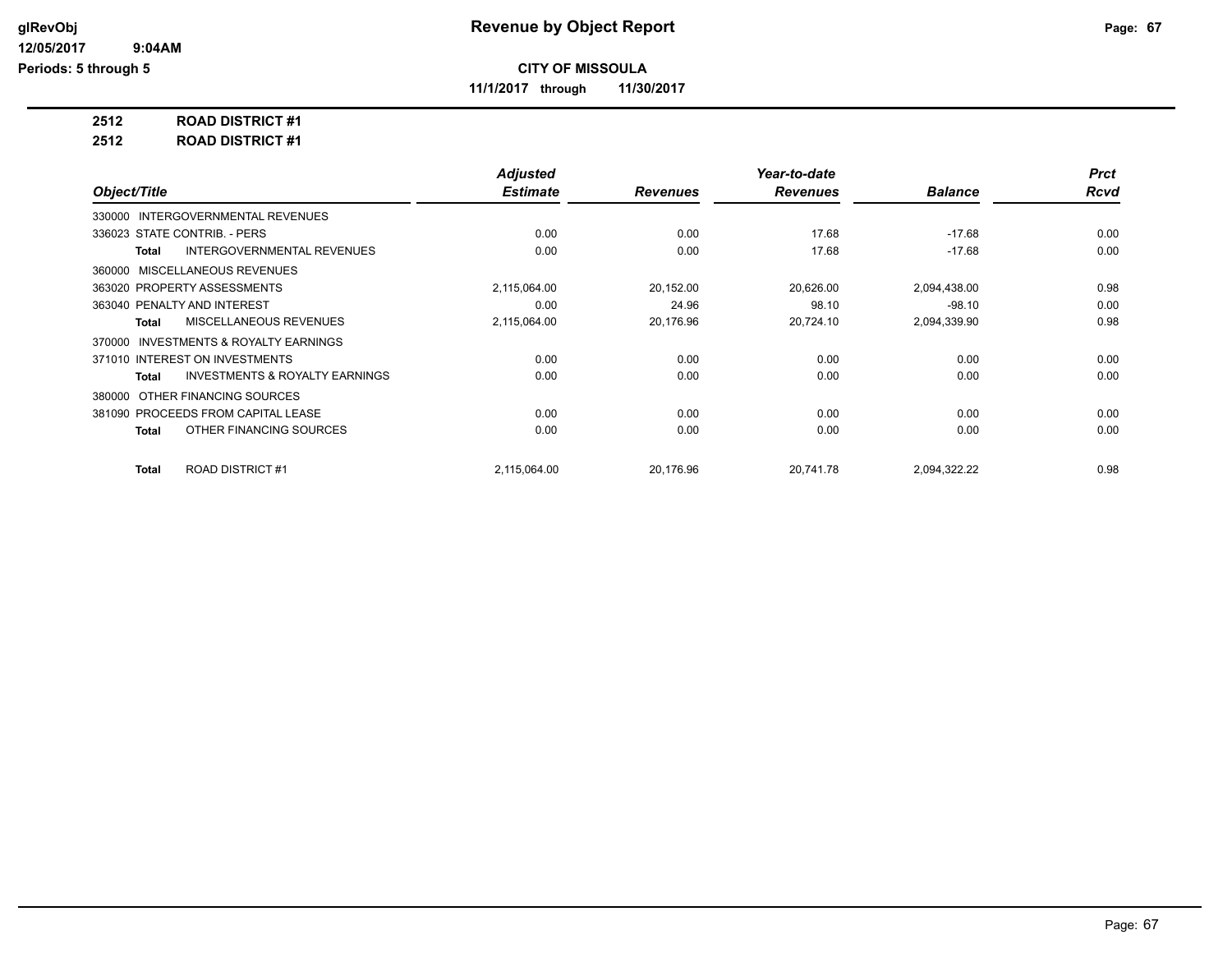**11/1/2017 through 11/30/2017**

#### **2512 ROAD DISTRICT #1**

|              |                                           | <b>Adjusted</b> |                 | Year-to-date    |                | <b>Prct</b> |
|--------------|-------------------------------------------|-----------------|-----------------|-----------------|----------------|-------------|
| Object/Title |                                           | <b>Estimate</b> | <b>Revenues</b> | <b>Revenues</b> | <b>Balance</b> | <b>Rcvd</b> |
|              | 330000 INTERGOVERNMENTAL REVENUES         |                 |                 |                 |                |             |
|              | 336023 STATE CONTRIB. - PERS              | 0.00            | 0.00            | 17.68           | $-17.68$       | 0.00        |
| <b>Total</b> | <b>INTERGOVERNMENTAL REVENUES</b>         | 0.00            | 0.00            | 17.68           | $-17.68$       | 0.00        |
|              | 360000 MISCELLANEOUS REVENUES             |                 |                 |                 |                |             |
|              | 363020 PROPERTY ASSESSMENTS               | 2,115,064.00    | 20,152.00       | 20,626.00       | 2,094,438.00   | 0.98        |
|              | 363040 PENALTY AND INTEREST               | 0.00            | 24.96           | 98.10           | $-98.10$       | 0.00        |
| <b>Total</b> | MISCELLANEOUS REVENUES                    | 2,115,064.00    | 20,176.96       | 20,724.10       | 2,094,339.90   | 0.98        |
| 370000       | <b>INVESTMENTS &amp; ROYALTY EARNINGS</b> |                 |                 |                 |                |             |
|              | 371010 INTEREST ON INVESTMENTS            | 0.00            | 0.00            | 0.00            | 0.00           | 0.00        |
| <b>Total</b> | <b>INVESTMENTS &amp; ROYALTY EARNINGS</b> | 0.00            | 0.00            | 0.00            | 0.00           | 0.00        |
|              | 380000 OTHER FINANCING SOURCES            |                 |                 |                 |                |             |
|              | 381090 PROCEEDS FROM CAPITAL LEASE        | 0.00            | 0.00            | 0.00            | 0.00           | 0.00        |
| Total        | OTHER FINANCING SOURCES                   | 0.00            | 0.00            | 0.00            | 0.00           | 0.00        |
| <b>Total</b> | ROAD DISTRICT #1                          | 2,115,064.00    | 20,176.96       | 20,741.78       | 2,094,322.22   | 0.98        |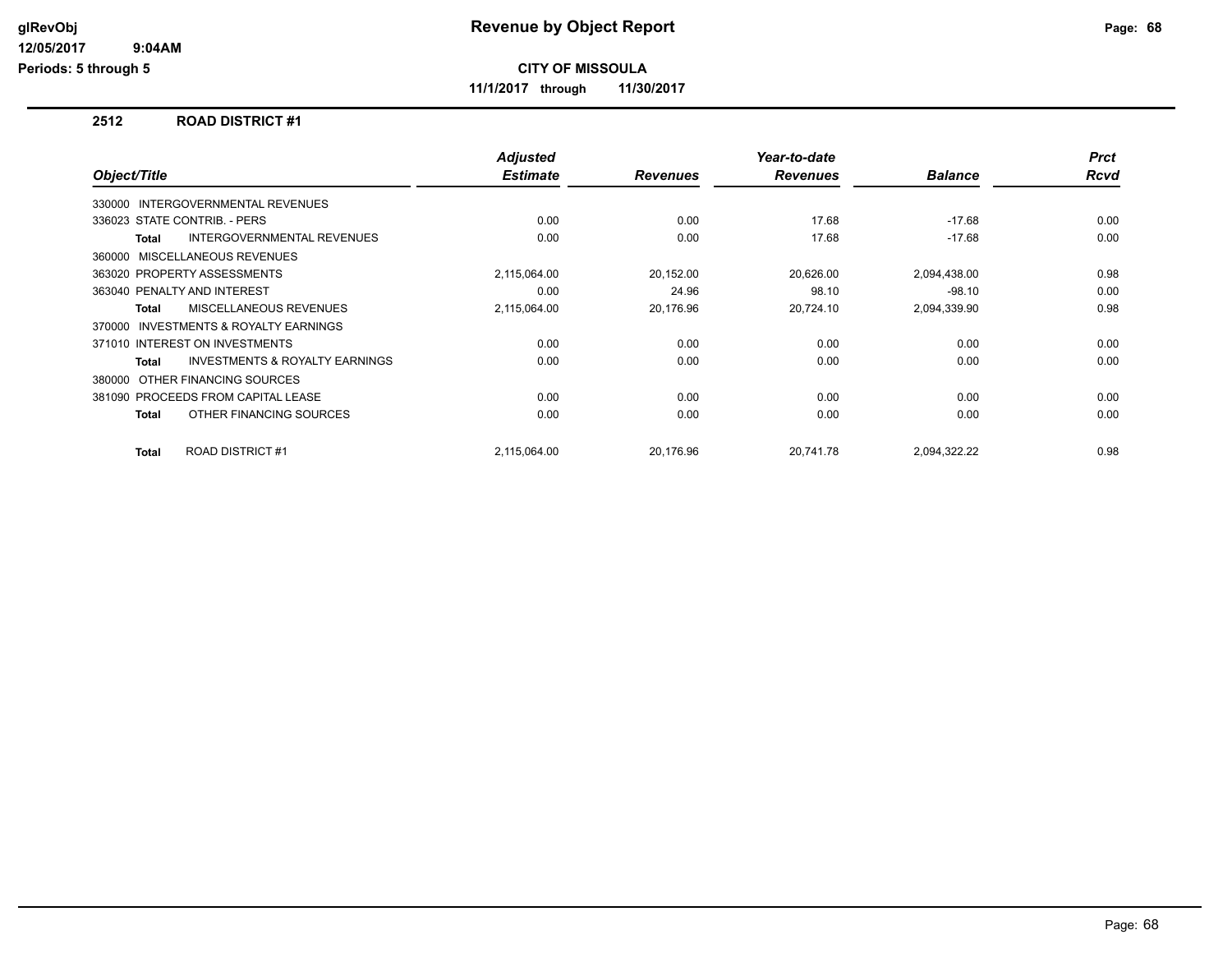**11/1/2017 through 11/30/2017**

**2513 PARK DISTRICT #1**

**2513 PARK DISTRICT #1**

|                                                     | <b>Adjusted</b> |                 | Year-to-date    |                | <b>Prct</b> |
|-----------------------------------------------------|-----------------|-----------------|-----------------|----------------|-------------|
| Object/Title                                        | <b>Estimate</b> | <b>Revenues</b> | <b>Revenues</b> | <b>Balance</b> | <b>Rcvd</b> |
| 330000 INTERGOVERNMENTAL REVENUES                   |                 |                 |                 |                |             |
| 336023 STATE CONTRIB. - PERS                        | 0.00            | 0.00            | 120.64          | $-120.64$      | 0.00        |
| <b>INTERGOVERNMENTAL REVENUES</b><br>Total          | 0.00            | 0.00            | 120.64          | $-120.64$      | 0.00        |
| 360000 MISCELLANEOUS REVENUES                       |                 |                 |                 |                |             |
| 363020 PROPERTY ASSESSMENTS                         | 1,591,562.00    | 15,161.00       | 15,538.00       | 1,576,024.00   | 0.98        |
| 363040 PENALTY AND INTEREST                         | 0.00            | 16.81           | 74.68           | $-74.68$       | 0.00        |
| <b>MISCELLANEOUS REVENUES</b><br>Total              | 1,591,562.00    | 15,177.81       | 15,612.68       | 1,575,949.32   | 0.98        |
| <b>INVESTMENTS &amp; ROYALTY EARNINGS</b><br>370000 |                 |                 |                 |                |             |
| 371010 INTEREST ON INVESTMENTS                      | 0.00            | 0.00            | 0.00            | 0.00           | 0.00        |
| <b>INVESTMENTS &amp; ROYALTY EARNINGS</b><br>Total  | 0.00            | 0.00            | 0.00            | 0.00           | 0.00        |
| OTHER FINANCING SOURCES<br>380000                   |                 |                 |                 |                |             |
| 381090 PROCEEDS FROM CAPITAL LEASE                  | 0.00            | 0.00            | 0.00            | 0.00           | 0.00        |
| 383000 OPERATING TRANSFERS                          | 0.00            | 0.00            | 0.00            | 0.00           | 0.00        |
| OTHER FINANCING SOURCES<br><b>Total</b>             | 0.00            | 0.00            | 0.00            | 0.00           | 0.00        |
| PARK DISTRICT #1<br><b>Total</b>                    | 1,591,562.00    | 15,177.81       | 15,733.32       | 1,575,828.68   | 0.99        |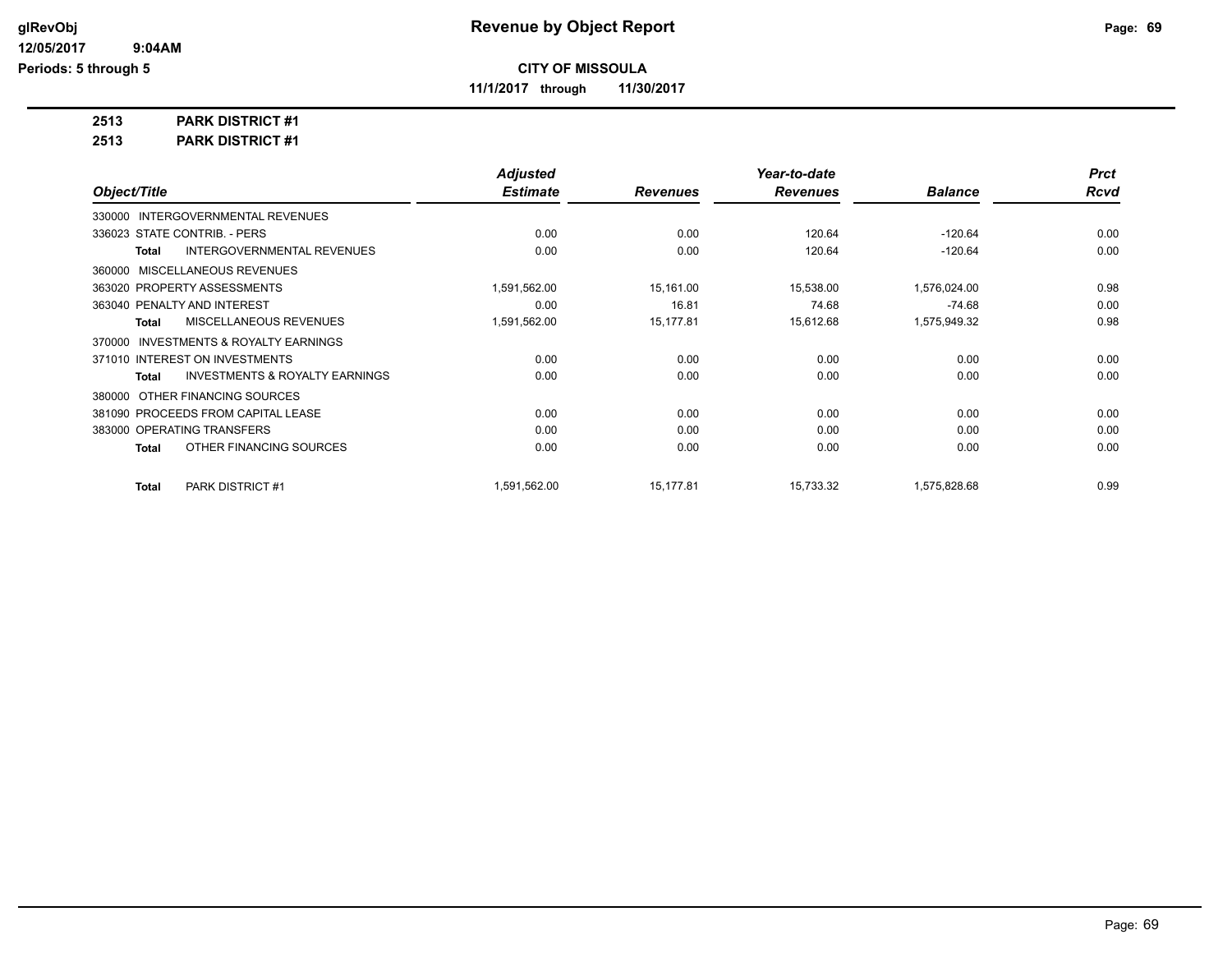**11/1/2017 through 11/30/2017**

#### **2513 PARK DISTRICT #1**

|                                                     | <b>Adjusted</b> |                 | Year-to-date    |                | <b>Prct</b> |
|-----------------------------------------------------|-----------------|-----------------|-----------------|----------------|-------------|
| Object/Title                                        | <b>Estimate</b> | <b>Revenues</b> | <b>Revenues</b> | <b>Balance</b> | <b>Rcvd</b> |
| 330000 INTERGOVERNMENTAL REVENUES                   |                 |                 |                 |                |             |
| 336023 STATE CONTRIB. - PERS                        | 0.00            | 0.00            | 120.64          | $-120.64$      | 0.00        |
| <b>INTERGOVERNMENTAL REVENUES</b><br>Total          | 0.00            | 0.00            | 120.64          | $-120.64$      | 0.00        |
| 360000 MISCELLANEOUS REVENUES                       |                 |                 |                 |                |             |
| 363020 PROPERTY ASSESSMENTS                         | 1,591,562.00    | 15,161.00       | 15,538.00       | 1,576,024.00   | 0.98        |
| 363040 PENALTY AND INTEREST                         | 0.00            | 16.81           | 74.68           | $-74.68$       | 0.00        |
| <b>MISCELLANEOUS REVENUES</b><br>Total              | 1,591,562.00    | 15,177.81       | 15,612.68       | 1,575,949.32   | 0.98        |
| <b>INVESTMENTS &amp; ROYALTY EARNINGS</b><br>370000 |                 |                 |                 |                |             |
| 371010 INTEREST ON INVESTMENTS                      | 0.00            | 0.00            | 0.00            | 0.00           | 0.00        |
| <b>INVESTMENTS &amp; ROYALTY EARNINGS</b><br>Total  | 0.00            | 0.00            | 0.00            | 0.00           | 0.00        |
| 380000 OTHER FINANCING SOURCES                      |                 |                 |                 |                |             |
| 381090 PROCEEDS FROM CAPITAL LEASE                  | 0.00            | 0.00            | 0.00            | 0.00           | 0.00        |
| 383000 OPERATING TRANSFERS                          | 0.00            | 0.00            | 0.00            | 0.00           | 0.00        |
| OTHER FINANCING SOURCES<br>Total                    | 0.00            | 0.00            | 0.00            | 0.00           | 0.00        |
| <b>PARK DISTRICT #1</b><br>Total                    | 1,591,562.00    | 15.177.81       | 15,733.32       | 1,575,828.68   | 0.99        |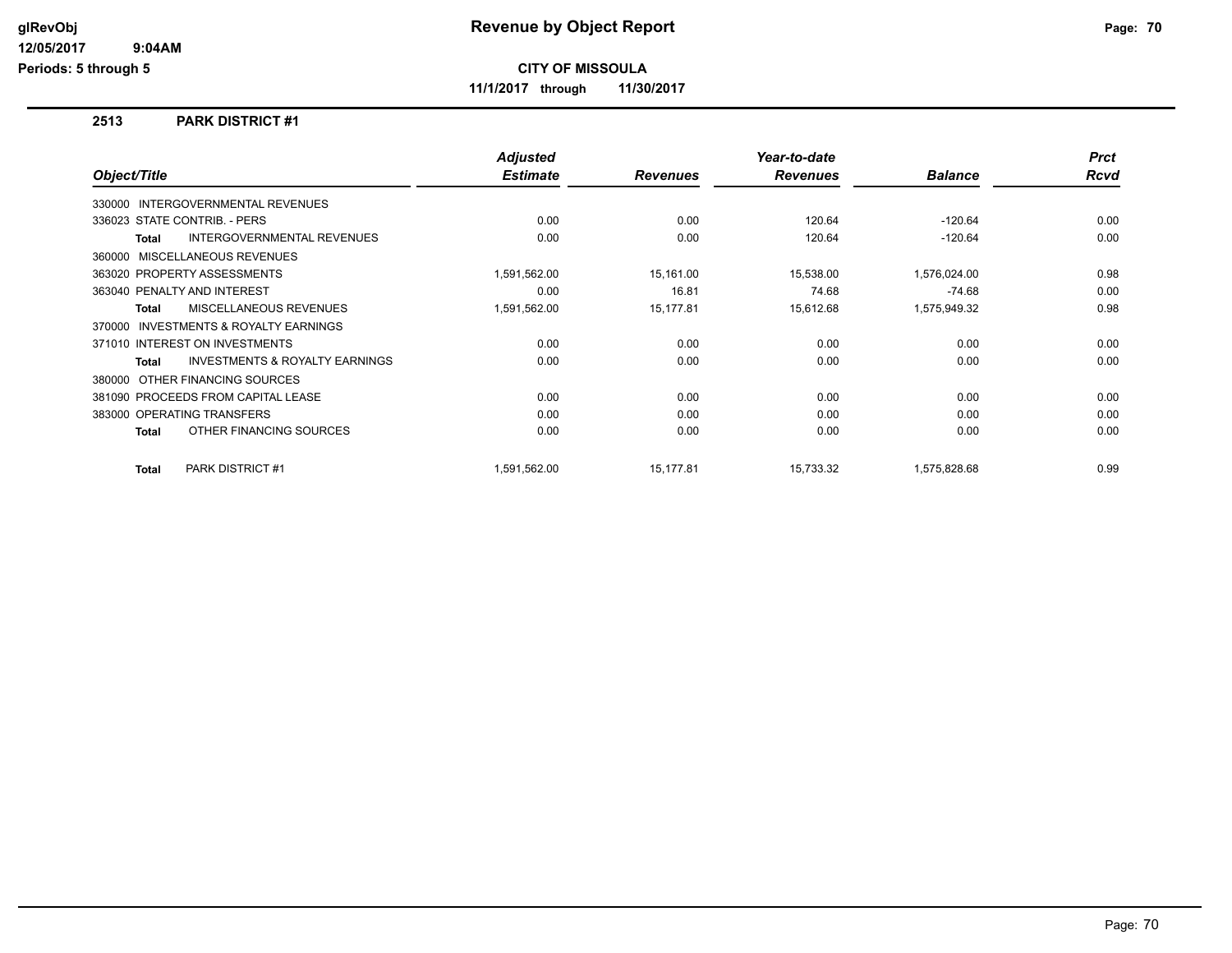**11/1/2017 through 11/30/2017**

#### **2820 STATE GAS TAX FUND**

**2820 STATE GAS TAX FUND**

|              |                                   | <b>Adjusted</b> |                 | Year-to-date    |                | <b>Prct</b> |
|--------------|-----------------------------------|-----------------|-----------------|-----------------|----------------|-------------|
| Object/Title |                                   | <b>Estimate</b> | <b>Revenues</b> | <b>Revenues</b> | <b>Balance</b> | <b>Rcvd</b> |
|              | 330000 INTERGOVERNMENTAL REVENUES |                 |                 |                 |                |             |
|              | 331052 MDT CMAQ STRIPING GRANT    | 0.00            | 0.00            | 0.00            | 0.00           | 0.00        |
|              | 334040 GAS TAX APPORTIONMENT      | 2.027.267.00    | 90.638.74       | 453.193.68      | 1.574.073.32   | 22.35       |
| Total        | INTERGOVERNMENTAL REVENUES        | 2,027,267.00    | 90,638.74       | 453,193.68      | 1,574,073.32   | 22.35       |
|              | 380000 OTHER FINANCING SOURCES    |                 |                 |                 |                |             |
|              | 383000 OPERATING TRANSFERS        | 0.00            | 0.00            | 0.00            | 0.00           | 0.00        |
| <b>Total</b> | OTHER FINANCING SOURCES           | 0.00            | 0.00            | 0.00            | 0.00           | 0.00        |
| <b>Total</b> | STATE GAS TAX FUND                | 2.027.267.00    | 90.638.74       | 453.193.68      | 1.574.073.32   | 22.35       |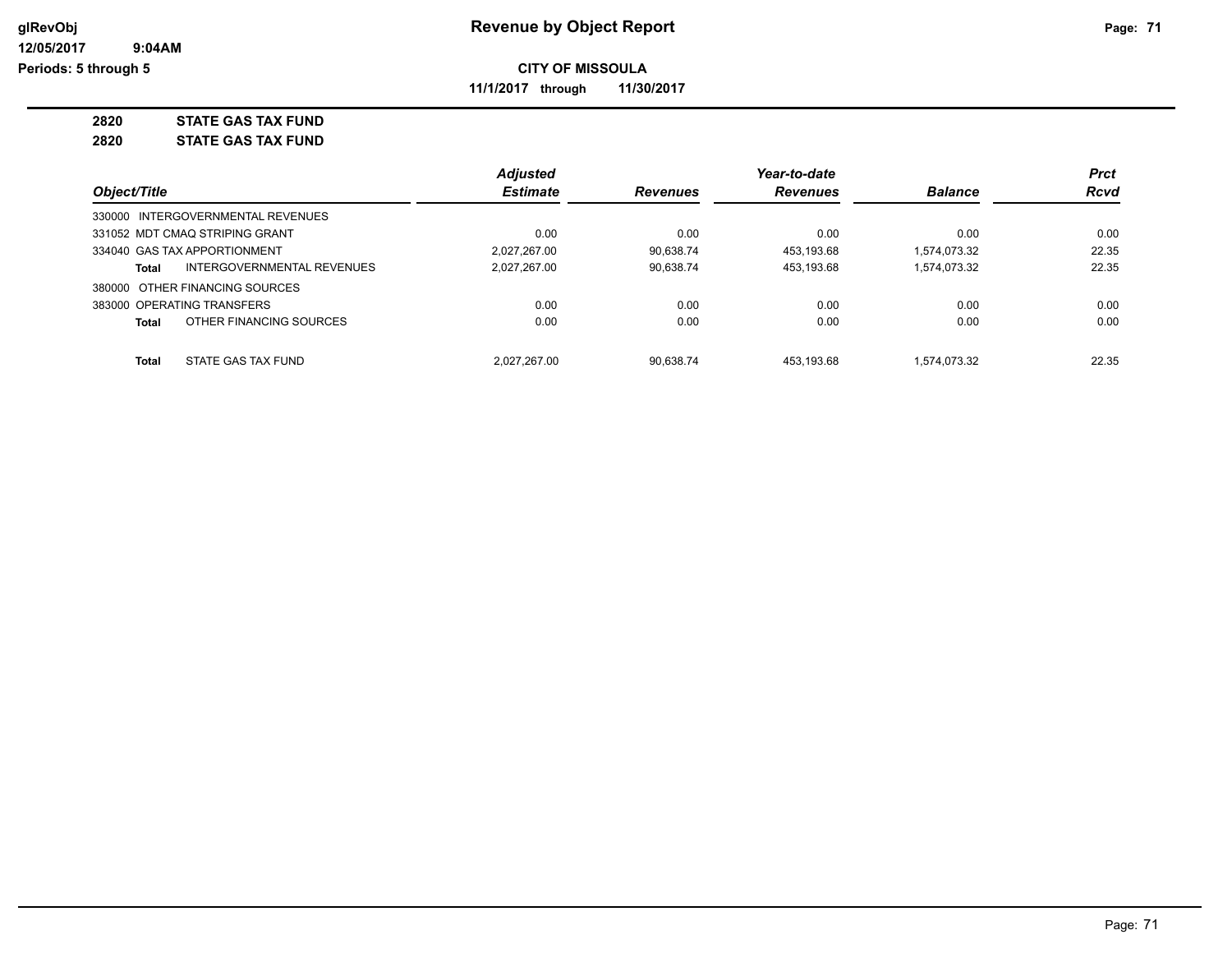**11/1/2017 through 11/30/2017**

#### **2820 STATE GAS TAX FUND**

|                                     | <b>Adjusted</b> |                 | Year-to-date    |                | <b>Prct</b> |
|-------------------------------------|-----------------|-----------------|-----------------|----------------|-------------|
| Object/Title                        | <b>Estimate</b> | <b>Revenues</b> | <b>Revenues</b> | <b>Balance</b> | Rcvd        |
| 330000 INTERGOVERNMENTAL REVENUES   |                 |                 |                 |                |             |
| 331052 MDT CMAQ STRIPING GRANT      | 0.00            | 0.00            | 0.00            | 0.00           | 0.00        |
| 334040 GAS TAX APPORTIONMENT        | 2.027.267.00    | 90.638.74       | 453,193.68      | 1,574,073.32   | 22.35       |
| INTERGOVERNMENTAL REVENUES<br>Total | 2,027,267.00    | 90,638.74       | 453,193.68      | 1,574,073.32   | 22.35       |
| 380000 OTHER FINANCING SOURCES      |                 |                 |                 |                |             |
| 383000 OPERATING TRANSFERS          | 0.00            | 0.00            | 0.00            | 0.00           | 0.00        |
| OTHER FINANCING SOURCES<br>Total    | 0.00            | 0.00            | 0.00            | 0.00           | 0.00        |
|                                     |                 |                 |                 |                |             |
| STATE GAS TAX FUND<br><b>Total</b>  | 2.027.267.00    | 90.638.74       | 453.193.68      | 1.574.073.32   | 22.35       |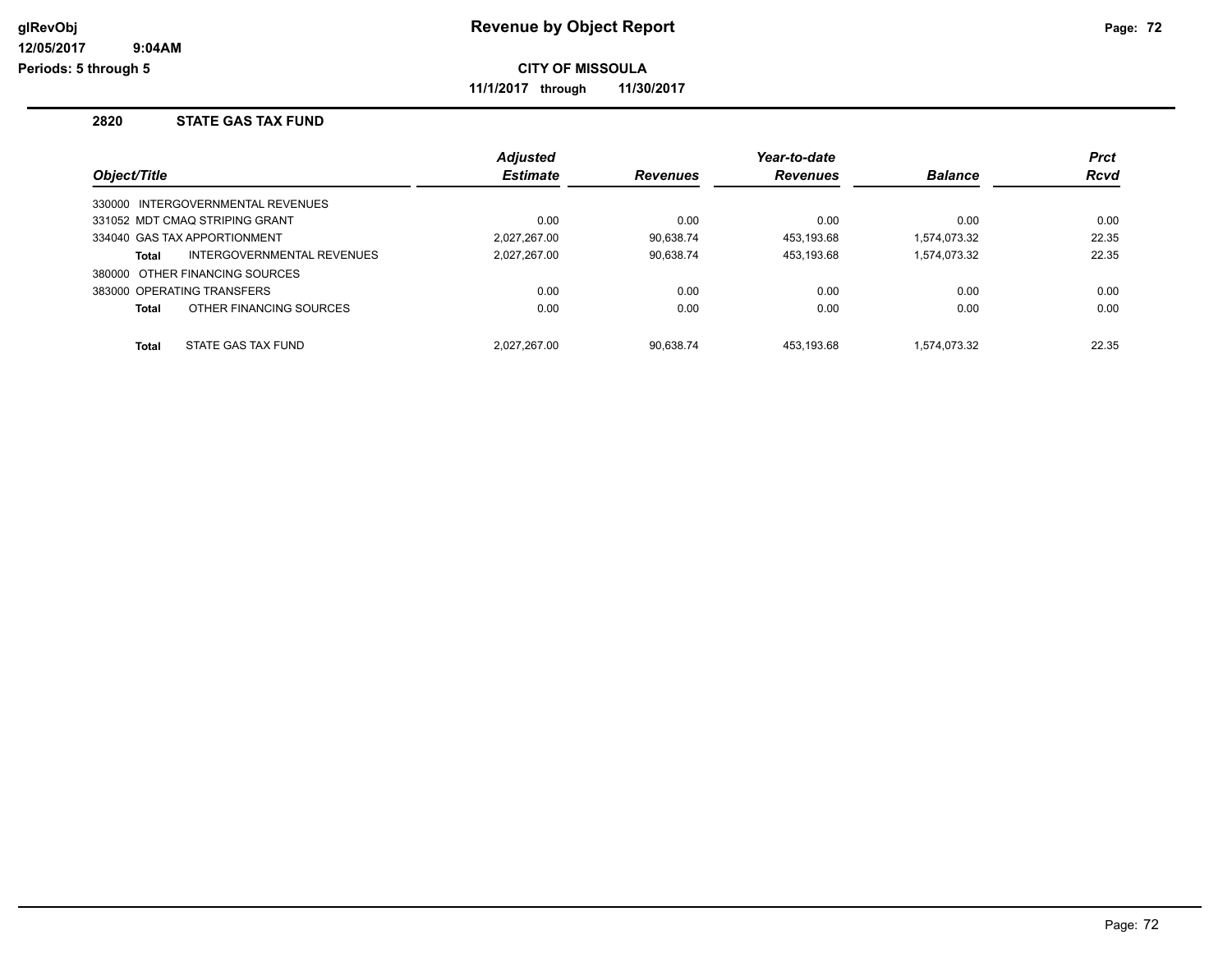**11/1/2017 through 11/30/2017**

#### **2917 CRIME VICTIM SURCHARGE**

**2917 CRIME VICTIM SURCHARGE**

|                                                           | <b>Adjusted</b> |                 | Year-to-date    |                | Prct |
|-----------------------------------------------------------|-----------------|-----------------|-----------------|----------------|------|
| Object/Title                                              | <b>Estimate</b> | <b>Revenues</b> | <b>Revenues</b> | <b>Balance</b> | Rcvd |
| 370000 INVESTMENTS & ROYALTY EARNINGS                     |                 |                 |                 |                |      |
| 371010 INTEREST ON INVESTMENTS                            | 0.00            | 0.00            | 0.00            | 0.00           | 0.00 |
| 371020 GAIN/LOSS IN MARKET VALUE OF INVESTMENTS           | 0.00            | 0.00            | 0.00            | 0.00           | 0.00 |
| <b>INVESTMENTS &amp; ROYALTY EARNINGS</b><br><b>Total</b> | 0.00            | 0.00            | 0.00            | 0.00           | 0.00 |
|                                                           |                 |                 |                 |                |      |
| <b>Total</b><br>CRIME VICTIM SURCHARGE                    | 0.00            | 0.00            | 0.00            | 0.00           | 0.00 |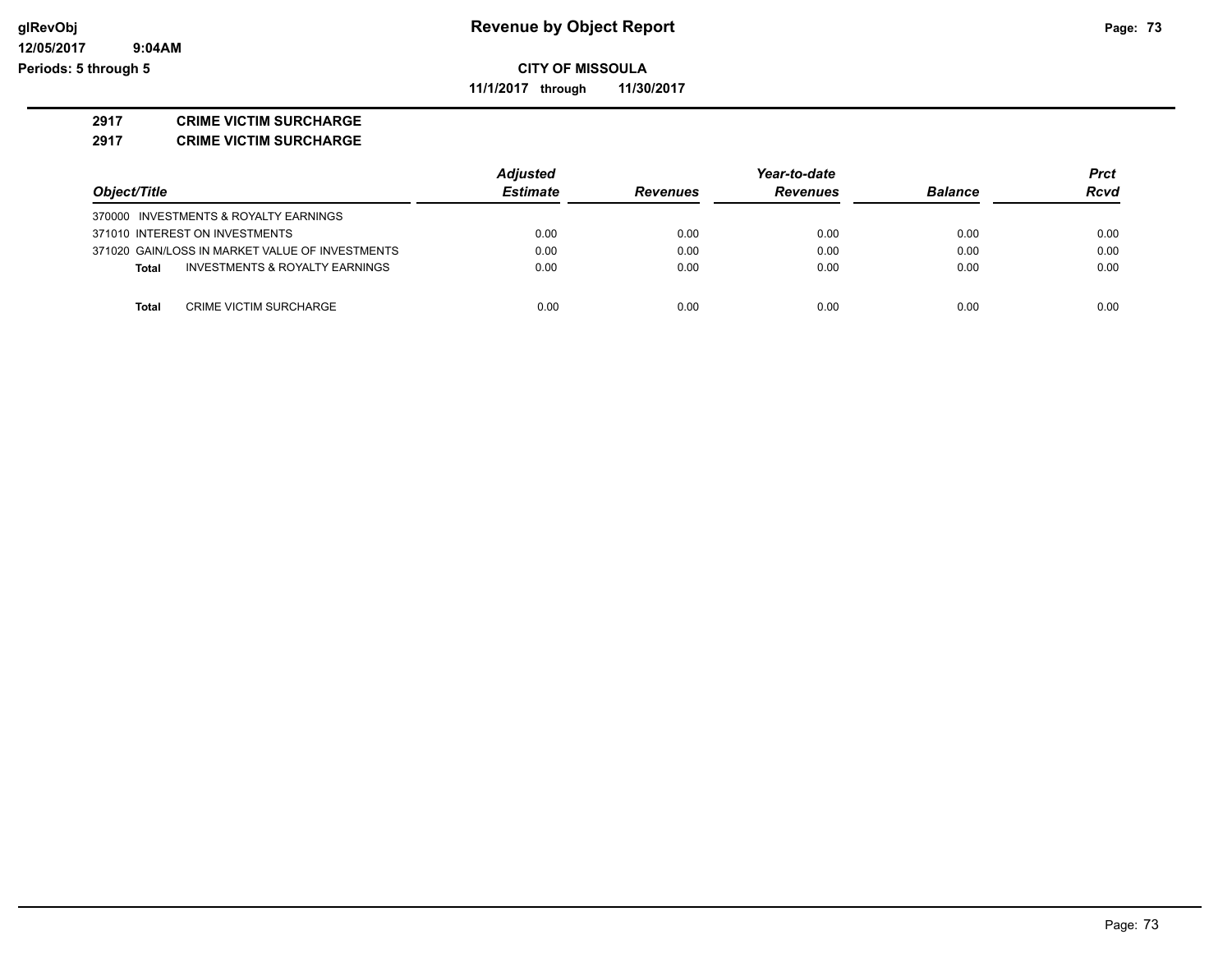**11/1/2017 through 11/30/2017**

#### **2917 CRIME VICTIM SURCHARGE**

| Object/Title                                              | <b>Adjusted</b><br><b>Estimate</b> | <b>Revenues</b> | Year-to-date<br><b>Revenues</b> | <b>Balance</b> | <b>Prct</b><br><b>Rcvd</b> |
|-----------------------------------------------------------|------------------------------------|-----------------|---------------------------------|----------------|----------------------------|
| 370000 INVESTMENTS & ROYALTY EARNINGS                     |                                    |                 |                                 |                |                            |
| 371010 INTEREST ON INVESTMENTS                            | 0.00                               | 0.00            | 0.00                            | 0.00           | 0.00                       |
| 371020 GAIN/LOSS IN MARKET VALUE OF INVESTMENT            | 0.00                               | 0.00            | 0.00                            | 0.00           | 0.00                       |
| <b>INVESTMENTS &amp; ROYALTY EARNINGS</b><br><b>Total</b> | 0.00                               | 0.00            | 0.00                            | 0.00           | 0.00                       |
|                                                           |                                    |                 |                                 |                |                            |
| CRIME VICTIM SURCHARGE<br>Total                           | 0.00                               | 0.00            | 0.00                            | 0.00           | 0.00                       |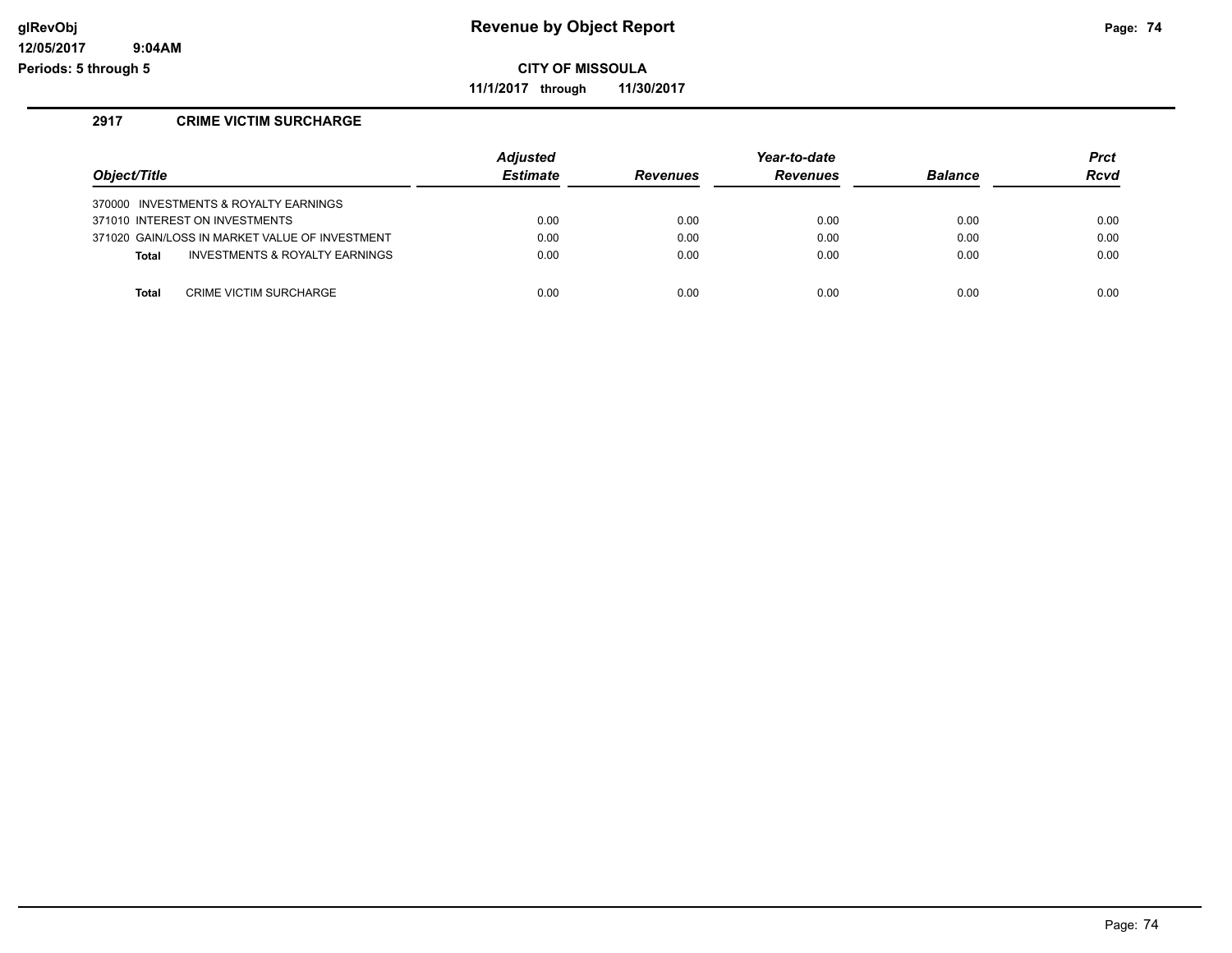**11/1/2017 through 11/30/2017**

## **2918 LAW ENFORCEMENT BLOCK GRANT FUND**

## **2918 LAW ENFORCEMENT BLOCK GRANT FUND**

|                                                           | <b>Adjusted</b> |                 | Year-to-date    |                | <b>Prct</b> |
|-----------------------------------------------------------|-----------------|-----------------|-----------------|----------------|-------------|
| Object/Title                                              | <b>Estimate</b> | <b>Revenues</b> | <b>Revenues</b> | <b>Balance</b> | <b>Rcvd</b> |
| 330000 INTERGOVERNMENTAL REVENUES                         |                 |                 |                 |                |             |
| 331000 FEDERAL GRANTS                                     | 0.00            | 0.00            | 0.00            | 0.00           | 0.00        |
| 331001 BYRNE DISCRETIONARY                                | 0.00            | 0.00            | 0.00            | 0.00           | 0.00        |
| 331022 EQUIPMENT GRANT                                    | 0.00            | 0.00            | 0.00            | 0.00           | 0.00        |
| 331023 COPS HIRING GRANT 2011                             | 0.00            | 0.00            | 0.00            | 0.00           | 0.00        |
| 331024 DEPT OF JUSTICE GRANTS                             | 0.00            | 0.00            | 0.00            | 0.00           | 0.00        |
| 331026 ICAC GRANT                                         | 0.00            | 0.00            | 0.00            | 0.00           | 0.00        |
| 331027 JAG GRANTS REVENUE                                 | 60,373.00       | 0.00            | 0.00            | 60,373.00      | 0.00        |
| 336021 STATE CONTRIB - POLICE RETIREMENT                  | 0.00            | 0.00            | 0.00            | 0.00           | 0.00        |
| <b>INTERGOVERNMENTAL REVENUES</b><br><b>Total</b>         | 60,373.00       | 0.00            | 0.00            | 60,373.00      | 0.00        |
| 340000 CHARGES FOR SERVICES                               |                 |                 |                 |                |             |
| 342010 POLICE/BID AGREEMENT                               | 0.00            | 0.00            | 0.00            | 0.00           | 0.00        |
| <b>CHARGES FOR SERVICES</b><br><b>Total</b>               | 0.00            | 0.00            | 0.00            | 0.00           | 0.00        |
| 360000 MISCELLANEOUS REVENUES                             |                 |                 |                 |                |             |
| 360010 MISCELLANEOUS                                      | 0.00            | 0.00            | 0.00            | 0.00           | 0.00        |
| MISCELLANEOUS REVENUES<br>Total                           | 0.00            | 0.00            | 0.00            | 0.00           | 0.00        |
| <b>INVESTMENTS &amp; ROYALTY EARNINGS</b><br>370000       |                 |                 |                 |                |             |
| 371010 INTEREST ON INVESTMENTS                            | 0.00            | 0.00            | 0.00            | 0.00           | 0.00        |
| 371020 GAIN/LOSS IN MARKET VALUE OF INVESTMENTS           | 0.00            | 0.00            | 0.00            | 0.00           | 0.00        |
| <b>INVESTMENTS &amp; ROYALTY EARNINGS</b><br><b>Total</b> | 0.00            | 0.00            | 0.00            | 0.00           | 0.00        |
| OTHER FINANCING SOURCES<br>380000                         |                 |                 |                 |                |             |
| 383023 TRANS FR DRUG FORFEITURE                           | 0.00            | 0.00            | 0.00            | 0.00           | 0.00        |
| 383036 TRANSFER - GRANT                                   | 0.00            | 0.00            | 0.00            | 0.00           | 0.00        |
| OTHER FINANCING SOURCES<br><b>Total</b>                   | 0.00            | 0.00            | 0.00            | 0.00           | 0.00        |
|                                                           |                 |                 |                 |                |             |
| LAW ENFORCEMENT BLOCK GRANT FUND<br><b>Total</b>          | 60,373.00       | 0.00            | 0.00            | 60,373.00      | 0.00        |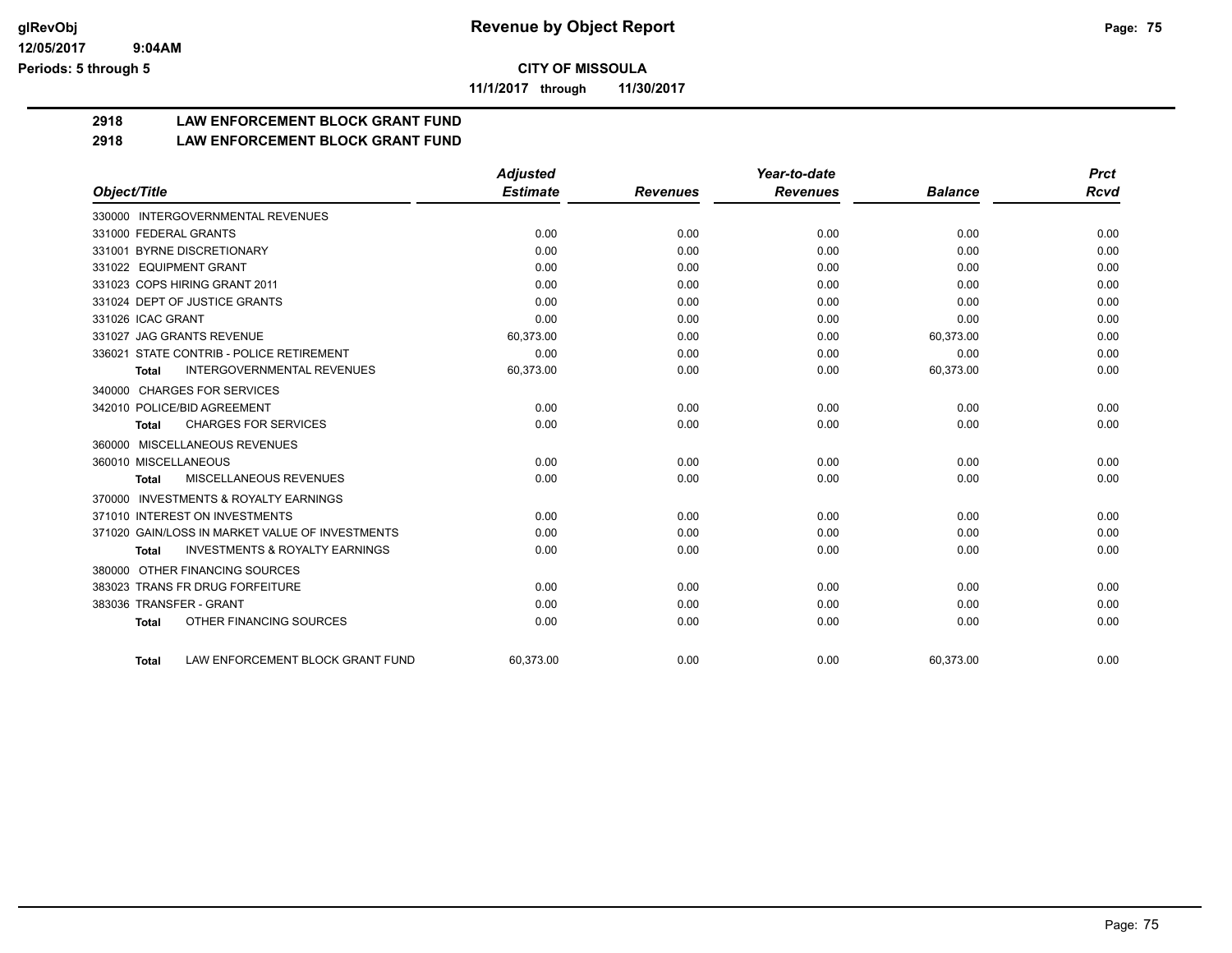**11/1/2017 through 11/30/2017**

#### **2918 LAW ENFORCEMENT BLOCK GRANT FUND**

|                                                           | <b>Adjusted</b> |                 | Year-to-date    |                | <b>Prct</b> |
|-----------------------------------------------------------|-----------------|-----------------|-----------------|----------------|-------------|
| Object/Title                                              | <b>Estimate</b> | <b>Revenues</b> | <b>Revenues</b> | <b>Balance</b> | <b>Rcvd</b> |
| 330000 INTERGOVERNMENTAL REVENUES                         |                 |                 |                 |                |             |
| 331000 FEDERAL GRANTS                                     | 0.00            | 0.00            | 0.00            | 0.00           | 0.00        |
| 331001 BYRNE DISCRETIONARY                                | 0.00            | 0.00            | 0.00            | 0.00           | 0.00        |
| 331022 EQUIPMENT GRANT                                    | 0.00            | 0.00            | 0.00            | 0.00           | 0.00        |
| 331023 COPS HIRING GRANT 2011                             | 0.00            | 0.00            | 0.00            | 0.00           | 0.00        |
| 331024 DEPT OF JUSTICE GRANTS                             | 0.00            | 0.00            | 0.00            | 0.00           | 0.00        |
| 331026 ICAC GRANT                                         | 0.00            | 0.00            | 0.00            | 0.00           | 0.00        |
| 331027 JAG GRANTS REVENUE                                 | 60,373.00       | 0.00            | 0.00            | 60,373.00      | 0.00        |
| 336021 STATE CONTRIB - POLICE RETIREMENT                  | 0.00            | 0.00            | 0.00            | 0.00           | 0.00        |
| <b>INTERGOVERNMENTAL REVENUES</b><br><b>Total</b>         | 60,373.00       | 0.00            | 0.00            | 60,373.00      | 0.00        |
| 340000 CHARGES FOR SERVICES                               |                 |                 |                 |                |             |
| 342010 POLICE/BID AGREEMENT                               | 0.00            | 0.00            | 0.00            | 0.00           | 0.00        |
| <b>CHARGES FOR SERVICES</b><br><b>Total</b>               | 0.00            | 0.00            | 0.00            | 0.00           | 0.00        |
| 360000 MISCELLANEOUS REVENUES                             |                 |                 |                 |                |             |
| 360010 MISCELLANEOUS                                      | 0.00            | 0.00            | 0.00            | 0.00           | 0.00        |
| MISCELLANEOUS REVENUES<br><b>Total</b>                    | 0.00            | 0.00            | 0.00            | 0.00           | 0.00        |
| <b>INVESTMENTS &amp; ROYALTY EARNINGS</b><br>370000       |                 |                 |                 |                |             |
| 371010 INTEREST ON INVESTMENTS                            | 0.00            | 0.00            | 0.00            | 0.00           | 0.00        |
| 371020 GAIN/LOSS IN MARKET VALUE OF INVESTMENT            | 0.00            | 0.00            | 0.00            | 0.00           | 0.00        |
| <b>INVESTMENTS &amp; ROYALTY EARNINGS</b><br><b>Total</b> | 0.00            | 0.00            | 0.00            | 0.00           | 0.00        |
| 380000 OTHER FINANCING SOURCES                            |                 |                 |                 |                |             |
| 383023 TRANS FR DRUG FORFEITURE                           | 0.00            | 0.00            | 0.00            | 0.00           | 0.00        |
| 383036 TRANSFER - GRANT                                   | 0.00            | 0.00            | 0.00            | 0.00           | 0.00        |
| OTHER FINANCING SOURCES<br><b>Total</b>                   | 0.00            | 0.00            | 0.00            | 0.00           | 0.00        |
| LAW ENFORCEMENT BLOCK GRANT FUND<br><b>Total</b>          | 60,373.00       | 0.00            | 0.00            | 60,373.00      | 0.00        |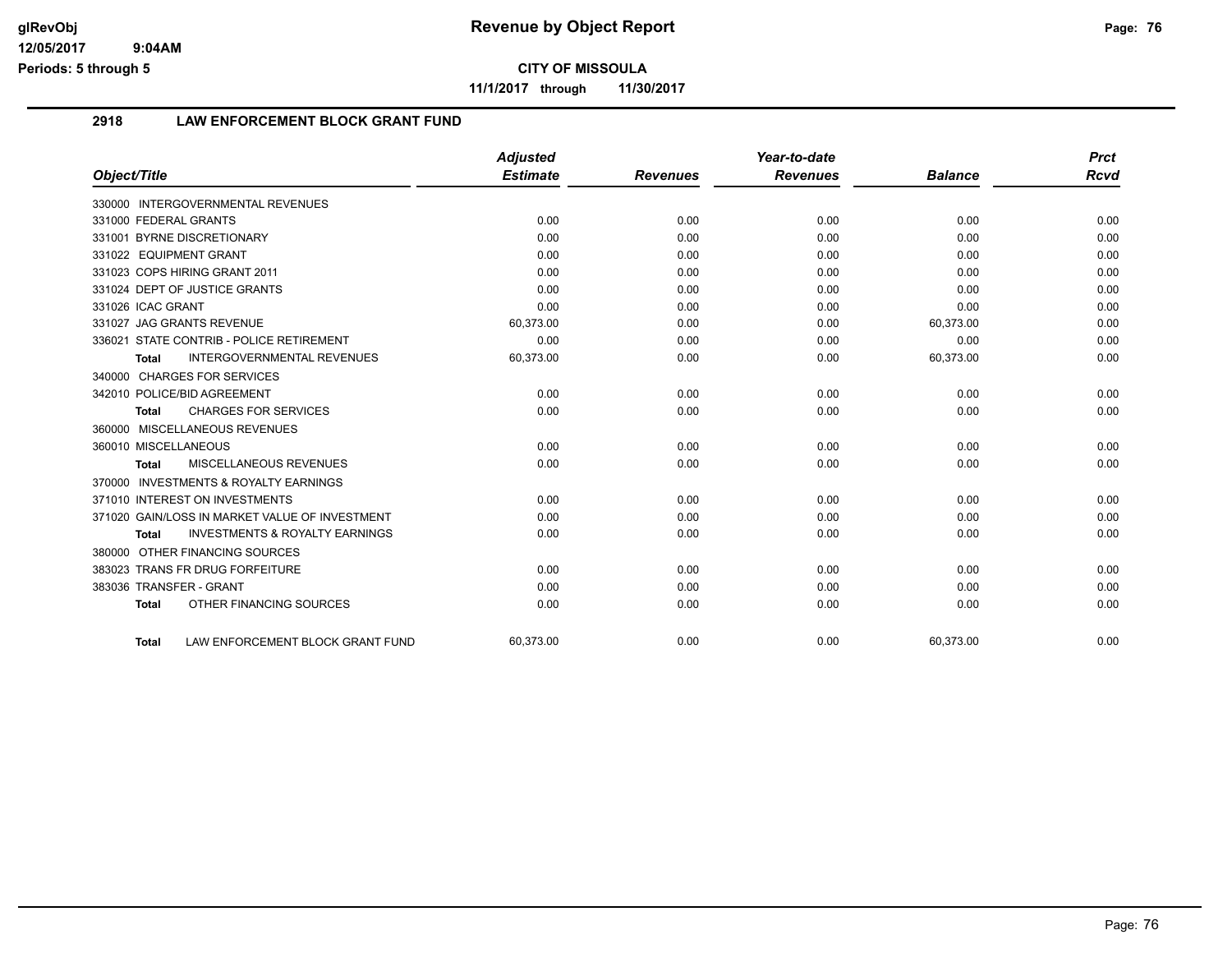**11/1/2017 through 11/30/2017**

## **2919 HIDTA FUND**

**2919 HIDTA FUND**

|                                                     | <b>Adjusted</b> |                 | Year-to-date    |                | <b>Prct</b> |
|-----------------------------------------------------|-----------------|-----------------|-----------------|----------------|-------------|
| Object/Title                                        | <b>Estimate</b> | <b>Revenues</b> | <b>Revenues</b> | <b>Balance</b> | <b>Rcvd</b> |
| 340000 CHARGES FOR SERVICES                         |                 |                 |                 |                |             |
| 342013 SECURITY INVEST FEES                         | 140,600.00      | 9,103.35        | 9,956.58        | 130,643.42     | 7.08        |
| 342014 POLICE DEPARTMENT SERVICE FEES               | 0.00            | 0.00            | 0.00            | 0.00           | 0.00        |
| <b>CHARGES FOR SERVICES</b><br>Total                | 140,600.00      | 9,103.35        | 9,956.58        | 130,643.42     | 7.08        |
| 360000 MISCELLANEOUS REVENUES                       |                 |                 |                 |                |             |
| 360010 MISCELLANEOUS                                | 0.00            | 0.00            | 0.00            | 0.00           | 0.00        |
| MISCELLANEOUS REVENUES<br>Total                     | 0.00            | 0.00            | 0.00            | 0.00           | 0.00        |
| <b>INVESTMENTS &amp; ROYALTY EARNINGS</b><br>370000 |                 |                 |                 |                |             |
| 371010 INTEREST ON INVESTMENTS                      | 0.00            | 0.00            | 0.00            | 0.00           | 0.00        |
| <b>INVESTMENTS &amp; ROYALTY EARNINGS</b><br>Total  | 0.00            | 0.00            | 0.00            | 0.00           | 0.00        |
| <b>HIDTA FUND</b><br><b>Total</b>                   | 140.600.00      | 9.103.35        | 9,956.58        | 130.643.42     | 7.08        |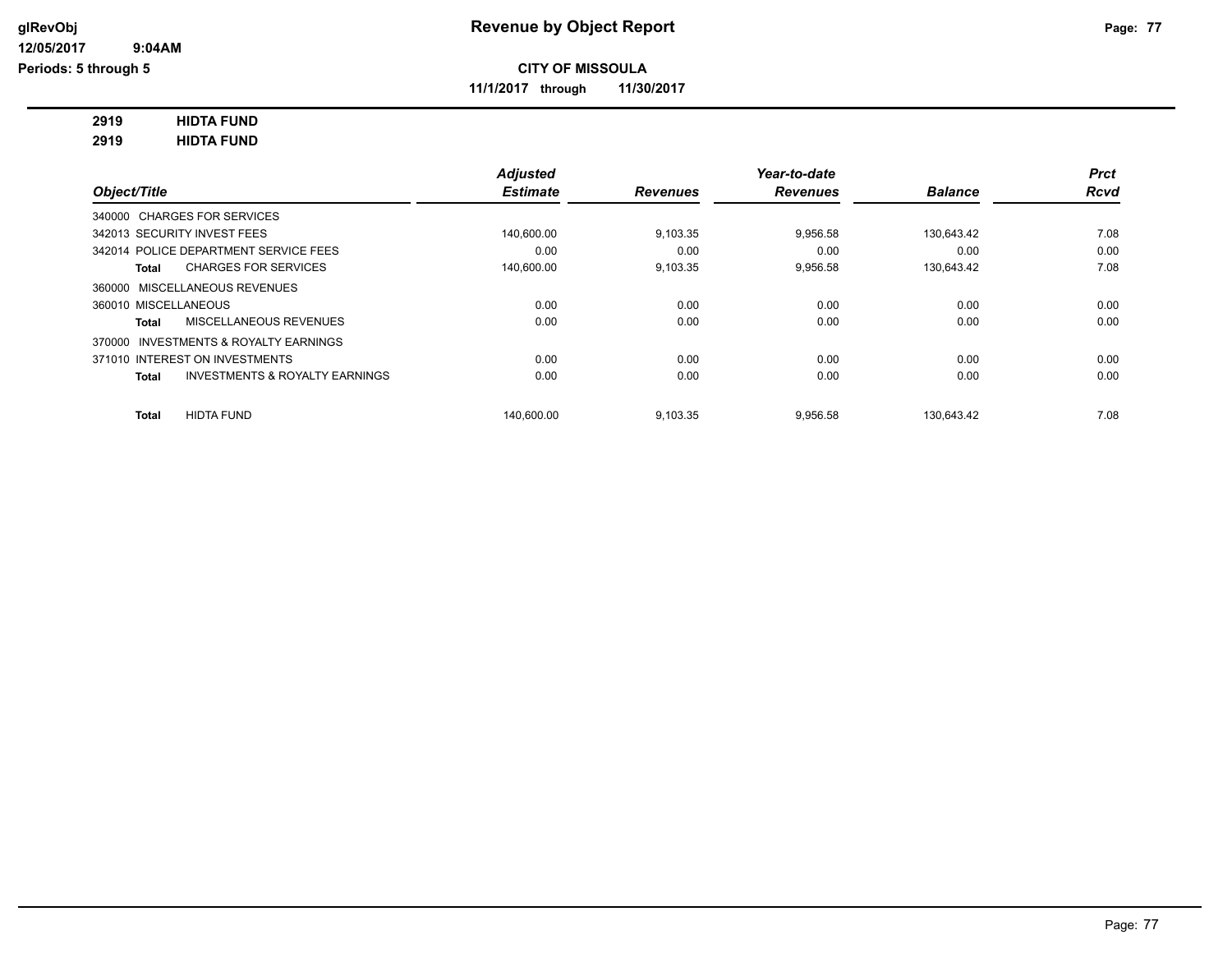**11/1/2017 through 11/30/2017**

**2919 HIDTA FUND**

|                                                           | <b>Adjusted</b> |                 | Year-to-date    |                | <b>Prct</b> |
|-----------------------------------------------------------|-----------------|-----------------|-----------------|----------------|-------------|
| Object/Title                                              | <b>Estimate</b> | <b>Revenues</b> | <b>Revenues</b> | <b>Balance</b> | Rcvd        |
| 340000 CHARGES FOR SERVICES                               |                 |                 |                 |                |             |
| 342013 SECURITY INVEST FEES                               | 140,600.00      | 9,103.35        | 9.956.58        | 130,643.42     | 7.08        |
| 342014 POLICE DEPARTMENT SERVICE FEES                     | 0.00            | 0.00            | 0.00            | 0.00           | 0.00        |
| <b>CHARGES FOR SERVICES</b><br>Total                      | 140,600.00      | 9,103.35        | 9,956.58        | 130,643.42     | 7.08        |
| 360000 MISCELLANEOUS REVENUES                             |                 |                 |                 |                |             |
| 360010 MISCELLANEOUS                                      | 0.00            | 0.00            | 0.00            | 0.00           | 0.00        |
| MISCELLANEOUS REVENUES<br>Total                           | 0.00            | 0.00            | 0.00            | 0.00           | 0.00        |
| 370000 INVESTMENTS & ROYALTY EARNINGS                     |                 |                 |                 |                |             |
| 371010 INTEREST ON INVESTMENTS                            | 0.00            | 0.00            | 0.00            | 0.00           | 0.00        |
| <b>INVESTMENTS &amp; ROYALTY EARNINGS</b><br><b>Total</b> | 0.00            | 0.00            | 0.00            | 0.00           | 0.00        |
| <b>HIDTA FUND</b><br><b>Total</b>                         | 140.600.00      | 9.103.35        | 9.956.58        | 130.643.42     | 7.08        |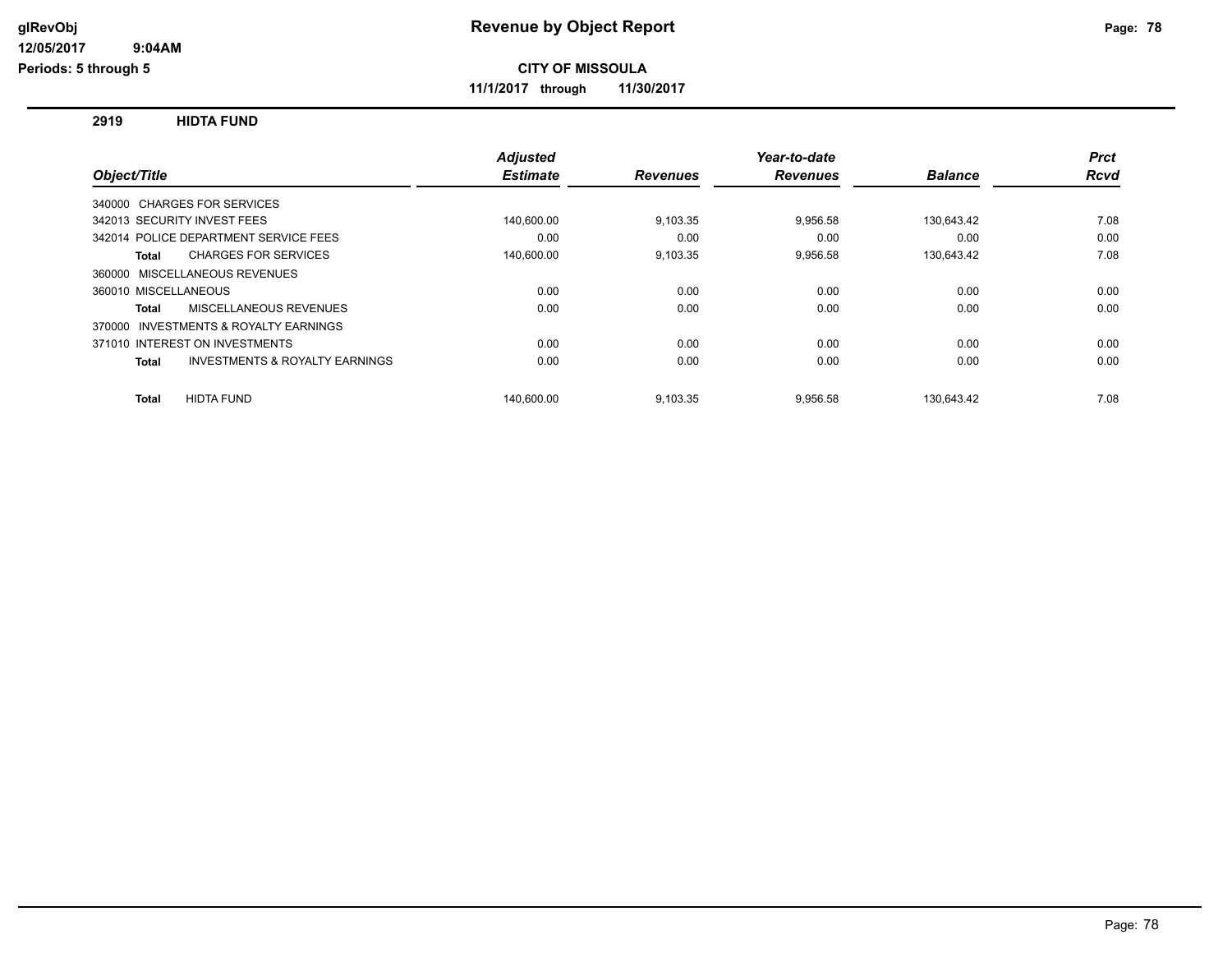**11/1/2017 through 11/30/2017**

## **2939 CDBG PROGRAM INCOME ACCOUNT**

#### **2939 CDBG PROGRAM INCOME ACCOUNT**

|                                                    | <b>Adjusted</b> |                 | Year-to-date    |                | <b>Prct</b> |
|----------------------------------------------------|-----------------|-----------------|-----------------|----------------|-------------|
| Object/Title                                       | <b>Estimate</b> | <b>Revenues</b> | <b>Revenues</b> | <b>Balance</b> | <b>Rcvd</b> |
| 330000 INTERGOVERNMENTAL REVENUES                  |                 |                 |                 |                |             |
| 331000 FEDERAL GRANTS                              | 29,463.00       | 0.00            | 11,083.06       | 18,379.94      | 37.62       |
| INTERGOVERNMENTAL REVENUES<br><b>Total</b>         | 29,463.00       | 0.00            | 11,083.06       | 18,379.94      | 37.62       |
| 360000 MISCELLANEOUS REVENUES                      |                 |                 |                 |                |             |
| 360010 MISCELLANEOUS                               | 0.00            | 0.00            | 0.00            | 0.00           | 0.00        |
| <b>MISCELLANEOUS REVENUES</b><br>Total             | 0.00            | 0.00            | 0.00            | 0.00           | 0.00        |
| 370000 INVESTMENTS & ROYALTY EARNINGS              |                 |                 |                 |                |             |
| 371010 INTEREST ON INVESTMENTS                     | 0.00            | 0.00            | 0.00            | 0.00           | 0.00        |
| 371020 GAIN/LOSS IN MARKET VALUE OF INVESTMENTS    | 0.00            | 0.00            | 0.00            | 0.00           | 0.00        |
| <b>INVESTMENTS &amp; ROYALTY EARNINGS</b><br>Total | 0.00            | 0.00            | 0.00            | 0.00           | 0.00        |
| 380000 OTHER FINANCING SOURCES                     |                 |                 |                 |                |             |
| 383000 OPERATING TRANSFERS                         | 0.00            | 0.00            | 0.00            | 0.00           | 0.00        |
| 383009 TRANS FR TITLE I                            | 0.00            | 0.00            | 0.00            | 0.00           | 0.00        |
| OTHER FINANCING SOURCES<br><b>Total</b>            | 0.00            | 0.00            | 0.00            | 0.00           | 0.00        |
| CDBG PROGRAM INCOME ACCOUNT<br><b>Total</b>        | 29.463.00       | 0.00            | 11,083.06       | 18,379.94      | 37.62       |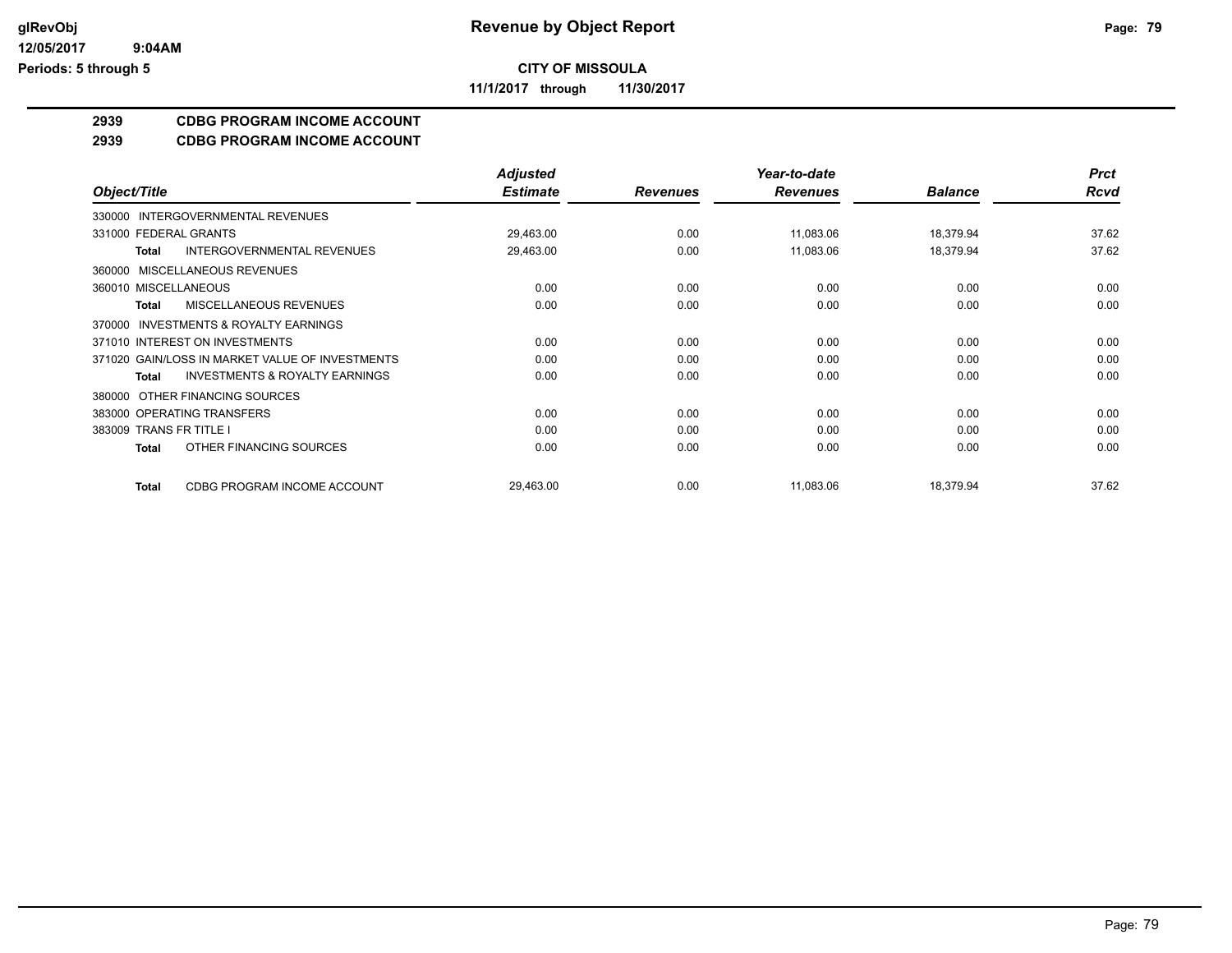**11/1/2017 through 11/30/2017**

#### **2939 CDBG PROGRAM INCOME ACCOUNT**

|                                                           | <b>Adjusted</b> |                 | Year-to-date    |                | <b>Prct</b> |
|-----------------------------------------------------------|-----------------|-----------------|-----------------|----------------|-------------|
| Object/Title                                              | <b>Estimate</b> | <b>Revenues</b> | <b>Revenues</b> | <b>Balance</b> | Rcvd        |
| 330000 INTERGOVERNMENTAL REVENUES                         |                 |                 |                 |                |             |
| 331000 FEDERAL GRANTS                                     | 29,463.00       | 0.00            | 11,083.06       | 18,379.94      | 37.62       |
| INTERGOVERNMENTAL REVENUES<br><b>Total</b>                | 29,463.00       | 0.00            | 11,083.06       | 18,379.94      | 37.62       |
| 360000 MISCELLANEOUS REVENUES                             |                 |                 |                 |                |             |
| 360010 MISCELLANEOUS                                      | 0.00            | 0.00            | 0.00            | 0.00           | 0.00        |
| MISCELLANEOUS REVENUES<br><b>Total</b>                    | 0.00            | 0.00            | 0.00            | 0.00           | 0.00        |
| <b>INVESTMENTS &amp; ROYALTY EARNINGS</b><br>370000       |                 |                 |                 |                |             |
| 371010 INTEREST ON INVESTMENTS                            | 0.00            | 0.00            | 0.00            | 0.00           | 0.00        |
| 371020 GAIN/LOSS IN MARKET VALUE OF INVESTMENT            | 0.00            | 0.00            | 0.00            | 0.00           | 0.00        |
| <b>INVESTMENTS &amp; ROYALTY EARNINGS</b><br><b>Total</b> | 0.00            | 0.00            | 0.00            | 0.00           | 0.00        |
| 380000 OTHER FINANCING SOURCES                            |                 |                 |                 |                |             |
| 383000 OPERATING TRANSFERS                                | 0.00            | 0.00            | 0.00            | 0.00           | 0.00        |
| 383009 TRANS FR TITLE I                                   | 0.00            | 0.00            | 0.00            | 0.00           | 0.00        |
| OTHER FINANCING SOURCES<br><b>Total</b>                   | 0.00            | 0.00            | 0.00            | 0.00           | 0.00        |
| <b>Total</b><br>CDBG PROGRAM INCOME ACCOUNT               | 29,463.00       | 0.00            | 11,083.06       | 18,379.94      | 37.62       |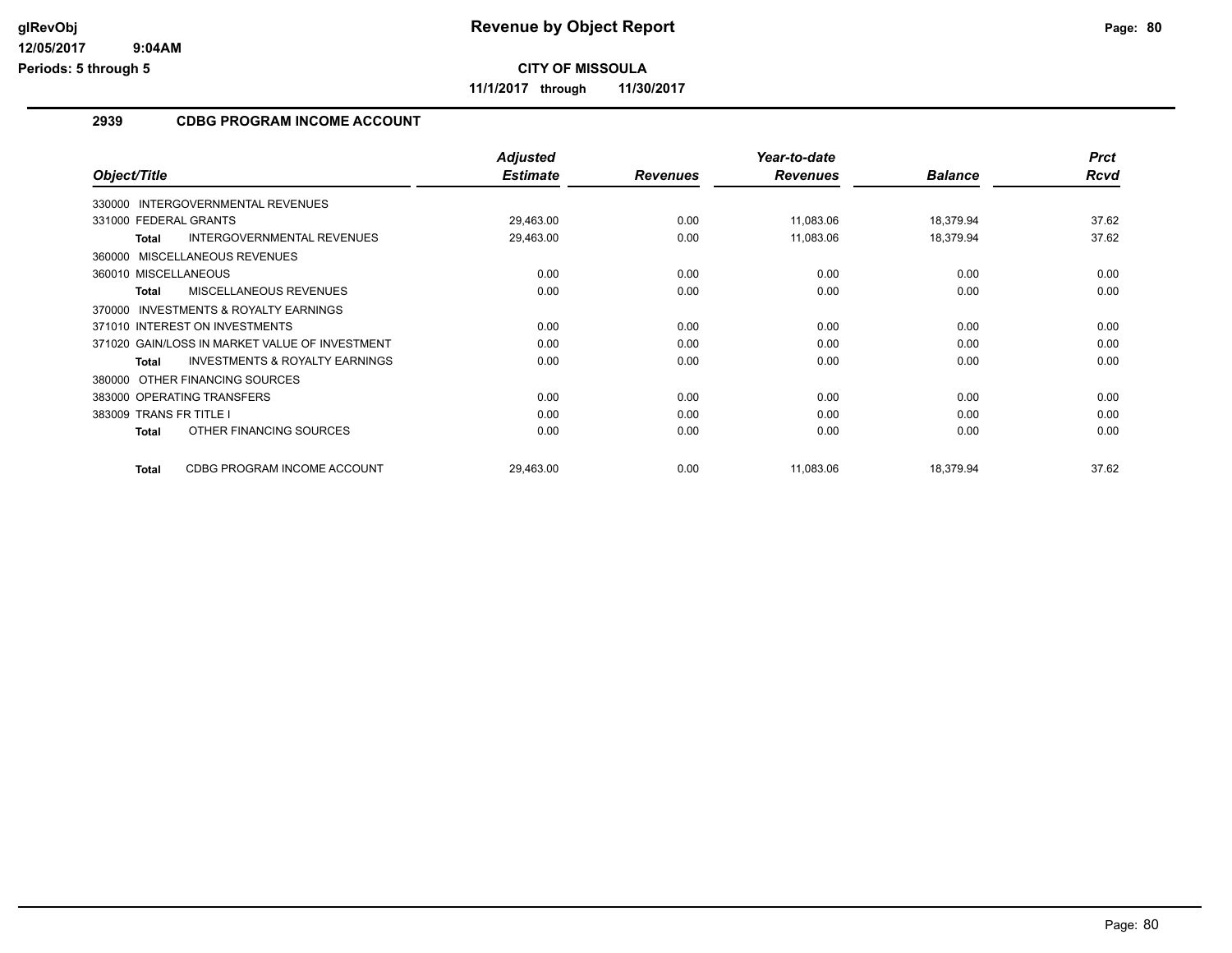**11/1/2017 through 11/30/2017**

## **2940 CDBG FUND**

**2940 CDBG FUND**

|                                                           | <b>Adjusted</b> |                 | Year-to-date    |                | <b>Prct</b> |
|-----------------------------------------------------------|-----------------|-----------------|-----------------|----------------|-------------|
| Object/Title                                              | <b>Estimate</b> | <b>Revenues</b> | <b>Revenues</b> | <b>Balance</b> | <b>Rcvd</b> |
| 330000 INTERGOVERNMENTAL REVENUES                         |                 |                 |                 |                |             |
| 331010 ENTITLEMENT - CDBG/HOME                            | 517,790.00      | 19,968.00       | 113,774.24      | 404,015.76     | 21.97       |
| 331012 ARRA/CDBG STIMULUS REVENUE                         | 0.00            | 0.00            | 0.00            | 0.00           | 0.00        |
| <b>INTERGOVERNMENTAL REVENUES</b><br>Total                | 517,790.00      | 19,968.00       | 113,774.24      | 404,015.76     | 21.97       |
| MISCELLANEOUS REVENUES<br>360000                          |                 |                 |                 |                |             |
| 360010 MISCELLANEOUS                                      | 0.00            | 0.00            | 0.00            | 0.00           | 0.00        |
| MISCELLANEOUS REVENUES<br>Total                           | 0.00            | 0.00            | 0.00            | 0.00           | 0.00        |
| <b>INVESTMENTS &amp; ROYALTY EARNINGS</b><br>370000       |                 |                 |                 |                |             |
| 371010 INTEREST ON INVESTMENTS                            | 0.00            | 0.00            | 0.00            | 0.00           | 0.00        |
| <b>INVESTMENTS &amp; ROYALTY EARNINGS</b><br><b>Total</b> | 0.00            | 0.00            | 0.00            | 0.00           | 0.00        |
| OTHER FINANCING SOURCES<br>380000                         |                 |                 |                 |                |             |
| 383000 OPERATING TRANSFERS                                | 0.00            | 0.00            | 0.00            | 0.00           | 0.00        |
| 383009 TRANS FR TITLE I                                   | 0.00            | 0.00            | 0.00            | 0.00           | 0.00        |
| OTHER FINANCING SOURCES<br><b>Total</b>                   | 0.00            | 0.00            | 0.00            | 0.00           | 0.00        |
| <b>CDBG FUND</b><br><b>Total</b>                          | 517,790.00      | 19,968.00       | 113,774.24      | 404,015.76     | 21.97       |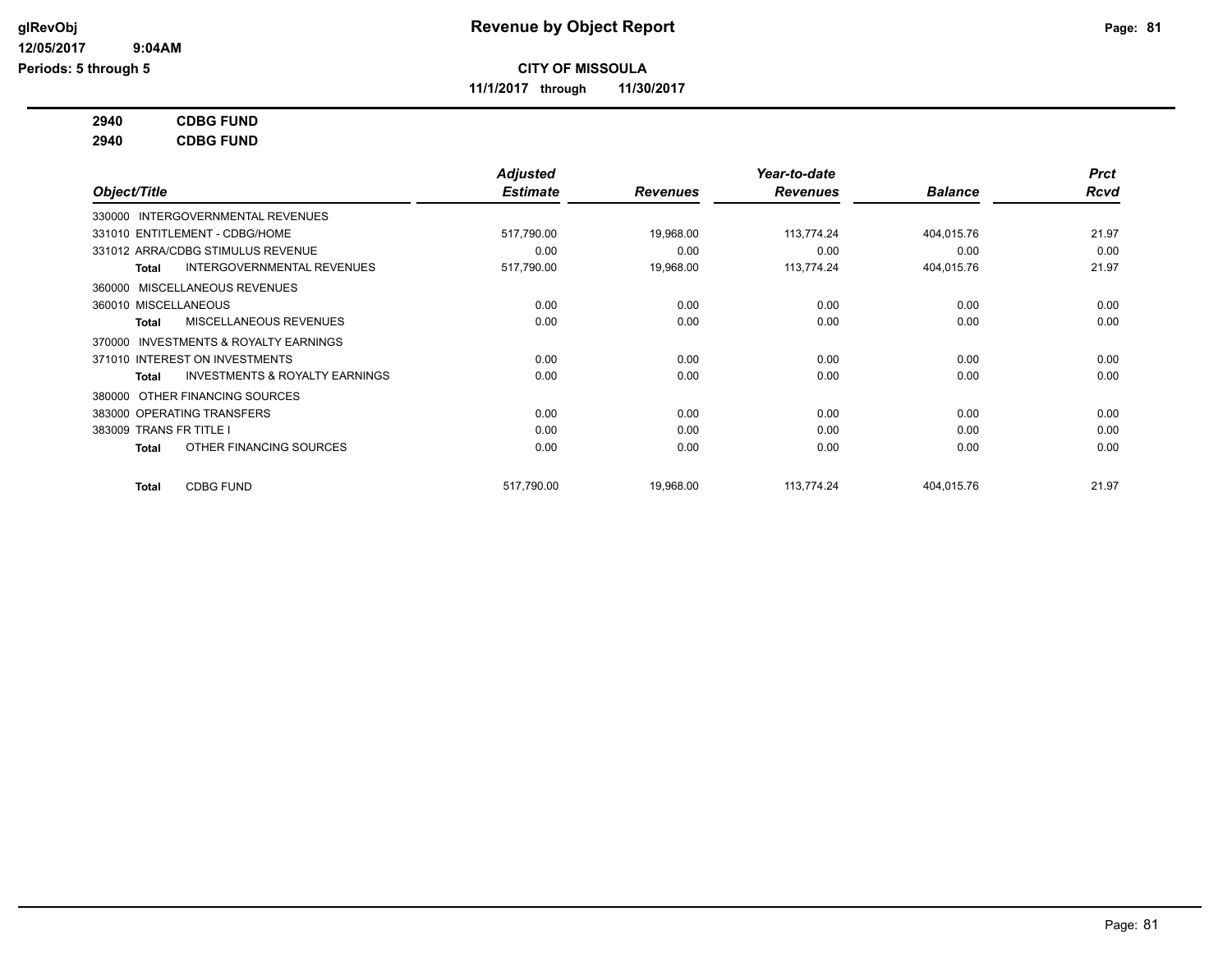**11/1/2017 through 11/30/2017**

**2940 CDBG FUND**

|                                                           | <b>Adjusted</b> |                 | Year-to-date    |                | <b>Prct</b> |
|-----------------------------------------------------------|-----------------|-----------------|-----------------|----------------|-------------|
| Object/Title                                              | <b>Estimate</b> | <b>Revenues</b> | <b>Revenues</b> | <b>Balance</b> | Rcvd        |
| <b>INTERGOVERNMENTAL REVENUES</b><br>330000               |                 |                 |                 |                |             |
| 331010 ENTITLEMENT - CDBG/HOME                            | 517,790.00      | 19,968.00       | 113,774.24      | 404,015.76     | 21.97       |
| 331012 ARRA/CDBG STIMULUS REVENUE                         | 0.00            | 0.00            | 0.00            | 0.00           | 0.00        |
| <b>INTERGOVERNMENTAL REVENUES</b><br><b>Total</b>         | 517,790.00      | 19,968.00       | 113,774.24      | 404,015.76     | 21.97       |
| MISCELLANEOUS REVENUES<br>360000                          |                 |                 |                 |                |             |
| 360010 MISCELLANEOUS                                      | 0.00            | 0.00            | 0.00            | 0.00           | 0.00        |
| MISCELLANEOUS REVENUES<br><b>Total</b>                    | 0.00            | 0.00            | 0.00            | 0.00           | 0.00        |
| <b>INVESTMENTS &amp; ROYALTY EARNINGS</b><br>370000       |                 |                 |                 |                |             |
| 371010 INTEREST ON INVESTMENTS                            | 0.00            | 0.00            | 0.00            | 0.00           | 0.00        |
| <b>INVESTMENTS &amp; ROYALTY EARNINGS</b><br><b>Total</b> | 0.00            | 0.00            | 0.00            | 0.00           | 0.00        |
| OTHER FINANCING SOURCES<br>380000                         |                 |                 |                 |                |             |
| 383000 OPERATING TRANSFERS                                | 0.00            | 0.00            | 0.00            | 0.00           | 0.00        |
| 383009 TRANS FR TITLE I                                   | 0.00            | 0.00            | 0.00            | 0.00           | 0.00        |
| OTHER FINANCING SOURCES<br><b>Total</b>                   | 0.00            | 0.00            | 0.00            | 0.00           | 0.00        |
| <b>CDBG FUND</b><br><b>Total</b>                          | 517,790.00      | 19.968.00       | 113.774.24      | 404.015.76     | 21.97       |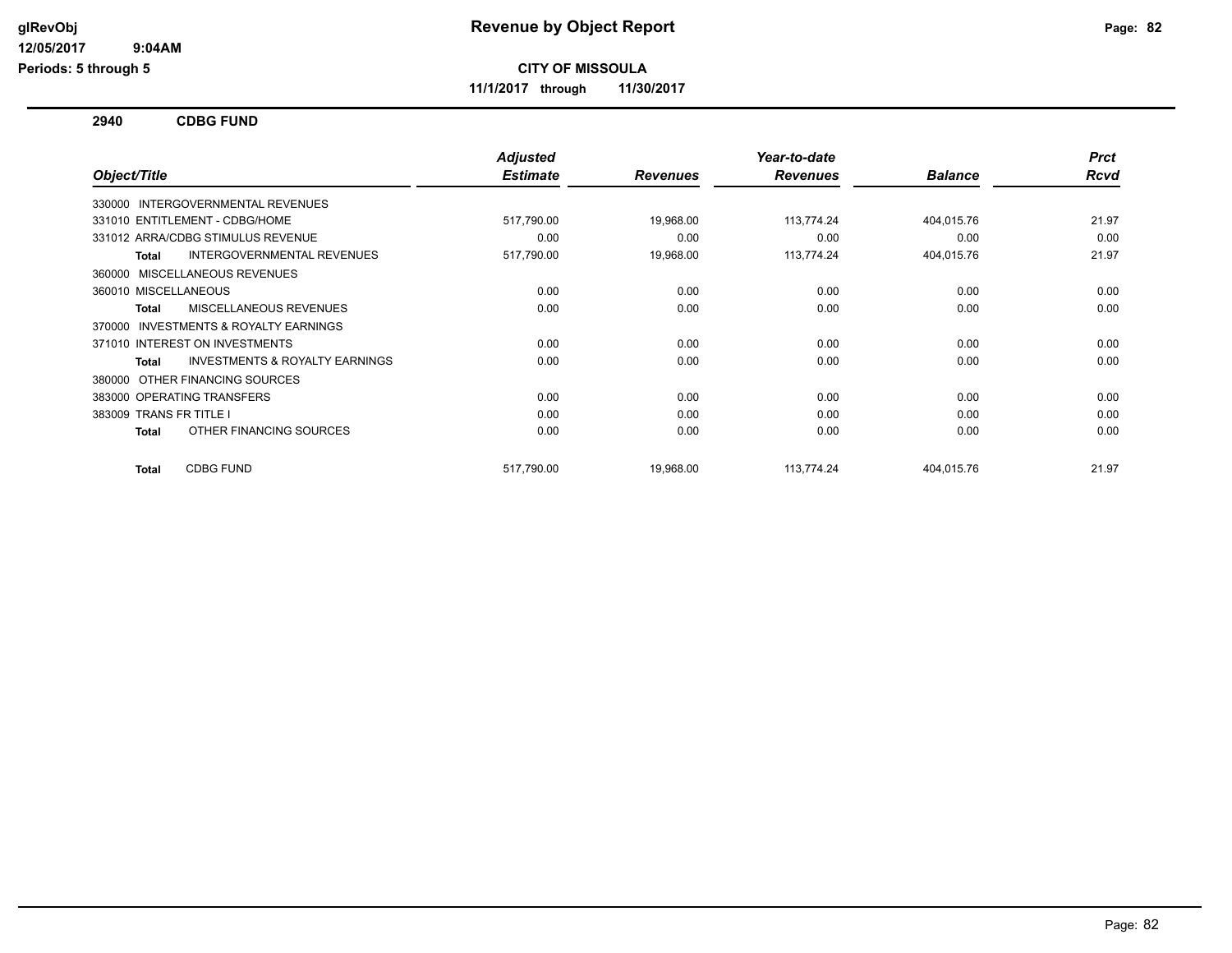**11/1/2017 through 11/30/2017**

## **2941 HOME FUND**

**2941 HOME FUND**

|                                                           | <b>Adjusted</b> |                 | Year-to-date    |                | <b>Prct</b> |
|-----------------------------------------------------------|-----------------|-----------------|-----------------|----------------|-------------|
| Object/Title                                              | <b>Estimate</b> | <b>Revenues</b> | <b>Revenues</b> | <b>Balance</b> | Rcvd        |
| 330000 INTERGOVERNMENTAL REVENUES                         |                 |                 |                 |                |             |
| 330000 INTERGOVERNMENTAL REVENUES                         | 0.00            | 0.00            | 0.00            | 0.00           | 0.00        |
| 331016 HOMEWORD 1800 PHILLIPS                             | 0.00            | 0.00            | 0.00            | 0.00           | 0.00        |
| 331033 WORD                                               | 0.00            | 0.00            | 0.00            | 0.00           | 0.00        |
| 334145 WESTERN MT MENTAL HEALTH CTR                       | 0.00            | 0.00            | 0.00            | 0.00           | 0.00        |
| 334149 MISSOULA HOMEOWNERSHIP PROGRAM                     | 0.00            | 0.00            | 0.00            | 0.00           | 0.00        |
| 334153 FY14 DISTRICT XI HRC TBRA                          | 0.00            | 0.00            | 0.00            | 0.00           | 0.00        |
| 334154 HOMEWORD SWEETGRASS                                | 0.00            | 0.00            | 0.00            | 0.00           | 0.00        |
| 334155 FY08 NMCDC                                         | 0.00            | 0.00            | 0.00            | 0.00           | 0.00        |
| 334156 HOME PROGRAM INCOME                                | 320,000.00      | 0.00            | 0.00            | 320,000.00     | 0.00        |
| 334157 FY09 MHA                                           | 0.00            | 0.00            | 0.00            | 0.00           | 0.00        |
| 334159 FY09 HOMEWORD                                      | 0.00            | 0.00            | 0.00            | 0.00           | 0.00        |
| 334160 FY09 NMCDC                                         | 0.00            | 0.00            | 0.00            | 0.00           | 0.00        |
| 334161 FY10 DISTRICT XI HRC                               | 0.00            | 0.00            | 0.00            | 0.00           | 0.00        |
| 334163 FY10 homeWORD/SOLSTICE APT                         | 0.00            | 0.00            | 0.00            | 0.00           | 0.00        |
| <b>INTERGOVERNMENTAL REVENUES</b><br><b>Total</b>         | 320,000.00      | 0.00            | 0.00            | 320,000.00     | 0.00        |
| 340000 CHARGES FOR SERVICES                               |                 |                 |                 |                |             |
| 341450 *** Title Not Found ***                            | 0.00            | 0.00            | 0.00            | 0.00           | 0.00        |
| <b>CHARGES FOR SERVICES</b><br><b>Total</b>               | 0.00            | 0.00            | 0.00            | 0.00           | 0.00        |
| 360000 MISCELLANEOUS REVENUES                             |                 |                 |                 |                |             |
| 360005 LOAN REPAYMENTS                                    | 0.00            | 0.00            | 0.00            | 0.00           | 0.00        |
| 360010 MISCELLANEOUS                                      | 0.00            | 5,275.70        | 10,208.61       | $-10,208.61$   | 0.00        |
| MISCELLANEOUS REVENUES<br><b>Total</b>                    | 0.00            | 5,275.70        | 10,208.61       | $-10,208.61$   | 0.00        |
| 370000 INVESTMENTS & ROYALTY EARNINGS                     |                 |                 |                 |                |             |
| 371020 GAIN/LOSS IN MARKET VALUE OF INVESTMENTS           | 0.00            | 0.00            | 0.00            | 0.00           | 0.00        |
| <b>INVESTMENTS &amp; ROYALTY EARNINGS</b><br><b>Total</b> | 0.00            | 0.00            | 0.00            | 0.00           | 0.00        |
| <b>HOME FUND</b><br><b>Total</b>                          | 320,000.00      | 5,275.70        | 10,208.61       | 309,791.39     | 3.19        |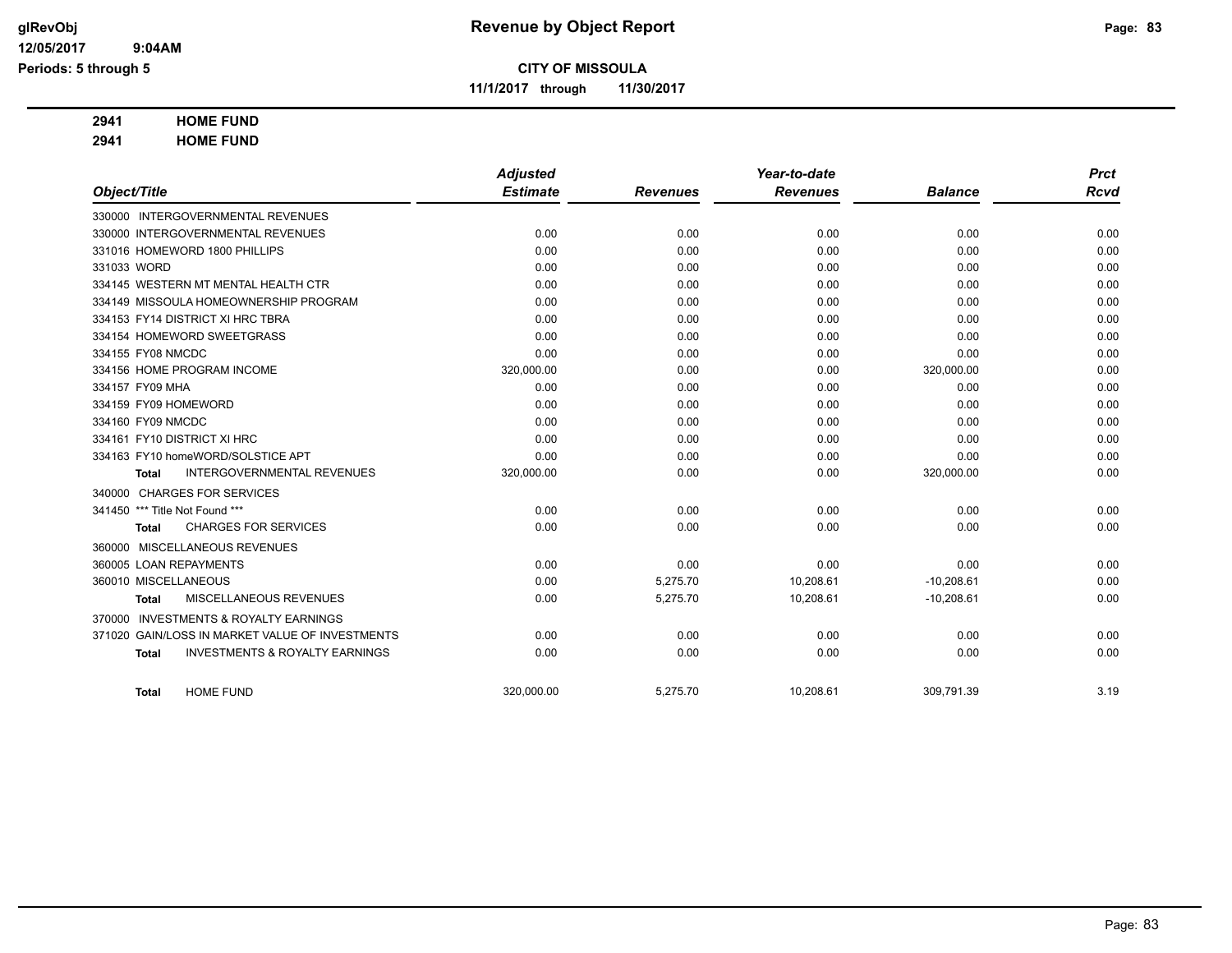**11/1/2017 through 11/30/2017**

**2941 HOME FUND**

|                                                           | <b>Adjusted</b> |                 | Year-to-date    |                | <b>Prct</b> |
|-----------------------------------------------------------|-----------------|-----------------|-----------------|----------------|-------------|
| Object/Title                                              | <b>Estimate</b> | <b>Revenues</b> | <b>Revenues</b> | <b>Balance</b> | <b>Rcvd</b> |
| 330000 INTERGOVERNMENTAL REVENUES                         |                 |                 |                 |                |             |
| 330000 INTERGOVERNMENTAL REVENUES                         | 0.00            | 0.00            | 0.00            | 0.00           | 0.00        |
| 331016 HOMEWORD 1800 PHILLIPS                             | 0.00            | 0.00            | 0.00            | 0.00           | 0.00        |
| 331033 WORD                                               | 0.00            | 0.00            | 0.00            | 0.00           | 0.00        |
| 334145 WESTERN MT MENTAL HEALTH CTR                       | 0.00            | 0.00            | 0.00            | 0.00           | 0.00        |
| 334149 MISSOULA HOMEOWNERSHIP PROGRAM                     | 0.00            | 0.00            | 0.00            | 0.00           | 0.00        |
| 334153 FY14 DISTRICT XI HRC TBRA                          | 0.00            | 0.00            | 0.00            | 0.00           | 0.00        |
| 334154 HOMEWORD SWEETGRASS                                | 0.00            | 0.00            | 0.00            | 0.00           | 0.00        |
| 334155 FY08 NMCDC                                         | 0.00            | 0.00            | 0.00            | 0.00           | 0.00        |
| 334156 HOME PROGRAM INCOME                                | 320,000.00      | 0.00            | 0.00            | 320,000.00     | 0.00        |
| 334157 FY09 MHA                                           | 0.00            | 0.00            | 0.00            | 0.00           | 0.00        |
| 334159 FY09 HOMEWORD                                      | 0.00            | 0.00            | 0.00            | 0.00           | 0.00        |
| 334160 FY09 NMCDC                                         | 0.00            | 0.00            | 0.00            | 0.00           | 0.00        |
| 334161 FY10 DISTRICT XI HRC                               | 0.00            | 0.00            | 0.00            | 0.00           | 0.00        |
| 334163 FY10 homeWORD/SOLSTICE APT                         | 0.00            | 0.00            | 0.00            | 0.00           | 0.00        |
| <b>INTERGOVERNMENTAL REVENUES</b><br><b>Total</b>         | 320,000.00      | 0.00            | 0.00            | 320,000.00     | 0.00        |
| 340000 CHARGES FOR SERVICES                               |                 |                 |                 |                |             |
| 341450 *** Title Not Found ***                            | 0.00            | 0.00            | 0.00            | 0.00           | 0.00        |
| <b>CHARGES FOR SERVICES</b><br><b>Total</b>               | 0.00            | 0.00            | 0.00            | 0.00           | 0.00        |
| 360000 MISCELLANEOUS REVENUES                             |                 |                 |                 |                |             |
| 360005 LOAN REPAYMENTS                                    | 0.00            | 0.00            | 0.00            | 0.00           | 0.00        |
| 360010 MISCELLANEOUS                                      | 0.00            | 5,275.70        | 10,208.61       | $-10,208.61$   | 0.00        |
| MISCELLANEOUS REVENUES<br><b>Total</b>                    | 0.00            | 5,275.70        | 10,208.61       | $-10,208.61$   | 0.00        |
| 370000 INVESTMENTS & ROYALTY EARNINGS                     |                 |                 |                 |                |             |
| 371020 GAIN/LOSS IN MARKET VALUE OF INVESTMENT            | 0.00            | 0.00            | 0.00            | 0.00           | 0.00        |
| <b>INVESTMENTS &amp; ROYALTY EARNINGS</b><br><b>Total</b> | 0.00            | 0.00            | 0.00            | 0.00           | 0.00        |
|                                                           |                 |                 |                 |                |             |
| <b>HOME FUND</b><br><b>Total</b>                          | 320,000.00      | 5,275.70        | 10,208.61       | 309,791.39     | 3.19        |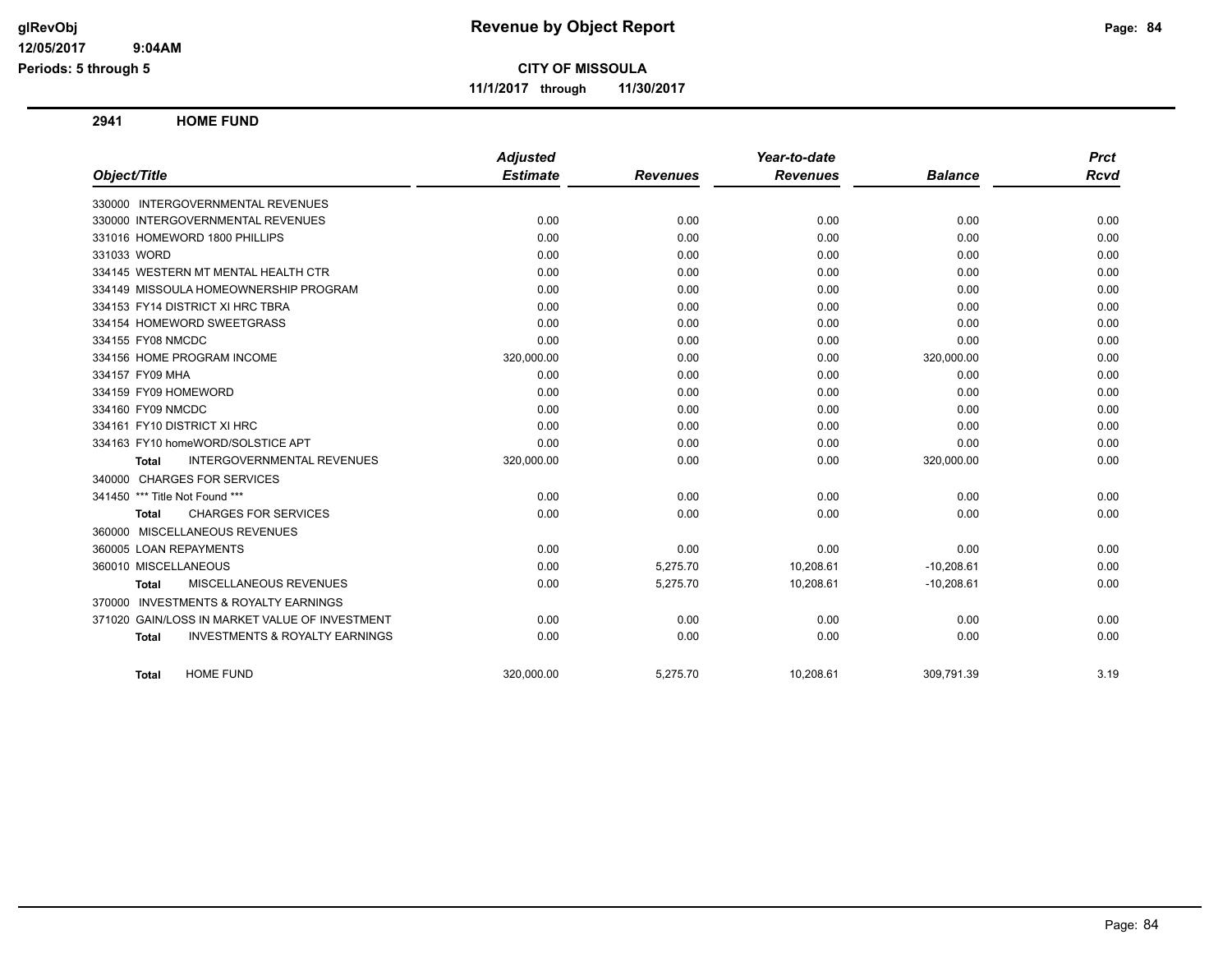**11/1/2017 through 11/30/2017**

## **2942 ADDI PROGRAM**

**2942 ADDI PROGRAM**

|                                                    | <b>Adjusted</b> |                 | Year-to-date    |                | <b>Prct</b> |
|----------------------------------------------------|-----------------|-----------------|-----------------|----------------|-------------|
| Object/Title                                       | <b>Estimate</b> | <b>Revenues</b> | <b>Revenues</b> | <b>Balance</b> | <b>Rcvd</b> |
| 330000 INTERGOVERNMENTAL REVENUES                  |                 |                 |                 |                |             |
| 330000 INTERGOVERNMENTAL REVENUES                  | 0.00            | 0.00            | 0.00            | 0.00           | 0.00        |
| 334146 ADDI FUNDS-1ST TIME HOMEBUYERS              | 0.00            | 0.00            | 0.00            | 0.00           | 0.00        |
| <b>INTERGOVERNMENTAL REVENUES</b><br>Total         | 0.00            | 0.00            | 0.00            | 0.00           | 0.00        |
| 370000 INVESTMENTS & ROYALTY EARNINGS              |                 |                 |                 |                |             |
| 371010 INTEREST ON INVESTMENTS                     | 0.00            | 0.00            | 0.00            | 0.00           | 0.00        |
| 371020 GAIN/LOSS IN MARKET VALUE OF INVESTMENTS    | 0.00            | 0.00            | 0.00            | 0.00           | 0.00        |
| <b>INVESTMENTS &amp; ROYALTY EARNINGS</b><br>Total | 0.00            | 0.00            | 0.00            | 0.00           | 0.00        |
|                                                    |                 |                 |                 |                |             |
| ADDI PROGRAM<br><b>Total</b>                       | 0.00            | 0.00            | 0.00            | 0.00           | 0.00        |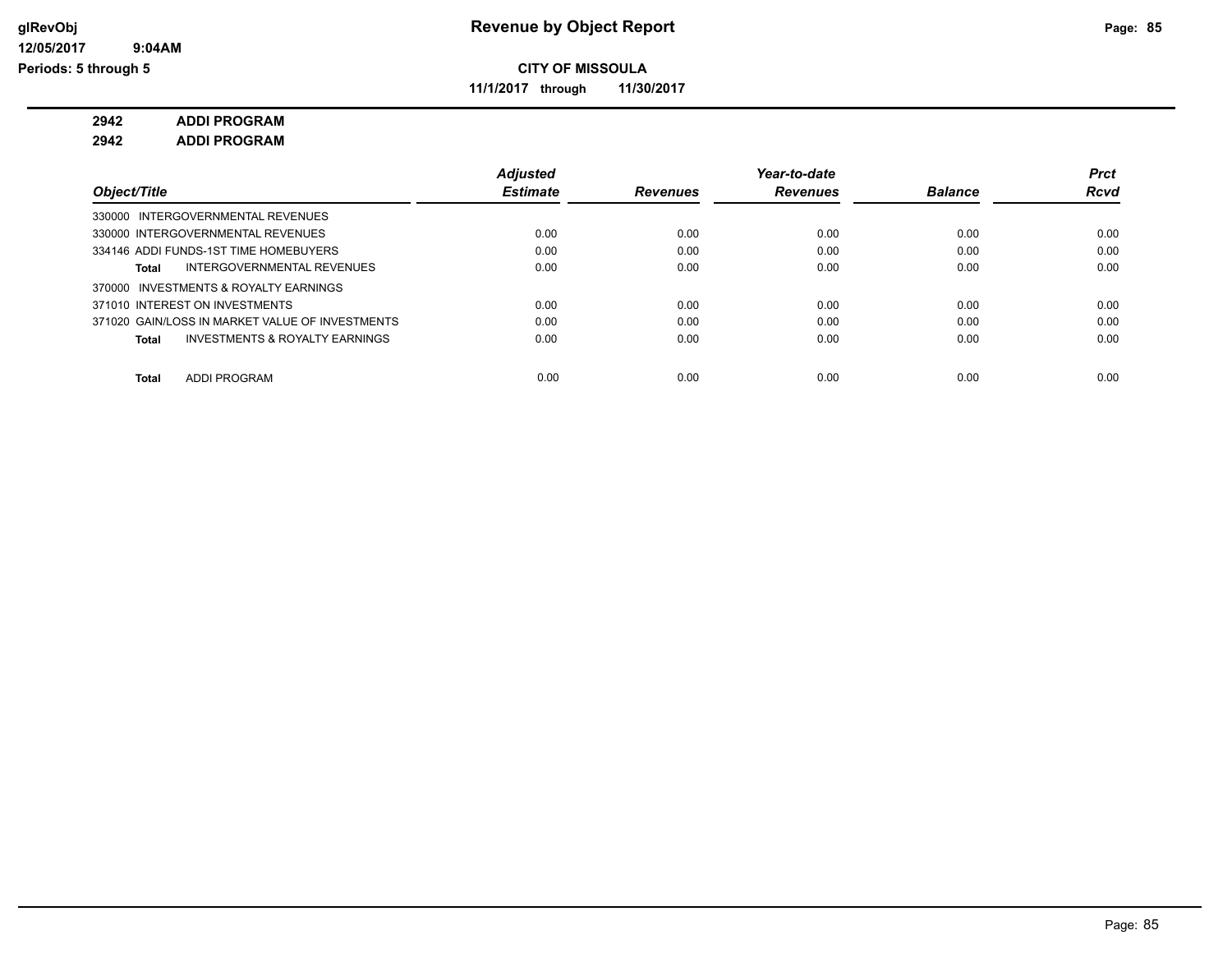**11/1/2017 through 11/30/2017**

#### **2942 ADDI PROGRAM**

|                                                   | <b>Adiusted</b> |                 | Year-to-date    |                | <b>Prct</b> |
|---------------------------------------------------|-----------------|-----------------|-----------------|----------------|-------------|
| Object/Title                                      | <b>Estimate</b> | <b>Revenues</b> | <b>Revenues</b> | <b>Balance</b> | <b>Rcvd</b> |
| 330000 INTERGOVERNMENTAL REVENUES                 |                 |                 |                 |                |             |
| 330000 INTERGOVERNMENTAL REVENUES                 | 0.00            | 0.00            | 0.00            | 0.00           | 0.00        |
| 334146 ADDI FUNDS-1ST TIME HOMEBUYERS             | 0.00            | 0.00            | 0.00            | 0.00           | 0.00        |
| <b>INTERGOVERNMENTAL REVENUES</b><br><b>Total</b> | 0.00            | 0.00            | 0.00            | 0.00           | 0.00        |
| 370000 INVESTMENTS & ROYALTY EARNINGS             |                 |                 |                 |                |             |
| 371010 INTEREST ON INVESTMENTS                    | 0.00            | 0.00            | 0.00            | 0.00           | 0.00        |
| 371020 GAIN/LOSS IN MARKET VALUE OF INVESTMENT    | 0.00            | 0.00            | 0.00            | 0.00           | 0.00        |
| INVESTMENTS & ROYALTY EARNINGS<br><b>Total</b>    | 0.00            | 0.00            | 0.00            | 0.00           | 0.00        |
|                                                   |                 |                 |                 |                |             |
| <b>ADDI PROGRAM</b><br><b>Total</b>               | 0.00            | 0.00            | 0.00            | 0.00           | 0.00        |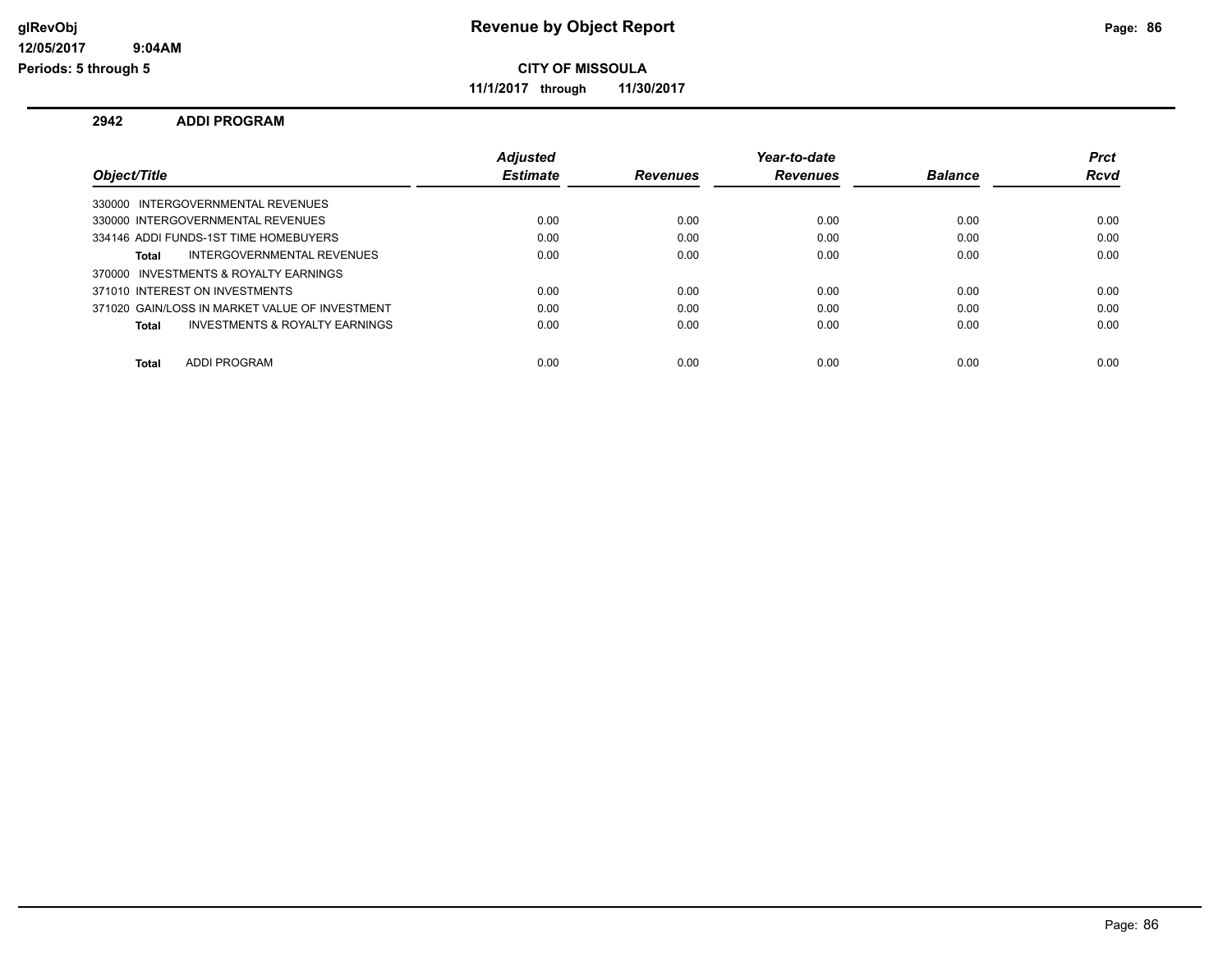**11/1/2017 through 11/30/2017**

#### **2943 CITY HOME PROGRAM INCOME**

#### **2943 CITY HOME PROGRAM INCOME**

|                                            | <b>Adjusted</b> |                 | Year-to-date    |                | <b>Prct</b> |
|--------------------------------------------|-----------------|-----------------|-----------------|----------------|-------------|
| Object/Title                               | <b>Estimate</b> | <b>Revenues</b> | <b>Revenues</b> | <b>Balance</b> | <b>Rcvd</b> |
| 330000 INTERGOVERNMENTAL REVENUES          |                 |                 |                 |                |             |
| 334156 *** Title Not Found ***             | 0.00            | 0.00            | 0.00            | 0.00           | 0.00        |
| <b>INTERGOVERNMENTAL REVENUES</b><br>Total | 0.00            | 0.00            | 0.00            | 0.00           | 0.00        |
| 360000 MISCELLANEOUS REVENUES              |                 |                 |                 |                |             |
| 360005 LOAN REPAYMENTS                     | 25,000.00       | 0.00            | 37.61           | 24,962.39      | 0.15        |
| 360010 MISCELLANEOUS                       | 0.00            | 133.34          | 333.35          | $-333.35$      | 0.00        |
| MISCELLANEOUS REVENUES<br>Total            | 25,000.00       | 133.34          | 370.96          | 24.629.04      | 1.48        |
| 380000 OTHER FINANCING SOURCES             |                 |                 |                 |                |             |
| 383000 OPERATING TRANSFERS                 | 0.00            | 0.00            | 0.00            | 0.00           | 0.00        |
| OTHER FINANCING SOURCES<br>Total           | 0.00            | 0.00            | 0.00            | 0.00           | 0.00        |
| CITY HOME PROGRAM INCOME<br>Total          | 25.000.00       | 133.34          | 370.96          | 24.629.04      | 1.48        |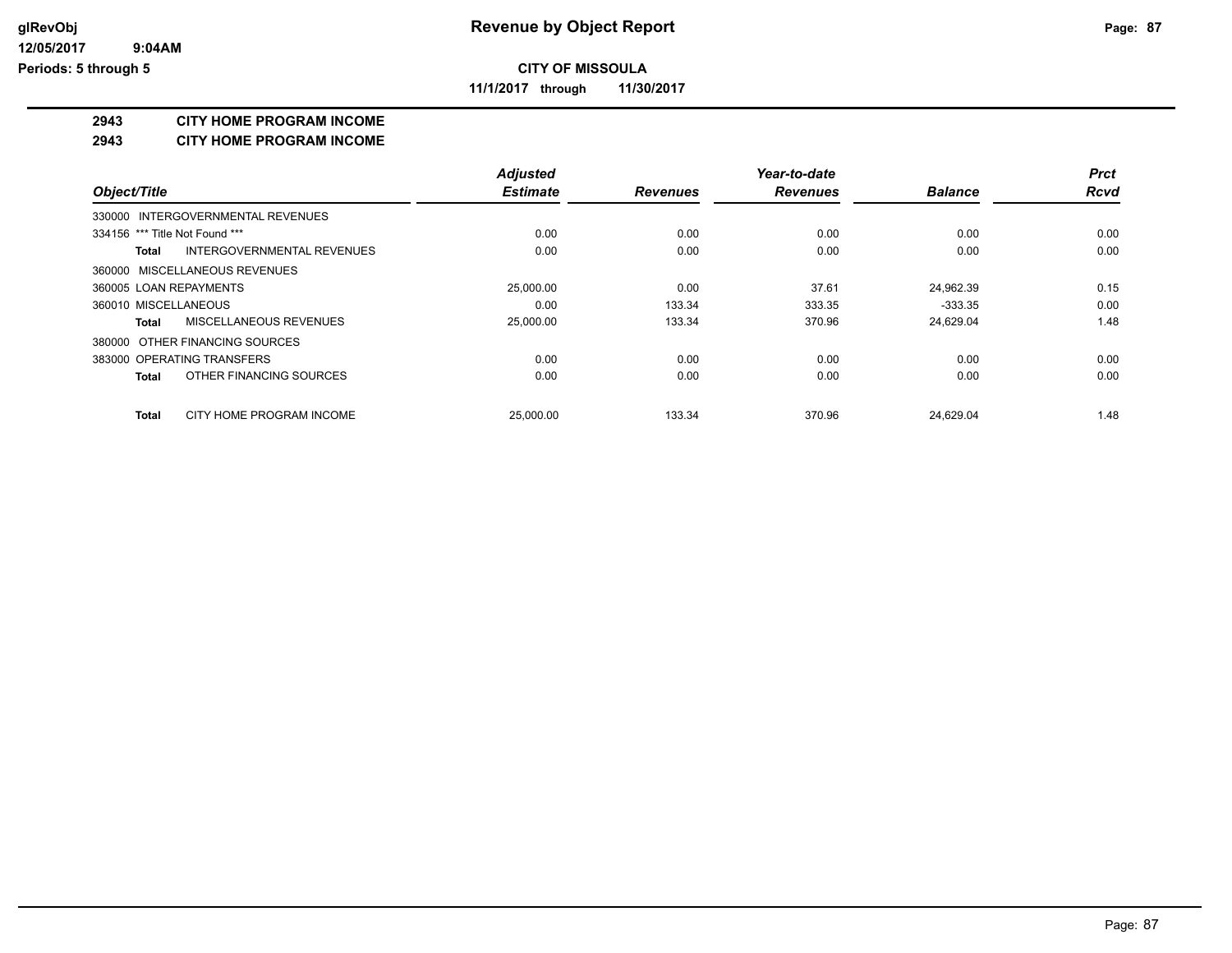**11/1/2017 through 11/30/2017**

#### **2943 CITY HOME PROGRAM INCOME**

|                                            | <b>Adjusted</b> |                 | Year-to-date    |                | <b>Prct</b> |
|--------------------------------------------|-----------------|-----------------|-----------------|----------------|-------------|
| Object/Title                               | <b>Estimate</b> | <b>Revenues</b> | <b>Revenues</b> | <b>Balance</b> | <b>Rcvd</b> |
| 330000 INTERGOVERNMENTAL REVENUES          |                 |                 |                 |                |             |
| 334156 *** Title Not Found ***             | 0.00            | 0.00            | 0.00            | 0.00           | 0.00        |
| INTERGOVERNMENTAL REVENUES<br><b>Total</b> | 0.00            | 0.00            | 0.00            | 0.00           | 0.00        |
| 360000 MISCELLANEOUS REVENUES              |                 |                 |                 |                |             |
| 360005 LOAN REPAYMENTS                     | 25,000.00       | 0.00            | 37.61           | 24,962.39      | 0.15        |
| 360010 MISCELLANEOUS                       | 0.00            | 133.34          | 333.35          | $-333.35$      | 0.00        |
| MISCELLANEOUS REVENUES<br><b>Total</b>     | 25,000.00       | 133.34          | 370.96          | 24,629.04      | 1.48        |
| 380000 OTHER FINANCING SOURCES             |                 |                 |                 |                |             |
| 383000 OPERATING TRANSFERS                 | 0.00            | 0.00            | 0.00            | 0.00           | 0.00        |
| OTHER FINANCING SOURCES<br><b>Total</b>    | 0.00            | 0.00            | 0.00            | 0.00           | 0.00        |
| CITY HOME PROGRAM INCOME<br><b>Total</b>   | 25.000.00       | 133.34          | 370.96          | 24.629.04      | 1.48        |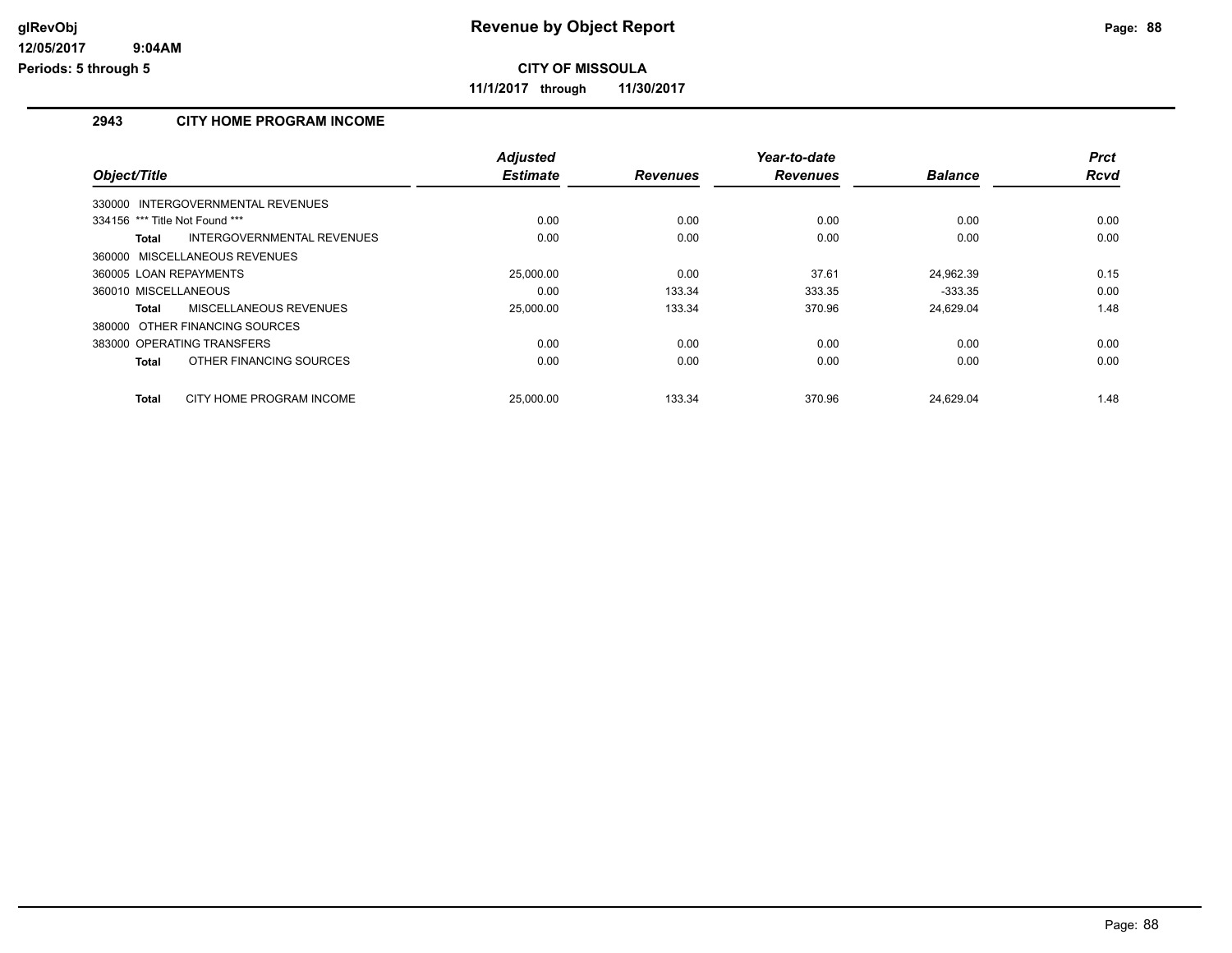**11/1/2017 through 11/30/2017**

#### **2944 NEIGHBORHOOD STABILIZATION PROGRAM 2944 NEIGHBORHOOD STABILIZATION PROGRAM**

|                                                    | <b>Adjusted</b> |                 | Year-to-date    |                | Prct |
|----------------------------------------------------|-----------------|-----------------|-----------------|----------------|------|
| Object/Title                                       | <b>Estimate</b> | <b>Revenues</b> | <b>Revenues</b> | <b>Balance</b> | Rcvd |
| 330000 INTERGOVERNMENTAL REVENUES                  |                 |                 |                 |                |      |
| 331011 NSP GRANT/SILVERTIP PROJECT                 | 599.00          | 0.00            | 0.00            | 599.00         | 0.00 |
| 331017 HUD 6.7M/SILVERTIP APTS                     | 0.00            | 0.00            | 0.00            | 0.00           | 0.00 |
| 331018 MHA 1M/SILVERTIP APTS                       | 0.00            | 0.00            | 0.00            | 0.00           | 0.00 |
| INTERGOVERNMENTAL REVENUES<br>Total                | 599.00          | 0.00            | 0.00            | 599.00         | 0.00 |
| NEIGHBORHOOD STABILIZATION PROGRAM<br><b>Total</b> | 599.00          | 0.00            | 0.00            | 599.00         | 0.00 |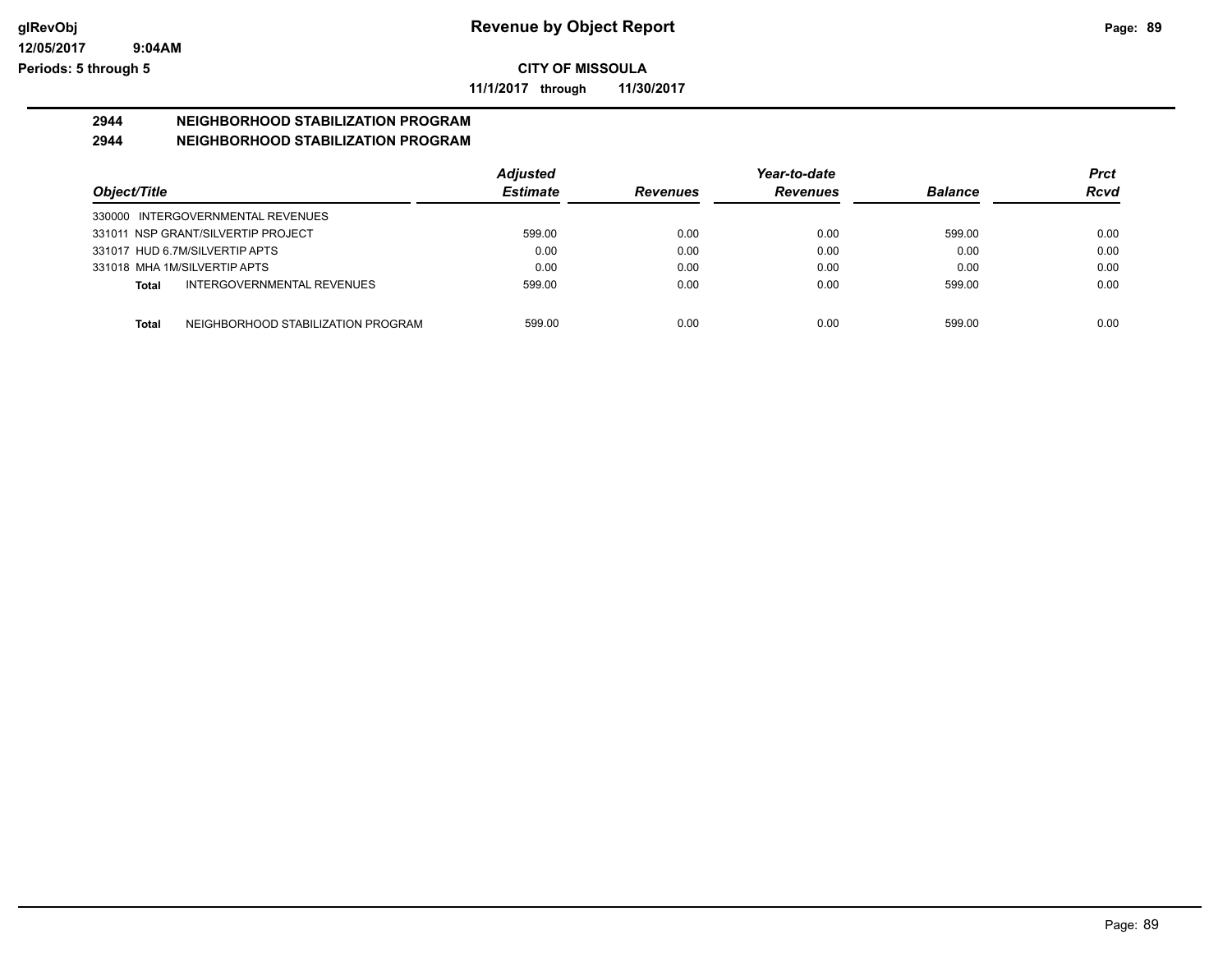**11/1/2017 through 11/30/2017**

#### **2944 NEIGHBORHOOD STABILIZATION PROGRAM**

| Object/Title |                                    | <b>Adjusted</b><br><b>Estimate</b> | <b>Revenues</b> | Year-to-date<br><b>Revenues</b> | <b>Balance</b> | <b>Prct</b><br><b>Rcvd</b> |
|--------------|------------------------------------|------------------------------------|-----------------|---------------------------------|----------------|----------------------------|
|              | 330000 INTERGOVERNMENTAL REVENUES  |                                    |                 |                                 |                |                            |
|              | 331011 NSP GRANT/SILVERTIP PROJECT | 599.00                             | 0.00            | 0.00                            | 599.00         | 0.00                       |
|              | 331017 HUD 6.7M/SILVERTIP APTS     | 0.00                               | 0.00            | 0.00                            | 0.00           | 0.00                       |
|              | 331018 MHA 1M/SILVERTIP APTS       | 0.00                               | 0.00            | 0.00                            | 0.00           | 0.00                       |
| Total        | INTERGOVERNMENTAL REVENUES         | 599.00                             | 0.00            | 0.00                            | 599.00         | 0.00                       |
| <b>Total</b> | NEIGHBORHOOD STABILIZATION PROGRAM | 599.00                             | 0.00            | 0.00                            | 599.00         | 0.00                       |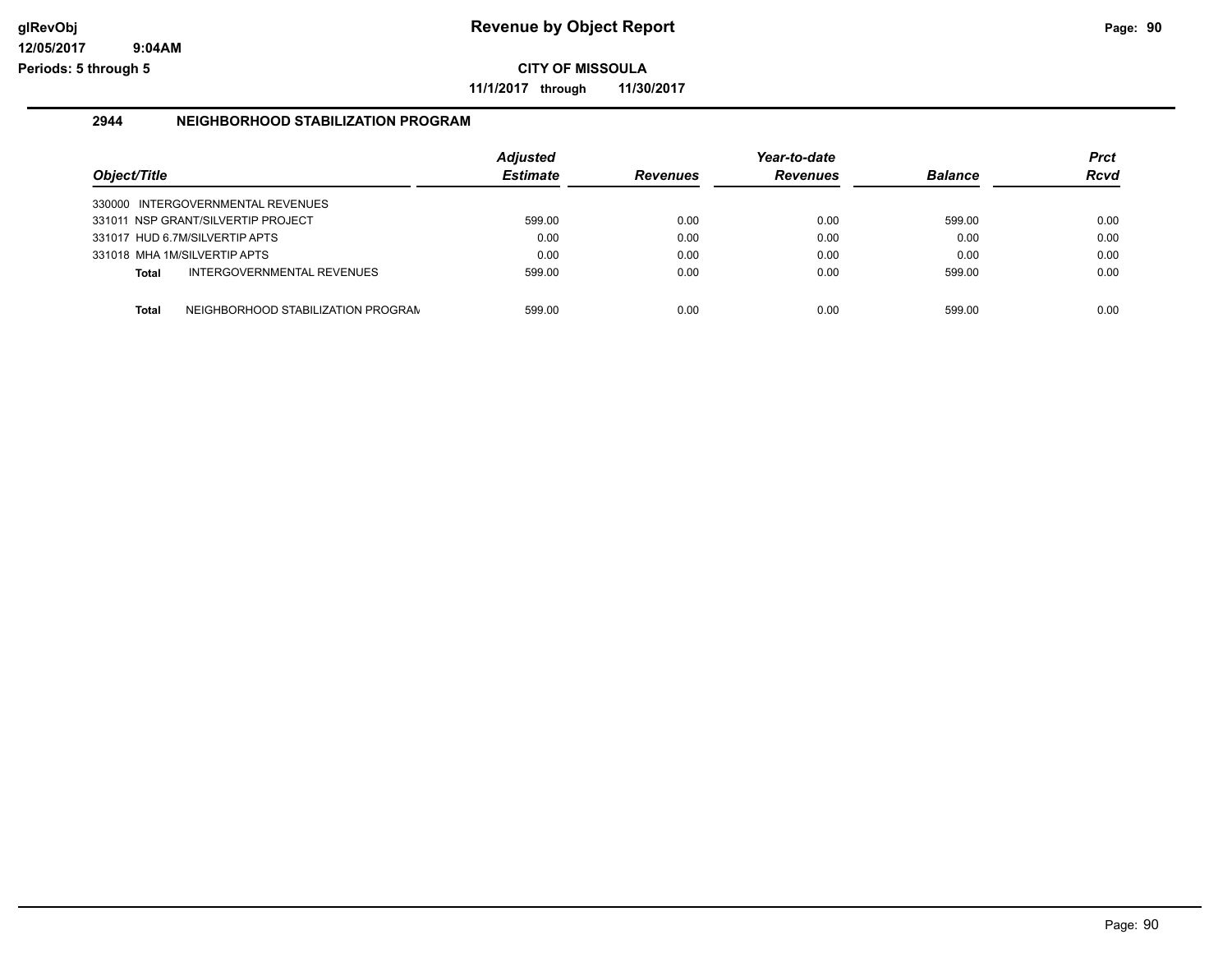**11/1/2017 through 11/30/2017**

**2955 TRANSPORTATION**

**2955 TRANSPORTATION**

|                                                           | <b>Adjusted</b> |                 | Year-to-date    |                | <b>Prct</b> |
|-----------------------------------------------------------|-----------------|-----------------|-----------------|----------------|-------------|
| Object/Title                                              | <b>Estimate</b> | <b>Revenues</b> | <b>Revenues</b> | <b>Balance</b> | Rcvd        |
| INTERGOVERNMENTAL REVENUES<br>330000                      |                 |                 |                 |                |             |
| 330000 INTERGOVERNMENTAL REVENUES                         | 0.00            | 0.00            | 0.00            | 0.00           | 0.00        |
| 330005 MUTD GRANT ADMIN FEE                               | 0.00            | 0.00            | 0.00            | 0.00           | 0.00        |
| 331054 FHWA PL GRANT                                      | 851,201.00      | 0.00            | 0.00            | 851,201.00     | 0.00        |
| 331055 FTA GRANT                                          | 166.584.00      | 0.00            | 0.00            | 166.584.00     | 0.00        |
| 331056 MDT FEDERAL CMAO                                   | 285,698.00      | 0.00            | 0.00            | 285.698.00     | 0.00        |
| 336023 STATE CONTRIB. - PERS                              | 0.00            | 0.00            | 182.05          | $-182.05$      | 0.00        |
| 336030 COUNTY CONTRIBUTION                                | 9.900.00        | 0.00            | 0.00            | 9,900.00       | 0.00        |
| <b>INTERGOVERNMENTAL REVENUES</b><br><b>Total</b>         | 1,313,383.00    | 0.00            | 182.05          | 1,313,200.95   | 0.01        |
| MISCELLANEOUS REVENUES<br>360000                          |                 |                 |                 |                |             |
| 362000 OTHER MISCELLANEOUS REVENUE                        | 10,000.00       | 0.00            | 0.00            | 10,000.00      | 0.00        |
| 362007 *** Title Not Found ***                            | 0.00            | 0.00            | 0.00            | 0.00           | 0.00        |
| 365016 LOCAL MATCH MDT                                    | 30,000.00       | 0.00            | 1,500.00        | 28,500.00      | 5.00        |
| <b>MISCELLANEOUS REVENUES</b><br><b>Total</b>             | 40,000.00       | 0.00            | 1,500.00        | 38,500.00      | 3.75        |
| <b>INVESTMENTS &amp; ROYALTY EARNINGS</b><br>370000       |                 |                 |                 |                |             |
| 371010 INTEREST ON INVESTMENTS                            | 0.00            | 0.00            | 0.00            | 0.00           | 0.00        |
| <b>INVESTMENTS &amp; ROYALTY EARNINGS</b><br><b>Total</b> | 0.00            | 0.00            | 0.00            | 0.00           | 0.00        |
| OTHER FINANCING SOURCES<br>380000                         |                 |                 |                 |                |             |
| 383000 OPERATING TRANSFERS                                | 82.925.00       | 0.00            | 0.00            | 82.925.00      | 0.00        |
| 383029 TRANS FR GENERAL                                   | 9.900.00        | 0.00            | 0.00            | 9,900.00       | 0.00        |
| OTHER FINANCING SOURCES<br><b>Total</b>                   | 92,825.00       | 0.00            | 0.00            | 92,825.00      | 0.00        |
| <b>TRANSPORTATION</b><br><b>Total</b>                     | 1,446,208.00    | 0.00            | 1,682.05        | 1,444,525.95   | 0.12        |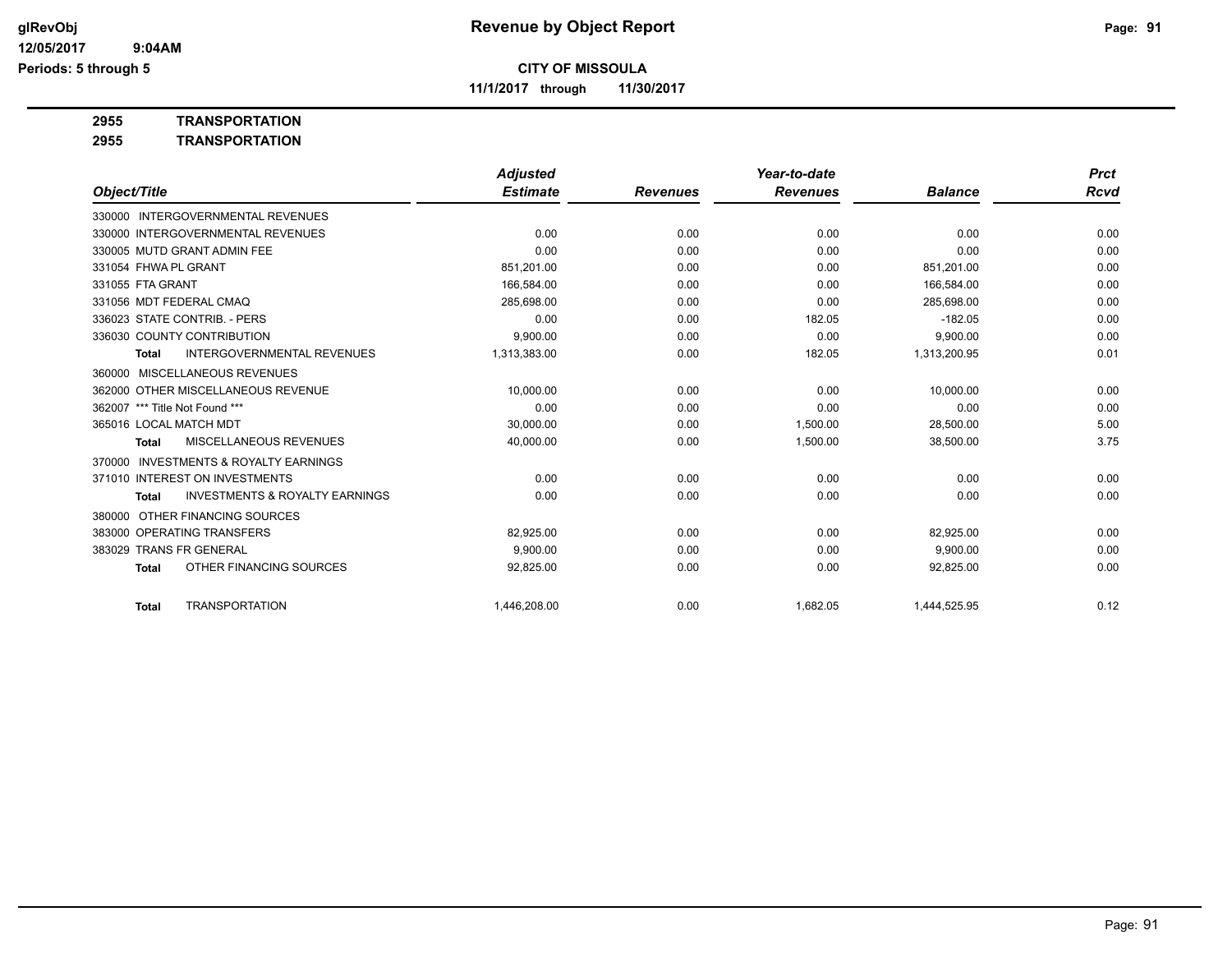**11/1/2017 through 11/30/2017**

#### **2955 TRANSPORTATION**

|                                                    | <b>Adjusted</b> |                 | Year-to-date    |                | <b>Prct</b> |
|----------------------------------------------------|-----------------|-----------------|-----------------|----------------|-------------|
| Object/Title                                       | <b>Estimate</b> | <b>Revenues</b> | <b>Revenues</b> | <b>Balance</b> | Rcvd        |
| 330000 INTERGOVERNMENTAL REVENUES                  |                 |                 |                 |                |             |
| 330000 INTERGOVERNMENTAL REVENUES                  | 0.00            | 0.00            | 0.00            | 0.00           | 0.00        |
| 330005 MUTD GRANT ADMIN FEE                        | 0.00            | 0.00            | 0.00            | 0.00           | 0.00        |
| 331054 FHWA PL GRANT                               | 851,201.00      | 0.00            | 0.00            | 851,201.00     | 0.00        |
| 331055 FTA GRANT                                   | 166,584.00      | 0.00            | 0.00            | 166,584.00     | 0.00        |
| 331056 MDT FEDERAL CMAQ                            | 285,698.00      | 0.00            | 0.00            | 285,698.00     | 0.00        |
| 336023 STATE CONTRIB. - PERS                       | 0.00            | 0.00            | 182.05          | $-182.05$      | 0.00        |
| 336030 COUNTY CONTRIBUTION                         | 9,900.00        | 0.00            | 0.00            | 9,900.00       | 0.00        |
| <b>INTERGOVERNMENTAL REVENUES</b><br><b>Total</b>  | 1,313,383.00    | 0.00            | 182.05          | 1,313,200.95   | 0.01        |
| 360000 MISCELLANEOUS REVENUES                      |                 |                 |                 |                |             |
| 362000 OTHER MISCELLANEOUS REVENUE                 | 10.000.00       | 0.00            | 0.00            | 10.000.00      | 0.00        |
| 362007 *** Title Not Found ***                     | 0.00            | 0.00            | 0.00            | 0.00           | 0.00        |
| 365016 LOCAL MATCH MDT                             | 30,000.00       | 0.00            | 1,500.00        | 28,500.00      | 5.00        |
| MISCELLANEOUS REVENUES<br><b>Total</b>             | 40,000.00       | 0.00            | 1,500.00        | 38,500.00      | 3.75        |
| 370000 INVESTMENTS & ROYALTY EARNINGS              |                 |                 |                 |                |             |
| 371010 INTEREST ON INVESTMENTS                     | 0.00            | 0.00            | 0.00            | 0.00           | 0.00        |
| <b>INVESTMENTS &amp; ROYALTY EARNINGS</b><br>Total | 0.00            | 0.00            | 0.00            | 0.00           | 0.00        |
| 380000 OTHER FINANCING SOURCES                     |                 |                 |                 |                |             |
| 383000 OPERATING TRANSFERS                         | 82,925.00       | 0.00            | 0.00            | 82,925.00      | 0.00        |
| 383029 TRANS FR GENERAL                            | 9,900.00        | 0.00            | 0.00            | 9,900.00       | 0.00        |
| OTHER FINANCING SOURCES<br>Total                   | 92,825.00       | 0.00            | 0.00            | 92,825.00      | 0.00        |
| <b>TRANSPORTATION</b><br><b>Total</b>              | 1.446.208.00    | 0.00            | 1.682.05        | 1.444.525.95   | 0.12        |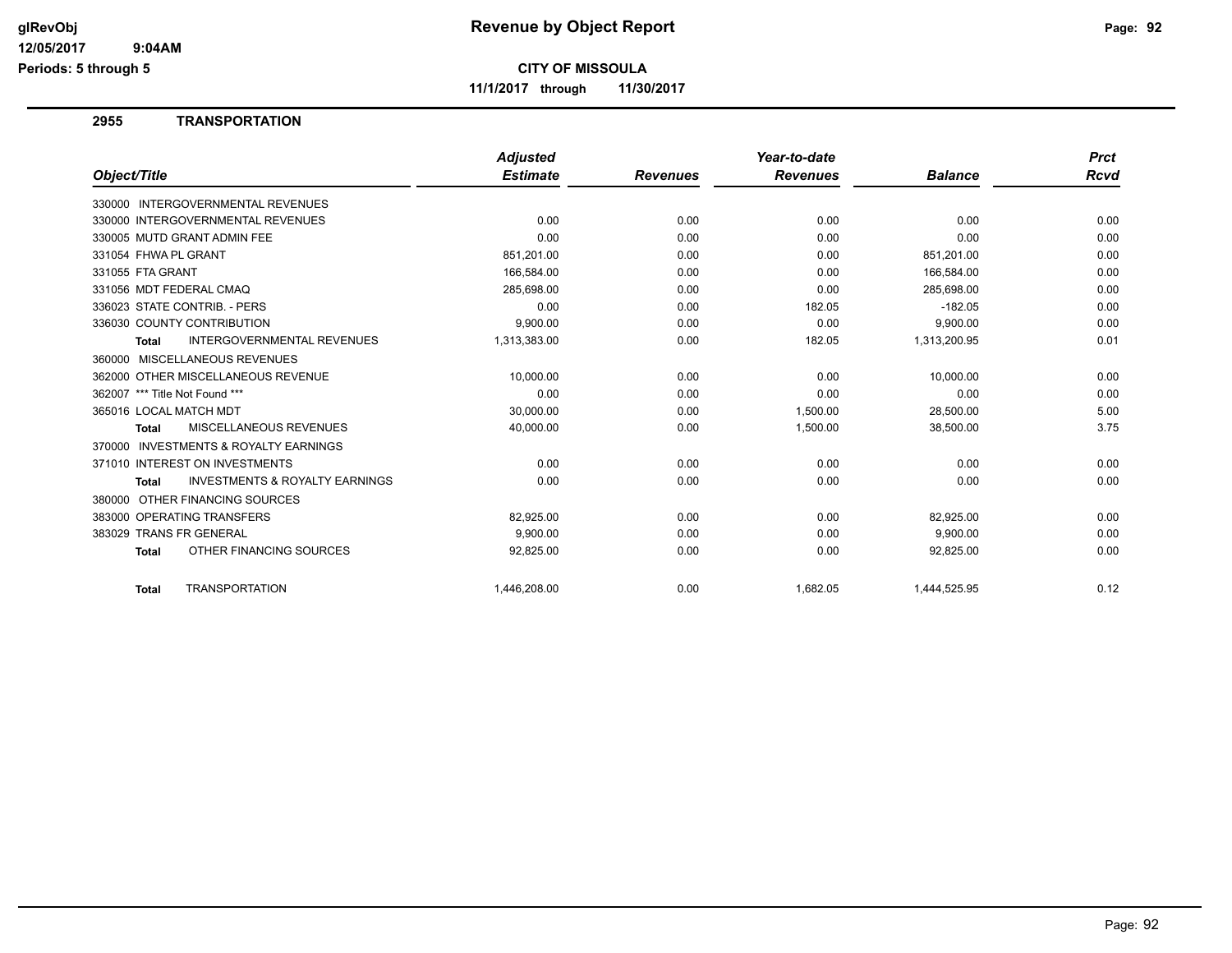**11/1/2017 through 11/30/2017**

**2987 FEDERAL TRANSPORTATION FUND**

**2987 FEDERAL TRANSPORTATION FUND**

|                                                    | <b>Adjusted</b> |                 | Year-to-date    |                | <b>Prct</b> |
|----------------------------------------------------|-----------------|-----------------|-----------------|----------------|-------------|
| Object/Title                                       | <b>Estimate</b> | <b>Revenues</b> | <b>Revenues</b> | <b>Balance</b> | <b>Rcvd</b> |
| 330000 INTERGOVERNMENTAL REVENUES                  |                 |                 |                 |                |             |
| 331053 CTEP PLAYFAIR                               | 0.00            | 0.00            | $-5,000.00$     | 5,000.00       | 0.00        |
| 331156 CTEP GRANT - S HILLS TRAILS SYSTEM          | 81,964.00       | 0.00            | 0.00            | 81,964.00      | 0.00        |
| 331180 LIBRARY LITERACY GRANT                      | 0.00            | 0.00            | 0.00            | 0.00           | 0.00        |
| 334045 MONTANA DEPARTMENT TRANSPORTATION           | 208,379.00      | 0.00            | 0.00            | 208,379.00     | 0.00        |
| 334125 FWP GRANT                                   | 0.00            | 0.00            | 0.00            | 0.00           | 0.00        |
| 334251 RTP/TAP STATE GRANTS                        | 0.00            | 0.00            | 2,377.70        | $-2,377.70$    | 0.00        |
| 336023 STATE CONTRIB. - PERS                       | 0.00            | 0.00            | 0.00            | 0.00           | 0.00        |
| <b>INTERGOVERNMENTAL REVENUES</b><br><b>Total</b>  | 290,343.00      | 0.00            | $-2,622.30$     | 292,965.30     | $-0.90$     |
| 340000 CHARGES FOR SERVICES                        |                 |                 |                 |                |             |
| 343011 STREET AND ROADWAY REPAIR CHARGES           | 0.00            | 0.00            | 0.00            | 0.00           | 0.00        |
| <b>CHARGES FOR SERVICES</b><br><b>Total</b>        | 0.00            | 0.00            | 0.00            | 0.00           | 0.00        |
| 360000 MISCELLANEOUS REVENUES                      |                 |                 |                 |                |             |
| 360010 MISCELLANEOUS                               | 0.00            | 0.00            | 0.00            | 0.00           | 0.00        |
| 365000 DONATIONS                                   | 0.00            | 0.00            | 0.00            | 0.00           | 0.00        |
| MISCELLANEOUS REVENUES<br><b>Total</b>             | 0.00            | 0.00            | 0.00            | 0.00           | 0.00        |
| 370000 INVESTMENTS & ROYALTY EARNINGS              |                 |                 |                 |                |             |
| 371010 INTEREST ON INVESTMENTS                     | 0.00            | 0.00            | 0.00            | 0.00           | 0.00        |
| 371020 GAIN/LOSS IN MARKET VALUE OF INVESTMENTS    | 0.00            | 0.00            | 0.00            | 0.00           | 0.00        |
| <b>INVESTMENTS &amp; ROYALTY EARNINGS</b><br>Total | 0.00            | 0.00            | 0.00            | 0.00           | 0.00        |
| 380000 OTHER FINANCING SOURCES                     |                 |                 |                 |                |             |
| 381009 TRANSFERS IN-OPEN SPACE BOND                | 0.00            | 0.00            | 0.00            | 0.00           | 0.00        |
| 383000 OPERATING TRANSFERS                         | 0.00            | 0.00            | 0.00            | 0.00           | 0.00        |
| 383002 TRANS FR GAS TAX                            | 0.00            | 0.00            | 0.00            | 0.00           | 0.00        |
| 383010 TRANS FR CIP                                | 0.00            | 0.00            | 0.00            | 0.00           | 0.00        |
| 383014 TRANS FR MRA                                | 0.00            | 0.00            | 0.00            | 0.00           | 0.00        |
| 383021 TRANS FR P&R TRAILS DEVLP                   | 0.00            | 0.00            | 51,136.55       | $-51, 136.55$  | 0.00        |
| 383043 TRANSFERS FROM IMPACT FEES                  | 0.00            | 0.00            | 0.00            | 0.00           | 0.00        |
| 383044 TFR FROM PARK REC&TRAIL FUND                | 0.00            | 0.00            | 0.00            | 0.00           | 0.00        |
| OTHER FINANCING SOURCES<br>Total                   | 0.00            | 0.00            | 51,136.55       | $-51,136.55$   | 0.00        |
| FEDERAL TRANSPORTATION FUND<br>Total               | 290,343.00      | 0.00            | 48,514.25       | 241,828.75     | 16.71       |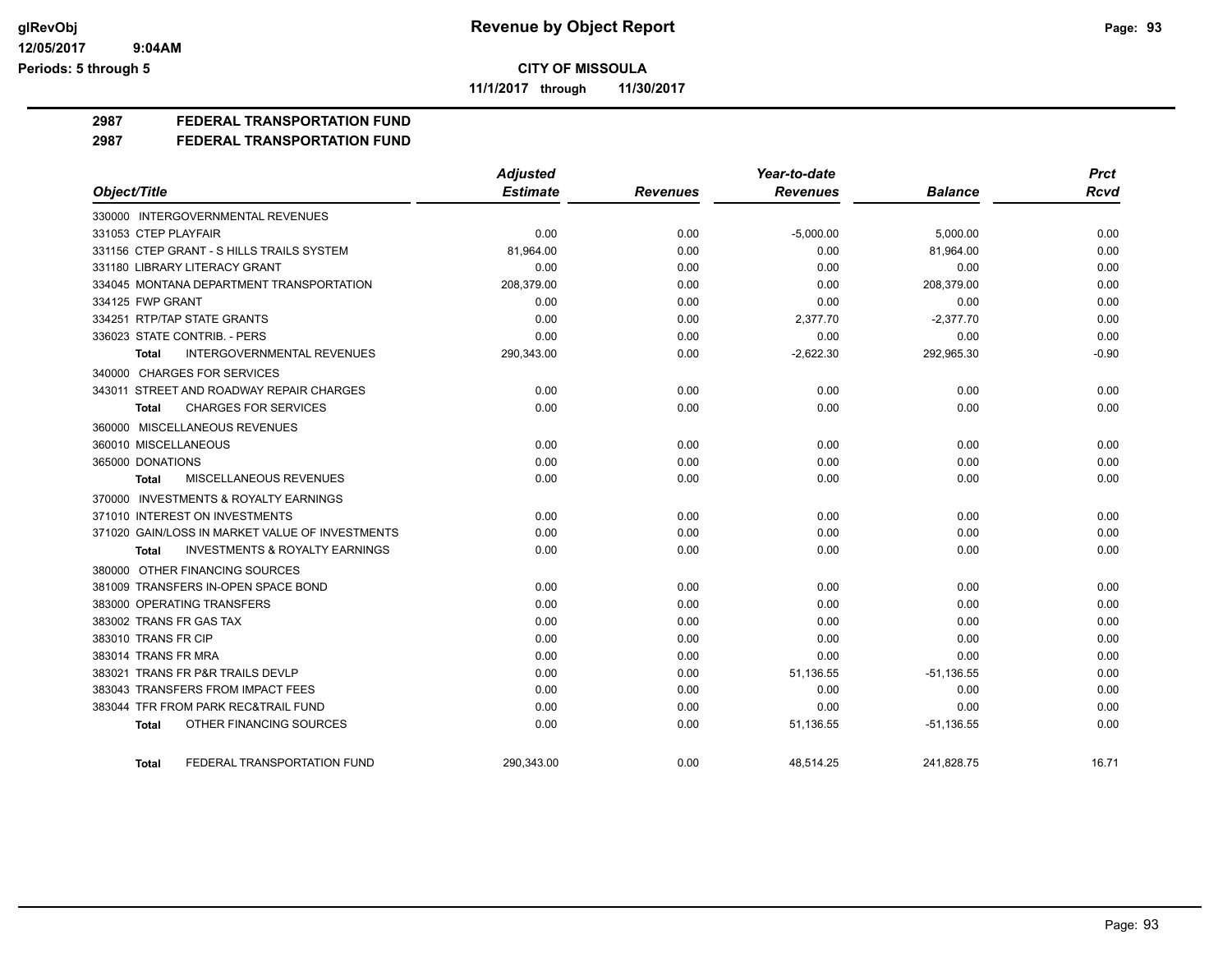**11/1/2017 through 11/30/2017**

#### **2987 FEDERAL TRANSPORTATION FUND**

|                                                           | <b>Adjusted</b> |                 | Year-to-date    |                | <b>Prct</b> |
|-----------------------------------------------------------|-----------------|-----------------|-----------------|----------------|-------------|
| Object/Title                                              | <b>Estimate</b> | <b>Revenues</b> | <b>Revenues</b> | <b>Balance</b> | <b>Rcvd</b> |
| 330000 INTERGOVERNMENTAL REVENUES                         |                 |                 |                 |                |             |
| 331053 CTEP PLAYFAIR                                      | 0.00            | 0.00            | $-5,000.00$     | 5,000.00       | 0.00        |
| 331156 CTEP GRANT - S HILLS TRAILS SYSTEM                 | 81,964.00       | 0.00            | 0.00            | 81,964.00      | 0.00        |
| 331180 LIBRARY LITERACY GRANT                             | 0.00            | 0.00            | 0.00            | 0.00           | 0.00        |
| 334045 MONTANA DEPARTMENT TRANSPORTATION                  | 208,379.00      | 0.00            | 0.00            | 208,379.00     | 0.00        |
| 334125 FWP GRANT                                          | 0.00            | 0.00            | 0.00            | 0.00           | 0.00        |
| 334251 RTP/TAP STATE GRANTS                               | 0.00            | 0.00            | 2,377.70        | $-2,377.70$    | 0.00        |
| 336023 STATE CONTRIB. - PERS                              | 0.00            | 0.00            | 0.00            | 0.00           | 0.00        |
| INTERGOVERNMENTAL REVENUES<br><b>Total</b>                | 290,343.00      | 0.00            | $-2,622.30$     | 292,965.30     | $-0.90$     |
| 340000 CHARGES FOR SERVICES                               |                 |                 |                 |                |             |
| 343011 STREET AND ROADWAY REPAIR CHARGES                  | 0.00            | 0.00            | 0.00            | 0.00           | 0.00        |
| <b>CHARGES FOR SERVICES</b><br><b>Total</b>               | 0.00            | 0.00            | 0.00            | 0.00           | 0.00        |
| 360000 MISCELLANEOUS REVENUES                             |                 |                 |                 |                |             |
| 360010 MISCELLANEOUS                                      | 0.00            | 0.00            | 0.00            | 0.00           | 0.00        |
| 365000 DONATIONS                                          | 0.00            | 0.00            | 0.00            | 0.00           | 0.00        |
| MISCELLANEOUS REVENUES<br><b>Total</b>                    | 0.00            | 0.00            | 0.00            | 0.00           | 0.00        |
| 370000 INVESTMENTS & ROYALTY EARNINGS                     |                 |                 |                 |                |             |
| 371010 INTEREST ON INVESTMENTS                            | 0.00            | 0.00            | 0.00            | 0.00           | 0.00        |
| 371020 GAIN/LOSS IN MARKET VALUE OF INVESTMENT            | 0.00            | 0.00            | 0.00            | 0.00           | 0.00        |
| <b>INVESTMENTS &amp; ROYALTY EARNINGS</b><br><b>Total</b> | 0.00            | 0.00            | 0.00            | 0.00           | 0.00        |
| 380000 OTHER FINANCING SOURCES                            |                 |                 |                 |                |             |
| 381009 TRANSFERS IN-OPEN SPACE BOND                       | 0.00            | 0.00            | 0.00            | 0.00           | 0.00        |
| 383000 OPERATING TRANSFERS                                | 0.00            | 0.00            | 0.00            | 0.00           | 0.00        |
| 383002 TRANS FR GAS TAX                                   | 0.00            | 0.00            | 0.00            | 0.00           | 0.00        |
| 383010 TRANS FR CIP                                       | 0.00            | 0.00            | 0.00            | 0.00           | 0.00        |
| 383014 TRANS FR MRA                                       | 0.00            | 0.00            | 0.00            | 0.00           | 0.00        |
| 383021 TRANS FR P&R TRAILS DEVLP                          | 0.00            | 0.00            | 51,136.55       | $-51,136.55$   | 0.00        |
| 383043 TRANSFERS FROM IMPACT FEES                         | 0.00            | 0.00            | 0.00            | 0.00           | 0.00        |
| 383044 TFR FROM PARK REC&TRAIL FUND                       | 0.00            | 0.00            | 0.00            | 0.00           | 0.00        |
| OTHER FINANCING SOURCES<br><b>Total</b>                   | 0.00            | 0.00            | 51,136.55       | $-51,136.55$   | 0.00        |
| FEDERAL TRANSPORTATION FUND<br><b>Total</b>               | 290,343.00      | 0.00            | 48,514.25       | 241,828.75     | 16.71       |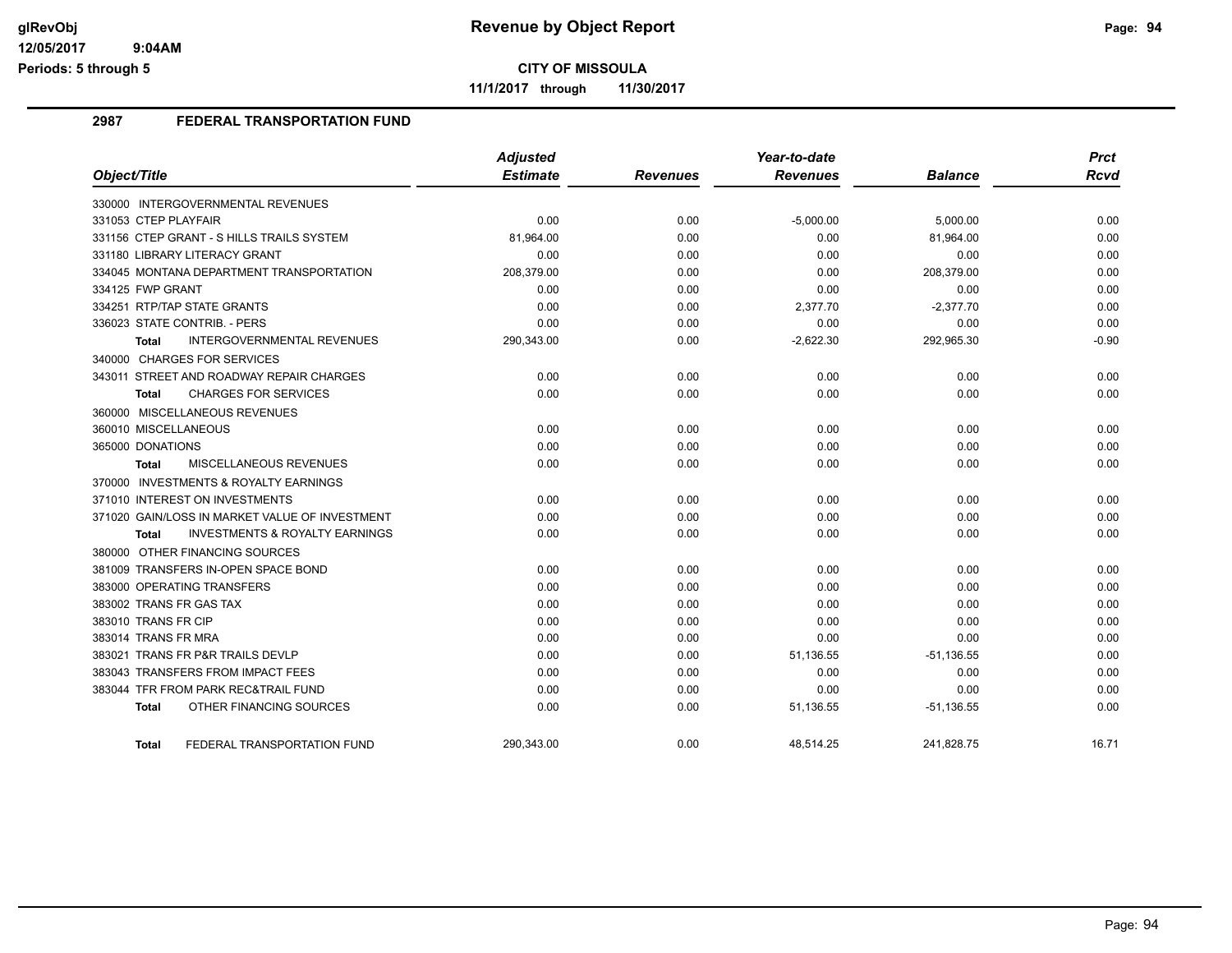**11/1/2017 through 11/30/2017**

**2988 GRANTS & DONATIONS FUND**

|                                                   | <b>Adjusted</b> |                 | Year-to-date    |                | <b>Prct</b> |
|---------------------------------------------------|-----------------|-----------------|-----------------|----------------|-------------|
| Object/Title                                      | <b>Estimate</b> | <b>Revenues</b> | <b>Revenues</b> | <b>Balance</b> | Rcvd        |
| 330000 INTERGOVERNMENTAL REVENUES                 |                 |                 |                 |                |             |
| 331013 NORTHSIDE PED BRIDGE/ARRA-CDBG GRANT       | 0.00            | 0.00            | 0.00            | 0.00           | 0.00        |
| 331014 EECBG GRANT                                | 0.00            | 0.00            | 0.00            | 0.00           | 0.00        |
| 331022 EQUIPMENT GRANT                            | 0.00            | 0.00            | 0.00            | 0.00           | 0.00        |
| 331025 DV ACCOUNTABILITY PROJECT                  | 0.00            | 0.00            | 0.00            | 0.00           | 0.00        |
| 331026 FY09 POLICE ICAC FEDERAL GRANT             | 0.00            | 0.00            | 0.00            | 0.00           | 0.00        |
| 331028 DUI-COPS IN SHOPS                          | 0.00            | 0.00            | 0.00            | 0.00           | 0.00        |
| 331029 CHRP GRANT                                 | 0.00            | 0.00            | 0.00            | 0.00           | 0.00        |
| 331030 COMMUNITY RESOURCE OFFICER/MCPS            | 0.00            | 0.00            | 0.00            | 0.00           | 0.00        |
| 331038 EPA BROWNSFIELD GRANT                      | 300,000.00      | 0.00            | $-15,730.50$    | 315,730.50     | $-5.24$     |
| 331090 EPA GRANT                                  | 299,367.00      | 0.00            | 4,886.50        | 294,480.50     | 1.63        |
| 331113 *** Title Not Found ***                    | 0.00            | 0.00            | 87,950.75       | $-87,950.75$   | 0.00        |
| 331178 DUI TASK FORCE GRANT                       | 0.00            | 0.00            | 0.00            | 0.00           | 0.00        |
| 331181 GRANTS/DONATIONS - FORT MISSOULA           | 0.00            | 0.00            | 0.00            | 0.00           | 0.00        |
| 334013 STATE GRANT - OT SEATBELT                  | 0.00            | 0.00            | 0.00            | 0.00           | 0.00        |
| 334014 *** Title Not Found ***                    | 0.00            | 0.00            | 0.00            | 0.00           | 0.00        |
| 334015 COPS TECHNOLOGY GRANT                      | 0.00            | 0.00            | 0.00            | 0.00           | 0.00        |
| 334016 BULLETPROOF VEST GRANT                     | 0.00            | 0.00            | 0.00            | 0.00           | 0.00        |
| 334018 STATE GRANT - CAPITAL                      | 0.00            | 0.00            | 0.00            | 0.00           | 0.00        |
| 334020 UNDERAGE DRINKING GRANT                    | 0.00            | 0.00            | 0.00            | 0.00           | 0.00        |
| 334025 COUNTY WEED                                | 0.00            | 0.00            | 0.00            | 0.00           | 0.00        |
| 334028 DEPT OF AG INTERN GRANT                    | 0.00            | 0.00            | 0.00            | 0.00           | 0.00        |
| 334076 BIG SKY TRUST FUND GRANTS                  | 0.00            | 0.00            | 0.00            | 0.00           | 0.00        |
| 334121 DNRC-EPA AREA WIDE ASSESSMENT GRANT        | 0.00            | 0.00            | 0.00            | 0.00           | 0.00        |
| 336021 STATE CONTRIB - POLICE RETIREMENT          | 0.00            | 0.00            | 0.00            | 0.00           | 0.00        |
| 336023 STATE CONTRIB. - PERS                      | 0.00            | 0.00            | 0.00            | 0.00           | 0.00        |
| <b>INTERGOVERNMENTAL REVENUES</b><br><b>Total</b> | 599,367.00      | 0.00            | 77,106.75       | 522,260.25     | 12.86       |
| 340000 CHARGES FOR SERVICES                       |                 |                 |                 |                |             |
| 342000 ANTI-GRAFFITI PROJECT                      | 0.00            | 0.00            | 0.00            | 0.00           | 0.00        |
| 342013 SECURITY INVEST FEES                       | 0.00            | 0.00            | 0.00            | 0.00           | 0.00        |
| <b>CHARGES FOR SERVICES</b><br><b>Total</b>       | 0.00            | 0.00            | 0.00            | 0.00           | 0.00        |
| 360000 MISCELLANEOUS REVENUES                     |                 |                 |                 |                |             |
| 360010 MISCELLANEOUS                              | 0.00            | 0.00            | 0.00            | 0.00           | 0.00        |
| 365000 DONATIONS                                  | 116,732.00      | 59,760.00       | 61,080.00       | 55,652.00      | 52.32       |
| 365015 GREEN BLOCK PILOT PROJECT                  | 0.00            | 0.00            | 0.00            | 0.00           | 0.00        |
| 365021 PARKS AND RECS GRANTS & CONTRIBUTIONS      | 0.00            | 0.00            | 0.00            | 0.00           | 0.00        |
| MISCELLANEOUS REVENUES<br>Total                   | 116,732.00      | 59,760.00       | 61,080.00       | 55,652.00      | 52.32       |
| 380000 OTHER FINANCING SOURCES                    |                 |                 |                 |                |             |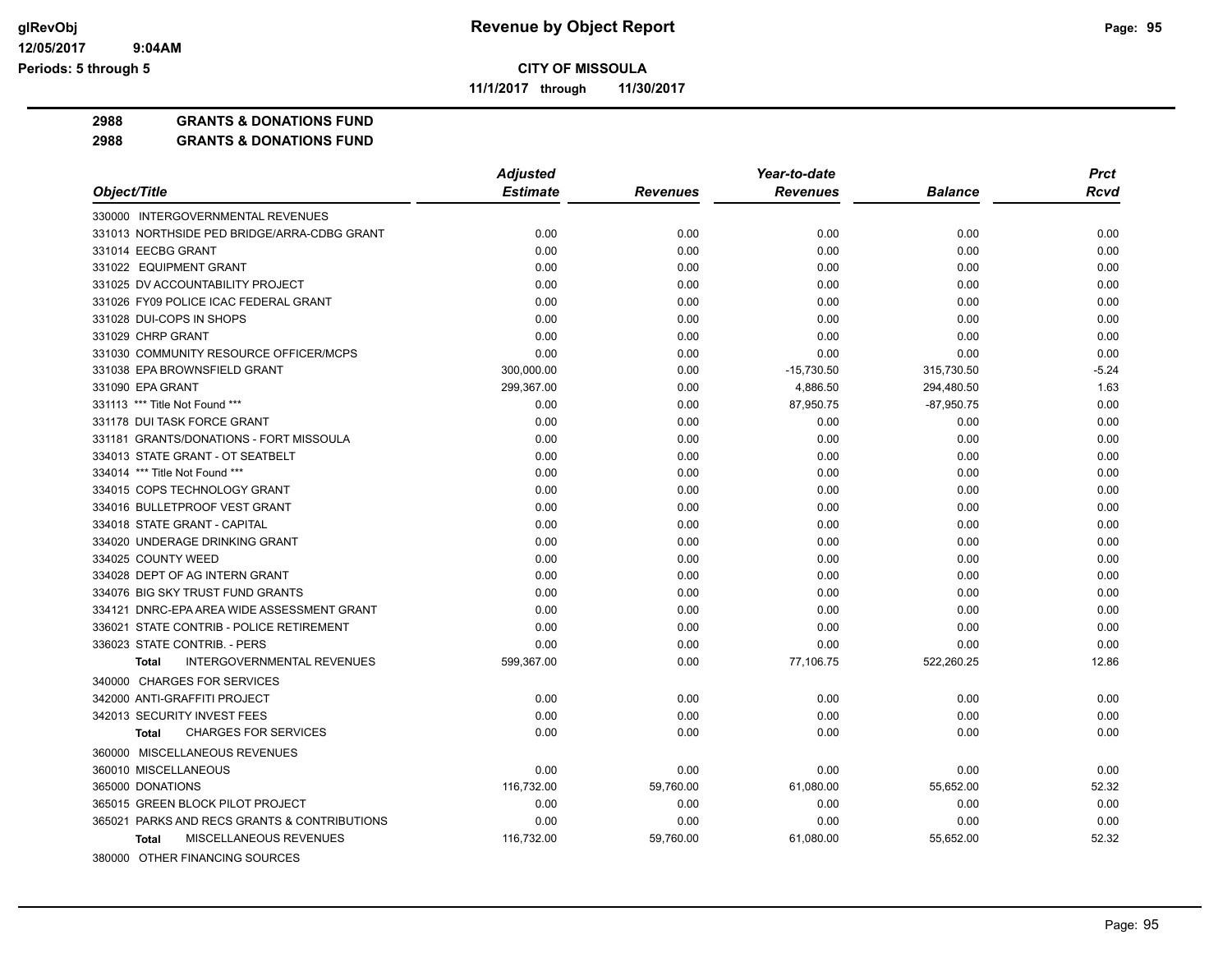**12/05/2017 9:04AM Periods: 5 through 5**

## **CITY OF MISSOULA**

**11/1/2017 through 11/30/2017**

#### **2988 GRANTS & DONATIONS FUND**

|                                                    | <b>Adjusted</b> |                 | Year-to-date    |                |       |
|----------------------------------------------------|-----------------|-----------------|-----------------|----------------|-------|
| Object/Title                                       | <b>Estimate</b> | <b>Revenues</b> | <b>Revenues</b> | <b>Balance</b> | Rcvd  |
| 383002 TRANS FR GAS TAX                            | 0.00            | 0.00            | 0.00            | 0.00           | 0.00  |
| 383022 TRANS FR OPEN SPACE BOND                    | 0.00            | 0.00            | 0.00            | 0.00           | 0.00  |
| 383042 TRANSFERS FROM OTHER FUNDS                  | 0.00            | 0.00            | 0.00            | 0.00           | 0.00  |
| OTHER FINANCING SOURCES<br><b>Total</b>            | 0.00            | 0.00            | 0.00            | 0.00           | 0.00  |
| <b>GRANTS &amp; DONATIONS FUND</b><br><b>Total</b> | 716.099.00      | 59.760.00       | 138.186.75      | 577.912.25     | 19.30 |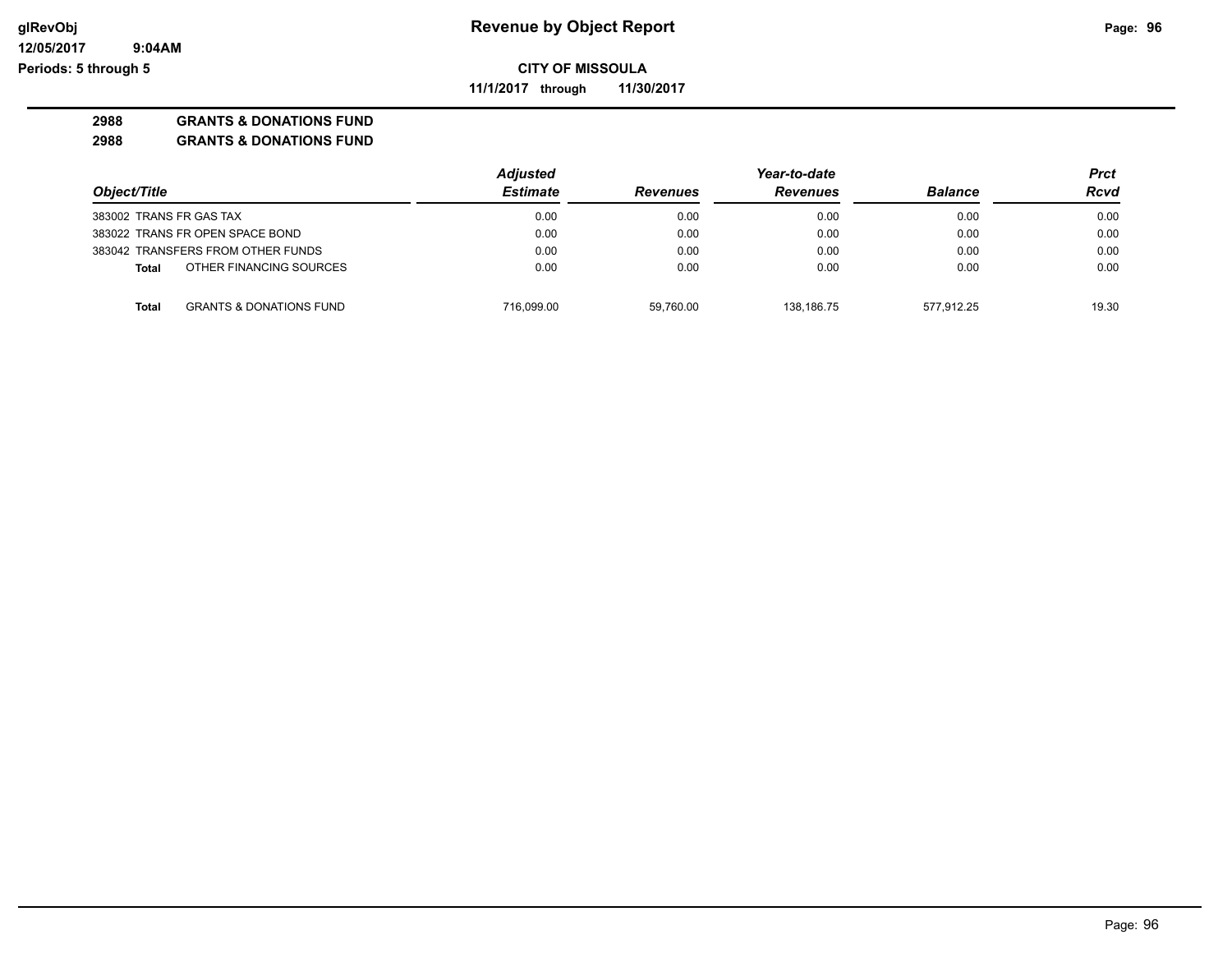**11/1/2017 through 11/30/2017**

|                                                   | <b>Adjusted</b> |                 | Year-to-date    |                | <b>Prct</b> |
|---------------------------------------------------|-----------------|-----------------|-----------------|----------------|-------------|
| Object/Title                                      | <b>Estimate</b> | <b>Revenues</b> | <b>Revenues</b> | <b>Balance</b> | Rcvd        |
| 330000 INTERGOVERNMENTAL REVENUES                 |                 |                 |                 |                |             |
| 331013 NORTHSIDE PED BRIDGE/ARRA-CDBG GRANT       | 0.00            | 0.00            | 0.00            | 0.00           | 0.00        |
| 331014 EECBG GRANT                                | 0.00            | 0.00            | 0.00            | 0.00           | 0.00        |
| 331022 EQUIPMENT GRANT                            | 0.00            | 0.00            | 0.00            | 0.00           | 0.00        |
| 331025 DV ACCOUNTABILITY PROJECT                  | 0.00            | 0.00            | 0.00            | 0.00           | 0.00        |
| 331026 FY09 POLICE ICAC FEDERAL GRANT             | 0.00            | 0.00            | 0.00            | 0.00           | 0.00        |
| 331028 DUI-COPS IN SHOPS                          | 0.00            | 0.00            | 0.00            | 0.00           | 0.00        |
| 331029 CHRP GRANT                                 | 0.00            | 0.00            | 0.00            | 0.00           | 0.00        |
| 331030 COMMUNITY RESOURCE OFFICER/MCPS            | 0.00            | 0.00            | 0.00            | 0.00           | 0.00        |
| 331038 EPA BROWNSFIELD GRANT                      | 300,000.00      | 0.00            | $-15,730.50$    | 315,730.50     | $-5.24$     |
| 331090 EPA GRANT                                  | 299,367.00      | 0.00            | 4,886.50        | 294,480.50     | 1.63        |
| 331113 *** Title Not Found ***                    | 0.00            | 0.00            | 87,950.75       | $-87,950.75$   | 0.00        |
| 331178 DUI TASK FORCE GRANT                       | 0.00            | 0.00            | 0.00            | 0.00           | 0.00        |
| 331181 GRANTS/DONATIONS - FORT MISSOULA           | 0.00            | 0.00            | 0.00            | 0.00           | 0.00        |
| 334013 STATE GRANT - OT SEATBELT                  | 0.00            | 0.00            | 0.00            | 0.00           | 0.00        |
| 334014 *** Title Not Found ***                    | 0.00            | 0.00            | 0.00            | 0.00           | 0.00        |
| 334015 COPS TECHNOLOGY GRANT                      | 0.00            | 0.00            | 0.00            | 0.00           | 0.00        |
| 334016 BULLETPROOF VEST GRANT                     | 0.00            | 0.00            | 0.00            | 0.00           | 0.00        |
| 334018 STATE GRANT - CAPITAL                      | 0.00            | 0.00            | 0.00            | 0.00           | 0.00        |
| 334020 UNDERAGE DRINKING GRANT                    | 0.00            | 0.00            | 0.00            | 0.00           | 0.00        |
| 334025 COUNTY WEED                                | 0.00            | 0.00            | 0.00            | 0.00           | 0.00        |
| 334028 DEPT OF AG INTERN GRANT                    | 0.00            | 0.00            | 0.00            | 0.00           | 0.00        |
| 334076 BIG SKY TRUST FUND GRANTS                  | 0.00            | 0.00            | 0.00            | 0.00           | 0.00        |
| 334121 DNRC-EPA AREA WIDE ASSESSMENT GRANT        | 0.00            | 0.00            | 0.00            | 0.00           | 0.00        |
| 336021 STATE CONTRIB - POLICE RETIREMENT          | 0.00            | 0.00            | 0.00            | 0.00           | 0.00        |
| 336023 STATE CONTRIB. - PERS                      | 0.00            | 0.00            | 0.00            | 0.00           | 0.00        |
| <b>INTERGOVERNMENTAL REVENUES</b><br><b>Total</b> | 599,367.00      | 0.00            | 77,106.75       | 522,260.25     | 12.86       |
| 340000 CHARGES FOR SERVICES                       |                 |                 |                 |                |             |
| 342000 ANTI-GRAFFITI PROJECT                      | 0.00            | 0.00            | 0.00            | 0.00           | 0.00        |
| 342013 SECURITY INVEST FEES                       | 0.00            | 0.00            | 0.00            | 0.00           | 0.00        |
| <b>CHARGES FOR SERVICES</b><br><b>Total</b>       | 0.00            | 0.00            | 0.00            | 0.00           | 0.00        |
| 360000 MISCELLANEOUS REVENUES                     |                 |                 |                 |                |             |
| 360010 MISCELLANEOUS                              | 0.00            | 0.00            | 0.00            | 0.00           | 0.00        |
| 365000 DONATIONS                                  | 116,732.00      | 59,760.00       | 61,080.00       | 55,652.00      | 52.32       |
| 365015 GREEN BLOCK PILOT PROJECT                  | 0.00            | 0.00            | 0.00            | 0.00           | 0.00        |
| 365021 PARKS AND RECS GRANTS & CONTRIBUTIONS      | 0.00            | 0.00            | 0.00            | 0.00           | 0.00        |
| MISCELLANEOUS REVENUES<br><b>Total</b>            | 116,732.00      | 59,760.00       | 61,080.00       | 55,652.00      | 52.32       |
| 380000 OTHER FINANCING SOURCES                    |                 |                 |                 |                |             |
| 383002 TRANS FR GAS TAX                           | 0.00            | 0.00            | 0.00            | 0.00           | 0.00        |
|                                                   |                 |                 |                 |                |             |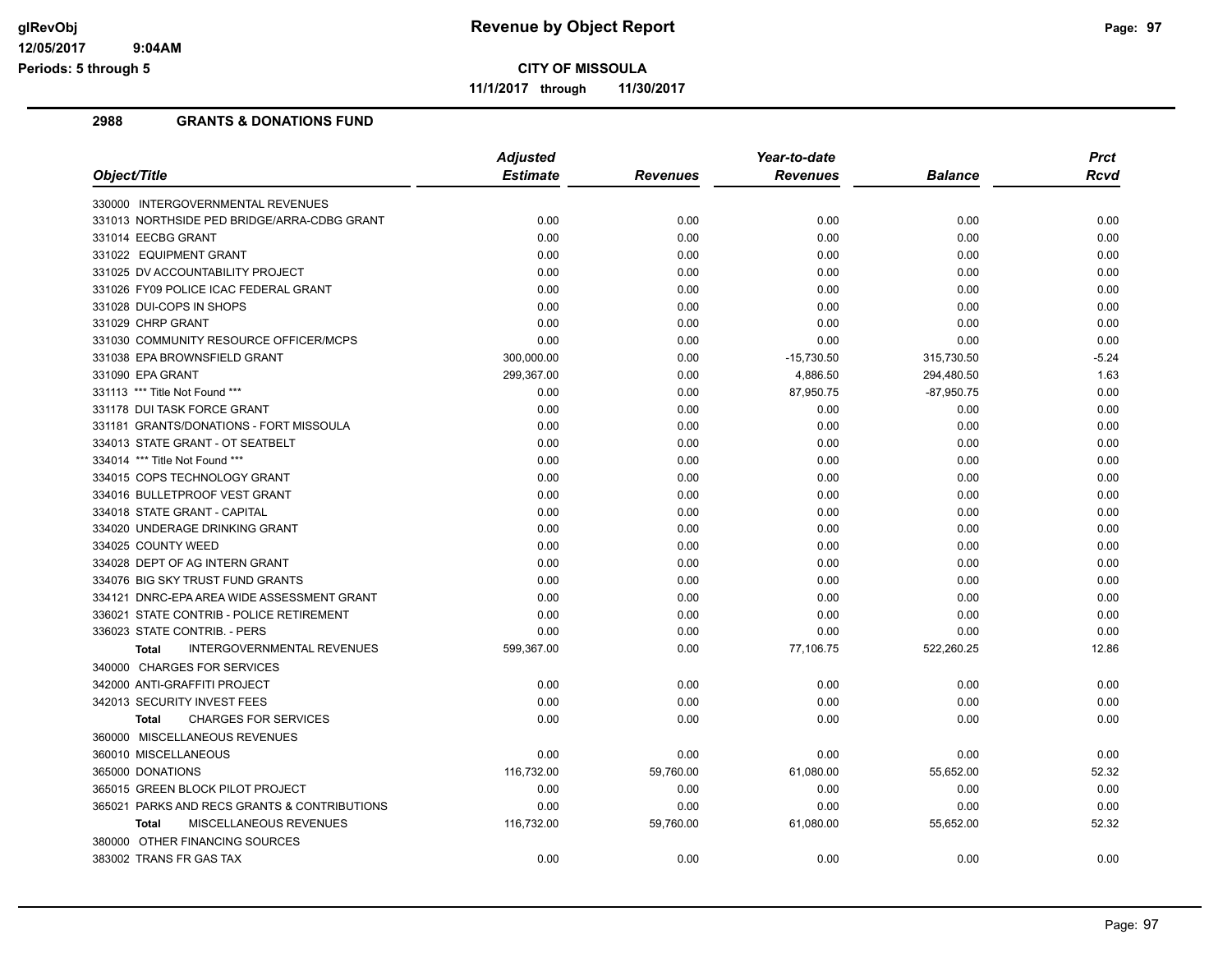**11/1/2017 through 11/30/2017**

|                                   |                                    | <b>Adjusted</b> |                 | Year-to-date    |                | <b>Prct</b> |
|-----------------------------------|------------------------------------|-----------------|-----------------|-----------------|----------------|-------------|
| Object/Title                      |                                    | <b>Estimate</b> | <b>Revenues</b> | <b>Revenues</b> | <b>Balance</b> | <b>Rcvd</b> |
| 383022 TRANS FR OPEN SPACE BOND   |                                    | 0.00            | 0.00            | 0.00            | 0.00           | 0.00        |
| 383042 TRANSFERS FROM OTHER FUNDS |                                    | 0.00            | 0.00            | 0.00            | 0.00           | 0.00        |
| <b>Total</b>                      | OTHER FINANCING SOURCES            | 0.00            | 0.00            | 0.00            | 0.00           | 0.00        |
| Total                             | <b>GRANTS &amp; DONATIONS FUND</b> | 716,099.00      | 59.760.00       | 138.186.75      | 577.912.25     | 19.30       |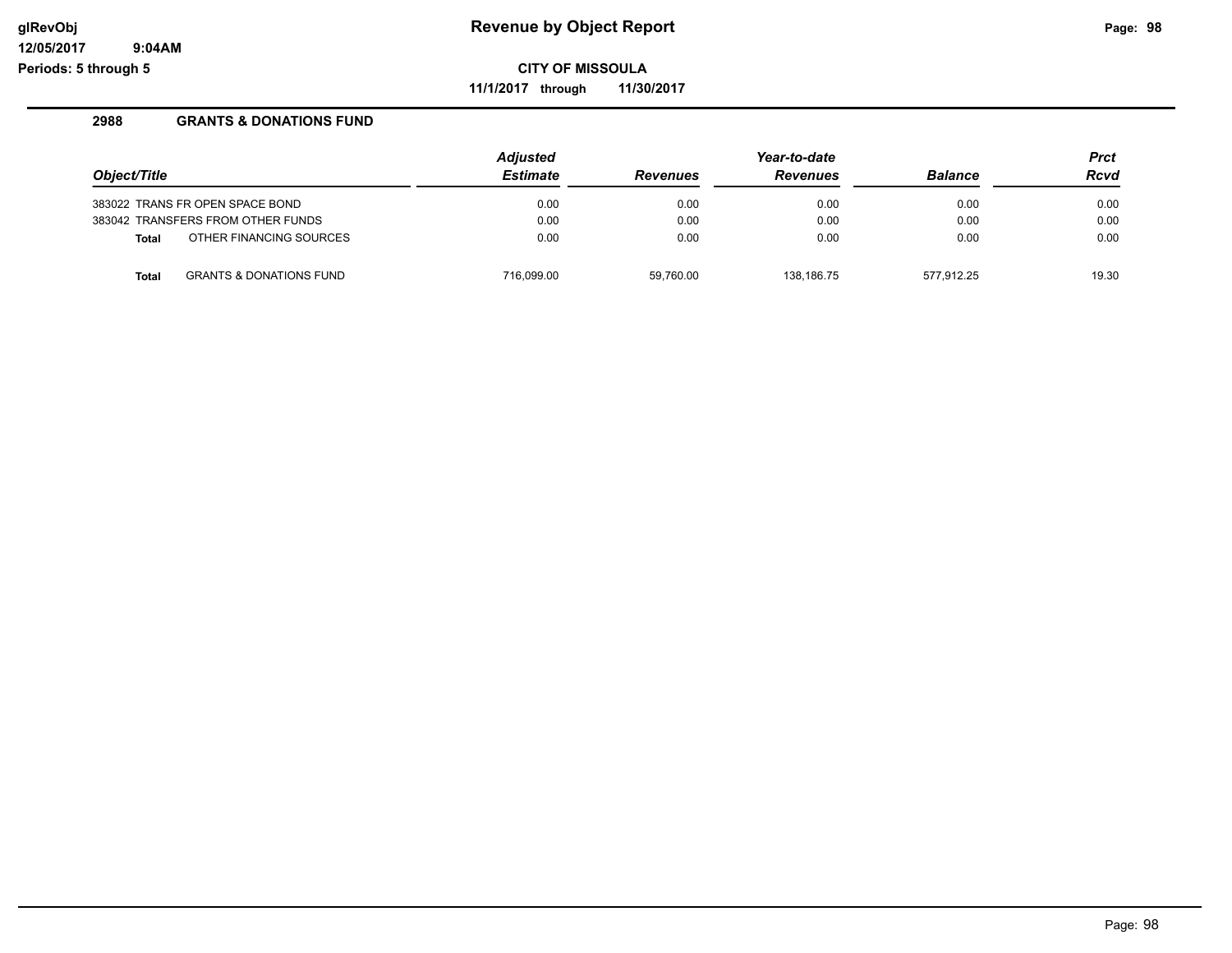**11/1/2017 through 11/30/2017**

## **2989 POLICE GRANTS & DONATIONS**

#### **2989 POLICE GRANTS & DONATIONS**

|                                                   | <b>Adjusted</b> |                 | Year-to-date    |                | <b>Prct</b> |
|---------------------------------------------------|-----------------|-----------------|-----------------|----------------|-------------|
| Object/Title                                      | <b>Estimate</b> | <b>Revenues</b> | <b>Revenues</b> | <b>Balance</b> | <b>Rcvd</b> |
| INTERGOVERNMENTAL REVENUES<br>330000              |                 |                 |                 |                |             |
| 331022 EQUIPMENT GRANT                            | 44,100.00       | 0.00            | 0.00            | 44,100.00      | 0.00        |
| 331026 ICAC GRANT                                 | 102,019.00      | 2,238.26        | 2,238.26        | 99,780.74      | 2.19        |
| 331028 JAG VII                                    | 5,000.00        | 0.00            | 0.00            | 5,000.00       | 0.00        |
| 334013 STATE GRANT - OT SEATBELT                  | 53,600.00       | 21,713.60       | 21,713.60       | 31,886.40      | 40.51       |
| 334015 COPS TECHNOLOGY GRANT                      | 298,729.00      | 35,654.17       | 35,654.17       | 263,074.83     | 11.94       |
| 334016 BULLETPROOF VEST GRANT                     | 28,000.00       | 0.00            | 0.00            | 28,000.00      | 0.00        |
| 334020 UNDERAGE DRINKING GRANT                    | 10,903.00       | 0.00            | 0.00            | 10,903.00      | 0.00        |
| 336021 STATE CONTRIB - POLICE RETIREMENT          | 0.00            | 0.00            | 0.00            | 0.00           | 0.00        |
| <b>INTERGOVERNMENTAL REVENUES</b><br><b>Total</b> | 542,351.00      | 59,606.03       | 59,606.03       | 482,744.97     | 10.99       |
| <b>CHARGES FOR SERVICES</b><br>340000             |                 |                 |                 |                |             |
| *** Title Not Found ***<br>342000                 | 5,000.00        | 0.00            | 0.00            | 5,000.00       | 0.00        |
| <b>CHARGES FOR SERVICES</b><br><b>Total</b>       | 5,000.00        | 0.00            | 0.00            | 5,000.00       | 0.00        |
| MISCELLANEOUS REVENUES<br>360000                  |                 |                 |                 |                |             |
| 365000 DONATIONS                                  | 20,000.00       | 0.00            | 0.00            | 20,000.00      | 0.00        |
| MISCELLANEOUS REVENUES<br><b>Total</b>            | 20,000.00       | 0.00            | 0.00            | 20,000.00      | 0.00        |
| POLICE GRANTS & DONATIONS<br><b>Total</b>         | 567,351.00      | 59,606.03       | 59,606.03       | 507,744.97     | 10.51       |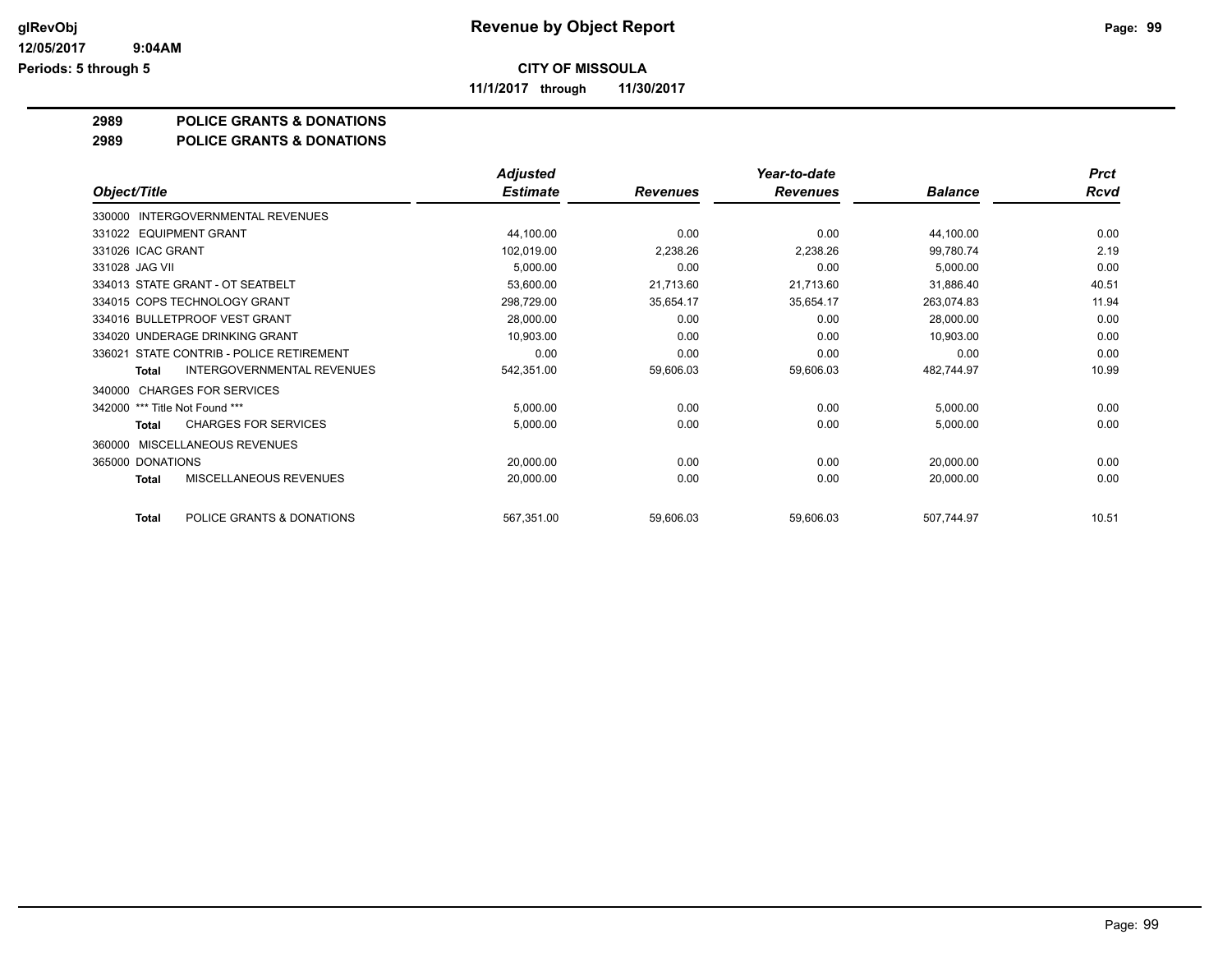**11/1/2017 through 11/30/2017**

## **2989 POLICE GRANTS & DONATIONS**

|                                                   | <b>Adjusted</b> |                 | Year-to-date    |                | <b>Prct</b> |
|---------------------------------------------------|-----------------|-----------------|-----------------|----------------|-------------|
| Object/Title                                      | <b>Estimate</b> | <b>Revenues</b> | <b>Revenues</b> | <b>Balance</b> | Rcvd        |
| INTERGOVERNMENTAL REVENUES<br>330000              |                 |                 |                 |                |             |
| 331022 EQUIPMENT GRANT                            | 44,100.00       | 0.00            | 0.00            | 44,100.00      | 0.00        |
| 331026 ICAC GRANT                                 | 102,019.00      | 2,238.26        | 2,238.26        | 99,780.74      | 2.19        |
| 331028 JAG VII                                    | 5,000.00        | 0.00            | 0.00            | 5,000.00       | 0.00        |
| 334013 STATE GRANT - OT SEATBELT                  | 53,600.00       | 21,713.60       | 21,713.60       | 31,886.40      | 40.51       |
| 334015 COPS TECHNOLOGY GRANT                      | 298,729.00      | 35,654.17       | 35,654.17       | 263,074.83     | 11.94       |
| 334016 BULLETPROOF VEST GRANT                     | 28,000.00       | 0.00            | 0.00            | 28,000.00      | 0.00        |
| 334020 UNDERAGE DRINKING GRANT                    | 10,903.00       | 0.00            | 0.00            | 10,903.00      | 0.00        |
| 336021 STATE CONTRIB - POLICE RETIREMENT          | 0.00            | 0.00            | 0.00            | 0.00           | 0.00        |
| <b>INTERGOVERNMENTAL REVENUES</b><br><b>Total</b> | 542,351.00      | 59,606.03       | 59,606.03       | 482,744.97     | 10.99       |
| 340000 CHARGES FOR SERVICES                       |                 |                 |                 |                |             |
| 342000 *** Title Not Found ***                    | 5,000.00        | 0.00            | 0.00            | 5,000.00       | 0.00        |
| <b>CHARGES FOR SERVICES</b><br><b>Total</b>       | 5,000.00        | 0.00            | 0.00            | 5,000.00       | 0.00        |
| MISCELLANEOUS REVENUES<br>360000                  |                 |                 |                 |                |             |
| 365000 DONATIONS                                  | 20,000.00       | 0.00            | 0.00            | 20,000.00      | 0.00        |
| <b>MISCELLANEOUS REVENUES</b><br><b>Total</b>     | 20,000.00       | 0.00            | 0.00            | 20,000.00      | 0.00        |
| POLICE GRANTS & DONATIONS<br>Total                | 567,351.00      | 59,606.03       | 59,606.03       | 507,744.97     | 10.51       |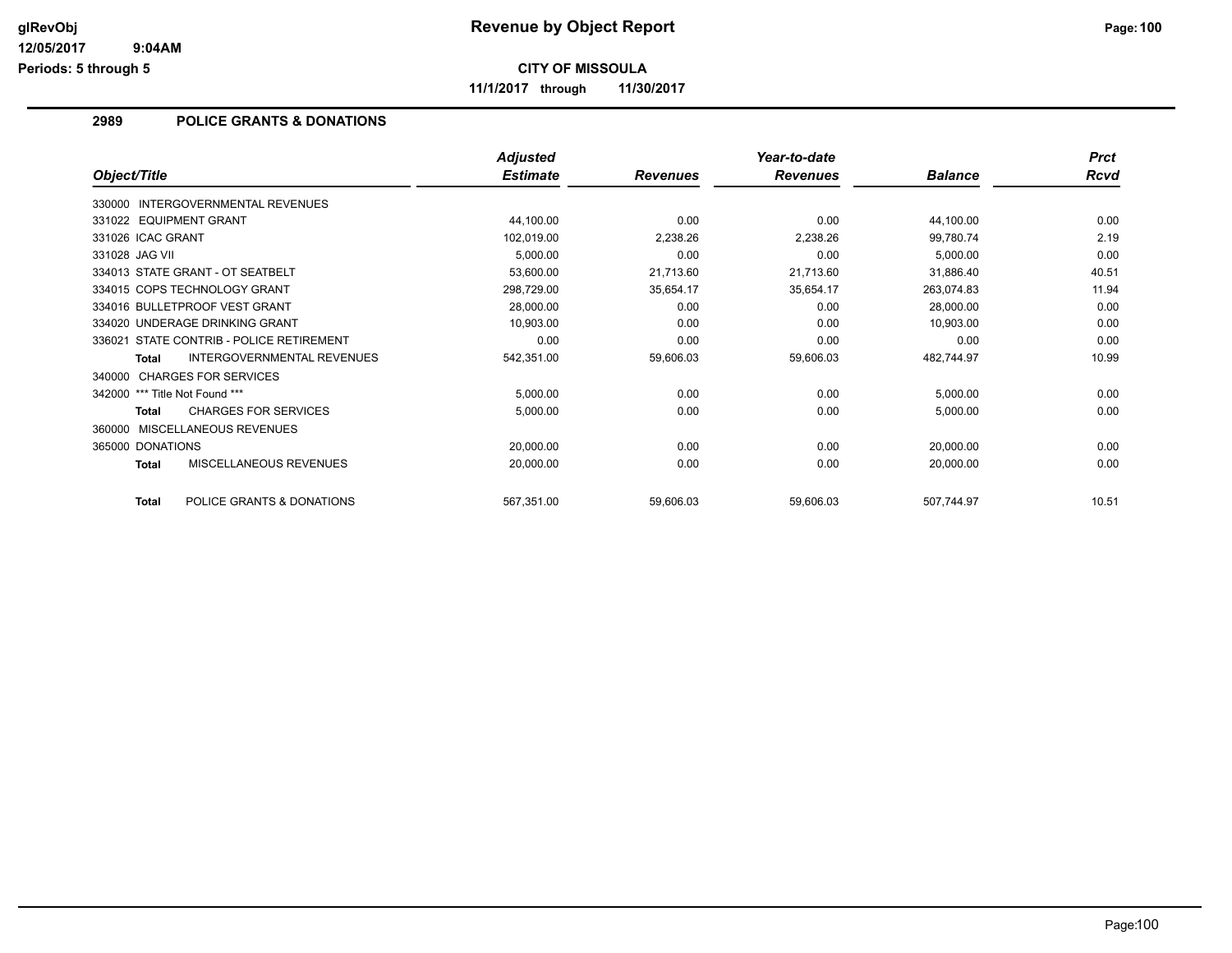**11/1/2017 through 11/30/2017**

# **2991 BROWNFIELDS**

**2991 BROWNFIELDS**

|                  |                                   | <b>Adjusted</b> |                 | Year-to-date    |                | <b>Prct</b> |
|------------------|-----------------------------------|-----------------|-----------------|-----------------|----------------|-------------|
| Object/Title     |                                   | <b>Estimate</b> | <b>Revenues</b> | <b>Revenues</b> | <b>Balance</b> | <b>Rcvd</b> |
|                  | 330000 INTERGOVERNMENTAL REVENUES |                 |                 |                 |                |             |
|                  | 331038 EPA BROWNSFIELD GRANT      | 0.00            | 0.00            | 0.00            | 0.00           | 0.00        |
| 331090 EPA GRANT |                                   | 0.00            | 0.00            | 0.00            | 0.00           | 0.00        |
| Total            | <b>INTERGOVERNMENTAL REVENUES</b> | 0.00            | 0.00            | 0.00            | 0.00           | 0.00        |
|                  |                                   |                 |                 |                 |                |             |
| Total            | <b>BROWNFIELDS</b>                | 0.00            | 0.00            | 0.00            | 0.00           | 0.00        |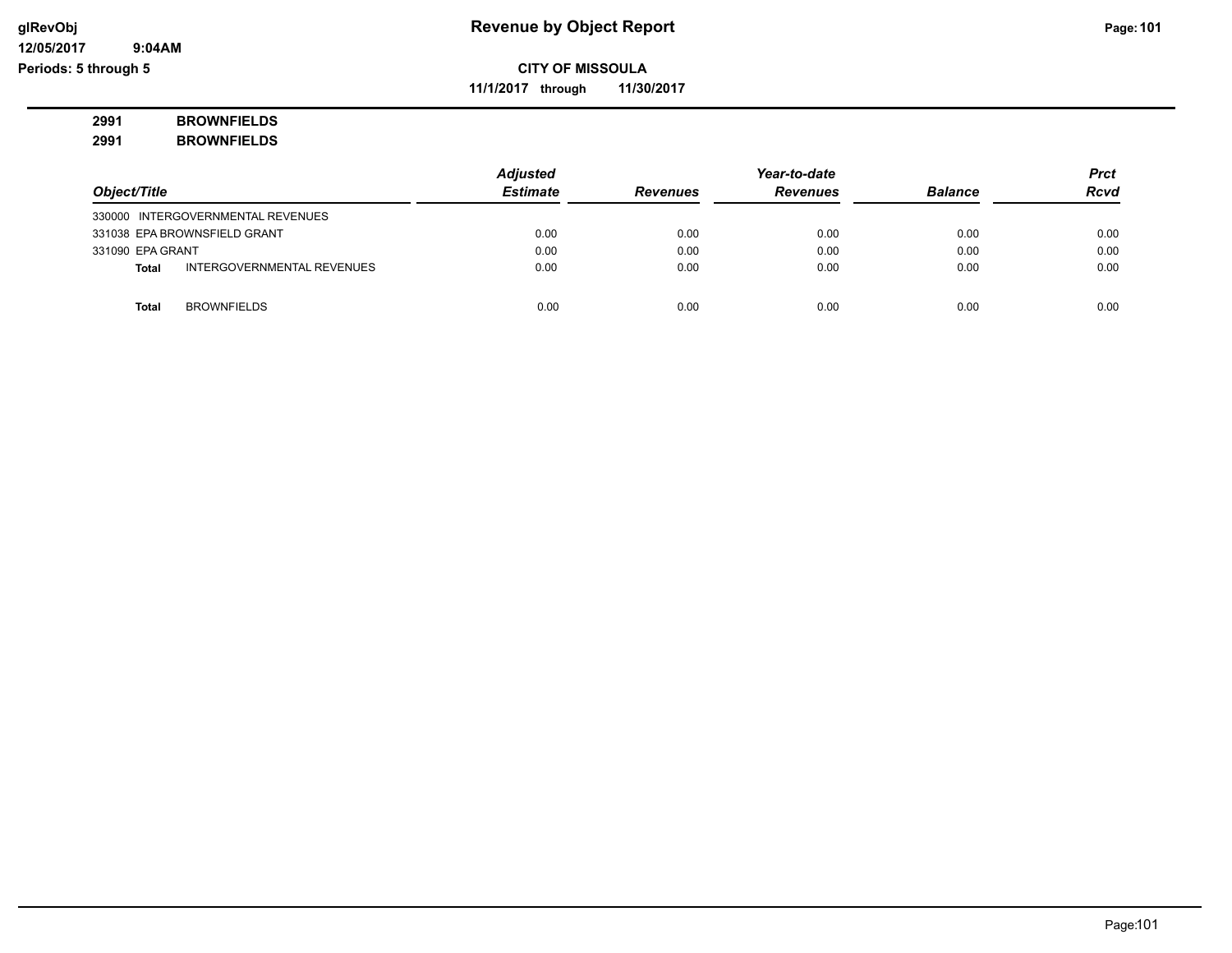**11/1/2017 through 11/30/2017**

#### **2991 BROWNFIELDS**

| Object/Title     |                                   | <b>Adjusted</b><br><b>Estimate</b> | <b>Revenues</b> | Year-to-date<br><b>Revenues</b> | <b>Balance</b> | <b>Prct</b><br><b>Rcvd</b> |
|------------------|-----------------------------------|------------------------------------|-----------------|---------------------------------|----------------|----------------------------|
|                  |                                   |                                    |                 |                                 |                |                            |
|                  | 330000 INTERGOVERNMENTAL REVENUES |                                    |                 |                                 |                |                            |
|                  | 331038 EPA BROWNSFIELD GRANT      | 0.00                               | 0.00            | 0.00                            | 0.00           | 0.00                       |
| 331090 EPA GRANT |                                   | 0.00                               | 0.00            | 0.00                            | 0.00           | 0.00                       |
| <b>Total</b>     | INTERGOVERNMENTAL REVENUES        | 0.00                               | 0.00            | 0.00                            | 0.00           | 0.00                       |
|                  |                                   |                                    |                 |                                 |                |                            |
| <b>Total</b>     | <b>BROWNFIELDS</b>                | 0.00                               | 0.00            | 0.00                            | 0.00           | 0.00                       |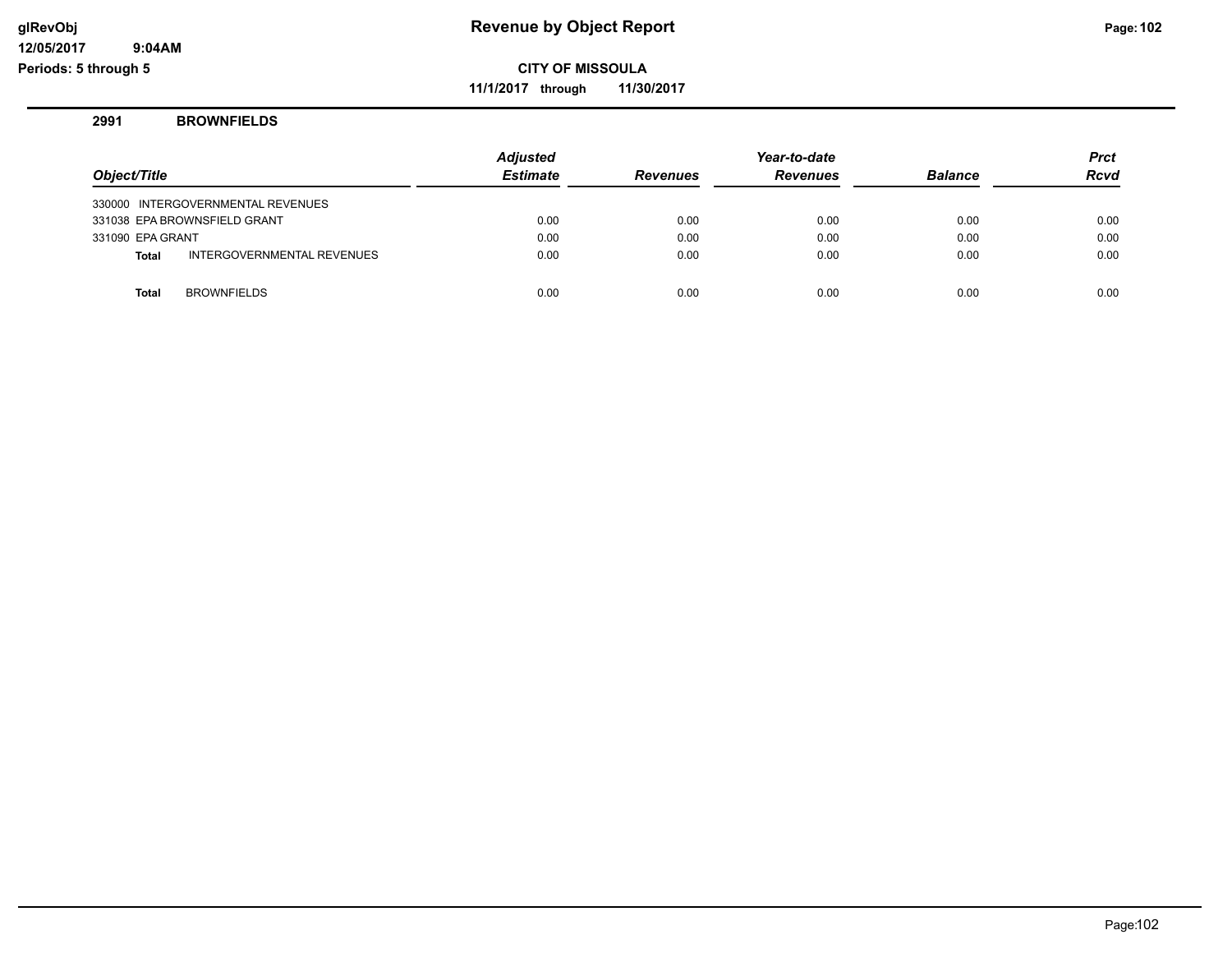**11/1/2017 through 11/30/2017**

**3000 SID REVOLVING FUND**

**3000 SID REVOLVING FUND**

|                                                           | <b>Adjusted</b> |                 | Year-to-date    |                | <b>Prct</b> |
|-----------------------------------------------------------|-----------------|-----------------|-----------------|----------------|-------------|
| Object/Title                                              | <b>Estimate</b> | <b>Revenues</b> | <b>Revenues</b> | <b>Balance</b> | Rcvd        |
| 360000 MISCELLANEOUS REVENUES                             |                 |                 |                 |                |             |
| 360000 MISCELLANEOUS REVENUES                             | 0.00            | 0.00            | 0.00            | 0.00           | 0.00        |
| 360010 MISCELLANEOUS                                      | 0.00            | 0.00            | 0.00            | 0.00           | 0.00        |
| 362000 OTHER MISCELLANEOUS REVENUE                        | 0.00            | 0.00            | 0.00            | 0.00           | 0.00        |
| 363041 P&I ON CLOSED ASSESSMENT                           | 0.00            | 0.00            | 0.00            | 0.00           | 0.00        |
| MISCELLANEOUS REVENUES<br><b>Total</b>                    | 0.00            | 0.00            | 0.00            | 0.00           | 0.00        |
| <b>INVESTMENTS &amp; ROYALTY EARNINGS</b><br>370000       |                 |                 |                 |                |             |
| 371010 INTEREST ON INVESTMENTS                            | 0.00            | 0.00            | 0.00            | 0.00           | 0.00        |
| 371020 GAIN/LOSS IN MARKET VALUE OF INVESTMENTS           | 0.00            | 0.00            | 0.00            | 0.00           | 0.00        |
| <b>INVESTMENTS &amp; ROYALTY EARNINGS</b><br><b>Total</b> | 0.00            | 0.00            | 0.00            | 0.00           | 0.00        |
| OTHER FINANCING SOURCES<br>380000                         |                 |                 |                 |                |             |
| 380000 OTHER FINANCING SOURCES                            | 0.00            | 0.00            | 0.00            | 0.00           | 0.00        |
| 381002 SRF LOAN                                           | 0.00            | 0.00            | 0.00            | 0.00           | 0.00        |
| 381009 TRANSFERS IN                                       | 0.00            | 0.00            | 0.00            | 0.00           | 0.00        |
| 381030 SID BONDS PROCEEDS                                 | 0.00            | 0.00            | 0.00            | 0.00           | 0.00        |
| 383000 OPERATING TRANSFERS                                | 0.00            | 0.00            | 0.00            | 0.00           | 0.00        |
| 383039 FROM SID TRANSFERS                                 | 0.00            | 0.00            | 0.00            | 0.00           | 0.00        |
| OTHER FINANCING SOURCES<br><b>Total</b>                   | 0.00            | 0.00            | 0.00            | 0.00           | 0.00        |
| SID REVOLVING FUND<br><b>Total</b>                        | 0.00            | 0.00            | 0.00            | 0.00           | 0.00        |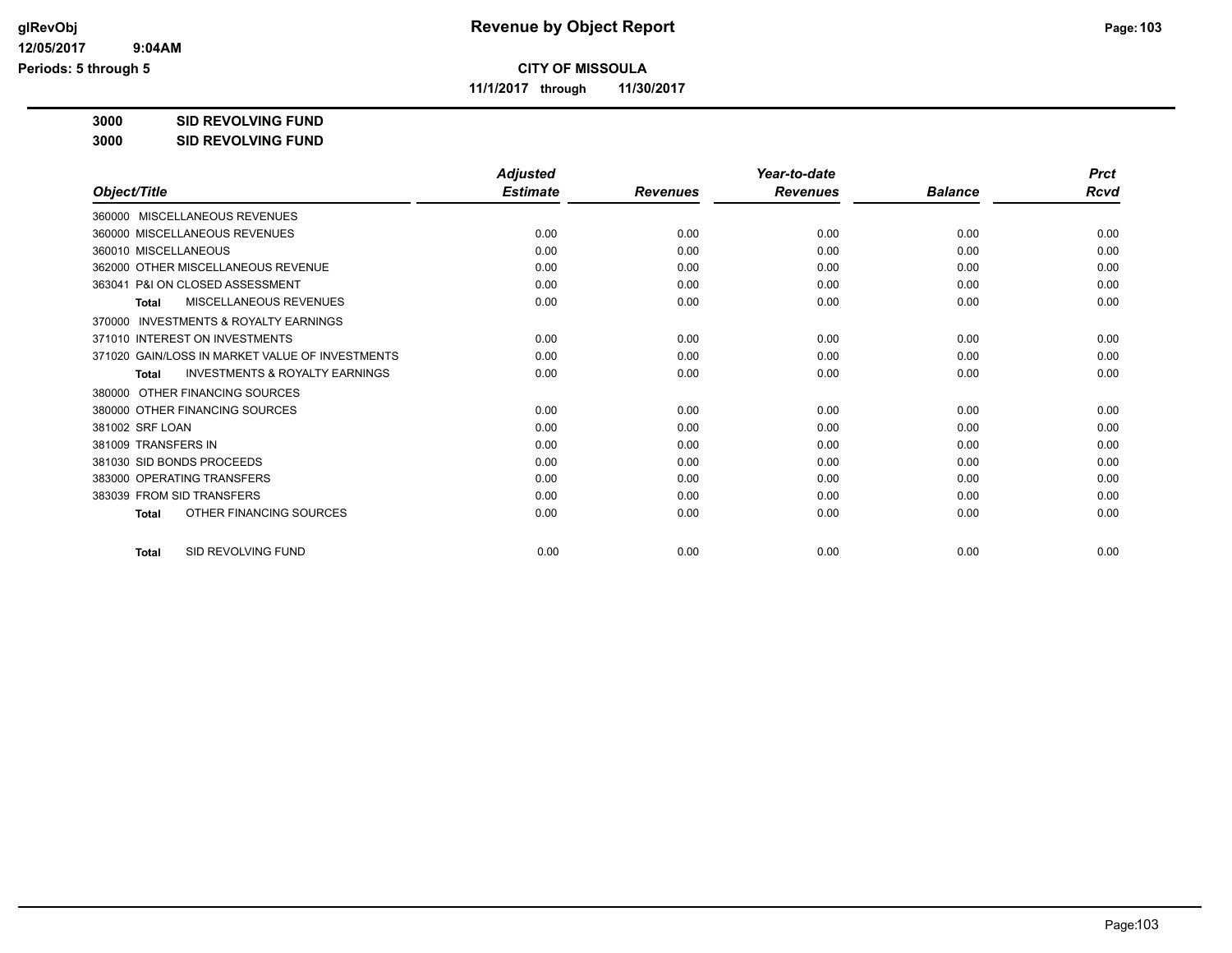**11/1/2017 through 11/30/2017**

#### **3000 SID REVOLVING FUND**

|                                                     | <b>Adjusted</b> |                 | Year-to-date    |                | <b>Prct</b> |
|-----------------------------------------------------|-----------------|-----------------|-----------------|----------------|-------------|
| Object/Title                                        | <b>Estimate</b> | <b>Revenues</b> | <b>Revenues</b> | <b>Balance</b> | Rcvd        |
| 360000 MISCELLANEOUS REVENUES                       |                 |                 |                 |                |             |
| 360000 MISCELLANEOUS REVENUES                       | 0.00            | 0.00            | 0.00            | 0.00           | 0.00        |
| 360010 MISCELLANEOUS                                | 0.00            | 0.00            | 0.00            | 0.00           | 0.00        |
| 362000 OTHER MISCELLANEOUS REVENUE                  | 0.00            | 0.00            | 0.00            | 0.00           | 0.00        |
| 363041 P&I ON CLOSED ASSESSMENT                     | 0.00            | 0.00            | 0.00            | 0.00           | 0.00        |
| MISCELLANEOUS REVENUES<br>Total                     | 0.00            | 0.00            | 0.00            | 0.00           | 0.00        |
| <b>INVESTMENTS &amp; ROYALTY EARNINGS</b><br>370000 |                 |                 |                 |                |             |
| 371010 INTEREST ON INVESTMENTS                      | 0.00            | 0.00            | 0.00            | 0.00           | 0.00        |
| 371020 GAIN/LOSS IN MARKET VALUE OF INVESTMENT      | 0.00            | 0.00            | 0.00            | 0.00           | 0.00        |
| <b>INVESTMENTS &amp; ROYALTY EARNINGS</b><br>Total  | 0.00            | 0.00            | 0.00            | 0.00           | 0.00        |
| 380000 OTHER FINANCING SOURCES                      |                 |                 |                 |                |             |
| 380000 OTHER FINANCING SOURCES                      | 0.00            | 0.00            | 0.00            | 0.00           | 0.00        |
| 381002 SRF LOAN                                     | 0.00            | 0.00            | 0.00            | 0.00           | 0.00        |
| 381009 TRANSFERS IN                                 | 0.00            | 0.00            | 0.00            | 0.00           | 0.00        |
| 381030 SID BONDS PROCEEDS                           | 0.00            | 0.00            | 0.00            | 0.00           | 0.00        |
| 383000 OPERATING TRANSFERS                          | 0.00            | 0.00            | 0.00            | 0.00           | 0.00        |
| 383039 FROM SID TRANSFERS                           | 0.00            | 0.00            | 0.00            | 0.00           | 0.00        |
| OTHER FINANCING SOURCES<br>Total                    | 0.00            | 0.00            | 0.00            | 0.00           | 0.00        |
| SID REVOLVING FUND<br><b>Total</b>                  | 0.00            | 0.00            | 0.00            | 0.00           | 0.00        |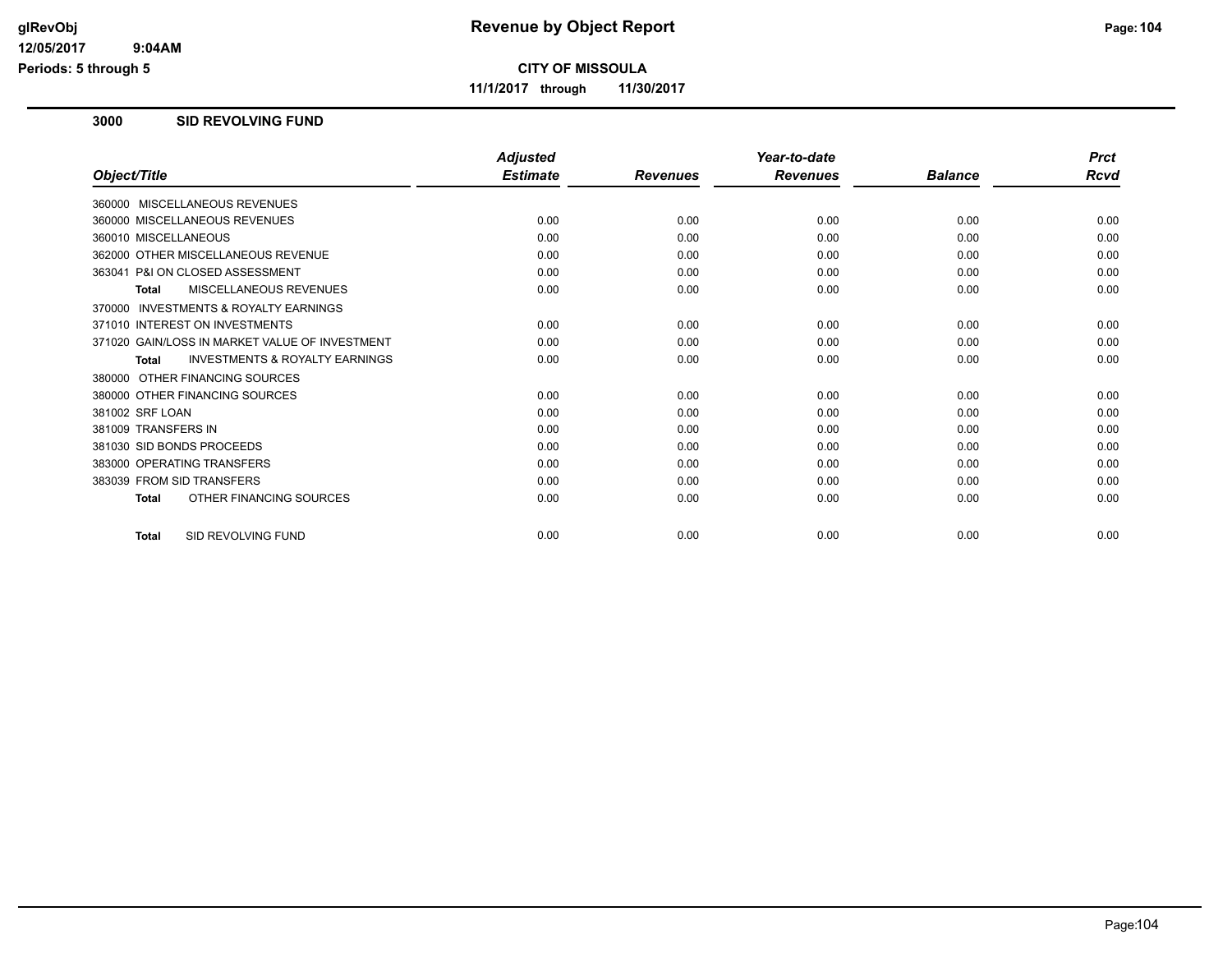**11/1/2017 through 11/30/2017**

## **3065 1998 PUBLIC SAFETY G O BONDS FUND**

**3065 1998 PUBLIC SAFETY G O BONDS FUND**

|                                                     | <b>Adjusted</b> |                 | Year-to-date    |                | <b>Prct</b> |
|-----------------------------------------------------|-----------------|-----------------|-----------------|----------------|-------------|
| Object/Title                                        | <b>Estimate</b> | <b>Revenues</b> | <b>Revenues</b> | <b>Balance</b> | Rcvd        |
| 310000 TAXES/ASSESSMENTS                            |                 |                 |                 |                |             |
| 310000 TAXES/ASSESSMENTS                            | 0.00            | 0.00            | 0.00            | 0.00           | 0.00        |
| 311000 GENERAL PROPERTY TAXES                       | 0.00            | 0.00            | 0.00            | 0.00           | 0.00        |
| 311001 CURRENT TAXES                                | 0.00            | 0.00            | 0.00            | 0.00           | 0.00        |
| 311030 MOTOR VEHICLE TAXES                          | 0.00            | 0.00            | 0.00            | 0.00           | 0.00        |
| 312000 PENALTIES & INTEREST - DELINQUENT TAXES      | 0.00            | 0.00            | 0.00            | 0.00           | 0.00        |
| 312001 PENALTIES & INTEREST                         | 0.00            | 0.00            | 0.00            | 0.00           | 0.00        |
| 314000 PROP TAX - OTHER THAN ASSESSED VAL           | 0.00            | 0.00            | 0.00            | 0.00           | 0.00        |
| 314001 LIGHT VEHICLE TAX                            | 0.00            | 0.00            | 0.00            | 0.00           | 0.00        |
| TAXES/ASSESSMENTS<br>Total                          | 0.00            | 0.00            | 0.00            | 0.00           | 0.00        |
| 330000 INTERGOVERNMENTAL REVENUES                   |                 |                 |                 |                |             |
| 334056 BANK CORP. LIC. TAX - (PREVIOUS YEARS)       | 0.00            | 0.00            | 0.00            | 0.00           | 0.00        |
| 335210 PERSONAL PROPERTY TAX REIMBURSEMENT          | 0.00            | 0.00            | 0.00            | 0.00           | 0.00        |
| 335230 HB 124 REVENUE                               | 0.00            | 0.00            | 0.00            | 0.00           | 0.00        |
| 335250 STATE REIMB - SB #184                        | 0.00            | 0.00            | 0.00            | 0.00           | 0.00        |
| <b>INTERGOVERNMENTAL REVENUES</b><br><b>Total</b>   | 0.00            | 0.00            | 0.00            | 0.00           | 0.00        |
| 360000 MISCELLANEOUS REVENUES                       |                 |                 |                 |                |             |
| 360010 MISCELLANEOUS                                | 0.00            | 0.00            | 0.00            | 0.00           | 0.00        |
| <b>MISCELLANEOUS REVENUES</b><br>Total              | 0.00            | 0.00            | 0.00            | 0.00           | 0.00        |
| <b>INVESTMENTS &amp; ROYALTY EARNINGS</b><br>370000 |                 |                 |                 |                |             |
| 371010 INTEREST ON INVESTMENTS                      | 0.00            | 0.00            | 0.00            | 0.00           | 0.00        |
| 371020 GAIN/LOSS IN MARKET VALUE OF INVESTMENTS     | 0.00            | 0.00            | 0.00            | 0.00           | 0.00        |
| <b>INVESTMENTS &amp; ROYALTY EARNINGS</b><br>Total  | 0.00            | 0.00            | 0.00            | 0.00           | 0.00        |
| 380000 OTHER FINANCING SOURCES                      |                 |                 |                 |                |             |
| 381010 BOND PROCEEDS                                | 0.00            | 0.00            | 0.00            | 0.00           | 0.00        |
| 383042 TRANSFERS FROM OTHER FUNDS                   | 0.00            | 0.00            | 0.00            | 0.00           | 0.00        |
| OTHER FINANCING SOURCES<br><b>Total</b>             | 0.00            | 0.00            | 0.00            | 0.00           | 0.00        |
| 1998 PUBLIC SAFETY G O BONDS FUND<br>Total          | 0.00            | 0.00            | 0.00            | 0.00           | 0.00        |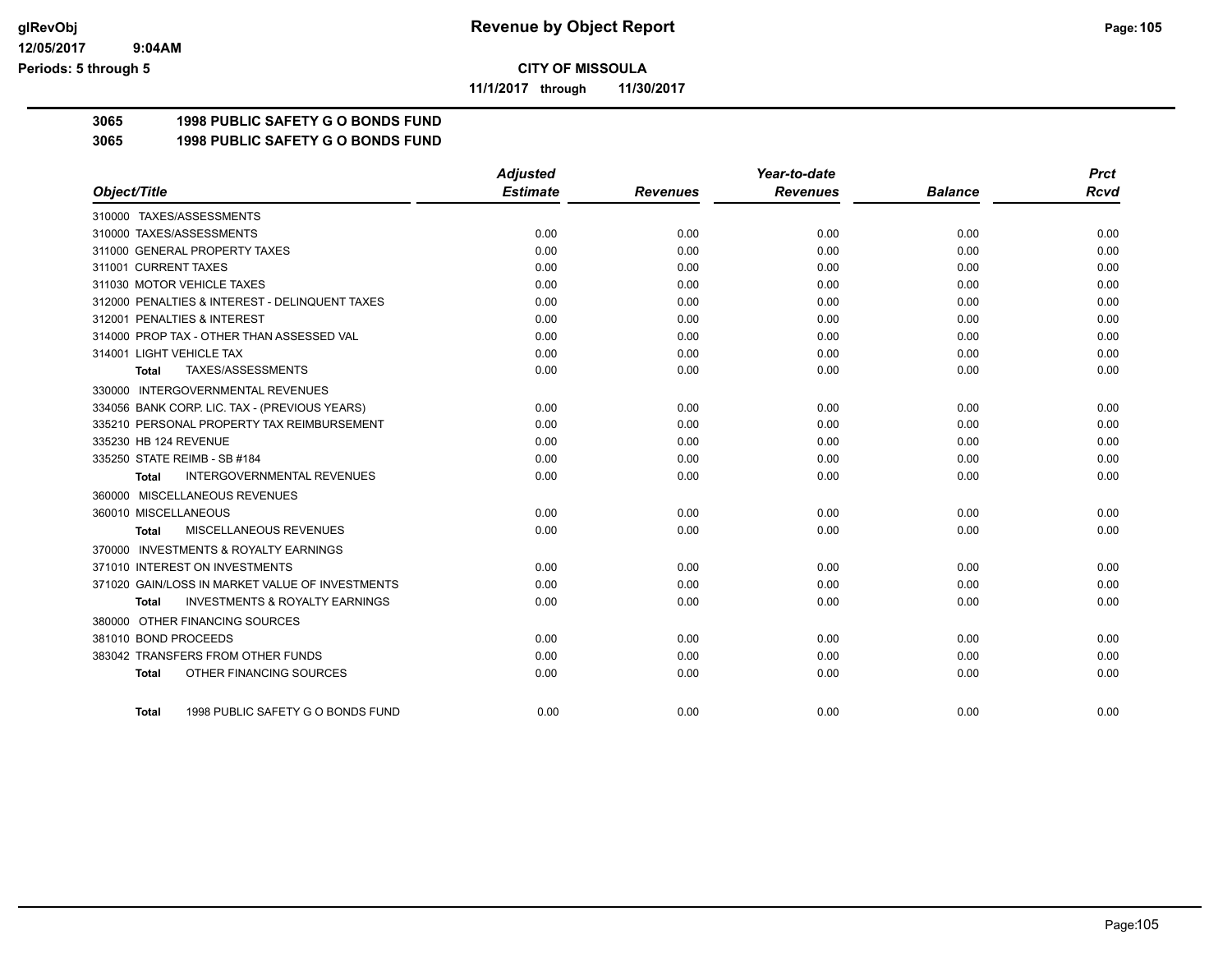**11/1/2017 through 11/30/2017**

#### **3065 1998 PUBLIC SAFETY G O BONDS FUND**

|                                                    | <b>Adjusted</b><br><b>Estimate</b> | <b>Revenues</b> | Year-to-date<br><b>Revenues</b> | <b>Balance</b> | <b>Prct</b><br>Rcvd |
|----------------------------------------------------|------------------------------------|-----------------|---------------------------------|----------------|---------------------|
| Object/Title                                       |                                    |                 |                                 |                |                     |
| 310000 TAXES/ASSESSMENTS                           |                                    |                 |                                 |                |                     |
| 310000 TAXES/ASSESSMENTS                           | 0.00                               | 0.00            | 0.00                            | 0.00           | 0.00                |
| 311000 GENERAL PROPERTY TAXES                      | 0.00                               | 0.00            | 0.00                            | 0.00           | 0.00                |
| 311001 CURRENT TAXES                               | 0.00                               | 0.00            | 0.00                            | 0.00           | 0.00                |
| 311030 MOTOR VEHICLE TAXES                         | 0.00                               | 0.00            | 0.00                            | 0.00           | 0.00                |
| 312000 PENALTIES & INTEREST - DELINQUENT TAXES     | 0.00                               | 0.00            | 0.00                            | 0.00           | 0.00                |
| 312001 PENALTIES & INTEREST                        | 0.00                               | 0.00            | 0.00                            | 0.00           | 0.00                |
| 314000 PROP TAX - OTHER THAN ASSESSED VAL          | 0.00                               | 0.00            | 0.00                            | 0.00           | 0.00                |
| 314001 LIGHT VEHICLE TAX                           | 0.00                               | 0.00            | 0.00                            | 0.00           | 0.00                |
| TAXES/ASSESSMENTS<br>Total                         | 0.00                               | 0.00            | 0.00                            | 0.00           | 0.00                |
| 330000 INTERGOVERNMENTAL REVENUES                  |                                    |                 |                                 |                |                     |
| 334056 BANK CORP. LIC. TAX - (PREVIOUS YEARS)      | 0.00                               | 0.00            | 0.00                            | 0.00           | 0.00                |
| 335210 PERSONAL PROPERTY TAX REIMBURSEMENT         | 0.00                               | 0.00            | 0.00                            | 0.00           | 0.00                |
| 335230 HB 124 REVENUE                              | 0.00                               | 0.00            | 0.00                            | 0.00           | 0.00                |
| 335250 STATE REIMB - SB #184                       | 0.00                               | 0.00            | 0.00                            | 0.00           | 0.00                |
| <b>INTERGOVERNMENTAL REVENUES</b><br>Total         | 0.00                               | 0.00            | 0.00                            | 0.00           | 0.00                |
| 360000 MISCELLANEOUS REVENUES                      |                                    |                 |                                 |                |                     |
| 360010 MISCELLANEOUS                               | 0.00                               | 0.00            | 0.00                            | 0.00           | 0.00                |
| MISCELLANEOUS REVENUES<br><b>Total</b>             | 0.00                               | 0.00            | 0.00                            | 0.00           | 0.00                |
| 370000 INVESTMENTS & ROYALTY EARNINGS              |                                    |                 |                                 |                |                     |
| 371010 INTEREST ON INVESTMENTS                     | 0.00                               | 0.00            | 0.00                            | 0.00           | 0.00                |
| 371020 GAIN/LOSS IN MARKET VALUE OF INVESTMENT     | 0.00                               | 0.00            | 0.00                            | 0.00           | 0.00                |
| <b>INVESTMENTS &amp; ROYALTY EARNINGS</b><br>Total | 0.00                               | 0.00            | 0.00                            | 0.00           | 0.00                |
| 380000 OTHER FINANCING SOURCES                     |                                    |                 |                                 |                |                     |
| 381010 BOND PROCEEDS                               | 0.00                               | 0.00            | 0.00                            | 0.00           | 0.00                |
| 383042 TRANSFERS FROM OTHER FUNDS                  | 0.00                               | 0.00            | 0.00                            | 0.00           | 0.00                |
| OTHER FINANCING SOURCES<br><b>Total</b>            | 0.00                               | 0.00            | 0.00                            | 0.00           | 0.00                |
|                                                    |                                    |                 |                                 |                |                     |
| 1998 PUBLIC SAFETY G O BONDS FUND<br>Total         | 0.00                               | 0.00            | 0.00                            | 0.00           | 0.00                |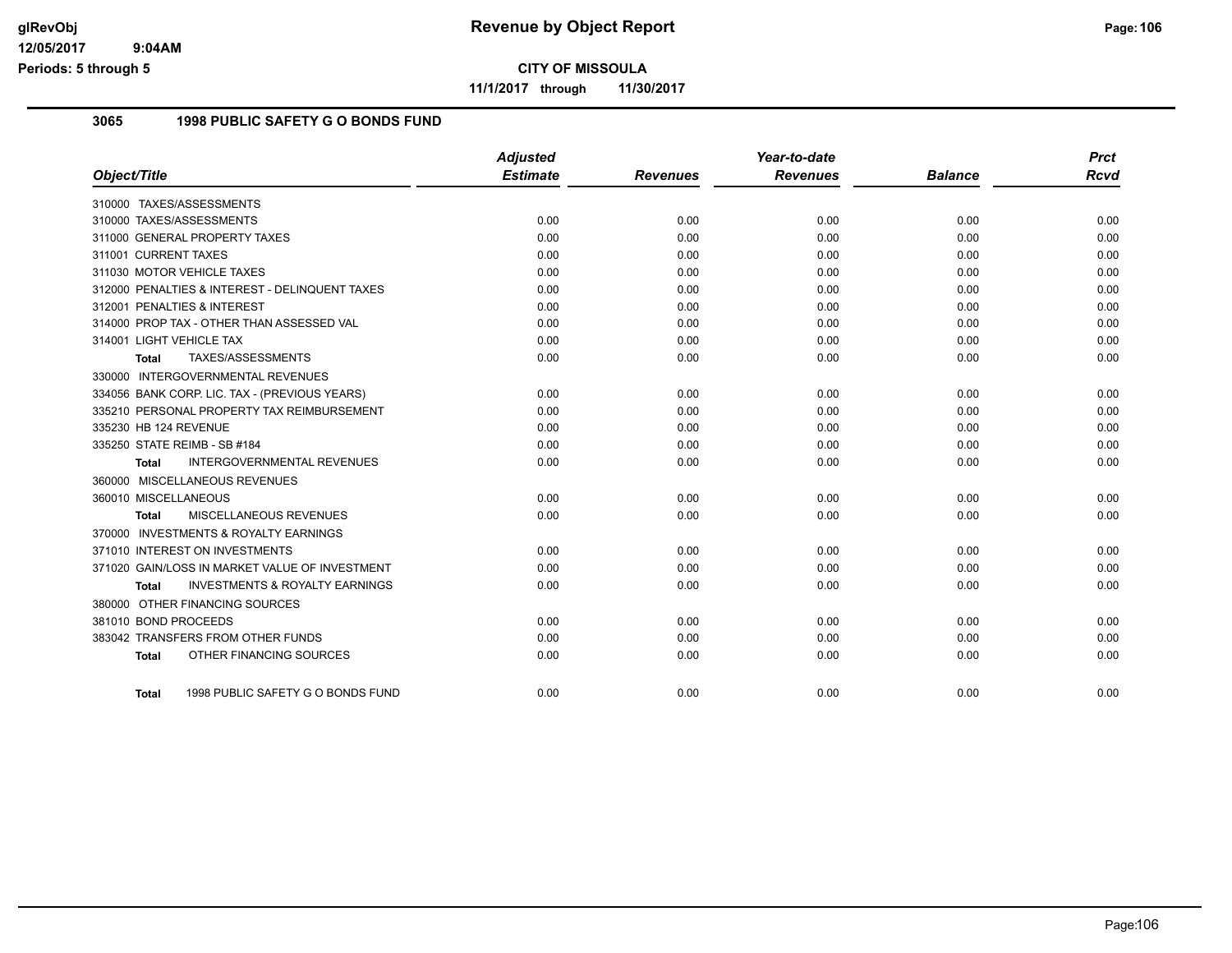**11/1/2017 through 11/30/2017**

**3070 1996 OPEN SPACE GO BONDS**

**3070 1996 OPEN SPACE GO BONDS**

|                                                           | <b>Adjusted</b> |                 | Year-to-date    |                | <b>Prct</b> |
|-----------------------------------------------------------|-----------------|-----------------|-----------------|----------------|-------------|
| Object/Title                                              | <b>Estimate</b> | <b>Revenues</b> | <b>Revenues</b> | <b>Balance</b> | <b>Rcvd</b> |
| 310000 TAXES/ASSESSMENTS                                  |                 |                 |                 |                |             |
| 310000 TAXES/ASSESSMENTS                                  | 0.00            | 0.00            | 0.00            | 0.00           | 0.00        |
| 311000 GENERAL PROPERTY TAXES                             | 0.00            | 0.00            | 0.00            | 0.00           | 0.00        |
| 311030 MOTOR VEHICLE TAXES                                | 0.00            | 0.00            | 0.00            | 0.00           | 0.00        |
| 312000 PENALTIES & INTEREST - DELINQUENT TAXES            | 0.00            | 0.00            | 0.00            | 0.00           | 0.00        |
| 312001 PENALTIES & INTEREST                               | 0.00            | 0.00            | 0.00            | 0.00           | 0.00        |
| 314000 PROP TAX - OTHER THAN ASSESSED VAL                 | 0.00            | 0.00            | 0.00            | 0.00           | 0.00        |
| 314001 LIGHT VEHICLE TAX                                  | 0.00            | 0.00            | 0.00            | 0.00           | 0.00        |
| <b>TAXES/ASSESSMENTS</b><br><b>Total</b>                  | 0.00            | 0.00            | 0.00            | 0.00           | 0.00        |
| <b>INTERGOVERNMENTAL REVENUES</b><br>330000               |                 |                 |                 |                |             |
| 334056 BANK CORP. LIC. TAX - (PREVIOUS YEARS)             | 0.00            | 0.00            | 0.00            | 0.00           | 0.00        |
| 335210 PERSONAL PROPERTY TAX REIMBURSEMENT                | 0.00            | 0.00            | 0.00            | 0.00           | 0.00        |
| 335250 STATE REIMB - SB #184                              | 0.00            | 0.00            | 0.00            | 0.00           | 0.00        |
| <b>INTERGOVERNMENTAL REVENUES</b><br><b>Total</b>         | 0.00            | 0.00            | 0.00            | 0.00           | 0.00        |
| <b>INVESTMENTS &amp; ROYALTY EARNINGS</b><br>370000       |                 |                 |                 |                |             |
| 371010 INTEREST ON INVESTMENTS                            | 0.00            | 0.00            | 0.00            | 0.00           | 0.00        |
| 371020 GAIN/LOSS IN MARKET VALUE OF INVESTMENTS           | 0.00            | 0.00            | 0.00            | 0.00           | 0.00        |
| <b>INVESTMENTS &amp; ROYALTY EARNINGS</b><br><b>Total</b> | 0.00            | 0.00            | 0.00            | 0.00           | 0.00        |
| OTHER FINANCING SOURCES<br>380000                         |                 |                 |                 |                |             |
| 381010 BOND PROCEEDS                                      | 0.00            | 0.00            | 0.00            | 0.00           | 0.00        |
| OTHER FINANCING SOURCES<br><b>Total</b>                   | 0.00            | 0.00            | 0.00            | 0.00           | 0.00        |
|                                                           |                 |                 |                 |                |             |
| 1996 OPEN SPACE GO BONDS<br><b>Total</b>                  | 0.00            | 0.00            | 0.00            | 0.00           | 0.00        |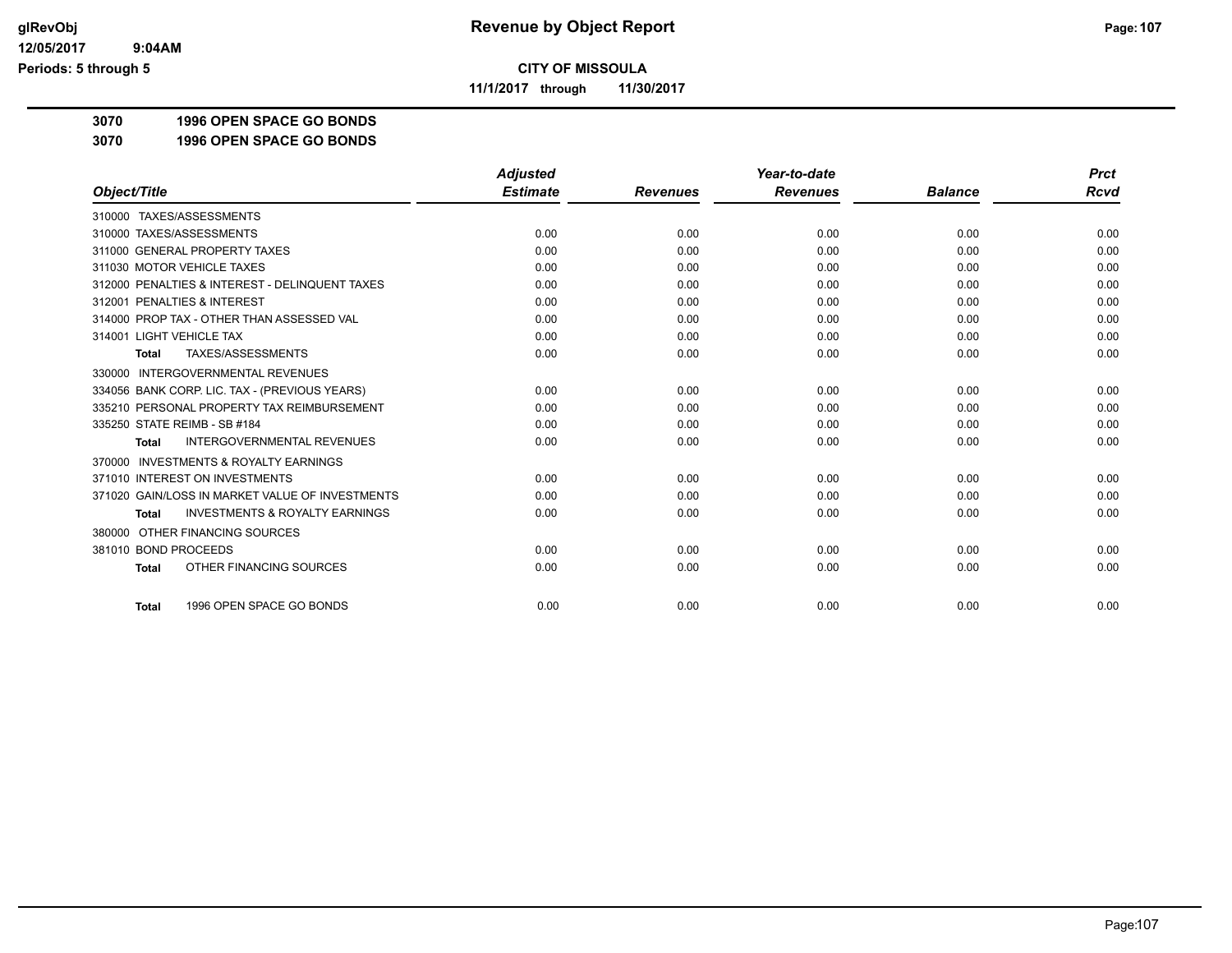**11/1/2017 through 11/30/2017**

#### **3070 1996 OPEN SPACE GO BONDS**

|                                                           | <b>Adjusted</b> |                 | Year-to-date    |                | <b>Prct</b> |
|-----------------------------------------------------------|-----------------|-----------------|-----------------|----------------|-------------|
| Object/Title                                              | <b>Estimate</b> | <b>Revenues</b> | <b>Revenues</b> | <b>Balance</b> | Rcvd        |
| 310000 TAXES/ASSESSMENTS                                  |                 |                 |                 |                |             |
| 310000 TAXES/ASSESSMENTS                                  | 0.00            | 0.00            | 0.00            | 0.00           | 0.00        |
| 311000 GENERAL PROPERTY TAXES                             | 0.00            | 0.00            | 0.00            | 0.00           | 0.00        |
| 311030 MOTOR VEHICLE TAXES                                | 0.00            | 0.00            | 0.00            | 0.00           | 0.00        |
| 312000 PENALTIES & INTEREST - DELINQUENT TAXES            | 0.00            | 0.00            | 0.00            | 0.00           | 0.00        |
| 312001 PENALTIES & INTEREST                               | 0.00            | 0.00            | 0.00            | 0.00           | 0.00        |
| 314000 PROP TAX - OTHER THAN ASSESSED VAL                 | 0.00            | 0.00            | 0.00            | 0.00           | 0.00        |
| 314001 LIGHT VEHICLE TAX                                  | 0.00            | 0.00            | 0.00            | 0.00           | 0.00        |
| <b>TAXES/ASSESSMENTS</b><br><b>Total</b>                  | 0.00            | 0.00            | 0.00            | 0.00           | 0.00        |
| 330000 INTERGOVERNMENTAL REVENUES                         |                 |                 |                 |                |             |
| 334056 BANK CORP. LIC. TAX - (PREVIOUS YEARS)             | 0.00            | 0.00            | 0.00            | 0.00           | 0.00        |
| 335210 PERSONAL PROPERTY TAX REIMBURSEMENT                | 0.00            | 0.00            | 0.00            | 0.00           | 0.00        |
| 335250 STATE REIMB - SB #184                              | 0.00            | 0.00            | 0.00            | 0.00           | 0.00        |
| <b>INTERGOVERNMENTAL REVENUES</b><br><b>Total</b>         | 0.00            | 0.00            | 0.00            | 0.00           | 0.00        |
| 370000 INVESTMENTS & ROYALTY EARNINGS                     |                 |                 |                 |                |             |
| 371010 INTEREST ON INVESTMENTS                            | 0.00            | 0.00            | 0.00            | 0.00           | 0.00        |
| 371020 GAIN/LOSS IN MARKET VALUE OF INVESTMENT            | 0.00            | 0.00            | 0.00            | 0.00           | 0.00        |
| <b>INVESTMENTS &amp; ROYALTY EARNINGS</b><br><b>Total</b> | 0.00            | 0.00            | 0.00            | 0.00           | 0.00        |
| 380000 OTHER FINANCING SOURCES                            |                 |                 |                 |                |             |
| 381010 BOND PROCEEDS                                      | 0.00            | 0.00            | 0.00            | 0.00           | 0.00        |
| OTHER FINANCING SOURCES<br><b>Total</b>                   | 0.00            | 0.00            | 0.00            | 0.00           | 0.00        |
| 1996 OPEN SPACE GO BONDS<br><b>Total</b>                  | 0.00            | 0.00            | 0.00            | 0.00           | 0.00        |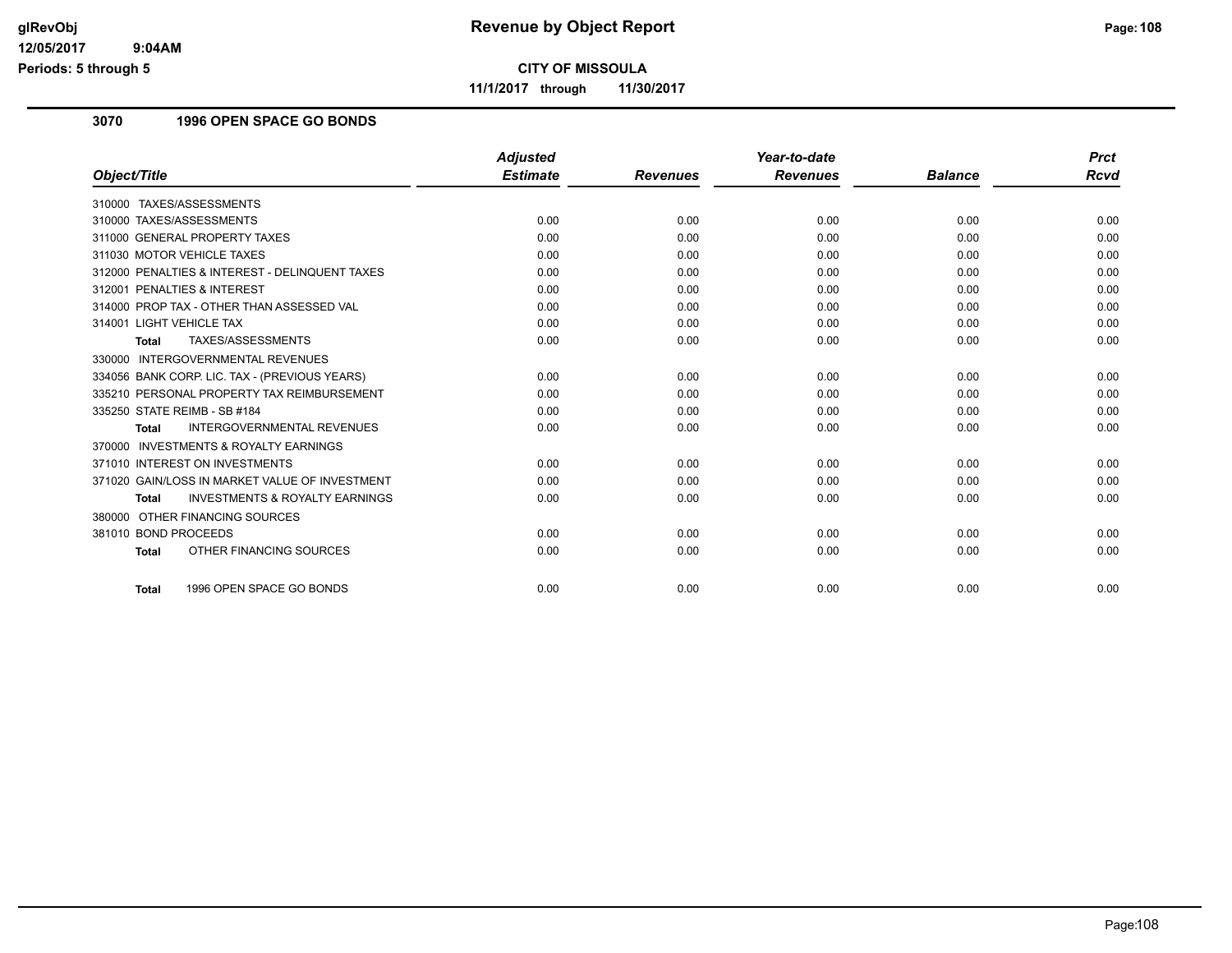**11/1/2017 through 11/30/2017**

# **3075 1997 OPEN SPACE G O BOND FUND**

## **3075 1997 OPEN SPACE G O BOND FUND**

|                                                           | <b>Adjusted</b> |                 | Year-to-date    |                | <b>Prct</b> |
|-----------------------------------------------------------|-----------------|-----------------|-----------------|----------------|-------------|
| Object/Title                                              | <b>Estimate</b> | <b>Revenues</b> | <b>Revenues</b> | <b>Balance</b> | Rcvd        |
| 310000 TAXES/ASSESSMENTS                                  |                 |                 |                 |                |             |
| 310000 TAXES/ASSESSMENTS                                  | 0.00            | 0.00            | 0.00            | 0.00           | 0.00        |
| 311000 GENERAL PROPERTY TAXES                             | 0.00            | 0.00            | 0.00            | 0.00           | 0.00        |
| 311030 MOTOR VEHICLE TAXES                                | 0.00            | 0.00            | 0.00            | 0.00           | 0.00        |
| 312000 PENALTIES & INTEREST - DELINQUENT TAXES            | 0.00            | 0.00            | 0.00            | 0.00           | 0.00        |
| 312001 PENALTIES & INTEREST                               | 0.00            | 0.00            | 0.00            | 0.00           | 0.00        |
| 314000 PROP TAX - OTHER THAN ASSESSED VAL                 | 0.00            | 0.00            | 0.00            | 0.00           | 0.00        |
| 314001 LIGHT VEHICLE TAX                                  | 0.00            | 0.00            | 0.00            | 0.00           | 0.00        |
| TAXES/ASSESSMENTS<br><b>Total</b>                         | 0.00            | 0.00            | 0.00            | 0.00           | 0.00        |
| 330000 INTERGOVERNMENTAL REVENUES                         |                 |                 |                 |                |             |
| 334056 BANK CORP. LIC. TAX - (PREVIOUS YEARS)             | 0.00            | 0.00            | 0.00            | 0.00           | 0.00        |
| 335210 PERSONAL PROPERTY TAX REIMBURSEMENT                | 0.00            | 0.00            | 0.00            | 0.00           | 0.00        |
| 335250 STATE REIMB - SB #184                              | 0.00            | 0.00            | 0.00            | 0.00           | 0.00        |
| <b>INTERGOVERNMENTAL REVENUES</b><br><b>Total</b>         | 0.00            | 0.00            | 0.00            | 0.00           | 0.00        |
| 360000 MISCELLANEOUS REVENUES                             |                 |                 |                 |                |             |
| 360010 MISCELLANEOUS                                      | 0.00            | 0.00            | 0.00            | 0.00           | 0.00        |
| MISCELLANEOUS REVENUES<br><b>Total</b>                    | 0.00            | 0.00            | 0.00            | 0.00           | 0.00        |
| <b>INVESTMENTS &amp; ROYALTY EARNINGS</b><br>370000       |                 |                 |                 |                |             |
| 371010 INTEREST ON INVESTMENTS                            | 0.00            | 0.00            | 0.00            | 0.00           | 0.00        |
| 371020 GAIN/LOSS IN MARKET VALUE OF INVESTMENTS           | 0.00            | 0.00            | 0.00            | 0.00           | 0.00        |
| <b>INVESTMENTS &amp; ROYALTY EARNINGS</b><br><b>Total</b> | 0.00            | 0.00            | 0.00            | 0.00           | 0.00        |
| 380000 OTHER FINANCING SOURCES                            |                 |                 |                 |                |             |
| 380000 OTHER FINANCING SOURCES                            | 0.00            | 0.00            | 0.00            | 0.00           | 0.00        |
| 381010 BOND PROCEEDS                                      | 0.00            | 0.00            | 0.00            | 0.00           | 0.00        |
| OTHER FINANCING SOURCES<br><b>Total</b>                   | 0.00            | 0.00            | 0.00            | 0.00           | 0.00        |
|                                                           |                 |                 |                 |                |             |
| 1997 OPEN SPACE G O BOND FUND<br><b>Total</b>             | 0.00            | 0.00            | 0.00            | 0.00           | 0.00        |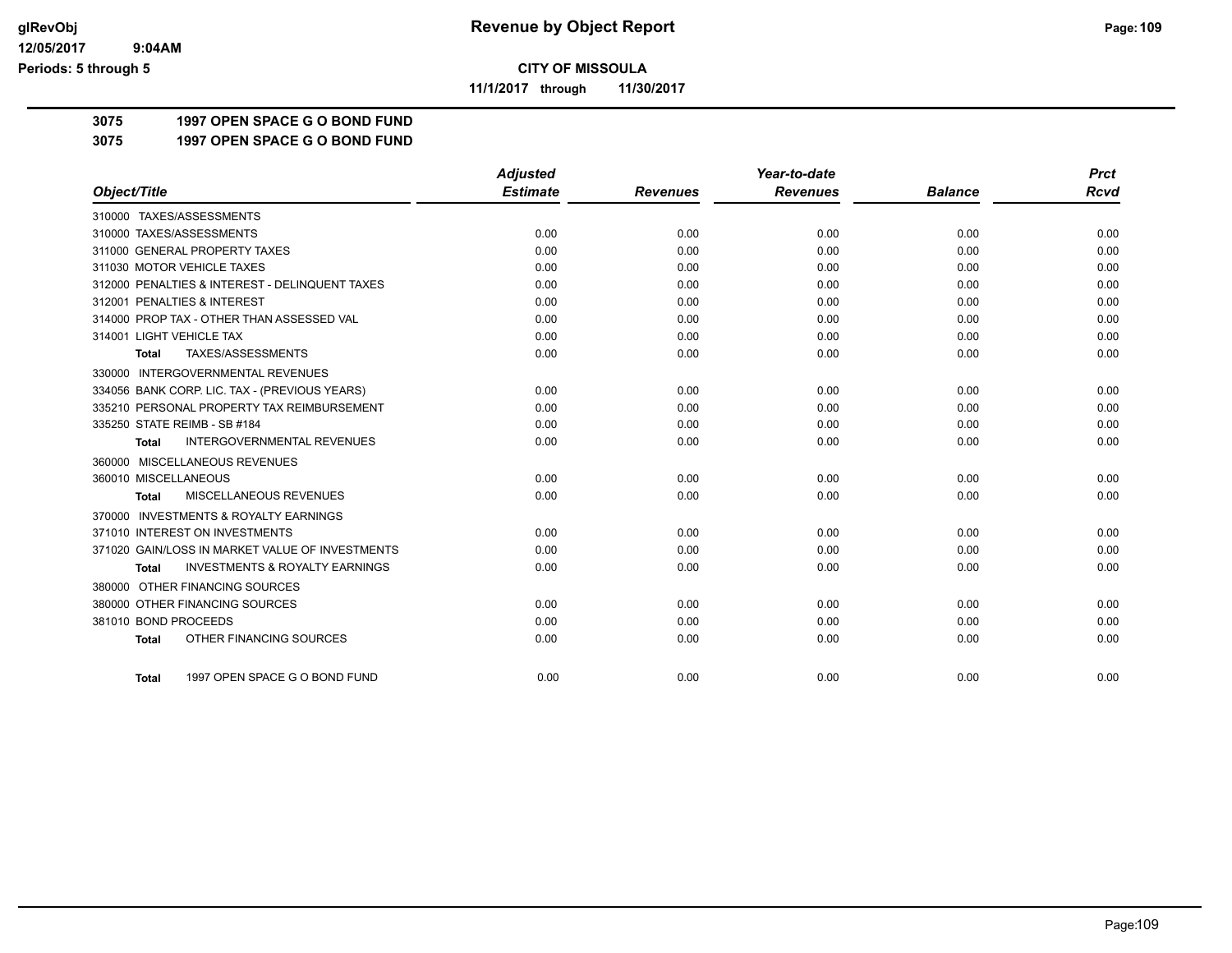**11/1/2017 through 11/30/2017**

# **3075 1997 OPEN SPACE G O BOND FUND**

|                                                           | <b>Adjusted</b> |                 | Year-to-date    |                | <b>Prct</b> |
|-----------------------------------------------------------|-----------------|-----------------|-----------------|----------------|-------------|
| Object/Title                                              | <b>Estimate</b> | <b>Revenues</b> | <b>Revenues</b> | <b>Balance</b> | <b>Rcvd</b> |
| 310000 TAXES/ASSESSMENTS                                  |                 |                 |                 |                |             |
| 310000 TAXES/ASSESSMENTS                                  | 0.00            | 0.00            | 0.00            | 0.00           | 0.00        |
| 311000 GENERAL PROPERTY TAXES                             | 0.00            | 0.00            | 0.00            | 0.00           | 0.00        |
| 311030 MOTOR VEHICLE TAXES                                | 0.00            | 0.00            | 0.00            | 0.00           | 0.00        |
| 312000 PENALTIES & INTEREST - DELINQUENT TAXES            | 0.00            | 0.00            | 0.00            | 0.00           | 0.00        |
| 312001 PENALTIES & INTEREST                               | 0.00            | 0.00            | 0.00            | 0.00           | 0.00        |
| 314000 PROP TAX - OTHER THAN ASSESSED VAL                 | 0.00            | 0.00            | 0.00            | 0.00           | 0.00        |
| 314001 LIGHT VEHICLE TAX                                  | 0.00            | 0.00            | 0.00            | 0.00           | 0.00        |
| TAXES/ASSESSMENTS<br><b>Total</b>                         | 0.00            | 0.00            | 0.00            | 0.00           | 0.00        |
| 330000 INTERGOVERNMENTAL REVENUES                         |                 |                 |                 |                |             |
| 334056 BANK CORP. LIC. TAX - (PREVIOUS YEARS)             | 0.00            | 0.00            | 0.00            | 0.00           | 0.00        |
| 335210 PERSONAL PROPERTY TAX REIMBURSEMENT                | 0.00            | 0.00            | 0.00            | 0.00           | 0.00        |
| 335250 STATE REIMB - SB #184                              | 0.00            | 0.00            | 0.00            | 0.00           | 0.00        |
| <b>INTERGOVERNMENTAL REVENUES</b><br><b>Total</b>         | 0.00            | 0.00            | 0.00            | 0.00           | 0.00        |
| 360000 MISCELLANEOUS REVENUES                             |                 |                 |                 |                |             |
| 360010 MISCELLANEOUS                                      | 0.00            | 0.00            | 0.00            | 0.00           | 0.00        |
| MISCELLANEOUS REVENUES<br><b>Total</b>                    | 0.00            | 0.00            | 0.00            | 0.00           | 0.00        |
| 370000 INVESTMENTS & ROYALTY EARNINGS                     |                 |                 |                 |                |             |
| 371010 INTEREST ON INVESTMENTS                            | 0.00            | 0.00            | 0.00            | 0.00           | 0.00        |
| 371020 GAIN/LOSS IN MARKET VALUE OF INVESTMENT            | 0.00            | 0.00            | 0.00            | 0.00           | 0.00        |
| <b>INVESTMENTS &amp; ROYALTY EARNINGS</b><br><b>Total</b> | 0.00            | 0.00            | 0.00            | 0.00           | 0.00        |
| 380000 OTHER FINANCING SOURCES                            |                 |                 |                 |                |             |
| 380000 OTHER FINANCING SOURCES                            | 0.00            | 0.00            | 0.00            | 0.00           | 0.00        |
| 381010 BOND PROCEEDS                                      | 0.00            | 0.00            | 0.00            | 0.00           | 0.00        |
| OTHER FINANCING SOURCES<br><b>Total</b>                   | 0.00            | 0.00            | 0.00            | 0.00           | 0.00        |
| 1997 OPEN SPACE G O BOND FUND<br><b>Total</b>             | 0.00            | 0.00            | 0.00            | 0.00           | 0.00        |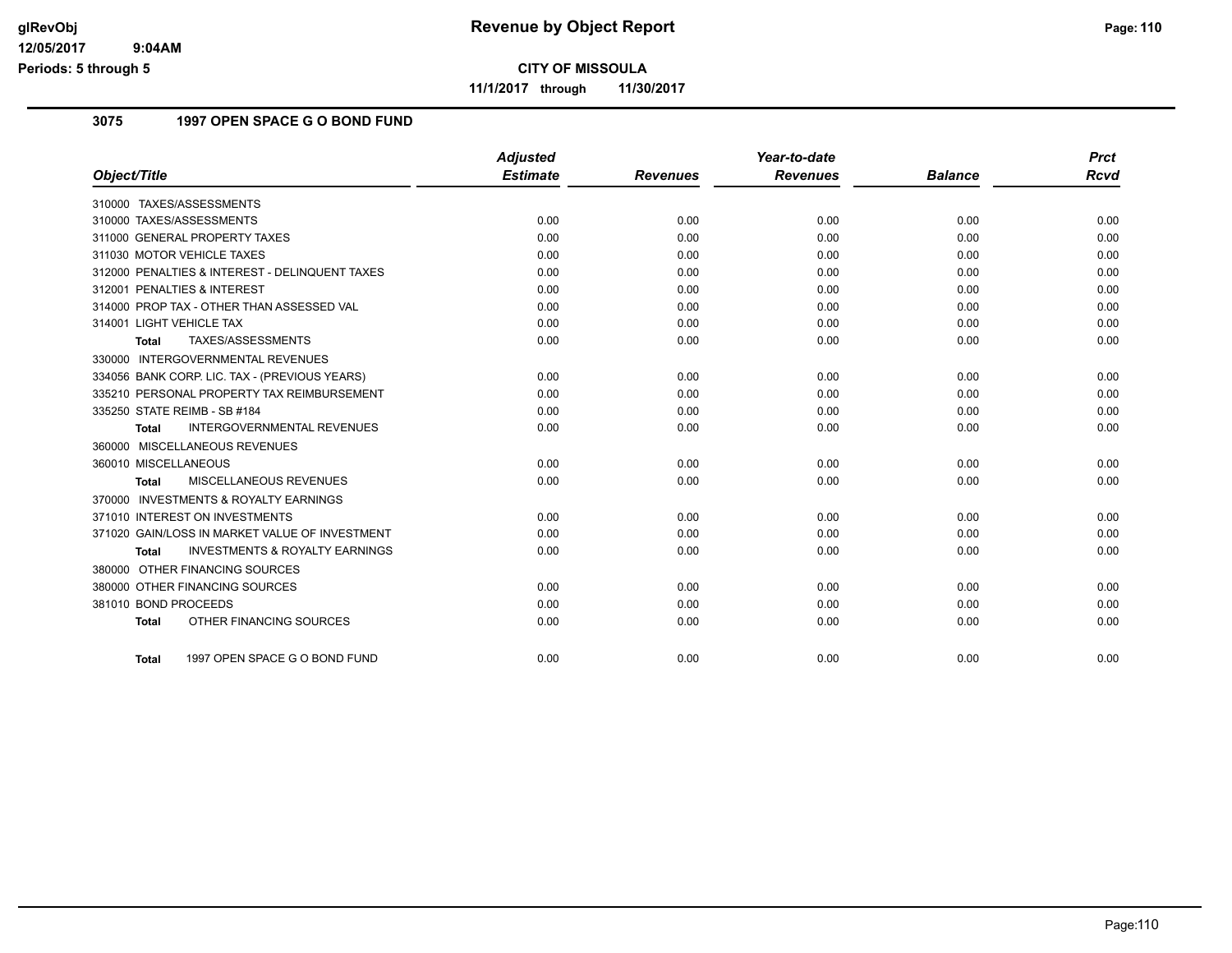#### **12/05/2017 9:04AM Periods: 5 through 5**

### **CITY OF MISSOULA**

**11/1/2017 through 11/30/2017**

# **3080 1994 FIRE EQUIP/CITY HALLS REFUND BOND F**

**3080 1994 FIRE EQUIP/CITY HALLS REFUND BOND F**

|                                                     |                                                 | <b>Adjusted</b> |                 | Year-to-date    |                | <b>Prct</b> |
|-----------------------------------------------------|-------------------------------------------------|-----------------|-----------------|-----------------|----------------|-------------|
| Object/Title                                        |                                                 | <b>Estimate</b> | <b>Revenues</b> | <b>Revenues</b> | <b>Balance</b> | <b>Rcvd</b> |
| 310000 TAXES/ASSESSMENTS                            |                                                 |                 |                 |                 |                |             |
| 310000 TAXES/ASSESSMENTS                            |                                                 | 0.00            | 0.00            | 0.00            | 0.00           | 0.00        |
| 311000 GENERAL PROPERTY TAXES                       |                                                 | 0.00            | 0.00            | 0.00            | 0.00           | 0.00        |
| 311030 MOTOR VEHICLE TAXES                          |                                                 | 0.00            | 0.00            | 0.00            | 0.00           | 0.00        |
| 312000 PENALTIES & INTEREST - DELINQUENT TAXES      |                                                 | 0.00            | 0.00            | 0.00            | 0.00           | 0.00        |
| 312001 PENALTIES & INTEREST                         |                                                 | 0.00            | 0.00            | 0.00            | 0.00           | 0.00        |
| 314000 PROP TAX - OTHER THAN ASSESSED VAL           |                                                 | 0.00            | 0.00            | 0.00            | 0.00           | 0.00        |
| 314001 LIGHT VEHICLE TAX                            |                                                 | 0.00            | 0.00            | 0.00            | 0.00           | 0.00        |
| Total                                               | TAXES/ASSESSMENTS                               | 0.00            | 0.00            | 0.00            | 0.00           | 0.00        |
| 330000 INTERGOVERNMENTAL REVENUES                   |                                                 |                 |                 |                 |                |             |
| 334056 BANK CORP. LIC. TAX - (PREVIOUS YEARS)       |                                                 | 0.00            | 0.00            | 0.00            | 0.00           | 0.00        |
| 335210 PERSONAL PROPERTY TAX REIMBURSEMENT          |                                                 | 0.00            | 0.00            | 0.00            | 0.00           | 0.00        |
| 335250 STATE REIMB - SB #184                        |                                                 | 0.00            | 0.00            | 0.00            | 0.00           | 0.00        |
| <b>Total</b>                                        | <b>INTERGOVERNMENTAL REVENUES</b>               | 0.00            | 0.00            | 0.00            | 0.00           | 0.00        |
| 360000 MISCELLANEOUS REVENUES                       |                                                 |                 |                 |                 |                |             |
| 360010 MISCELLANEOUS                                |                                                 | 0.00            | 0.00            | 0.00            | 0.00           | 0.00        |
| <b>Total</b>                                        | MISCELLANEOUS REVENUES                          | 0.00            | 0.00            | 0.00            | 0.00           | 0.00        |
| <b>INVESTMENTS &amp; ROYALTY EARNINGS</b><br>370000 |                                                 |                 |                 |                 |                |             |
| 371010 INTEREST ON INVESTMENTS                      |                                                 | 0.00            | 0.00            | 0.00            | 0.00           | 0.00        |
|                                                     | 371020 GAIN/LOSS IN MARKET VALUE OF INVESTMENTS | 0.00            | 0.00            | 0.00            | 0.00           | 0.00        |
| <b>Total</b>                                        | <b>INVESTMENTS &amp; ROYALTY EARNINGS</b>       | 0.00            | 0.00            | 0.00            | 0.00           | 0.00        |
| 380000 OTHER FINANCING SOURCES                      |                                                 |                 |                 |                 |                |             |
| 380000 OTHER FINANCING SOURCES                      |                                                 | 0.00            | 0.00            | 0.00            | 0.00           | 0.00        |
| 381010 BOND PROCEEDS                                |                                                 | 0.00            | 0.00            | 0.00            | 0.00           | 0.00        |
| <b>Total</b>                                        | OTHER FINANCING SOURCES                         | 0.00            | 0.00            | 0.00            | 0.00           | 0.00        |
|                                                     |                                                 |                 |                 |                 |                |             |
| <b>Total</b>                                        | 1994 FIRE EQUIP/CITY HALLS REFUND BONI          | 0.00            | 0.00            | 0.00            | 0.00           | 0.00        |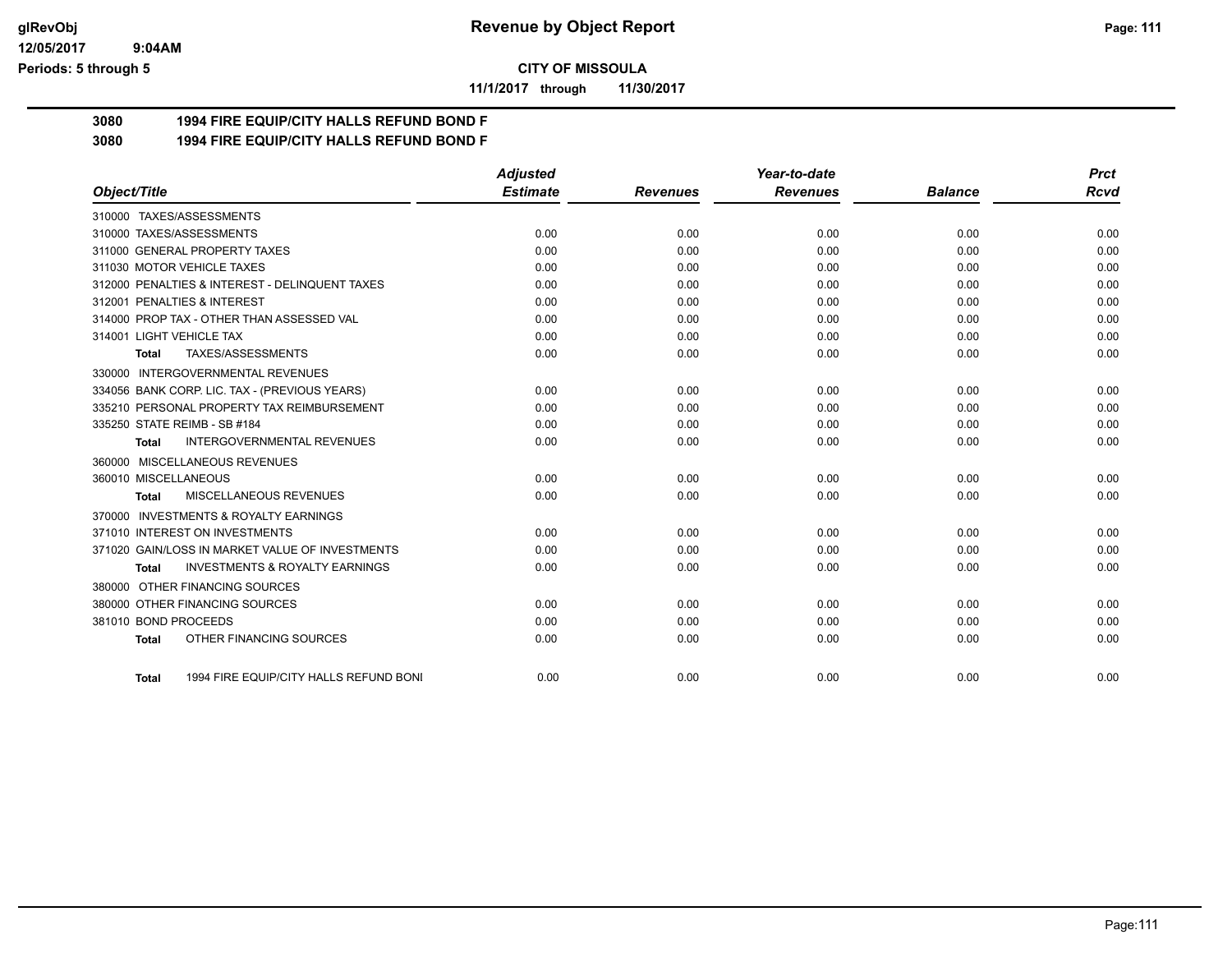**11/1/2017 through 11/30/2017**

## **3080 1994 FIRE EQUIP/CITY HALLS REFUND BOND F**

|                                                           | <b>Adjusted</b> |                 | Year-to-date    |                | <b>Prct</b> |
|-----------------------------------------------------------|-----------------|-----------------|-----------------|----------------|-------------|
| Object/Title                                              | <b>Estimate</b> | <b>Revenues</b> | <b>Revenues</b> | <b>Balance</b> | <b>Rcvd</b> |
| 310000 TAXES/ASSESSMENTS                                  |                 |                 |                 |                |             |
| 310000 TAXES/ASSESSMENTS                                  | 0.00            | 0.00            | 0.00            | 0.00           | 0.00        |
| 311000 GENERAL PROPERTY TAXES                             | 0.00            | 0.00            | 0.00            | 0.00           | 0.00        |
| 311030 MOTOR VEHICLE TAXES                                | 0.00            | 0.00            | 0.00            | 0.00           | 0.00        |
| 312000 PENALTIES & INTEREST - DELINQUENT TAXES            | 0.00            | 0.00            | 0.00            | 0.00           | 0.00        |
| 312001 PENALTIES & INTEREST                               | 0.00            | 0.00            | 0.00            | 0.00           | 0.00        |
| 314000 PROP TAX - OTHER THAN ASSESSED VAL                 | 0.00            | 0.00            | 0.00            | 0.00           | 0.00        |
| 314001 LIGHT VEHICLE TAX                                  | 0.00            | 0.00            | 0.00            | 0.00           | 0.00        |
| TAXES/ASSESSMENTS<br><b>Total</b>                         | 0.00            | 0.00            | 0.00            | 0.00           | 0.00        |
| 330000 INTERGOVERNMENTAL REVENUES                         |                 |                 |                 |                |             |
| 334056 BANK CORP. LIC. TAX - (PREVIOUS YEARS)             | 0.00            | 0.00            | 0.00            | 0.00           | 0.00        |
| 335210 PERSONAL PROPERTY TAX REIMBURSEMENT                | 0.00            | 0.00            | 0.00            | 0.00           | 0.00        |
| 335250 STATE REIMB - SB #184                              | 0.00            | 0.00            | 0.00            | 0.00           | 0.00        |
| <b>INTERGOVERNMENTAL REVENUES</b><br><b>Total</b>         | 0.00            | 0.00            | 0.00            | 0.00           | 0.00        |
| 360000 MISCELLANEOUS REVENUES                             |                 |                 |                 |                |             |
| 360010 MISCELLANEOUS                                      | 0.00            | 0.00            | 0.00            | 0.00           | 0.00        |
| MISCELLANEOUS REVENUES<br><b>Total</b>                    | 0.00            | 0.00            | 0.00            | 0.00           | 0.00        |
| 370000 INVESTMENTS & ROYALTY EARNINGS                     |                 |                 |                 |                |             |
| 371010 INTEREST ON INVESTMENTS                            | 0.00            | 0.00            | 0.00            | 0.00           | 0.00        |
| 371020 GAIN/LOSS IN MARKET VALUE OF INVESTMENT            | 0.00            | 0.00            | 0.00            | 0.00           | 0.00        |
| <b>INVESTMENTS &amp; ROYALTY EARNINGS</b><br><b>Total</b> | 0.00            | 0.00            | 0.00            | 0.00           | 0.00        |
| 380000 OTHER FINANCING SOURCES                            |                 |                 |                 |                |             |
| 380000 OTHER FINANCING SOURCES                            | 0.00            | 0.00            | 0.00            | 0.00           | 0.00        |
| 381010 BOND PROCEEDS                                      | 0.00            | 0.00            | 0.00            | 0.00           | 0.00        |
| OTHER FINANCING SOURCES<br><b>Total</b>                   | 0.00            | 0.00            | 0.00            | 0.00           | 0.00        |
| 1994 FIRE EQUIP/CITY HALLS REFUND BON<br>Total            | 0.00            | 0.00            | 0.00            | 0.00           | 0.00        |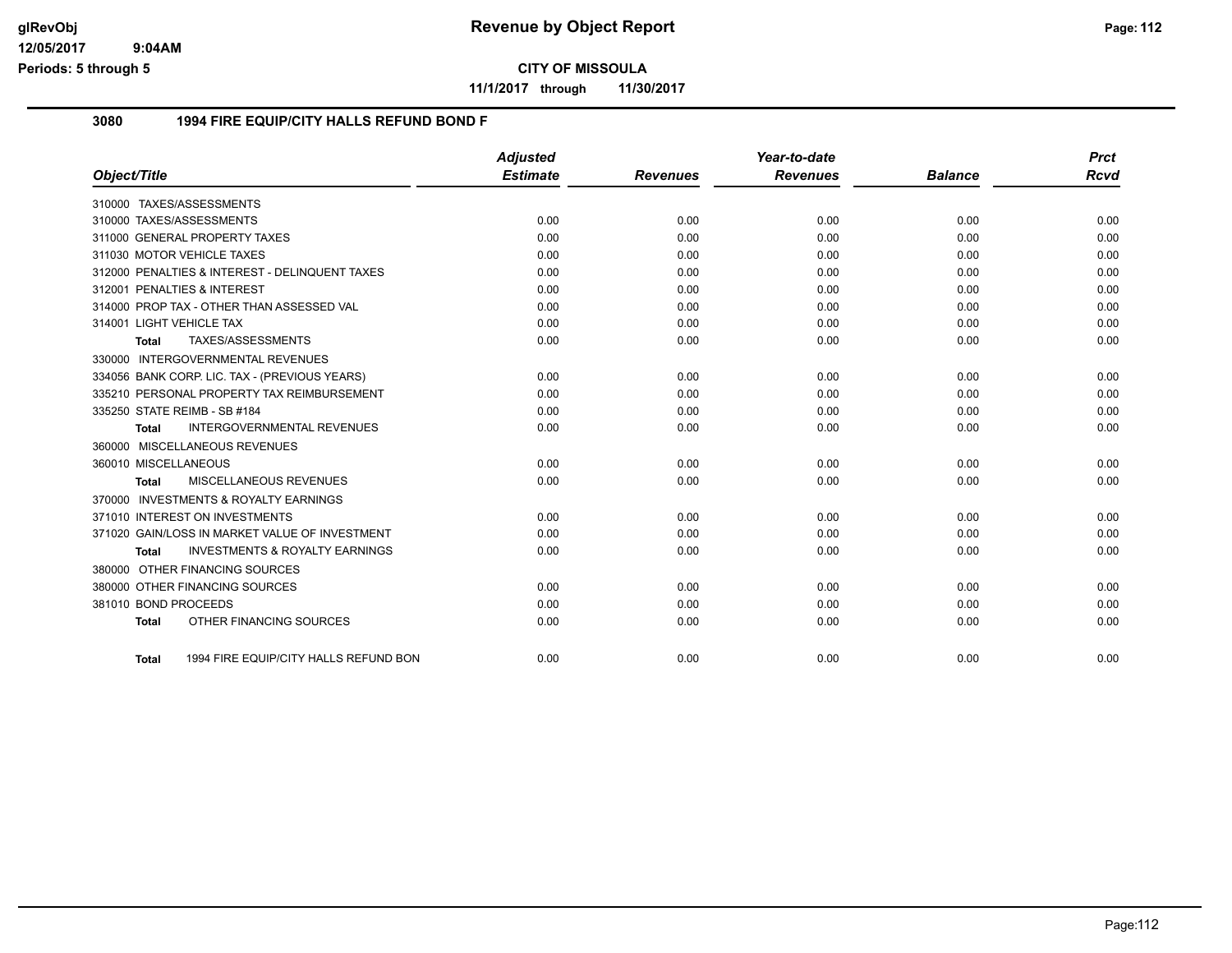**11/1/2017 through 11/30/2017**

# **3085 1993 FIRE STATION G O BOND FUND**

**3085 1993 FIRE STATION G O BOND FUND**

|                                                           | <b>Adjusted</b> |                 | Year-to-date    |                | <b>Prct</b> |
|-----------------------------------------------------------|-----------------|-----------------|-----------------|----------------|-------------|
| Object/Title                                              | <b>Estimate</b> | <b>Revenues</b> | <b>Revenues</b> | <b>Balance</b> | <b>Rcvd</b> |
| 310000 TAXES/ASSESSMENTS                                  |                 |                 |                 |                |             |
| 310000 TAXES/ASSESSMENTS                                  | 0.00            | 0.00            | 0.00            | 0.00           | 0.00        |
| 311000 GENERAL PROPERTY TAXES                             | 0.00            | 0.00            | 0.00            | 0.00           | 0.00        |
| 311030 MOTOR VEHICLE TAXES                                | 0.00            | 0.00            | 0.00            | 0.00           | 0.00        |
| 312000 PENALTIES & INTEREST - DELINQUENT TAXES            | 0.00            | 0.00            | 0.00            | 0.00           | 0.00        |
| 312001 PENALTIES & INTEREST                               | 0.00            | 0.00            | 0.00            | 0.00           | 0.00        |
| 314000 PROP TAX - OTHER THAN ASSESSED VAL                 | 0.00            | 0.00            | 0.00            | 0.00           | 0.00        |
| 314001 LIGHT VEHICLE TAX                                  | 0.00            | 0.00            | 0.00            | 0.00           | 0.00        |
| TAXES/ASSESSMENTS<br><b>Total</b>                         | 0.00            | 0.00            | 0.00            | 0.00           | 0.00        |
| <b>INTERGOVERNMENTAL REVENUES</b><br>330000               |                 |                 |                 |                |             |
| 334056 BANK CORP. LIC. TAX - (PREVIOUS YEARS)             | 0.00            | 0.00            | 0.00            | 0.00           | 0.00        |
| 335210 PERSONAL PROPERTY TAX REIMBURSEMENT                | 0.00            | 0.00            | 0.00            | 0.00           | 0.00        |
| 335250 STATE REIMB - SB #184                              | 0.00            | 0.00            | 0.00            | 0.00           | 0.00        |
| <b>INTERGOVERNMENTAL REVENUES</b><br><b>Total</b>         | 0.00            | 0.00            | 0.00            | 0.00           | 0.00        |
| MISCELLANEOUS REVENUES<br>360000                          |                 |                 |                 |                |             |
| 360010 MISCELLANEOUS                                      | 0.00            | 0.00            | 0.00            | 0.00           | 0.00        |
| MISCELLANEOUS REVENUES<br><b>Total</b>                    | 0.00            | 0.00            | 0.00            | 0.00           | 0.00        |
| <b>INVESTMENTS &amp; ROYALTY EARNINGS</b><br>370000       |                 |                 |                 |                |             |
| 371010 INTEREST ON INVESTMENTS                            | 0.00            | 0.00            | 0.00            | 0.00           | 0.00        |
| 371020 GAIN/LOSS IN MARKET VALUE OF INVESTMENTS           | 0.00            | 0.00            | 0.00            | 0.00           | 0.00        |
| <b>INVESTMENTS &amp; ROYALTY EARNINGS</b><br><b>Total</b> | 0.00            | 0.00            | 0.00            | 0.00           | 0.00        |
| 1993 FIRE STATION G O BOND FUND<br><b>Total</b>           | 0.00            | 0.00            | 0.00            | 0.00           | 0.00        |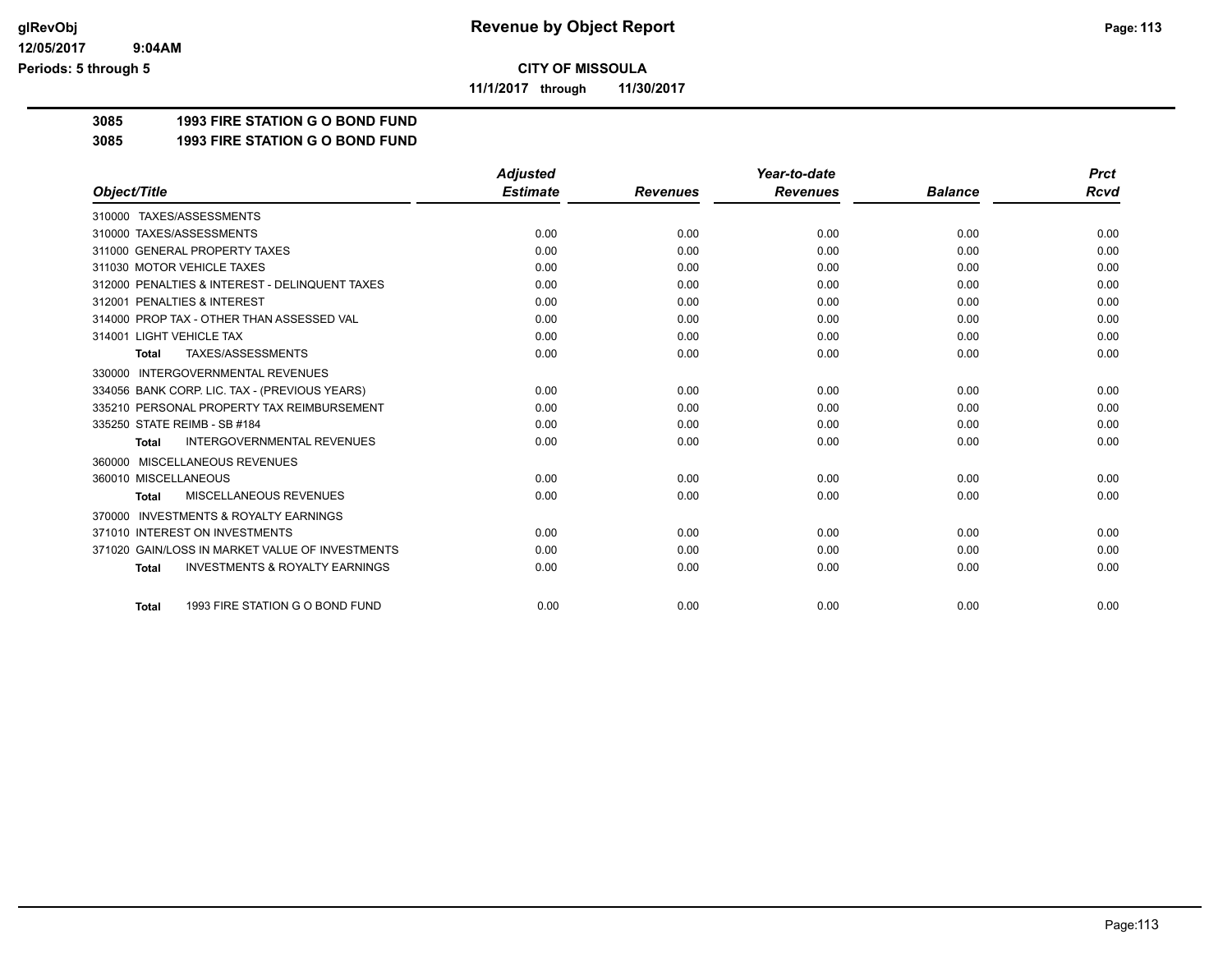**11/1/2017 through 11/30/2017**

# **3085 1993 FIRE STATION G O BOND FUND**

|                                                           | <b>Adjusted</b> |                 | Year-to-date    |                | <b>Prct</b> |
|-----------------------------------------------------------|-----------------|-----------------|-----------------|----------------|-------------|
| Object/Title                                              | <b>Estimate</b> | <b>Revenues</b> | <b>Revenues</b> | <b>Balance</b> | Rcvd        |
| 310000 TAXES/ASSESSMENTS                                  |                 |                 |                 |                |             |
| 310000 TAXES/ASSESSMENTS                                  | 0.00            | 0.00            | 0.00            | 0.00           | 0.00        |
| 311000 GENERAL PROPERTY TAXES                             | 0.00            | 0.00            | 0.00            | 0.00           | 0.00        |
| 311030 MOTOR VEHICLE TAXES                                | 0.00            | 0.00            | 0.00            | 0.00           | 0.00        |
| 312000 PENALTIES & INTEREST - DELINQUENT TAXES            | 0.00            | 0.00            | 0.00            | 0.00           | 0.00        |
| 312001 PENALTIES & INTEREST                               | 0.00            | 0.00            | 0.00            | 0.00           | 0.00        |
| 314000 PROP TAX - OTHER THAN ASSESSED VAL                 | 0.00            | 0.00            | 0.00            | 0.00           | 0.00        |
| 314001 LIGHT VEHICLE TAX                                  | 0.00            | 0.00            | 0.00            | 0.00           | 0.00        |
| <b>TAXES/ASSESSMENTS</b><br><b>Total</b>                  | 0.00            | 0.00            | 0.00            | 0.00           | 0.00        |
| 330000 INTERGOVERNMENTAL REVENUES                         |                 |                 |                 |                |             |
| 334056 BANK CORP. LIC. TAX - (PREVIOUS YEARS)             | 0.00            | 0.00            | 0.00            | 0.00           | 0.00        |
| 335210 PERSONAL PROPERTY TAX REIMBURSEMENT                | 0.00            | 0.00            | 0.00            | 0.00           | 0.00        |
| 335250 STATE REIMB - SB #184                              | 0.00            | 0.00            | 0.00            | 0.00           | 0.00        |
| <b>INTERGOVERNMENTAL REVENUES</b><br><b>Total</b>         | 0.00            | 0.00            | 0.00            | 0.00           | 0.00        |
| 360000 MISCELLANEOUS REVENUES                             |                 |                 |                 |                |             |
| 360010 MISCELLANEOUS                                      | 0.00            | 0.00            | 0.00            | 0.00           | 0.00        |
| MISCELLANEOUS REVENUES<br><b>Total</b>                    | 0.00            | 0.00            | 0.00            | 0.00           | 0.00        |
| 370000 INVESTMENTS & ROYALTY EARNINGS                     |                 |                 |                 |                |             |
| 371010 INTEREST ON INVESTMENTS                            | 0.00            | 0.00            | 0.00            | 0.00           | 0.00        |
| 371020 GAIN/LOSS IN MARKET VALUE OF INVESTMENT            | 0.00            | 0.00            | 0.00            | 0.00           | 0.00        |
| <b>INVESTMENTS &amp; ROYALTY EARNINGS</b><br><b>Total</b> | 0.00            | 0.00            | 0.00            | 0.00           | 0.00        |
| 1993 FIRE STATION G O BOND FUND<br>Total                  | 0.00            | 0.00            | 0.00            | 0.00           | 0.00        |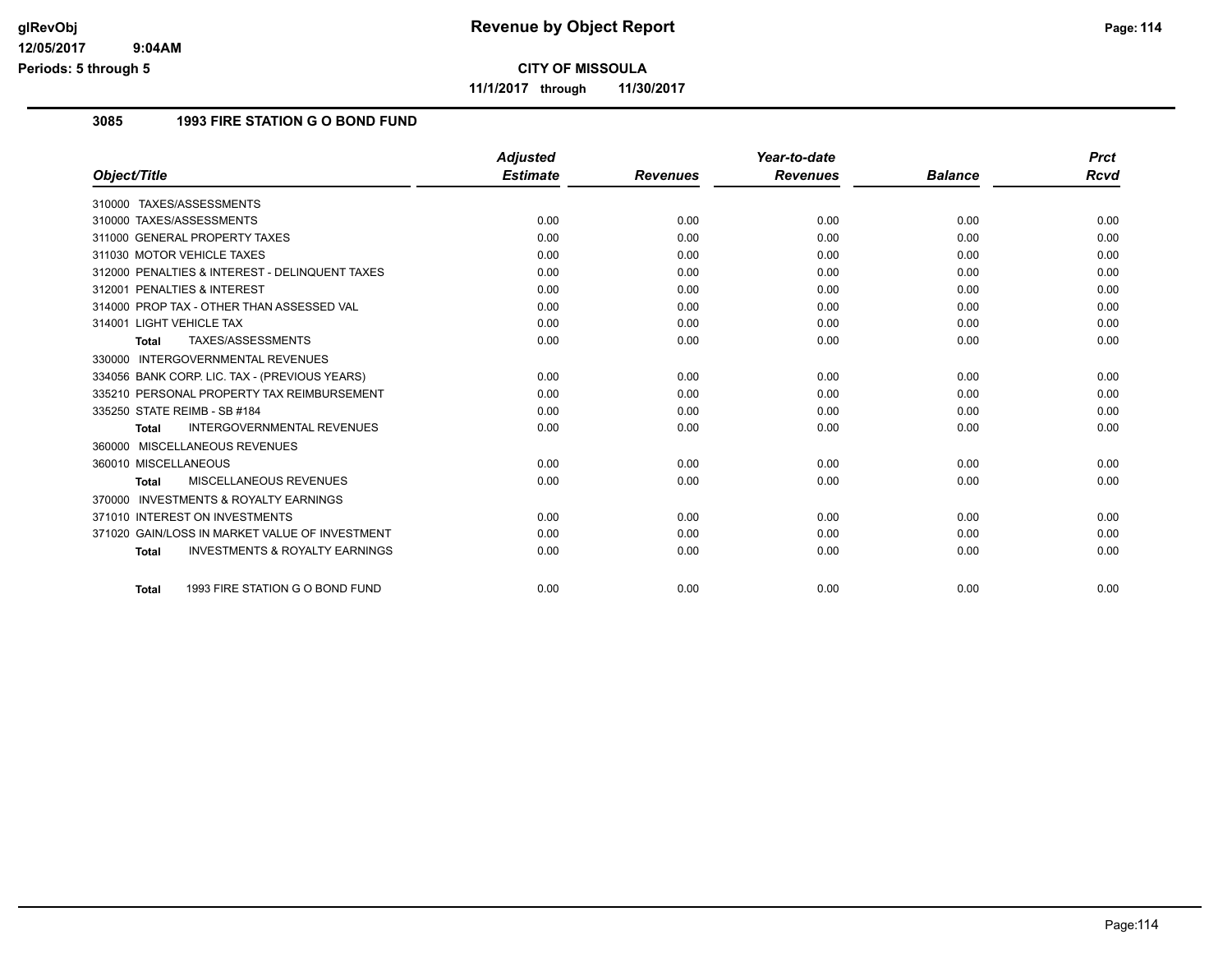**11/1/2017 through 11/30/2017**

**3090 2004 AQUATICS BOND**

**3090 2004 AQUATICS BOND**

|                                                           | <b>Adjusted</b> |                 | Year-to-date    |                | <b>Prct</b> |
|-----------------------------------------------------------|-----------------|-----------------|-----------------|----------------|-------------|
| Object/Title                                              | <b>Estimate</b> | <b>Revenues</b> | <b>Revenues</b> | <b>Balance</b> | <b>Rcvd</b> |
| 310000 TAXES/ASSESSMENTS                                  |                 |                 |                 |                |             |
| 310000 TAXES/ASSESSMENTS                                  | 0.00            | 0.00            | 0.00            | 0.00           | 0.00        |
| 311000 GENERAL PROPERTY TAXES                             | 0.00            | 0.00            | 0.00            | 0.00           | 0.00        |
| 311030 MOTOR VEHICLE TAXES                                | 0.00            | 0.00            | 0.00            | 0.00           | 0.00        |
| 312000 PENALTIES & INTEREST - DELINQUENT TAXES            | 0.00            | 0.00            | 0.00            | 0.00           | 0.00        |
| 312001 PENALTIES & INTEREST                               | 0.00            | 0.00            | 0.00            | 0.00           | 0.00        |
| 314000 PROP TAX - OTHER THAN ASSESSED VAL                 | 0.00            | 0.00            | 0.00            | 0.00           | 0.00        |
| 314001 LIGHT VEHICLE TAX                                  | 0.00            | 0.00            | 0.00            | 0.00           | 0.00        |
| TAXES/ASSESSMENTS<br><b>Total</b>                         | 0.00            | 0.00            | 0.00            | 0.00           | 0.00        |
| 330000 INTERGOVERNMENTAL REVENUES                         |                 |                 |                 |                |             |
| 334056 BANK CORP. LIC. TAX - (PREVIOUS YEARS)             | 0.00            | 0.00            | 0.00            | 0.00           | 0.00        |
| 335210 PERSONAL PROPERTY TAX REIMBURSEMENT                | 0.00            | 0.00            | 0.00            | 0.00           | 0.00        |
| 335250 STATE REIMB - SB #184                              | 0.00            | 0.00            | 0.00            | 0.00           | 0.00        |
| <b>INTERGOVERNMENTAL REVENUES</b><br><b>Total</b>         | 0.00            | 0.00            | 0.00            | 0.00           | 0.00        |
| MISCELLANEOUS REVENUES<br>360000                          |                 |                 |                 |                |             |
| 360010 MISCELLANEOUS                                      | 0.00            | 0.00            | 0.00            | 0.00           | 0.00        |
| <b>MISCELLANEOUS REVENUES</b><br><b>Total</b>             | 0.00            | 0.00            | 0.00            | 0.00           | 0.00        |
| <b>INVESTMENTS &amp; ROYALTY EARNINGS</b><br>370000       |                 |                 |                 |                |             |
| 371010 INTEREST ON INVESTMENTS                            | 0.00            | 0.00            | 0.00            | 0.00           | 0.00        |
| 371020 GAIN/LOSS IN MARKET VALUE OF INVESTMENTS           | 0.00            | 0.00            | 0.00            | 0.00           | 0.00        |
| <b>INVESTMENTS &amp; ROYALTY EARNINGS</b><br><b>Total</b> | 0.00            | 0.00            | 0.00            | 0.00           | 0.00        |
| OTHER FINANCING SOURCES<br>380000                         |                 |                 |                 |                |             |
| 383043 TRANSFERS FROM IMPACT FEES                         | 0.00            | 0.00            | 0.00            | 0.00           | 0.00        |
| OTHER FINANCING SOURCES<br><b>Total</b>                   | 0.00            | 0.00            | 0.00            | 0.00           | 0.00        |
| 2004 AQUATICS BOND<br><b>Total</b>                        | 0.00            | 0.00            | 0.00            | 0.00           | 0.00        |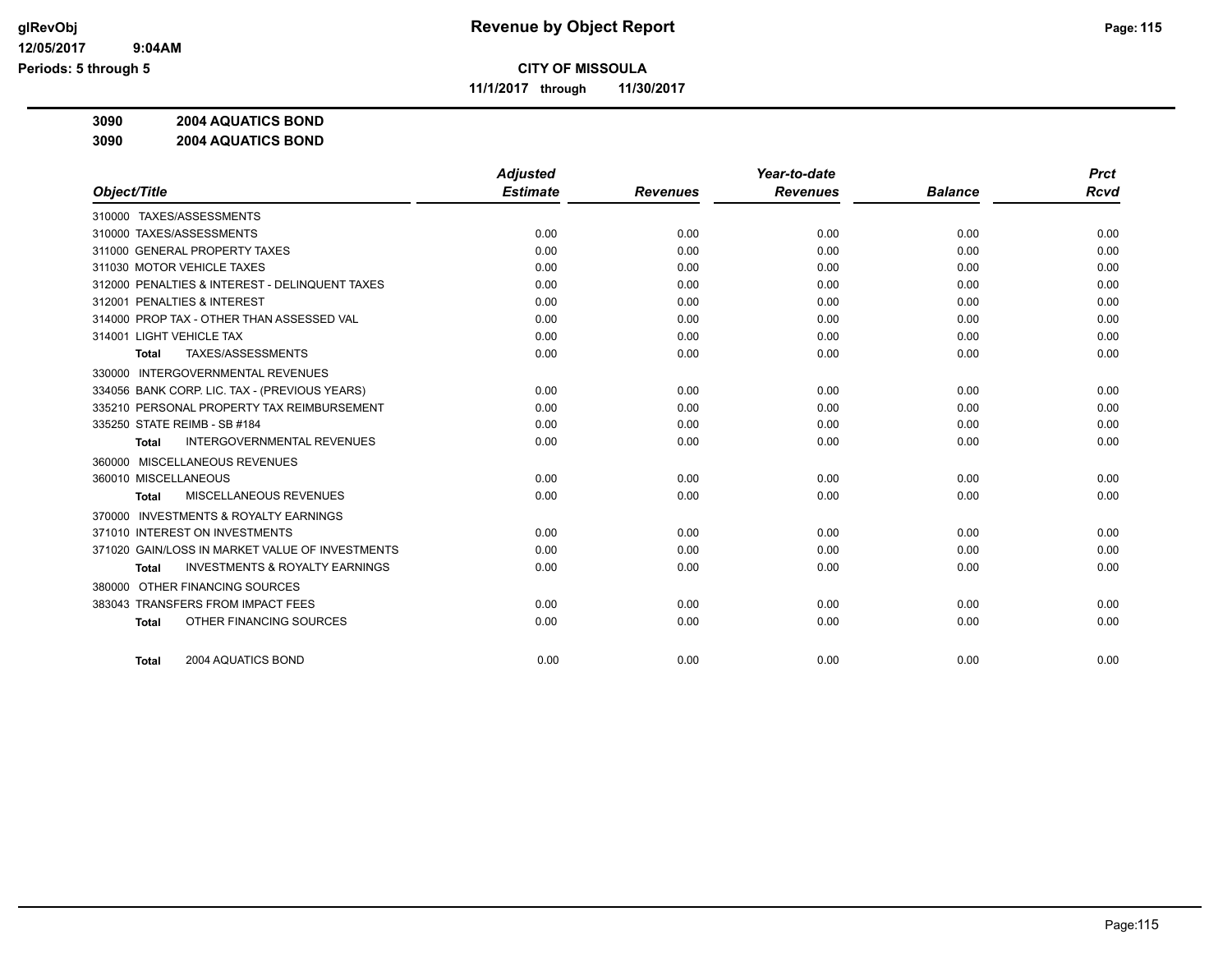**11/1/2017 through 11/30/2017**

## **3090 2004 AQUATICS BOND**

|                                                           | <b>Adjusted</b> |                 | Year-to-date    |                | <b>Prct</b> |
|-----------------------------------------------------------|-----------------|-----------------|-----------------|----------------|-------------|
| Object/Title                                              | <b>Estimate</b> | <b>Revenues</b> | <b>Revenues</b> | <b>Balance</b> | <b>Rcvd</b> |
| 310000 TAXES/ASSESSMENTS                                  |                 |                 |                 |                |             |
| 310000 TAXES/ASSESSMENTS                                  | 0.00            | 0.00            | 0.00            | 0.00           | 0.00        |
| 311000 GENERAL PROPERTY TAXES                             | 0.00            | 0.00            | 0.00            | 0.00           | 0.00        |
| 311030 MOTOR VEHICLE TAXES                                | 0.00            | 0.00            | 0.00            | 0.00           | 0.00        |
| 312000 PENALTIES & INTEREST - DELINQUENT TAXES            | 0.00            | 0.00            | 0.00            | 0.00           | 0.00        |
| 312001 PENALTIES & INTEREST                               | 0.00            | 0.00            | 0.00            | 0.00           | 0.00        |
| 314000 PROP TAX - OTHER THAN ASSESSED VAL                 | 0.00            | 0.00            | 0.00            | 0.00           | 0.00        |
| 314001 LIGHT VEHICLE TAX                                  | 0.00            | 0.00            | 0.00            | 0.00           | 0.00        |
| TAXES/ASSESSMENTS<br><b>Total</b>                         | 0.00            | 0.00            | 0.00            | 0.00           | 0.00        |
| 330000 INTERGOVERNMENTAL REVENUES                         |                 |                 |                 |                |             |
| 334056 BANK CORP. LIC. TAX - (PREVIOUS YEARS)             | 0.00            | 0.00            | 0.00            | 0.00           | 0.00        |
| 335210 PERSONAL PROPERTY TAX REIMBURSEMENT                | 0.00            | 0.00            | 0.00            | 0.00           | 0.00        |
| 335250 STATE REIMB - SB #184                              | 0.00            | 0.00            | 0.00            | 0.00           | 0.00        |
| <b>INTERGOVERNMENTAL REVENUES</b><br><b>Total</b>         | 0.00            | 0.00            | 0.00            | 0.00           | 0.00        |
| 360000 MISCELLANEOUS REVENUES                             |                 |                 |                 |                |             |
| 360010 MISCELLANEOUS                                      | 0.00            | 0.00            | 0.00            | 0.00           | 0.00        |
| MISCELLANEOUS REVENUES<br><b>Total</b>                    | 0.00            | 0.00            | 0.00            | 0.00           | 0.00        |
| 370000 INVESTMENTS & ROYALTY EARNINGS                     |                 |                 |                 |                |             |
| 371010 INTEREST ON INVESTMENTS                            | 0.00            | 0.00            | 0.00            | 0.00           | 0.00        |
| 371020 GAIN/LOSS IN MARKET VALUE OF INVESTMENT            | 0.00            | 0.00            | 0.00            | 0.00           | 0.00        |
| <b>INVESTMENTS &amp; ROYALTY EARNINGS</b><br><b>Total</b> | 0.00            | 0.00            | 0.00            | 0.00           | 0.00        |
| 380000 OTHER FINANCING SOURCES                            |                 |                 |                 |                |             |
| 383043 TRANSFERS FROM IMPACT FEES                         | 0.00            | 0.00            | 0.00            | 0.00           | 0.00        |
| OTHER FINANCING SOURCES<br><b>Total</b>                   | 0.00            | 0.00            | 0.00            | 0.00           | 0.00        |
| 2004 AQUATICS BOND<br><b>Total</b>                        | 0.00            | 0.00            | 0.00            | 0.00           | 0.00        |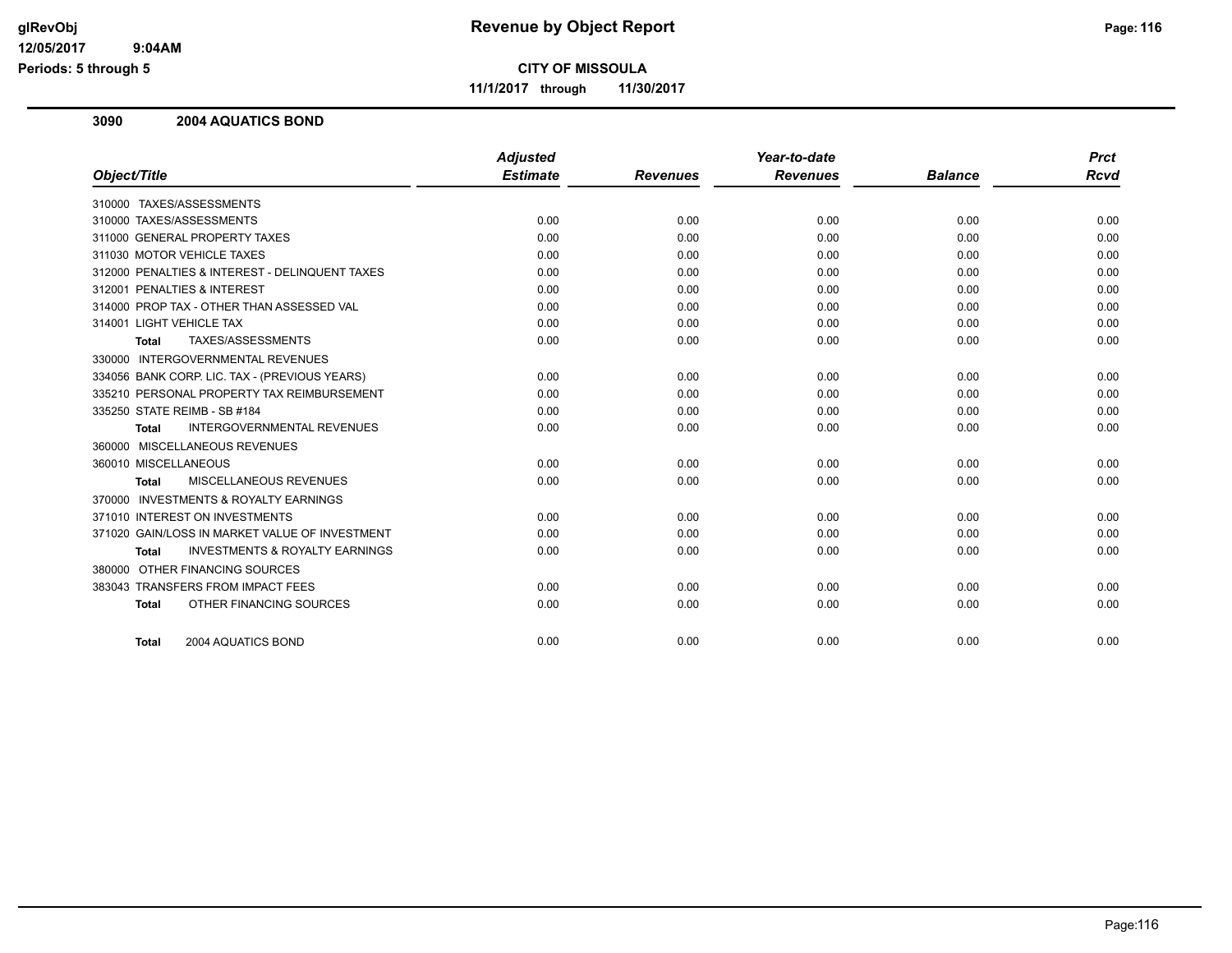**11/1/2017 through 11/30/2017**

# **3091 SERIES 2012A AQUATICS REFUNDING BOND**

# **3091 SERIES 2012A AQUATICS REFUNDING BOND**

|                                                     | <b>Adjusted</b> |                 | Year-to-date    |                | <b>Prct</b> |
|-----------------------------------------------------|-----------------|-----------------|-----------------|----------------|-------------|
| Object/Title                                        | <b>Estimate</b> | <b>Revenues</b> | <b>Revenues</b> | <b>Balance</b> | Rcvd        |
| TAXES/ASSESSMENTS<br>310000                         |                 |                 |                 |                |             |
| 310000 TAXES/ASSESSMENTS                            | 0.00            | 0.00            | 0.00            | 0.00           | 0.00        |
| 311000 GENERAL PROPERTY TAXES                       | 591,848.00      | 5,628.93        | 5,838.89        | 586,009.11     | 0.99        |
| 312000 PENALTIES & INTEREST - DELINQUENT TAXES      | 0.00            | 0.00            | 0.00            | 0.00           | 0.00        |
| 312001 PENALTIES & INTEREST                         | 0.00            | 10.78           | 22.29           | $-22.29$       | 0.00        |
| 314000 PROP TAX - OTHER THAN ASSESSED VAL           | 0.00            | 0.00            | 0.00            | 0.00           | 0.00        |
| TAXES/ASSESSMENTS<br><b>Total</b>                   | 591,848.00      | 5,639.71        | 5,861.18        | 585,986.82     | 0.99        |
| <b>MISCELLANEOUS REVENUES</b><br>360000             |                 |                 |                 |                |             |
| 360010 MISCELLANEOUS                                | 6,730.00        | 0.00            | 0.00            | 6,730.00       | 0.00        |
| <b>MISCELLANEOUS REVENUES</b><br><b>Total</b>       | 6,730.00        | 0.00            | 0.00            | 6,730.00       | 0.00        |
| <b>INVESTMENTS &amp; ROYALTY EARNINGS</b><br>370000 |                 |                 |                 |                |             |
| 371010 INTEREST ON INVESTMENTS                      | 0.00            | 0.00            | 0.00            | 0.00           | 0.00        |
| 371020 GAIN/LOSS IN MARKET VALUE OF INVESTMENTS     | 0.00            | 0.00            | 0.00            | 0.00           | 0.00        |
| <b>INVESTMENTS &amp; ROYALTY EARNINGS</b><br>Total  | 0.00            | 0.00            | 0.00            | 0.00           | 0.00        |
| OTHER FINANCING SOURCES<br>380000                   |                 |                 |                 |                |             |
| 381010 BOND PROCEEDS                                | 0.00            | 0.00            | 0.00            | 0.00           | 0.00        |
| OTHER FINANCING SOURCES<br>Total                    | 0.00            | 0.00            | 0.00            | 0.00           | 0.00        |
| SERIES 2012A AQUATICS REFUNDING BONI<br>Total       | 598,578.00      | 5,639.71        | 5,861.18        | 592,716.82     | 0.98        |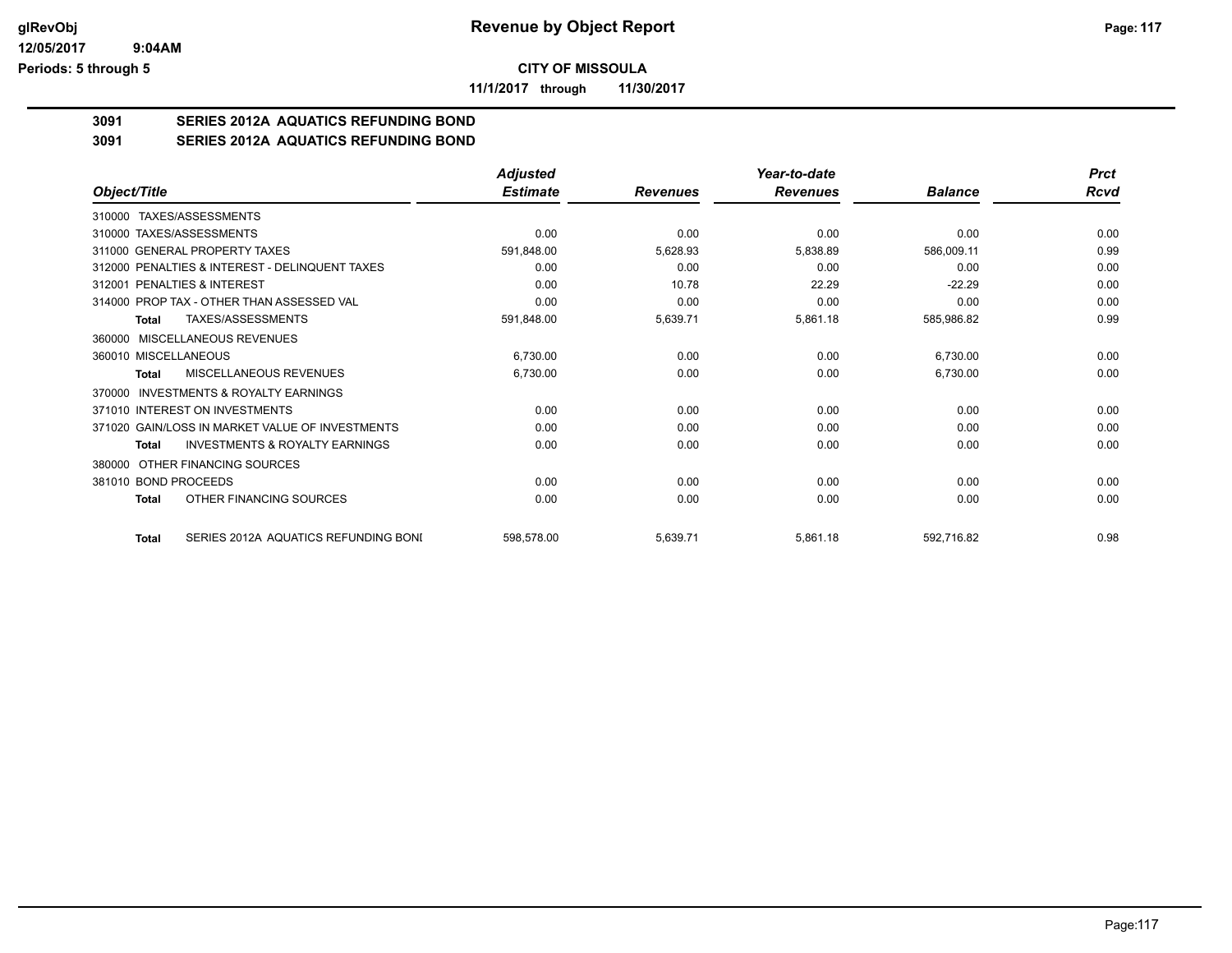**11/1/2017 through 11/30/2017**

## **3091 SERIES 2012A AQUATICS REFUNDING BOND**

|                                                           | <b>Adjusted</b> |                 | Year-to-date    |                | <b>Prct</b> |
|-----------------------------------------------------------|-----------------|-----------------|-----------------|----------------|-------------|
| Object/Title                                              | <b>Estimate</b> | <b>Revenues</b> | <b>Revenues</b> | <b>Balance</b> | Rcvd        |
| 310000 TAXES/ASSESSMENTS                                  |                 |                 |                 |                |             |
| 310000 TAXES/ASSESSMENTS                                  | 0.00            | 0.00            | 0.00            | 0.00           | 0.00        |
| 311000 GENERAL PROPERTY TAXES                             | 591,848.00      | 5,628.93        | 5,838.89        | 586,009.11     | 0.99        |
| 312000 PENALTIES & INTEREST - DELINQUENT TAXES            | 0.00            | 0.00            | 0.00            | 0.00           | 0.00        |
| 312001 PENALTIES & INTEREST                               | 0.00            | 10.78           | 22.29           | $-22.29$       | 0.00        |
| 314000 PROP TAX - OTHER THAN ASSESSED VAL                 | 0.00            | 0.00            | 0.00            | 0.00           | 0.00        |
| TAXES/ASSESSMENTS<br>Total                                | 591,848.00      | 5,639.71        | 5,861.18        | 585,986.82     | 0.99        |
| 360000 MISCELLANEOUS REVENUES                             |                 |                 |                 |                |             |
| 360010 MISCELLANEOUS                                      | 6,730.00        | 0.00            | 0.00            | 6,730.00       | 0.00        |
| MISCELLANEOUS REVENUES<br>Total                           | 6,730.00        | 0.00            | 0.00            | 6,730.00       | 0.00        |
| INVESTMENTS & ROYALTY EARNINGS<br>370000                  |                 |                 |                 |                |             |
| 371010 INTEREST ON INVESTMENTS                            | 0.00            | 0.00            | 0.00            | 0.00           | 0.00        |
| 371020 GAIN/LOSS IN MARKET VALUE OF INVESTMENT            | 0.00            | 0.00            | 0.00            | 0.00           | 0.00        |
| <b>INVESTMENTS &amp; ROYALTY EARNINGS</b><br><b>Total</b> | 0.00            | 0.00            | 0.00            | 0.00           | 0.00        |
| OTHER FINANCING SOURCES<br>380000                         |                 |                 |                 |                |             |
| 381010 BOND PROCEEDS                                      | 0.00            | 0.00            | 0.00            | 0.00           | 0.00        |
| OTHER FINANCING SOURCES<br>Total                          | 0.00            | 0.00            | 0.00            | 0.00           | 0.00        |
| SERIES 2012A AQUATICS REFUNDING BON<br><b>Total</b>       | 598,578.00      | 5,639.71        | 5,861.18        | 592,716.82     | 0.98        |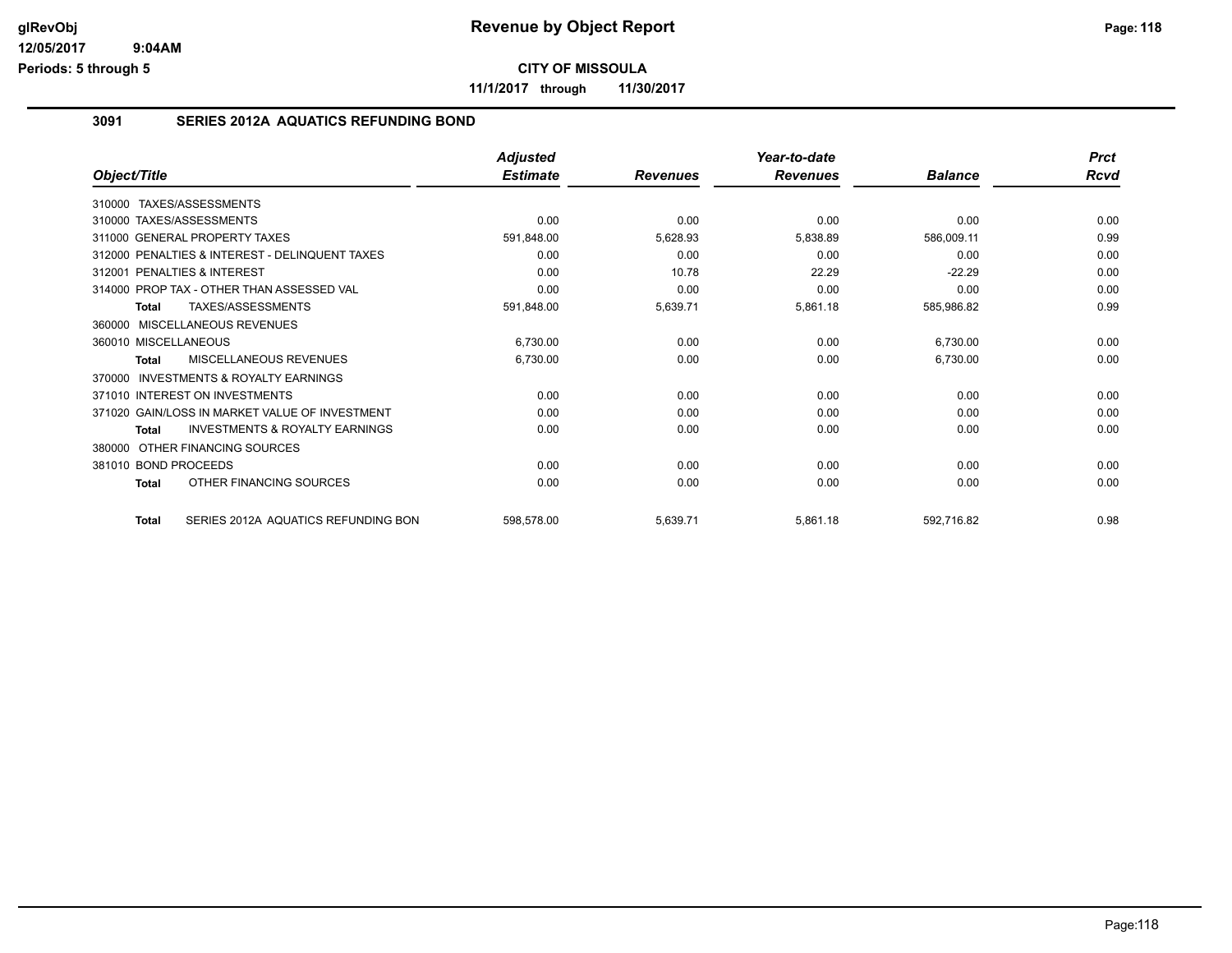**11/1/2017 through 11/30/2017**

# **3092 Series 2013A GO REFUNDING BONDS**

# **3092 Series 2013A GO REFUNDING BONDS**

|                                                           | <b>Adjusted</b> |                 | Year-to-date    |                | <b>Prct</b> |
|-----------------------------------------------------------|-----------------|-----------------|-----------------|----------------|-------------|
| Object/Title                                              | <b>Estimate</b> | <b>Revenues</b> | <b>Revenues</b> | <b>Balance</b> | <b>Rcvd</b> |
| TAXES/ASSESSMENTS<br>310000                               |                 |                 |                 |                |             |
| 310000 TAXES/ASSESSMENTS                                  | 0.00            | 0.00            | 0.00            | 0.00           | 0.00        |
| 311000 GENERAL PROPERTY TAXES                             | 546,780.00      | 6,358.99        | 6,596.79        | 540,183.21     | 1.21        |
| 312000 PENALTIES & INTEREST - DELINQUENT TAXES            | 0.00            | 0.00            | 0.00            | 0.00           | 0.00        |
| 312001 PENALTIES & INTEREST                               | 0.00            | 12.20           | 25.35           | $-25.35$       | 0.00        |
| <b>TAXES/ASSESSMENTS</b><br><b>Total</b>                  | 546,780.00      | 6,371.19        | 6,622.14        | 540,157.86     | 1.21        |
| MISCELLANEOUS REVENUES<br>360000                          |                 |                 |                 |                |             |
| 360010 MISCELLANEOUS                                      | 186,834.00      | 0.00            | 0.00            | 186,834.00     | 0.00        |
| MISCELLANEOUS REVENUES<br><b>Total</b>                    | 186,834.00      | 0.00            | 0.00            | 186,834.00     | 0.00        |
| <b>INVESTMENTS &amp; ROYALTY EARNINGS</b><br>370000       |                 |                 |                 |                |             |
| 371010 INTEREST ON INVESTMENTS                            | 0.00            | 0.00            | 0.00            | 0.00           | 0.00        |
| 371020 GAIN/LOSS IN MARKET VALUE OF INVESTMENTS           | 0.00            | 0.00            | 0.00            | 0.00           | 0.00        |
| <b>INVESTMENTS &amp; ROYALTY EARNINGS</b><br><b>Total</b> | 0.00            | 0.00            | 0.00            | 0.00           | 0.00        |
| OTHER FINANCING SOURCES<br>380000                         |                 |                 |                 |                |             |
| 381010 BOND PROCEEDS                                      | 0.00            | 0.00            | 0.00            | 0.00           | 0.00        |
| OTHER FINANCING SOURCES<br><b>Total</b>                   | 0.00            | 0.00            | 0.00            | 0.00           | 0.00        |
| Series 2013A GO REFUNDING BONDS<br><b>Total</b>           | 733,614.00      | 6,371.19        | 6,622.14        | 726,991.86     | 0.90        |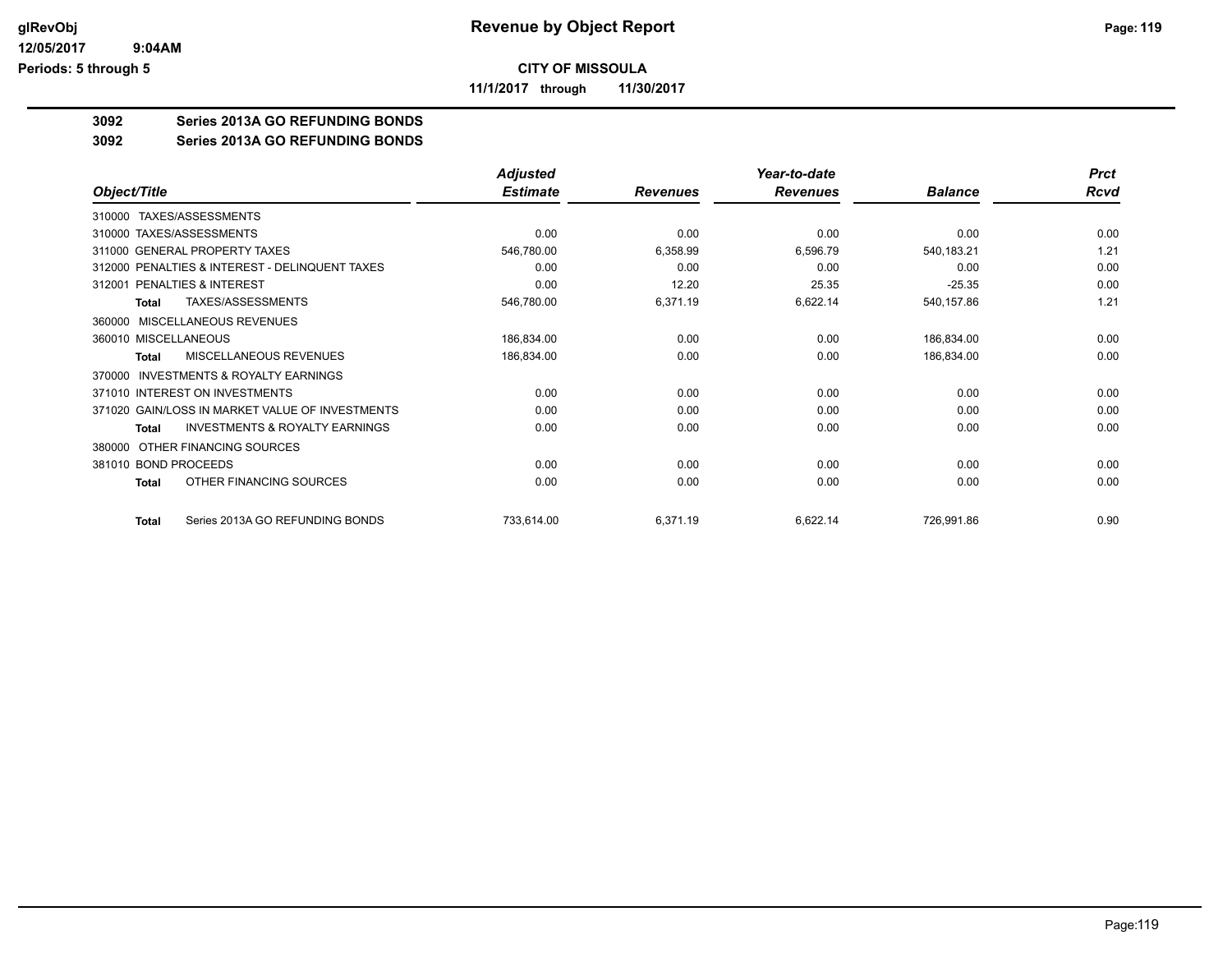**11/1/2017 through 11/30/2017**

# **3092 Series 2013A GO REFUNDING BONDS**

|                                                     | <b>Adjusted</b> |                 | Year-to-date    |                | <b>Prct</b> |
|-----------------------------------------------------|-----------------|-----------------|-----------------|----------------|-------------|
| Object/Title                                        | <b>Estimate</b> | <b>Revenues</b> | <b>Revenues</b> | <b>Balance</b> | <b>Rcvd</b> |
| TAXES/ASSESSMENTS<br>310000                         |                 |                 |                 |                |             |
| 310000 TAXES/ASSESSMENTS                            | 0.00            | 0.00            | 0.00            | 0.00           | 0.00        |
| 311000 GENERAL PROPERTY TAXES                       | 546,780.00      | 6,358.99        | 6,596.79        | 540,183.21     | 1.21        |
| 312000 PENALTIES & INTEREST - DELINQUENT TAXES      | 0.00            | 0.00            | 0.00            | 0.00           | 0.00        |
| 312001 PENALTIES & INTEREST                         | 0.00            | 12.20           | 25.35           | $-25.35$       | 0.00        |
| TAXES/ASSESSMENTS<br>Total                          | 546,780.00      | 6,371.19        | 6,622.14        | 540,157.86     | 1.21        |
| 360000 MISCELLANEOUS REVENUES                       |                 |                 |                 |                |             |
| 360010 MISCELLANEOUS                                | 186,834.00      | 0.00            | 0.00            | 186,834.00     | 0.00        |
| MISCELLANEOUS REVENUES<br>Total                     | 186,834.00      | 0.00            | 0.00            | 186,834.00     | 0.00        |
| <b>INVESTMENTS &amp; ROYALTY EARNINGS</b><br>370000 |                 |                 |                 |                |             |
| 371010 INTEREST ON INVESTMENTS                      | 0.00            | 0.00            | 0.00            | 0.00           | 0.00        |
| 371020 GAIN/LOSS IN MARKET VALUE OF INVESTMENT      | 0.00            | 0.00            | 0.00            | 0.00           | 0.00        |
| <b>INVESTMENTS &amp; ROYALTY EARNINGS</b><br>Total  | 0.00            | 0.00            | 0.00            | 0.00           | 0.00        |
| 380000 OTHER FINANCING SOURCES                      |                 |                 |                 |                |             |
| 381010 BOND PROCEEDS                                | 0.00            | 0.00            | 0.00            | 0.00           | 0.00        |
| OTHER FINANCING SOURCES<br>Total                    | 0.00            | 0.00            | 0.00            | 0.00           | 0.00        |
| Series 2013A GO REFUNDING BONDS<br><b>Total</b>     | 733,614.00      | 6,371.19        | 6,622.14        | 726,991.86     | 0.90        |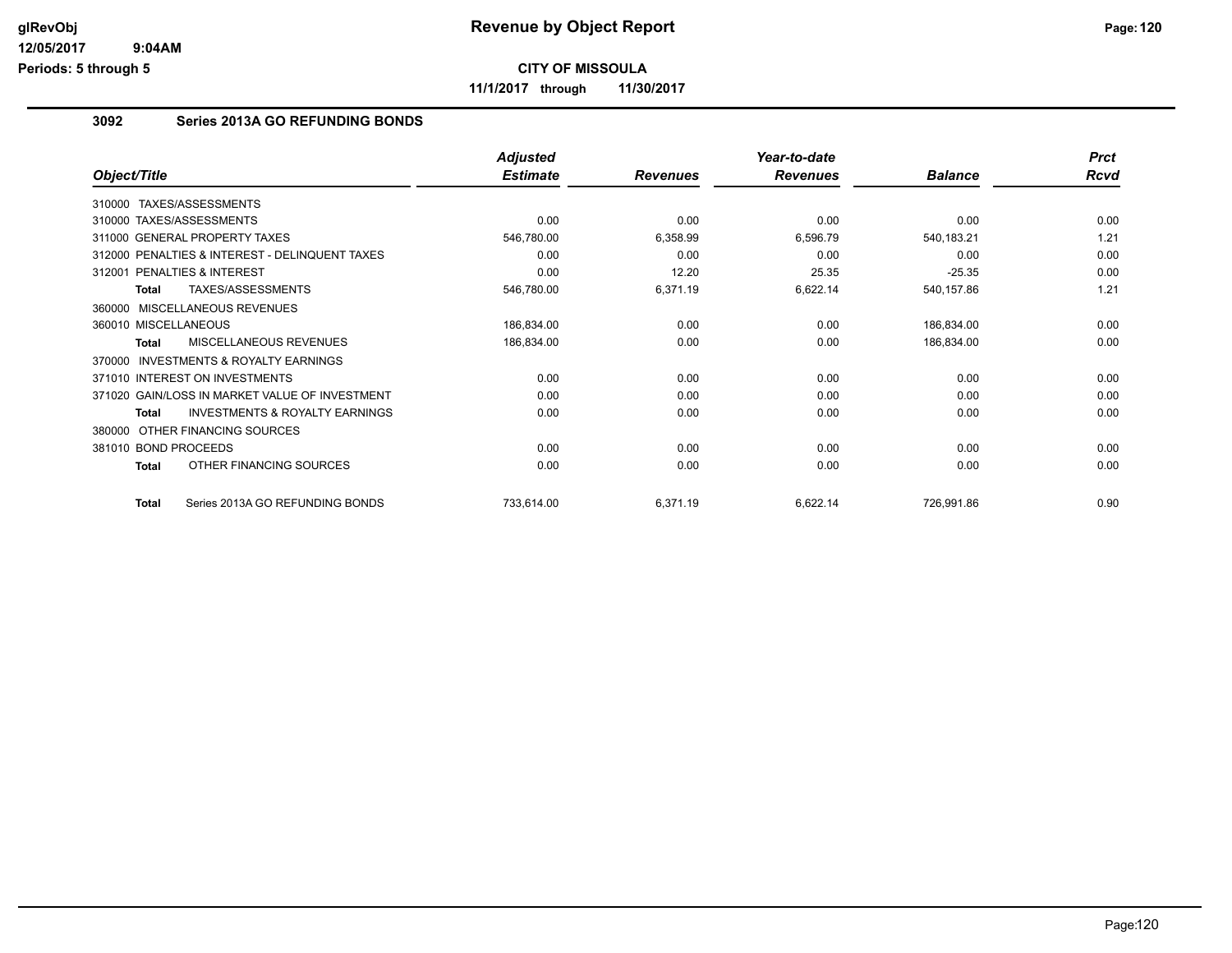**11/1/2017 through 11/30/2017**

# **3095 2004 REFUNDING BONDS DEBT SERVICE**

# **3095 2004 REFUNDING BONDS DEBT SERVICE**

|                                                     | <b>Adjusted</b> |                 | Year-to-date    |                | <b>Prct</b> |
|-----------------------------------------------------|-----------------|-----------------|-----------------|----------------|-------------|
| Object/Title                                        | <b>Estimate</b> | <b>Revenues</b> | <b>Revenues</b> | <b>Balance</b> | Rcvd        |
| 310000 TAXES/ASSESSMENTS                            |                 |                 |                 |                |             |
| 310000 TAXES/ASSESSMENTS                            | 0.00            | 0.00            | 0.00            | 0.00           | 0.00        |
| 311000 GENERAL PROPERTY TAXES                       | 0.00            | 1.45            | 1.45            | $-1.45$        | 0.00        |
| 311030 MOTOR VEHICLE TAXES                          | 0.00            | 0.00            | 0.00            | 0.00           | 0.00        |
| 312000 PENALTIES & INTEREST - DELINQUENT TAXES      | 0.00            | 0.00            | 0.00            | 0.00           | 0.00        |
| 312001 PENALTIES & INTEREST                         | 0.00            | 0.80            | 0.80            | $-0.80$        | 0.00        |
| 314000 PROP TAX - OTHER THAN ASSESSED VAL           | 0.00            | 0.00            | 0.00            | 0.00           | 0.00        |
| 314001 LIGHT VEHICLE TAX                            | 0.00            | 0.00            | 0.00            | 0.00           | 0.00        |
| TAXES/ASSESSMENTS<br>Total                          | 0.00            | 2.25            | 2.25            | $-2.25$        | 0.00        |
| 330000 INTERGOVERNMENTAL REVENUES                   |                 |                 |                 |                |             |
| 334056 BANK CORP. LIC. TAX - (PREVIOUS YEARS)       | 0.00            | 0.00            | 0.00            | 0.00           | 0.00        |
| 335210 PERSONAL PROPERTY TAX REIMBURSEMENT          | 0.00            | 0.00            | 0.00            | 0.00           | 0.00        |
| 335250 STATE REIMB - SB #184                        | 0.00            | 0.00            | 0.00            | 0.00           | 0.00        |
| <b>INTERGOVERNMENTAL REVENUES</b><br>Total          | 0.00            | 0.00            | 0.00            | 0.00           | 0.00        |
| 360000 MISCELLANEOUS REVENUES                       |                 |                 |                 |                |             |
| 360010 MISCELLANEOUS                                | 1.498.00        | 0.00            | 0.00            | 1,498.00       | 0.00        |
| MISCELLANEOUS REVENUES<br>Total                     | 1,498.00        | 0.00            | 0.00            | 1,498.00       | 0.00        |
| <b>INVESTMENTS &amp; ROYALTY EARNINGS</b><br>370000 |                 |                 |                 |                |             |
| 371010 INTEREST ON INVESTMENTS                      | 0.00            | 0.00            | 0.00            | 0.00           | 0.00        |
| 371020 GAIN/LOSS IN MARKET VALUE OF INVESTMENTS     | 0.00            | 0.00            | 0.00            | 0.00           | 0.00        |
| <b>INVESTMENTS &amp; ROYALTY EARNINGS</b><br>Total  | 0.00            | 0.00            | 0.00            | 0.00           | 0.00        |
| 380000 OTHER FINANCING SOURCES                      |                 |                 |                 |                |             |
| 380000 OTHER FINANCING SOURCES                      | 0.00            | 0.00            | 0.00            | 0.00           | 0.00        |
| 381009 TRANSFERS IN                                 | 0.00            | 0.00            | 0.00            | 0.00           | 0.00        |
| 381010 BOND PROCEEDS                                | 0.00            | 0.00            | 0.00            | 0.00           | 0.00        |
| 383043 TRANSFERS FROM IMPACT FEES                   | 0.00            | 0.00            | 0.00            | 0.00           | 0.00        |
| OTHER FINANCING SOURCES<br><b>Total</b>             | 0.00            | 0.00            | 0.00            | 0.00           | 0.00        |
| 2004 REFUNDING BONDS DEBT SERVICE<br>Total          | 1.498.00        | 2.25            | 2.25            | 1.495.75       | 0.15        |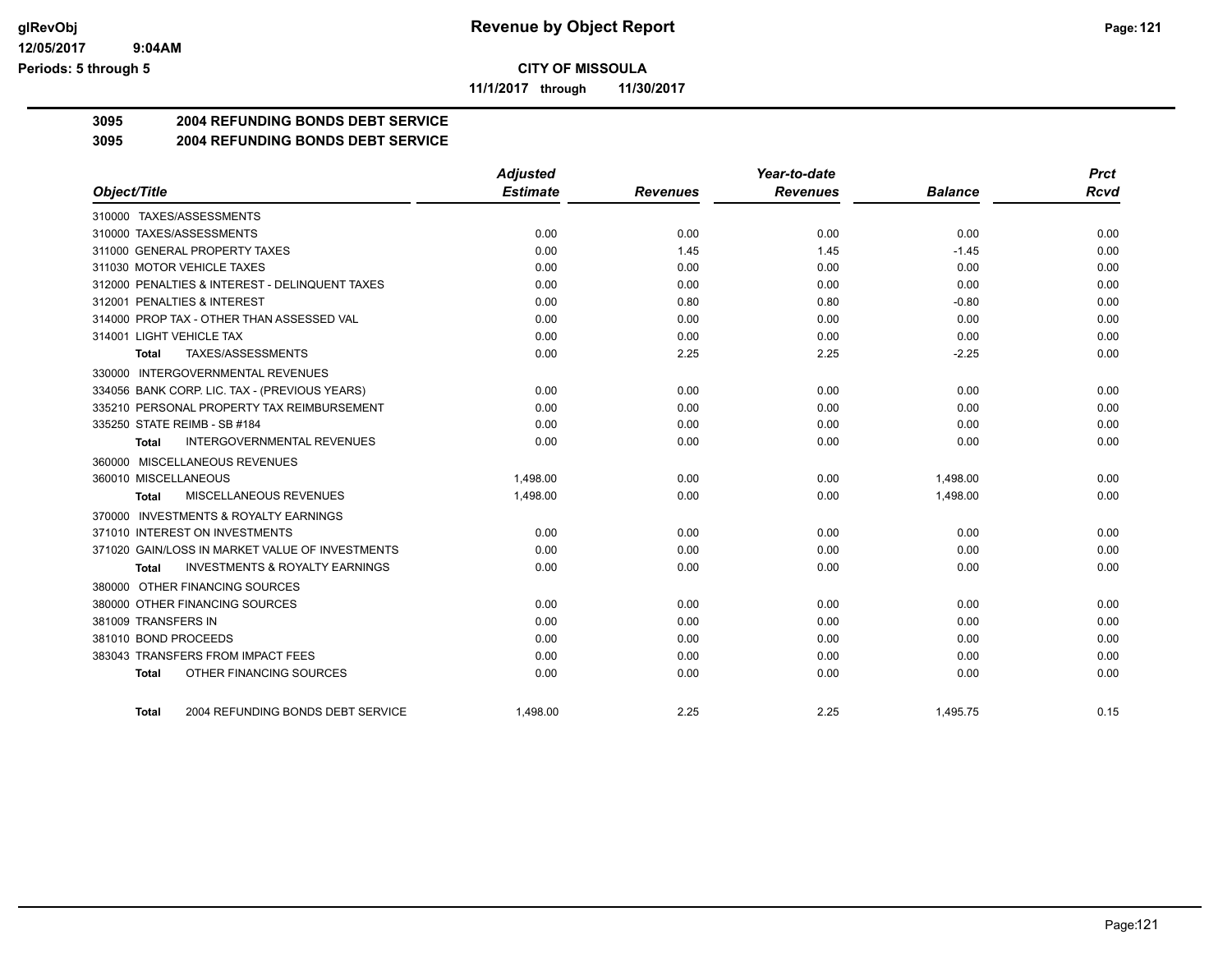**11/1/2017 through 11/30/2017**

# **3095 2004 REFUNDING BONDS DEBT SERVICE**

|                                |                                                | <b>Adjusted</b> |                 | Year-to-date    |                | <b>Prct</b> |
|--------------------------------|------------------------------------------------|-----------------|-----------------|-----------------|----------------|-------------|
| Object/Title                   |                                                | <b>Estimate</b> | <b>Revenues</b> | <b>Revenues</b> | <b>Balance</b> | <b>Rcvd</b> |
| 310000 TAXES/ASSESSMENTS       |                                                |                 |                 |                 |                |             |
| 310000 TAXES/ASSESSMENTS       |                                                | 0.00            | 0.00            | 0.00            | 0.00           | 0.00        |
| 311000 GENERAL PROPERTY TAXES  |                                                | 0.00            | 1.45            | 1.45            | $-1.45$        | 0.00        |
| 311030 MOTOR VEHICLE TAXES     |                                                | 0.00            | 0.00            | 0.00            | 0.00           | 0.00        |
|                                | 312000 PENALTIES & INTEREST - DELINQUENT TAXES | 0.00            | 0.00            | 0.00            | 0.00           | 0.00        |
| 312001 PENALTIES & INTEREST    |                                                | 0.00            | 0.80            | 0.80            | $-0.80$        | 0.00        |
|                                | 314000 PROP TAX - OTHER THAN ASSESSED VAL      | 0.00            | 0.00            | 0.00            | 0.00           | 0.00        |
| 314001 LIGHT VEHICLE TAX       |                                                | 0.00            | 0.00            | 0.00            | 0.00           | 0.00        |
| <b>Total</b>                   | TAXES/ASSESSMENTS                              | 0.00            | 2.25            | 2.25            | $-2.25$        | 0.00        |
|                                | 330000 INTERGOVERNMENTAL REVENUES              |                 |                 |                 |                |             |
|                                | 334056 BANK CORP. LIC. TAX - (PREVIOUS YEARS)  | 0.00            | 0.00            | 0.00            | 0.00           | 0.00        |
|                                | 335210 PERSONAL PROPERTY TAX REIMBURSEMENT     | 0.00            | 0.00            | 0.00            | 0.00           | 0.00        |
| 335250 STATE REIMB - SB #184   |                                                | 0.00            | 0.00            | 0.00            | 0.00           | 0.00        |
| <b>Total</b>                   | <b>INTERGOVERNMENTAL REVENUES</b>              | 0.00            | 0.00            | 0.00            | 0.00           | 0.00        |
| 360000 MISCELLANEOUS REVENUES  |                                                |                 |                 |                 |                |             |
| 360010 MISCELLANEOUS           |                                                | 1,498.00        | 0.00            | 0.00            | 1,498.00       | 0.00        |
| <b>Total</b>                   | MISCELLANEOUS REVENUES                         | 1,498.00        | 0.00            | 0.00            | 1,498.00       | 0.00        |
|                                | 370000 INVESTMENTS & ROYALTY EARNINGS          |                 |                 |                 |                |             |
| 371010 INTEREST ON INVESTMENTS |                                                | 0.00            | 0.00            | 0.00            | 0.00           | 0.00        |
|                                | 371020 GAIN/LOSS IN MARKET VALUE OF INVESTMENT | 0.00            | 0.00            | 0.00            | 0.00           | 0.00        |
| <b>Total</b>                   | <b>INVESTMENTS &amp; ROYALTY EARNINGS</b>      | 0.00            | 0.00            | 0.00            | 0.00           | 0.00        |
| 380000 OTHER FINANCING SOURCES |                                                |                 |                 |                 |                |             |
| 380000 OTHER FINANCING SOURCES |                                                | 0.00            | 0.00            | 0.00            | 0.00           | 0.00        |
| 381009 TRANSFERS IN            |                                                | 0.00            | 0.00            | 0.00            | 0.00           | 0.00        |
| 381010 BOND PROCEEDS           |                                                | 0.00            | 0.00            | 0.00            | 0.00           | 0.00        |
|                                | 383043 TRANSFERS FROM IMPACT FEES              | 0.00            | 0.00            | 0.00            | 0.00           | 0.00        |
| <b>Total</b>                   | OTHER FINANCING SOURCES                        | 0.00            | 0.00            | 0.00            | 0.00           | 0.00        |
| Total                          | 2004 REFUNDING BONDS DEBT SERVICE              | 1,498.00        | 2.25            | 2.25            | 1,495.75       | 0.15        |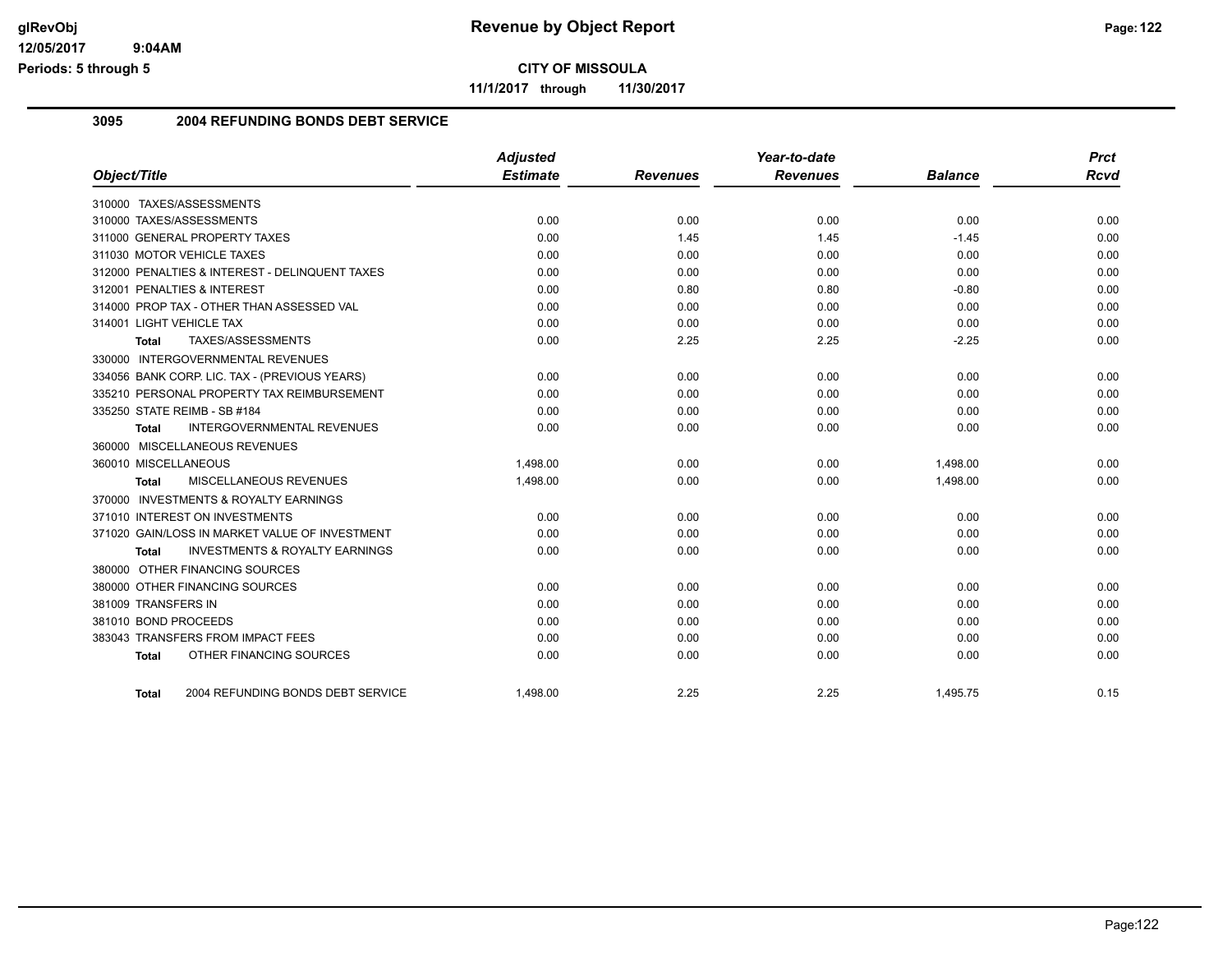**11/1/2017 through 11/30/2017**

### **3096 NEW FIRE STATION GO BOND**

### **3096 NEW FIRE STATION GO BOND**

|                                                           | <b>Adjusted</b> |                 | Year-to-date    |                | <b>Prct</b> |
|-----------------------------------------------------------|-----------------|-----------------|-----------------|----------------|-------------|
| Object/Title                                              | <b>Estimate</b> | <b>Revenues</b> | <b>Revenues</b> | <b>Balance</b> | Rcvd        |
| TAXES/ASSESSMENTS<br>310000                               |                 |                 |                 |                |             |
| 310000 TAXES/ASSESSMENTS                                  | 0.00            | 0.00            | 0.00            | 0.00           | 0.00        |
| 311000 GENERAL PROPERTY TAXES                             | 0.00            | 10.05           | 10.05           | $-10.05$       | 0.00        |
| 311030 MOTOR VEHICLE TAXES                                | 0.00            | 0.00            | 0.00            | 0.00           | 0.00        |
| <b>PENALTIES &amp; INTEREST</b><br>312001                 | 0.00            | 2.58            | 2.58            | $-2.58$        | 0.00        |
| TAXES/ASSESSMENTS<br><b>Total</b>                         | 0.00            | 12.63           | 12.63           | $-12.63$       | 0.00        |
| MISCELLANEOUS REVENUES<br>360000                          |                 |                 |                 |                |             |
| 360010 MISCELLANEOUS                                      | 154,527.00      | 0.00            | 0.00            | 154,527.00     | 0.00        |
| <b>MISCELLANEOUS REVENUES</b><br><b>Total</b>             | 154,527.00      | 0.00            | 0.00            | 154,527.00     | 0.00        |
| <b>INVESTMENTS &amp; ROYALTY EARNINGS</b><br>370000       |                 |                 |                 |                |             |
| 371010 INTEREST ON INVESTMENTS                            | 0.00            | 0.00            | 0.00            | 0.00           | 0.00        |
| 371020 GAIN/LOSS IN MARKET VALUE OF INVESTMENTS           | 0.00            | 0.00            | 0.00            | 0.00           | 0.00        |
| <b>INVESTMENTS &amp; ROYALTY EARNINGS</b><br><b>Total</b> | 0.00            | 0.00            | 0.00            | 0.00           | 0.00        |
| OTHER FINANCING SOURCES<br>380000                         |                 |                 |                 |                |             |
| 383000 OPERATING TRANSFERS                                | 0.00            | 0.00            | 0.00            | 0.00           | 0.00        |
| OTHER FINANCING SOURCES<br><b>Total</b>                   | 0.00            | 0.00            | 0.00            | 0.00           | 0.00        |
| NEW FIRE STATION GO BOND<br><b>Total</b>                  | 154,527.00      | 12.63           | 12.63           | 154,514.37     | 0.01        |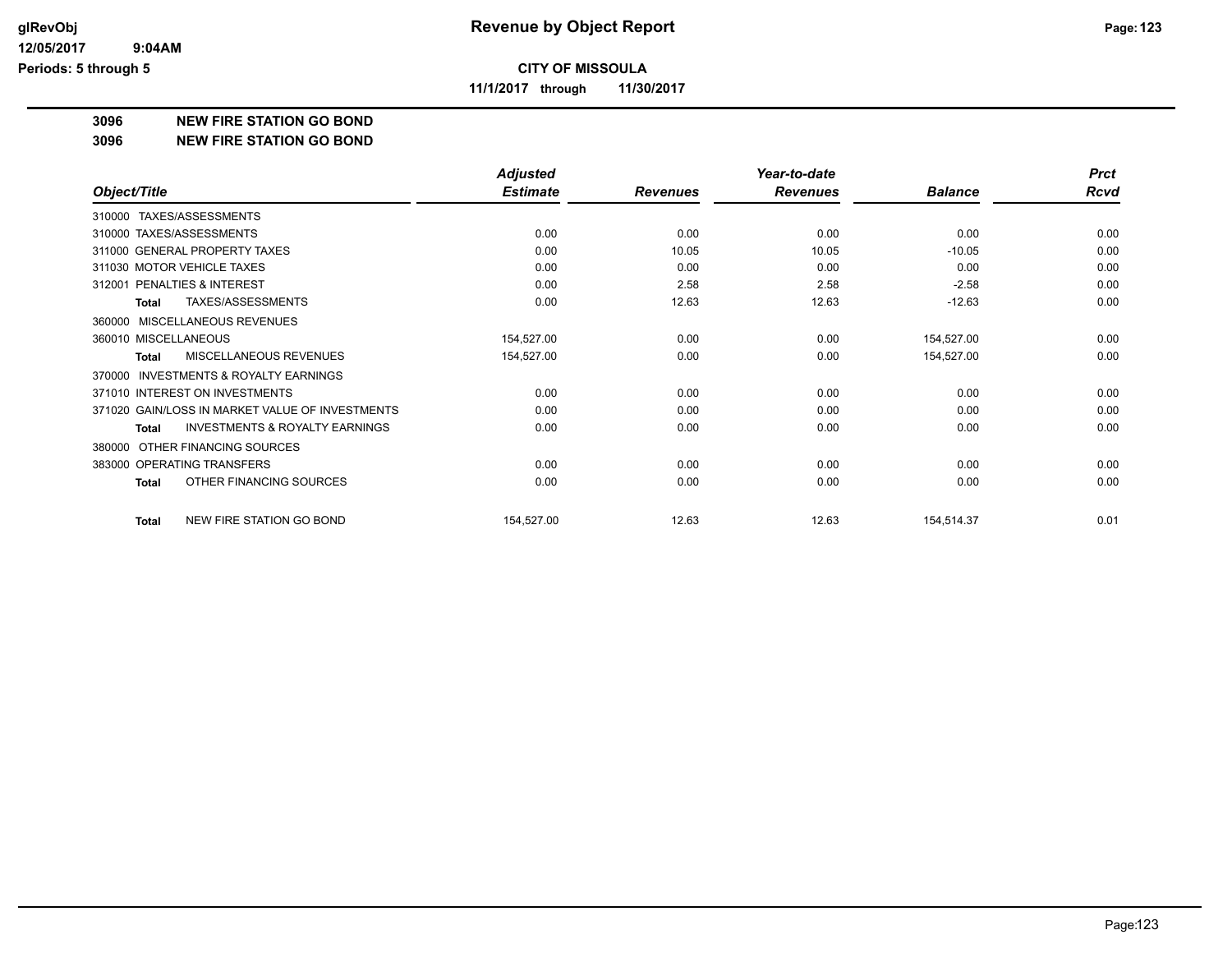**11/1/2017 through 11/30/2017**

# **3096 NEW FIRE STATION GO BOND**

|                                                           | <b>Adjusted</b> |                 | Year-to-date    |                | <b>Prct</b> |
|-----------------------------------------------------------|-----------------|-----------------|-----------------|----------------|-------------|
| Object/Title                                              | <b>Estimate</b> | <b>Revenues</b> | <b>Revenues</b> | <b>Balance</b> | <b>Rcvd</b> |
| TAXES/ASSESSMENTS<br>310000                               |                 |                 |                 |                |             |
| 310000 TAXES/ASSESSMENTS                                  | 0.00            | 0.00            | 0.00            | 0.00           | 0.00        |
| 311000 GENERAL PROPERTY TAXES                             | 0.00            | 10.05           | 10.05           | $-10.05$       | 0.00        |
| 311030 MOTOR VEHICLE TAXES                                | 0.00            | 0.00            | 0.00            | 0.00           | 0.00        |
| 312001 PENALTIES & INTEREST                               | 0.00            | 2.58            | 2.58            | $-2.58$        | 0.00        |
| TAXES/ASSESSMENTS<br>Total                                | 0.00            | 12.63           | 12.63           | $-12.63$       | 0.00        |
| 360000 MISCELLANEOUS REVENUES                             |                 |                 |                 |                |             |
| 360010 MISCELLANEOUS                                      | 154,527.00      | 0.00            | 0.00            | 154,527.00     | 0.00        |
| MISCELLANEOUS REVENUES<br>Total                           | 154,527.00      | 0.00            | 0.00            | 154,527.00     | 0.00        |
| 370000 INVESTMENTS & ROYALTY EARNINGS                     |                 |                 |                 |                |             |
| 371010 INTEREST ON INVESTMENTS                            | 0.00            | 0.00            | 0.00            | 0.00           | 0.00        |
| 371020 GAIN/LOSS IN MARKET VALUE OF INVESTMENT            | 0.00            | 0.00            | 0.00            | 0.00           | 0.00        |
| <b>INVESTMENTS &amp; ROYALTY EARNINGS</b><br><b>Total</b> | 0.00            | 0.00            | 0.00            | 0.00           | 0.00        |
| 380000 OTHER FINANCING SOURCES                            |                 |                 |                 |                |             |
| 383000 OPERATING TRANSFERS                                | 0.00            | 0.00            | 0.00            | 0.00           | 0.00        |
| OTHER FINANCING SOURCES<br>Total                          | 0.00            | 0.00            | 0.00            | 0.00           | 0.00        |
| NEW FIRE STATION GO BOND<br><b>Total</b>                  | 154,527.00      | 12.63           | 12.63           | 154,514.37     | 0.01        |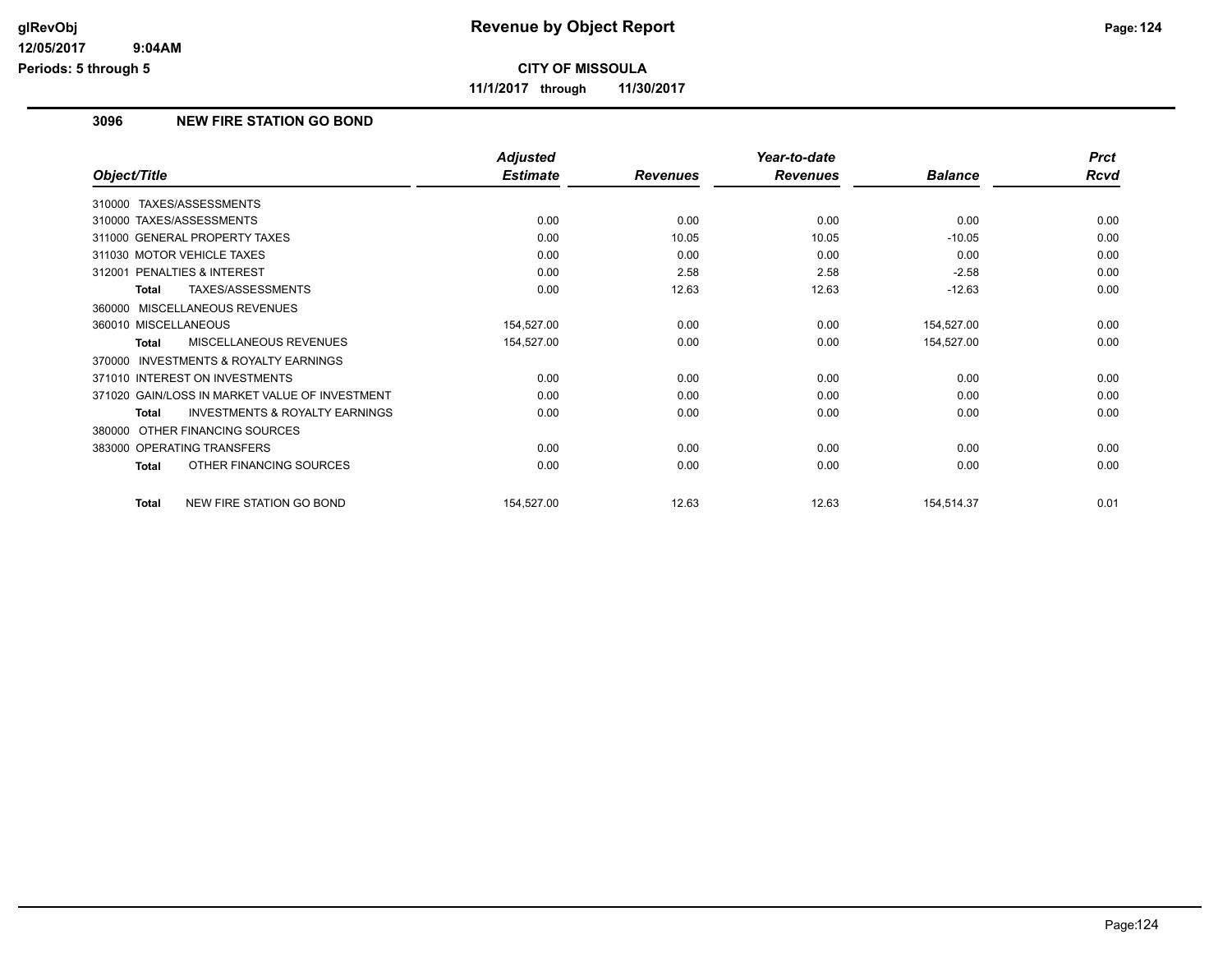**11/1/2017 through 11/30/2017**

**3097 2007 REFUNDING BONDS**

**3097 2007 REFUNDING BONDS**

|                                                     | <b>Adjusted</b> |                 | Year-to-date    |                | <b>Prct</b> |
|-----------------------------------------------------|-----------------|-----------------|-----------------|----------------|-------------|
| Object/Title                                        | <b>Estimate</b> | <b>Revenues</b> | <b>Revenues</b> | <b>Balance</b> | Rcvd        |
| 310000 TAXES/ASSESSMENTS                            |                 |                 |                 |                |             |
| 310000 TAXES/ASSESSMENTS                            | 0.00            | 0.00            | 0.00            | 0.00           | 0.00        |
| 311000 GENERAL PROPERTY TAXES                       | 0.00            | 0.00            | 0.00            | 0.00           | 0.00        |
| 311030 MOTOR VEHICLE TAXES                          | 0.00            | 0.00            | 0.00            | 0.00           | 0.00        |
| 312001 PENALTIES & INTEREST                         | 0.00            | 0.00            | 0.00            | 0.00           | 0.00        |
| TAXES/ASSESSMENTS<br>Total                          | 0.00            | 0.00            | 0.00            | 0.00           | 0.00        |
| <b>INVESTMENTS &amp; ROYALTY EARNINGS</b><br>370000 |                 |                 |                 |                |             |
| 371010 INTEREST ON INVESTMENTS                      | 0.00            | 0.00            | 0.00            | 0.00           | 0.00        |
| 371020 GAIN/LOSS IN MARKET VALUE OF INVESTMENTS     | 0.00            | 0.00            | 0.00            | 0.00           | 0.00        |
| <b>INVESTMENTS &amp; ROYALTY EARNINGS</b><br>Total  | 0.00            | 0.00            | 0.00            | 0.00           | 0.00        |
| OTHER FINANCING SOURCES<br>380000                   |                 |                 |                 |                |             |
| 381010 BOND PROCEEDS                                | 0.00            | 0.00            | 0.00            | 0.00           | 0.00        |
| 383042 TRANSFERS FROM OTHER FUNDS                   | 0.00            | 0.00            | 0.00            | 0.00           | 0.00        |
| 383043 TRANSFERS FROM IMPACT FEES                   | 0.00            | 0.00            | 0.00            | 0.00           | 0.00        |
| OTHER FINANCING SOURCES<br>Total                    | 0.00            | 0.00            | 0.00            | 0.00           | 0.00        |
| 2007 REFUNDING BONDS<br>Total                       | 0.00            | 0.00            | 0.00            | 0.00           | 0.00        |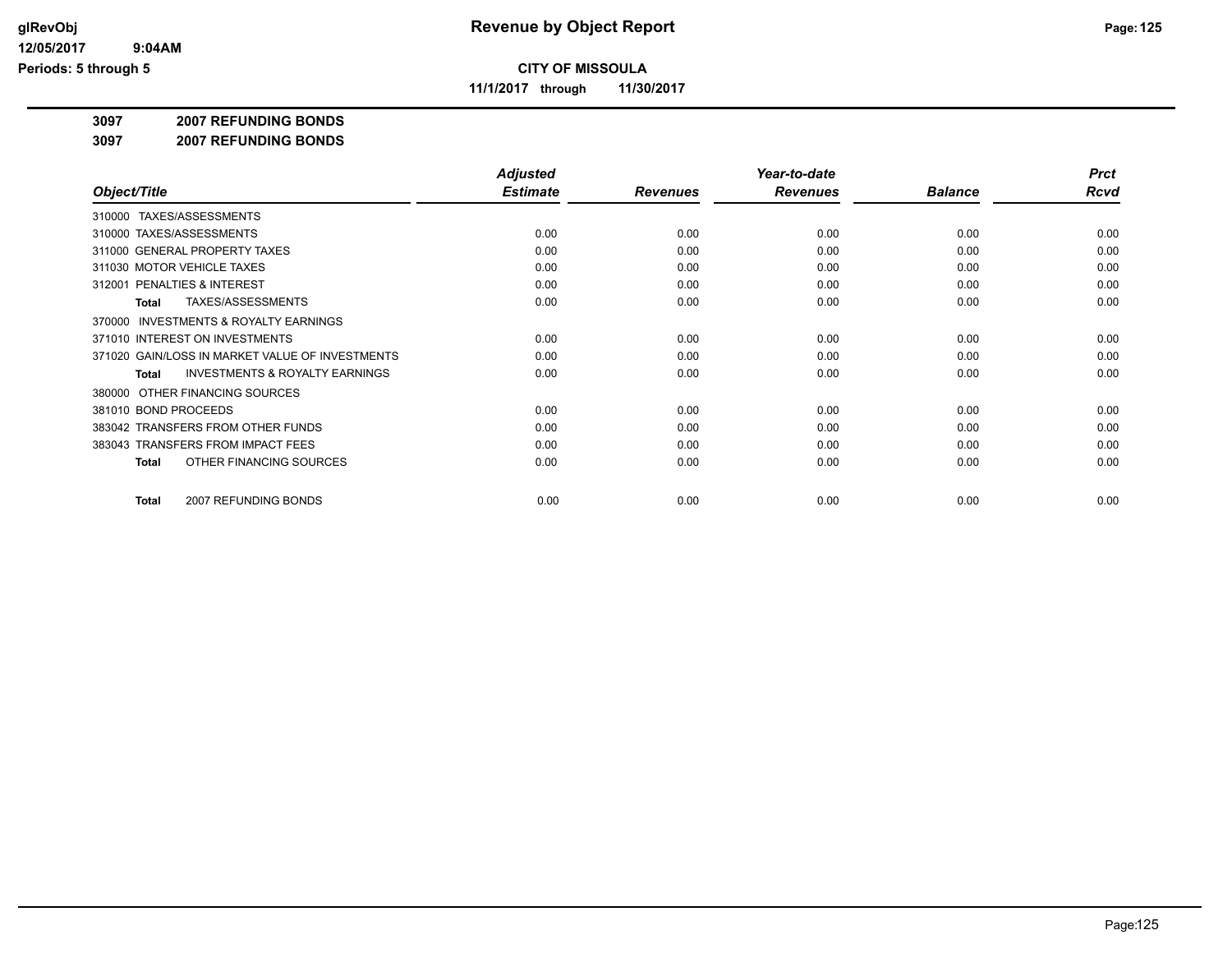**11/1/2017 through 11/30/2017**

# **3097 2007 REFUNDING BONDS**

|                                                           | <b>Adjusted</b> |                 | Year-to-date    |                | <b>Prct</b> |
|-----------------------------------------------------------|-----------------|-----------------|-----------------|----------------|-------------|
| Object/Title                                              | <b>Estimate</b> | <b>Revenues</b> | <b>Revenues</b> | <b>Balance</b> | Rcvd        |
| 310000 TAXES/ASSESSMENTS                                  |                 |                 |                 |                |             |
| 310000 TAXES/ASSESSMENTS                                  | 0.00            | 0.00            | 0.00            | 0.00           | 0.00        |
| 311000 GENERAL PROPERTY TAXES                             | 0.00            | 0.00            | 0.00            | 0.00           | 0.00        |
| 311030 MOTOR VEHICLE TAXES                                | 0.00            | 0.00            | 0.00            | 0.00           | 0.00        |
| 312001 PENALTIES & INTEREST                               | 0.00            | 0.00            | 0.00            | 0.00           | 0.00        |
| TAXES/ASSESSMENTS<br><b>Total</b>                         | 0.00            | 0.00            | 0.00            | 0.00           | 0.00        |
| <b>INVESTMENTS &amp; ROYALTY EARNINGS</b><br>370000       |                 |                 |                 |                |             |
| 371010 INTEREST ON INVESTMENTS                            | 0.00            | 0.00            | 0.00            | 0.00           | 0.00        |
| 371020 GAIN/LOSS IN MARKET VALUE OF INVESTMENT            | 0.00            | 0.00            | 0.00            | 0.00           | 0.00        |
| <b>INVESTMENTS &amp; ROYALTY EARNINGS</b><br><b>Total</b> | 0.00            | 0.00            | 0.00            | 0.00           | 0.00        |
| 380000 OTHER FINANCING SOURCES                            |                 |                 |                 |                |             |
| 381010 BOND PROCEEDS                                      | 0.00            | 0.00            | 0.00            | 0.00           | 0.00        |
| 383042 TRANSFERS FROM OTHER FUNDS                         | 0.00            | 0.00            | 0.00            | 0.00           | 0.00        |
| 383043 TRANSFERS FROM IMPACT FEES                         | 0.00            | 0.00            | 0.00            | 0.00           | 0.00        |
| OTHER FINANCING SOURCES<br><b>Total</b>                   | 0.00            | 0.00            | 0.00            | 0.00           | 0.00        |
| 2007 REFUNDING BONDS<br>Total                             | 0.00            | 0.00            | 0.00            | 0.00           | 0.00        |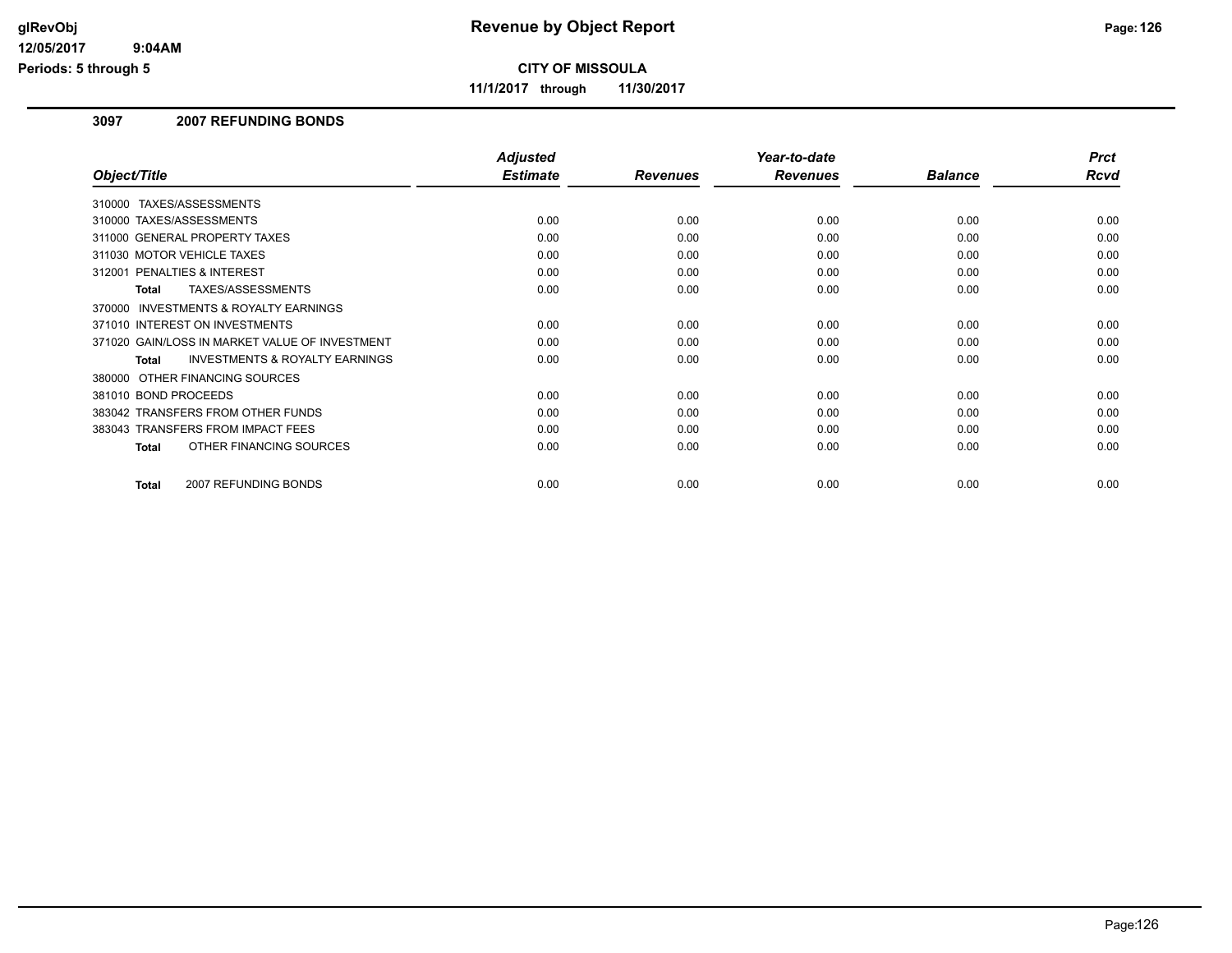**11/1/2017 through 11/30/2017**

# **3100 SIDEWALK & CURB WARRANTS FUND**

# **3100 SIDEWALK & CURB WARRANTS FUND**

|                                                           | <b>Adjusted</b> |                 | Year-to-date    |                | <b>Prct</b> |
|-----------------------------------------------------------|-----------------|-----------------|-----------------|----------------|-------------|
| Object/Title                                              | <b>Estimate</b> | <b>Revenues</b> | <b>Revenues</b> | <b>Balance</b> | <b>Rcvd</b> |
| TAXES/ASSESSMENTS<br>310000                               |                 |                 |                 |                |             |
| PENALTIES & INTEREST<br>312001                            | 0.00            | 0.00            | 0.00            | 0.00           | 0.00        |
| <b>TAXES/ASSESSMENTS</b><br>Total                         | 0.00            | 0.00            | 0.00            | 0.00           | 0.00        |
| MISCELLANEOUS REVENUES<br>360000                          |                 |                 |                 |                |             |
| 360010 MISCELLANEOUS                                      | 0.00            | 0.00            | 0.00            | 0.00           | 0.00        |
| 363020 PROPERTY ASSESSMENTS                               | 0.00            | 0.00            | 0.00            | 0.00           | 0.00        |
| 363021 PAYOFF PRINCIPAL ASSESSMENTS                       | 0.00            | 0.00            | 0.00            | 0.00           | 0.00        |
| 363022 BOND INTEREST ASSESSMENTS                          | 0.00            | 0.00            | 0.00            | 0.00           | 0.00        |
| 363030 SIDEWALK AND CURB ASSESSMENTS                      | 0.00            | 0.00            | 0.00            | 0.00           | 0.00        |
| 363040 PENALTY AND INTEREST                               | 0.00            | 0.00            | 0.00            | 0.00           | 0.00        |
| MISCELLANEOUS REVENUES<br><b>Total</b>                    | 0.00            | 0.00            | 0.00            | 0.00           | 0.00        |
| <b>INVESTMENTS &amp; ROYALTY EARNINGS</b><br>370000       |                 |                 |                 |                |             |
| 371010 INTEREST ON INVESTMENTS                            | 0.00            | 0.00            | 0.00            | 0.00           | 0.00        |
| 371020 GAIN/LOSS IN MARKET VALUE OF INVESTMENTS           | 0.00            | 0.00            | 0.00            | 0.00           | 0.00        |
| <b>INVESTMENTS &amp; ROYALTY EARNINGS</b><br><b>Total</b> | 0.00            | 0.00            | 0.00            | 0.00           | 0.00        |
| OTHER FINANCING SOURCES<br>380000                         |                 |                 |                 |                |             |
| 383042 TRANSFERS FROM OTHER FUNDS                         | 0.00            | 0.00            | 0.00            | 0.00           | 0.00        |
| OTHER FINANCING SOURCES<br>Total                          | 0.00            | 0.00            | 0.00            | 0.00           | 0.00        |
|                                                           |                 |                 |                 |                |             |
| SIDEWALK & CURB WARRANTS FUND<br><b>Total</b>             | 0.00            | 0.00            | 0.00            | 0.00           | 0.00        |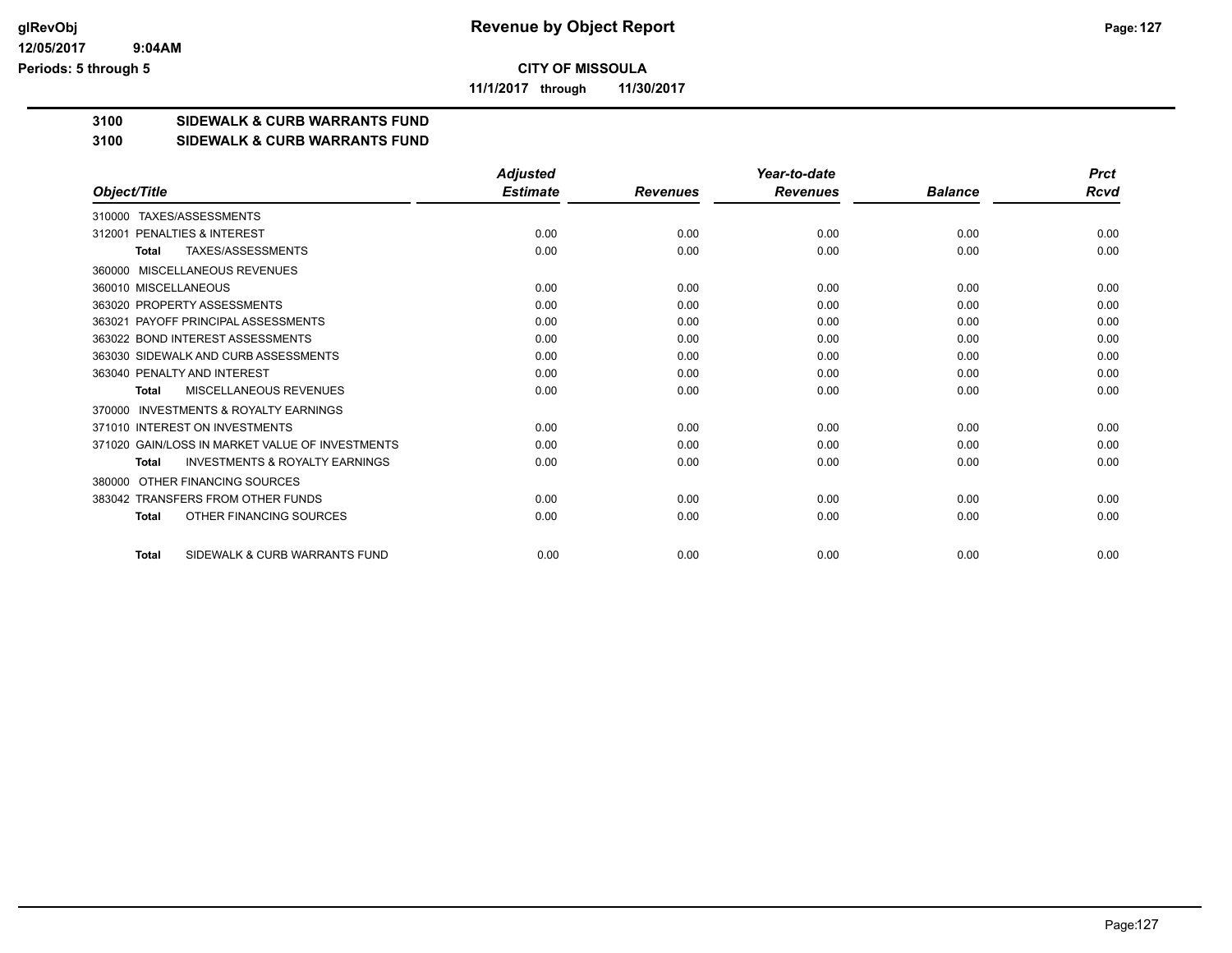**11/1/2017 through 11/30/2017**

# **3100 SIDEWALK & CURB WARRANTS FUND**

|                                                           | <b>Adjusted</b> |                 | Year-to-date    |                | <b>Prct</b> |
|-----------------------------------------------------------|-----------------|-----------------|-----------------|----------------|-------------|
| Object/Title                                              | <b>Estimate</b> | <b>Revenues</b> | <b>Revenues</b> | <b>Balance</b> | Rcvd        |
| TAXES/ASSESSMENTS<br>310000                               |                 |                 |                 |                |             |
| 312001 PENALTIES & INTEREST                               | 0.00            | 0.00            | 0.00            | 0.00           | 0.00        |
| TAXES/ASSESSMENTS<br><b>Total</b>                         | 0.00            | 0.00            | 0.00            | 0.00           | 0.00        |
| 360000 MISCELLANEOUS REVENUES                             |                 |                 |                 |                |             |
| 360010 MISCELLANEOUS                                      | 0.00            | 0.00            | 0.00            | 0.00           | 0.00        |
| 363020 PROPERTY ASSESSMENTS                               | 0.00            | 0.00            | 0.00            | 0.00           | 0.00        |
| 363021 PAYOFF PRINCIPAL ASSESSMENTS                       | 0.00            | 0.00            | 0.00            | 0.00           | 0.00        |
| 363022 BOND INTEREST ASSESSMENTS                          | 0.00            | 0.00            | 0.00            | 0.00           | 0.00        |
| 363030 SIDEWALK AND CURB ASSESSMENTS                      | 0.00            | 0.00            | 0.00            | 0.00           | 0.00        |
| 363040 PENALTY AND INTEREST                               | 0.00            | 0.00            | 0.00            | 0.00           | 0.00        |
| <b>MISCELLANEOUS REVENUES</b><br><b>Total</b>             | 0.00            | 0.00            | 0.00            | 0.00           | 0.00        |
| <b>INVESTMENTS &amp; ROYALTY EARNINGS</b><br>370000       |                 |                 |                 |                |             |
| 371010 INTEREST ON INVESTMENTS                            | 0.00            | 0.00            | 0.00            | 0.00           | 0.00        |
| 371020 GAIN/LOSS IN MARKET VALUE OF INVESTMENT            | 0.00            | 0.00            | 0.00            | 0.00           | 0.00        |
| <b>INVESTMENTS &amp; ROYALTY EARNINGS</b><br><b>Total</b> | 0.00            | 0.00            | 0.00            | 0.00           | 0.00        |
| OTHER FINANCING SOURCES<br>380000                         |                 |                 |                 |                |             |
| 383042 TRANSFERS FROM OTHER FUNDS                         | 0.00            | 0.00            | 0.00            | 0.00           | 0.00        |
| OTHER FINANCING SOURCES<br><b>Total</b>                   | 0.00            | 0.00            | 0.00            | 0.00           | 0.00        |
| SIDEWALK & CURB WARRANTS FUND<br><b>Total</b>             | 0.00            | 0.00            | 0.00            | 0.00           | 0.00        |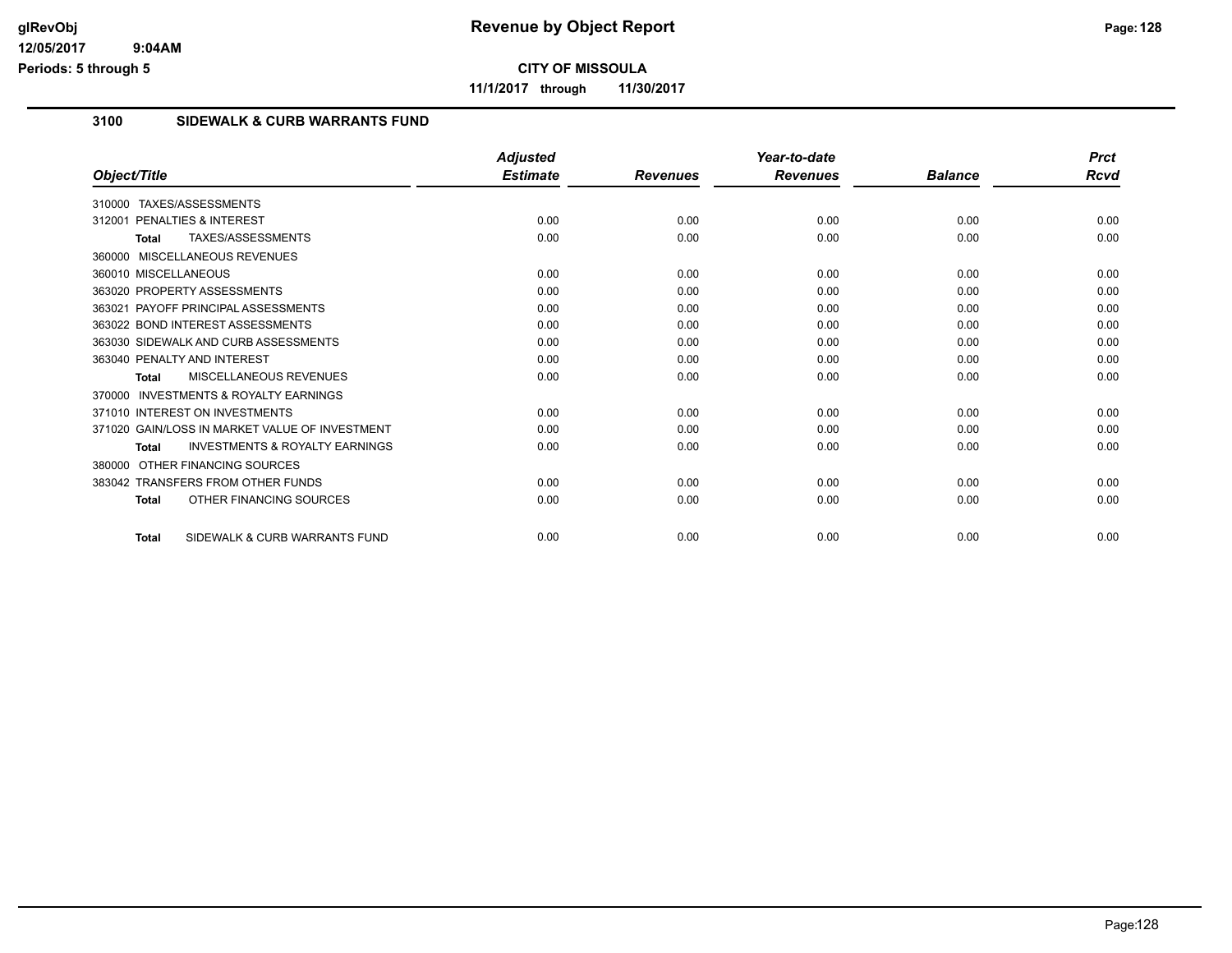#### **12/05/2017 9:04AM Periods: 5 through 5**

**CITY OF MISSOULA**

**11/1/2017 through 11/30/2017**

# **3200 FY99 SIDEWALK & CURB DEBT SERVICE FUND**

# **3200 FY99 SIDEWALK & CURB DEBT SERVICE FUND**

|                                                                  | <b>Adjusted</b> |                 | Year-to-date    |                | <b>Prct</b> |
|------------------------------------------------------------------|-----------------|-----------------|-----------------|----------------|-------------|
| Object/Title                                                     | <b>Estimate</b> | <b>Revenues</b> | <b>Revenues</b> | <b>Balance</b> | Rcvd        |
| TAXES/ASSESSMENTS<br>310000                                      |                 |                 |                 |                |             |
| PENALTIES & INTEREST<br>312001                                   | 0.00            | 0.00            | 0.00            | 0.00           | 0.00        |
| TAXES/ASSESSMENTS<br><b>Total</b>                                | 0.00            | 0.00            | 0.00            | 0.00           | 0.00        |
| MISCELLANEOUS REVENUES<br>360000                                 |                 |                 |                 |                |             |
| 363020 PROPERTY ASSESSMENTS                                      | 0.00            | 0.00            | 0.00            | 0.00           | 0.00        |
| 363021 PAYOFF PRINCIPAL ASSESSMENTS                              | 0.00            | 0.00            | 0.00            | 0.00           | 0.00        |
| 363022 BOND INTEREST ASSESSMENTS                                 | 0.00            | 0.00            | 0.00            | 0.00           | 0.00        |
| 363040 PENALTY AND INTEREST                                      | 0.00            | 0.00            | 0.00            | 0.00           | 0.00        |
| MISCELLANEOUS REVENUES<br><b>Total</b>                           | 0.00            | 0.00            | 0.00            | 0.00           | 0.00        |
| <b>INVESTMENTS &amp; ROYALTY EARNINGS</b><br>370000              |                 |                 |                 |                |             |
| 371010 INTEREST ON INVESTMENTS                                   | 0.00            | 0.00            | 0.00            | 0.00           | 0.00        |
| 371020 GAIN/LOSS IN MARKET VALUE OF INVESTMENTS                  | 0.00            | 0.00            | 0.00            | 0.00           | 0.00        |
| <b>INVESTMENTS &amp; ROYALTY EARNINGS</b><br><b>Total</b>        | 0.00            | 0.00            | 0.00            | 0.00           | 0.00        |
| OTHER FINANCING SOURCES<br>380000                                |                 |                 |                 |                |             |
| 381009 TRANSFERS IN                                              | 0.00            | 0.00            | 0.00            | 0.00           | 0.00        |
| OTHER FINANCING SOURCES<br><b>Total</b>                          | 0.00            | 0.00            | 0.00            | 0.00           | 0.00        |
| <b>FY99 SIDEWALK &amp; CURB DEBT SERVICE FUI</b><br><b>Total</b> | 0.00            | 0.00            | 0.00            | 0.00           | 0.00        |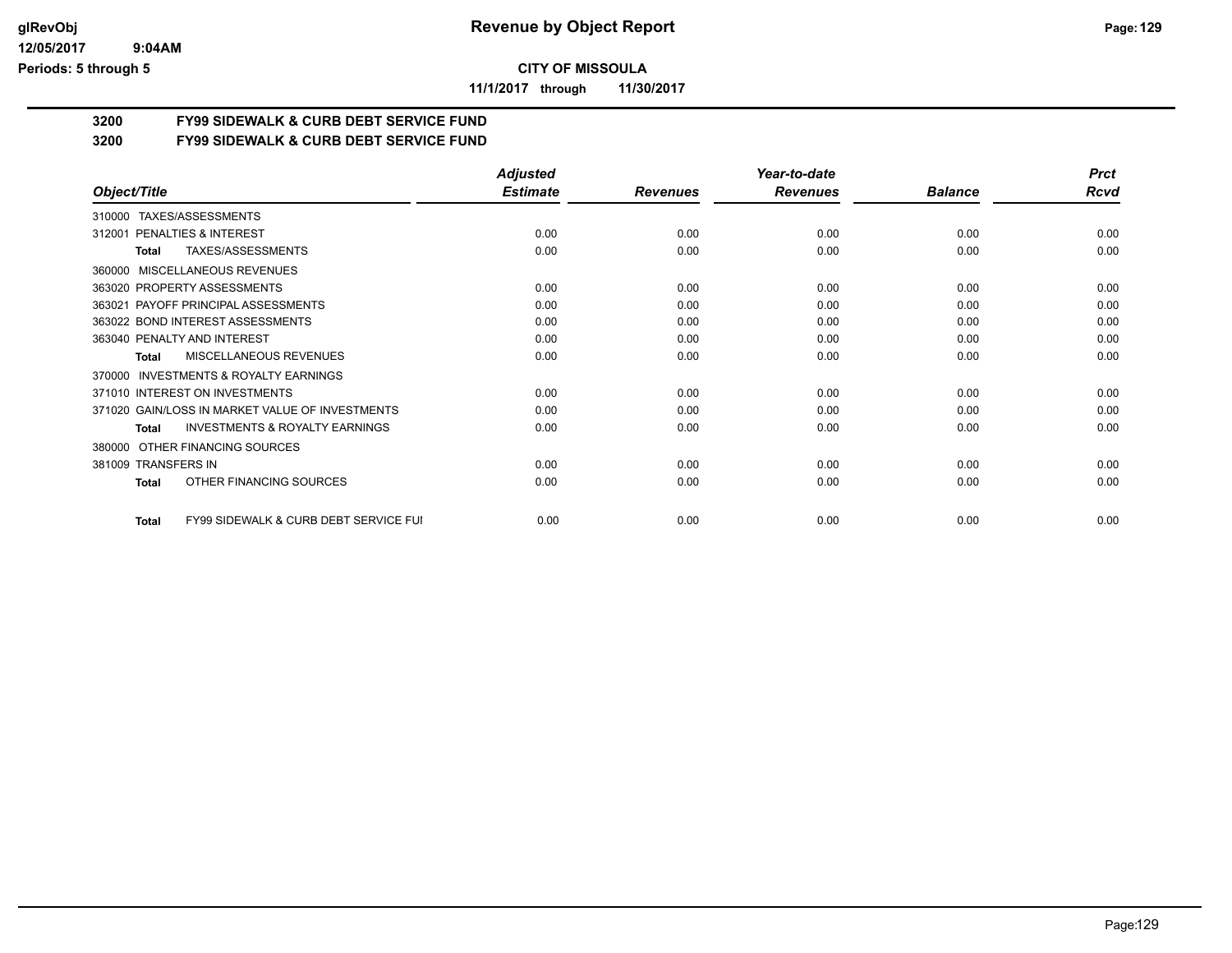**11/1/2017 through 11/30/2017**

# **3200 FY99 SIDEWALK & CURB DEBT SERVICE FUND**

|                                                           | <b>Adjusted</b> |                 | Year-to-date    |                | <b>Prct</b> |
|-----------------------------------------------------------|-----------------|-----------------|-----------------|----------------|-------------|
| Object/Title                                              | <b>Estimate</b> | <b>Revenues</b> | <b>Revenues</b> | <b>Balance</b> | <b>Rcvd</b> |
| TAXES/ASSESSMENTS<br>310000                               |                 |                 |                 |                |             |
| <b>PENALTIES &amp; INTEREST</b><br>312001                 | 0.00            | 0.00            | 0.00            | 0.00           | 0.00        |
| TAXES/ASSESSMENTS<br>Total                                | 0.00            | 0.00            | 0.00            | 0.00           | 0.00        |
| <b>MISCELLANEOUS REVENUES</b><br>360000                   |                 |                 |                 |                |             |
| 363020 PROPERTY ASSESSMENTS                               | 0.00            | 0.00            | 0.00            | 0.00           | 0.00        |
| PAYOFF PRINCIPAL ASSESSMENTS<br>363021                    | 0.00            | 0.00            | 0.00            | 0.00           | 0.00        |
| 363022 BOND INTEREST ASSESSMENTS                          | 0.00            | 0.00            | 0.00            | 0.00           | 0.00        |
| 363040 PENALTY AND INTEREST                               | 0.00            | 0.00            | 0.00            | 0.00           | 0.00        |
| MISCELLANEOUS REVENUES<br><b>Total</b>                    | 0.00            | 0.00            | 0.00            | 0.00           | 0.00        |
| INVESTMENTS & ROYALTY EARNINGS<br>370000                  |                 |                 |                 |                |             |
| 371010 INTEREST ON INVESTMENTS                            | 0.00            | 0.00            | 0.00            | 0.00           | 0.00        |
| 371020 GAIN/LOSS IN MARKET VALUE OF INVESTMENT            | 0.00            | 0.00            | 0.00            | 0.00           | 0.00        |
| <b>INVESTMENTS &amp; ROYALTY EARNINGS</b><br><b>Total</b> | 0.00            | 0.00            | 0.00            | 0.00           | 0.00        |
| OTHER FINANCING SOURCES<br>380000                         |                 |                 |                 |                |             |
| 381009 TRANSFERS IN                                       | 0.00            | 0.00            | 0.00            | 0.00           | 0.00        |
| OTHER FINANCING SOURCES<br><b>Total</b>                   | 0.00            | 0.00            | 0.00            | 0.00           | 0.00        |
| FY99 SIDEWALK & CURB DEBT SERVICE FU<br><b>Total</b>      | 0.00            | 0.00            | 0.00            | 0.00           | 0.00        |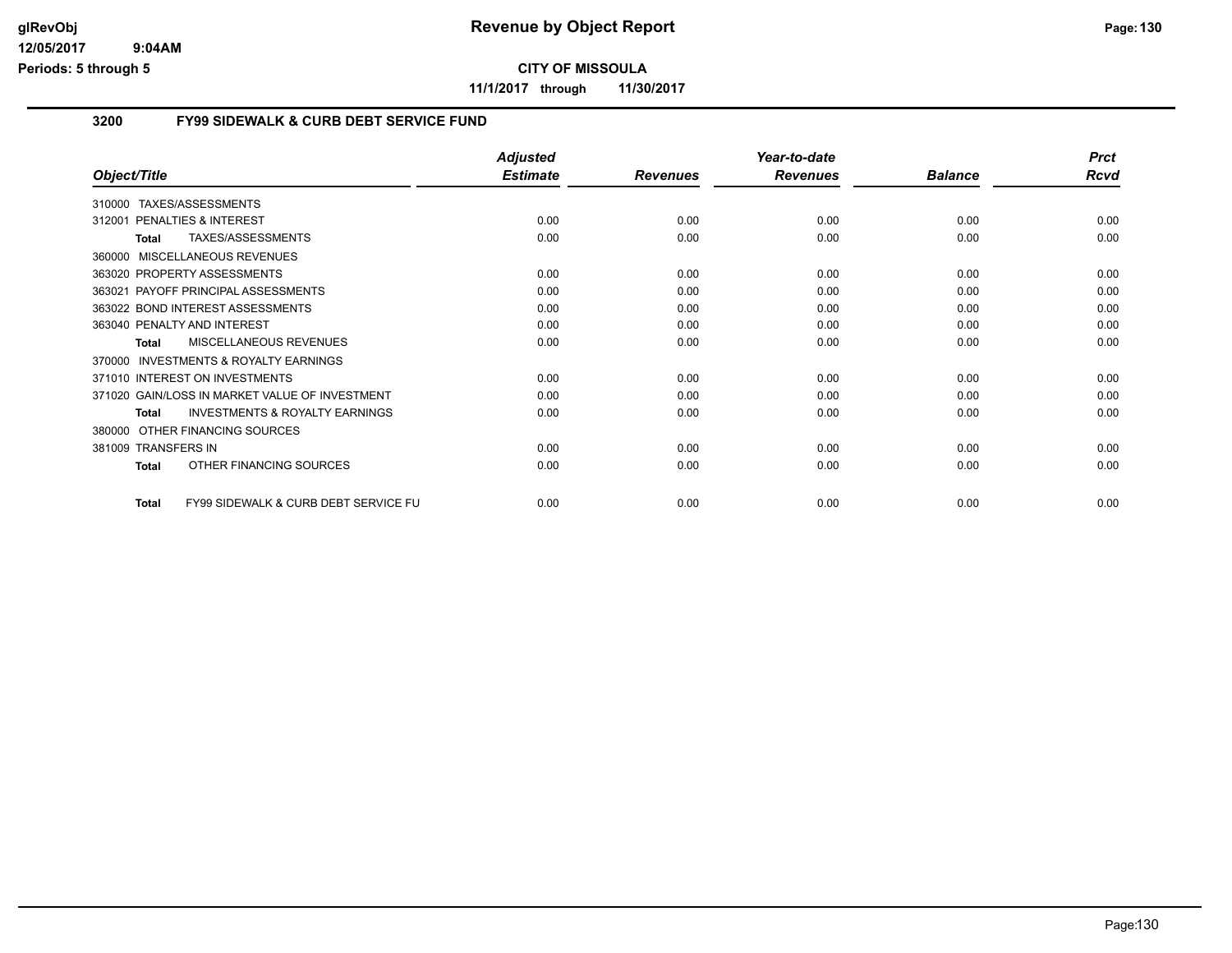#### **12/05/2017 9:04AM Periods: 5 through 5**

## **CITY OF MISSOULA**

**11/1/2017 through 11/30/2017**

# **3300 FY00 SIDEWALK & CURB DEBT SERVICE FUND**

# **3300 FY00 SIDEWALK & CURB DEBT SERVICE FUND**

|                                                           | <b>Adjusted</b> |                 | Year-to-date    |                | <b>Prct</b> |
|-----------------------------------------------------------|-----------------|-----------------|-----------------|----------------|-------------|
| Object/Title                                              | <b>Estimate</b> | <b>Revenues</b> | <b>Revenues</b> | <b>Balance</b> | <b>Rcvd</b> |
| 360000 MISCELLANEOUS REVENUES                             |                 |                 |                 |                |             |
| 363020 PROPERTY ASSESSMENTS                               | 0.00            | 0.00            | 0.00            | 0.00           | 0.00        |
| 363021 PAYOFF PRINCIPAL ASSESSMENTS                       | 0.00            | 0.00            | 0.00            | 0.00           | 0.00        |
| 363022 BOND INTEREST ASSESSMENTS                          | 0.00            | 0.00            | 0.00            | 0.00           | 0.00        |
| 363040 PENALTY AND INTEREST                               | 0.00            | 0.00            | 0.00            | 0.00           | 0.00        |
| MISCELLANEOUS REVENUES<br>Total                           | 0.00            | 0.00            | 0.00            | 0.00           | 0.00        |
| 370000 INVESTMENTS & ROYALTY EARNINGS                     |                 |                 |                 |                |             |
| 371010 INTEREST ON INVESTMENTS                            | 0.00            | 0.00            | 0.00            | 0.00           | 0.00        |
| 371020 GAIN/LOSS IN MARKET VALUE OF INVESTMENTS           | 0.00            | 0.00            | 0.00            | 0.00           | 0.00        |
| <b>INVESTMENTS &amp; ROYALTY EARNINGS</b><br>Total        | 0.00            | 0.00            | 0.00            | 0.00           | 0.00        |
| <b>FY00 SIDEWALK &amp; CURB DEBT SERVICE FUI</b><br>Total | 0.00            | 0.00            | 0.00            | 0.00           | 0.00        |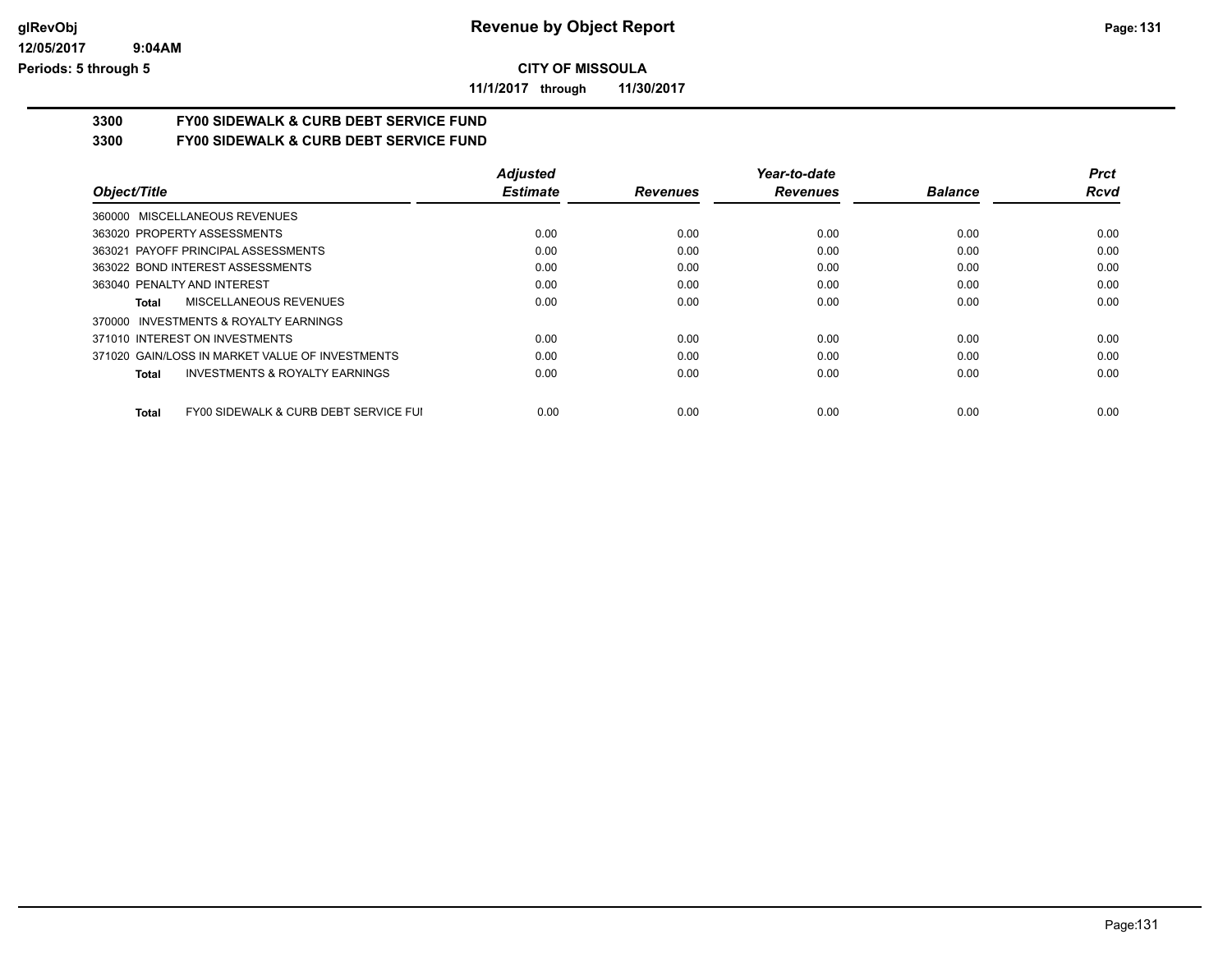**11/1/2017 through 11/30/2017**

# **3300 FY00 SIDEWALK & CURB DEBT SERVICE FUND**

|                                                      | <b>Adjusted</b> |                 | Year-to-date    |                | <b>Prct</b> |
|------------------------------------------------------|-----------------|-----------------|-----------------|----------------|-------------|
| Object/Title                                         | <b>Estimate</b> | <b>Revenues</b> | <b>Revenues</b> | <b>Balance</b> | <b>Rcvd</b> |
| 360000 MISCELLANEOUS REVENUES                        |                 |                 |                 |                |             |
| 363020 PROPERTY ASSESSMENTS                          | 0.00            | 0.00            | 0.00            | 0.00           | 0.00        |
| 363021 PAYOFF PRINCIPAL ASSESSMENTS                  | 0.00            | 0.00            | 0.00            | 0.00           | 0.00        |
| 363022 BOND INTEREST ASSESSMENTS                     | 0.00            | 0.00            | 0.00            | 0.00           | 0.00        |
| 363040 PENALTY AND INTEREST                          | 0.00            | 0.00            | 0.00            | 0.00           | 0.00        |
| <b>MISCELLANEOUS REVENUES</b><br>Total               | 0.00            | 0.00            | 0.00            | 0.00           | 0.00        |
| 370000 INVESTMENTS & ROYALTY EARNINGS                |                 |                 |                 |                |             |
| 371010 INTEREST ON INVESTMENTS                       | 0.00            | 0.00            | 0.00            | 0.00           | 0.00        |
| 371020 GAIN/LOSS IN MARKET VALUE OF INVESTMENT       | 0.00            | 0.00            | 0.00            | 0.00           | 0.00        |
| <b>INVESTMENTS &amp; ROYALTY EARNINGS</b><br>Total   | 0.00            | 0.00            | 0.00            | 0.00           | 0.00        |
| FY00 SIDEWALK & CURB DEBT SERVICE FU<br><b>Total</b> | 0.00            | 0.00            | 0.00            | 0.00           | 0.00        |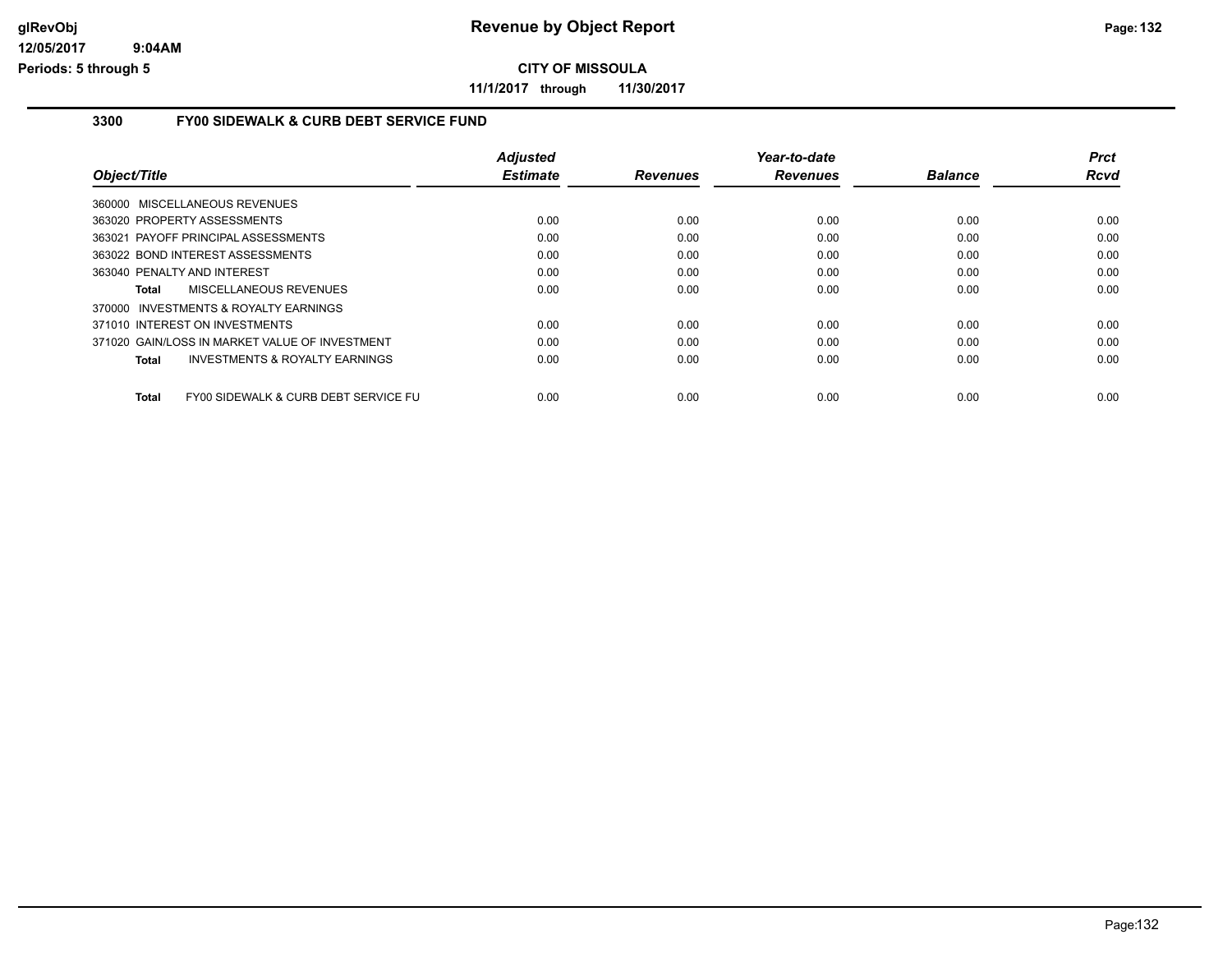**11/1/2017 through 11/30/2017**

**3305 JUDGMENT LEVIES**

| <b>JUDGMENT LEVIES</b><br>3305 |
|--------------------------------|
|--------------------------------|

|                                        | <b>Adjusted</b> |                 | Year-to-date    |                | <b>Prct</b> |
|----------------------------------------|-----------------|-----------------|-----------------|----------------|-------------|
| Object/Title                           | <b>Estimate</b> | <b>Revenues</b> | <b>Revenues</b> | <b>Balance</b> | <b>Rcvd</b> |
| 310000 TAXES/ASSESSMENTS               |                 |                 |                 |                |             |
| 311000 GENERAL PROPERTY TAXES          | 0.00            | 1.26            | 1.88            | $-1.88$        | 0.00        |
| 312001 PENALTIES & INTEREST            | 0.00            | 0.35            | 0.50            | $-0.50$        | 0.00        |
| TAXES/ASSESSMENTS<br>Total             | 0.00            | 1.61            | 2.38            | $-2.38$        | 0.00        |
| <b>Total</b><br><b>JUDGMENT LEVIES</b> | 0.00            | 1.61            | 2.38            | $-2.38$        | 0.00        |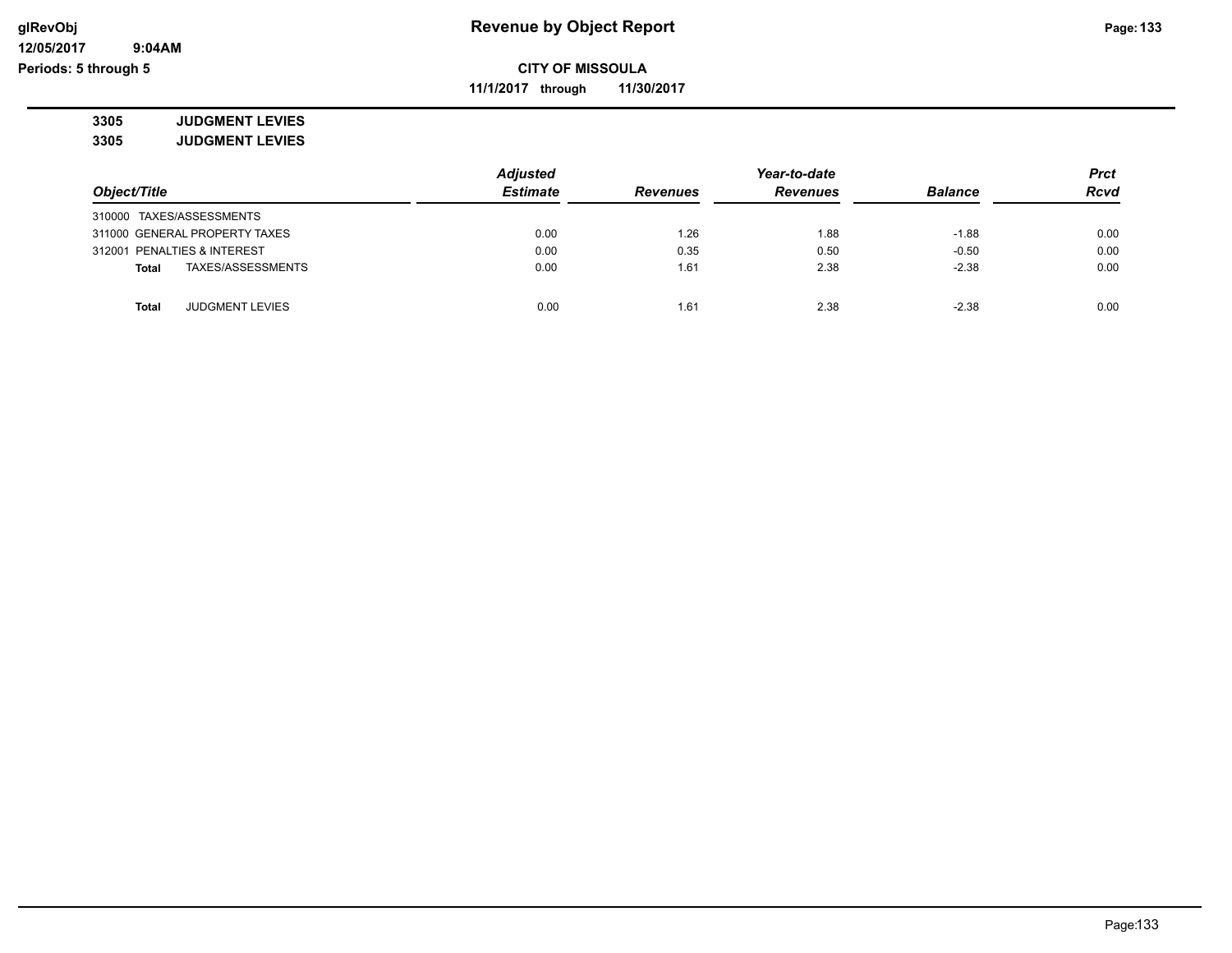**11/1/2017 through 11/30/2017**

### **3305 JUDGMENT LEVIES**

| Object/Title                           | <b>Adjusted</b><br><b>Estimate</b> | <b>Revenues</b> | Year-to-date<br><b>Revenues</b> | <b>Balance</b> | <b>Prct</b><br><b>Rcvd</b> |
|----------------------------------------|------------------------------------|-----------------|---------------------------------|----------------|----------------------------|
| 310000 TAXES/ASSESSMENTS               |                                    |                 |                                 |                |                            |
| 311000 GENERAL PROPERTY TAXES          | 0.00                               | 1.26            | 1.88                            | $-1.88$        | 0.00                       |
| 312001 PENALTIES & INTEREST            | 0.00                               | 0.35            | 0.50                            | $-0.50$        | 0.00                       |
| TAXES/ASSESSMENTS<br>Total             | 0.00                               | 1.61            | 2.38                            | $-2.38$        | 0.00                       |
|                                        |                                    |                 |                                 |                |                            |
| <b>JUDGMENT LEVIES</b><br><b>Total</b> | 0.00                               | 1.61            | 2.38                            | $-2.38$        | 0.00                       |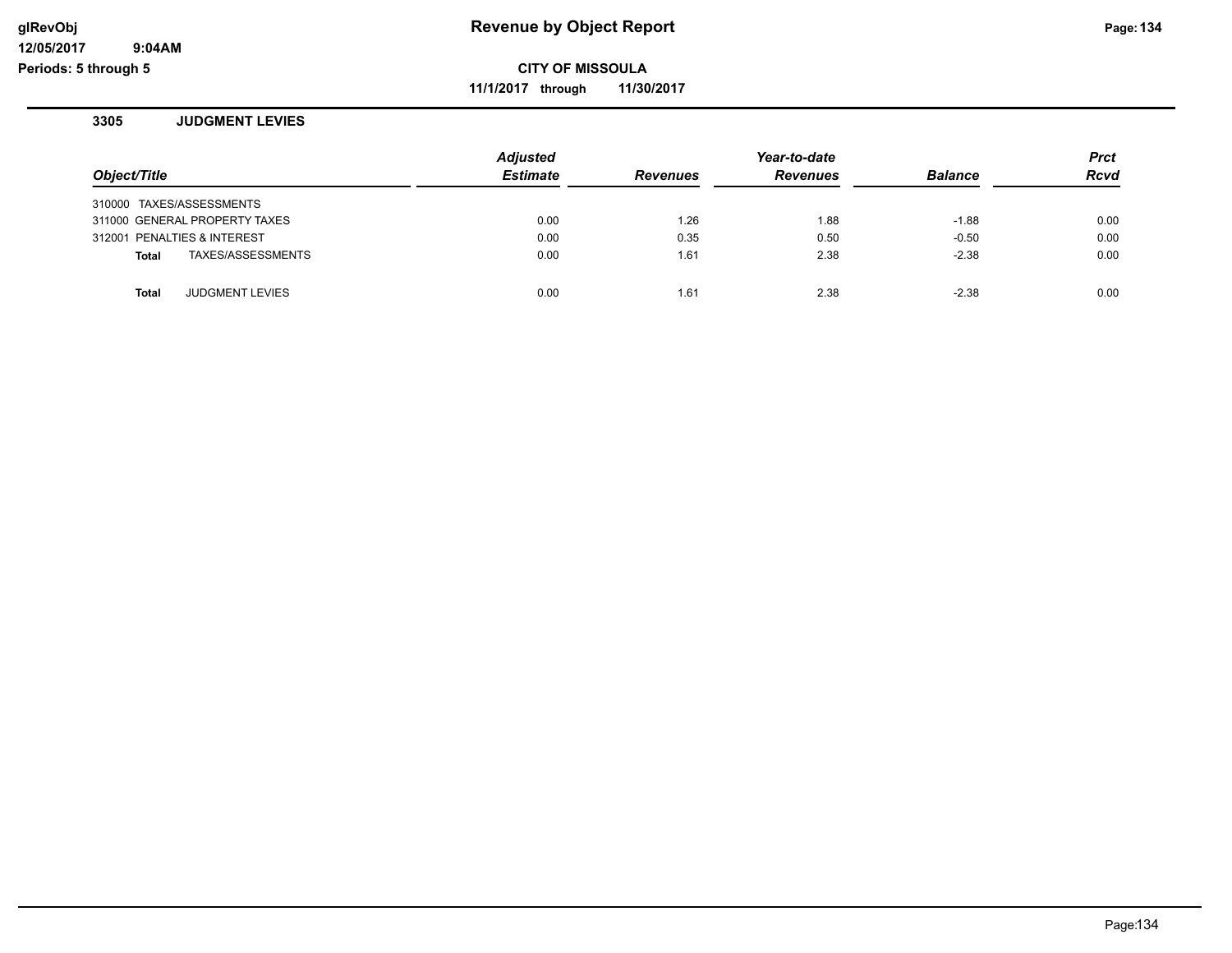#### **12/05/2017 9:04AM Periods: 5 through 5**

**CITY OF MISSOULA**

**11/1/2017 through 11/30/2017**

# **3400 FY01 SIDEWALK & CURB DEBT SERVICE FUND**

# **3400 FY01 SIDEWALK & CURB DEBT SERVICE FUND**

|                                                     | <b>Adjusted</b> |                 | Year-to-date    |                | <b>Prct</b> |
|-----------------------------------------------------|-----------------|-----------------|-----------------|----------------|-------------|
| Object/Title                                        | <b>Estimate</b> | <b>Revenues</b> | <b>Revenues</b> | <b>Balance</b> | Rcvd        |
| TAXES/ASSESSMENTS<br>310000                         |                 |                 |                 |                |             |
| 312001 PENALTIES & INTEREST                         | 0.00            | 0.00            | 0.00            | 0.00           | 0.00        |
| <b>TAXES/ASSESSMENTS</b><br>Total                   | 0.00            | 0.00            | 0.00            | 0.00           | 0.00        |
| MISCELLANEOUS REVENUES<br>360000                    |                 |                 |                 |                |             |
| 360010 MISCELLANEOUS                                | 0.00            | 0.00            | 0.00            | 0.00           | 0.00        |
| 363020 PROPERTY ASSESSMENTS                         | 0.00            | 0.00            | 0.00            | 0.00           | 0.00        |
| 363021 PAYOFF PRINCIPAL ASSESSMENTS                 | 0.00            | 0.00            | 0.00            | 0.00           | 0.00        |
| 363022 BOND INTEREST ASSESSMENTS                    | 0.00            | 0.00            | 0.00            | 0.00           | 0.00        |
| 363040 PENALTY AND INTEREST                         | 0.00            | 0.00            | 0.00            | 0.00           | 0.00        |
| MISCELLANEOUS REVENUES<br>Total                     | 0.00            | 0.00            | 0.00            | 0.00           | 0.00        |
| <b>INVESTMENTS &amp; ROYALTY EARNINGS</b><br>370000 |                 |                 |                 |                |             |
| 371010 INTEREST ON INVESTMENTS                      | 0.00            | 0.00            | 0.00            | 0.00           | 0.00        |
| 371020 GAIN/LOSS IN MARKET VALUE OF INVESTMENTS     | 0.00            | 0.00            | 0.00            | 0.00           | 0.00        |
| <b>INVESTMENTS &amp; ROYALTY EARNINGS</b><br>Total  | 0.00            | 0.00            | 0.00            | 0.00           | 0.00        |
| FY01 SIDEWALK & CURB DEBT SERVICE FUI<br>Total      | 0.00            | 0.00            | 0.00            | 0.00           | 0.00        |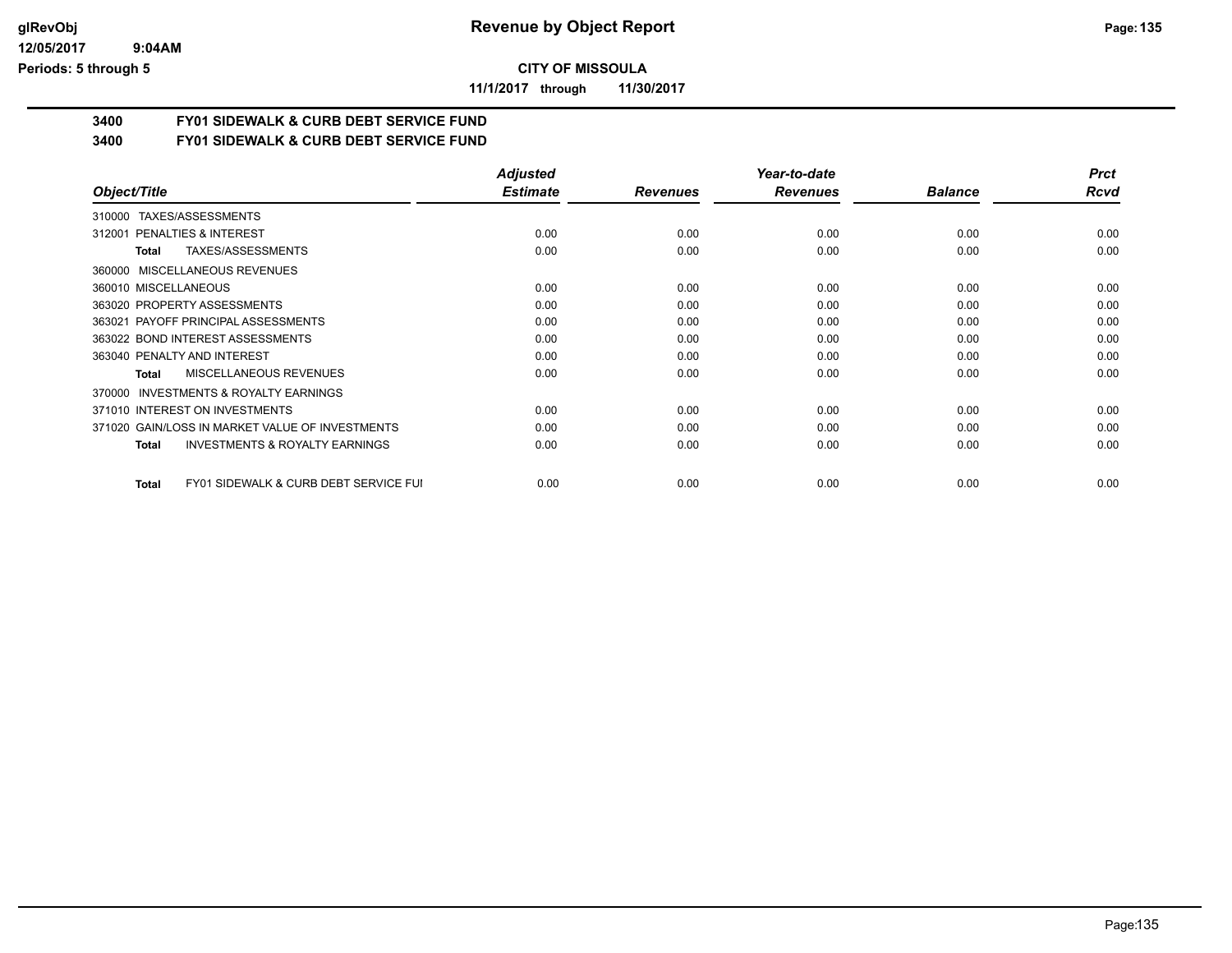**11/1/2017 through 11/30/2017**

# **3400 FY01 SIDEWALK & CURB DEBT SERVICE FUND**

|                                                           | <b>Adjusted</b> |                 | Year-to-date    |                | <b>Prct</b> |
|-----------------------------------------------------------|-----------------|-----------------|-----------------|----------------|-------------|
| Object/Title                                              | <b>Estimate</b> | <b>Revenues</b> | <b>Revenues</b> | <b>Balance</b> | <b>Rcvd</b> |
| 310000 TAXES/ASSESSMENTS                                  |                 |                 |                 |                |             |
| PENALTIES & INTEREST<br>312001                            | 0.00            | 0.00            | 0.00            | 0.00           | 0.00        |
| TAXES/ASSESSMENTS<br><b>Total</b>                         | 0.00            | 0.00            | 0.00            | 0.00           | 0.00        |
| 360000 MISCELLANEOUS REVENUES                             |                 |                 |                 |                |             |
| 360010 MISCELLANEOUS                                      | 0.00            | 0.00            | 0.00            | 0.00           | 0.00        |
| 363020 PROPERTY ASSESSMENTS                               | 0.00            | 0.00            | 0.00            | 0.00           | 0.00        |
| PAYOFF PRINCIPAL ASSESSMENTS<br>363021                    | 0.00            | 0.00            | 0.00            | 0.00           | 0.00        |
| 363022 BOND INTEREST ASSESSMENTS                          | 0.00            | 0.00            | 0.00            | 0.00           | 0.00        |
| 363040 PENALTY AND INTEREST                               | 0.00            | 0.00            | 0.00            | 0.00           | 0.00        |
| <b>MISCELLANEOUS REVENUES</b><br>Total                    | 0.00            | 0.00            | 0.00            | 0.00           | 0.00        |
| INVESTMENTS & ROYALTY EARNINGS<br>370000                  |                 |                 |                 |                |             |
| 371010 INTEREST ON INVESTMENTS                            | 0.00            | 0.00            | 0.00            | 0.00           | 0.00        |
| 371020 GAIN/LOSS IN MARKET VALUE OF INVESTMENT            | 0.00            | 0.00            | 0.00            | 0.00           | 0.00        |
| <b>INVESTMENTS &amp; ROYALTY EARNINGS</b><br><b>Total</b> | 0.00            | 0.00            | 0.00            | 0.00           | 0.00        |
| FY01 SIDEWALK & CURB DEBT SERVICE FU<br><b>Total</b>      | 0.00            | 0.00            | 0.00            | 0.00           | 0.00        |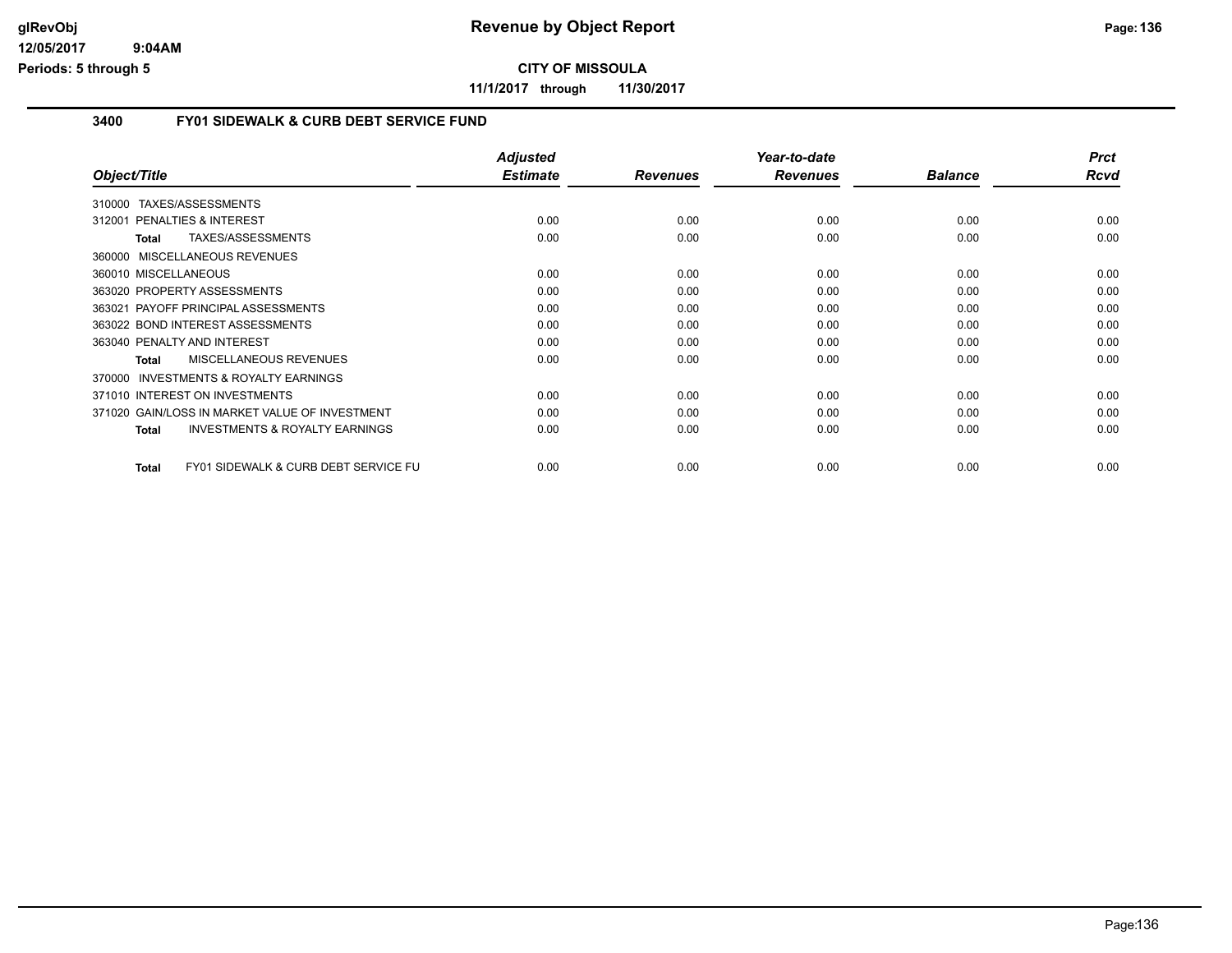#### **12/05/2017 9:04AM Periods: 5 through 5**

## **CITY OF MISSOULA**

**11/1/2017 through 11/30/2017**

# **3410 FY02 SIDEWALK & CURB DEBT SERVICE FUND**

# **3410 FY02 SIDEWALK & CURB DEBT SERVICE FUND**

|                                                           | <b>Adjusted</b> |                 | Year-to-date    |                | <b>Prct</b> |
|-----------------------------------------------------------|-----------------|-----------------|-----------------|----------------|-------------|
| Object/Title                                              | <b>Estimate</b> | <b>Revenues</b> | <b>Revenues</b> | <b>Balance</b> | <b>Rcvd</b> |
| 360000 MISCELLANEOUS REVENUES                             |                 |                 |                 |                |             |
| 363020 PROPERTY ASSESSMENTS                               | 0.00            | 0.00            | 0.00            | 0.00           | 0.00        |
| 363021 PAYOFF PRINCIPAL ASSESSMENTS                       | 0.00            | 0.00            | 0.00            | 0.00           | 0.00        |
| 363022 BOND INTEREST ASSESSMENTS                          | 0.00            | 0.00            | 0.00            | 0.00           | 0.00        |
| 363040 PENALTY AND INTEREST                               | 0.00            | 0.00            | 0.00            | 0.00           | 0.00        |
| MISCELLANEOUS REVENUES<br>Total                           | 0.00            | 0.00            | 0.00            | 0.00           | 0.00        |
| 370000 INVESTMENTS & ROYALTY EARNINGS                     |                 |                 |                 |                |             |
| 371010 INTEREST ON INVESTMENTS                            | 0.00            | 0.00            | 0.00            | 0.00           | 0.00        |
| 371020 GAIN/LOSS IN MARKET VALUE OF INVESTMENTS           | 0.00            | 0.00            | 0.00            | 0.00           | 0.00        |
| <b>INVESTMENTS &amp; ROYALTY EARNINGS</b><br>Total        | 0.00            | 0.00            | 0.00            | 0.00           | 0.00        |
| <b>FY02 SIDEWALK &amp; CURB DEBT SERVICE FUI</b><br>Total | 0.00            | 0.00            | 0.00            | 0.00           | 0.00        |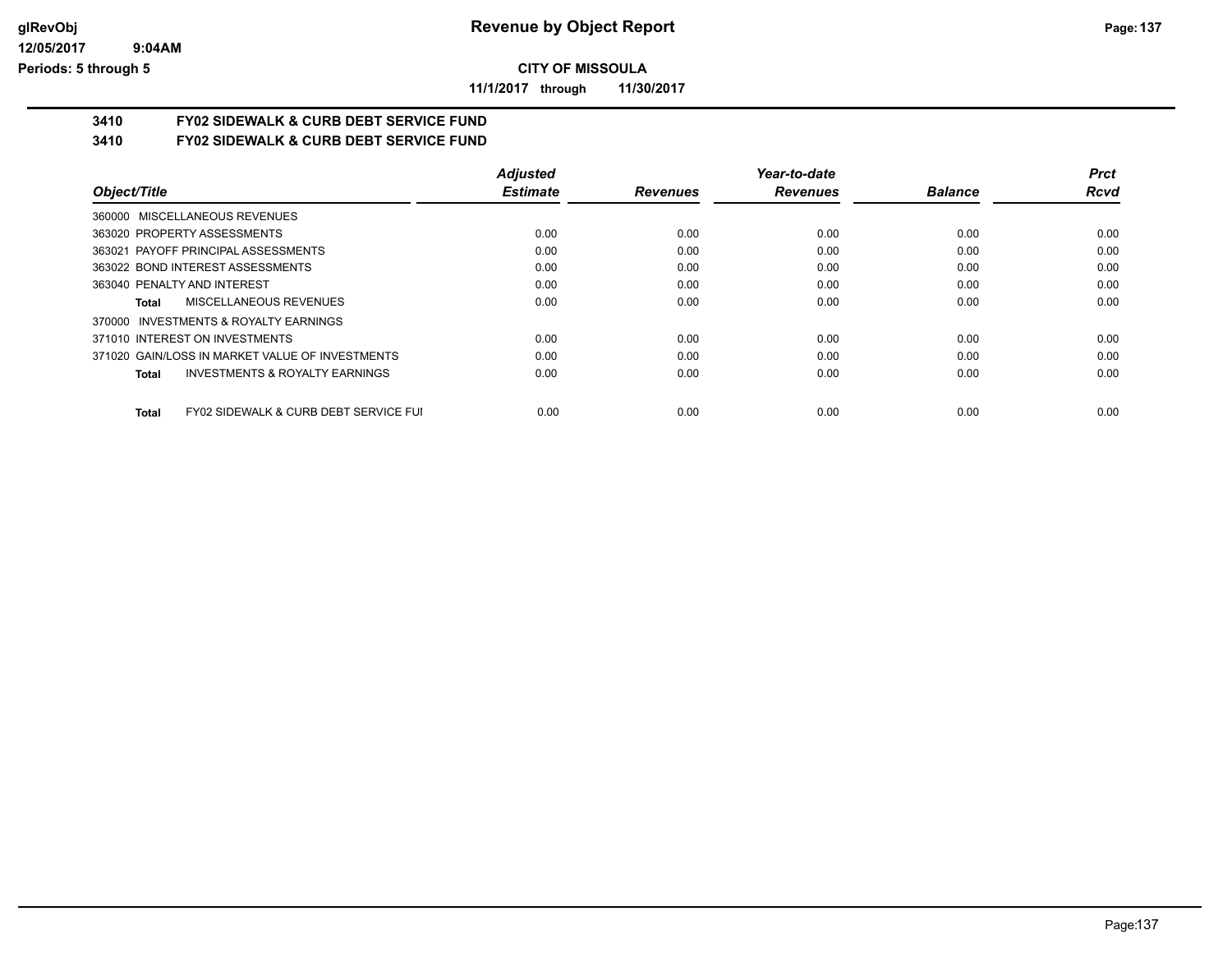**11/1/2017 through 11/30/2017**

# **3410 FY02 SIDEWALK & CURB DEBT SERVICE FUND**

|                                                                 | <b>Adjusted</b> |                 | Year-to-date    |                | <b>Prct</b> |
|-----------------------------------------------------------------|-----------------|-----------------|-----------------|----------------|-------------|
| Object/Title                                                    | <b>Estimate</b> | <b>Revenues</b> | <b>Revenues</b> | <b>Balance</b> | Rcvd        |
| 360000 MISCELLANEOUS REVENUES                                   |                 |                 |                 |                |             |
| 363020 PROPERTY ASSESSMENTS                                     | 0.00            | 0.00            | 0.00            | 0.00           | 0.00        |
| 363021 PAYOFF PRINCIPAL ASSESSMENTS                             | 0.00            | 0.00            | 0.00            | 0.00           | 0.00        |
| 363022 BOND INTEREST ASSESSMENTS                                | 0.00            | 0.00            | 0.00            | 0.00           | 0.00        |
| 363040 PENALTY AND INTEREST                                     | 0.00            | 0.00            | 0.00            | 0.00           | 0.00        |
| <b>MISCELLANEOUS REVENUES</b><br>Total                          | 0.00            | 0.00            | 0.00            | 0.00           | 0.00        |
| 370000 INVESTMENTS & ROYALTY EARNINGS                           |                 |                 |                 |                |             |
| 371010 INTEREST ON INVESTMENTS                                  | 0.00            | 0.00            | 0.00            | 0.00           | 0.00        |
| 371020 GAIN/LOSS IN MARKET VALUE OF INVESTMENT                  | 0.00            | 0.00            | 0.00            | 0.00           | 0.00        |
| <b>INVESTMENTS &amp; ROYALTY EARNINGS</b><br>Total              | 0.00            | 0.00            | 0.00            | 0.00           | 0.00        |
| <b>FY02 SIDEWALK &amp; CURB DEBT SERVICE FU</b><br><b>Total</b> | 0.00            | 0.00            | 0.00            | 0.00           | 0.00        |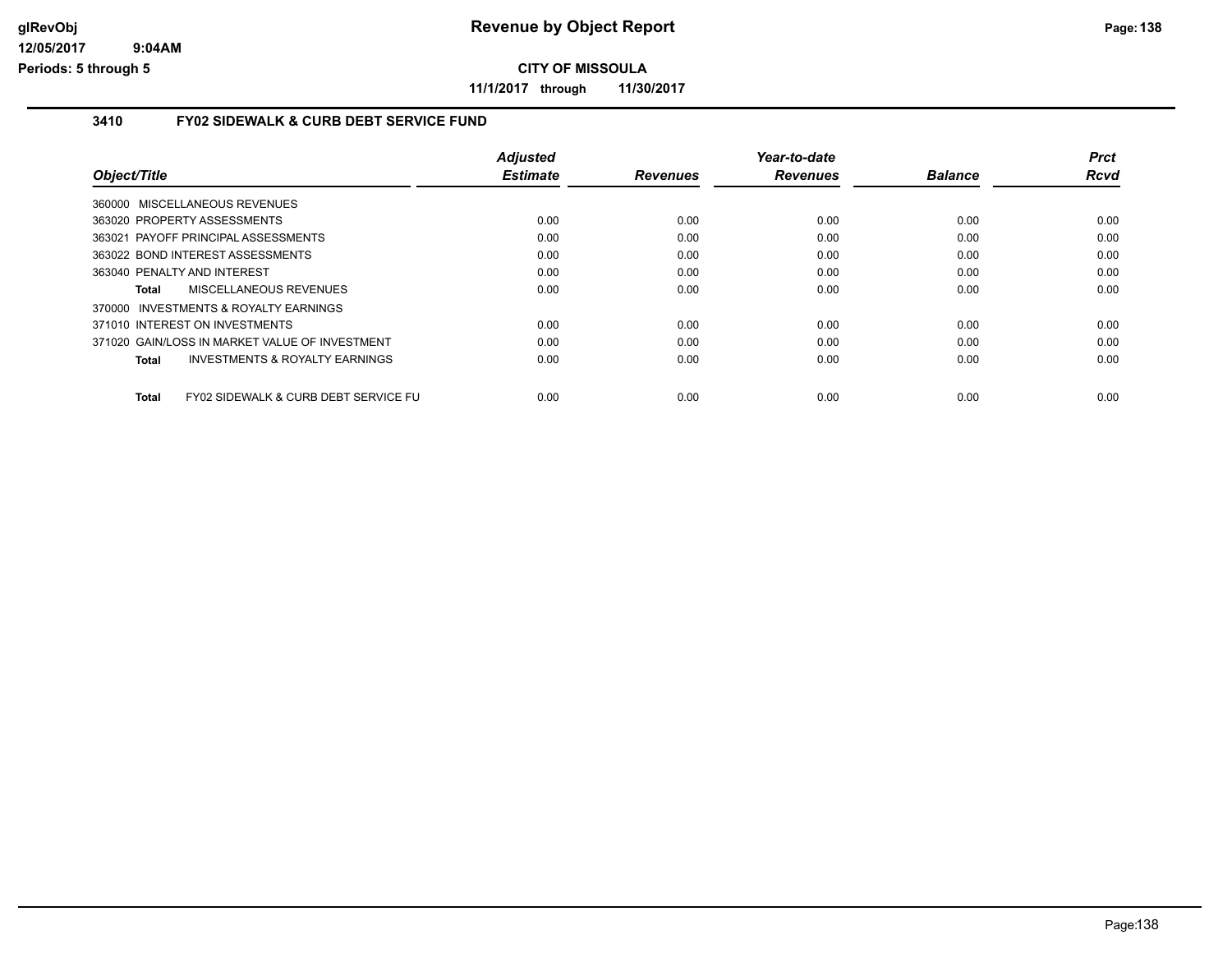**11/1/2017 through 11/30/2017**

# **3420 FY03 SIDEWALK & CURB DEBT SERVICE**

# **3420 FY03 SIDEWALK & CURB DEBT SERVICE**

|                                                    | <b>Adjusted</b> |                 | Year-to-date    |                | <b>Prct</b> |
|----------------------------------------------------|-----------------|-----------------|-----------------|----------------|-------------|
| Object/Title                                       | <b>Estimate</b> | <b>Revenues</b> | <b>Revenues</b> | <b>Balance</b> | <b>Rcvd</b> |
| MISCELLANEOUS REVENUES<br>360000                   |                 |                 |                 |                |             |
| 363020 PROPERTY ASSESSMENTS                        | 0.00            | 0.00            | 0.00            | 0.00           | 0.00        |
| 363021 PAYOFF PRINCIPAL ASSESSMENTS                | 0.00            | 0.00            | 0.00            | 0.00           | 0.00        |
| 363022 BOND INTEREST ASSESSMENTS                   | 0.00            | 0.00            | 0.00            | 0.00           | 0.00        |
| 363040 PENALTY AND INTEREST                        | 0.00            | 0.00            | 0.00            | 0.00           | 0.00        |
| MISCELLANEOUS REVENUES<br>Total                    | 0.00            | 0.00            | 0.00            | 0.00           | 0.00        |
| INVESTMENTS & ROYALTY EARNINGS<br>370000           |                 |                 |                 |                |             |
| 371010 INTEREST ON INVESTMENTS                     | 0.00            | 0.00            | 0.00            | 0.00           | 0.00        |
| 371020 GAIN/LOSS IN MARKET VALUE OF INVESTMENTS    | 0.00            | 0.00            | 0.00            | 0.00           | 0.00        |
| <b>INVESTMENTS &amp; ROYALTY EARNINGS</b><br>Total | 0.00            | 0.00            | 0.00            | 0.00           | 0.00        |
| OTHER FINANCING SOURCES<br>380000                  |                 |                 |                 |                |             |
| 381009 TRANSFERS IN                                | 0.00            | 0.00            | 0.00            | 0.00           | 0.00        |
| OTHER FINANCING SOURCES<br>Total                   | 0.00            | 0.00            | 0.00            | 0.00           | 0.00        |
|                                                    | 0.00            | 0.00            | 0.00            | 0.00           | 0.00        |
| FY03 SIDEWALK & CURB DEBT SERVICE<br><b>Total</b>  |                 |                 |                 |                |             |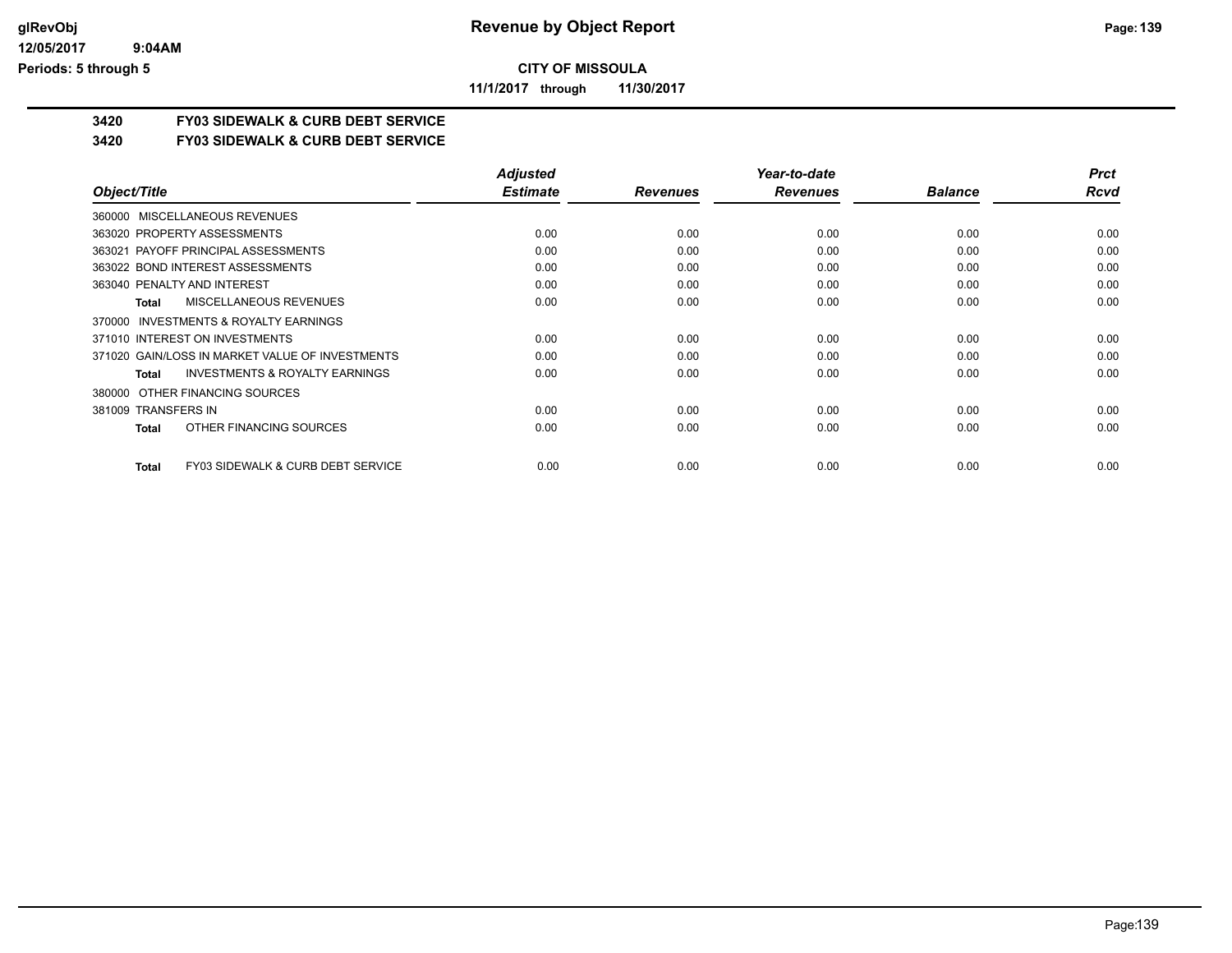**11/1/2017 through 11/30/2017**

# **3420 FY03 SIDEWALK & CURB DEBT SERVICE**

| Object/Title                                              | <b>Adjusted</b><br><b>Estimate</b> | <b>Revenues</b> | Year-to-date<br><b>Revenues</b> | <b>Balance</b> | <b>Prct</b><br>Rcvd |
|-----------------------------------------------------------|------------------------------------|-----------------|---------------------------------|----------------|---------------------|
| 360000 MISCELLANEOUS REVENUES                             |                                    |                 |                                 |                |                     |
| 363020 PROPERTY ASSESSMENTS                               | 0.00                               | 0.00            | 0.00                            | 0.00           | 0.00                |
| 363021 PAYOFF PRINCIPAL ASSESSMENTS                       | 0.00                               | 0.00            | 0.00                            | 0.00           | 0.00                |
| 363022 BOND INTEREST ASSESSMENTS                          | 0.00                               | 0.00            | 0.00                            | 0.00           | 0.00                |
| 363040 PENALTY AND INTEREST                               | 0.00                               | 0.00            | 0.00                            | 0.00           | 0.00                |
| <b>MISCELLANEOUS REVENUES</b><br><b>Total</b>             | 0.00                               | 0.00            | 0.00                            | 0.00           | 0.00                |
| 370000 INVESTMENTS & ROYALTY EARNINGS                     |                                    |                 |                                 |                |                     |
| 371010 INTEREST ON INVESTMENTS                            | 0.00                               | 0.00            | 0.00                            | 0.00           | 0.00                |
| 371020 GAIN/LOSS IN MARKET VALUE OF INVESTMENT            | 0.00                               | 0.00            | 0.00                            | 0.00           | 0.00                |
| <b>INVESTMENTS &amp; ROYALTY EARNINGS</b><br><b>Total</b> | 0.00                               | 0.00            | 0.00                            | 0.00           | 0.00                |
| 380000 OTHER FINANCING SOURCES                            |                                    |                 |                                 |                |                     |
| 381009 TRANSFERS IN                                       | 0.00                               | 0.00            | 0.00                            | 0.00           | 0.00                |
| OTHER FINANCING SOURCES<br>Total                          | 0.00                               | 0.00            | 0.00                            | 0.00           | 0.00                |
|                                                           |                                    |                 |                                 |                |                     |
| FY03 SIDEWALK & CURB DEBT SERVICE<br>Total                | 0.00                               | 0.00            | 0.00                            | 0.00           | 0.00                |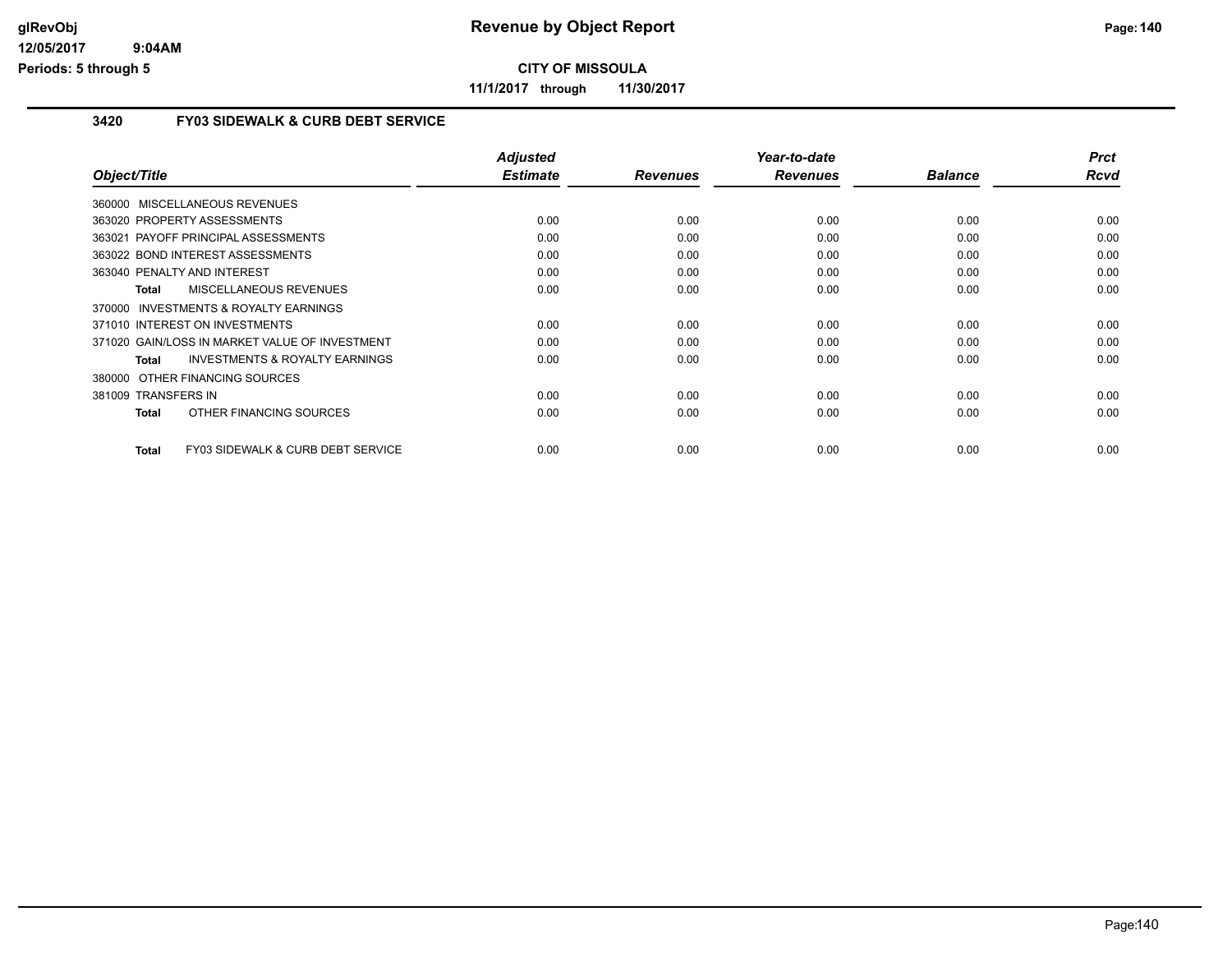**11/1/2017 through 11/30/2017**

# **3430 FY04 SIDEWALK CURB DEBT SERVICE**

## **3430 FY04 SIDEWALK CURB DEBT SERVICE**

|                                                           | <b>Adjusted</b> |                 | Year-to-date    |                | <b>Prct</b> |
|-----------------------------------------------------------|-----------------|-----------------|-----------------|----------------|-------------|
| Object/Title                                              | <b>Estimate</b> | <b>Revenues</b> | <b>Revenues</b> | <b>Balance</b> | Rcvd        |
| MISCELLANEOUS REVENUES<br>360000                          |                 |                 |                 |                |             |
| 360010 MISCELLANEOUS                                      | 525.00          | 0.00            | 0.00            | 525.00         | 0.00        |
| 363020 PROPERTY ASSESSMENTS                               | 0.00            | 0.00            | 0.00            | 0.00           | 0.00        |
| 363021 PAYOFF PRINCIPAL ASSESSMENTS                       | 0.00            | 0.00            | 0.00            | 0.00           | 0.00        |
| 363022 BOND INTEREST ASSESSMENTS                          | 0.00            | 0.00            | 0.00            | 0.00           | 0.00        |
| 363040 PENALTY AND INTEREST                               | 0.00            | 0.00            | 0.00            | 0.00           | 0.00        |
| MISCELLANEOUS REVENUES<br><b>Total</b>                    | 525.00          | 0.00            | 0.00            | 525.00         | 0.00        |
| <b>INVESTMENTS &amp; ROYALTY EARNINGS</b><br>370000       |                 |                 |                 |                |             |
| 371010 INTEREST ON INVESTMENTS                            | 0.00            | 0.00            | 0.00            | 0.00           | 0.00        |
| 371020 GAIN/LOSS IN MARKET VALUE OF INVESTMENTS           | 0.00            | 0.00            | 0.00            | 0.00           | 0.00        |
| <b>INVESTMENTS &amp; ROYALTY EARNINGS</b><br><b>Total</b> | 0.00            | 0.00            | 0.00            | 0.00           | 0.00        |
| OTHER FINANCING SOURCES<br>380000                         |                 |                 |                 |                |             |
| 381030 SID BOND PROCEEDS                                  | 0.00            | 0.00            | 0.00            | 0.00           | 0.00        |
| OTHER FINANCING SOURCES<br><b>Total</b>                   | 0.00            | 0.00            | 0.00            | 0.00           | 0.00        |
| <b>FY04 SIDEWALK CURB DEBT SERVICE</b><br><b>Total</b>    | 525.00          | 0.00            | 0.00            | 525.00         | 0.00        |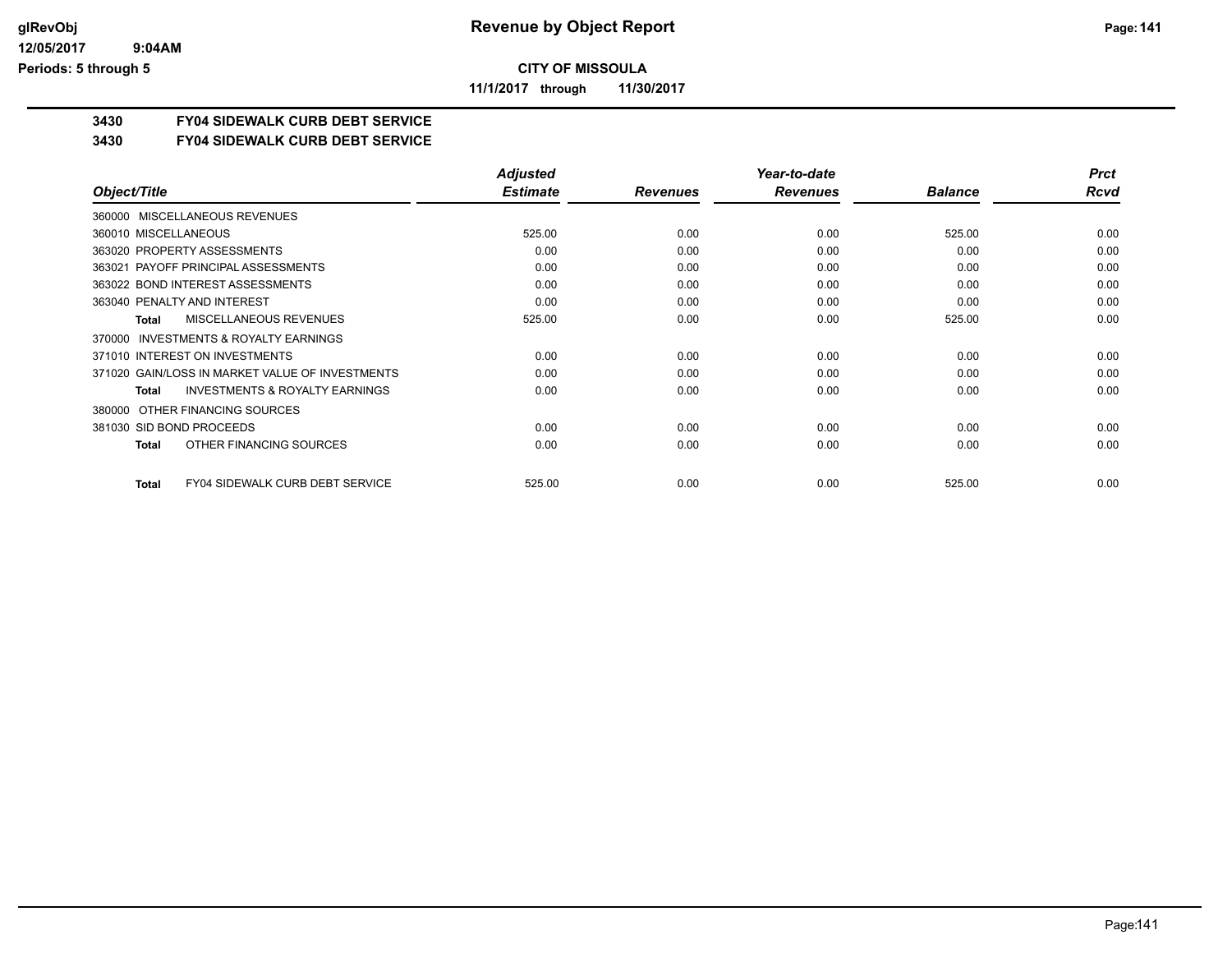**11/1/2017 through 11/30/2017**

# **3430 FY04 SIDEWALK CURB DEBT SERVICE**

|                                                     | <b>Adjusted</b> |                 | Year-to-date    |                | <b>Prct</b> |
|-----------------------------------------------------|-----------------|-----------------|-----------------|----------------|-------------|
| Object/Title                                        | <b>Estimate</b> | <b>Revenues</b> | <b>Revenues</b> | <b>Balance</b> | Rcvd        |
| 360000 MISCELLANEOUS REVENUES                       |                 |                 |                 |                |             |
| 360010 MISCELLANEOUS                                | 525.00          | 0.00            | 0.00            | 525.00         | 0.00        |
| 363020 PROPERTY ASSESSMENTS                         | 0.00            | 0.00            | 0.00            | 0.00           | 0.00        |
| 363021 PAYOFF PRINCIPAL ASSESSMENTS                 | 0.00            | 0.00            | 0.00            | 0.00           | 0.00        |
| 363022 BOND INTEREST ASSESSMENTS                    | 0.00            | 0.00            | 0.00            | 0.00           | 0.00        |
| 363040 PENALTY AND INTEREST                         | 0.00            | 0.00            | 0.00            | 0.00           | 0.00        |
| <b>MISCELLANEOUS REVENUES</b><br><b>Total</b>       | 525.00          | 0.00            | 0.00            | 525.00         | 0.00        |
| <b>INVESTMENTS &amp; ROYALTY EARNINGS</b><br>370000 |                 |                 |                 |                |             |
| 371010 INTEREST ON INVESTMENTS                      | 0.00            | 0.00            | 0.00            | 0.00           | 0.00        |
| 371020 GAIN/LOSS IN MARKET VALUE OF INVESTMENT      | 0.00            | 0.00            | 0.00            | 0.00           | 0.00        |
| <b>INVESTMENTS &amp; ROYALTY EARNINGS</b><br>Total  | 0.00            | 0.00            | 0.00            | 0.00           | 0.00        |
| 380000 OTHER FINANCING SOURCES                      |                 |                 |                 |                |             |
| 381030 SID BOND PROCEEDS                            | 0.00            | 0.00            | 0.00            | 0.00           | 0.00        |
| OTHER FINANCING SOURCES<br>Total                    | 0.00            | 0.00            | 0.00            | 0.00           | 0.00        |
|                                                     |                 |                 |                 |                |             |
| FY04 SIDEWALK CURB DEBT SERVICE<br><b>Total</b>     | 525.00          | 0.00            | 0.00            | 525.00         | 0.00        |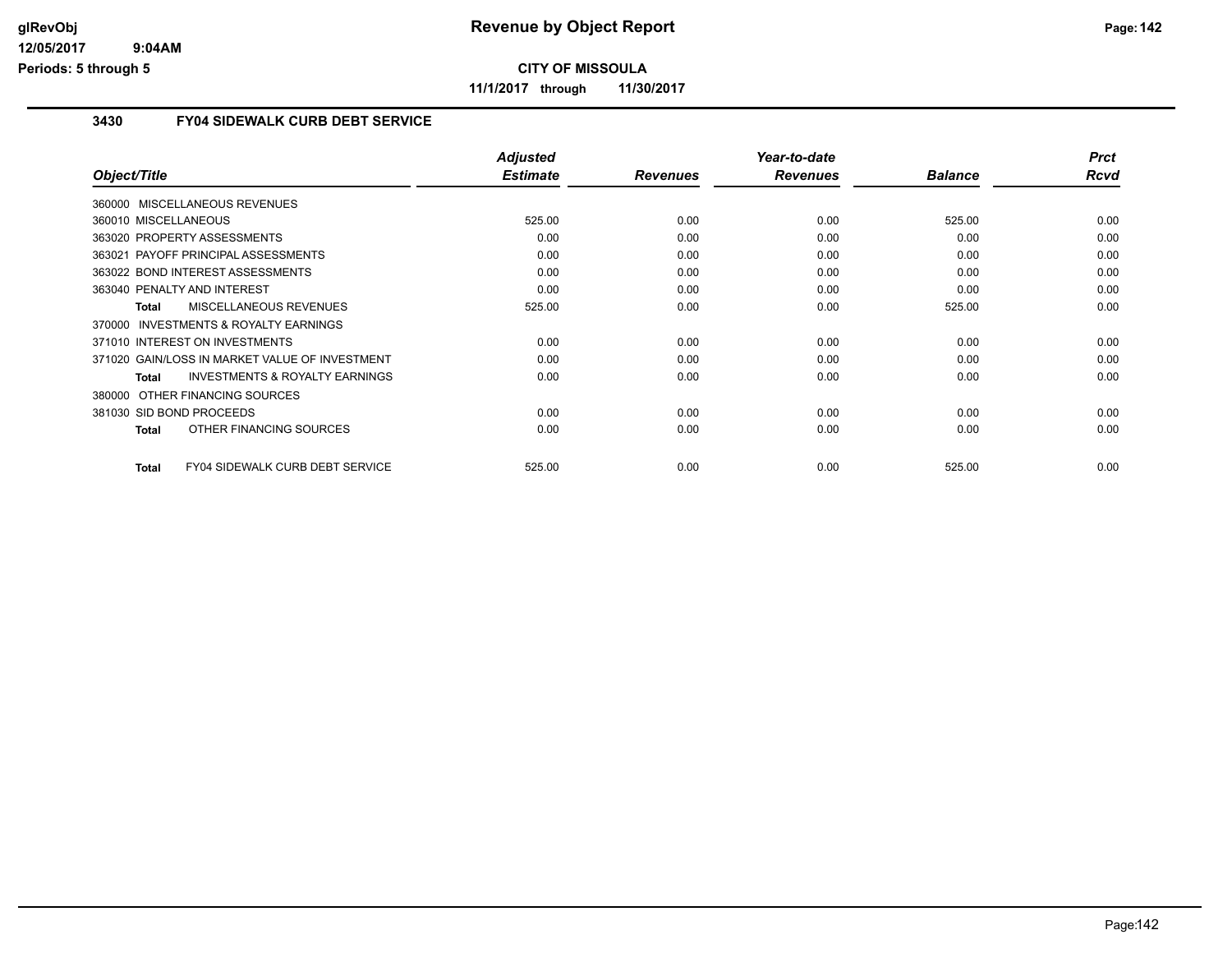**11/1/2017 through 11/30/2017**

**3433 SID 433 DEBT SERVICE**

**3433 SID 433 DEBT SERVICE**

|                                                    | <b>Adjusted</b> |                 | Year-to-date    |                | <b>Prct</b> |
|----------------------------------------------------|-----------------|-----------------|-----------------|----------------|-------------|
| Object/Title                                       | <b>Estimate</b> | <b>Revenues</b> | <b>Revenues</b> | <b>Balance</b> | Rcvd        |
| 360000 MISCELLANEOUS REVENUES                      |                 |                 |                 |                |             |
| 363020 PROPERTY ASSESSMENTS                        | 0.00            | 0.00            | 0.00            | 0.00           | 0.00        |
| 363021 PAYOFF PRINCIPAL ASSESSMENTS                | 0.00            | 0.00            | 0.00            | 0.00           | 0.00        |
| 363022 BOND INTEREST ASSESSMENTS                   | 0.00            | 0.00            | 0.00            | 0.00           | 0.00        |
| 363040 PENALTY AND INTEREST                        | 0.00            | 0.00            | 0.00            | 0.00           | 0.00        |
| <b>MISCELLANEOUS REVENUES</b><br>Total             | 0.00            | 0.00            | 0.00            | 0.00           | 0.00        |
| 370000 INVESTMENTS & ROYALTY EARNINGS              |                 |                 |                 |                |             |
| 371010 INTEREST ON INVESTMENTS                     | 0.00            | 0.00            | 0.00            | 0.00           | 0.00        |
| 371020 GAIN/LOSS IN MARKET VALUE OF INVESTMENTS    | 0.00            | 0.00            | 0.00            | 0.00           | 0.00        |
| <b>INVESTMENTS &amp; ROYALTY EARNINGS</b><br>Total | 0.00            | 0.00            | 0.00            | 0.00           | 0.00        |
| SID 433 DEBT SERVICE<br><b>Total</b>               | 0.00            | 0.00            | 0.00            | 0.00           | 0.00        |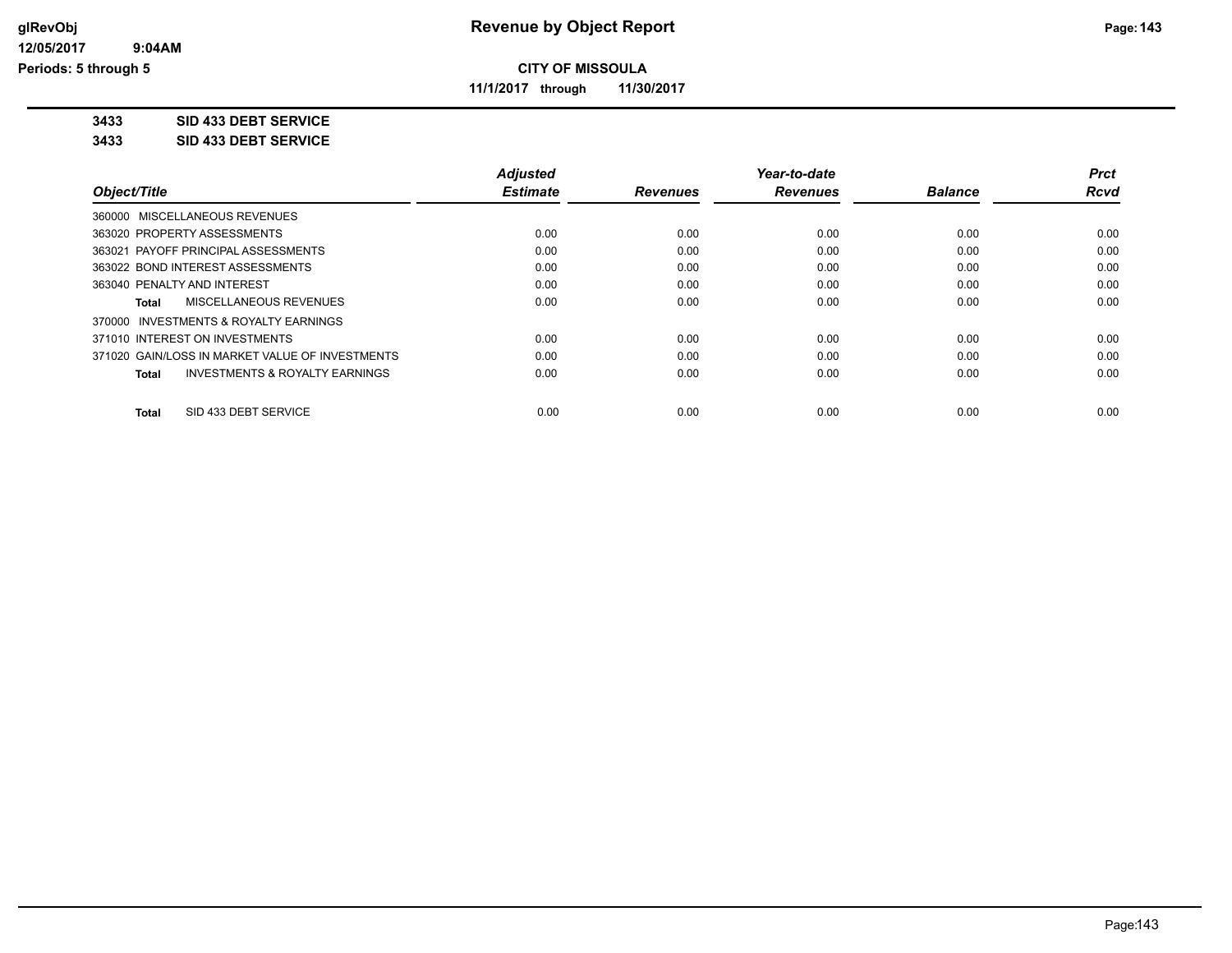**11/1/2017 through 11/30/2017**

## **3433 SID 433 DEBT SERVICE**

|                                                           | <b>Adjusted</b> |                 | Year-to-date    |                | <b>Prct</b> |
|-----------------------------------------------------------|-----------------|-----------------|-----------------|----------------|-------------|
| Object/Title                                              | <b>Estimate</b> | <b>Revenues</b> | <b>Revenues</b> | <b>Balance</b> | Rcvd        |
| 360000 MISCELLANEOUS REVENUES                             |                 |                 |                 |                |             |
| 363020 PROPERTY ASSESSMENTS                               | 0.00            | 0.00            | 0.00            | 0.00           | 0.00        |
| 363021 PAYOFF PRINCIPAL ASSESSMENTS                       | 0.00            | 0.00            | 0.00            | 0.00           | 0.00        |
| 363022 BOND INTEREST ASSESSMENTS                          | 0.00            | 0.00            | 0.00            | 0.00           | 0.00        |
| 363040 PENALTY AND INTEREST                               | 0.00            | 0.00            | 0.00            | 0.00           | 0.00        |
| MISCELLANEOUS REVENUES<br>Total                           | 0.00            | 0.00            | 0.00            | 0.00           | 0.00        |
| 370000 INVESTMENTS & ROYALTY EARNINGS                     |                 |                 |                 |                |             |
| 371010 INTEREST ON INVESTMENTS                            | 0.00            | 0.00            | 0.00            | 0.00           | 0.00        |
| 371020 GAIN/LOSS IN MARKET VALUE OF INVESTMENT            | 0.00            | 0.00            | 0.00            | 0.00           | 0.00        |
| <b>INVESTMENTS &amp; ROYALTY EARNINGS</b><br><b>Total</b> | 0.00            | 0.00            | 0.00            | 0.00           | 0.00        |
|                                                           |                 |                 |                 |                |             |
| SID 433 DEBT SERVICE<br>Total                             | 0.00            | 0.00            | 0.00            | 0.00           | 0.00        |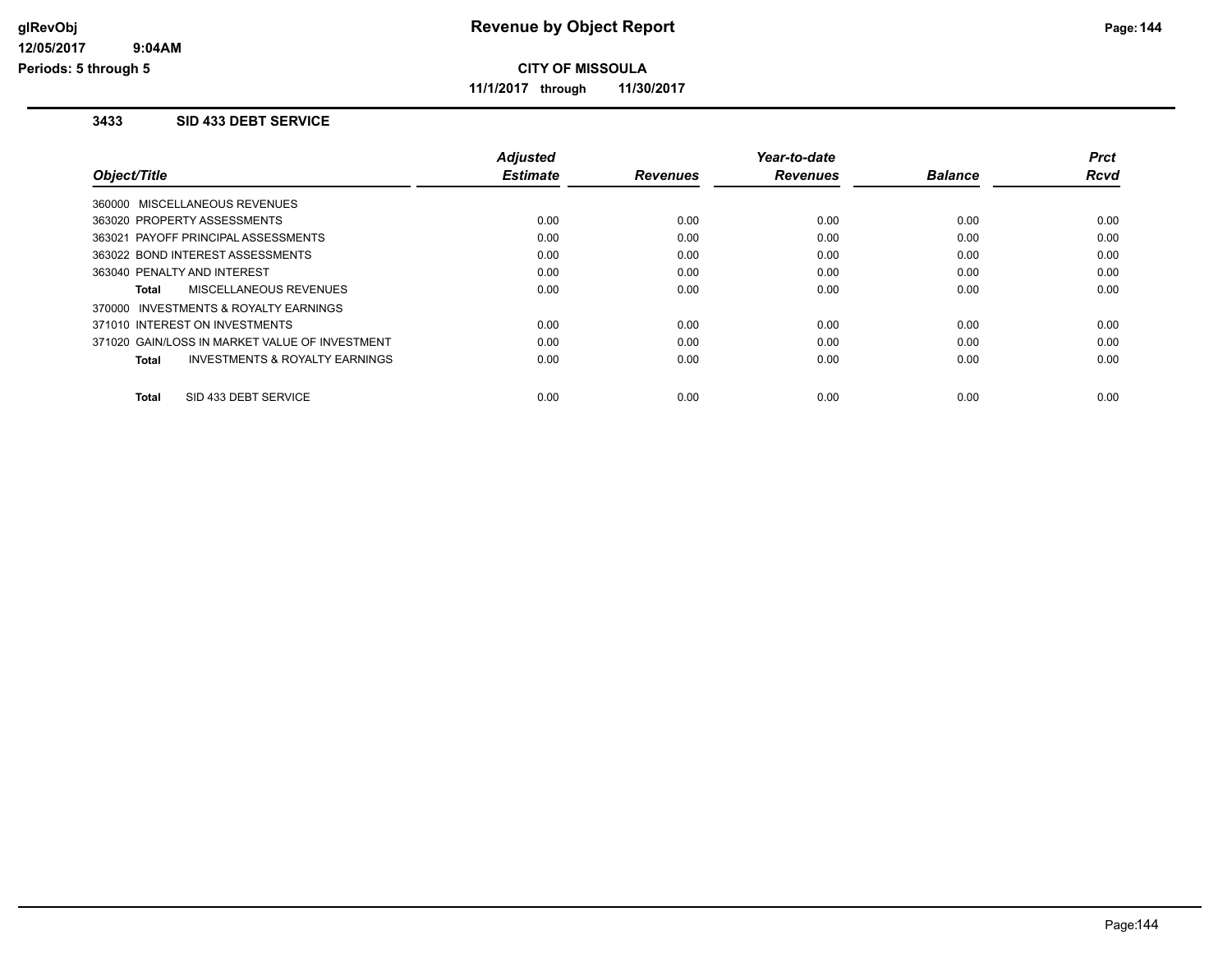**11/1/2017 through 11/30/2017**

**3440 FY05 SIDEWALK AND CURB**

**3440 FY05 SIDEWALK AND CURB**

|                                                           | <b>Adjusted</b> |                 | Year-to-date    |                | <b>Prct</b> |
|-----------------------------------------------------------|-----------------|-----------------|-----------------|----------------|-------------|
| Object/Title                                              | <b>Estimate</b> | <b>Revenues</b> | <b>Revenues</b> | <b>Balance</b> | <b>Rcvd</b> |
| 360000 MISCELLANEOUS REVENUES                             |                 |                 |                 |                |             |
| 360010 MISCELLANEOUS                                      | 0.00            | 0.00            | 0.00            | 0.00           | 0.00        |
| 363020 PROPERTY ASSESSMENTS                               | 0.00            | 0.00            | 0.00            | 0.00           | 0.00        |
| 363021 PAYOFF PRINCIPAL ASSESSMENTS                       | 0.00            | 0.00            | 0.00            | 0.00           | 0.00        |
| 363022 BOND INTEREST ASSESSMENTS                          | 0.00            | 0.00            | 0.00            | 0.00           | 0.00        |
| 363040 PENALTY AND INTEREST                               | 0.00            | 0.00            | 0.00            | 0.00           | 0.00        |
| <b>MISCELLANEOUS REVENUES</b><br>Total                    | 0.00            | 0.00            | 0.00            | 0.00           | 0.00        |
| <b>INVESTMENTS &amp; ROYALTY EARNINGS</b><br>370000       |                 |                 |                 |                |             |
| 371010 INTEREST ON INVESTMENTS                            | 0.00            | 0.00            | 0.00            | 0.00           | 0.00        |
| 371020 GAIN/LOSS IN MARKET VALUE OF INVESTMENTS           | 0.00            | 0.00            | 0.00            | 0.00           | 0.00        |
| 371500 INTEREST ON INTERFUND LOAN                         | 0.00            | 0.00            | 0.00            | 0.00           | 0.00        |
| <b>INVESTMENTS &amp; ROYALTY EARNINGS</b><br><b>Total</b> | 0.00            | 0.00            | 0.00            | 0.00           | 0.00        |
| OTHER FINANCING SOURCES<br>380000                         |                 |                 |                 |                |             |
| 381030 SID BONDS PROCEEDS                                 | 0.00            | 0.00            | 0.00            | 0.00           | 0.00        |
| OTHER FINANCING SOURCES<br>Total                          | 0.00            | 0.00            | 0.00            | 0.00           | 0.00        |
| <b>FY05 SIDEWALK AND CURB</b><br>Total                    | 0.00            | 0.00            | 0.00            | 0.00           | 0.00        |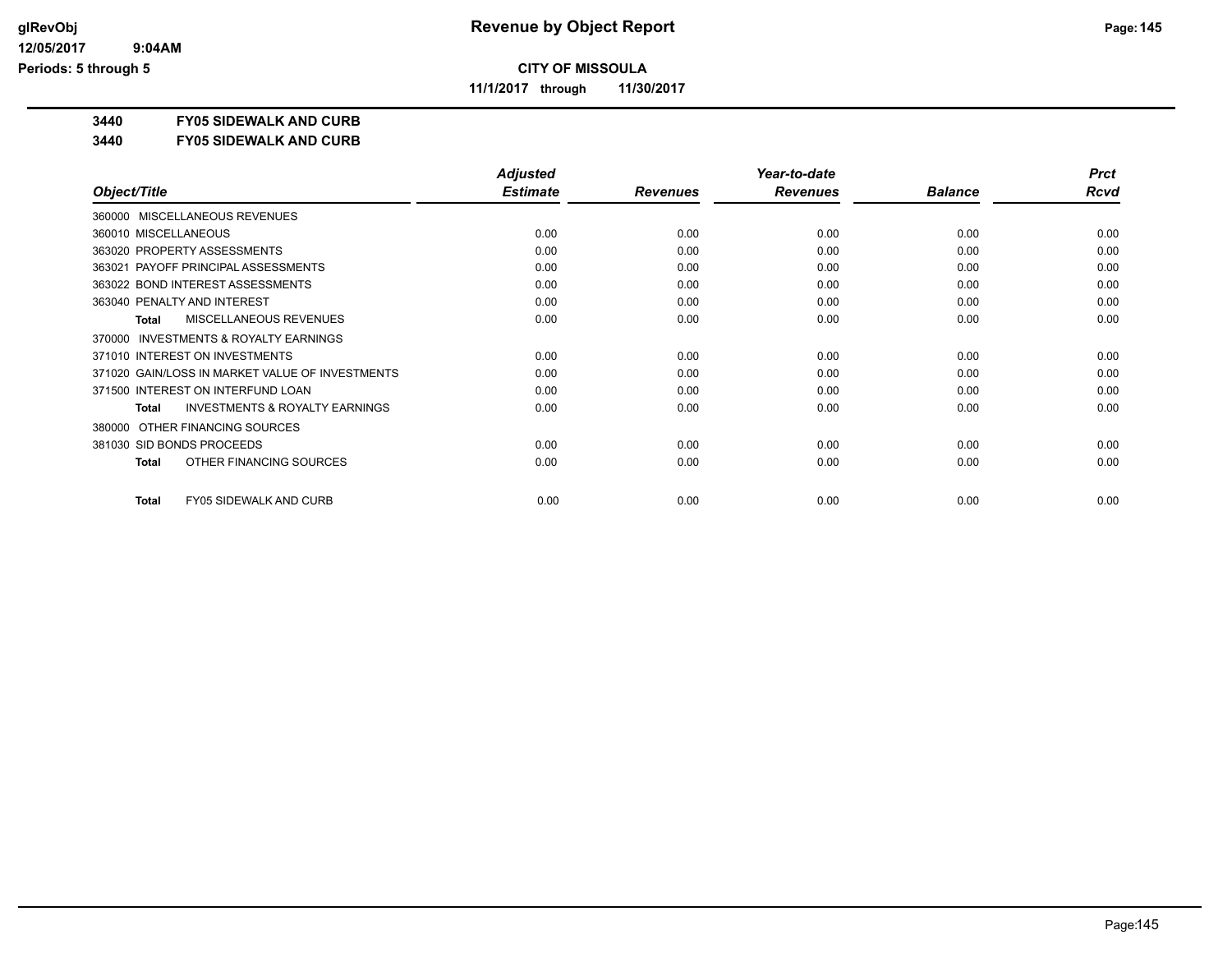**11/1/2017 through 11/30/2017**

# **3440 FY05 SIDEWALK AND CURB**

|                                                     | <b>Adjusted</b> |                 | Year-to-date    |                | <b>Prct</b> |
|-----------------------------------------------------|-----------------|-----------------|-----------------|----------------|-------------|
| Object/Title                                        | <b>Estimate</b> | <b>Revenues</b> | <b>Revenues</b> | <b>Balance</b> | Rcvd        |
| 360000 MISCELLANEOUS REVENUES                       |                 |                 |                 |                |             |
| 360010 MISCELLANEOUS                                | 0.00            | 0.00            | 0.00            | 0.00           | 0.00        |
| 363020 PROPERTY ASSESSMENTS                         | 0.00            | 0.00            | 0.00            | 0.00           | 0.00        |
| 363021 PAYOFF PRINCIPAL ASSESSMENTS                 | 0.00            | 0.00            | 0.00            | 0.00           | 0.00        |
| 363022 BOND INTEREST ASSESSMENTS                    | 0.00            | 0.00            | 0.00            | 0.00           | 0.00        |
| 363040 PENALTY AND INTEREST                         | 0.00            | 0.00            | 0.00            | 0.00           | 0.00        |
| MISCELLANEOUS REVENUES<br>Total                     | 0.00            | 0.00            | 0.00            | 0.00           | 0.00        |
| <b>INVESTMENTS &amp; ROYALTY EARNINGS</b><br>370000 |                 |                 |                 |                |             |
| 371010 INTEREST ON INVESTMENTS                      | 0.00            | 0.00            | 0.00            | 0.00           | 0.00        |
| 371020 GAIN/LOSS IN MARKET VALUE OF INVESTMENT      | 0.00            | 0.00            | 0.00            | 0.00           | 0.00        |
| 371500 INTEREST ON INTERFUND LOAN                   | 0.00            | 0.00            | 0.00            | 0.00           | 0.00        |
| <b>INVESTMENTS &amp; ROYALTY EARNINGS</b><br>Total  | 0.00            | 0.00            | 0.00            | 0.00           | 0.00        |
| 380000 OTHER FINANCING SOURCES                      |                 |                 |                 |                |             |
| 381030 SID BONDS PROCEEDS                           | 0.00            | 0.00            | 0.00            | 0.00           | 0.00        |
| OTHER FINANCING SOURCES<br><b>Total</b>             | 0.00            | 0.00            | 0.00            | 0.00           | 0.00        |
| <b>FY05 SIDEWALK AND CURB</b><br>Total              | 0.00            | 0.00            | 0.00            | 0.00           | 0.00        |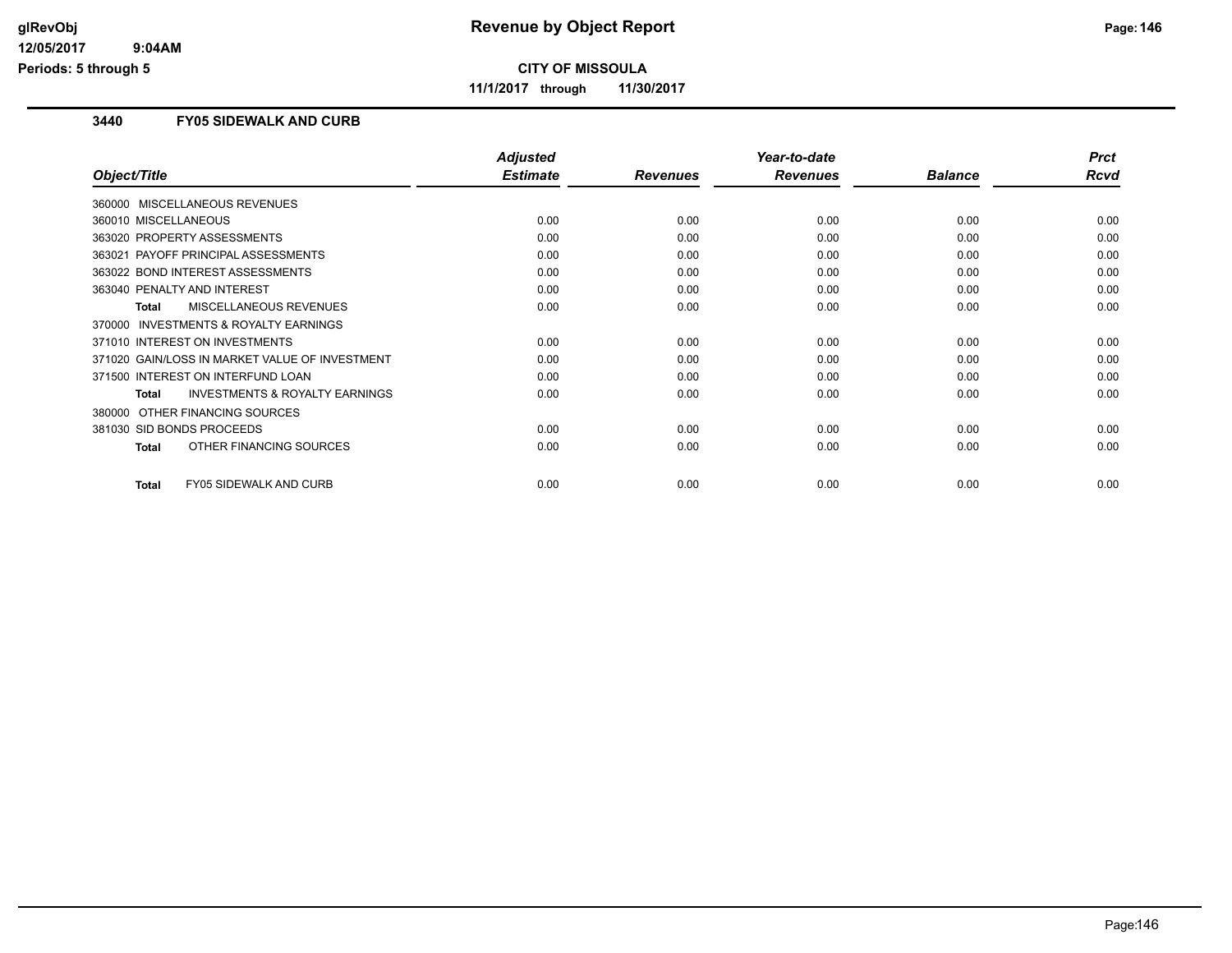**11/1/2017 through 11/30/2017**

**3441 FY06 SIDEWALK & CURB DEBT**

**3441 FY06 SIDEWALK & CURB DEBT**

|                                                 | <b>Adjusted</b> |                 | Year-to-date    |                | <b>Prct</b> |
|-------------------------------------------------|-----------------|-----------------|-----------------|----------------|-------------|
| Object/Title                                    | <b>Estimate</b> | <b>Revenues</b> | <b>Revenues</b> | <b>Balance</b> | <b>Rcvd</b> |
| 360000 MISCELLANEOUS REVENUES                   |                 |                 |                 |                |             |
| 363020 PROPERTY ASSESSMENTS                     | 0.00            | 0.00            | 0.00            | 0.00           | 0.00        |
| MISCELLANEOUS REVENUES<br>Total                 | 0.00            | 0.00            | 0.00            | 0.00           | 0.00        |
| 370000 INVESTMENTS & ROYALTY EARNINGS           |                 |                 |                 |                |             |
| 371010 INTEREST ON INVESTMENTS                  | 0.00            | 0.00            | 0.00            | 0.00           | 0.00        |
| 371020 GAIN/LOSS IN MARKET VALUE OF INVESTMENTS | 0.00            | 0.00            | 0.00            | 0.00           | 0.00        |
| INVESTMENTS & ROYALTY EARNINGS<br>Total         | 0.00            | 0.00            | 0.00            | 0.00           | 0.00        |
|                                                 |                 |                 |                 |                |             |
| Total<br><b>FY06 SIDEWALK &amp; CURB DEBT</b>   | 0.00            | 0.00            | 0.00            | 0.00           | 0.00        |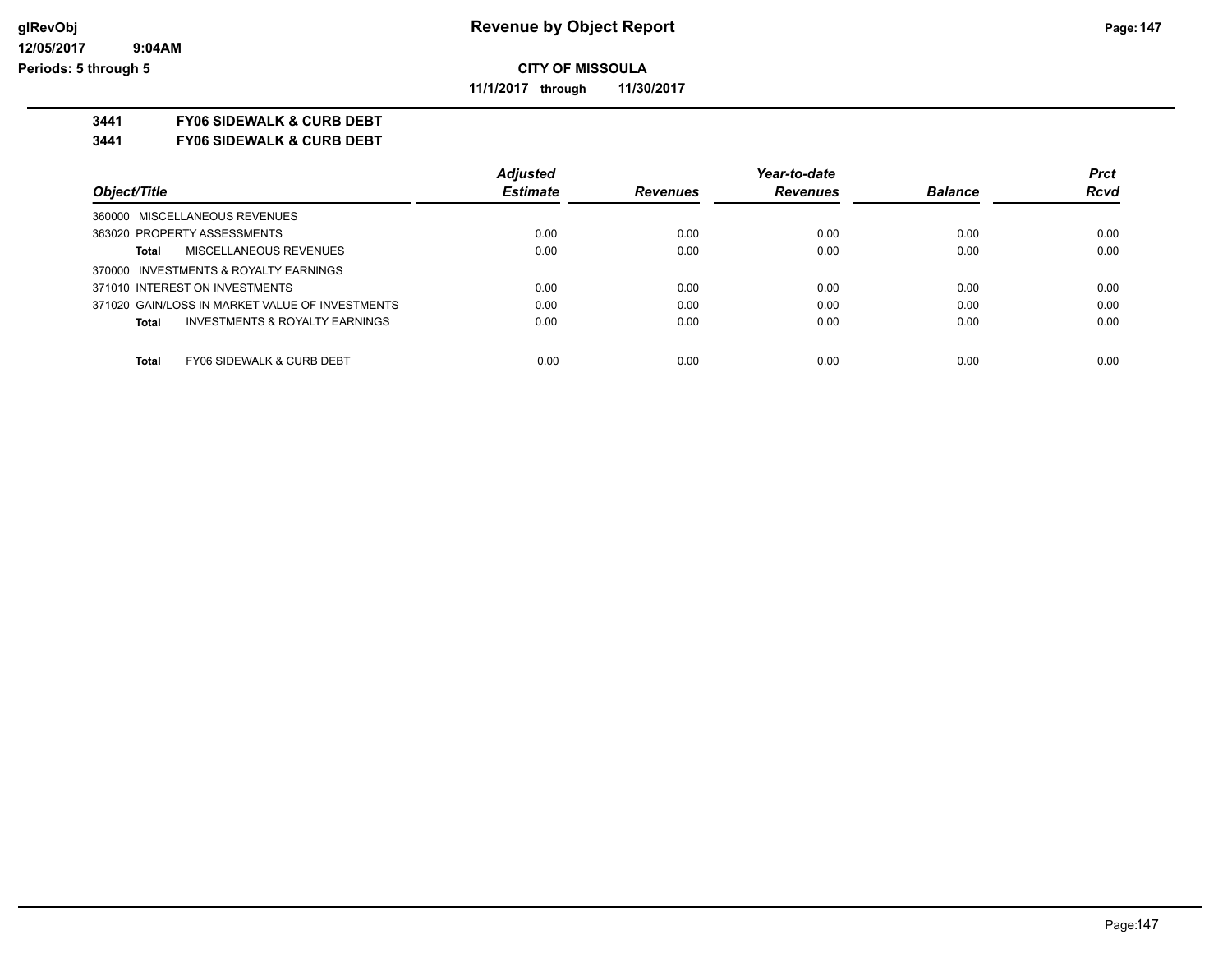**11/1/2017 through 11/30/2017**

# **3441 FY06 SIDEWALK & CURB DEBT**

|                                                           | <b>Adjusted</b> |                 | Year-to-date    |                | <b>Prct</b> |
|-----------------------------------------------------------|-----------------|-----------------|-----------------|----------------|-------------|
| Object/Title                                              | <b>Estimate</b> | <b>Revenues</b> | <b>Revenues</b> | <b>Balance</b> | <b>Rcvd</b> |
| 360000 MISCELLANEOUS REVENUES                             |                 |                 |                 |                |             |
| 363020 PROPERTY ASSESSMENTS                               | 0.00            | 0.00            | 0.00            | 0.00           | 0.00        |
| MISCELLANEOUS REVENUES<br>Total                           | 0.00            | 0.00            | 0.00            | 0.00           | 0.00        |
| 370000 INVESTMENTS & ROYALTY EARNINGS                     |                 |                 |                 |                |             |
| 371010 INTEREST ON INVESTMENTS                            | 0.00            | 0.00            | 0.00            | 0.00           | 0.00        |
| 371020 GAIN/LOSS IN MARKET VALUE OF INVESTMENT            | 0.00            | 0.00            | 0.00            | 0.00           | 0.00        |
| <b>INVESTMENTS &amp; ROYALTY EARNINGS</b><br><b>Total</b> | 0.00            | 0.00            | 0.00            | 0.00           | 0.00        |
| Total<br><b>FY06 SIDEWALK &amp; CURB DEBT</b>             | 0.00            | 0.00            | 0.00            | 0.00           | 0.00        |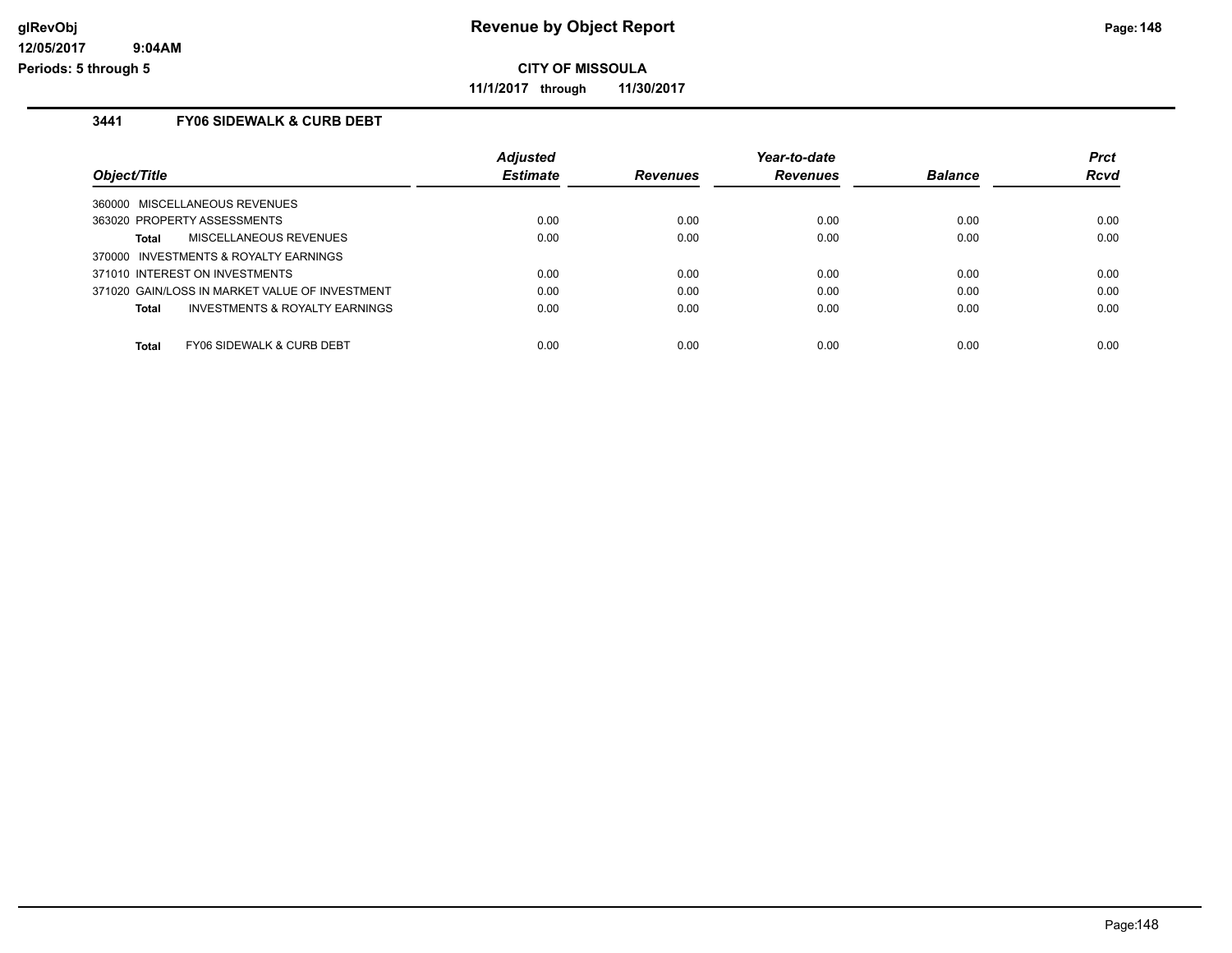**11/1/2017 through 11/30/2017**

## **3449 SID 449 DEBT SERVICE**

**3449 SID 449 DEBT SERVICE**

|                                                    | <b>Adjusted</b> |                 | Year-to-date    |                | <b>Prct</b> |
|----------------------------------------------------|-----------------|-----------------|-----------------|----------------|-------------|
| Object/Title                                       | <b>Estimate</b> | <b>Revenues</b> | <b>Revenues</b> | <b>Balance</b> | Rcvd        |
| 360000 MISCELLANEOUS REVENUES                      |                 |                 |                 |                |             |
| 363020 PROPERTY ASSESSMENTS                        | 0.00            | 0.00            | 0.00            | 0.00           | 0.00        |
| 363021 PAYOFF PRINCIPAL ASSESSMENTS                | 0.00            | 0.00            | 0.00            | 0.00           | 0.00        |
| 363022 BOND INTEREST ASSESSMENTS                   | 0.00            | 0.00            | 0.00            | 0.00           | 0.00        |
| 363040 PENALTY AND INTEREST                        | 0.00            | 0.00            | 0.00            | 0.00           | 0.00        |
| <b>MISCELLANEOUS REVENUES</b><br>Total             | 0.00            | 0.00            | 0.00            | 0.00           | 0.00        |
| 370000 INVESTMENTS & ROYALTY EARNINGS              |                 |                 |                 |                |             |
| 371010 INTEREST ON INVESTMENTS                     | 0.00            | 0.00            | 0.00            | 0.00           | 0.00        |
| 371020 GAIN/LOSS IN MARKET VALUE OF INVESTMENTS    | 0.00            | 0.00            | 0.00            | 0.00           | 0.00        |
| <b>INVESTMENTS &amp; ROYALTY EARNINGS</b><br>Total | 0.00            | 0.00            | 0.00            | 0.00           | 0.00        |
| SID 449 DEBT SERVICE<br><b>Total</b>               | 0.00            | 0.00            | 0.00            | 0.00           | 0.00        |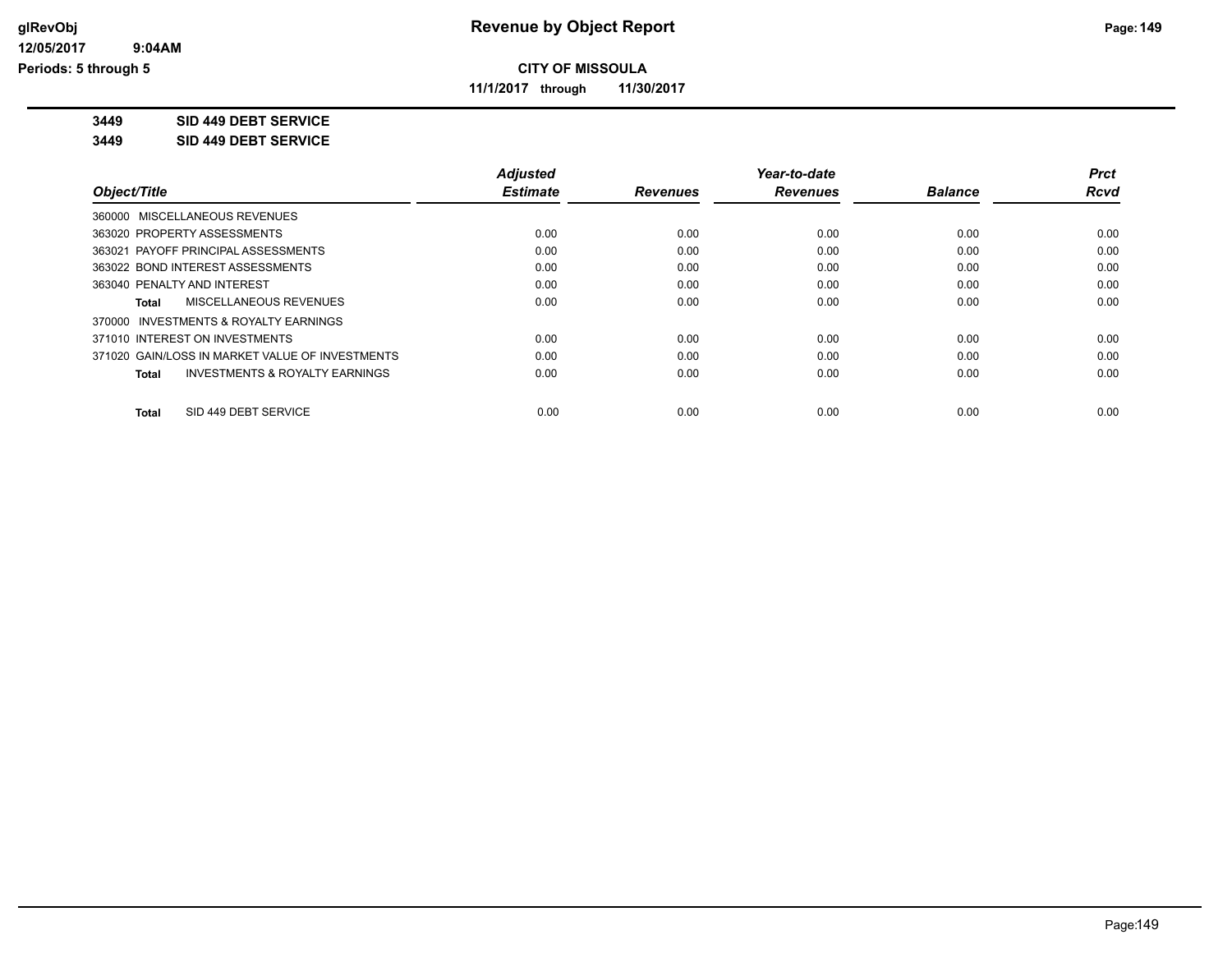**11/1/2017 through 11/30/2017**

## **3449 SID 449 DEBT SERVICE**

|                                                     | <b>Adjusted</b> |                 | Year-to-date    |                | <b>Prct</b> |
|-----------------------------------------------------|-----------------|-----------------|-----------------|----------------|-------------|
| Object/Title                                        | <b>Estimate</b> | <b>Revenues</b> | <b>Revenues</b> | <b>Balance</b> | <b>Rcvd</b> |
| 360000 MISCELLANEOUS REVENUES                       |                 |                 |                 |                |             |
| 363020 PROPERTY ASSESSMENTS                         | 0.00            | 0.00            | 0.00            | 0.00           | 0.00        |
| 363021 PAYOFF PRINCIPAL ASSESSMENTS                 | 0.00            | 0.00            | 0.00            | 0.00           | 0.00        |
| 363022 BOND INTEREST ASSESSMENTS                    | 0.00            | 0.00            | 0.00            | 0.00           | 0.00        |
| 363040 PENALTY AND INTEREST                         | 0.00            | 0.00            | 0.00            | 0.00           | 0.00        |
| <b>MISCELLANEOUS REVENUES</b><br>Total              | 0.00            | 0.00            | 0.00            | 0.00           | 0.00        |
| <b>INVESTMENTS &amp; ROYALTY EARNINGS</b><br>370000 |                 |                 |                 |                |             |
| 371010 INTEREST ON INVESTMENTS                      | 0.00            | 0.00            | 0.00            | 0.00           | 0.00        |
| 371020 GAIN/LOSS IN MARKET VALUE OF INVESTMENT      | 0.00            | 0.00            | 0.00            | 0.00           | 0.00        |
| <b>INVESTMENTS &amp; ROYALTY EARNINGS</b><br>Total  | 0.00            | 0.00            | 0.00            | 0.00           | 0.00        |
|                                                     |                 |                 |                 |                |             |
| SID 449 DEBT SERVICE<br>Total                       | 0.00            | 0.00            | 0.00            | 0.00           | 0.00        |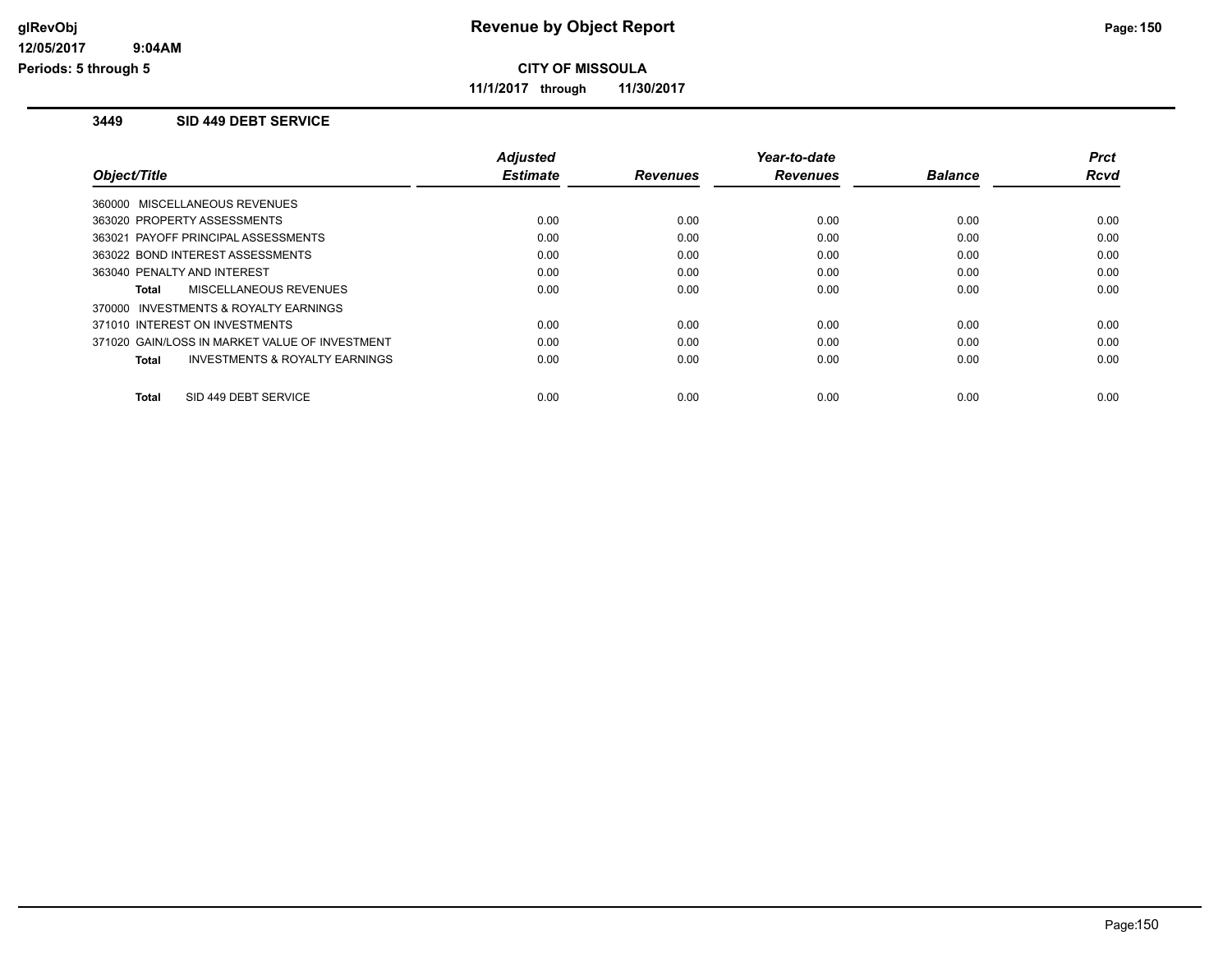**11/1/2017 through 11/30/2017**

**3450 FY06 SIDEWALK AND CURB**

**3450 FY06 SIDEWALK AND CURB**

|                                                           | <b>Adjusted</b> |                 | Year-to-date    |                | <b>Prct</b> |
|-----------------------------------------------------------|-----------------|-----------------|-----------------|----------------|-------------|
| Object/Title                                              | <b>Estimate</b> | <b>Revenues</b> | <b>Revenues</b> | <b>Balance</b> | <b>Rcvd</b> |
| 360000 MISCELLANEOUS REVENUES                             |                 |                 |                 |                |             |
| 360010 MISCELLANEOUS                                      | 1,318.00        | 0.00            | 0.00            | 1,318.00       | 0.00        |
| 363020 PROPERTY ASSESSMENTS                               | 26,413.00       | 493.05          | 493.05          | 25,919.95      | 1.87        |
| 363021 PAYOFF PRINCIPAL ASSESSMENTS                       | 0.00            | 0.00            | 0.00            | 0.00           | 0.00        |
| 363022 BOND INTEREST ASSESSMENTS                          | 0.00            | 0.00            | 0.00            | 0.00           | 0.00        |
| 363040 PENALTY AND INTEREST                               | 0.00            | 0.00            | 0.00            | 0.00           | 0.00        |
| <b>MISCELLANEOUS REVENUES</b><br><b>Total</b>             | 27,731.00       | 493.05          | 493.05          | 27,237.95      | 1.78        |
| <b>INVESTMENTS &amp; ROYALTY EARNINGS</b><br>370000       |                 |                 |                 |                |             |
| 371010 INTEREST ON INVESTMENTS                            | 0.00            | 0.00            | 0.00            | 0.00           | 0.00        |
| 371020 GAIN/LOSS IN MARKET VALUE OF INVESTMENTS           | 0.00            | 0.00            | 0.00            | 0.00           | 0.00        |
| 371500 INTEREST ON INTERFUND LOAN                         | 0.00            | 0.00            | 0.00            | 0.00           | 0.00        |
| <b>INVESTMENTS &amp; ROYALTY EARNINGS</b><br><b>Total</b> | 0.00            | 0.00            | 0.00            | 0.00           | 0.00        |
| OTHER FINANCING SOURCES<br>380000                         |                 |                 |                 |                |             |
| 381030 SID BONDS PROCEEDS                                 | 0.00            | 0.00            | 0.00            | 0.00           | 0.00        |
| 383042 TRANSFERS FROM OTHER FUNDS                         | 0.00            | 0.00            | 0.00            | 0.00           | 0.00        |
| OTHER FINANCING SOURCES<br>Total                          | 0.00            | 0.00            | 0.00            | 0.00           | 0.00        |
|                                                           |                 |                 |                 |                |             |
| FY06 SIDEWALK AND CURB<br><b>Total</b>                    | 27,731.00       | 493.05          | 493.05          | 27,237.95      | 1.78        |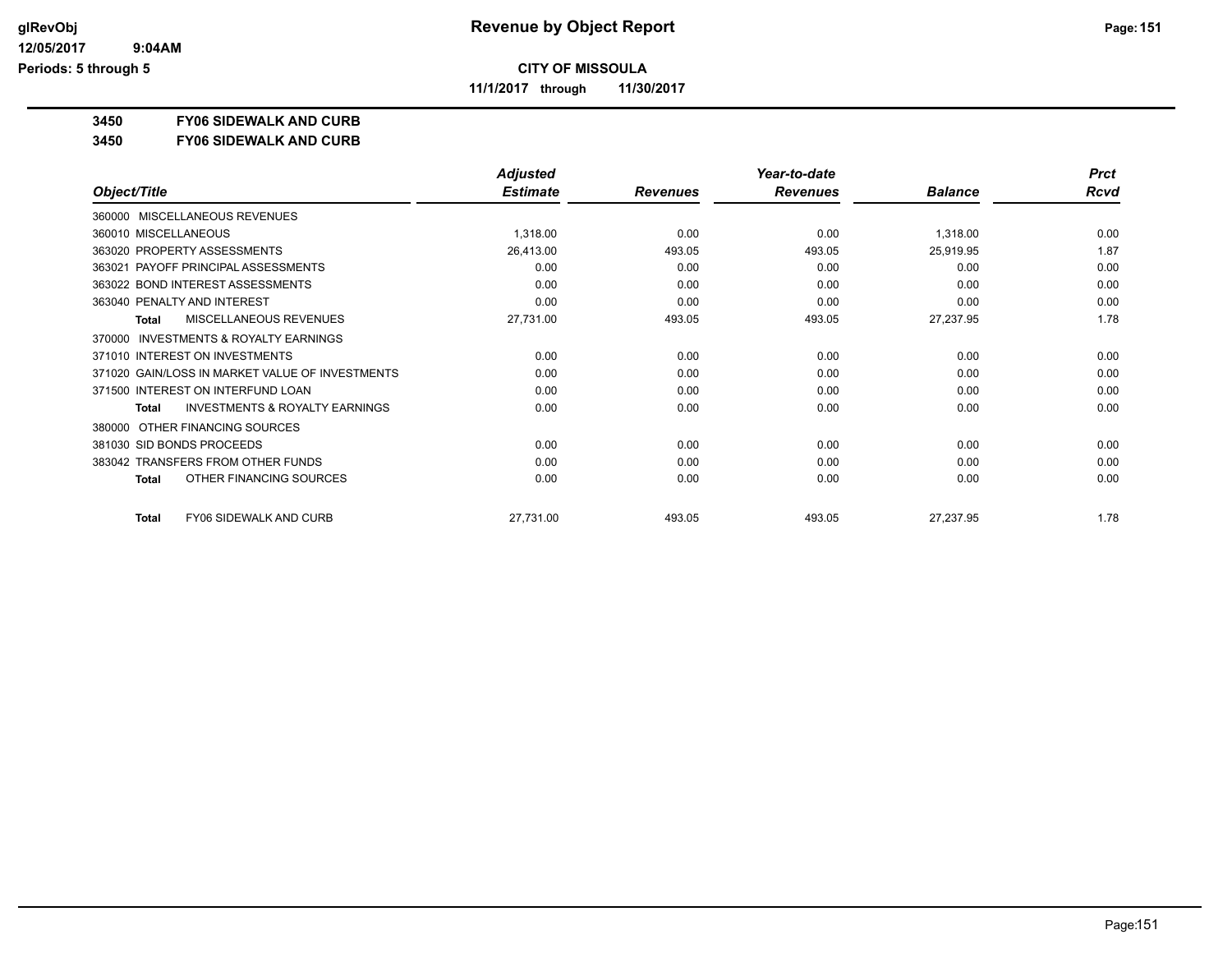**11/1/2017 through 11/30/2017**

# **3450 FY06 SIDEWALK AND CURB**

|                                                           | <b>Adjusted</b> |                 | Year-to-date    |                | <b>Prct</b> |
|-----------------------------------------------------------|-----------------|-----------------|-----------------|----------------|-------------|
| Object/Title                                              | <b>Estimate</b> | <b>Revenues</b> | <b>Revenues</b> | <b>Balance</b> | Rcvd        |
| 360000 MISCELLANEOUS REVENUES                             |                 |                 |                 |                |             |
| 360010 MISCELLANEOUS                                      | 1,318.00        | 0.00            | 0.00            | 1,318.00       | 0.00        |
| 363020 PROPERTY ASSESSMENTS                               | 26,413.00       | 493.05          | 493.05          | 25,919.95      | 1.87        |
| 363021 PAYOFF PRINCIPAL ASSESSMENTS                       | 0.00            | 0.00            | 0.00            | 0.00           | 0.00        |
| 363022 BOND INTEREST ASSESSMENTS                          | 0.00            | 0.00            | 0.00            | 0.00           | 0.00        |
| 363040 PENALTY AND INTEREST                               | 0.00            | 0.00            | 0.00            | 0.00           | 0.00        |
| <b>MISCELLANEOUS REVENUES</b><br><b>Total</b>             | 27,731.00       | 493.05          | 493.05          | 27,237.95      | 1.78        |
| <b>INVESTMENTS &amp; ROYALTY EARNINGS</b><br>370000       |                 |                 |                 |                |             |
| 371010 INTEREST ON INVESTMENTS                            | 0.00            | 0.00            | 0.00            | 0.00           | 0.00        |
| 371020 GAIN/LOSS IN MARKET VALUE OF INVESTMENT            | 0.00            | 0.00            | 0.00            | 0.00           | 0.00        |
| 371500 INTEREST ON INTERFUND LOAN                         | 0.00            | 0.00            | 0.00            | 0.00           | 0.00        |
| <b>INVESTMENTS &amp; ROYALTY EARNINGS</b><br><b>Total</b> | 0.00            | 0.00            | 0.00            | 0.00           | 0.00        |
| 380000 OTHER FINANCING SOURCES                            |                 |                 |                 |                |             |
| 381030 SID BONDS PROCEEDS                                 | 0.00            | 0.00            | 0.00            | 0.00           | 0.00        |
| 383042 TRANSFERS FROM OTHER FUNDS                         | 0.00            | 0.00            | 0.00            | 0.00           | 0.00        |
| OTHER FINANCING SOURCES<br><b>Total</b>                   | 0.00            | 0.00            | 0.00            | 0.00           | 0.00        |
| FY06 SIDEWALK AND CURB<br><b>Total</b>                    | 27,731.00       | 493.05          | 493.05          | 27,237.95      | 1.78        |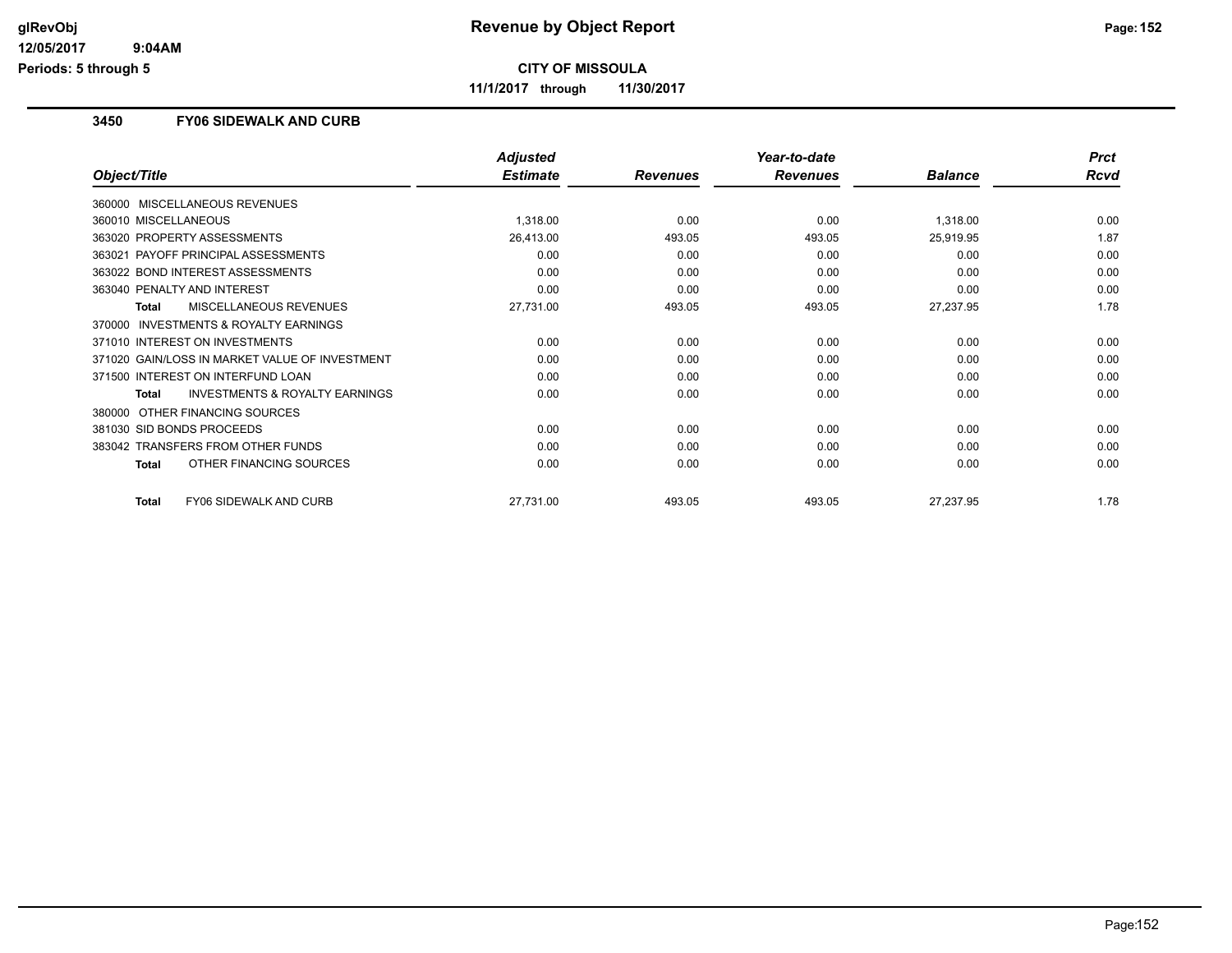**11/1/2017 through 11/30/2017**

**3460 FY07 SIDEWALK AND CURB DEBT**

## **3460 FY07 SIDEWALK AND CURB DEBT**

|                                                           | <b>Adjusted</b> |                 | Year-to-date    |                | <b>Prct</b> |
|-----------------------------------------------------------|-----------------|-----------------|-----------------|----------------|-------------|
| Object/Title                                              | <b>Estimate</b> | <b>Revenues</b> | <b>Revenues</b> | <b>Balance</b> | Rcvd        |
| 360000 MISCELLANEOUS REVENUES                             |                 |                 |                 |                |             |
| 360010 MISCELLANEOUS                                      | 4,002.00        | 0.00            | 0.00            | 4,002.00       | 0.00        |
| 363020 PROPERTY ASSESSMENTS                               | 49,850.00       | 653.68          | 903.02          | 48,946.98      | 1.81        |
| 363021 PAYOFF PRINCIPAL ASSESSMENTS                       | 0.00            | 0.00            | 0.00            | 0.00           | 0.00        |
| 363022 BOND INTEREST ASSESSMENTS                          | 0.00            | 0.00            | 0.00            | 0.00           | 0.00        |
| 363040 PENALTY AND INTEREST                               | 0.00            | 0.00            | 12.98           | $-12.98$       | 0.00        |
| MISCELLANEOUS REVENUES<br>Total                           | 53,852.00       | 653.68          | 916.00          | 52,936.00      | 1.70        |
| <b>INVESTMENTS &amp; ROYALTY EARNINGS</b><br>370000       |                 |                 |                 |                |             |
| 371010 INTEREST ON INVESTMENTS                            | 0.00            | 0.00            | 0.00            | 0.00           | 0.00        |
| 371020 GAIN/LOSS IN MARKET VALUE OF INVESTMENTS           | 0.00            | 0.00            | 0.00            | 0.00           | 0.00        |
| 371500 INTEREST ON INTERFUND LOAN                         | 0.00            | 0.00            | 0.00            | 0.00           | 0.00        |
| <b>INVESTMENTS &amp; ROYALTY EARNINGS</b><br><b>Total</b> | 0.00            | 0.00            | 0.00            | 0.00           | 0.00        |
| OTHER FINANCING SOURCES<br>380000                         |                 |                 |                 |                |             |
| 381030 SID BONDS PROCEEDS                                 | 0.00            | 0.00            | 0.00            | 0.00           | 0.00        |
| 383042 TRANSFERS FROM OTHER FUNDS                         | 0.00            | 0.00            | 0.00            | 0.00           | 0.00        |
| OTHER FINANCING SOURCES<br><b>Total</b>                   | 0.00            | 0.00            | 0.00            | 0.00           | 0.00        |
|                                                           |                 |                 |                 |                |             |
| <b>FY07 SIDEWALK AND CURB DEBT</b><br><b>Total</b>        | 53,852.00       | 653.68          | 916.00          | 52,936.00      | 1.70        |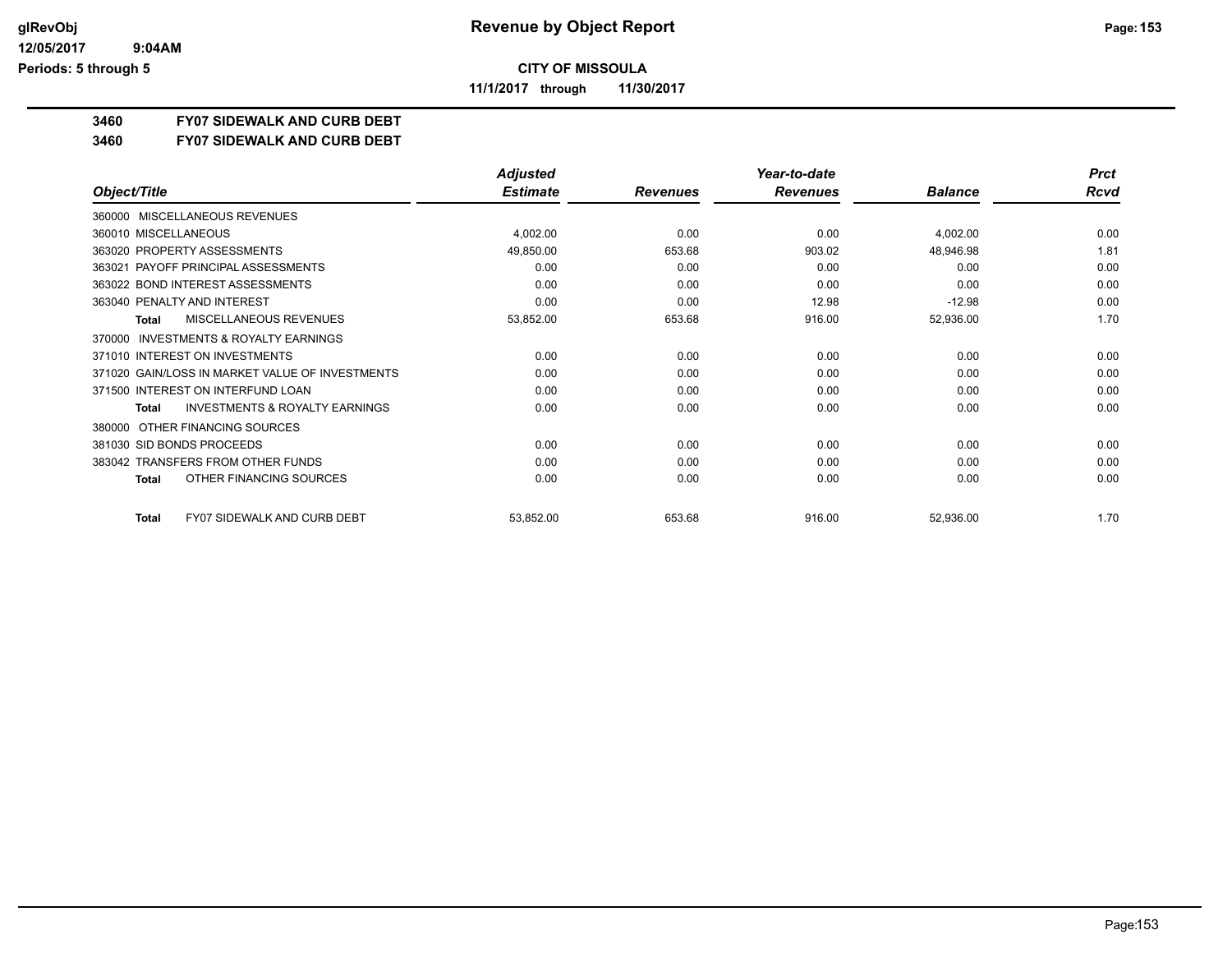**11/1/2017 through 11/30/2017**

# **3460 FY07 SIDEWALK AND CURB DEBT**

|                                                     | <b>Adjusted</b> |                 | Year-to-date    |                | <b>Prct</b> |
|-----------------------------------------------------|-----------------|-----------------|-----------------|----------------|-------------|
| Object/Title                                        | <b>Estimate</b> | <b>Revenues</b> | <b>Revenues</b> | <b>Balance</b> | Rcvd        |
| 360000 MISCELLANEOUS REVENUES                       |                 |                 |                 |                |             |
| 360010 MISCELLANEOUS                                | 4,002.00        | 0.00            | 0.00            | 4,002.00       | 0.00        |
| 363020 PROPERTY ASSESSMENTS                         | 49,850.00       | 653.68          | 903.02          | 48,946.98      | 1.81        |
| 363021 PAYOFF PRINCIPAL ASSESSMENTS                 | 0.00            | 0.00            | 0.00            | 0.00           | 0.00        |
| 363022 BOND INTEREST ASSESSMENTS                    | 0.00            | 0.00            | 0.00            | 0.00           | 0.00        |
| 363040 PENALTY AND INTEREST                         | 0.00            | 0.00            | 12.98           | $-12.98$       | 0.00        |
| <b>MISCELLANEOUS REVENUES</b><br><b>Total</b>       | 53,852.00       | 653.68          | 916.00          | 52,936.00      | 1.70        |
| <b>INVESTMENTS &amp; ROYALTY EARNINGS</b><br>370000 |                 |                 |                 |                |             |
| 371010 INTEREST ON INVESTMENTS                      | 0.00            | 0.00            | 0.00            | 0.00           | 0.00        |
| 371020 GAIN/LOSS IN MARKET VALUE OF INVESTMENT      | 0.00            | 0.00            | 0.00            | 0.00           | 0.00        |
| 371500 INTEREST ON INTERFUND LOAN                   | 0.00            | 0.00            | 0.00            | 0.00           | 0.00        |
| <b>INVESTMENTS &amp; ROYALTY EARNINGS</b><br>Total  | 0.00            | 0.00            | 0.00            | 0.00           | 0.00        |
| 380000 OTHER FINANCING SOURCES                      |                 |                 |                 |                |             |
| 381030 SID BONDS PROCEEDS                           | 0.00            | 0.00            | 0.00            | 0.00           | 0.00        |
| 383042 TRANSFERS FROM OTHER FUNDS                   | 0.00            | 0.00            | 0.00            | 0.00           | 0.00        |
| OTHER FINANCING SOURCES<br>Total                    | 0.00            | 0.00            | 0.00            | 0.00           | 0.00        |
| <b>FY07 SIDEWALK AND CURB DEBT</b><br>Total         | 53,852.00       | 653.68          | 916.00          | 52,936.00      | 1.70        |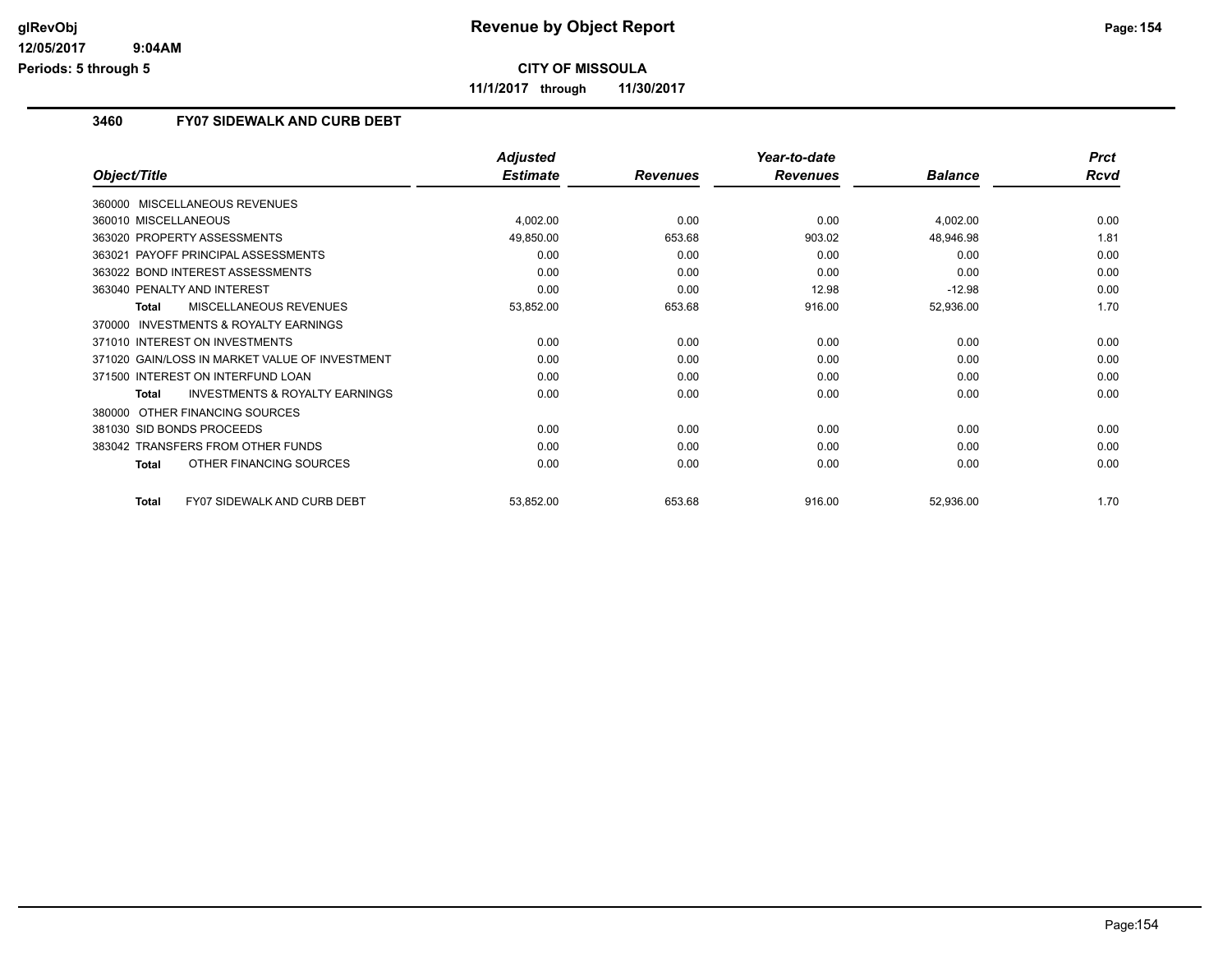**11/1/2017 through 11/30/2017**

# **3461 SERIES 2008A SIDEWALK AND CURB**

## **3461 SERIES 2008A SIDEWALK AND CURB**

|                                                           | <b>Adjusted</b> |                 | Year-to-date    |                | <b>Prct</b> |
|-----------------------------------------------------------|-----------------|-----------------|-----------------|----------------|-------------|
| Object/Title                                              | <b>Estimate</b> | <b>Revenues</b> | <b>Revenues</b> | <b>Balance</b> | Rcvd        |
| 360000 MISCELLANEOUS REVENUES                             |                 |                 |                 |                |             |
| 360010 MISCELLANEOUS                                      | 0.00            | 0.00            | 0.00            | 0.00           | 0.00        |
| 363020 PROPERTY ASSESSMENTS                               | 26,452.00       | 0.00            | 0.00            | 26,452.00      | 0.00        |
| 363021 PAYOFF PRINCIPAL ASSESSMENTS                       | 0.00            | 0.00            | 0.00            | 0.00           | 0.00        |
| 363022 BOND INTEREST ASSESSMENTS                          | 0.00            | 0.00            | 0.00            | 0.00           | 0.00        |
| 363040 PENALTY AND INTEREST                               | 0.00            | 0.00            | 0.00            | 0.00           | 0.00        |
| <b>MISCELLANEOUS REVENUES</b><br>Total                    | 26,452.00       | 0.00            | 0.00            | 26,452.00      | 0.00        |
| <b>INVESTMENTS &amp; ROYALTY EARNINGS</b><br>370000       |                 |                 |                 |                |             |
| 371010 INTEREST ON INVESTMENTS                            | 0.00            | 0.00            | 0.00            | 0.00           | 0.00        |
| 371020 GAIN/LOSS IN MARKET VALUE OF INVESTMENTS           | 0.00            | 0.00            | 0.00            | 0.00           | 0.00        |
| <b>INVESTMENTS &amp; ROYALTY EARNINGS</b><br><b>Total</b> | 0.00            | 0.00            | 0.00            | 0.00           | 0.00        |
| OTHER FINANCING SOURCES<br>380000                         |                 |                 |                 |                |             |
| 381030 SID BONDS PROCEEDS                                 | 0.00            | 0.00            | 0.00            | 0.00           | 0.00        |
| OTHER FINANCING SOURCES<br>Total                          | 0.00            | 0.00            | 0.00            | 0.00           | 0.00        |
| SERIES 2008A SIDEWALK AND CURB<br>Total                   | 26,452.00       | 0.00            | 0.00            | 26,452.00      | 0.00        |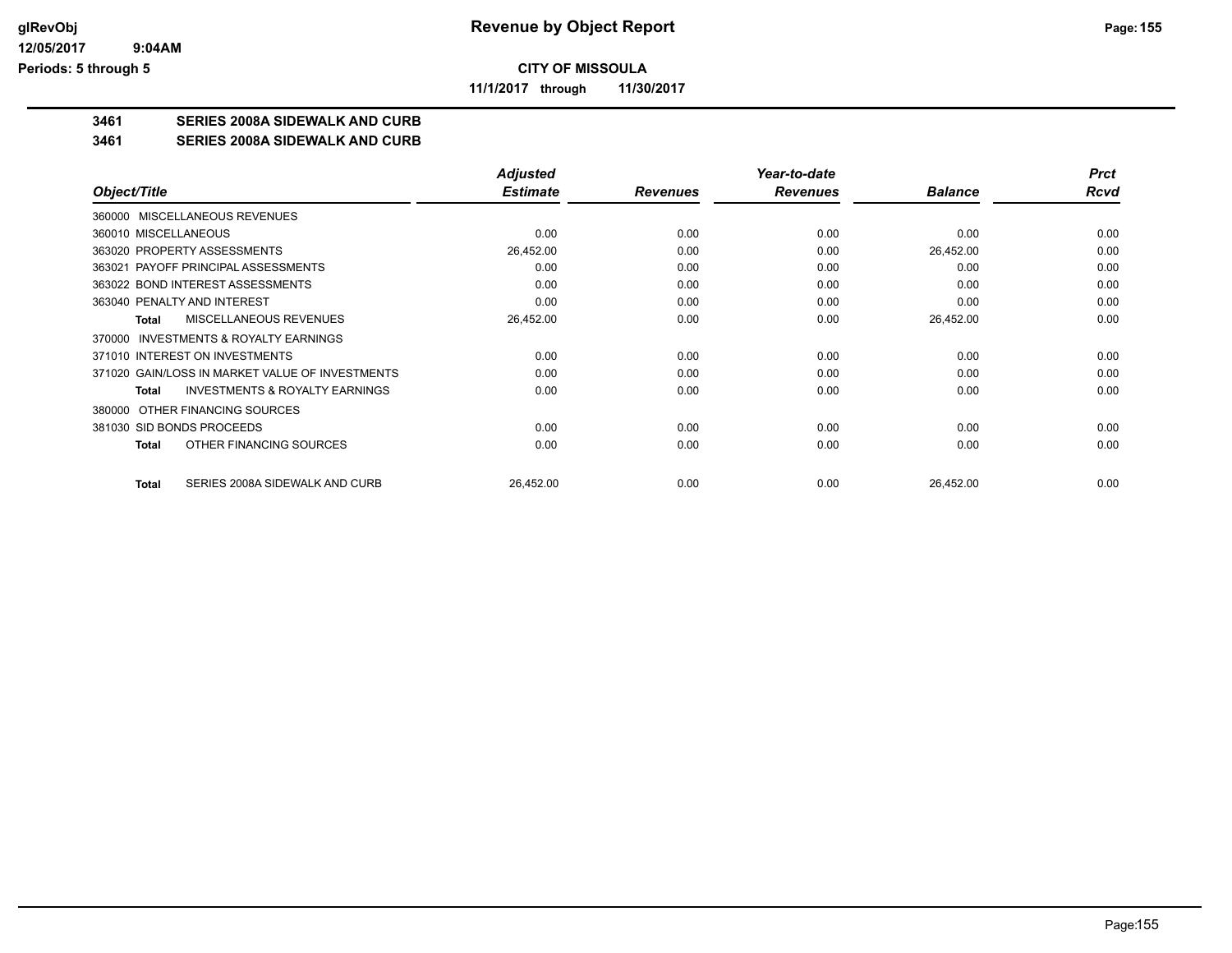**11/1/2017 through 11/30/2017**

# **3461 SERIES 2008A SIDEWALK AND CURB**

|                                                     | <b>Adjusted</b> |                 | Year-to-date    |                | <b>Prct</b> |
|-----------------------------------------------------|-----------------|-----------------|-----------------|----------------|-------------|
| Object/Title                                        | <b>Estimate</b> | <b>Revenues</b> | <b>Revenues</b> | <b>Balance</b> | Rcvd        |
| 360000 MISCELLANEOUS REVENUES                       |                 |                 |                 |                |             |
| 360010 MISCELLANEOUS                                | 0.00            | 0.00            | 0.00            | 0.00           | 0.00        |
| 363020 PROPERTY ASSESSMENTS                         | 26,452.00       | 0.00            | 0.00            | 26,452.00      | 0.00        |
| 363021 PAYOFF PRINCIPAL ASSESSMENTS                 | 0.00            | 0.00            | 0.00            | 0.00           | 0.00        |
| 363022 BOND INTEREST ASSESSMENTS                    | 0.00            | 0.00            | 0.00            | 0.00           | 0.00        |
| 363040 PENALTY AND INTEREST                         | 0.00            | 0.00            | 0.00            | 0.00           | 0.00        |
| MISCELLANEOUS REVENUES<br>Total                     | 26,452.00       | 0.00            | 0.00            | 26,452.00      | 0.00        |
| <b>INVESTMENTS &amp; ROYALTY EARNINGS</b><br>370000 |                 |                 |                 |                |             |
| 371010 INTEREST ON INVESTMENTS                      | 0.00            | 0.00            | 0.00            | 0.00           | 0.00        |
| 371020 GAIN/LOSS IN MARKET VALUE OF INVESTMENT      | 0.00            | 0.00            | 0.00            | 0.00           | 0.00        |
| <b>INVESTMENTS &amp; ROYALTY EARNINGS</b><br>Total  | 0.00            | 0.00            | 0.00            | 0.00           | 0.00        |
| 380000 OTHER FINANCING SOURCES                      |                 |                 |                 |                |             |
| 381030 SID BONDS PROCEEDS                           | 0.00            | 0.00            | 0.00            | 0.00           | 0.00        |
| OTHER FINANCING SOURCES<br>Total                    | 0.00            | 0.00            | 0.00            | 0.00           | 0.00        |
|                                                     |                 |                 |                 |                |             |
| SERIES 2008A SIDEWALK AND CURB<br>Total             | 26.452.00       | 0.00            | 0.00            | 26,452.00      | 0.00        |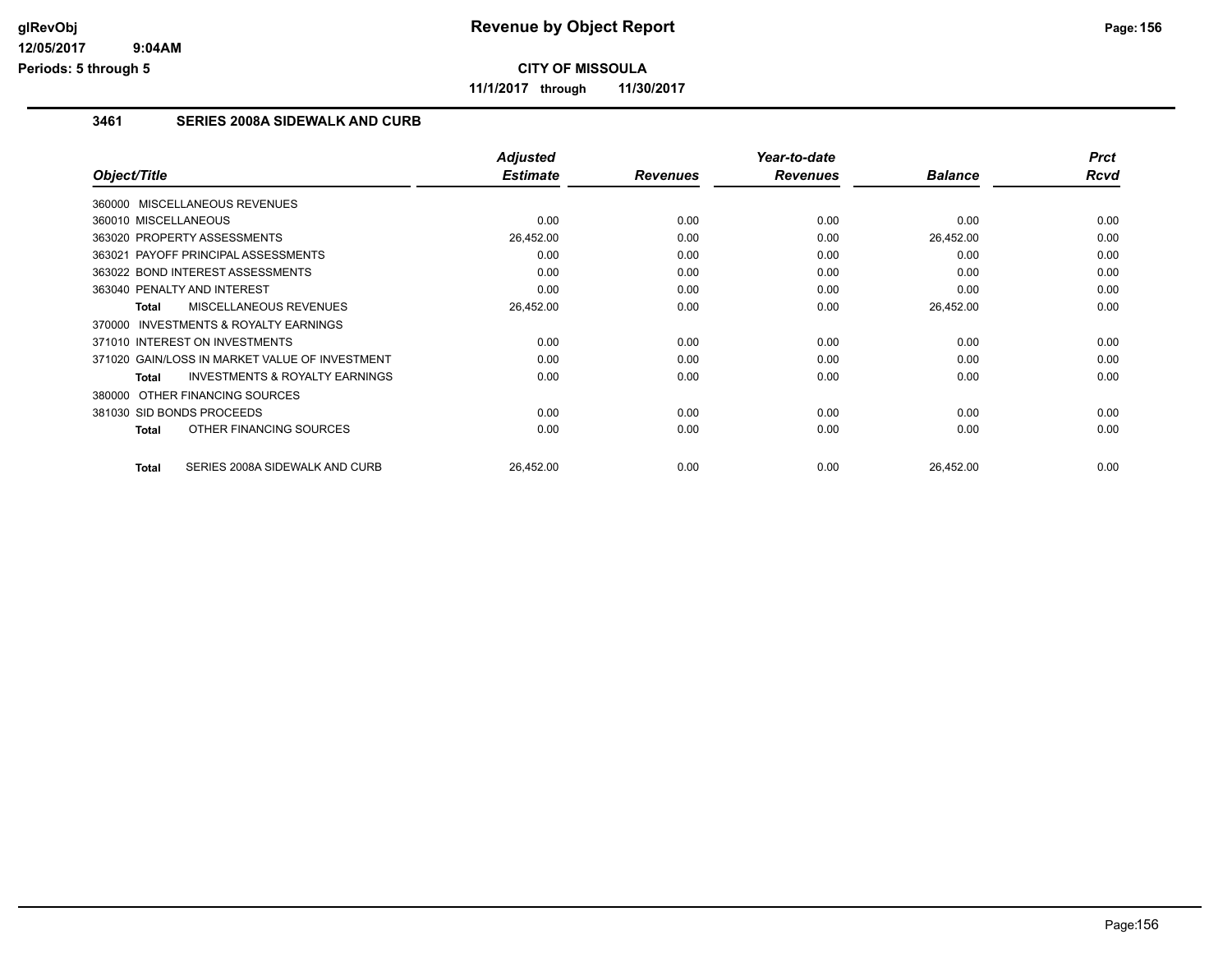**11/1/2017 through 11/30/2017**

# **3462 SERIES 2009 SIDEWALK AND CURB**

## **3462 SERIES 2009 SIDEWALK AND CURB**

|                                                     | <b>Adjusted</b> |                 | Year-to-date    |                | <b>Prct</b> |
|-----------------------------------------------------|-----------------|-----------------|-----------------|----------------|-------------|
| Object/Title                                        | <b>Estimate</b> | <b>Revenues</b> | <b>Revenues</b> | <b>Balance</b> | <b>Rcvd</b> |
| MISCELLANEOUS REVENUES<br>360000                    |                 |                 |                 |                |             |
| 360010 MISCELLANEOUS                                | 5,161.00        | 0.00            | 0.00            | 5,161.00       | 0.00        |
| 363020 PROPERTY ASSESSMENTS                         | 36,018.00       | 0.00            | 0.00            | 36,018.00      | 0.00        |
| 363021 PAYOFF PRINCIPAL ASSESSMENTS                 | 0.00            | 0.00            | 0.00            | 0.00           | 0.00        |
| 363022 BOND INTEREST ASSESSMENTS                    | 0.00            | 0.00            | 0.00            | 0.00           | 0.00        |
| 363040 PENALTY AND INTEREST                         | 0.00            | 0.00            | 0.00            | 0.00           | 0.00        |
| MISCELLANEOUS REVENUES<br>Total                     | 41,179.00       | 0.00            | 0.00            | 41,179.00      | 0.00        |
| <b>INVESTMENTS &amp; ROYALTY EARNINGS</b><br>370000 |                 |                 |                 |                |             |
| 371010 INTEREST ON INVESTMENTS                      | 0.00            | 0.00            | 0.00            | 0.00           | 0.00        |
| 371020 GAIN/LOSS IN MARKET VALUE OF INVESTMENTS     | 0.00            | 0.00            | 0.00            | 0.00           | 0.00        |
| <b>INVESTMENTS &amp; ROYALTY EARNINGS</b><br>Total  | 0.00            | 0.00            | 0.00            | 0.00           | 0.00        |
| OTHER FINANCING SOURCES<br>380000                   |                 |                 |                 |                |             |
| 381030 SID BONDS PROCEEDS                           | 0.00            | 0.00            | 0.00            | 0.00           | 0.00        |
| 383042 TRANSFERS FROM OTHER FUNDS                   | 0.00            | 0.00            | 0.00            | 0.00           | 0.00        |
| OTHER FINANCING SOURCES<br><b>Total</b>             | 0.00            | 0.00            | 0.00            | 0.00           | 0.00        |
| SERIES 2009 SIDEWALK AND CURB<br><b>Total</b>       | 41,179.00       | 0.00            | 0.00            | 41,179.00      | 0.00        |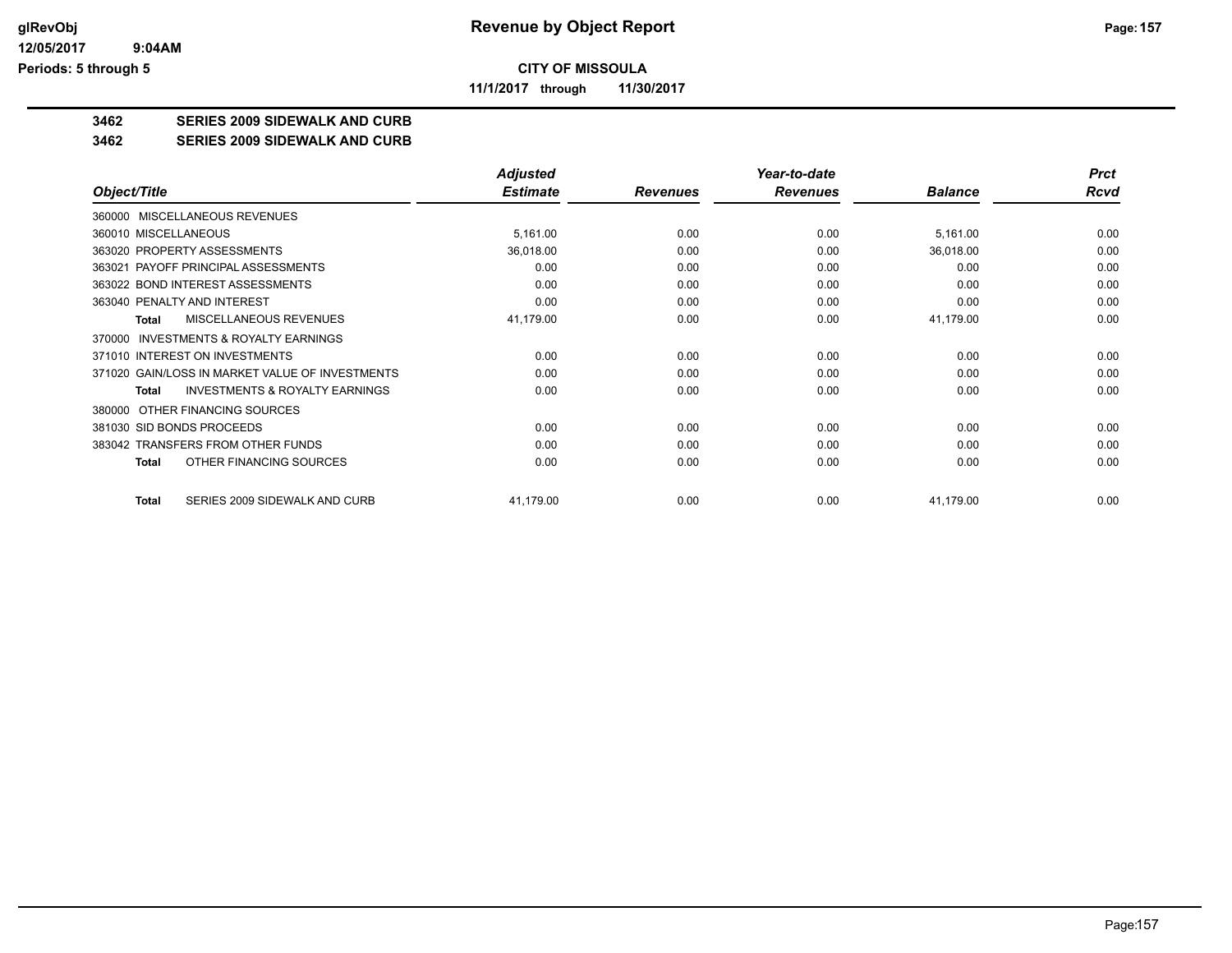**11/1/2017 through 11/30/2017**

# **3462 SERIES 2009 SIDEWALK AND CURB**

|                                                     | <b>Adjusted</b> |                 | Year-to-date    |                | <b>Prct</b> |
|-----------------------------------------------------|-----------------|-----------------|-----------------|----------------|-------------|
| Object/Title                                        | <b>Estimate</b> | <b>Revenues</b> | <b>Revenues</b> | <b>Balance</b> | <b>Rcvd</b> |
| 360000 MISCELLANEOUS REVENUES                       |                 |                 |                 |                |             |
| 360010 MISCELLANEOUS                                | 5,161.00        | 0.00            | 0.00            | 5,161.00       | 0.00        |
| 363020 PROPERTY ASSESSMENTS                         | 36,018.00       | 0.00            | 0.00            | 36,018.00      | 0.00        |
| 363021 PAYOFF PRINCIPAL ASSESSMENTS                 | 0.00            | 0.00            | 0.00            | 0.00           | 0.00        |
| 363022 BOND INTEREST ASSESSMENTS                    | 0.00            | 0.00            | 0.00            | 0.00           | 0.00        |
| 363040 PENALTY AND INTEREST                         | 0.00            | 0.00            | 0.00            | 0.00           | 0.00        |
| MISCELLANEOUS REVENUES<br>Total                     | 41,179.00       | 0.00            | 0.00            | 41,179.00      | 0.00        |
| <b>INVESTMENTS &amp; ROYALTY EARNINGS</b><br>370000 |                 |                 |                 |                |             |
| 371010 INTEREST ON INVESTMENTS                      | 0.00            | 0.00            | 0.00            | 0.00           | 0.00        |
| 371020 GAIN/LOSS IN MARKET VALUE OF INVESTMENT      | 0.00            | 0.00            | 0.00            | 0.00           | 0.00        |
| <b>INVESTMENTS &amp; ROYALTY EARNINGS</b><br>Total  | 0.00            | 0.00            | 0.00            | 0.00           | 0.00        |
| 380000 OTHER FINANCING SOURCES                      |                 |                 |                 |                |             |
| 381030 SID BONDS PROCEEDS                           | 0.00            | 0.00            | 0.00            | 0.00           | 0.00        |
| 383042 TRANSFERS FROM OTHER FUNDS                   | 0.00            | 0.00            | 0.00            | 0.00           | 0.00        |
| OTHER FINANCING SOURCES<br><b>Total</b>             | 0.00            | 0.00            | 0.00            | 0.00           | 0.00        |
| SERIES 2009 SIDEWALK AND CURB<br>Total              | 41,179.00       | 0.00            | 0.00            | 41,179.00      | 0.00        |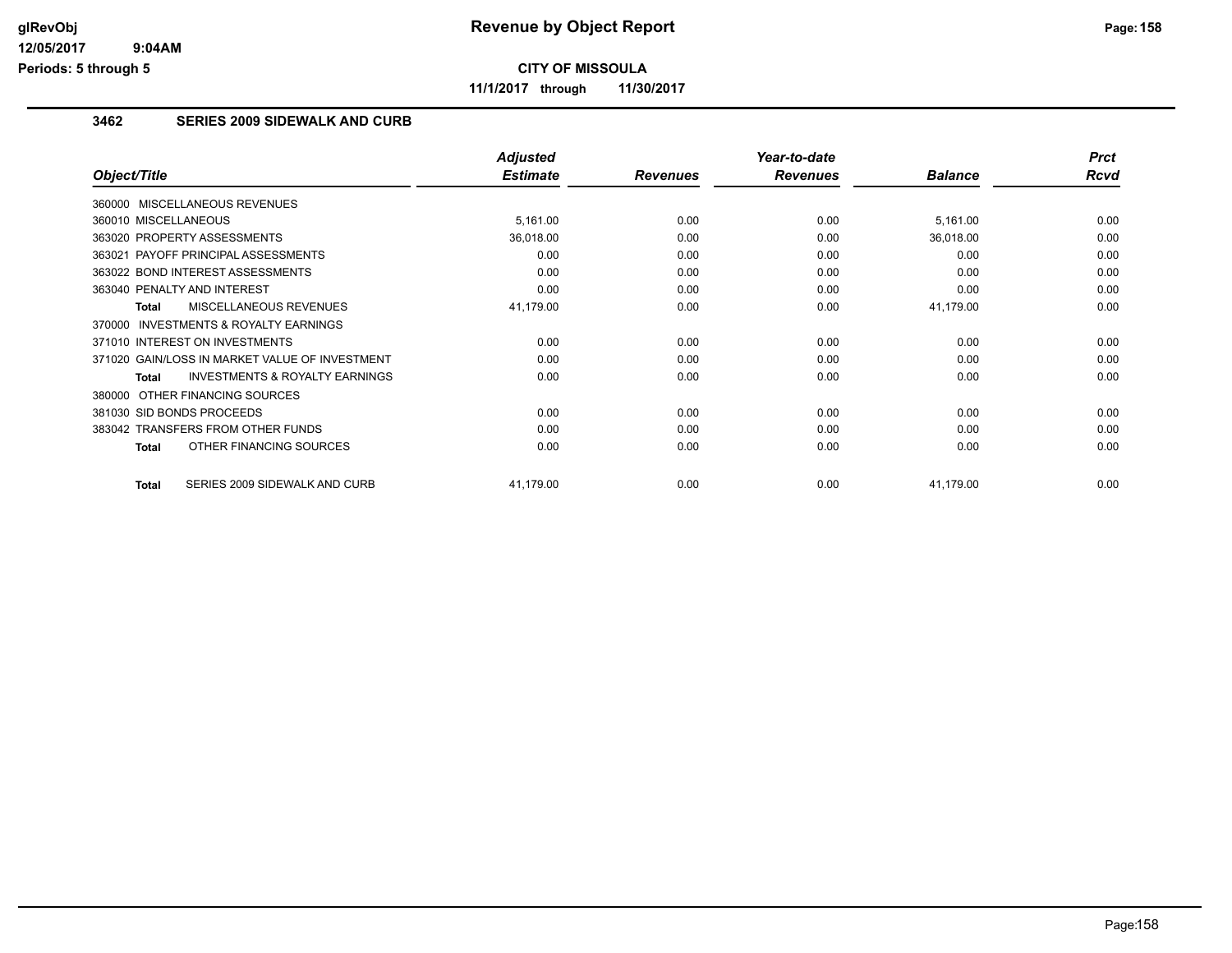**11/1/2017 through 11/30/2017**

# **3463 SERIES 2010 SIDEWALK AND CURB**

## **3463 SERIES 2010 SIDEWALK AND CURB**

|                                                     | <b>Adjusted</b> |                 | Year-to-date    |                | <b>Prct</b> |
|-----------------------------------------------------|-----------------|-----------------|-----------------|----------------|-------------|
| Object/Title                                        | <b>Estimate</b> | <b>Revenues</b> | <b>Revenues</b> | <b>Balance</b> | <b>Rcvd</b> |
| MISCELLANEOUS REVENUES<br>360000                    |                 |                 |                 |                |             |
| 360010 MISCELLANEOUS                                | 3,452.00        | 0.00            | 0.00            | 3,452.00       | 0.00        |
| 363020 PROPERTY ASSESSMENTS                         | 92,938.00       | 2,328.03        | 2,691.48        | 90,246.52      | 2.90        |
| 363021 PAYOFF PRINCIPAL ASSESSMENTS                 | 0.00            | 0.00            | 5,887.36        | $-5,887.36$    | 0.00        |
| 363022 BOND INTEREST ASSESSMENTS                    | 0.00            | 0.00            | 0.00            | 0.00           | 0.00        |
| 363040 PENALTY AND INTEREST                         | 0.00            | 0.00            | 17.53           | $-17.53$       | 0.00        |
| <b>MISCELLANEOUS REVENUES</b><br><b>Total</b>       | 96,390.00       | 2,328.03        | 8,596.37        | 87,793.63      | 8.92        |
| <b>INVESTMENTS &amp; ROYALTY EARNINGS</b><br>370000 |                 |                 |                 |                |             |
| 371010 INTEREST ON INVESTMENTS                      | 0.00            | 0.00            | 0.00            | 0.00           | 0.00        |
| 371020 GAIN/LOSS IN MARKET VALUE OF INVESTMENTS     | 0.00            | 0.00            | 0.00            | 0.00           | 0.00        |
| <b>INVESTMENTS &amp; ROYALTY EARNINGS</b><br>Total  | 0.00            | 0.00            | 0.00            | 0.00           | 0.00        |
| OTHER FINANCING SOURCES<br>380000                   |                 |                 |                 |                |             |
| 381030 SID BONDS PROCEEDS                           | 0.00            | 0.00            | 0.00            | 0.00           | 0.00        |
| 383042 TRANSFERS FROM OTHER FUNDS                   | 0.00            | 0.00            | 0.00            | 0.00           | 0.00        |
| OTHER FINANCING SOURCES<br>Total                    | 0.00            | 0.00            | 0.00            | 0.00           | 0.00        |
| SERIES 2010 SIDEWALK AND CURB<br>Total              | 96,390.00       | 2,328.03        | 8,596.37        | 87,793.63      | 8.92        |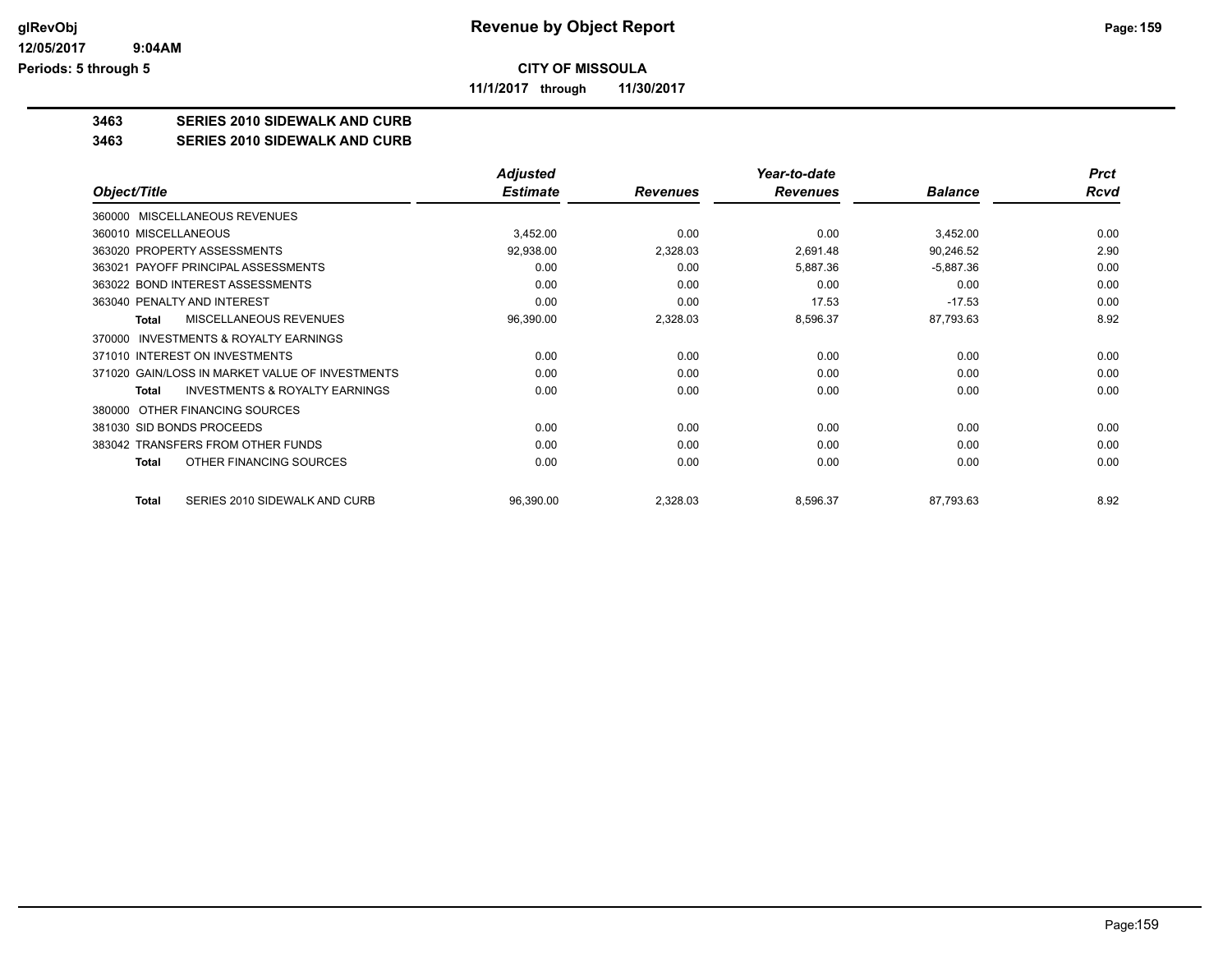**11/1/2017 through 11/30/2017**

# **3463 SERIES 2010 SIDEWALK AND CURB**

|                                                           | <b>Adjusted</b> |                 | Year-to-date    |                | <b>Prct</b> |
|-----------------------------------------------------------|-----------------|-----------------|-----------------|----------------|-------------|
| Object/Title                                              | <b>Estimate</b> | <b>Revenues</b> | <b>Revenues</b> | <b>Balance</b> | Rcvd        |
| MISCELLANEOUS REVENUES<br>360000                          |                 |                 |                 |                |             |
| 360010 MISCELLANEOUS                                      | 3,452.00        | 0.00            | 0.00            | 3,452.00       | 0.00        |
| 363020 PROPERTY ASSESSMENTS                               | 92,938.00       | 2,328.03        | 2,691.48        | 90,246.52      | 2.90        |
| 363021 PAYOFF PRINCIPAL ASSESSMENTS                       | 0.00            | 0.00            | 5,887.36        | $-5,887.36$    | 0.00        |
| 363022 BOND INTEREST ASSESSMENTS                          | 0.00            | 0.00            | 0.00            | 0.00           | 0.00        |
| 363040 PENALTY AND INTEREST                               | 0.00            | 0.00            | 17.53           | $-17.53$       | 0.00        |
| <b>MISCELLANEOUS REVENUES</b><br><b>Total</b>             | 96,390.00       | 2,328.03        | 8,596.37        | 87,793.63      | 8.92        |
| INVESTMENTS & ROYALTY EARNINGS<br>370000                  |                 |                 |                 |                |             |
| 371010 INTEREST ON INVESTMENTS                            | 0.00            | 0.00            | 0.00            | 0.00           | 0.00        |
| 371020 GAIN/LOSS IN MARKET VALUE OF INVESTMENT            | 0.00            | 0.00            | 0.00            | 0.00           | 0.00        |
| <b>INVESTMENTS &amp; ROYALTY EARNINGS</b><br><b>Total</b> | 0.00            | 0.00            | 0.00            | 0.00           | 0.00        |
| OTHER FINANCING SOURCES<br>380000                         |                 |                 |                 |                |             |
| 381030 SID BONDS PROCEEDS                                 | 0.00            | 0.00            | 0.00            | 0.00           | 0.00        |
| 383042 TRANSFERS FROM OTHER FUNDS                         | 0.00            | 0.00            | 0.00            | 0.00           | 0.00        |
| OTHER FINANCING SOURCES<br><b>Total</b>                   | 0.00            | 0.00            | 0.00            | 0.00           | 0.00        |
| SERIES 2010 SIDEWALK AND CURB<br>Total                    | 96,390.00       | 2,328.03        | 8,596.37        | 87,793.63      | 8.92        |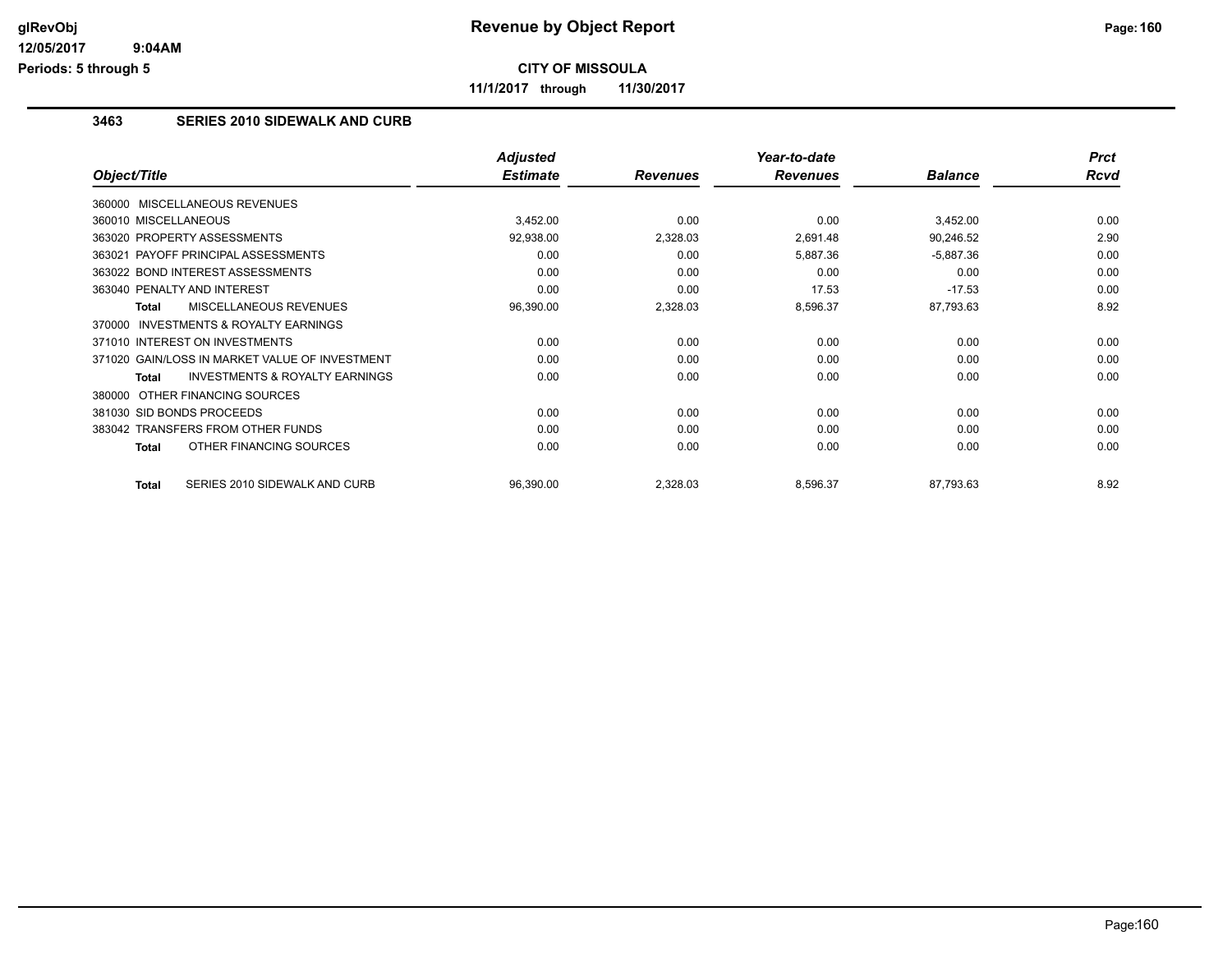**11/1/2017 through 11/30/2017**

**3464 FY12 S/C DEBT SERVICE**

**3464 FY12 S/C DEBT SERVICE**

|                                                     | <b>Adjusted</b> |                 | Year-to-date    |                | <b>Prct</b> |
|-----------------------------------------------------|-----------------|-----------------|-----------------|----------------|-------------|
| Object/Title                                        | <b>Estimate</b> | <b>Revenues</b> | <b>Revenues</b> | <b>Balance</b> | <b>Rcvd</b> |
| 360000 MISCELLANEOUS REVENUES                       |                 |                 |                 |                |             |
| 360010 MISCELLANEOUS                                | 3,670.00        | 0.00            | 0.00            | 3,670.00       | 0.00        |
| 363020 PROPERTY ASSESSMENTS                         | 64,560.00       | 312.65          | 312.65          | 64,247.35      | 0.48        |
| 363021 PAYOFF PRINCIPAL ASSESSMENTS                 | 0.00            | 0.00            | 0.00            | 0.00           | 0.00        |
| 363022 BOND INTEREST ASSESSMENTS                    | 0.00            | 0.00            | 0.00            | 0.00           | 0.00        |
| 363040 PENALTY AND INTEREST                         | 0.00            | 0.00            | 0.00            | 0.00           | 0.00        |
| <b>MISCELLANEOUS REVENUES</b><br><b>Total</b>       | 68,230.00       | 312.65          | 312.65          | 67,917.35      | 0.46        |
| <b>INVESTMENTS &amp; ROYALTY EARNINGS</b><br>370000 |                 |                 |                 |                |             |
| 371010 INTEREST ON INVESTMENTS                      | 0.00            | 0.00            | 0.00            | 0.00           | 0.00        |
| 371020 GAIN/LOSS IN MARKET VALUE OF INVESTMENTS     | 0.00            | 0.00            | 0.00            | 0.00           | 0.00        |
| <b>INVESTMENTS &amp; ROYALTY EARNINGS</b><br>Total  | 0.00            | 0.00            | 0.00            | 0.00           | 0.00        |
| OTHER FINANCING SOURCES<br>380000                   |                 |                 |                 |                |             |
| 381030 SID BONDS PROCEEDS                           | 0.00            | 0.00            | 0.00            | 0.00           | 0.00        |
| 383042 TRANSFERS FROM OTHER FUNDS                   | 0.00            | 0.00            | 0.00            | 0.00           | 0.00        |
| OTHER FINANCING SOURCES<br><b>Total</b>             | 0.00            | 0.00            | 0.00            | 0.00           | 0.00        |
| FY12 S/C DEBT SERVICE<br><b>Total</b>               | 68,230.00       | 312.65          | 312.65          | 67,917.35      | 0.46        |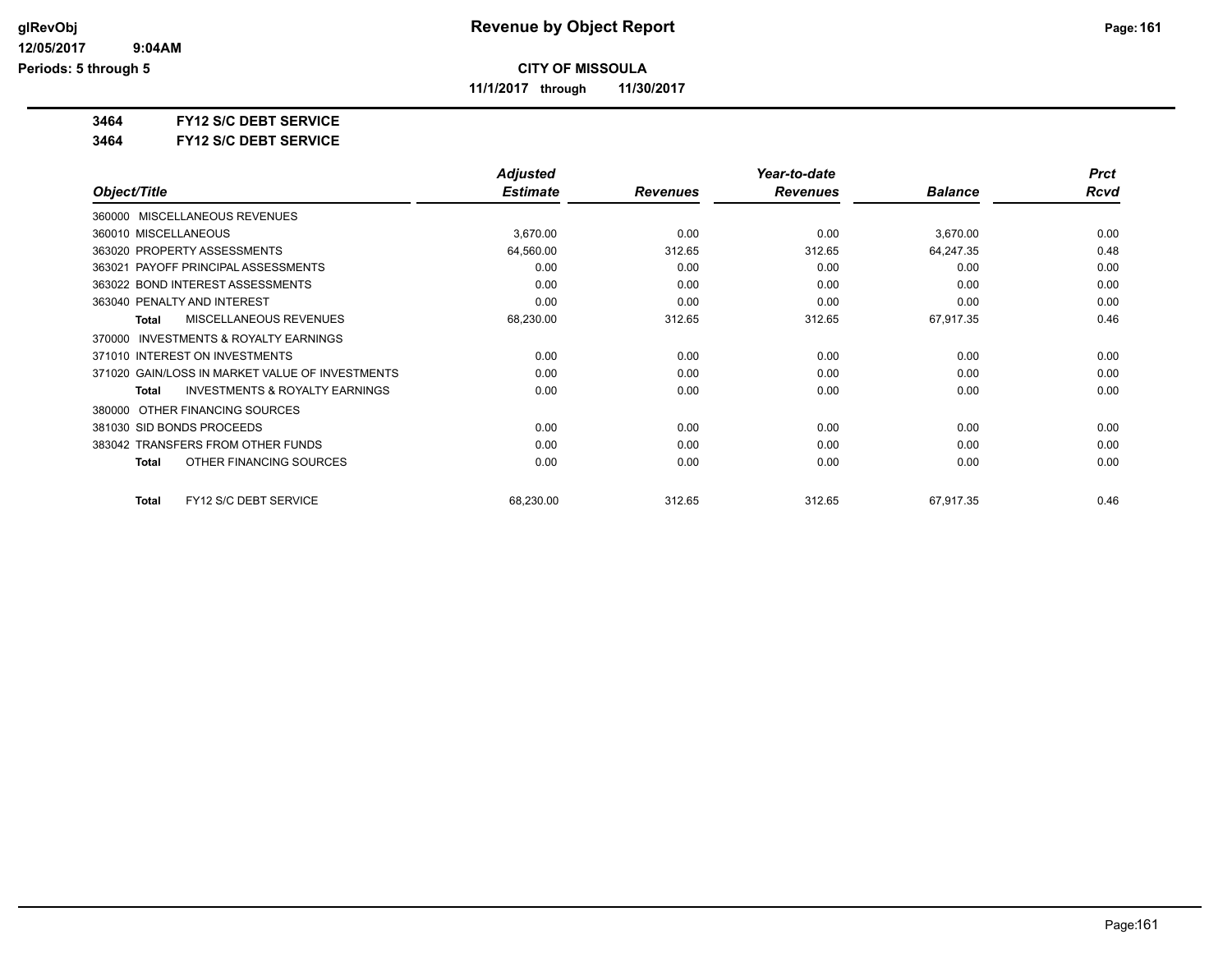**11/1/2017 through 11/30/2017**

## **3464 FY12 S/C DEBT SERVICE**

|                                                     | <b>Adjusted</b> |                 | Year-to-date    |                | <b>Prct</b> |
|-----------------------------------------------------|-----------------|-----------------|-----------------|----------------|-------------|
| Object/Title                                        | <b>Estimate</b> | <b>Revenues</b> | <b>Revenues</b> | <b>Balance</b> | Rcvd        |
| 360000 MISCELLANEOUS REVENUES                       |                 |                 |                 |                |             |
| 360010 MISCELLANEOUS                                | 3,670.00        | 0.00            | 0.00            | 3,670.00       | 0.00        |
| 363020 PROPERTY ASSESSMENTS                         | 64,560.00       | 312.65          | 312.65          | 64,247.35      | 0.48        |
| PAYOFF PRINCIPAL ASSESSMENTS<br>363021              | 0.00            | 0.00            | 0.00            | 0.00           | 0.00        |
| 363022 BOND INTEREST ASSESSMENTS                    | 0.00            | 0.00            | 0.00            | 0.00           | 0.00        |
| 363040 PENALTY AND INTEREST                         | 0.00            | 0.00            | 0.00            | 0.00           | 0.00        |
| MISCELLANEOUS REVENUES<br>Total                     | 68,230.00       | 312.65          | 312.65          | 67,917.35      | 0.46        |
| <b>INVESTMENTS &amp; ROYALTY EARNINGS</b><br>370000 |                 |                 |                 |                |             |
| 371010 INTEREST ON INVESTMENTS                      | 0.00            | 0.00            | 0.00            | 0.00           | 0.00        |
| 371020 GAIN/LOSS IN MARKET VALUE OF INVESTMENT      | 0.00            | 0.00            | 0.00            | 0.00           | 0.00        |
| <b>INVESTMENTS &amp; ROYALTY EARNINGS</b><br>Total  | 0.00            | 0.00            | 0.00            | 0.00           | 0.00        |
| 380000 OTHER FINANCING SOURCES                      |                 |                 |                 |                |             |
| 381030 SID BONDS PROCEEDS                           | 0.00            | 0.00            | 0.00            | 0.00           | 0.00        |
| 383042 TRANSFERS FROM OTHER FUNDS                   | 0.00            | 0.00            | 0.00            | 0.00           | 0.00        |
| OTHER FINANCING SOURCES<br><b>Total</b>             | 0.00            | 0.00            | 0.00            | 0.00           | 0.00        |
| FY12 S/C DEBT SERVICE<br><b>Total</b>               | 68,230.00       | 312.65          | 312.65          | 67,917.35      | 0.46        |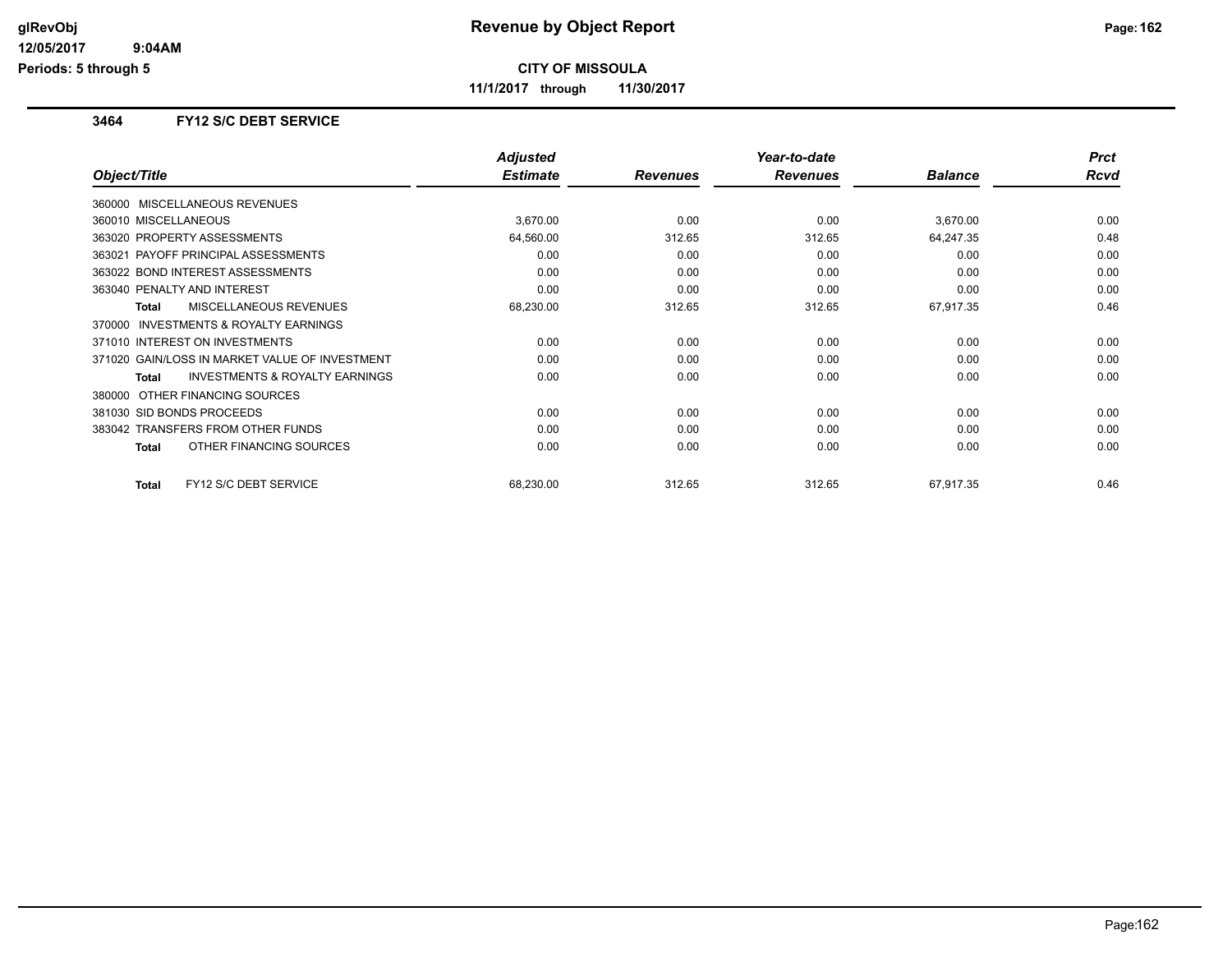**11/1/2017 through 11/30/2017**

# **3465 FY13 SIDEWALK/CURB DEBT SERVICE**

## **3465 FY13 SIDEWALK/CURB DEBT SERVICE**

|                                                     | <b>Adjusted</b> |                 | Year-to-date    |                | <b>Prct</b> |
|-----------------------------------------------------|-----------------|-----------------|-----------------|----------------|-------------|
| Object/Title                                        | <b>Estimate</b> | <b>Revenues</b> | <b>Revenues</b> | <b>Balance</b> | <b>Rcvd</b> |
| 360000 MISCELLANEOUS REVENUES                       |                 |                 |                 |                |             |
| 360010 MISCELLANEOUS                                | 855.00          | 0.00            | 0.00            | 855.00         | 0.00        |
| 363020 PROPERTY ASSESSMENTS                         | 38,113.00       | 643.37          | 643.37          | 37,469.63      | 1.69        |
| PAYOFF PRINCIPAL ASSESSMENTS<br>363021              | 0.00            | 0.00            | 0.00            | 0.00           | 0.00        |
| 363022 BOND INTEREST ASSESSMENTS                    | 0.00            | 0.00            | 0.00            | 0.00           | 0.00        |
| 363040 PENALTY AND INTEREST                         | 0.00            | 0.00            | 0.00            | 0.00           | 0.00        |
| <b>MISCELLANEOUS REVENUES</b><br>Total              | 38,968.00       | 643.37          | 643.37          | 38,324.63      | 1.65        |
| <b>INVESTMENTS &amp; ROYALTY EARNINGS</b><br>370000 |                 |                 |                 |                |             |
| 371010 INTEREST ON INVESTMENTS                      | 0.00            | 0.00            | 0.00            | 0.00           | 0.00        |
| 371020 GAIN/LOSS IN MARKET VALUE OF INVESTMENTS     | 0.00            | 0.00            | 0.00            | 0.00           | 0.00        |
| <b>INVESTMENTS &amp; ROYALTY EARNINGS</b><br>Total  | 0.00            | 0.00            | 0.00            | 0.00           | 0.00        |
| OTHER FINANCING SOURCES<br>380000                   |                 |                 |                 |                |             |
| 381030 SID BONDS PROCEEDS                           | 0.00            | 0.00            | 0.00            | 0.00           | 0.00        |
| 383042 TRANSFERS FROM OTHER FUNDS                   | 0.00            | 0.00            | 0.00            | 0.00           | 0.00        |
| OTHER FINANCING SOURCES<br>Total                    | 0.00            | 0.00            | 0.00            | 0.00           | 0.00        |
| FY13 SIDEWALK/CURB DEBT SERVICE<br>Total            | 38,968.00       | 643.37          | 643.37          | 38,324.63      | 1.65        |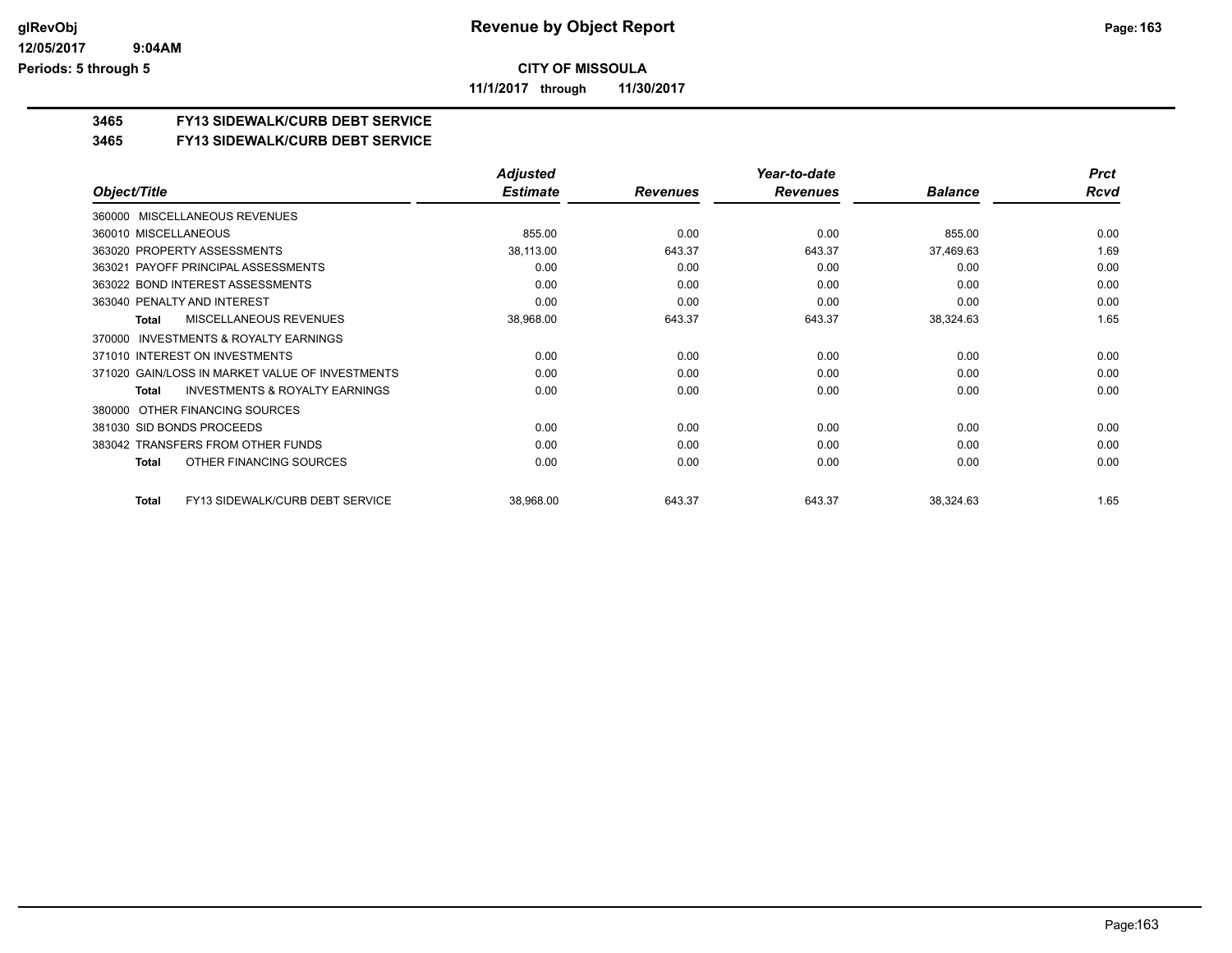**11/1/2017 through 11/30/2017**

# **3465 FY13 SIDEWALK/CURB DEBT SERVICE**

|                                                           | <b>Adjusted</b> |                 | Year-to-date    |                | <b>Prct</b> |
|-----------------------------------------------------------|-----------------|-----------------|-----------------|----------------|-------------|
| Object/Title                                              | <b>Estimate</b> | <b>Revenues</b> | <b>Revenues</b> | <b>Balance</b> | Rcvd        |
| 360000 MISCELLANEOUS REVENUES                             |                 |                 |                 |                |             |
| 360010 MISCELLANEOUS                                      | 855.00          | 0.00            | 0.00            | 855.00         | 0.00        |
| 363020 PROPERTY ASSESSMENTS                               | 38,113.00       | 643.37          | 643.37          | 37,469.63      | 1.69        |
| PAYOFF PRINCIPAL ASSESSMENTS<br>363021                    | 0.00            | 0.00            | 0.00            | 0.00           | 0.00        |
| 363022 BOND INTEREST ASSESSMENTS                          | 0.00            | 0.00            | 0.00            | 0.00           | 0.00        |
| 363040 PENALTY AND INTEREST                               | 0.00            | 0.00            | 0.00            | 0.00           | 0.00        |
| MISCELLANEOUS REVENUES<br><b>Total</b>                    | 38,968.00       | 643.37          | 643.37          | 38,324.63      | 1.65        |
| INVESTMENTS & ROYALTY EARNINGS<br>370000                  |                 |                 |                 |                |             |
| 371010 INTEREST ON INVESTMENTS                            | 0.00            | 0.00            | 0.00            | 0.00           | 0.00        |
| 371020 GAIN/LOSS IN MARKET VALUE OF INVESTMENT            | 0.00            | 0.00            | 0.00            | 0.00           | 0.00        |
| <b>INVESTMENTS &amp; ROYALTY EARNINGS</b><br><b>Total</b> | 0.00            | 0.00            | 0.00            | 0.00           | 0.00        |
| 380000 OTHER FINANCING SOURCES                            |                 |                 |                 |                |             |
| 381030 SID BONDS PROCEEDS                                 | 0.00            | 0.00            | 0.00            | 0.00           | 0.00        |
| 383042 TRANSFERS FROM OTHER FUNDS                         | 0.00            | 0.00            | 0.00            | 0.00           | 0.00        |
| OTHER FINANCING SOURCES<br>Total                          | 0.00            | 0.00            | 0.00            | 0.00           | 0.00        |
| FY13 SIDEWALK/CURB DEBT SERVICE<br><b>Total</b>           | 38,968.00       | 643.37          | 643.37          | 38,324.63      | 1.65        |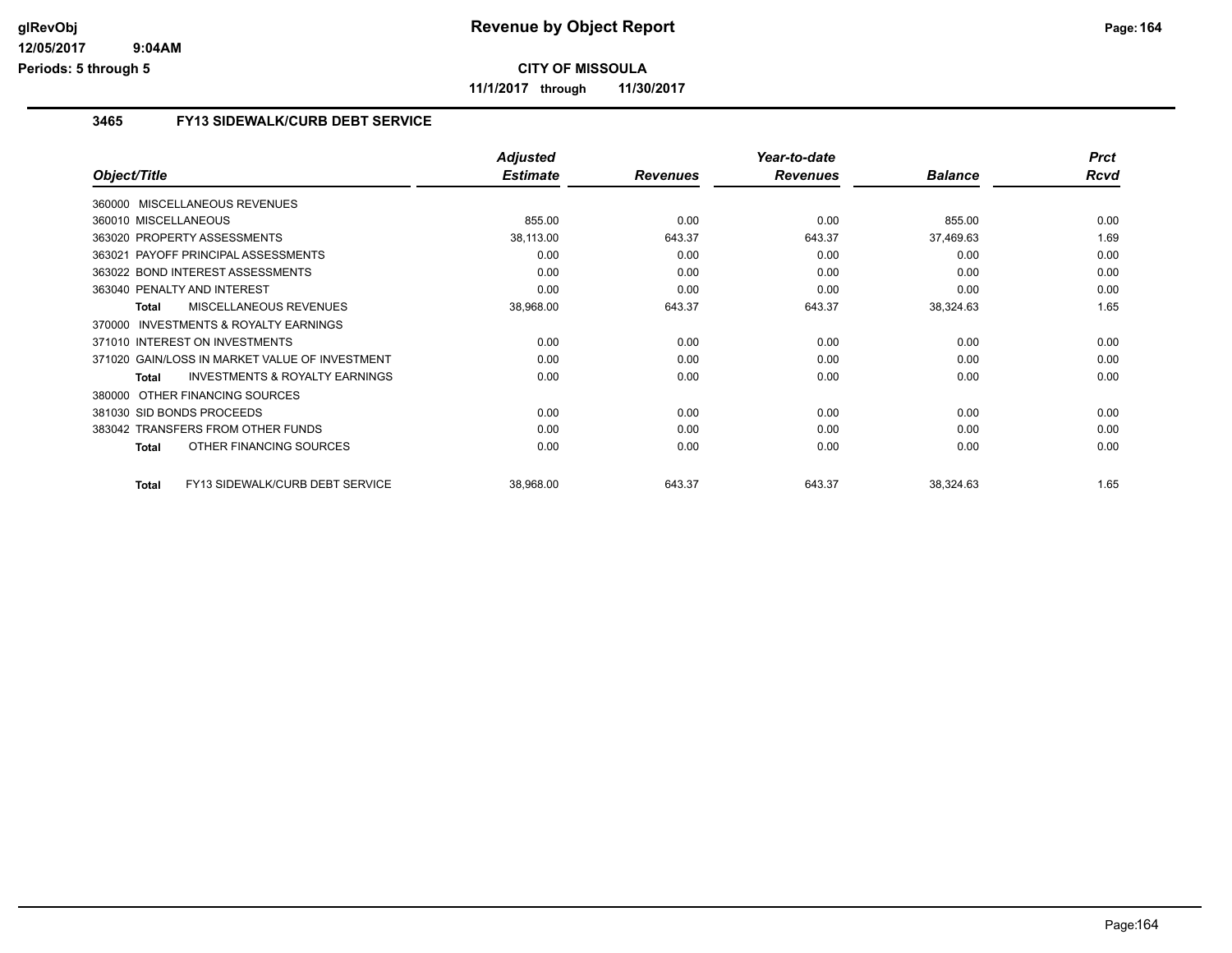**11/1/2017 through 11/30/2017**

# **3466 FY15 SIDEWALK/CURB DEBT SERVICE**

## **3466 FY15 SIDEWALK/CURB DEBT SERVICE**

|                                                           | <b>Adjusted</b> |                 | Year-to-date    |                | <b>Prct</b> |
|-----------------------------------------------------------|-----------------|-----------------|-----------------|----------------|-------------|
| Object/Title                                              | <b>Estimate</b> | <b>Revenues</b> | <b>Revenues</b> | <b>Balance</b> | <b>Rcvd</b> |
| MISCELLANEOUS REVENUES<br>360000                          |                 |                 |                 |                |             |
| 360010 MISCELLANEOUS                                      | 0.00            | 0.00            | 0.00            | 0.00           | 0.00        |
| 363020 PROPERTY ASSESSMENTS                               | 88,796.00       | 316.41          | 316.41          | 88,479.59      | 0.36        |
| 363021 PAYOFF PRINCIPAL ASSESSMENTS                       | 0.00            | 0.00            | 0.00            | 0.00           | 0.00        |
| 363022 BOND INTEREST ASSESSMENTS                          | 0.00            | 0.00            | 0.00            | 0.00           | 0.00        |
| 363040 PENALTY AND INTEREST                               | 0.00            | 0.00            | 0.00            | 0.00           | 0.00        |
| <b>MISCELLANEOUS REVENUES</b><br>Total                    | 88,796.00       | 316.41          | 316.41          | 88,479.59      | 0.36        |
| <b>INVESTMENTS &amp; ROYALTY EARNINGS</b><br>370000       |                 |                 |                 |                |             |
| 371010 INTEREST ON INVESTMENTS                            | 0.00            | 0.00            | 0.00            | 0.00           | 0.00        |
| 371020 GAIN/LOSS IN MARKET VALUE OF INVESTMENTS           | 0.00            | 0.00            | 0.00            | 0.00           | 0.00        |
| <b>INVESTMENTS &amp; ROYALTY EARNINGS</b><br><b>Total</b> | 0.00            | 0.00            | 0.00            | 0.00           | 0.00        |
| OTHER FINANCING SOURCES<br>380000                         |                 |                 |                 |                |             |
| 381030 SID BONDS PROCEEDS                                 | 0.00            | 0.00            | 0.00            | 0.00           | 0.00        |
| 383042 TRANSFERS FROM OTHER FUNDS                         | 0.00            | 0.00            | 0.00            | 0.00           | 0.00        |
| OTHER FINANCING SOURCES<br>Total                          | 0.00            | 0.00            | 0.00            | 0.00           | 0.00        |
| <b>FY15 SIDEWALK/CURB DEBT SERVICE</b><br>Total           | 88,796.00       | 316.41          | 316.41          | 88,479.59      | 0.36        |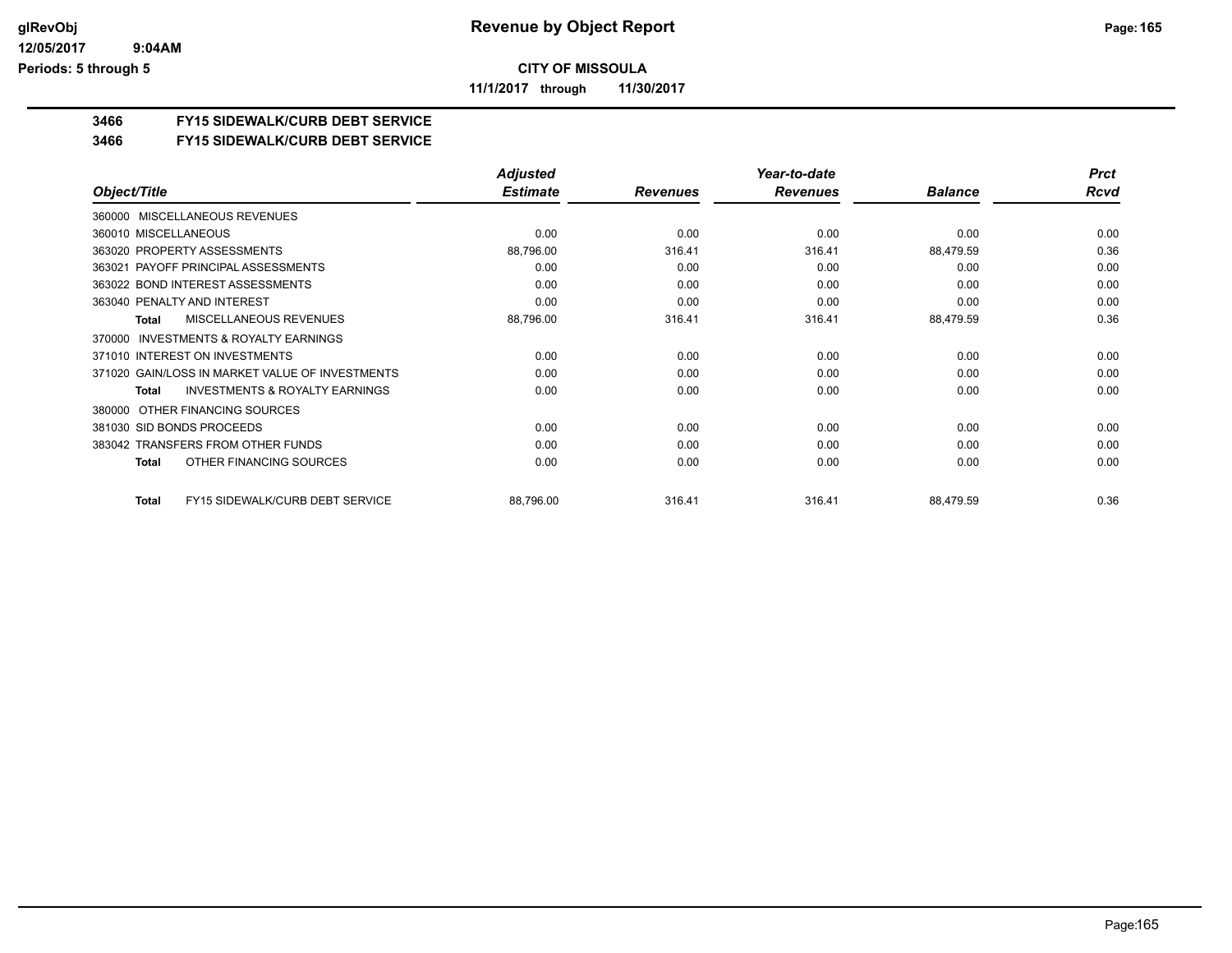**11/1/2017 through 11/30/2017**

# **3466 FY15 SIDEWALK/CURB DEBT SERVICE**

|                                                           | <b>Adjusted</b> |                 | Year-to-date    |                | <b>Prct</b> |
|-----------------------------------------------------------|-----------------|-----------------|-----------------|----------------|-------------|
| Object/Title                                              | <b>Estimate</b> | <b>Revenues</b> | <b>Revenues</b> | <b>Balance</b> | Rcvd        |
| 360000 MISCELLANEOUS REVENUES                             |                 |                 |                 |                |             |
| 360010 MISCELLANEOUS                                      | 0.00            | 0.00            | 0.00            | 0.00           | 0.00        |
| 363020 PROPERTY ASSESSMENTS                               | 88,796.00       | 316.41          | 316.41          | 88,479.59      | 0.36        |
| PAYOFF PRINCIPAL ASSESSMENTS<br>363021                    | 0.00            | 0.00            | 0.00            | 0.00           | 0.00        |
| 363022 BOND INTEREST ASSESSMENTS                          | 0.00            | 0.00            | 0.00            | 0.00           | 0.00        |
| 363040 PENALTY AND INTEREST                               | 0.00            | 0.00            | 0.00            | 0.00           | 0.00        |
| MISCELLANEOUS REVENUES<br><b>Total</b>                    | 88,796.00       | 316.41          | 316.41          | 88,479.59      | 0.36        |
| INVESTMENTS & ROYALTY EARNINGS<br>370000                  |                 |                 |                 |                |             |
| 371010 INTEREST ON INVESTMENTS                            | 0.00            | 0.00            | 0.00            | 0.00           | 0.00        |
| 371020 GAIN/LOSS IN MARKET VALUE OF INVESTMENT            | 0.00            | 0.00            | 0.00            | 0.00           | 0.00        |
| <b>INVESTMENTS &amp; ROYALTY EARNINGS</b><br><b>Total</b> | 0.00            | 0.00            | 0.00            | 0.00           | 0.00        |
| 380000 OTHER FINANCING SOURCES                            |                 |                 |                 |                |             |
| 381030 SID BONDS PROCEEDS                                 | 0.00            | 0.00            | 0.00            | 0.00           | 0.00        |
| 383042 TRANSFERS FROM OTHER FUNDS                         | 0.00            | 0.00            | 0.00            | 0.00           | 0.00        |
| OTHER FINANCING SOURCES<br>Total                          | 0.00            | 0.00            | 0.00            | 0.00           | 0.00        |
| FY15 SIDEWALK/CURB DEBT SERVICE<br><b>Total</b>           | 88,796.00       | 316.41          | 316.41          | 88,479.59      | 0.36        |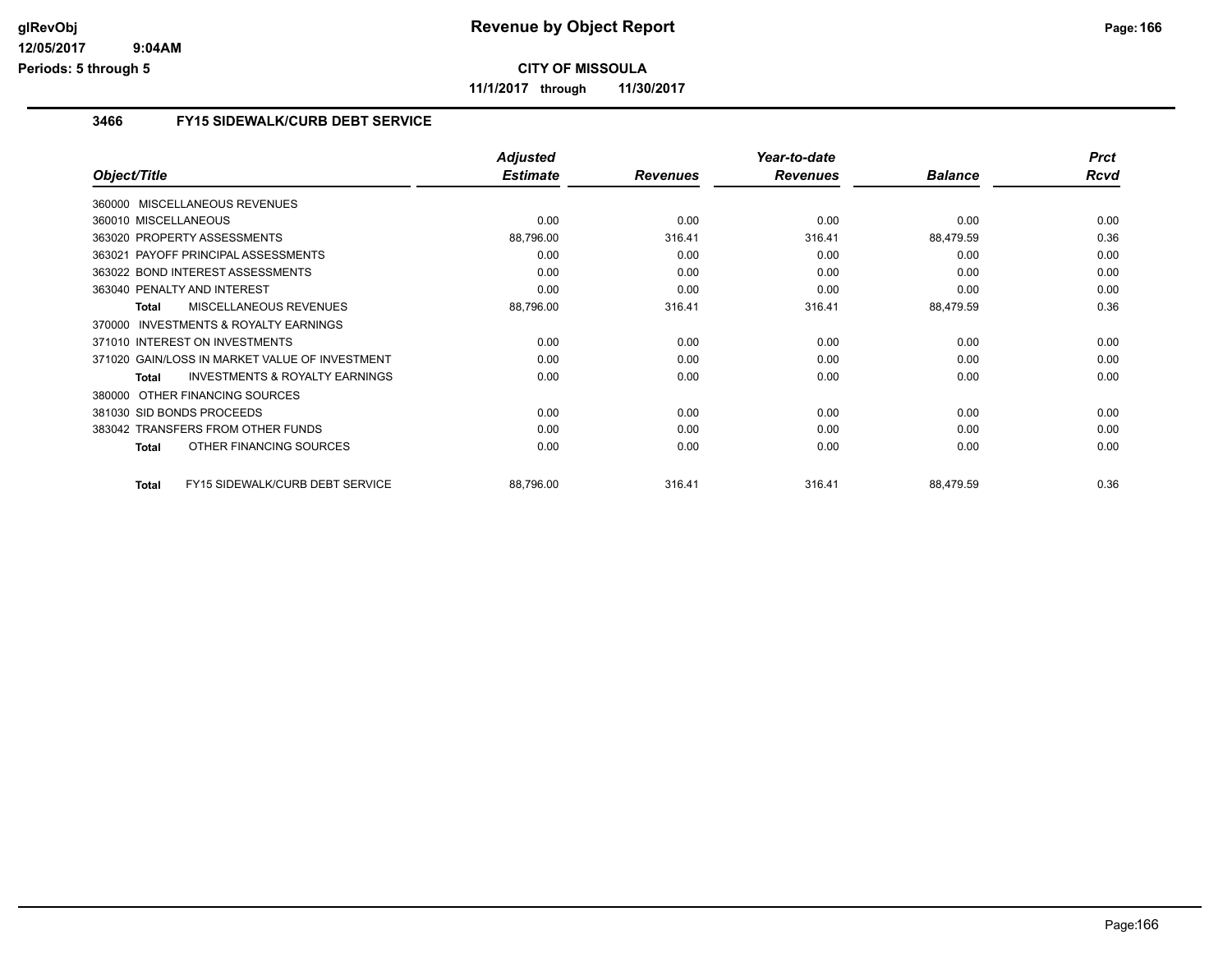**11/1/2017 through 11/30/2017**

# **3467 FY16 SIDEWALK/CURB DEBT SERVICE**

## **3467 FY16 SIDEWALK/CURB DEBT SERVICE**

|                                                    | <b>Adjusted</b> |                 | Year-to-date    |                | <b>Prct</b> |
|----------------------------------------------------|-----------------|-----------------|-----------------|----------------|-------------|
| Object/Title                                       | <b>Estimate</b> | <b>Revenues</b> | <b>Revenues</b> | <b>Balance</b> | <b>Rcvd</b> |
| 360000 MISCELLANEOUS REVENUES                      |                 |                 |                 |                |             |
| 360010 MISCELLANEOUS                               | 909.00          | 0.00            | 0.00            | 909.00         | 0.00        |
| 363020 PROPERTY ASSESSMENTS                        | 32,970.00       | 392.67          | 392.67          | 32,577.33      | 1.19        |
| 363021 PAYOFF PRINCIPAL ASSESSMENTS                | 0.00            | 0.00            | 0.00            | 0.00           | 0.00        |
| 363022 BOND INTEREST ASSESSMENTS                   | 0.00            | 0.00            | 0.00            | 0.00           | 0.00        |
| 363040 PENALTY AND INTEREST                        | 0.00            | 0.58            | 0.58            | $-0.58$        | 0.00        |
| MISCELLANEOUS REVENUES<br>Total                    | 33,879.00       | 393.25          | 393.25          | 33,485.75      | 1.16        |
| INVESTMENTS & ROYALTY EARNINGS<br>370000           |                 |                 |                 |                |             |
| 371010 INTEREST ON INVESTMENTS                     | 0.00            | 0.00            | 0.00            | 0.00           | 0.00        |
| 371020 GAIN/LOSS IN MARKET VALUE OF INVESTMENTS    | 0.00            | 0.00            | 0.00            | 0.00           | 0.00        |
| <b>INVESTMENTS &amp; ROYALTY EARNINGS</b><br>Total | 0.00            | 0.00            | 0.00            | 0.00           | 0.00        |
| OTHER FINANCING SOURCES<br>380000                  |                 |                 |                 |                |             |
| 381030 SID BONDS PROCEEDS                          | 0.00            | $-362,013.00$   | 0.00            | 0.00           | 0.00        |
| 383042 TRANSFERS FROM OTHER FUNDS                  | 0.00            | 0.00            | 0.00            | 0.00           | 0.00        |
| OTHER FINANCING SOURCES<br><b>Total</b>            | 0.00            | $-362,013.00$   | 0.00            | 0.00           | 0.00        |
| FY16 SIDEWALK/CURB DEBT SERVICE<br><b>Total</b>    | 33,879.00       | $-361,619.75$   | 393.25          | 33,485.75      | 1.16        |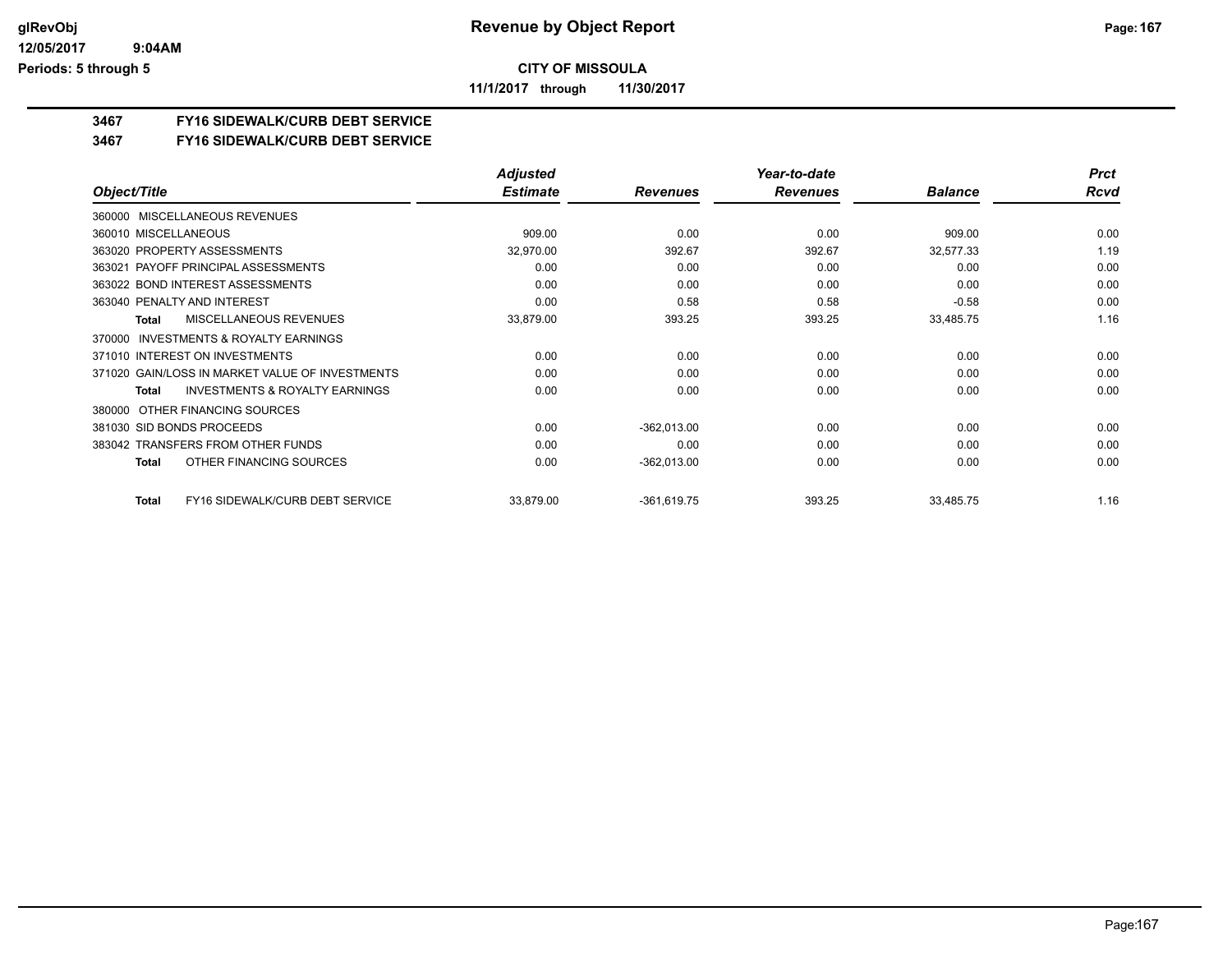**11/1/2017 through 11/30/2017**

# **3467 FY16 SIDEWALK/CURB DEBT SERVICE**

|                                                           | <b>Adjusted</b> |                 | Year-to-date    |                | <b>Prct</b> |
|-----------------------------------------------------------|-----------------|-----------------|-----------------|----------------|-------------|
| Object/Title                                              | <b>Estimate</b> | <b>Revenues</b> | <b>Revenues</b> | <b>Balance</b> | Rcvd        |
| MISCELLANEOUS REVENUES<br>360000                          |                 |                 |                 |                |             |
| 360010 MISCELLANEOUS                                      | 909.00          | 0.00            | 0.00            | 909.00         | 0.00        |
| 363020 PROPERTY ASSESSMENTS                               | 32,970.00       | 392.67          | 392.67          | 32,577.33      | 1.19        |
| 363021 PAYOFF PRINCIPAL ASSESSMENTS                       | 0.00            | 0.00            | 0.00            | 0.00           | 0.00        |
| 363022 BOND INTEREST ASSESSMENTS                          | 0.00            | 0.00            | 0.00            | 0.00           | 0.00        |
| 363040 PENALTY AND INTEREST                               | 0.00            | 0.58            | 0.58            | $-0.58$        | 0.00        |
| MISCELLANEOUS REVENUES<br><b>Total</b>                    | 33,879.00       | 393.25          | 393.25          | 33,485.75      | 1.16        |
| INVESTMENTS & ROYALTY EARNINGS<br>370000                  |                 |                 |                 |                |             |
| 371010 INTEREST ON INVESTMENTS                            | 0.00            | 0.00            | 0.00            | 0.00           | 0.00        |
| 371020 GAIN/LOSS IN MARKET VALUE OF INVESTMENT            | 0.00            | 0.00            | 0.00            | 0.00           | 0.00        |
| <b>INVESTMENTS &amp; ROYALTY EARNINGS</b><br><b>Total</b> | 0.00            | 0.00            | 0.00            | 0.00           | 0.00        |
| OTHER FINANCING SOURCES<br>380000                         |                 |                 |                 |                |             |
| 381030 SID BONDS PROCEEDS                                 | 0.00            | $-362,013.00$   | 0.00            | 0.00           | 0.00        |
| 383042 TRANSFERS FROM OTHER FUNDS                         | 0.00            | 0.00            | 0.00            | 0.00           | 0.00        |
| OTHER FINANCING SOURCES<br><b>Total</b>                   | 0.00            | $-362,013.00$   | 0.00            | 0.00           | 0.00        |
| FY16 SIDEWALK/CURB DEBT SERVICE<br>Total                  | 33,879.00       | $-361,619.75$   | 393.25          | 33,485.75      | 1.16        |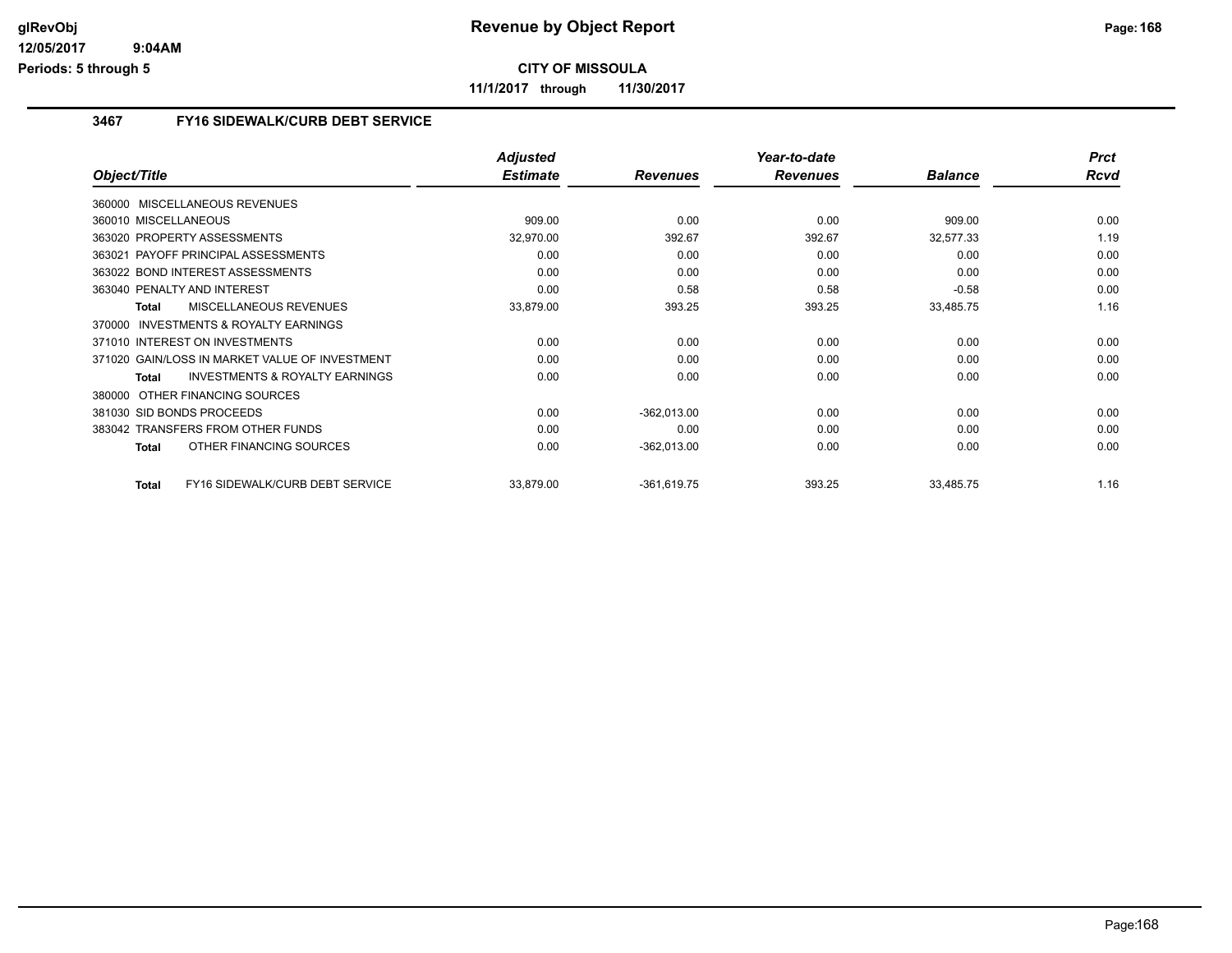**11/1/2017 through 11/30/2017**

# **3468 FY17 SIDEWALK/CURB DEBT SERVICE**

## **3468 FY17 SIDEWALK/CURB DEBT SERVICE**

|                                                           | <b>Adjusted</b> |                 | Year-to-date    |                | <b>Prct</b> |
|-----------------------------------------------------------|-----------------|-----------------|-----------------|----------------|-------------|
| Object/Title                                              | <b>Estimate</b> | <b>Revenues</b> | <b>Revenues</b> | <b>Balance</b> | Rcvd        |
| <b>MISCELLANEOUS REVENUES</b><br>360000                   |                 |                 |                 |                |             |
| 363020 PROPERTY ASSESSMENTS                               | 0.00            | 0.00            | 0.00            | 0.00           | 0.00        |
| 363021 PAYOFF PRINCIPAL ASSESSMENTS                       | 0.00            | 0.00            | 0.00            | 0.00           | 0.00        |
| 363022 BOND INTEREST ASSESSMENTS                          | 0.00            | 0.00            | 0.00            | 0.00           | 0.00        |
| 363040 PENALTY AND INTEREST                               | 0.00            | 0.00            | 0.00            | 0.00           | 0.00        |
| MISCELLANEOUS REVENUES<br><b>Total</b>                    | 0.00            | 0.00            | 0.00            | 0.00           | 0.00        |
| INVESTMENTS & ROYALTY EARNINGS<br>370000                  |                 |                 |                 |                |             |
| 371010 INTEREST ON INVESTMENTS                            | 0.00            | 0.00            | 0.00            | 0.00           | 0.00        |
| 371020 GAIN/LOSS IN MARKET VALUE OF INVESTMENTS           | 0.00            | 0.00            | 0.00            | 0.00           | 0.00        |
| <b>INVESTMENTS &amp; ROYALTY EARNINGS</b><br><b>Total</b> | 0.00            | 0.00            | 0.00            | 0.00           | 0.00        |
| OTHER FINANCING SOURCES<br>380000                         |                 |                 |                 |                |             |
| 381030 SID BONDS PROCEEDS                                 | 0.00            | 364,013.00      | 364.013.00      | $-364,013.00$  | 0.00        |
| 383042 TRANSFERS FROM OTHER FUNDS                         | 0.00            | 0.00            | 0.00            | 0.00           | 0.00        |
| OTHER FINANCING SOURCES<br><b>Total</b>                   | 0.00            | 364,013.00      | 364,013.00      | $-364,013.00$  | 0.00        |
| <b>FY17 SIDEWALK/CURB DEBT SERVICE</b><br><b>Total</b>    | 0.00            | 364,013.00      | 364,013.00      | $-364,013.00$  | 0.00        |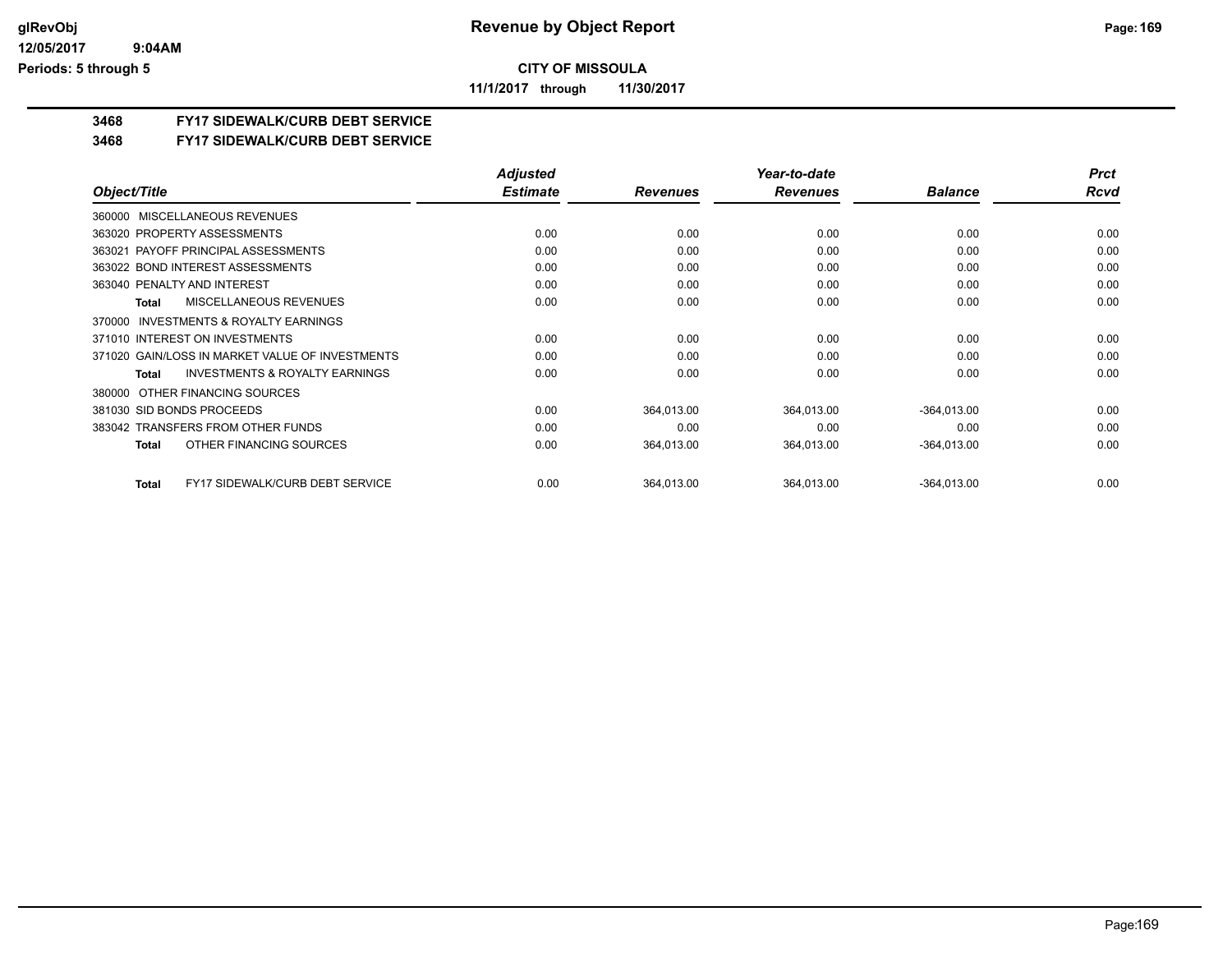**11/1/2017 through 11/30/2017**

# **3468 FY17 SIDEWALK/CURB DEBT SERVICE**

|                                                    | <b>Adjusted</b> |                 | Year-to-date    |                | <b>Prct</b> |
|----------------------------------------------------|-----------------|-----------------|-----------------|----------------|-------------|
| Object/Title                                       | <b>Estimate</b> | <b>Revenues</b> | <b>Revenues</b> | <b>Balance</b> | Rcvd        |
| 360000 MISCELLANEOUS REVENUES                      |                 |                 |                 |                |             |
| 363020 PROPERTY ASSESSMENTS                        | 0.00            | 0.00            | 0.00            | 0.00           | 0.00        |
| 363021 PAYOFF PRINCIPAL ASSESSMENTS                | 0.00            | 0.00            | 0.00            | 0.00           | 0.00        |
| 363022 BOND INTEREST ASSESSMENTS                   | 0.00            | 0.00            | 0.00            | 0.00           | 0.00        |
| 363040 PENALTY AND INTEREST                        | 0.00            | 0.00            | 0.00            | 0.00           | 0.00        |
| <b>MISCELLANEOUS REVENUES</b><br><b>Total</b>      | 0.00            | 0.00            | 0.00            | 0.00           | 0.00        |
| 370000 INVESTMENTS & ROYALTY EARNINGS              |                 |                 |                 |                |             |
| 371010 INTEREST ON INVESTMENTS                     | 0.00            | 0.00            | 0.00            | 0.00           | 0.00        |
| 371020 GAIN/LOSS IN MARKET VALUE OF INVESTMENT     | 0.00            | 0.00            | 0.00            | 0.00           | 0.00        |
| <b>INVESTMENTS &amp; ROYALTY EARNINGS</b><br>Total | 0.00            | 0.00            | 0.00            | 0.00           | 0.00        |
| OTHER FINANCING SOURCES<br>380000                  |                 |                 |                 |                |             |
| 381030 SID BONDS PROCEEDS                          | 0.00            | 364,013.00      | 364,013.00      | $-364,013.00$  | 0.00        |
| 383042 TRANSFERS FROM OTHER FUNDS                  | 0.00            | 0.00            | 0.00            | 0.00           | 0.00        |
| OTHER FINANCING SOURCES<br><b>Total</b>            | 0.00            | 364,013.00      | 364,013.00      | $-364,013.00$  | 0.00        |
| FY17 SIDEWALK/CURB DEBT SERVICE<br><b>Total</b>    | 0.00            | 364.013.00      | 364.013.00      | $-364,013.00$  | 0.00        |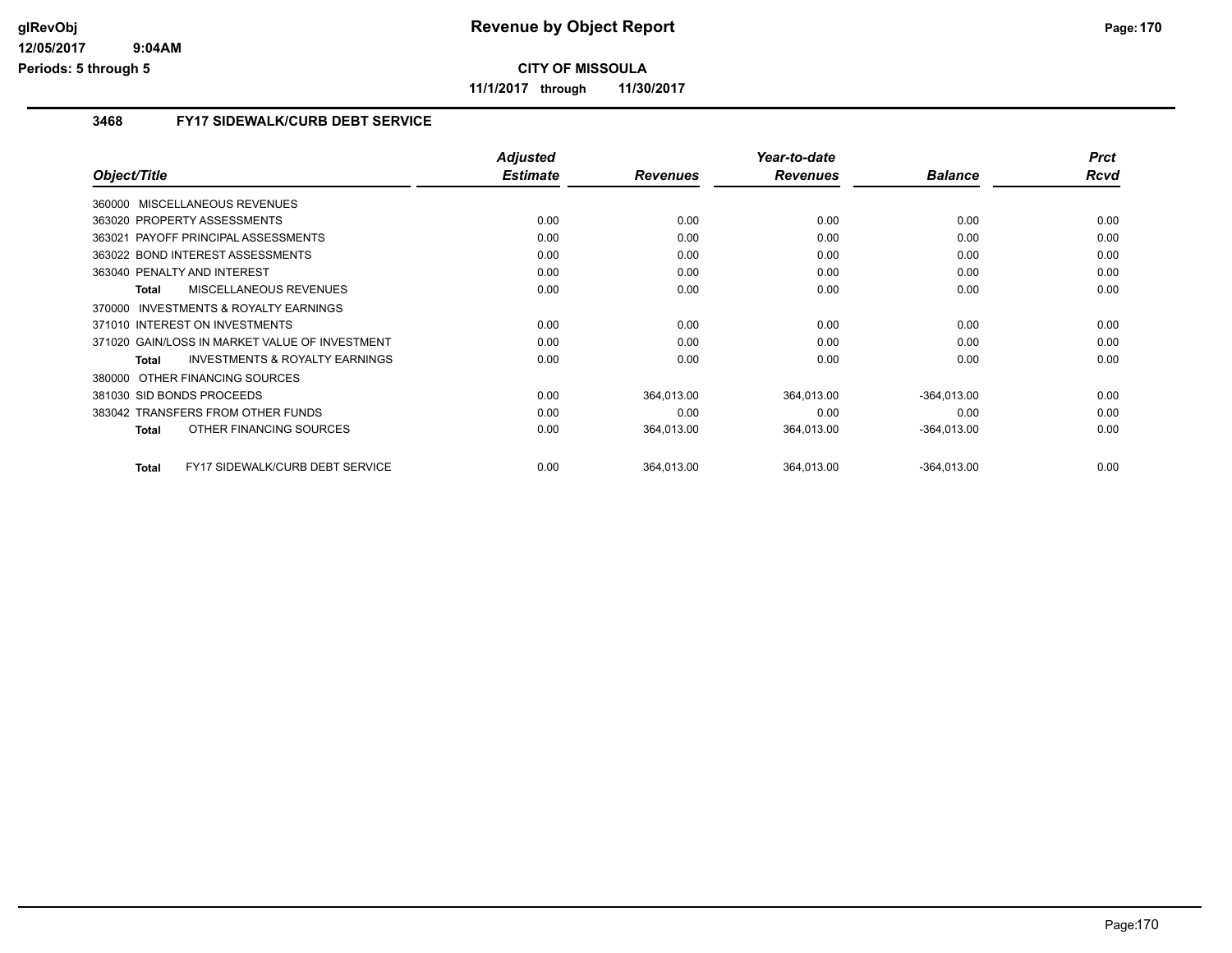**11/1/2017 through 11/30/2017**

**3470 SID 470 DEBT SERVICE FUND**

**3470 SID 470 DEBT SERVICE FUND**

|                                                           | <b>Adjusted</b> |                 | Year-to-date    |                | <b>Prct</b> |
|-----------------------------------------------------------|-----------------|-----------------|-----------------|----------------|-------------|
| Object/Title                                              | <b>Estimate</b> | <b>Revenues</b> | <b>Revenues</b> | <b>Balance</b> | <b>Rcvd</b> |
| TAXES/ASSESSMENTS<br>310000                               |                 |                 |                 |                |             |
| PENALTIES & INTEREST<br>312001                            | 0.00            | 0.00            | 0.00            | 0.00           | 0.00        |
| TAXES/ASSESSMENTS<br><b>Total</b>                         | 0.00            | 0.00            | 0.00            | 0.00           | 0.00        |
| MISCELLANEOUS REVENUES<br>360000                          |                 |                 |                 |                |             |
| 363020 PROPERTY ASSESSMENTS                               | 0.00            | 0.00            | 0.00            | 0.00           | 0.00        |
| 363021 PAYOFF PRINCIPAL ASSESSMENTS                       | 0.00            | 0.00            | 0.00            | 0.00           | 0.00        |
| 363022 BOND INTEREST ASSESSMENTS                          | 0.00            | 0.00            | 0.00            | 0.00           | 0.00        |
| 363040 PENALTY AND INTEREST                               | 0.00            | 0.00            | 0.00            | 0.00           | 0.00        |
| MISCELLANEOUS REVENUES<br><b>Total</b>                    | 0.00            | 0.00            | 0.00            | 0.00           | 0.00        |
| <b>INVESTMENTS &amp; ROYALTY EARNINGS</b><br>370000       |                 |                 |                 |                |             |
| 371010 INTEREST ON INVESTMENTS                            | 0.00            | 0.00            | 0.00            | 0.00           | 0.00        |
| 371020 GAIN/LOSS IN MARKET VALUE OF INVESTMENTS           | 0.00            | 0.00            | 0.00            | 0.00           | 0.00        |
| <b>INVESTMENTS &amp; ROYALTY EARNINGS</b><br><b>Total</b> | 0.00            | 0.00            | 0.00            | 0.00           | 0.00        |
| OTHER FINANCING SOURCES<br>380000                         |                 |                 |                 |                |             |
| 381009 TRANSFERS IN                                       | 0.00            | 0.00            | 0.00            | 0.00           | 0.00        |
| OTHER FINANCING SOURCES<br><b>Total</b>                   | 0.00            | 0.00            | 0.00            | 0.00           | 0.00        |
| SID 470 DEBT SERVICE FUND<br><b>Total</b>                 | 0.00            | 0.00            | 0.00            | 0.00           | 0.00        |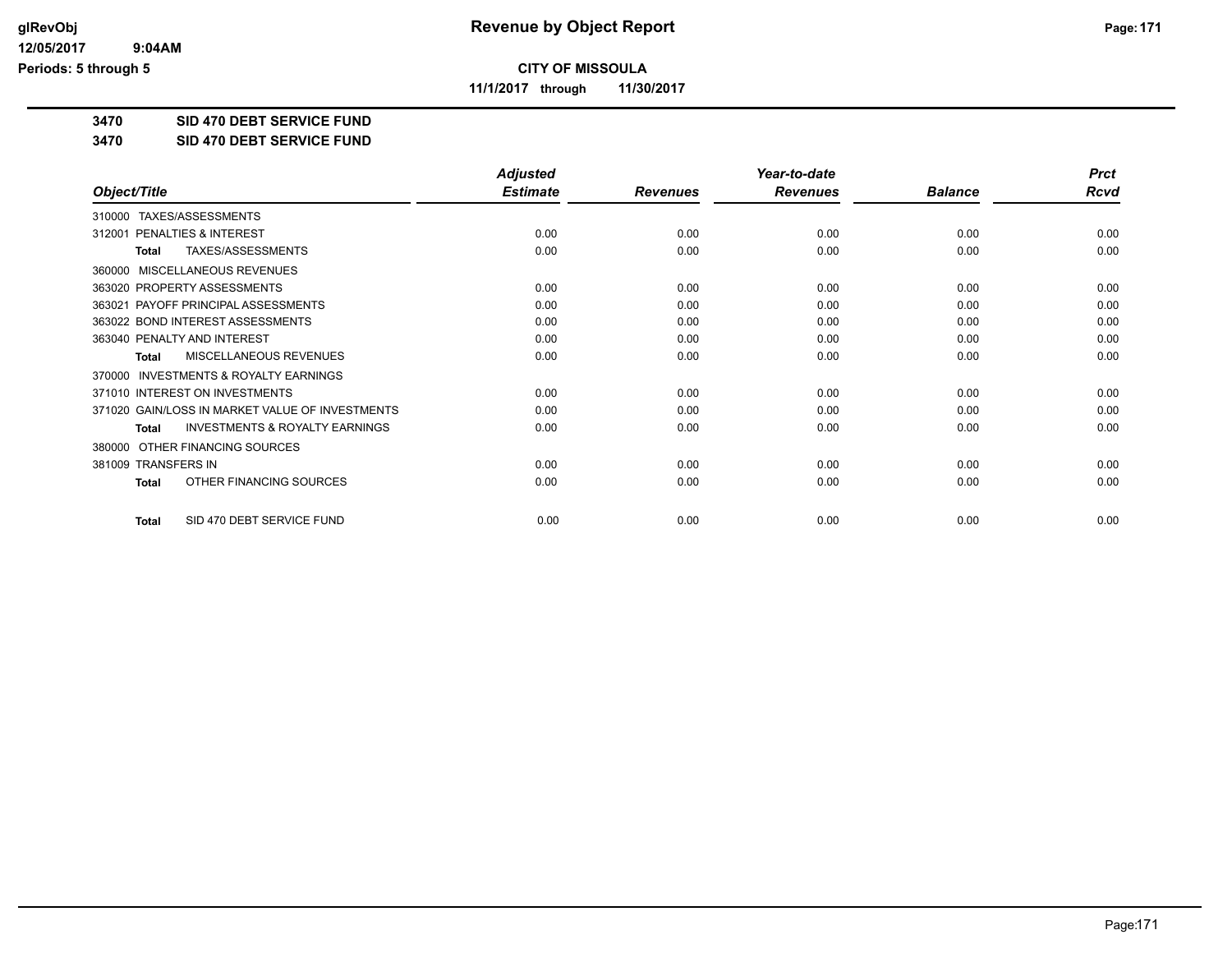**11/1/2017 through 11/30/2017**

# **3470 SID 470 DEBT SERVICE FUND**

|                                                           | <b>Adjusted</b> |                 | Year-to-date    |                | <b>Prct</b> |
|-----------------------------------------------------------|-----------------|-----------------|-----------------|----------------|-------------|
| Object/Title                                              | <b>Estimate</b> | <b>Revenues</b> | <b>Revenues</b> | <b>Balance</b> | <b>Rcvd</b> |
| TAXES/ASSESSMENTS<br>310000                               |                 |                 |                 |                |             |
| 312001 PENALTIES & INTEREST                               | 0.00            | 0.00            | 0.00            | 0.00           | 0.00        |
| TAXES/ASSESSMENTS<br><b>Total</b>                         | 0.00            | 0.00            | 0.00            | 0.00           | 0.00        |
| MISCELLANEOUS REVENUES<br>360000                          |                 |                 |                 |                |             |
| 363020 PROPERTY ASSESSMENTS                               | 0.00            | 0.00            | 0.00            | 0.00           | 0.00        |
| 363021 PAYOFF PRINCIPAL ASSESSMENTS                       | 0.00            | 0.00            | 0.00            | 0.00           | 0.00        |
| 363022 BOND INTEREST ASSESSMENTS                          | 0.00            | 0.00            | 0.00            | 0.00           | 0.00        |
| 363040 PENALTY AND INTEREST                               | 0.00            | 0.00            | 0.00            | 0.00           | 0.00        |
| <b>MISCELLANEOUS REVENUES</b><br><b>Total</b>             | 0.00            | 0.00            | 0.00            | 0.00           | 0.00        |
| <b>INVESTMENTS &amp; ROYALTY EARNINGS</b><br>370000       |                 |                 |                 |                |             |
| 371010 INTEREST ON INVESTMENTS                            | 0.00            | 0.00            | 0.00            | 0.00           | 0.00        |
| 371020 GAIN/LOSS IN MARKET VALUE OF INVESTMENT            | 0.00            | 0.00            | 0.00            | 0.00           | 0.00        |
| <b>INVESTMENTS &amp; ROYALTY EARNINGS</b><br><b>Total</b> | 0.00            | 0.00            | 0.00            | 0.00           | 0.00        |
| OTHER FINANCING SOURCES<br>380000                         |                 |                 |                 |                |             |
| 381009 TRANSFERS IN                                       | 0.00            | 0.00            | 0.00            | 0.00           | 0.00        |
| OTHER FINANCING SOURCES<br><b>Total</b>                   | 0.00            | 0.00            | 0.00            | 0.00           | 0.00        |
| SID 470 DEBT SERVICE FUND<br><b>Total</b>                 | 0.00            | 0.00            | 0.00            | 0.00           | 0.00        |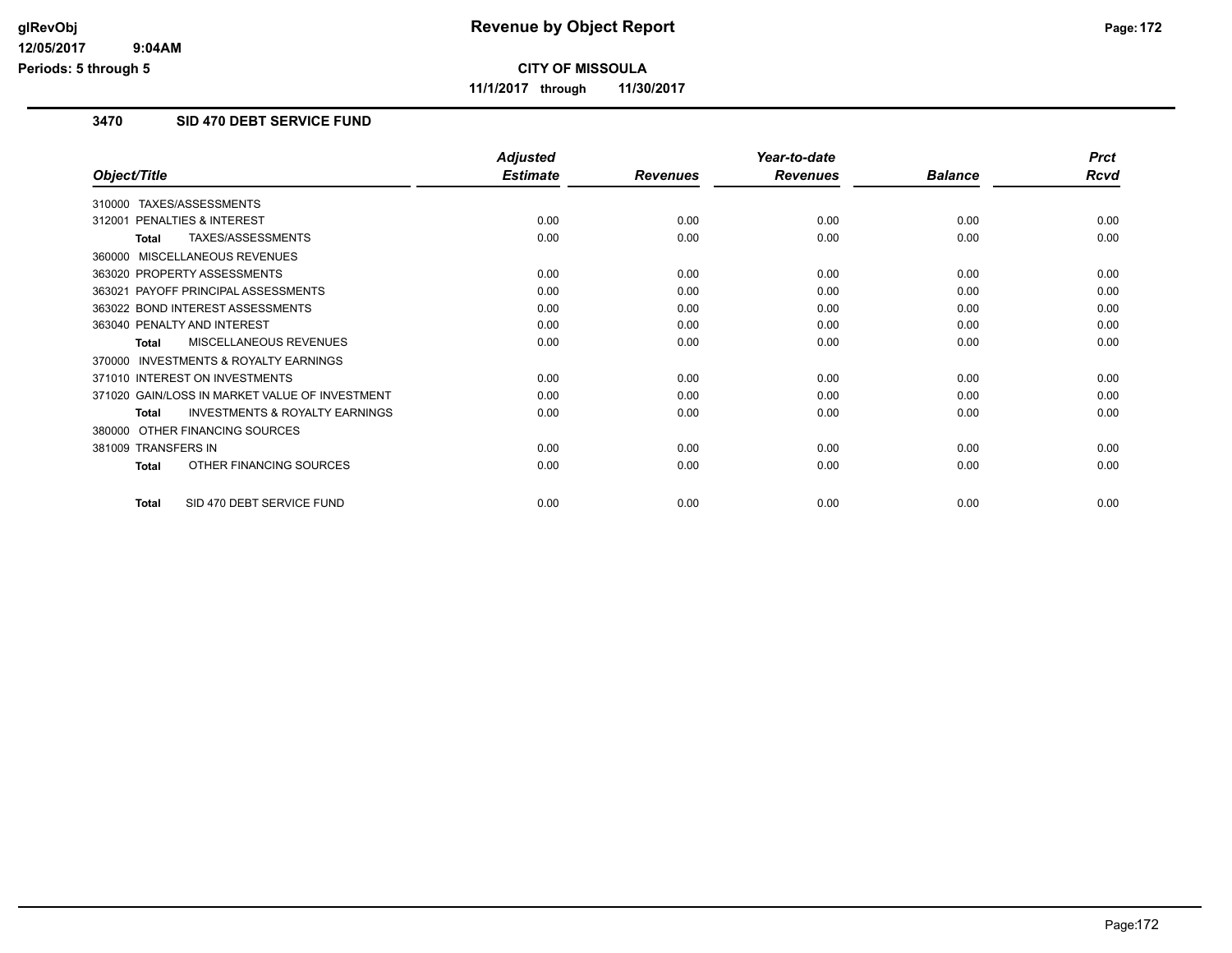**11/1/2017 through 11/30/2017**

**3491 SID 491 DEBT SERVICE FUND**

**3491 SID 491 DEBT SERVICE FUND**

|                                                           | <b>Adjusted</b> |                 | Year-to-date    |                | <b>Prct</b> |
|-----------------------------------------------------------|-----------------|-----------------|-----------------|----------------|-------------|
| Object/Title                                              | <b>Estimate</b> | <b>Revenues</b> | <b>Revenues</b> | <b>Balance</b> | <b>Rcvd</b> |
| TAXES/ASSESSMENTS<br>310000                               |                 |                 |                 |                |             |
| PENALTIES & INTEREST<br>312001                            | 0.00            | 0.00            | 0.00            | 0.00           | 0.00        |
| <b>TAXES/ASSESSMENTS</b><br>Total                         | 0.00            | 0.00            | 0.00            | 0.00           | 0.00        |
| MISCELLANEOUS REVENUES<br>360000                          |                 |                 |                 |                |             |
| 360010 MISCELLANEOUS                                      | 0.00            | 0.00            | 0.00            | 0.00           | 0.00        |
| 363020 PROPERTY ASSESSMENTS                               | 0.00            | 0.00            | 0.00            | 0.00           | 0.00        |
| 363021 PAYOFF PRINCIPAL ASSESSMENTS                       | 0.00            | 0.00            | 0.00            | 0.00           | 0.00        |
| 363022 BOND INTEREST ASSESSMENTS                          | 0.00            | 0.00            | 0.00            | 0.00           | 0.00        |
| 363040 PENALTY AND INTEREST                               | 0.00            | 0.00            | 0.00            | 0.00           | 0.00        |
| MISCELLANEOUS REVENUES<br>Total                           | 0.00            | 0.00            | 0.00            | 0.00           | 0.00        |
| <b>INVESTMENTS &amp; ROYALTY EARNINGS</b><br>370000       |                 |                 |                 |                |             |
| 371010 INTEREST ON INVESTMENTS                            | 0.00            | 0.00            | 0.00            | 0.00           | 0.00        |
| 371020 GAIN/LOSS IN MARKET VALUE OF INVESTMENTS           | 0.00            | 0.00            | 0.00            | 0.00           | 0.00        |
| <b>INVESTMENTS &amp; ROYALTY EARNINGS</b><br><b>Total</b> | 0.00            | 0.00            | 0.00            | 0.00           | 0.00        |
| OTHER FINANCING SOURCES<br>380000                         |                 |                 |                 |                |             |
| 381009 TRANSFERS IN                                       | 0.00            | 0.00            | 0.00            | 0.00           | 0.00        |
| OTHER FINANCING SOURCES<br><b>Total</b>                   | 0.00            | 0.00            | 0.00            | 0.00           | 0.00        |
| SID 491 DEBT SERVICE FUND<br><b>Total</b>                 | 0.00            | 0.00            | 0.00            | 0.00           | 0.00        |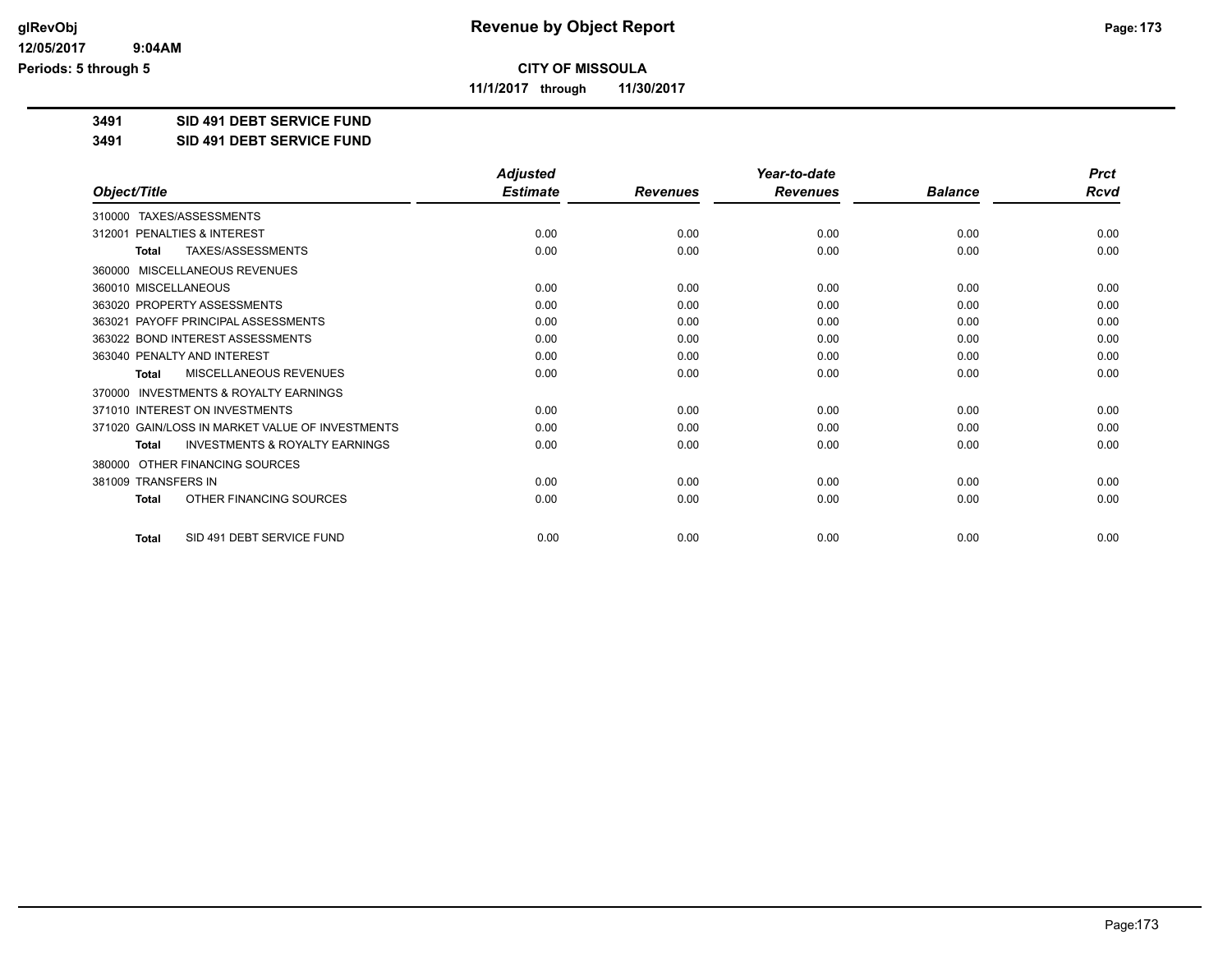**11/1/2017 through 11/30/2017**

# **3491 SID 491 DEBT SERVICE FUND**

|                                                           | <b>Adjusted</b> |                 | Year-to-date    |                | <b>Prct</b> |
|-----------------------------------------------------------|-----------------|-----------------|-----------------|----------------|-------------|
| Object/Title                                              | <b>Estimate</b> | <b>Revenues</b> | <b>Revenues</b> | <b>Balance</b> | <b>Rcvd</b> |
| 310000 TAXES/ASSESSMENTS                                  |                 |                 |                 |                |             |
| PENALTIES & INTEREST<br>312001                            | 0.00            | 0.00            | 0.00            | 0.00           | 0.00        |
| TAXES/ASSESSMENTS<br><b>Total</b>                         | 0.00            | 0.00            | 0.00            | 0.00           | 0.00        |
| 360000 MISCELLANEOUS REVENUES                             |                 |                 |                 |                |             |
| 360010 MISCELLANEOUS                                      | 0.00            | 0.00            | 0.00            | 0.00           | 0.00        |
| 363020 PROPERTY ASSESSMENTS                               | 0.00            | 0.00            | 0.00            | 0.00           | 0.00        |
| 363021 PAYOFF PRINCIPAL ASSESSMENTS                       | 0.00            | 0.00            | 0.00            | 0.00           | 0.00        |
| 363022 BOND INTEREST ASSESSMENTS                          | 0.00            | 0.00            | 0.00            | 0.00           | 0.00        |
| 363040 PENALTY AND INTEREST                               | 0.00            | 0.00            | 0.00            | 0.00           | 0.00        |
| MISCELLANEOUS REVENUES<br><b>Total</b>                    | 0.00            | 0.00            | 0.00            | 0.00           | 0.00        |
| <b>INVESTMENTS &amp; ROYALTY EARNINGS</b><br>370000       |                 |                 |                 |                |             |
| 371010 INTEREST ON INVESTMENTS                            | 0.00            | 0.00            | 0.00            | 0.00           | 0.00        |
| 371020 GAIN/LOSS IN MARKET VALUE OF INVESTMENT            | 0.00            | 0.00            | 0.00            | 0.00           | 0.00        |
| <b>INVESTMENTS &amp; ROYALTY EARNINGS</b><br><b>Total</b> | 0.00            | 0.00            | 0.00            | 0.00           | 0.00        |
| 380000 OTHER FINANCING SOURCES                            |                 |                 |                 |                |             |
| 381009 TRANSFERS IN                                       | 0.00            | 0.00            | 0.00            | 0.00           | 0.00        |
| OTHER FINANCING SOURCES<br><b>Total</b>                   | 0.00            | 0.00            | 0.00            | 0.00           | 0.00        |
| SID 491 DEBT SERVICE FUND<br><b>Total</b>                 | 0.00            | 0.00            | 0.00            | 0.00           | 0.00        |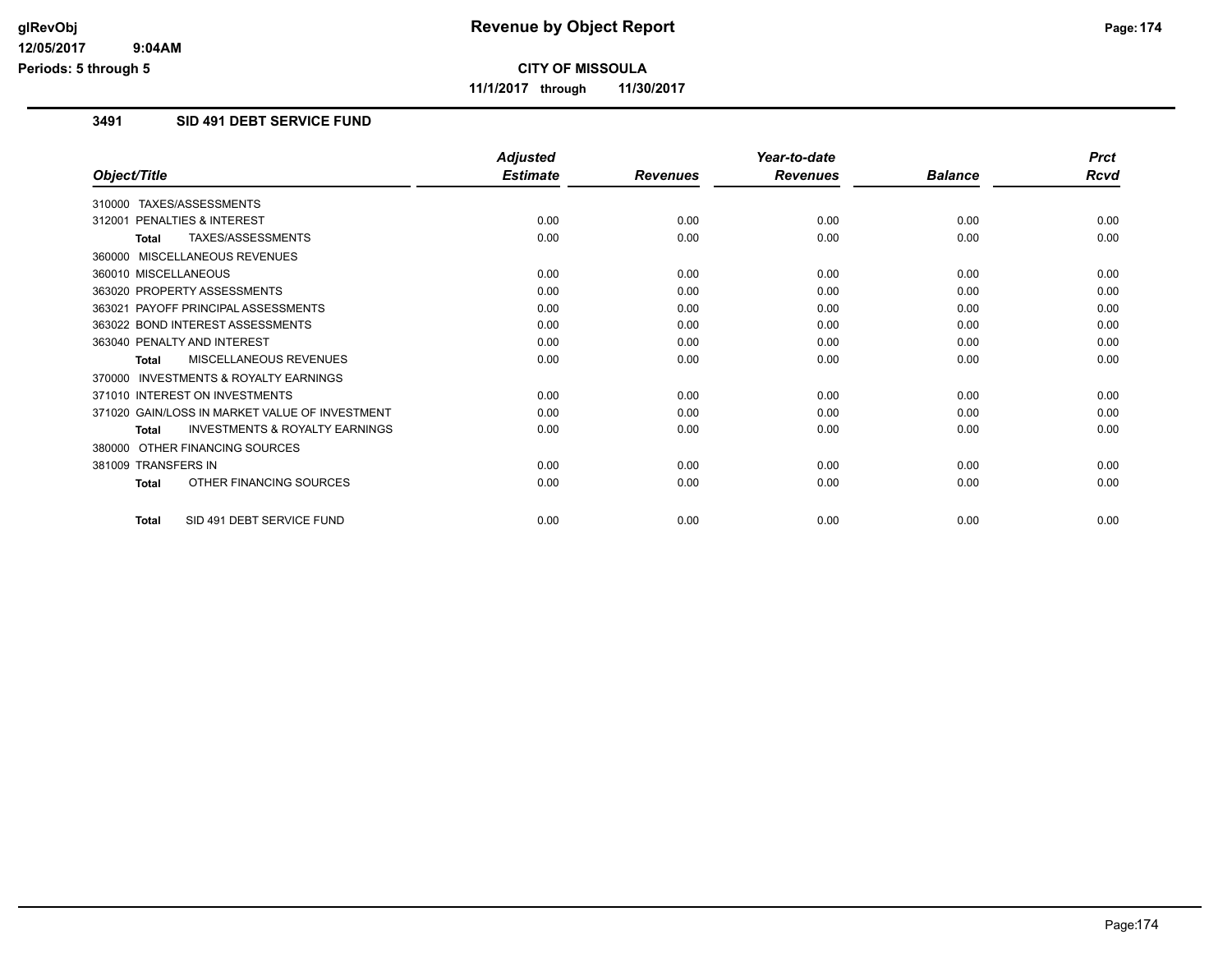**11/1/2017 through 11/30/2017**

**3492 SID 492/499 DEBT SERVICE FUND**

**3492 SID 492/499 DEBT SERVICE FUND**

|                                                    | <b>Adjusted</b> |                 | Year-to-date    |                | <b>Prct</b> |
|----------------------------------------------------|-----------------|-----------------|-----------------|----------------|-------------|
| Object/Title                                       | <b>Estimate</b> | <b>Revenues</b> | <b>Revenues</b> | <b>Balance</b> | <b>Rcvd</b> |
| 360000 MISCELLANEOUS REVENUES                      |                 |                 |                 |                |             |
| 360010 MISCELLANEOUS                               | 0.00            | 0.00            | 0.00            | 0.00           | 0.00        |
| 363040 PENALTY AND INTEREST                        | 0.00            | 0.00            | 0.00            | 0.00           | 0.00        |
| <b>MISCELLANEOUS REVENUES</b><br>Total             | 0.00            | 0.00            | 0.00            | 0.00           | 0.00        |
| 370000 INVESTMENTS & ROYALTY EARNINGS              |                 |                 |                 |                |             |
| 371010 INTEREST ON INVESTMENTS                     | 0.00            | 0.00            | 0.00            | 0.00           | 0.00        |
| 371020 GAIN/LOSS IN MARKET VALUE OF INVESTMENTS    | 0.00            | 0.00            | 0.00            | 0.00           | 0.00        |
| <b>INVESTMENTS &amp; ROYALTY EARNINGS</b><br>Total | 0.00            | 0.00            | 0.00            | 0.00           | 0.00        |
| 380000 OTHER FINANCING SOURCES                     |                 |                 |                 |                |             |
| 381009 TRANSFERS IN                                | 0.00            | 0.00            | 0.00            | 0.00           | 0.00        |
| OTHER FINANCING SOURCES<br>Total                   | 0.00            | 0.00            | 0.00            | 0.00           | 0.00        |
| SID 492/499 DEBT SERVICE FUND<br>Total             | 0.00            | 0.00            | 0.00            | 0.00           | 0.00        |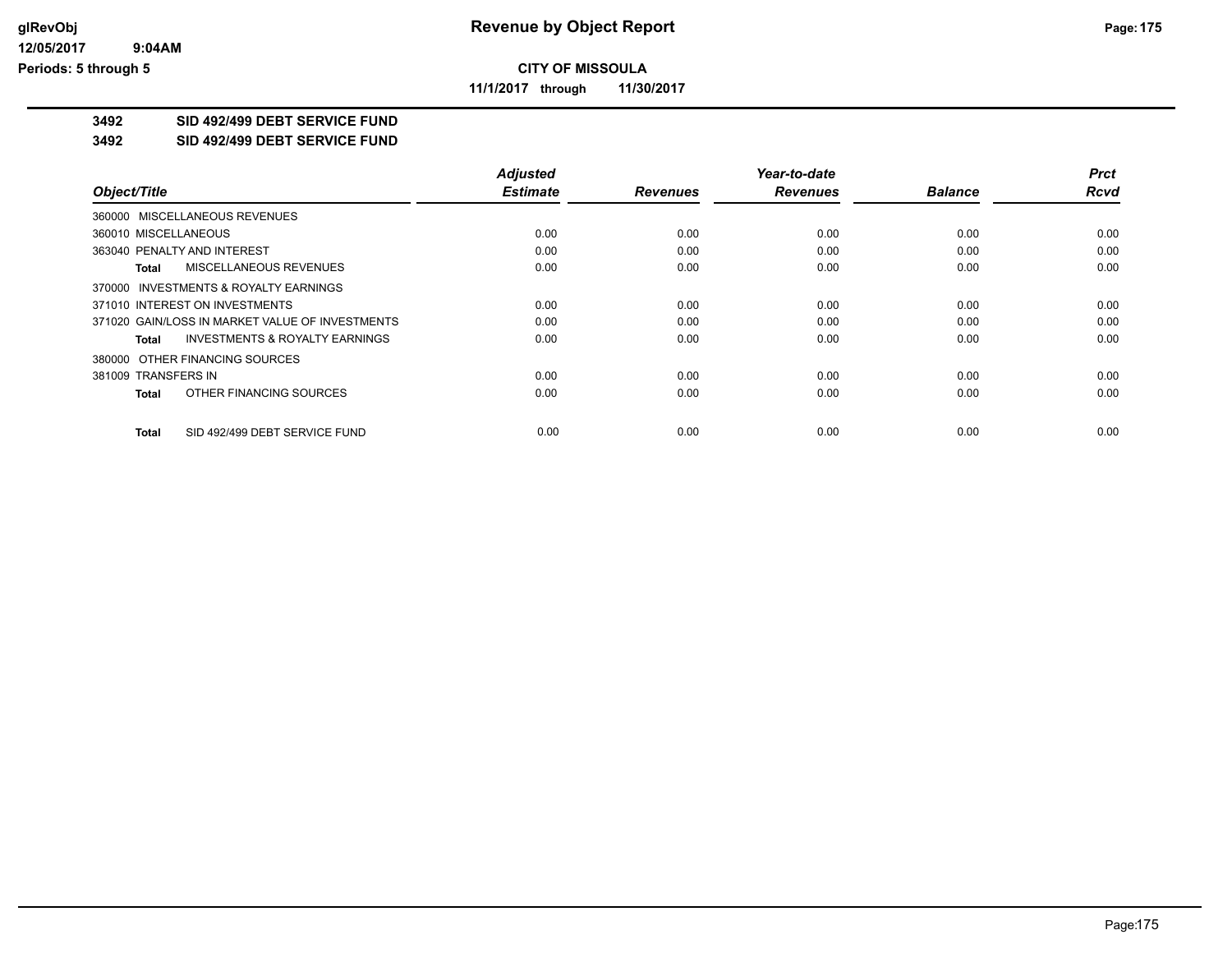**11/1/2017 through 11/30/2017**

# **3492 SID 492/499 DEBT SERVICE FUND**

| Object/Title                                   | <b>Adjusted</b><br><b>Estimate</b> | <b>Revenues</b> | Year-to-date<br><b>Revenues</b> | <b>Balance</b> | <b>Prct</b><br><b>Rcvd</b> |
|------------------------------------------------|------------------------------------|-----------------|---------------------------------|----------------|----------------------------|
| 360000 MISCELLANEOUS REVENUES                  |                                    |                 |                                 |                |                            |
| 360010 MISCELLANEOUS                           | 0.00                               | 0.00            | 0.00                            | 0.00           | 0.00                       |
| 363040 PENALTY AND INTEREST                    | 0.00                               | 0.00            | 0.00                            | 0.00           | 0.00                       |
| MISCELLANEOUS REVENUES<br>Total                | 0.00                               | 0.00            | 0.00                            | 0.00           | 0.00                       |
| 370000 INVESTMENTS & ROYALTY EARNINGS          |                                    |                 |                                 |                |                            |
| 371010 INTEREST ON INVESTMENTS                 | 0.00                               | 0.00            | 0.00                            | 0.00           | 0.00                       |
| 371020 GAIN/LOSS IN MARKET VALUE OF INVESTMENT | 0.00                               | 0.00            | 0.00                            | 0.00           | 0.00                       |
| INVESTMENTS & ROYALTY EARNINGS<br>Total        | 0.00                               | 0.00            | 0.00                            | 0.00           | 0.00                       |
| 380000 OTHER FINANCING SOURCES                 |                                    |                 |                                 |                |                            |
| 381009 TRANSFERS IN                            | 0.00                               | 0.00            | 0.00                            | 0.00           | 0.00                       |
| OTHER FINANCING SOURCES<br><b>Total</b>        | 0.00                               | 0.00            | 0.00                            | 0.00           | 0.00                       |
| SID 492/499 DEBT SERVICE FUND<br><b>Total</b>  | 0.00                               | 0.00            | 0.00                            | 0.00           | 0.00                       |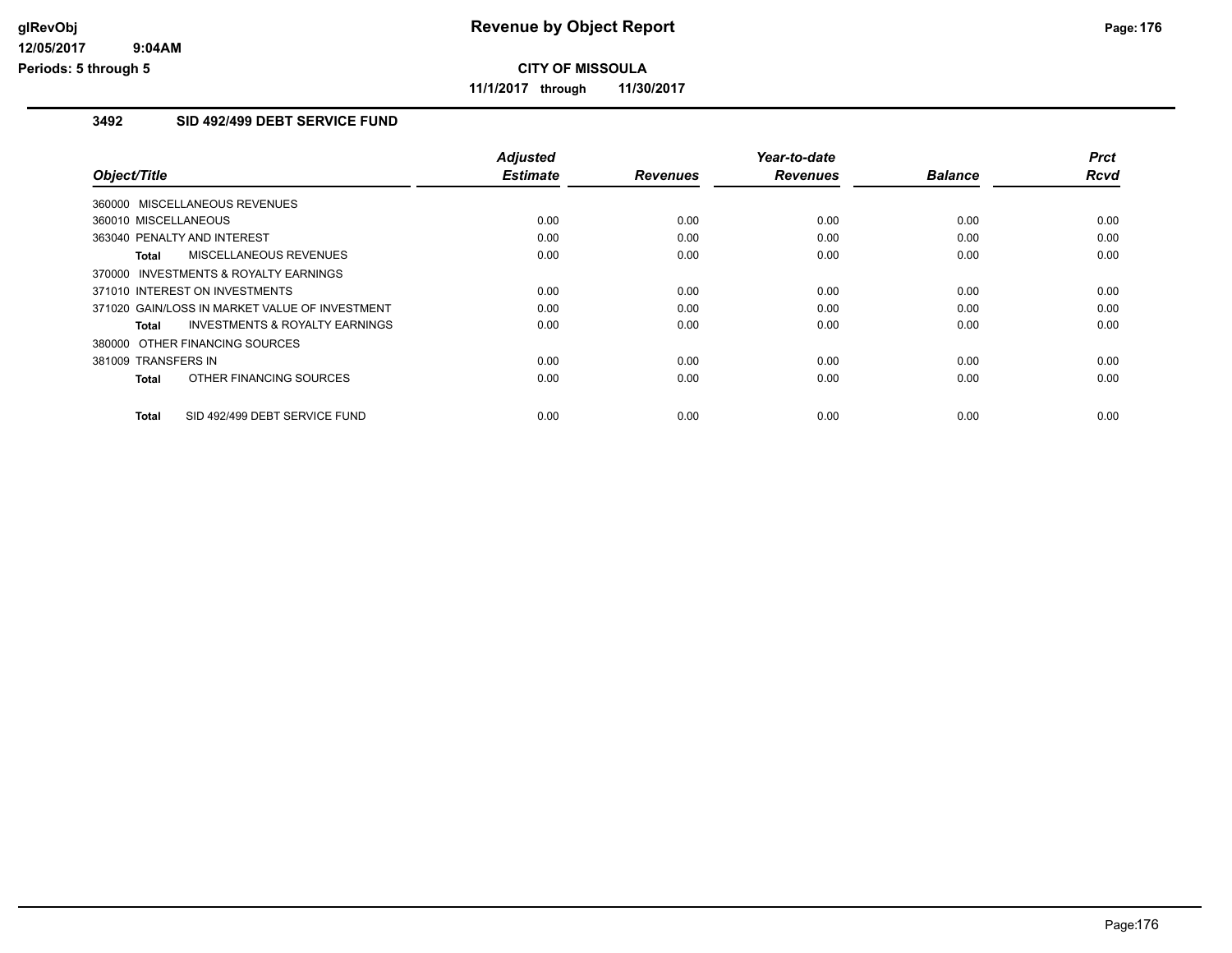**11/1/2017 through 11/30/2017**

**3494 SID 494 DEBT SERVICE**

**3494 SID 494 DEBT SERVICE**

|                                                           | <b>Adjusted</b> |                 | Year-to-date    |                | <b>Prct</b> |
|-----------------------------------------------------------|-----------------|-----------------|-----------------|----------------|-------------|
| Object/Title                                              | <b>Estimate</b> | <b>Revenues</b> | <b>Revenues</b> | <b>Balance</b> | <b>Rcvd</b> |
| 310000 TAXES/ASSESSMENTS                                  |                 |                 |                 |                |             |
| PENALTIES & INTEREST<br>312001                            | 0.00            | 0.00            | 0.00            | 0.00           | 0.00        |
| TAXES/ASSESSMENTS<br>Total                                | 0.00            | 0.00            | 0.00            | 0.00           | 0.00        |
| MISCELLANEOUS REVENUES<br>360000                          |                 |                 |                 |                |             |
| 360010 MISCELLANEOUS                                      | 0.00            | 0.00            | 0.00            | 0.00           | 0.00        |
| 363020 PROPERTY ASSESSMENTS                               | 0.00            | 0.00            | 0.00            | 0.00           | 0.00        |
| 363021 PAYOFF PRINCIPAL ASSESSMENTS                       | 0.00            | 0.00            | 0.00            | 0.00           | 0.00        |
| 363022 BOND INTEREST ASSESSMENTS                          | 0.00            | 0.00            | 0.00            | 0.00           | 0.00        |
| 363040 PENALTY AND INTEREST                               | 0.00            | 0.00            | 0.00            | 0.00           | 0.00        |
| MISCELLANEOUS REVENUES<br>Total                           | 0.00            | 0.00            | 0.00            | 0.00           | 0.00        |
| INVESTMENTS & ROYALTY EARNINGS<br>370000                  |                 |                 |                 |                |             |
| 371010 INTEREST ON INVESTMENTS                            | 0.00            | 0.00            | 0.00            | 0.00           | 0.00        |
| 371020 GAIN/LOSS IN MARKET VALUE OF INVESTMENTS           | 0.00            | 0.00            | 0.00            | 0.00           | 0.00        |
| <b>INVESTMENTS &amp; ROYALTY EARNINGS</b><br><b>Total</b> | 0.00            | 0.00            | 0.00            | 0.00           | 0.00        |
| OTHER FINANCING SOURCES<br>380000                         |                 |                 |                 |                |             |
| 381009 TRANSFERS IN                                       | 0.00            | 0.00            | 0.00            | 0.00           | 0.00        |
| OTHER FINANCING SOURCES<br>Total                          | 0.00            | 0.00            | 0.00            | 0.00           | 0.00        |
| SID 494 DEBT SERVICE<br><b>Total</b>                      | 0.00            | 0.00            | 0.00            | 0.00           | 0.00        |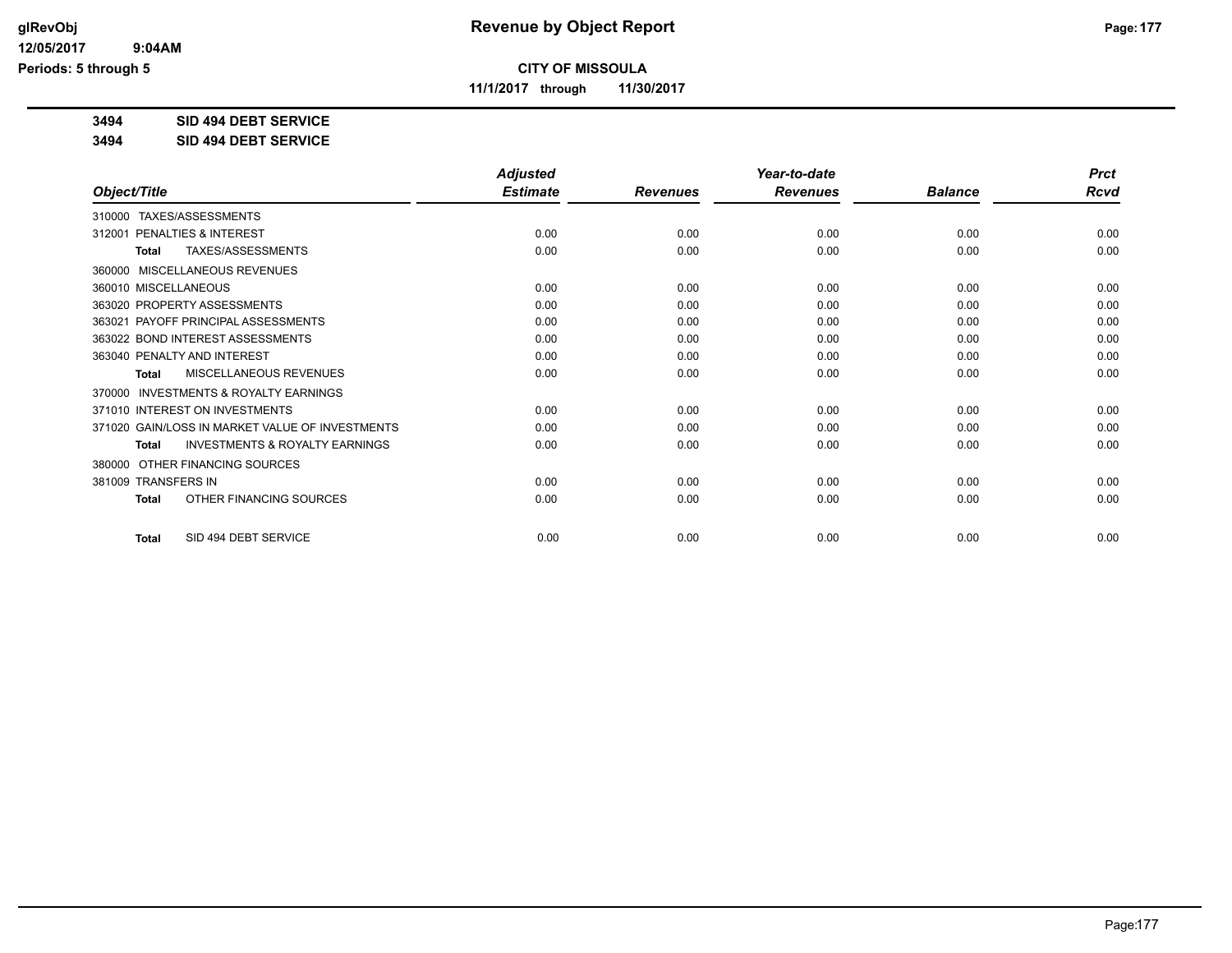**11/1/2017 through 11/30/2017**

## **3494 SID 494 DEBT SERVICE**

|                                                           | <b>Adjusted</b> |                 | Year-to-date    |                | <b>Prct</b> |
|-----------------------------------------------------------|-----------------|-----------------|-----------------|----------------|-------------|
| Object/Title                                              | <b>Estimate</b> | <b>Revenues</b> | <b>Revenues</b> | <b>Balance</b> | <b>Rcvd</b> |
| 310000 TAXES/ASSESSMENTS                                  |                 |                 |                 |                |             |
| 312001 PENALTIES & INTEREST                               | 0.00            | 0.00            | 0.00            | 0.00           | 0.00        |
| TAXES/ASSESSMENTS<br>Total                                | 0.00            | 0.00            | 0.00            | 0.00           | 0.00        |
| 360000 MISCELLANEOUS REVENUES                             |                 |                 |                 |                |             |
| 360010 MISCELLANEOUS                                      | 0.00            | 0.00            | 0.00            | 0.00           | 0.00        |
| 363020 PROPERTY ASSESSMENTS                               | 0.00            | 0.00            | 0.00            | 0.00           | 0.00        |
| 363021 PAYOFF PRINCIPAL ASSESSMENTS                       | 0.00            | 0.00            | 0.00            | 0.00           | 0.00        |
| 363022 BOND INTEREST ASSESSMENTS                          | 0.00            | 0.00            | 0.00            | 0.00           | 0.00        |
| 363040 PENALTY AND INTEREST                               | 0.00            | 0.00            | 0.00            | 0.00           | 0.00        |
| MISCELLANEOUS REVENUES<br><b>Total</b>                    | 0.00            | 0.00            | 0.00            | 0.00           | 0.00        |
| <b>INVESTMENTS &amp; ROYALTY EARNINGS</b><br>370000       |                 |                 |                 |                |             |
| 371010 INTEREST ON INVESTMENTS                            | 0.00            | 0.00            | 0.00            | 0.00           | 0.00        |
| 371020 GAIN/LOSS IN MARKET VALUE OF INVESTMENT            | 0.00            | 0.00            | 0.00            | 0.00           | 0.00        |
| <b>INVESTMENTS &amp; ROYALTY EARNINGS</b><br><b>Total</b> | 0.00            | 0.00            | 0.00            | 0.00           | 0.00        |
| 380000 OTHER FINANCING SOURCES                            |                 |                 |                 |                |             |
| 381009 TRANSFERS IN                                       | 0.00            | 0.00            | 0.00            | 0.00           | 0.00        |
| OTHER FINANCING SOURCES<br><b>Total</b>                   | 0.00            | 0.00            | 0.00            | 0.00           | 0.00        |
| SID 494 DEBT SERVICE<br><b>Total</b>                      | 0.00            | 0.00            | 0.00            | 0.00           | 0.00        |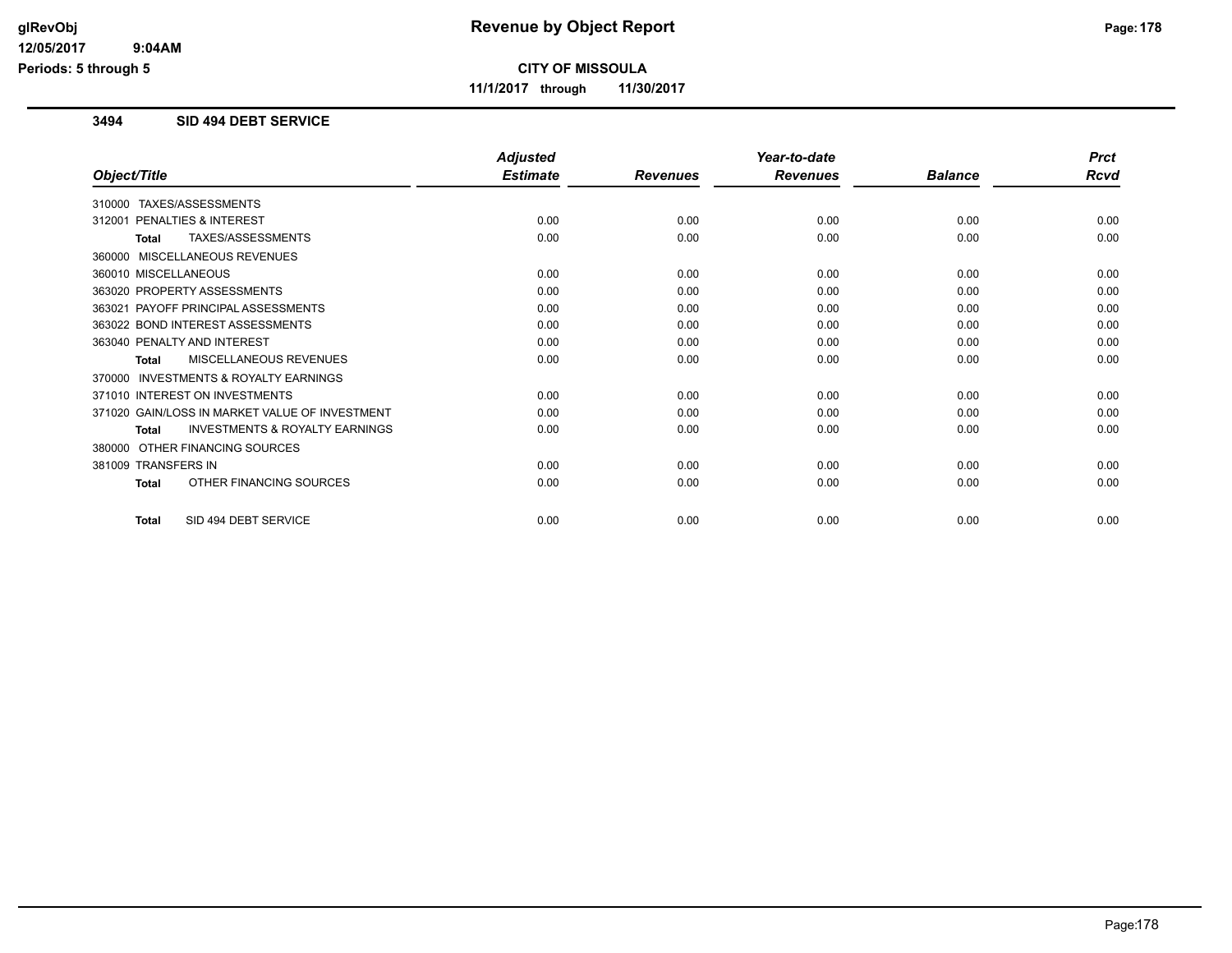**11/1/2017 through 11/30/2017**

**3495 SID 495 DEBT SERVICE FUND**

**3495 SID 495 DEBT SERVICE FUND**

|                                                           | <b>Adjusted</b> |                 | Year-to-date    |                | <b>Prct</b> |
|-----------------------------------------------------------|-----------------|-----------------|-----------------|----------------|-------------|
| Object/Title                                              | <b>Estimate</b> | <b>Revenues</b> | <b>Revenues</b> | <b>Balance</b> | <b>Rcvd</b> |
| TAXES/ASSESSMENTS<br>310000                               |                 |                 |                 |                |             |
| PENALTIES & INTEREST<br>312001                            | 0.00            | 0.00            | 0.00            | 0.00           | 0.00        |
| <b>TAXES/ASSESSMENTS</b><br>Total                         | 0.00            | 0.00            | 0.00            | 0.00           | 0.00        |
| MISCELLANEOUS REVENUES<br>360000                          |                 |                 |                 |                |             |
| 360010 MISCELLANEOUS                                      | 0.00            | 0.00            | 0.00            | 0.00           | 0.00        |
| 363020 PROPERTY ASSESSMENTS                               | 0.00            | 0.00            | 0.00            | 0.00           | 0.00        |
| 363021 PAYOFF PRINCIPAL ASSESSMENTS                       | 0.00            | 0.00            | 0.00            | 0.00           | 0.00        |
| 363022 BOND INTEREST ASSESSMENTS                          | 0.00            | 0.00            | 0.00            | 0.00           | 0.00        |
| 363040 PENALTY AND INTEREST                               | 0.00            | 0.00            | 0.00            | 0.00           | 0.00        |
| MISCELLANEOUS REVENUES<br>Total                           | 0.00            | 0.00            | 0.00            | 0.00           | 0.00        |
| <b>INVESTMENTS &amp; ROYALTY EARNINGS</b><br>370000       |                 |                 |                 |                |             |
| 371010 INTEREST ON INVESTMENTS                            | 0.00            | 0.00            | 0.00            | 0.00           | 0.00        |
| 371020 GAIN/LOSS IN MARKET VALUE OF INVESTMENTS           | 0.00            | 0.00            | 0.00            | 0.00           | 0.00        |
| <b>INVESTMENTS &amp; ROYALTY EARNINGS</b><br><b>Total</b> | 0.00            | 0.00            | 0.00            | 0.00           | 0.00        |
| OTHER FINANCING SOURCES<br>380000                         |                 |                 |                 |                |             |
| 381009 TRANSFERS IN                                       | 0.00            | 0.00            | 0.00            | 0.00           | 0.00        |
| OTHER FINANCING SOURCES<br><b>Total</b>                   | 0.00            | 0.00            | 0.00            | 0.00           | 0.00        |
| SID 495 DEBT SERVICE FUND<br><b>Total</b>                 | 0.00            | 0.00            | 0.00            | 0.00           | 0.00        |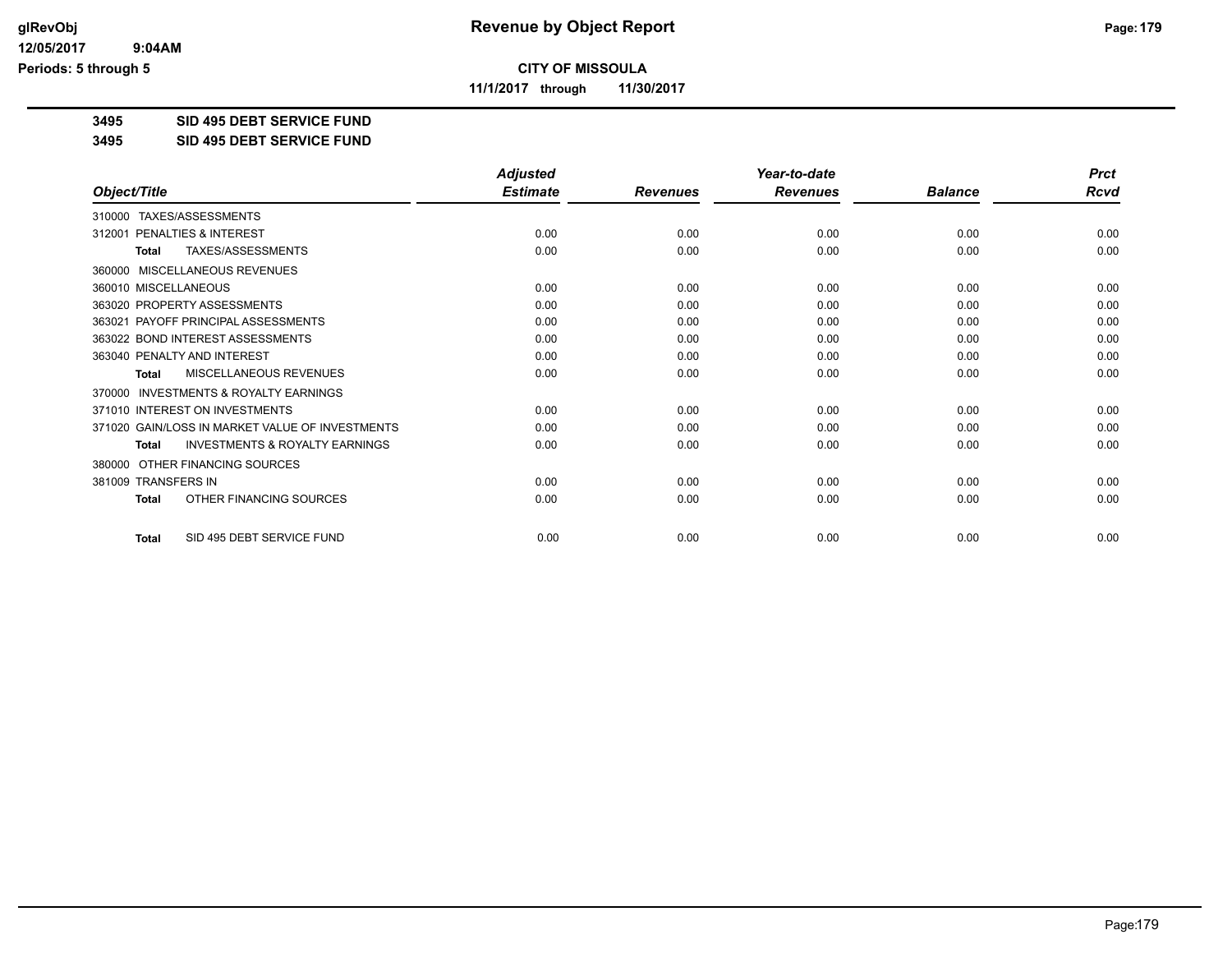**11/1/2017 through 11/30/2017**

# **3495 SID 495 DEBT SERVICE FUND**

|                                                           | <b>Adjusted</b> |                 | Year-to-date    |                | <b>Prct</b> |
|-----------------------------------------------------------|-----------------|-----------------|-----------------|----------------|-------------|
| Object/Title                                              | <b>Estimate</b> | <b>Revenues</b> | <b>Revenues</b> | <b>Balance</b> | <b>Rcvd</b> |
| 310000 TAXES/ASSESSMENTS                                  |                 |                 |                 |                |             |
| PENALTIES & INTEREST<br>312001                            | 0.00            | 0.00            | 0.00            | 0.00           | 0.00        |
| TAXES/ASSESSMENTS<br><b>Total</b>                         | 0.00            | 0.00            | 0.00            | 0.00           | 0.00        |
| 360000 MISCELLANEOUS REVENUES                             |                 |                 |                 |                |             |
| 360010 MISCELLANEOUS                                      | 0.00            | 0.00            | 0.00            | 0.00           | 0.00        |
| 363020 PROPERTY ASSESSMENTS                               | 0.00            | 0.00            | 0.00            | 0.00           | 0.00        |
| 363021 PAYOFF PRINCIPAL ASSESSMENTS                       | 0.00            | 0.00            | 0.00            | 0.00           | 0.00        |
| 363022 BOND INTEREST ASSESSMENTS                          | 0.00            | 0.00            | 0.00            | 0.00           | 0.00        |
| 363040 PENALTY AND INTEREST                               | 0.00            | 0.00            | 0.00            | 0.00           | 0.00        |
| MISCELLANEOUS REVENUES<br><b>Total</b>                    | 0.00            | 0.00            | 0.00            | 0.00           | 0.00        |
| <b>INVESTMENTS &amp; ROYALTY EARNINGS</b><br>370000       |                 |                 |                 |                |             |
| 371010 INTEREST ON INVESTMENTS                            | 0.00            | 0.00            | 0.00            | 0.00           | 0.00        |
| 371020 GAIN/LOSS IN MARKET VALUE OF INVESTMENT            | 0.00            | 0.00            | 0.00            | 0.00           | 0.00        |
| <b>INVESTMENTS &amp; ROYALTY EARNINGS</b><br><b>Total</b> | 0.00            | 0.00            | 0.00            | 0.00           | 0.00        |
| OTHER FINANCING SOURCES<br>380000                         |                 |                 |                 |                |             |
| 381009 TRANSFERS IN                                       | 0.00            | 0.00            | 0.00            | 0.00           | 0.00        |
| OTHER FINANCING SOURCES<br><b>Total</b>                   | 0.00            | 0.00            | 0.00            | 0.00           | 0.00        |
| SID 495 DEBT SERVICE FUND<br><b>Total</b>                 | 0.00            | 0.00            | 0.00            | 0.00           | 0.00        |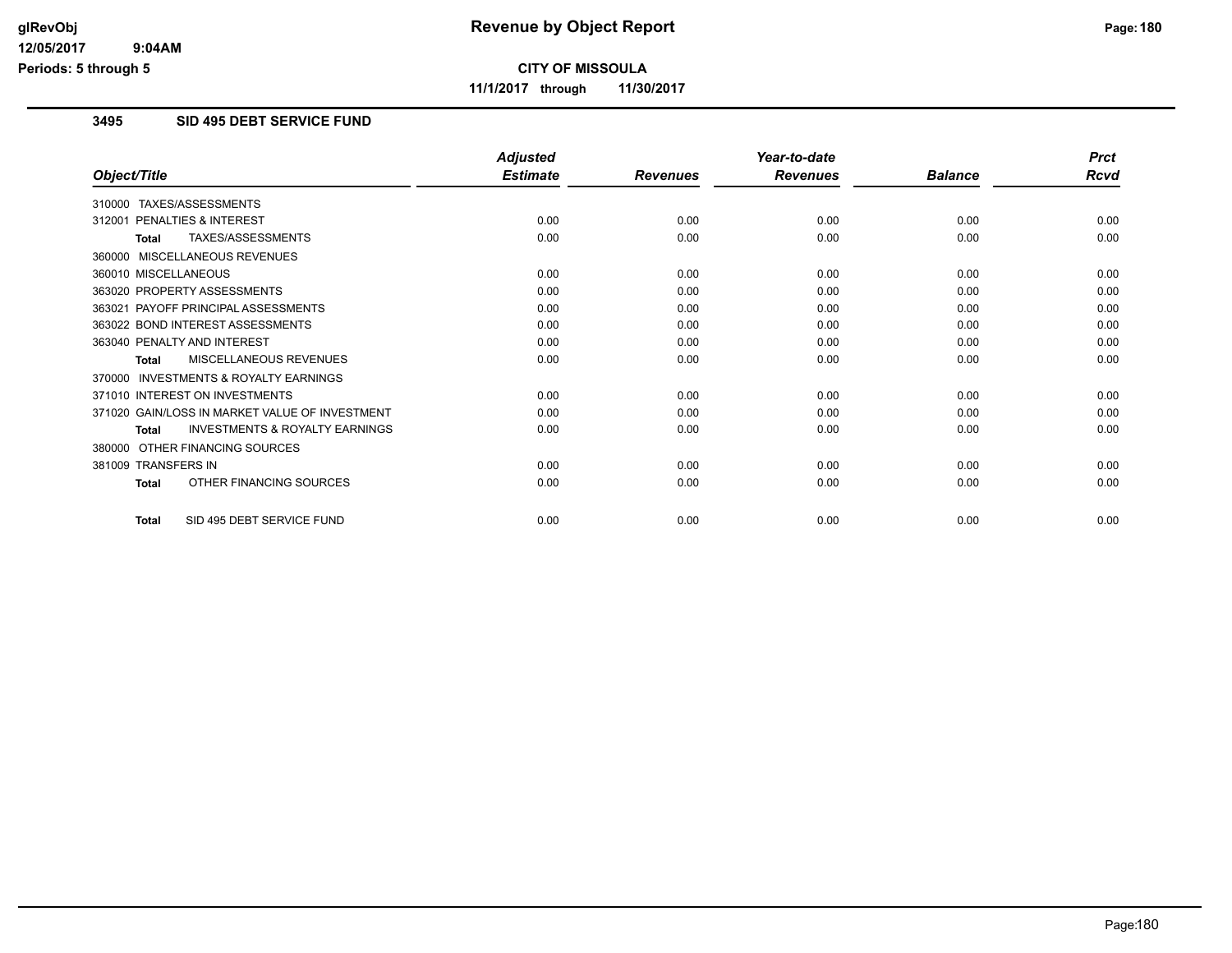**11/1/2017 through 11/30/2017**

**3496 SID 496 DEBT SERVICE FUND**

**3496 SID 496 DEBT SERVICE FUND**

|                                                           | <b>Adjusted</b> |                 | Year-to-date    |                | <b>Prct</b> |
|-----------------------------------------------------------|-----------------|-----------------|-----------------|----------------|-------------|
| Object/Title                                              | <b>Estimate</b> | <b>Revenues</b> | <b>Revenues</b> | <b>Balance</b> | <b>Rcvd</b> |
| TAXES/ASSESSMENTS<br>310000                               |                 |                 |                 |                |             |
| PENALTIES & INTEREST<br>312001                            | 0.00            | 0.00            | 0.00            | 0.00           | 0.00        |
| <b>TAXES/ASSESSMENTS</b><br>Total                         | 0.00            | 0.00            | 0.00            | 0.00           | 0.00        |
| MISCELLANEOUS REVENUES<br>360000                          |                 |                 |                 |                |             |
| 360010 MISCELLANEOUS                                      | 0.00            | 0.00            | 0.00            | 0.00           | 0.00        |
| 363020 PROPERTY ASSESSMENTS                               | 0.00            | 0.00            | 0.00            | 0.00           | 0.00        |
| 363021 PAYOFF PRINCIPAL ASSESSMENTS                       | 0.00            | 0.00            | 0.00            | 0.00           | 0.00        |
| 363022 BOND INTEREST ASSESSMENTS                          | 0.00            | 0.00            | 0.00            | 0.00           | 0.00        |
| 363040 PENALTY AND INTEREST                               | 0.00            | 0.00            | 0.00            | 0.00           | 0.00        |
| MISCELLANEOUS REVENUES<br>Total                           | 0.00            | 0.00            | 0.00            | 0.00           | 0.00        |
| <b>INVESTMENTS &amp; ROYALTY EARNINGS</b><br>370000       |                 |                 |                 |                |             |
| 371010 INTEREST ON INVESTMENTS                            | 0.00            | 0.00            | 0.00            | 0.00           | 0.00        |
| 371020 GAIN/LOSS IN MARKET VALUE OF INVESTMENTS           | 0.00            | 0.00            | 0.00            | 0.00           | 0.00        |
| <b>INVESTMENTS &amp; ROYALTY EARNINGS</b><br><b>Total</b> | 0.00            | 0.00            | 0.00            | 0.00           | 0.00        |
| OTHER FINANCING SOURCES<br>380000                         |                 |                 |                 |                |             |
| 381009 TRANSFERS IN                                       | 0.00            | 0.00            | 0.00            | 0.00           | 0.00        |
| OTHER FINANCING SOURCES<br><b>Total</b>                   | 0.00            | 0.00            | 0.00            | 0.00           | 0.00        |
| SID 496 DEBT SERVICE FUND<br><b>Total</b>                 | 0.00            | 0.00            | 0.00            | 0.00           | 0.00        |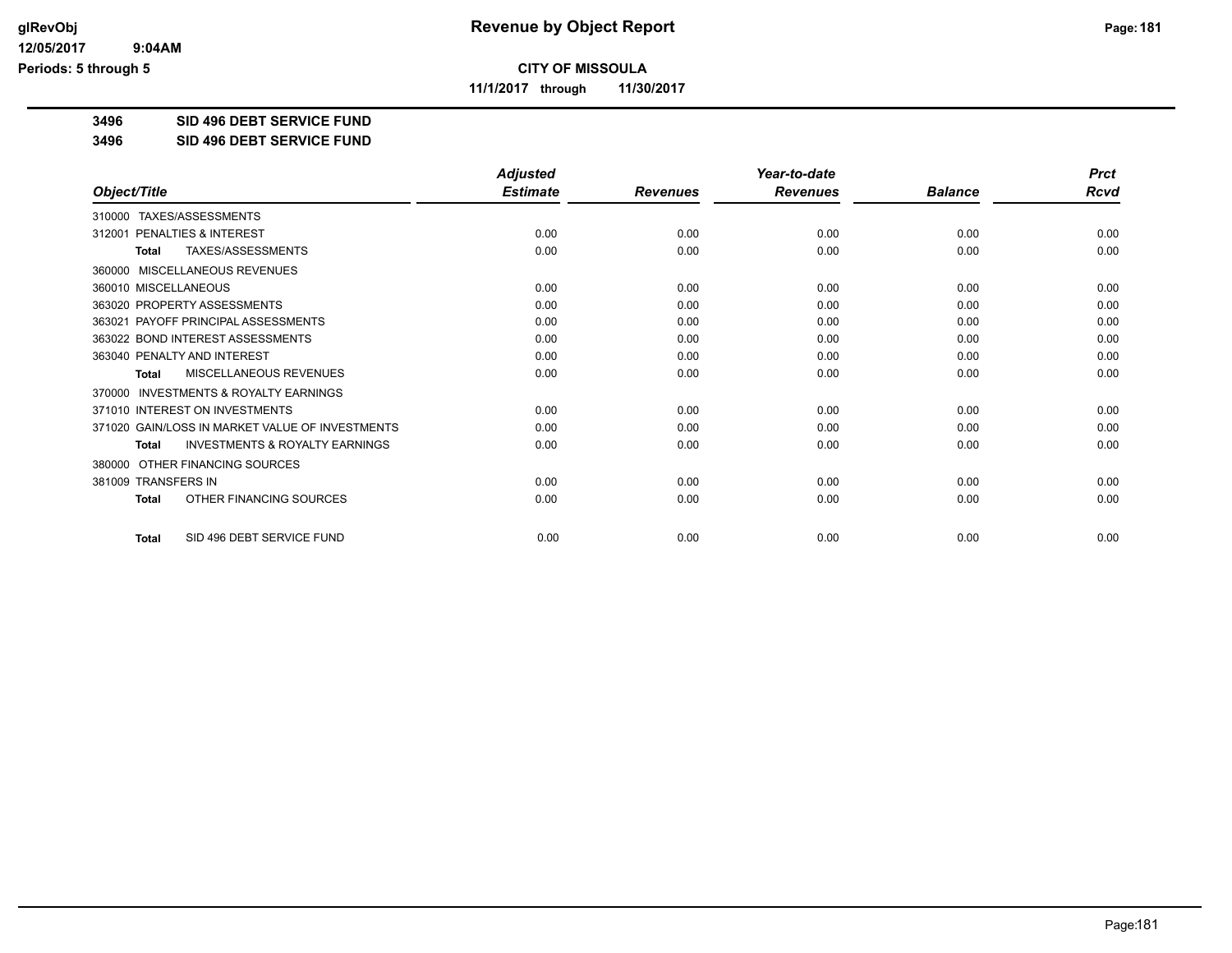**11/1/2017 through 11/30/2017**

# **3496 SID 496 DEBT SERVICE FUND**

|                                                           | <b>Adjusted</b> |                 | Year-to-date    |                | <b>Prct</b> |
|-----------------------------------------------------------|-----------------|-----------------|-----------------|----------------|-------------|
| Object/Title                                              | <b>Estimate</b> | <b>Revenues</b> | <b>Revenues</b> | <b>Balance</b> | <b>Rcvd</b> |
| 310000 TAXES/ASSESSMENTS                                  |                 |                 |                 |                |             |
| PENALTIES & INTEREST<br>312001                            | 0.00            | 0.00            | 0.00            | 0.00           | 0.00        |
| TAXES/ASSESSMENTS<br><b>Total</b>                         | 0.00            | 0.00            | 0.00            | 0.00           | 0.00        |
| 360000 MISCELLANEOUS REVENUES                             |                 |                 |                 |                |             |
| 360010 MISCELLANEOUS                                      | 0.00            | 0.00            | 0.00            | 0.00           | 0.00        |
| 363020 PROPERTY ASSESSMENTS                               | 0.00            | 0.00            | 0.00            | 0.00           | 0.00        |
| 363021 PAYOFF PRINCIPAL ASSESSMENTS                       | 0.00            | 0.00            | 0.00            | 0.00           | 0.00        |
| 363022 BOND INTEREST ASSESSMENTS                          | 0.00            | 0.00            | 0.00            | 0.00           | 0.00        |
| 363040 PENALTY AND INTEREST                               | 0.00            | 0.00            | 0.00            | 0.00           | 0.00        |
| MISCELLANEOUS REVENUES<br><b>Total</b>                    | 0.00            | 0.00            | 0.00            | 0.00           | 0.00        |
| <b>INVESTMENTS &amp; ROYALTY EARNINGS</b><br>370000       |                 |                 |                 |                |             |
| 371010 INTEREST ON INVESTMENTS                            | 0.00            | 0.00            | 0.00            | 0.00           | 0.00        |
| 371020 GAIN/LOSS IN MARKET VALUE OF INVESTMENT            | 0.00            | 0.00            | 0.00            | 0.00           | 0.00        |
| <b>INVESTMENTS &amp; ROYALTY EARNINGS</b><br><b>Total</b> | 0.00            | 0.00            | 0.00            | 0.00           | 0.00        |
| OTHER FINANCING SOURCES<br>380000                         |                 |                 |                 |                |             |
| 381009 TRANSFERS IN                                       | 0.00            | 0.00            | 0.00            | 0.00           | 0.00        |
| OTHER FINANCING SOURCES<br><b>Total</b>                   | 0.00            | 0.00            | 0.00            | 0.00           | 0.00        |
| SID 496 DEBT SERVICE FUND<br><b>Total</b>                 | 0.00            | 0.00            | 0.00            | 0.00           | 0.00        |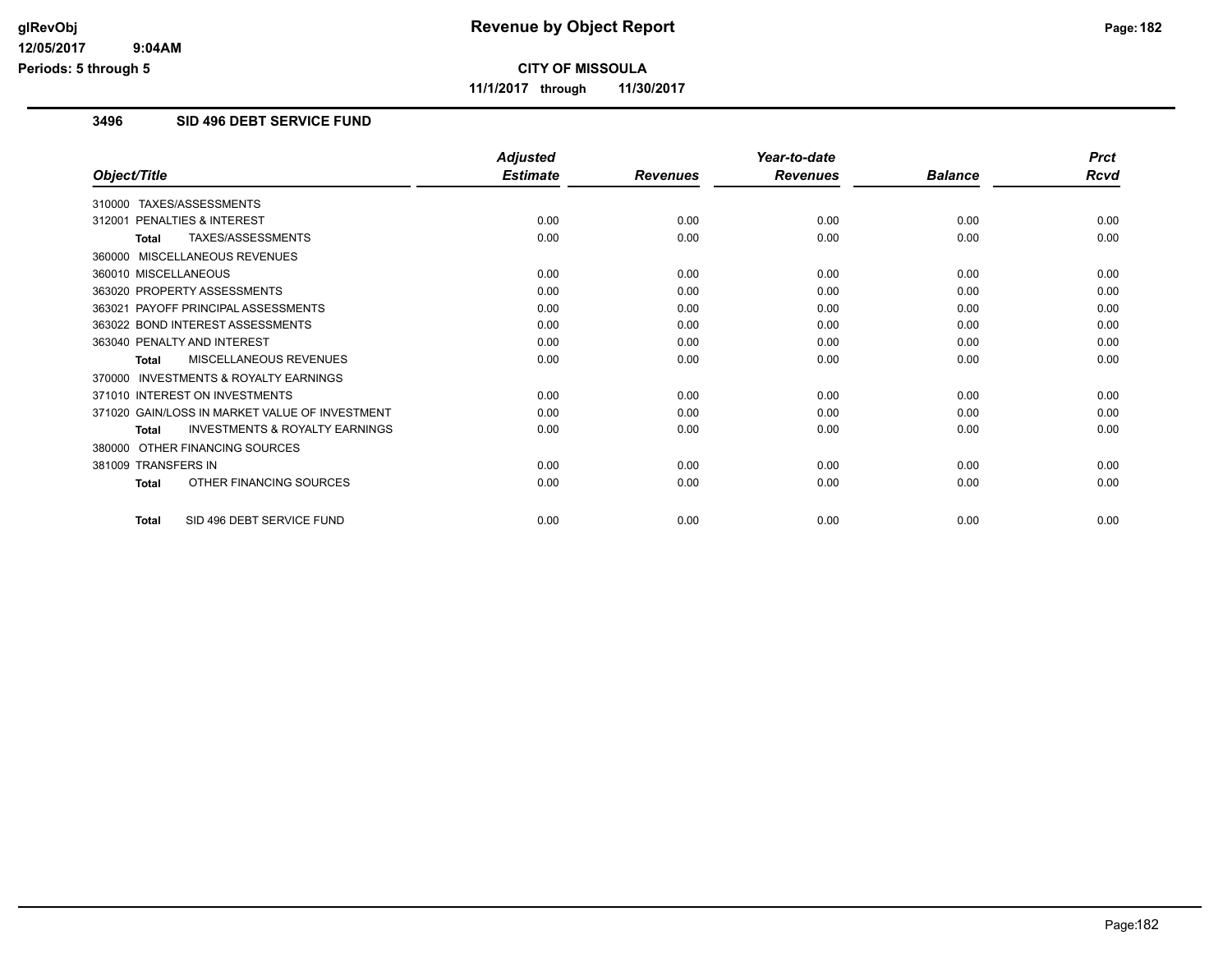**11/1/2017 through 11/30/2017**

**3497 SID 497 DEBT SERVICE FUND**

**3497 SID 497 DEBT SERVICE FUND**

|                                                     | <b>Adjusted</b> |                 | Year-to-date    |                | <b>Prct</b> |
|-----------------------------------------------------|-----------------|-----------------|-----------------|----------------|-------------|
| Object/Title                                        | <b>Estimate</b> | <b>Revenues</b> | <b>Revenues</b> | <b>Balance</b> | Rcvd        |
| 310000 TAXES/ASSESSMENTS                            |                 |                 |                 |                |             |
| <b>PENALTIES &amp; INTEREST</b><br>312001           | 0.00            | 0.00            | 0.00            | 0.00           | 0.00        |
| TAXES/ASSESSMENTS<br>Total                          | 0.00            | 0.00            | 0.00            | 0.00           | 0.00        |
| 360000 MISCELLANEOUS REVENUES                       |                 |                 |                 |                |             |
| 360010 MISCELLANEOUS                                | 0.00            | 0.00            | 0.00            | 0.00           | 0.00        |
| 363020 PROPERTY ASSESSMENTS                         | 0.00            | 0.00            | 0.00            | 0.00           | 0.00        |
| 363021 PAYOFF PRINCIPAL ASSESSMENTS                 | 0.00            | 0.00            | 0.00            | 0.00           | 0.00        |
| 363022 BOND INTEREST ASSESSMENTS                    | 0.00            | 0.00            | 0.00            | 0.00           | 0.00        |
| 363040 PENALTY AND INTEREST                         | 0.00            | 0.00            | 0.00            | 0.00           | 0.00        |
| <b>MISCELLANEOUS REVENUES</b><br>Total              | 0.00            | 0.00            | 0.00            | 0.00           | 0.00        |
| <b>INVESTMENTS &amp; ROYALTY EARNINGS</b><br>370000 |                 |                 |                 |                |             |
| 371010 INTEREST ON INVESTMENTS                      | 0.00            | 0.00            | 0.00            | 0.00           | 0.00        |
| 371020 GAIN/LOSS IN MARKET VALUE OF INVESTMENTS     | 0.00            | 0.00            | 0.00            | 0.00           | 0.00        |
| <b>INVESTMENTS &amp; ROYALTY EARNINGS</b><br>Total  | 0.00            | 0.00            | 0.00            | 0.00           | 0.00        |
| SID 497 DEBT SERVICE FUND<br><b>Total</b>           | 0.00            | 0.00            | 0.00            | 0.00           | 0.00        |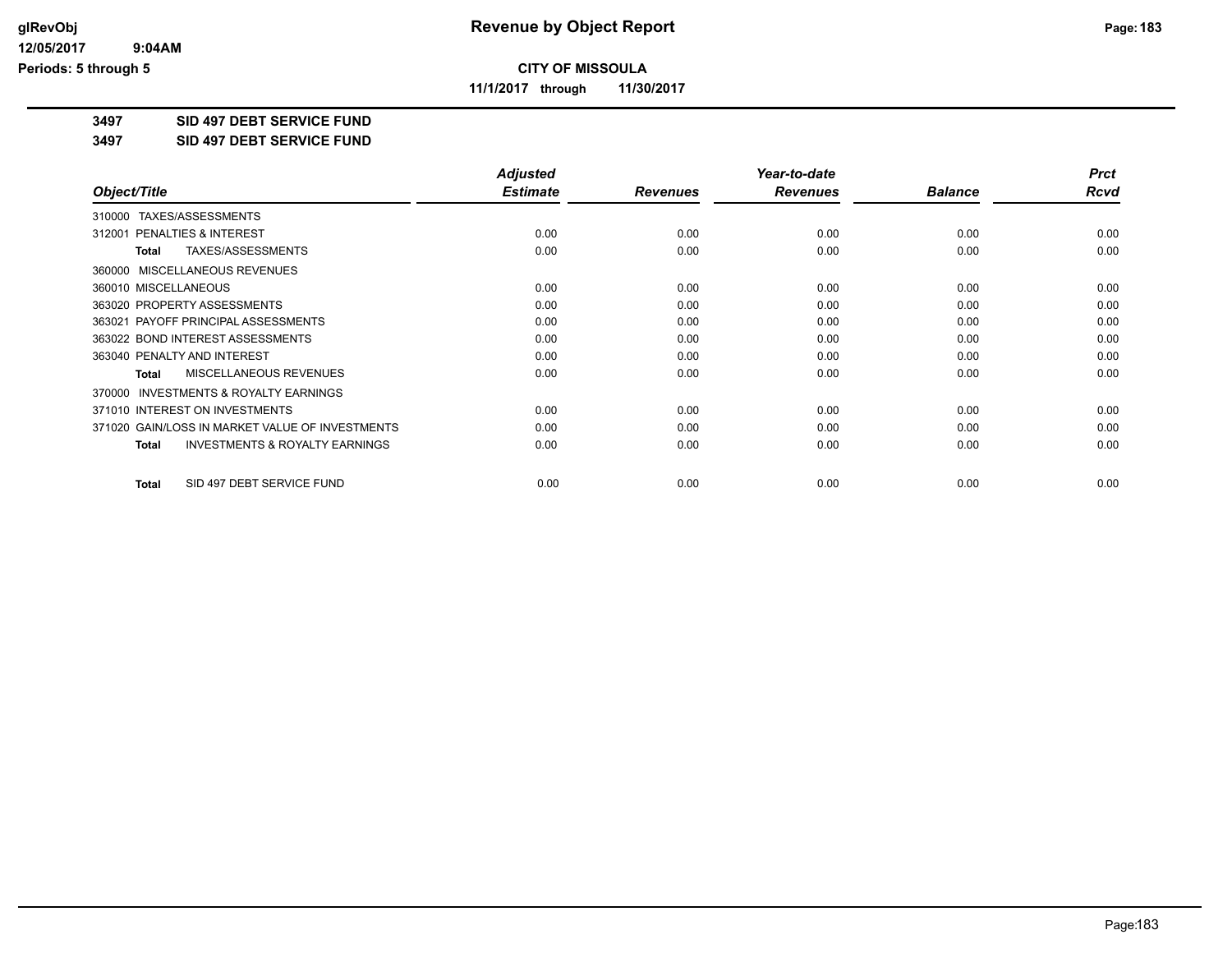**11/1/2017 through 11/30/2017**

# **3497 SID 497 DEBT SERVICE FUND**

|                                                     | <b>Adjusted</b> |                 | Year-to-date    |                | <b>Prct</b> |
|-----------------------------------------------------|-----------------|-----------------|-----------------|----------------|-------------|
| Object/Title                                        | <b>Estimate</b> | <b>Revenues</b> | <b>Revenues</b> | <b>Balance</b> | Rcvd        |
| 310000 TAXES/ASSESSMENTS                            |                 |                 |                 |                |             |
| 312001 PENALTIES & INTEREST                         | 0.00            | 0.00            | 0.00            | 0.00           | 0.00        |
| TAXES/ASSESSMENTS<br><b>Total</b>                   | 0.00            | 0.00            | 0.00            | 0.00           | 0.00        |
| 360000 MISCELLANEOUS REVENUES                       |                 |                 |                 |                |             |
| 360010 MISCELLANEOUS                                | 0.00            | 0.00            | 0.00            | 0.00           | 0.00        |
| 363020 PROPERTY ASSESSMENTS                         | 0.00            | 0.00            | 0.00            | 0.00           | 0.00        |
| 363021 PAYOFF PRINCIPAL ASSESSMENTS                 | 0.00            | 0.00            | 0.00            | 0.00           | 0.00        |
| 363022 BOND INTEREST ASSESSMENTS                    | 0.00            | 0.00            | 0.00            | 0.00           | 0.00        |
| 363040 PENALTY AND INTEREST                         | 0.00            | 0.00            | 0.00            | 0.00           | 0.00        |
| <b>MISCELLANEOUS REVENUES</b><br>Total              | 0.00            | 0.00            | 0.00            | 0.00           | 0.00        |
| <b>INVESTMENTS &amp; ROYALTY EARNINGS</b><br>370000 |                 |                 |                 |                |             |
| 371010 INTEREST ON INVESTMENTS                      | 0.00            | 0.00            | 0.00            | 0.00           | 0.00        |
| 371020 GAIN/LOSS IN MARKET VALUE OF INVESTMENT      | 0.00            | 0.00            | 0.00            | 0.00           | 0.00        |
| <b>INVESTMENTS &amp; ROYALTY EARNINGS</b><br>Total  | 0.00            | 0.00            | 0.00            | 0.00           | 0.00        |
| SID 497 DEBT SERVICE FUND<br><b>Total</b>           | 0.00            | 0.00            | 0.00            | 0.00           | 0.00        |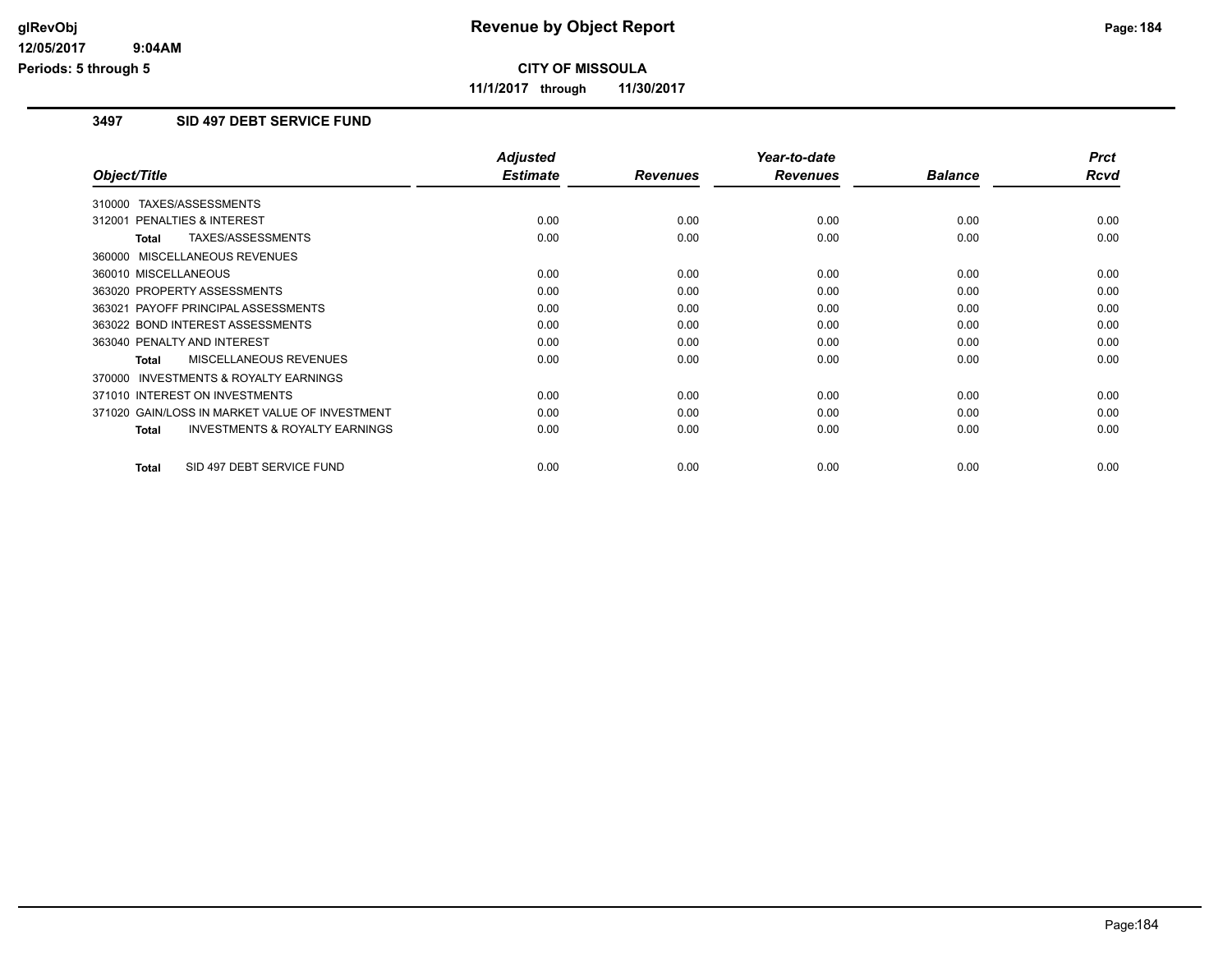**11/1/2017 through 11/30/2017**

**3498 SID 498 DEBT SERVICE FUND**

**3498 SID 498 DEBT SERVICE FUND**

|                                                           | <b>Adjusted</b> |                 | Year-to-date    |                | <b>Prct</b> |
|-----------------------------------------------------------|-----------------|-----------------|-----------------|----------------|-------------|
| Object/Title                                              | <b>Estimate</b> | <b>Revenues</b> | <b>Revenues</b> | <b>Balance</b> | <b>Rcvd</b> |
| TAXES/ASSESSMENTS<br>310000                               |                 |                 |                 |                |             |
| 312001 PENALTIES & INTEREST                               | 0.00            | 0.00            | 0.00            | 0.00           | 0.00        |
| <b>TAXES/ASSESSMENTS</b><br><b>Total</b>                  | 0.00            | 0.00            | 0.00            | 0.00           | 0.00        |
| MISCELLANEOUS REVENUES<br>360000                          |                 |                 |                 |                |             |
| 360010 MISCELLANEOUS                                      | 0.00            | 0.00            | 0.00            | 0.00           | 0.00        |
| 363020 PROPERTY ASSESSMENTS                               | 0.00            | 0.00            | 0.00            | 0.00           | 0.00        |
| 363021 PAYOFF PRINCIPAL ASSESSMENTS                       | 0.00            | 0.00            | 0.00            | 0.00           | 0.00        |
| 363022 BOND INTEREST ASSESSMENTS                          | 0.00            | 0.00            | 0.00            | 0.00           | 0.00        |
| 363040 PENALTY AND INTEREST                               | 0.00            | 0.00            | 0.00            | 0.00           | 0.00        |
| <b>MISCELLANEOUS REVENUES</b><br><b>Total</b>             | 0.00            | 0.00            | 0.00            | 0.00           | 0.00        |
| <b>INVESTMENTS &amp; ROYALTY EARNINGS</b><br>370000       |                 |                 |                 |                |             |
| 371010 INTEREST ON INVESTMENTS                            | 0.00            | 0.00            | 0.00            | 0.00           | 0.00        |
| 371020 GAIN/LOSS IN MARKET VALUE OF INVESTMENTS           | 0.00            | 0.00            | 0.00            | 0.00           | 0.00        |
| 371500 INTEREST ON INTERFUND LOAN                         | 0.00            | 0.00            | 0.00            | 0.00           | 0.00        |
| <b>INVESTMENTS &amp; ROYALTY EARNINGS</b><br><b>Total</b> | 0.00            | 0.00            | 0.00            | 0.00           | 0.00        |
| OTHER FINANCING SOURCES<br>380000                         |                 |                 |                 |                |             |
| 381009 TRANSFERS IN                                       | 0.00            | 0.00            | 0.00            | 0.00           | 0.00        |
| OTHER FINANCING SOURCES<br><b>Total</b>                   | 0.00            | 0.00            | 0.00            | 0.00           | 0.00        |
| SID 498 DEBT SERVICE FUND<br>Total                        | 0.00            | 0.00            | 0.00            | 0.00           | 0.00        |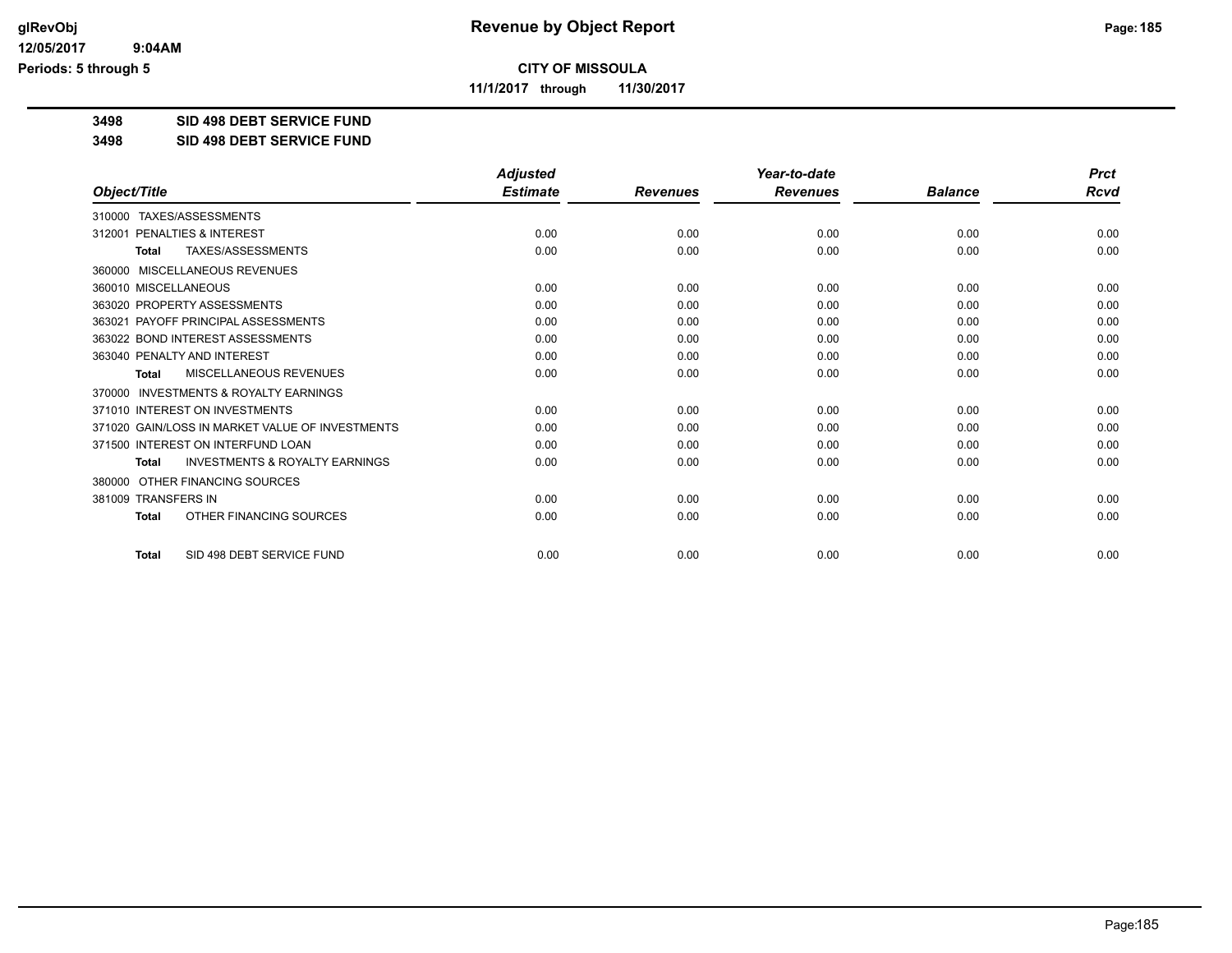**11/1/2017 through 11/30/2017**

# **3498 SID 498 DEBT SERVICE FUND**

|                                                           | <b>Adjusted</b> |                 | Year-to-date    |                | <b>Prct</b> |
|-----------------------------------------------------------|-----------------|-----------------|-----------------|----------------|-------------|
| Object/Title                                              | <b>Estimate</b> | <b>Revenues</b> | <b>Revenues</b> | <b>Balance</b> | <b>Rcvd</b> |
| TAXES/ASSESSMENTS<br>310000                               |                 |                 |                 |                |             |
| PENALTIES & INTEREST<br>312001                            | 0.00            | 0.00            | 0.00            | 0.00           | 0.00        |
| TAXES/ASSESSMENTS<br><b>Total</b>                         | 0.00            | 0.00            | 0.00            | 0.00           | 0.00        |
| 360000 MISCELLANEOUS REVENUES                             |                 |                 |                 |                |             |
| 360010 MISCELLANEOUS                                      | 0.00            | 0.00            | 0.00            | 0.00           | 0.00        |
| 363020 PROPERTY ASSESSMENTS                               | 0.00            | 0.00            | 0.00            | 0.00           | 0.00        |
| 363021 PAYOFF PRINCIPAL ASSESSMENTS                       | 0.00            | 0.00            | 0.00            | 0.00           | 0.00        |
| 363022 BOND INTEREST ASSESSMENTS                          | 0.00            | 0.00            | 0.00            | 0.00           | 0.00        |
| 363040 PENALTY AND INTEREST                               | 0.00            | 0.00            | 0.00            | 0.00           | 0.00        |
| <b>MISCELLANEOUS REVENUES</b><br><b>Total</b>             | 0.00            | 0.00            | 0.00            | 0.00           | 0.00        |
| <b>INVESTMENTS &amp; ROYALTY EARNINGS</b><br>370000       |                 |                 |                 |                |             |
| 371010 INTEREST ON INVESTMENTS                            | 0.00            | 0.00            | 0.00            | 0.00           | 0.00        |
| 371020 GAIN/LOSS IN MARKET VALUE OF INVESTMENT            | 0.00            | 0.00            | 0.00            | 0.00           | 0.00        |
| 371500 INTEREST ON INTERFUND LOAN                         | 0.00            | 0.00            | 0.00            | 0.00           | 0.00        |
| <b>INVESTMENTS &amp; ROYALTY EARNINGS</b><br><b>Total</b> | 0.00            | 0.00            | 0.00            | 0.00           | 0.00        |
| OTHER FINANCING SOURCES<br>380000                         |                 |                 |                 |                |             |
| 381009 TRANSFERS IN                                       | 0.00            | 0.00            | 0.00            | 0.00           | 0.00        |
| OTHER FINANCING SOURCES<br><b>Total</b>                   | 0.00            | 0.00            | 0.00            | 0.00           | 0.00        |
| SID 498 DEBT SERVICE FUND<br><b>Total</b>                 | 0.00            | 0.00            | 0.00            | 0.00           | 0.00        |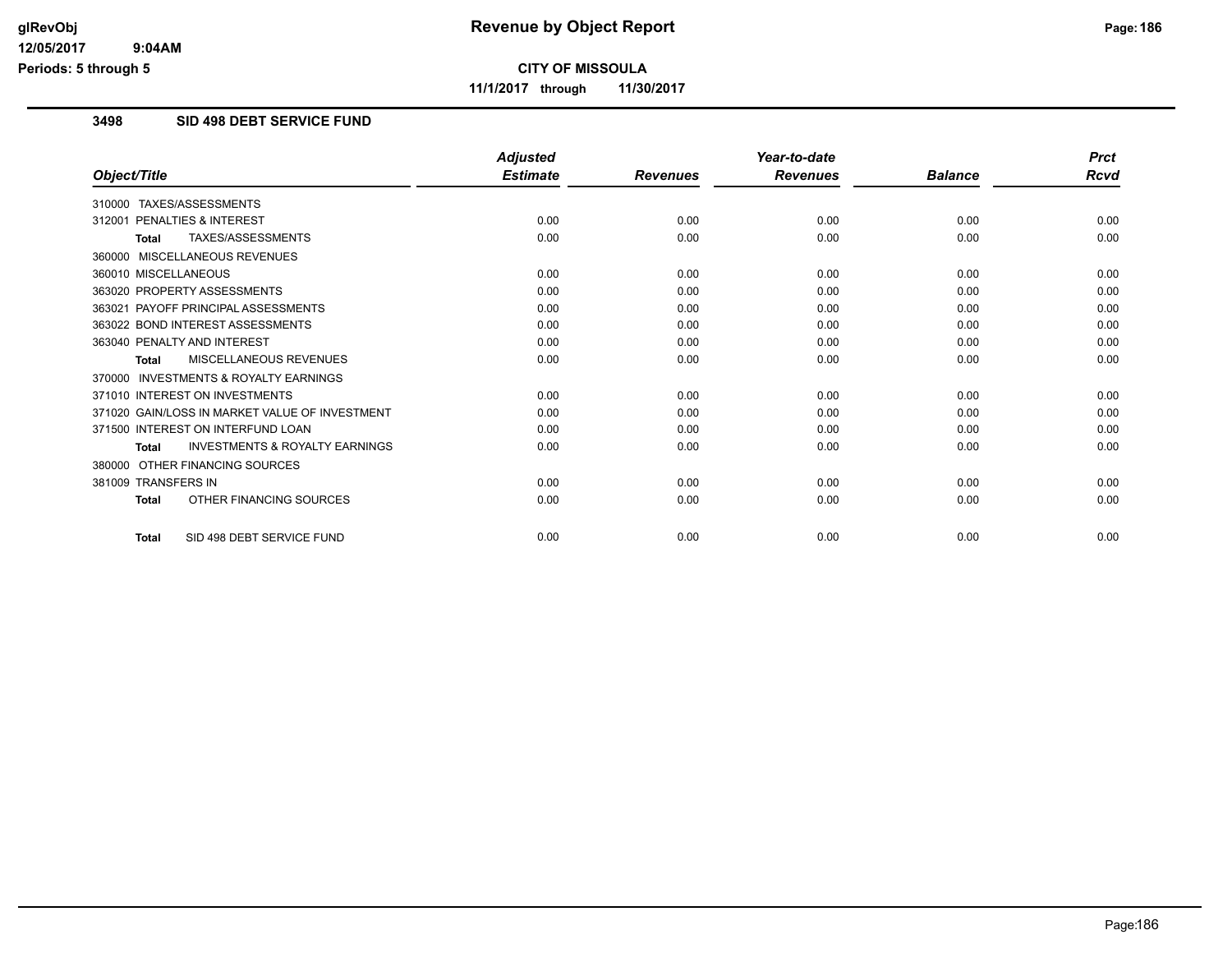**11/1/2017 through 11/30/2017**

**3500 SID 500 DEBT SERVICE FUND**

**3500 SID 500 DEBT SERVICE FUND**

|                                                           | <b>Adjusted</b> |                 | Year-to-date    |                | <b>Prct</b> |
|-----------------------------------------------------------|-----------------|-----------------|-----------------|----------------|-------------|
| Object/Title                                              | <b>Estimate</b> | <b>Revenues</b> | <b>Revenues</b> | <b>Balance</b> | Rcvd        |
| 310000 TAXES/ASSESSMENTS                                  |                 |                 |                 |                |             |
| 312001 PENALTIES & INTEREST                               | 0.00            | 0.00            | 0.00            | 0.00           | 0.00        |
| TAXES/ASSESSMENTS<br><b>Total</b>                         | 0.00            | 0.00            | 0.00            | 0.00           | 0.00        |
| MISCELLANEOUS REVENUES<br>360000                          |                 |                 |                 |                |             |
| 360010 MISCELLANEOUS                                      | 0.00            | 0.00            | 0.00            | 0.00           | 0.00        |
| 363020 PROPERTY ASSESSMENTS                               | 0.00            | 0.00            | 0.00            | 0.00           | 0.00        |
| 363021 PAYOFF PRINCIPAL ASSESSMENTS                       | 0.00            | 0.00            | 0.00            | 0.00           | 0.00        |
| 363022 BOND INTEREST ASSESSMENTS                          | 0.00            | 0.00            | 0.00            | 0.00           | 0.00        |
| 363040 PENALTY AND INTEREST                               | 0.00            | 0.00            | 0.00            | 0.00           | 0.00        |
| <b>MISCELLANEOUS REVENUES</b><br>Total                    | 0.00            | 0.00            | 0.00            | 0.00           | 0.00        |
| 370000 INVESTMENTS & ROYALTY EARNINGS                     |                 |                 |                 |                |             |
| 371010 INTEREST ON INVESTMENTS                            | 0.00            | 0.00            | 0.00            | 0.00           | 0.00        |
| 371020 GAIN/LOSS IN MARKET VALUE OF INVESTMENTS           | 0.00            | 0.00            | 0.00            | 0.00           | 0.00        |
| <b>INVESTMENTS &amp; ROYALTY EARNINGS</b><br><b>Total</b> | 0.00            | 0.00            | 0.00            | 0.00           | 0.00        |
| SID 500 DEBT SERVICE FUND<br><b>Total</b>                 | 0.00            | 0.00            | 0.00            | 0.00           | 0.00        |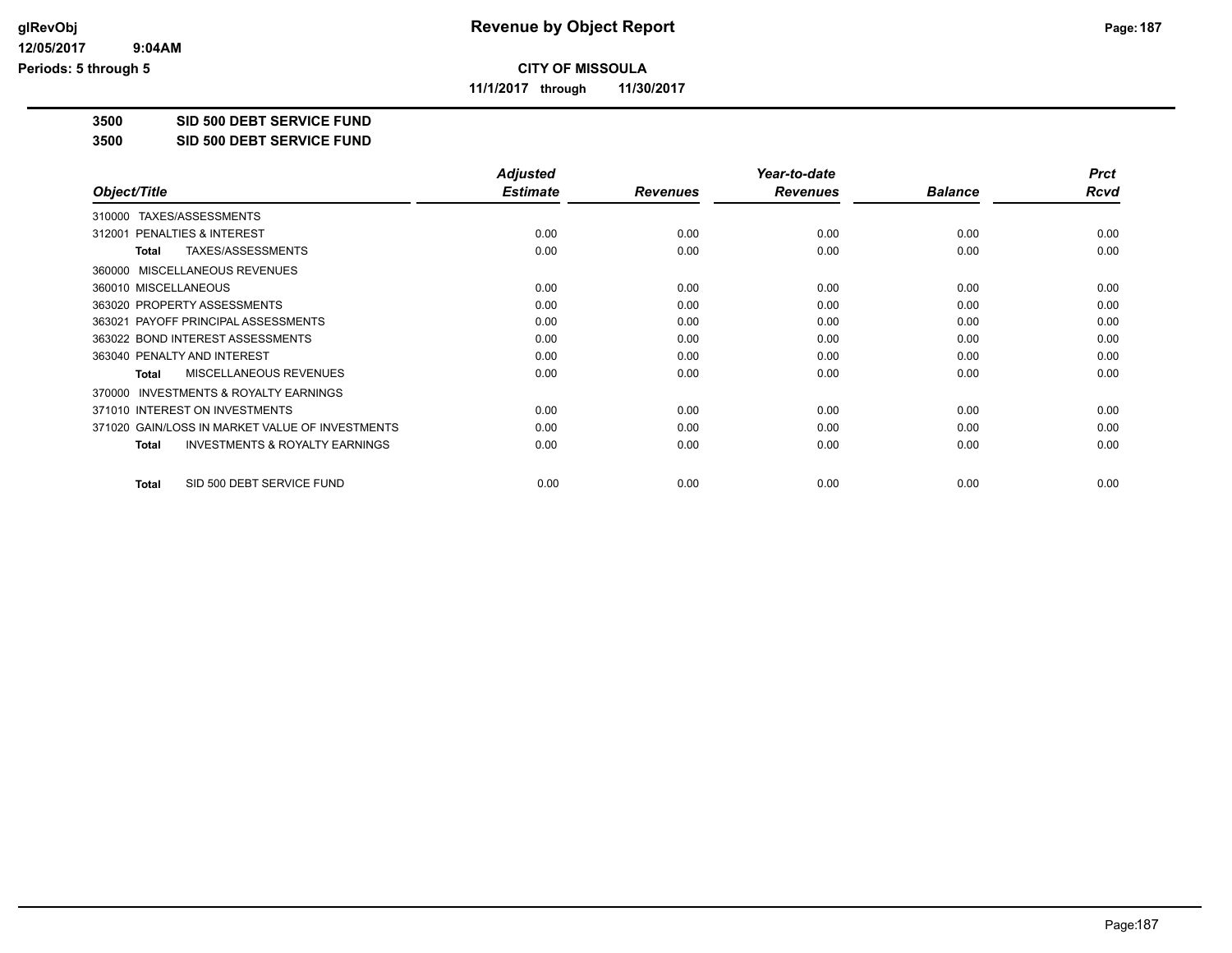**11/1/2017 through 11/30/2017**

# **3500 SID 500 DEBT SERVICE FUND**

|                                                           | <b>Adjusted</b> |                 | Year-to-date    |                | <b>Prct</b> |
|-----------------------------------------------------------|-----------------|-----------------|-----------------|----------------|-------------|
| Object/Title                                              | <b>Estimate</b> | <b>Revenues</b> | <b>Revenues</b> | <b>Balance</b> | Rcvd        |
| 310000 TAXES/ASSESSMENTS                                  |                 |                 |                 |                |             |
| 312001 PENALTIES & INTEREST                               | 0.00            | 0.00            | 0.00            | 0.00           | 0.00        |
| TAXES/ASSESSMENTS<br><b>Total</b>                         | 0.00            | 0.00            | 0.00            | 0.00           | 0.00        |
| 360000 MISCELLANEOUS REVENUES                             |                 |                 |                 |                |             |
| 360010 MISCELLANEOUS                                      | 0.00            | 0.00            | 0.00            | 0.00           | 0.00        |
| 363020 PROPERTY ASSESSMENTS                               | 0.00            | 0.00            | 0.00            | 0.00           | 0.00        |
| 363021 PAYOFF PRINCIPAL ASSESSMENTS                       | 0.00            | 0.00            | 0.00            | 0.00           | 0.00        |
| 363022 BOND INTEREST ASSESSMENTS                          | 0.00            | 0.00            | 0.00            | 0.00           | 0.00        |
| 363040 PENALTY AND INTEREST                               | 0.00            | 0.00            | 0.00            | 0.00           | 0.00        |
| MISCELLANEOUS REVENUES<br>Total                           | 0.00            | 0.00            | 0.00            | 0.00           | 0.00        |
| INVESTMENTS & ROYALTY EARNINGS<br>370000                  |                 |                 |                 |                |             |
| 371010 INTEREST ON INVESTMENTS                            | 0.00            | 0.00            | 0.00            | 0.00           | 0.00        |
| 371020 GAIN/LOSS IN MARKET VALUE OF INVESTMENT            | 0.00            | 0.00            | 0.00            | 0.00           | 0.00        |
| <b>INVESTMENTS &amp; ROYALTY EARNINGS</b><br><b>Total</b> | 0.00            | 0.00            | 0.00            | 0.00           | 0.00        |
| SID 500 DEBT SERVICE FUND<br><b>Total</b>                 | 0.00            | 0.00            | 0.00            | 0.00           | 0.00        |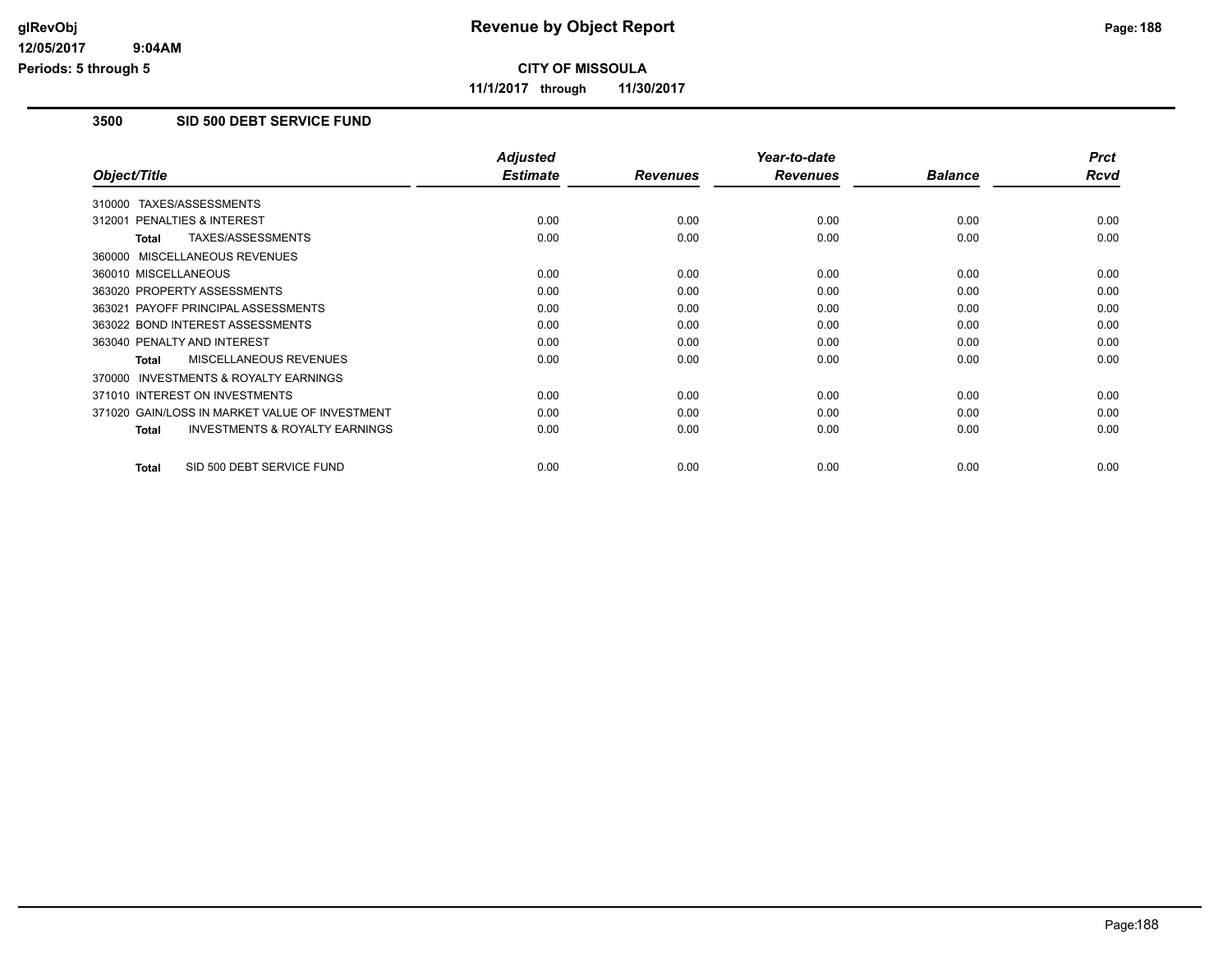**11/1/2017 through 11/30/2017**

**3501 SID 501 DEBT SERVICE FUND**

**3501 SID 501 DEBT SERVICE FUND**

|                                                           | <b>Adjusted</b> |                 | Year-to-date    |                | <b>Prct</b> |
|-----------------------------------------------------------|-----------------|-----------------|-----------------|----------------|-------------|
| Object/Title                                              | <b>Estimate</b> | <b>Revenues</b> | <b>Revenues</b> | <b>Balance</b> | Rcvd        |
| TAXES/ASSESSMENTS<br>310000                               |                 |                 |                 |                |             |
| 312001 PENALTIES & INTEREST                               | 0.00            | 0.00            | 0.00            | 0.00           | 0.00        |
| TAXES/ASSESSMENTS<br>Total                                | 0.00            | 0.00            | 0.00            | 0.00           | 0.00        |
| MISCELLANEOUS REVENUES<br>360000                          |                 |                 |                 |                |             |
| 360010 MISCELLANEOUS                                      | 0.00            | 0.00            | 0.00            | 0.00           | 0.00        |
| 363020 PROPERTY ASSESSMENTS                               | 0.00            | 0.00            | 0.00            | 0.00           | 0.00        |
| 363021 PAYOFF PRINCIPAL ASSESSMENTS                       | 0.00            | 0.00            | 0.00            | 0.00           | 0.00        |
| 363022 BOND INTEREST ASSESSMENTS                          | 0.00            | 0.00            | 0.00            | 0.00           | 0.00        |
| 363040 PENALTY AND INTEREST                               | 0.00            | 0.00            | 0.00            | 0.00           | 0.00        |
| <b>MISCELLANEOUS REVENUES</b><br><b>Total</b>             | 0.00            | 0.00            | 0.00            | 0.00           | 0.00        |
| 370000 INVESTMENTS & ROYALTY EARNINGS                     |                 |                 |                 |                |             |
| 371010 INTEREST ON INVESTMENTS                            | 0.00            | 0.00            | 0.00            | 0.00           | 0.00        |
| 371020 GAIN/LOSS IN MARKET VALUE OF INVESTMENTS           | 0.00            | 0.00            | 0.00            | 0.00           | 0.00        |
| <b>INVESTMENTS &amp; ROYALTY EARNINGS</b><br><b>Total</b> | 0.00            | 0.00            | 0.00            | 0.00           | 0.00        |
| SID 501 DEBT SERVICE FUND<br><b>Total</b>                 | 0.00            | 0.00            | 0.00            | 0.00           | 0.00        |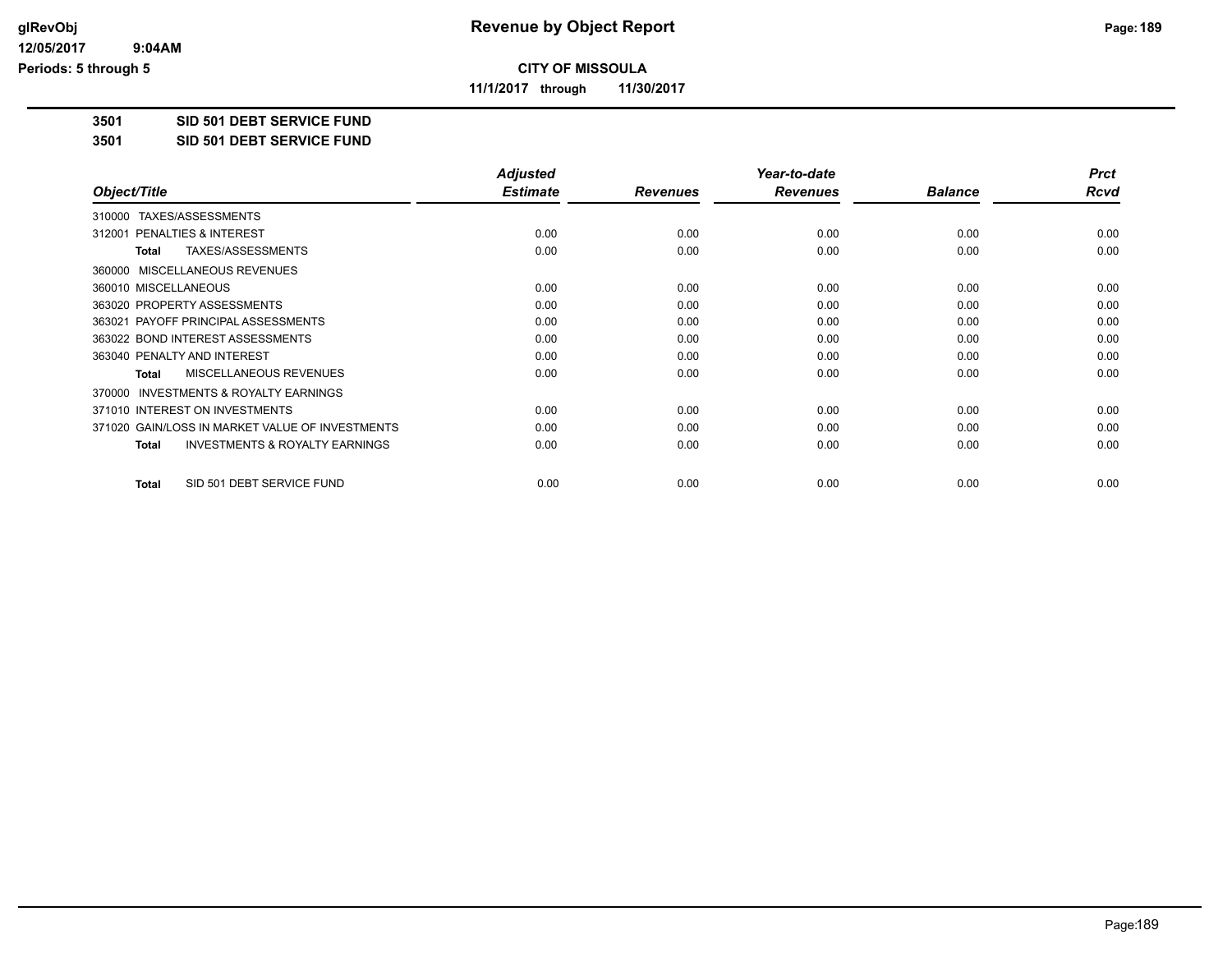**11/1/2017 through 11/30/2017**

# **3501 SID 501 DEBT SERVICE FUND**

|                                                     | <b>Adjusted</b> |                 | Year-to-date    |                | <b>Prct</b> |
|-----------------------------------------------------|-----------------|-----------------|-----------------|----------------|-------------|
| Object/Title                                        | <b>Estimate</b> | <b>Revenues</b> | <b>Revenues</b> | <b>Balance</b> | Rcvd        |
| 310000 TAXES/ASSESSMENTS                            |                 |                 |                 |                |             |
| 312001 PENALTIES & INTEREST                         | 0.00            | 0.00            | 0.00            | 0.00           | 0.00        |
| TAXES/ASSESSMENTS<br><b>Total</b>                   | 0.00            | 0.00            | 0.00            | 0.00           | 0.00        |
| 360000 MISCELLANEOUS REVENUES                       |                 |                 |                 |                |             |
| 360010 MISCELLANEOUS                                | 0.00            | 0.00            | 0.00            | 0.00           | 0.00        |
| 363020 PROPERTY ASSESSMENTS                         | 0.00            | 0.00            | 0.00            | 0.00           | 0.00        |
| 363021 PAYOFF PRINCIPAL ASSESSMENTS                 | 0.00            | 0.00            | 0.00            | 0.00           | 0.00        |
| 363022 BOND INTEREST ASSESSMENTS                    | 0.00            | 0.00            | 0.00            | 0.00           | 0.00        |
| 363040 PENALTY AND INTEREST                         | 0.00            | 0.00            | 0.00            | 0.00           | 0.00        |
| <b>MISCELLANEOUS REVENUES</b><br>Total              | 0.00            | 0.00            | 0.00            | 0.00           | 0.00        |
| <b>INVESTMENTS &amp; ROYALTY EARNINGS</b><br>370000 |                 |                 |                 |                |             |
| 371010 INTEREST ON INVESTMENTS                      | 0.00            | 0.00            | 0.00            | 0.00           | 0.00        |
| 371020 GAIN/LOSS IN MARKET VALUE OF INVESTMENT      | 0.00            | 0.00            | 0.00            | 0.00           | 0.00        |
| <b>INVESTMENTS &amp; ROYALTY EARNINGS</b><br>Total  | 0.00            | 0.00            | 0.00            | 0.00           | 0.00        |
| SID 501 DEBT SERVICE FUND<br><b>Total</b>           | 0.00            | 0.00            | 0.00            | 0.00           | 0.00        |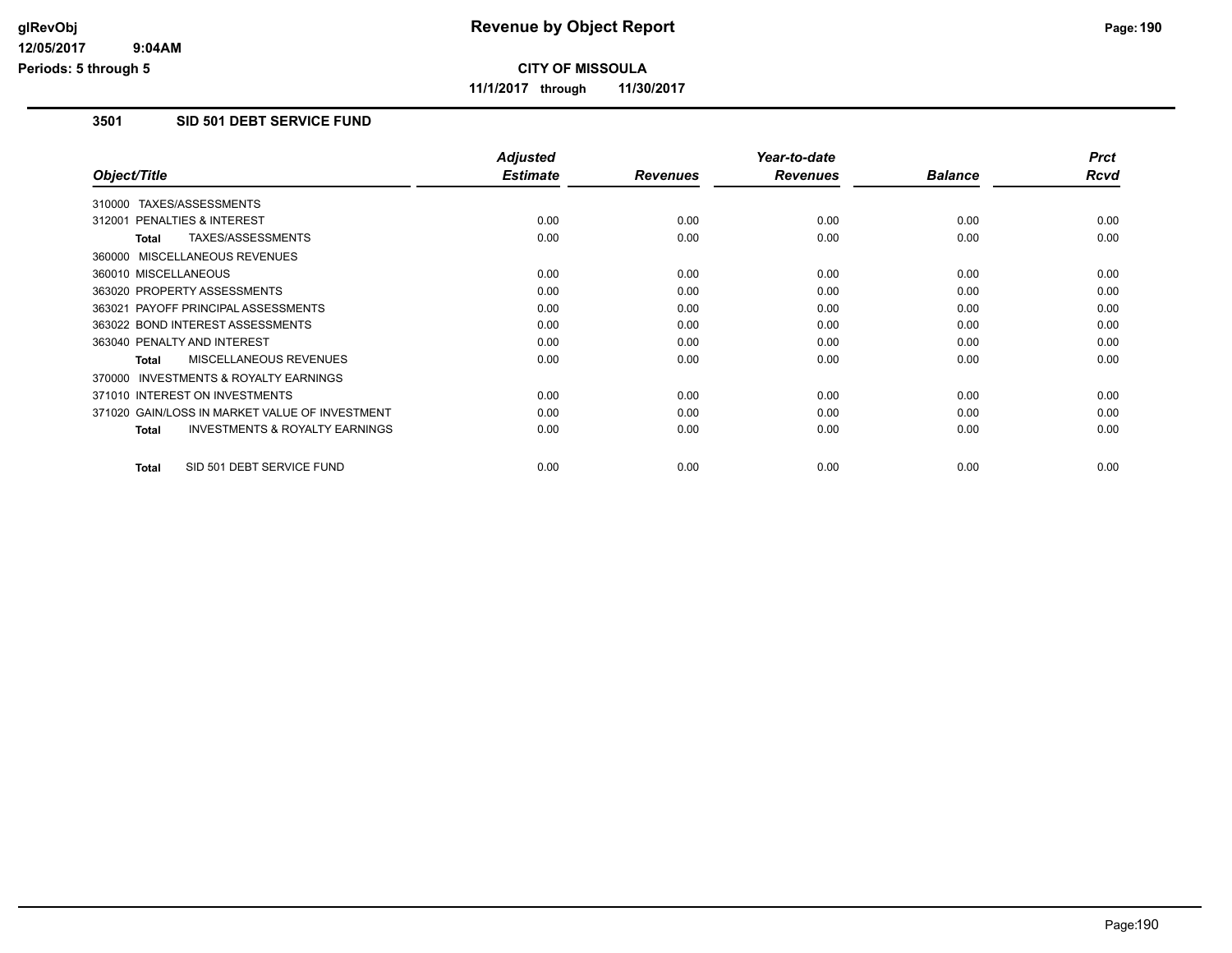**11/1/2017 through 11/30/2017**

**3502 SID 502 DEBT SERVICE FUND**

**3502 SID 502 DEBT SERVICE FUND**

|                                                           | <b>Adjusted</b> |                 | Year-to-date    |                | <b>Prct</b> |
|-----------------------------------------------------------|-----------------|-----------------|-----------------|----------------|-------------|
| Object/Title                                              | <b>Estimate</b> | <b>Revenues</b> | <b>Revenues</b> | <b>Balance</b> | Rcvd        |
| 310000 TAXES/ASSESSMENTS                                  |                 |                 |                 |                |             |
| <b>PENALTIES &amp; INTEREST</b><br>312001                 | 0.00            | 0.00            | 0.00            | 0.00           | 0.00        |
| TAXES/ASSESSMENTS<br>Total                                | 0.00            | 0.00            | 0.00            | 0.00           | 0.00        |
| 360000 MISCELLANEOUS REVENUES                             |                 |                 |                 |                |             |
| 360010 MISCELLANEOUS                                      | 0.00            | 0.00            | 0.00            | 0.00           | 0.00        |
| 363020 PROPERTY ASSESSMENTS                               | 0.00            | 0.00            | 0.00            | 0.00           | 0.00        |
| 363021 PAYOFF PRINCIPAL ASSESSMENTS                       | 0.00            | 0.00            | 0.00            | 0.00           | 0.00        |
| 363022 BOND INTEREST ASSESSMENTS                          | 0.00            | 0.00            | 0.00            | 0.00           | 0.00        |
| 363040 PENALTY AND INTEREST                               | 0.00            | 0.00            | 0.00            | 0.00           | 0.00        |
| <b>MISCELLANEOUS REVENUES</b><br>Total                    | 0.00            | 0.00            | 0.00            | 0.00           | 0.00        |
| <b>INVESTMENTS &amp; ROYALTY EARNINGS</b><br>370000       |                 |                 |                 |                |             |
| 371010 INTEREST ON INVESTMENTS                            | 0.00            | 0.00            | 0.00            | 0.00           | 0.00        |
| 371020 GAIN/LOSS IN MARKET VALUE OF INVESTMENTS           | 0.00            | 0.00            | 0.00            | 0.00           | 0.00        |
| <b>INVESTMENTS &amp; ROYALTY EARNINGS</b><br><b>Total</b> | 0.00            | 0.00            | 0.00            | 0.00           | 0.00        |
| SID 502 DEBT SERVICE FUND<br><b>Total</b>                 | 0.00            | 0.00            | 0.00            | 0.00           | 0.00        |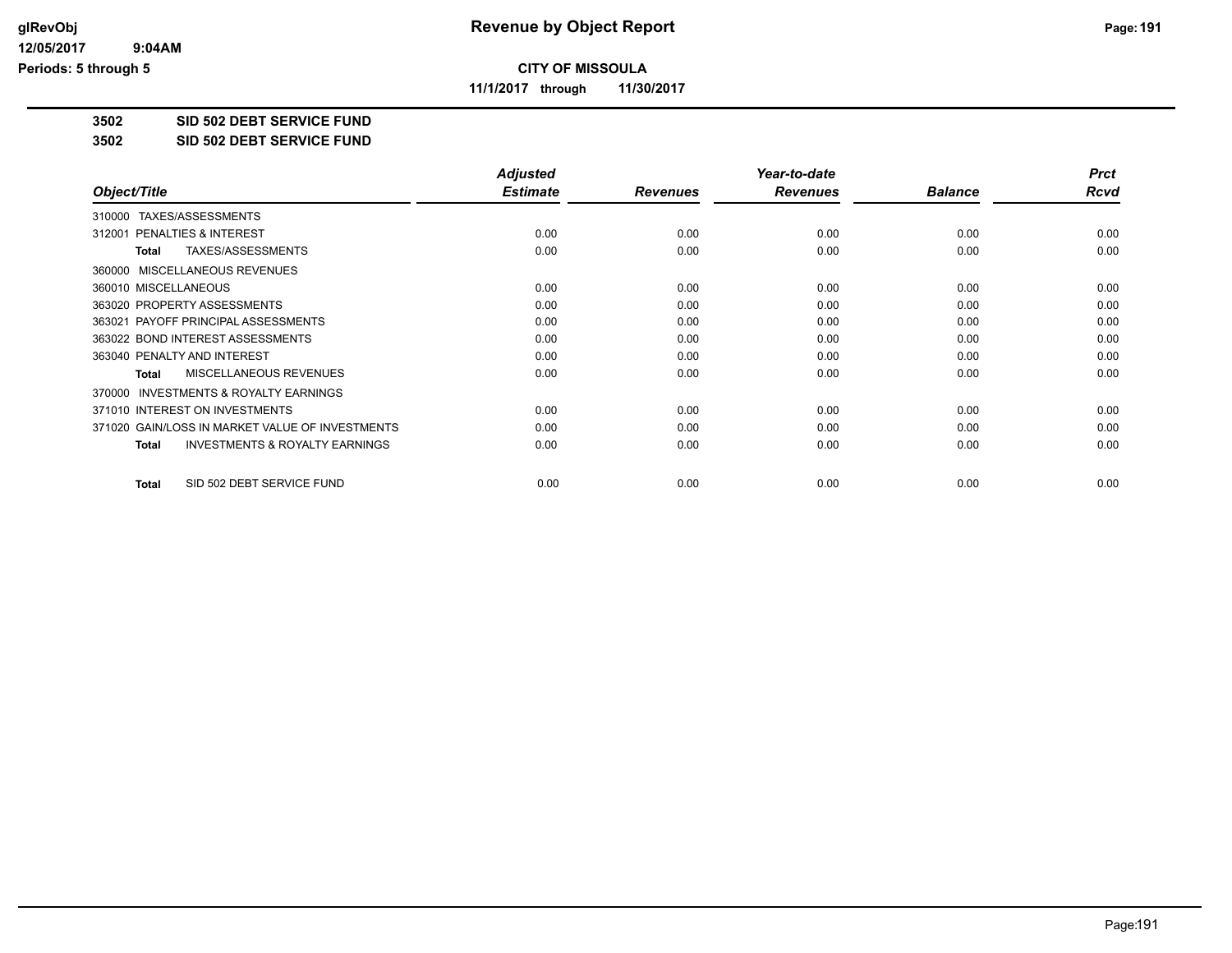**11/1/2017 through 11/30/2017**

# **3502 SID 502 DEBT SERVICE FUND**

|                                                           | <b>Adjusted</b> |                 | Year-to-date    |                | <b>Prct</b> |
|-----------------------------------------------------------|-----------------|-----------------|-----------------|----------------|-------------|
| Object/Title                                              | <b>Estimate</b> | <b>Revenues</b> | <b>Revenues</b> | <b>Balance</b> | Rcvd        |
| TAXES/ASSESSMENTS<br>310000                               |                 |                 |                 |                |             |
| 312001 PENALTIES & INTEREST                               | 0.00            | 0.00            | 0.00            | 0.00           | 0.00        |
| TAXES/ASSESSMENTS<br><b>Total</b>                         | 0.00            | 0.00            | 0.00            | 0.00           | 0.00        |
| 360000 MISCELLANEOUS REVENUES                             |                 |                 |                 |                |             |
| 360010 MISCELLANEOUS                                      | 0.00            | 0.00            | 0.00            | 0.00           | 0.00        |
| 363020 PROPERTY ASSESSMENTS                               | 0.00            | 0.00            | 0.00            | 0.00           | 0.00        |
| 363021 PAYOFF PRINCIPAL ASSESSMENTS                       | 0.00            | 0.00            | 0.00            | 0.00           | 0.00        |
| 363022 BOND INTEREST ASSESSMENTS                          | 0.00            | 0.00            | 0.00            | 0.00           | 0.00        |
| 363040 PENALTY AND INTEREST                               | 0.00            | 0.00            | 0.00            | 0.00           | 0.00        |
| MISCELLANEOUS REVENUES<br>Total                           | 0.00            | 0.00            | 0.00            | 0.00           | 0.00        |
| <b>INVESTMENTS &amp; ROYALTY EARNINGS</b><br>370000       |                 |                 |                 |                |             |
| 371010 INTEREST ON INVESTMENTS                            | 0.00            | 0.00            | 0.00            | 0.00           | 0.00        |
| 371020 GAIN/LOSS IN MARKET VALUE OF INVESTMENT            | 0.00            | 0.00            | 0.00            | 0.00           | 0.00        |
| <b>INVESTMENTS &amp; ROYALTY EARNINGS</b><br><b>Total</b> | 0.00            | 0.00            | 0.00            | 0.00           | 0.00        |
| SID 502 DEBT SERVICE FUND<br><b>Total</b>                 | 0.00            | 0.00            | 0.00            | 0.00           | 0.00        |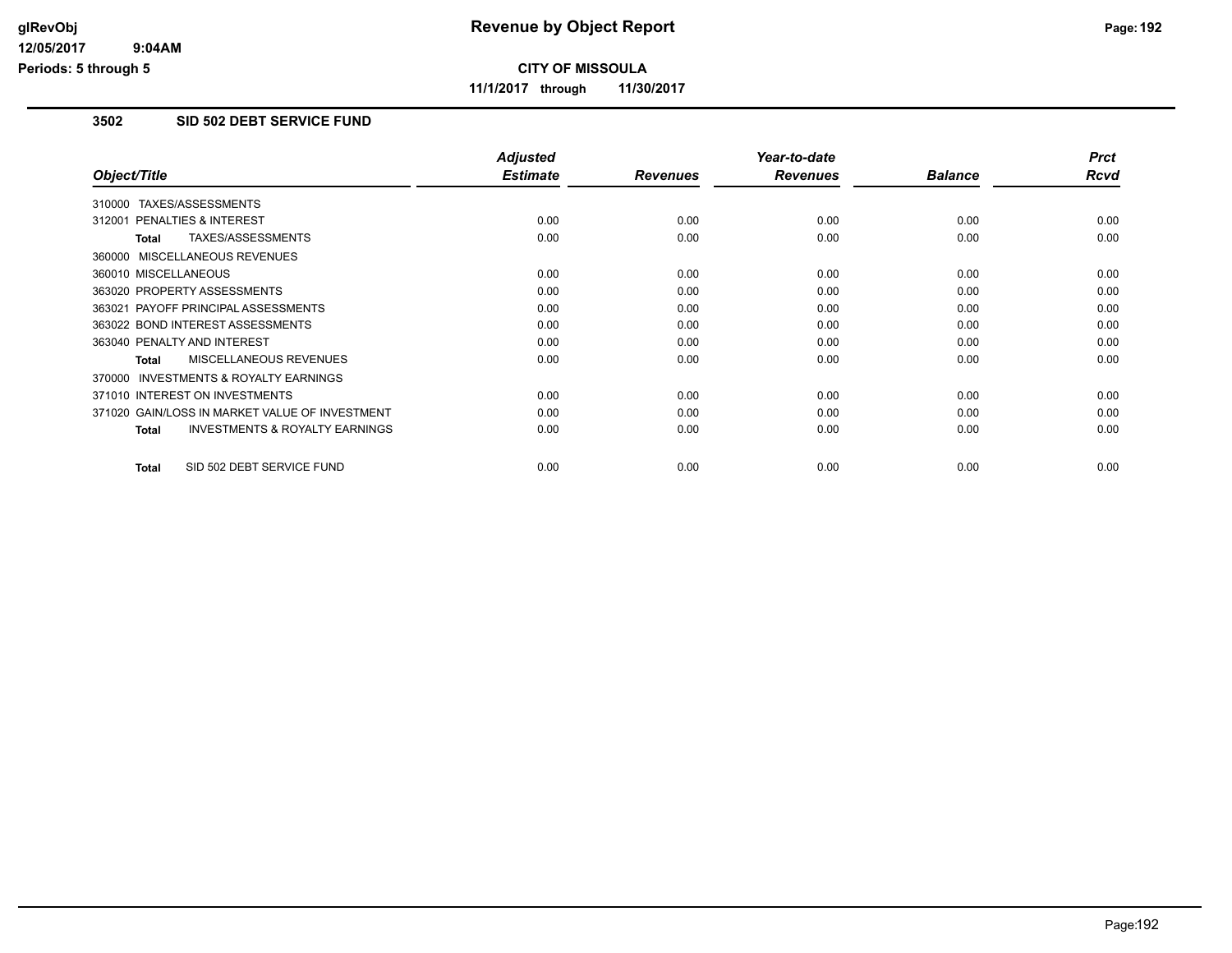**11/1/2017 through 11/30/2017**

**3503 SID 503 DEBT SERVICE FUND**

**3503 SID 503 DEBT SERVICE FUND**

|                                                     | <b>Adjusted</b> |                 | Year-to-date    |                | <b>Prct</b> |
|-----------------------------------------------------|-----------------|-----------------|-----------------|----------------|-------------|
| Object/Title                                        | <b>Estimate</b> | <b>Revenues</b> | <b>Revenues</b> | <b>Balance</b> | <b>Rcvd</b> |
| 310000 TAXES/ASSESSMENTS                            |                 |                 |                 |                |             |
| 312001 PENALTIES & INTEREST                         | 0.00            | 0.00            | 0.00            | 0.00           | 0.00        |
| TAXES/ASSESSMENTS<br>Total                          | 0.00            | 0.00            | 0.00            | 0.00           | 0.00        |
| 360000 MISCELLANEOUS REVENUES                       |                 |                 |                 |                |             |
| 360010 MISCELLANEOUS                                | 0.00            | 0.00            | 0.00            | 0.00           | 0.00        |
| 363020 PROPERTY ASSESSMENTS                         | 0.00            | 0.00            | 0.00            | 0.00           | 0.00        |
| 363021 PAYOFF PRINCIPAL ASSESSMENTS                 | 0.00            | 0.00            | 0.00            | 0.00           | 0.00        |
| 363022 BOND INTEREST ASSESSMENTS                    | 0.00            | 0.00            | 0.00            | 0.00           | 0.00        |
| 363040 PENALTY AND INTEREST                         | 0.00            | 0.00            | 0.00            | 0.00           | 0.00        |
| <b>MISCELLANEOUS REVENUES</b><br>Total              | 0.00            | 0.00            | 0.00            | 0.00           | 0.00        |
| <b>INVESTMENTS &amp; ROYALTY EARNINGS</b><br>370000 |                 |                 |                 |                |             |
| 371010 INTEREST ON INVESTMENTS                      | 0.00            | 0.00            | 0.00            | 0.00           | 0.00        |
| 371020 GAIN/LOSS IN MARKET VALUE OF INVESTMENTS     | 0.00            | 0.00            | 0.00            | 0.00           | 0.00        |
| <b>INVESTMENTS &amp; ROYALTY EARNINGS</b><br>Total  | 0.00            | 0.00            | 0.00            | 0.00           | 0.00        |
| SID 503 DEBT SERVICE FUND<br><b>Total</b>           | 0.00            | 0.00            | 0.00            | 0.00           | 0.00        |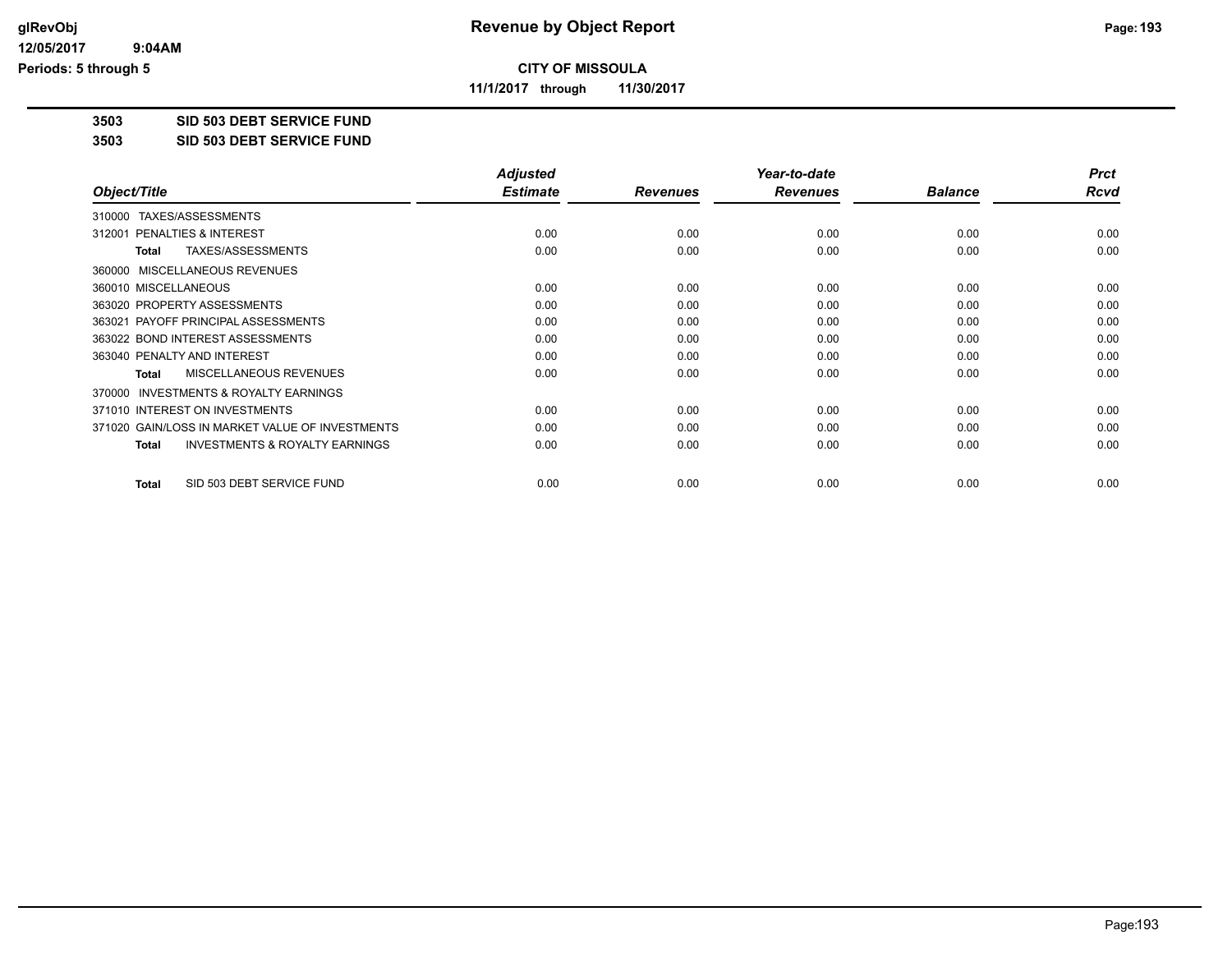**11/1/2017 through 11/30/2017**

# **3503 SID 503 DEBT SERVICE FUND**

|                                                     | <b>Adjusted</b> |                 | Year-to-date    |                | <b>Prct</b> |
|-----------------------------------------------------|-----------------|-----------------|-----------------|----------------|-------------|
| Object/Title                                        | <b>Estimate</b> | <b>Revenues</b> | <b>Revenues</b> | <b>Balance</b> | Rcvd        |
| 310000 TAXES/ASSESSMENTS                            |                 |                 |                 |                |             |
| 312001 PENALTIES & INTEREST                         | 0.00            | 0.00            | 0.00            | 0.00           | 0.00        |
| TAXES/ASSESSMENTS<br><b>Total</b>                   | 0.00            | 0.00            | 0.00            | 0.00           | 0.00        |
| 360000 MISCELLANEOUS REVENUES                       |                 |                 |                 |                |             |
| 360010 MISCELLANEOUS                                | 0.00            | 0.00            | 0.00            | 0.00           | 0.00        |
| 363020 PROPERTY ASSESSMENTS                         | 0.00            | 0.00            | 0.00            | 0.00           | 0.00        |
| 363021 PAYOFF PRINCIPAL ASSESSMENTS                 | 0.00            | 0.00            | 0.00            | 0.00           | 0.00        |
| 363022 BOND INTEREST ASSESSMENTS                    | 0.00            | 0.00            | 0.00            | 0.00           | 0.00        |
| 363040 PENALTY AND INTEREST                         | 0.00            | 0.00            | 0.00            | 0.00           | 0.00        |
| <b>MISCELLANEOUS REVENUES</b><br>Total              | 0.00            | 0.00            | 0.00            | 0.00           | 0.00        |
| <b>INVESTMENTS &amp; ROYALTY EARNINGS</b><br>370000 |                 |                 |                 |                |             |
| 371010 INTEREST ON INVESTMENTS                      | 0.00            | 0.00            | 0.00            | 0.00           | 0.00        |
| 371020 GAIN/LOSS IN MARKET VALUE OF INVESTMENT      | 0.00            | 0.00            | 0.00            | 0.00           | 0.00        |
| <b>INVESTMENTS &amp; ROYALTY EARNINGS</b><br>Total  | 0.00            | 0.00            | 0.00            | 0.00           | 0.00        |
| SID 503 DEBT SERVICE FUND<br><b>Total</b>           | 0.00            | 0.00            | 0.00            | 0.00           | 0.00        |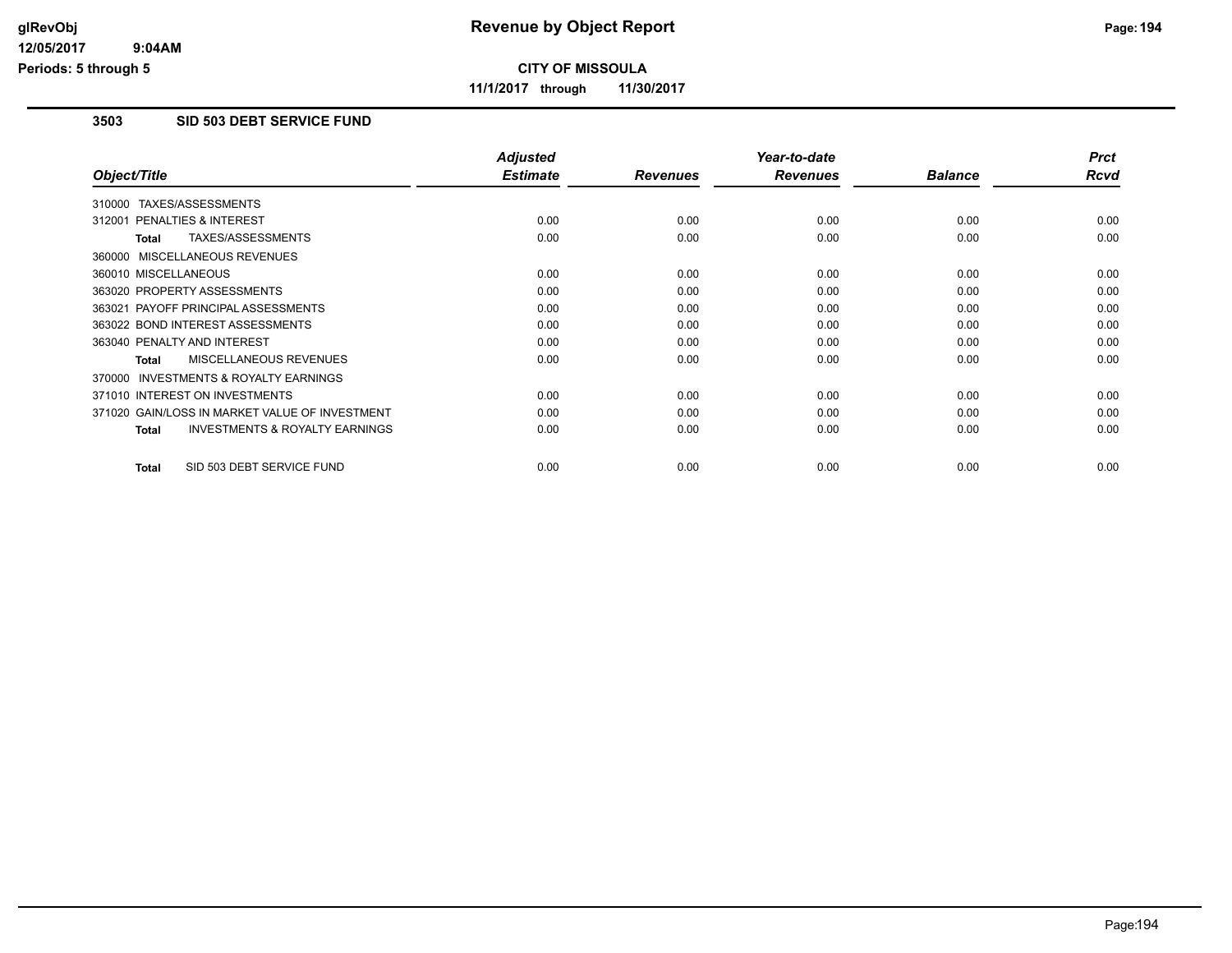**11/1/2017 through 11/30/2017**

**3504 SID 504 DEBT SERVICE FUND**

**3504 SID 504 DEBT SERVICE FUND**

|                                                           | <b>Adjusted</b> |                 | Year-to-date    |                | <b>Prct</b> |
|-----------------------------------------------------------|-----------------|-----------------|-----------------|----------------|-------------|
| Object/Title                                              | <b>Estimate</b> | <b>Revenues</b> | <b>Revenues</b> | <b>Balance</b> | <b>Rcvd</b> |
| TAXES/ASSESSMENTS<br>310000                               |                 |                 |                 |                |             |
| PENALTIES & INTEREST<br>312001                            | 0.00            | 0.00            | 0.00            | 0.00           | 0.00        |
| <b>TAXES/ASSESSMENTS</b><br>Total                         | 0.00            | 0.00            | 0.00            | 0.00           | 0.00        |
| MISCELLANEOUS REVENUES<br>360000                          |                 |                 |                 |                |             |
| 360010 MISCELLANEOUS                                      | 0.00            | 0.00            | 0.00            | 0.00           | 0.00        |
| 363020 PROPERTY ASSESSMENTS                               | 0.00            | 0.00            | 0.00            | 0.00           | 0.00        |
| 363021 PAYOFF PRINCIPAL ASSESSMENTS                       | 0.00            | 0.00            | 0.00            | 0.00           | 0.00        |
| 363022 BOND INTEREST ASSESSMENTS                          | 0.00            | 0.00            | 0.00            | 0.00           | 0.00        |
| 363040 PENALTY AND INTEREST                               | 0.00            | 0.00            | 0.00            | 0.00           | 0.00        |
| MISCELLANEOUS REVENUES<br>Total                           | 0.00            | 0.00            | 0.00            | 0.00           | 0.00        |
| <b>INVESTMENTS &amp; ROYALTY EARNINGS</b><br>370000       |                 |                 |                 |                |             |
| 371010 INTEREST ON INVESTMENTS                            | 0.00            | 0.00            | 0.00            | 0.00           | 0.00        |
| 371020 GAIN/LOSS IN MARKET VALUE OF INVESTMENTS           | 0.00            | 0.00            | 0.00            | 0.00           | 0.00        |
| <b>INVESTMENTS &amp; ROYALTY EARNINGS</b><br><b>Total</b> | 0.00            | 0.00            | 0.00            | 0.00           | 0.00        |
| OTHER FINANCING SOURCES<br>380000                         |                 |                 |                 |                |             |
| 381009 TRANSFERS IN                                       | 0.00            | 0.00            | 0.00            | 0.00           | 0.00        |
| OTHER FINANCING SOURCES<br><b>Total</b>                   | 0.00            | 0.00            | 0.00            | 0.00           | 0.00        |
| SID 504 DEBT SERVICE FUND<br><b>Total</b>                 | 0.00            | 0.00            | 0.00            | 0.00           | 0.00        |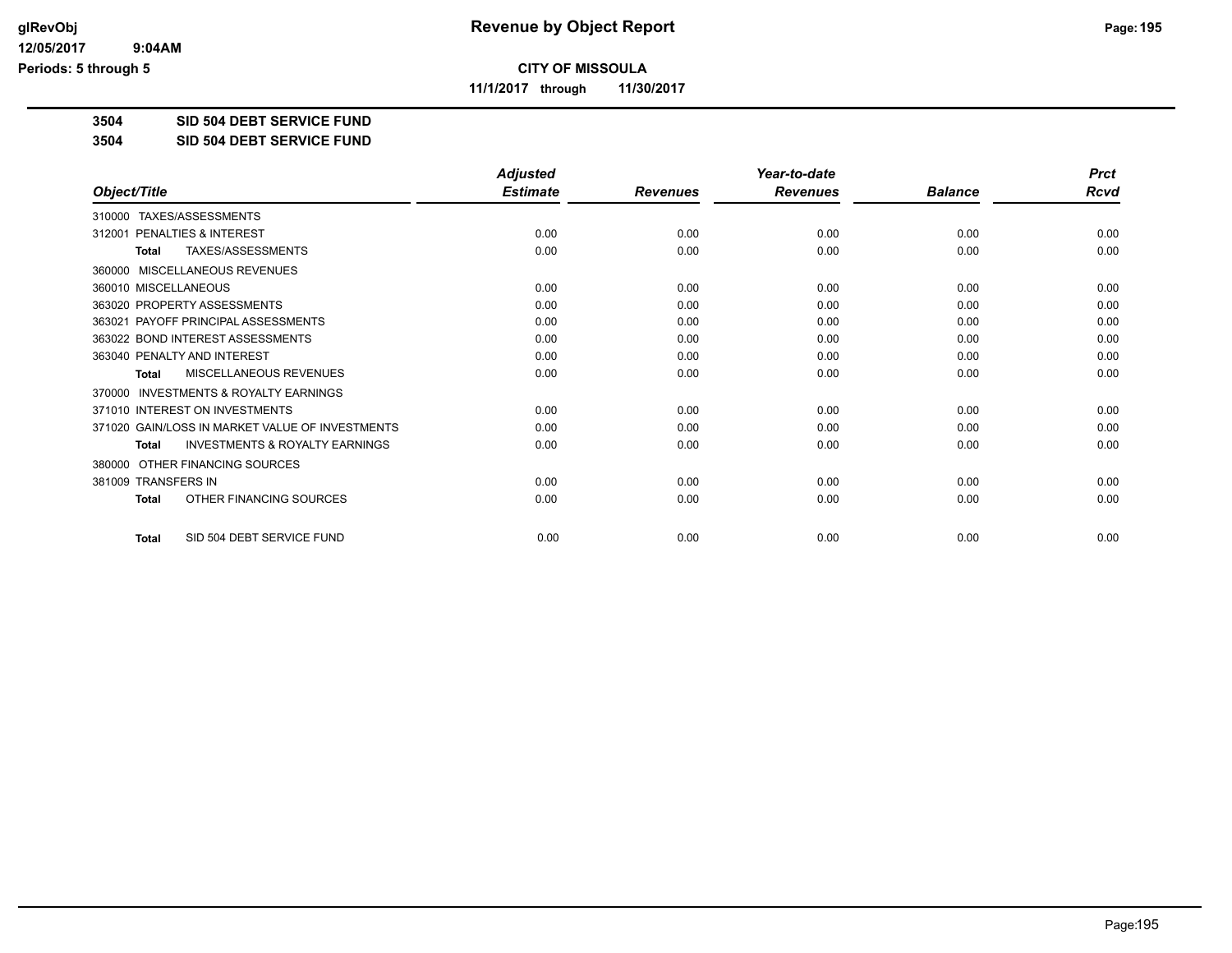**11/1/2017 through 11/30/2017**

# **3504 SID 504 DEBT SERVICE FUND**

|                                                           | <b>Adjusted</b> |                 | Year-to-date    |                | <b>Prct</b> |
|-----------------------------------------------------------|-----------------|-----------------|-----------------|----------------|-------------|
| Object/Title                                              | <b>Estimate</b> | <b>Revenues</b> | <b>Revenues</b> | <b>Balance</b> | <b>Rcvd</b> |
| 310000 TAXES/ASSESSMENTS                                  |                 |                 |                 |                |             |
| PENALTIES & INTEREST<br>312001                            | 0.00            | 0.00            | 0.00            | 0.00           | 0.00        |
| TAXES/ASSESSMENTS<br><b>Total</b>                         | 0.00            | 0.00            | 0.00            | 0.00           | 0.00        |
| 360000 MISCELLANEOUS REVENUES                             |                 |                 |                 |                |             |
| 360010 MISCELLANEOUS                                      | 0.00            | 0.00            | 0.00            | 0.00           | 0.00        |
| 363020 PROPERTY ASSESSMENTS                               | 0.00            | 0.00            | 0.00            | 0.00           | 0.00        |
| 363021 PAYOFF PRINCIPAL ASSESSMENTS                       | 0.00            | 0.00            | 0.00            | 0.00           | 0.00        |
| 363022 BOND INTEREST ASSESSMENTS                          | 0.00            | 0.00            | 0.00            | 0.00           | 0.00        |
| 363040 PENALTY AND INTEREST                               | 0.00            | 0.00            | 0.00            | 0.00           | 0.00        |
| MISCELLANEOUS REVENUES<br><b>Total</b>                    | 0.00            | 0.00            | 0.00            | 0.00           | 0.00        |
| <b>INVESTMENTS &amp; ROYALTY EARNINGS</b><br>370000       |                 |                 |                 |                |             |
| 371010 INTEREST ON INVESTMENTS                            | 0.00            | 0.00            | 0.00            | 0.00           | 0.00        |
| 371020 GAIN/LOSS IN MARKET VALUE OF INVESTMENT            | 0.00            | 0.00            | 0.00            | 0.00           | 0.00        |
| <b>INVESTMENTS &amp; ROYALTY EARNINGS</b><br><b>Total</b> | 0.00            | 0.00            | 0.00            | 0.00           | 0.00        |
| OTHER FINANCING SOURCES<br>380000                         |                 |                 |                 |                |             |
| 381009 TRANSFERS IN                                       | 0.00            | 0.00            | 0.00            | 0.00           | 0.00        |
| OTHER FINANCING SOURCES<br><b>Total</b>                   | 0.00            | 0.00            | 0.00            | 0.00           | 0.00        |
| SID 504 DEBT SERVICE FUND<br><b>Total</b>                 | 0.00            | 0.00            | 0.00            | 0.00           | 0.00        |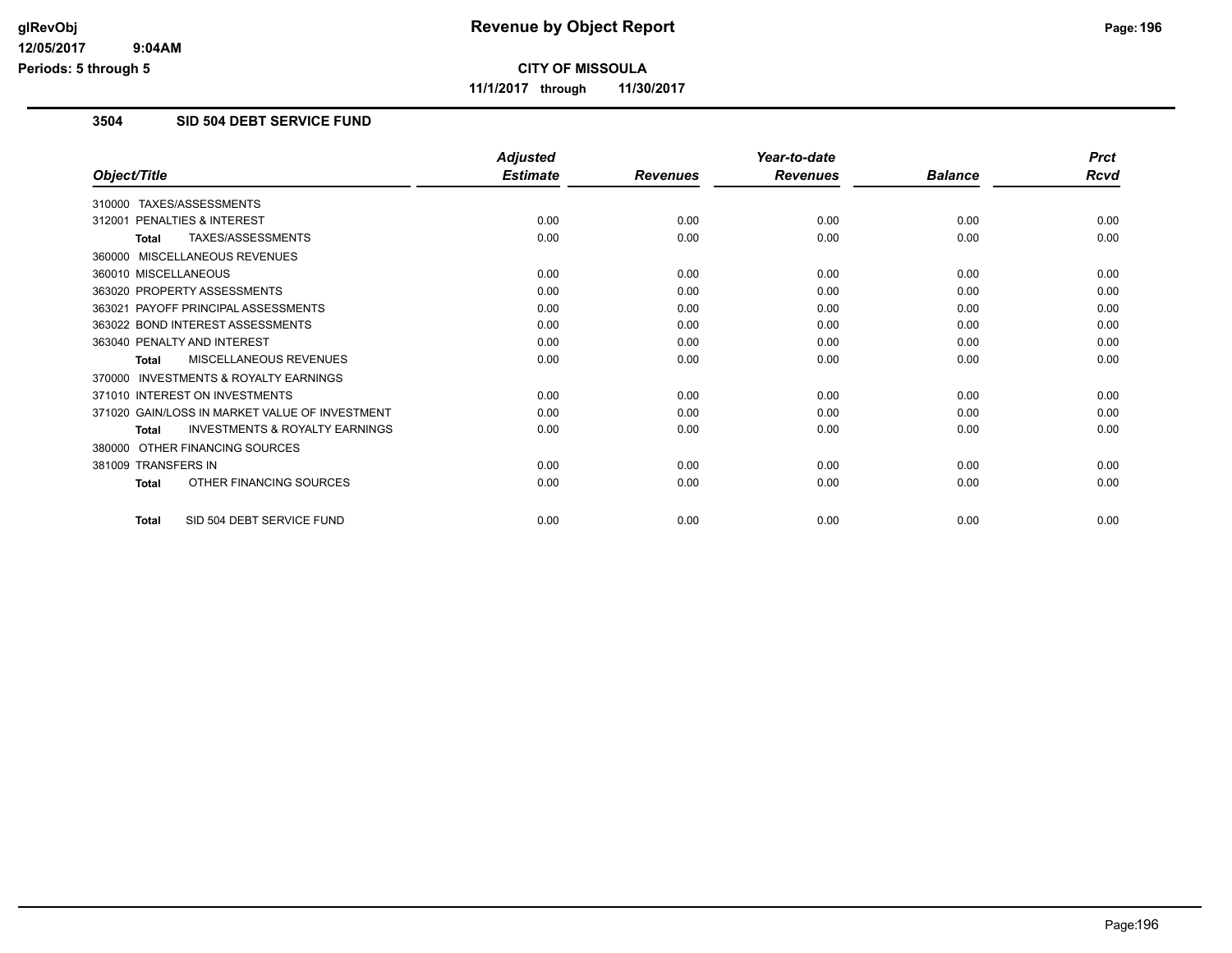**11/1/2017 through 11/30/2017**

**3505 SID 505 DEBT SERVICE FUND**

**3505 SID 505 DEBT SERVICE FUND**

|                                                           | <b>Adjusted</b> |                 | Year-to-date    |                | <b>Prct</b> |
|-----------------------------------------------------------|-----------------|-----------------|-----------------|----------------|-------------|
| Object/Title                                              | <b>Estimate</b> | <b>Revenues</b> | <b>Revenues</b> | <b>Balance</b> | Rcvd        |
| 310000 TAXES/ASSESSMENTS                                  |                 |                 |                 |                |             |
| 312001 PENALTIES & INTEREST                               | 0.00            | 0.00            | 0.00            | 0.00           | 0.00        |
| TAXES/ASSESSMENTS<br><b>Total</b>                         | 0.00            | 0.00            | 0.00            | 0.00           | 0.00        |
| MISCELLANEOUS REVENUES<br>360000                          |                 |                 |                 |                |             |
| 360010 MISCELLANEOUS                                      | 0.00            | 0.00            | 0.00            | 0.00           | 0.00        |
| 363020 PROPERTY ASSESSMENTS                               | 0.00            | 0.00            | 0.00            | 0.00           | 0.00        |
| 363021 PAYOFF PRINCIPAL ASSESSMENTS                       | 0.00            | 0.00            | 0.00            | 0.00           | 0.00        |
| 363022 BOND INTEREST ASSESSMENTS                          | 0.00            | 0.00            | 0.00            | 0.00           | 0.00        |
| 363040 PENALTY AND INTEREST                               | 0.00            | 0.00            | 0.00            | 0.00           | 0.00        |
| <b>MISCELLANEOUS REVENUES</b><br>Total                    | 0.00            | 0.00            | 0.00            | 0.00           | 0.00        |
| 370000 INVESTMENTS & ROYALTY EARNINGS                     |                 |                 |                 |                |             |
| 371010 INTEREST ON INVESTMENTS                            | 0.00            | 0.00            | 0.00            | 0.00           | 0.00        |
| 371020 GAIN/LOSS IN MARKET VALUE OF INVESTMENTS           | 0.00            | 0.00            | 0.00            | 0.00           | 0.00        |
| <b>INVESTMENTS &amp; ROYALTY EARNINGS</b><br><b>Total</b> | 0.00            | 0.00            | 0.00            | 0.00           | 0.00        |
| SID 505 DEBT SERVICE FUND<br><b>Total</b>                 | 0.00            | 0.00            | 0.00            | 0.00           | 0.00        |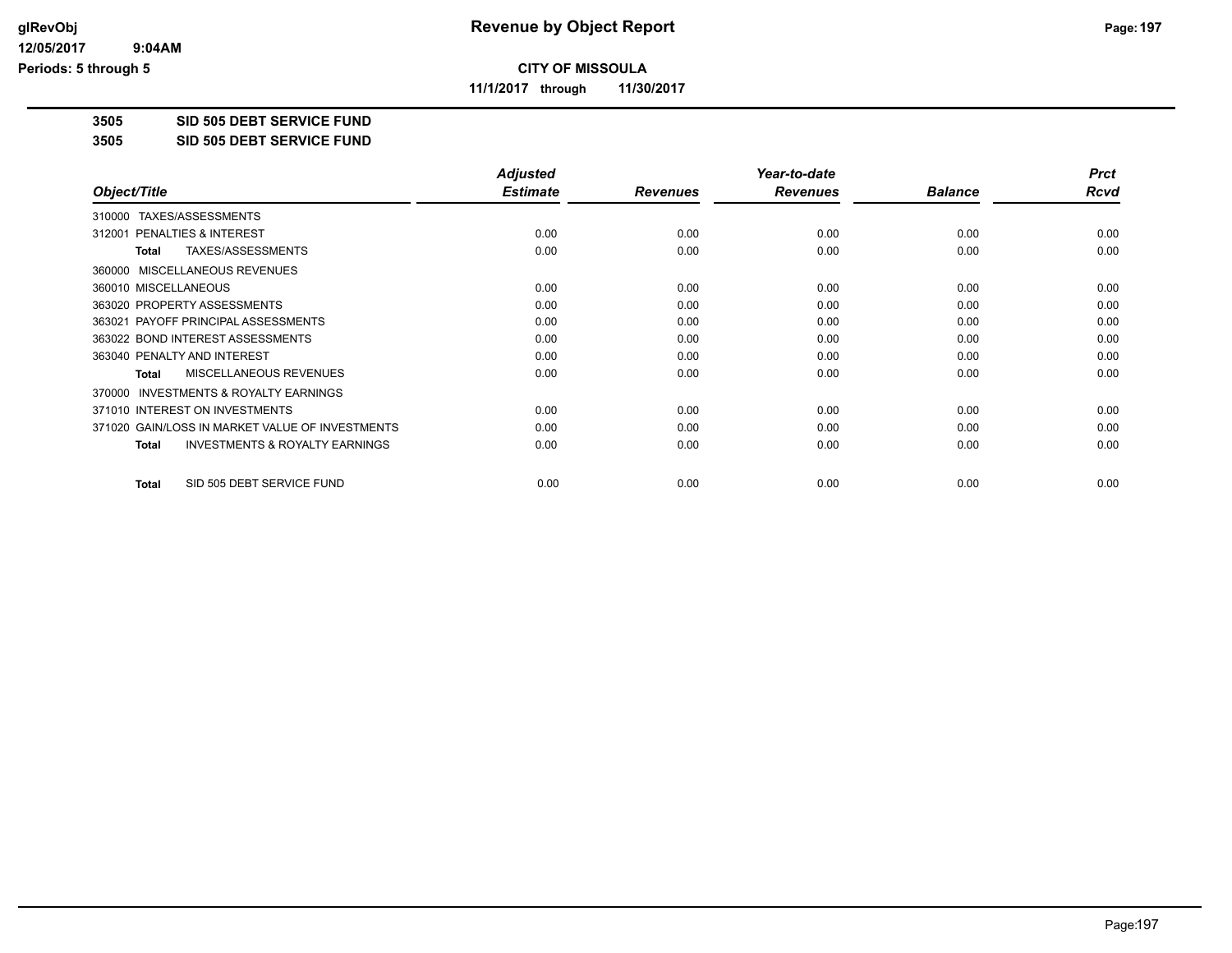**11/1/2017 through 11/30/2017**

# **3505 SID 505 DEBT SERVICE FUND**

|                                                           | <b>Adjusted</b> |                 | Year-to-date    |                | <b>Prct</b> |
|-----------------------------------------------------------|-----------------|-----------------|-----------------|----------------|-------------|
| Object/Title                                              | <b>Estimate</b> | <b>Revenues</b> | <b>Revenues</b> | <b>Balance</b> | <b>Rcvd</b> |
| 310000 TAXES/ASSESSMENTS                                  |                 |                 |                 |                |             |
| 312001 PENALTIES & INTEREST                               | 0.00            | 0.00            | 0.00            | 0.00           | 0.00        |
| TAXES/ASSESSMENTS<br>Total                                | 0.00            | 0.00            | 0.00            | 0.00           | 0.00        |
| 360000 MISCELLANEOUS REVENUES                             |                 |                 |                 |                |             |
| 360010 MISCELLANEOUS                                      | 0.00            | 0.00            | 0.00            | 0.00           | 0.00        |
| 363020 PROPERTY ASSESSMENTS                               | 0.00            | 0.00            | 0.00            | 0.00           | 0.00        |
| 363021 PAYOFF PRINCIPAL ASSESSMENTS                       | 0.00            | 0.00            | 0.00            | 0.00           | 0.00        |
| 363022 BOND INTEREST ASSESSMENTS                          | 0.00            | 0.00            | 0.00            | 0.00           | 0.00        |
| 363040 PENALTY AND INTEREST                               | 0.00            | 0.00            | 0.00            | 0.00           | 0.00        |
| <b>MISCELLANEOUS REVENUES</b><br>Total                    | 0.00            | 0.00            | 0.00            | 0.00           | 0.00        |
| <b>INVESTMENTS &amp; ROYALTY EARNINGS</b><br>370000       |                 |                 |                 |                |             |
| 371010 INTEREST ON INVESTMENTS                            | 0.00            | 0.00            | 0.00            | 0.00           | 0.00        |
| 371020 GAIN/LOSS IN MARKET VALUE OF INVESTMENT            | 0.00            | 0.00            | 0.00            | 0.00           | 0.00        |
| <b>INVESTMENTS &amp; ROYALTY EARNINGS</b><br><b>Total</b> | 0.00            | 0.00            | 0.00            | 0.00           | 0.00        |
| SID 505 DEBT SERVICE FUND<br><b>Total</b>                 | 0.00            | 0.00            | 0.00            | 0.00           | 0.00        |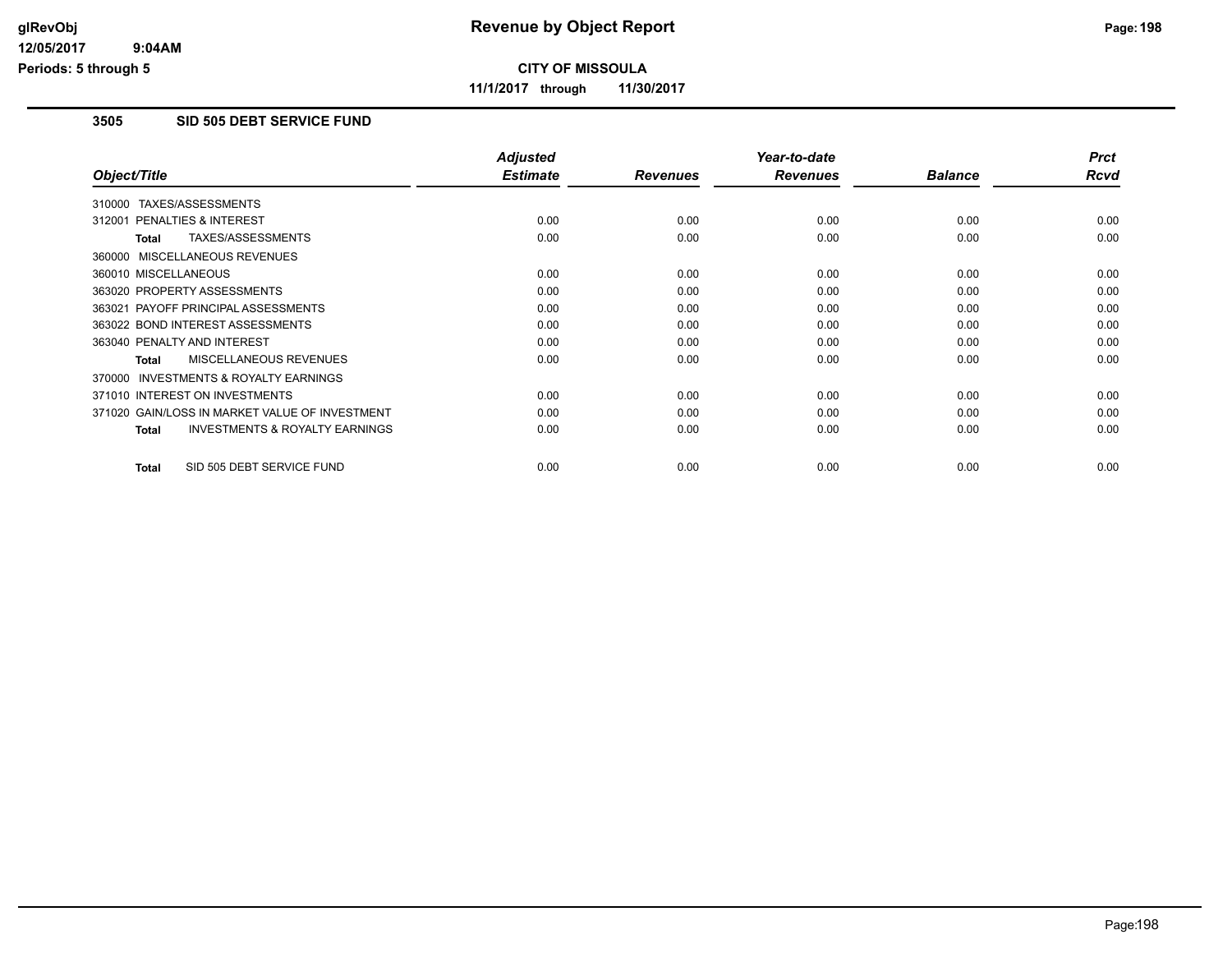**11/1/2017 through 11/30/2017**

**3506 SID 506 DEBT SERVICE FUND**

**3506 SID 506 DEBT SERVICE FUND**

|                                                           | <b>Adjusted</b> |                 | Year-to-date    |                | <b>Prct</b> |
|-----------------------------------------------------------|-----------------|-----------------|-----------------|----------------|-------------|
| Object/Title                                              | <b>Estimate</b> | <b>Revenues</b> | <b>Revenues</b> | <b>Balance</b> | <b>Rcvd</b> |
| TAXES/ASSESSMENTS<br>310000                               |                 |                 |                 |                |             |
| PENALTIES & INTEREST<br>312001                            | 0.00            | 0.00            | 0.00            | 0.00           | 0.00        |
| TAXES/ASSESSMENTS<br>Total                                | 0.00            | 0.00            | 0.00            | 0.00           | 0.00        |
| MISCELLANEOUS REVENUES<br>360000                          |                 |                 |                 |                |             |
| 360010 MISCELLANEOUS                                      | 0.00            | 0.00            | 0.00            | 0.00           | 0.00        |
| 363020 PROPERTY ASSESSMENTS                               | 0.00            | 0.00            | 0.00            | 0.00           | 0.00        |
| 363021 PAYOFF PRINCIPAL ASSESSMENTS                       | 0.00            | 0.00            | 0.00            | 0.00           | 0.00        |
| 363022 BOND INTEREST ASSESSMENTS                          | 0.00            | 0.00            | 0.00            | 0.00           | 0.00        |
| 363040 PENALTY AND INTEREST                               | 0.00            | 0.00            | 0.00            | 0.00           | 0.00        |
| MISCELLANEOUS REVENUES<br><b>Total</b>                    | 0.00            | 0.00            | 0.00            | 0.00           | 0.00        |
| <b>INVESTMENTS &amp; ROYALTY EARNINGS</b><br>370000       |                 |                 |                 |                |             |
| 371010 INTEREST ON INVESTMENTS                            | 0.00            | 0.00            | 0.00            | 0.00           | 0.00        |
| 371020 GAIN/LOSS IN MARKET VALUE OF INVESTMENTS           | 0.00            | 0.00            | 0.00            | 0.00           | 0.00        |
| <b>INVESTMENTS &amp; ROYALTY EARNINGS</b><br><b>Total</b> | 0.00            | 0.00            | 0.00            | 0.00           | 0.00        |
| OTHER FINANCING SOURCES<br>380000                         |                 |                 |                 |                |             |
| 381009 TRANSFERS IN                                       | 0.00            | 0.00            | 0.00            | 0.00           | 0.00        |
| OTHER FINANCING SOURCES<br><b>Total</b>                   | 0.00            | 0.00            | 0.00            | 0.00           | 0.00        |
| SID 506 DEBT SERVICE FUND<br><b>Total</b>                 | 0.00            | 0.00            | 0.00            | 0.00           | 0.00        |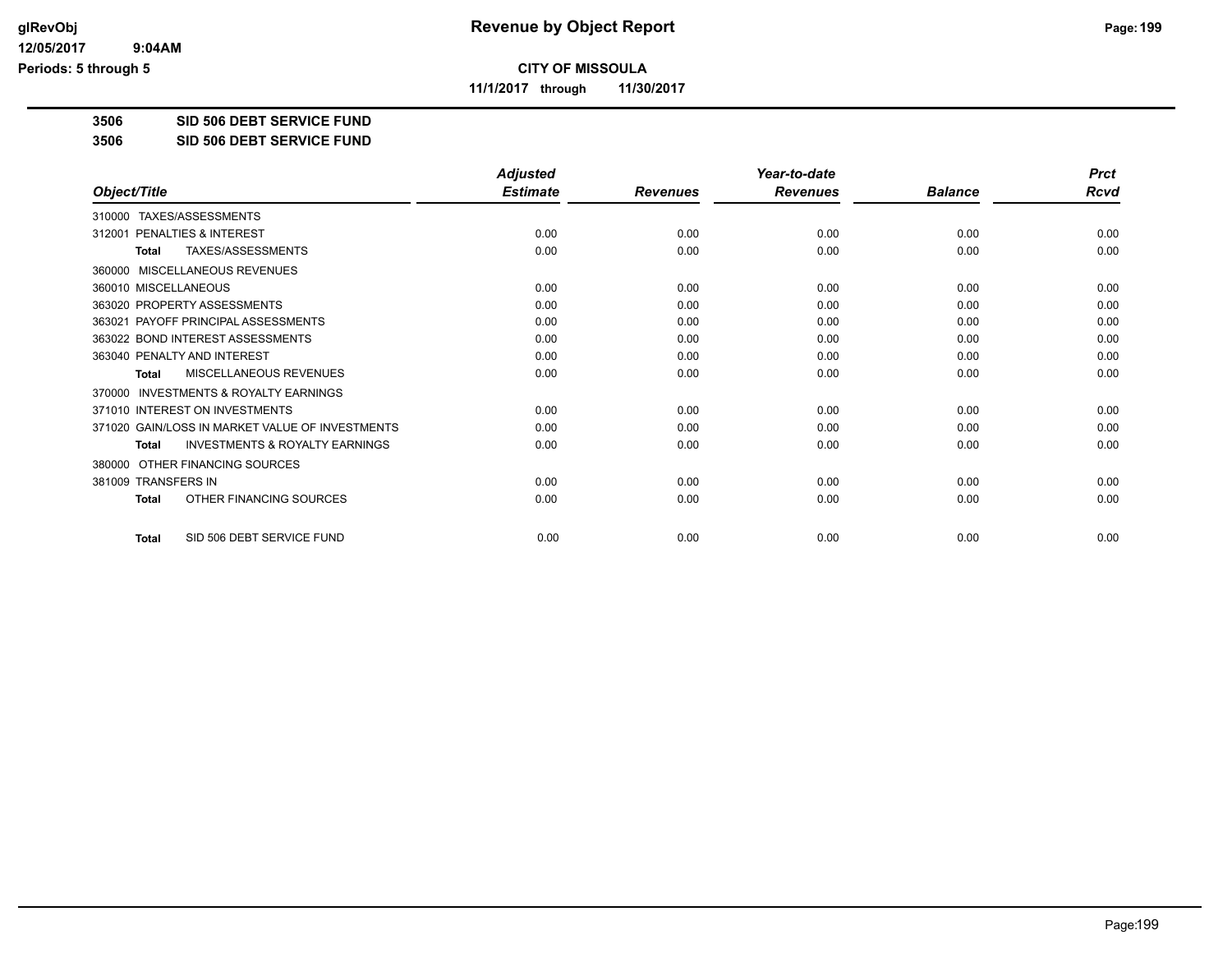**11/1/2017 through 11/30/2017**

# **3506 SID 506 DEBT SERVICE FUND**

|                                                           | <b>Adjusted</b> |                 | Year-to-date    |                | <b>Prct</b> |
|-----------------------------------------------------------|-----------------|-----------------|-----------------|----------------|-------------|
| Object/Title                                              | <b>Estimate</b> | <b>Revenues</b> | <b>Revenues</b> | <b>Balance</b> | Rcvd        |
| 310000 TAXES/ASSESSMENTS                                  |                 |                 |                 |                |             |
| PENALTIES & INTEREST<br>312001                            | 0.00            | 0.00            | 0.00            | 0.00           | 0.00        |
| TAXES/ASSESSMENTS<br><b>Total</b>                         | 0.00            | 0.00            | 0.00            | 0.00           | 0.00        |
| 360000 MISCELLANEOUS REVENUES                             |                 |                 |                 |                |             |
| 360010 MISCELLANEOUS                                      | 0.00            | 0.00            | 0.00            | 0.00           | 0.00        |
| 363020 PROPERTY ASSESSMENTS                               | 0.00            | 0.00            | 0.00            | 0.00           | 0.00        |
| 363021 PAYOFF PRINCIPAL ASSESSMENTS                       | 0.00            | 0.00            | 0.00            | 0.00           | 0.00        |
| 363022 BOND INTEREST ASSESSMENTS                          | 0.00            | 0.00            | 0.00            | 0.00           | 0.00        |
| 363040 PENALTY AND INTEREST                               | 0.00            | 0.00            | 0.00            | 0.00           | 0.00        |
| MISCELLANEOUS REVENUES<br><b>Total</b>                    | 0.00            | 0.00            | 0.00            | 0.00           | 0.00        |
| <b>INVESTMENTS &amp; ROYALTY EARNINGS</b><br>370000       |                 |                 |                 |                |             |
| 371010 INTEREST ON INVESTMENTS                            | 0.00            | 0.00            | 0.00            | 0.00           | 0.00        |
| 371020 GAIN/LOSS IN MARKET VALUE OF INVESTMENT            | 0.00            | 0.00            | 0.00            | 0.00           | 0.00        |
| <b>INVESTMENTS &amp; ROYALTY EARNINGS</b><br><b>Total</b> | 0.00            | 0.00            | 0.00            | 0.00           | 0.00        |
| OTHER FINANCING SOURCES<br>380000                         |                 |                 |                 |                |             |
| 381009 TRANSFERS IN                                       | 0.00            | 0.00            | 0.00            | 0.00           | 0.00        |
| OTHER FINANCING SOURCES<br><b>Total</b>                   | 0.00            | 0.00            | 0.00            | 0.00           | 0.00        |
| SID 506 DEBT SERVICE FUND<br><b>Total</b>                 | 0.00            | 0.00            | 0.00            | 0.00           | 0.00        |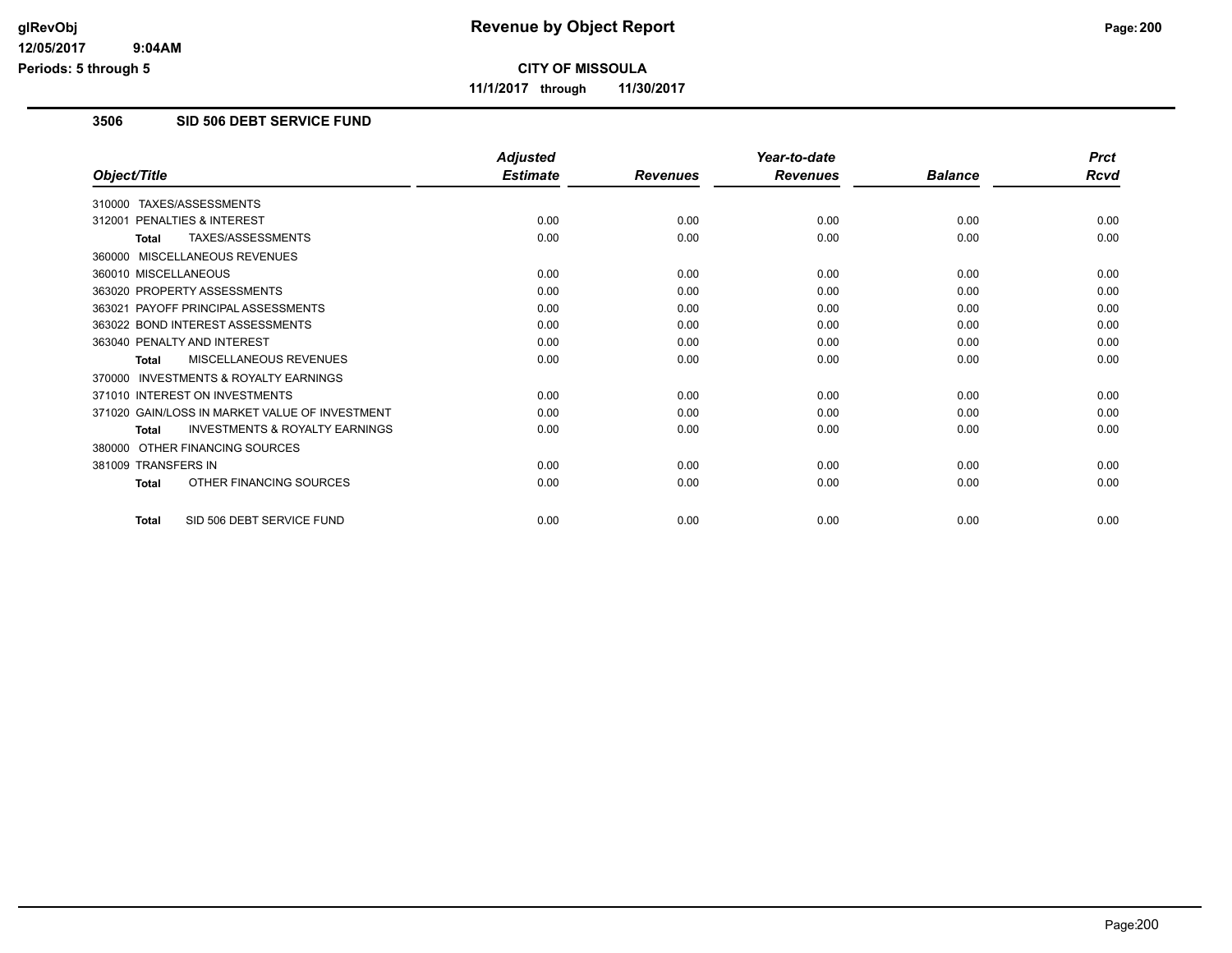**11/1/2017 through 11/30/2017**

**3507 SID 507 DEBT SERVICE FUND**

**3507 SID 507 DEBT SERVICE FUND**

|                                                           | <b>Adjusted</b> |                 | Year-to-date    |                | <b>Prct</b> |
|-----------------------------------------------------------|-----------------|-----------------|-----------------|----------------|-------------|
| Object/Title                                              | <b>Estimate</b> | <b>Revenues</b> | <b>Revenues</b> | <b>Balance</b> | <b>Rcvd</b> |
| TAXES/ASSESSMENTS<br>310000                               |                 |                 |                 |                |             |
| PENALTIES & INTEREST<br>312001                            | 0.00            | 0.00            | 0.00            | 0.00           | 0.00        |
| TAXES/ASSESSMENTS<br>Total                                | 0.00            | 0.00            | 0.00            | 0.00           | 0.00        |
| MISCELLANEOUS REVENUES<br>360000                          |                 |                 |                 |                |             |
| 360010 MISCELLANEOUS                                      | 0.00            | 0.00            | 0.00            | 0.00           | 0.00        |
| 363020 PROPERTY ASSESSMENTS                               | 0.00            | 0.00            | 0.00            | 0.00           | 0.00        |
| 363021 PAYOFF PRINCIPAL ASSESSMENTS                       | 0.00            | 0.00            | 0.00            | 0.00           | 0.00        |
| 363022 BOND INTEREST ASSESSMENTS                          | 0.00            | 0.00            | 0.00            | 0.00           | 0.00        |
| 363040 PENALTY AND INTEREST                               | 0.00            | 0.00            | 0.00            | 0.00           | 0.00        |
| MISCELLANEOUS REVENUES<br><b>Total</b>                    | 0.00            | 0.00            | 0.00            | 0.00           | 0.00        |
| <b>INVESTMENTS &amp; ROYALTY EARNINGS</b><br>370000       |                 |                 |                 |                |             |
| 371010 INTEREST ON INVESTMENTS                            | 0.00            | 0.00            | 0.00            | 0.00           | 0.00        |
| 371020 GAIN/LOSS IN MARKET VALUE OF INVESTMENTS           | 0.00            | 0.00            | 0.00            | 0.00           | 0.00        |
| <b>INVESTMENTS &amp; ROYALTY EARNINGS</b><br><b>Total</b> | 0.00            | 0.00            | 0.00            | 0.00           | 0.00        |
| OTHER FINANCING SOURCES<br>380000                         |                 |                 |                 |                |             |
| 381009 TRANSFERS IN                                       | 0.00            | 0.00            | 0.00            | 0.00           | 0.00        |
| OTHER FINANCING SOURCES<br><b>Total</b>                   | 0.00            | 0.00            | 0.00            | 0.00           | 0.00        |
| SID 507 DEBT SERVICE FUND<br><b>Total</b>                 | 0.00            | 0.00            | 0.00            | 0.00           | 0.00        |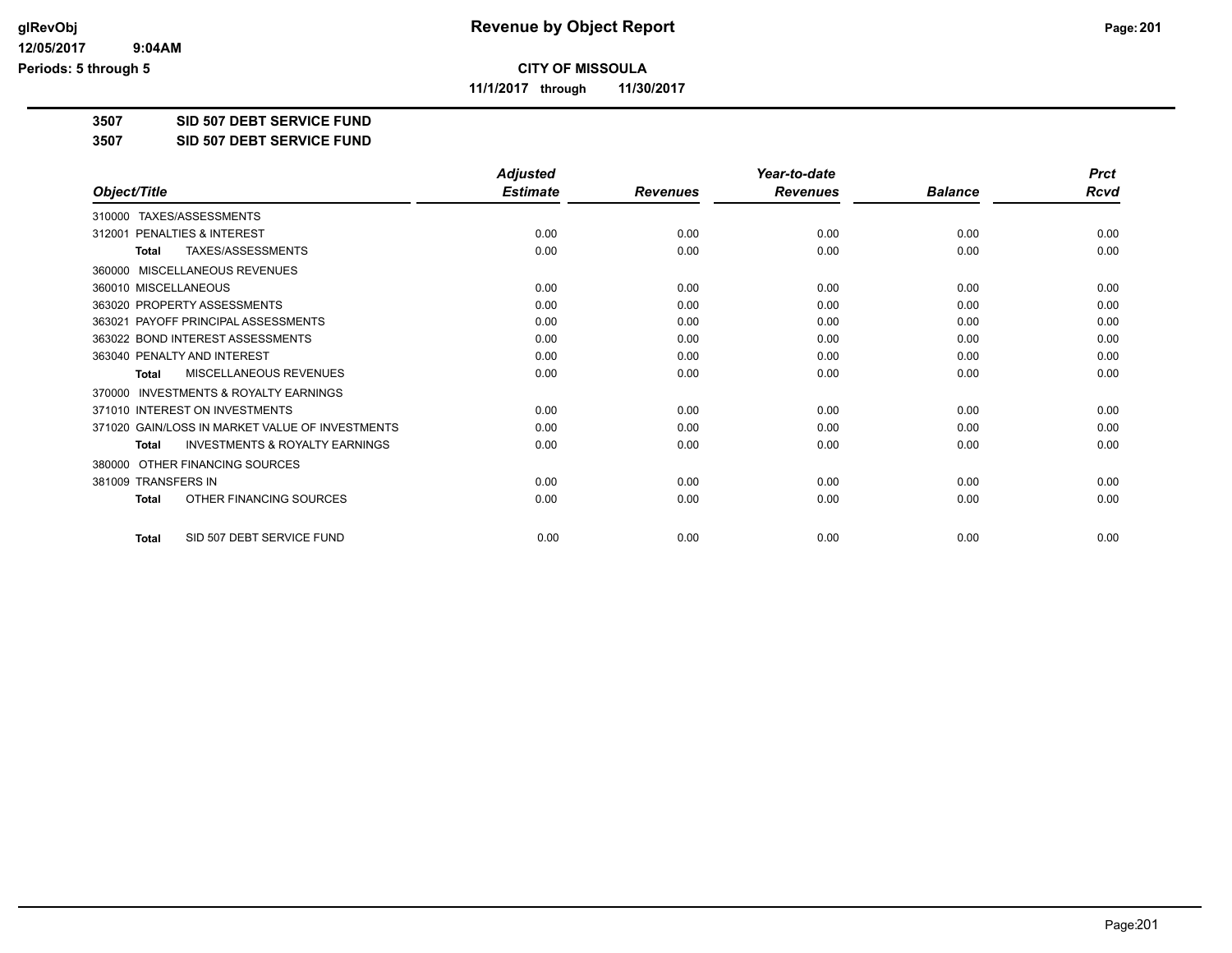**11/1/2017 through 11/30/2017**

# **3507 SID 507 DEBT SERVICE FUND**

|                                                           | <b>Adjusted</b> |                 | Year-to-date    |                | <b>Prct</b> |
|-----------------------------------------------------------|-----------------|-----------------|-----------------|----------------|-------------|
| Object/Title                                              | <b>Estimate</b> | <b>Revenues</b> | <b>Revenues</b> | <b>Balance</b> | <b>Rcvd</b> |
| 310000 TAXES/ASSESSMENTS                                  |                 |                 |                 |                |             |
| 312001 PENALTIES & INTEREST                               | 0.00            | 0.00            | 0.00            | 0.00           | 0.00        |
| TAXES/ASSESSMENTS<br><b>Total</b>                         | 0.00            | 0.00            | 0.00            | 0.00           | 0.00        |
| 360000 MISCELLANEOUS REVENUES                             |                 |                 |                 |                |             |
| 360010 MISCELLANEOUS                                      | 0.00            | 0.00            | 0.00            | 0.00           | 0.00        |
| 363020 PROPERTY ASSESSMENTS                               | 0.00            | 0.00            | 0.00            | 0.00           | 0.00        |
| 363021 PAYOFF PRINCIPAL ASSESSMENTS                       | 0.00            | 0.00            | 0.00            | 0.00           | 0.00        |
| 363022 BOND INTEREST ASSESSMENTS                          | 0.00            | 0.00            | 0.00            | 0.00           | 0.00        |
| 363040 PENALTY AND INTEREST                               | 0.00            | 0.00            | 0.00            | 0.00           | 0.00        |
| MISCELLANEOUS REVENUES<br><b>Total</b>                    | 0.00            | 0.00            | 0.00            | 0.00           | 0.00        |
| <b>INVESTMENTS &amp; ROYALTY EARNINGS</b><br>370000       |                 |                 |                 |                |             |
| 371010 INTEREST ON INVESTMENTS                            | 0.00            | 0.00            | 0.00            | 0.00           | 0.00        |
| 371020 GAIN/LOSS IN MARKET VALUE OF INVESTMENT            | 0.00            | 0.00            | 0.00            | 0.00           | 0.00        |
| <b>INVESTMENTS &amp; ROYALTY EARNINGS</b><br><b>Total</b> | 0.00            | 0.00            | 0.00            | 0.00           | 0.00        |
| 380000 OTHER FINANCING SOURCES                            |                 |                 |                 |                |             |
| 381009 TRANSFERS IN                                       | 0.00            | 0.00            | 0.00            | 0.00           | 0.00        |
| OTHER FINANCING SOURCES<br><b>Total</b>                   | 0.00            | 0.00            | 0.00            | 0.00           | 0.00        |
| SID 507 DEBT SERVICE FUND<br><b>Total</b>                 | 0.00            | 0.00            | 0.00            | 0.00           | 0.00        |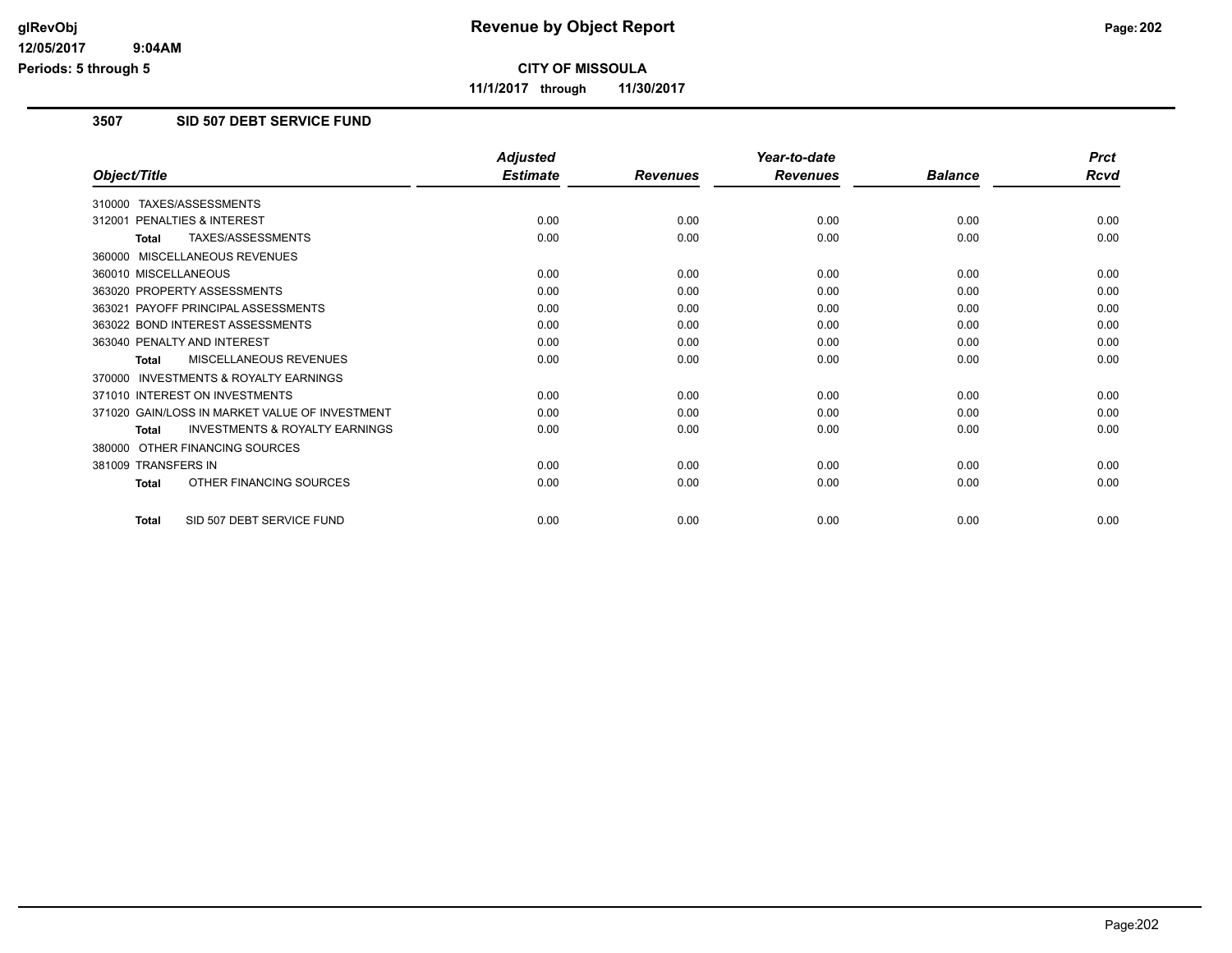**11/1/2017 through 11/30/2017**

**3508 SID 508 DEBT SERVICE FUND**

**3508 SID 508 DEBT SERVICE FUND**

|                                                     | <b>Adjusted</b> |                 | Year-to-date    |                | <b>Prct</b> |
|-----------------------------------------------------|-----------------|-----------------|-----------------|----------------|-------------|
| Object/Title                                        | <b>Estimate</b> | <b>Revenues</b> | <b>Revenues</b> | <b>Balance</b> | <b>Rcvd</b> |
| 310000 TAXES/ASSESSMENTS                            |                 |                 |                 |                |             |
| PENALTIES & INTEREST<br>312001                      | 0.00            | 0.00            | 0.00            | 0.00           | 0.00        |
| <b>TAXES/ASSESSMENTS</b><br><b>Total</b>            | 0.00            | 0.00            | 0.00            | 0.00           | 0.00        |
| MISCELLANEOUS REVENUES<br>360000                    |                 |                 |                 |                |             |
| 360010 MISCELLANEOUS                                | 0.00            | 0.00            | 0.00            | 0.00           | 0.00        |
| 363020 PROPERTY ASSESSMENTS                         | 0.00            | 0.00            | 0.00            | 0.00           | 0.00        |
| 363021 PAYOFF PRINCIPAL ASSESSMENTS                 | 0.00            | 0.00            | 0.00            | 0.00           | 0.00        |
| 363022 BOND INTEREST ASSESSMENTS                    | 0.00            | 0.00            | 0.00            | 0.00           | 0.00        |
| 363040 PENALTY AND INTEREST                         | 0.00            | 0.00            | 0.00            | 0.00           | 0.00        |
| MISCELLANEOUS REVENUES<br>Total                     | 0.00            | 0.00            | 0.00            | 0.00           | 0.00        |
| <b>INVESTMENTS &amp; ROYALTY EARNINGS</b><br>370000 |                 |                 |                 |                |             |
| 371010 INTEREST ON INVESTMENTS                      | 0.00            | 0.00            | 0.00            | 0.00           | 0.00        |
| 371020 GAIN/LOSS IN MARKET VALUE OF INVESTMENTS     | 0.00            | 0.00            | 0.00            | 0.00           | 0.00        |
| <b>INVESTMENTS &amp; ROYALTY EARNINGS</b><br>Total  | 0.00            | 0.00            | 0.00            | 0.00           | 0.00        |
| OTHER FINANCING SOURCES<br>380000                   |                 |                 |                 |                |             |
| 381009 TRANSFERS IN                                 | 0.00            | 0.00            | 0.00            | 0.00           | 0.00        |
| OTHER FINANCING SOURCES<br><b>Total</b>             | 0.00            | 0.00            | 0.00            | 0.00           | 0.00        |
| SID 508 DEBT SERVICE FUND<br><b>Total</b>           | 0.00            | 0.00            | 0.00            | 0.00           | 0.00        |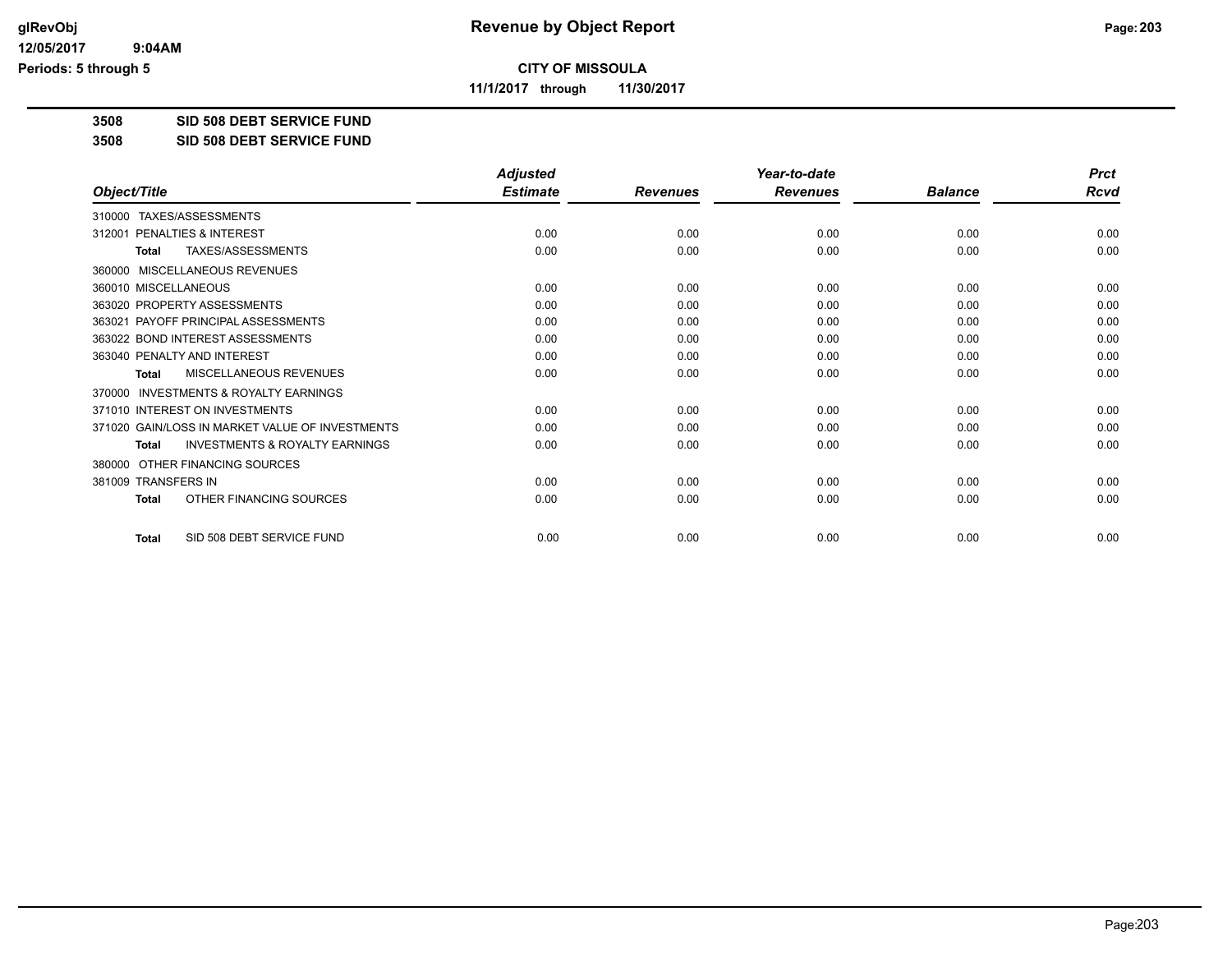**11/1/2017 through 11/30/2017**

# **3508 SID 508 DEBT SERVICE FUND**

|                                                           | <b>Adjusted</b> |                 | Year-to-date    |                | <b>Prct</b> |
|-----------------------------------------------------------|-----------------|-----------------|-----------------|----------------|-------------|
| Object/Title                                              | <b>Estimate</b> | <b>Revenues</b> | <b>Revenues</b> | <b>Balance</b> | <b>Rcvd</b> |
| 310000 TAXES/ASSESSMENTS                                  |                 |                 |                 |                |             |
| PENALTIES & INTEREST<br>312001                            | 0.00            | 0.00            | 0.00            | 0.00           | 0.00        |
| TAXES/ASSESSMENTS<br><b>Total</b>                         | 0.00            | 0.00            | 0.00            | 0.00           | 0.00        |
| 360000 MISCELLANEOUS REVENUES                             |                 |                 |                 |                |             |
| 360010 MISCELLANEOUS                                      | 0.00            | 0.00            | 0.00            | 0.00           | 0.00        |
| 363020 PROPERTY ASSESSMENTS                               | 0.00            | 0.00            | 0.00            | 0.00           | 0.00        |
| 363021 PAYOFF PRINCIPAL ASSESSMENTS                       | 0.00            | 0.00            | 0.00            | 0.00           | 0.00        |
| 363022 BOND INTEREST ASSESSMENTS                          | 0.00            | 0.00            | 0.00            | 0.00           | 0.00        |
| 363040 PENALTY AND INTEREST                               | 0.00            | 0.00            | 0.00            | 0.00           | 0.00        |
| MISCELLANEOUS REVENUES<br><b>Total</b>                    | 0.00            | 0.00            | 0.00            | 0.00           | 0.00        |
| <b>INVESTMENTS &amp; ROYALTY EARNINGS</b><br>370000       |                 |                 |                 |                |             |
| 371010 INTEREST ON INVESTMENTS                            | 0.00            | 0.00            | 0.00            | 0.00           | 0.00        |
| 371020 GAIN/LOSS IN MARKET VALUE OF INVESTMENT            | 0.00            | 0.00            | 0.00            | 0.00           | 0.00        |
| <b>INVESTMENTS &amp; ROYALTY EARNINGS</b><br><b>Total</b> | 0.00            | 0.00            | 0.00            | 0.00           | 0.00        |
| OTHER FINANCING SOURCES<br>380000                         |                 |                 |                 |                |             |
| 381009 TRANSFERS IN                                       | 0.00            | 0.00            | 0.00            | 0.00           | 0.00        |
| OTHER FINANCING SOURCES<br><b>Total</b>                   | 0.00            | 0.00            | 0.00            | 0.00           | 0.00        |
| SID 508 DEBT SERVICE FUND<br><b>Total</b>                 | 0.00            | 0.00            | 0.00            | 0.00           | 0.00        |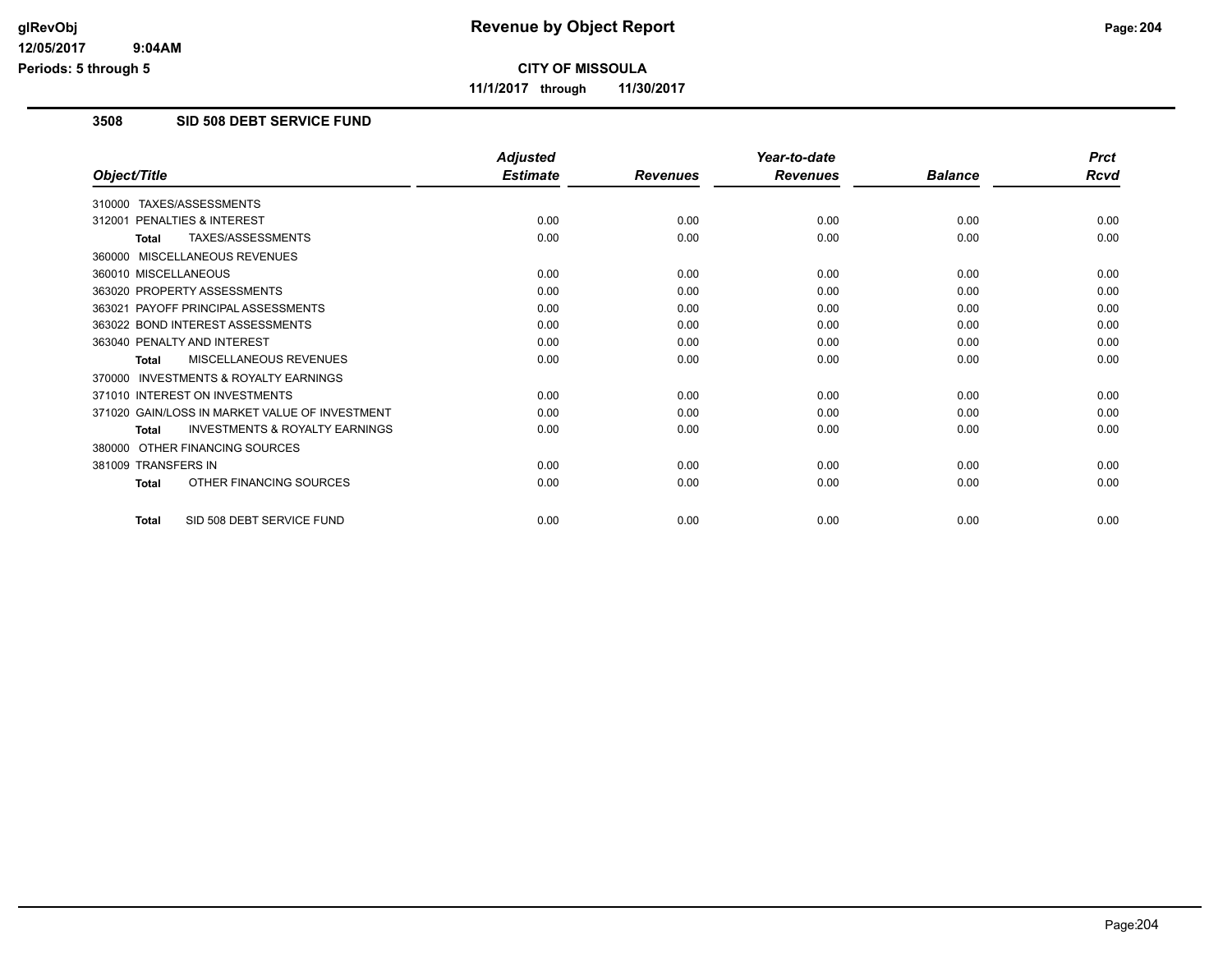**11/1/2017 through 11/30/2017**

**3510 SID 510 DEBT SERVICE FUND**

**3510 SID 510 DEBT SERVICE FUND**

|                                                           | <b>Adjusted</b> |                 | Year-to-date    |                | <b>Prct</b> |
|-----------------------------------------------------------|-----------------|-----------------|-----------------|----------------|-------------|
| Object/Title                                              | <b>Estimate</b> | <b>Revenues</b> | <b>Revenues</b> | <b>Balance</b> | <b>Rcvd</b> |
| TAXES/ASSESSMENTS<br>310000                               |                 |                 |                 |                |             |
| 312001 PENALTIES & INTEREST                               | 0.00            | 0.00            | 0.00            | 0.00           | 0.00        |
| TAXES/ASSESSMENTS<br><b>Total</b>                         | 0.00            | 0.00            | 0.00            | 0.00           | 0.00        |
| MISCELLANEOUS REVENUES<br>360000                          |                 |                 |                 |                |             |
| 360010 MISCELLANEOUS                                      | 0.00            | 0.00            | 0.00            | 0.00           | 0.00        |
| 363020 PROPERTY ASSESSMENTS                               | 0.00            | 0.00            | 0.00            | 0.00           | 0.00        |
| 363021 PAYOFF PRINCIPAL ASSESSMENTS                       | 0.00            | 0.00            | 0.00            | 0.00           | 0.00        |
| 363022 BOND INTEREST ASSESSMENTS                          | 0.00            | 0.00            | 0.00            | 0.00           | 0.00        |
| 363040 PENALTY AND INTEREST                               | 0.00            | 0.00            | 0.00            | 0.00           | 0.00        |
| <b>MISCELLANEOUS REVENUES</b><br>Total                    | 0.00            | 0.00            | 0.00            | 0.00           | 0.00        |
| <b>INVESTMENTS &amp; ROYALTY EARNINGS</b><br>370000       |                 |                 |                 |                |             |
| 371010 INTEREST ON INVESTMENTS                            | 0.00            | 0.00            | 0.00            | 0.00           | 0.00        |
| 371020 GAIN/LOSS IN MARKET VALUE OF INVESTMENTS           | 0.00            | 0.00            | 0.00            | 0.00           | 0.00        |
| 371500 INTEREST ON INTERFUND LOAN                         | 0.00            | 0.00            | 0.00            | 0.00           | 0.00        |
| <b>INVESTMENTS &amp; ROYALTY EARNINGS</b><br><b>Total</b> | 0.00            | 0.00            | 0.00            | 0.00           | 0.00        |
| SID 510 DEBT SERVICE FUND<br>Total                        | 0.00            | 0.00            | 0.00            | 0.00           | 0.00        |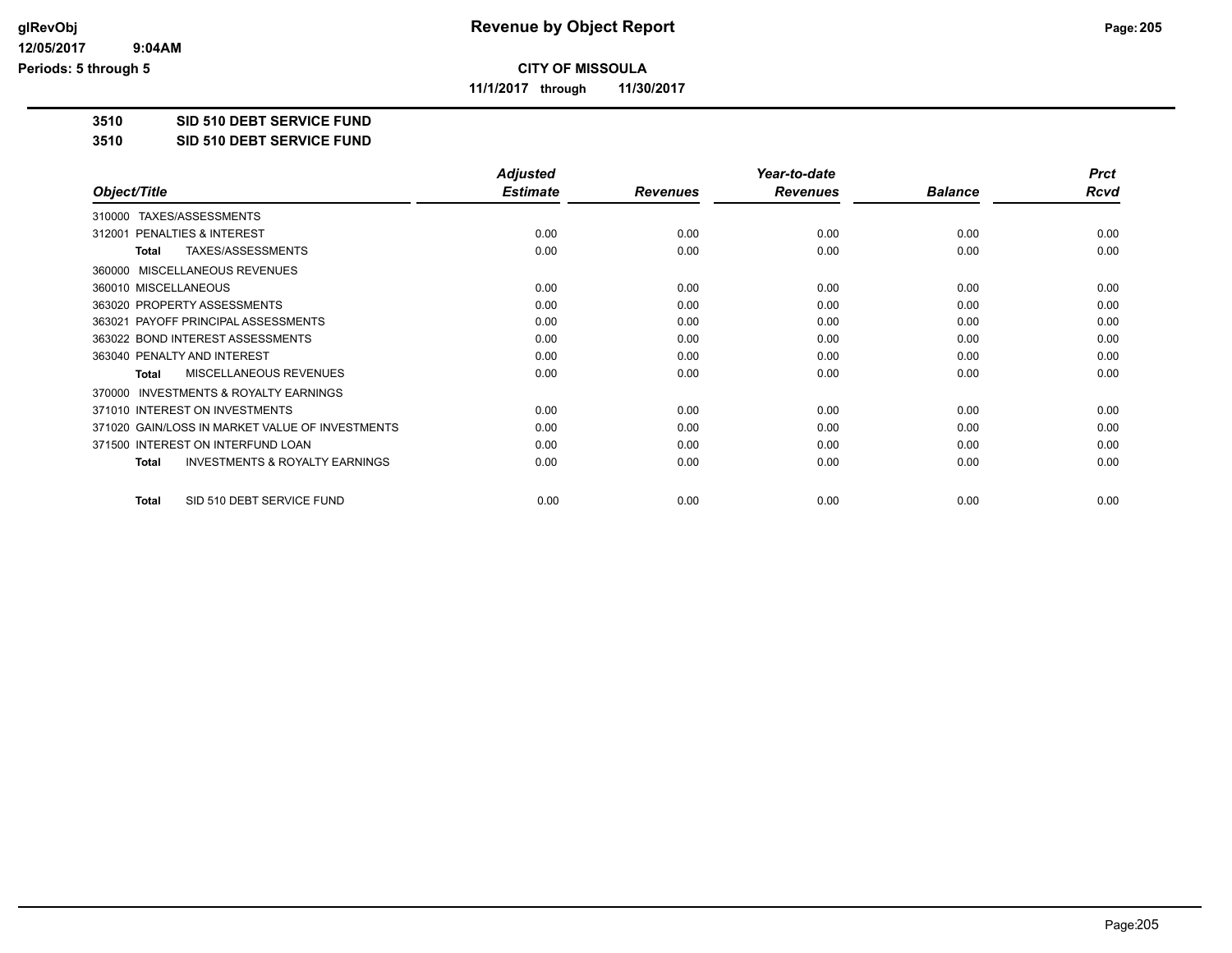**11/1/2017 through 11/30/2017**

# **3510 SID 510 DEBT SERVICE FUND**

|                                                           | <b>Adjusted</b> |                 | Year-to-date    |                | <b>Prct</b> |
|-----------------------------------------------------------|-----------------|-----------------|-----------------|----------------|-------------|
| Object/Title                                              | <b>Estimate</b> | <b>Revenues</b> | <b>Revenues</b> | <b>Balance</b> | Rcvd        |
| TAXES/ASSESSMENTS<br>310000                               |                 |                 |                 |                |             |
| PENALTIES & INTEREST<br>312001                            | 0.00            | 0.00            | 0.00            | 0.00           | 0.00        |
| TAXES/ASSESSMENTS<br><b>Total</b>                         | 0.00            | 0.00            | 0.00            | 0.00           | 0.00        |
| 360000 MISCELLANEOUS REVENUES                             |                 |                 |                 |                |             |
| 360010 MISCELLANEOUS                                      | 0.00            | 0.00            | 0.00            | 0.00           | 0.00        |
| 363020 PROPERTY ASSESSMENTS                               | 0.00            | 0.00            | 0.00            | 0.00           | 0.00        |
| 363021 PAYOFF PRINCIPAL ASSESSMENTS                       | 0.00            | 0.00            | 0.00            | 0.00           | 0.00        |
| 363022 BOND INTEREST ASSESSMENTS                          | 0.00            | 0.00            | 0.00            | 0.00           | 0.00        |
| 363040 PENALTY AND INTEREST                               | 0.00            | 0.00            | 0.00            | 0.00           | 0.00        |
| <b>MISCELLANEOUS REVENUES</b><br><b>Total</b>             | 0.00            | 0.00            | 0.00            | 0.00           | 0.00        |
| <b>INVESTMENTS &amp; ROYALTY EARNINGS</b><br>370000       |                 |                 |                 |                |             |
| 371010 INTEREST ON INVESTMENTS                            | 0.00            | 0.00            | 0.00            | 0.00           | 0.00        |
| 371020 GAIN/LOSS IN MARKET VALUE OF INVESTMENT            | 0.00            | 0.00            | 0.00            | 0.00           | 0.00        |
| 371500 INTEREST ON INTERFUND LOAN                         | 0.00            | 0.00            | 0.00            | 0.00           | 0.00        |
| <b>INVESTMENTS &amp; ROYALTY EARNINGS</b><br><b>Total</b> | 0.00            | 0.00            | 0.00            | 0.00           | 0.00        |
| SID 510 DEBT SERVICE FUND<br>Total                        | 0.00            | 0.00            | 0.00            | 0.00           | 0.00        |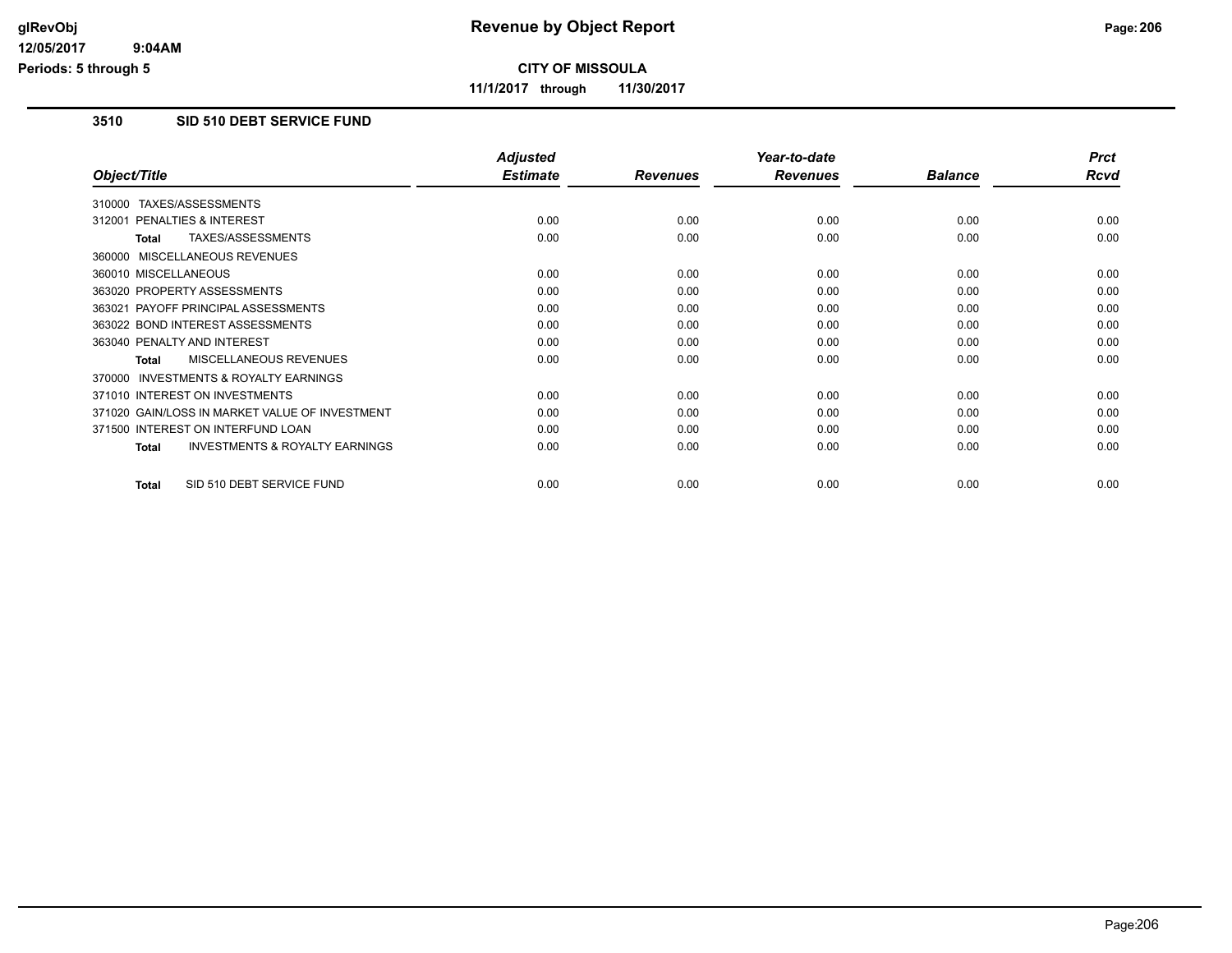**11/1/2017 through 11/30/2017**

**3511 SID 511 DEBT SERVICE FUND**

**3511 SID 511 DEBT SERVICE FUND**

|                                                           | <b>Adjusted</b> |                 | Year-to-date    |                | <b>Prct</b> |
|-----------------------------------------------------------|-----------------|-----------------|-----------------|----------------|-------------|
| Object/Title                                              | <b>Estimate</b> | <b>Revenues</b> | <b>Revenues</b> | <b>Balance</b> | Rcvd        |
| 310000 TAXES/ASSESSMENTS                                  |                 |                 |                 |                |             |
| 312001 PENALTIES & INTEREST                               | 0.00            | 0.00            | 0.00            | 0.00           | 0.00        |
| TAXES/ASSESSMENTS<br><b>Total</b>                         | 0.00            | 0.00            | 0.00            | 0.00           | 0.00        |
| 360000 MISCELLANEOUS REVENUES                             |                 |                 |                 |                |             |
| 360010 MISCELLANEOUS                                      | 0.00            | 0.00            | 0.00            | 0.00           | 0.00        |
| 363020 PROPERTY ASSESSMENTS                               | 0.00            | 0.00            | 0.00            | 0.00           | 0.00        |
| 363021 PAYOFF PRINCIPAL ASSESSMENTS                       | 0.00            | 0.00            | 0.00            | 0.00           | 0.00        |
| 363022 BOND INTEREST ASSESSMENTS                          | 0.00            | 0.00            | 0.00            | 0.00           | 0.00        |
| 363040 PENALTY AND INTEREST                               | 0.00            | 0.00            | 0.00            | 0.00           | 0.00        |
| MISCELLANEOUS REVENUES<br><b>Total</b>                    | 0.00            | 0.00            | 0.00            | 0.00           | 0.00        |
| 370000 INVESTMENTS & ROYALTY EARNINGS                     |                 |                 |                 |                |             |
| 371010 INTEREST ON INVESTMENTS                            | 0.00            | 0.00            | 0.00            | 0.00           | 0.00        |
| 371020 GAIN/LOSS IN MARKET VALUE OF INVESTMENTS           | 0.00            | 0.00            | 0.00            | 0.00           | 0.00        |
| <b>INVESTMENTS &amp; ROYALTY EARNINGS</b><br><b>Total</b> | 0.00            | 0.00            | 0.00            | 0.00           | 0.00        |
| SID 511 DEBT SERVICE FUND<br><b>Total</b>                 | 0.00            | 0.00            | 0.00            | 0.00           | 0.00        |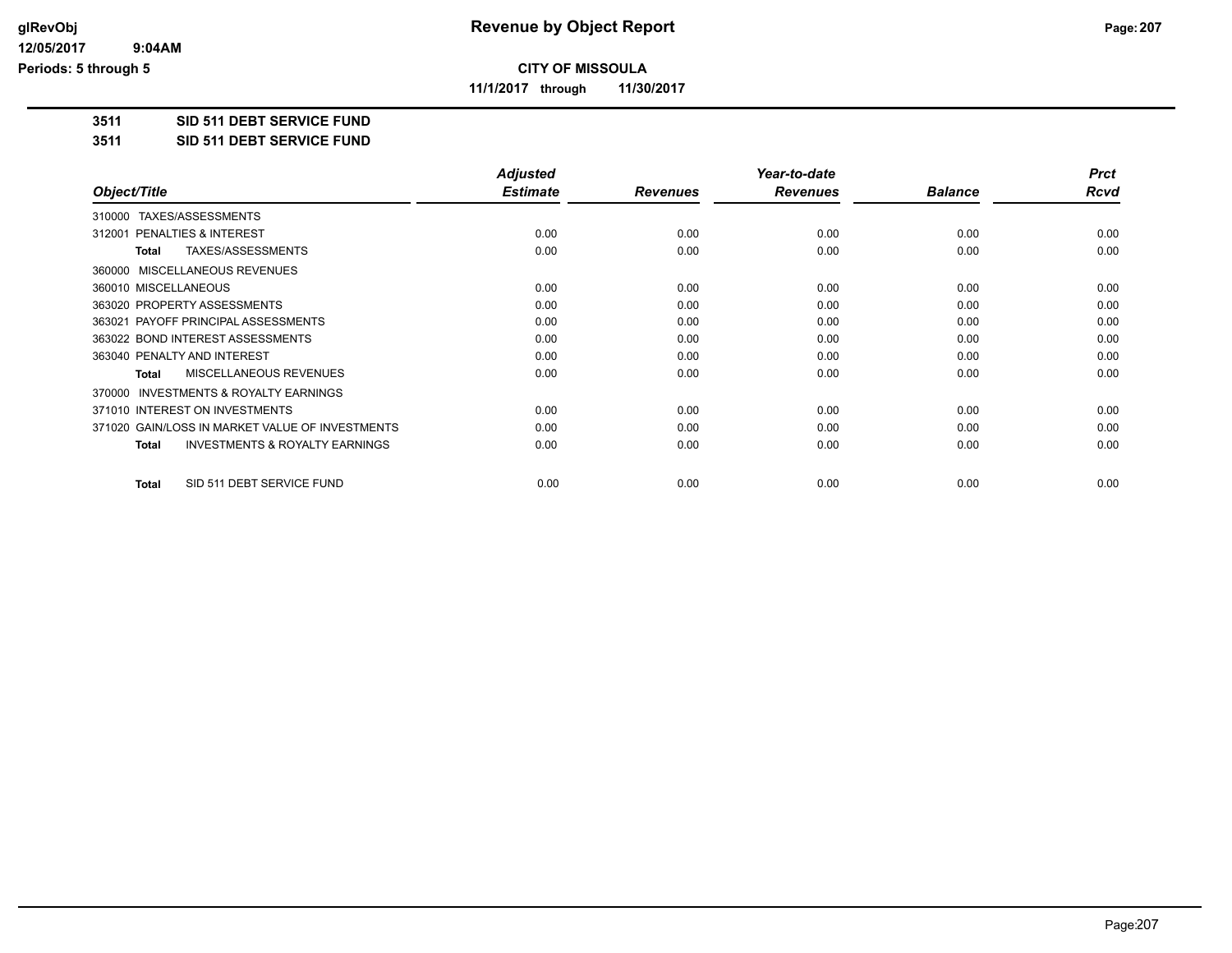**11/1/2017 through 11/30/2017**

# **3511 SID 511 DEBT SERVICE FUND**

|                                                           | <b>Adjusted</b> |                 | Year-to-date    |                | <b>Prct</b> |
|-----------------------------------------------------------|-----------------|-----------------|-----------------|----------------|-------------|
| Object/Title                                              | <b>Estimate</b> | <b>Revenues</b> | <b>Revenues</b> | <b>Balance</b> | Rcvd        |
| 310000 TAXES/ASSESSMENTS                                  |                 |                 |                 |                |             |
| 312001 PENALTIES & INTEREST                               | 0.00            | 0.00            | 0.00            | 0.00           | 0.00        |
| TAXES/ASSESSMENTS<br><b>Total</b>                         | 0.00            | 0.00            | 0.00            | 0.00           | 0.00        |
| 360000 MISCELLANEOUS REVENUES                             |                 |                 |                 |                |             |
| 360010 MISCELLANEOUS                                      | 0.00            | 0.00            | 0.00            | 0.00           | 0.00        |
| 363020 PROPERTY ASSESSMENTS                               | 0.00            | 0.00            | 0.00            | 0.00           | 0.00        |
| 363021 PAYOFF PRINCIPAL ASSESSMENTS                       | 0.00            | 0.00            | 0.00            | 0.00           | 0.00        |
| 363022 BOND INTEREST ASSESSMENTS                          | 0.00            | 0.00            | 0.00            | 0.00           | 0.00        |
| 363040 PENALTY AND INTEREST                               | 0.00            | 0.00            | 0.00            | 0.00           | 0.00        |
| MISCELLANEOUS REVENUES<br>Total                           | 0.00            | 0.00            | 0.00            | 0.00           | 0.00        |
| INVESTMENTS & ROYALTY EARNINGS<br>370000                  |                 |                 |                 |                |             |
| 371010 INTEREST ON INVESTMENTS                            | 0.00            | 0.00            | 0.00            | 0.00           | 0.00        |
| 371020 GAIN/LOSS IN MARKET VALUE OF INVESTMENT            | 0.00            | 0.00            | 0.00            | 0.00           | 0.00        |
| <b>INVESTMENTS &amp; ROYALTY EARNINGS</b><br><b>Total</b> | 0.00            | 0.00            | 0.00            | 0.00           | 0.00        |
| SID 511 DEBT SERVICE FUND<br><b>Total</b>                 | 0.00            | 0.00            | 0.00            | 0.00           | 0.00        |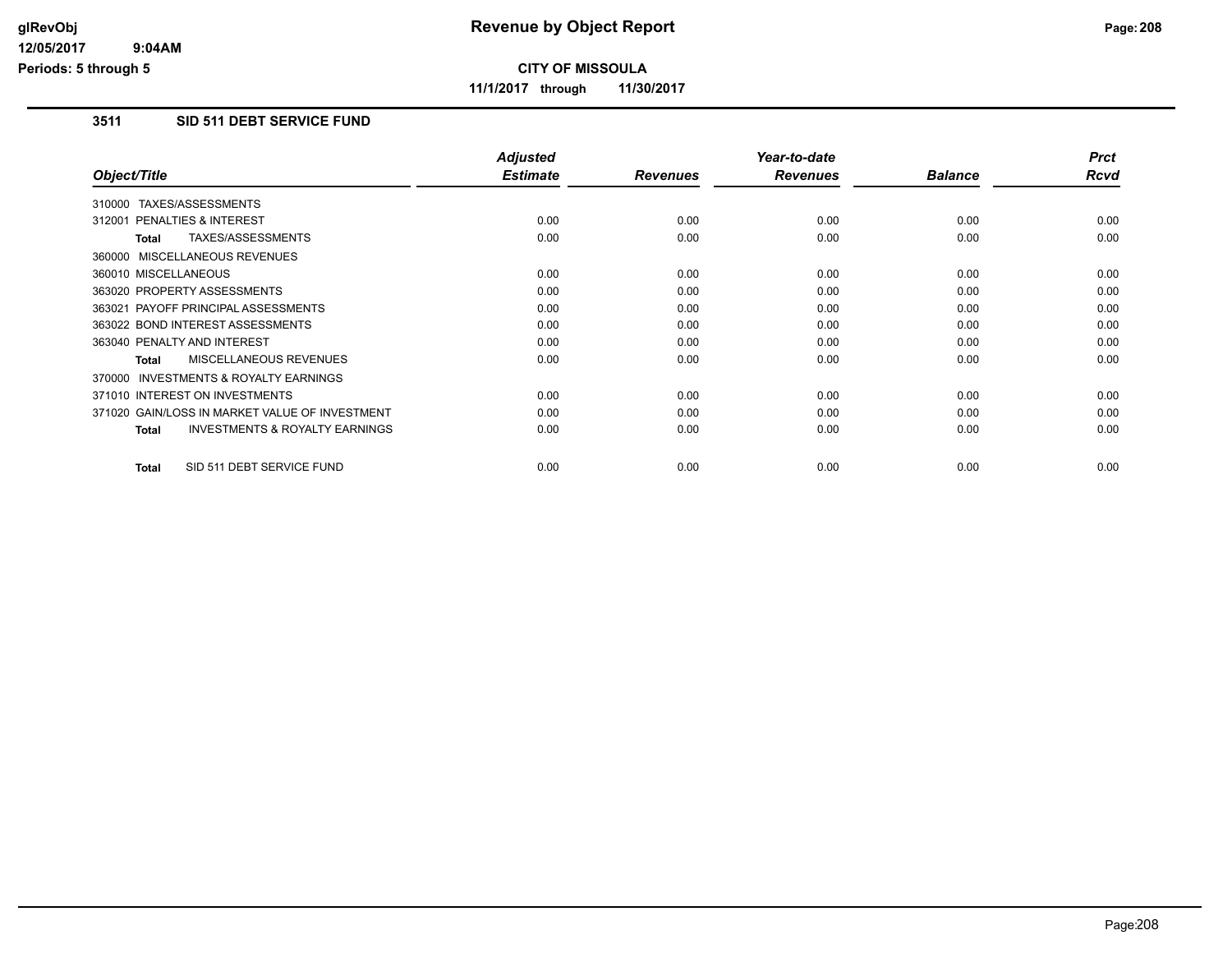**11/1/2017 through 11/30/2017**

**3512 SID 512 DEBT SERVICE FUND**

**3512 SID 512 DEBT SERVICE FUND**

|                                                           | <b>Adjusted</b> |                 | Year-to-date    |                | <b>Prct</b> |
|-----------------------------------------------------------|-----------------|-----------------|-----------------|----------------|-------------|
| Object/Title                                              | <b>Estimate</b> | <b>Revenues</b> | <b>Revenues</b> | <b>Balance</b> | <b>Rcvd</b> |
| TAXES/ASSESSMENTS<br>310000                               |                 |                 |                 |                |             |
| 312001 PENALTIES & INTEREST                               | 0.00            | 0.00            | 0.00            | 0.00           | 0.00        |
| TAXES/ASSESSMENTS<br><b>Total</b>                         | 0.00            | 0.00            | 0.00            | 0.00           | 0.00        |
| <b>MISCELLANEOUS REVENUES</b><br>360000                   |                 |                 |                 |                |             |
| 360010 MISCELLANEOUS                                      | 0.00            | 0.00            | 0.00            | 0.00           | 0.00        |
| 363020 PROPERTY ASSESSMENTS                               | 15,614.00       | 282.74          | 282.74          | 15,331.26      | 1.81        |
| 363021 PAYOFF PRINCIPAL ASSESSMENTS                       | 0.00            | 0.00            | 0.00            | 0.00           | 0.00        |
| 363022 BOND INTEREST ASSESSMENTS                          | 0.00            | 0.00            | 0.00            | 0.00           | 0.00        |
| 363040 PENALTY AND INTEREST                               | 0.00            | 0.00            | 0.00            | 0.00           | 0.00        |
| MISCELLANEOUS REVENUES<br>Total                           | 15,614.00       | 282.74          | 282.74          | 15,331.26      | 1.81        |
| <b>INVESTMENTS &amp; ROYALTY EARNINGS</b><br>370000       |                 |                 |                 |                |             |
| 371010 INTEREST ON INVESTMENTS                            | 0.00            | 0.00            | 0.00            | 0.00           | 0.00        |
| 371020 GAIN/LOSS IN MARKET VALUE OF INVESTMENTS           | 0.00            | 0.00            | 0.00            | 0.00           | 0.00        |
| 371500 INTEREST ON INTERFUND LOAN                         | 0.00            | 0.00            | 0.00            | 0.00           | 0.00        |
| <b>INVESTMENTS &amp; ROYALTY EARNINGS</b><br><b>Total</b> | 0.00            | 0.00            | 0.00            | 0.00           | 0.00        |
| SID 512 DEBT SERVICE FUND<br>Total                        | 15,614.00       | 282.74          | 282.74          | 15,331.26      | 1.81        |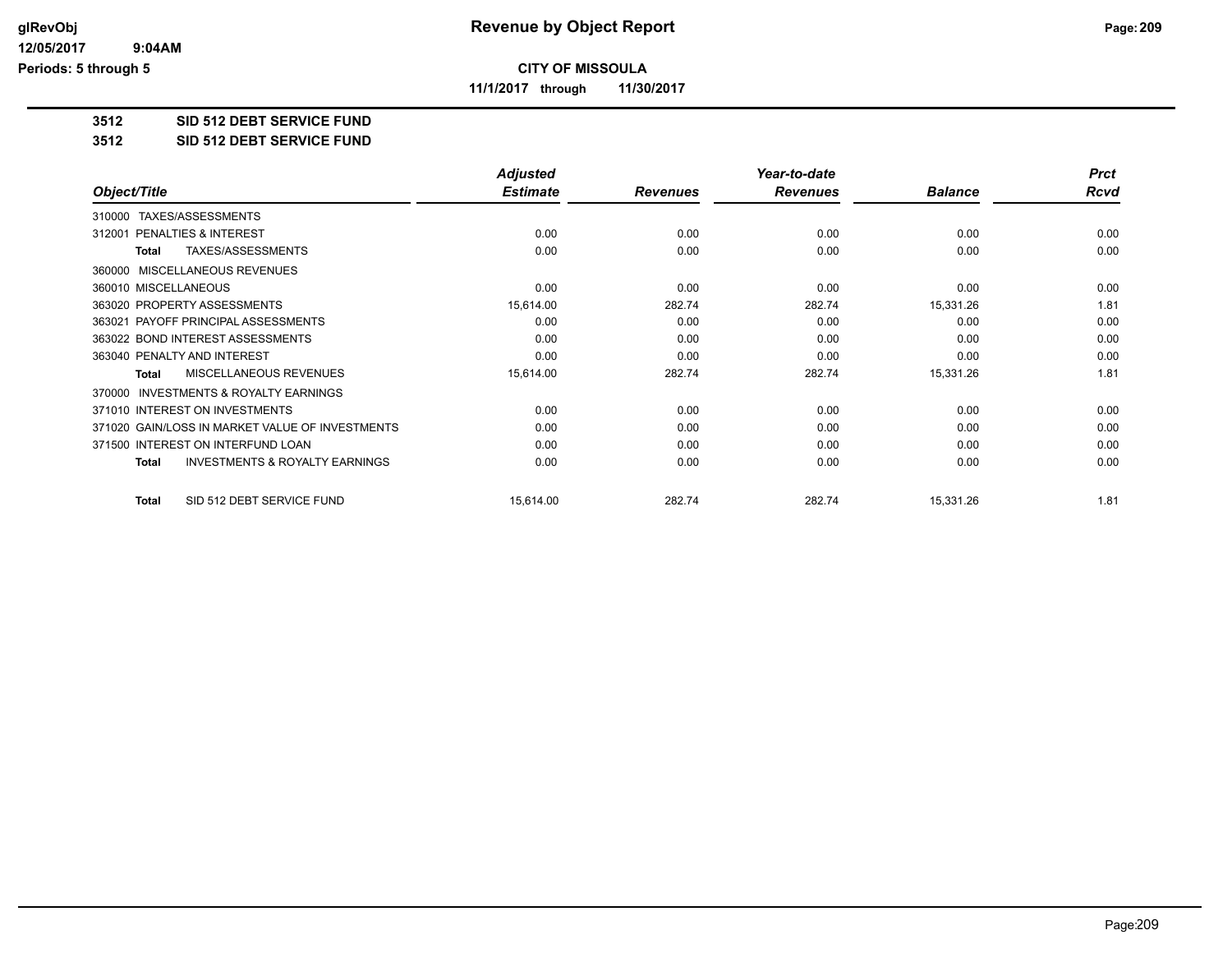**11/1/2017 through 11/30/2017**

# **3512 SID 512 DEBT SERVICE FUND**

|                                                           | <b>Adjusted</b> |                 | Year-to-date    |                | <b>Prct</b> |
|-----------------------------------------------------------|-----------------|-----------------|-----------------|----------------|-------------|
| Object/Title                                              | <b>Estimate</b> | <b>Revenues</b> | <b>Revenues</b> | <b>Balance</b> | Rcvd        |
| TAXES/ASSESSMENTS<br>310000                               |                 |                 |                 |                |             |
| <b>PENALTIES &amp; INTEREST</b><br>312001                 | 0.00            | 0.00            | 0.00            | 0.00           | 0.00        |
| TAXES/ASSESSMENTS<br>Total                                | 0.00            | 0.00            | 0.00            | 0.00           | 0.00        |
| 360000 MISCELLANEOUS REVENUES                             |                 |                 |                 |                |             |
| 360010 MISCELLANEOUS                                      | 0.00            | 0.00            | 0.00            | 0.00           | 0.00        |
| 363020 PROPERTY ASSESSMENTS                               | 15,614.00       | 282.74          | 282.74          | 15,331.26      | 1.81        |
| 363021 PAYOFF PRINCIPAL ASSESSMENTS                       | 0.00            | 0.00            | 0.00            | 0.00           | 0.00        |
| 363022 BOND INTEREST ASSESSMENTS                          | 0.00            | 0.00            | 0.00            | 0.00           | 0.00        |
| 363040 PENALTY AND INTEREST                               | 0.00            | 0.00            | 0.00            | 0.00           | 0.00        |
| <b>MISCELLANEOUS REVENUES</b><br><b>Total</b>             | 15,614.00       | 282.74          | 282.74          | 15,331.26      | 1.81        |
| <b>INVESTMENTS &amp; ROYALTY EARNINGS</b><br>370000       |                 |                 |                 |                |             |
| 371010 INTEREST ON INVESTMENTS                            | 0.00            | 0.00            | 0.00            | 0.00           | 0.00        |
| 371020 GAIN/LOSS IN MARKET VALUE OF INVESTMENT            | 0.00            | 0.00            | 0.00            | 0.00           | 0.00        |
| 371500 INTEREST ON INTERFUND LOAN                         | 0.00            | 0.00            | 0.00            | 0.00           | 0.00        |
| <b>INVESTMENTS &amp; ROYALTY EARNINGS</b><br><b>Total</b> | 0.00            | 0.00            | 0.00            | 0.00           | 0.00        |
| SID 512 DEBT SERVICE FUND<br><b>Total</b>                 | 15,614.00       | 282.74          | 282.74          | 15,331.26      | 1.81        |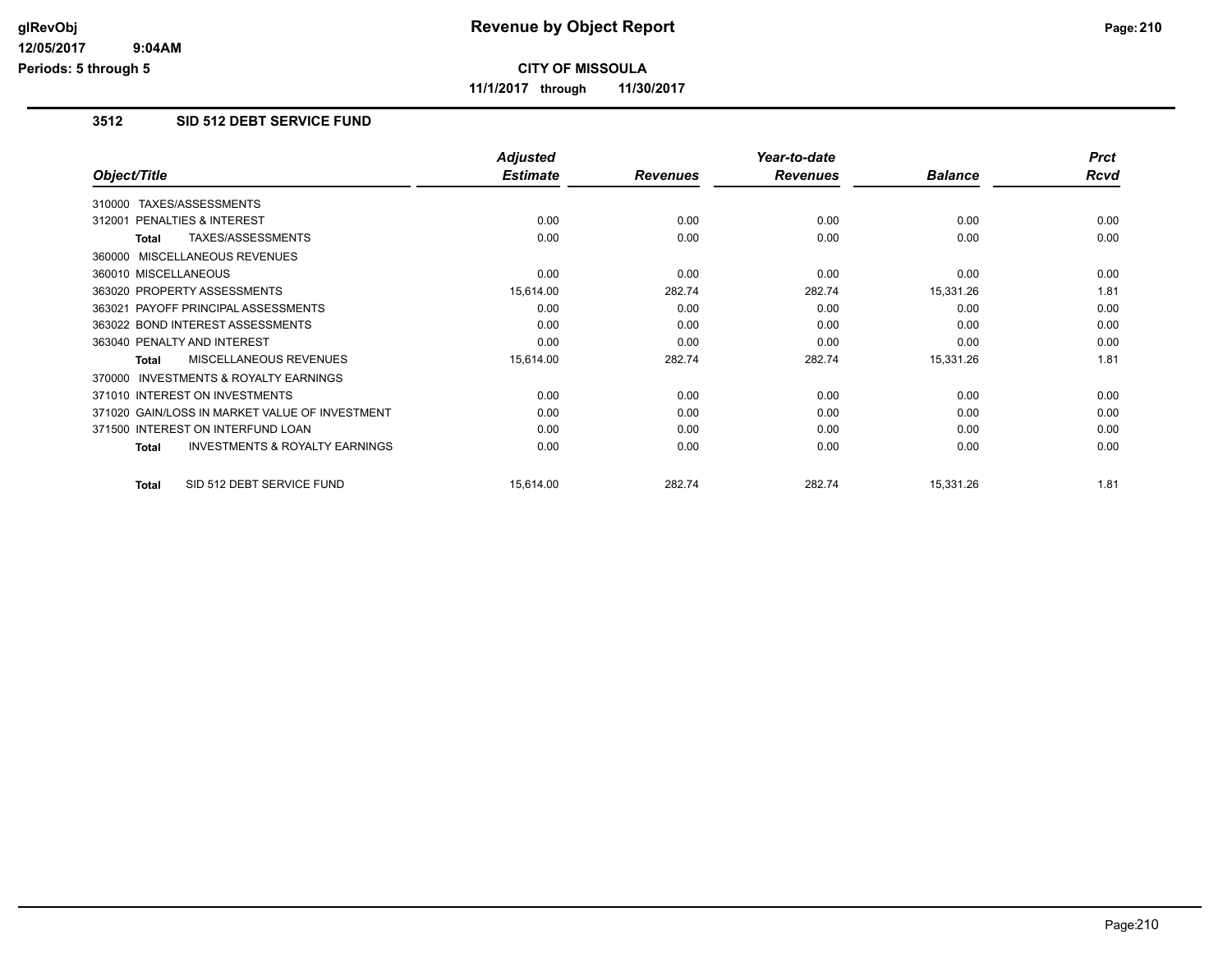**11/1/2017 through 11/30/2017**

**3513 SID 513 DEBT SERVICE FUND**

**3513 SID 513 DEBT SERVICE FUND**

|                                                     | <b>Adjusted</b> |                 | Year-to-date    |                | <b>Prct</b> |
|-----------------------------------------------------|-----------------|-----------------|-----------------|----------------|-------------|
| Object/Title                                        | <b>Estimate</b> | <b>Revenues</b> | <b>Revenues</b> | <b>Balance</b> | <b>Rcvd</b> |
| 310000 TAXES/ASSESSMENTS                            |                 |                 |                 |                |             |
| PENALTIES & INTEREST<br>312001                      | 0.00            | 0.00            | 0.00            | 0.00           | 0.00        |
| <b>TAXES/ASSESSMENTS</b><br><b>Total</b>            | 0.00            | 0.00            | 0.00            | 0.00           | 0.00        |
| MISCELLANEOUS REVENUES<br>360000                    |                 |                 |                 |                |             |
| 360010 MISCELLANEOUS                                | 0.00            | 0.00            | 0.00            | 0.00           | 0.00        |
| 363020 PROPERTY ASSESSMENTS                         | 0.00            | 0.00            | 0.00            | 0.00           | 0.00        |
| 363021 PAYOFF PRINCIPAL ASSESSMENTS                 | 0.00            | 0.00            | 0.00            | 0.00           | 0.00        |
| 363022 BOND INTEREST ASSESSMENTS                    | 0.00            | 0.00            | 0.00            | 0.00           | 0.00        |
| 363040 PENALTY AND INTEREST                         | 0.00            | 0.00            | 0.00            | 0.00           | 0.00        |
| MISCELLANEOUS REVENUES<br>Total                     | 0.00            | 0.00            | 0.00            | 0.00           | 0.00        |
| <b>INVESTMENTS &amp; ROYALTY EARNINGS</b><br>370000 |                 |                 |                 |                |             |
| 371010 INTEREST ON INVESTMENTS                      | 0.00            | 0.00            | 0.00            | 0.00           | 0.00        |
| 371020 GAIN/LOSS IN MARKET VALUE OF INVESTMENTS     | 0.00            | 0.00            | 0.00            | 0.00           | 0.00        |
| <b>INVESTMENTS &amp; ROYALTY EARNINGS</b><br>Total  | 0.00            | 0.00            | 0.00            | 0.00           | 0.00        |
| OTHER FINANCING SOURCES<br>380000                   |                 |                 |                 |                |             |
| 381009 TRANSFERS IN                                 | 0.00            | 0.00            | 0.00            | 0.00           | 0.00        |
| OTHER FINANCING SOURCES<br><b>Total</b>             | 0.00            | 0.00            | 0.00            | 0.00           | 0.00        |
| SID 513 DEBT SERVICE FUND<br><b>Total</b>           | 0.00            | 0.00            | 0.00            | 0.00           | 0.00        |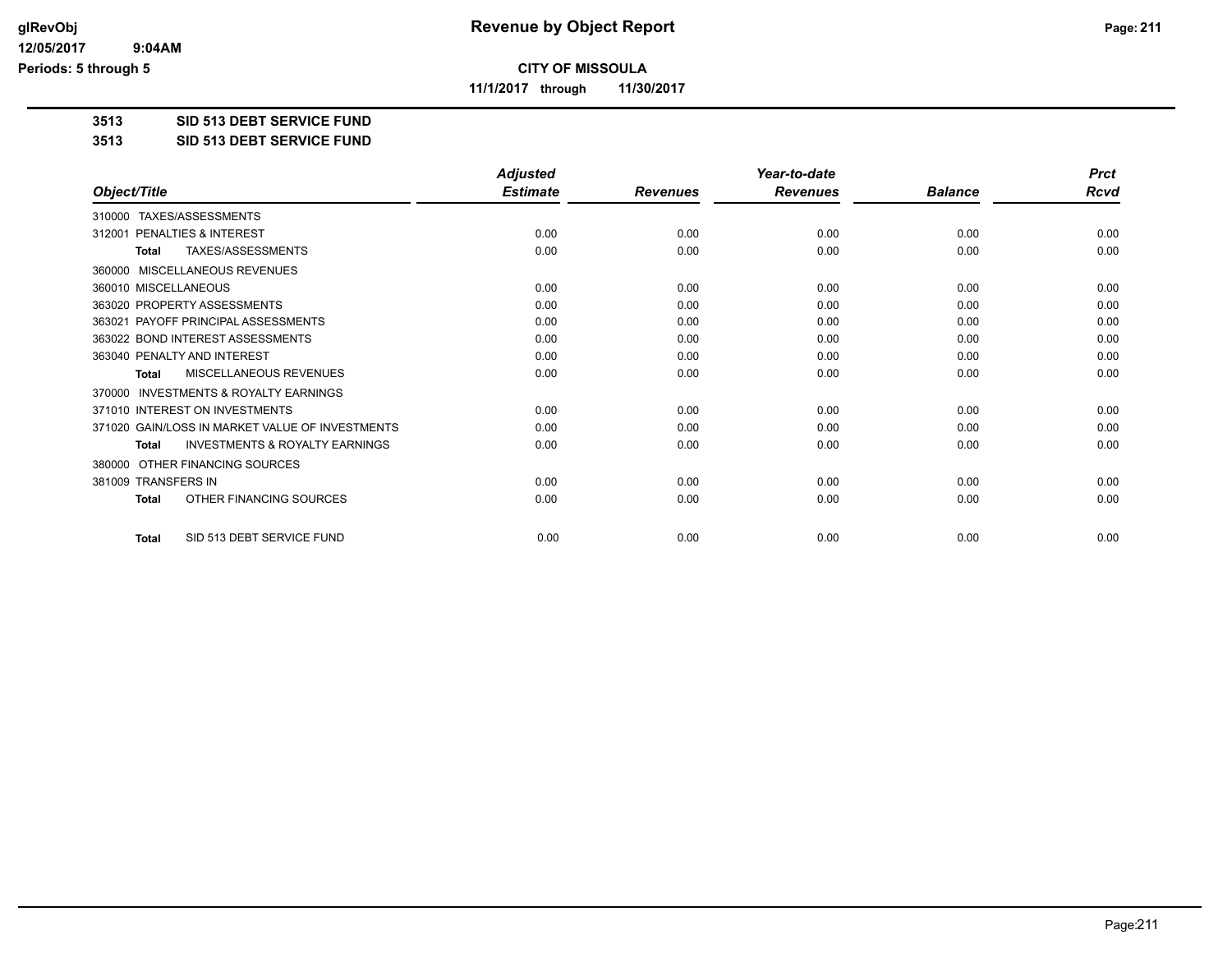**11/1/2017 through 11/30/2017**

# **3513 SID 513 DEBT SERVICE FUND**

|                                                           | <b>Adjusted</b> |                 | Year-to-date    |                | <b>Prct</b> |
|-----------------------------------------------------------|-----------------|-----------------|-----------------|----------------|-------------|
| Object/Title                                              | <b>Estimate</b> | <b>Revenues</b> | <b>Revenues</b> | <b>Balance</b> | <b>Rcvd</b> |
| 310000 TAXES/ASSESSMENTS                                  |                 |                 |                 |                |             |
| PENALTIES & INTEREST<br>312001                            | 0.00            | 0.00            | 0.00            | 0.00           | 0.00        |
| TAXES/ASSESSMENTS<br><b>Total</b>                         | 0.00            | 0.00            | 0.00            | 0.00           | 0.00        |
| 360000 MISCELLANEOUS REVENUES                             |                 |                 |                 |                |             |
| 360010 MISCELLANEOUS                                      | 0.00            | 0.00            | 0.00            | 0.00           | 0.00        |
| 363020 PROPERTY ASSESSMENTS                               | 0.00            | 0.00            | 0.00            | 0.00           | 0.00        |
| 363021 PAYOFF PRINCIPAL ASSESSMENTS                       | 0.00            | 0.00            | 0.00            | 0.00           | 0.00        |
| 363022 BOND INTEREST ASSESSMENTS                          | 0.00            | 0.00            | 0.00            | 0.00           | 0.00        |
| 363040 PENALTY AND INTEREST                               | 0.00            | 0.00            | 0.00            | 0.00           | 0.00        |
| MISCELLANEOUS REVENUES<br><b>Total</b>                    | 0.00            | 0.00            | 0.00            | 0.00           | 0.00        |
| <b>INVESTMENTS &amp; ROYALTY EARNINGS</b><br>370000       |                 |                 |                 |                |             |
| 371010 INTEREST ON INVESTMENTS                            | 0.00            | 0.00            | 0.00            | 0.00           | 0.00        |
| 371020 GAIN/LOSS IN MARKET VALUE OF INVESTMENT            | 0.00            | 0.00            | 0.00            | 0.00           | 0.00        |
| <b>INVESTMENTS &amp; ROYALTY EARNINGS</b><br><b>Total</b> | 0.00            | 0.00            | 0.00            | 0.00           | 0.00        |
| OTHER FINANCING SOURCES<br>380000                         |                 |                 |                 |                |             |
| 381009 TRANSFERS IN                                       | 0.00            | 0.00            | 0.00            | 0.00           | 0.00        |
| OTHER FINANCING SOURCES<br><b>Total</b>                   | 0.00            | 0.00            | 0.00            | 0.00           | 0.00        |
| SID 513 DEBT SERVICE FUND<br><b>Total</b>                 | 0.00            | 0.00            | 0.00            | 0.00           | 0.00        |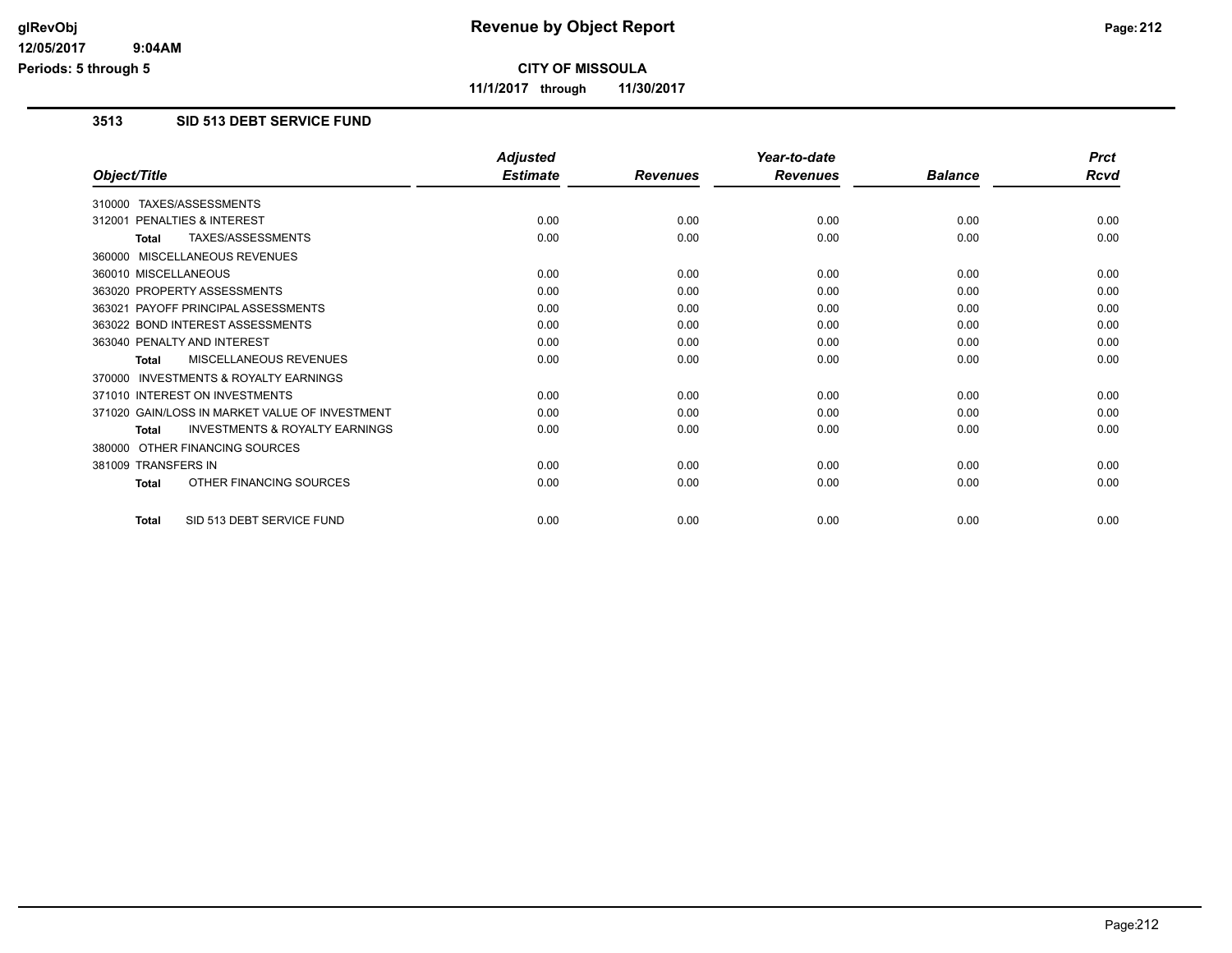**11/1/2017 through 11/30/2017**

**3514 SID 514 DEBT SERVICE FUND**

**3514 SID 514 DEBT SERVICE FUND**

|                                                    | <b>Adjusted</b> |                 | Year-to-date    |                | <b>Prct</b> |
|----------------------------------------------------|-----------------|-----------------|-----------------|----------------|-------------|
| Object/Title                                       | <b>Estimate</b> | <b>Revenues</b> | <b>Revenues</b> | <b>Balance</b> | <b>Rcvd</b> |
| 310000 TAXES/ASSESSMENTS                           |                 |                 |                 |                |             |
| PENALTIES & INTEREST<br>312001                     | 0.00            | 0.00            | 0.00            | 0.00           | 0.00        |
| TAXES/ASSESSMENTS<br><b>Total</b>                  | 0.00            | 0.00            | 0.00            | 0.00           | 0.00        |
| MISCELLANEOUS REVENUES<br>360000                   |                 |                 |                 |                |             |
| 360010 MISCELLANEOUS                               | 0.00            | 0.00            | 0.00            | 0.00           | 0.00        |
| 363020 PROPERTY ASSESSMENTS                        | 0.00            | 0.00            | 0.00            | 0.00           | 0.00        |
| 363021 PAYOFF PRINCIPAL ASSESSMENTS                | 0.00            | 0.00            | 0.00            | 0.00           | 0.00        |
| 363022 BOND INTEREST ASSESSMENTS                   | 0.00            | 0.00            | 0.00            | 0.00           | 0.00        |
| 363040 PENALTY AND INTEREST                        | 0.00            | 0.00            | 0.00            | 0.00           | 0.00        |
| MISCELLANEOUS REVENUES<br>Total                    | 0.00            | 0.00            | 0.00            | 0.00           | 0.00        |
| INVESTMENTS & ROYALTY EARNINGS<br>370000           |                 |                 |                 |                |             |
| 371010 INTEREST ON INVESTMENTS                     | 0.00            | 0.00            | 0.00            | 0.00           | 0.00        |
| 371020 GAIN/LOSS IN MARKET VALUE OF INVESTMENTS    | 0.00            | 0.00            | 0.00            | 0.00           | 0.00        |
| <b>INVESTMENTS &amp; ROYALTY EARNINGS</b><br>Total | 0.00            | 0.00            | 0.00            | 0.00           | 0.00        |
| OTHER FINANCING SOURCES<br>380000                  |                 |                 |                 |                |             |
| 383042 TRANSFERS FROM OTHER FUNDS                  | 0.00            | 0.00            | 0.00            | 0.00           | 0.00        |
| OTHER FINANCING SOURCES<br><b>Total</b>            | 0.00            | 0.00            | 0.00            | 0.00           | 0.00        |
| SID 514 DEBT SERVICE FUND<br><b>Total</b>          | 0.00            | 0.00            | 0.00            | 0.00           | 0.00        |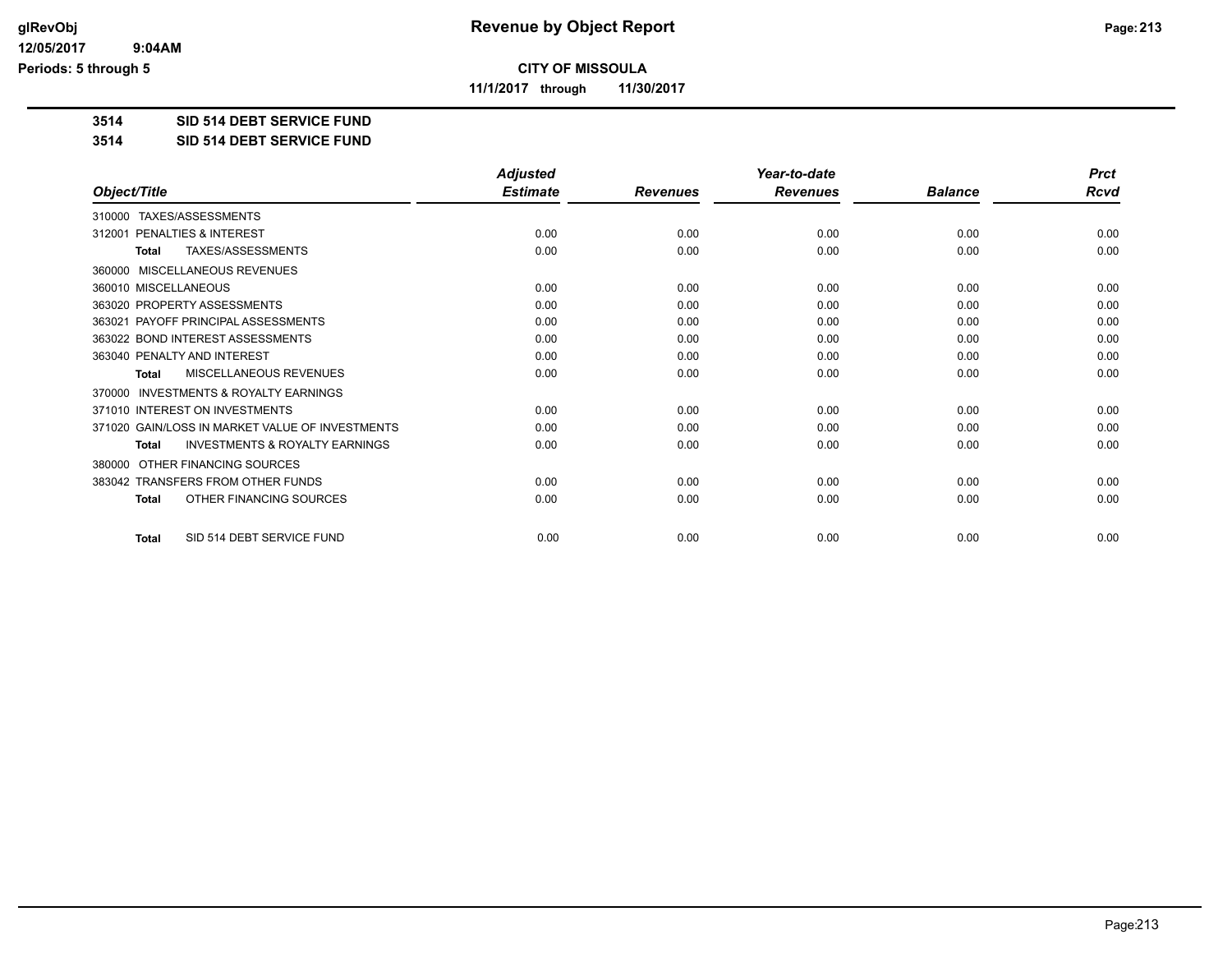**11/1/2017 through 11/30/2017**

# **3514 SID 514 DEBT SERVICE FUND**

|                                                           | <b>Adjusted</b> |                 | Year-to-date    |                | <b>Prct</b> |
|-----------------------------------------------------------|-----------------|-----------------|-----------------|----------------|-------------|
| Object/Title                                              | <b>Estimate</b> | <b>Revenues</b> | <b>Revenues</b> | <b>Balance</b> | <b>Rcvd</b> |
| 310000 TAXES/ASSESSMENTS                                  |                 |                 |                 |                |             |
| 312001 PENALTIES & INTEREST                               | 0.00            | 0.00            | 0.00            | 0.00           | 0.00        |
| TAXES/ASSESSMENTS<br><b>Total</b>                         | 0.00            | 0.00            | 0.00            | 0.00           | 0.00        |
| 360000 MISCELLANEOUS REVENUES                             |                 |                 |                 |                |             |
| 360010 MISCELLANEOUS                                      | 0.00            | 0.00            | 0.00            | 0.00           | 0.00        |
| 363020 PROPERTY ASSESSMENTS                               | 0.00            | 0.00            | 0.00            | 0.00           | 0.00        |
| 363021 PAYOFF PRINCIPAL ASSESSMENTS                       | 0.00            | 0.00            | 0.00            | 0.00           | 0.00        |
| 363022 BOND INTEREST ASSESSMENTS                          | 0.00            | 0.00            | 0.00            | 0.00           | 0.00        |
| 363040 PENALTY AND INTEREST                               | 0.00            | 0.00            | 0.00            | 0.00           | 0.00        |
| MISCELLANEOUS REVENUES<br><b>Total</b>                    | 0.00            | 0.00            | 0.00            | 0.00           | 0.00        |
| INVESTMENTS & ROYALTY EARNINGS<br>370000                  |                 |                 |                 |                |             |
| 371010 INTEREST ON INVESTMENTS                            | 0.00            | 0.00            | 0.00            | 0.00           | 0.00        |
| 371020 GAIN/LOSS IN MARKET VALUE OF INVESTMENT            | 0.00            | 0.00            | 0.00            | 0.00           | 0.00        |
| <b>INVESTMENTS &amp; ROYALTY EARNINGS</b><br><b>Total</b> | 0.00            | 0.00            | 0.00            | 0.00           | 0.00        |
| OTHER FINANCING SOURCES<br>380000                         |                 |                 |                 |                |             |
| 383042 TRANSFERS FROM OTHER FUNDS                         | 0.00            | 0.00            | 0.00            | 0.00           | 0.00        |
| OTHER FINANCING SOURCES<br><b>Total</b>                   | 0.00            | 0.00            | 0.00            | 0.00           | 0.00        |
| SID 514 DEBT SERVICE FUND<br><b>Total</b>                 | 0.00            | 0.00            | 0.00            | 0.00           | 0.00        |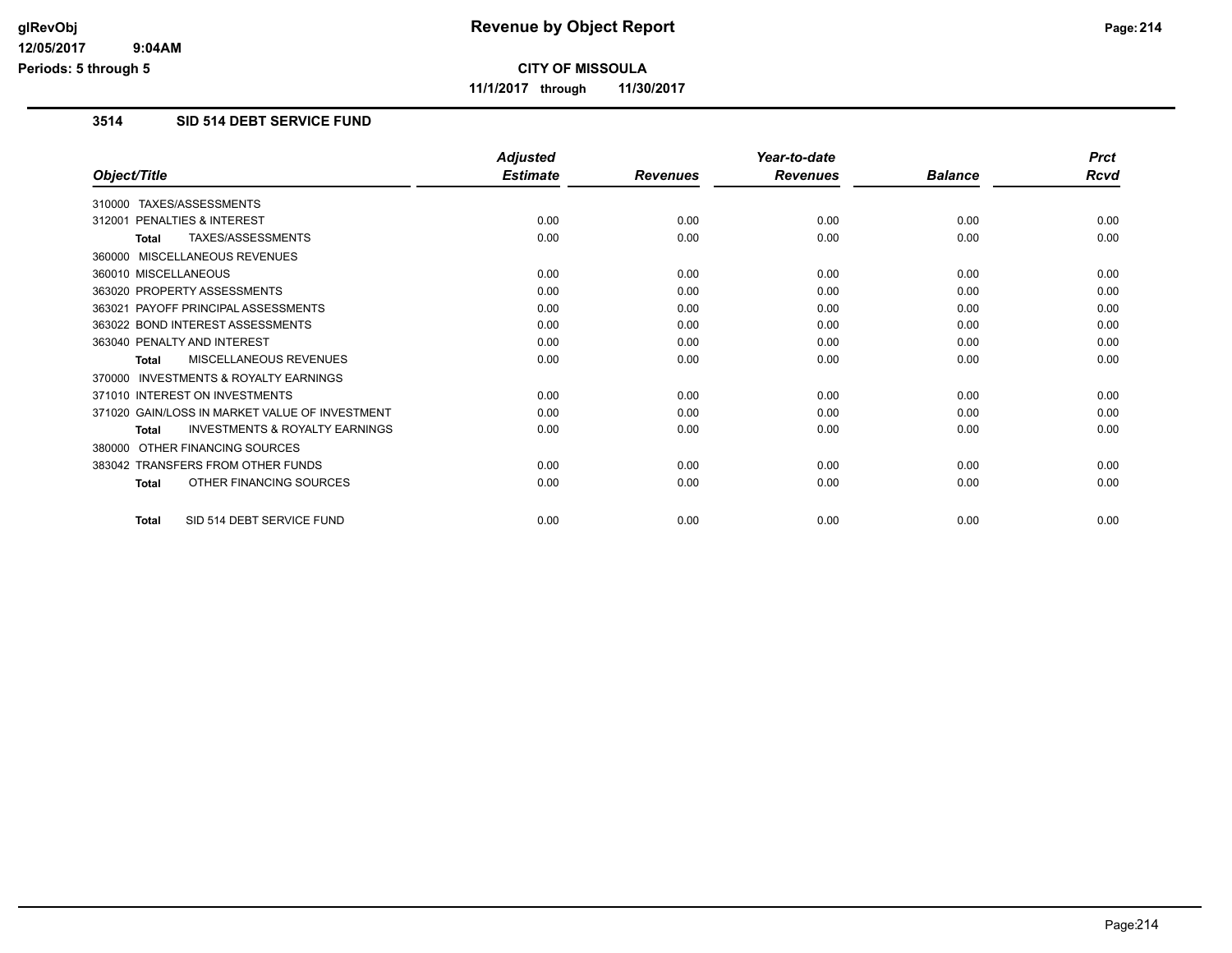**11/1/2017 through 11/30/2017**

**3515 SID 515 DEBT SERVICE FUND**

**3515 SID 515 DEBT SERVICE FUND**

|                                                           | <b>Adjusted</b> |                 | Year-to-date    |                | <b>Prct</b> |
|-----------------------------------------------------------|-----------------|-----------------|-----------------|----------------|-------------|
| Object/Title                                              | <b>Estimate</b> | <b>Revenues</b> | <b>Revenues</b> | <b>Balance</b> | <b>Rcvd</b> |
| TAXES/ASSESSMENTS<br>310000                               |                 |                 |                 |                |             |
| PENALTIES & INTEREST<br>312001                            | 0.00            | 0.00            | 0.00            | 0.00           | 0.00        |
| TAXES/ASSESSMENTS<br><b>Total</b>                         | 0.00            | 0.00            | 0.00            | 0.00           | 0.00        |
| MISCELLANEOUS REVENUES<br>360000                          |                 |                 |                 |                |             |
| 363020 PROPERTY ASSESSMENTS                               | 0.00            | 0.00            | 0.00            | 0.00           | 0.00        |
| 363021 PAYOFF PRINCIPAL ASSESSMENTS                       | 0.00            | 0.00            | 0.00            | 0.00           | 0.00        |
| 363022 BOND INTEREST ASSESSMENTS                          | 0.00            | 0.00            | 0.00            | 0.00           | 0.00        |
| 363040 PENALTY AND INTEREST                               | 0.00            | 0.00            | 0.00            | 0.00           | 0.00        |
| MISCELLANEOUS REVENUES<br><b>Total</b>                    | 0.00            | 0.00            | 0.00            | 0.00           | 0.00        |
| <b>INVESTMENTS &amp; ROYALTY EARNINGS</b><br>370000       |                 |                 |                 |                |             |
| 371010 INTEREST ON INVESTMENTS                            | 0.00            | 0.00            | 0.00            | 0.00           | 0.00        |
| 371020 GAIN/LOSS IN MARKET VALUE OF INVESTMENTS           | 0.00            | 0.00            | 0.00            | 0.00           | 0.00        |
| <b>INVESTMENTS &amp; ROYALTY EARNINGS</b><br><b>Total</b> | 0.00            | 0.00            | 0.00            | 0.00           | 0.00        |
| OTHER FINANCING SOURCES<br>380000                         |                 |                 |                 |                |             |
| 383042 TRANSFERS FROM OTHER FUNDS                         | 0.00            | 0.00            | 0.00            | 0.00           | 0.00        |
| OTHER FINANCING SOURCES<br><b>Total</b>                   | 0.00            | 0.00            | 0.00            | 0.00           | 0.00        |
| SID 515 DEBT SERVICE FUND<br><b>Total</b>                 | 0.00            | 0.00            | 0.00            | 0.00           | 0.00        |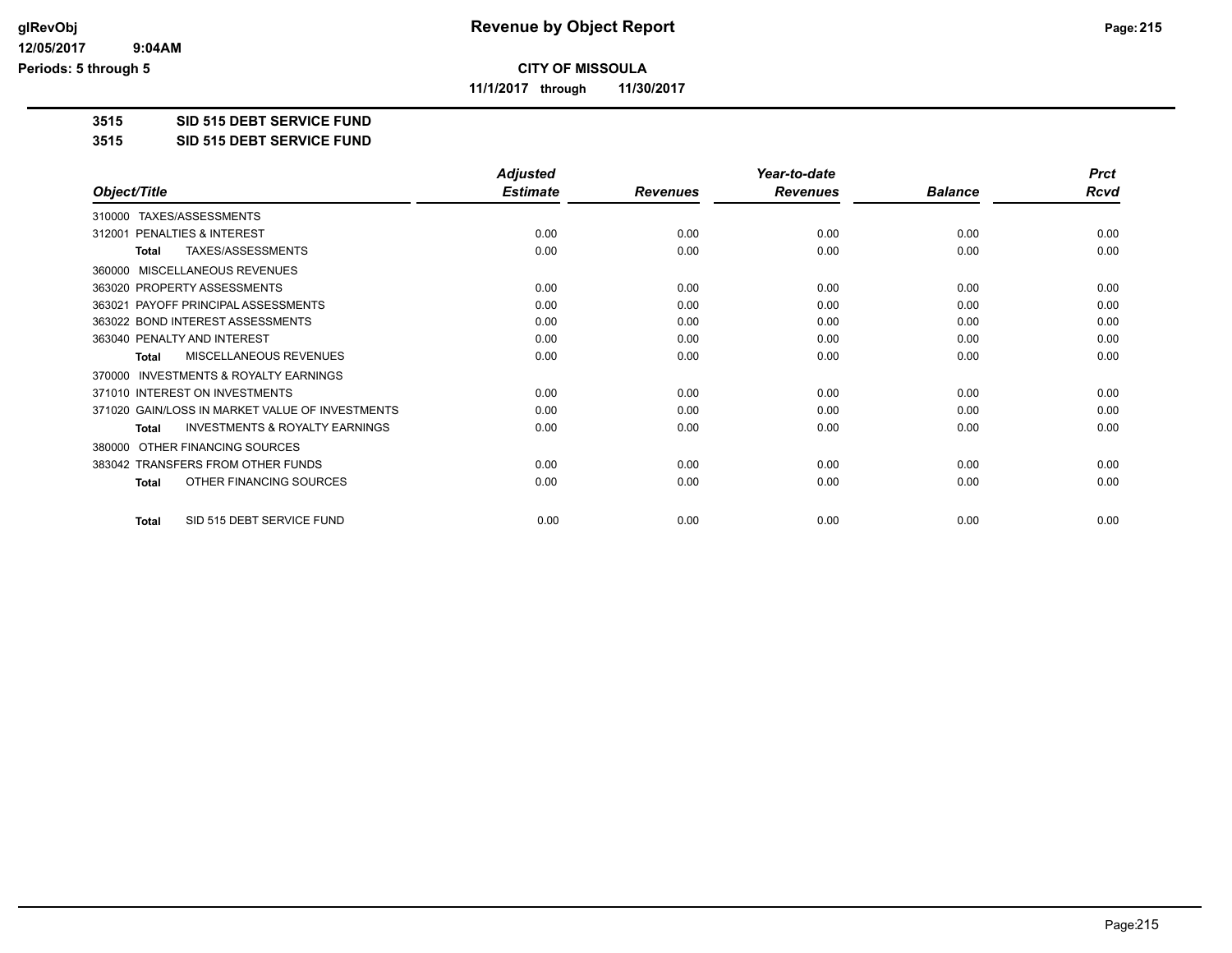**11/1/2017 through 11/30/2017**

# **3515 SID 515 DEBT SERVICE FUND**

|                                                           | <b>Adjusted</b> |                 | Year-to-date    |                | <b>Prct</b> |
|-----------------------------------------------------------|-----------------|-----------------|-----------------|----------------|-------------|
| Object/Title                                              | <b>Estimate</b> | <b>Revenues</b> | <b>Revenues</b> | <b>Balance</b> | <b>Rcvd</b> |
| TAXES/ASSESSMENTS<br>310000                               |                 |                 |                 |                |             |
| 312001 PENALTIES & INTEREST                               | 0.00            | 0.00            | 0.00            | 0.00           | 0.00        |
| TAXES/ASSESSMENTS<br><b>Total</b>                         | 0.00            | 0.00            | 0.00            | 0.00           | 0.00        |
| MISCELLANEOUS REVENUES<br>360000                          |                 |                 |                 |                |             |
| 363020 PROPERTY ASSESSMENTS                               | 0.00            | 0.00            | 0.00            | 0.00           | 0.00        |
| 363021 PAYOFF PRINCIPAL ASSESSMENTS                       | 0.00            | 0.00            | 0.00            | 0.00           | 0.00        |
| 363022 BOND INTEREST ASSESSMENTS                          | 0.00            | 0.00            | 0.00            | 0.00           | 0.00        |
| 363040 PENALTY AND INTEREST                               | 0.00            | 0.00            | 0.00            | 0.00           | 0.00        |
| <b>MISCELLANEOUS REVENUES</b><br><b>Total</b>             | 0.00            | 0.00            | 0.00            | 0.00           | 0.00        |
| <b>INVESTMENTS &amp; ROYALTY EARNINGS</b><br>370000       |                 |                 |                 |                |             |
| 371010 INTEREST ON INVESTMENTS                            | 0.00            | 0.00            | 0.00            | 0.00           | 0.00        |
| 371020 GAIN/LOSS IN MARKET VALUE OF INVESTMENT            | 0.00            | 0.00            | 0.00            | 0.00           | 0.00        |
| <b>INVESTMENTS &amp; ROYALTY EARNINGS</b><br><b>Total</b> | 0.00            | 0.00            | 0.00            | 0.00           | 0.00        |
| OTHER FINANCING SOURCES<br>380000                         |                 |                 |                 |                |             |
| 383042 TRANSFERS FROM OTHER FUNDS                         | 0.00            | 0.00            | 0.00            | 0.00           | 0.00        |
| OTHER FINANCING SOURCES<br><b>Total</b>                   | 0.00            | 0.00            | 0.00            | 0.00           | 0.00        |
| SID 515 DEBT SERVICE FUND<br><b>Total</b>                 | 0.00            | 0.00            | 0.00            | 0.00           | 0.00        |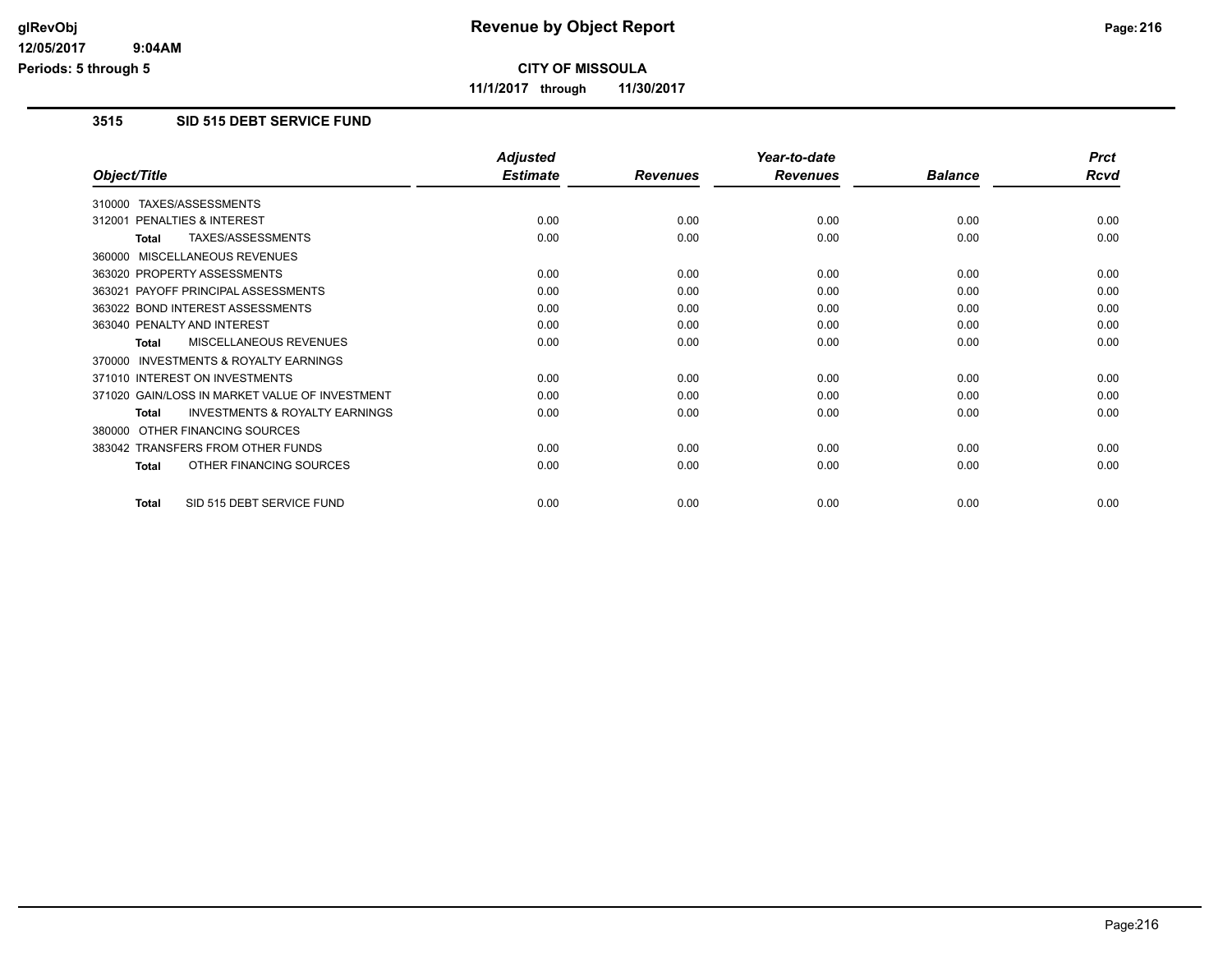**11/1/2017 through 11/30/2017**

**3517 SID 517 DEBT SERVICE FUND**

**3517 SID 517 DEBT SERVICE FUND**

|                                                           | <b>Adjusted</b> |                 | Year-to-date    |                | <b>Prct</b> |
|-----------------------------------------------------------|-----------------|-----------------|-----------------|----------------|-------------|
| Object/Title                                              | <b>Estimate</b> | <b>Revenues</b> | <b>Revenues</b> | <b>Balance</b> | <b>Rcvd</b> |
| TAXES/ASSESSMENTS<br>310000                               |                 |                 |                 |                |             |
| PENALTIES & INTEREST<br>312001                            | 0.00            | 0.00            | 0.00            | 0.00           | 0.00        |
| <b>TAXES/ASSESSMENTS</b><br><b>Total</b>                  | 0.00            | 0.00            | 0.00            | 0.00           | 0.00        |
| MISCELLANEOUS REVENUES<br>360000                          |                 |                 |                 |                |             |
| 360010 MISCELLANEOUS                                      | 0.00            | 0.00            | 0.00            | 0.00           | 0.00        |
| 363020 PROPERTY ASSESSMENTS                               | 0.00            | 0.00            | 0.00            | 0.00           | 0.00        |
| 363021 PAYOFF PRINCIPAL ASSESSMENTS                       | 0.00            | 0.00            | 0.00            | 0.00           | 0.00        |
| 363022 BOND INTEREST ASSESSMENTS                          | 0.00            | 0.00            | 0.00            | 0.00           | 0.00        |
| 363040 PENALTY AND INTEREST                               | 0.00            | 0.00            | 0.00            | 0.00           | 0.00        |
| MISCELLANEOUS REVENUES<br><b>Total</b>                    | 0.00            | 0.00            | 0.00            | 0.00           | 0.00        |
| <b>INVESTMENTS &amp; ROYALTY EARNINGS</b><br>370000       |                 |                 |                 |                |             |
| 371010 INTEREST ON INVESTMENTS                            | 0.00            | 0.00            | 0.00            | 0.00           | 0.00        |
| 371020 GAIN/LOSS IN MARKET VALUE OF INVESTMENTS           | 0.00            | 0.00            | 0.00            | 0.00           | 0.00        |
| <b>INVESTMENTS &amp; ROYALTY EARNINGS</b><br><b>Total</b> | 0.00            | 0.00            | 0.00            | 0.00           | 0.00        |
| OTHER FINANCING SOURCES<br>380000                         |                 |                 |                 |                |             |
| 381009 TRANSFERS IN                                       | 0.00            | 0.00            | 0.00            | 0.00           | 0.00        |
| OTHER FINANCING SOURCES<br><b>Total</b>                   | 0.00            | 0.00            | 0.00            | 0.00           | 0.00        |
| SID 517 DEBT SERVICE FUND<br><b>Total</b>                 | 0.00            | 0.00            | 0.00            | 0.00           | 0.00        |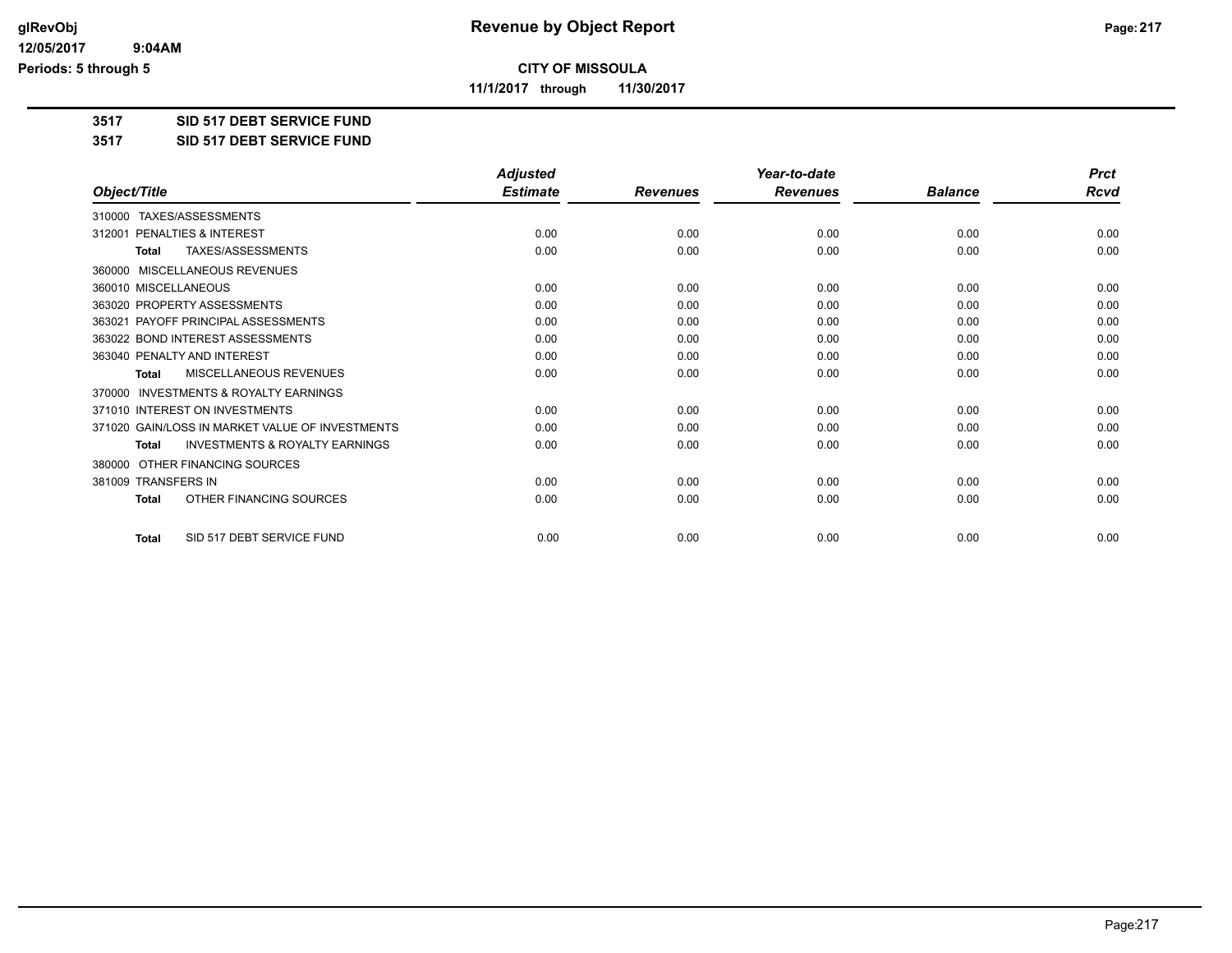**11/1/2017 through 11/30/2017**

## **3517 SID 517 DEBT SERVICE FUND**

|                                                           | <b>Adjusted</b> |                 | Year-to-date    |                | <b>Prct</b> |
|-----------------------------------------------------------|-----------------|-----------------|-----------------|----------------|-------------|
| Object/Title                                              | <b>Estimate</b> | <b>Revenues</b> | <b>Revenues</b> | <b>Balance</b> | <b>Rcvd</b> |
| 310000 TAXES/ASSESSMENTS                                  |                 |                 |                 |                |             |
| PENALTIES & INTEREST<br>312001                            | 0.00            | 0.00            | 0.00            | 0.00           | 0.00        |
| TAXES/ASSESSMENTS<br><b>Total</b>                         | 0.00            | 0.00            | 0.00            | 0.00           | 0.00        |
| 360000 MISCELLANEOUS REVENUES                             |                 |                 |                 |                |             |
| 360010 MISCELLANEOUS                                      | 0.00            | 0.00            | 0.00            | 0.00           | 0.00        |
| 363020 PROPERTY ASSESSMENTS                               | 0.00            | 0.00            | 0.00            | 0.00           | 0.00        |
| 363021 PAYOFF PRINCIPAL ASSESSMENTS                       | 0.00            | 0.00            | 0.00            | 0.00           | 0.00        |
| 363022 BOND INTEREST ASSESSMENTS                          | 0.00            | 0.00            | 0.00            | 0.00           | 0.00        |
| 363040 PENALTY AND INTEREST                               | 0.00            | 0.00            | 0.00            | 0.00           | 0.00        |
| MISCELLANEOUS REVENUES<br><b>Total</b>                    | 0.00            | 0.00            | 0.00            | 0.00           | 0.00        |
| <b>INVESTMENTS &amp; ROYALTY EARNINGS</b><br>370000       |                 |                 |                 |                |             |
| 371010 INTEREST ON INVESTMENTS                            | 0.00            | 0.00            | 0.00            | 0.00           | 0.00        |
| 371020 GAIN/LOSS IN MARKET VALUE OF INVESTMENT            | 0.00            | 0.00            | 0.00            | 0.00           | 0.00        |
| <b>INVESTMENTS &amp; ROYALTY EARNINGS</b><br><b>Total</b> | 0.00            | 0.00            | 0.00            | 0.00           | 0.00        |
| OTHER FINANCING SOURCES<br>380000                         |                 |                 |                 |                |             |
| 381009 TRANSFERS IN                                       | 0.00            | 0.00            | 0.00            | 0.00           | 0.00        |
| OTHER FINANCING SOURCES<br><b>Total</b>                   | 0.00            | 0.00            | 0.00            | 0.00           | 0.00        |
| SID 517 DEBT SERVICE FUND<br><b>Total</b>                 | 0.00            | 0.00            | 0.00            | 0.00           | 0.00        |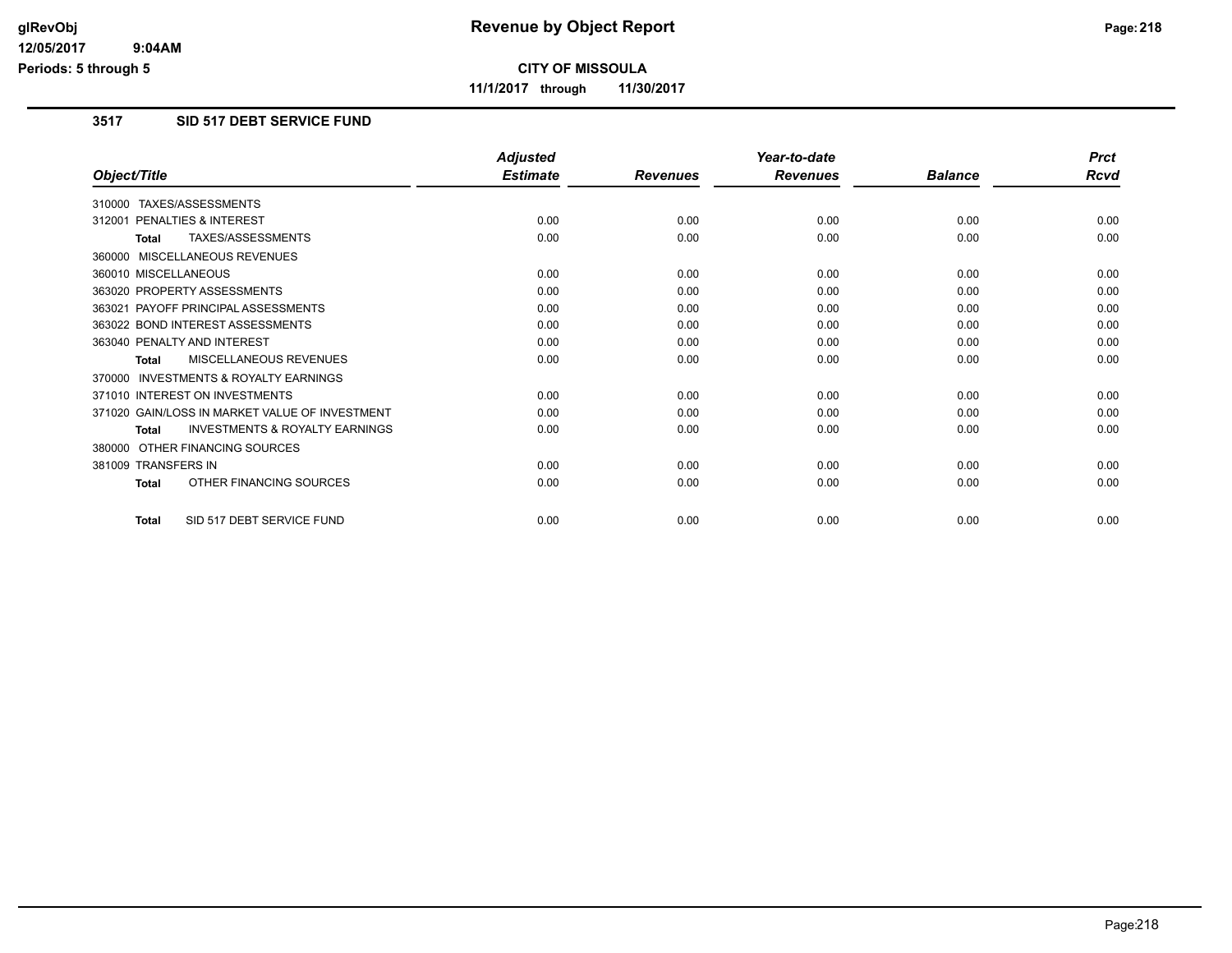**11/1/2017 through 11/30/2017**

**3518 SID 518 DEBT SERVICE FUND**

**3518 SID 518 DEBT SERVICE FUND**

|                                                     | <b>Adjusted</b> |                 | Year-to-date    |                | <b>Prct</b> |
|-----------------------------------------------------|-----------------|-----------------|-----------------|----------------|-------------|
| Object/Title                                        | <b>Estimate</b> | <b>Revenues</b> | <b>Revenues</b> | <b>Balance</b> | <b>Rcvd</b> |
| TAXES/ASSESSMENTS<br>310000                         |                 |                 |                 |                |             |
| PENALTIES & INTEREST<br>312001                      | 0.00            | 0.00            | 0.00            | 0.00           | 0.00        |
| <b>TAXES/ASSESSMENTS</b><br>Total                   | 0.00            | 0.00            | 0.00            | 0.00           | 0.00        |
| <b>MISCELLANEOUS REVENUES</b><br>360000             |                 |                 |                 |                |             |
| 363020 PROPERTY ASSESSMENTS                         | 0.00            | 0.00            | 0.00            | 0.00           | 0.00        |
| 363021 PAYOFF PRINCIPAL ASSESSMENTS                 | 0.00            | 0.00            | 0.00            | 0.00           | 0.00        |
| 363022 BOND INTEREST ASSESSMENTS                    | 0.00            | 0.00            | 0.00            | 0.00           | 0.00        |
| 363040 PENALTY AND INTEREST                         | 0.00            | 0.00            | 0.00            | 0.00           | 0.00        |
| MISCELLANEOUS REVENUES<br>Total                     | 0.00            | 0.00            | 0.00            | 0.00           | 0.00        |
| <b>INVESTMENTS &amp; ROYALTY EARNINGS</b><br>370000 |                 |                 |                 |                |             |
| 371010 INTEREST ON INVESTMENTS                      | 0.00            | 0.00            | 0.00            | 0.00           | 0.00        |
| 371020 GAIN/LOSS IN MARKET VALUE OF INVESTMENTS     | 0.00            | 0.00            | 0.00            | 0.00           | 0.00        |
| <b>INVESTMENTS &amp; ROYALTY EARNINGS</b><br>Total  | 0.00            | 0.00            | 0.00            | 0.00           | 0.00        |
| OTHER FINANCING SOURCES<br>380000                   |                 |                 |                 |                |             |
| <b>TRANSFERS IN</b><br>381009                       | 0.00            | 0.00            | 0.00            | 0.00           | 0.00        |
| 383000 OPERATING TRANSFERS                          | 0.00            | 0.00            | 0.00            | 0.00           | 0.00        |
| OTHER FINANCING SOURCES<br><b>Total</b>             | 0.00            | 0.00            | 0.00            | 0.00           | 0.00        |
| SID 518 DEBT SERVICE FUND<br><b>Total</b>           | 0.00            | 0.00            | 0.00            | 0.00           | 0.00        |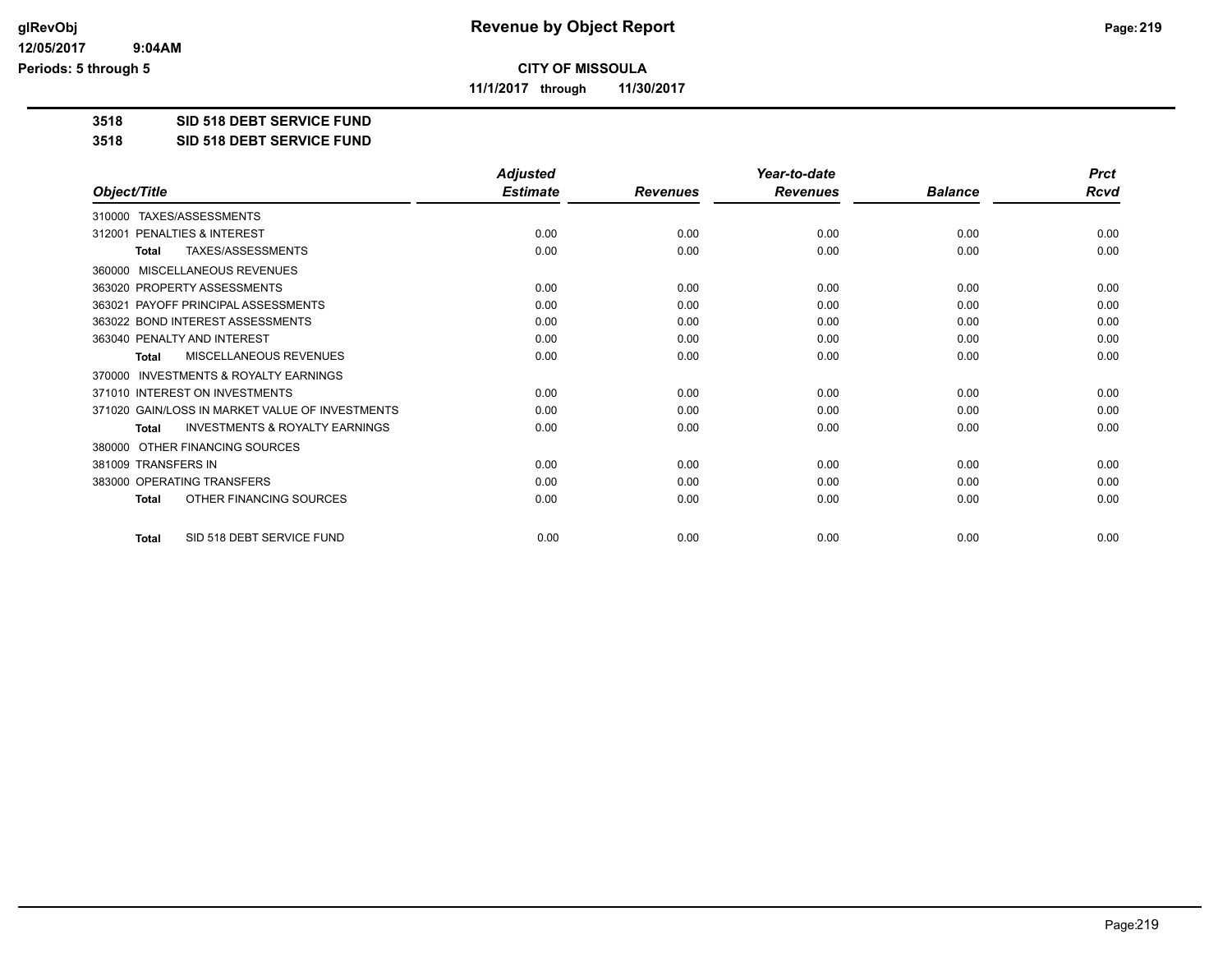**11/1/2017 through 11/30/2017**

## **3518 SID 518 DEBT SERVICE FUND**

|                                                           | <b>Adjusted</b> |                 | Year-to-date    |                | <b>Prct</b> |
|-----------------------------------------------------------|-----------------|-----------------|-----------------|----------------|-------------|
| Object/Title                                              | <b>Estimate</b> | <b>Revenues</b> | <b>Revenues</b> | <b>Balance</b> | <b>Rcvd</b> |
| 310000 TAXES/ASSESSMENTS                                  |                 |                 |                 |                |             |
| 312001 PENALTIES & INTEREST                               | 0.00            | 0.00            | 0.00            | 0.00           | 0.00        |
| TAXES/ASSESSMENTS<br><b>Total</b>                         | 0.00            | 0.00            | 0.00            | 0.00           | 0.00        |
| 360000 MISCELLANEOUS REVENUES                             |                 |                 |                 |                |             |
| 363020 PROPERTY ASSESSMENTS                               | 0.00            | 0.00            | 0.00            | 0.00           | 0.00        |
| 363021 PAYOFF PRINCIPAL ASSESSMENTS                       | 0.00            | 0.00            | 0.00            | 0.00           | 0.00        |
| 363022 BOND INTEREST ASSESSMENTS                          | 0.00            | 0.00            | 0.00            | 0.00           | 0.00        |
| 363040 PENALTY AND INTEREST                               | 0.00            | 0.00            | 0.00            | 0.00           | 0.00        |
| MISCELLANEOUS REVENUES<br><b>Total</b>                    | 0.00            | 0.00            | 0.00            | 0.00           | 0.00        |
| <b>INVESTMENTS &amp; ROYALTY EARNINGS</b><br>370000       |                 |                 |                 |                |             |
| 371010 INTEREST ON INVESTMENTS                            | 0.00            | 0.00            | 0.00            | 0.00           | 0.00        |
| 371020 GAIN/LOSS IN MARKET VALUE OF INVESTMENT            | 0.00            | 0.00            | 0.00            | 0.00           | 0.00        |
| <b>INVESTMENTS &amp; ROYALTY EARNINGS</b><br><b>Total</b> | 0.00            | 0.00            | 0.00            | 0.00           | 0.00        |
| 380000 OTHER FINANCING SOURCES                            |                 |                 |                 |                |             |
| 381009 TRANSFERS IN                                       | 0.00            | 0.00            | 0.00            | 0.00           | 0.00        |
| 383000 OPERATING TRANSFERS                                | 0.00            | 0.00            | 0.00            | 0.00           | 0.00        |
| OTHER FINANCING SOURCES<br><b>Total</b>                   | 0.00            | 0.00            | 0.00            | 0.00           | 0.00        |
| SID 518 DEBT SERVICE FUND<br><b>Total</b>                 | 0.00            | 0.00            | 0.00            | 0.00           | 0.00        |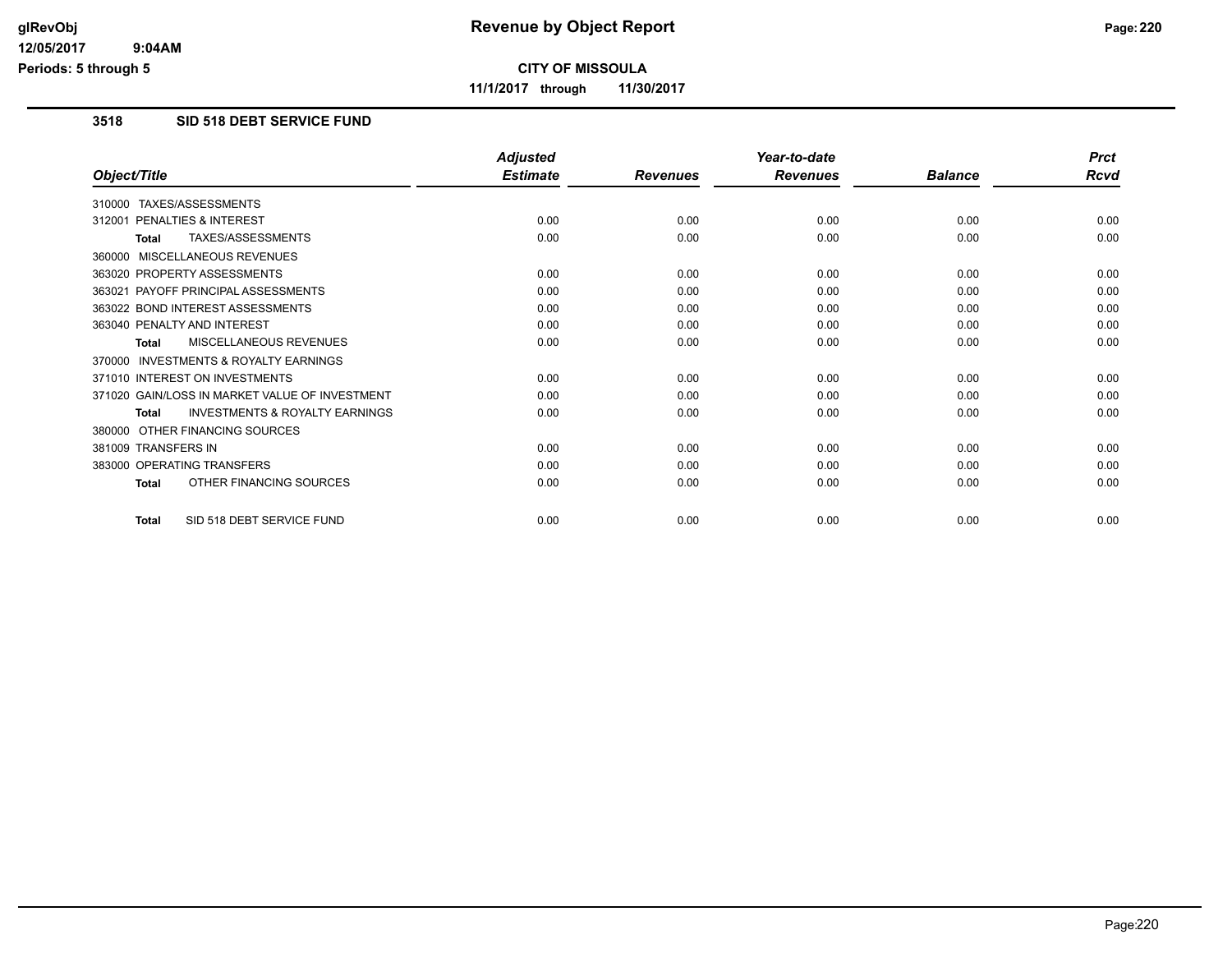**11/1/2017 through 11/30/2017**

**3519 SID 519 DEBT SERVICE FUND**

**3519 SID 519 DEBT SERVICE FUND**

|                                                     | <b>Adjusted</b> |                 | Year-to-date    |                |             |
|-----------------------------------------------------|-----------------|-----------------|-----------------|----------------|-------------|
| Object/Title                                        | <b>Estimate</b> | <b>Revenues</b> | <b>Revenues</b> | <b>Balance</b> | <b>Rcvd</b> |
| 310000 TAXES/ASSESSMENTS                            |                 |                 |                 |                |             |
| PENALTIES & INTEREST<br>312001                      | 0.00            | 0.00            | 0.00            | 0.00           | 0.00        |
| <b>TAXES/ASSESSMENTS</b><br><b>Total</b>            | 0.00            | 0.00            | 0.00            | 0.00           | 0.00        |
| MISCELLANEOUS REVENUES<br>360000                    |                 |                 |                 |                |             |
| 360010 MISCELLANEOUS                                | 0.00            | 0.00            | 0.00            | 0.00           | 0.00        |
| 363020 PROPERTY ASSESSMENTS                         | 0.00            | 0.00            | 0.00            | 0.00           | 0.00        |
| 363021 PAYOFF PRINCIPAL ASSESSMENTS                 | 0.00            | 0.00            | 0.00            | 0.00           | 0.00        |
| 363022 BOND INTEREST ASSESSMENTS                    | 0.00            | 0.00            | 0.00            | 0.00           | 0.00        |
| 363040 PENALTY AND INTEREST                         | 0.00            | 0.00            | 0.00            | 0.00           | 0.00        |
| MISCELLANEOUS REVENUES<br>Total                     | 0.00            | 0.00            | 0.00            | 0.00           | 0.00        |
| <b>INVESTMENTS &amp; ROYALTY EARNINGS</b><br>370000 |                 |                 |                 |                |             |
| 371010 INTEREST ON INVESTMENTS                      | 0.00            | 0.00            | 0.00            | 0.00           | 0.00        |
| 371020 GAIN/LOSS IN MARKET VALUE OF INVESTMENTS     | 0.00            | 0.00            | 0.00            | 0.00           | 0.00        |
| <b>INVESTMENTS &amp; ROYALTY EARNINGS</b><br>Total  | 0.00            | 0.00            | 0.00            | 0.00           | 0.00        |
| OTHER FINANCING SOURCES<br>380000                   |                 |                 |                 |                |             |
| 381009 TRANSFERS IN                                 | 0.00            | 0.00            | 0.00            | 0.00           | 0.00        |
| OTHER FINANCING SOURCES<br><b>Total</b>             | 0.00            | 0.00            | 0.00            | 0.00           | 0.00        |
| SID 519 DEBT SERVICE FUND<br><b>Total</b>           | 0.00            | 0.00            | 0.00            | 0.00           | 0.00        |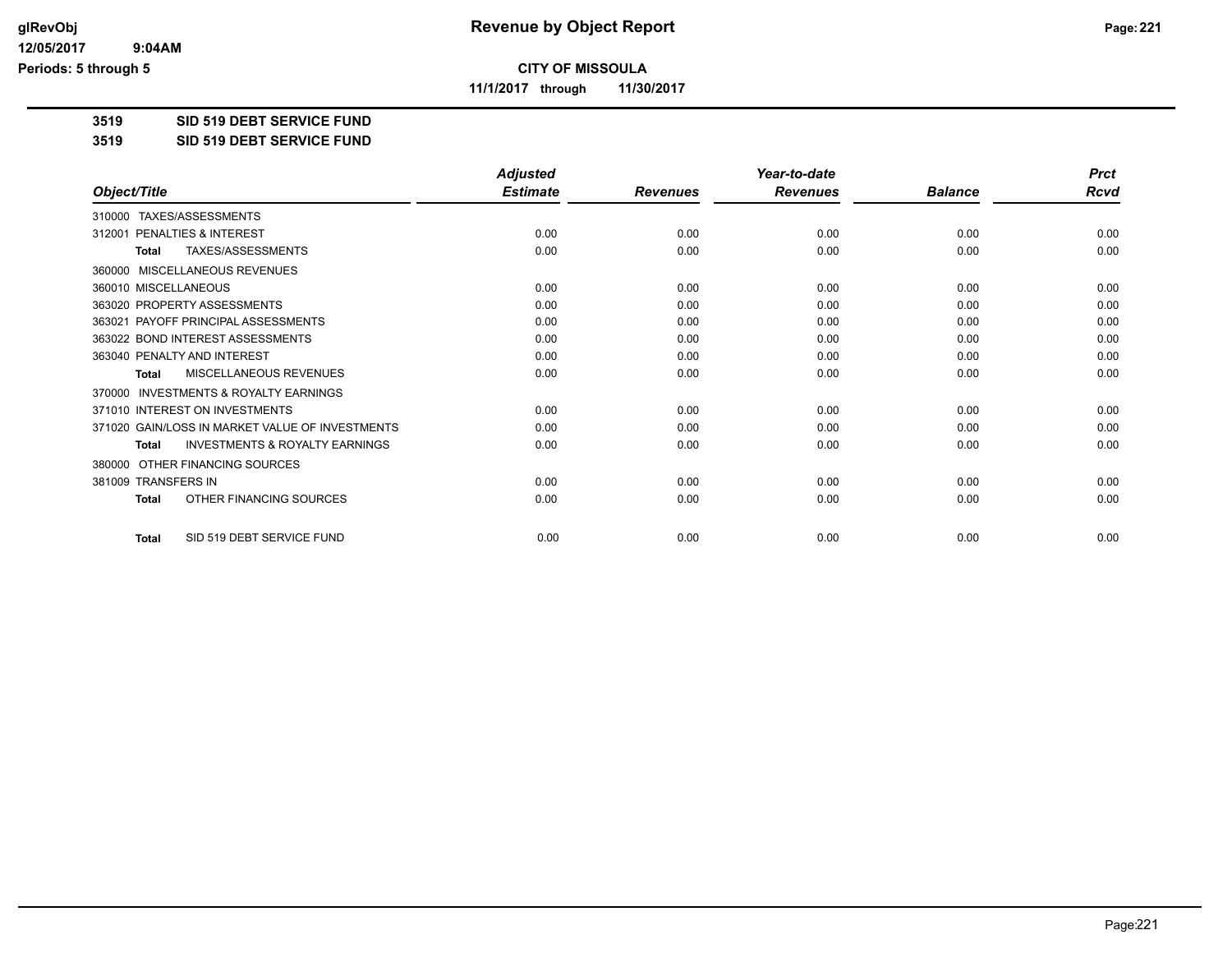**11/1/2017 through 11/30/2017**

## **3519 SID 519 DEBT SERVICE FUND**

|                                                           | <b>Adjusted</b> |                 | Year-to-date    |                | <b>Prct</b> |  |
|-----------------------------------------------------------|-----------------|-----------------|-----------------|----------------|-------------|--|
| Object/Title                                              | <b>Estimate</b> | <b>Revenues</b> | <b>Revenues</b> | <b>Balance</b> | <b>Rcvd</b> |  |
| 310000 TAXES/ASSESSMENTS                                  |                 |                 |                 |                |             |  |
| 312001 PENALTIES & INTEREST                               | 0.00            | 0.00            | 0.00            | 0.00           | 0.00        |  |
| TAXES/ASSESSMENTS<br><b>Total</b>                         | 0.00            | 0.00            | 0.00            | 0.00           | 0.00        |  |
| 360000 MISCELLANEOUS REVENUES                             |                 |                 |                 |                |             |  |
| 360010 MISCELLANEOUS                                      | 0.00            | 0.00            | 0.00            | 0.00           | 0.00        |  |
| 363020 PROPERTY ASSESSMENTS                               | 0.00            | 0.00            | 0.00            | 0.00           | 0.00        |  |
| 363021 PAYOFF PRINCIPAL ASSESSMENTS                       | 0.00            | 0.00            | 0.00            | 0.00           | 0.00        |  |
| 363022 BOND INTEREST ASSESSMENTS                          | 0.00            | 0.00            | 0.00            | 0.00           | 0.00        |  |
| 363040 PENALTY AND INTEREST                               | 0.00            | 0.00            | 0.00            | 0.00           | 0.00        |  |
| MISCELLANEOUS REVENUES<br><b>Total</b>                    | 0.00            | 0.00            | 0.00            | 0.00           | 0.00        |  |
| <b>INVESTMENTS &amp; ROYALTY EARNINGS</b><br>370000       |                 |                 |                 |                |             |  |
| 371010 INTEREST ON INVESTMENTS                            | 0.00            | 0.00            | 0.00            | 0.00           | 0.00        |  |
| 371020 GAIN/LOSS IN MARKET VALUE OF INVESTMENT            | 0.00            | 0.00            | 0.00            | 0.00           | 0.00        |  |
| <b>INVESTMENTS &amp; ROYALTY EARNINGS</b><br><b>Total</b> | 0.00            | 0.00            | 0.00            | 0.00           | 0.00        |  |
| 380000 OTHER FINANCING SOURCES                            |                 |                 |                 |                |             |  |
| 381009 TRANSFERS IN                                       | 0.00            | 0.00            | 0.00            | 0.00           | 0.00        |  |
| OTHER FINANCING SOURCES<br><b>Total</b>                   | 0.00            | 0.00            | 0.00            | 0.00           | 0.00        |  |
| SID 519 DEBT SERVICE FUND<br><b>Total</b>                 | 0.00            | 0.00            | 0.00            | 0.00           | 0.00        |  |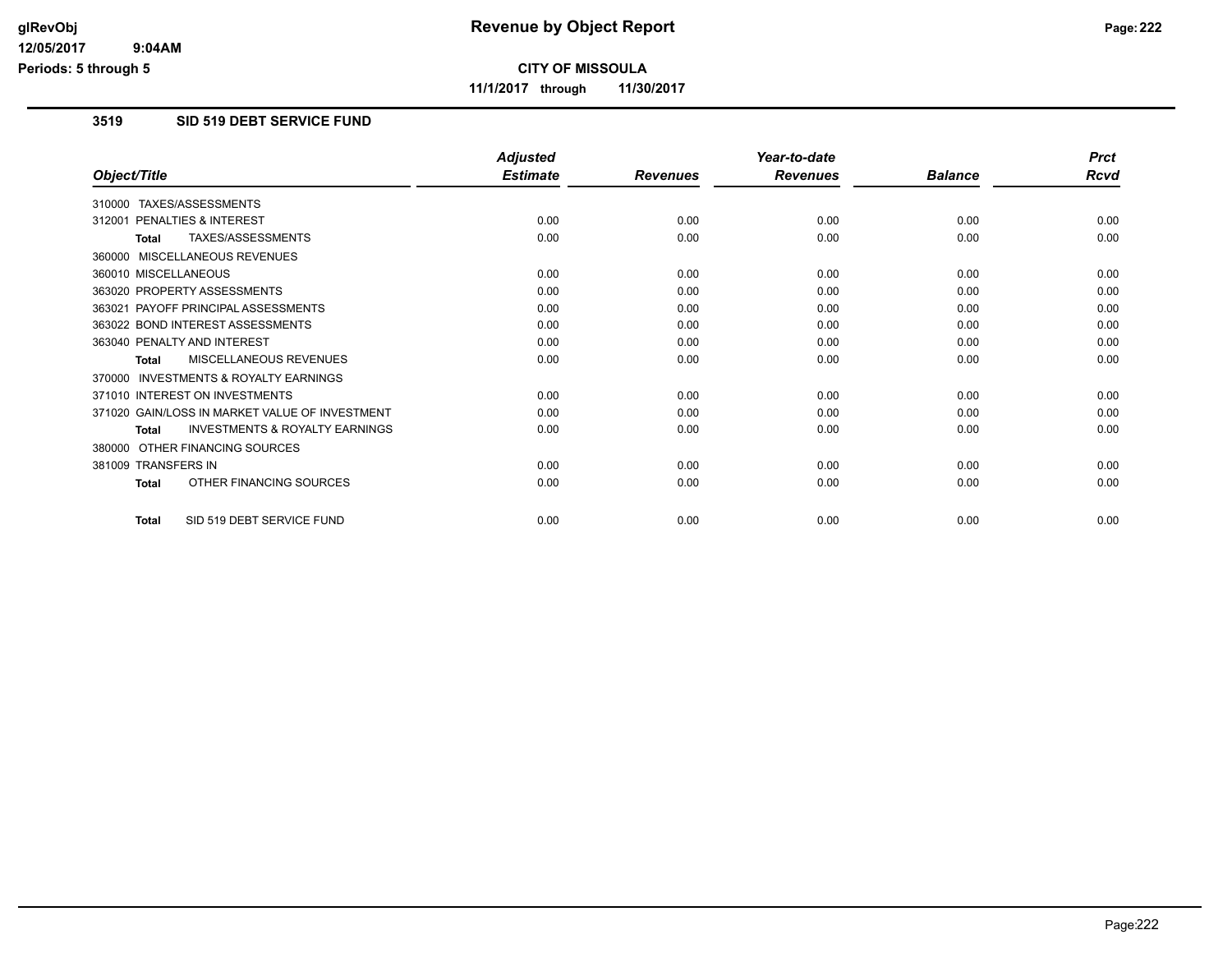**11/1/2017 through 11/30/2017**

**3520 SID 520 DEBT SERVICE FUND**

**3520 SID 520 DEBT SERVICE FUND**

|                                                           | <b>Adjusted</b> |                 | Year-to-date    |                | <b>Prct</b> |
|-----------------------------------------------------------|-----------------|-----------------|-----------------|----------------|-------------|
| Object/Title                                              | <b>Estimate</b> | <b>Revenues</b> | <b>Revenues</b> | <b>Balance</b> | Rcvd        |
| TAXES/ASSESSMENTS<br>310000                               |                 |                 |                 |                |             |
| PENALTIES & INTEREST<br>312001                            | 0.00            | 0.00            | 0.00            | 0.00           | 0.00        |
| <b>TAXES/ASSESSMENTS</b><br>Total                         | 0.00            | 0.00            | 0.00            | 0.00           | 0.00        |
| MISCELLANEOUS REVENUES<br>360000                          |                 |                 |                 |                |             |
| 360010 MISCELLANEOUS                                      | 0.00            | 0.00            | 0.00            | 0.00           | 0.00        |
| 363020 PROPERTY ASSESSMENTS                               | 159,560.00      | 1,089.39        | 1,601.95        | 157,958.05     | 1.00        |
| PAYOFF PRINCIPAL ASSESSMENTS<br>363021                    | 0.00            | 0.00            | 488.07          | $-488.07$      | 0.00        |
| 363022 BOND INTEREST ASSESSMENTS                          | 0.00            | 0.00            | 0.00            | 0.00           | 0.00        |
| 363040 PENALTY AND INTEREST                               | 0.00            | 0.00            | 33.94           | $-33.94$       | 0.00        |
| MISCELLANEOUS REVENUES<br>Total                           | 159,560.00      | 1,089.39        | 2,123.96        | 157,436.04     | 1.33        |
| <b>INVESTMENTS &amp; ROYALTY EARNINGS</b><br>370000       |                 |                 |                 |                |             |
| 371010 INTEREST ON INVESTMENTS                            | 0.00            | 0.00            | 0.00            | 0.00           | 0.00        |
| 371020 GAIN/LOSS IN MARKET VALUE OF INVESTMENTS           | 0.00            | 0.00            | 0.00            | 0.00           | 0.00        |
| <b>INVESTMENTS &amp; ROYALTY EARNINGS</b><br><b>Total</b> | 0.00            | 0.00            | 0.00            | 0.00           | 0.00        |
| OTHER FINANCING SOURCES<br>380000                         |                 |                 |                 |                |             |
| 383000 OPERATING TRANSFERS                                | 0.00            | 0.00            | 0.00            | 0.00           | 0.00        |
| OTHER FINANCING SOURCES<br><b>Total</b>                   | 0.00            | 0.00            | 0.00            | 0.00           | 0.00        |
| SID 520 DEBT SERVICE FUND<br><b>Total</b>                 | 159,560.00      | 1,089.39        | 2,123.96        | 157,436.04     | 1.33        |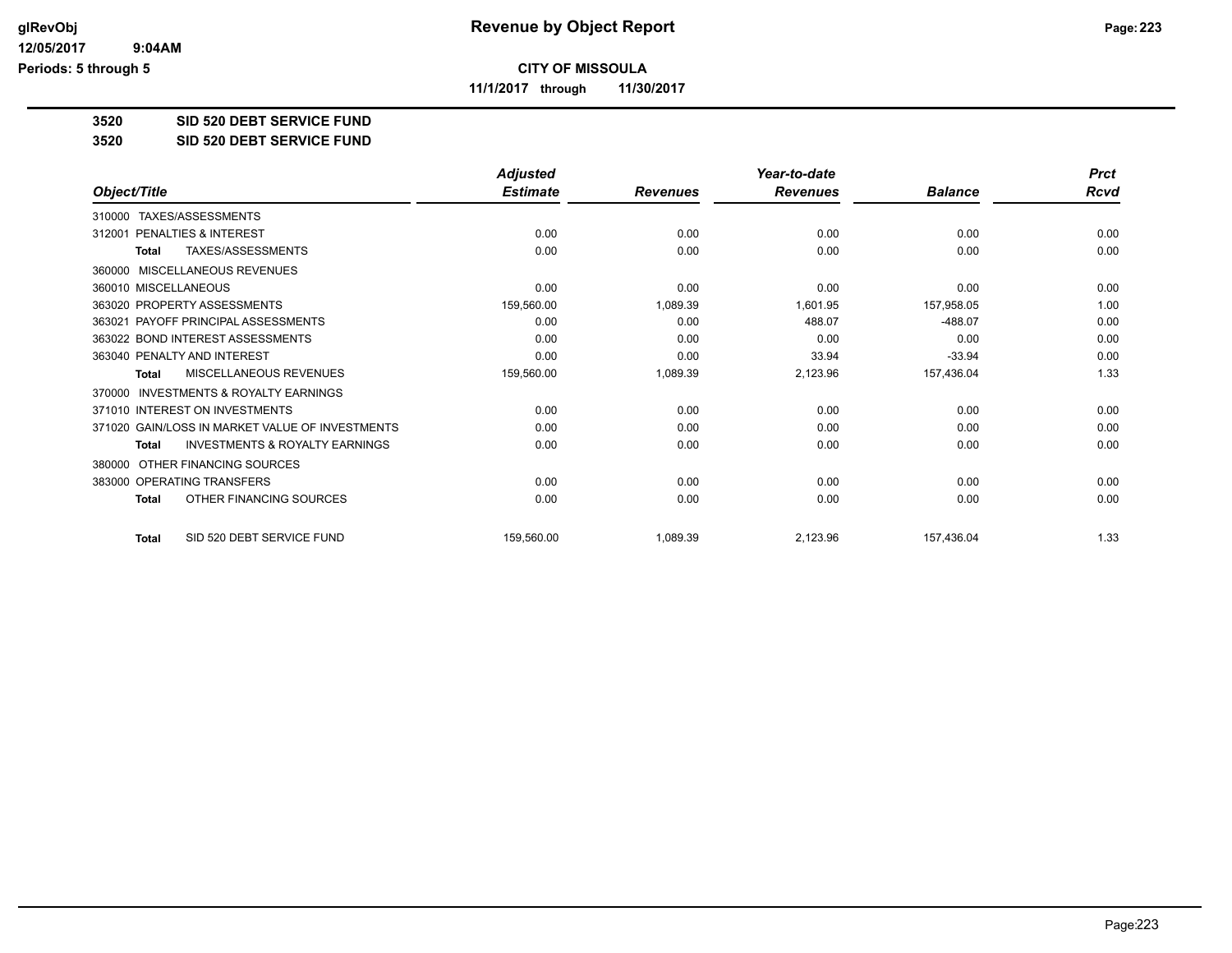**11/1/2017 through 11/30/2017**

## **3520 SID 520 DEBT SERVICE FUND**

|                                                           | <b>Adjusted</b> |                 | Year-to-date    |                | <b>Prct</b> |
|-----------------------------------------------------------|-----------------|-----------------|-----------------|----------------|-------------|
| Object/Title                                              | <b>Estimate</b> | <b>Revenues</b> | <b>Revenues</b> | <b>Balance</b> | <b>Rcvd</b> |
| TAXES/ASSESSMENTS<br>310000                               |                 |                 |                 |                |             |
| PENALTIES & INTEREST<br>312001                            | 0.00            | 0.00            | 0.00            | 0.00           | 0.00        |
| TAXES/ASSESSMENTS<br><b>Total</b>                         | 0.00            | 0.00            | 0.00            | 0.00           | 0.00        |
| MISCELLANEOUS REVENUES<br>360000                          |                 |                 |                 |                |             |
| 360010 MISCELLANEOUS                                      | 0.00            | 0.00            | 0.00            | 0.00           | 0.00        |
| 363020 PROPERTY ASSESSMENTS                               | 159,560.00      | 1,089.39        | 1,601.95        | 157,958.05     | 1.00        |
| 363021 PAYOFF PRINCIPAL ASSESSMENTS                       | 0.00            | 0.00            | 488.07          | $-488.07$      | 0.00        |
| 363022 BOND INTEREST ASSESSMENTS                          | 0.00            | 0.00            | 0.00            | 0.00           | 0.00        |
| 363040 PENALTY AND INTEREST                               | 0.00            | 0.00            | 33.94           | $-33.94$       | 0.00        |
| MISCELLANEOUS REVENUES<br><b>Total</b>                    | 159,560.00      | 1,089.39        | 2,123.96        | 157,436.04     | 1.33        |
| <b>INVESTMENTS &amp; ROYALTY EARNINGS</b><br>370000       |                 |                 |                 |                |             |
| 371010 INTEREST ON INVESTMENTS                            | 0.00            | 0.00            | 0.00            | 0.00           | 0.00        |
| 371020 GAIN/LOSS IN MARKET VALUE OF INVESTMENT            | 0.00            | 0.00            | 0.00            | 0.00           | 0.00        |
| <b>INVESTMENTS &amp; ROYALTY EARNINGS</b><br><b>Total</b> | 0.00            | 0.00            | 0.00            | 0.00           | 0.00        |
| OTHER FINANCING SOURCES<br>380000                         |                 |                 |                 |                |             |
| 383000 OPERATING TRANSFERS                                | 0.00            | 0.00            | 0.00            | 0.00           | 0.00        |
| OTHER FINANCING SOURCES<br><b>Total</b>                   | 0.00            | 0.00            | 0.00            | 0.00           | 0.00        |
| SID 520 DEBT SERVICE FUND<br><b>Total</b>                 | 159,560.00      | 1,089.39        | 2,123.96        | 157,436.04     | 1.33        |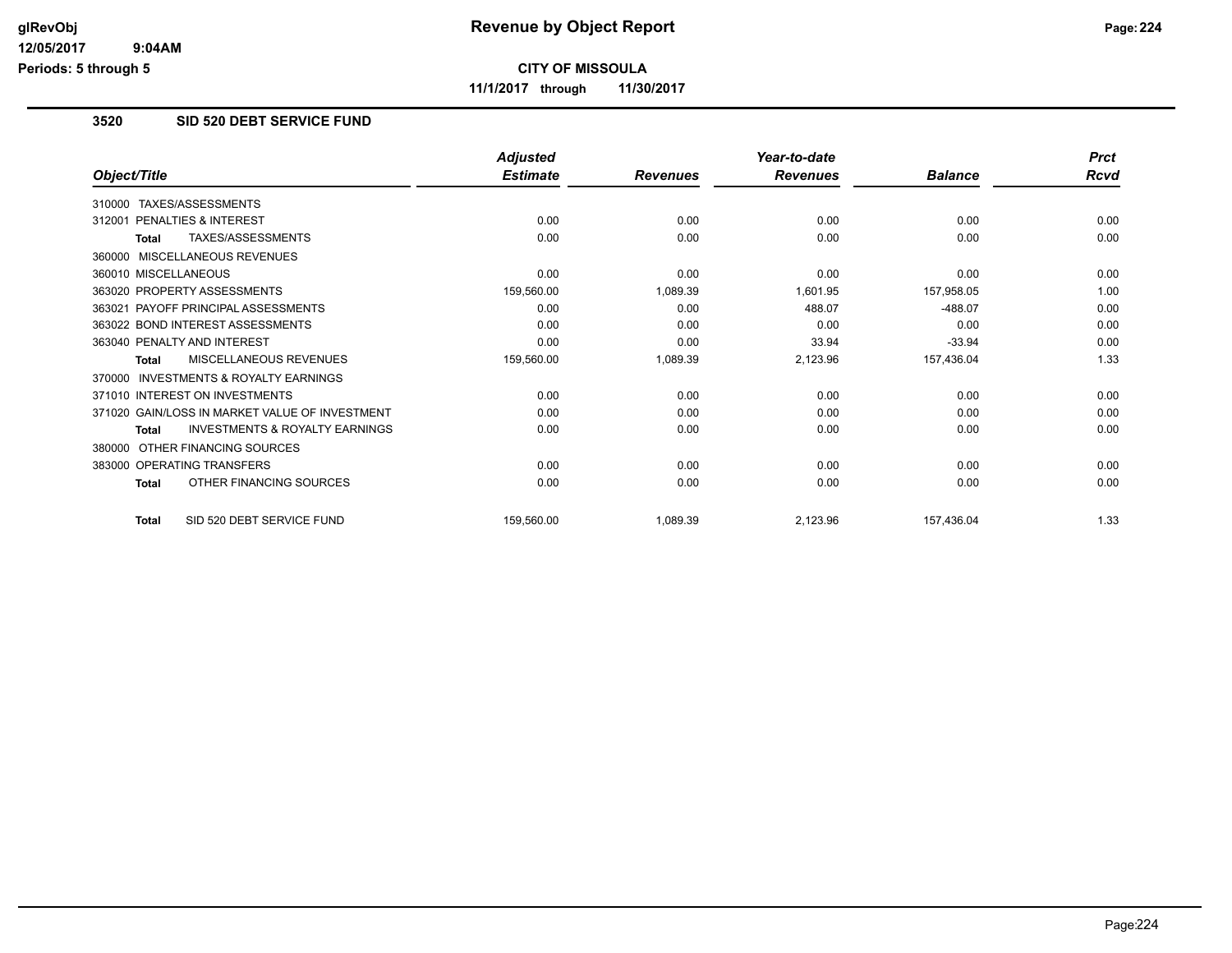**11/1/2017 through 11/30/2017**

**3521 SID 521 DEBT SERVICE FUND**

**3521 SID 521 DEBT SERVICE FUND**

|                                                           | <b>Adjusted</b> |                 | Year-to-date    |                | <b>Prct</b> |
|-----------------------------------------------------------|-----------------|-----------------|-----------------|----------------|-------------|
| Object/Title                                              | <b>Estimate</b> | <b>Revenues</b> | <b>Revenues</b> | <b>Balance</b> | <b>Rcvd</b> |
| TAXES/ASSESSMENTS<br>310000                               |                 |                 |                 |                |             |
| PENALTIES & INTEREST<br>312001                            | 0.00            | 0.00            | 0.00            | 0.00           | 0.00        |
| <b>TAXES/ASSESSMENTS</b><br>Total                         | 0.00            | 0.00            | 0.00            | 0.00           | 0.00        |
| MISCELLANEOUS REVENUES<br>360000                          |                 |                 |                 |                |             |
| 360010 MISCELLANEOUS                                      | 0.00            | 0.00            | 0.00            | 0.00           | 0.00        |
| 363020 PROPERTY ASSESSMENTS                               | 71.00           | 0.00            | 0.00            | 71.00          | 0.00        |
| 363021 PAYOFF PRINCIPAL ASSESSMENTS                       | 0.00            | 0.00            | 0.00            | 0.00           | 0.00        |
| 363022 BOND INTEREST ASSESSMENTS                          | 0.00            | 0.00            | 0.00            | 0.00           | 0.00        |
| 363040 PENALTY AND INTEREST                               | 0.00            | 0.00            | 0.00            | 0.00           | 0.00        |
| MISCELLANEOUS REVENUES<br>Total                           | 71.00           | 0.00            | 0.00            | 71.00          | 0.00        |
| <b>INVESTMENTS &amp; ROYALTY EARNINGS</b><br>370000       |                 |                 |                 |                |             |
| 371010 INTEREST ON INVESTMENTS                            | 0.00            | 0.00            | 0.00            | 0.00           | 0.00        |
| 371020 GAIN/LOSS IN MARKET VALUE OF INVESTMENTS           | 0.00            | 0.00            | 0.00            | 0.00           | 0.00        |
| <b>INVESTMENTS &amp; ROYALTY EARNINGS</b><br><b>Total</b> | 0.00            | 0.00            | 0.00            | 0.00           | 0.00        |
| OTHER FINANCING SOURCES<br>380000                         |                 |                 |                 |                |             |
| 381009 TRANSFERS IN                                       | 0.00            | 0.00            | 0.00            | 0.00           | 0.00        |
| OTHER FINANCING SOURCES<br><b>Total</b>                   | 0.00            | 0.00            | 0.00            | 0.00           | 0.00        |
| SID 521 DEBT SERVICE FUND<br><b>Total</b>                 | 71.00           | 0.00            | 0.00            | 71.00          | 0.00        |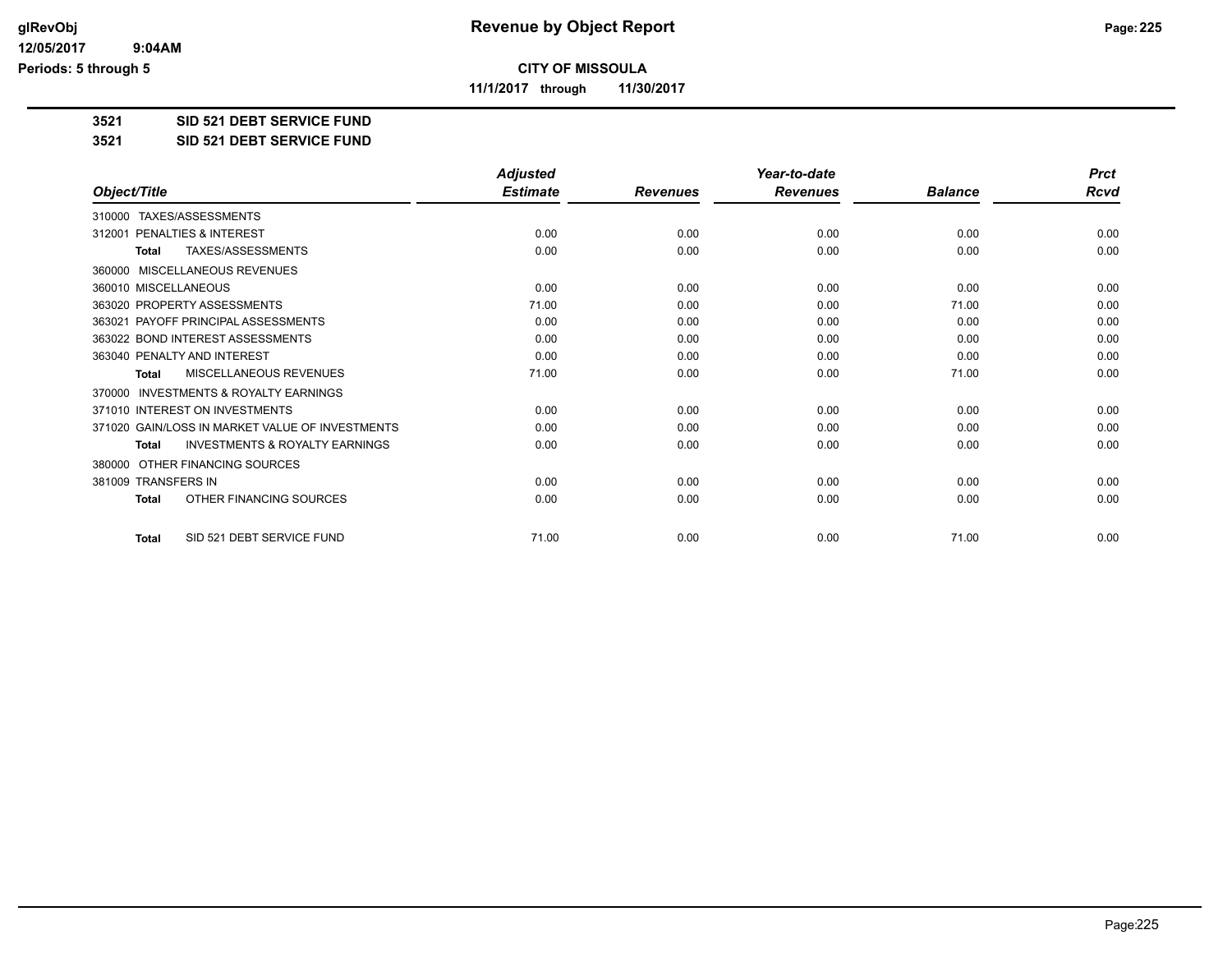**11/1/2017 through 11/30/2017**

## **3521 SID 521 DEBT SERVICE FUND**

|                                                           | <b>Adjusted</b> |                 | Year-to-date    |                | <b>Prct</b> |
|-----------------------------------------------------------|-----------------|-----------------|-----------------|----------------|-------------|
| Object/Title                                              | <b>Estimate</b> | <b>Revenues</b> | <b>Revenues</b> | <b>Balance</b> | Rcvd        |
| 310000 TAXES/ASSESSMENTS                                  |                 |                 |                 |                |             |
| PENALTIES & INTEREST<br>312001                            | 0.00            | 0.00            | 0.00            | 0.00           | 0.00        |
| TAXES/ASSESSMENTS<br><b>Total</b>                         | 0.00            | 0.00            | 0.00            | 0.00           | 0.00        |
| 360000 MISCELLANEOUS REVENUES                             |                 |                 |                 |                |             |
| 360010 MISCELLANEOUS                                      | 0.00            | 0.00            | 0.00            | 0.00           | 0.00        |
| 363020 PROPERTY ASSESSMENTS                               | 71.00           | 0.00            | 0.00            | 71.00          | 0.00        |
| 363021 PAYOFF PRINCIPAL ASSESSMENTS                       | 0.00            | 0.00            | 0.00            | 0.00           | 0.00        |
| 363022 BOND INTEREST ASSESSMENTS                          | 0.00            | 0.00            | 0.00            | 0.00           | 0.00        |
| 363040 PENALTY AND INTEREST                               | 0.00            | 0.00            | 0.00            | 0.00           | 0.00        |
| MISCELLANEOUS REVENUES<br><b>Total</b>                    | 71.00           | 0.00            | 0.00            | 71.00          | 0.00        |
| <b>INVESTMENTS &amp; ROYALTY EARNINGS</b><br>370000       |                 |                 |                 |                |             |
| 371010 INTEREST ON INVESTMENTS                            | 0.00            | 0.00            | 0.00            | 0.00           | 0.00        |
| 371020 GAIN/LOSS IN MARKET VALUE OF INVESTMENT            | 0.00            | 0.00            | 0.00            | 0.00           | 0.00        |
| <b>INVESTMENTS &amp; ROYALTY EARNINGS</b><br><b>Total</b> | 0.00            | 0.00            | 0.00            | 0.00           | 0.00        |
| OTHER FINANCING SOURCES<br>380000                         |                 |                 |                 |                |             |
| 381009 TRANSFERS IN                                       | 0.00            | 0.00            | 0.00            | 0.00           | 0.00        |
| OTHER FINANCING SOURCES<br><b>Total</b>                   | 0.00            | 0.00            | 0.00            | 0.00           | 0.00        |
| SID 521 DEBT SERVICE FUND<br><b>Total</b>                 | 71.00           | 0.00            | 0.00            | 71.00          | 0.00        |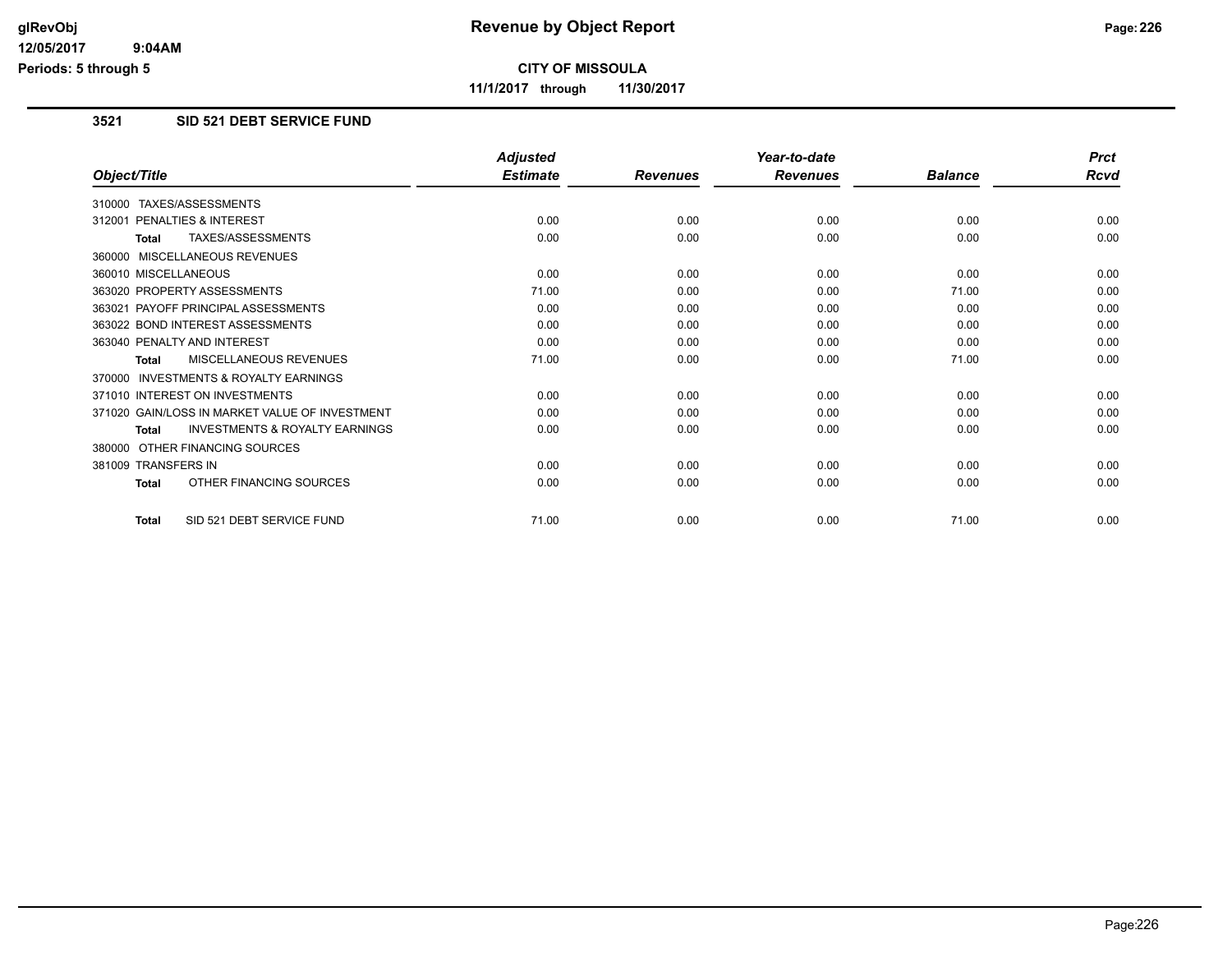**11/1/2017 through 11/30/2017**

**3522 SID 522 DEBT SERVICE FUND**

**3522 SID 522 DEBT SERVICE FUND**

|                                                    | <b>Adjusted</b> |                 | Year-to-date    |                | <b>Prct</b> |
|----------------------------------------------------|-----------------|-----------------|-----------------|----------------|-------------|
| Object/Title                                       | <b>Estimate</b> | <b>Revenues</b> | <b>Revenues</b> | <b>Balance</b> | Rcvd        |
| 310000 TAXES/ASSESSMENTS                           |                 |                 |                 |                |             |
| PENALTIES & INTEREST<br>312001                     | 0.00            | 0.00            | 0.00            | 0.00           | 0.00        |
| TAXES/ASSESSMENTS<br>Total                         | 0.00            | 0.00            | 0.00            | 0.00           | 0.00        |
| 360000 MISCELLANEOUS REVENUES                      |                 |                 |                 |                |             |
| 360010 MISCELLANEOUS                               | 414.00          | 0.00            | 0.00            | 414.00         | 0.00        |
| 363020 PROPERTY ASSESSMENTS                        | 103.00          | 0.00            | 0.00            | 103.00         | 0.00        |
| 363021 PAYOFF PRINCIPAL ASSESSMENTS                | 0.00            | 0.00            | 0.00            | 0.00           | 0.00        |
| 363022 BOND INTEREST ASSESSMENTS                   | 0.00            | 0.00            | 0.00            | 0.00           | 0.00        |
| 363040 PENALTY AND INTEREST                        | 0.00            | 0.00            | 0.00            | 0.00           | 0.00        |
| <b>MISCELLANEOUS REVENUES</b><br>Total             | 517.00          | 0.00            | 0.00            | 517.00         | 0.00        |
| INVESTMENTS & ROYALTY EARNINGS<br>370000           |                 |                 |                 |                |             |
| 371010 INTEREST ON INVESTMENTS                     | 0.00            | 0.00            | 0.00            | 0.00           | 0.00        |
| 371020 GAIN/LOSS IN MARKET VALUE OF INVESTMENTS    | 0.00            | 0.00            | 0.00            | 0.00           | 0.00        |
| <b>INVESTMENTS &amp; ROYALTY EARNINGS</b><br>Total | 0.00            | 0.00            | 0.00            | 0.00           | 0.00        |
| SID 522 DEBT SERVICE FUND<br><b>Total</b>          | 517.00          | 0.00            | 0.00            | 517.00         | 0.00        |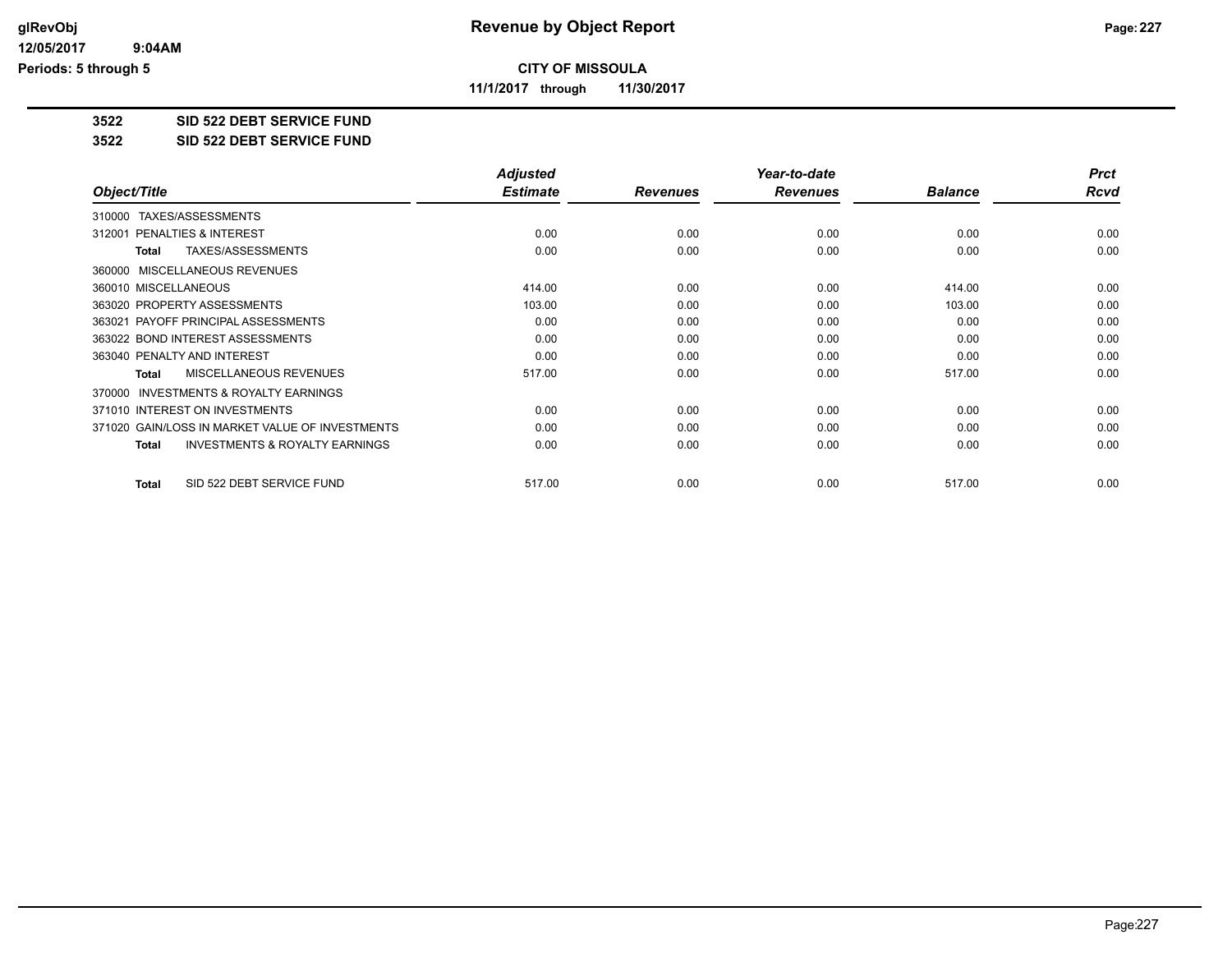**11/1/2017 through 11/30/2017**

## **3522 SID 522 DEBT SERVICE FUND**

|                                                           | <b>Adjusted</b> |                 | Year-to-date    |                | <b>Prct</b> |
|-----------------------------------------------------------|-----------------|-----------------|-----------------|----------------|-------------|
| Object/Title                                              | <b>Estimate</b> | <b>Revenues</b> | <b>Revenues</b> | <b>Balance</b> | <b>Rcvd</b> |
| 310000 TAXES/ASSESSMENTS                                  |                 |                 |                 |                |             |
| 312001 PENALTIES & INTEREST                               | 0.00            | 0.00            | 0.00            | 0.00           | 0.00        |
| TAXES/ASSESSMENTS<br>Total                                | 0.00            | 0.00            | 0.00            | 0.00           | 0.00        |
| 360000 MISCELLANEOUS REVENUES                             |                 |                 |                 |                |             |
| 360010 MISCELLANEOUS                                      | 414.00          | 0.00            | 0.00            | 414.00         | 0.00        |
| 363020 PROPERTY ASSESSMENTS                               | 103.00          | 0.00            | 0.00            | 103.00         | 0.00        |
| 363021 PAYOFF PRINCIPAL ASSESSMENTS                       | 0.00            | 0.00            | 0.00            | 0.00           | 0.00        |
| 363022 BOND INTEREST ASSESSMENTS                          | 0.00            | 0.00            | 0.00            | 0.00           | 0.00        |
| 363040 PENALTY AND INTEREST                               | 0.00            | 0.00            | 0.00            | 0.00           | 0.00        |
| <b>MISCELLANEOUS REVENUES</b><br>Total                    | 517.00          | 0.00            | 0.00            | 517.00         | 0.00        |
| <b>INVESTMENTS &amp; ROYALTY EARNINGS</b><br>370000       |                 |                 |                 |                |             |
| 371010 INTEREST ON INVESTMENTS                            | 0.00            | 0.00            | 0.00            | 0.00           | 0.00        |
| 371020 GAIN/LOSS IN MARKET VALUE OF INVESTMENT            | 0.00            | 0.00            | 0.00            | 0.00           | 0.00        |
| <b>INVESTMENTS &amp; ROYALTY EARNINGS</b><br><b>Total</b> | 0.00            | 0.00            | 0.00            | 0.00           | 0.00        |
| SID 522 DEBT SERVICE FUND<br><b>Total</b>                 | 517.00          | 0.00            | 0.00            | 517.00         | 0.00        |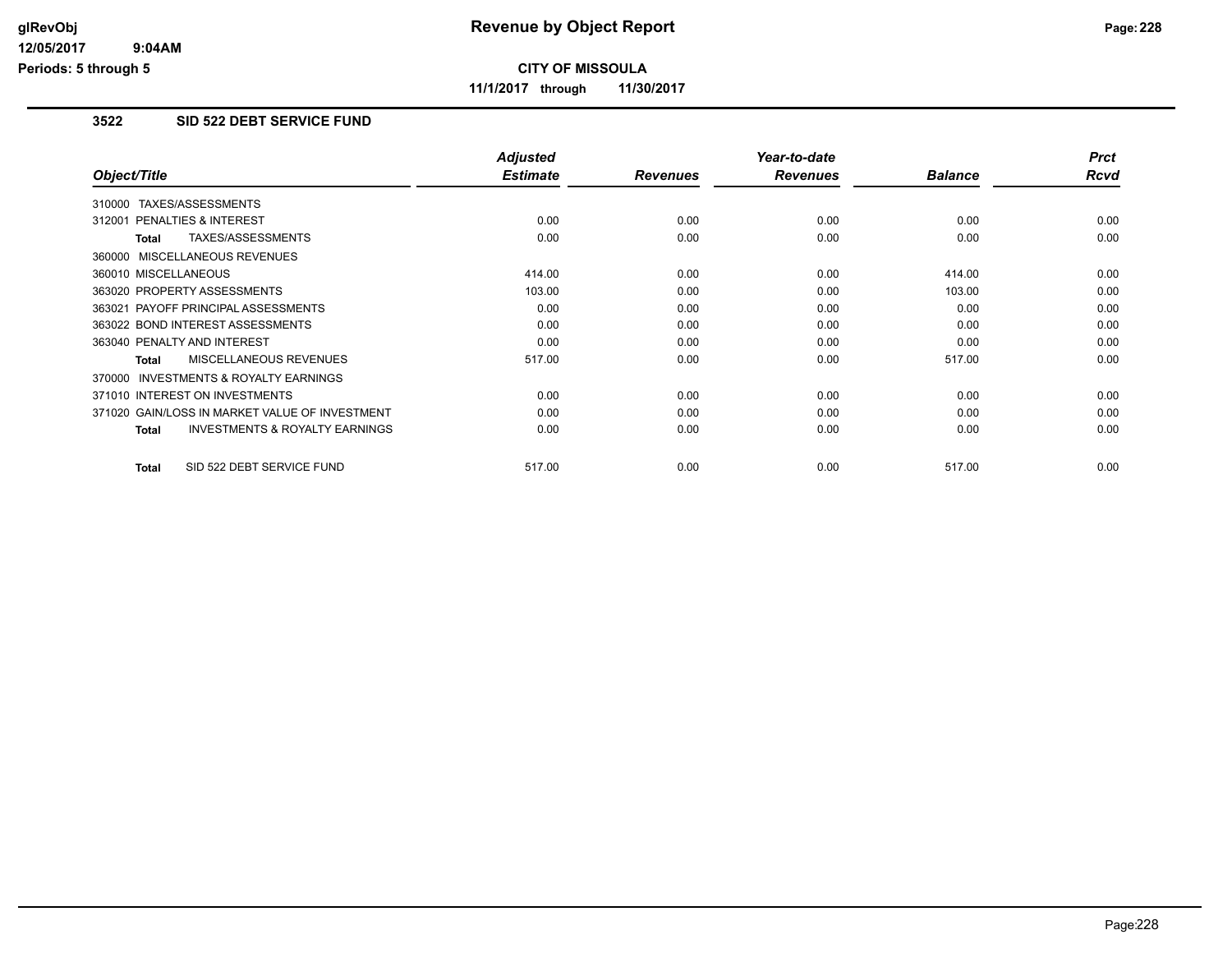**11/1/2017 through 11/30/2017**

**3524 SID 524 DEBT SERVICE FUND**

**3524 SID 524 DEBT SERVICE FUND**

|                                                           | <b>Adjusted</b> |                 | Year-to-date    |                | <b>Prct</b> |
|-----------------------------------------------------------|-----------------|-----------------|-----------------|----------------|-------------|
| Object/Title                                              | <b>Estimate</b> | <b>Revenues</b> | <b>Revenues</b> | <b>Balance</b> | <b>Rcvd</b> |
| 310000 TAXES/ASSESSMENTS                                  |                 |                 |                 |                |             |
| PENALTIES & INTEREST<br>312001                            | 0.00            | 0.00            | 0.00            | 0.00           | 0.00        |
| TAXES/ASSESSMENTS<br>Total                                | 0.00            | 0.00            | 0.00            | 0.00           | 0.00        |
| MISCELLANEOUS REVENUES<br>360000                          |                 |                 |                 |                |             |
| 363020 PROPERTY ASSESSMENTS                               | 305,160.00      | 2,254.55        | 2,254.55        | 302,905.45     | 0.74        |
| 363021 PAYOFF PRINCIPAL ASSESSMENTS                       | 0.00            | 0.00            | 2,752.71        | $-2,752.71$    | 0.00        |
| 363022 BOND INTEREST ASSESSMENTS                          | 0.00            | 0.00            | 0.00            | 0.00           | 0.00        |
| 363040 PENALTY AND INTEREST                               | 0.00            | 0.00            | 0.00            | 0.00           | 0.00        |
| MISCELLANEOUS REVENUES<br>Total                           | 305,160.00      | 2,254.55        | 5,007.26        | 300,152.74     | 1.64        |
| INVESTMENTS & ROYALTY EARNINGS<br>370000                  |                 |                 |                 |                |             |
| 371010 INTEREST ON INVESTMENTS                            | 0.00            | 0.00            | 0.00            | 0.00           | 0.00        |
| 371020 GAIN/LOSS IN MARKET VALUE OF INVESTMENTS           | 0.00            | 0.00            | 0.00            | 0.00           | 0.00        |
| 371500 INTEREST ON INTERFUND LOAN                         | 0.00            | 0.00            | 0.00            | 0.00           | 0.00        |
| <b>INVESTMENTS &amp; ROYALTY EARNINGS</b><br><b>Total</b> | 0.00            | 0.00            | 0.00            | 0.00           | 0.00        |
| SID 524 DEBT SERVICE FUND<br>Total                        | 305,160.00      | 2,254.55        | 5,007.26        | 300,152.74     | 1.64        |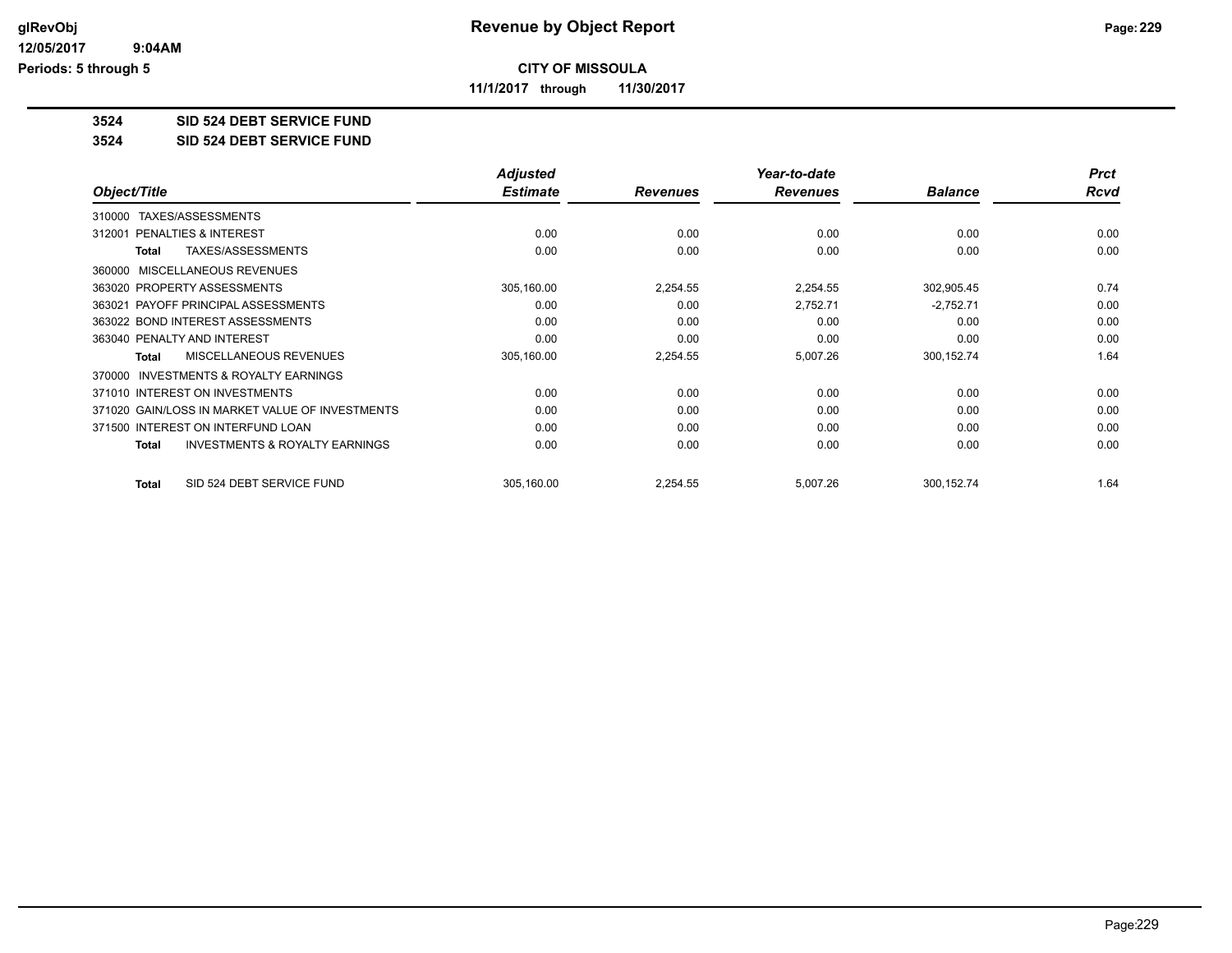**11/1/2017 through 11/30/2017**

## **3524 SID 524 DEBT SERVICE FUND**

|                                                     | <b>Adjusted</b> |                 | Year-to-date    |                | <b>Prct</b> |
|-----------------------------------------------------|-----------------|-----------------|-----------------|----------------|-------------|
| Object/Title                                        | <b>Estimate</b> | <b>Revenues</b> | <b>Revenues</b> | <b>Balance</b> | Rcvd        |
| 310000 TAXES/ASSESSMENTS                            |                 |                 |                 |                |             |
| 312001 PENALTIES & INTEREST                         | 0.00            | 0.00            | 0.00            | 0.00           | 0.00        |
| TAXES/ASSESSMENTS<br><b>Total</b>                   | 0.00            | 0.00            | 0.00            | 0.00           | 0.00        |
| 360000 MISCELLANEOUS REVENUES                       |                 |                 |                 |                |             |
| 363020 PROPERTY ASSESSMENTS                         | 305,160.00      | 2,254.55        | 2,254.55        | 302,905.45     | 0.74        |
| 363021 PAYOFF PRINCIPAL ASSESSMENTS                 | 0.00            | 0.00            | 2,752.71        | $-2,752.71$    | 0.00        |
| 363022 BOND INTEREST ASSESSMENTS                    | 0.00            | 0.00            | 0.00            | 0.00           | 0.00        |
| 363040 PENALTY AND INTEREST                         | 0.00            | 0.00            | 0.00            | 0.00           | 0.00        |
| <b>MISCELLANEOUS REVENUES</b><br>Total              | 305,160.00      | 2,254.55        | 5,007.26        | 300,152.74     | 1.64        |
| <b>INVESTMENTS &amp; ROYALTY EARNINGS</b><br>370000 |                 |                 |                 |                |             |
| 371010 INTEREST ON INVESTMENTS                      | 0.00            | 0.00            | 0.00            | 0.00           | 0.00        |
| 371020 GAIN/LOSS IN MARKET VALUE OF INVESTMENT      | 0.00            | 0.00            | 0.00            | 0.00           | 0.00        |
| 371500 INTEREST ON INTERFUND LOAN                   | 0.00            | 0.00            | 0.00            | 0.00           | 0.00        |
| <b>INVESTMENTS &amp; ROYALTY EARNINGS</b><br>Total  | 0.00            | 0.00            | 0.00            | 0.00           | 0.00        |
| SID 524 DEBT SERVICE FUND<br>Total                  | 305,160.00      | 2,254.55        | 5,007.26        | 300,152.74     | 1.64        |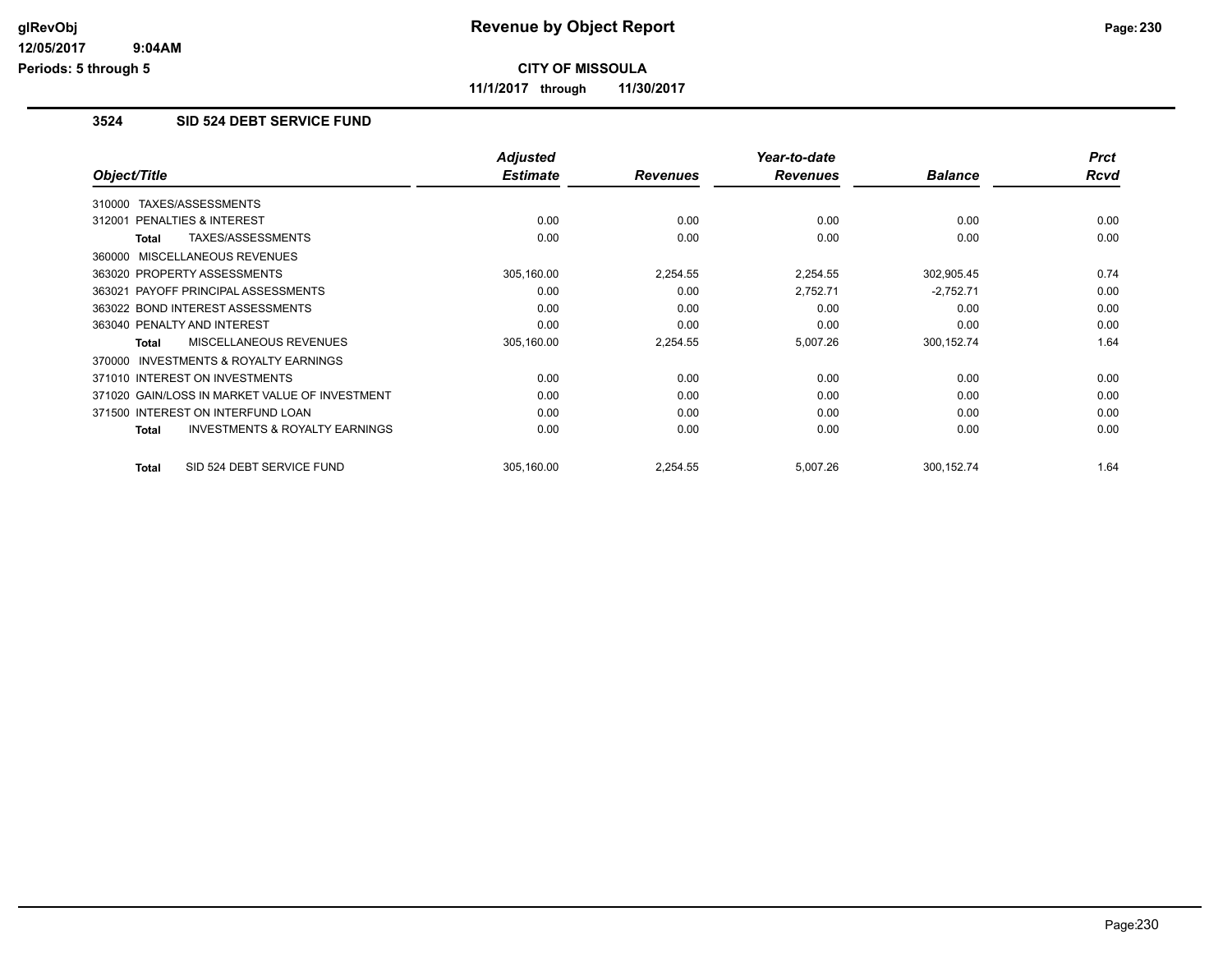**11/1/2017 through 11/30/2017**

**3525 SID 525 DEBT SERVICE FUND**

**3525 SID 525 DEBT SERVICE FUND**

|                                                           | <b>Adjusted</b> |                 | Year-to-date    |                | <b>Prct</b> |
|-----------------------------------------------------------|-----------------|-----------------|-----------------|----------------|-------------|
| Object/Title                                              | <b>Estimate</b> | <b>Revenues</b> | <b>Revenues</b> | <b>Balance</b> | <b>Rcvd</b> |
| TAXES/ASSESSMENTS<br>310000                               |                 |                 |                 |                |             |
| <b>PENALTIES &amp; INTEREST</b><br>312001                 | 0.00            | 0.00            | 0.00            | 0.00           | 0.00        |
| TAXES/ASSESSMENTS<br>Total                                | 0.00            | 0.00            | 0.00            | 0.00           | 0.00        |
| MISCELLANEOUS REVENUES<br>360000                          |                 |                 |                 |                |             |
| 360010 MISCELLANEOUS                                      | 0.00            | 0.00            | 0.00            | 0.00           | 0.00        |
| 363020 PROPERTY ASSESSMENTS                               | 33,300.00       | 243.98          | 243.98          | 33,056.02      | 0.73        |
| 363021 PAYOFF PRINCIPAL ASSESSMENTS                       | 0.00            | 0.00            | 0.00            | 0.00           | 0.00        |
| 363022 BOND INTEREST ASSESSMENTS                          | 0.00            | 0.00            | 0.00            | 0.00           | 0.00        |
| 363040 PENALTY AND INTEREST                               | 0.00            | 0.00            | 0.00            | 0.00           | 0.00        |
| <b>MISCELLANEOUS REVENUES</b><br><b>Total</b>             | 33,300.00       | 243.98          | 243.98          | 33,056.02      | 0.73        |
| <b>INVESTMENTS &amp; ROYALTY EARNINGS</b><br>370000       |                 |                 |                 |                |             |
| 371010 INTEREST ON INVESTMENTS                            | 0.00            | 0.00            | 0.00            | 0.00           | 0.00        |
| 371020 GAIN/LOSS IN MARKET VALUE OF INVESTMENTS           | 0.00            | 0.00            | 0.00            | 0.00           | 0.00        |
| 371500 INTEREST ON INTERFUND LOAN                         | 0.00            | 0.00            | 0.00            | 0.00           | 0.00        |
| <b>INVESTMENTS &amp; ROYALTY EARNINGS</b><br><b>Total</b> | 0.00            | 0.00            | 0.00            | 0.00           | 0.00        |
| SID 525 DEBT SERVICE FUND<br><b>Total</b>                 | 33,300.00       | 243.98          | 243.98          | 33,056.02      | 0.73        |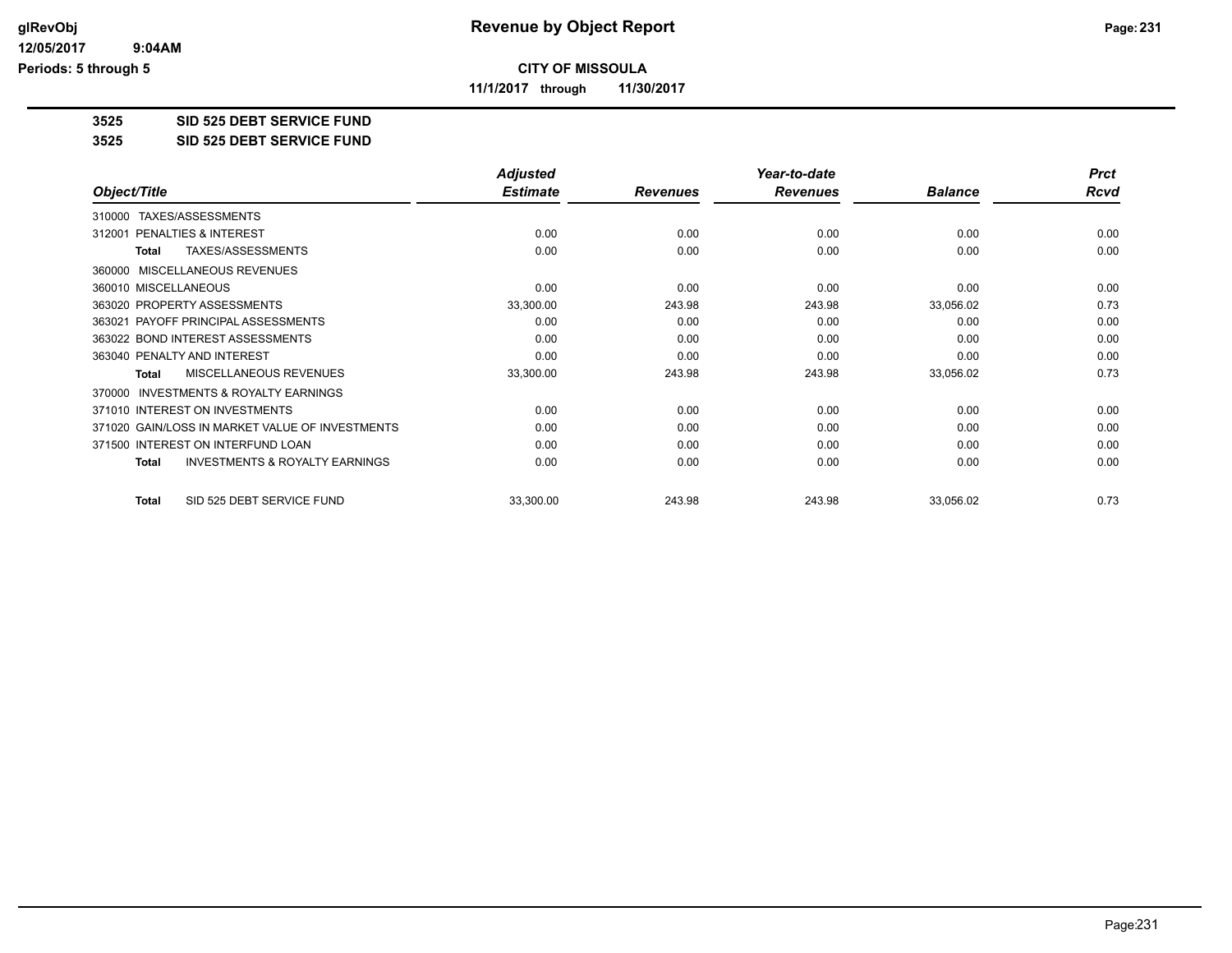**11/1/2017 through 11/30/2017**

## **3525 SID 525 DEBT SERVICE FUND**

|                                                           | <b>Adjusted</b> |                 | Year-to-date    |                | <b>Prct</b> |
|-----------------------------------------------------------|-----------------|-----------------|-----------------|----------------|-------------|
| Object/Title                                              | <b>Estimate</b> | <b>Revenues</b> | <b>Revenues</b> | <b>Balance</b> | Rcvd        |
| TAXES/ASSESSMENTS<br>310000                               |                 |                 |                 |                |             |
| PENALTIES & INTEREST<br>312001                            | 0.00            | 0.00            | 0.00            | 0.00           | 0.00        |
| TAXES/ASSESSMENTS<br><b>Total</b>                         | 0.00            | 0.00            | 0.00            | 0.00           | 0.00        |
| 360000 MISCELLANEOUS REVENUES                             |                 |                 |                 |                |             |
| 360010 MISCELLANEOUS                                      | 0.00            | 0.00            | 0.00            | 0.00           | 0.00        |
| 363020 PROPERTY ASSESSMENTS                               | 33,300.00       | 243.98          | 243.98          | 33,056.02      | 0.73        |
| 363021 PAYOFF PRINCIPAL ASSESSMENTS                       | 0.00            | 0.00            | 0.00            | 0.00           | 0.00        |
| 363022 BOND INTEREST ASSESSMENTS                          | 0.00            | 0.00            | 0.00            | 0.00           | 0.00        |
| 363040 PENALTY AND INTEREST                               | 0.00            | 0.00            | 0.00            | 0.00           | 0.00        |
| <b>MISCELLANEOUS REVENUES</b><br><b>Total</b>             | 33,300.00       | 243.98          | 243.98          | 33,056.02      | 0.73        |
| <b>INVESTMENTS &amp; ROYALTY EARNINGS</b><br>370000       |                 |                 |                 |                |             |
| 371010 INTEREST ON INVESTMENTS                            | 0.00            | 0.00            | 0.00            | 0.00           | 0.00        |
| 371020 GAIN/LOSS IN MARKET VALUE OF INVESTMENT            | 0.00            | 0.00            | 0.00            | 0.00           | 0.00        |
| 371500 INTEREST ON INTERFUND LOAN                         | 0.00            | 0.00            | 0.00            | 0.00           | 0.00        |
| <b>INVESTMENTS &amp; ROYALTY EARNINGS</b><br><b>Total</b> | 0.00            | 0.00            | 0.00            | 0.00           | 0.00        |
| SID 525 DEBT SERVICE FUND<br><b>Total</b>                 | 33,300.00       | 243.98          | 243.98          | 33,056.02      | 0.73        |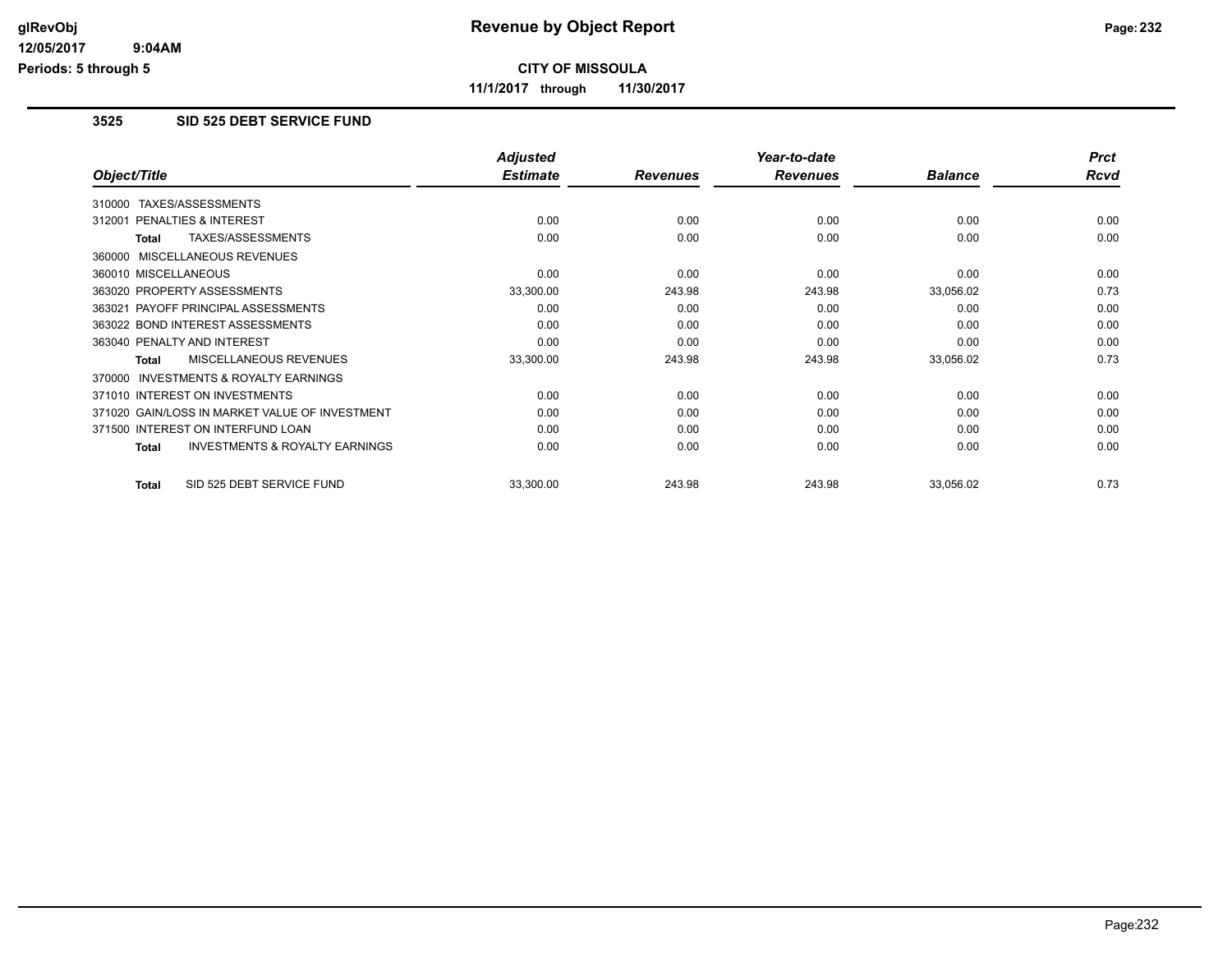**11/1/2017 through 11/30/2017**

**3526 SID 526 DEBT SERVICE FUND**

**3526 SID 526 DEBT SERVICE FUND**

|                                                           | <b>Adjusted</b> |                 | Year-to-date    |                | <b>Prct</b> |
|-----------------------------------------------------------|-----------------|-----------------|-----------------|----------------|-------------|
| Object/Title                                              | <b>Estimate</b> | <b>Revenues</b> | <b>Revenues</b> | <b>Balance</b> | <b>Rcvd</b> |
| TAXES/ASSESSMENTS<br>310000                               |                 |                 |                 |                |             |
| PENALTIES & INTEREST<br>312001                            | 0.00            | 0.00            | 0.00            | 0.00           | 0.00        |
| TAXES/ASSESSMENTS<br><b>Total</b>                         | 0.00            | 0.00            | 0.00            | 0.00           | 0.00        |
| MISCELLANEOUS REVENUES<br>360000                          |                 |                 |                 |                |             |
| 360010 MISCELLANEOUS                                      | 0.00            | 0.00            | 0.00            | 0.00           | 0.00        |
| 363020 PROPERTY ASSESSMENTS                               | 192,640.00      | 365.05          | 504.49          | 192,135.51     | 0.26        |
| 363021 PAYOFF PRINCIPAL ASSESSMENTS                       | 0.00            | 0.00            | 6,677.50        | $-6,677.50$    | 0.00        |
| 363022 BOND INTEREST ASSESSMENTS                          | 0.00            | 0.00            | 0.00            | 0.00           | 0.00        |
| 363040 PENALTY AND INTEREST                               | 0.00            | 0.00            | 7.07            | $-7.07$        | 0.00        |
| <b>MISCELLANEOUS REVENUES</b><br><b>Total</b>             | 192,640.00      | 365.05          | 7,189.06        | 185,450.94     | 3.73        |
| <b>INVESTMENTS &amp; ROYALTY EARNINGS</b><br>370000       |                 |                 |                 |                |             |
| 371010 INTEREST ON INVESTMENTS                            | 0.00            | 0.00            | 0.00            | 0.00           | 0.00        |
| 371020 GAIN/LOSS IN MARKET VALUE OF INVESTMENTS           | 0.00            | 0.00            | 0.00            | 0.00           | 0.00        |
| 371500 INTEREST ON INTERFUND LOAN                         | 0.00            | 0.00            | 0.00            | 0.00           | 0.00        |
| <b>INVESTMENTS &amp; ROYALTY EARNINGS</b><br><b>Total</b> | 0.00            | 0.00            | 0.00            | 0.00           | 0.00        |
| SID 526 DEBT SERVICE FUND<br><b>Total</b>                 | 192,640.00      | 365.05          | 7,189.06        | 185,450.94     | 3.73        |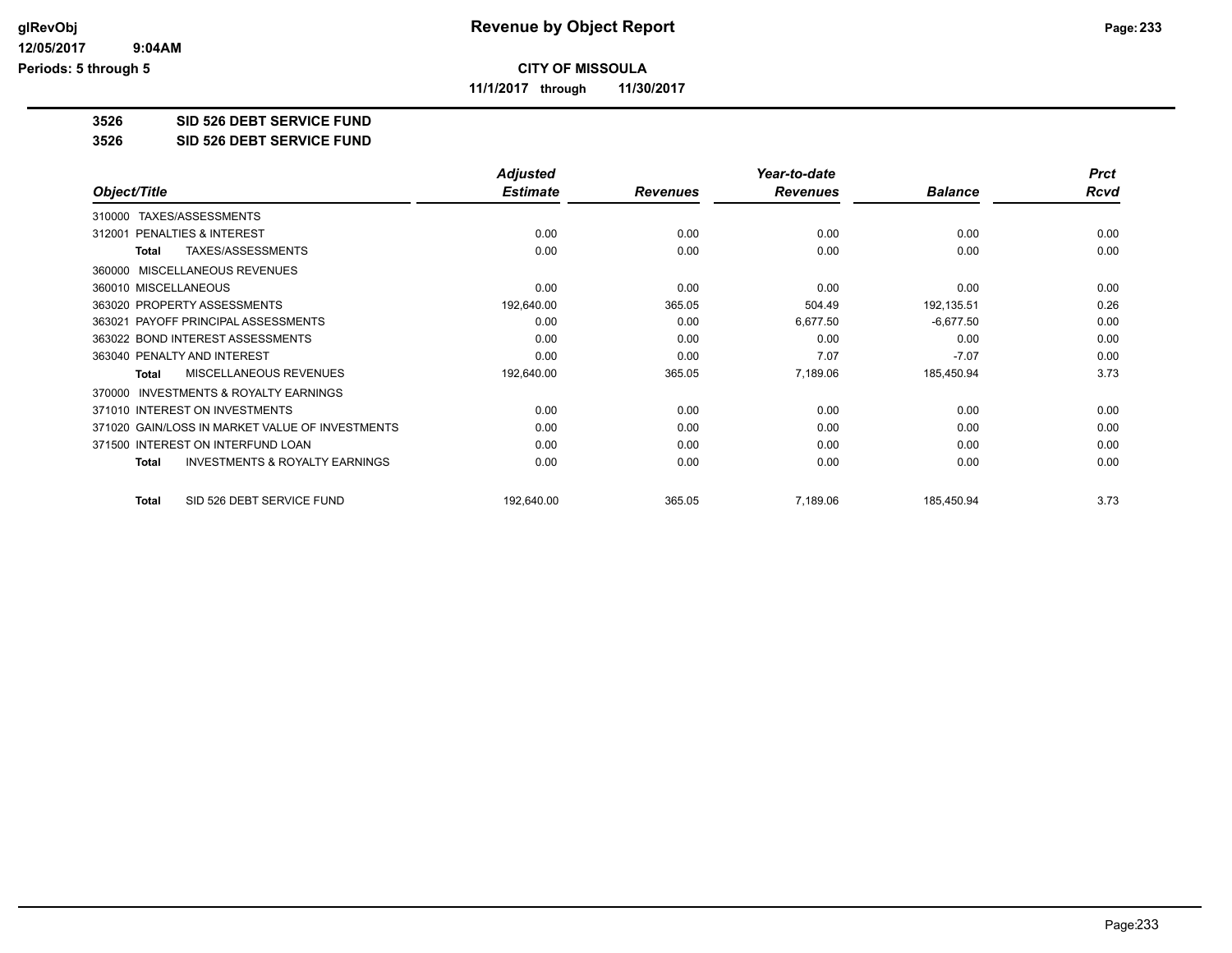**11/1/2017 through 11/30/2017**

## **3526 SID 526 DEBT SERVICE FUND**

|                                                           | <b>Adjusted</b> |                 | Year-to-date    |                | <b>Prct</b> |
|-----------------------------------------------------------|-----------------|-----------------|-----------------|----------------|-------------|
| Object/Title                                              | <b>Estimate</b> | <b>Revenues</b> | <b>Revenues</b> | <b>Balance</b> | Rcvd        |
| TAXES/ASSESSMENTS<br>310000                               |                 |                 |                 |                |             |
| <b>PENALTIES &amp; INTEREST</b><br>312001                 | 0.00            | 0.00            | 0.00            | 0.00           | 0.00        |
| TAXES/ASSESSMENTS<br>Total                                | 0.00            | 0.00            | 0.00            | 0.00           | 0.00        |
| 360000 MISCELLANEOUS REVENUES                             |                 |                 |                 |                |             |
| 360010 MISCELLANEOUS                                      | 0.00            | 0.00            | 0.00            | 0.00           | 0.00        |
| 363020 PROPERTY ASSESSMENTS                               | 192,640.00      | 365.05          | 504.49          | 192,135.51     | 0.26        |
| 363021 PAYOFF PRINCIPAL ASSESSMENTS                       | 0.00            | 0.00            | 6,677.50        | $-6,677.50$    | 0.00        |
| 363022 BOND INTEREST ASSESSMENTS                          | 0.00            | 0.00            | 0.00            | 0.00           | 0.00        |
| 363040 PENALTY AND INTEREST                               | 0.00            | 0.00            | 7.07            | $-7.07$        | 0.00        |
| <b>MISCELLANEOUS REVENUES</b><br>Total                    | 192,640.00      | 365.05          | 7,189.06        | 185,450.94     | 3.73        |
| 370000 INVESTMENTS & ROYALTY EARNINGS                     |                 |                 |                 |                |             |
| 371010 INTEREST ON INVESTMENTS                            | 0.00            | 0.00            | 0.00            | 0.00           | 0.00        |
| 371020 GAIN/LOSS IN MARKET VALUE OF INVESTMENT            | 0.00            | 0.00            | 0.00            | 0.00           | 0.00        |
| 371500 INTEREST ON INTERFUND LOAN                         | 0.00            | 0.00            | 0.00            | 0.00           | 0.00        |
| <b>INVESTMENTS &amp; ROYALTY EARNINGS</b><br><b>Total</b> | 0.00            | 0.00            | 0.00            | 0.00           | 0.00        |
| SID 526 DEBT SERVICE FUND<br>Total                        | 192,640.00      | 365.05          | 7,189.06        | 185,450.94     | 3.73        |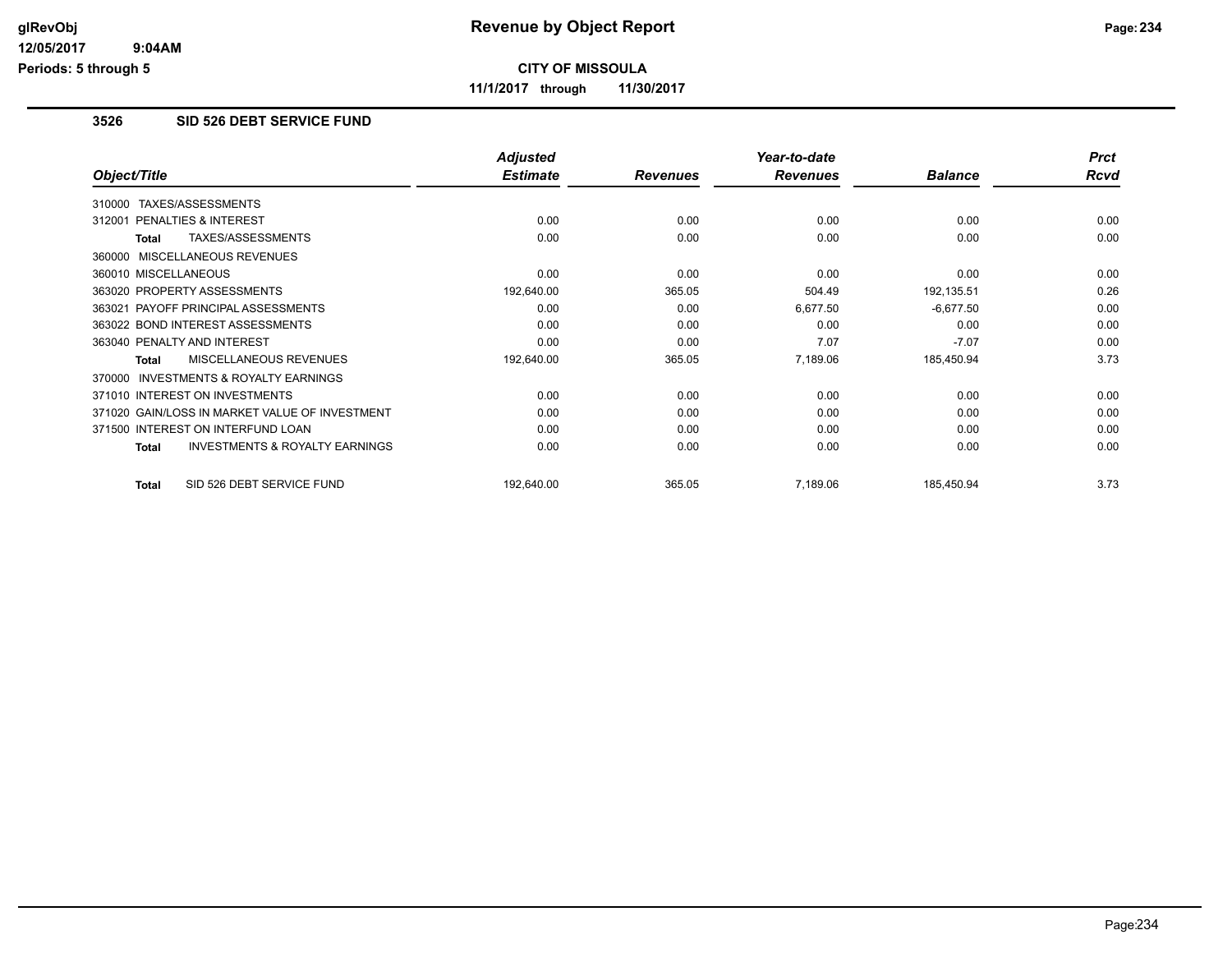**11/1/2017 through 11/30/2017**

**3527 SID 527 DEBT SERVICE FUND**

**3527 SID 527 DEBT SERVICE FUND**

|                                                           | <b>Adjusted</b> |                 | Year-to-date    |                | <b>Prct</b> |
|-----------------------------------------------------------|-----------------|-----------------|-----------------|----------------|-------------|
| Object/Title                                              | <b>Estimate</b> | <b>Revenues</b> | <b>Revenues</b> | <b>Balance</b> | <b>Rcvd</b> |
| TAXES/ASSESSMENTS<br>310000                               |                 |                 |                 |                |             |
| PENALTIES & INTEREST<br>312001                            | 0.00            | 0.00            | 0.00            | 0.00           | 0.00        |
| TAXES/ASSESSMENTS<br>Total                                | 0.00            | 0.00            | 0.00            | 0.00           | 0.00        |
| MISCELLANEOUS REVENUES<br>360000                          |                 |                 |                 |                |             |
| 360010 MISCELLANEOUS                                      | 0.00            | 0.00            | 0.00            | 0.00           | 0.00        |
| 363020 PROPERTY ASSESSMENTS                               | 0.00            | 0.00            | 0.00            | 0.00           | 0.00        |
| 363021 PAYOFF PRINCIPAL ASSESSMENTS                       | 0.00            | 0.00            | 0.00            | 0.00           | 0.00        |
| 363022 BOND INTEREST ASSESSMENTS                          | 0.00            | 0.00            | 0.00            | 0.00           | 0.00        |
| 363040 PENALTY AND INTEREST                               | 0.00            | 0.00            | 0.00            | 0.00           | 0.00        |
| MISCELLANEOUS REVENUES<br>Total                           | 0.00            | 0.00            | 0.00            | 0.00           | 0.00        |
| <b>INVESTMENTS &amp; ROYALTY EARNINGS</b><br>370000       |                 |                 |                 |                |             |
| 371010 INTEREST ON INVESTMENTS                            | 0.00            | 0.00            | 0.00            | 0.00           | 0.00        |
| 371020 GAIN/LOSS IN MARKET VALUE OF INVESTMENTS           | 0.00            | 0.00            | 0.00            | 0.00           | 0.00        |
| <b>INVESTMENTS &amp; ROYALTY EARNINGS</b><br><b>Total</b> | 0.00            | 0.00            | 0.00            | 0.00           | 0.00        |
| OTHER FINANCING SOURCES<br>380000                         |                 |                 |                 |                |             |
| 381030 SID BONDS PROCEEDS                                 | 0.00            | 0.00            | 0.00            | 0.00           | 0.00        |
| OTHER FINANCING SOURCES<br><b>Total</b>                   | 0.00            | 0.00            | 0.00            | 0.00           | 0.00        |
| SID 527 DEBT SERVICE FUND<br><b>Total</b>                 | 0.00            | 0.00            | 0.00            | 0.00           | 0.00        |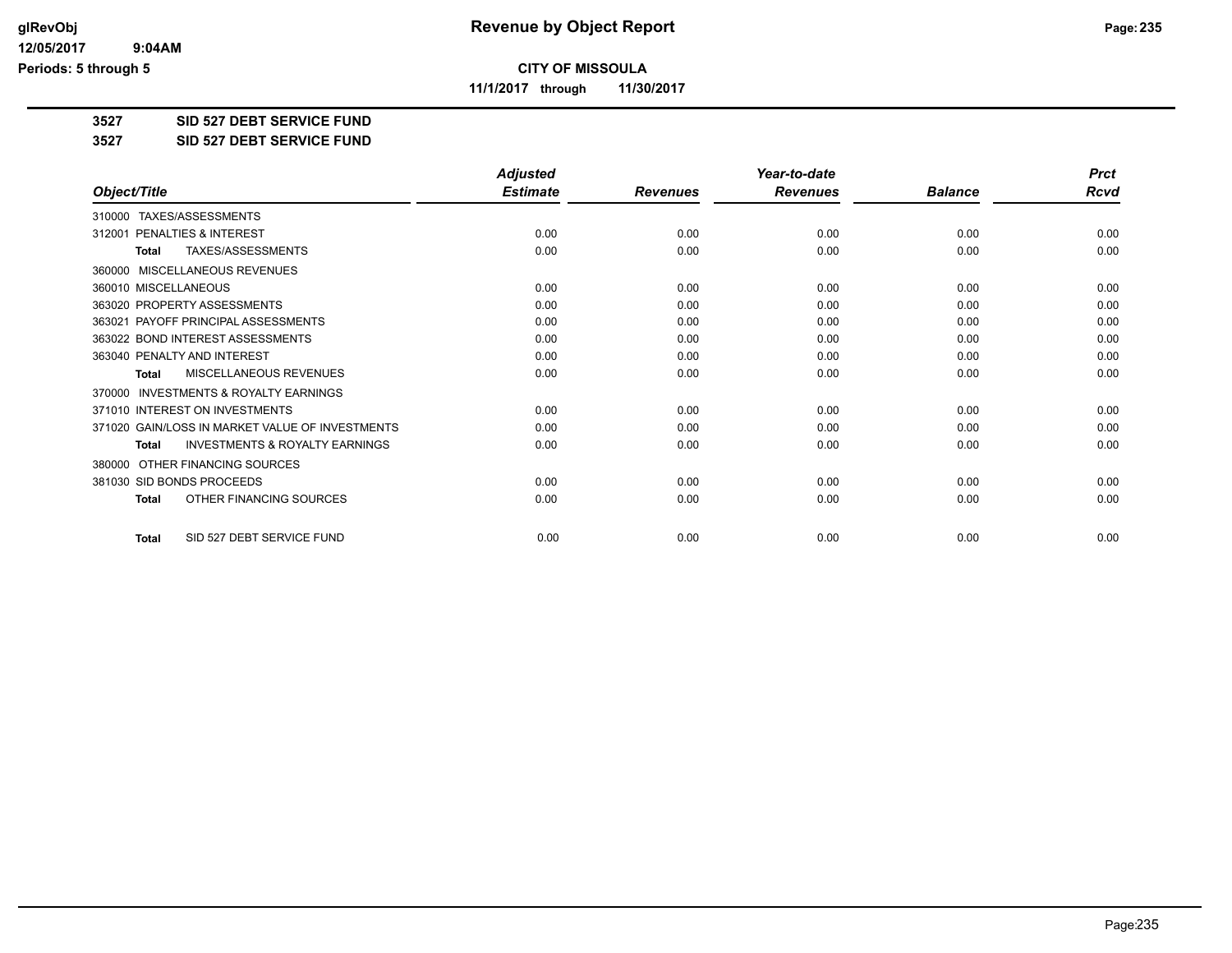**11/1/2017 through 11/30/2017**

## **3527 SID 527 DEBT SERVICE FUND**

|                                                           | <b>Adjusted</b> |                 | Year-to-date    |                | <b>Prct</b> |
|-----------------------------------------------------------|-----------------|-----------------|-----------------|----------------|-------------|
| Object/Title                                              | <b>Estimate</b> | <b>Revenues</b> | <b>Revenues</b> | <b>Balance</b> | <b>Rcvd</b> |
| 310000 TAXES/ASSESSMENTS                                  |                 |                 |                 |                |             |
| 312001 PENALTIES & INTEREST                               | 0.00            | 0.00            | 0.00            | 0.00           | 0.00        |
| TAXES/ASSESSMENTS<br><b>Total</b>                         | 0.00            | 0.00            | 0.00            | 0.00           | 0.00        |
| 360000 MISCELLANEOUS REVENUES                             |                 |                 |                 |                |             |
| 360010 MISCELLANEOUS                                      | 0.00            | 0.00            | 0.00            | 0.00           | 0.00        |
| 363020 PROPERTY ASSESSMENTS                               | 0.00            | 0.00            | 0.00            | 0.00           | 0.00        |
| 363021 PAYOFF PRINCIPAL ASSESSMENTS                       | 0.00            | 0.00            | 0.00            | 0.00           | 0.00        |
| 363022 BOND INTEREST ASSESSMENTS                          | 0.00            | 0.00            | 0.00            | 0.00           | 0.00        |
| 363040 PENALTY AND INTEREST                               | 0.00            | 0.00            | 0.00            | 0.00           | 0.00        |
| MISCELLANEOUS REVENUES<br><b>Total</b>                    | 0.00            | 0.00            | 0.00            | 0.00           | 0.00        |
| INVESTMENTS & ROYALTY EARNINGS<br>370000                  |                 |                 |                 |                |             |
| 371010 INTEREST ON INVESTMENTS                            | 0.00            | 0.00            | 0.00            | 0.00           | 0.00        |
| 371020 GAIN/LOSS IN MARKET VALUE OF INVESTMENT            | 0.00            | 0.00            | 0.00            | 0.00           | 0.00        |
| <b>INVESTMENTS &amp; ROYALTY EARNINGS</b><br><b>Total</b> | 0.00            | 0.00            | 0.00            | 0.00           | 0.00        |
| 380000 OTHER FINANCING SOURCES                            |                 |                 |                 |                |             |
| 381030 SID BONDS PROCEEDS                                 | 0.00            | 0.00            | 0.00            | 0.00           | 0.00        |
| OTHER FINANCING SOURCES<br><b>Total</b>                   | 0.00            | 0.00            | 0.00            | 0.00           | 0.00        |
| SID 527 DEBT SERVICE FUND<br><b>Total</b>                 | 0.00            | 0.00            | 0.00            | 0.00           | 0.00        |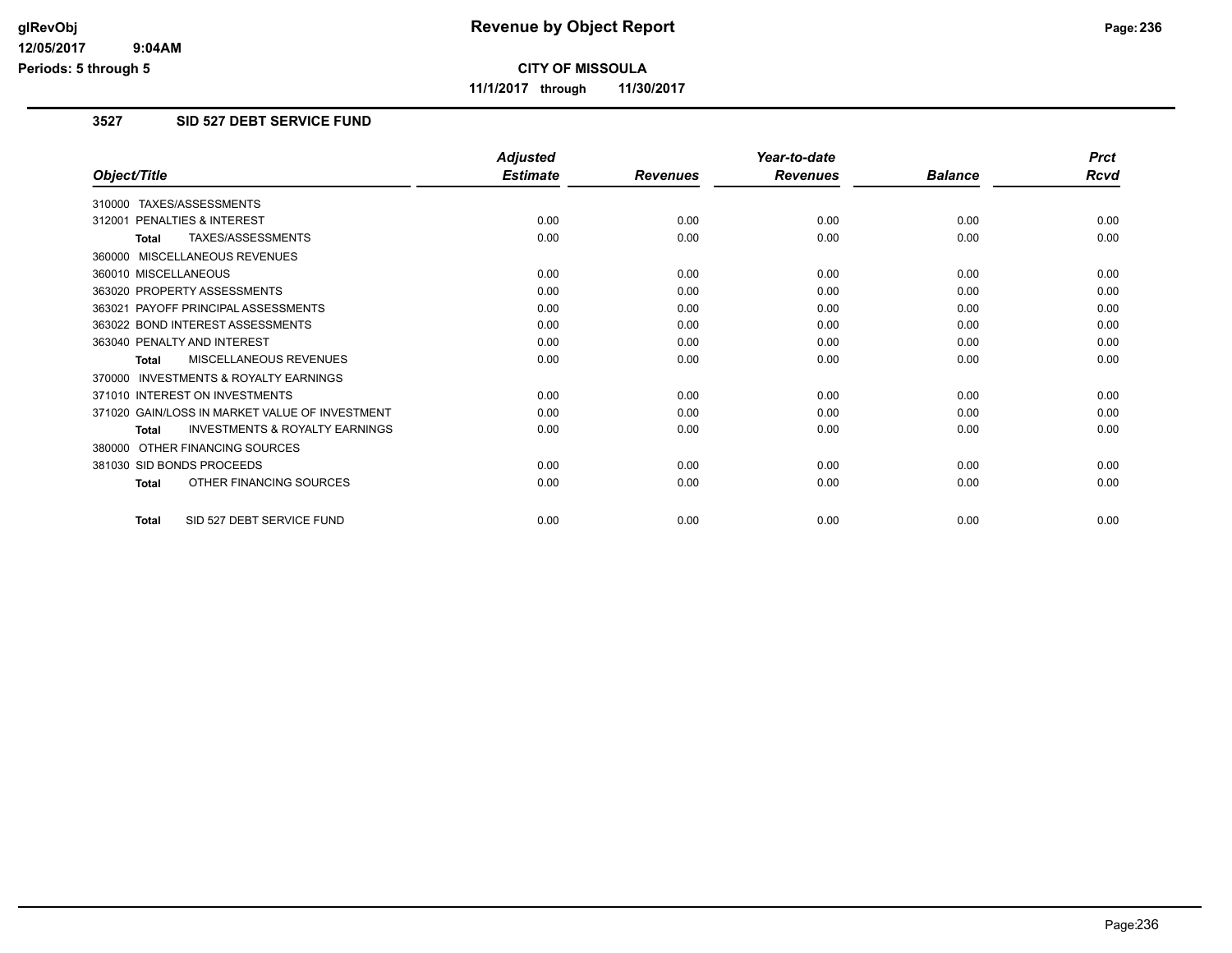**11/1/2017 through 11/30/2017**

**3530 SID 530 DEBT SERVICE FUND**

**3530 SID 530 DEBT SERVICE FUND**

|                                                           | <b>Adjusted</b> |                 | Year-to-date    |                | <b>Prct</b> |
|-----------------------------------------------------------|-----------------|-----------------|-----------------|----------------|-------------|
| Object/Title                                              | <b>Estimate</b> | <b>Revenues</b> | <b>Revenues</b> | <b>Balance</b> | Rcvd        |
| TAXES/ASSESSMENTS<br>310000                               |                 |                 |                 |                |             |
| 312001 PENALTIES & INTEREST                               | 0.00            | 0.00            | 0.00            | 0.00           | 0.00        |
| TAXES/ASSESSMENTS<br>Total                                | 0.00            | 0.00            | 0.00            | 0.00           | 0.00        |
| MISCELLANEOUS REVENUES<br>360000                          |                 |                 |                 |                |             |
| 360010 MISCELLANEOUS                                      | 1,350.00        | 0.00            | 0.00            | 1,350.00       | 0.00        |
| 363020 PROPERTY ASSESSMENTS                               | 0.00            | 0.00            | 0.00            | 0.00           | 0.00        |
| 363021 PAYOFF PRINCIPAL ASSESSMENTS                       | 0.00            | 0.00            | 0.00            | 0.00           | 0.00        |
| 363022 BOND INTEREST ASSESSMENTS                          | 0.00            | 0.00            | 0.00            | 0.00           | 0.00        |
| 363040 PENALTY AND INTEREST                               | 0.00            | 0.00            | 0.00            | 0.00           | 0.00        |
| <b>MISCELLANEOUS REVENUES</b><br><b>Total</b>             | 1,350.00        | 0.00            | 0.00            | 1,350.00       | 0.00        |
| INVESTMENTS & ROYALTY EARNINGS<br>370000                  |                 |                 |                 |                |             |
| 371010 INTEREST ON INVESTMENTS                            | 0.00            | 0.00            | 0.00            | 0.00           | 0.00        |
| 371020 GAIN/LOSS IN MARKET VALUE OF INVESTMENTS           | 0.00            | 0.00            | 0.00            | 0.00           | 0.00        |
| <b>INVESTMENTS &amp; ROYALTY EARNINGS</b><br><b>Total</b> | 0.00            | 0.00            | 0.00            | 0.00           | 0.00        |
| SID 530 DEBT SERVICE FUND<br><b>Total</b>                 | 1,350.00        | 0.00            | 0.00            | 1,350.00       | 0.00        |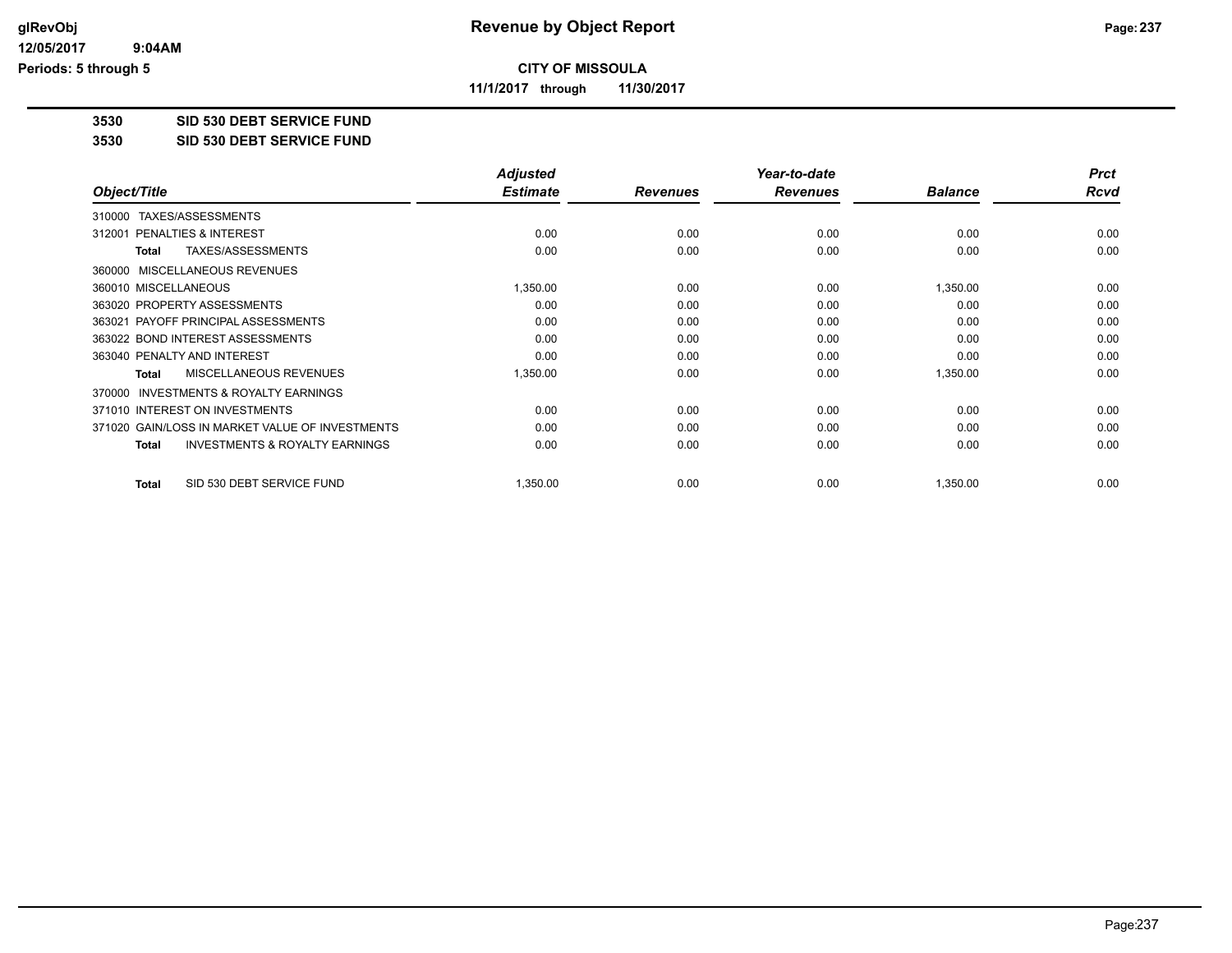**11/1/2017 through 11/30/2017**

## **3530 SID 530 DEBT SERVICE FUND**

|                                                           | <b>Adjusted</b> |                 | Year-to-date    |                | <b>Prct</b> |
|-----------------------------------------------------------|-----------------|-----------------|-----------------|----------------|-------------|
| Object/Title                                              | <b>Estimate</b> | <b>Revenues</b> | <b>Revenues</b> | <b>Balance</b> | Rcvd        |
| TAXES/ASSESSMENTS<br>310000                               |                 |                 |                 |                |             |
| 312001 PENALTIES & INTEREST                               | 0.00            | 0.00            | 0.00            | 0.00           | 0.00        |
| TAXES/ASSESSMENTS<br>Total                                | 0.00            | 0.00            | 0.00            | 0.00           | 0.00        |
| 360000 MISCELLANEOUS REVENUES                             |                 |                 |                 |                |             |
| 360010 MISCELLANEOUS                                      | 1,350.00        | 0.00            | 0.00            | 1,350.00       | 0.00        |
| 363020 PROPERTY ASSESSMENTS                               | 0.00            | 0.00            | 0.00            | 0.00           | 0.00        |
| 363021 PAYOFF PRINCIPAL ASSESSMENTS                       | 0.00            | 0.00            | 0.00            | 0.00           | 0.00        |
| 363022 BOND INTEREST ASSESSMENTS                          | 0.00            | 0.00            | 0.00            | 0.00           | 0.00        |
| 363040 PENALTY AND INTEREST                               | 0.00            | 0.00            | 0.00            | 0.00           | 0.00        |
| <b>MISCELLANEOUS REVENUES</b><br><b>Total</b>             | 1,350.00        | 0.00            | 0.00            | 1,350.00       | 0.00        |
| <b>INVESTMENTS &amp; ROYALTY EARNINGS</b><br>370000       |                 |                 |                 |                |             |
| 371010 INTEREST ON INVESTMENTS                            | 0.00            | 0.00            | 0.00            | 0.00           | 0.00        |
| 371020 GAIN/LOSS IN MARKET VALUE OF INVESTMENT            | 0.00            | 0.00            | 0.00            | 0.00           | 0.00        |
| <b>INVESTMENTS &amp; ROYALTY EARNINGS</b><br><b>Total</b> | 0.00            | 0.00            | 0.00            | 0.00           | 0.00        |
| SID 530 DEBT SERVICE FUND<br><b>Total</b>                 | 1,350.00        | 0.00            | 0.00            | 1,350.00       | 0.00        |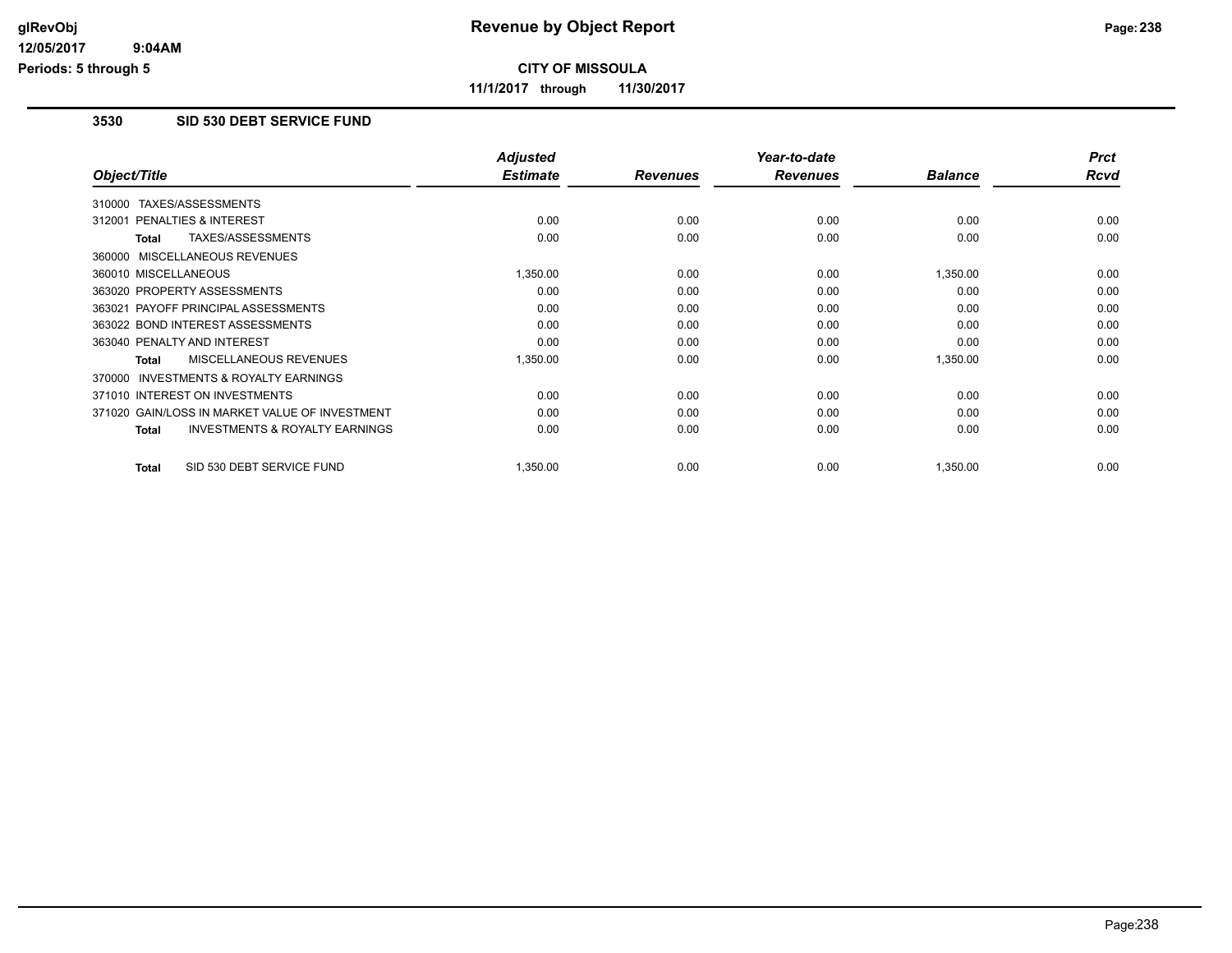**11/1/2017 through 11/30/2017**

**3531 SID 531 HICKORY ST CALMING**

**3531 SID 531 HICKORY ST CALMING**

|                                                           | <b>Adjusted</b> |                 | Year-to-date    |                | <b>Prct</b> |
|-----------------------------------------------------------|-----------------|-----------------|-----------------|----------------|-------------|
| Object/Title                                              | <b>Estimate</b> | <b>Revenues</b> | <b>Revenues</b> | <b>Balance</b> | Rcvd        |
| 310000 TAXES/ASSESSMENTS                                  |                 |                 |                 |                |             |
| 312001 PENALTIES & INTEREST                               | 0.00            | 0.00            | 0.00            | 0.00           | 0.00        |
| TAXES/ASSESSMENTS<br><b>Total</b>                         | 0.00            | 0.00            | 0.00            | 0.00           | 0.00        |
| <b>MISCELLANEOUS REVENUES</b><br>360000                   |                 |                 |                 |                |             |
| 360010 MISCELLANEOUS                                      | 0.00            | 0.00            | 0.00            | 0.00           | 0.00        |
| 363020 PROPERTY ASSESSMENTS                               | 0.00            | 0.00            | 0.00            | 0.00           | 0.00        |
| PAYOFF PRINCIPAL ASSESSMENTS<br>363021                    | 0.00            | 0.00            | 0.00            | 0.00           | 0.00        |
| 363022 BOND INTEREST ASSESSMENTS                          | 0.00            | 0.00            | 0.00            | 0.00           | 0.00        |
| 363040 PENALTY AND INTEREST                               | 0.00            | 0.00            | 0.00            | 0.00           | 0.00        |
| <b>MISCELLANEOUS REVENUES</b><br><b>Total</b>             | 0.00            | 0.00            | 0.00            | 0.00           | 0.00        |
| <b>INVESTMENTS &amp; ROYALTY EARNINGS</b><br>370000       |                 |                 |                 |                |             |
| 371010 INTEREST ON INVESTMENTS                            | 0.00            | 0.00            | 0.00            | 0.00           | 0.00        |
| 371020 GAIN/LOSS IN MARKET VALUE OF INVESTMENTS           | 0.00            | 0.00            | 0.00            | 0.00           | 0.00        |
| <b>INVESTMENTS &amp; ROYALTY EARNINGS</b><br><b>Total</b> | 0.00            | 0.00            | 0.00            | 0.00           | 0.00        |
| OTHER FINANCING SOURCES<br>380000                         |                 |                 |                 |                |             |
| 383000 OPERATING TRANSFERS                                | 0.00            | 0.00            | 0.00            | 0.00           | 0.00        |
| OTHER FINANCING SOURCES<br><b>Total</b>                   | 0.00            | 0.00            | 0.00            | 0.00           | 0.00        |
| SID 531 HICKORY ST CALMING<br><b>Total</b>                | 0.00            | 0.00            | 0.00            | 0.00           | 0.00        |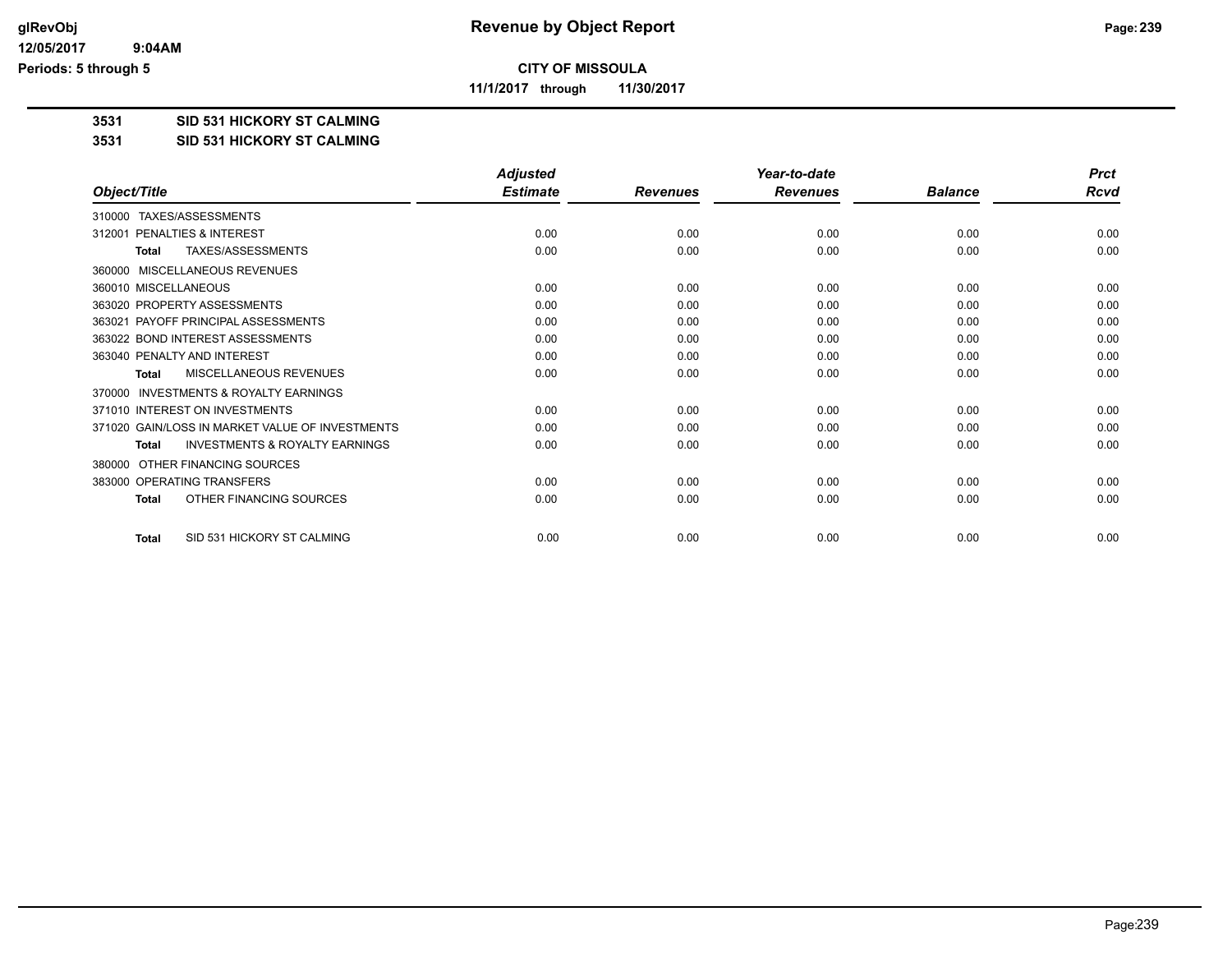**11/1/2017 through 11/30/2017**

## **3531 SID 531 HICKORY ST CALMING**

|                                                           | <b>Adjusted</b> |                 | Year-to-date    |                | <b>Prct</b> |
|-----------------------------------------------------------|-----------------|-----------------|-----------------|----------------|-------------|
| Object/Title                                              | <b>Estimate</b> | <b>Revenues</b> | <b>Revenues</b> | <b>Balance</b> | Rcvd        |
| 310000 TAXES/ASSESSMENTS                                  |                 |                 |                 |                |             |
| PENALTIES & INTEREST<br>312001                            | 0.00            | 0.00            | 0.00            | 0.00           | 0.00        |
| TAXES/ASSESSMENTS<br><b>Total</b>                         | 0.00            | 0.00            | 0.00            | 0.00           | 0.00        |
| 360000 MISCELLANEOUS REVENUES                             |                 |                 |                 |                |             |
| 360010 MISCELLANEOUS                                      | 0.00            | 0.00            | 0.00            | 0.00           | 0.00        |
| 363020 PROPERTY ASSESSMENTS                               | 0.00            | 0.00            | 0.00            | 0.00           | 0.00        |
| 363021 PAYOFF PRINCIPAL ASSESSMENTS                       | 0.00            | 0.00            | 0.00            | 0.00           | 0.00        |
| 363022 BOND INTEREST ASSESSMENTS                          | 0.00            | 0.00            | 0.00            | 0.00           | 0.00        |
| 363040 PENALTY AND INTEREST                               | 0.00            | 0.00            | 0.00            | 0.00           | 0.00        |
| MISCELLANEOUS REVENUES<br><b>Total</b>                    | 0.00            | 0.00            | 0.00            | 0.00           | 0.00        |
| 370000 INVESTMENTS & ROYALTY EARNINGS                     |                 |                 |                 |                |             |
| 371010 INTEREST ON INVESTMENTS                            | 0.00            | 0.00            | 0.00            | 0.00           | 0.00        |
| 371020 GAIN/LOSS IN MARKET VALUE OF INVESTMENT            | 0.00            | 0.00            | 0.00            | 0.00           | 0.00        |
| <b>INVESTMENTS &amp; ROYALTY EARNINGS</b><br><b>Total</b> | 0.00            | 0.00            | 0.00            | 0.00           | 0.00        |
| 380000 OTHER FINANCING SOURCES                            |                 |                 |                 |                |             |
| 383000 OPERATING TRANSFERS                                | 0.00            | 0.00            | 0.00            | 0.00           | 0.00        |
| OTHER FINANCING SOURCES<br><b>Total</b>                   | 0.00            | 0.00            | 0.00            | 0.00           | 0.00        |
| SID 531 HICKORY ST CALMING<br><b>Total</b>                | 0.00            | 0.00            | 0.00            | 0.00           | 0.00        |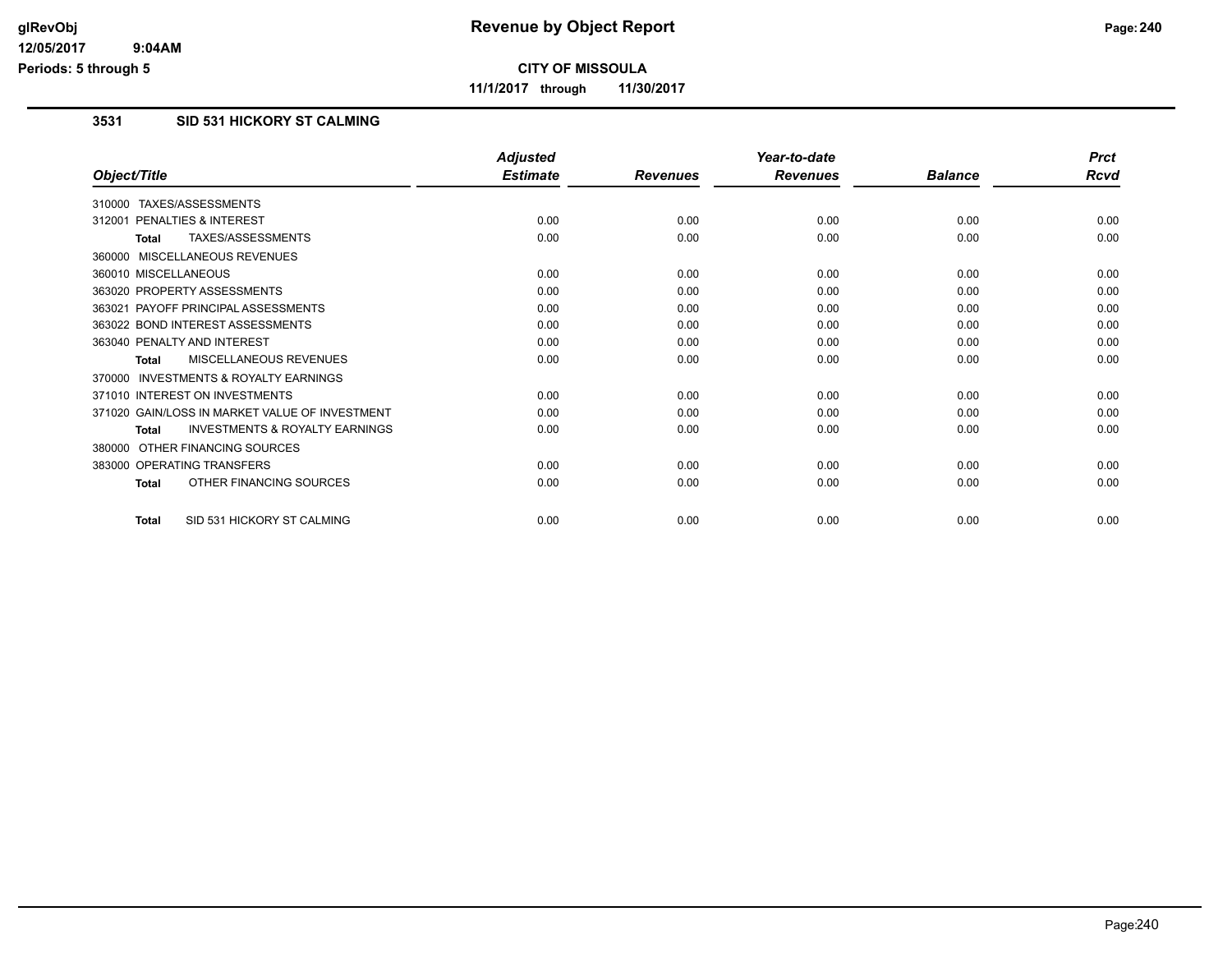**11/1/2017 through 11/30/2017**

**3532 SID 532 DEBT SERVICE FUND**

**3532 SID 532 DEBT SERVICE FUND**

|                                                 | <b>Adjusted</b> |                 | Year-to-date    |                | <b>Prct</b> |
|-------------------------------------------------|-----------------|-----------------|-----------------|----------------|-------------|
| Object/Title                                    | <b>Estimate</b> | <b>Revenues</b> | <b>Revenues</b> | <b>Balance</b> | Rcvd        |
| 360000 MISCELLANEOUS REVENUES                   |                 |                 |                 |                |             |
| 360010 MISCELLANEOUS                            | 540.00          | 0.00            | 0.00            | 540.00         | 0.00        |
| 363020 PROPERTY ASSESSMENTS                     | 39,238.00       | 333.76          | 333.76          | 38.904.24      | 0.85        |
| 363021 PAYOFF PRINCIPAL ASSESSMENTS             | 0.00            | 0.00            | 0.00            | 0.00           | 0.00        |
| 363022 BOND INTEREST ASSESSMENTS                | 0.00            | 0.00            | 0.00            | 0.00           | 0.00        |
| 363040 PENALTY AND INTEREST                     | 0.00            | 0.00            | 0.00            | 0.00           | 0.00        |
| MISCELLANEOUS REVENUES<br><b>Total</b>          | 39,778.00       | 333.76          | 333.76          | 39.444.24      | 0.84        |
| 370000 INVESTMENTS & ROYALTY EARNINGS           |                 |                 |                 |                |             |
| 371010 INTEREST ON INVESTMENTS                  | 0.00            | 0.00            | 0.00            | 0.00           | 0.00        |
| 371020 GAIN/LOSS IN MARKET VALUE OF INVESTMENTS | 0.00            | 0.00            | 0.00            | 0.00           | 0.00        |
| INVESTMENTS & ROYALTY EARNINGS<br><b>Total</b>  | 0.00            | 0.00            | 0.00            | 0.00           | 0.00        |
| SID 532 DEBT SERVICE FUND<br>Total              | 39.778.00       | 333.76          | 333.76          | 39.444.24      | 0.84        |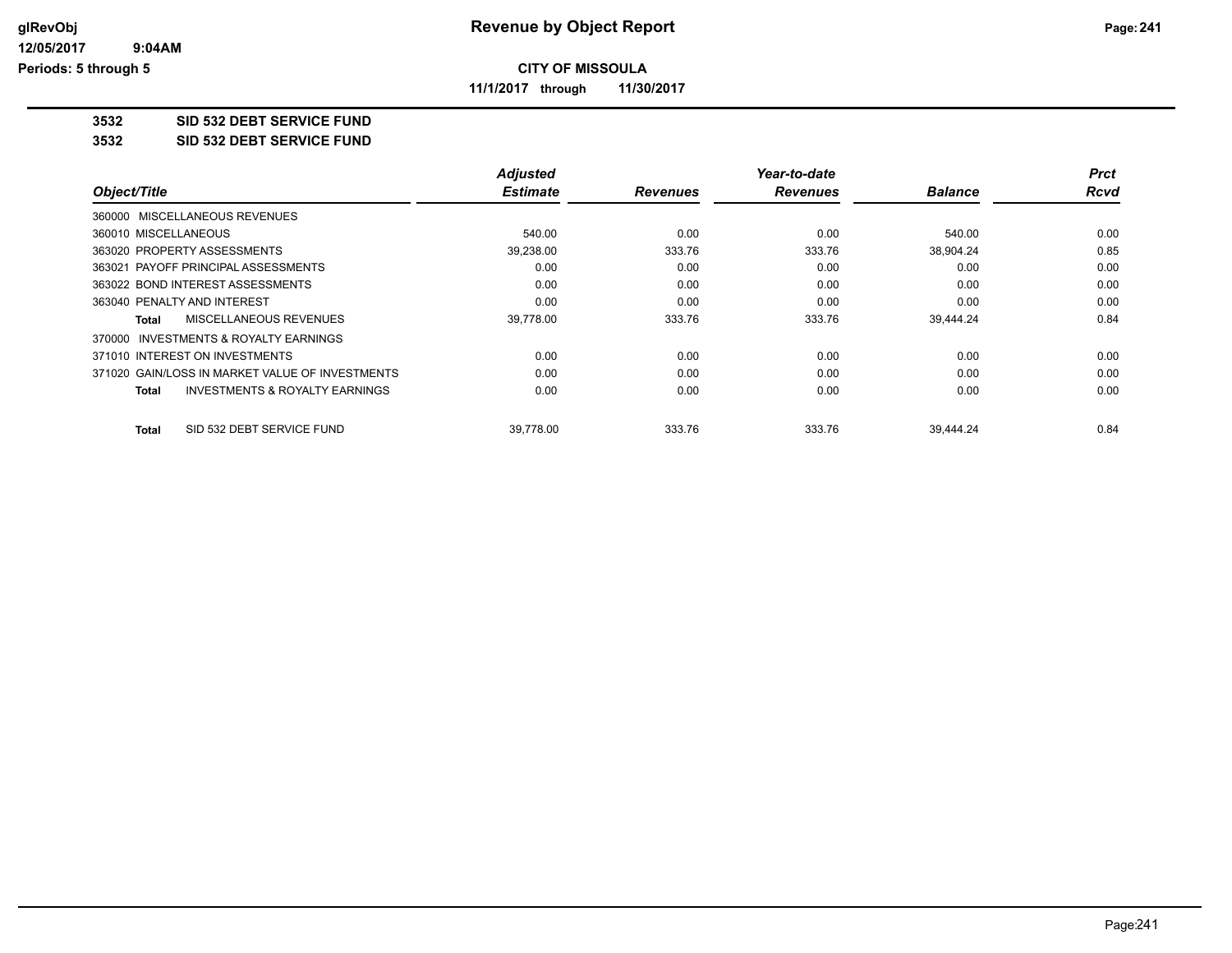**11/1/2017 through 11/30/2017**

## **3532 SID 532 DEBT SERVICE FUND**

|                                                    | <b>Adjusted</b> |                 | Year-to-date    |                | <b>Prct</b> |
|----------------------------------------------------|-----------------|-----------------|-----------------|----------------|-------------|
| Object/Title                                       | <b>Estimate</b> | <b>Revenues</b> | <b>Revenues</b> | <b>Balance</b> | Rcvd        |
| 360000 MISCELLANEOUS REVENUES                      |                 |                 |                 |                |             |
| 360010 MISCELLANEOUS                               | 540.00          | 0.00            | 0.00            | 540.00         | 0.00        |
| 363020 PROPERTY ASSESSMENTS                        | 39.238.00       | 333.76          | 333.76          | 38.904.24      | 0.85        |
| 363021 PAYOFF PRINCIPAL ASSESSMENTS                | 0.00            | 0.00            | 0.00            | 0.00           | 0.00        |
| 363022 BOND INTEREST ASSESSMENTS                   | 0.00            | 0.00            | 0.00            | 0.00           | 0.00        |
| 363040 PENALTY AND INTEREST                        | 0.00            | 0.00            | 0.00            | 0.00           | 0.00        |
| MISCELLANEOUS REVENUES<br>Total                    | 39,778.00       | 333.76          | 333.76          | 39,444.24      | 0.84        |
| 370000 INVESTMENTS & ROYALTY EARNINGS              |                 |                 |                 |                |             |
| 371010 INTEREST ON INVESTMENTS                     | 0.00            | 0.00            | 0.00            | 0.00           | 0.00        |
| 371020 GAIN/LOSS IN MARKET VALUE OF INVESTMENT     | 0.00            | 0.00            | 0.00            | 0.00           | 0.00        |
| <b>INVESTMENTS &amp; ROYALTY EARNINGS</b><br>Total | 0.00            | 0.00            | 0.00            | 0.00           | 0.00        |
| SID 532 DEBT SERVICE FUND<br>Total                 | 39,778.00       | 333.76          | 333.76          | 39,444.24      | 0.84        |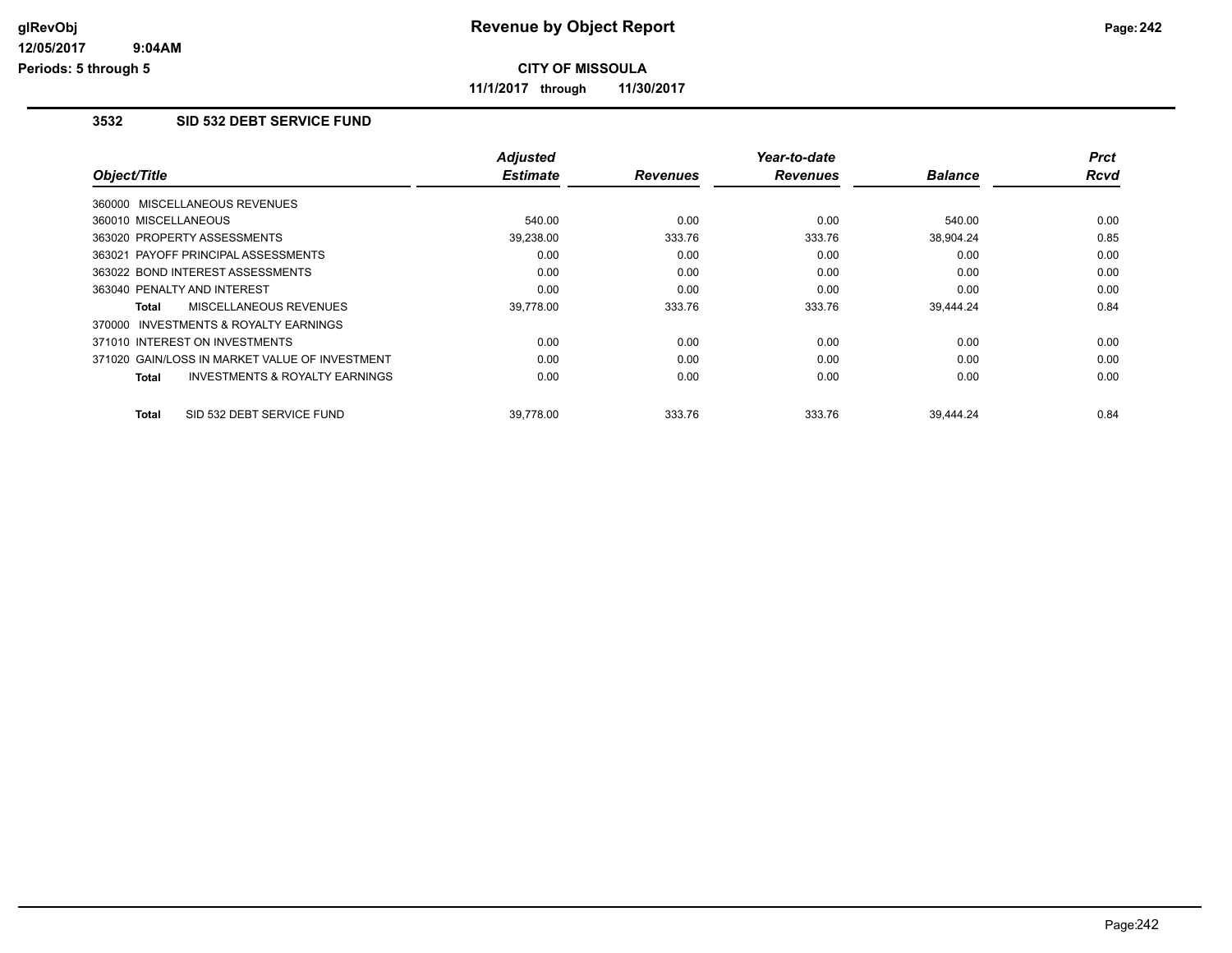**11/1/2017 through 11/30/2017**

# **3533 GILBERT ST SEWER SID DEBT FUND**

## **3533 GILBERT ST SEWER SID DEBT FUND**

|                                                     | <b>Adjusted</b> |                 | Year-to-date    |                | <b>Prct</b> |
|-----------------------------------------------------|-----------------|-----------------|-----------------|----------------|-------------|
| Object/Title                                        | <b>Estimate</b> | <b>Revenues</b> | <b>Revenues</b> | <b>Balance</b> | <b>Rcvd</b> |
| TAXES/ASSESSMENTS<br>310000                         |                 |                 |                 |                |             |
| PENALTIES & INTEREST<br>312001                      | 0.00            | 0.00            | 0.00            | 0.00           | 0.00        |
| TAXES/ASSESSMENTS<br>Total                          | 0.00            | 0.00            | 0.00            | 0.00           | 0.00        |
| MISCELLANEOUS REVENUES<br>360000                    |                 |                 |                 |                |             |
| 363020 PROPERTY ASSESSMENTS                         | 17,425.00       | 0.00            | 0.00            | 17,425.00      | 0.00        |
| 363021 PAYOFF PRINCIPAL ASSESSMENTS                 | 0.00            | 0.00            | 0.00            | 0.00           | 0.00        |
| 363022 BOND INTEREST ASSESSMENTS                    | 0.00            | 0.00            | 0.00            | 0.00           | 0.00        |
| 363040 PENALTY AND INTEREST                         | 0.00            | 0.00            | 0.00            | 0.00           | 0.00        |
| <b>MISCELLANEOUS REVENUES</b><br><b>Total</b>       | 17,425.00       | 0.00            | 0.00            | 17,425.00      | 0.00        |
| <b>INVESTMENTS &amp; ROYALTY EARNINGS</b><br>370000 |                 |                 |                 |                |             |
| 371010 INTEREST ON INVESTMENTS                      | 0.00            | 0.00            | 0.00            | 0.00           | 0.00        |
| 371020 GAIN/LOSS IN MARKET VALUE OF INVESTMENTS     | 0.00            | 0.00            | 0.00            | 0.00           | 0.00        |
| <b>INVESTMENTS &amp; ROYALTY EARNINGS</b><br>Total  | 0.00            | 0.00            | 0.00            | 0.00           | 0.00        |
| OTHER FINANCING SOURCES<br>380000                   |                 |                 |                 |                |             |
| 381009 TRANSFERS IN                                 | 0.00            | 0.00            | 0.00            | 0.00           | 0.00        |
| OTHER FINANCING SOURCES<br><b>Total</b>             | 0.00            | 0.00            | 0.00            | 0.00           | 0.00        |
| GILBERT ST SEWER SID DEBT FUND<br><b>Total</b>      | 17,425.00       | 0.00            | 0.00            | 17,425.00      | 0.00        |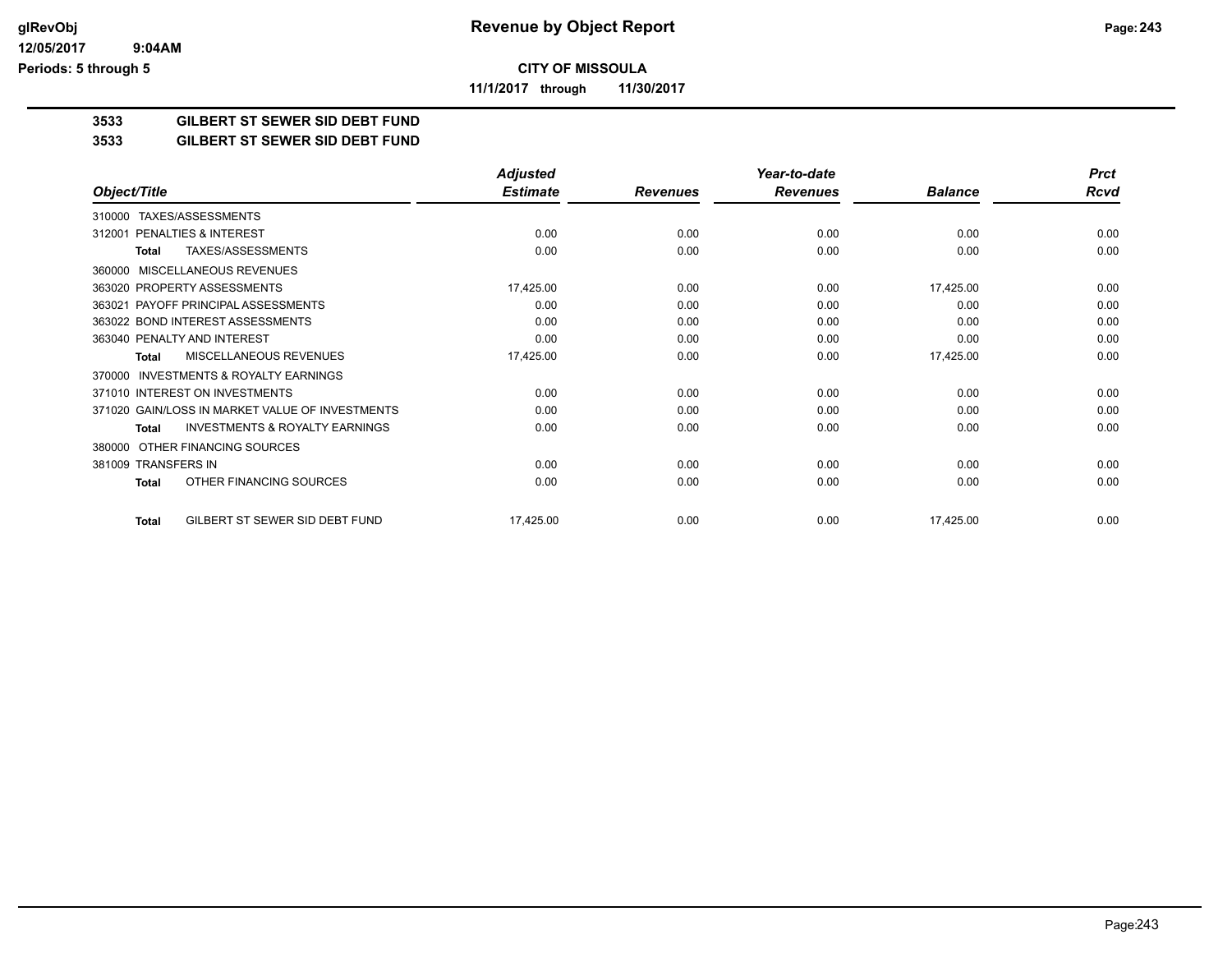**11/1/2017 through 11/30/2017**

## **3533 GILBERT ST SEWER SID DEBT FUND**

|                                                           | <b>Adjusted</b> |                 | Year-to-date    |                | <b>Prct</b> |
|-----------------------------------------------------------|-----------------|-----------------|-----------------|----------------|-------------|
| Object/Title                                              | <b>Estimate</b> | <b>Revenues</b> | <b>Revenues</b> | <b>Balance</b> | <b>Rcvd</b> |
| TAXES/ASSESSMENTS<br>310000                               |                 |                 |                 |                |             |
| 312001 PENALTIES & INTEREST                               | 0.00            | 0.00            | 0.00            | 0.00           | 0.00        |
| TAXES/ASSESSMENTS<br><b>Total</b>                         | 0.00            | 0.00            | 0.00            | 0.00           | 0.00        |
| MISCELLANEOUS REVENUES<br>360000                          |                 |                 |                 |                |             |
| 363020 PROPERTY ASSESSMENTS                               | 17,425.00       | 0.00            | 0.00            | 17,425.00      | 0.00        |
| 363021 PAYOFF PRINCIPAL ASSESSMENTS                       | 0.00            | 0.00            | 0.00            | 0.00           | 0.00        |
| 363022 BOND INTEREST ASSESSMENTS                          | 0.00            | 0.00            | 0.00            | 0.00           | 0.00        |
| 363040 PENALTY AND INTEREST                               | 0.00            | 0.00            | 0.00            | 0.00           | 0.00        |
| <b>MISCELLANEOUS REVENUES</b><br><b>Total</b>             | 17,425.00       | 0.00            | 0.00            | 17,425.00      | 0.00        |
| <b>INVESTMENTS &amp; ROYALTY EARNINGS</b><br>370000       |                 |                 |                 |                |             |
| 371010 INTEREST ON INVESTMENTS                            | 0.00            | 0.00            | 0.00            | 0.00           | 0.00        |
| 371020 GAIN/LOSS IN MARKET VALUE OF INVESTMENT            | 0.00            | 0.00            | 0.00            | 0.00           | 0.00        |
| <b>INVESTMENTS &amp; ROYALTY EARNINGS</b><br><b>Total</b> | 0.00            | 0.00            | 0.00            | 0.00           | 0.00        |
| 380000 OTHER FINANCING SOURCES                            |                 |                 |                 |                |             |
| 381009 TRANSFERS IN                                       | 0.00            | 0.00            | 0.00            | 0.00           | 0.00        |
| OTHER FINANCING SOURCES<br><b>Total</b>                   | 0.00            | 0.00            | 0.00            | 0.00           | 0.00        |
| GILBERT ST SEWER SID DEBT FUND<br><b>Total</b>            | 17,425.00       | 0.00            | 0.00            | 17,425.00      | 0.00        |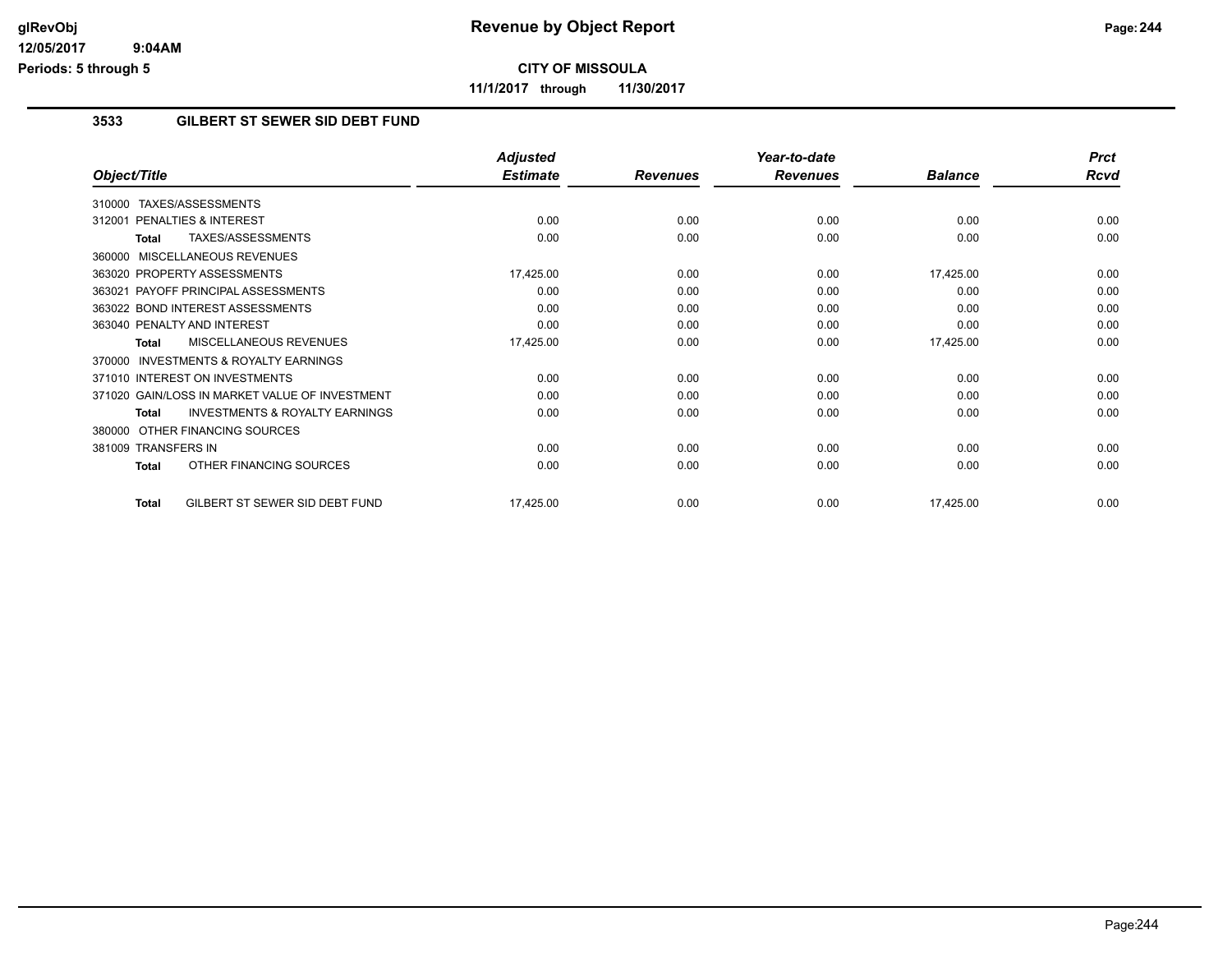**11/1/2017 through 11/30/2017**

## **3534 LINCOLNWOOD SEWER PHASE I**

#### **3534 LINCOLNWOOD SEWER PHASE I**

|                                                     | <b>Adjusted</b> |                 | Year-to-date    |                | <b>Prct</b> |
|-----------------------------------------------------|-----------------|-----------------|-----------------|----------------|-------------|
| Object/Title                                        | <b>Estimate</b> | <b>Revenues</b> | <b>Revenues</b> | <b>Balance</b> | <b>Rcvd</b> |
| TAXES/ASSESSMENTS<br>310000                         |                 |                 |                 |                |             |
| <b>PENALTIES &amp; INTEREST</b><br>312001           | 0.00            | 0.00            | 0.00            | 0.00           | 0.00        |
| TAXES/ASSESSMENTS<br>Total                          | 0.00            | 0.00            | 0.00            | 0.00           | 0.00        |
| MISCELLANEOUS REVENUES<br>360000                    |                 |                 |                 |                |             |
| 363020 PROPERTY ASSESSMENTS                         | 19,044.00       | 209.75          | 209.75          | 18,834.25      | 1.10        |
| 363021 PAYOFF PRINCIPAL ASSESSMENTS                 | 0.00            | 0.00            | 0.00            | 0.00           | 0.00        |
| 363022 BOND INTEREST ASSESSMENTS                    | 0.00            | 0.00            | 0.00            | 0.00           | 0.00        |
| 363040 PENALTY AND INTEREST                         | 0.00            | 0.00            | 0.00            | 0.00           | 0.00        |
| <b>MISCELLANEOUS REVENUES</b><br>Total              | 19,044.00       | 209.75          | 209.75          | 18,834.25      | 1.10        |
| <b>INVESTMENTS &amp; ROYALTY EARNINGS</b><br>370000 |                 |                 |                 |                |             |
| 371010 INTEREST ON INVESTMENTS                      | 0.00            | 0.00            | 0.00            | 0.00           | 0.00        |
| 371020 GAIN/LOSS IN MARKET VALUE OF INVESTMENTS     | 0.00            | 0.00            | 0.00            | 0.00           | 0.00        |
| <b>INVESTMENTS &amp; ROYALTY EARNINGS</b><br>Total  | 0.00            | 0.00            | 0.00            | 0.00           | 0.00        |
| LINCOLNWOOD SEWER PHASE I<br><b>Total</b>           | 19,044.00       | 209.75          | 209.75          | 18,834.25      | 1.10        |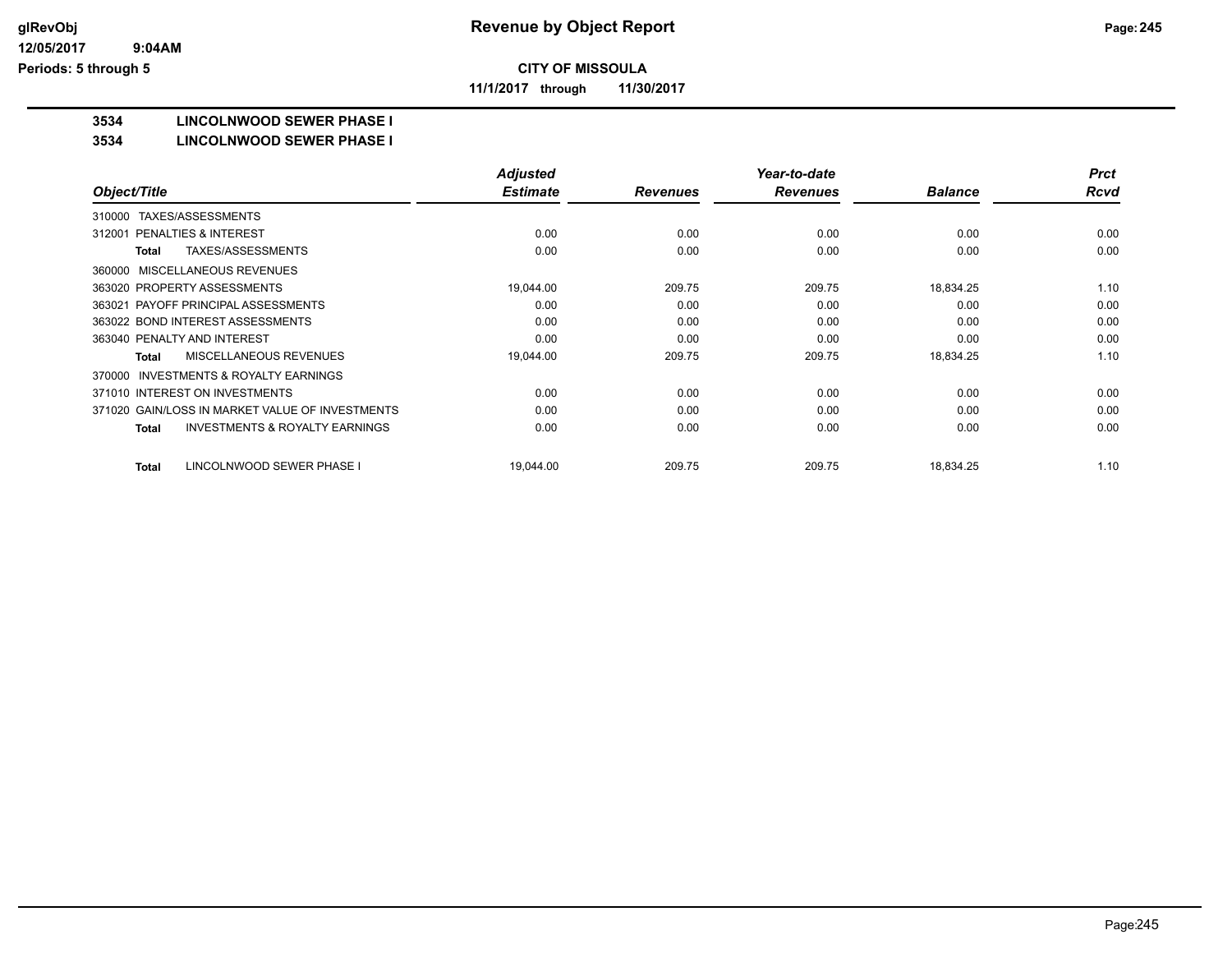**11/1/2017 through 11/30/2017**

## **3534 LINCOLNWOOD SEWER PHASE I**

| Object/Title                                              | <b>Adjusted</b><br><b>Estimate</b> | <b>Revenues</b> | Year-to-date<br><b>Revenues</b> | <b>Balance</b> | <b>Prct</b><br><b>Rcvd</b> |
|-----------------------------------------------------------|------------------------------------|-----------------|---------------------------------|----------------|----------------------------|
|                                                           |                                    |                 |                                 |                |                            |
| TAXES/ASSESSMENTS<br>310000                               |                                    |                 |                                 |                |                            |
| 312001 PENALTIES & INTEREST                               | 0.00                               | 0.00            | 0.00                            | 0.00           | 0.00                       |
| TAXES/ASSESSMENTS<br>Total                                | 0.00                               | 0.00            | 0.00                            | 0.00           | 0.00                       |
| 360000 MISCELLANEOUS REVENUES                             |                                    |                 |                                 |                |                            |
| 363020 PROPERTY ASSESSMENTS                               | 19,044.00                          | 209.75          | 209.75                          | 18,834.25      | 1.10                       |
| 363021 PAYOFF PRINCIPAL ASSESSMENTS                       | 0.00                               | 0.00            | 0.00                            | 0.00           | 0.00                       |
| 363022 BOND INTEREST ASSESSMENTS                          | 0.00                               | 0.00            | 0.00                            | 0.00           | 0.00                       |
| 363040 PENALTY AND INTEREST                               | 0.00                               | 0.00            | 0.00                            | 0.00           | 0.00                       |
| MISCELLANEOUS REVENUES<br>Total                           | 19,044.00                          | 209.75          | 209.75                          | 18,834.25      | 1.10                       |
| <b>INVESTMENTS &amp; ROYALTY EARNINGS</b><br>370000       |                                    |                 |                                 |                |                            |
| 371010 INTEREST ON INVESTMENTS                            | 0.00                               | 0.00            | 0.00                            | 0.00           | 0.00                       |
| 371020 GAIN/LOSS IN MARKET VALUE OF INVESTMENT            | 0.00                               | 0.00            | 0.00                            | 0.00           | 0.00                       |
| <b>INVESTMENTS &amp; ROYALTY EARNINGS</b><br><b>Total</b> | 0.00                               | 0.00            | 0.00                            | 0.00           | 0.00                       |
| LINCOLNWOOD SEWER PHASE I<br><b>Total</b>                 | 19,044.00                          | 209.75          | 209.75                          | 18,834.25      | 1.10                       |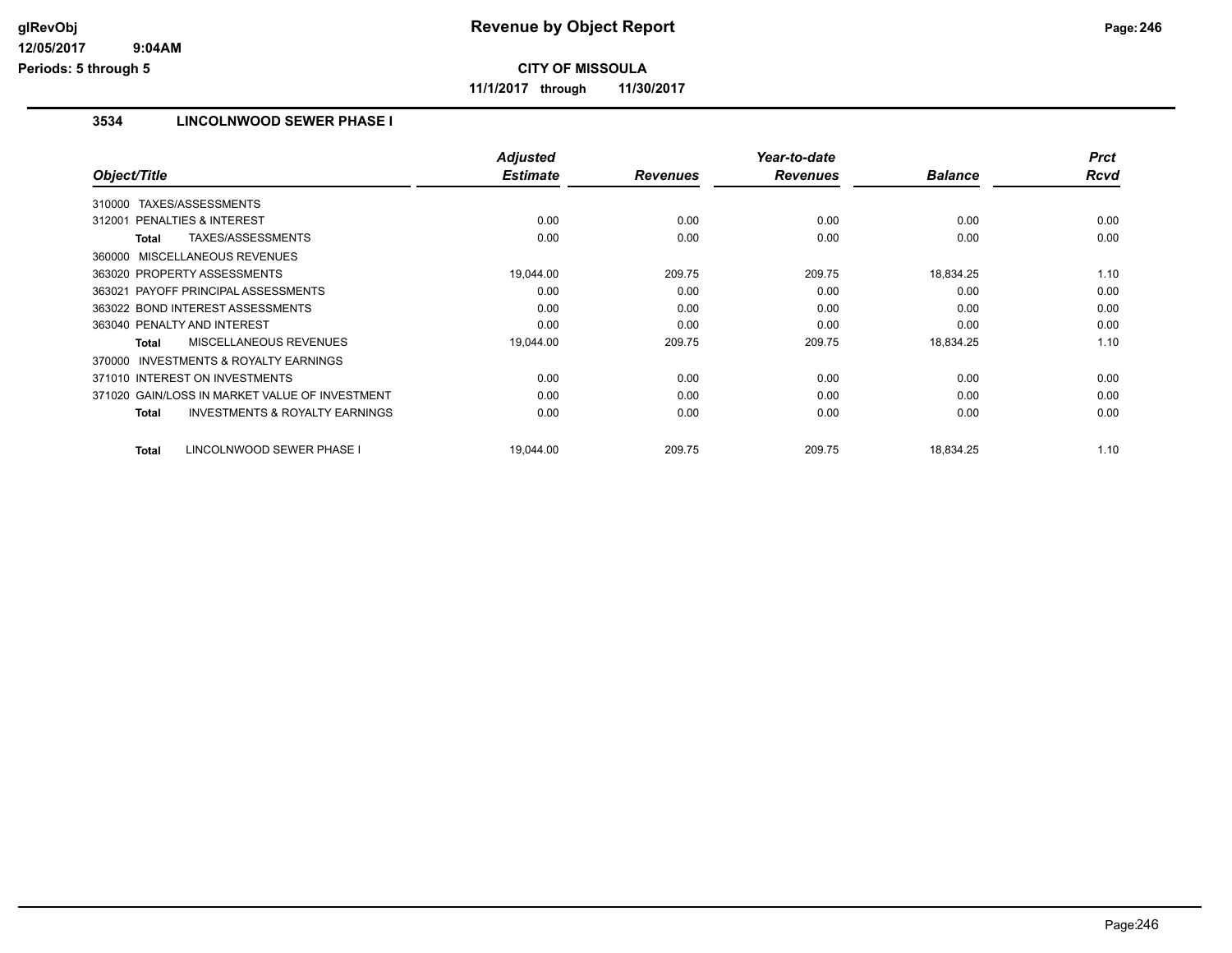**11/1/2017 through 11/30/2017**

## **3535 SLANT STREET TRAFFIC CALMING**

### **3535 SLANT STREET TRAFFIC CALMING**

|                                                           | <b>Adjusted</b> |                 | Year-to-date    |                | <b>Prct</b> |
|-----------------------------------------------------------|-----------------|-----------------|-----------------|----------------|-------------|
| Object/Title                                              | <b>Estimate</b> | <b>Revenues</b> | <b>Revenues</b> | <b>Balance</b> | Rcvd        |
| TAXES/ASSESSMENTS<br>310000                               |                 |                 |                 |                |             |
| PENALTIES & INTEREST<br>312001                            | 0.00            | 0.00            | 0.00            | 0.00           | 0.00        |
| TAXES/ASSESSMENTS<br>Total                                | 0.00            | 0.00            | 0.00            | 0.00           | 0.00        |
| MISCELLANEOUS REVENUES<br>360000                          |                 |                 |                 |                |             |
| 360010 MISCELLANEOUS                                      | 0.00            | 0.00            | 0.00            | 0.00           | 0.00        |
| 363020 PROPERTY ASSESSMENTS                               | 0.00            | 0.00            | 0.00            | 0.00           | 0.00        |
| 363021 PAYOFF PRINCIPAL ASSESSMENTS                       | 0.00            | 0.00            | 0.00            | 0.00           | 0.00        |
| 363022 BOND INTEREST ASSESSMENTS                          | 0.00            | 0.00            | 0.00            | 0.00           | 0.00        |
| 363040 PENALTY AND INTEREST                               | 0.00            | 0.00            | 0.00            | 0.00           | 0.00        |
| <b>MISCELLANEOUS REVENUES</b><br>Total                    | 0.00            | 0.00            | 0.00            | 0.00           | 0.00        |
| <b>INVESTMENTS &amp; ROYALTY EARNINGS</b><br>370000       |                 |                 |                 |                |             |
| 371010 INTEREST ON INVESTMENTS                            | 0.00            | 0.00            | 0.00            | 0.00           | 0.00        |
| 371020 GAIN/LOSS IN MARKET VALUE OF INVESTMENTS           | 0.00            | 0.00            | 0.00            | 0.00           | 0.00        |
| <b>INVESTMENTS &amp; ROYALTY EARNINGS</b><br><b>Total</b> | 0.00            | 0.00            | 0.00            | 0.00           | 0.00        |
| OTHER FINANCING SOURCES<br>380000                         |                 |                 |                 |                |             |
| 383000 OPERATING TRANSFERS                                | 0.00            | 0.00            | 0.00            | 0.00           | 0.00        |
| OTHER FINANCING SOURCES<br>Total                          | 0.00            | 0.00            | 0.00            | 0.00           | 0.00        |
| SLANT STREET TRAFFIC CALMING<br><b>Total</b>              | 0.00            | 0.00            | 0.00            | 0.00           | 0.00        |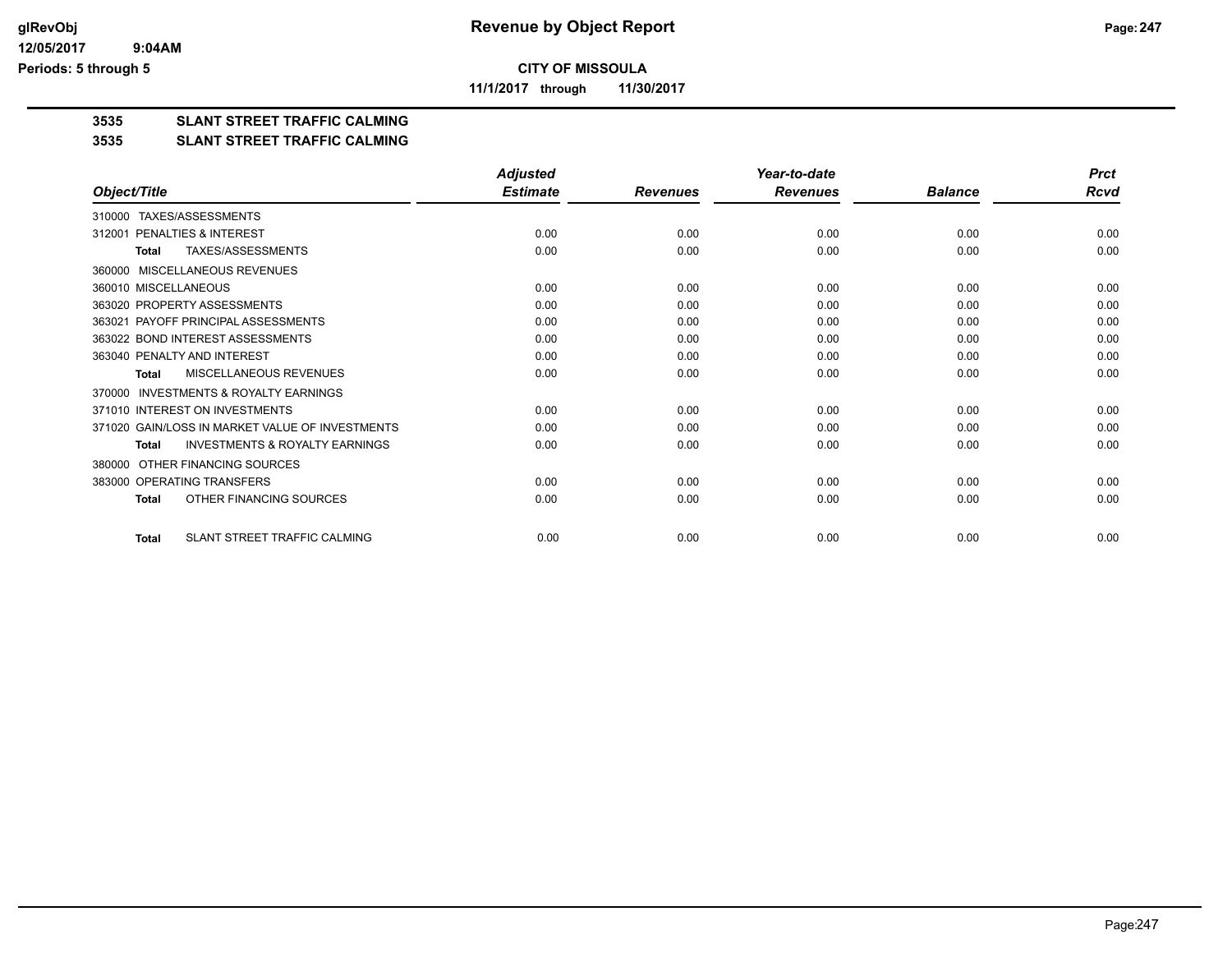**11/1/2017 through 11/30/2017**

## **3535 SLANT STREET TRAFFIC CALMING**

|                                                           | <b>Adjusted</b> |                 | Year-to-date    |                | <b>Prct</b> |
|-----------------------------------------------------------|-----------------|-----------------|-----------------|----------------|-------------|
| Object/Title                                              | <b>Estimate</b> | <b>Revenues</b> | <b>Revenues</b> | <b>Balance</b> | Rcvd        |
| 310000 TAXES/ASSESSMENTS                                  |                 |                 |                 |                |             |
| PENALTIES & INTEREST<br>312001                            | 0.00            | 0.00            | 0.00            | 0.00           | 0.00        |
| TAXES/ASSESSMENTS<br><b>Total</b>                         | 0.00            | 0.00            | 0.00            | 0.00           | 0.00        |
| 360000 MISCELLANEOUS REVENUES                             |                 |                 |                 |                |             |
| 360010 MISCELLANEOUS                                      | 0.00            | 0.00            | 0.00            | 0.00           | 0.00        |
| 363020 PROPERTY ASSESSMENTS                               | 0.00            | 0.00            | 0.00            | 0.00           | 0.00        |
| 363021 PAYOFF PRINCIPAL ASSESSMENTS                       | 0.00            | 0.00            | 0.00            | 0.00           | 0.00        |
| 363022 BOND INTEREST ASSESSMENTS                          | 0.00            | 0.00            | 0.00            | 0.00           | 0.00        |
| 363040 PENALTY AND INTEREST                               | 0.00            | 0.00            | 0.00            | 0.00           | 0.00        |
| MISCELLANEOUS REVENUES<br><b>Total</b>                    | 0.00            | 0.00            | 0.00            | 0.00           | 0.00        |
| <b>INVESTMENTS &amp; ROYALTY EARNINGS</b><br>370000       |                 |                 |                 |                |             |
| 371010 INTEREST ON INVESTMENTS                            | 0.00            | 0.00            | 0.00            | 0.00           | 0.00        |
| 371020 GAIN/LOSS IN MARKET VALUE OF INVESTMENT            | 0.00            | 0.00            | 0.00            | 0.00           | 0.00        |
| <b>INVESTMENTS &amp; ROYALTY EARNINGS</b><br><b>Total</b> | 0.00            | 0.00            | 0.00            | 0.00           | 0.00        |
| OTHER FINANCING SOURCES<br>380000                         |                 |                 |                 |                |             |
| 383000 OPERATING TRANSFERS                                | 0.00            | 0.00            | 0.00            | 0.00           | 0.00        |
| OTHER FINANCING SOURCES<br><b>Total</b>                   | 0.00            | 0.00            | 0.00            | 0.00           | 0.00        |
| SLANT STREET TRAFFIC CALMING<br><b>Total</b>              | 0.00            | 0.00            | 0.00            | 0.00           | 0.00        |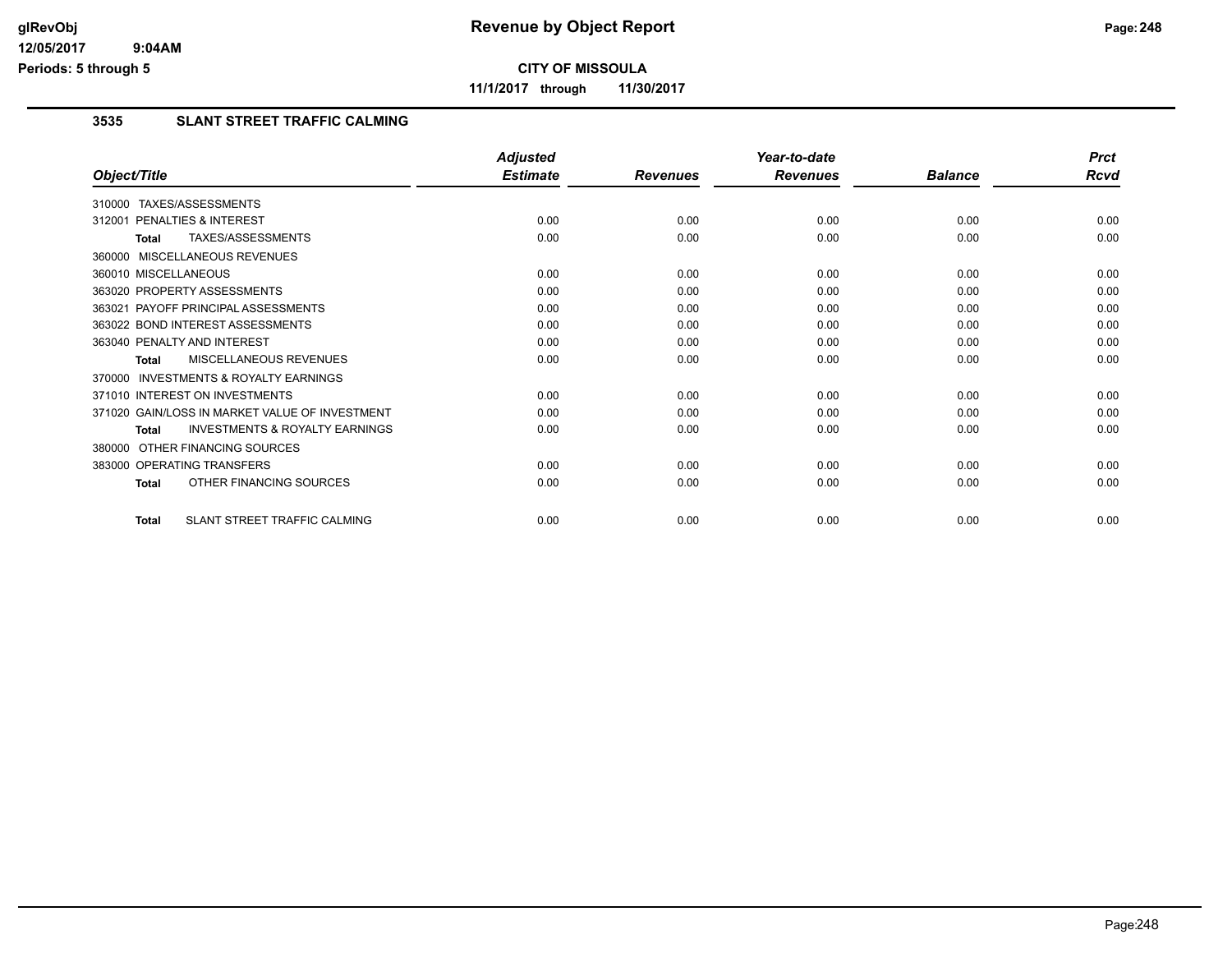**11/1/2017 through 11/30/2017**

## **3536 LINCOLNWOOD SEWER PHASE II**

#### **3536 LINCOLNWOOD SEWER PHASE II**

|                                                     | <b>Adjusted</b> |                 | Year-to-date    |                | <b>Prct</b> |
|-----------------------------------------------------|-----------------|-----------------|-----------------|----------------|-------------|
| Object/Title                                        | <b>Estimate</b> | <b>Revenues</b> | <b>Revenues</b> | <b>Balance</b> | Rcvd        |
| TAXES/ASSESSMENTS<br>310000                         |                 |                 |                 |                |             |
| PENALTIES & INTEREST<br>312001                      | 0.00            | 0.00            | 0.00            | 0.00           | 0.00        |
| TAXES/ASSESSMENTS<br>Total                          | 0.00            | 0.00            | 0.00            | 0.00           | 0.00        |
| 360000 MISCELLANEOUS REVENUES                       |                 |                 |                 |                |             |
| 363020 PROPERTY ASSESSMENTS                         | 30.719.00       | 444.52          | 444.52          | 30,274.48      | 1.45        |
| 363021 PAYOFF PRINCIPAL ASSESSMENTS                 | 0.00            | 0.00            | 0.00            | 0.00           | 0.00        |
| 363022 BOND INTEREST ASSESSMENTS                    | 0.00            | 0.00            | 0.00            | 0.00           | 0.00        |
| 363040 PENALTY AND INTEREST                         | 0.00            | 0.00            | 0.00            | 0.00           | 0.00        |
| <b>MISCELLANEOUS REVENUES</b><br>Total              | 30,719.00       | 444.52          | 444.52          | 30,274.48      | 1.45        |
| <b>INVESTMENTS &amp; ROYALTY EARNINGS</b><br>370000 |                 |                 |                 |                |             |
| 371010 INTEREST ON INVESTMENTS                      | 0.00            | 0.00            | 0.00            | 0.00           | 0.00        |
| 371020 GAIN/LOSS IN MARKET VALUE OF INVESTMENTS     | 0.00            | 0.00            | 0.00            | 0.00           | 0.00        |
| <b>INVESTMENTS &amp; ROYALTY EARNINGS</b><br>Total  | 0.00            | 0.00            | 0.00            | 0.00           | 0.00        |
| LINCOLNWOOD SEWER PHASE II<br><b>Total</b>          | 30,719.00       | 444.52          | 444.52          | 30,274.48      | 1.45        |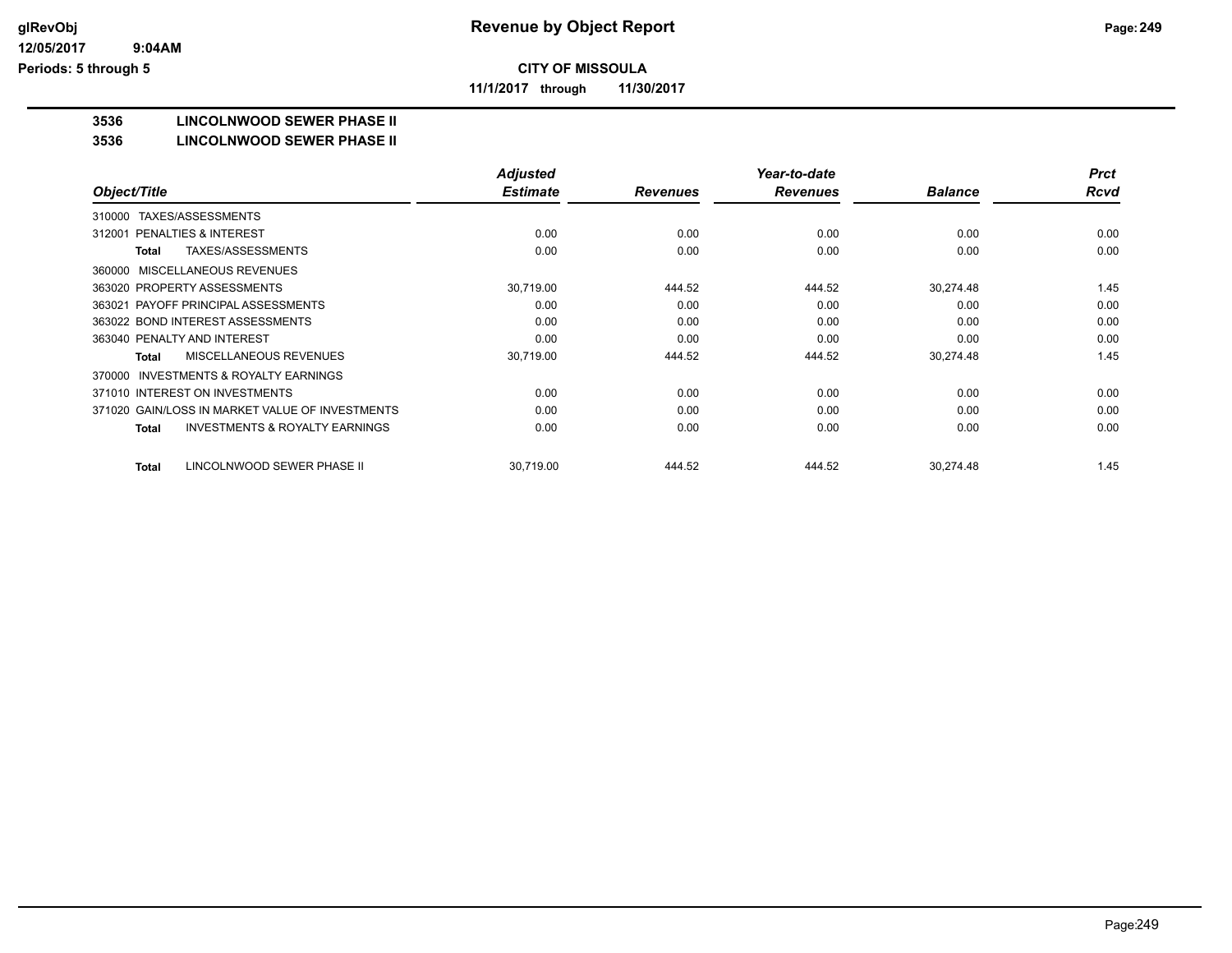**11/1/2017 through 11/30/2017**

## **3536 LINCOLNWOOD SEWER PHASE II**

|                                                     | <b>Adjusted</b> |                 | Year-to-date    |                | <b>Prct</b> |
|-----------------------------------------------------|-----------------|-----------------|-----------------|----------------|-------------|
| Object/Title                                        | <b>Estimate</b> | <b>Revenues</b> | <b>Revenues</b> | <b>Balance</b> | <b>Rcvd</b> |
| TAXES/ASSESSMENTS<br>310000                         |                 |                 |                 |                |             |
| 312001 PENALTIES & INTEREST                         | 0.00            | 0.00            | 0.00            | 0.00           | 0.00        |
| TAXES/ASSESSMENTS<br>Total                          | 0.00            | 0.00            | 0.00            | 0.00           | 0.00        |
| 360000 MISCELLANEOUS REVENUES                       |                 |                 |                 |                |             |
| 363020 PROPERTY ASSESSMENTS                         | 30,719.00       | 444.52          | 444.52          | 30,274.48      | 1.45        |
| 363021 PAYOFF PRINCIPAL ASSESSMENTS                 | 0.00            | 0.00            | 0.00            | 0.00           | 0.00        |
| 363022 BOND INTEREST ASSESSMENTS                    | 0.00            | 0.00            | 0.00            | 0.00           | 0.00        |
| 363040 PENALTY AND INTEREST                         | 0.00            | 0.00            | 0.00            | 0.00           | 0.00        |
| MISCELLANEOUS REVENUES<br><b>Total</b>              | 30,719.00       | 444.52          | 444.52          | 30,274.48      | 1.45        |
| <b>INVESTMENTS &amp; ROYALTY EARNINGS</b><br>370000 |                 |                 |                 |                |             |
| 371010 INTEREST ON INVESTMENTS                      | 0.00            | 0.00            | 0.00            | 0.00           | 0.00        |
| 371020 GAIN/LOSS IN MARKET VALUE OF INVESTMENT      | 0.00            | 0.00            | 0.00            | 0.00           | 0.00        |
| <b>INVESTMENTS &amp; ROYALTY EARNINGS</b><br>Total  | 0.00            | 0.00            | 0.00            | 0.00           | 0.00        |
| LINCOLNWOOD SEWER PHASE II<br><b>Total</b>          | 30,719.00       | 444.52          | 444.52          | 30.274.48      | 1.45        |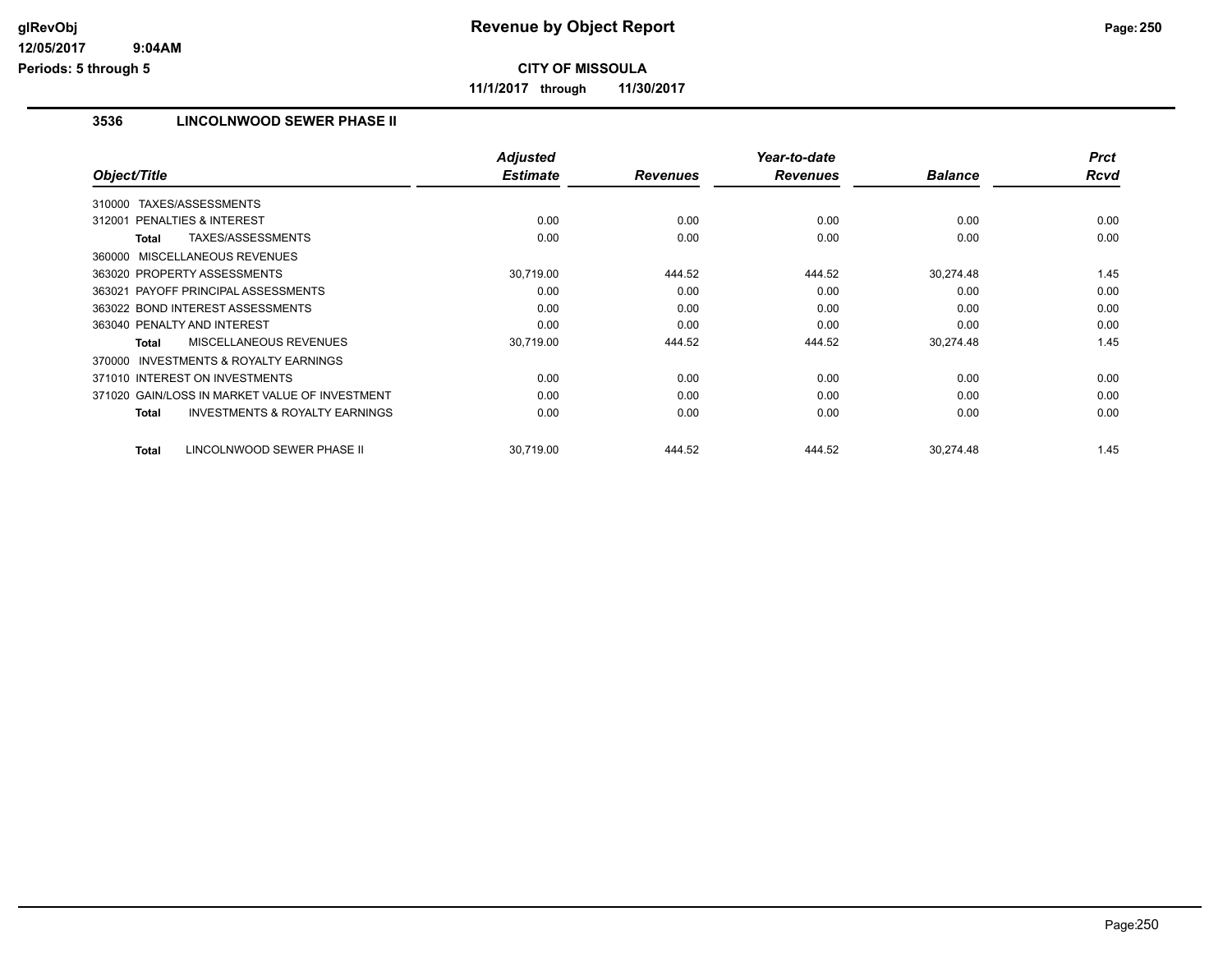**11/1/2017 through 11/30/2017**

### **3539 SOUTH 4TH STREET W TRAFFIC**

#### **3539 SOUTH 4TH STREET W TRAFFIC**

|                                                           | <b>Adjusted</b> |                 | Year-to-date    |                | <b>Prct</b> |
|-----------------------------------------------------------|-----------------|-----------------|-----------------|----------------|-------------|
| Object/Title                                              | <b>Estimate</b> | <b>Revenues</b> | <b>Revenues</b> | <b>Balance</b> | Rcvd        |
| TAXES/ASSESSMENTS<br>310000                               |                 |                 |                 |                |             |
| PENALTIES & INTEREST<br>312001                            | 0.00            | 0.00            | 0.00            | 0.00           | 0.00        |
| TAXES/ASSESSMENTS<br><b>Total</b>                         | 0.00            | 0.00            | 0.00            | 0.00           | 0.00        |
| MISCELLANEOUS REVENUES<br>360000                          |                 |                 |                 |                |             |
| 360010 MISCELLANEOUS                                      | 0.00            | 0.00            | 0.00            | 0.00           | 0.00        |
| 363020 PROPERTY ASSESSMENTS                               | 0.00            | 0.00            | 0.00            | 0.00           | 0.00        |
| 363021 PAYOFF PRINCIPAL ASSESSMENTS                       | 0.00            | 0.00            | 0.00            | 0.00           | 0.00        |
| 363022 BOND INTEREST ASSESSMENTS                          | 0.00            | 0.00            | 0.00            | 0.00           | 0.00        |
| 363040 PENALTY AND INTEREST                               | 0.00            | 0.00            | 0.00            | 0.00           | 0.00        |
| MISCELLANEOUS REVENUES<br><b>Total</b>                    | 0.00            | 0.00            | 0.00            | 0.00           | 0.00        |
| <b>INVESTMENTS &amp; ROYALTY EARNINGS</b><br>370000       |                 |                 |                 |                |             |
| 371010 INTEREST ON INVESTMENTS                            | 0.00            | 0.00            | 0.00            | 0.00           | 0.00        |
| 371020 GAIN/LOSS IN MARKET VALUE OF INVESTMENTS           | 0.00            | 0.00            | 0.00            | 0.00           | 0.00        |
| <b>INVESTMENTS &amp; ROYALTY EARNINGS</b><br><b>Total</b> | 0.00            | 0.00            | 0.00            | 0.00           | 0.00        |
| OTHER FINANCING SOURCES<br>380000                         |                 |                 |                 |                |             |
| 383000 OPERATING TRANSFERS                                | 0.00            | 0.00            | 0.00            | 0.00           | 0.00        |
| OTHER FINANCING SOURCES<br><b>Total</b>                   | 0.00            | 0.00            | 0.00            | 0.00           | 0.00        |
| SOUTH 4TH STREET W TRAFFIC<br><b>Total</b>                | 0.00            | 0.00            | 0.00            | 0.00           | 0.00        |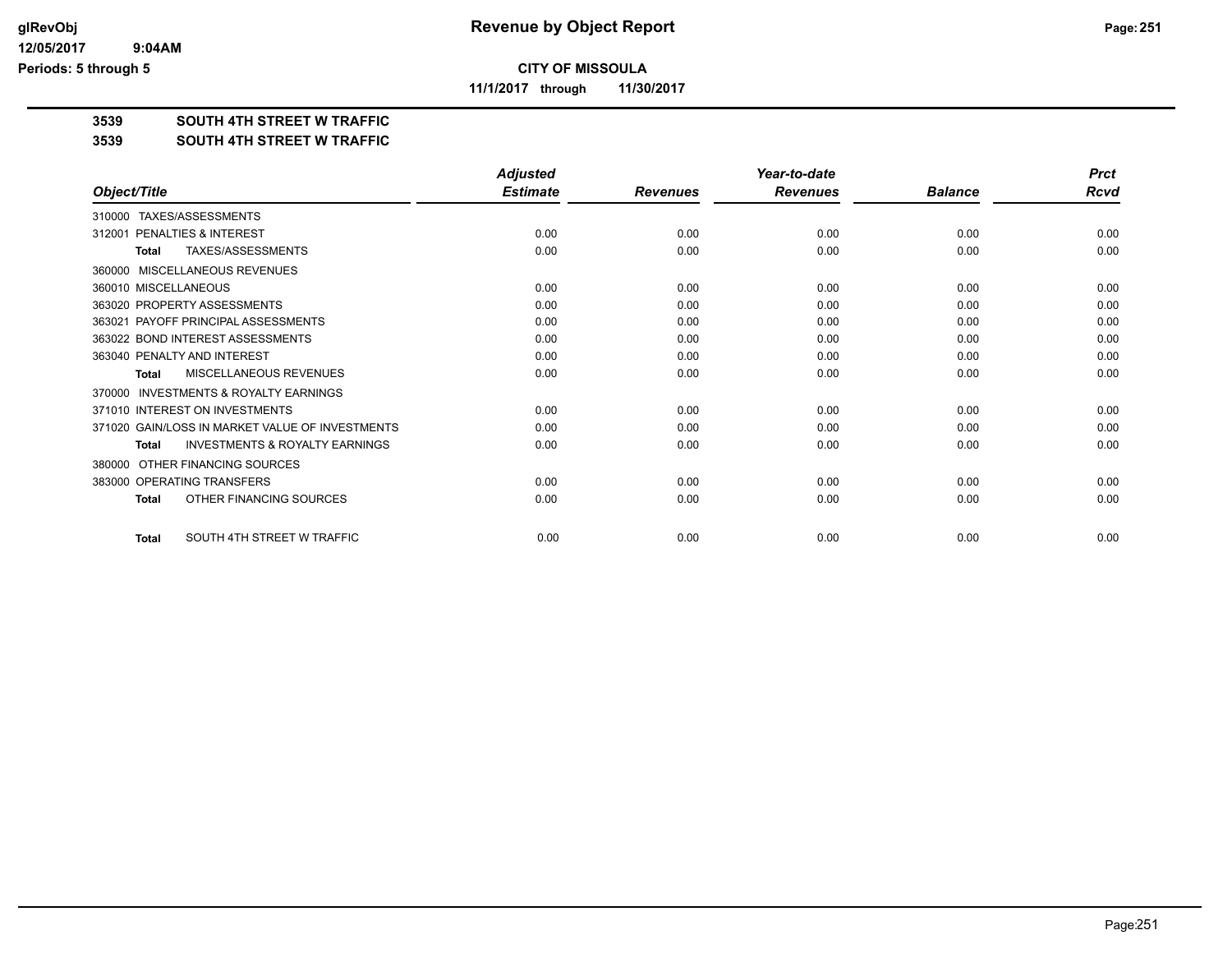**11/1/2017 through 11/30/2017**

## **3539 SOUTH 4TH STREET W TRAFFIC**

|                                                           | <b>Adjusted</b> |                 | Year-to-date    |                | <b>Prct</b> |
|-----------------------------------------------------------|-----------------|-----------------|-----------------|----------------|-------------|
| Object/Title                                              | <b>Estimate</b> | <b>Revenues</b> | <b>Revenues</b> | <b>Balance</b> | <b>Rcvd</b> |
| 310000 TAXES/ASSESSMENTS                                  |                 |                 |                 |                |             |
| 312001 PENALTIES & INTEREST                               | 0.00            | 0.00            | 0.00            | 0.00           | 0.00        |
| TAXES/ASSESSMENTS<br><b>Total</b>                         | 0.00            | 0.00            | 0.00            | 0.00           | 0.00        |
| 360000 MISCELLANEOUS REVENUES                             |                 |                 |                 |                |             |
| 360010 MISCELLANEOUS                                      | 0.00            | 0.00            | 0.00            | 0.00           | 0.00        |
| 363020 PROPERTY ASSESSMENTS                               | 0.00            | 0.00            | 0.00            | 0.00           | 0.00        |
| 363021 PAYOFF PRINCIPAL ASSESSMENTS                       | 0.00            | 0.00            | 0.00            | 0.00           | 0.00        |
| 363022 BOND INTEREST ASSESSMENTS                          | 0.00            | 0.00            | 0.00            | 0.00           | 0.00        |
| 363040 PENALTY AND INTEREST                               | 0.00            | 0.00            | 0.00            | 0.00           | 0.00        |
| MISCELLANEOUS REVENUES<br><b>Total</b>                    | 0.00            | 0.00            | 0.00            | 0.00           | 0.00        |
| INVESTMENTS & ROYALTY EARNINGS<br>370000                  |                 |                 |                 |                |             |
| 371010 INTEREST ON INVESTMENTS                            | 0.00            | 0.00            | 0.00            | 0.00           | 0.00        |
| 371020 GAIN/LOSS IN MARKET VALUE OF INVESTMENT            | 0.00            | 0.00            | 0.00            | 0.00           | 0.00        |
| <b>INVESTMENTS &amp; ROYALTY EARNINGS</b><br><b>Total</b> | 0.00            | 0.00            | 0.00            | 0.00           | 0.00        |
| OTHER FINANCING SOURCES<br>380000                         |                 |                 |                 |                |             |
| 383000 OPERATING TRANSFERS                                | 0.00            | 0.00            | 0.00            | 0.00           | 0.00        |
| OTHER FINANCING SOURCES<br><b>Total</b>                   | 0.00            | 0.00            | 0.00            | 0.00           | 0.00        |
| SOUTH 4TH STREET W TRAFFIC<br><b>Total</b>                | 0.00            | 0.00            | 0.00            | 0.00           | 0.00        |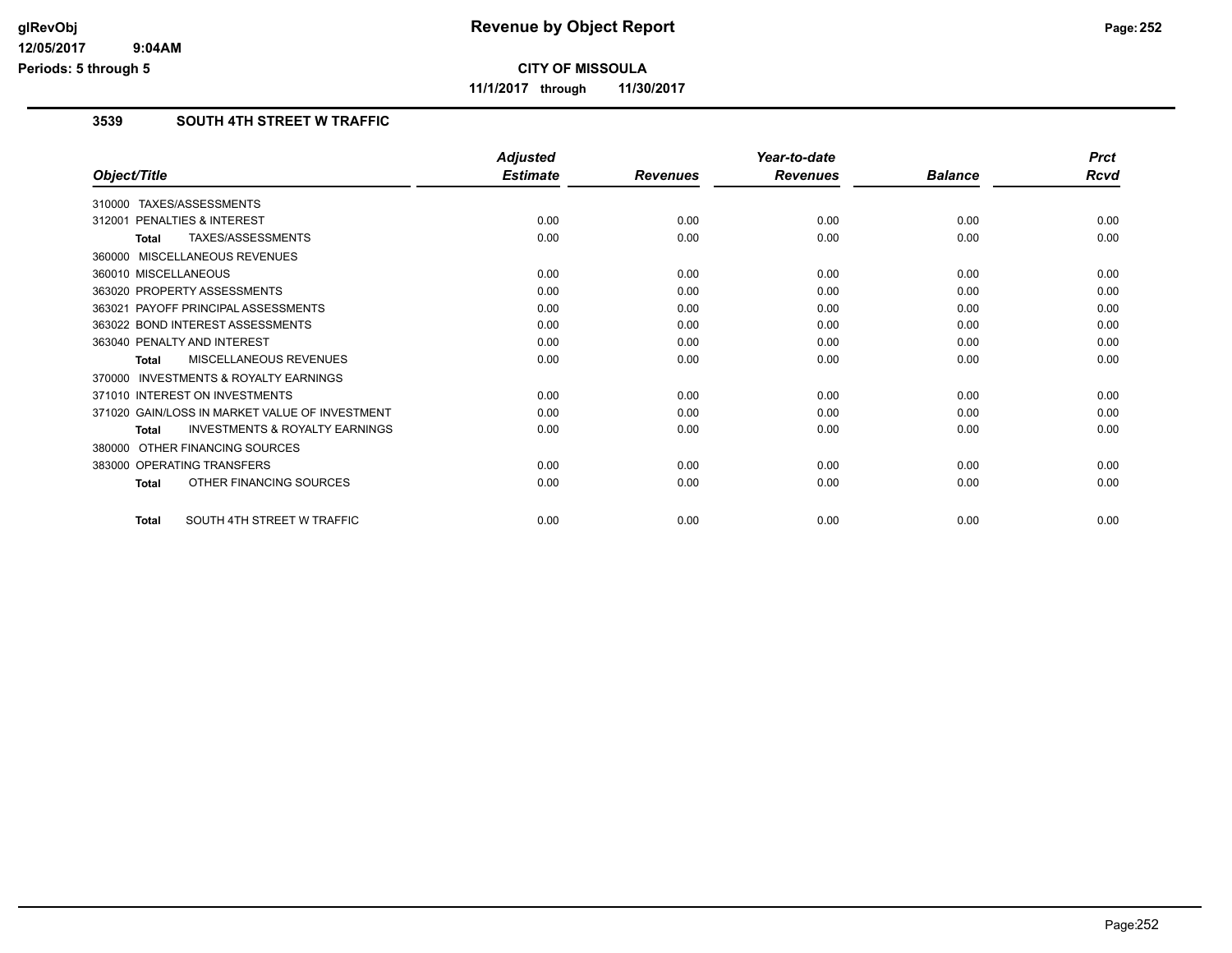**11/1/2017 through 11/30/2017**

**3540 SID 540 DEBT SERVICE FUND**

**3540 SID 540 DEBT SERVICE FUND**

|                                                    | <b>Adjusted</b> |                 | Year-to-date    |                | <b>Prct</b> |
|----------------------------------------------------|-----------------|-----------------|-----------------|----------------|-------------|
| Object/Title                                       | <b>Estimate</b> | <b>Revenues</b> | <b>Revenues</b> | <b>Balance</b> | <b>Rcvd</b> |
| 360000 MISCELLANEOUS REVENUES                      |                 |                 |                 |                |             |
| 360010 MISCELLANEOUS                               | 11.316.00       | 0.00            | 0.00            | 11.316.00      | 0.00        |
| 363020 PROPERTY ASSESSMENTS                        | 118,065.00      | 1.482.64        | 1.482.64        | 116.582.36     | 1.26        |
| 363021 PAYOFF PRINCIPAL ASSESSMENTS                | 0.00            | 0.00            | 969.06          | $-969.06$      | 0.00        |
| 363040 PENALTY AND INTEREST                        | 0.00            | 0.00            | $-18.51$        | 18.51          | 0.00        |
| <b>MISCELLANEOUS REVENUES</b><br>Total             | 129,381.00      | 1,482.64        | 2.433.19        | 126.947.81     | 1.88        |
| INVESTMENTS & ROYALTY EARNINGS<br>370000           |                 |                 |                 |                |             |
| 371010 INTEREST ON INVESTMENTS                     | 0.00            | 0.00            | 0.00            | 0.00           | 0.00        |
| 371500 INTEREST ON INTERFUND LOAN                  | 0.00            | 0.00            | 0.00            | 0.00           | 0.00        |
| <b>INVESTMENTS &amp; ROYALTY EARNINGS</b><br>Total | 0.00            | 0.00            | 0.00            | 0.00           | 0.00        |
| SID 540 DEBT SERVICE FUND<br><b>Total</b>          | 129.381.00      | 1.482.64        | 2.433.19        | 126.947.81     | 1.88        |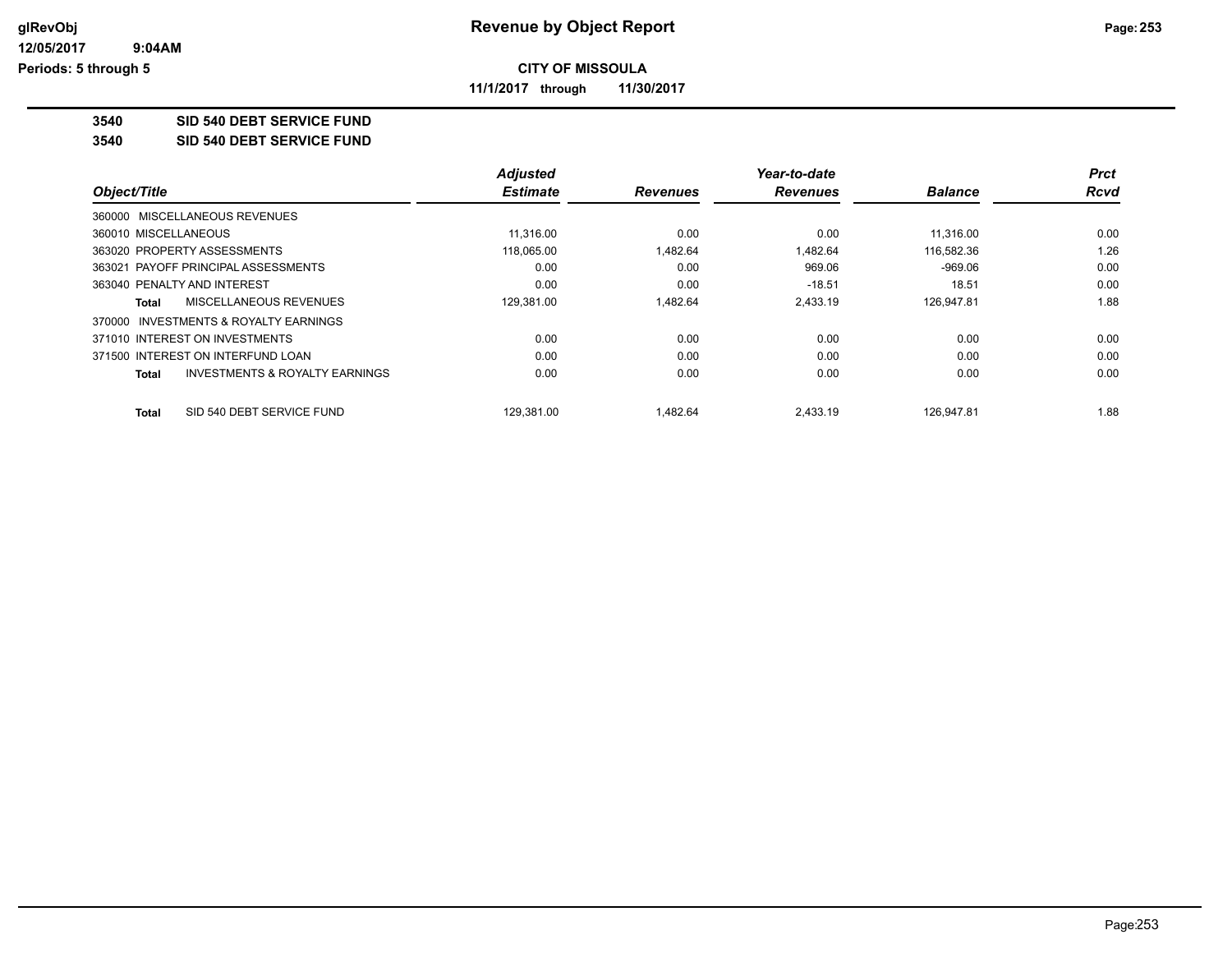**11/1/2017 through 11/30/2017**

#### **3540 SID 540 DEBT SERVICE FUND**

|                                                     | <b>Adjusted</b> |                 | Year-to-date    |                | <b>Prct</b> |
|-----------------------------------------------------|-----------------|-----------------|-----------------|----------------|-------------|
| Object/Title                                        | <b>Estimate</b> | <b>Revenues</b> | <b>Revenues</b> | <b>Balance</b> | <b>Rcvd</b> |
| 360000 MISCELLANEOUS REVENUES                       |                 |                 |                 |                |             |
| 360010 MISCELLANEOUS                                | 11.316.00       | 0.00            | 0.00            | 11.316.00      | 0.00        |
| 363020 PROPERTY ASSESSMENTS                         | 118.065.00      | 1.482.64        | 1.482.64        | 116.582.36     | 1.26        |
| 363021 PAYOFF PRINCIPAL ASSESSMENTS                 | 0.00            | 0.00            | 969.06          | $-969.06$      | 0.00        |
| 363040 PENALTY AND INTEREST                         | 0.00            | 0.00            | $-18.51$        | 18.51          | 0.00        |
| <b>MISCELLANEOUS REVENUES</b><br>Total              | 129,381.00      | 1,482.64        | 2.433.19        | 126,947.81     | 1.88        |
| <b>INVESTMENTS &amp; ROYALTY EARNINGS</b><br>370000 |                 |                 |                 |                |             |
| 371010 INTEREST ON INVESTMENTS                      | 0.00            | 0.00            | 0.00            | 0.00           | 0.00        |
| 371500 INTEREST ON INTERFUND LOAN                   | 0.00            | 0.00            | 0.00            | 0.00           | 0.00        |
| <b>INVESTMENTS &amp; ROYALTY EARNINGS</b><br>Total  | 0.00            | 0.00            | 0.00            | 0.00           | 0.00        |
| SID 540 DEBT SERVICE FUND<br>Total                  | 129.381.00      | 1.482.64        | 2.433.19        | 126.947.81     | 1.88        |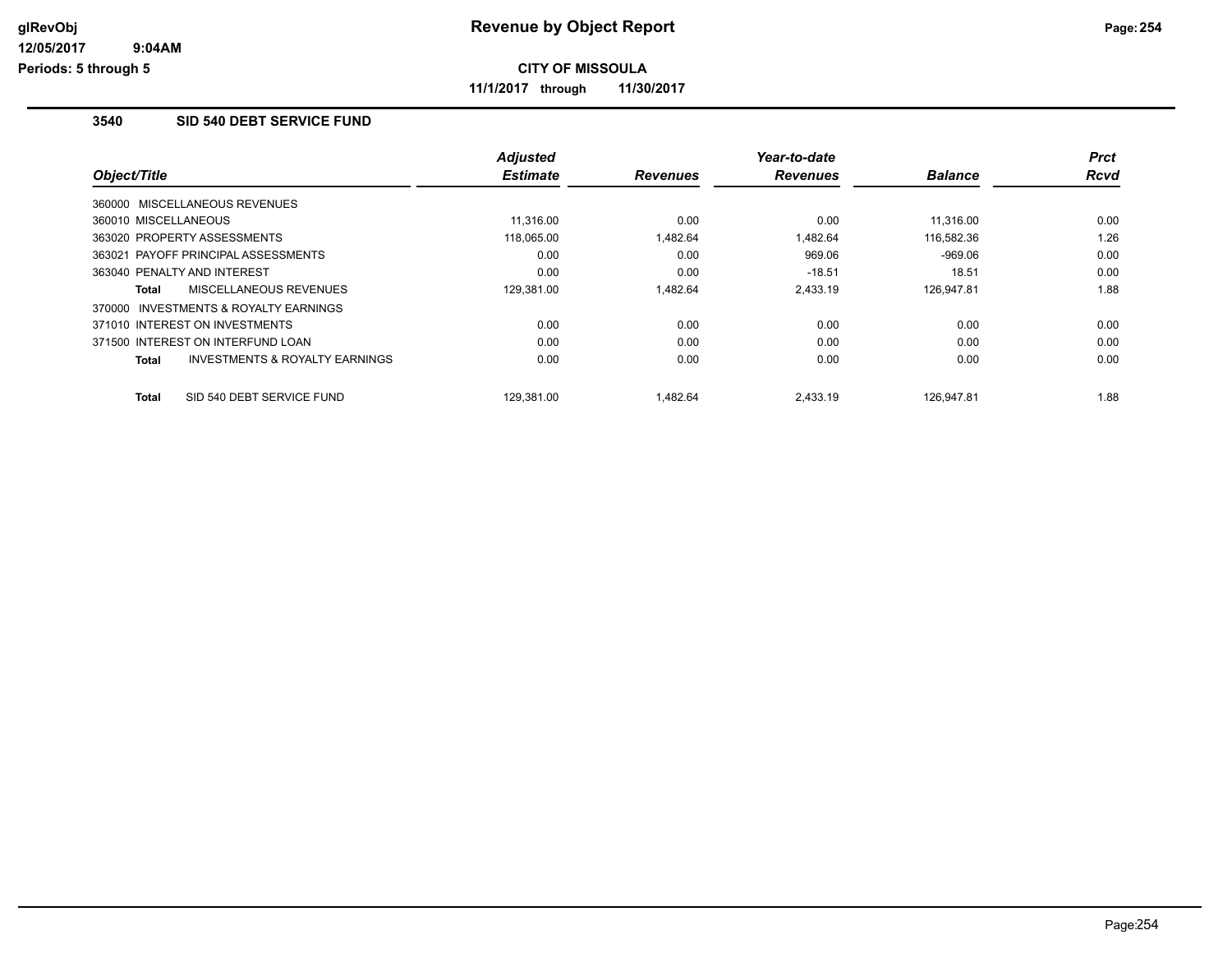**11/1/2017 through 11/30/2017**

**3541 SID 541 DEBT SERVICE**

**3541 SID 541 DEBT SERVICE**

|                                                    | <b>Adjusted</b> |                 | Year-to-date    |                | <b>Prct</b> |
|----------------------------------------------------|-----------------|-----------------|-----------------|----------------|-------------|
| Object/Title                                       | <b>Estimate</b> | <b>Revenues</b> | <b>Revenues</b> | <b>Balance</b> | <b>Rcvd</b> |
| 360000 MISCELLANEOUS REVENUES                      |                 |                 |                 |                |             |
| 363020 PROPERTY ASSESSMENTS                        | 61,918.00       | 920.48          | 920.48          | 60,997.52      | 1.49        |
| PAYOFF PRINCIPAL ASSESSMENTS<br>363021             | 0.00            | 0.00            | 633.32          | $-633.32$      | 0.00        |
| 363040 PENALTY AND INTEREST                        | 0.00            | 0.00            | 18.51           | $-18.51$       | 0.00        |
| <b>MISCELLANEOUS REVENUES</b><br>Total             | 61,918.00       | 920.48          | 1,572.31        | 60,345.69      | 2.54        |
| 370000 INVESTMENTS & ROYALTY EARNINGS              |                 |                 |                 |                |             |
| 371010 INTEREST ON INVESTMENTS                     | 0.00            | 0.00            | 0.00            | 0.00           | 0.00        |
| <b>INVESTMENTS &amp; ROYALTY EARNINGS</b><br>Total | 0.00            | 0.00            | 0.00            | 0.00           | 0.00        |
| 380000 OTHER FINANCING SOURCES                     |                 |                 |                 |                |             |
| 381030 SID BONDS PROCEEDS                          | 0.00            | 0.00            | 0.00            | 0.00           | 0.00        |
| OTHER FINANCING SOURCES<br><b>Total</b>            | 0.00            | 0.00            | 0.00            | 0.00           | 0.00        |
| SID 541 DEBT SERVICE<br>Total                      | 61.918.00       | 920.48          | 1.572.31        | 60.345.69      | 2.54        |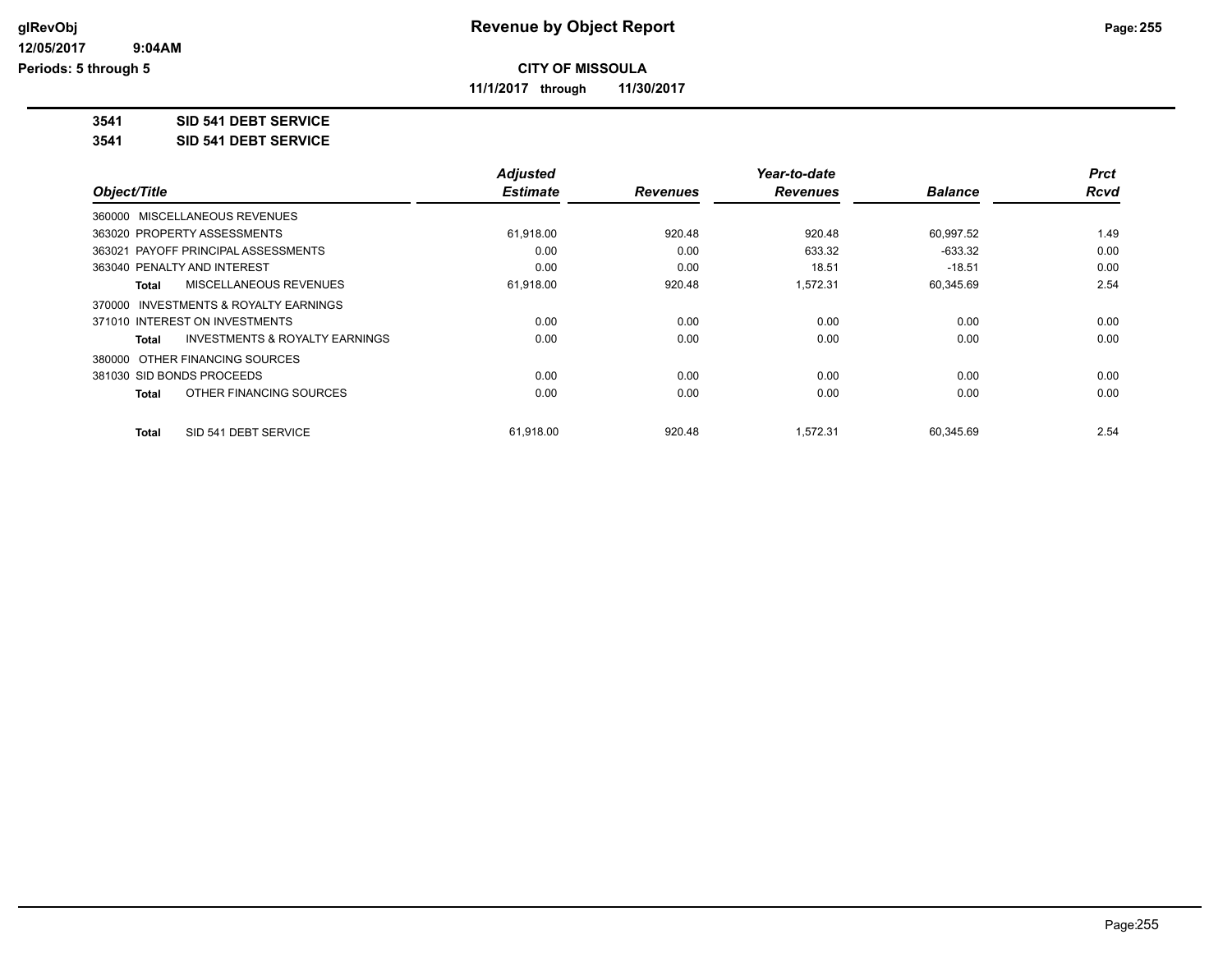**11/1/2017 through 11/30/2017**

#### **3541 SID 541 DEBT SERVICE**

| Object/Title                                        | <b>Adjusted</b><br><b>Estimate</b> | <b>Revenues</b> | Year-to-date<br><b>Revenues</b> | <b>Balance</b> | <b>Prct</b><br>Rcvd |
|-----------------------------------------------------|------------------------------------|-----------------|---------------------------------|----------------|---------------------|
|                                                     |                                    |                 |                                 |                |                     |
| 360000 MISCELLANEOUS REVENUES                       |                                    |                 |                                 |                |                     |
| 363020 PROPERTY ASSESSMENTS                         | 61,918.00                          | 920.48          | 920.48                          | 60,997.52      | 1.49                |
| 363021 PAYOFF PRINCIPAL ASSESSMENTS                 | 0.00                               | 0.00            | 633.32                          | $-633.32$      | 0.00                |
| 363040 PENALTY AND INTEREST                         | 0.00                               | 0.00            | 18.51                           | $-18.51$       | 0.00                |
| MISCELLANEOUS REVENUES<br>Total                     | 61,918.00                          | 920.48          | 1,572.31                        | 60,345.69      | 2.54                |
| <b>INVESTMENTS &amp; ROYALTY EARNINGS</b><br>370000 |                                    |                 |                                 |                |                     |
| 371010 INTEREST ON INVESTMENTS                      | 0.00                               | 0.00            | 0.00                            | 0.00           | 0.00                |
| <b>INVESTMENTS &amp; ROYALTY EARNINGS</b><br>Total  | 0.00                               | 0.00            | 0.00                            | 0.00           | 0.00                |
| 380000 OTHER FINANCING SOURCES                      |                                    |                 |                                 |                |                     |
| 381030 SID BONDS PROCEEDS                           | 0.00                               | 0.00            | 0.00                            | 0.00           | 0.00                |
| OTHER FINANCING SOURCES<br>Total                    | 0.00                               | 0.00            | 0.00                            | 0.00           | 0.00                |
| SID 541 DEBT SERVICE<br>Total                       | 61,918.00                          | 920.48          | 1,572.31                        | 60,345.69      | 2.54                |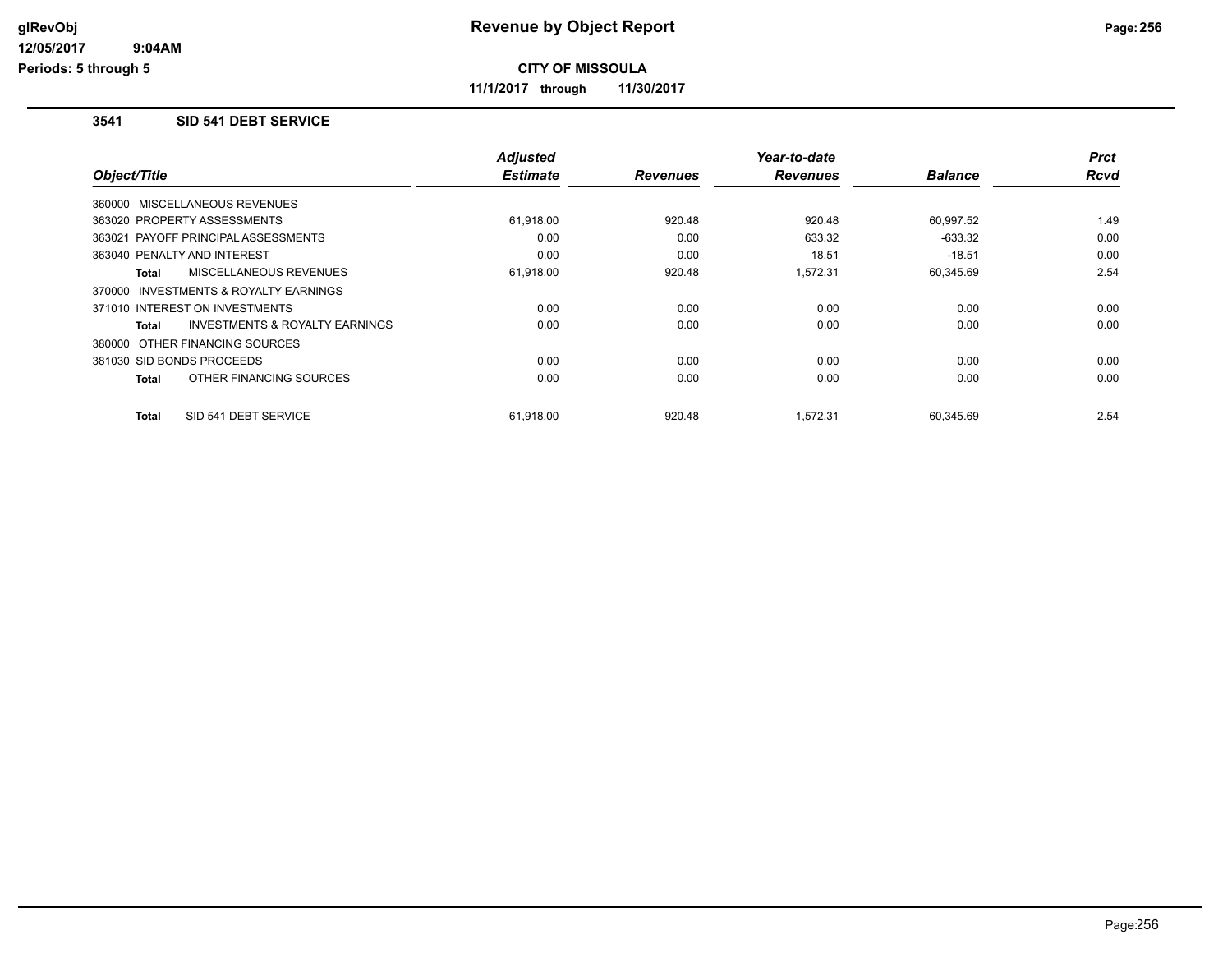**11/1/2017 through 11/30/2017**

**3543 SID 543 DEBT SERVICE**

**3543 SID 543 DEBT SERVICE**

|                                         | <b>Adjusted</b> |                 | Year-to-date    |                | <b>Prct</b> |
|-----------------------------------------|-----------------|-----------------|-----------------|----------------|-------------|
| Object/Title                            | <b>Estimate</b> | <b>Revenues</b> | <b>Revenues</b> | <b>Balance</b> | Rcvd        |
| 360000 MISCELLANEOUS REVENUES           |                 |                 |                 |                |             |
| 363020 PROPERTY ASSESSMENTS             | 0.00            | 16.96           | 16.96           | $-16.96$       | 0.00        |
| 363021 PAYOFF PRINCIPAL ASSESSMENTS     | 0.00            | 0.00            | 0.00            | 0.00           | 0.00        |
| 363040 PENALTY AND INTEREST             | 0.00            | 0.00            | 0.00            | 0.00           | 0.00        |
| MISCELLANEOUS REVENUES<br>Total         | 0.00            | 16.96           | 16.96           | $-16.96$       | 0.00        |
| 370000 INVESTMENTS & ROYALTY EARNINGS   |                 |                 |                 |                |             |
| 371010 INTEREST ON INVESTMENTS          | 0.00            | 0.00            | 0.00            | 0.00           | 0.00        |
| INVESTMENTS & ROYALTY EARNINGS<br>Total | 0.00            | 0.00            | 0.00            | 0.00           | 0.00        |
| SID 543 DEBT SERVICE<br><b>Total</b>    | 0.00            | 16.96           | 16.96           | $-16.96$       | 0.00        |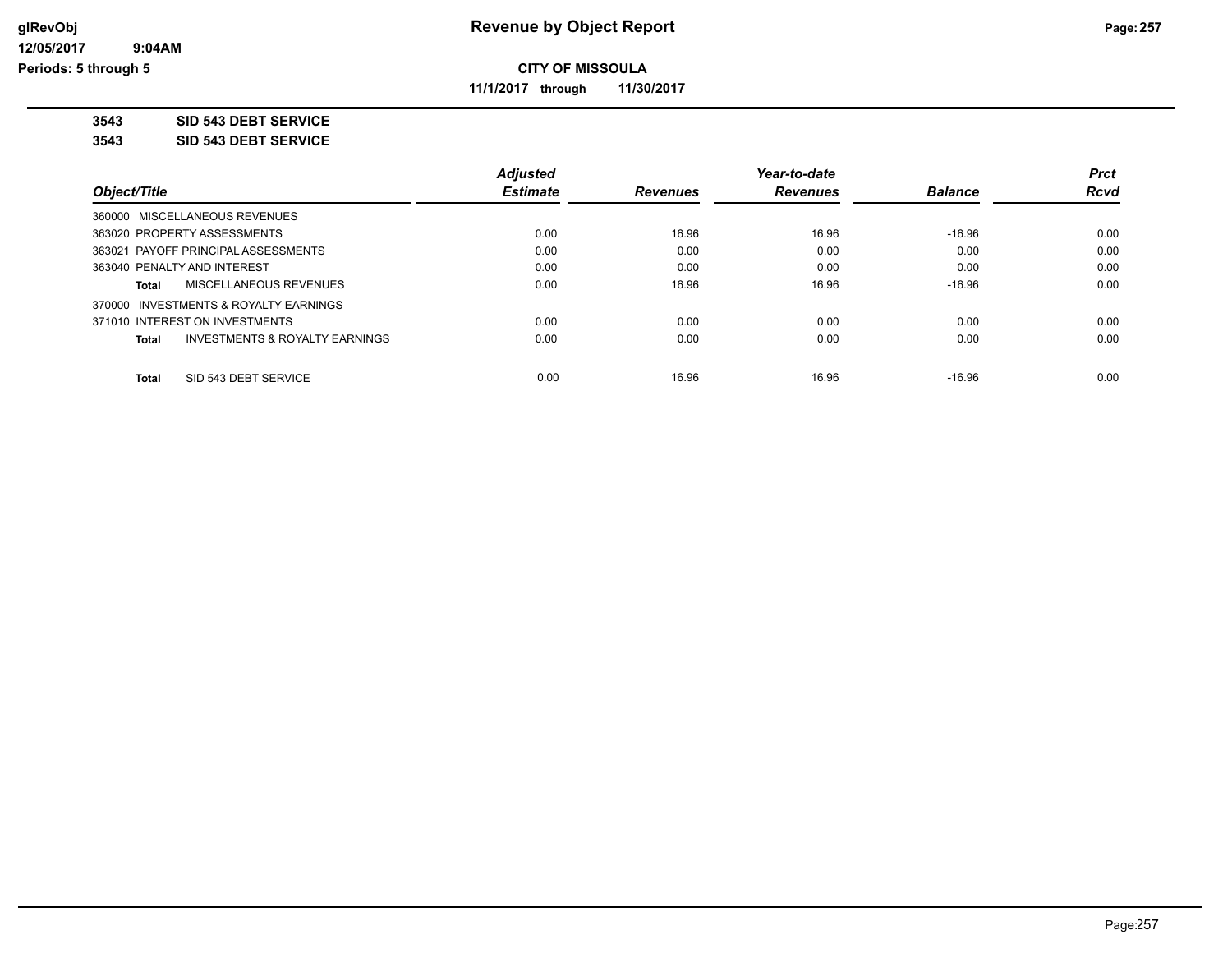**11/1/2017 through 11/30/2017**

#### **3543 SID 543 DEBT SERVICE**

|                             |                                       | <b>Adjusted</b> |                 | Year-to-date    |                | <b>Prct</b> |
|-----------------------------|---------------------------------------|-----------------|-----------------|-----------------|----------------|-------------|
| Object/Title                |                                       | <b>Estimate</b> | <b>Revenues</b> | <b>Revenues</b> | <b>Balance</b> | Rcvd        |
|                             | 360000 MISCELLANEOUS REVENUES         |                 |                 |                 |                |             |
|                             | 363020 PROPERTY ASSESSMENTS           | 0.00            | 16.96           | 16.96           | $-16.96$       | 0.00        |
|                             | 363021 PAYOFF PRINCIPAL ASSESSMENTS   | 0.00            | 0.00            | 0.00            | 0.00           | 0.00        |
| 363040 PENALTY AND INTEREST |                                       | 0.00            | 0.00            | 0.00            | 0.00           | 0.00        |
| Total                       | MISCELLANEOUS REVENUES                | 0.00            | 16.96           | 16.96           | $-16.96$       | 0.00        |
|                             | 370000 INVESTMENTS & ROYALTY EARNINGS |                 |                 |                 |                |             |
|                             | 371010 INTEREST ON INVESTMENTS        | 0.00            | 0.00            | 0.00            | 0.00           | 0.00        |
| Total                       | INVESTMENTS & ROYALTY EARNINGS        | 0.00            | 0.00            | 0.00            | 0.00           | 0.00        |
| <b>Total</b>                | SID 543 DEBT SERVICE                  | 0.00            | 16.96           | 16.96           | $-16.96$       | 0.00        |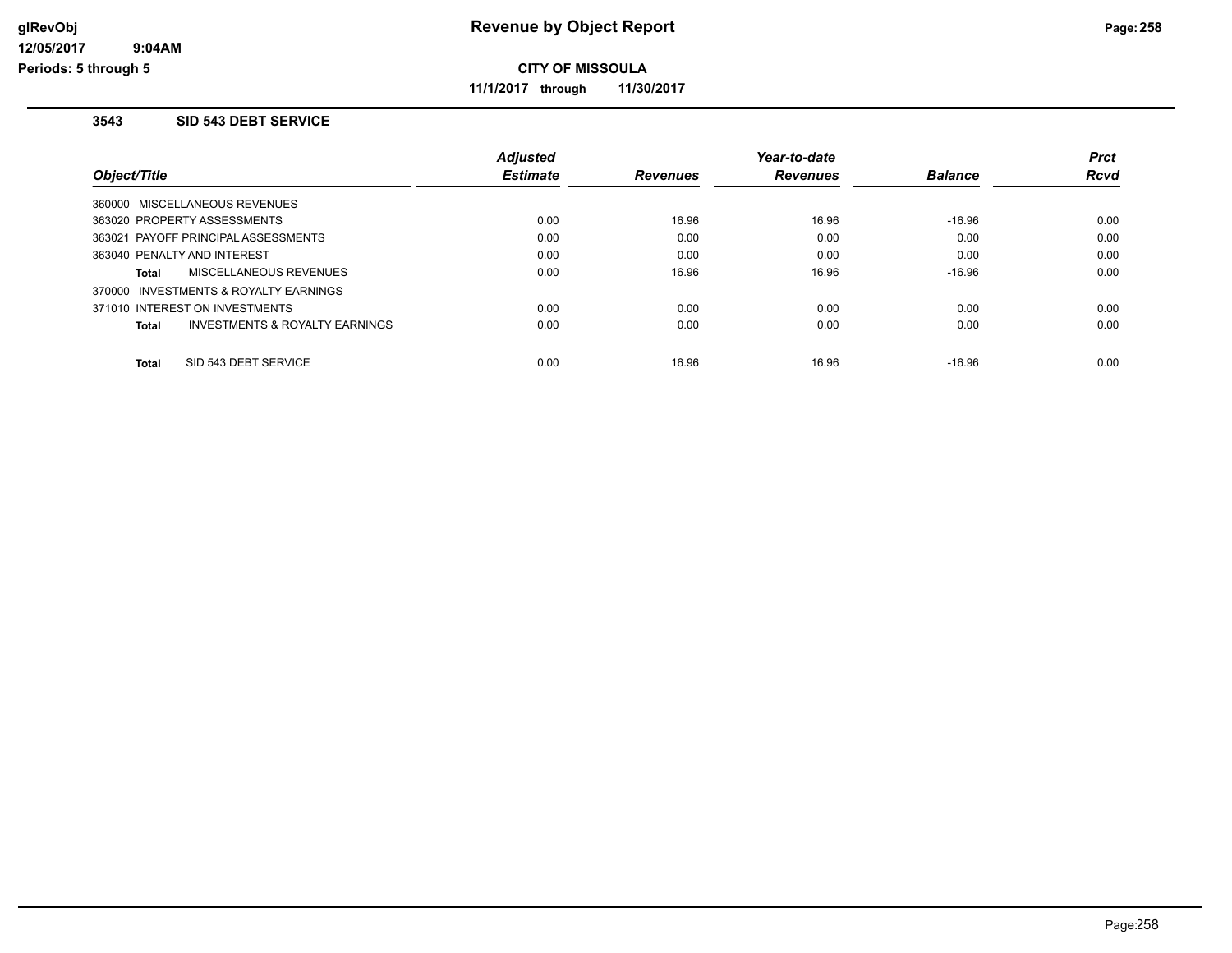**11/1/2017 through 11/30/2017**

# **3544 SID 544 RATTLESNAKE DEBT SERVICE**

## **3544 SID 544 RATTLESNAKE DEBT SERVICE**

|                                                           | <b>Adjusted</b> |                 | Year-to-date    |                | <b>Prct</b> |
|-----------------------------------------------------------|-----------------|-----------------|-----------------|----------------|-------------|
| Object/Title                                              | <b>Estimate</b> | <b>Revenues</b> | <b>Revenues</b> | <b>Balance</b> | <b>Rcvd</b> |
| 360000 MISCELLANEOUS REVENUES                             |                 |                 |                 |                |             |
| 363020 PROPERTY ASSESSMENTS                               | 141,508.00      | 3.247.33        | 3.247.33        | 138.260.67     | 2.29        |
| 363021 PAYOFF PRINCIPAL ASSESSMENTS                       | 0.00            | 0.00            | 0.00            | 0.00           | 0.00        |
| 363040 PENALTY AND INTEREST                               | 0.00            | 0.00            | 0.00            | 0.00           | 0.00        |
| <b>MISCELLANEOUS REVENUES</b><br>Total                    | 141,508.00      | 3.247.33        | 3.247.33        | 138.260.67     | 2.29        |
| 370000 INVESTMENTS & ROYALTY EARNINGS                     |                 |                 |                 |                |             |
| 371010 INTEREST ON INVESTMENTS                            | 0.00            | 0.00            | 0.00            | 0.00           | 0.00        |
| <b>INVESTMENTS &amp; ROYALTY EARNINGS</b><br><b>Total</b> | 0.00            | 0.00            | 0.00            | 0.00           | 0.00        |
| SID 544 RATTLESNAKE DEBT SERVICE<br><b>Total</b>          | 141.508.00      | 3.247.33        | 3.247.33        | 138.260.67     | 2.29        |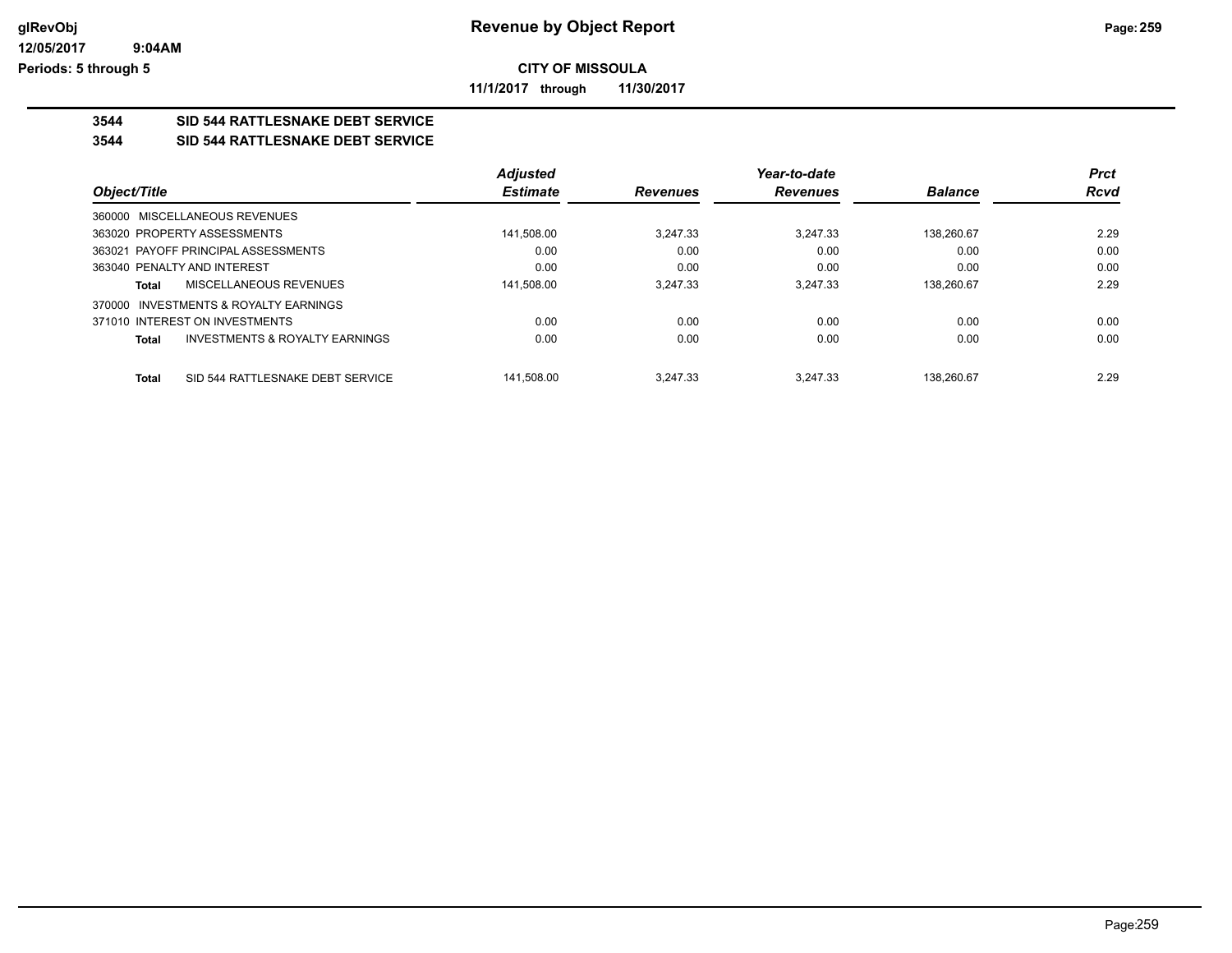**11/1/2017 through 11/30/2017**

#### **3544 SID 544 RATTLESNAKE DEBT SERVICE**

|              |                                       | <b>Adjusted</b> |                 | Year-to-date    |                | <b>Prct</b> |
|--------------|---------------------------------------|-----------------|-----------------|-----------------|----------------|-------------|
| Object/Title |                                       | <b>Estimate</b> | <b>Revenues</b> | <b>Revenues</b> | <b>Balance</b> | <b>Rcvd</b> |
|              | 360000 MISCELLANEOUS REVENUES         |                 |                 |                 |                |             |
|              | 363020 PROPERTY ASSESSMENTS           | 141,508.00      | 3.247.33        | 3.247.33        | 138,260.67     | 2.29        |
|              | 363021 PAYOFF PRINCIPAL ASSESSMENTS   | 0.00            | 0.00            | 0.00            | 0.00           | 0.00        |
|              | 363040 PENALTY AND INTEREST           | 0.00            | 0.00            | 0.00            | 0.00           | 0.00        |
| Total        | MISCELLANEOUS REVENUES                | 141,508.00      | 3.247.33        | 3.247.33        | 138.260.67     | 2.29        |
|              | 370000 INVESTMENTS & ROYALTY EARNINGS |                 |                 |                 |                |             |
|              | 371010 INTEREST ON INVESTMENTS        | 0.00            | 0.00            | 0.00            | 0.00           | 0.00        |
| <b>Total</b> | INVESTMENTS & ROYALTY EARNINGS        | 0.00            | 0.00            | 0.00            | 0.00           | 0.00        |
| <b>Total</b> | SID 544 RATTLESNAKE DEBT SERVICE      | 141.508.00      | 3.247.33        | 3.247.33        | 138.260.67     | 2.29        |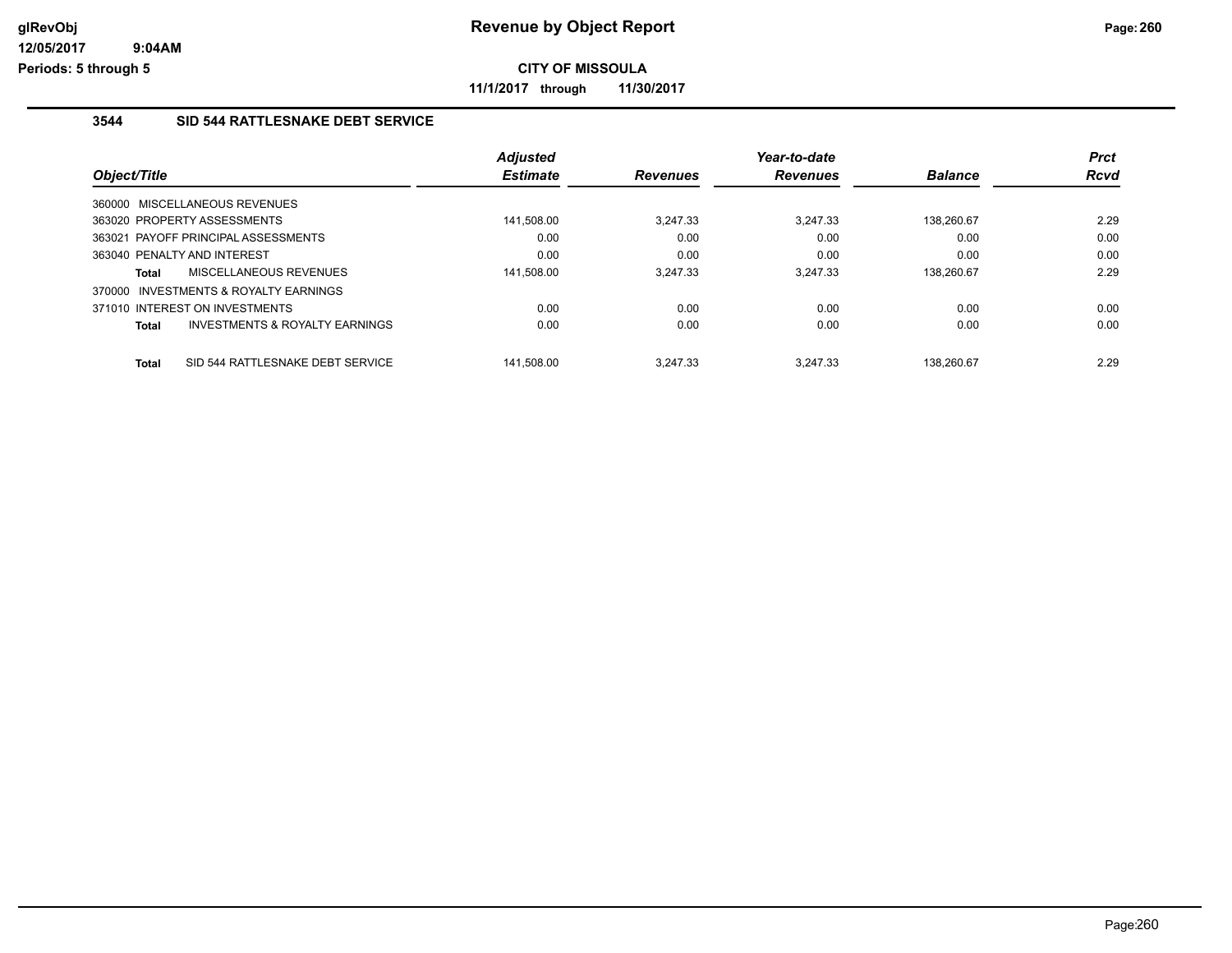**11/1/2017 through 11/30/2017**

**3545 SID 545 DEBT SERVICE**

**3545 SID 545 DEBT SERVICE**

|                                                    | <b>Adjusted</b> |                 | Year-to-date    |                | <b>Prct</b> |
|----------------------------------------------------|-----------------|-----------------|-----------------|----------------|-------------|
| Object/Title                                       | <b>Estimate</b> | <b>Revenues</b> | <b>Revenues</b> | <b>Balance</b> | <b>Rcvd</b> |
| 360000 MISCELLANEOUS REVENUES                      |                 |                 |                 |                |             |
| 363020 PROPERTY ASSESSMENTS                        | 0.00            | 0.00            | 0.00            | 0.00           | 0.00        |
| 363021 PAYOFF PRINCIPAL ASSESSMENTS                | 0.00            | 0.00            | 0.00            | 0.00           | 0.00        |
| 363040 PENALTY AND INTEREST                        | 0.00            | 0.00            | 0.00            | 0.00           | 0.00        |
| MISCELLANEOUS REVENUES<br>Total                    | 0.00            | 0.00            | 0.00            | 0.00           | 0.00        |
| 370000 INVESTMENTS & ROYALTY EARNINGS              |                 |                 |                 |                |             |
| 371010 INTEREST ON INVESTMENTS                     | 0.00            | 0.00            | 0.00            | 0.00           | 0.00        |
| <b>INVESTMENTS &amp; ROYALTY EARNINGS</b><br>Total | 0.00            | 0.00            | 0.00            | 0.00           | 0.00        |
| SID 545 DEBT SERVICE<br><b>Total</b>               | 0.00            | 0.00            | 0.00            | 0.00           | 0.00        |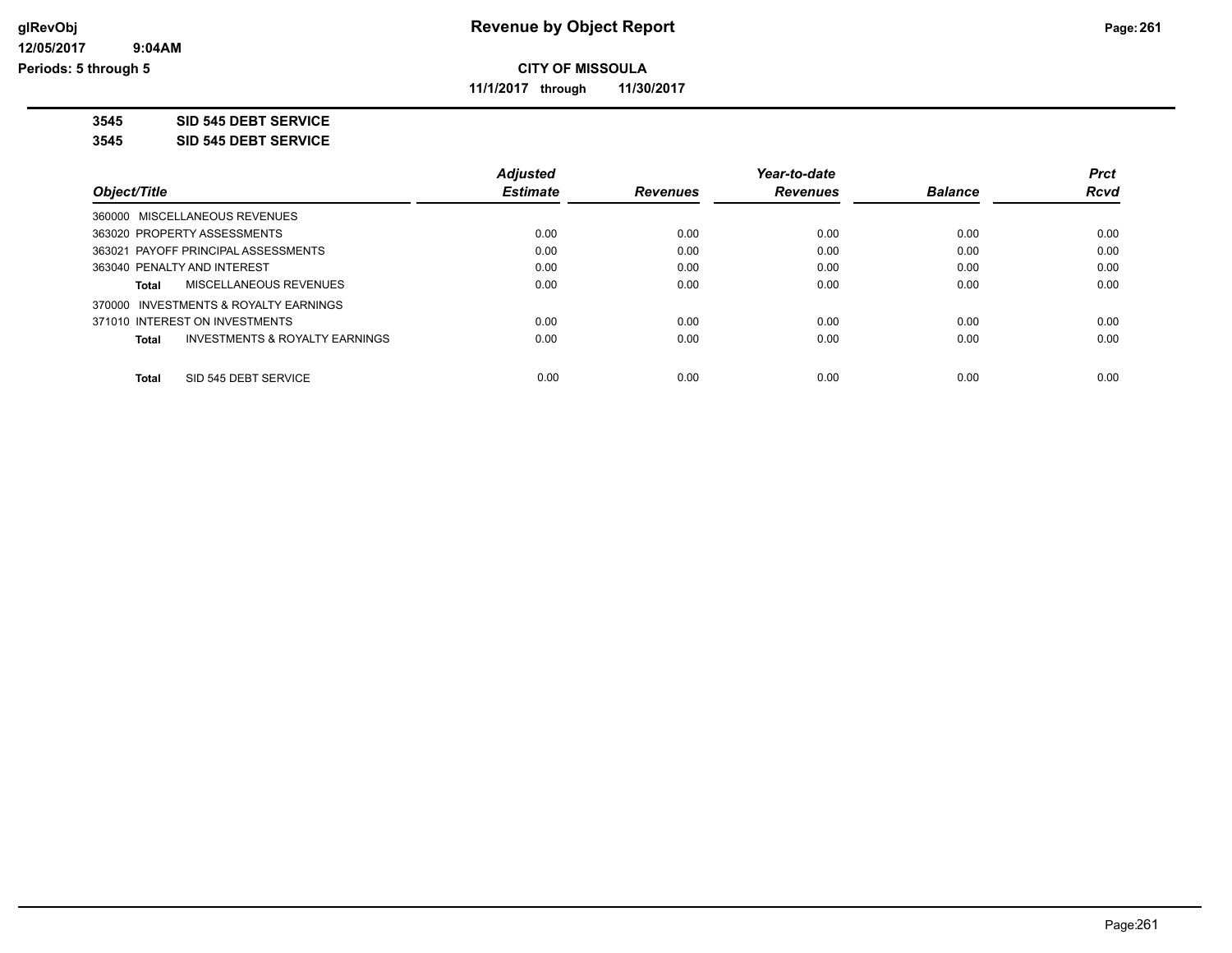**11/1/2017 through 11/30/2017**

#### **3545 SID 545 DEBT SERVICE**

|                                                | Adiusted        |                 | Year-to-date    |                | <b>Prct</b> |
|------------------------------------------------|-----------------|-----------------|-----------------|----------------|-------------|
| Obiect/Title                                   | <b>Estimate</b> | <b>Revenues</b> | <b>Revenues</b> | <b>Balance</b> | Rcvd        |
| 360000 MISCELLANEOUS REVENUES                  |                 |                 |                 |                |             |
| 363020 PROPERTY ASSESSMENTS                    | 0.00            | 0.00            | 0.00            | 0.00           | 0.00        |
| 363021 PAYOFF PRINCIPAL ASSESSMENTS            | 0.00            | 0.00            | 0.00            | 0.00           | 0.00        |
| 363040 PENALTY AND INTEREST                    | 0.00            | 0.00            | 0.00            | 0.00           | 0.00        |
| MISCELLANEOUS REVENUES<br><b>Total</b>         | 0.00            | 0.00            | 0.00            | 0.00           | 0.00        |
| 370000 INVESTMENTS & ROYALTY EARNINGS          |                 |                 |                 |                |             |
| 371010 INTEREST ON INVESTMENTS                 | 0.00            | 0.00            | 0.00            | 0.00           | 0.00        |
| INVESTMENTS & ROYALTY EARNINGS<br><b>Total</b> | 0.00            | 0.00            | 0.00            | 0.00           | 0.00        |
| SID 545 DEBT SERVICE<br><b>Total</b>           | 0.00            | 0.00            | 0.00            | 0.00           | 0.00        |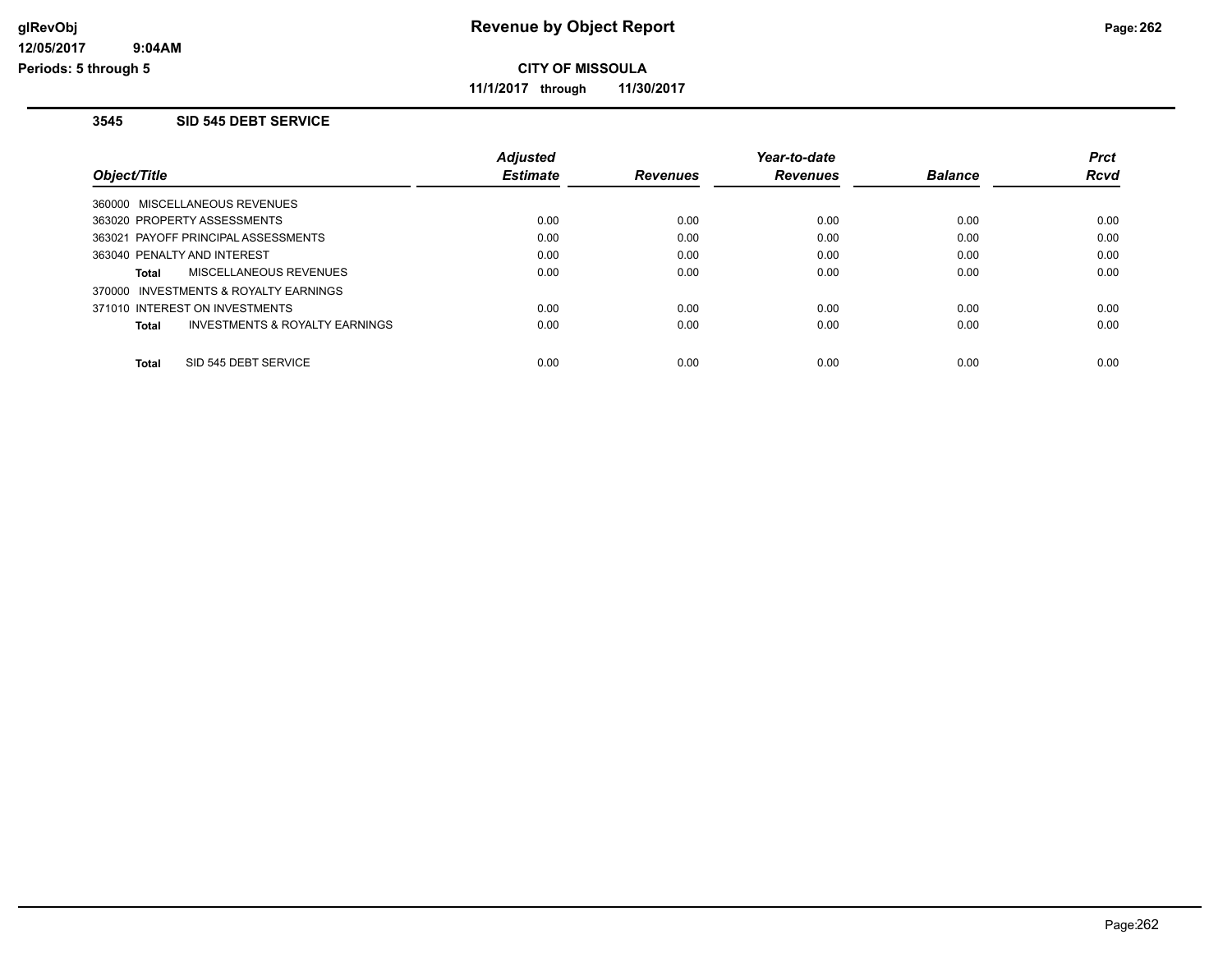**11/1/2017 through 11/30/2017**

**3546 SID 546 DEBT SERVICE**

**3546 SID 546 DEBT SERVICE**

|                                                    | <b>Adjusted</b> |                 | Year-to-date    |                | <b>Prct</b> |
|----------------------------------------------------|-----------------|-----------------|-----------------|----------------|-------------|
| Object/Title                                       | <b>Estimate</b> | <b>Revenues</b> | <b>Revenues</b> | <b>Balance</b> | <b>Rcvd</b> |
| 360000 MISCELLANEOUS REVENUES                      |                 |                 |                 |                |             |
| 363020 PROPERTY ASSESSMENTS                        | 0.00            | 16.64           | 16.64           | $-16.64$       | 0.00        |
| 363021 PAYOFF PRINCIPAL ASSESSMENTS                | 0.00            | 0.00            | 0.00            | 0.00           | 0.00        |
| 363040 PENALTY AND INTEREST                        | 0.00            | 0.00            | 0.00            | 0.00           | 0.00        |
| MISCELLANEOUS REVENUES<br>Total                    | 0.00            | 16.64           | 16.64           | $-16.64$       | 0.00        |
| 370000 INVESTMENTS & ROYALTY EARNINGS              |                 |                 |                 |                |             |
| 371010 INTEREST ON INVESTMENTS                     | 0.00            | 0.00            | 0.00            | 0.00           | 0.00        |
| <b>INVESTMENTS &amp; ROYALTY EARNINGS</b><br>Total | 0.00            | 0.00            | 0.00            | 0.00           | 0.00        |
| SID 546 DEBT SERVICE<br>Total                      | 0.00            | 16.64           | 16.64           | $-16.64$       | 0.00        |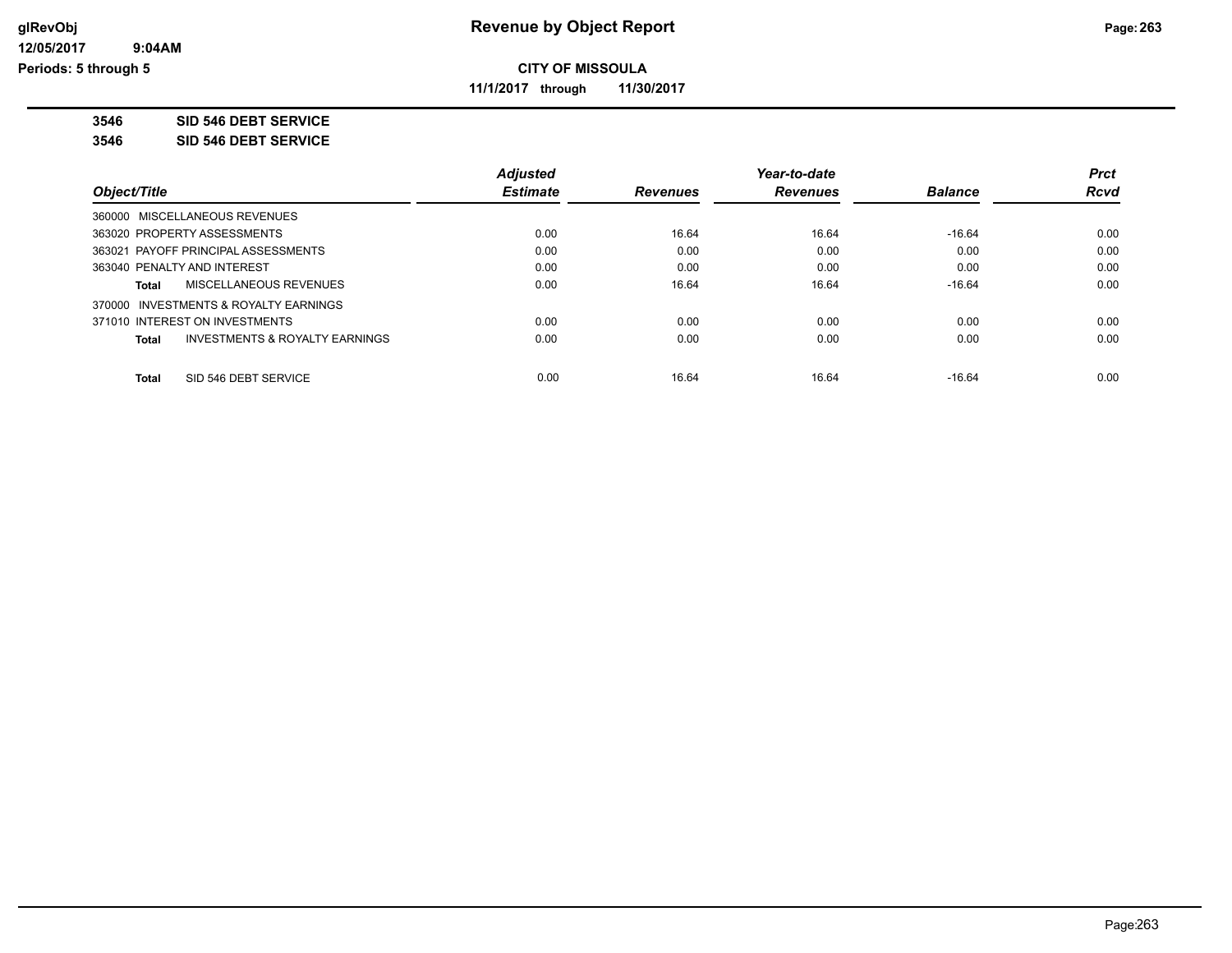**11/1/2017 through 11/30/2017**

#### **3546 SID 546 DEBT SERVICE**

|                                     |                                | <b>Adjusted</b> |                 | Year-to-date    |                | <b>Prct</b> |
|-------------------------------------|--------------------------------|-----------------|-----------------|-----------------|----------------|-------------|
| Object/Title                        |                                | <b>Estimate</b> | <b>Revenues</b> | <b>Revenues</b> | <b>Balance</b> | <b>Rcvd</b> |
| 360000 MISCELLANEOUS REVENUES       |                                |                 |                 |                 |                |             |
| 363020 PROPERTY ASSESSMENTS         |                                | 0.00            | 16.64           | 16.64           | -16.64         | 0.00        |
| 363021 PAYOFF PRINCIPAL ASSESSMENTS |                                | 0.00            | 0.00            | 0.00            | 0.00           | 0.00        |
| 363040 PENALTY AND INTEREST         |                                | 0.00            | 0.00            | 0.00            | 0.00           | 0.00        |
| Total                               | MISCELLANEOUS REVENUES         | 0.00            | 16.64           | 16.64           | $-16.64$       | 0.00        |
| 370000                              | INVESTMENTS & ROYALTY EARNINGS |                 |                 |                 |                |             |
| 371010 INTEREST ON INVESTMENTS      |                                | 0.00            | 0.00            | 0.00            | 0.00           | 0.00        |
| Total                               | INVESTMENTS & ROYALTY EARNINGS | 0.00            | 0.00            | 0.00            | 0.00           | 0.00        |
| <b>Total</b>                        | SID 546 DEBT SERVICE           | 0.00            | 16.64           | 16.64           | $-16.64$       | 0.00        |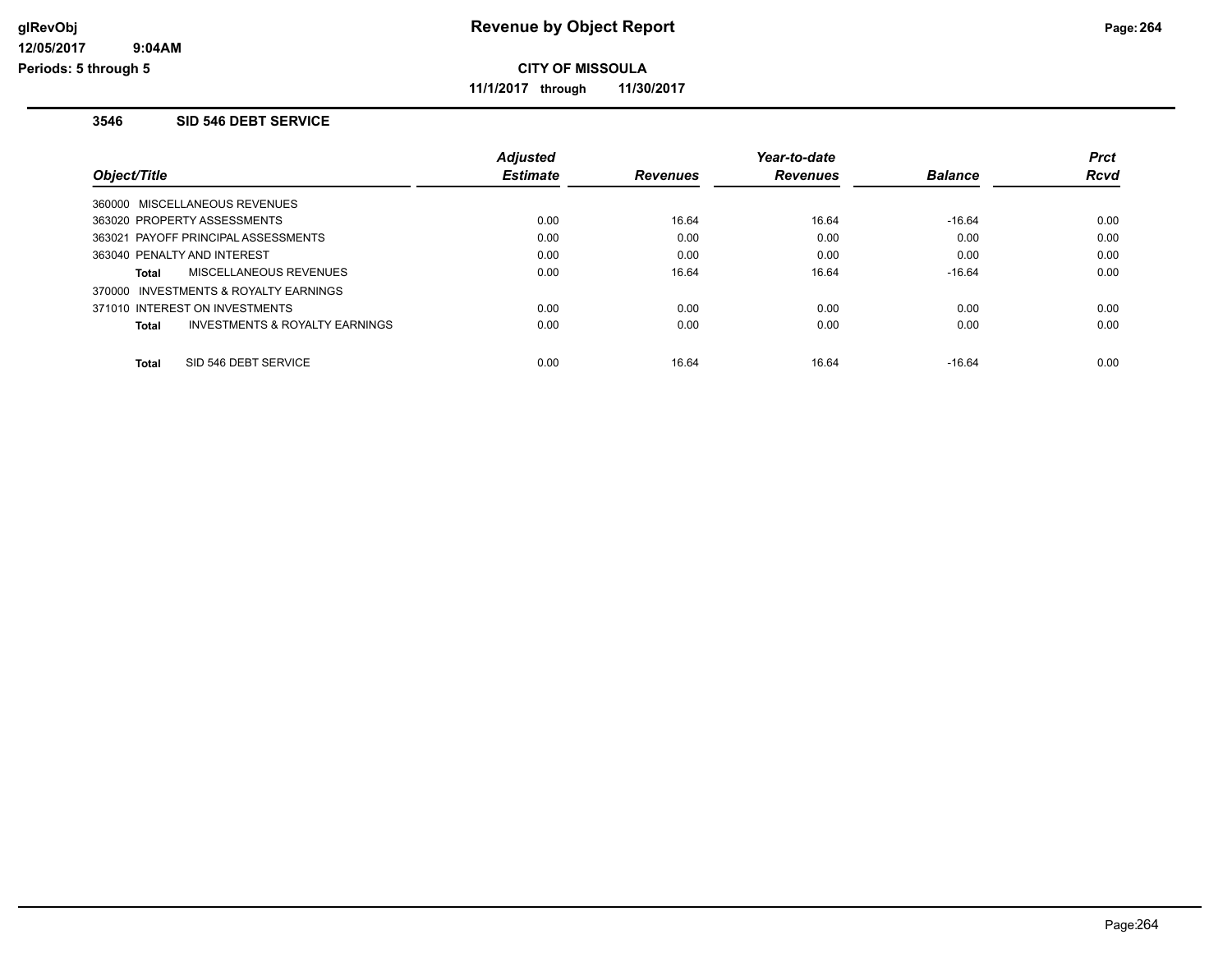**11/1/2017 through 11/30/2017**

#### **3548 SID 548-5TH, 6TH & ARTHUR**

**3548 SID 548-5TH, 6TH & ARTHUR**

|              |                                           | <b>Adjusted</b> |                 | Year-to-date   |             | <b>Prct</b> |
|--------------|-------------------------------------------|-----------------|-----------------|----------------|-------------|-------------|
| Object/Title | <b>Estimate</b>                           | <b>Revenues</b> | <b>Revenues</b> | <b>Balance</b> | <b>Rcvd</b> |             |
|              | 360000 MISCELLANEOUS REVENUES             |                 |                 |                |             |             |
|              | 363020 PROPERTY ASSESSMENTS               | 109,750.00      | 23.625.00       | 23.625.00      | 86.125.00   | 21.53       |
|              | 363021 PAYOFF PRINCIPAL ASSESSMENTS       | 0.00            | 0.00            | 0.00           | 0.00        | 0.00        |
|              | 363040 PENALTY AND INTEREST               | 0.00            | 0.00            | 0.00           | 0.00        | 0.00        |
| Total        | MISCELLANEOUS REVENUES                    | 109,750.00      | 23.625.00       | 23.625.00      | 86.125.00   | 21.53       |
|              | 370000 INVESTMENTS & ROYALTY EARNINGS     |                 |                 |                |             |             |
|              | 371010 INTEREST ON INVESTMENTS            | 0.00            | 0.00            | 0.00           | 0.00        | 0.00        |
| Total        | <b>INVESTMENTS &amp; ROYALTY EARNINGS</b> | 0.00            | 0.00            | 0.00           | 0.00        | 0.00        |
| <b>Total</b> | SID 548-5TH, 6TH & ARTHUR                 | 109.750.00      | 23.625.00       | 23.625.00      | 86.125.00   | 21.53       |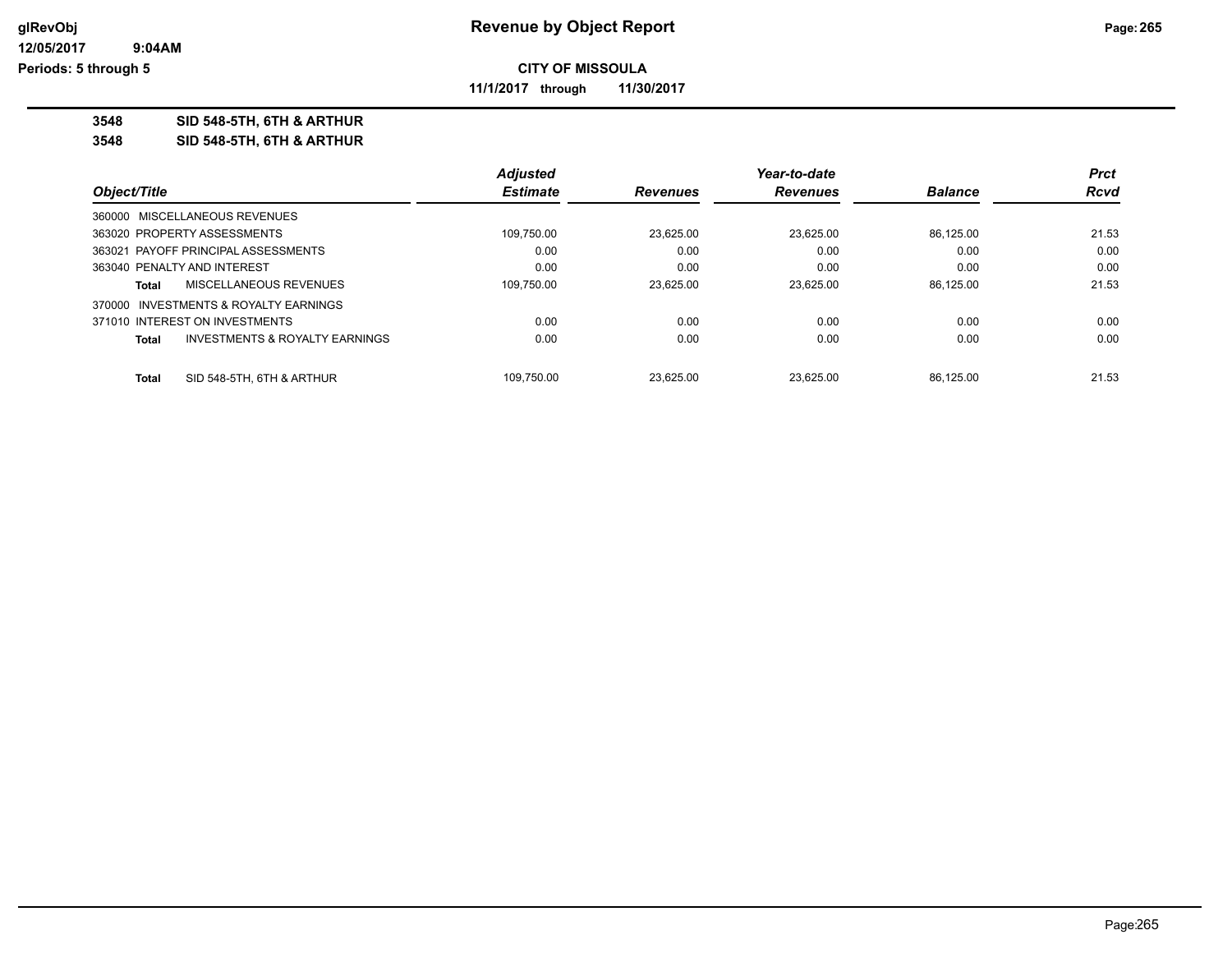**11/1/2017 through 11/30/2017**

#### **3548 SID 548-5TH, 6TH & ARTHUR**

|              |                                       | <b>Adjusted</b> |                 | Year-to-date    |                | <b>Prct</b> |
|--------------|---------------------------------------|-----------------|-----------------|-----------------|----------------|-------------|
| Object/Title |                                       | <b>Estimate</b> | <b>Revenues</b> | <b>Revenues</b> | <b>Balance</b> | <b>Rcvd</b> |
|              | 360000 MISCELLANEOUS REVENUES         |                 |                 |                 |                |             |
|              | 363020 PROPERTY ASSESSMENTS           | 109.750.00      | 23.625.00       | 23.625.00       | 86,125.00      | 21.53       |
|              | 363021 PAYOFF PRINCIPAL ASSESSMENTS   | 0.00            | 0.00            | 0.00            | 0.00           | 0.00        |
|              | 363040 PENALTY AND INTEREST           | 0.00            | 0.00            | 0.00            | 0.00           | 0.00        |
| <b>Total</b> | MISCELLANEOUS REVENUES                | 109.750.00      | 23.625.00       | 23.625.00       | 86.125.00      | 21.53       |
|              | 370000 INVESTMENTS & ROYALTY EARNINGS |                 |                 |                 |                |             |
|              | 371010 INTEREST ON INVESTMENTS        | 0.00            | 0.00            | 0.00            | 0.00           | 0.00        |
| <b>Total</b> | INVESTMENTS & ROYALTY EARNINGS        | 0.00            | 0.00            | 0.00            | 0.00           | 0.00        |
| <b>Total</b> | SID 548-5TH, 6TH & ARTHUR             | 109.750.00      | 23.625.00       | 23.625.00       | 86.125.00      | 21.53       |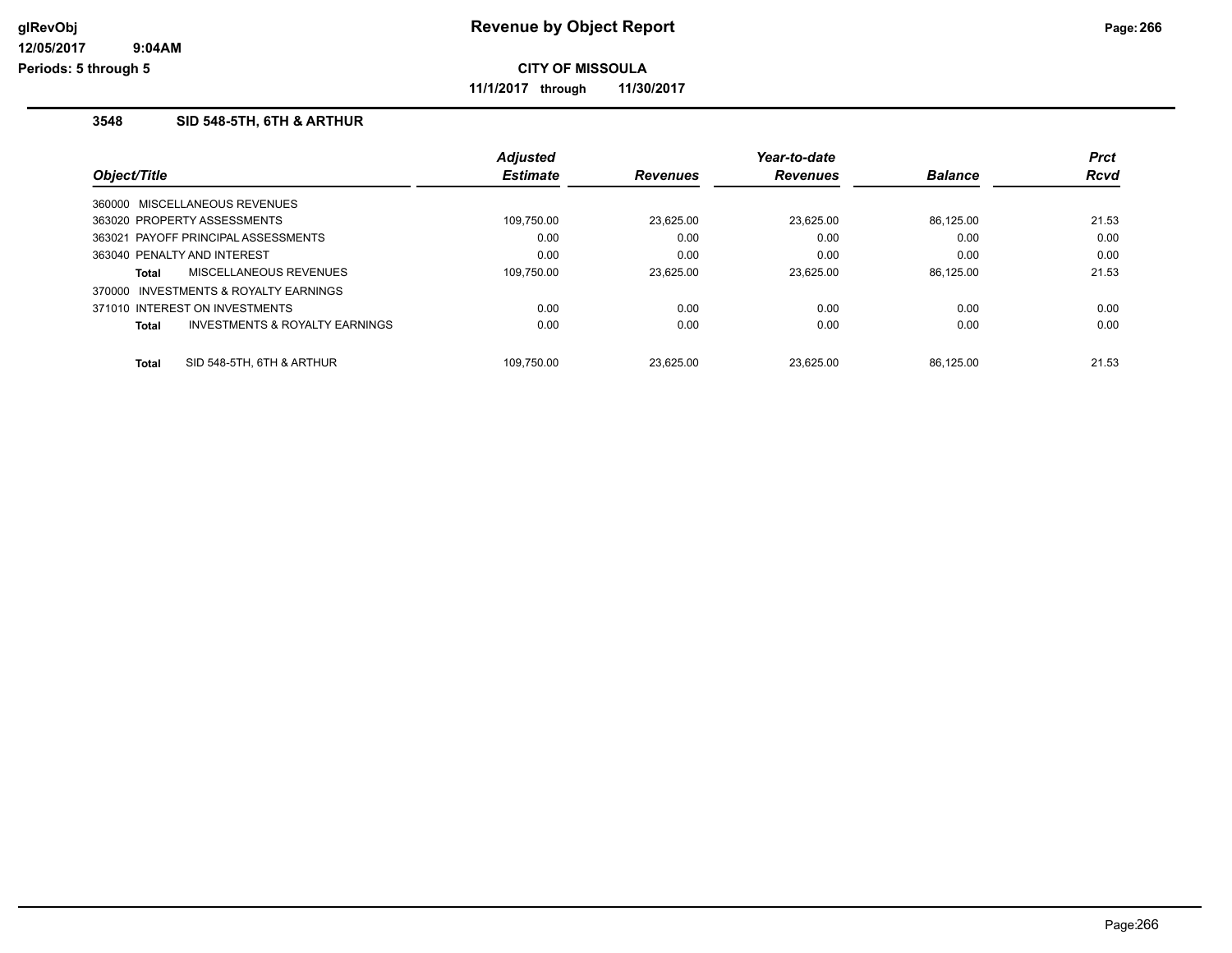**11/1/2017 through 11/30/2017**

#### **3549 SID 549 HILLVIEW WAY**

#### **3549 SID 549 HILLVIEW WAY**

|                                                           | <b>Adjusted</b> |                 | Year-to-date    |                | <b>Prct</b> |
|-----------------------------------------------------------|-----------------|-----------------|-----------------|----------------|-------------|
| Object/Title                                              | <b>Estimate</b> | <b>Revenues</b> | <b>Revenues</b> | <b>Balance</b> | <b>Rcvd</b> |
| 360000 MISCELLANEOUS REVENUES                             |                 |                 |                 |                |             |
| 363020 PROPERTY ASSESSMENTS                               | 117.122.00      | 873.88          | 873.88          | 116.248.12     | 0.75        |
| 363021 PAYOFF PRINCIPAL ASSESSMENTS                       | 0.00            | 0.00            | 5.960.30        | $-5.960.30$    | 0.00        |
| 363040 PENALTY AND INTEREST                               | 0.00            | 0.00            | 0.00            | 0.00           | 0.00        |
| MISCELLANEOUS REVENUES<br><b>Total</b>                    | 117.122.00      | 873.88          | 6.834.18        | 110,287.82     | 5.84        |
| 370000 INVESTMENTS & ROYALTY EARNINGS                     |                 |                 |                 |                |             |
| 371010 INTEREST ON INVESTMENTS                            | 0.00            | 0.00            | 0.00            | 0.00           | 0.00        |
| <b>INVESTMENTS &amp; ROYALTY EARNINGS</b><br><b>Total</b> | 0.00            | 0.00            | 0.00            | 0.00           | 0.00        |
|                                                           |                 |                 |                 |                |             |
| SID 549 HILLVIEW WAY<br><b>Total</b>                      | 117.122.00      | 873.88          | 6.834.18        | 110.287.82     | 5.84        |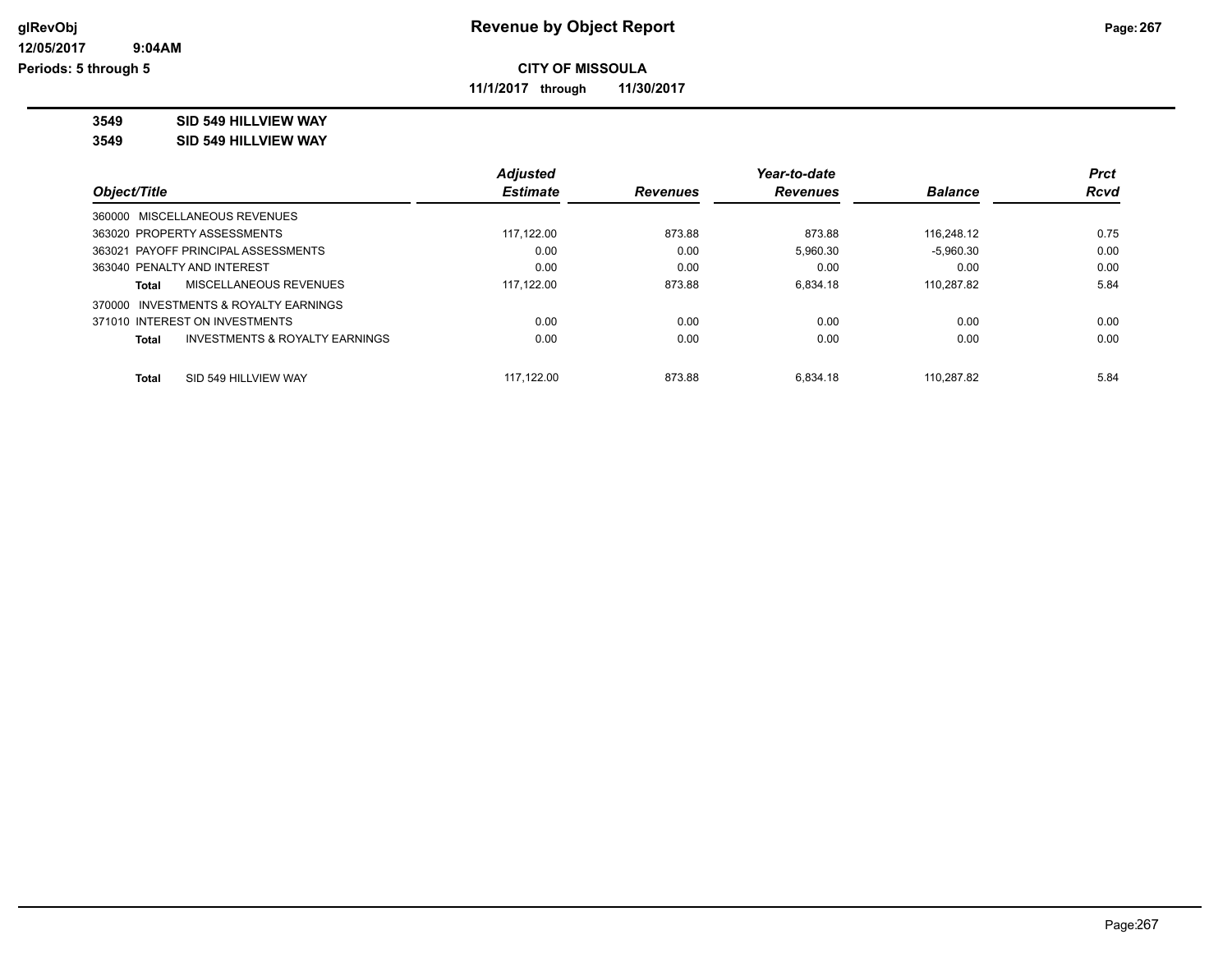**11/1/2017 through 11/30/2017**

#### **3549 SID 549 HILLVIEW WAY**

| Object/Title |                                       | <b>Adjusted</b> |                 | Year-to-date    |                | <b>Prct</b> |
|--------------|---------------------------------------|-----------------|-----------------|-----------------|----------------|-------------|
|              |                                       | <b>Estimate</b> | <b>Revenues</b> | <b>Revenues</b> | <b>Balance</b> | <b>Rcvd</b> |
|              | 360000 MISCELLANEOUS REVENUES         |                 |                 |                 |                |             |
|              | 363020 PROPERTY ASSESSMENTS           | 117.122.00      | 873.88          | 873.88          | 116.248.12     | 0.75        |
|              | 363021 PAYOFF PRINCIPAL ASSESSMENTS   | 0.00            | 0.00            | 5.960.30        | $-5.960.30$    | 0.00        |
|              | 363040 PENALTY AND INTEREST           | 0.00            | 0.00            | 0.00            | 0.00           | 0.00        |
| <b>Total</b> | MISCELLANEOUS REVENUES                | 117.122.00      | 873.88          | 6.834.18        | 110.287.82     | 5.84        |
|              | 370000 INVESTMENTS & ROYALTY EARNINGS |                 |                 |                 |                |             |
|              | 371010 INTEREST ON INVESTMENTS        | 0.00            | 0.00            | 0.00            | 0.00           | 0.00        |
| <b>Total</b> | INVESTMENTS & ROYALTY EARNINGS        | 0.00            | 0.00            | 0.00            | 0.00           | 0.00        |
| <b>Total</b> | SID 549 HILLVIEW WAY                  | 117.122.00      | 873.88          | 6.834.18        | 110.287.82     | 5.84        |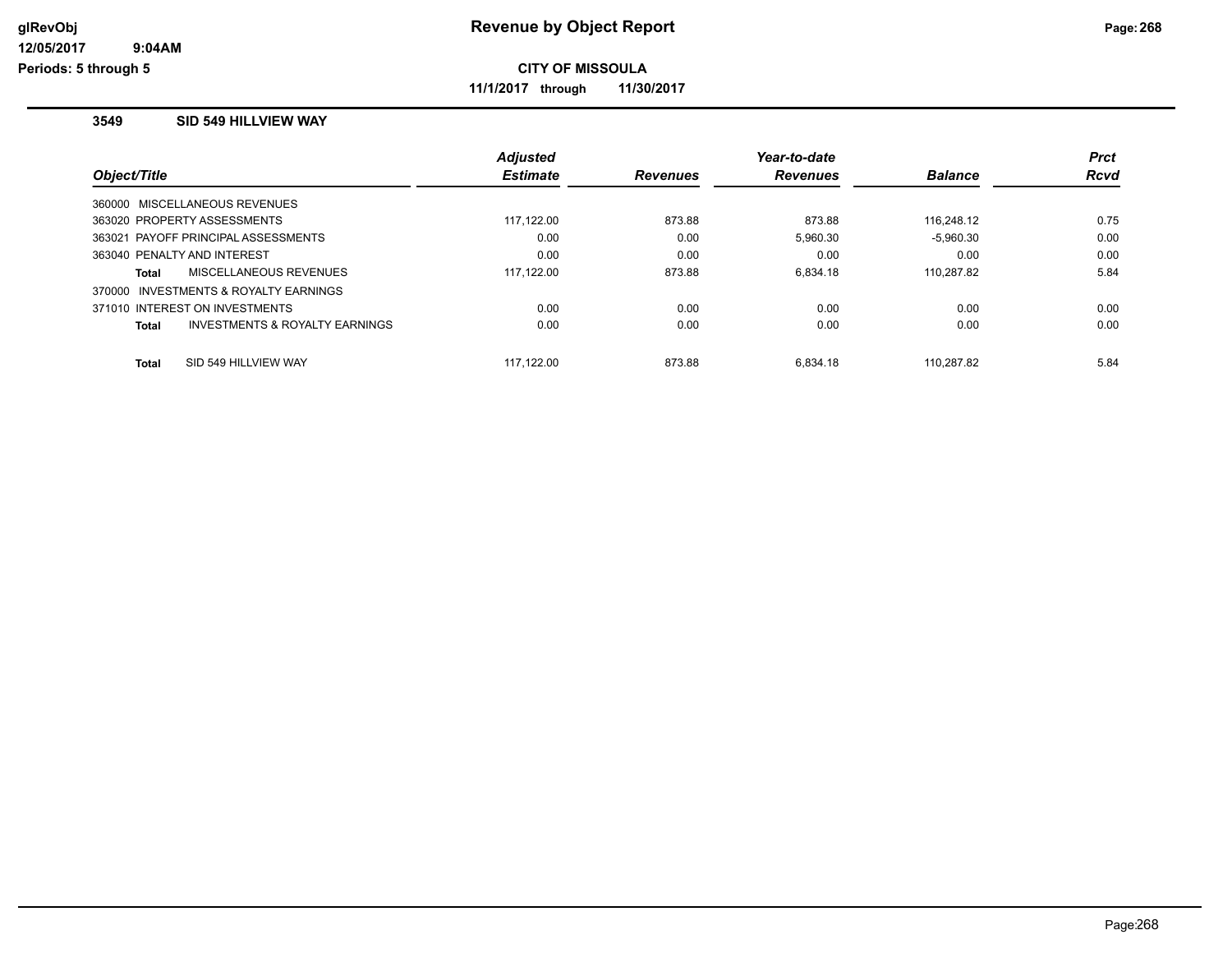**11/1/2017 through 11/30/2017**

## **4060 CAPITAL IMPROVEMENT PROGRAM FUND**

|                                                    | <b>Adjusted</b> | Year-to-date    |                 |                | <b>Prct</b> |
|----------------------------------------------------|-----------------|-----------------|-----------------|----------------|-------------|
| Object/Title                                       | <b>Estimate</b> | <b>Revenues</b> | <b>Revenues</b> | <b>Balance</b> | <b>Rcvd</b> |
| 330000 INTERGOVERNMENTAL REVENUES                  |                 |                 |                 |                |             |
| 331001 GRANTS                                      | 0.00            | 0.00            | 0.00            | 0.00           | 0.00        |
| 331002 COUNTY ASSISTANCE CIP PROJECTS              | 0.00            | 0.00            | 0.00            | 0.00           | 0.00        |
| 331003 STATE HOME PROGRAM INCOME                   | 0.00            | 0.00            | 0.00            | 0.00           | 0.00        |
| 331004 CITY ASSESSMENTS                            | 0.00            | 0.00            | 0.00            | 0.00           | 0.00        |
| 334040 GAS TAX APPORTIONMENT                       | 0.00            | 0.00            | 0.00            | 0.00           | 0.00        |
| 334061 IMPACT FEES-CLEARING ACCOUNT                | 0.00            | 0.00            | 0.00            | 0.00           | 0.00        |
| 334120 TSEP GRANT                                  | 0.00            | 0.00            | 0.00            | 0.00           | 0.00        |
| 334121 DNRC GRANT                                  | 0.00            | 0.00            | 0.00            | 0.00           | 0.00        |
| 334123 MAQI FEDERAL ASSISTANCE                     | 0.00            | 0.00            | 0.00            | 0.00           | 0.00        |
| 334124 GRANTS-CIP                                  | 0.00            | 0.00            | 0.00            | 0.00           | 0.00        |
| 334125 FIRE FIGHTER GRANT                          | 0.00            | 0.00            | 0.00            | 0.00           | 0.00        |
| 334126 DEVELOPER ASSESSMENTS                       | 0.00            | 0.00            | 0.00            | 0.00           | 0.00        |
| 334127 TONKIN TRAIL - FISH WILDLIFE PARKS          | 0.00            | 0.00            | 0.00            | 0.00           | 0.00        |
| 334128 CDBG FIRE HYDRANT GRANT                     | 0.00            | 0.00            | 0.00            | 0.00           | 0.00        |
| 334143 MONTANA TOURISM GRANT                       | 0.00            | 0.00            | 0.00            | 0.00           | 0.00        |
| 339000 PAYMENT IN LIEU OF TAXES                    | 0.00            | 0.00            | 0.00            | 0.00           | 0.00        |
| <b>INTERGOVERNMENTAL REVENUES</b><br><b>Total</b>  | 0.00            | 0.00            | 0.00            | 0.00           | 0.00        |
| 360000 MISCELLANEOUS REVENUES                      |                 |                 |                 |                |             |
| 360010 MISCELLANEOUS                               | 0.00            | 0.00            | 0.00            | 0.00           | 0.00        |
| 360011 YOUTH COUNCIL FUNDS                         | 0.00            | 0.00            | 0.00            | 0.00           | 0.00        |
| 360012 SEWER GRANT REPAYMENTS                      | 0.00            | 0.00            | 0.00            | 0.00           | 0.00        |
| 360016 MRA SHARE OF CIVIC STADIUM PARKING          | 0.00            | 0.00            | 0.00            | 0.00           | 0.00        |
| 362000 OTHER MISCELLANEOUS REVENUE                 | 0.00            | 0.00            | 0.00            | 0.00           | 0.00        |
| 365000 DONATIONS                                   | 0.00            | 0.00            | 0.00            | 0.00           | 0.00        |
| 365001 *** Title Not Found ***                     | 0.00            | 0.00            | 0.00            | 0.00           | 0.00        |
| 365030 WHITE PINE PARK DONATION-ZIP BEVERAGE       | 0.00            | 0.00            | 0.00            | 0.00           | 0.00        |
| MISCELLANEOUS REVENUES<br>Total                    | 0.00            | 0.00            | 0.00            | 0.00           | 0.00        |
| 370000 INVESTMENTS & ROYALTY EARNINGS              |                 |                 |                 |                |             |
| 371010 INTEREST ON INVESTMENTS                     | 0.00            | 0.00            | 0.00            | 0.00           | 0.00        |
| 371020 GAIN/LOSS IN MARKET VALUE OF INVESTMENTS    | 0.00            | 0.00            | 0.00            | 0.00           | 0.00        |
| <b>INVESTMENTS &amp; ROYALTY EARNINGS</b><br>Total | 0.00            | 0.00            | 0.00            | 0.00           | 0.00        |
| 380000 OTHER FINANCING SOURCES                     |                 |                 |                 |                |             |
| 381000 LOAN PROCEEDS                               | 0.00            | 0.00            | 0.05            | $-0.05$        | 0.00        |
| 381010 BOND PROCEEDS                               | 0.00            | 0.00            | 0.00            | 0.00           | 0.00        |
| 381011 \$1,860,000 General Fund Obligation Bond    | 0.00            | 0.00            | 0.00            | 0.00           | 0.00        |
| 381012 \$680,000 FIRE GF DEBT                      | 0.00            | 0.00            | 0.00            | 0.00           | 0.00        |
| 381015 \$1,010,000 LIMITED TAX GO BONDS 2010C      | 0.00            | 0.00            | 0.00            | 0.00           | 0.00        |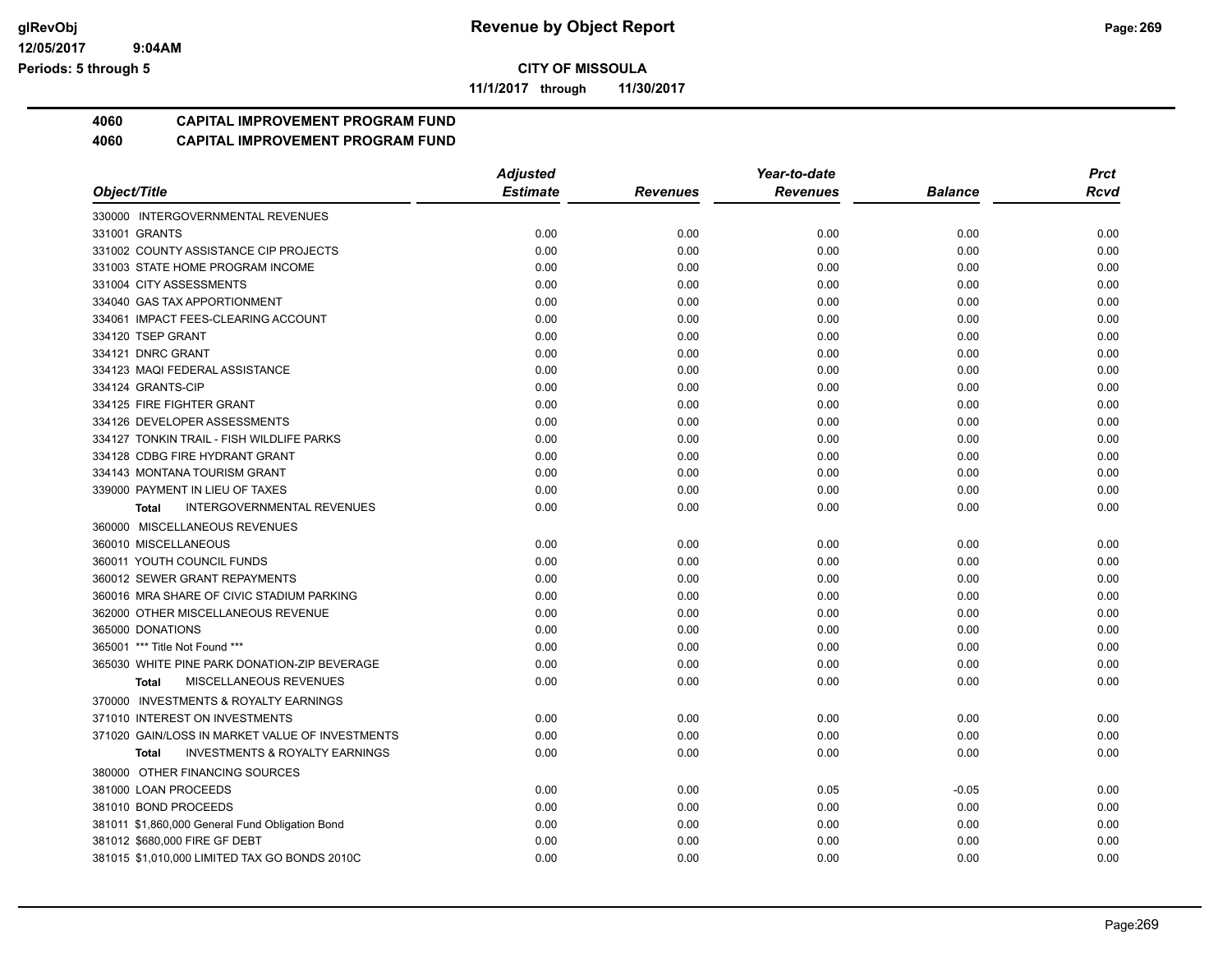**11/1/2017 through 11/30/2017**

# **4060 CAPITAL IMPROVEMENT PROGRAM FUND**

|                                                  | <b>Adjusted</b> |                 | Year-to-date    |                | Prct  |
|--------------------------------------------------|-----------------|-----------------|-----------------|----------------|-------|
| Object/Title                                     | <b>Estimate</b> | <b>Revenues</b> | <b>Revenues</b> | <b>Balance</b> | Rcvd  |
| 381090 PROCEEDS FROM CAPITAL LEASE               | 9,792,097.00    | 2,478,380.38    | 2,478,380.38    | 7,313,716.62   | 25.31 |
| 382010 SALE OF FIXED ASSETS                      | 0.00            | 0.00            | 0.00            | 0.00           | 0.00  |
| 383009 TRANS FR TITLE I                          | 0.00            | 0.00            | 0.00            | 0.00           | 0.00  |
| 383010 TRANS FR CIP                              | 0.00            | 0.00            | 0.00            | 0.00           | 0.00  |
| 383014 TRANS FR MRA                              | 0.00            | 0.00            | 0.00            | 0.00           | 0.00  |
| 383015 TRANS FR MPC                              | 0.00            | 0.00            | 0.00            | 0.00           | 0.00  |
| 383017 TRANS FR BUILDING                         | 0.00            | 0.00            | 0.00            | 0.00           | 0.00  |
| 383020 TRANS FR CEMETERY CARE                    | 0.00            | 0.00            | 0.00            | 0.00           | 0.00  |
| 383025 TRANS FR SEWER R & D                      | 0.00            | 0.00            | 0.00            | 0.00           | 0.00  |
| 383029 TRANS FR GENERAL                          | 1,404,003.00    | 0.00            | 0.00            | 1,404,003.00   | 0.00  |
| 383041 TRANS FR CDBG                             | 0.00            | 0.00            | 0.00            | 0.00           | 0.00  |
| 383042 TRANSFERS FROM OTHER FUNDS                | 0.00            | 0.00            | 0.00            | 0.00           | 0.00  |
| 383043 TRANSFERS FROM IMPACT FEES                | 0.00            | 0.00            | 0.00            | 0.00           | 0.00  |
| 383044 TRANSFER FROM PYMT IN LIEU OF PARKS       | 0.00            | 0.00            | 0.00            | 0.00           | 0.00  |
| 383045 TRANSFER FROM PARK ENTERPRISE             | 0.00            | 0.00            | 0.00            | 0.00           | 0.00  |
| OTHER FINANCING SOURCES<br><b>Total</b>          | 11,196,100.00   | 2,478,380.38    | 2,478,380.43    | 8,717,719.57   | 22.14 |
| CAPITAL IMPROVEMENT PROGRAM FUND<br><b>Total</b> | 11,196,100.00   | 2,478,380.38    | 2,478,380.43    | 8,717,719.57   | 22.14 |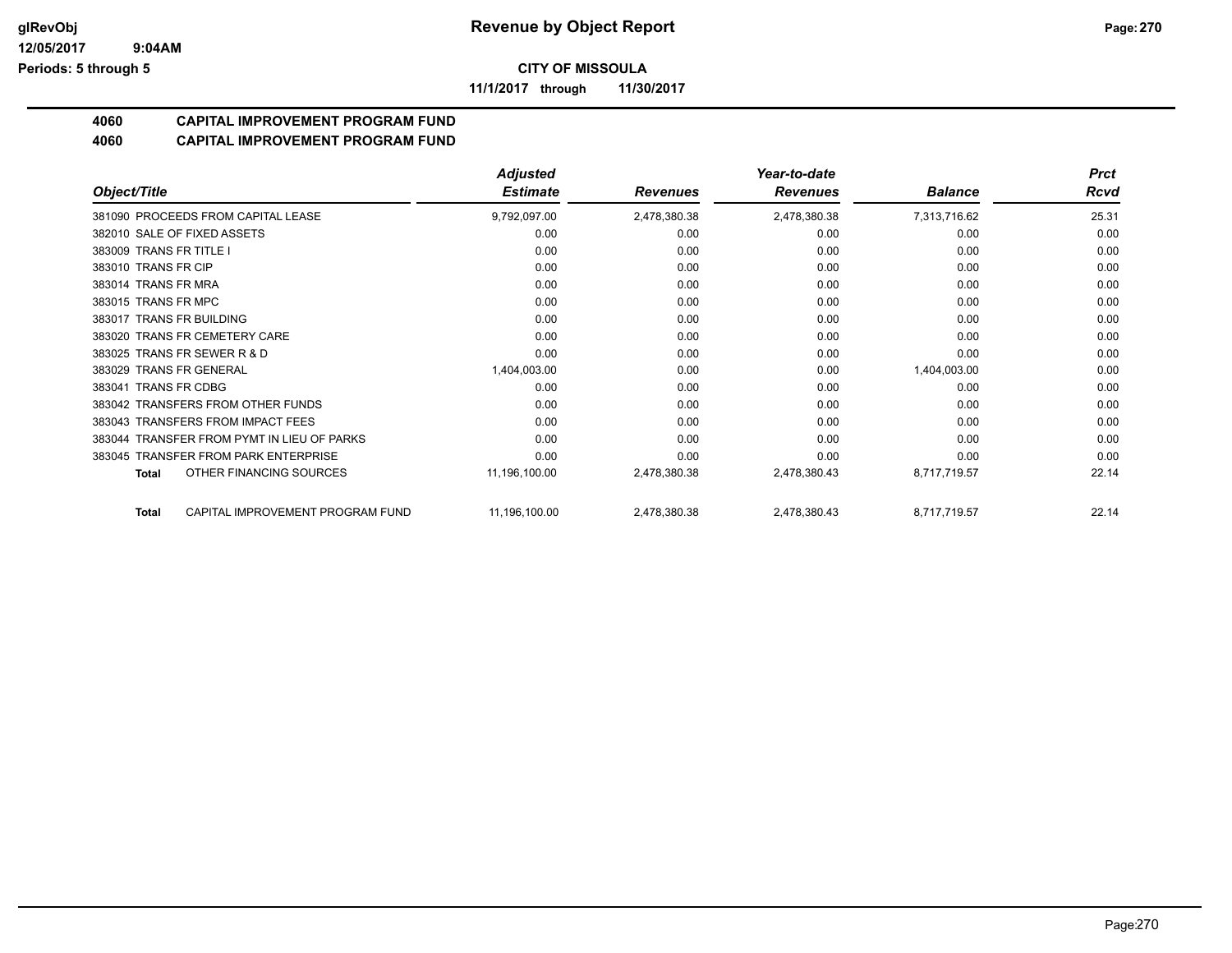**11/1/2017 through 11/30/2017**

|                                                           | <b>Adjusted</b> |                 | Year-to-date    |                | <b>Prct</b> |
|-----------------------------------------------------------|-----------------|-----------------|-----------------|----------------|-------------|
| Object/Title                                              | <b>Estimate</b> | <b>Revenues</b> | <b>Revenues</b> | <b>Balance</b> | <b>Rcvd</b> |
| 330000 INTERGOVERNMENTAL REVENUES                         |                 |                 |                 |                |             |
| 331001 GRANTS                                             | 0.00            | 0.00            | 0.00            | 0.00           | 0.00        |
| 331002 COUNTY ASSISTANCE CIP PROJECTS                     | 0.00            | 0.00            | 0.00            | 0.00           | 0.00        |
| 331003 STATE HOME PROGRAM INCOME                          | 0.00            | 0.00            | 0.00            | 0.00           | 0.00        |
| 331004 CITY ASSESSMENTS                                   | 0.00            | 0.00            | 0.00            | 0.00           | 0.00        |
| 334040 GAS TAX APPORTIONMENT                              | 0.00            | 0.00            | 0.00            | 0.00           | 0.00        |
| 334061 IMPACT FEES-CLEARING ACCOUNT                       | 0.00            | 0.00            | 0.00            | 0.00           | 0.00        |
| 334120 TSEP GRANT                                         | 0.00            | 0.00            | 0.00            | 0.00           | 0.00        |
| 334121 DNRC GRANT                                         | 0.00            | 0.00            | 0.00            | 0.00           | 0.00        |
| 334123 MAQI FEDERAL ASSISTANCE                            | 0.00            | 0.00            | 0.00            | 0.00           | 0.00        |
| 334124 GRANTS-CIP                                         | 0.00            | 0.00            | 0.00            | 0.00           | 0.00        |
| 334125 FIRE FIGHTER GRANT                                 | 0.00            | 0.00            | 0.00            | 0.00           | 0.00        |
| 334126 DEVELOPER ASSESSMENTS                              | 0.00            | 0.00            | 0.00            | 0.00           | 0.00        |
| 334127 TONKIN TRAIL - FISH WILDLIFE PARKS                 | 0.00            | 0.00            | 0.00            | 0.00           | 0.00        |
| 334128 CDBG FIRE HYDRANT GRANT                            | 0.00            | 0.00            | 0.00            | 0.00           | 0.00        |
| 334143 MONTANA TOURISM GRANT                              | 0.00            | 0.00            | 0.00            | 0.00           | 0.00        |
| 339000 PAYMENT IN LIEU OF TAXES                           | 0.00            | 0.00            | 0.00            | 0.00           | 0.00        |
| <b>INTERGOVERNMENTAL REVENUES</b><br><b>Total</b>         | 0.00            | 0.00            | 0.00            | 0.00           | 0.00        |
| 360000 MISCELLANEOUS REVENUES                             |                 |                 |                 |                |             |
| 360010 MISCELLANEOUS                                      | 0.00            | 0.00            | 0.00            | 0.00           | 0.00        |
| 360011 YOUTH COUNCIL FUNDS                                | 0.00            | 0.00            | 0.00            | 0.00           | 0.00        |
| 360012 SEWER GRANT REPAYMENTS                             | 0.00            | 0.00            | 0.00            | 0.00           | 0.00        |
| 360016 MRA SHARE OF CIVIC STADIUM PARKING                 | 0.00            | 0.00            | 0.00            | 0.00           | 0.00        |
| 362000 OTHER MISCELLANEOUS REVENUE                        | 0.00            | 0.00            | 0.00            | 0.00           | 0.00        |
| 365000 DONATIONS                                          | 0.00            | 0.00            | 0.00            | 0.00           | 0.00        |
| 365001 *** Title Not Found ***                            | 0.00            | 0.00            | 0.00            | 0.00           | 0.00        |
| 365030 WHITE PINE PARK DONATION-ZIP BEVERAGE              | 0.00            | 0.00            | 0.00            | 0.00           | 0.00        |
| MISCELLANEOUS REVENUES<br><b>Total</b>                    | 0.00            | 0.00            | 0.00            | 0.00           | 0.00        |
| 370000 INVESTMENTS & ROYALTY EARNINGS                     |                 |                 |                 |                |             |
| 371010 INTEREST ON INVESTMENTS                            | 0.00            | 0.00            | 0.00            | 0.00           | 0.00        |
| 371020 GAIN/LOSS IN MARKET VALUE OF INVESTMENT            | 0.00            | 0.00            | 0.00            | 0.00           | 0.00        |
| <b>INVESTMENTS &amp; ROYALTY EARNINGS</b><br><b>Total</b> | 0.00            | 0.00            | 0.00            | 0.00           | 0.00        |
| 380000 OTHER FINANCING SOURCES                            |                 |                 |                 |                |             |
| 381000 LOAN PROCEEDS                                      | 0.00            | 0.00            | 0.05            | $-0.05$        | 0.00        |
| 381010 BOND PROCEEDS                                      | 0.00            | 0.00            | 0.00            | 0.00           | 0.00        |
| 381011 \$1,860,000 General Fund Obligation Bond           | 0.00            | 0.00            | 0.00            | 0.00           | 0.00        |
| 381012 \$680,000 FIRE GF DEBT                             | 0.00            | 0.00            | 0.00            | 0.00           | 0.00        |
| 381015 \$1,010,000 LIMITED TAX GO BONDS 2010C             | 0.00            | 0.00            | 0.00            | 0.00           | 0.00        |
| 381090 PROCEEDS FROM CAPITAL LEASE                        | 9.792.097.00    | 2.478.380.38    | 2.478.380.38    | 7.313.716.62   | 25.31       |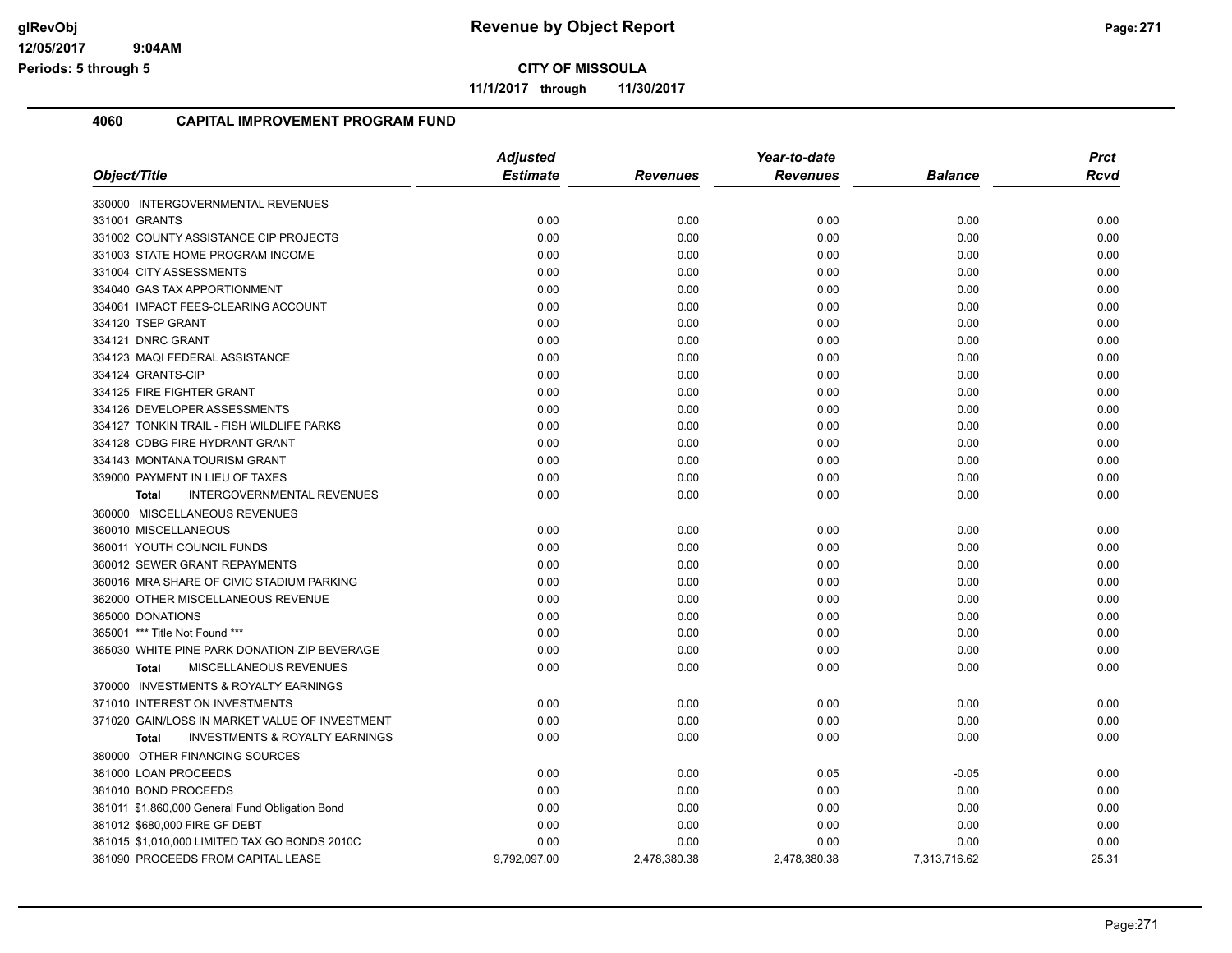**11/1/2017 through 11/30/2017**

|                                                  | <b>Adjusted</b> |                 | Year-to-date    |                | <b>Prct</b> |
|--------------------------------------------------|-----------------|-----------------|-----------------|----------------|-------------|
| Object/Title                                     | <b>Estimate</b> | <b>Revenues</b> | <b>Revenues</b> | <b>Balance</b> | <b>Rcvd</b> |
| 382010 SALE OF FIXED ASSETS                      | 0.00            | 0.00            | 0.00            | 0.00           | 0.00        |
| 383009 TRANS FR TITLE I                          | 0.00            | 0.00            | 0.00            | 0.00           | 0.00        |
| 383010 TRANS FR CIP                              | 0.00            | 0.00            | 0.00            | 0.00           | 0.00        |
| 383014 TRANS FR MRA                              | 0.00            | 0.00            | 0.00            | 0.00           | 0.00        |
| 383015 TRANS FR MPC                              | 0.00            | 0.00            | 0.00            | 0.00           | 0.00        |
| 383017 TRANS FR BUILDING                         | 0.00            | 0.00            | 0.00            | 0.00           | 0.00        |
| 383020 TRANS FR CEMETERY CARE                    | 0.00            | 0.00            | 0.00            | 0.00           | 0.00        |
| 383025 TRANS FR SEWER R & D                      | 0.00            | 0.00            | 0.00            | 0.00           | 0.00        |
| 383029 TRANS FR GENERAL                          | 1,404,003.00    | 0.00            | 0.00            | 1,404,003.00   | 0.00        |
| 383041 TRANS FR CDBG                             | 0.00            | 0.00            | 0.00            | 0.00           | 0.00        |
| 383042 TRANSFERS FROM OTHER FUNDS                | 0.00            | 0.00            | 0.00            | 0.00           | 0.00        |
| 383043 TRANSFERS FROM IMPACT FEES                | 0.00            | 0.00            | 0.00            | 0.00           | 0.00        |
| 383044 TRANSFER FROM PYMT IN LIEU OF PARKS       | 0.00            | 0.00            | 0.00            | 0.00           | 0.00        |
| 383045 TRANSFER FROM PARK ENTERPRISE             | 0.00            | 0.00            | 0.00            | 0.00           | 0.00        |
| OTHER FINANCING SOURCES<br><b>Total</b>          | 11,196,100.00   | 2,478,380.38    | 2,478,380.43    | 8,717,719.57   | 22.14       |
| CAPITAL IMPROVEMENT PROGRAM FUND<br><b>Total</b> | 11,196,100.00   | 2,478,380.38    | 2,478,380.43    | 8,717,719.57   | 22.14       |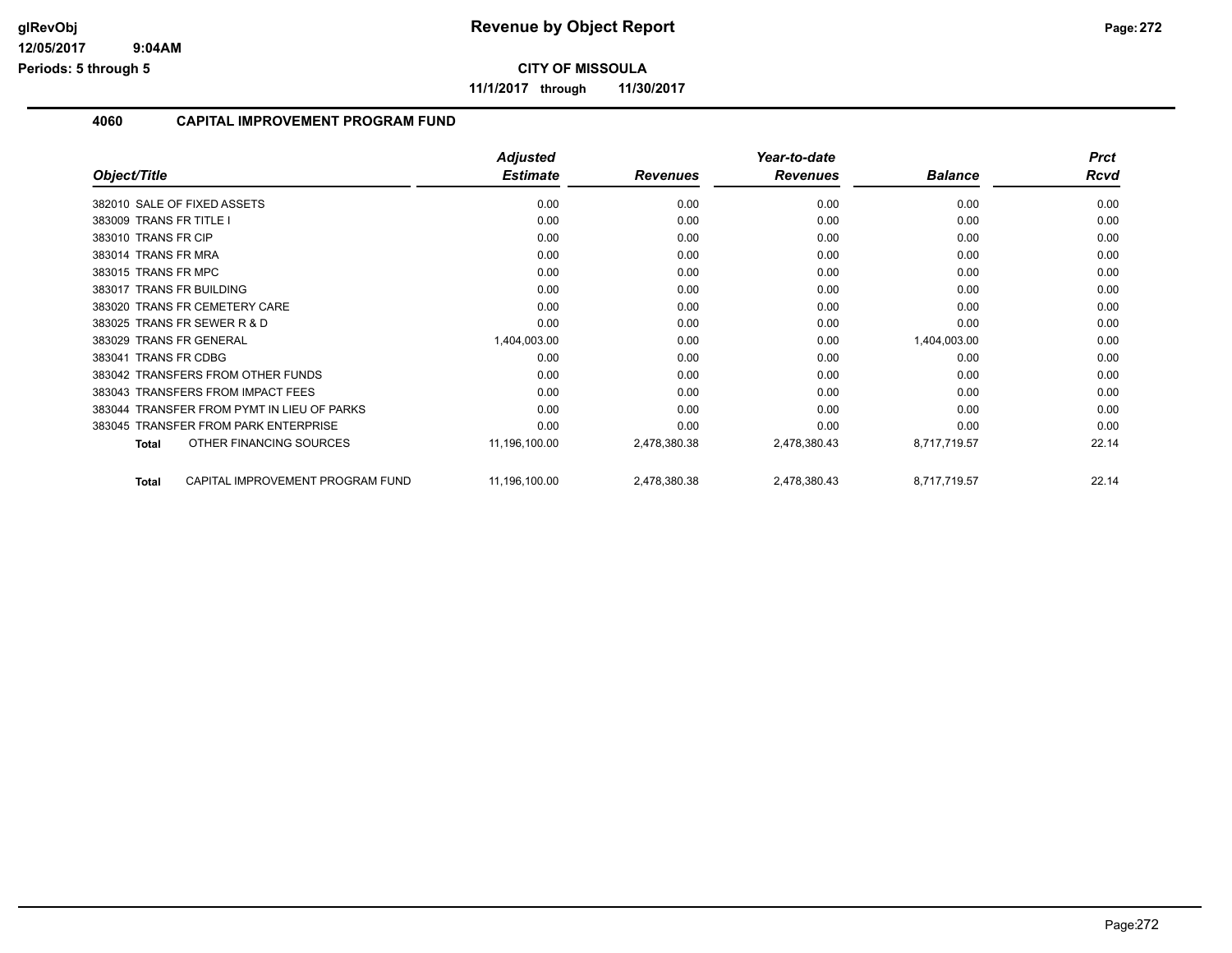**11/1/2017 through 11/30/2017**

## **4130 1997 G O BOND OPEN SPACE PURCHASE FUND**

## **4130 1997 G O BOND OPEN SPACE PURCHASE FUND**

|                                                           | <b>Adjusted</b> |                 | Year-to-date    |                | <b>Prct</b> |
|-----------------------------------------------------------|-----------------|-----------------|-----------------|----------------|-------------|
| Object/Title                                              | <b>Estimate</b> | <b>Revenues</b> | <b>Revenues</b> | <b>Balance</b> | Rcvd        |
| 330000 INTERGOVERNMENTAL REVENUES                         |                 |                 |                 |                |             |
| 330000 INTERGOVERNMENTAL REVENUES                         | 0.00            | 0.00            | 0.00            | 0.00           | 0.00        |
| 331156 CTEP GRANT - S HILLS TRAIL SYSTEM                  | 0.00            | 0.00            | 0.00            | 0.00           | 0.00        |
| 334014 *** Title Not Found ***                            | 0.00            | 0.00            | 0.00            | 0.00           | 0.00        |
| <b>INTERGOVERNMENTAL REVENUES</b><br><b>Total</b>         | 0.00            | 0.00            | 0.00            | 0.00           | 0.00        |
| 340000 CHARGES FOR SERVICES                               |                 |                 |                 |                |             |
| 343065 BUILDING RENTALS                                   | 0.00            | 0.00            | 0.00            | 0.00           | 0.00        |
| <b>CHARGES FOR SERVICES</b><br><b>Total</b>               | 0.00            | 0.00            | 0.00            | 0.00           | 0.00        |
| 360000 MISCELLANEOUS REVENUES                             |                 |                 |                 |                |             |
| 360010 MISCELLANEOUS                                      | 0.00            | 0.00            | 0.00            | 0.00           | 0.00        |
| 365000 DONATIONS                                          | 0.00            | 0.00            | 0.00            | 0.00           | 0.00        |
| MISCELLANEOUS REVENUES<br><b>Total</b>                    | 0.00            | 0.00            | 0.00            | 0.00           | 0.00        |
| <b>INVESTMENTS &amp; ROYALTY EARNINGS</b><br>370000       |                 |                 |                 |                |             |
| 371010 INTEREST ON INVESTMENTS                            | 0.00            | 0.00            | 0.00            | 0.00           | 0.00        |
| 371020 GAIN/LOSS IN MARKET VALUE OF INVESTMENTS           | 0.00            | 0.00            | 0.00            | 0.00           | 0.00        |
| <b>INVESTMENTS &amp; ROYALTY EARNINGS</b><br><b>Total</b> | 0.00            | 0.00            | 0.00            | 0.00           | 0.00        |
| OTHER FINANCING SOURCES<br>380000                         |                 |                 |                 |                |             |
| 382010 SALE OF FIXED ASSETS                               | 0.00            | 0.00            | 0.00            | 0.00           | 0.00        |
| 383000 OPERATING TRANSFERS                                | 0.00            | 0.00            | 0.00            | 0.00           | 0.00        |
| OTHER FINANCING SOURCES<br><b>Total</b>                   | 0.00            | 0.00            | 0.00            | 0.00           | 0.00        |
| 1997 G O BOND OPEN SPACE PURCHASE FU<br><b>Total</b>      | 0.00            | 0.00            | 0.00            | 0.00           | 0.00        |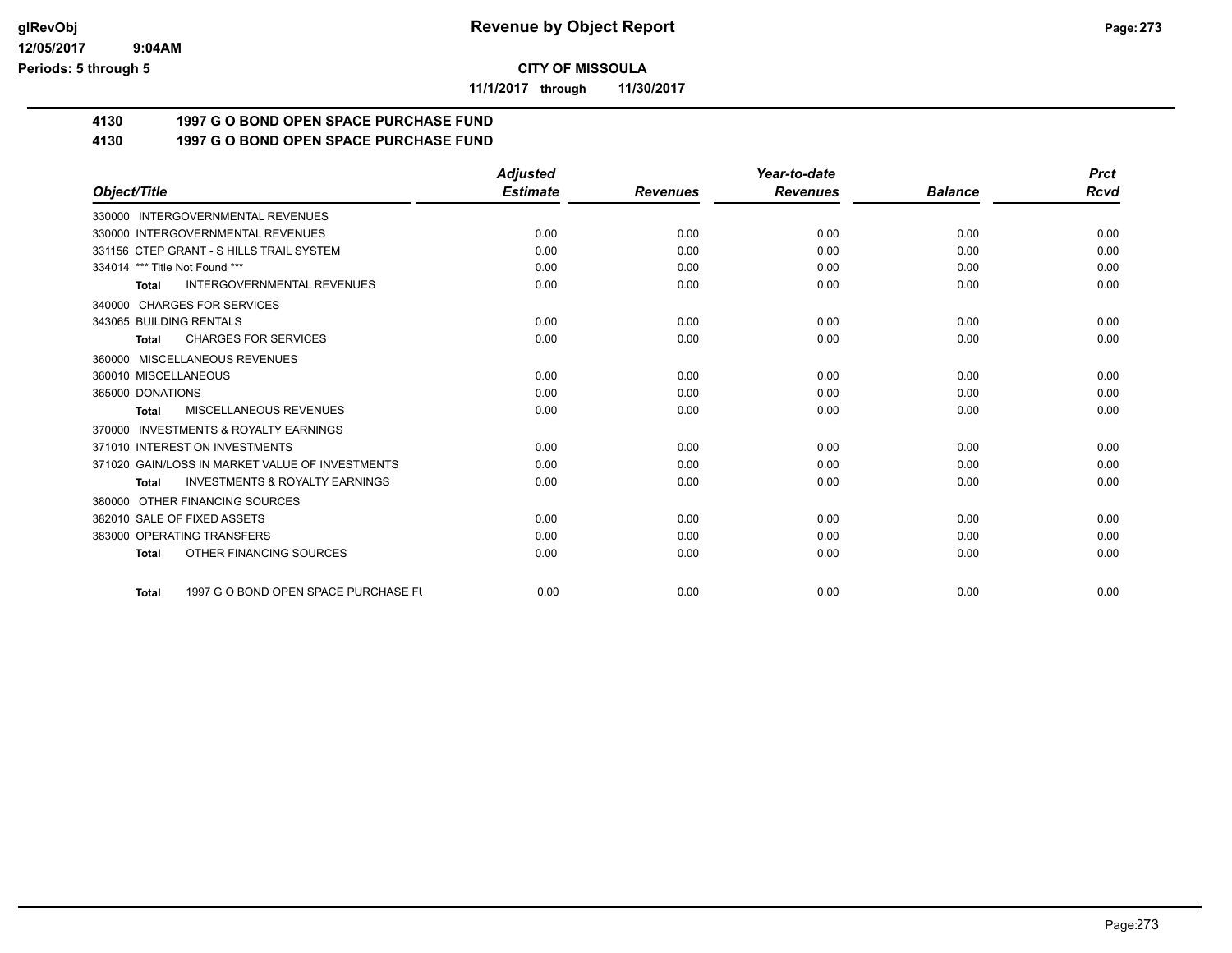**11/1/2017 through 11/30/2017**

#### **4130 1997 G O BOND OPEN SPACE PURCHASE FUND**

|                                                           | <b>Adjusted</b> |                 | Year-to-date    |                | <b>Prct</b> |
|-----------------------------------------------------------|-----------------|-----------------|-----------------|----------------|-------------|
| Object/Title                                              | <b>Estimate</b> | <b>Revenues</b> | <b>Revenues</b> | <b>Balance</b> | <b>Rcvd</b> |
| 330000 INTERGOVERNMENTAL REVENUES                         |                 |                 |                 |                |             |
| 330000 INTERGOVERNMENTAL REVENUES                         | 0.00            | 0.00            | 0.00            | 0.00           | 0.00        |
| 331156 CTEP GRANT - S HILLS TRAIL SYSTEM                  | 0.00            | 0.00            | 0.00            | 0.00           | 0.00        |
| 334014 *** Title Not Found ***                            | 0.00            | 0.00            | 0.00            | 0.00           | 0.00        |
| <b>INTERGOVERNMENTAL REVENUES</b><br><b>Total</b>         | 0.00            | 0.00            | 0.00            | 0.00           | 0.00        |
| 340000 CHARGES FOR SERVICES                               |                 |                 |                 |                |             |
| 343065 BUILDING RENTALS                                   | 0.00            | 0.00            | 0.00            | 0.00           | 0.00        |
| <b>CHARGES FOR SERVICES</b><br><b>Total</b>               | 0.00            | 0.00            | 0.00            | 0.00           | 0.00        |
| 360000 MISCELLANEOUS REVENUES                             |                 |                 |                 |                |             |
| 360010 MISCELLANEOUS                                      | 0.00            | 0.00            | 0.00            | 0.00           | 0.00        |
| 365000 DONATIONS                                          | 0.00            | 0.00            | 0.00            | 0.00           | 0.00        |
| MISCELLANEOUS REVENUES<br><b>Total</b>                    | 0.00            | 0.00            | 0.00            | 0.00           | 0.00        |
| <b>INVESTMENTS &amp; ROYALTY EARNINGS</b><br>370000       |                 |                 |                 |                |             |
| 371010 INTEREST ON INVESTMENTS                            | 0.00            | 0.00            | 0.00            | 0.00           | 0.00        |
| 371020 GAIN/LOSS IN MARKET VALUE OF INVESTMENT            | 0.00            | 0.00            | 0.00            | 0.00           | 0.00        |
| <b>INVESTMENTS &amp; ROYALTY EARNINGS</b><br><b>Total</b> | 0.00            | 0.00            | 0.00            | 0.00           | 0.00        |
| 380000 OTHER FINANCING SOURCES                            |                 |                 |                 |                |             |
| 382010 SALE OF FIXED ASSETS                               | 0.00            | 0.00            | 0.00            | 0.00           | 0.00        |
| 383000 OPERATING TRANSFERS                                | 0.00            | 0.00            | 0.00            | 0.00           | 0.00        |
| OTHER FINANCING SOURCES<br><b>Total</b>                   | 0.00            | 0.00            | 0.00            | 0.00           | 0.00        |
| 1997 G O BOND OPEN SPACE PURCHASE F<br><b>Total</b>       | 0.00            | 0.00            | 0.00            | 0.00           | 0.00        |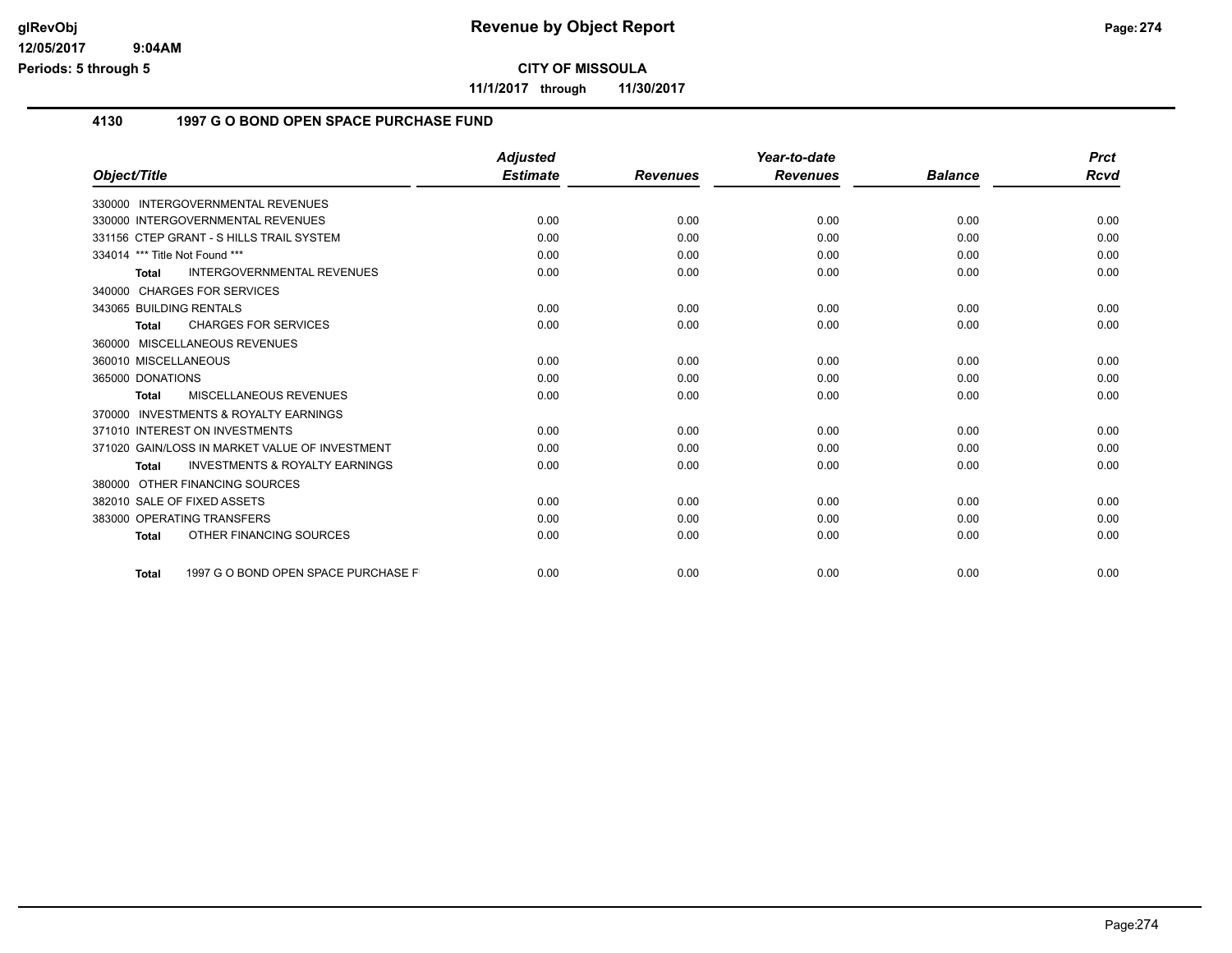**11/1/2017 through 11/30/2017**

#### **4196 NEW FIRE STATION GO BOND**

#### **4196 NEW FIRE STATION GO BOND**

| Object/Title                                       | <b>Adjusted</b><br><b>Estimate</b> | <b>Revenues</b> | Year-to-date<br><b>Revenues</b> | <b>Balance</b> | <b>Prct</b><br><b>Rcvd</b> |
|----------------------------------------------------|------------------------------------|-----------------|---------------------------------|----------------|----------------------------|
|                                                    |                                    |                 |                                 |                |                            |
| 360000 MISCELLANEOUS REVENUES                      |                                    |                 |                                 |                |                            |
| 365023 NORTHWESTERN ENERGY GRANT                   | 1.00                               | 0.00            | 0.00                            | 1.00           | 0.00                       |
| MISCELLANEOUS REVENUES<br>Total                    | 1.00                               | 0.00            | 0.00                            | 1.00           | 0.00                       |
| 370000 INVESTMENTS & ROYALTY EARNINGS              |                                    |                 |                                 |                |                            |
| 371010 INTEREST ON INVESTMENTS                     | 0.00                               | 0.00            | 0.00                            | 0.00           | 0.00                       |
| 371020 GAIN/LOSS IN MARKET VALUE OF INVESTMENTS    | 0.00                               | 0.00            | 0.00                            | 0.00           | 0.00                       |
| <b>INVESTMENTS &amp; ROYALTY EARNINGS</b><br>Total | 0.00                               | 0.00            | 0.00                            | 0.00           | 0.00                       |
| 380000 OTHER FINANCING SOURCES                     |                                    |                 |                                 |                |                            |
| 381010 BOND PROCEEDS                               | 0.00                               | 0.00            | 0.00                            | 0.00           | 0.00                       |
| 383000 OPERATING TRANSFERS                         | 0.00                               | 0.00            | 0.00                            | 0.00           | 0.00                       |
| OTHER FINANCING SOURCES<br>Total                   | 0.00                               | 0.00            | 0.00                            | 0.00           | 0.00                       |
| NEW FIRE STATION GO BOND<br>Total                  | 1.00                               | 0.00            | 0.00                            | 1.00           | 0.00                       |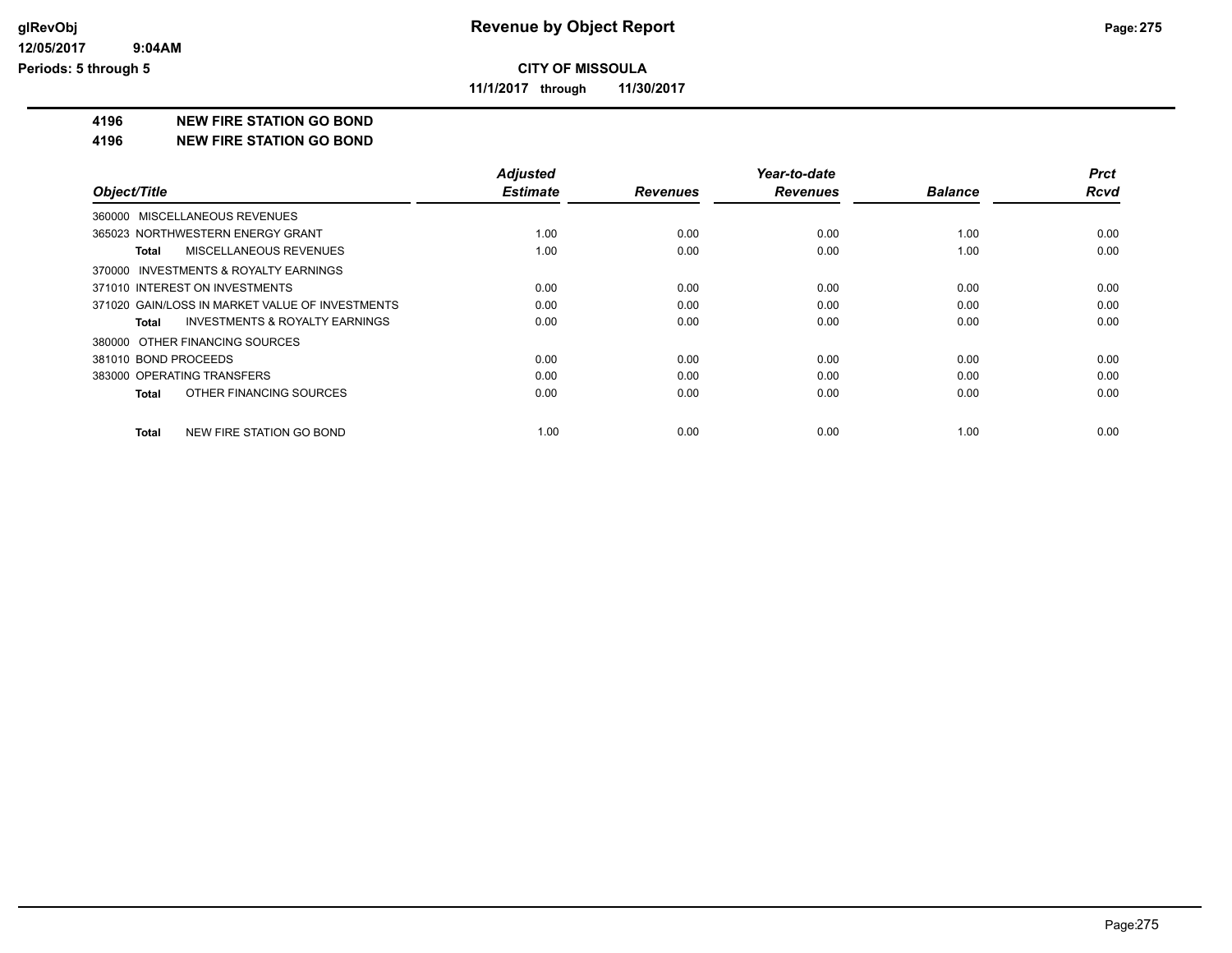**11/1/2017 through 11/30/2017**

#### **4196 NEW FIRE STATION GO BOND**

| Object/Title                                              | <b>Adjusted</b><br><b>Estimate</b> | <b>Revenues</b> | Year-to-date<br><b>Revenues</b> | <b>Balance</b> | <b>Prct</b><br>Rcvd |
|-----------------------------------------------------------|------------------------------------|-----------------|---------------------------------|----------------|---------------------|
| 360000 MISCELLANEOUS REVENUES                             |                                    |                 |                                 |                |                     |
| 365023 NORTHWESTERN ENERGY GRANT                          | 1.00                               | 0.00            | 0.00                            | 1.00           | 0.00                |
| MISCELLANEOUS REVENUES<br><b>Total</b>                    | 1.00                               | 0.00            | 0.00                            | 1.00           | 0.00                |
| 370000 INVESTMENTS & ROYALTY EARNINGS                     |                                    |                 |                                 |                |                     |
| 371010 INTEREST ON INVESTMENTS                            | 0.00                               | 0.00            | 0.00                            | 0.00           | 0.00                |
| 371020 GAIN/LOSS IN MARKET VALUE OF INVESTMENT            | 0.00                               | 0.00            | 0.00                            | 0.00           | 0.00                |
| <b>INVESTMENTS &amp; ROYALTY EARNINGS</b><br><b>Total</b> | 0.00                               | 0.00            | 0.00                            | 0.00           | 0.00                |
| 380000 OTHER FINANCING SOURCES                            |                                    |                 |                                 |                |                     |
| 381010 BOND PROCEEDS                                      | 0.00                               | 0.00            | 0.00                            | 0.00           | 0.00                |
| 383000 OPERATING TRANSFERS                                | 0.00                               | 0.00            | 0.00                            | 0.00           | 0.00                |
| OTHER FINANCING SOURCES<br>Total                          | 0.00                               | 0.00            | 0.00                            | 0.00           | 0.00                |
| NEW FIRE STATION GO BOND<br><b>Total</b>                  | 1.00                               | 0.00            | 0.00                            | 1.00           | 0.00                |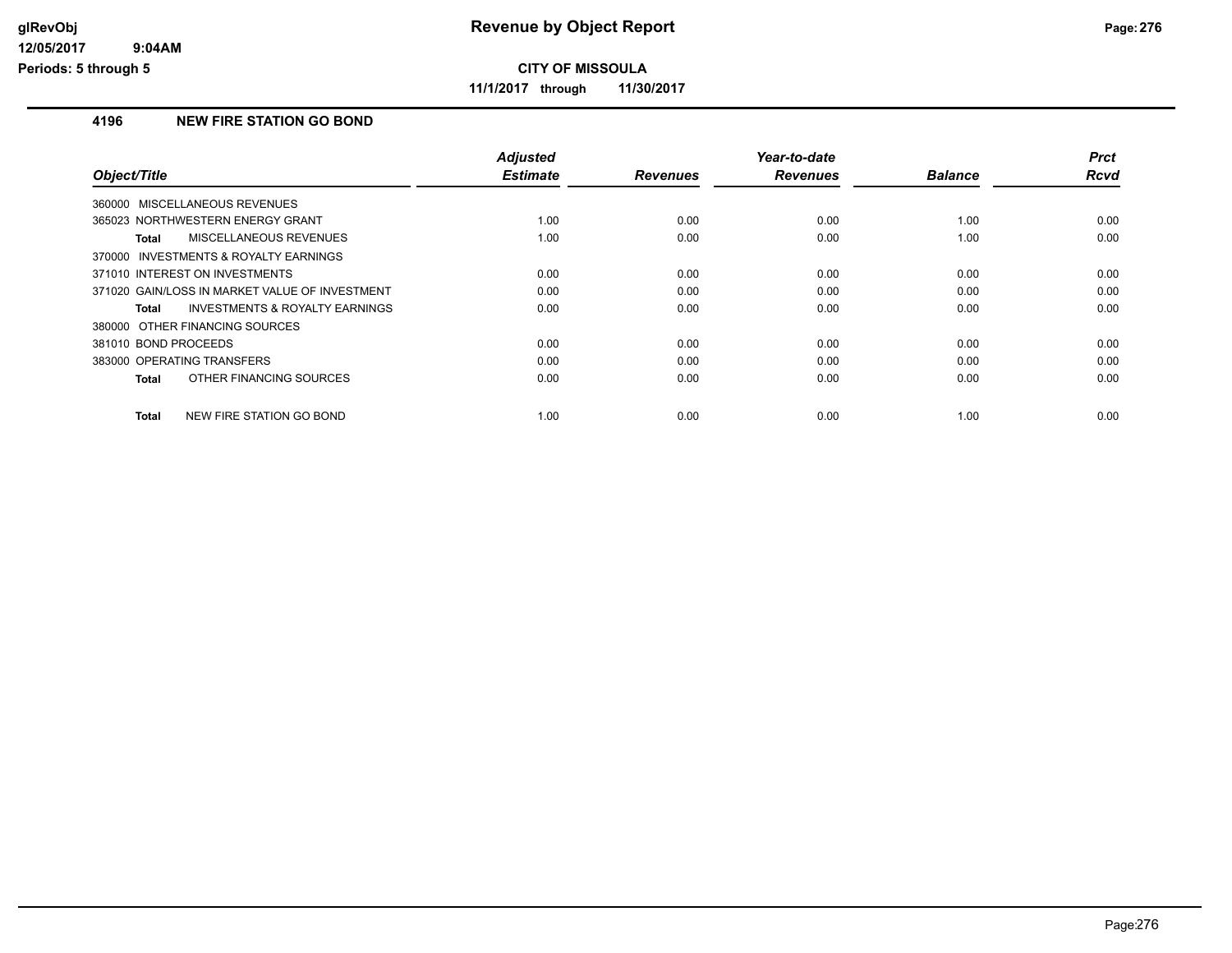**11/1/2017 through 11/30/2017**

#### **4450 S/C CONSTRUCTION FUND FOR FY06 4450 S/C CONSTRUCTION FUND FOR FY06**

|                                                    | <b>Adjusted</b> |                 | Year-to-date    |                | Prct |
|----------------------------------------------------|-----------------|-----------------|-----------------|----------------|------|
| Object/Title                                       | <b>Estimate</b> | <b>Revenues</b> | <b>Revenues</b> | <b>Balance</b> | Rcvd |
| 370000 INVESTMENTS & ROYALTY EARNINGS              |                 |                 |                 |                |      |
| 371010 INTEREST ON INVESTMENTS                     | 0.00            | 0.00            | 0.00            | 0.00           | 0.00 |
| 371020 GAIN/LOSS IN MARKET VALUE OF INVESTMENTS    | 0.00            | 0.00            | 0.00            | 0.00           | 0.00 |
| <b>INVESTMENTS &amp; ROYALTY EARNINGS</b><br>Total | 0.00            | 0.00            | 0.00            | 0.00           | 0.00 |
| S/C CONSTRUCTION FUND FOR FY06<br>Total            | 0.00            | 0.00            | 0.00            | 0.00           | 0.00 |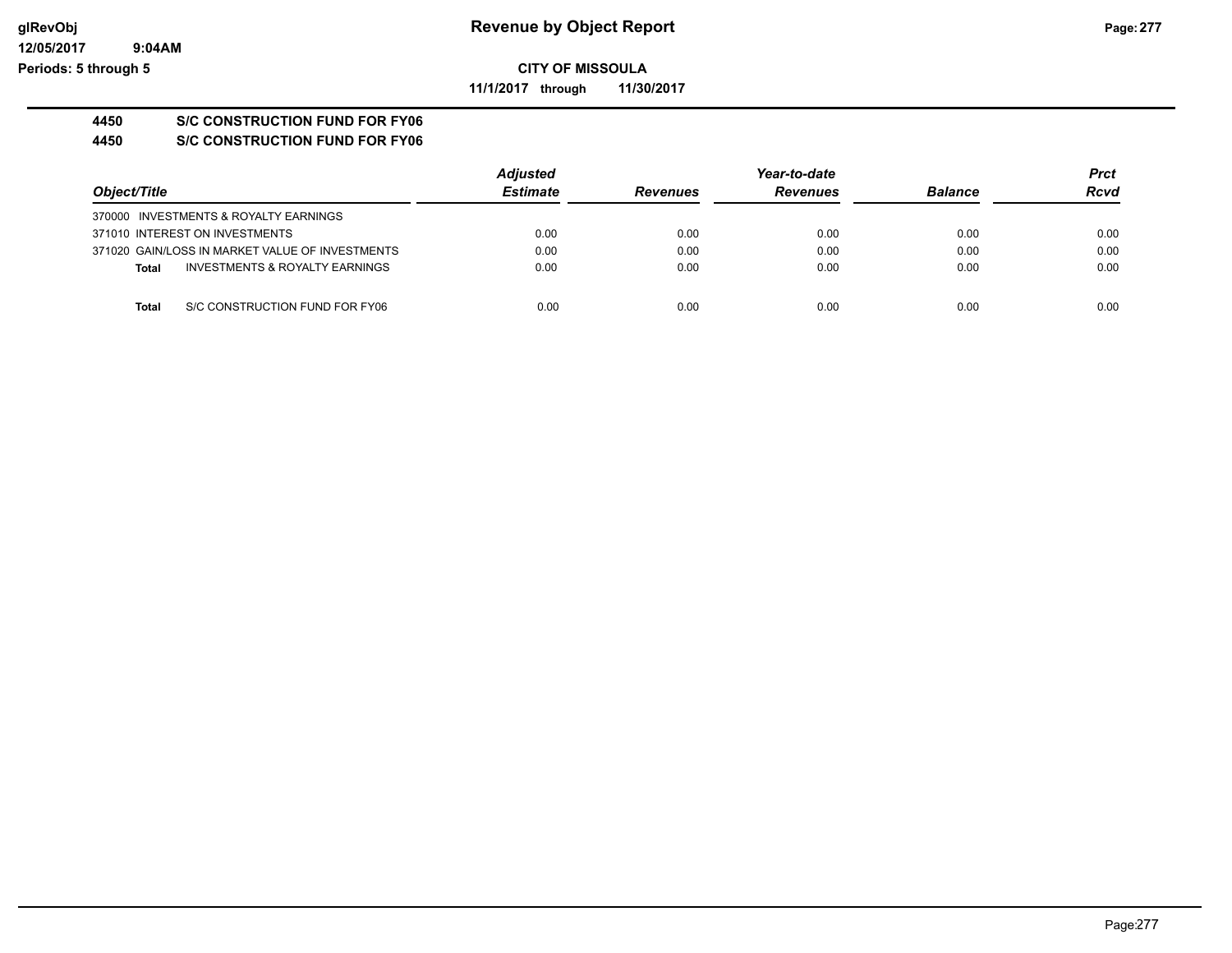**11/1/2017 through 11/30/2017**

#### **4450 S/C CONSTRUCTION FUND FOR FY06**

| Object/Title                   |                                                | <b>Adjusted</b><br><b>Estimate</b> | <b>Revenues</b> | Year-to-date<br><b>Revenues</b> | <b>Balance</b> | <b>Prct</b><br><b>Rcvd</b> |
|--------------------------------|------------------------------------------------|------------------------------------|-----------------|---------------------------------|----------------|----------------------------|
|                                | 370000 INVESTMENTS & ROYALTY EARNINGS          |                                    |                 |                                 |                |                            |
| 371010 INTEREST ON INVESTMENTS |                                                | 0.00                               | 0.00            | 0.00                            | 0.00           | 0.00                       |
|                                | 371020 GAIN/LOSS IN MARKET VALUE OF INVESTMENT | 0.00                               | 0.00            | 0.00                            | 0.00           | 0.00                       |
| Total                          | INVESTMENTS & ROYALTY EARNINGS                 | 0.00                               | 0.00            | 0.00                            | 0.00           | 0.00                       |
|                                |                                                |                                    |                 |                                 |                |                            |
| Total                          | S/C CONSTRUCTION FUND FOR FY06                 | 0.00                               | 0.00            | 0.00                            | 0.00           | 0.00                       |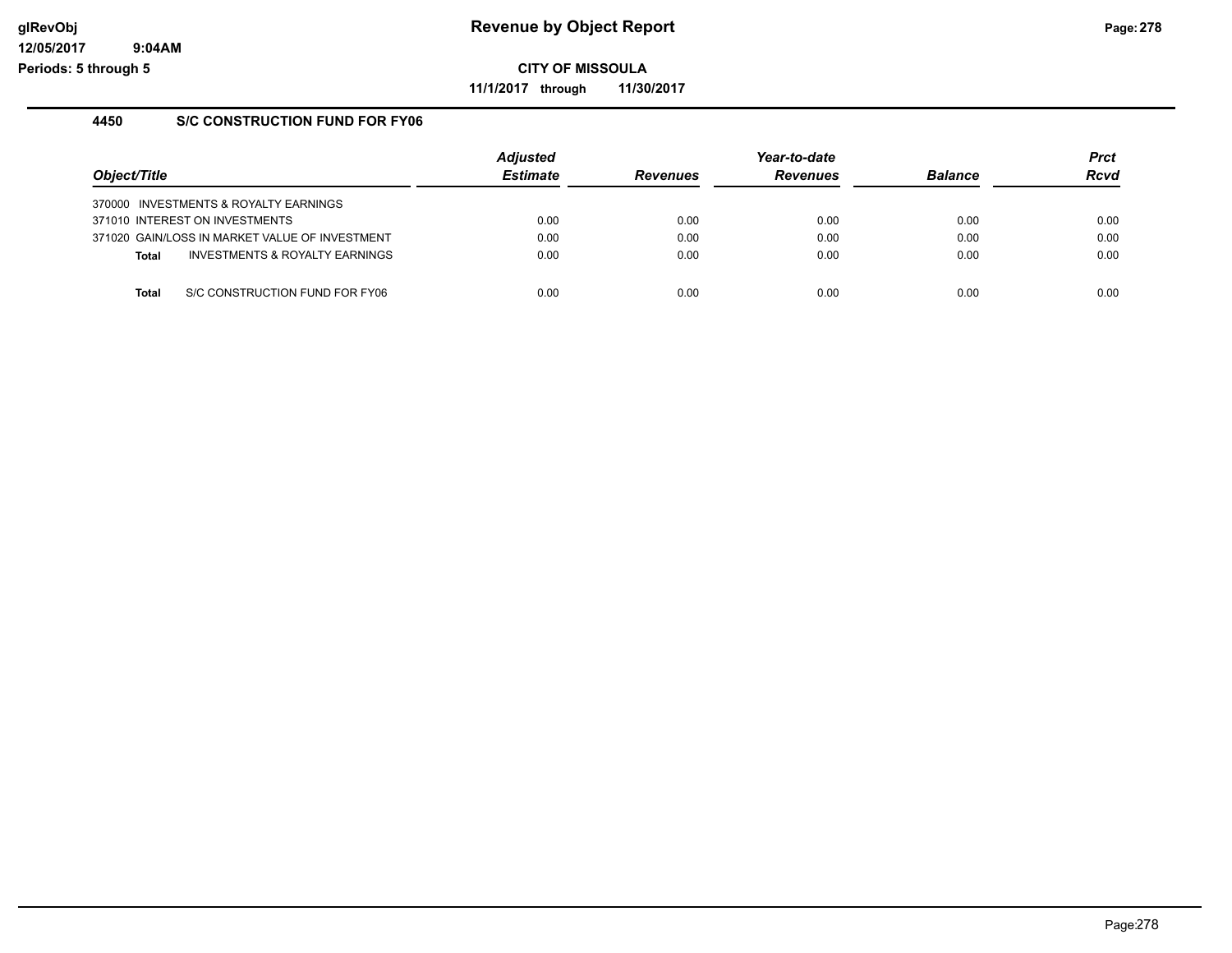**11/1/2017 through 11/30/2017**

**4451 FY07 S/C BOND FUND**

**4451 FY07 S/C BOND FUND**

|                                                    | <b>Adjusted</b> |                 | Year-to-date    |                | <b>Prct</b> |
|----------------------------------------------------|-----------------|-----------------|-----------------|----------------|-------------|
| Object/Title                                       | <b>Estimate</b> | <b>Revenues</b> | <b>Revenues</b> | <b>Balance</b> | <b>Rcvd</b> |
| 360000 MISCELLANEOUS REVENUES                      |                 |                 |                 |                |             |
| 360010 MISCELLANEOUS                               | 0.00            | 0.00            | 0.00            | 0.00           | 0.00        |
| MISCELLANEOUS REVENUES<br>Total                    | 0.00            | 0.00            | 0.00            | 0.00           | 0.00        |
| 370000 INVESTMENTS & ROYALTY EARNINGS              |                 |                 |                 |                |             |
| 371010 INTEREST ON INVESTMENTS                     | 0.00            | 0.00            | 0.00            | 0.00           | 0.00        |
| 371020 GAIN/LOSS IN MARKET VALUE OF INVESTMENTS    | 0.00            | 0.00            | 0.00            | 0.00           | 0.00        |
| <b>INVESTMENTS &amp; ROYALTY EARNINGS</b><br>Total | 0.00            | 0.00            | 0.00            | 0.00           | 0.00        |
| 380000 OTHER FINANCING SOURCES                     |                 |                 |                 |                |             |
| 381030 SID BONDS PROCEEDS                          | 0.00            | 0.00            | 0.00            | 0.00           | 0.00        |
| OTHER FINANCING SOURCES<br>Total                   | 0.00            | 0.00            | 0.00            | 0.00           | 0.00        |
| FY07 S/C BOND FUND<br><b>Total</b>                 | 0.00            | 0.00            | 0.00            | 0.00           | 0.00        |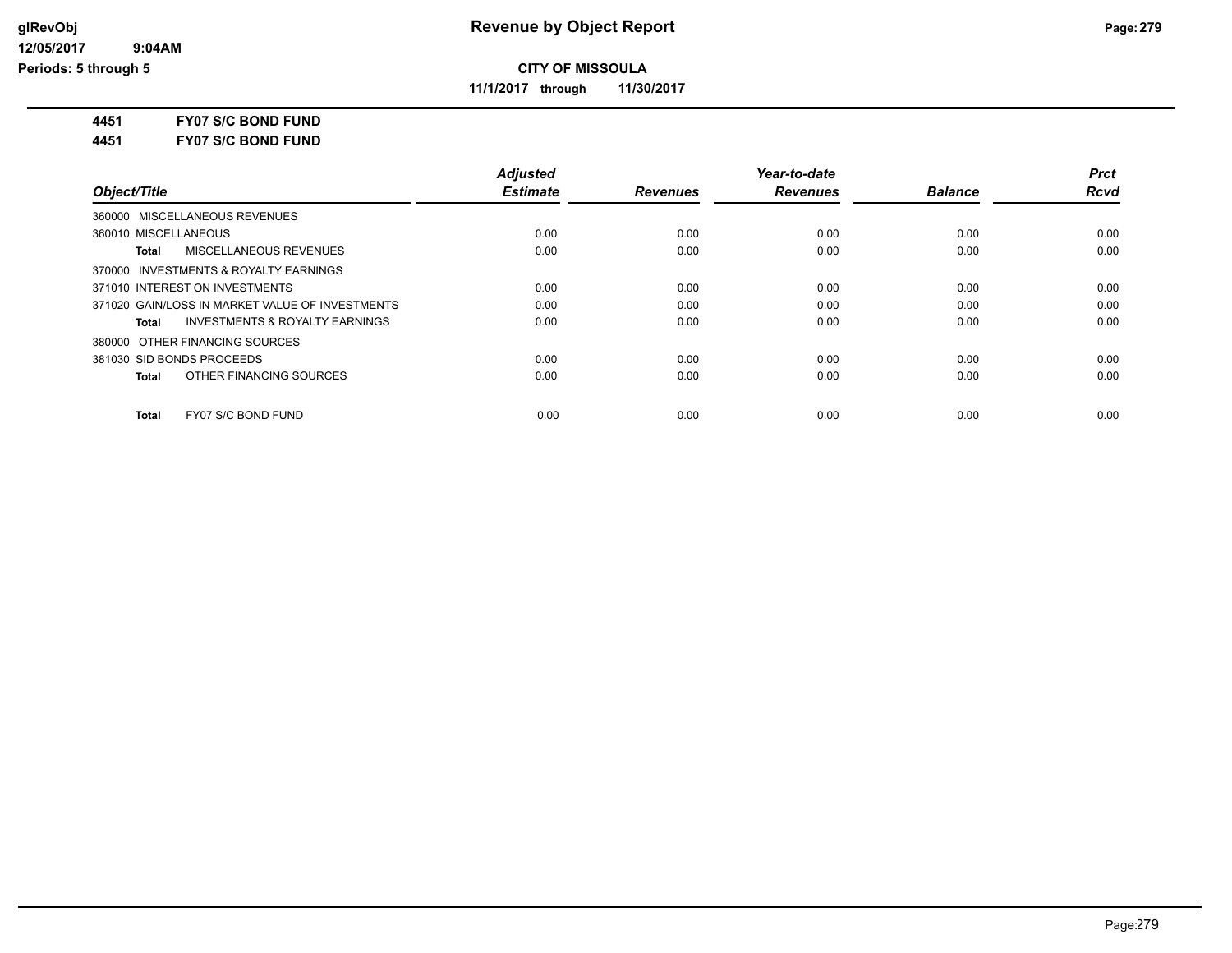**11/1/2017 through 11/30/2017**

#### **4451 FY07 S/C BOND FUND**

| Object/Title                                       | <b>Adjusted</b><br><b>Estimate</b> | <b>Revenues</b> | Year-to-date<br><b>Revenues</b> | <b>Balance</b> | <b>Prct</b><br><b>Rcvd</b> |
|----------------------------------------------------|------------------------------------|-----------------|---------------------------------|----------------|----------------------------|
|                                                    |                                    |                 |                                 |                |                            |
| 360000 MISCELLANEOUS REVENUES                      |                                    |                 |                                 |                |                            |
| 360010 MISCELLANEOUS                               | 0.00                               | 0.00            | 0.00                            | 0.00           | 0.00                       |
| MISCELLANEOUS REVENUES<br>Total                    | 0.00                               | 0.00            | 0.00                            | 0.00           | 0.00                       |
| 370000 INVESTMENTS & ROYALTY EARNINGS              |                                    |                 |                                 |                |                            |
| 371010 INTEREST ON INVESTMENTS                     | 0.00                               | 0.00            | 0.00                            | 0.00           | 0.00                       |
| 371020 GAIN/LOSS IN MARKET VALUE OF INVESTMENT     | 0.00                               | 0.00            | 0.00                            | 0.00           | 0.00                       |
| <b>INVESTMENTS &amp; ROYALTY EARNINGS</b><br>Total | 0.00                               | 0.00            | 0.00                            | 0.00           | 0.00                       |
| 380000 OTHER FINANCING SOURCES                     |                                    |                 |                                 |                |                            |
| 381030 SID BONDS PROCEEDS                          | 0.00                               | 0.00            | 0.00                            | 0.00           | 0.00                       |
| OTHER FINANCING SOURCES<br>Total                   | 0.00                               | 0.00            | 0.00                            | 0.00           | 0.00                       |
| <b>FY07 S/C BOND FUND</b><br><b>Total</b>          | 0.00                               | 0.00            | 0.00                            | 0.00           | 0.00                       |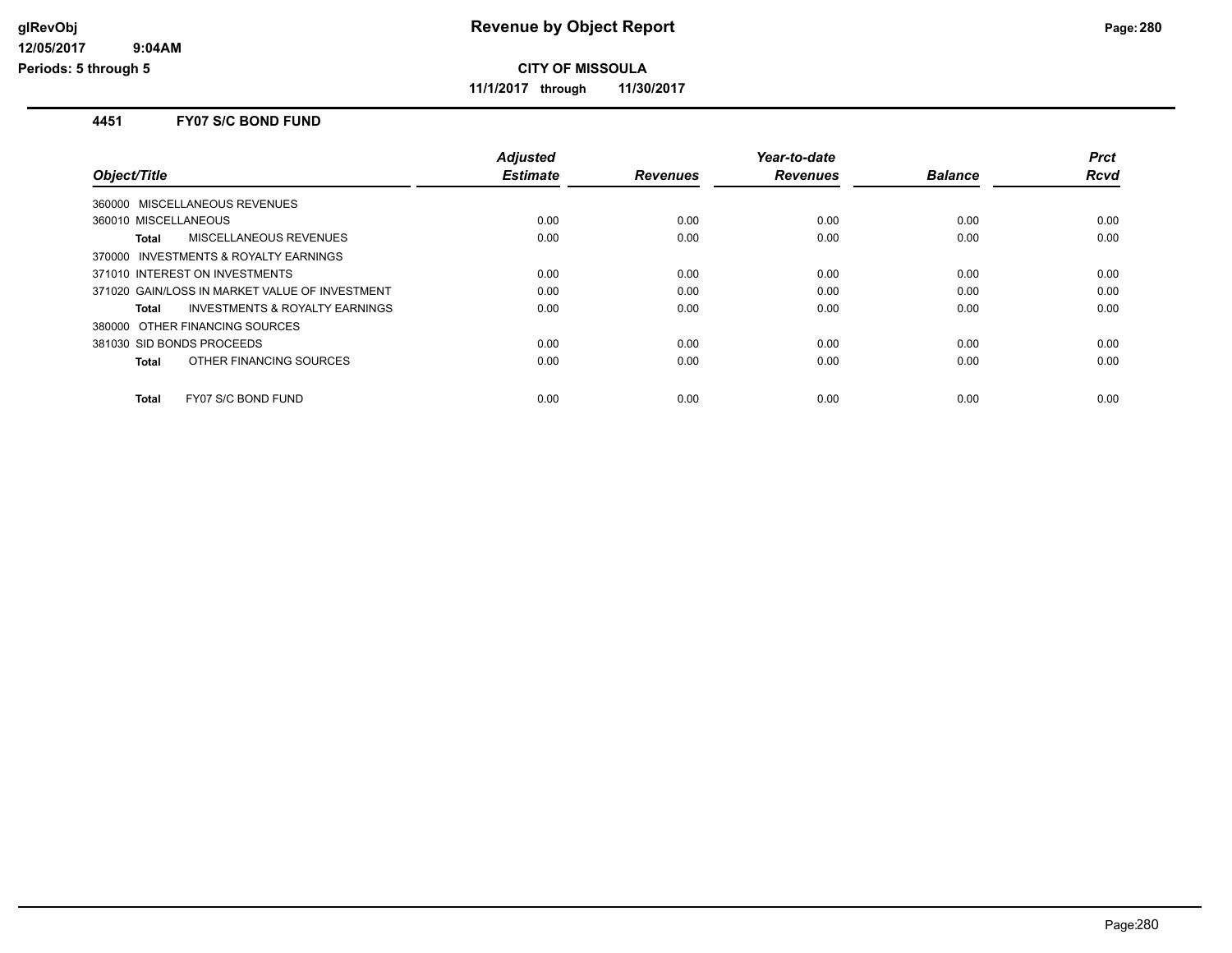**11/1/2017 through 11/30/2017**

## **4452 S/C CONSTRUCTION FUND FOR FY 08 BOND SAL**

## **4452 S/C CONSTRUCTION FUND FOR FY 08 BOND SAL**

|                                                      | <b>Adjusted</b> |                 | Year-to-date    |                | <b>Prct</b> |
|------------------------------------------------------|-----------------|-----------------|-----------------|----------------|-------------|
| Object/Title                                         | <b>Estimate</b> | <b>Revenues</b> | <b>Revenues</b> | <b>Balance</b> | <b>Rcvd</b> |
| 360000 MISCELLANEOUS REVENUES                        |                 |                 |                 |                |             |
| 360010 MISCELLANEOUS                                 | 0.00            | 0.00            | 0.00            | 0.00           | 0.00        |
| 362000 OTHER MISCELLANEOUS REVENUE                   | 0.00            | 0.00            | 0.00            | 0.00           | 0.00        |
| MISCELLANEOUS REVENUES<br><b>Total</b>               | 0.00            | 0.00            | 0.00            | 0.00           | 0.00        |
| <b>INVESTMENTS &amp; ROYALTY EARNINGS</b><br>370000  |                 |                 |                 |                |             |
| 371010 INTEREST ON INVESTMENTS                       | 0.00            | 0.00            | 0.00            | 0.00           | 0.00        |
| 371020 GAIN/LOSS IN MARKET VALUE OF INVESTMENTS      | 0.00            | 0.00            | 0.00            | 0.00           | 0.00        |
| <b>INVESTMENTS &amp; ROYALTY EARNINGS</b><br>Total   | 0.00            | 0.00            | 0.00            | 0.00           | 0.00        |
| 380000 OTHER FINANCING SOURCES                       |                 |                 |                 |                |             |
| 381000 LOAN PROCEEDS                                 | 0.00            | 0.00            | 0.00            | 0.00           | 0.00        |
| 383042 TRANSFERS FROM OTHER FUNDS                    | 0.00            | 0.00            | 0.00            | 0.00           | 0.00        |
| OTHER FINANCING SOURCES<br><b>Total</b>              | 0.00            | 0.00            | 0.00            | 0.00           | 0.00        |
| S/C CONSTRUCTION FUND FOR FY 08 BONE<br><b>Total</b> | 0.00            | 0.00            | 0.00            | 0.00           | 0.00        |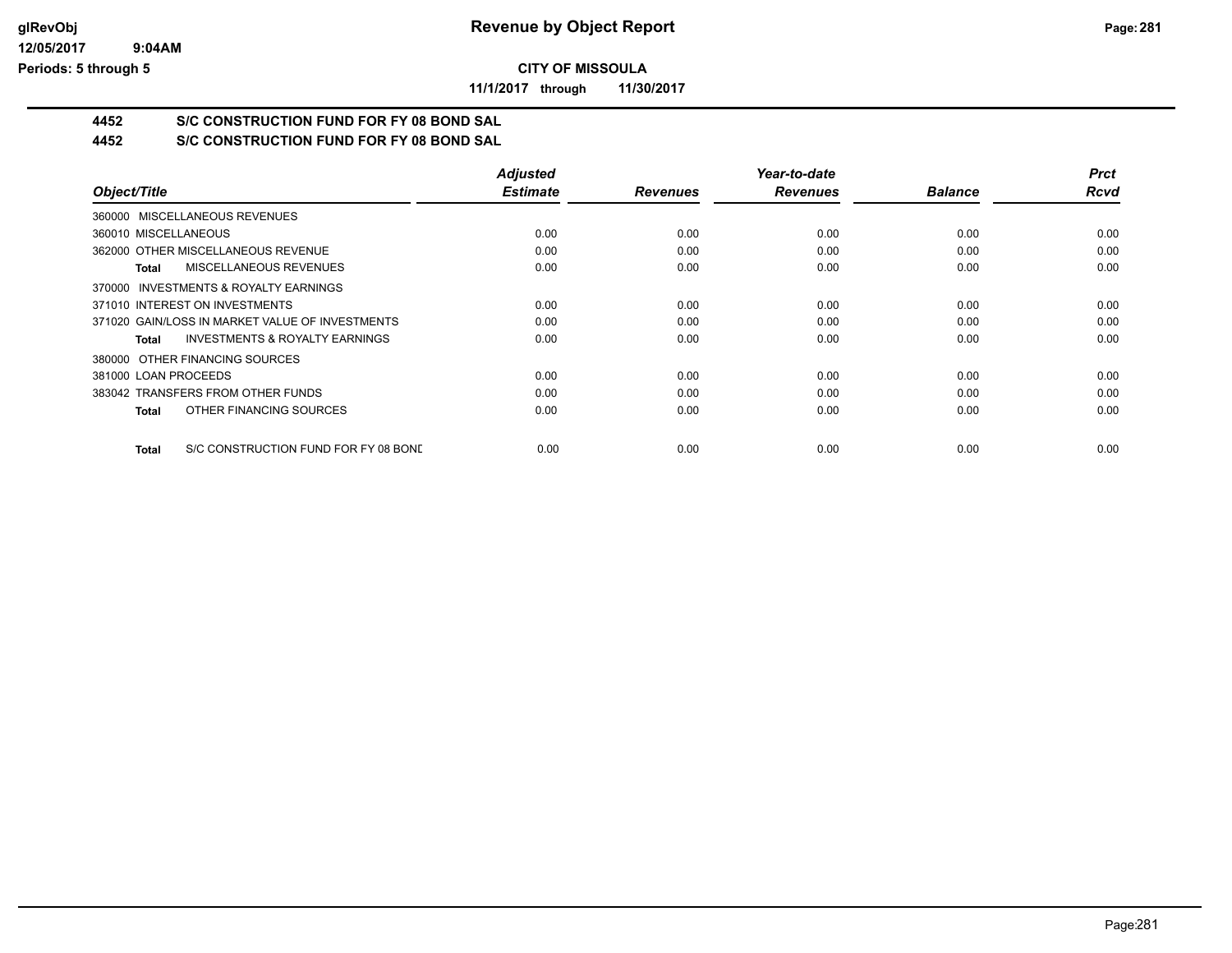**11/1/2017 through 11/30/2017**

#### **4452 S/C CONSTRUCTION FUND FOR FY 08 BOND SAL**

| Object/Title                                         | <b>Adjusted</b><br><b>Estimate</b> | <b>Revenues</b> | Year-to-date<br><b>Revenues</b> | <b>Balance</b> | <b>Prct</b><br><b>Rcvd</b> |
|------------------------------------------------------|------------------------------------|-----------------|---------------------------------|----------------|----------------------------|
|                                                      |                                    |                 |                                 |                |                            |
| 360000 MISCELLANEOUS REVENUES                        |                                    |                 |                                 |                |                            |
| 360010 MISCELLANEOUS                                 | 0.00                               | 0.00            | 0.00                            | 0.00           | 0.00                       |
| 362000 OTHER MISCELLANEOUS REVENUE                   | 0.00                               | 0.00            | 0.00                            | 0.00           | 0.00                       |
| MISCELLANEOUS REVENUES<br>Total                      | 0.00                               | 0.00            | 0.00                            | 0.00           | 0.00                       |
| 370000 INVESTMENTS & ROYALTY EARNINGS                |                                    |                 |                                 |                |                            |
| 371010 INTEREST ON INVESTMENTS                       | 0.00                               | 0.00            | 0.00                            | 0.00           | 0.00                       |
| 371020 GAIN/LOSS IN MARKET VALUE OF INVESTMENT       | 0.00                               | 0.00            | 0.00                            | 0.00           | 0.00                       |
| <b>INVESTMENTS &amp; ROYALTY EARNINGS</b><br>Total   | 0.00                               | 0.00            | 0.00                            | 0.00           | 0.00                       |
| 380000 OTHER FINANCING SOURCES                       |                                    |                 |                                 |                |                            |
| 381000 LOAN PROCEEDS                                 | 0.00                               | 0.00            | 0.00                            | 0.00           | 0.00                       |
| 383042 TRANSFERS FROM OTHER FUNDS                    | 0.00                               | 0.00            | 0.00                            | 0.00           | 0.00                       |
| OTHER FINANCING SOURCES<br>Total                     | 0.00                               | 0.00            | 0.00                            | 0.00           | 0.00                       |
|                                                      |                                    |                 |                                 |                |                            |
| S/C CONSTRUCTION FUND FOR FY 08 BONI<br><b>Total</b> | 0.00                               | 0.00            | 0.00                            | 0.00           | 0.00                       |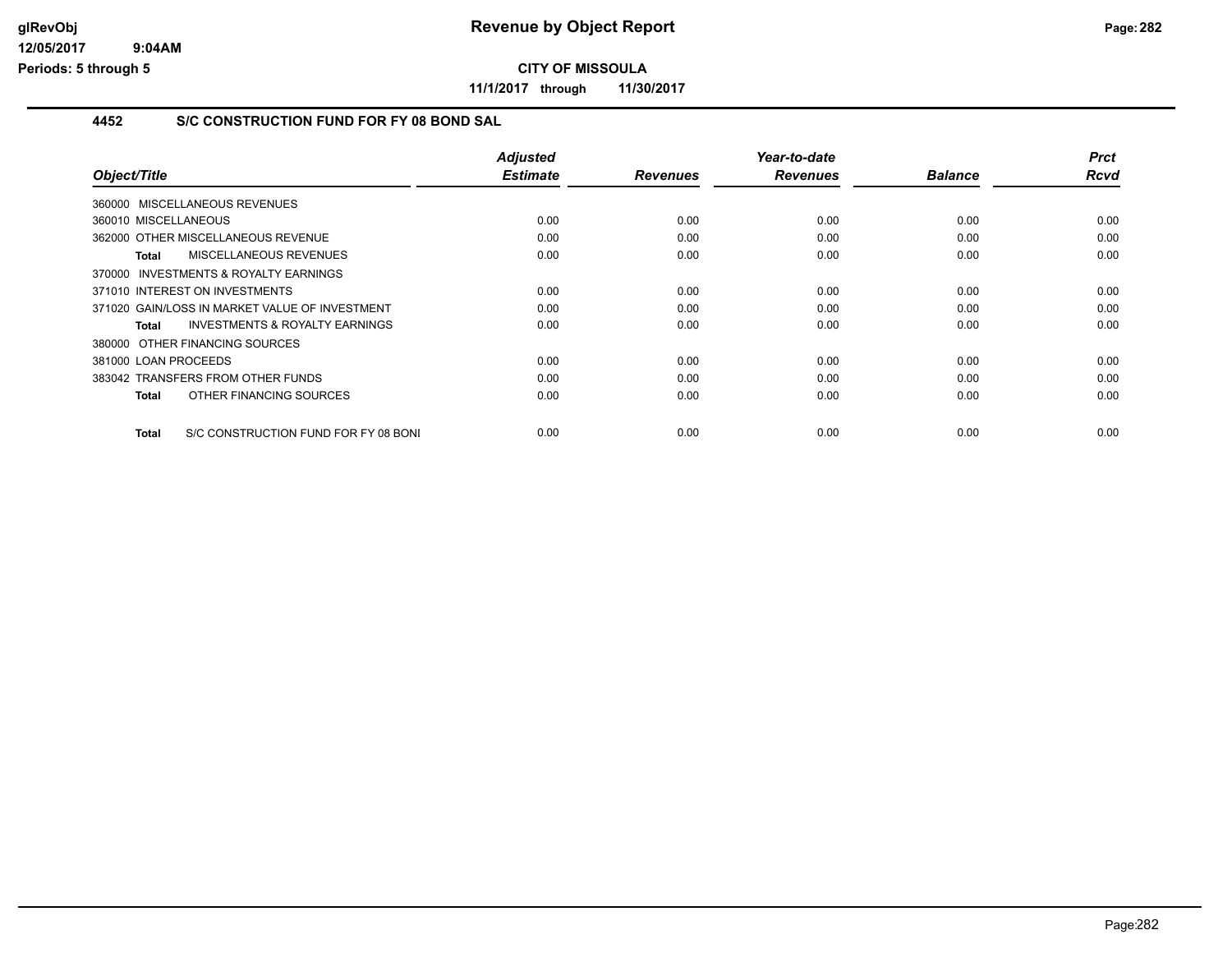**11/1/2017 through 11/30/2017**

## **4453 S/C CONSTRUCTION FUND FY09 BOND**

### **4453 S/C CONSTRUCTION FUND FY09 BOND**

|                                                 | <b>Adjusted</b> |                 | Year-to-date    |                | <b>Prct</b> |
|-------------------------------------------------|-----------------|-----------------|-----------------|----------------|-------------|
| Object/Title                                    | <b>Estimate</b> | <b>Revenues</b> | <b>Revenues</b> | <b>Balance</b> | <b>Rcvd</b> |
| 360000 MISCELLANEOUS REVENUES                   |                 |                 |                 |                |             |
| 360010 MISCELLANEOUS                            | 0.00            | 0.00            | 0.00            | 0.00           | 0.00        |
| 362000 OTHER MISCELLANEOUS REVENUE              | 0.00            | 0.00            | 0.00            | 0.00           | 0.00        |
| MISCELLANEOUS REVENUES<br>Total                 | 0.00            | 0.00            | 0.00            | 0.00           | 0.00        |
| 370000 INVESTMENTS & ROYALTY EARNINGS           |                 |                 |                 |                |             |
| 371010 INTEREST ON INVESTMENTS                  | 0.00            | 0.00            | 0.00            | 0.00           | 0.00        |
| INVESTMENTS & ROYALTY EARNINGS<br>Total         | 0.00            | 0.00            | 0.00            | 0.00           | 0.00        |
| 380000 OTHER FINANCING SOURCES                  |                 |                 |                 |                |             |
| 381030 SID BONDS PROCEEDS                       | 0.00            | 0.00            | 0.00            | 0.00           | 0.00        |
| 383000 OPERATING TRANSFERS                      | 0.00            | 0.00            | 0.00            | 0.00           | 0.00        |
| OTHER FINANCING SOURCES<br><b>Total</b>         | 0.00            | 0.00            | 0.00            | 0.00           | 0.00        |
| S/C CONSTRUCTION FUND FY09 BOND<br><b>Total</b> | 0.00            | 0.00            | 0.00            | 0.00           | 0.00        |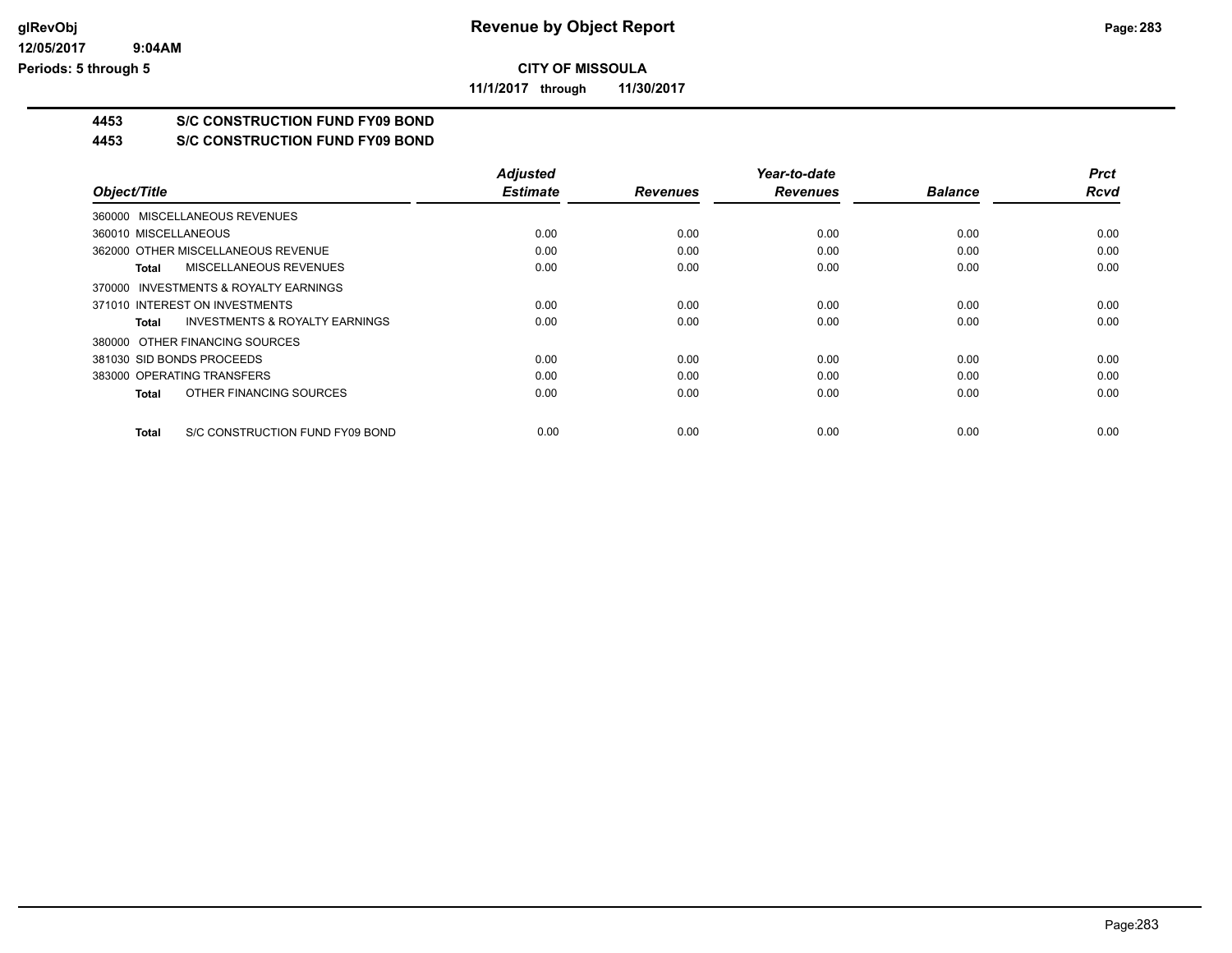**11/1/2017 through 11/30/2017**

#### **4453 S/C CONSTRUCTION FUND FY09 BOND**

|                                                    | <b>Adjusted</b> |                 | Year-to-date    |                | <b>Prct</b> |
|----------------------------------------------------|-----------------|-----------------|-----------------|----------------|-------------|
| Object/Title                                       | <b>Estimate</b> | <b>Revenues</b> | <b>Revenues</b> | <b>Balance</b> | Rcvd        |
| 360000 MISCELLANEOUS REVENUES                      |                 |                 |                 |                |             |
| 360010 MISCELLANEOUS                               | 0.00            | 0.00            | 0.00            | 0.00           | 0.00        |
| 362000 OTHER MISCELLANEOUS REVENUE                 | 0.00            | 0.00            | 0.00            | 0.00           | 0.00        |
| <b>MISCELLANEOUS REVENUES</b><br>Total             | 0.00            | 0.00            | 0.00            | 0.00           | 0.00        |
| 370000 INVESTMENTS & ROYALTY EARNINGS              |                 |                 |                 |                |             |
| 371010 INTEREST ON INVESTMENTS                     | 0.00            | 0.00            | 0.00            | 0.00           | 0.00        |
| <b>INVESTMENTS &amp; ROYALTY EARNINGS</b><br>Total | 0.00            | 0.00            | 0.00            | 0.00           | 0.00        |
| 380000 OTHER FINANCING SOURCES                     |                 |                 |                 |                |             |
| 381030 SID BONDS PROCEEDS                          | 0.00            | 0.00            | 0.00            | 0.00           | 0.00        |
| 383000 OPERATING TRANSFERS                         | 0.00            | 0.00            | 0.00            | 0.00           | 0.00        |
| OTHER FINANCING SOURCES<br>Total                   | 0.00            | 0.00            | 0.00            | 0.00           | 0.00        |
| S/C CONSTRUCTION FUND FY09 BOND<br>Total           | 0.00            | 0.00            | 0.00            | 0.00           | 0.00        |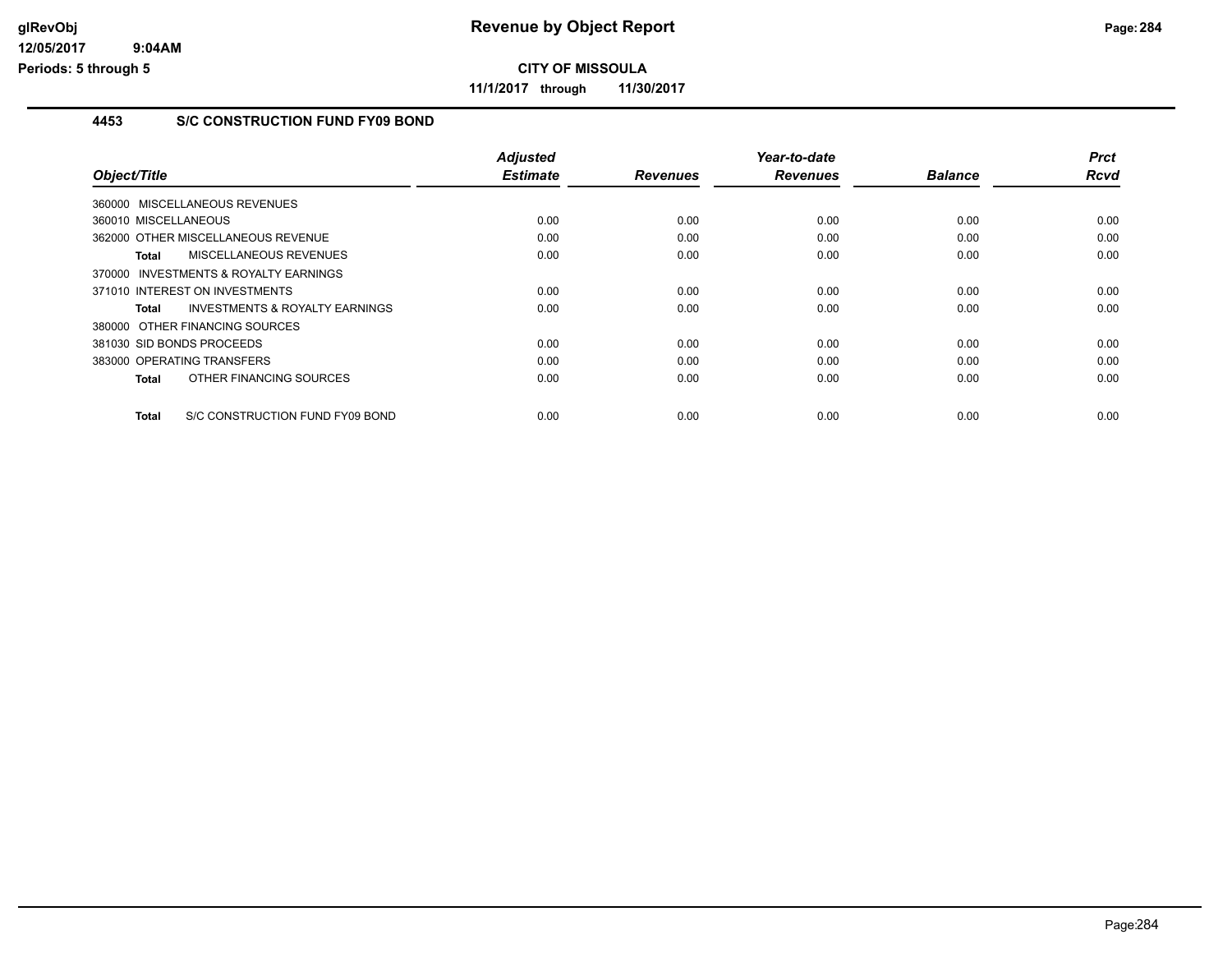**11/1/2017 through 11/30/2017**

## **4454 S/C CONSTRUCTION FUND FOR FY10**

#### **4454 S/C CONSTRUCTION FUND FOR FY10**

|                                                    | <b>Adjusted</b> |                 | Year-to-date    |                | <b>Prct</b> |
|----------------------------------------------------|-----------------|-----------------|-----------------|----------------|-------------|
| Object/Title                                       | <b>Estimate</b> | <b>Revenues</b> | <b>Revenues</b> | <b>Balance</b> | <b>Rcvd</b> |
| 360000 MISCELLANEOUS REVENUES                      |                 |                 |                 |                |             |
| 360010 MISCELLANEOUS                               | 0.00            | 0.00            | 0.00            | 0.00           | 0.00        |
| 362000 OTHER MISCELLANEOUS REVENUE                 | 0.00            | 0.00            | 0.00            | 0.00           | 0.00        |
| MISCELLANEOUS REVENUES<br>Total                    | 0.00            | 0.00            | 0.00            | 0.00           | 0.00        |
| 370000 INVESTMENTS & ROYALTY EARNINGS              |                 |                 |                 |                |             |
| 371010 INTEREST ON INVESTMENTS                     | 0.00            | 0.00            | 0.00            | 0.00           | 0.00        |
| <b>INVESTMENTS &amp; ROYALTY EARNINGS</b><br>Total | 0.00            | 0.00            | 0.00            | 0.00           | 0.00        |
| 380000 OTHER FINANCING SOURCES                     |                 |                 |                 |                |             |
| 381030 SID BONDS PROCEEDS                          | 0.00            | 0.00            | 0.00            | 0.00           | 0.00        |
| OTHER FINANCING SOURCES<br>Total                   | 0.00            | 0.00            | 0.00            | 0.00           | 0.00        |
| S/C CONSTRUCTION FUND FOR FY10<br>Total            | 0.00            | 0.00            | 0.00            | 0.00           | 0.00        |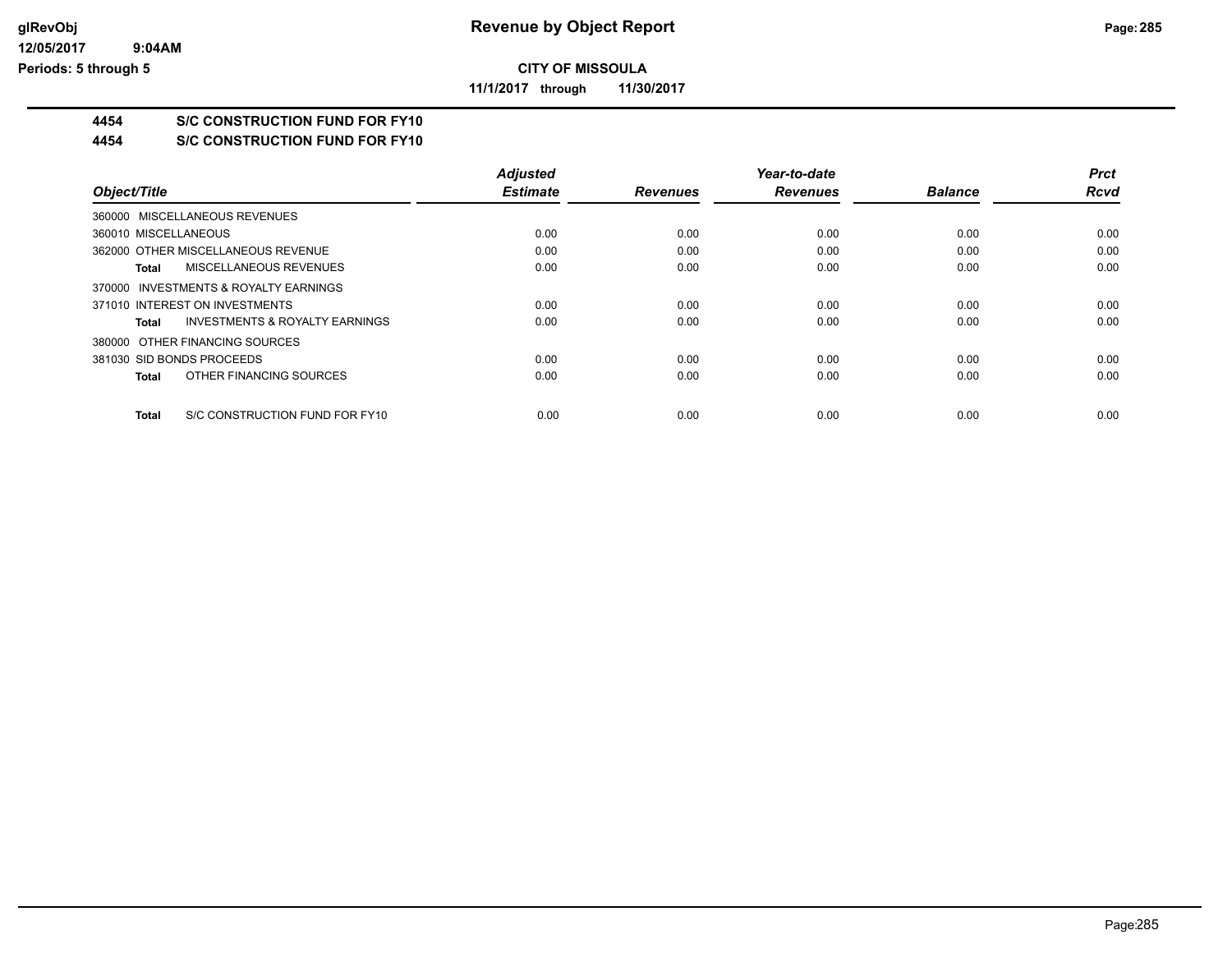**11/1/2017 through 11/30/2017**

#### **4454 S/C CONSTRUCTION FUND FOR FY10**

|                                                | <b>Adjusted</b> |                 | Year-to-date    |                | <b>Prct</b> |
|------------------------------------------------|-----------------|-----------------|-----------------|----------------|-------------|
| Object/Title                                   | <b>Estimate</b> | <b>Revenues</b> | <b>Revenues</b> | <b>Balance</b> | Rcvd        |
| 360000 MISCELLANEOUS REVENUES                  |                 |                 |                 |                |             |
| 360010 MISCELLANEOUS                           | 0.00            | 0.00            | 0.00            | 0.00           | 0.00        |
| 362000 OTHER MISCELLANEOUS REVENUE             | 0.00            | 0.00            | 0.00            | 0.00           | 0.00        |
| MISCELLANEOUS REVENUES<br>Total                | 0.00            | 0.00            | 0.00            | 0.00           | 0.00        |
| 370000 INVESTMENTS & ROYALTY EARNINGS          |                 |                 |                 |                |             |
| 371010 INTEREST ON INVESTMENTS                 | 0.00            | 0.00            | 0.00            | 0.00           | 0.00        |
| INVESTMENTS & ROYALTY EARNINGS<br>Total        | 0.00            | 0.00            | 0.00            | 0.00           | 0.00        |
| 380000 OTHER FINANCING SOURCES                 |                 |                 |                 |                |             |
| 381030 SID BONDS PROCEEDS                      | 0.00            | 0.00            | 0.00            | 0.00           | 0.00        |
| OTHER FINANCING SOURCES<br><b>Total</b>        | 0.00            | 0.00            | 0.00            | 0.00           | 0.00        |
| S/C CONSTRUCTION FUND FOR FY10<br><b>Total</b> | 0.00            | 0.00            | 0.00            | 0.00           | 0.00        |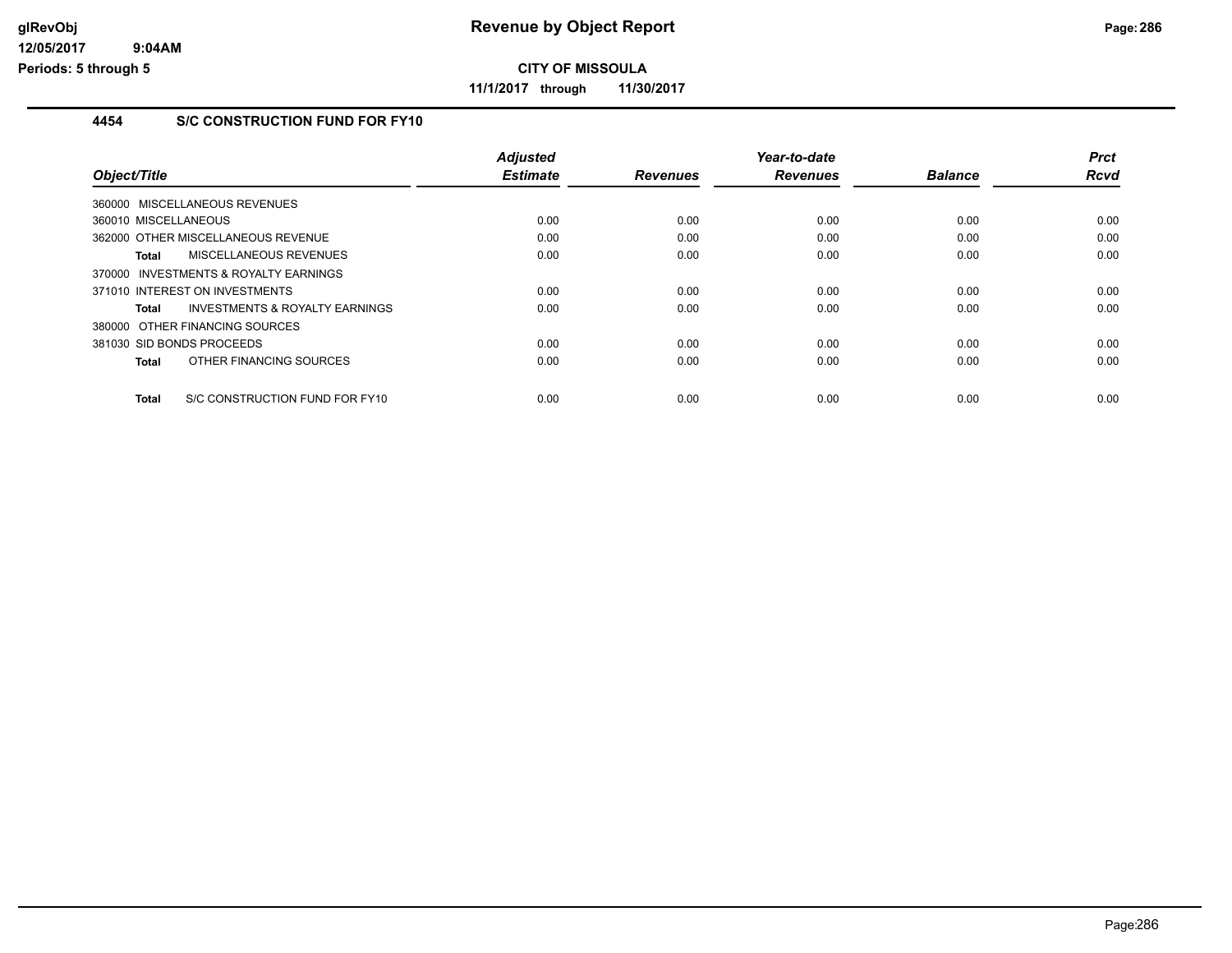**11/1/2017 through 11/30/2017**

### **4455 FY11 S/C CONSTRUCTION FUND**

#### **4455 FY11 S/C CONSTRUCTION FUND**

|                                                    | <b>Adjusted</b> |                 | Year-to-date    |                | <b>Prct</b> |
|----------------------------------------------------|-----------------|-----------------|-----------------|----------------|-------------|
| Object/Title                                       | <b>Estimate</b> | <b>Revenues</b> | <b>Revenues</b> | <b>Balance</b> | <b>Rcvd</b> |
| 360000 MISCELLANEOUS REVENUES                      |                 |                 |                 |                |             |
| 360010 MISCELLANEOUS                               | 0.00            | 0.00            | 0.00            | 0.00           | 0.00        |
| MISCELLANEOUS REVENUES<br>Total                    | 0.00            | 0.00            | 0.00            | 0.00           | 0.00        |
| 370000 INVESTMENTS & ROYALTY EARNINGS              |                 |                 |                 |                |             |
| 371010 INTEREST ON INVESTMENTS                     | 0.00            | 0.00            | 0.00            | 0.00           | 0.00        |
| <b>INVESTMENTS &amp; ROYALTY EARNINGS</b><br>Total | 0.00            | 0.00            | 0.00            | 0.00           | 0.00        |
| 380000 OTHER FINANCING SOURCES                     |                 |                 |                 |                |             |
| 381030 SID BONDS PROCEEDS                          | 0.00            | 0.00            | 0.00            | 0.00           | 0.00        |
| OTHER FINANCING SOURCES<br><b>Total</b>            | 0.00            | 0.00            | 0.00            | 0.00           | 0.00        |
| <b>FY11 S/C CONSTRUCTION FUND</b><br><b>Total</b>  | 0.00            | 0.00            | 0.00            | 0.00           | 0.00        |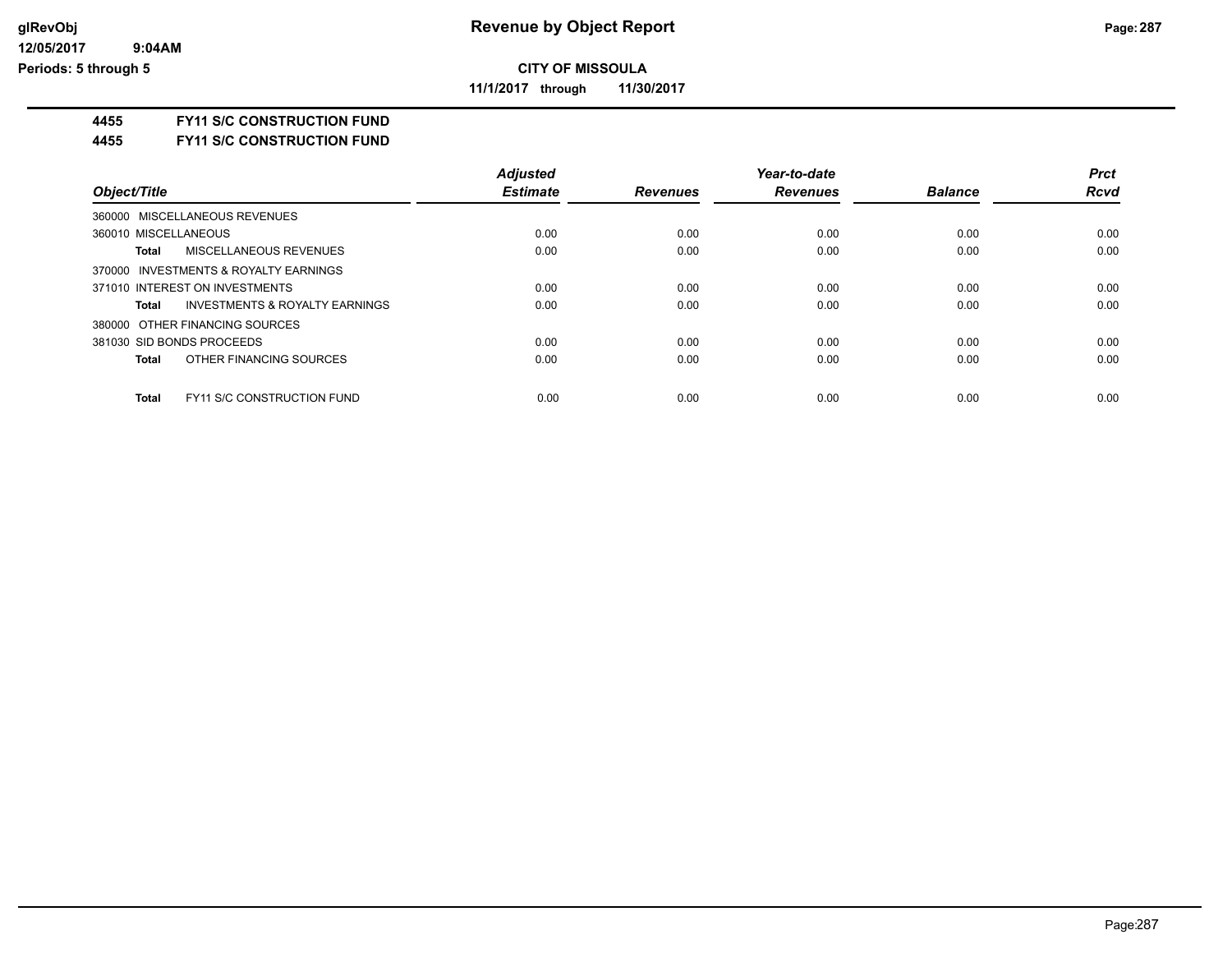**11/1/2017 through 11/30/2017**

### **4455 FY11 S/C CONSTRUCTION FUND**

| Object/Title                               | <b>Adjusted</b><br><b>Estimate</b> | <b>Revenues</b> | Year-to-date<br><b>Revenues</b> | <b>Balance</b> | <b>Prct</b><br><b>Rcvd</b> |
|--------------------------------------------|------------------------------------|-----------------|---------------------------------|----------------|----------------------------|
|                                            |                                    |                 |                                 |                |                            |
| 360000 MISCELLANEOUS REVENUES              |                                    |                 |                                 |                |                            |
| 360010 MISCELLANEOUS                       | 0.00                               | 0.00            | 0.00                            | 0.00           | 0.00                       |
| MISCELLANEOUS REVENUES<br>Total            | 0.00                               | 0.00            | 0.00                            | 0.00           | 0.00                       |
| 370000 INVESTMENTS & ROYALTY EARNINGS      |                                    |                 |                                 |                |                            |
| 371010 INTEREST ON INVESTMENTS             | 0.00                               | 0.00            | 0.00                            | 0.00           | 0.00                       |
| INVESTMENTS & ROYALTY EARNINGS<br>Total    | 0.00                               | 0.00            | 0.00                            | 0.00           | 0.00                       |
| 380000 OTHER FINANCING SOURCES             |                                    |                 |                                 |                |                            |
| 381030 SID BONDS PROCEEDS                  | 0.00                               | 0.00            | 0.00                            | 0.00           | 0.00                       |
| OTHER FINANCING SOURCES<br>Total           | 0.00                               | 0.00            | 0.00                            | 0.00           | 0.00                       |
| <b>FY11 S/C CONSTRUCTION FUND</b><br>Total | 0.00                               | 0.00            | 0.00                            | 0.00           | 0.00                       |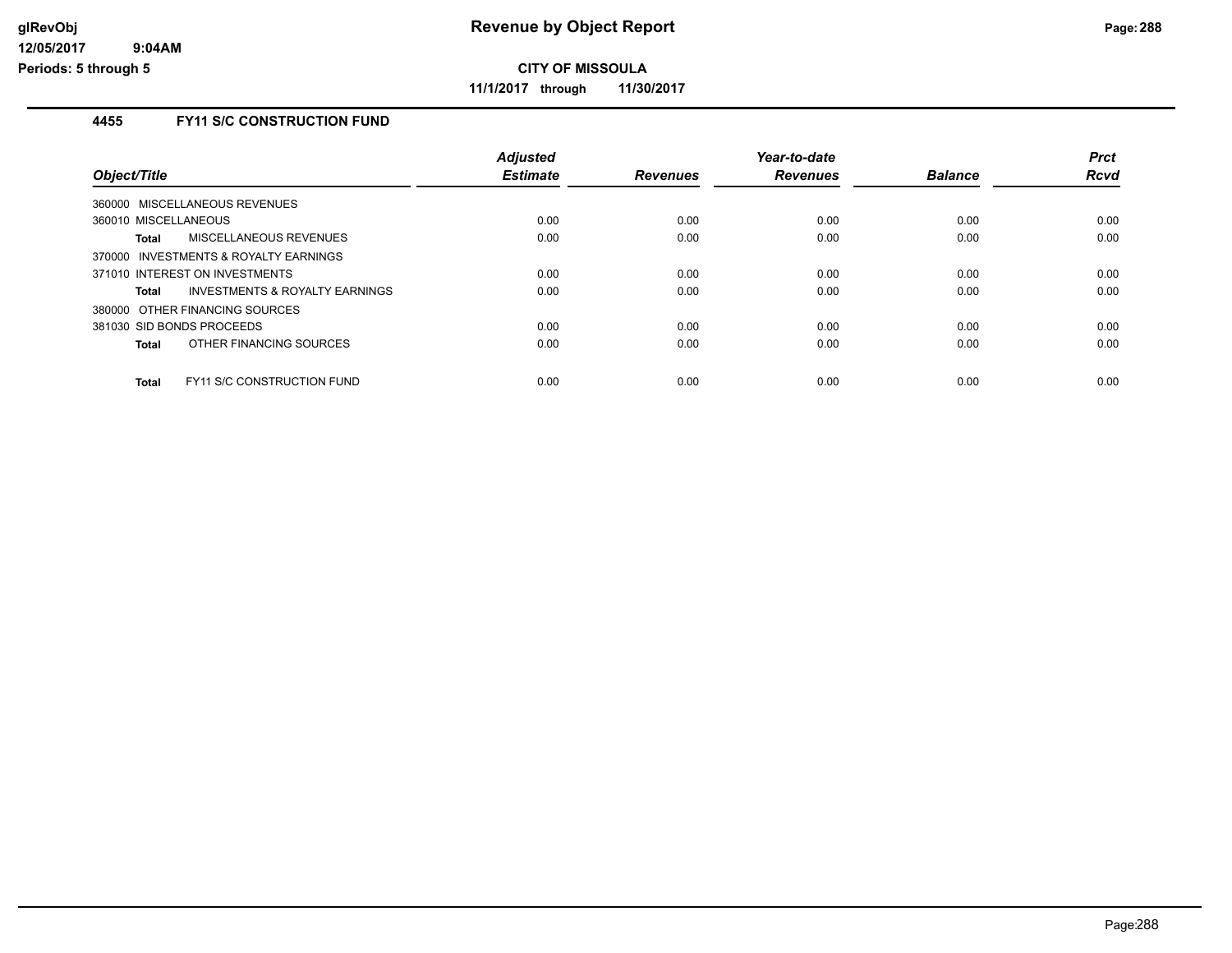**11/1/2017 through 11/30/2017**

## **4456 FY12 S/C CONSTRUCTION FUND**

#### **4456 FY12 S/C CONSTRUCTION FUND**

|                                                    | <b>Adjusted</b> |                 | Year-to-date    |                | <b>Prct</b> |
|----------------------------------------------------|-----------------|-----------------|-----------------|----------------|-------------|
| Object/Title                                       | <b>Estimate</b> | <b>Revenues</b> | <b>Revenues</b> | <b>Balance</b> | <b>Rcvd</b> |
| 360000 MISCELLANEOUS REVENUES                      |                 |                 |                 |                |             |
| 360010 MISCELLANEOUS                               | 0.00            | 0.00            | 0.00            | 0.00           | 0.00        |
| 362000 OTHER MISCELLANEOUS REVENUE                 | 0.00            | 0.00            | 0.00            | 0.00           | 0.00        |
| MISCELLANEOUS REVENUES<br>Total                    | 0.00            | 0.00            | 0.00            | 0.00           | 0.00        |
| 370000 INVESTMENTS & ROYALTY EARNINGS              |                 |                 |                 |                |             |
| 371010 INTEREST ON INVESTMENTS                     | 0.00            | 0.00            | 0.00            | 0.00           | 0.00        |
| <b>INVESTMENTS &amp; ROYALTY EARNINGS</b><br>Total | 0.00            | 0.00            | 0.00            | 0.00           | 0.00        |
| 380000 OTHER FINANCING SOURCES                     |                 |                 |                 |                |             |
| 381030 SID BONDS PROCEEDS                          | 0.00            | 0.00            | 0.00            | 0.00           | 0.00        |
| OTHER FINANCING SOURCES<br>Total                   | 0.00            | 0.00            | 0.00            | 0.00           | 0.00        |
| FY12 S/C CONSTRUCTION FUND<br><b>Total</b>         | 0.00            | 0.00            | 0.00            | 0.00           | 0.00        |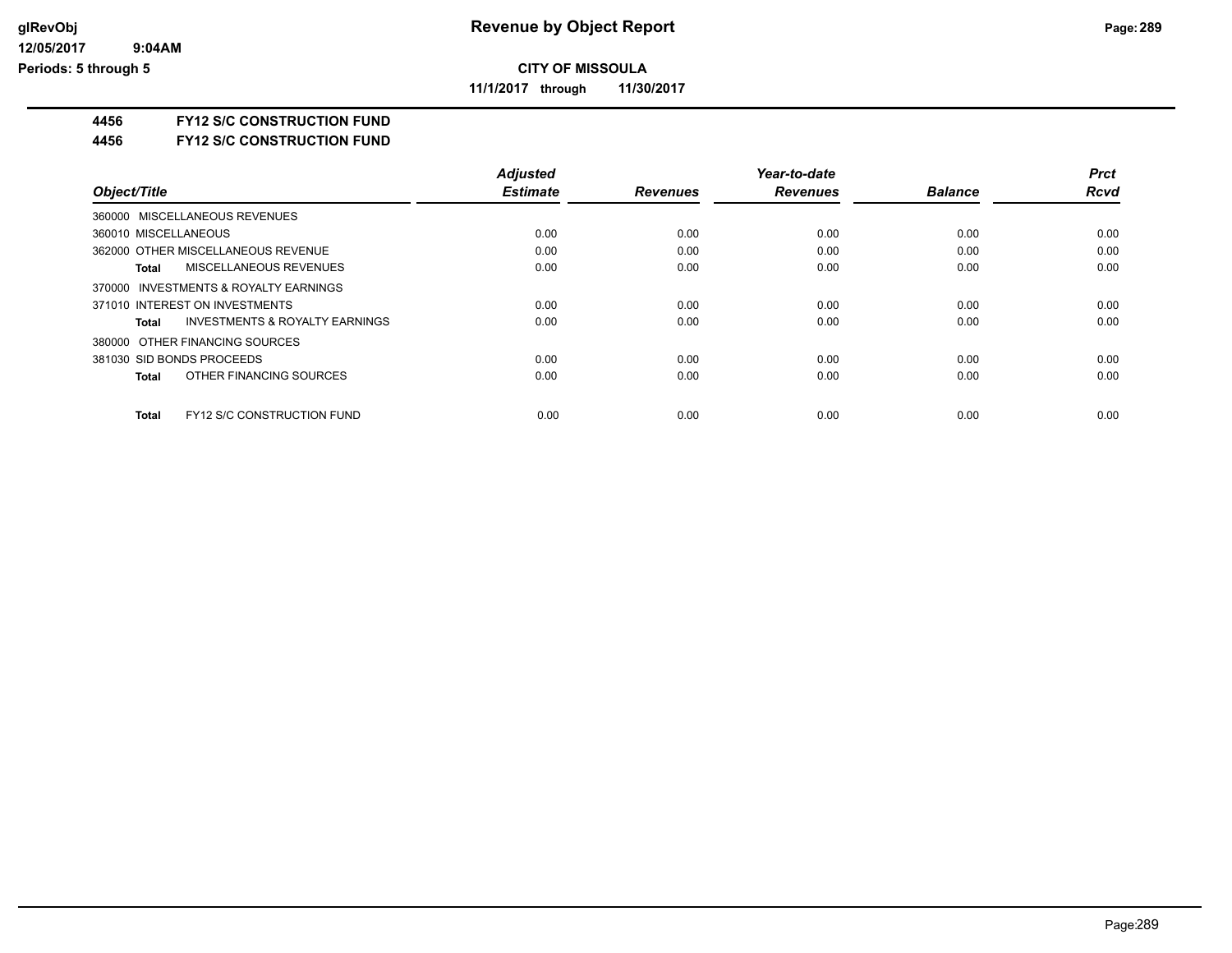**11/1/2017 through 11/30/2017**

### **4456 FY12 S/C CONSTRUCTION FUND**

|                                                    | <b>Adjusted</b> |                 | Year-to-date    |                | <b>Prct</b> |
|----------------------------------------------------|-----------------|-----------------|-----------------|----------------|-------------|
| Object/Title                                       | <b>Estimate</b> | <b>Revenues</b> | <b>Revenues</b> | <b>Balance</b> | <b>Rcvd</b> |
| 360000 MISCELLANEOUS REVENUES                      |                 |                 |                 |                |             |
| 360010 MISCELLANEOUS                               | 0.00            | 0.00            | 0.00            | 0.00           | 0.00        |
| 362000 OTHER MISCELLANEOUS REVENUE                 | 0.00            | 0.00            | 0.00            | 0.00           | 0.00        |
| <b>MISCELLANEOUS REVENUES</b><br>Total             | 0.00            | 0.00            | 0.00            | 0.00           | 0.00        |
| 370000 INVESTMENTS & ROYALTY EARNINGS              |                 |                 |                 |                |             |
| 371010 INTEREST ON INVESTMENTS                     | 0.00            | 0.00            | 0.00            | 0.00           | 0.00        |
| <b>INVESTMENTS &amp; ROYALTY EARNINGS</b><br>Total | 0.00            | 0.00            | 0.00            | 0.00           | 0.00        |
| 380000 OTHER FINANCING SOURCES                     |                 |                 |                 |                |             |
| 381030 SID BONDS PROCEEDS                          | 0.00            | 0.00            | 0.00            | 0.00           | 0.00        |
| OTHER FINANCING SOURCES<br>Total                   | 0.00            | 0.00            | 0.00            | 0.00           | 0.00        |
| FY12 S/C CONSTRUCTION FUND<br><b>Total</b>         | 0.00            | 0.00            | 0.00            | 0.00           | 0.00        |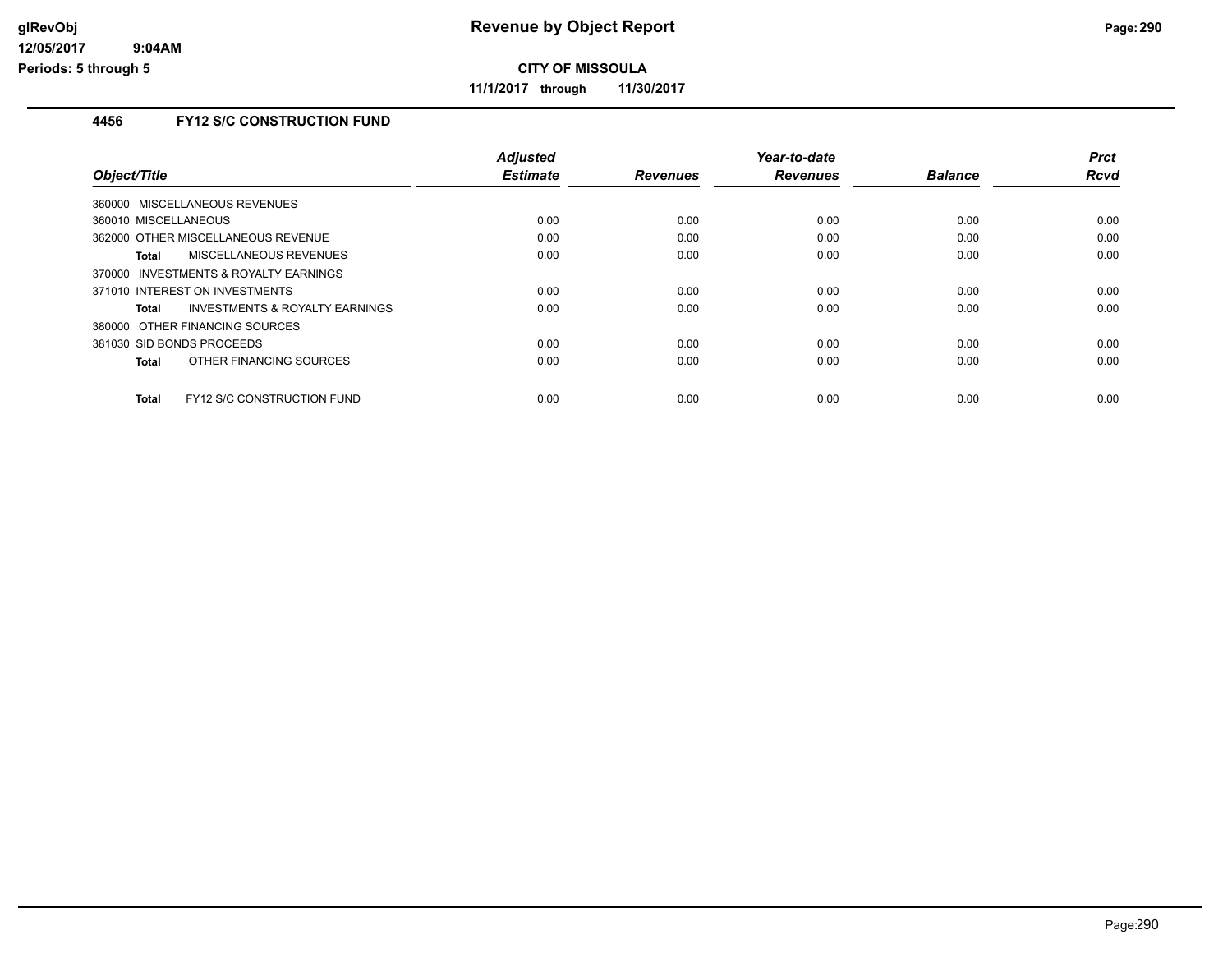**11/1/2017 through 11/30/2017**

# **4457 FY13 SIDEWALK/CURB CONSTRUCTION**

### **4457 FY13 SIDEWALK/CURB CONSTRUCTION**

|                                                    | <b>Adjusted</b> |                 | Year-to-date    |                | <b>Prct</b> |
|----------------------------------------------------|-----------------|-----------------|-----------------|----------------|-------------|
| Object/Title                                       | <b>Estimate</b> | <b>Revenues</b> | <b>Revenues</b> | <b>Balance</b> | <b>Rcvd</b> |
| 360000 MISCELLANEOUS REVENUES                      |                 |                 |                 |                |             |
| 360010 MISCELLANEOUS                               | 0.00            | 0.00            | 0.00            | 0.00           | 0.00        |
| <b>MISCELLANEOUS REVENUES</b><br>Total             | 0.00            | 0.00            | 0.00            | 0.00           | 0.00        |
| 370000 INVESTMENTS & ROYALTY EARNINGS              |                 |                 |                 |                |             |
| 371010 INTEREST ON INVESTMENTS                     | 0.00            | 0.00            | 0.00            | 0.00           | 0.00        |
| <b>INVESTMENTS &amp; ROYALTY EARNINGS</b><br>Total | 0.00            | 0.00            | 0.00            | 0.00           | 0.00        |
| 380000 OTHER FINANCING SOURCES                     |                 |                 |                 |                |             |
| 381030 SID BONDS PROCEEDS                          | 0.00            | 0.00            | 0.00            | 0.00           | 0.00        |
| 383000 OPERATING TRANSFERS                         | 0.00            | 0.00            | 0.00            | 0.00           | 0.00        |
| OTHER FINANCING SOURCES<br>Total                   | 0.00            | 0.00            | 0.00            | 0.00           | 0.00        |
| FY13 SIDEWALK/CURB CONSTRUCTION<br>Total           | 0.00            | 0.00            | 0.00            | 0.00           | 0.00        |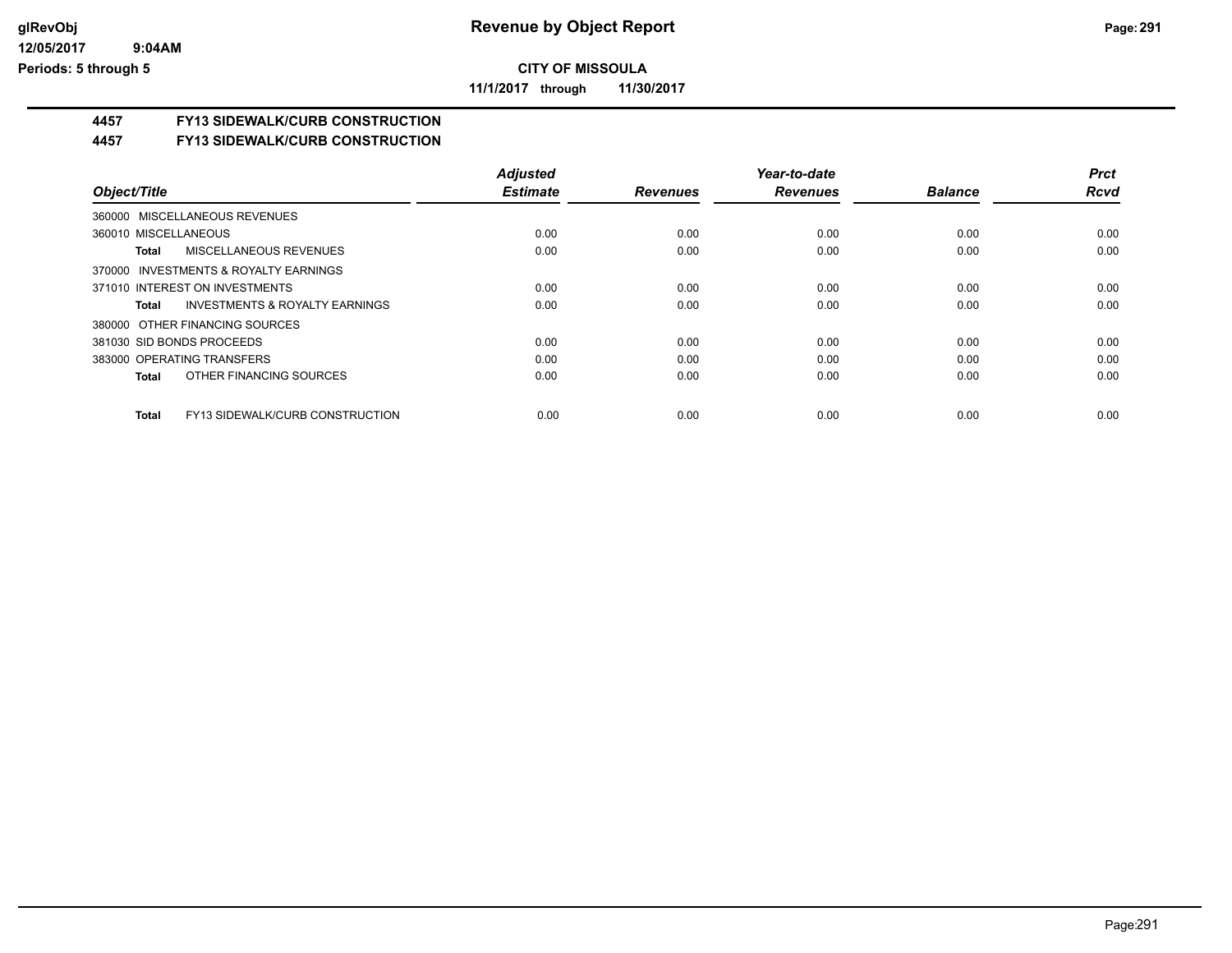**11/1/2017 through 11/30/2017**

### **4457 FY13 SIDEWALK/CURB CONSTRUCTION**

|                                                 | <b>Adjusted</b> |                 | Year-to-date    |                | <b>Prct</b> |
|-------------------------------------------------|-----------------|-----------------|-----------------|----------------|-------------|
| Object/Title                                    | <b>Estimate</b> | <b>Revenues</b> | <b>Revenues</b> | <b>Balance</b> | <b>Rcvd</b> |
| 360000 MISCELLANEOUS REVENUES                   |                 |                 |                 |                |             |
| 360010 MISCELLANEOUS                            | 0.00            | 0.00            | 0.00            | 0.00           | 0.00        |
| MISCELLANEOUS REVENUES<br><b>Total</b>          | 0.00            | 0.00            | 0.00            | 0.00           | 0.00        |
| 370000 INVESTMENTS & ROYALTY EARNINGS           |                 |                 |                 |                |             |
| 371010 INTEREST ON INVESTMENTS                  | 0.00            | 0.00            | 0.00            | 0.00           | 0.00        |
| INVESTMENTS & ROYALTY EARNINGS<br>Total         | 0.00            | 0.00            | 0.00            | 0.00           | 0.00        |
| 380000 OTHER FINANCING SOURCES                  |                 |                 |                 |                |             |
| 381030 SID BONDS PROCEEDS                       | 0.00            | 0.00            | 0.00            | 0.00           | 0.00        |
| 383000 OPERATING TRANSFERS                      | 0.00            | 0.00            | 0.00            | 0.00           | 0.00        |
| OTHER FINANCING SOURCES<br><b>Total</b>         | 0.00            | 0.00            | 0.00            | 0.00           | 0.00        |
| <b>Total</b><br>FY13 SIDEWALK/CURB CONSTRUCTION | 0.00            | 0.00            | 0.00            | 0.00           | 0.00        |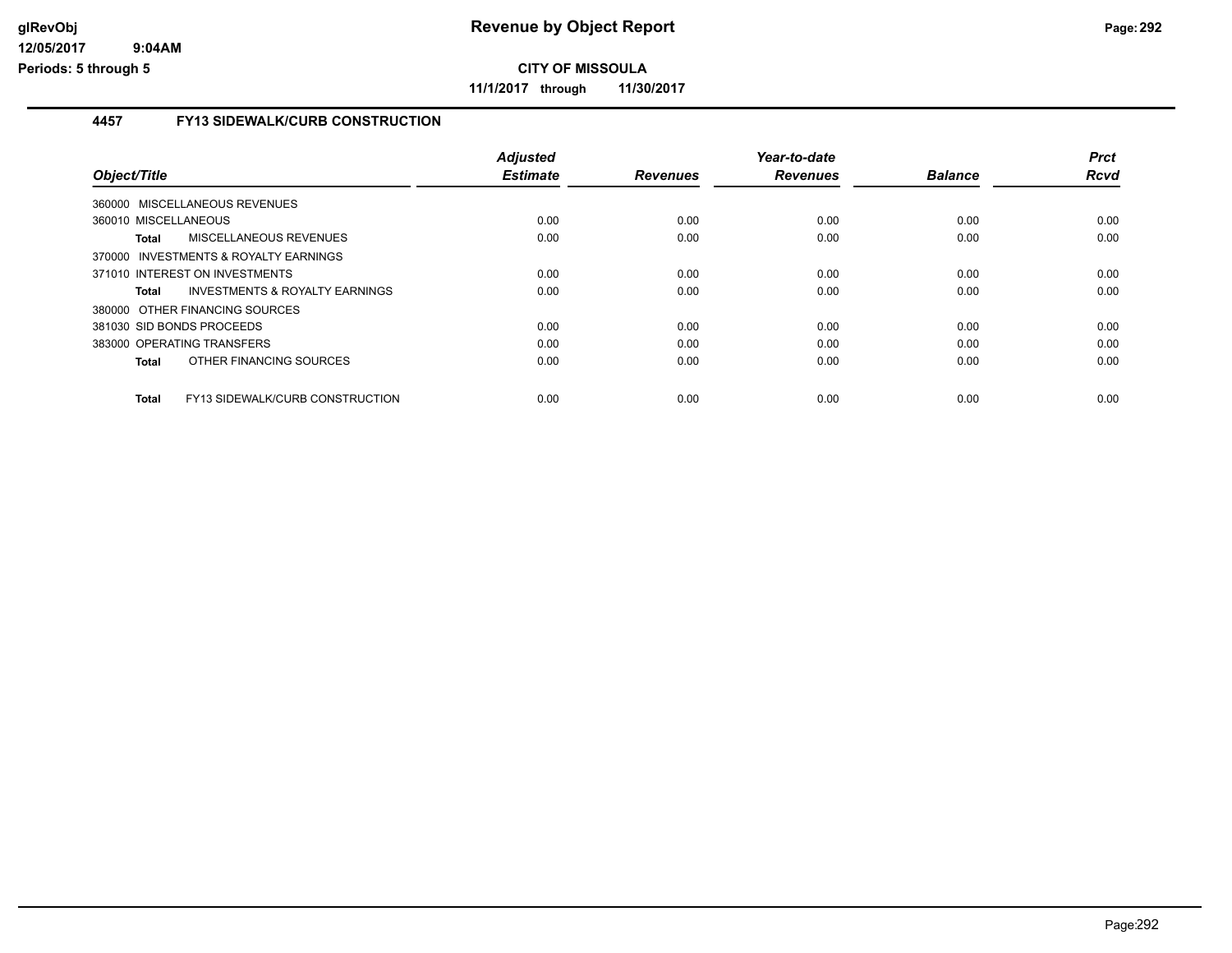**11/1/2017 through 11/30/2017**

# **4458 FY14 SIDEWALK & CURB CONSTRUCTION**

# **4458 FY14 SIDEWALK & CURB CONSTRUCTION**

|                                                              | <b>Adjusted</b> |                 | Year-to-date    |                | <b>Prct</b> |
|--------------------------------------------------------------|-----------------|-----------------|-----------------|----------------|-------------|
| Object/Title                                                 | <b>Estimate</b> | <b>Revenues</b> | <b>Revenues</b> | <b>Balance</b> | <b>Rcvd</b> |
| 360000 MISCELLANEOUS REVENUES                                |                 |                 |                 |                |             |
| 360010 MISCELLANEOUS                                         | 0.00            | 0.00            | 0.00            | 0.00           | 0.00        |
| MISCELLANEOUS REVENUES<br>Total                              | 0.00            | 0.00            | 0.00            | 0.00           | 0.00        |
| 370000 INVESTMENTS & ROYALTY EARNINGS                        |                 |                 |                 |                |             |
| 371010 INTEREST ON INVESTMENTS                               | 0.00            | 0.00            | 0.00            | 0.00           | 0.00        |
| <b>INVESTMENTS &amp; ROYALTY EARNINGS</b><br>Total           | 0.00            | 0.00            | 0.00            | 0.00           | 0.00        |
| 380000 OTHER FINANCING SOURCES                               |                 |                 |                 |                |             |
| 381030 SID BONDS PROCEEDS                                    | 0.00            | 0.00            | 0.00            | 0.00           | 0.00        |
| OTHER FINANCING SOURCES<br>Total                             | 0.00            | 0.00            | 0.00            | 0.00           | 0.00        |
| <b>FY14 SIDEWALK &amp; CURB CONSTRUCTION</b><br><b>Total</b> | 0.00            | 0.00            | 0.00            | 0.00           | 0.00        |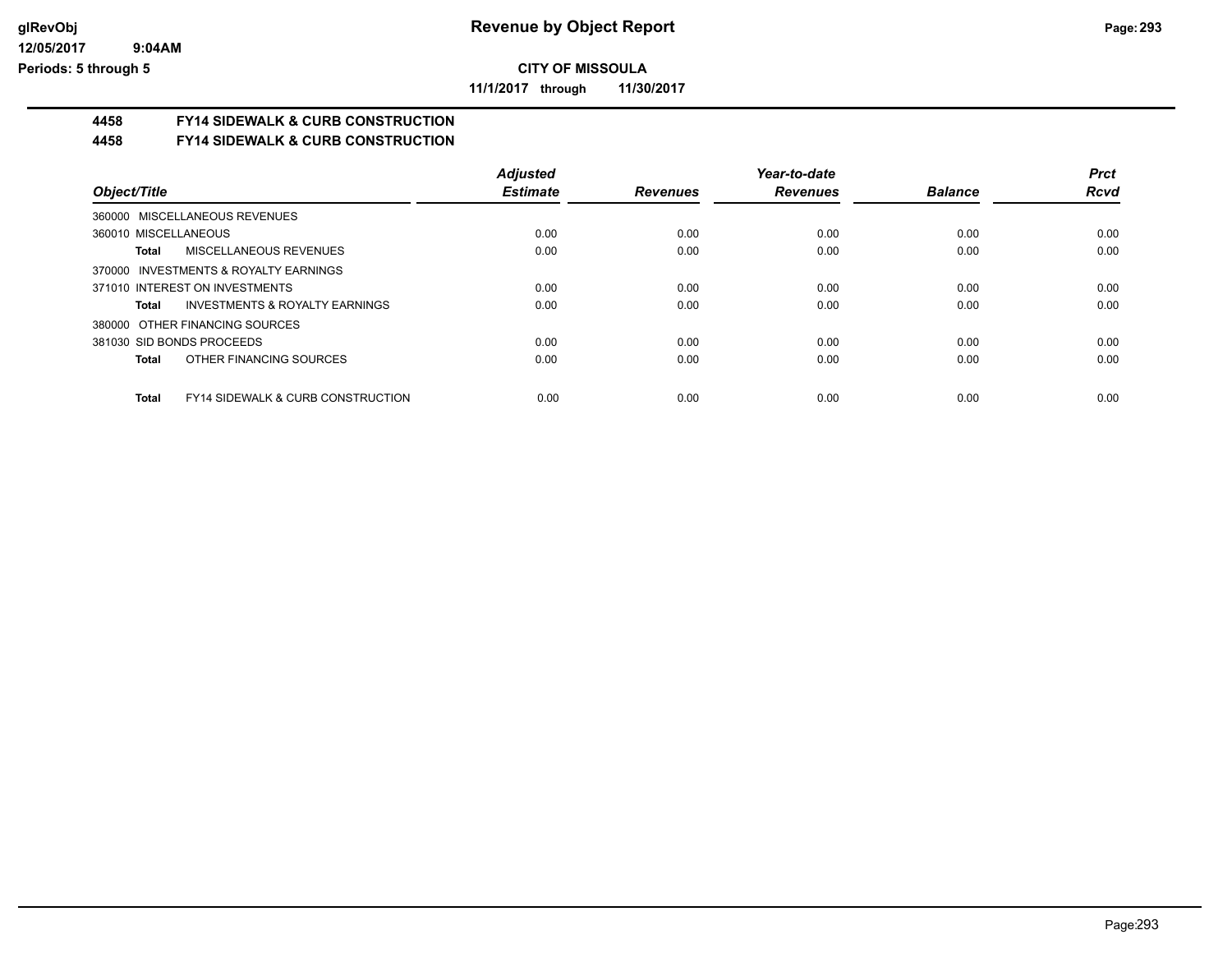**11/1/2017 through 11/30/2017**

### **4458 FY14 SIDEWALK & CURB CONSTRUCTION**

| Object/Title                          |                                              | <b>Adjusted</b><br><b>Estimate</b> | <b>Revenues</b> | Year-to-date<br><b>Revenues</b> | <b>Balance</b> | <b>Prct</b><br>Rcvd |
|---------------------------------------|----------------------------------------------|------------------------------------|-----------------|---------------------------------|----------------|---------------------|
| 360000 MISCELLANEOUS REVENUES         |                                              |                                    |                 |                                 |                |                     |
| 360010 MISCELLANEOUS                  |                                              | 0.00                               | 0.00            | 0.00                            | 0.00           | 0.00                |
| <b>Total</b>                          | <b>MISCELLANEOUS REVENUES</b>                | 0.00                               | 0.00            | 0.00                            | 0.00           | 0.00                |
| 370000 INVESTMENTS & ROYALTY EARNINGS |                                              |                                    |                 |                                 |                |                     |
| 371010 INTEREST ON INVESTMENTS        |                                              | 0.00                               | 0.00            | 0.00                            | 0.00           | 0.00                |
| <b>Total</b>                          | <b>INVESTMENTS &amp; ROYALTY EARNINGS</b>    | 0.00                               | 0.00            | 0.00                            | 0.00           | 0.00                |
| 380000 OTHER FINANCING SOURCES        |                                              |                                    |                 |                                 |                |                     |
| 381030 SID BONDS PROCEEDS             |                                              | 0.00                               | 0.00            | 0.00                            | 0.00           | 0.00                |
| <b>Total</b>                          | OTHER FINANCING SOURCES                      | 0.00                               | 0.00            | 0.00                            | 0.00           | 0.00                |
| <b>Total</b>                          | <b>FY14 SIDEWALK &amp; CURB CONSTRUCTION</b> | 0.00                               | 0.00            | 0.00                            | 0.00           | 0.00                |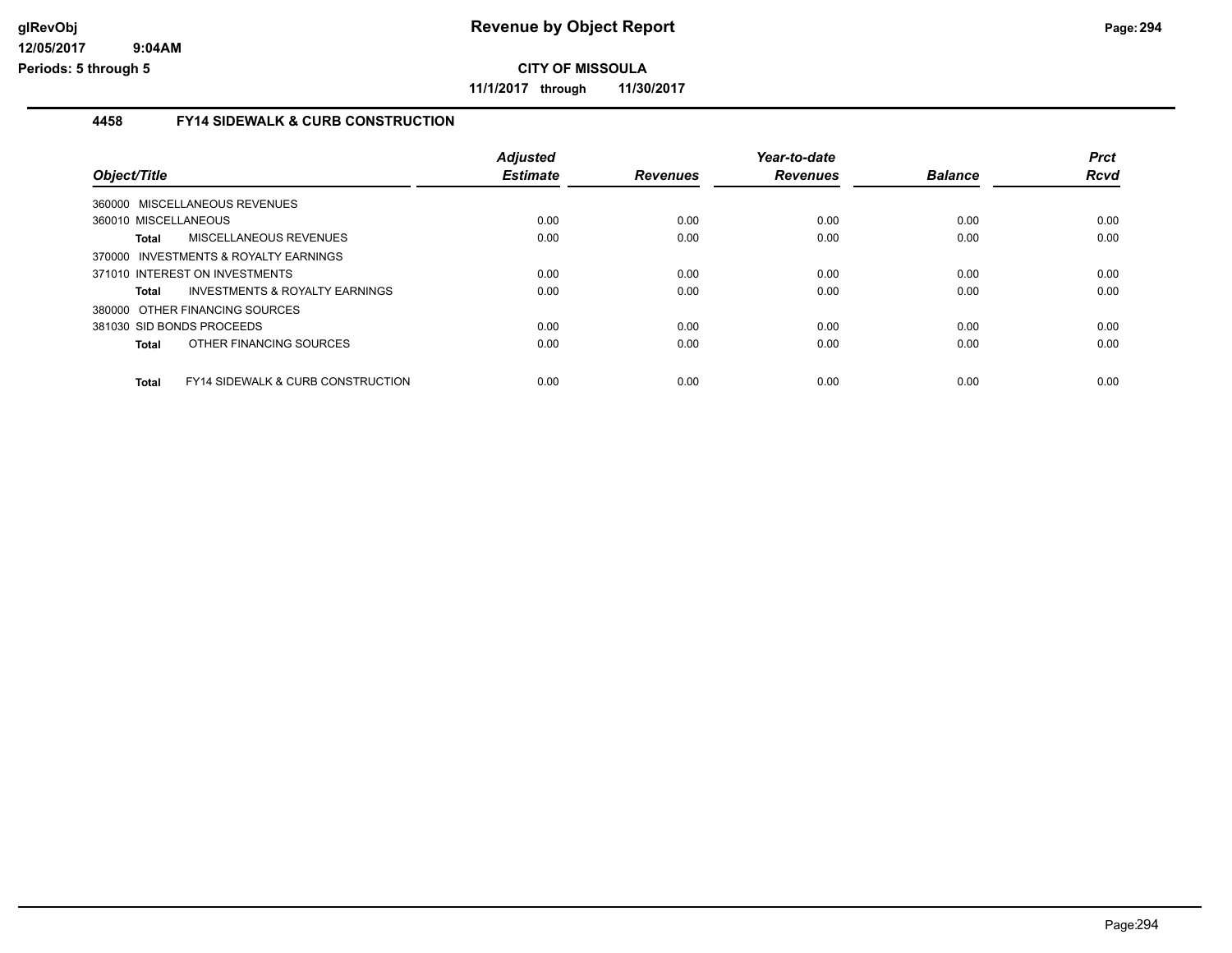#### **12/05/2017 9:04AM Periods: 5 through 5**

**CITY OF MISSOULA**

**11/1/2017 through 11/30/2017**

# **4459 FY15 SIDEWALK/CURB CONSTRUCTION**

**4459 FY15 SIDEWALK/CURB CONSTRUCTION**

|                                                 | <b>Adjusted</b> |                 | Year-to-date    |                | <b>Prct</b> |
|-------------------------------------------------|-----------------|-----------------|-----------------|----------------|-------------|
| Object/Title                                    | <b>Estimate</b> | <b>Revenues</b> | <b>Revenues</b> | <b>Balance</b> | <b>Rcvd</b> |
| 330000 INTERGOVERNMENTAL REVENUES               |                 |                 |                 |                |             |
| 331156 CTEP GRANTS                              | 0.00            | 0.00            | 0.00            | 0.00           | 0.00        |
| INTERGOVERNMENTAL REVENUES<br>Total             | 0.00            | 0.00            | 0.00            | 0.00           | 0.00        |
| 360000 MISCELLANEOUS REVENUES                   |                 |                 |                 |                |             |
| 360010 MISCELLANEOUS                            | 0.00            | 0.00            | 0.00            | 0.00           | 0.00        |
| <b>MISCELLANEOUS REVENUES</b><br>Total          | 0.00            | 0.00            | 0.00            | 0.00           | 0.00        |
| 380000 OTHER FINANCING SOURCES                  |                 |                 |                 |                |             |
| 381030 SID BONDS PROCEEDS                       | 0.00            | 0.00            | 0.00            | 0.00           | 0.00        |
| OTHER FINANCING SOURCES<br>Total                | 0.00            | 0.00            | 0.00            | 0.00           | 0.00        |
| <b>FY15 SIDEWALK/CURB CONSTRUCTION</b><br>Total | 0.00            | 0.00            | 0.00            | 0.00           | 0.00        |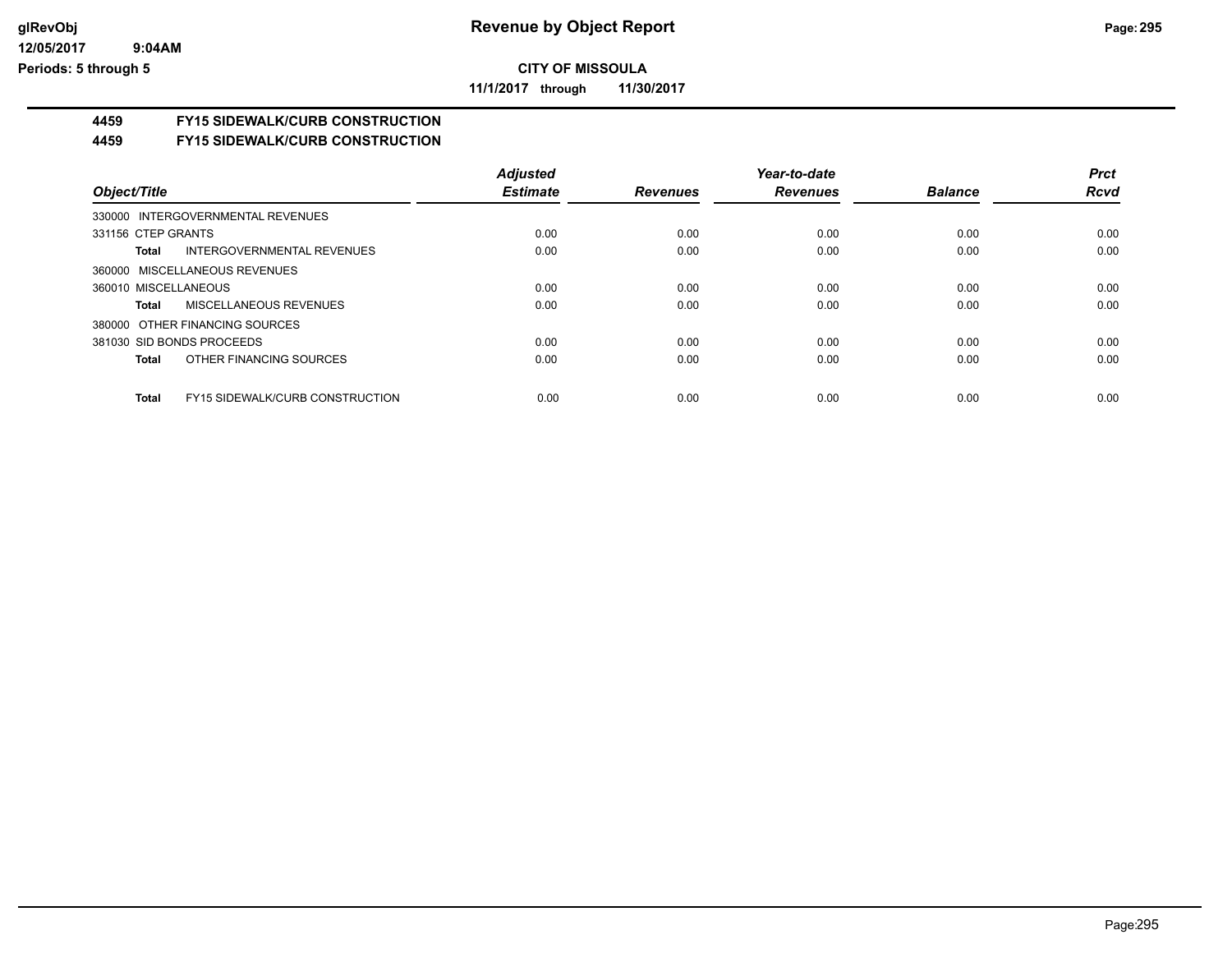**11/1/2017 through 11/30/2017**

### **4459 FY15 SIDEWALK/CURB CONSTRUCTION**

| Object/Title                   |                                   | <b>Adjusted</b><br><b>Estimate</b> | <b>Revenues</b> | Year-to-date<br><b>Revenues</b> | <b>Balance</b> | <b>Prct</b><br><b>Rcvd</b> |
|--------------------------------|-----------------------------------|------------------------------------|-----------------|---------------------------------|----------------|----------------------------|
|                                | 330000 INTERGOVERNMENTAL REVENUES |                                    |                 |                                 |                |                            |
| 331156 CTEP GRANTS             |                                   | 0.00                               | 0.00            | 0.00                            | 0.00           | 0.00                       |
| <b>Total</b>                   | INTERGOVERNMENTAL REVENUES        | 0.00                               | 0.00            | 0.00                            | 0.00           | 0.00                       |
| 360000 MISCELLANEOUS REVENUES  |                                   |                                    |                 |                                 |                |                            |
| 360010 MISCELLANEOUS           |                                   | 0.00                               | 0.00            | 0.00                            | 0.00           | 0.00                       |
| <b>Total</b>                   | <b>MISCELLANEOUS REVENUES</b>     | 0.00                               | 0.00            | 0.00                            | 0.00           | 0.00                       |
| 380000 OTHER FINANCING SOURCES |                                   |                                    |                 |                                 |                |                            |
| 381030 SID BONDS PROCEEDS      |                                   | 0.00                               | 0.00            | 0.00                            | 0.00           | 0.00                       |
| <b>Total</b>                   | OTHER FINANCING SOURCES           | 0.00                               | 0.00            | 0.00                            | 0.00           | 0.00                       |
| <b>Total</b>                   | FY15 SIDEWALK/CURB CONSTRUCTION   | 0.00                               | 0.00            | 0.00                            | 0.00           | 0.00                       |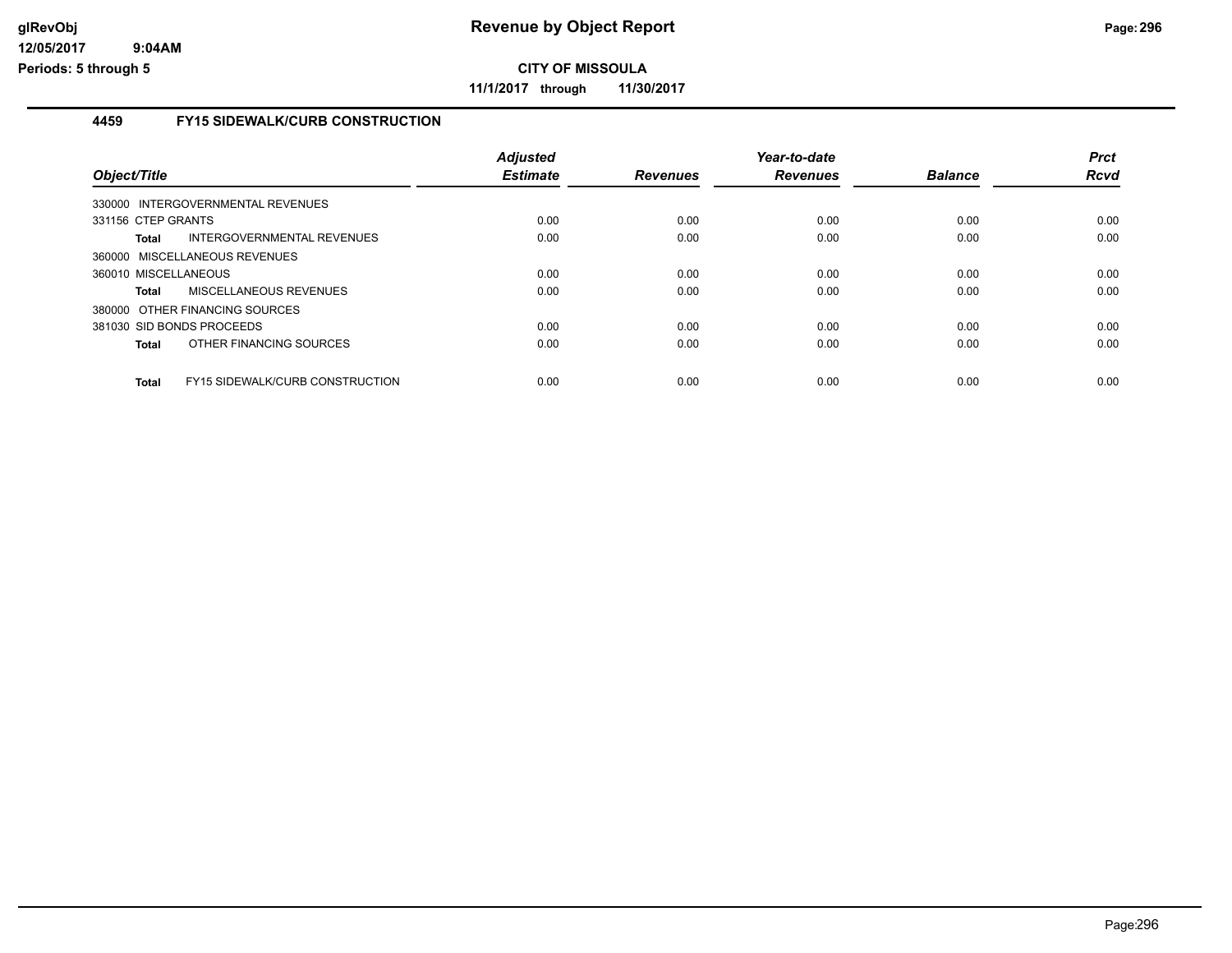#### **12/05/2017 9:04AM Periods: 5 through 5**

## **CITY OF MISSOULA**

**11/1/2017 through 11/30/2017**

# **4460 FY16 SIDEWALK/CURB CONSTRUCTION**

**4460 FY16 SIDEWALK/CURB CONSTRUCTION**

|                                                 | <b>Adjusted</b> |                 | Year-to-date    |                | <b>Prct</b> |
|-------------------------------------------------|-----------------|-----------------|-----------------|----------------|-------------|
| Object/Title                                    | <b>Estimate</b> | <b>Revenues</b> | <b>Revenues</b> | <b>Balance</b> | <b>Rcvd</b> |
| 330000 INTERGOVERNMENTAL REVENUES               |                 |                 |                 |                |             |
| 331156 CTEP GRANTS                              | 0.00            | 0.00            | 0.00            | 0.00           | 0.00        |
| INTERGOVERNMENTAL REVENUES<br>Total             | 0.00            | 0.00            | 0.00            | 0.00           | 0.00        |
| 360000 MISCELLANEOUS REVENUES                   |                 |                 |                 |                |             |
| 360010 MISCELLANEOUS                            | 0.00            | 0.00            | 0.00            | 0.00           | 0.00        |
| MISCELLANEOUS REVENUES<br>Total                 | 0.00            | 0.00            | 0.00            | 0.00           | 0.00        |
| 380000 OTHER FINANCING SOURCES                  |                 |                 |                 |                |             |
| 381030 SID BONDS PROCEEDS                       | 0.00            | 0.00            | 0.00            | 0.00           | 0.00        |
| OTHER FINANCING SOURCES<br>Total                | 0.00            | 0.00            | 0.00            | 0.00           | 0.00        |
| <b>FY16 SIDEWALK/CURB CONSTRUCTION</b><br>Total | 0.00            | 0.00            | 0.00            | 0.00           | 0.00        |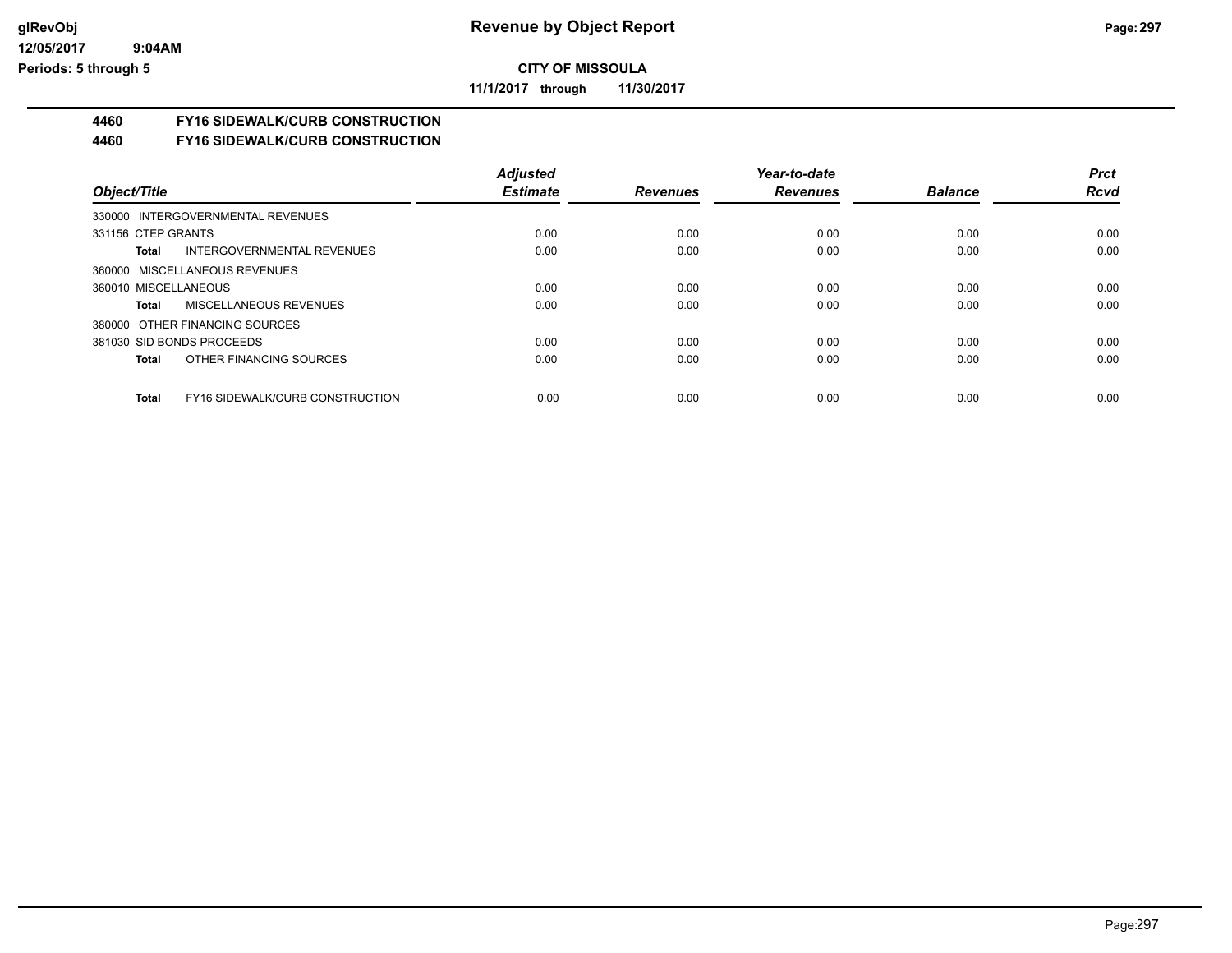**11/1/2017 through 11/30/2017**

### **4460 FY16 SIDEWALK/CURB CONSTRUCTION**

| Object/Title                                    | <b>Adjusted</b><br><b>Estimate</b> | <b>Revenues</b> | Year-to-date<br><b>Revenues</b> | <b>Balance</b> | <b>Prct</b><br><b>Rcvd</b> |
|-------------------------------------------------|------------------------------------|-----------------|---------------------------------|----------------|----------------------------|
| 330000 INTERGOVERNMENTAL REVENUES               |                                    |                 |                                 |                |                            |
| 331156 CTEP GRANTS                              | 0.00                               | 0.00            | 0.00                            | 0.00           | 0.00                       |
| INTERGOVERNMENTAL REVENUES<br><b>Total</b>      | 0.00                               | 0.00            | 0.00                            | 0.00           | 0.00                       |
| 360000 MISCELLANEOUS REVENUES                   |                                    |                 |                                 |                |                            |
| 360010 MISCELLANEOUS                            | 0.00                               | 0.00            | 0.00                            | 0.00           | 0.00                       |
| MISCELLANEOUS REVENUES<br>Total                 | 0.00                               | 0.00            | 0.00                            | 0.00           | 0.00                       |
| 380000 OTHER FINANCING SOURCES                  |                                    |                 |                                 |                |                            |
| 381030 SID BONDS PROCEEDS                       | 0.00                               | 0.00            | 0.00                            | 0.00           | 0.00                       |
| OTHER FINANCING SOURCES<br><b>Total</b>         | 0.00                               | 0.00            | 0.00                            | 0.00           | 0.00                       |
| FY16 SIDEWALK/CURB CONSTRUCTION<br><b>Total</b> | 0.00                               | 0.00            | 0.00                            | 0.00           | 0.00                       |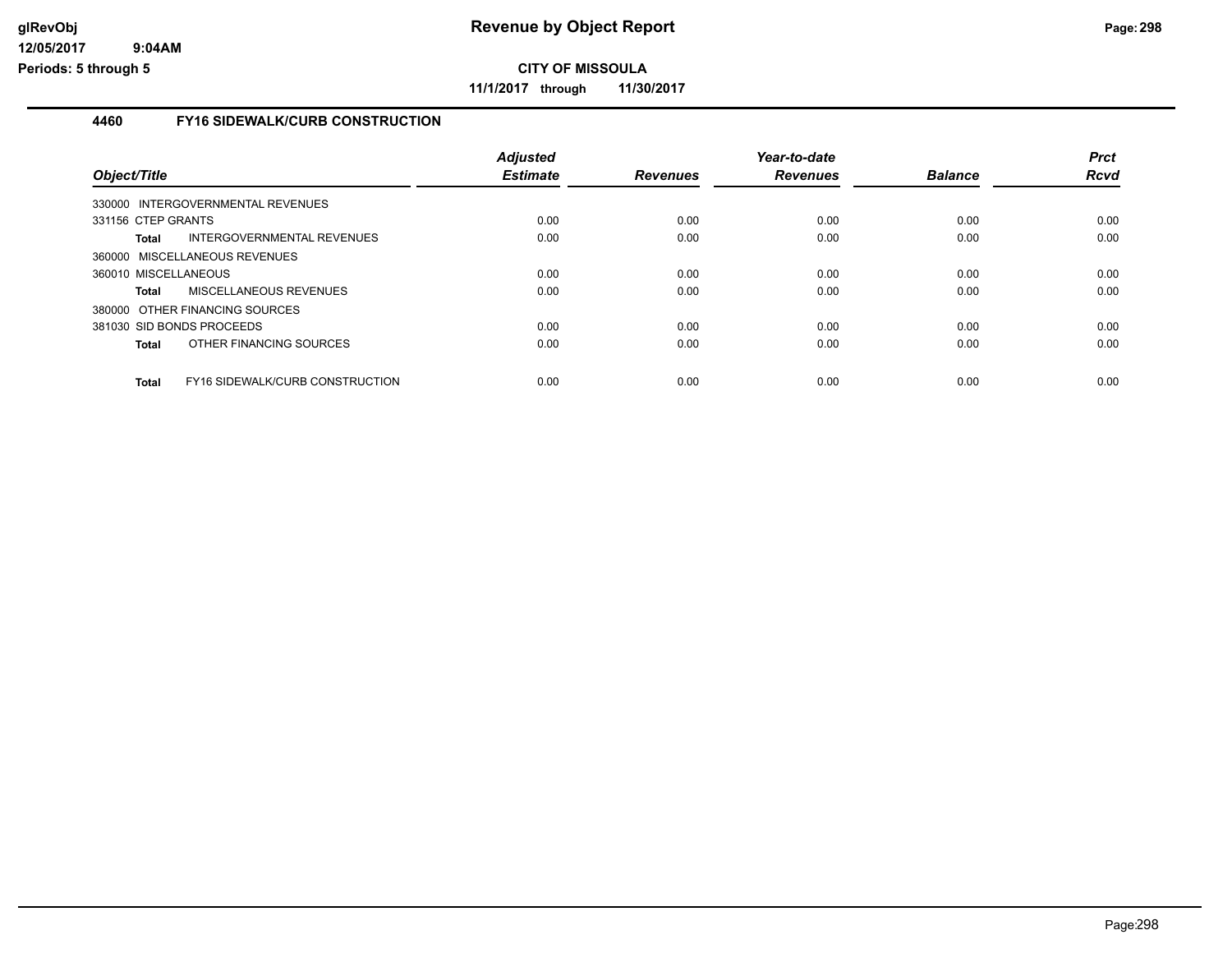**11/1/2017 through 11/30/2017**

# **4461 FY17 SIDEWALK/CURB CONSTRUCTION**

**4461 FY17 SIDEWALK/CURB CONSTRUCTION**

|                                                 | <b>Adjusted</b> |                 | Year-to-date    |                | <b>Prct</b> |
|-------------------------------------------------|-----------------|-----------------|-----------------|----------------|-------------|
| Object/Title                                    | <b>Estimate</b> | <b>Revenues</b> | <b>Revenues</b> | <b>Balance</b> | <b>Rcvd</b> |
| 330000 INTERGOVERNMENTAL REVENUES               |                 |                 |                 |                |             |
| 331010 ENTITLEMENT - CDBG/HOME                  | 0.00            | 0.00            | 0.00            | 0.00           | 0.00        |
| 331156 CTEP GRANTS                              | 0.00            | 0.00            | 0.00            | 0.00           | 0.00        |
| INTERGOVERNMENTAL REVENUES<br>Total             | 0.00            | 0.00            | 0.00            | 0.00           | 0.00        |
| 360000 MISCELLANEOUS REVENUES                   |                 |                 |                 |                |             |
| 360010 MISCELLANEOUS                            | 0.00            | 0.00            | 0.00            | 0.00           | 0.00        |
| MISCELLANEOUS REVENUES<br>Total                 | 0.00            | 0.00            | 0.00            | 0.00           | 0.00        |
| 380000 OTHER FINANCING SOURCES                  |                 |                 |                 |                |             |
| 381030 SID BONDS PROCEEDS                       | 0.00            | 0.00            | 0.00            | 0.00           | 0.00        |
| OTHER FINANCING SOURCES<br>Total                | 0.00            | 0.00            | 0.00            | 0.00           | 0.00        |
| <b>FY17 SIDEWALK/CURB CONSTRUCTION</b><br>Total | 0.00            | 0.00            | 0.00            | 0.00           | 0.00        |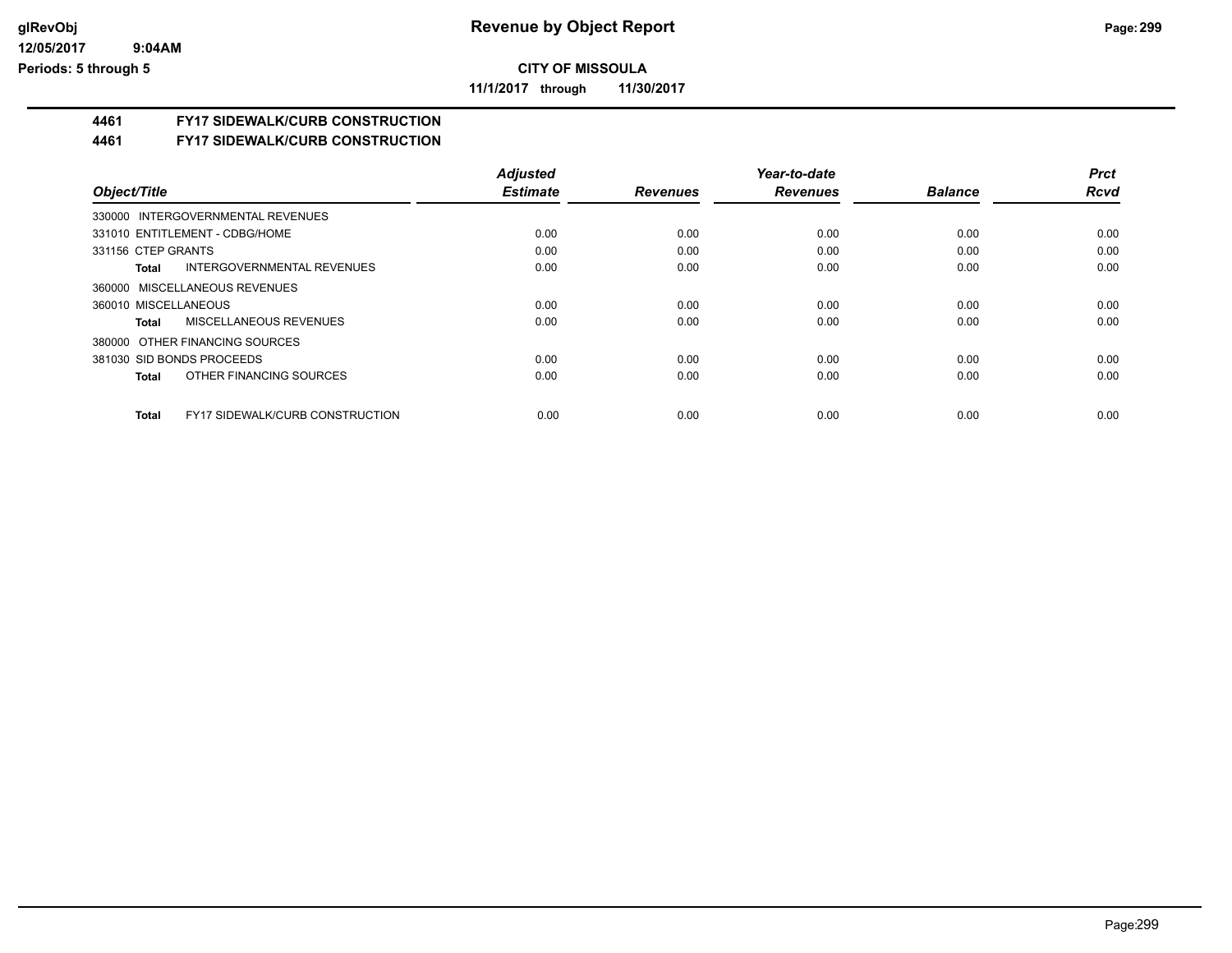**11/1/2017 through 11/30/2017**

### **4461 FY17 SIDEWALK/CURB CONSTRUCTION**

|                                                        | <b>Adjusted</b> |                 | Year-to-date    |                | <b>Prct</b> |
|--------------------------------------------------------|-----------------|-----------------|-----------------|----------------|-------------|
| Object/Title                                           | <b>Estimate</b> | <b>Revenues</b> | <b>Revenues</b> | <b>Balance</b> | <b>Rcvd</b> |
| 330000 INTERGOVERNMENTAL REVENUES                      |                 |                 |                 |                |             |
| 331010 ENTITLEMENT - CDBG/HOME                         | 0.00            | 0.00            | 0.00            | 0.00           | 0.00        |
| 331156 CTEP GRANTS                                     | 0.00            | 0.00            | 0.00            | 0.00           | 0.00        |
| INTERGOVERNMENTAL REVENUES<br>Total                    | 0.00            | 0.00            | 0.00            | 0.00           | 0.00        |
| 360000 MISCELLANEOUS REVENUES                          |                 |                 |                 |                |             |
| 360010 MISCELLANEOUS                                   | 0.00            | 0.00            | 0.00            | 0.00           | 0.00        |
| <b>MISCELLANEOUS REVENUES</b><br>Total                 | 0.00            | 0.00            | 0.00            | 0.00           | 0.00        |
| 380000 OTHER FINANCING SOURCES                         |                 |                 |                 |                |             |
| 381030 SID BONDS PROCEEDS                              | 0.00            | 0.00            | 0.00            | 0.00           | 0.00        |
| OTHER FINANCING SOURCES<br>Total                       | 0.00            | 0.00            | 0.00            | 0.00           | 0.00        |
| <b>Total</b><br><b>FY17 SIDEWALK/CURB CONSTRUCTION</b> | 0.00            | 0.00            | 0.00            | 0.00           | 0.00        |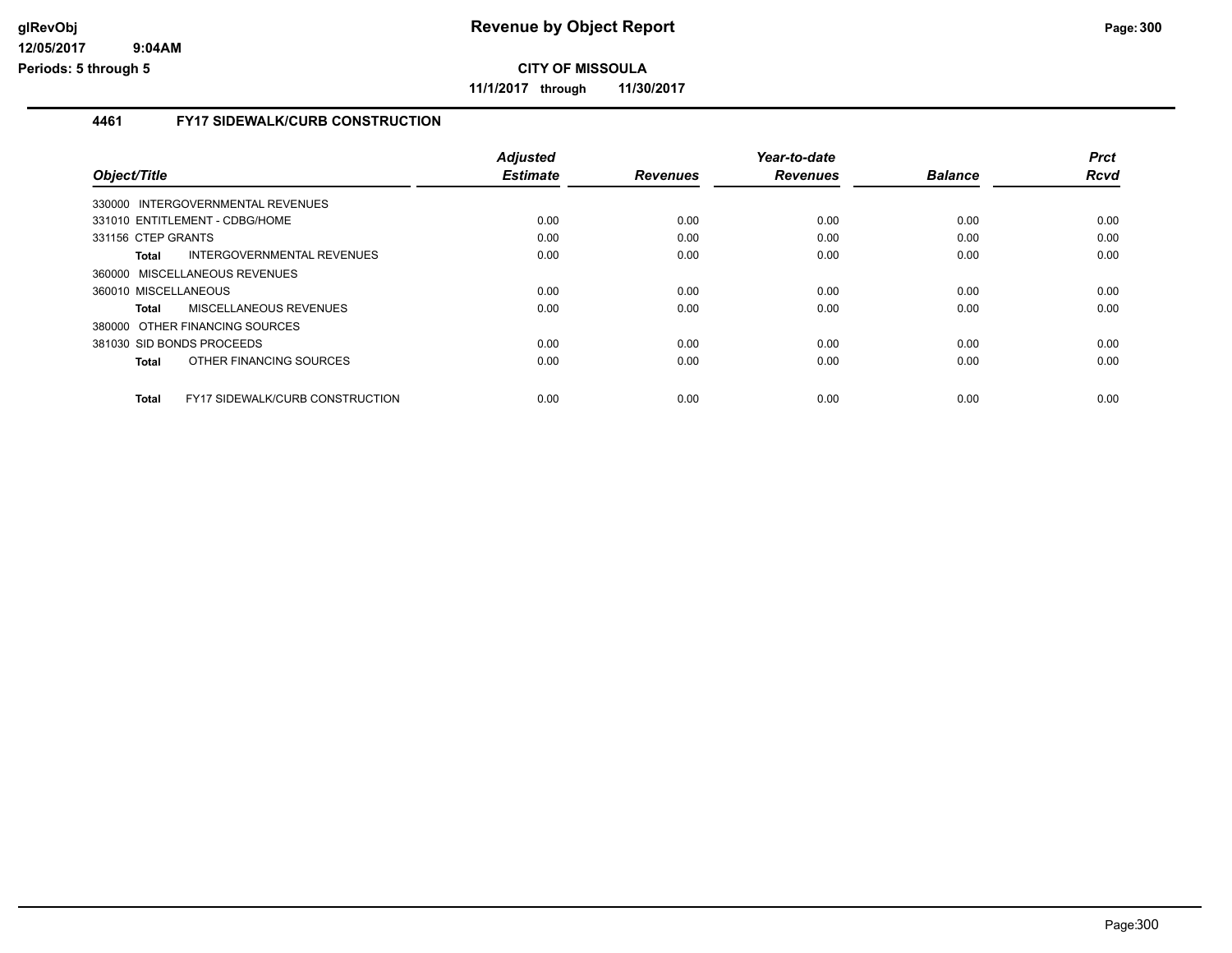#### **12/05/2017 9:04AM Periods: 5 through 5**

## **CITY OF MISSOULA**

**11/1/2017 through 11/30/2017**

# **4462 FY18 SIDEWALK/CURB CONSTRUCTION**

**4462 FY18 SIDEWALK/CURB CONSTRUCTION**

|                                                 | <b>Adjusted</b> |                 | Year-to-date    |                | <b>Prct</b> |
|-------------------------------------------------|-----------------|-----------------|-----------------|----------------|-------------|
| Object/Title                                    | <b>Estimate</b> | <b>Revenues</b> | <b>Revenues</b> | <b>Balance</b> | <b>Rcvd</b> |
| 330000 INTERGOVERNMENTAL REVENUES               |                 |                 |                 |                |             |
| 331156 CTEP GRANTS                              | 0.00            | 0.00            | 0.00            | 0.00           | 0.00        |
| INTERGOVERNMENTAL REVENUES<br>Total             | 0.00            | 0.00            | 0.00            | 0.00           | 0.00        |
| 360000 MISCELLANEOUS REVENUES                   |                 |                 |                 |                |             |
| 360010 MISCELLANEOUS                            | 0.00            | 0.00            | 0.00            | 0.00           | 0.00        |
| <b>MISCELLANEOUS REVENUES</b><br>Total          | 0.00            | 0.00            | 0.00            | 0.00           | 0.00        |
| 380000 OTHER FINANCING SOURCES                  |                 |                 |                 |                |             |
| 381030 SID BONDS PROCEEDS                       | 0.00            | 0.00            | 0.00            | 0.00           | 0.00        |
| OTHER FINANCING SOURCES<br>Total                | 0.00            | 0.00            | 0.00            | 0.00           | 0.00        |
| <b>FY18 SIDEWALK/CURB CONSTRUCTION</b><br>Total | 0.00            | 0.00            | 0.00            | 0.00           | 0.00        |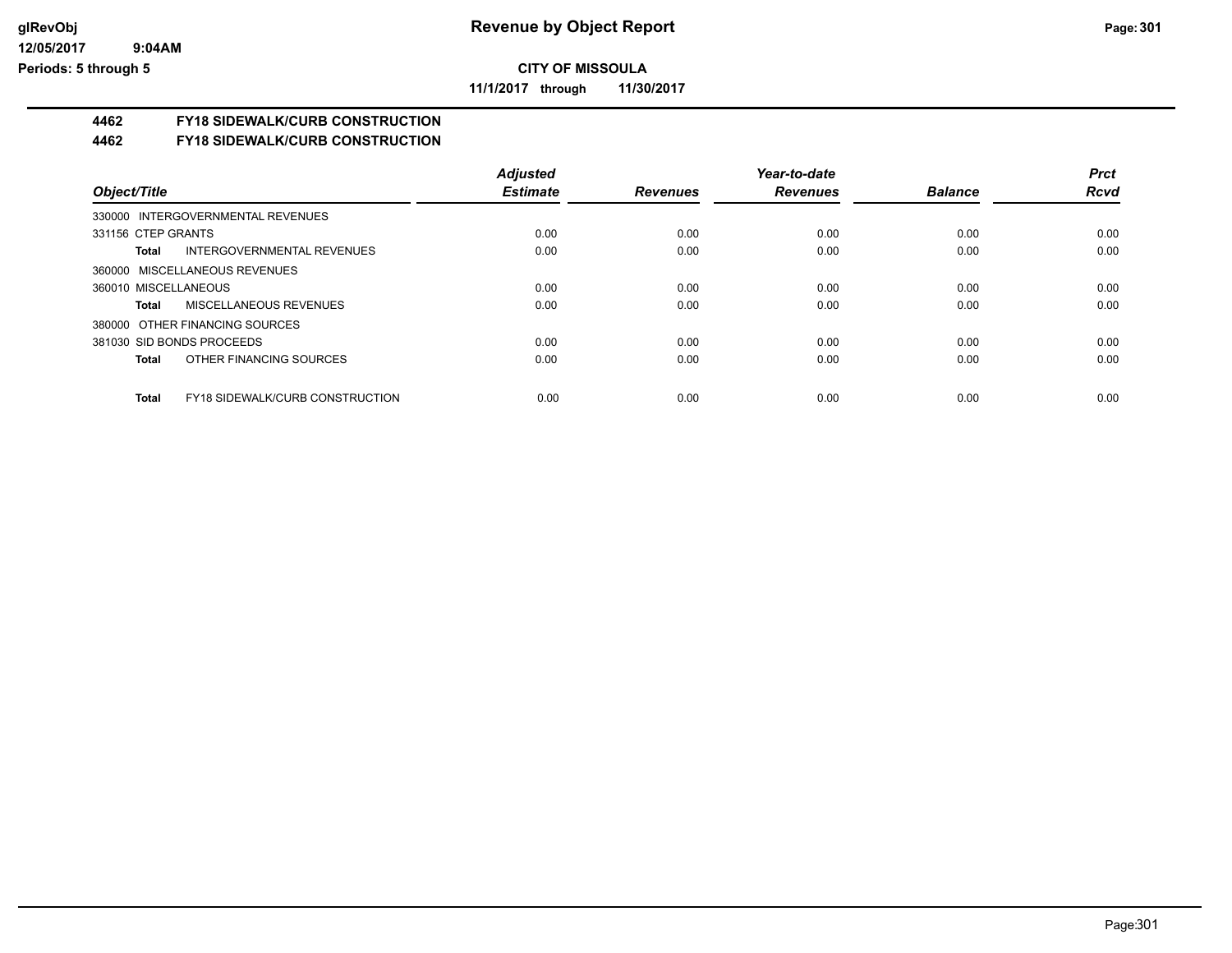**11/1/2017 through 11/30/2017**

### **4462 FY18 SIDEWALK/CURB CONSTRUCTION**

| Object/Title                                    | <b>Adjusted</b><br><b>Estimate</b> | <b>Revenues</b> | Year-to-date<br><b>Revenues</b> | <b>Balance</b> | <b>Prct</b><br><b>Rcvd</b> |
|-------------------------------------------------|------------------------------------|-----------------|---------------------------------|----------------|----------------------------|
| 330000 INTERGOVERNMENTAL REVENUES               |                                    |                 |                                 |                |                            |
| 331156 CTEP GRANTS                              | 0.00                               | 0.00            | 0.00                            | 0.00           | 0.00                       |
| INTERGOVERNMENTAL REVENUES<br><b>Total</b>      | 0.00                               | 0.00            | 0.00                            | 0.00           | 0.00                       |
| 360000 MISCELLANEOUS REVENUES                   |                                    |                 |                                 |                |                            |
| 360010 MISCELLANEOUS                            | 0.00                               | 0.00            | 0.00                            | 0.00           | 0.00                       |
| MISCELLANEOUS REVENUES<br>Total                 | 0.00                               | 0.00            | 0.00                            | 0.00           | 0.00                       |
| 380000 OTHER FINANCING SOURCES                  |                                    |                 |                                 |                |                            |
| 381030 SID BONDS PROCEEDS                       | 0.00                               | 0.00            | 0.00                            | 0.00           | 0.00                       |
| OTHER FINANCING SOURCES<br><b>Total</b>         | 0.00                               | 0.00            | 0.00                            | 0.00           | 0.00                       |
| FY18 SIDEWALK/CURB CONSTRUCTION<br><b>Total</b> | 0.00                               | 0.00            | 0.00                            | 0.00           | 0.00                       |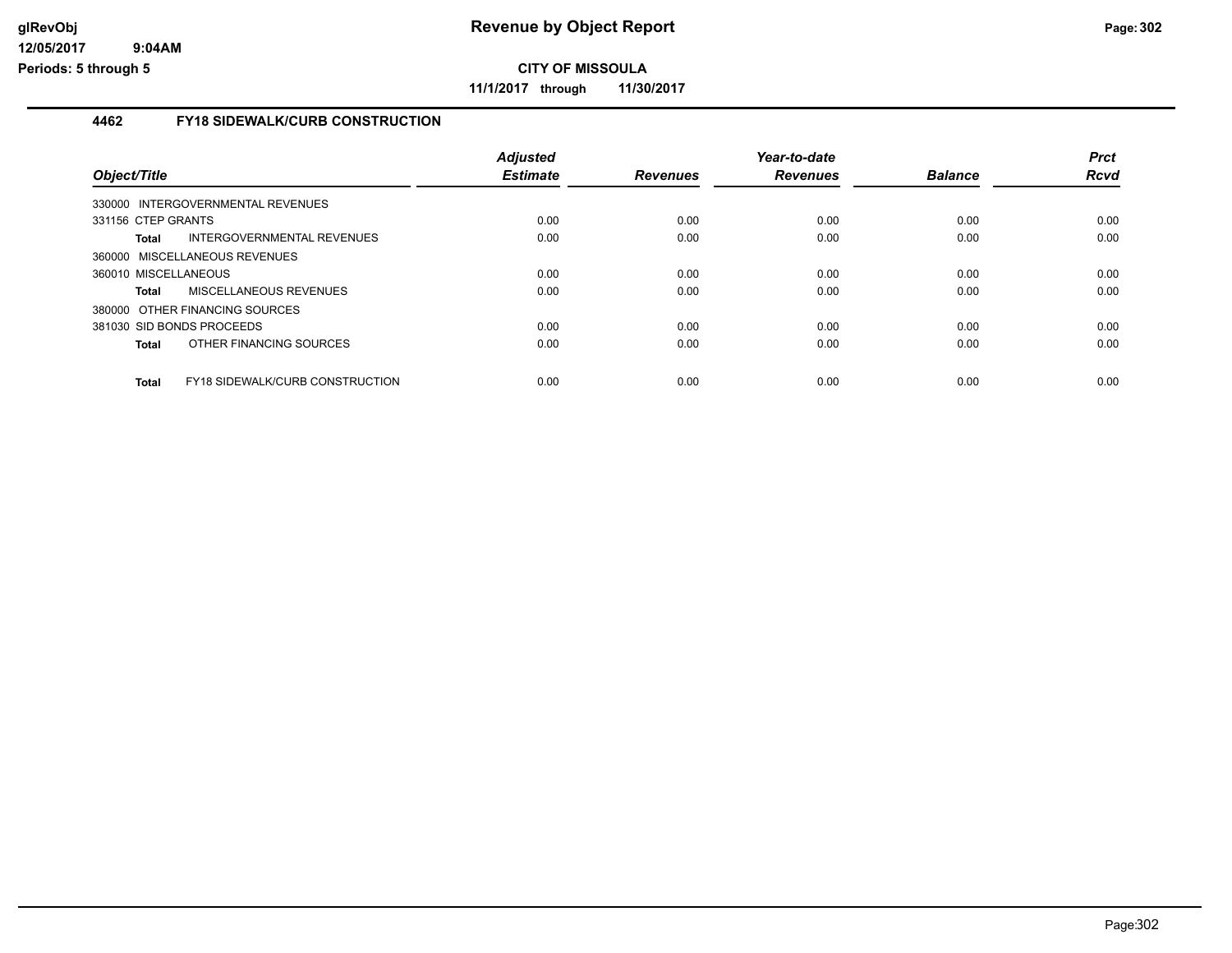**11/1/2017 through 11/30/2017**

### **4529 SID 529 CHRISTIAN DR TRAFFIC CALMING 4529 SID 529 CHRISTIAN DR TRAFFIC CALMING**

|                                                      | <b>Adjusted</b> |                 | Year-to-date    |                | <b>Prct</b> |
|------------------------------------------------------|-----------------|-----------------|-----------------|----------------|-------------|
| Object/Title                                         | <b>Estimate</b> | <b>Revenues</b> | <b>Revenues</b> | <b>Balance</b> | <b>Rcvd</b> |
| 370000 INVESTMENTS & ROYALTY EARNINGS                |                 |                 |                 |                |             |
| 371010 INTEREST ON INVESTMENTS                       | 0.00            | 0.00            | 0.00            | 0.00           | 0.00        |
| 371020 GAIN/LOSS IN MARKET VALUE OF INVESTMENTS      | 0.00            | 0.00            | 0.00            | 0.00           | 0.00        |
| <b>INVESTMENTS &amp; ROYALTY EARNINGS</b><br>Total   | 0.00            | 0.00            | 0.00            | 0.00           | 0.00        |
| 380000 OTHER FINANCING SOURCES                       |                 |                 |                 |                |             |
| 381000 LOAN PROCEEDS                                 | 0.00            | 0.00            | 0.00            | 0.00           | 0.00        |
| 381002 SRF LOAN                                      | 0.00            | 0.00            | 0.00            | 0.00           | 0.00        |
| 381030 SID BONDS PROCEEDS                            | 0.00            | 0.00            | 0.00            | 0.00           | 0.00        |
| OTHER FINANCING SOURCES<br>Total                     | 0.00            | 0.00            | 0.00            | 0.00           | 0.00        |
|                                                      |                 |                 |                 |                |             |
| SID 529 CHRISTIAN DR TRAFFIC CALMING<br><b>Total</b> | 0.00            | 0.00            | 0.00            | 0.00           | 0.00        |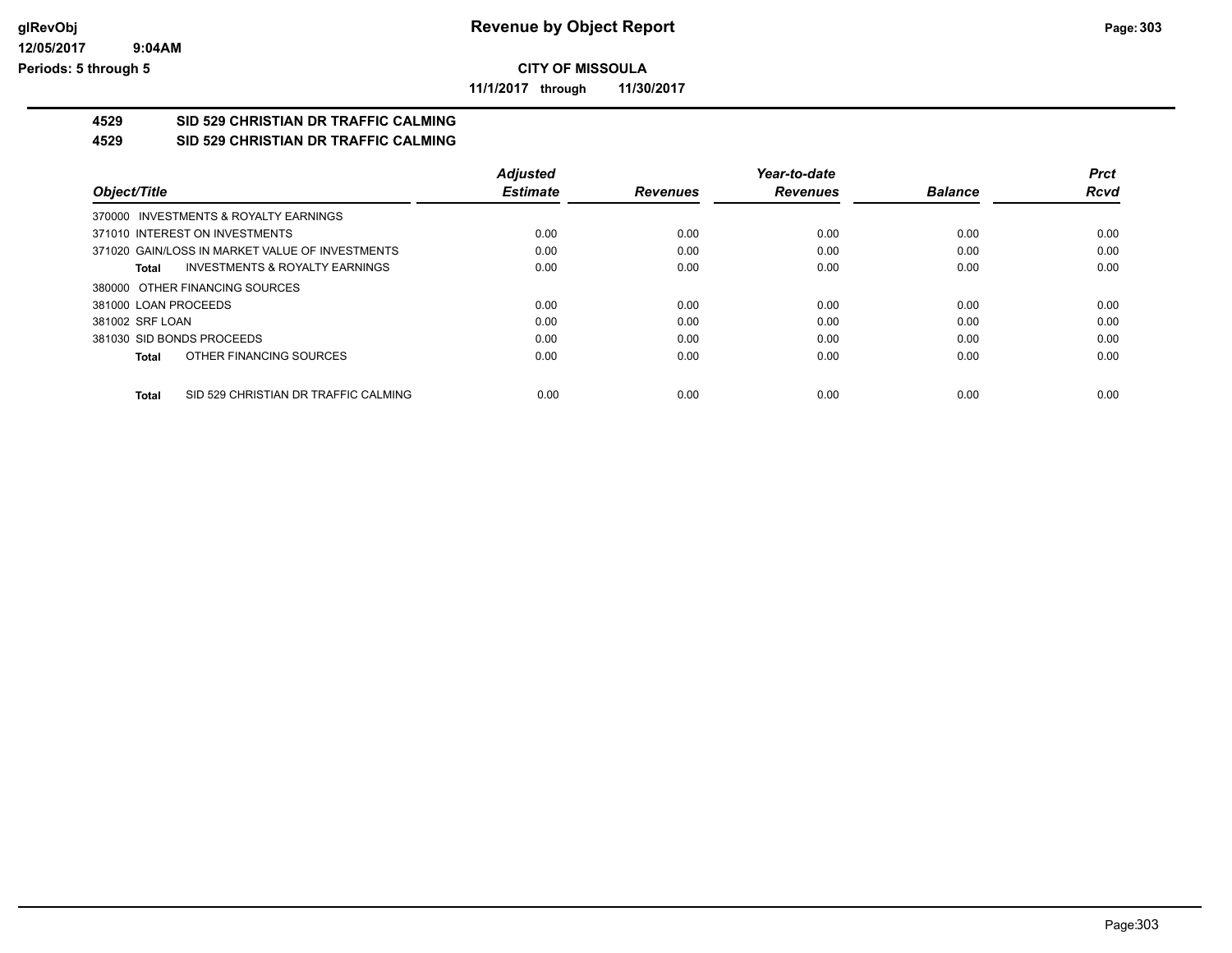**11/1/2017 through 11/30/2017**

### **4529 SID 529 CHRISTIAN DR TRAFFIC CALMING**

| Object/Title                                       | <b>Adjusted</b><br><b>Estimate</b> | <b>Revenues</b> | Year-to-date<br><b>Revenues</b> | <b>Balance</b> | <b>Prct</b><br>Rcvd |
|----------------------------------------------------|------------------------------------|-----------------|---------------------------------|----------------|---------------------|
| 370000 INVESTMENTS & ROYALTY EARNINGS              |                                    |                 |                                 |                |                     |
| 371010 INTEREST ON INVESTMENTS                     | 0.00                               | 0.00            | 0.00                            | 0.00           | 0.00                |
| 371020 GAIN/LOSS IN MARKET VALUE OF INVESTMENT     | 0.00                               | 0.00            | 0.00                            | 0.00           | 0.00                |
| <b>INVESTMENTS &amp; ROYALTY EARNINGS</b><br>Total | 0.00                               | 0.00            | 0.00                            | 0.00           | 0.00                |
| 380000 OTHER FINANCING SOURCES                     |                                    |                 |                                 |                |                     |
| 381000 LOAN PROCEEDS                               | 0.00                               | 0.00            | 0.00                            | 0.00           | 0.00                |
| 381002 SRF LOAN                                    | 0.00                               | 0.00            | 0.00                            | 0.00           | 0.00                |
| 381030 SID BONDS PROCEEDS                          | 0.00                               | 0.00            | 0.00                            | 0.00           | 0.00                |
| OTHER FINANCING SOURCES<br>Total                   | 0.00                               | 0.00            | 0.00                            | 0.00           | 0.00                |
| SID 529 CHRISTIAN DR TRAFFIC CALMING<br>Total      | 0.00                               | 0.00            | 0.00                            | 0.00           | 0.00                |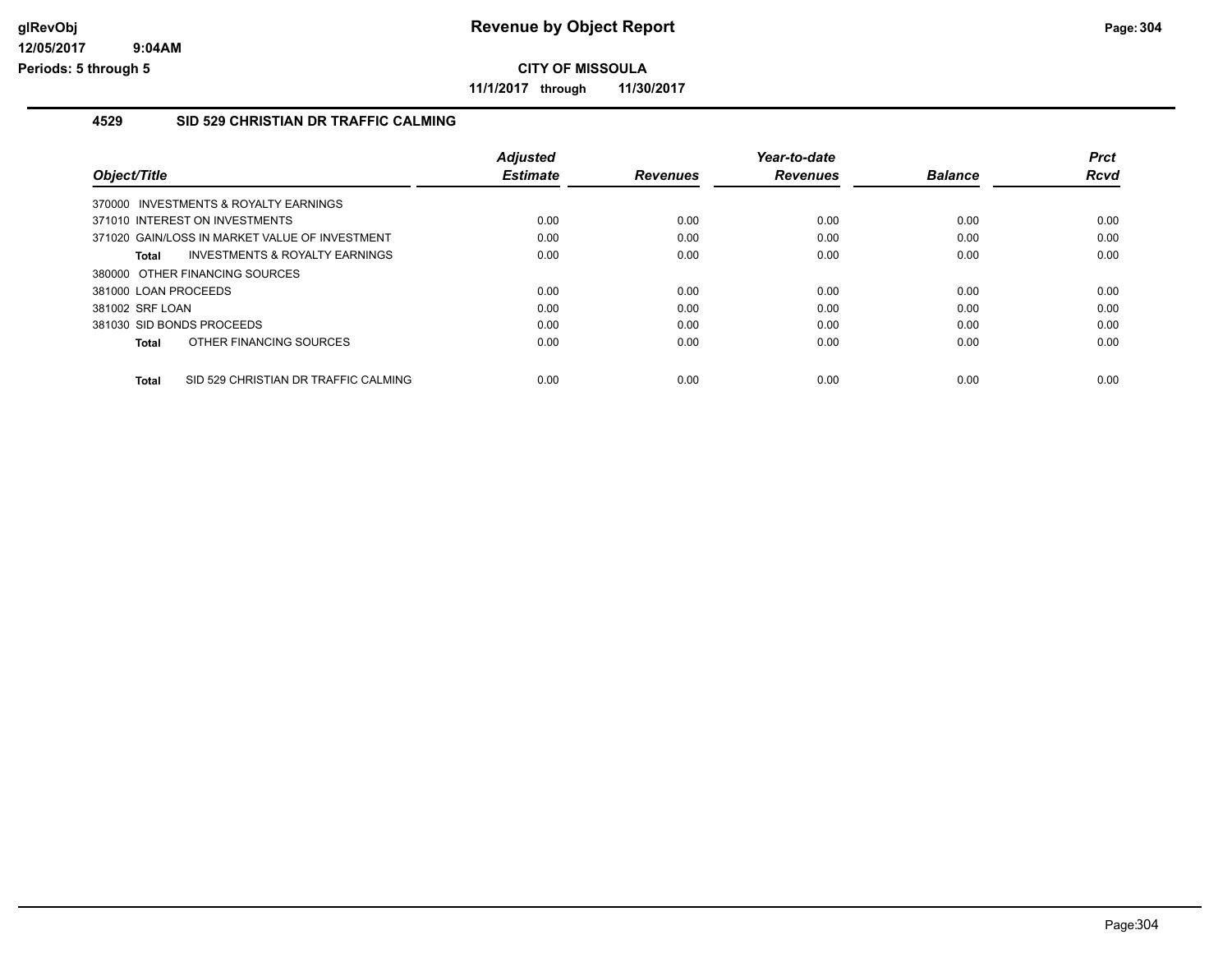**11/1/2017 through 11/30/2017**

# **4530 SID 530 CHRISTIAN DR CALMING**

### **4530 SID 530 CHRISTIAN DR CALMING**

|                                                 | <b>Adjusted</b> |                 | Year-to-date    |                | <b>Prct</b> |
|-------------------------------------------------|-----------------|-----------------|-----------------|----------------|-------------|
| Object/Title                                    | <b>Estimate</b> | <b>Revenues</b> | <b>Revenues</b> | <b>Balance</b> | <b>Rcvd</b> |
| 370000 INVESTMENTS & ROYALTY EARNINGS           |                 |                 |                 |                |             |
| 371010 INTEREST ON INVESTMENTS                  | 0.00            | 0.00            | 0.00            | 0.00           | 0.00        |
| 371020 GAIN/LOSS IN MARKET VALUE OF INVESTMENTS | 0.00            | 0.00            | 0.00            | 0.00           | 0.00        |
| INVESTMENTS & ROYALTY EARNINGS<br>Total         | 0.00            | 0.00            | 0.00            | 0.00           | 0.00        |
| 380000 OTHER FINANCING SOURCES                  |                 |                 |                 |                |             |
| 381000 LOAN PROCEEDS                            | 0.00            | 0.00            | 0.00            | 0.00           | 0.00        |
| 381002 SRF LOAN                                 | 0.00            | 0.00            | 0.00            | 0.00           | 0.00        |
| 381030 SID BONDS PROCEEDS                       | 0.00            | 0.00            | 0.00            | 0.00           | 0.00        |
| OTHER FINANCING SOURCES<br>Total                | 0.00            | 0.00            | 0.00            | 0.00           | 0.00        |
| SID 530 CHRISTIAN DR CALMING<br>Total           | 0.00            | 0.00            | 0.00            | 0.00           | 0.00        |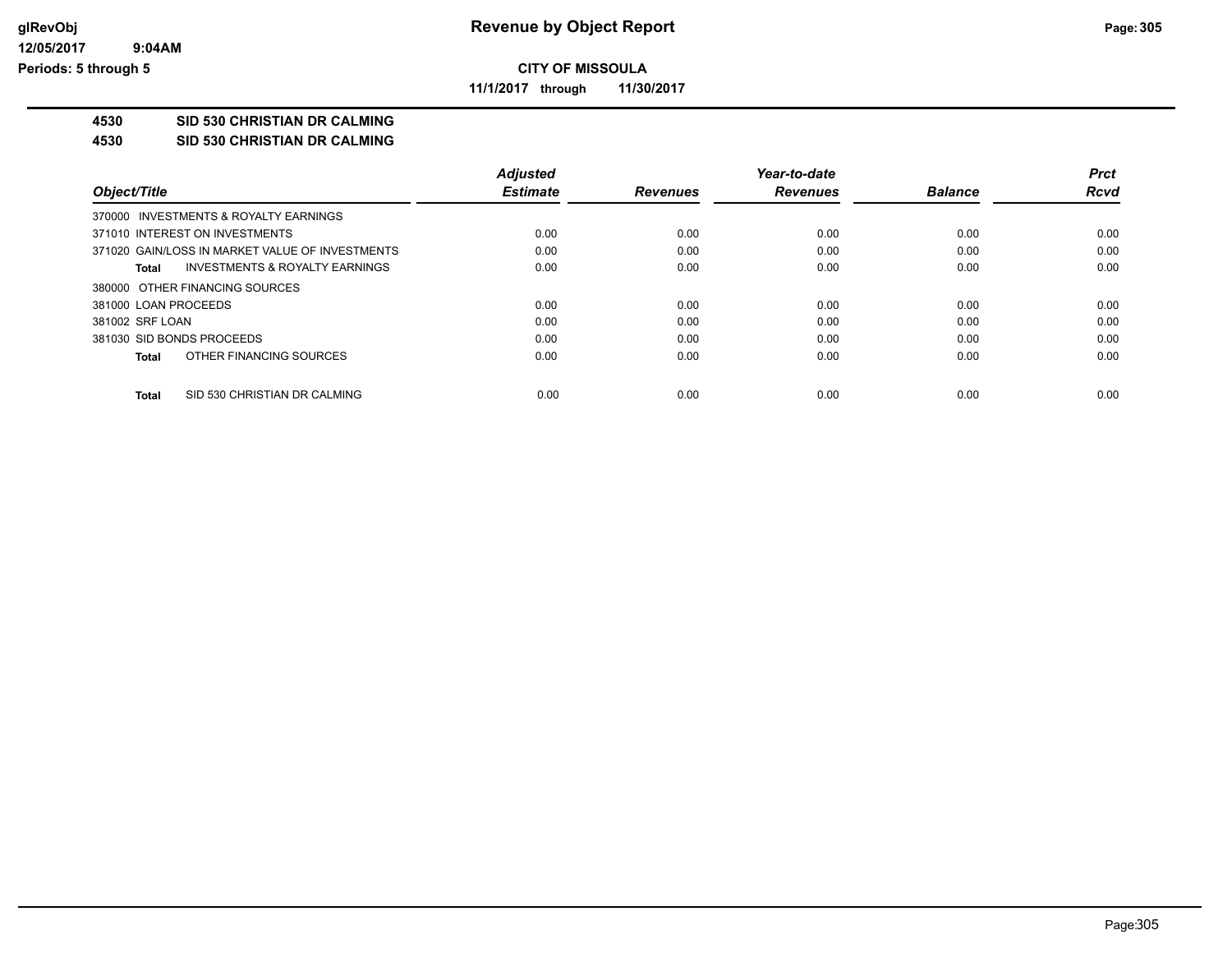**11/1/2017 through 11/30/2017**

### **4530 SID 530 CHRISTIAN DR CALMING**

| Object/Title                                   | <b>Adjusted</b><br><b>Estimate</b> | <b>Revenues</b> | Year-to-date<br><b>Revenues</b> | <b>Balance</b> | <b>Prct</b><br>Rcvd |
|------------------------------------------------|------------------------------------|-----------------|---------------------------------|----------------|---------------------|
| 370000 INVESTMENTS & ROYALTY EARNINGS          |                                    |                 |                                 |                |                     |
| 371010 INTEREST ON INVESTMENTS                 | 0.00                               | 0.00            | 0.00                            | 0.00           | 0.00                |
| 371020 GAIN/LOSS IN MARKET VALUE OF INVESTMENT | 0.00                               | 0.00            | 0.00                            | 0.00           | 0.00                |
| INVESTMENTS & ROYALTY EARNINGS<br>Total        | 0.00                               | 0.00            | 0.00                            | 0.00           | 0.00                |
| 380000 OTHER FINANCING SOURCES                 |                                    |                 |                                 |                |                     |
| 381000 LOAN PROCEEDS                           | 0.00                               | 0.00            | 0.00                            | 0.00           | 0.00                |
| 381002 SRF LOAN                                | 0.00                               | 0.00            | 0.00                            | 0.00           | 0.00                |
| 381030 SID BONDS PROCEEDS                      | 0.00                               | 0.00            | 0.00                            | 0.00           | 0.00                |
| OTHER FINANCING SOURCES<br>Total               | 0.00                               | 0.00            | 0.00                            | 0.00           | 0.00                |
| SID 530 CHRISTIAN DR CALMING<br>Total          | 0.00                               | 0.00            | 0.00                            | 0.00           | 0.00                |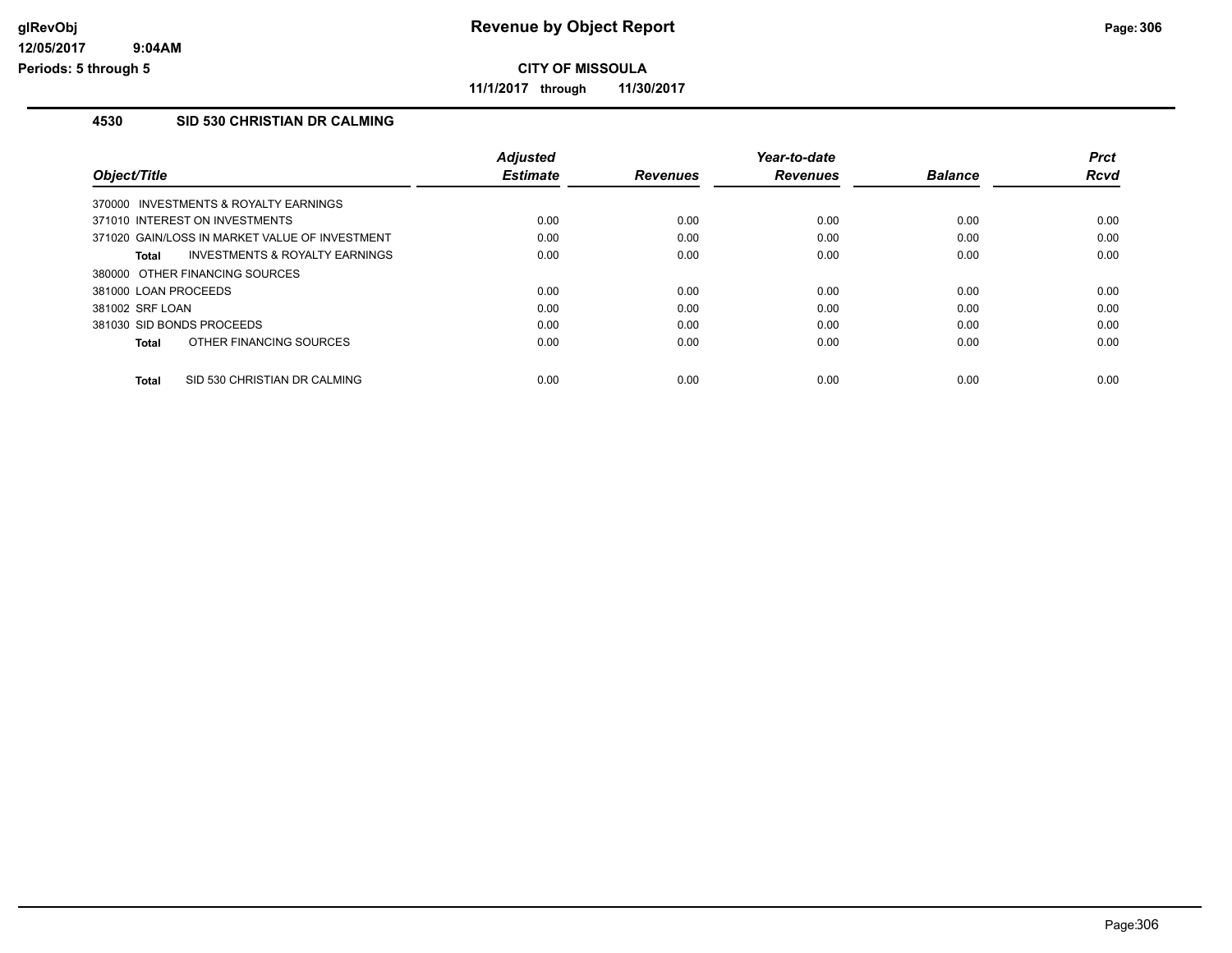**11/1/2017 through 11/30/2017**

### **4531 SID 531 TRAFFIC CALMING**

**4531 SID 531 TRAFFIC CALMING**

|                                                 | <b>Adjusted</b> |                 | Year-to-date    |                | <b>Prct</b> |
|-------------------------------------------------|-----------------|-----------------|-----------------|----------------|-------------|
| Object/Title                                    | <b>Estimate</b> | <b>Revenues</b> | <b>Revenues</b> | <b>Balance</b> | <b>Rcvd</b> |
| 370000 INVESTMENTS & ROYALTY EARNINGS           |                 |                 |                 |                |             |
| 371010 INTEREST ON INVESTMENTS                  | 0.00            | 0.00            | 0.00            | 0.00           | 0.00        |
| 371020 GAIN/LOSS IN MARKET VALUE OF INVESTMENTS | 0.00            | 0.00            | 0.00            | 0.00           | 0.00        |
| INVESTMENTS & ROYALTY EARNINGS<br>Total         | 0.00            | 0.00            | 0.00            | 0.00           | 0.00        |
| 380000 OTHER FINANCING SOURCES                  |                 |                 |                 |                |             |
| 383000 OPERATING TRANSFERS                      | 0.00            | 0.00            | 0.00            | 0.00           | 0.00        |
| OTHER FINANCING SOURCES<br>Total                | 0.00            | 0.00            | 0.00            | 0.00           | 0.00        |
|                                                 |                 |                 |                 |                |             |
| <b>Total</b><br>SID 531 TRAFFIC CALMING         | 0.00            | 0.00            | 0.00            | 0.00           | 0.00        |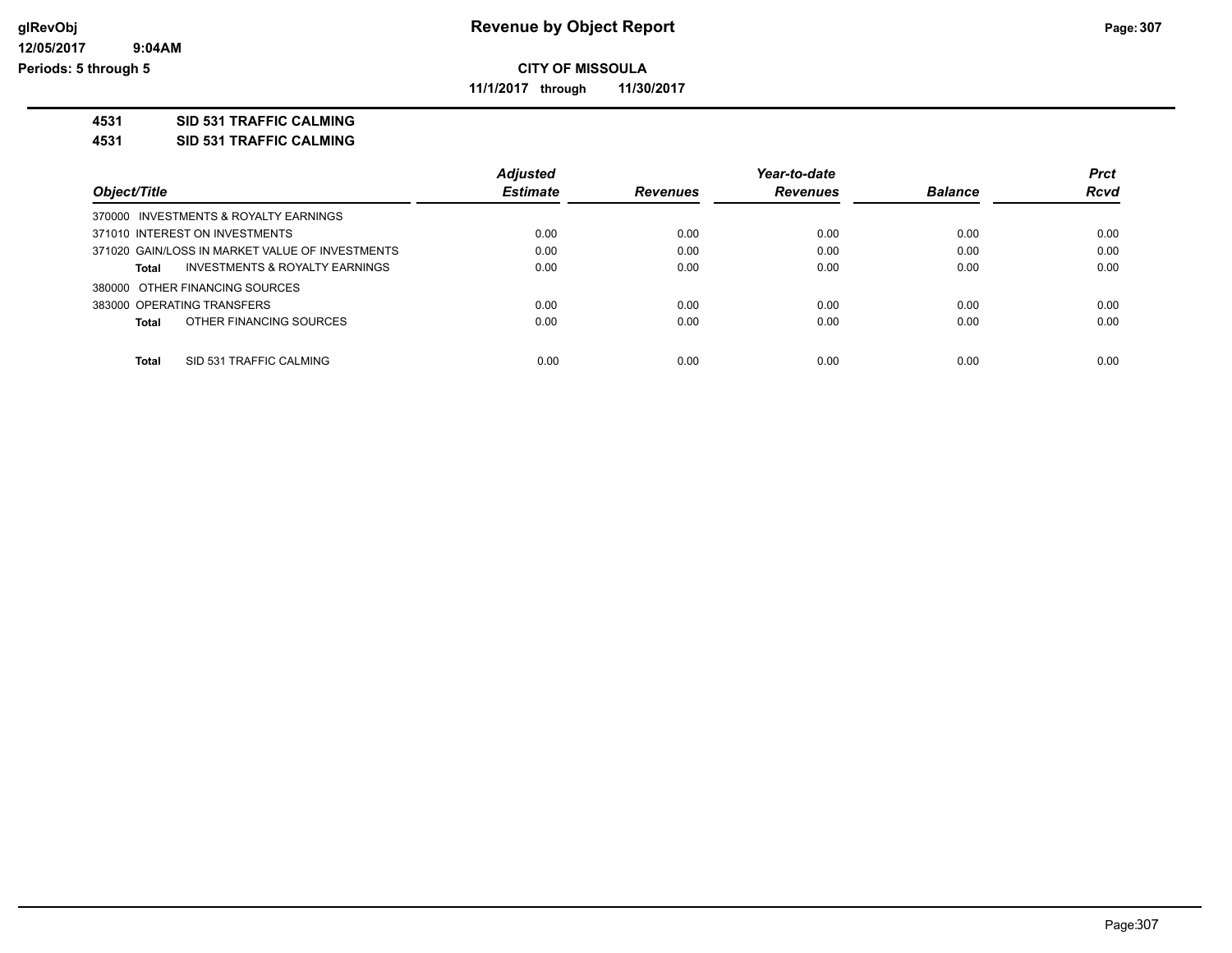**11/1/2017 through 11/30/2017**

### **4531 SID 531 TRAFFIC CALMING**

|                                                    | <b>Adjusted</b> |                 | Year-to-date    |                | <b>Prct</b> |
|----------------------------------------------------|-----------------|-----------------|-----------------|----------------|-------------|
| Object/Title                                       | <b>Estimate</b> | <b>Revenues</b> | <b>Revenues</b> | <b>Balance</b> | <b>Rcvd</b> |
| INVESTMENTS & ROYALTY EARNINGS<br>370000           |                 |                 |                 |                |             |
| 371010 INTEREST ON INVESTMENTS                     | 0.00            | 0.00            | 0.00            | 0.00           | 0.00        |
| 371020 GAIN/LOSS IN MARKET VALUE OF INVESTMENT     | 0.00            | 0.00            | 0.00            | 0.00           | 0.00        |
| <b>INVESTMENTS &amp; ROYALTY EARNINGS</b><br>Total | 0.00            | 0.00            | 0.00            | 0.00           | 0.00        |
| 380000 OTHER FINANCING SOURCES                     |                 |                 |                 |                |             |
| 383000 OPERATING TRANSFERS                         | 0.00            | 0.00            | 0.00            | 0.00           | 0.00        |
| OTHER FINANCING SOURCES<br>Total                   | 0.00            | 0.00            | 0.00            | 0.00           | 0.00        |
|                                                    |                 |                 |                 |                |             |
| Total<br>SID 531 TRAFFIC CALMING                   | 0.00            | 0.00            | 0.00            | 0.00           | 0.00        |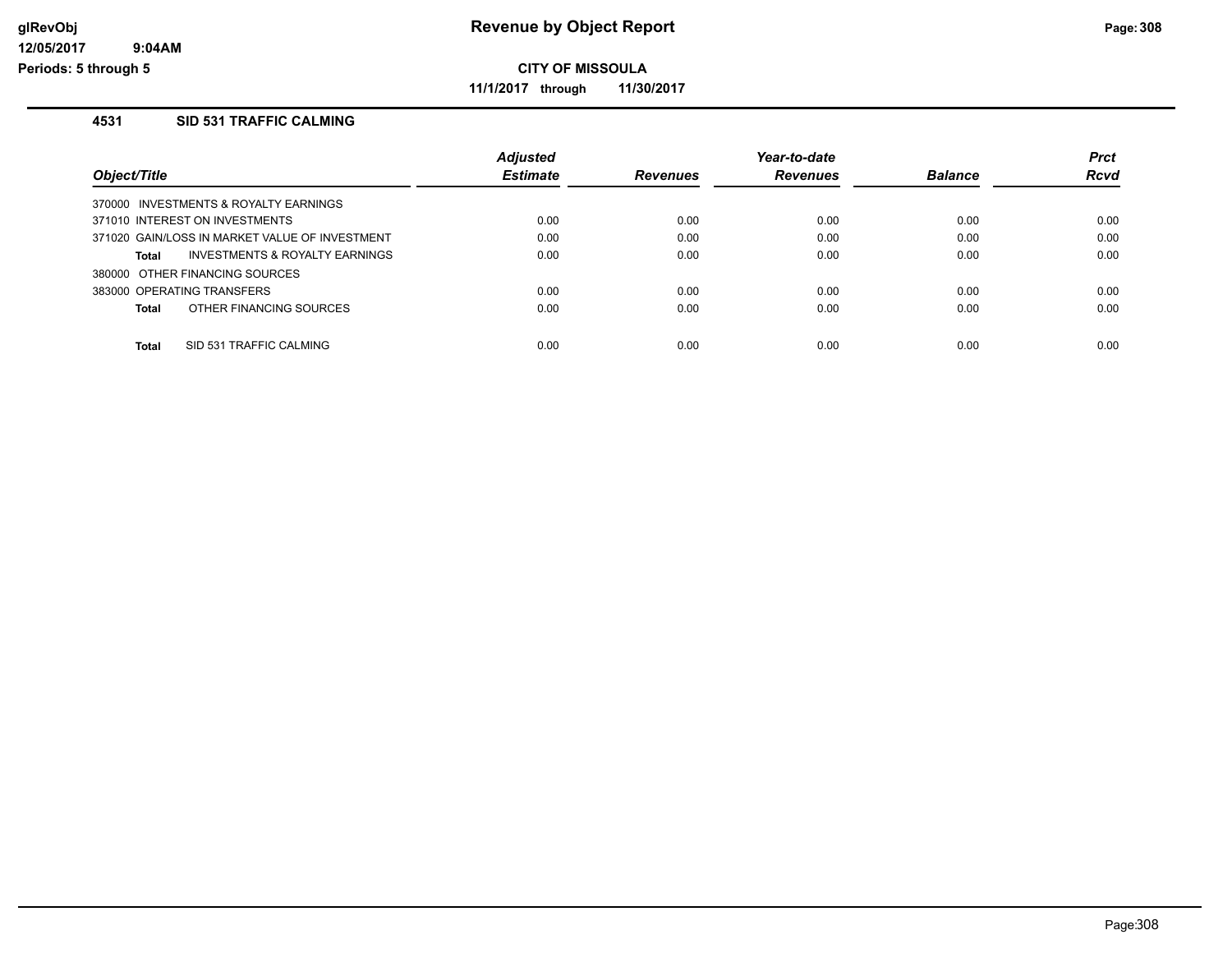**11/1/2017 through 11/30/2017**

### **4532 MALONEY RANCH SID**

**4532 MALONEY RANCH SID**

|                                                    | <b>Adjusted</b> |                 | Year-to-date    |                | <b>Prct</b> |
|----------------------------------------------------|-----------------|-----------------|-----------------|----------------|-------------|
| Object/Title                                       | <b>Estimate</b> | <b>Revenues</b> | <b>Revenues</b> | <b>Balance</b> | <b>Rcvd</b> |
| 370000 INVESTMENTS & ROYALTY EARNINGS              |                 |                 |                 |                |             |
| 371010 INTEREST ON INVESTMENTS                     | 0.00            | 0.00            | 0.00            | 0.00           | 0.00        |
| 371020 GAIN/LOSS IN MARKET VALUE OF INVESTMENTS    | 0.00            | 0.00            | 0.00            | 0.00           | 0.00        |
| <b>INVESTMENTS &amp; ROYALTY EARNINGS</b><br>Total | 0.00            | 0.00            | 0.00            | 0.00           | 0.00        |
| 380000 OTHER FINANCING SOURCES                     |                 |                 |                 |                |             |
| 381030 SID BONDS PROCEEDS                          | 0.00            | 0.00            | 0.00            | 0.00           | 0.00        |
| OTHER FINANCING SOURCES<br><b>Total</b>            | 0.00            | 0.00            | 0.00            | 0.00           | 0.00        |
|                                                    |                 |                 |                 |                |             |
| <b>Total</b><br>MALONEY RANCH SID                  | 0.00            | 0.00            | 0.00            | 0.00           | 0.00        |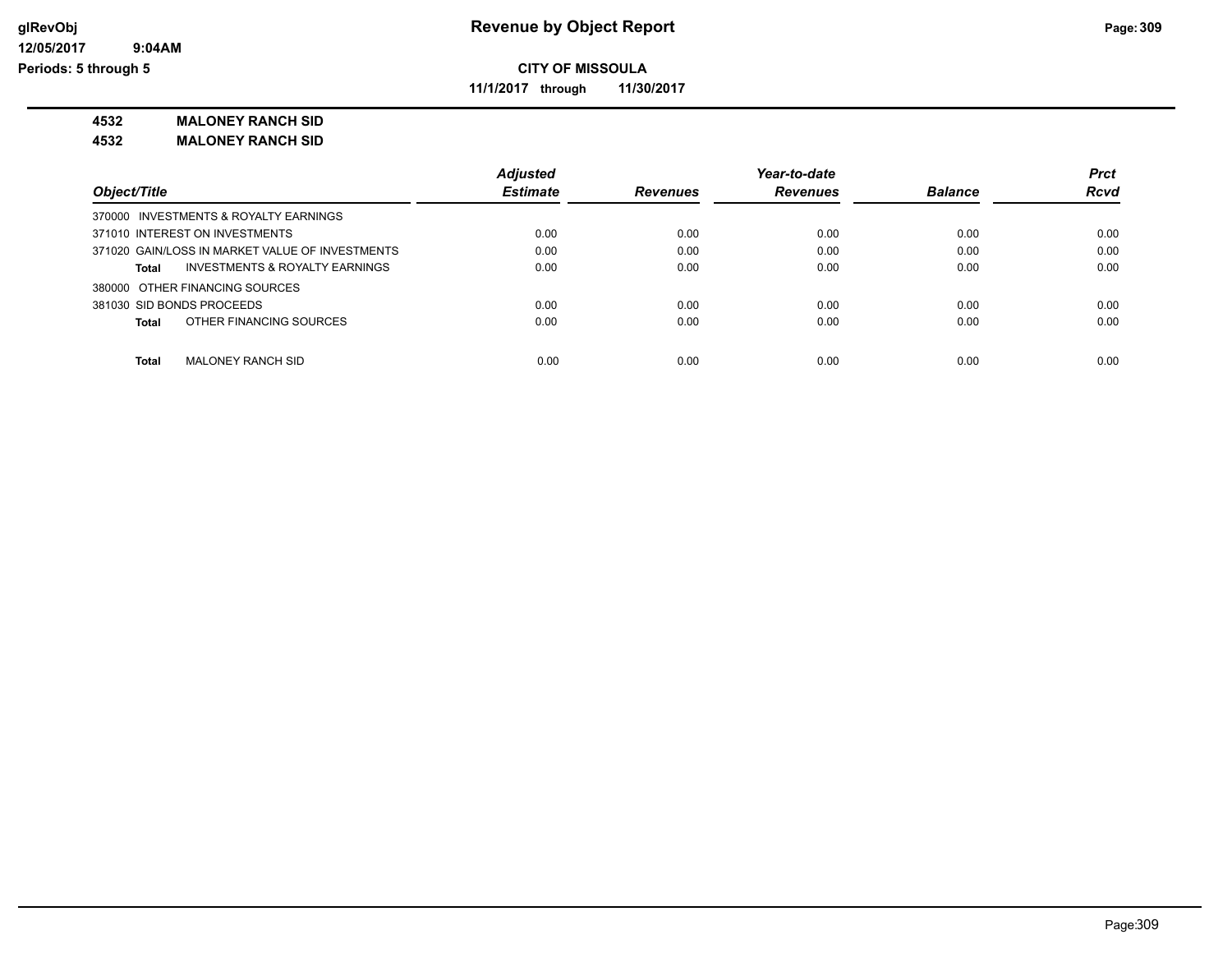**11/1/2017 through 11/30/2017**

### **4532 MALONEY RANCH SID**

|                                                | <b>Adjusted</b> |                 | Year-to-date    |                | <b>Prct</b> |
|------------------------------------------------|-----------------|-----------------|-----------------|----------------|-------------|
| Object/Title                                   | <b>Estimate</b> | <b>Revenues</b> | <b>Revenues</b> | <b>Balance</b> | <b>Rcvd</b> |
| 370000 INVESTMENTS & ROYALTY EARNINGS          |                 |                 |                 |                |             |
| 371010 INTEREST ON INVESTMENTS                 | 0.00            | 0.00            | 0.00            | 0.00           | 0.00        |
| 371020 GAIN/LOSS IN MARKET VALUE OF INVESTMENT | 0.00            | 0.00            | 0.00            | 0.00           | 0.00        |
| INVESTMENTS & ROYALTY EARNINGS<br>Total        | 0.00            | 0.00            | 0.00            | 0.00           | 0.00        |
| 380000 OTHER FINANCING SOURCES                 |                 |                 |                 |                |             |
| 381030 SID BONDS PROCEEDS                      | 0.00            | 0.00            | 0.00            | 0.00           | 0.00        |
| OTHER FINANCING SOURCES<br>Total               | 0.00            | 0.00            | 0.00            | 0.00           | 0.00        |
|                                                |                 |                 |                 |                |             |
| <b>Total</b><br>MALONEY RANCH SID              | 0.00            | 0.00            | 0.00            | 0.00           | 0.00        |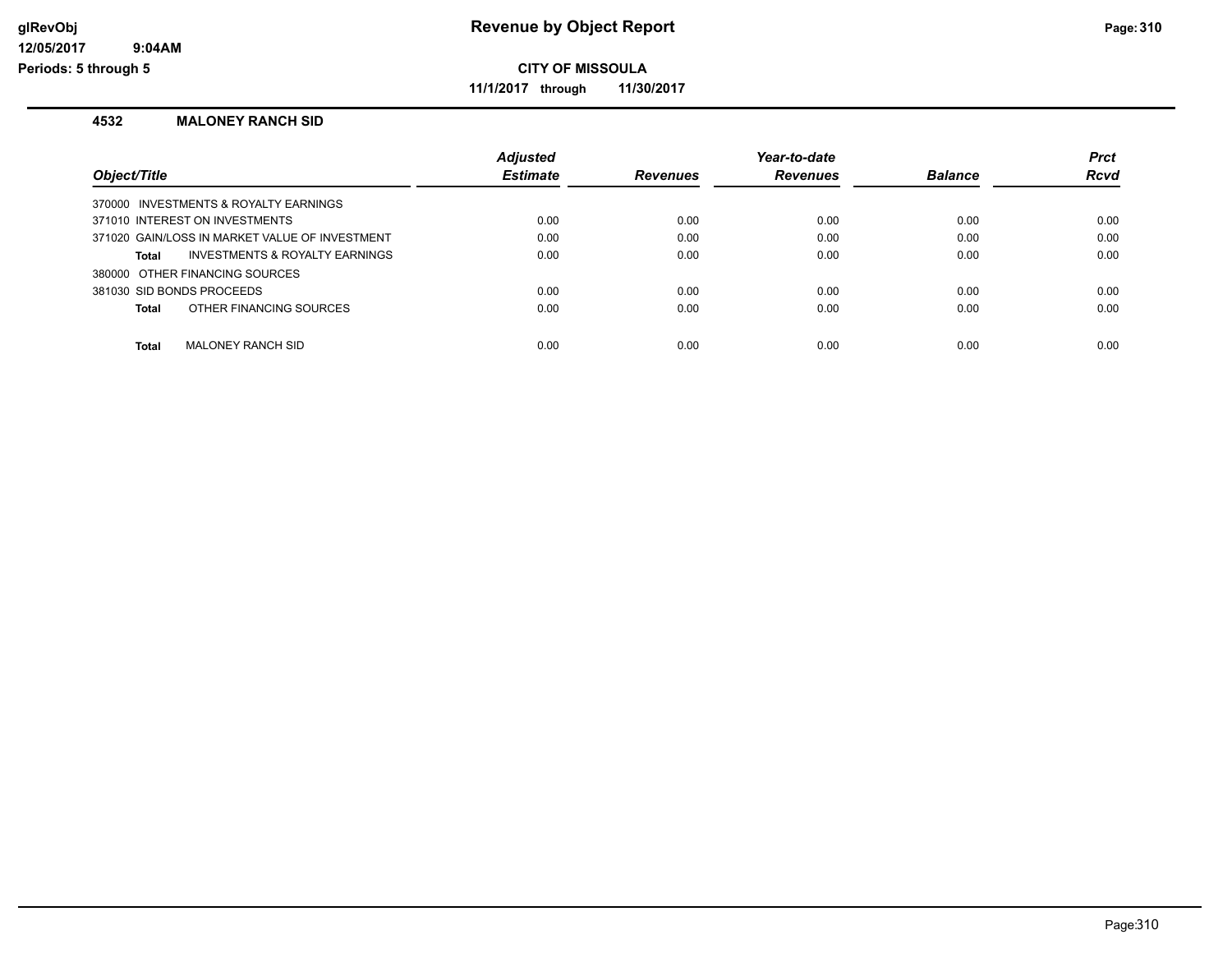**11/1/2017 through 11/30/2017**

### **4533 RATTLESNAKE SEWER SID**

**4533 RATTLESNAKE SEWER SID**

|                                                    | <b>Adjusted</b> |                 | Year-to-date    |                | <b>Prct</b> |
|----------------------------------------------------|-----------------|-----------------|-----------------|----------------|-------------|
| Object/Title                                       | <b>Estimate</b> | <b>Revenues</b> | <b>Revenues</b> | <b>Balance</b> | <b>Rcvd</b> |
| 330000 INTERGOVERNMENTAL REVENUES                  |                 |                 |                 |                |             |
| 334121 DNRC GRANT                                  | 0.00            | 0.00            | 0.00            | 0.00           | 0.00        |
| INTERGOVERNMENTAL REVENUES<br>Total                | 0.00            | 0.00            | 0.00            | 0.00           | 0.00        |
| 370000 INVESTMENTS & ROYALTY EARNINGS              |                 |                 |                 |                |             |
| 371010 INTEREST ON INVESTMENTS                     | 0.00            | 0.00            | 0.00            | 0.00           | 0.00        |
| 371020 GAIN/LOSS IN MARKET VALUE OF INVESTMENTS    | 0.00            | 0.00            | 0.00            | 0.00           | 0.00        |
| <b>INVESTMENTS &amp; ROYALTY EARNINGS</b><br>Total | 0.00            | 0.00            | 0.00            | 0.00           | 0.00        |
| 380000 OTHER FINANCING SOURCES                     |                 |                 |                 |                |             |
| 381002 SRF LOAN                                    | 0.00            | 0.00            | 0.00            | 0.00           | 0.00        |
| OTHER FINANCING SOURCES<br>Total                   | 0.00            | 0.00            | 0.00            | 0.00           | 0.00        |
| RATTLESNAKE SEWER SID<br>Total                     | 0.00            | 0.00            | 0.00            | 0.00           | 0.00        |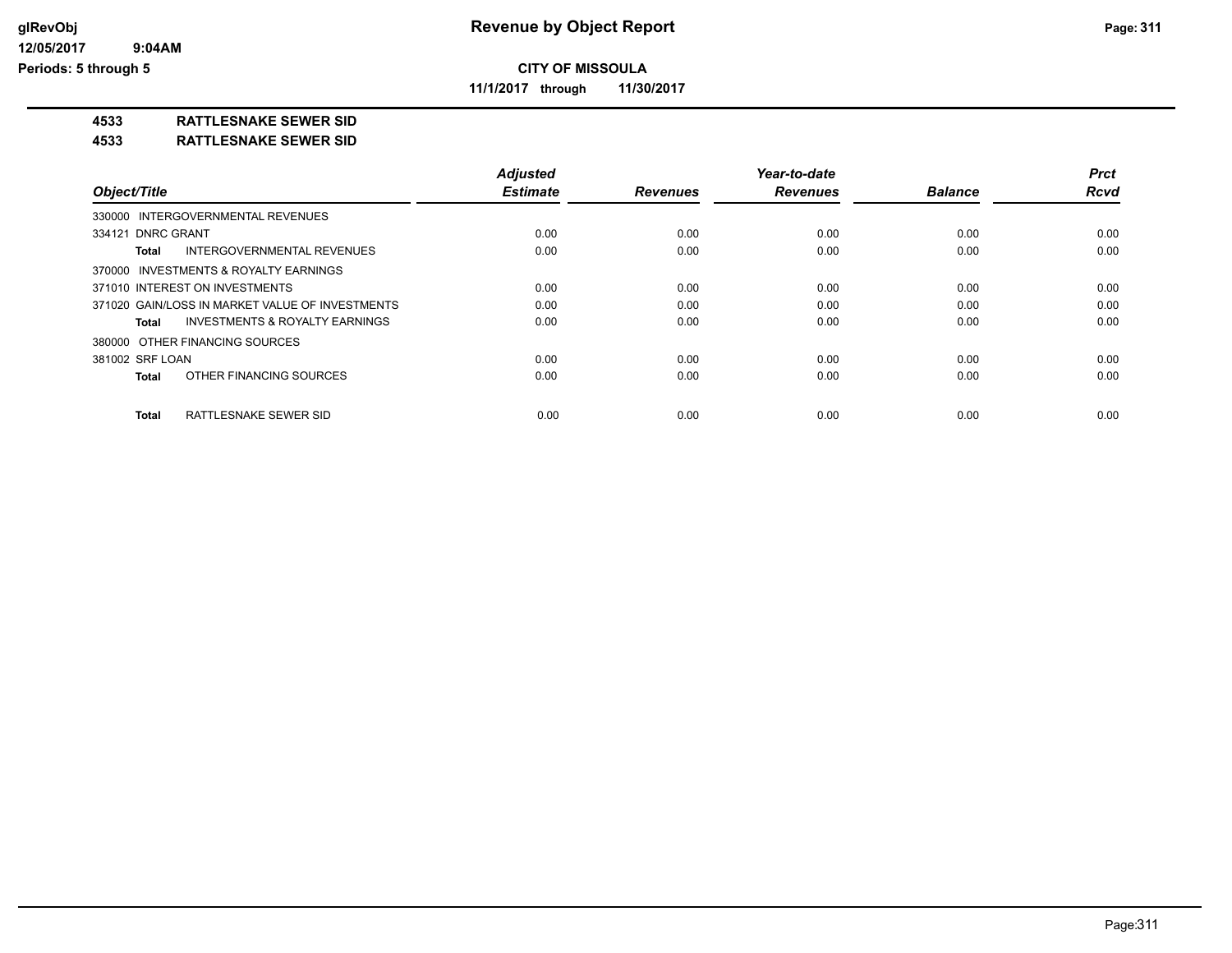**11/1/2017 through 11/30/2017**

### **4533 RATTLESNAKE SEWER SID**

| Object/Title                                       | <b>Adjusted</b><br><b>Estimate</b> | <b>Revenues</b> | Year-to-date<br><b>Revenues</b> | <b>Balance</b> | <b>Prct</b><br><b>Rcvd</b> |
|----------------------------------------------------|------------------------------------|-----------------|---------------------------------|----------------|----------------------------|
| INTERGOVERNMENTAL REVENUES<br>330000               |                                    |                 |                                 |                |                            |
| 334121 DNRC GRANT                                  | 0.00                               | 0.00            | 0.00                            | 0.00           | 0.00                       |
| INTERGOVERNMENTAL REVENUES<br>Total                | 0.00                               | 0.00            | 0.00                            | 0.00           | 0.00                       |
| 370000 INVESTMENTS & ROYALTY EARNINGS              |                                    |                 |                                 |                |                            |
| 371010 INTEREST ON INVESTMENTS                     | 0.00                               | 0.00            | 0.00                            | 0.00           | 0.00                       |
| 371020 GAIN/LOSS IN MARKET VALUE OF INVESTMENT     | 0.00                               | 0.00            | 0.00                            | 0.00           | 0.00                       |
| <b>INVESTMENTS &amp; ROYALTY EARNINGS</b><br>Total | 0.00                               | 0.00            | 0.00                            | 0.00           | 0.00                       |
| 380000 OTHER FINANCING SOURCES                     |                                    |                 |                                 |                |                            |
| 381002 SRF LOAN                                    | 0.00                               | 0.00            | 0.00                            | 0.00           | 0.00                       |
| OTHER FINANCING SOURCES<br>Total                   | 0.00                               | 0.00            | 0.00                            | 0.00           | 0.00                       |
| RATTLESNAKE SEWER SID<br><b>Total</b>              | 0.00                               | 0.00            | 0.00                            | 0.00           | 0.00                       |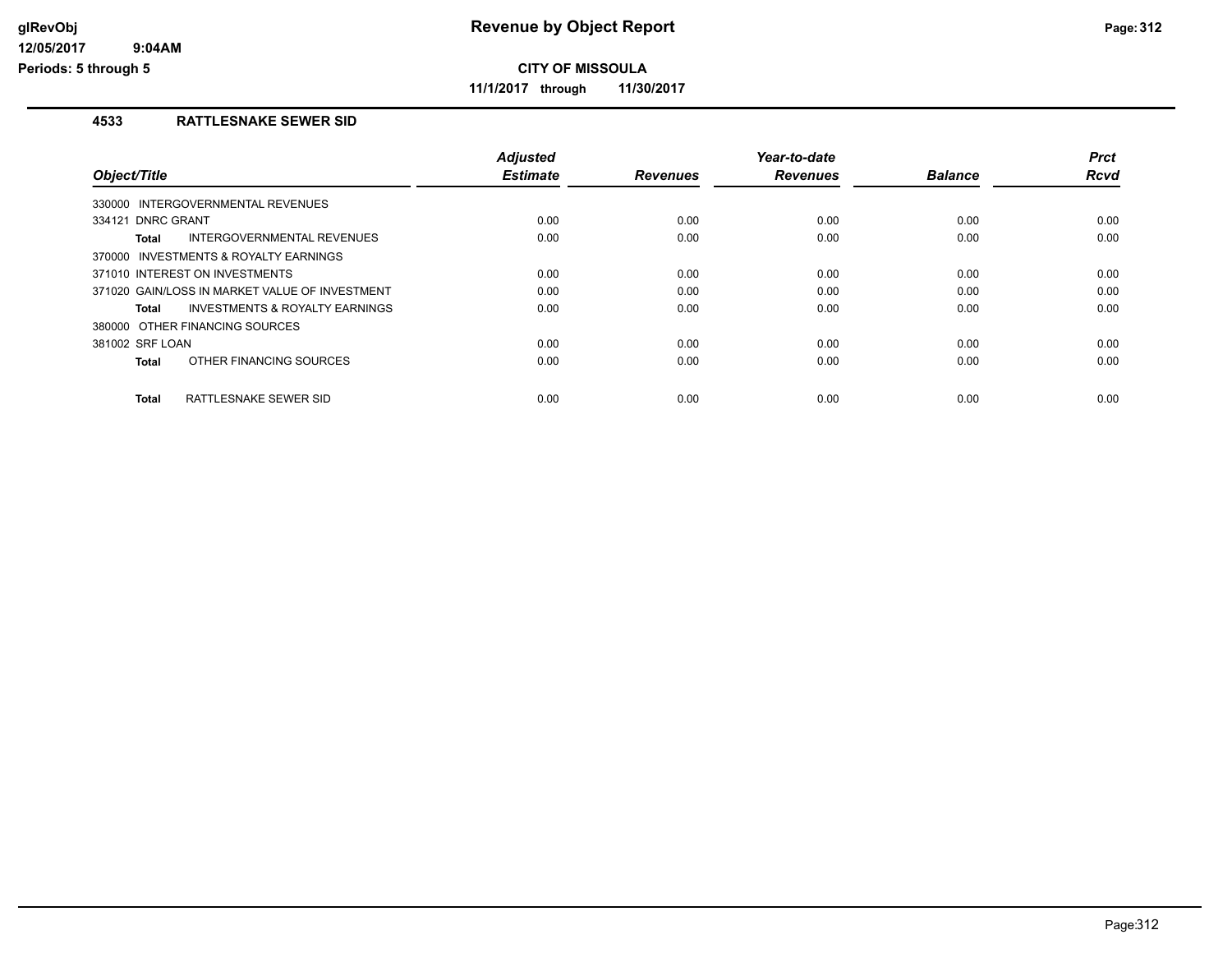**11/1/2017 through 11/30/2017**

### **4534 SID 534 LINCOLNWOOD**

#### **4534 SID 534 LINCOLNWOOD**

|                                                    | <b>Adjusted</b> |                 | Year-to-date    |                | <b>Prct</b> |
|----------------------------------------------------|-----------------|-----------------|-----------------|----------------|-------------|
| Object/Title                                       | <b>Estimate</b> | <b>Revenues</b> | <b>Revenues</b> | <b>Balance</b> | <b>Rcvd</b> |
| 330000 INTERGOVERNMENTAL REVENUES                  |                 |                 |                 |                |             |
| 334121 DNRC GRANT                                  | 0.00            | 0.00            | 0.00            | 0.00           | 0.00        |
| INTERGOVERNMENTAL REVENUES<br>Total                | 0.00            | 0.00            | 0.00            | 0.00           | 0.00        |
| 370000 INVESTMENTS & ROYALTY EARNINGS              |                 |                 |                 |                |             |
| 371010 INTEREST ON INVESTMENTS                     | 0.00            | 0.00            | 0.00            | 0.00           | 0.00        |
| 371020 GAIN/LOSS IN MARKET VALUE OF INVESTMENTS    | 0.00            | 0.00            | 0.00            | 0.00           | 0.00        |
| <b>INVESTMENTS &amp; ROYALTY EARNINGS</b><br>Total | 0.00            | 0.00            | 0.00            | 0.00           | 0.00        |
| 380000 OTHER FINANCING SOURCES                     |                 |                 |                 |                |             |
| 381002 SRF LOAN                                    | 0.00            | 0.00            | 0.00            | 0.00           | 0.00        |
| OTHER FINANCING SOURCES<br>Total                   | 0.00            | 0.00            | 0.00            | 0.00           | 0.00        |
| SID 534 LINCOLNWOOD<br>Total                       | 0.00            | 0.00            | 0.00            | 0.00           | 0.00        |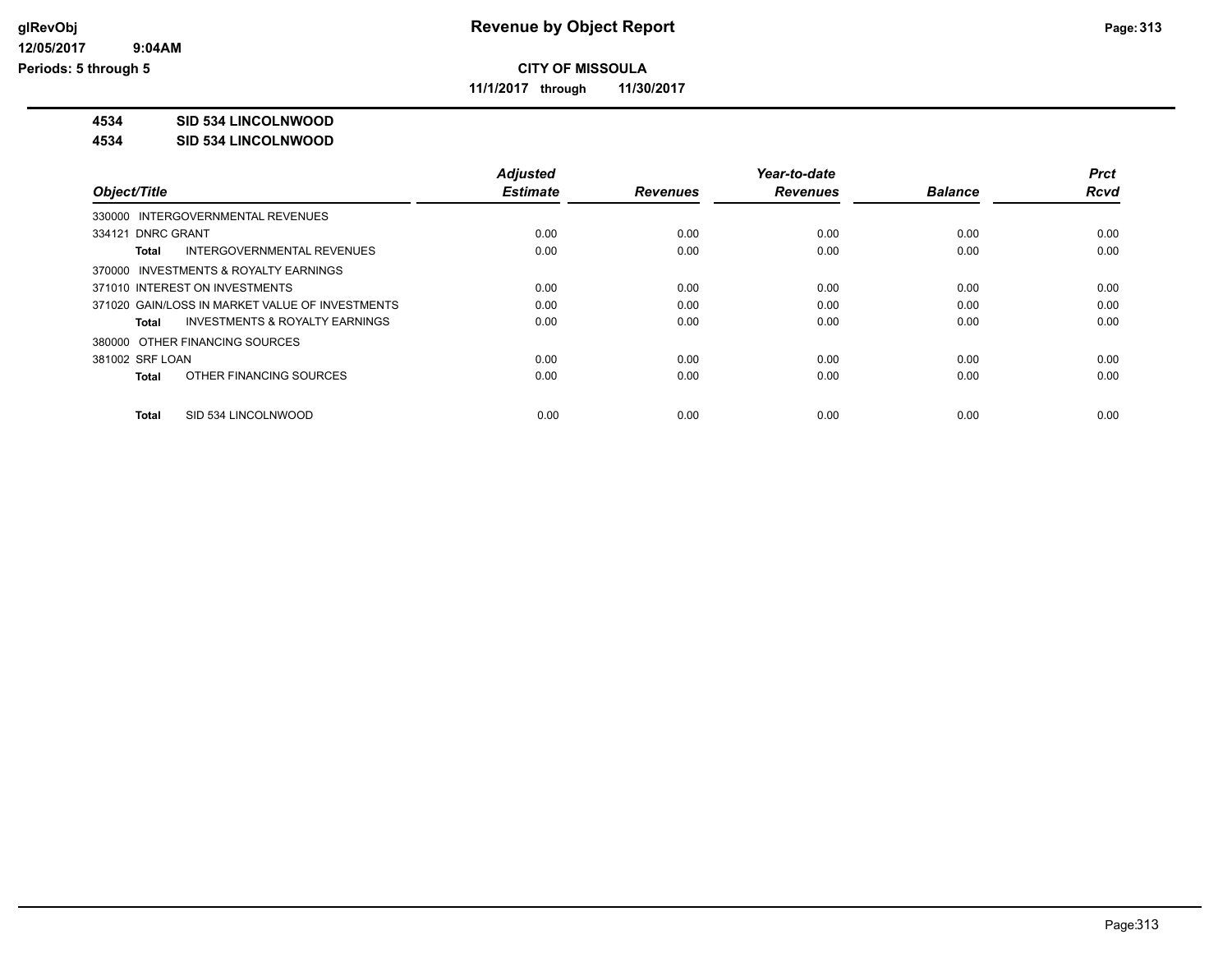**11/1/2017 through 11/30/2017**

### **4534 SID 534 LINCOLNWOOD**

|                                                    | <b>Adjusted</b> |                 | Year-to-date    |                | <b>Prct</b> |
|----------------------------------------------------|-----------------|-----------------|-----------------|----------------|-------------|
| Object/Title                                       | <b>Estimate</b> | <b>Revenues</b> | <b>Revenues</b> | <b>Balance</b> | <b>Rcvd</b> |
| INTERGOVERNMENTAL REVENUES<br>330000               |                 |                 |                 |                |             |
| 334121 DNRC GRANT                                  | 0.00            | 0.00            | 0.00            | 0.00           | 0.00        |
| INTERGOVERNMENTAL REVENUES<br>Total                | 0.00            | 0.00            | 0.00            | 0.00           | 0.00        |
| 370000 INVESTMENTS & ROYALTY EARNINGS              |                 |                 |                 |                |             |
| 371010 INTEREST ON INVESTMENTS                     | 0.00            | 0.00            | 0.00            | 0.00           | 0.00        |
| 371020 GAIN/LOSS IN MARKET VALUE OF INVESTMENT     | 0.00            | 0.00            | 0.00            | 0.00           | 0.00        |
| <b>INVESTMENTS &amp; ROYALTY EARNINGS</b><br>Total | 0.00            | 0.00            | 0.00            | 0.00           | 0.00        |
| 380000 OTHER FINANCING SOURCES                     |                 |                 |                 |                |             |
| 381002 SRF LOAN                                    | 0.00            | 0.00            | 0.00            | 0.00           | 0.00        |
| OTHER FINANCING SOURCES<br><b>Total</b>            | 0.00            | 0.00            | 0.00            | 0.00           | 0.00        |
| SID 534 LINCOLNWOOD<br><b>Total</b>                | 0.00            | 0.00            | 0.00            | 0.00           | 0.00        |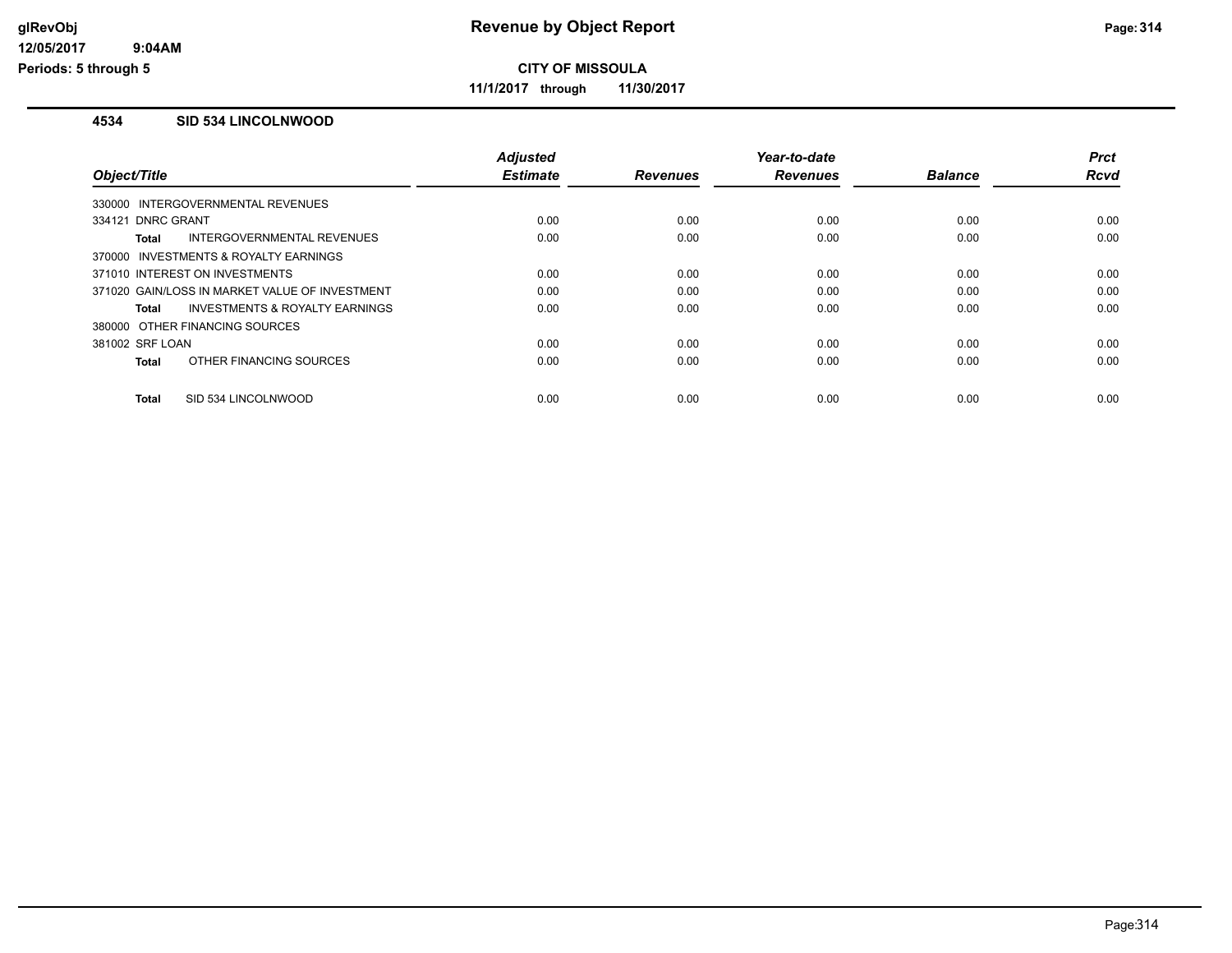**11/1/2017 through 11/30/2017**

# **4535 SLANT STREET TRAFFIC CALMING**

### **4535 SLANT STREET TRAFFIC CALMING**

| <b>Adjusted</b> |                 | Year-to-date    |                | <b>Prct</b> |
|-----------------|-----------------|-----------------|----------------|-------------|
| <b>Estimate</b> | <b>Revenues</b> | <b>Revenues</b> | <b>Balance</b> | <b>Rcvd</b> |
|                 |                 |                 |                |             |
| 0.00            | 0.00            | 0.00            | 0.00           | 0.00        |
| 0.00            | 0.00            | 0.00            | 0.00           | 0.00        |
| 0.00            | 0.00            | 0.00            | 0.00           | 0.00        |
|                 |                 |                 |                |             |
| 0.00            | 0.00            | 0.00            | 0.00           | 0.00        |
| 0.00            | 0.00            | 0.00            | 0.00           | 0.00        |
|                 |                 |                 |                | 0.00        |
|                 | 0.00            | 0.00            | 0.00           | 0.00        |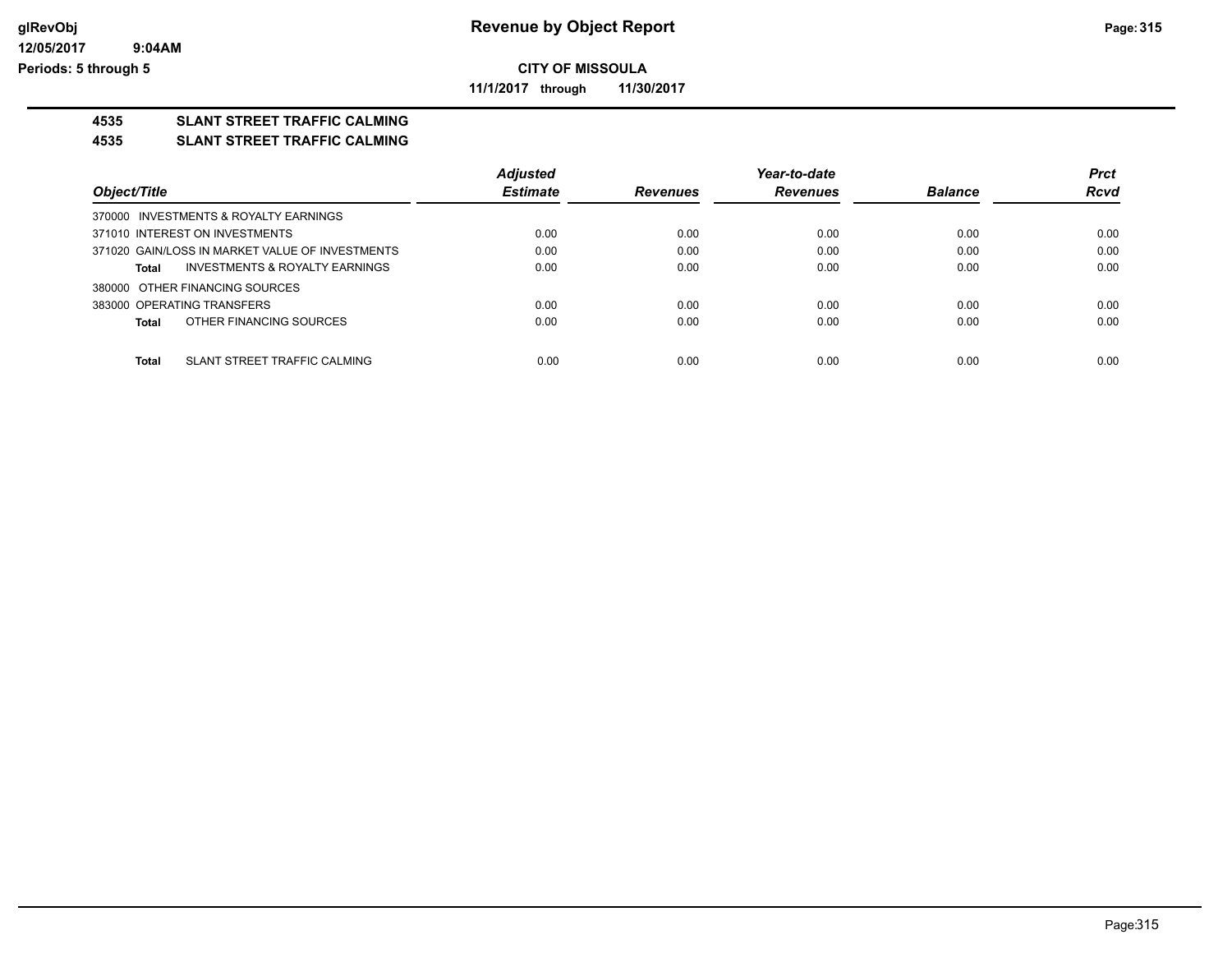**11/1/2017 through 11/30/2017**

### **4535 SLANT STREET TRAFFIC CALMING**

|                                                    | <b>Adjusted</b> |                 | Year-to-date    |                | <b>Prct</b> |
|----------------------------------------------------|-----------------|-----------------|-----------------|----------------|-------------|
| Object/Title                                       | <b>Estimate</b> | <b>Revenues</b> | <b>Revenues</b> | <b>Balance</b> | <b>Rcvd</b> |
| 370000 INVESTMENTS & ROYALTY EARNINGS              |                 |                 |                 |                |             |
| 371010 INTEREST ON INVESTMENTS                     | 0.00            | 0.00            | 0.00            | 0.00           | 0.00        |
| 371020 GAIN/LOSS IN MARKET VALUE OF INVESTMENT     | 0.00            | 0.00            | 0.00            | 0.00           | 0.00        |
| <b>INVESTMENTS &amp; ROYALTY EARNINGS</b><br>Total | 0.00            | 0.00            | 0.00            | 0.00           | 0.00        |
| 380000 OTHER FINANCING SOURCES                     |                 |                 |                 |                |             |
| 383000 OPERATING TRANSFERS                         | 0.00            | 0.00            | 0.00            | 0.00           | 0.00        |
| OTHER FINANCING SOURCES<br>Total                   | 0.00            | 0.00            | 0.00            | 0.00           | 0.00        |
|                                                    |                 |                 |                 |                |             |
| Total<br>SLANT STREET TRAFFIC CALMING              | 0.00            | 0.00            | 0.00            | 0.00           | 0.00        |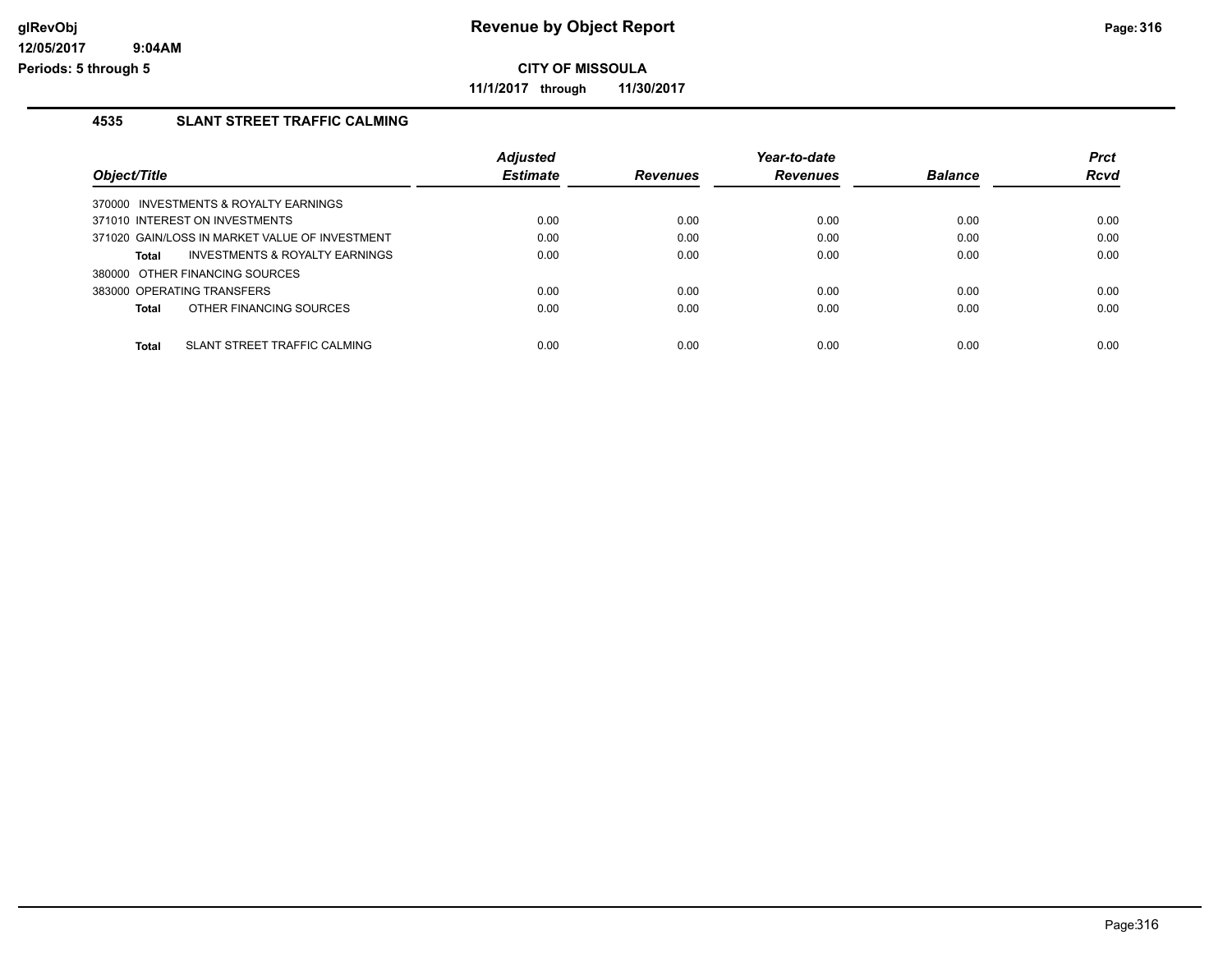**11/1/2017 through 11/30/2017**

## **4536 SID536 LINCOLNWOOD SWR PH2**

### **4536 SID536 LINCOLNWOOD SWR PH2**

|                                                    | <b>Adjusted</b> |                 | Year-to-date    |                | <b>Prct</b> |
|----------------------------------------------------|-----------------|-----------------|-----------------|----------------|-------------|
| Object/Title                                       | <b>Estimate</b> | <b>Revenues</b> | <b>Revenues</b> | <b>Balance</b> | Rcvd        |
| 330000 INTERGOVERNMENTAL REVENUES                  |                 |                 |                 |                |             |
| 334121 DNRC GRANT                                  | 0.00            | 0.00            | 0.00            | 0.00           | 0.00        |
| <b>INTERGOVERNMENTAL REVENUES</b><br>Total         | 0.00            | 0.00            | 0.00            | 0.00           | 0.00        |
| 360000 MISCELLANEOUS REVENUES                      |                 |                 |                 |                |             |
| 365001 *** Title Not Found ***                     | 0.00            | 0.00            | 0.00            | 0.00           | 0.00        |
| MISCELLANEOUS REVENUES<br>Total                    | 0.00            | 0.00            | 0.00            | 0.00           | 0.00        |
| 370000 INVESTMENTS & ROYALTY EARNINGS              |                 |                 |                 |                |             |
| 371010 INTEREST ON INVESTMENTS                     | 0.00            | 0.00            | 0.00            | 0.00           | 0.00        |
| 371020 GAIN/LOSS IN MARKET VALUE OF INVESTMENTS    | 0.00            | 0.00            | 0.00            | 0.00           | 0.00        |
| <b>INVESTMENTS &amp; ROYALTY EARNINGS</b><br>Total | 0.00            | 0.00            | 0.00            | 0.00           | 0.00        |
| 380000 OTHER FINANCING SOURCES                     |                 |                 |                 |                |             |
| 381030 SID BONDS PROCEEDS                          | 0.00            | 0.00            | 0.00            | 0.00           | 0.00        |
| OTHER FINANCING SOURCES<br>Total                   | 0.00            | 0.00            | 0.00            | 0.00           | 0.00        |
|                                                    |                 |                 |                 |                |             |
| SID536 LINCOLNWOOD SWR PH2<br>Total                | 0.00            | 0.00            | 0.00            | 0.00           | 0.00        |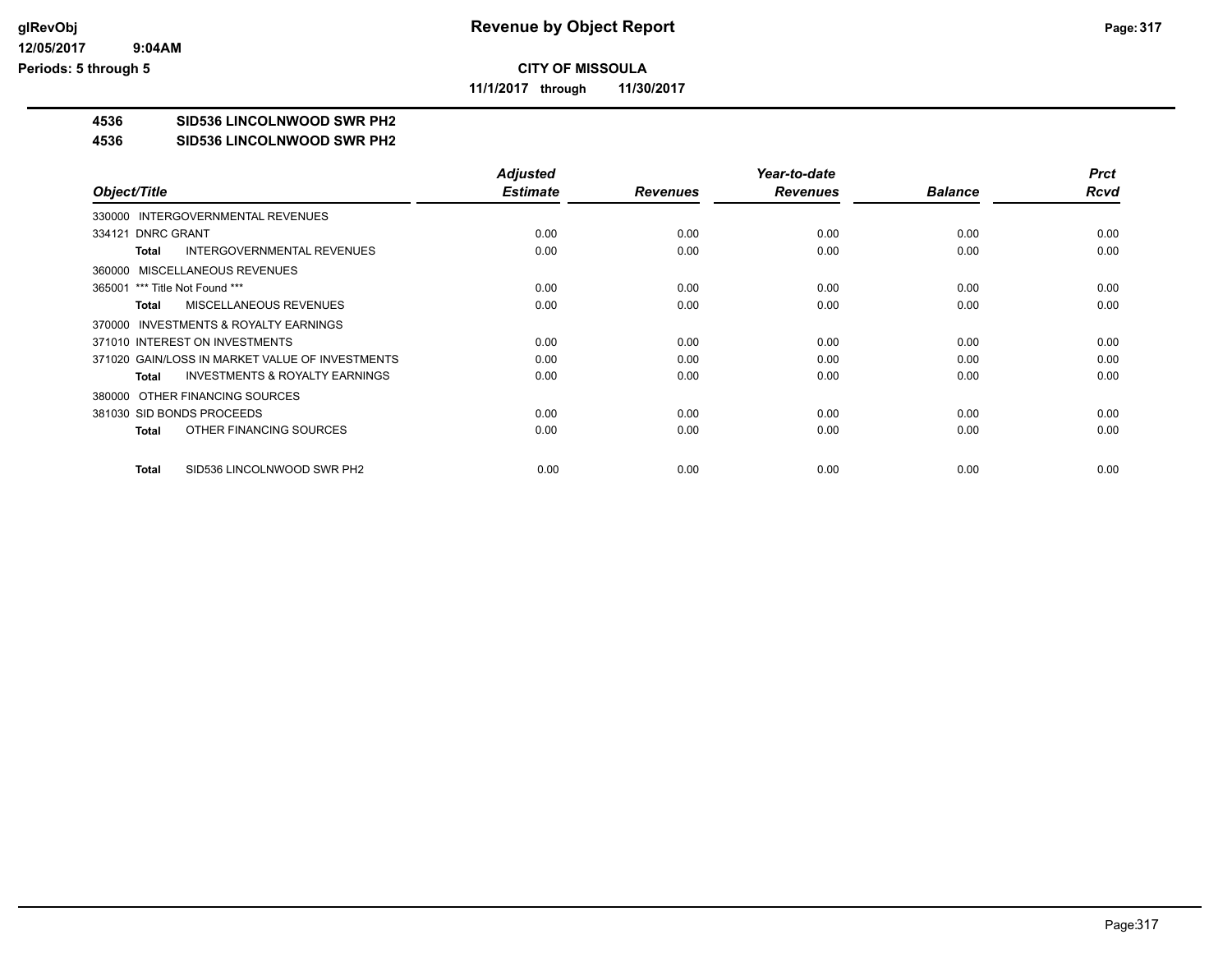**11/1/2017 through 11/30/2017**

### **4536 SID536 LINCOLNWOOD SWR PH2**

| Object/Title                                              | <b>Adjusted</b><br><b>Estimate</b> | <b>Revenues</b> | Year-to-date<br><b>Revenues</b> | <b>Balance</b> | <b>Prct</b><br><b>Rcvd</b> |
|-----------------------------------------------------------|------------------------------------|-----------------|---------------------------------|----------------|----------------------------|
|                                                           |                                    |                 |                                 |                |                            |
| INTERGOVERNMENTAL REVENUES<br>330000                      |                                    |                 |                                 |                |                            |
| 334121 DNRC GRANT                                         | 0.00                               | 0.00            | 0.00                            | 0.00           | 0.00                       |
| INTERGOVERNMENTAL REVENUES<br><b>Total</b>                | 0.00                               | 0.00            | 0.00                            | 0.00           | 0.00                       |
| MISCELLANEOUS REVENUES<br>360000                          |                                    |                 |                                 |                |                            |
| 365001 *** Title Not Found ***                            | 0.00                               | 0.00            | 0.00                            | 0.00           | 0.00                       |
| <b>MISCELLANEOUS REVENUES</b><br><b>Total</b>             | 0.00                               | 0.00            | 0.00                            | 0.00           | 0.00                       |
| 370000 INVESTMENTS & ROYALTY EARNINGS                     |                                    |                 |                                 |                |                            |
| 371010 INTEREST ON INVESTMENTS                            | 0.00                               | 0.00            | 0.00                            | 0.00           | 0.00                       |
| 371020 GAIN/LOSS IN MARKET VALUE OF INVESTMENT            | 0.00                               | 0.00            | 0.00                            | 0.00           | 0.00                       |
| <b>INVESTMENTS &amp; ROYALTY EARNINGS</b><br><b>Total</b> | 0.00                               | 0.00            | 0.00                            | 0.00           | 0.00                       |
| 380000 OTHER FINANCING SOURCES                            |                                    |                 |                                 |                |                            |
| 381030 SID BONDS PROCEEDS                                 | 0.00                               | 0.00            | 0.00                            | 0.00           | 0.00                       |
| OTHER FINANCING SOURCES<br><b>Total</b>                   | 0.00                               | 0.00            | 0.00                            | 0.00           | 0.00                       |
|                                                           |                                    |                 |                                 |                |                            |
| SID536 LINCOLNWOOD SWR PH2<br><b>Total</b>                | 0.00                               | 0.00            | 0.00                            | 0.00           | 0.00                       |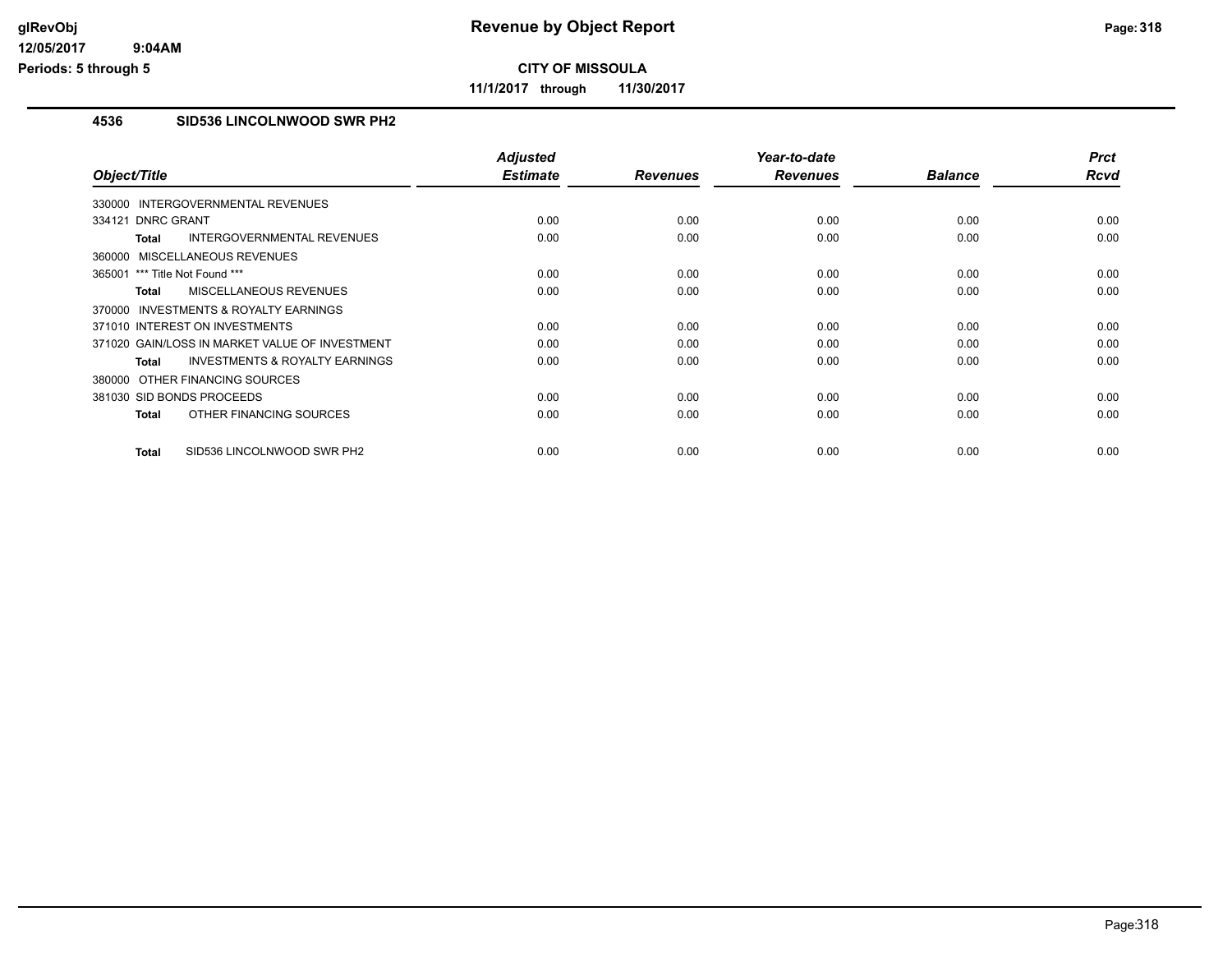**11/1/2017 through 11/30/2017**

### **4538 SID 538 HILLVIEW WAY**

**4538 SID 538 HILLVIEW WAY**

|                                                           | <b>Adjusted</b> |                 | Year-to-date    |                | <b>Prct</b> |
|-----------------------------------------------------------|-----------------|-----------------|-----------------|----------------|-------------|
| Object/Title                                              | <b>Estimate</b> | <b>Revenues</b> | <b>Revenues</b> | <b>Balance</b> | <b>Rcvd</b> |
| 370000 INVESTMENTS & ROYALTY EARNINGS                     |                 |                 |                 |                |             |
| 371010 INTEREST ON INVESTMENTS                            | 0.00            | 0.00            | 0.00            | 0.00           | 0.00        |
| <b>INVESTMENTS &amp; ROYALTY EARNINGS</b><br><b>Total</b> | 0.00            | 0.00            | 0.00            | 0.00           | 0.00        |
| 380000 OTHER FINANCING SOURCES                            |                 |                 |                 |                |             |
| 383000 OPERATING TRANSFERS                                | 0.00            | 0.00            | 0.00            | 0.00           | 0.00        |
| OTHER FINANCING SOURCES<br><b>Total</b>                   | 0.00            | 0.00            | 0.00            | 0.00           | 0.00        |
|                                                           |                 |                 |                 |                |             |
| SID 538 HILLVIEW WAY<br><b>Total</b>                      | 0.00            | 0.00            | 0.00            | 0.00           | 0.00        |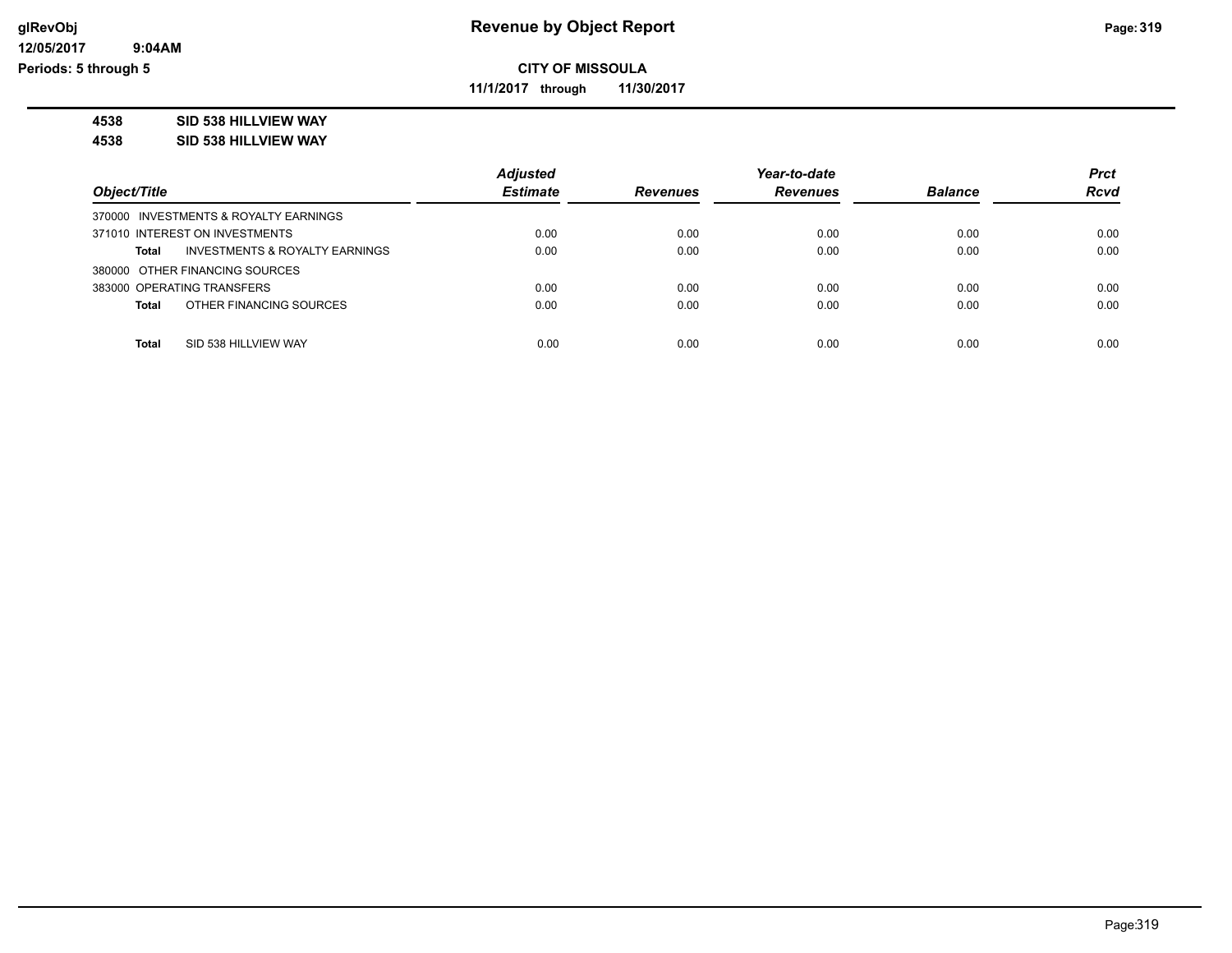**11/1/2017 through 11/30/2017**

### **4538 SID 538 HILLVIEW WAY**

| Object/Title                            | <b>Adjusted</b><br><b>Estimate</b> | <b>Revenues</b> | Year-to-date<br><b>Revenues</b> | <b>Balance</b> | <b>Prct</b><br><b>Rcvd</b> |
|-----------------------------------------|------------------------------------|-----------------|---------------------------------|----------------|----------------------------|
| 370000 INVESTMENTS & ROYALTY EARNINGS   |                                    |                 |                                 |                |                            |
| 371010 INTEREST ON INVESTMENTS          | 0.00                               | 0.00            | 0.00                            | 0.00           | 0.00                       |
| INVESTMENTS & ROYALTY EARNINGS<br>Total | 0.00                               | 0.00            | 0.00                            | 0.00           | 0.00                       |
| 380000 OTHER FINANCING SOURCES          |                                    |                 |                                 |                |                            |
| 383000 OPERATING TRANSFERS              | 0.00                               | 0.00            | 0.00                            | 0.00           | 0.00                       |
| OTHER FINANCING SOURCES<br><b>Total</b> | 0.00                               | 0.00            | 0.00                            | 0.00           | 0.00                       |
|                                         |                                    |                 |                                 |                |                            |
| SID 538 HILLVIEW WAY<br>Total           | 0.00                               | 0.00            | 0.00                            | 0.00           | 0.00                       |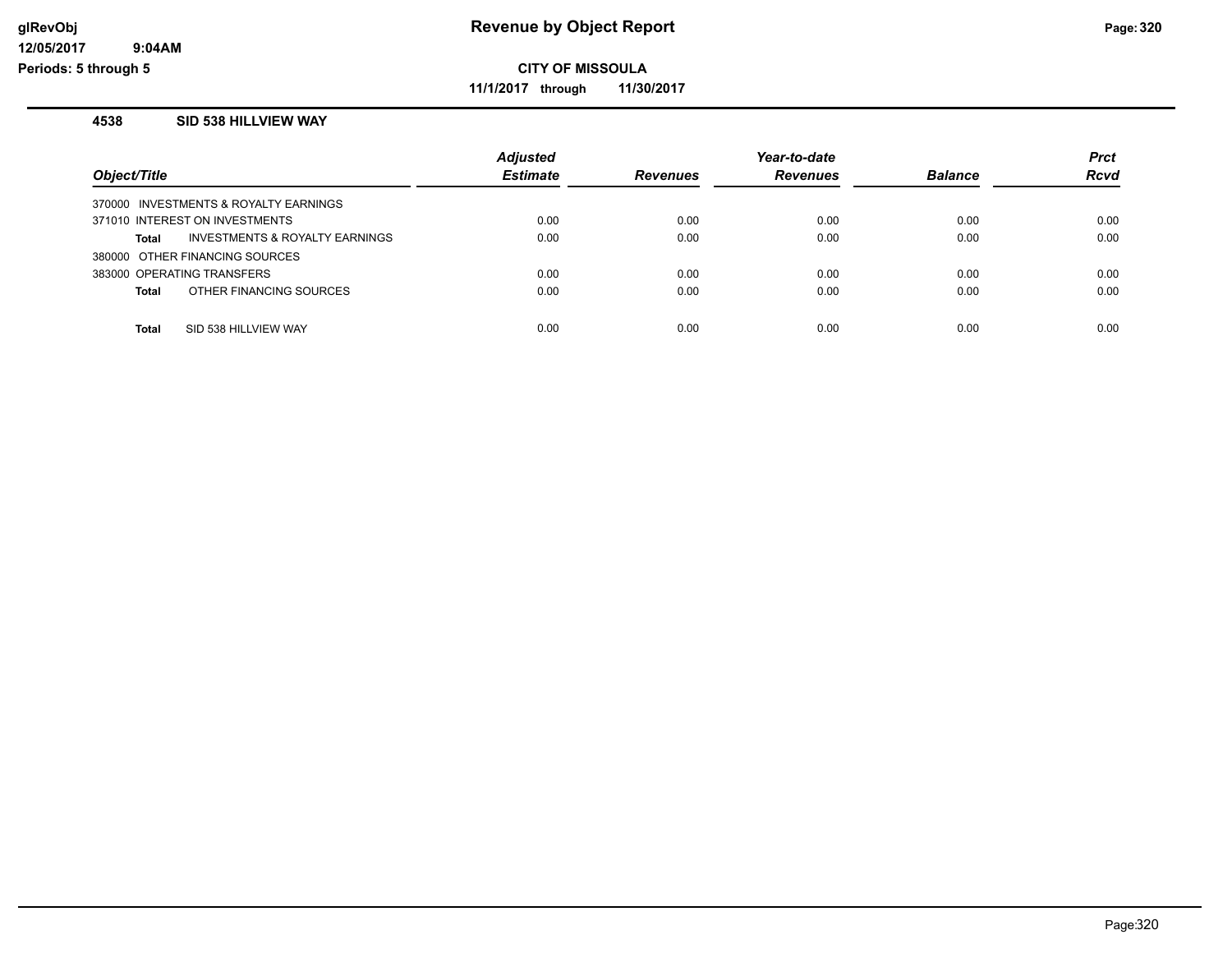**11/1/2017 through 11/30/2017**

**4539 SID 539 4th STREET**

**4539 SID 539 4th STREET**

|                                                | <b>Adjusted</b> |                 | Year-to-date    |                | <b>Prct</b> |
|------------------------------------------------|-----------------|-----------------|-----------------|----------------|-------------|
| Object/Title                                   | <b>Estimate</b> | <b>Revenues</b> | <b>Revenues</b> | <b>Balance</b> | <b>Rcvd</b> |
| 370000 INVESTMENTS & ROYALTY EARNINGS          |                 |                 |                 |                |             |
| 371010 INTEREST ON INVESTMENTS                 | 0.00            | 0.00            | 0.00            | 0.00           | 0.00        |
| INVESTMENTS & ROYALTY EARNINGS<br><b>Total</b> | 0.00            | 0.00            | 0.00            | 0.00           | 0.00        |
| 380000 OTHER FINANCING SOURCES                 |                 |                 |                 |                |             |
| 383000 OPERATING TRANSFERS                     | 0.00            | 0.00            | 0.00            | 0.00           | 0.00        |
| OTHER FINANCING SOURCES<br><b>Total</b>        | 0.00            | 0.00            | 0.00            | 0.00           | 0.00        |
|                                                |                 |                 |                 |                |             |
| SID 539 4th STREET<br><b>Total</b>             | 0.00            | 0.00            | 0.00            | 0.00           | 0.00        |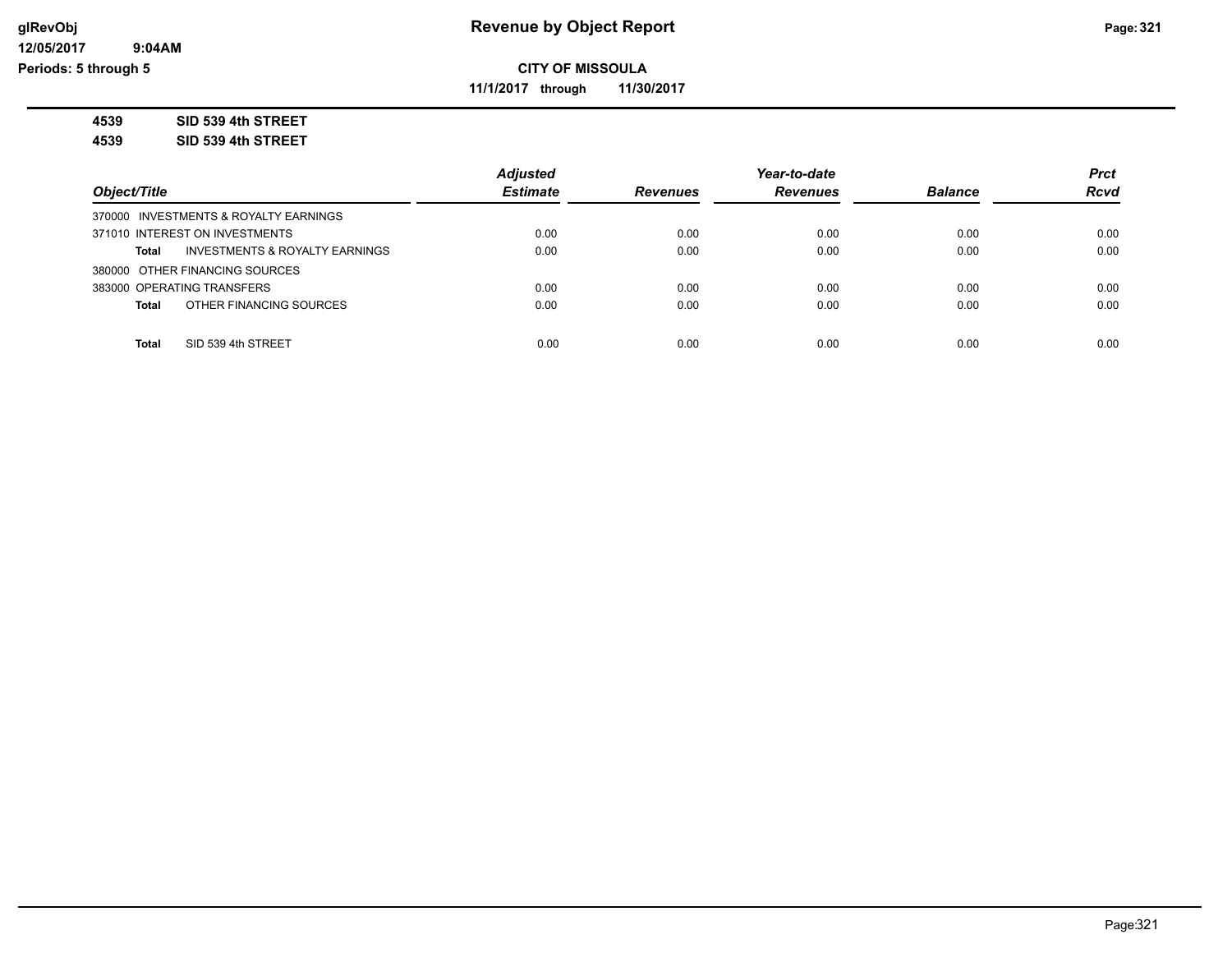**11/1/2017 through 11/30/2017**

#### **4539 SID 539 4th STREET**

| Object/Title                                       | <b>Adjusted</b><br><b>Estimate</b> | <b>Revenues</b> | Year-to-date<br><b>Revenues</b> | <b>Balance</b> | <b>Prct</b><br><b>Rcvd</b> |
|----------------------------------------------------|------------------------------------|-----------------|---------------------------------|----------------|----------------------------|
| 370000 INVESTMENTS & ROYALTY EARNINGS              |                                    |                 |                                 |                |                            |
| 371010 INTEREST ON INVESTMENTS                     | 0.00                               | 0.00            | 0.00                            | 0.00           | 0.00                       |
| <b>INVESTMENTS &amp; ROYALTY EARNINGS</b><br>Total | 0.00                               | 0.00            | 0.00                            | 0.00           | 0.00                       |
| 380000 OTHER FINANCING SOURCES                     |                                    |                 |                                 |                |                            |
| 383000 OPERATING TRANSFERS                         | 0.00                               | 0.00            | 0.00                            | 0.00           | 0.00                       |
| OTHER FINANCING SOURCES<br><b>Total</b>            | 0.00                               | 0.00            | 0.00                            | 0.00           | 0.00                       |
|                                                    |                                    |                 |                                 |                |                            |
| SID 539 4th STREET<br><b>Total</b>                 | 0.00                               | 0.00            | 0.00                            | 0.00           | 0.00                       |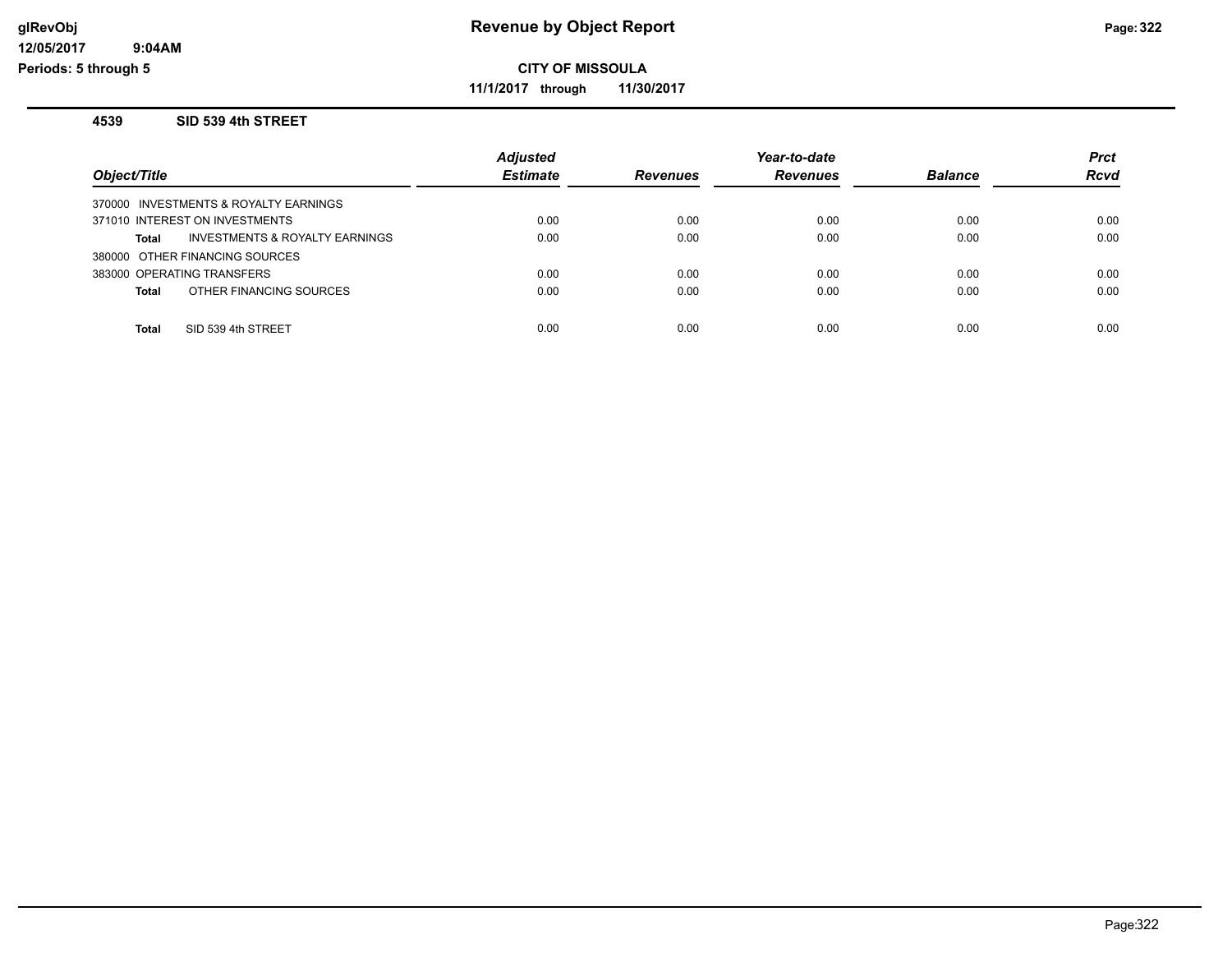**11/1/2017 through 11/30/2017**

**4540 SID 540 ENGLAND BLVD**

**4540 SID 540 ENGLAND BLVD**

|                                                           | <b>Adjusted</b> |                 | Year-to-date    |                | <b>Prct</b> |
|-----------------------------------------------------------|-----------------|-----------------|-----------------|----------------|-------------|
| Object/Title                                              | <b>Estimate</b> | <b>Revenues</b> | <b>Revenues</b> | <b>Balance</b> | <b>Rcvd</b> |
| TAXES/ASSESSMENTS<br>310000                               |                 |                 |                 |                |             |
| PENALTIES & INTEREST<br>312001                            | 0.00            | 0.00            | 0.00            | 0.00           | 0.00        |
| TAXES/ASSESSMENTS<br><b>Total</b>                         | 0.00            | 0.00            | 0.00            | 0.00           | 0.00        |
| MISCELLANEOUS REVENUES<br>360000                          |                 |                 |                 |                |             |
| 363020 PROPERTY ASSESSMENTS                               | 0.00            | 0.00            | 0.00            | 0.00           | 0.00        |
| 363021 PAYOFF PRINCIPAL ASSESSMENTS                       | 0.00            | 0.00            | 0.00            | 0.00           | 0.00        |
| 363022 BOND INTEREST ASSESSMENTS                          | 0.00            | 0.00            | 0.00            | 0.00           | 0.00        |
| 363040 PENALTY AND INTEREST                               | 0.00            | 0.00            | 0.00            | 0.00           | 0.00        |
| <b>MISCELLANEOUS REVENUES</b><br><b>Total</b>             | 0.00            | 0.00            | 0.00            | 0.00           | 0.00        |
| <b>INVESTMENTS &amp; ROYALTY EARNINGS</b><br>370000       |                 |                 |                 |                |             |
| 371010 INTEREST ON INVESTMENTS                            | 0.00            | 0.00            | 0.00            | 0.00           | 0.00        |
| 371020 GAIN/LOSS IN MARKET VALUE OF INVESTMENTS           | 0.00            | 0.00            | 0.00            | 0.00           | 0.00        |
| <b>INVESTMENTS &amp; ROYALTY EARNINGS</b><br><b>Total</b> | 0.00            | 0.00            | 0.00            | 0.00           | 0.00        |
| OTHER FINANCING SOURCES<br>380000                         |                 |                 |                 |                |             |
| 381030 SID BONDS PROCEEDS                                 | 0.00            | 0.00            | 0.00            | 0.00           | 0.00        |
| OTHER FINANCING SOURCES<br><b>Total</b>                   | 0.00            | 0.00            | 0.00            | 0.00           | 0.00        |
|                                                           |                 |                 |                 |                |             |
| SID 540 ENGLAND BLVD<br><b>Total</b>                      | 0.00            | 0.00            | 0.00            | 0.00           | 0.00        |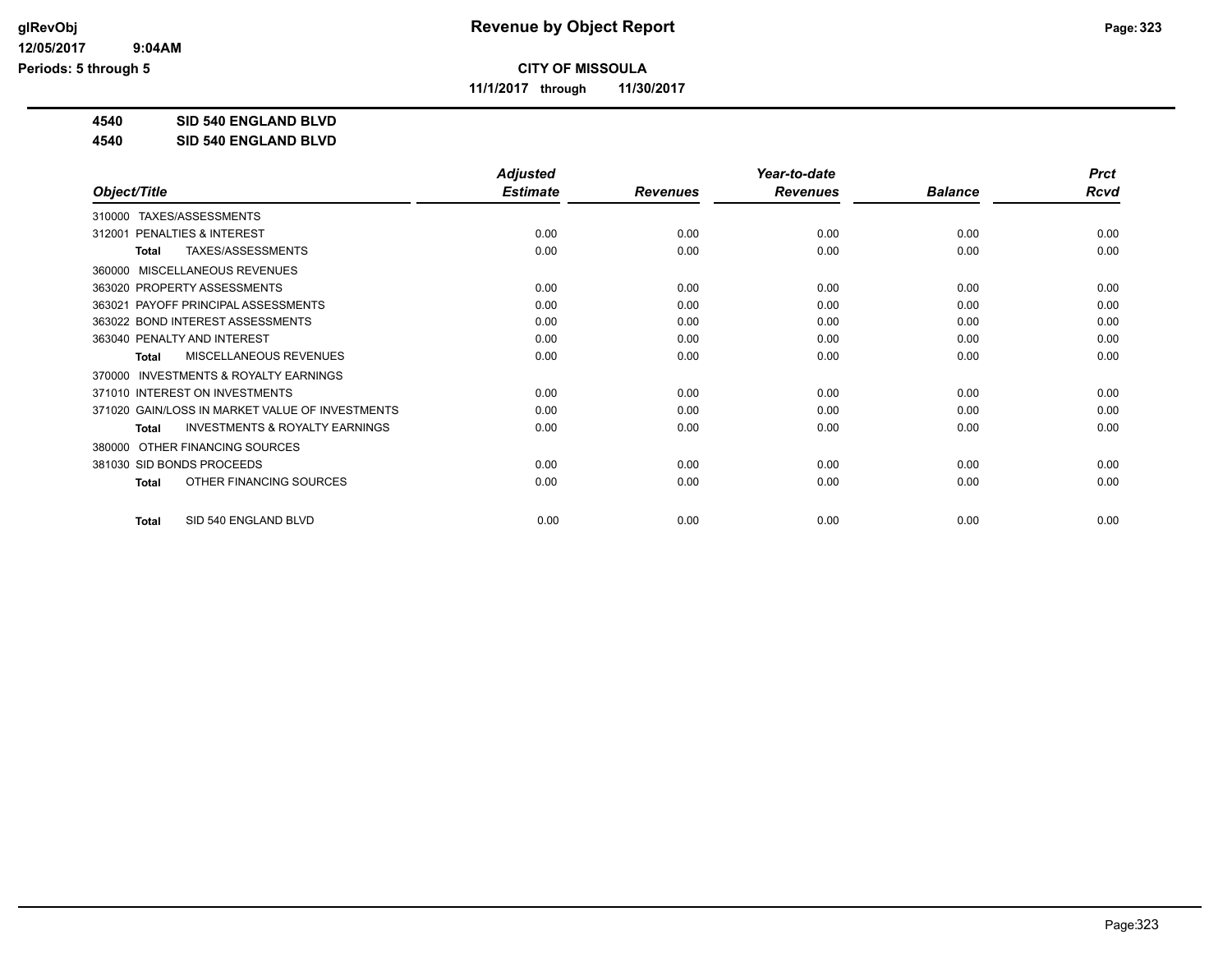**11/1/2017 through 11/30/2017**

### **4540 SID 540 ENGLAND BLVD**

|                                                           | <b>Adjusted</b> |                 | Year-to-date    |                | <b>Prct</b> |
|-----------------------------------------------------------|-----------------|-----------------|-----------------|----------------|-------------|
| Object/Title                                              | <b>Estimate</b> | <b>Revenues</b> | <b>Revenues</b> | <b>Balance</b> | <b>Rcvd</b> |
| TAXES/ASSESSMENTS<br>310000                               |                 |                 |                 |                |             |
| PENALTIES & INTEREST<br>312001                            | 0.00            | 0.00            | 0.00            | 0.00           | 0.00        |
| TAXES/ASSESSMENTS<br><b>Total</b>                         | 0.00            | 0.00            | 0.00            | 0.00           | 0.00        |
| MISCELLANEOUS REVENUES<br>360000                          |                 |                 |                 |                |             |
| 363020 PROPERTY ASSESSMENTS                               | 0.00            | 0.00            | 0.00            | 0.00           | 0.00        |
| PAYOFF PRINCIPAL ASSESSMENTS<br>363021                    | 0.00            | 0.00            | 0.00            | 0.00           | 0.00        |
| 363022 BOND INTEREST ASSESSMENTS                          | 0.00            | 0.00            | 0.00            | 0.00           | 0.00        |
| 363040 PENALTY AND INTEREST                               | 0.00            | 0.00            | 0.00            | 0.00           | 0.00        |
| <b>MISCELLANEOUS REVENUES</b><br>Total                    | 0.00            | 0.00            | 0.00            | 0.00           | 0.00        |
| 370000 INVESTMENTS & ROYALTY EARNINGS                     |                 |                 |                 |                |             |
| 371010 INTEREST ON INVESTMENTS                            | 0.00            | 0.00            | 0.00            | 0.00           | 0.00        |
| 371020 GAIN/LOSS IN MARKET VALUE OF INVESTMENT            | 0.00            | 0.00            | 0.00            | 0.00           | 0.00        |
| <b>INVESTMENTS &amp; ROYALTY EARNINGS</b><br><b>Total</b> | 0.00            | 0.00            | 0.00            | 0.00           | 0.00        |
| OTHER FINANCING SOURCES<br>380000                         |                 |                 |                 |                |             |
| 381030 SID BONDS PROCEEDS                                 | 0.00            | 0.00            | 0.00            | 0.00           | 0.00        |
| OTHER FINANCING SOURCES<br><b>Total</b>                   | 0.00            | 0.00            | 0.00            | 0.00           | 0.00        |
| SID 540 ENGLAND BLVD<br><b>Total</b>                      | 0.00            | 0.00            | 0.00            | 0.00           | 0.00        |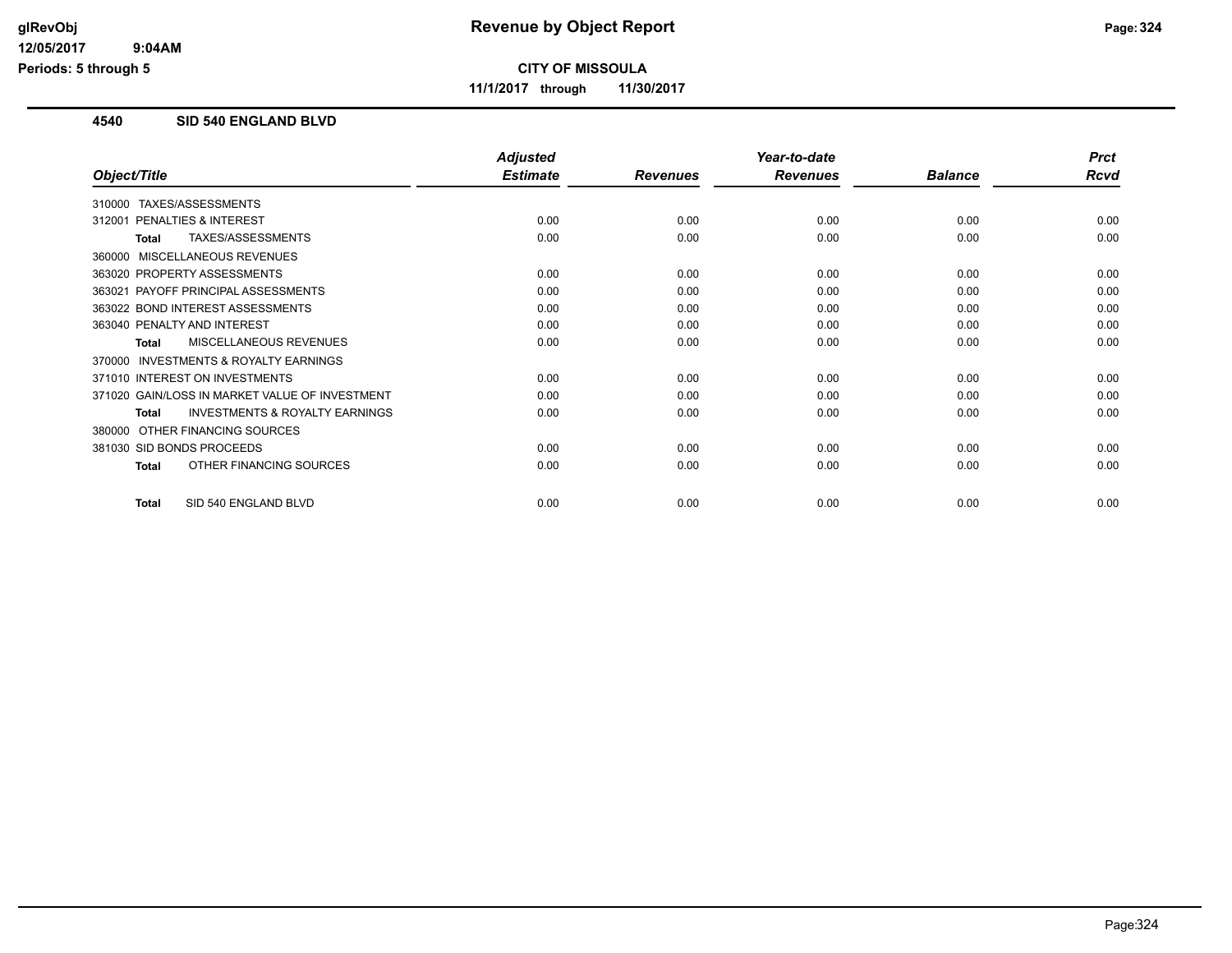**11/1/2017 through 11/30/2017**

#### **4541 SID 541 PINEVIEW PARK**

**4541 SID 541 PINEVIEW PARK**

|                                                           | <b>Adjusted</b> |                 | Year-to-date    |                | <b>Prct</b> |
|-----------------------------------------------------------|-----------------|-----------------|-----------------|----------------|-------------|
| Object/Title                                              | <b>Estimate</b> | <b>Revenues</b> | <b>Revenues</b> | <b>Balance</b> | <b>Rcvd</b> |
| TAXES/ASSESSMENTS<br>310000                               |                 |                 |                 |                |             |
| PENALTIES & INTEREST<br>312001                            | 0.00            | 0.00            | 0.00            | 0.00           | 0.00        |
| TAXES/ASSESSMENTS<br><b>Total</b>                         | 0.00            | 0.00            | 0.00            | 0.00           | 0.00        |
| MISCELLANEOUS REVENUES<br>360000                          |                 |                 |                 |                |             |
| 363020 PROPERTY ASSESSMENTS                               | 0.00            | 0.00            | 0.00            | 0.00           | 0.00        |
| 363021 PAYOFF PRINCIPAL ASSESSMENTS                       | 0.00            | 0.00            | 0.00            | 0.00           | 0.00        |
| 363022 BOND INTEREST ASSESSMENTS                          | 0.00            | 0.00            | 0.00            | 0.00           | 0.00        |
| 363040 PENALTY AND INTEREST                               | 0.00            | 0.00            | 0.00            | 0.00           | 0.00        |
| <b>MISCELLANEOUS REVENUES</b><br><b>Total</b>             | 0.00            | 0.00            | 0.00            | 0.00           | 0.00        |
| <b>INVESTMENTS &amp; ROYALTY EARNINGS</b><br>370000       |                 |                 |                 |                |             |
| 371010 INTEREST ON INVESTMENTS                            | 0.00            | 0.00            | 0.00            | 0.00           | 0.00        |
| 371020 GAIN/LOSS IN MARKET VALUE OF INVESTMENTS           | 0.00            | 0.00            | 0.00            | 0.00           | 0.00        |
| <b>INVESTMENTS &amp; ROYALTY EARNINGS</b><br><b>Total</b> | 0.00            | 0.00            | 0.00            | 0.00           | 0.00        |
| OTHER FINANCING SOURCES<br>380000                         |                 |                 |                 |                |             |
| 381030 SID BONDS PROCEEDS                                 | 0.00            | 0.00            | 0.00            | 0.00           | 0.00        |
| OTHER FINANCING SOURCES<br><b>Total</b>                   | 0.00            | 0.00            | 0.00            | 0.00           | 0.00        |
|                                                           |                 |                 |                 |                |             |
| SID 541 PINEVIEW PARK<br><b>Total</b>                     | 0.00            | 0.00            | 0.00            | 0.00           | 0.00        |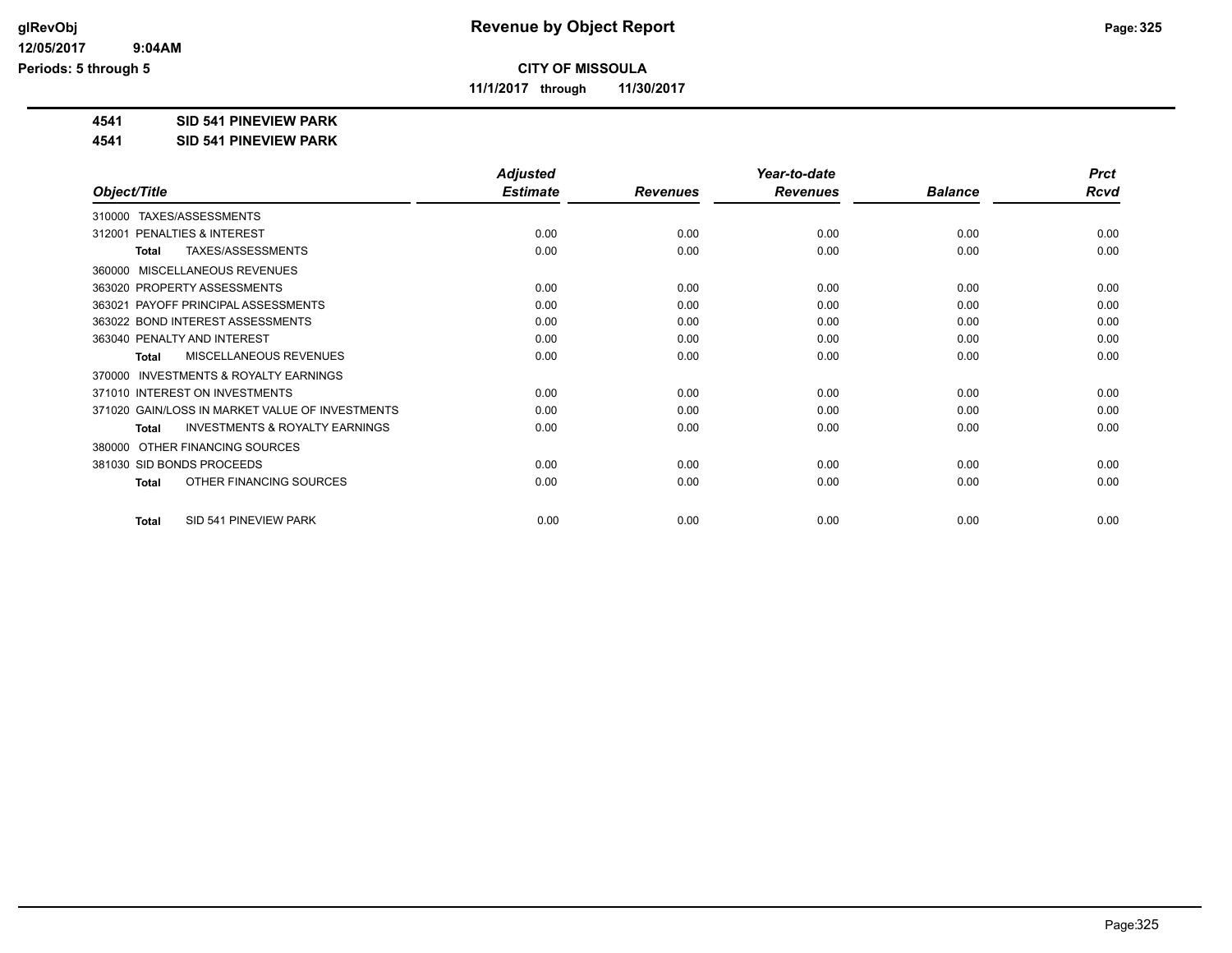**11/1/2017 through 11/30/2017**

#### **4541 SID 541 PINEVIEW PARK**

|                                                           | <b>Adjusted</b> |                 | Year-to-date    |                | <b>Prct</b> |
|-----------------------------------------------------------|-----------------|-----------------|-----------------|----------------|-------------|
| Object/Title                                              | <b>Estimate</b> | <b>Revenues</b> | <b>Revenues</b> | <b>Balance</b> | <b>Rcvd</b> |
| TAXES/ASSESSMENTS<br>310000                               |                 |                 |                 |                |             |
| PENALTIES & INTEREST<br>312001                            | 0.00            | 0.00            | 0.00            | 0.00           | 0.00        |
| TAXES/ASSESSMENTS<br><b>Total</b>                         | 0.00            | 0.00            | 0.00            | 0.00           | 0.00        |
| MISCELLANEOUS REVENUES<br>360000                          |                 |                 |                 |                |             |
| 363020 PROPERTY ASSESSMENTS                               | 0.00            | 0.00            | 0.00            | 0.00           | 0.00        |
| PAYOFF PRINCIPAL ASSESSMENTS<br>363021                    | 0.00            | 0.00            | 0.00            | 0.00           | 0.00        |
| 363022 BOND INTEREST ASSESSMENTS                          | 0.00            | 0.00            | 0.00            | 0.00           | 0.00        |
| 363040 PENALTY AND INTEREST                               | 0.00            | 0.00            | 0.00            | 0.00           | 0.00        |
| <b>MISCELLANEOUS REVENUES</b><br><b>Total</b>             | 0.00            | 0.00            | 0.00            | 0.00           | 0.00        |
| <b>INVESTMENTS &amp; ROYALTY EARNINGS</b><br>370000       |                 |                 |                 |                |             |
| 371010 INTEREST ON INVESTMENTS                            | 0.00            | 0.00            | 0.00            | 0.00           | 0.00        |
| 371020 GAIN/LOSS IN MARKET VALUE OF INVESTMENT            | 0.00            | 0.00            | 0.00            | 0.00           | 0.00        |
| <b>INVESTMENTS &amp; ROYALTY EARNINGS</b><br><b>Total</b> | 0.00            | 0.00            | 0.00            | 0.00           | 0.00        |
| OTHER FINANCING SOURCES<br>380000                         |                 |                 |                 |                |             |
| 381030 SID BONDS PROCEEDS                                 | 0.00            | 0.00            | 0.00            | 0.00           | 0.00        |
| OTHER FINANCING SOURCES<br><b>Total</b>                   | 0.00            | 0.00            | 0.00            | 0.00           | 0.00        |
| SID 541 PINEVIEW PARK<br><b>Total</b>                     | 0.00            | 0.00            | 0.00            | 0.00           | 0.00        |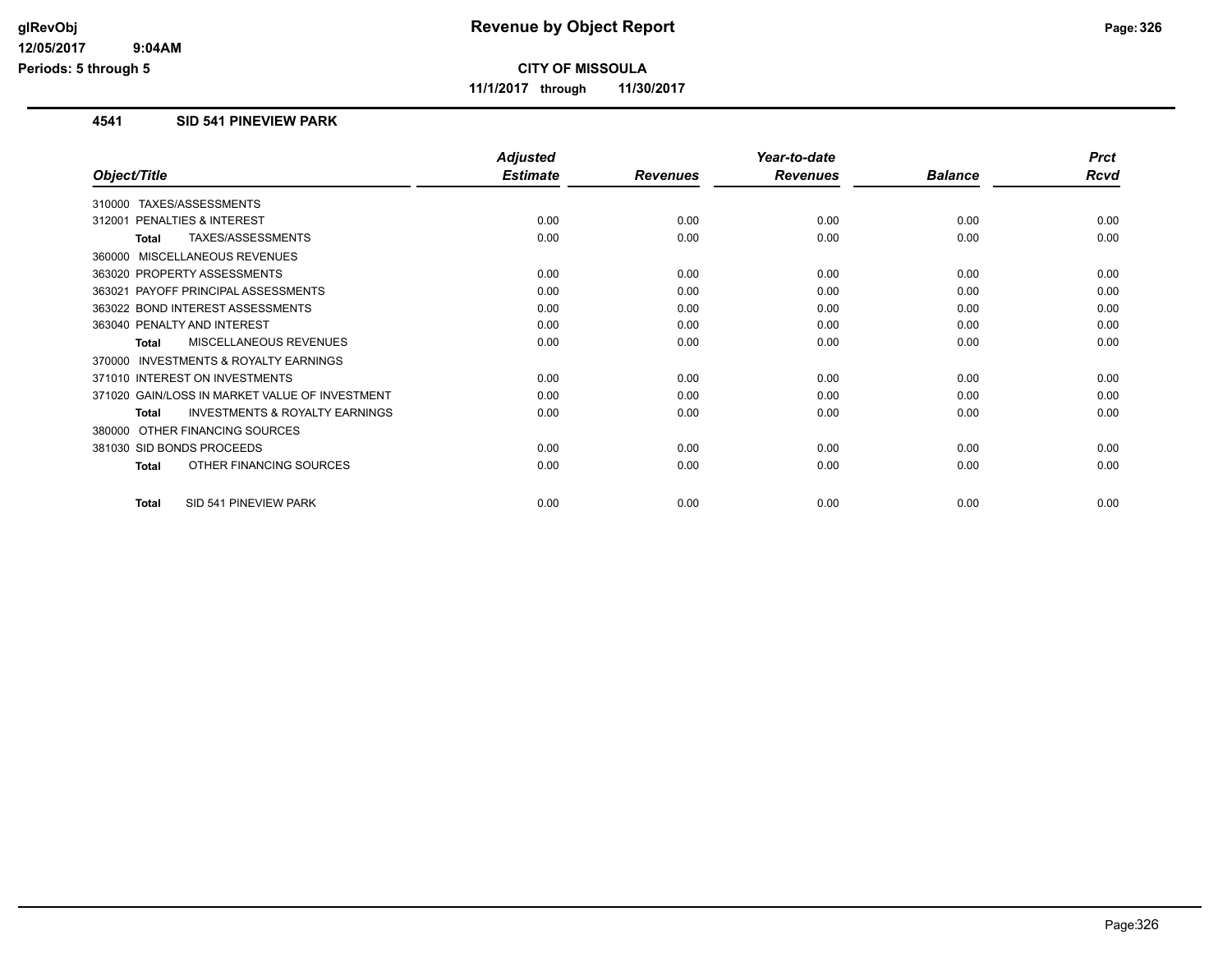**11/1/2017 through 11/30/2017**

#### **4542 SID 542 HILLVIEW WAY**

**4542 SID 542 HILLVIEW WAY**

|                                                    | <b>Adjusted</b> |                 | Year-to-date    |                | <b>Prct</b> |
|----------------------------------------------------|-----------------|-----------------|-----------------|----------------|-------------|
| Object/Title                                       | <b>Estimate</b> | <b>Revenues</b> | <b>Revenues</b> | <b>Balance</b> | <b>Rcvd</b> |
| 370000 INVESTMENTS & ROYALTY EARNINGS              |                 |                 |                 |                |             |
| 371010 INTEREST ON INVESTMENTS                     | 0.00            | 0.00            | 0.00            | 0.00           | 0.00        |
| 371020 GAIN/LOSS IN MARKET VALUE OF INVESTMENTS    | 0.00            | 0.00            | 0.00            | 0.00           | 0.00        |
| <b>INVESTMENTS &amp; ROYALTY EARNINGS</b><br>Total | 0.00            | 0.00            | 0.00            | 0.00           | 0.00        |
| 380000 OTHER FINANCING SOURCES                     |                 |                 |                 |                |             |
| 381030 SID BONDS PROCEEDS                          | 0.00            | 0.00            | 0.00            | 0.00           | 0.00        |
| 383000 OPERATING TRANSFERS                         | 0.00            | 0.00            | 0.00            | 0.00           | 0.00        |
| OTHER FINANCING SOURCES<br><b>Total</b>            | 0.00            | 0.00            | 0.00            | 0.00           | 0.00        |
|                                                    |                 |                 |                 |                |             |
| SID 542 HILLVIEW WAY<br><b>Total</b>               | 0.00            | 0.00            | 0.00            | 0.00           | 0.00        |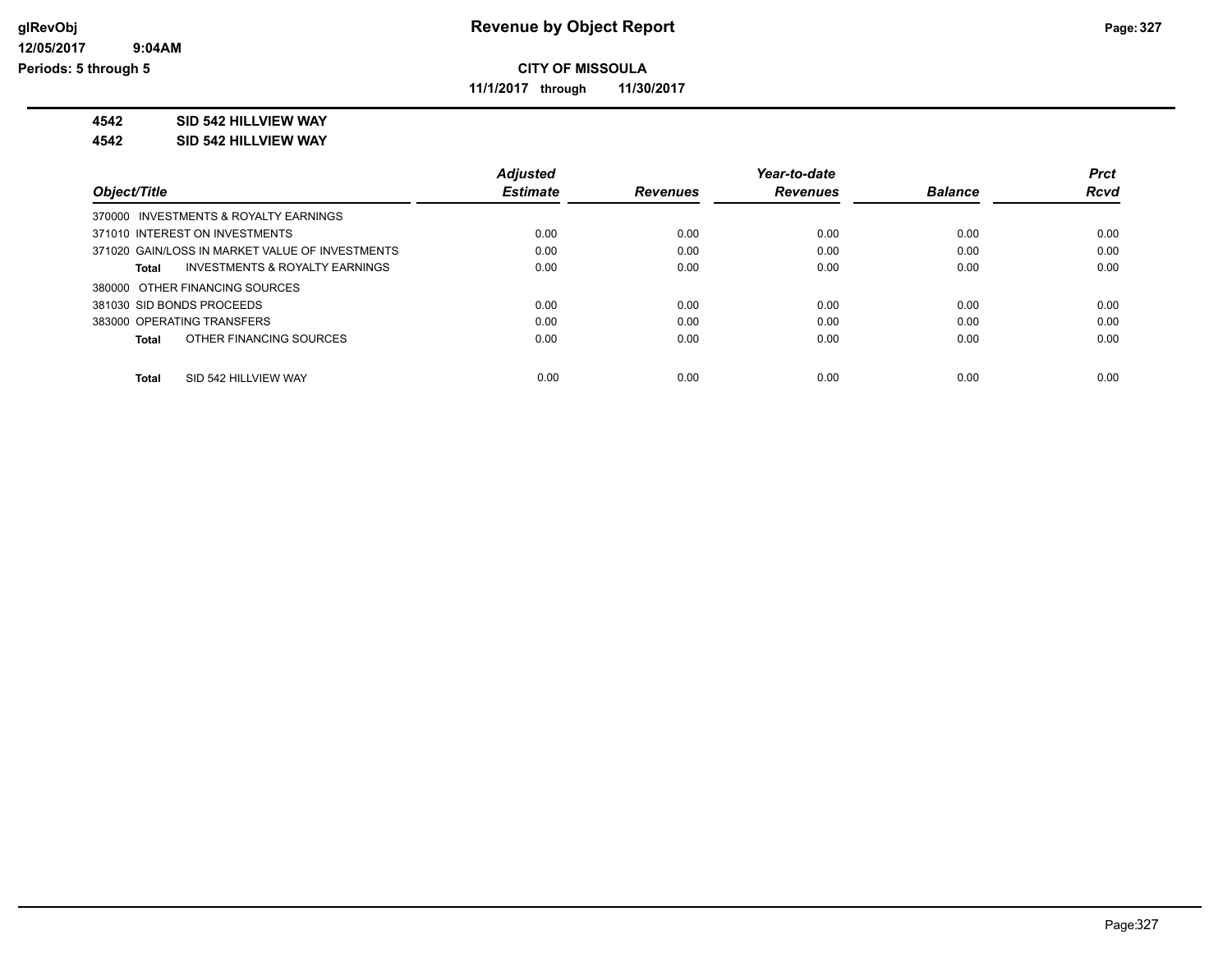**11/1/2017 through 11/30/2017**

#### **4542 SID 542 HILLVIEW WAY**

|                                                | <b>Adjusted</b> |                 | Year-to-date    |                | <b>Prct</b> |
|------------------------------------------------|-----------------|-----------------|-----------------|----------------|-------------|
| Object/Title                                   | <b>Estimate</b> | <b>Revenues</b> | <b>Revenues</b> | <b>Balance</b> | Rcvd        |
| 370000 INVESTMENTS & ROYALTY EARNINGS          |                 |                 |                 |                |             |
| 371010 INTEREST ON INVESTMENTS                 | 0.00            | 0.00            | 0.00            | 0.00           | 0.00        |
| 371020 GAIN/LOSS IN MARKET VALUE OF INVESTMENT | 0.00            | 0.00            | 0.00            | 0.00           | 0.00        |
| INVESTMENTS & ROYALTY EARNINGS<br>Total        | 0.00            | 0.00            | 0.00            | 0.00           | 0.00        |
| 380000 OTHER FINANCING SOURCES                 |                 |                 |                 |                |             |
| 381030 SID BONDS PROCEEDS                      | 0.00            | 0.00            | 0.00            | 0.00           | 0.00        |
| 383000 OPERATING TRANSFERS                     | 0.00            | 0.00            | 0.00            | 0.00           | 0.00        |
| OTHER FINANCING SOURCES<br>Total               | 0.00            | 0.00            | 0.00            | 0.00           | 0.00        |
|                                                |                 |                 |                 |                |             |
| SID 542 HILLVIEW WAY<br><b>Total</b>           | 0.00            | 0.00            | 0.00            | 0.00           | 0.00        |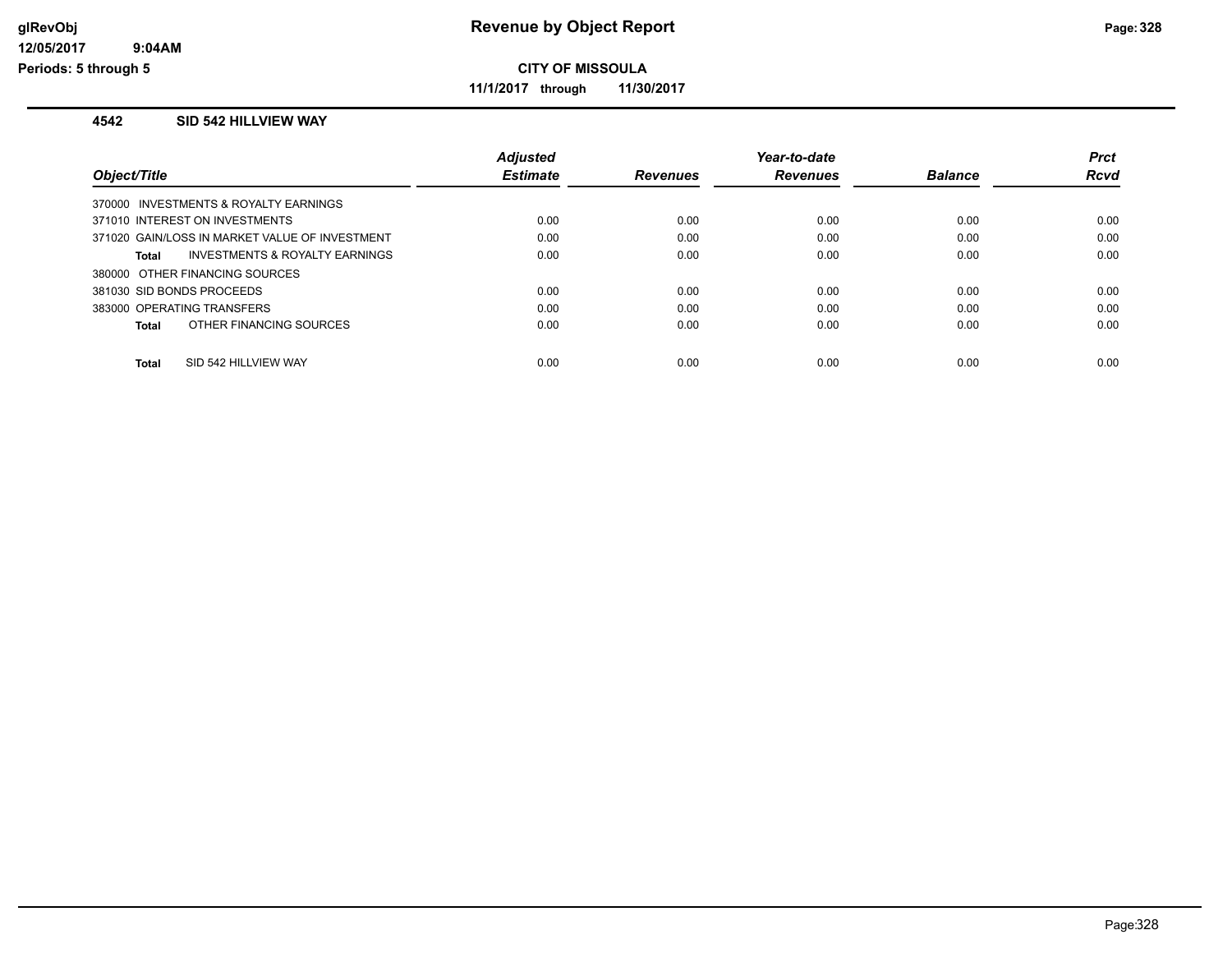**11/1/2017 through 11/30/2017**

#### **4543 SID 543 TRAFFIC CALMING**

#### **4543 SID 543 TRAFFIC CALMING**

|                                                           | <b>Adjusted</b> |                 | Year-to-date    |                | <b>Prct</b> |
|-----------------------------------------------------------|-----------------|-----------------|-----------------|----------------|-------------|
| Object/Title                                              | <b>Estimate</b> | <b>Revenues</b> | <b>Revenues</b> | <b>Balance</b> | <b>Rcvd</b> |
| 370000 INVESTMENTS & ROYALTY EARNINGS                     |                 |                 |                 |                |             |
| 371010 INTEREST ON INVESTMENTS                            | 0.00            | 0.00            | 0.00            | 0.00           | 0.00        |
| <b>INVESTMENTS &amp; ROYALTY EARNINGS</b><br><b>Total</b> | 0.00            | 0.00            | 0.00            | 0.00           | 0.00        |
| 380000 OTHER FINANCING SOURCES                            |                 |                 |                 |                |             |
| 383000 OPERATING TRANSFERS                                | 0.00            | 0.00            | 0.00            | 0.00           | 0.00        |
| OTHER FINANCING SOURCES<br><b>Total</b>                   | 0.00            | 0.00            | 0.00            | 0.00           | 0.00        |
|                                                           |                 |                 |                 |                |             |
| SID 543 TRAFFIC CALMING<br><b>Total</b>                   | 0.00            | 0.00            | 0.00            | 0.00           | 0.00        |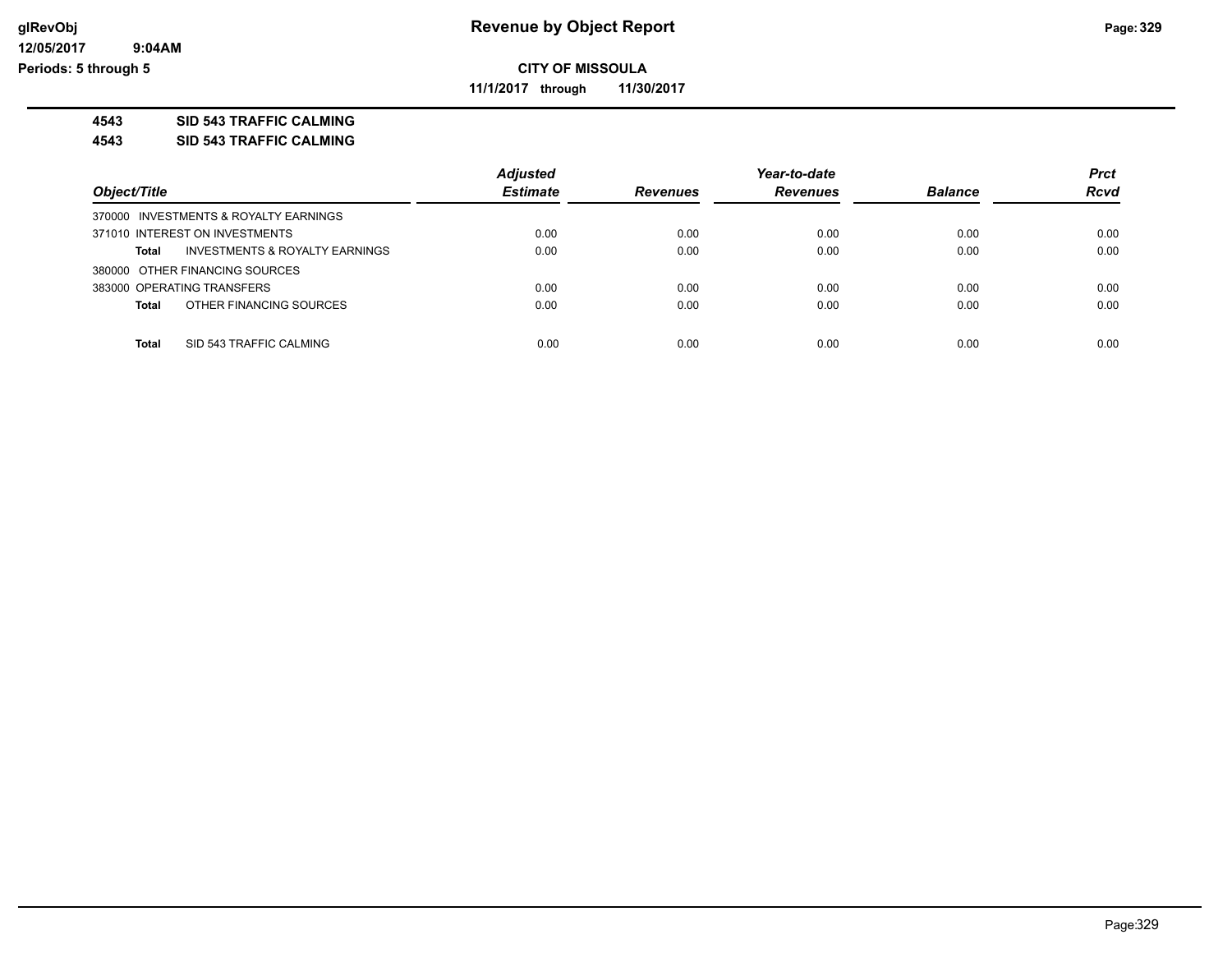**11/1/2017 through 11/30/2017**

#### **4543 SID 543 TRAFFIC CALMING**

| Object/Title                            | <b>Adjusted</b><br><b>Estimate</b> | <b>Revenues</b> | Year-to-date<br><b>Revenues</b> | <b>Balance</b> | <b>Prct</b><br><b>Rcvd</b> |
|-----------------------------------------|------------------------------------|-----------------|---------------------------------|----------------|----------------------------|
| 370000 INVESTMENTS & ROYALTY EARNINGS   |                                    |                 |                                 |                |                            |
| 371010 INTEREST ON INVESTMENTS          | 0.00                               | 0.00            | 0.00                            | 0.00           | 0.00                       |
| INVESTMENTS & ROYALTY EARNINGS<br>Total | 0.00                               | 0.00            | 0.00                            | 0.00           | 0.00                       |
| 380000 OTHER FINANCING SOURCES          |                                    |                 |                                 |                |                            |
| 383000 OPERATING TRANSFERS              | 0.00                               | 0.00            | 0.00                            | 0.00           | 0.00                       |
| OTHER FINANCING SOURCES<br>Total        | 0.00                               | 0.00            | 0.00                            | 0.00           | 0.00                       |
|                                         |                                    |                 |                                 |                |                            |
| SID 543 TRAFFIC CALMING<br><b>Total</b> | 0.00                               | 0.00            | 0.00                            | 0.00           | 0.00                       |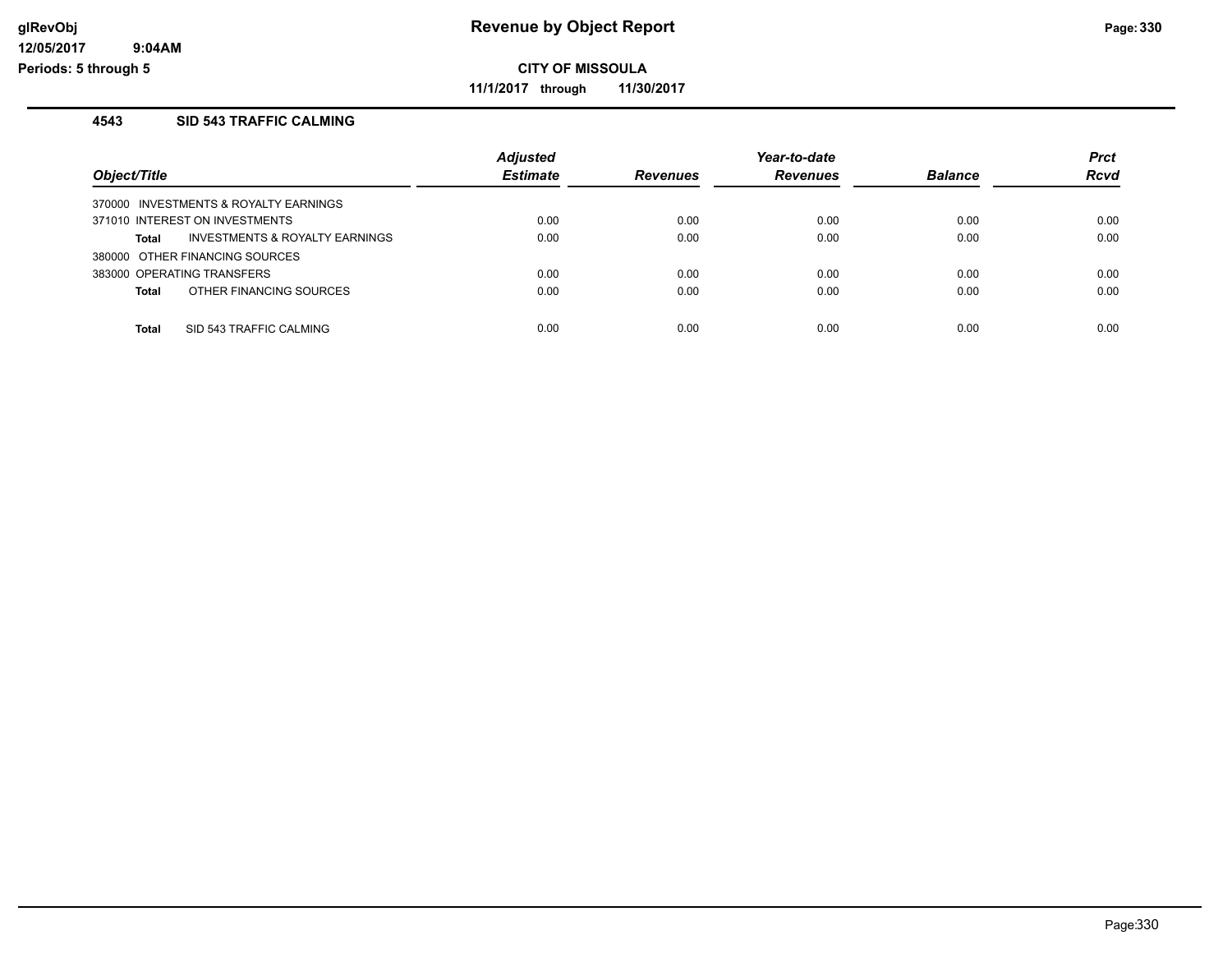**11/1/2017 through 11/30/2017**

# **4544 MILLER CREEK MITIGATION FUND**

#### **4544 MILLER CREEK MITIGATION FUND**

|                                                    | <b>Adjusted</b> |                 | Year-to-date    |                | <b>Prct</b> |
|----------------------------------------------------|-----------------|-----------------|-----------------|----------------|-------------|
| Object/Title                                       | <b>Estimate</b> | <b>Revenues</b> | <b>Revenues</b> | <b>Balance</b> | <b>Rcvd</b> |
| TAXES/ASSESSMENTS<br>310000                        |                 |                 |                 |                |             |
| 312001 PENALTIES & INTEREST                        | 0.00            | 0.00            | 0.00            | 0.00           | 0.00        |
| TAXES/ASSESSMENTS<br>Total                         | 0.00            | 0.00            | 0.00            | 0.00           | 0.00        |
| 370000 INVESTMENTS & ROYALTY EARNINGS              |                 |                 |                 |                |             |
| 371010 INTEREST ON INVESTMENTS                     | 0.00            | 0.00            | 0.00            | 0.00           | 0.00        |
| 371020 GAIN/LOSS IN MARKET VALUE OF INVESTMENTS    | 0.00            | 0.00            | 0.00            | 0.00           | 0.00        |
| <b>INVESTMENTS &amp; ROYALTY EARNINGS</b><br>Total | 0.00            | 0.00            | 0.00            | 0.00           | 0.00        |
| 380000 OTHER FINANCING SOURCES                     |                 |                 |                 |                |             |
| 381030 SID BONDS PROCEEDS                          | 0.00            | 0.00            | 0.00            | 0.00           | 0.00        |
| OTHER FINANCING SOURCES<br>Total                   | 0.00            | 0.00            | 0.00            | 0.00           | 0.00        |
| MILLER CREEK MITIGATION FUND<br><b>Total</b>       | 0.00            | 0.00            | 0.00            | 0.00           | 0.00        |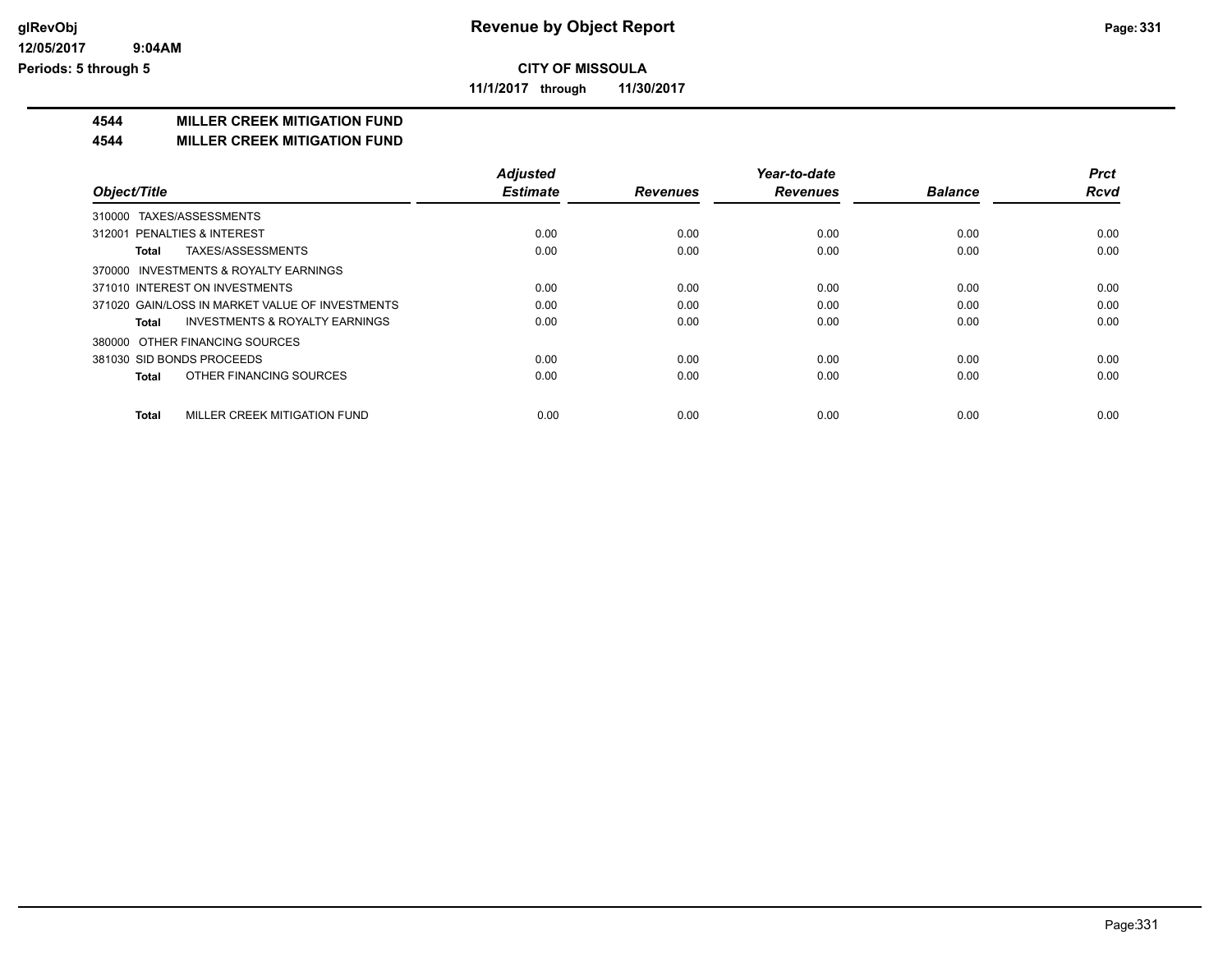**11/1/2017 through 11/30/2017**

### **4544 MILLER CREEK MITIGATION FUND**

|                                                    | <b>Adjusted</b> |                 | Year-to-date    |                | <b>Prct</b> |
|----------------------------------------------------|-----------------|-----------------|-----------------|----------------|-------------|
| Object/Title                                       | <b>Estimate</b> | <b>Revenues</b> | <b>Revenues</b> | <b>Balance</b> | <b>Rcvd</b> |
| TAXES/ASSESSMENTS<br>310000                        |                 |                 |                 |                |             |
| 312001 PENALTIES & INTEREST                        | 0.00            | 0.00            | 0.00            | 0.00           | 0.00        |
| TAXES/ASSESSMENTS<br>Total                         | 0.00            | 0.00            | 0.00            | 0.00           | 0.00        |
| 370000 INVESTMENTS & ROYALTY EARNINGS              |                 |                 |                 |                |             |
| 371010 INTEREST ON INVESTMENTS                     | 0.00            | 0.00            | 0.00            | 0.00           | 0.00        |
| 371020 GAIN/LOSS IN MARKET VALUE OF INVESTMENT     | 0.00            | 0.00            | 0.00            | 0.00           | 0.00        |
| <b>INVESTMENTS &amp; ROYALTY EARNINGS</b><br>Total | 0.00            | 0.00            | 0.00            | 0.00           | 0.00        |
| 380000 OTHER FINANCING SOURCES                     |                 |                 |                 |                |             |
| 381030 SID BONDS PROCEEDS                          | 0.00            | 0.00            | 0.00            | 0.00           | 0.00        |
| OTHER FINANCING SOURCES<br>Total                   | 0.00            | 0.00            | 0.00            | 0.00           | 0.00        |
| <b>Total</b><br>MILLER CREEK MITIGATION FUND       | 0.00            | 0.00            | 0.00            | 0.00           | 0.00        |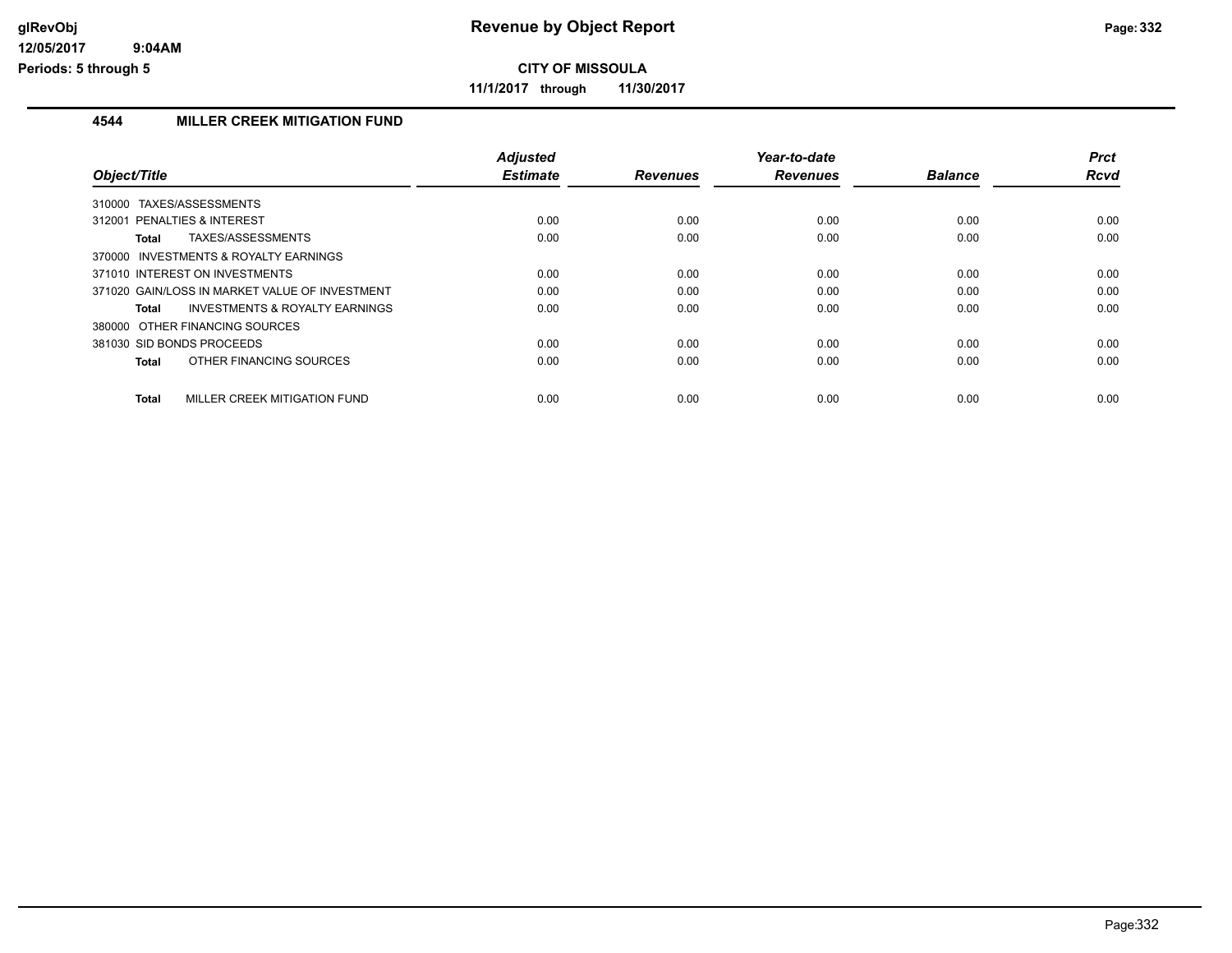**11/1/2017 through 11/30/2017**

# **4545 MILLER CREEK TWITE CONSTRUCTION**

# **4545 MILLER CREEK TWITE CONSTRUCTION**

|                                                     | <b>Adjusted</b> |                 | Year-to-date    |                | <b>Prct</b> |
|-----------------------------------------------------|-----------------|-----------------|-----------------|----------------|-------------|
| Object/Title                                        | <b>Estimate</b> | <b>Revenues</b> | <b>Revenues</b> | <b>Balance</b> | <b>Rcvd</b> |
| TAXES/ASSESSMENTS<br>310000                         |                 |                 |                 |                |             |
| 312001 PENALTIES & INTEREST                         | 0.00            | 0.00            | 0.00            | 0.00           | 0.00        |
| TAXES/ASSESSMENTS<br>Total                          | 0.00            | 0.00            | 0.00            | 0.00           | 0.00        |
| <b>INVESTMENTS &amp; ROYALTY EARNINGS</b><br>370000 |                 |                 |                 |                |             |
| 371010 INTEREST ON INVESTMENTS                      | 0.00            | 0.00            | 0.00            | 0.00           | 0.00        |
| 371020 GAIN/LOSS IN MARKET VALUE OF INVESTMENTS     | 0.00            | 0.00            | 0.00            | 0.00           | 0.00        |
| <b>INVESTMENTS &amp; ROYALTY EARNINGS</b><br>Total  | 0.00            | 0.00            | 0.00            | 0.00           | 0.00        |
| OTHER FINANCING SOURCES<br>380000                   |                 |                 |                 |                |             |
| 381030 SID BONDS PROCEEDS                           | 0.00            | 0.00            | 0.00            | 0.00           | 0.00        |
| OTHER FINANCING SOURCES<br>Total                    | 0.00            | 0.00            | 0.00            | 0.00           | 0.00        |
| <b>MILLER CREEK</b><br>430000                       |                 |                 |                 |                |             |
| 430230 MILLER CR TWITE CONSTRUCTION                 | 0.00            | 0.00            | 0.00            | 0.00           | 0.00        |
| <b>MILLER CREEK</b><br>Total                        | 0.00            | 0.00            | 0.00            | 0.00           | 0.00        |
|                                                     |                 |                 |                 |                |             |
| MILLER CREEK TWITE CONSTRUCTION<br>Total            | 0.00            | 0.00            | 0.00            | 0.00           | 0.00        |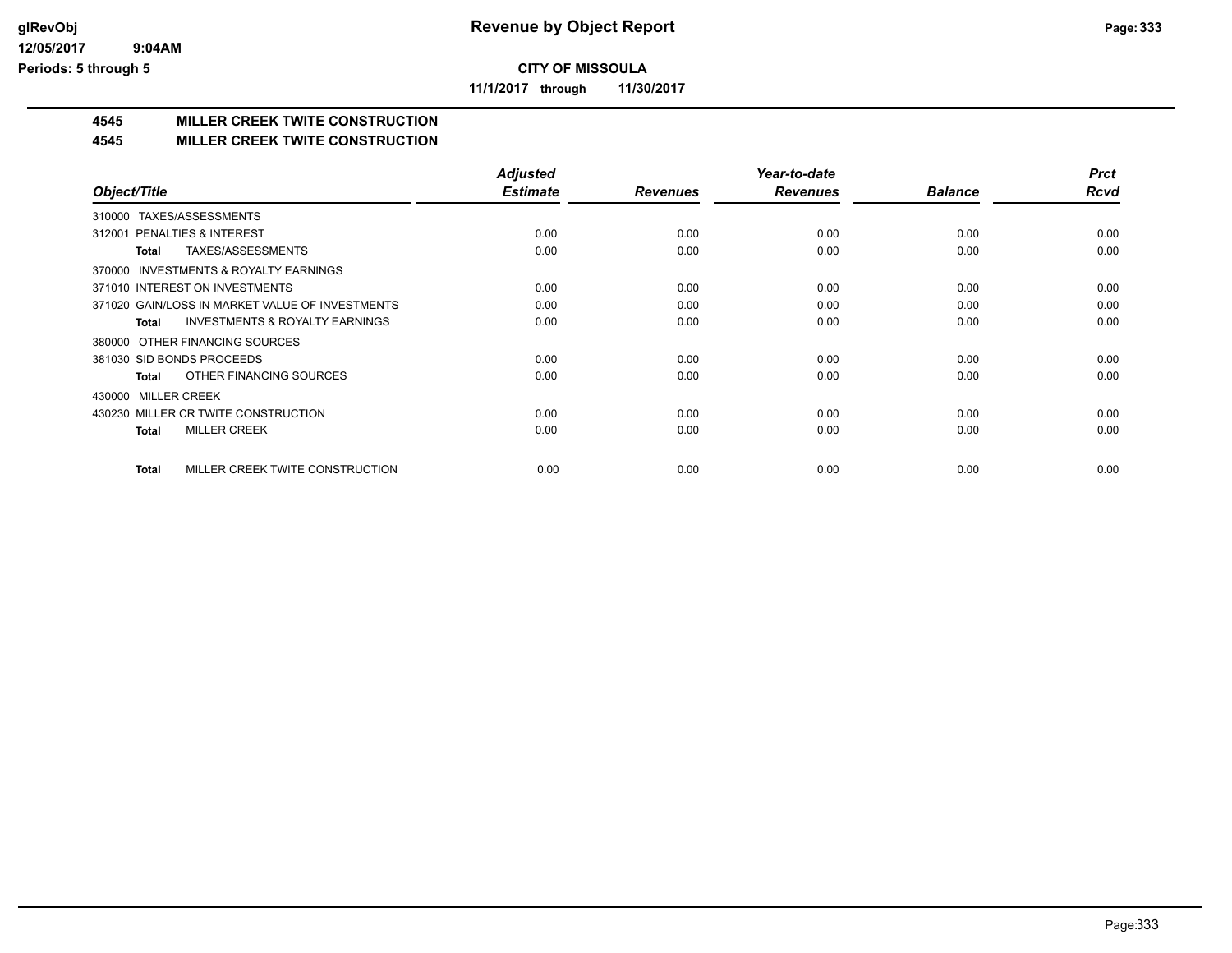**11/1/2017 through 11/30/2017**

# **4545 MILLER CREEK TWITE CONSTRUCTION**

| Object/Title                                              | <b>Adjusted</b><br><b>Estimate</b> | <b>Revenues</b> | Year-to-date<br><b>Revenues</b> | <b>Balance</b> | <b>Prct</b><br><b>Rcvd</b> |
|-----------------------------------------------------------|------------------------------------|-----------------|---------------------------------|----------------|----------------------------|
| 310000 TAXES/ASSESSMENTS                                  |                                    |                 |                                 |                |                            |
| 312001 PENALTIES & INTEREST                               | 0.00                               | 0.00            | 0.00                            | 0.00           | 0.00                       |
| TAXES/ASSESSMENTS<br><b>Total</b>                         | 0.00                               | 0.00            | 0.00                            | 0.00           | 0.00                       |
| 370000 INVESTMENTS & ROYALTY EARNINGS                     |                                    |                 |                                 |                |                            |
| 371010 INTEREST ON INVESTMENTS                            | 0.00                               | 0.00            | 0.00                            | 0.00           | 0.00                       |
| 371020 GAIN/LOSS IN MARKET VALUE OF INVESTMENT            | 0.00                               | 0.00            | 0.00                            | 0.00           | 0.00                       |
| <b>INVESTMENTS &amp; ROYALTY EARNINGS</b><br><b>Total</b> | 0.00                               | 0.00            | 0.00                            | 0.00           | 0.00                       |
| 380000 OTHER FINANCING SOURCES                            |                                    |                 |                                 |                |                            |
| 381030 SID BONDS PROCEEDS                                 | 0.00                               | 0.00            | 0.00                            | 0.00           | 0.00                       |
| OTHER FINANCING SOURCES<br><b>Total</b>                   | 0.00                               | 0.00            | 0.00                            | 0.00           | 0.00                       |
| 430000 MILLER CREEK                                       |                                    |                 |                                 |                |                            |
| 430230 MILLER CR TWITE CONSTRUCTION                       | 0.00                               | 0.00            | 0.00                            | 0.00           | 0.00                       |
| <b>MILLER CREEK</b><br><b>Total</b>                       | 0.00                               | 0.00            | 0.00                            | 0.00           | 0.00                       |
| MILLER CREEK TWITE CONSTRUCTION<br><b>Total</b>           | 0.00                               | 0.00            | 0.00                            | 0.00           | 0.00                       |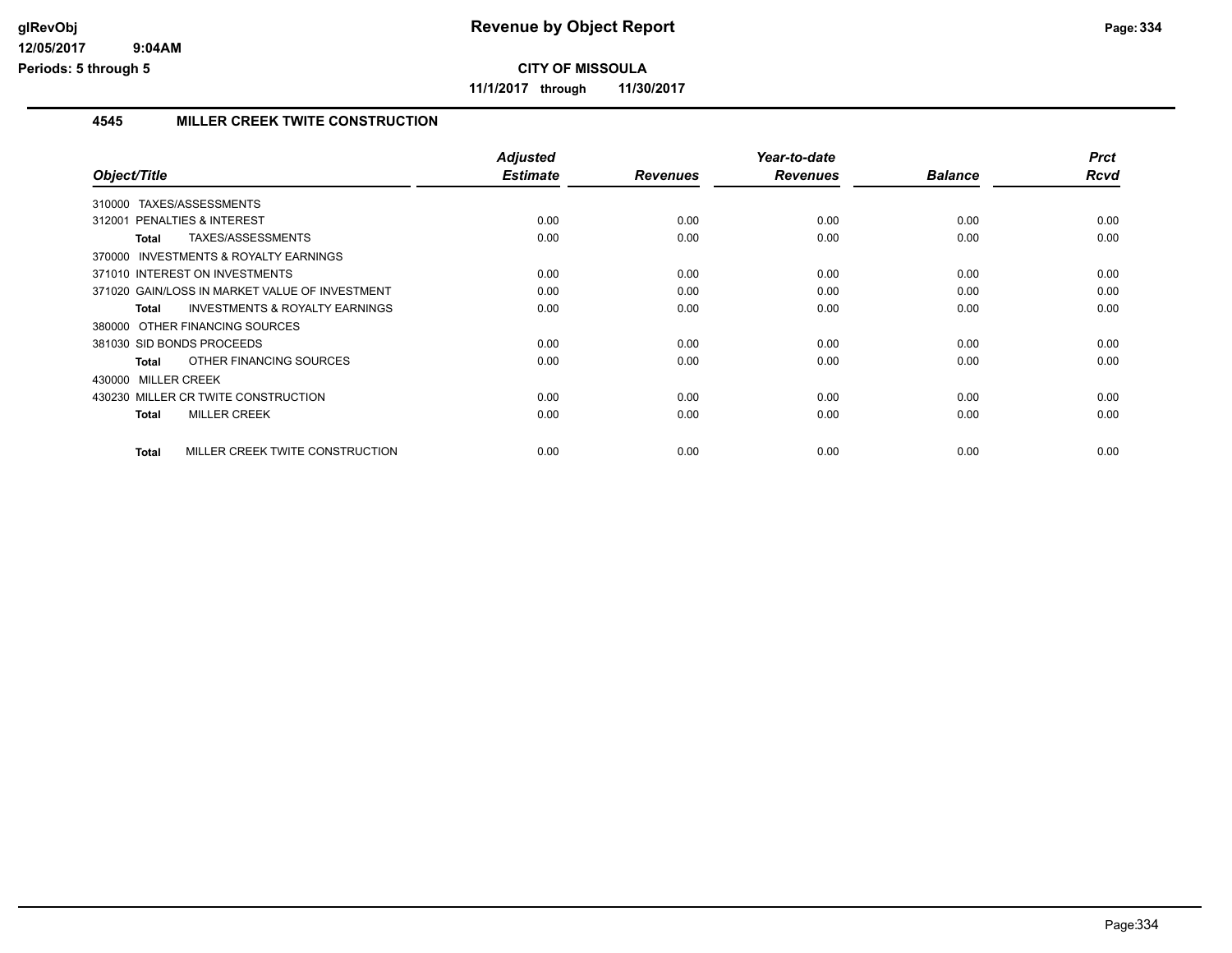**11/1/2017 through 11/30/2017**

# **4546 MILLER CREEK MALOHNEY CONSTRUCTION**

# **4546 MILLER CREEK MALOHNEY CONSTRUCTION**

|                                                           | <b>Adjusted</b> |                 | Year-to-date    |                | <b>Prct</b> |
|-----------------------------------------------------------|-----------------|-----------------|-----------------|----------------|-------------|
| Object/Title                                              | <b>Estimate</b> | <b>Revenues</b> | <b>Revenues</b> | <b>Balance</b> | <b>Rcvd</b> |
| TAXES/ASSESSMENTS<br>310000                               |                 |                 |                 |                |             |
| <b>PENALTIES &amp; INTEREST</b><br>312001                 | 0.00            | 0.00            | 0.00            | 0.00           | 0.00        |
| <b>TAXES/ASSESSMENTS</b><br><b>Total</b>                  | 0.00            | 0.00            | 0.00            | 0.00           | 0.00        |
| MISCELLANEOUS REVENUES<br>360000                          |                 |                 |                 |                |             |
| 365000 DONATIONS                                          | 0.00            | 0.00            | 0.00            | 0.00           | 0.00        |
| MISCELLANEOUS REVENUES<br><b>Total</b>                    | 0.00            | 0.00            | 0.00            | 0.00           | 0.00        |
| <b>INVESTMENTS &amp; ROYALTY EARNINGS</b><br>370000       |                 |                 |                 |                |             |
| 371010 INTEREST ON INVESTMENTS                            | 0.00            | 0.00            | 0.00            | 0.00           | 0.00        |
| 371020 GAIN/LOSS IN MARKET VALUE OF INVESTMENTS           | 0.00            | 0.00            | 0.00            | 0.00           | 0.00        |
| <b>INVESTMENTS &amp; ROYALTY EARNINGS</b><br><b>Total</b> | 0.00            | 0.00            | 0.00            | 0.00           | 0.00        |
| OTHER FINANCING SOURCES<br>380000                         |                 |                 |                 |                |             |
| 381030 SID BONDS PROCEEDS                                 | 0.00            | 0.00            | 0.00            | 0.00           | 0.00        |
| OTHER FINANCING SOURCES<br><b>Total</b>                   | 0.00            | 0.00            | 0.00            | 0.00           | 0.00        |
| <b>MILLER CREEK</b><br>430000                             |                 |                 |                 |                |             |
| 430230 MILLER CR TWITE CONSTRUCTION                       | 0.00            | 0.00            | 0.00            | 0.00           | 0.00        |
| <b>MILLER CREEK</b><br><b>Total</b>                       | 0.00            | 0.00            | 0.00            | 0.00           | 0.00        |
| MILLER CREEK MALOHNEY CONSTRUCTION<br><b>Total</b>        | 0.00            | 0.00            | 0.00            | 0.00           | 0.00        |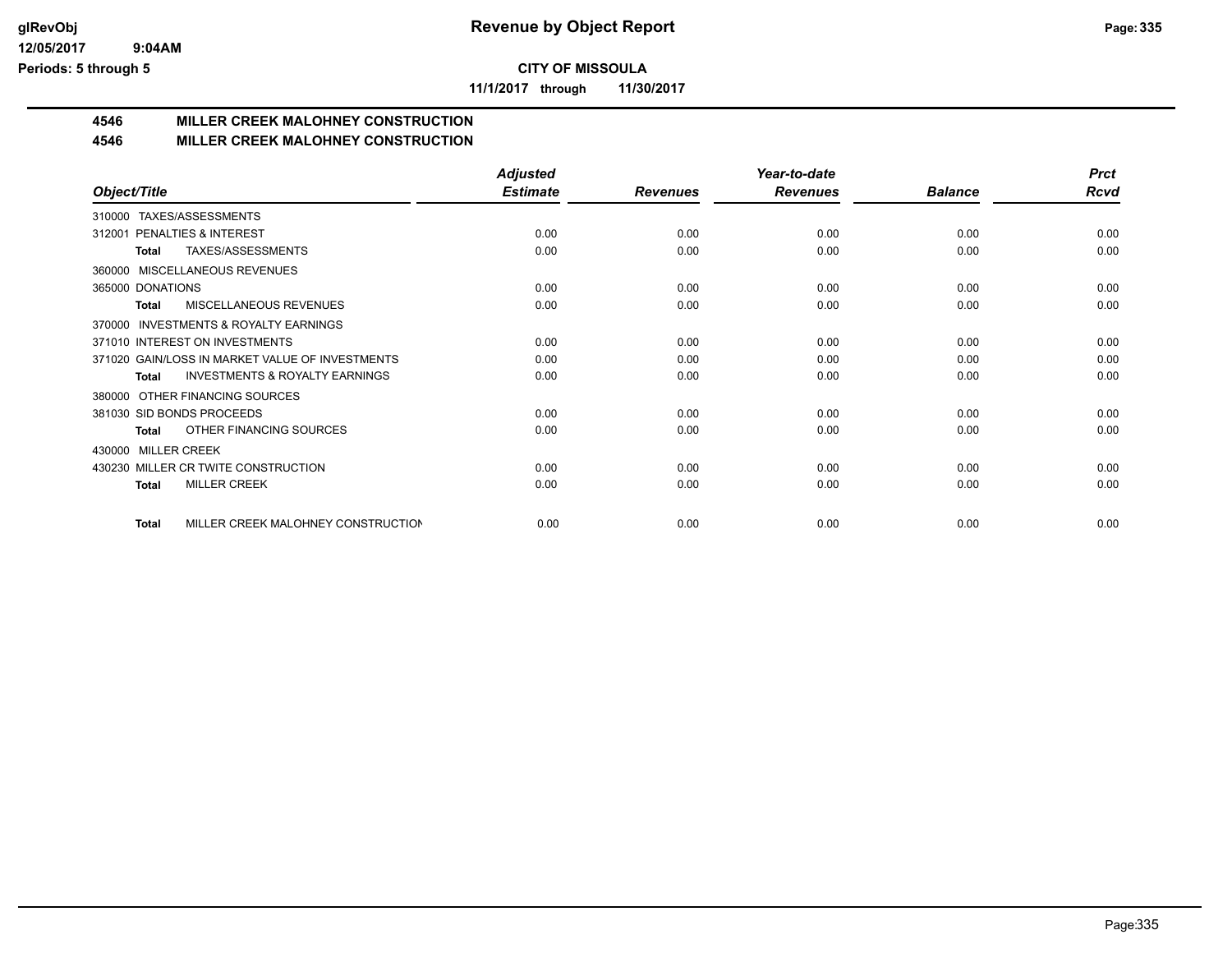**11/1/2017 through 11/30/2017**

#### **4546 MILLER CREEK MALOHNEY CONSTRUCTION**

|                                                           | <b>Adjusted</b> |                 | Year-to-date    |                | <b>Prct</b> |
|-----------------------------------------------------------|-----------------|-----------------|-----------------|----------------|-------------|
| Object/Title                                              | <b>Estimate</b> | <b>Revenues</b> | <b>Revenues</b> | <b>Balance</b> | <b>Rcvd</b> |
| TAXES/ASSESSMENTS<br>310000                               |                 |                 |                 |                |             |
| 312001 PENALTIES & INTEREST                               | 0.00            | 0.00            | 0.00            | 0.00           | 0.00        |
| TAXES/ASSESSMENTS<br><b>Total</b>                         | 0.00            | 0.00            | 0.00            | 0.00           | 0.00        |
| 360000 MISCELLANEOUS REVENUES                             |                 |                 |                 |                |             |
| 365000 DONATIONS                                          | 0.00            | 0.00            | 0.00            | 0.00           | 0.00        |
| <b>MISCELLANEOUS REVENUES</b><br><b>Total</b>             | 0.00            | 0.00            | 0.00            | 0.00           | 0.00        |
| <b>INVESTMENTS &amp; ROYALTY EARNINGS</b><br>370000       |                 |                 |                 |                |             |
| 371010 INTEREST ON INVESTMENTS                            | 0.00            | 0.00            | 0.00            | 0.00           | 0.00        |
| 371020 GAIN/LOSS IN MARKET VALUE OF INVESTMENT            | 0.00            | 0.00            | 0.00            | 0.00           | 0.00        |
| <b>INVESTMENTS &amp; ROYALTY EARNINGS</b><br><b>Total</b> | 0.00            | 0.00            | 0.00            | 0.00           | 0.00        |
| 380000 OTHER FINANCING SOURCES                            |                 |                 |                 |                |             |
| 381030 SID BONDS PROCEEDS                                 | 0.00            | 0.00            | 0.00            | 0.00           | 0.00        |
| OTHER FINANCING SOURCES<br><b>Total</b>                   | 0.00            | 0.00            | 0.00            | 0.00           | 0.00        |
| 430000 MILLER CREEK                                       |                 |                 |                 |                |             |
| 430230 MILLER CR TWITE CONSTRUCTION                       | 0.00            | 0.00            | 0.00            | 0.00           | 0.00        |
| <b>MILLER CREEK</b><br><b>Total</b>                       | 0.00            | 0.00            | 0.00            | 0.00           | 0.00        |
| MILLER CREEK MALOHNEY CONSTRUCTIOI<br><b>Total</b>        | 0.00            | 0.00            | 0.00            | 0.00           | 0.00        |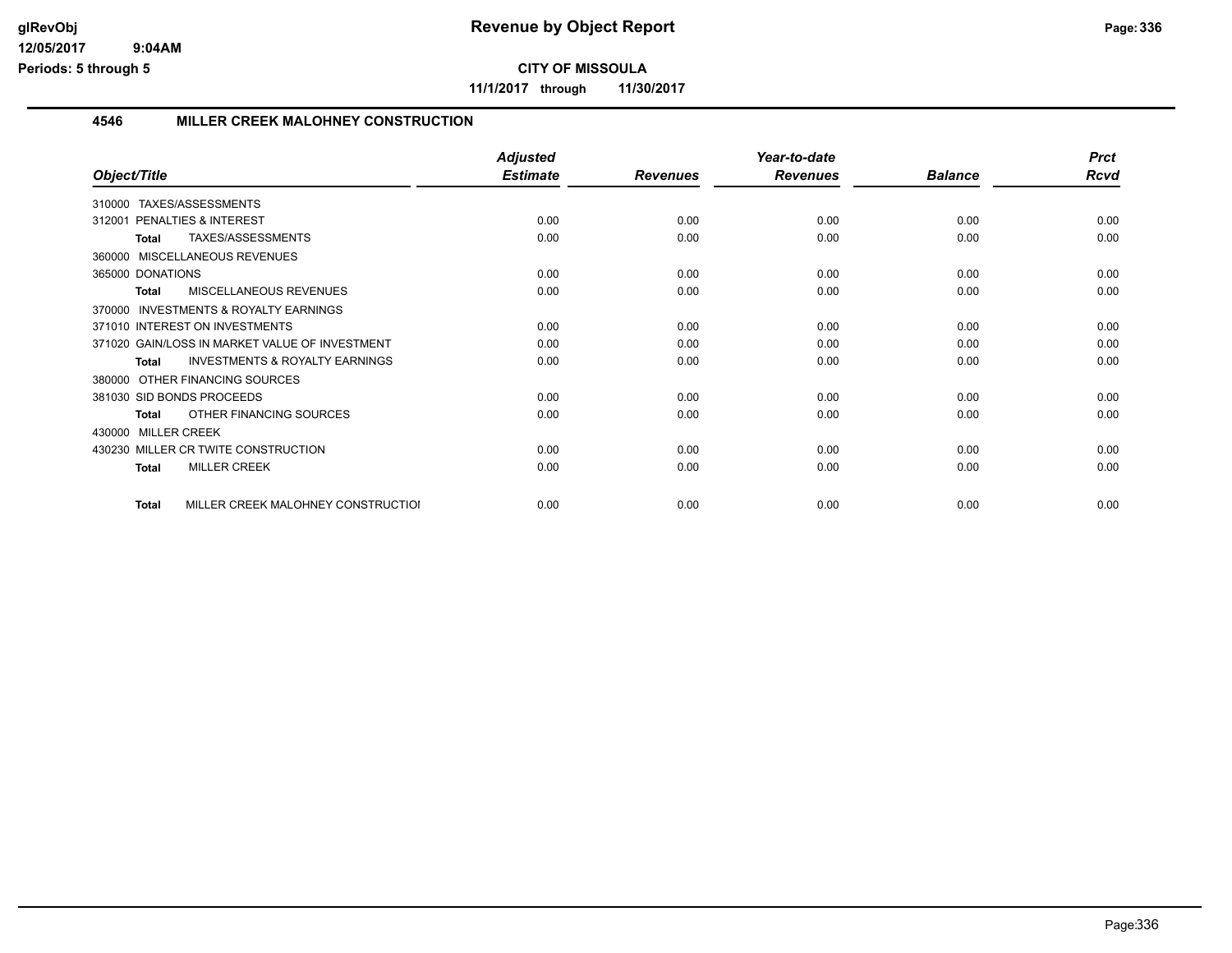**11/1/2017 through 11/30/2017**

# **4547 MILLER CREEK MCCARTHY CONSTRUCTION**

# **4547 MILLER CREEK MCCARTHY CONSTRUCTION**

|                                                     | <b>Adjusted</b> |                 | Year-to-date    |                | <b>Prct</b> |
|-----------------------------------------------------|-----------------|-----------------|-----------------|----------------|-------------|
| Object/Title                                        | <b>Estimate</b> | <b>Revenues</b> | <b>Revenues</b> | <b>Balance</b> | <b>Rcvd</b> |
| TAXES/ASSESSMENTS<br>310000                         |                 |                 |                 |                |             |
| 312001 PENALTIES & INTEREST                         | 0.00            | 0.00            | 0.00            | 0.00           | 0.00        |
| TAXES/ASSESSMENTS<br>Total                          | 0.00            | 0.00            | 0.00            | 0.00           | 0.00        |
| <b>INVESTMENTS &amp; ROYALTY EARNINGS</b><br>370000 |                 |                 |                 |                |             |
| 371010 INTEREST ON INVESTMENTS                      | 0.00            | 0.00            | 0.00            | 0.00           | 0.00        |
| 371020 GAIN/LOSS IN MARKET VALUE OF INVESTMENTS     | 0.00            | 0.00            | 0.00            | 0.00           | 0.00        |
| <b>INVESTMENTS &amp; ROYALTY EARNINGS</b><br>Total  | 0.00            | 0.00            | 0.00            | 0.00           | 0.00        |
| OTHER FINANCING SOURCES<br>380000                   |                 |                 |                 |                |             |
| 381030 SID BONDS PROCEEDS                           | 0.00            | 0.00            | 0.00            | 0.00           | 0.00        |
| OTHER FINANCING SOURCES<br>Total                    | 0.00            | 0.00            | 0.00            | 0.00           | 0.00        |
| <b>MILLER CREEK</b><br>430000                       |                 |                 |                 |                |             |
| 430230 MILLER CR TWITE CONSTRUCTION                 | 0.00            | 0.00            | 0.00            | 0.00           | 0.00        |
| <b>MILLER CREEK</b><br><b>Total</b>                 | 0.00            | 0.00            | 0.00            | 0.00           | 0.00        |
|                                                     |                 |                 |                 |                |             |
| MILLER CREEK MCCARTHY CONSTRUCTION<br><b>Total</b>  | 0.00            | 0.00            | 0.00            | 0.00           | 0.00        |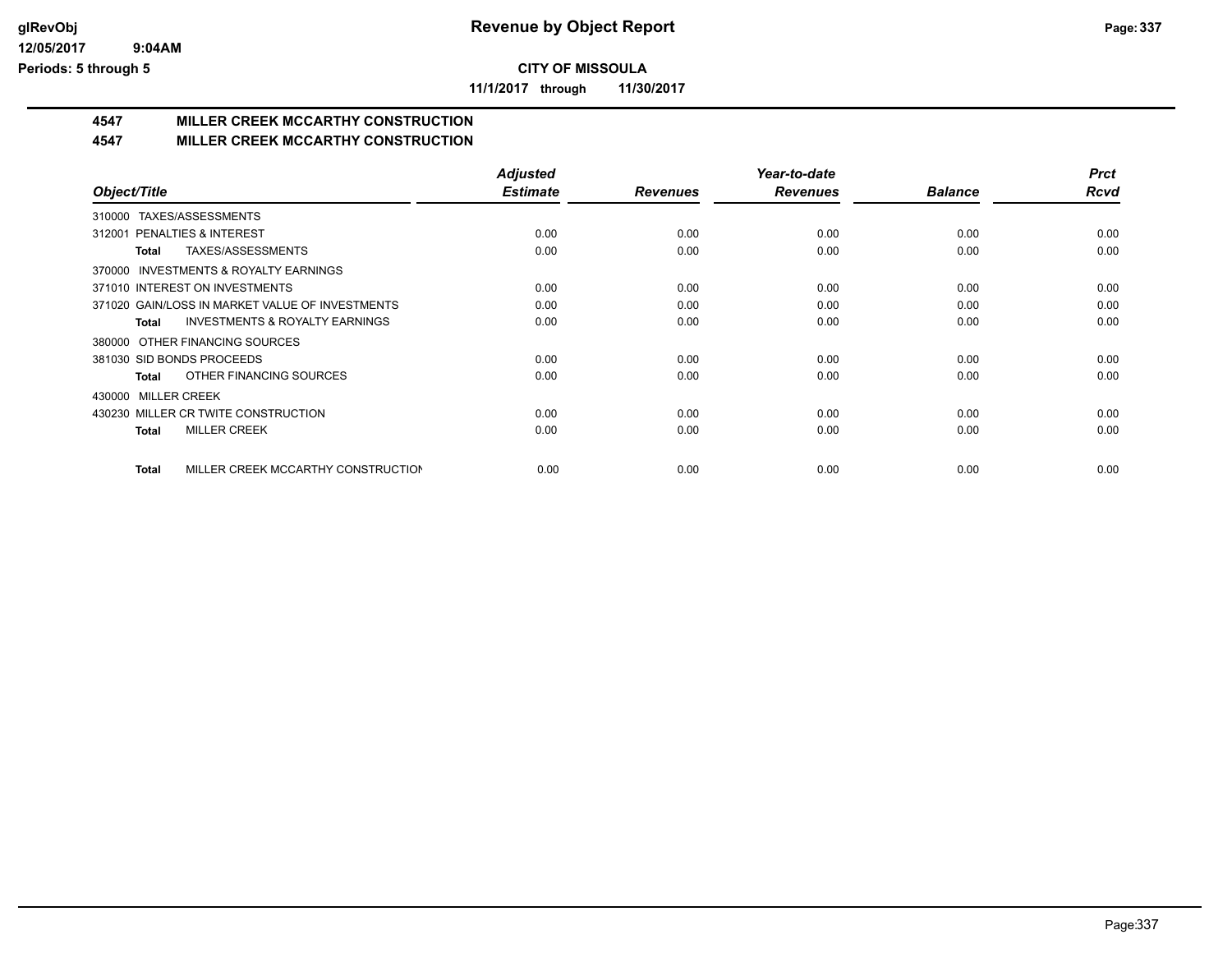**11/1/2017 through 11/30/2017**

### **4547 MILLER CREEK MCCARTHY CONSTRUCTION**

| Object/Title                                              | <b>Adjusted</b><br><b>Estimate</b> | <b>Revenues</b> | Year-to-date<br><b>Revenues</b> | <b>Balance</b> | <b>Prct</b><br><b>Rcvd</b> |
|-----------------------------------------------------------|------------------------------------|-----------------|---------------------------------|----------------|----------------------------|
| TAXES/ASSESSMENTS<br>310000                               |                                    |                 |                                 |                |                            |
| 312001 PENALTIES & INTEREST                               | 0.00                               | 0.00            | 0.00                            | 0.00           | 0.00                       |
| TAXES/ASSESSMENTS<br><b>Total</b>                         | 0.00                               | 0.00            | 0.00                            | 0.00           | 0.00                       |
| <b>INVESTMENTS &amp; ROYALTY EARNINGS</b><br>370000       |                                    |                 |                                 |                |                            |
| 371010 INTEREST ON INVESTMENTS                            | 0.00                               | 0.00            | 0.00                            | 0.00           | 0.00                       |
| 371020 GAIN/LOSS IN MARKET VALUE OF INVESTMENT            | 0.00                               | 0.00            | 0.00                            | 0.00           | 0.00                       |
| <b>INVESTMENTS &amp; ROYALTY EARNINGS</b><br><b>Total</b> | 0.00                               | 0.00            | 0.00                            | 0.00           | 0.00                       |
| 380000 OTHER FINANCING SOURCES                            |                                    |                 |                                 |                |                            |
| 381030 SID BONDS PROCEEDS                                 | 0.00                               | 0.00            | 0.00                            | 0.00           | 0.00                       |
| OTHER FINANCING SOURCES<br>Total                          | 0.00                               | 0.00            | 0.00                            | 0.00           | 0.00                       |
| 430000 MILLER CREEK                                       |                                    |                 |                                 |                |                            |
| 430230 MILLER CR TWITE CONSTRUCTION                       | 0.00                               | 0.00            | 0.00                            | 0.00           | 0.00                       |
| <b>MILLER CREEK</b><br><b>Total</b>                       | 0.00                               | 0.00            | 0.00                            | 0.00           | 0.00                       |
|                                                           |                                    |                 |                                 |                |                            |
| MILLER CREEK MCCARTHY CONSTRUCTIOL<br><b>Total</b>        | 0.00                               | 0.00            | 0.00                            | 0.00           | 0.00                       |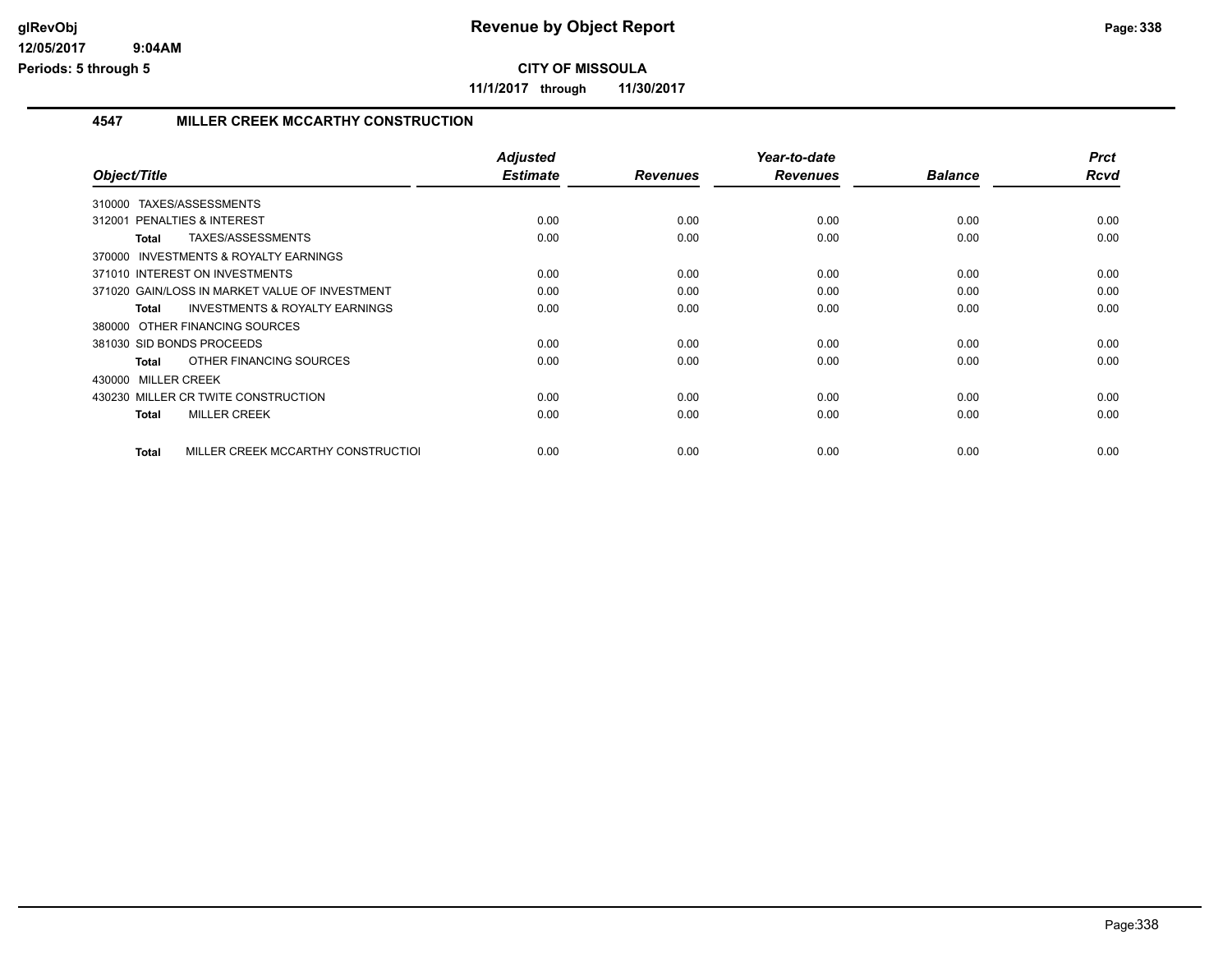**11/1/2017 through 11/30/2017**

# **4548 5TH,6TH & ARTHUR ROAD IMPROVEMENTS**

# **4548 5TH,6TH & ARTHUR ROAD IMPROVEMENTS**

|                                                    | <b>Adjusted</b> |                 | Year-to-date    |                | <b>Prct</b> |
|----------------------------------------------------|-----------------|-----------------|-----------------|----------------|-------------|
| Object/Title                                       | <b>Estimate</b> | <b>Revenues</b> | <b>Revenues</b> | <b>Balance</b> | <b>Rcvd</b> |
| 330000 INTERGOVERNMENTAL REVENUES                  |                 |                 |                 |                |             |
| 336001 MDT REIMBURSEMENTS                          | 0.00            | 0.00            | 0.00            | 0.00           | 0.00        |
| <b>INTERGOVERNMENTAL REVENUES</b><br>Total         | 0.00            | 0.00            | 0.00            | 0.00           | 0.00        |
| 370000 INVESTMENTS & ROYALTY EARNINGS              |                 |                 |                 |                |             |
| 371010 INTEREST ON INVESTMENTS                     | 0.00            | 0.00            | 0.00            | 0.00           | 0.00        |
| <b>INVESTMENTS &amp; ROYALTY EARNINGS</b><br>Total | 0.00            | 0.00            | 0.00            | 0.00           | 0.00        |
| 380000 OTHER FINANCING SOURCES                     |                 |                 |                 |                |             |
| 381010 BOND PROCEEDS                               | 0.00            | 0.00            | 0.00            | 0.00           | 0.00        |
| 381030 SID BONDS PROCEEDS                          | 0.00            | 0.00            | 0.00            | 0.00           | 0.00        |
| OTHER FINANCING SOURCES<br>Total                   | 0.00            | 0.00            | 0.00            | 0.00           | 0.00        |
| Total<br>5TH.6TH & ARTHUR ROAD IMPROVEMENTS        | 0.00            | 0.00            | 0.00            | 0.00           | 0.00        |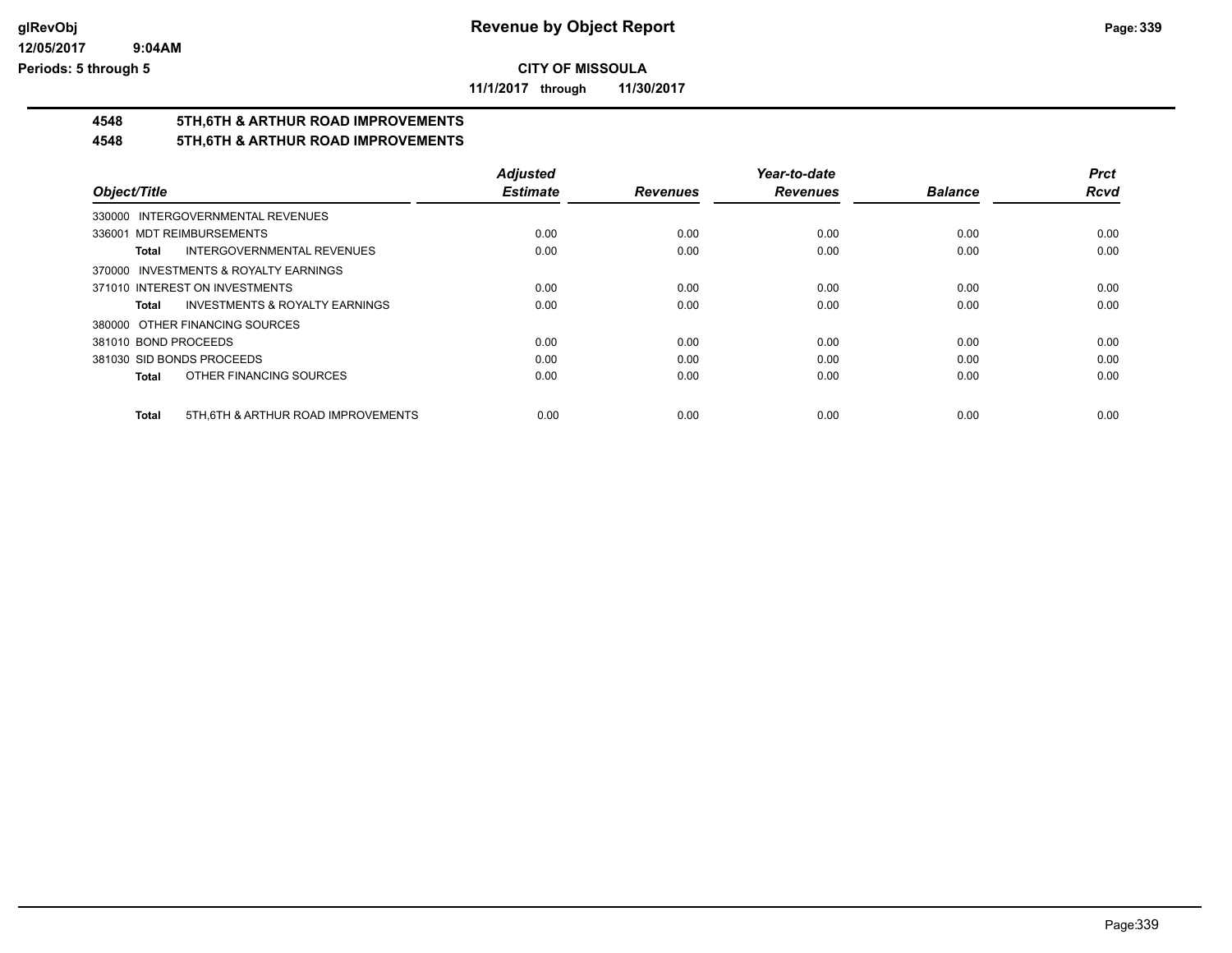**11/1/2017 through 11/30/2017**

#### **4548 5TH,6TH & ARTHUR ROAD IMPROVEMENTS**

|                                                     | <b>Adjusted</b> |                 | Year-to-date    |                | <b>Prct</b> |
|-----------------------------------------------------|-----------------|-----------------|-----------------|----------------|-------------|
| Object/Title                                        | <b>Estimate</b> | <b>Revenues</b> | <b>Revenues</b> | <b>Balance</b> | <b>Rcvd</b> |
| 330000 INTERGOVERNMENTAL REVENUES                   |                 |                 |                 |                |             |
| 336001 MDT REIMBURSEMENTS                           | 0.00            | 0.00            | 0.00            | 0.00           | 0.00        |
| <b>INTERGOVERNMENTAL REVENUES</b><br>Total          | 0.00            | 0.00            | 0.00            | 0.00           | 0.00        |
| 370000 INVESTMENTS & ROYALTY EARNINGS               |                 |                 |                 |                |             |
| 371010 INTEREST ON INVESTMENTS                      | 0.00            | 0.00            | 0.00            | 0.00           | 0.00        |
| <b>INVESTMENTS &amp; ROYALTY EARNINGS</b><br>Total  | 0.00            | 0.00            | 0.00            | 0.00           | 0.00        |
| 380000 OTHER FINANCING SOURCES                      |                 |                 |                 |                |             |
| 381010 BOND PROCEEDS                                | 0.00            | 0.00            | 0.00            | 0.00           | 0.00        |
| 381030 SID BONDS PROCEEDS                           | 0.00            | 0.00            | 0.00            | 0.00           | 0.00        |
| OTHER FINANCING SOURCES<br>Total                    | 0.00            | 0.00            | 0.00            | 0.00           | 0.00        |
| <b>Total</b><br>5TH, 6TH & ARTHUR ROAD IMPROVEMENTS | 0.00            | 0.00            | 0.00            | 0.00           | 0.00        |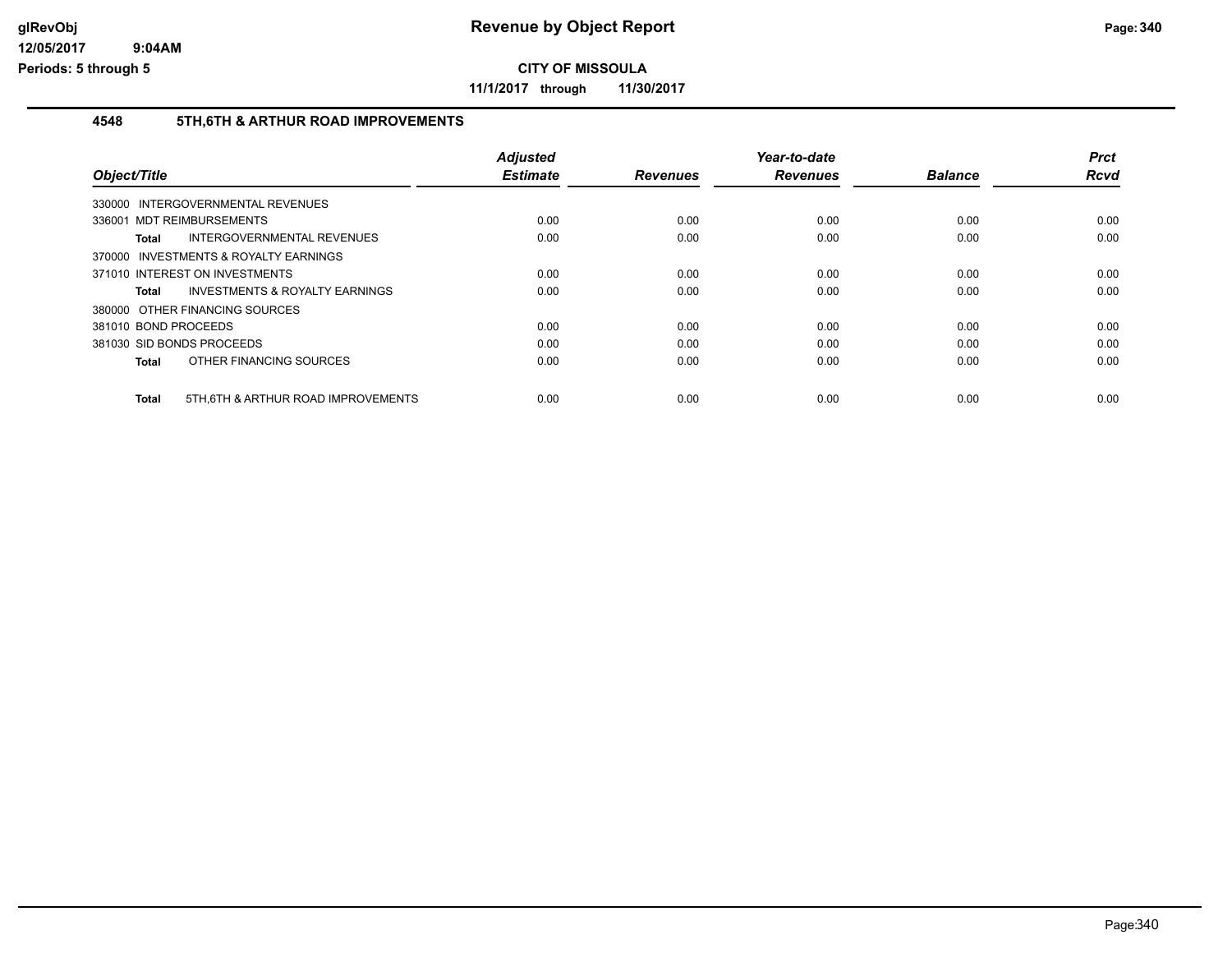**11/1/2017 through 11/30/2017**

**4549 SID 549 HILLVIEW WAY**

**4549 SID 549 HILLVIEW WAY**

|                                                    | <b>Adjusted</b> |                 | Year-to-date    |                | <b>Prct</b> |
|----------------------------------------------------|-----------------|-----------------|-----------------|----------------|-------------|
| Object/Title                                       | <b>Estimate</b> | <b>Revenues</b> | <b>Revenues</b> | <b>Balance</b> | <b>Rcvd</b> |
| INTERGOVERNMENTAL REVENUES<br>330000               |                 |                 |                 |                |             |
| <b>MDT REIMBURSEMENTS</b><br>336001                | 0.00            | 0.00            | 0.00            | 0.00           | 0.00        |
| <b>INTERGOVERNMENTAL REVENUES</b><br>Total         | 0.00            | 0.00            | 0.00            | 0.00           | 0.00        |
| 360000 MISCELLANEOUS REVENUES                      |                 |                 |                 |                |             |
| 363020 PROPERTY ASSESSMENTS                        | 0.00            | 0.00            | 0.00            | 0.00           | 0.00        |
| MISCELLANEOUS REVENUES<br>Total                    | 0.00            | 0.00            | 0.00            | 0.00           | 0.00        |
| 370000 INVESTMENTS & ROYALTY EARNINGS              |                 |                 |                 |                |             |
| 371010 INTEREST ON INVESTMENTS                     | 0.00            | 0.00            | 0.00            | 0.00           | 0.00        |
| <b>INVESTMENTS &amp; ROYALTY EARNINGS</b><br>Total | 0.00            | 0.00            | 0.00            | 0.00           | 0.00        |
| 380000 OTHER FINANCING SOURCES                     |                 |                 |                 |                |             |
| 381010 BOND PROCEEDS                               | 0.00            | 0.00            | 0.00            | 0.00           | 0.00        |
| 381030 SID BONDS PROCEEDS                          | 0.00            | 0.00            | 0.00            | 0.00           | 0.00        |
| OTHER FINANCING SOURCES<br><b>Total</b>            | 0.00            | 0.00            | 0.00            | 0.00           | 0.00        |
| SID 549 HILLVIEW WAY<br><b>Total</b>               | 0.00            | 0.00            | 0.00            | 0.00           | 0.00        |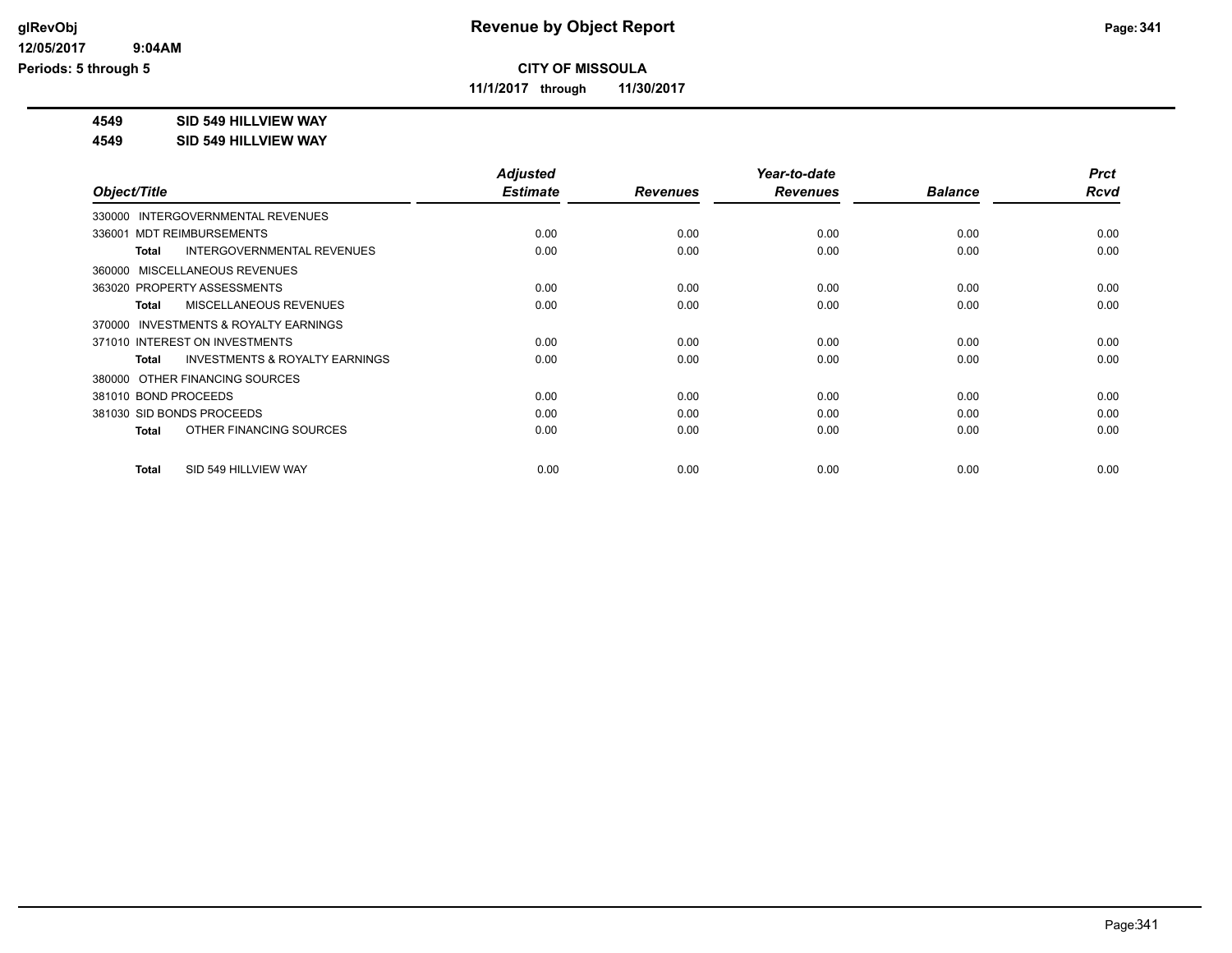**11/1/2017 through 11/30/2017**

#### **4549 SID 549 HILLVIEW WAY**

| Object/Title                                              | <b>Adjusted</b><br><b>Estimate</b> | <b>Revenues</b> | Year-to-date<br><b>Revenues</b> | <b>Balance</b> | <b>Prct</b><br><b>Rcvd</b> |
|-----------------------------------------------------------|------------------------------------|-----------------|---------------------------------|----------------|----------------------------|
| 330000 INTERGOVERNMENTAL REVENUES                         |                                    |                 |                                 |                |                            |
| 336001 MDT REIMBURSEMENTS                                 | 0.00                               | 0.00            | 0.00                            | 0.00           | 0.00                       |
| INTERGOVERNMENTAL REVENUES<br><b>Total</b>                | 0.00                               | 0.00            | 0.00                            | 0.00           | 0.00                       |
| MISCELLANEOUS REVENUES<br>360000                          |                                    |                 |                                 |                |                            |
| 363020 PROPERTY ASSESSMENTS                               | 0.00                               | 0.00            | 0.00                            | 0.00           | 0.00                       |
| MISCELLANEOUS REVENUES<br><b>Total</b>                    | 0.00                               | 0.00            | 0.00                            | 0.00           | 0.00                       |
| 370000 INVESTMENTS & ROYALTY EARNINGS                     |                                    |                 |                                 |                |                            |
| 371010 INTEREST ON INVESTMENTS                            | 0.00                               | 0.00            | 0.00                            | 0.00           | 0.00                       |
| <b>INVESTMENTS &amp; ROYALTY EARNINGS</b><br><b>Total</b> | 0.00                               | 0.00            | 0.00                            | 0.00           | 0.00                       |
| 380000 OTHER FINANCING SOURCES                            |                                    |                 |                                 |                |                            |
| 381010 BOND PROCEEDS                                      | 0.00                               | 0.00            | 0.00                            | 0.00           | 0.00                       |
| 381030 SID BONDS PROCEEDS                                 | 0.00                               | 0.00            | 0.00                            | 0.00           | 0.00                       |
| OTHER FINANCING SOURCES<br><b>Total</b>                   | 0.00                               | 0.00            | 0.00                            | 0.00           | 0.00                       |
| SID 549 HILLVIEW WAY<br><b>Total</b>                      | 0.00                               | 0.00            | 0.00                            | 0.00           | 0.00                       |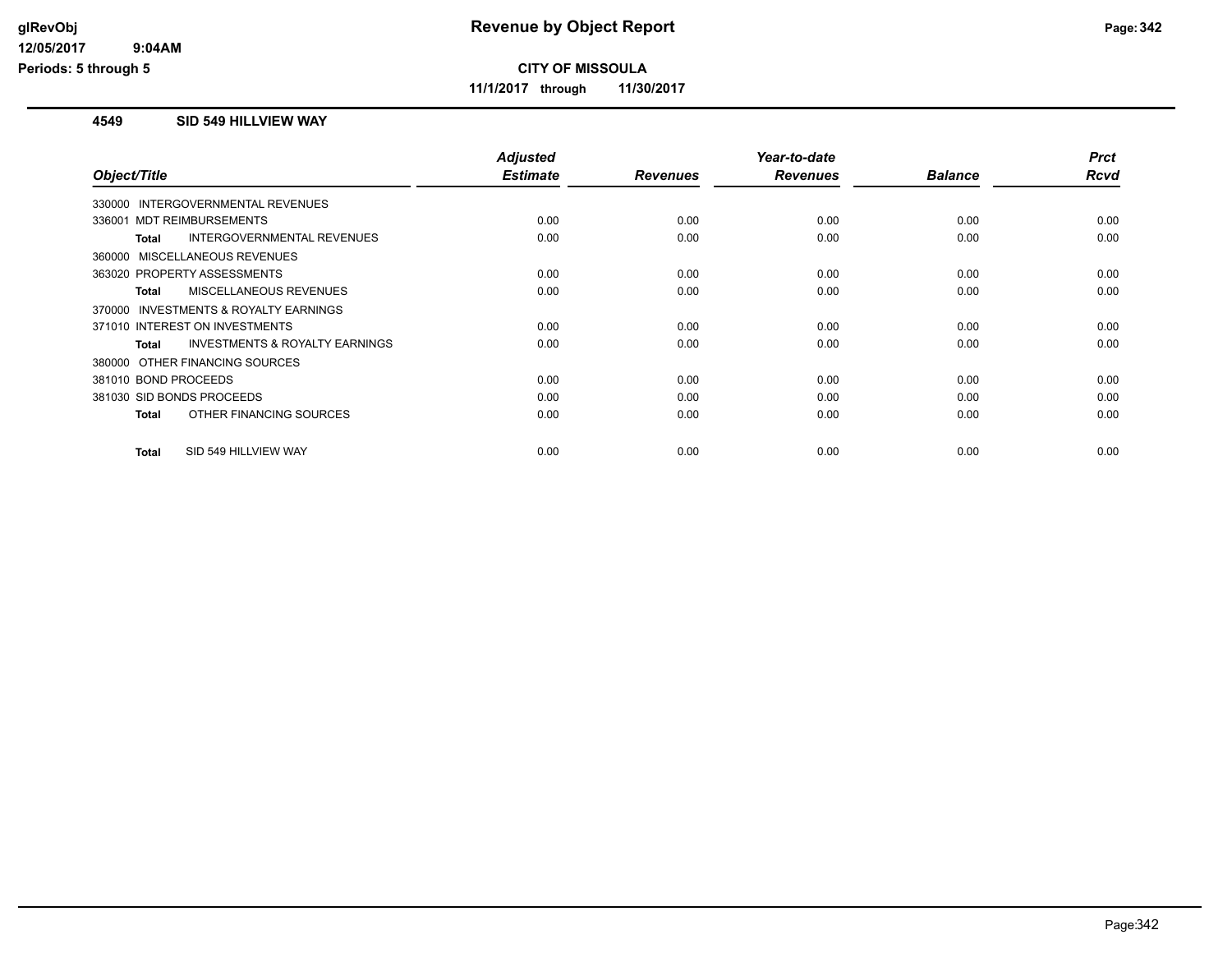**11/1/2017 through 11/30/2017**

# **4745 MALONEY/TWITE MILLER CR \$1.2M CONTRIB**

# **4745 MALONEY/TWITE MILLER CR \$1.2M CONTRIB**

|                                                        | <b>Adjusted</b> |                 | Year-to-date    |                | <b>Prct</b> |
|--------------------------------------------------------|-----------------|-----------------|-----------------|----------------|-------------|
| Object/Title                                           | <b>Estimate</b> | <b>Revenues</b> | <b>Revenues</b> | <b>Balance</b> | <b>Rcvd</b> |
| 310000 TAXES/ASSESSMENTS                               |                 |                 |                 |                |             |
| 312001 PENALTIES & INTEREST                            | 0.00            | 0.00            | 0.00            | 0.00           | 0.00        |
| TAXES/ASSESSMENTS<br>Total                             | 0.00            | 0.00            | 0.00            | 0.00           | 0.00        |
| 360000 MISCELLANEOUS REVENUES                          |                 |                 |                 |                |             |
| 365000 DONATIONS                                       | 0.00            | 0.00            | 0.00            | 0.00           | 0.00        |
| MISCELLANEOUS REVENUES<br>Total                        | 0.00            | 0.00            | 0.00            | 0.00           | 0.00        |
| 370000 INVESTMENTS & ROYALTY EARNINGS                  |                 |                 |                 |                |             |
| 371010 INTEREST ON INVESTMENTS                         | 0.00            | 0.00            | 0.00            | 0.00           | 0.00        |
| 371020 GAIN/LOSS IN MARKET VALUE OF INVESTMENTS        | 0.00            | 0.00            | 0.00            | 0.00           | 0.00        |
| <b>INVESTMENTS &amp; ROYALTY EARNINGS</b><br>Total     | 0.00            | 0.00            | 0.00            | 0.00           | 0.00        |
| MALONEY/TWITE MILLER CR \$1.2M CONTRII<br><b>Total</b> | 0.00            | 0.00            | 0.00            | 0.00           | 0.00        |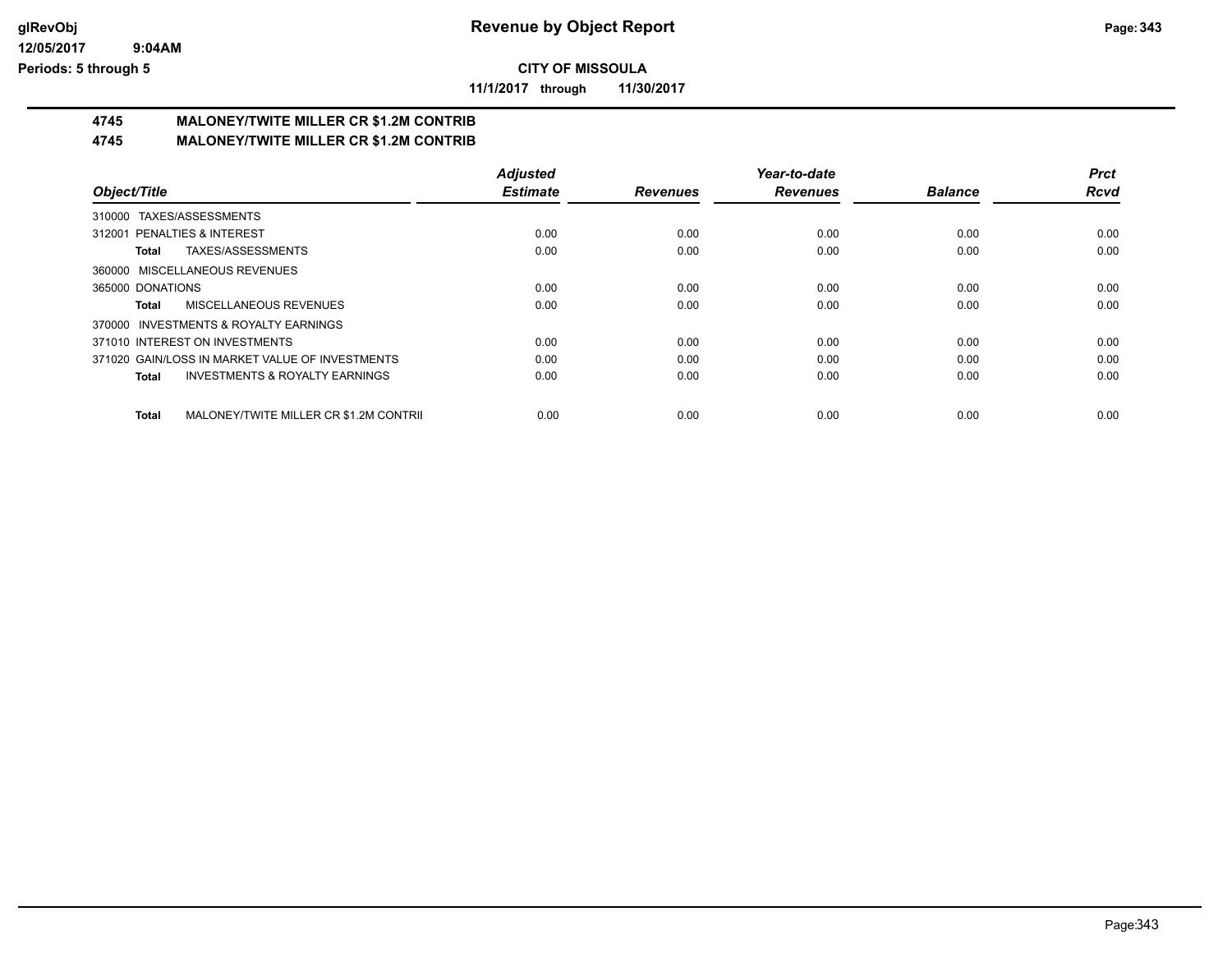**11/1/2017 through 11/30/2017**

#### **4745 MALONEY/TWITE MILLER CR \$1.2M CONTRIB**

|                                                       | <b>Adjusted</b> |                 | Year-to-date    |                | <b>Prct</b> |
|-------------------------------------------------------|-----------------|-----------------|-----------------|----------------|-------------|
| Object/Title                                          | <b>Estimate</b> | <b>Revenues</b> | <b>Revenues</b> | <b>Balance</b> | <b>Rcvd</b> |
| 310000 TAXES/ASSESSMENTS                              |                 |                 |                 |                |             |
| 312001 PENALTIES & INTEREST                           | 0.00            | 0.00            | 0.00            | 0.00           | 0.00        |
| TAXES/ASSESSMENTS<br>Total                            | 0.00            | 0.00            | 0.00            | 0.00           | 0.00        |
| 360000 MISCELLANEOUS REVENUES                         |                 |                 |                 |                |             |
| 365000 DONATIONS                                      | 0.00            | 0.00            | 0.00            | 0.00           | 0.00        |
| MISCELLANEOUS REVENUES<br>Total                       | 0.00            | 0.00            | 0.00            | 0.00           | 0.00        |
| 370000 INVESTMENTS & ROYALTY EARNINGS                 |                 |                 |                 |                |             |
| 371010 INTEREST ON INVESTMENTS                        | 0.00            | 0.00            | 0.00            | 0.00           | 0.00        |
| 371020 GAIN/LOSS IN MARKET VALUE OF INVESTMENT        | 0.00            | 0.00            | 0.00            | 0.00           | 0.00        |
| <b>INVESTMENTS &amp; ROYALTY EARNINGS</b><br>Total    | 0.00            | 0.00            | 0.00            | 0.00           | 0.00        |
|                                                       |                 |                 |                 |                |             |
| MALONEY/TWITE MILLER CR \$1.2M CONTRI<br><b>Total</b> | 0.00            | 0.00            | 0.00            | 0.00           | 0.00        |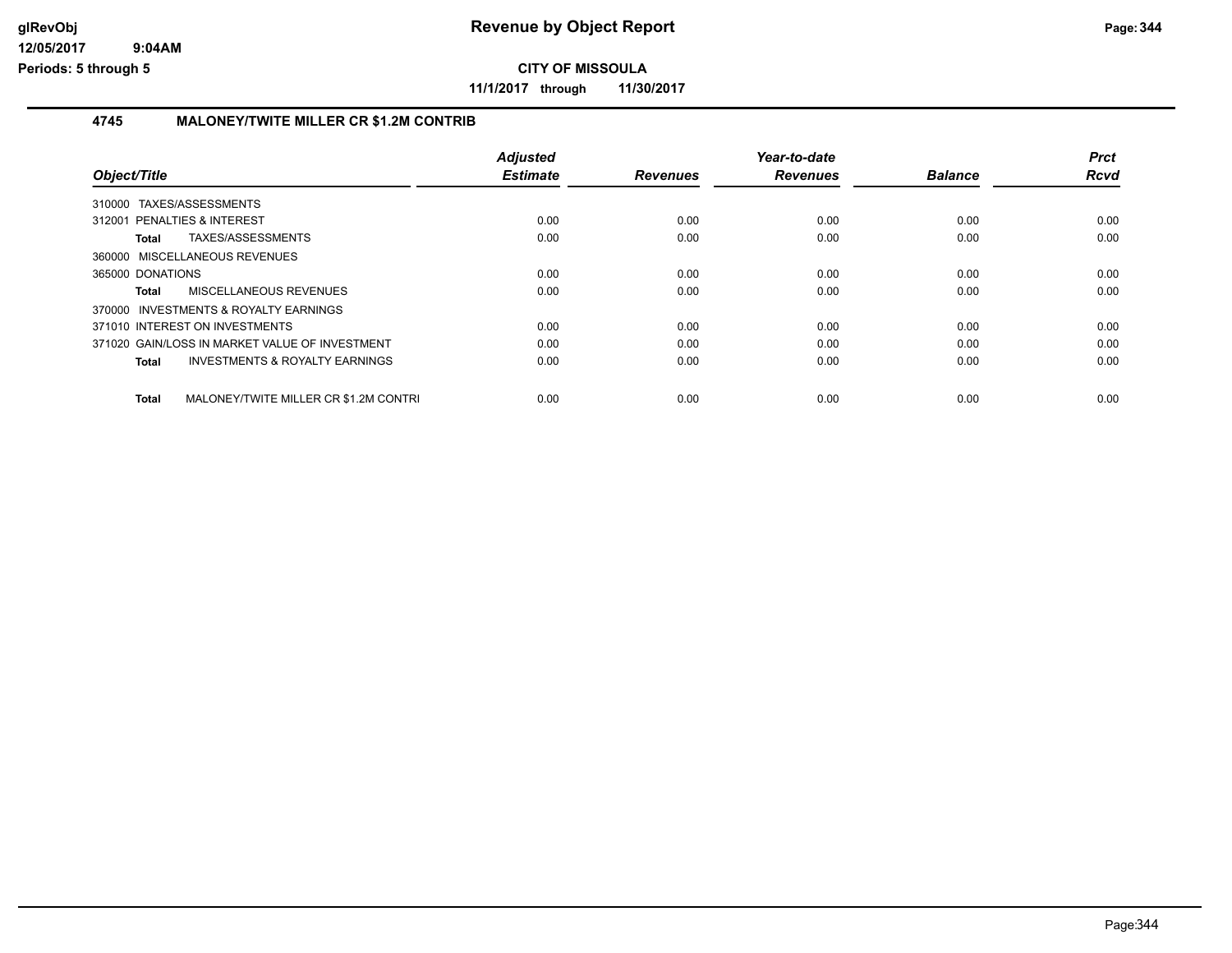**11/1/2017 through 11/30/2017**

## **4941 HILLVIEW WAY CONSTRUCTION**

#### **4941 HILLVIEW WAY CONSTRUCTION**

|                                           | <b>Adjusted</b> |                 | Year-to-date    |                | <b>Prct</b> |
|-------------------------------------------|-----------------|-----------------|-----------------|----------------|-------------|
| Object/Title                              | <b>Estimate</b> | <b>Revenues</b> | <b>Revenues</b> | <b>Balance</b> | <b>Rcvd</b> |
| 360000 MISCELLANEOUS REVENUES             |                 |                 |                 |                |             |
| 360010 MISCELLANEOUS                      | 0.00            | 0.00            | 0.00            | 0.00           | 0.00        |
| <b>MISCELLANEOUS REVENUES</b><br>Total    | 0.00            | 0.00            | 0.00            | 0.00           | 0.00        |
| 370000 INVESTMENTS & ROYALTY EARNINGS     |                 |                 |                 |                |             |
| 371010 INTEREST ON INVESTMENTS            | 0.00            | 0.00            | 0.00            | 0.00           | 0.00        |
| INVESTMENTS & ROYALTY EARNINGS<br>Total   | 0.00            | 0.00            | 0.00            | 0.00           | 0.00        |
| 380000 OTHER FINANCING SOURCES            |                 |                 |                 |                |             |
| 381030 SID BONDS PROCEEDS                 | 0.00            | 0.00            | 0.00            | 0.00           | 0.00        |
| OTHER FINANCING SOURCES<br>Total          | 0.00            | 0.00            | 0.00            | 0.00           | 0.00        |
|                                           |                 |                 |                 |                |             |
| <b>HILLVIEW WAY CONSTRUCTION</b><br>Total | 0.00            | 0.00            | 0.00            | 0.00           | 0.00        |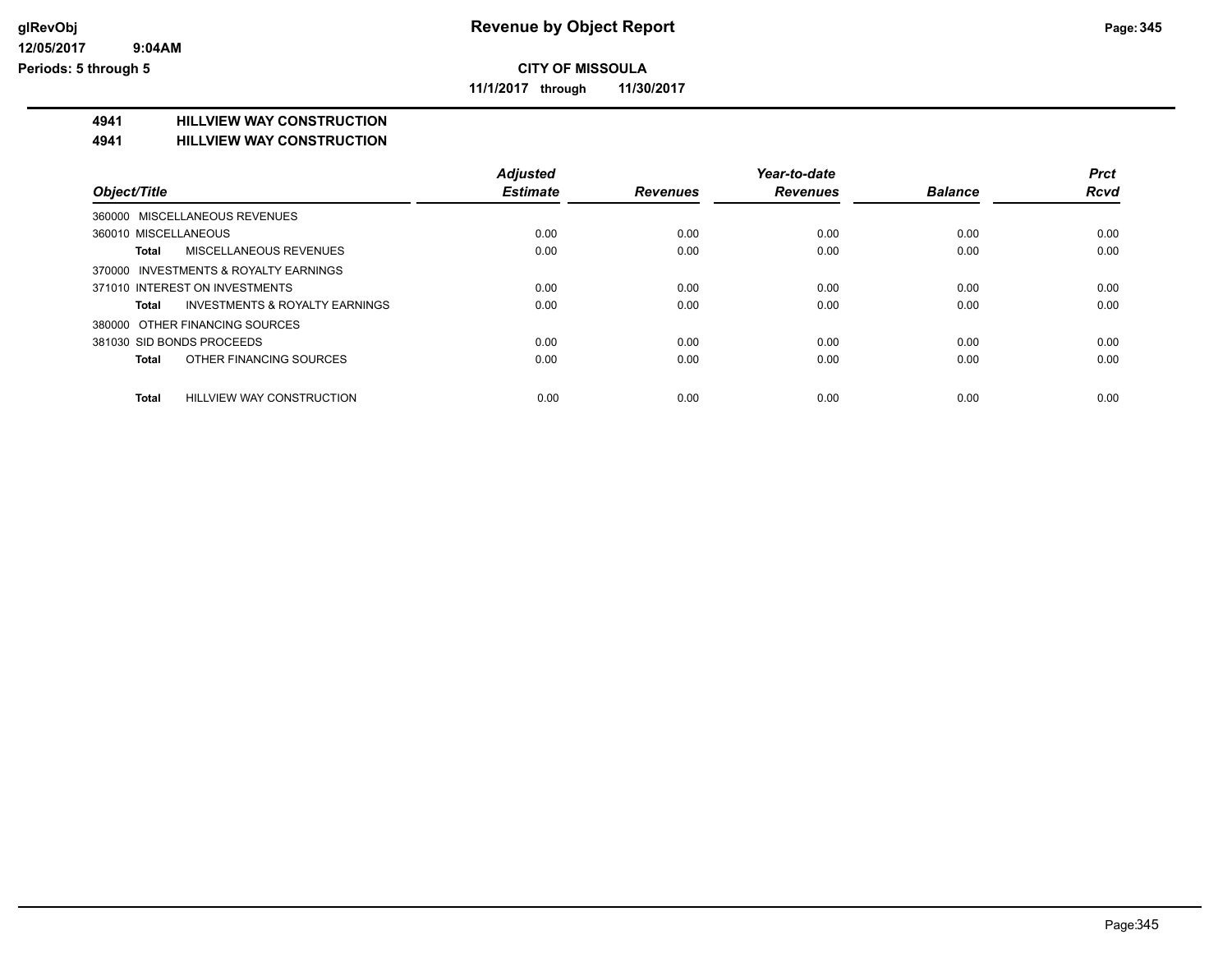**11/1/2017 through 11/30/2017**

# **4941 HILLVIEW WAY CONSTRUCTION**

| Object/Title                                        | <b>Adjusted</b><br><b>Estimate</b> | <b>Revenues</b> | Year-to-date<br><b>Revenues</b> | <b>Balance</b> | <b>Prct</b><br><b>Rcvd</b> |
|-----------------------------------------------------|------------------------------------|-----------------|---------------------------------|----------------|----------------------------|
| MISCELLANEOUS REVENUES<br>360000                    |                                    |                 |                                 |                |                            |
| 360010 MISCELLANEOUS                                | 0.00                               | 0.00            | 0.00                            | 0.00           | 0.00                       |
| MISCELLANEOUS REVENUES<br>Total                     | 0.00                               | 0.00            | 0.00                            | 0.00           | 0.00                       |
| <b>INVESTMENTS &amp; ROYALTY EARNINGS</b><br>370000 |                                    |                 |                                 |                |                            |
| 371010 INTEREST ON INVESTMENTS                      | 0.00                               | 0.00            | 0.00                            | 0.00           | 0.00                       |
| INVESTMENTS & ROYALTY EARNINGS<br><b>Total</b>      | 0.00                               | 0.00            | 0.00                            | 0.00           | 0.00                       |
| OTHER FINANCING SOURCES<br>380000                   |                                    |                 |                                 |                |                            |
| 381030 SID BONDS PROCEEDS                           | 0.00                               | 0.00            | 0.00                            | 0.00           | 0.00                       |
| OTHER FINANCING SOURCES<br><b>Total</b>             | 0.00                               | 0.00            | 0.00                            | 0.00           | 0.00                       |
| HILLVIEW WAY CONSTRUCTION<br><b>Total</b>           | 0.00                               | 0.00            | 0.00                            | 0.00           | 0.00                       |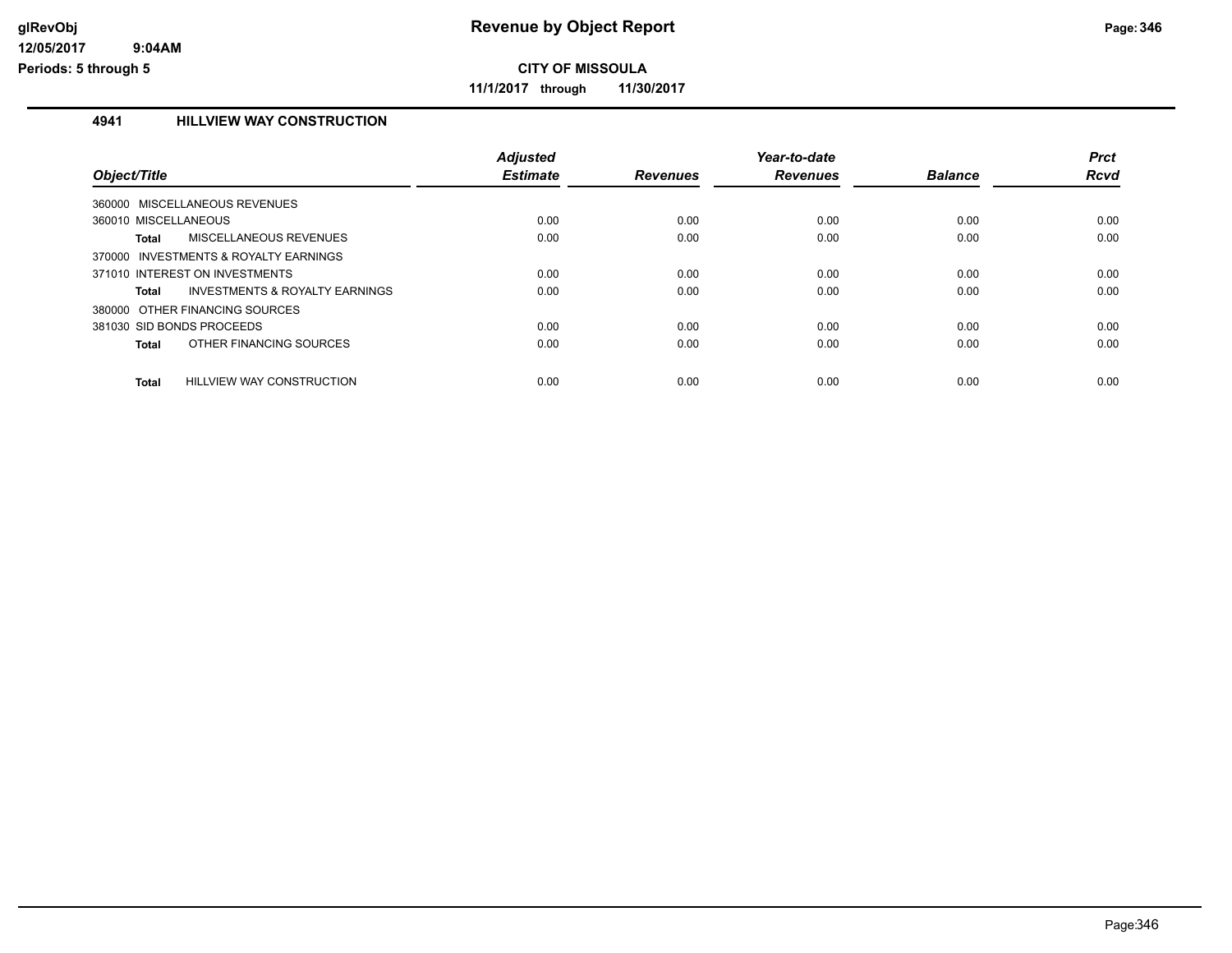**11/1/2017 through 11/30/2017**

# **4944 RATTLESNAKE SEWER COLLECTION (544)**

# **4944 RATTLESNAKE SEWER COLLECTION (544)**

|                                                     | <b>Adjusted</b> |                 | Year-to-date    |                | <b>Prct</b> |
|-----------------------------------------------------|-----------------|-----------------|-----------------|----------------|-------------|
| Object/Title                                        | <b>Estimate</b> | <b>Revenues</b> | <b>Revenues</b> | <b>Balance</b> | <b>Rcvd</b> |
| 330000 INTERGOVERNMENTAL REVENUES                   |                 |                 |                 |                |             |
| 331090 EPA GRANT                                    | 0.00            | 0.00            | 0.00            | 0.00           | 0.00        |
| 334120 TSEP GRANT                                   | 0.00            | 0.00            | 0.00            | 0.00           | 0.00        |
| 334121 DNRC GRANT                                   | 0.00            | 0.00            | 0.00            | 0.00           | 0.00        |
| 334990 ARRA FUNDING                                 | 0.00            | 0.00            | 0.00            | 0.00           | 0.00        |
| 334992 ARRA LOAN                                    | 0.00            | 0.00            | 0.00            | 0.00           | 0.00        |
| <b>INTERGOVERNMENTAL REVENUES</b><br><b>Total</b>   | 0.00            | 0.00            | 0.00            | 0.00           | 0.00        |
| <b>INVESTMENTS &amp; ROYALTY EARNINGS</b><br>370000 |                 |                 |                 |                |             |
| 371010 INTEREST ON INVESTMENTS                      | 0.00            | 0.00            | 0.00            | 0.00           | 0.00        |
| <b>INVESTMENTS &amp; ROYALTY EARNINGS</b><br>Total  | 0.00            | 0.00            | 0.00            | 0.00           | 0.00        |
| 380000 OTHER FINANCING SOURCES                      |                 |                 |                 |                |             |
| 381010 BOND PROCEEDS                                | 0.00            | 0.00            | 0.00            | 0.00           | 0.00        |
| 381020 REVENUE BONDS                                | 0.00            | 0.00            | 0.00            | 0.00           | 0.00        |
| 381030 SID BONDS PROCEEDS                           | 0.00            | 0.00            | 0.00            | 0.00           | 0.00        |
| OTHER FINANCING SOURCES<br><b>Total</b>             | 0.00            | 0.00            | 0.00            | 0.00           | 0.00        |
| RATTLESNAKE SEWER COLLECTION (544)<br>Total         | 0.00            | 0.00            | 0.00            | 0.00           | 0.00        |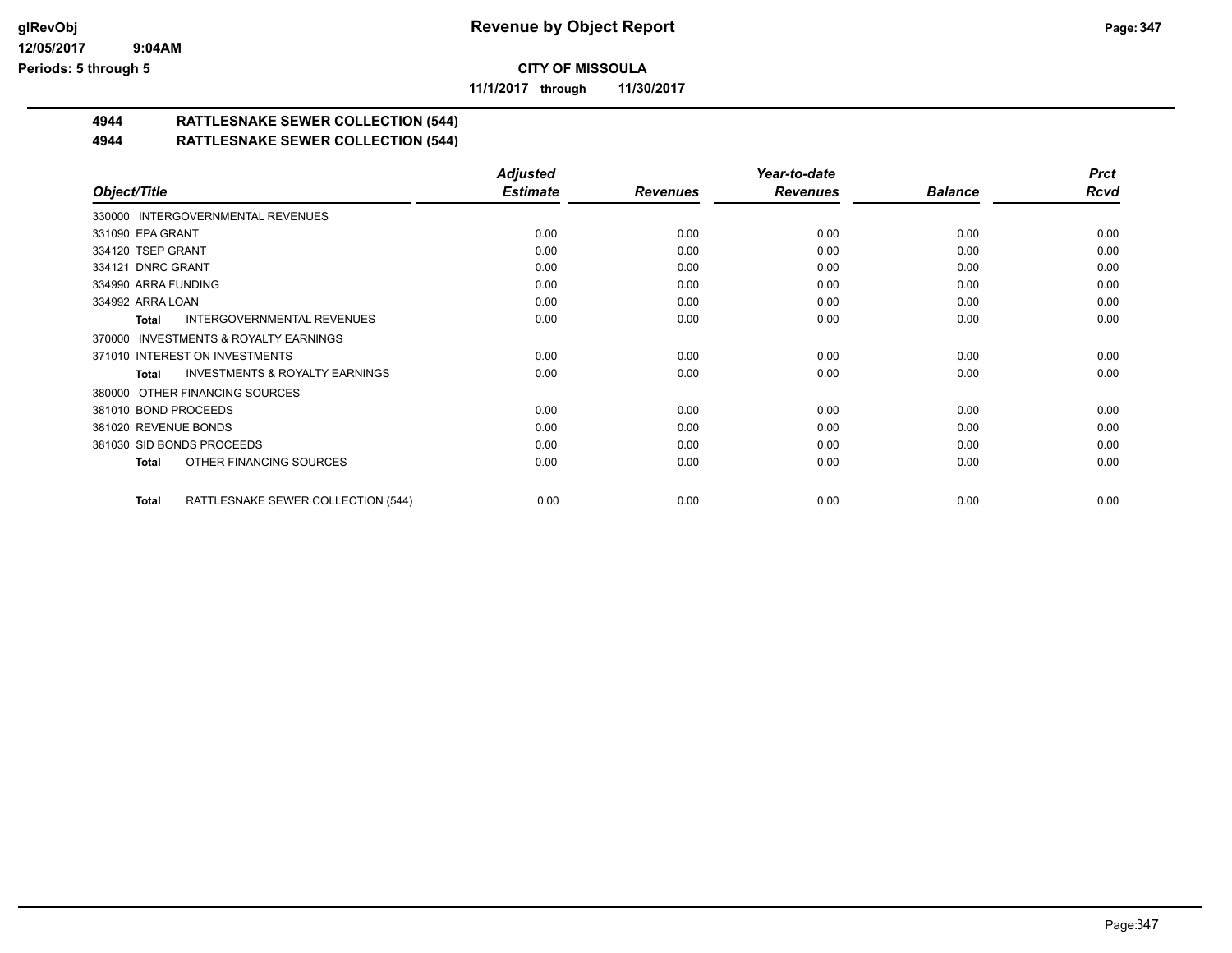**11/1/2017 through 11/30/2017**

# **4944 RATTLESNAKE SEWER COLLECTION (544)**

|                                                     | <b>Adjusted</b> |                 | Year-to-date    |                | <b>Prct</b> |
|-----------------------------------------------------|-----------------|-----------------|-----------------|----------------|-------------|
| Object/Title                                        | <b>Estimate</b> | <b>Revenues</b> | <b>Revenues</b> | <b>Balance</b> | <b>Rcvd</b> |
| 330000 INTERGOVERNMENTAL REVENUES                   |                 |                 |                 |                |             |
| 331090 EPA GRANT                                    | 0.00            | 0.00            | 0.00            | 0.00           | 0.00        |
| 334120 TSEP GRANT                                   | 0.00            | 0.00            | 0.00            | 0.00           | 0.00        |
| 334121 DNRC GRANT                                   | 0.00            | 0.00            | 0.00            | 0.00           | 0.00        |
| 334990 ARRA FUNDING                                 | 0.00            | 0.00            | 0.00            | 0.00           | 0.00        |
| 334992 ARRA LOAN                                    | 0.00            | 0.00            | 0.00            | 0.00           | 0.00        |
| <b>INTERGOVERNMENTAL REVENUES</b><br>Total          | 0.00            | 0.00            | 0.00            | 0.00           | 0.00        |
| <b>INVESTMENTS &amp; ROYALTY EARNINGS</b><br>370000 |                 |                 |                 |                |             |
| 371010 INTEREST ON INVESTMENTS                      | 0.00            | 0.00            | 0.00            | 0.00           | 0.00        |
| <b>INVESTMENTS &amp; ROYALTY EARNINGS</b><br>Total  | 0.00            | 0.00            | 0.00            | 0.00           | 0.00        |
| 380000 OTHER FINANCING SOURCES                      |                 |                 |                 |                |             |
| 381010 BOND PROCEEDS                                | 0.00            | 0.00            | 0.00            | 0.00           | 0.00        |
| 381020 REVENUE BONDS                                | 0.00            | 0.00            | 0.00            | 0.00           | 0.00        |
| 381030 SID BONDS PROCEEDS                           | 0.00            | 0.00            | 0.00            | 0.00           | 0.00        |
| OTHER FINANCING SOURCES<br><b>Total</b>             | 0.00            | 0.00            | 0.00            | 0.00           | 0.00        |
| RATTLESNAKE SEWER COLLECTION (544)<br><b>Total</b>  | 0.00            | 0.00            | 0.00            | 0.00           | 0.00        |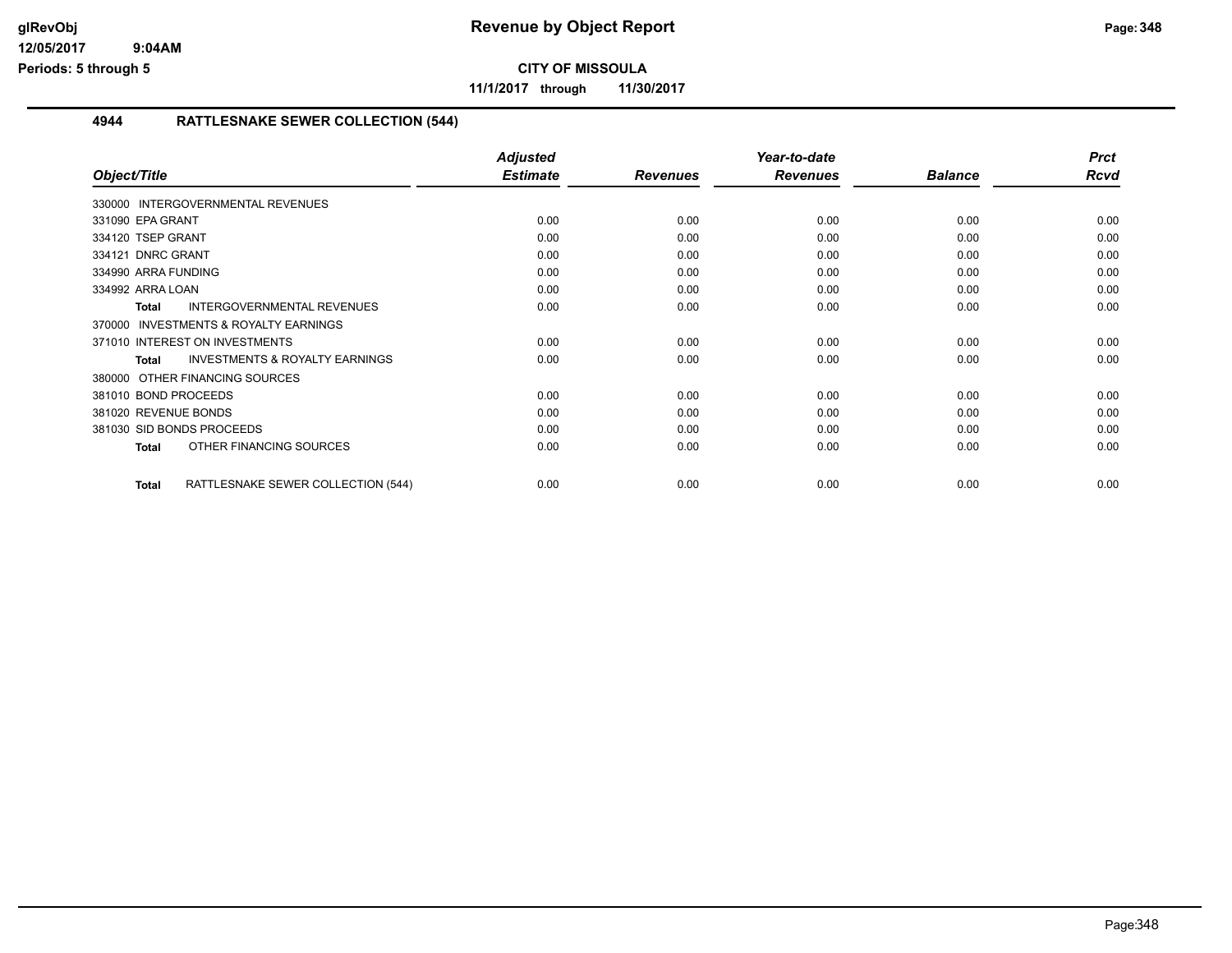**11/1/2017 through 11/30/2017**

# **4945 PHILLIPS ST TRAFFIC CALMING**

**4945 PHILLIPS ST TRAFFIC CALMING**

|                                             |                                           | <b>Adjusted</b> |                 | Year-to-date    |                | <b>Prct</b> |
|---------------------------------------------|-------------------------------------------|-----------------|-----------------|-----------------|----------------|-------------|
| Object/Title                                |                                           | <b>Estimate</b> | <b>Revenues</b> | <b>Revenues</b> | <b>Balance</b> | <b>Rcvd</b> |
| 370000 INVESTMENTS & ROYALTY EARNINGS       |                                           |                 |                 |                 |                |             |
| 371010 INTEREST ON INVESTMENTS              |                                           | 0.00            | 0.00            | 0.00            | 0.00           | 0.00        |
| Total                                       | <b>INVESTMENTS &amp; ROYALTY EARNINGS</b> | 0.00            | 0.00            | 0.00            | 0.00           | 0.00        |
| 380000 OTHER FINANCING SOURCES              |                                           |                 |                 |                 |                |             |
| 381030 SID BONDS PROCEEDS                   |                                           | 0.00            | 0.00            | 0.00            | 0.00           | 0.00        |
| 383000 OPERATING TRANSFERS                  |                                           | 0.00            | 0.00            | 0.00            | 0.00           | 0.00        |
| OTHER FINANCING SOURCES<br>Total            |                                           | 0.00            | 0.00            | 0.00            | 0.00           | 0.00        |
| <b>Total</b><br>PHILLIPS ST TRAFFIC CALMING |                                           | 0.00            | 0.00            | 0.00            | 0.00           | 0.00        |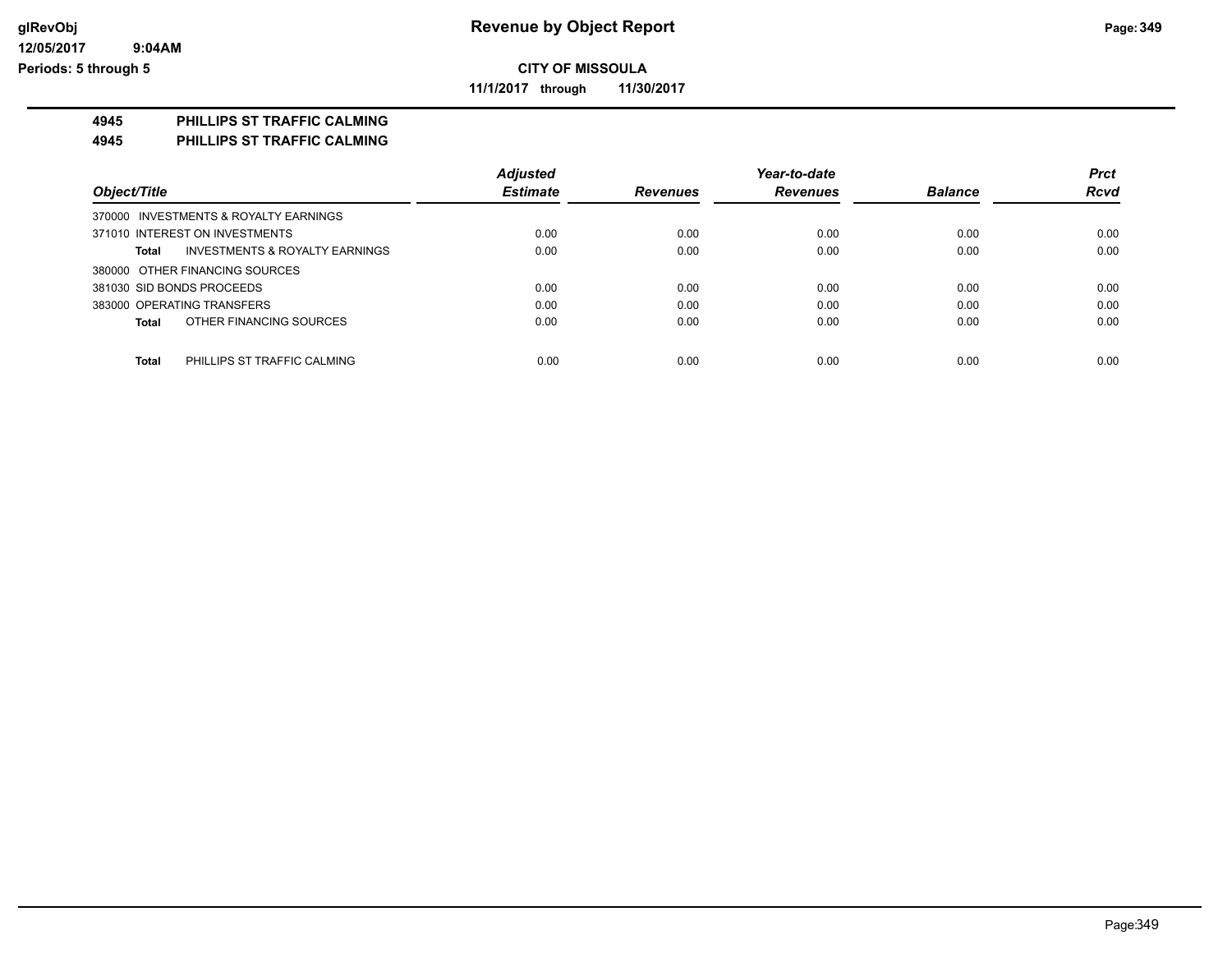**11/1/2017 through 11/30/2017**

# **4945 PHILLIPS ST TRAFFIC CALMING**

|                                         | <b>Adjusted</b> |                 | Year-to-date    |                | <b>Prct</b> |
|-----------------------------------------|-----------------|-----------------|-----------------|----------------|-------------|
| Object/Title                            | <b>Estimate</b> | <b>Revenues</b> | <b>Revenues</b> | <b>Balance</b> | <b>Rcvd</b> |
| 370000 INVESTMENTS & ROYALTY EARNINGS   |                 |                 |                 |                |             |
| 371010 INTEREST ON INVESTMENTS          | 0.00            | 0.00            | 0.00            | 0.00           | 0.00        |
| INVESTMENTS & ROYALTY EARNINGS<br>Total | 0.00            | 0.00            | 0.00            | 0.00           | 0.00        |
| 380000 OTHER FINANCING SOURCES          |                 |                 |                 |                |             |
| 381030 SID BONDS PROCEEDS               | 0.00            | 0.00            | 0.00            | 0.00           | 0.00        |
| 383000 OPERATING TRANSFERS              | 0.00            | 0.00            | 0.00            | 0.00           | 0.00        |
| OTHER FINANCING SOURCES<br>Total        | 0.00            | 0.00            | 0.00            | 0.00           | 0.00        |
|                                         |                 |                 |                 |                |             |
| Total<br>PHILLIPS ST TRAFFIC CALMING    | 0.00            | 0.00            | 0.00            | 0.00           | 0.00        |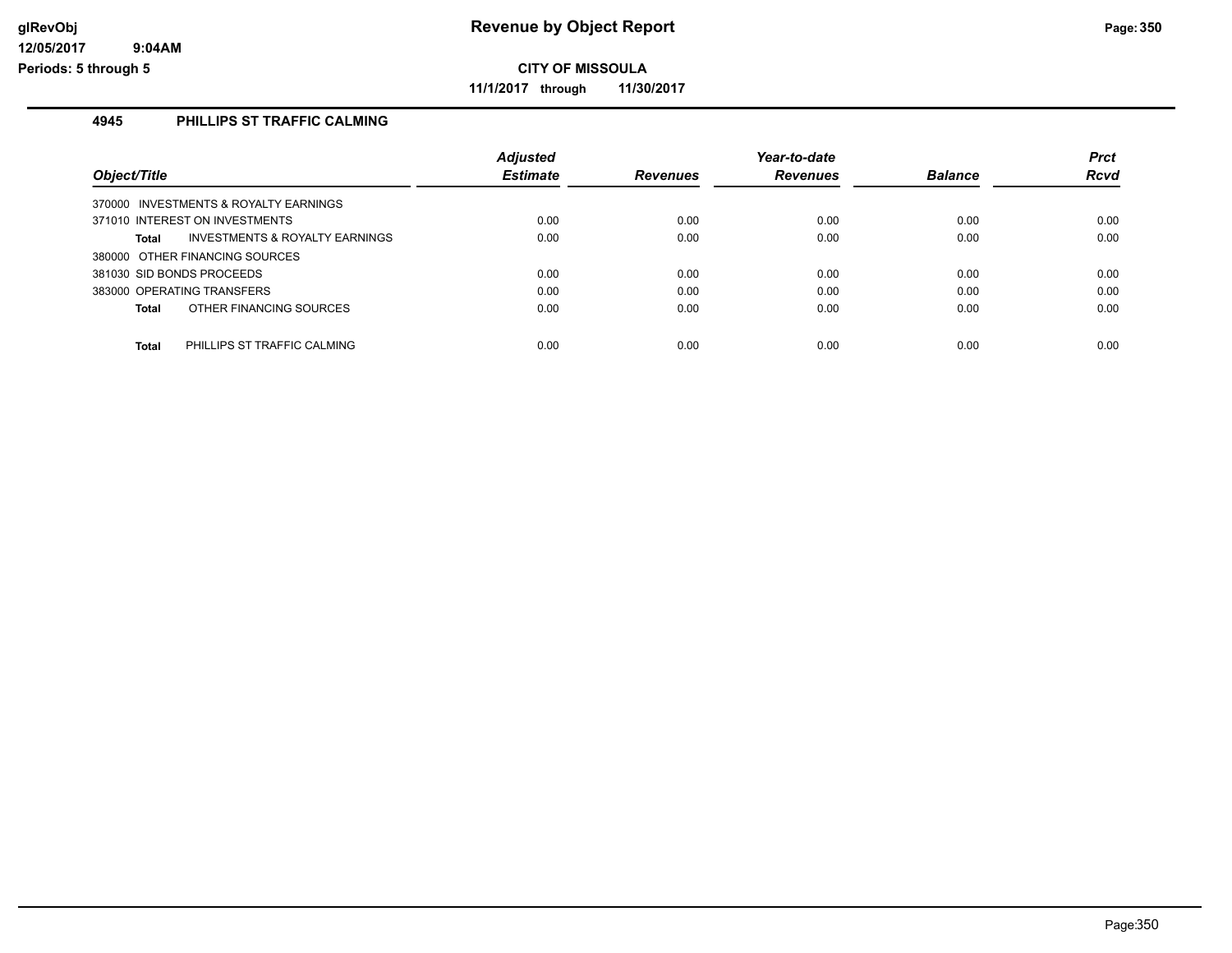**11/1/2017 through 11/30/2017**

#### **4946 PATTEE CREEK DR. TRAFFIC CALMING 4946 PATTEE CREEK DR. TRAFFIC CALMING**

|                                                  | <b>Adjusted</b> |                 | Year-to-date    |                | <b>Prct</b> |
|--------------------------------------------------|-----------------|-----------------|-----------------|----------------|-------------|
| Object/Title                                     | <b>Estimate</b> | <b>Revenues</b> | <b>Revenues</b> | <b>Balance</b> | <b>Rcvd</b> |
| 370000 INVESTMENTS & ROYALTY EARNINGS            |                 |                 |                 |                |             |
| 371010 INTEREST ON INVESTMENTS                   | 0.00            | 0.00            | 0.00            | 0.00           | 0.00        |
| INVESTMENTS & ROYALTY EARNINGS<br>Total          | 0.00            | 0.00            | 0.00            | 0.00           | 0.00        |
| 380000 OTHER FINANCING SOURCES                   |                 |                 |                 |                |             |
| 381030 SID BONDS PROCEEDS                        | 0.00            | 0.00            | 0.00            | 0.00           | 0.00        |
| 383000 OPERATING TRANSFERS                       | 0.00            | 0.00            | 0.00            | 0.00           | 0.00        |
| OTHER FINANCING SOURCES<br>Total                 | 0.00            | 0.00            | 0.00            | 0.00           | 0.00        |
|                                                  |                 |                 |                 |                |             |
| <b>Total</b><br>PATTEE CREEK DR. TRAFFIC CALMING | 0.00            | 0.00            | 0.00            | 0.00           | 0.00        |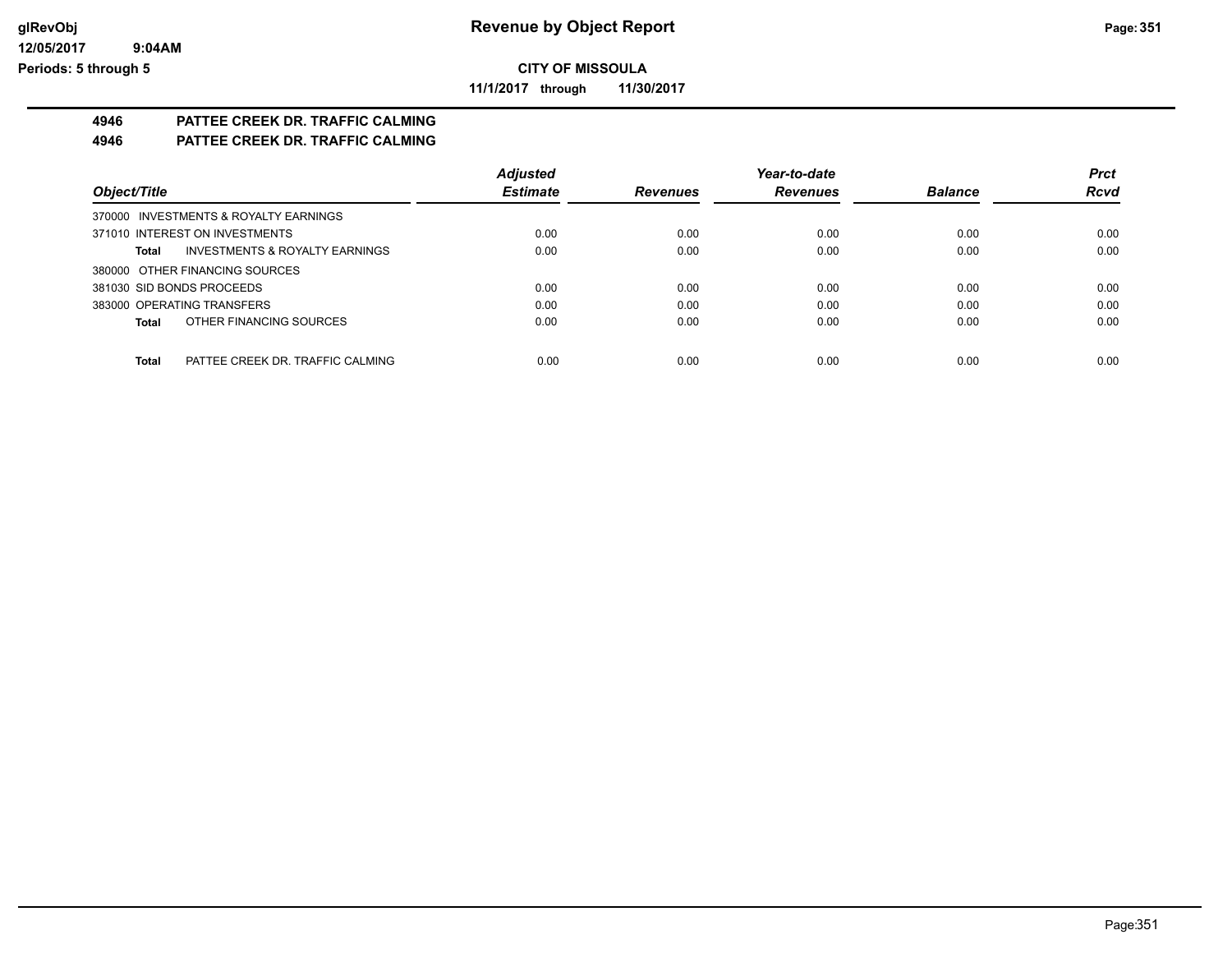**11/1/2017 through 11/30/2017**

# **4946 PATTEE CREEK DR. TRAFFIC CALMING**

|                                                  | <b>Adiusted</b> |                 | Year-to-date    |                | <b>Prct</b> |
|--------------------------------------------------|-----------------|-----------------|-----------------|----------------|-------------|
| Object/Title                                     | <b>Estimate</b> | <b>Revenues</b> | <b>Revenues</b> | <b>Balance</b> | <b>Rcvd</b> |
| 370000 INVESTMENTS & ROYALTY EARNINGS            |                 |                 |                 |                |             |
| 371010 INTEREST ON INVESTMENTS                   | 0.00            | 0.00            | 0.00            | 0.00           | 0.00        |
| INVESTMENTS & ROYALTY EARNINGS<br>Total          | 0.00            | 0.00            | 0.00            | 0.00           | 0.00        |
| 380000 OTHER FINANCING SOURCES                   |                 |                 |                 |                |             |
| 381030 SID BONDS PROCEEDS                        | 0.00            | 0.00            | 0.00            | 0.00           | 0.00        |
| 383000 OPERATING TRANSFERS                       | 0.00            | 0.00            | 0.00            | 0.00           | 0.00        |
| OTHER FINANCING SOURCES<br><b>Total</b>          | 0.00            | 0.00            | 0.00            | 0.00           | 0.00        |
|                                                  |                 |                 |                 |                |             |
| <b>Total</b><br>PATTEE CREEK DR. TRAFFIC CALMING | 0.00            | 0.00            | 0.00            | 0.00           | 0.00        |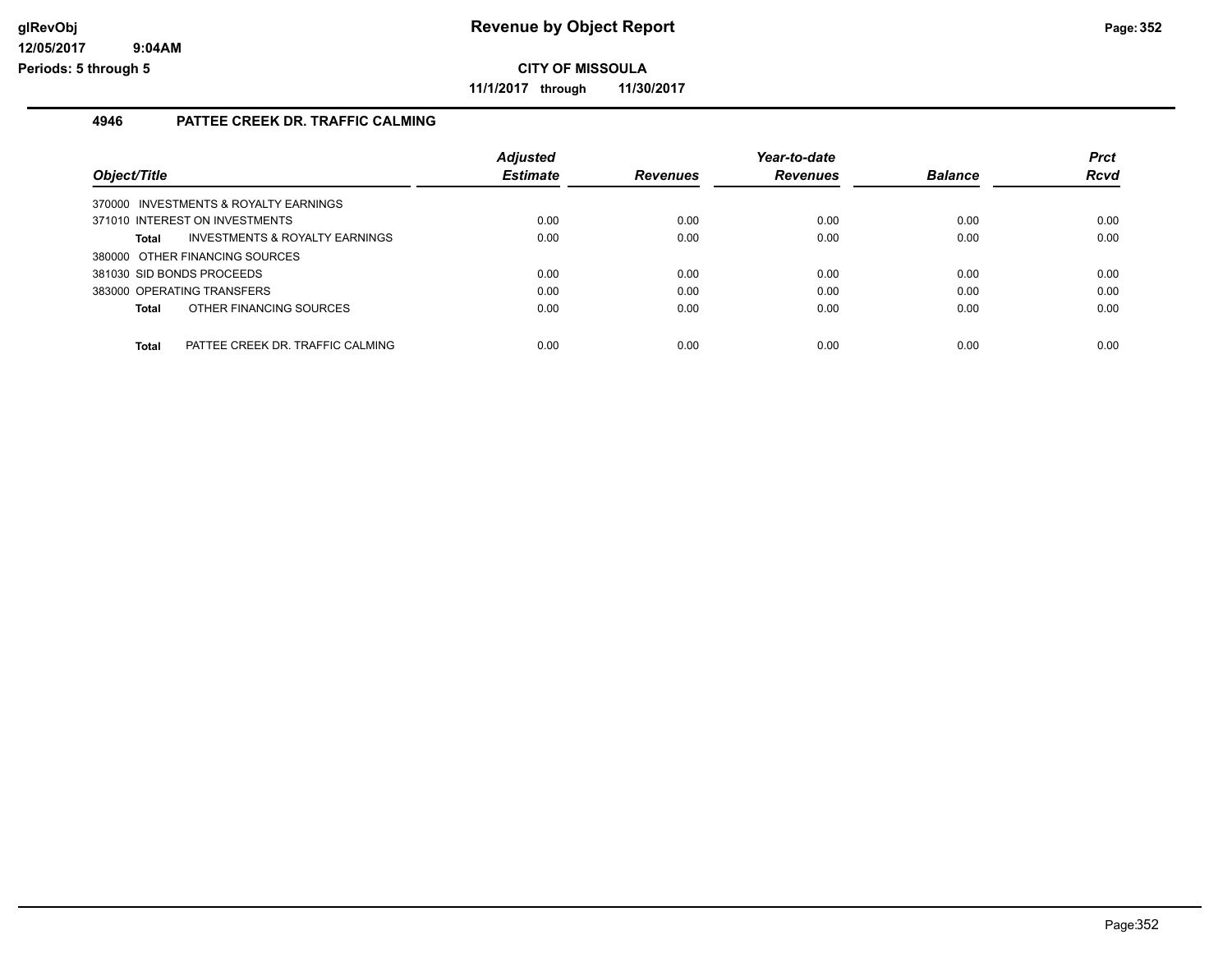**11/1/2017 through 11/30/2017**

# **4948 STORMWATER OUTFALL RETROFITS**

# **4948 STORMWATER OUTFALL RETROFITS**

|                                     |                                   | <b>Adjusted</b> |                 | Year-to-date    |                | Prct |
|-------------------------------------|-----------------------------------|-----------------|-----------------|-----------------|----------------|------|
| Object/Title                        |                                   | <b>Estimate</b> | <b>Revenues</b> | <b>Revenues</b> | <b>Balance</b> | Rcvd |
| 330000 INTERGOVERNMENTAL REVENUES   |                                   |                 |                 |                 |                |      |
| 334121 DNRC GRANT                   |                                   | 0.00            | 0.00            | 4,746.49        | $-4,746.49$    | 0.00 |
| 337003 HEALTH DEPT-STORM WATER MGMT |                                   | 0.00            | 0.00            | 0.00            | 0.00           | 0.00 |
| 337004 MRA GRANTS                   |                                   | 0.00            | 0.00            | 0.00            | 0.00           | 0.00 |
| Total                               | <b>INTERGOVERNMENTAL REVENUES</b> | 0.00            | 0.00            | 4,746.49        | $-4,746.49$    | 0.00 |
| 380000 OTHER FINANCING SOURCES      |                                   |                 |                 |                 |                |      |
| 383014 TRANS FR MRA                 |                                   | 0.00            | 0.00            | 0.00            | 0.00           | 0.00 |
| 383015 TRANS FR MPC                 |                                   | 0.00            | 0.00            | 0.00            | 0.00           | 0.00 |
| Total                               | OTHER FINANCING SOURCES           | 0.00            | 0.00            | 0.00            | 0.00           | 0.00 |
| Total                               | STORMWATER OUTFALL RETROFITS      | 0.00            | 0.00            | 4.746.49        | $-4.746.49$    | 0.00 |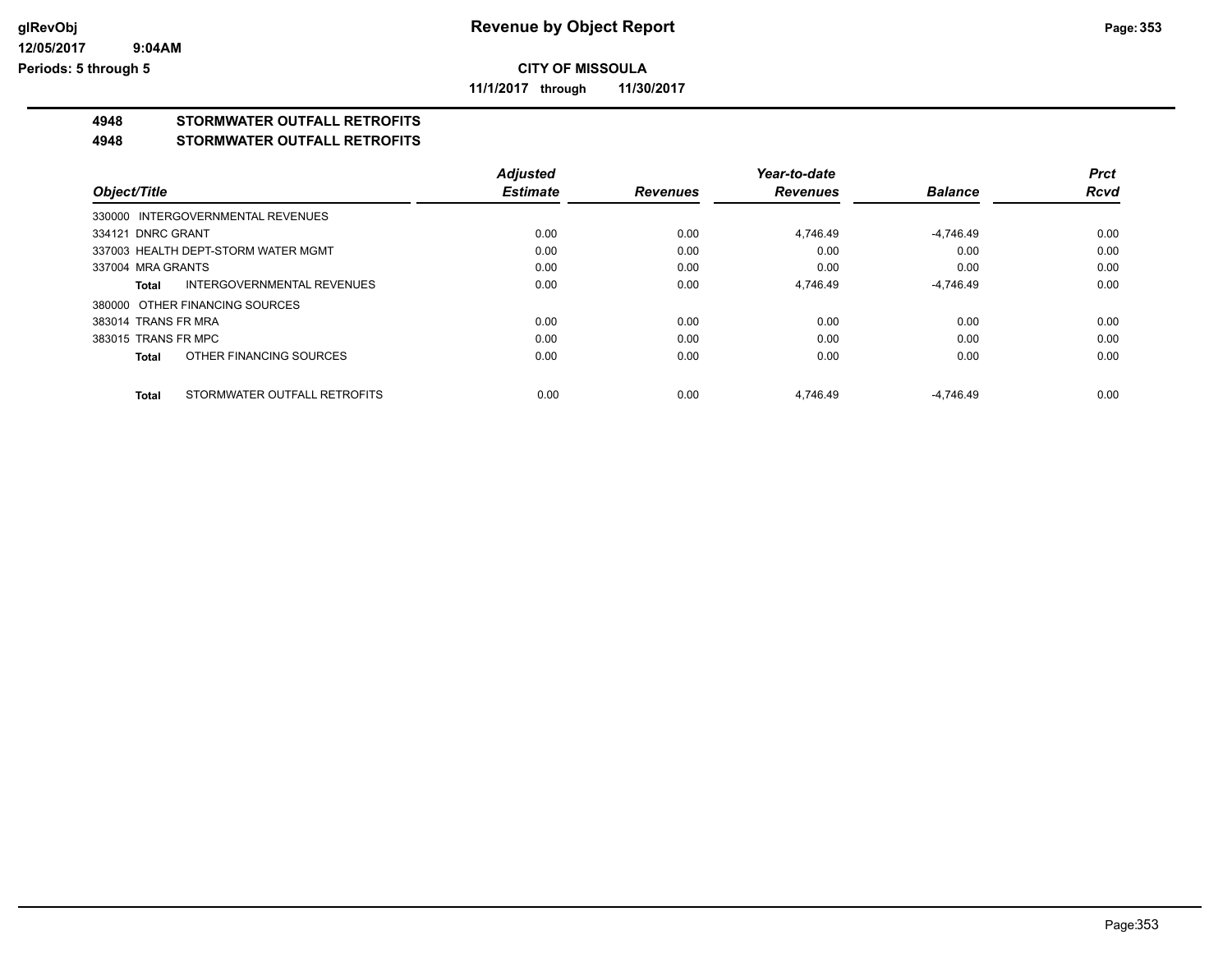**11/1/2017 through 11/30/2017**

# **4948 STORMWATER OUTFALL RETROFITS**

| Object/Title                          | <b>Adjusted</b><br><b>Estimate</b> | <b>Revenues</b> | Year-to-date<br><b>Revenues</b> | <b>Balance</b> | <b>Prct</b><br>Rcvd |
|---------------------------------------|------------------------------------|-----------------|---------------------------------|----------------|---------------------|
| 330000 INTERGOVERNMENTAL REVENUES     |                                    |                 |                                 |                |                     |
| 334121 DNRC GRANT                     | 0.00                               | 0.00            | 4.746.49                        | -4,746.49      | 0.00                |
| 337003 HEALTH DEPT-STORM WATER MGMT   | 0.00                               | 0.00            | 0.00                            | 0.00           | 0.00                |
| 337004 MRA GRANTS                     | 0.00                               | 0.00            | 0.00                            | 0.00           | 0.00                |
| INTERGOVERNMENTAL REVENUES<br>Total   | 0.00                               | 0.00            | 4.746.49                        | $-4.746.49$    | 0.00                |
| 380000 OTHER FINANCING SOURCES        |                                    |                 |                                 |                |                     |
| 383014 TRANS FR MRA                   | 0.00                               | 0.00            | 0.00                            | 0.00           | 0.00                |
| 383015 TRANS FR MPC                   | 0.00                               | 0.00            | 0.00                            | 0.00           | 0.00                |
| OTHER FINANCING SOURCES<br>Total      | 0.00                               | 0.00            | 0.00                            | 0.00           | 0.00                |
| STORMWATER OUTFALL RETROFITS<br>Total | 0.00                               | 0.00            | 4.746.49                        | $-4.746.49$    | 0.00                |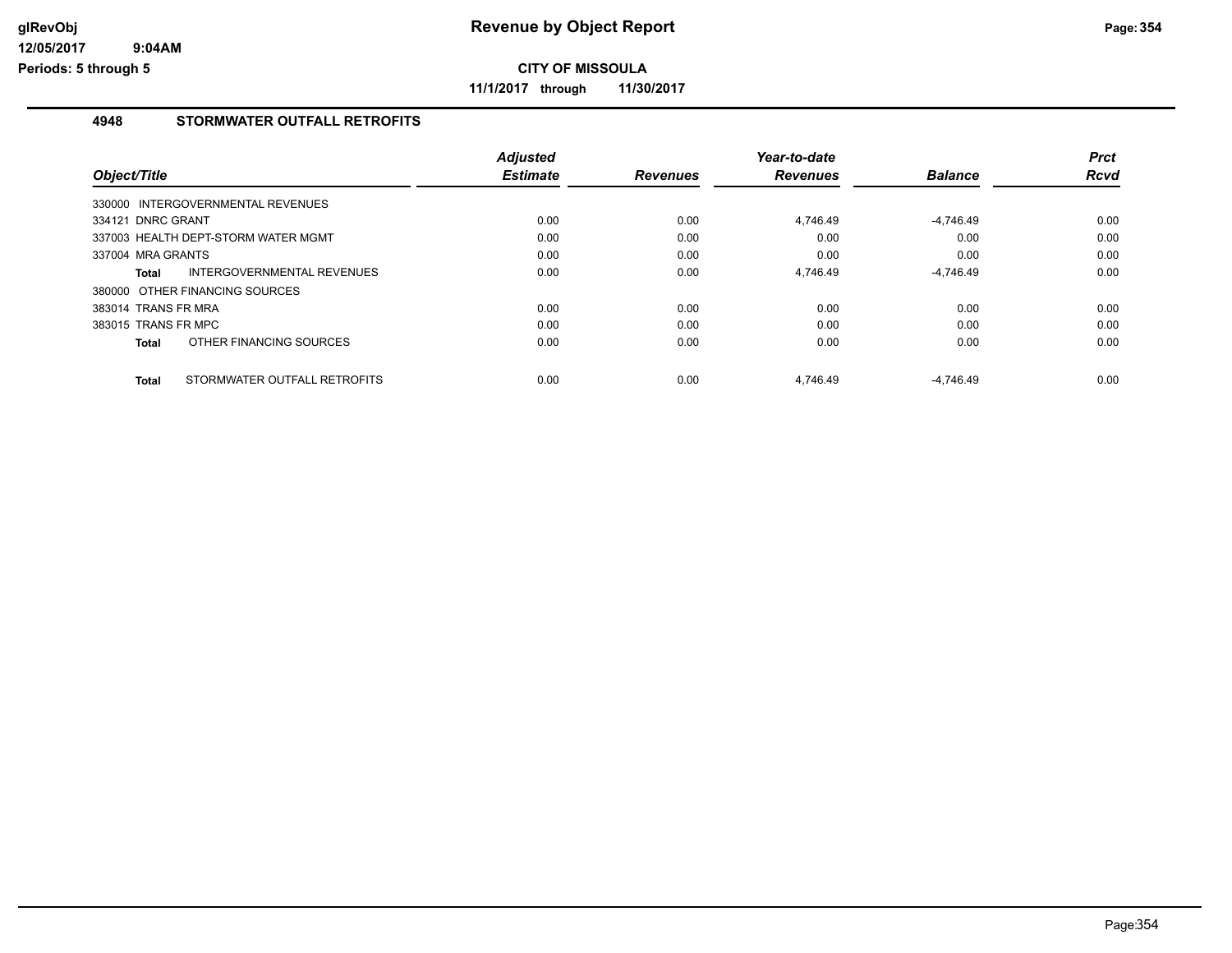**11/1/2017 through 11/30/2017**

**4949 WAYFINDING PROJECT**

**4949 WAYFINDING PROJECT**

|                                            | <b>Adjusted</b> |                 | Year-to-date    |                | <b>Prct</b> |
|--------------------------------------------|-----------------|-----------------|-----------------|----------------|-------------|
| Object/Title                               | <b>Estimate</b> | <b>Revenues</b> | <b>Revenues</b> | <b>Balance</b> | <b>Rcvd</b> |
| 330000 INTERGOVERNMENTAL REVENUES          |                 |                 |                 |                |             |
| 334125 FWP GRANT                           | 0.00            | 0.00            | 0.00            | 0.00           | 0.00        |
| <b>INTERGOVERNMENTAL REVENUES</b><br>Total | 0.00            | 0.00            | 0.00            | 0.00           | 0.00        |
| 360000 MISCELLANEOUS REVENUES              |                 |                 |                 |                |             |
| 365000 DONATIONS                           | 0.00            | 0.00            | 0.00            | 0.00           | 0.00        |
| MISCELLANEOUS REVENUES<br>Total            | 0.00            | 0.00            | 0.00            | 0.00           | 0.00        |
| 380000 OTHER FINANCING SOURCES             |                 |                 |                 |                |             |
| 383042 TRANSFERS FROM OTHER FUNDS          | 0.00            | 0.00            | 0.00            | 0.00           | 0.00        |
| OTHER FINANCING SOURCES<br>Total           | 0.00            | 0.00            | 0.00            | 0.00           | 0.00        |
|                                            |                 |                 |                 |                |             |
| <b>WAYFINDING PROJECT</b><br>Total         | 0.00            | 0.00            | 0.00            | 0.00           | 0.00        |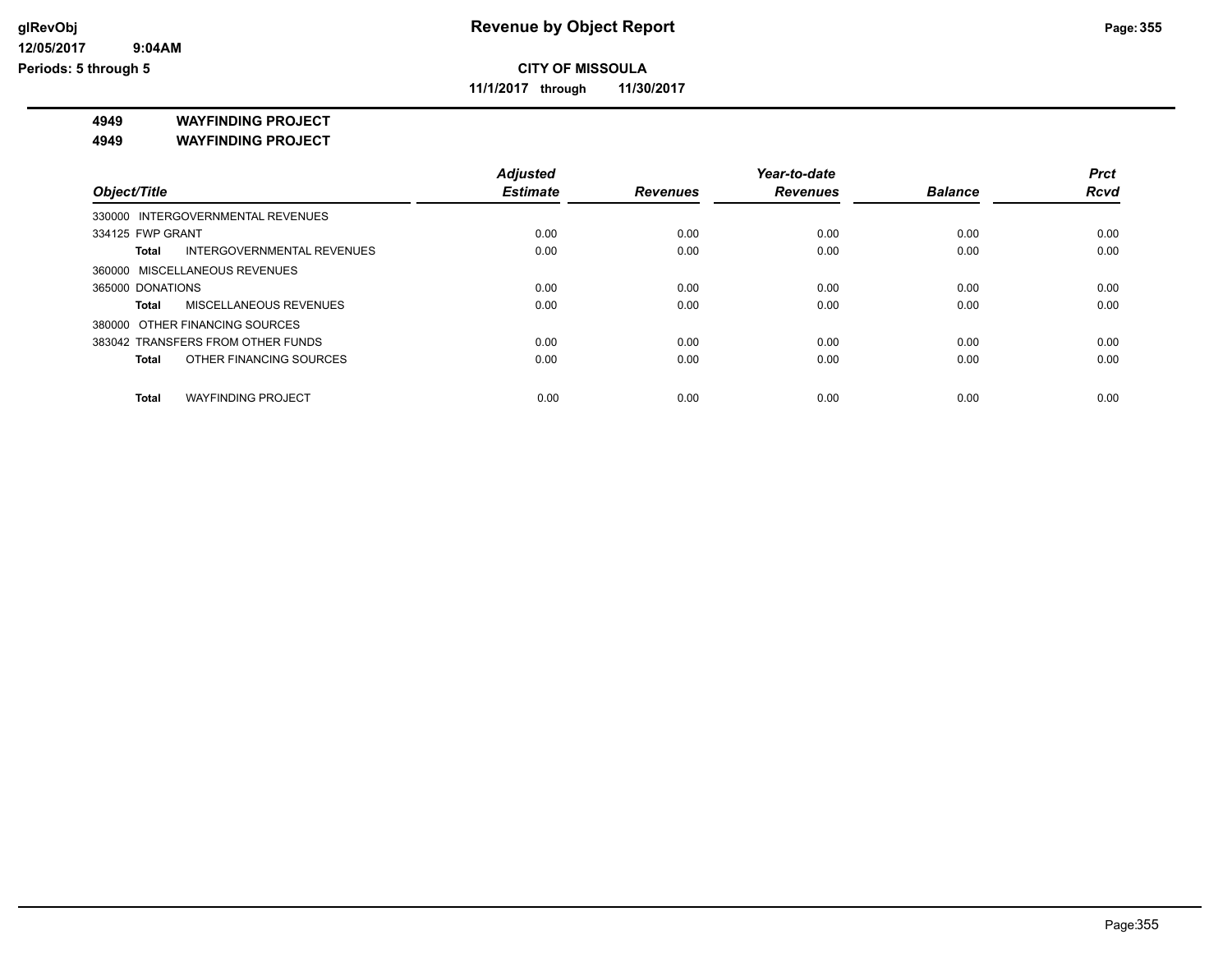**11/1/2017 through 11/30/2017**

#### **4949 WAYFINDING PROJECT**

| Object/Title                              | <b>Adjusted</b><br><b>Estimate</b> | <b>Revenues</b> | Year-to-date<br><b>Revenues</b> | <b>Balance</b> | <b>Prct</b><br><b>Rcvd</b> |
|-------------------------------------------|------------------------------------|-----------------|---------------------------------|----------------|----------------------------|
| 330000 INTERGOVERNMENTAL REVENUES         |                                    |                 |                                 |                |                            |
| 334125 FWP GRANT                          | 0.00                               | 0.00            | 0.00                            | 0.00           | 0.00                       |
| INTERGOVERNMENTAL REVENUES<br>Total       | 0.00                               | 0.00            | 0.00                            | 0.00           | 0.00                       |
| 360000 MISCELLANEOUS REVENUES             |                                    |                 |                                 |                |                            |
| 365000 DONATIONS                          | 0.00                               | 0.00            | 0.00                            | 0.00           | 0.00                       |
| <b>MISCELLANEOUS REVENUES</b><br>Total    | 0.00                               | 0.00            | 0.00                            | 0.00           | 0.00                       |
| 380000 OTHER FINANCING SOURCES            |                                    |                 |                                 |                |                            |
| 383042 TRANSFERS FROM OTHER FUNDS         | 0.00                               | 0.00            | 0.00                            | 0.00           | 0.00                       |
| OTHER FINANCING SOURCES<br>Total          | 0.00                               | 0.00            | 0.00                            | 0.00           | 0.00                       |
| <b>WAYFINDING PROJECT</b><br><b>Total</b> | 0.00                               | 0.00            | 0.00                            | 0.00           | 0.00                       |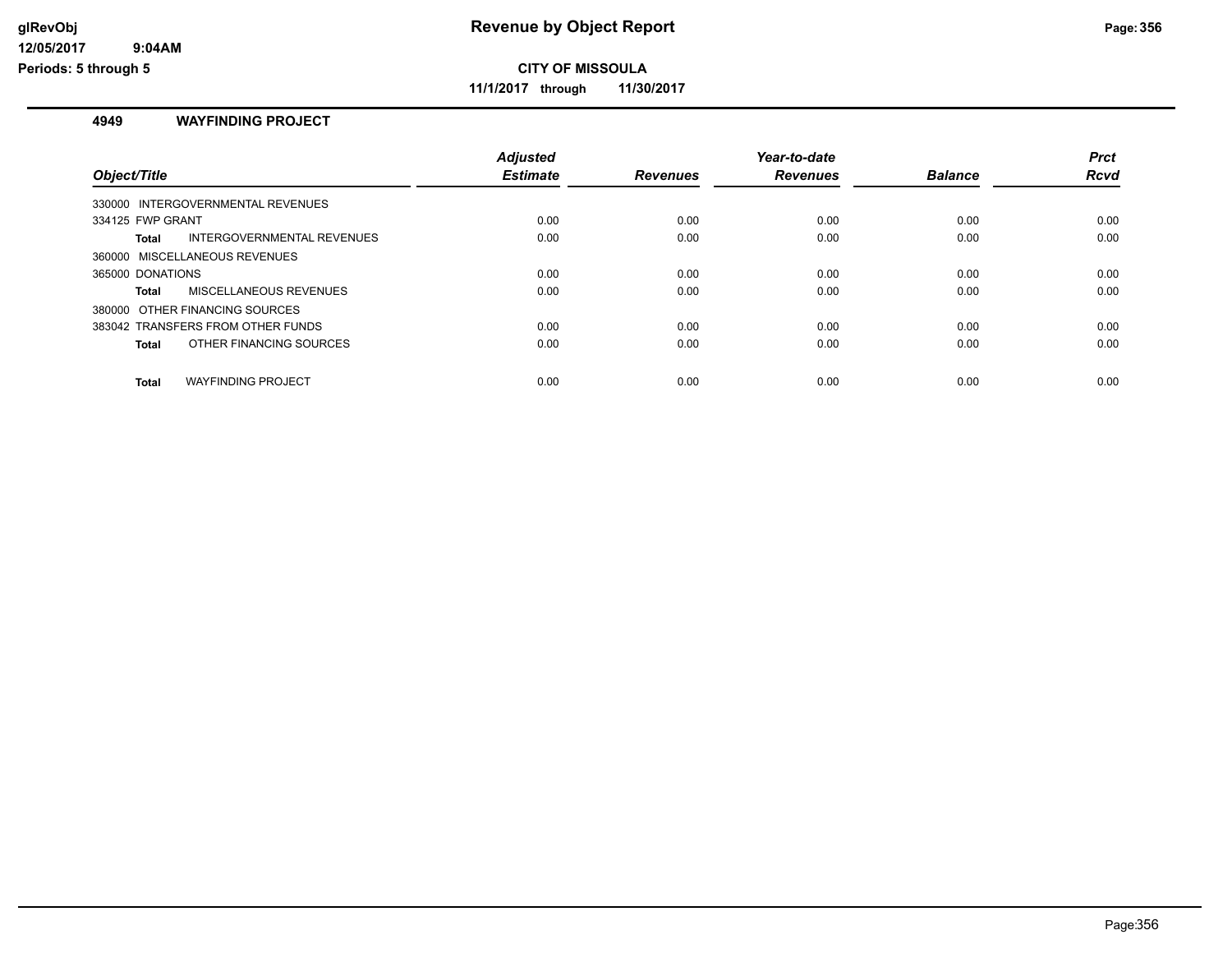**11/1/2017 through 11/30/2017**

#### **4990 ARRA ENHANCEMENTS**

**4990 ARRA ENHANCEMENTS**

|                                                    | <b>Adjusted</b> |                 | Year-to-date    |                | <b>Prct</b> |
|----------------------------------------------------|-----------------|-----------------|-----------------|----------------|-------------|
| Object/Title                                       | <b>Estimate</b> | <b>Revenues</b> | <b>Revenues</b> | <b>Balance</b> | <b>Rcvd</b> |
| 330000 INTERGOVERNMENTAL REVENUES                  |                 |                 |                 |                |             |
| 334990 ARRA FUNDING                                | 0.00            | 0.00            | 0.00            | 0.00           | 0.00        |
| INTERGOVERNMENTAL REVENUES<br><b>Total</b>         | 0.00            | 0.00            | 0.00            | 0.00           | 0.00        |
| 370000 INVESTMENTS & ROYALTY EARNINGS              |                 |                 |                 |                |             |
| 371010 INTEREST ON INVESTMENTS                     | 0.00            | 0.00            | 0.00            | 0.00           | 0.00        |
| <b>INVESTMENTS &amp; ROYALTY EARNINGS</b><br>Total | 0.00            | 0.00            | 0.00            | 0.00           | 0.00        |
| ARRA ENHANCEMENTS<br>Total                         | 0.00            | 0.00            | 0.00            | 0.00           | 0.00        |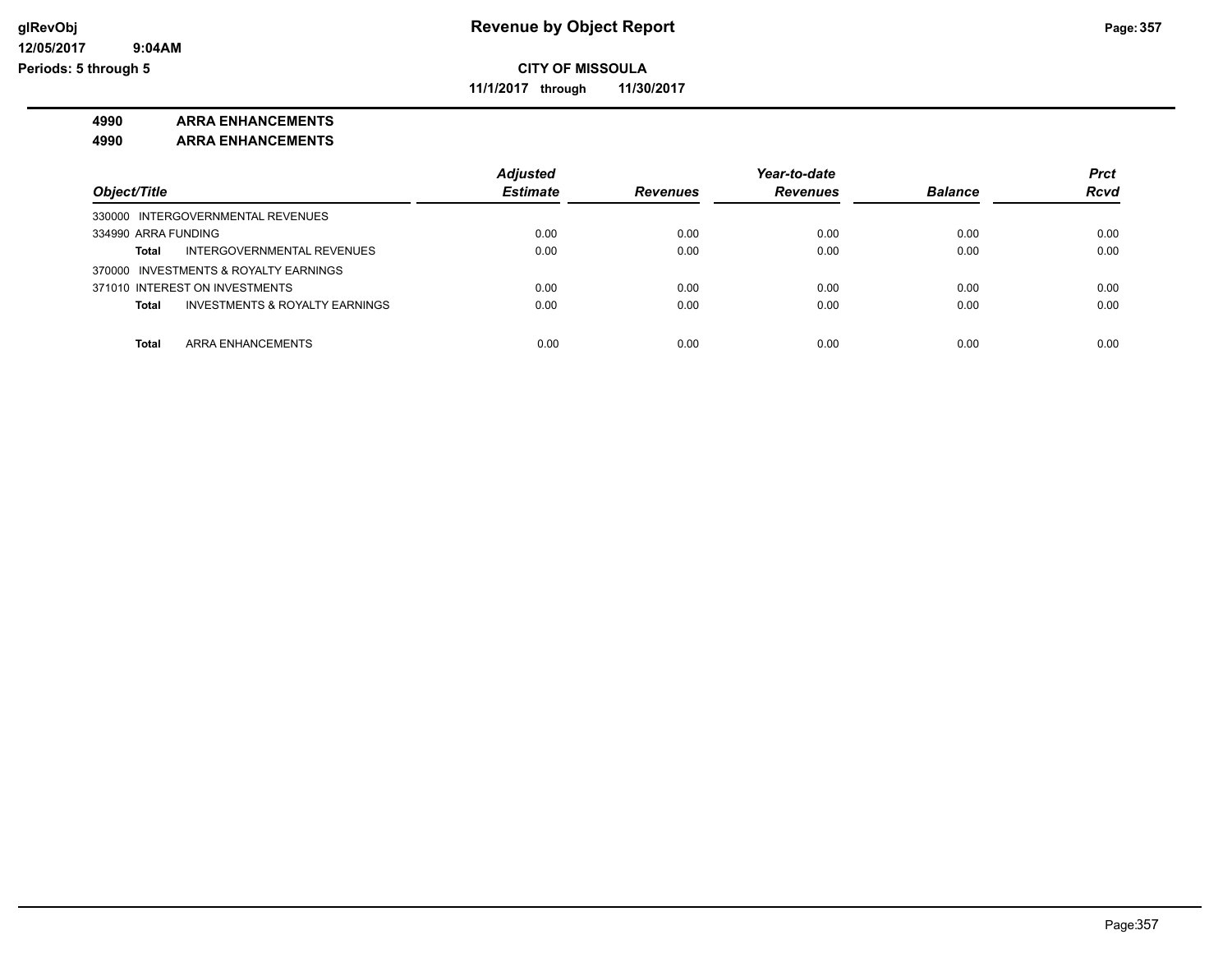**11/1/2017 through 11/30/2017**

#### **4990 ARRA ENHANCEMENTS**

| Object/Title                                   | <b>Adjusted</b><br><b>Estimate</b> | <b>Revenues</b> | Year-to-date<br><b>Revenues</b> | <b>Balance</b> | <b>Prct</b><br><b>Rcvd</b> |
|------------------------------------------------|------------------------------------|-----------------|---------------------------------|----------------|----------------------------|
| 330000 INTERGOVERNMENTAL REVENUES              |                                    |                 |                                 |                |                            |
| 334990 ARRA FUNDING                            | 0.00                               | 0.00            | 0.00                            | 0.00           | 0.00                       |
| INTERGOVERNMENTAL REVENUES<br>Total            | 0.00                               | 0.00            | 0.00                            | 0.00           | 0.00                       |
| 370000 INVESTMENTS & ROYALTY EARNINGS          |                                    |                 |                                 |                |                            |
| 371010 INTEREST ON INVESTMENTS                 | 0.00                               | 0.00            | 0.00                            | 0.00           | 0.00                       |
| INVESTMENTS & ROYALTY EARNINGS<br><b>Total</b> | 0.00                               | 0.00            | 0.00                            | 0.00           | 0.00                       |
|                                                |                                    |                 |                                 |                |                            |
| ARRA ENHANCEMENTS<br><b>Total</b>              | 0.00                               | 0.00            | 0.00                            | 0.00           | 0.00                       |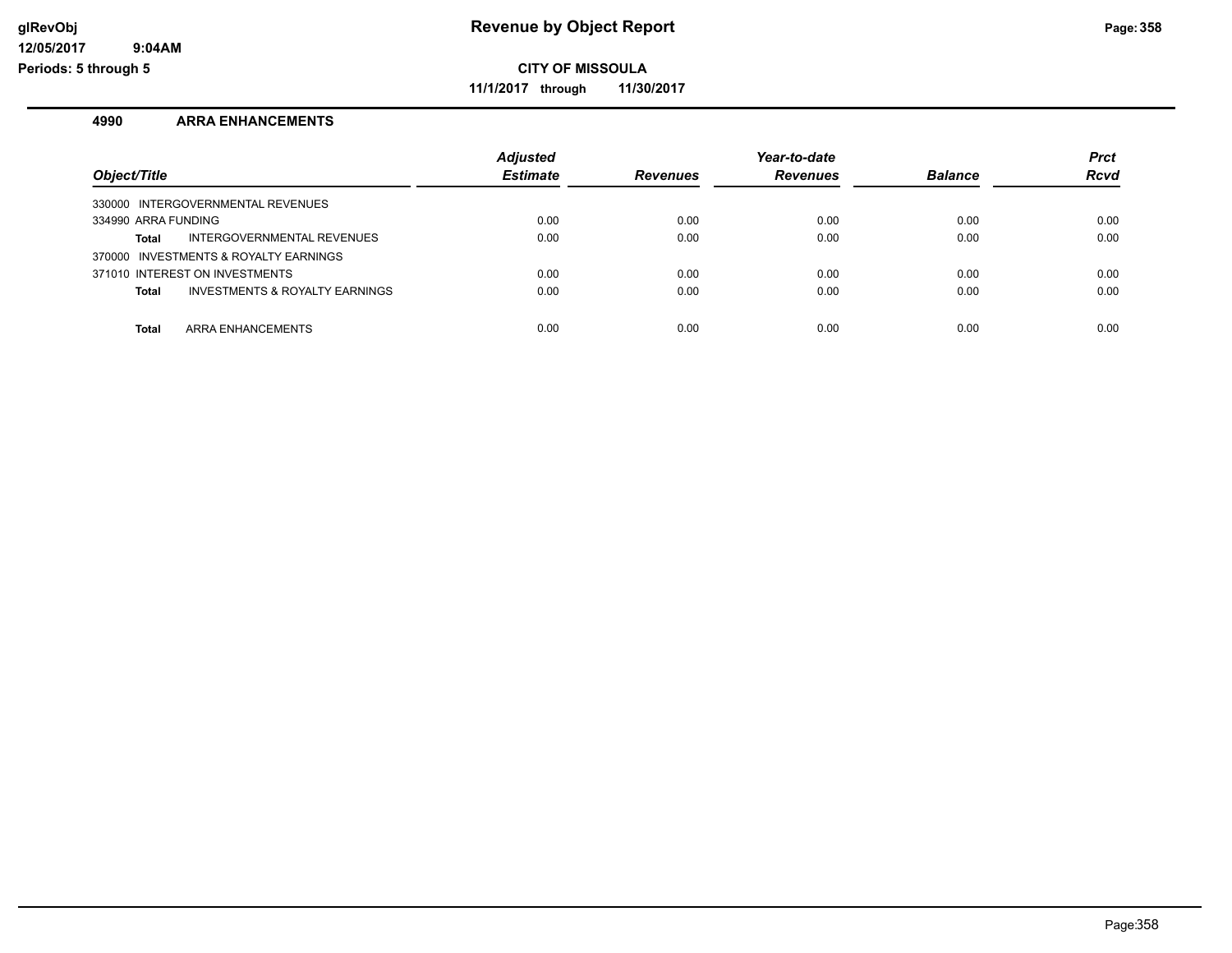**11/1/2017 through 11/30/2017**

# **4991 ARRA HB645**

**4991 ARRA HB645**

|                                                           | <b>Adjusted</b> |                 | Year-to-date    |                | <b>Prct</b> |
|-----------------------------------------------------------|-----------------|-----------------|-----------------|----------------|-------------|
| Object/Title                                              | <b>Estimate</b> | <b>Revenues</b> | <b>Revenues</b> | <b>Balance</b> | <b>Rcvd</b> |
| INTERGOVERNMENTAL REVENUES<br>330000                      |                 |                 |                 |                |             |
| 334991 ARRA HB645 FUNDING                                 | 0.00            | 0.00            | 0.00            | 0.00           | 0.00        |
| 336023 STATE CONTRIB. - PERS                              | 0.00            | 0.00            | 0.00            | 0.00           | 0.00        |
| <b>INTERGOVERNMENTAL REVENUES</b><br><b>Total</b>         | 0.00            | 0.00            | 0.00            | 0.00           | 0.00        |
| <b>CHARGES FOR SERVICES</b><br>340000                     |                 |                 |                 |                |             |
| 343005 NON-ARRA MOUNTAIN WATER CONTRACT                   | 0.00            | 0.00            | 0.00            | 0.00           | 0.00        |
| <b>CHARGES FOR SERVICES</b><br>Total                      | 0.00            | 0.00            | 0.00            | 0.00           | 0.00        |
| MISCELLANEOUS REVENUES<br>360000                          |                 |                 |                 |                |             |
| 360000 MISCELLANEOUS REVENUES                             | 0.00            | 0.00            | 0.00            | 0.00           | 0.00        |
| MISCELLANEOUS REVENUES<br><b>Total</b>                    | 0.00            | 0.00            | 0.00            | 0.00           | 0.00        |
| <b>INVESTMENTS &amp; ROYALTY EARNINGS</b><br>370000       |                 |                 |                 |                |             |
| 371010 INTEREST ON INVESTMENTS                            | 0.00            | 0.00            | 0.00            | 0.00           | 0.00        |
| <b>INVESTMENTS &amp; ROYALTY EARNINGS</b><br><b>Total</b> | 0.00            | 0.00            | 0.00            | 0.00           | 0.00        |
|                                                           |                 |                 |                 |                |             |
| ARRA HB645<br><b>Total</b>                                | 0.00            | 0.00            | 0.00            | 0.00           | 0.00        |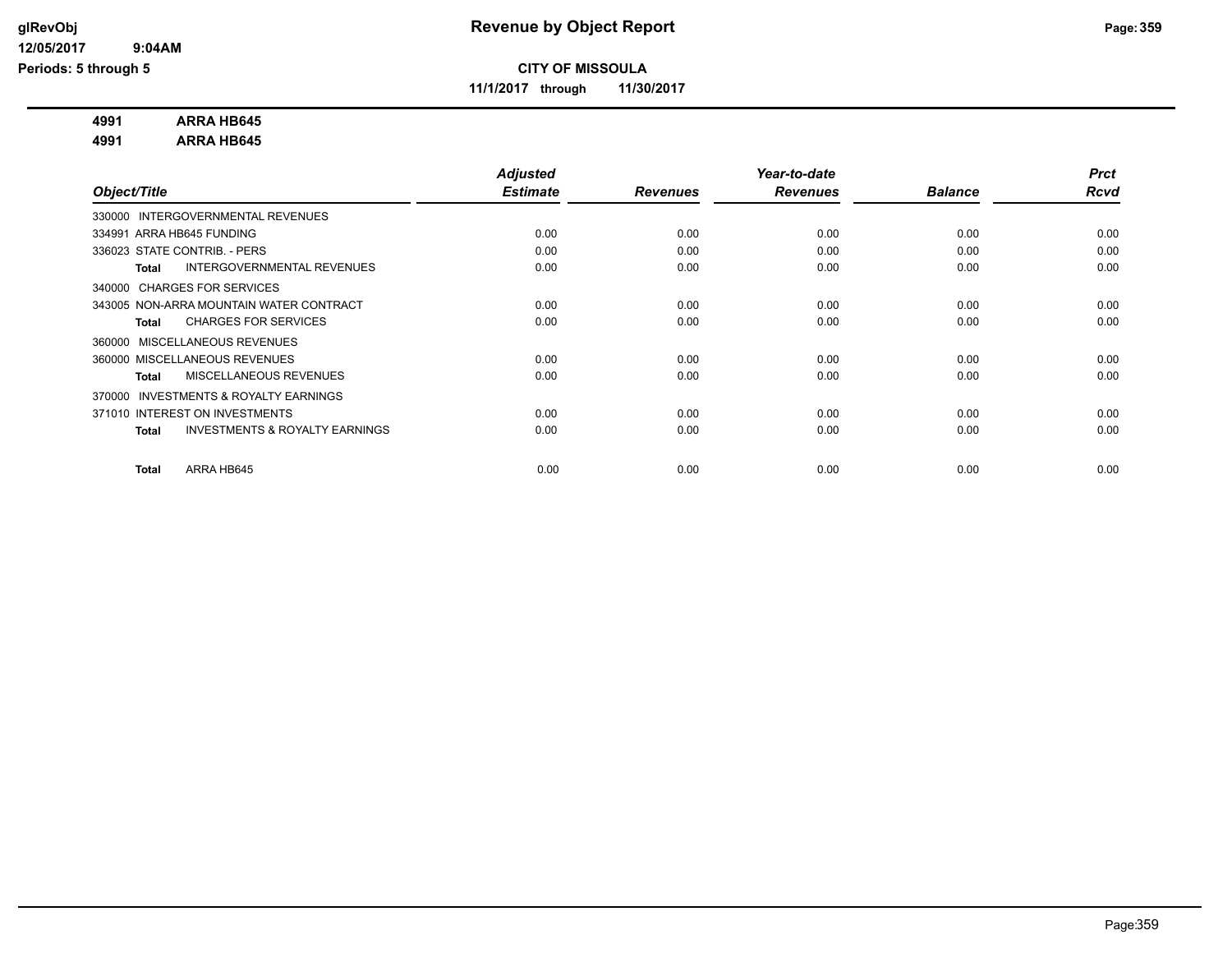**11/1/2017 through 11/30/2017**

**4991 ARRA HB645**

| Object/Title                                              | <b>Adjusted</b><br><b>Estimate</b> | <b>Revenues</b> | Year-to-date<br><b>Revenues</b> | <b>Balance</b> | <b>Prct</b><br><b>Rcvd</b> |
|-----------------------------------------------------------|------------------------------------|-----------------|---------------------------------|----------------|----------------------------|
| 330000 INTERGOVERNMENTAL REVENUES                         |                                    |                 |                                 |                |                            |
| 334991 ARRA HB645 FUNDING                                 | 0.00                               | 0.00            | 0.00                            | 0.00           | 0.00                       |
| 336023 STATE CONTRIB. - PERS                              | 0.00                               | 0.00            | 0.00                            | 0.00           | 0.00                       |
| <b>INTERGOVERNMENTAL REVENUES</b><br>Total                | 0.00                               | 0.00            | 0.00                            | 0.00           | 0.00                       |
| 340000 CHARGES FOR SERVICES                               |                                    |                 |                                 |                |                            |
| 343005 NON-ARRA MOUNTAIN WATER CONTRACT                   | 0.00                               | 0.00            | 0.00                            | 0.00           | 0.00                       |
| <b>CHARGES FOR SERVICES</b><br>Total                      | 0.00                               | 0.00            | 0.00                            | 0.00           | 0.00                       |
| 360000 MISCELLANEOUS REVENUES                             |                                    |                 |                                 |                |                            |
| 360000 MISCELLANEOUS REVENUES                             | 0.00                               | 0.00            | 0.00                            | 0.00           | 0.00                       |
| <b>MISCELLANEOUS REVENUES</b><br>Total                    | 0.00                               | 0.00            | 0.00                            | 0.00           | 0.00                       |
| 370000 INVESTMENTS & ROYALTY EARNINGS                     |                                    |                 |                                 |                |                            |
| 371010 INTEREST ON INVESTMENTS                            | 0.00                               | 0.00            | 0.00                            | 0.00           | 0.00                       |
| <b>INVESTMENTS &amp; ROYALTY EARNINGS</b><br><b>Total</b> | 0.00                               | 0.00            | 0.00                            | 0.00           | 0.00                       |
|                                                           |                                    |                 |                                 |                |                            |
| ARRA HB645<br><b>Total</b>                                | 0.00                               | 0.00            | 0.00                            | 0.00           | 0.00                       |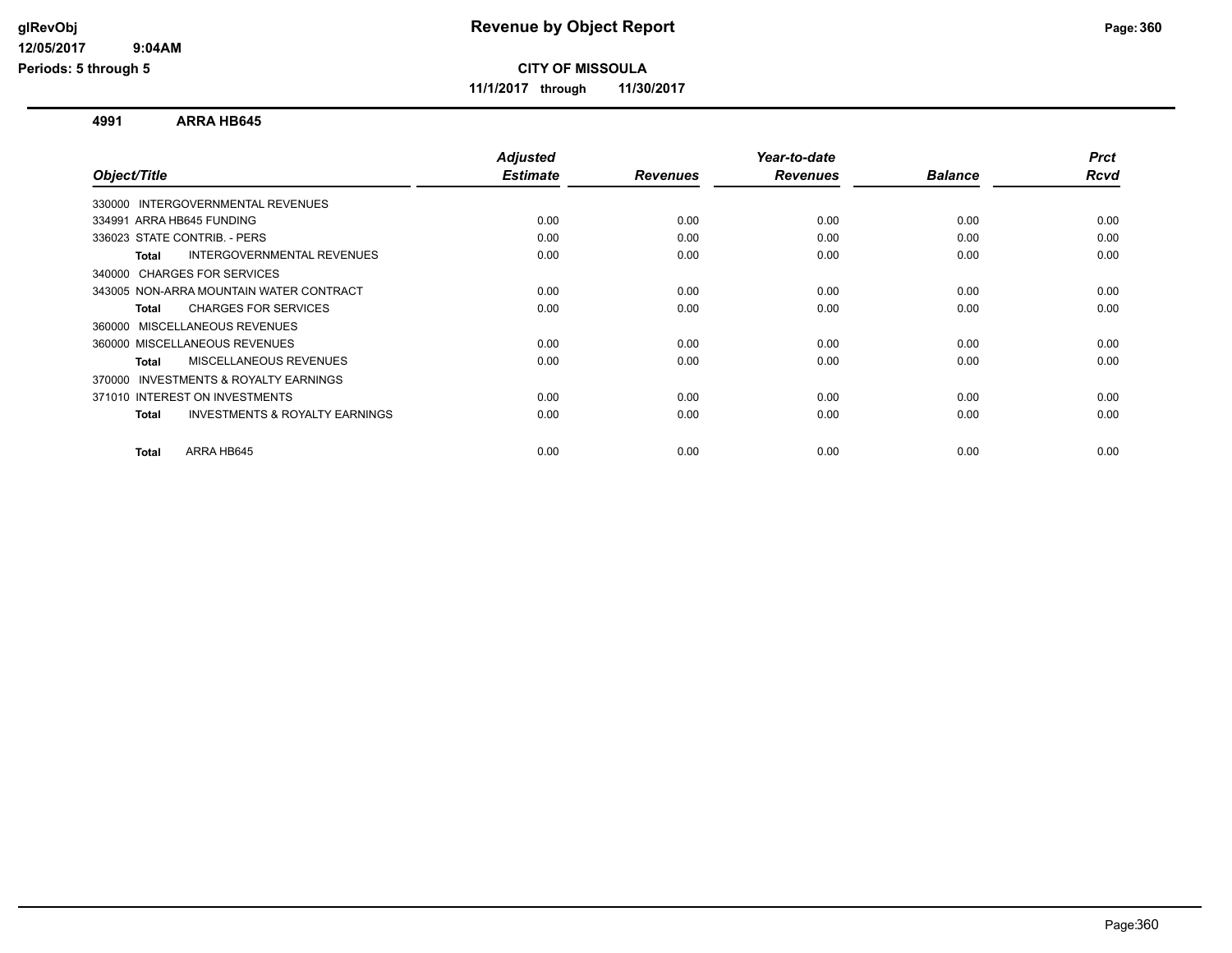**11/1/2017 through 11/30/2017**

#### **4992 WFL MILLER CREEK ROAD**

**4992 WFL MILLER CREEK ROAD**

|                                                           | <b>Adjusted</b> |                 | Year-to-date    |                | <b>Prct</b> |
|-----------------------------------------------------------|-----------------|-----------------|-----------------|----------------|-------------|
| Object/Title                                              | <b>Estimate</b> | <b>Revenues</b> | <b>Revenues</b> | <b>Balance</b> | <b>Rcvd</b> |
| 330000 INTERGOVERNMENTAL REVENUES                         |                 |                 |                 |                |             |
| 334990 ARRA FUNDING                                       | 0.00            | 0.00            | 0.00            | 0.00           | 0.00        |
| INTERGOVERNMENTAL REVENUES<br>Total                       | 0.00            | 0.00            | 0.00            | 0.00           | 0.00        |
| 370000 INVESTMENTS & ROYALTY EARNINGS                     |                 |                 |                 |                |             |
| 371010 INTEREST ON INVESTMENTS                            | 0.00            | 0.00            | 0.00            | 0.00           | 0.00        |
| <b>INVESTMENTS &amp; ROYALTY EARNINGS</b><br><b>Total</b> | 0.00            | 0.00            | 0.00            | 0.00           | 0.00        |
|                                                           |                 |                 |                 |                |             |
| WFL MILLER CREEK ROAD<br><b>Total</b>                     | 0.00            | 0.00            | 0.00            | 0.00           | 0.00        |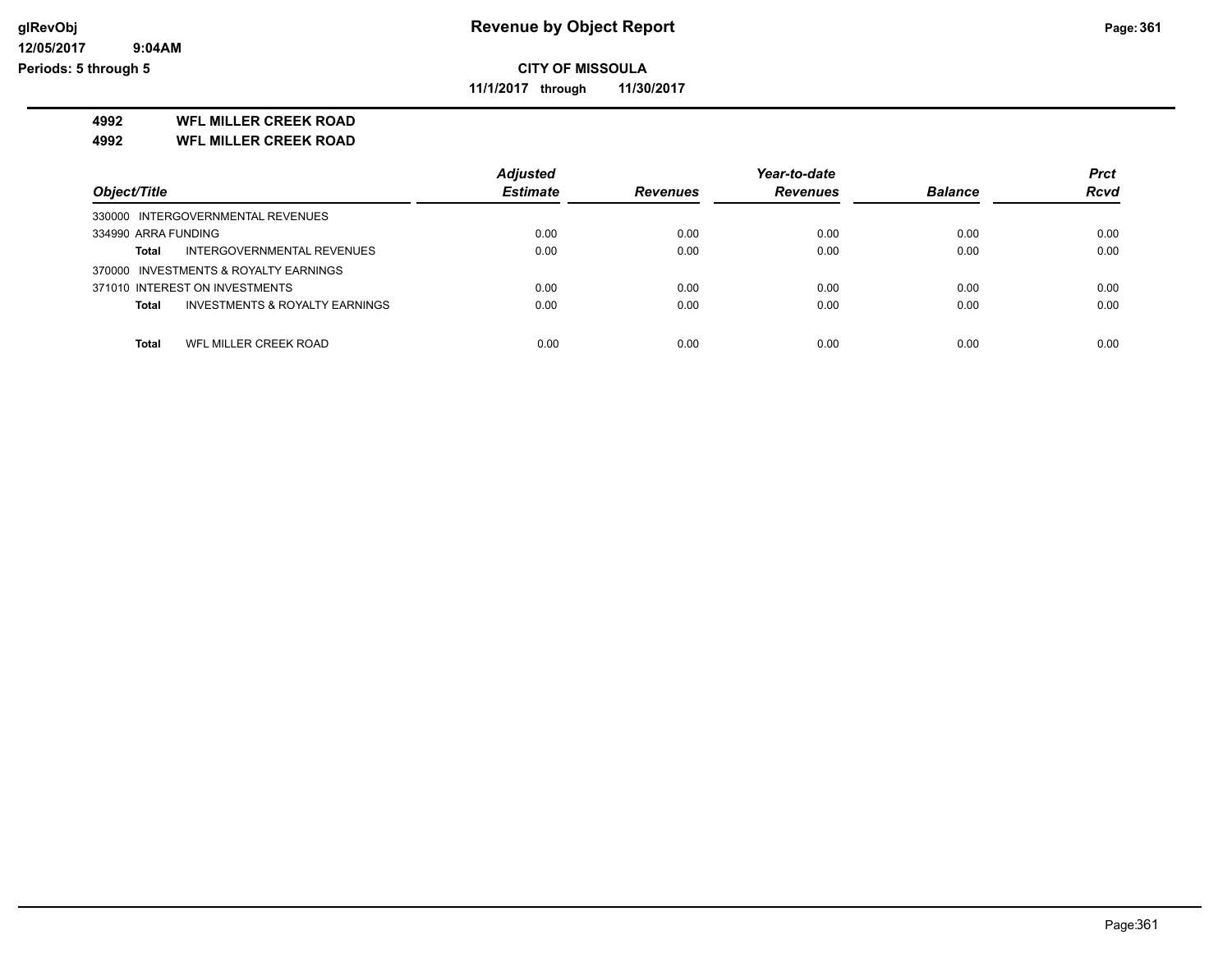**11/1/2017 through 11/30/2017**

#### **4992 WFL MILLER CREEK ROAD**

| Object/Title                                              | <b>Adjusted</b><br><b>Estimate</b> | <b>Revenues</b> | Year-to-date<br><b>Revenues</b> | <b>Balance</b> | <b>Prct</b><br><b>Rcvd</b> |
|-----------------------------------------------------------|------------------------------------|-----------------|---------------------------------|----------------|----------------------------|
| 330000 INTERGOVERNMENTAL REVENUES                         |                                    |                 |                                 |                |                            |
| 334990 ARRA FUNDING                                       | 0.00                               | 0.00            | 0.00                            | 0.00           | 0.00                       |
| INTERGOVERNMENTAL REVENUES<br>Total                       | 0.00                               | 0.00            | 0.00                            | 0.00           | 0.00                       |
| 370000 INVESTMENTS & ROYALTY EARNINGS                     |                                    |                 |                                 |                |                            |
| 371010 INTEREST ON INVESTMENTS                            | 0.00                               | 0.00            | 0.00                            | 0.00           | 0.00                       |
| <b>INVESTMENTS &amp; ROYALTY EARNINGS</b><br><b>Total</b> | 0.00                               | 0.00            | 0.00                            | 0.00           | 0.00                       |
|                                                           |                                    |                 |                                 |                |                            |
| WFL MILLER CREEK ROAD<br>Total                            | 0.00                               | 0.00            | 0.00                            | 0.00           | 0.00                       |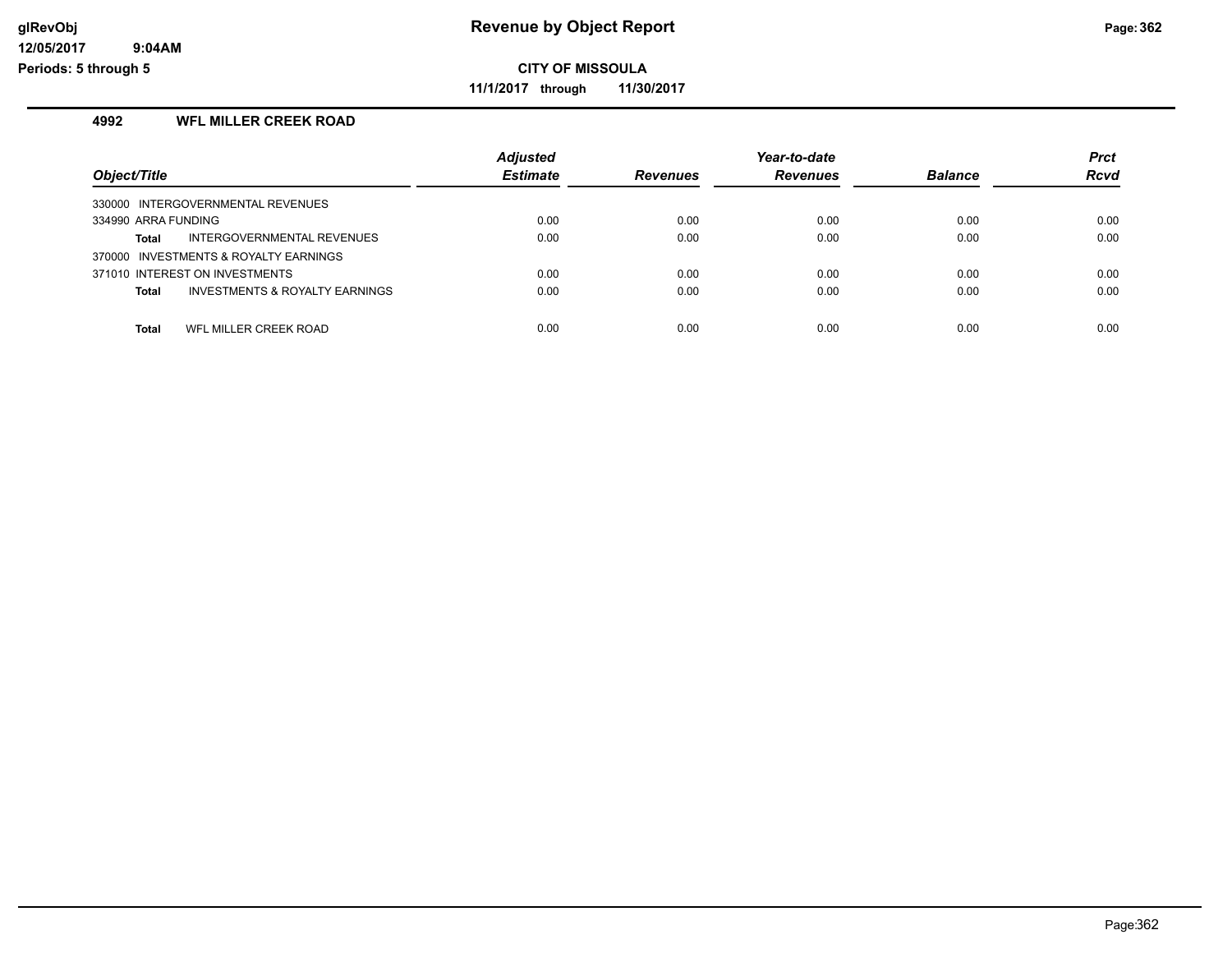**11/1/2017 through 11/30/2017**

#### **4993 WESTERN FEDERAL LANDS**

**4993 WESTERN FEDERAL LANDS**

|                                                           | <b>Adjusted</b> |                 | Year-to-date    |                | <b>Prct</b> |
|-----------------------------------------------------------|-----------------|-----------------|-----------------|----------------|-------------|
| Object/Title                                              | <b>Estimate</b> | <b>Revenues</b> | <b>Revenues</b> | <b>Balance</b> | <b>Rcvd</b> |
| 330000 INTERGOVERNMENTAL REVENUES                         |                 |                 |                 |                |             |
| 331005 WESTERN FEDERAL LANDS GRANT                        | 0.00            | 0.00            | 0.00            | 0.00           | 0.00        |
| 334125 FWP GRANT                                          | 0.00            | 0.00            | 0.00            | 0.00           | 0.00        |
| INTERGOVERNMENTAL REVENUES<br>Total                       | 0.00            | 0.00            | 0.00            | 0.00           | 0.00        |
| 360000 MISCELLANEOUS REVENUES                             |                 |                 |                 |                |             |
| 365010 FRIENDS OF MISSOULA PARKS DONATION                 | 0.00            | 0.00            | 0.00            | 0.00           | 0.00        |
| MISCELLANEOUS REVENUES<br>Total                           | 0.00            | 0.00            | 0.00            | 0.00           | 0.00        |
| 370000 INVESTMENTS & ROYALTY EARNINGS                     |                 |                 |                 |                |             |
| 371010 INTEREST ON INVESTMENTS                            | 0.00            | 0.00            | 0.00            | 0.00           | 0.00        |
| <b>INVESTMENTS &amp; ROYALTY EARNINGS</b><br><b>Total</b> | 0.00            | 0.00            | 0.00            | 0.00           | 0.00        |
| <b>WESTERN FEDERAL LANDS</b><br><b>Total</b>              | 0.00            | 0.00            | 0.00            | 0.00           | 0.00        |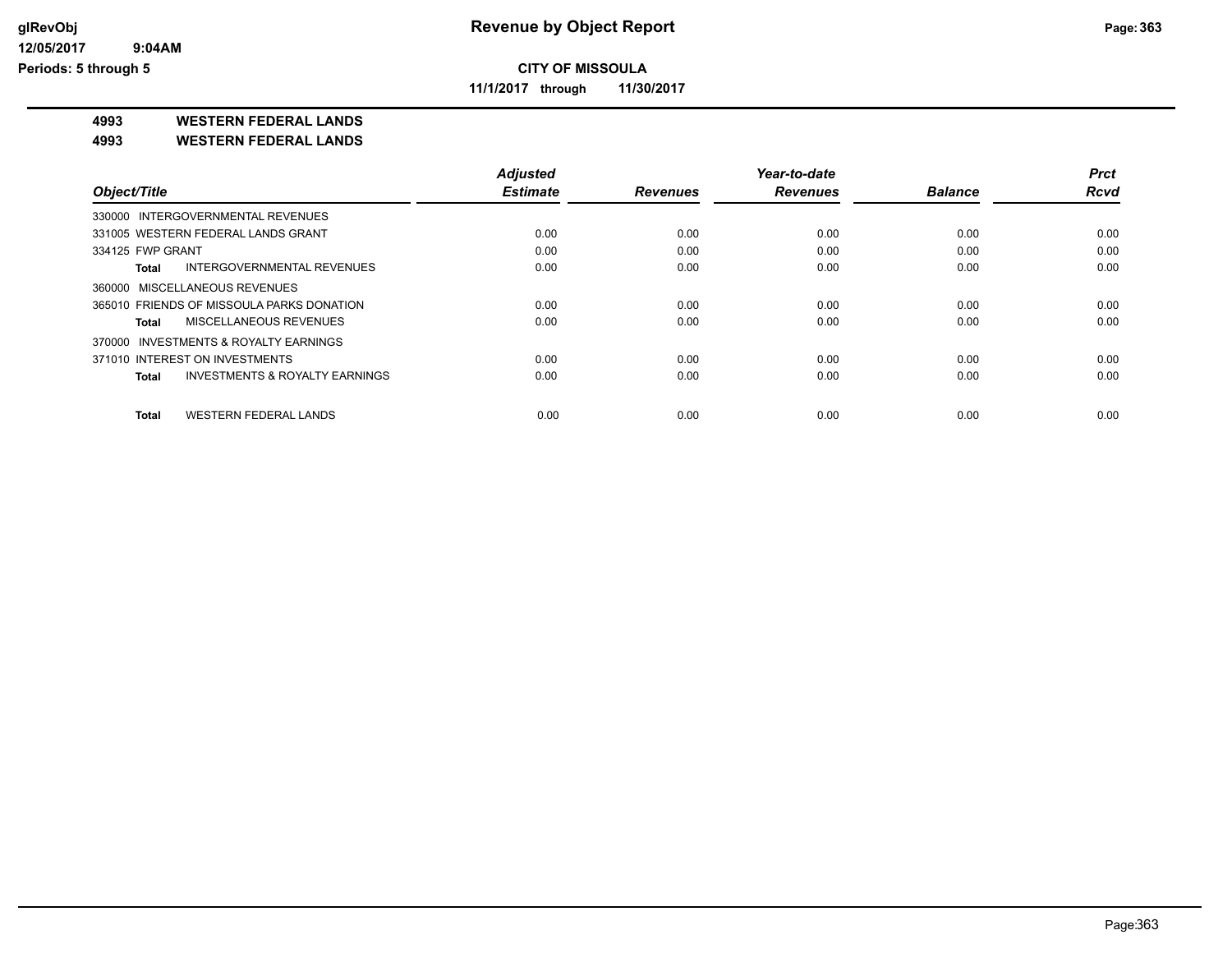**11/1/2017 through 11/30/2017**

#### **4993 WESTERN FEDERAL LANDS**

| Object/Title                                   | <b>Adjusted</b><br><b>Estimate</b> | <b>Revenues</b> | Year-to-date<br><b>Revenues</b> | <b>Balance</b> | <b>Prct</b><br>Rcvd |
|------------------------------------------------|------------------------------------|-----------------|---------------------------------|----------------|---------------------|
|                                                |                                    |                 |                                 |                |                     |
| 330000 INTERGOVERNMENTAL REVENUES              |                                    |                 |                                 |                |                     |
| 331005 WESTERN FEDERAL LANDS GRANT             | 0.00                               | 0.00            | 0.00                            | 0.00           | 0.00                |
| 334125 FWP GRANT                               | 0.00                               | 0.00            | 0.00                            | 0.00           | 0.00                |
| INTERGOVERNMENTAL REVENUES<br>Total            | 0.00                               | 0.00            | 0.00                            | 0.00           | 0.00                |
| 360000 MISCELLANEOUS REVENUES                  |                                    |                 |                                 |                |                     |
| 365010 FRIENDS OF MISSOULA PARKS DONATION      | 0.00                               | 0.00            | 0.00                            | 0.00           | 0.00                |
| MISCELLANEOUS REVENUES<br>Total                | 0.00                               | 0.00            | 0.00                            | 0.00           | 0.00                |
| 370000 INVESTMENTS & ROYALTY EARNINGS          |                                    |                 |                                 |                |                     |
| 371010 INTEREST ON INVESTMENTS                 | 0.00                               | 0.00            | 0.00                            | 0.00           | 0.00                |
| INVESTMENTS & ROYALTY EARNINGS<br><b>Total</b> | 0.00                               | 0.00            | 0.00                            | 0.00           | 0.00                |
|                                                |                                    |                 |                                 |                |                     |
| <b>WESTERN FEDERAL LANDS</b><br><b>Total</b>   | 0.00                               | 0.00            | 0.00                            | 0.00           | 0.00                |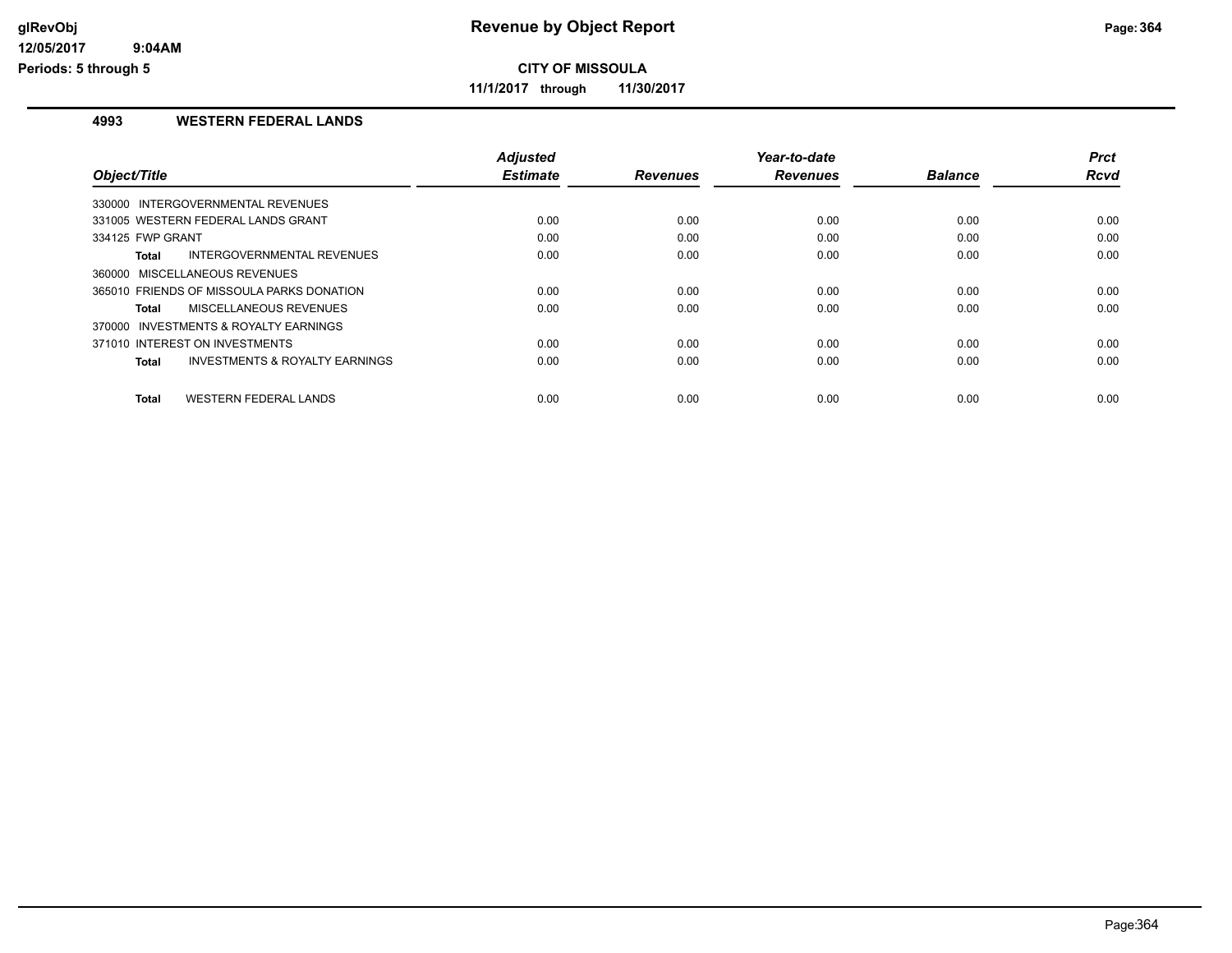**11/1/2017 through 11/30/2017**

**5020 CIVIC STADIUM**

**5020 CIVIC STADIUM**

|                                                     | <b>Adjusted</b> |                 | Year-to-date    |                | <b>Prct</b> |
|-----------------------------------------------------|-----------------|-----------------|-----------------|----------------|-------------|
| Object/Title                                        | <b>Estimate</b> | <b>Revenues</b> | <b>Revenues</b> | <b>Balance</b> | Rcvd        |
| 330000 INTERGOVERNMENTAL REVENUES                   |                 |                 |                 |                |             |
| 336023 STATE CONTRIB. - PERS                        | 0.00            | 0.00            | 0.00            | 0.00           | 0.00        |
| <b>INTERGOVERNMENTAL REVENUES</b><br><b>Total</b>   | 0.00            | 0.00            | 0.00            | 0.00           | 0.00        |
| MISCELLANEOUS REVENUES<br>360000                    |                 |                 |                 |                |             |
| 360010 MISCELLANEOUS                                | 0.00            | 0.00            | 0.00            | 0.00           | 0.00        |
| 361010 RENTAL REVENUE                               | 120,000.00      | 0.00            | 0.00            | 120,000.00     | 0.00        |
| 362000 OTHER MISCELLANEOUS REVENUE                  | 0.00            | 0.00            | 0.00            | 0.00           | 0.00        |
| 362003 US BANK FEE REIMBURSEMENT                    | 0.00            | 0.00            | 0.00            | 0.00           | 0.00        |
| 365030 DONATIONS STADIUM R&D                        | 0.00            | 0.00            | 0.00            | 0.00           | 0.00        |
| MISCELLANEOUS REVENUES<br><b>Total</b>              | 120,000.00      | 0.00            | 0.00            | 120,000.00     | 0.00        |
| <b>INVESTMENTS &amp; ROYALTY EARNINGS</b><br>370000 |                 |                 |                 |                |             |
| 371010 INTEREST ON INVESTMENTS                      | 0.00            | 0.00            | 0.00            | 0.00           | 0.00        |
| <b>INVESTMENTS &amp; ROYALTY EARNINGS</b><br>Total  | 0.00            | 0.00            | 0.00            | 0.00           | 0.00        |
| OTHER FINANCING SOURCES<br>380000                   |                 |                 |                 |                |             |
| 383000 OPERATING TRANSFERS                          | 0.00            | 0.00            | 0.00            | 0.00           | 0.00        |
| 383400 CAPITAL CONTRIBUTION                         | 0.00            | 0.00            | 0.00            | 0.00           | 0.00        |
| OTHER FINANCING SOURCES<br><b>Total</b>             | 0.00            | 0.00            | 0.00            | 0.00           | 0.00        |
| <b>CIVIC STADIUM</b><br><b>Total</b>                | 120,000.00      | 0.00            | 0.00            | 120,000.00     | 0.00        |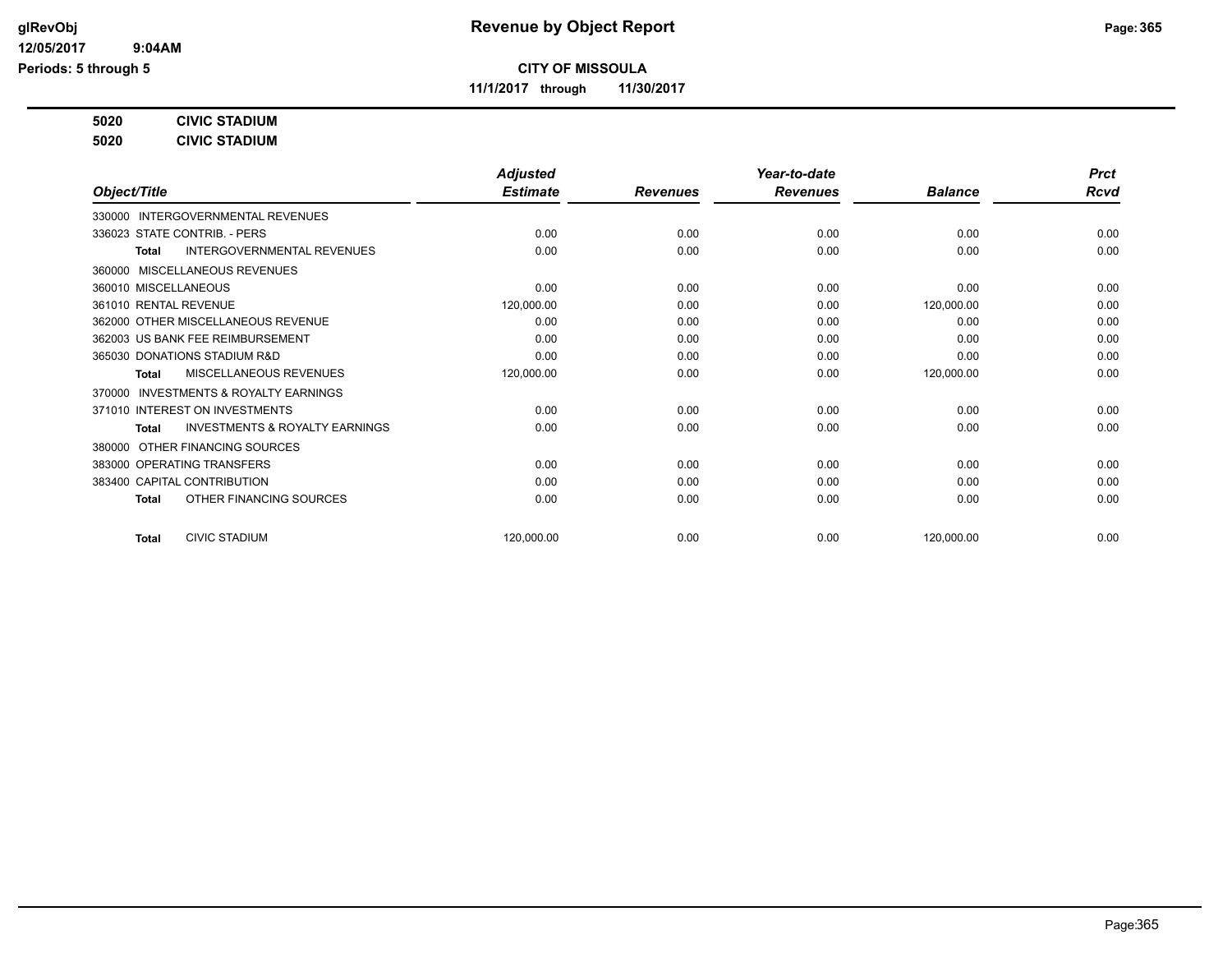**11/1/2017 through 11/30/2017**

#### **5020 CIVIC STADIUM**

|                                                           | <b>Adjusted</b> |                 | Year-to-date    |                | <b>Prct</b> |
|-----------------------------------------------------------|-----------------|-----------------|-----------------|----------------|-------------|
| Object/Title                                              | <b>Estimate</b> | <b>Revenues</b> | <b>Revenues</b> | <b>Balance</b> | <b>Rcvd</b> |
| 330000 INTERGOVERNMENTAL REVENUES                         |                 |                 |                 |                |             |
| 336023 STATE CONTRIB. - PERS                              | 0.00            | 0.00            | 0.00            | 0.00           | 0.00        |
| <b>INTERGOVERNMENTAL REVENUES</b><br><b>Total</b>         | 0.00            | 0.00            | 0.00            | 0.00           | 0.00        |
| 360000 MISCELLANEOUS REVENUES                             |                 |                 |                 |                |             |
| 360010 MISCELLANEOUS                                      | 0.00            | 0.00            | 0.00            | 0.00           | 0.00        |
| 361010 RENTAL REVENUE                                     | 120,000.00      | 0.00            | 0.00            | 120,000.00     | 0.00        |
| 362000 OTHER MISCELLANEOUS REVENUE                        | 0.00            | 0.00            | 0.00            | 0.00           | 0.00        |
| 362003 US BANK FEE REIMBURSEMENT                          | 0.00            | 0.00            | 0.00            | 0.00           | 0.00        |
| 365030 DONATIONS STADIUM R&D                              | 0.00            | 0.00            | 0.00            | 0.00           | 0.00        |
| MISCELLANEOUS REVENUES<br><b>Total</b>                    | 120,000.00      | 0.00            | 0.00            | 120,000.00     | 0.00        |
| <b>INVESTMENTS &amp; ROYALTY EARNINGS</b><br>370000       |                 |                 |                 |                |             |
| 371010 INTEREST ON INVESTMENTS                            | 0.00            | 0.00            | 0.00            | 0.00           | 0.00        |
| <b>INVESTMENTS &amp; ROYALTY EARNINGS</b><br><b>Total</b> | 0.00            | 0.00            | 0.00            | 0.00           | 0.00        |
| OTHER FINANCING SOURCES<br>380000                         |                 |                 |                 |                |             |
| 383000 OPERATING TRANSFERS                                | 0.00            | 0.00            | 0.00            | 0.00           | 0.00        |
| 383400 CAPITAL CONTRIBUTION                               | 0.00            | 0.00            | 0.00            | 0.00           | 0.00        |
| OTHER FINANCING SOURCES<br><b>Total</b>                   | 0.00            | 0.00            | 0.00            | 0.00           | 0.00        |
| <b>CIVIC STADIUM</b><br><b>Total</b>                      | 120,000.00      | 0.00            | 0.00            | 120,000.00     | 0.00        |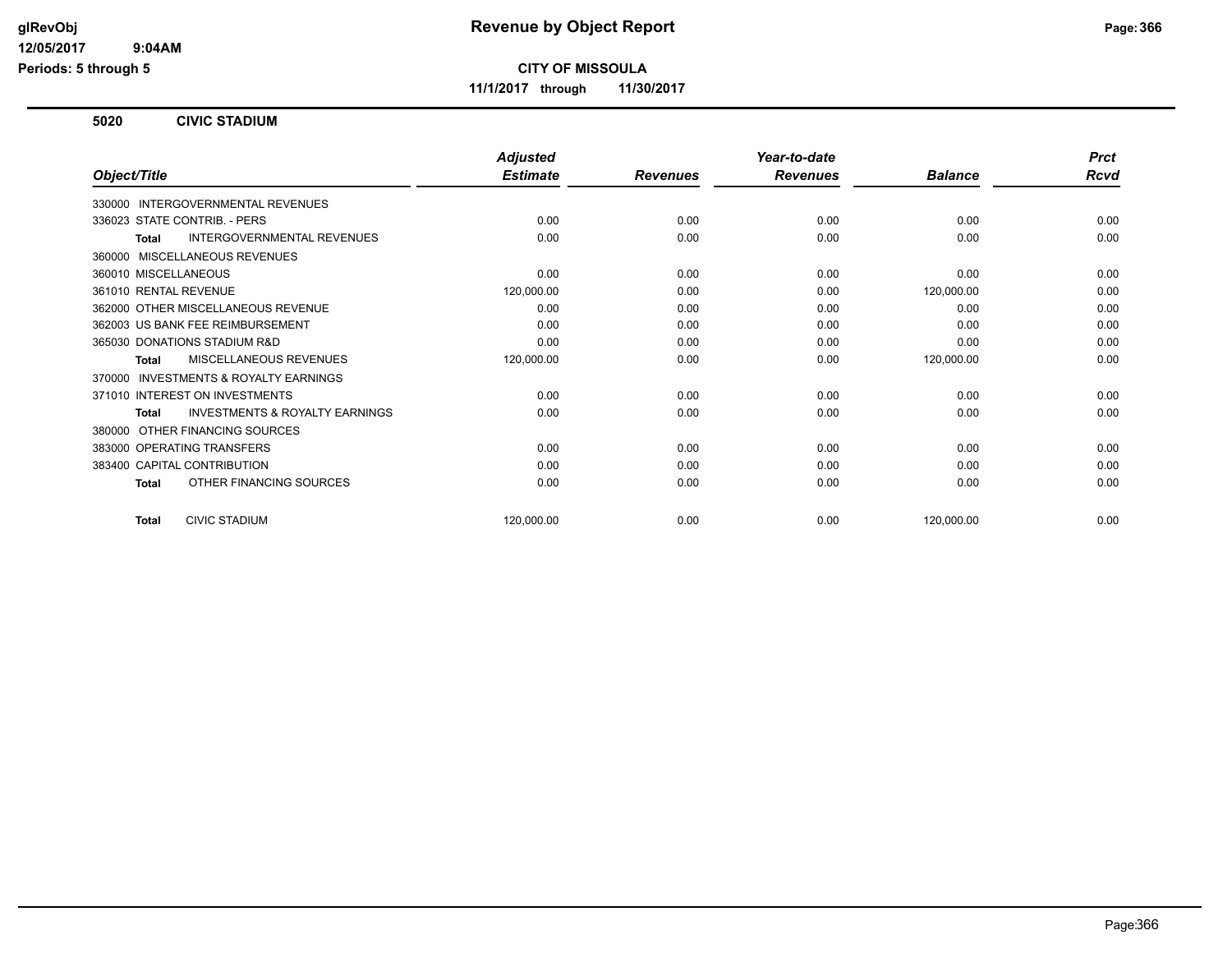**11/1/2017 through 11/30/2017**

## **5210 WATER**

**5210 WATER**

|                                                           | <b>Adjusted</b> |                 | Year-to-date    |                | <b>Prct</b> |
|-----------------------------------------------------------|-----------------|-----------------|-----------------|----------------|-------------|
| Object/Title                                              | <b>Estimate</b> | <b>Revenues</b> | <b>Revenues</b> | <b>Balance</b> | Rcvd        |
| INTERGOVERNMENTAL REVENUES<br>330000                      |                 |                 |                 |                |             |
| 336020 STATE PENSION CONTRIBUTION                         | 0.00            | 0.00            | 0.00            | 0.00           | 0.00        |
| 336023 STATE CONTRIB. - PERS                              | 0.00            | 0.00            | 970.68          | $-970.68$      | 0.00        |
| <b>INTERGOVERNMENTAL REVENUES</b><br>Total                | 0.00            | 0.00            | 970.68          | $-970.68$      | 0.00        |
| 340000 CHARGES FOR SERVICES                               |                 |                 |                 |                |             |
| 343021 METERED WATER REVENUE                              | 16.456.220.00   | $-1.460.35$     | 6,172,651.12    | 10.283.568.88  | 37.51       |
| 343022 UNMETERED WATER REVENUE                            | 2,476,385.00    | $-361.55$       | 706,239.96      | 1,770,145.04   | 28.52       |
| 343023 BULK WATER SALES                                   | 0.00            | 0.00            | 0.00            | 0.00           | 0.00        |
| 343024 SALES OF WATER MATERIALS                           | 0.00            | 0.00            | 7,653.68        | $-7,653.68$    | 0.00        |
| 343027 MISCELLANEOUS WATER REVENUES                       | 0.00            | 0.00            | 127.803.54      | $-127,803.54$  | 0.00        |
| 343032 SEWER INSTALLATION CHARGES                         | 0.00            | 0.00            | $-20,810.00$    | 20,810.00      | 0.00        |
| <b>CHARGES FOR SERVICES</b><br><b>Total</b>               | 18,932,605.00   | $-1,821.90$     | 6,993,538.30    | 11,939,066.70  | 36.94       |
| 360000 MISCELLANEOUS REVENUES                             |                 |                 |                 |                |             |
| 368000 CAPITAL CONTRIBUTIONS                              | 0.00            | 3,035.23        | 3,035.23        | $-3,035.23$    | 0.00        |
| MISCELLANEOUS REVENUES<br><b>Total</b>                    | 0.00            | 3,035.23        | 3,035.23        | $-3,035.23$    | 0.00        |
| <b>INVESTMENTS &amp; ROYALTY EARNINGS</b><br>370000       |                 |                 |                 |                |             |
| 371010 INTEREST ON INVESTMENTS                            | 0.00            | 0.00            | 0.00            | 0.00           | 0.00        |
| <b>INVESTMENTS &amp; ROYALTY EARNINGS</b><br><b>Total</b> | 0.00            | 0.00            | 0.00            | 0.00           | 0.00        |
| <b>WATER</b><br><b>Total</b>                              | 18,932,605.00   | 1,213.33        | 6,997,544.21    | 11,935,060.79  | 36.96       |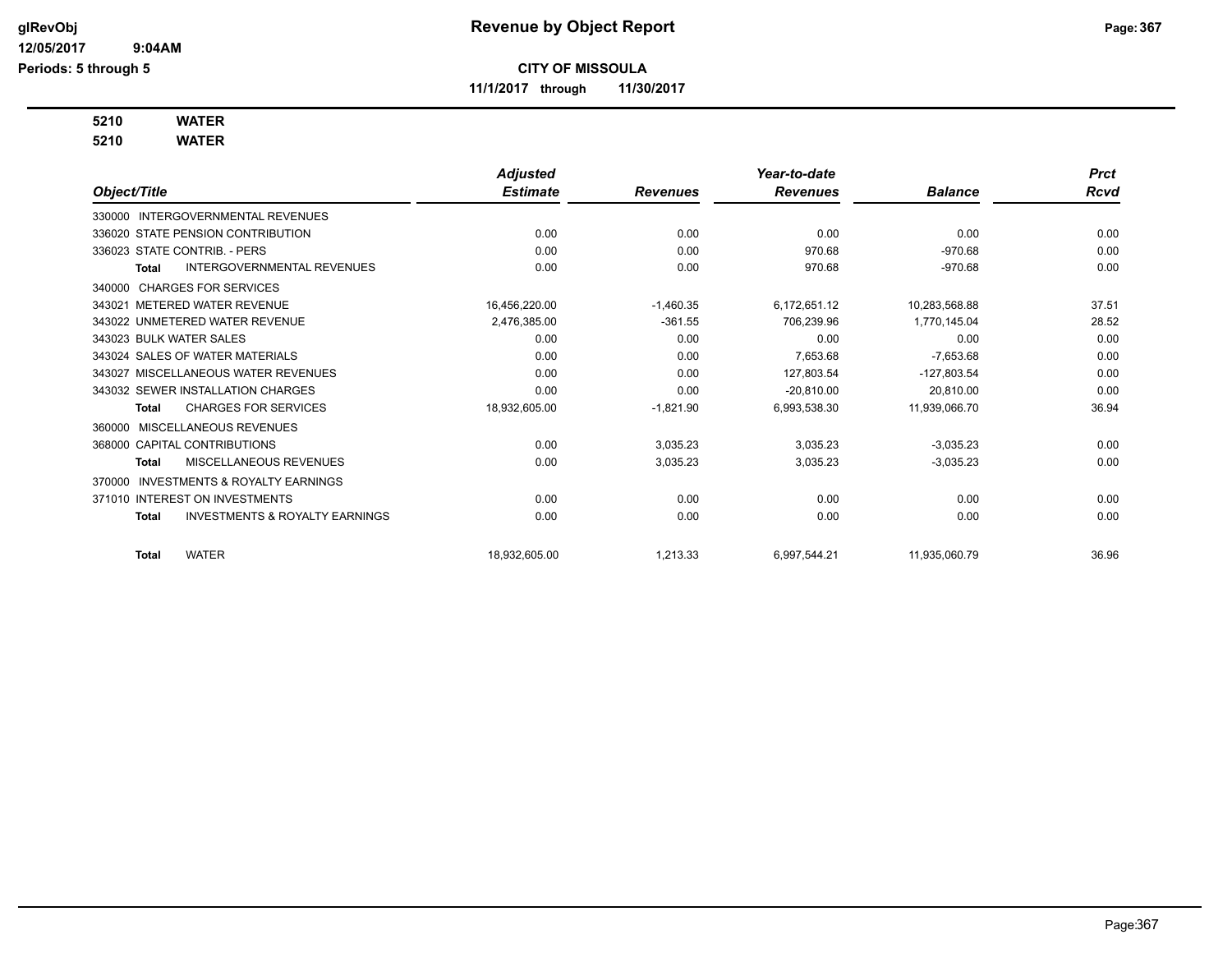**11/1/2017 through 11/30/2017**

**5210 WATER**

|                                                           | <b>Adjusted</b> |                 | Year-to-date    |                | <b>Prct</b> |
|-----------------------------------------------------------|-----------------|-----------------|-----------------|----------------|-------------|
| Object/Title                                              | <b>Estimate</b> | <b>Revenues</b> | <b>Revenues</b> | <b>Balance</b> | <b>Rcvd</b> |
| <b>INTERGOVERNMENTAL REVENUES</b><br>330000               |                 |                 |                 |                |             |
| 336020 STATE PENSION CONTRIBUTION                         | 0.00            | 0.00            | 0.00            | 0.00           | 0.00        |
| 336023 STATE CONTRIB. - PERS                              | 0.00            | 0.00            | 970.68          | $-970.68$      | 0.00        |
| INTERGOVERNMENTAL REVENUES<br><b>Total</b>                | 0.00            | 0.00            | 970.68          | $-970.68$      | 0.00        |
| <b>CHARGES FOR SERVICES</b><br>340000                     |                 |                 |                 |                |             |
| 343021 METERED WATER REVENUE                              | 16,456,220.00   | $-1,460.35$     | 6,172,651.12    | 10,283,568.88  | 37.51       |
| 343022 UNMETERED WATER REVENUE                            | 2,476,385.00    | $-361.55$       | 706.239.96      | 1.770.145.04   | 28.52       |
| 343023 BULK WATER SALES                                   | 0.00            | 0.00            | 0.00            | 0.00           | 0.00        |
| 343024 SALES OF WATER MATERIALS                           | 0.00            | 0.00            | 7,653.68        | $-7,653.68$    | 0.00        |
| 343027 MISCELLANEOUS WATER REVENUES                       | 0.00            | 0.00            | 127,803.54      | $-127,803.54$  | 0.00        |
| 343032 SEWER INSTALLATION CHARGES                         | 0.00            | 0.00            | $-20,810.00$    | 20,810.00      | 0.00        |
| <b>CHARGES FOR SERVICES</b><br><b>Total</b>               | 18,932,605.00   | $-1,821.90$     | 6,993,538.30    | 11,939,066.70  | 36.94       |
| MISCELLANEOUS REVENUES<br>360000                          |                 |                 |                 |                |             |
| 368000 CAPITAL CONTRIBUTIONS                              | 0.00            | 3,035.23        | 3,035.23        | $-3,035.23$    | 0.00        |
| <b>MISCELLANEOUS REVENUES</b><br><b>Total</b>             | 0.00            | 3,035.23        | 3,035.23        | $-3,035.23$    | 0.00        |
| <b>INVESTMENTS &amp; ROYALTY EARNINGS</b><br>370000       |                 |                 |                 |                |             |
| 371010 INTEREST ON INVESTMENTS                            | 0.00            | 0.00            | 0.00            | 0.00           | 0.00        |
| <b>INVESTMENTS &amp; ROYALTY EARNINGS</b><br><b>Total</b> | 0.00            | 0.00            | 0.00            | 0.00           | 0.00        |
| <b>WATER</b><br><b>Total</b>                              | 18,932,605.00   | 1,213.33        | 6,997,544.21    | 11,935,060.79  | 36.96       |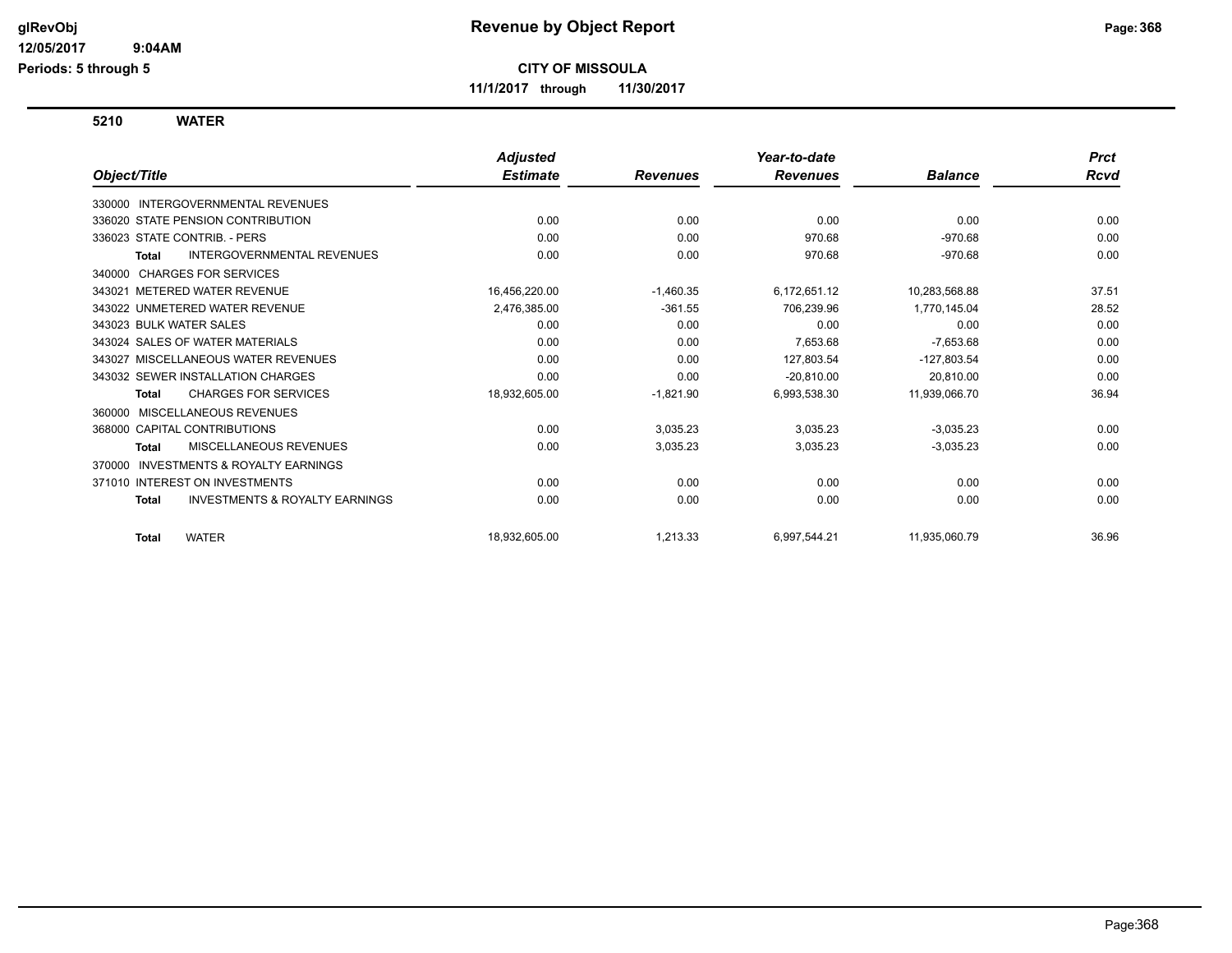**11/1/2017 through 11/30/2017**

**5215 WATER LOAN FUND**

**5215 WATER LOAN FUND**

|                                                    | <b>Adjusted</b> |                 | Year-to-date    |                | <b>Prct</b> |
|----------------------------------------------------|-----------------|-----------------|-----------------|----------------|-------------|
| Object/Title                                       | <b>Estimate</b> | <b>Revenues</b> | <b>Revenues</b> | <b>Balance</b> | <b>Rcvd</b> |
| 340000 CHARGES FOR SERVICES                        |                 |                 |                 |                |             |
| 343021 *** Title Not Found ***                     | 0.00            | 0.00            | 0.00            | 0.00           | 0.00        |
| <b>CHARGES FOR SERVICES</b><br>Total               | 0.00            | 0.00            | 0.00            | 0.00           | 0.00        |
| 360000 MISCELLANEOUS REVENUES                      |                 |                 |                 |                |             |
| 360010 MISCELLANEOUS                               | 0.00            | 0.00            | 0.00            | 0.00           | 0.00        |
| MISCELLANEOUS REVENUES<br>Total                    | 0.00            | 0.00            | 0.00            | 0.00           | 0.00        |
| 370000 INVESTMENTS & ROYALTY EARNINGS              |                 |                 |                 |                |             |
| 371010 INTEREST ON INVESTMENTS                     | 0.00            | 0.00            | 0.00            | 0.00           | 0.00        |
| 371020 GAIN/LOSS IN MARKET VALUE OF INVESTMENTS    | 0.00            | 0.00            | 0.00            | 0.00           | 0.00        |
| <b>INVESTMENTS &amp; ROYALTY EARNINGS</b><br>Total | 0.00            | 0.00            | 0.00            | 0.00           | 0.00        |
| <b>WATER LOAN FUND</b><br><b>Total</b>             | 0.00            | 0.00            | 0.00            | 0.00           | 0.00        |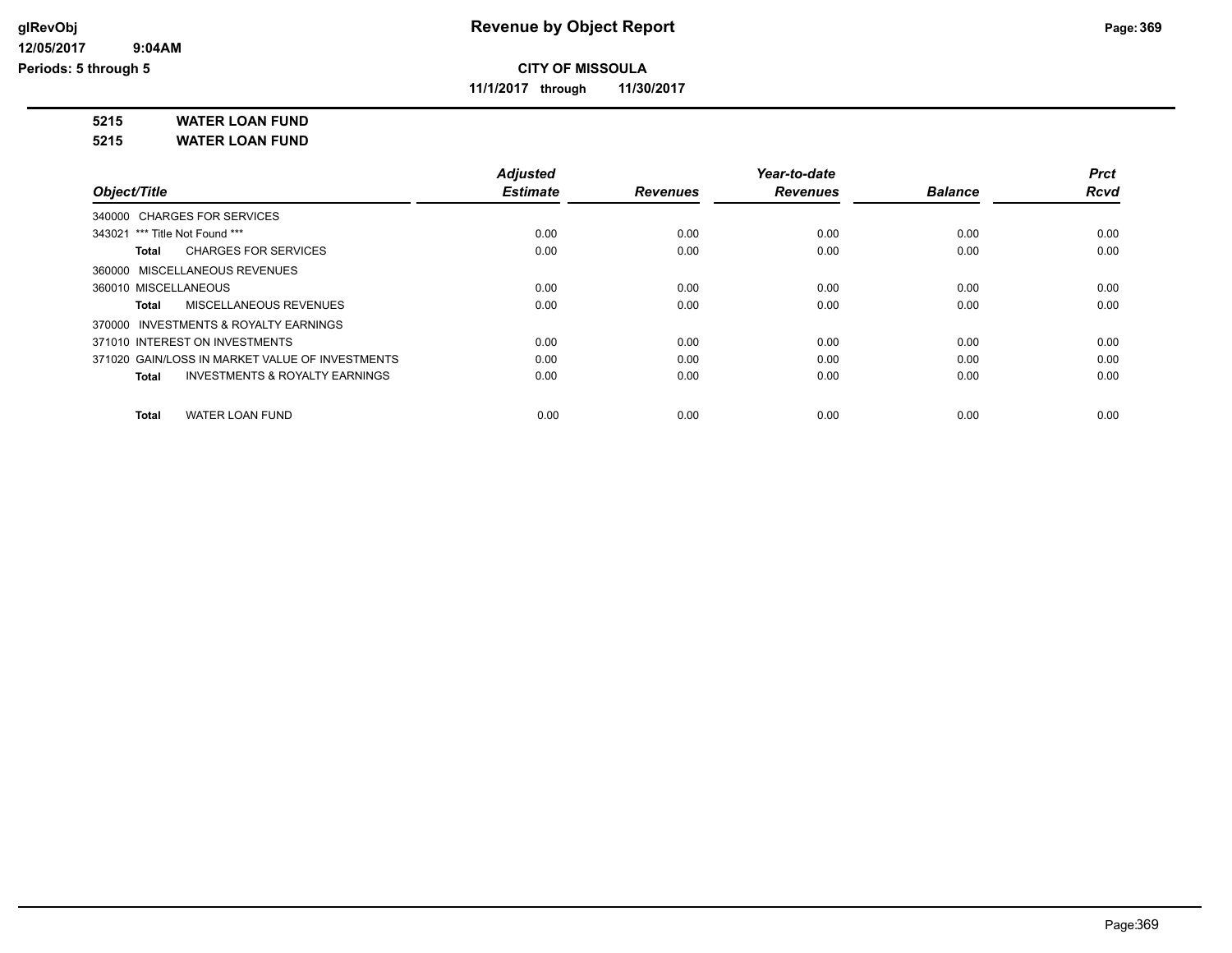**11/1/2017 through 11/30/2017**

#### **5215 WATER LOAN FUND**

|                                                    | <b>Adjusted</b> |                 | Year-to-date    |                | <b>Prct</b> |
|----------------------------------------------------|-----------------|-----------------|-----------------|----------------|-------------|
| Object/Title                                       | <b>Estimate</b> | <b>Revenues</b> | <b>Revenues</b> | <b>Balance</b> | <b>Rcvd</b> |
| 340000 CHARGES FOR SERVICES                        |                 |                 |                 |                |             |
| 343021 *** Title Not Found ***                     | 0.00            | 0.00            | 0.00            | 0.00           | 0.00        |
| <b>CHARGES FOR SERVICES</b><br>Total               | 0.00            | 0.00            | 0.00            | 0.00           | 0.00        |
| 360000 MISCELLANEOUS REVENUES                      |                 |                 |                 |                |             |
| 360010 MISCELLANEOUS                               | 0.00            | 0.00            | 0.00            | 0.00           | 0.00        |
| MISCELLANEOUS REVENUES<br>Total                    | 0.00            | 0.00            | 0.00            | 0.00           | 0.00        |
| 370000 INVESTMENTS & ROYALTY EARNINGS              |                 |                 |                 |                |             |
| 371010 INTEREST ON INVESTMENTS                     | 0.00            | 0.00            | 0.00            | 0.00           | 0.00        |
| 371020 GAIN/LOSS IN MARKET VALUE OF INVESTMENT     | 0.00            | 0.00            | 0.00            | 0.00           | 0.00        |
| <b>INVESTMENTS &amp; ROYALTY EARNINGS</b><br>Total | 0.00            | 0.00            | 0.00            | 0.00           | 0.00        |
| <b>WATER LOAN FUND</b><br><b>Total</b>             | 0.00            | 0.00            | 0.00            | 0.00           | 0.00        |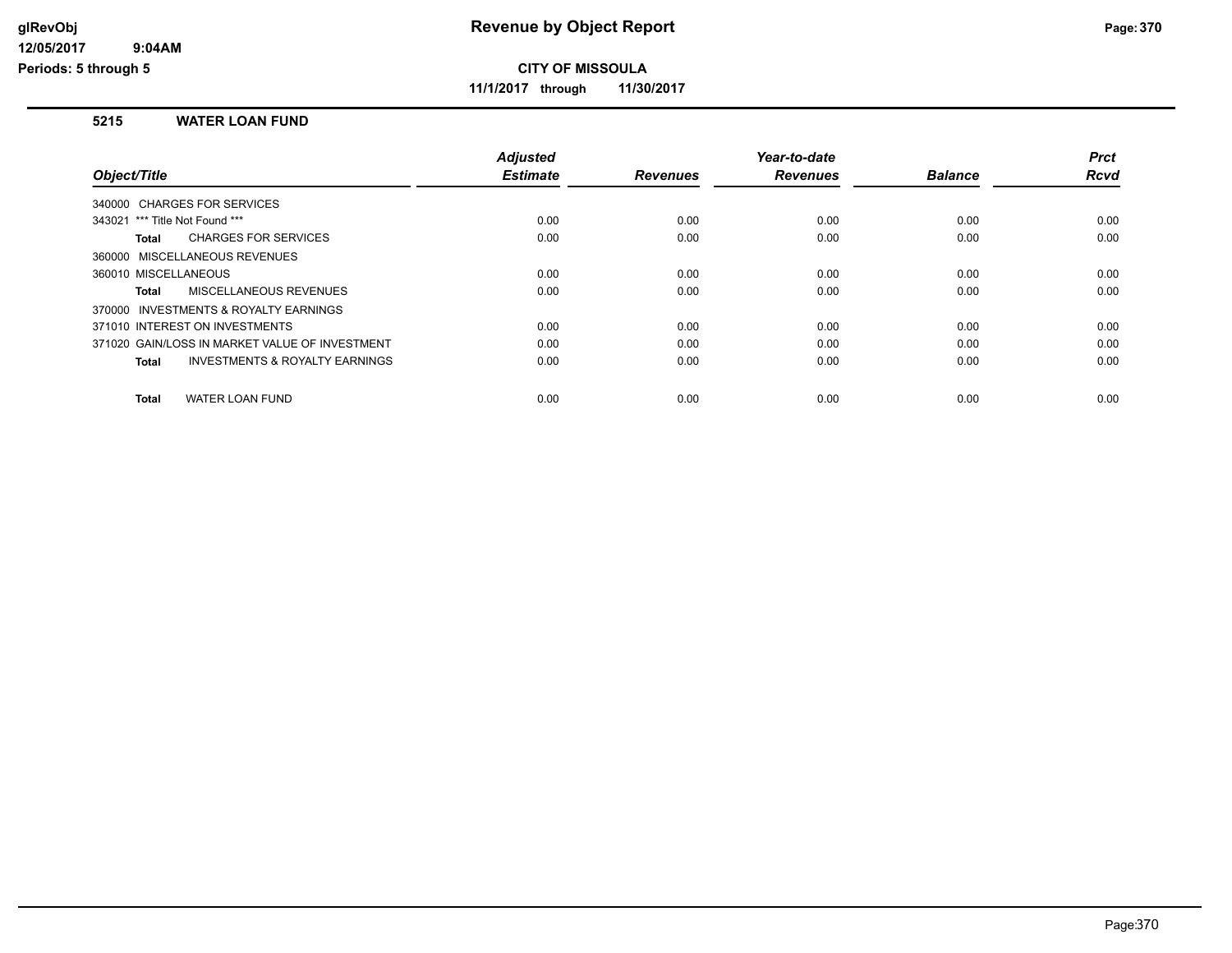**11/1/2017 through 11/30/2017**

**5220 WATER R&D FUND**

**5220 WATER R&D FUND**

|                                                    | <b>Adjusted</b> |                 | Year-to-date    | <b>Prct</b>    |             |
|----------------------------------------------------|-----------------|-----------------|-----------------|----------------|-------------|
| Object/Title                                       | <b>Estimate</b> | <b>Revenues</b> | <b>Revenues</b> | <b>Balance</b> | <b>Rcvd</b> |
| 340000 CHARGES FOR SERVICES                        |                 |                 |                 |                |             |
| 343032 SEWER INSTALLATION CHARGES                  | 0.00            | 0.00            | 0.00            | 0.00           | 0.00        |
| <b>CHARGES FOR SERVICES</b><br><b>Total</b>        | 0.00            | 0.00            | 0.00            | 0.00           | 0.00        |
| 360000 MISCELLANEOUS REVENUES                      |                 |                 |                 |                |             |
| 360000 MISCELLANEOUS REVENUES                      | 0.00            | 0.00            | 0.00            | 0.00           | 0.00        |
| 360010 MISCELLANEOUS                               | 0.00            | 0.00            | 0.00            | 0.00           | 0.00        |
| MISCELLANEOUS REVENUES<br><b>Total</b>             | 0.00            | 0.00            | 0.00            | 0.00           | 0.00        |
| 370000 INVESTMENTS & ROYALTY EARNINGS              |                 |                 |                 |                |             |
| 371010 INTEREST ON INVESTMENTS                     | 0.00            | 0.00            | 0.00            | 0.00           | 0.00        |
| 371020 GAIN/LOSS IN MARKET VALUE OF INVESTMENTS    | 0.00            | 0.00            | 0.00            | 0.00           | 0.00        |
| <b>INVESTMENTS &amp; ROYALTY EARNINGS</b><br>Total | 0.00            | 0.00            | 0.00            | 0.00           | 0.00        |
| OTHER FINANCING SOURCES<br>380000                  |                 |                 |                 |                |             |
| 381090 PROCEEDS FROM CAPITAL LEASE                 | 0.00            | 0.00            | 0.00            | 0.00           | 0.00        |
| 383000 OPERATING TRANSFERS                         | 0.00            | 0.00            | 0.00            | 0.00           | 0.00        |
| OTHER FINANCING SOURCES<br><b>Total</b>            | 0.00            | 0.00            | 0.00            | 0.00           | 0.00        |
| WATER R&D FUND<br><b>Total</b>                     | 0.00            | 0.00            | 0.00            | 0.00           | 0.00        |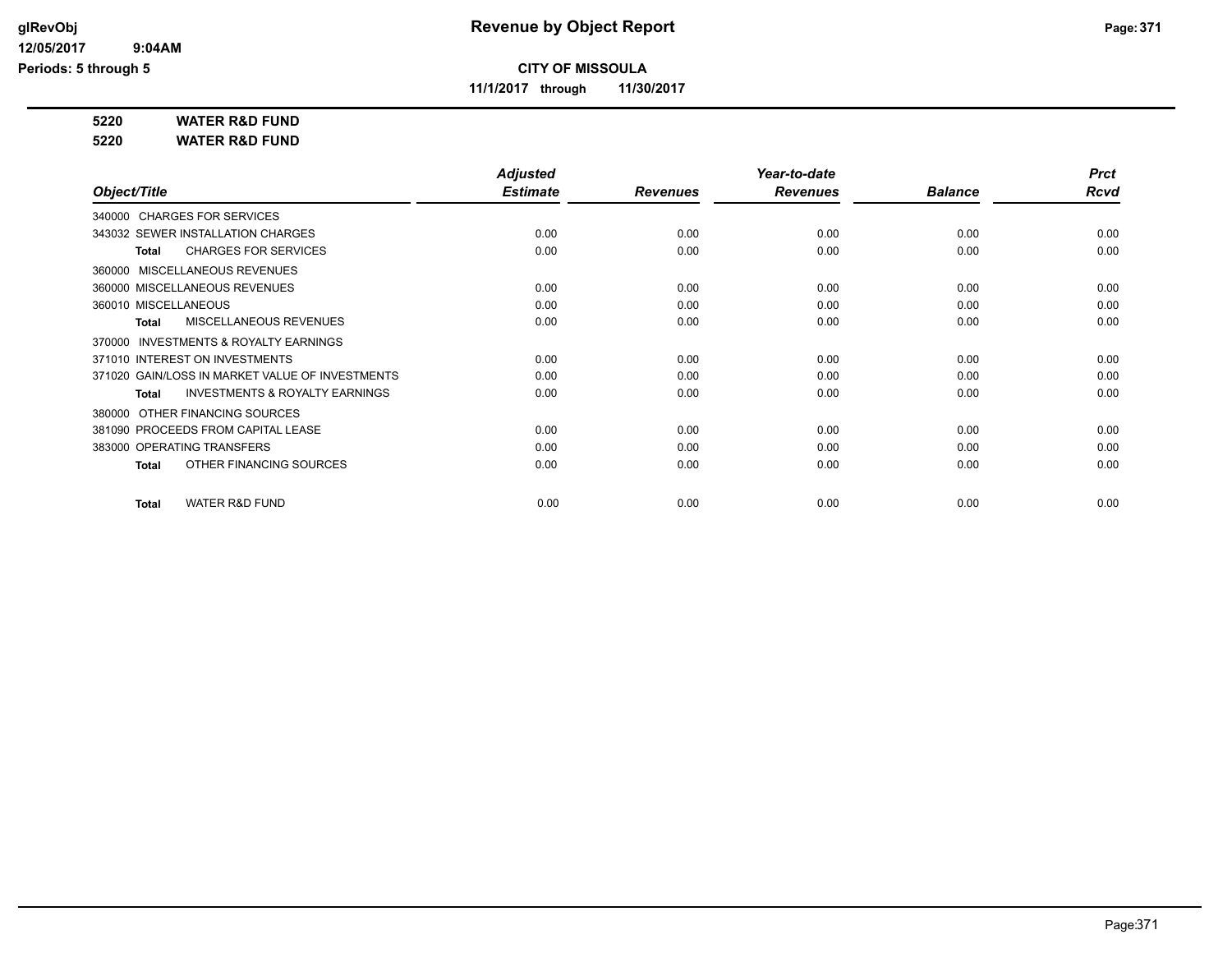**11/1/2017 through 11/30/2017**

#### **5220 WATER R&D FUND**

|                                                           | <b>Adjusted</b> |                 | Year-to-date    |                | <b>Prct</b> |
|-----------------------------------------------------------|-----------------|-----------------|-----------------|----------------|-------------|
| Object/Title                                              | <b>Estimate</b> | <b>Revenues</b> | <b>Revenues</b> | <b>Balance</b> | <b>Rcvd</b> |
| 340000 CHARGES FOR SERVICES                               |                 |                 |                 |                |             |
| 343032 SEWER INSTALLATION CHARGES                         | 0.00            | 0.00            | 0.00            | 0.00           | 0.00        |
| <b>CHARGES FOR SERVICES</b><br><b>Total</b>               | 0.00            | 0.00            | 0.00            | 0.00           | 0.00        |
| 360000 MISCELLANEOUS REVENUES                             |                 |                 |                 |                |             |
| 360000 MISCELLANEOUS REVENUES                             | 0.00            | 0.00            | 0.00            | 0.00           | 0.00        |
| 360010 MISCELLANEOUS                                      | 0.00            | 0.00            | 0.00            | 0.00           | 0.00        |
| <b>MISCELLANEOUS REVENUES</b><br><b>Total</b>             | 0.00            | 0.00            | 0.00            | 0.00           | 0.00        |
| INVESTMENTS & ROYALTY EARNINGS<br>370000                  |                 |                 |                 |                |             |
| 371010 INTEREST ON INVESTMENTS                            | 0.00            | 0.00            | 0.00            | 0.00           | 0.00        |
| 371020 GAIN/LOSS IN MARKET VALUE OF INVESTMENT            | 0.00            | 0.00            | 0.00            | 0.00           | 0.00        |
| <b>INVESTMENTS &amp; ROYALTY EARNINGS</b><br><b>Total</b> | 0.00            | 0.00            | 0.00            | 0.00           | 0.00        |
| 380000 OTHER FINANCING SOURCES                            |                 |                 |                 |                |             |
| 381090 PROCEEDS FROM CAPITAL LEASE                        | 0.00            | 0.00            | 0.00            | 0.00           | 0.00        |
| 383000 OPERATING TRANSFERS                                | 0.00            | 0.00            | 0.00            | 0.00           | 0.00        |
| OTHER FINANCING SOURCES<br><b>Total</b>                   | 0.00            | 0.00            | 0.00            | 0.00           | 0.00        |
|                                                           |                 |                 |                 |                |             |
| <b>WATER R&amp;D FUND</b><br><b>Total</b>                 | 0.00            | 0.00            | 0.00            | 0.00           | 0.00        |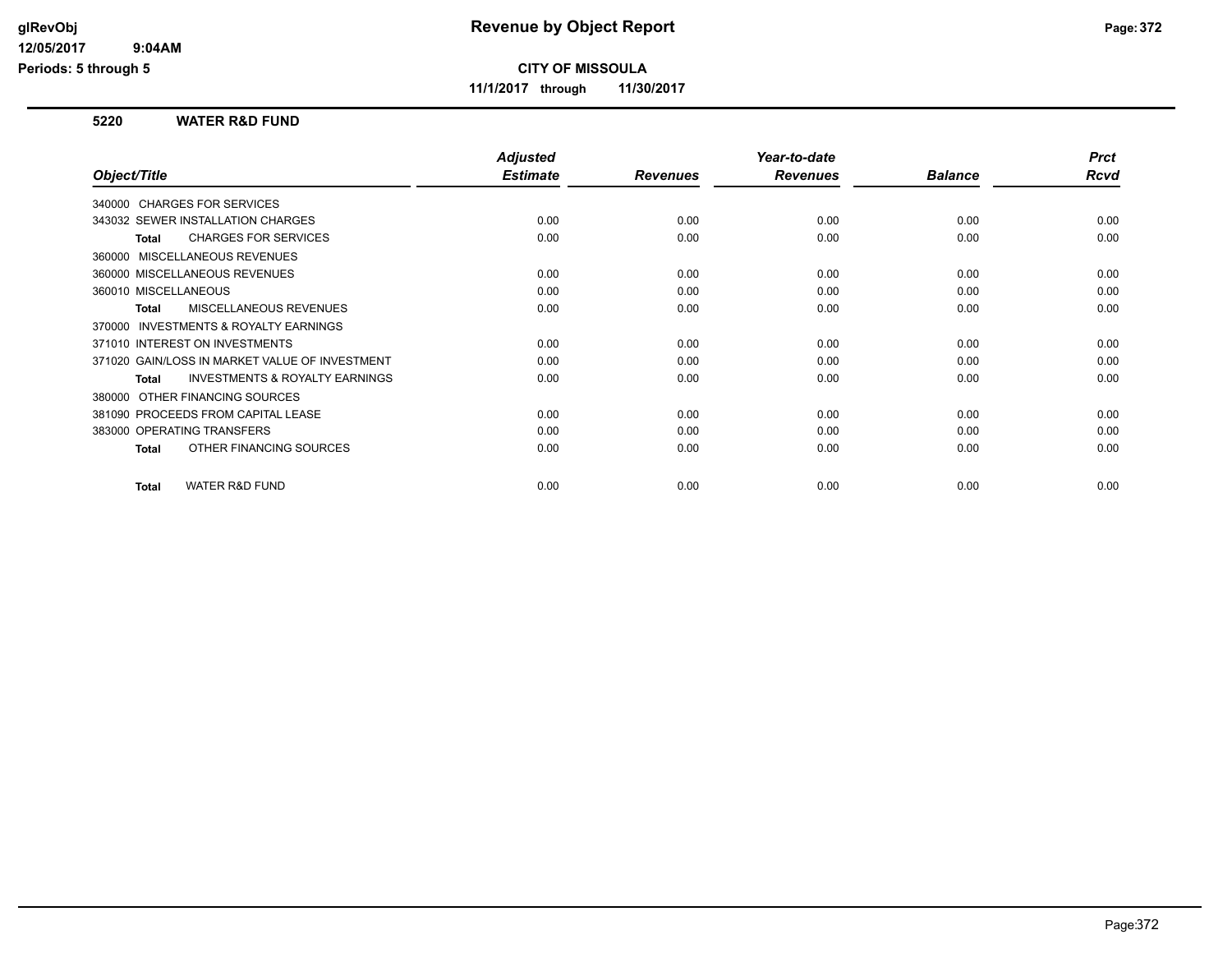**12/05/2017 9:04AM Periods: 5 through 5**

## **CITY OF MISSOULA**

**11/1/2017 through 11/30/2017**

#### **5240 WATER CONSTRUCTION FUND**

**5240 WATER CONSTRUCTION FUND**

|                                         | <b>Adjusted</b> |                 | Year-to-date    |                | <b>Prct</b> |
|-----------------------------------------|-----------------|-----------------|-----------------|----------------|-------------|
| Object/Title                            | <b>Estimate</b> | <b>Revenues</b> | <b>Revenues</b> | <b>Balance</b> | <b>Rcvd</b> |
| 340000 CHARGES FOR SERVICES             |                 |                 |                 |                |             |
| 343026 WATER INSTALLATION CHARGES       | 0.00            | 0.00            | 0.00            | 0.00           | 0.00        |
| <b>CHARGES FOR SERVICES</b><br>Total    | 0.00            | 0.00            | 0.00            | 0.00           | 0.00        |
| WATER CONSTRUCTION FUND<br><b>Total</b> | 0.00            | 0.00            | 0.00            | 0.00           | 0.00        |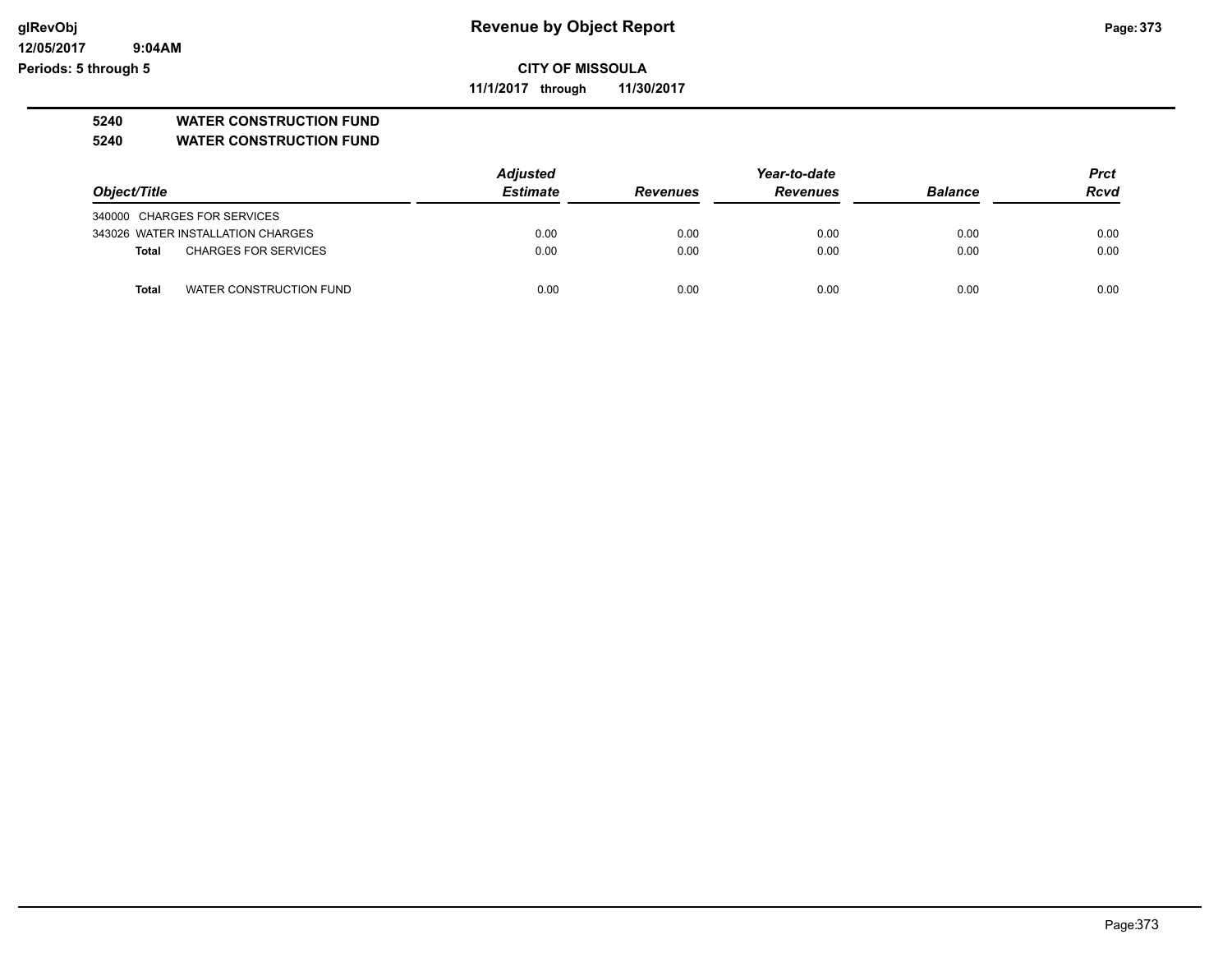**11/1/2017 through 11/30/2017**

#### **5240 WATER CONSTRUCTION FUND**

|                                             | <b>Adjusted</b> |                 | Year-to-date    |                | <b>Prct</b> |
|---------------------------------------------|-----------------|-----------------|-----------------|----------------|-------------|
| Object/Title                                | <b>Estimate</b> | <b>Revenues</b> | <b>Revenues</b> | <b>Balance</b> | <b>Rcvd</b> |
| 340000 CHARGES FOR SERVICES                 |                 |                 |                 |                |             |
| 343026 WATER INSTALLATION CHARGES           | 0.00            | 0.00            | 0.00            | 0.00           | 0.00        |
| <b>CHARGES FOR SERVICES</b><br><b>Total</b> | 0.00            | 0.00            | 0.00            | 0.00           | 0.00        |
|                                             |                 |                 |                 |                |             |
| <b>Total</b><br>WATER CONSTRUCTION FUND     | 0.00            | 0.00            | 0.00            | 0.00           | 0.00        |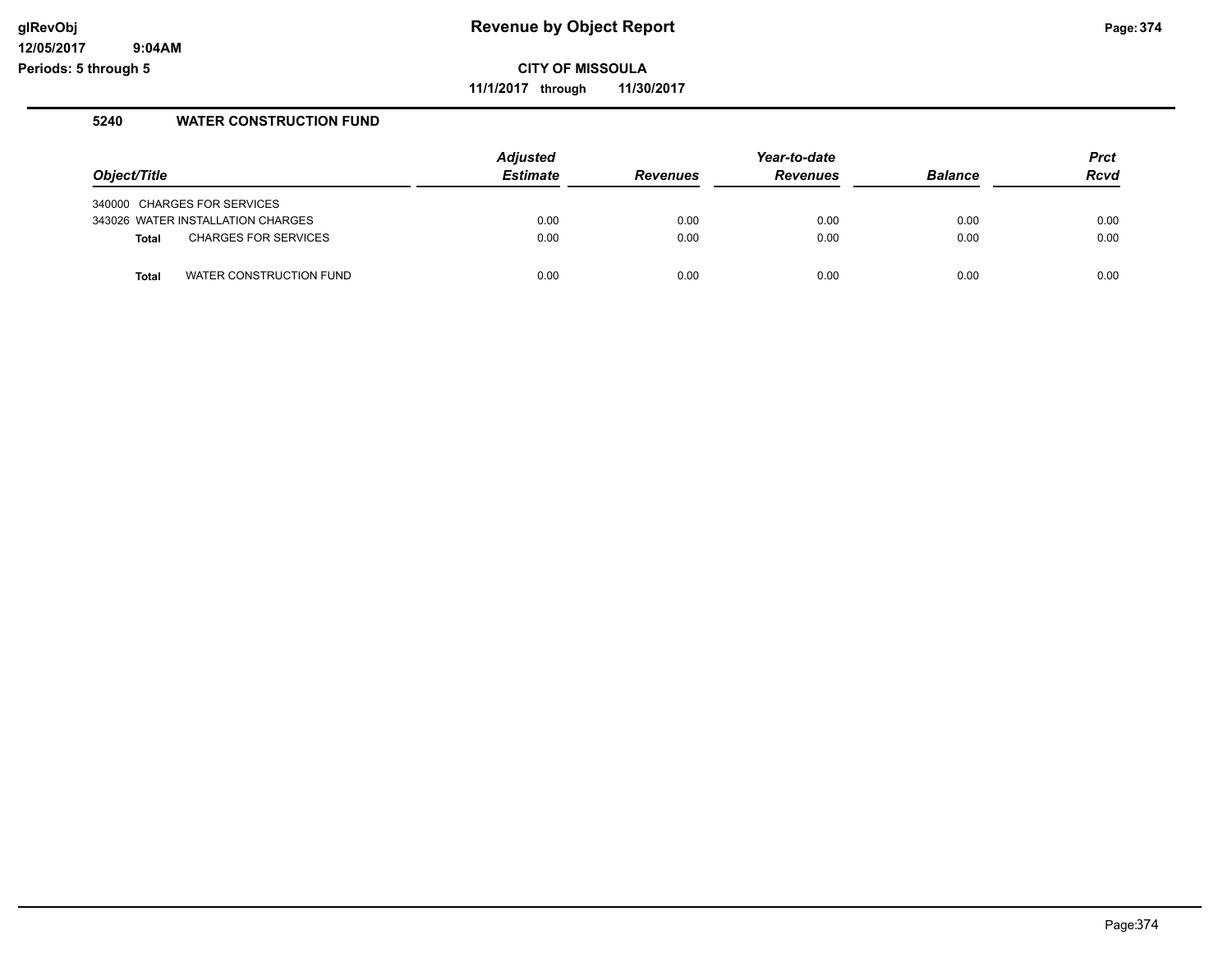**11/1/2017 through 11/30/2017**

#### **5250 WATER PURCHASE LOAN**

**5250 WATER PURCHASE LOAN**

|                                                           | <b>Adjusted</b> |                 | Year-to-date    |                | Prct |
|-----------------------------------------------------------|-----------------|-----------------|-----------------|----------------|------|
| Object/Title                                              | <b>Estimate</b> | <b>Revenues</b> | <b>Revenues</b> | <b>Balance</b> | Rcvd |
| 370000 INVESTMENTS & ROYALTY EARNINGS                     |                 |                 |                 |                |      |
| 371010 INTEREST ON INVESTMENTS                            | 0.00            | 0.00            | 0.00            | 0.00           | 0.00 |
| 371020 GAIN/LOSS IN MARKET VALUE OF INVESTMENTS           | 0.00            | 0.00            | 0.00            | 0.00           | 0.00 |
| <b>INVESTMENTS &amp; ROYALTY EARNINGS</b><br><b>Total</b> | 0.00            | 0.00            | 0.00            | 0.00           | 0.00 |
|                                                           |                 |                 |                 |                |      |
| <b>Total</b><br>WATER PURCHASE LOAN                       | 0.00            | 0.00            | 0.00            | 0.00           | 0.00 |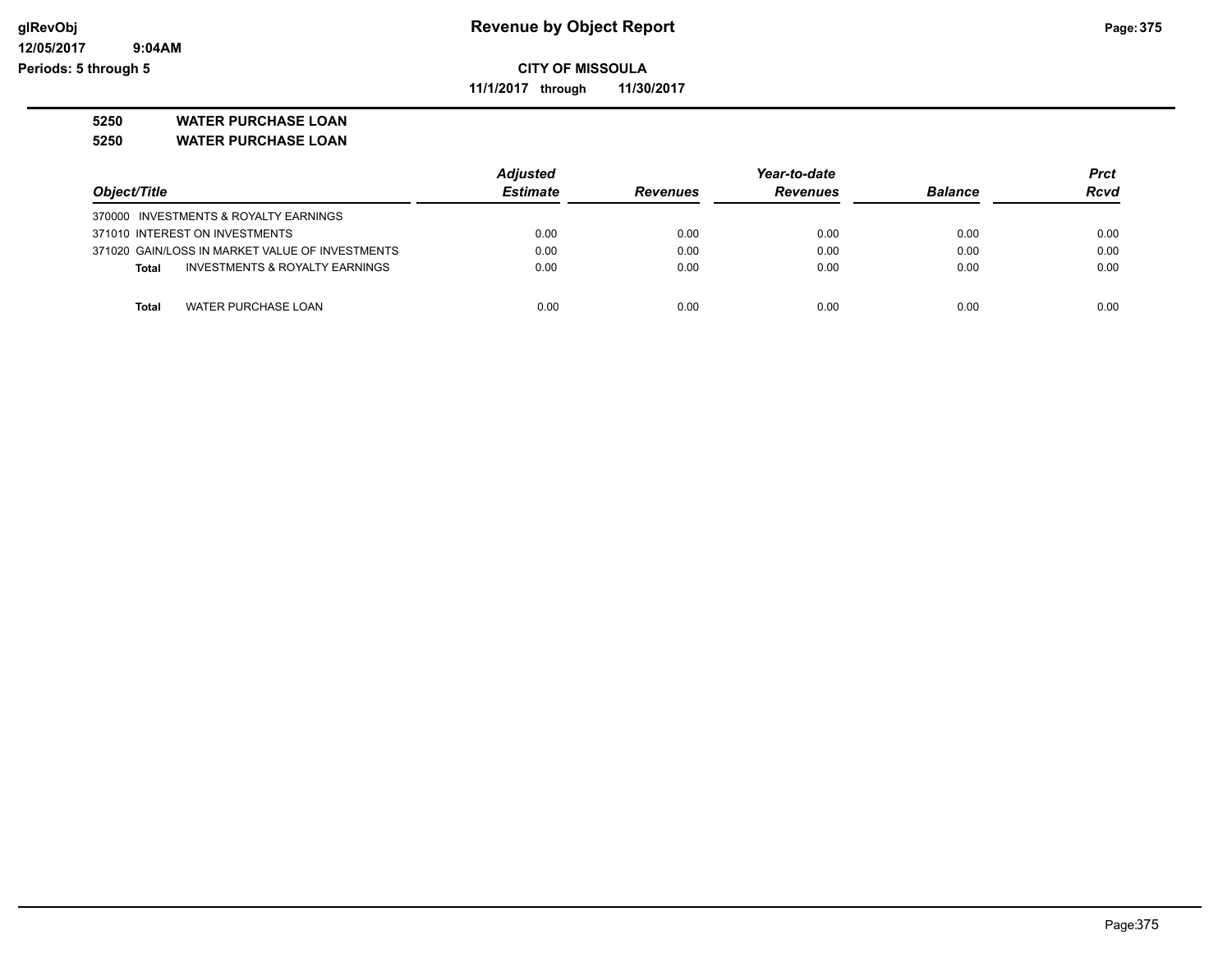**11/1/2017 through 11/30/2017**

#### **5250 WATER PURCHASE LOAN**

| Object/Title                   |                                                | <b>Adjusted</b><br><b>Estimate</b> | <b>Revenues</b> | Year-to-date<br><b>Revenues</b> | <b>Balance</b> | <b>Prct</b><br><b>Rcvd</b> |
|--------------------------------|------------------------------------------------|------------------------------------|-----------------|---------------------------------|----------------|----------------------------|
|                                | 370000 INVESTMENTS & ROYALTY EARNINGS          |                                    |                 |                                 |                |                            |
| 371010 INTEREST ON INVESTMENTS |                                                | 0.00                               | 0.00            | 0.00                            | 0.00           | 0.00                       |
|                                | 371020 GAIN/LOSS IN MARKET VALUE OF INVESTMENT | 0.00                               | 0.00            | 0.00                            | 0.00           | 0.00                       |
| <b>Total</b>                   | <b>INVESTMENTS &amp; ROYALTY EARNINGS</b>      | 0.00                               | 0.00            | 0.00                            | 0.00           | 0.00                       |
|                                |                                                |                                    |                 |                                 |                |                            |
| Total                          | WATER PURCHASE LOAN                            | 0.00                               | 0.00            | 0.00                            | 0.00           | 0.00                       |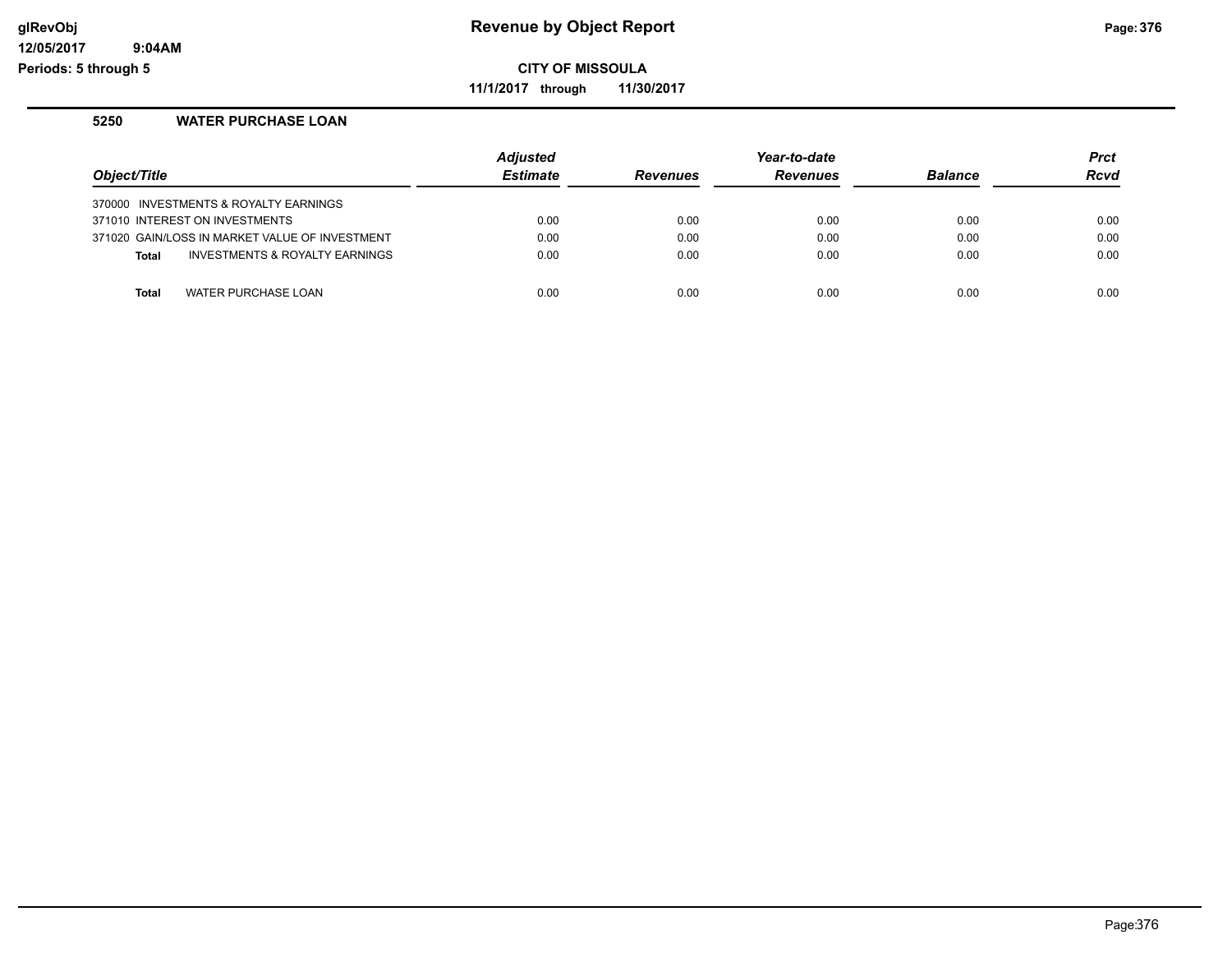**11/1/2017 through 11/30/2017**

#### **5251 WATER PURCHASE LOAN RESERVE**

#### **5251 WATER PURCHASE LOAN RESERVE**

|                                                    | <b>Adjusted</b> |                 | Year-to-date    |                | <b>Prct</b> |
|----------------------------------------------------|-----------------|-----------------|-----------------|----------------|-------------|
| Object/Title                                       | <b>Estimate</b> | <b>Revenues</b> | <b>Revenues</b> | <b>Balance</b> | <b>Rcvd</b> |
| 360000 MISCELLANEOUS REVENUES                      |                 |                 |                 |                |             |
| 360010 MISCELLANEOUS                               | 0.00            | 0.00            | 0.00            | 0.00           | 0.00        |
| MISCELLANEOUS REVENUES<br>Total                    | 0.00            | 0.00            | 0.00            | 0.00           | 0.00        |
| 370000 INVESTMENTS & ROYALTY EARNINGS              |                 |                 |                 |                |             |
| 371010 INTEREST ON INVESTMENTS                     | 0.00            | 0.00            | 0.00            | 0.00           | 0.00        |
| 371020 GAIN/LOSS IN MARKET VALUE OF INVESTMENTS    | 0.00            | 0.00            | 0.00            | 0.00           | 0.00        |
| <b>INVESTMENTS &amp; ROYALTY EARNINGS</b><br>Total | 0.00            | 0.00            | 0.00            | 0.00           | 0.00        |
| 380000 OTHER FINANCING SOURCES                     |                 |                 |                 |                |             |
| 383042 TRANSFERS FROM OTHER FUNDS                  | 0.00            | 0.00            | 0.00            | 0.00           | 0.00        |
| OTHER FINANCING SOURCES<br>Total                   | 0.00            | 0.00            | 0.00            | 0.00           | 0.00        |
| WATER PURCHASE LOAN RESERVE<br>Total               | 0.00            | 0.00            | 0.00            | 0.00           | 0.00        |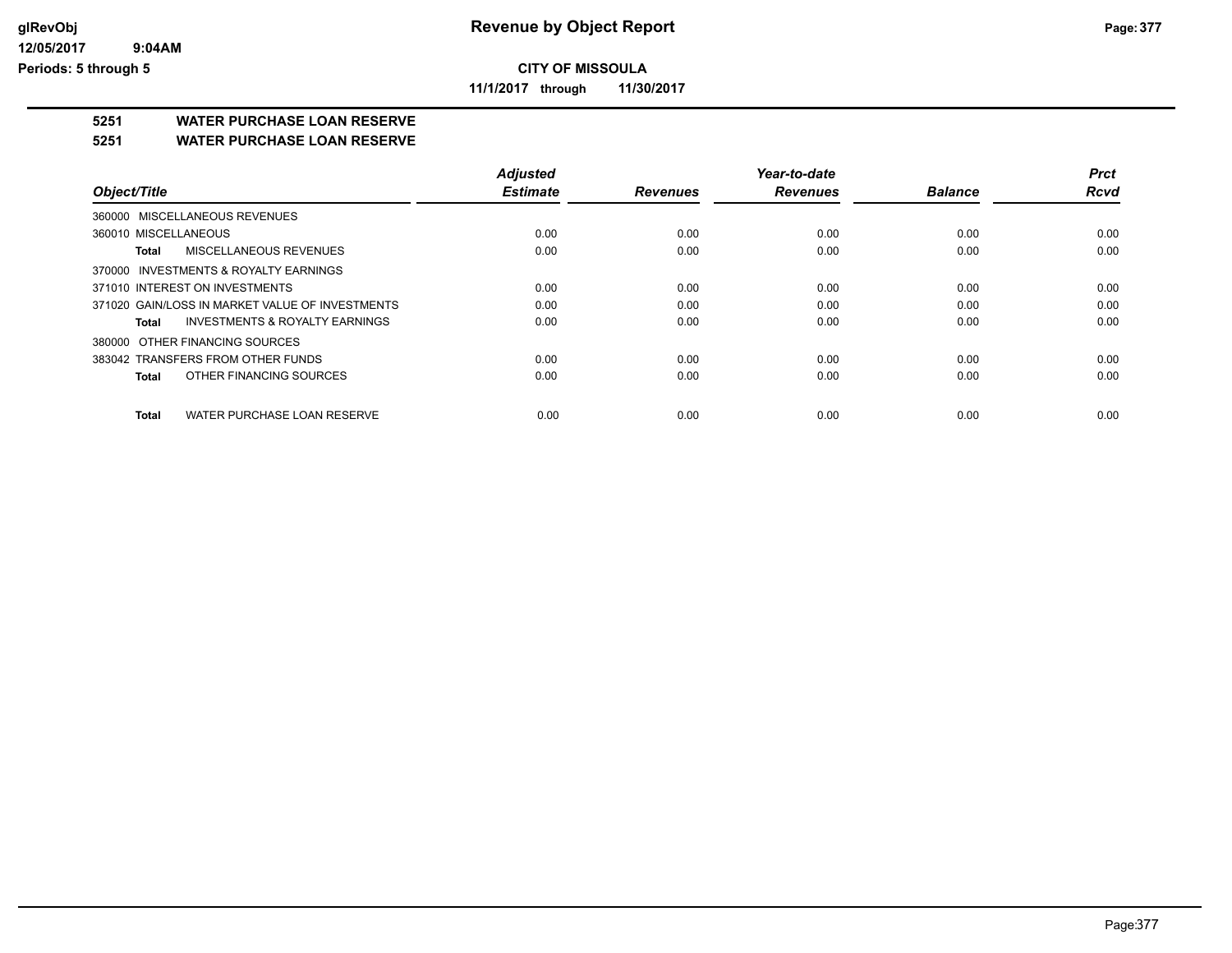**11/1/2017 through 11/30/2017**

#### **5251 WATER PURCHASE LOAN RESERVE**

|                                                    | <b>Adjusted</b> |                 | Year-to-date    |                | <b>Prct</b> |
|----------------------------------------------------|-----------------|-----------------|-----------------|----------------|-------------|
| Object/Title                                       | <b>Estimate</b> | <b>Revenues</b> | <b>Revenues</b> | <b>Balance</b> | <b>Rcvd</b> |
| 360000 MISCELLANEOUS REVENUES                      |                 |                 |                 |                |             |
| 360010 MISCELLANEOUS                               | 0.00            | 0.00            | 0.00            | 0.00           | 0.00        |
| MISCELLANEOUS REVENUES<br>Total                    | 0.00            | 0.00            | 0.00            | 0.00           | 0.00        |
| 370000 INVESTMENTS & ROYALTY EARNINGS              |                 |                 |                 |                |             |
| 371010 INTEREST ON INVESTMENTS                     | 0.00            | 0.00            | 0.00            | 0.00           | 0.00        |
| 371020 GAIN/LOSS IN MARKET VALUE OF INVESTMENT     | 0.00            | 0.00            | 0.00            | 0.00           | 0.00        |
| <b>INVESTMENTS &amp; ROYALTY EARNINGS</b><br>Total | 0.00            | 0.00            | 0.00            | 0.00           | 0.00        |
| 380000 OTHER FINANCING SOURCES                     |                 |                 |                 |                |             |
| 383042 TRANSFERS FROM OTHER FUNDS                  | 0.00            | 0.00            | 0.00            | 0.00           | 0.00        |
| OTHER FINANCING SOURCES<br>Total                   | 0.00            | 0.00            | 0.00            | 0.00           | 0.00        |
| <b>Total</b><br>WATER PURCHASE LOAN RESERVE        | 0.00            | 0.00            | 0.00            | 0.00           | 0.00        |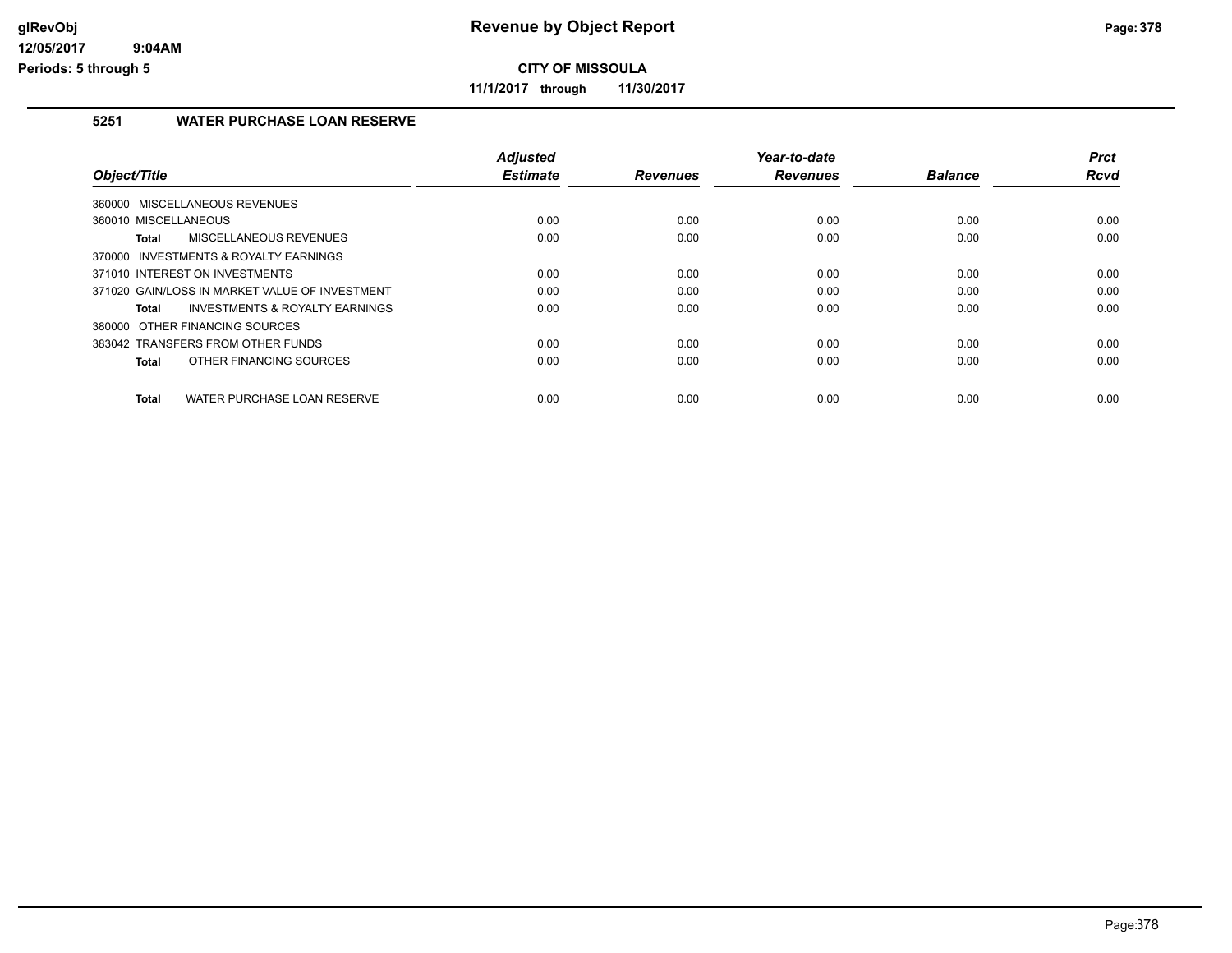**11/1/2017 through 11/30/2017**

#### **5310 SEWER OPERATING BUDGET FUND**

#### **5310 SEWER OPERATING BUDGET FUND**

|                                                    | <b>Adjusted</b> |                 | Year-to-date    |                | <b>Prct</b> |
|----------------------------------------------------|-----------------|-----------------|-----------------|----------------|-------------|
| Object/Title                                       | <b>Estimate</b> | <b>Revenues</b> | <b>Revenues</b> | <b>Balance</b> | <b>Rcvd</b> |
| 320000 LICENSES & PERMITS                          |                 |                 |                 |                |             |
| 323027 HAULER PERMITS                              | 0.00            | 0.00            | 150.00          | $-150.00$      | 0.00        |
| <b>LICENSES &amp; PERMITS</b><br>Total             | 0.00            | 0.00            | 150.00          | $-150.00$      | 0.00        |
| 330000 INTERGOVERNMENTAL REVENUES                  |                 |                 |                 |                |             |
| 334071 DEQ/RIVER WATER SAMPLING                    | 0.00            | 0.00            | 0.00            | 0.00           | 0.00        |
| 336020 STATE PENSION CONTRIBUTION                  | 0.00            | 0.00            | 0.00            | 0.00           | 0.00        |
| 336023 STATE CONTRIB. - PERS                       | 0.00            | 0.00            | 211.07          | $-211.07$      | 0.00        |
| <b>INTERGOVERNMENTAL REVENUES</b><br><b>Total</b>  | 0.00            | 0.00            | 211.07          | $-211.07$      | 0.00        |
| 340000 CHARGES FOR SERVICES                        |                 |                 |                 |                |             |
| 343018 SALE/MILLING OF WOOD                        | 0.00            | 0.00            | 0.00            | 0.00           | 0.00        |
| 343032 SEWER INSTALLATION CHARGES                  | 0.00            | 0.00            | 0.00            | 0.00           | 0.00        |
| 343035 SALE OF SEWER MATERIALS AND SUPPLIES        | 0.00            | 0.00            | 0.00            | 0.00           | 0.00        |
| 343039 DISPOSAL FEES                               | 0.00            | 1,007.64        | 3,660.68        | $-3,660.68$    | 0.00        |
| 343041 COMPOST TIPPING FEES                        | 0.00            | 7,322.00        | 53,806.00       | $-53,806.00$   | 0.00        |
| 343045 COMPOST SALES                               | 0.00            | 20,192.00       | 80,053.00       | $-80,053.00$   | 0.00        |
| 343046 COMPOST DELIVERY CHARGE                     | 0.00            | 0.00            | 0.00            | 0.00           | 0.00        |
| <b>CHARGES FOR SERVICES</b><br><b>Total</b>        | 0.00            | 28,521.64       | 137,519.68      | $-137,519.68$  | 0.00        |
| 360000 MISCELLANEOUS REVENUES                      |                 |                 |                 |                |             |
| 360010 MISCELLANEOUS                               | 0.00            | 0.00            | 0.00            | 0.00           | 0.00        |
| 360030 CONTRIBUTIONS FROM PROPERTY OWNERS          | 0.00            | 0.00            | 0.00            | 0.00           | 0.00        |
| 363040 PENALTY AND INTEREST                        | 0.00            | 226.25          | 948.18          | $-948.18$      | 0.00        |
| 364012 SALE OF SURPLUS PROPERTY                    | 0.00            | 0.00            | 0.00            | 0.00           | 0.00        |
| MISCELLANEOUS REVENUES<br>Total                    | 0.00            | 226.25          | 948.18          | $-948.18$      | 0.00        |
| 370000 INVESTMENTS & ROYALTY EARNINGS              |                 |                 |                 |                |             |
| 371010 INTEREST ON INVESTMENTS                     | 0.00            | 0.00            | 0.00            | 0.00           | 0.00        |
| 371020 GAIN/LOSS IN MARKET VALUE OF INVESTMENTS    | 0.00            | 0.00            | 0.00            | 0.00           | 0.00        |
| <b>INVESTMENTS &amp; ROYALTY EARNINGS</b><br>Total | 0.00            | 0.00            | 0.00            | 0.00           | 0.00        |
| 380000 OTHER FINANCING SOURCES                     |                 |                 |                 |                |             |
| 381090 PROCEEDS FROM CAPITAL LEASE                 | 0.00            | 0.00            | 0.00            | 0.00           | 0.00        |
| 382010 SALE OF FIXED ASSETS                        | 0.00            | 0.00            | 0.00            | 0.00           | 0.00        |
| 383024 TRANS FR SEWER CLEARING                     | 0.00            | 0.00            | 0.00            | 0.00           | 0.00        |
| OTHER FINANCING SOURCES<br><b>Total</b>            | 0.00            | 0.00            | 0.00            | 0.00           | 0.00        |
| Total<br>SEWER OPERATING BUDGET FUND               | 0.00            | 28,747.89       | 138,828.93      | -138,828.93    | 0.00        |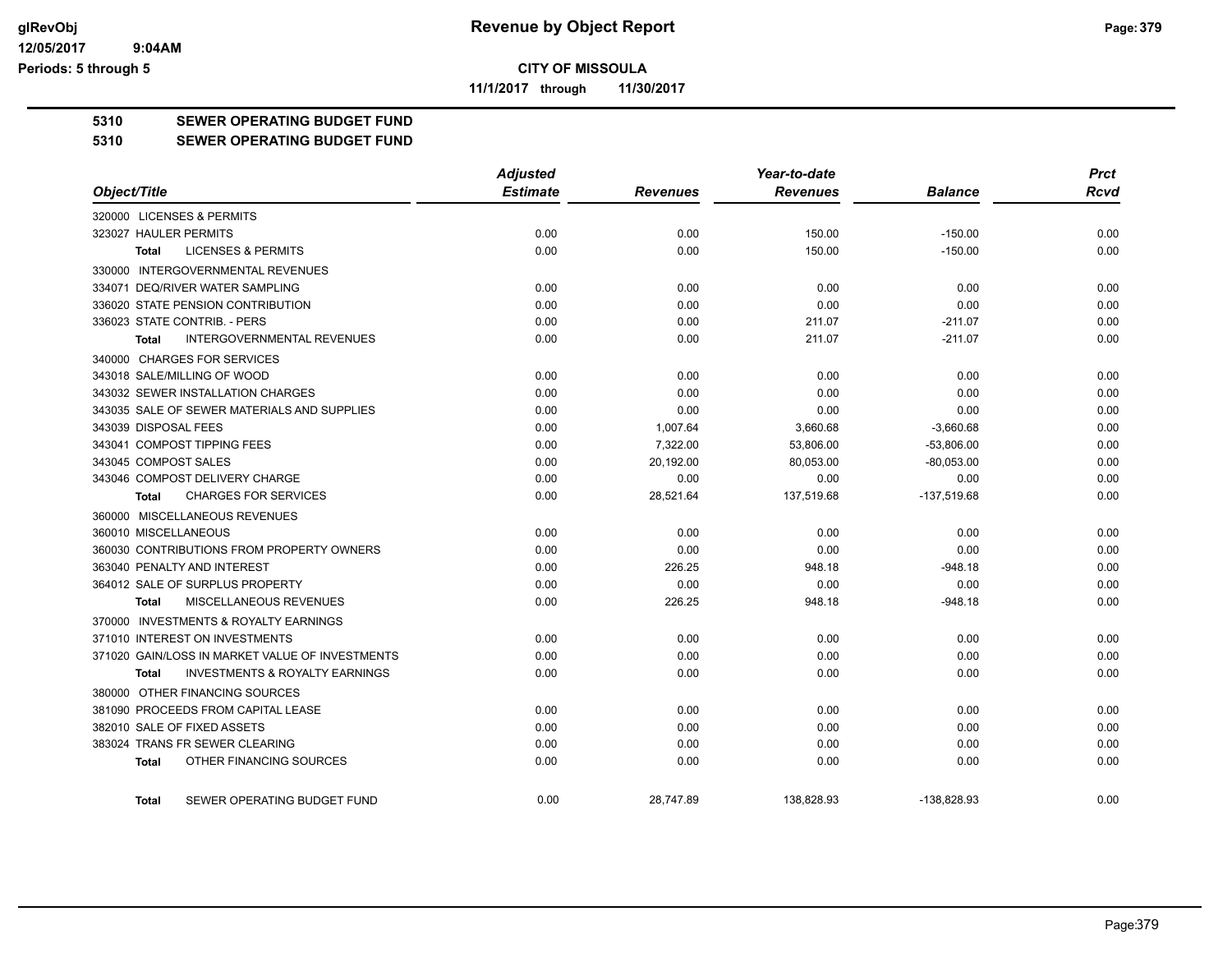**11/1/2017 through 11/30/2017**

#### **5310 SEWER OPERATING BUDGET FUND**

|                                                    | <b>Adjusted</b> |                 | Year-to-date    |                | <b>Prct</b> |
|----------------------------------------------------|-----------------|-----------------|-----------------|----------------|-------------|
| Object/Title                                       | <b>Estimate</b> | <b>Revenues</b> | <b>Revenues</b> | <b>Balance</b> | <b>Rcvd</b> |
| 320000 LICENSES & PERMITS                          |                 |                 |                 |                |             |
| 323027 HAULER PERMITS                              | 0.00            | 0.00            | 150.00          | $-150.00$      | 0.00        |
| <b>LICENSES &amp; PERMITS</b><br>Total             | 0.00            | 0.00            | 150.00          | $-150.00$      | 0.00        |
| 330000 INTERGOVERNMENTAL REVENUES                  |                 |                 |                 |                |             |
| 334071 DEQ/RIVER WATER SAMPLING                    | 0.00            | 0.00            | 0.00            | 0.00           | 0.00        |
| 336020 STATE PENSION CONTRIBUTION                  | 0.00            | 0.00            | 0.00            | 0.00           | 0.00        |
| 336023 STATE CONTRIB. - PERS                       | 0.00            | 0.00            | 211.07          | $-211.07$      | 0.00        |
| <b>INTERGOVERNMENTAL REVENUES</b><br><b>Total</b>  | 0.00            | 0.00            | 211.07          | $-211.07$      | 0.00        |
| 340000 CHARGES FOR SERVICES                        |                 |                 |                 |                |             |
| 343018 SALE/MILLING OF WOOD                        | 0.00            | 0.00            | 0.00            | 0.00           | 0.00        |
| 343032 SEWER INSTALLATION CHARGES                  | 0.00            | 0.00            | 0.00            | 0.00           | 0.00        |
| 343035 SALE OF SEWER MATERIALS AND SUPPLIES        | 0.00            | 0.00            | 0.00            | 0.00           | 0.00        |
| 343039 DISPOSAL FEES                               | 0.00            | 1,007.64        | 3,660.68        | $-3,660.68$    | 0.00        |
| 343041 COMPOST TIPPING FEES                        | 0.00            | 7,322.00        | 53,806.00       | $-53,806.00$   | 0.00        |
| 343045 COMPOST SALES                               | 0.00            | 20,192.00       | 80,053.00       | $-80,053.00$   | 0.00        |
| 343046 COMPOST DELIVERY CHARGE                     | 0.00            | 0.00            | 0.00            | 0.00           | 0.00        |
| <b>CHARGES FOR SERVICES</b><br>Total               | 0.00            | 28,521.64       | 137,519.68      | $-137,519.68$  | 0.00        |
| 360000 MISCELLANEOUS REVENUES                      |                 |                 |                 |                |             |
| 360010 MISCELLANEOUS                               | 0.00            | 0.00            | 0.00            | 0.00           | 0.00        |
| 360030 CONTRIBUTIONS FROM PROPERTY OWNERS          | 0.00            | 0.00            | 0.00            | 0.00           | 0.00        |
| 363040 PENALTY AND INTEREST                        | 0.00            | 226.25          | 948.18          | $-948.18$      | 0.00        |
| 364012 SALE OF SURPLUS PROPERTY                    | 0.00            | 0.00            | 0.00            | 0.00           | 0.00        |
| MISCELLANEOUS REVENUES<br><b>Total</b>             | 0.00            | 226.25          | 948.18          | $-948.18$      | 0.00        |
| 370000 INVESTMENTS & ROYALTY EARNINGS              |                 |                 |                 |                |             |
| 371010 INTEREST ON INVESTMENTS                     | 0.00            | 0.00            | 0.00            | 0.00           | 0.00        |
| 371020 GAIN/LOSS IN MARKET VALUE OF INVESTMENT     | 0.00            | 0.00            | 0.00            | 0.00           | 0.00        |
| <b>INVESTMENTS &amp; ROYALTY EARNINGS</b><br>Total | 0.00            | 0.00            | 0.00            | 0.00           | 0.00        |
| 380000 OTHER FINANCING SOURCES                     |                 |                 |                 |                |             |
| 381090 PROCEEDS FROM CAPITAL LEASE                 | 0.00            | 0.00            | 0.00            | 0.00           | 0.00        |
| 382010 SALE OF FIXED ASSETS                        | 0.00            | 0.00            | 0.00            | 0.00           | 0.00        |
| 383024 TRANS FR SEWER CLEARING                     | 0.00            | 0.00            | 0.00            | 0.00           | 0.00        |
| OTHER FINANCING SOURCES<br><b>Total</b>            |                 |                 |                 |                |             |
|                                                    | 0.00            | 0.00            | 0.00            | 0.00           | 0.00        |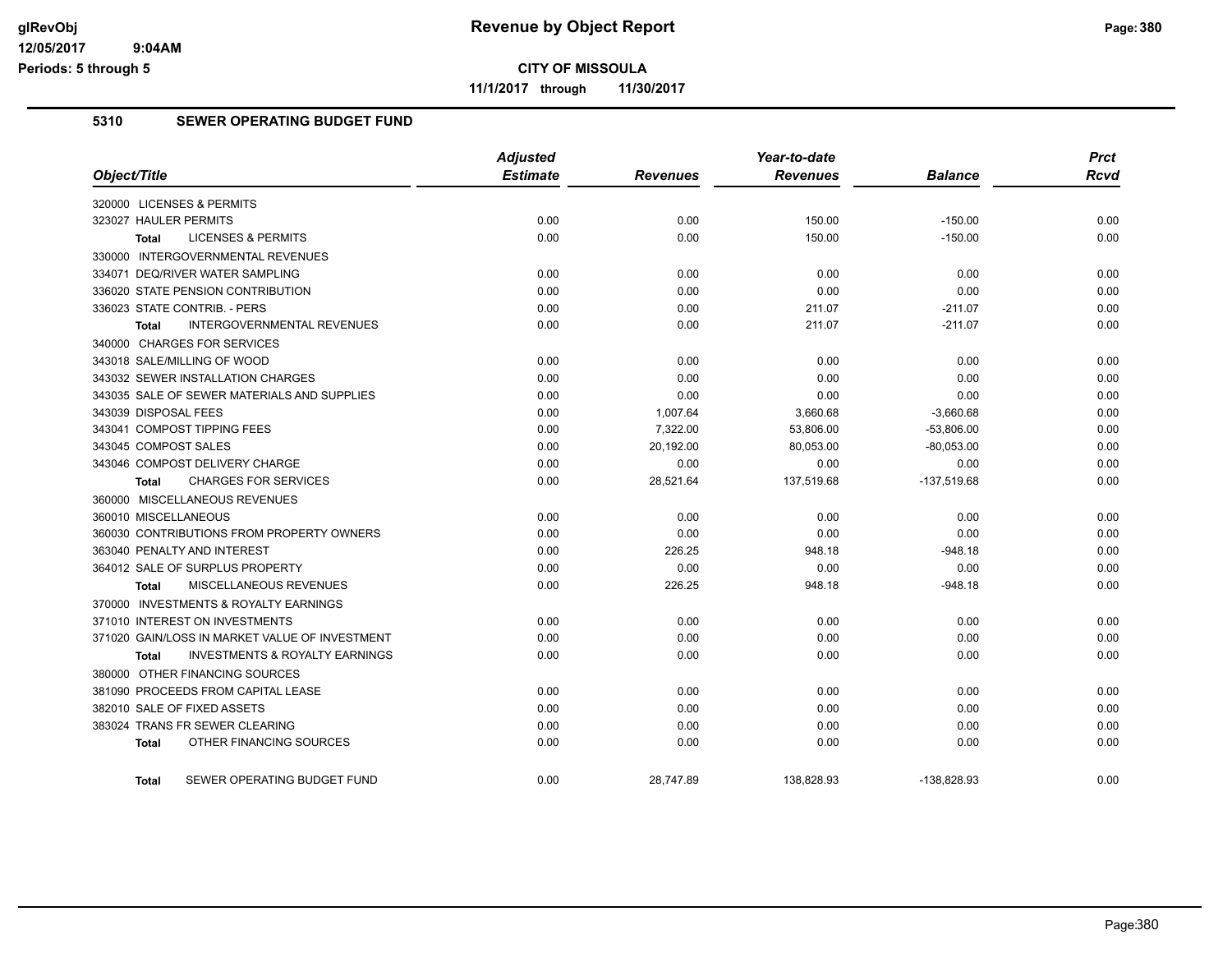**11/1/2017 through 11/30/2017**

# **5311 SEWER REVENUE COLLECTION & CLEARING FUND**

## **5311 SEWER REVENUE COLLECTION & CLEARING FUND**

|                                                           | <b>Adjusted</b> |                 | Year-to-date    | <b>Prct</b>    |             |
|-----------------------------------------------------------|-----------------|-----------------|-----------------|----------------|-------------|
| Object/Title                                              | <b>Estimate</b> | <b>Revenues</b> | <b>Revenues</b> | <b>Balance</b> | <b>Rcvd</b> |
| 320000 LICENSES & PERMITS                                 |                 |                 |                 |                |             |
| 323027 HAULER PERMITS                                     | 1,190.00        | 0.00            | 0.00            | 1,190.00       | 0.00        |
| <b>LICENSES &amp; PERMITS</b><br>Total                    | 1,190.00        | 0.00            | 0.00            | 1,190.00       | 0.00        |
| 330000 INTERGOVERNMENTAL REVENUES                         |                 |                 |                 |                |             |
| 331990 IRS REIMB/DEBT SVS INTEREST                        | 248,879.00      | 0.00            | 0.00            | 248,879.00     | 0.00        |
| 331992 FEDERAL ARRA GRANTS                                | 0.00            | 0.00            | 0.00            | 0.00           | 0.00        |
| 336020 STATE PENSION CONTRIBUTION                         | 0.00            | 0.00            | 0.00            | 0.00           | 0.00        |
| 336023 STATE CONTRIB. - PERS                              | 1,250.00        | 0.00            | 469.73          | 780.27         | 37.58       |
| <b>INTERGOVERNMENTAL REVENUES</b><br><b>Total</b>         | 250,129.00      | 0.00            | 469.73          | 249,659.27     | 0.19        |
| 340000 CHARGES FOR SERVICES                               |                 |                 |                 |                |             |
| 343018 SALE OF MATERIALS                                  | 0.00            | 1,275.00        | 1,275.00        | $-1,275.00$    | 0.00        |
| 343031 SEWER INSTALLATION CHARGES - DEVLPMNT              | 900,000.00      | 0.00            | 0.00            | 900,000.00     | 0.00        |
| 343032 SEWER INSTALLATION CHARGES                         | 44,850.00       | 0.00            | 0.00            | 44,850.00      | 0.00        |
| 343034 TREATMENT FACILITIES FEES                          | 8,040,674.00    | 6,300.18        | 3,869,303.54    | 4,171,370.46   | 48.12       |
| 343035 SALE OF SEWER MATERIALS AND SUPPLIES               | 10,300.00       | 0.00            | 0.00            | 10,300.00      | 0.00        |
| 343037 DELINQUENT SEWER FEES                              | 0.00            | 0.00            | 0.00            | 0.00           | 0.00        |
| 343038 P & I TAX LIENS                                    | 0.00            | 341.08          | 1,896.63        | $-1,896.63$    | 0.00        |
| 343039 DISPOSAL FEES                                      | 29,170.00       | 0.00            | 0.00            | 29,170.00      | 0.00        |
| 343041 COMPOST TIPPING FEES                               | 659,215.00      | 1,512.00        | 1,512.00        | 657,703.00     | 0.23        |
| 343045 COMPOST SALES                                      | 417,960.00      | 130.00          | 130.00          | 417,830.00     | 0.03        |
| 343046 COMPOST DELIVERY CHARGE                            | 0.00            | 0.00            | 0.00            | 0.00           | 0.00        |
| <b>CHARGES FOR SERVICES</b><br>Total                      | 10,102,169.00   | 9,558.26        | 3,874,117.17    | 6,228,051.83   | 38.35       |
| 360000 MISCELLANEOUS REVENUES                             |                 |                 |                 |                |             |
| 360010 MISCELLANEOUS                                      | 0.00            | 0.00            | 0.00            | 0.00           | 0.00        |
| 360030 CONTRIBUTIONS FROM PROPERTY OWNERS                 | 0.00            | 0.00            | 0.00            | 0.00           | 0.00        |
| 361200 RADIO TOWER LEASE PAYMENTS                         | 5,680.00        | 0.00            | 5,000.00        | 680.00         | 88.03       |
| 361201 EKO LAND LEASE                                     | 0.00            | 0.00            | 0.00            | 0.00           | 0.00        |
| 364012 SALE OF SURPLUS PROPERTY                           | 49,500.00       | 0.00            | 0.00            | 49,500.00      | 0.00        |
| 365023 NORTHWESTERN ENERGY GRANT                          | 100.00          | 0.00            | 0.00            | 100.00         | 0.00        |
| MISCELLANEOUS REVENUES<br><b>Total</b>                    | 55,280.00       | 0.00            | 5,000.00        | 50,280.00      | 9.04        |
| 370000 INVESTMENTS & ROYALTY EARNINGS                     |                 |                 |                 |                |             |
| 371010 INTEREST ON INVESTMENTS                            | 0.00            | 0.00            | 0.00            | 0.00           | 0.00        |
| 371020 GAIN/LOSS IN MARKET VALUE OF INVESTMENTS           | 0.00            | 0.00            | 0.00            | 0.00           | 0.00        |
| <b>INVESTMENTS &amp; ROYALTY EARNINGS</b><br><b>Total</b> | 0.00            | 0.00            | 0.00            | 0.00           | 0.00        |
| 380000 OTHER FINANCING SOURCES                            |                 |                 |                 |                |             |
| 381010 BOND PROCEEDS                                      | 0.00            | 0.00            | 0.00            | 0.00           | 0.00        |
| 381090 PROCEEDS FROM CAPITAL LEASE                        | 0.00            | 0.00            | 0.00            | 0.00           | 0.00        |
| 383034 TRANS FR 01 SERIES DEBT SERVICE                    | 369.852.00      | 0.00            | 0.00            | 369.852.00     | 0.00        |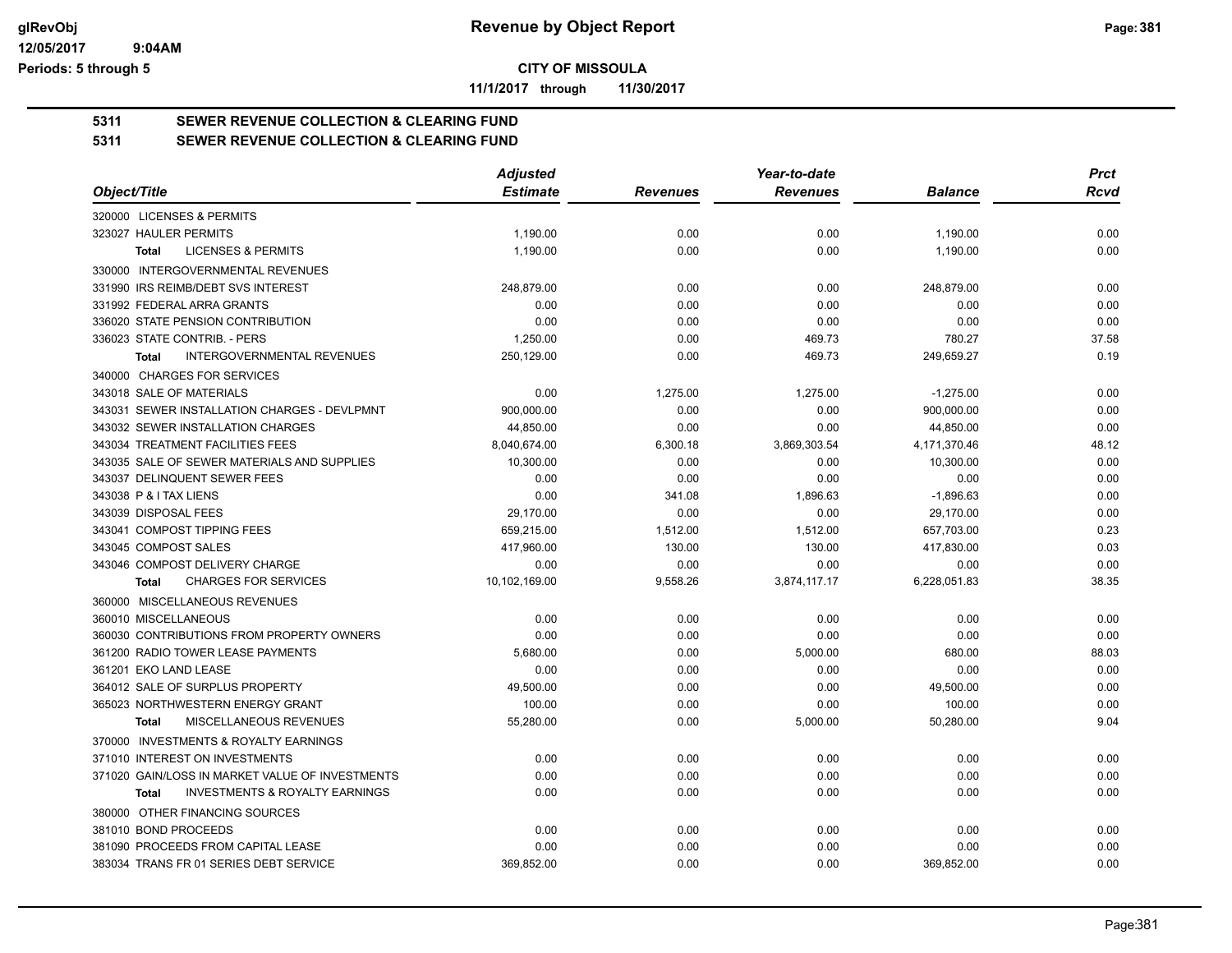**11/1/2017 through 11/30/2017**

#### **5311 SEWER REVENUE COLLECTION & CLEARING FUND 5311 SEWER REVENUE COLLECTION & CLEARING FUND**

|                                   |                                     | <b>Adjusted</b> | Year-to-date    |                 |                | Prct  |
|-----------------------------------|-------------------------------------|-----------------|-----------------|-----------------|----------------|-------|
| Object/Title                      |                                     | <b>Estimate</b> | <b>Revenues</b> | <b>Revenues</b> | <b>Balance</b> | Rcvd  |
| 383042 TRANSFERS FROM OTHER FUNDS |                                     | 0.00            | 0.00            | 0.00            | 0.00           | 0.00  |
| <b>Total</b>                      | OTHER FINANCING SOURCES             | 369.852.00      | 0.00            | 0.00            | 369.852.00     | 0.00  |
| <b>Total</b>                      | SEWER REVENUE COLLECTION & CLEARING | 10,778,620.00   | 9,558.26        | 3,879,586.90    | 6,899,033.10   | 35.99 |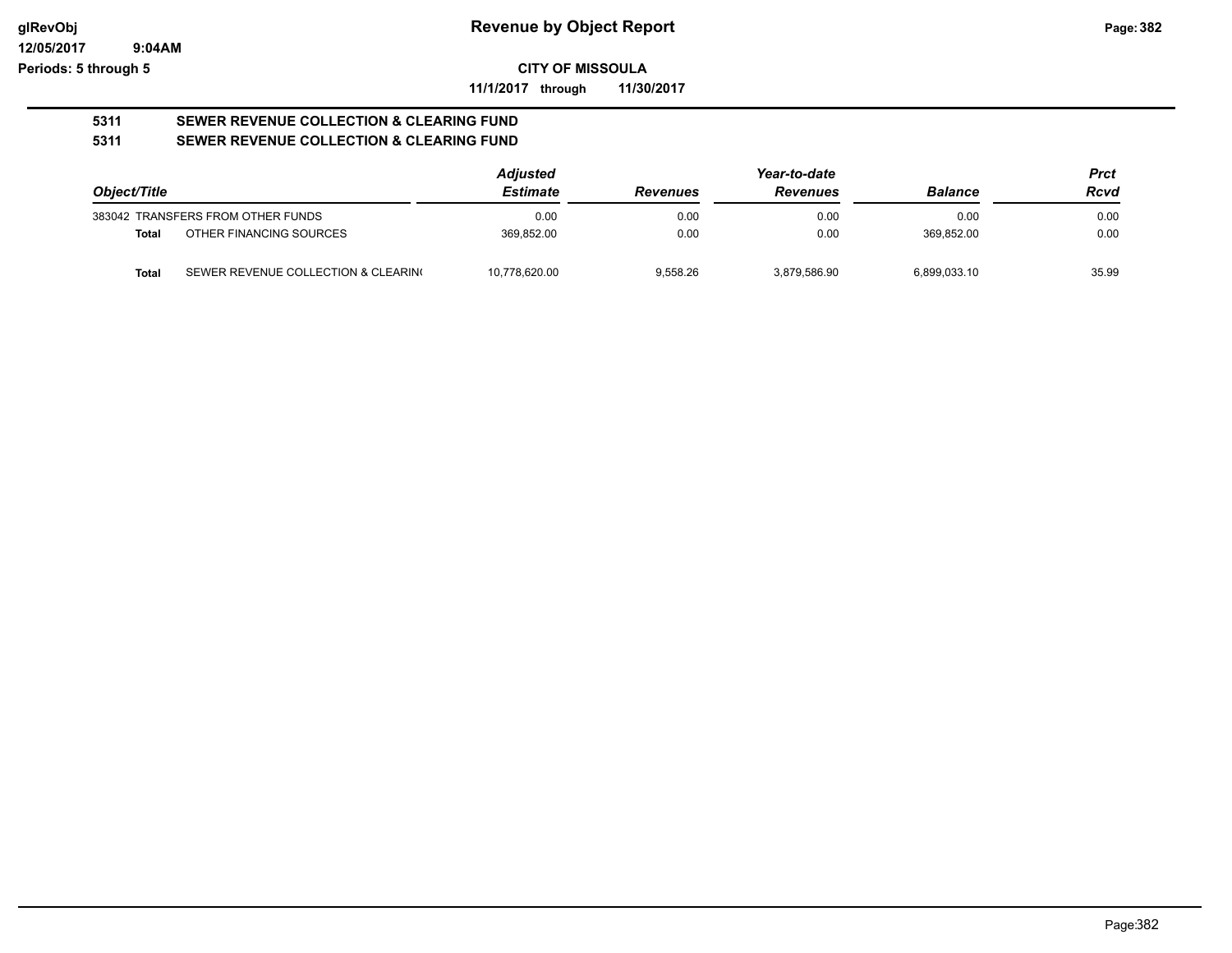**11/1/2017 through 11/30/2017**

#### **5311 SEWER REVENUE COLLECTION & CLEARING FUND**

|                                                    | <b>Adjusted</b> |                 | Year-to-date    |                | <b>Prct</b> |
|----------------------------------------------------|-----------------|-----------------|-----------------|----------------|-------------|
| Object/Title                                       | <b>Estimate</b> | <b>Revenues</b> | <b>Revenues</b> | <b>Balance</b> | Rcvd        |
| 320000 LICENSES & PERMITS                          |                 |                 |                 |                |             |
| 323027 HAULER PERMITS                              | 1,190.00        | 0.00            | 0.00            | 1,190.00       | 0.00        |
| <b>LICENSES &amp; PERMITS</b><br><b>Total</b>      | 1,190.00        | 0.00            | 0.00            | 1,190.00       | 0.00        |
| 330000 INTERGOVERNMENTAL REVENUES                  |                 |                 |                 |                |             |
| 331990 IRS REIMB/DEBT SVS INTEREST                 | 248,879.00      | 0.00            | 0.00            | 248,879.00     | 0.00        |
| 331992 FEDERAL ARRA GRANTS                         | 0.00            | 0.00            | 0.00            | 0.00           | 0.00        |
| 336020 STATE PENSION CONTRIBUTION                  | 0.00            | 0.00            | 0.00            | 0.00           | 0.00        |
| 336023 STATE CONTRIB. - PERS                       | 1,250.00        | 0.00            | 469.73          | 780.27         | 37.58       |
| <b>INTERGOVERNMENTAL REVENUES</b><br><b>Total</b>  | 250,129.00      | 0.00            | 469.73          | 249,659.27     | 0.19        |
| 340000 CHARGES FOR SERVICES                        |                 |                 |                 |                |             |
| 343018 SALE OF MATERIALS                           | 0.00            | 1,275.00        | 1,275.00        | $-1,275.00$    | 0.00        |
| 343031 SEWER INSTALLATION CHARGES - DEVLPMNT       | 900,000.00      | 0.00            | 0.00            | 900,000.00     | 0.00        |
| 343032 SEWER INSTALLATION CHARGES                  | 44,850.00       | 0.00            | 0.00            | 44,850.00      | 0.00        |
| 343034 TREATMENT FACILITIES FEES                   | 8,040,674.00    | 6,300.18        | 3,869,303.54    | 4,171,370.46   | 48.12       |
| 343035 SALE OF SEWER MATERIALS AND SUPPLIES        | 10,300.00       | 0.00            | 0.00            | 10,300.00      | 0.00        |
| 343037 DELINQUENT SEWER FEES                       | 0.00            | 0.00            | 0.00            | 0.00           | 0.00        |
| 343038 P & I TAX LIENS                             | 0.00            | 341.08          | 1,896.63        | $-1,896.63$    | 0.00        |
| 343039 DISPOSAL FEES                               | 29,170.00       | 0.00            | 0.00            | 29,170.00      | 0.00        |
| 343041 COMPOST TIPPING FEES                        | 659,215.00      | 1,512.00        | 1,512.00        | 657,703.00     | 0.23        |
| 343045 COMPOST SALES                               | 417,960.00      | 130.00          | 130.00          | 417,830.00     | 0.03        |
| 343046 COMPOST DELIVERY CHARGE                     | 0.00            | 0.00            | 0.00            | 0.00           | 0.00        |
| <b>CHARGES FOR SERVICES</b><br><b>Total</b>        | 10,102,169.00   | 9,558.26        | 3,874,117.17    | 6,228,051.83   | 38.35       |
| 360000 MISCELLANEOUS REVENUES                      |                 |                 |                 |                |             |
| 360010 MISCELLANEOUS                               | 0.00            | 0.00            | 0.00            | 0.00           | 0.00        |
| 360030 CONTRIBUTIONS FROM PROPERTY OWNERS          | 0.00            | 0.00            | 0.00            | 0.00           | 0.00        |
| 361200 RADIO TOWER LEASE PAYMENTS                  | 5.680.00        | 0.00            | 5.000.00        | 680.00         | 88.03       |
| 361201 EKO LAND LEASE                              | 0.00            | 0.00            | 0.00            | 0.00           | 0.00        |
| 364012 SALE OF SURPLUS PROPERTY                    | 49,500.00       | 0.00            | 0.00            | 49,500.00      | 0.00        |
| 365023 NORTHWESTERN ENERGY GRANT                   | 100.00          | 0.00            | 0.00            | 100.00         | 0.00        |
| MISCELLANEOUS REVENUES<br><b>Total</b>             | 55,280.00       | 0.00            | 5,000.00        | 50,280.00      | 9.04        |
| 370000 INVESTMENTS & ROYALTY EARNINGS              |                 |                 |                 |                |             |
| 371010 INTEREST ON INVESTMENTS                     | 0.00            | 0.00            | 0.00            | 0.00           | 0.00        |
| 371020 GAIN/LOSS IN MARKET VALUE OF INVESTMENT     | 0.00            | 0.00            | 0.00            | 0.00           | 0.00        |
| <b>INVESTMENTS &amp; ROYALTY EARNINGS</b><br>Total | 0.00            | 0.00            | 0.00            | 0.00           | 0.00        |
| 380000 OTHER FINANCING SOURCES                     |                 |                 |                 |                |             |
| 381010 BOND PROCEEDS                               | 0.00            | 0.00            | 0.00            | 0.00           | 0.00        |
| 381090 PROCEEDS FROM CAPITAL LEASE                 | 0.00            | 0.00            | 0.00            | 0.00           | 0.00        |
| 383034 TRANS FR 01 SERIES DEBT SERVICE             | 369,852.00      | 0.00            | 0.00            | 369,852.00     | 0.00        |
| 383042 TRANSFERS FROM OTHER FUNDS                  | 0.00            | 0.00            | 0.00            | 0.00           | 0.00        |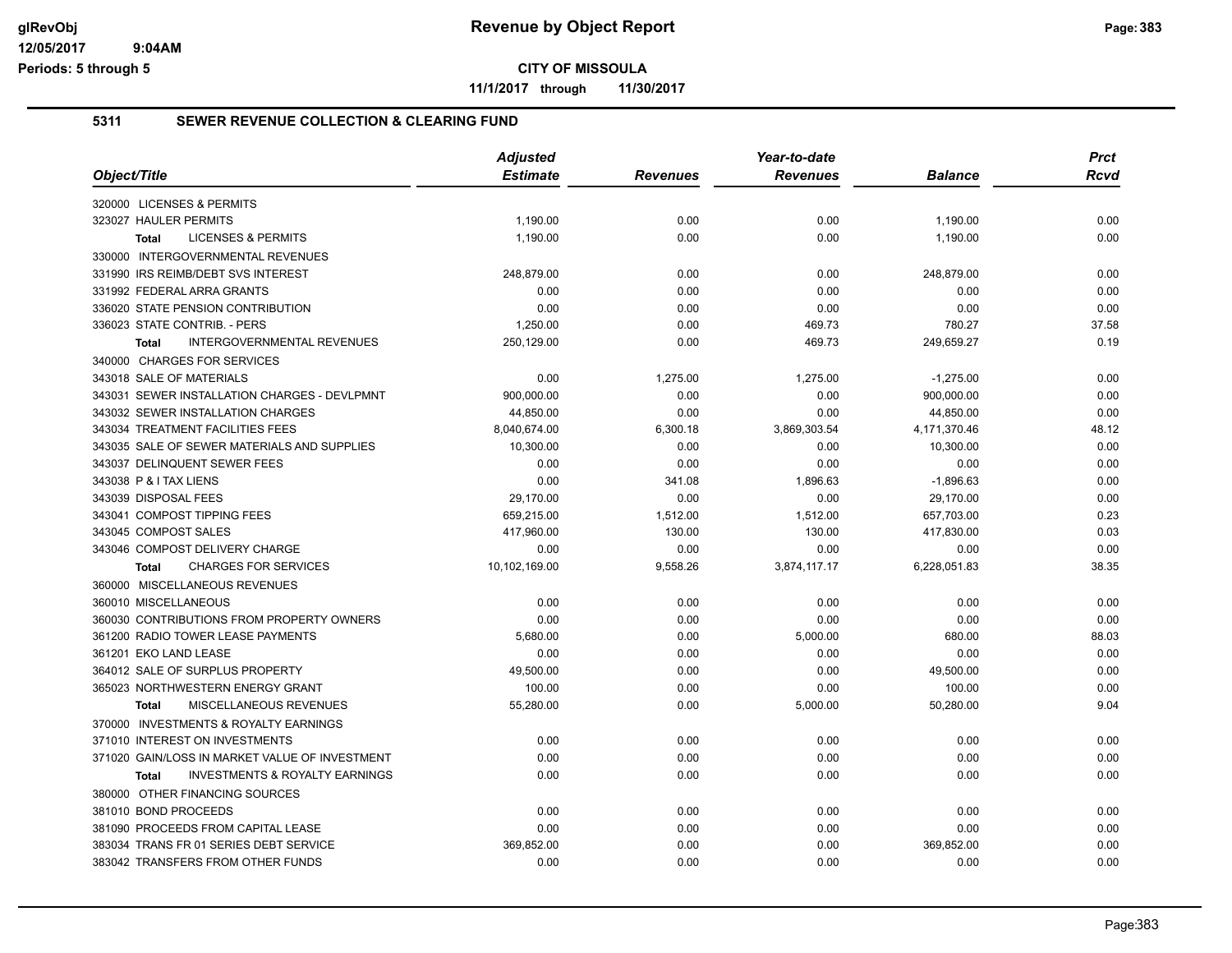**11/1/2017 through 11/30/2017**

#### **5311 SEWER REVENUE COLLECTION & CLEARING FUND**

|              |                                    | <b>Adjusted</b> |                 | Year-to-date    |                | <b>Prct</b> |
|--------------|------------------------------------|-----------------|-----------------|-----------------|----------------|-------------|
| Object/Title |                                    | Estimate        | <b>Revenues</b> | <b>Revenues</b> | <b>Balance</b> | Rcvd        |
| Total        | OTHER FINANCING SOURCES            | 369,852.00      | 0.00            | 0.00            | 369.852.00     | 0.00        |
| Total        | SEWER REVENUE COLLECTION & CLEARIN | 10,778,620.00   | 9,558.26        | 3,879,586.90    | 6,899,033.10   | 35.99       |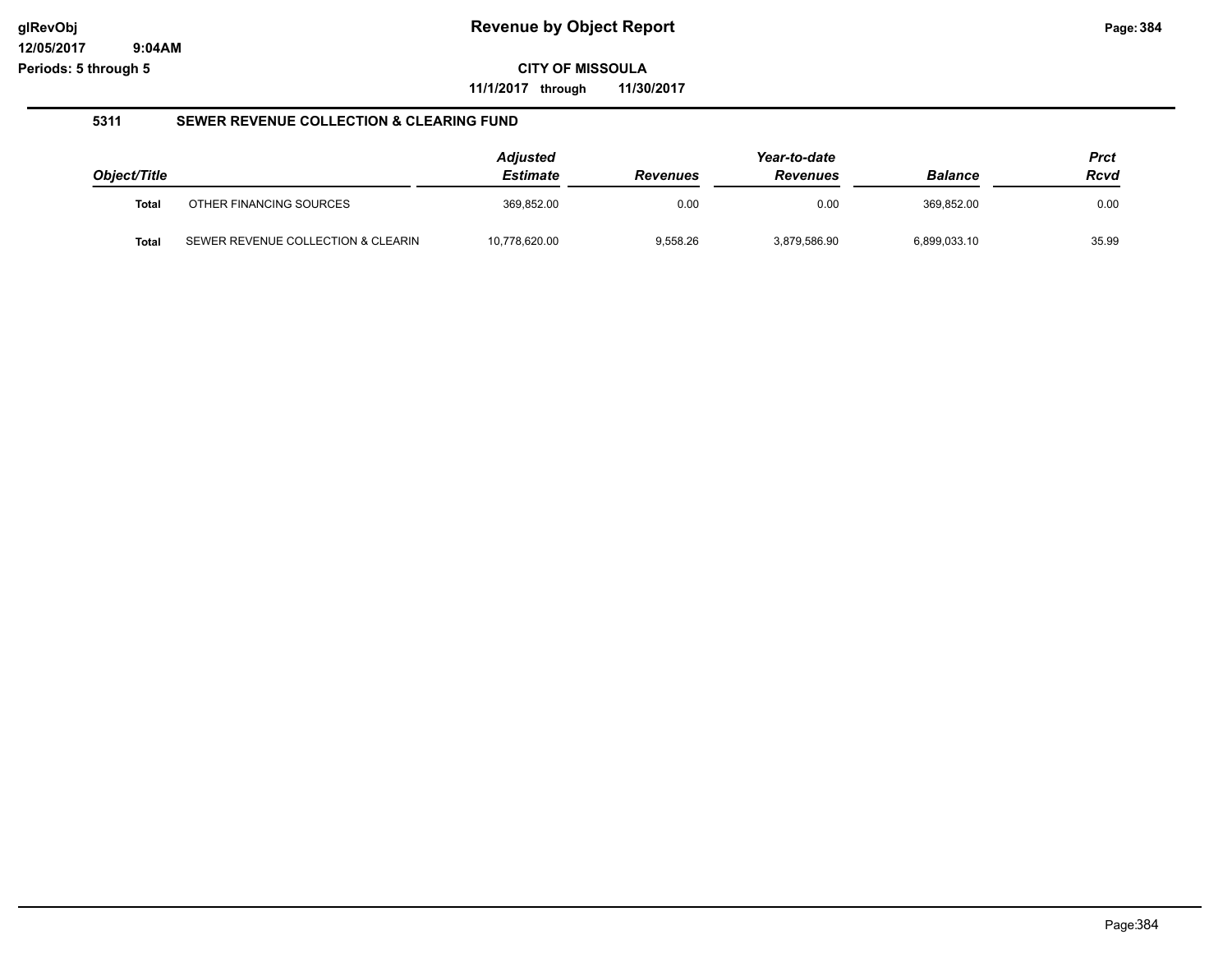**11/1/2017 through 11/30/2017**

#### **5315 SEWER LOAN FUND**

#### **5315 SEWER LOAN FUND**

|                                                           | <b>Adjusted</b> |                 | Year-to-date    |                | <b>Prct</b> |
|-----------------------------------------------------------|-----------------|-----------------|-----------------|----------------|-------------|
| Object/Title                                              | <b>Estimate</b> | <b>Revenues</b> | <b>Revenues</b> | <b>Balance</b> | Rcvd        |
| 340000 CHARGES FOR SERVICES                               |                 |                 |                 |                |             |
| 343032 SEWER INSTALLATION CHARGES                         | 0.00            | 0.00            | 0.00            | 0.00           | 0.00        |
| 343035 SALE OF SEWER MATERIALS AND SUPPLIES               | 0.00            | 0.00            | $-21,079.04$    | 21,079.04      | 0.00        |
| 343037 GREASE INTERCEPTOR LOANS                           | 0.00            | 0.00            | 0.00            | 0.00           | 0.00        |
| <b>CHARGES FOR SERVICES</b><br><b>Total</b>               | 0.00            | 0.00            | $-21,079.04$    | 21,079.04      | 0.00        |
| MISCELLANEOUS REVENUES<br>360000                          |                 |                 |                 |                |             |
| 360010 MISCELLANEOUS                                      | 0.00            | 0.00            | 0.00            | 0.00           | 0.00        |
| MISCELLANEOUS REVENUES<br><b>Total</b>                    | 0.00            | 0.00            | 0.00            | 0.00           | 0.00        |
| INVESTMENTS & ROYALTY EARNINGS<br>370000                  |                 |                 |                 |                |             |
| 371010 INTEREST ON INVESTMENTS                            | 0.00            | 0.00            | 0.00            | 0.00           | 0.00        |
| 371020 GAIN/LOSS IN MARKET VALUE OF INVESTMENTS           | 0.00            | 0.00            | 0.00            | 0.00           | 0.00        |
| <b>INVESTMENTS &amp; ROYALTY EARNINGS</b><br><b>Total</b> | 0.00            | 0.00            | 0.00            | 0.00           | 0.00        |
| OTHER FINANCING SOURCES<br>380000                         |                 |                 |                 |                |             |
| 383024 TRANS FR SEWER CLEARING                            | 0.00            | 0.00            | 0.00            | 0.00           | 0.00        |
| 383025 TRANS FR SEWER R & D                               | 0.00            | 0.00            | 0.00            | 0.00           | 0.00        |
| OTHER FINANCING SOURCES<br><b>Total</b>                   | 0.00            | 0.00            | 0.00            | 0.00           | 0.00        |
|                                                           |                 |                 |                 |                |             |
| SEWER LOAN FUND<br><b>Total</b>                           | 0.00            | 0.00            | $-21,079.04$    | 21,079.04      | 0.00        |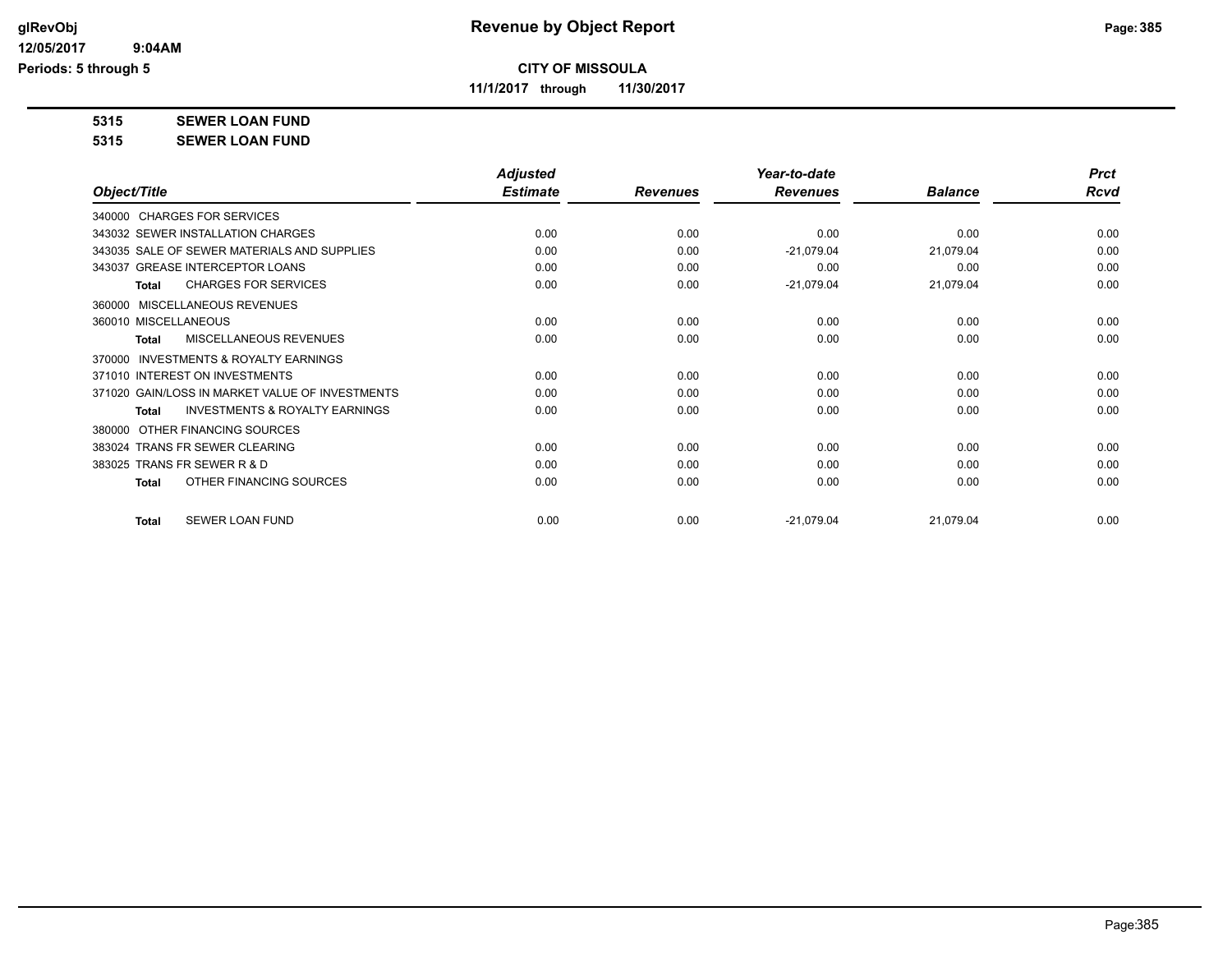**11/1/2017 through 11/30/2017**

#### **5315 SEWER LOAN FUND**

|                                                           | <b>Adjusted</b> |                 | Year-to-date    |                | <b>Prct</b> |
|-----------------------------------------------------------|-----------------|-----------------|-----------------|----------------|-------------|
| Object/Title                                              | <b>Estimate</b> | <b>Revenues</b> | <b>Revenues</b> | <b>Balance</b> | Rcvd        |
| 340000 CHARGES FOR SERVICES                               |                 |                 |                 |                |             |
| 343032 SEWER INSTALLATION CHARGES                         | 0.00            | 0.00            | 0.00            | 0.00           | 0.00        |
| 343035 SALE OF SEWER MATERIALS AND SUPPLIES               | 0.00            | 0.00            | $-21,079.04$    | 21,079.04      | 0.00        |
| 343037 GREASE INTERCEPTOR LOANS                           | 0.00            | 0.00            | 0.00            | 0.00           | 0.00        |
| <b>CHARGES FOR SERVICES</b><br>Total                      | 0.00            | 0.00            | $-21,079.04$    | 21,079.04      | 0.00        |
| 360000 MISCELLANEOUS REVENUES                             |                 |                 |                 |                |             |
| 360010 MISCELLANEOUS                                      | 0.00            | 0.00            | 0.00            | 0.00           | 0.00        |
| MISCELLANEOUS REVENUES<br><b>Total</b>                    | 0.00            | 0.00            | 0.00            | 0.00           | 0.00        |
| INVESTMENTS & ROYALTY EARNINGS<br>370000                  |                 |                 |                 |                |             |
| 371010 INTEREST ON INVESTMENTS                            | 0.00            | 0.00            | 0.00            | 0.00           | 0.00        |
| 371020 GAIN/LOSS IN MARKET VALUE OF INVESTMENT            | 0.00            | 0.00            | 0.00            | 0.00           | 0.00        |
| <b>INVESTMENTS &amp; ROYALTY EARNINGS</b><br><b>Total</b> | 0.00            | 0.00            | 0.00            | 0.00           | 0.00        |
| OTHER FINANCING SOURCES<br>380000                         |                 |                 |                 |                |             |
| 383024 TRANS FR SEWER CLEARING                            | 0.00            | 0.00            | 0.00            | 0.00           | 0.00        |
| 383025 TRANS FR SEWER R & D                               | 0.00            | 0.00            | 0.00            | 0.00           | 0.00        |
| OTHER FINANCING SOURCES<br><b>Total</b>                   | 0.00            | 0.00            | 0.00            | 0.00           | 0.00        |
| SEWER LOAN FUND<br><b>Total</b>                           | 0.00            | 0.00            | $-21,079.04$    | 21,079.04      | 0.00        |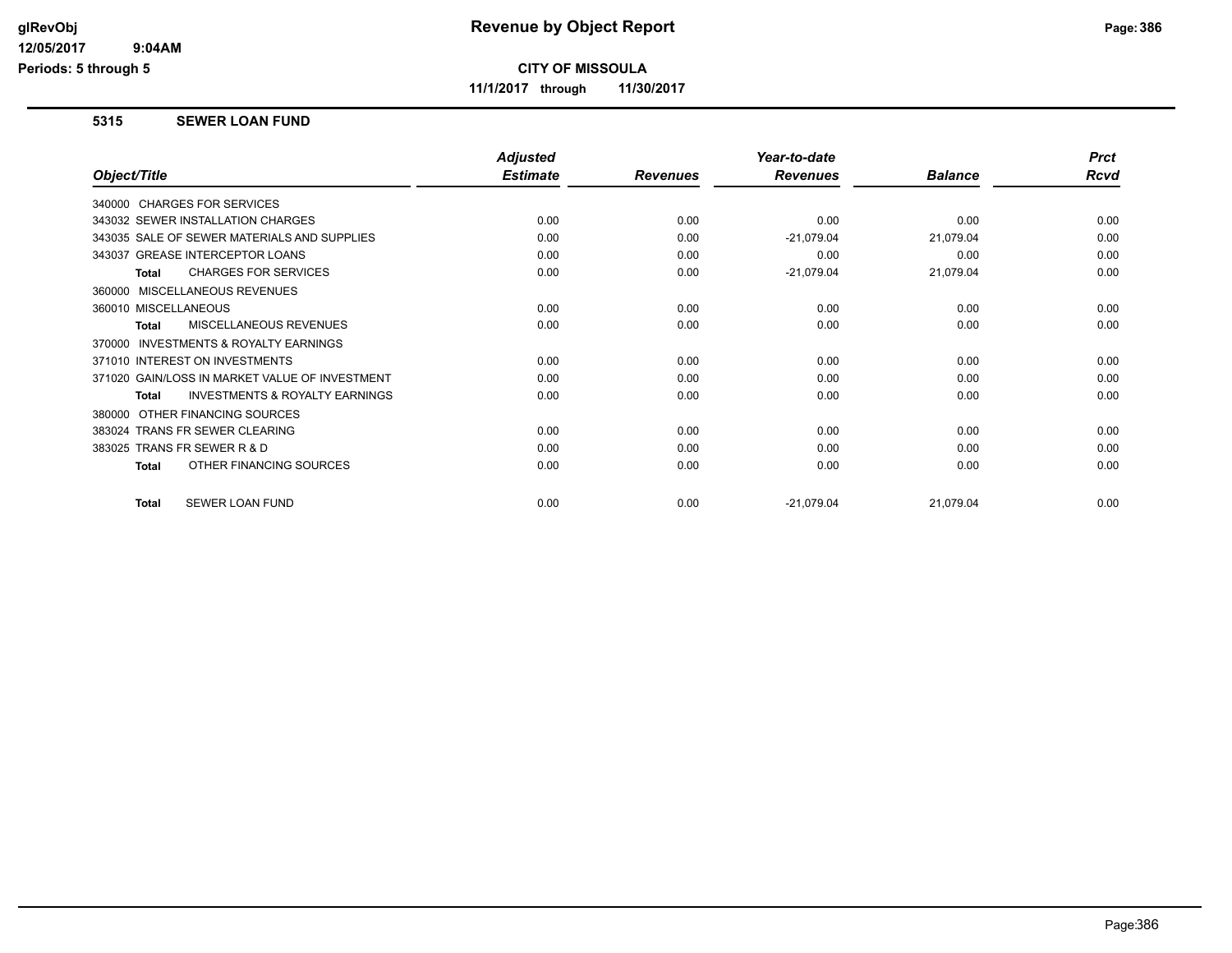**11/1/2017 through 11/30/2017**

# **5320 SEWER REPLACEMENT & DEPRECIATION FUND**

## **5320 SEWER REPLACEMENT & DEPRECIATION FUND**

|                                                           | <b>Adjusted</b> |                 | Year-to-date    |                | <b>Prct</b> |
|-----------------------------------------------------------|-----------------|-----------------|-----------------|----------------|-------------|
| Object/Title                                              | <b>Estimate</b> | <b>Revenues</b> | <b>Revenues</b> | <b>Balance</b> | <b>Rcvd</b> |
| 330000 INTERGOVERNMENTAL REVENUES                         |                 |                 |                 |                |             |
| 337010 COUNTY REIMBURSEMENT-DEANOS                        | 0.00            | 0.00            | 0.00            | 0.00           | 0.00        |
| <b>INTERGOVERNMENTAL REVENUES</b><br><b>Total</b>         | 0.00            | 0.00            | 0.00            | 0.00           | 0.00        |
| 340000 CHARGES FOR SERVICES                               |                 |                 |                 |                |             |
| 343032 SEWER INSTALLATION CHARGES                         | 0.00            | 0.00            | 17,148.25       | $-17,148.25$   | 0.00        |
| <b>CHARGES FOR SERVICES</b><br><b>Total</b>               | 0.00            | 0.00            | 17,148.25       | $-17,148.25$   | 0.00        |
| 360000 MISCELLANEOUS REVENUES                             |                 |                 |                 |                |             |
| 360000 MISCELLANEOUS REVENUES                             | 0.00            | 0.00            | 0.00            | 0.00           | 0.00        |
| 360010 MISCELLANEOUS                                      | 0.00            | 0.00            | 0.00            | 0.00           | 0.00        |
| 362006 GAIC INSURANCE SETTLEMENT                          | 0.00            | 0.00            | 0.00            | 0.00           | 0.00        |
| MISCELLANEOUS REVENUES<br><b>Total</b>                    | 0.00            | 0.00            | 0.00            | 0.00           | 0.00        |
| <b>INVESTMENTS &amp; ROYALTY EARNINGS</b><br>370000       |                 |                 |                 |                |             |
| 371010 INTEREST ON INVESTMENTS                            | 0.00            | 0.00            | 0.00            | 0.00           | 0.00        |
| 371020 GAIN/LOSS IN MARKET VALUE OF INVESTMENTS           | 0.00            | 0.00            | 0.00            | 0.00           | 0.00        |
| <b>INVESTMENTS &amp; ROYALTY EARNINGS</b><br><b>Total</b> | 0.00            | 0.00            | 0.00            | 0.00           | 0.00        |
| 380000 OTHER FINANCING SOURCES                            |                 |                 |                 |                |             |
| 381002 SRF LOAN                                           | 0.00            | 0.00            | 0.00            | 0.00           | 0.00        |
| 381010 BOND PROCEEDS                                      | 0.00            | 0.00            | 0.00            | 0.00           | 0.00        |
| 381090 PROCEEDS FROM CAPITAL LEASE                        | 0.00            | 0.00            | 0.00            | 0.00           | 0.00        |
| 383000 OPERATING TRANSFERS                                | 0.00            | 0.00            | 0.00            | 0.00           | 0.00        |
| 383024 TRANS FR SEWER CLEARING                            | 0.00            | 0.00            | 0.00            | 0.00           | 0.00        |
| 383042 TRANSFERS FROM OTHER FUNDS                         | 0.00            | 0.00            | 0.00            | 0.00           | 0.00        |
| OTHER FINANCING SOURCES<br><b>Total</b>                   | 0.00            | 0.00            | 0.00            | 0.00           | 0.00        |
| SEWER REPLACEMENT & DEPRECIATION FU<br><b>Total</b>       | 0.00            | 0.00            | 17,148.25       | $-17,148.25$   | 0.00        |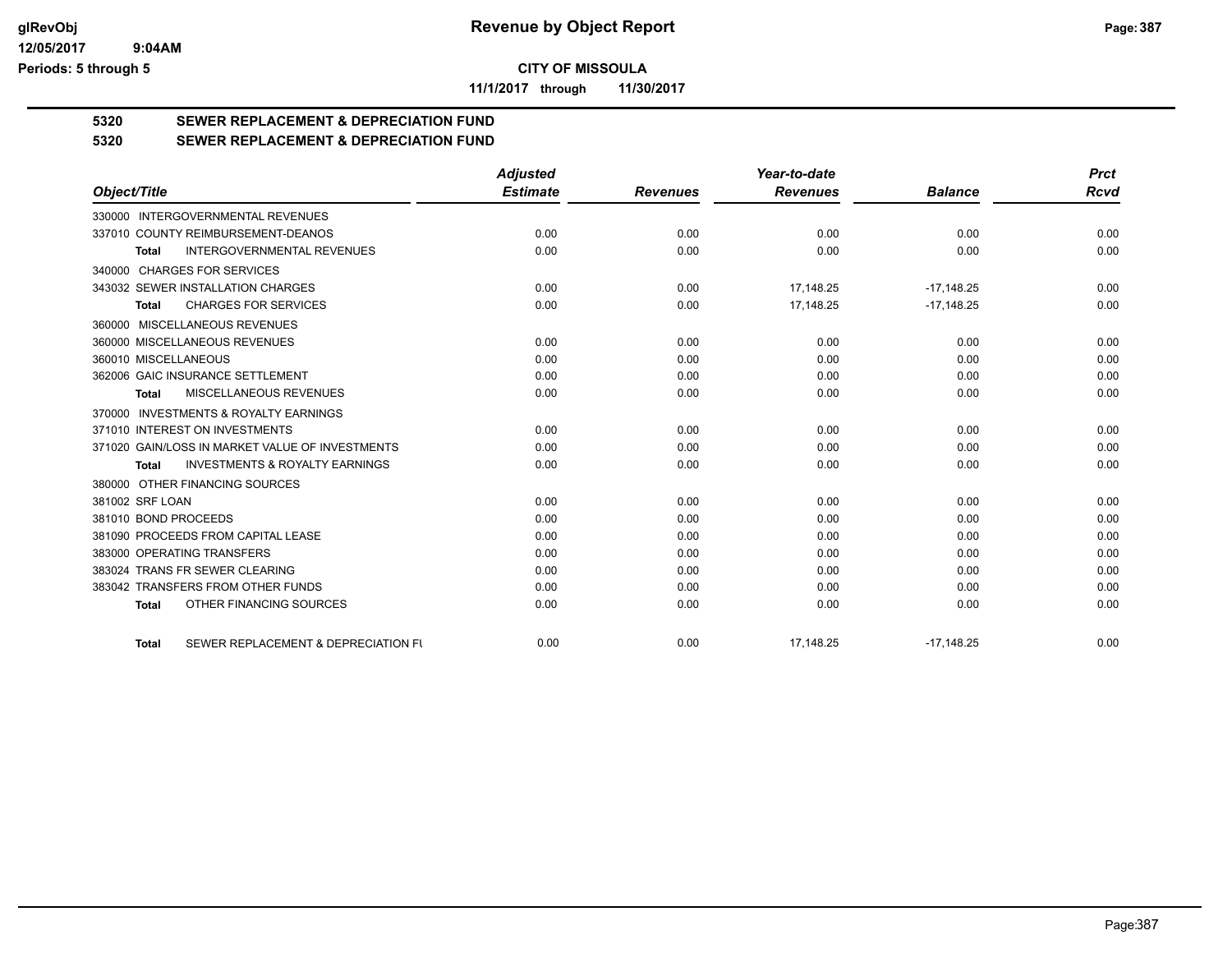**11/1/2017 through 11/30/2017**

#### **5320 SEWER REPLACEMENT & DEPRECIATION FUND**

|                                                           | <b>Adjusted</b> |                 | Year-to-date    |                | <b>Prct</b> |
|-----------------------------------------------------------|-----------------|-----------------|-----------------|----------------|-------------|
| Object/Title                                              | <b>Estimate</b> | <b>Revenues</b> | <b>Revenues</b> | <b>Balance</b> | <b>Rcvd</b> |
| <b>INTERGOVERNMENTAL REVENUES</b><br>330000               |                 |                 |                 |                |             |
| 337010 COUNTY REIMBURSEMENT-DEANOS                        | 0.00            | 0.00            | 0.00            | 0.00           | 0.00        |
| <b>INTERGOVERNMENTAL REVENUES</b><br><b>Total</b>         | 0.00            | 0.00            | 0.00            | 0.00           | 0.00        |
| 340000 CHARGES FOR SERVICES                               |                 |                 |                 |                |             |
| 343032 SEWER INSTALLATION CHARGES                         | 0.00            | 0.00            | 17.148.25       | $-17,148.25$   | 0.00        |
| <b>CHARGES FOR SERVICES</b><br>Total                      | 0.00            | 0.00            | 17,148.25       | $-17,148.25$   | 0.00        |
| 360000 MISCELLANEOUS REVENUES                             |                 |                 |                 |                |             |
| 360000 MISCELLANEOUS REVENUES                             | 0.00            | 0.00            | 0.00            | 0.00           | 0.00        |
| 360010 MISCELLANEOUS                                      | 0.00            | 0.00            | 0.00            | 0.00           | 0.00        |
| 362006 GAIC INSURANCE SETTLEMENT                          | 0.00            | 0.00            | 0.00            | 0.00           | 0.00        |
| MISCELLANEOUS REVENUES<br><b>Total</b>                    | 0.00            | 0.00            | 0.00            | 0.00           | 0.00        |
| 370000 INVESTMENTS & ROYALTY EARNINGS                     |                 |                 |                 |                |             |
| 371010 INTEREST ON INVESTMENTS                            | 0.00            | 0.00            | 0.00            | 0.00           | 0.00        |
| 371020 GAIN/LOSS IN MARKET VALUE OF INVESTMENT            | 0.00            | 0.00            | 0.00            | 0.00           | 0.00        |
| <b>INVESTMENTS &amp; ROYALTY EARNINGS</b><br><b>Total</b> | 0.00            | 0.00            | 0.00            | 0.00           | 0.00        |
| 380000 OTHER FINANCING SOURCES                            |                 |                 |                 |                |             |
| 381002 SRF LOAN                                           | 0.00            | 0.00            | 0.00            | 0.00           | 0.00        |
| 381010 BOND PROCEEDS                                      | 0.00            | 0.00            | 0.00            | 0.00           | 0.00        |
| 381090 PROCEEDS FROM CAPITAL LEASE                        | 0.00            | 0.00            | 0.00            | 0.00           | 0.00        |
| 383000 OPERATING TRANSFERS                                | 0.00            | 0.00            | 0.00            | 0.00           | 0.00        |
| 383024 TRANS FR SEWER CLEARING                            | 0.00            | 0.00            | 0.00            | 0.00           | 0.00        |
| 383042 TRANSFERS FROM OTHER FUNDS                         | 0.00            | 0.00            | 0.00            | 0.00           | 0.00        |
| OTHER FINANCING SOURCES<br><b>Total</b>                   | 0.00            | 0.00            | 0.00            | 0.00           | 0.00        |
| SEWER REPLACEMENT & DEPRECIATION F<br><b>Total</b>        | 0.00            | 0.00            | 17,148.25       | $-17,148.25$   | 0.00        |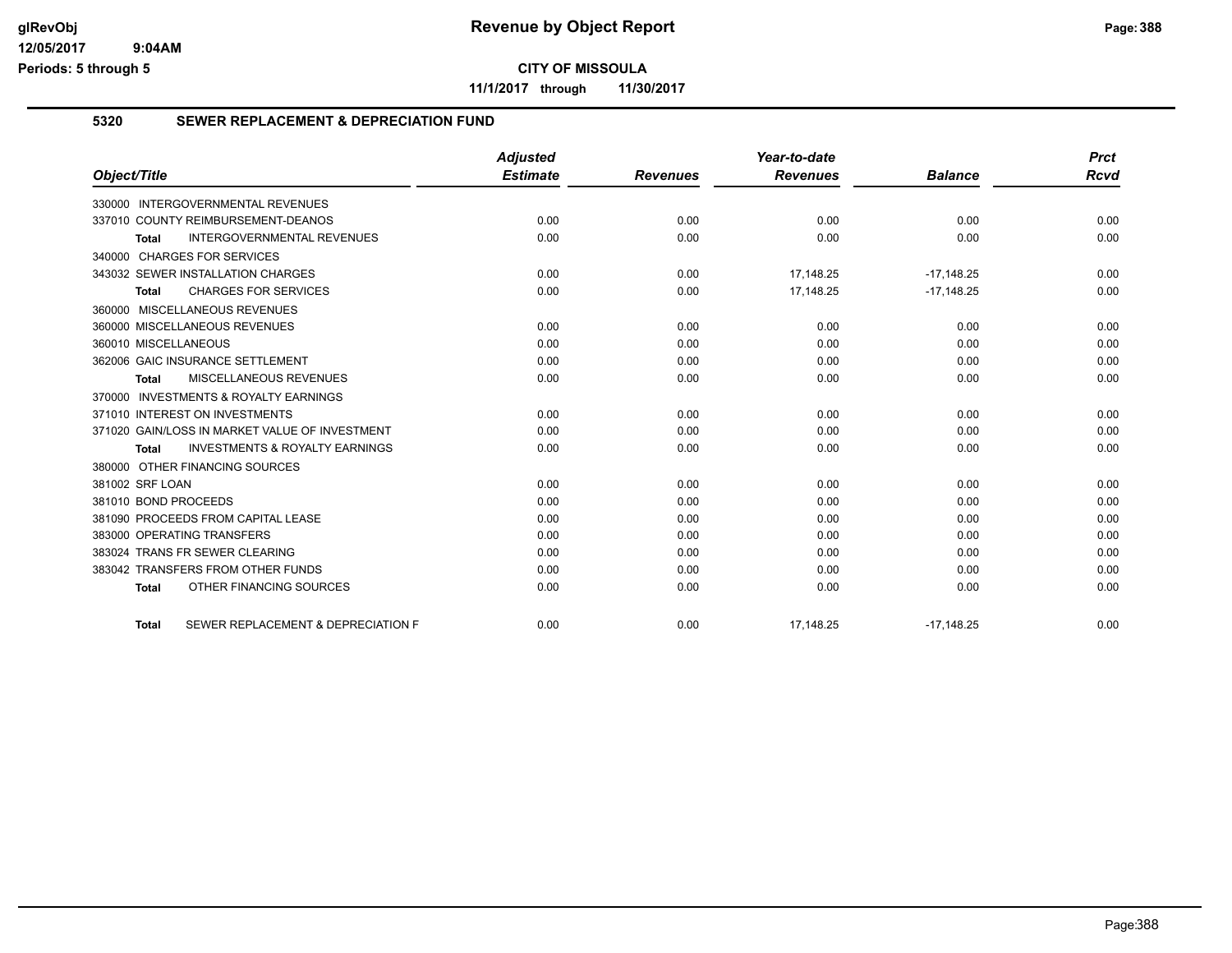**11/1/2017 through 11/30/2017**

**5325 SEWER DEVELOPMENT FEE FUND**

**5325 SEWER DEVELOPMENT FEE FUND**

|                                                    | <b>Adjusted</b> |                 | Year-to-date    |                | <b>Prct</b> |
|----------------------------------------------------|-----------------|-----------------|-----------------|----------------|-------------|
| Object/Title                                       | <b>Estimate</b> | <b>Revenues</b> | <b>Revenues</b> | <b>Balance</b> | <b>Rcvd</b> |
| 330000 INTERGOVERNMENTAL REVENUES                  |                 |                 |                 |                |             |
| 334120 TSEP GRANT                                  | 0.00            | 0.00            | 0.00            | 0.00           | 0.00        |
| <b>INTERGOVERNMENTAL REVENUES</b><br>Total         | 0.00            | 0.00            | 0.00            | 0.00           | 0.00        |
| 340000 CHARGES FOR SERVICES                        |                 |                 |                 |                |             |
| 343032 SEWER INSTALLATION CHARGES                  | 0.00            | 0.00            | 0.00            | 0.00           | 0.00        |
| 343034 TREATMENT FACILITIES FEES                   | 0.00            | 91,462.02       | 526,374.60      | $-526,374.60$  | 0.00        |
| 343036 *** Title Not Found ***                     | 0.00            | 0.00            | 0.00            | 0.00           | 0.00        |
| <b>CHARGES FOR SERVICES</b><br>Total               | 0.00            | 91,462.02       | 526,374.60      | $-526,374.60$  | 0.00        |
| 360000 MISCELLANEOUS REVENUES                      |                 |                 |                 |                |             |
| 360010 MISCELLANEOUS                               | 0.00            | 0.00            | 0.00            | 0.00           | 0.00        |
| 360030 CONTRIBUTIONS FROM PROPERTY OWNERS          | 0.00            | 0.00            | 0.00            | 0.00           | 0.00        |
| 362000 OTHER MISCELLANEOUS REVENUE                 | 0.00            | 0.00            | 0.00            | 0.00           | 0.00        |
| <b>MISCELLANEOUS REVENUES</b><br><b>Total</b>      | 0.00            | 0.00            | 0.00            | 0.00           | 0.00        |
| INVESTMENTS & ROYALTY EARNINGS<br>370000           |                 |                 |                 |                |             |
| 371010 INTEREST ON INVESTMENTS                     | 0.00            | 0.00            | 0.00            | 0.00           | 0.00        |
| 371020 GAIN/LOSS IN MARKET VALUE OF INVESTMENTS    | 0.00            | 0.00            | 0.00            | 0.00           | 0.00        |
| <b>INVESTMENTS &amp; ROYALTY EARNINGS</b><br>Total | 0.00            | 0.00            | 0.00            | 0.00           | 0.00        |
| 380000 OTHER FINANCING SOURCES                     |                 |                 |                 |                |             |
| 383042 TRANSFERS FROM OTHER FUNDS                  | 0.00            | 0.00            | 0.00            | 0.00           | 0.00        |
| OTHER FINANCING SOURCES<br>Total                   | 0.00            | 0.00            | 0.00            | 0.00           | 0.00        |
| SEWER DEVELOPMENT FEE FUND<br><b>Total</b>         | 0.00            | 91,462.02       | 526.374.60      | -526.374.60    | 0.00        |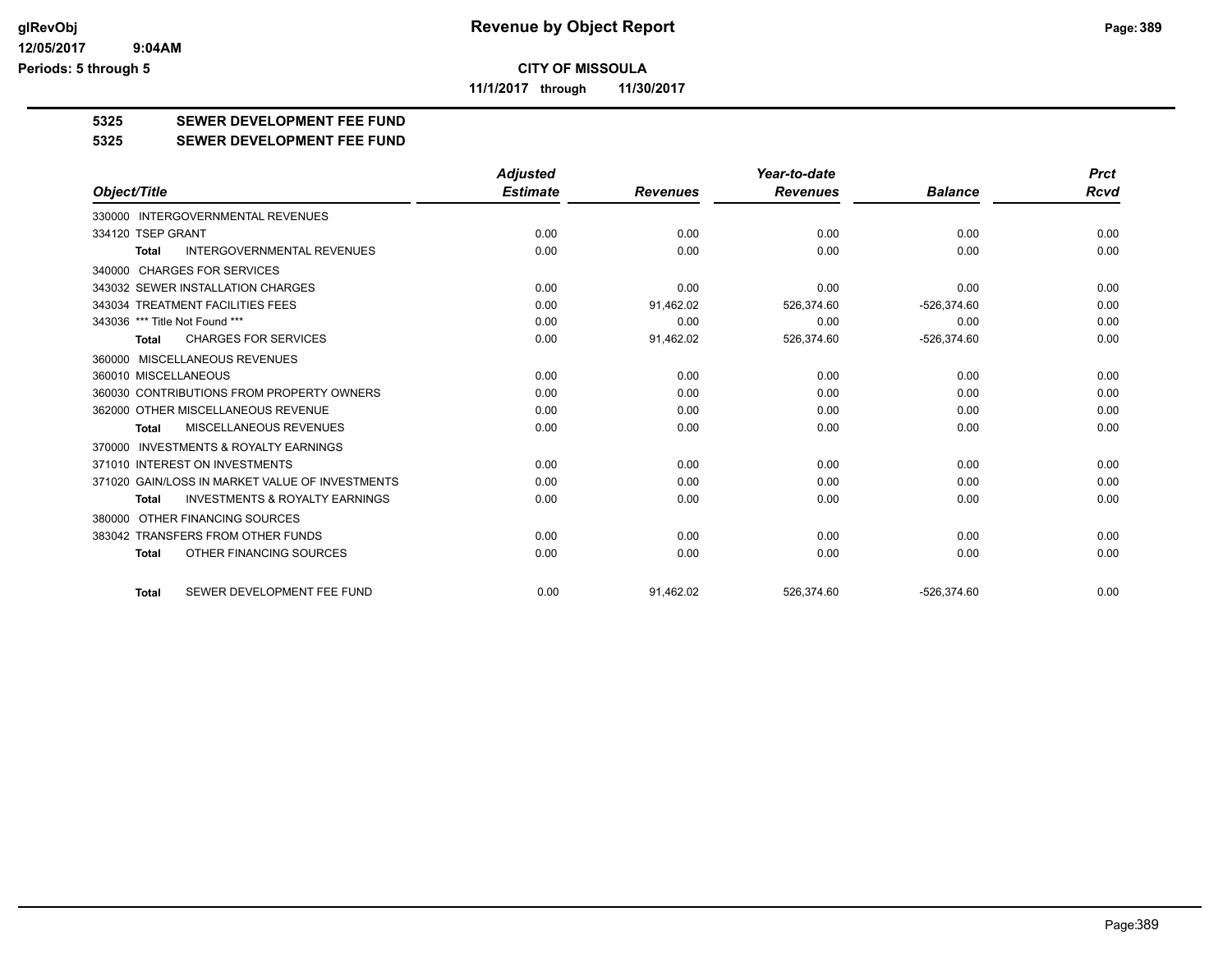**11/1/2017 through 11/30/2017**

#### **5325 SEWER DEVELOPMENT FEE FUND**

|                                                    | <b>Adjusted</b> |                 | Year-to-date    |                | <b>Prct</b> |
|----------------------------------------------------|-----------------|-----------------|-----------------|----------------|-------------|
| Object/Title                                       | <b>Estimate</b> | <b>Revenues</b> | <b>Revenues</b> | <b>Balance</b> | <b>Rcvd</b> |
| <b>INTERGOVERNMENTAL REVENUES</b><br>330000        |                 |                 |                 |                |             |
| 334120 TSEP GRANT                                  | 0.00            | 0.00            | 0.00            | 0.00           | 0.00        |
| <b>INTERGOVERNMENTAL REVENUES</b><br><b>Total</b>  | 0.00            | 0.00            | 0.00            | 0.00           | 0.00        |
| 340000 CHARGES FOR SERVICES                        |                 |                 |                 |                |             |
| 343032 SEWER INSTALLATION CHARGES                  | 0.00            | 0.00            | 0.00            | 0.00           | 0.00        |
| 343034 TREATMENT FACILITIES FEES                   | 0.00            | 91,462.02       | 526,374.60      | $-526,374.60$  | 0.00        |
| 343036 *** Title Not Found ***                     | 0.00            | 0.00            | 0.00            | 0.00           | 0.00        |
| <b>Total</b><br><b>CHARGES FOR SERVICES</b>        | 0.00            | 91,462.02       | 526,374.60      | $-526,374.60$  | 0.00        |
| 360000 MISCELLANEOUS REVENUES                      |                 |                 |                 |                |             |
| 360010 MISCELLANEOUS                               | 0.00            | 0.00            | 0.00            | 0.00           | 0.00        |
| 360030 CONTRIBUTIONS FROM PROPERTY OWNERS          | 0.00            | 0.00            | 0.00            | 0.00           | 0.00        |
| 362000 OTHER MISCELLANEOUS REVENUE                 | 0.00            | 0.00            | 0.00            | 0.00           | 0.00        |
| MISCELLANEOUS REVENUES<br><b>Total</b>             | 0.00            | 0.00            | 0.00            | 0.00           | 0.00        |
| 370000 INVESTMENTS & ROYALTY EARNINGS              |                 |                 |                 |                |             |
| 371010 INTEREST ON INVESTMENTS                     | 0.00            | 0.00            | 0.00            | 0.00           | 0.00        |
| 371020 GAIN/LOSS IN MARKET VALUE OF INVESTMENT     | 0.00            | 0.00            | 0.00            | 0.00           | 0.00        |
| <b>INVESTMENTS &amp; ROYALTY EARNINGS</b><br>Total | 0.00            | 0.00            | 0.00            | 0.00           | 0.00        |
| 380000 OTHER FINANCING SOURCES                     |                 |                 |                 |                |             |
| 383042 TRANSFERS FROM OTHER FUNDS                  | 0.00            | 0.00            | 0.00            | 0.00           | 0.00        |
| OTHER FINANCING SOURCES<br><b>Total</b>            | 0.00            | 0.00            | 0.00            | 0.00           | 0.00        |
| SEWER DEVELOPMENT FEE FUND<br><b>Total</b>         | 0.00            | 91,462.02       | 526.374.60      | $-526.374.60$  | 0.00        |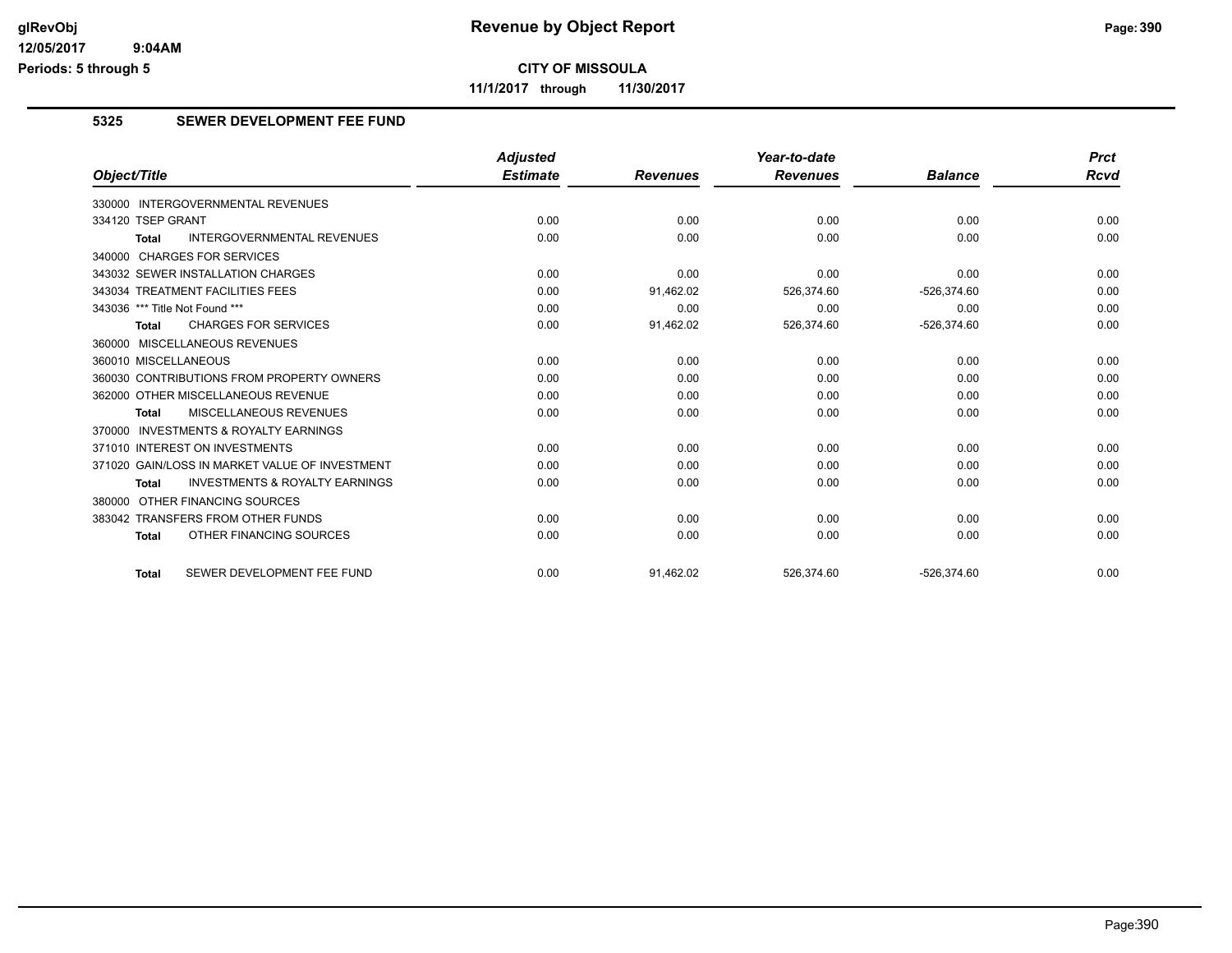**11/1/2017 through 11/30/2017**

**5340 SEWER CONSTRUCTION FUND**

**5340 SEWER CONSTRUCTION FUND**

|                                                    | <b>Adjusted</b> |                 | Year-to-date    |                | <b>Prct</b> |
|----------------------------------------------------|-----------------|-----------------|-----------------|----------------|-------------|
| Object/Title                                       | <b>Estimate</b> | <b>Revenues</b> | <b>Revenues</b> | <b>Balance</b> | <b>Rcvd</b> |
| 330000 INTERGOVERNMENTAL REVENUES                  |                 |                 |                 |                |             |
| 331090 EPA GRANT                                   | 0.00            | 0.00            | 0.00            | 0.00           | 0.00        |
| 334120 TSEP GRANT                                  | 0.00            | 0.00            | 0.00            | 0.00           | 0.00        |
| 334140 DNRC GRANT                                  | 0.00            | 0.00            | 0.00            | 0.00           | 0.00        |
| 337000 LOCAL GRANTS                                | 0.00            | 0.00            | 0.00            | 0.00           | 0.00        |
| <b>INTERGOVERNMENTAL REVENUES</b><br>Total         | 0.00            | 0.00            | 0.00            | 0.00           | 0.00        |
| 340000 CHARGES FOR SERVICES                        |                 |                 |                 |                |             |
| 343032 SEWER INSTALLATION CHARGES                  | 0.00            | 0.00            | 1,260.00        | $-1,260.00$    | 0.00        |
| <b>CHARGES FOR SERVICES</b><br>Total               | 0.00            | 0.00            | 1,260.00        | $-1,260.00$    | 0.00        |
| 360000 MISCELLANEOUS REVENUES                      |                 |                 |                 |                |             |
| 360030 CONTRIBUTIONS FROM PROPERTY OWNERS          | 0.00            | 0.00            | 0.00            | 0.00           | 0.00        |
| 363020 PROPERTY ASSESSMENTS                        | 0.00            | 0.00            | 0.00            | 0.00           | 0.00        |
| 365000 DONATIONS                                   | 0.00            | 0.00            | 0.00            | 0.00           | 0.00        |
| <b>MISCELLANEOUS REVENUES</b><br><b>Total</b>      | 0.00            | 0.00            | 0.00            | 0.00           | 0.00        |
| 370000 INVESTMENTS & ROYALTY EARNINGS              |                 |                 |                 |                |             |
| 371010 INTEREST ON INVESTMENTS                     | 0.00            | 0.00            | 0.00            | 0.00           | 0.00        |
| 371020 GAIN/LOSS IN MARKET VALUE OF INVESTMENTS    | 0.00            | 0.00            | 0.00            | 0.00           | 0.00        |
| <b>INVESTMENTS &amp; ROYALTY EARNINGS</b><br>Total | 0.00            | 0.00            | 0.00            | 0.00           | 0.00        |
| 380000 OTHER FINANCING SOURCES                     |                 |                 |                 |                |             |
| 381002 SRF LOAN                                    | 0.00            | 0.00            | 0.00            | 0.00           | 0.00        |
| 381020 REVENUE BONDS                               | 0.00            | 0.00            | 0.00            | 0.00           | 0.00        |
| 383011 TRANS FR SID REVOLVING                      | 0.00            | 0.00            | 0.00            | 0.00           | 0.00        |
| 383024 TRANS FR SEWER CLEARING                     | 0.00            | 0.00            | 0.00            | 0.00           | 0.00        |
| 383025 TRANS FR SEWER R & D                        | 0.00            | 0.00            | 0.00            | 0.00           | 0.00        |
| 383026 TRANS FR CDBG                               | 0.00            | 0.00            | 0.00            | 0.00           | 0.00        |
| 383040 TRANSFER FROM CITY GRANTS                   | 0.00            | 0.00            | 0.00            | 0.00           | 0.00        |
| OTHER FINANCING SOURCES<br><b>Total</b>            | 0.00            | 0.00            | 0.00            | 0.00           | 0.00        |
| SEWER CONSTRUCTION FUND<br>Total                   | 0.00            | 0.00            | 1.260.00        | $-1.260.00$    | 0.00        |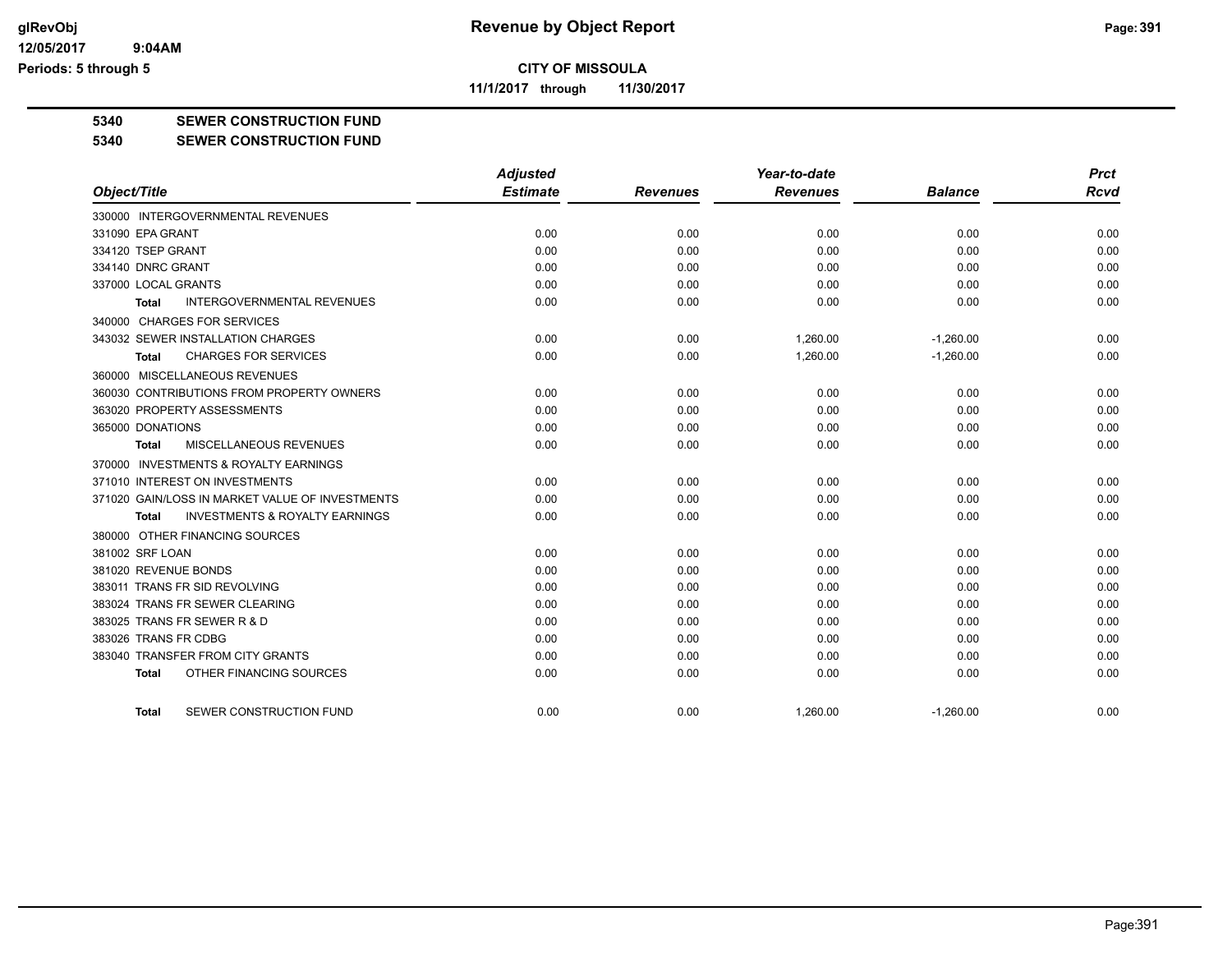**11/1/2017 through 11/30/2017**

#### **5340 SEWER CONSTRUCTION FUND**

|                                                    | <b>Adjusted</b> |                 | Year-to-date    |                | <b>Prct</b> |
|----------------------------------------------------|-----------------|-----------------|-----------------|----------------|-------------|
| Object/Title                                       | <b>Estimate</b> | <b>Revenues</b> | <b>Revenues</b> | <b>Balance</b> | <b>Rcvd</b> |
| 330000 INTERGOVERNMENTAL REVENUES                  |                 |                 |                 |                |             |
| 331090 EPA GRANT                                   | 0.00            | 0.00            | 0.00            | 0.00           | 0.00        |
| 334120 TSEP GRANT                                  | 0.00            | 0.00            | 0.00            | 0.00           | 0.00        |
| 334140 DNRC GRANT                                  | 0.00            | 0.00            | 0.00            | 0.00           | 0.00        |
| 337000 LOCAL GRANTS                                | 0.00            | 0.00            | 0.00            | 0.00           | 0.00        |
| <b>INTERGOVERNMENTAL REVENUES</b><br><b>Total</b>  | 0.00            | 0.00            | 0.00            | 0.00           | 0.00        |
| 340000 CHARGES FOR SERVICES                        |                 |                 |                 |                |             |
| 343032 SEWER INSTALLATION CHARGES                  | 0.00            | 0.00            | 1,260.00        | $-1,260.00$    | 0.00        |
| <b>CHARGES FOR SERVICES</b><br>Total               | 0.00            | 0.00            | 1,260.00        | $-1,260.00$    | 0.00        |
| 360000 MISCELLANEOUS REVENUES                      |                 |                 |                 |                |             |
| 360030 CONTRIBUTIONS FROM PROPERTY OWNERS          | 0.00            | 0.00            | 0.00            | 0.00           | 0.00        |
| 363020 PROPERTY ASSESSMENTS                        | 0.00            | 0.00            | 0.00            | 0.00           | 0.00        |
| 365000 DONATIONS                                   | 0.00            | 0.00            | 0.00            | 0.00           | 0.00        |
| MISCELLANEOUS REVENUES<br><b>Total</b>             | 0.00            | 0.00            | 0.00            | 0.00           | 0.00        |
| 370000 INVESTMENTS & ROYALTY EARNINGS              |                 |                 |                 |                |             |
| 371010 INTEREST ON INVESTMENTS                     | 0.00            | 0.00            | 0.00            | 0.00           | 0.00        |
| 371020 GAIN/LOSS IN MARKET VALUE OF INVESTMENT     | 0.00            | 0.00            | 0.00            | 0.00           | 0.00        |
| <b>INVESTMENTS &amp; ROYALTY EARNINGS</b><br>Total | 0.00            | 0.00            | 0.00            | 0.00           | 0.00        |
| 380000 OTHER FINANCING SOURCES                     |                 |                 |                 |                |             |
| 381002 SRF LOAN                                    | 0.00            | 0.00            | 0.00            | 0.00           | 0.00        |
| 381020 REVENUE BONDS                               | 0.00            | 0.00            | 0.00            | 0.00           | 0.00        |
| 383011 TRANS FR SID REVOLVING                      | 0.00            | 0.00            | 0.00            | 0.00           | 0.00        |
| 383024 TRANS FR SEWER CLEARING                     | 0.00            | 0.00            | 0.00            | 0.00           | 0.00        |
| 383025 TRANS FR SEWER R & D                        | 0.00            | 0.00            | 0.00            | 0.00           | 0.00        |
| 383026 TRANS FR CDBG                               | 0.00            | 0.00            | 0.00            | 0.00           | 0.00        |
| 383040 TRANSFER FROM CITY GRANTS                   | 0.00            | 0.00            | 0.00            | 0.00           | 0.00        |
| OTHER FINANCING SOURCES<br><b>Total</b>            | 0.00            | 0.00            | 0.00            | 0.00           | 0.00        |
| SEWER CONSTRUCTION FUND<br><b>Total</b>            | 0.00            | 0.00            | 1,260.00        | $-1,260.00$    | 0.00        |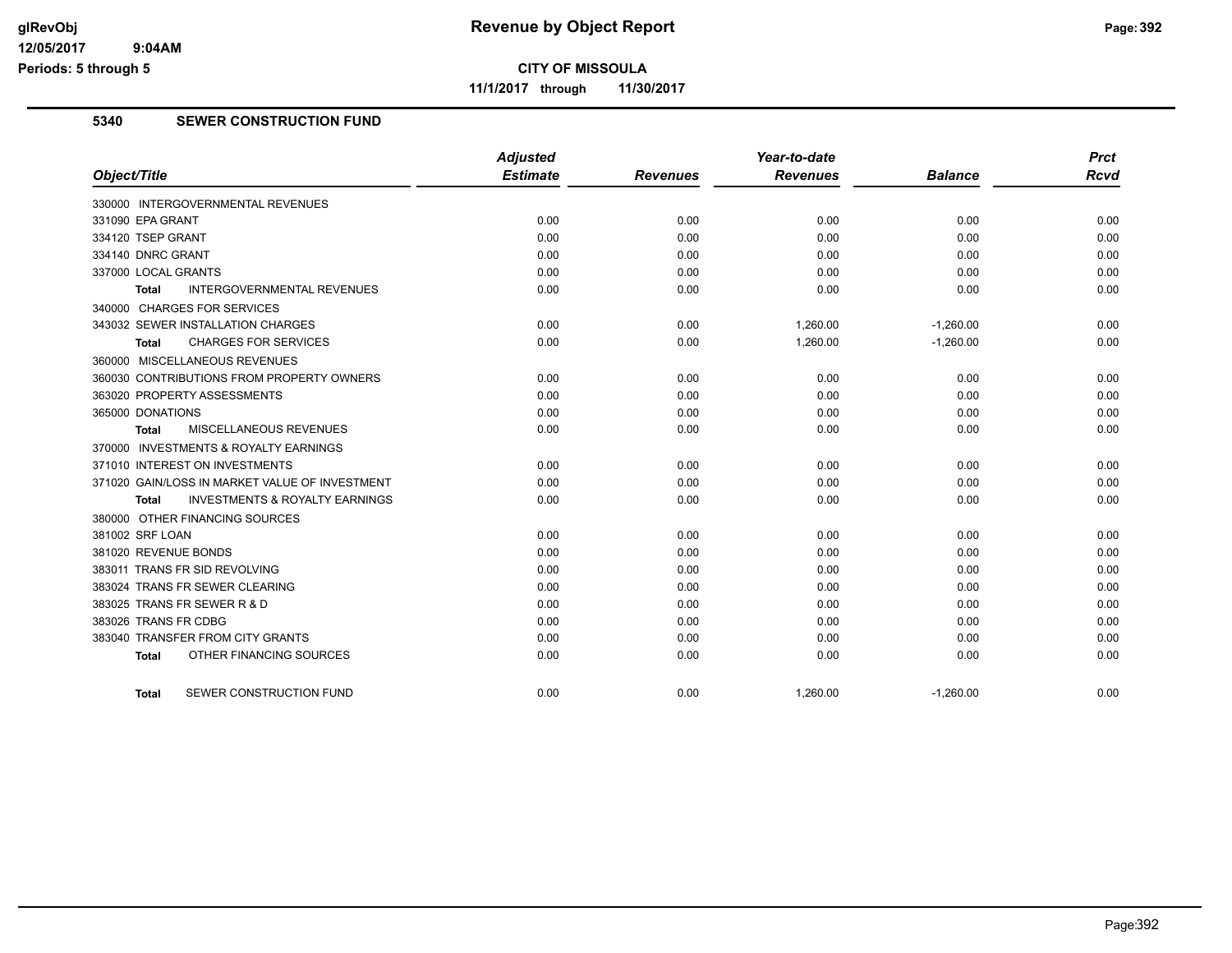**11/1/2017 through 11/30/2017**

# **5361 2001 SEWER REVENUE BONDS-DEBT SERVICE**

#### **5361 2001 SEWER REVENUE BONDS-DEBT SERVICE**

|                                                     | <b>Adjusted</b> |                 | Year-to-date    |                | <b>Prct</b> |
|-----------------------------------------------------|-----------------|-----------------|-----------------|----------------|-------------|
| Object/Title                                        | <b>Estimate</b> | <b>Revenues</b> | <b>Revenues</b> | <b>Balance</b> | <b>Rcvd</b> |
| 340000 CHARGES FOR SERVICES                         |                 |                 |                 |                |             |
| 343032 SEWER INSTALLATION CHARGES                   | 0.00            | 0.00            | 0.00            | 0.00           | 0.00        |
| 343035 SALE OF SEWER MATERIALS AND SUPPLIES         | 0.00            | 0.00            | 0.00            | 0.00           | 0.00        |
| <b>CHARGES FOR SERVICES</b><br>Total                | 0.00            | 0.00            | 0.00            | 0.00           | 0.00        |
| MISCELLANEOUS REVENUES<br>360000                    |                 |                 |                 |                |             |
| 360010 MISCELLANEOUS                                | 0.00            | 0.00            | 0.00            | 0.00           | 0.00        |
| MISCELLANEOUS REVENUES<br>Total                     | 0.00            | 0.00            | 0.00            | 0.00           | 0.00        |
| <b>INVESTMENTS &amp; ROYALTY EARNINGS</b><br>370000 |                 |                 |                 |                |             |
| 371010 INTEREST ON INVESTMENTS                      | 0.00            | 0.00            | 0.00            | 0.00           | 0.00        |
| 371020 GAIN/LOSS IN MARKET VALUE OF INVESTMENTS     | 0.00            | 0.00            | 0.00            | 0.00           | 0.00        |
| <b>INVESTMENTS &amp; ROYALTY EARNINGS</b><br>Total  | 0.00            | 0.00            | 0.00            | 0.00           | 0.00        |
| OTHER FINANCING SOURCES<br>380000                   |                 |                 |                 |                |             |
| 382010 SALE OF FIXED ASSETS                         | 0.00            | 0.00            | 0.00            | 0.00           | 0.00        |
| 383024 TRANS FR SEWER CLEARING                      | 0.00            | 0.00            | 0.00            | 0.00           | 0.00        |
| OTHER FINANCING SOURCES<br><b>Total</b>             | 0.00            | 0.00            | 0.00            | 0.00           | 0.00        |
| 2001 SEWER REVENUE BONDS-DEBT SERVI<br><b>Total</b> | 0.00            | 0.00            | 0.00            | 0.00           | 0.00        |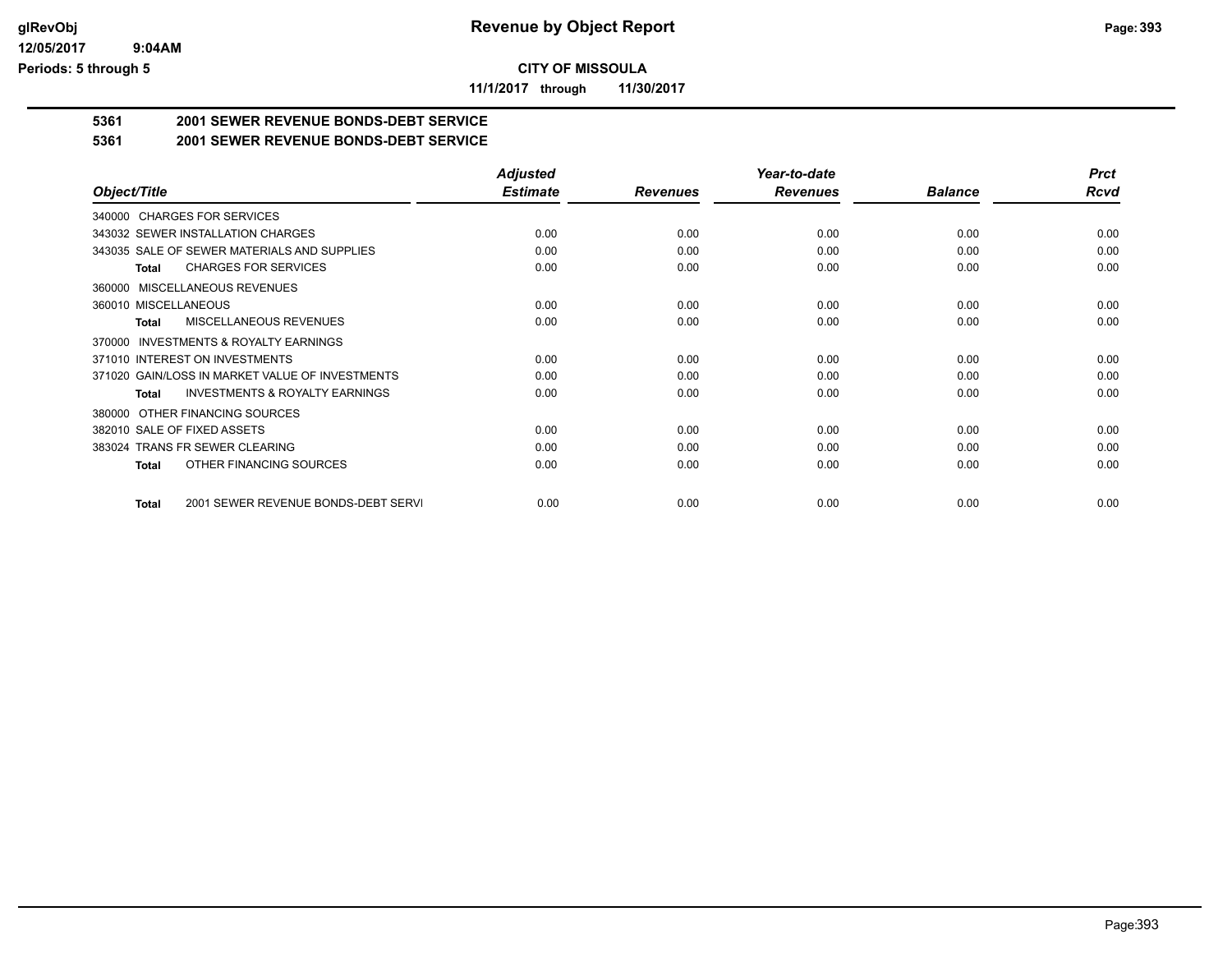**11/1/2017 through 11/30/2017**

#### **5361 2001 SEWER REVENUE BONDS-DEBT SERVICE**

|                                                    | <b>Adjusted</b> |                 | Year-to-date    |                | <b>Prct</b> |
|----------------------------------------------------|-----------------|-----------------|-----------------|----------------|-------------|
| Object/Title                                       | <b>Estimate</b> | <b>Revenues</b> | <b>Revenues</b> | <b>Balance</b> | Rcvd        |
| 340000 CHARGES FOR SERVICES                        |                 |                 |                 |                |             |
| 343032 SEWER INSTALLATION CHARGES                  | 0.00            | 0.00            | 0.00            | 0.00           | 0.00        |
| 343035 SALE OF SEWER MATERIALS AND SUPPLIES        | 0.00            | 0.00            | 0.00            | 0.00           | 0.00        |
| <b>CHARGES FOR SERVICES</b><br>Total               | 0.00            | 0.00            | 0.00            | 0.00           | 0.00        |
| 360000 MISCELLANEOUS REVENUES                      |                 |                 |                 |                |             |
| 360010 MISCELLANEOUS                               | 0.00            | 0.00            | 0.00            | 0.00           | 0.00        |
| MISCELLANEOUS REVENUES<br>Total                    | 0.00            | 0.00            | 0.00            | 0.00           | 0.00        |
| INVESTMENTS & ROYALTY EARNINGS<br>370000           |                 |                 |                 |                |             |
| 371010 INTEREST ON INVESTMENTS                     | 0.00            | 0.00            | 0.00            | 0.00           | 0.00        |
| 371020 GAIN/LOSS IN MARKET VALUE OF INVESTMENT     | 0.00            | 0.00            | 0.00            | 0.00           | 0.00        |
| <b>INVESTMENTS &amp; ROYALTY EARNINGS</b><br>Total | 0.00            | 0.00            | 0.00            | 0.00           | 0.00        |
| 380000 OTHER FINANCING SOURCES                     |                 |                 |                 |                |             |
| 382010 SALE OF FIXED ASSETS                        | 0.00            | 0.00            | 0.00            | 0.00           | 0.00        |
| 383024 TRANS FR SEWER CLEARING                     | 0.00            | 0.00            | 0.00            | 0.00           | 0.00        |
| OTHER FINANCING SOURCES<br><b>Total</b>            | 0.00            | 0.00            | 0.00            | 0.00           | 0.00        |
|                                                    |                 |                 |                 |                |             |
| 2001 SEWER REVENUE BONDS-DEBT SERV<br>Total        | 0.00            | 0.00            | 0.00            | 0.00           | 0.00        |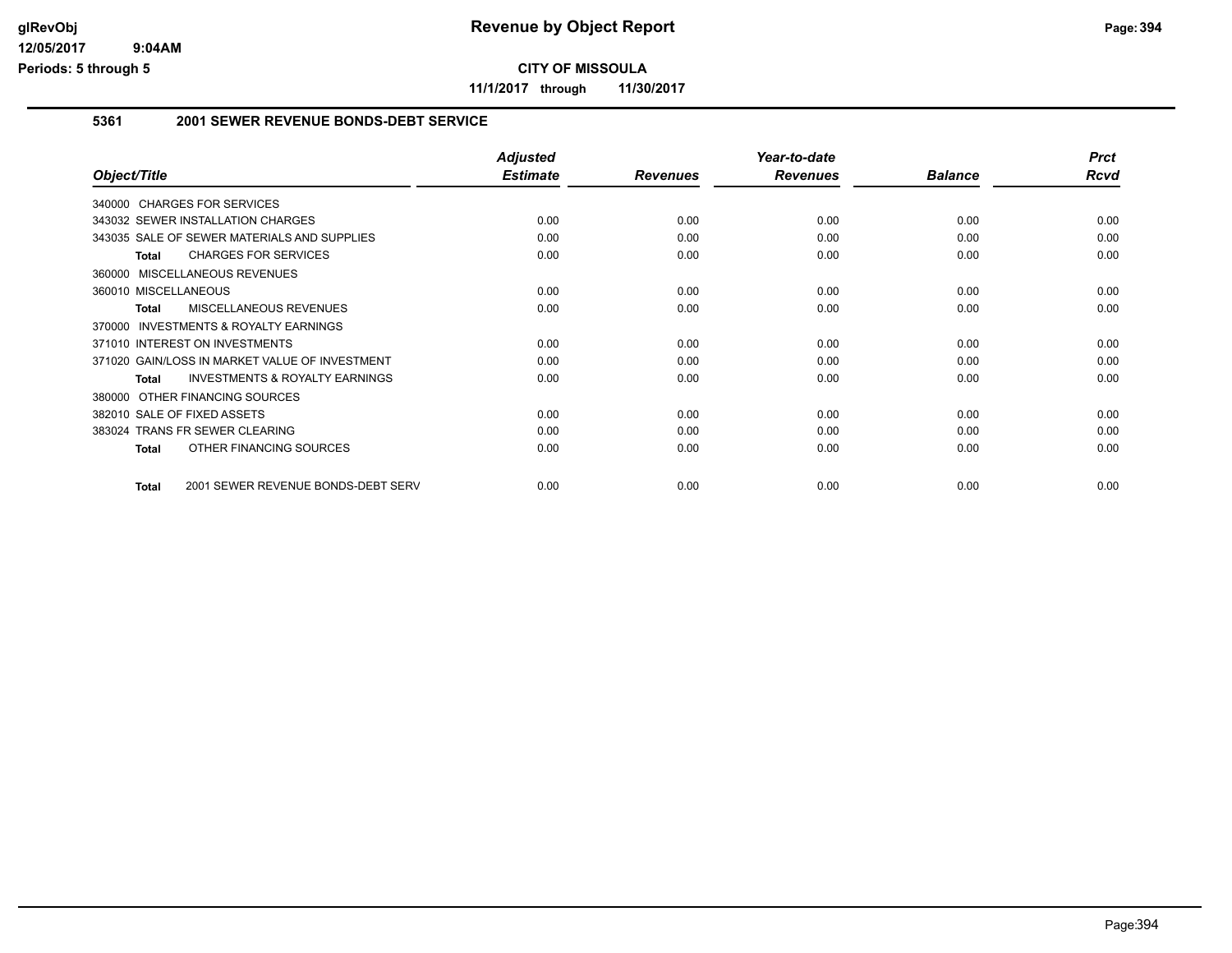**11/1/2017 through 11/30/2017**

# **5362 00 SEWER REVENUE BOND - SERIES B DEBT SE**

**5362 00 SEWER REVENUE BOND - SERIES B DEBT SE**

|                                                      | <b>Adjusted</b> |                 | Year-to-date    |                | <b>Prct</b> |
|------------------------------------------------------|-----------------|-----------------|-----------------|----------------|-------------|
| Object/Title                                         | <b>Estimate</b> | <b>Revenues</b> | <b>Revenues</b> | <b>Balance</b> | Rcvd        |
| 340000 CHARGES FOR SERVICES                          |                 |                 |                 |                |             |
| 343032 SEWER INSTALLATION CHARGES                    | 0.00            | 0.00            | 0.00            | 0.00           | 0.00        |
| <b>CHARGES FOR SERVICES</b><br>Total                 | 0.00            | 0.00            | 0.00            | 0.00           | 0.00        |
| 360000 MISCELLANEOUS REVENUES                        |                 |                 |                 |                |             |
| 360010 MISCELLANEOUS                                 | 0.00            | 0.00            | 0.00            | 0.00           | 0.00        |
| MISCELLANEOUS REVENUES<br>Total                      | 0.00            | 0.00            | 0.00            | 0.00           | 0.00        |
| 370000 INVESTMENTS & ROYALTY EARNINGS                |                 |                 |                 |                |             |
| 371010 INTEREST ON INVESTMENTS                       | 0.00            | 0.00            | 0.00            | 0.00           | 0.00        |
| 371020 GAIN/LOSS IN MARKET VALUE OF INVESTMENTS      | 0.00            | 0.00            | 0.00            | 0.00           | 0.00        |
| <b>INVESTMENTS &amp; ROYALTY EARNINGS</b><br>Total   | 0.00            | 0.00            | 0.00            | 0.00           | 0.00        |
| 380000 OTHER FINANCING SOURCES                       |                 |                 |                 |                |             |
| 383024 TRANS FR SEWER CLEARING                       | 0.00            | 0.00            | 0.00            | 0.00           | 0.00        |
| OTHER FINANCING SOURCES<br>Total                     | 0.00            | 0.00            | 0.00            | 0.00           | 0.00        |
| 00 SEWER REVENUE BOND - SERIES B DEB<br><b>Total</b> | 0.00            | 0.00            | 0.00            | 0.00           | 0.00        |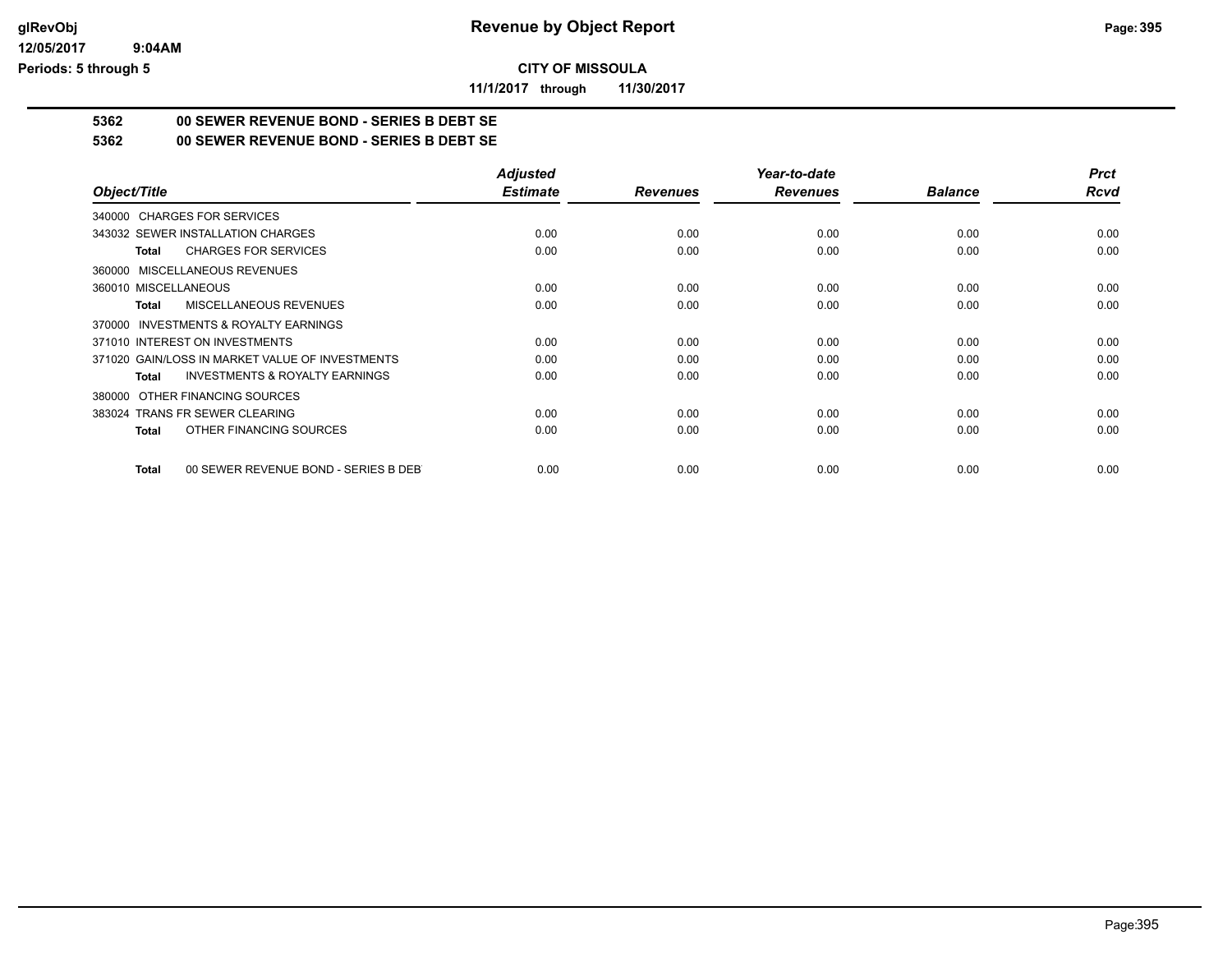**11/1/2017 through 11/30/2017**

#### **5362 00 SEWER REVENUE BOND - SERIES B DEBT SE**

| Object/Title                                         | <b>Adjusted</b><br><b>Estimate</b> | <b>Revenues</b> | Year-to-date<br><b>Revenues</b> | <b>Balance</b> | <b>Prct</b><br>Rcvd |
|------------------------------------------------------|------------------------------------|-----------------|---------------------------------|----------------|---------------------|
|                                                      |                                    |                 |                                 |                |                     |
| 340000 CHARGES FOR SERVICES                          |                                    |                 |                                 |                |                     |
| 343032 SEWER INSTALLATION CHARGES                    | 0.00                               | 0.00            | 0.00                            | 0.00           | 0.00                |
| <b>CHARGES FOR SERVICES</b><br>Total                 | 0.00                               | 0.00            | 0.00                            | 0.00           | 0.00                |
| 360000 MISCELLANEOUS REVENUES                        |                                    |                 |                                 |                |                     |
| 360010 MISCELLANEOUS                                 | 0.00                               | 0.00            | 0.00                            | 0.00           | 0.00                |
| <b>MISCELLANEOUS REVENUES</b><br>Total               | 0.00                               | 0.00            | 0.00                            | 0.00           | 0.00                |
| <b>INVESTMENTS &amp; ROYALTY EARNINGS</b><br>370000  |                                    |                 |                                 |                |                     |
| 371010 INTEREST ON INVESTMENTS                       | 0.00                               | 0.00            | 0.00                            | 0.00           | 0.00                |
| 371020 GAIN/LOSS IN MARKET VALUE OF INVESTMENT       | 0.00                               | 0.00            | 0.00                            | 0.00           | 0.00                |
| <b>INVESTMENTS &amp; ROYALTY EARNINGS</b><br>Total   | 0.00                               | 0.00            | 0.00                            | 0.00           | 0.00                |
| 380000 OTHER FINANCING SOURCES                       |                                    |                 |                                 |                |                     |
| 383024 TRANS FR SEWER CLEARING                       | 0.00                               | 0.00            | 0.00                            | 0.00           | 0.00                |
| OTHER FINANCING SOURCES<br><b>Total</b>              | 0.00                               | 0.00            | 0.00                            | 0.00           | 0.00                |
|                                                      |                                    |                 |                                 |                |                     |
| 00 SEWER REVENUE BOND - SERIES B DEE<br><b>Total</b> | 0.00                               | 0.00            | 0.00                            | 0.00           | 0.00                |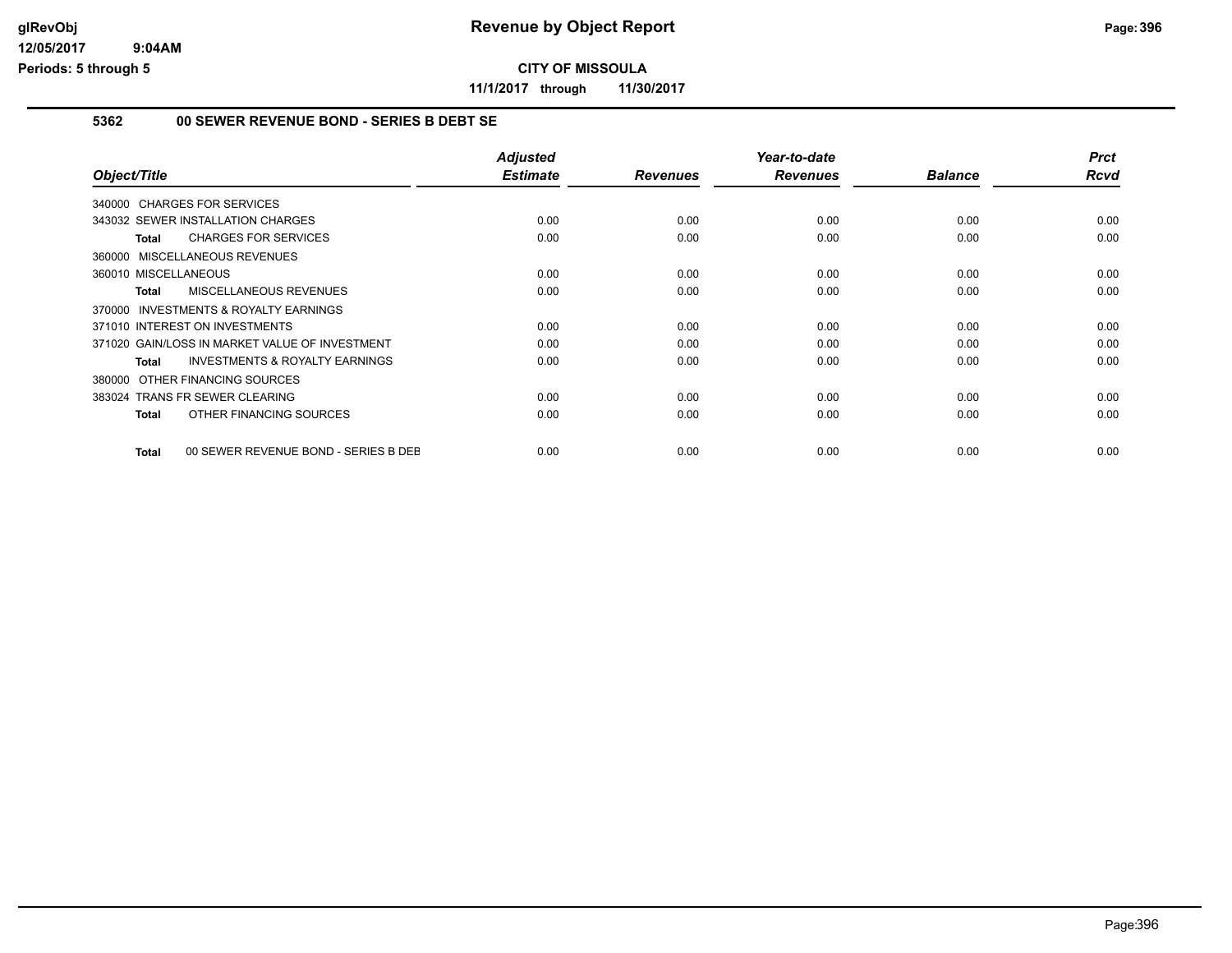**11/1/2017 through 11/30/2017**

# **5364 92 SEWER REVENUE BOND - SERIES B DEBT S**

**5364 92 SEWER REVENUE BOND - SERIES B DEBT S**

|                                                 | <b>Adjusted</b> |                 | Year-to-date    |                | <b>Prct</b> |
|-------------------------------------------------|-----------------|-----------------|-----------------|----------------|-------------|
| Object/Title                                    | <b>Estimate</b> | <b>Revenues</b> | <b>Revenues</b> | <b>Balance</b> | Rcvd        |
| 340000 CHARGES FOR SERVICES                     |                 |                 |                 |                |             |
| 343032 SEWER INSTALLATION CHARGES               | 0.00            | 0.00            | 0.00            | 0.00           | 0.00        |
| <b>CHARGES FOR SERVICES</b><br>Total            | 0.00            | 0.00            | 0.00            | 0.00           | 0.00        |
| 370000 INVESTMENTS & ROYALTY EARNINGS           |                 |                 |                 |                |             |
| 371010 INTEREST ON INVESTMENTS                  | 0.00            | 0.00            | 0.00            | 0.00           | 0.00        |
| 371020 GAIN/LOSS IN MARKET VALUE OF INVESTMENTS | 0.00            | 0.00            | 0.00            | 0.00           | 0.00        |
| INVESTMENTS & ROYALTY EARNINGS<br>Total         | 0.00            | 0.00            | 0.00            | 0.00           | 0.00        |
| 380000 OTHER FINANCING SOURCES                  |                 |                 |                 |                |             |
| 383024 TRANS FR SEWER CLEARING                  | 0.00            | 0.00            | 0.00            | 0.00           | 0.00        |
| 383042 TRANSFERS FROM OTHER FUNDS               | 0.00            | 0.00            | 0.00            | 0.00           | 0.00        |
| OTHER FINANCING SOURCES<br>Total                | 0.00            | 0.00            | 0.00            | 0.00           | 0.00        |
| 92 SEWER REVENUE BOND - SERIES B DEE<br>Total   | 0.00            | 0.00            | 0.00            | 0.00           | 0.00        |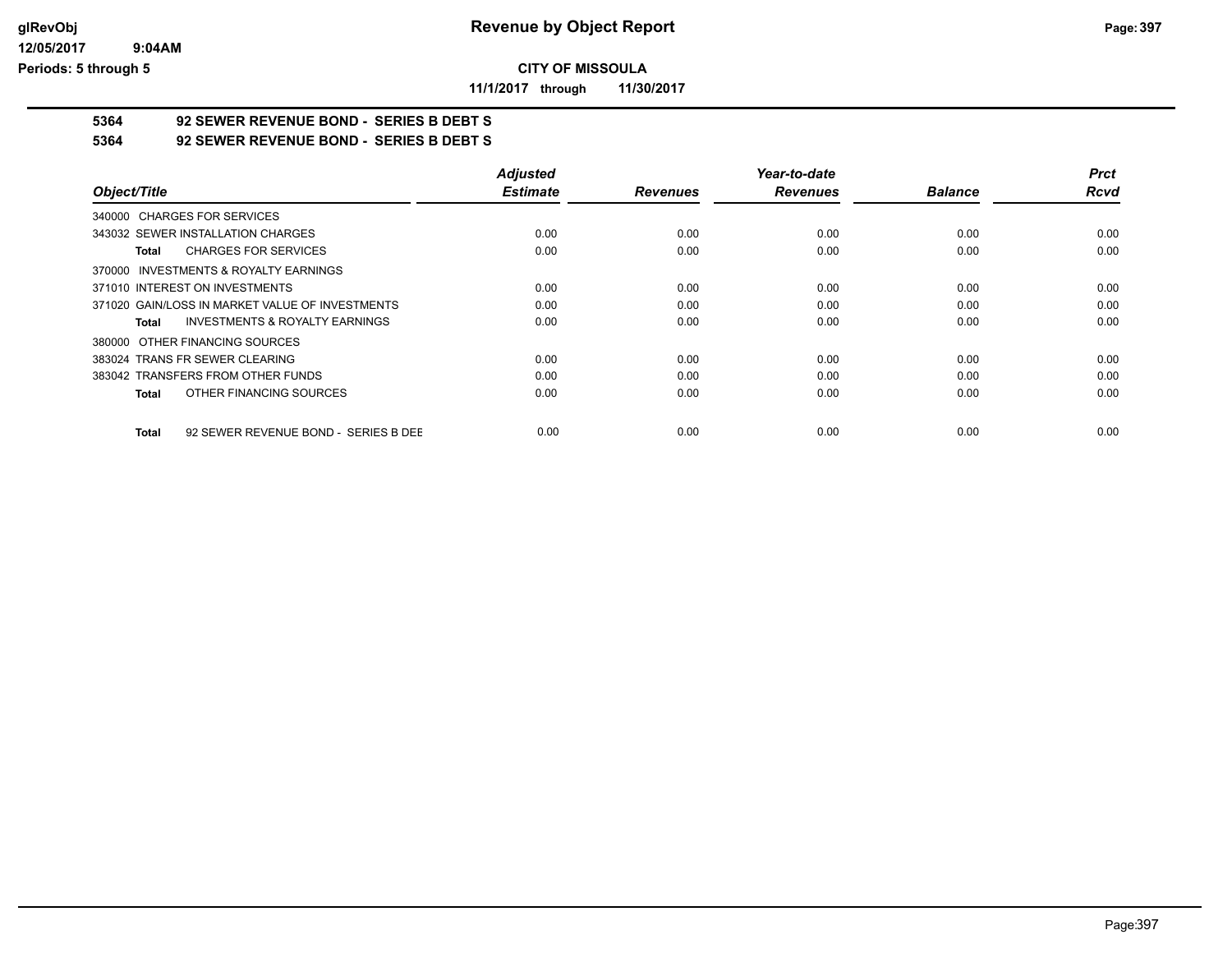**11/1/2017 through 11/30/2017**

#### **5364 92 SEWER REVENUE BOND - SERIES B DEBT S**

| Object/Title                                         | <b>Adjusted</b><br><b>Estimate</b> | <b>Revenues</b> | Year-to-date<br><b>Revenues</b> | <b>Balance</b> | <b>Prct</b><br>Rcvd |
|------------------------------------------------------|------------------------------------|-----------------|---------------------------------|----------------|---------------------|
| 340000 CHARGES FOR SERVICES                          |                                    |                 |                                 |                |                     |
| 343032 SEWER INSTALLATION CHARGES                    | 0.00                               | 0.00            | 0.00                            | 0.00           | 0.00                |
| <b>CHARGES FOR SERVICES</b><br><b>Total</b>          | 0.00                               | 0.00            | 0.00                            | 0.00           | 0.00                |
| 370000 INVESTMENTS & ROYALTY EARNINGS                |                                    |                 |                                 |                |                     |
| 371010 INTEREST ON INVESTMENTS                       | 0.00                               | 0.00            | 0.00                            | 0.00           | 0.00                |
| 371020 GAIN/LOSS IN MARKET VALUE OF INVESTMENT       | 0.00                               | 0.00            | 0.00                            | 0.00           | 0.00                |
| <b>INVESTMENTS &amp; ROYALTY EARNINGS</b><br>Total   | 0.00                               | 0.00            | 0.00                            | 0.00           | 0.00                |
| 380000 OTHER FINANCING SOURCES                       |                                    |                 |                                 |                |                     |
| 383024 TRANS FR SEWER CLEARING                       | 0.00                               | 0.00            | 0.00                            | 0.00           | 0.00                |
| 383042 TRANSFERS FROM OTHER FUNDS                    | 0.00                               | 0.00            | 0.00                            | 0.00           | 0.00                |
| OTHER FINANCING SOURCES<br>Total                     | 0.00                               | 0.00            | 0.00                            | 0.00           | 0.00                |
| 92 SEWER REVENUE BOND - SERIES B DEI<br><b>Total</b> | 0.00                               | 0.00            | 0.00                            | 0.00           | 0.00                |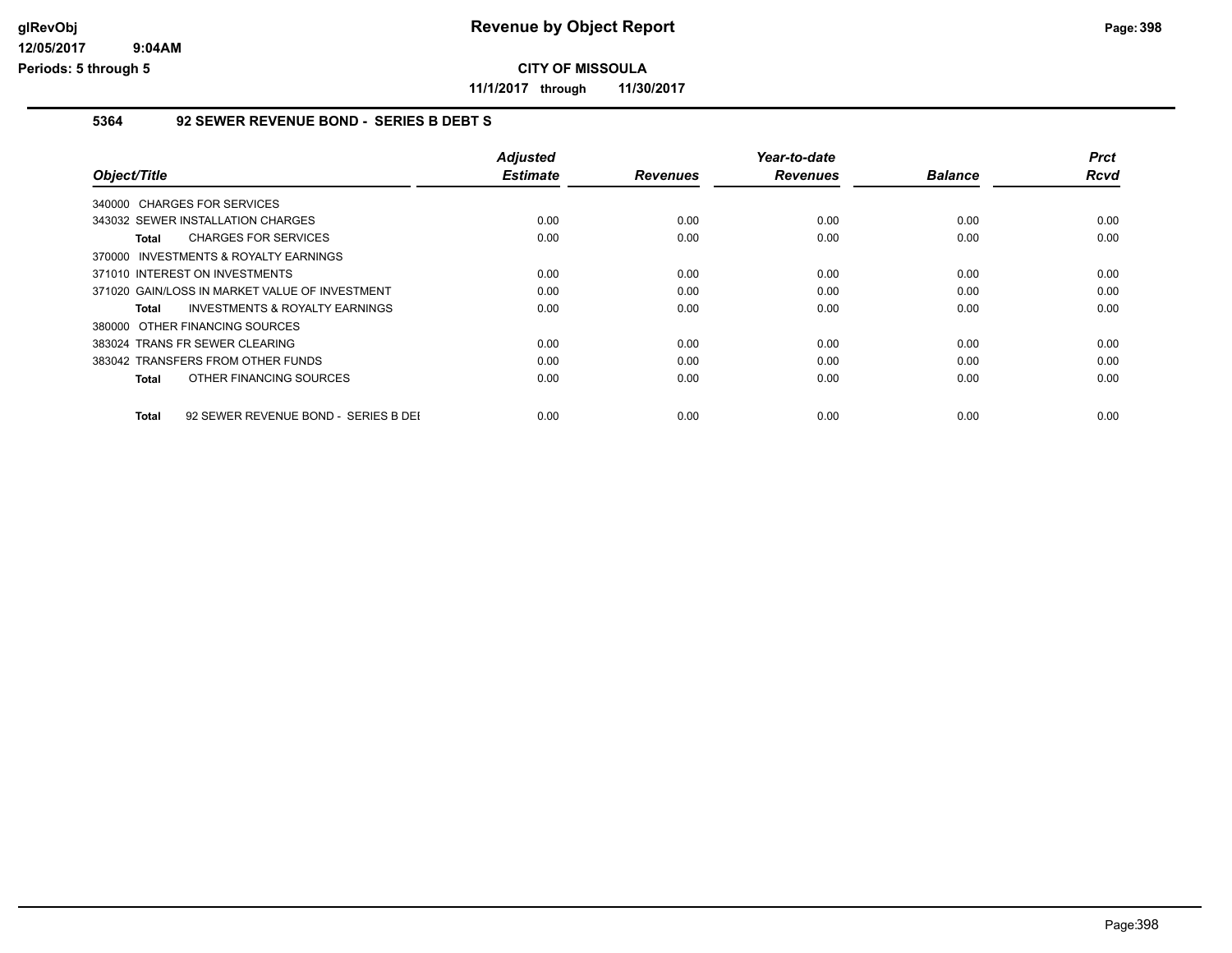**11/1/2017 through 11/30/2017**

#### **5365 99 SEWER REVENUE BONDS DEBT SERVICE FUND 5365 99 SEWER REVENUE BONDS DEBT SERVICE FUND**

|                                                     | <b>Adjusted</b> |                 | Year-to-date    |                | <b>Prct</b> |
|-----------------------------------------------------|-----------------|-----------------|-----------------|----------------|-------------|
| Object/Title                                        | <b>Estimate</b> | <b>Revenues</b> | <b>Revenues</b> | <b>Balance</b> | <b>Rcvd</b> |
| 340000 CHARGES FOR SERVICES                         |                 |                 |                 |                |             |
| 343032 SEWER INSTALLATION CHARGES                   | 0.00            | 0.00            | 0.00            | 0.00           | 0.00        |
| <b>CHARGES FOR SERVICES</b><br>Total                | 0.00            | 0.00            | 0.00            | 0.00           | 0.00        |
| 370000 INVESTMENTS & ROYALTY EARNINGS               |                 |                 |                 |                |             |
| 371010 INTEREST ON INVESTMENTS                      | 0.00            | 0.00            | 0.00            | 0.00           | 0.00        |
| 371020 GAIN/LOSS IN MARKET VALUE OF INVESTMENTS     | 0.00            | 0.00            | 0.00            | 0.00           | 0.00        |
| <b>INVESTMENTS &amp; ROYALTY EARNINGS</b><br>Total  | 0.00            | 0.00            | 0.00            | 0.00           | 0.00        |
| 380000 OTHER FINANCING SOURCES                      |                 |                 |                 |                |             |
| 383024 TRANS FR SEWER CLEARING                      | 0.00            | 0.00            | 0.00            | 0.00           | 0.00        |
| OTHER FINANCING SOURCES<br>Total                    | 0.00            | 0.00            | 0.00            | 0.00           | 0.00        |
| 99 SEWER REVENUE BONDS DEBT SERVICE<br><b>Total</b> | 0.00            | 0.00            | 0.00            | 0.00           | 0.00        |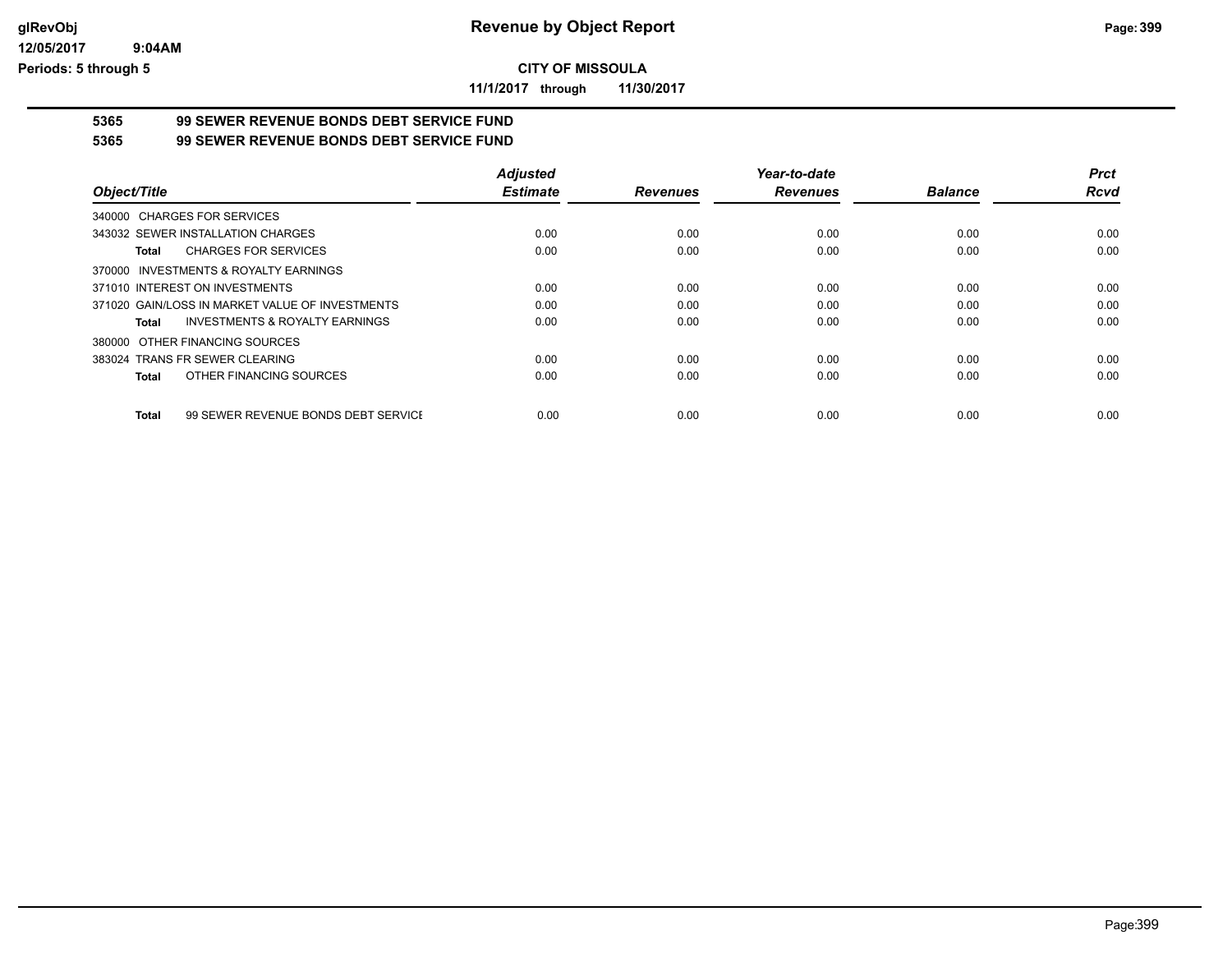**11/1/2017 through 11/30/2017**

#### **5365 99 SEWER REVENUE BONDS DEBT SERVICE FUND**

|                                                    | <b>Adjusted</b> |                 | Year-to-date    |                | <b>Prct</b> |
|----------------------------------------------------|-----------------|-----------------|-----------------|----------------|-------------|
| Object/Title                                       | <b>Estimate</b> | <b>Revenues</b> | <b>Revenues</b> | <b>Balance</b> | <b>Rcvd</b> |
| 340000 CHARGES FOR SERVICES                        |                 |                 |                 |                |             |
| 343032 SEWER INSTALLATION CHARGES                  | 0.00            | 0.00            | 0.00            | 0.00           | 0.00        |
| <b>CHARGES FOR SERVICES</b><br>Total               | 0.00            | 0.00            | 0.00            | 0.00           | 0.00        |
| 370000 INVESTMENTS & ROYALTY EARNINGS              |                 |                 |                 |                |             |
| 371010 INTEREST ON INVESTMENTS                     | 0.00            | 0.00            | 0.00            | 0.00           | 0.00        |
| 371020 GAIN/LOSS IN MARKET VALUE OF INVESTMENT     | 0.00            | 0.00            | 0.00            | 0.00           | 0.00        |
| <b>INVESTMENTS &amp; ROYALTY EARNINGS</b><br>Total | 0.00            | 0.00            | 0.00            | 0.00           | 0.00        |
| 380000 OTHER FINANCING SOURCES                     |                 |                 |                 |                |             |
| 383024 TRANS FR SEWER CLEARING                     | 0.00            | 0.00            | 0.00            | 0.00           | 0.00        |
| OTHER FINANCING SOURCES<br>Total                   | 0.00            | 0.00            | 0.00            | 0.00           | 0.00        |
| 99 SEWER REVENUE BONDS DEBT SERVIC<br><b>Total</b> | 0.00            | 0.00            | 0.00            | 0.00           | 0.00        |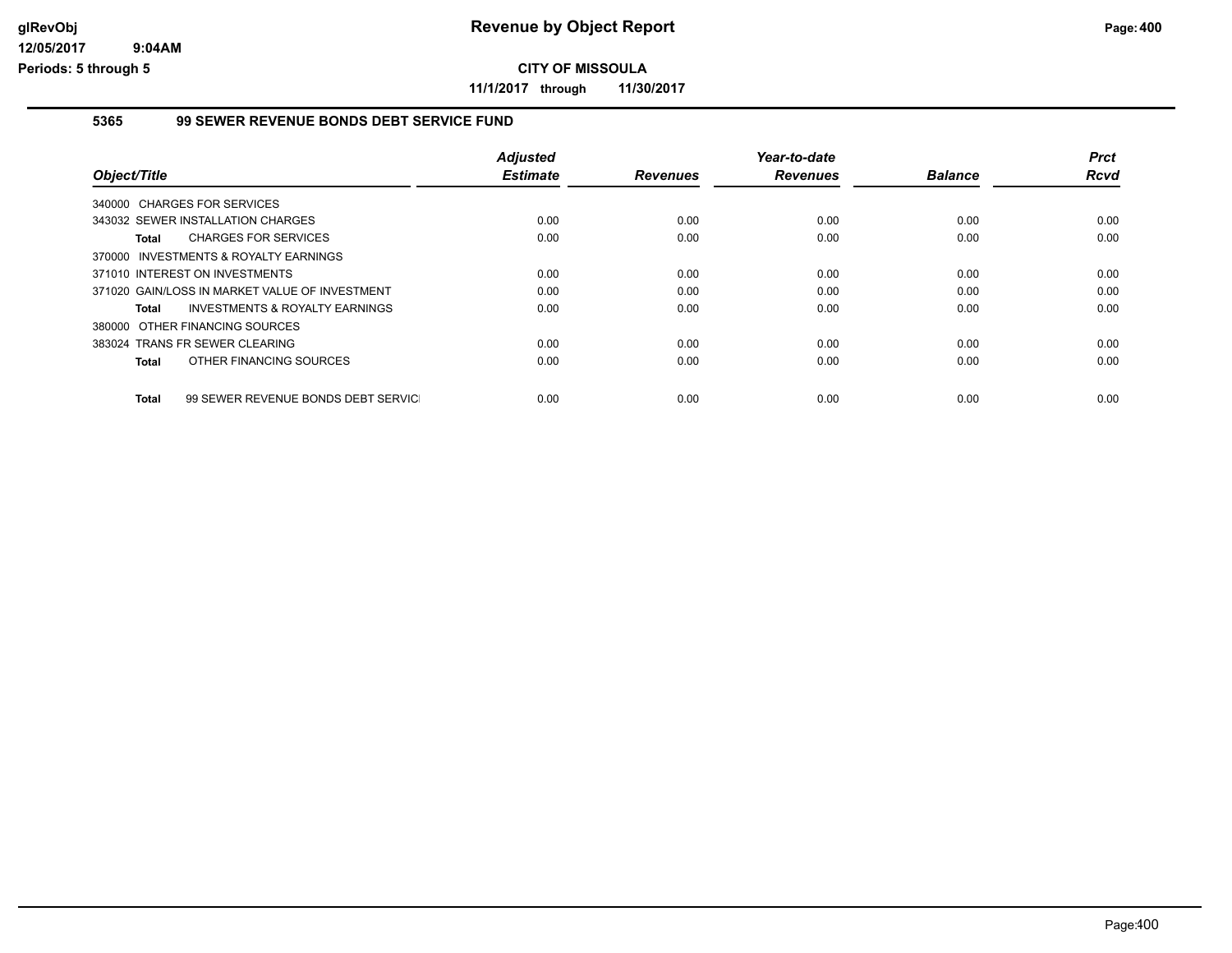**11/1/2017 through 11/30/2017**

# **5367 92 SEWER REVENUE BOND - SERIES B BOND RE**

**5367 92 SEWER REVENUE BOND - SERIES B BOND RE**

|                                                    | <b>Adjusted</b> |                 | Year-to-date    |                | <b>Prct</b> |
|----------------------------------------------------|-----------------|-----------------|-----------------|----------------|-------------|
| Object/Title                                       | <b>Estimate</b> | <b>Revenues</b> | <b>Revenues</b> | <b>Balance</b> | <b>Rcvd</b> |
| 370000 INVESTMENTS & ROYALTY EARNINGS              |                 |                 |                 |                |             |
| 371010 INTEREST ON INVESTMENTS                     | 0.00            | 0.00            | 0.00            | 0.00           | 0.00        |
| 371020 GAIN/LOSS IN MARKET VALUE OF INVESTMENTS    | 0.00            | 0.00            | 0.00            | 0.00           | 0.00        |
| <b>INVESTMENTS &amp; ROYALTY EARNINGS</b><br>Total | 0.00            | 0.00            | 0.00            | 0.00           | 0.00        |
| 380000 OTHER FINANCING SOURCES                     |                 |                 |                 |                |             |
| 383042 TRANSFERS FROM OTHER FUNDS                  | 0.00            | 0.00            | 0.00            | 0.00           | 0.00        |
| OTHER FINANCING SOURCES<br>Total                   | 0.00            | 0.00            | 0.00            | 0.00           | 0.00        |
|                                                    |                 |                 |                 |                |             |
| 92 SEWER REVENUE BOND - SERIES B BON<br>Total      | 0.00            | 0.00            | 0.00            | 0.00           | 0.00        |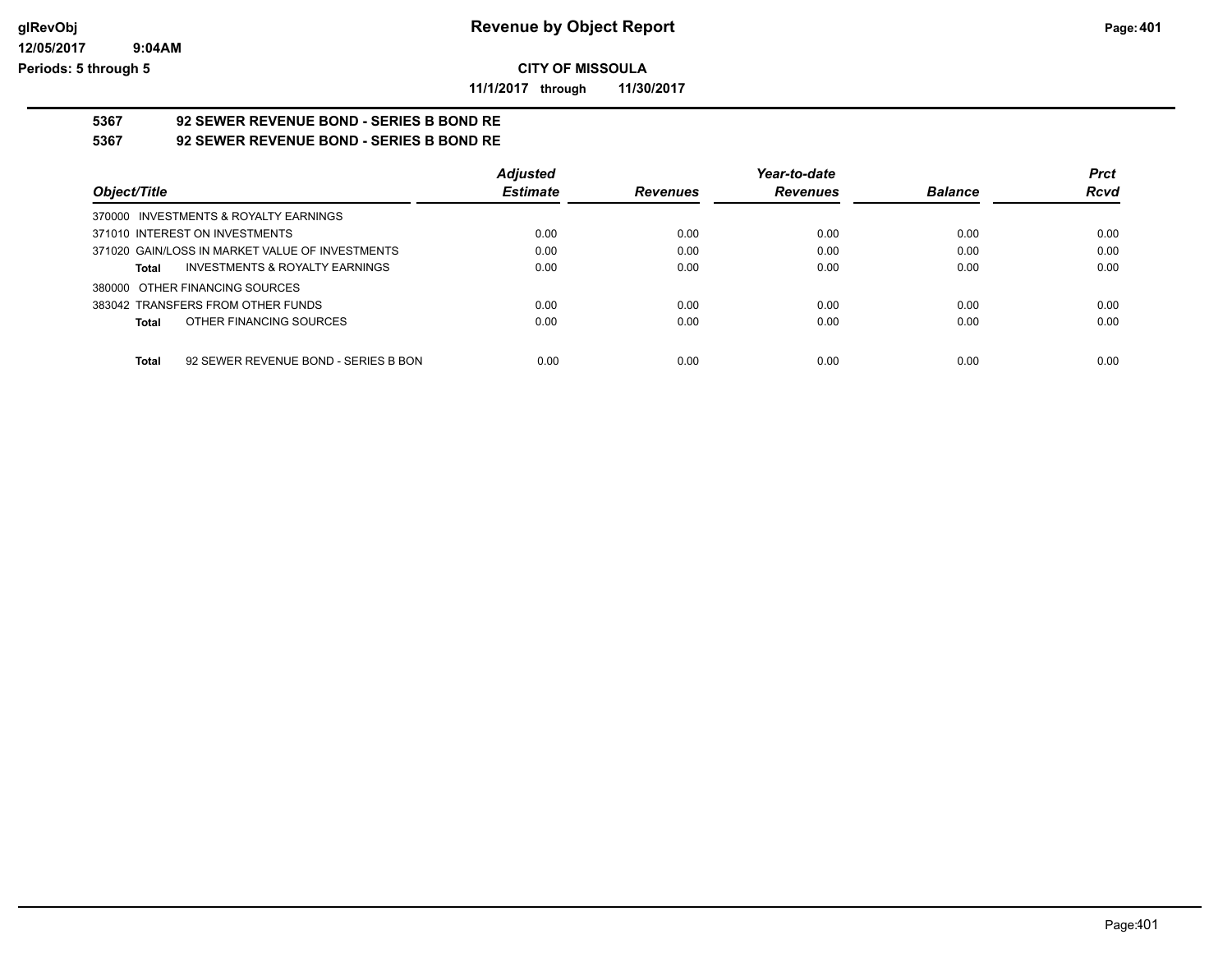**11/1/2017 through 11/30/2017**

#### **5367 92 SEWER REVENUE BOND - SERIES B BOND RE**

|                                                | <b>Adjusted</b> |                 | Year-to-date    |                | <b>Prct</b> |
|------------------------------------------------|-----------------|-----------------|-----------------|----------------|-------------|
| Object/Title                                   | <b>Estimate</b> | <b>Revenues</b> | <b>Revenues</b> | <b>Balance</b> | <b>Rcvd</b> |
| 370000 INVESTMENTS & ROYALTY EARNINGS          |                 |                 |                 |                |             |
| 371010 INTEREST ON INVESTMENTS                 | 0.00            | 0.00            | 0.00            | 0.00           | 0.00        |
| 371020 GAIN/LOSS IN MARKET VALUE OF INVESTMENT | 0.00            | 0.00            | 0.00            | 0.00           | 0.00        |
| INVESTMENTS & ROYALTY EARNINGS<br>Total        | 0.00            | 0.00            | 0.00            | 0.00           | 0.00        |
| 380000 OTHER FINANCING SOURCES                 |                 |                 |                 |                |             |
| 383042 TRANSFERS FROM OTHER FUNDS              | 0.00            | 0.00            | 0.00            | 0.00           | 0.00        |
| OTHER FINANCING SOURCES<br>Total               | 0.00            | 0.00            | 0.00            | 0.00           | 0.00        |
| Total<br>92 SEWER REVENUE BOND - SERIES B BON  | 0.00            | 0.00            | 0.00            | 0.00           | 0.00        |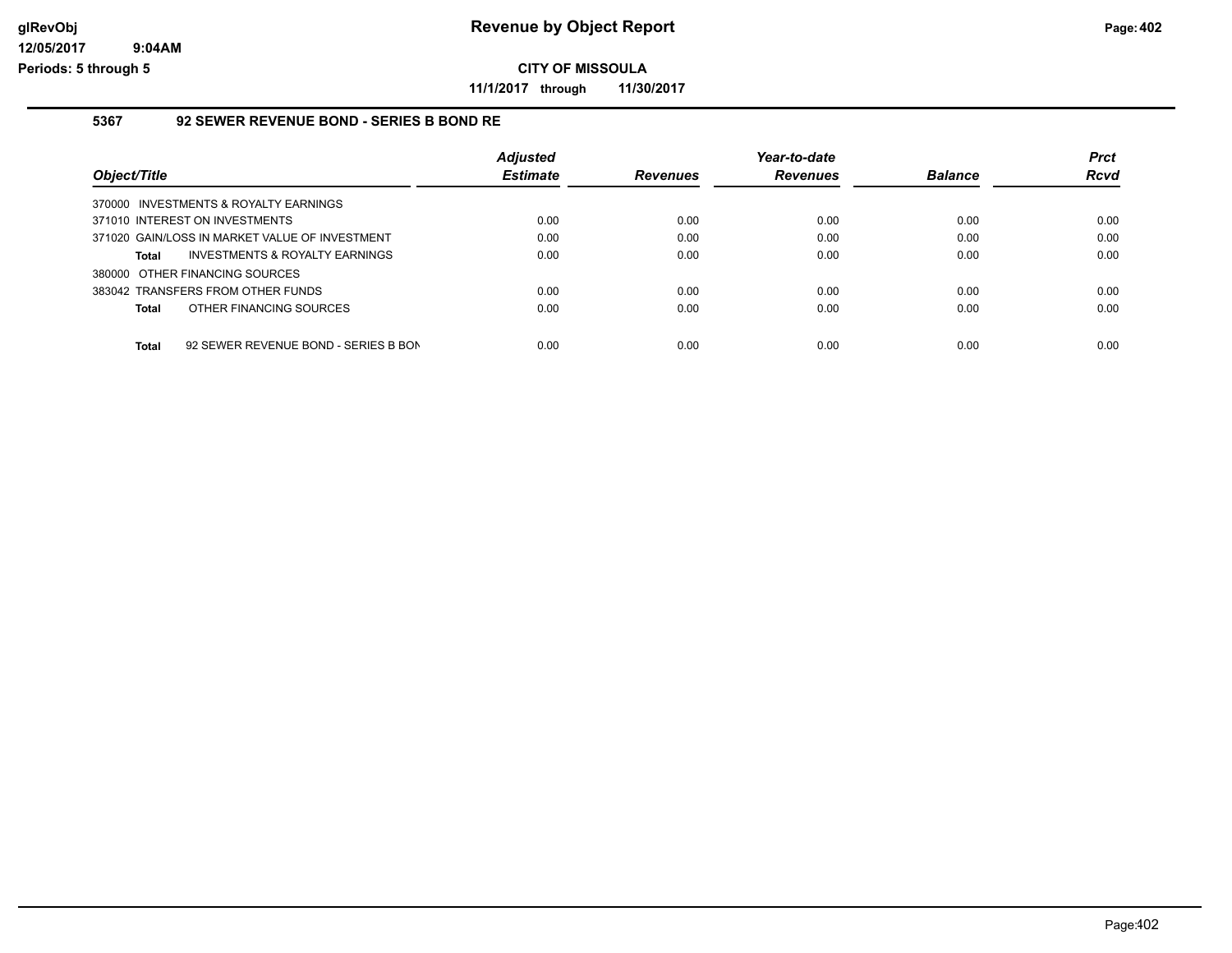**11/1/2017 through 11/30/2017**

# **5368 00 SEWER REVENUE BOND RESERVE FUND**

# **5368 00 SEWER REVENUE BOND RESERVE FUND**

|                                                    | <b>Adjusted</b> |                 | Year-to-date    |                | <b>Prct</b> |
|----------------------------------------------------|-----------------|-----------------|-----------------|----------------|-------------|
| Object/Title                                       | <b>Estimate</b> | <b>Revenues</b> | <b>Revenues</b> | <b>Balance</b> | <b>Rcvd</b> |
| 370000 INVESTMENTS & ROYALTY EARNINGS              |                 |                 |                 |                |             |
| 371010 INTEREST ON INVESTMENTS                     | 0.00            | 0.00            | 0.00            | 0.00           | 0.00        |
| 371020 GAIN/LOSS IN MARKET VALUE OF INVESTMENTS    | 0.00            | 0.00            | 0.00            | 0.00           | 0.00        |
| <b>INVESTMENTS &amp; ROYALTY EARNINGS</b><br>Total | 0.00            | 0.00            | 0.00            | 0.00           | 0.00        |
| 380000 OTHER FINANCING SOURCES                     |                 |                 |                 |                |             |
| 383042 TRANSFERS FROM OTHER FUNDS                  | 0.00            | 0.00            | 0.00            | 0.00           | 0.00        |
| OTHER FINANCING SOURCES<br>Total                   | 0.00            | 0.00            | 0.00            | 0.00           | 0.00        |
|                                                    |                 |                 |                 |                |             |
| <b>Total</b><br>00 SEWER REVENUE BOND RESERVE FUND | 0.00            | 0.00            | 0.00            | 0.00           | 0.00        |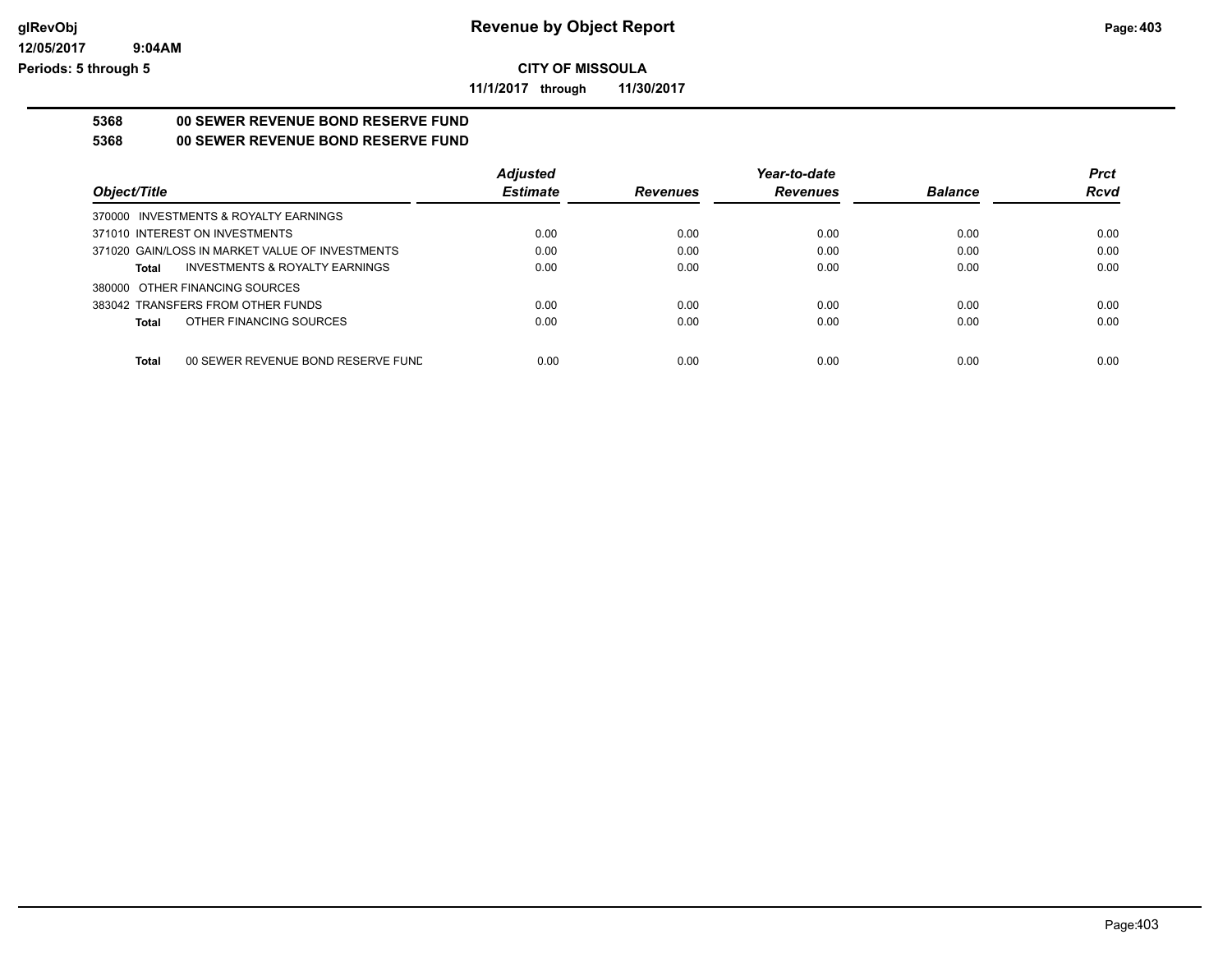**11/1/2017 through 11/30/2017**

#### **5368 00 SEWER REVENUE BOND RESERVE FUND**

| Object/Title                                       | <b>Adjusted</b><br><b>Estimate</b> | <b>Revenues</b> | Year-to-date<br><b>Revenues</b> | <b>Balance</b> | <b>Prct</b><br><b>Rcvd</b> |
|----------------------------------------------------|------------------------------------|-----------------|---------------------------------|----------------|----------------------------|
|                                                    |                                    |                 |                                 |                |                            |
| 370000 INVESTMENTS & ROYALTY EARNINGS              |                                    |                 |                                 |                |                            |
| 371010 INTEREST ON INVESTMENTS                     | 0.00                               | 0.00            | 0.00                            | 0.00           | 0.00                       |
| 371020 GAIN/LOSS IN MARKET VALUE OF INVESTMENT     | 0.00                               | 0.00            | 0.00                            | 0.00           | 0.00                       |
| INVESTMENTS & ROYALTY EARNINGS<br>Total            | 0.00                               | 0.00            | 0.00                            | 0.00           | 0.00                       |
| 380000 OTHER FINANCING SOURCES                     |                                    |                 |                                 |                |                            |
| 383042 TRANSFERS FROM OTHER FUNDS                  | 0.00                               | 0.00            | 0.00                            | 0.00           | 0.00                       |
| OTHER FINANCING SOURCES<br>Total                   | 0.00                               | 0.00            | 0.00                            | 0.00           | 0.00                       |
|                                                    |                                    |                 |                                 |                |                            |
| <b>Total</b><br>00 SEWER REVENUE BOND RESERVE FUNI | 0.00                               | 0.00            | 0.00                            | 0.00           | 0.00                       |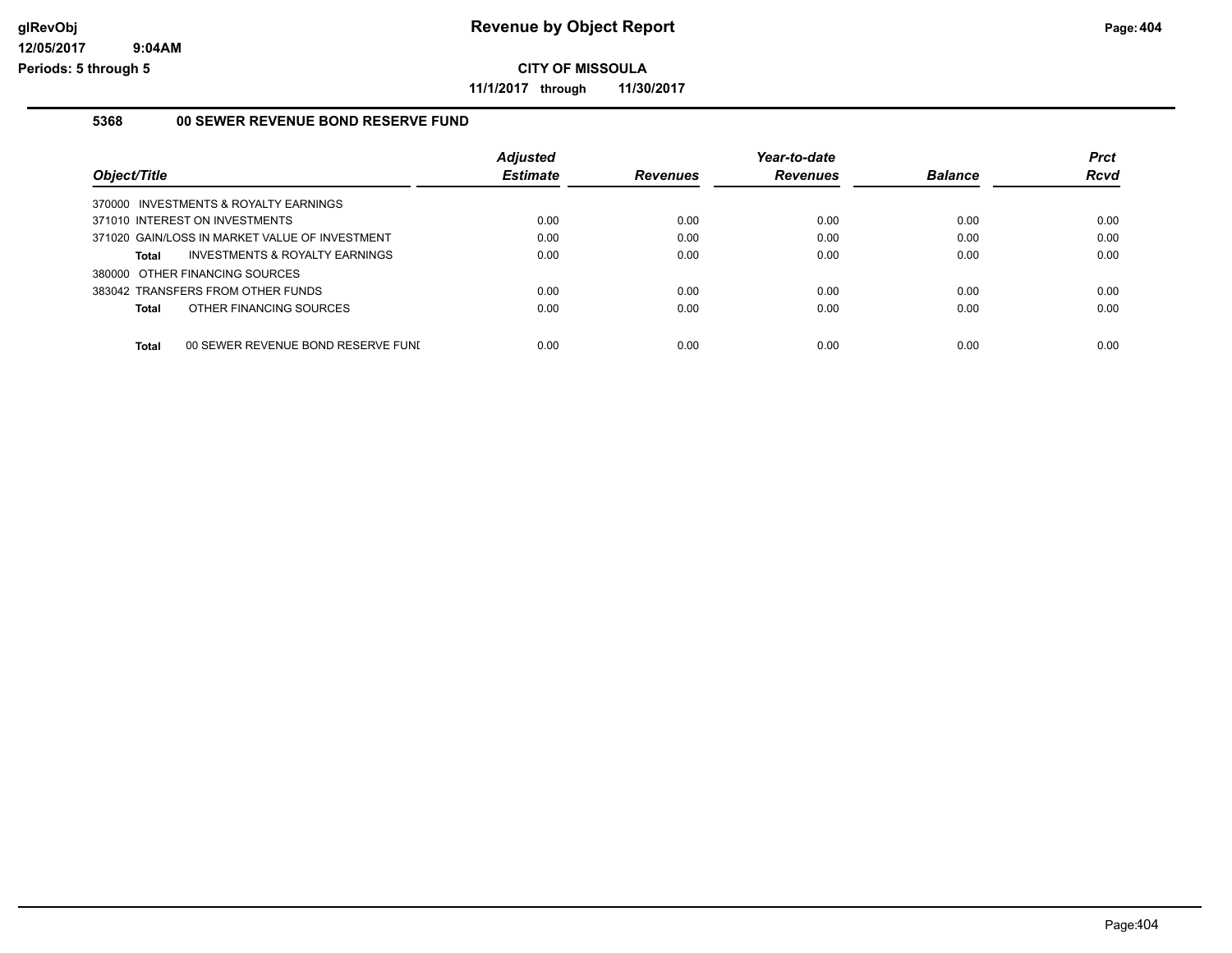**11/1/2017 through 11/30/2017**

#### **5369 2001 SEWER REVENUE BOND**

**5369 2001 SEWER REVENUE BOND**

|                                                 | <b>Adjusted</b> |                 | Year-to-date    |                | <b>Prct</b> |
|-------------------------------------------------|-----------------|-----------------|-----------------|----------------|-------------|
| Object/Title                                    | <b>Estimate</b> | <b>Revenues</b> | <b>Revenues</b> | <b>Balance</b> | <b>Rcvd</b> |
| 370000 INVESTMENTS & ROYALTY EARNINGS           |                 |                 |                 |                |             |
| 371010 INTEREST ON INVESTMENTS                  | 0.00            | 0.00            | 0.00            | 0.00           | 0.00        |
| 371020 GAIN/LOSS IN MARKET VALUE OF INVESTMENTS | 0.00            | 0.00            | 0.00            | 0.00           | 0.00        |
| INVESTMENTS & ROYALTY EARNINGS<br>Total         | 0.00            | 0.00            | 0.00            | 0.00           | 0.00        |
| 380000 OTHER FINANCING SOURCES                  |                 |                 |                 |                |             |
| 383042 TRANSFERS FROM OTHER FUNDS               | 0.00            | 0.00            | 0.00            | 0.00           | 0.00        |
| OTHER FINANCING SOURCES<br><b>Total</b>         | 0.00            | 0.00            | 0.00            | 0.00           | 0.00        |
| <b>Total</b><br>2001 SEWER REVENUE BOND         | 0.00            | 0.00            | 0.00            | 0.00           | 0.00        |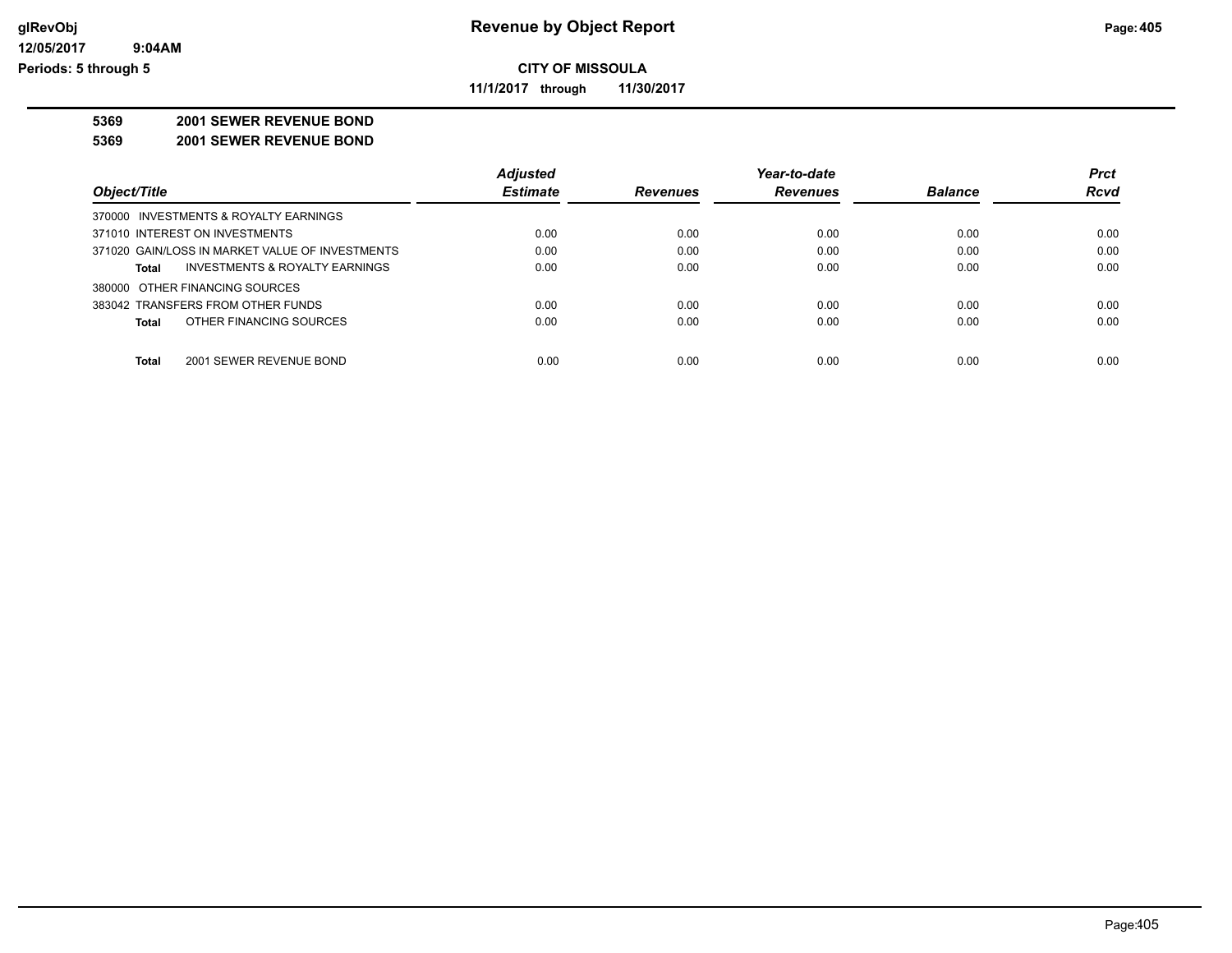**11/1/2017 through 11/30/2017**

#### **5369 2001 SEWER REVENUE BOND**

|                                                | <b>Adjusted</b> |                 | Year-to-date    |                | <b>Prct</b> |
|------------------------------------------------|-----------------|-----------------|-----------------|----------------|-------------|
| Object/Title                                   | <b>Estimate</b> | <b>Revenues</b> | <b>Revenues</b> | <b>Balance</b> | <b>Rcvd</b> |
| INVESTMENTS & ROYALTY EARNINGS<br>370000       |                 |                 |                 |                |             |
| 371010 INTEREST ON INVESTMENTS                 | 0.00            | 0.00            | 0.00            | 0.00           | 0.00        |
| 371020 GAIN/LOSS IN MARKET VALUE OF INVESTMENT | 0.00            | 0.00            | 0.00            | 0.00           | 0.00        |
| INVESTMENTS & ROYALTY EARNINGS<br>Total        | 0.00            | 0.00            | 0.00            | 0.00           | 0.00        |
| 380000 OTHER FINANCING SOURCES                 |                 |                 |                 |                |             |
| 383042 TRANSFERS FROM OTHER FUNDS              | 0.00            | 0.00            | 0.00            | 0.00           | 0.00        |
| OTHER FINANCING SOURCES<br>Total               | 0.00            | 0.00            | 0.00            | 0.00           | 0.00        |
| Total<br>2001 SEWER REVENUE BOND               | 0.00            | 0.00            | 0.00            | 0.00           | 0.00        |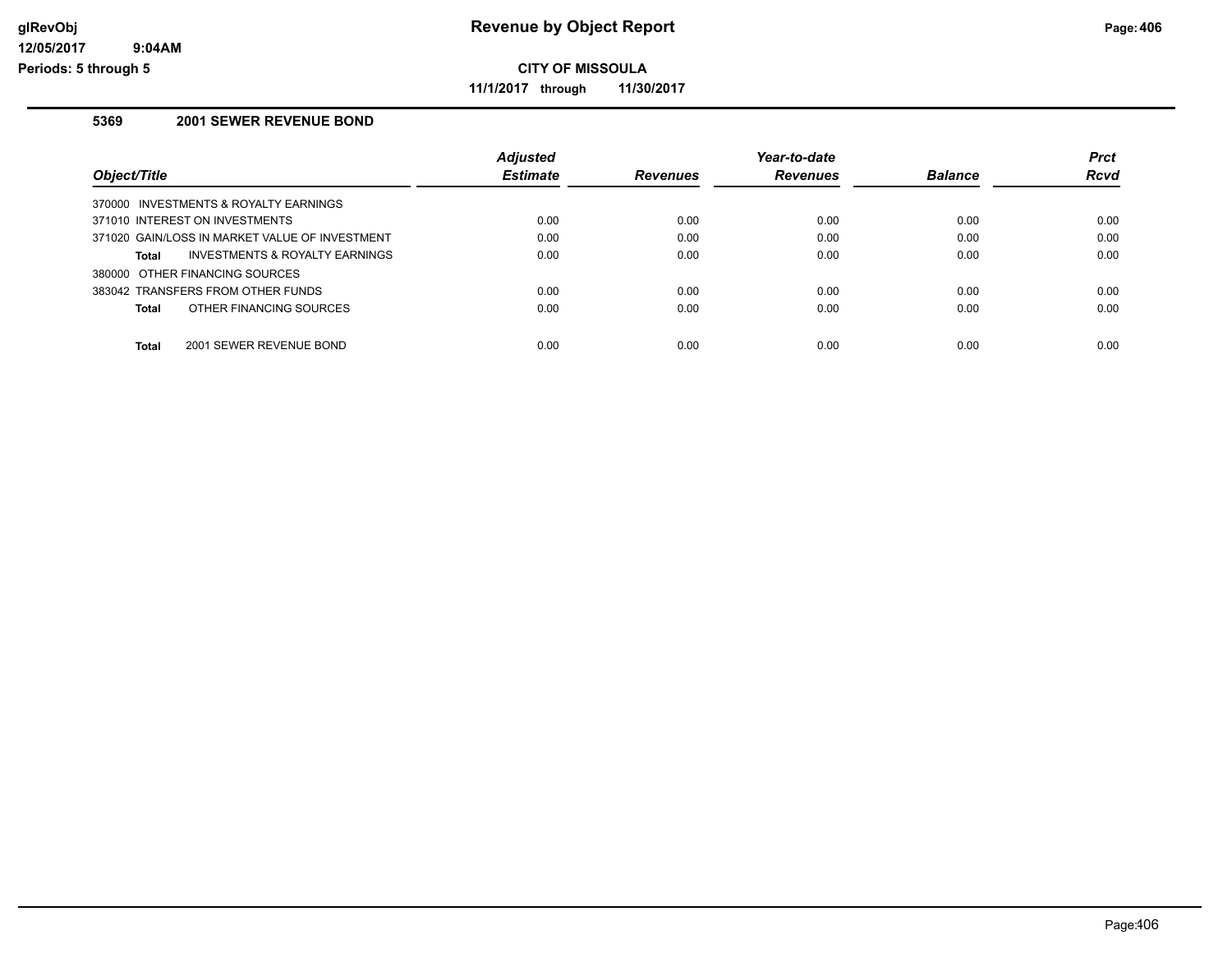**11/1/2017 through 11/30/2017**

# **5370 99 SEWER REVENUE BOND RESERVE FUND**

### **5370 99 SEWER REVENUE BOND RESERVE FUND**

| Object/Title                                       | <b>Adjusted</b><br><b>Estimate</b> | <b>Revenues</b> | Year-to-date<br><b>Revenues</b> | <b>Balance</b> | <b>Prct</b><br><b>Rcvd</b> |
|----------------------------------------------------|------------------------------------|-----------------|---------------------------------|----------------|----------------------------|
| 360000 MISCELLANEOUS REVENUES                      |                                    |                 |                                 |                |                            |
| 360010 MISCELLANEOUS                               | 0.00                               | 0.00            | 0.00                            | 0.00           | 0.00                       |
| MISCELLANEOUS REVENUES<br>Total                    | 0.00                               | 0.00            | 0.00                            | 0.00           | 0.00                       |
| 370000 INVESTMENTS & ROYALTY EARNINGS              |                                    |                 |                                 |                |                            |
| 371010 INTEREST ON INVESTMENTS                     | 0.00                               | 0.00            | 0.00                            | 0.00           | 0.00                       |
| 371020 GAIN/LOSS IN MARKET VALUE OF INVESTMENTS    | 0.00                               | 0.00            | 0.00                            | 0.00           | 0.00                       |
| <b>INVESTMENTS &amp; ROYALTY EARNINGS</b><br>Total | 0.00                               | 0.00            | 0.00                            | 0.00           | 0.00                       |
| 380000 OTHER FINANCING SOURCES                     |                                    |                 |                                 |                |                            |
| 383042 TRANSFERS FROM OTHER FUNDS                  | 0.00                               | 0.00            | 0.00                            | 0.00           | 0.00                       |
| OTHER FINANCING SOURCES<br><b>Total</b>            | 0.00                               | 0.00            | 0.00                            | 0.00           | 0.00                       |
| 99 SEWER REVENUE BOND RESERVE FUND<br><b>Total</b> | 0.00                               | 0.00            | 0.00                            | 0.00           | 0.00                       |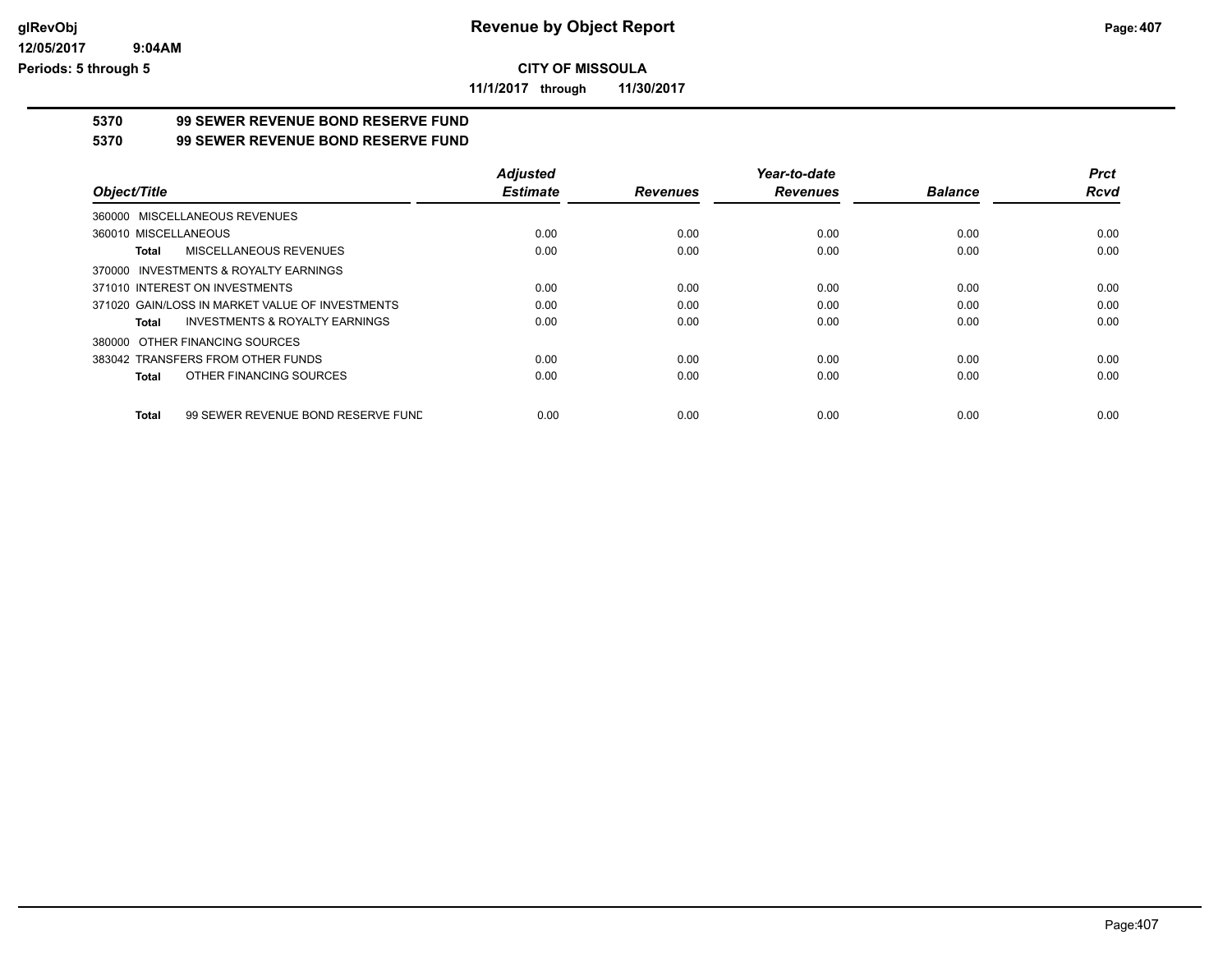**11/1/2017 through 11/30/2017**

#### **5370 99 SEWER REVENUE BOND RESERVE FUND**

|                                                    | <b>Adjusted</b> |                 | Year-to-date    |                | <b>Prct</b> |
|----------------------------------------------------|-----------------|-----------------|-----------------|----------------|-------------|
| Object/Title                                       | <b>Estimate</b> | <b>Revenues</b> | <b>Revenues</b> | <b>Balance</b> | <b>Rcvd</b> |
| 360000 MISCELLANEOUS REVENUES                      |                 |                 |                 |                |             |
| 360010 MISCELLANEOUS                               | 0.00            | 0.00            | 0.00            | 0.00           | 0.00        |
| MISCELLANEOUS REVENUES<br>Total                    | 0.00            | 0.00            | 0.00            | 0.00           | 0.00        |
| 370000 INVESTMENTS & ROYALTY EARNINGS              |                 |                 |                 |                |             |
| 371010 INTEREST ON INVESTMENTS                     | 0.00            | 0.00            | 0.00            | 0.00           | 0.00        |
| 371020 GAIN/LOSS IN MARKET VALUE OF INVESTMENT     | 0.00            | 0.00            | 0.00            | 0.00           | 0.00        |
| <b>INVESTMENTS &amp; ROYALTY EARNINGS</b><br>Total | 0.00            | 0.00            | 0.00            | 0.00           | 0.00        |
| 380000 OTHER FINANCING SOURCES                     |                 |                 |                 |                |             |
| 383042 TRANSFERS FROM OTHER FUNDS                  | 0.00            | 0.00            | 0.00            | 0.00           | 0.00        |
| OTHER FINANCING SOURCES<br>Total                   | 0.00            | 0.00            | 0.00            | 0.00           | 0.00        |
| <b>Total</b><br>99 SEWER REVENUE BOND RESERVE FUNI | 0.00            | 0.00            | 0.00            | 0.00           | 0.00        |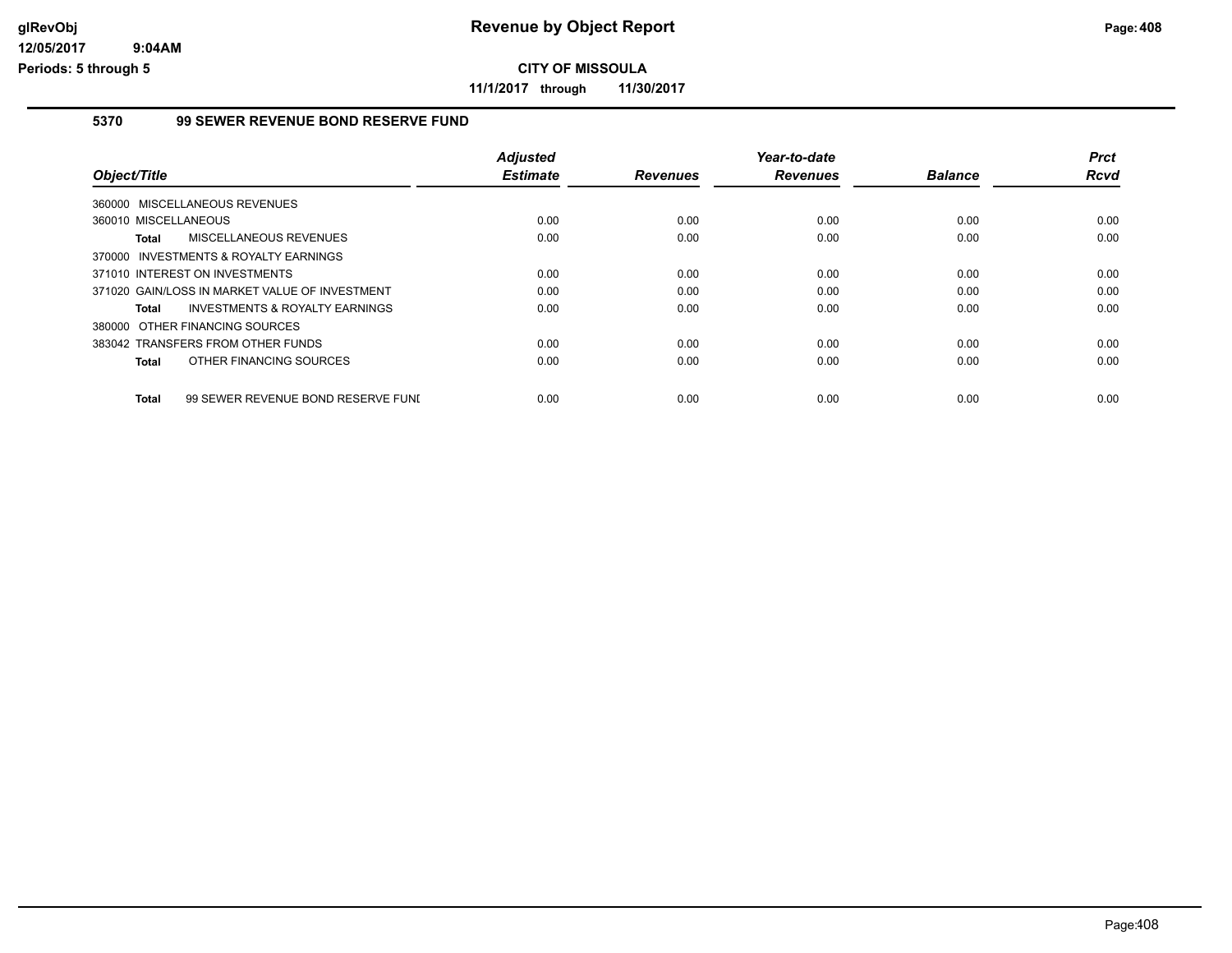**11/1/2017 through 11/30/2017**

#### **5371 2002 SEWER BONDS**

**5371 2002 SEWER BONDS**

|                                                    | <b>Adjusted</b> |                 | Year-to-date    |                | <b>Prct</b> |
|----------------------------------------------------|-----------------|-----------------|-----------------|----------------|-------------|
| Object/Title                                       | <b>Estimate</b> | <b>Revenues</b> | <b>Revenues</b> | <b>Balance</b> | <b>Rcvd</b> |
| 370000 INVESTMENTS & ROYALTY EARNINGS              |                 |                 |                 |                |             |
| 371010 INTEREST ON INVESTMENTS                     | 0.00            | 0.00            | 0.00            | 0.00           | 0.00        |
| 371020 GAIN/LOSS IN MARKET VALUE OF INVESTMENTS    | 0.00            | 0.00            | 0.00            | 0.00           | 0.00        |
| <b>INVESTMENTS &amp; ROYALTY EARNINGS</b><br>Total | 0.00            | 0.00            | 0.00            | 0.00           | 0.00        |
| 380000 OTHER FINANCING SOURCES                     |                 |                 |                 |                |             |
| 383024 TRANS FR SEWER CLEARING                     | 0.00            | 0.00            | 0.00            | 0.00           | 0.00        |
| OTHER FINANCING SOURCES<br><b>Total</b>            | 0.00            | 0.00            | 0.00            | 0.00           | 0.00        |
|                                                    |                 |                 |                 |                |             |
| <b>Total</b><br>2002 SEWER BONDS                   | 0.00            | 0.00            | 0.00            | 0.00           | 0.00        |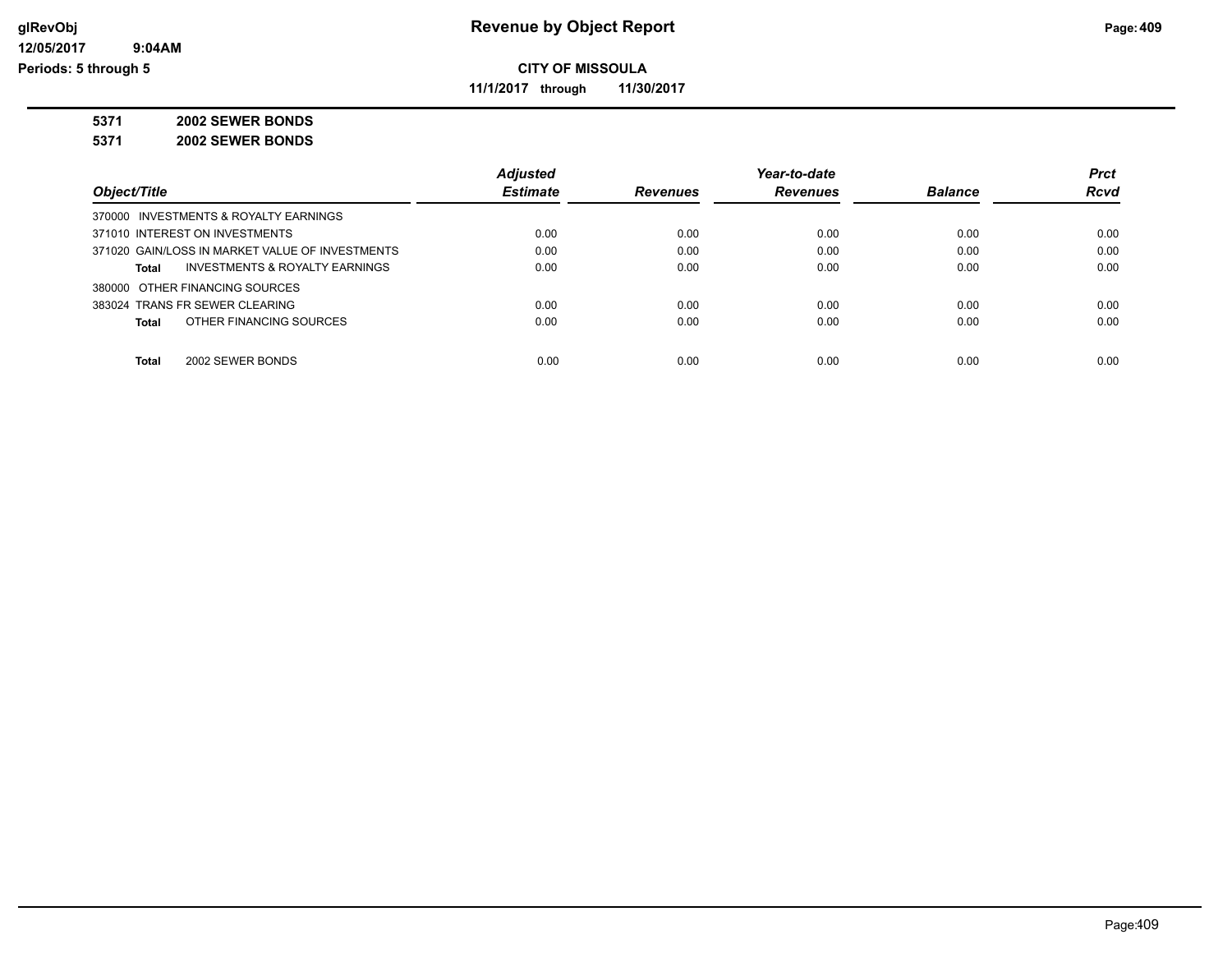**11/1/2017 through 11/30/2017**

#### **5371 2002 SEWER BONDS**

|                                                | <b>Adjusted</b> |                 | Year-to-date    |                | <b>Prct</b> |
|------------------------------------------------|-----------------|-----------------|-----------------|----------------|-------------|
| <b>Object/Title</b>                            | <b>Estimate</b> | <b>Revenues</b> | <b>Revenues</b> | <b>Balance</b> | <b>Rcvd</b> |
| 370000 INVESTMENTS & ROYALTY EARNINGS          |                 |                 |                 |                |             |
| 371010 INTEREST ON INVESTMENTS                 | 0.00            | 0.00            | 0.00            | 0.00           | 0.00        |
| 371020 GAIN/LOSS IN MARKET VALUE OF INVESTMENT | 0.00            | 0.00            | 0.00            | 0.00           | 0.00        |
| INVESTMENTS & ROYALTY EARNINGS<br>Total        | 0.00            | 0.00            | 0.00            | 0.00           | 0.00        |
| 380000 OTHER FINANCING SOURCES                 |                 |                 |                 |                |             |
| 383024 TRANS FR SEWER CLEARING                 | 0.00            | 0.00            | 0.00            | 0.00           | 0.00        |
| OTHER FINANCING SOURCES<br>Total               | 0.00            | 0.00            | 0.00            | 0.00           | 0.00        |
|                                                |                 |                 |                 |                |             |
| Total<br>2002 SEWER BONDS                      | 0.00            | 0.00            | 0.00            | 0.00           | 0.00        |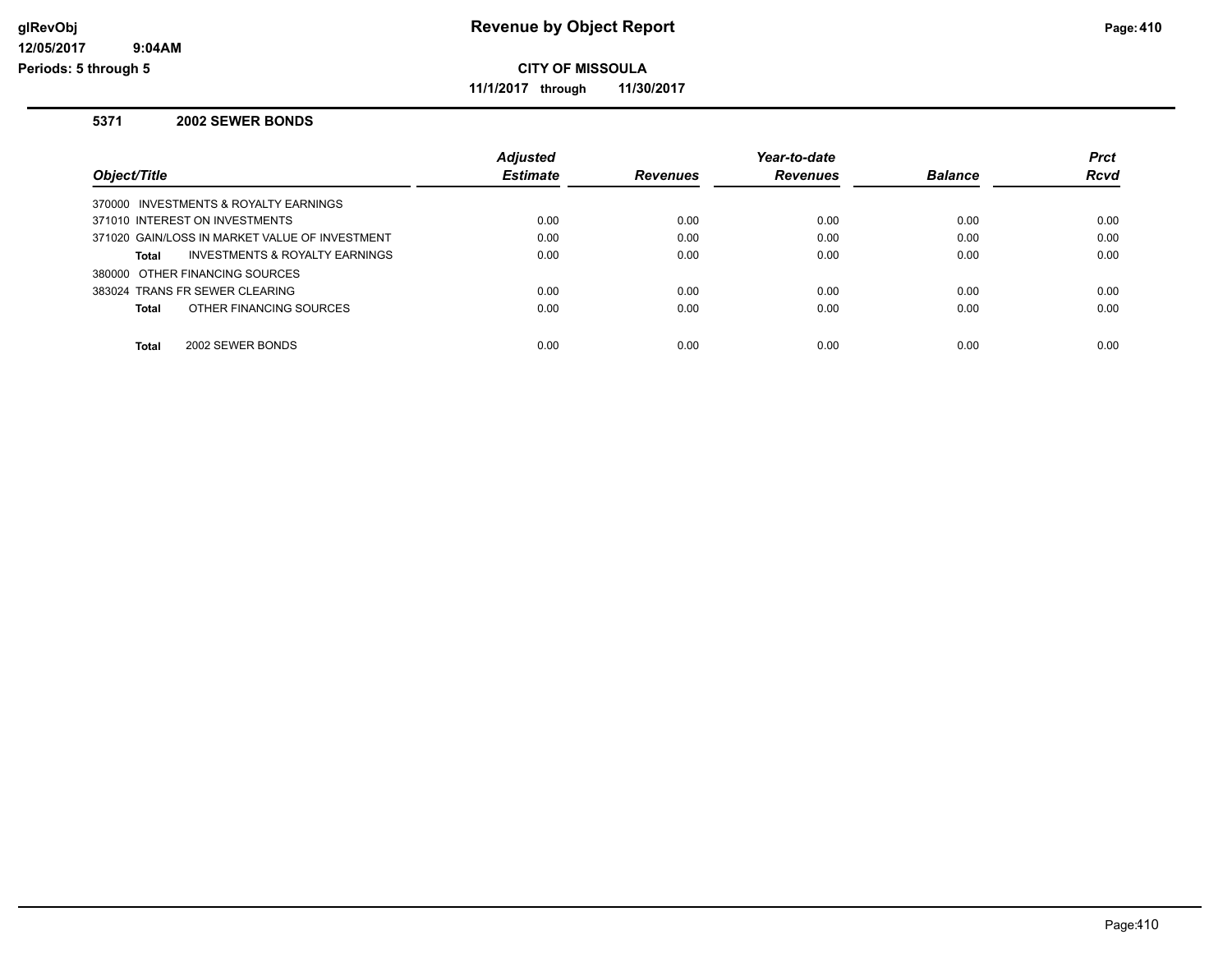**11/1/2017 through 11/30/2017**

#### **5372 2002 SEWER REVENUE BOND**

#### **5372 2002 SEWER REVENUE BOND**

|                                                    | <b>Adjusted</b> |                 | Year-to-date    |                | <b>Prct</b> |
|----------------------------------------------------|-----------------|-----------------|-----------------|----------------|-------------|
| Object/Title                                       | <b>Estimate</b> | <b>Revenues</b> | <b>Revenues</b> | <b>Balance</b> | <b>Rcvd</b> |
| 360000 MISCELLANEOUS REVENUES                      |                 |                 |                 |                |             |
| 360000 MISCELLANEOUS REVENUES                      | 0.00            | 0.00            | 0.00            | 0.00           | 0.00        |
| <b>MISCELLANEOUS REVENUES</b><br>Total             | 0.00            | 0.00            | 0.00            | 0.00           | 0.00        |
| 370000 INVESTMENTS & ROYALTY EARNINGS              |                 |                 |                 |                |             |
| 371010 INTEREST ON INVESTMENTS                     | 0.00            | 0.00            | 0.00            | 0.00           | 0.00        |
| 371020 GAIN/LOSS IN MARKET VALUE OF INVESTMENTS    | 0.00            | 0.00            | 0.00            | 0.00           | 0.00        |
| <b>INVESTMENTS &amp; ROYALTY EARNINGS</b><br>Total | 0.00            | 0.00            | 0.00            | 0.00           | 0.00        |
| 380000 OTHER FINANCING SOURCES                     |                 |                 |                 |                |             |
| 383024 TRANS FR SEWER CLEARING                     | 0.00            | 0.00            | 0.00            | 0.00           | 0.00        |
| 383042 TRANSFERS FROM OTHER FUNDS                  | 0.00            | 0.00            | 0.00            | 0.00           | 0.00        |
| OTHER FINANCING SOURCES<br>Total                   | 0.00            | 0.00            | 0.00            | 0.00           | 0.00        |
| 2002 SEWER REVENUE BOND<br>Total                   | 0.00            | 0.00            | 0.00            | 0.00           | 0.00        |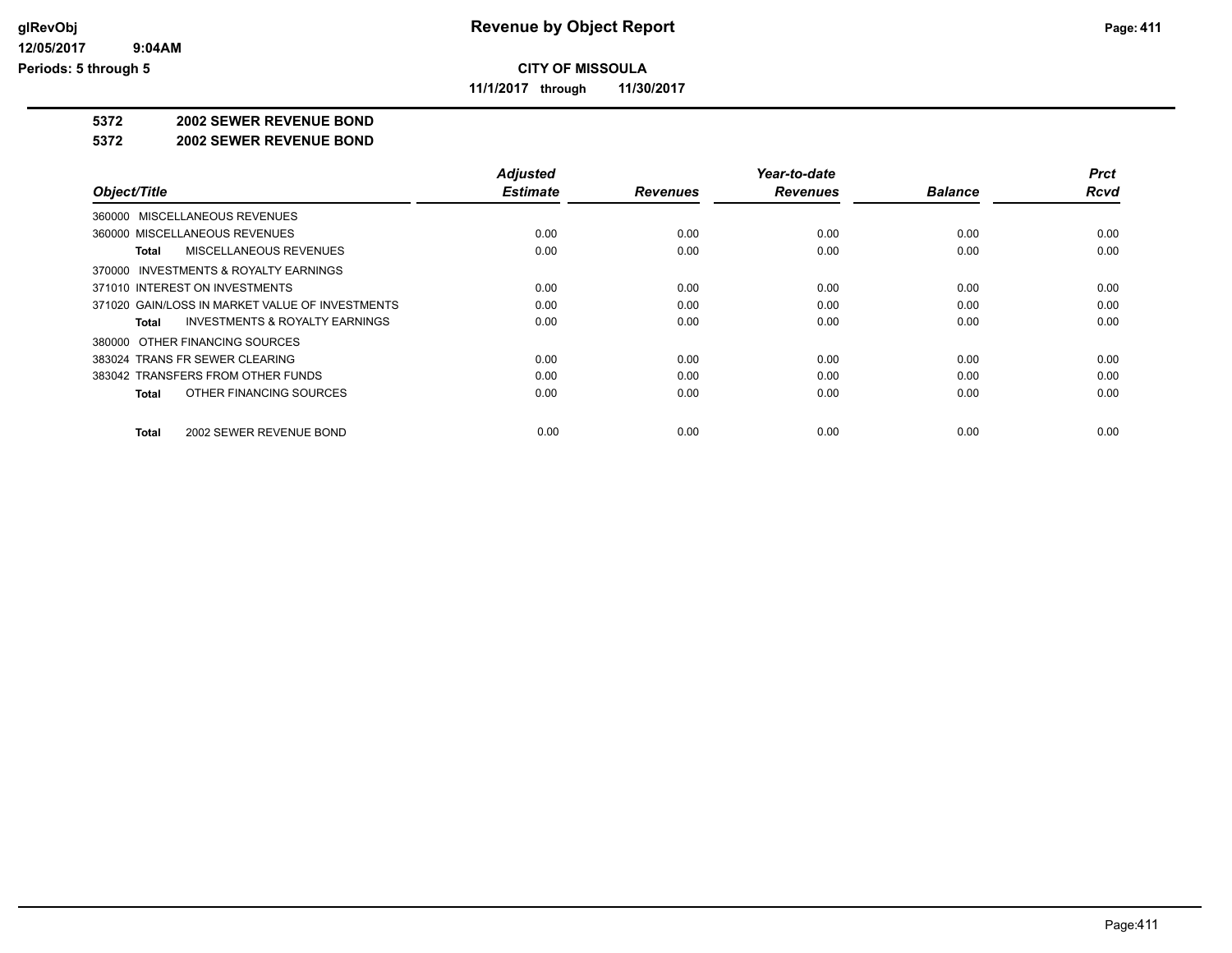**11/1/2017 through 11/30/2017**

#### **5372 2002 SEWER REVENUE BOND**

| Object/Title                                       | <b>Adjusted</b><br><b>Estimate</b> | <b>Revenues</b> | Year-to-date<br><b>Revenues</b> | <b>Balance</b> | <b>Prct</b><br>Rcvd |
|----------------------------------------------------|------------------------------------|-----------------|---------------------------------|----------------|---------------------|
| 360000 MISCELLANEOUS REVENUES                      |                                    |                 |                                 |                |                     |
| 360000 MISCELLANEOUS REVENUES                      | 0.00                               | 0.00            | 0.00                            | 0.00           | 0.00                |
| MISCELLANEOUS REVENUES<br>Total                    | 0.00                               | 0.00            | 0.00                            | 0.00           | 0.00                |
| 370000 INVESTMENTS & ROYALTY EARNINGS              |                                    |                 |                                 |                |                     |
| 371010 INTEREST ON INVESTMENTS                     | 0.00                               | 0.00            | 0.00                            | 0.00           | 0.00                |
| 371020 GAIN/LOSS IN MARKET VALUE OF INVESTMENT     | 0.00                               | 0.00            | 0.00                            | 0.00           | 0.00                |
| <b>INVESTMENTS &amp; ROYALTY EARNINGS</b><br>Total | 0.00                               | 0.00            | 0.00                            | 0.00           | 0.00                |
| 380000 OTHER FINANCING SOURCES                     |                                    |                 |                                 |                |                     |
| 383024 TRANS FR SEWER CLEARING                     | 0.00                               | 0.00            | 0.00                            | 0.00           | 0.00                |
| 383042 TRANSFERS FROM OTHER FUNDS                  | 0.00                               | 0.00            | 0.00                            | 0.00           | 0.00                |
| OTHER FINANCING SOURCES<br><b>Total</b>            | 0.00                               | 0.00            | 0.00                            | 0.00           | 0.00                |
| 2002 SEWER REVENUE BOND<br><b>Total</b>            | 0.00                               | 0.00            | 0.00                            | 0.00           | 0.00                |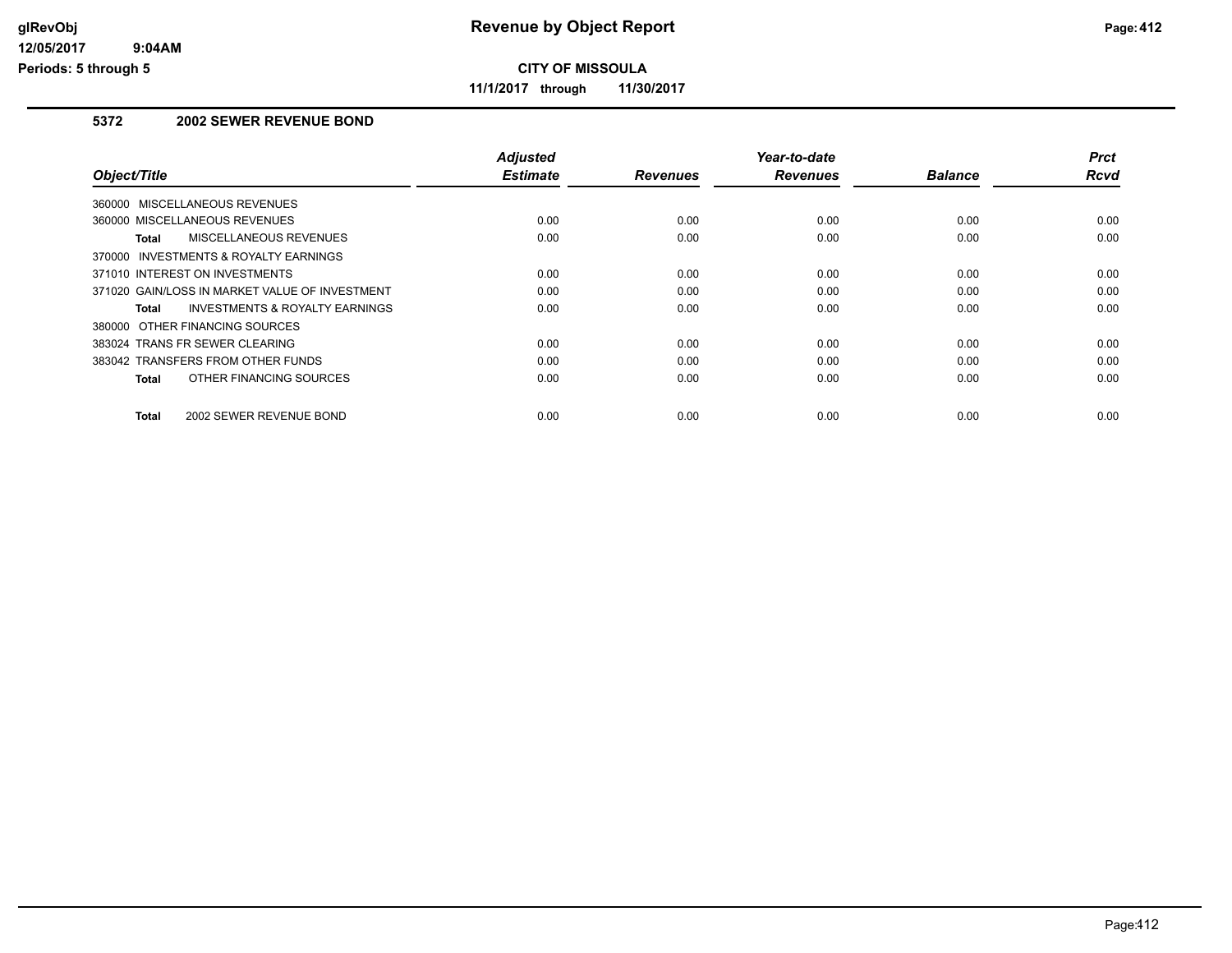**11/1/2017 through 11/30/2017**

# **5373 2002 WWTP UPGRADE REVENUE BOND**

# **5373 2002 WWTP UPGRADE REVENUE BOND**

|                                                 | <b>Adjusted</b> |                 | Year-to-date    |                | <b>Prct</b> |
|-------------------------------------------------|-----------------|-----------------|-----------------|----------------|-------------|
| Object/Title                                    | <b>Estimate</b> | <b>Revenues</b> | <b>Revenues</b> | <b>Balance</b> | <b>Rcvd</b> |
| 370000 INVESTMENTS & ROYALTY EARNINGS           |                 |                 |                 |                |             |
| 371010 INTEREST ON INVESTMENTS                  | 0.00            | 0.00            | 0.00            | 0.00           | 0.00        |
| 371020 GAIN/LOSS IN MARKET VALUE OF INVESTMENTS | 0.00            | 0.00            | 0.00            | 0.00           | 0.00        |
| INVESTMENTS & ROYALTY EARNINGS<br>Total         | 0.00            | 0.00            | 0.00            | 0.00           | 0.00        |
| 380000 OTHER FINANCING SOURCES                  |                 |                 |                 |                |             |
| 383024 TRANS FR SEWER CLEARING                  | 0.00            | 0.00            | 0.00            | 0.00           | 0.00        |
| OTHER FINANCING SOURCES<br>Total                | 0.00            | 0.00            | 0.00            | 0.00           | 0.00        |
|                                                 |                 |                 |                 |                |             |
| <b>Total</b><br>2002 WWTP UPGRADE REVENUE BOND  | 0.00            | 0.00            | 0.00            | 0.00           | 0.00        |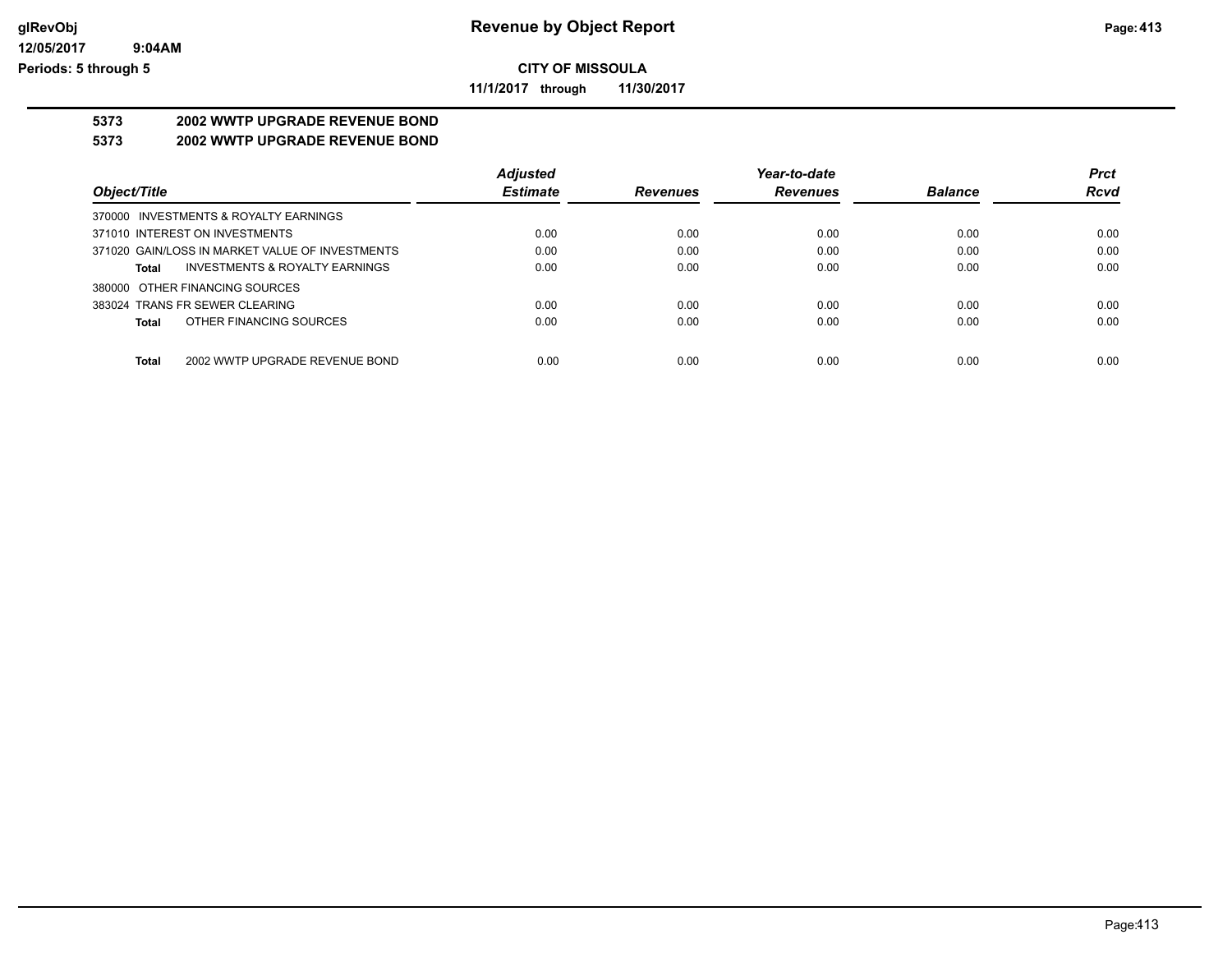**11/1/2017 through 11/30/2017**

#### **5373 2002 WWTP UPGRADE REVENUE BOND**

|                                                    | <b>Adjusted</b> |                 | Year-to-date    |                | <b>Prct</b> |
|----------------------------------------------------|-----------------|-----------------|-----------------|----------------|-------------|
| Object/Title                                       | <b>Estimate</b> | <b>Revenues</b> | <b>Revenues</b> | <b>Balance</b> | <b>Rcvd</b> |
| 370000 INVESTMENTS & ROYALTY EARNINGS              |                 |                 |                 |                |             |
| 371010 INTEREST ON INVESTMENTS                     | 0.00            | 0.00            | 0.00            | 0.00           | 0.00        |
| 371020 GAIN/LOSS IN MARKET VALUE OF INVESTMENT     | 0.00            | 0.00            | 0.00            | 0.00           | 0.00        |
| <b>INVESTMENTS &amp; ROYALTY EARNINGS</b><br>Total | 0.00            | 0.00            | 0.00            | 0.00           | 0.00        |
| 380000 OTHER FINANCING SOURCES                     |                 |                 |                 |                |             |
| 383024 TRANS FR SEWER CLEARING                     | 0.00            | 0.00            | 0.00            | 0.00           | 0.00        |
| OTHER FINANCING SOURCES<br>Total                   | 0.00            | 0.00            | 0.00            | 0.00           | 0.00        |
|                                                    |                 |                 |                 |                |             |
| <b>Total</b><br>2002 WWTP UPGRADE REVENUE BOND     | 0.00            | 0.00            | 0.00            | 0.00           | 0.00        |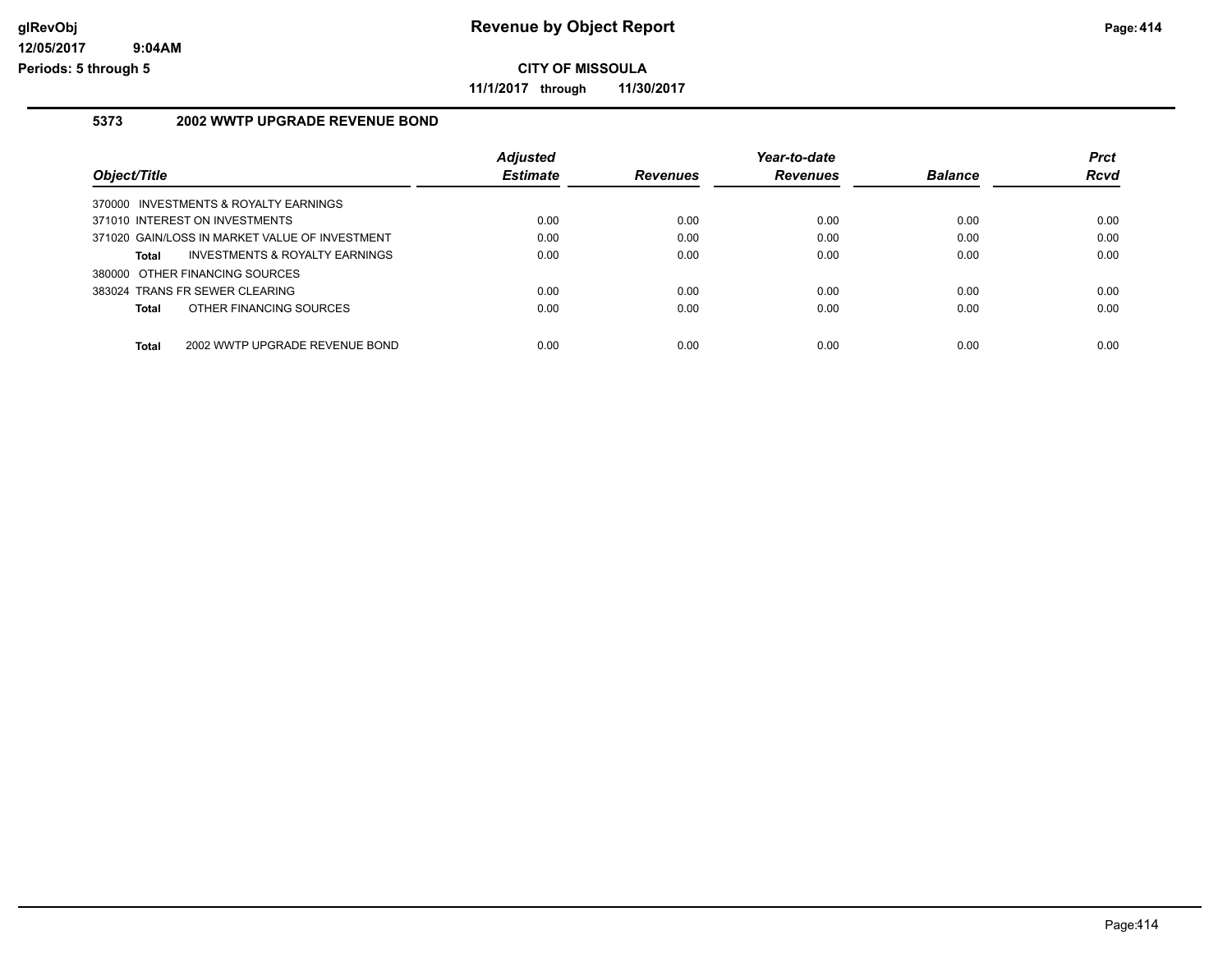**11/1/2017 through 11/30/2017**

#### **5374 2002 WWTP UPGRADE RESERVE**

#### **5374 2002 WWTP UPGRADE RESERVE**

|                                                    | <b>Adjusted</b> |                 | Year-to-date    |                | <b>Prct</b> |
|----------------------------------------------------|-----------------|-----------------|-----------------|----------------|-------------|
| Object/Title                                       | <b>Estimate</b> | <b>Revenues</b> | <b>Revenues</b> | <b>Balance</b> | <b>Rcvd</b> |
| 360000 MISCELLANEOUS REVENUES                      |                 |                 |                 |                |             |
| 360000 MISCELLANEOUS REVENUES                      | 0.00            | 0.00            | 0.00            | 0.00           | 0.00        |
| <b>MISCELLANEOUS REVENUES</b><br>Total             | 0.00            | 0.00            | 0.00            | 0.00           | 0.00        |
| 370000 INVESTMENTS & ROYALTY EARNINGS              |                 |                 |                 |                |             |
| 371010 INTEREST ON INVESTMENTS                     | 0.00            | 0.00            | 0.00            | 0.00           | 0.00        |
| 371020 GAIN/LOSS IN MARKET VALUE OF INVESTMENTS    | 0.00            | 0.00            | 0.00            | 0.00           | 0.00        |
| <b>INVESTMENTS &amp; ROYALTY EARNINGS</b><br>Total | 0.00            | 0.00            | 0.00            | 0.00           | 0.00        |
| 380000 OTHER FINANCING SOURCES                     |                 |                 |                 |                |             |
| 381002 SRF LOAN                                    | 0.00            | 0.00            | 0.00            | 0.00           | 0.00        |
| 383042 TRANSFERS FROM OTHER FUNDS                  | 0.00            | 0.00            | 0.00            | 0.00           | 0.00        |
| OTHER FINANCING SOURCES<br>Total                   | 0.00            | 0.00            | 0.00            | 0.00           | 0.00        |
| 2002 WWTP UPGRADE RESERVE<br>Total                 | 0.00            | 0.00            | 0.00            | 0.00           | 0.00        |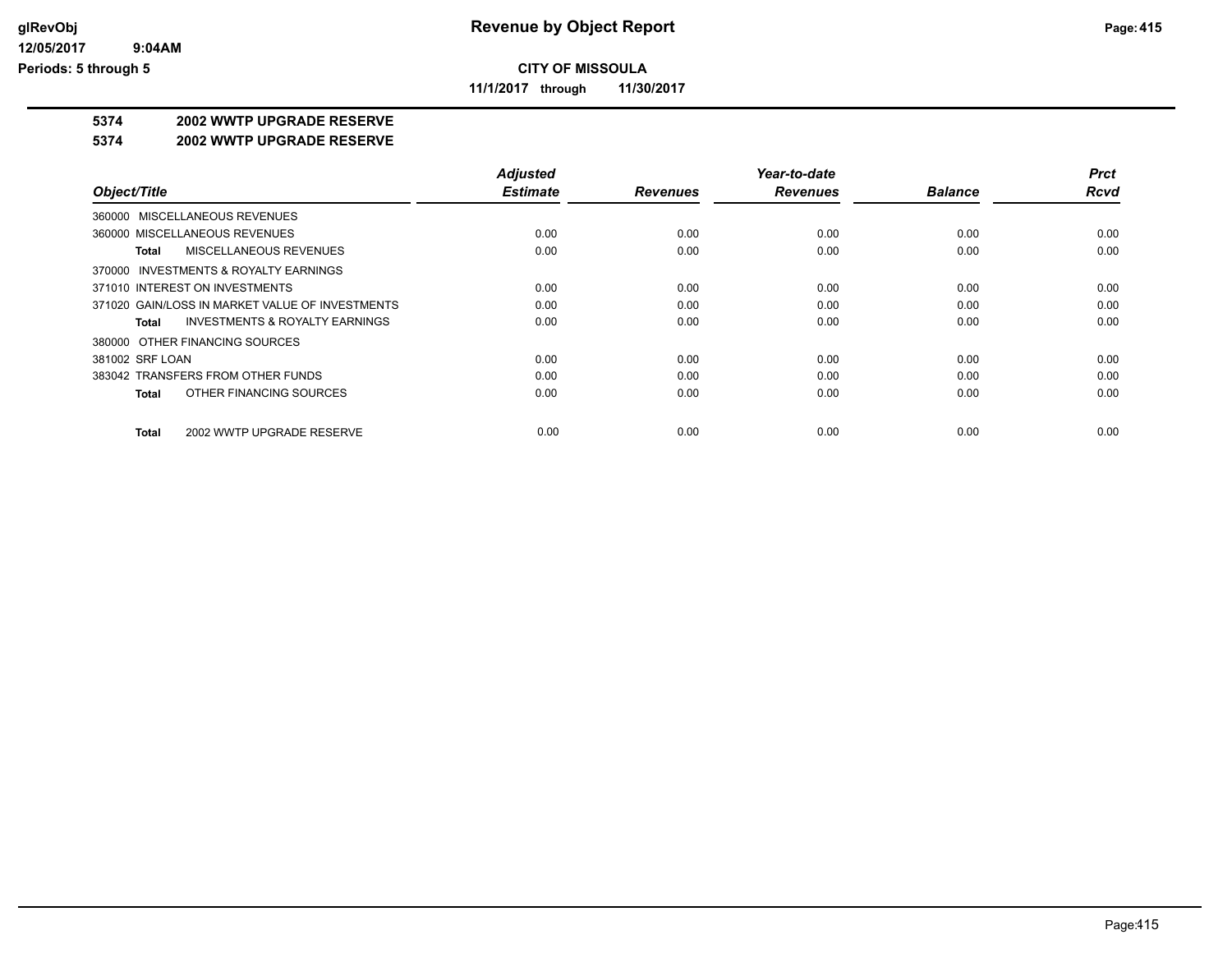**11/1/2017 through 11/30/2017**

#### **5374 2002 WWTP UPGRADE RESERVE**

| Object/Title                                       | <b>Adjusted</b><br><b>Estimate</b> | <b>Revenues</b> | Year-to-date<br><b>Revenues</b> | <b>Balance</b> | <b>Prct</b><br><b>Rcvd</b> |
|----------------------------------------------------|------------------------------------|-----------------|---------------------------------|----------------|----------------------------|
| 360000 MISCELLANEOUS REVENUES                      |                                    |                 |                                 |                |                            |
| 360000 MISCELLANEOUS REVENUES                      | 0.00                               | 0.00            | 0.00                            | 0.00           | 0.00                       |
| MISCELLANEOUS REVENUES<br><b>Total</b>             | 0.00                               | 0.00            | 0.00                            | 0.00           | 0.00                       |
| 370000 INVESTMENTS & ROYALTY EARNINGS              |                                    |                 |                                 |                |                            |
| 371010 INTEREST ON INVESTMENTS                     | 0.00                               | 0.00            | 0.00                            | 0.00           | 0.00                       |
| 371020 GAIN/LOSS IN MARKET VALUE OF INVESTMENT     | 0.00                               | 0.00            | 0.00                            | 0.00           | 0.00                       |
| <b>INVESTMENTS &amp; ROYALTY EARNINGS</b><br>Total | 0.00                               | 0.00            | 0.00                            | 0.00           | 0.00                       |
| 380000 OTHER FINANCING SOURCES                     |                                    |                 |                                 |                |                            |
| 381002 SRF LOAN                                    | 0.00                               | 0.00            | 0.00                            | 0.00           | 0.00                       |
| 383042 TRANSFERS FROM OTHER FUNDS                  | 0.00                               | 0.00            | 0.00                            | 0.00           | 0.00                       |
| OTHER FINANCING SOURCES<br><b>Total</b>            | 0.00                               | 0.00            | 0.00                            | 0.00           | 0.00                       |
| 2002 WWTP UPGRADE RESERVE<br><b>Total</b>          | 0.00                               | 0.00            | 0.00                            | 0.00           | 0.00                       |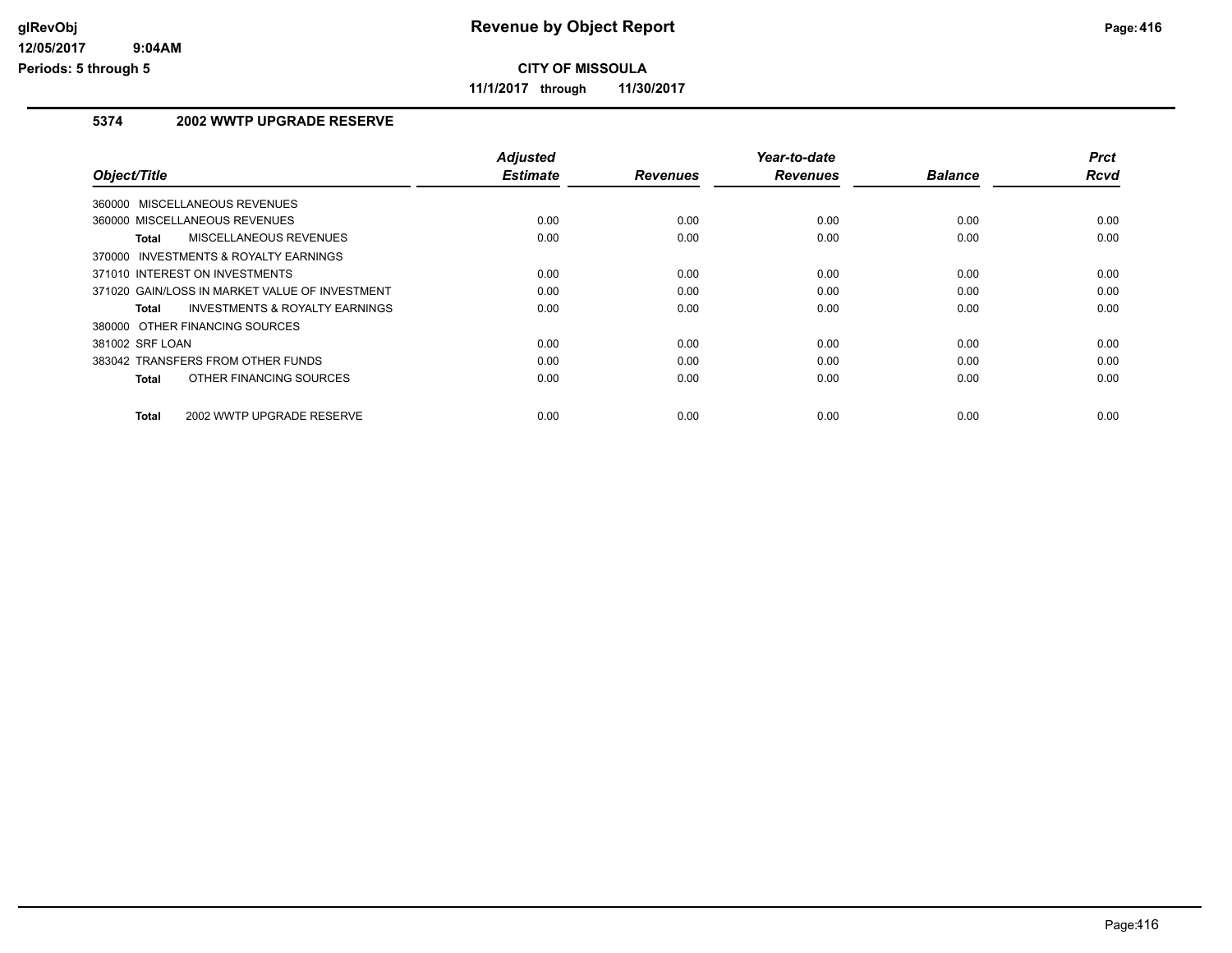**11/1/2017 through 11/30/2017**

### **5375 2003 WWTP SRF \$3.8M EPA DEBT**

#### **5375 2003 WWTP SRF \$3.8M EPA DEBT**

|                                                 | <b>Adjusted</b> |                 | Year-to-date    |                | <b>Prct</b> |
|-------------------------------------------------|-----------------|-----------------|-----------------|----------------|-------------|
| Object/Title                                    | <b>Estimate</b> | <b>Revenues</b> | <b>Revenues</b> | <b>Balance</b> | <b>Rcvd</b> |
| 340000 CHARGES FOR SERVICES                     |                 |                 |                 |                |             |
| 343032 SEWER INSTALLATION CHARGES               | 0.00            | 0.00            | 0.00            | 0.00           | 0.00        |
| <b>CHARGES FOR SERVICES</b><br>Total            | 0.00            | 0.00            | 0.00            | 0.00           | 0.00        |
| 370000 INVESTMENTS & ROYALTY EARNINGS           |                 |                 |                 |                |             |
| 371010 INTEREST ON INVESTMENTS                  | 0.00            | 0.00            | 0.00            | 0.00           | 0.00        |
| 371020 GAIN/LOSS IN MARKET VALUE OF INVESTMENTS | 0.00            | 0.00            | 0.00            | 0.00           | 0.00        |
| INVESTMENTS & ROYALTY EARNINGS<br>Total         | 0.00            | 0.00            | 0.00            | 0.00           | 0.00        |
| 380000 OTHER FINANCING SOURCES                  |                 |                 |                 |                |             |
| 383024 TRANS FR SEWER CLEARING                  | 0.00            | 0.00            | 0.00            | 0.00           | 0.00        |
| OTHER FINANCING SOURCES<br>Total                | 0.00            | 0.00            | 0.00            | 0.00           | 0.00        |
| 2003 WWTP SRF \$3.8M EPA DEBT<br>Total          | 0.00            | 0.00            | 0.00            | 0.00           | 0.00        |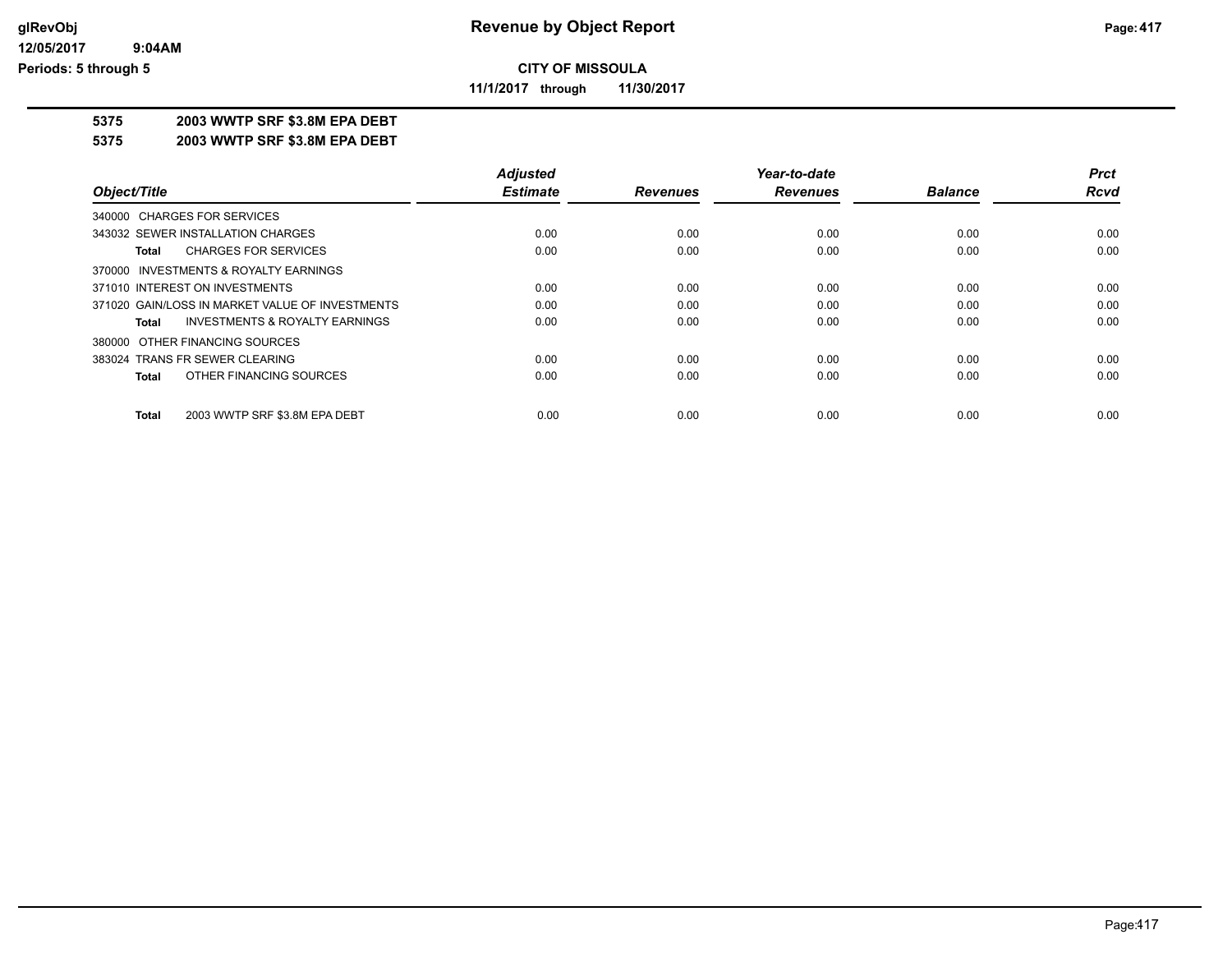**11/1/2017 through 11/30/2017**

#### **5375 2003 WWTP SRF \$3.8M EPA DEBT**

|                                                     | <b>Adjusted</b> |                 | Year-to-date    |                | <b>Prct</b> |
|-----------------------------------------------------|-----------------|-----------------|-----------------|----------------|-------------|
| Object/Title                                        | <b>Estimate</b> | <b>Revenues</b> | <b>Revenues</b> | <b>Balance</b> | <b>Rcvd</b> |
| <b>CHARGES FOR SERVICES</b><br>340000               |                 |                 |                 |                |             |
| 343032 SEWER INSTALLATION CHARGES                   | 0.00            | 0.00            | 0.00            | 0.00           | 0.00        |
| <b>CHARGES FOR SERVICES</b><br>Total                | 0.00            | 0.00            | 0.00            | 0.00           | 0.00        |
| <b>INVESTMENTS &amp; ROYALTY EARNINGS</b><br>370000 |                 |                 |                 |                |             |
| 371010 INTEREST ON INVESTMENTS                      | 0.00            | 0.00            | 0.00            | 0.00           | 0.00        |
| 371020 GAIN/LOSS IN MARKET VALUE OF INVESTMENT      | 0.00            | 0.00            | 0.00            | 0.00           | 0.00        |
| INVESTMENTS & ROYALTY EARNINGS<br><b>Total</b>      | 0.00            | 0.00            | 0.00            | 0.00           | 0.00        |
| OTHER FINANCING SOURCES<br>380000                   |                 |                 |                 |                |             |
| 383024 TRANS FR SEWER CLEARING                      | 0.00            | 0.00            | 0.00            | 0.00           | 0.00        |
| OTHER FINANCING SOURCES<br><b>Total</b>             | 0.00            | 0.00            | 0.00            | 0.00           | 0.00        |
| 2003 WWTP SRF \$3.8M EPA DEBT<br><b>Total</b>       | 0.00            | 0.00            | 0.00            | 0.00           | 0.00        |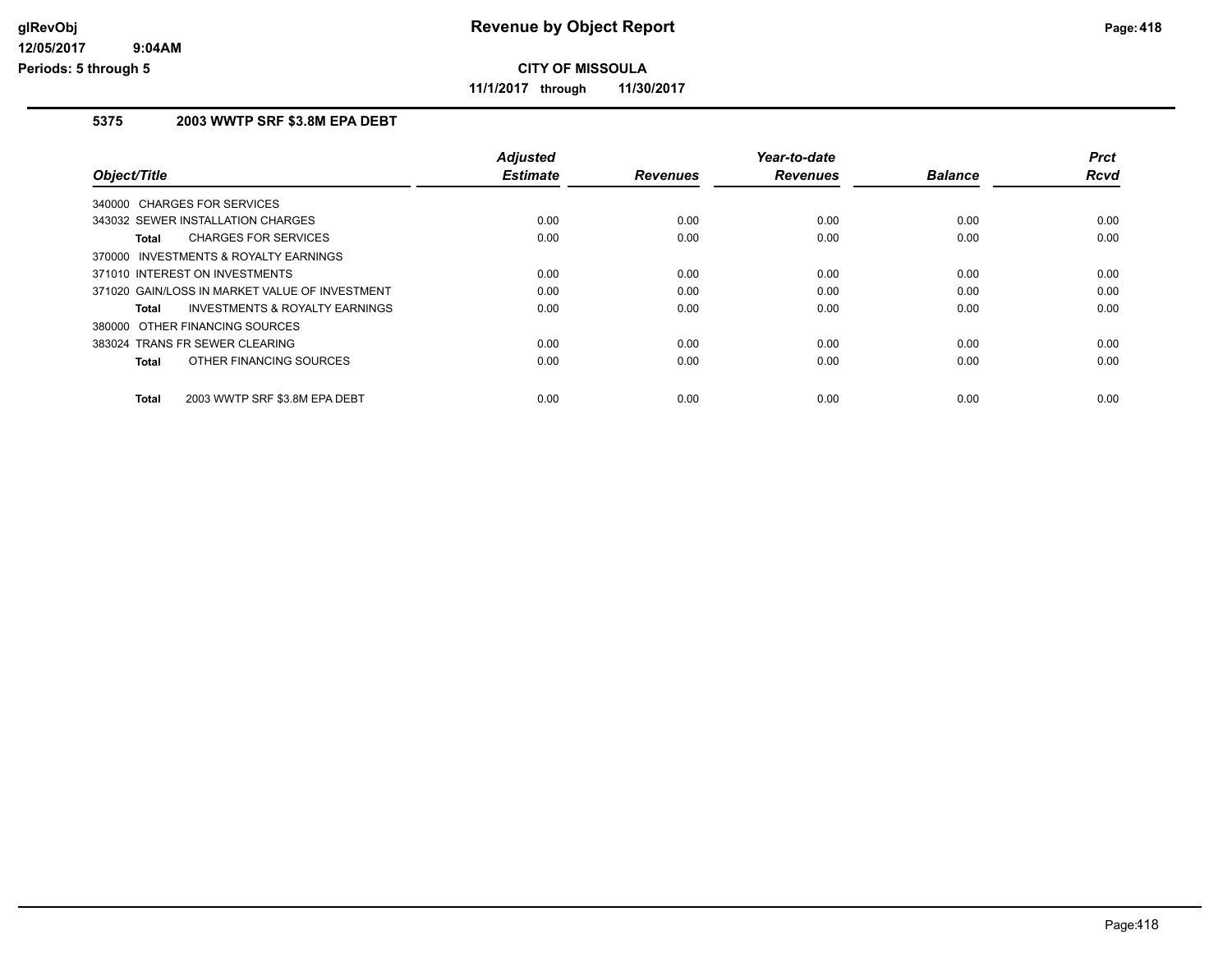**11/1/2017 through 11/30/2017**

### **5376 2003 WWTP SRF \$3.8M EPA RESERVE**

#### **5376 2003 WWTP SRF \$3.8M EPA RESERVE**

|                                                    | <b>Adjusted</b> |                 | Year-to-date    |                | <b>Prct</b> |
|----------------------------------------------------|-----------------|-----------------|-----------------|----------------|-------------|
| Object/Title                                       | <b>Estimate</b> | <b>Revenues</b> | <b>Revenues</b> | <b>Balance</b> | <b>Rcvd</b> |
| MISCELLANEOUS REVENUES<br>360000                   |                 |                 |                 |                |             |
| 360000 MISCELLANEOUS REVENUES                      | 0.00            | 0.00            | 0.00            | 0.00           | 0.00        |
| 360010 MISCELLANEOUS                               | 0.00            | 0.00            | 0.00            | 0.00           | 0.00        |
| MISCELLANEOUS REVENUES<br><b>Total</b>             | 0.00            | 0.00            | 0.00            | 0.00           | 0.00        |
| INVESTMENTS & ROYALTY EARNINGS<br>370000           |                 |                 |                 |                |             |
| 371010 INTEREST ON INVESTMENTS                     | 0.00            | 0.00            | 0.00            | 0.00           | 0.00        |
| 371020 GAIN/LOSS IN MARKET VALUE OF INVESTMENTS    | 0.00            | 0.00            | 0.00            | 0.00           | 0.00        |
| <b>INVESTMENTS &amp; ROYALTY EARNINGS</b><br>Total | 0.00            | 0.00            | 0.00            | 0.00           | 0.00        |
| 380000 OTHER FINANCING SOURCES                     |                 |                 |                 |                |             |
| 381002 SRF LOAN                                    | 0.00            | 0.00            | 0.00            | 0.00           | 0.00        |
| 383042 TRANSFERS FROM OTHER FUNDS                  | 0.00            | 0.00            | 0.00            | 0.00           | 0.00        |
| OTHER FINANCING SOURCES<br><b>Total</b>            | 0.00            | 0.00            | 0.00            | 0.00           | 0.00        |
| 2003 WWTP SRF \$3.8M EPA RESERVE<br>Total          | 0.00            | 0.00            | 0.00            | 0.00           | 0.00        |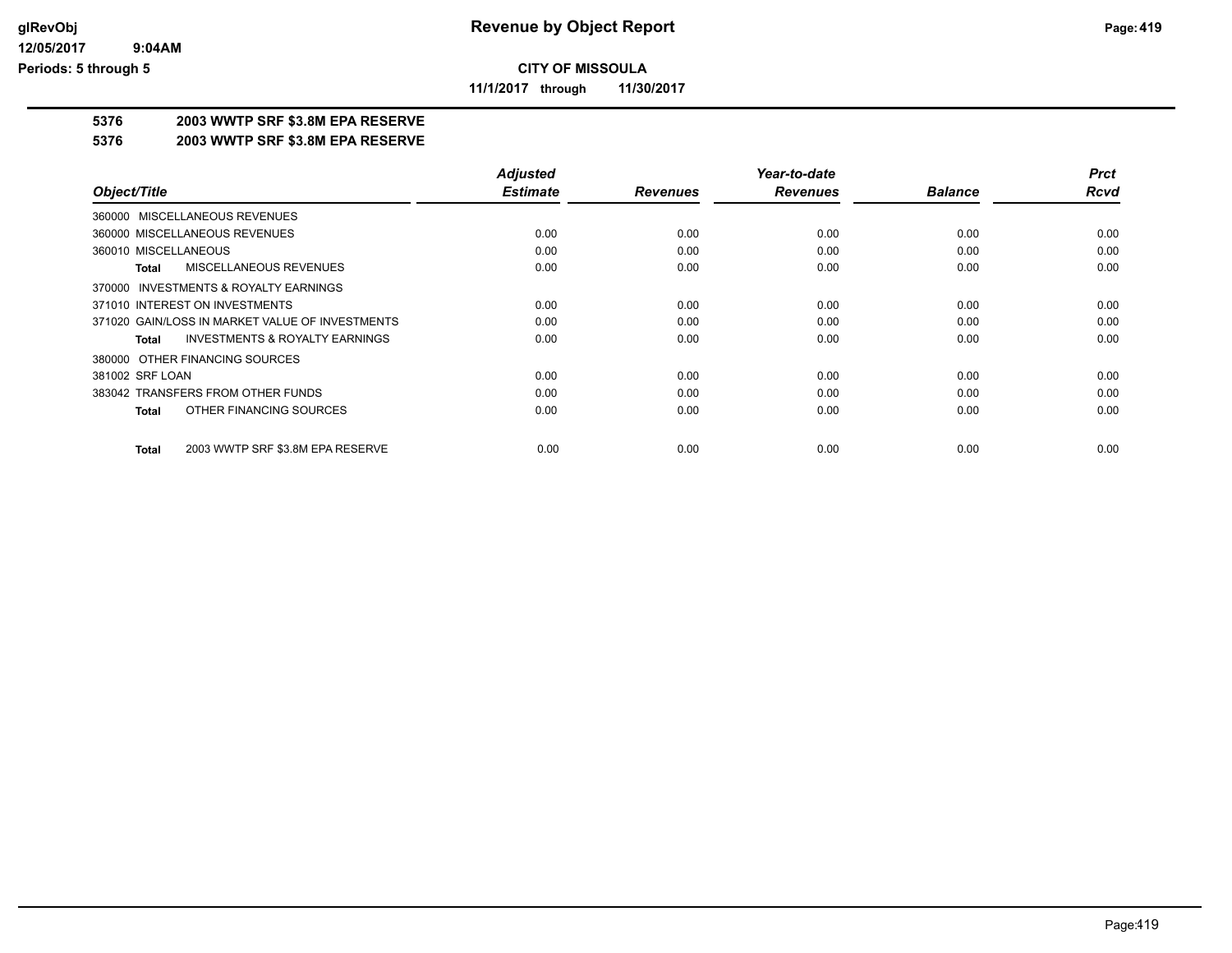**11/1/2017 through 11/30/2017**

#### **5376 2003 WWTP SRF \$3.8M EPA RESERVE**

| Object/Title                                              | <b>Adjusted</b><br><b>Estimate</b> | <b>Revenues</b> | Year-to-date<br><b>Revenues</b> | <b>Balance</b> | <b>Prct</b><br>Rcvd |
|-----------------------------------------------------------|------------------------------------|-----------------|---------------------------------|----------------|---------------------|
|                                                           |                                    |                 |                                 |                |                     |
| 360000 MISCELLANEOUS REVENUES                             |                                    |                 |                                 |                |                     |
| 360000 MISCELLANEOUS REVENUES                             | 0.00                               | 0.00            | 0.00                            | 0.00           | 0.00                |
| 360010 MISCELLANEOUS                                      | 0.00                               | 0.00            | 0.00                            | 0.00           | 0.00                |
| MISCELLANEOUS REVENUES<br><b>Total</b>                    | 0.00                               | 0.00            | 0.00                            | 0.00           | 0.00                |
| <b>INVESTMENTS &amp; ROYALTY EARNINGS</b><br>370000       |                                    |                 |                                 |                |                     |
| 371010 INTEREST ON INVESTMENTS                            | 0.00                               | 0.00            | 0.00                            | 0.00           | 0.00                |
| 371020 GAIN/LOSS IN MARKET VALUE OF INVESTMENT            | 0.00                               | 0.00            | 0.00                            | 0.00           | 0.00                |
| <b>INVESTMENTS &amp; ROYALTY EARNINGS</b><br><b>Total</b> | 0.00                               | 0.00            | 0.00                            | 0.00           | 0.00                |
| 380000 OTHER FINANCING SOURCES                            |                                    |                 |                                 |                |                     |
| 381002 SRF LOAN                                           | 0.00                               | 0.00            | 0.00                            | 0.00           | 0.00                |
| 383042 TRANSFERS FROM OTHER FUNDS                         | 0.00                               | 0.00            | 0.00                            | 0.00           | 0.00                |
| OTHER FINANCING SOURCES<br><b>Total</b>                   | 0.00                               | 0.00            | 0.00                            | 0.00           | 0.00                |
|                                                           |                                    |                 |                                 |                |                     |
| 2003 WWTP SRF \$3.8M EPA RESERVE<br><b>Total</b>          | 0.00                               | 0.00            | 0.00                            | 0.00           | 0.00                |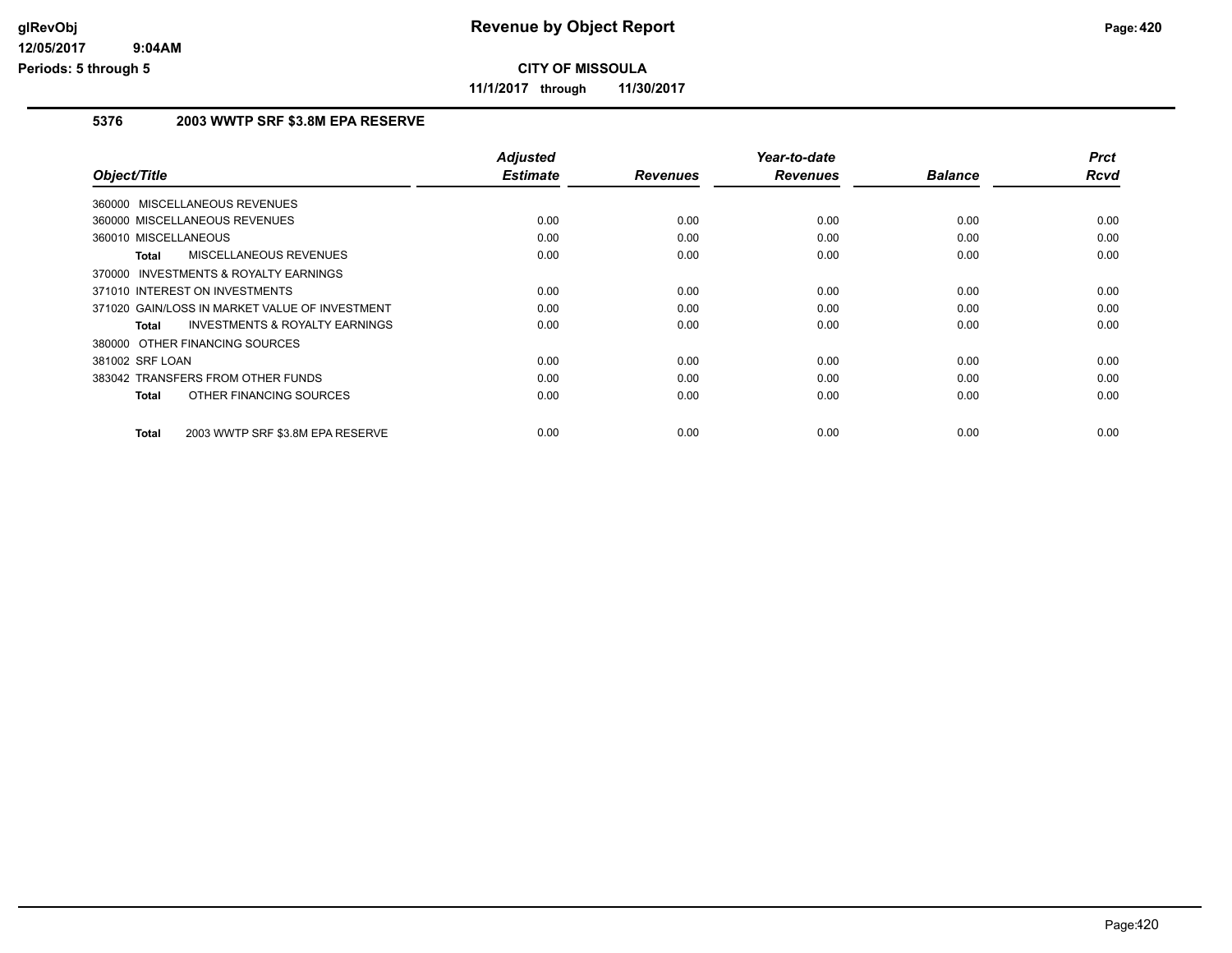**11/1/2017 through 11/30/2017**

# **5377 2004 WWTP \$3.023 LOAN DEBT SERVICE**

# **5377 2004 WWTP \$3.023 LOAN DEBT SERVICE**

|                                                     | <b>Adjusted</b> |                 | Year-to-date    |                | <b>Prct</b> |
|-----------------------------------------------------|-----------------|-----------------|-----------------|----------------|-------------|
| Object/Title                                        | <b>Estimate</b> | <b>Revenues</b> | <b>Revenues</b> | <b>Balance</b> | Rcvd        |
| 340000 CHARGES FOR SERVICES                         |                 |                 |                 |                |             |
| 343032 SEWER INSTALLATION CHARGES                   | 0.00            | 0.00            | 0.00            | 0.00           | 0.00        |
| <b>CHARGES FOR SERVICES</b><br>Total                | 0.00            | 0.00            | 0.00            | 0.00           | 0.00        |
| 370000 INVESTMENTS & ROYALTY EARNINGS               |                 |                 |                 |                |             |
| 371010 INTEREST ON INVESTMENTS                      | 0.00            | 0.00            | 0.00            | 0.00           | 0.00        |
| 371020 GAIN/LOSS IN MARKET VALUE OF INVESTMENTS     | 0.00            | 0.00            | 0.00            | 0.00           | 0.00        |
| <b>INVESTMENTS &amp; ROYALTY EARNINGS</b><br>Total  | 0.00            | 0.00            | 0.00            | 0.00           | 0.00        |
| OTHER FINANCING SOURCES<br>380000                   |                 |                 |                 |                |             |
| 383024 TRANS FR SEWER CLEARING                      | 0.00            | 0.00            | 0.00            | 0.00           | 0.00        |
| OTHER FINANCING SOURCES<br>Total                    | 0.00            | 0.00            | 0.00            | 0.00           | 0.00        |
| 2004 WWTP \$3.023 LOAN DEBT SERVICE<br><b>Total</b> | 0.00            | 0.00            | 0.00            | 0.00           | 0.00        |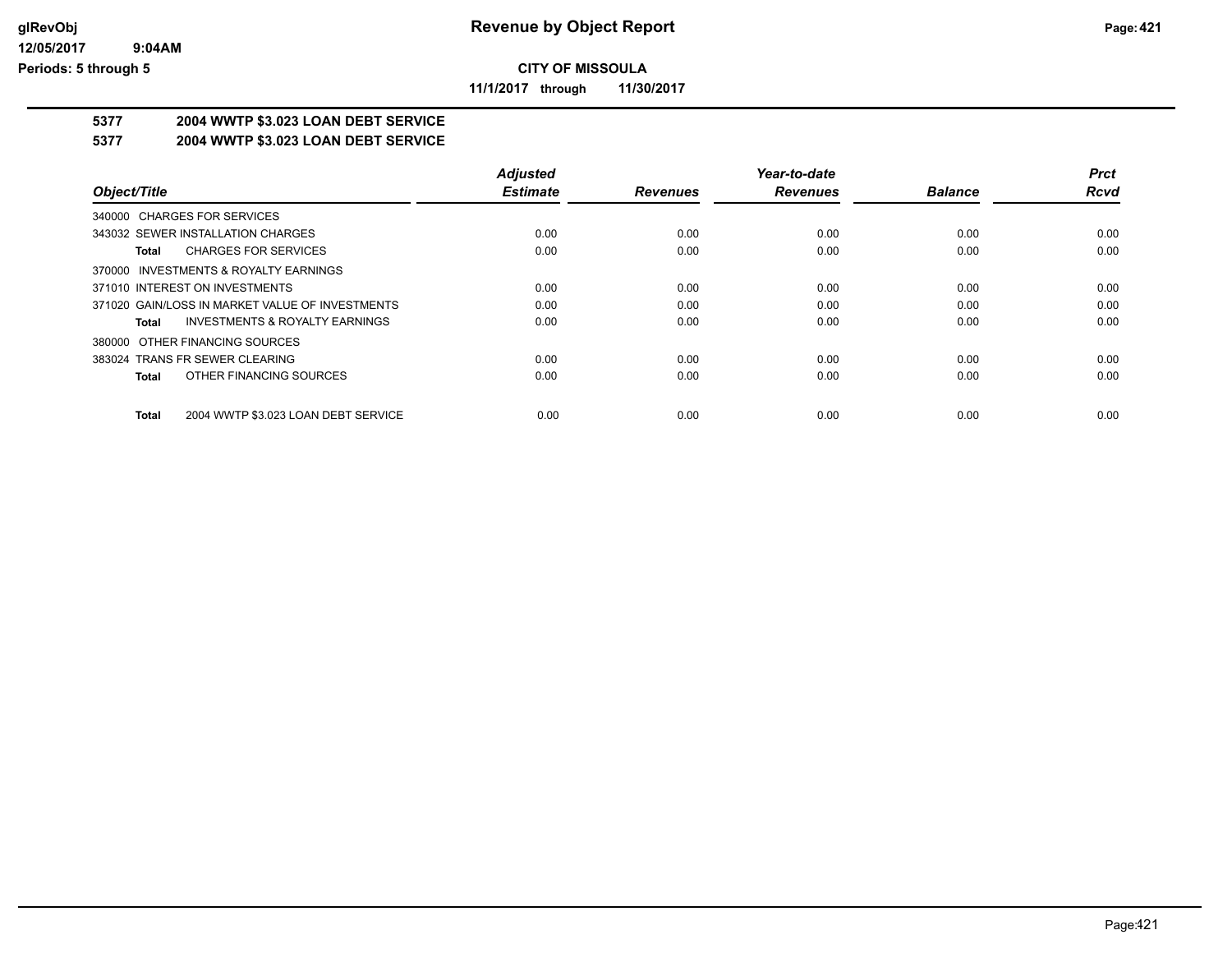**11/1/2017 through 11/30/2017**

#### **5377 2004 WWTP \$3.023 LOAN DEBT SERVICE**

|                                                     | <b>Adjusted</b> |                 | Year-to-date    |                | <b>Prct</b> |
|-----------------------------------------------------|-----------------|-----------------|-----------------|----------------|-------------|
| Object/Title                                        | <b>Estimate</b> | <b>Revenues</b> | <b>Revenues</b> | <b>Balance</b> | <b>Rcvd</b> |
| 340000 CHARGES FOR SERVICES                         |                 |                 |                 |                |             |
| 343032 SEWER INSTALLATION CHARGES                   | 0.00            | 0.00            | 0.00            | 0.00           | 0.00        |
| <b>CHARGES FOR SERVICES</b><br><b>Total</b>         | 0.00            | 0.00            | 0.00            | 0.00           | 0.00        |
| 370000 INVESTMENTS & ROYALTY EARNINGS               |                 |                 |                 |                |             |
| 371010 INTEREST ON INVESTMENTS                      | 0.00            | 0.00            | 0.00            | 0.00           | 0.00        |
| 371020 GAIN/LOSS IN MARKET VALUE OF INVESTMENT      | 0.00            | 0.00            | 0.00            | 0.00           | 0.00        |
| INVESTMENTS & ROYALTY EARNINGS<br><b>Total</b>      | 0.00            | 0.00            | 0.00            | 0.00           | 0.00        |
| 380000 OTHER FINANCING SOURCES                      |                 |                 |                 |                |             |
| 383024 TRANS FR SEWER CLEARING                      | 0.00            | 0.00            | 0.00            | 0.00           | 0.00        |
| OTHER FINANCING SOURCES<br><b>Total</b>             | 0.00            | 0.00            | 0.00            | 0.00           | 0.00        |
| 2004 WWTP \$3.023 LOAN DEBT SERVICE<br><b>Total</b> | 0.00            | 0.00            | 0.00            | 0.00           | 0.00        |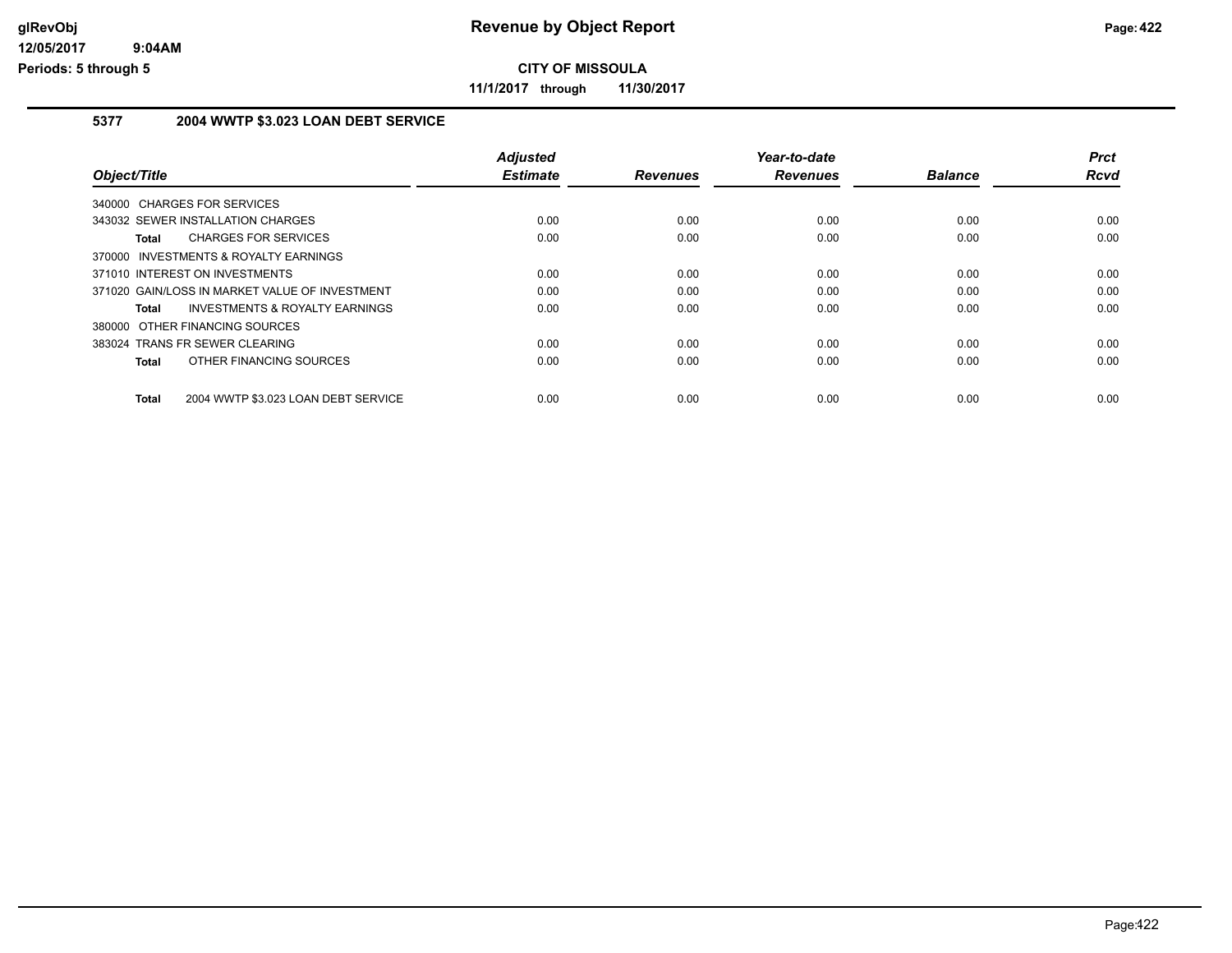**11/1/2017 through 11/30/2017**

## **5378 2004 WWTP \$3.023 LOAN RESERVE**

#### **5378 2004 WWTP \$3.023 LOAN RESERVE**

|                                                    | <b>Adjusted</b> |                 | Year-to-date    |                | <b>Prct</b> |
|----------------------------------------------------|-----------------|-----------------|-----------------|----------------|-------------|
| Object/Title                                       | <b>Estimate</b> | <b>Revenues</b> | <b>Revenues</b> | <b>Balance</b> | <b>Rcvd</b> |
| 360000 MISCELLANEOUS REVENUES                      |                 |                 |                 |                |             |
| 360000 MISCELLANEOUS REVENUES                      | 0.00            | 0.00            | 0.00            | 0.00           | 0.00        |
| MISCELLANEOUS REVENUES<br>Total                    | 0.00            | 0.00            | 0.00            | 0.00           | 0.00        |
| 370000 INVESTMENTS & ROYALTY EARNINGS              |                 |                 |                 |                |             |
| 371010 INTEREST ON INVESTMENTS                     | 0.00            | 0.00            | 0.00            | 0.00           | 0.00        |
| 371020 GAIN/LOSS IN MARKET VALUE OF INVESTMENTS    | 0.00            | 0.00            | 0.00            | 0.00           | 0.00        |
| <b>INVESTMENTS &amp; ROYALTY EARNINGS</b><br>Total | 0.00            | 0.00            | 0.00            | 0.00           | 0.00        |
| 380000 OTHER FINANCING SOURCES                     |                 |                 |                 |                |             |
| 381002 SRF LOAN                                    | 0.00            | 0.00            | 0.00            | 0.00           | 0.00        |
| 383024 TRANS FR SEWER CLEARING                     | 0.00            | 0.00            | 0.00            | 0.00           | 0.00        |
| 383042 TRANSFERS FROM OTHER FUNDS                  | 0.00            | 0.00            | 0.00            | 0.00           | 0.00        |
| OTHER FINANCING SOURCES<br>Total                   | 0.00            | 0.00            | 0.00            | 0.00           | 0.00        |
|                                                    |                 |                 |                 |                |             |
| 2004 WWTP \$3.023 LOAN RESERVE<br>Total            | 0.00            | 0.00            | 0.00            | 0.00           | 0.00        |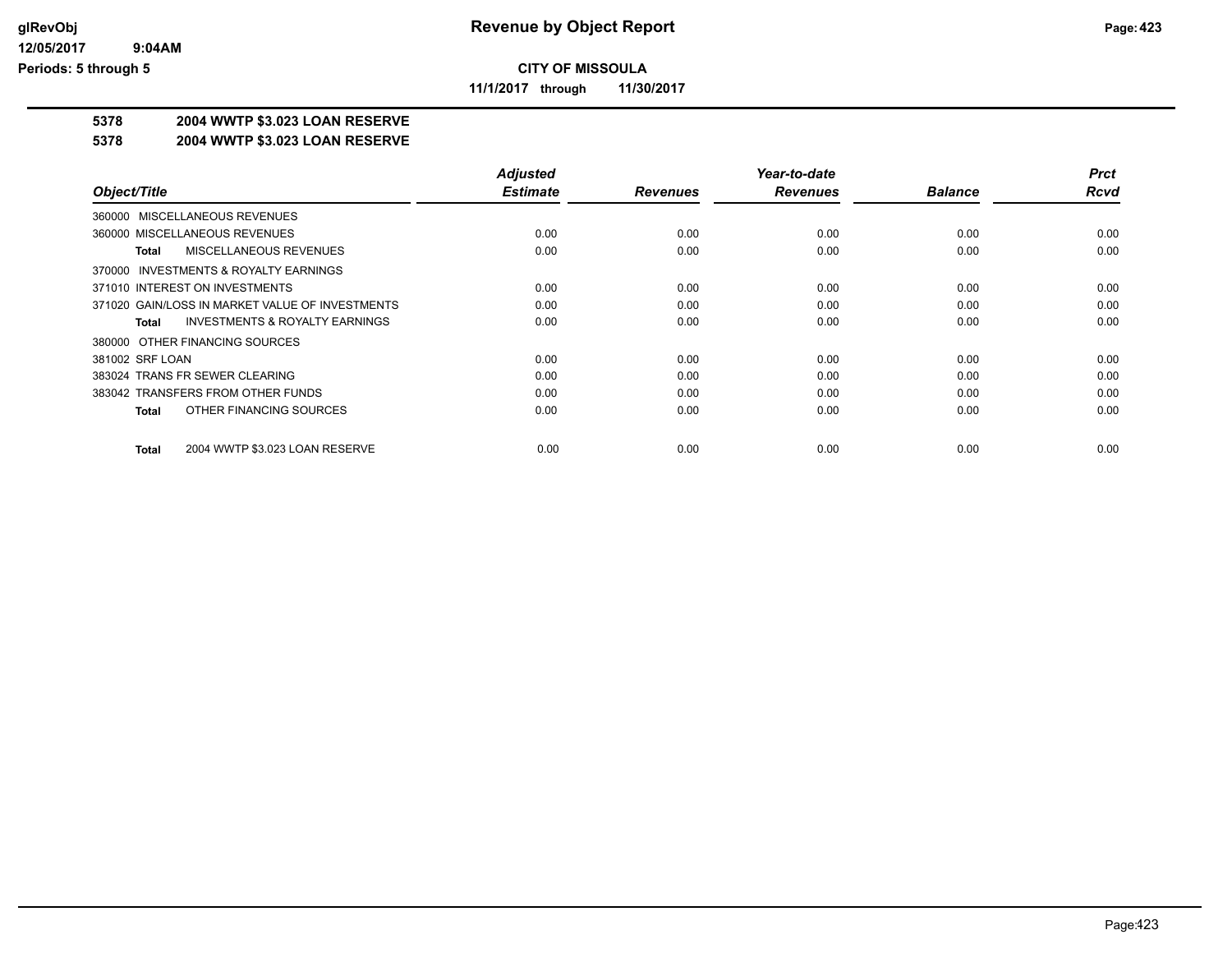**11/1/2017 through 11/30/2017**

#### **5378 2004 WWTP \$3.023 LOAN RESERVE**

| Object/Title                                              | <b>Adjusted</b><br><b>Estimate</b> | <b>Revenues</b> | Year-to-date<br><b>Revenues</b> | <b>Balance</b> | <b>Prct</b><br>Rcvd |
|-----------------------------------------------------------|------------------------------------|-----------------|---------------------------------|----------------|---------------------|
| MISCELLANEOUS REVENUES<br>360000                          |                                    |                 |                                 |                |                     |
| 360000 MISCELLANEOUS REVENUES                             | 0.00                               | 0.00            | 0.00                            | 0.00           | 0.00                |
| MISCELLANEOUS REVENUES<br><b>Total</b>                    | 0.00                               | 0.00            | 0.00                            | 0.00           | 0.00                |
| INVESTMENTS & ROYALTY EARNINGS<br>370000                  |                                    |                 |                                 |                |                     |
| 371010 INTEREST ON INVESTMENTS                            | 0.00                               | 0.00            | 0.00                            | 0.00           | 0.00                |
| 371020 GAIN/LOSS IN MARKET VALUE OF INVESTMENT            | 0.00                               | 0.00            | 0.00                            | 0.00           | 0.00                |
| <b>INVESTMENTS &amp; ROYALTY EARNINGS</b><br><b>Total</b> | 0.00                               | 0.00            | 0.00                            | 0.00           | 0.00                |
| 380000 OTHER FINANCING SOURCES                            |                                    |                 |                                 |                |                     |
| 381002 SRF LOAN                                           | 0.00                               | 0.00            | 0.00                            | 0.00           | 0.00                |
| 383024 TRANS FR SEWER CLEARING                            | 0.00                               | 0.00            | 0.00                            | 0.00           | 0.00                |
| 383042 TRANSFERS FROM OTHER FUNDS                         | 0.00                               | 0.00            | 0.00                            | 0.00           | 0.00                |
| OTHER FINANCING SOURCES<br><b>Total</b>                   | 0.00                               | 0.00            | 0.00                            | 0.00           | 0.00                |
|                                                           |                                    |                 |                                 |                |                     |
| 2004 WWTP \$3.023 LOAN RESERVE<br><b>Total</b>            | 0.00                               | 0.00            | 0.00                            | 0.00           | 0.00                |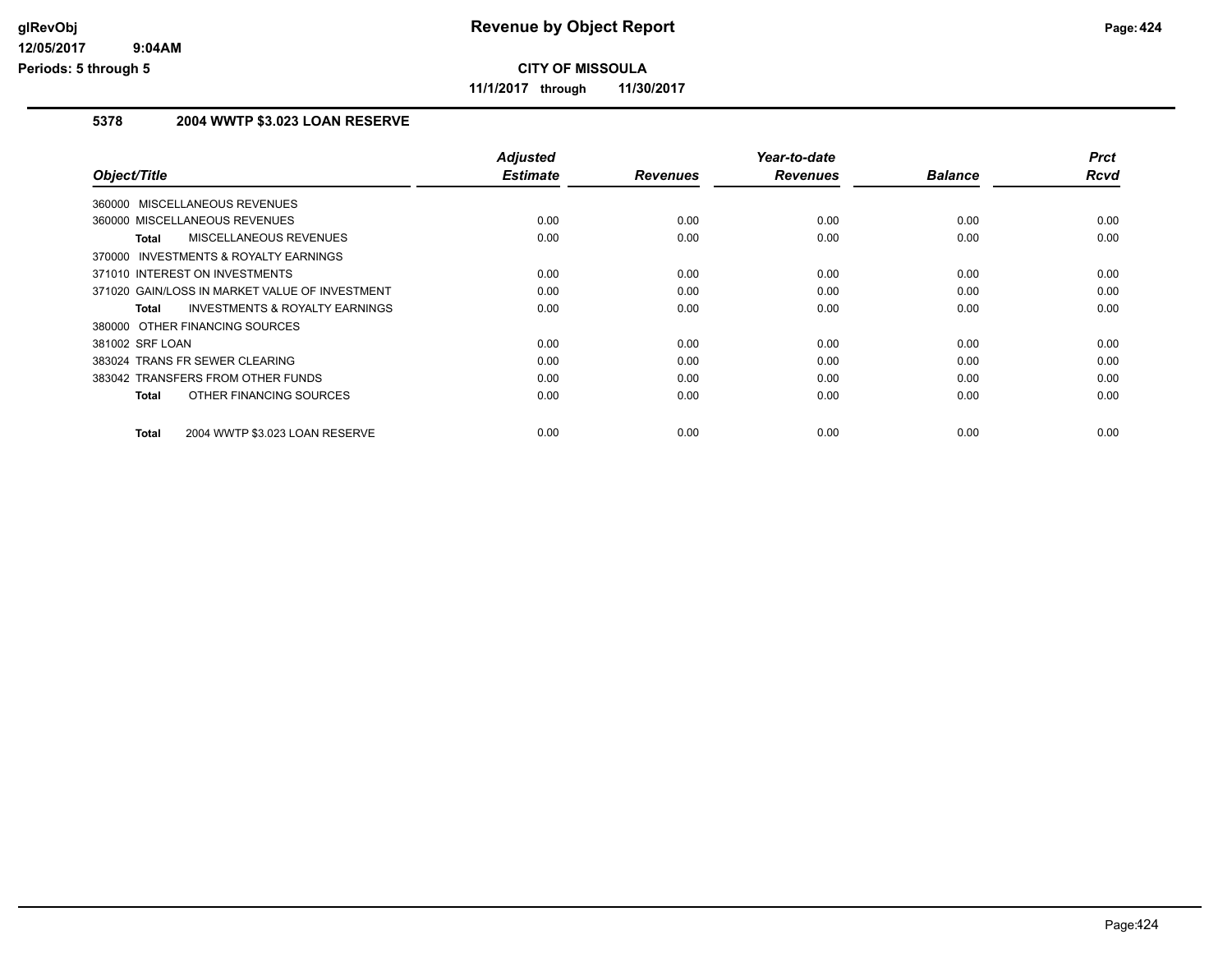**11/1/2017 through 11/30/2017**

# **5379 2005 BRICH/BRDY/LIN/GIL SRF DEBT**

#### **5379 2005 BRICH/BRDY/LIN/GIL SRF DEBT**

|                                                  | <b>Adjusted</b> |                 | Year-to-date    |                | <b>Prct</b> |
|--------------------------------------------------|-----------------|-----------------|-----------------|----------------|-------------|
| Object/Title                                     | <b>Estimate</b> | <b>Revenues</b> | <b>Revenues</b> | <b>Balance</b> | <b>Rcvd</b> |
| 370000 INVESTMENTS & ROYALTY EARNINGS            |                 |                 |                 |                |             |
| 371010 INTEREST ON INVESTMENTS                   | 0.00            | 0.00            | 0.00            | 0.00           | 0.00        |
| 371020 GAIN/LOSS IN MARKET VALUE OF INVESTMENTS  | 0.00            | 0.00            | 0.00            | 0.00           | 0.00        |
| INVESTMENTS & ROYALTY EARNINGS<br><b>Total</b>   | 0.00            | 0.00            | 0.00            | 0.00           | 0.00        |
| 380000 OTHER FINANCING SOURCES                   |                 |                 |                 |                |             |
| 383024 TRANS FR SEWER CLEARING                   | 0.00            | 0.00            | 0.00            | 0.00           | 0.00        |
| OTHER FINANCING SOURCES<br><b>Total</b>          | 0.00            | 0.00            | 0.00            | 0.00           | 0.00        |
|                                                  |                 |                 |                 |                |             |
| <b>Total</b><br>2005 BRICH/BRDY/LIN/GIL SRF DEBT | 0.00            | 0.00            | 0.00            | 0.00           | 0.00        |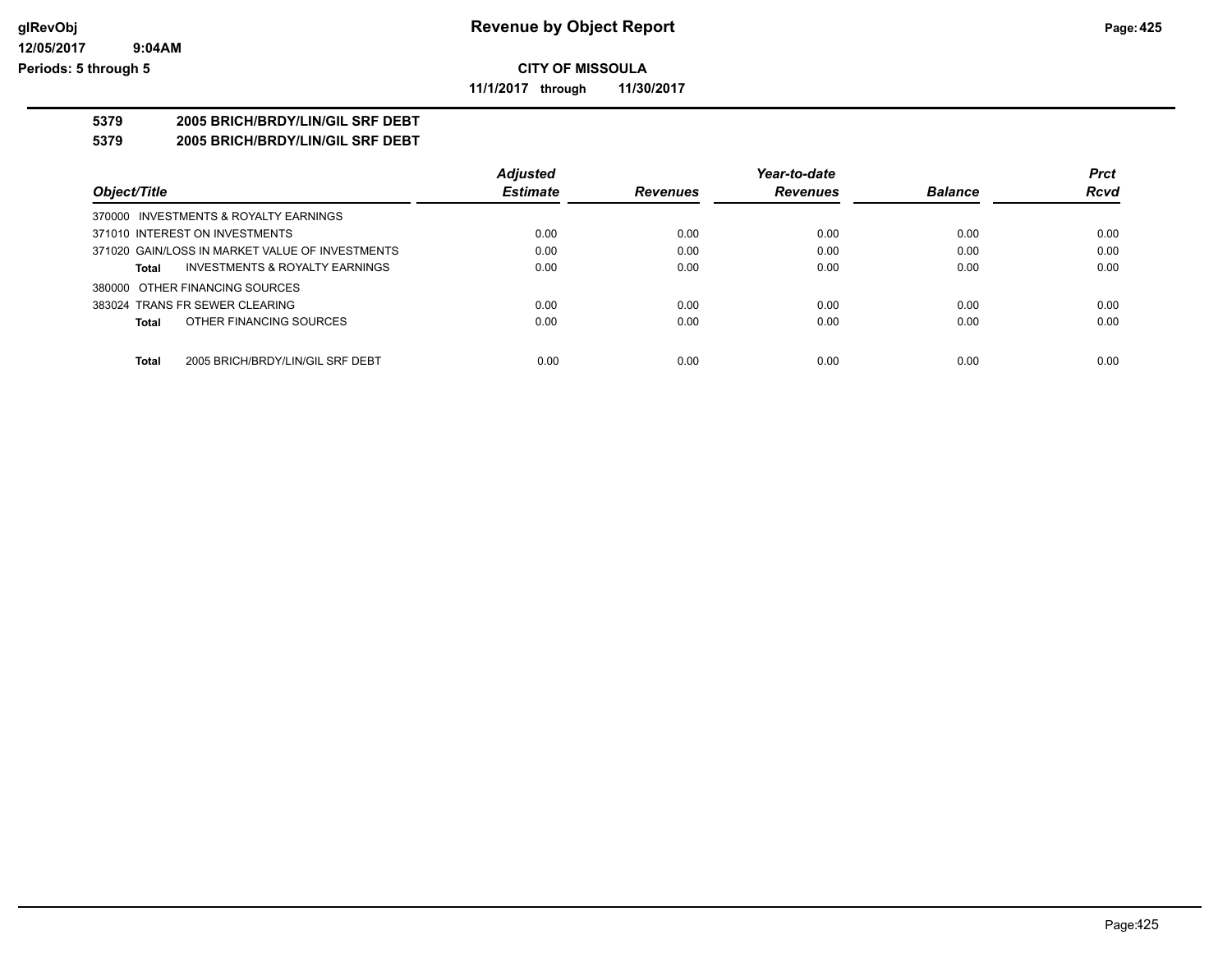**11/1/2017 through 11/30/2017**

#### **5379 2005 BRICH/BRDY/LIN/GIL SRF DEBT**

|                                                    | <b>Adiusted</b> |                 | Year-to-date    |                | <b>Prct</b> |
|----------------------------------------------------|-----------------|-----------------|-----------------|----------------|-------------|
| Object/Title                                       | <b>Estimate</b> | <b>Revenues</b> | <b>Revenues</b> | <b>Balance</b> | <b>Rcvd</b> |
| 370000 INVESTMENTS & ROYALTY EARNINGS              |                 |                 |                 |                |             |
| 371010 INTEREST ON INVESTMENTS                     | 0.00            | 0.00            | 0.00            | 0.00           | 0.00        |
| 371020 GAIN/LOSS IN MARKET VALUE OF INVESTMENT     | 0.00            | 0.00            | 0.00            | 0.00           | 0.00        |
| <b>INVESTMENTS &amp; ROYALTY EARNINGS</b><br>Total | 0.00            | 0.00            | 0.00            | 0.00           | 0.00        |
| 380000 OTHER FINANCING SOURCES                     |                 |                 |                 |                |             |
| 383024 TRANS FR SEWER CLEARING                     | 0.00            | 0.00            | 0.00            | 0.00           | 0.00        |
| OTHER FINANCING SOURCES<br>Total                   | 0.00            | 0.00            | 0.00            | 0.00           | 0.00        |
| <b>Total</b><br>2005 BRICH/BRDY/LIN/GIL SRF DEBT   | 0.00            | 0.00            | 0.00            | 0.00           | 0.00        |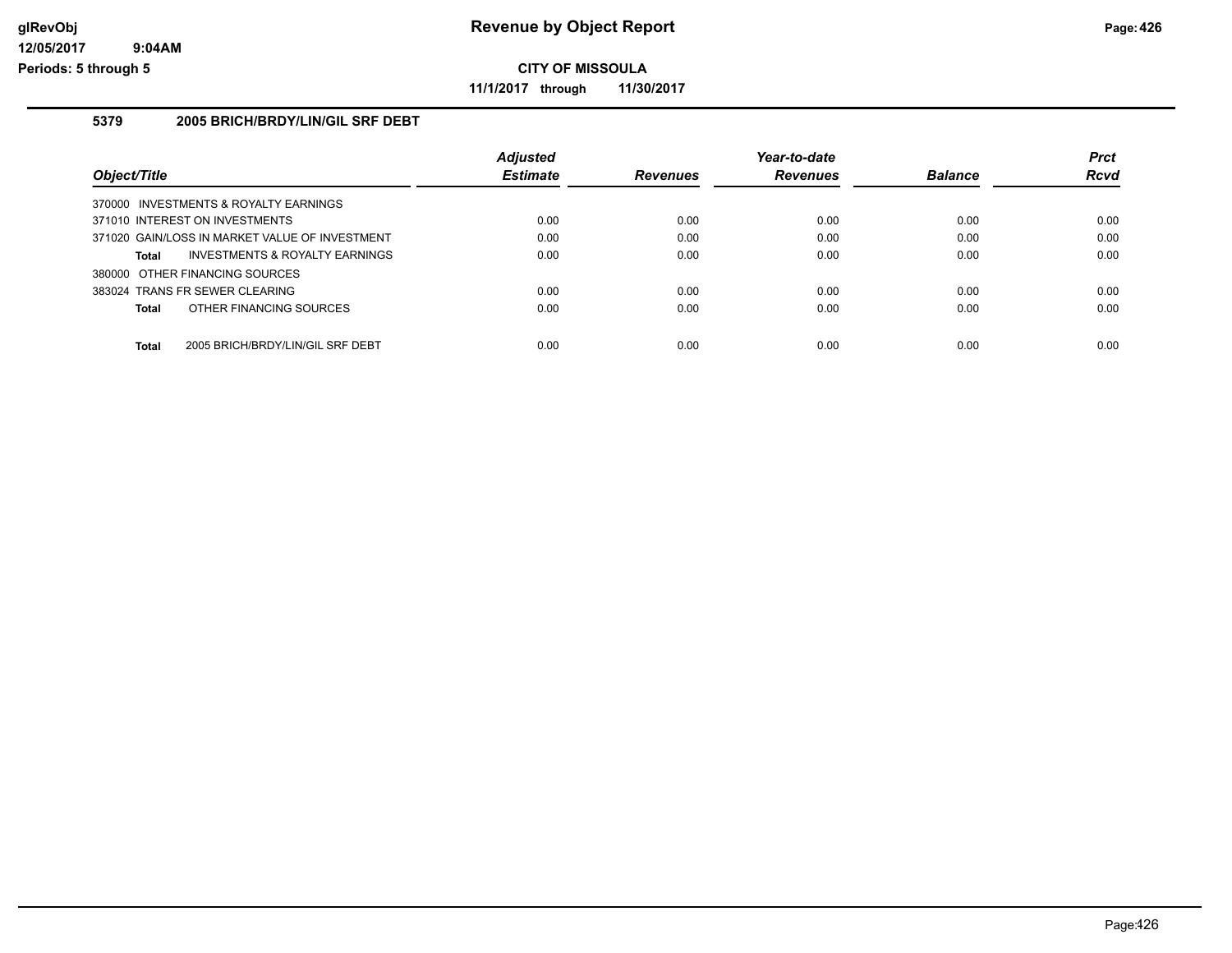**11/1/2017 through 11/30/2017**

#### **5380 BRDWY/BIRCH/GILBERT/LINCOLNWOOD 5380 BRDWY/BIRCH/GILBERT/LINCOLNWOOD**

|                                                    | <b>Adjusted</b> |                 | Year-to-date    |                | <b>Prct</b> |
|----------------------------------------------------|-----------------|-----------------|-----------------|----------------|-------------|
| Object/Title                                       | <b>Estimate</b> | <b>Revenues</b> | <b>Revenues</b> | <b>Balance</b> | <b>Rcvd</b> |
| 370000 INVESTMENTS & ROYALTY EARNINGS              |                 |                 |                 |                |             |
| 371010 INTEREST ON INVESTMENTS                     | 0.00            | 0.00            | 0.00            | 0.00           | 0.00        |
| 371020 GAIN/LOSS IN MARKET VALUE OF INVESTMENTS    | 0.00            | 0.00            | 0.00            | 0.00           | 0.00        |
| <b>INVESTMENTS &amp; ROYALTY EARNINGS</b><br>Total | 0.00            | 0.00            | 0.00            | 0.00           | 0.00        |
| 380000 OTHER FINANCING SOURCES                     |                 |                 |                 |                |             |
| 381002 SRF LOAN                                    | 0.00            | 0.00            | 0.00            | 0.00           | 0.00        |
| 383042 TRANSFERS FROM OTHER FUNDS                  | 0.00            | 0.00            | 0.00            | 0.00           | 0.00        |
| OTHER FINANCING SOURCES<br>Total                   | 0.00            | 0.00            | 0.00            | 0.00           | 0.00        |
|                                                    |                 |                 |                 |                |             |
| BRDWY/BIRCH/GILBERT/LINCOLNWOOD<br>Total           | 0.00            | 0.00            | 0.00            | 0.00           | 0.00        |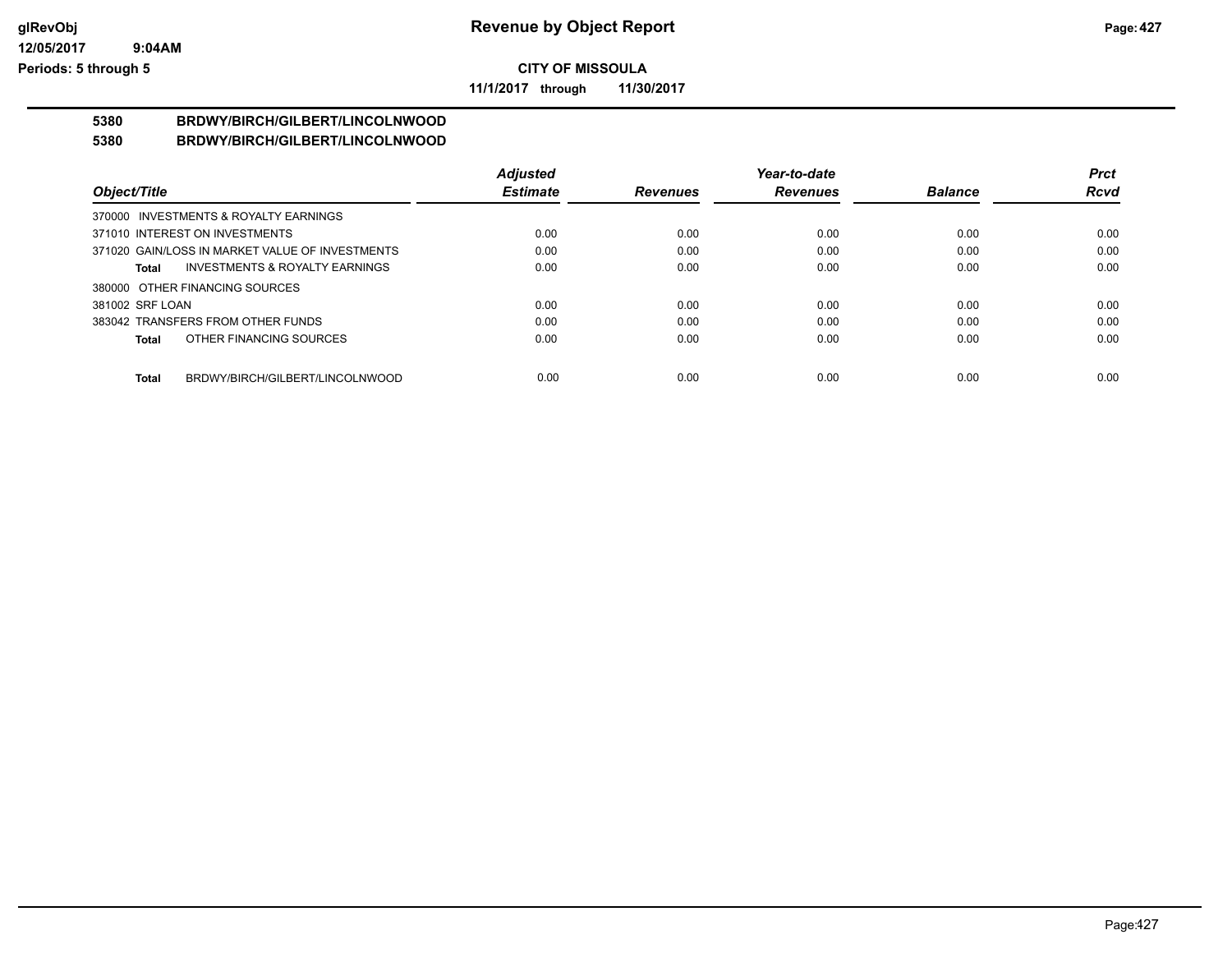**11/1/2017 through 11/30/2017**

#### **5380 BRDWY/BIRCH/GILBERT/LINCOLNWOOD**

|                 |                                                | <b>Adjusted</b> |                 | Year-to-date    |                | <b>Prct</b> |
|-----------------|------------------------------------------------|-----------------|-----------------|-----------------|----------------|-------------|
| Object/Title    |                                                | <b>Estimate</b> | <b>Revenues</b> | <b>Revenues</b> | <b>Balance</b> | Rcvd        |
|                 | 370000 INVESTMENTS & ROYALTY EARNINGS          |                 |                 |                 |                |             |
|                 | 371010 INTEREST ON INVESTMENTS                 | 0.00            | 0.00            | 0.00            | 0.00           | 0.00        |
|                 | 371020 GAIN/LOSS IN MARKET VALUE OF INVESTMENT | 0.00            | 0.00            | 0.00            | 0.00           | 0.00        |
| Total           | INVESTMENTS & ROYALTY EARNINGS                 | 0.00            | 0.00            | 0.00            | 0.00           | 0.00        |
|                 | 380000 OTHER FINANCING SOURCES                 |                 |                 |                 |                |             |
| 381002 SRF LOAN |                                                | 0.00            | 0.00            | 0.00            | 0.00           | 0.00        |
|                 | 383042 TRANSFERS FROM OTHER FUNDS              | 0.00            | 0.00            | 0.00            | 0.00           | 0.00        |
| <b>Total</b>    | OTHER FINANCING SOURCES                        | 0.00            | 0.00            | 0.00            | 0.00           | 0.00        |
| <b>Total</b>    | BRDWY/BIRCH/GILBERT/LINCOLNWOOD                | 0.00            | 0.00            | 0.00            | 0.00           | 0.00        |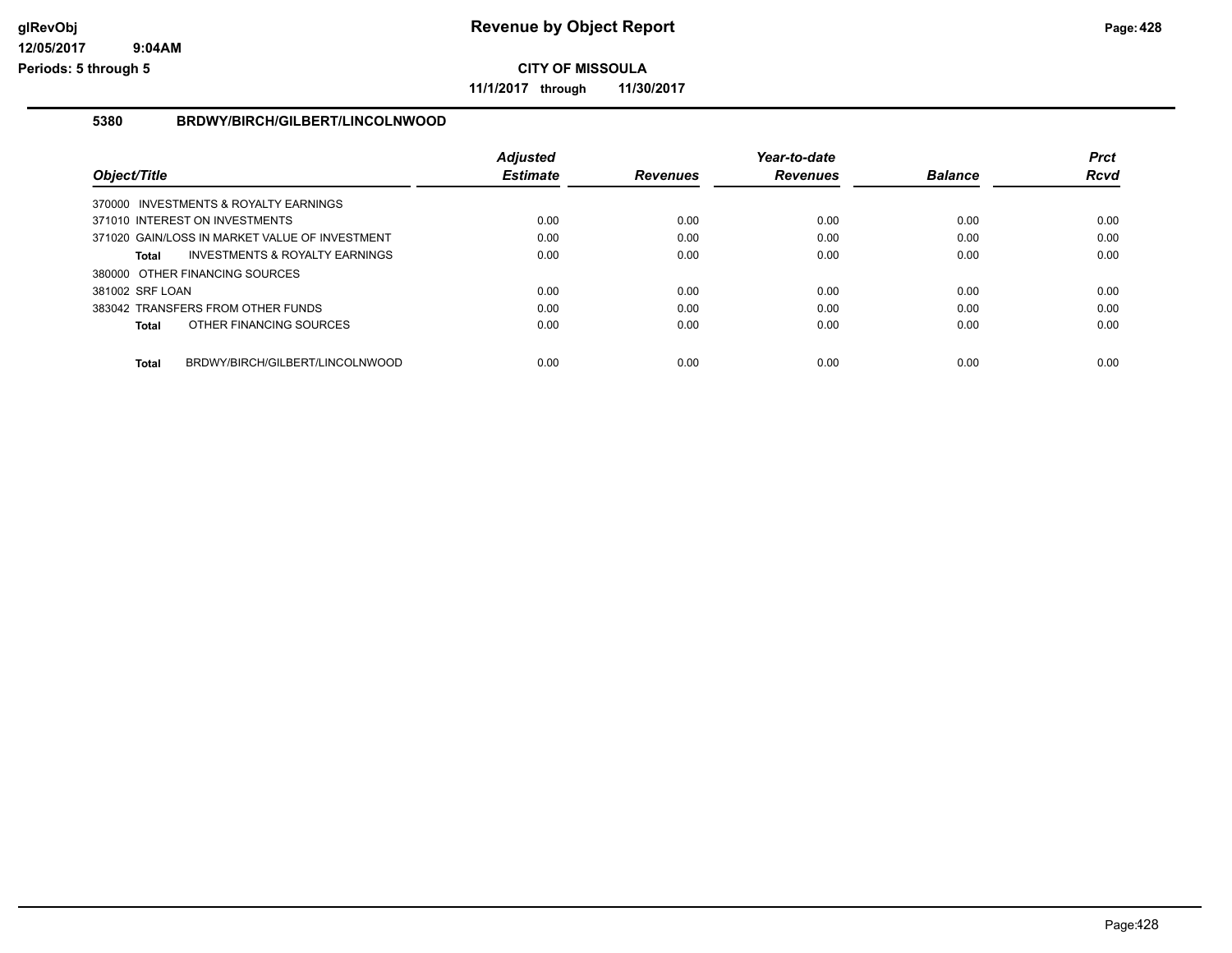**11/1/2017 through 11/30/2017**

# **5382 LINCOLNWOOD PH2 RESERVE FUND**

#### **5382 LINCOLNWOOD PH2 RESERVE FUND**

|                                                    | <b>Adjusted</b> |                 | Year-to-date    |                | <b>Prct</b> |
|----------------------------------------------------|-----------------|-----------------|-----------------|----------------|-------------|
| Object/Title                                       | <b>Estimate</b> | <b>Revenues</b> | <b>Revenues</b> | <b>Balance</b> | <b>Rcvd</b> |
| INVESTMENTS & ROYALTY EARNINGS<br>370000           |                 |                 |                 |                |             |
| 371010 INTEREST ON INVESTMENTS                     | 0.00            | 0.00            | 0.00            | 0.00           | 0.00        |
| 371020 GAIN/LOSS IN MARKET VALUE OF INVESTMENTS    | 0.00            | 0.00            | 0.00            | 0.00           | 0.00        |
| <b>INVESTMENTS &amp; ROYALTY EARNINGS</b><br>Total | 0.00            | 0.00            | 0.00            | 0.00           | 0.00        |
| 380000 OTHER FINANCING SOURCES                     |                 |                 |                 |                |             |
| 381002 SRF LOAN                                    | 0.00            | 0.00            | 0.00            | 0.00           | 0.00        |
| 381030 SID BONDS PROCEEDS                          | 0.00            | 0.00            | 0.00            | 0.00           | 0.00        |
| 383024 TRANS FR SEWER CLEARING                     | 0.00            | 0.00            | 0.00            | 0.00           | 0.00        |
| 383042 TRANSFERS FROM OTHER FUNDS                  | 0.00            | 0.00            | 0.00            | 0.00           | 0.00        |
| OTHER FINANCING SOURCES<br>Total                   | 0.00            | 0.00            | 0.00            | 0.00           | 0.00        |
| LINCOLNWOOD PH2 RESERVE FUND<br><b>Total</b>       | 0.00            | 0.00            | 0.00            | 0.00           | 0.00        |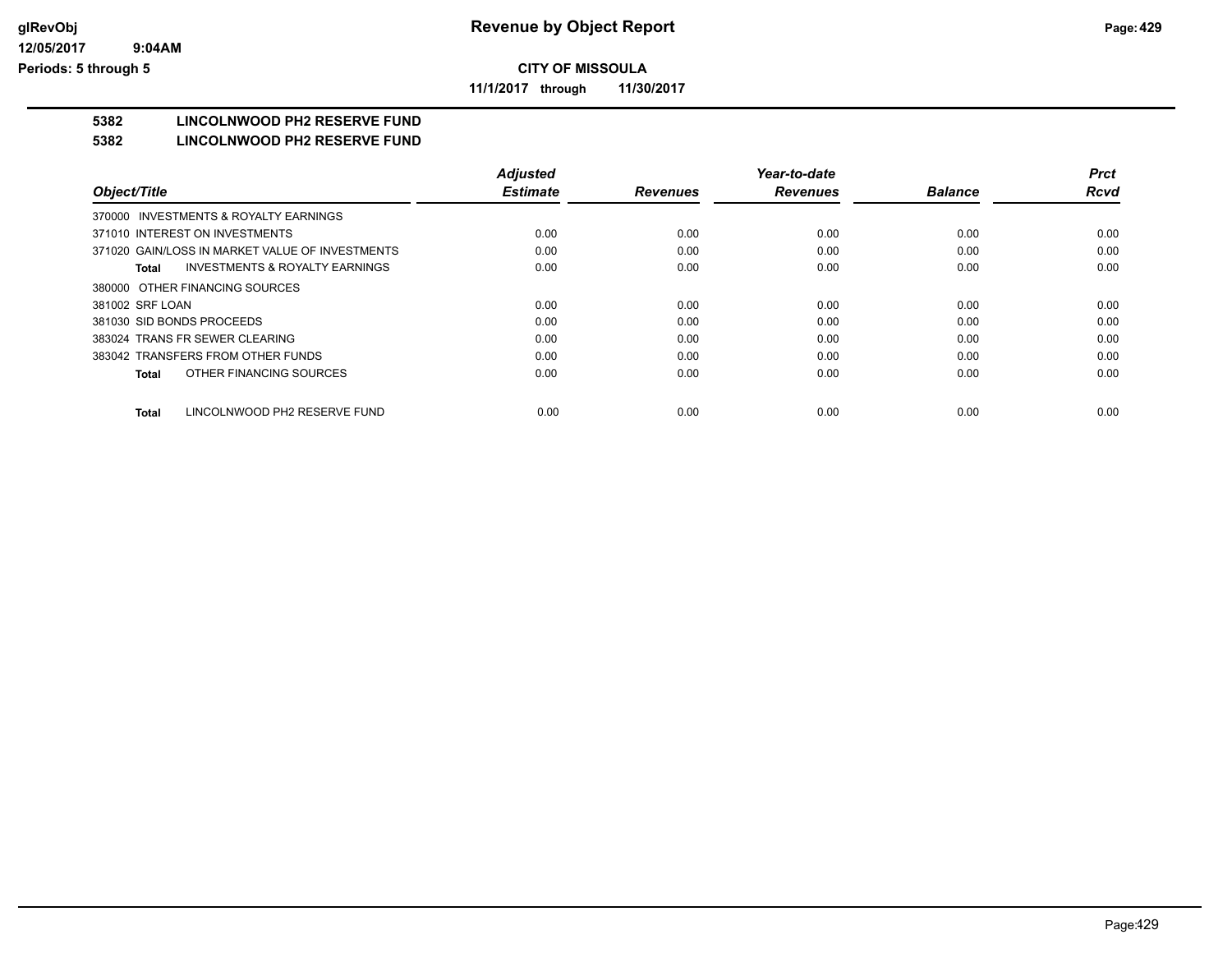**11/1/2017 through 11/30/2017**

### **5382 LINCOLNWOOD PH2 RESERVE FUND**

|                                                    | <b>Adjusted</b> |                 | Year-to-date    |                | <b>Prct</b> |
|----------------------------------------------------|-----------------|-----------------|-----------------|----------------|-------------|
| Object/Title                                       | <b>Estimate</b> | <b>Revenues</b> | <b>Revenues</b> | <b>Balance</b> | Rcvd        |
| 370000 INVESTMENTS & ROYALTY EARNINGS              |                 |                 |                 |                |             |
| 371010 INTEREST ON INVESTMENTS                     | 0.00            | 0.00            | 0.00            | 0.00           | 0.00        |
| 371020 GAIN/LOSS IN MARKET VALUE OF INVESTMENT     | 0.00            | 0.00            | 0.00            | 0.00           | 0.00        |
| <b>INVESTMENTS &amp; ROYALTY EARNINGS</b><br>Total | 0.00            | 0.00            | 0.00            | 0.00           | 0.00        |
| 380000 OTHER FINANCING SOURCES                     |                 |                 |                 |                |             |
| 381002 SRF LOAN                                    | 0.00            | 0.00            | 0.00            | 0.00           | 0.00        |
| 381030 SID BONDS PROCEEDS                          | 0.00            | 0.00            | 0.00            | 0.00           | 0.00        |
| 383024 TRANS FR SEWER CLEARING                     | 0.00            | 0.00            | 0.00            | 0.00           | 0.00        |
| 383042 TRANSFERS FROM OTHER FUNDS                  | 0.00            | 0.00            | 0.00            | 0.00           | 0.00        |
| OTHER FINANCING SOURCES<br><b>Total</b>            | 0.00            | 0.00            | 0.00            | 0.00           | 0.00        |
| <b>Total</b><br>LINCOLNWOOD PH2 RESERVE FUND       | 0.00            | 0.00            | 0.00            | 0.00           | 0.00        |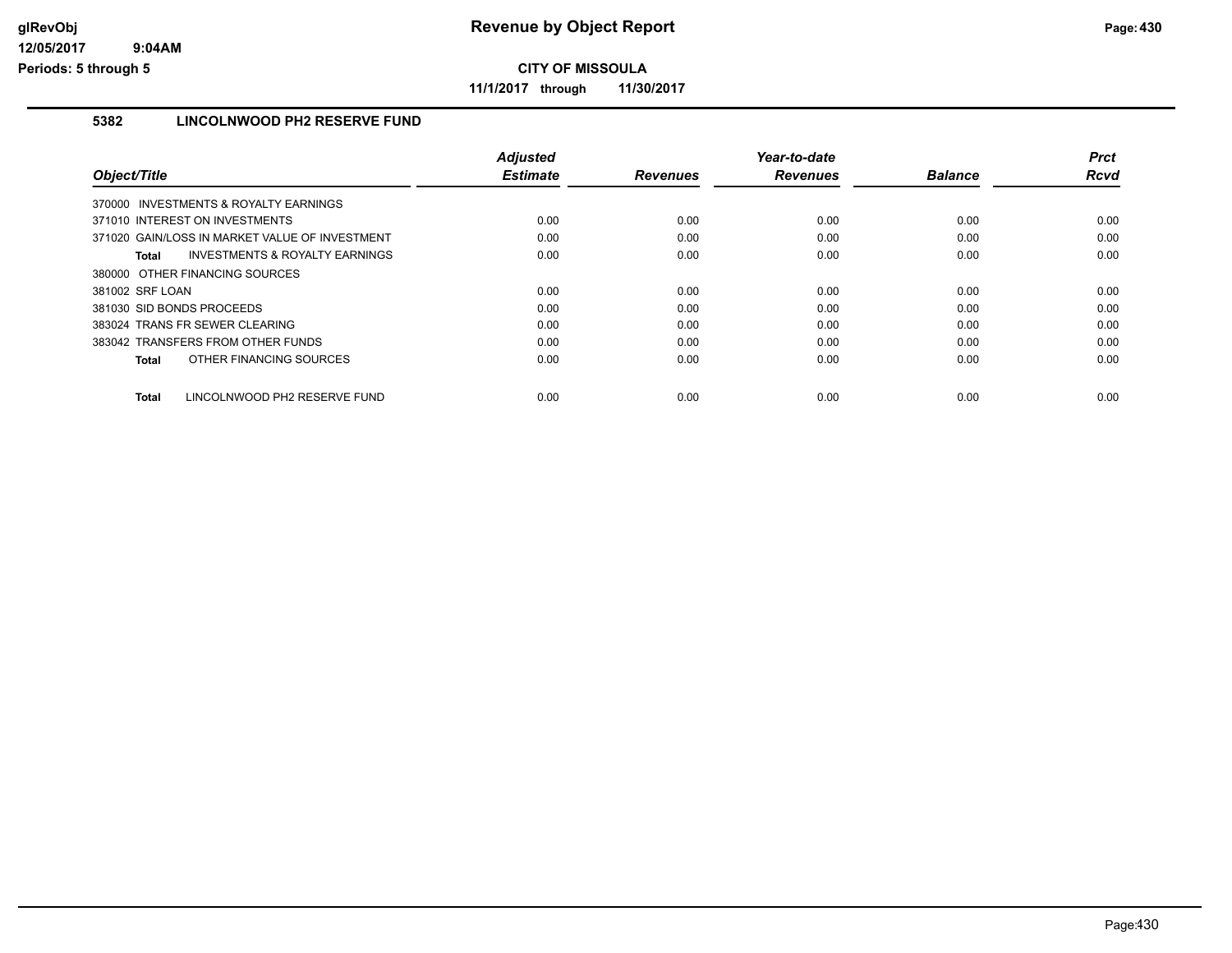**11/1/2017 through 11/30/2017**

# **5383 FY09 RATTLESNAKE SEWER DEBT SVS**

#### **5383 FY09 RATTLESNAKE SEWER DEBT SVS**

|                                                        | <b>Adjusted</b> |                 | Year-to-date    |                | <b>Prct</b> |
|--------------------------------------------------------|-----------------|-----------------|-----------------|----------------|-------------|
| Object/Title                                           | <b>Estimate</b> | <b>Revenues</b> | <b>Revenues</b> | <b>Balance</b> | <b>Rcvd</b> |
| 340000 CHARGES FOR SERVICES                            |                 |                 |                 |                |             |
| 343032 SEWER INSTALLATION CHARGES                      | 0.00            | 0.00            | 0.00            | 0.00           | 0.00        |
| <b>CHARGES FOR SERVICES</b><br><b>Total</b>            | 0.00            | 0.00            | 0.00            | 0.00           | 0.00        |
| <b>INVESTMENTS &amp; ROYALTY EARNINGS</b><br>370000    |                 |                 |                 |                |             |
| 371010 INTEREST ON INVESTMENTS                         | 0.00            | 0.00            | 0.00            | 0.00           | 0.00        |
| 371020 GAIN/LOSS IN MARKET VALUE OF INVESTMENTS        | 0.00            | 0.00            | 0.00            | 0.00           | 0.00        |
| <b>INVESTMENTS &amp; ROYALTY EARNINGS</b><br>Total     | 0.00            | 0.00            | 0.00            | 0.00           | 0.00        |
| OTHER FINANCING SOURCES<br>380000                      |                 |                 |                 |                |             |
| 381002 SRF LOAN                                        | 0.00            | 0.00            | 0.00            | 0.00           | 0.00        |
| 381020 REVENUE BONDS                                   | 0.00            | 0.00            | 0.00            | 0.00           | 0.00        |
| 383024 TRANS FR SEWER CLEARING                         | 0.00            | 0.00            | 0.00            | 0.00           | 0.00        |
| 383042 TRANSFERS FROM OTHER FUNDS                      | 0.00            | 0.00            | 0.00            | 0.00           | 0.00        |
| OTHER FINANCING SOURCES<br>Total                       | 0.00            | 0.00            | 0.00            | 0.00           | 0.00        |
| <b>FY09 RATTLESNAKE SEWER DEBT SVS</b><br><b>Total</b> | 0.00            | 0.00            | 0.00            | 0.00           | 0.00        |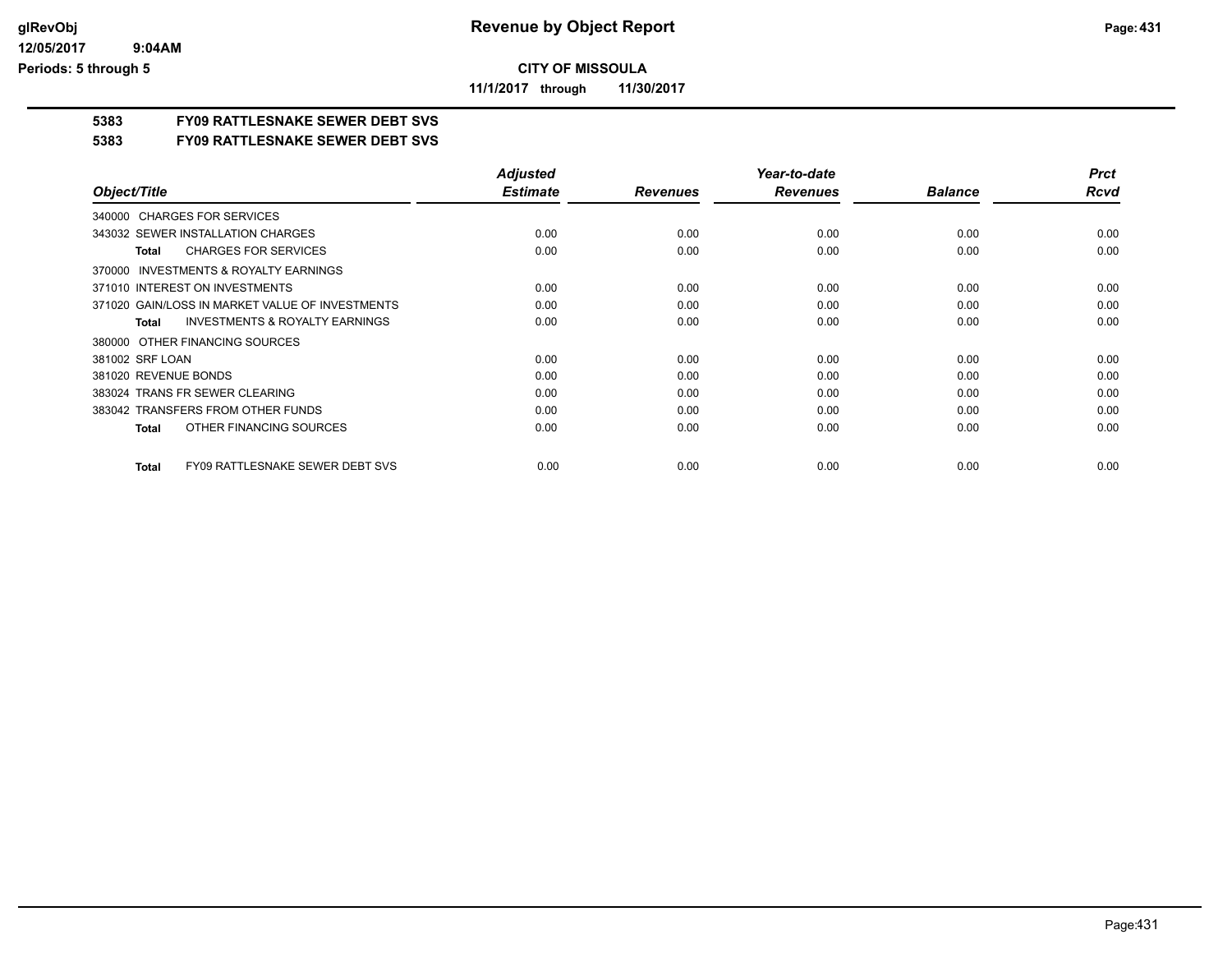**11/1/2017 through 11/30/2017**

#### **5383 FY09 RATTLESNAKE SEWER DEBT SVS**

| Object/Title                                              | <b>Adjusted</b><br><b>Estimate</b> | <b>Revenues</b> | Year-to-date<br><b>Revenues</b> | <b>Balance</b> | <b>Prct</b><br><b>Rcvd</b> |
|-----------------------------------------------------------|------------------------------------|-----------------|---------------------------------|----------------|----------------------------|
|                                                           |                                    |                 |                                 |                |                            |
| 340000 CHARGES FOR SERVICES                               |                                    |                 |                                 |                |                            |
| 343032 SEWER INSTALLATION CHARGES                         | 0.00                               | 0.00            | 0.00                            | 0.00           | 0.00                       |
| <b>CHARGES FOR SERVICES</b><br>Total                      | 0.00                               | 0.00            | 0.00                            | 0.00           | 0.00                       |
| INVESTMENTS & ROYALTY EARNINGS<br>370000                  |                                    |                 |                                 |                |                            |
| 371010 INTEREST ON INVESTMENTS                            | 0.00                               | 0.00            | 0.00                            | 0.00           | 0.00                       |
| 371020 GAIN/LOSS IN MARKET VALUE OF INVESTMENT            | 0.00                               | 0.00            | 0.00                            | 0.00           | 0.00                       |
| <b>INVESTMENTS &amp; ROYALTY EARNINGS</b><br><b>Total</b> | 0.00                               | 0.00            | 0.00                            | 0.00           | 0.00                       |
| 380000 OTHER FINANCING SOURCES                            |                                    |                 |                                 |                |                            |
| 381002 SRF LOAN                                           | 0.00                               | 0.00            | 0.00                            | 0.00           | 0.00                       |
| 381020 REVENUE BONDS                                      | 0.00                               | 0.00            | 0.00                            | 0.00           | 0.00                       |
| 383024 TRANS FR SEWER CLEARING                            | 0.00                               | 0.00            | 0.00                            | 0.00           | 0.00                       |
| 383042 TRANSFERS FROM OTHER FUNDS                         | 0.00                               | 0.00            | 0.00                            | 0.00           | 0.00                       |
| OTHER FINANCING SOURCES<br><b>Total</b>                   | 0.00                               | 0.00            | 0.00                            | 0.00           | 0.00                       |
|                                                           |                                    |                 |                                 |                |                            |
| FY09 RATTLESNAKE SEWER DEBT SVS<br><b>Total</b>           | 0.00                               | 0.00            | 0.00                            | 0.00           | 0.00                       |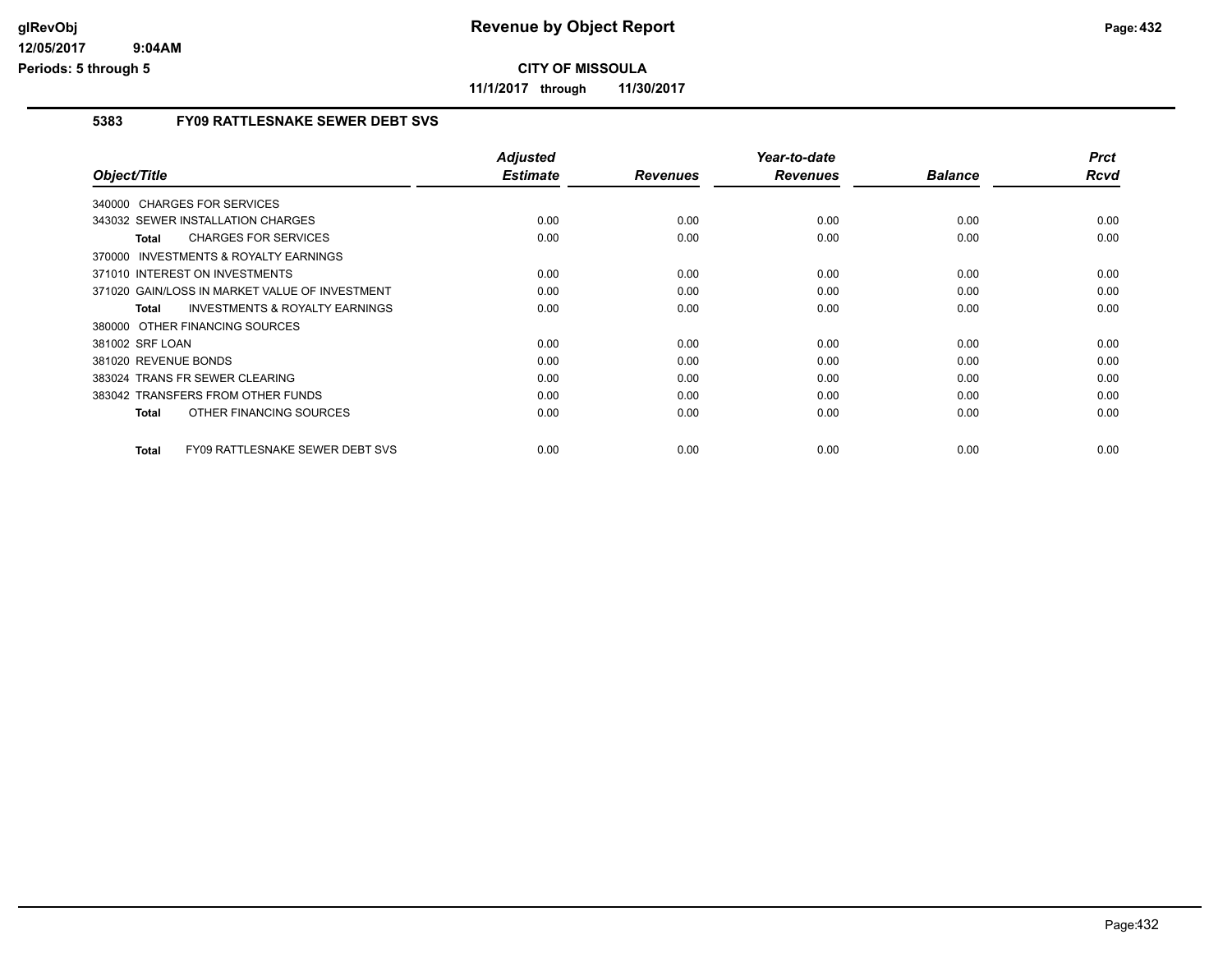**11/1/2017 through 11/30/2017**

#### **5384 09 LOLO BOND RESERVE**

**5384 09 LOLO BOND RESERVE**

|                                                    |  | <b>Adjusted</b> |                 | Year-to-date    |                | <b>Prct</b> |
|----------------------------------------------------|--|-----------------|-----------------|-----------------|----------------|-------------|
| Object/Title                                       |  | <b>Estimate</b> | <b>Revenues</b> | <b>Revenues</b> | <b>Balance</b> | <b>Rcvd</b> |
| 370000 INVESTMENTS & ROYALTY EARNINGS              |  |                 |                 |                 |                |             |
| 371010 INTEREST ON INVESTMENTS                     |  | 0.00            | 0.00            | 0.00            | 0.00           | 0.00        |
| 371020 GAIN/LOSS IN MARKET VALUE OF INVESTMENTS    |  | 0.00            | 0.00            | 0.00            | 0.00           | 0.00        |
| <b>INVESTMENTS &amp; ROYALTY EARNINGS</b><br>Total |  | 0.00            | 0.00            | 0.00            | 0.00           | 0.00        |
| 380000 OTHER FINANCING SOURCES                     |  |                 |                 |                 |                |             |
| 381002 SRF LOAN                                    |  | 0.00            | 0.00            | 0.00            | 0.00           | 0.00        |
| 383024 TRANS FR SEWER CLEARING                     |  | 0.00            | 0.00            | 0.00            | 0.00           | 0.00        |
| OTHER FINANCING SOURCES<br>Total                   |  | 0.00            | 0.00            | 0.00            | 0.00           | 0.00        |
| 09 LOLO BOND RESERVE<br>Total                      |  | 0.00            | 0.00            | 0.00            | 0.00           | 0.00        |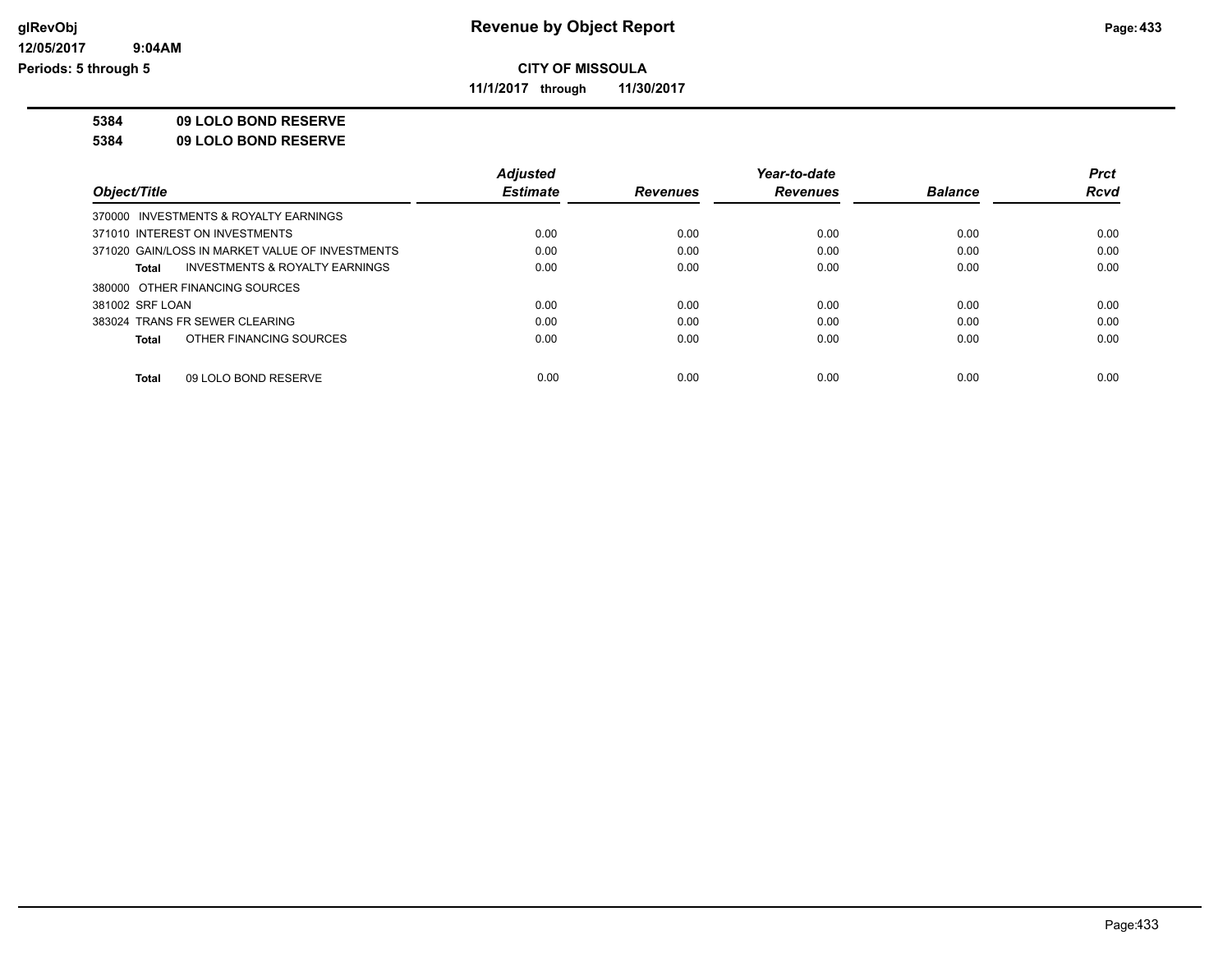**11/1/2017 through 11/30/2017**

#### **5384 09 LOLO BOND RESERVE**

|                                                    | <b>Adjusted</b> |                 | Year-to-date    |                | <b>Prct</b> |
|----------------------------------------------------|-----------------|-----------------|-----------------|----------------|-------------|
| Object/Title                                       | <b>Estimate</b> | <b>Revenues</b> | <b>Revenues</b> | <b>Balance</b> | <b>Rcvd</b> |
| 370000 INVESTMENTS & ROYALTY EARNINGS              |                 |                 |                 |                |             |
| 371010 INTEREST ON INVESTMENTS                     | 0.00            | 0.00            | 0.00            | 0.00           | 0.00        |
| 371020 GAIN/LOSS IN MARKET VALUE OF INVESTMENT     | 0.00            | 0.00            | 0.00            | 0.00           | 0.00        |
| <b>INVESTMENTS &amp; ROYALTY EARNINGS</b><br>Total | 0.00            | 0.00            | 0.00            | 0.00           | 0.00        |
| 380000 OTHER FINANCING SOURCES                     |                 |                 |                 |                |             |
| 381002 SRF LOAN                                    | 0.00            | 0.00            | 0.00            | 0.00           | 0.00        |
| 383024 TRANS FR SEWER CLEARING                     | 0.00            | 0.00            | 0.00            | 0.00           | 0.00        |
| OTHER FINANCING SOURCES<br>Total                   | 0.00            | 0.00            | 0.00            | 0.00           | 0.00        |
| 09 LOLO BOND RESERVE<br><b>Total</b>               | 0.00            | 0.00            | 0.00            | 0.00           | 0.00        |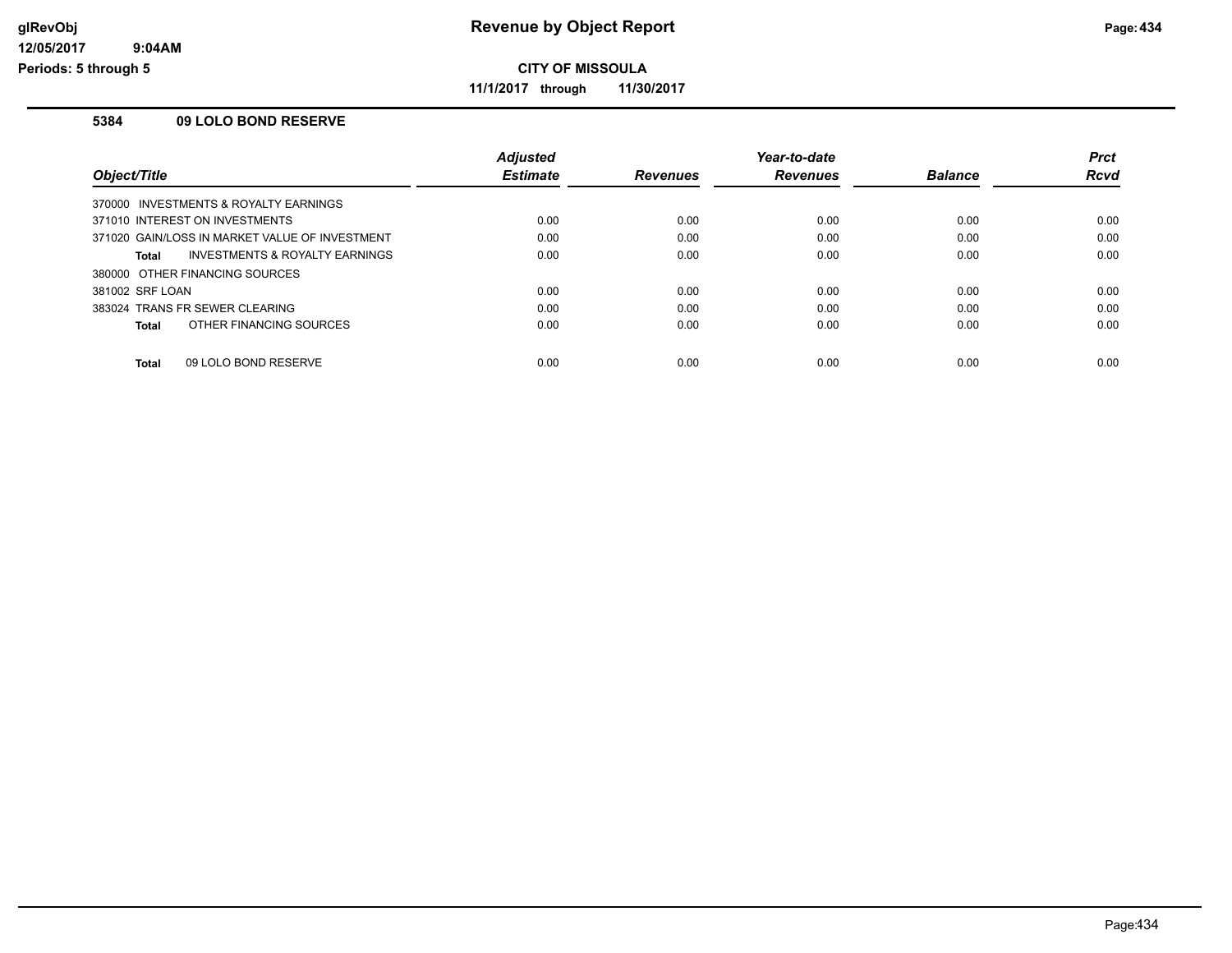**11/1/2017 through 11/30/2017**

# **5385 HEADWORKS 2010 BOND RESERVE**

#### **5385 HEADWORKS 2010 BOND RESERVE**

|                 |                                | <b>Adjusted</b> |                 | Year-to-date    |                | <b>Prct</b> |
|-----------------|--------------------------------|-----------------|-----------------|-----------------|----------------|-------------|
| Object/Title    |                                | <b>Estimate</b> | <b>Revenues</b> | <b>Revenues</b> | <b>Balance</b> | <b>Rcvd</b> |
|                 | 380000 OTHER FINANCING SOURCES |                 |                 |                 |                |             |
| 381002 SRF LOAN |                                | 0.00            | 0.00            | 0.00            | 0.00           | 0.00        |
| <b>Total</b>    | OTHER FINANCING SOURCES        | 0.00            | 0.00            | 0.00            | 0.00           | 0.00        |
| <b>Total</b>    | HEADWORKS 2010 BOND RESERVE    | 0.00            | 0.00            | 0.00            | 0.00           | 0.00        |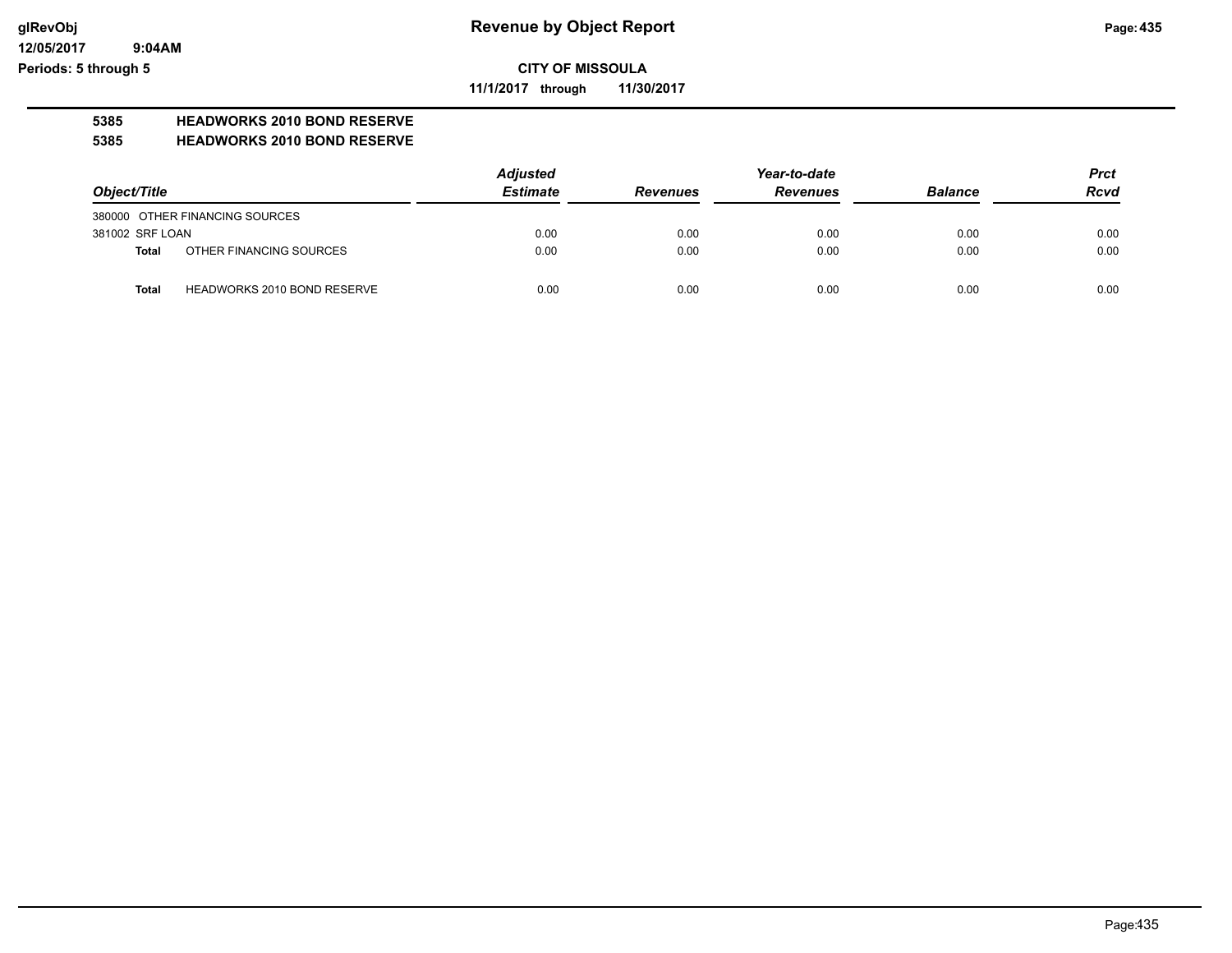**11/1/2017 through 11/30/2017**

#### **5385 HEADWORKS 2010 BOND RESERVE**

| Object/Title    |                                | <b>Adjusted</b><br><b>Estimate</b> | <b>Revenues</b> | Year-to-date<br><b>Revenues</b> | <b>Balance</b> | <b>Prct</b><br>Rcvd |
|-----------------|--------------------------------|------------------------------------|-----------------|---------------------------------|----------------|---------------------|
|                 | 380000 OTHER FINANCING SOURCES |                                    |                 |                                 |                |                     |
| 381002 SRF LOAN |                                | 0.00                               | 0.00            | 0.00                            | 0.00           | 0.00                |
| Total           | OTHER FINANCING SOURCES        | 0.00                               | 0.00            | 0.00                            | 0.00           | 0.00                |
| <b>Total</b>    | HEADWORKS 2010 BOND RESERVE    | 0.00                               | 0.00            | 0.00                            | 0.00           | 0.00                |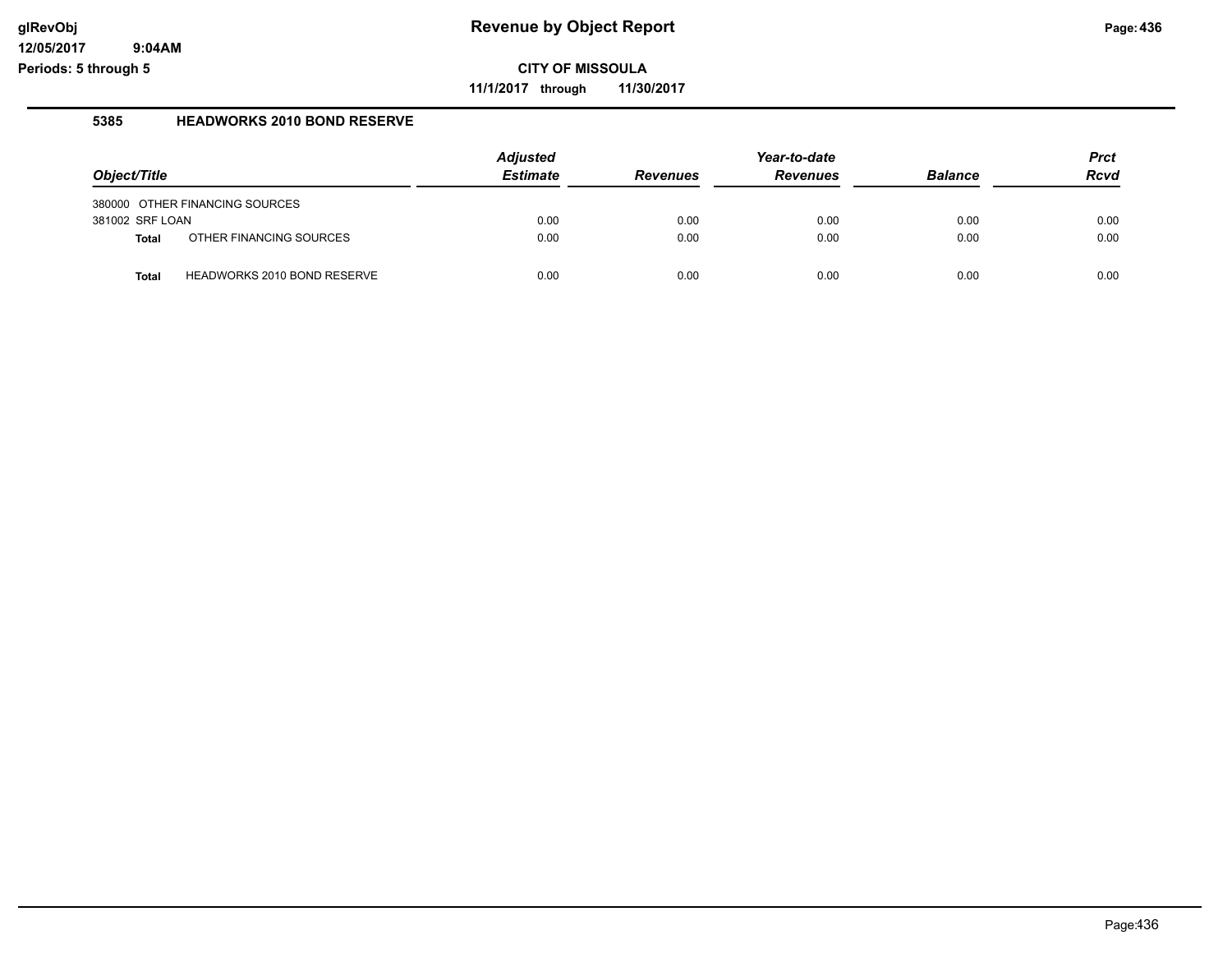**11/1/2017 through 11/30/2017**

#### **5386 FY10 HEADWORKS DEBT SERVICE**

#### **5386 FY10 HEADWORKS DEBT SERVICE**

|                                             | <b>Adjusted</b> |                 | Year-to-date    |                | <b>Prct</b> |
|---------------------------------------------|-----------------|-----------------|-----------------|----------------|-------------|
| Object/Title                                | <b>Estimate</b> | <b>Revenues</b> | <b>Revenues</b> | <b>Balance</b> | <b>Rcvd</b> |
| 330000 INTERGOVERNMENTAL REVENUES           |                 |                 |                 |                |             |
| 331990 IRS REIMB/DEBT SVS INTEREST          | 0.00            | 0.00            | 0.00            | 0.00           | 0.00        |
| INTERGOVERNMENTAL REVENUES<br><b>Total</b>  | 0.00            | 0.00            | 0.00            | 0.00           | 0.00        |
| 380000 OTHER FINANCING SOURCES              |                 |                 |                 |                |             |
| 383024 TRANS FR SEWER CLEARING              | 0.00            | 0.00            | 0.00            | 0.00           | 0.00        |
| OTHER FINANCING SOURCES<br><b>Total</b>     | 0.00            | 0.00            | 0.00            | 0.00           | 0.00        |
|                                             |                 |                 |                 |                |             |
| FY10 HEADWORKS DEBT SERVICE<br><b>Total</b> | 0.00            | 0.00            | 0.00            | 0.00           | 0.00        |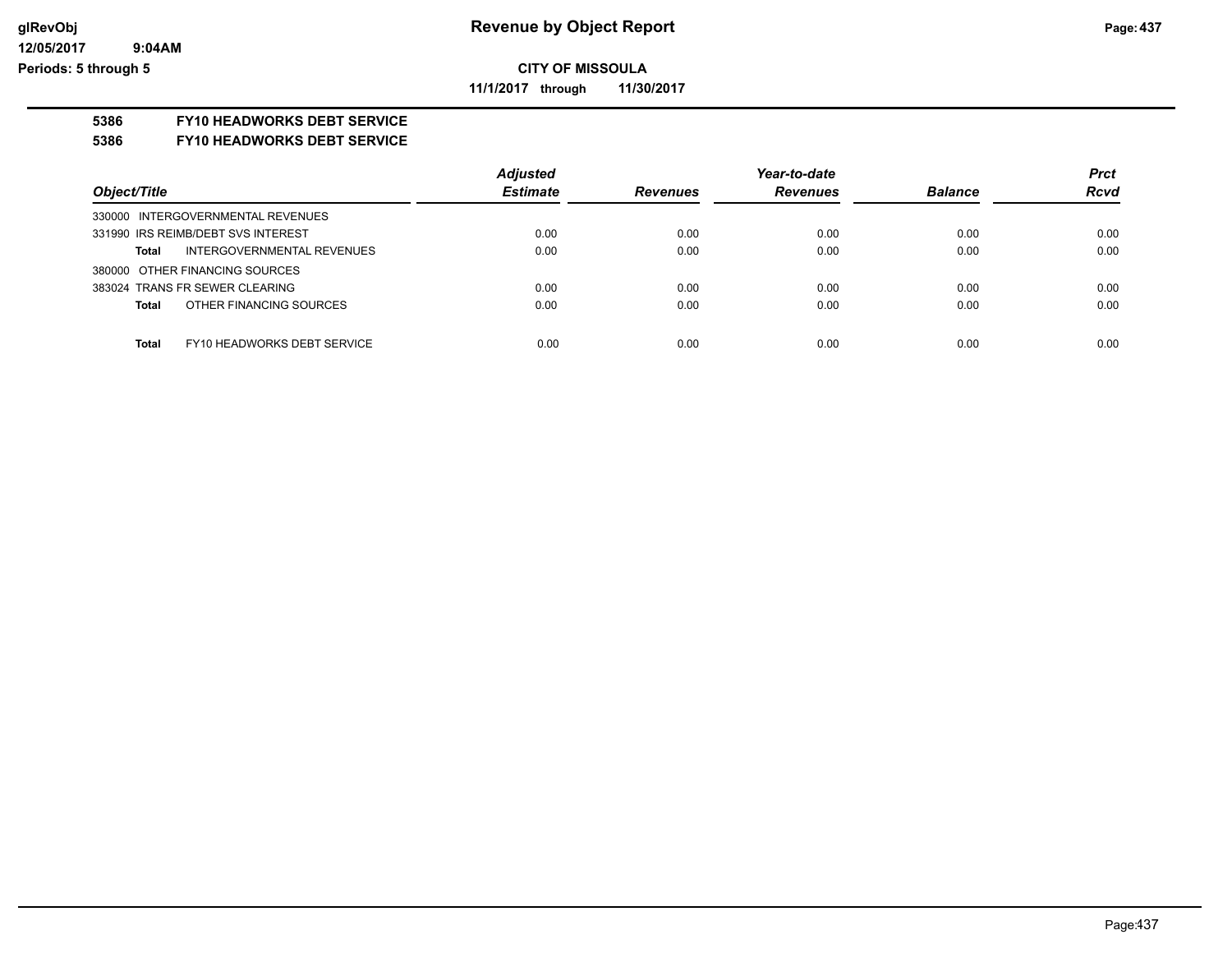**11/1/2017 through 11/30/2017**

#### **5386 FY10 HEADWORKS DEBT SERVICE**

| Object/Title                                | <b>Adjusted</b><br><b>Estimate</b> | <b>Revenues</b> | Year-to-date<br><b>Revenues</b> | <b>Balance</b> | <b>Prct</b><br><b>Rcvd</b> |
|---------------------------------------------|------------------------------------|-----------------|---------------------------------|----------------|----------------------------|
| 330000 INTERGOVERNMENTAL REVENUES           |                                    |                 |                                 |                |                            |
| 331990 IRS REIMB/DEBT SVS INTEREST          | 0.00                               | 0.00            | 0.00                            | 0.00           | 0.00                       |
| INTERGOVERNMENTAL REVENUES<br>Total         | 0.00                               | 0.00            | 0.00                            | 0.00           | 0.00                       |
| 380000 OTHER FINANCING SOURCES              |                                    |                 |                                 |                |                            |
| 383024 TRANS FR SEWER CLEARING              | 0.00                               | 0.00            | 0.00                            | 0.00           | 0.00                       |
| OTHER FINANCING SOURCES<br><b>Total</b>     | 0.00                               | 0.00            | 0.00                            | 0.00           | 0.00                       |
|                                             |                                    |                 |                                 |                |                            |
| <b>FY10 HEADWORKS DEBT SERVICE</b><br>Total | 0.00                               | 0.00            | 0.00                            | 0.00           | 0.00                       |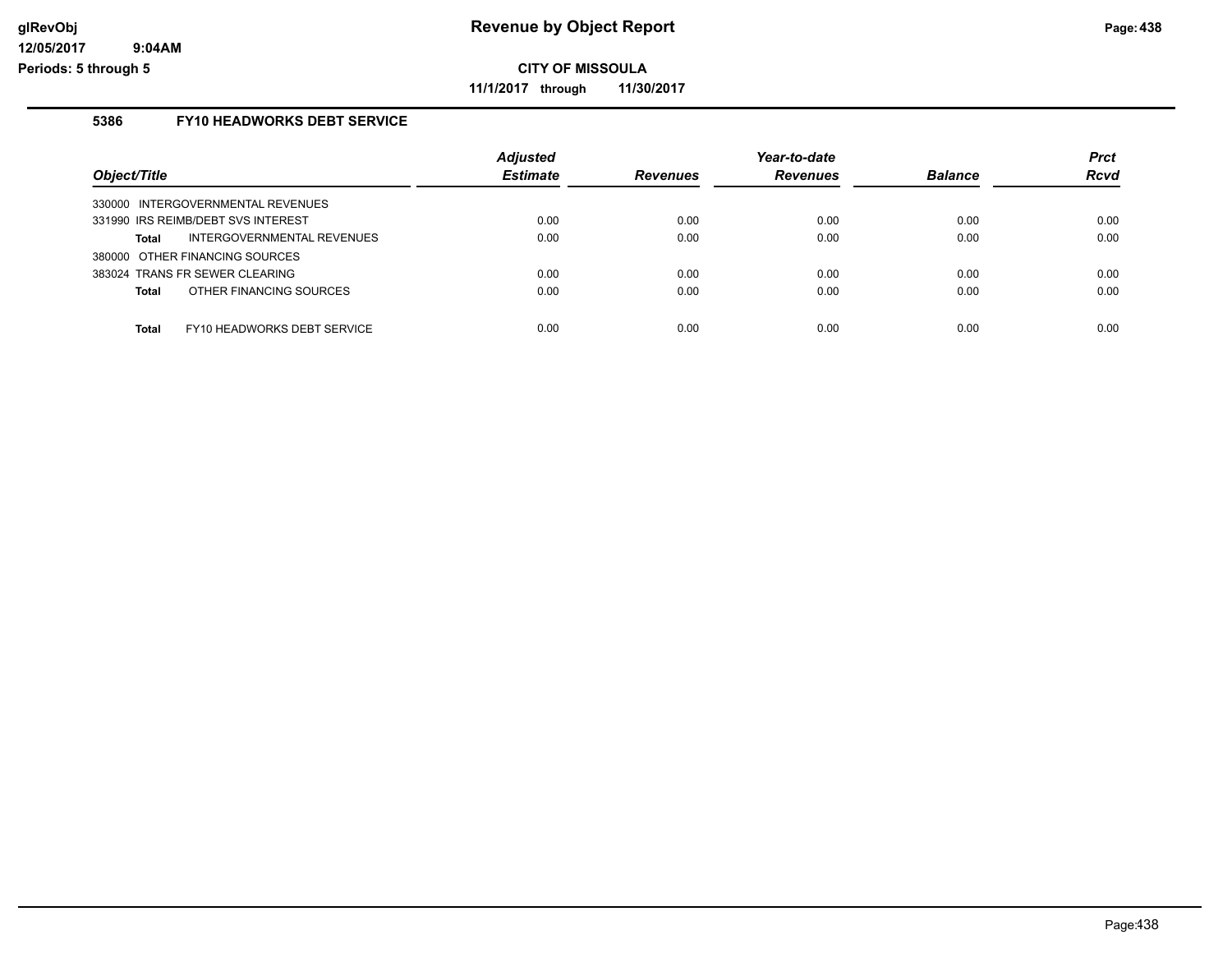**11/1/2017 through 11/30/2017**

# **5387 FY11 SEWER \$1.29M BOND DEBT SERVICE**

# **5387 FY11 SEWER \$1.29M BOND DEBT SERVICE**

|                                                 | <b>Adjusted</b> |                 | Year-to-date    |                | <b>Prct</b> |
|-------------------------------------------------|-----------------|-----------------|-----------------|----------------|-------------|
| Object/Title                                    | <b>Estimate</b> | <b>Revenues</b> | <b>Revenues</b> | <b>Balance</b> | <b>Rcvd</b> |
| 370000 INVESTMENTS & ROYALTY EARNINGS           |                 |                 |                 |                |             |
| 371010 INTEREST ON INVESTMENTS                  | 0.00            | 0.00            | 0.00            | 0.00           | 0.00        |
| 371020 GAIN/LOSS IN MARKET VALUE OF INVESTMENTS | 0.00            | 0.00            | 0.00            | 0.00           | 0.00        |
| INVESTMENTS & ROYALTY EARNINGS<br>Total         | 0.00            | 0.00            | 0.00            | 0.00           | 0.00        |
| 380000 OTHER FINANCING SOURCES                  |                 |                 |                 |                |             |
| 383024 TRANS FR SEWER CLEARING                  | 0.00            | 0.00            | 0.00            | 0.00           | 0.00        |
| OTHER FINANCING SOURCES<br>Total                | 0.00            | 0.00            | 0.00            | 0.00           | 0.00        |
|                                                 |                 |                 |                 |                |             |
| FY11 SEWER \$1.29M BOND DEBT SERVICE<br>Total   | 0.00            | 0.00            | 0.00            | 0.00           | 0.00        |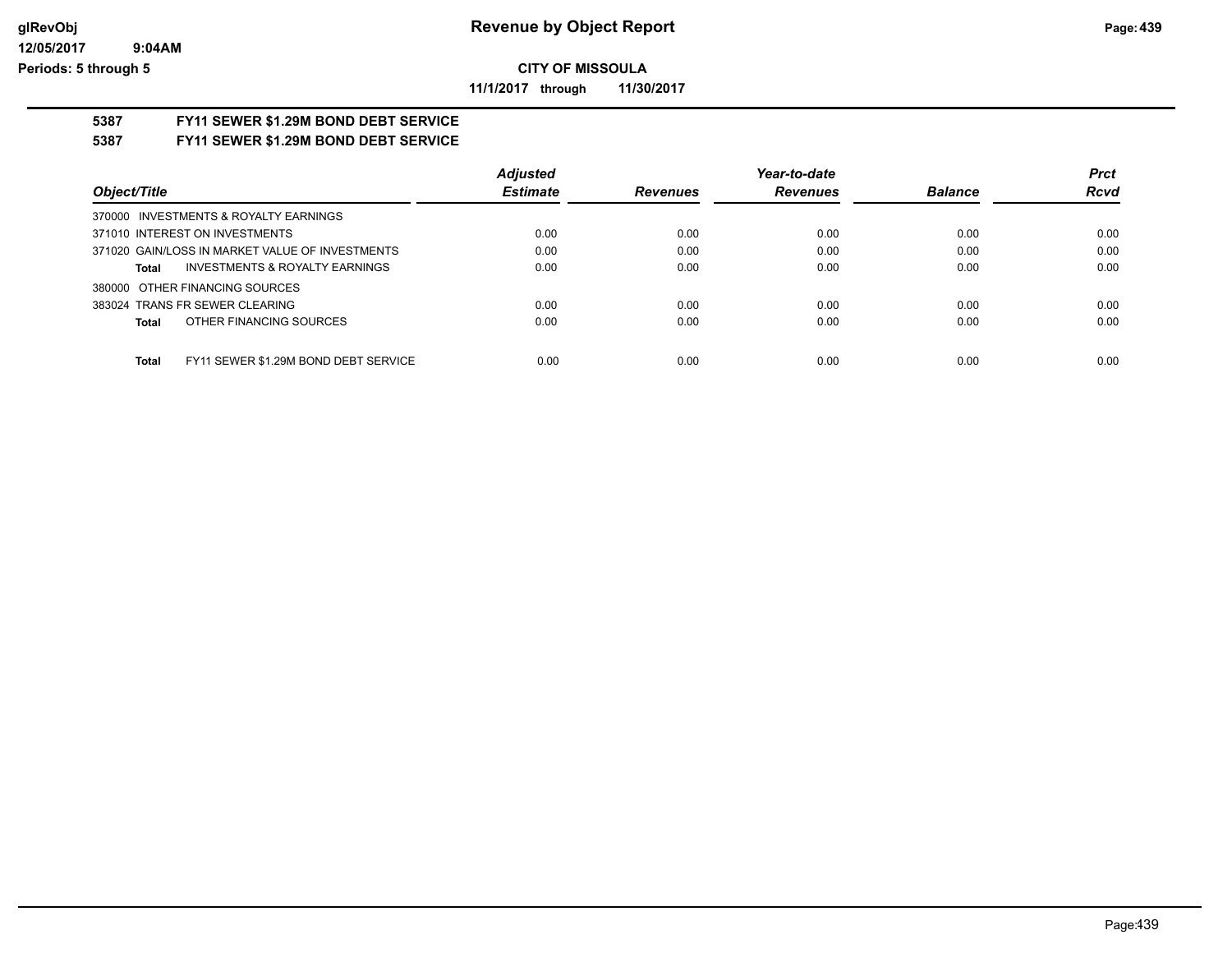**11/1/2017 through 11/30/2017**

#### **5387 FY11 SEWER \$1.29M BOND DEBT SERVICE**

|                                                      | <b>Adjusted</b> |                 | Year-to-date    |                | <b>Prct</b> |
|------------------------------------------------------|-----------------|-----------------|-----------------|----------------|-------------|
| Object/Title                                         | <b>Estimate</b> | <b>Revenues</b> | <b>Revenues</b> | <b>Balance</b> | <b>Rcvd</b> |
| 370000 INVESTMENTS & ROYALTY EARNINGS                |                 |                 |                 |                |             |
| 371010 INTEREST ON INVESTMENTS                       | 0.00            | 0.00            | 0.00            | 0.00           | 0.00        |
| 371020 GAIN/LOSS IN MARKET VALUE OF INVESTMENT       | 0.00            | 0.00            | 0.00            | 0.00           | 0.00        |
| INVESTMENTS & ROYALTY EARNINGS<br>Total              | 0.00            | 0.00            | 0.00            | 0.00           | 0.00        |
| 380000 OTHER FINANCING SOURCES                       |                 |                 |                 |                |             |
| 383024 TRANS FR SEWER CLEARING                       | 0.00            | 0.00            | 0.00            | 0.00           | 0.00        |
| OTHER FINANCING SOURCES<br>Total                     | 0.00            | 0.00            | 0.00            | 0.00           | 0.00        |
|                                                      |                 |                 |                 |                |             |
| <b>Total</b><br>FY11 SEWER \$1.29M BOND DEBT SERVICE | 0.00            | 0.00            | 0.00            | 0.00           | 0.00        |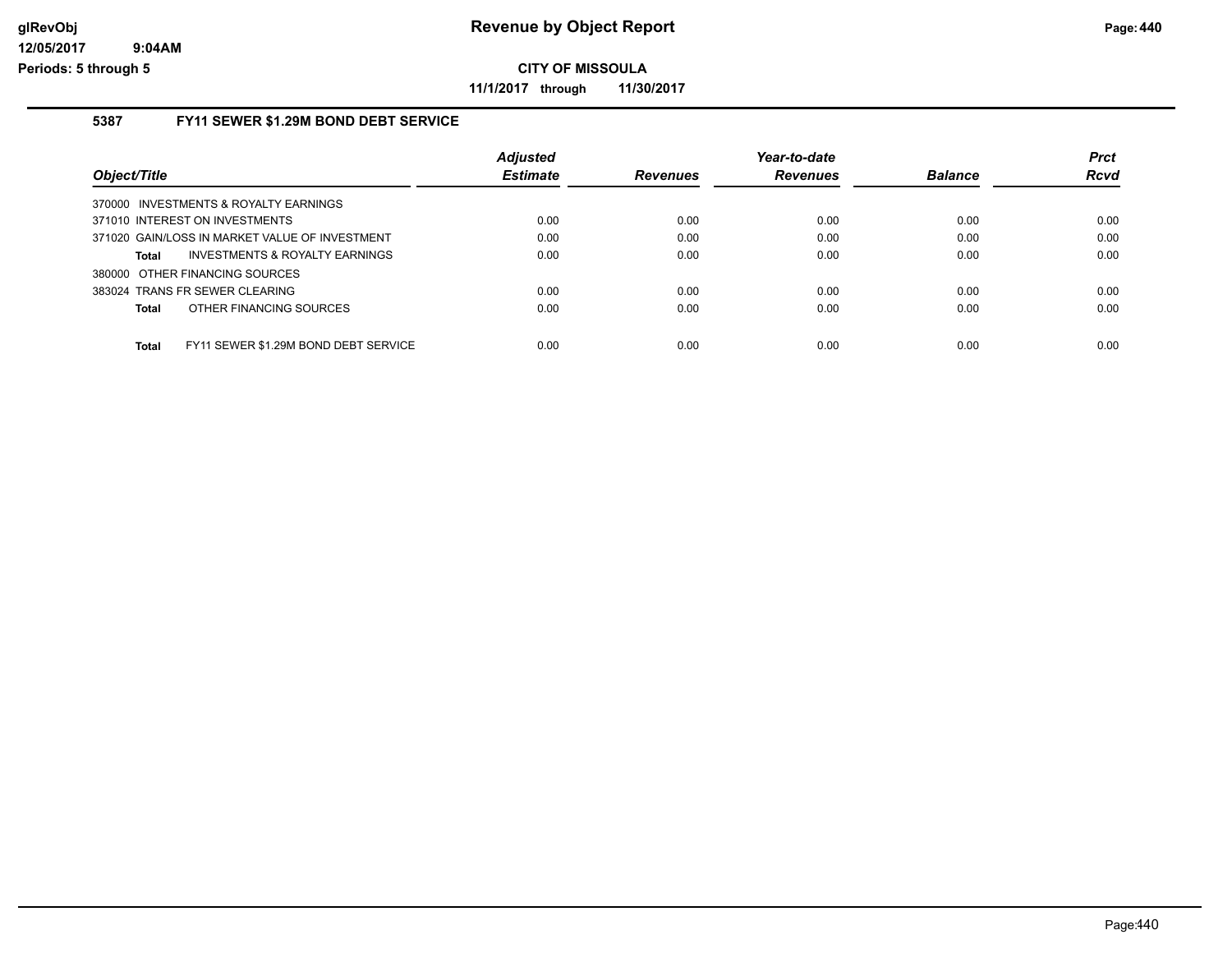**11/1/2017 through 11/30/2017**

#### **5388 FY11 \$1.29M SEWER BOND RESERVE**

#### **5388 FY11 \$1.29M SEWER BOND RESERVE**

|                                                    | <b>Adjusted</b> |                 | Year-to-date    |                | <b>Prct</b> |
|----------------------------------------------------|-----------------|-----------------|-----------------|----------------|-------------|
| Object/Title                                       | <b>Estimate</b> | <b>Revenues</b> | <b>Revenues</b> | <b>Balance</b> | <b>Rcvd</b> |
| 370000 INVESTMENTS & ROYALTY EARNINGS              |                 |                 |                 |                |             |
| 371010 INTEREST ON INVESTMENTS                     | 0.00            | 0.00            | 0.00            | 0.00           | 0.00        |
| <b>INVESTMENTS &amp; ROYALTY EARNINGS</b><br>Total | 0.00            | 0.00            | 0.00            | 0.00           | 0.00        |
| 380000 OTHER FINANCING SOURCES                     |                 |                 |                 |                |             |
| 381002 SRF LOAN                                    | 0.00            | 0.00            | 0.00            | 0.00           | 0.00        |
| 383024 TRANS FR SEWER CLEARING                     | 0.00            | 0.00            | 0.00            | 0.00           | 0.00        |
| 383042 TRANSFERS FROM OTHER FUNDS                  | 0.00            | 0.00            | 0.00            | 0.00           | 0.00        |
| OTHER FINANCING SOURCES<br>Total                   | 0.00            | 0.00            | 0.00            | 0.00           | 0.00        |
| FY11 \$1.29M SEWER BOND RESERVE<br><b>Total</b>    | 0.00            | 0.00            | 0.00            | 0.00           | 0.00        |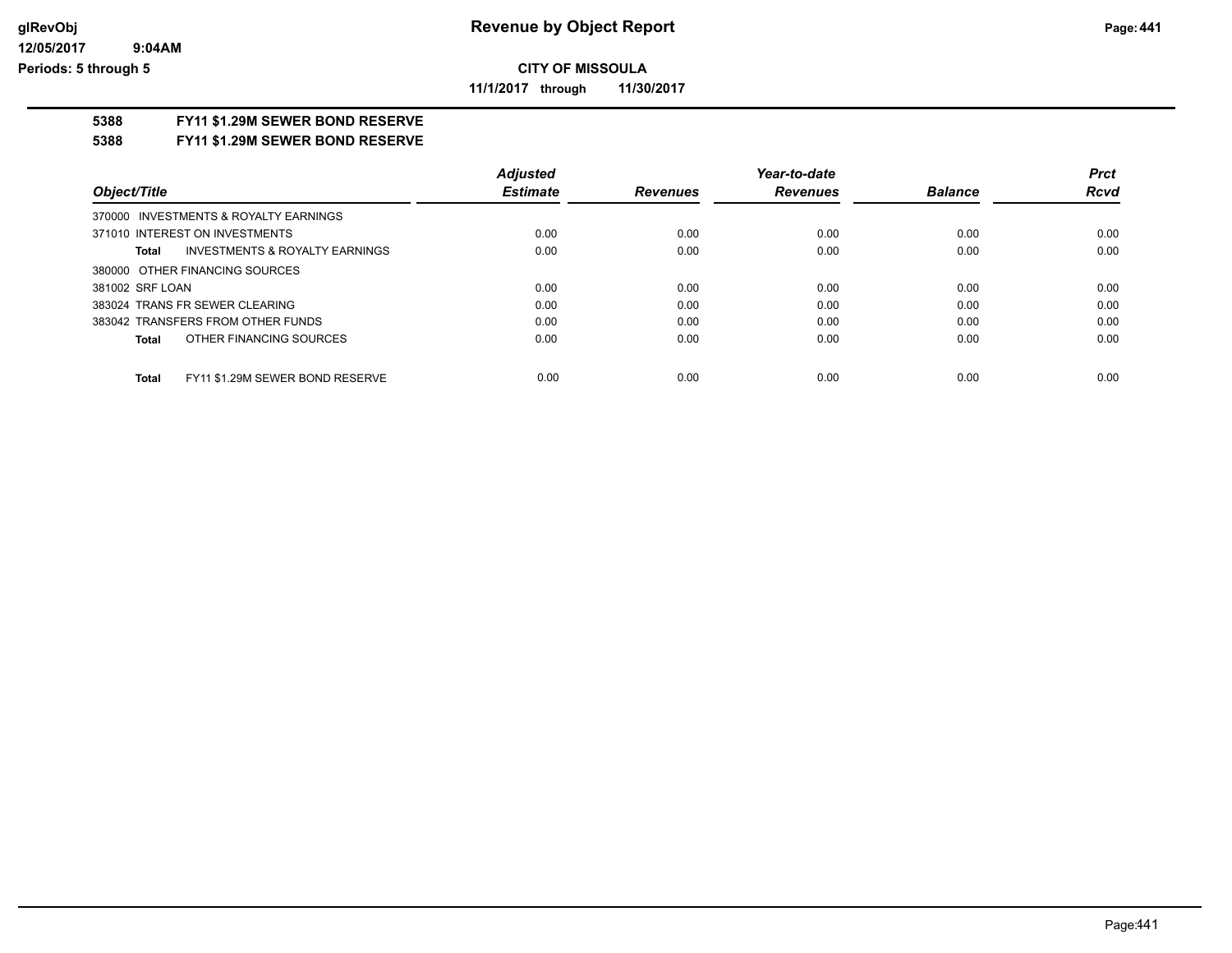**11/1/2017 through 11/30/2017**

#### **5388 FY11 \$1.29M SEWER BOND RESERVE**

|                                                 | <b>Adjusted</b> |                 | Year-to-date    |                | <b>Prct</b> |
|-------------------------------------------------|-----------------|-----------------|-----------------|----------------|-------------|
| Object/Title                                    | <b>Estimate</b> | <b>Revenues</b> | <b>Revenues</b> | <b>Balance</b> | <b>Rcvd</b> |
| 370000 INVESTMENTS & ROYALTY EARNINGS           |                 |                 |                 |                |             |
| 371010 INTEREST ON INVESTMENTS                  | 0.00            | 0.00            | 0.00            | 0.00           | 0.00        |
| INVESTMENTS & ROYALTY EARNINGS<br><b>Total</b>  | 0.00            | 0.00            | 0.00            | 0.00           | 0.00        |
| 380000 OTHER FINANCING SOURCES                  |                 |                 |                 |                |             |
| 381002 SRF LOAN                                 | 0.00            | 0.00            | 0.00            | 0.00           | 0.00        |
| 383024 TRANS FR SEWER CLEARING                  | 0.00            | 0.00            | 0.00            | 0.00           | 0.00        |
| 383042 TRANSFERS FROM OTHER FUNDS               | 0.00            | 0.00            | 0.00            | 0.00           | 0.00        |
| OTHER FINANCING SOURCES<br><b>Total</b>         | 0.00            | 0.00            | 0.00            | 0.00           | 0.00        |
| FY11 \$1.29M SEWER BOND RESERVE<br><b>Total</b> | 0.00            | 0.00            | 0.00            | 0.00           | 0.00        |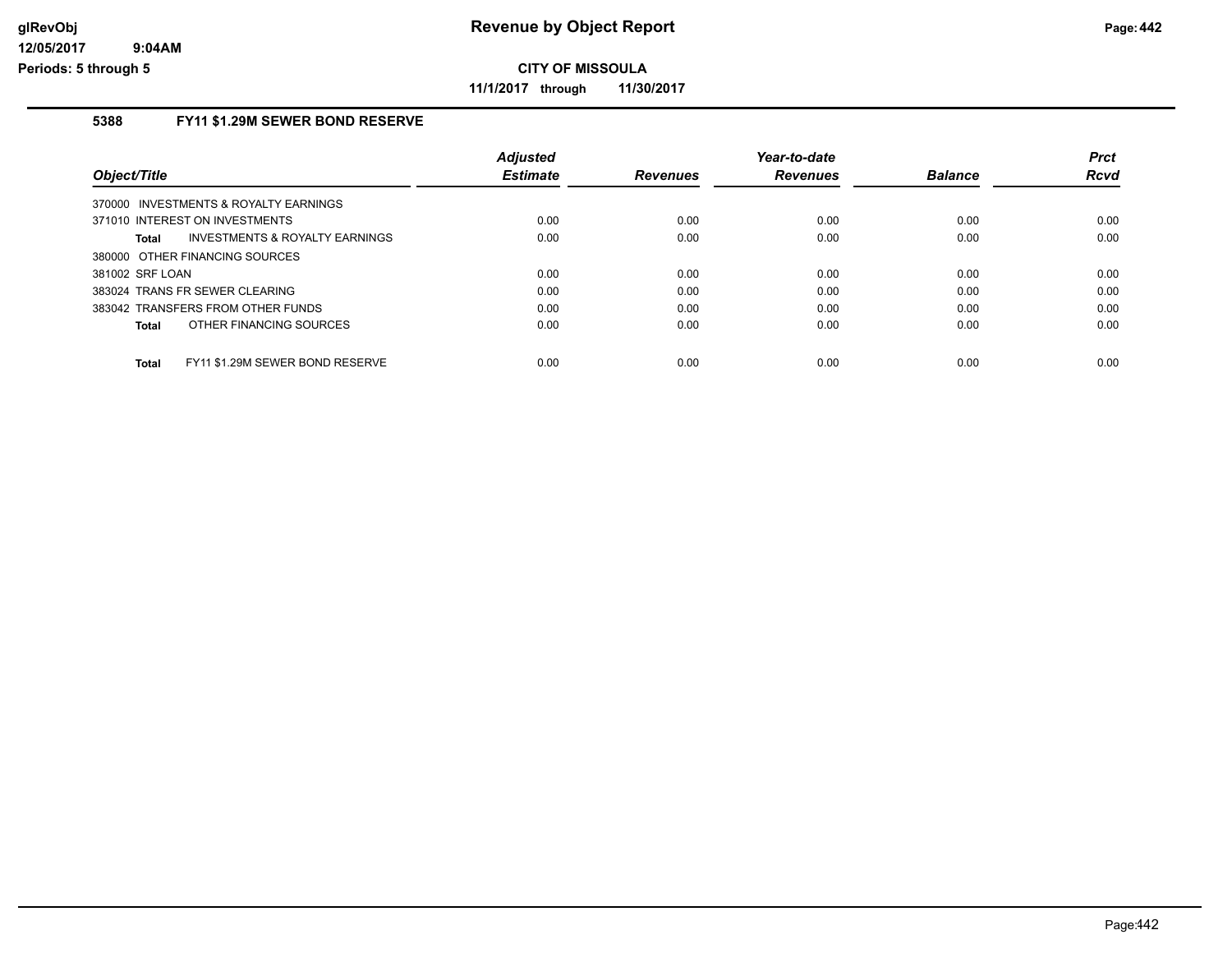**11/1/2017 through 11/30/2017**

#### **5389 FY15 SEWER REVENUE BOND DEBT SERVICE 5389 FY15 SEWER REVENUE BOND DEBT SERVICE**

|                                                     | <b>Adjusted</b> |                 | Year-to-date    |                | <b>Prct</b> |
|-----------------------------------------------------|-----------------|-----------------|-----------------|----------------|-------------|
| Object/Title                                        | <b>Estimate</b> | <b>Revenues</b> | <b>Revenues</b> | <b>Balance</b> | <b>Rcvd</b> |
| 370000 INVESTMENTS & ROYALTY EARNINGS               |                 |                 |                 |                |             |
| 371010 INTEREST ON INVESTMENTS                      | 0.00            | 0.00            | 0.00            | 0.00           | 0.00        |
| 371020 GAIN/LOSS IN MARKET VALUE OF INVESTMENTS     | 0.00            | 0.00            | 0.00            | 0.00           | 0.00        |
| <b>INVESTMENTS &amp; ROYALTY EARNINGS</b><br>Total  | 0.00            | 0.00            | 0.00            | 0.00           | 0.00        |
| 380000 OTHER FINANCING SOURCES                      |                 |                 |                 |                |             |
| 381010 BOND PROCEEDS                                | 0.00            | 0.00            | 0.00            | 0.00           | 0.00        |
| 383024 TRANS FR SEWER CLEARING                      | 0.00            | 0.00            | 0.00            | 0.00           | 0.00        |
| OTHER FINANCING SOURCES<br>Total                    | 0.00            | 0.00            | 0.00            | 0.00           | 0.00        |
| FY15 SEWER REVENUE BOND DEBT SERVIC<br><b>Total</b> | 0.00            | 0.00            | 0.00            | 0.00           | 0.00        |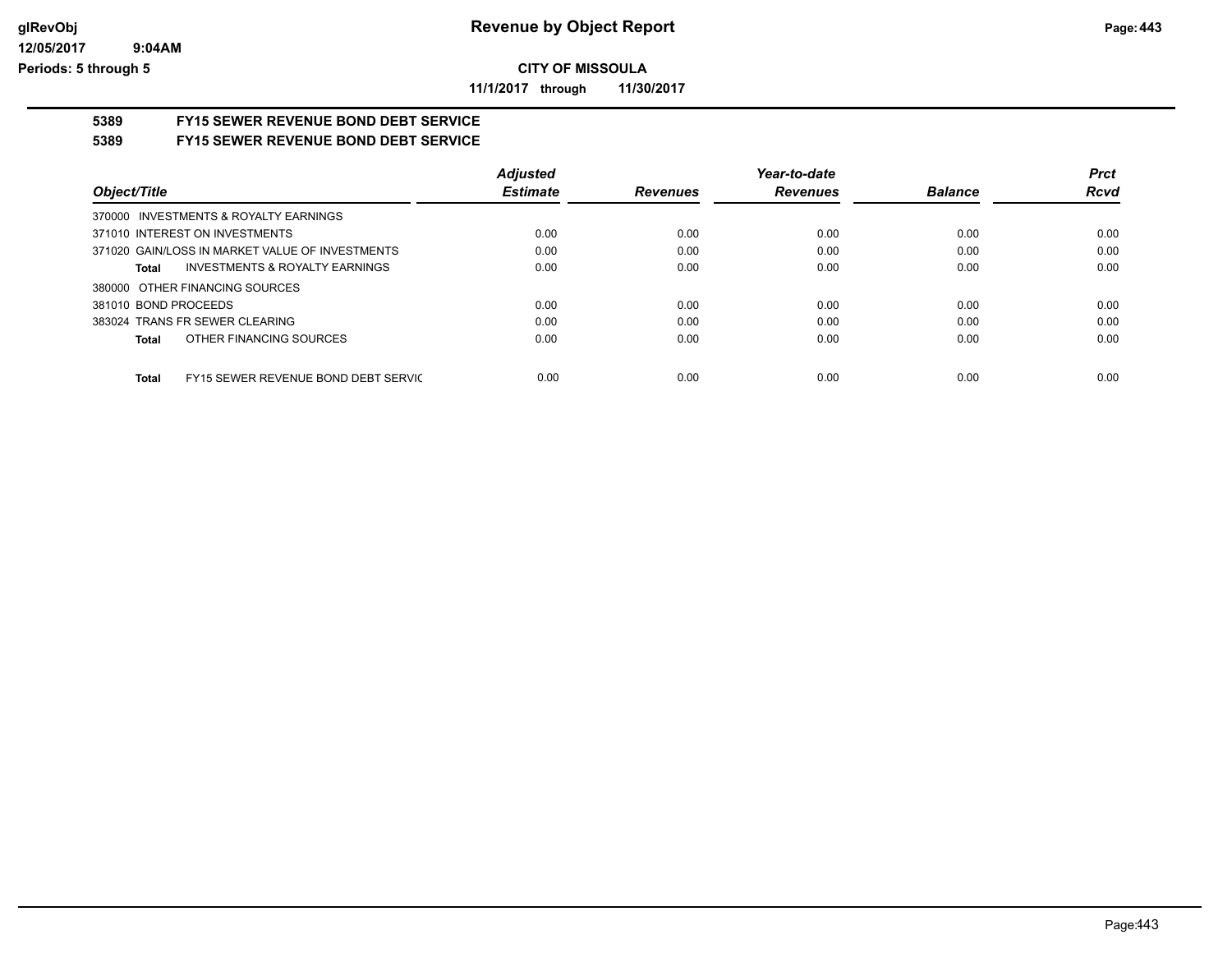**11/1/2017 through 11/30/2017**

#### **5389 FY15 SEWER REVENUE BOND DEBT SERVICE**

|                                                      | <b>Adjusted</b> |                 | Year-to-date    |                | <b>Prct</b> |
|------------------------------------------------------|-----------------|-----------------|-----------------|----------------|-------------|
| Object/Title                                         | <b>Estimate</b> | <b>Revenues</b> | <b>Revenues</b> | <b>Balance</b> | Rcvd        |
| 370000 INVESTMENTS & ROYALTY EARNINGS                |                 |                 |                 |                |             |
| 371010 INTEREST ON INVESTMENTS                       | 0.00            | 0.00            | 0.00            | 0.00           | 0.00        |
| 371020 GAIN/LOSS IN MARKET VALUE OF INVESTMENT       | 0.00            | 0.00            | 0.00            | 0.00           | 0.00        |
| INVESTMENTS & ROYALTY EARNINGS<br>Total              | 0.00            | 0.00            | 0.00            | 0.00           | 0.00        |
| 380000 OTHER FINANCING SOURCES                       |                 |                 |                 |                |             |
| 381010 BOND PROCEEDS                                 | 0.00            | 0.00            | 0.00            | 0.00           | 0.00        |
| 383024 TRANS FR SEWER CLEARING                       | 0.00            | 0.00            | 0.00            | 0.00           | 0.00        |
| OTHER FINANCING SOURCES<br>Total                     | 0.00            | 0.00            | 0.00            | 0.00           | 0.00        |
|                                                      |                 |                 |                 |                |             |
| <b>FY15 SEWER REVENUE BOND DEBT SERVICE</b><br>Total | 0.00            | 0.00            | 0.00            | 0.00           | 0.00        |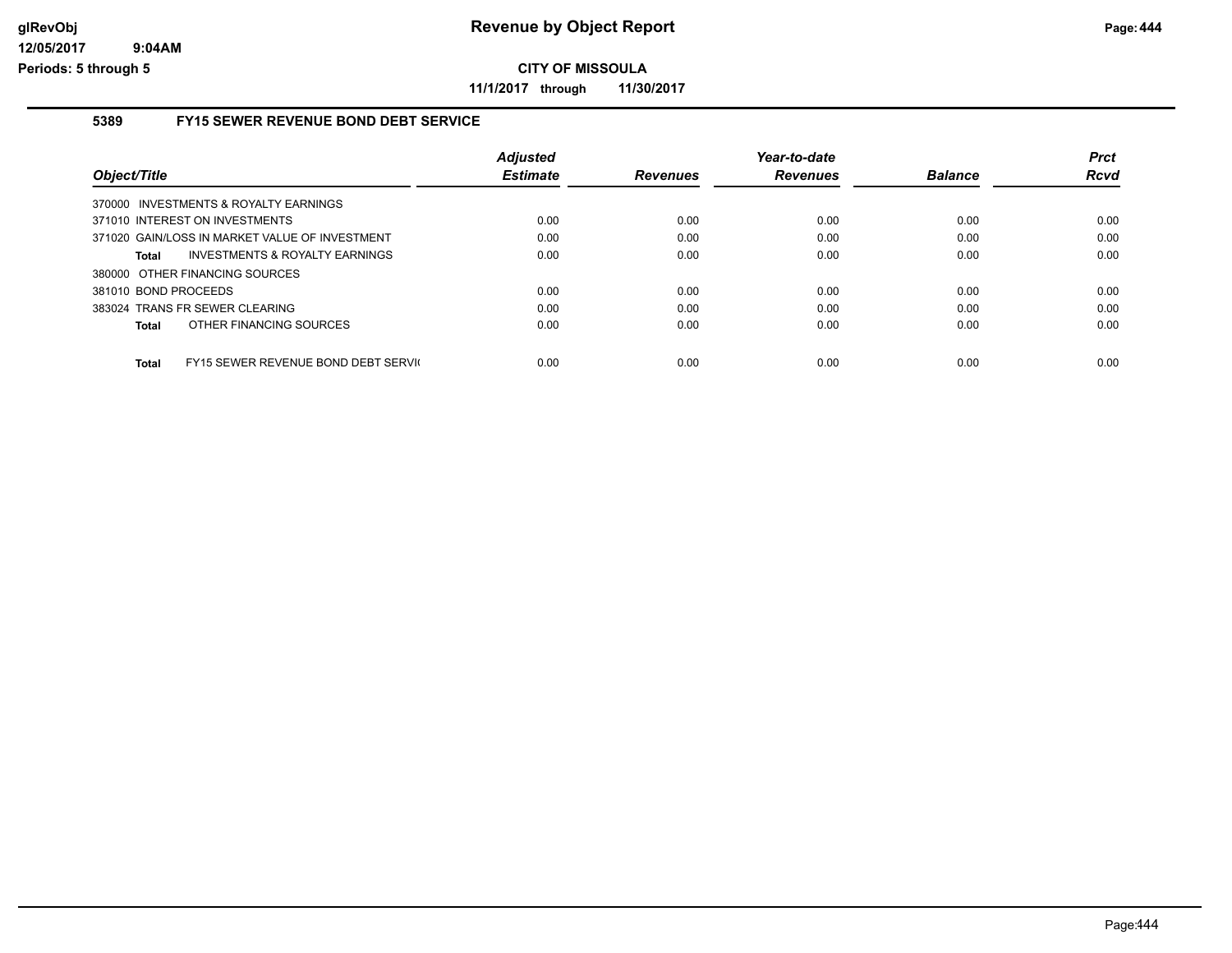**11/1/2017 through 11/30/2017**

### **5390 FY15 SEWER BOND DEBT RESERVE**

#### **5390 FY15 SEWER BOND DEBT RESERVE**

|                                                    | <b>Adjusted</b> |                 | Year-to-date    |                | <b>Prct</b> |
|----------------------------------------------------|-----------------|-----------------|-----------------|----------------|-------------|
| Object/Title                                       | <b>Estimate</b> | <b>Revenues</b> | <b>Revenues</b> | <b>Balance</b> | <b>Rcvd</b> |
| 370000 INVESTMENTS & ROYALTY EARNINGS              |                 |                 |                 |                |             |
| 371010 INTEREST ON INVESTMENTS                     | 0.00            | 0.00            | 0.00            | 0.00           | 0.00        |
| 371020 GAIN/LOSS IN MARKET VALUE OF INVESTMENTS    | 0.00            | 0.00            | 0.00            | 0.00           | 0.00        |
| <b>INVESTMENTS &amp; ROYALTY EARNINGS</b><br>Total | 0.00            | 0.00            | 0.00            | 0.00           | 0.00        |
| 380000 OTHER FINANCING SOURCES                     |                 |                 |                 |                |             |
| 381002 SRF LOAN                                    | 0.00            | 0.00            | 0.00            | 0.00           | 0.00        |
| 383024 TRANS FR SEWER CLEARING                     | 0.00            | 0.00            | 0.00            | 0.00           | 0.00        |
| 383042 TRANSFERS FROM OTHER FUNDS                  | 0.00            | 0.00            | 0.00            | 0.00           | 0.00        |
| OTHER FINANCING SOURCES<br>Total                   | 0.00            | 0.00            | 0.00            | 0.00           | 0.00        |
|                                                    |                 |                 |                 |                |             |
| FY15 SEWER BOND DEBT RESERVE<br><b>Total</b>       | 0.00            | 0.00            | 0.00            | 0.00           | 0.00        |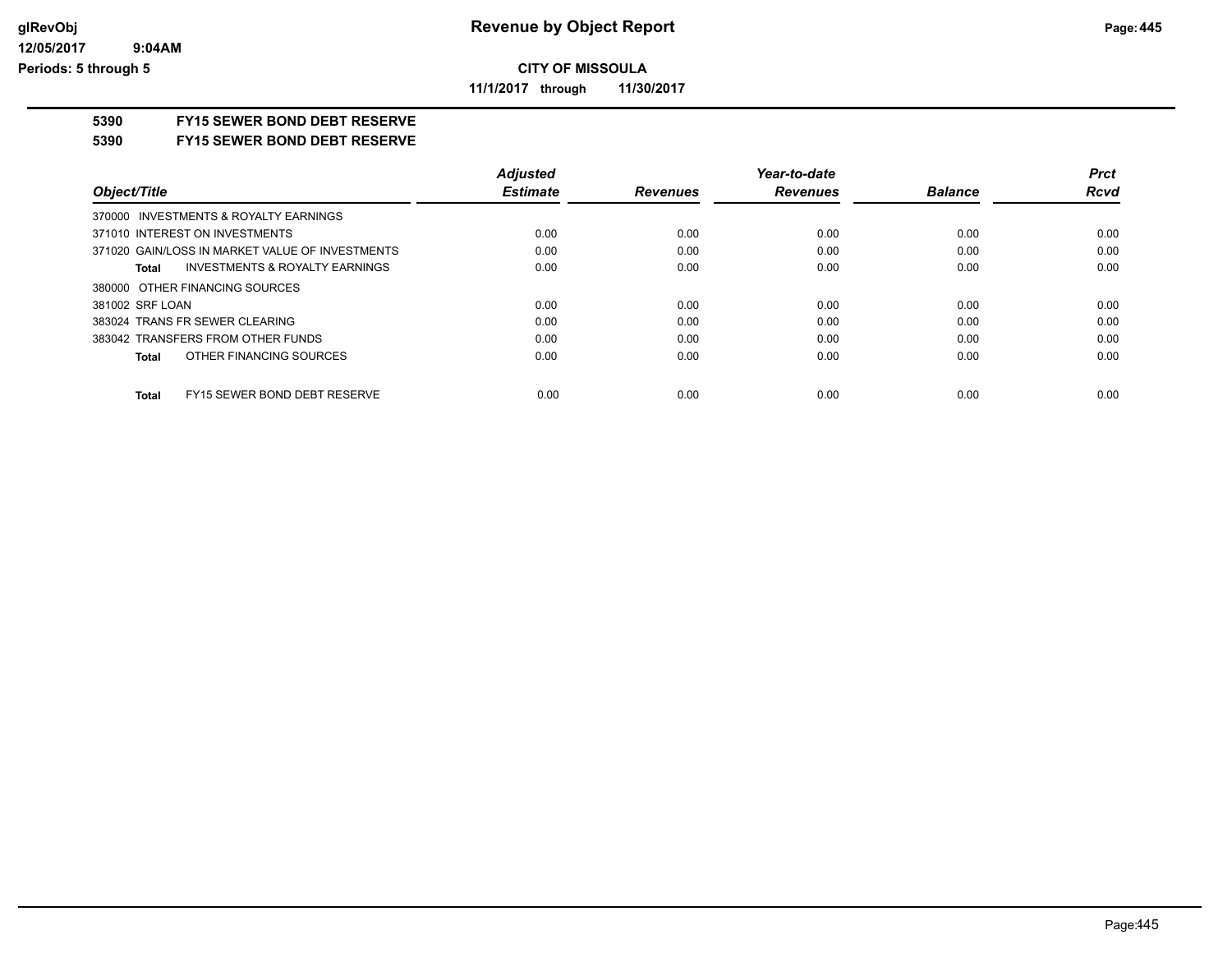**11/1/2017 through 11/30/2017**

#### **5390 FY15 SEWER BOND DEBT RESERVE**

| Object/Title                                       | <b>Adiusted</b><br><b>Estimate</b> | <b>Revenues</b> | Year-to-date<br><b>Revenues</b> | <b>Balance</b> | <b>Prct</b><br>Rcvd |
|----------------------------------------------------|------------------------------------|-----------------|---------------------------------|----------------|---------------------|
| 370000 INVESTMENTS & ROYALTY EARNINGS              |                                    |                 |                                 |                |                     |
| 371010 INTEREST ON INVESTMENTS                     | 0.00                               | 0.00            | 0.00                            | 0.00           | 0.00                |
| 371020 GAIN/LOSS IN MARKET VALUE OF INVESTMENT     | 0.00                               | 0.00            | 0.00                            | 0.00           | 0.00                |
| <b>INVESTMENTS &amp; ROYALTY EARNINGS</b><br>Total | 0.00                               | 0.00            | 0.00                            | 0.00           | 0.00                |
| 380000 OTHER FINANCING SOURCES                     |                                    |                 |                                 |                |                     |
| 381002 SRF LOAN                                    | 0.00                               | 0.00            | 0.00                            | 0.00           | 0.00                |
| 383024 TRANS FR SEWER CLEARING                     | 0.00                               | 0.00            | 0.00                            | 0.00           | 0.00                |
| 383042 TRANSFERS FROM OTHER FUNDS                  | 0.00                               | 0.00            | 0.00                            | 0.00           | 0.00                |
| OTHER FINANCING SOURCES<br>Total                   | 0.00                               | 0.00            | 0.00                            | 0.00           | 0.00                |
| FY15 SEWER BOND DEBT RESERVE<br>Total              | 0.00                               | 0.00            | 0.00                            | 0.00           | 0.00                |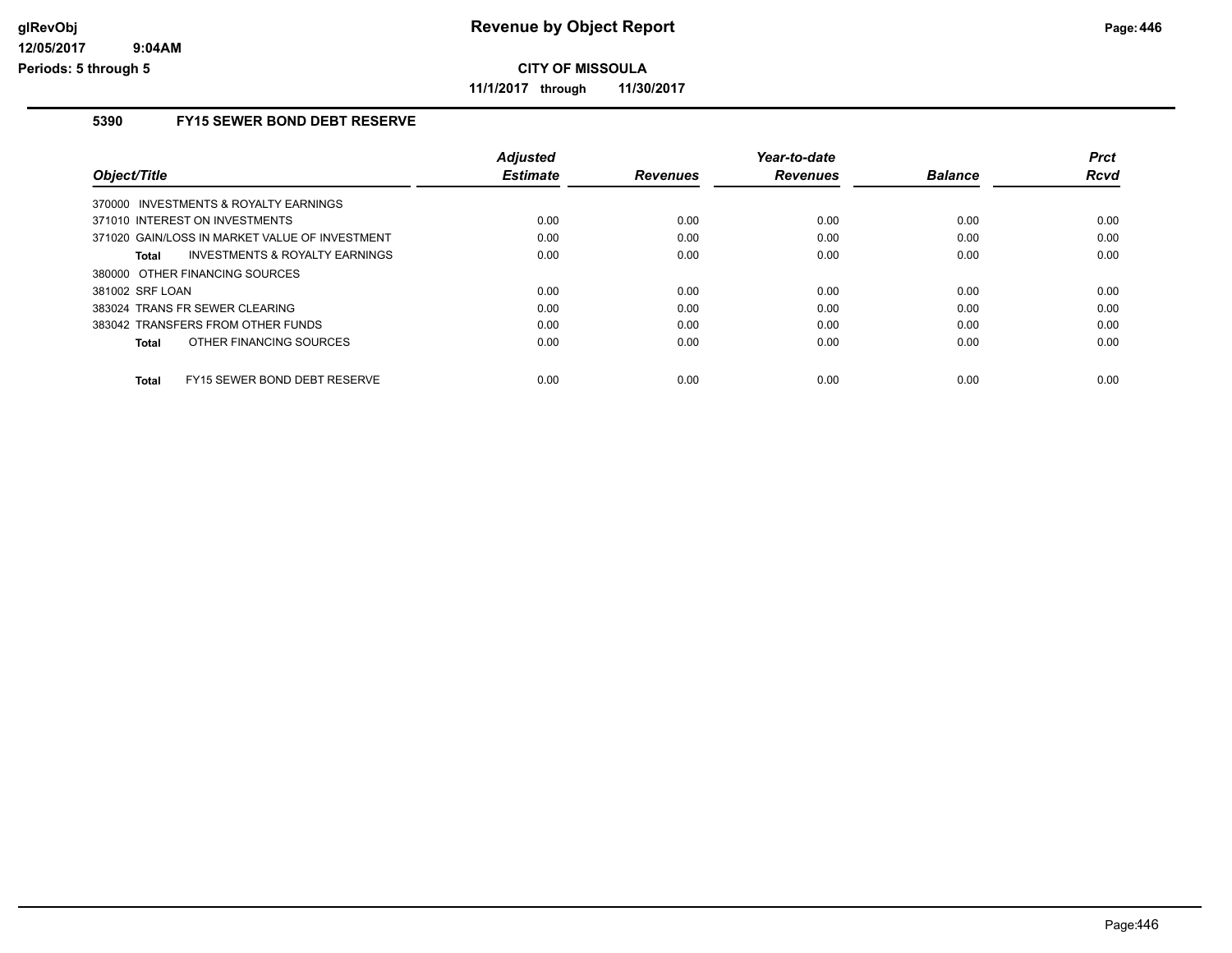#### **12/05/2017 9:04AM Periods: 5 through 5**

#### **CITY OF MISSOULA**

**11/1/2017 through 11/30/2017**

#### **5391 16 SEWER REVENUE BOND DEBT SERVICE 5391 16 SEWER REVENUE BOND DEBT SERVICE**

|                                                    | <b>Adjusted</b> |                 | Year-to-date    |                | <b>Prct</b> |  |
|----------------------------------------------------|-----------------|-----------------|-----------------|----------------|-------------|--|
| Object/Title                                       | <b>Estimate</b> | <b>Revenues</b> | <b>Revenues</b> | <b>Balance</b> | <b>Rcvd</b> |  |
| 380000 OTHER FINANCING SOURCES                     |                 |                 |                 |                |             |  |
| 381010 BOND PROCEEDS                               | 0.00            | 0.00            | 0.00            | 0.00           | 0.00        |  |
| 383024 TRANS FR SEWER CLEARING                     | 0.00            | 0.00            | 0.00            | 0.00           | 0.00        |  |
| OTHER FINANCING SOURCES<br>Total                   | 0.00            | 0.00            | 0.00            | 0.00           | 0.00        |  |
|                                                    |                 |                 |                 |                |             |  |
| 16 SEWER REVENUE BOND DEBT SERVICE<br><b>Total</b> | 0.00            | 0.00            | 0.00            | 0.00           | 0.00        |  |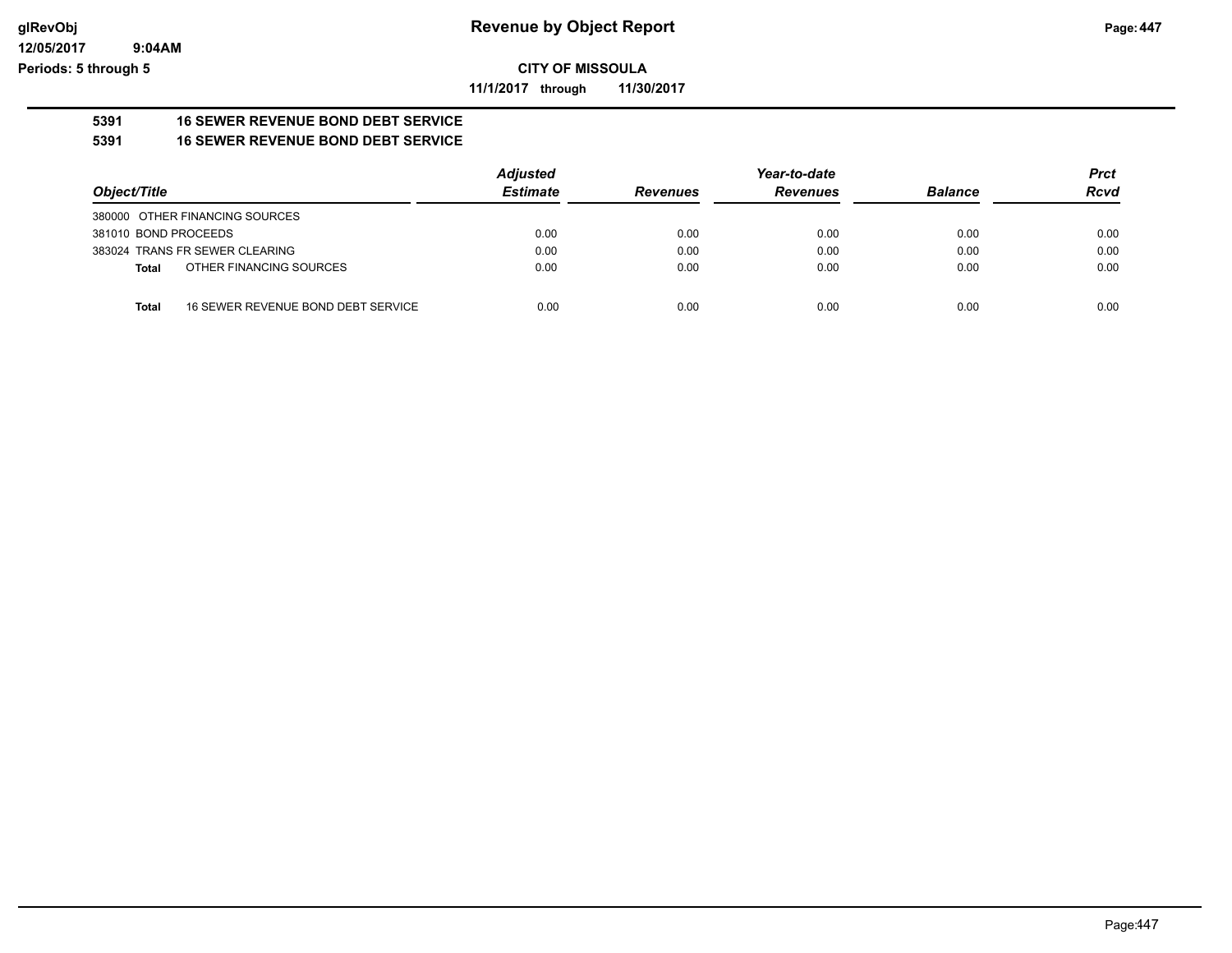**11/1/2017 through 11/30/2017**

#### **5391 16 SEWER REVENUE BOND DEBT SERVICE**

|                      |                                    | <b>Adjusted</b> |                 | Year-to-date    |                | <b>Prct</b> |
|----------------------|------------------------------------|-----------------|-----------------|-----------------|----------------|-------------|
| Object/Title         |                                    | <b>Estimate</b> | <b>Revenues</b> | <b>Revenues</b> | <b>Balance</b> | <b>Rcvd</b> |
|                      | 380000 OTHER FINANCING SOURCES     |                 |                 |                 |                |             |
| 381010 BOND PROCEEDS |                                    | 0.00            | 0.00            | 0.00            | 0.00           | 0.00        |
|                      | 383024 TRANS FR SEWER CLEARING     | 0.00            | 0.00            | 0.00            | 0.00           | 0.00        |
| Total                | OTHER FINANCING SOURCES            | 0.00            | 0.00            | 0.00            | 0.00           | 0.00        |
|                      |                                    |                 |                 |                 |                |             |
| <b>Total</b>         | 16 SEWER REVENUE BOND DEBT SERVICE | 0.00            | 0.00            | 0.00            | 0.00           | 0.00        |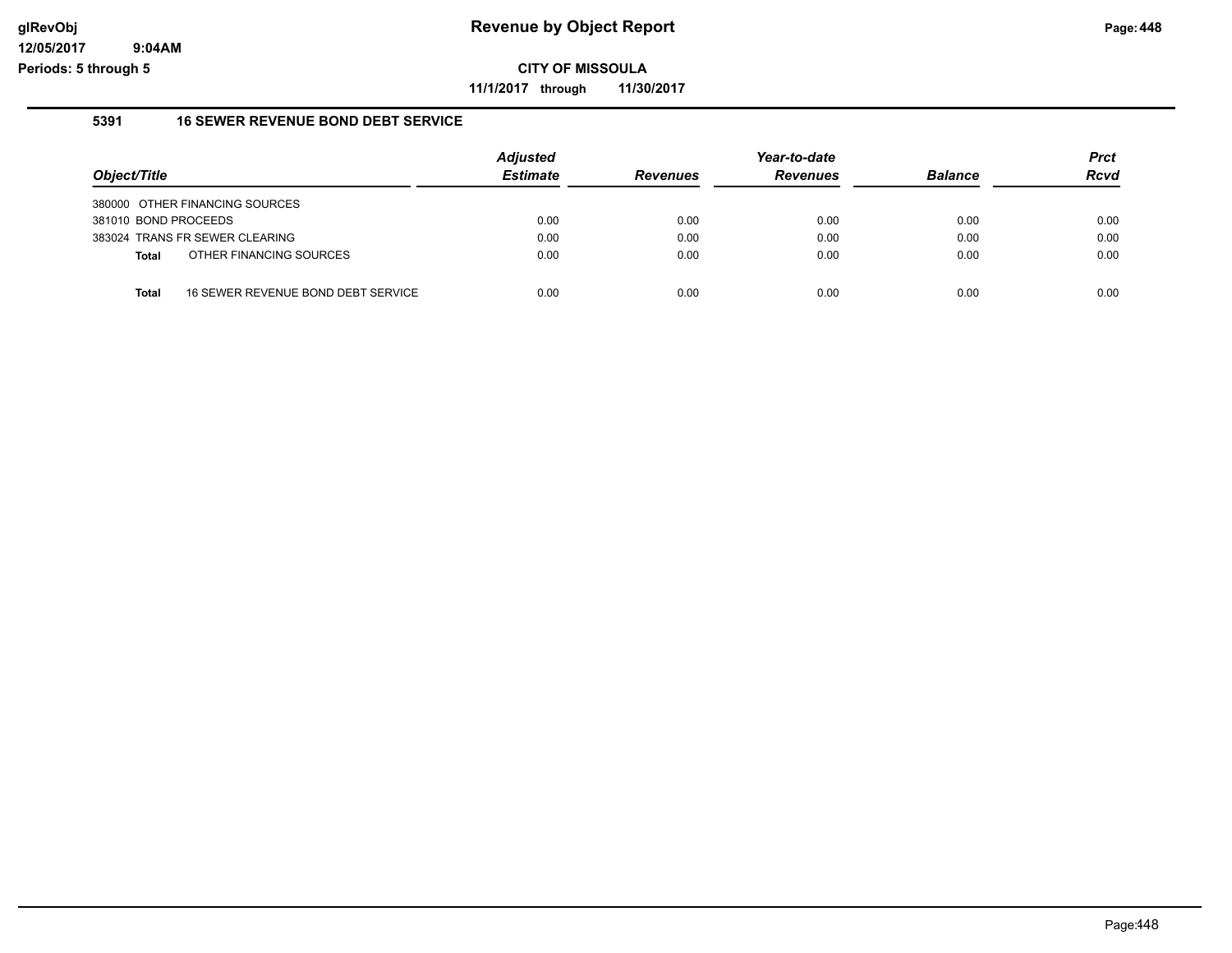#### **12/05/2017 9:04AM Periods: 5 through 5**

**CITY OF MISSOULA**

**11/1/2017 through 11/30/2017**

# **5392 16 SEWER REVENUE BOND DEBT RESERVE**

# **5392 16 SEWER REVENUE BOND DEBT RESERVE**

|                                                    | <b>Adjusted</b> |                 | Year-to-date    |                | <b>Prct</b> |
|----------------------------------------------------|-----------------|-----------------|-----------------|----------------|-------------|
| Object/Title                                       | <b>Estimate</b> | <b>Revenues</b> | <b>Revenues</b> | <b>Balance</b> | <b>Rcvd</b> |
| 380000 OTHER FINANCING SOURCES                     |                 |                 |                 |                |             |
| 381010 BOND PROCEEDS                               | 0.00            | 0.00            | 0.00            | 0.00           | 0.00        |
| 383024 TRANS FR SEWER CLEARING                     | 0.00            | 0.00            | 0.00            | 0.00           | 0.00        |
| 383042 TRANSFERS FROM OTHER FUNDS                  | 0.00            | 0.00            | 0.00            | 0.00           | 0.00        |
| OTHER FINANCING SOURCES<br><b>Total</b>            | 0.00            | 0.00            | 0.00            | 0.00           | 0.00        |
|                                                    |                 |                 |                 |                |             |
| 16 SEWER REVENUE BOND DEBT RESERVE<br><b>Total</b> | 0.00            | 0.00            | 0.00            | 0.00           | 0.00        |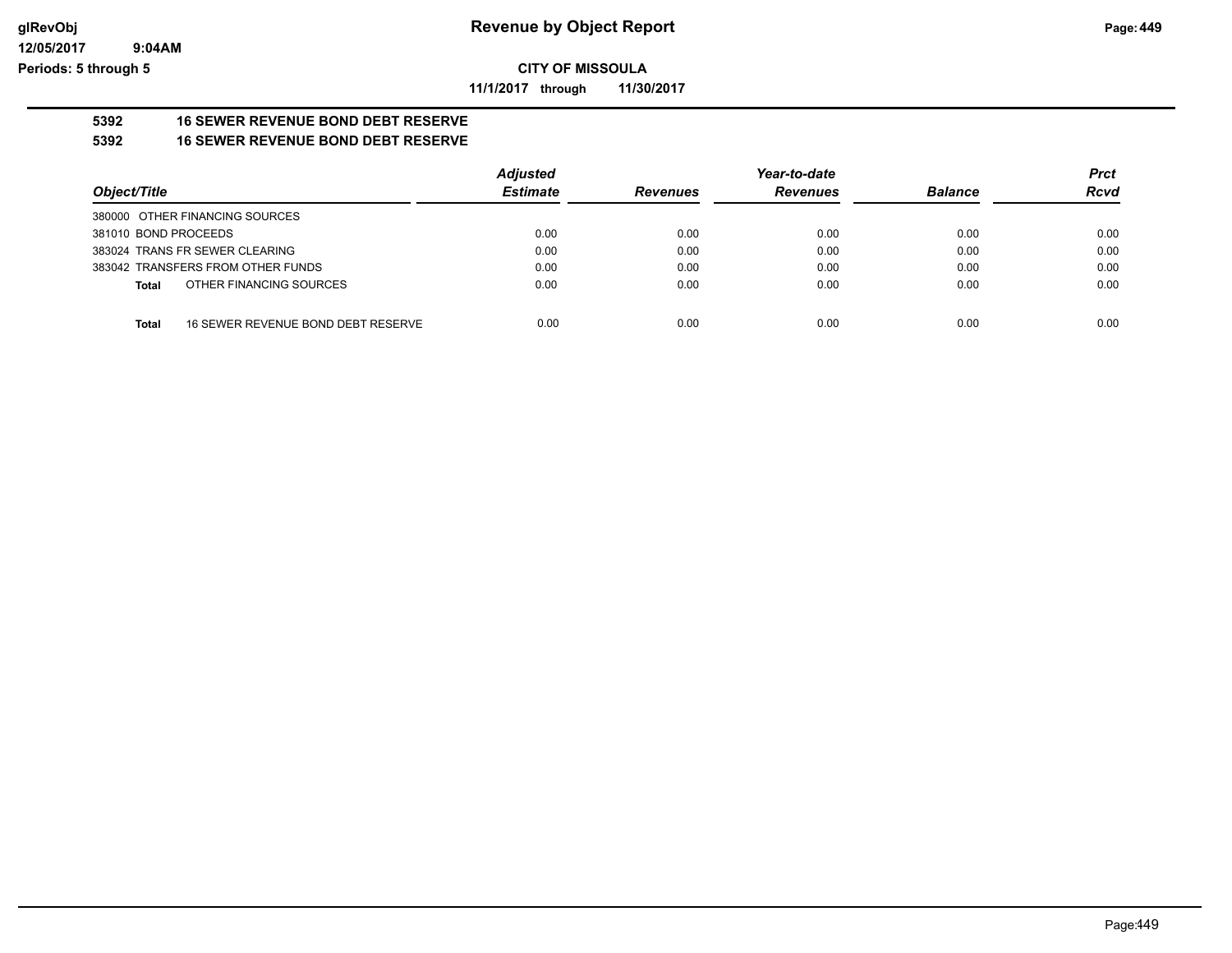**11/1/2017 through 11/30/2017**

#### **5392 16 SEWER REVENUE BOND DEBT RESERVE**

| Object/Title         |                                    | <b>Adjusted</b><br><b>Estimate</b> | <b>Revenues</b> | Year-to-date<br><b>Revenues</b> | <b>Balance</b> | <b>Prct</b><br><b>Rcvd</b> |
|----------------------|------------------------------------|------------------------------------|-----------------|---------------------------------|----------------|----------------------------|
|                      | 380000 OTHER FINANCING SOURCES     |                                    |                 |                                 |                |                            |
| 381010 BOND PROCEEDS |                                    | 0.00                               | 0.00            | 0.00                            | 0.00           | 0.00                       |
|                      | 383024 TRANS FR SEWER CLEARING     | 0.00                               | 0.00            | 0.00                            | 0.00           | 0.00                       |
|                      | 383042 TRANSFERS FROM OTHER FUNDS  | 0.00                               | 0.00            | 0.00                            | 0.00           | 0.00                       |
| Total                | OTHER FINANCING SOURCES            | 0.00                               | 0.00            | 0.00                            | 0.00           | 0.00                       |
| <b>Total</b>         | 16 SEWER REVENUE BOND DEBT RESERVE | 0.00                               | 0.00            | 0.00                            | 0.00           | 0.00                       |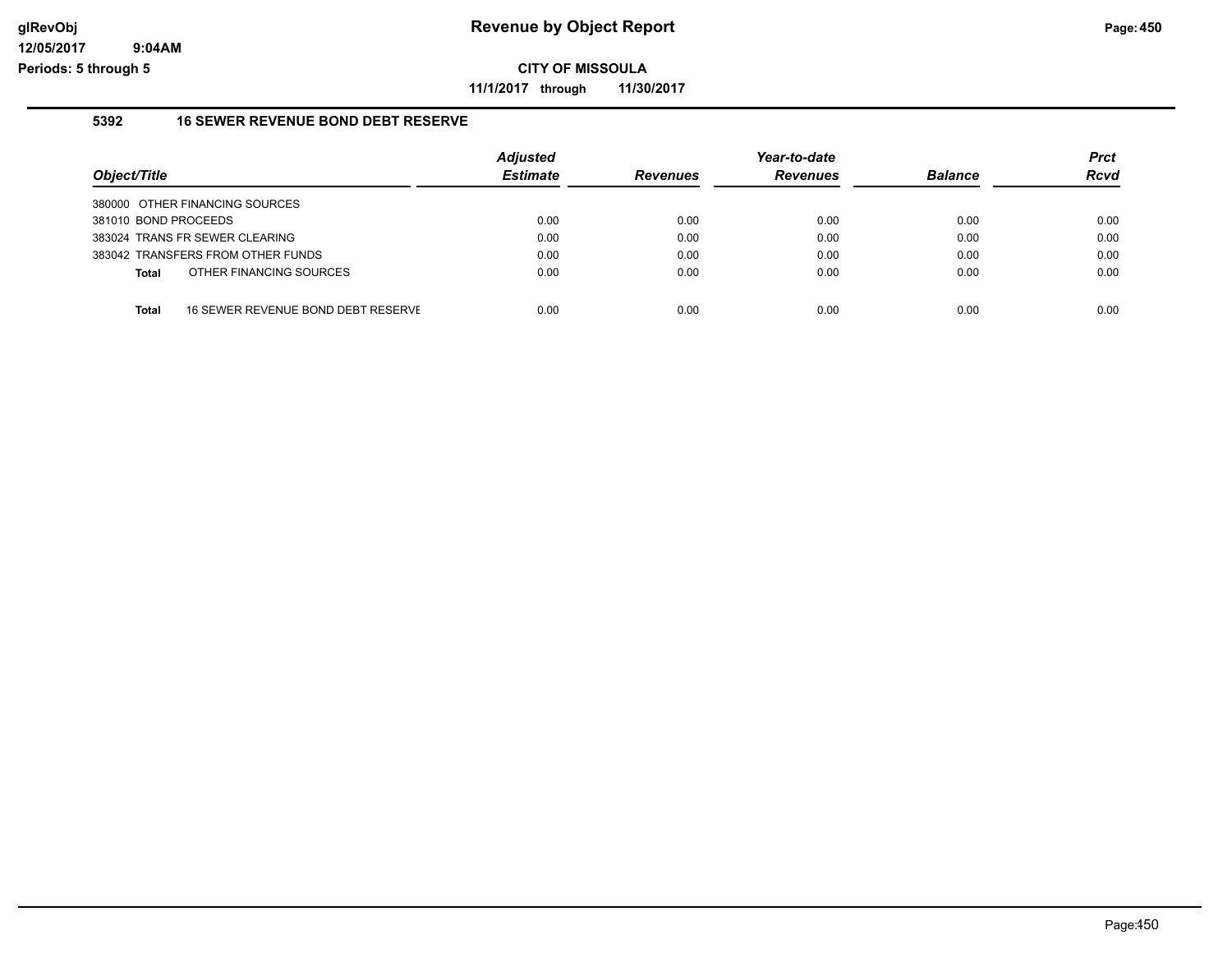**11/1/2017 through 11/30/2017**

**5450 STORMWATER UTILITIY**

**5450 STORMWATER UTILITIY**

|                                                           | <b>Adjusted</b> |                 | Year-to-date    |                | <b>Prct</b> |
|-----------------------------------------------------------|-----------------|-----------------|-----------------|----------------|-------------|
| Object/Title                                              | <b>Estimate</b> | <b>Revenues</b> | <b>Revenues</b> | <b>Balance</b> | <b>Rcvd</b> |
| 330000 INTERGOVERNMENTAL REVENUES                         |                 |                 |                 |                |             |
| 334121 DNRC GRANT                                         | 0.00            | 0.00            | 0.00            | 0.00           | 0.00        |
| 334123 MAQI FEDERAL ASSISTANCE                            | 64,942.00       | 0.00            | 953.00          | 63,989.00      | 1.47        |
| 334171 DEPT OF COMMERCE GRANTS                            | 0.00            | 0.00            | 0.00            | 0.00           | 0.00        |
| 336020 STATE PENSION CONTRIBUTION                         | 0.00            | 0.00            | 0.00            | 0.00           | 0.00        |
| 336023 STATE CONTRIB. - PERS                              | 153.00          | 0.00            | 40.68           | 112.32         | 26.59       |
| 337003 HEALTH DEPT-STORM WATER MGMT                       | 0.00            | 0.00            | 0.00            | 0.00           | 0.00        |
| <b>INTERGOVERNMENTAL REVENUES</b><br>Total                | 65,095.00       | 0.00            | 993.68          | 64,101.32      | 1.53        |
| 340000 CHARGES FOR SERVICES                               |                 |                 |                 |                |             |
| 345032 STORMWATER INSTALLATION FEES                       | 0.00            | 0.00            | 0.00            | 0.00           | 0.00        |
| 345034 STORMWATER USE FEES                                | 267,140.00      | 202.00          | 134,372.26      | 132,767.74     | 50.30       |
| 345036 STORM WATER USE FEE PENALTY                        | 0.00            | 0.00            | 0.00            | 0.00           | 0.00        |
| <b>CHARGES FOR SERVICES</b><br><b>Total</b>               | 267,140.00      | 202.00          | 134,372.26      | 132,767.74     | 50.30       |
| 360000 MISCELLANEOUS REVENUES                             |                 |                 |                 |                |             |
| 360010 MISCELLANEOUS                                      | 0.00            | 0.00            | 0.00            | 0.00           | 0.00        |
| 360030 CONTRIBUTIONS FROM PROPERTY OWNERS                 | 0.00            | 0.00            | 0.00            | 0.00           | 0.00        |
| 368005 *** Title Not Found ***                            | 0.00            | 0.00            | 0.00            | 0.00           | 0.00        |
| MISCELLANEOUS REVENUES<br>Total                           | 0.00            | 0.00            | 0.00            | 0.00           | 0.00        |
| <b>INVESTMENTS &amp; ROYALTY EARNINGS</b><br>370000       |                 |                 |                 |                |             |
| 371010 INTEREST ON INVESTMENTS                            | 0.00            | 0.00            | 0.00            | 0.00           | 0.00        |
| <b>INVESTMENTS &amp; ROYALTY EARNINGS</b><br><b>Total</b> | 0.00            | 0.00            | 0.00            | 0.00           | 0.00        |
| 380000 OTHER FINANCING SOURCES                            |                 |                 |                 |                |             |
| 381000 LOAN PROCEEDS                                      | 55,265.00       | 0.00            | 0.00            | 55,265.00      | 0.00        |
| 383000 OPERATING TRANSFERS                                | 0.00            | 0.00            | 0.00            | 0.00           | 0.00        |
| 383014 TRANS FR MRA                                       | 0.00            | 0.00            | 0.00            | 0.00           | 0.00        |
| 383015 TRANS FR MPC                                       | 0.00            | 0.00            | 0.00            | 0.00           | 0.00        |
| 383018 TRANS FR PARK DISTRICT                             | 0.00            | 0.00            | 0.00            | 0.00           | 0.00        |
| OTHER FINANCING SOURCES<br><b>Total</b>                   | 55,265.00       | 0.00            | 0.00            | 55,265.00      | 0.00        |
| STORMWATER UTILITIY<br>Total                              | 387.500.00      | 202.00          | 135.365.94      | 252.134.06     | 34.93       |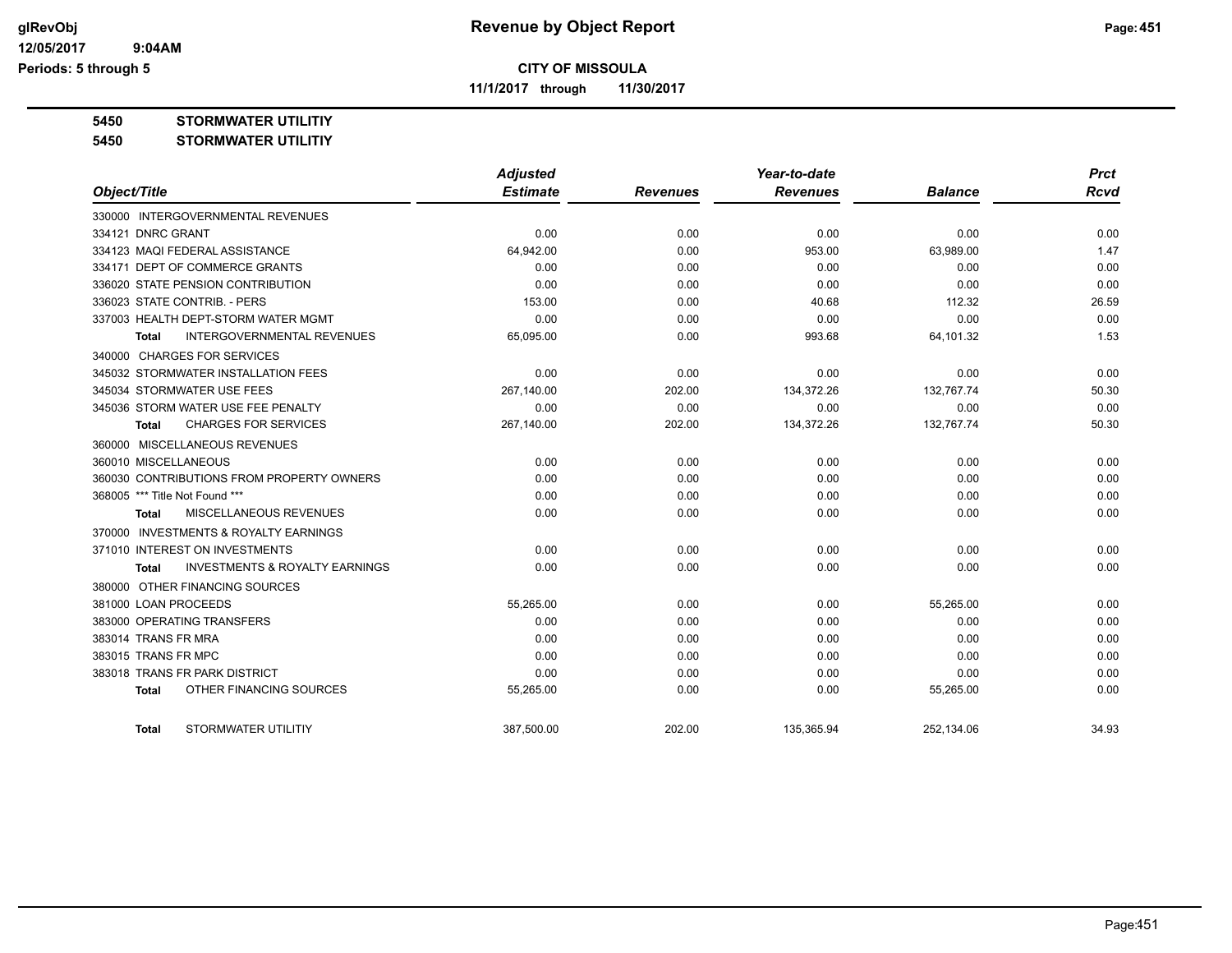**11/1/2017 through 11/30/2017**

#### **5450 STORMWATER UTILITIY**

|                                                    | <b>Adjusted</b> |                 | Year-to-date    |                | <b>Prct</b> |
|----------------------------------------------------|-----------------|-----------------|-----------------|----------------|-------------|
| Object/Title                                       | <b>Estimate</b> | <b>Revenues</b> | <b>Revenues</b> | <b>Balance</b> | <b>Rcvd</b> |
| 330000 INTERGOVERNMENTAL REVENUES                  |                 |                 |                 |                |             |
| 334121 DNRC GRANT                                  | 0.00            | 0.00            | 0.00            | 0.00           | 0.00        |
| 334123 MAQI FEDERAL ASSISTANCE                     | 64,942.00       | 0.00            | 953.00          | 63,989.00      | 1.47        |
| 334171 DEPT OF COMMERCE GRANTS                     | 0.00            | 0.00            | 0.00            | 0.00           | 0.00        |
| 336020 STATE PENSION CONTRIBUTION                  | 0.00            | 0.00            | 0.00            | 0.00           | 0.00        |
| 336023 STATE CONTRIB. - PERS                       | 153.00          | 0.00            | 40.68           | 112.32         | 26.59       |
| 337003 HEALTH DEPT-STORM WATER MGMT                | 0.00            | 0.00            | 0.00            | 0.00           | 0.00        |
| <b>INTERGOVERNMENTAL REVENUES</b><br>Total         | 65,095.00       | 0.00            | 993.68          | 64,101.32      | 1.53        |
| 340000 CHARGES FOR SERVICES                        |                 |                 |                 |                |             |
| 345032 STORMWATER INSTALLATION FEES                | 0.00            | 0.00            | 0.00            | 0.00           | 0.00        |
| 345034 STORMWATER USE FEES                         | 267,140.00      | 202.00          | 134,372.26      | 132,767.74     | 50.30       |
| 345036 STORM WATER USE FEE PENALTY                 | 0.00            | 0.00            | 0.00            | 0.00           | 0.00        |
| <b>CHARGES FOR SERVICES</b><br>Total               | 267,140.00      | 202.00          | 134,372.26      | 132,767.74     | 50.30       |
| 360000 MISCELLANEOUS REVENUES                      |                 |                 |                 |                |             |
| 360010 MISCELLANEOUS                               | 0.00            | 0.00            | 0.00            | 0.00           | 0.00        |
| 360030 CONTRIBUTIONS FROM PROPERTY OWNERS          | 0.00            | 0.00            | 0.00            | 0.00           | 0.00        |
| 368005 *** Title Not Found ***                     | 0.00            | 0.00            | 0.00            | 0.00           | 0.00        |
| MISCELLANEOUS REVENUES<br>Total                    | 0.00            | 0.00            | 0.00            | 0.00           | 0.00        |
| 370000 INVESTMENTS & ROYALTY EARNINGS              |                 |                 |                 |                |             |
| 371010 INTEREST ON INVESTMENTS                     | 0.00            | 0.00            | 0.00            | 0.00           | 0.00        |
| <b>INVESTMENTS &amp; ROYALTY EARNINGS</b><br>Total | 0.00            | 0.00            | 0.00            | 0.00           | 0.00        |
| 380000 OTHER FINANCING SOURCES                     |                 |                 |                 |                |             |
| 381000 LOAN PROCEEDS                               | 55,265.00       | 0.00            | 0.00            | 55,265.00      | 0.00        |
| 383000 OPERATING TRANSFERS                         | 0.00            | 0.00            | 0.00            | 0.00           | 0.00        |
| 383014 TRANS FR MRA                                | 0.00            | 0.00            | 0.00            | 0.00           | 0.00        |
| 383015 TRANS FR MPC                                | 0.00            | 0.00            | 0.00            | 0.00           | 0.00        |
| 383018 TRANS FR PARK DISTRICT                      | 0.00            | 0.00            | 0.00            | 0.00           | 0.00        |
| OTHER FINANCING SOURCES<br><b>Total</b>            | 55,265.00       | 0.00            | 0.00            | 55,265.00      | 0.00        |
| STORMWATER UTILITIY<br><b>Total</b>                | 387,500.00      | 202.00          | 135,365.94      | 252,134.06     | 34.93       |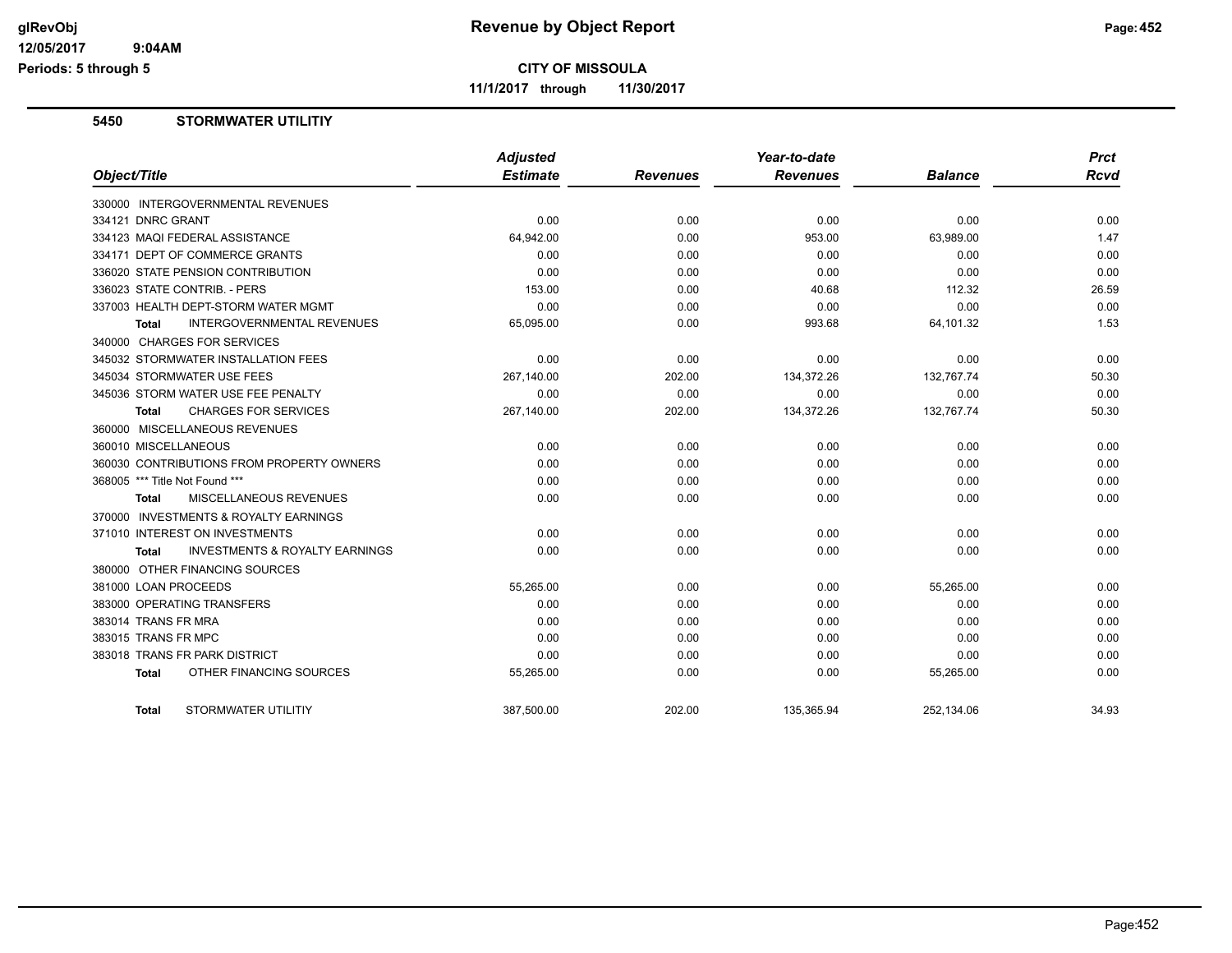**11/1/2017 through 11/30/2017**

# **5711 AQUATICS**

**5711 AQUATICS**

|                                                    | <b>Adjusted</b> |                 | Year-to-date    |                | <b>Prct</b> |
|----------------------------------------------------|-----------------|-----------------|-----------------|----------------|-------------|
| Object/Title                                       | <b>Estimate</b> | <b>Revenues</b> | <b>Revenues</b> | <b>Balance</b> | <b>Rcvd</b> |
| 330000 INTERGOVERNMENTAL REVENUES                  |                 |                 |                 |                |             |
| 336020 STATE PENSION CONTRIBUTION                  | 0.00            | 0.00            | 0.00            | 0.00           | 0.00        |
| 336023 STATE CONTRIB. - PERS                       | 0.00            | 0.00            | 420.24          | $-420.24$      | 0.00        |
| <b>INTERGOVERNMENTAL REVENUES</b><br><b>Total</b>  | 0.00            | 0.00            | 420.24          | $-420.24$      | 0.00        |
| <b>CHARGES FOR SERVICES</b><br>340000              |                 |                 |                 |                |             |
| 340051 GRILL VAN CONCESSIONS                       | 100.000.00      | 0.00            | 29,889.05       | 70.110.95      | 29.89       |
| 346030 SWIMMING POOL FEES                          | 623.825.00      | 1,596.03        | 369.943.78      | 253.881.22     | 59.30       |
| 346060 CURRENTS SWIMMING FACILITY                  | 444,400.00      | 32,958.49       | 179,338.54      | 265,061.46     | 40.36       |
| 346061 CURRENTS ENTERPRISE                         | 0.00            | 0.00            | 0.00            | 0.00           | 0.00        |
| 346062 SPLASH ENTERPRISE                           | 0.00            | 0.00            | 0.00            | 0.00           | 0.00        |
| <b>CHARGES FOR SERVICES</b><br><b>Total</b>        | 1,168,225.00    | 34,554.52       | 579,171.37      | 589,053.63     | 49.58       |
| 360000 MISCELLANEOUS REVENUES                      |                 |                 |                 |                |             |
| 360010 MISCELLANEOUS                               | 0.00            | 0.00            | 0.00            | 0.00           | 0.00        |
| 365000 DONATIONS                                   | 0.00            | 0.00            | 0.00            | 0.00           | 0.00        |
| 365019 AQUATICS DONATIONS & GRANTS                 | 0.00            | 1,500.00        | 1,554.25        | $-1,554.25$    | 0.00        |
| <b>MISCELLANEOUS REVENUES</b><br><b>Total</b>      | 0.00            | 1,500.00        | 1,554.25        | $-1,554.25$    | 0.00        |
| 370000 INVESTMENTS & ROYALTY EARNINGS              |                 |                 |                 |                |             |
| 371010 INTEREST ON INVESTMENTS                     | 0.00            | 0.00            | 0.00            | 0.00           | 0.00        |
| <b>INVESTMENTS &amp; ROYALTY EARNINGS</b><br>Total | 0.00            | 0.00            | 0.00            | 0.00           | 0.00        |
| OTHER FINANCING SOURCES<br>380000                  |                 |                 |                 |                |             |
| 383029 TRANS FR GENERAL                            | 203,000.00      | 0.00            | 0.00            | 203,000.00     | 0.00        |
| 383043 TRANSFERS FROM IMPACT FEES                  | 0.00            | 0.00            | 0.00            | 0.00           | 0.00        |
| 383400 CAPITAL CONTRIBUTION                        | 0.00            | 0.00            | 0.00            | 0.00           | 0.00        |
| OTHER FINANCING SOURCES<br><b>Total</b>            | 203,000.00      | 0.00            | 0.00            | 203,000.00     | 0.00        |
| <b>AQUATICS</b><br><b>Total</b>                    | 1,371,225.00    | 36,054.52       | 581,145.86      | 790,079.14     | 42.38       |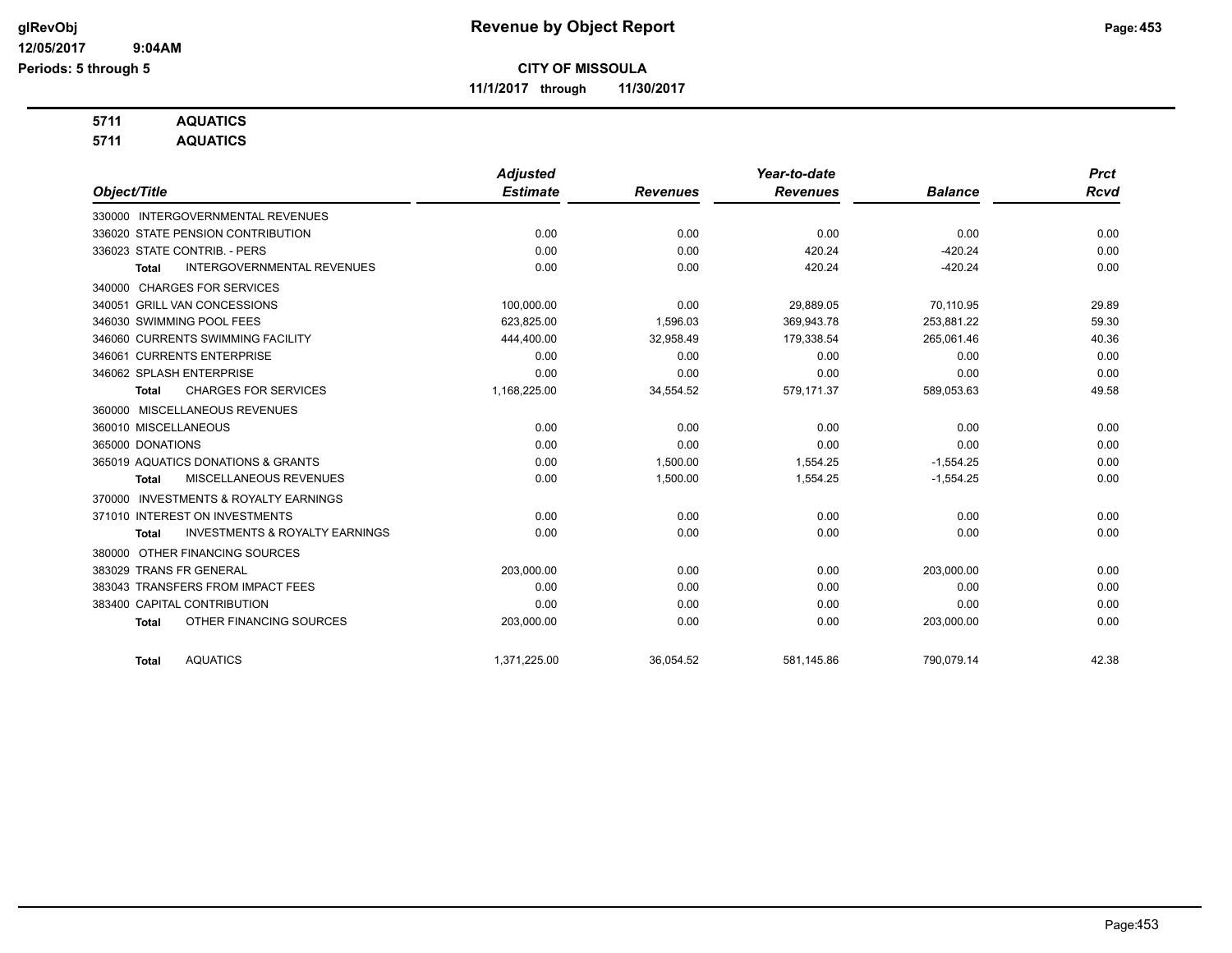**11/1/2017 through 11/30/2017**

**5711 AQUATICS**

|                                                     | <b>Adjusted</b> |                 | Year-to-date    |                | <b>Prct</b> |
|-----------------------------------------------------|-----------------|-----------------|-----------------|----------------|-------------|
| Object/Title                                        | <b>Estimate</b> | <b>Revenues</b> | <b>Revenues</b> | <b>Balance</b> | Rcvd        |
| 330000 INTERGOVERNMENTAL REVENUES                   |                 |                 |                 |                |             |
| 336020 STATE PENSION CONTRIBUTION                   | 0.00            | 0.00            | 0.00            | 0.00           | 0.00        |
| 336023 STATE CONTRIB. - PERS                        | 0.00            | 0.00            | 420.24          | $-420.24$      | 0.00        |
| <b>INTERGOVERNMENTAL REVENUES</b><br><b>Total</b>   | 0.00            | 0.00            | 420.24          | $-420.24$      | 0.00        |
| 340000 CHARGES FOR SERVICES                         |                 |                 |                 |                |             |
| 340051 GRILL VAN CONCESSIONS                        | 100.000.00      | 0.00            | 29.889.05       | 70.110.95      | 29.89       |
| 346030 SWIMMING POOL FEES                           | 623,825.00      | 1,596.03        | 369,943.78      | 253,881.22     | 59.30       |
| 346060 CURRENTS SWIMMING FACILITY                   | 444,400.00      | 32,958.49       | 179,338.54      | 265,061.46     | 40.36       |
| 346061 CURRENTS ENTERPRISE                          | 0.00            | 0.00            | 0.00            | 0.00           | 0.00        |
| 346062 SPLASH ENTERPRISE                            | 0.00            | 0.00            | 0.00            | 0.00           | 0.00        |
| <b>CHARGES FOR SERVICES</b><br><b>Total</b>         | 1,168,225.00    | 34,554.52       | 579,171.37      | 589,053.63     | 49.58       |
| 360000 MISCELLANEOUS REVENUES                       |                 |                 |                 |                |             |
| 360010 MISCELLANEOUS                                | 0.00            | 0.00            | 0.00            | 0.00           | 0.00        |
| 365000 DONATIONS                                    | 0.00            | 0.00            | 0.00            | 0.00           | 0.00        |
| 365019 AQUATICS DONATIONS & GRANTS                  | 0.00            | 1.500.00        | 1,554.25        | $-1,554.25$    | 0.00        |
| MISCELLANEOUS REVENUES<br>Total                     | 0.00            | 1,500.00        | 1,554.25        | $-1,554.25$    | 0.00        |
| <b>INVESTMENTS &amp; ROYALTY EARNINGS</b><br>370000 |                 |                 |                 |                |             |
| 371010 INTEREST ON INVESTMENTS                      | 0.00            | 0.00            | 0.00            | 0.00           | 0.00        |
| <b>INVESTMENTS &amp; ROYALTY EARNINGS</b><br>Total  | 0.00            | 0.00            | 0.00            | 0.00           | 0.00        |
| 380000 OTHER FINANCING SOURCES                      |                 |                 |                 |                |             |
| 383029 TRANS FR GENERAL                             | 203,000.00      | 0.00            | 0.00            | 203,000.00     | 0.00        |
| 383043 TRANSFERS FROM IMPACT FEES                   | 0.00            | 0.00            | 0.00            | 0.00           | 0.00        |
| 383400 CAPITAL CONTRIBUTION                         | 0.00            | 0.00            | 0.00            | 0.00           | 0.00        |
| OTHER FINANCING SOURCES<br><b>Total</b>             | 203,000.00      | 0.00            | 0.00            | 203,000.00     | 0.00        |
| <b>AQUATICS</b><br><b>Total</b>                     | 1,371,225.00    | 36,054.52       | 581,145.86      | 790.079.14     | 42.38       |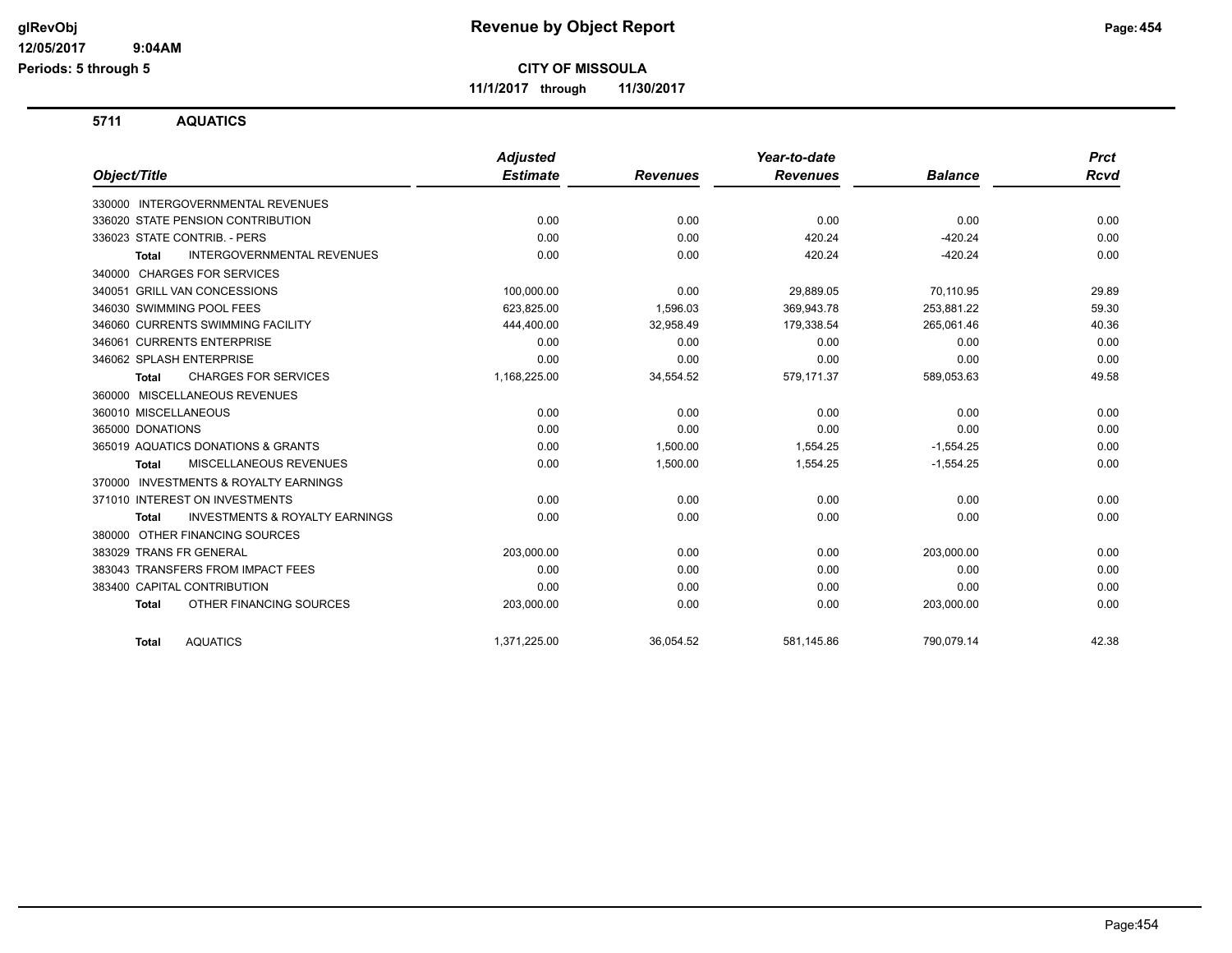**11/1/2017 through 11/30/2017**

#### **6050 EMPLOYEE BENEFIT PLAN FUND**

#### **6050 EMPLOYEE BENEFIT PLAN FUND**

|                                                    | <b>Adjusted</b> |                 | Year-to-date    |                | <b>Prct</b> |
|----------------------------------------------------|-----------------|-----------------|-----------------|----------------|-------------|
| Object/Title                                       | <b>Estimate</b> | <b>Revenues</b> | <b>Revenues</b> | <b>Balance</b> | Rcvd        |
| 330000 INTERGOVERNMENTAL REVENUES                  |                 |                 |                 |                |             |
| 334112 WELLNESS GRANT                              | 0.00            | 0.00            | 0.00            | 0.00           | 0.00        |
| <b>INTERGOVERNMENTAL REVENUES</b><br><b>Total</b>  | 0.00            | 0.00            | 0.00            | 0.00           | 0.00        |
| 360000 MISCELLANEOUS REVENUES                      |                 |                 |                 |                |             |
| 360010 MISCELLANEOUS                               | 0.00            | 0.00            | 0.00            | 0.00           | 0.00        |
| MISCELLANEOUS REVENUES<br>Total                    | 0.00            | 0.00            | 0.00            | 0.00           | 0.00        |
| 370000 INVESTMENTS & ROYALTY EARNINGS              |                 |                 |                 |                |             |
| 371010 INTEREST ON INVESTMENTS                     | 0.00            | 0.00            | 0.00            | 0.00           | 0.00        |
| <b>INVESTMENTS &amp; ROYALTY EARNINGS</b><br>Total | 0.00            | 0.00            | 0.00            | 0.00           | 0.00        |
| 380000 OTHER FINANCING SOURCES                     |                 |                 |                 |                |             |
| 383028 TRANS FROM GF FOR HEALTH RESERVE            | 442,000.00      | 36,833.33       | 184,166.69      | 257,833.31     | 41.67       |
| 383029 TRANS FR GENERAL                            | 72,000.00       | 0.00            | 32,035.82       | 39,964.18      | 44.49       |
| OTHER FINANCING SOURCES<br>Total                   | 514,000.00      | 36,833.33       | 216,202.51      | 297,797.49     | 42.06       |
| 390000 INTERNAL SERVICES                           |                 |                 |                 |                |             |
| 396001 INSURANCE REIMBURSEMENTS                    | 0.00            | 0.00            | 0.00            | 0.00           | 0.00        |
| 396002 CITY CONTRIBUTIONS                          | 3,671,400.00    | 299,166.50      | 1,724,676.34    | 1,946,723.66   | 46.98       |
| 396003 EMPLOYEE DEDUCTION CONTRIBUTIONS            | 1,255,926.00    | 75,679.13       | 530,528.50      | 725,397.50     | 42.24       |
| 396004 RETIREE CONTRIBUTIONS                       | 422,160.00      | 35,220.70       | 175,277.32      | 246,882.68     | 41.52       |
| 396005 FIRE + POLICE ADDTL HEALTH CONTRIB          | 1,743,246.00    | 148,992.00      | 938.754.00      | 804,492.00     | 53.85       |
| 396006 RX REBATES                                  | 0.00            | 0.00            | 0.00            | 0.00           | 0.00        |
| 396007 OTHER PARTICIPANT HEALTH PREM CONTRIB       | 0.00            | 0.00            | 0.00            | 0.00           | 0.00        |
| 396008 COBRA CONTRIBUTIONS                         | 0.00            | 0.00            | 0.00            | 0.00           | 0.00        |
| 396009 WELLNESS PROGRAM CONTRIBUTIONS              | 0.00            | 0.00            | 0.00            | 0.00           | 0.00        |
| 396010 EMPLOYEE SUPPLI LIFE INSURANCE CONTRI       | 0.00            | 2,982.40        | 13,979.07       | $-13,979.07$   | 0.00        |
| 396011 EMPLOYEE VISION INSURANCE CONTRIBUTIONS     | 0.00            | 152.17          | 661.39          | $-661.39$      | 0.00        |
| <b>INTERNAL SERVICES</b><br><b>Total</b>           | 7,092,732.00    | 562,192.90      | 3,383,876.62    | 3,708,855.38   | 47.71       |
| <b>EMPLOYEE BENEFIT PLAN FUND</b><br><b>Total</b>  | 7,606,732.00    | 599,026.23      | 3,600,079.13    | 4,006,652.87   | 47.33       |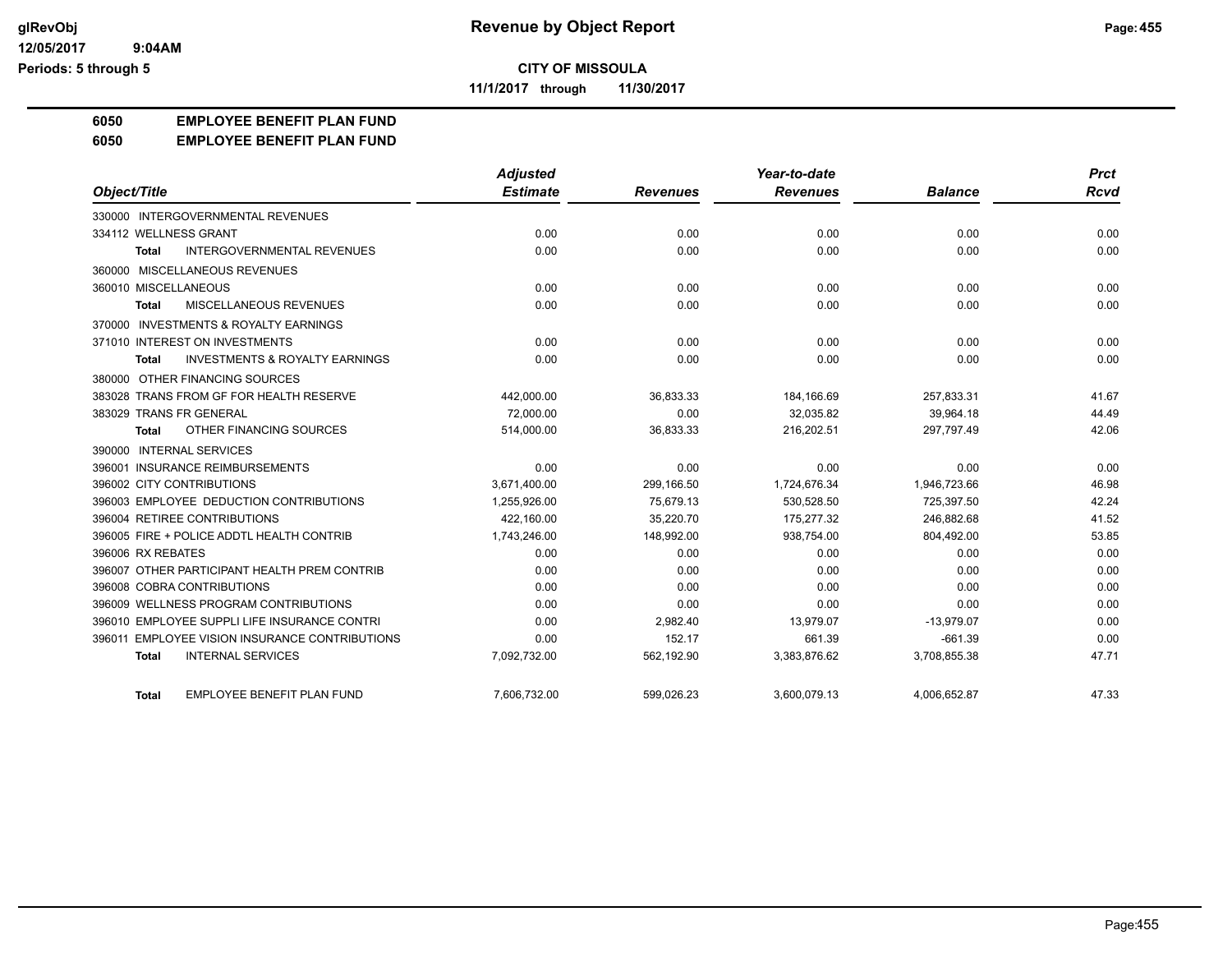**11/1/2017 through 11/30/2017**

#### **6050 EMPLOYEE BENEFIT PLAN FUND**

|                                                           | Adjusted        |                 | Year-to-date    |                | <b>Prct</b> |
|-----------------------------------------------------------|-----------------|-----------------|-----------------|----------------|-------------|
| Object/Title                                              | <b>Estimate</b> | <b>Revenues</b> | <b>Revenues</b> | <b>Balance</b> | Rcvd        |
| 330000 INTERGOVERNMENTAL REVENUES                         |                 |                 |                 |                |             |
| 334112 WELLNESS GRANT                                     | 0.00            | 0.00            | 0.00            | 0.00           | 0.00        |
| <b>INTERGOVERNMENTAL REVENUES</b><br><b>Total</b>         | 0.00            | 0.00            | 0.00            | 0.00           | 0.00        |
| 360000 MISCELLANEOUS REVENUES                             |                 |                 |                 |                |             |
| 360010 MISCELLANEOUS                                      | 0.00            | 0.00            | 0.00            | 0.00           | 0.00        |
| MISCELLANEOUS REVENUES<br><b>Total</b>                    | 0.00            | 0.00            | 0.00            | 0.00           | 0.00        |
| 370000 INVESTMENTS & ROYALTY EARNINGS                     |                 |                 |                 |                |             |
| 371010 INTEREST ON INVESTMENTS                            | 0.00            | 0.00            | 0.00            | 0.00           | 0.00        |
| <b>INVESTMENTS &amp; ROYALTY EARNINGS</b><br><b>Total</b> | 0.00            | 0.00            | 0.00            | 0.00           | 0.00        |
| 380000 OTHER FINANCING SOURCES                            |                 |                 |                 |                |             |
| 383028 TRANS FROM GF FOR HEALTH RESERVE                   | 442,000.00      | 36,833.33       | 184,166.69      | 257,833.31     | 41.67       |
| 383029 TRANS FR GENERAL                                   | 72.000.00       | 0.00            | 32.035.82       | 39.964.18      | 44.49       |
| OTHER FINANCING SOURCES<br><b>Total</b>                   | 514,000.00      | 36,833.33       | 216,202.51      | 297,797.49     | 42.06       |
| 390000 INTERNAL SERVICES                                  |                 |                 |                 |                |             |
| 396001 INSURANCE REIMBURSEMENTS                           | 0.00            | 0.00            | 0.00            | 0.00           | 0.00        |
| 396002 CITY CONTRIBUTIONS                                 | 3,671,400.00    | 299,166.50      | 1,724,676.34    | 1,946,723.66   | 46.98       |
| 396003 EMPLOYEE DEDUCTION CONTRIBUTIONS                   | 1,255,926.00    | 75,679.13       | 530,528.50      | 725,397.50     | 42.24       |
| 396004 RETIREE CONTRIBUTIONS                              | 422,160.00      | 35,220.70       | 175,277.32      | 246,882.68     | 41.52       |
| 396005 FIRE + POLICE ADDTL HEALTH CONTRIB                 | 1,743,246.00    | 148,992.00      | 938,754.00      | 804,492.00     | 53.85       |
| 396006 RX REBATES                                         | 0.00            | 0.00            | 0.00            | 0.00           | 0.00        |
| 396007 OTHER PARTICIPANT HEALTH PREM CONTRIB              | 0.00            | 0.00            | 0.00            | 0.00           | 0.00        |
| 396008 COBRA CONTRIBUTIONS                                | 0.00            | 0.00            | 0.00            | 0.00           | 0.00        |
| 396009 WELLNESS PROGRAM CONTRIBUTIONS                     | 0.00            | 0.00            | 0.00            | 0.00           | 0.00        |
| 396010 EMPLOYEE SUPPLI LIFE INSURANCE CONTRI              | 0.00            | 2,982.40        | 13,979.07       | $-13,979.07$   | 0.00        |
| 396011 EMPLOYEE VISION INSURANCE CONTRIBUTION             | 0.00            | 152.17          | 661.39          | $-661.39$      | 0.00        |
| <b>INTERNAL SERVICES</b><br><b>Total</b>                  | 7,092,732.00    | 562,192.90      | 3,383,876.62    | 3,708,855.38   | 47.71       |
| EMPLOYEE BENEFIT PLAN FUND<br><b>Total</b>                | 7,606,732.00    | 599,026.23      | 3,600,079.13    | 4,006,652.87   | 47.33       |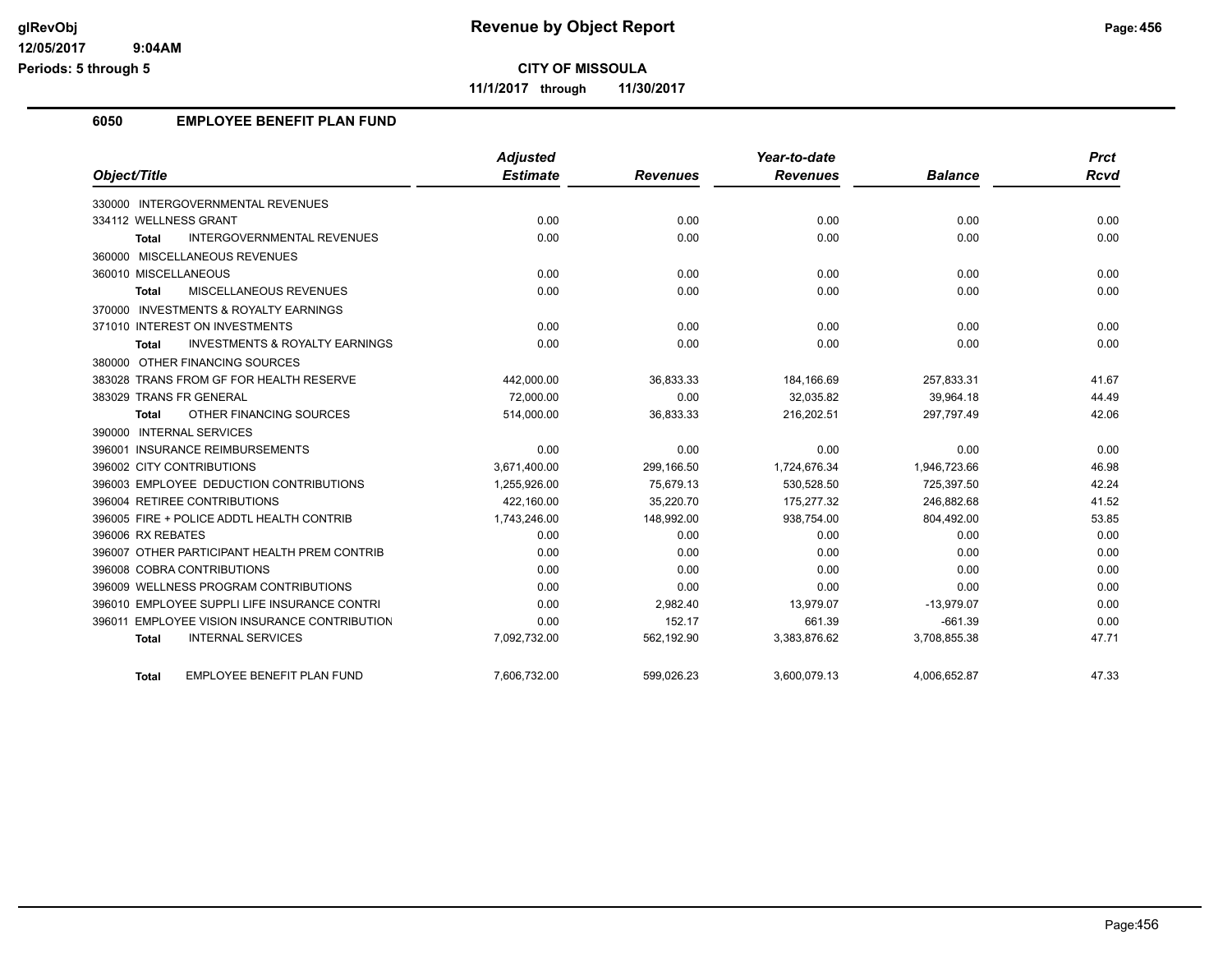**11/1/2017 through 11/30/2017**

**7370 PARKING COMMISSION FUND**

**7370 PARKING COMMISSION FUND**

|                                                           | <b>Adjusted</b> |                 | Year-to-date    |                | <b>Prct</b> |
|-----------------------------------------------------------|-----------------|-----------------|-----------------|----------------|-------------|
| Object/Title                                              | <b>Estimate</b> | <b>Revenues</b> | <b>Revenues</b> | <b>Balance</b> | Rcvd        |
| 330000 INTERGOVERNMENTAL REVENUES                         |                 |                 |                 |                |             |
| 336020 STATE PENSION CONTRIBUTION                         | 0.00            | 0.00            | 0.00            | 0.00           | 0.00        |
| 336023 STATE CONTRIB. - PERS                              | 313.00          | 0.00            | 199.44          | 113.56         | 63.72       |
| <b>INTERGOVERNMENTAL REVENUES</b><br><b>Total</b>         | 313.00          | 0.00            | 199.44          | 113.56         | 63.72       |
| 340000 CHARGES FOR SERVICES                               |                 |                 |                 |                |             |
| 343009 TOW CHARGES                                        | 0.00            | 0.00            | 0.00            | 0.00           | 0.00        |
| 343015 PARKING                                            | 0.00            | 0.00            | 0.00            | 0.00           | 0.00        |
| 343016 METER MONEY                                        | 870,000.00      | 101,982.20      | 526,725.56      | 343,274.44     | 60.54       |
| 343017 PARKING LEASE REVENUE                              | 702,000.00      | 51,512.50       | 375,661.50      | 326,338.50     | 53.51       |
| 343018 SALE OF MATERIALS                                  | 92,000.00       | 9,927.19        | 46,895.39       | 45,104.61      | 50.97       |
| 343301 BOOT REMOVAL                                       | 10,000.00       | 1,030.00        | 5,400.00        | 4,600.00       | 54.00       |
| <b>CHARGES FOR SERVICES</b><br><b>Total</b>               | 1,674,000.00    | 164,451.89      | 954,682.45      | 719,317.55     | 57.03       |
| 350000 FINES & FORFEITURES                                |                 |                 |                 |                |             |
| 352000 TICKETS                                            | 0.00            | 0.00            | 0.00            | 0.00           | 0.00        |
| 352001 PARKING TICKET REVENUE                             | 270,000.00      | 18,944.00       | 98,575.89       | 171,424.11     | 36.51       |
| 352002 PARKING FINES                                      | 0.00            | 0.00            | 0.00            | 0.00           | 0.00        |
| <b>FINES &amp; FORFEITURES</b><br><b>Total</b>            | 270,000.00      | 18,944.00       | 98,575.89       | 171,424.11     | 36.51       |
| 360000 MISCELLANEOUS REVENUES                             |                 |                 |                 |                |             |
| 360010 MISCELLANEOUS                                      | 38,000.00       | 3,983.70        | 27,451.26       | 10,548.74      | 72.24       |
| 360018 MARKET ON FRONT UTILITY PAYMENTS                   | 2,000.00        | 0.00            | 867.94          | 1,132.06       | 43.40       |
| 360019 GARBAGE-MARKET ON FRONT                            | 1,000.00        | 0.00            | 689.76          | 310.24         | 68.98       |
| 362002 BAD CHECK CHARGES                                  | 1,000.00        | 0.00            | 0.00            | 1,000.00       | 0.00        |
| 362005 LEASE LATE PAYMENT PENALTY                         | 0.00            | 0.00            | 0.00            | 0.00           | 0.00        |
| 364040 INSURANCE AND DAMAGE RECOVERY                      | 0.00            | 0.00            | 3,822.25        | $-3,822.25$    | 0.00        |
| MISCELLANEOUS REVENUES<br>Total                           | 42,000.00       | 3,983.70        | 32,831.21       | 9,168.79       | 78.17       |
| 370000 INVESTMENTS & ROYALTY EARNINGS                     |                 |                 |                 |                |             |
| 371010 INTEREST ON INVESTMENTS                            | 20,000.00       | 0.00            | 0.00            | 20,000.00      | 0.00        |
| 371020 GAIN/LOSS IN MARKET VALUE OF INVESTMENTS           | 0.00            | 0.00            | 0.00            | 0.00           | 0.00        |
| <b>INVESTMENTS &amp; ROYALTY EARNINGS</b><br><b>Total</b> | 20,000.00       | 0.00            | 0.00            | 20,000.00      | 0.00        |
| 380000 OTHER FINANCING SOURCES                            |                 |                 |                 |                |             |
| 381010 BOND PROCEEDS                                      | 0.00            | 0.00            | 0.00            | 0.00           | 0.00        |
| 381090 PROCEEDS FROM CAPITAL LEASE                        | 0.00            | 0.00            | 0.00            | 0.00           | 0.00        |
| 382010 SALE OF FIXED ASSETS                               | 0.00            | 0.00            | 0.00            | 0.00           | 0.00        |
| 383013 TRANS FR SID DEBT SERVICE                          | 0.00            | 0.00            | 0.00            | 0.00           | 0.00        |
| 383400 CAPITAL CONTRIBUTION                               | 0.00            | 0.00            | 0.00            | 0.00           | 0.00        |
| OTHER FINANCING SOURCES<br><b>Total</b>                   | 0.00            | 0.00            | 0.00            | 0.00           | 0.00        |
| PARKING COMMISSION FUND<br><b>Total</b>                   | 2.006.313.00    | 187,379.59      | 1,086,288.99    | 920.024.01     | 54.14       |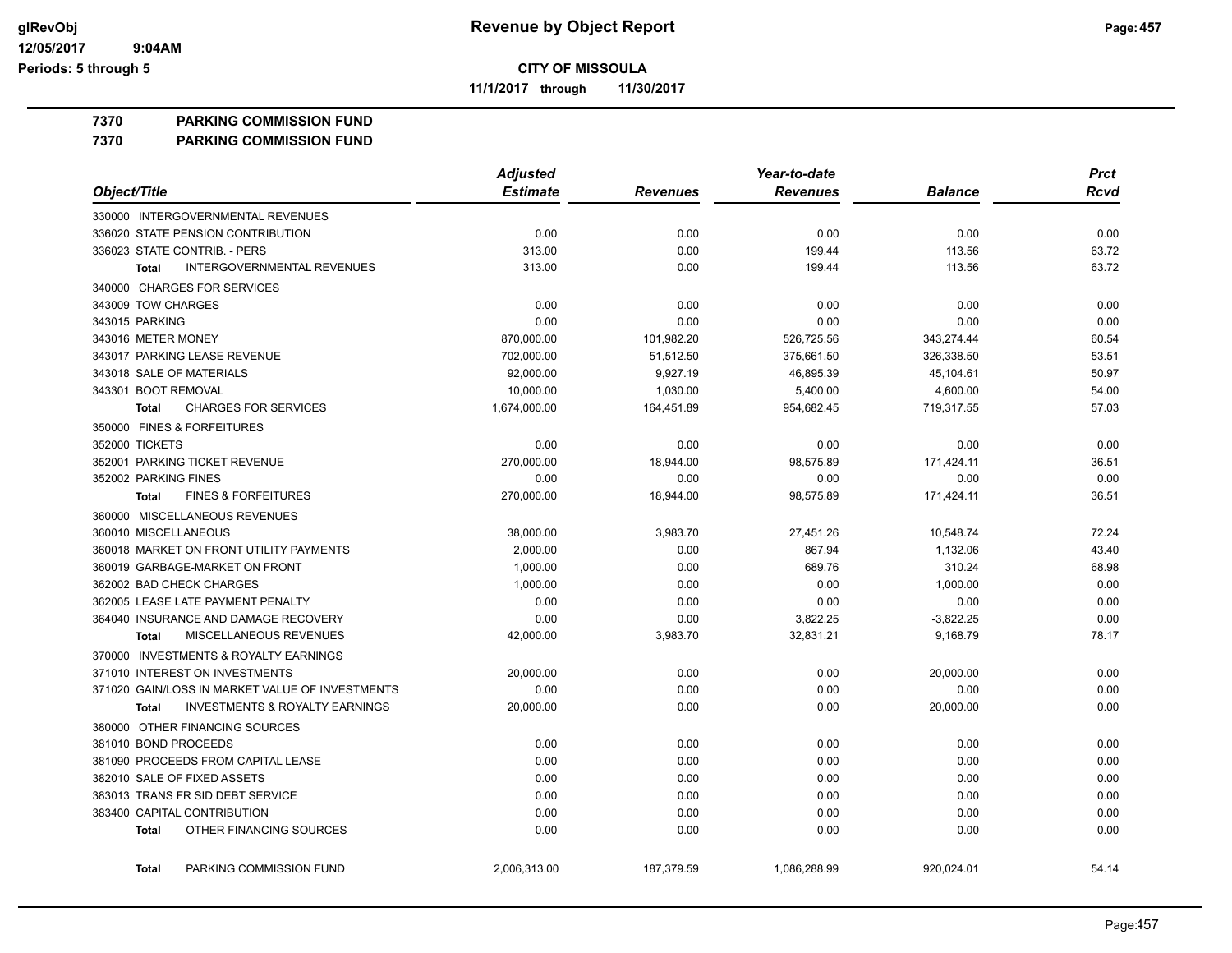**CITY OF MISSOULA 11/1/2017 through 11/30/2017**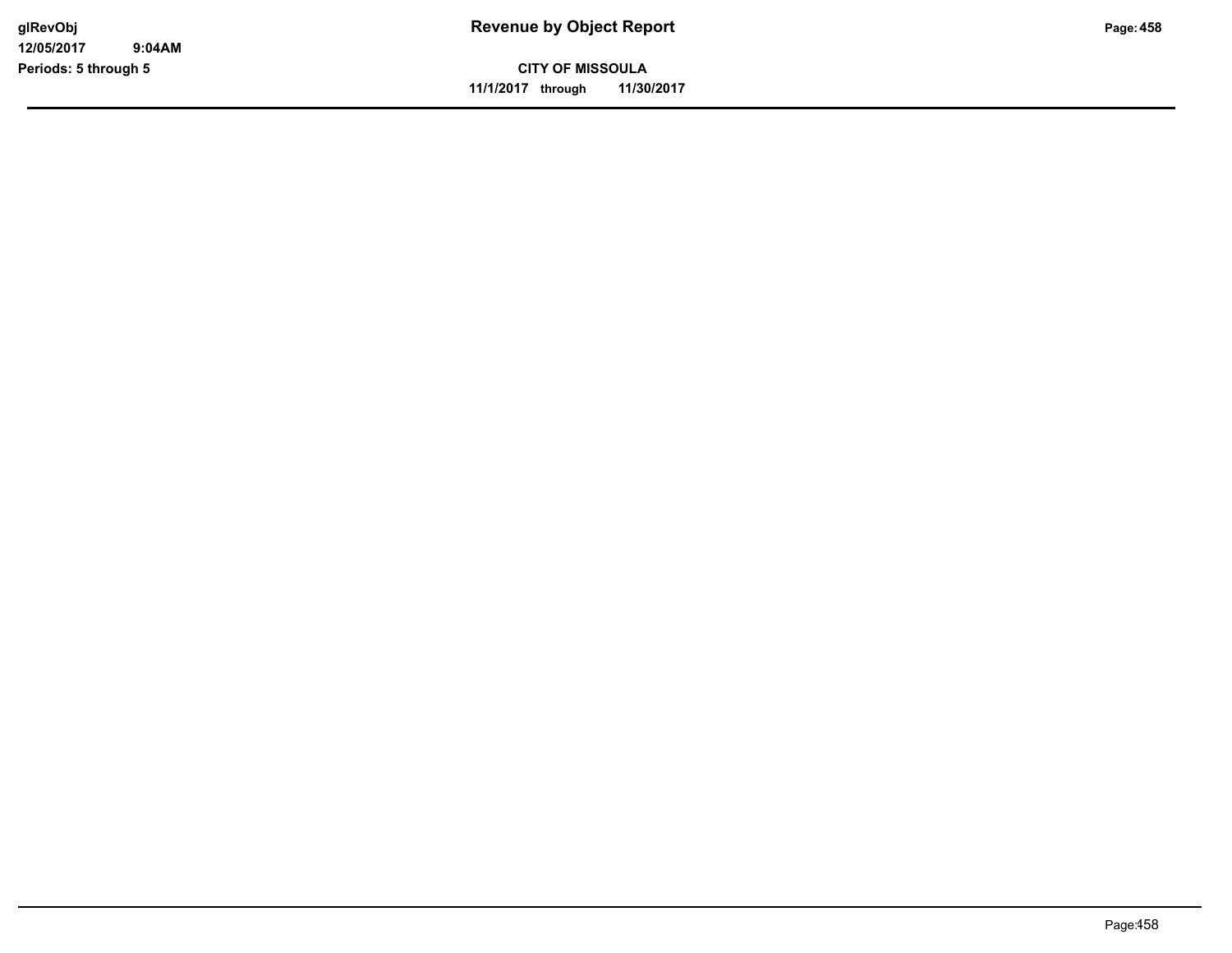**11/1/2017 through 11/30/2017**

#### **7370 PARKING COMMISSION FUND**

|                                                           | <b>Adjusted</b> |                 | Year-to-date    |                | <b>Prct</b> |
|-----------------------------------------------------------|-----------------|-----------------|-----------------|----------------|-------------|
| Object/Title                                              | <b>Estimate</b> | <b>Revenues</b> | <b>Revenues</b> | <b>Balance</b> | Rcvd        |
| 330000 INTERGOVERNMENTAL REVENUES                         |                 |                 |                 |                |             |
| 336020 STATE PENSION CONTRIBUTION                         | 0.00            | 0.00            | 0.00            | 0.00           | 0.00        |
| 336023 STATE CONTRIB. - PERS                              | 313.00          | 0.00            | 199.44          | 113.56         | 63.72       |
| <b>INTERGOVERNMENTAL REVENUES</b><br><b>Total</b>         | 313.00          | 0.00            | 199.44          | 113.56         | 63.72       |
| 340000 CHARGES FOR SERVICES                               |                 |                 |                 |                |             |
| 343009 TOW CHARGES                                        | 0.00            | 0.00            | 0.00            | 0.00           | 0.00        |
| 343015 PARKING                                            | 0.00            | 0.00            | 0.00            | 0.00           | 0.00        |
| 343016 METER MONEY                                        | 870,000.00      | 101,982.20      | 526,725.56      | 343,274.44     | 60.54       |
| 343017 PARKING LEASE REVENUE                              | 702,000.00      | 51,512.50       | 375,661.50      | 326,338.50     | 53.51       |
| 343018 SALE OF MATERIALS                                  | 92,000.00       | 9,927.19        | 46,895.39       | 45,104.61      | 50.97       |
| 343301 BOOT REMOVAL                                       | 10,000.00       | 1,030.00        | 5,400.00        | 4,600.00       | 54.00       |
| <b>CHARGES FOR SERVICES</b><br>Total                      | 1,674,000.00    | 164,451.89      | 954,682.45      | 719,317.55     | 57.03       |
| 350000 FINES & FORFEITURES                                |                 |                 |                 |                |             |
| 352000 TICKETS                                            | 0.00            | 0.00            | 0.00            | 0.00           | 0.00        |
| 352001 PARKING TICKET REVENUE                             | 270,000.00      | 18,944.00       | 98,575.89       | 171,424.11     | 36.51       |
| 352002 PARKING FINES                                      | 0.00            | 0.00            | 0.00            | 0.00           | 0.00        |
| <b>FINES &amp; FORFEITURES</b><br><b>Total</b>            | 270,000.00      | 18,944.00       | 98,575.89       | 171,424.11     | 36.51       |
| 360000 MISCELLANEOUS REVENUES                             |                 |                 |                 |                |             |
| 360010 MISCELLANEOUS                                      | 38,000.00       | 3,983.70        | 27,451.26       | 10,548.74      | 72.24       |
| 360018 MARKET ON FRONT UTILITY PAYMENTS                   | 2,000.00        | 0.00            | 867.94          | 1,132.06       | 43.40       |
| 360019 GARBAGE-MARKET ON FRONT                            | 1,000.00        | 0.00            | 689.76          | 310.24         | 68.98       |
| 362002 BAD CHECK CHARGES                                  | 1,000.00        | 0.00            | 0.00            | 1,000.00       | 0.00        |
| 362005 LEASE LATE PAYMENT PENALTY                         | 0.00            | 0.00            | 0.00            | 0.00           | 0.00        |
| 364040 INSURANCE AND DAMAGE RECOVERY                      | 0.00            | 0.00            | 3,822.25        | $-3,822.25$    | 0.00        |
| MISCELLANEOUS REVENUES<br><b>Total</b>                    | 42,000.00       | 3,983.70        | 32,831.21       | 9,168.79       | 78.17       |
| 370000 INVESTMENTS & ROYALTY EARNINGS                     |                 |                 |                 |                |             |
| 371010 INTEREST ON INVESTMENTS                            | 20,000.00       | 0.00            | 0.00            | 20,000.00      | 0.00        |
| 371020 GAIN/LOSS IN MARKET VALUE OF INVESTMENT            | 0.00            | 0.00            | 0.00            | 0.00           | 0.00        |
| <b>INVESTMENTS &amp; ROYALTY EARNINGS</b><br><b>Total</b> | 20,000.00       | 0.00            | 0.00            | 20,000.00      | 0.00        |
| 380000 OTHER FINANCING SOURCES                            |                 |                 |                 |                |             |
| 381010 BOND PROCEEDS                                      | 0.00            | 0.00            | 0.00            | 0.00           | 0.00        |
| 381090 PROCEEDS FROM CAPITAL LEASE                        | 0.00            | 0.00            | 0.00            | 0.00           | 0.00        |
| 382010 SALE OF FIXED ASSETS                               | 0.00            | 0.00            | 0.00            | 0.00           | 0.00        |
| 383013 TRANS FR SID DEBT SERVICE                          | 0.00            | 0.00            | 0.00            | 0.00           | 0.00        |
| 383400 CAPITAL CONTRIBUTION                               | 0.00            | 0.00            | 0.00            | 0.00           | 0.00        |
| OTHER FINANCING SOURCES<br><b>Total</b>                   | 0.00            | 0.00            | 0.00            | 0.00           | 0.00        |
| PARKING COMMISSION FUND<br><b>Total</b>                   | 2,006,313.00    | 187,379.59      | 1,086,288.99    | 920.024.01     | 54.14       |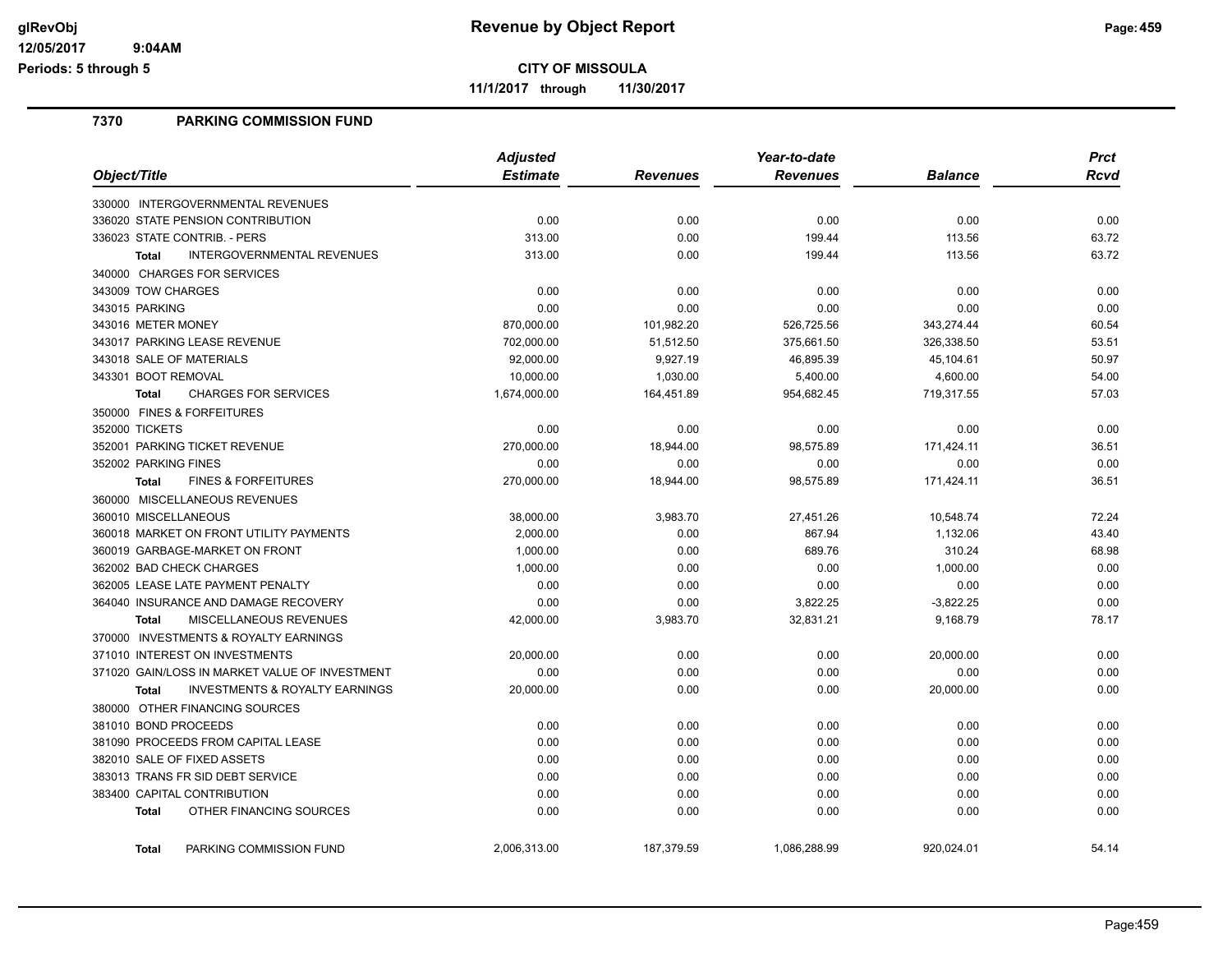**CITY OF MISSOULA 11/1/2017 through 11/30/2017**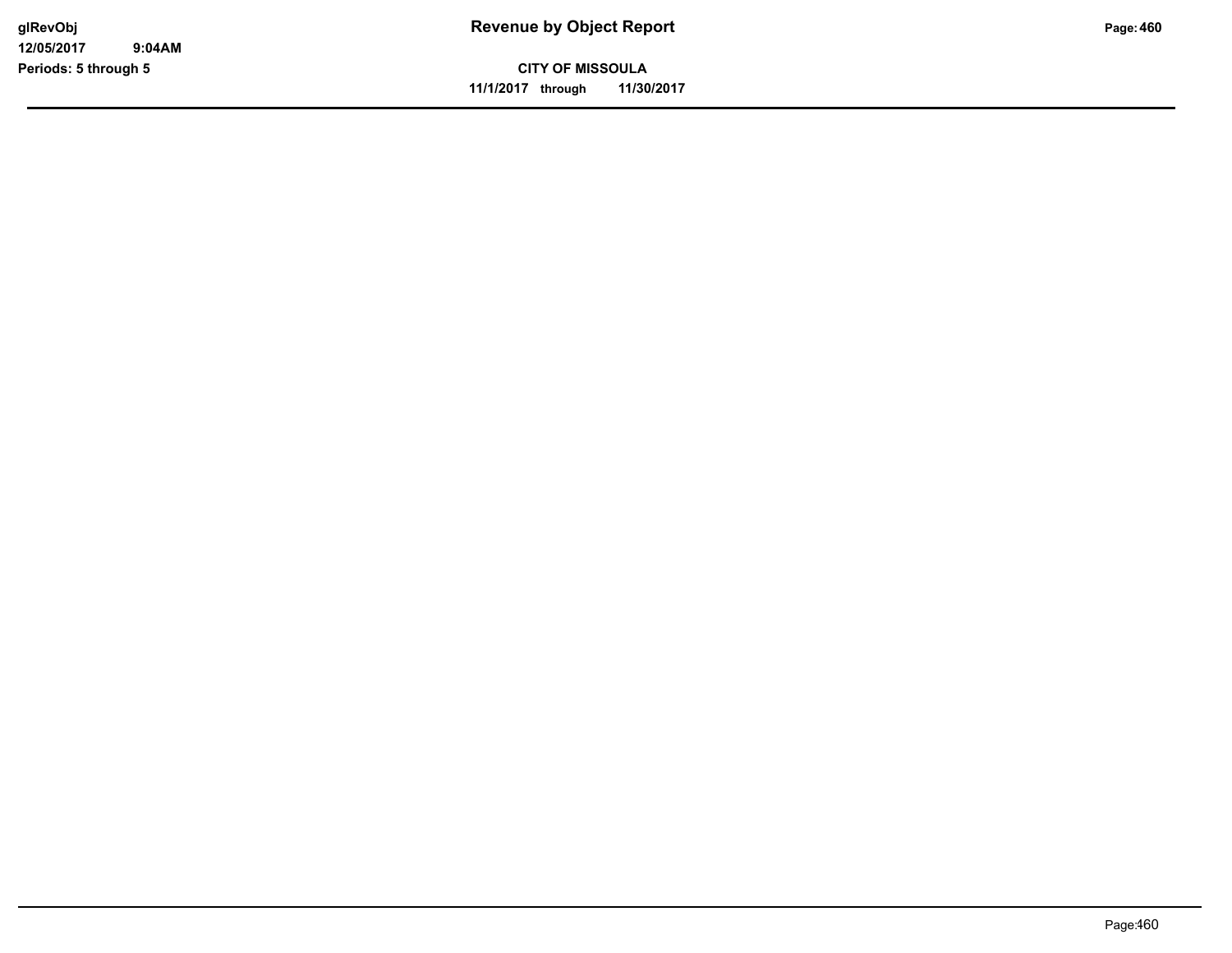**11/1/2017 through 11/30/2017**

#### **7371 FRONT STREET PARKING BONDS**

**7371 FRONT STREET PARKING BONDS**

|                                                     | <b>Adjusted</b> |                 | Year-to-date    |                | <b>Prct</b> |
|-----------------------------------------------------|-----------------|-----------------|-----------------|----------------|-------------|
| Object/Title                                        | <b>Estimate</b> | <b>Revenues</b> | <b>Revenues</b> | <b>Balance</b> | <b>Rcvd</b> |
| 330000 INTERGOVERNMENTAL REVENUES                   |                 |                 |                 |                |             |
| 331990 IRS REIMB/DEBT SVS INTEREST                  | 0.00            | 0.00            | 0.00            | 0.00           | 0.00        |
| 338000 LOCAL SHARING OF TAX INCREMENT               | 0.00            | 0.00            | 0.00            | 0.00           | 0.00        |
| <b>INTERGOVERNMENTAL REVENUES</b><br>Total          | 0.00            | 0.00            | 0.00            | 0.00           | 0.00        |
| 360000 MISCELLANEOUS REVENUES                       |                 |                 |                 |                |             |
| 360010 MISCELLANEOUS                                | 0.00            | 0.00            | 0.00            | 0.00           | 0.00        |
| MISCELLANEOUS REVENUES<br>Total                     | 0.00            | 0.00            | 0.00            | 0.00           | 0.00        |
| <b>INVESTMENTS &amp; ROYALTY EARNINGS</b><br>370000 |                 |                 |                 |                |             |
| 371010 INTEREST ON INVESTMENTS                      | 0.00            | 0.00            | 0.00            | 0.00           | 0.00        |
| <b>INVESTMENTS &amp; ROYALTY EARNINGS</b><br>Total  | 0.00            | 0.00            | 0.00            | 0.00           | 0.00        |
| 380000 OTHER FINANCING SOURCES                      |                 |                 |                 |                |             |
| 381009 TRANSFERS IN                                 | 257,500.00      | 0.00            | 0.00            | 257,500.00     | 0.00        |
| 381010 BOND PROCEEDS                                | 0.00            | 0.00            | 0.00            | 0.00           | 0.00        |
| 383000 OPERATING TRANSFERS                          | 0.00            | 12,666.25       | 64,478.75       | $-64,478.75$   | 0.00        |
| OTHER FINANCING SOURCES<br>Total                    | 257,500.00      | 12,666.25       | 64,478.75       | 193,021.25     | 25.04       |
| FRONT STREET PARKING BONDS<br>Total                 | 257,500.00      | 12,666.25       | 64,478.75       | 193,021.25     | 25.04       |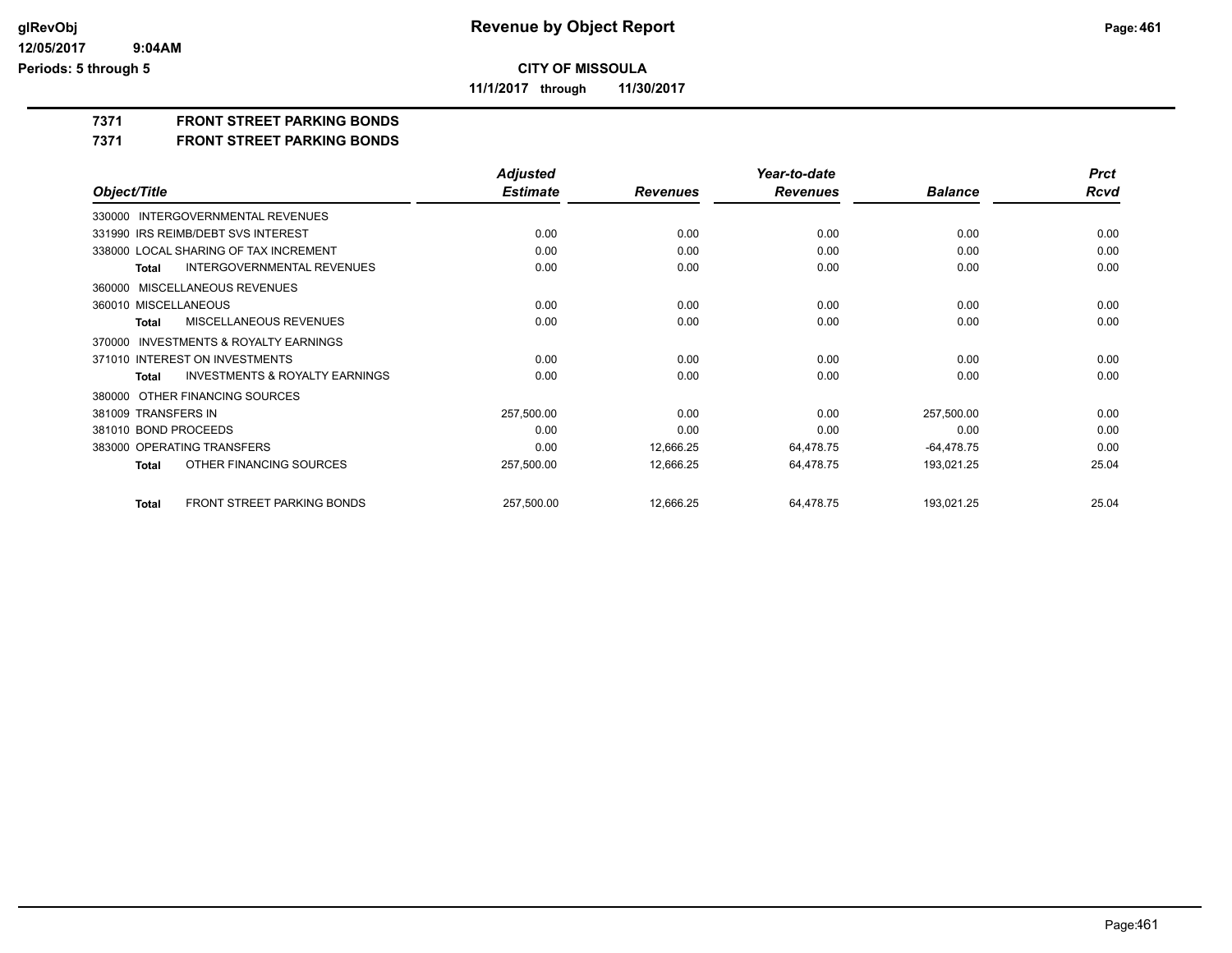**11/1/2017 through 11/30/2017**

#### **7371 FRONT STREET PARKING BONDS**

|                                                   | <b>Adjusted</b> |                 | Year-to-date    |                | <b>Prct</b> |
|---------------------------------------------------|-----------------|-----------------|-----------------|----------------|-------------|
| Object/Title                                      | <b>Estimate</b> | <b>Revenues</b> | <b>Revenues</b> | <b>Balance</b> | Rcvd        |
| 330000 INTERGOVERNMENTAL REVENUES                 |                 |                 |                 |                |             |
| 331990 IRS REIMB/DEBT SVS INTEREST                | 0.00            | 0.00            | 0.00            | 0.00           | 0.00        |
| 338000 LOCAL SHARING OF TAX INCREMENT             | 0.00            | 0.00            | 0.00            | 0.00           | 0.00        |
| <b>INTERGOVERNMENTAL REVENUES</b><br><b>Total</b> | 0.00            | 0.00            | 0.00            | 0.00           | 0.00        |
| 360000 MISCELLANEOUS REVENUES                     |                 |                 |                 |                |             |
| 360010 MISCELLANEOUS                              | 0.00            | 0.00            | 0.00            | 0.00           | 0.00        |
| MISCELLANEOUS REVENUES<br><b>Total</b>            | 0.00            | 0.00            | 0.00            | 0.00           | 0.00        |
| INVESTMENTS & ROYALTY EARNINGS<br>370000          |                 |                 |                 |                |             |
| 371010 INTEREST ON INVESTMENTS                    | 0.00            | 0.00            | 0.00            | 0.00           | 0.00        |
| INVESTMENTS & ROYALTY EARNINGS<br><b>Total</b>    | 0.00            | 0.00            | 0.00            | 0.00           | 0.00        |
| 380000 OTHER FINANCING SOURCES                    |                 |                 |                 |                |             |
| 381009 TRANSFERS IN                               | 257,500.00      | 0.00            | 0.00            | 257,500.00     | 0.00        |
| 381010 BOND PROCEEDS                              | 0.00            | 0.00            | 0.00            | 0.00           | 0.00        |
| 383000 OPERATING TRANSFERS                        | 0.00            | 12,666.25       | 64,478.75       | $-64,478.75$   | 0.00        |
| OTHER FINANCING SOURCES<br><b>Total</b>           | 257,500.00      | 12,666.25       | 64,478.75       | 193,021.25     | 25.04       |
| <b>FRONT STREET PARKING BONDS</b><br><b>Total</b> | 257,500.00      | 12,666.25       | 64,478.75       | 193,021.25     | 25.04       |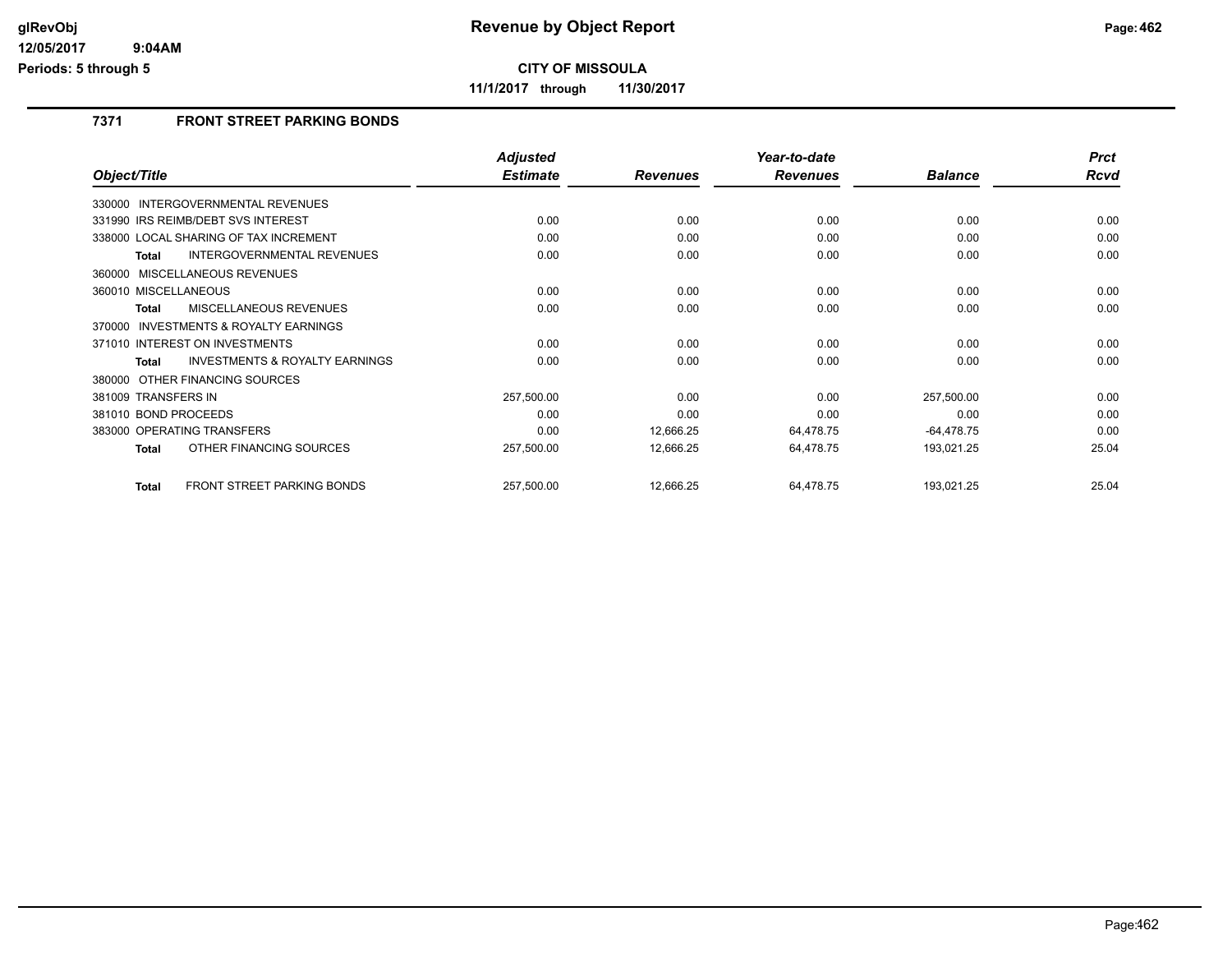**11/1/2017 through 11/30/2017**

# **7372 SINKING FUND/FRONT ST PARKING BONDS**

#### **7372 SINKING FUND/FRONT ST PARKING BONDS**

|                                                    | <b>Adjusted</b> |                 | Year-to-date    |                | <b>Prct</b> |
|----------------------------------------------------|-----------------|-----------------|-----------------|----------------|-------------|
| Object/Title                                       | <b>Estimate</b> | <b>Revenues</b> | <b>Revenues</b> | <b>Balance</b> | <b>Rcvd</b> |
| 330000 INTERGOVERNMENTAL REVENUES                  |                 |                 |                 |                |             |
| 338000 LOCAL SHARING OF TAX INCREMENT              | 0.00            | 0.00            | 0.00            | 0.00           | 0.00        |
| INTERGOVERNMENTAL REVENUES<br>Total                | 0.00            | 0.00            | 0.00            | 0.00           | 0.00        |
| 370000 INVESTMENTS & ROYALTY EARNINGS              |                 |                 |                 |                |             |
| 371010 INTEREST ON INVESTMENTS                     | 0.00            | 0.00            | 0.00            | 0.00           | 0.00        |
| <b>INVESTMENTS &amp; ROYALTY EARNINGS</b><br>Total | 0.00            | 0.00            | 0.00            | 0.00           | 0.00        |
| 380000 OTHER FINANCING SOURCES                     |                 |                 |                 |                |             |
| 381009 TRANSFERS IN                                | 255,000.00      | 0.00            | 0.00            | 255,000.00     | 0.00        |
| 381010 BOND PROCEEDS                               | 0.00            | 0.00            | 0.00            | 0.00           | 0.00        |
| 383000 OPERATING TRANSFERS                         | 0.00            | 13.750.00       | 65,750.00       | $-65,750.00$   | 0.00        |
| OTHER FINANCING SOURCES<br>Total                   | 255,000.00      | 13.750.00       | 65,750.00       | 189,250.00     | 25.78       |
| SINKING FUND/FRONT ST PARKING BONDS<br>Total       | 255.000.00      | 13.750.00       | 65,750.00       | 189.250.00     | 25.78       |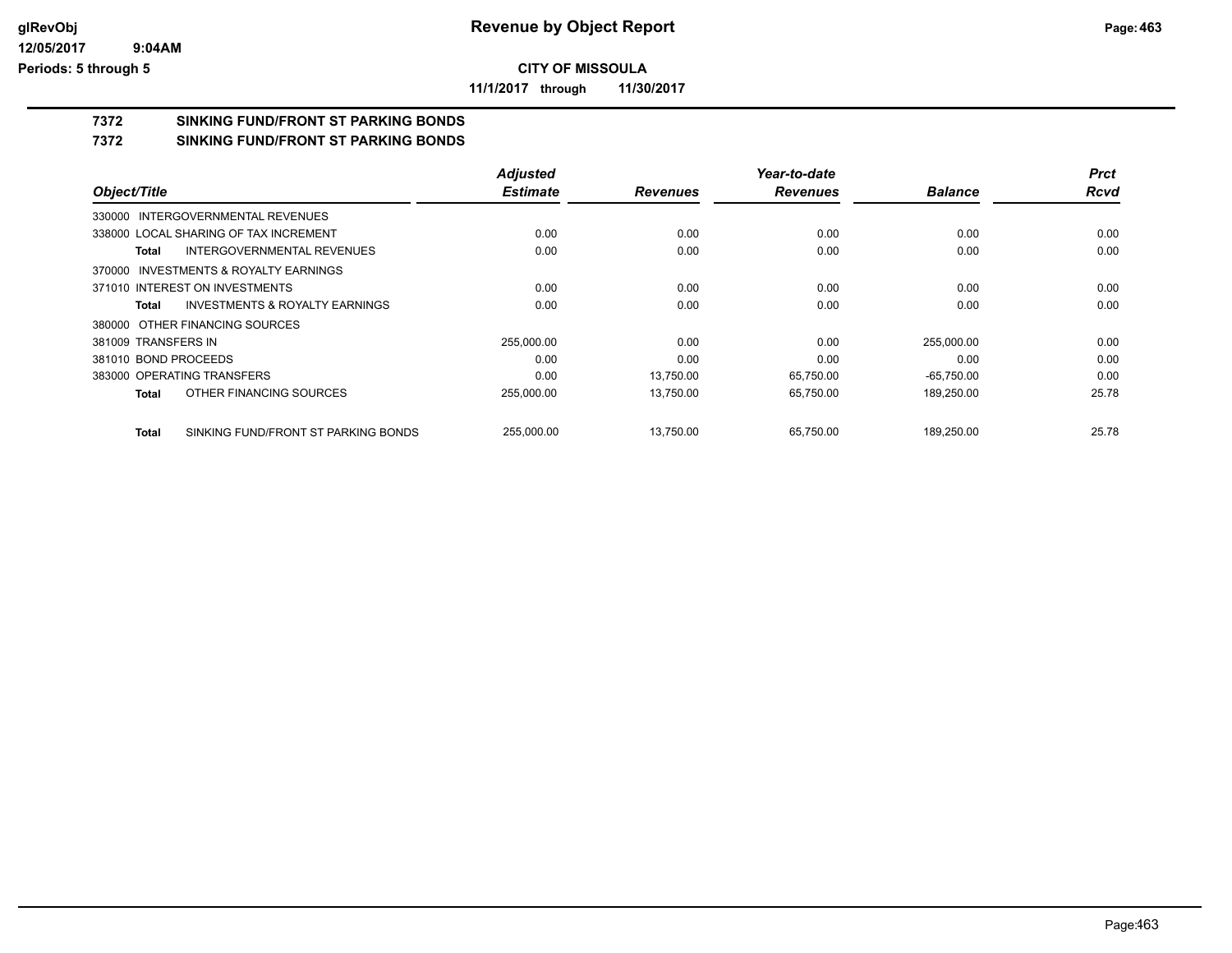**11/1/2017 through 11/30/2017**

#### **7372 SINKING FUND/FRONT ST PARKING BONDS**

| Object/Title                                        |                                           | <b>Adjusted</b><br><b>Estimate</b> | <b>Revenues</b> | Year-to-date<br><b>Revenues</b> | <b>Balance</b> | <b>Prct</b><br>Rcvd |
|-----------------------------------------------------|-------------------------------------------|------------------------------------|-----------------|---------------------------------|----------------|---------------------|
| 330000 INTERGOVERNMENTAL REVENUES                   |                                           |                                    |                 |                                 |                |                     |
| 338000 LOCAL SHARING OF TAX INCREMENT               |                                           | 0.00                               | 0.00            | 0.00                            | 0.00           | 0.00                |
| <b>Total</b>                                        | <b>INTERGOVERNMENTAL REVENUES</b>         | 0.00                               | 0.00            | 0.00                            | 0.00           | 0.00                |
| <b>INVESTMENTS &amp; ROYALTY EARNINGS</b><br>370000 |                                           |                                    |                 |                                 |                |                     |
| 371010 INTEREST ON INVESTMENTS                      |                                           | 0.00                               | 0.00            | 0.00                            | 0.00           | 0.00                |
| Total                                               | <b>INVESTMENTS &amp; ROYALTY EARNINGS</b> | 0.00                               | 0.00            | 0.00                            | 0.00           | 0.00                |
| 380000 OTHER FINANCING SOURCES                      |                                           |                                    |                 |                                 |                |                     |
| 381009 TRANSFERS IN                                 |                                           | 255,000.00                         | 0.00            | 0.00                            | 255,000.00     | 0.00                |
| 381010 BOND PROCEEDS                                |                                           | 0.00                               | 0.00            | 0.00                            | 0.00           | 0.00                |
| 383000 OPERATING TRANSFERS                          |                                           | 0.00                               | 13.750.00       | 65,750.00                       | $-65,750.00$   | 0.00                |
| OTHER FINANCING SOURCES<br><b>Total</b>             |                                           | 255,000.00                         | 13.750.00       | 65.750.00                       | 189,250.00     | 25.78               |
| <b>Total</b>                                        | SINKING FUND/FRONT ST PARKING BONDS       | 255.000.00                         | 13.750.00       | 65.750.00                       | 189.250.00     | 25.78               |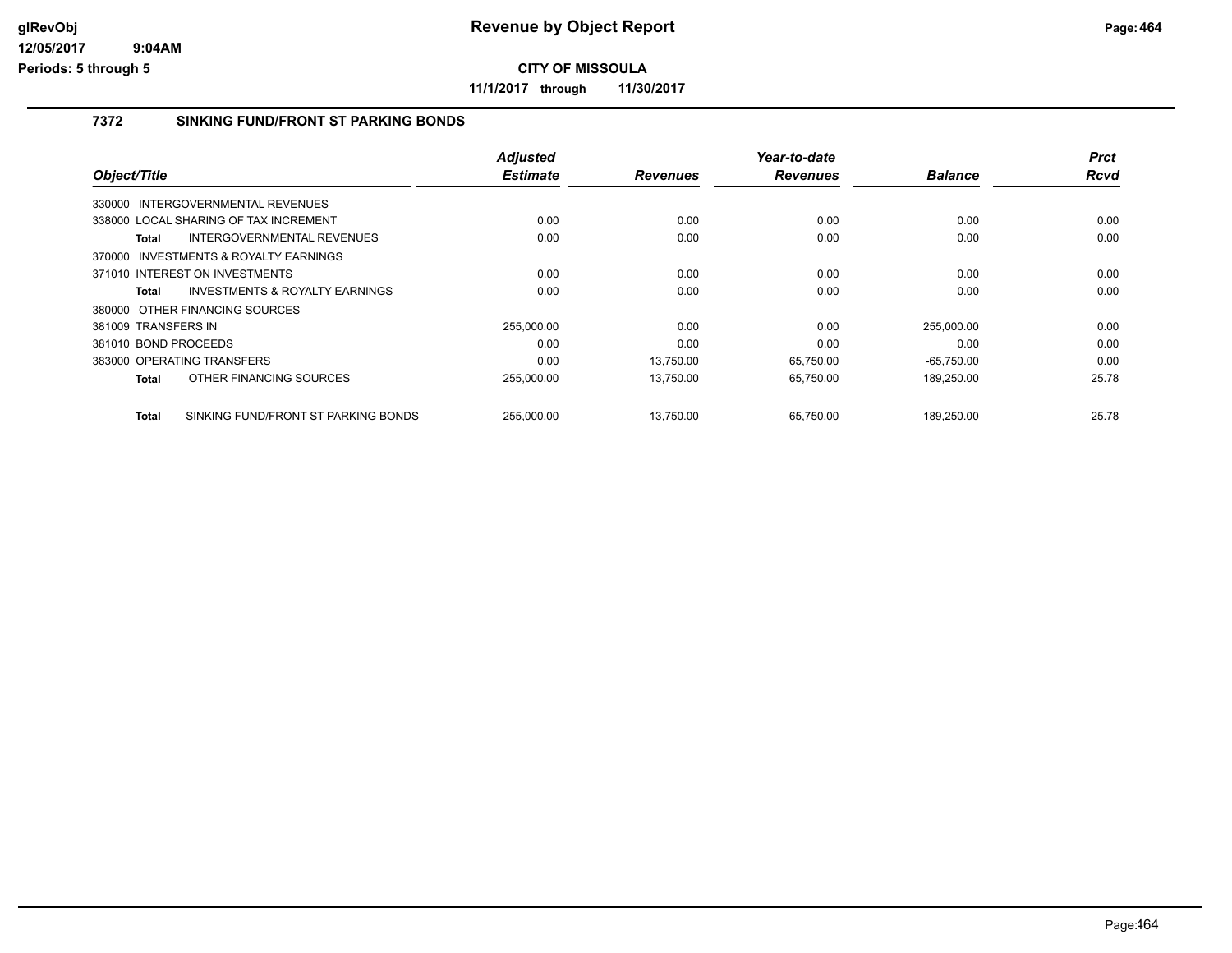**11/1/2017 through 11/30/2017**

#### **7373 MPC SERIES 2010B CONSTRUCTION**

#### **7373 MPC SERIES 2010B CONSTRUCTION**

|                                                           | <b>Adjusted</b> |                 | Year-to-date    |                | <b>Prct</b> |
|-----------------------------------------------------------|-----------------|-----------------|-----------------|----------------|-------------|
| Object/Title                                              | <b>Estimate</b> | <b>Revenues</b> | <b>Revenues</b> | <b>Balance</b> | <b>Rcvd</b> |
| 310000 TAXES/ASSESSMENTS                                  |                 |                 |                 |                |             |
| PENALTIES & INTEREST<br>312001                            | 0.00            | 0.00            | 0.00            | 0.00           | 0.00        |
| TAXES/ASSESSMENTS<br><b>Total</b>                         | 0.00            | 0.00            | 0.00            | 0.00           | 0.00        |
| 360000 MISCELLANEOUS REVENUES                             |                 |                 |                 |                |             |
| 360010 MISCELLANEOUS                                      | 0.00            | 0.00            | 0.00            | 0.00           | 0.00        |
| <b>MISCELLANEOUS REVENUES</b><br><b>Total</b>             | 0.00            | 0.00            | 0.00            | 0.00           | 0.00        |
| <b>INVESTMENTS &amp; ROYALTY EARNINGS</b><br>370000       |                 |                 |                 |                |             |
| 371010 INTEREST ON INVESTMENTS                            | 0.00            | 0.00            | 0.00            | 0.00           | 0.00        |
| <b>INVESTMENTS &amp; ROYALTY EARNINGS</b><br><b>Total</b> | 0.00            | 0.00            | 0.00            | 0.00           | 0.00        |
| OTHER FINANCING SOURCES<br>380000                         |                 |                 |                 |                |             |
| 381010 BOND PROCEEDS                                      | 0.00            | 0.00            | 0.00            | 0.00           | 0.00        |
| 383000 OPERATING TRANSFERS                                | 0.00            | 0.00            | 0.00            | 0.00           | 0.00        |
| 383042 TRANSFERS FROM OTHER FUNDS                         | 0.00            | 0.00            | 0.00            | 0.00           | 0.00        |
| 383400 CAPITAL CONTRIBUTION                               | 0.00            | 0.00            | 0.00            | 0.00           | 0.00        |
| OTHER FINANCING SOURCES<br><b>Total</b>                   | 0.00            | 0.00            | 0.00            | 0.00           | 0.00        |
| MPC SERIES 2010B CONSTRUCTION<br><b>Total</b>             | 0.00            | 0.00            | 0.00            | 0.00           | 0.00        |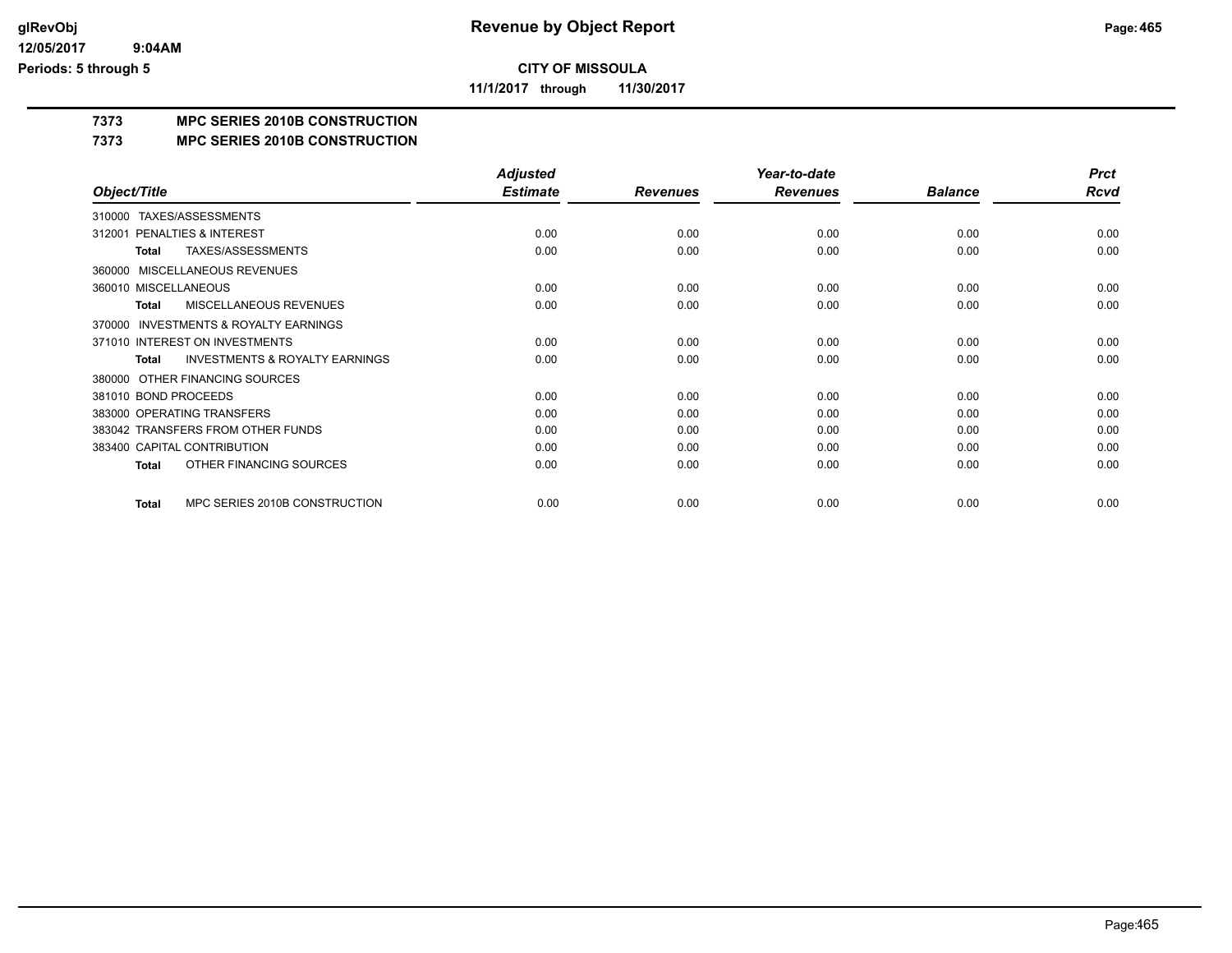**11/1/2017 through 11/30/2017**

#### **7373 MPC SERIES 2010B CONSTRUCTION**

|                                                           | <b>Adjusted</b> |                 | Year-to-date    |                | <b>Prct</b> |
|-----------------------------------------------------------|-----------------|-----------------|-----------------|----------------|-------------|
| Object/Title                                              | <b>Estimate</b> | <b>Revenues</b> | <b>Revenues</b> | <b>Balance</b> | Rcvd        |
| TAXES/ASSESSMENTS<br>310000                               |                 |                 |                 |                |             |
| 312001 PENALTIES & INTEREST                               | 0.00            | 0.00            | 0.00            | 0.00           | 0.00        |
| TAXES/ASSESSMENTS<br><b>Total</b>                         | 0.00            | 0.00            | 0.00            | 0.00           | 0.00        |
| 360000 MISCELLANEOUS REVENUES                             |                 |                 |                 |                |             |
| 360010 MISCELLANEOUS                                      | 0.00            | 0.00            | 0.00            | 0.00           | 0.00        |
| <b>MISCELLANEOUS REVENUES</b><br><b>Total</b>             | 0.00            | 0.00            | 0.00            | 0.00           | 0.00        |
| <b>INVESTMENTS &amp; ROYALTY EARNINGS</b><br>370000       |                 |                 |                 |                |             |
| 371010 INTEREST ON INVESTMENTS                            | 0.00            | 0.00            | 0.00            | 0.00           | 0.00        |
| <b>INVESTMENTS &amp; ROYALTY EARNINGS</b><br><b>Total</b> | 0.00            | 0.00            | 0.00            | 0.00           | 0.00        |
| 380000 OTHER FINANCING SOURCES                            |                 |                 |                 |                |             |
| 381010 BOND PROCEEDS                                      | 0.00            | 0.00            | 0.00            | 0.00           | 0.00        |
| 383000 OPERATING TRANSFERS                                | 0.00            | 0.00            | 0.00            | 0.00           | 0.00        |
| 383042 TRANSFERS FROM OTHER FUNDS                         | 0.00            | 0.00            | 0.00            | 0.00           | 0.00        |
| 383400 CAPITAL CONTRIBUTION                               | 0.00            | 0.00            | 0.00            | 0.00           | 0.00        |
| OTHER FINANCING SOURCES<br>Total                          | 0.00            | 0.00            | 0.00            | 0.00           | 0.00        |
| MPC SERIES 2010B CONSTRUCTION<br>Total                    | 0.00            | 0.00            | 0.00            | 0.00           | 0.00        |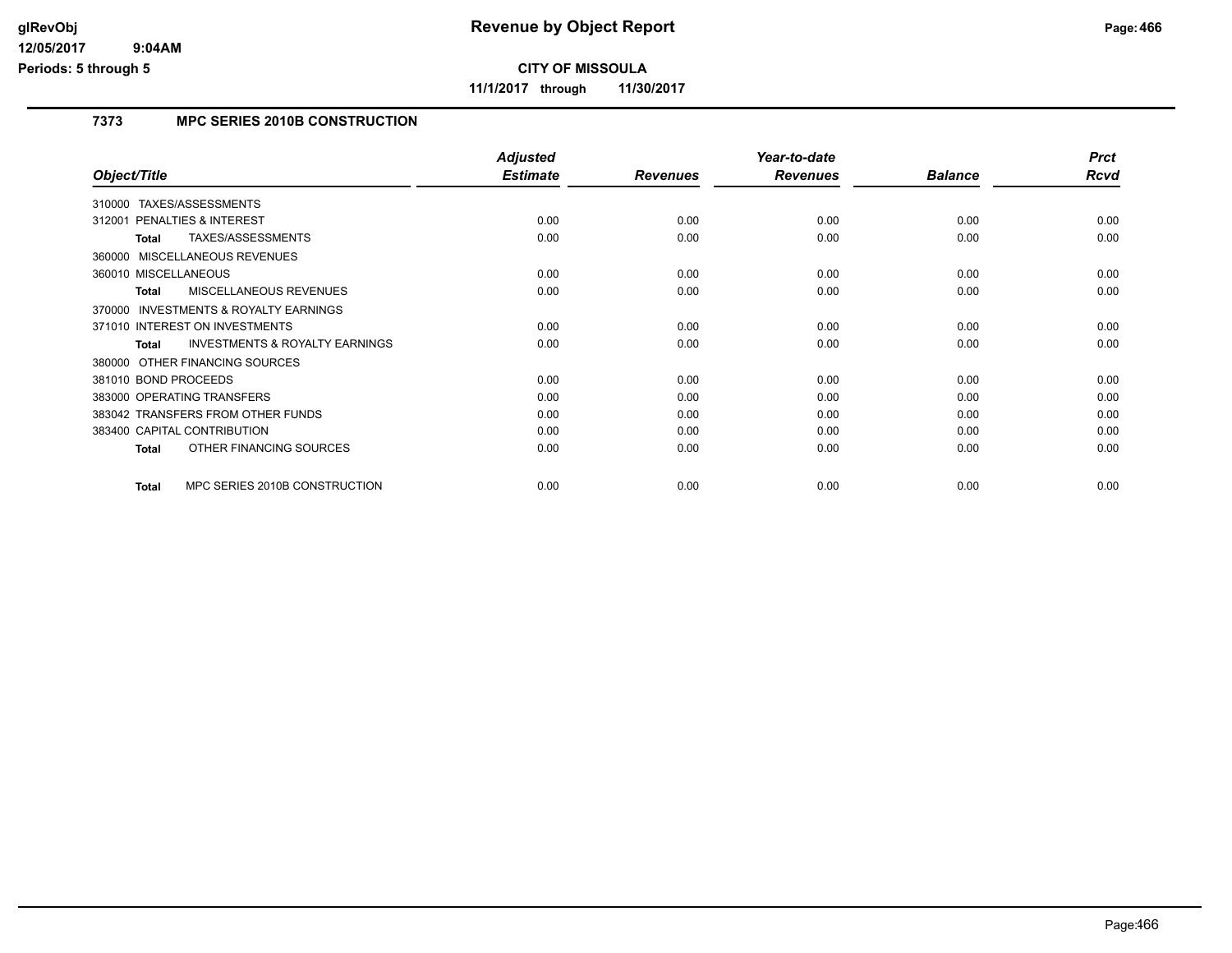**11/1/2017 through 11/30/2017**

#### **7374 RESERVE FUND-PARKING BONDS**

#### **7374 RESERVE FUND-PARKING BONDS**

|                      |                                       | <b>Adjusted</b> |                 | Year-to-date    |                | <b>Prct</b> |
|----------------------|---------------------------------------|-----------------|-----------------|-----------------|----------------|-------------|
| Object/Title         |                                       | <b>Estimate</b> | <b>Revenues</b> | <b>Revenues</b> | <b>Balance</b> | <b>Rcvd</b> |
|                      | 370000 INVESTMENTS & ROYALTY EARNINGS |                 |                 |                 |                |             |
|                      | 371010 INTEREST ON INVESTMENTS        | 0.00            | 0.00            | 0.00            | 0.00           | 0.00        |
| Total                | INVESTMENTS & ROYALTY EARNINGS        | 0.00            | 0.00            | 0.00            | 0.00           | 0.00        |
|                      | 380000 OTHER FINANCING SOURCES        |                 |                 |                 |                |             |
| 381009 TRANSFERS IN  |                                       | 0.00            | 0.00            | 0.00            | 0.00           | 0.00        |
| 381010 BOND PROCEEDS |                                       | 0.00            | 0.00            | 0.00            | 0.00           | 0.00        |
|                      | 383000 OPERATING TRANSFERS            | 0.00            | 0.00            | 0.00            | 0.00           | 0.00        |
| Total                | OTHER FINANCING SOURCES               | 0.00            | 0.00            | 0.00            | 0.00           | 0.00        |
|                      |                                       |                 |                 |                 |                |             |
| Total                | RESERVE FUND-PARKING BONDS            | 0.00            | 0.00            | 0.00            | 0.00           | 0.00        |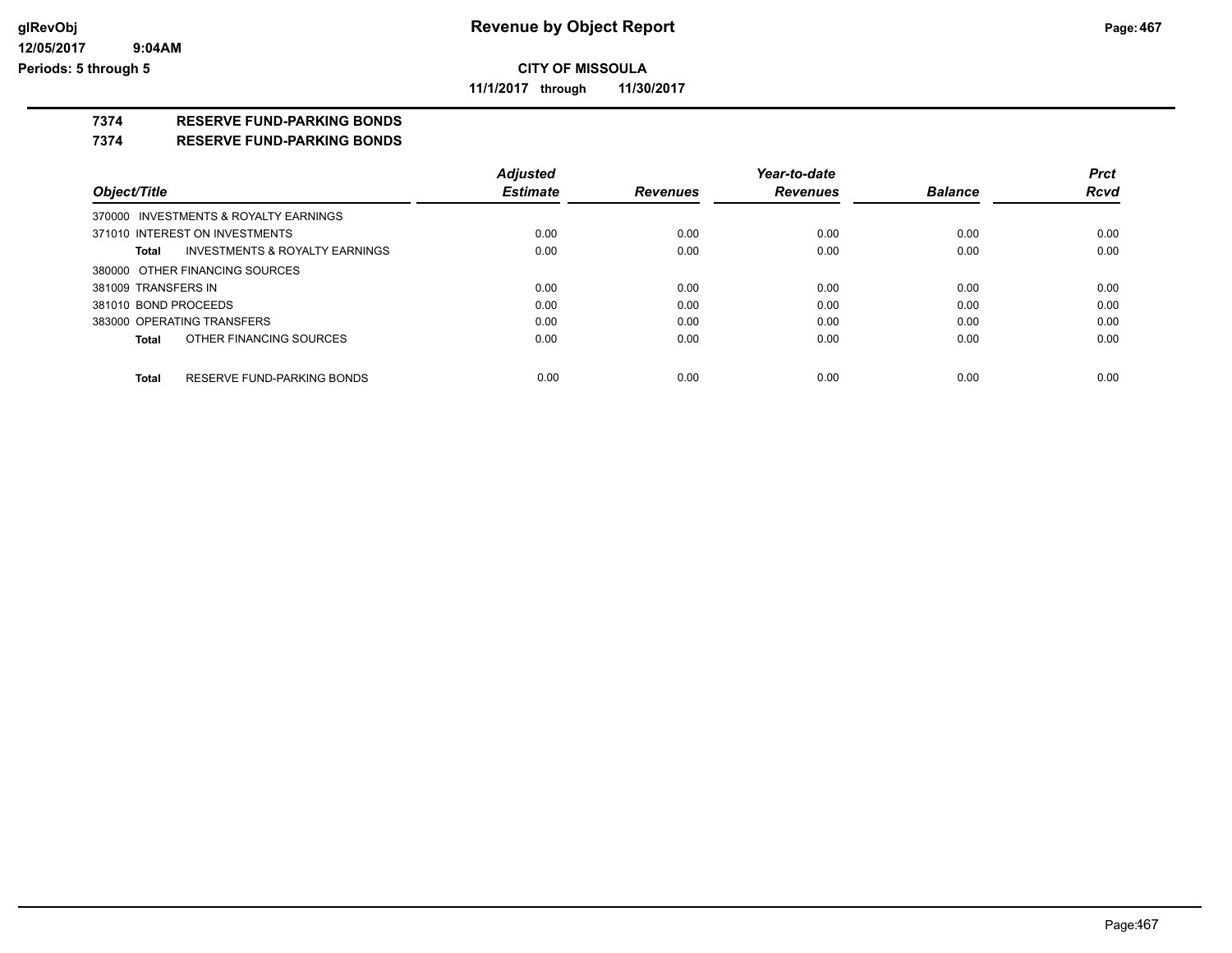**11/1/2017 through 11/30/2017**

#### **7374 RESERVE FUND-PARKING BONDS**

|                                            | <b>Adjusted</b> |                 | Year-to-date    |                | <b>Prct</b> |
|--------------------------------------------|-----------------|-----------------|-----------------|----------------|-------------|
| Object/Title                               | <b>Estimate</b> | <b>Revenues</b> | <b>Revenues</b> | <b>Balance</b> | <b>Rcvd</b> |
| 370000 INVESTMENTS & ROYALTY EARNINGS      |                 |                 |                 |                |             |
| 371010 INTEREST ON INVESTMENTS             | 0.00            | 0.00            | 0.00            | 0.00           | 0.00        |
| INVESTMENTS & ROYALTY EARNINGS<br>Total    | 0.00            | 0.00            | 0.00            | 0.00           | 0.00        |
| 380000 OTHER FINANCING SOURCES             |                 |                 |                 |                |             |
| 381009 TRANSFERS IN                        | 0.00            | 0.00            | 0.00            | 0.00           | 0.00        |
| 381010 BOND PROCEEDS                       | 0.00            | 0.00            | 0.00            | 0.00           | 0.00        |
| 383000 OPERATING TRANSFERS                 | 0.00            | 0.00            | 0.00            | 0.00           | 0.00        |
| OTHER FINANCING SOURCES<br>Total           | 0.00            | 0.00            | 0.00            | 0.00           | 0.00        |
| RESERVE FUND-PARKING BONDS<br><b>Total</b> | 0.00            | 0.00            | 0.00            | 0.00           | 0.00        |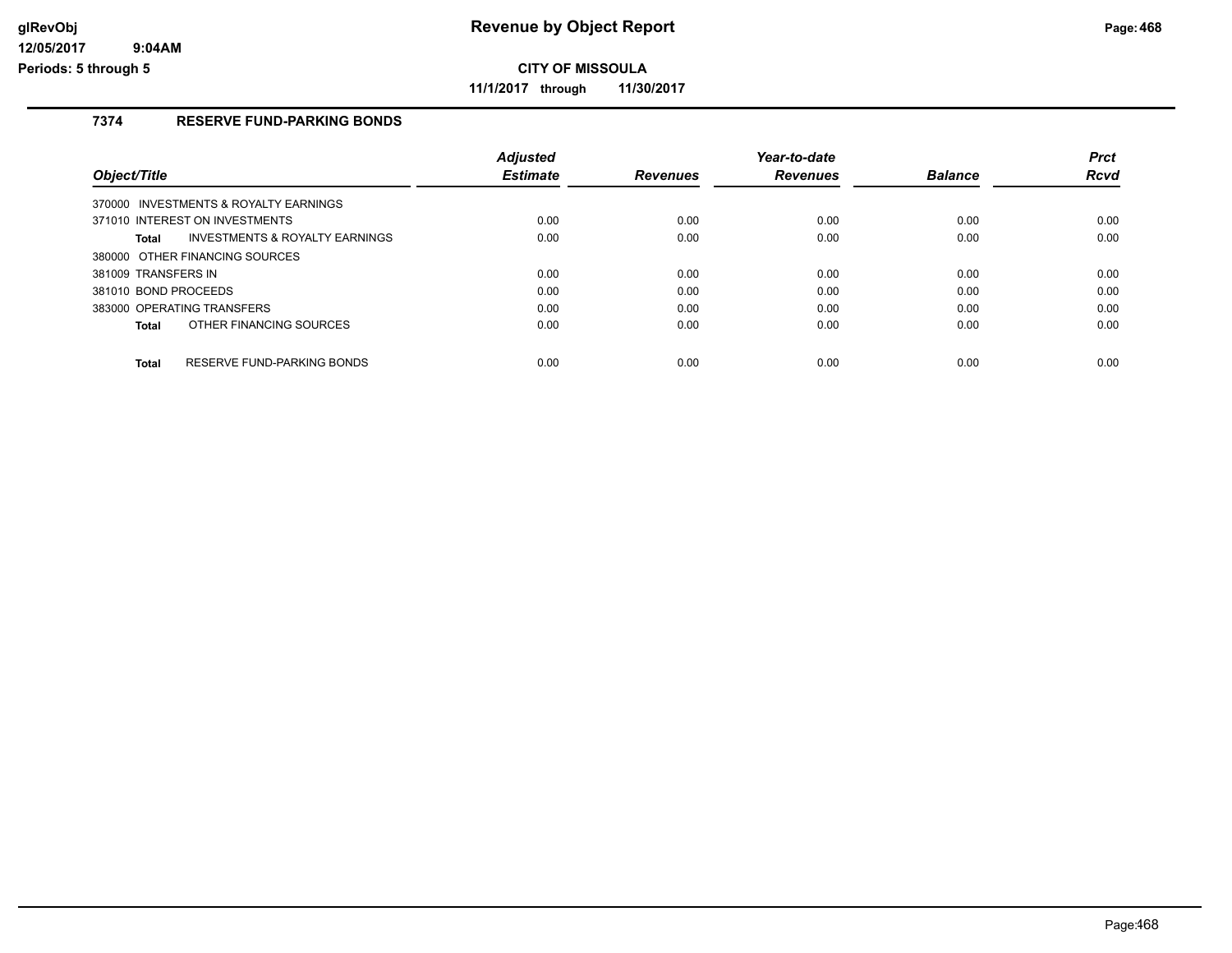**11/1/2017 through 11/30/2017**

# **7375 PLEDGED TAX INCREMENT-2010B BOND**

# **7375 PLEDGED TAX INCREMENT-2010B BOND**

|                                                    | <b>Adjusted</b> |                 | Year-to-date    |                | <b>Prct</b> |
|----------------------------------------------------|-----------------|-----------------|-----------------|----------------|-------------|
| Object/Title                                       | <b>Estimate</b> | <b>Revenues</b> | <b>Revenues</b> | <b>Balance</b> | <b>Rcvd</b> |
| 330000 INTERGOVERNMENTAL REVENUES                  |                 |                 |                 |                |             |
| 338000 LOCAL SHARING OF TAX INCREMENT              | 204,860.00      | 0.00            | 133,425.29      | 71.434.71      | 65.13       |
| <b>INTERGOVERNMENTAL REVENUES</b><br>Total         | 204,860.00      | 0.00            | 133.425.29      | 71.434.71      | 65.13       |
| 370000 INVESTMENTS & ROYALTY EARNINGS              |                 |                 |                 |                |             |
| 371010 INTEREST ON INVESTMENTS                     | 0.00            | 0.00            | $-25.810.71$    | 25.810.71      | 0.00        |
| <b>INVESTMENTS &amp; ROYALTY EARNINGS</b><br>Total | 0.00            | 0.00            | $-25.810.71$    | 25.810.71      | 0.00        |
| 380000 OTHER FINANCING SOURCES                     |                 |                 |                 |                |             |
| 383000 OPERATING TRANSFERS                         | 0.00            | 0.00            | 0.00            | 0.00           | 0.00        |
| OTHER FINANCING SOURCES<br><b>Total</b>            | 0.00            | 0.00            | 0.00            | 0.00           | 0.00        |
| PLEDGED TAX INCREMENT-2010B BOND<br><b>Total</b>   | 204.860.00      | 0.00            | 107.614.58      | 97.245.42      | 52.53       |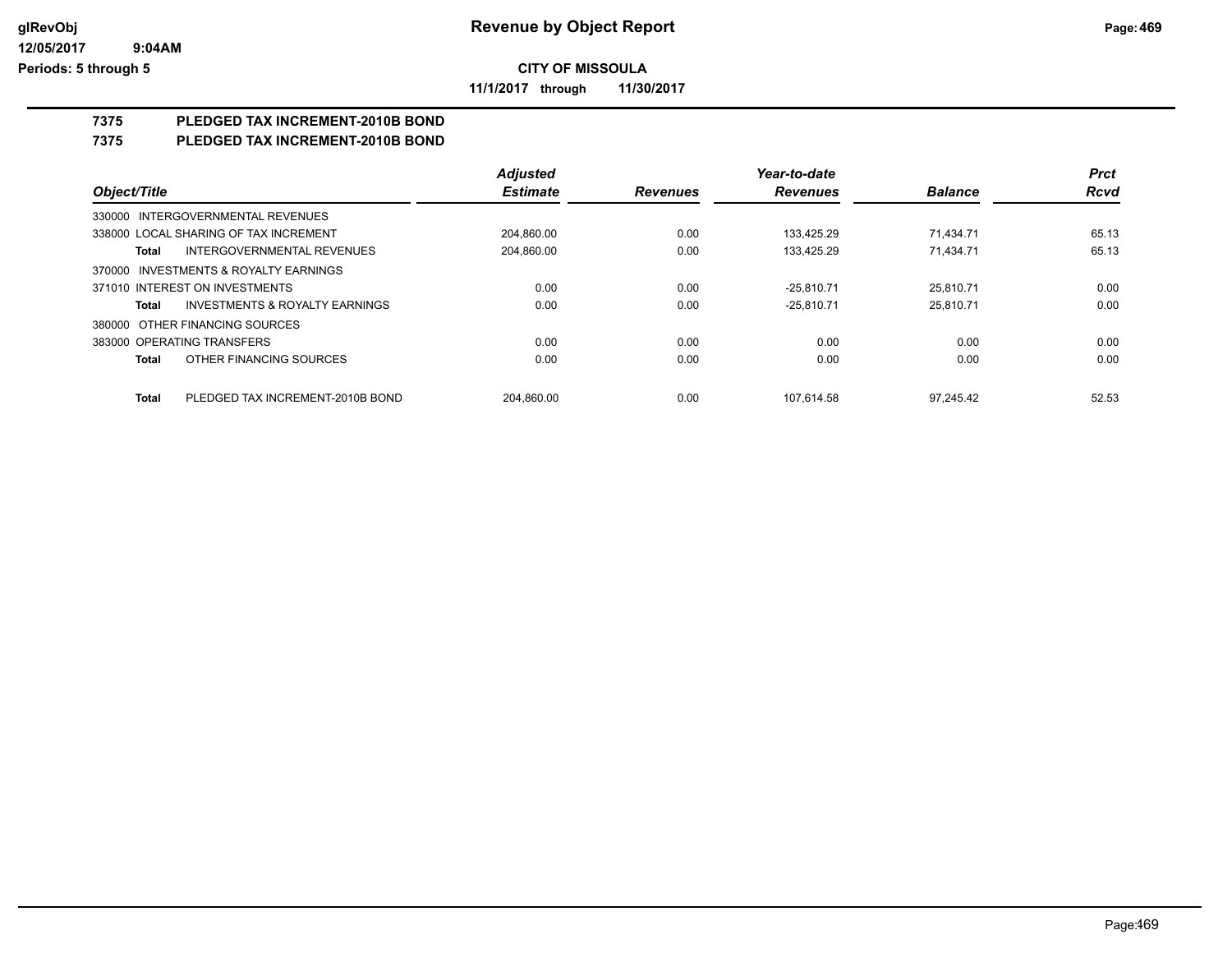**11/1/2017 through 11/30/2017**

### **7375 PLEDGED TAX INCREMENT-2010B BOND**

| Object/Title |                                       | <b>Adjusted</b><br><b>Estimate</b> | <b>Revenues</b> | Year-to-date<br><b>Revenues</b> | <b>Balance</b> | <b>Prct</b><br><b>Rcvd</b> |
|--------------|---------------------------------------|------------------------------------|-----------------|---------------------------------|----------------|----------------------------|
|              | 330000 INTERGOVERNMENTAL REVENUES     |                                    |                 |                                 |                |                            |
|              | 338000 LOCAL SHARING OF TAX INCREMENT | 204.860.00                         | 0.00            | 133.425.29                      | 71.434.71      | 65.13                      |
| Total        | INTERGOVERNMENTAL REVENUES            | 204.860.00                         | 0.00            | 133.425.29                      | 71.434.71      | 65.13                      |
|              | 370000 INVESTMENTS & ROYALTY EARNINGS |                                    |                 |                                 |                |                            |
|              | 371010 INTEREST ON INVESTMENTS        | 0.00                               | 0.00            | $-25.810.71$                    | 25.810.71      | 0.00                       |
| Total        | INVESTMENTS & ROYALTY EARNINGS        | 0.00                               | 0.00            | $-25.810.71$                    | 25.810.71      | 0.00                       |
|              | 380000 OTHER FINANCING SOURCES        |                                    |                 |                                 |                |                            |
|              | 383000 OPERATING TRANSFERS            | 0.00                               | 0.00            | 0.00                            | 0.00           | 0.00                       |
| Total        | OTHER FINANCING SOURCES               | 0.00                               | 0.00            | 0.00                            | 0.00           | 0.00                       |
| <b>Total</b> | PLEDGED TAX INCREMENT-2010B BOND      | 204.860.00                         | 0.00            | 107.614.58                      | 97.245.42      | 52.53                      |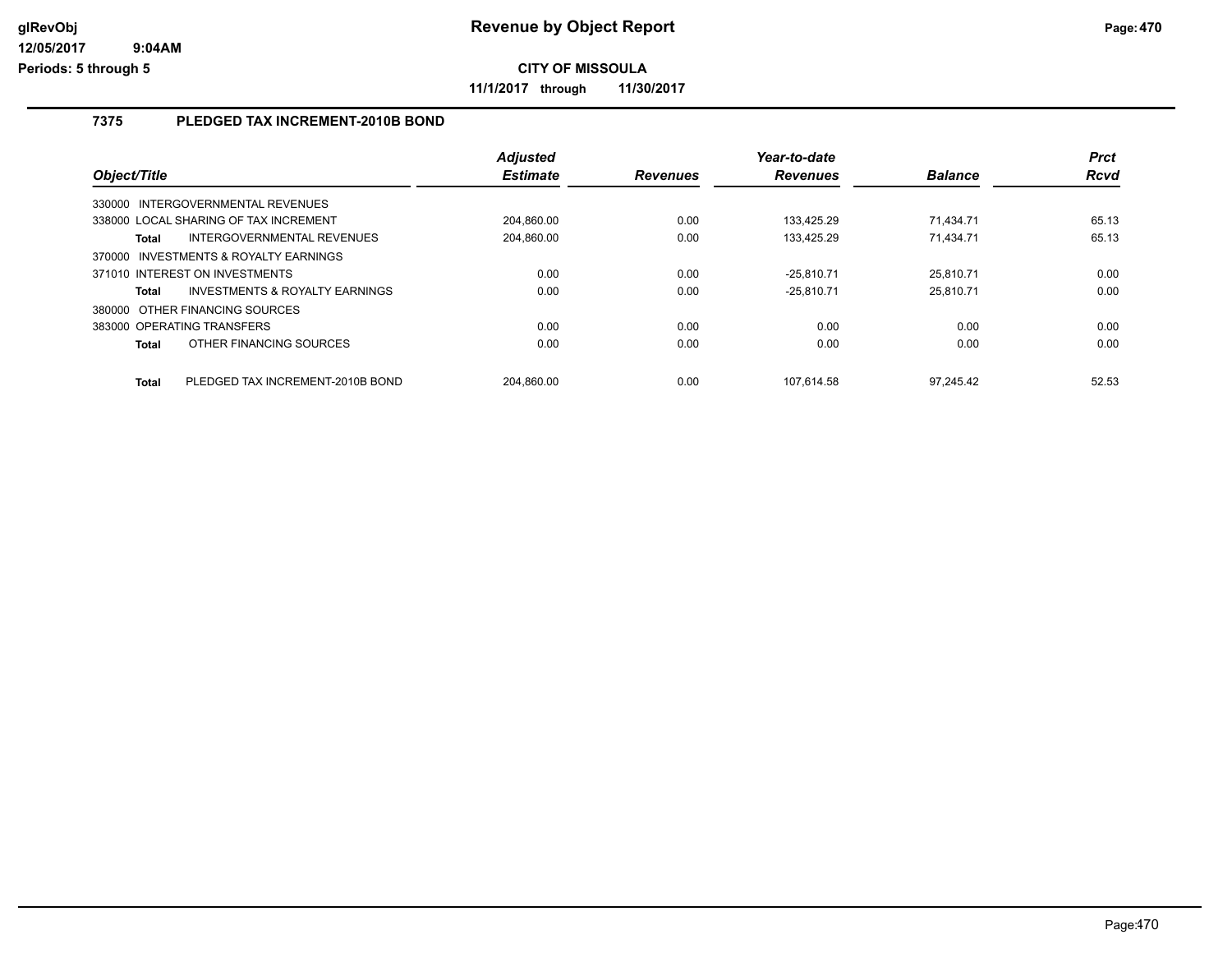**11/1/2017 through 11/30/2017**

# **7376 MPC 2010A BONDS DEBT INTEREST**

#### **7376 MPC 2010A BONDS DEBT INTEREST**

|                      |                                       | <b>Adjusted</b> |                 | Year-to-date    |                | <b>Prct</b> |
|----------------------|---------------------------------------|-----------------|-----------------|-----------------|----------------|-------------|
| Object/Title         |                                       | <b>Estimate</b> | <b>Revenues</b> | <b>Revenues</b> | <b>Balance</b> | <b>Rcvd</b> |
|                      | 370000 INVESTMENTS & ROYALTY EARNINGS |                 |                 |                 |                |             |
|                      | 371010 INTEREST ON INVESTMENTS        | 0.00            | 0.00            | 0.00            | 0.00           | 0.00        |
| Total                | INVESTMENTS & ROYALTY EARNINGS        | 0.00            | 0.00            | 0.00            | 0.00           | 0.00        |
|                      | 380000 OTHER FINANCING SOURCES        |                 |                 |                 |                |             |
| 381009 TRANSFERS IN  |                                       | 0.00            | 0.00            | 0.00            | 0.00           | 0.00        |
| 381010 BOND PROCEEDS |                                       | 0.00            | 0.00            | 0.00            | 0.00           | 0.00        |
|                      | 383000 OPERATING TRANSFERS            | 0.00            | 0.00            | 0.00            | 0.00           | 0.00        |
| Total                | OTHER FINANCING SOURCES               | 0.00            | 0.00            | 0.00            | 0.00           | 0.00        |
| Total                | MPC 2010A BONDS DEBT INTEREST         | 0.00            | 0.00            | 0.00            | 0.00           | 0.00        |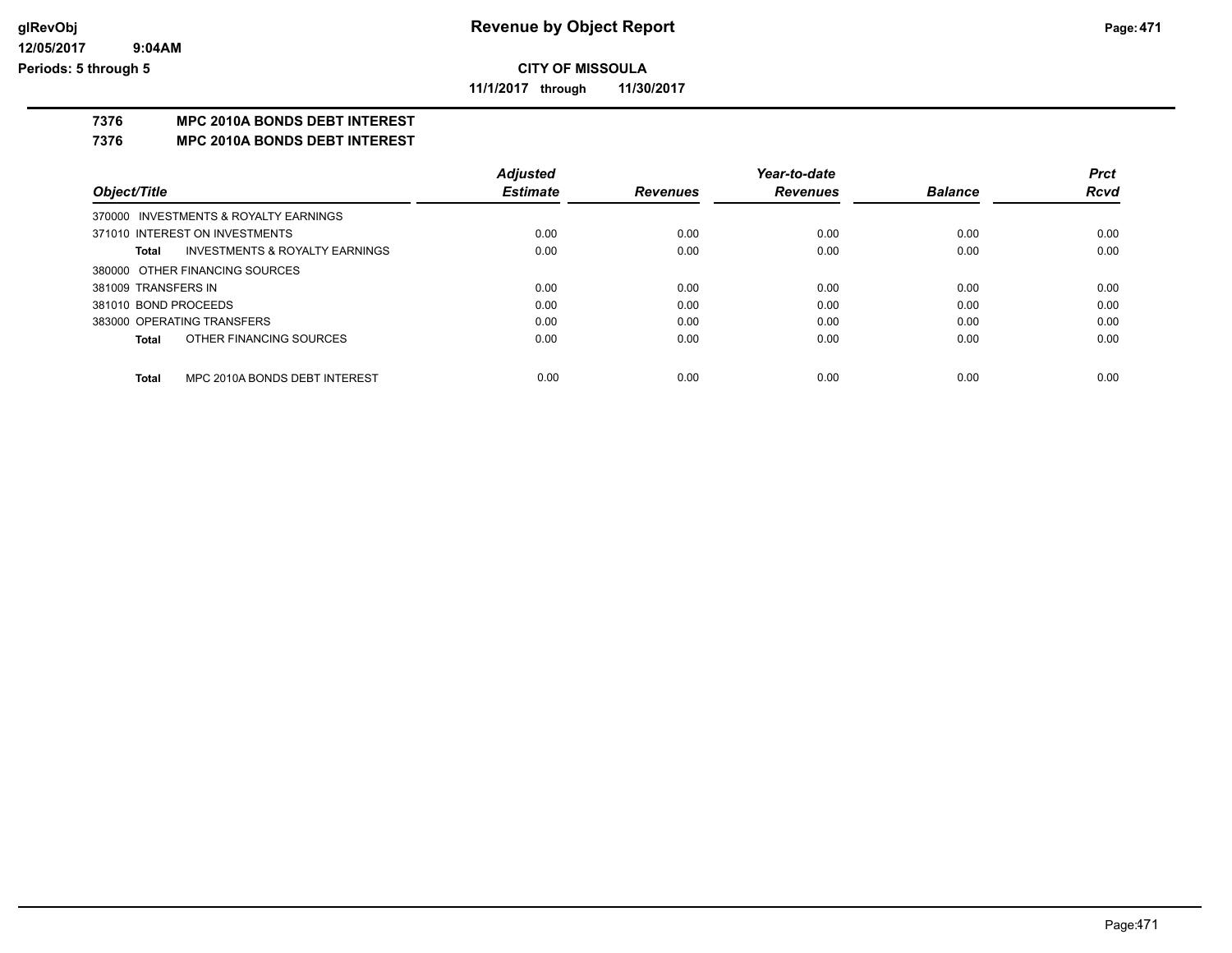**11/1/2017 through 11/30/2017**

# **7376 MPC 2010A BONDS DEBT INTEREST**

|                                               | <b>Adjusted</b> |                 | Year-to-date    |                | <b>Prct</b> |
|-----------------------------------------------|-----------------|-----------------|-----------------|----------------|-------------|
| Object/Title                                  | <b>Estimate</b> | <b>Revenues</b> | <b>Revenues</b> | <b>Balance</b> | <b>Rcvd</b> |
| 370000 INVESTMENTS & ROYALTY EARNINGS         |                 |                 |                 |                |             |
| 371010 INTEREST ON INVESTMENTS                | 0.00            | 0.00            | 0.00            | 0.00           | 0.00        |
| INVESTMENTS & ROYALTY EARNINGS<br>Total       | 0.00            | 0.00            | 0.00            | 0.00           | 0.00        |
| 380000 OTHER FINANCING SOURCES                |                 |                 |                 |                |             |
| 381009 TRANSFERS IN                           | 0.00            | 0.00            | 0.00            | 0.00           | 0.00        |
| 381010 BOND PROCEEDS                          | 0.00            | 0.00            | 0.00            | 0.00           | 0.00        |
| 383000 OPERATING TRANSFERS                    | 0.00            | 0.00            | 0.00            | 0.00           | 0.00        |
| OTHER FINANCING SOURCES<br>Total              | 0.00            | 0.00            | 0.00            | 0.00           | 0.00        |
| MPC 2010A BONDS DEBT INTEREST<br><b>Total</b> | 0.00            | 0.00            | 0.00            | 0.00           | 0.00        |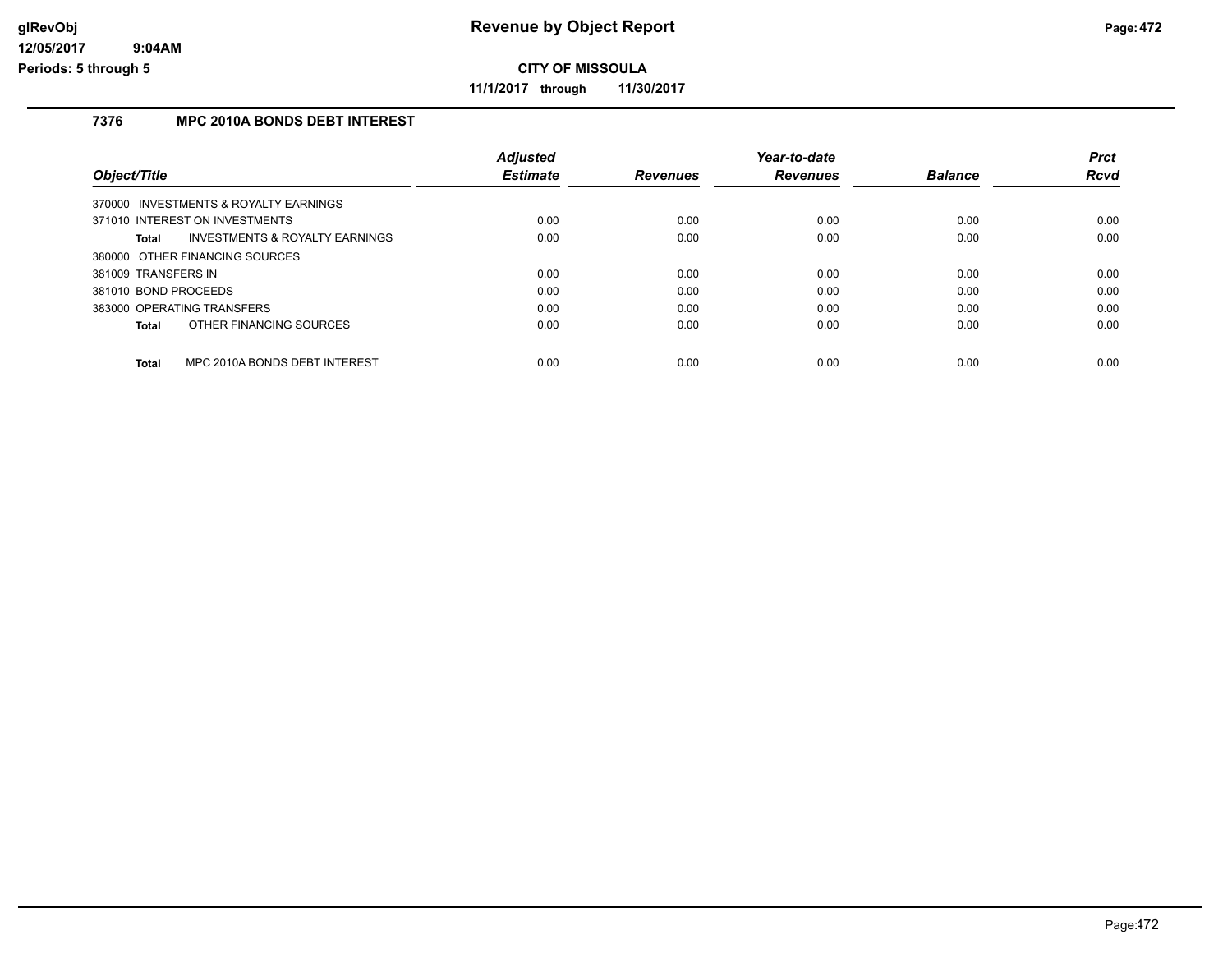**11/1/2017 through 11/30/2017**

# **7377 MPC 2010A BONDS SINKING FUND**

**7377 MPC 2010A BONDS SINKING FUND**

|                                                           | <b>Adjusted</b> |                 | Year-to-date    |                | <b>Prct</b> |
|-----------------------------------------------------------|-----------------|-----------------|-----------------|----------------|-------------|
| Object/Title                                              | <b>Estimate</b> | <b>Revenues</b> | <b>Revenues</b> | <b>Balance</b> | <b>Rcvd</b> |
| 370000 INVESTMENTS & ROYALTY EARNINGS                     |                 |                 |                 |                |             |
| 371010 INTEREST ON INVESTMENTS                            | 0.00            | 0.00            | 0.00            | 0.00           | 0.00        |
| <b>INVESTMENTS &amp; ROYALTY EARNINGS</b><br><b>Total</b> | 0.00            | 0.00            | 0.00            | 0.00           | 0.00        |
| 380000 OTHER FINANCING SOURCES                            |                 |                 |                 |                |             |
| 381009 TRANSFERS IN                                       | 0.00            | 0.00            | 0.00            | 0.00           | 0.00        |
| 381010 BOND PROCEEDS                                      | 0.00            | 0.00            | 0.00            | 0.00           | 0.00        |
| 383000 OPERATING TRANSFERS                                | 0.00            | 0.00            | 0.00            | 0.00           | 0.00        |
| OTHER FINANCING SOURCES<br><b>Total</b>                   | 0.00            | 0.00            | 0.00            | 0.00           | 0.00        |
| MPC 2010A BONDS SINKING FUND<br><b>Total</b>              | 0.00            | 0.00            | 0.00            | 0.00           | 0.00        |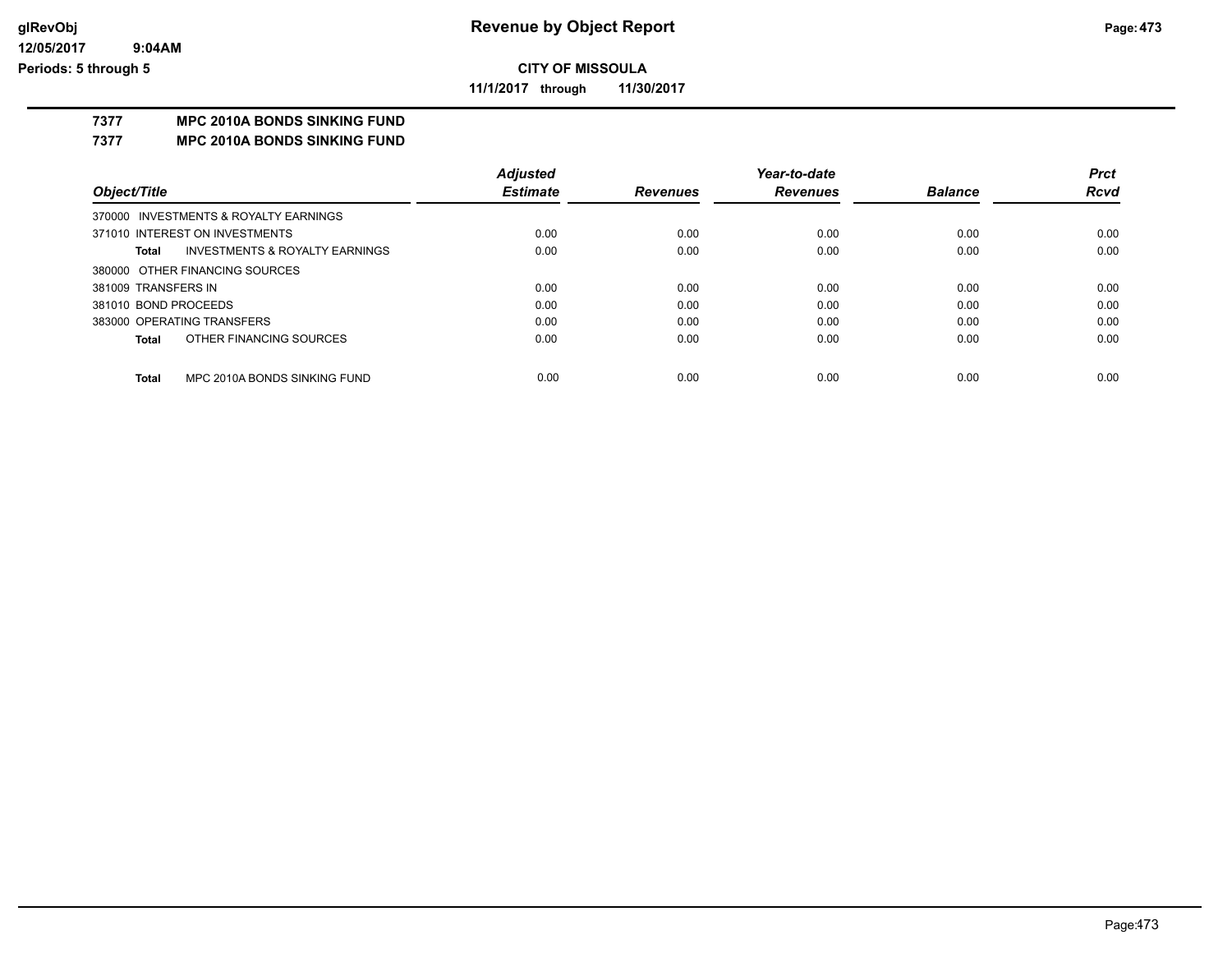**11/1/2017 through 11/30/2017**

# **7377 MPC 2010A BONDS SINKING FUND**

|                                                           | <b>Adjusted</b> |                 | Year-to-date    |                | <b>Prct</b> |
|-----------------------------------------------------------|-----------------|-----------------|-----------------|----------------|-------------|
| Object/Title                                              | <b>Estimate</b> | <b>Revenues</b> | <b>Revenues</b> | <b>Balance</b> | <b>Rcvd</b> |
| 370000 INVESTMENTS & ROYALTY EARNINGS                     |                 |                 |                 |                |             |
| 371010 INTEREST ON INVESTMENTS                            | 0.00            | 0.00            | 0.00            | 0.00           | 0.00        |
| <b>INVESTMENTS &amp; ROYALTY EARNINGS</b><br><b>Total</b> | 0.00            | 0.00            | 0.00            | 0.00           | 0.00        |
| 380000 OTHER FINANCING SOURCES                            |                 |                 |                 |                |             |
| 381009 TRANSFERS IN                                       | 0.00            | 0.00            | 0.00            | 0.00           | 0.00        |
| 381010 BOND PROCEEDS                                      | 0.00            | 0.00            | 0.00            | 0.00           | 0.00        |
| 383000 OPERATING TRANSFERS                                | 0.00            | 0.00            | 0.00            | 0.00           | 0.00        |
| OTHER FINANCING SOURCES<br>Total                          | 0.00            | 0.00            | 0.00            | 0.00           | 0.00        |
| MPC 2010A BONDS SINKING FUND<br>Total                     | 0.00            | 0.00            | 0.00            | 0.00           | 0.00        |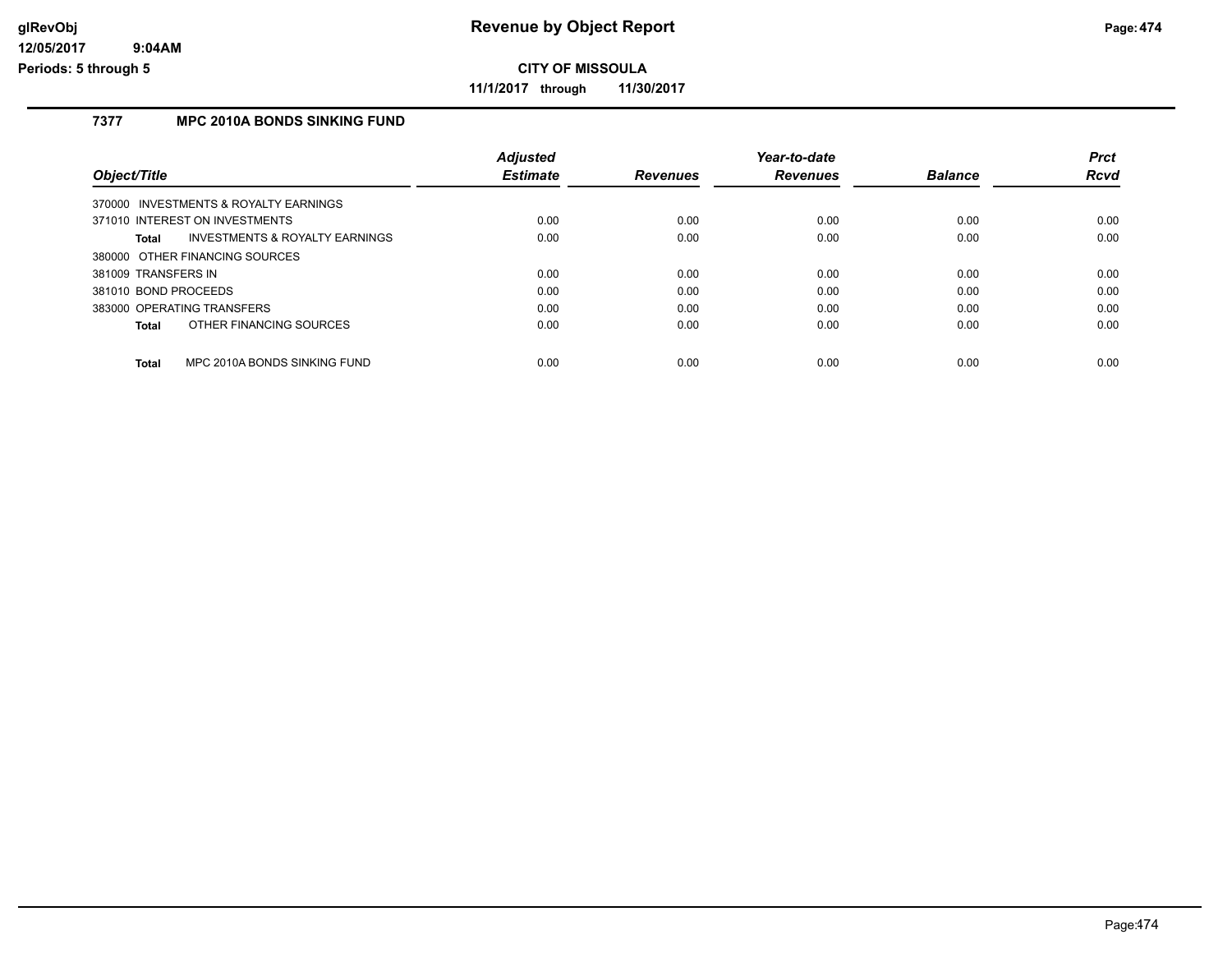**11/1/2017 through 11/30/2017**

#### **7378 MPC 2010A BOND RESERVE**

**7378 MPC 2010A BOND RESERVE**

|                      |                                           | <b>Adjusted</b> |                 | Year-to-date    |                | <b>Prct</b> |
|----------------------|-------------------------------------------|-----------------|-----------------|-----------------|----------------|-------------|
| Object/Title         |                                           | <b>Estimate</b> | <b>Revenues</b> | <b>Revenues</b> | <b>Balance</b> | Rcvd        |
|                      | 370000 INVESTMENTS & ROYALTY EARNINGS     |                 |                 |                 |                |             |
|                      | 371010 INTEREST ON INVESTMENTS            | 0.00            | 0.00            | 0.00            | 0.00           | 0.00        |
| Total                | <b>INVESTMENTS &amp; ROYALTY EARNINGS</b> | 0.00            | 0.00            | 0.00            | 0.00           | 0.00        |
|                      | 380000 OTHER FINANCING SOURCES            |                 |                 |                 |                |             |
| 381009 TRANSFERS IN  |                                           | 0.00            | 0.00            | 0.00            | 0.00           | 0.00        |
| 381010 BOND PROCEEDS |                                           | 0.00            | 0.00            | 0.00            | 0.00           | 0.00        |
|                      | 383000 OPERATING TRANSFERS                | 0.00            | 0.00            | 0.00            | 0.00           | 0.00        |
| Total                | OTHER FINANCING SOURCES                   | 0.00            | 0.00            | 0.00            | 0.00           | 0.00        |
| <b>Total</b>         | MPC 2010A BOND RESERVE                    | 0.00            | 0.00            | 0.00            | 0.00           | 0.00        |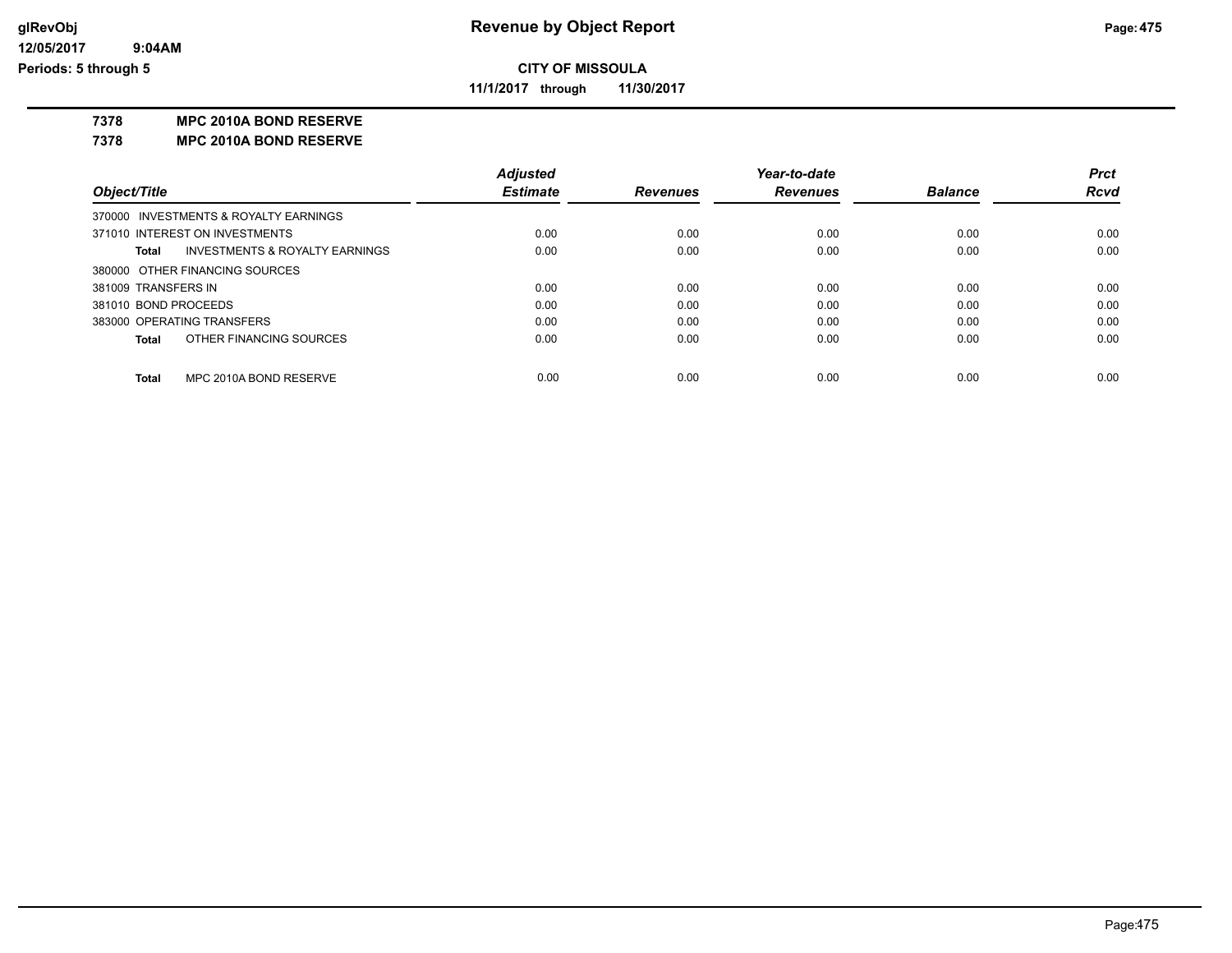**11/1/2017 through 11/30/2017**

## **7378 MPC 2010A BOND RESERVE**

|                      |                                           | <b>Adjusted</b> |                 | Year-to-date    |                | <b>Prct</b> |
|----------------------|-------------------------------------------|-----------------|-----------------|-----------------|----------------|-------------|
| Object/Title         |                                           | <b>Estimate</b> | <b>Revenues</b> | <b>Revenues</b> | <b>Balance</b> | <b>Rcvd</b> |
|                      | 370000 INVESTMENTS & ROYALTY EARNINGS     |                 |                 |                 |                |             |
|                      | 371010 INTEREST ON INVESTMENTS            | 0.00            | 0.00            | 0.00            | 0.00           | 0.00        |
| Total                | <b>INVESTMENTS &amp; ROYALTY EARNINGS</b> | 0.00            | 0.00            | 0.00            | 0.00           | 0.00        |
|                      | 380000 OTHER FINANCING SOURCES            |                 |                 |                 |                |             |
| 381009 TRANSFERS IN  |                                           | 0.00            | 0.00            | 0.00            | 0.00           | 0.00        |
| 381010 BOND PROCEEDS |                                           | 0.00            | 0.00            | 0.00            | 0.00           | 0.00        |
|                      | 383000 OPERATING TRANSFERS                | 0.00            | 0.00            | 0.00            | 0.00           | 0.00        |
| Total                | OTHER FINANCING SOURCES                   | 0.00            | 0.00            | 0.00            | 0.00           | 0.00        |
| Total                | MPC 2010A BOND RESERVE                    | 0.00            | 0.00            | 0.00            | 0.00           | 0.00        |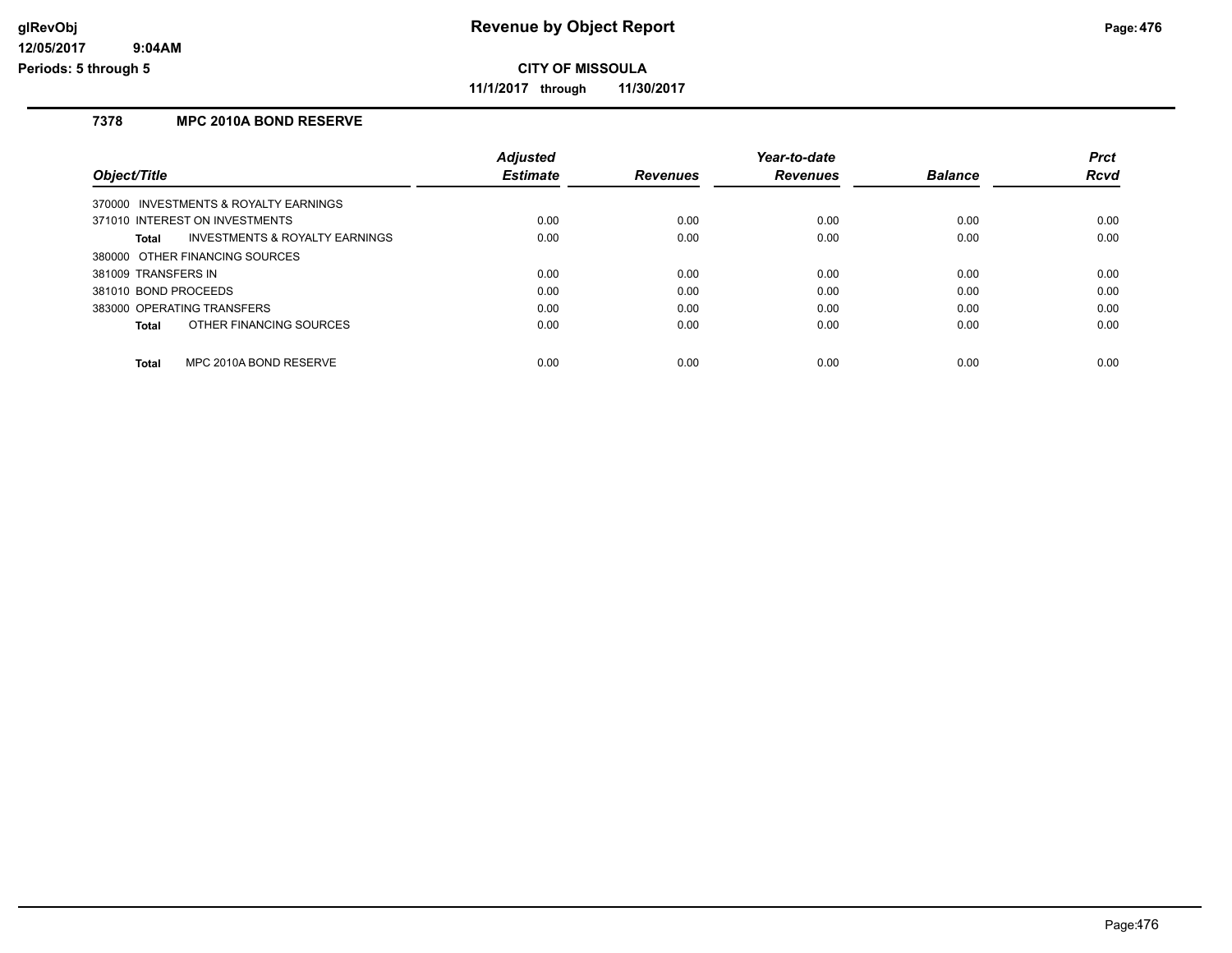**11/1/2017 through 11/30/2017**

# **7379 MPC 2010A BOND CONSTRUCTION**

#### **7379 MPC 2010A BOND CONSTRUCTION**

|                      |                                       | <b>Adjusted</b> |                 | Year-to-date    |                | <b>Prct</b> |
|----------------------|---------------------------------------|-----------------|-----------------|-----------------|----------------|-------------|
| Object/Title         |                                       | <b>Estimate</b> | <b>Revenues</b> | <b>Revenues</b> | <b>Balance</b> | <b>Rcvd</b> |
|                      | 370000 INVESTMENTS & ROYALTY EARNINGS |                 |                 |                 |                |             |
|                      | 371010 INTEREST ON INVESTMENTS        | 0.00            | 0.00            | 0.00            | 0.00           | 0.00        |
| Total                | INVESTMENTS & ROYALTY EARNINGS        | 0.00            | 0.00            | 0.00            | 0.00           | 0.00        |
|                      | 380000 OTHER FINANCING SOURCES        |                 |                 |                 |                |             |
| 381009 TRANSFERS IN  |                                       | 0.00            | 0.00            | 0.00            | 0.00           | 0.00        |
| 381010 BOND PROCEEDS |                                       | 0.00            | 0.00            | 0.00            | 0.00           | 0.00        |
|                      | 383000 OPERATING TRANSFERS            | 0.00            | 0.00            | 0.00            | 0.00           | 0.00        |
| Total                | OTHER FINANCING SOURCES               | 0.00            | 0.00            | 0.00            | 0.00           | 0.00        |
|                      |                                       |                 |                 |                 |                |             |
| Total                | MPC 2010A BOND CONSTRUCTION           | 0.00            | 0.00            | 0.00            | 0.00           | 0.00        |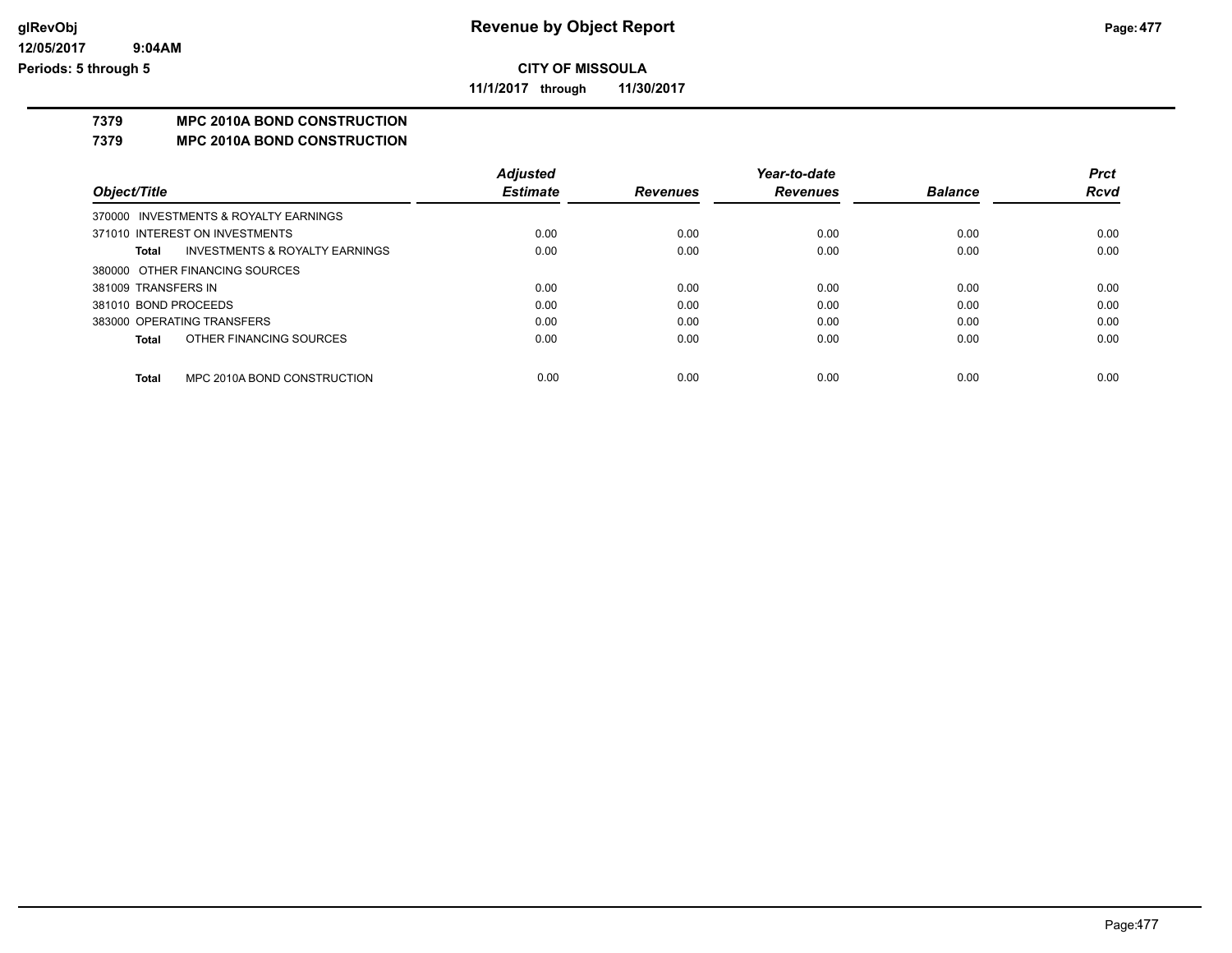**11/1/2017 through 11/30/2017**

# **7379 MPC 2010A BOND CONSTRUCTION**

|                                                    | <b>Adjusted</b> |                 | Year-to-date    |                | <b>Prct</b> |
|----------------------------------------------------|-----------------|-----------------|-----------------|----------------|-------------|
| Object/Title                                       | <b>Estimate</b> | <b>Revenues</b> | <b>Revenues</b> | <b>Balance</b> | <b>Rcvd</b> |
| 370000 INVESTMENTS & ROYALTY EARNINGS              |                 |                 |                 |                |             |
| 371010 INTEREST ON INVESTMENTS                     | 0.00            | 0.00            | 0.00            | 0.00           | 0.00        |
| <b>INVESTMENTS &amp; ROYALTY EARNINGS</b><br>Total | 0.00            | 0.00            | 0.00            | 0.00           | 0.00        |
| 380000 OTHER FINANCING SOURCES                     |                 |                 |                 |                |             |
| 381009 TRANSFERS IN                                | 0.00            | 0.00            | 0.00            | 0.00           | 0.00        |
| 381010 BOND PROCEEDS                               | 0.00            | 0.00            | 0.00            | 0.00           | 0.00        |
| 383000 OPERATING TRANSFERS                         | 0.00            | 0.00            | 0.00            | 0.00           | 0.00        |
| OTHER FINANCING SOURCES<br><b>Total</b>            | 0.00            | 0.00            | 0.00            | 0.00           | 0.00        |
| MPC 2010A BOND CONSTRUCTION<br><b>Total</b>        | 0.00            | 0.00            | 0.00            | 0.00           | 0.00        |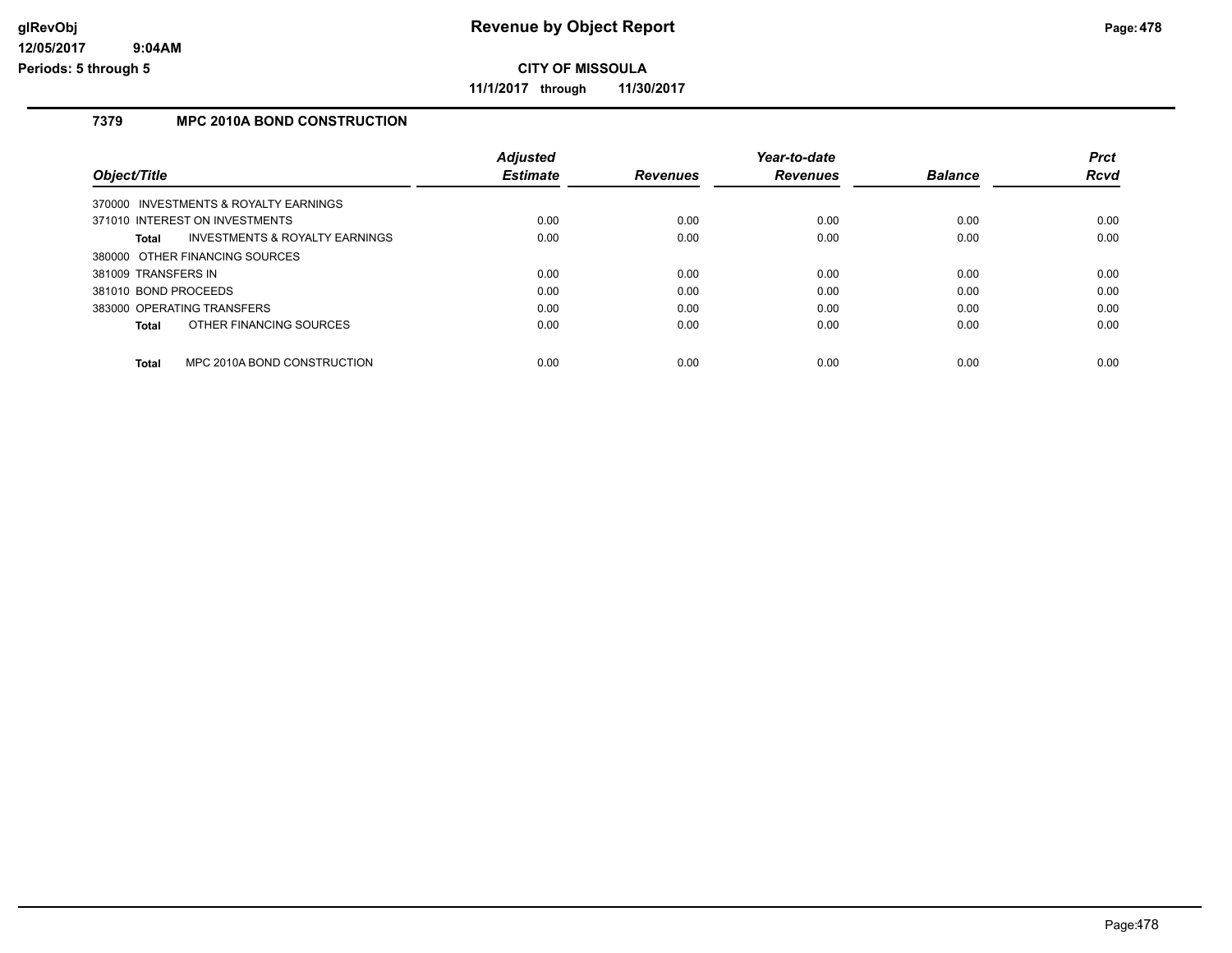**11/1/2017 through 11/30/2017**

# **7380 BUSINESS IMPROVEMENT DISTRICT**

#### **7380 BUSINESS IMPROVEMENT DISTRICT**

|                                                     | <b>Adjusted</b> |                 | Year-to-date    |                | <b>Prct</b> |
|-----------------------------------------------------|-----------------|-----------------|-----------------|----------------|-------------|
| Object/Title                                        | <b>Estimate</b> | <b>Revenues</b> | <b>Revenues</b> | <b>Balance</b> | Rcvd        |
| TAXES/ASSESSMENTS<br>310000                         |                 |                 |                 |                |             |
| <b>TAX INCREMENT</b><br>311011                      | 452,737.00      | 5,482.15        | 13,978.56       | 438,758.44     | 3.09        |
| PENALTIES & INTEREST<br>312001                      | 0.00            | 0.00            | 344.51          | $-344.51$      | 0.00        |
| TAXES/ASSESSMENTS<br>Total                          | 452,737.00      | 5,482.15        | 14,323.07       | 438,413.93     | 3.16        |
| <b>CHARGES FOR SERVICES</b><br>340000               |                 |                 |                 |                |             |
| <b>COMPOST TIPPING FEES</b><br>343041               | 5,000.00        | 5,083.33        | 22,795.09       | $-17,795.09$   | 455.90      |
| <b>CHARGES FOR SERVICES</b><br><b>Total</b>         | 5,000.00        | 5,083.33        | 22,795.09       | $-17,795.09$   | 455.90      |
| <b>MISCELLANEOUS REVENUES</b><br>360000             |                 |                 |                 |                |             |
| 363010 LIGHTING ASSESSMENTS                         | 0.00            | 0.00            | 0.00            | 0.00           | 0.00        |
| 363020 PROPERTY ASSESSMENTS                         | 0.00            | 0.00            | 0.00            | 0.00           | 0.00        |
| MISCELLANEOUS REVENUES<br>Total                     | 0.00            | 0.00            | 0.00            | 0.00           | 0.00        |
| <b>INVESTMENTS &amp; ROYALTY EARNINGS</b><br>370000 |                 |                 |                 |                |             |
| 371010 INTEREST ON INVESTMENTS                      | 0.00            | 0.00            | 0.00            | 0.00           | 0.00        |
| 371020 GAIN/LOSS IN MARKET VALUE OF INVESTMENTS     | 0.00            | 0.00            | 0.00            | 0.00           | 0.00        |
| <b>INVESTMENTS &amp; ROYALTY EARNINGS</b><br>Total  | 0.00            | 0.00            | 0.00            | 0.00           | 0.00        |
| <b>BUSINESS IMPROVEMENT DISTRICT</b><br>Total       | 457,737.00      | 10,565.48       | 37,118.16       | 420,618.84     | 8.11        |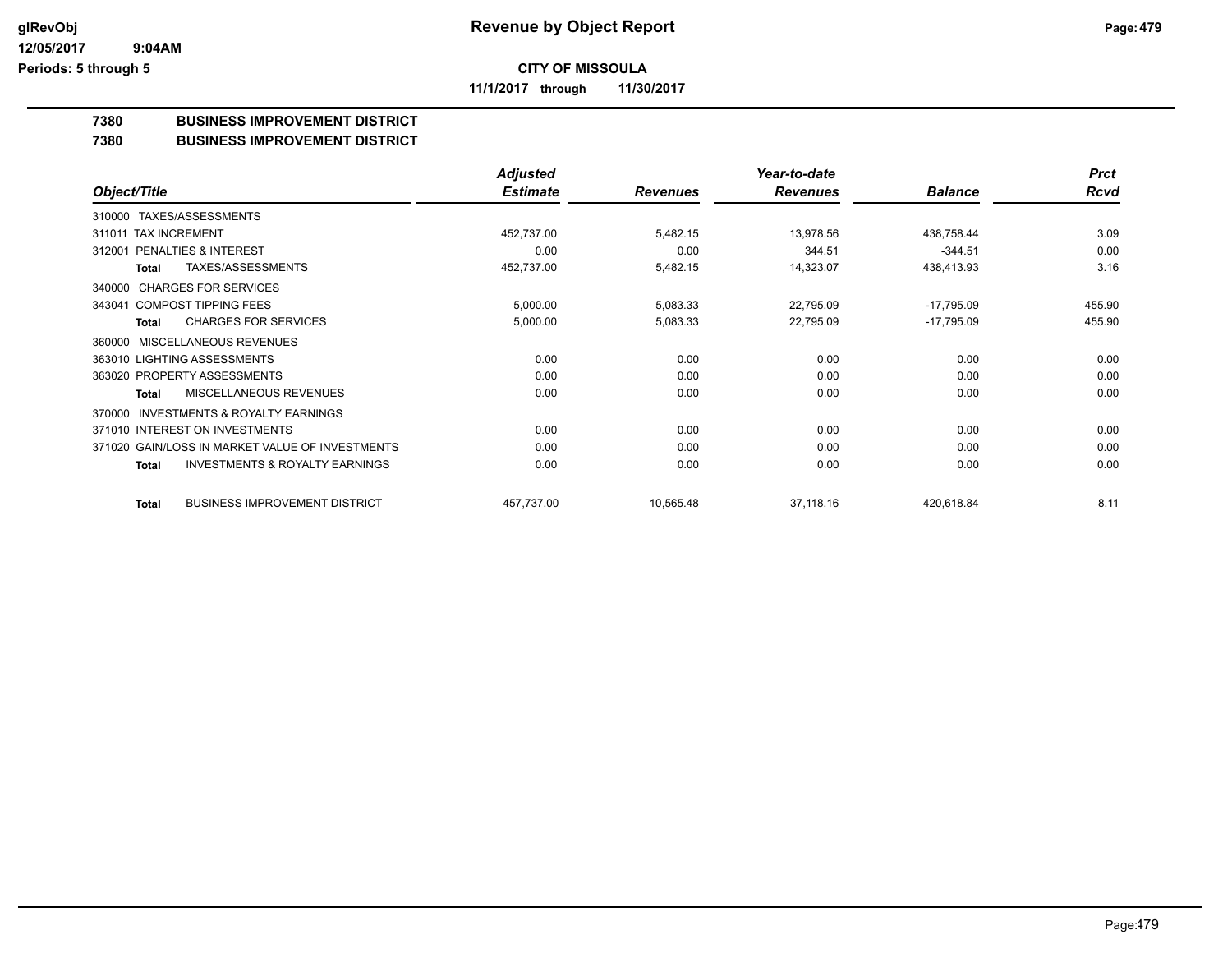**11/1/2017 through 11/30/2017**

### **7380 BUSINESS IMPROVEMENT DISTRICT**

|                                                           | <b>Adjusted</b> |                 | Year-to-date    |                | <b>Prct</b> |
|-----------------------------------------------------------|-----------------|-----------------|-----------------|----------------|-------------|
| Object/Title                                              | <b>Estimate</b> | <b>Revenues</b> | <b>Revenues</b> | <b>Balance</b> | Rcvd        |
| TAXES/ASSESSMENTS<br>310000                               |                 |                 |                 |                |             |
| <b>TAX INCREMENT</b><br>311011                            | 452,737.00      | 5,482.15        | 13,978.56       | 438,758.44     | 3.09        |
| PENALTIES & INTEREST<br>312001                            | 0.00            | 0.00            | 344.51          | $-344.51$      | 0.00        |
| TAXES/ASSESSMENTS<br><b>Total</b>                         | 452,737.00      | 5,482.15        | 14,323.07       | 438,413.93     | 3.16        |
| 340000 CHARGES FOR SERVICES                               |                 |                 |                 |                |             |
| 343041 COMPOST TIPPING FEES                               | 5,000.00        | 5,083.33        | 22,795.09       | -17,795.09     | 455.90      |
| <b>CHARGES FOR SERVICES</b><br>Total                      | 5,000.00        | 5,083.33        | 22,795.09       | $-17,795.09$   | 455.90      |
| MISCELLANEOUS REVENUES<br>360000                          |                 |                 |                 |                |             |
| 363010 LIGHTING ASSESSMENTS                               | 0.00            | 0.00            | 0.00            | 0.00           | 0.00        |
| 363020 PROPERTY ASSESSMENTS                               | 0.00            | 0.00            | 0.00            | 0.00           | 0.00        |
| <b>MISCELLANEOUS REVENUES</b><br>Total                    | 0.00            | 0.00            | 0.00            | 0.00           | 0.00        |
| <b>INVESTMENTS &amp; ROYALTY EARNINGS</b><br>370000       |                 |                 |                 |                |             |
| 371010 INTEREST ON INVESTMENTS                            | 0.00            | 0.00            | 0.00            | 0.00           | 0.00        |
| 371020 GAIN/LOSS IN MARKET VALUE OF INVESTMENT            | 0.00            | 0.00            | 0.00            | 0.00           | 0.00        |
| <b>INVESTMENTS &amp; ROYALTY EARNINGS</b><br><b>Total</b> | 0.00            | 0.00            | 0.00            | 0.00           | 0.00        |
| <b>BUSINESS IMPROVEMENT DISTRICT</b><br><b>Total</b>      | 457,737.00      | 10,565.48       | 37,118.16       | 420,618.84     | 8.11        |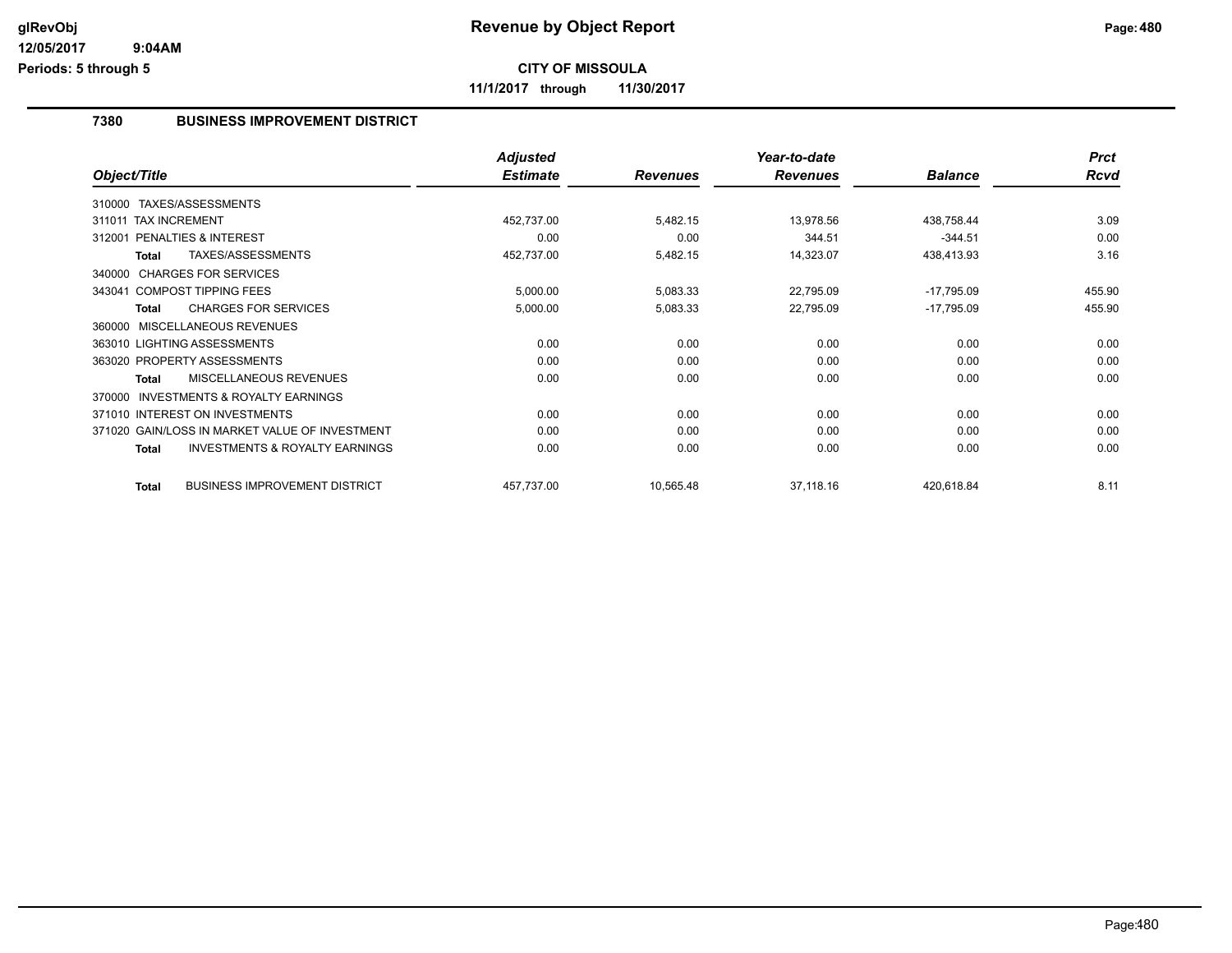**11/1/2017 through 11/30/2017**

#### **7381 TOURISM BUSINESS IMPROVEMENT DISTRICT 7381 TOURISM BUSINESS IMPROVEMENT DISTRICT**

|                                                     | <b>Adjusted</b> |                 | Year-to-date    |                | <b>Prct</b> |
|-----------------------------------------------------|-----------------|-----------------|-----------------|----------------|-------------|
| Object/Title                                        | <b>Estimate</b> | <b>Revenues</b> | <b>Revenues</b> | <b>Balance</b> | <b>Rcvd</b> |
| 310000 TAXES/ASSESSMENTS                            |                 |                 |                 |                |             |
| 314100 TBID REVENUE                                 | 837,644.00      | 0.00            | 0.00            | 837,644.00     | 0.00        |
| TAXES/ASSESSMENTS<br>Total                          | 837,644.00      | 0.00            | 0.00            | 837,644.00     | 0.00        |
| 370000 INVESTMENTS & ROYALTY EARNINGS               |                 |                 |                 |                |             |
| 371010 INTEREST ON INVESTMENTS                      | 0.00            | 0.00            | 0.00            | 0.00           | 0.00        |
| <b>INVESTMENTS &amp; ROYALTY EARNINGS</b><br>Total  | 0.00            | 0.00            | 0.00            | 0.00           | 0.00        |
|                                                     |                 |                 |                 |                |             |
| TOURISM BUSINESS IMPROVEMENT DISTRI<br><b>Total</b> | 837.644.00      | 0.00            | 0.00            | 837.644.00     | 0.00        |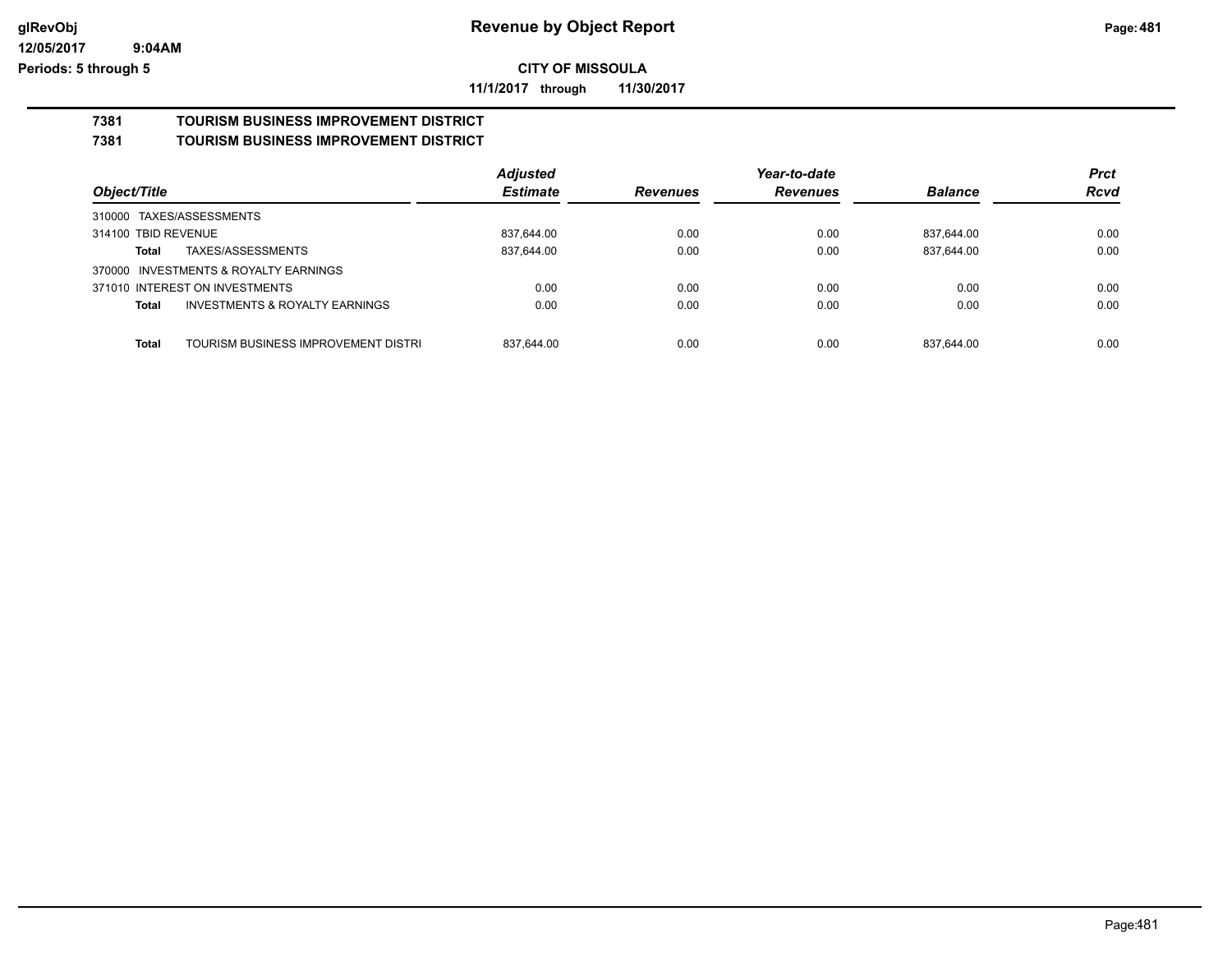**11/1/2017 through 11/30/2017**

#### **7381 TOURISM BUSINESS IMPROVEMENT DISTRICT**

| Object/Title                                              | <b>Adjusted</b><br><b>Estimate</b> | <b>Revenues</b> | Year-to-date<br><b>Revenues</b> | <b>Balance</b> | <b>Prct</b><br><b>Rcvd</b> |
|-----------------------------------------------------------|------------------------------------|-----------------|---------------------------------|----------------|----------------------------|
| 310000 TAXES/ASSESSMENTS                                  |                                    |                 |                                 |                |                            |
| 314100 TBID REVENUE                                       | 837,644.00                         | 0.00            | 0.00                            | 837,644.00     | 0.00                       |
| TAXES/ASSESSMENTS<br><b>Total</b>                         | 837,644.00                         | 0.00            | 0.00                            | 837,644.00     | 0.00                       |
| 370000 INVESTMENTS & ROYALTY EARNINGS                     |                                    |                 |                                 |                |                            |
| 371010 INTEREST ON INVESTMENTS                            | 0.00                               | 0.00            | 0.00                            | 0.00           | 0.00                       |
| <b>INVESTMENTS &amp; ROYALTY EARNINGS</b><br><b>Total</b> | 0.00                               | 0.00            | 0.00                            | 0.00           | 0.00                       |
|                                                           |                                    |                 |                                 |                |                            |
| TOURISM BUSINESS IMPROVEMENT DISTR<br><b>Total</b>        | 837.644.00                         | 0.00            | 0.00                            | 837.644.00     | 0.00                       |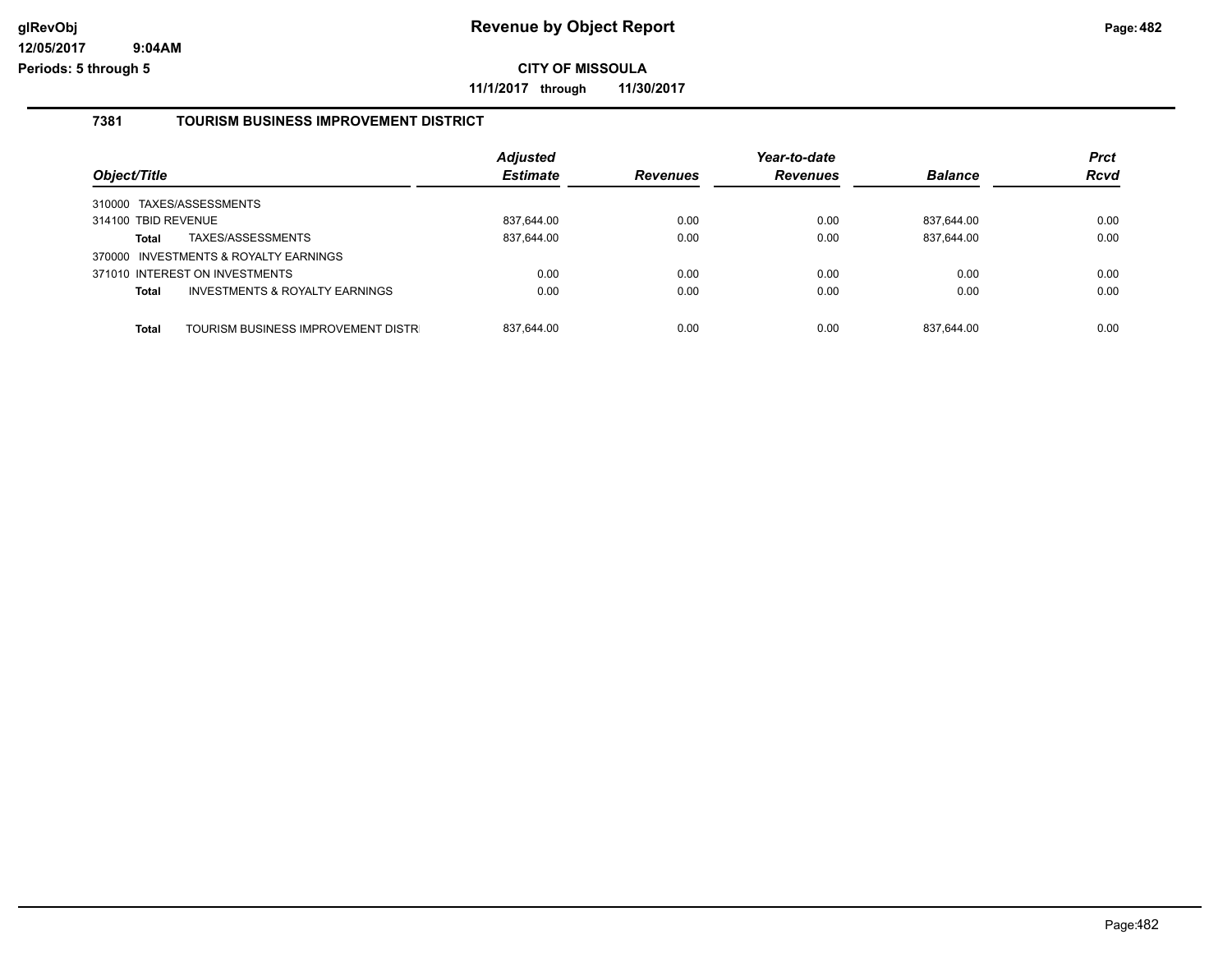**11/1/2017 through 11/30/2017**

**7382 5.75M TIF RESERVE**

**7382 5.75M TIF RESERVE**

|                                         | <b>Adjusted</b> |                 | Year-to-date    |                | <b>Prct</b> |
|-----------------------------------------|-----------------|-----------------|-----------------|----------------|-------------|
| Object/Title                            | <b>Estimate</b> | <b>Revenues</b> | <b>Revenues</b> | <b>Balance</b> | <b>Rcvd</b> |
| 370000 INVESTMENTS & ROYALTY EARNINGS   |                 |                 |                 |                |             |
| 371010 INTEREST ON INVESTMENTS          | 0.00            | 0.00            | 0.00            | 0.00           | 0.00        |
| INVESTMENTS & ROYALTY EARNINGS<br>Total | 0.00            | 0.00            | 0.00            | 0.00           | 0.00        |
| 380000 OTHER FINANCING SOURCES          |                 |                 |                 |                |             |
| 381025 REVENUE BOND PROCEEDS            | 0.00            | 0.00            | 0.00            | 0.00           | 0.00        |
| 383014 TRANS FR MRA                     | 0.00            | 0.00            | 0.00            | 0.00           | 0.00        |
| 383040 TRANSFER FROM CITY GRANTS        | 0.00            | 0.00            | 0.00            | 0.00           | 0.00        |
| OTHER FINANCING SOURCES<br>Total        | 0.00            | 0.00            | 0.00            | 0.00           | 0.00        |
| 5.75M TIF RESERVE<br><b>Total</b>       | 0.00            | 0.00            | 0.00            | 0.00           | 0.00        |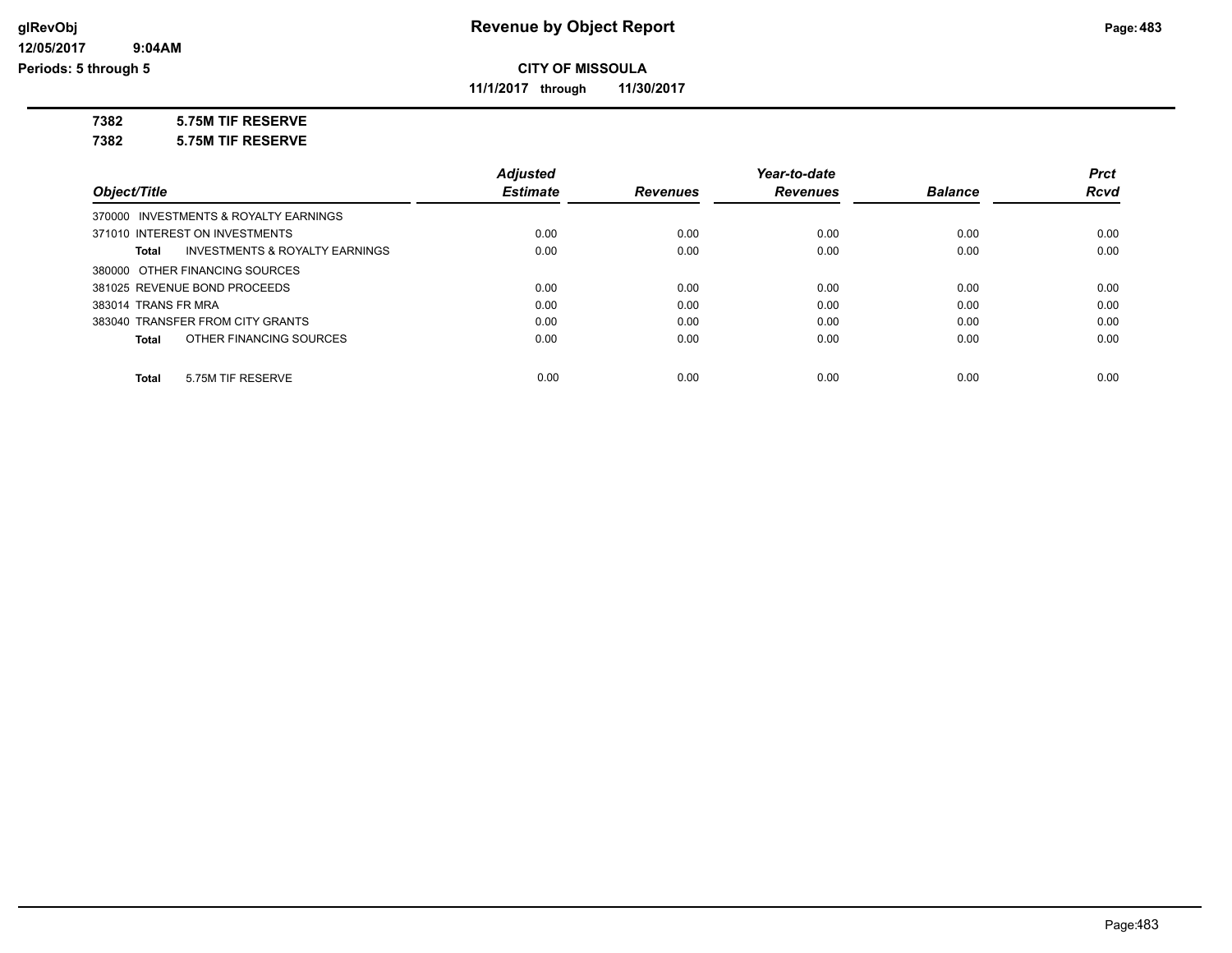**11/1/2017 through 11/30/2017**

#### **7382 5.75M TIF RESERVE**

|                                                           | <b>Adiusted</b> |                 | Year-to-date    |                | <b>Prct</b> |
|-----------------------------------------------------------|-----------------|-----------------|-----------------|----------------|-------------|
| Obiect/Title                                              | <b>Estimate</b> | <b>Revenues</b> | <b>Revenues</b> | <b>Balance</b> | Rcvd        |
| 370000 INVESTMENTS & ROYALTY EARNINGS                     |                 |                 |                 |                |             |
| 371010 INTEREST ON INVESTMENTS                            | 0.00            | 0.00            | 0.00            | 0.00           | 0.00        |
| <b>INVESTMENTS &amp; ROYALTY EARNINGS</b><br><b>Total</b> | 0.00            | 0.00            | 0.00            | 0.00           | 0.00        |
| 380000 OTHER FINANCING SOURCES                            |                 |                 |                 |                |             |
| 381025 REVENUE BOND PROCEEDS                              | 0.00            | 0.00            | 0.00            | 0.00           | 0.00        |
| 383014 TRANS FR MRA                                       | 0.00            | 0.00            | 0.00            | 0.00           | 0.00        |
| 383040 TRANSFER FROM CITY GRANTS                          | 0.00            | 0.00            | 0.00            | 0.00           | 0.00        |
| OTHER FINANCING SOURCES<br><b>Total</b>                   | 0.00            | 0.00            | 0.00            | 0.00           | 0.00        |
|                                                           |                 |                 |                 |                |             |
| 5.75M TIF RESERVE<br><b>Total</b>                         | 0.00            | 0.00            | 0.00            | 0.00           | 0.00        |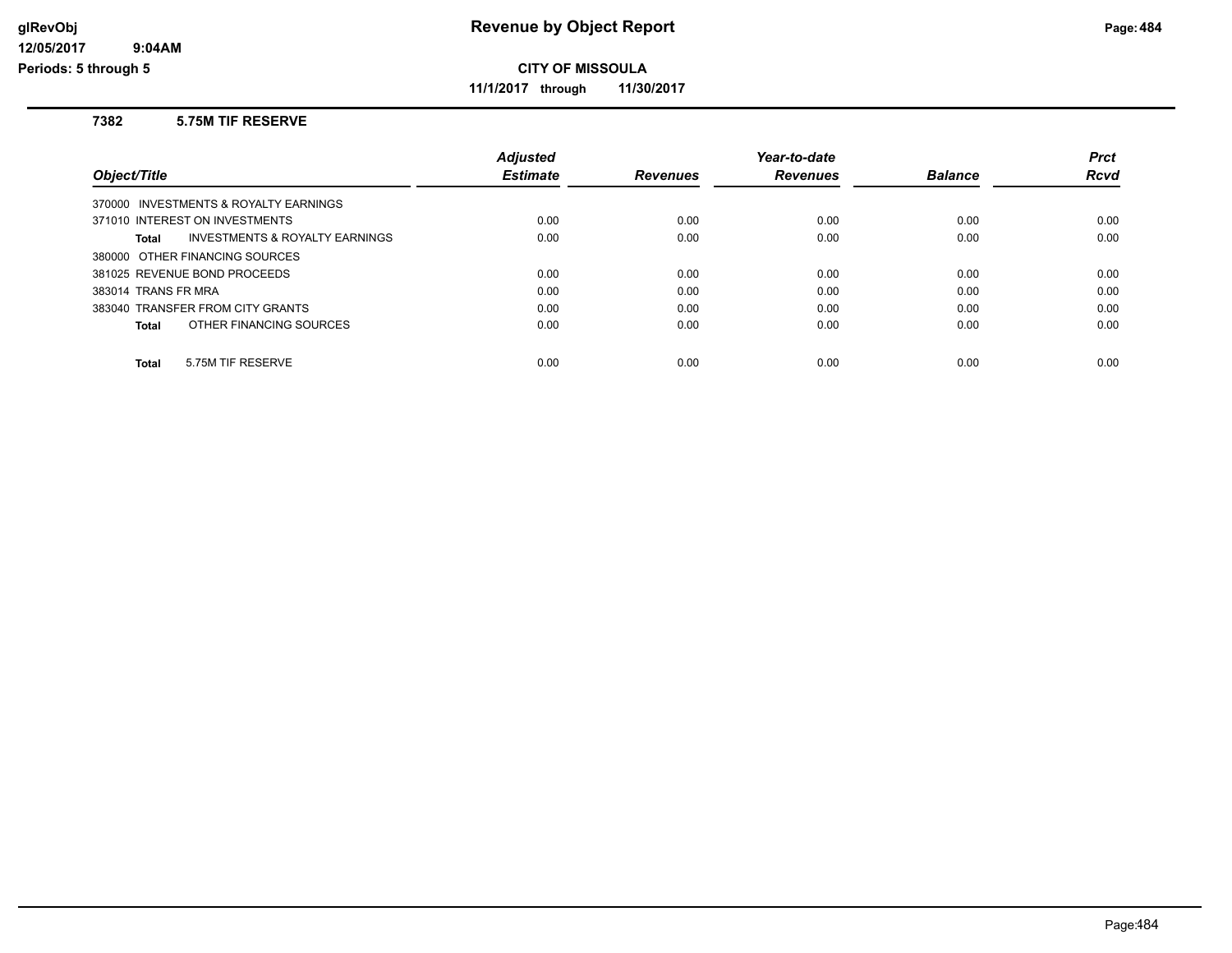**11/1/2017 through 11/30/2017**

#### **7383 RIVERFRONT TRIANGLE URD**

#### **7383 RIVERFRONT TRIANGLE URD**

|                                                     | <b>Adjusted</b> |                 | Year-to-date    |                | <b>Prct</b> |
|-----------------------------------------------------|-----------------|-----------------|-----------------|----------------|-------------|
| Object/Title                                        | <b>Estimate</b> | <b>Revenues</b> | <b>Revenues</b> | <b>Balance</b> | <b>Rcvd</b> |
| TAXES/ASSESSMENTS<br>310000                         |                 |                 |                 |                |             |
| 311011 TAX INCREMENT                                | 0.00            | 0.00            | 0.00            | 0.00           | 0.00        |
| 312001 PENALTIES & INTEREST                         | 0.00            | 0.00            | 0.00            | 0.00           | 0.00        |
| TAXES/ASSESSMENTS<br><b>Total</b>                   | 0.00            | 0.00            | 0.00            | 0.00           | 0.00        |
| INTERGOVERNMENTAL REVENUES<br>330000                |                 |                 |                 |                |             |
| 335210 PERSONAL PROPERTY TAX REIMBURSEMENT          | 9,316.00        | 0.00            | 0.00            | 9,316.00       | 0.00        |
| <b>INTERGOVERNMENTAL REVENUES</b><br><b>Total</b>   | 9,316.00        | 0.00            | 0.00            | 9,316.00       | 0.00        |
| <b>INVESTMENTS &amp; ROYALTY EARNINGS</b><br>370000 |                 |                 |                 |                |             |
| 371010 INTEREST ON INVESTMENTS                      | 0.00            | 0.00            | 0.00            | 0.00           | 0.00        |
| <b>INVESTMENTS &amp; ROYALTY EARNINGS</b><br>Total  | 0.00            | 0.00            | 0.00            | 0.00           | 0.00        |
| OTHER FINANCING SOURCES<br>380000                   |                 |                 |                 |                |             |
| 381010 BOND PROCEEDS                                | 1,512,105.00    | 0.00            | 0.00            | 1,512,105.00   | 0.00        |
| OTHER FINANCING SOURCES<br><b>Total</b>             | 1,512,105.00    | 0.00            | 0.00            | 1,512,105.00   | 0.00        |
| <b>RIVERFRONT TRIANGLE URD</b><br><b>Total</b>      | 1,521,421.00    | 0.00            | 0.00            | 1,521,421.00   | 0.00        |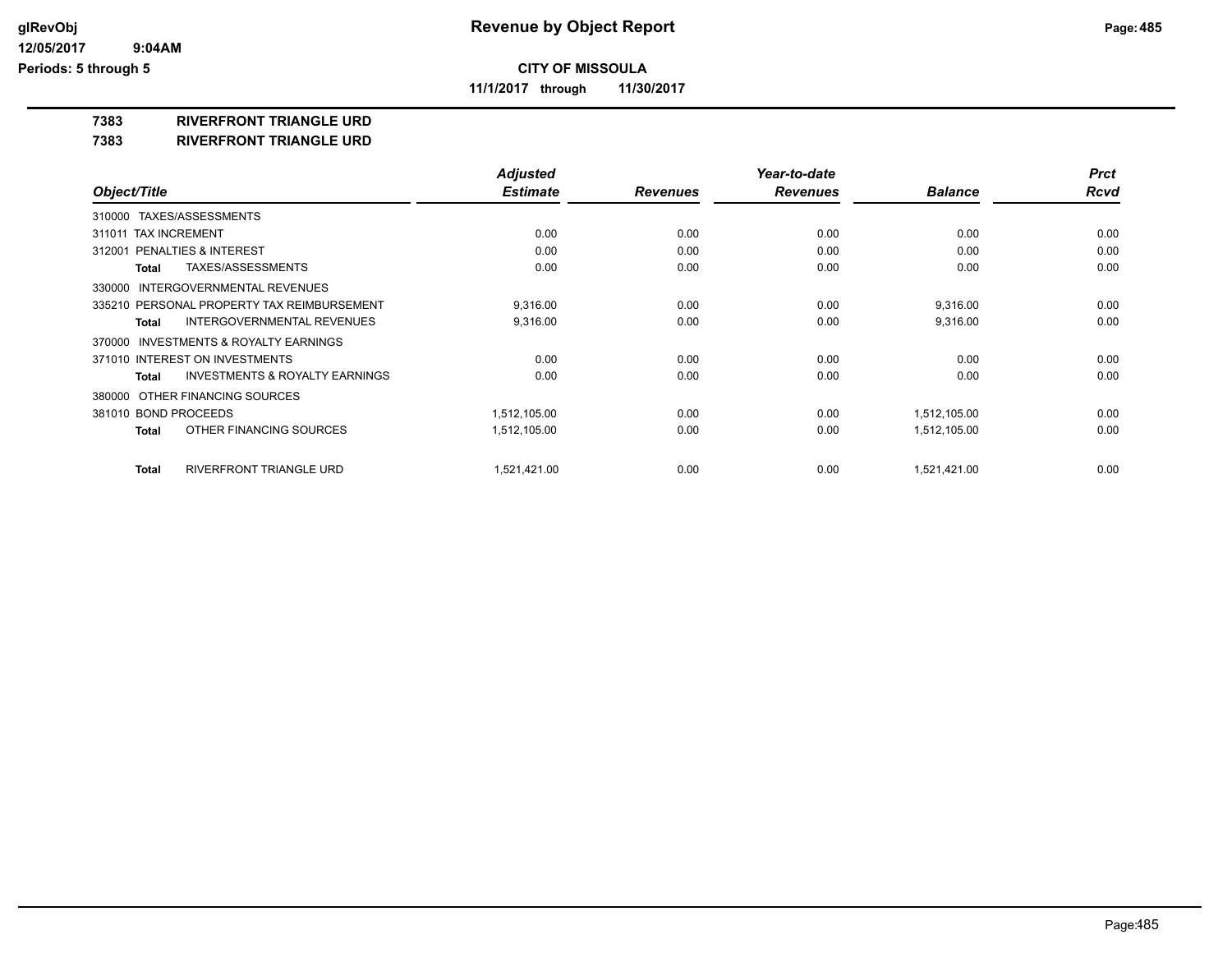**11/1/2017 through 11/30/2017**

# **7383 RIVERFRONT TRIANGLE URD**

|                                                    | <b>Adjusted</b> |                 | Year-to-date    |                | <b>Prct</b> |
|----------------------------------------------------|-----------------|-----------------|-----------------|----------------|-------------|
| Object/Title                                       | <b>Estimate</b> | <b>Revenues</b> | <b>Revenues</b> | <b>Balance</b> | <b>Rcvd</b> |
| 310000 TAXES/ASSESSMENTS                           |                 |                 |                 |                |             |
| 311011 TAX INCREMENT                               | 0.00            | 0.00            | 0.00            | 0.00           | 0.00        |
| 312001 PENALTIES & INTEREST                        | 0.00            | 0.00            | 0.00            | 0.00           | 0.00        |
| TAXES/ASSESSMENTS<br>Total                         | 0.00            | 0.00            | 0.00            | 0.00           | 0.00        |
| INTERGOVERNMENTAL REVENUES<br>330000               |                 |                 |                 |                |             |
| 335210 PERSONAL PROPERTY TAX REIMBURSEMENT         | 9,316.00        | 0.00            | 0.00            | 9,316.00       | 0.00        |
| <b>INTERGOVERNMENTAL REVENUES</b><br>Total         | 9,316.00        | 0.00            | 0.00            | 9,316.00       | 0.00        |
| 370000 INVESTMENTS & ROYALTY EARNINGS              |                 |                 |                 |                |             |
| 371010 INTEREST ON INVESTMENTS                     | 0.00            | 0.00            | 0.00            | 0.00           | 0.00        |
| <b>INVESTMENTS &amp; ROYALTY EARNINGS</b><br>Total | 0.00            | 0.00            | 0.00            | 0.00           | 0.00        |
| 380000 OTHER FINANCING SOURCES                     |                 |                 |                 |                |             |
| 381010 BOND PROCEEDS                               | 1,512,105.00    | 0.00            | 0.00            | 1,512,105.00   | 0.00        |
| OTHER FINANCING SOURCES<br>Total                   | 1,512,105.00    | 0.00            | 0.00            | 1,512,105.00   | 0.00        |
| <b>RIVERFRONT TRIANGLE URD</b><br><b>Total</b>     | 1,521,421.00    | 0.00            | 0.00            | 1,521,421.00   | 0.00        |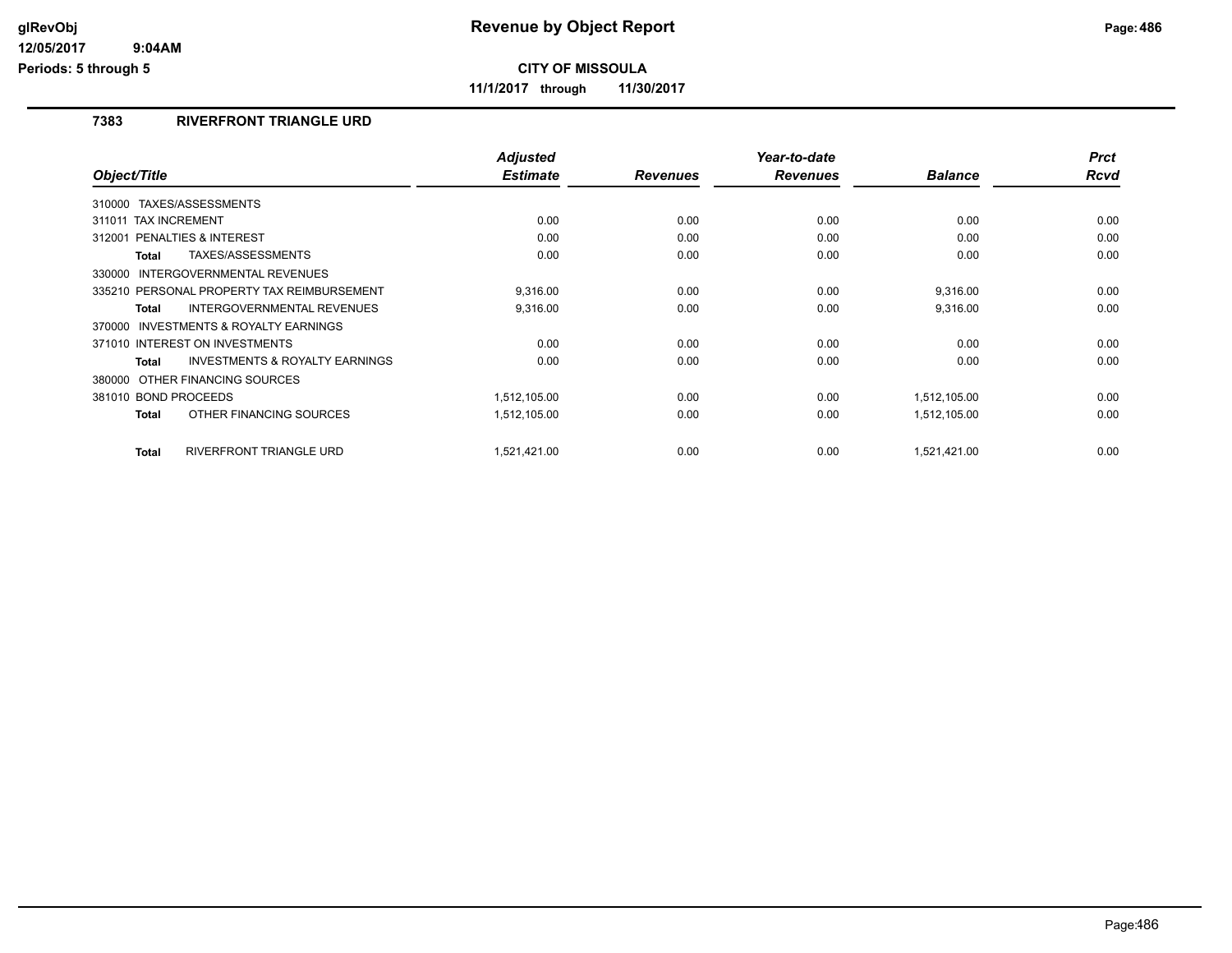**11/1/2017 through 11/30/2017**

# **7384 NRSS DEBT SERVICE CLEARING**

#### **7384 NRSS DEBT SERVICE CLEARING**

|                                                    | <b>Adjusted</b> |                 | Year-to-date    |                | <b>Prct</b> |
|----------------------------------------------------|-----------------|-----------------|-----------------|----------------|-------------|
| Object/Title                                       | <b>Estimate</b> | <b>Revenues</b> | <b>Revenues</b> | <b>Balance</b> | <b>Rcvd</b> |
| TAXES/ASSESSMENTS<br>310000                        |                 |                 |                 |                |             |
| 311011 TAX INCREMENT                               | 60,183.00       | 4,594.79        | 4,594.79        | 55,588.21      | 7.63        |
| 312001 PENALTIES & INTEREST                        | 0.00            | 0.00            | 2.51            | $-2.51$        | 0.00        |
| TAXES/ASSESSMENTS<br>Total                         | 60,183.00       | 4,594.79        | 4,597.30        | 55,585.70      | 7.64        |
| 370000 INVESTMENTS & ROYALTY EARNINGS              |                 |                 |                 |                |             |
| 371010 INTEREST ON INVESTMENTS                     | 0.00            | 0.00            | 0.00            | 0.00           | 0.00        |
| <b>INVESTMENTS &amp; ROYALTY EARNINGS</b><br>Total | 0.00            | 0.00            | 0.00            | 0.00           | 0.00        |
| 380000 OTHER FINANCING SOURCES                     |                 |                 |                 |                |             |
| 383014 TRANS FR MRA                                | 0.00            | 0.00            | 0.00            | 0.00           | 0.00        |
| OTHER FINANCING SOURCES<br><b>Total</b>            | 0.00            | 0.00            | 0.00            | 0.00           | 0.00        |
| NRSS DEBT SERVICE CLEARING<br><b>Total</b>         | 60.183.00       | 4.594.79        | 4.597.30        | 55.585.70      | 7.64        |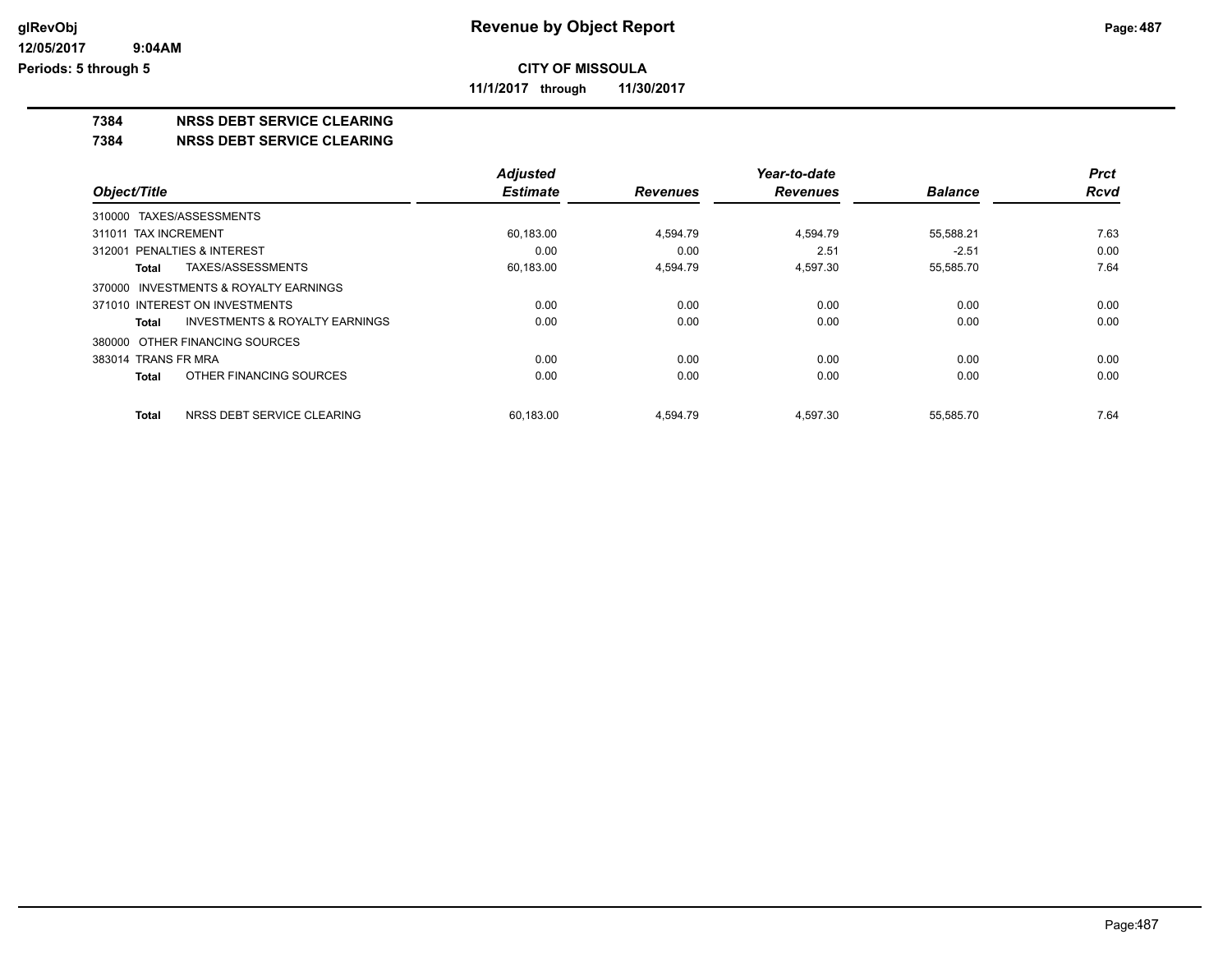**11/1/2017 through 11/30/2017**

## **7384 NRSS DEBT SERVICE CLEARING**

|                                            | <b>Adjusted</b> |                 | Year-to-date    |                | <b>Prct</b> |
|--------------------------------------------|-----------------|-----------------|-----------------|----------------|-------------|
| Object/Title                               | <b>Estimate</b> | <b>Revenues</b> | <b>Revenues</b> | <b>Balance</b> | <b>Rcvd</b> |
| 310000 TAXES/ASSESSMENTS                   |                 |                 |                 |                |             |
| 311011 TAX INCREMENT                       | 60,183.00       | 4,594.79        | 4,594.79        | 55,588.21      | 7.63        |
| <b>PENALTIES &amp; INTEREST</b><br>312001  | 0.00            | 0.00            | 2.51            | $-2.51$        | 0.00        |
| TAXES/ASSESSMENTS<br>Total                 | 60,183.00       | 4,594.79        | 4,597.30        | 55,585.70      | 7.64        |
| 370000 INVESTMENTS & ROYALTY EARNINGS      |                 |                 |                 |                |             |
| 371010 INTEREST ON INVESTMENTS             | 0.00            | 0.00            | 0.00            | 0.00           | 0.00        |
| INVESTMENTS & ROYALTY EARNINGS<br>Total    | 0.00            | 0.00            | 0.00            | 0.00           | 0.00        |
| 380000 OTHER FINANCING SOURCES             |                 |                 |                 |                |             |
| 383014 TRANS FR MRA                        | 0.00            | 0.00            | 0.00            | 0.00           | 0.00        |
| OTHER FINANCING SOURCES<br>Total           | 0.00            | 0.00            | 0.00            | 0.00           | 0.00        |
| NRSS DEBT SERVICE CLEARING<br><b>Total</b> | 60.183.00       | 4.594.79        | 4.597.30        | 55.585.70      | 7.64        |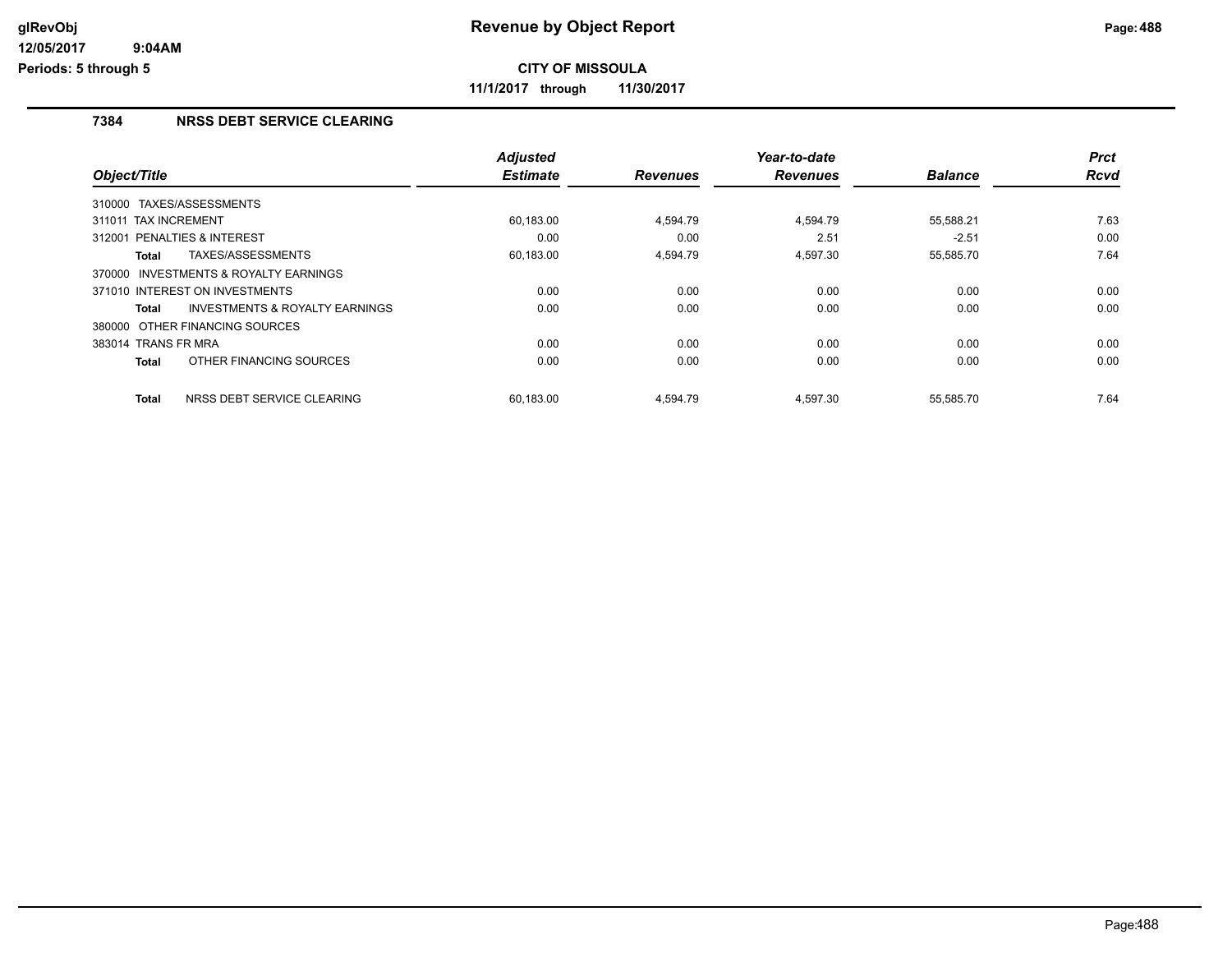**11/1/2017 through 11/30/2017**

**7385 FRONT STREET URD**

**7385 FRONT STREET URD**

|                          |                                            | <b>Adjusted</b> |                 | Year-to-date    |                | <b>Prct</b> |
|--------------------------|--------------------------------------------|-----------------|-----------------|-----------------|----------------|-------------|
| Object/Title             |                                            | <b>Estimate</b> | <b>Revenues</b> | <b>Revenues</b> | <b>Balance</b> | <b>Rcvd</b> |
|                          | 310000 TAXES/ASSESSMENTS                   |                 |                 |                 |                |             |
| 311011 TAX INCREMENT     |                                            | 0.00            | 0.00            | 0.00            | 0.00           | 0.00        |
| <b>Total</b>             | TAXES/ASSESSMENTS                          | 0.00            | 0.00            | 0.00            | 0.00           | 0.00        |
|                          | 330000 INTERGOVERNMENTAL REVENUES          |                 |                 |                 |                |             |
| 331056 MDT FEDERAL CMAQ  |                                            | 0.00            | 0.00            | 0.00            | 0.00           | 0.00        |
|                          | 335210 PERSONAL PROPERTY TAX REIMBURSEMENT | 0.00            | 0.00            | 0.00            | 0.00           | 0.00        |
| <b>Total</b>             | <b>INTERGOVERNMENTAL REVENUES</b>          | 0.00            | 0.00            | 0.00            | 0.00           | 0.00        |
| 360000                   | MISCELLANEOUS REVENUES                     |                 |                 |                 |                |             |
| 365000 DONATIONS         |                                            | 0.00            | 0.00            | 0.00            | 0.00           | 0.00        |
| <b>Total</b>             | MISCELLANEOUS REVENUES                     | 0.00            | 0.00            | 0.00            | 0.00           | 0.00        |
|                          | 370000 INVESTMENTS & ROYALTY EARNINGS      |                 |                 |                 |                |             |
|                          | 371010 INTEREST ON INVESTMENTS             | 0.00            | 0.00            | 0.00            | 0.00           | 0.00        |
| <b>Total</b>             | <b>INVESTMENTS &amp; ROYALTY EARNINGS</b>  | 0.00            | 0.00            | 0.00            | 0.00           | 0.00        |
| 380000                   | OTHER FINANCING SOURCES                    |                 |                 |                 |                |             |
| 381010 BOND PROCEEDS     |                                            | 3,200,012.00    | 0.00            | 0.00            | 3,200,012.00   | 0.00        |
|                          | 381029 PARKING STRUCTURE BOND PROCEEDS     | 0.00            | 0.00            | 0.00            | 0.00           | 0.00        |
|                          | 381071 WILMA NOTE PROCEEDS                 | 0.00            | 0.00            | 0.00            | 0.00           | 0.00        |
| 381072 FIB NOTE PROCEEDS |                                            | 0.00            | 0.00            | 0.00            | 0.00           | 0.00        |
|                          | 383066 TRANSFER FROM FRONT ST CLEARING     | 0.00            | 0.00            | $-25,123.21$    | 25,123.21      | 0.00        |
|                          | 383067 TRANSFER FROM FSPS                  | 79,623.00       | 0.00            | 0.00            | 79,623.00      | 0.00        |
|                          | 383068 TRANSFER FROM SUBORDINATE LIEN      | 0.00            | 0.00            | 0.00            | 0.00           | 0.00        |
| Total                    | OTHER FINANCING SOURCES                    | 3,279,635.00    | 0.00            | $-25, 123.21$   | 3,304,758.21   | $-0.77$     |
| <b>Total</b>             | <b>FRONT STREET URD</b>                    | 3,279,635.00    | 0.00            | $-25, 123.21$   | 3,304,758.21   | $-0.77$     |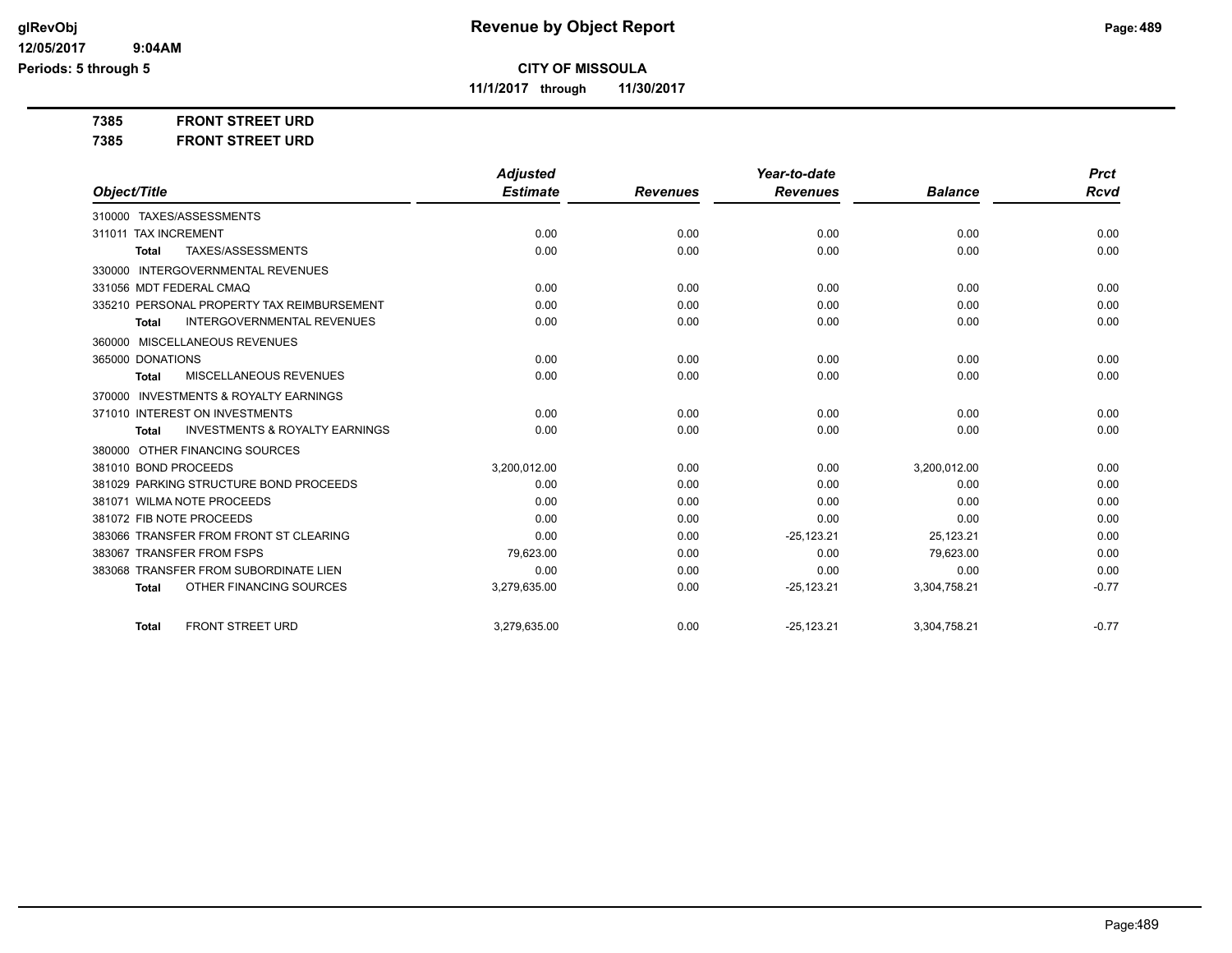**11/1/2017 through 11/30/2017**

#### **7385 FRONT STREET URD**

|                                                           | <b>Adjusted</b> |                 | Year-to-date    |                | <b>Prct</b> |
|-----------------------------------------------------------|-----------------|-----------------|-----------------|----------------|-------------|
| Object/Title                                              | <b>Estimate</b> | <b>Revenues</b> | <b>Revenues</b> | <b>Balance</b> | Rcvd        |
| 310000 TAXES/ASSESSMENTS                                  |                 |                 |                 |                |             |
| 311011 TAX INCREMENT                                      | 0.00            | 0.00            | 0.00            | 0.00           | 0.00        |
| TAXES/ASSESSMENTS<br><b>Total</b>                         | 0.00            | 0.00            | 0.00            | 0.00           | 0.00        |
| 330000 INTERGOVERNMENTAL REVENUES                         |                 |                 |                 |                |             |
| 331056 MDT FEDERAL CMAQ                                   | 0.00            | 0.00            | 0.00            | 0.00           | 0.00        |
| 335210 PERSONAL PROPERTY TAX REIMBURSEMENT                | 0.00            | 0.00            | 0.00            | 0.00           | 0.00        |
| <b>INTERGOVERNMENTAL REVENUES</b><br><b>Total</b>         | 0.00            | 0.00            | 0.00            | 0.00           | 0.00        |
| 360000 MISCELLANEOUS REVENUES                             |                 |                 |                 |                |             |
| 365000 DONATIONS                                          | 0.00            | 0.00            | 0.00            | 0.00           | 0.00        |
| MISCELLANEOUS REVENUES<br><b>Total</b>                    | 0.00            | 0.00            | 0.00            | 0.00           | 0.00        |
| 370000 INVESTMENTS & ROYALTY EARNINGS                     |                 |                 |                 |                |             |
| 371010 INTEREST ON INVESTMENTS                            | 0.00            | 0.00            | 0.00            | 0.00           | 0.00        |
| <b>INVESTMENTS &amp; ROYALTY EARNINGS</b><br><b>Total</b> | 0.00            | 0.00            | 0.00            | 0.00           | 0.00        |
| 380000 OTHER FINANCING SOURCES                            |                 |                 |                 |                |             |
| 381010 BOND PROCEEDS                                      | 3,200,012.00    | 0.00            | 0.00            | 3,200,012.00   | 0.00        |
| 381029 PARKING STRUCTURE BOND PROCEEDS                    | 0.00            | 0.00            | 0.00            | 0.00           | 0.00        |
| 381071 WILMA NOTE PROCEEDS                                | 0.00            | 0.00            | 0.00            | 0.00           | 0.00        |
| 381072 FIB NOTE PROCEEDS                                  | 0.00            | 0.00            | 0.00            | 0.00           | 0.00        |
| 383066 TRANSFER FROM FRONT ST CLEARING                    | 0.00            | 0.00            | $-25, 123.21$   | 25,123.21      | 0.00        |
| 383067 TRANSFER FROM FSPS                                 | 79,623.00       | 0.00            | 0.00            | 79,623.00      | 0.00        |
| 383068 TRANSFER FROM SUBORDINATE LIEN                     | 0.00            | 0.00            | 0.00            | 0.00           | 0.00        |
| OTHER FINANCING SOURCES<br><b>Total</b>                   | 3,279,635.00    | 0.00            | $-25, 123.21$   | 3,304,758.21   | $-0.77$     |
| <b>FRONT STREET URD</b><br><b>Total</b>                   | 3.279.635.00    | 0.00            | $-25.123.21$    | 3.304.758.21   | $-0.77$     |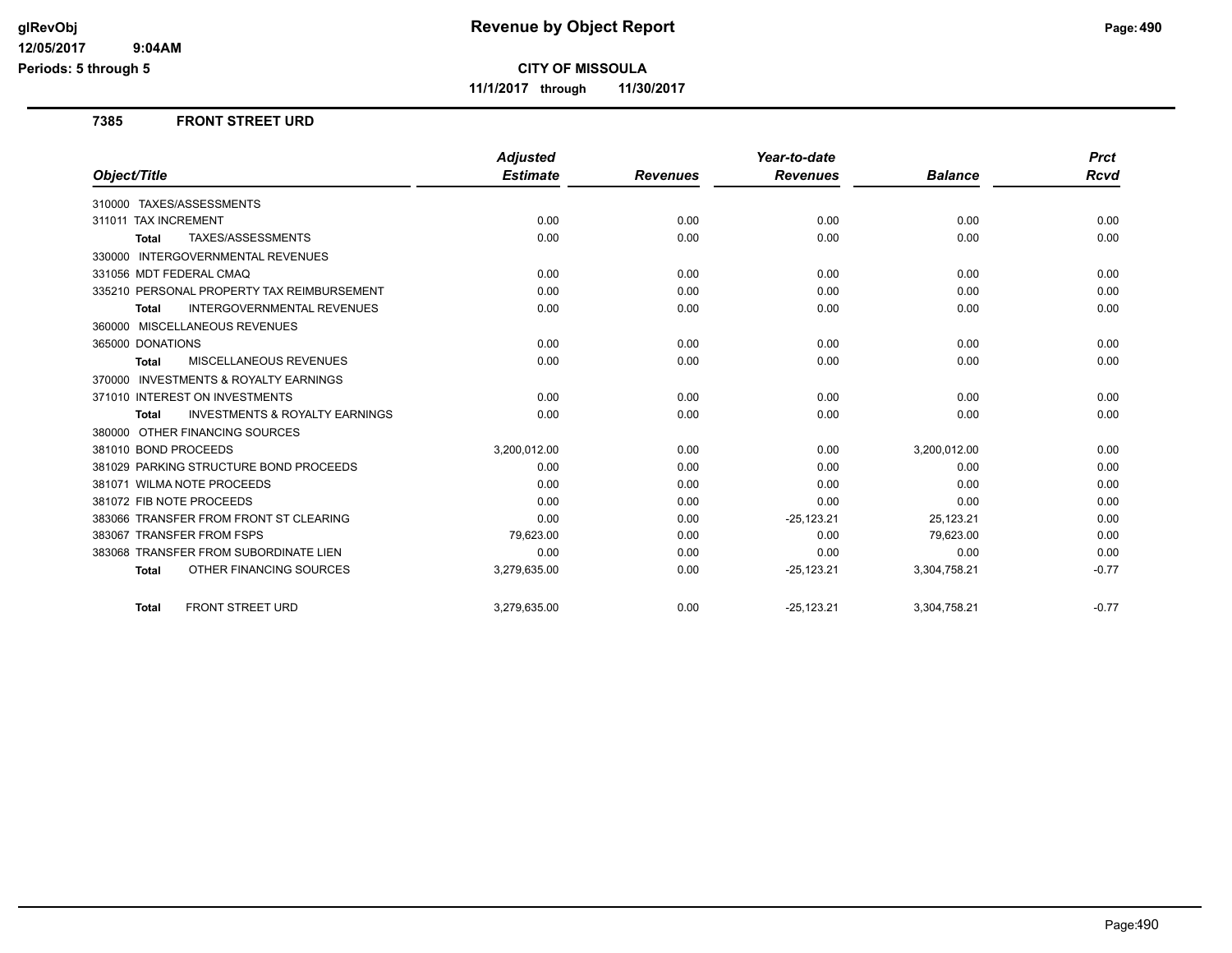**11/1/2017 through 11/30/2017**

# **7386 DEBT SERVICE-SAFEWAY/ST PAT 1.5M**

## **7386 DEBT SERVICE-SAFEWAY/ST PAT 1.5M**

|                                                    | <b>Adjusted</b> |                 | Year-to-date    |                | <b>Prct</b> |
|----------------------------------------------------|-----------------|-----------------|-----------------|----------------|-------------|
| Object/Title                                       | <b>Estimate</b> | <b>Revenues</b> | <b>Revenues</b> | <b>Balance</b> | <b>Rcvd</b> |
| 310000 TAXES/ASSESSMENTS                           |                 |                 |                 |                |             |
| <b>TAX INCREMENT</b><br>311011                     | 0.00            | 0.00            | 0.00            | 0.00           | 0.00        |
| TAXES/ASSESSMENTS<br>Total                         | 0.00            | 0.00            | 0.00            | 0.00           | 0.00        |
| 360000 MISCELLANEOUS REVENUES                      |                 |                 |                 |                |             |
| 365000 DONATIONS                                   | 0.00            | 0.00            | 0.00            | 0.00           | 0.00        |
| <b>MISCELLANEOUS REVENUES</b><br>Total             | 0.00            | 0.00            | 0.00            | 0.00           | 0.00        |
| 370000 INVESTMENTS & ROYALTY EARNINGS              |                 |                 |                 |                |             |
| 371010 INTEREST ON INVESTMENTS                     | 0.00            | 0.00            | 0.00            | 0.00           | 0.00        |
| <b>INVESTMENTS &amp; ROYALTY EARNINGS</b><br>Total | 0.00            | 0.00            | 0.00            | 0.00           | 0.00        |
| 380000 OTHER FINANCING SOURCES                     |                 |                 |                 |                |             |
| 383014 TRANS FR MRA                                | 115,103.00      | 0.00            | 0.00            | 115,103.00     | 0.00        |
| 383037 TRANSFER - URD II                           | 0.00            | 0.00            | 0.00            | 0.00           | 0.00        |
| 384000 GUARANTOR REVENUE                           | 0.00            | 0.00            | 0.00            | 0.00           | 0.00        |
| OTHER FINANCING SOURCES<br>Total                   | 115,103.00      | 0.00            | 0.00            | 115,103.00     | 0.00        |
| DEBT SERVICE-SAFEWAY/ST PAT 1.5M<br>Total          | 115,103.00      | 0.00            | 0.00            | 115,103.00     | 0.00        |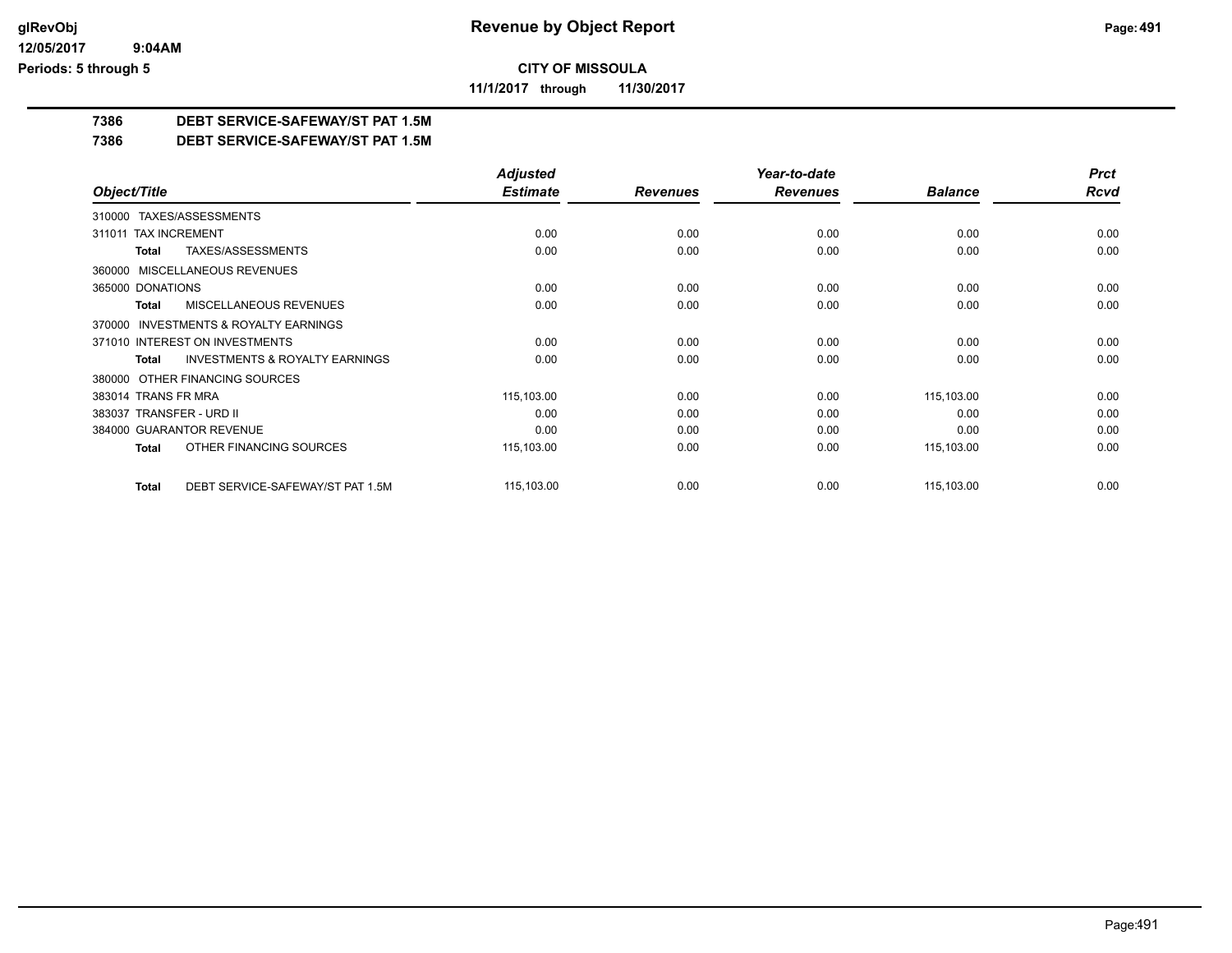**11/1/2017 through 11/30/2017**

# **7386 DEBT SERVICE-SAFEWAY/ST PAT 1.5M**

|                                                    | <b>Adjusted</b> |                 | Year-to-date    |                | <b>Prct</b> |
|----------------------------------------------------|-----------------|-----------------|-----------------|----------------|-------------|
| Object/Title                                       | <b>Estimate</b> | <b>Revenues</b> | <b>Revenues</b> | <b>Balance</b> | <b>Rcvd</b> |
| 310000 TAXES/ASSESSMENTS                           |                 |                 |                 |                |             |
| 311011 TAX INCREMENT                               | 0.00            | 0.00            | 0.00            | 0.00           | 0.00        |
| TAXES/ASSESSMENTS<br><b>Total</b>                  | 0.00            | 0.00            | 0.00            | 0.00           | 0.00        |
| 360000 MISCELLANEOUS REVENUES                      |                 |                 |                 |                |             |
| 365000 DONATIONS                                   | 0.00            | 0.00            | 0.00            | 0.00           | 0.00        |
| MISCELLANEOUS REVENUES<br><b>Total</b>             | 0.00            | 0.00            | 0.00            | 0.00           | 0.00        |
| 370000 INVESTMENTS & ROYALTY EARNINGS              |                 |                 |                 |                |             |
| 371010 INTEREST ON INVESTMENTS                     | 0.00            | 0.00            | 0.00            | 0.00           | 0.00        |
| <b>INVESTMENTS &amp; ROYALTY EARNINGS</b><br>Total | 0.00            | 0.00            | 0.00            | 0.00           | 0.00        |
| 380000 OTHER FINANCING SOURCES                     |                 |                 |                 |                |             |
| 383014 TRANS FR MRA                                | 115,103.00      | 0.00            | 0.00            | 115,103.00     | 0.00        |
| 383037 TRANSFER - URD II                           | 0.00            | 0.00            | 0.00            | 0.00           | 0.00        |
| 384000 GUARANTOR REVENUE                           | 0.00            | 0.00            | 0.00            | 0.00           | 0.00        |
| OTHER FINANCING SOURCES<br><b>Total</b>            | 115,103.00      | 0.00            | 0.00            | 115,103.00     | 0.00        |
| DEBT SERVICE-SAFEWAY/ST PAT 1.5M<br><b>Total</b>   | 115,103.00      | 0.00            | 0.00            | 115,103.00     | 0.00        |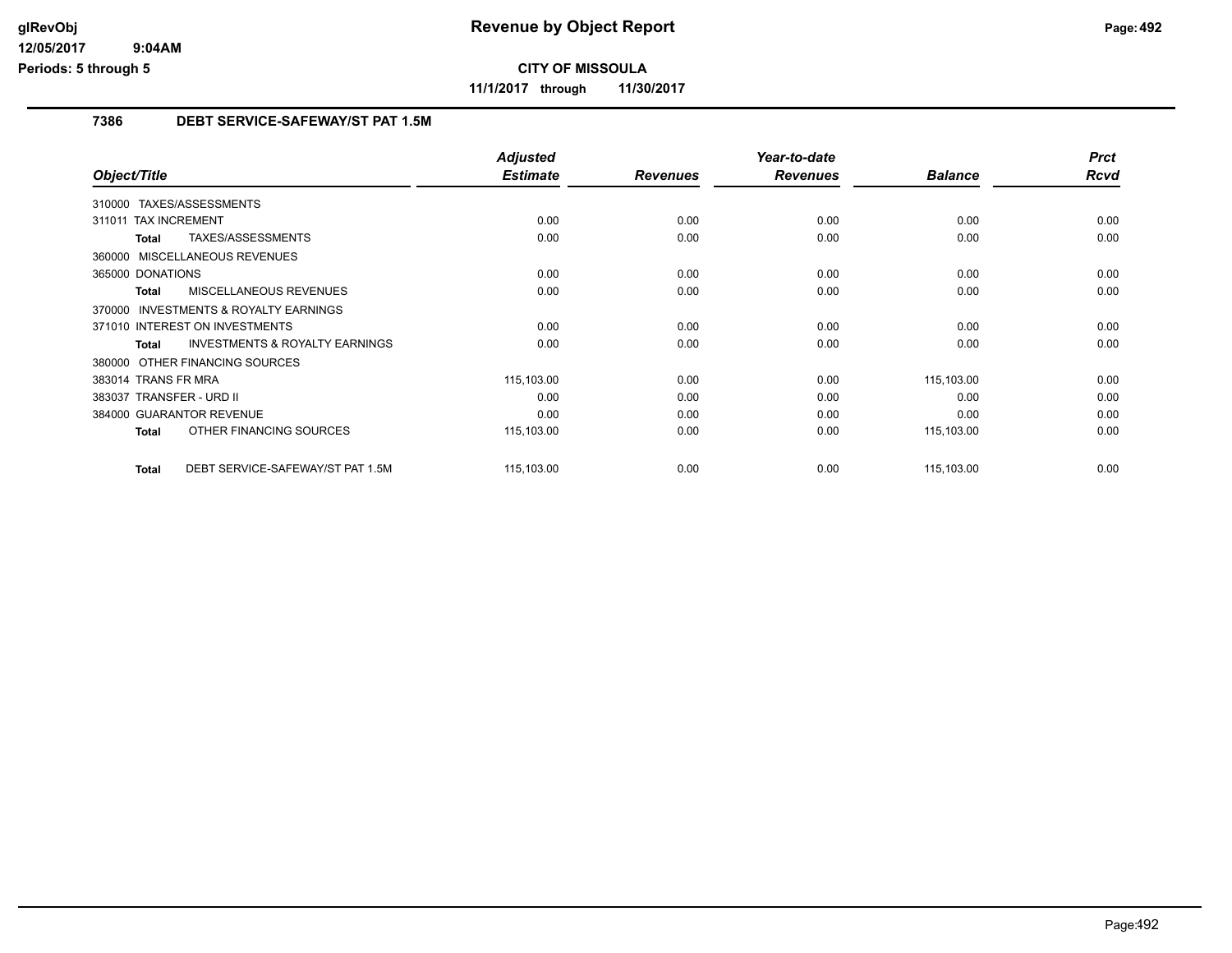**11/1/2017 through 11/30/2017**

# **7387 DEBT SERVICE-BROWNFIELD RLF 1.125M**

# **7387 DEBT SERVICE-BROWNFIELD RLF 1.125M**

|                                                    | <b>Adjusted</b> |                 | Year-to-date    |                | <b>Prct</b> |
|----------------------------------------------------|-----------------|-----------------|-----------------|----------------|-------------|
| Object/Title                                       | <b>Estimate</b> | <b>Revenues</b> | <b>Revenues</b> | <b>Balance</b> | <b>Rcvd</b> |
| 310000 TAXES/ASSESSMENTS                           |                 |                 |                 |                |             |
| 311011 TAX INCREMENT                               | 0.00            | 0.00            | 0.00            | 0.00           | 0.00        |
| TAXES/ASSESSMENTS<br>Total                         | 0.00            | 0.00            | 0.00            | 0.00           | 0.00        |
| 370000 INVESTMENTS & ROYALTY EARNINGS              |                 |                 |                 |                |             |
| 371010 INTEREST ON INVESTMENTS                     | 0.00            | 0.00            | 0.00            | 0.00           | 0.00        |
| <b>INVESTMENTS &amp; ROYALTY EARNINGS</b><br>Total | 0.00            | 0.00            | 0.00            | 0.00           | 0.00        |
| 380000 OTHER FINANCING SOURCES                     |                 |                 |                 |                |             |
| 383014 TRANS FR MRA                                | 58,092.00       | 0.00            | 0.00            | 58,092.00      | 0.00        |
| 383016 TRANS FR TAX INCREMENT BOND                 | 0.00            | 0.00            | 0.00            | 0.00           | 0.00        |
| OTHER FINANCING SOURCES<br>Total                   | 58,092.00       | 0.00            | 0.00            | 58,092.00      | 0.00        |
| DEBT SERVICE-BROWNFIELD RLF 1.125M<br><b>Total</b> | 58.092.00       | 0.00            | 0.00            | 58.092.00      | 0.00        |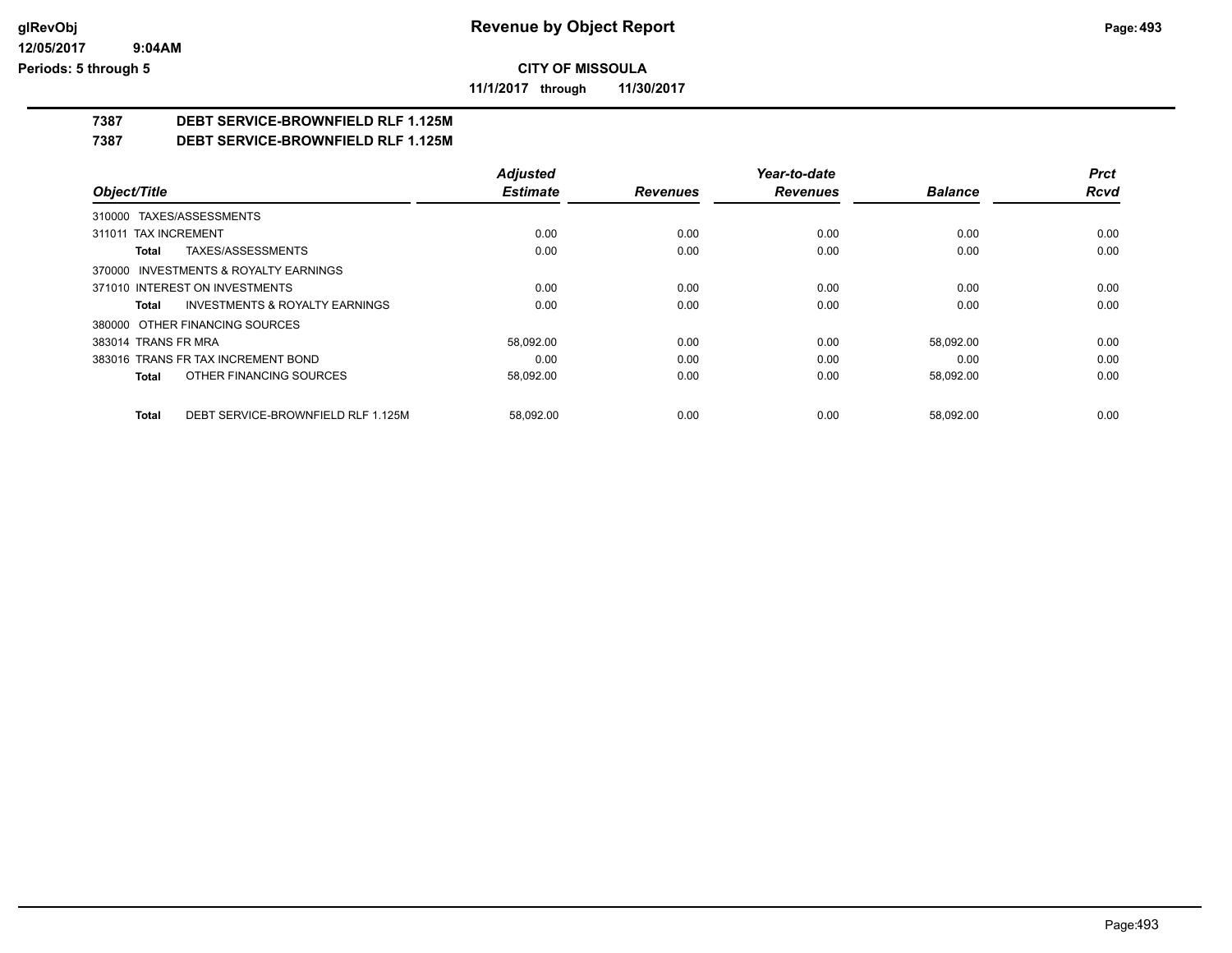**11/1/2017 through 11/30/2017**

### **7387 DEBT SERVICE-BROWNFIELD RLF 1.125M**

|                                                    | <b>Adjusted</b> |                 | Year-to-date    |                | <b>Prct</b> |
|----------------------------------------------------|-----------------|-----------------|-----------------|----------------|-------------|
| Object/Title                                       | <b>Estimate</b> | <b>Revenues</b> | <b>Revenues</b> | <b>Balance</b> | <b>Rcvd</b> |
| 310000 TAXES/ASSESSMENTS                           |                 |                 |                 |                |             |
| 311011 TAX INCREMENT                               | 0.00            | 0.00            | 0.00            | 0.00           | 0.00        |
| TAXES/ASSESSMENTS<br><b>Total</b>                  | 0.00            | 0.00            | 0.00            | 0.00           | 0.00        |
| 370000 INVESTMENTS & ROYALTY EARNINGS              |                 |                 |                 |                |             |
| 371010 INTEREST ON INVESTMENTS                     | 0.00            | 0.00            | 0.00            | 0.00           | 0.00        |
| <b>INVESTMENTS &amp; ROYALTY EARNINGS</b><br>Total | 0.00            | 0.00            | 0.00            | 0.00           | 0.00        |
| 380000 OTHER FINANCING SOURCES                     |                 |                 |                 |                |             |
| 383014 TRANS FR MRA                                | 58.092.00       | 0.00            | 0.00            | 58.092.00      | 0.00        |
| 383016 TRANS FR TAX INCREMENT BOND                 | 0.00            | 0.00            | 0.00            | 0.00           | 0.00        |
| OTHER FINANCING SOURCES<br>Total                   | 58.092.00       | 0.00            | 0.00            | 58,092.00      | 0.00        |
| DEBT SERVICE-BROWNFIELD RLF 1.125M<br><b>Total</b> | 58,092.00       | 0.00            | 0.00            | 58.092.00      | 0.00        |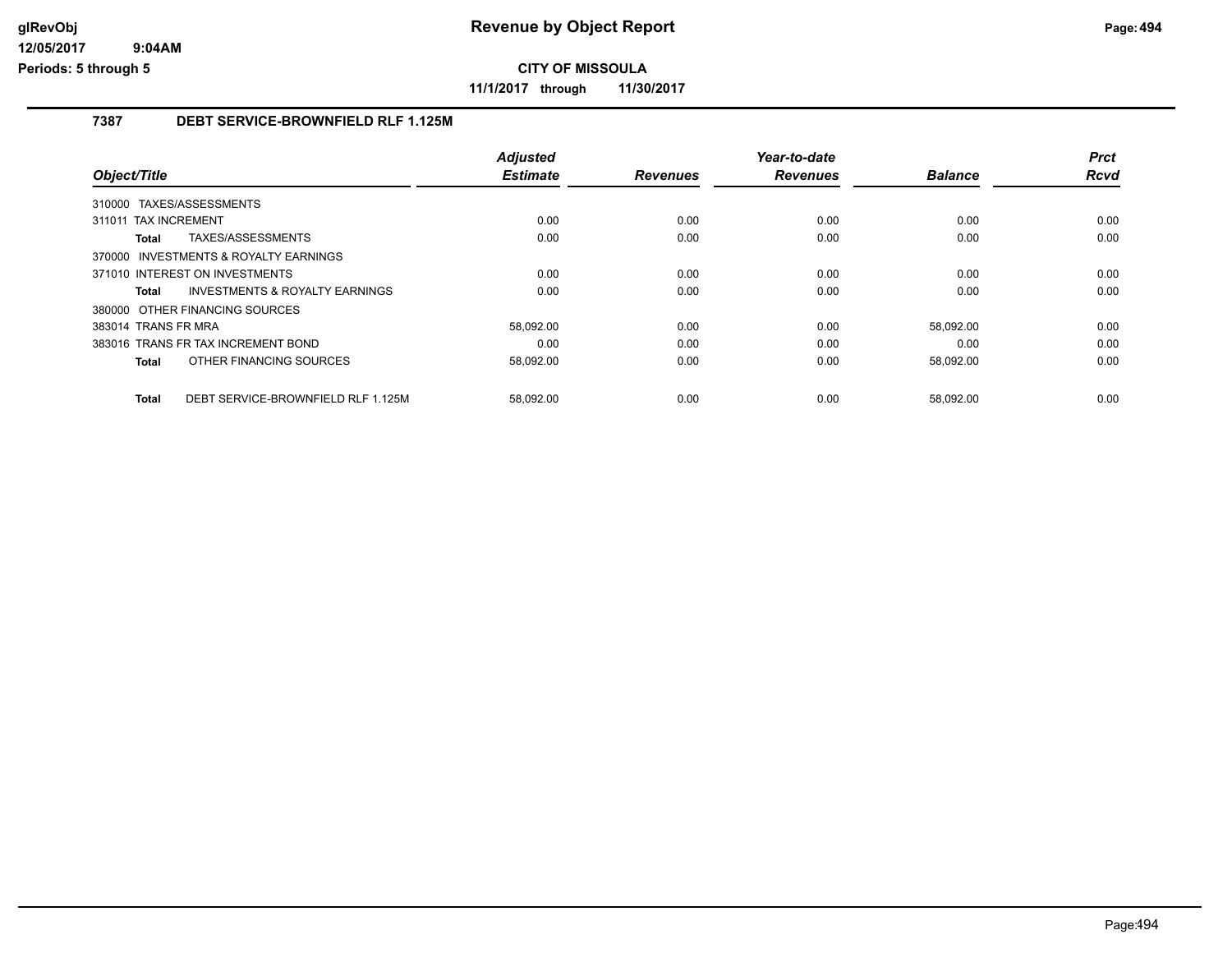**11/1/2017 through 11/30/2017**

**7388 RESERVE-3.6m TIF**

**7388 RESERVE-3.6m TIF**

|                                                    | <b>Adjusted</b> |                 | Year-to-date    |                | <b>Prct</b> |
|----------------------------------------------------|-----------------|-----------------|-----------------|----------------|-------------|
| Object/Title                                       | <b>Estimate</b> | <b>Revenues</b> | <b>Revenues</b> | <b>Balance</b> | <b>Rcvd</b> |
| 370000 INVESTMENTS & ROYALTY EARNINGS              |                 |                 |                 |                |             |
| 371010 INTEREST ON INVESTMENTS                     | 0.00            | 0.00            | 0.00            | 0.00           | 0.00        |
| 371020 GAIN/LOSS IN MARKET VALUE OF INVESTMENTS    | 0.00            | 0.00            | 0.00            | 0.00           | 0.00        |
| <b>INVESTMENTS &amp; ROYALTY EARNINGS</b><br>Total | 0.00            | 0.00            | 0.00            | 0.00           | 0.00        |
| 380000 OTHER FINANCING SOURCES                     |                 |                 |                 |                |             |
| 381025 REVENUE BOND PROCEEDS                       | 0.00            | 0.00            | 0.00            | 0.00           | 0.00        |
| 383014 TRANS FR MRA                                | 0.00            | 0.00            | 0.00            | 0.00           | 0.00        |
| 383037 TRANSFER - URD II                           | 0.00            | 0.00            | 0.00            | 0.00           | 0.00        |
| 383040 TRANSFER FROM CITY GRANTS                   | 0.00            | 0.00            | 0.00            | 0.00           | 0.00        |
| OTHER FINANCING SOURCES<br>Total                   | 0.00            | 0.00            | 0.00            | 0.00           | 0.00        |
|                                                    |                 |                 |                 |                |             |
| RESERVE-3.6m TIF<br>Total                          | 0.00            | 0.00            | 0.00            | 0.00           | 0.00        |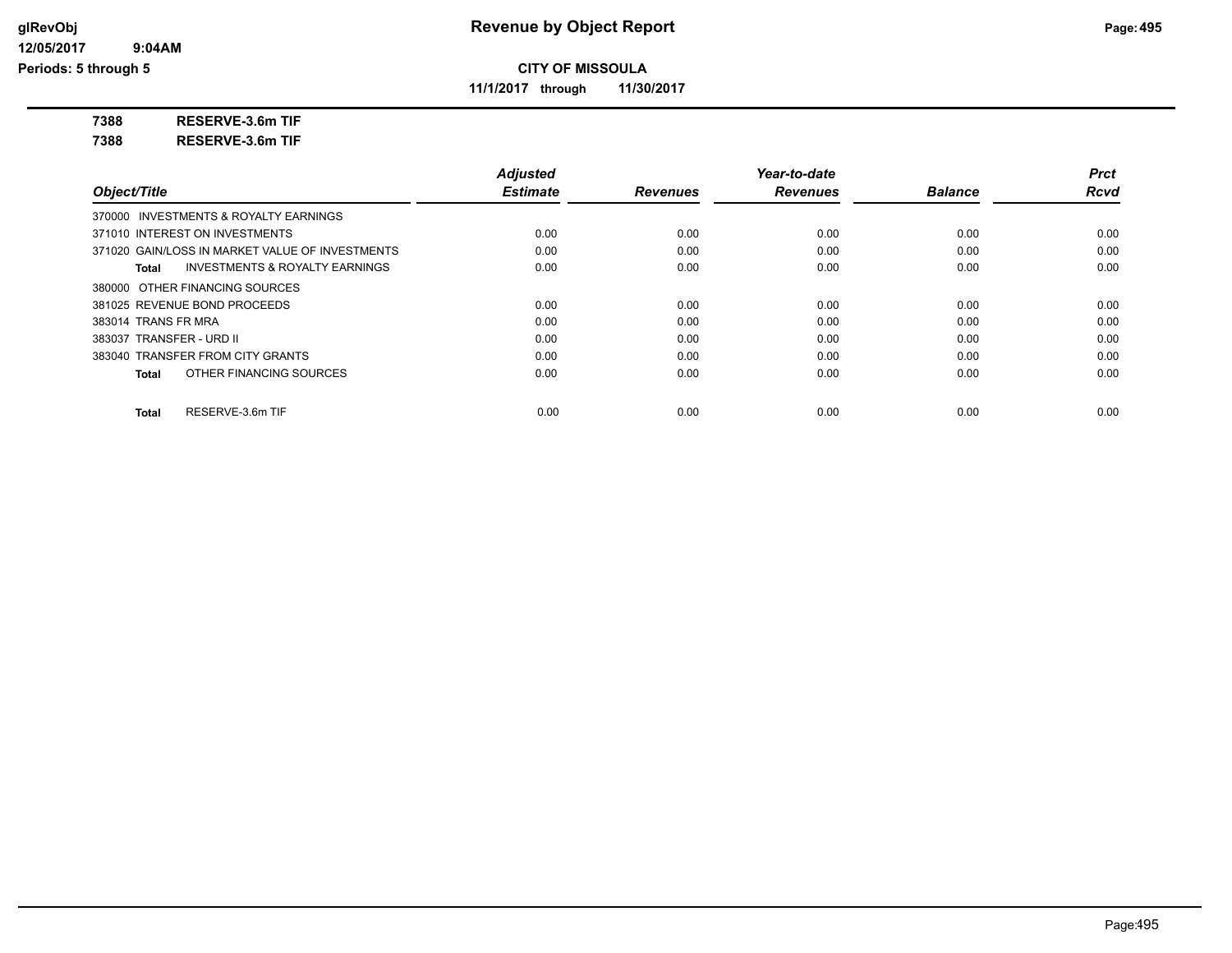**11/1/2017 through 11/30/2017**

#### **7388 RESERVE-3.6m TIF**

|                                                    | <b>Adjusted</b> |                 | Year-to-date    |                | <b>Prct</b> |
|----------------------------------------------------|-----------------|-----------------|-----------------|----------------|-------------|
| Object/Title                                       | <b>Estimate</b> | <b>Revenues</b> | <b>Revenues</b> | <b>Balance</b> | <b>Rcvd</b> |
| 370000 INVESTMENTS & ROYALTY EARNINGS              |                 |                 |                 |                |             |
| 371010 INTEREST ON INVESTMENTS                     | 0.00            | 0.00            | 0.00            | 0.00           | 0.00        |
| 371020 GAIN/LOSS IN MARKET VALUE OF INVESTMENT     | 0.00            | 0.00            | 0.00            | 0.00           | 0.00        |
| <b>INVESTMENTS &amp; ROYALTY EARNINGS</b><br>Total | 0.00            | 0.00            | 0.00            | 0.00           | 0.00        |
| 380000 OTHER FINANCING SOURCES                     |                 |                 |                 |                |             |
| 381025 REVENUE BOND PROCEEDS                       | 0.00            | 0.00            | 0.00            | 0.00           | 0.00        |
| 383014 TRANS FR MRA                                | 0.00            | 0.00            | 0.00            | 0.00           | 0.00        |
| 383037 TRANSFER - URD II                           | 0.00            | 0.00            | 0.00            | 0.00           | 0.00        |
| 383040 TRANSFER FROM CITY GRANTS                   | 0.00            | 0.00            | 0.00            | 0.00           | 0.00        |
| OTHER FINANCING SOURCES<br>Total                   | 0.00            | 0.00            | 0.00            | 0.00           | 0.00        |
|                                                    |                 |                 |                 |                |             |
| RESERVE-3.6m TIF<br>Total                          | 0.00            | 0.00            | 0.00            | 0.00           | 0.00        |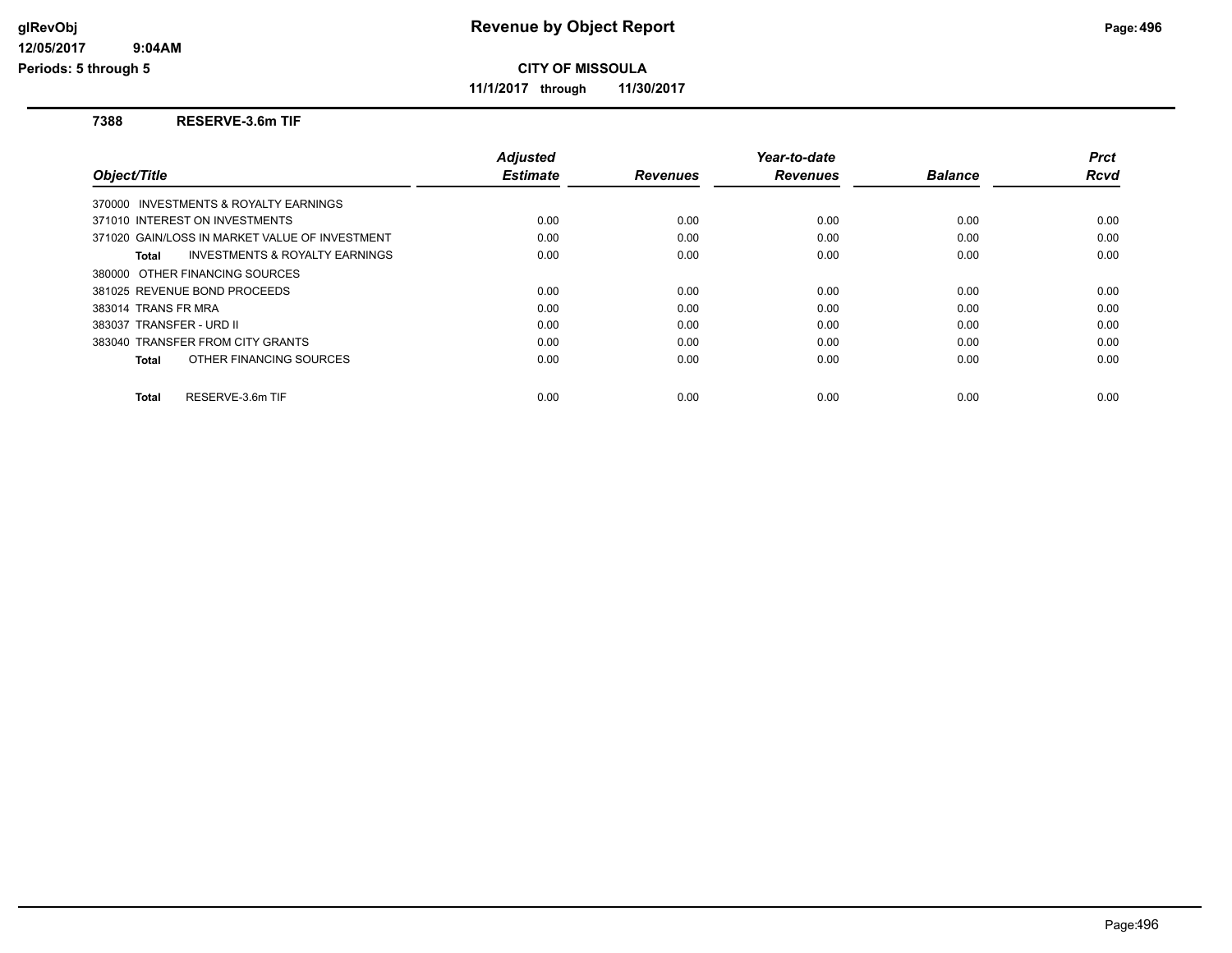**11/1/2017 through 11/30/2017**

**7389 DEBT SERVICE - 3.6M/5.75M**

**7389 DEBT SERVICE - 3.6M/5.75M**

|                     |                                                 | <b>Adjusted</b> |                 | Year-to-date    |                | <b>Prct</b> |
|---------------------|-------------------------------------------------|-----------------|-----------------|-----------------|----------------|-------------|
| Object/Title        |                                                 | <b>Estimate</b> | <b>Revenues</b> | <b>Revenues</b> | <b>Balance</b> | <b>Rcvd</b> |
|                     | 370000 INVESTMENTS & ROYALTY EARNINGS           |                 |                 |                 |                |             |
|                     | 371010 INTEREST ON INVESTMENTS                  | 0.00            | 0.00            | 0.00            | 0.00           | 0.00        |
|                     | 371020 GAIN/LOSS IN MARKET VALUE OF INVESTMENTS | 0.00            | 0.00            | 0.00            | 0.00           | 0.00        |
| Total               | INVESTMENTS & ROYALTY EARNINGS                  | 0.00            | 0.00            | 0.00            | 0.00           | 0.00        |
|                     | 380000 OTHER FINANCING SOURCES                  |                 |                 |                 |                |             |
|                     | 381009 TRANSFER FROM CLEARING                   | 0.00            | 0.00            | 0.00            | 0.00           | 0.00        |
|                     | 381025 REVENUE BOND PROCEEDS                    | 0.00            | 0.00            | 0.00            | 0.00           | 0.00        |
| 383014 TRANS FR MRA |                                                 | 675,282.00      | 0.00            | 0.00            | 675,282.00     | 0.00        |
| Total               | OTHER FINANCING SOURCES                         | 675.282.00      | 0.00            | 0.00            | 675.282.00     | 0.00        |
| Total               | DEBT SERVICE - 3.6M/5.75M                       | 675.282.00      | 0.00            | 0.00            | 675.282.00     | 0.00        |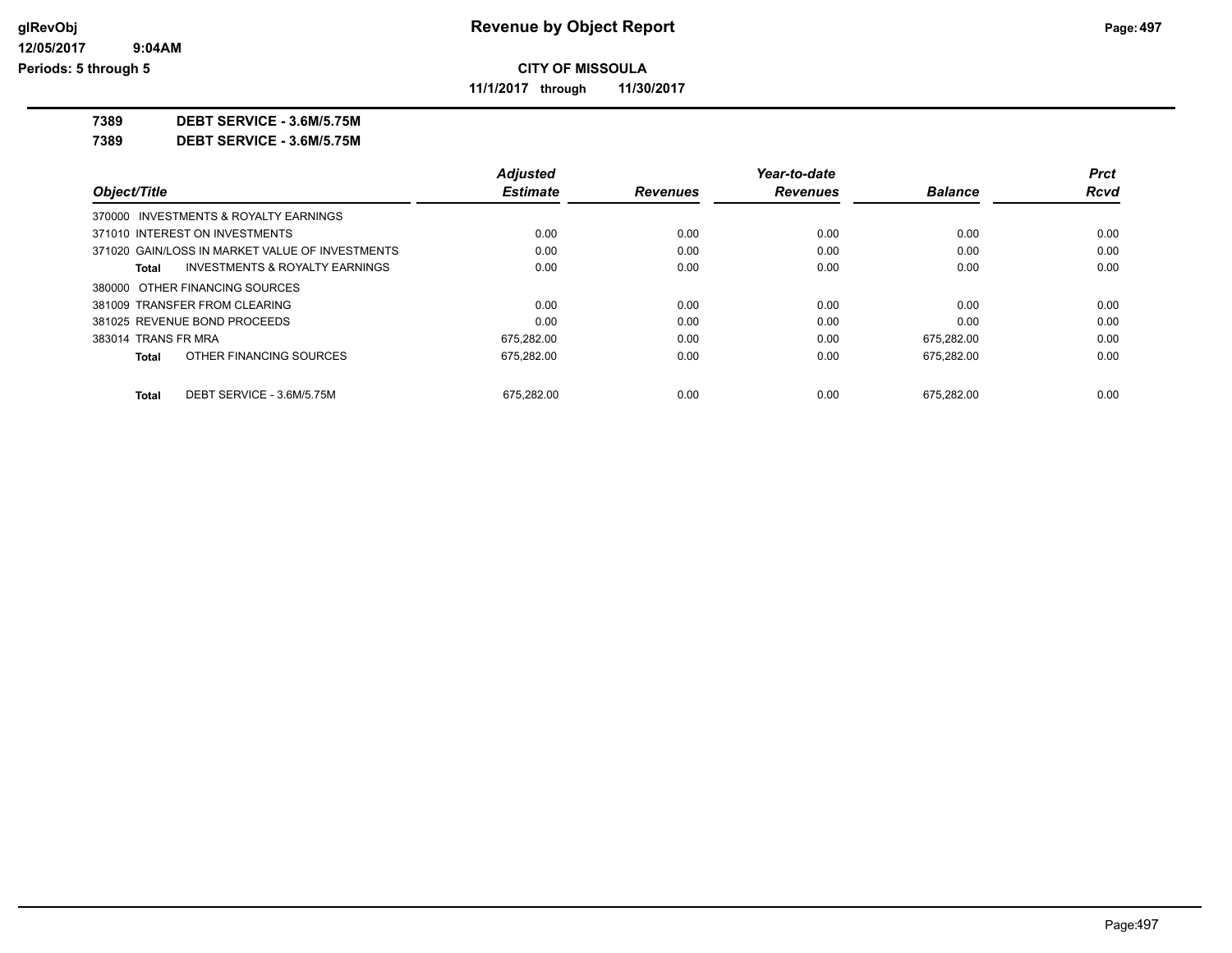**11/1/2017 through 11/30/2017**

#### **7389 DEBT SERVICE - 3.6M/5.75M**

| Object/Title        |                                                | <b>Adjusted</b><br><b>Estimate</b> | <b>Revenues</b> | Year-to-date<br><b>Revenues</b> | <b>Balance</b> | <b>Prct</b><br><b>Rcvd</b> |
|---------------------|------------------------------------------------|------------------------------------|-----------------|---------------------------------|----------------|----------------------------|
|                     | 370000 INVESTMENTS & ROYALTY EARNINGS          |                                    |                 |                                 |                |                            |
|                     | 371010 INTEREST ON INVESTMENTS                 | 0.00                               | 0.00            | 0.00                            | 0.00           | 0.00                       |
|                     | 371020 GAIN/LOSS IN MARKET VALUE OF INVESTMENT | 0.00                               | 0.00            | 0.00                            | 0.00           | 0.00                       |
| Total               | INVESTMENTS & ROYALTY EARNINGS                 | 0.00                               | 0.00            | 0.00                            | 0.00           | 0.00                       |
|                     | 380000 OTHER FINANCING SOURCES                 |                                    |                 |                                 |                |                            |
|                     | 381009 TRANSFER FROM CLEARING                  | 0.00                               | 0.00            | 0.00                            | 0.00           | 0.00                       |
|                     | 381025 REVENUE BOND PROCEEDS                   | 0.00                               | 0.00            | 0.00                            | 0.00           | 0.00                       |
| 383014 TRANS FR MRA |                                                | 675.282.00                         | 0.00            | 0.00                            | 675.282.00     | 0.00                       |
| Total               | OTHER FINANCING SOURCES                        | 675.282.00                         | 0.00            | 0.00                            | 675.282.00     | 0.00                       |
| Total               | DEBT SERVICE - 3.6M/5.75M                      | 675.282.00                         | 0.00            | 0.00                            | 675.282.00     | 0.00                       |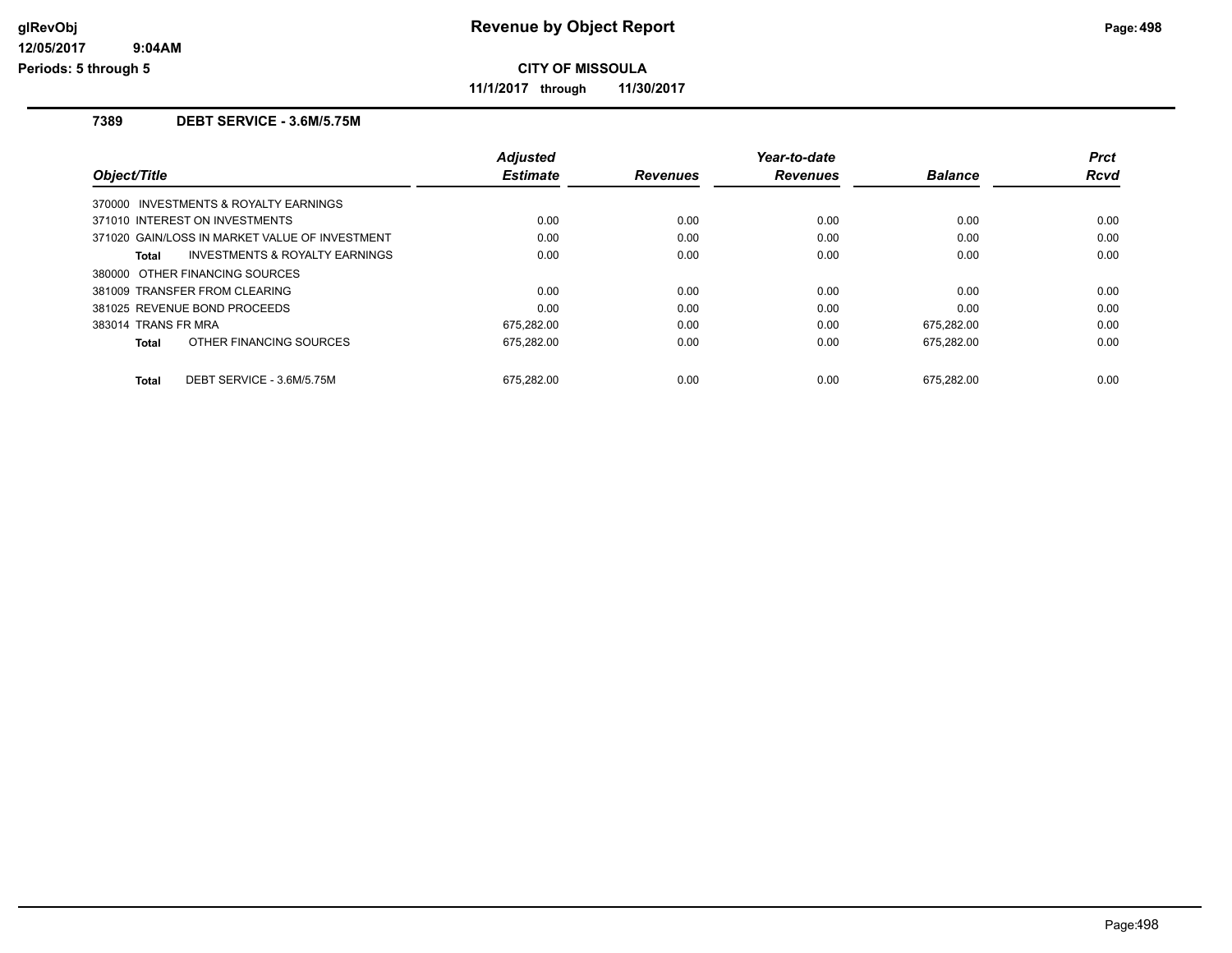**11/1/2017 through 11/30/2017**

**7390 URDII CLEARING - 3.6M TIF**

**7390 URDII CLEARING - 3.6M TIF**

|                                                           | <b>Adjusted</b> |                 | Year-to-date    |                | <b>Prct</b> |
|-----------------------------------------------------------|-----------------|-----------------|-----------------|----------------|-------------|
| Object/Title                                              | <b>Estimate</b> | <b>Revenues</b> | <b>Revenues</b> | <b>Balance</b> | <b>Rcvd</b> |
| TAXES/ASSESSMENTS<br>310000                               |                 |                 |                 |                |             |
| 310000 TAXES/ASSESSMENTS                                  | 0.00            | 0.00            | 0.00            | 0.00           | 0.00        |
| 311011 TAX INCREMENT                                      | 1,831,576.00    | 14,033.95       | 14,694.74       | 1,816,881.26   | 0.80        |
| PENALTIES & INTEREST<br>312001                            | 0.00            | 0.00            | 148.50          | $-148.50$      | 0.00        |
| TAXES/ASSESSMENTS<br><b>Total</b>                         | 1,831,576.00    | 14,033.95       | 14,843.24       | 1,816,732.76   | 0.81        |
| INTERGOVERNMENTAL REVENUES<br>330000                      |                 |                 |                 |                |             |
| 335210 PERSONAL PROPERTY TAX REIMBURSEMENT                | 187,331.00      | 0.00            | 0.00            | 187,331.00     | 0.00        |
| 335230 HB 124 REVENUE                                     | 255,260.00      | 0.00            | 0.00            | 255,260.00     | 0.00        |
| INTERGOVERNMENTAL REVENUES<br>Total                       | 442,591.00      | 0.00            | 0.00            | 442,591.00     | 0.00        |
| INVESTMENTS & ROYALTY EARNINGS<br>370000                  |                 |                 |                 |                |             |
| 371010 INTEREST ON INVESTMENTS                            | 0.00            | 0.00            | 0.00            | 0.00           | 0.00        |
| 371020 GAIN/LOSS IN MARKET VALUE OF INVESTMENTS           | 0.00            | 0.00            | 0.00            | 0.00           | 0.00        |
| <b>INVESTMENTS &amp; ROYALTY EARNINGS</b><br><b>Total</b> | 0.00            | 0.00            | 0.00            | 0.00           | 0.00        |
| OTHER FINANCING SOURCES<br>380000                         |                 |                 |                 |                |             |
| <b>TRANSFER FROM URD II</b><br>383037                     | 0.00            | 0.00            | 0.00            | 0.00           | 0.00        |
| OTHER FINANCING SOURCES<br><b>Total</b>                   | 0.00            | 0.00            | 0.00            | 0.00           | 0.00        |
| URDII CLEARING - 3.6M TIF<br><b>Total</b>                 | 2,274,167.00    | 14,033.95       | 14,843.24       | 2,259,323.76   | 0.65        |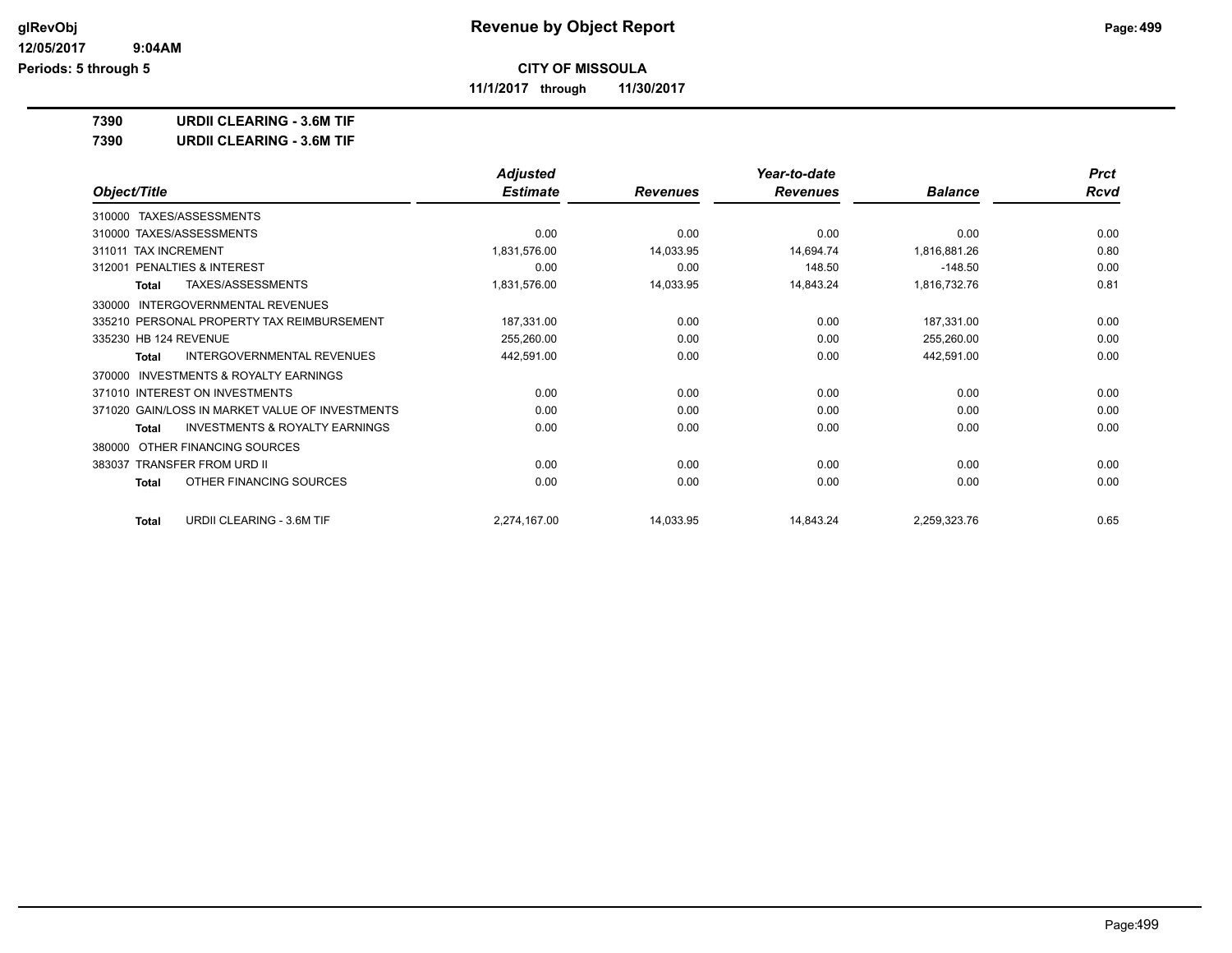**11/1/2017 through 11/30/2017**

#### **7390 URDII CLEARING - 3.6M TIF**

|                                                           | <b>Adjusted</b> |                 | Year-to-date    |                | <b>Prct</b> |
|-----------------------------------------------------------|-----------------|-----------------|-----------------|----------------|-------------|
| Object/Title                                              | <b>Estimate</b> | <b>Revenues</b> | <b>Revenues</b> | <b>Balance</b> | Rcvd        |
| TAXES/ASSESSMENTS<br>310000                               |                 |                 |                 |                |             |
| 310000 TAXES/ASSESSMENTS                                  | 0.00            | 0.00            | 0.00            | 0.00           | 0.00        |
| 311011 TAX INCREMENT                                      | 1,831,576.00    | 14,033.95       | 14,694.74       | 1,816,881.26   | 0.80        |
| 312001 PENALTIES & INTEREST                               | 0.00            | 0.00            | 148.50          | $-148.50$      | 0.00        |
| TAXES/ASSESSMENTS<br><b>Total</b>                         | 1,831,576.00    | 14,033.95       | 14,843.24       | 1,816,732.76   | 0.81        |
| INTERGOVERNMENTAL REVENUES<br>330000                      |                 |                 |                 |                |             |
| 335210 PERSONAL PROPERTY TAX REIMBURSEMENT                | 187,331.00      | 0.00            | 0.00            | 187,331.00     | 0.00        |
| 335230 HB 124 REVENUE                                     | 255,260.00      | 0.00            | 0.00            | 255,260.00     | 0.00        |
| <b>INTERGOVERNMENTAL REVENUES</b><br><b>Total</b>         | 442,591.00      | 0.00            | 0.00            | 442,591.00     | 0.00        |
| <b>INVESTMENTS &amp; ROYALTY EARNINGS</b><br>370000       |                 |                 |                 |                |             |
| 371010 INTEREST ON INVESTMENTS                            | 0.00            | 0.00            | 0.00            | 0.00           | 0.00        |
| 371020 GAIN/LOSS IN MARKET VALUE OF INVESTMENT            | 0.00            | 0.00            | 0.00            | 0.00           | 0.00        |
| <b>INVESTMENTS &amp; ROYALTY EARNINGS</b><br><b>Total</b> | 0.00            | 0.00            | 0.00            | 0.00           | 0.00        |
| OTHER FINANCING SOURCES<br>380000                         |                 |                 |                 |                |             |
| <b>TRANSFER FROM URD II</b><br>383037                     | 0.00            | 0.00            | 0.00            | 0.00           | 0.00        |
| OTHER FINANCING SOURCES<br><b>Total</b>                   | 0.00            | 0.00            | 0.00            | 0.00           | 0.00        |
| URDII CLEARING - 3.6M TIF<br><b>Total</b>                 | 2,274,167.00    | 14,033.95       | 14,843.24       | 2,259,323.76   | 0.65        |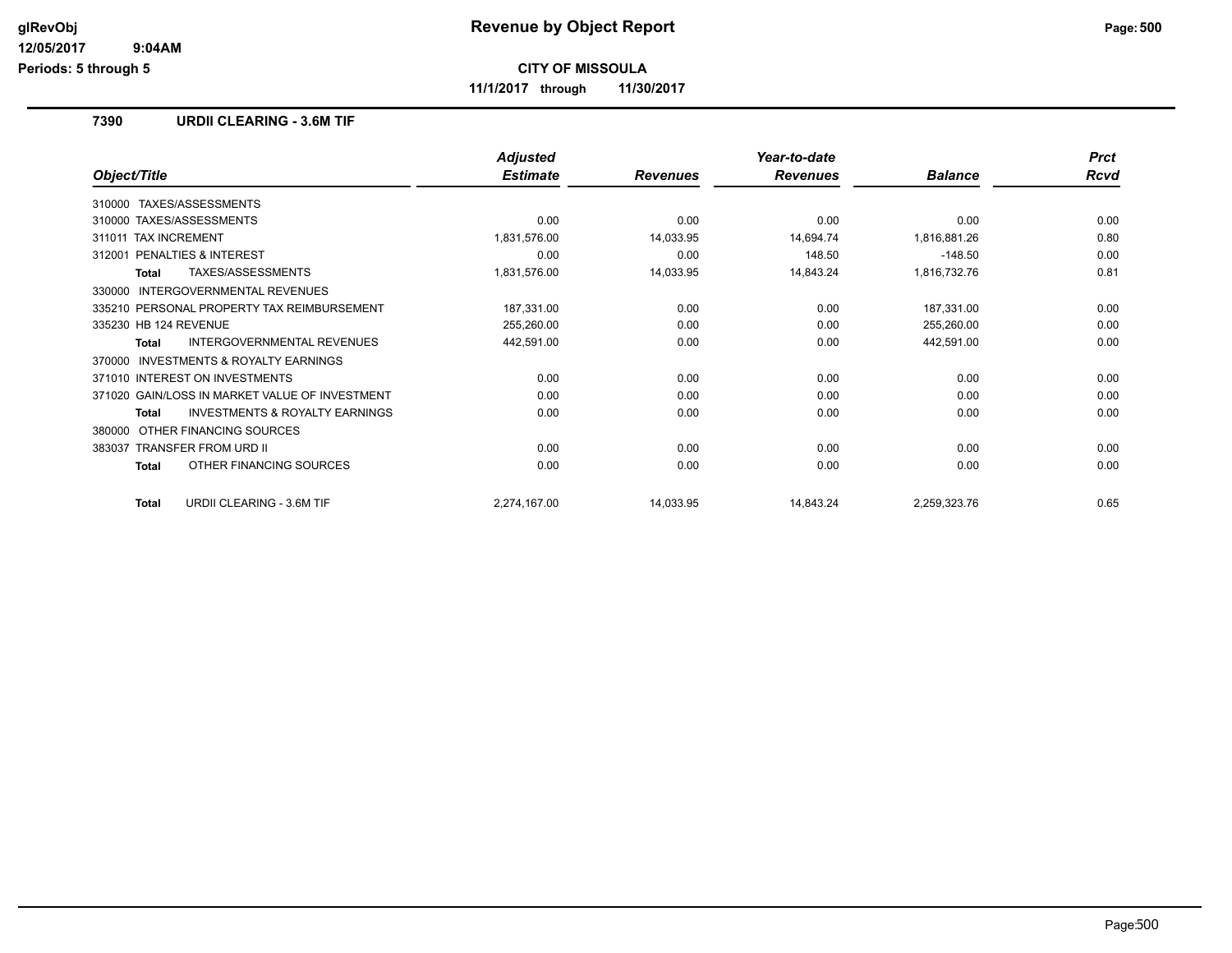**11/1/2017 through 11/30/2017**

**7391 MRA - URD I FUND**

**7391 MRA - URD I FUND**

| <b>Rcvd</b> |
|-------------|
|             |
|             |
| 0.00        |
| 0.00        |
| 0.00        |
|             |
| 0.00        |
| 0.00        |
| 0.00        |
|             |
| 0.00        |
| 0.00        |
| 0.00        |
| 0.00        |
| 0.00        |
|             |
| 0.00        |
| 0.00        |
| 0.00        |
|             |
| 0.00        |
| 0.00        |
| 0.00        |
| 0.00        |
| 0.00        |
| 0.00        |
| 0.00        |
| 0.00        |
|             |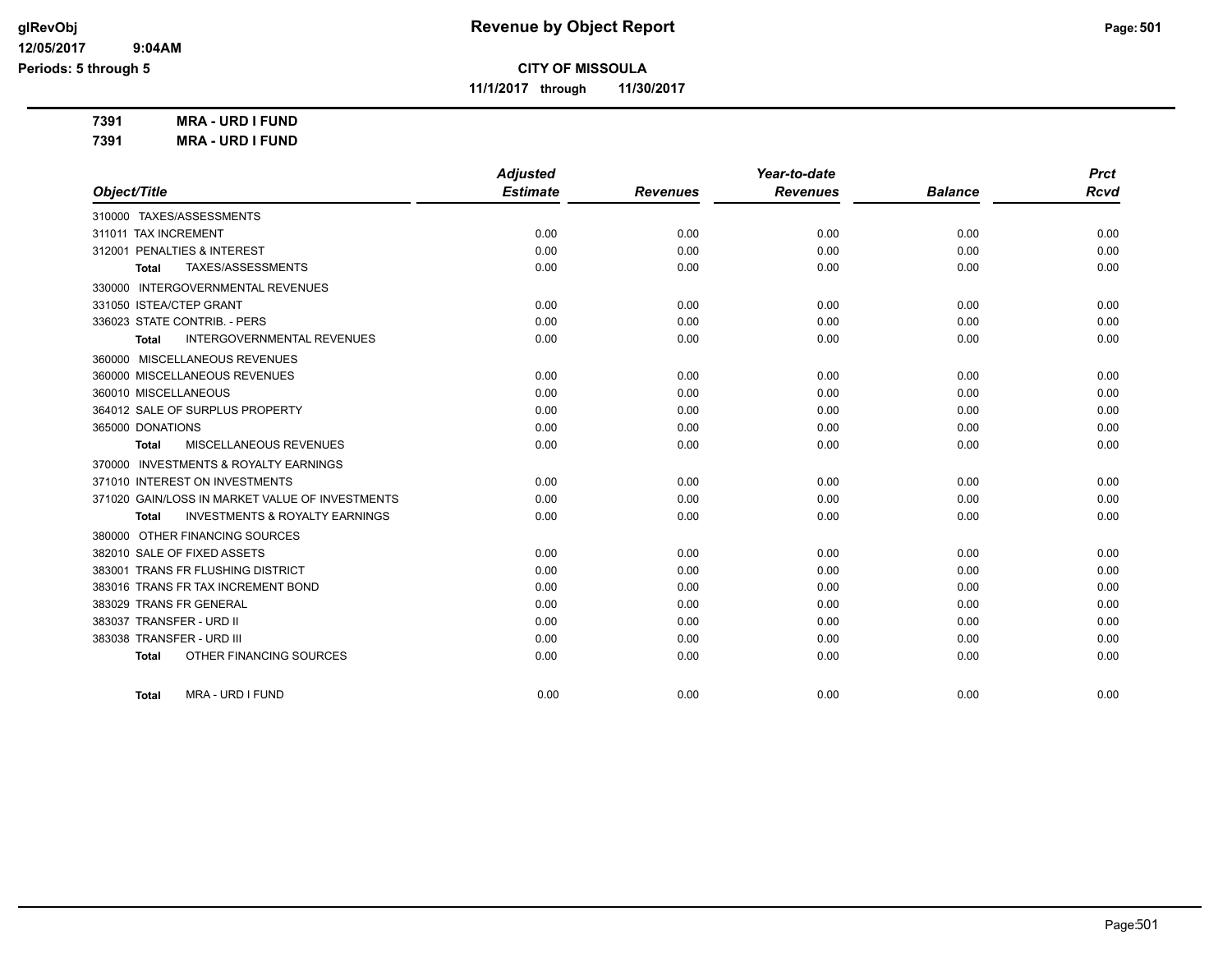**Periods: 5 through 5**

**CITY OF MISSOULA**

**11/1/2017 through 11/30/2017**

#### **7391 MRA - URD I FUND**

|                                                           | <b>Adjusted</b> |                 | Year-to-date    |                | <b>Prct</b> |
|-----------------------------------------------------------|-----------------|-----------------|-----------------|----------------|-------------|
| Object/Title                                              | <b>Estimate</b> | <b>Revenues</b> | <b>Revenues</b> | <b>Balance</b> | <b>Rcvd</b> |
| 310000 TAXES/ASSESSMENTS                                  |                 |                 |                 |                |             |
| 311011 TAX INCREMENT                                      | 0.00            | 0.00            | 0.00            | 0.00           | 0.00        |
| 312001 PENALTIES & INTEREST                               | 0.00            | 0.00            | 0.00            | 0.00           | 0.00        |
| TAXES/ASSESSMENTS<br><b>Total</b>                         | 0.00            | 0.00            | 0.00            | 0.00           | 0.00        |
| 330000 INTERGOVERNMENTAL REVENUES                         |                 |                 |                 |                |             |
| 331050 ISTEA/CTEP GRANT                                   | 0.00            | 0.00            | 0.00            | 0.00           | 0.00        |
| 336023 STATE CONTRIB. - PERS                              | 0.00            | 0.00            | 0.00            | 0.00           | 0.00        |
| <b>INTERGOVERNMENTAL REVENUES</b><br><b>Total</b>         | 0.00            | 0.00            | 0.00            | 0.00           | 0.00        |
| 360000 MISCELLANEOUS REVENUES                             |                 |                 |                 |                |             |
| 360000 MISCELLANEOUS REVENUES                             | 0.00            | 0.00            | 0.00            | 0.00           | 0.00        |
| 360010 MISCELLANEOUS                                      | 0.00            | 0.00            | 0.00            | 0.00           | 0.00        |
| 364012 SALE OF SURPLUS PROPERTY                           | 0.00            | 0.00            | 0.00            | 0.00           | 0.00        |
| 365000 DONATIONS                                          | 0.00            | 0.00            | 0.00            | 0.00           | 0.00        |
| MISCELLANEOUS REVENUES<br>Total                           | 0.00            | 0.00            | 0.00            | 0.00           | 0.00        |
| 370000 INVESTMENTS & ROYALTY EARNINGS                     |                 |                 |                 |                |             |
| 371010 INTEREST ON INVESTMENTS                            | 0.00            | 0.00            | 0.00            | 0.00           | 0.00        |
| 371020 GAIN/LOSS IN MARKET VALUE OF INVESTMENT            | 0.00            | 0.00            | 0.00            | 0.00           | 0.00        |
| <b>INVESTMENTS &amp; ROYALTY EARNINGS</b><br><b>Total</b> | 0.00            | 0.00            | 0.00            | 0.00           | 0.00        |
| 380000 OTHER FINANCING SOURCES                            |                 |                 |                 |                |             |
| 382010 SALE OF FIXED ASSETS                               | 0.00            | 0.00            | 0.00            | 0.00           | 0.00        |
| 383001 TRANS FR FLUSHING DISTRICT                         | 0.00            | 0.00            | 0.00            | 0.00           | 0.00        |
| 383016 TRANS FR TAX INCREMENT BOND                        | 0.00            | 0.00            | 0.00            | 0.00           | 0.00        |
| 383029 TRANS FR GENERAL                                   | 0.00            | 0.00            | 0.00            | 0.00           | 0.00        |
| 383037 TRANSFER - URD II                                  | 0.00            | 0.00            | 0.00            | 0.00           | 0.00        |
| 383038 TRANSFER - URD III                                 | 0.00            | 0.00            | 0.00            | 0.00           | 0.00        |
| OTHER FINANCING SOURCES<br><b>Total</b>                   | 0.00            | 0.00            | 0.00            | 0.00           | 0.00        |
| MRA - URD I FUND<br><b>Total</b>                          | 0.00            | 0.00            | 0.00            | 0.00           | 0.00        |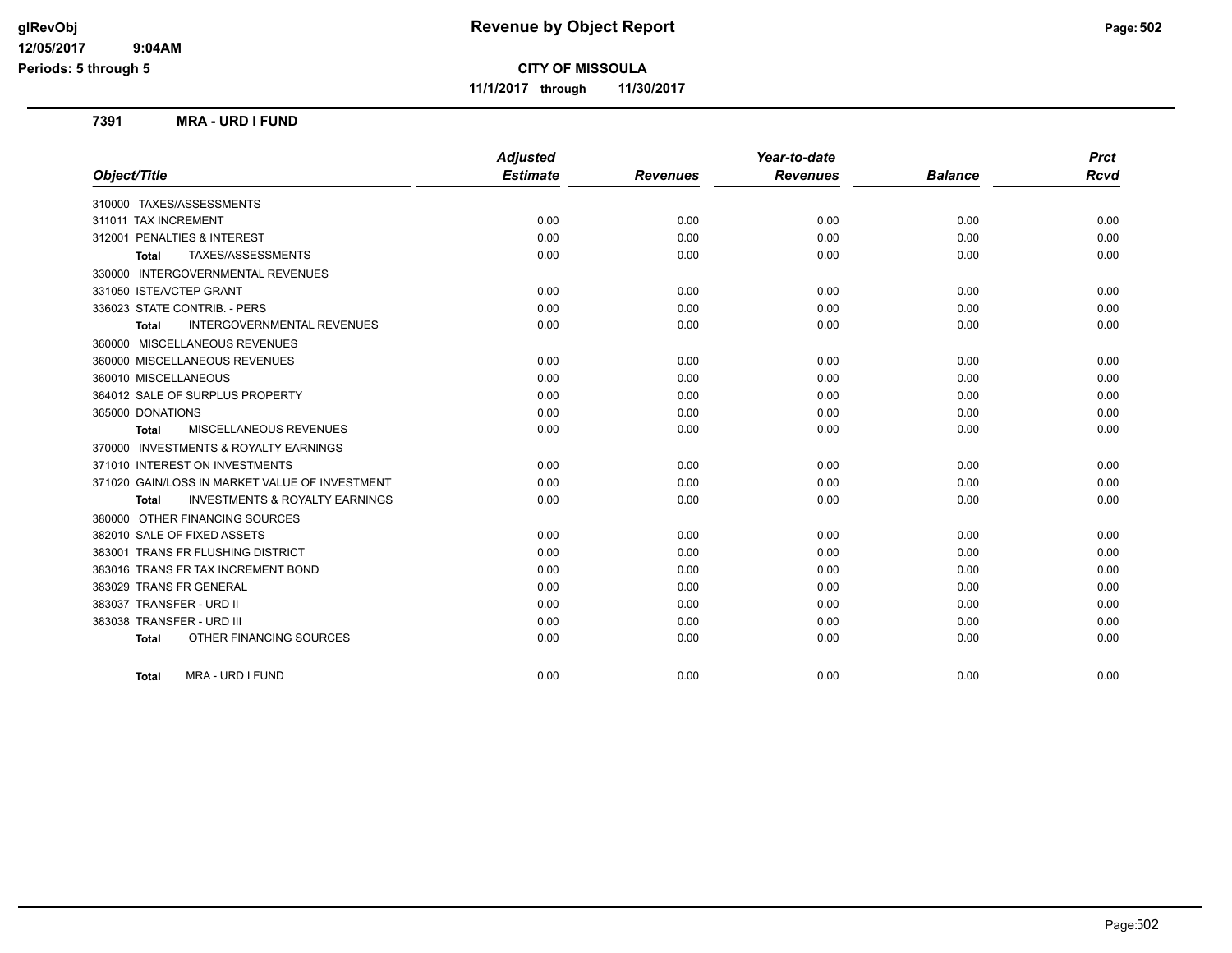**11/1/2017 through 11/30/2017**

**7392 MRA - URD II FUND**

**7392 MRA - URD II FUND**

|                                                           | <b>Adjusted</b> |                 | Year-to-date    |                | <b>Prct</b> |
|-----------------------------------------------------------|-----------------|-----------------|-----------------|----------------|-------------|
| Object/Title                                              | <b>Estimate</b> | <b>Revenues</b> | <b>Revenues</b> | <b>Balance</b> | Rcvd        |
| 310000 TAXES/ASSESSMENTS                                  |                 |                 |                 |                |             |
| 311011 TAX INCREMENT                                      | 0.00            | 0.00            | 0.00            | 0.00           | 0.00        |
| TAXES/ASSESSMENTS<br><b>Total</b>                         | 0.00            | 0.00            | 0.00            | 0.00           | 0.00        |
| 330000 INTERGOVERNMENTAL REVENUES                         |                 |                 |                 |                |             |
| 330000 INTERGOVERNMENTAL REVENUES                         | 0.00            | 0.00            | 0.00            | 0.00           | 0.00        |
| 331050 ISTEA/CTEP GRANT                                   | 0.00            | 0.00            | 0.00            | 0.00           | 0.00        |
| 331060 NATL RECREATION TRAILS GRANTS                      | 0.00            | 0.00            | 0.00            | 0.00           | 0.00        |
| 335210 PERSONAL PROPERTY TAX REIMBURSEMENT                | 0.00            | 0.00            | 0.00            | 0.00           | 0.00        |
| 335250 STATE REIMB - SB #184                              | 0.00            | 0.00            | 0.00            | 0.00           | 0.00        |
| 336023 STATE CONTRIB. - PERS                              | 0.00            | 0.00            | 0.00            | 0.00           | 0.00        |
| <b>INTERGOVERNMENTAL REVENUES</b><br><b>Total</b>         | 0.00            | 0.00            | 0.00            | 0.00           | 0.00        |
| 340000 CHARGES FOR SERVICES                               |                 |                 |                 |                |             |
| 343300 MISC CHARGES FOR SERVICES                          | 0.00            | 0.00            | 0.00            | 0.00           | 0.00        |
| <b>CHARGES FOR SERVICES</b><br>Total                      | 0.00            | 0.00            | 0.00            | 0.00           | 0.00        |
| 360000 MISCELLANEOUS REVENUES                             |                 |                 |                 |                |             |
| 360000 MISCELLANEOUS REVENUES                             | 0.00            | 0.00            | 0.00            | 0.00           | 0.00        |
| 360007 RLF REVENUES                                       | 0.00            | 0.00            | 0.00            | 0.00           | 0.00        |
| 360010 MISCELLANEOUS                                      | 0.00            | 0.00            | 0.00            | 0.00           | 0.00        |
| 365000 DONATIONS                                          | 0.00            | 0.00            | 0.00            | 0.00           | 0.00        |
| MISCELLANEOUS REVENUES<br><b>Total</b>                    | 0.00            | 0.00            | 0.00            | 0.00           | 0.00        |
| 370000 INVESTMENTS & ROYALTY EARNINGS                     |                 |                 |                 |                |             |
| 371010 INTEREST ON INVESTMENTS                            | 0.00            | 0.00            | 0.00            | 0.00           | 0.00        |
| 371020 GAIN/LOSS IN MARKET VALUE OF INVESTMENTS           | 0.00            | 0.00            | 0.00            | 0.00           | 0.00        |
| <b>INVESTMENTS &amp; ROYALTY EARNINGS</b><br><b>Total</b> | 0.00            | 0.00            | 0.00            | 0.00           | 0.00        |
| 380000 OTHER FINANCING SOURCES                            |                 |                 |                 |                |             |
| 381009 TRANSFERS IN                                       | 0.00            | 0.00            | 0.00            | 0.00           | 0.00        |
| 381025 REVENUE BOND PROCEEDS                              | 0.00            | 0.00            | 0.00            | 0.00           | 0.00        |
| 381026 DEBT SERVICE/BROWNSFIELD RLF 1.125M                | 0.00            | 0.00            | 0.00            | 0.00           | 0.00        |
| 381027 SOUTH RESERVE TRAIL CROSSING 5.M                   | 0.00            | 0.00            | 0.00            | 0.00           | 0.00        |
| 381028 BOND PROCEEDS-MILL SITE                            | 0.00            | 0.00            | 0.00            | 0.00           | 0.00        |
| 381074 CIVIC STADIUM TIF NOTES 1.5M                       | 0.00            | 0.00            | 0.00            | 0.00           | 0.00        |
| 383014 TRANS FR MRA                                       | 1,279,532.00    | 0.00            | $-115,308.59$   | 1,394,840.59   | $-9.01$     |
| 383037 TRANSFER - URD II                                  | 0.00            | 0.00            | 0.00            | 0.00           | 0.00        |
| 383038 TRANSFER - URD III                                 | 0.00            | 0.00            | 0.00            | 0.00           | 0.00        |
| 383039 FROM SID TRANSFERS                                 | 0.00            | 0.00            | 0.00            | 0.00           | 0.00        |
| 383060 TRANSFERS FROM FRONT ST URD                        | 0.00            | 0.00            | 0.00            | 0.00           | 0.00        |
| 383061 TRANSFERS FROM PARK IMPACT FEES                    | 0.00            | 0.00            | 0.00            | 0.00           | 0.00        |
| 383062 TRANSFERS FROM PARK SIDS                           | 0.00            | 0.00            | 0.00            | 0.00           | 0.00        |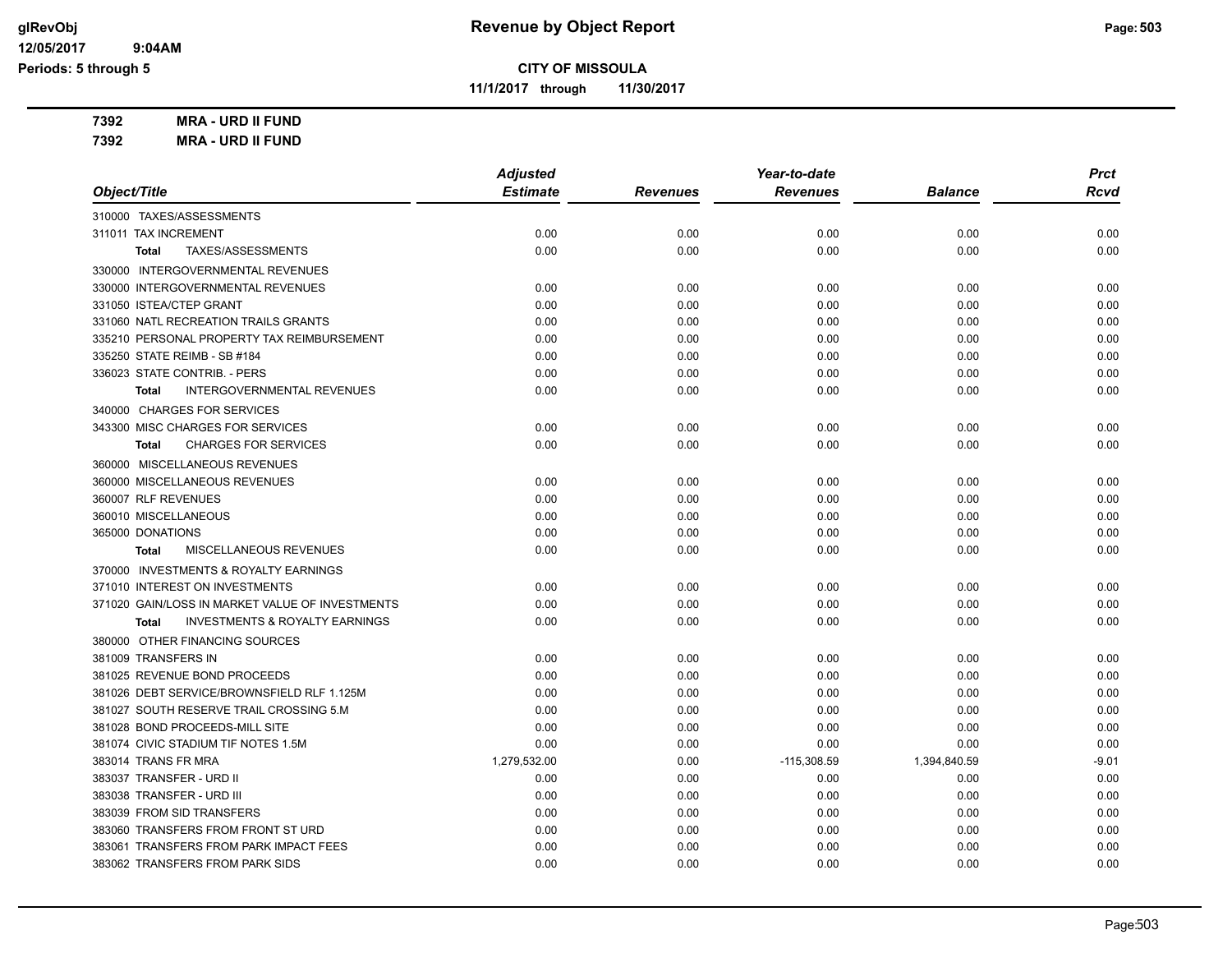**11/1/2017 through 11/30/2017**

**7392 MRA - URD II FUND 7392 MRA - URD II FUND**

|                                         | <b>Adjusted</b> |                 | <b>Prct</b>     |                |         |
|-----------------------------------------|-----------------|-----------------|-----------------|----------------|---------|
| Object/Title                            | <b>Estimate</b> | <b>Revenues</b> | <b>Revenues</b> | <b>Balance</b> | Rcvd    |
| 383063 TRANSF FROM SAFETY-LU (CTEP)FUND | 0.00            | 0.00            | 0.00            | 0.00           | 0.00    |
| OTHER FINANCING SOURCES<br><b>Total</b> | 1,279,532.00    | 0.00            | $-115.308.59$   | 1,394,840.59   | $-9.01$ |
| MRA - URD II FUND<br><b>Total</b>       | 1,279,532.00    | 0.00            | $-115.308.59$   | 1.394.840.59   | $-9.01$ |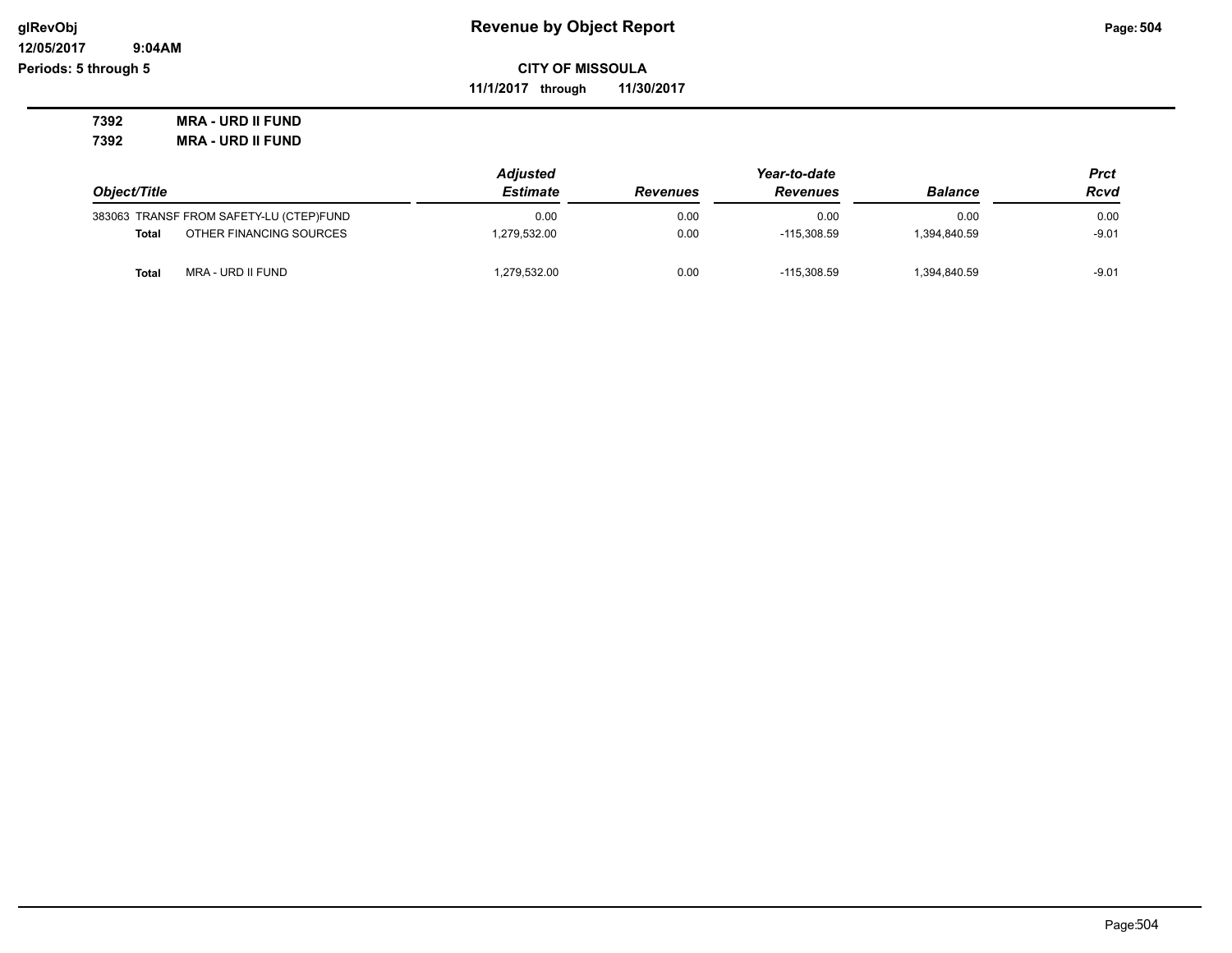**11/1/2017 through 11/30/2017**

#### **7392 MRA - URD II FUND**

|                                                           | <b>Adjusted</b> | Year-to-date    |                 |                | <b>Prct</b> |
|-----------------------------------------------------------|-----------------|-----------------|-----------------|----------------|-------------|
| Object/Title                                              | <b>Estimate</b> | <b>Revenues</b> | <b>Revenues</b> | <b>Balance</b> | Rcvd        |
| 310000 TAXES/ASSESSMENTS                                  |                 |                 |                 |                |             |
| 311011 TAX INCREMENT                                      | 0.00            | 0.00            | 0.00            | 0.00           | 0.00        |
| TAXES/ASSESSMENTS<br><b>Total</b>                         | 0.00            | 0.00            | 0.00            | 0.00           | 0.00        |
| 330000 INTERGOVERNMENTAL REVENUES                         |                 |                 |                 |                |             |
| 330000 INTERGOVERNMENTAL REVENUES                         | 0.00            | 0.00            | 0.00            | 0.00           | 0.00        |
| 331050 ISTEA/CTEP GRANT                                   | 0.00            | 0.00            | 0.00            | 0.00           | 0.00        |
| 331060 NATL RECREATION TRAILS GRANTS                      | 0.00            | 0.00            | 0.00            | 0.00           | 0.00        |
| 335210 PERSONAL PROPERTY TAX REIMBURSEMENT                | 0.00            | 0.00            | 0.00            | 0.00           | 0.00        |
| 335250 STATE REIMB - SB #184                              | 0.00            | 0.00            | 0.00            | 0.00           | 0.00        |
| 336023 STATE CONTRIB. - PERS                              | 0.00            | 0.00            | 0.00            | 0.00           | 0.00        |
| <b>INTERGOVERNMENTAL REVENUES</b><br>Total                | 0.00            | 0.00            | 0.00            | 0.00           | 0.00        |
| 340000 CHARGES FOR SERVICES                               |                 |                 |                 |                |             |
| 343300 MISC CHARGES FOR SERVICES                          | 0.00            | 0.00            | 0.00            | 0.00           | 0.00        |
| <b>CHARGES FOR SERVICES</b><br><b>Total</b>               | 0.00            | 0.00            | 0.00            | 0.00           | 0.00        |
| 360000 MISCELLANEOUS REVENUES                             |                 |                 |                 |                |             |
| 360000 MISCELLANEOUS REVENUES                             | 0.00            | 0.00            | 0.00            | 0.00           | 0.00        |
| 360007 RLF REVENUES                                       | 0.00            | 0.00            | 0.00            | 0.00           | 0.00        |
| 360010 MISCELLANEOUS                                      | 0.00            | 0.00            | 0.00            | 0.00           | 0.00        |
| 365000 DONATIONS                                          | 0.00            | 0.00            | 0.00            | 0.00           | 0.00        |
| MISCELLANEOUS REVENUES<br><b>Total</b>                    | 0.00            | 0.00            | 0.00            | 0.00           | 0.00        |
| 370000 INVESTMENTS & ROYALTY EARNINGS                     |                 |                 |                 |                |             |
| 371010 INTEREST ON INVESTMENTS                            | 0.00            | 0.00            | 0.00            | 0.00           | 0.00        |
| 371020 GAIN/LOSS IN MARKET VALUE OF INVESTMENT            | 0.00            | 0.00            | 0.00            | 0.00           | 0.00        |
| <b>INVESTMENTS &amp; ROYALTY EARNINGS</b><br><b>Total</b> | 0.00            | 0.00            | 0.00            | 0.00           | 0.00        |
| 380000 OTHER FINANCING SOURCES                            |                 |                 |                 |                |             |
| 381009 TRANSFERS IN                                       | 0.00            | 0.00            | 0.00            | 0.00           | 0.00        |
| 381025 REVENUE BOND PROCEEDS                              | 0.00            | 0.00            | 0.00            | 0.00           | 0.00        |
| 381026 DEBT SERVICE/BROWNSFIELD RLF 1.125M                | 0.00            | 0.00            | 0.00            | 0.00           | 0.00        |
| 381027 SOUTH RESERVE TRAIL CROSSING 5.M                   | 0.00            | 0.00            | 0.00            | 0.00           | 0.00        |
| 381028 BOND PROCEEDS-MILL SITE                            | 0.00            | 0.00            | 0.00            | 0.00           | 0.00        |
| 381074 CIVIC STADIUM TIF NOTES 1.5M                       | 0.00            | 0.00            | 0.00            | 0.00           | 0.00        |
| 383014 TRANS FR MRA                                       | 1,279,532.00    | 0.00            | $-115,308.59$   | 1,394,840.59   | $-9.01$     |
| 383037 TRANSFER - URD II                                  | 0.00            | 0.00            | 0.00            | 0.00           | 0.00        |
| 383038 TRANSFER - URD III                                 | 0.00            | 0.00            | 0.00            | 0.00           | 0.00        |
| 383039 FROM SID TRANSFERS                                 | 0.00            | 0.00            | 0.00            | 0.00           | 0.00        |
| 383060 TRANSFERS FROM FRONT ST URD                        | 0.00            | 0.00            | 0.00            | 0.00           | 0.00        |
| 383061 TRANSFERS FROM PARK IMPACT FEES                    | 0.00            | 0.00            | 0.00            | 0.00           | 0.00        |
| 383062 TRANSFERS FROM PARK SIDS                           | 0.00            | 0.00            | 0.00            | 0.00           | 0.00        |
| 383063 TRANSF FROM SAFETY-LU (CTEP)FUND                   | 0.00            | 0.00            | 0.00            | 0.00           | 0.00        |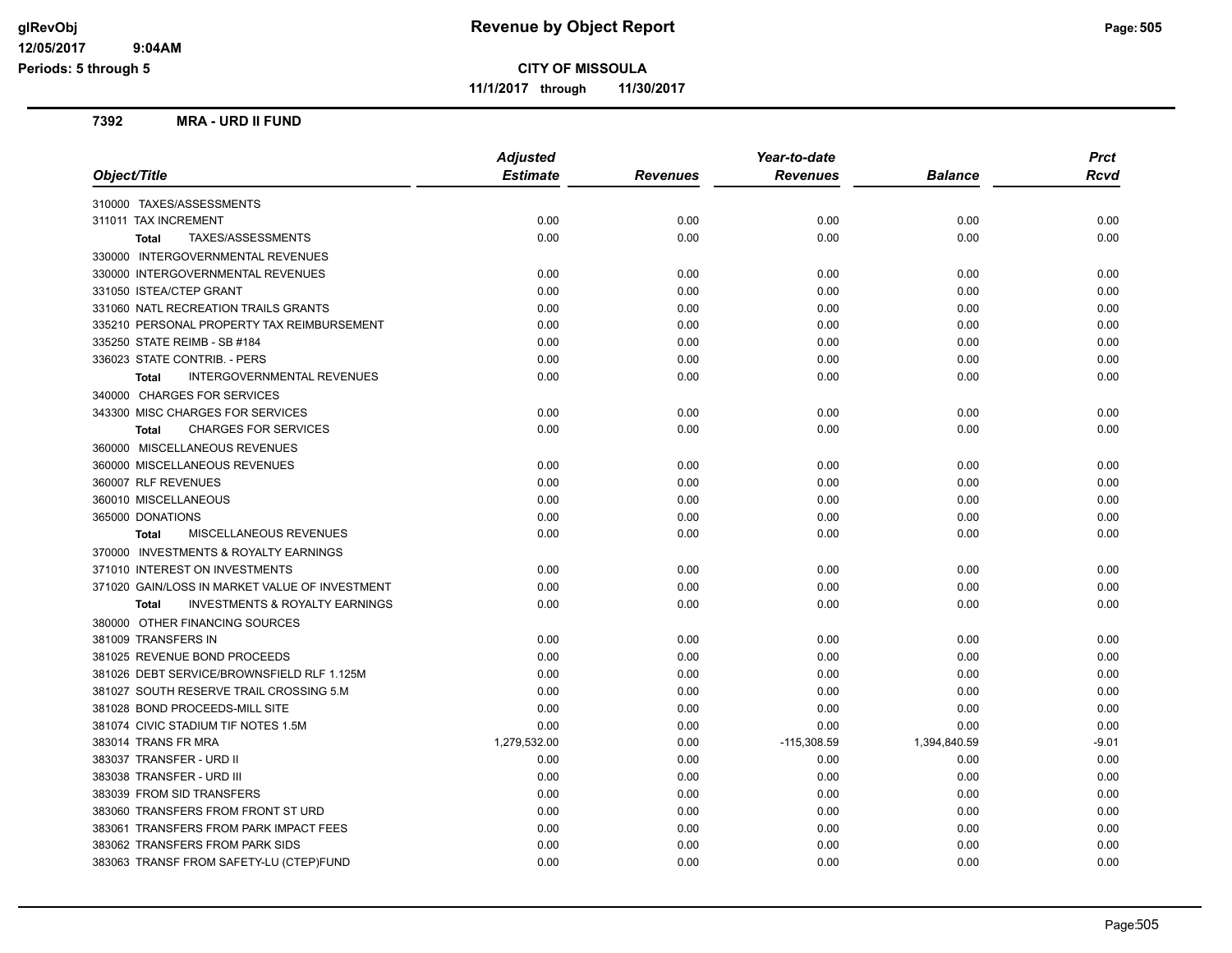**Periods: 5 through 5**

**CITY OF MISSOULA**

**11/1/2017 through 11/30/2017**

**7392 MRA - URD II FUND**

|              |                         | <b>Adjusted</b> |                 | Year-to-date    |                |         |
|--------------|-------------------------|-----------------|-----------------|-----------------|----------------|---------|
| Object/Title |                         | Estimate        | <b>Revenues</b> | <b>Revenues</b> | <b>Balance</b> | Rcvd    |
| Total        | OTHER FINANCING SOURCES | 1,279,532.00    | 0.00            | $-115.308.59$   | 1.394.840.59   | $-9.01$ |
| <b>Tota</b>  | MRA - URD II FUND       | 1,279,532.00    | 0.00            | $-115,308.59$   | 1,394,840.59   | $-9.01$ |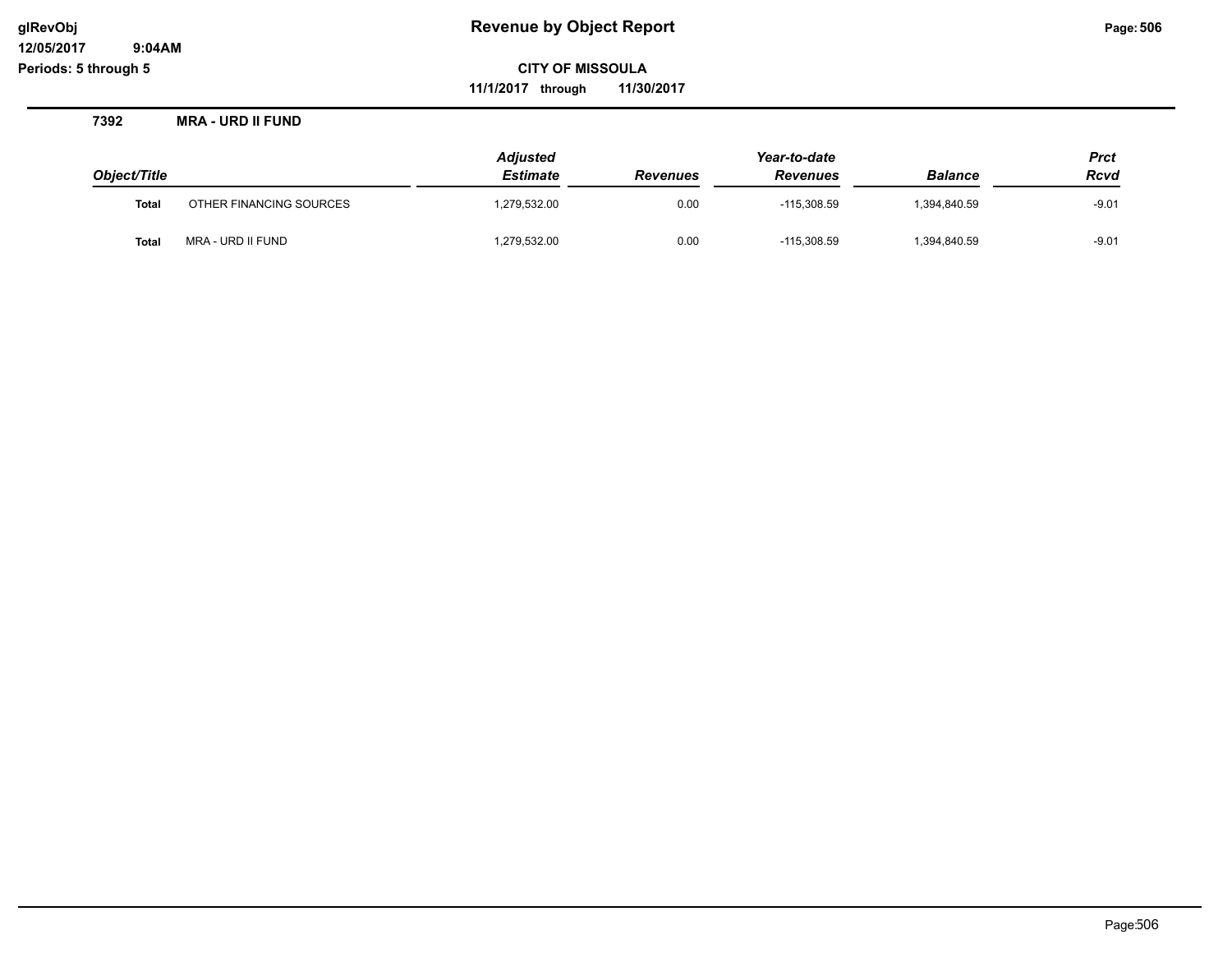**11/1/2017 through 11/30/2017**

**7393 MRA - URD III FUND**

**7393 MRA - URD III FUND**

|                                                           | <b>Adjusted</b> |                 | Year-to-date    |                | <b>Prct</b> |
|-----------------------------------------------------------|-----------------|-----------------|-----------------|----------------|-------------|
| Object/Title                                              | <b>Estimate</b> | <b>Revenues</b> | <b>Revenues</b> | <b>Balance</b> | <b>Rcvd</b> |
| 310000 TAXES/ASSESSMENTS                                  |                 |                 |                 |                |             |
| 311011 TAX INCREMENT                                      | 0.00            | 0.00            | 0.00            | 0.00           | 0.00        |
| 312001 PENALTIES & INTEREST                               | 0.00            | 0.00            | 0.00            | 0.00           | 0.00        |
| TAXES/ASSESSMENTS<br><b>Total</b>                         | 0.00            | 0.00            | 0.00            | 0.00           | 0.00        |
| 330000 INTERGOVERNMENTAL REVENUES                         |                 |                 |                 |                |             |
| 331050 ISTEA/CTEP GRANT                                   | 0.00            | 0.00            | 0.00            | 0.00           | 0.00        |
| 331060 NATL RECREATION TRAILS GRANTS                      | 0.00            | 0.00            | 0.00            | 0.00           | 0.00        |
| 335210 PERSONAL PROPERTY TAX REIMBURSEMENT                | 0.00            | 0.00            | 0.00            | 0.00           | 0.00        |
| 336020 STATE PENSION CONTRIBUTION                         | 0.00            | 0.00            | 0.00            | 0.00           | 0.00        |
| 336023 STATE CONTRIB. - PERS                              | 0.00            | 0.00            | 180.99          | $-180.99$      | 0.00        |
| <b>INTERGOVERNMENTAL REVENUES</b><br>Total                | 0.00            | 0.00            | 180.99          | $-180.99$      | 0.00        |
| 340000 CHARGES FOR SERVICES                               |                 |                 |                 |                |             |
| 343065 BUILDING RENTALS                                   | 0.00            | 14,958.50       | 53,613.00       | $-53,613.00$   | 0.00        |
| <b>CHARGES FOR SERVICES</b><br><b>Total</b>               | 0.00            | 14,958.50       | 53,613.00       | $-53,613.00$   | 0.00        |
| 360000 MISCELLANEOUS REVENUES                             |                 |                 |                 |                |             |
| 360000 MISCELLANEOUS REVENUES                             | 0.00            | 0.00            | 0.00            | 0.00           | 0.00        |
| 360010 MISCELLANEOUS                                      | 0.00            | 0.00            | 0.00            | 0.00           | 0.00        |
| 362000 OTHER MISCELLANEOUS REVENUE                        | 0.00            | 0.00            | 0.00            | 0.00           | 0.00        |
| 362004 URD III FACADE IMPROVEMENT LOAN REC                | 0.00            | 0.00            | 0.00            | 0.00           | 0.00        |
| 365000 DONATIONS                                          | 0.00            | 50,000.00       | 90,000.00       | $-90,000.00$   | 0.00        |
| MISCELLANEOUS REVENUES<br><b>Total</b>                    | 0.00            | 50,000.00       | 90,000.00       | $-90,000.00$   | 0.00        |
| 370000 INVESTMENTS & ROYALTY EARNINGS                     |                 |                 |                 |                |             |
| 371010 INTEREST ON INVESTMENTS                            | 0.00            | 0.00            | 0.00            | 0.00           | 0.00        |
| 371020 GAIN/LOSS IN MARKET VALUE OF INVESTMENTS           | 0.00            | 0.00            | 0.00            | 0.00           | 0.00        |
| <b>INVESTMENTS &amp; ROYALTY EARNINGS</b><br><b>Total</b> | 0.00            | 0.00            | 0.00            | 0.00           | 0.00        |
| 380000 OTHER FINANCING SOURCES                            |                 |                 |                 |                |             |
| 381000 LOAN PROCEEDS                                      | 0.00            | 0.00            | 0.00            | 0.00           | 0.00        |
| 381024 MARY AVENUE BOND PROCEEDS                          | 1,665,000.00    | 0.00            | 1,665,000.00    | 0.00           | 100.00      |
| 381025 REVENUE BOND PROCEEDS                              | 1,600,000.00    | 0.00            | 0.00            | 1,600,000.00   | 0.00        |
| 381026 *** Title Not Found ***                            | 1,890,000.00    | 0.00            | 0.00            | 1,890,000.00   | 0.00        |
| 381028 BOND PROCEEDS-MILL SITE                            | 2,207,000.00    | 0.00            | 0.00            | 2,207,000.00   | 0.00        |
| 383014 TRANS FR MRA                                       | 790,943.00      | 0.00            | $-79,037.12$    | 869,980.12     | $-9.99$     |
| 383037 TRANSFER - URD II                                  | 250,000.00      | 0.00            | 0.00            | 250,000.00     | 0.00        |
| OTHER FINANCING SOURCES<br><b>Total</b>                   | 8,402,943.00    | 0.00            | 1,585,962.88    | 6,816,980.12   | 18.87       |
| MRA - URD III FUND<br><b>Total</b>                        | 8,402,943.00    | 64,958.50       | 1,729,756.87    | 6,673,186.13   | 20.59       |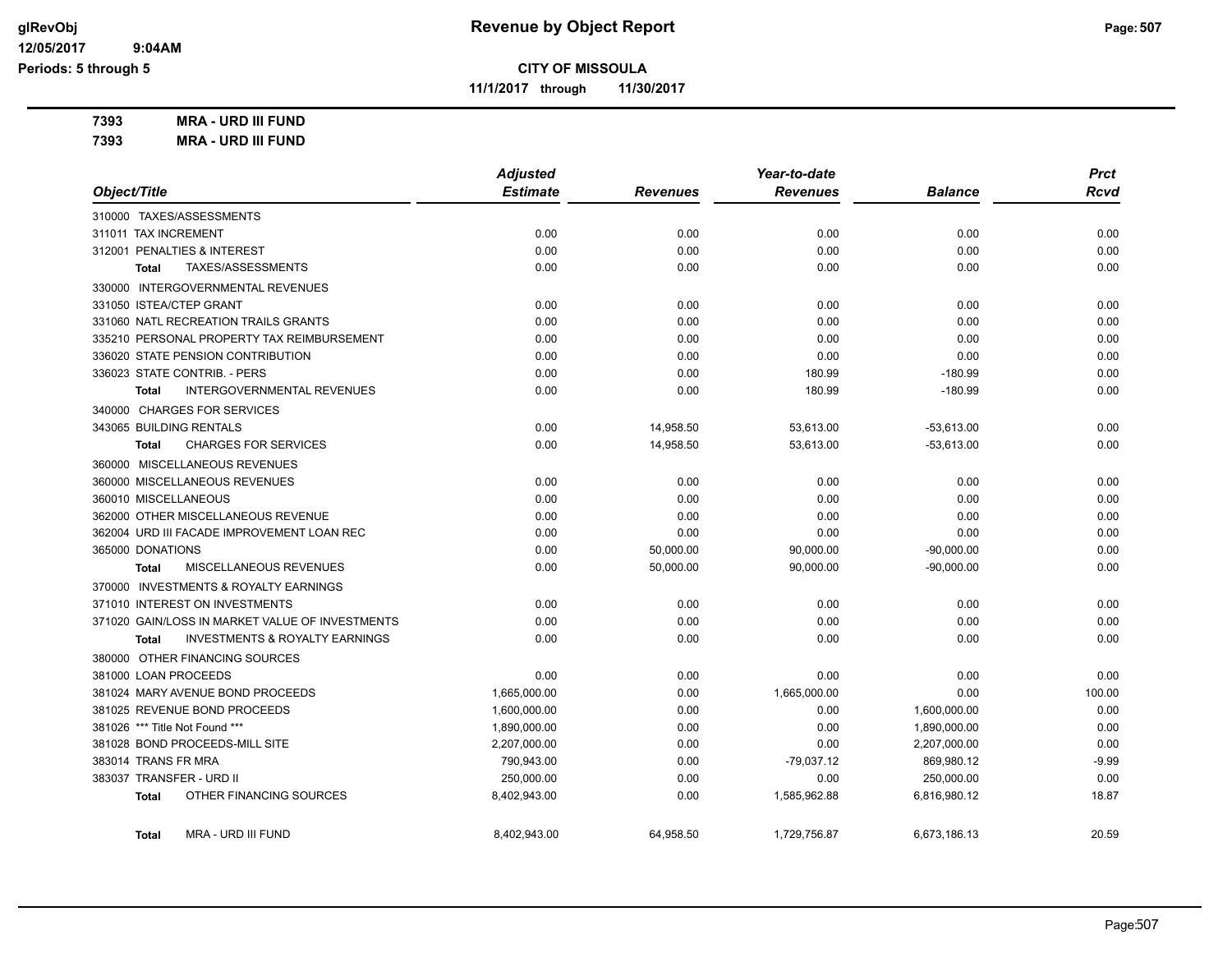**CITY OF MISSOULA 11/1/2017 through 11/30/2017**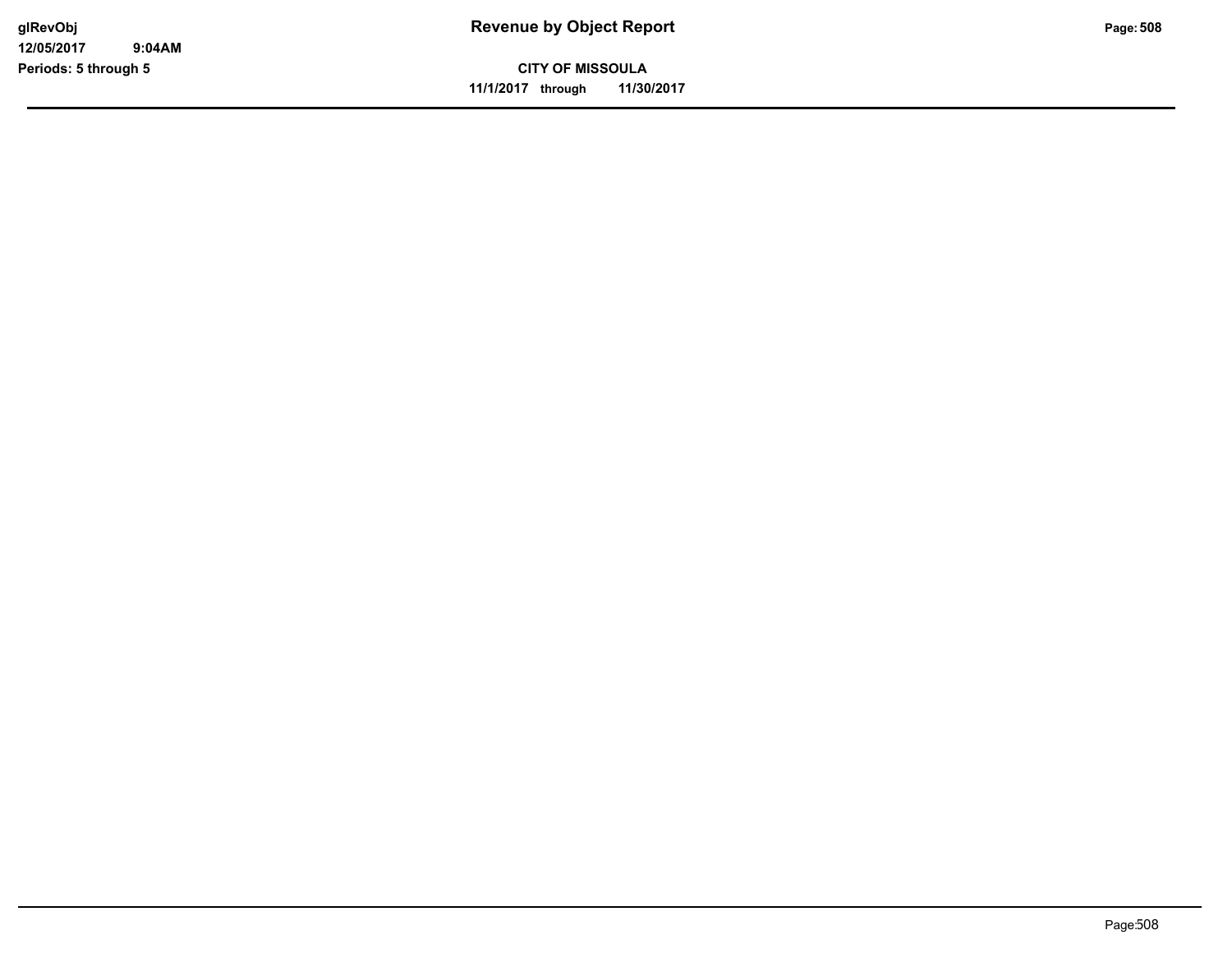**11/1/2017 through 11/30/2017**

#### **7393 MRA - URD III FUND**

|                                                           | <b>Adjusted</b> |                 | Year-to-date    |                | <b>Prct</b> |
|-----------------------------------------------------------|-----------------|-----------------|-----------------|----------------|-------------|
| Object/Title                                              | <b>Estimate</b> | <b>Revenues</b> | <b>Revenues</b> | <b>Balance</b> | <b>Rcvd</b> |
| 310000 TAXES/ASSESSMENTS                                  |                 |                 |                 |                |             |
| 311011 TAX INCREMENT                                      | 0.00            | 0.00            | 0.00            | 0.00           | 0.00        |
| 312001 PENALTIES & INTEREST                               | 0.00            | 0.00            | 0.00            | 0.00           | 0.00        |
| TAXES/ASSESSMENTS<br><b>Total</b>                         | 0.00            | 0.00            | 0.00            | 0.00           | 0.00        |
| 330000 INTERGOVERNMENTAL REVENUES                         |                 |                 |                 |                |             |
| 331050 ISTEA/CTEP GRANT                                   | 0.00            | 0.00            | 0.00            | 0.00           | 0.00        |
| 331060 NATL RECREATION TRAILS GRANTS                      | 0.00            | 0.00            | 0.00            | 0.00           | 0.00        |
| 335210 PERSONAL PROPERTY TAX REIMBURSEMENT                | 0.00            | 0.00            | 0.00            | 0.00           | 0.00        |
| 336020 STATE PENSION CONTRIBUTION                         | 0.00            | 0.00            | 0.00            | 0.00           | 0.00        |
| 336023 STATE CONTRIB. - PERS                              | 0.00            | 0.00            | 180.99          | $-180.99$      | 0.00        |
| <b>INTERGOVERNMENTAL REVENUES</b><br><b>Total</b>         | 0.00            | 0.00            | 180.99          | $-180.99$      | 0.00        |
| 340000 CHARGES FOR SERVICES                               |                 |                 |                 |                |             |
| 343065 BUILDING RENTALS                                   | 0.00            | 14,958.50       | 53,613.00       | $-53,613.00$   | 0.00        |
| <b>CHARGES FOR SERVICES</b><br>Total                      | 0.00            | 14,958.50       | 53,613.00       | $-53,613.00$   | 0.00        |
| 360000 MISCELLANEOUS REVENUES                             |                 |                 |                 |                |             |
| 360000 MISCELLANEOUS REVENUES                             | 0.00            | 0.00            | 0.00            | 0.00           | 0.00        |
| 360010 MISCELLANEOUS                                      | 0.00            | 0.00            | 0.00            | 0.00           | 0.00        |
| 362000 OTHER MISCELLANEOUS REVENUE                        | 0.00            | 0.00            | 0.00            | 0.00           | 0.00        |
| 362004 URD III FACADE IMPROVEMENT LOAN REC                | 0.00            | 0.00            | 0.00            | 0.00           | 0.00        |
| 365000 DONATIONS                                          | 0.00            | 50,000.00       | 90,000.00       | $-90,000.00$   | 0.00        |
| <b>MISCELLANEOUS REVENUES</b><br><b>Total</b>             | 0.00            | 50,000.00       | 90,000.00       | $-90,000.00$   | 0.00        |
| 370000 INVESTMENTS & ROYALTY EARNINGS                     |                 |                 |                 |                |             |
| 371010 INTEREST ON INVESTMENTS                            | 0.00            | 0.00            | 0.00            | 0.00           | 0.00        |
| 371020 GAIN/LOSS IN MARKET VALUE OF INVESTMENT            | 0.00            | 0.00            | 0.00            | 0.00           | 0.00        |
| <b>INVESTMENTS &amp; ROYALTY EARNINGS</b><br><b>Total</b> | 0.00            | 0.00            | 0.00            | 0.00           | 0.00        |
| 380000 OTHER FINANCING SOURCES                            |                 |                 |                 |                |             |
| 381000 LOAN PROCEEDS                                      | 0.00            | 0.00            | 0.00            | 0.00           | 0.00        |
| 381024 MARY AVENUE BOND PROCEEDS                          | 1,665,000.00    | 0.00            | 1,665,000.00    | 0.00           | 100.00      |
| 381025 REVENUE BOND PROCEEDS                              | 1,600,000.00    | 0.00            | 0.00            | 1,600,000.00   | 0.00        |
| 381026 *** Title Not Found ***                            | 1,890,000.00    | 0.00            | 0.00            | 1,890,000.00   | 0.00        |
| 381028 BOND PROCEEDS-MILL SITE                            | 2,207,000.00    | 0.00            | 0.00            | 2,207,000.00   | 0.00        |
| 383014 TRANS FR MRA                                       | 790,943.00      | 0.00            | $-79,037.12$    | 869,980.12     | $-9.99$     |
| 383037 TRANSFER - URD II                                  | 250,000.00      | 0.00            | 0.00            | 250,000.00     | 0.00        |
| OTHER FINANCING SOURCES<br><b>Total</b>                   | 8,402,943.00    | 0.00            | 1,585,962.88    | 6,816,980.12   | 18.87       |
| MRA - URD III FUND<br><b>Total</b>                        | 8.402.943.00    | 64,958.50       | 1,729,756.87    | 6,673,186.13   | 20.59       |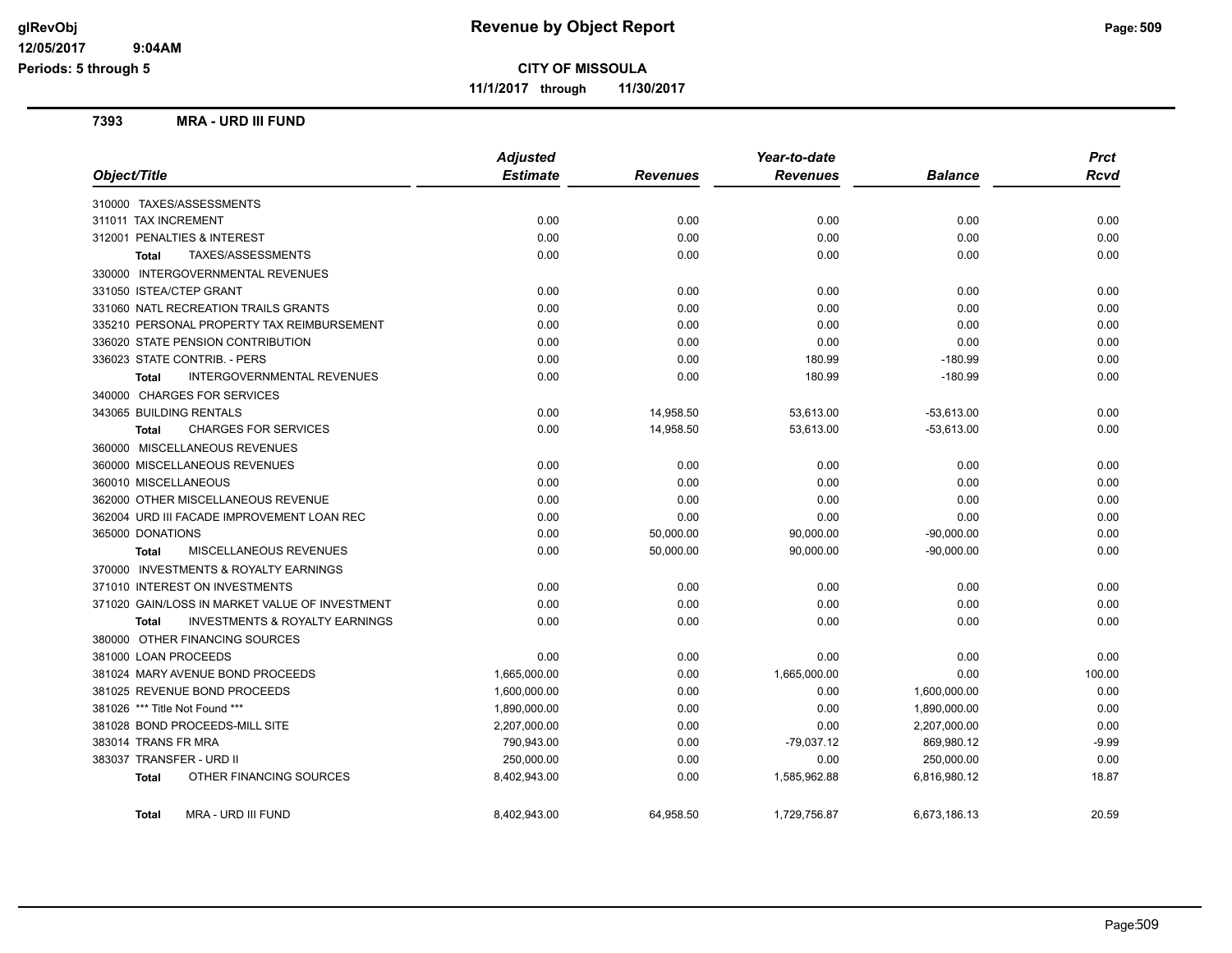**CITY OF MISSOULA 11/1/2017 through 11/30/2017**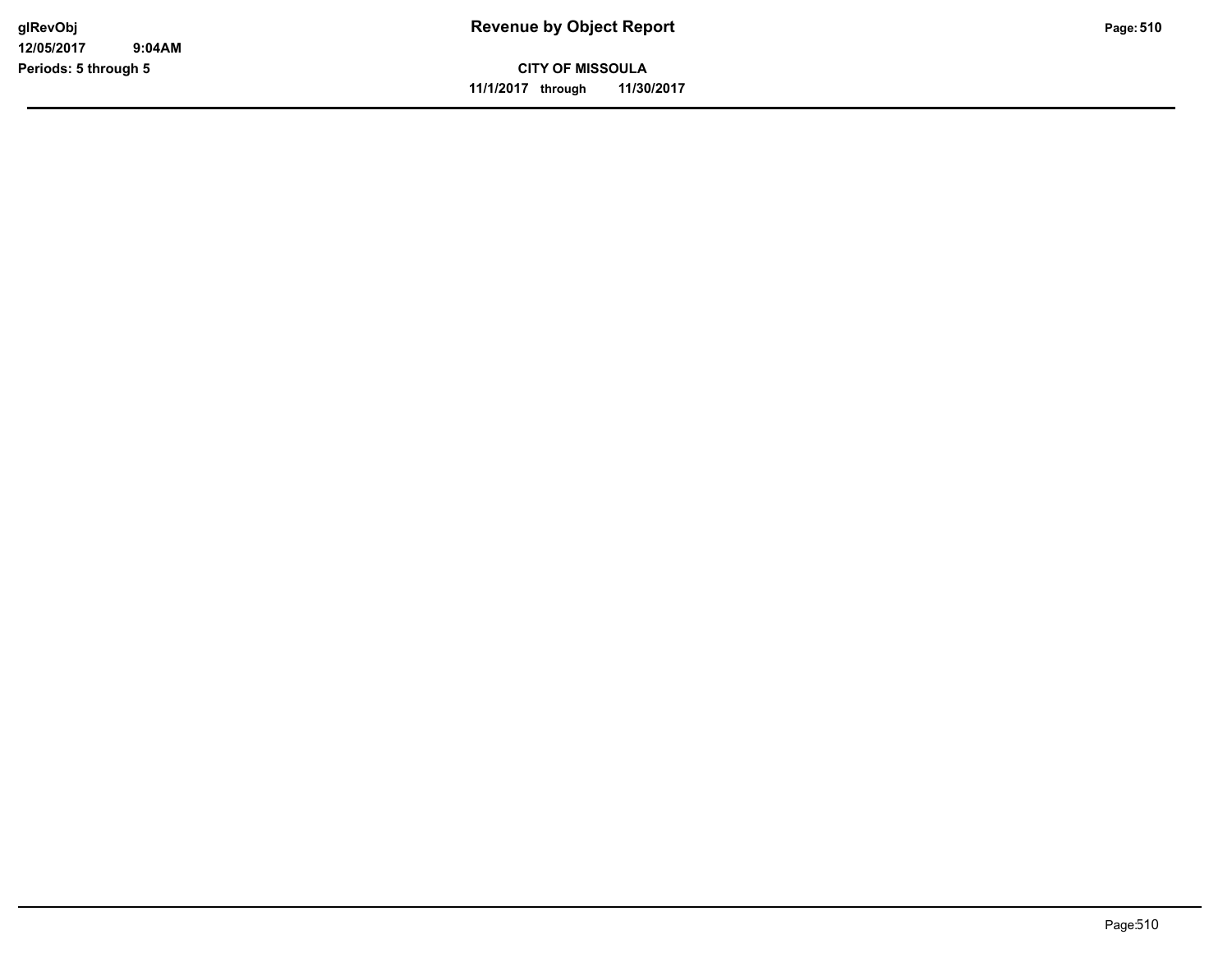**11/1/2017 through 11/30/2017**

# **7394 MRA URD III TI DEBT CLEARING FUND**

**7394 MRA URD III TI DEBT CLEARING FUND**

|                                                     | <b>Adjusted</b> |                 | Year-to-date    |                | <b>Prct</b> |
|-----------------------------------------------------|-----------------|-----------------|-----------------|----------------|-------------|
| Object/Title                                        | <b>Estimate</b> | <b>Revenues</b> | <b>Revenues</b> | <b>Balance</b> | Rcvd        |
| TAXES/ASSESSMENTS<br>310000                         |                 |                 |                 |                |             |
| <b>TAX INCREMENT</b><br>311011                      | 1,697,606.00    | 14,474.81       | 15,923.36       | 1,681,682.64   | 0.94        |
| PENALTIES & INTEREST<br>312001                      | 0.00            | 5.67            | 182.89          | $-182.89$      | 0.00        |
| <b>TAXES/ASSESSMENTS</b><br>Total                   | 1,697,606.00    | 14,480.48       | 16,106.25       | 1,681,499.75   | 0.95        |
| INTERGOVERNMENTAL REVENUES<br>330000                |                 |                 |                 |                |             |
| 335210 PERSONAL PROPERTY TAX REIMBURSEMENT          | 277,850.00      | 0.00            | 0.00            | 277,850.00     | 0.00        |
| 335250 STATE REIMB - SB #184                        | 0.00            | 0.00            | 0.00            | 0.00           | 0.00        |
| INTERGOVERNMENTAL REVENUES<br>Total                 | 277,850.00      | 0.00            | 0.00            | 277,850.00     | 0.00        |
| <b>INVESTMENTS &amp; ROYALTY EARNINGS</b><br>370000 |                 |                 |                 |                |             |
| 371010 INTEREST ON INVESTMENTS                      | 0.00            | 0.00            | 0.00            | 0.00           | 0.00        |
| 371020 GAIN/LOSS IN MARKET VALUE OF INVESTMENTS     | 0.00            | 0.00            | 0.00            | 0.00           | 0.00        |
| <b>INVESTMENTS &amp; ROYALTY EARNINGS</b><br>Total  | 0.00            | 0.00            | 0.00            | 0.00           | 0.00        |
| OTHER FINANCING SOURCES<br>380000                   |                 |                 |                 |                |             |
| 383014 TRANS FR MRA                                 | 0.00            | 0.00            | 0.00            | 0.00           | 0.00        |
| OTHER FINANCING SOURCES<br><b>Total</b>             | 0.00            | 0.00            | 0.00            | 0.00           | 0.00        |
| MRA URD III TI DEBT CLEARING FUND<br><b>Total</b>   | 1,975,456.00    | 14,480.48       | 16,106.25       | 1,959,349.75   | 0.82        |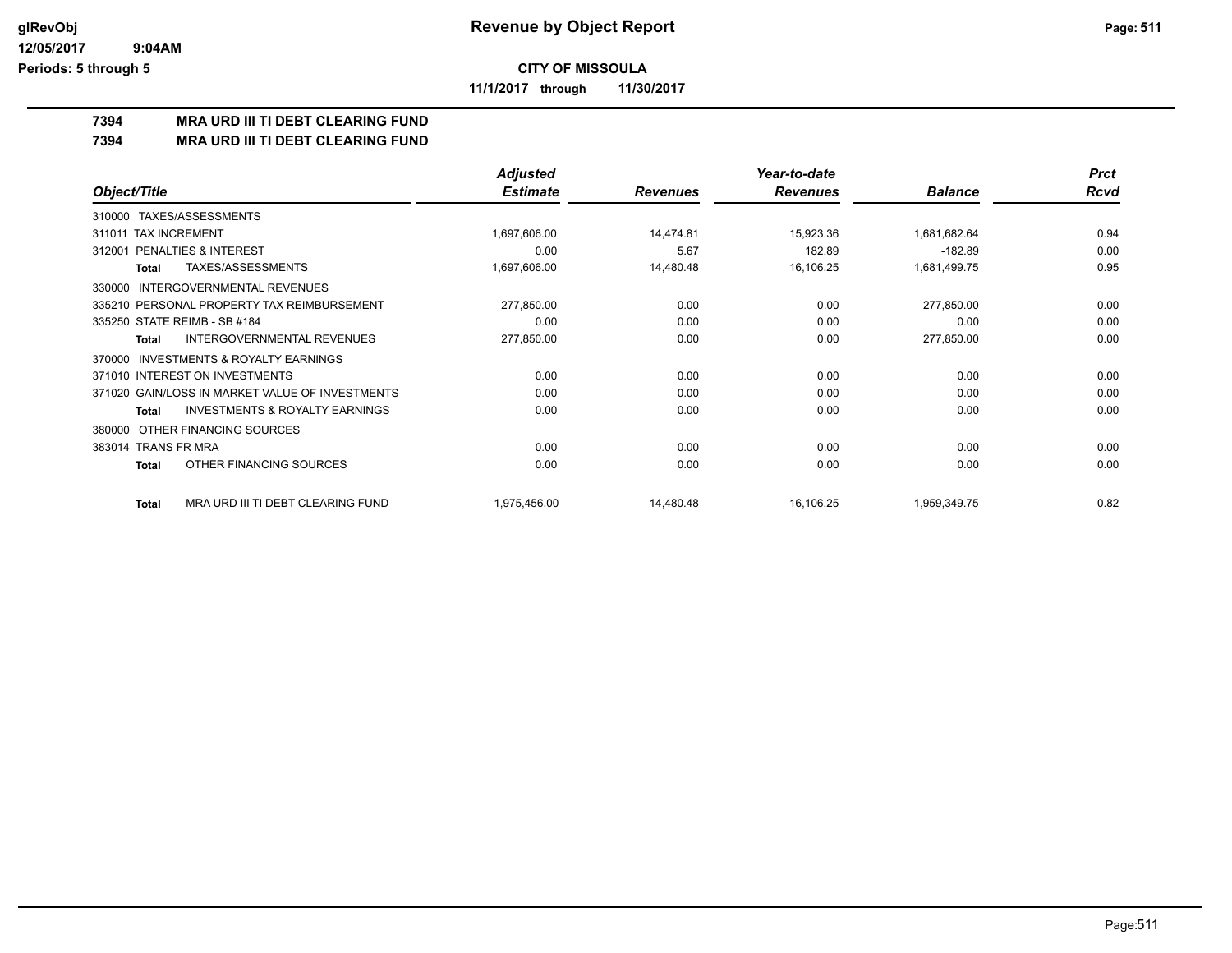**11/1/2017 through 11/30/2017**

### **7394 MRA URD III TI DEBT CLEARING FUND**

|                                                           | <b>Adjusted</b> |                 | Year-to-date    |                | <b>Prct</b> |
|-----------------------------------------------------------|-----------------|-----------------|-----------------|----------------|-------------|
| Object/Title                                              | <b>Estimate</b> | <b>Revenues</b> | <b>Revenues</b> | <b>Balance</b> | Rcvd        |
| TAXES/ASSESSMENTS<br>310000                               |                 |                 |                 |                |             |
| 311011 TAX INCREMENT                                      | 1,697,606.00    | 14,474.81       | 15,923.36       | 1,681,682.64   | 0.94        |
| <b>PENALTIES &amp; INTEREST</b><br>312001                 | 0.00            | 5.67            | 182.89          | $-182.89$      | 0.00        |
| TAXES/ASSESSMENTS<br><b>Total</b>                         | 1,697,606.00    | 14,480.48       | 16,106.25       | 1,681,499.75   | 0.95        |
| INTERGOVERNMENTAL REVENUES<br>330000                      |                 |                 |                 |                |             |
| 335210 PERSONAL PROPERTY TAX REIMBURSEMENT                | 277,850.00      | 0.00            | 0.00            | 277,850.00     | 0.00        |
| 335250 STATE REIMB - SB #184                              | 0.00            | 0.00            | 0.00            | 0.00           | 0.00        |
| INTERGOVERNMENTAL REVENUES<br><b>Total</b>                | 277,850.00      | 0.00            | 0.00            | 277,850.00     | 0.00        |
| INVESTMENTS & ROYALTY EARNINGS<br>370000                  |                 |                 |                 |                |             |
| 371010 INTEREST ON INVESTMENTS                            | 0.00            | 0.00            | 0.00            | 0.00           | 0.00        |
| 371020 GAIN/LOSS IN MARKET VALUE OF INVESTMENT            | 0.00            | 0.00            | 0.00            | 0.00           | 0.00        |
| <b>INVESTMENTS &amp; ROYALTY EARNINGS</b><br><b>Total</b> | 0.00            | 0.00            | 0.00            | 0.00           | 0.00        |
| OTHER FINANCING SOURCES<br>380000                         |                 |                 |                 |                |             |
| 383014 TRANS FR MRA                                       | 0.00            | 0.00            | 0.00            | 0.00           | 0.00        |
| OTHER FINANCING SOURCES<br><b>Total</b>                   | 0.00            | 0.00            | 0.00            | 0.00           | 0.00        |
| MRA URD III TI DEBT CLEARING FUND<br><b>Total</b>         | 1,975,456.00    | 14,480.48       | 16,106.25       | 1,959,349.75   | 0.82        |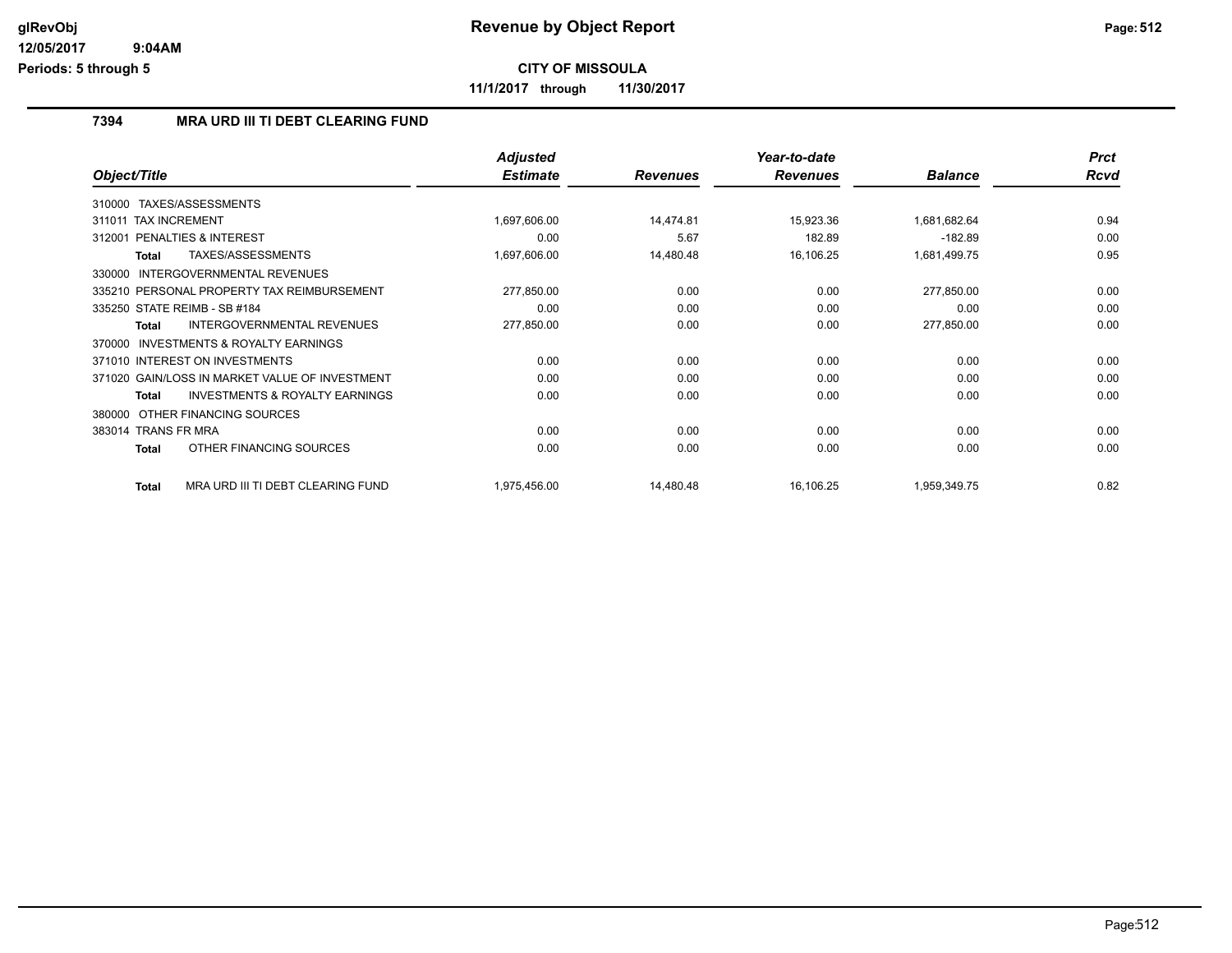**11/1/2017 through 11/30/2017**

# **7395 MRA TAX INCREMENT DEBT SERVICE**

# **7395 MRA TAX INCREMENT DEBT SERVICE**

|                                                    | <b>Adjusted</b> |                 | Year-to-date    |                | <b>Prct</b> |
|----------------------------------------------------|-----------------|-----------------|-----------------|----------------|-------------|
| Object/Title                                       | <b>Estimate</b> | <b>Revenues</b> | <b>Revenues</b> | <b>Balance</b> | <b>Rcvd</b> |
| 370000 INVESTMENTS & ROYALTY EARNINGS              |                 |                 |                 |                |             |
| 371010 INTEREST ON INVESTMENTS                     | 0.00            | 0.00            | 0.00            | 0.00           | 0.00        |
| <b>INVESTMENTS &amp; ROYALTY EARNINGS</b><br>Total | 0.00            | 0.00            | 0.00            | 0.00           | 0.00        |
| 380000 OTHER FINANCING SOURCES                     |                 |                 |                 |                |             |
| 383014 TRANS FR MRA                                | 1,184,513.00    | 0.00            | 0.00            | 1,184,513.00   | 0.00        |
| OTHER FINANCING SOURCES<br>Total                   | 1,184,513.00    | 0.00            | 0.00            | 1,184,513.00   | 0.00        |
|                                                    |                 |                 |                 |                |             |
| MRA TAX INCREMENT DEBT SERVICE<br>Total            | 1.184.513.00    | 0.00            | 0.00            | 1.184.513.00   | 0.00        |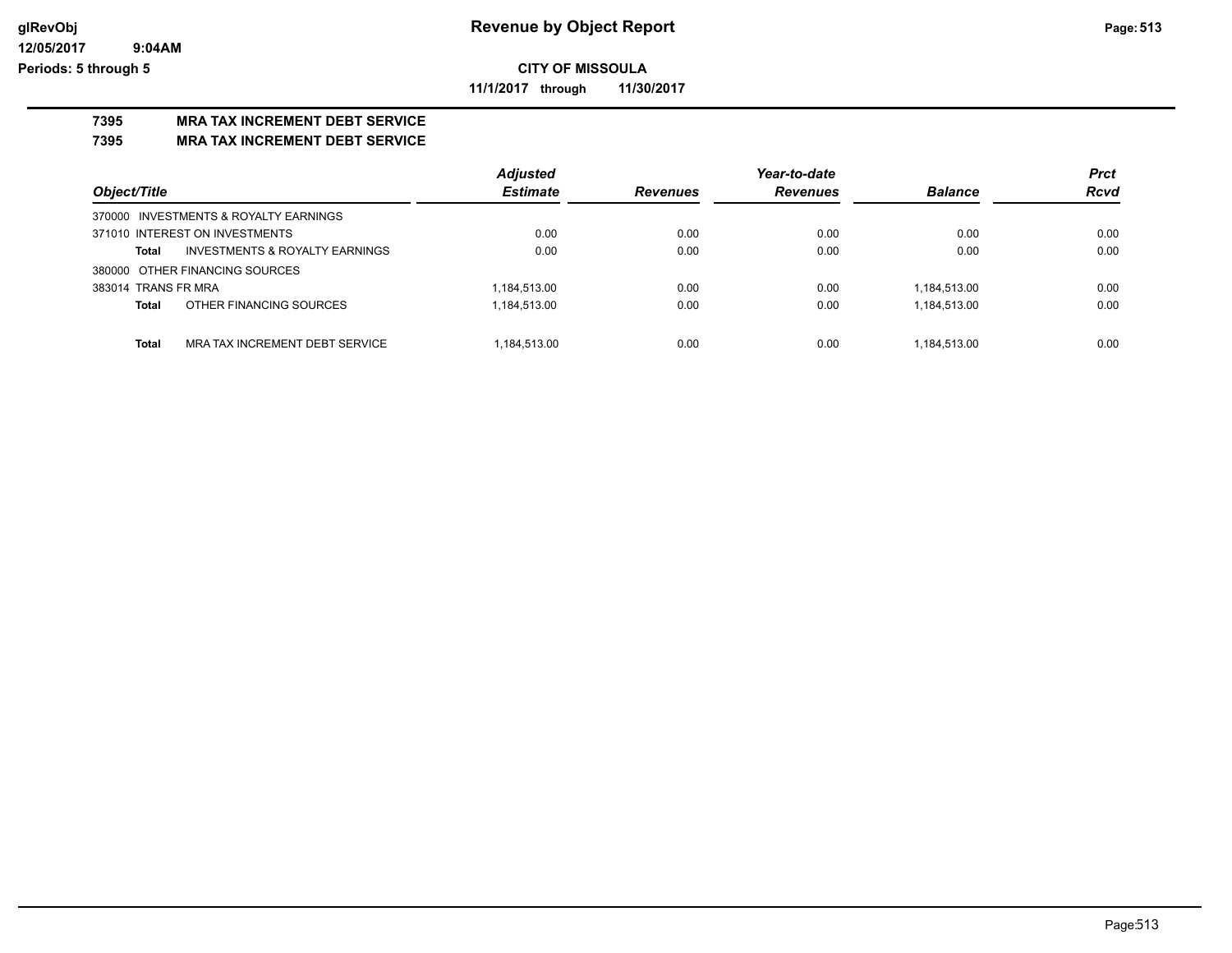**11/1/2017 through 11/30/2017**

### **7395 MRA TAX INCREMENT DEBT SERVICE**

| Object/Title                                              | <b>Adjusted</b><br><b>Estimate</b> | <b>Revenues</b> | Year-to-date<br><b>Revenues</b> | <b>Balance</b> | <b>Prct</b><br><b>Rcvd</b> |
|-----------------------------------------------------------|------------------------------------|-----------------|---------------------------------|----------------|----------------------------|
| 370000 INVESTMENTS & ROYALTY EARNINGS                     |                                    |                 |                                 |                |                            |
| 371010 INTEREST ON INVESTMENTS                            | 0.00                               | 0.00            | 0.00                            | 0.00           | 0.00                       |
| <b>INVESTMENTS &amp; ROYALTY EARNINGS</b><br><b>Total</b> | 0.00                               | 0.00            | 0.00                            | 0.00           | 0.00                       |
| 380000 OTHER FINANCING SOURCES                            |                                    |                 |                                 |                |                            |
| 383014 TRANS FR MRA                                       | 1.184.513.00                       | 0.00            | 0.00                            | 1.184.513.00   | 0.00                       |
| OTHER FINANCING SOURCES<br><b>Total</b>                   | 1,184,513.00                       | 0.00            | 0.00                            | 1,184,513.00   | 0.00                       |
|                                                           |                                    |                 |                                 |                |                            |
| MRA TAX INCREMENT DEBT SERVICE<br><b>Total</b>            | 1.184.513.00                       | 0.00            | 0.00                            | 1.184.513.00   | 0.00                       |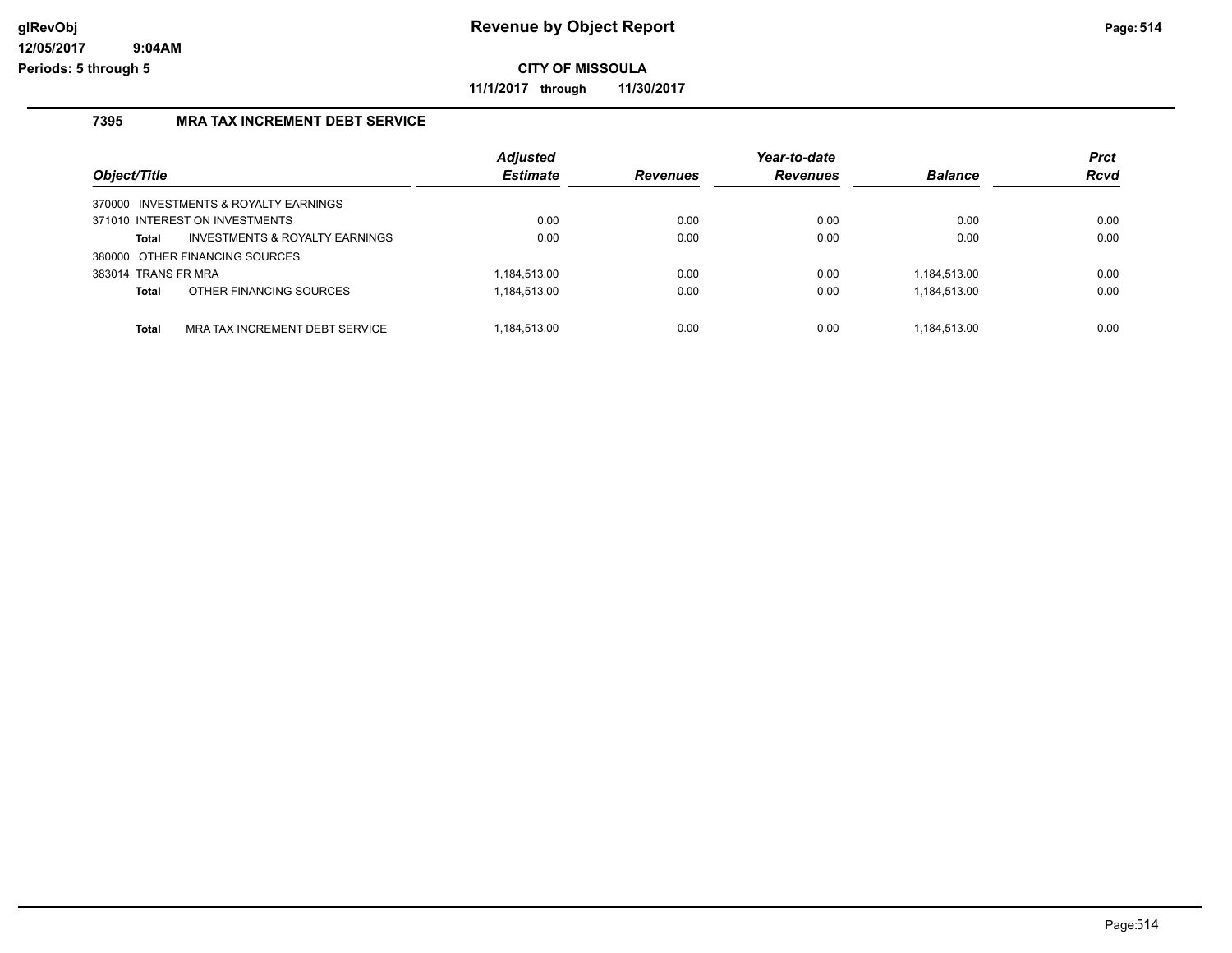**11/1/2017 through 11/30/2017**

# **7396 NRSS DEBT SERVICE SINKING FUND**

**7396 NRSS DEBT SERVICE SINKING FUND**

|                                                    | <b>Adjusted</b> |                 | Year-to-date    |                | <b>Prct</b> |
|----------------------------------------------------|-----------------|-----------------|-----------------|----------------|-------------|
| Object/Title                                       | <b>Estimate</b> | <b>Revenues</b> | <b>Revenues</b> | <b>Balance</b> | <b>Rcvd</b> |
| 370000 INVESTMENTS & ROYALTY EARNINGS              |                 |                 |                 |                |             |
| 371010 INTEREST ON INVESTMENTS                     | 0.00            | 0.00            | 0.00            | 0.00           | 0.00        |
| 371020 GAIN/LOSS IN MARKET VALUE OF INVESTMENTS    | 0.00            | 0.00            | 0.00            | 0.00           | 0.00        |
| <b>INVESTMENTS &amp; ROYALTY EARNINGS</b><br>Total | 0.00            | 0.00            | 0.00            | 0.00           | 0.00        |
| 380000 OTHER FINANCING SOURCES                     |                 |                 |                 |                |             |
| 383014 TRANS FR MRA                                | 86.336.00       | 0.00            | 15.881.03       | 70.454.97      | 18.39       |
| OTHER FINANCING SOURCES<br>Total                   | 86.336.00       | 0.00            | 15.881.03       | 70.454.97      | 18.39       |
|                                                    |                 |                 |                 |                |             |
| <b>Total</b><br>NRSS DEBT SERVICE SINKING FUND     | 86.336.00       | 0.00            | 15.881.03       | 70.454.97      | 18.39       |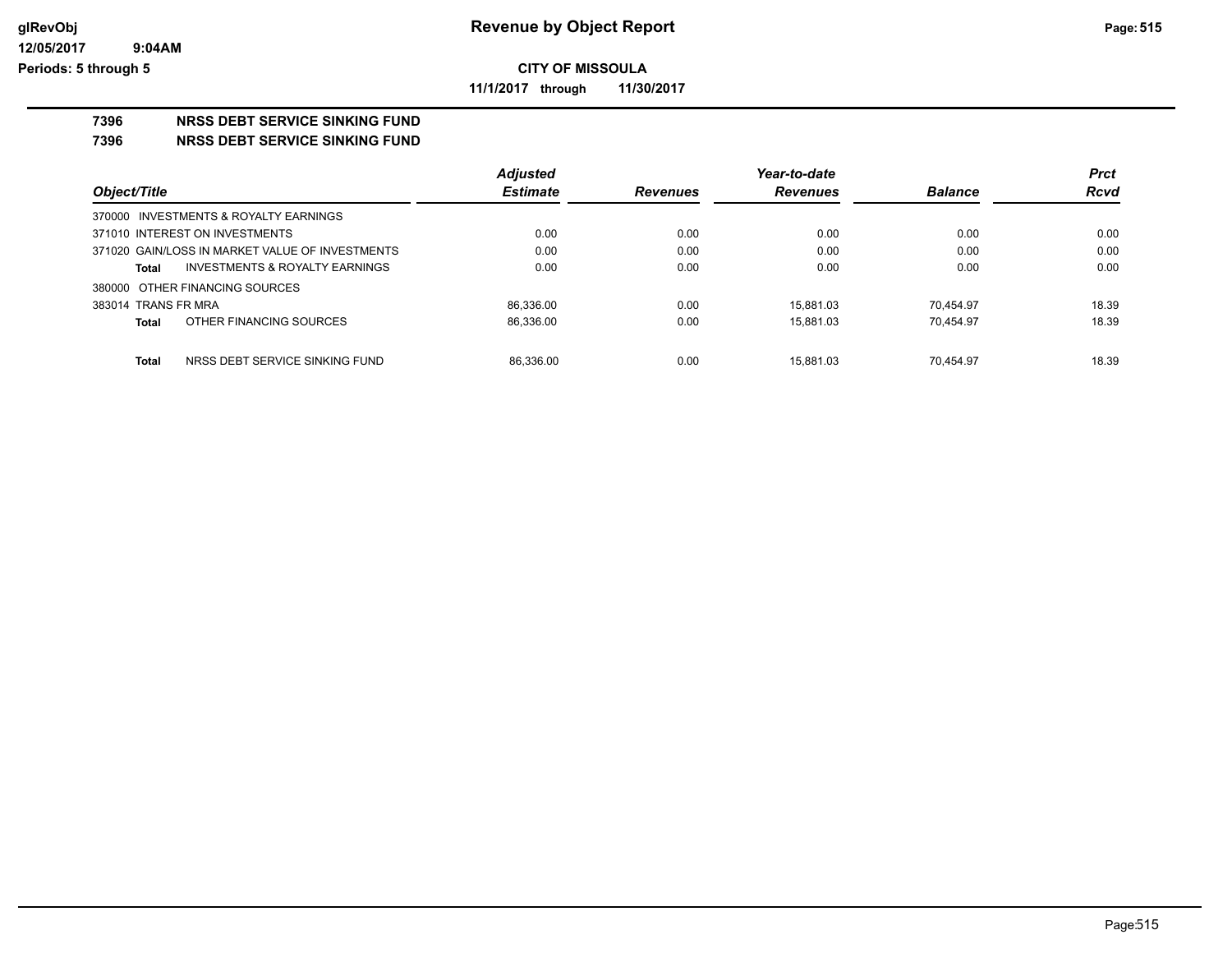**11/1/2017 through 11/30/2017**

### **7396 NRSS DEBT SERVICE SINKING FUND**

|                                                |  | <b>Adjusted</b> |                 | Year-to-date    |                | <b>Prct</b> |
|------------------------------------------------|--|-----------------|-----------------|-----------------|----------------|-------------|
| Object/Title                                   |  | <b>Estimate</b> | <b>Revenues</b> | <b>Revenues</b> | <b>Balance</b> | <b>Rcvd</b> |
| 370000 INVESTMENTS & ROYALTY EARNINGS          |  |                 |                 |                 |                |             |
| 371010 INTEREST ON INVESTMENTS                 |  | 0.00            | 0.00            | 0.00            | 0.00           | 0.00        |
| 371020 GAIN/LOSS IN MARKET VALUE OF INVESTMENT |  | 0.00            | 0.00            | 0.00            | 0.00           | 0.00        |
| INVESTMENTS & ROYALTY EARNINGS<br>Total        |  | 0.00            | 0.00            | 0.00            | 0.00           | 0.00        |
| 380000 OTHER FINANCING SOURCES                 |  |                 |                 |                 |                |             |
| 383014 TRANS FR MRA                            |  | 86.336.00       | 0.00            | 15.881.03       | 70.454.97      | 18.39       |
| OTHER FINANCING SOURCES<br><b>Total</b>        |  | 86,336.00       | 0.00            | 15.881.03       | 70.454.97      | 18.39       |
| <b>Total</b><br>NRSS DEBT SERVICE SINKING FUND |  | 86.336.00       | 0.00            | 15.881.03       | 70.454.97      | 18.39       |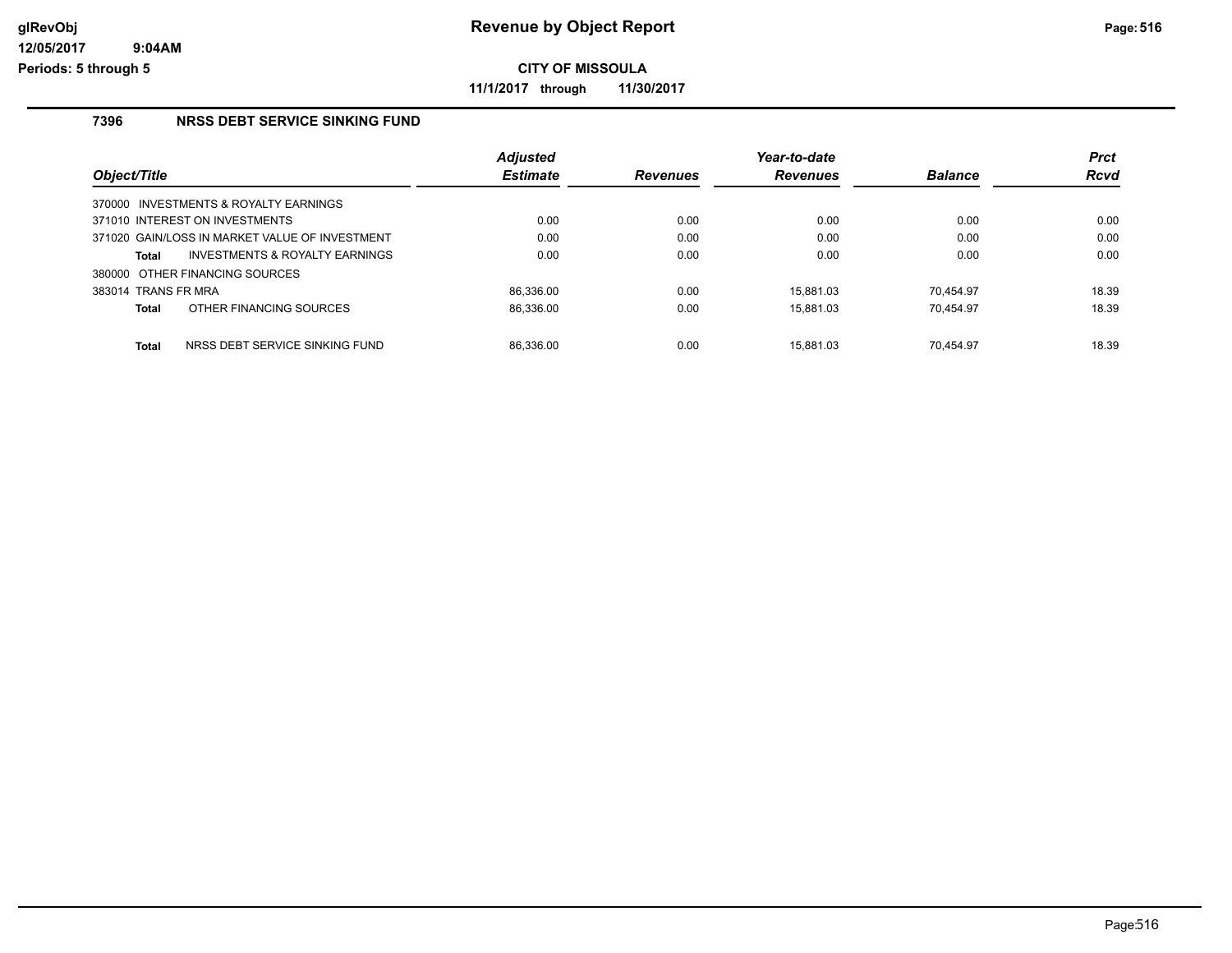**11/1/2017 through 11/30/2017**

# **7397 NORTH RESERVE/SCOTT ST URD**

**7397 NORTH RESERVE/SCOTT ST URD**

|                                                           | <b>Adjusted</b> |                 | Year-to-date    |                | <b>Prct</b> |
|-----------------------------------------------------------|-----------------|-----------------|-----------------|----------------|-------------|
| Object/Title                                              | <b>Estimate</b> | <b>Revenues</b> | <b>Revenues</b> | <b>Balance</b> | Rcvd        |
| TAXES/ASSESSMENTS<br>310000                               |                 |                 |                 |                |             |
| <b>TAX INCREMENT</b><br>311011                            | 0.00            | 0.00            | 0.00            | 0.00           | 0.00        |
| PENALTIES & INTEREST<br>312001                            | 0.00            | 0.00            | 0.00            | 0.00           | 0.00        |
| TAXES/ASSESSMENTS<br><b>Total</b>                         | 0.00            | 0.00            | 0.00            | 0.00           | 0.00        |
| INTERGOVERNMENTAL REVENUES<br>330000                      |                 |                 |                 |                |             |
| 335210 PERSONAL PROPERTY TAX REIMBURSEMENT                | 0.00            | 0.00            | 0.00            | 0.00           | 0.00        |
| <b>INTERGOVERNMENTAL REVENUES</b><br>Total                | 0.00            | 0.00            | 0.00            | 0.00           | 0.00        |
| 360000 MISCELLANEOUS REVENUES                             |                 |                 |                 |                |             |
| 360000 MISCELLANEOUS REVENUES                             | 0.00            | 0.00            | 0.00            | 0.00           | 0.00        |
| MISCELLANEOUS REVENUES<br><b>Total</b>                    | 0.00            | 0.00            | 0.00            | 0.00           | 0.00        |
| <b>INVESTMENTS &amp; ROYALTY EARNINGS</b><br>370000       |                 |                 |                 |                |             |
| 371010 INTEREST ON INVESTMENTS                            | 0.00            | 0.00            | 0.00            | 0.00           | 0.00        |
| <b>INVESTMENTS &amp; ROYALTY EARNINGS</b><br><b>Total</b> | 0.00            | 0.00            | 0.00            | 0.00           | 0.00        |
| OTHER FINANCING SOURCES<br>380000                         |                 |                 |                 |                |             |
| 381010 BOND PROCEEDS                                      | 936,008.00      | 0.00            | 541,507.53      | 394,500.47     | 57.85       |
| 383014 TRANS FR MRA                                       | 0.00            | 0.00            | $-2,487.39$     | 2,487.39       | 0.00        |
| OTHER FINANCING SOURCES<br><b>Total</b>                   | 936,008.00      | 0.00            | 539,020.14      | 396,987.86     | 57.59       |
| NORTH RESERVE/SCOTT ST URD<br><b>Total</b>                | 936,008.00      | 0.00            | 539,020.14      | 396,987.86     | 57.59       |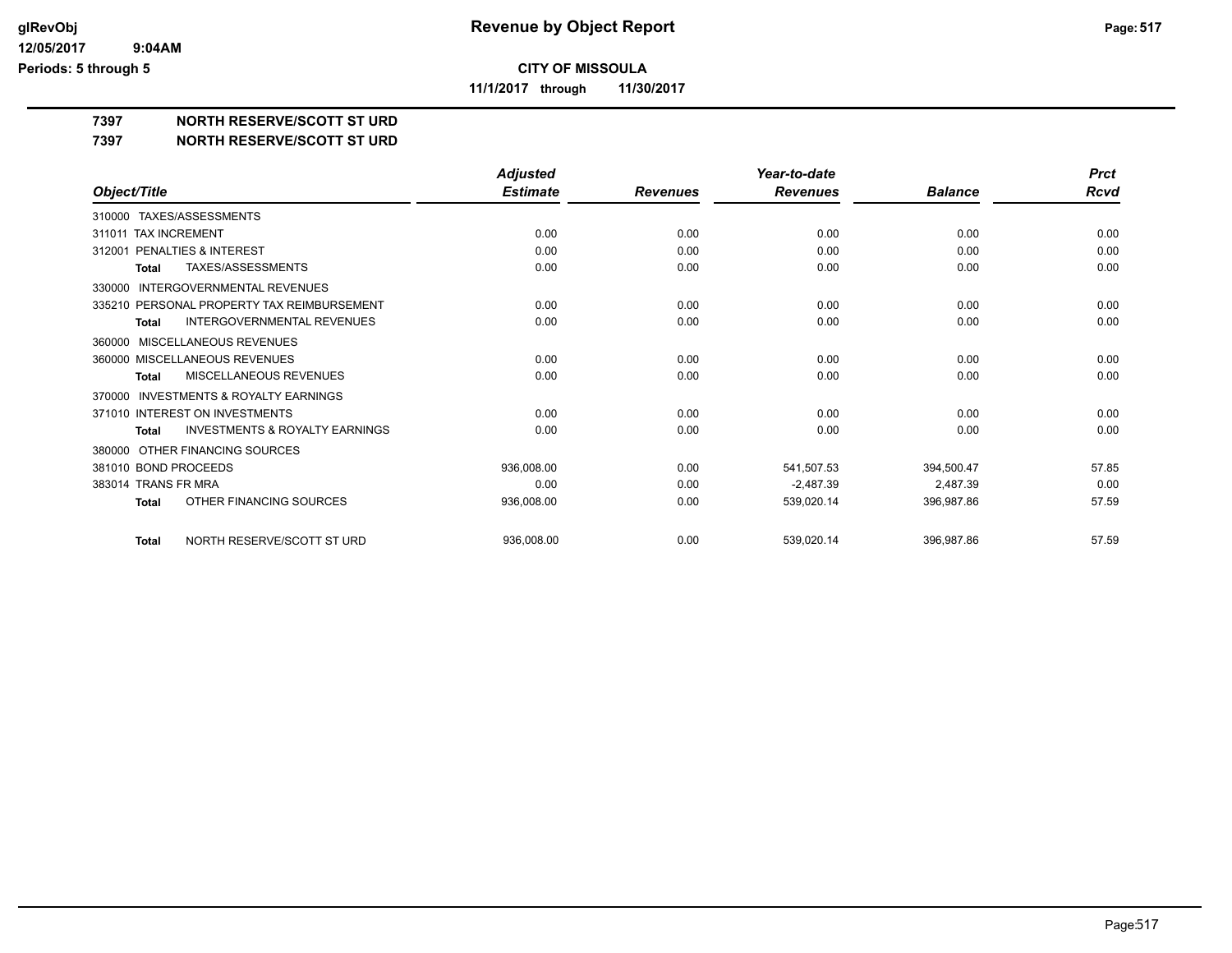**11/1/2017 through 11/30/2017**

## **7397 NORTH RESERVE/SCOTT ST URD**

|                                                           | <b>Adjusted</b> |                 | Year-to-date    |                | <b>Prct</b> |
|-----------------------------------------------------------|-----------------|-----------------|-----------------|----------------|-------------|
| Object/Title                                              | <b>Estimate</b> | <b>Revenues</b> | <b>Revenues</b> | <b>Balance</b> | <b>Rcvd</b> |
| 310000 TAXES/ASSESSMENTS                                  |                 |                 |                 |                |             |
| 311011 TAX INCREMENT                                      | 0.00            | 0.00            | 0.00            | 0.00           | 0.00        |
| 312001 PENALTIES & INTEREST                               | 0.00            | 0.00            | 0.00            | 0.00           | 0.00        |
| <b>TAXES/ASSESSMENTS</b><br><b>Total</b>                  | 0.00            | 0.00            | 0.00            | 0.00           | 0.00        |
| <b>INTERGOVERNMENTAL REVENUES</b><br>330000               |                 |                 |                 |                |             |
| 335210 PERSONAL PROPERTY TAX REIMBURSEMENT                | 0.00            | 0.00            | 0.00            | 0.00           | 0.00        |
| <b>INTERGOVERNMENTAL REVENUES</b><br><b>Total</b>         | 0.00            | 0.00            | 0.00            | 0.00           | 0.00        |
| 360000 MISCELLANEOUS REVENUES                             |                 |                 |                 |                |             |
| 360000 MISCELLANEOUS REVENUES                             | 0.00            | 0.00            | 0.00            | 0.00           | 0.00        |
| MISCELLANEOUS REVENUES<br><b>Total</b>                    | 0.00            | 0.00            | 0.00            | 0.00           | 0.00        |
| <b>INVESTMENTS &amp; ROYALTY EARNINGS</b><br>370000       |                 |                 |                 |                |             |
| 371010 INTEREST ON INVESTMENTS                            | 0.00            | 0.00            | 0.00            | 0.00           | 0.00        |
| <b>INVESTMENTS &amp; ROYALTY EARNINGS</b><br><b>Total</b> | 0.00            | 0.00            | 0.00            | 0.00           | 0.00        |
| OTHER FINANCING SOURCES<br>380000                         |                 |                 |                 |                |             |
| 381010 BOND PROCEEDS                                      | 936,008.00      | 0.00            | 541,507.53      | 394,500.47     | 57.85       |
| 383014 TRANS FR MRA                                       | 0.00            | 0.00            | $-2,487.39$     | 2,487.39       | 0.00        |
| OTHER FINANCING SOURCES<br>Total                          | 936,008.00      | 0.00            | 539,020.14      | 396,987.86     | 57.59       |
| NORTH RESERVE/SCOTT ST URD<br><b>Total</b>                | 936,008.00      | 0.00            | 539,020.14      | 396,987.86     | 57.59       |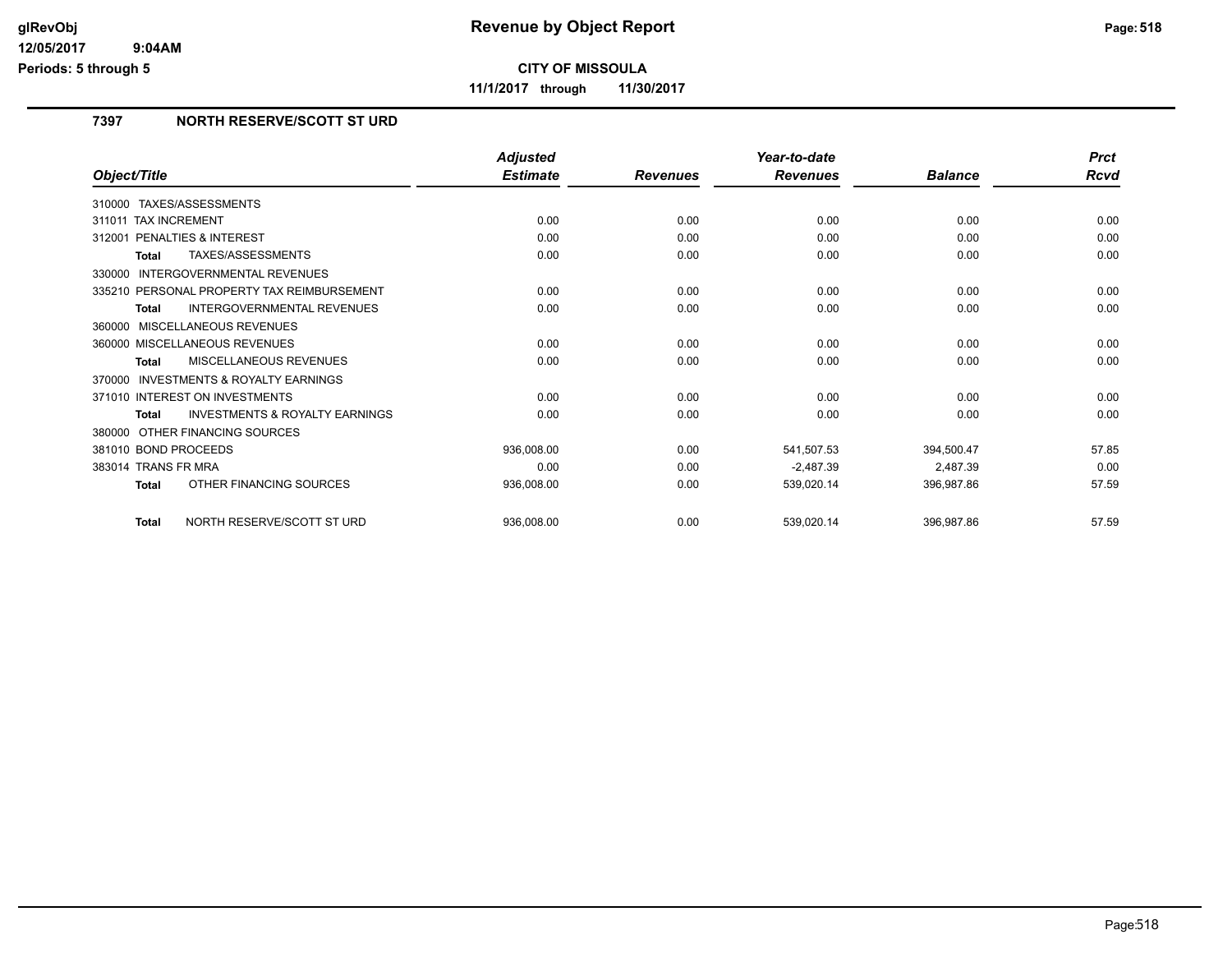**11/1/2017 through 11/30/2017**

**7398 HELLGATE URD**

**7398 HELLGATE URD**

|                                     | <b>Adjusted</b> |                 | Year-to-date    |                | <b>Prct</b> |
|-------------------------------------|-----------------|-----------------|-----------------|----------------|-------------|
| Object/Title                        | <b>Estimate</b> | <b>Revenues</b> | <b>Revenues</b> | <b>Balance</b> | <b>Rcvd</b> |
| 310000 TAXES/ASSESSMENTS            |                 |                 |                 |                |             |
| 311011 TAX INCREMENT                | 0.00            | 1.484.26        | 1.484.26        | $-1.484.26$    | 0.00        |
| 312001 PENALTIES & INTEREST         | 0.00            | 0.00            | 0.00            | 0.00           | 0.00        |
| TAXES/ASSESSMENTS<br>Total          | 0.00            | 1.484.26        | 1.484.26        | $-1.484.26$    | 0.00        |
| <b>HELLGATE URD</b><br><b>Total</b> | 0.00            | 1.484.26        | 1.484.26        | $-1.484.26$    | 0.00        |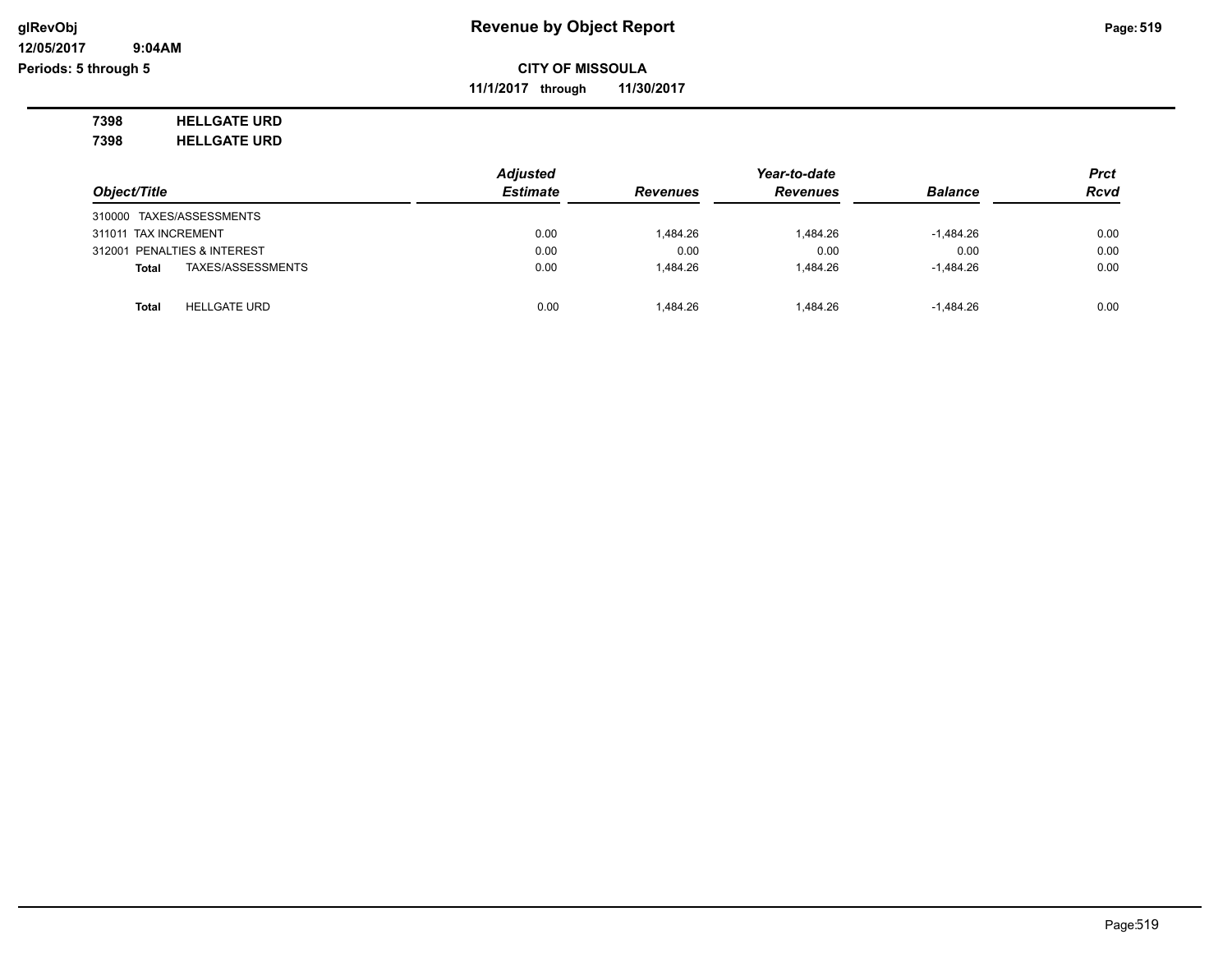**11/1/2017 through 11/30/2017**

#### **7398 HELLGATE URD**

| Object/Title                        | <b>Adjusted</b><br><b>Estimate</b> | <b>Revenues</b> | Year-to-date<br><b>Revenues</b> | <b>Balance</b> | <b>Prct</b><br><b>Rcvd</b> |
|-------------------------------------|------------------------------------|-----------------|---------------------------------|----------------|----------------------------|
|                                     |                                    |                 |                                 |                |                            |
| 310000 TAXES/ASSESSMENTS            |                                    |                 |                                 |                |                            |
| 311011 TAX INCREMENT                | 0.00                               | 1.484.26        | 1.484.26                        | $-1.484.26$    | 0.00                       |
| 312001 PENALTIES & INTEREST         | 0.00                               | 0.00            | 0.00                            | 0.00           | 0.00                       |
| TAXES/ASSESSMENTS<br>Total          | 0.00                               | 1.484.26        | 1.484.26                        | $-1.484.26$    | 0.00                       |
|                                     |                                    |                 |                                 |                |                            |
| <b>HELLGATE URD</b><br><b>Total</b> | 0.00                               | 1.484.26        | 1.484.26                        | $-1.484.26$    | 0.00                       |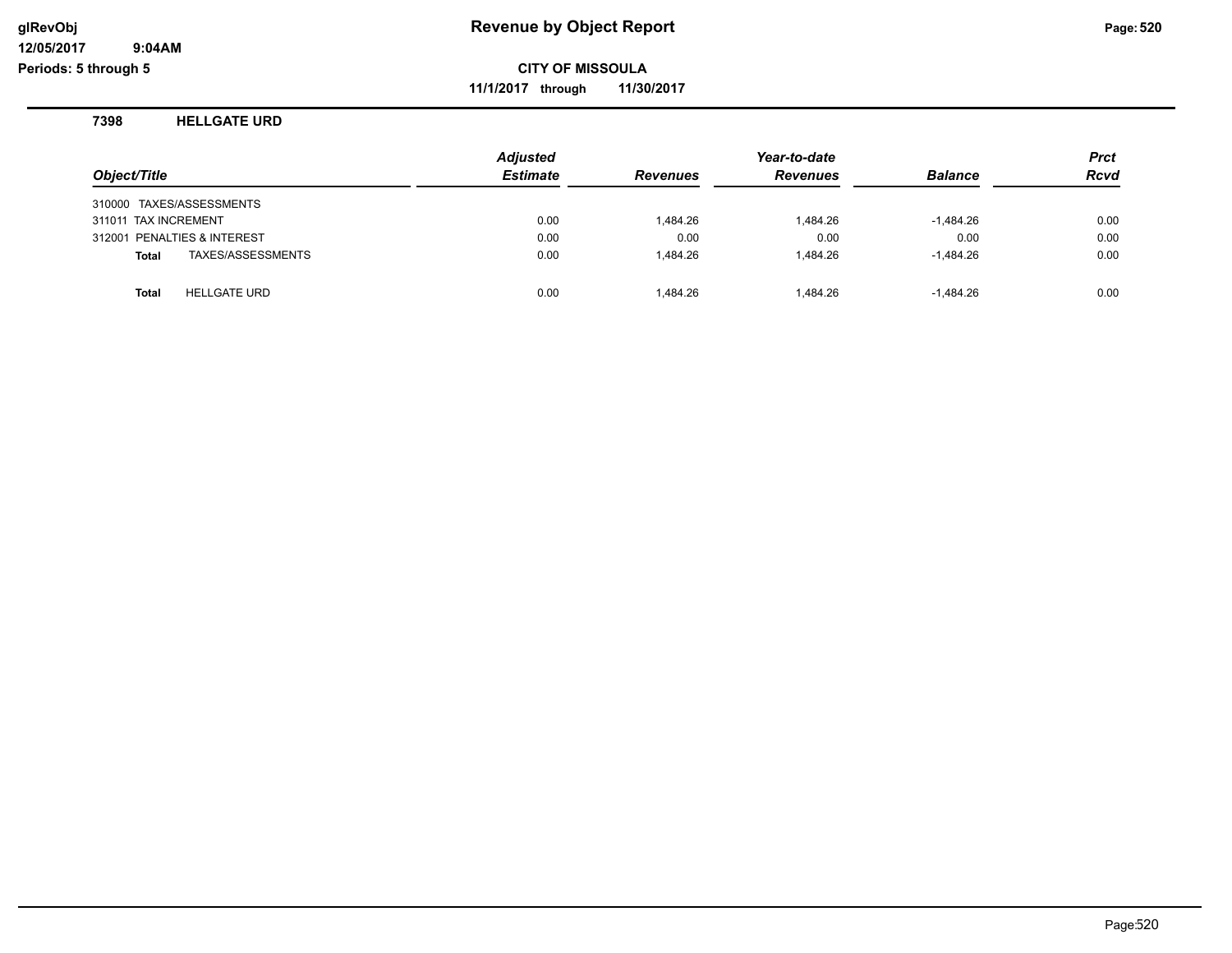**11/1/2017 through 11/30/2017**

# **7399 INTERMOUNTAIN BOND DEBT SERVICE**

# **7399 INTERMOUNTAIN BOND DEBT SERVICE**

|                                                    | <b>Adjusted</b> |                 | Year-to-date    |                | <b>Prct</b> |
|----------------------------------------------------|-----------------|-----------------|-----------------|----------------|-------------|
| Object/Title                                       | <b>Estimate</b> | <b>Revenues</b> | <b>Revenues</b> | <b>Balance</b> | <b>Rcvd</b> |
| TAXES/ASSESSMENTS<br>310000                        |                 |                 |                 |                |             |
| 311011 TAX INCREMENT                               | 0.00            | 0.00            | 0.00            | 0.00           | 0.00        |
| TAXES/ASSESSMENTS<br>Total                         | 0.00            | 0.00            | 0.00            | 0.00           | 0.00        |
| INVESTMENTS & ROYALTY EARNINGS<br>370000           |                 |                 |                 |                |             |
| 371010 INTEREST ON INVESTMENTS                     | 0.00            | 0.00            | 0.00            | 0.00           | 0.00        |
| <b>INVESTMENTS &amp; ROYALTY EARNINGS</b><br>Total | 0.00            | 0.00            | 0.00            | 0.00           | 0.00        |
| 380000 OTHER FINANCING SOURCES                     |                 |                 |                 |                |             |
| 381025 REVENUE BOND PROCEEDS                       | 0.00            | 0.00            | 0.00            | 0.00           | 0.00        |
| 383000 OPERATING TRANSFERS                         | 146,158.00      | 0.00            | 0.00            | 146,158.00     | 0.00        |
| 383014 TRANS FR MRA                                | 0.00            | 0.00            | 0.00            | 0.00           | 0.00        |
| OTHER FINANCING SOURCES<br>Total                   | 146,158.00      | 0.00            | 0.00            | 146,158.00     | 0.00        |
| <b>INTERMOUNTAIN BOND DEBT SERVICE</b><br>Total    | 146,158.00      | 0.00            | 0.00            | 146.158.00     | 0.00        |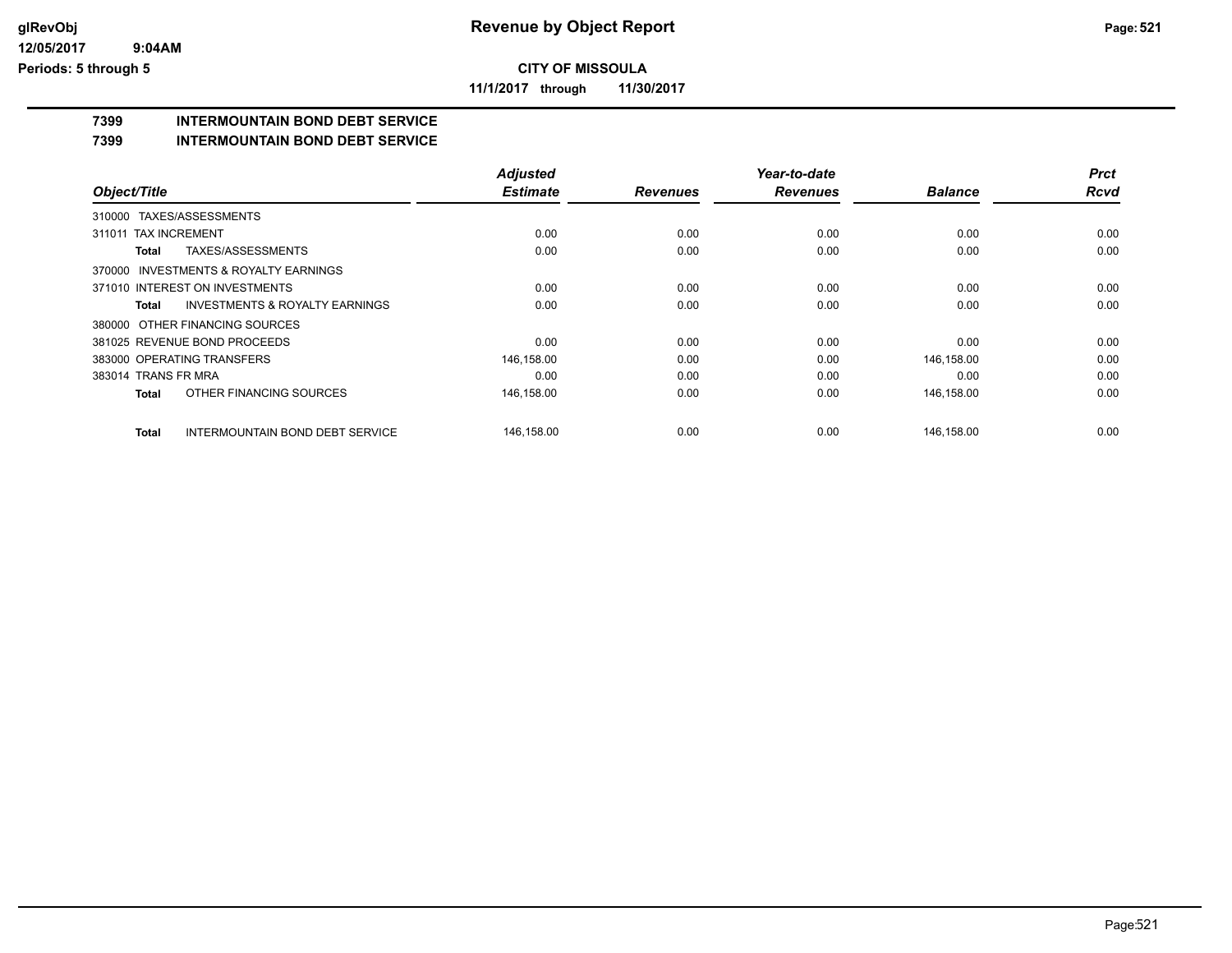**11/1/2017 through 11/30/2017**

### **7399 INTERMOUNTAIN BOND DEBT SERVICE**

| Object/Title        |                                           | <b>Adjusted</b><br><b>Estimate</b> | <b>Revenues</b> | Year-to-date<br><b>Revenues</b> | <b>Balance</b> | <b>Prct</b><br>Rcvd |
|---------------------|-------------------------------------------|------------------------------------|-----------------|---------------------------------|----------------|---------------------|
|                     |                                           |                                    |                 |                                 |                |                     |
|                     | 310000 TAXES/ASSESSMENTS                  |                                    |                 |                                 |                |                     |
| 311011              | <b>TAX INCREMENT</b>                      | 0.00                               | 0.00            | 0.00                            | 0.00           | 0.00                |
| Total               | TAXES/ASSESSMENTS                         | 0.00                               | 0.00            | 0.00                            | 0.00           | 0.00                |
|                     | 370000 INVESTMENTS & ROYALTY EARNINGS     |                                    |                 |                                 |                |                     |
|                     | 371010 INTEREST ON INVESTMENTS            | 0.00                               | 0.00            | 0.00                            | 0.00           | 0.00                |
| Total               | <b>INVESTMENTS &amp; ROYALTY EARNINGS</b> | 0.00                               | 0.00            | 0.00                            | 0.00           | 0.00                |
|                     | 380000 OTHER FINANCING SOURCES            |                                    |                 |                                 |                |                     |
|                     | 381025 REVENUE BOND PROCEEDS              | 0.00                               | 0.00            | 0.00                            | 0.00           | 0.00                |
|                     | 383000 OPERATING TRANSFERS                | 146,158.00                         | 0.00            | 0.00                            | 146,158.00     | 0.00                |
| 383014 TRANS FR MRA |                                           | 0.00                               | 0.00            | 0.00                            | 0.00           | 0.00                |
| Total               | OTHER FINANCING SOURCES                   | 146,158.00                         | 0.00            | 0.00                            | 146,158.00     | 0.00                |
| Total               | INTERMOUNTAIN BOND DEBT SERVICE           | 146,158.00                         | 0.00            | 0.00                            | 146,158.00     | 0.00                |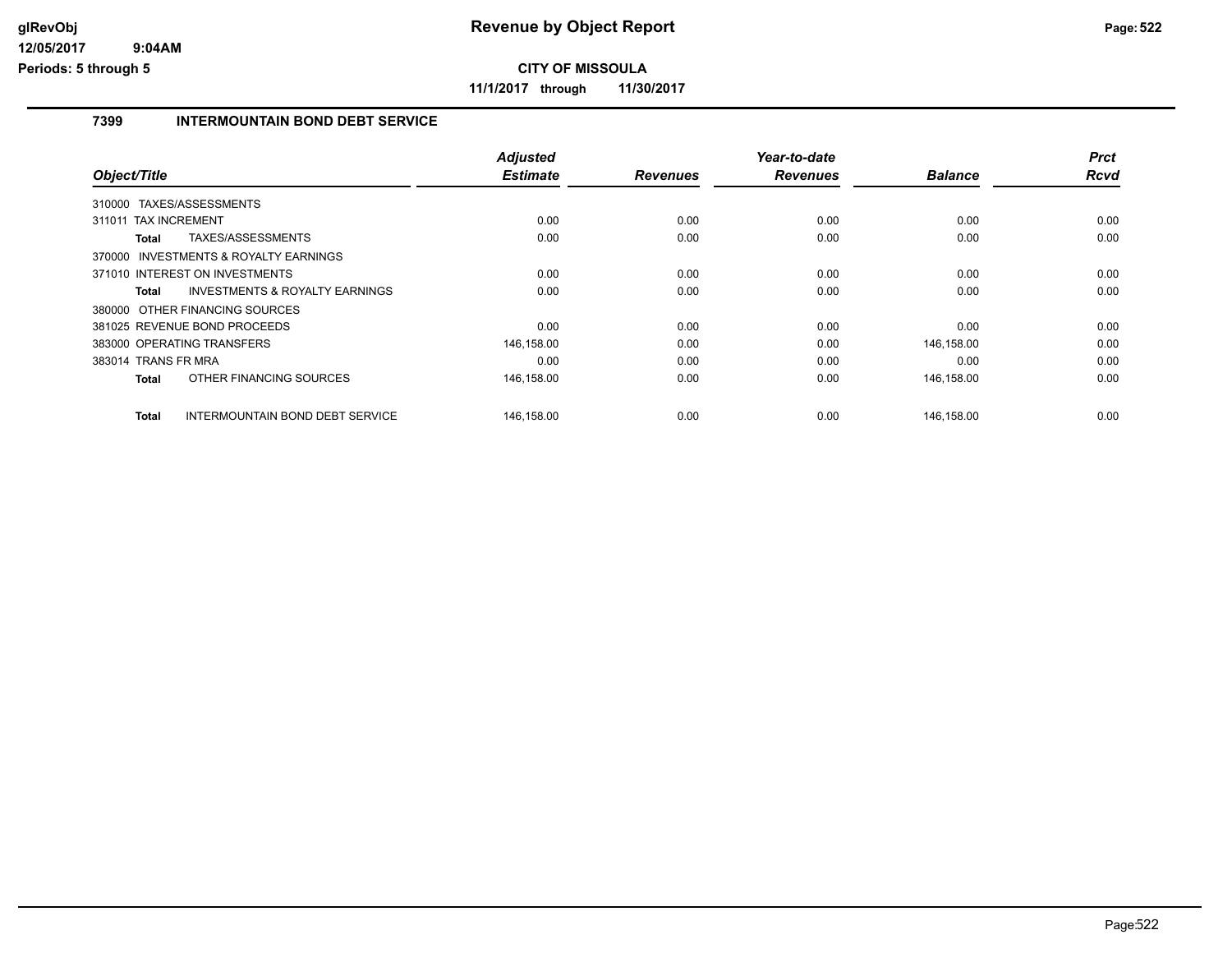**11/1/2017 through 11/30/2017**

#### **7400 FRONT ST BOND CLEARING**

**7400 FRONT ST BOND CLEARING**

|                                                    | <b>Adjusted</b> |                 | Year-to-date    |                | <b>Prct</b> |
|----------------------------------------------------|-----------------|-----------------|-----------------|----------------|-------------|
| Object/Title                                       | <b>Estimate</b> | <b>Revenues</b> | <b>Revenues</b> | <b>Balance</b> | Rcvd        |
| 310000 TAXES/ASSESSMENTS                           |                 |                 |                 |                |             |
| 311011 TAX INCREMENT                               | 357,755.00      | 0.00            | 0.00            | 357,755.00     | 0.00        |
| <b>PENALTIES &amp; INTEREST</b><br>312001          | 0.00            | 7.732.59        | 7.758.30        | $-7.758.30$    | 0.00        |
| TAXES/ASSESSMENTS<br>Total                         | 357,755.00      | 7.732.59        | 7.758.30        | 349,996.70     | 2.17        |
| 330000 INTERGOVERNMENTAL REVENUES                  |                 |                 |                 |                |             |
| 335210 PERSONAL PROPERTY TAX REIMBURSEMENT         | 53,975.00       | 0.00            | 0.00            | 53,975.00      | 0.00        |
| INTERGOVERNMENTAL REVENUES<br>Total                | 53,975.00       | 0.00            | 0.00            | 53.975.00      | 0.00        |
| 370000 INVESTMENTS & ROYALTY EARNINGS              |                 |                 |                 |                |             |
| 371010 INTEREST ON INVESTMENTS                     | 0.00            | 0.00            | 0.00            | 0.00           | 0.00        |
| <b>INVESTMENTS &amp; ROYALTY EARNINGS</b><br>Total | 0.00            | 0.00            | 0.00            | 0.00           | 0.00        |
| <b>FRONT ST BOND CLEARING</b><br><b>Total</b>      | 411.730.00      | 7.732.59        | 7.758.30        | 403.971.70     | 1.88        |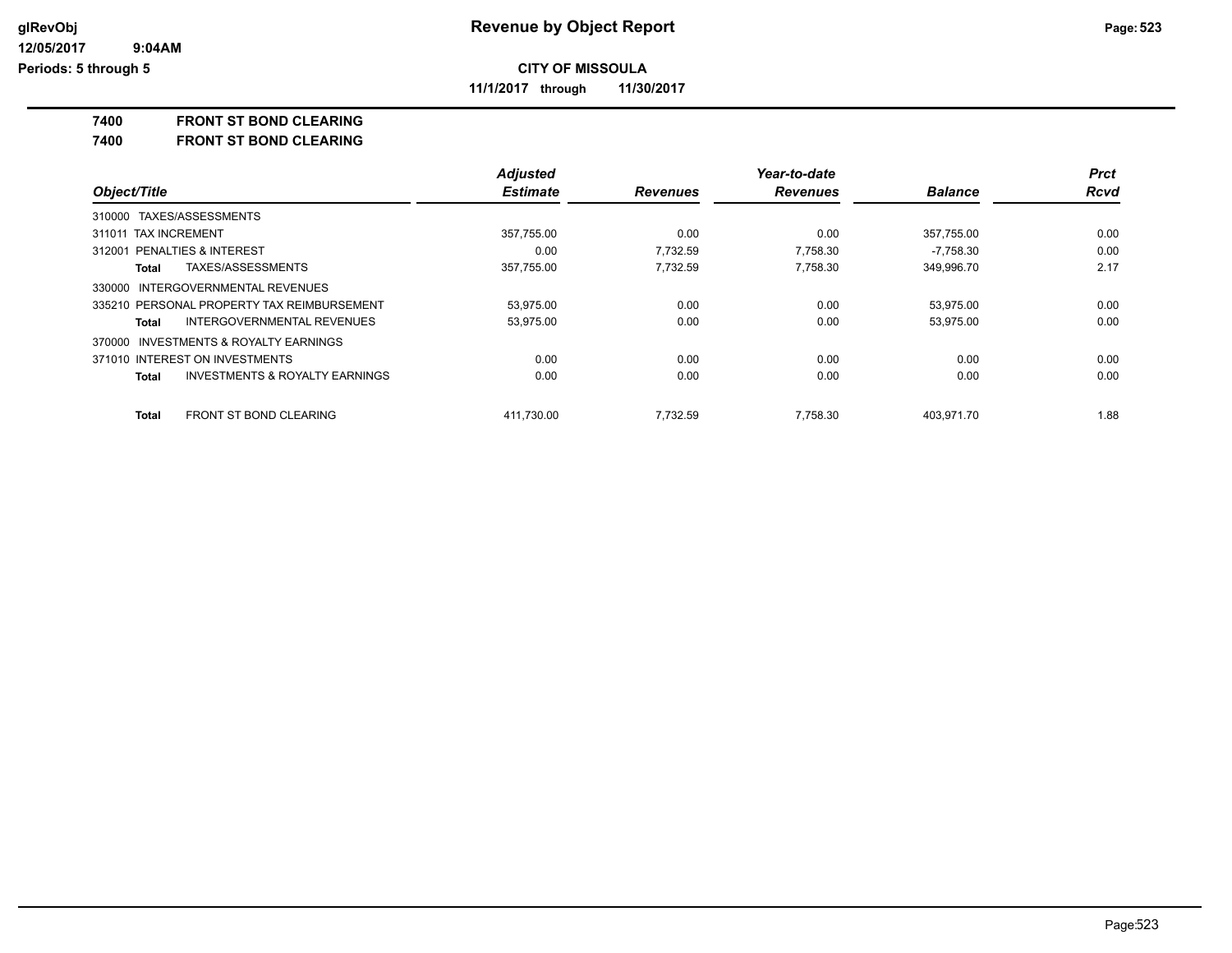**11/1/2017 through 11/30/2017**

### **7400 FRONT ST BOND CLEARING**

|                                                    | <b>Adjusted</b> |                 | Year-to-date    |                | <b>Prct</b> |
|----------------------------------------------------|-----------------|-----------------|-----------------|----------------|-------------|
| Object/Title                                       | <b>Estimate</b> | <b>Revenues</b> | <b>Revenues</b> | <b>Balance</b> | Rcvd        |
| TAXES/ASSESSMENTS<br>310000                        |                 |                 |                 |                |             |
| 311011 TAX INCREMENT                               | 357,755.00      | 0.00            | 0.00            | 357,755.00     | 0.00        |
| PENALTIES & INTEREST<br>312001                     | 0.00            | 7.732.59        | 7.758.30        | -7.758.30      | 0.00        |
| TAXES/ASSESSMENTS<br>Total                         | 357,755.00      | 7,732.59        | 7,758.30        | 349,996.70     | 2.17        |
| 330000 INTERGOVERNMENTAL REVENUES                  |                 |                 |                 |                |             |
| 335210 PERSONAL PROPERTY TAX REIMBURSEMENT         | 53,975.00       | 0.00            | 0.00            | 53,975.00      | 0.00        |
| INTERGOVERNMENTAL REVENUES<br>Total                | 53.975.00       | 0.00            | 0.00            | 53.975.00      | 0.00        |
| 370000 INVESTMENTS & ROYALTY EARNINGS              |                 |                 |                 |                |             |
| 371010 INTEREST ON INVESTMENTS                     | 0.00            | 0.00            | 0.00            | 0.00           | 0.00        |
| <b>INVESTMENTS &amp; ROYALTY EARNINGS</b><br>Total | 0.00            | 0.00            | 0.00            | 0.00           | 0.00        |
| FRONT ST BOND CLEARING<br><b>Total</b>             | 411.730.00      | 7.732.59        | 7.758.30        | 403.971.70     | 1.88        |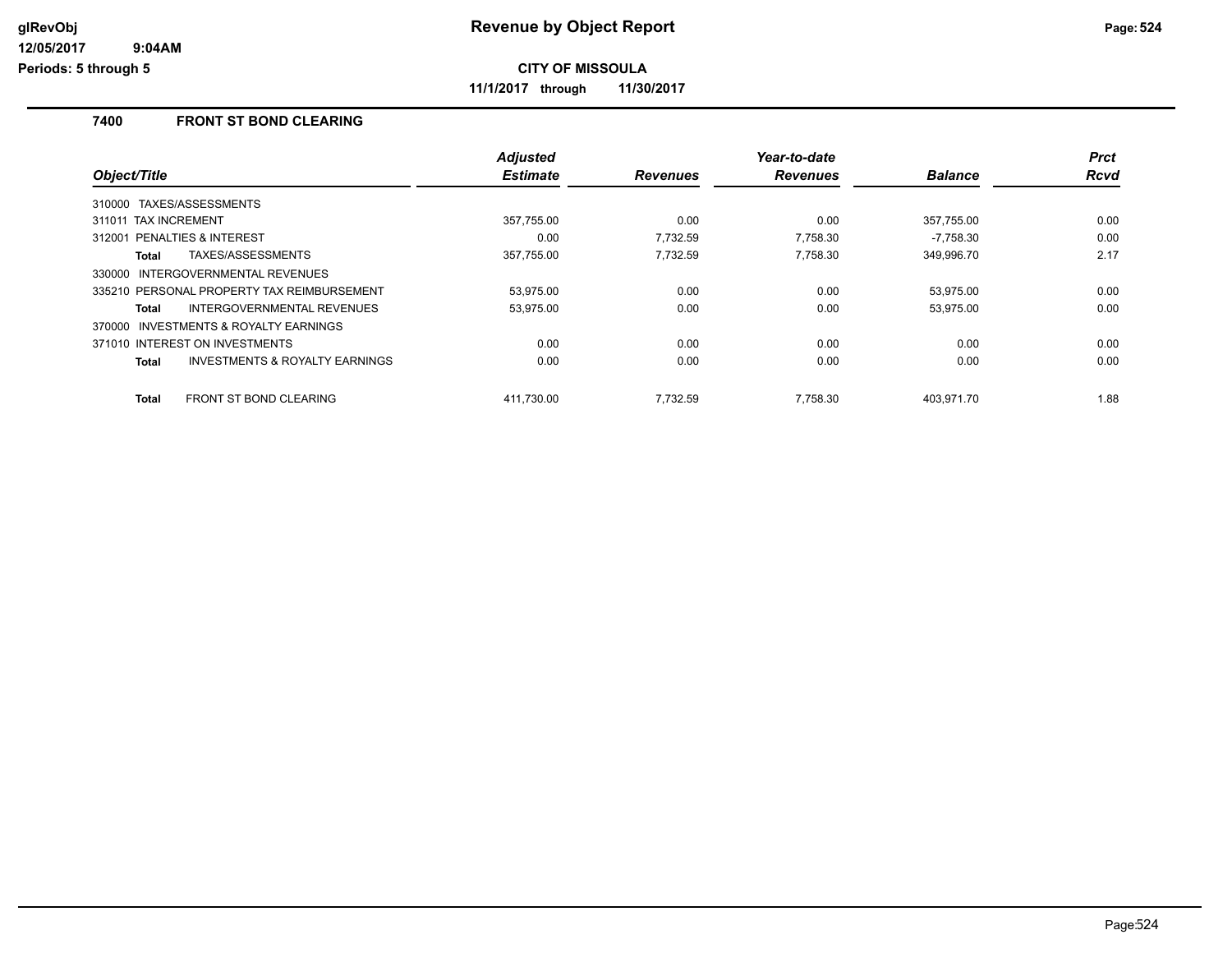**11/1/2017 through 11/30/2017**

# **7401 FRONT ST PARKING STRUCTURE**

**7401 FRONT ST PARKING STRUCTURE**

|                                            | <b>Adjusted</b> |                 | Year-to-date    |                | <b>Prct</b> |
|--------------------------------------------|-----------------|-----------------|-----------------|----------------|-------------|
| Object/Title                               | <b>Estimate</b> | <b>Revenues</b> | <b>Revenues</b> | <b>Balance</b> | Rcvd        |
| 370000 INVESTMENTS & ROYALTY EARNINGS      |                 |                 |                 |                |             |
| 371010 INTEREST ON INVESTMENTS             | 0.00            | 0.00            | 0.00            | 0.00           | 0.00        |
| INVESTMENTS & ROYALTY EARNINGS<br>Total    | 0.00            | 0.00            | 0.00            | 0.00           | 0.00        |
| 380000 OTHER FINANCING SOURCES             |                 |                 |                 |                |             |
| 383066 TRANSFER FROM FRONT ST CLEARING     | 206.390.00      | 0.00            | 0.00            | 206.390.00     | 0.00        |
| OTHER FINANCING SOURCES<br>Total           | 206,390.00      | 0.00            | 0.00            | 206,390.00     | 0.00        |
|                                            |                 |                 |                 |                |             |
| FRONT ST PARKING STRUCTURE<br><b>Total</b> | 206.390.00      | 0.00            | 0.00            | 206.390.00     | 0.00        |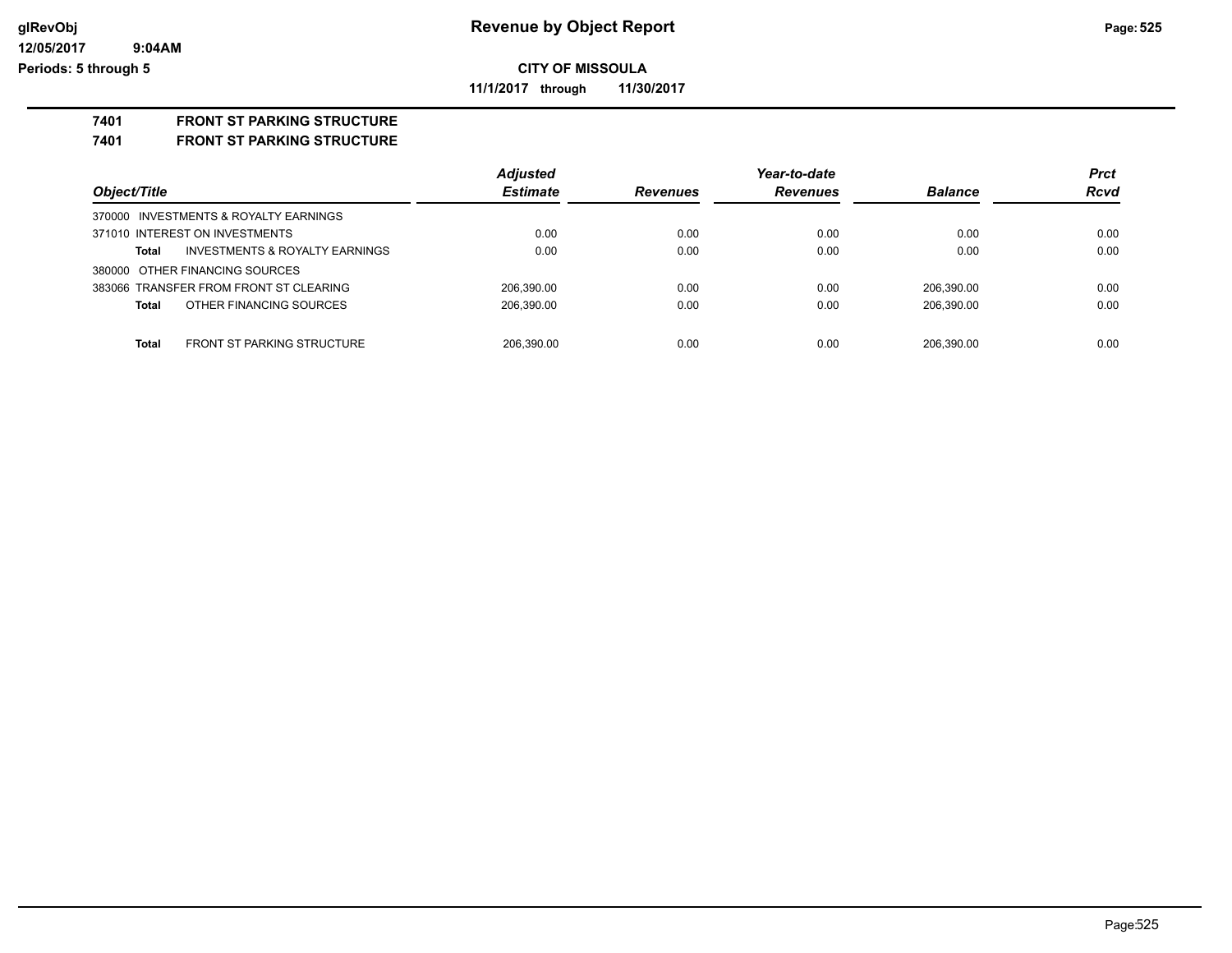**11/1/2017 through 11/30/2017**

### **7401 FRONT ST PARKING STRUCTURE**

| Object/Title                                       | <b>Adjusted</b><br><b>Estimate</b> | <b>Revenues</b> | Year-to-date<br><b>Revenues</b> | <b>Balance</b> | <b>Prct</b><br><b>Rcvd</b> |
|----------------------------------------------------|------------------------------------|-----------------|---------------------------------|----------------|----------------------------|
| 370000 INVESTMENTS & ROYALTY EARNINGS              |                                    |                 |                                 |                |                            |
| 371010 INTEREST ON INVESTMENTS                     | 0.00                               | 0.00            | 0.00                            | 0.00           | 0.00                       |
| <b>INVESTMENTS &amp; ROYALTY EARNINGS</b><br>Total | 0.00                               | 0.00            | 0.00                            | 0.00           | 0.00                       |
| 380000 OTHER FINANCING SOURCES                     |                                    |                 |                                 |                |                            |
| 383066 TRANSFER FROM FRONT ST CLEARING             | 206.390.00                         | 0.00            | 0.00                            | 206.390.00     | 0.00                       |
| OTHER FINANCING SOURCES<br>Total                   | 206,390.00                         | 0.00            | 0.00                            | 206,390.00     | 0.00                       |
|                                                    |                                    |                 |                                 |                |                            |
| <b>FRONT ST PARKING STRUCTURE</b><br><b>Total</b>  | 206.390.00                         | 0.00            | 0.00                            | 206.390.00     | 0.00                       |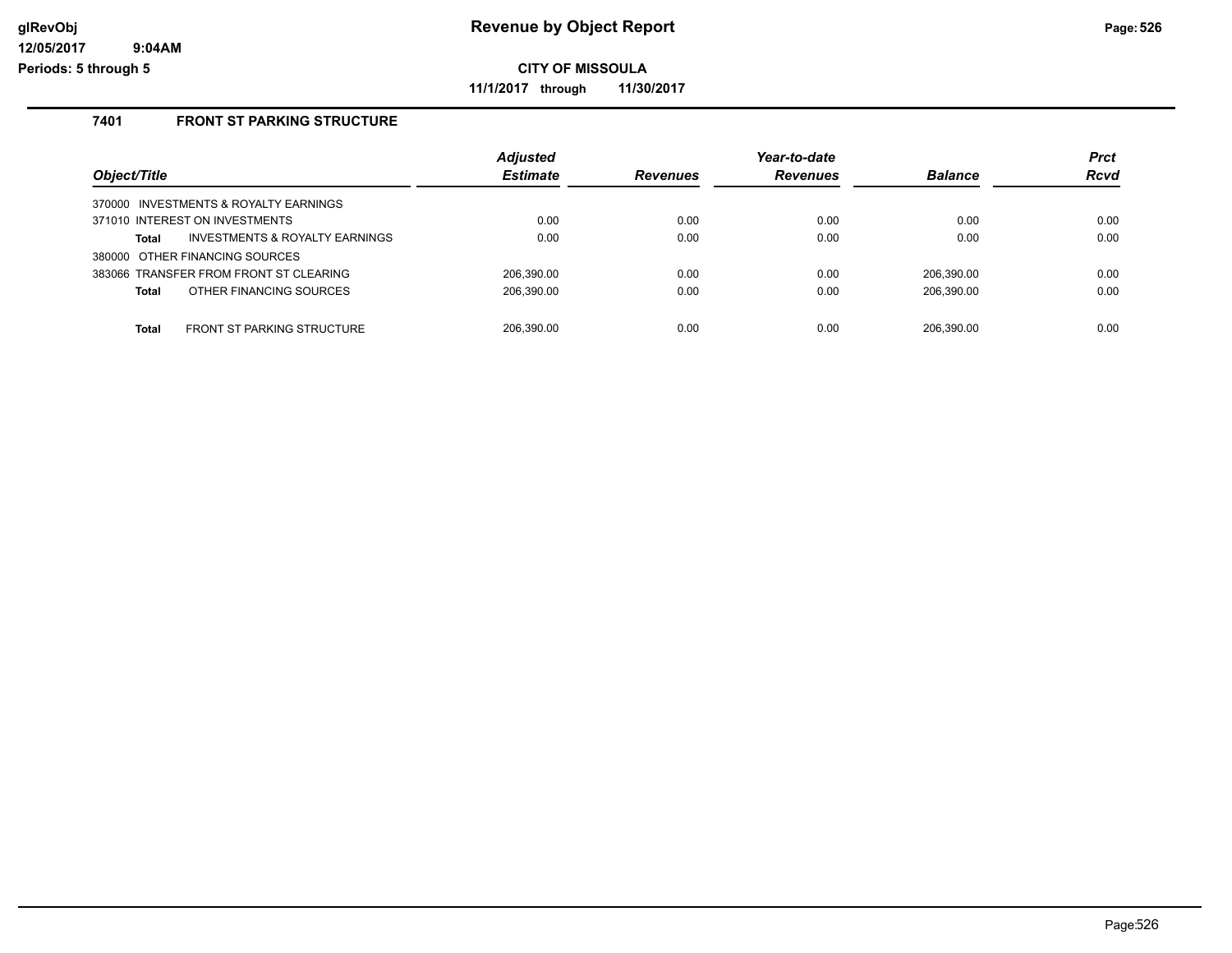**11/1/2017 through 11/30/2017**

# **7402 FRONT ST SUBORDINATE LIEN NOTE**

**7402 FRONT ST SUBORDINATE LIEN NOTE**

|                                                    | <b>Adjusted</b> |                 | Year-to-date    |                | <b>Prct</b> |
|----------------------------------------------------|-----------------|-----------------|-----------------|----------------|-------------|
| Object/Title                                       | <b>Estimate</b> | <b>Revenues</b> | <b>Revenues</b> | <b>Balance</b> | Rcvd        |
| 330000 INTERGOVERNMENTAL REVENUES                  |                 |                 |                 |                |             |
| 338001 EXCESS PLEDGED TAX INCREMENT RETURNED       | 0.00            | 0.00            | 0.00            | 0.00           | 0.00        |
| <b>INTERGOVERNMENTAL REVENUES</b><br>Total         | 0.00            | 0.00            | 0.00            | 0.00           | 0.00        |
| 370000 INVESTMENTS & ROYALTY EARNINGS              |                 |                 |                 |                |             |
| 371010 INTEREST ON INVESTMENTS                     | 0.00            | 0.00            | 0.00            | 0.00           | 0.00        |
| <b>INVESTMENTS &amp; ROYALTY EARNINGS</b><br>Total | 0.00            | 0.00            | 0.00            | 0.00           | 0.00        |
| 380000 OTHER FINANCING SOURCES                     |                 |                 |                 |                |             |
| 383066 TRANSFER FROM FRONT ST CLEARING             | 125.717.00      | 0.00            | 0.00            | 125.717.00     | 0.00        |
| 383067 TRANSFER FROM FSPS                          | 0.00            | 0.00            | 0.00            | 0.00           | 0.00        |
| OTHER FINANCING SOURCES<br>Total                   | 125,717.00      | 0.00            | 0.00            | 125,717.00     | 0.00        |
| FRONT ST SUBORDINATE LIEN NOTE<br>Total            | 125.717.00      | 0.00            | 0.00            | 125.717.00     | 0.00        |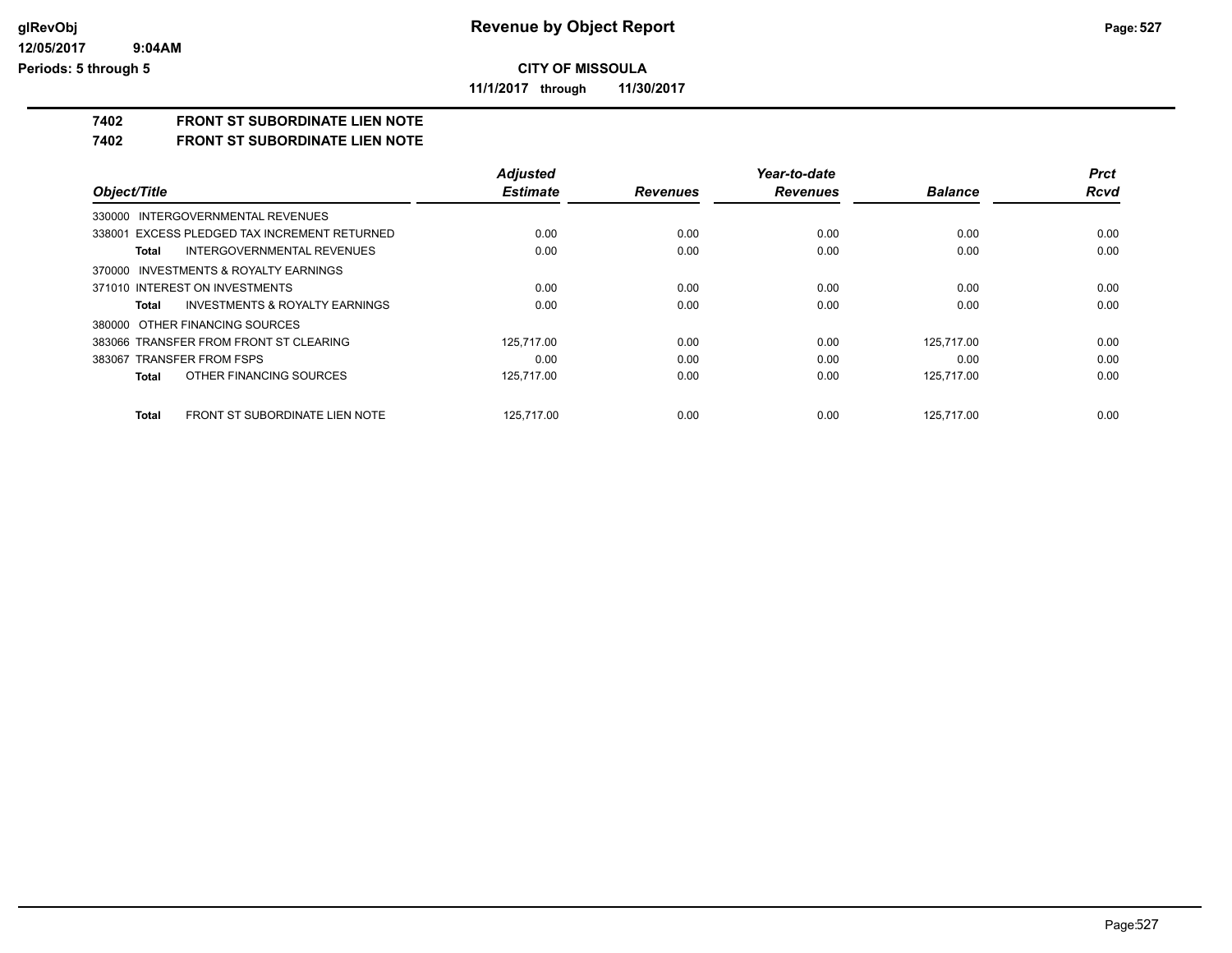**11/1/2017 through 11/30/2017**

### **7402 FRONT ST SUBORDINATE LIEN NOTE**

|                                                | <b>Adjusted</b> |                 | Year-to-date    |                | <b>Prct</b> |
|------------------------------------------------|-----------------|-----------------|-----------------|----------------|-------------|
| Object/Title                                   | <b>Estimate</b> | <b>Revenues</b> | <b>Revenues</b> | <b>Balance</b> | <b>Rcvd</b> |
| INTERGOVERNMENTAL REVENUES<br>330000           |                 |                 |                 |                |             |
| 338001 EXCESS PLEDGED TAX INCREMENT RETURNED   | 0.00            | 0.00            | 0.00            | 0.00           | 0.00        |
| INTERGOVERNMENTAL REVENUES<br>Total            | 0.00            | 0.00            | 0.00            | 0.00           | 0.00        |
| INVESTMENTS & ROYALTY EARNINGS<br>370000       |                 |                 |                 |                |             |
| 371010 INTEREST ON INVESTMENTS                 | 0.00            | 0.00            | 0.00            | 0.00           | 0.00        |
| INVESTMENTS & ROYALTY EARNINGS<br>Total        | 0.00            | 0.00            | 0.00            | 0.00           | 0.00        |
| 380000 OTHER FINANCING SOURCES                 |                 |                 |                 |                |             |
| 383066 TRANSFER FROM FRONT ST CLEARING         | 125.717.00      | 0.00            | 0.00            | 125.717.00     | 0.00        |
| 383067 TRANSFER FROM FSPS                      | 0.00            | 0.00            | 0.00            | 0.00           | 0.00        |
| OTHER FINANCING SOURCES<br>Total               | 125,717.00      | 0.00            | 0.00            | 125,717.00     | 0.00        |
| FRONT ST SUBORDINATE LIEN NOTE<br><b>Total</b> | 125.717.00      | 0.00            | 0.00            | 125.717.00     | 0.00        |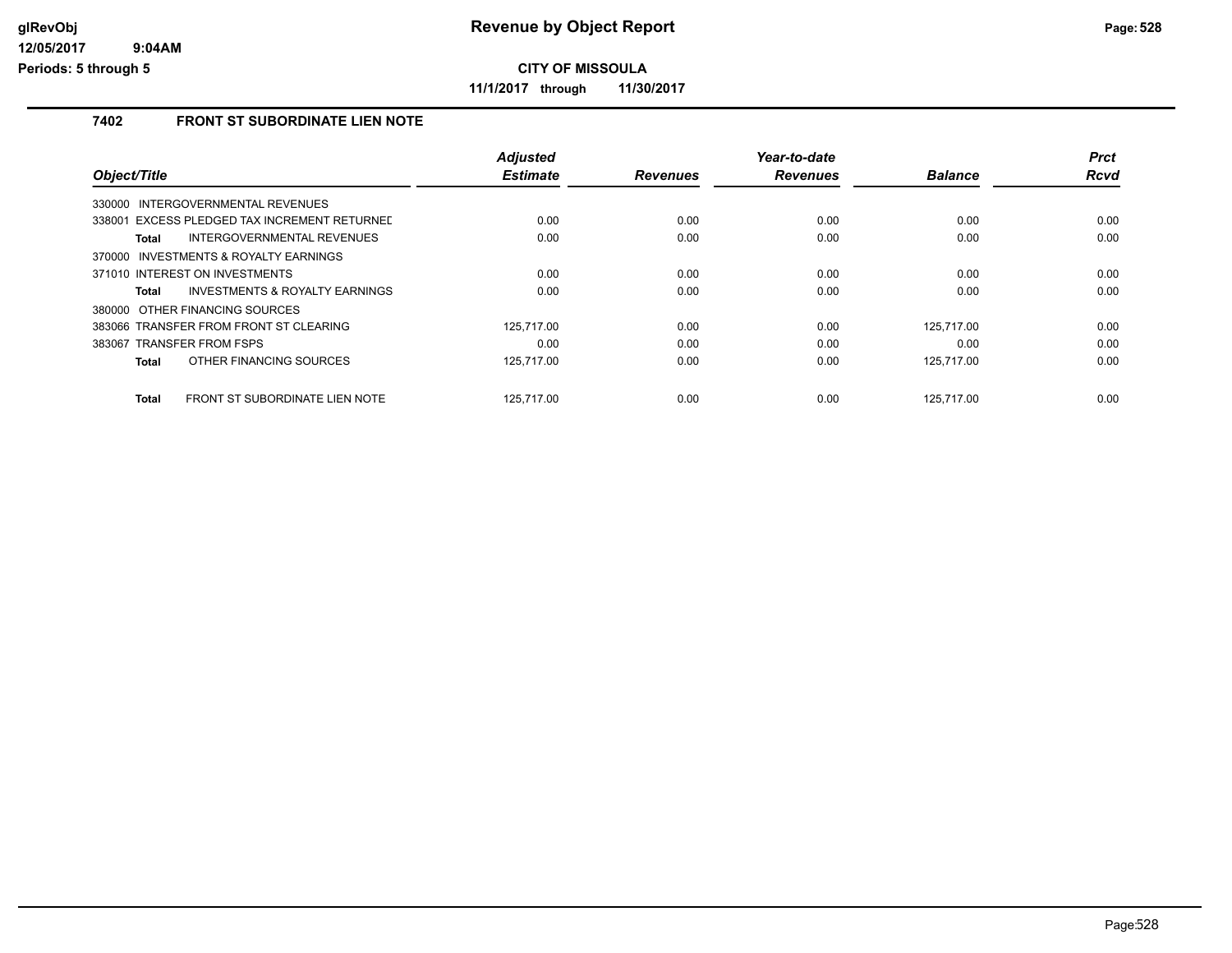**11/1/2017 through 11/30/2017**

# **7447 COURT COLLECTED PARKING FINES**

# **7447 COURT COLLECTED PARKING FINES**

|                                         | <b>Adjusted</b> |                 | Year-to-date    |                | <b>Prct</b> |
|-----------------------------------------|-----------------|-----------------|-----------------|----------------|-------------|
| Object/Title                            | <b>Estimate</b> | <b>Revenues</b> | <b>Revenues</b> | <b>Balance</b> | <b>Rcvd</b> |
| 350000 FINES & FORFEITURES              |                 |                 |                 |                |             |
| 352002 PARKING FINES                    | 0.00            | 0.00            | 370.00          | $-370.00$      | 0.00        |
| <b>FINES &amp; FORFEITURES</b><br>Total | 0.00            | 0.00            | 370.00          | $-370.00$      | 0.00        |
| 370000 INVESTMENTS & ROYALTY EARNINGS   |                 |                 |                 |                |             |
| 371010 INTEREST ON INVESTMENTS          | 0.00            | 0.00            | 0.00            | 0.00           | 0.00        |
| INVESTMENTS & ROYALTY EARNINGS<br>Total | 0.00            | 0.00            | 0.00            | 0.00           | 0.00        |
|                                         |                 |                 |                 |                |             |
| COURT COLLECTED PARKING FINES<br>Total  | 0.00            | 0.00            | 370.00          | $-370.00$      | 0.00        |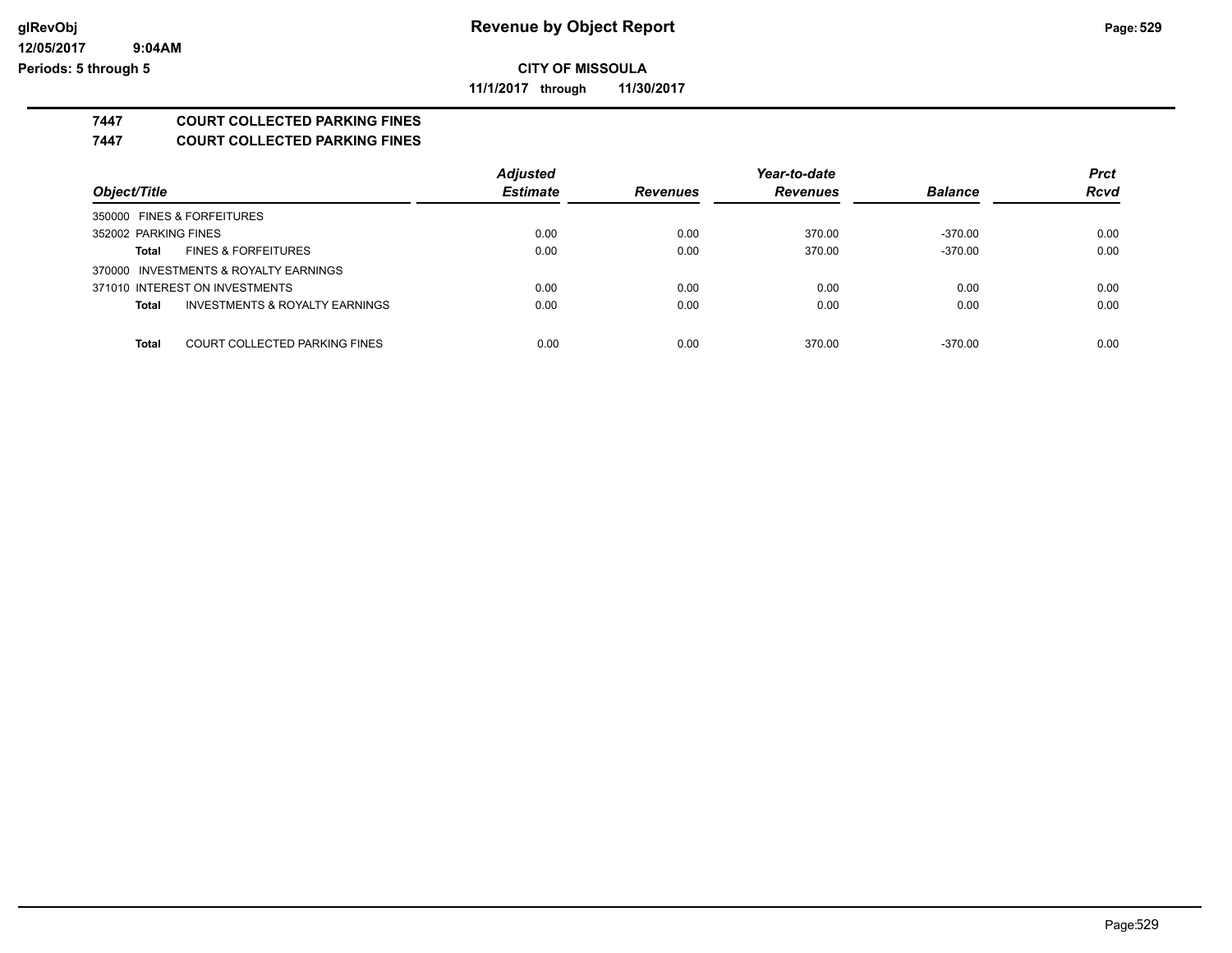**11/1/2017 through 11/30/2017**

### **7447 COURT COLLECTED PARKING FINES**

| Object/Title                                              | <b>Adjusted</b><br><b>Estimate</b> | <b>Revenues</b> | Year-to-date<br><b>Revenues</b> | <b>Balance</b> | <b>Prct</b><br><b>Rcvd</b> |
|-----------------------------------------------------------|------------------------------------|-----------------|---------------------------------|----------------|----------------------------|
| 350000 FINES & FORFEITURES                                |                                    |                 |                                 |                |                            |
| 352002 PARKING FINES                                      | 0.00                               | 0.00            | 370.00                          | $-370.00$      | 0.00                       |
| <b>FINES &amp; FORFEITURES</b><br>Total                   | 0.00                               | 0.00            | 370.00                          | $-370.00$      | 0.00                       |
| 370000 INVESTMENTS & ROYALTY EARNINGS                     |                                    |                 |                                 |                |                            |
| 371010 INTEREST ON INVESTMENTS                            | 0.00                               | 0.00            | 0.00                            | 0.00           | 0.00                       |
| <b>INVESTMENTS &amp; ROYALTY EARNINGS</b><br><b>Total</b> | 0.00                               | 0.00            | 0.00                            | 0.00           | 0.00                       |
|                                                           |                                    |                 |                                 |                |                            |
| <b>COURT COLLECTED PARKING FINES</b><br><b>Total</b>      | 0.00                               | 0.00            | 370.00                          | $-370.00$      | 0.00                       |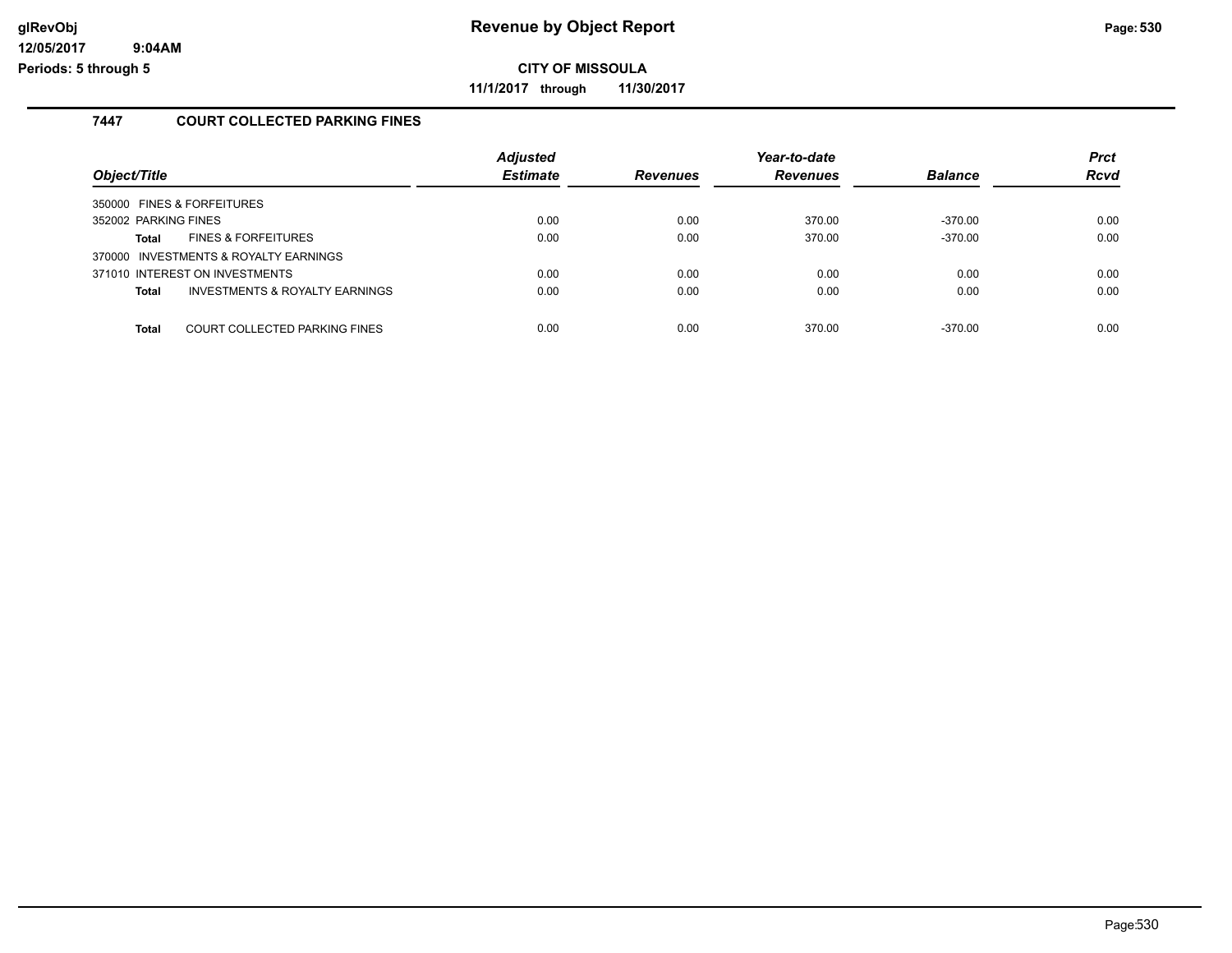**11/1/2017 through 11/30/2017**

**7458 COURT SURCHARGE**

**7458 COURT SURCHARGE**

|                                                    | <b>Adjusted</b> |                 | Year-to-date    |                | <b>Prct</b> |
|----------------------------------------------------|-----------------|-----------------|-----------------|----------------|-------------|
| Object/Title                                       | <b>Estimate</b> | <b>Revenues</b> | <b>Revenues</b> | <b>Balance</b> | <b>Rcvd</b> |
| 350000 FINES & FORFEITURES                         |                 |                 |                 |                |             |
| 351032 SURCHARGE ON FINES                          | 0.00            | $-9.331.95$     | 4.368.28        | $-4.368.28$    | 0.00        |
| <b>FINES &amp; FORFEITURES</b><br>Total            | 0.00            | $-9.331.95$     | 4.368.28        | $-4.368.28$    | 0.00        |
| 370000 INVESTMENTS & ROYALTY EARNINGS              |                 |                 |                 |                |             |
| 371010 INTEREST ON INVESTMENTS                     | 0.00            | 0.00            | 0.00            | 0.00           | 0.00        |
| 371020 GAIN/LOSS IN MARKET VALUE OF INVESTMENTS    | 0.00            | 0.00            | 0.00            | 0.00           | 0.00        |
| <b>INVESTMENTS &amp; ROYALTY EARNINGS</b><br>Total | 0.00            | 0.00            | 0.00            | 0.00           | 0.00        |
| <b>COURT SURCHARGE</b><br><b>Total</b>             | 0.00            | $-9.331.95$     | 4.368.28        | $-4.368.28$    | 0.00        |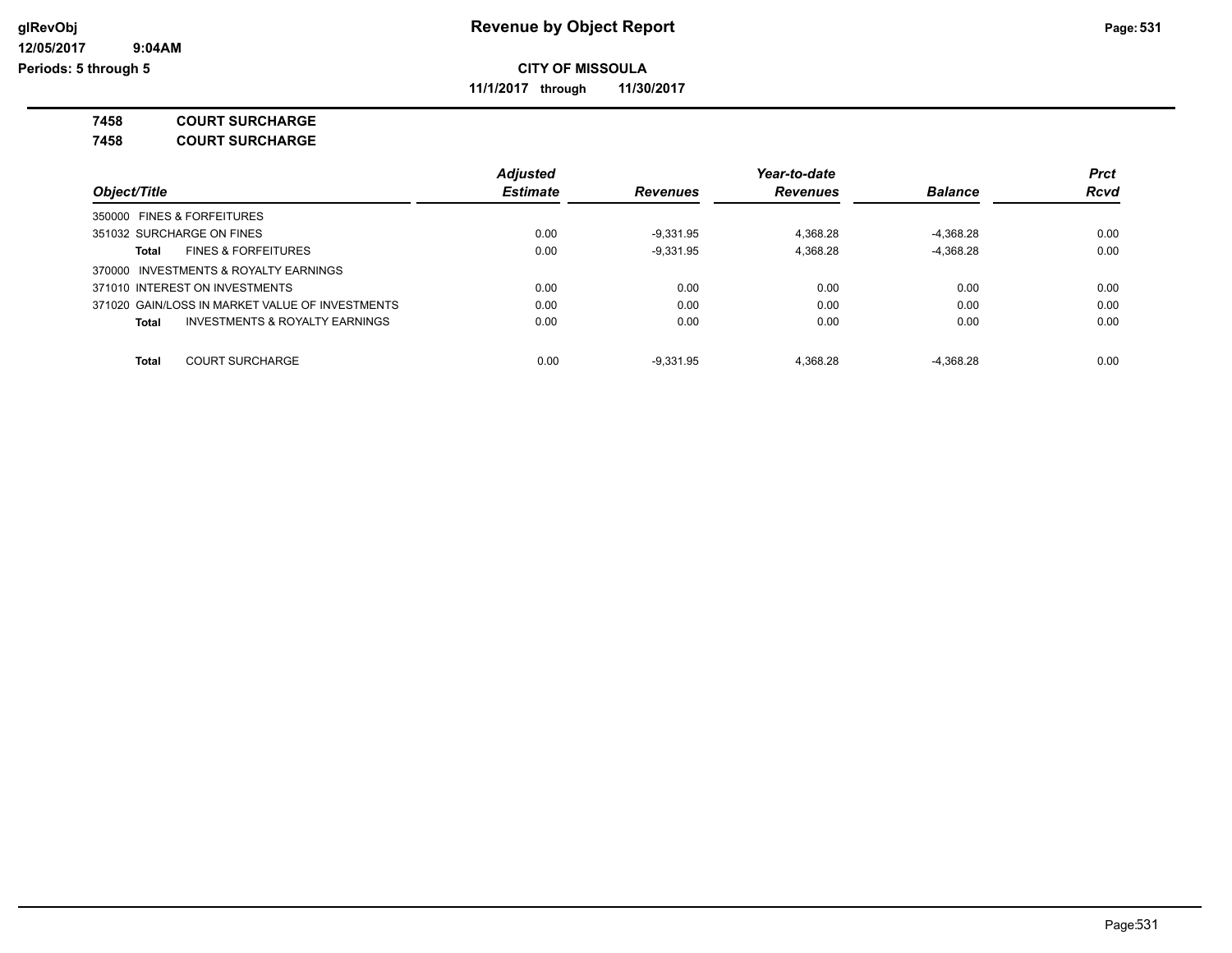**11/1/2017 through 11/30/2017**

#### **7458 COURT SURCHARGE**

|                                                | <b>Adjusted</b> |                 | Year-to-date    |                | <b>Prct</b> |
|------------------------------------------------|-----------------|-----------------|-----------------|----------------|-------------|
| Object/Title                                   | <b>Estimate</b> | <b>Revenues</b> | <b>Revenues</b> | <b>Balance</b> | Rcvd        |
| 350000 FINES & FORFEITURES                     |                 |                 |                 |                |             |
| 351032 SURCHARGE ON FINES                      | 0.00            | $-9.331.95$     | 4.368.28        | $-4.368.28$    | 0.00        |
| <b>FINES &amp; FORFEITURES</b><br>Total        | 0.00            | $-9,331.95$     | 4,368.28        | $-4,368.28$    | 0.00        |
| 370000 INVESTMENTS & ROYALTY EARNINGS          |                 |                 |                 |                |             |
| 371010 INTEREST ON INVESTMENTS                 | 0.00            | 0.00            | 0.00            | 0.00           | 0.00        |
| 371020 GAIN/LOSS IN MARKET VALUE OF INVESTMENT | 0.00            | 0.00            | 0.00            | 0.00           | 0.00        |
| INVESTMENTS & ROYALTY EARNINGS<br>Total        | 0.00            | 0.00            | 0.00            | 0.00           | 0.00        |
|                                                |                 |                 |                 |                |             |
| <b>Total</b><br><b>COURT SURCHARGE</b>         | 0.00            | $-9.331.95$     | 4.368.28        | $-4.368.28$    | 0.00        |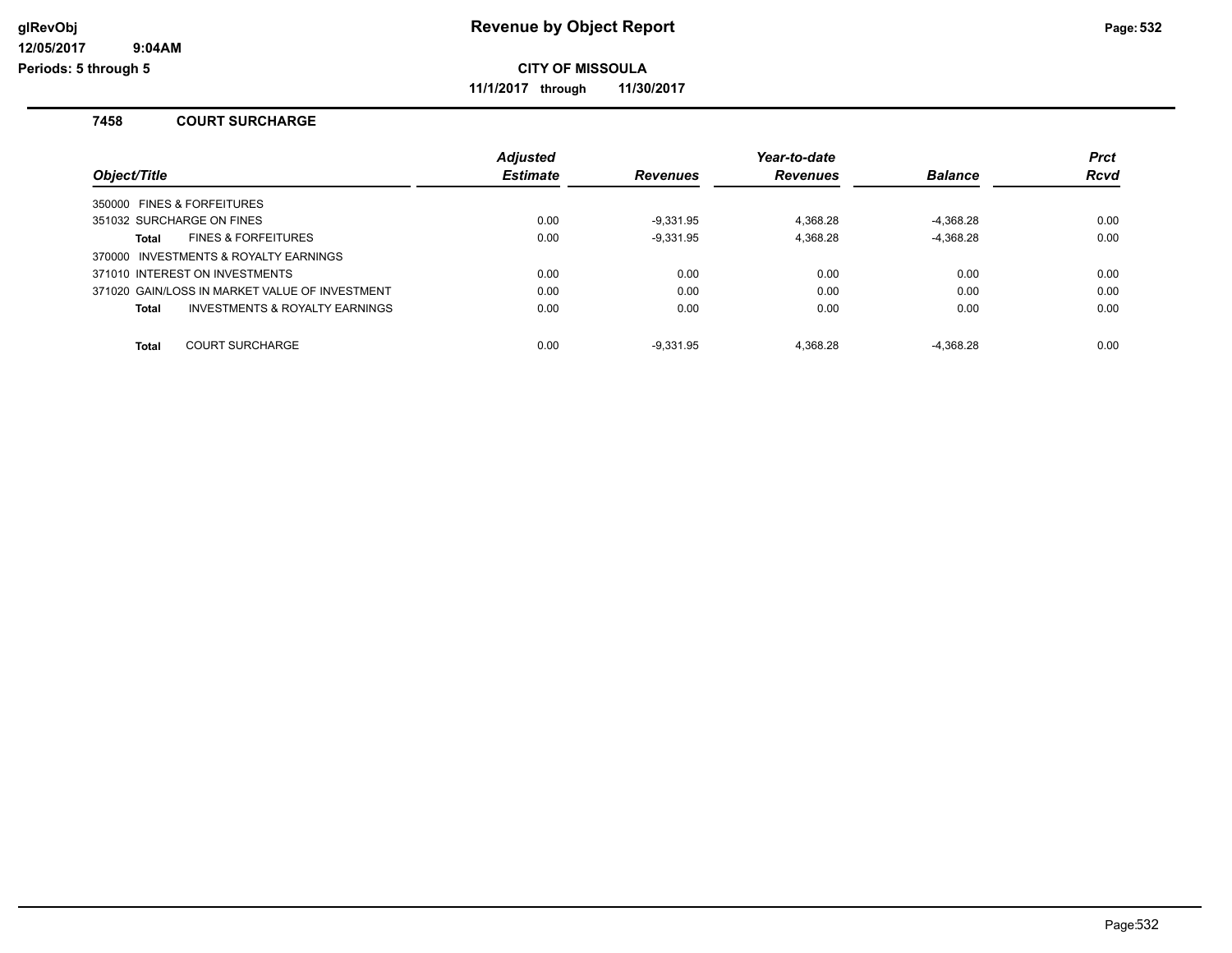**11/1/2017 through 11/30/2017**

**7469 PUBLIC DEFENDER FEES**

**7469 PUBLIC DEFENDER FEES**

|                                                    | <b>Adjusted</b> |                 | Year-to-date    |                | <b>Prct</b> |
|----------------------------------------------------|-----------------|-----------------|-----------------|----------------|-------------|
| Object/Title                                       | <b>Estimate</b> | <b>Revenues</b> | <b>Revenues</b> | <b>Balance</b> | <b>Rcvd</b> |
| 350000 FINES & FORFEITURES                         |                 |                 |                 |                |             |
| 351032 SURCHARGE ON FINES                          | 0.00            | 0.00            | 0.00            | 0.00           | 0.00        |
| 351033 PUBLIC DEFENDER FEES                        | 0.00            | $-650.00$       | 0.00            | 0.00           | 0.00        |
| <b>FINES &amp; FORFEITURES</b><br>Total            | 0.00            | $-650.00$       | 0.00            | 0.00           | 0.00        |
| 370000 INVESTMENTS & ROYALTY EARNINGS              |                 |                 |                 |                |             |
| 371010 INTEREST ON INVESTMENTS                     | 0.00            | 0.00            | 0.00            | 0.00           | 0.00        |
| 371020 GAIN/LOSS IN MARKET VALUE OF INVESTMENTS    | 0.00            | 0.00            | 0.00            | 0.00           | 0.00        |
| <b>INVESTMENTS &amp; ROYALTY EARNINGS</b><br>Total | 0.00            | 0.00            | 0.00            | 0.00           | 0.00        |
| PUBLIC DEFENDER FEES<br>Total                      | 0.00            | $-650.00$       | 0.00            | 0.00           | 0.00        |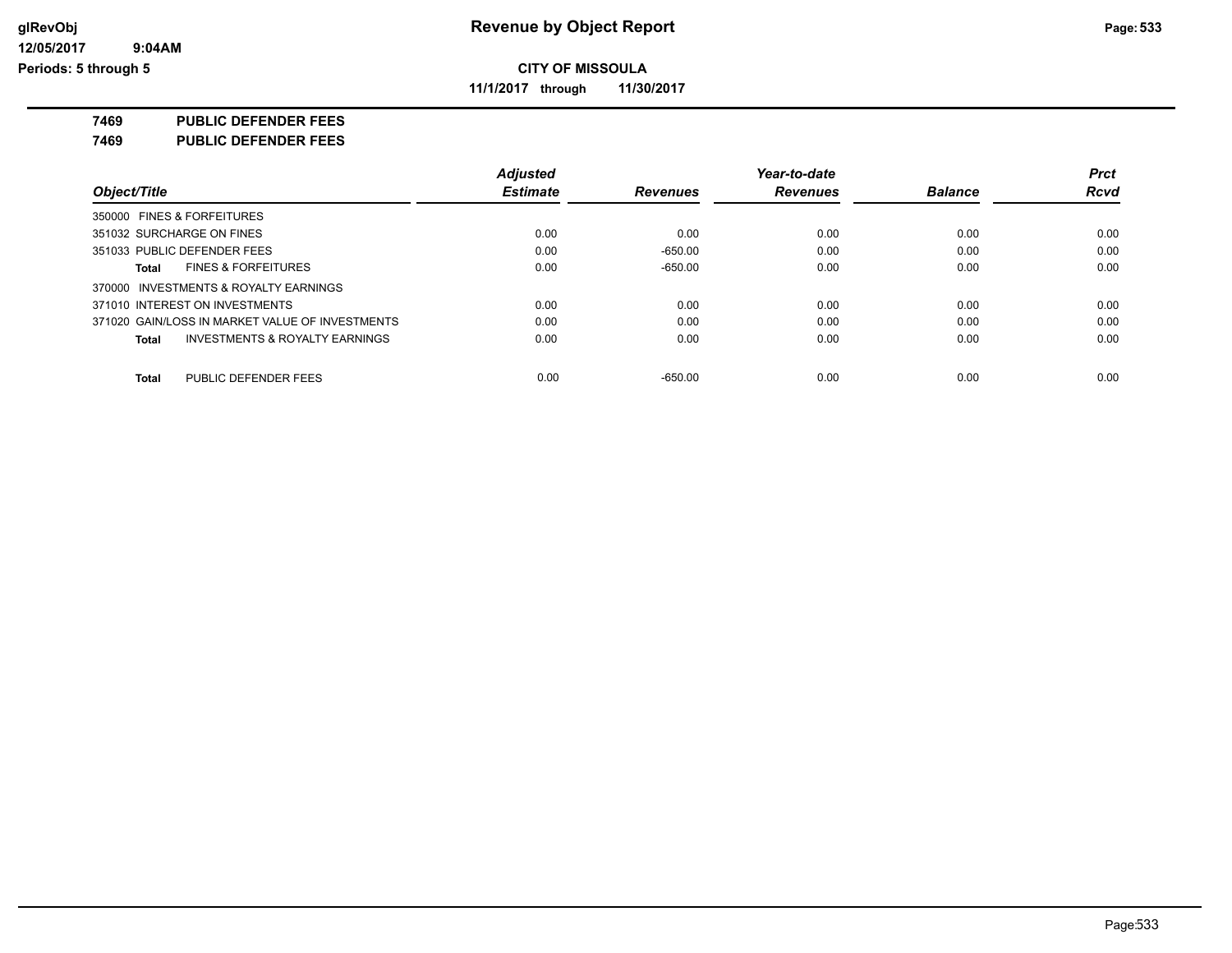**11/1/2017 through 11/30/2017**

### **7469 PUBLIC DEFENDER FEES**

|                                                    | <b>Adjusted</b> |                 | Year-to-date    |                | <b>Prct</b> |
|----------------------------------------------------|-----------------|-----------------|-----------------|----------------|-------------|
| Object/Title                                       | <b>Estimate</b> | <b>Revenues</b> | <b>Revenues</b> | <b>Balance</b> | <b>Rcvd</b> |
| 350000 FINES & FORFEITURES                         |                 |                 |                 |                |             |
| 351032 SURCHARGE ON FINES                          | 0.00            | 0.00            | 0.00            | 0.00           | 0.00        |
| 351033 PUBLIC DEFENDER FEES                        | 0.00            | $-650.00$       | 0.00            | 0.00           | 0.00        |
| <b>FINES &amp; FORFEITURES</b><br>Total            | 0.00            | $-650.00$       | 0.00            | 0.00           | 0.00        |
| 370000 INVESTMENTS & ROYALTY EARNINGS              |                 |                 |                 |                |             |
| 371010 INTEREST ON INVESTMENTS                     | 0.00            | 0.00            | 0.00            | 0.00           | 0.00        |
| 371020 GAIN/LOSS IN MARKET VALUE OF INVESTMENT     | 0.00            | 0.00            | 0.00            | 0.00           | 0.00        |
| <b>INVESTMENTS &amp; ROYALTY EARNINGS</b><br>Total | 0.00            | 0.00            | 0.00            | 0.00           | 0.00        |
| <b>PUBLIC DEFENDER FEES</b><br>Total               | 0.00            | $-650.00$       | 0.00            | 0.00           | 0.00        |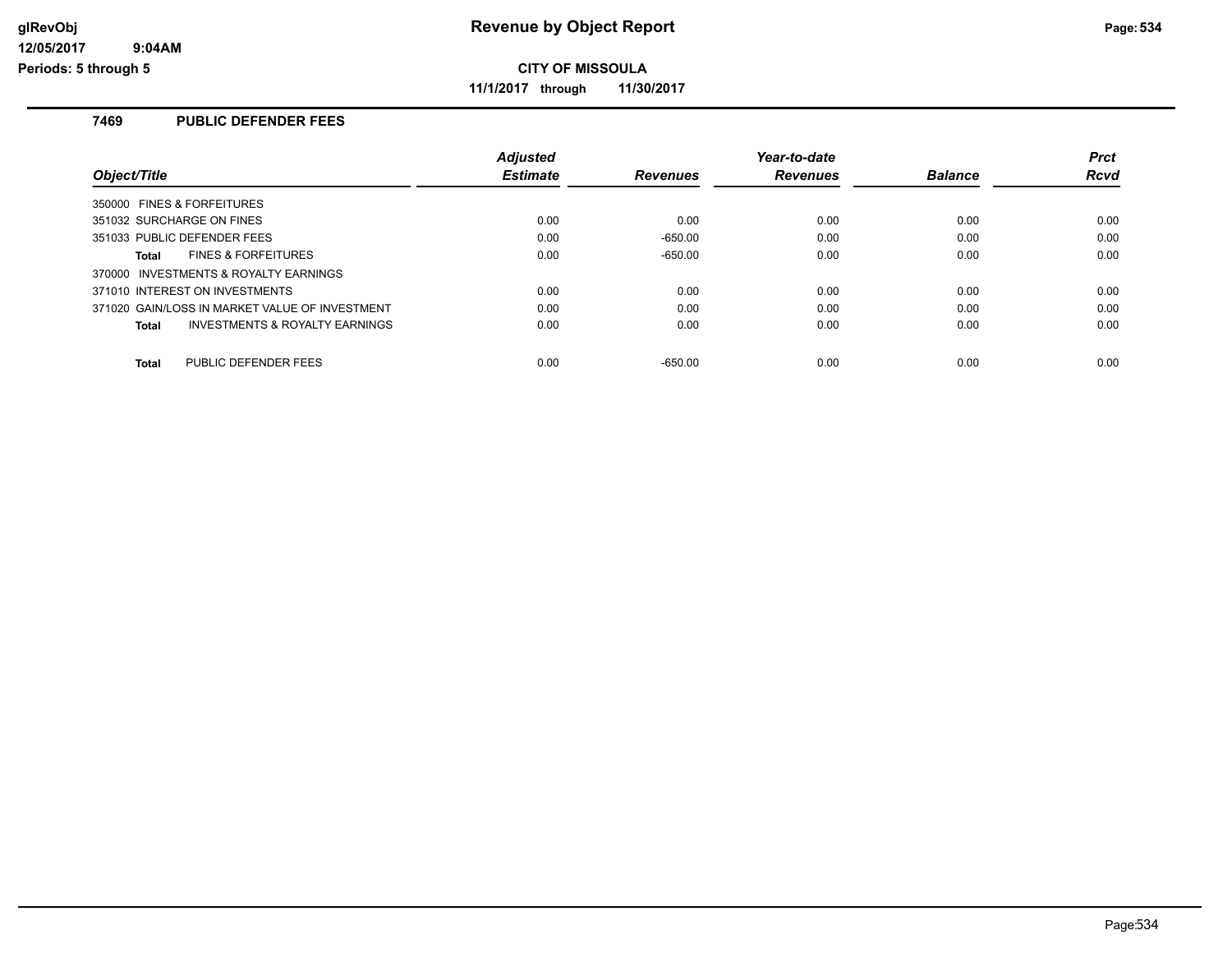**11/1/2017 through 11/30/2017**

## **7900 PAYROLL CLEARING FUND**

**7900 PAYROLL CLEARING FUND**

|                                                           | <b>Adjusted</b> |                 | Year-to-date    |                | Prct |
|-----------------------------------------------------------|-----------------|-----------------|-----------------|----------------|------|
| Object/Title                                              | <b>Estimate</b> | <b>Revenues</b> | <b>Revenues</b> | <b>Balance</b> | Rcvd |
| 370000 INVESTMENTS & ROYALTY EARNINGS                     |                 |                 |                 |                |      |
| 371010 INTEREST ON INVESTMENTS                            | 0.00            | 0.00            | 0.00            | 0.00           | 0.00 |
| 371020 GAIN/LOSS IN MARKET VALUE OF INVESTMENTS           | 0.00            | 0.00            | 0.00            | 0.00           | 0.00 |
| <b>INVESTMENTS &amp; ROYALTY EARNINGS</b><br><b>Total</b> | 0.00            | 0.00            | 0.00            | 0.00           | 0.00 |
|                                                           |                 |                 |                 |                |      |
| <b>Total</b><br>PAYROLL CLEARING FUND                     | 0.00            | 0.00            | 0.00            | 0.00           | 0.00 |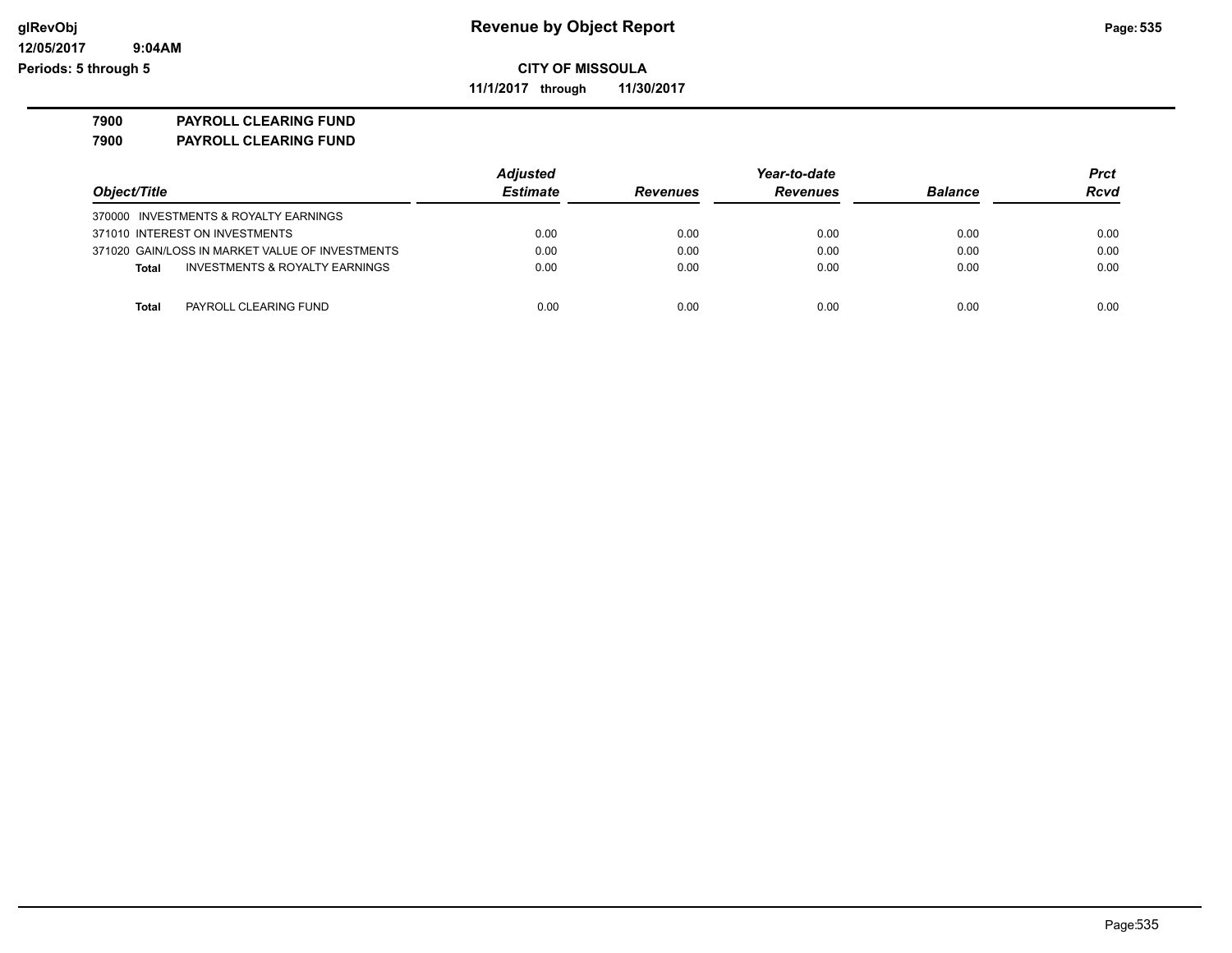**11/1/2017 through 11/30/2017**

#### **7900 PAYROLL CLEARING FUND**

| Object/Title                   |                                                | <b>Adjusted</b><br><b>Estimate</b> | <b>Revenues</b> | Year-to-date<br><b>Revenues</b> | <b>Balance</b> | <b>Prct</b><br><b>Rcvd</b> |
|--------------------------------|------------------------------------------------|------------------------------------|-----------------|---------------------------------|----------------|----------------------------|
|                                | 370000 INVESTMENTS & ROYALTY EARNINGS          |                                    |                 |                                 |                |                            |
| 371010 INTEREST ON INVESTMENTS |                                                | 0.00                               | 0.00            | 0.00                            | 0.00           | 0.00                       |
|                                | 371020 GAIN/LOSS IN MARKET VALUE OF INVESTMENT | 0.00                               | 0.00            | 0.00                            | 0.00           | 0.00                       |
| <b>Total</b>                   | <b>INVESTMENTS &amp; ROYALTY EARNINGS</b>      | 0.00                               | 0.00            | 0.00                            | 0.00           | 0.00                       |
|                                |                                                |                                    |                 |                                 |                |                            |
| Total                          | PAYROLL CLEARING FUND                          | 0.00                               | 0.00            | 0.00                            | 0.00           | 0.00                       |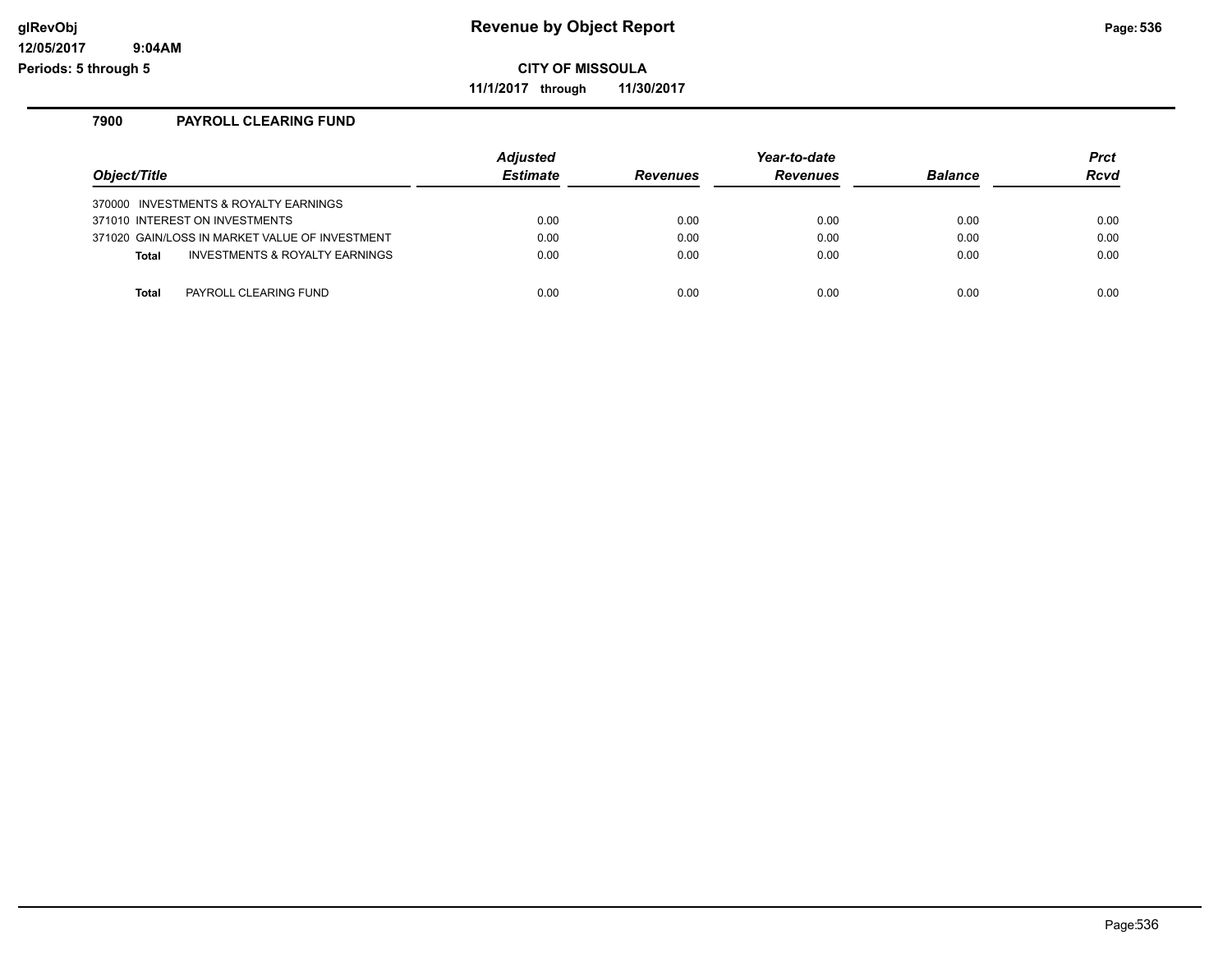**11/1/2017 through 11/30/2017**

## **7903 COUNTY CLEARING**

**7903 COUNTY CLEARING**

|                                                           | <b>Adjusted</b> |                 | Year-to-date    |                | <b>Prct</b> |
|-----------------------------------------------------------|-----------------|-----------------|-----------------|----------------|-------------|
| Object/Title                                              | <b>Estimate</b> | <b>Revenues</b> | <b>Revenues</b> | <b>Balance</b> | Rcvd        |
| 320000 LICENSES & PERMITS                                 |                 |                 |                 |                |             |
| 323030 ANIMAL LICENSES                                    | 0.00            | 387.00          | 3.063.70        | $-3,063.70$    | 0.00        |
| <b>LICENSES &amp; PERMITS</b><br>Total                    | 0.00            | 387.00          | 3,063.70        | $-3,063.70$    | 0.00        |
| 360000 MISCELLANEOUS REVENUES                             |                 |                 |                 |                |             |
| 360010 MISCELLANEOUS                                      | 0.00            | 0.00            | 0.00            | 0.00           | 0.00        |
| MISCELLANEOUS REVENUES<br>Total                           | 0.00            | 0.00            | 0.00            | 0.00           | 0.00        |
| 370000 INVESTMENTS & ROYALTY EARNINGS                     |                 |                 |                 |                |             |
| 371010 INTEREST ON INVESTMENTS                            | 0.00            | 0.00            | 0.00            | 0.00           | 0.00        |
| 371020 GAIN/LOSS IN MARKET VALUE OF INVESTMENTS           | 0.00            | 0.00            | 0.00            | 0.00           | 0.00        |
| <b>INVESTMENTS &amp; ROYALTY EARNINGS</b><br><b>Total</b> | 0.00            | 0.00            | 0.00            | 0.00           | 0.00        |
| <b>COUNTY CLEARING</b><br><b>Total</b>                    | 0.00            | 387.00          | 3.063.70        | $-3.063.70$    | 0.00        |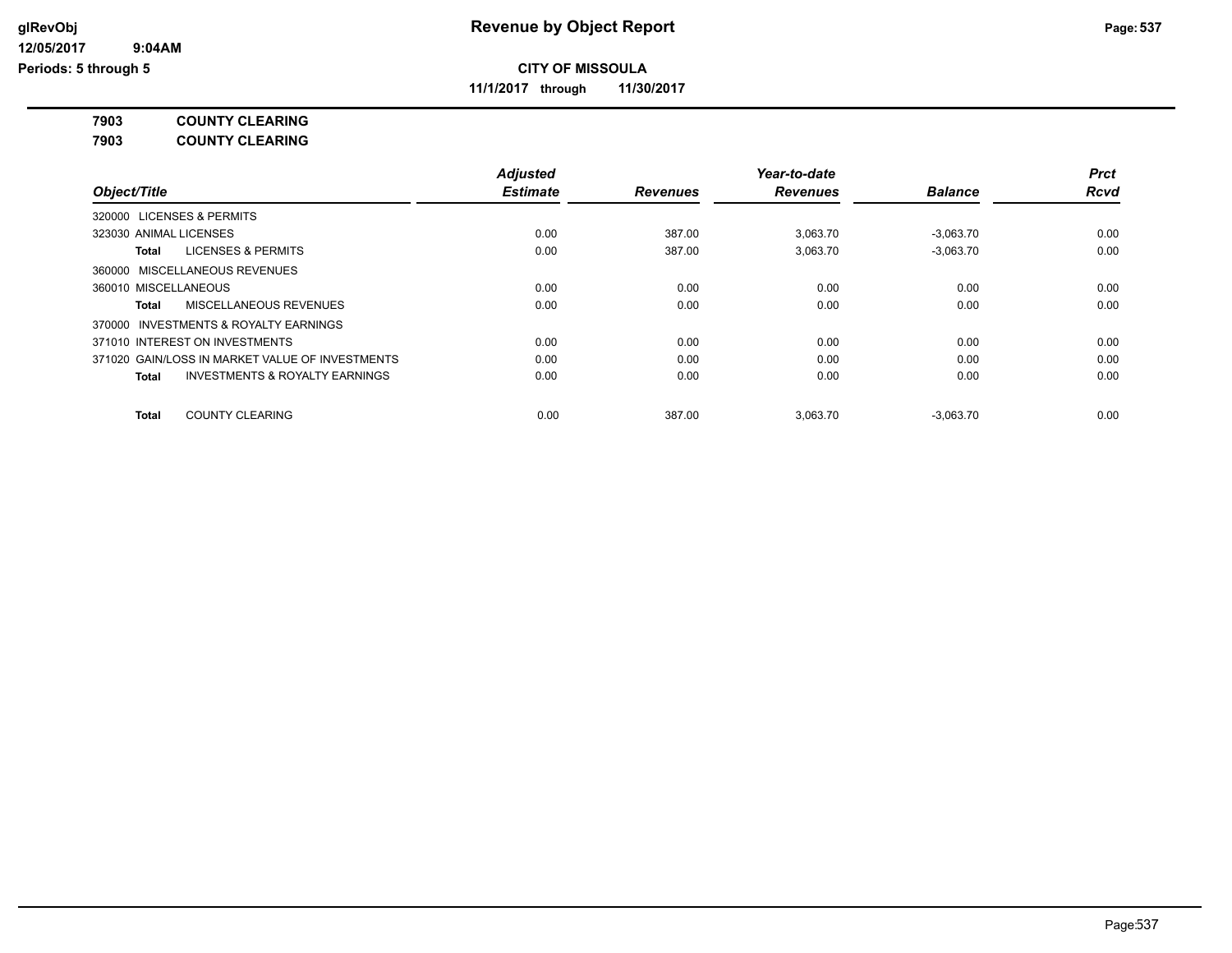**11/1/2017 through 11/30/2017**

#### **7903 COUNTY CLEARING**

|                                                           | <b>Adjusted</b> |                 | Year-to-date    |                | <b>Prct</b> |
|-----------------------------------------------------------|-----------------|-----------------|-----------------|----------------|-------------|
| Object/Title                                              | <b>Estimate</b> | <b>Revenues</b> | <b>Revenues</b> | <b>Balance</b> | <b>Rcvd</b> |
| 320000 LICENSES & PERMITS                                 |                 |                 |                 |                |             |
| 323030 ANIMAL LICENSES                                    | 0.00            | 387.00          | 3.063.70        | $-3,063.70$    | 0.00        |
| LICENSES & PERMITS<br><b>Total</b>                        | 0.00            | 387.00          | 3.063.70        | $-3,063.70$    | 0.00        |
| 360000 MISCELLANEOUS REVENUES                             |                 |                 |                 |                |             |
| 360010 MISCELLANEOUS                                      | 0.00            | 0.00            | 0.00            | 0.00           | 0.00        |
| MISCELLANEOUS REVENUES<br>Total                           | 0.00            | 0.00            | 0.00            | 0.00           | 0.00        |
| 370000 INVESTMENTS & ROYALTY EARNINGS                     |                 |                 |                 |                |             |
| 371010 INTEREST ON INVESTMENTS                            | 0.00            | 0.00            | 0.00            | 0.00           | 0.00        |
| 371020 GAIN/LOSS IN MARKET VALUE OF INVESTMENT            | 0.00            | 0.00            | 0.00            | 0.00           | 0.00        |
| <b>INVESTMENTS &amp; ROYALTY EARNINGS</b><br><b>Total</b> | 0.00            | 0.00            | 0.00            | 0.00           | 0.00        |
| <b>COUNTY CLEARING</b><br><b>Total</b>                    | 0.00            | 387.00          | 3.063.70        | $-3.063.70$    | 0.00        |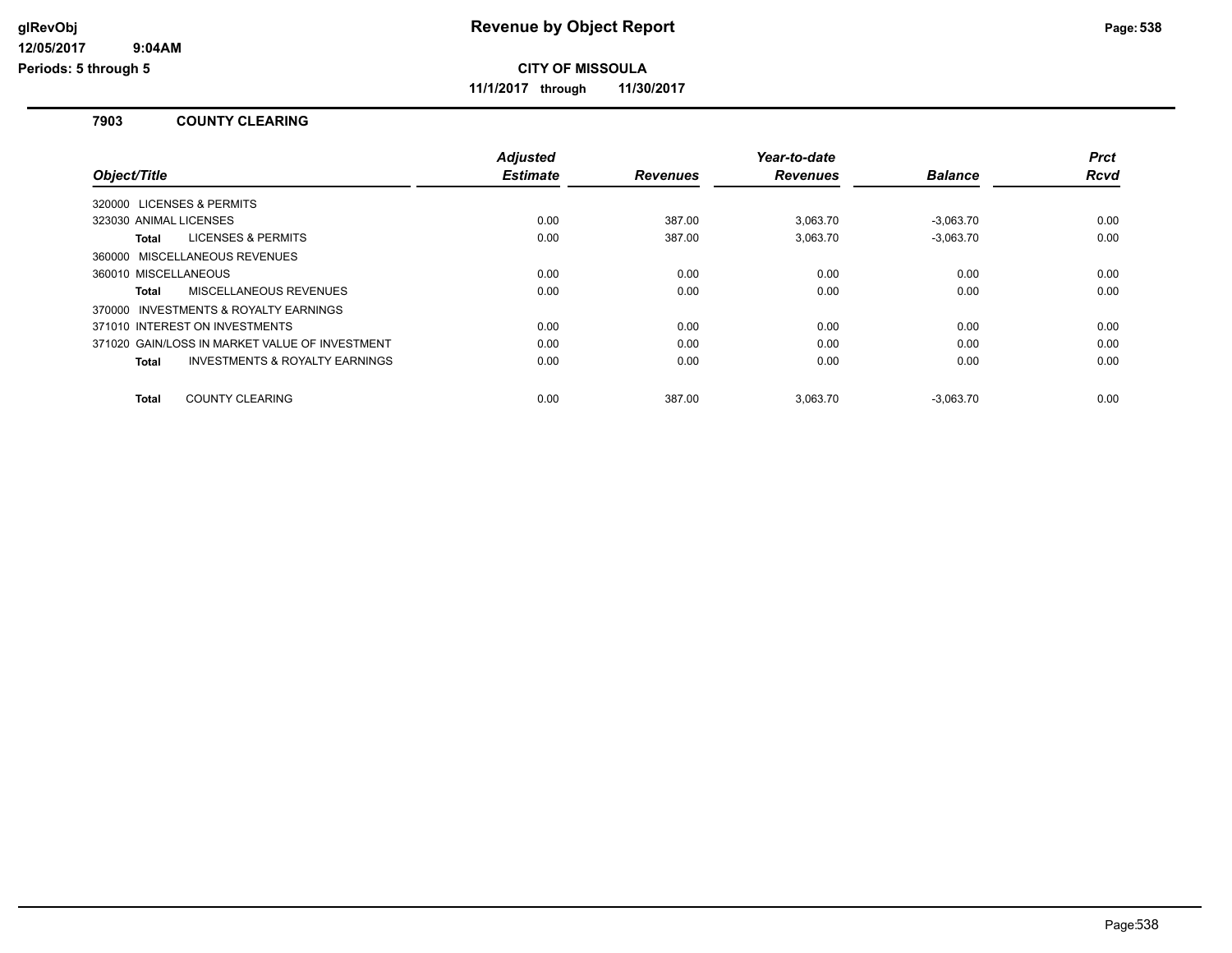**11/1/2017 through 11/30/2017**

## **7904 SEWER REBATE**

**7904 SEWER REBATE**

|                                                           | <b>Adjusted</b> |                 | Year-to-date    |                | <b>Prct</b> |
|-----------------------------------------------------------|-----------------|-----------------|-----------------|----------------|-------------|
| Object/Title                                              | <b>Estimate</b> | <b>Revenues</b> | <b>Revenues</b> | <b>Balance</b> | Rcvd        |
| 340000 CHARGES FOR SERVICES                               |                 |                 |                 |                |             |
| 343036 *** Title Not Found ***                            | 0.00            | 0.00            | 0.00            | 0.00           | 0.00        |
| <b>CHARGES FOR SERVICES</b><br>Total                      | 0.00            | 0.00            | 0.00            | 0.00           | 0.00        |
| 360000 MISCELLANEOUS REVENUES                             |                 |                 |                 |                |             |
| 360010 MISCELLANEOUS                                      | 0.00            | 0.00            | 0.00            | 0.00           | 0.00        |
| <b>MISCELLANEOUS REVENUES</b><br>Total                    | 0.00            | 0.00            | 0.00            | 0.00           | 0.00        |
| 370000 INVESTMENTS & ROYALTY EARNINGS                     |                 |                 |                 |                |             |
| 371010 INTEREST ON INVESTMENTS                            | 0.00            | 0.00            | 0.00            | 0.00           | 0.00        |
| 371020 GAIN/LOSS IN MARKET VALUE OF INVESTMENTS           | 0.00            | 0.00            | 0.00            | 0.00           | 0.00        |
| <b>INVESTMENTS &amp; ROYALTY EARNINGS</b><br><b>Total</b> | 0.00            | 0.00            | 0.00            | 0.00           | 0.00        |
| <b>SEWER REBATE</b><br><b>Total</b>                       | 0.00            | 0.00            | 0.00            | 0.00           | 0.00        |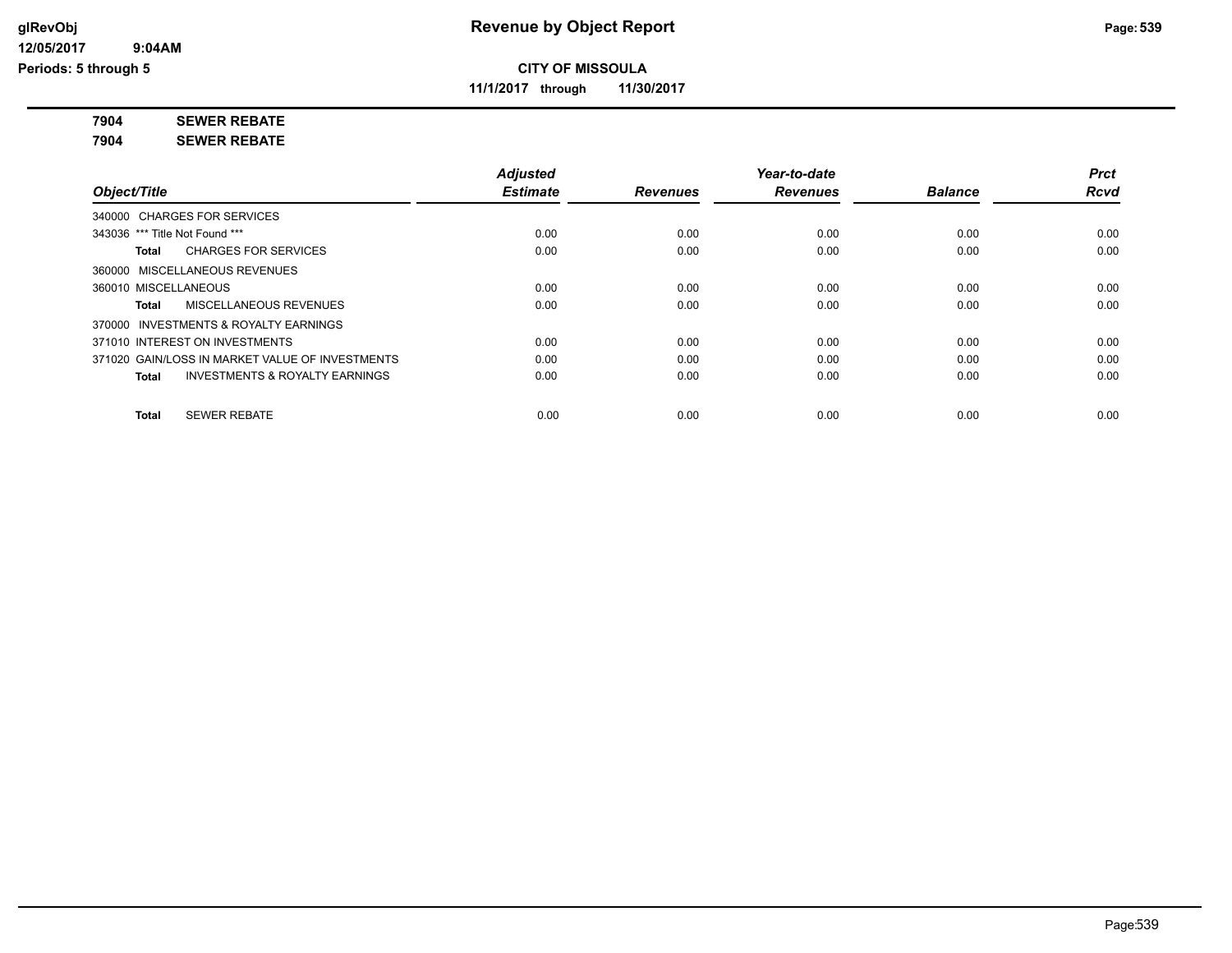**11/1/2017 through 11/30/2017**

#### **7904 SEWER REBATE**

|                                                    | <b>Adjusted</b> |                 | Year-to-date    |                | <b>Prct</b> |
|----------------------------------------------------|-----------------|-----------------|-----------------|----------------|-------------|
| Object/Title                                       | <b>Estimate</b> | <b>Revenues</b> | <b>Revenues</b> | <b>Balance</b> | <b>Rcvd</b> |
| 340000 CHARGES FOR SERVICES                        |                 |                 |                 |                |             |
| 343036 *** Title Not Found ***                     | 0.00            | 0.00            | 0.00            | 0.00           | 0.00        |
| <b>CHARGES FOR SERVICES</b><br>Total               | 0.00            | 0.00            | 0.00            | 0.00           | 0.00        |
| 360000 MISCELLANEOUS REVENUES                      |                 |                 |                 |                |             |
| 360010 MISCELLANEOUS                               | 0.00            | 0.00            | 0.00            | 0.00           | 0.00        |
| MISCELLANEOUS REVENUES<br>Total                    | 0.00            | 0.00            | 0.00            | 0.00           | 0.00        |
| 370000 INVESTMENTS & ROYALTY EARNINGS              |                 |                 |                 |                |             |
| 371010 INTEREST ON INVESTMENTS                     | 0.00            | 0.00            | 0.00            | 0.00           | 0.00        |
| 371020 GAIN/LOSS IN MARKET VALUE OF INVESTMENT     | 0.00            | 0.00            | 0.00            | 0.00           | 0.00        |
| <b>INVESTMENTS &amp; ROYALTY EARNINGS</b><br>Total | 0.00            | 0.00            | 0.00            | 0.00           | 0.00        |
|                                                    |                 |                 |                 |                |             |
| <b>SEWER REBATE</b><br>Total                       | 0.00            | 0.00            | 0.00            | 0.00           | 0.00        |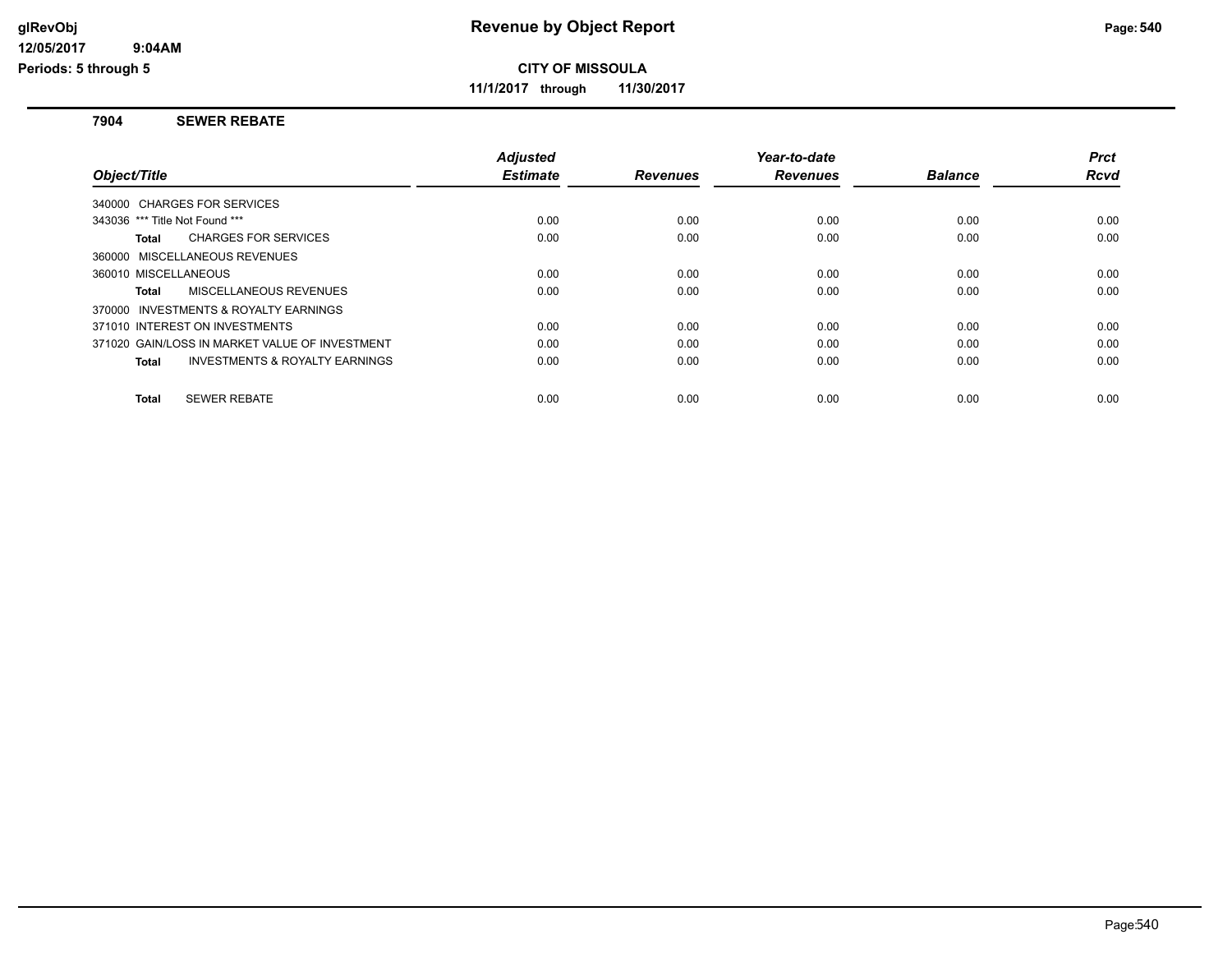**11/1/2017 through 11/30/2017**

**7905 WYE SEWER RSID 8489**

**7905 WYE SEWER RSID 8489**

|                                                 | <b>Adjusted</b> |                 | Year-to-date    |                | <b>Prct</b> |
|-------------------------------------------------|-----------------|-----------------|-----------------|----------------|-------------|
| Object/Title                                    | <b>Estimate</b> | <b>Revenues</b> | <b>Revenues</b> | <b>Balance</b> | <b>Rcvd</b> |
| 360000 MISCELLANEOUS REVENUES                   |                 |                 |                 |                |             |
| 360010 MISCELLANEOUS                            | 0.00            | 0.00            | 0.00            | 0.00           | 0.00        |
| MISCELLANEOUS REVENUES<br>Total                 | 0.00            | 0.00            | 0.00            | 0.00           | 0.00        |
| 370000 INVESTMENTS & ROYALTY EARNINGS           |                 |                 |                 |                |             |
| 371010 INTEREST ON INVESTMENTS                  | 0.00            | 0.00            | 0.00            | 0.00           | 0.00        |
| 371020 GAIN/LOSS IN MARKET VALUE OF INVESTMENTS | 0.00            | 0.00            | 0.00            | 0.00           | 0.00        |
| INVESTMENTS & ROYALTY EARNINGS<br>Total         | 0.00            | 0.00            | 0.00            | 0.00           | 0.00        |
|                                                 |                 |                 |                 |                |             |
| WYE SEWER RSID 8489<br><b>Total</b>             | 0.00            | 0.00            | 0.00            | 0.00           | 0.00        |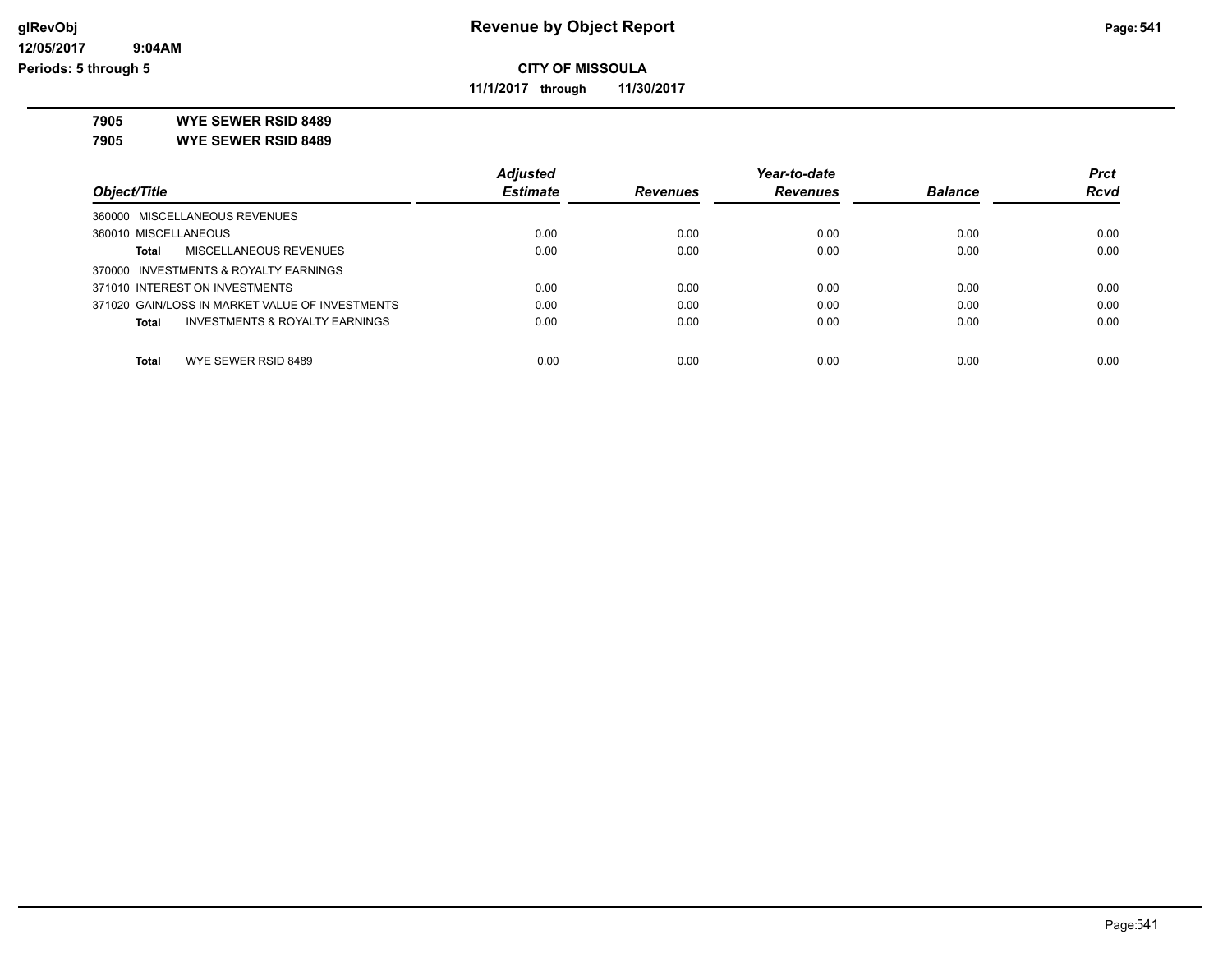**11/1/2017 through 11/30/2017**

#### **7905 WYE SEWER RSID 8489**

|                                                | <b>Adjusted</b> |                 | Year-to-date    |                | <b>Prct</b> |
|------------------------------------------------|-----------------|-----------------|-----------------|----------------|-------------|
| Object/Title                                   | <b>Estimate</b> | <b>Revenues</b> | <b>Revenues</b> | <b>Balance</b> | <b>Rcvd</b> |
| MISCELLANEOUS REVENUES<br>360000               |                 |                 |                 |                |             |
| 360010 MISCELLANEOUS                           | 0.00            | 0.00            | 0.00            | 0.00           | 0.00        |
| MISCELLANEOUS REVENUES<br>Total                | 0.00            | 0.00            | 0.00            | 0.00           | 0.00        |
| 370000 INVESTMENTS & ROYALTY EARNINGS          |                 |                 |                 |                |             |
| 371010 INTEREST ON INVESTMENTS                 | 0.00            | 0.00            | 0.00            | 0.00           | 0.00        |
| 371020 GAIN/LOSS IN MARKET VALUE OF INVESTMENT | 0.00            | 0.00            | 0.00            | 0.00           | 0.00        |
| INVESTMENTS & ROYALTY EARNINGS<br>Total        | 0.00            | 0.00            | 0.00            | 0.00           | 0.00        |
| Total<br>WYE SEWER RSID 8489                   | 0.00            | 0.00            | 0.00            | 0.00           | 0.00        |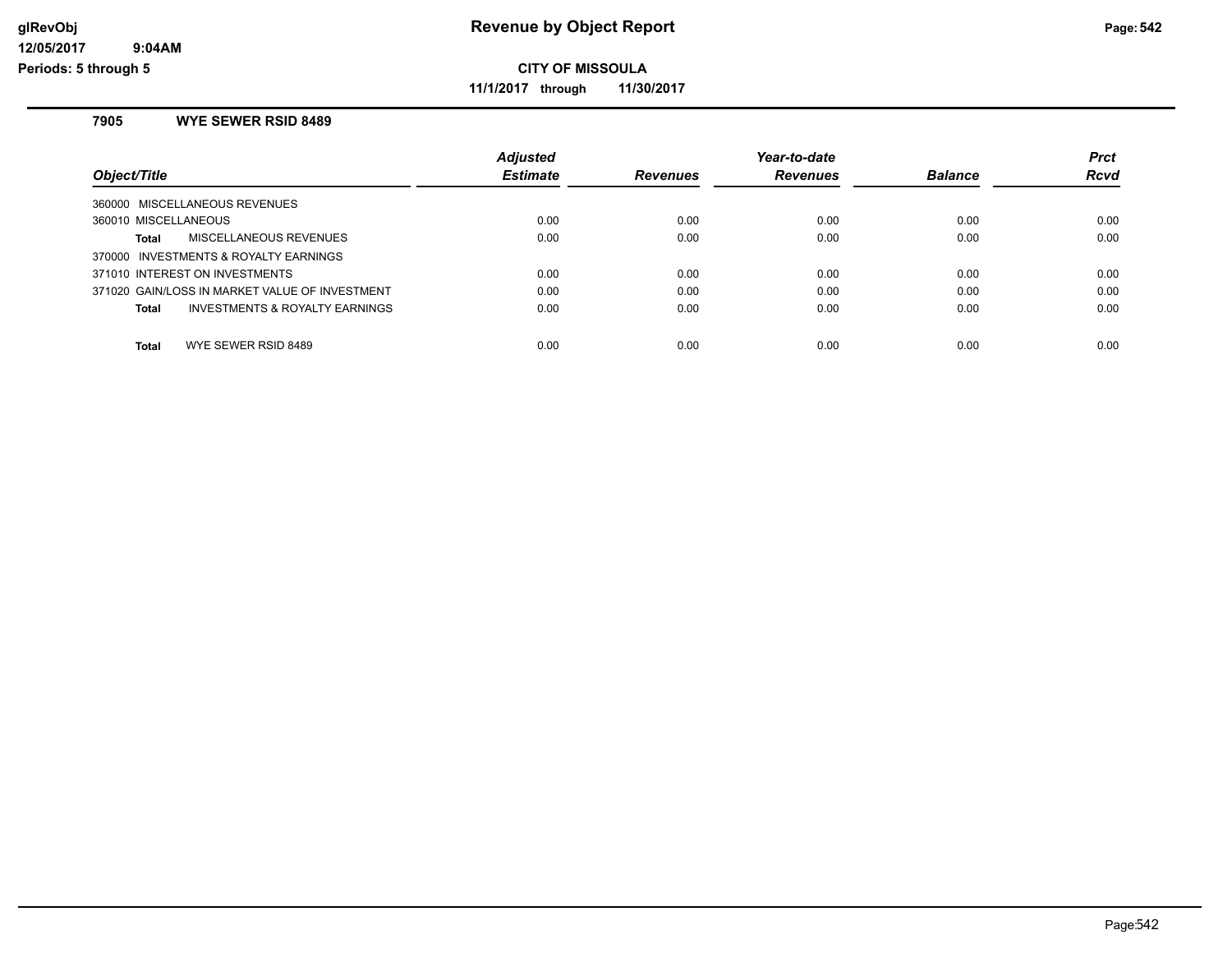**11/1/2017 through 11/30/2017**

#### **7906 COUNTY PARK BOARD CIP**

**7906 COUNTY PARK BOARD CIP**

|                                                 | <b>Adjusted</b> |                 | Year-to-date    |                | <b>Prct</b> |
|-------------------------------------------------|-----------------|-----------------|-----------------|----------------|-------------|
| Object/Title                                    | <b>Estimate</b> | <b>Revenues</b> | <b>Revenues</b> | <b>Balance</b> | <b>Rcvd</b> |
| 340000 CHARGES FOR SERVICES                     |                 |                 |                 |                |             |
| 346050 COUNTY PLAYGROUND CONTRACT               | 0.00            | 0.00            | 0.00            | 0.00           | 0.00        |
| <b>CHARGES FOR SERVICES</b><br>Total            | 0.00            | 0.00            | 0.00            | 0.00           | 0.00        |
| 370000 INVESTMENTS & ROYALTY EARNINGS           |                 |                 |                 |                |             |
| 371010 INTEREST ON INVESTMENTS                  | 0.00            | 0.00            | 0.00            | 0.00           | 0.00        |
| 371020 GAIN/LOSS IN MARKET VALUE OF INVESTMENTS | 0.00            | 0.00            | 0.00            | 0.00           | 0.00        |
| INVESTMENTS & ROYALTY EARNINGS<br>Total         | 0.00            | 0.00            | 0.00            | 0.00           | 0.00        |
|                                                 |                 |                 |                 |                |             |
| COUNTY PARK BOARD CIP<br>Total                  | 0.00            | 0.00            | 0.00            | 0.00           | 0.00        |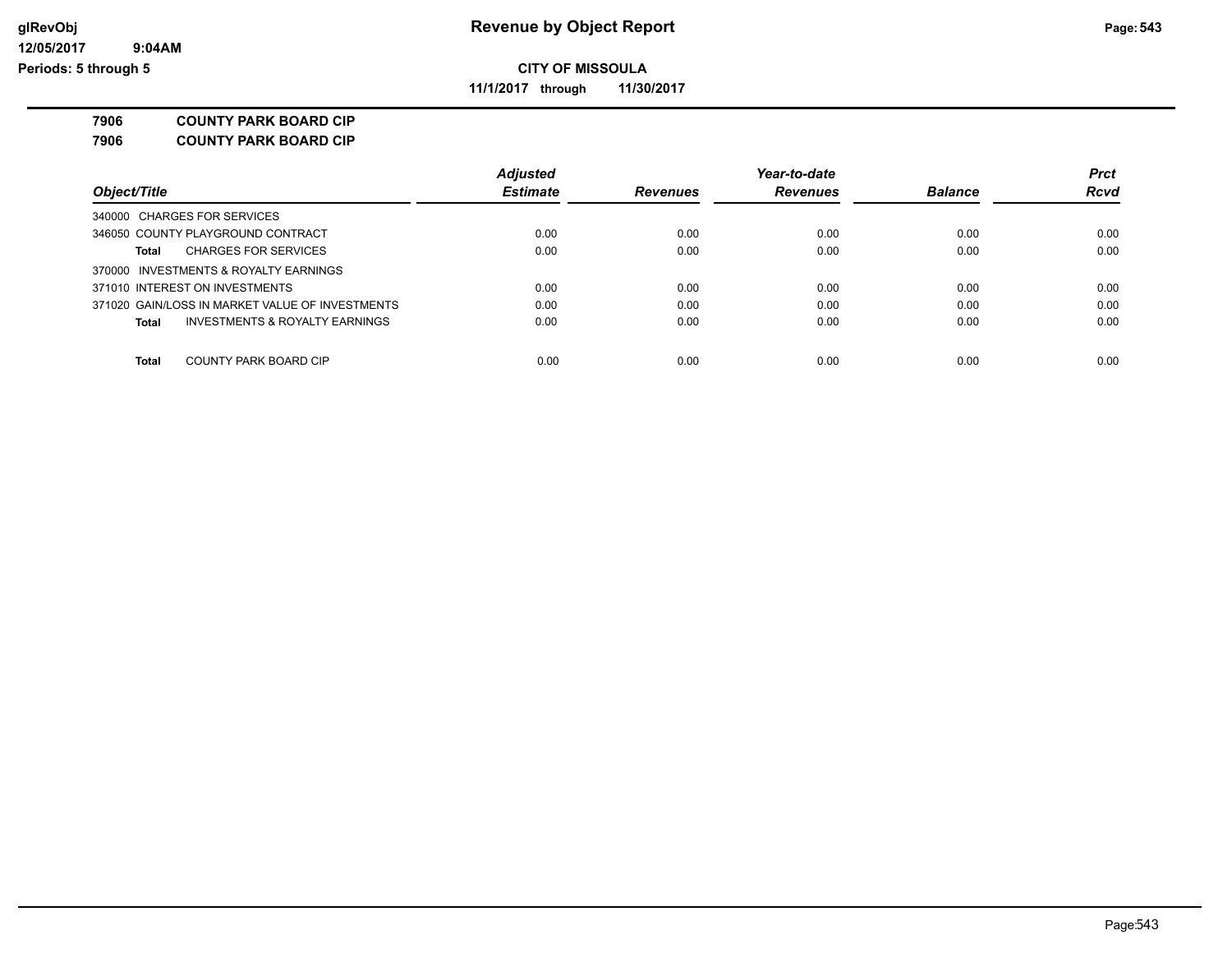**11/1/2017 through 11/30/2017**

#### **7906 COUNTY PARK BOARD CIP**

|                                                | <b>Adjusted</b> |                 | Year-to-date    |                | <b>Prct</b> |
|------------------------------------------------|-----------------|-----------------|-----------------|----------------|-------------|
| <b>Object/Title</b>                            | <b>Estimate</b> | <b>Revenues</b> | <b>Revenues</b> | <b>Balance</b> | <b>Rcvd</b> |
| 340000 CHARGES FOR SERVICES                    |                 |                 |                 |                |             |
| 346050 COUNTY PLAYGROUND CONTRACT              | 0.00            | 0.00            | 0.00            | 0.00           | 0.00        |
| <b>CHARGES FOR SERVICES</b><br>Total           | 0.00            | 0.00            | 0.00            | 0.00           | 0.00        |
| 370000 INVESTMENTS & ROYALTY EARNINGS          |                 |                 |                 |                |             |
| 371010 INTEREST ON INVESTMENTS                 | 0.00            | 0.00            | 0.00            | 0.00           | 0.00        |
| 371020 GAIN/LOSS IN MARKET VALUE OF INVESTMENT | 0.00            | 0.00            | 0.00            | 0.00           | 0.00        |
| INVESTMENTS & ROYALTY EARNINGS<br>Total        | 0.00            | 0.00            | 0.00            | 0.00           | 0.00        |
| Total<br>COUNTY PARK BOARD CIP                 | 0.00            | 0.00            | 0.00            | 0.00           | 0.00        |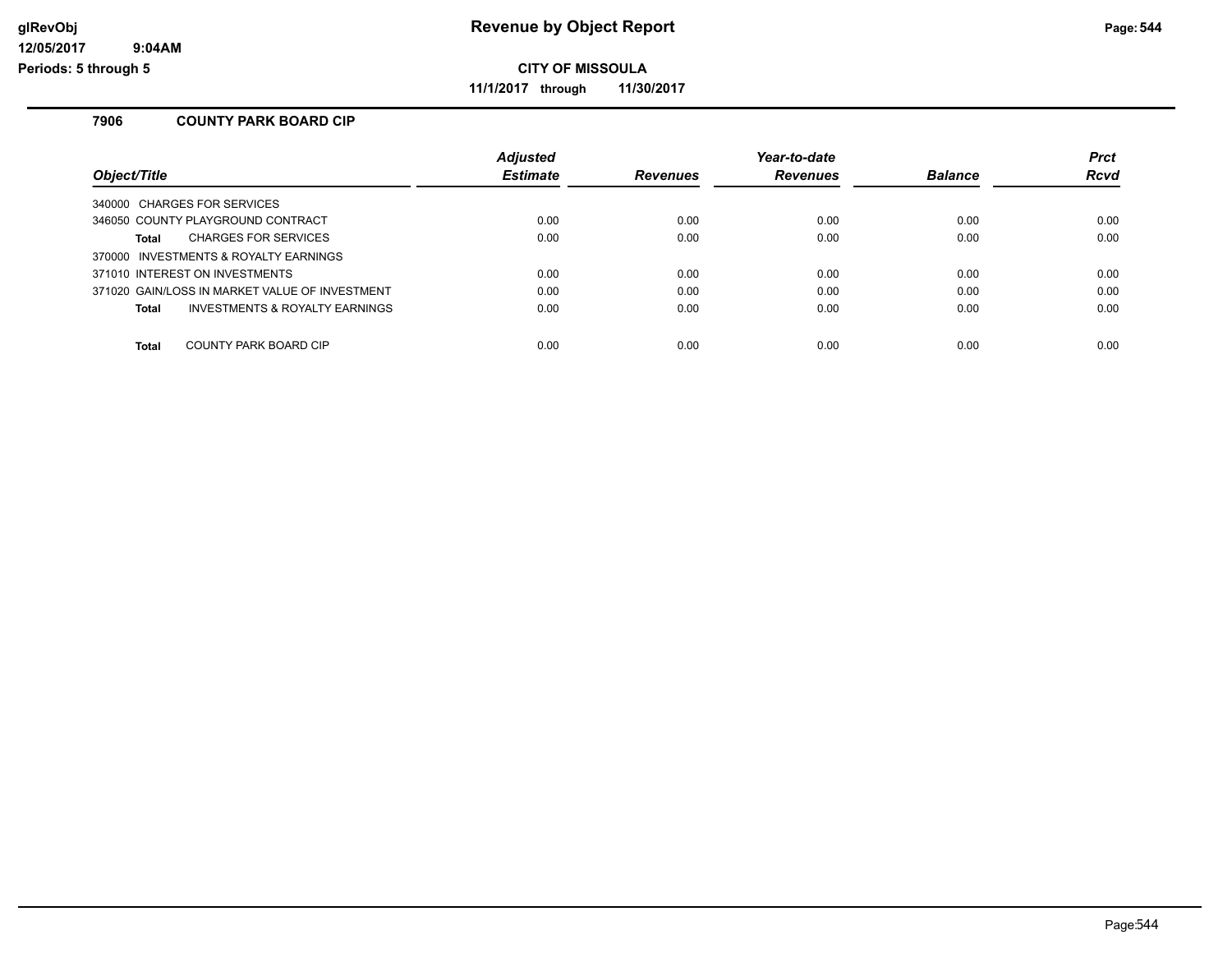**11/1/2017 through 11/30/2017**

#### **7907 ELK HILLS SUBDIVISION**

**7907 ELK HILLS SUBDIVISION**

|                                                 | <b>Adjusted</b> |                 | Year-to-date    |                |      |
|-------------------------------------------------|-----------------|-----------------|-----------------|----------------|------|
| Object/Title                                    | <b>Estimate</b> | <b>Revenues</b> | <b>Revenues</b> | <b>Balance</b> | Rcvd |
| 370000 INVESTMENTS & ROYALTY EARNINGS           |                 |                 |                 |                |      |
| 371010 INTEREST ON INVESTMENTS                  | 0.00            | 0.00            | 0.00            | 0.00           | 0.00 |
| 371020 GAIN/LOSS IN MARKET VALUE OF INVESTMENTS | 0.00            | 0.00            | 0.00            | 0.00           | 0.00 |
| INVESTMENTS & ROYALTY EARNINGS<br><b>Total</b>  | 0.00            | 0.00            | 0.00            | 0.00           | 0.00 |
| <b>Total</b><br>ELK HILLS SUBDIVISION           | 0.00            | 0.00            | 0.00            | 0.00           | 0.00 |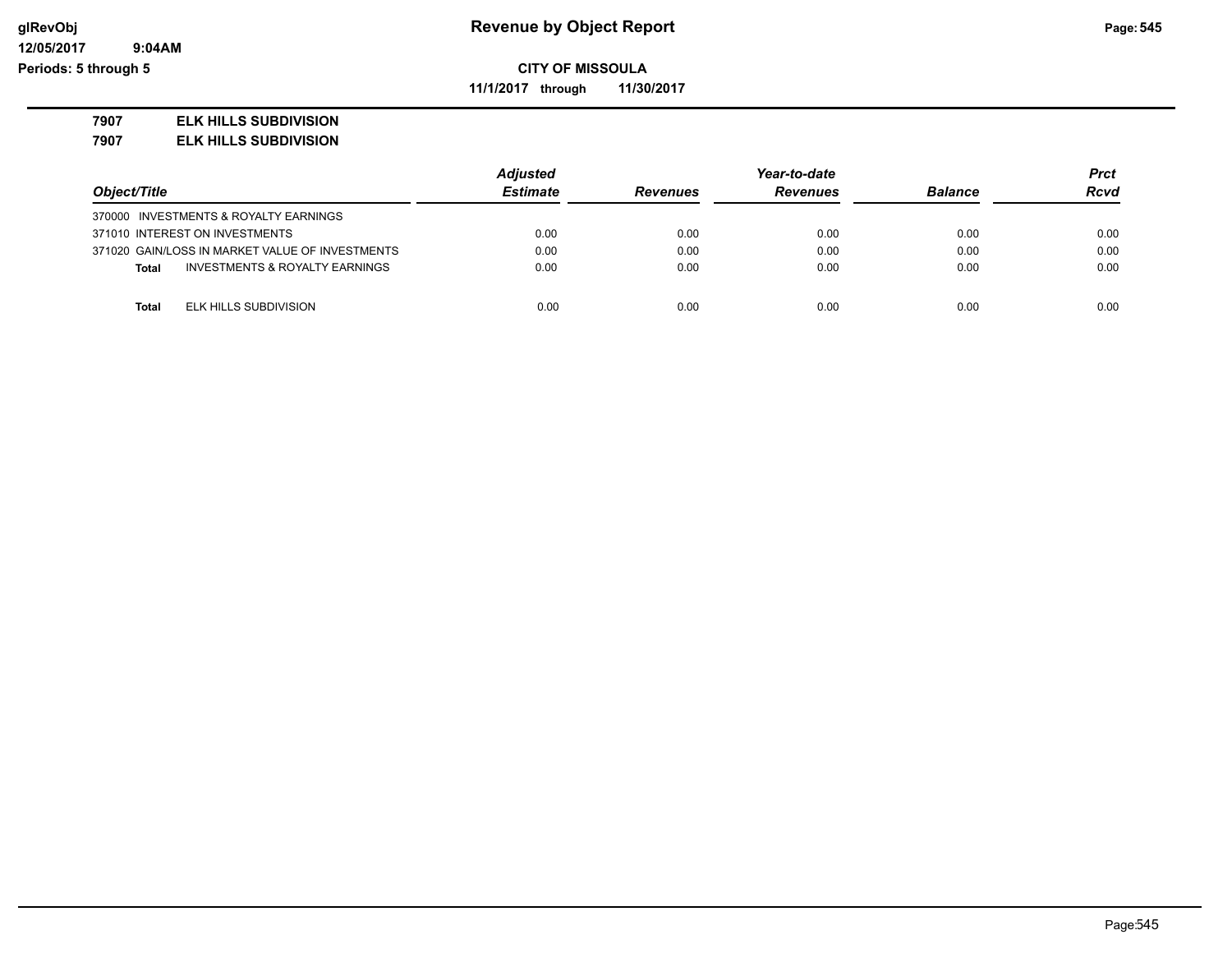**11/1/2017 through 11/30/2017**

#### **7907 ELK HILLS SUBDIVISION**

| Obiect/Title |                                                | <b>Adjusted</b><br><b>Estimate</b> | <b>Revenues</b> | Year-to-date<br><b>Revenues</b> | <b>Balance</b> | <b>Prct</b><br><b>Rcvd</b> |
|--------------|------------------------------------------------|------------------------------------|-----------------|---------------------------------|----------------|----------------------------|
|              | 370000 INVESTMENTS & ROYALTY EARNINGS          |                                    |                 |                                 |                |                            |
|              | 371010 INTEREST ON INVESTMENTS                 | 0.00                               | 0.00            | 0.00                            | 0.00           | 0.00                       |
|              | 371020 GAIN/LOSS IN MARKET VALUE OF INVESTMENT | 0.00                               | 0.00            | 0.00                            | 0.00           | 0.00                       |
| <b>Total</b> | INVESTMENTS & ROYALTY EARNINGS                 | 0.00                               | 0.00            | 0.00                            | 0.00           | 0.00                       |
|              |                                                |                                    |                 |                                 |                |                            |
| Total        | ELK HILLS SUBDIVISION                          | 0.00                               | 0.00            | 0.00                            | 0.00           | 0.00                       |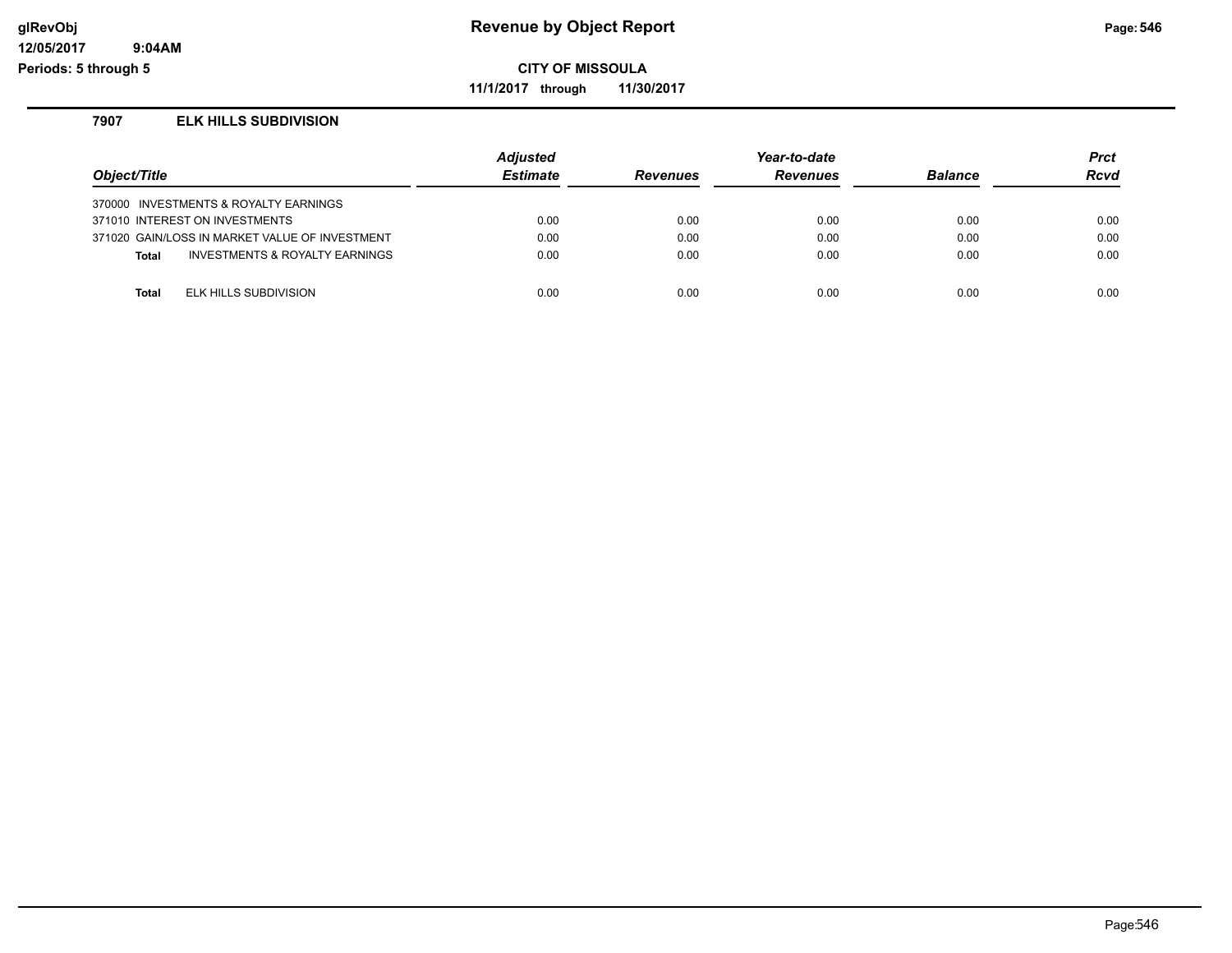**11/1/2017 through 11/30/2017**

# **7908 RATTLESNAKE-CORNERSTONE TRAIL SW**

# **7908 RATTLESNAKE-CORNERSTONE TRAIL SW**

|                                                    | <b>Adjusted</b> |                 | Year-to-date    |                | <b>Prct</b> |
|----------------------------------------------------|-----------------|-----------------|-----------------|----------------|-------------|
| Object/Title                                       | <b>Estimate</b> | <b>Revenues</b> | <b>Revenues</b> | <b>Balance</b> | <b>Rcvd</b> |
| 370000 INVESTMENTS & ROYALTY EARNINGS              |                 |                 |                 |                |             |
| 371010 INTEREST ON INVESTMENTS                     | 0.00            | 0.00            | 0.00            | 0.00           | 0.00        |
| 371020 GAIN/LOSS IN MARKET VALUE OF INVESTMENTS    | 0.00            | 0.00            | 0.00            | 0.00           | 0.00        |
| <b>INVESTMENTS &amp; ROYALTY EARNINGS</b><br>Total | 0.00            | 0.00            | 0.00            | 0.00           | 0.00        |
| 380000 OTHER FINANCING SOURCES                     |                 |                 |                 |                |             |
| 383000 OPERATING TRANSFERS                         | 0.00            | 0.00            | 0.00            | 0.00           | 0.00        |
| OTHER FINANCING SOURCES<br>Total                   | 0.00            | 0.00            | 0.00            | 0.00           | 0.00        |
|                                                    |                 |                 |                 |                |             |
| Total<br>RATTLESNAKE-CORNERSTONE TRAIL SW          | 0.00            | 0.00            | 0.00            | 0.00           | 0.00        |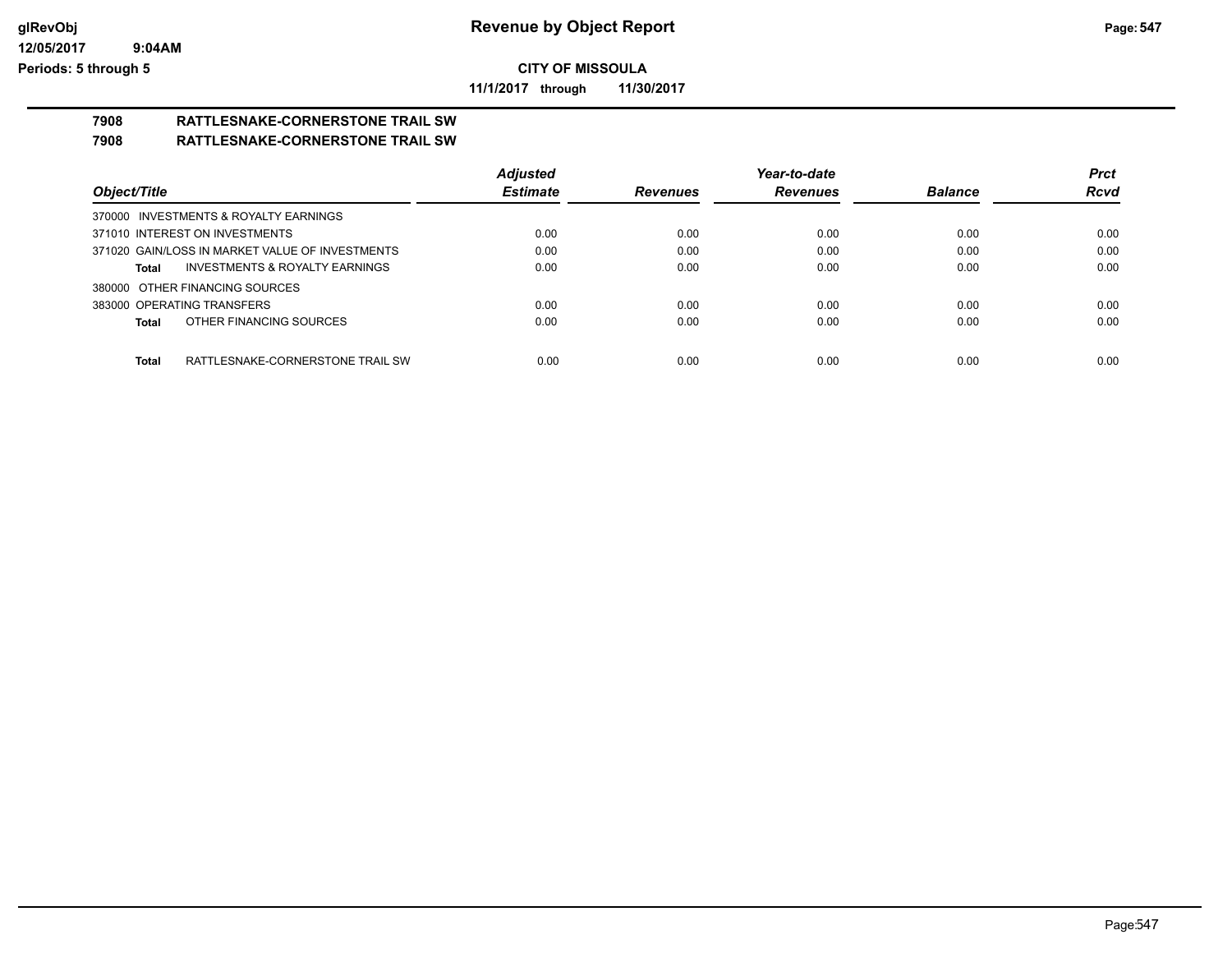**11/1/2017 through 11/30/2017**

#### **7908 RATTLESNAKE-CORNERSTONE TRAIL SW**

|                                                  | <b>Adjusted</b> |                 | Year-to-date    |                | <b>Prct</b> |
|--------------------------------------------------|-----------------|-----------------|-----------------|----------------|-------------|
| Object/Title                                     | <b>Estimate</b> | <b>Revenues</b> | <b>Revenues</b> | <b>Balance</b> | <b>Rcvd</b> |
| 370000 INVESTMENTS & ROYALTY EARNINGS            |                 |                 |                 |                |             |
| 371010 INTEREST ON INVESTMENTS                   | 0.00            | 0.00            | 0.00            | 0.00           | 0.00        |
| 371020 GAIN/LOSS IN MARKET VALUE OF INVESTMENT   | 0.00            | 0.00            | 0.00            | 0.00           | 0.00        |
| INVESTMENTS & ROYALTY EARNINGS<br><b>Total</b>   | 0.00            | 0.00            | 0.00            | 0.00           | 0.00        |
| 380000 OTHER FINANCING SOURCES                   |                 |                 |                 |                |             |
| 383000 OPERATING TRANSFERS                       | 0.00            | 0.00            | 0.00            | 0.00           | 0.00        |
| OTHER FINANCING SOURCES<br><b>Total</b>          | 0.00            | 0.00            | 0.00            | 0.00           | 0.00        |
|                                                  |                 |                 |                 |                |             |
| RATTLESNAKE-CORNERSTONE TRAIL SW<br><b>Total</b> | 0.00            | 0.00            | 0.00            | 0.00           | 0.00        |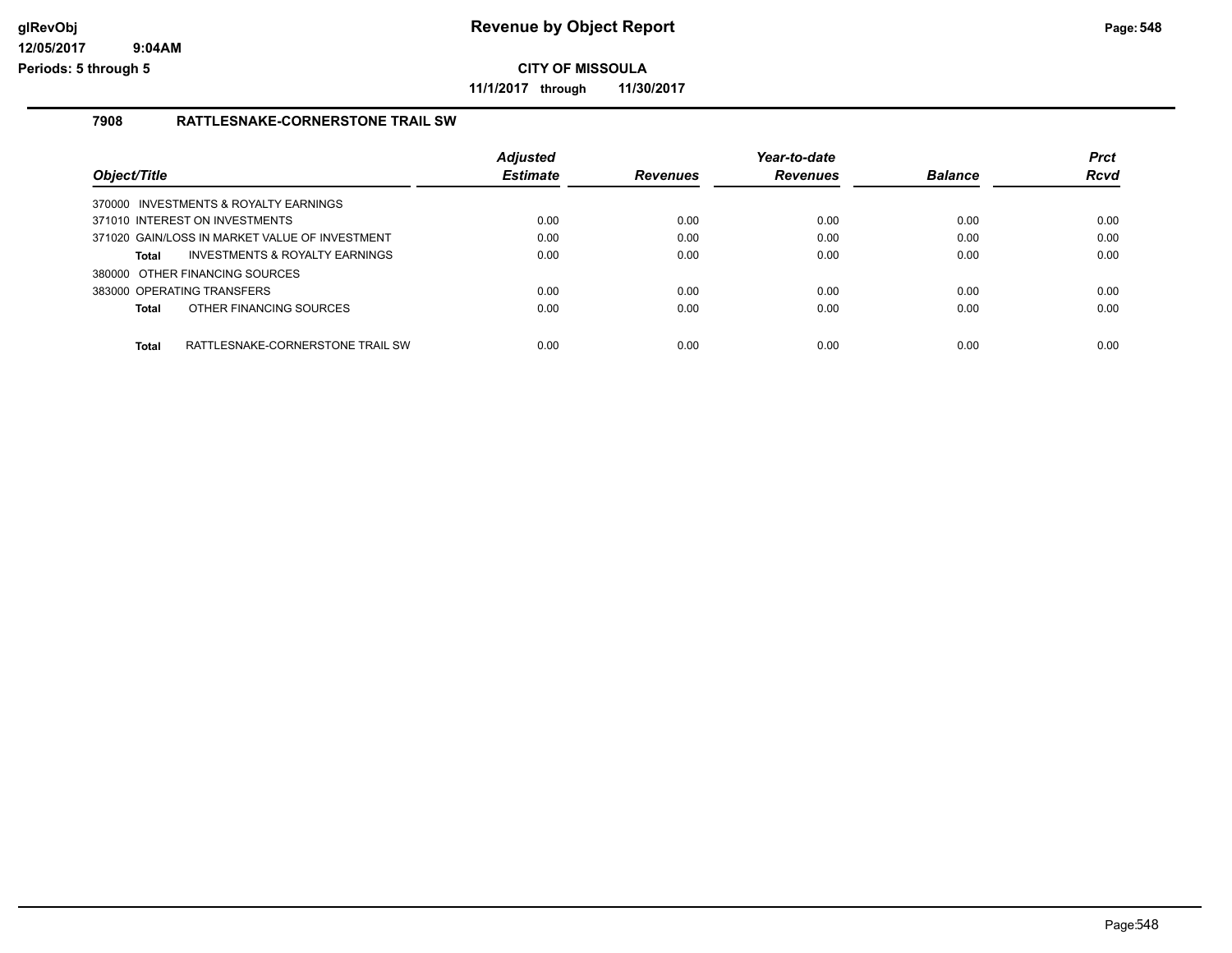**11/1/2017 through 11/30/2017**

### **7909 YOUTH PROGRAMS**

**7909 YOUTH PROGRAMS**

|                                                           | <b>Adjusted</b> | Year-to-date    |                 |                | Prct        |
|-----------------------------------------------------------|-----------------|-----------------|-----------------|----------------|-------------|
| Object/Title                                              | <b>Estimate</b> | <b>Revenues</b> | <b>Revenues</b> | <b>Balance</b> | <b>Rcvd</b> |
| 370000 INVESTMENTS & ROYALTY EARNINGS                     |                 |                 |                 |                |             |
| 371010 INTEREST ON INVESTMENTS                            | 0.00            | 0.00            | 0.00            | 0.00           | 0.00        |
| 371020 GAIN/LOSS IN MARKET VALUE OF INVESTMENTS           | 0.00            | 0.00            | 0.00            | 0.00           | 0.00        |
| <b>INVESTMENTS &amp; ROYALTY EARNINGS</b><br><b>Total</b> | 0.00            | 0.00            | 0.00            | 0.00           | 0.00        |
|                                                           |                 |                 |                 |                |             |
| YOUTH PROGRAMS<br>Total                                   | 0.00            | 0.00            | 0.00            | 0.00           | 0.00        |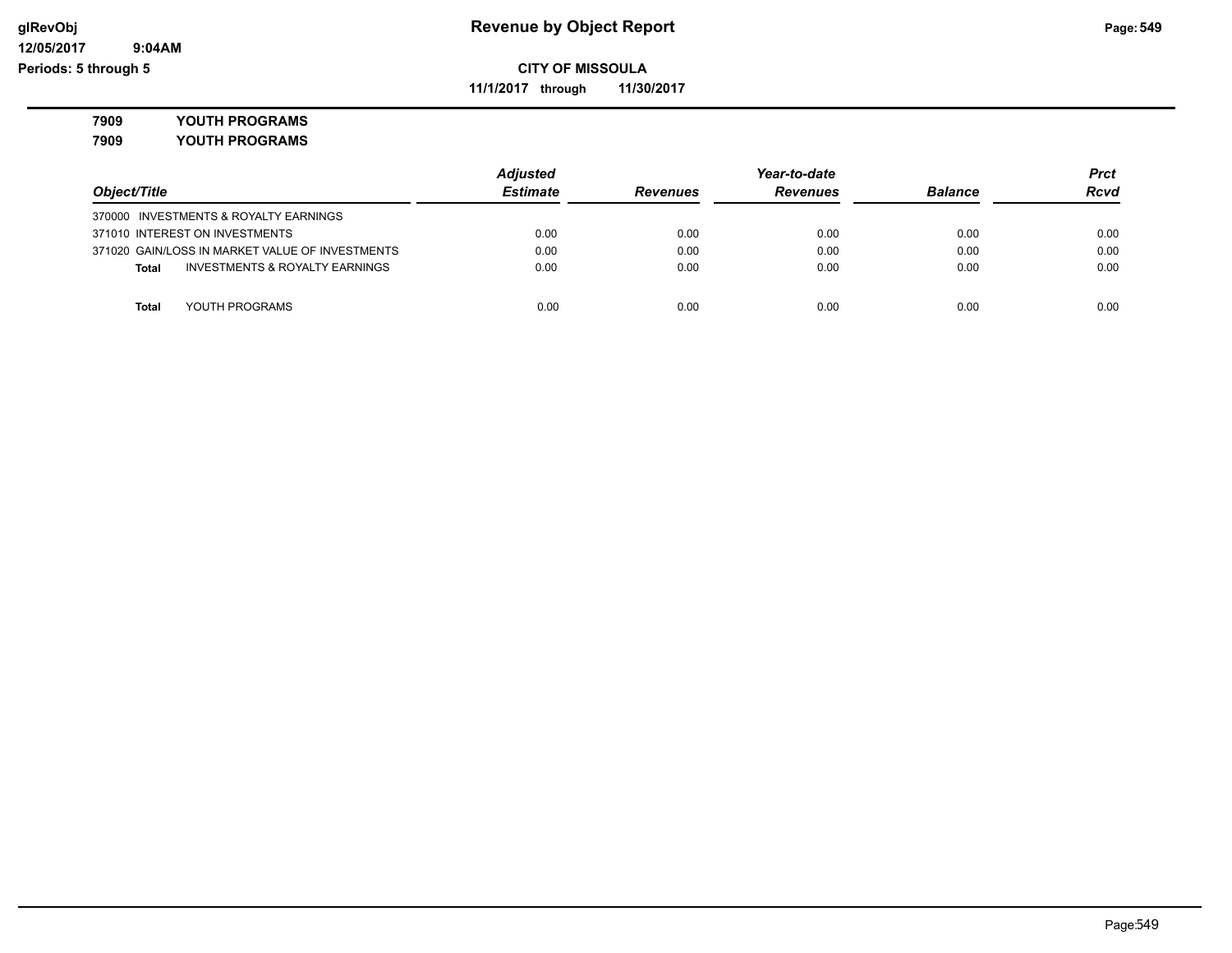**11/1/2017 through 11/30/2017**

#### **7909 YOUTH PROGRAMS**

| Object/Title                                   | Adjusted<br><b>Estimate</b> | <b>Revenues</b> | Year-to-date<br><b>Revenues</b> | <b>Balance</b> | <b>Prct</b><br><b>Rcvd</b> |
|------------------------------------------------|-----------------------------|-----------------|---------------------------------|----------------|----------------------------|
| 370000 INVESTMENTS & ROYALTY EARNINGS          |                             |                 |                                 |                |                            |
| 371010 INTEREST ON INVESTMENTS                 | 0.00                        | 0.00            | 0.00                            | 0.00           | 0.00                       |
| 371020 GAIN/LOSS IN MARKET VALUE OF INVESTMENT | 0.00                        | 0.00            | 0.00                            | 0.00           | 0.00                       |
| INVESTMENTS & ROYALTY EARNINGS<br><b>Total</b> | 0.00                        | 0.00            | 0.00                            | 0.00           | 0.00                       |
|                                                |                             |                 |                                 |                |                            |
| YOUTH PROGRAMS<br>Tota                         | 0.00                        | 0.00            | 0.00                            | 0.00           | 0.00                       |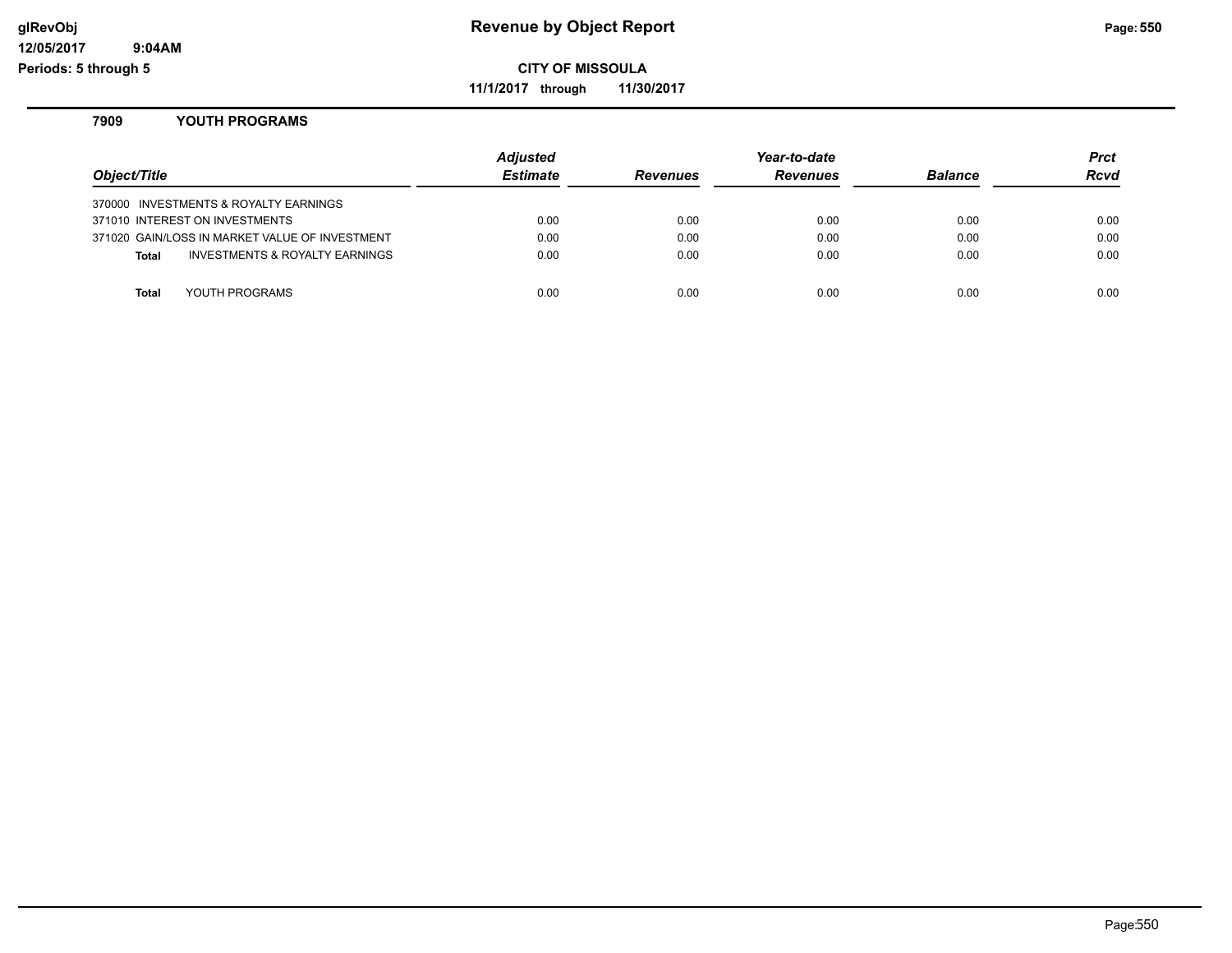**11/1/2017 through 11/30/2017**

# **7910 SIDEWALK & CURB LOAN FUND**

**7910 SIDEWALK & CURB LOAN FUND**

|                                                    | <b>Adjusted</b> | Year-to-date    |                 |                | Prct        |
|----------------------------------------------------|-----------------|-----------------|-----------------|----------------|-------------|
| Object/Title                                       | <b>Estimate</b> | <b>Revenues</b> | <b>Revenues</b> | <b>Balance</b> | <b>Rcvd</b> |
| 370000 INVESTMENTS & ROYALTY EARNINGS              |                 |                 |                 |                |             |
| 371020 GAIN/LOSS IN MARKET VALUE OF INVESTMENTS    | 0.00            | 0.00            | 0.00            | 0.00           | 0.00        |
| <b>INVESTMENTS &amp; ROYALTY EARNINGS</b><br>Total | 0.00            | 0.00            | 0.00            | 0.00           | 0.00        |
| SIDEWALK & CURB LOAN FUND<br><b>Total</b>          | 0.00            | 0.00            | 0.00            | 0.00           | 0.00        |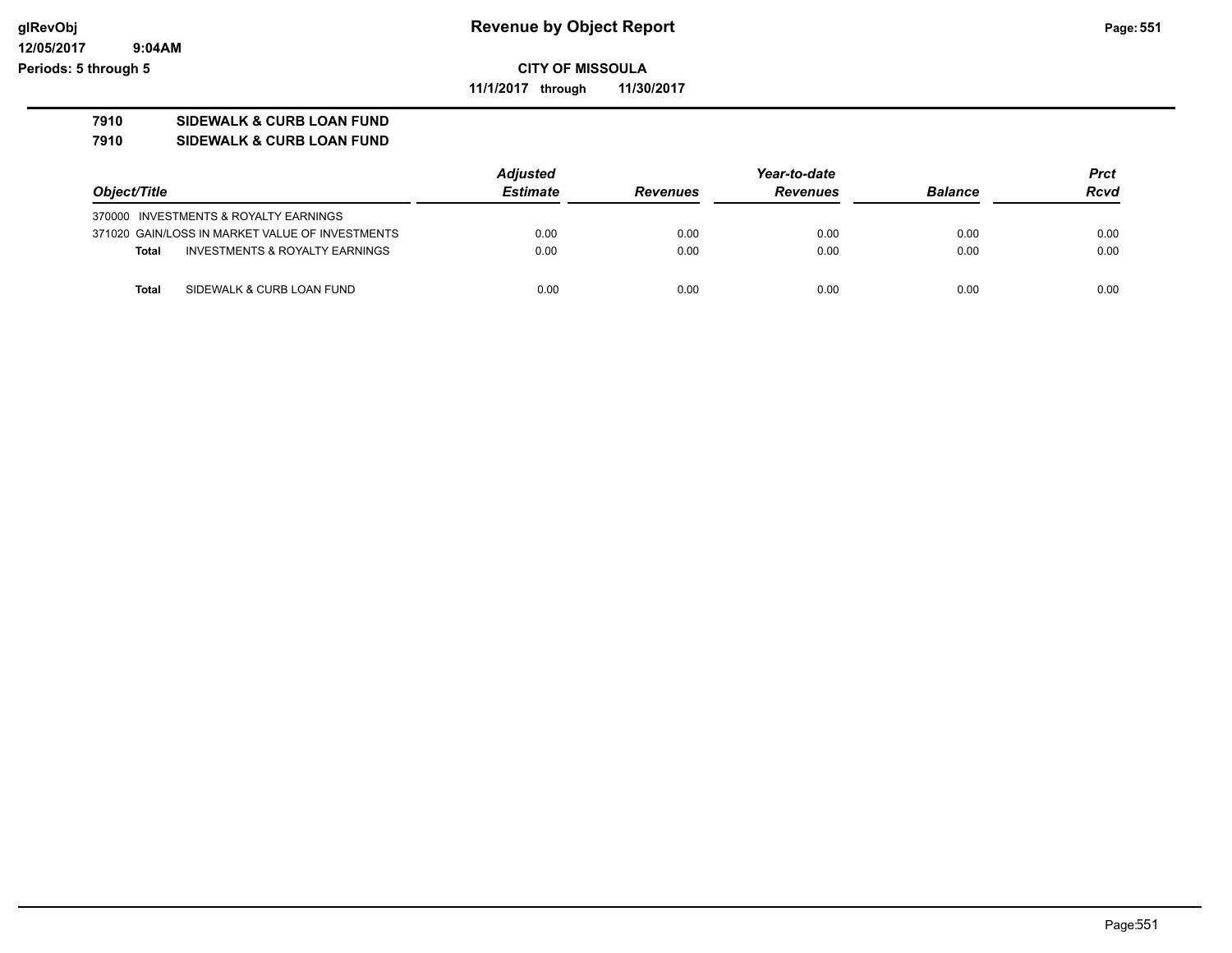**11/1/2017 through 11/30/2017**

#### **7910 SIDEWALK & CURB LOAN FUND**

|              |                                                | <b>Adjusted</b> |                 | Year-to-date    |                | <b>Prct</b> |
|--------------|------------------------------------------------|-----------------|-----------------|-----------------|----------------|-------------|
| Object/Title |                                                | <b>Estimate</b> | <b>Revenues</b> | <b>Revenues</b> | <b>Balance</b> | Rcvd        |
|              | 370000 INVESTMENTS & ROYALTY EARNINGS          |                 |                 |                 |                |             |
|              | 371020 GAIN/LOSS IN MARKET VALUE OF INVESTMENT | 0.00            | 0.00            | 0.00            | 0.00           | 0.00        |
| <b>Total</b> | INVESTMENTS & ROYALTY EARNINGS                 | 0.00            | 0.00            | 0.00            | 0.00           | 0.00        |
| Total        | SIDEWALK & CURB LOAN FUND                      | 0.00            | 0.00            | 0.00            | 0.00           | 0.00        |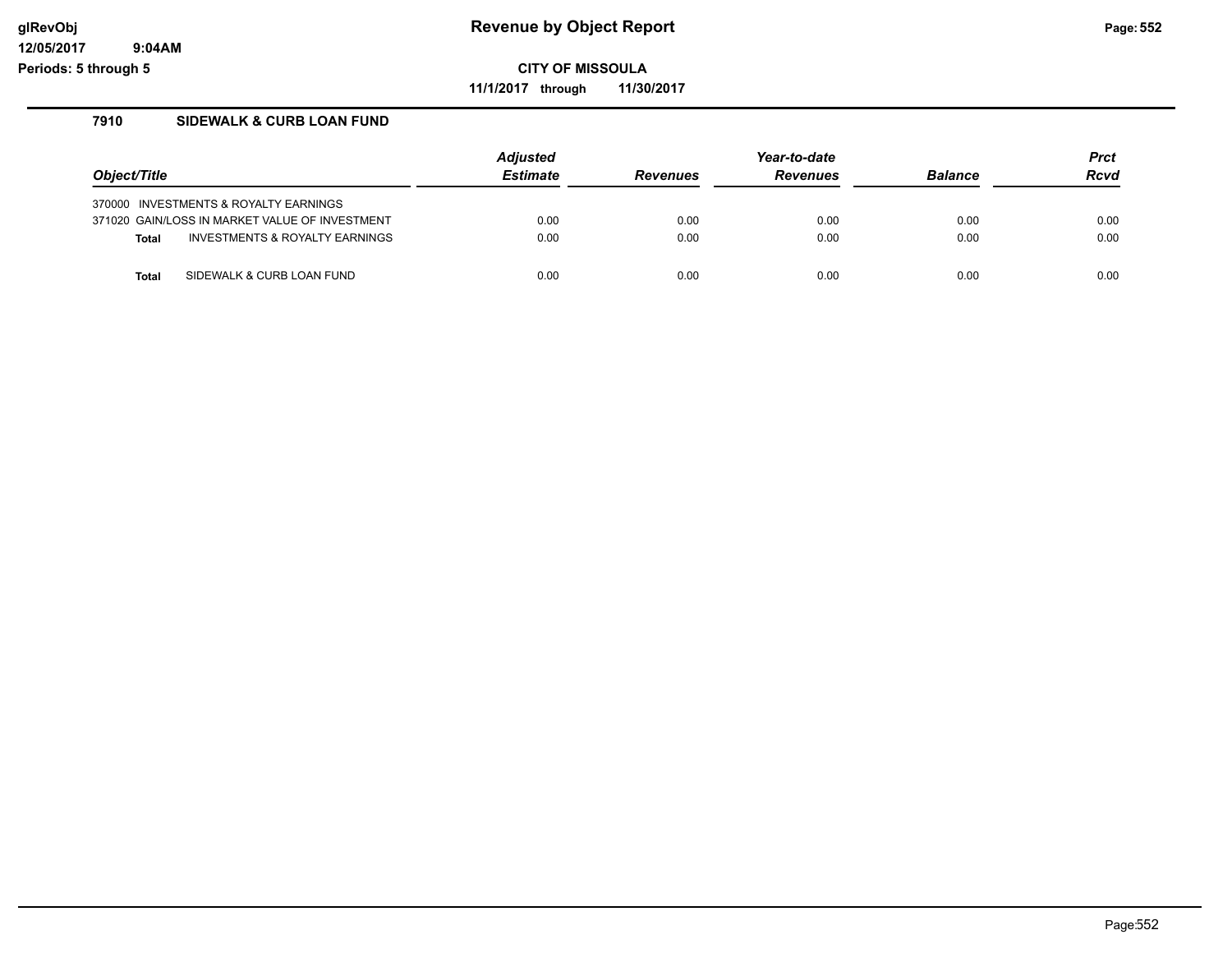**11/1/2017 through 11/30/2017**

**7911 RESIDENTIAL INSPECTION FUND**

**7911 RESIDENTIAL INSPECTION FUND**

|                                                    | <b>Adjusted</b> |                 | Year-to-date    |                | <b>Prct</b> |
|----------------------------------------------------|-----------------|-----------------|-----------------|----------------|-------------|
| Object/Title                                       | <b>Estimate</b> | <b>Revenues</b> | <b>Revenues</b> | <b>Balance</b> | <b>Rcvd</b> |
| 320000 LICENSES & PERMITS                          |                 |                 |                 |                |             |
| 323018 PAVING ASSESSMENTS                          | 0.00            | 0.00            | 0.00            | 0.00           | 0.00        |
| <b>LICENSES &amp; PERMITS</b><br>Total             | 0.00            | 0.00            | 0.00            | 0.00           | 0.00        |
| 360000 MISCELLANEOUS REVENUES                      |                 |                 |                 |                |             |
| 360010 MISCELLANEOUS                               | 0.00            | 0.00            | 0.00            | 0.00           | 0.00        |
| 365001 *** Title Not Found ***                     | 0.00            | 0.00            | 0.00            | 0.00           | 0.00        |
| 365002 OTHER RECREATION DONATIONS                  | 0.00            | 0.00            | 0.00            | 0.00           | 0.00        |
| MISCELLANEOUS REVENUES<br>Total                    | 0.00            | 0.00            | 0.00            | 0.00           | 0.00        |
| 370000 INVESTMENTS & ROYALTY EARNINGS              |                 |                 |                 |                |             |
| 371010 INTEREST ON INVESTMENTS                     | 0.00            | 0.00            | 0.00            | 0.00           | 0.00        |
| 371020 GAIN/LOSS IN MARKET VALUE OF INVESTMENTS    | 0.00            | 0.00            | 0.00            | 0.00           | 0.00        |
| <b>INVESTMENTS &amp; ROYALTY EARNINGS</b><br>Total | 0.00            | 0.00            | 0.00            | 0.00           | 0.00        |
| <b>RESIDENTIAL INSPECTION FUND</b><br>Total        | 0.00            | 0.00            | 0.00            | 0.00           | 0.00        |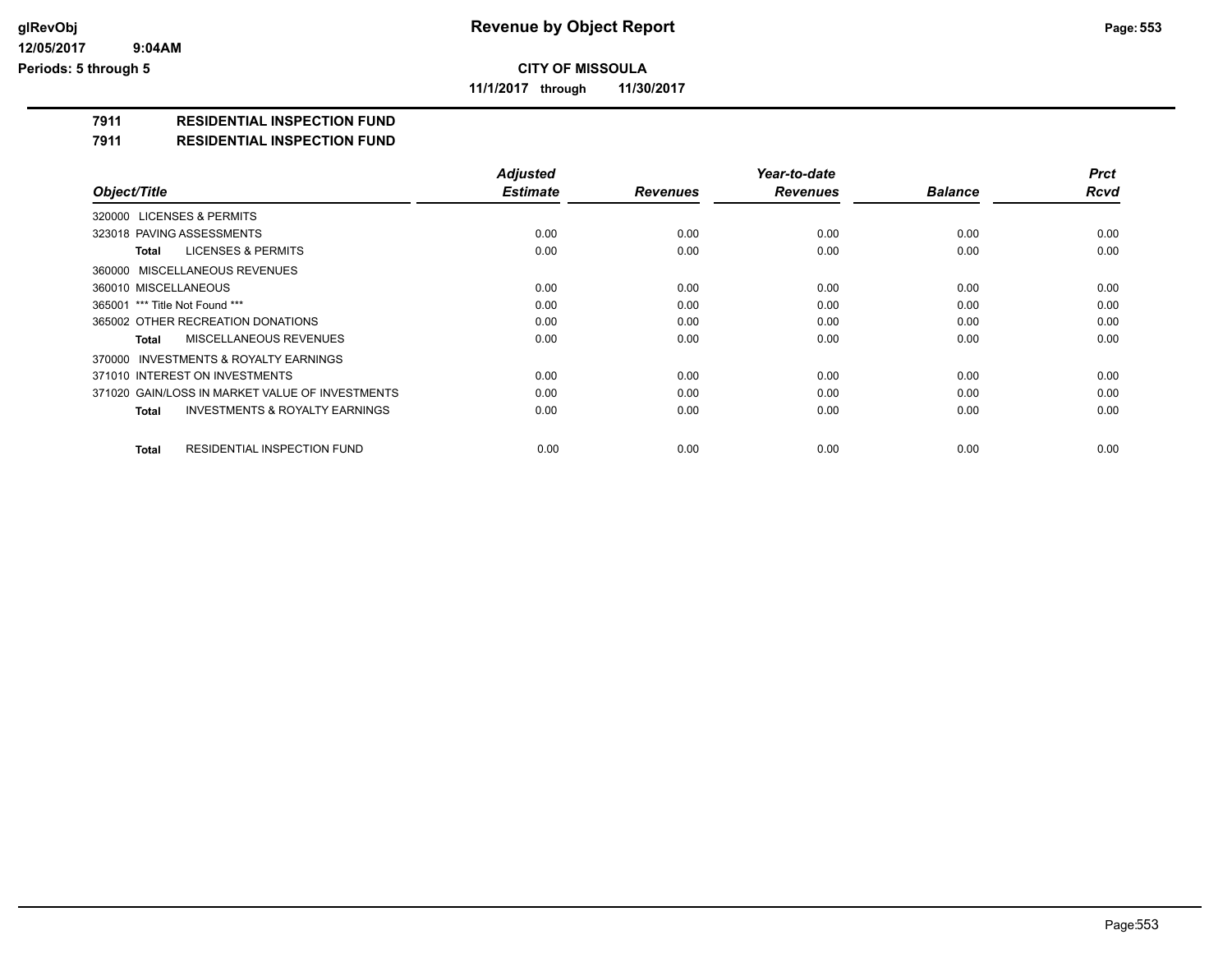**11/1/2017 through 11/30/2017**

#### **7911 RESIDENTIAL INSPECTION FUND**

| Object/Title                                              | <b>Adjusted</b><br><b>Estimate</b> | <b>Revenues</b> | Year-to-date<br><b>Revenues</b> | <b>Balance</b> | <b>Prct</b><br><b>Rcvd</b> |
|-----------------------------------------------------------|------------------------------------|-----------------|---------------------------------|----------------|----------------------------|
|                                                           |                                    |                 |                                 |                |                            |
| 320000 LICENSES & PERMITS                                 |                                    |                 |                                 |                |                            |
| 323018 PAVING ASSESSMENTS                                 | 0.00                               | 0.00            | 0.00                            | 0.00           | 0.00                       |
| <b>LICENSES &amp; PERMITS</b><br>Total                    | 0.00                               | 0.00            | 0.00                            | 0.00           | 0.00                       |
| 360000 MISCELLANEOUS REVENUES                             |                                    |                 |                                 |                |                            |
| 360010 MISCELLANEOUS                                      | 0.00                               | 0.00            | 0.00                            | 0.00           | 0.00                       |
| 365001 *** Title Not Found ***                            | 0.00                               | 0.00            | 0.00                            | 0.00           | 0.00                       |
| 365002 OTHER RECREATION DONATIONS                         | 0.00                               | 0.00            | 0.00                            | 0.00           | 0.00                       |
| <b>MISCELLANEOUS REVENUES</b><br>Total                    | 0.00                               | 0.00            | 0.00                            | 0.00           | 0.00                       |
| 370000 INVESTMENTS & ROYALTY EARNINGS                     |                                    |                 |                                 |                |                            |
| 371010 INTEREST ON INVESTMENTS                            | 0.00                               | 0.00            | 0.00                            | 0.00           | 0.00                       |
| 371020 GAIN/LOSS IN MARKET VALUE OF INVESTMENT            | 0.00                               | 0.00            | 0.00                            | 0.00           | 0.00                       |
| <b>INVESTMENTS &amp; ROYALTY EARNINGS</b><br><b>Total</b> | 0.00                               | 0.00            | 0.00                            | 0.00           | 0.00                       |
| <b>RESIDENTIAL INSPECTION FUND</b><br><b>Total</b>        | 0.00                               | 0.00            | 0.00                            | 0.00           | 0.00                       |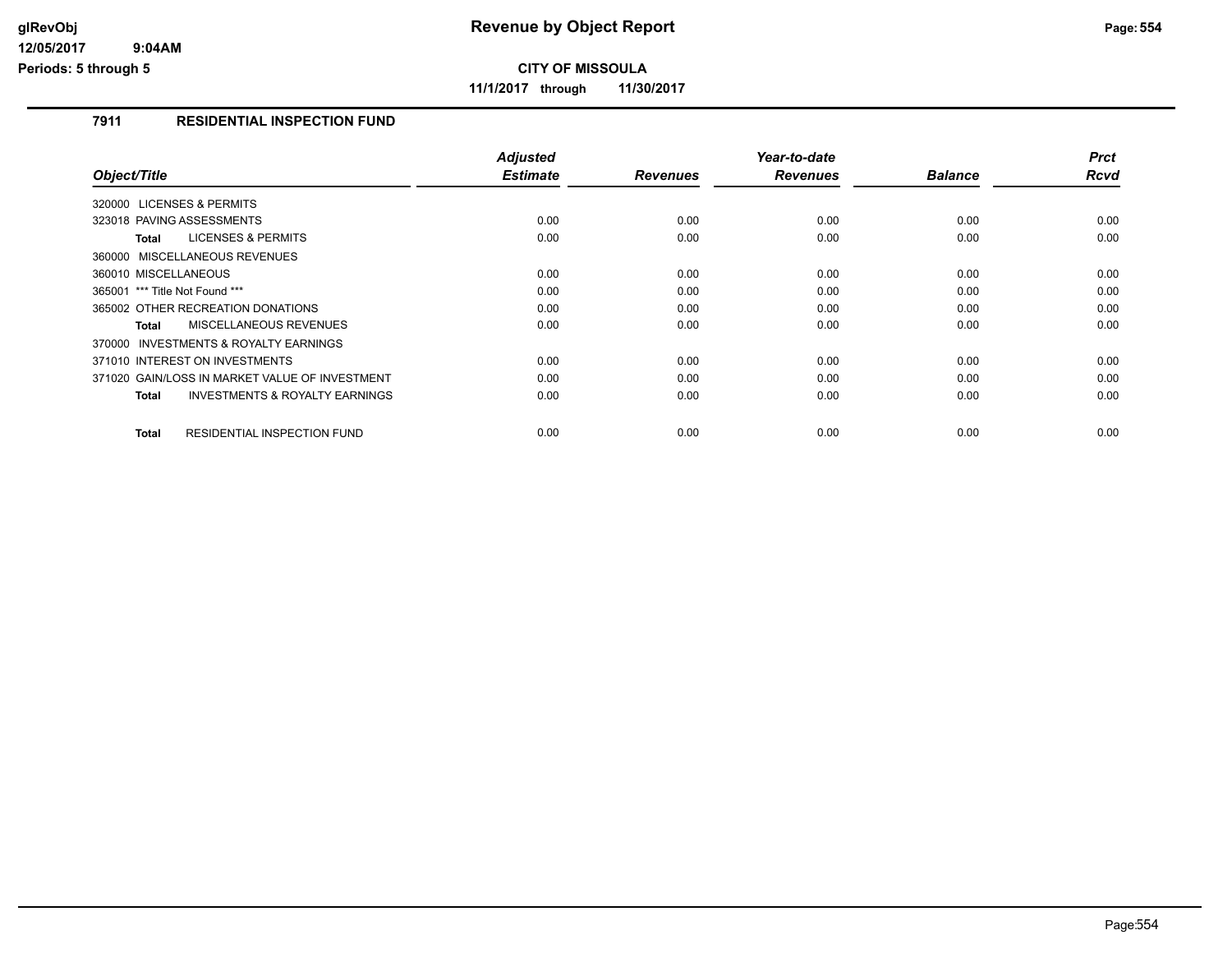**11/1/2017 through 11/30/2017**

#### **7955 PROPERTY TAX RELIEF**

**7955 PROPERTY TAX RELIEF**

|                                           | <b>Adjusted</b> |                 | <b>Prct</b>     |                |             |
|-------------------------------------------|-----------------|-----------------|-----------------|----------------|-------------|
| Object/Title                              | <b>Estimate</b> | <b>Revenues</b> | <b>Revenues</b> | <b>Balance</b> | <b>Rcvd</b> |
| 360000 MISCELLANEOUS REVENUES             |                 |                 |                 |                |             |
| 365010 FRIENDS OF MISSOULA PARKS DONATION | 0.00            | 0.00            | 0.00            | 0.00           | 0.00        |
| MISCELLANEOUS REVENUES<br><b>Total</b>    | 0.00            | 0.00            | 0.00            | 0.00           | 0.00        |
| PROPERTY TAX RELIEF<br><b>Total</b>       | 0.00            | 0.00            | 0.00            | 0.00           | 0.00        |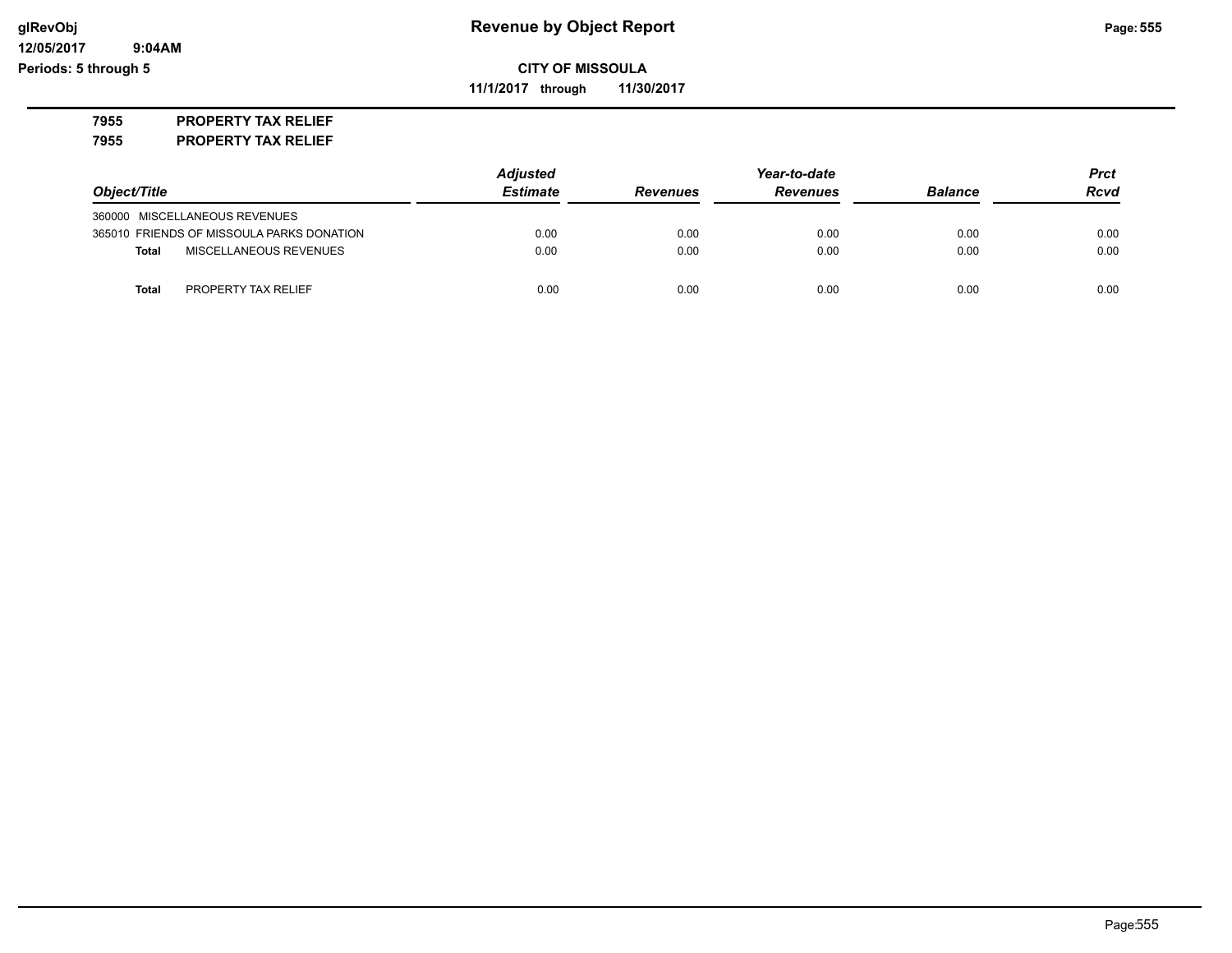**11/1/2017 through 11/30/2017**

#### **7955 PROPERTY TAX RELIEF**

| Object/Title                              | <b>Adjusted</b><br><b>Estimate</b> | <b>Revenues</b> | Year-to-date<br><b>Revenues</b> | <b>Balance</b> | <b>Prct</b><br><b>Rcvd</b> |
|-------------------------------------------|------------------------------------|-----------------|---------------------------------|----------------|----------------------------|
| 360000 MISCELLANEOUS REVENUES             |                                    |                 |                                 |                |                            |
| 365010 FRIENDS OF MISSOULA PARKS DONATION | 0.00                               | 0.00            | 0.00                            | 0.00           | 0.00                       |
| MISCELLANEOUS REVENUES<br><b>Total</b>    | 0.00                               | 0.00            | 0.00                            | 0.00           | 0.00                       |
| PROPERTY TAX RELIEF<br>Total              | 0.00                               | 0.00            | 0.00                            | 0.00           | 0.00                       |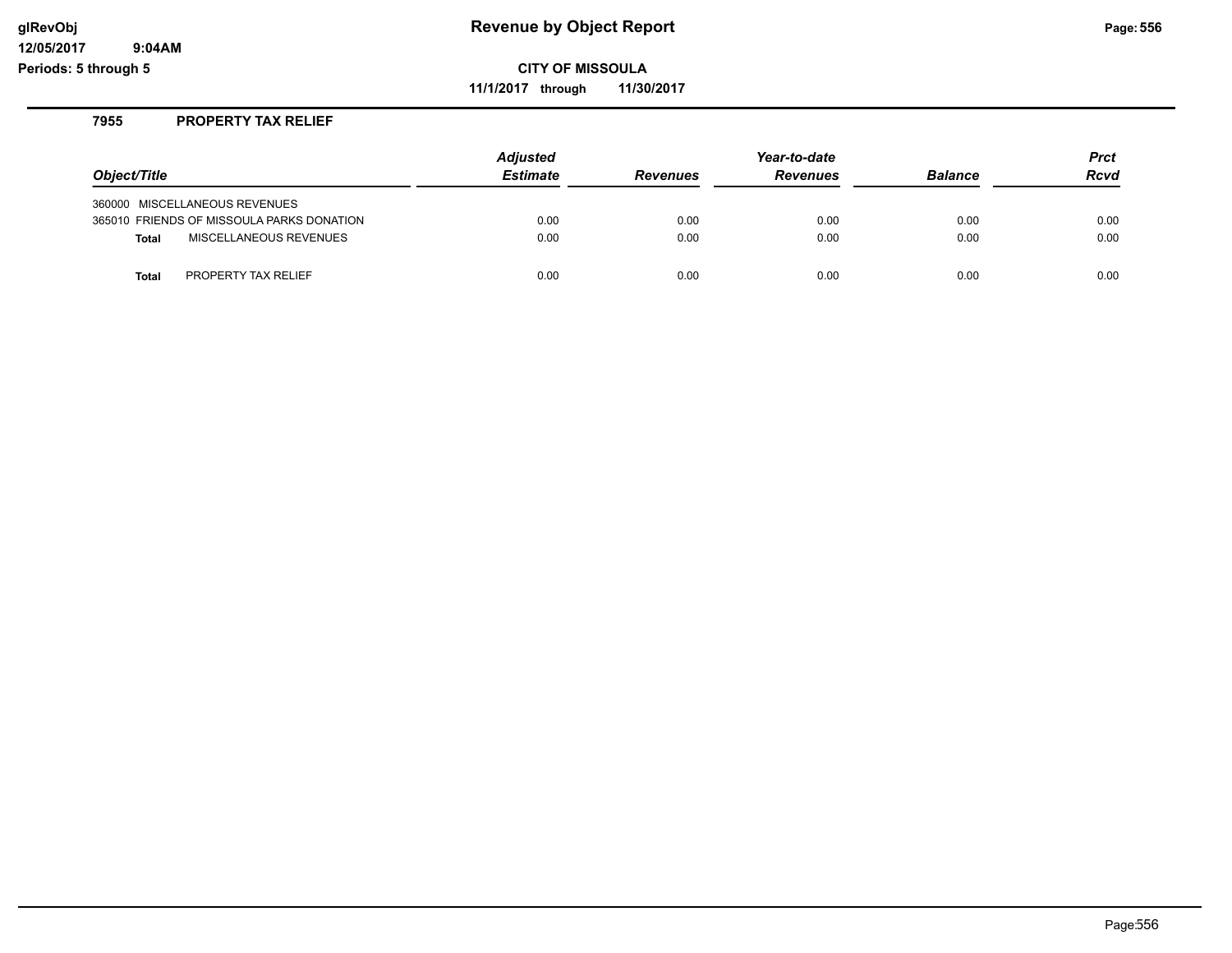#### **12/05/2017 9:04AM Periods: 5 through 5**

#### **CITY OF MISSOULA**

**11/1/2017 through 11/30/2017**

#### **9000 GENERAL FIXED ASSETS ACCOUNT GROUP 9000 GENERAL FIXED ASSETS ACCOUNT GROUP**

| Object/Title                   |                                           | <b>Adjusted</b> |                 | Year-to-date    |                | <b>Prct</b><br><b>Rcvd</b> |
|--------------------------------|-------------------------------------------|-----------------|-----------------|-----------------|----------------|----------------------------|
|                                |                                           | <b>Estimate</b> | <b>Revenues</b> | <b>Revenues</b> | <b>Balance</b> |                            |
|                                | 380000 OTHER FINANCING SOURCES            |                 |                 |                 |                |                            |
| 382000 *** Title Not Found *** |                                           | 0.00            | 0.00            | 0.00            | 0.00           | 0.00                       |
| <b>Total</b>                   | OTHER FINANCING SOURCES                   | 0.00            | 0.00            | 0.00            | 0.00           | 0.00                       |
| <b>Total</b>                   | <b>GENERAL FIXED ASSETS ACCOUNT GROUP</b> | 0.00            | 0.00            | 0.00            | 0.00           | 0.00                       |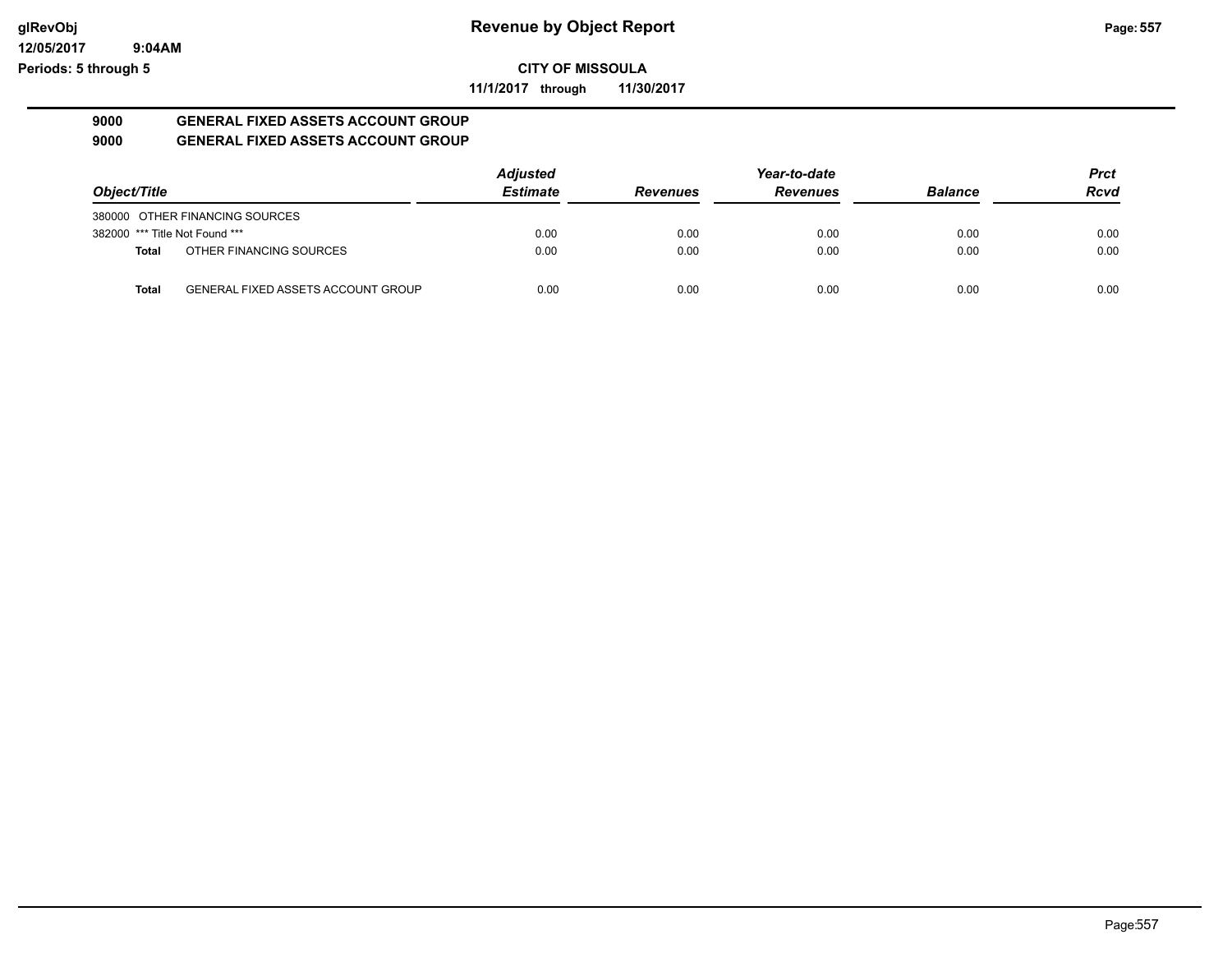**11/1/2017 through 11/30/2017**

#### **9000 GENERAL FIXED ASSETS ACCOUNT GROUP**

| Object/Title                   |                                           | <b>Adjusted</b><br><b>Estimate</b> | <b>Revenues</b> | Year-to-date<br><b>Revenues</b> | <b>Balance</b> | <b>Prct</b><br><b>Rcvd</b> |
|--------------------------------|-------------------------------------------|------------------------------------|-----------------|---------------------------------|----------------|----------------------------|
| 382000 *** Title Not Found *** | 380000 OTHER FINANCING SOURCES            | 0.00                               | 0.00            | 0.00                            | 0.00           | 0.00                       |
| Total                          | OTHER FINANCING SOURCES                   | 0.00                               | 0.00            | 0.00                            | 0.00           | 0.00                       |
| <b>Total</b>                   | <b>GENERAL FIXED ASSETS ACCOUNT GROUF</b> | 0.00                               | 0.00            | 0.00                            | 0.00           | 0.00                       |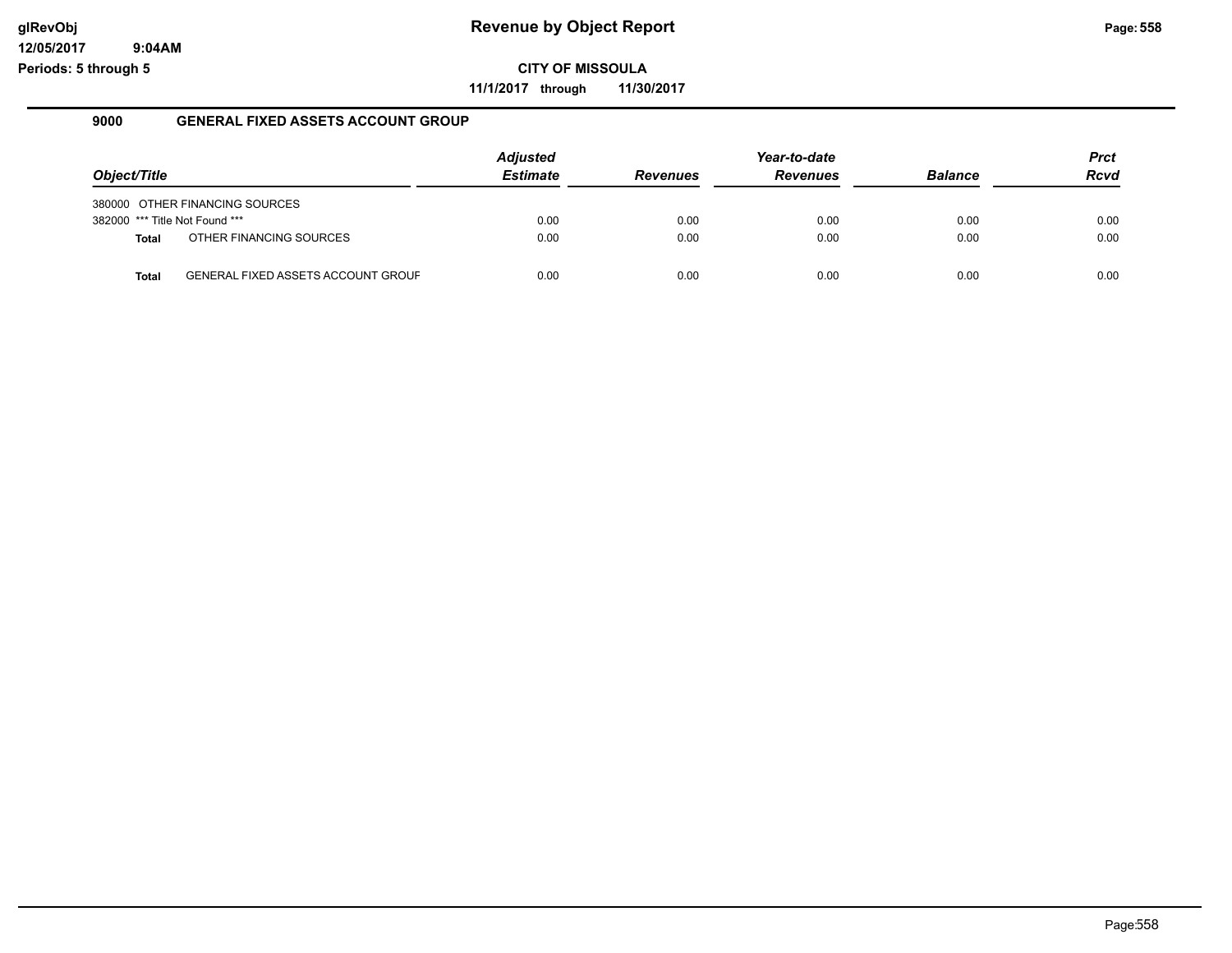**CITY OF MISSOULA 11/1/2017 through 11/30/2017**

#### *Grand Totals*

|                                                | <b>Adjusted</b> |                 | Year-to-date    |                | <b>Prct</b> |
|------------------------------------------------|-----------------|-----------------|-----------------|----------------|-------------|
| Object/Title                                   | <b>Estimate</b> | <b>Revenues</b> | <b>Revenues</b> | <b>Balance</b> | Rcvd        |
| 310000 TAXES/ASSESSMENTS                       |                 |                 |                 |                |             |
| 310000 TAXES/ASSESSMENTS                       | 0.00            | 0.00            | 0.00            | 0.00           | 0.00        |
| 311000 GENERAL PROPERTY TAXES                  | 30,713,521.00   | 277,740.49      | 287,979.24      | 30,425,541.76  | 0.94        |
| 311001 CURRENT TAXES                           | 0.00            | 0.00            | 0.00            | 0.00           | 0.00        |
| 311005 DELINQUENT TAXES                        | 0.00            | 1,043.32        | 1,205.52        | $-1,205.52$    | 0.00        |
| 311011 TAX INCREMENT                           | 4,399,857.00    | 40,069.96       | 50,675.71       | 4,349,181.29   | 1.15        |
| 311030 MOTOR VEHICLE TAXES                     | 1,555,054.00    | 143,268.36      | 296,211.91      | 1,258,842.09   | 19.05       |
| 312000 PENALTIES & INTEREST - DELINQUENT TAXES | 0.00            | 0.00            | 0.00            | 0.00           | 0.00        |
| 312001 PENALTIES & INTEREST                    | 36,185.00       | 8,368.15        | 11,380.01       | 24,804.99      | 31.45       |
| 314000 PROP TAX - OTHER THAN ASSESSED VAL      | 0.00            | 0.00            | 0.00            | 0.00           | 0.00        |
| 314001 LIGHT VEHICLE TAX                       | 0.00            | 0.00            | 0.00            | 0.00           | 0.00        |
| 314100 TBID REVENUE                            | 837,644.00      | 0.00            | 0.00            | 837,644.00     | 0.00        |
| TAXES/ASSESSMENTS<br><b>Total</b>              | 37,542,261.00   | 470,490.28      | 647,452.39      | 36,894,808.61  | 1.72        |
| 320000 LICENSES & PERMITS                      |                 |                 |                 |                |             |
| 322011 LIQUOR LICENSES                         | 33,500.00       | 0.00            | 0.00            | 33,500.00      | 0.00        |
| 322012 BEER LICENSES                           | 45,000.00       | 0.00            | 0.00            | 45,000.00      | 0.00        |
| 322013 WINE LICENSES                           | 200.00          | 0.00            | 200.00          | 0.00           | 100.00      |
| 322014 GOING OUT OF BUSINESS LICENSE           | 0.00            | 0.00            | 0.00            | 0.00           | 0.00        |
| 322020 GENERAL BUSINESS/PROF/OCCUPATIONAL LIC  | 673,000.00      | 4,418.00        | 51,803.51       | 621,196.49     | 7.70        |
| 322021 RENTAL LICENSES                         | 63,200.00       | 0.00            | 4,904.29        | 58,295.71      | 7.76        |
| 322022 BLIC PENALTIES & LICENSES               | 10,000.00       | 415.00          | 8,253.53        | 1,746.47       | 82.54       |
| 322023 TOURIST HOME REGISTRATION               | 760.00          | 150.00          | 1,050.00        | $-290.00$      | 138.16      |
| 322031 FRANCHISE FEE - AT&T                    | 685,000.00      | 162,144.69      | 162,144.69      | 522,855.31     | 23.67       |
| 322034 PEG ACCESS                              | 41,856.00       | 9,278.26        | 9,278.26        | 32,577.74      | 22.17       |
| 323011 BUILDING PERMITS                        | 1,258,000.00    | 143,850.05      | 717,264.63      | 540,735.37     | 57.02       |
| 323012 ELECTRICAL PERMITS                      | 271,000.00      | 28,344.52       | 143,924.88      | 127,075.12     | 53.11       |
| 323013 PLUMBING PERMITS                        | 155,000.00      | 17,626.00       | 97,183.00       | 57,817.00      | 62.70       |
| 323014 BLDG PERMIT REVIEW FEE                  | 0.00            | 0.00            | 0.00            | 0.00           | 0.00        |
| 323015 EXCAVATING PERMITS                      | 178,200.00      | 16,748.05       | 149,523.48      | 28,676.52      | 83.91       |
| 323016 MOVING PERMITS                          | 1,100.00        | 0.00            | 0.00            | 1,100.00       | 0.00        |
| 323017 MECHANICAL PERMITS                      | 114,000.00      | 9,641.00        | 59,470.80       | 54,529.20      | 52.17       |
| 323018 PAVING ASSESSMENTS                      | 0.00            | 64.00           | 64.00           | $-64.00$       | 0.00        |
| 323019 ALARM USERS PERMITS                     | 15,320.00       | 296.00          | 8,750.00        | 6,570.00       | 57.11       |
| 323020 FENCE PERMITS                           | 10,870.00       | 230.00          | 3,806.00        | 7,064.00       | 35.01       |
| 323021 PAVING PERMITS                          | 52,440.00       | 4,653.00        | 18,768.50       | 33,671.50      | 35.79       |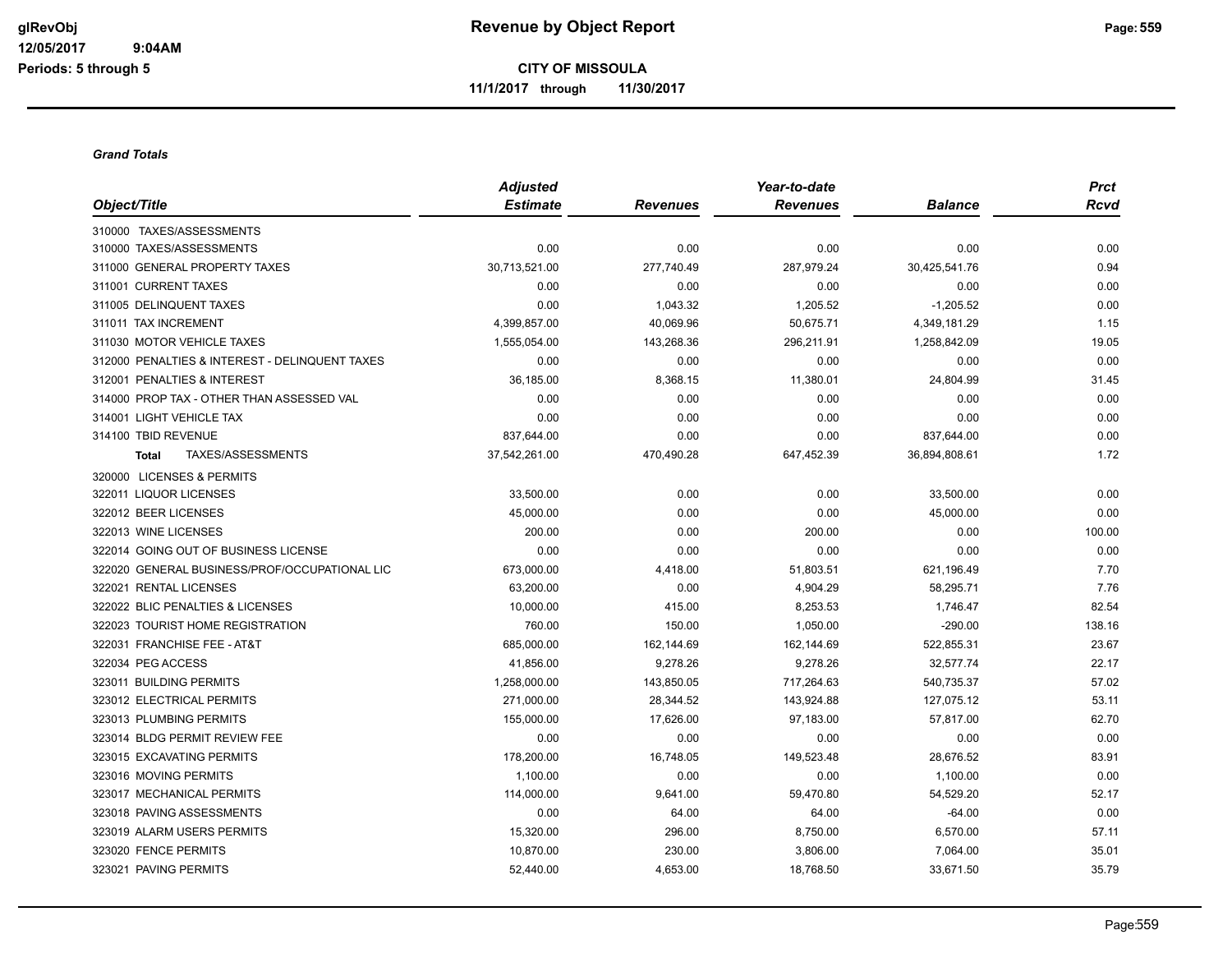**11/1/2017 through 11/30/2017**

| Object/Title                                   | <b>Adjusted</b><br><b>Estimate</b> | <b>Revenues</b> | Year-to-date<br><b>Revenues</b> | <b>Balance</b> | <b>Prct</b><br>Rcvd |
|------------------------------------------------|------------------------------------|-----------------|---------------------------------|----------------|---------------------|
| 323022 GRADING/DRAINAGE PERMITS                | 18,560.00                          | 1,117.00        | 9,220.00                        | 9,340.00       | 49.68               |
| 323023 ADA ACCESS PERMITS                      | 22,390.00                          | 2,234.00        | 9,770.00                        | 12,620.00      | 43.64               |
| 323025 STREET USE PERMITS                      | 5,750.00                           | 312.00          | 2,028.00                        | 3,722.00       | 35.27               |
| 323026 PYROTECHNICS PERMITS                    | 2,570.00                           | 0.00            | 308.00                          | 2,262.00       | 11.98               |
| 323027 HAULER PERMITS                          | 1,190.00                           | 0.00            | 150.00                          | 1,040.00       | 12.61               |
| 323030 ANIMAL LICENSES                         | 0.00                               | 387.00          | 3,063.70                        | $-3,063.70$    | 0.00                |
| 323031 CHICKEN LICENSES                        | 460.00                             | 60.00           | 210.00                          | 250.00         | 45.65               |
| 323052 STORM WATER POLLUTION PREVENTION PERMIT | 7,040.00                           | 0.00            | 3,652.00                        | 3,388.00       | 51.88               |
| 323054 ZONING COMPLIANCE PERMITS               | 19,840.00                          | 1,459.00        | 9,953.00                        | 9,887.00       | 50.17               |
| 323055 FLOOD PLAIN PERMITS                     | 2,310.00                           | 0.00            | 1,734.00                        | 576.00         | 75.06               |
| 323056 SIGN PERMITS                            | 12,330.00                          | 782.00          | 5,821.00                        | 6,509.00       | 47.21               |
| 323057 SIDEWALK CAFE PERMIT                    | 260.00                             | 0.00            | 0.00                            | 260.00         | 0.00                |
| <b>LICENSES &amp; PERMITS</b><br><b>Total</b>  | 3,701,146.00                       | 404,209.57      | 1,482,299.27                    | 2,218,846.73   | 40.05               |
| 330000 INTERGOVERNMENTAL REVENUES              |                                    |                 |                                 |                |                     |
| 330000 INTERGOVERNMENTAL REVENUES              | 201,628.00                         | 0.00            | 8,700.00                        | 192,928.00     | 4.31                |
| 330005 MUTD GRANT ADMIN FEE                    | 0.00                               | 0.00            | 0.00                            | 0.00           | 0.00                |
| 331000 FEDERAL GRANTS                          | 29,463.00                          | 0.00            | 11,083.06                       | 18,379.94      | 37.62               |
| 331001 GRANTS                                  | 0.00                               | 0.00            | 0.00                            | 0.00           | 0.00                |
| 331002 COUNTY ASSISTANCE CIP PROJECTS          | 0.00                               | 0.00            | 0.00                            | 0.00           | 0.00                |
| 331003 STATE HOME PROGRAM INCOME               | 0.00                               | 0.00            | 0.00                            | 0.00           | 0.00                |
| 331004 CITY ASSESSMENTS                        | 0.00                               | 0.00            | 0.00                            | 0.00           | 0.00                |
| 331005 WESTERN FEDERAL LANDS GRANT             | 0.00                               | 0.00            | 0.00                            | 0.00           | 0.00                |
| 331010 ENTITLEMENT - CDBG/HOME                 | 517,790.00                         | 19,968.00       | 113,774.24                      | 404,015.76     | 21.97               |
| 331011 NSP GRANT/SILVERTIP PROJECT             | 599.00                             | 0.00            | 0.00                            | 599.00         | 0.00                |
| 331012 ARRA/CDBG STIMULUS REVENUE              | 0.00                               | 0.00            | 0.00                            | 0.00           | 0.00                |
| 331013 NORTHSIDE PED BRIDGE ARRA GRANT         | 0.00                               | 0.00            | 0.00                            | 0.00           | 0.00                |
| 331014 WHITE PINE PLAYGROUND-CDBG GRANT        | 69,650.00                          | 0.00            | 0.00                            | 69,650.00      | 0.00                |
| 331016 HOMEWORD 1800 PHILLIPS                  | 0.00                               | 0.00            | 0.00                            | 0.00           | 0.00                |
| 331017 HUD 6.7M/SILVERTIP APTS                 | 0.00                               | 0.00            | 0.00                            | 0.00           | 0.00                |
| 331018 MHA 1M/SILVERTIP APTS                   | 0.00                               | 0.00            | 0.00                            | 0.00           | 0.00                |
| 331022 EQUIPMENT GRANT                         | 44,100.00                          | 0.00            | 0.00                            | 44,100.00      | 0.00                |
| 331023 MISSOULA HOUSING POLICE GRANT           | 0.00                               | 0.00            | 0.00                            | 0.00           | 0.00                |
| 331024 DEPT OF JUSTICE GRANTS                  | 50,000.00                          | 3,064.37        | 3,064.37                        | 46,935.63      | 6.13                |
| 331025 DV ACCOUNTABILITY PROJECT               | 44,664.00                          | 0.00            | 0.00                            | 44,664.00      | 0.00                |
| 331026 ICAC GRANT                              | 102,019.00                         | 2,238.26        | 2,238.26                        | 99,780.74      | 2.19                |
| 331027 JAG GRANTS REVENUE                      | 60,373.00                          | 0.00            | 0.00                            | 60,373.00      | 0.00                |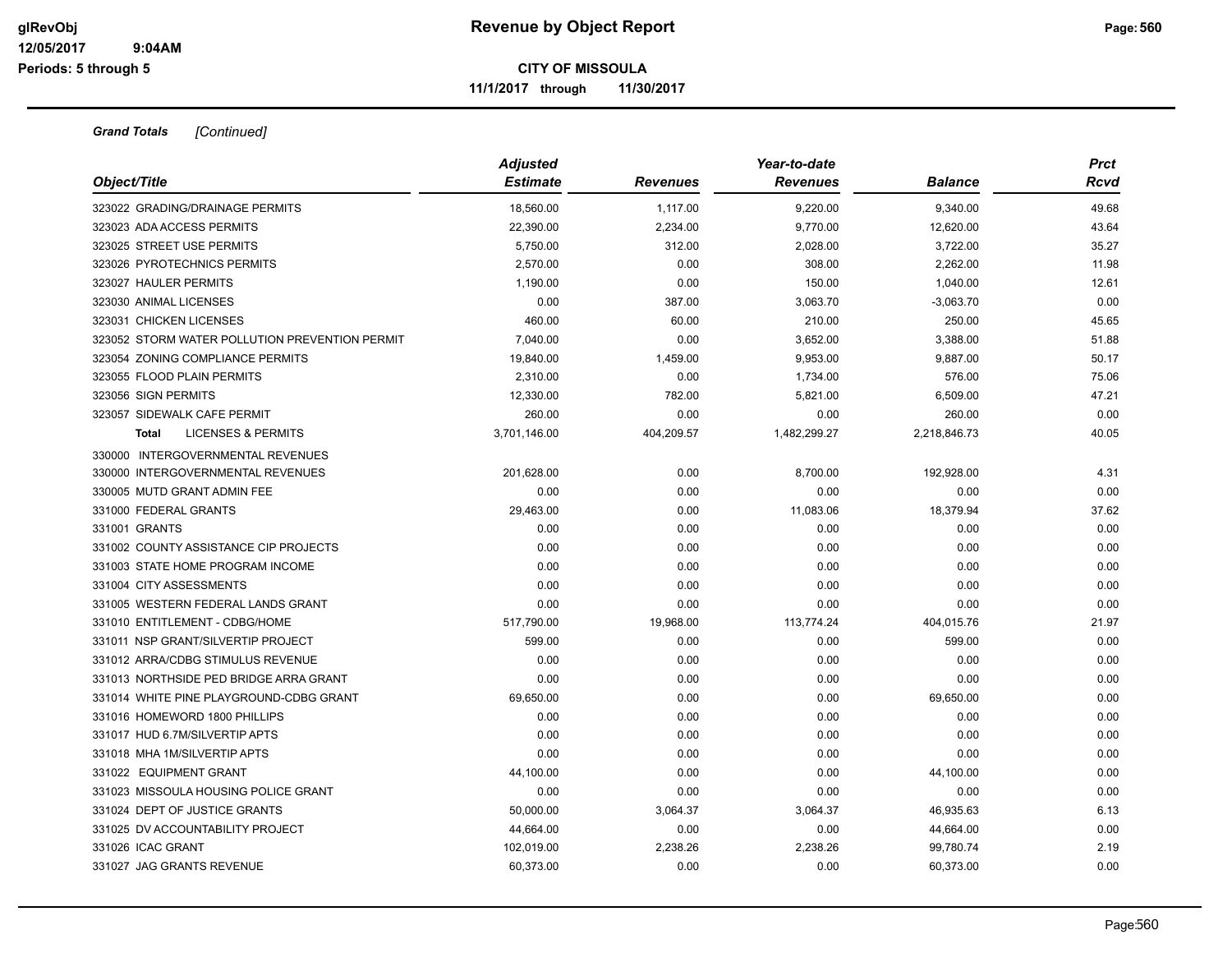**11/1/2017 through 11/30/2017**

|                                               | <b>Adjusted</b> |                 | Year-to-date    |                | <b>Prct</b> |  |
|-----------------------------------------------|-----------------|-----------------|-----------------|----------------|-------------|--|
| Object/Title                                  | <b>Estimate</b> | <b>Revenues</b> | <b>Revenues</b> | <b>Balance</b> | Rcvd        |  |
| 331028 JAG VII                                | 5,000.00        | 0.00            | 0.00            | 5,000.00       | 0.00        |  |
| 331029 CHRP GRANT                             | 0.00            | 0.00            | 0.00            | 0.00           | 0.00        |  |
| 331030 COMMUNITY RESOURCE OFFICER/MCPS        | 0.00            | 0.00            | 0.00            | 0.00           | 0.00        |  |
| 331033 WORD                                   | 0.00            | 0.00            | 0.00            | 0.00           | 0.00        |  |
| 331038 EPA BROWNSFIELD GRANT                  | 300,000.00      | 0.00            | $-15,730.50$    | 315,730.50     | $-5.24$     |  |
| 331050 ISTEA/CTEP GRANT                       | 0.00            | 0.00            | 0.00            | 0.00           | 0.00        |  |
| 331052 MDT CMAQ STRIPING GRANT                | 0.00            | 0.00            | 0.00            | 0.00           | 0.00        |  |
| 331053 CTEP PLAYFAIR                          | 0.00            | 0.00            | $-5,000.00$     | 5,000.00       | 0.00        |  |
| 331054 FHWA PL GRANT                          | 851,201.00      | 0.00            | 0.00            | 851,201.00     | 0.00        |  |
| 331055 FTA GRANT                              | 166,584.00      | 0.00            | 0.00            | 166,584.00     | 0.00        |  |
| 331056 MDT FEDERAL CMAQ                       | 285,698.00      | 0.00            | 0.00            | 285,698.00     | 0.00        |  |
| 331060 NATL RECREATION TRAILS GRANTS          | 0.00            | 0.00            | 0.00            | 0.00           | 0.00        |  |
| 331090 EPA GRANT                              | 299,367.00      | 0.00            | 4,886.50        | 294,480.50     | 1.63        |  |
| 331091 US DOT HMEP GRANT                      | 0.00            | 0.00            | 0.00            | 0.00           | 0.00        |  |
| 331113 *** Title Not Found ***                | 0.00            | 0.00            | 87,950.75       | $-87,950.75$   | 0.00        |  |
| 331156 CTEP GRANT - S HILLS TRAIL SYSTEM      | 81,964.00       | 0.00            | 0.00            | 81,964.00      | 0.00        |  |
| 331170 HISTORICAL PRESERVATION GRANT          | 5,500.00        | 5,500.00        | 5,500.00        | 0.00           | 100.00      |  |
| 331178 DUI TASK FORCE GRANT                   | 0.00            | 0.00            | 0.00            | 0.00           | 0.00        |  |
| 331180 LIBRARY LITERACY GRANT                 | 0.00            | 0.00            | 0.00            | 0.00           | 0.00        |  |
| 331181 GRANTS/DONATIONS - FORT MISSOULA       | 0.00            | 0.00            | 0.00            | 0.00           | 0.00        |  |
| 331990 IRS REIMB/DEBT SVS INTEREST            | 248,879.00      | 0.00            | 0.00            | 248,879.00     | 0.00        |  |
| 331992 FEDERAL ARRA GRANTS                    | 0.00            | 0.00            | 0.00            | 0.00           | 0.00        |  |
| 334013 STATE GRANT - OT SEATBELT              | 53.600.00       | 21,713.60       | 21,713.60       | 31,886.40      | 40.51       |  |
| 334014 *** Title Not Found ***                | 0.00            | 0.00            | 0.00            | 0.00           | 0.00        |  |
| 334015 COPS TECHNOLOGY GRANT                  | 298,729.00      | 35,654.17       | 35,654.17       | 263,074.83     | 11.94       |  |
| 334016 BULLETPROOF VEST GRANT                 | 28,000.00       | 0.00            | 0.00            | 28,000.00      | 0.00        |  |
| 334017 SCHOOL RESOURCE OFFICER                | 240,000.00      | 0.00            | 77,515.00       | 162,485.00     | 32.30       |  |
| 334018 STATE GRANT - CAPITAL                  | 0.00            | 0.00            | 0.00            | 0.00           | 0.00        |  |
| 334020 UNDERAGE DRINKING GRANT                | 10,903.00       | 0.00            | 0.00            | 10,903.00      | 0.00        |  |
| 334025 COUNTY WEED                            | 15,000.00       | 0.00            | 15,525.00       | $-525.00$      | 103.50      |  |
| 334026 FOREST HEALTH GRANT                    | 0.00            | 0.00            | 0.00            | 0.00           | 0.00        |  |
| 334028 DEPT OF AG INTERN GRANT                | 0.00            | 0.00            | 0.00            | 0.00           | 0.00        |  |
| 334040 GAS TAX APPORTIONMENT                  | 2,027,267.00    | 90,638.74       | 453,193.68      | 1,574,073.32   | 22.35       |  |
| 334045 MONTANA DEPARTMENT TRANSPORTATION      | 208,379.00      | 0.00            | 0.00            | 208,379.00     | 0.00        |  |
| 334056 BANK CORP. LIC. TAX - (PREVIOUS YEARS) | 0.00            | 0.00            | 0.00            | 0.00           | 0.00        |  |
| 334061 IMPACT FEES-CLEARING ACCOUNT           | 0.00            | 0.00            | 0.00            | 0.00           | 0.00        |  |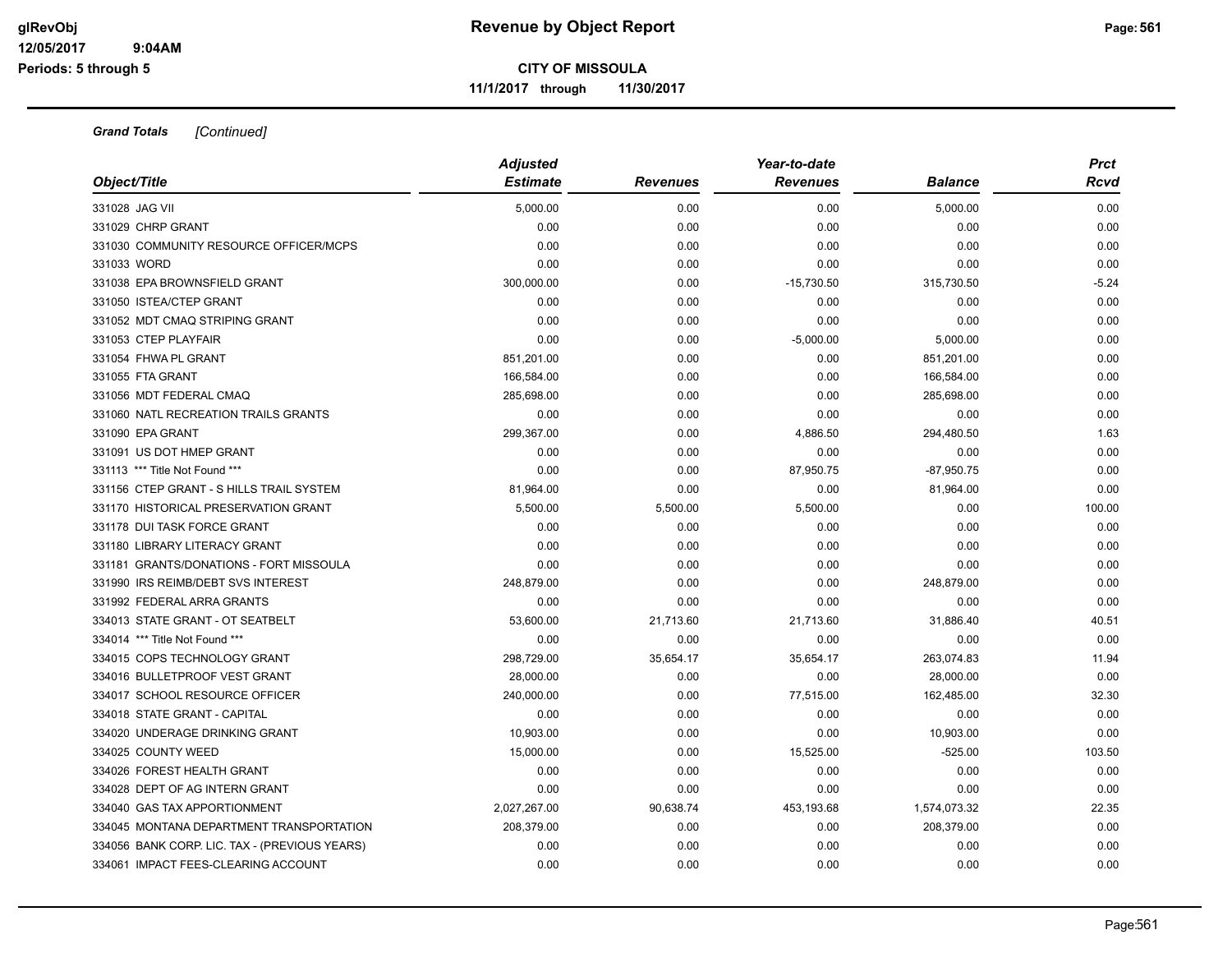**11/1/2017 through 11/30/2017**

|                                             | <b>Adjusted</b> |                 | Year-to-date    |                |        |  |
|---------------------------------------------|-----------------|-----------------|-----------------|----------------|--------|--|
| Object/Title                                | <b>Estimate</b> | <b>Revenues</b> | <b>Revenues</b> | <b>Balance</b> | Rcvd   |  |
| 334071 DEQ/RIVER WATER SAMPLING             | 0.00            | 0.00            | 0.00            | 0.00           | 0.00   |  |
| 334076 BIG SKY TRUST FUND GRANTS            | 0.00            | 0.00            | 0.00            | 0.00           | 0.00   |  |
| 334112 WELLNESS GRANT                       | 0.00            | 0.00            | 0.00            | 0.00           | 0.00   |  |
| 334120 TSEP GRANT                           | 0.00            | 0.00            | 0.00            | 0.00           | 0.00   |  |
| 334121 DNRC GRANT                           | 67,450.00       | 0.00            | 4,746.49        | 62,703.51      | 7.04   |  |
| 334122 RENEWABLE RESOURCE GRANTS            | 0.00            | 0.00            | 0.00            | 0.00           | 0.00   |  |
| 334123 MAQI FEDERAL ASSISTANCE              | 64,942.00       | 0.00            | 953.00          | 63,989.00      | 1.47   |  |
| 334124 GRANTS-CIP                           | 0.00            | 0.00            | 0.00            | 0.00           | 0.00   |  |
| 334125 FWP GRANT                            | 0.00            | 0.00            | 0.00            | 0.00           | 0.00   |  |
| 334126 DEVELOPER ASSESSMENTS                | 0.00            | 0.00            | 0.00            | 0.00           | 0.00   |  |
| 334127 TONKIN TRAIL - FISH WILDLIFE PARKS   | 0.00            | 0.00            | 0.00            | 0.00           | 0.00   |  |
| 334128 CDBG FIRE HYDRANT GRANT              | 0.00            | 0.00            | 0.00            | 0.00           | 0.00   |  |
| 334140 DNRC GRANT                           | 0.00            | 0.00            | 0.00            | 0.00           | 0.00   |  |
| 334143 MONTANA TOURISM GRANT                | 0.00            | 0.00            | 0.00            | 0.00           | 0.00   |  |
| 334145 WESTERN MT MENTAL HEALTH CTR         | 0.00            | 0.00            | 0.00            | 0.00           | 0.00   |  |
| 334146 ADDI FUNDS-1ST TIME HOMEBUYERS       | 0.00            | 0.00            | 0.00            | 0.00           | 0.00   |  |
| 334149 MISSOULA HOMEOWNERSHIP PROGRAM       | 0.00            | 0.00            | 0.00            | 0.00           | 0.00   |  |
| 334153 FY14 DISTRICT XI HRC TBRA            | 0.00            | 0.00            | 0.00            | 0.00           | 0.00   |  |
| 334154 HOMEWORD SWEETGRASS                  | 0.00            | 0.00            | 0.00            | 0.00           | 0.00   |  |
| 334155 FY08 NMCDC                           | 0.00            | 0.00            | 0.00            | 0.00           | 0.00   |  |
| 334156 HOME PROGRAM INCOME                  | 320,000.00      | 0.00            | 0.00            | 320,000.00     | 0.00   |  |
| 334157 FY09 MHA                             | 0.00            | 0.00            | 0.00            | 0.00           | 0.00   |  |
| 334159 FY09 HOMEWORD                        | 0.00            | 0.00            | 0.00            | 0.00           | 0.00   |  |
| 334160 FY09 NMCDC                           | 0.00            | 0.00            | 0.00            | 0.00           | 0.00   |  |
| 334161 FY10 DISTRICT XI HRC                 | 0.00            | 0.00            | 0.00            | 0.00           | 0.00   |  |
| 334163 FY10 homeWORD/SOLSTICE APT           | 0.00            | 0.00            | 0.00            | 0.00           | 0.00   |  |
| 334171 DEPT OF COMMERCE GRANTS              | 0.00            | 0.00            | 0.00            | 0.00           | 0.00   |  |
| 334251 RTP/TAP STATE GRANTS                 | 50,000.00       | 0.00            | 2,377.70        | 47,622.30      | 4.76   |  |
| 334990 ARRA FUNDING                         | 0.00            | 0.00            | 0.00            | 0.00           | 0.00   |  |
| 334991 ARRA HB645 FUNDING                   | 0.00            | 0.00            | 0.00            | 0.00           | 0.00   |  |
| 334992 ARRA LOAN                            | 0.00            | 0.00            | 0.00            | 0.00           | 0.00   |  |
| 335075 STATE GAMBLING/VIDEO/KENO/BINGO FEES | 115,000.00      | 115,832.80      | 118,082.80      | $-3,082.80$    | 102.68 |  |
| 335210 PERSONAL PROPERTY TAX REIMBURSEMENT  | 963,588.00      | 0.00            | 0.00            | 963,588.00     | 0.00   |  |
| 335230 HB 124 REVENUE                       | 8,372,862.00    | 0.00            | 2,138,179.46    | 6,234,682.54   | 25.54  |  |
| 335250 STATE REIMB - SB #184                | 0.00            | 0.00            | 0.00            | 0.00           | 0.00   |  |
| 336001 MDT REIMBURSEMENTS                   | 0.00            | 0.00            | 0.00            | 0.00           | 0.00   |  |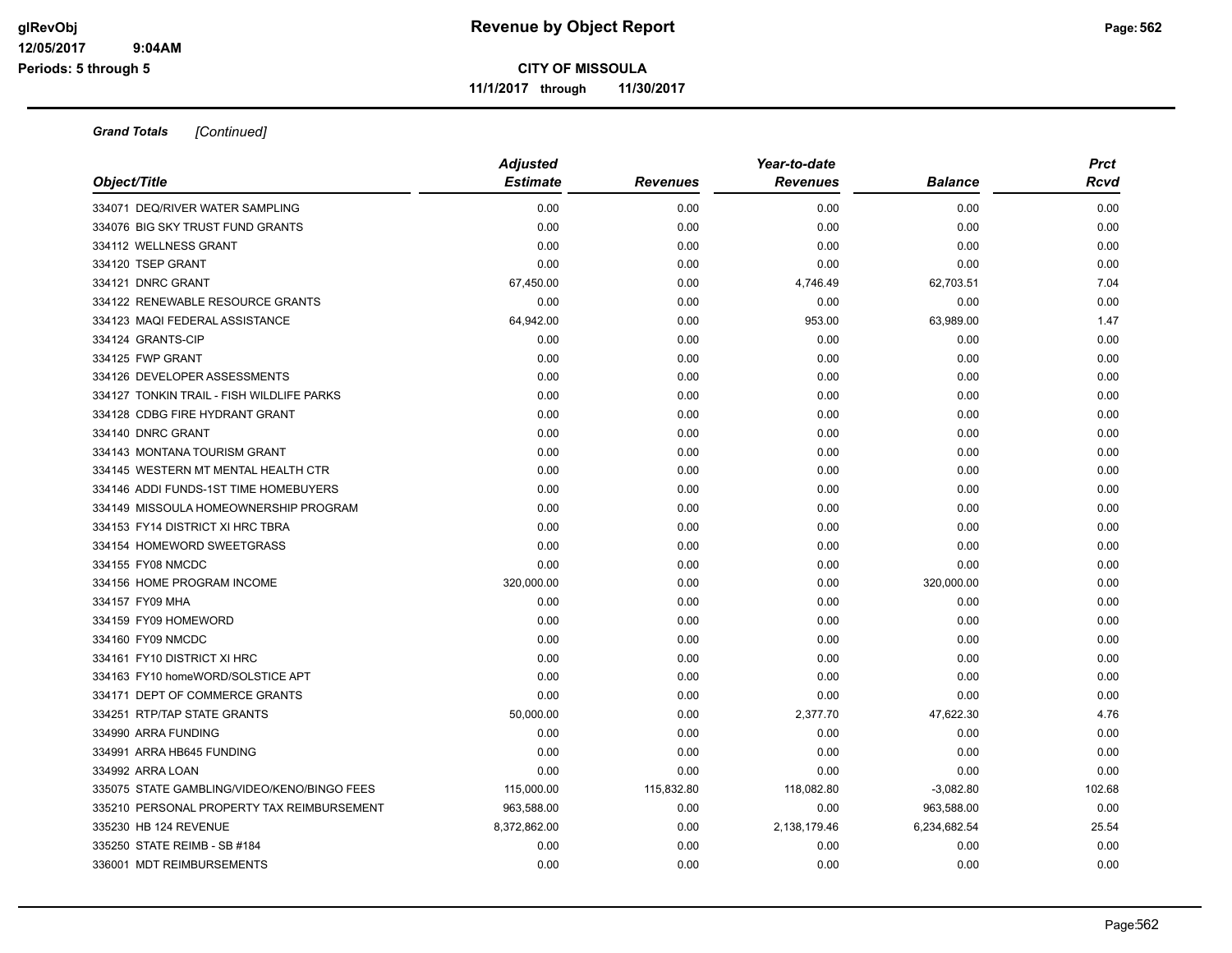**11/1/2017 through 11/30/2017**

| Object/Title                                      | <b>Adjusted</b><br><b>Estimate</b> | <b>Revenues</b> | Year-to-date<br><b>Revenues</b> | <b>Balance</b> | <b>Prct</b><br>Rcvd |
|---------------------------------------------------|------------------------------------|-----------------|---------------------------------|----------------|---------------------|
| 336020 STATE PENSION CONTRIBUTION                 | 0.00                               | 0.00            | 0.00                            | 0.00           | 0.00                |
| 336021 STATE CONTRIB - POLICE RETIREMENT          | 2,567,433.00                       | 0.00            | 630,563.05                      | 1,936,869.95   | 24.56               |
| 336022 STATE CONTRIB. - FIRE RETIREMENT           | 2,535,872.00                       | 0.00            | 624,734.62                      | 1,911,137.38   | 24.64               |
| 336023 STATE CONTRIB. - PERS                      | 12,551.00                          | 0.00            | 8,709.09                        | 3,841.91       | 69.39               |
| 336030 COUNTY CONTRIBUTION                        | 9,900.00                           | 0.00            | 0.00                            | 9,900.00       | 0.00                |
| 337000 LOCAL GRANTS                               | 42,500.00                          | 0.00            | 0.00                            | 42,500.00      | 0.00                |
| 337001 NEIGHBORHOOD COUNCIL GRANT/DONATION        | 0.00                               | 0.00            | 4,500.00                        | $-4,500.00$    | 0.00                |
| 337002 MRA GRANT                                  | 0.00                               | 0.00            | 0.00                            | 0.00           | 0.00                |
| 337003 HEALTH DEPT-STORM WATER MGMT               | 0.00                               | 0.00            | 0.00                            | 0.00           | 0.00                |
| 337004 MRA GRANTS                                 | 0.00                               | 0.00            | 0.00                            | 0.00           | 0.00                |
| 337009 *** Title Not Found ***                    | 0.00                               | 0.00            | 0.00                            | 0.00           | 0.00                |
| 337010 COUNTY REIMBURSEMENT-DEANOS                | 0.00                               | 0.00            | 0.00                            | 0.00           | 0.00                |
| 337012 LEGAL SERVICES-CONTRACTED/REIMB.           | 6,000.00                           | 0.00            | 7,200.00                        | $-1,200.00$    | 120.00              |
| 337013 MUTD SIGN MAINTENANCE AGREEMENT            | 279,585.00                         | 0.00            | 2,250.00                        | 277,335.00     | 0.80                |
| 338000 LOCAL SHARING OF TAX INCREMENT             | 204,860.00                         | 0.00            | 133,425.29                      | 71,434.71      | 65.13               |
| 338001 EXCESS PLEDGED TAX INCREMENT RETURNED      | 0.00                               | 0.00            | 0.00                            | 0.00           | 0.00                |
| 338100 PLANNING MILLS PASSED THRU COUNTY          | 324,069.00                         | 0.00            | 0.00                            | 324,069.00     | 0.00                |
| 339000 PAYMENT IN LIEU OF TAXES                   | 30,000.00                          | 0.00            | 0.00                            | 30,000.00      | 0.00                |
| <b>INTERGOVERNMENTAL REVENUES</b><br><b>Total</b> | 22,212,969.00                      | 294,609.94      | 4,495,789.63                    | 17,717,179.37  | 20.24               |
| 340000 CHARGES FOR SERVICES                       |                                    |                 |                                 |                |                     |
| 340051 GRILL VAN CONCESSIONS                      | 100,000.00                         | 0.00            | 29,889.05                       | 70,110.95      | 29.89               |
| 341009 BLDG ADMIN FEES                            | 366,035.00                         | 0.00            | 0.00                            | 366,035.00     | 0.00                |
| 341010 MISCELLANEOUS COLLECTIONS                  | 850.00                             | 3,729.90        | 36,640.50                       | $-35,790.50$   | 4,310.65            |
| 341011 TRANSPORTATION ADMIN FEES                  | 28,947.00                          | 0.00            | 0.00                            | 28,947.00      | 0.00                |
| 341012 MAYORS PROCLAMATION FEES                   | 0.00                               | 0.00            | 0.00                            | 0.00           | 0.00                |
| 341013 AIR FUND FEES                              | 95.00                              | 0.00            | 0.00                            | 95.00          | 0.00                |
| 341015 SEWER ADMINISTRATION FEES                  | 1,355,940.00                       | 0.00            | 0.00                            | 1,355,940.00   | 0.00                |
| 341016 MRA ADMINISTRATION FEES                    | 148,857.00                         | 0.00            | 0.00                            | 148,857.00     | 0.00                |
| 341017 LIGHTING ADMINISTRATION FEES               | 15,250.00                          | 0.00            | 0.00                            | 15,250.00      | 0.00                |
| 341018 PARKING COMM ADMIN FEES                    | 199,699.00                         | 0.00            | 0.00                            | 199,699.00     | 0.00                |
| 341019 *** Title Not Found ***                    | 4,647.00                           | 0.00            | 0.00                            | 4,647.00       | 0.00                |
| 341021 SID ADMINISTRATION FEES                    | 0.00                               | 0.00            | 0.00                            | 0.00           | 0.00                |
| 341023 PLANNING ADMIN FEES                        | 25,000.00                          | 0.00            | 0.00                            | 25,000.00      | 0.00                |
| 341024 HOUSING GRANT ADMIN FEES                   | 104,000.00                         | 0.00            | 0.00                            | 104,000.00     | 0.00                |
| 341026 WATER ADMINISTRATION FEES                  | 0.00                               | 0.00            | 0.00                            | 0.00           | 0.00                |
| 341027 STORMWATER ADMINISTRATION FEES             | 26.988.00                          | 0.00            | 0.00                            | 26.988.00      | 0.00                |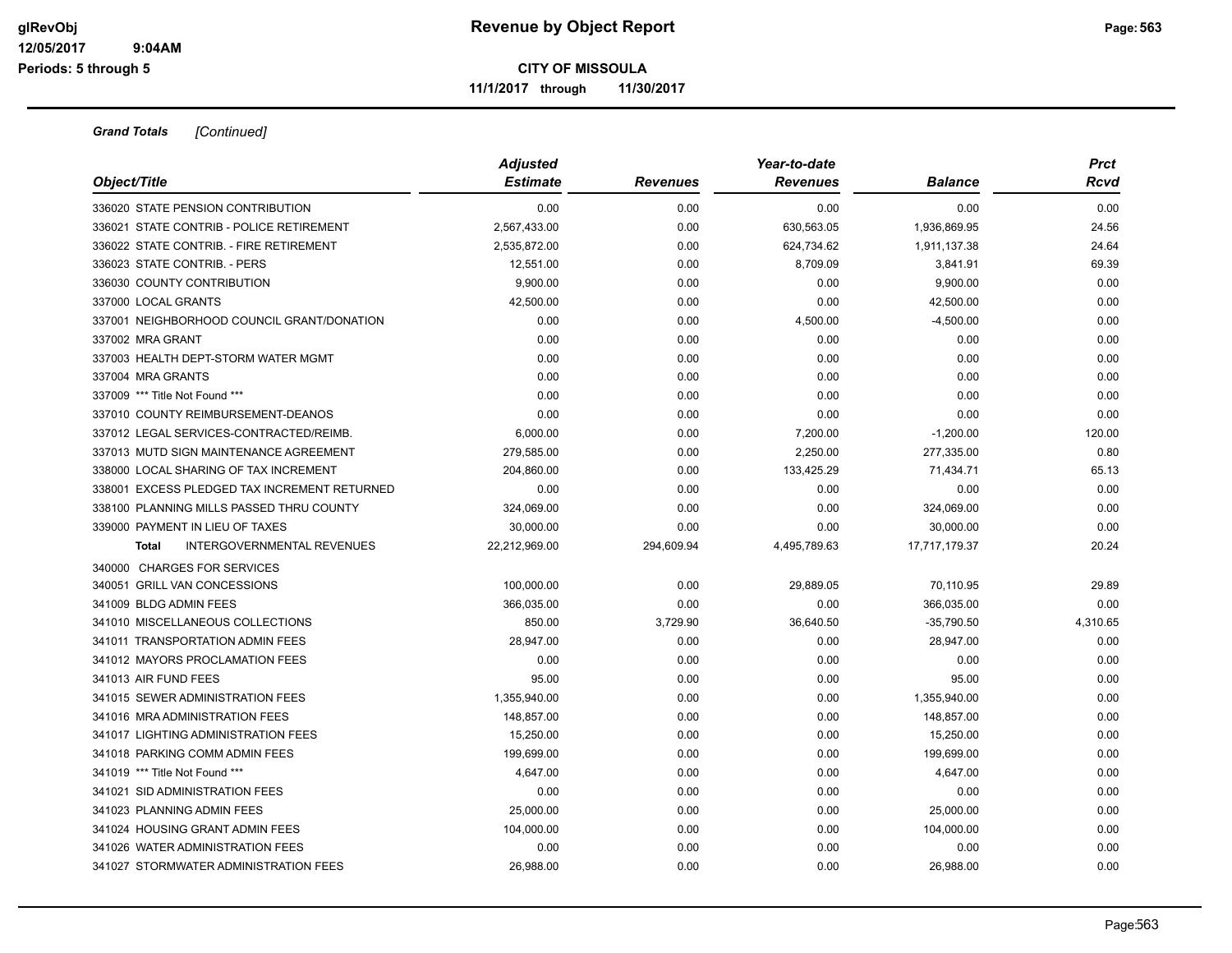**11/1/2017 through 11/30/2017**

|                                            | <b>Adjusted</b> |                 | Year-to-date    |                 | <b>Prct</b> |
|--------------------------------------------|-----------------|-----------------|-----------------|-----------------|-------------|
| Object/Title                               | <b>Estimate</b> | <b>Revenues</b> | <b>Revenues</b> | <b>Balance</b>  | Rcvd        |
| 341032 IMPACT FEE CLEARING ACCOUNT         | 0.00            | 273,369.37      | 1,046,675.97    | $-1,046,675.97$ | 0.00        |
| 341033 TIME PAY COLLECTIONS - MUNI COURT   | 299,000.00      | 0.00            | 0.00            | 299,000.00      | 0.00        |
| 341034 IMPACT FEES-FIRE SHARE              | 110,000.00      | 0.00            | 0.00            | 110,000.00      | 0.00        |
| 341035 IMPACT FEES-POLICE SHARE            | 19,000.00       | 0.00            | 0.00            | 19,000.00       | 0.00        |
| 341036 IMPACT FEES-COMMUNITY SERVICE SHARE | 236,000.00      | 0.00            | 0.00            | 236,000.00      | 0.00        |
| 341037 IMPACT FEE-ROAD SHARE               | 1,136,000.00    | 0.00            | 0.00            | 1,136,000.00    | 0.00        |
| 341041 SEWER EXTENSION RECORDING FEES      | 3,500.00        | 1,231.00        | 3,726.00        | $-226.00$       | 106.46      |
| 341052 MUNICIPAL COURT FILING FEES         | 330,000.00      | 25,600.20       | 109,162.22      | 220,837.78      | 33.08       |
| 341055 CRIME VICTIM SURCHARGE              | 1,500.00        | 121.00          | 504.00          | 996.00          | 33.60       |
| 341067 SUBDIVISION EXEMPTION AFFIDAVITS    | 5,140.00        | 600.00          | 3,000.00        | 2,140.00        | 58.37       |
| 341068 SUBDIVISON FEES                     | 10,280.00       | 1,274.00        | 4,170.00        | 6,110.00        | 40.56       |
| 341069 REZONING FEES                       | 10,280.00       | 4,965.00        | 4,965.00        | 5,315.00        | 48.30       |
| 341070 DESIGN REVIEW BOARD                 | 33,910.00       | 4,593.27        | 14,946.36       | 18,963.64       | 44.08       |
| 341072 FLOOD PLAIN-0THER FEES              | 0.00            | 0.00            | 0.00            | 0.00            | 0.00        |
| 341073 FIRE PLAN CHECK FEES                | 30,830.00       | 5,631.00        | 27,051.00       | 3,779.00        | 87.74       |
| 341074 FIRE INSPECTION FEES                | 55,000.00       | 8,814.00        | 44,790.00       | 10,210.00       | 81.44       |
| 341076 ENGINEERING PLAN CHECK FEES         | 44,700.00       | 5,436.00        | 25,294.00       | 19,406.00       | 56.59       |
| 341078 ENGINEERING MAP FEES                | 210.00          | 10.00           | 25.00           | 185.00          | 11.90       |
| 341079 GREASE INTERCEPTOR APPEAL FEES      | 1,130.00        | 0.00            | 319.50          | 810.50          | 28.27       |
| 341090 STREET VACATION PETITION FEES       | 0.00            | 0.00            | 0.00            | 0.00            | 0.00        |
| 341091 INSPECTION CODE BOOKS & COPIES      | 2,000.00        | 41.75           | 61.75           | 1,938.25        | 3.09        |
| 341450 *** Title Not Found ***             | 0.00            | 0.00            | 0.00            | 0.00            | 0.00        |
| 342000 ANTI-GRAFFITI PROJECT               | 5,000.00        | 0.00            | 0.00            | 5,000.00        | 0.00        |
| 342010 POLICE/BID AGREEMENT                | 45,000.00       | 0.00            | 0.00            | 45,000.00       | 0.00        |
| 342012 PD REIMBURSABLE SERVICES            | 0.00            | 0.00            | 0.00            | 0.00            | 0.00        |
| 342013 SECURITY INVEST FEES                | 152,100.00      | 9,512.85        | 14,870.64       | 137,229.36      | 9.78        |
| 342014 POLICE DEPARTMENT SERVICE FEES      | 27,568.00       | 1,067.00        | 10,039.00       | 17,529.00       | 36.42       |
| 342015 POLICE OVERTIME FEES                | 100,000.00      | 25,806.73       | 85,094.44       | 14,905.56       | 85.09       |
| 342016 POLICE TRAINING FEES                | 36,000.00       | 265.00          | 12,585.72       | 23,414.28       | 34.96       |
| 342017 CATERING FEES                       | 5,000.00        | 0.00            | 3,251.00        | 1,749.00        | 65.02       |
| 342018 DESK REPORTS                        | 37,012.00       | 2,545.00        | 12,381.00       | 24,631.00       | 33.45       |
| 342019 ABANDONED VEHICLE REVENUE FEES      | 12,000.00       | 0.00            | 17,880.00       | $-5,880.00$     | 149.00      |
| 342020 FIRE DEPARTMENT FEES                | 550.00          | 0.00            | 85.00           | 465.00          | 15.45       |
| 342021 CPR EDUCATION PROGRAM               | 10,000.00       | 490.00          | 2,160.00        | 7,840.00        | 21.60       |
| 342022 OUTSIDE HIRES                       | 651,341.00      | 391,740.85      | 696,445.71      | $-45, 104.71$   | 106.92      |
| 342060 BIKE PROGRAM SALES & FEES           | 0.00            | 0.00            | 1.283.69        | $-1.283.69$     | 0.00        |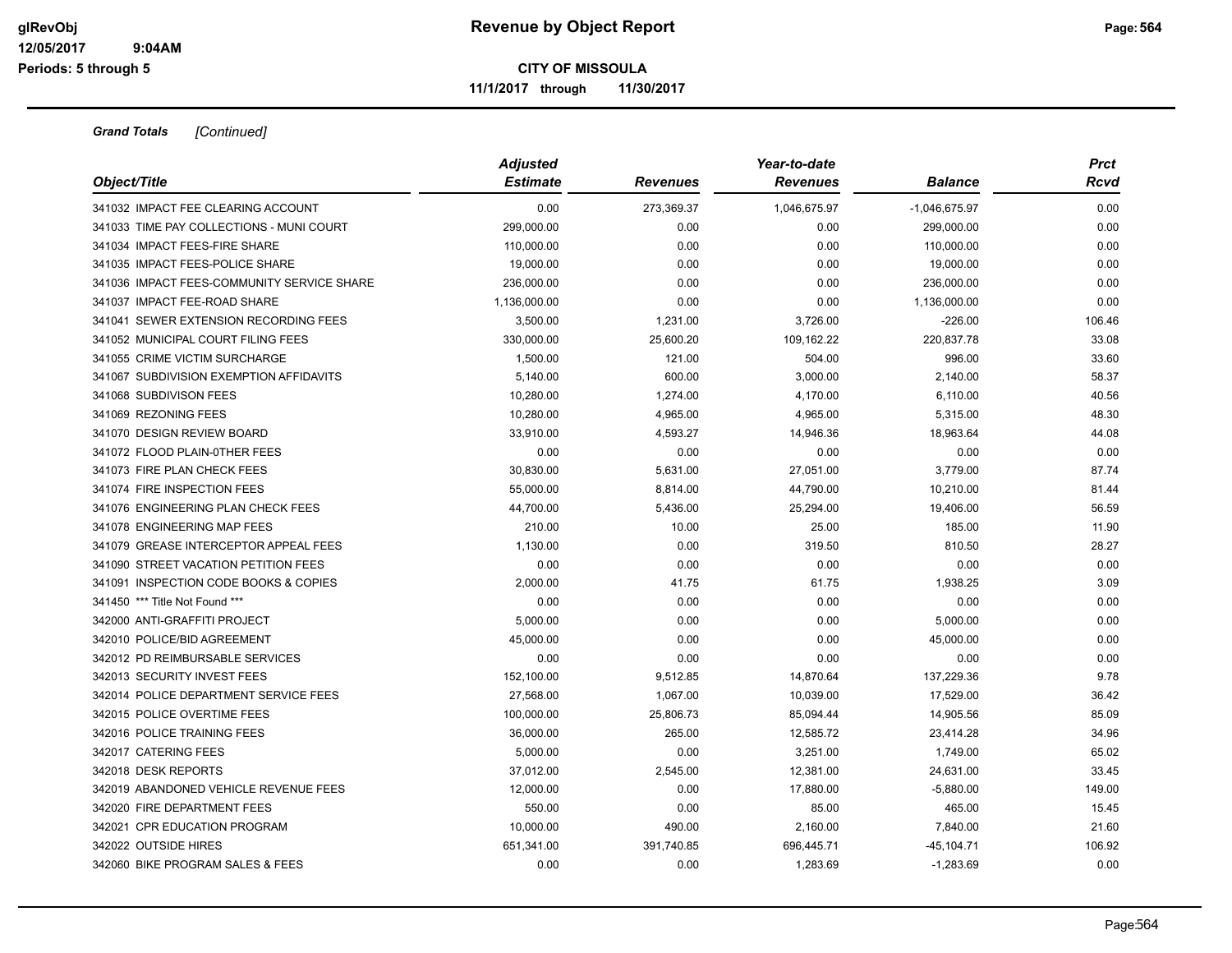**11/1/2017 through 11/30/2017**

| Object/Title                                 | <b>Adjusted</b> |                 | Year-to-date    |                | <b>Prct</b> |
|----------------------------------------------|-----------------|-----------------|-----------------|----------------|-------------|
|                                              | <b>Estimate</b> | <b>Revenues</b> | <b>Revenues</b> | <b>Balance</b> | Rcvd        |
| 343000 PW REIMBURSABLE SERVICES              | 35,000.00       | 565.64          | 4,509.38        | 30,490.62      | 12.88       |
| 343001 SIGN FABRICATION & CONTRACTS          | 0.00            | 0.00            | 0.00            | 0.00           | 0.00        |
| 343002 OTHER AGENCIES - VEH MAINT            | 55,000.00       | 31,834.86       | 40,493.18       | 14,506.82      | 73.62       |
| 343004 SPECIAL STATE CONTRACTS               | 175,000.00      | 0.00            | 55,164.50       | 119,835.50     | 31.52       |
| 343005 NON-ARRA MOUNTAIN WATER CONTRACT      | 0.00            | 0.00            | 0.00            | 0.00           | 0.00        |
| 343006 OTHER GOVT AGENCY-STREET PROJECTS     | 0.00            | 0.00            | 10,000.00       | $-10,000.00$   | 0.00        |
| 343009 TOW CHARGES                           | 0.00            | 0.00            | 0.00            | 0.00           | 0.00        |
| 343010 STREET DEPT SALES & SERVICES          | 0.00            | 0.00            | 0.00            | 0.00           | 0.00        |
| 343011 STREET AND ROADWAY REPAIR CHARGES     | 0.00            | 0.00            | 0.00            | 0.00           | 0.00        |
| 343013 SNOW REMOVAL FEES                     | 1,633.00        | 0.00            | 0.00            | 1,633.00       | 0.00        |
| 343015 PARKING                               | 0.00            | 0.00            | 0.00            | 0.00           | 0.00        |
| 343016 METER MONEY                           | 870,000.00      | 101,982.20      | 526,725.56      | 343,274.44     | 60.54       |
| 343017 PARKING LEASE REVENUE                 | 702,000.00      | 51,512.50       | 375,661.50      | 326,338.50     | 53.51       |
| 343018 SALE/MILLING OF WOOD                  | 92,000.00       | 11,202.19       | 48,170.39       | 43,829.61      | 52.36       |
| 343021 METERED WATER REVENUE                 | 16,456,220.00   | $-1,460.35$     | 6,172,651.12    | 10,283,568.88  | 37.51       |
| 343022 UNMETERED WATER REVENUE               | 2,476,385.00    | $-361.55$       | 706,239.96      | 1,770,145.04   | 28.52       |
| 343023 BULK WATER SALES                      | 0.00            | 0.00            | 0.00            | 0.00           | 0.00        |
| 343024 SALES OF WATER MATERIALS              | 0.00            | 0.00            | 7,653.68        | $-7,653.68$    | 0.00        |
| 343025 *** Title Not Found ***               | 114,100.00      | 11,410.00       | 63,665.00       | 50,435.00      | 55.80       |
| 343026 WATER INSTALLATION CHARGES            | 0.00            | 0.00            | 0.00            | 0.00           | 0.00        |
| 343027 MISCELLANEOUS WATER REVENUES          | 0.00            | 0.00            | 127,803.54      | -127,803.54    | 0.00        |
| 343031 SEWER INSTALLATION CHARGES - DEVLPMNT | 900,000.00      | 0.00            | 0.00            | 900,000.00     | 0.00        |
| 343032 SEWER INSTALLATION CHARGES            | 44,850.00       | 0.00            | $-2,401.75$     | 47,251.75      | $-5.36$     |
| 343033 *** Title Not Found ***               | 255,800.00      | 27,636.00       | 147,259.00      | 108,541.00     | 57.57       |
| 343034 TREATMENT FACILITIES FEES             | 8,040,674.00    | 97,762.20       | 4,395,678.14    | 3,644,995.86   | 54.67       |
| 343035 SALE OF SEWER MATERIALS AND SUPPLIES  | 10,300.00       | 0.00            | $-21,079.04$    | 31,379.04      | $-204.65$   |
| 343036 *** Title Not Found ***               | 0.00            | 0.00            | 0.00            | 0.00           | 0.00        |
| 343037 DELINQUENT SEWER FEES                 | 0.00            | 0.00            | 0.00            | 0.00           | 0.00        |
| 343038 P & I TAX LIENS                       | 0.00            | 341.08          | 1,896.63        | $-1,896.63$    | 0.00        |
| 343039 DISPOSAL FEES                         | 29,170.00       | 1,007.64        | 3,660.68        | 25,509.32      | 12.55       |
| 343041 COMPOST TIPPING FEES                  | 664,215.00      | 13,917.33       | 78,113.09       | 586,101.91     | 11.76       |
| 343045 COMPOST SALES                         | 417,960.00      | 20,322.00       | 80,183.00       | 337,777.00     | 19.18       |
| 343046 COMPOST DELIVERY CHARGE               | 0.00            | 0.00            | 0.00            | 0.00           | 0.00        |
| 343065 BUILDING RENTALS                      | 0.00            | 14,958.50       | 53,613.00       | $-53,613.00$   | 0.00        |
| 343080 STATE MAINTENANCE CONTRACT            | 550,000.00      | 0.00            | 122,441.75      | 427,558.25     | 22.26       |
| 343084 STREET MAINTENANCE MATERIALS REIMB    | 50.000.00       | 0.00            | 0.00            | 50.000.00      | 0.00        |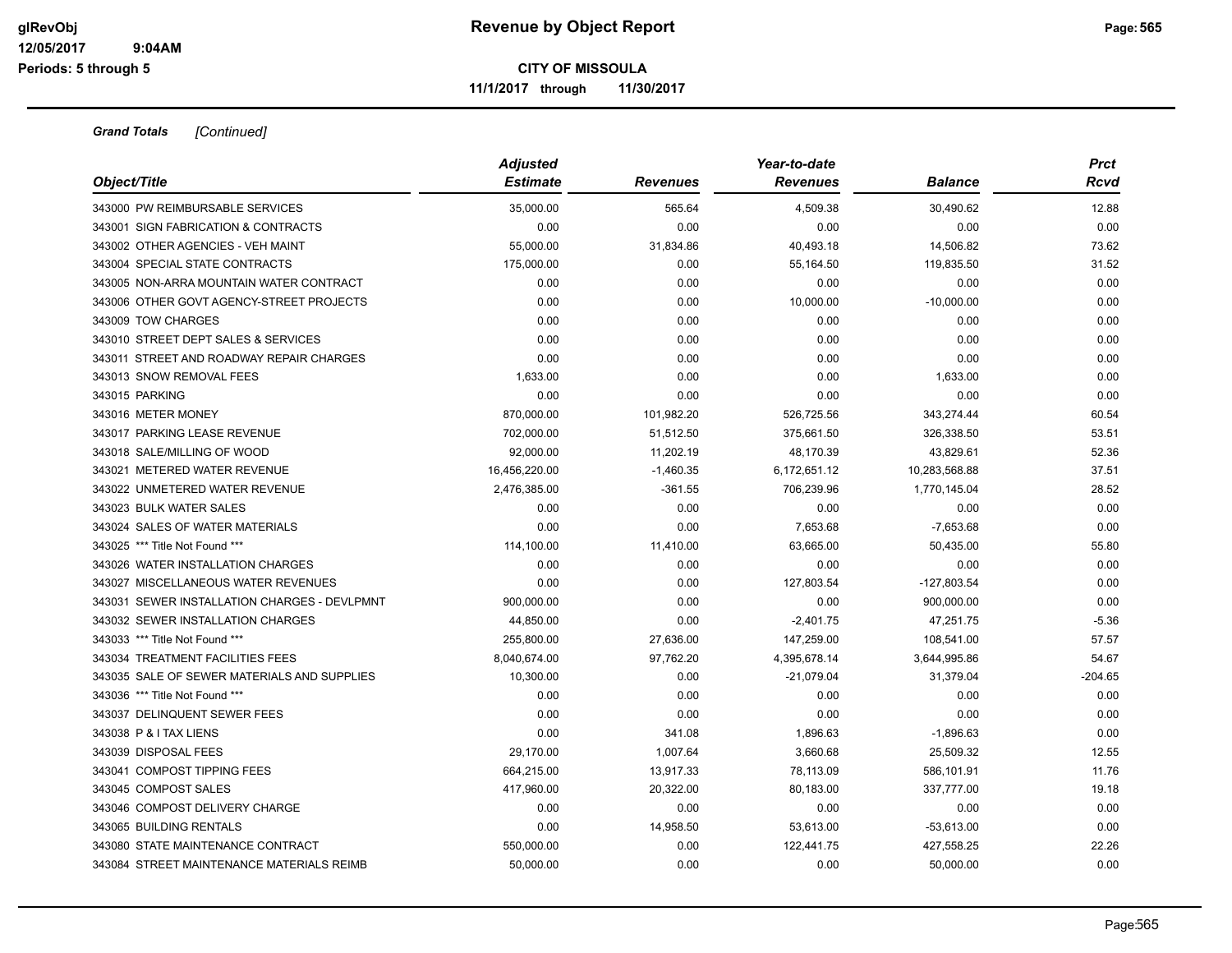**11/1/2017 through 11/30/2017**

| Object/Title                             | <b>Adjusted</b><br><b>Estimate</b> | <b>Revenues</b> | Year-to-date<br><b>Revenues</b> | <b>Balance</b> | <b>Prct</b><br>Rcvd |
|------------------------------------------|------------------------------------|-----------------|---------------------------------|----------------|---------------------|
| 343097 SIDEWALK AND CURB FEES            | 300,000.00                         | 53,358.75       | 242,558.54                      | 57,441.46      | 80.85               |
| 343300 MISC CHARGES FOR SERVICES         | 0.00                               | 0.00            | 0.00                            | 0.00           | 0.00                |
| 343301 BOOT REMOVAL                      | 10,000.00                          | 1,030.00        | 5,400.00                        | 4,600.00       | 54.00               |
| 343302 PARKS SOIL PROJECT                | 0.00                               | 0.00            | 0.00                            | 0.00           | 0.00                |
| 343310 SALE OF NICHE NAMEPLATES & VASES  | 0.00                               | 0.00            | 17,400.00                       | $-17,400.00$   | 0.00                |
| 343311 SALE OF NICHES                    | 0.00                               | 0.00            | 0.00                            | 0.00           | 0.00                |
| 343320 CEMETERY - SALE OF PLOTS          | 27,100.00                          | 2,800.00        | 11,800.00                       | 15,300.00      | 43.54               |
| 343321 CEMETERY FOUNDATIONS              | 7,060.00                           | 0.00            | 3,980.00                        | 3,080.00       | 56.37               |
| 343322 CEMETERY FLOWER CARE              | 18,650.00                          | 0.00            | 0.00                            | 18,650.00      | 0.00                |
| 343323 CEMETERY - LINER INSTALL FEES     | 24,530.00                          | 200.00          | 4,800.00                        | 19,730.00      | 19.57               |
| 343324 OTHER CEMETERY FEES               | 3,720.00                           | 300.00          | 1,500.00                        | 2,220.00       | 40.32               |
| 343325 2ND INTERMENT RIGHT               | 5,840.00                           | 0.00            | 2,000.00                        | 3,840.00       | 34.25               |
| 343340 CEMETERY - OPENINGS & CLOSINGS    | 27,770.00                          | 350.00          | 7,750.00                        | 20,020.00      | 27.91               |
| 343350 CEMETERY CARE, FEES               | 29,000.00                          | 0.00            | 85.00                           | 28,915.00      | 0.29                |
| 343360 WEED CONTROL                      | 2,250.00                           | 0.00            | 0.00                            | 2,250.00       | 0.00                |
| 345032 STORMWATER INSTALLATION FEES      | 0.00                               | 0.00            | 0.00                            | 0.00           | 0.00                |
| 345034 STORMWATER USE FEES               | 267,140.00                         | 202.00          | 134,372.26                      | 132,767.74     | 50.30               |
| 345036 STORM WATER USE FEE PENALTY       | 0.00                               | 0.00            | 0.00                            | 0.00           | 0.00                |
| 346000 FEES                              | 68,200.00                          | 508.12          | 25,315.05                       | 42,884.95      | 37.12               |
| 346001 TENNIS FEE                        | 0.00                               | 0.00            | 990.00                          | $-990.00$      | 0.00                |
| 346030 SWIMMING POOL FEES                | 623,825.00                         | 1,596.03        | 369,943.78                      | 253,881.22     | 59.30               |
| 346031 RECREATION FEES                   | 420,307.00                         | 9,538.86        | 145,323.79                      | 274,983.21     | 34.58               |
| 346032 PRESCHOOL PROGRAMS                | 22,000.00                          | 0.00            | 0.00                            | 22,000.00      | 0.00                |
| 346033 PARK FEES/FACILITY RENTALS        | 153,950.00                         | 1,794.62        | 44,394.93                       | 109,555.07     | 28.84               |
| 346034 GROUNDS MAINTENANCE CONTRACT      | 105,000.00                         | 0.00            | 48,368.00                       | 56,632.00      | 46.06               |
| 346036 PARK CONCESSION FEES              | 95,120.00                          | 380.00          | 2,285.50                        | 92,834.50      | 2.40                |
| 346038 RECREATION CENTER FEES            | 500.00                             | 0.00            | 0.00                            | 500.00         | 0.00                |
| 346040 MCCORMICK SWIMMING POOL           | 0.00                               | 0.00            | 0.00                            | 0.00           | 0.00                |
| 346050 COUNTY PLAYGROUND CONTRACT        | 0.00                               | 0.00            | 0.00                            | 0.00           | 0.00                |
| 346051 MONTANA PARKS/REC CONFERENCE 2012 | 2,500.00                           | 38.00           | 1,448.45                        | 1,051.55       | 57.94               |
| 346052 PLAYGROUND SAFETY TRAINING        | 0.00                               | 0.00            | 4,080.00                        | $-4,080.00$    | 0.00                |
| 346053 CITY LIFE PROGRAMS                | 9,000.00                           | 960.00          | 2,687.00                        | 6,313.00       | 29.86               |
| 346054 PARKS MISC OVERTIME FEES          | 0.00                               | 334.58          | 675.64                          | $-675.64$      | 0.00                |
| 346055 COUNTY PARK SUPPORT               | 0.00                               | 0.00            | 0.00                            | 0.00           | 0.00                |
| 346056 PICNIC SITE FEES                  | 0.00                               | 0.00            | 0.00                            | 0.00           | 0.00                |
| 346060 CURRENTS SWIMMING FACILITY        | 444.400.00                         | 32.958.49       | 179.338.54                      | 265.061.46     | 40.36               |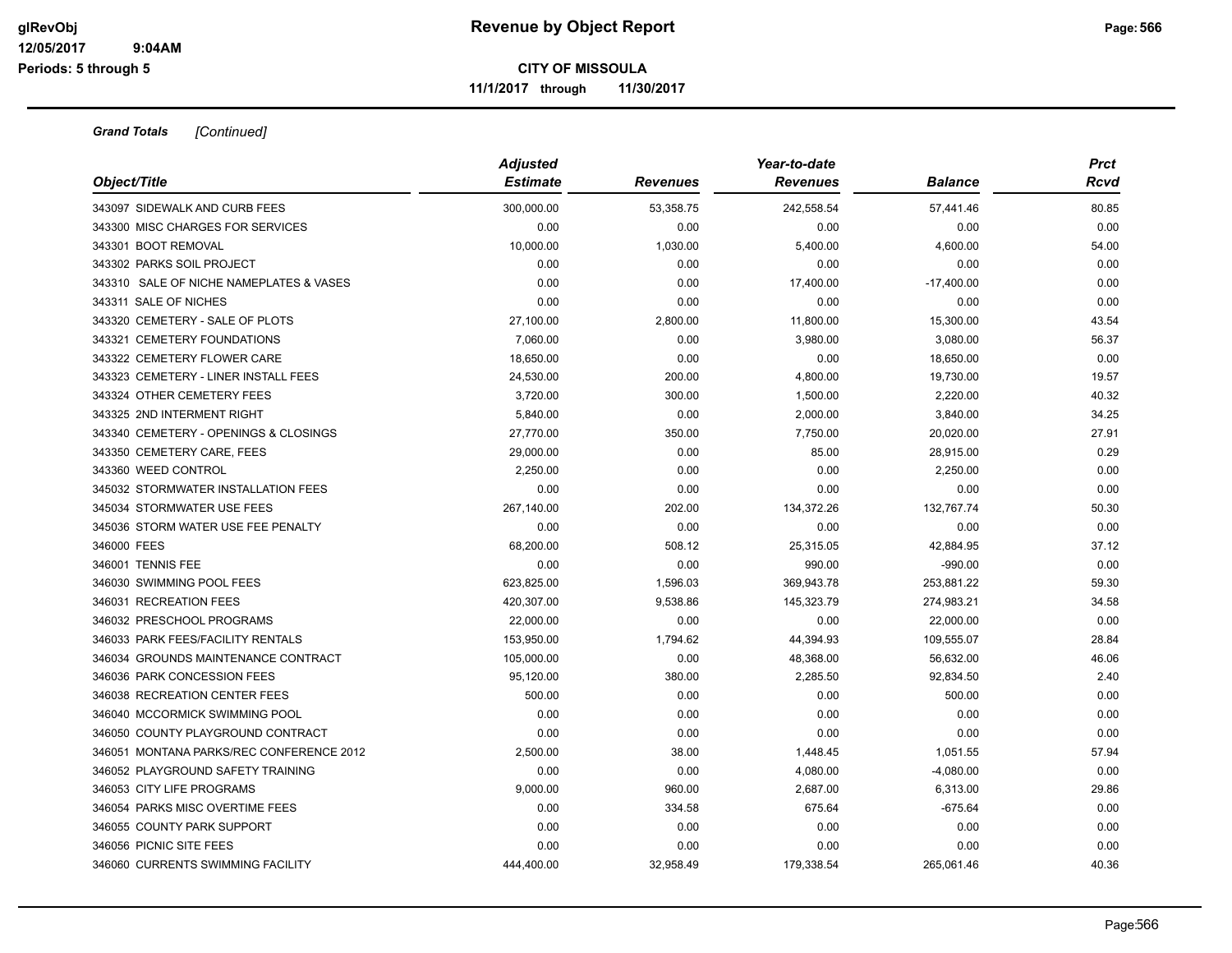**11/1/2017 through 11/30/2017**

|                                                | <b>Adjusted</b> |                 | Year-to-date    |                | <b>Prct</b> |
|------------------------------------------------|-----------------|-----------------|-----------------|----------------|-------------|
| Object/Title                                   | <b>Estimate</b> | <b>Revenues</b> | <b>Revenues</b> | <b>Balance</b> | Rcvd        |
| 346061 CURRENTS ENTERPRISE                     | 0.00            | 0.00            | 0.00            | 0.00           | 0.00        |
| 346062 SPLASH ENTERPRISE                       | 0.00            | 0.00            | 0.00            | 0.00           | 0.00        |
| 346080 PAYMENT IN LIEU OF PARKS                | 40,000.00       | 0.00            | 0.00            | 40,000.00      | 0.00        |
| 346082 HIGH PARK EASEMENT EXCHANGE             | 0.00            | 0.00            | 0.00            | 0.00           | 0.00        |
| 346431 *** Title Not Found ***                 | 0.00            | 0.00            | 0.00            | 0.00           | 0.00        |
| 346433 *** Title Not Found ***                 | 0.00            | 0.00            | 0.00            | 0.00           | 0.00        |
| 346531 *** Title Not Found ***                 | 0.00            | 0.00            | 0.00            | 0.00           | 0.00        |
| 346631 *** Title Not Found ***                 | 0.00            | 0.00            | 0.00            | 0.00           | 0.00        |
| <b>CHARGES FOR SERVICES</b><br><b>Total</b>    | 40,434,528.00   | 1,255,823.61    | 16,461,895.34   | 23,972,632.66  | 40.71       |
| 350000 FINES & FORFEITURES                     |                 |                 |                 |                |             |
| 351013 DRUG FORFEITURES                        | 15,000.00       | 931.70          | 3,795.67        | 11,204.33      | 25.30       |
| 351022 LAW ENFORCEMENT ACADEMY SURCHARGE #5    | 0.00            | $-10,589.11$    | 4,634.81        | $-4,634.81$    | 0.00        |
| 351031 TRAFFIC FINES                           | 1,205,000.00    | 90,140.10       | 375,431.12      | 829,568.88     | 31.16       |
| 351032 SURCHARGE ON FINES                      | 102,500.00      | $-2,035.80$     | 33,748.97       | 68,751.03      | 32.93       |
| 351033 PUBLIC DEFENDER FEES                    | 55,000.00       | 5,217.27        | 24,537.39       | 30,462.61      | 44.61       |
| 351034 CELLULAR PHONE FINES                    | 80,000.00       | 9,465.00        | 40,748.45       | 39,251.55      | 50.94       |
| 351035 CELL PHONE FINES: EDUCATION             | 80,000.00       | 9,465.00        | 40,748.46       | 39,251.54      | 50.94       |
| 352000 TICKETS                                 | 0.00            | 0.00            | 0.00            | 0.00           | 0.00        |
| 352001 PARKING TICKET REVENUE                  | 270,000.00      | 18,944.00       | 98,575.89       | 171,424.11     | 36.51       |
| 352002 PARKING FINES                           | 0.00            | 0.00            | 370.00          | $-370.00$      | 0.00        |
| 355000 FALSE ALARM PENALTY                     | 10,000.00       | 884.00          | 2,600.00        | 7,400.00       | 26.00       |
| <b>FINES &amp; FORFEITURES</b><br><b>Total</b> | 1,817,500.00    | 122,422.16      | 625,190.76      | 1,192,309.24   | 34.40       |
| 360000 MISCELLANEOUS REVENUES                  |                 |                 |                 |                |             |
| 360000 MISCELLANEOUS REVENUES                  | 0.00            | 0.00            | 0.00            | 0.00           | 0.00        |
| 360001 COPIES                                  | 2,000.00        | 197.25          | 713.00          | 1,287.00       | 35.65       |
| 360003 MMIA REIMBURSEMENT-ATTORNEY             | 0.00            | 0.00            | 0.00            | 0.00           | 0.00        |
| 360005 LOAN REPAYMENTS                         | 25,000.00       | 0.00            | 37.61           | 24,962.39      | 0.15        |
| 360007 RLF REVENUES                            | 0.00            | 0.00            | 0.00            | 0.00           | 0.00        |
| 360010 MISCELLANEOUS                           | 444,101.00      | 10,200.30       | 40,164.53       | 403,936.47     | 9.04        |
| 360011 YOUTH COUNCIL FUNDS                     | 0.00            | 0.00            | 0.00            | 0.00           | 0.00        |
| 360012 SEWER GRANT REPAYMENTS                  | 0.00            | 0.00            | 0.00            | 0.00           | 0.00        |
| 360013 REPAYMENT OF SEWER GRANT                | 7,000.00        | 0.00            | 2,815.00        | 4,185.00       | 40.21       |
| 360014 REPAYMENT OF LOAN/MHA                   | 0.00            | 0.00            | 0.00            | 0.00           | 0.00        |
| 360015 CONFERENCE REVENUES - BUILDING          | 0.00            | 0.00            | 0.00            | 0.00           | 0.00        |
| 360016 MRA SHARE OF CIVIC STADIUM PARKING      | 0.00            | 0.00            | 0.00            | 0.00           | 0.00        |
| 360017 PARK PLANS FORFEITURE                   | 0.00            | 0.00            | 0.00            | 0.00           | 0.00        |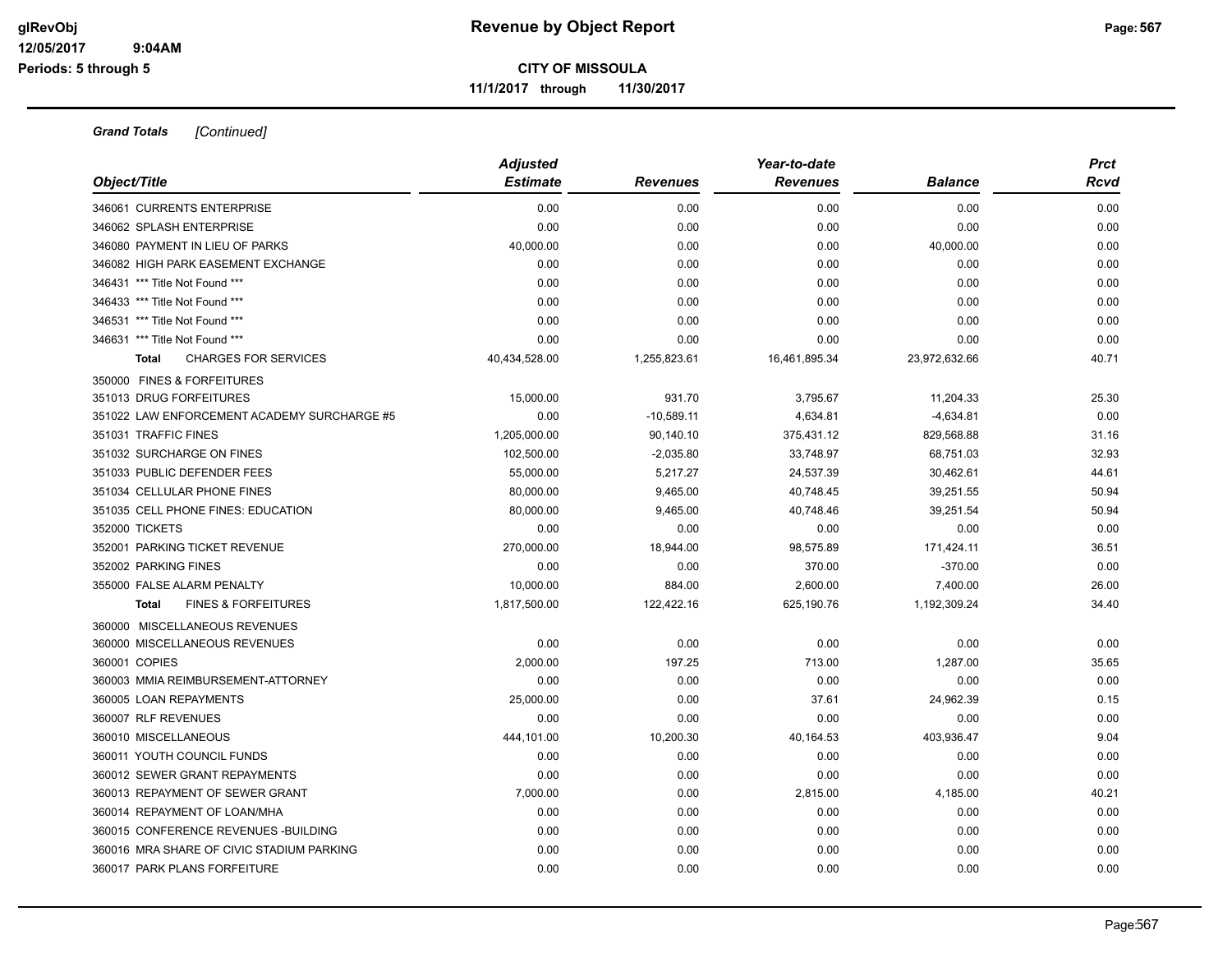**11/1/2017 through 11/30/2017**

| Object/Title                               | <b>Adjusted</b><br><b>Estimate</b> | <b>Revenues</b> | Year-to-date<br><b>Revenues</b> | <b>Balance</b> | <b>Prct</b><br>Rcvd |
|--------------------------------------------|------------------------------------|-----------------|---------------------------------|----------------|---------------------|
| 360018 MARKET ON FRONT UTILITY PAYMENTS    | 2,000.00                           | 0.00            | 867.94                          | 1,132.06       | 43.40               |
| 360019 GARBAGE-MARKET ON FRONT             | 1,000.00                           | 0.00            | 689.76                          | 310.24         | 68.98               |
| 360020 GREENOUGH PARK ENCROACHMENTS        | 0.00                               | 0.00            | 0.00                            | 0.00           | 0.00                |
| 360030 CONTRIBUTIONS FROM PROPERTY OWNERS  | 0.00                               | 0.00            | 0.00                            | 0.00           | 0.00                |
| 360050 OVER/SHORT                          | 0.00                               | 0.00            | 5.00                            | $-5.00$        | 0.00                |
|                                            |                                    |                 |                                 |                |                     |
| 360100 REFUNDS                             | 0.00                               | 0.00            | 0.00                            | 0.00           | 0.00                |
| 361000 RATTLESNAKE LAND LEASES             | 0.00                               | 0.00            | 0.00                            | 0.00           | 0.00                |
| 361003 CARAS PARK CONCERT REVENUE          | 0.00                               | 0.00            | 0.00                            | 0.00           | 0.00                |
| 361005 JOHNSON ST RENTAL INCOME            | 0.00                               | 0.00            | 0.00                            | 0.00           | 0.00                |
| 361010 RENTAL REVENUE                      | 120,000.00                         | 0.00            | 0.00                            | 120,000.00     | 0.00                |
| 361013 CLOSED GRANT REPAYMENTS             | 55.439.00                          | 0.00            | 0.00                            | 55,439.00      | 0.00                |
| 361200 RADIO TOWER LEASE PAYMENTS          | 5,680.00                           | 0.00            | 5,000.00                        | 680.00         | 88.03               |
| 361201 EKO LAND LEASE                      | 0.00                               | 0.00            | 0.00                            | 0.00           | 0.00                |
| 362000 OTHER MISCELLANEOUS REVENUE         | 18,000.00                          | 0.00            | 0.00                            | 18,000.00      | 0.00                |
| 362002 BAD CHECK CHARGES                   | 1,250.00                           | 15.00           | 90.00                           | 1,160.00       | 7.20                |
| 362003 US BANK FEE REIMBURSEMENT           | 0.00                               | 0.00            | 0.00                            | 0.00           | 0.00                |
| 362004 URD III FACADE IMPROVEMENT LOAN REC | 0.00                               | 0.00            | 0.00                            | 0.00           | 0.00                |
| 362005 LEASE LATE PAYMENT PENALTY          | 0.00                               | 0.00            | 0.00                            | 0.00           | 0.00                |
| 362006 GAIC INSURANCE SETTLEMENT           | 0.00                               | 0.00            | 0.00                            | 0.00           | 0.00                |
| 362007 *** Title Not Found ***             | 0.00                               | 0.00            | 0.00                            | 0.00           | 0.00                |
| 362011 SALE OF UNCLAIMED PROPERTY          | 0.00                               | 0.00            | 1,991.24                        | $-1,991.24$    | 0.00                |
| 362012 REC/GREEN TAG PROGRAM               | 0.00                               | 0.00            | 0.00                            | 0.00           | 0.00                |
| 363000 ASSESSMENTS PAID                    | 15.000.00                          | 0.00            | 0.00                            | 15,000.00      | 0.00                |
| 363010 LIGHTING ASSESSMENTS                | 467,868.00                         | 7,536.66        | 7,774.98                        | 460,093.02     | 1.66                |
| 363020 PROPERTY ASSESSMENTS                | 5,523,973.00                       | 75,859.53       | 77,975.32                       | 5,445,997.68   | 1.41                |
| 363021 PAYOFF PRINCIPAL ASSESSMENTS        | 0.00                               | 0.00            | 23,368.32                       | $-23,368.32$   | 0.00                |
| 363022 BOND INTEREST ASSESSMENTS           | 0.00                               | 0.00            | 0.00                            | 0.00           | 0.00                |
| 363030 SIDEWALK AND CURB ASSESSMENTS       | 0.00                               | 0.00            | 0.00                            | 0.00           | 0.00                |
| 363040 PENALTY AND INTEREST                | 0.00                               | 268.60          | 1,217.36                        | $-1,217.36$    | 0.00                |
| 363041 P&I ON CLOSED ASSESSMENT            | 0.00                               | 0.00            | 0.00                            | 0.00           | 0.00                |
| 364012 SALE OF SURPLUS PROPERTY            | 74,500.00                          | 0.00            | 0.00                            | 74,500.00      | 0.00                |
| 364040 INSURANCE AND DAMAGE RECOVERY       | 25,000.00                          | 61.01           | 7,528.52                        | 17,471.48      | 30.11               |
| 364041 WORKERS COMPENSATION REIMBURSEMENT  | 0.00                               | 0.00            | 0.00                            | 0.00           | 0.00                |
| 364042 EXPENDITURE REIMBURSEMENTS          | 0.00                               | 0.00            | 0.00                            | 0.00           | 0.00                |
| 364043 RATTLESNAKE CORRIDOR REIMBURSEMENT  | 8,250.00                           | 0.00            | 5,148.00                        | 3,102.00       | 62.40               |
| 364044 EMERGENCY RESPONSE REIMBURSEMENT    | 0.00                               | 0.00            | 0.00                            | 0.00           | 0.00                |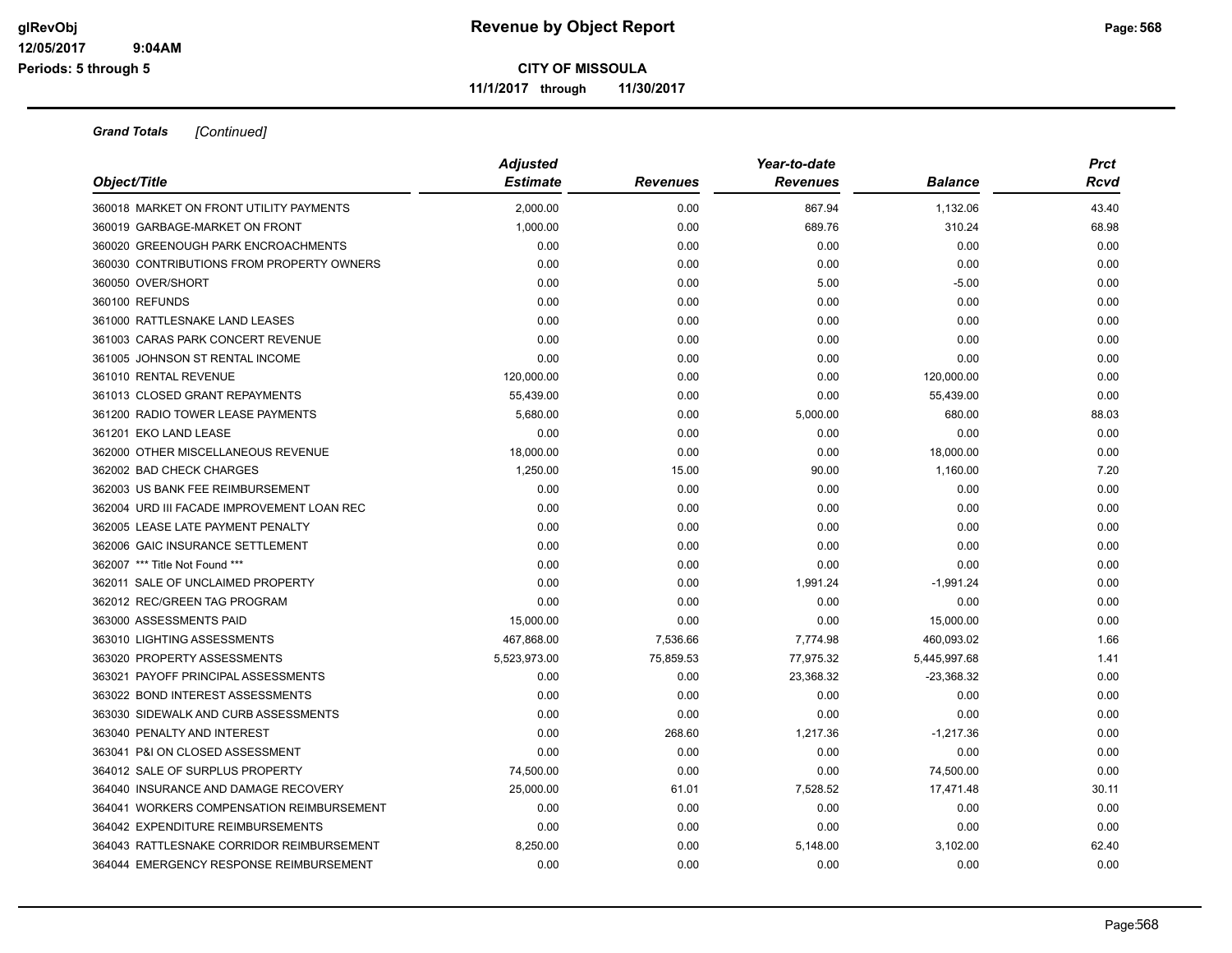**11/1/2017 through 11/30/2017**

|                                                    | <b>Adjusted</b> |                 | Year-to-date    |              | <b>Prct</b> |
|----------------------------------------------------|-----------------|-----------------|-----------------|--------------|-------------|
| Object/Title                                       | <b>Estimate</b> | <b>Revenues</b> | <b>Revenues</b> | Balance      | Rcvd        |
| 365000 DONATIONS                                   | 421,775.00      | 113,638.63      | 207,762.13      | 214,012.87   | 49.26       |
| 365001 *** Title Not Found ***                     | 0.00            | 8.00            | 3,043.56        | $-3,043.56$  | 0.00        |
| 365002 OTHER RECREATION DONATIONS                  | 130,000.00      | 400.00          | 6,191.00        | 123,809.00   | 4.76        |
| 365003 DONATIONS - SMOKE ALARMS                    | 0.00            | 0.00            | 0.00            | 0.00         | 0.00        |
| 365004 GRANT CR TRAIL ASSN DONATION                | 0.00            | 0.00            | 0.00            | 0.00         | 0.00        |
| 365005 DONATIONS - ARCO                            | 0.00            | 0.00            | 0.00            | 0.00         | 0.00        |
| 365009 DONATIONS - BASKETBALL/TENNIS COURT         | 45,000.00       | 0.00            | 0.00            | 45,000.00    | 0.00        |
| 365010 FRIENDS OF MISSOULA PARKS DONATION          | 0.00            | 0.00            | 0.00            | 0.00         | 0.00        |
| 365015 GREEN BLOCK PILOT PROJECT                   | 0.00            | 0.00            | 0.00            | 0.00         | 0.00        |
| 365016 LOCAL MATCH MDT                             | 30,000.00       | 0.00            | 1,500.00        | 28,500.00    | 5.00        |
| 365019 PARKS DONATIONS                             | 0.00            | 3,968.90        | 23,268.13       | $-23,268.13$ | 0.00        |
| 365020 OPEN SPACE DONATIONS                        | 0.00            | 0.00            | 0.00            | 0.00         | 0.00        |
| 365021 PARKS AND RECS GRANTS & CONTRIBUTIONS       | 0.00            | 0.00            | 0.00            | 0.00         | 0.00        |
| 365023 NORTHWESTERN ENERGY GRANT                   | 101.00          | 0.00            | 0.00            | 101.00       | 0.00        |
| 365030 WHITE PINE PARK DONATION-ZIP BEVERAGE       | 0.00            | 0.00            | 0.00            | 0.00         | 0.00        |
| 365100 RECREATION OUTDOOR                          | 0.00            | 0.00            | 1,975.00        | $-1,975.00$  | 0.00        |
| 365101 RECREATION SCHOLARSHIP                      | 0.00            | 880.83          | 1,234.72        | $-1,234.72$  | 0.00        |
| 365102 RECREATION YOUTH & ADULT SPORTS             | 0.00            | 0.00            | 400.00          | $-400.00$    | 0.00        |
| 365103 URBAN FORESTRY PROGRAMS                     | 75,000.00       | 0.00            | 3,850.00        | 71,150.00    | 5.13        |
| 365109 CONSERVATION LANDS DONATIONS                | 0.00            | 0.00            | 0.00            | 0.00         | 0.00        |
| 368000 CAPITAL CONTRIBUTIONS                       | 0.00            | 3,035.23        | 3,035.23        | $-3,035.23$  | 0.00        |
| 368005 *** Title Not Found ***                     | 0.00            | 0.00            | 0.00            | 0.00         | 0.00        |
| MISCELLANEOUS REVENUES<br><b>Total</b>             | 7,497,937.00    | 216,069.94      | 427,646.35      | 7,070,290.65 | 5.70        |
| 370000 INVESTMENTS & ROYALTY EARNINGS              |                 |                 |                 |              |             |
| 371010 INTEREST ON INVESTMENTS                     | 23,000.00       | 0.00            | $-25,534.95$    | 48,534.95    | $-111.02$   |
| 371012 MUNICIPAL COURT BANK INTEREST               | 0.00            | 0.00            | 0.00            | 0.00         | 0.00        |
| 371020 GAIN/LOSS IN MARKET VALUE OF INVESTMENTS    | 0.00            | 0.00            | 0.00            | 0.00         | 0.00        |
| 371500 INTEREST ON INTERFUND LOAN                  | 0.00            | 0.00            | 0.00            | 0.00         | 0.00        |
| 373002 LOAN REPAYMENT - FAMILY SERVICES            | 146,924.00      | 0.00            | 0.00            | 146,924.00   | 0.00        |
| 373006 BURNS ST COMMONS                            | 0.00            | 0.00            | 0.00            | 0.00         | 0.00        |
| <b>INVESTMENTS &amp; ROYALTY EARNINGS</b><br>Total | 169,924.00      | 0.00            | $-25,534.95$    | 195,458.95   | $-15.03$    |
| 380000 OTHER FINANCING SOURCES                     |                 |                 |                 |              |             |
| 380000 OTHER FINANCING SOURCES                     | 0.00            | 0.00            | 0.00            | 0.00         | 0.00        |
| 381000 LOAN PROCEEDS                               | 55,265.00       | 0.00            | 0.05            | 55,264.95    | 0.00        |
| 381002 SRF LOAN                                    | 0.00            | 0.00            | 0.00            | 0.00         | 0.00        |
| 381009 TRANSFERS IN                                | 512,500.00      | 0.00            | 0.00            | 512,500.00   | 0.00        |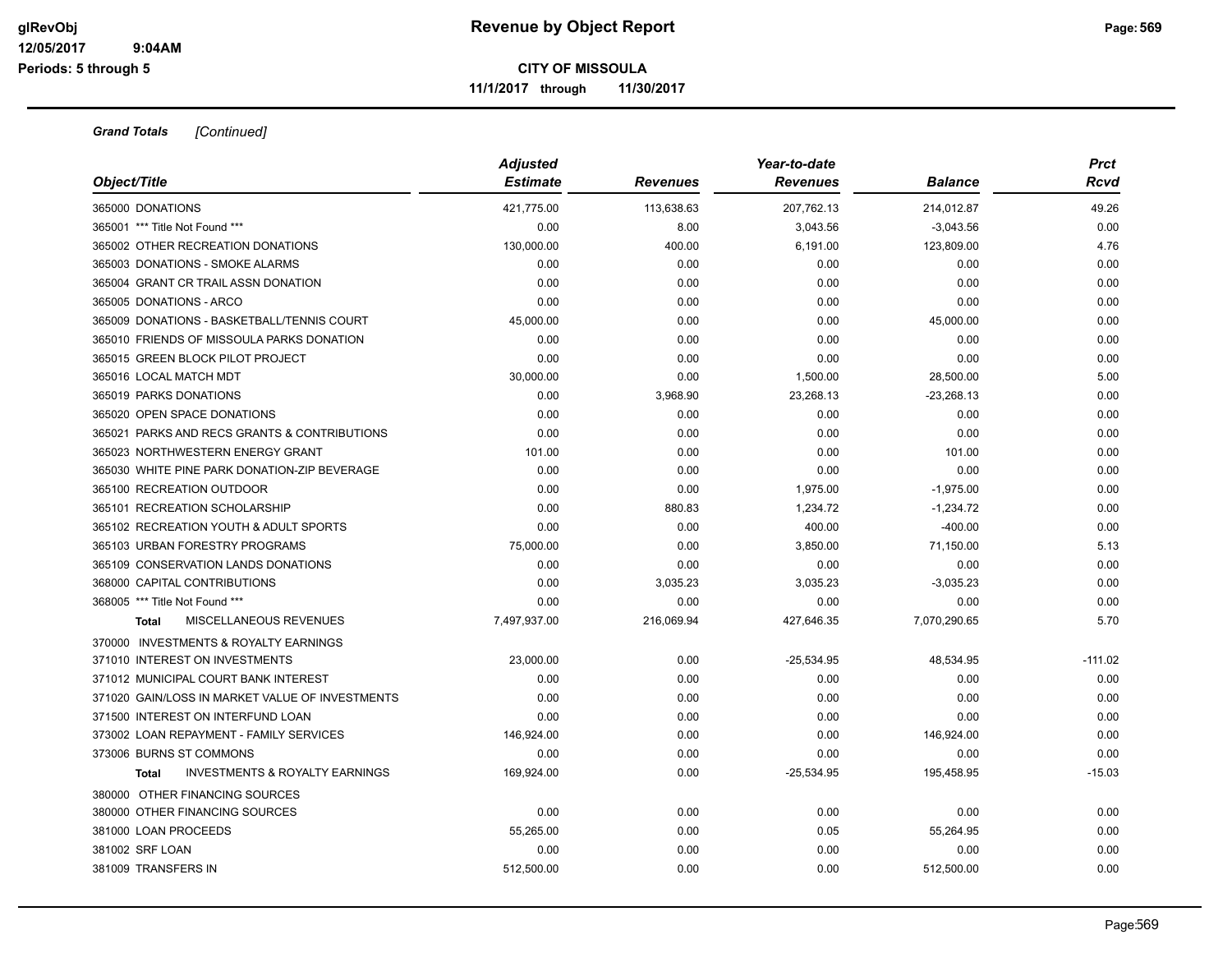**11/1/2017 through 11/30/2017**

| Object/Title                                    | <b>Adjusted</b><br><b>Estimate</b> | <b>Revenues</b> | Year-to-date<br><b>Revenues</b> | <b>Balance</b> | <b>Prct</b><br><b>Rcvd</b> |
|-------------------------------------------------|------------------------------------|-----------------|---------------------------------|----------------|----------------------------|
|                                                 |                                    |                 |                                 |                |                            |
| 381010 BOND PROCEEDS                            | 5,701,189.00                       | 0.00            | 541,507.53                      | 5,159,681.47   | 9.50                       |
| 381011 \$1,860,000 General Fund Obligation Bond | 0.00                               | 0.00            | 0.00                            | 0.00           | 0.00                       |
| 381012 \$680,000 FIRE GF DEBT                   | 0.00                               | 0.00            | 0.00                            | 0.00           | 0.00                       |
| 381015 \$1,010,000 LIMITED TAX GO BONDS 2010C   | 0.00                               | 0.00            | 0.00                            | 0.00           | 0.00                       |
| 381020 REVENUE BONDS                            | 0.00                               | 0.00            | 0.00                            | 0.00           | 0.00                       |
| 381024 MARY AVENUE BOND PROCEEDS                | 1,665,000.00                       | 0.00            | 1,665,000.00                    | 0.00           | 100.00                     |
| 381025 REVENUE BOND PROCEEDS                    | 1,600,000.00                       | 0.00            | 0.00                            | 1,600,000.00   | 0.00                       |
| 381026 DEBT SERVICE/BROWNSFIELD RLF 1.125M      | 1,890,000.00                       | 0.00            | 0.00                            | 1,890,000.00   | 0.00                       |
| 381027 SOUTH RESERVE TRAIL CROSSING 5.M         | 0.00                               | 0.00            | 0.00                            | 0.00           | 0.00                       |
| 381028 BOND PROCEEDS-MILL SITE                  | 2,207,000.00                       | 0.00            | 0.00                            | 2,207,000.00   | 0.00                       |
| 381029 PARKING STRUCTURE BOND PROCEEDS          | 0.00                               | 0.00            | 0.00                            | 0.00           | 0.00                       |
| 381030 SID BONDS PROCEEDS                       | 0.00                               | 2,000.00        | 364,013.00                      | $-364,013.00$  | 0.00                       |
| 381071 WILMA NOTE PROCEEDS                      | 0.00                               | 0.00            | 0.00                            | 0.00           | 0.00                       |
| 381072 FIB NOTE PROCEEDS                        | 0.00                               | 0.00            | 0.00                            | 0.00           | 0.00                       |
| 381074 CIVIC STADIUM TIF NOTES 1.5M             | 0.00                               | 0.00            | 0.00                            | 0.00           | 0.00                       |
| 381090 PROCEEDS FROM CAPITAL LEASE              | 10,108,226.00                      | 2,478,380.38    | 2,478,380.38                    | 7,629,845.62   | 24.52                      |
| 382000 *** Title Not Found ***                  | 0.00                               | 0.00            | 0.00                            | 0.00           | 0.00                       |
| 382010 SALE OF FIXED ASSETS                     | 0.00                               | 0.00            | 0.00                            | 0.00           | 0.00                       |
| 383000 OPERATING TRANSFERS                      | 633,778.00                         | 26,416.25       | 130,228.75                      | 503,549.25     | 20.55                      |
| 383001 TRANS FR FLUSHING DISTRICT               | 41,000.00                          | 0.00            | 0.00                            | 41,000.00      | 0.00                       |
| 383002 TRANS FR GAS TAX                         | 564,000.00                         | 0.00            | 0.00                            | 564,000.00     | 0.00                       |
| 383004 TRANS FR EMPLOYEE HEALTH INSURANCE LEVY  | 5,101,004.00                       | 0.00            | 0.00                            | 5,101,004.00   | 0.00                       |
| 383007 TRANS FR CABLE FRANCHISE                 | 301,433.00                         | 0.00            | 0.00                            | 301,433.00     | 0.00                       |
| 383009 TRANS FR TITLE I                         | 0.00                               | 0.00            | 0.00                            | 0.00           | 0.00                       |
| 383010 TRANS FR CIP                             | 0.00                               | 0.00            | 0.00                            | 0.00           | 0.00                       |
| 383011 TRANS FR SID REVOLVING                   | 100,000.00                         | 0.00            | 0.00                            | 100,000.00     | 0.00                       |
| 383013 TRANS FR SID DEBT SERVICE                | 0.00                               | 0.00            | 0.00                            | 0.00           | 0.00                       |
| 383014 TRANS FR MRA                             | 4,189,801.00                       | 0.00            | $-180,952.07$                   | 4,370,753.07   | $-4.32$                    |
| 383015 TRANS FR MPC                             | 0.00                               | 0.00            | 0.00                            | 0.00           | 0.00                       |
| 383016 TRANS FR TAX INCREMENT BOND              | 0.00                               | 0.00            | 0.00                            | 0.00           | 0.00                       |
| 383017 TRANS FR BUILDING                        | 0.00                               | 0.00            | 0.00                            | 0.00           | 0.00                       |
| 383018 TRANS FR PARK DISTRICT                   | 0.00                               | 0.00            | 0.00                            | 0.00           | 0.00                       |
| 383020 TRANS FR CEMETERY CARE                   | 0.00                               | 0.00            | 0.00                            | 0.00           | 0.00                       |
| 383021 TRANS FR P&R TRAILS DEVLP                | 0.00                               | 0.00            | 51,136.55                       | $-51,136.55$   | 0.00                       |
| 383022 TRANS FR OPEN SPACE BOND                 | 0.00                               | 0.00            | 0.00                            | 0.00           | 0.00                       |
| 383023 TRANS FR DRUG FORFEITURE                 | 0.00                               | 0.00            | 0.00                            | 0.00           | 0.00                       |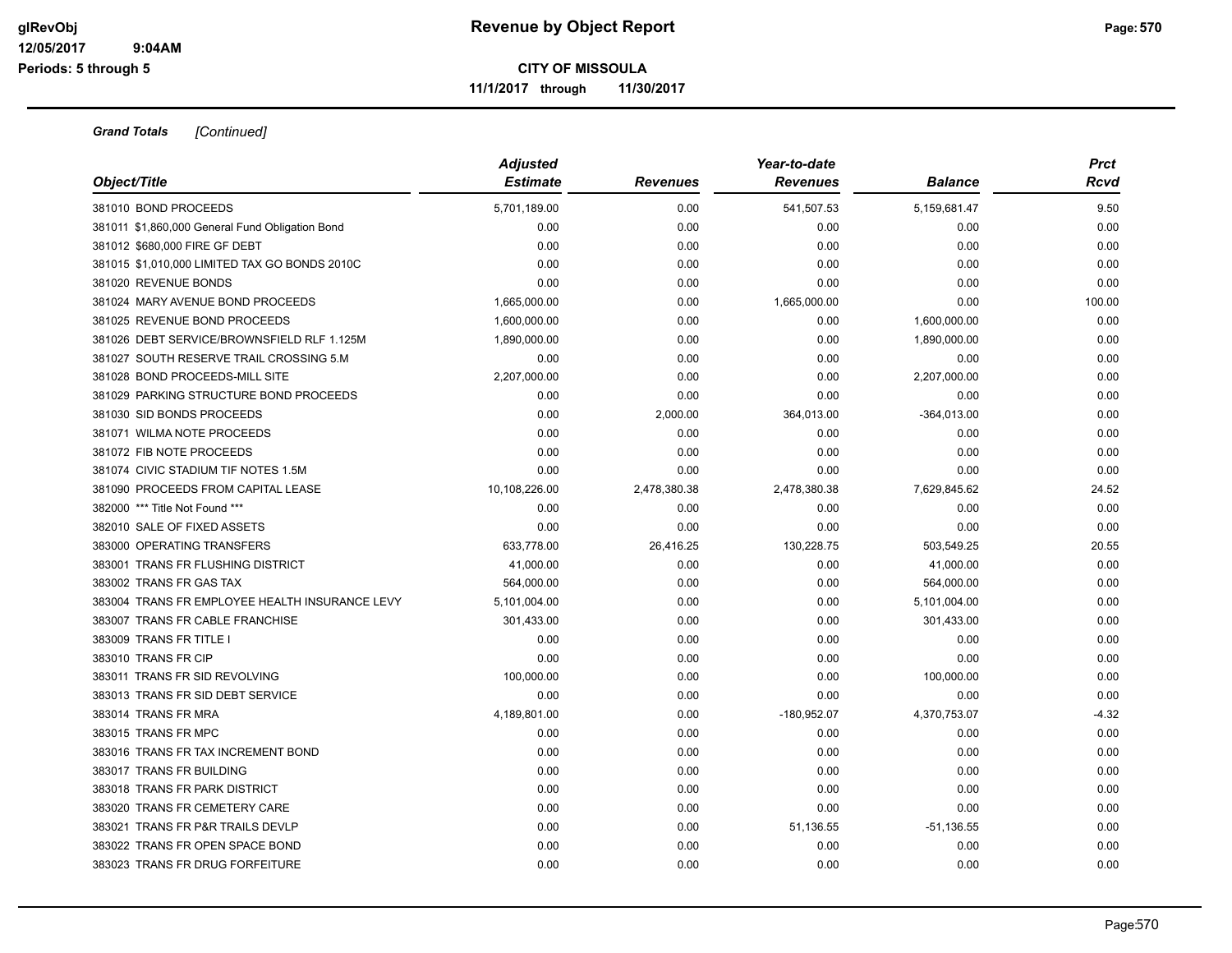**11/1/2017 through 11/30/2017**

| Object/Title                                 | <b>Adjusted</b><br><b>Estimate</b> | <b>Revenues</b> | Year-to-date<br><b>Revenues</b> | <b>Balance</b> | <b>Prct</b><br>Rcvd |
|----------------------------------------------|------------------------------------|-----------------|---------------------------------|----------------|---------------------|
|                                              |                                    |                 |                                 |                |                     |
| 383024 TRANS FR SEWER CLEARING               | 0.00                               | 0.00            | 0.00                            | 0.00           | 0.00                |
| 383025 TRANS FR SEWER R & D                  | 0.00                               | 0.00            | 0.00                            | 0.00           | 0.00                |
| 383026 TRANS FR CDBG                         | 0.00                               | 0.00            | 0.00                            | 0.00           | 0.00                |
| 383028 TRANS FROM GF FOR HEALTH RESERVE      | 442,000.00                         | 36,833.33       | 184,166.69                      | 257,833.31     | 41.67               |
| 383029 TRANS FR GENERAL                      | 1,816,892.00                       | 0.00            | 32,035.82                       | 1,784,856.18   | 1.76                |
| 383034 TRANS FR 01 SERIES DEBT SERVICE       | 369,852.00                         | 0.00            | 0.00                            | 369,852.00     | 0.00                |
| 383036 TRANSFER - GRANT                      | 0.00                               | 0.00            | 0.00                            | 0.00           | 0.00                |
| 383037 TRANSFER - URD II                     | 250,000.00                         | 0.00            | 0.00                            | 250,000.00     | 0.00                |
| 383038 TRANSFER - URD III                    | 0.00                               | 0.00            | 0.00                            | 0.00           | 0.00                |
| 383039 FROM SID TRANSFERS                    | 0.00                               | 0.00            | 0.00                            | 0.00           | 0.00                |
| 383040 TRANSFER FROM CITY GRANTS             | 0.00                               | 0.00            | 0.00                            | 0.00           | 0.00                |
| 383041 TRANS FR CDBG                         | 0.00                               | 0.00            | 0.00                            | 0.00           | 0.00                |
| 383042 TRANSFERS FROM OTHER FUNDS            | 0.00                               | 0.00            | 19,560.00                       | $-19,560.00$   | 0.00                |
| 383043 TRANSFERS FROM IMPACT FEES            | 0.00                               | 0.00            | 0.00                            | 0.00           | 0.00                |
| 383044 TFR FROM PARK REC&TRAIL FUND          | 0.00                               | 0.00            | 0.00                            | 0.00           | 0.00                |
| 383045 TRANSFER FROM PARK ENTERPRISE         | 0.00                               | 0.00            | 0.00                            | 0.00           | 0.00                |
| 383050 TRANSFER FROM IMPACT FEES             | 0.00                               | 0.00            | 0.00                            | 0.00           | 0.00                |
| 383060 TRANSFERS FROM FRONT ST URD           | 0.00                               | 0.00            | 0.00                            | 0.00           | 0.00                |
| 383061 TRANSFERS FROM PARK IMPACT FEES       | 0.00                               | 0.00            | 0.00                            | 0.00           | 0.00                |
| 383062 TRANSFERS FROM PARK SIDS              | 0.00                               | 0.00            | 0.00                            | 0.00           | 0.00                |
| 383063 TRANSF FROM SAFETY-LU (CTEP)FUND      | 0.00                               | 0.00            | 0.00                            | 0.00           | 0.00                |
| 383065 TRANSFER FROM WWTF                    | 50,213.00                          | 0.00            | 0.00                            | 50,213.00      | 0.00                |
| 383066 TRANSFER FROM FRONT ST CLEARING       | 332,107.00                         | 0.00            | $-25, 123.21$                   | 357,230.21     | $-7.56$             |
| 383067 TRANSFER FROM FSPS                    | 79,623.00                          | 0.00            | 0.00                            | 79,623.00      | 0.00                |
| 383068 TRANSFER FROM SUBORDINATE LIEN        | 0.00                               | 0.00            | 0.00                            | 0.00           | 0.00                |
| 383400 CAPITAL CONTRIBUTION                  | 0.00                               | 0.00            | 0.00                            | 0.00           | 0.00                |
| 384000 GUARANTOR REVENUE                     | 0.00                               | 0.00            | 0.00                            | 0.00           | 0.00                |
| OTHER FINANCING SOURCES<br><b>Total</b>      | 38,010,883.00                      | 2,543,629.96    | 5,259,953.49                    | 32,750,929.51  | 13.84               |
| 390000 INTERNAL SERVICES                     |                                    |                 |                                 |                |                     |
| 396001 INSURANCE REIMBURSEMENTS              | 0.00                               | 0.00            | 0.00                            | 0.00           | 0.00                |
| 396002 CITY CONTRIBUTIONS                    | 3,671,400.00                       | 299,166.50      | 1,724,676.34                    | 1,946,723.66   | 46.98               |
| 396003 EMPLOYEE DEDUCTION CONTRIBUTIONS      | 1,255,926.00                       | 75,679.13       | 530,528.50                      | 725,397.50     | 42.24               |
| 396004 RETIREE CONTRIBUTIONS                 | 422.160.00                         | 35,220.70       | 175,277.32                      | 246,882.68     | 41.52               |
| 396005 FIRE + POLICE ADDTL HEALTH CONTRIB    | 1,743,246.00                       | 148,992.00      | 938,754.00                      | 804,492.00     | 53.85               |
| 396006 RX REBATES                            | 0.00                               | 0.00            | 0.00                            | 0.00           | 0.00                |
| 396007 OTHER PARTICIPANT HEALTH PREM CONTRIB | 0.00                               | 0.00            | 0.00                            | 0.00           | 0.00                |